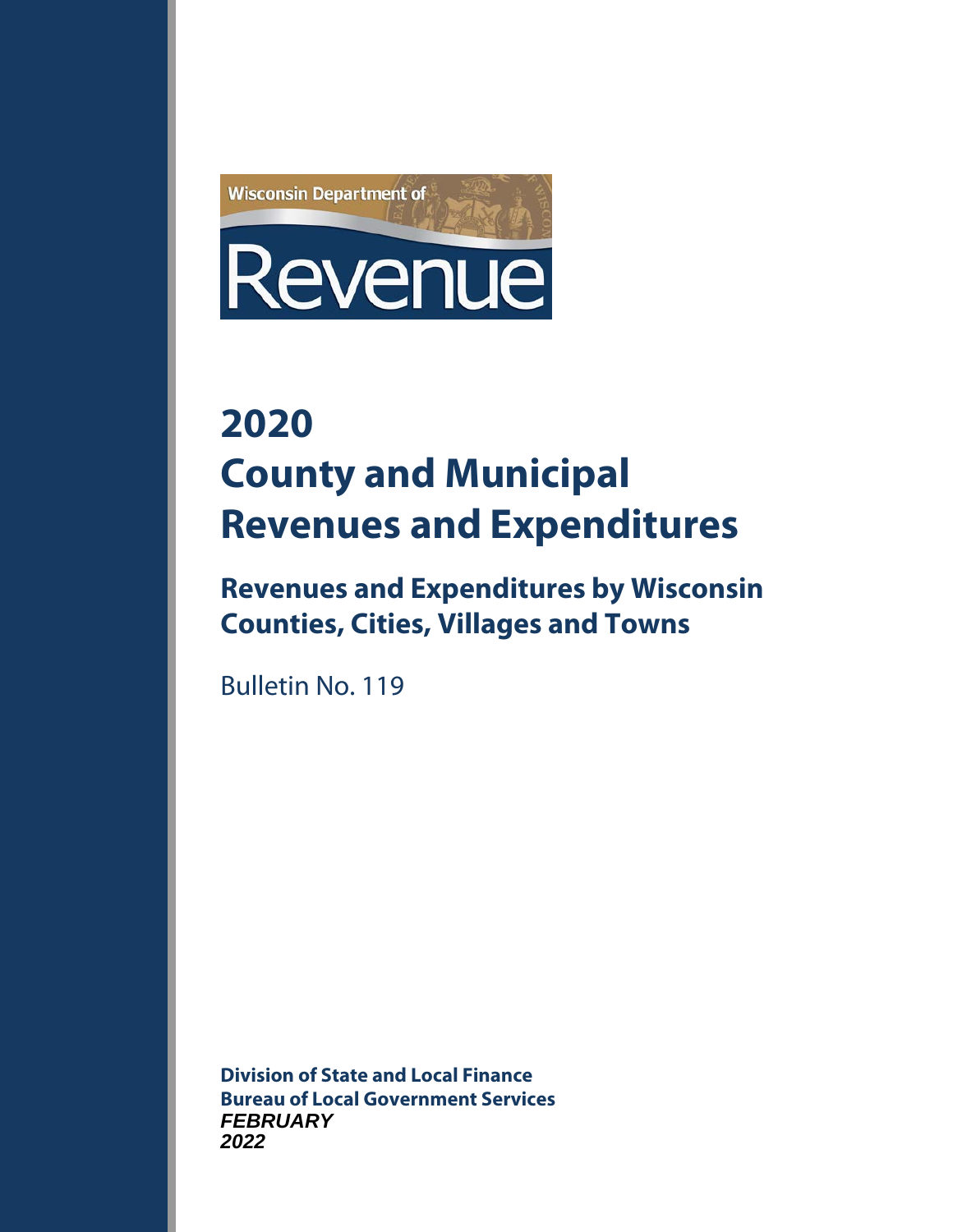# **I. General Information**

This bulletin contains data from the Municipal Financial Report Forms (MFR) local government officials (counties, cities, villages, towns) filed with the Wisconsin Department of Revenue (DOR) for calendar year 2020. DOR is 2020responsible for collecting and verifying the reported information from local governments. The information in this bulletin is complete. If DOR did not receive a municipality's MFR, we requested an independent accounting firm to compile the report using the municipality's records.

Use this publication to make general comparisons among and between local governments, however, use caution when interpreting reported data, particularly variances in reported expenditures. The variances may be due to factors such as level of efficiency and economy, differences in accounting practices, organizational structures, service levels, population, population densities, topographical features, subsoils, neighboring municipalities and labor costs.

# **II. Data Details**

- Line data for each county and municipality are the amounts in the governmental fund types this data is not comparable to data from 1985 and prior years. Major differences in the data include: » Contains the activities of the capital project and special assessment funds
	- » Does not include county enterprises

**Note:** Data presented for each activity line includes operating expenditures and capital outlay.

- General property taxes collected for proprietary fund types and the activities of the county highway department internal service fund - are part of the governmental fund type data in this bulletin
- Enterprise funds and internal service fund data are included as separate entries to alert you that some municipal and county officials treat these activities as proprietary fund types. Others may treat these activities as part of their governmental fund types. This fact may help to clarify some of the differences in revenues and expenditures when comparing the data of local governments.
- CMRE data is unaudited DOR prepared and released the data per state law (sec.73.10(2) Wis. Stats.). Since this document was prepared electronically, there is some rounding and some totals may differ insignificantly.

We appreciate the assistance and cooperation extended to us by the local government officials. If you have questions contact me at lgs@wisconisn.gov or (608) 261-5360.

Sincerely, Sara Regenauer, Director Bureau of Local Government Services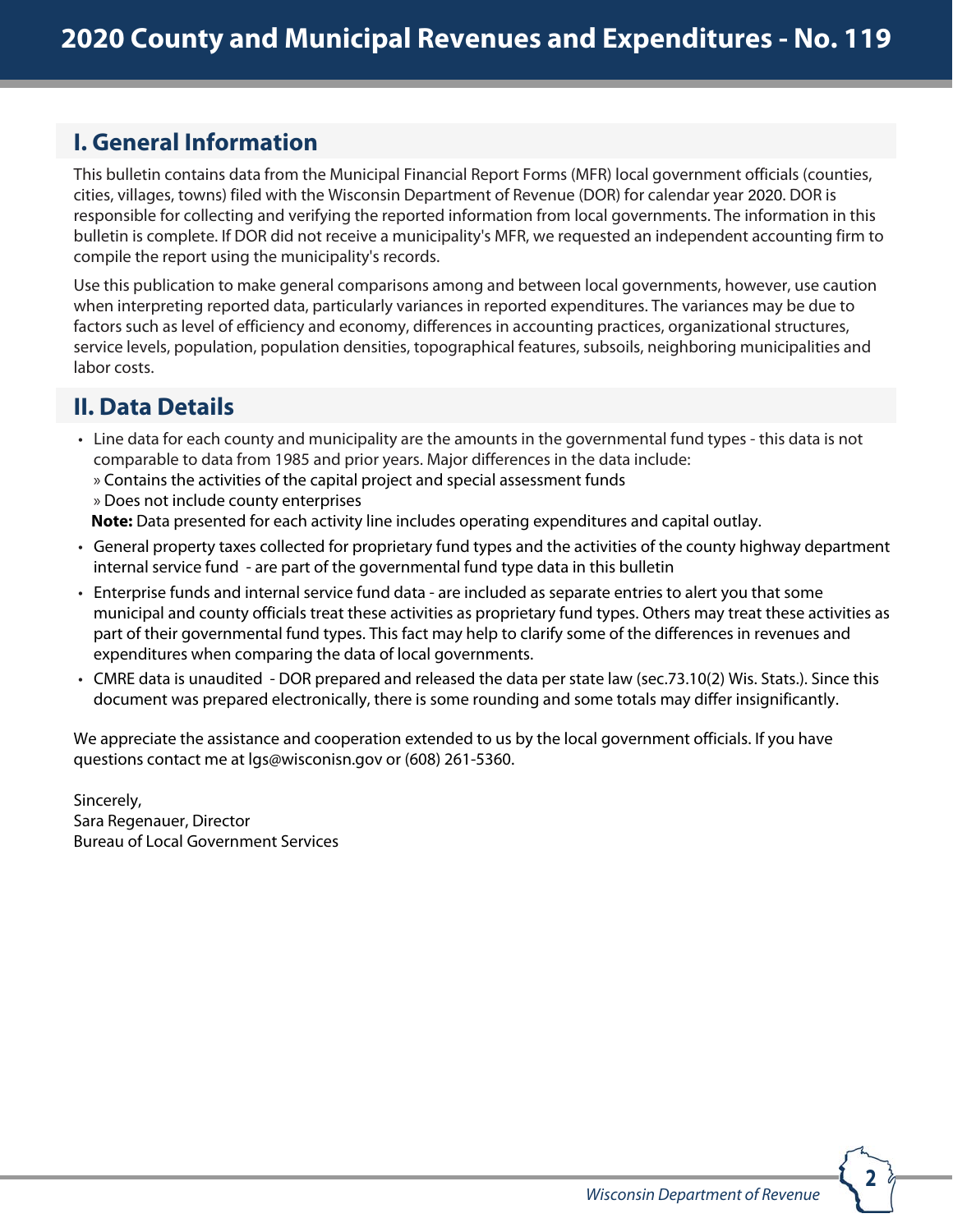# **III. Line Definitions**

# **A. Population**

The 2020 resident population is estimated by the Wisconsin Department of Administration. In some cases, a county 2020 population may be higher than the sum of the populations of the towns, villages and cities listed for that county. This is because some counties contain portions of city or village populations where the primary portion of that city or village is in another county.

# **B. Revenues - Governmental Funds**

The revenues of the general fund, capital project fund, special revenue fund, and debt service fund used in fund accounting.

#### **1. Taxes**

- General property taxes property taxes levied in 2019 and collected in 2020 for those on a modified accrual basis of accounting; they are the cash collections in the cash basis municipalities
- **Tax increments** levies for tax incremental finance districts
- **In lieu of taxes** taxes from regulated municipally owned utilities and other exempt entities
- **Other taxes** revenues from occupational, mobile/manufactured monthly municipal permit fees, forest crop, woodland, motor vehicles, public accommodations, premier resort area, general sales, retailer's discount, real estate transfers, interest and penalties, and other taxes
- **Total Taxes** sum of the lines under "Taxes"

#### **2. Special Assessments**

Assessments levied for collection in 2020 and assessments collected prior to being placed on the roll. 2020

#### **3. Intergovernmental Revenues**

- **Federal aids** public safety, transportation, sanitation, public housing, and other federal grants
- **State shared revenues** revenues received under state law (ch.79, subch. I, Wis. Stats.)
- **State highway aids** aids for local transportation, flood damage, and other
- **All other state aids** fire insurance tax, other state shared taxes, public safety, transportation (excluding highways), sanitation, health, human services, public housing, payments for municipal services, forestry aids, and other
- **Other local government aids** highway and bridge aids and other local government grants
- **Total Intergovernmental Revenues** sum of the lines under "Intergovernmental Revenues"

#### **4. Licenses and Permits**

Business, other licenses, building permits, zoning permits, inspection fees, and regulatory permits.

# **5. Fines, Forfeits and Penalties**

Law and ordinance violations, contract forfeitures, and judgments and damages awards.

# **6. Public Charges for Services**

Revenues received from individuals, organizations, and businesses for services provided to them such as photocopies, license publication, fire and ambulance services, highway materials, snow plowing, refuse collection, landfill, swimming pool and recreation equipment rental.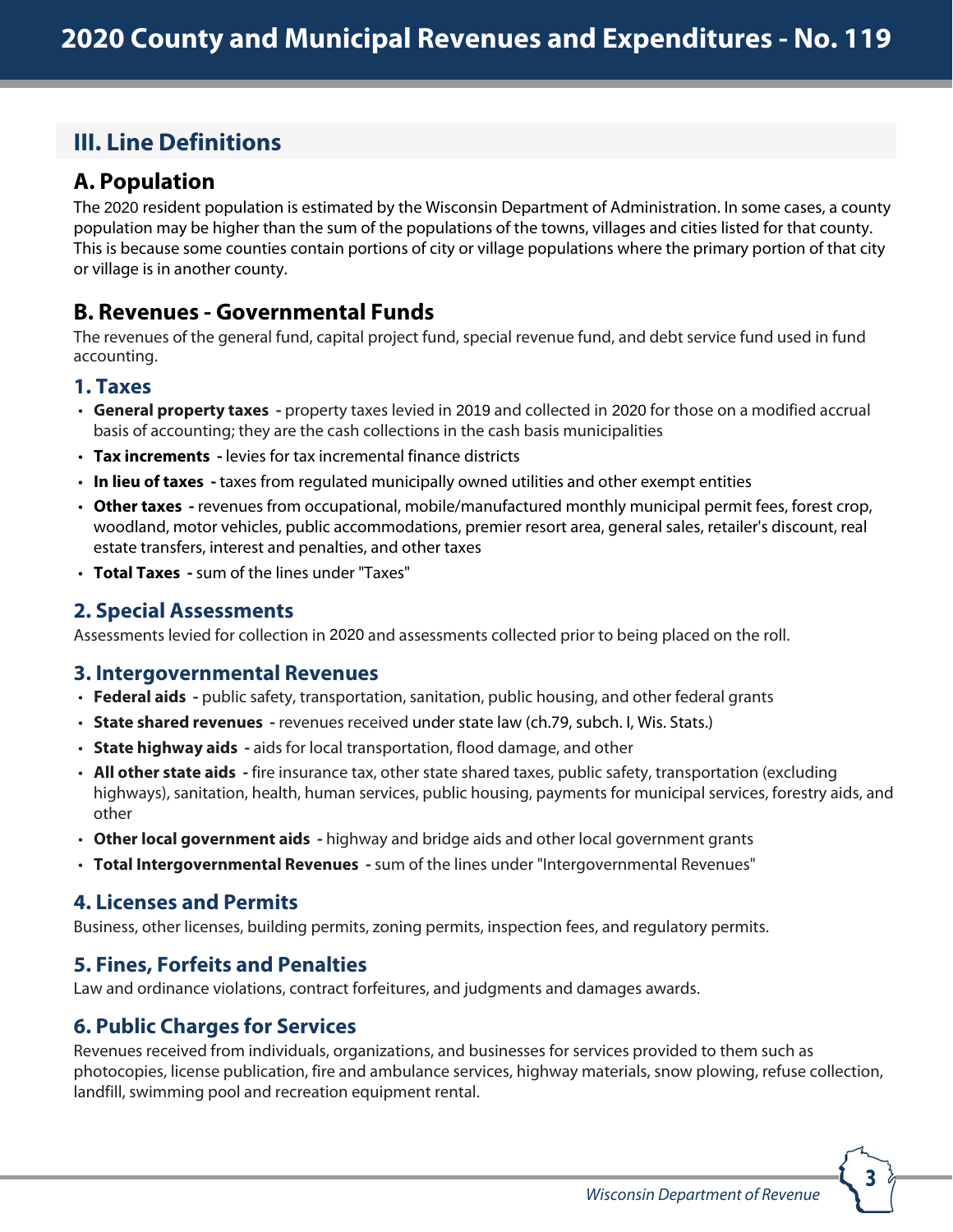#### **7. Intergovernmental Charges for Services**

Revenues received from the federal, state, county, and other local governments for services such as fire and ambulance contracts and highway maintenance.

#### **8. Miscellaneous Revenues**

- **Interest income** interest on general investments and special assessments
- **Other revenues** rental income, sale of property, insurance recoveries, donations, refunds, and other miscellaneous revenues
- **Total Miscellaneous Revenues** sum of the two lines above
- **Subtotal-general revenues** total revenue received from the sources noted above
- **Other financing sources** include proceeds of long-term debt, inter-fund transfers, proceeds of refunding bonds, and sales of major general fixed assets
- **Total Revenues and Other Financing Sources** sum of "Subtotal -general revenues" and "Other financing sources"

# **C. Expenditures - Government Fund**

#### **1. General Operations and Capital**

- **General government** operating expenditures and capital outlay for board, clerk, treasurer, assessor, accounting, administration, election, legal counsel, municipal buildings, and unallocated insurance
- **Law enforcement** operating expenditures and capital outlay for law enforcement services
- **Fire** operating expenditures and capital outlay for fire-related services
- **Ambulance** operating expenditures and capital outlay for providing ambulance-related services
- **Other public safety** operating expenditures and capital outlay for inspections, emergency communication, correction and detention, civil defense, civil air patrol, and other miscellaneous public safety purposes
- **Highway maintenance and administration** operating expenditures and capital outlay for engineering, highway equipment and buildings, and highway maintenance; in counties, this entry includes depreciation for equipment and buildings
- **Highway construction** operating expenditures and capital outlay for constructing highways
- **Road-related facilities** operating expenditures and capital outlays for limited purpose roads, street lighting, sidewalks, storm sewers, and parking facilities
- **Other transportation** operating expenditures and capital outlays for airports, mass transit, docks and harbors, and other transportation facilities
- **Solid waste collection and disposal** operating expenditures and capital outlays for refuse and garbage collection, solid waste disposal (landfill) and recycling
- **Other sanitation** operating expenditures and capital outlays for sewage service provided by a governmental fund type department, weed and nuisance control, water main construction by the governmental fund types and other sanitation
- **Health and human services** operating expenditures and capital outlays for health officers, health inspections, mental health programs, general relief, cemetery, humane shelter, institution care, social programs, aging and veterans programs
- **Culture and education** operating expenditures and capital outlays for libraries, museums, theatre and other cultural activities, and handicapped schools operated by counties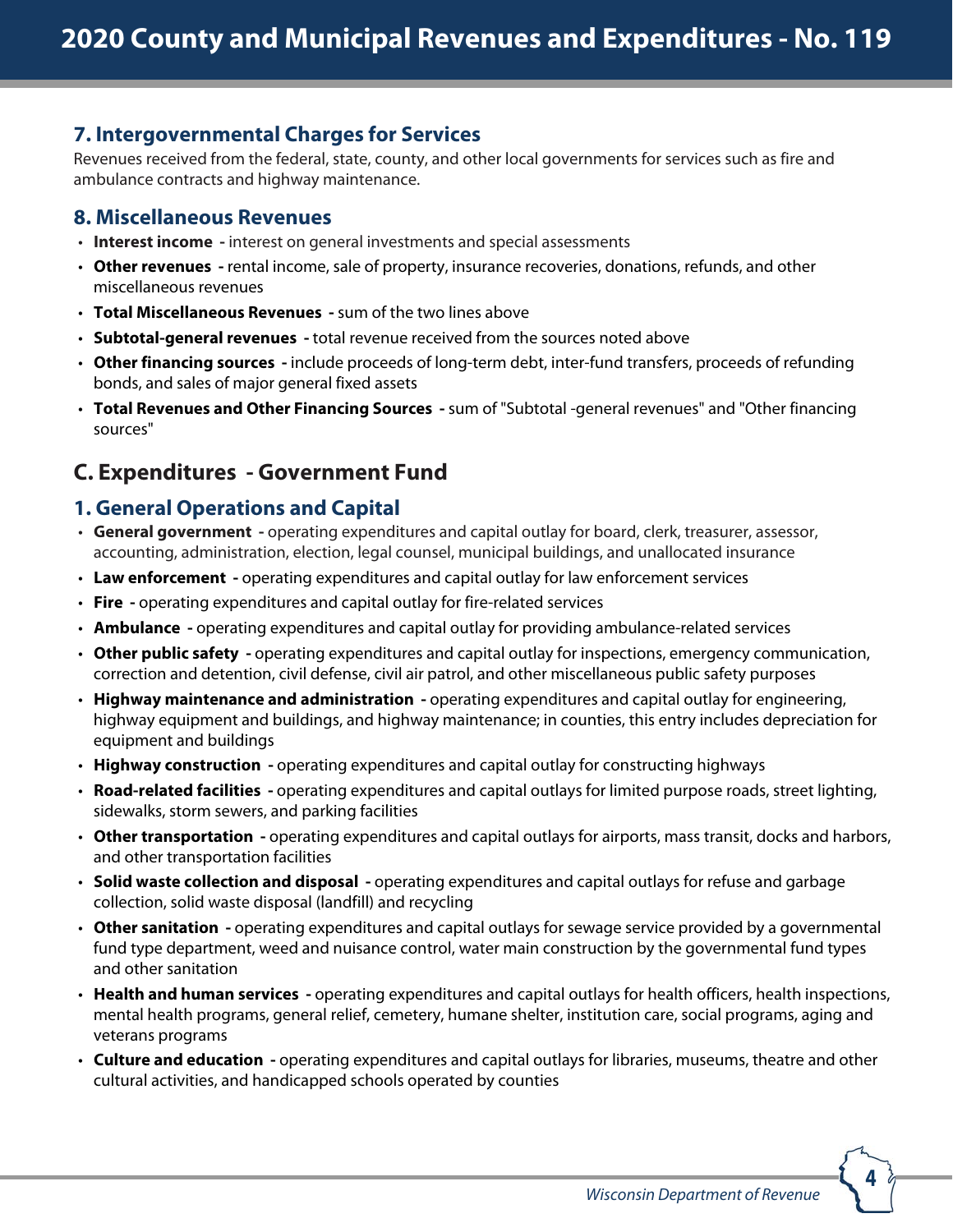- **Parks and recreation** operating expenditures and capital outlays for parks and zoo; recreation programs such as summer baseball and swimming lessons; events such as annual summer picnics, holiday decorations and parades; recreation facilities such as ice arenas, swimming pools, and sports fields
- **Conservation and development** operating expenditures and capital outlays for public housing, urban development, economic development, forestry and other conservation and development activities
- **All other expenditures** operating expenditures such as refunds and contributions
- **Subtotal-operating and capital expenditures** sum of the lines under "General Operations and Capital"

#### **2. Debt Service**

- **Principal** amount paid on long-term debt for governmental fund type purposes
- **Interest and fiscal charges** interest paid on all debt incurred for governmental fund type purposes and the fiscal charges on these debt issues
- **Total Debt Service** sum of the two above and the fiscal charges on governmental fund type debt
- **Subtotal-expenditures** total expenditures for the lines above
- **Other financing uses** inter-fund transfer of funds, payments to refunding bond escrow agents, and funds applied to reduce tax levies of other taxing jurisdictions
- **Total Expenditures and Other Financing Uses** sum of "Subtotal -expenditures" and "Other financing uses"
- **Total General Obligation Debt** bonds, notes, state trust fund loans, land contracts, installment purchases, etc., that mature more than one year after issue date; general obligation debt is secured by an irrepealable tax levy and is subject to the statutory 5 percent of equalized valuation limitation

# **D. Proprietary Fund Types**

This information is displayed to explain some of the differences that may occur between local governments because of their organizational structure.

- **Revenues** revenues of the various activities such as sewer, water, electric, solid waste disposal, parking, airports, mass transit, county farm, nursing homes, mental health services, general hospital, cemetery, civic center, theatre, and golf courses that are operated as an enterprise; this line also includes revenues of internal service funds and fiduciary/pension trust funds
- **Expenses** expenses of the various activities (see revenues above) that are operated as an enterprise; this line also includes expenses of internal service funds and fiduciary/pension trust funds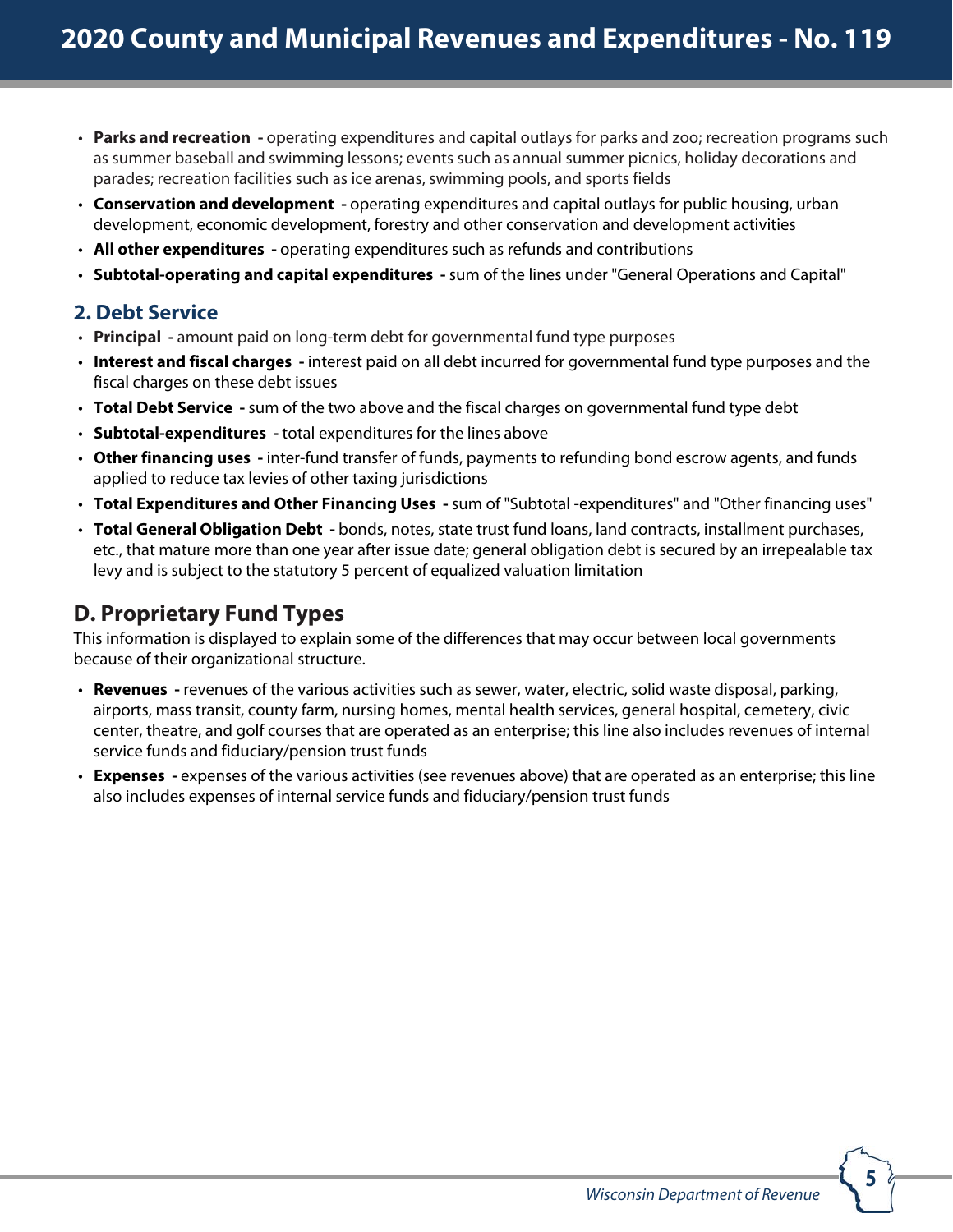|                                                             | <b>STATE TOTAL</b><br>ΟF | <b>STATE TOTAL</b><br>ΟF | <b>STATE TOTAL</b><br>ΟF | <b>STATE TOTAL</b><br>ΟF | <b>STATE TOTAL</b><br>ΟF         |  |
|-------------------------------------------------------------|--------------------------|--------------------------|--------------------------|--------------------------|----------------------------------|--|
|                                                             | <b>ALL COUNTIES</b>      | <b>ALL CITIES</b>        | <b>ALL VILLAGES</b>      | <b>ALL TOWNS</b>         | <b>ALL</b><br><b>GOVERNMENTS</b> |  |
| 2020 Population                                             | 5,854,594                | 3,229,698                | 997,908                  | 1,627,973                | 5,855,086                        |  |
| <b>Revenues - Governmental Fund</b>                         |                          |                          |                          |                          |                                  |  |
| <b>Taxes</b>                                                |                          |                          |                          |                          |                                  |  |
| General property taxes                                      | 2,283,019,613            | 2,064,345,773            | 552,184,979              | 447,134,432              | 5,346,684,797                    |  |
| Tax increments                                              | 7,874,328                | 338,918,997              | 135,629,763              | 6,867,347                | 489,290,435                      |  |
| In lieu of taxes                                            | 0                        | 114,604,220              | 26,684,401               | 1,001,753                | 142,290,374                      |  |
| Other taxes                                                 | 542,634,088              | 63,294,408               | 23,338,048               | 25,081,657               | 654,348,201                      |  |
| <b>Total Taxes</b>                                          | 2,833,528,029            | 2,581,163,398            | 737,837,191              | 480,085,189              | 6,632,613,807                    |  |
| <b>Special Assessments</b>                                  | 0                        | 32,820,252               | 6,815,151                | 7,801,983                | 47,437,386                       |  |
| <b>Intergovernmental Revenues</b>                           |                          |                          |                          |                          |                                  |  |
| Federal aids                                                | 311,016,977              | 201,102,321              | 16,349,088               | 9,708,588                | 538,176,974                      |  |
| State shared revenues                                       | 161,825,697              | 659,325,817              | 91,171,586               | 55,811,011               | 968,134,111                      |  |
| State highway aids                                          | 159,527,923              | 190,371,267              | 59,510,328               | 184,693,698              | 594,103,216                      |  |
| All other state aids                                        | 1,263,619,561            | 134,898,543              | 26,732,518               | 41,021,862               | 1,466,272,484                    |  |
| Other local government aids                                 | 8,815,499                | 60,413,105               | 15, 197, 572             | 14,461,489               | 98,887,665                       |  |
| <b>Total Intergovernmental Revenues</b>                     | 1,904,805,657            | 1,246,111,053            | 208,961,092              | 305,696,648              | 3,665,574,450                    |  |
| <b>Licenses and Permits</b>                                 | 28,799,401               | 105,073,082              | 42,374,630               | 22,385,955               | 198,633,068                      |  |
| <b>Fines, Forfeits and Penalties</b>                        | 21,887,778               | 33,410,203               | 10,167,546               | 2,607,166                | 68,072,693                       |  |
| <b>Public Charges for Services</b>                          | 611,623,852              | 393,835,100              | 83,885,854               | 62,396,515               | 1,151,741,321                    |  |
| <b>Intergovernmental Charges for Services</b>               | 220,645,935              | 130,642,549              | 26,197,913               | 5,612,555                | 383,098,952                      |  |
| <b>Miscellaneous Revenues</b>                               |                          |                          |                          |                          |                                  |  |
| Interest income                                             | 52,453,079               | 59,004,610               | 11,511,294               | 7,963,832                | 130,932,815                      |  |
| Other revenues                                              | 132,627,078              | 200,043,058              | 75,263,646               | 33,603,236               | 441,537,018                      |  |
| <b>Total Miscellaneous Revenues</b>                         | 185,080,157              | 259,047,668              | 86,774,940               | 41,567,068               | 572,469,833                      |  |
| Subtotal-general revenues                                   | 5,806,370,809            | 4,782,103,305            | 1,203,014,317            | 928,153,079              | 12,719,641,510                   |  |
| Other financing sources                                     | 889,686,168              | 1,822,595,627            | 368,198,467              | 155,943,515              | 3,236,423,777                    |  |
| <b>Total Revenue and Other Financing Sources</b>            | 6,696,056,977            | 6,604,698,932            | 1,571,212,784            | 1,084,096,594            | 15,956,065,287                   |  |
| <b>Expenditures - Governmental Fund</b>                     |                          |                          |                          |                          |                                  |  |
| <b>General Operations and Capital</b>                       |                          |                          |                          |                          |                                  |  |
| General government                                          | 1,014,994,233            | 543,329,722              | 158,716,120              | 152,572,020              | 1,869,612,095                    |  |
| Law enforcement                                             | 598,436,107              | 1,079,042,616            | 200,925,160              | 34,196,077               | 1,912,599,960                    |  |
| Fire                                                        | 464,475                  | 557,490,002              | 132,850,087              | 115,001,533              | 805,806,097                      |  |
| Ambulance                                                   | 26,570,605               | 104,387,509              | 26,029,095               | 26,039,380               | 183,026,589                      |  |
| Other public safety                                         | 703,938,608              | 163,687,029              | 18,625,226               | 12,926,487               | 899,177,350                      |  |
| Highway maintenance and admin                               | 295,883,712              | 394,684,472              | 137,581,882              | 319,717,868              | 1,147,867,934                    |  |
| Highway construction                                        | 249,553,308              | 378,603,925              | 135, 177, 258            | 144,072,876              | 907,407,367                      |  |
| Road-related facilities                                     | 9,849,812                | 145,020,883              | 30,660,044               | 6,045,769                | 191,576,508                      |  |
| Other transportation                                        | 58,647,853               | 50,441,931               | 2,487,925                | 3,350,941                | 114,928,650                      |  |
| Solid waste collection and disposal                         | 19,337,712               | 192,755,821              | 51,714,848               | 61,318,851               | 325, 127, 232                    |  |
| Other sanitation                                            | 1,467,444                | 57,304,011               | 18,618,908               | 9,062,652                | 86,453,015                       |  |
| Health and human services                                   | 1,999,177,326            | 105,671,740              | 10,532,219               | 3,651,538                | 2,119,032,823                    |  |
| Culture and education                                       | 164,267,235              | 216,465,832              | 47,715,717               | 6,429,038                | 434,877,822                      |  |
| Parks and recreation                                        | 200,117,032              | 277,037,856              | 66,789,517               | 18,307,064               | 562,251,469                      |  |
| Conservation and development                                | 195,305,200              | 375,055,935              | 161,023,735              | 28,990,733               | 760,375,603                      |  |
| All other expenditures                                      | 0                        | 5,520,517                | 4,082,086                | 6,474,788                | 16,077,391                       |  |
| Subtotal-op and capital expenditures<br><b>Debt Service</b> | 5,538,010,662            | 4,646,499,801            | 1,203,529,827            | 948, 157, 615            | 12,336,197,905                   |  |
| Principal                                                   | 359,852,445              | 1,031,461,378            | 275,994,522              | 115,418,717              | 1,782,727,062                    |  |
| Interest and fiscal charges                                 | 77,675,954               | 197,168,298              | 63,742,266               | 14,513,097               | 353,099,615                      |  |
| <b>Total Debt Service</b>                                   | 437,528,399              | 1,228,629,676            | 339,736,788              | 129,931,814              | 2,135,826,677                    |  |
| Subtotal-expenditures                                       | 5,975,539,061            | 5,875,129,477            | 1,543,266,615            | 1,078,089,429            | 14,472,024,582                   |  |
| Other financing uses                                        | 504,969,523              | 412,509,450              | 35,809,304               | 1,716,584                | 955,004,861                      |  |
| <b>Total Exp and Other Financing Uses</b>                   | 6,480,508,584            | 6,287,638,927            | 1,579,075,919            | 1,079,806,013            | 15,427,029,443                   |  |
| <b>Total General Obligation Debt</b>                        | 2,685,731,726            | 81,613,346,953           | 2,110,064,060            | 472,250,115              | 86,881,392,854                   |  |
| <b>Proprietary Fund Types</b>                               |                          |                          |                          |                          |                                  |  |
| <b>Revenues</b>                                             | 2,544,035,271            | 2,714,890,162            | 551,566,968              | 34,280,465               | 5,844,772,866                    |  |
| <b>Expenses</b>                                             | 2,406,475,983            | 2,549,741,907            | 532,195,431              | 35,128,329               | 5,523,541,650                    |  |
|                                                             |                          |                          |                          |                          |                                  |  |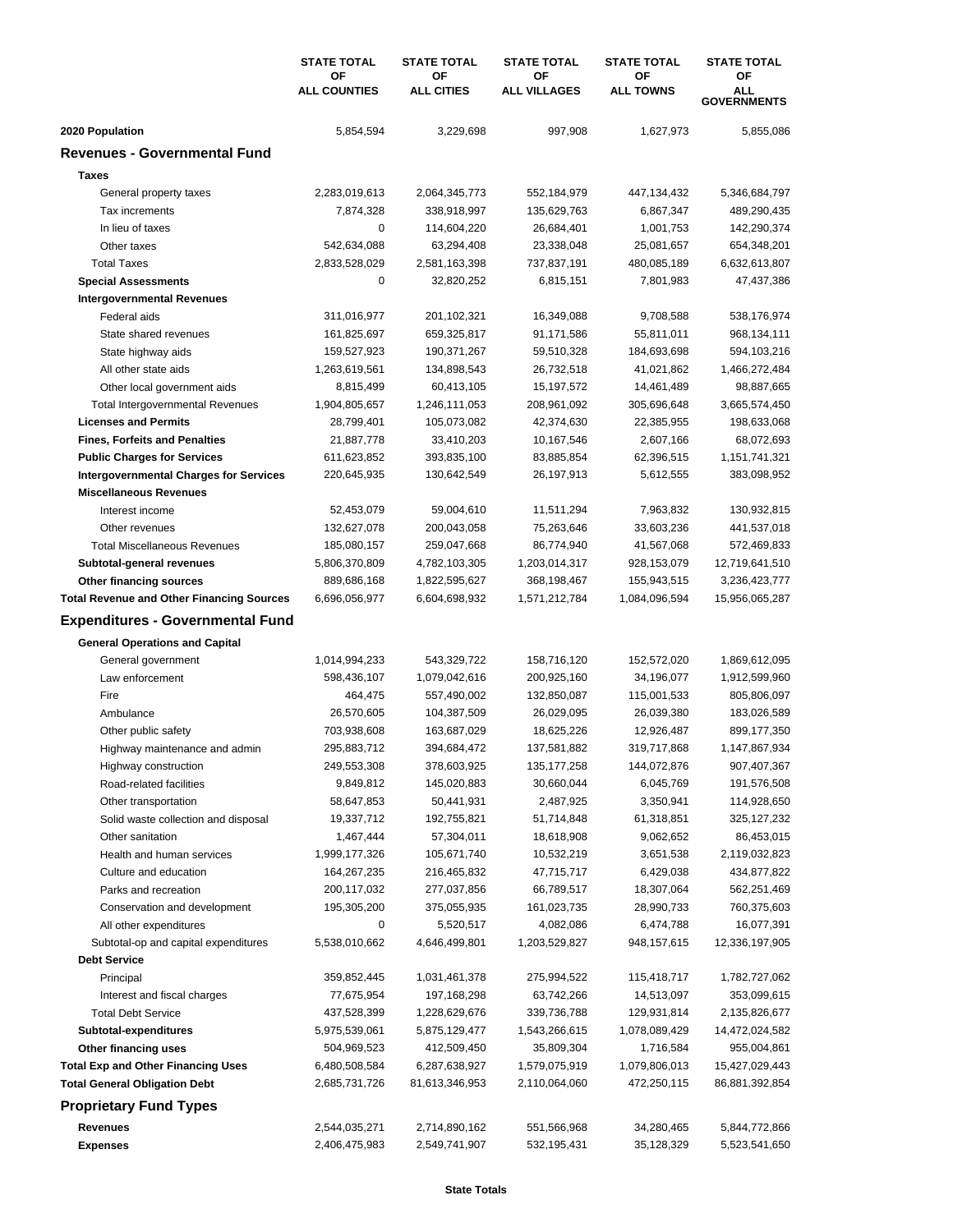|                                                  | <b>COUNTY</b><br>ΟF<br><b>ADAMS</b> | <b>COUNTY</b>        | <b>COUNTY</b>       | <b>COUNTY</b>         | <b>COUNTY</b>      | <b>COUNTY</b>        |
|--------------------------------------------------|-------------------------------------|----------------------|---------------------|-----------------------|--------------------|----------------------|
|                                                  |                                     | OF<br><b>ASHLAND</b> | ΟF<br><b>BARRON</b> | ОF<br><b>BAYFIELD</b> | OF<br><b>BROWN</b> | ОF<br><b>BUFFALO</b> |
| 2020 Population                                  | 20,701                              | 15,871               | 46,522              | 15,334                | 264,821            | 13,671               |
| <b>Revenues - Governmental Fund</b>              |                                     |                      |                     |                       |                    |                      |
| <b>Taxes</b>                                     |                                     |                      |                     |                       |                    |                      |
| General property taxes                           | 18,247,762                          | 7,924,164            | 26,140,068          | 11,348,140            | 91,142,178         | 7,010,595            |
| Tax increments                                   | 0                                   | 0                    | 6,385               | 0                     | 0                  | $\mathbf 0$          |
| In lieu of taxes                                 | 0                                   | 0                    | 0                   | 0                     | $\mathbf 0$        | 0                    |
| Other taxes                                      | 2,413,884                           | 1,916,944            | 5,417,483           | 1,770,776             | 34,918,156         | 1,241,800            |
| <b>Total Taxes</b>                               | 20,661,646                          | 9,841,108            | 31,563,936          | 13,118,916            | 126,060,334        | 8,252,395            |
| <b>Special Assessments</b>                       | 0                                   | 0                    | 0                   | 0                     | 0                  | $\mathbf 0$          |
| <b>Intergovernmental Revenues</b>                |                                     |                      |                     |                       |                    |                      |
| Federal aids                                     | 406,211                             | 392,237              | 2,604,899           | 788,760               | 4,466,164          | 236,495              |
| State shared revenues                            | 162,829                             | 1,085,071            | 1,332,851           | 112,727               | 4,549,022          | 851,106              |
| State highway aids                               | 1,723,437                           | 487,827              | 2,002,338           | 967,259               | 9,856,884          | 849,689              |
| All other state aids                             | 6,350,538                           | 6,163,274            | 12,323,610          | 7,239,493             | 55,166,054         | 6,650,949            |
| Other local government aids                      | 0                                   | 112,521              | 0                   | 0                     | 1,745,512          | 352,494              |
| Total Intergovernmental Revenues                 | 8,643,015                           | 8,240,930            | 18,263,698          | 9,108,239             | 75,783,636         | 8,940,733            |
| <b>Licenses and Permits</b>                      | 323,832                             | 77,190               | 1,859,739           | 298,007               | 1,219,845          | 61,885               |
| <b>Fines, Forfeits and Penalties</b>             | 57,683                              | 53,659               | 205,767             | 75,683                | 1,006,828          | 60,639               |
| <b>Public Charges for Services</b>               | 5,205,413                           | 2,872,649            | 3,048,773           | 4,716,038             | 9,242,980          | 781,164              |
| <b>Intergovernmental Charges for Services</b>    | 597,812                             | 0                    | 338,094             | 94,921                | 16,749,986         | 0                    |
| <b>Miscellaneous Revenues</b>                    |                                     |                      |                     |                       |                    |                      |
| Interest income                                  | 289,051                             | 62,959               | 248,056             | 355,286               | 1,577,202          | 157,472              |
| Other revenues                                   | 612,035                             | 728,005              | 643,297             | 1,224,982             | 6,556,362          | 278,913              |
| <b>Total Miscellaneous Revenues</b>              | 901,086                             | 790,964              | 891,353             | 1,580,268             | 8,133,564          | 436,385              |
| Subtotal-general revenues                        | 36,390,487                          | 21,876,500           | 56,171,360          | 28,992,072            | 238, 197, 173      | 18,533,201           |
| Other financing sources                          | 2,651                               | 2,235                | 36,578,515          | 0                     | 37,416,666         | 2,600,000            |
| <b>Total Revenue and Other Financing Sources</b> | 36,393,138                          | 21,878,735           | 92,749,875          | 28,992,072            | 275,613,839        | 21,133,201           |
| <b>Expenditures - Governmental Fund</b>          |                                     |                      |                     |                       |                    |                      |
| <b>General Operations and Capital</b>            |                                     |                      |                     |                       |                    |                      |
| General government                               | 7,798,351                           | 3,430,963            | 9,430,945           | 4,811,545             | 19,888,272         | 2,885,551            |
| Law enforcement                                  | 4,411,673                           | 2,938,259            | 3,997,721           | 3,189,500             | 24,731,373         | 1,398,950            |
| Fire                                             | 0                                   | $\pmb{0}$            | 0                   | 0                     | $\mathbf 0$        | $\mathbf 0$          |
| Ambulance                                        | 0                                   | 0                    | 0                   | 0                     | $\mathbf 0$        | 0                    |
| Other public safety                              | 2,178,719                           | 2,445,032            | 4,482,417           | 2,552,548             | 36,014,716         | 1,337,086            |
| Highway maintenance and admin                    | 3,323,149                           | 1,945,646            | 7,953,407           | 4,446,555             | 4,934,204          | 1,710,858            |
| Highway construction                             | 2,504,312                           | 0                    | 2,338,668           | 50,928                | 14,301,181         | 2,247,308            |
| Road-related facilities                          | 0                                   | 18,051               | 20,313              | 0                     | 660,866            | 14,309               |
| Other transportation                             | 68,834                              | 39,350               | 727,488             | 27,250                | 0                  | 0                    |
| Solid waste collection and disposal              | 0                                   | 0                    | 448,099             | 8,440                 | 0                  | 232,868              |
| Other sanitation                                 | 0                                   | 10,315               | 6,456               | 0                     | 0                  | 7,100                |
| Health and human services                        | 10,709,952                          | 9,245,794            | 19,790,921          | 7,748,382             | 71,834,449         | 4,805,296            |
| Culture and education                            | 578,487                             | 369,306              | 991,816             | 649,118               | 24,504,920         | 315,406              |
| Parks and recreation                             | 935,762                             | 181,830              | 703,687             | 498,455               | 5,169,891          | 2,373,777            |
| Conservation and development                     | 1,029,398                           | 861,847              | 1,280,638           | 2,982,549             | 9,110,329          | 1,787,389            |
| All other expenditures                           | 0                                   | 0                    | 0                   | 0                     | 0                  | 0                    |
| Subtotal-op and capital expenditures             | 33,538,637                          | 21,486,393           | 52,172,576          | 26,965,270            | 211,150,201        | 19,115,898           |
| <b>Debt Service</b>                              |                                     |                      |                     |                       |                    |                      |
| Principal                                        | 1,150,798                           | 366,115              | 4,923,472           | 365,000               | 17,034,948         | 700,747              |
| Interest and fiscal charges                      | 359,906                             | 104,742              | 265,048             | 77,819                | 2,503,835          | 52,886               |
| <b>Total Debt Service</b>                        | 1,510,704                           | 470,857              | 5,188,520           | 442,819               | 19,538,783         | 753,633              |
| Subtotal-expenditures                            | 35,049,341                          | 21,957,250           | 57,361,096          | 27,408,089            | 230,688,984        | 19,869,531           |
| Other financing uses                             | 0                                   | 1,118,356            | 9,922,906           | 500,000               | 29,814,640         | 139,798              |
| <b>Total Exp and Other Financing Uses</b>        | 35,049,341                          | 23,075,606           | 67,284,002          | 27,908,089            | 260,503,624        | 20,009,329           |
| <b>Total General Obligation Debt</b>             | 10,400,000                          | 2,492,452            | 29,678,514          | 2,880,000             | 78,225,000         | 4,565,000            |
| <b>Proprietary Fund Types</b>                    |                                     |                      |                     |                       |                    |                      |
| <b>Revenues</b>                                  | 12,220,797                          | 7,077,898            | 24,088,387          | 7,824,457             | 96,319,143         | 5,762,940            |
| <b>Expenses</b>                                  | 10,910,101                          | 7,863,790            | 21,788,054          | 7,256,287             | 96,848,990         | 5,389,762            |
|                                                  |                                     |                      |                     |                       |                    |                      |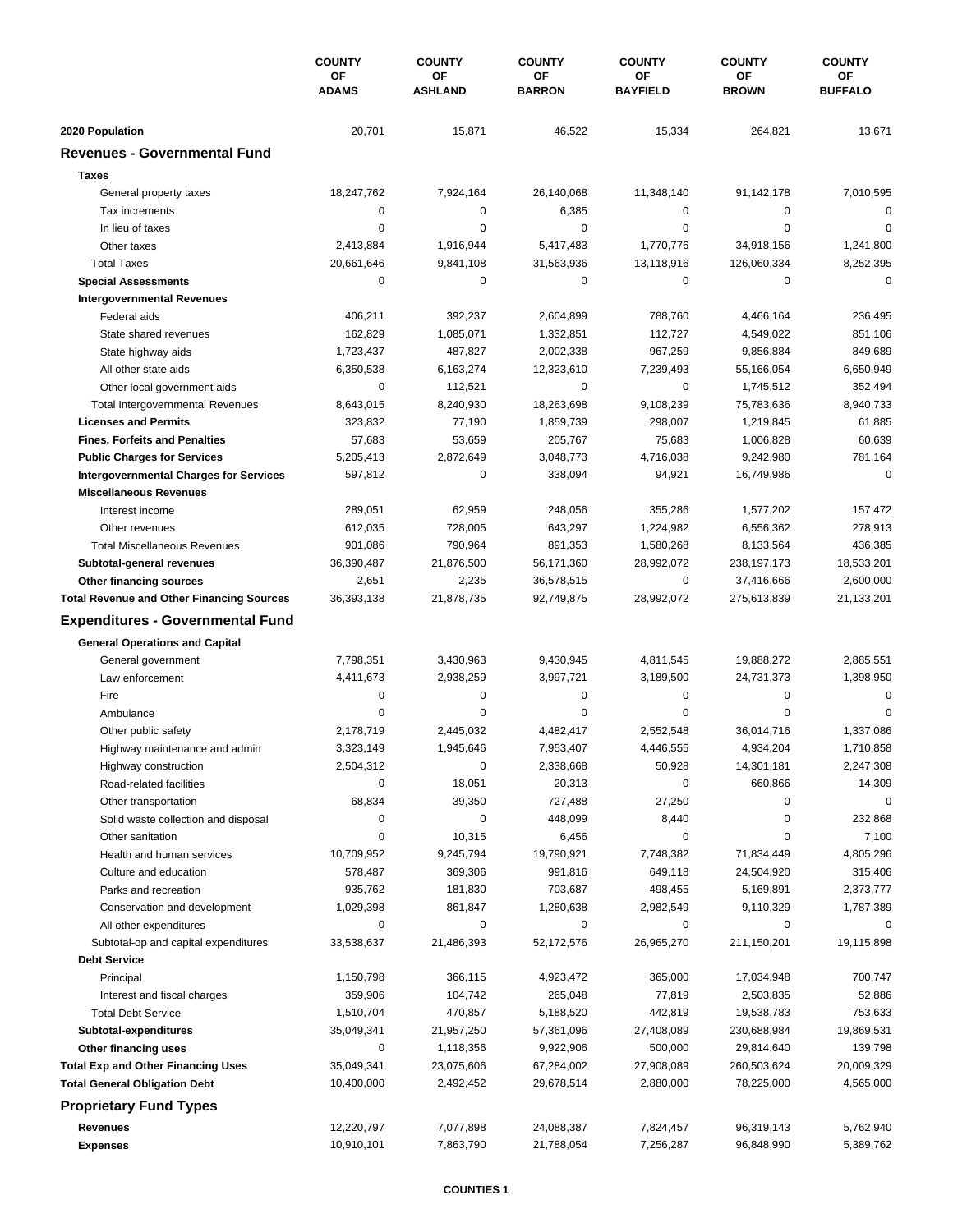|                                                      | <b>COUNTY</b><br>ΟF<br><b>ST CROIX</b> | <b>COUNTY</b><br>OF<br><b>SAUK</b> | <b>COUNTY</b><br>OF<br><b>SAWYER</b> | <b>COUNTY</b><br>ΟF<br><b>SHAWANO</b> | <b>COUNTY</b><br>OF<br><b>SHEBOYGAN</b> | <b>COUNTY</b><br>ОF<br><b>TAYLOR</b> |
|------------------------------------------------------|----------------------------------------|------------------------------------|--------------------------------------|---------------------------------------|-----------------------------------------|--------------------------------------|
|                                                      |                                        |                                    |                                      |                                       |                                         |                                      |
| 2020 Population                                      | 90,949                                 | 63,343                             | 16,903                               | 41,739                                | 116,924                                 | 20,793                               |
| <b>Revenues - Governmental Fund</b>                  |                                        |                                    |                                      |                                       |                                         |                                      |
| <b>Taxes</b>                                         |                                        |                                    |                                      |                                       |                                         |                                      |
| General property taxes                               | 36,368,615                             | 31,789,540                         | 11,739,947                           | 17,278,991                            | 50,591,287                              | 11,854,825                           |
| Tax increments                                       | $\mathbf 0$                            | 0                                  | 0                                    | 26,130                                | 0                                       | $\mathbf 0$                          |
| In lieu of taxes                                     | $\mathbf 0$                            | 0                                  | 0                                    | 0                                     | $\mathbf 0$                             | 0                                    |
| Other taxes                                          | 10,305,316                             | 9,794,395                          | 2,700,253                            | 3,586,299                             | 11,220,063                              | 1,720,364                            |
| <b>Total Taxes</b>                                   | 46,673,931                             | 41,583,935                         | 14,440,200                           | 20,891,420                            | 61,811,350                              | 13,575,189                           |
| <b>Special Assessments</b>                           | $\mathbf 0$                            | 0                                  | 0                                    | 0                                     | $\mathbf 0$                             | 0                                    |
| <b>Intergovernmental Revenues</b>                    |                                        |                                    |                                      |                                       |                                         |                                      |
| Federal aids                                         | 1,227,307                              | 166,091                            | 81,908                               | 718,468                               | 3,684,258                               | $\Omega$                             |
| State shared revenues                                | 533,984                                | 1,091,616                          | 278,796                              | 1,389,165                             | 3,597,384                               | 1,230,452                            |
| State highway aids                                   | 2,798,268                              | 2,580,747                          | 1,108,380                            | 1,897,896                             | 3,114,169                               | 913,633                              |
| All other state aids                                 | 12,443,975                             | 24,910,098                         | 6,158,877                            | 9,113,470                             | 19,809,755                              | 6,803,404                            |
| Other local government aids                          | $\mathbf 0$                            | 129,234                            | 52,000                               | 215,955                               | $\mathbf 0$                             | 0                                    |
| <b>Total Intergovernmental Revenues</b>              | 17,003,534                             | 28,877,786                         | 7,679,961                            | 13,334,954                            | 30,205,566                              | 8,947,489                            |
| <b>Licenses and Permits</b>                          | 588,050                                | 945,921                            | 323,570                              | 199,631                               | 779,901                                 | 86,165                               |
| <b>Fines, Forfeits and Penalties</b>                 | 67,341                                 | 357,313                            | 29,979                               | 397,283                               | 291,990                                 | 64,794                               |
| <b>Public Charges for Services</b>                   | 9,816,568                              | 2,512,383                          | 5,617,445                            | 4,311,514                             | 8,521,311                               | 2,501,366                            |
| <b>Intergovernmental Charges for Services</b>        | 32,950                                 | 4,103,970                          | 95,406                               | 2,211,158                             | 3,223,358                               | 321,866                              |
| <b>Miscellaneous Revenues</b>                        |                                        |                                    |                                      |                                       |                                         |                                      |
| Interest income                                      | 982,808                                | 604,529                            | 122,436                              | 385,528                               | 682,746                                 | 94,511                               |
| Other revenues                                       | 1,226,860                              | 1,497,562                          | 530,690                              | 1,298,355                             | 2,341,751                               | 1,128,348                            |
| <b>Total Miscellaneous Revenues</b>                  | 2,209,668                              | 2,102,091                          | 653,126                              | 1,683,883                             | 3,024,497                               | 1,222,859                            |
|                                                      | 76,392,042                             | 80,483,399                         | 28,839,687                           | 43,029,843                            | 107,857,973                             | 26,719,728                           |
| Subtotal-general revenues<br>Other financing sources | 3,646,039                              | 2,563,790                          | 993,318                              | 257,119                               | 13,516,172                              | 9,000,000                            |
| <b>Total Revenue and Other Financing Sources</b>     | 80,038,081                             | 83,047,189                         | 29,833,005                           | 43,286,962                            | 121,374,145                             | 35,719,728                           |
|                                                      |                                        |                                    |                                      |                                       |                                         |                                      |
| <b>Expenditures - Governmental Fund</b>              |                                        |                                    |                                      |                                       |                                         |                                      |
| <b>General Operations and Capital</b>                |                                        |                                    |                                      |                                       |                                         |                                      |
| General government                                   | 16,249,239                             | 13,571,421                         | 4,269,305                            | 5,655,270                             | 17,546,548                              | 4,942,248                            |
| Law enforcement                                      | 8,071,731                              | 8,483,432                          | 3,605,327                            | 6,785,083                             | 11,619,512                              | 2,459,659                            |
| Fire                                                 | $\mathbf 0$                            | 180                                | 0                                    | 0                                     | $\mathbf 0$                             | $\mathbf 0$                          |
| Ambulance                                            | 0                                      | 0                                  | 2,563,433                            | $\pmb{0}$                             | $\mathbf 0$                             | 478,764                              |
| Other public safety                                  | 12,138,761                             | 8,062,310                          | 2,572,441                            | 7,095,813                             | 10,916,887                              | 2,039,467                            |
| Highway maintenance and admin                        | 8,584,030                              | 4,423,082                          | 1,825,831                            | 3,907,798                             | 5,843,146                               | 1,409,178                            |
| Highway construction                                 | 485,795                                | 2,491,787                          | 1,669,543                            | 731,414                               | 6,044,138                               | 2,494,575                            |
| Road-related facilities                              | 0                                      | 0                                  | 0                                    | 947,469                               | 343,473                                 | 215,033                              |
| Other transportation                                 | 0                                      | 36,340                             | 529,379                              | 127,018                               | 1,056,959                               | 293,162                              |
| Solid waste collection and disposal                  | 323,539                                | 96,558                             | 9,870                                | 10,803                                | 0                                       | 93,756                               |
| Other sanitation                                     | 0                                      | 0                                  | 0                                    | 0                                     | 102,374                                 | 0                                    |
| Health and human services                            | 22,838,205                             | 32,673,367                         | 8,938,732                            | 14,216,230                            | 38,724,106                              | 7,289,433                            |
| Culture and education                                | 1,335,408                              | 1,678,613                          | 452,126                              | 619,648                               | 2,059,088                               | 636,519                              |
| Parks and recreation                                 | 1,388,227                              | 27,106                             | 742,834                              | 994,019                               | 530,631                                 | 499,714                              |
| Conservation and development                         | 2,959,617                              | 3,572,349                          | 1,207,117                            | 1,946,524                             | 2,093,839                               | 2,168,489                            |
| All other expenditures                               | 0                                      | 0                                  | 0                                    | 0                                     | 0                                       | 0                                    |
| Subtotal-op and capital expenditures                 | 74,374,552                             | 75,116,545                         | 28,385,938                           | 43,037,089                            | 96,880,701                              | 25,019,997                           |
| <b>Debt Service</b>                                  |                                        |                                    |                                      |                                       |                                         |                                      |
| Principal                                            | 6,893,078                              | 1,790,000                          | 245,960                              | 1,016,338                             | 10,185,000                              | 925,000                              |
| Interest and fiscal charges                          | 1,799,271                              | 72,775                             | 35,234                               | 901,854                               | 1,012,272                               | 234,223                              |
| <b>Total Debt Service</b>                            | 8,692,349                              | 1,862,775                          | 281,194                              | 1,918,192                             | 11,197,272                              | 1,159,223                            |
| Subtotal-expenditures                                | 83,066,901                             | 76,979,320                         | 28,667,132                           | 44,955,281                            | 108,077,973                             | 26,179,220                           |
| Other financing uses                                 | 0                                      | 3,532,608                          | 0                                    | 0                                     | 4,123,466                               | 40,277                               |
| <b>Total Exp and Other Financing Uses</b>            | 83,066,901                             | 80,511,928                         | 28,667,132                           | 44,955,281                            | 112,201,439                             | 26,219,497                           |
| <b>Total General Obligation Debt</b>                 | 59,309,000                             | 8,700,000                          | 2,345,333                            | 17,295,067                            | 28,893,000                              | 10,175,000                           |
| <b>Proprietary Fund Types</b>                        |                                        |                                    |                                      |                                       |                                         |                                      |
| Revenues                                             | 37,672,496                             | 20,878,150                         | 4,725,684                            | 14,985,353                            | 53,249,522                              | 6,277,294                            |
| <b>Expenses</b>                                      | 38,362,175                             | 19,913,200                         | 5,005,199                            | 14,076,615                            | 53,626,182                              | 6,409,887                            |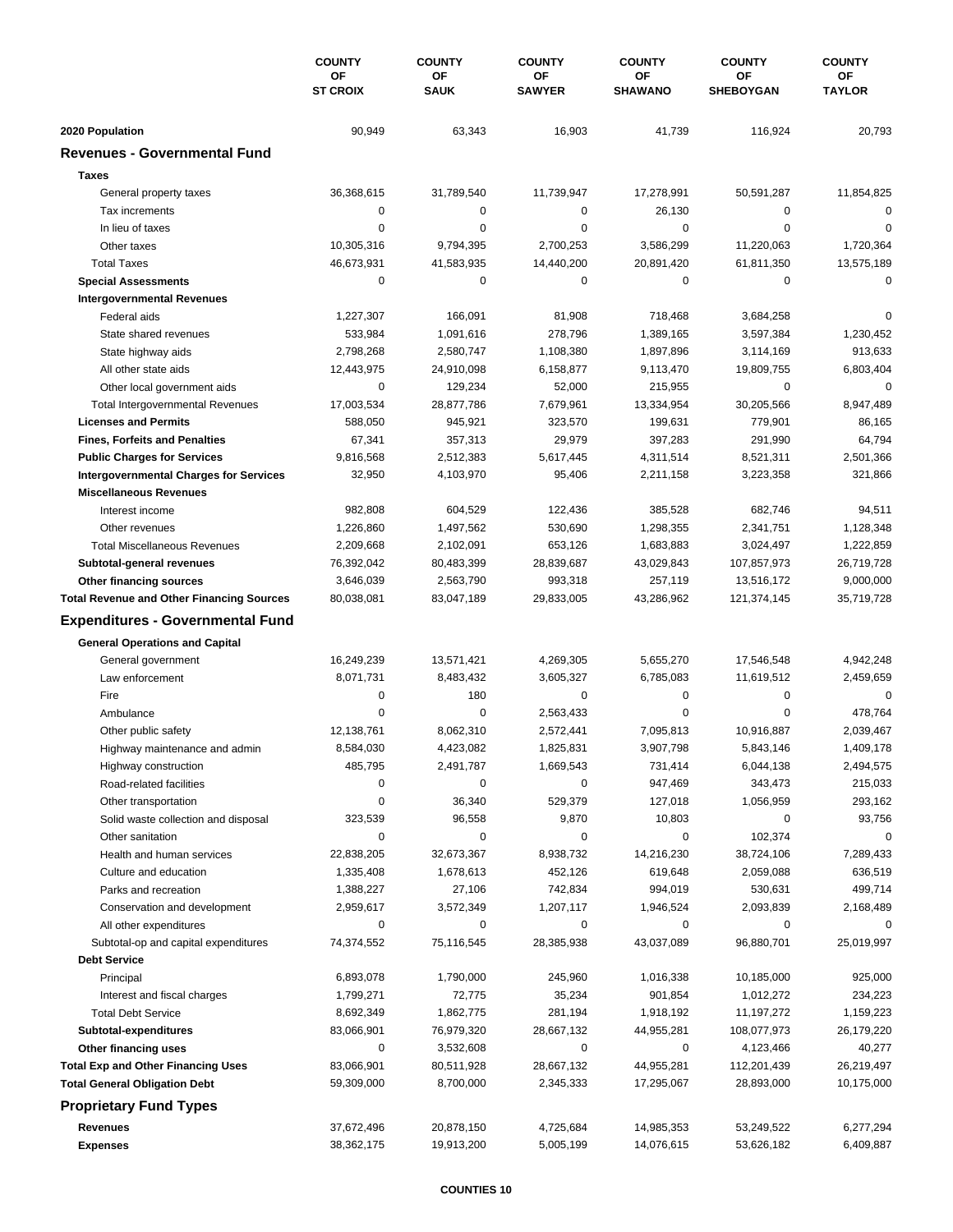|                                                        | <b>COUNTY</b><br>ΟF<br><b>TREMPEALEAU</b> | <b>COUNTY</b>       | <b>COUNTY</b>      | <b>COUNTY</b>         | <b>COUNTY</b>             | <b>COUNTY</b>           |
|--------------------------------------------------------|-------------------------------------------|---------------------|--------------------|-----------------------|---------------------------|-------------------------|
|                                                        |                                           | ΟF<br><b>VERNON</b> | ΟF<br><b>VILAS</b> | ΟF<br>WALWORTH        | OF<br>WASHBURN            | OF<br><b>WASHINGTON</b> |
|                                                        |                                           |                     |                    |                       |                           |                         |
| 2020 Population<br><b>Revenues - Governmental Fund</b> | 30,047                                    | 30,496              | 21,769             | 104,086               | 15,993                    | 138,268                 |
| <b>Taxes</b>                                           |                                           |                     |                    |                       |                           |                         |
|                                                        |                                           |                     |                    |                       |                           |                         |
| General property taxes                                 | 15,267,876                                | 11,242,200          | 17,825,407         | 59,969,808            | 10,923,291                | 37,979,176              |
| Tax increments                                         | $\mathbf 0$<br>$\mathbf 0$                | 0<br>0              | 0<br>0             | 11,148<br>$\mathbf 0$ | 0<br>$\mathbf 0$          | $\mathbf 0$             |
| In lieu of taxes                                       |                                           |                     |                    |                       |                           | 0                       |
| Other taxes                                            | 2,590,456                                 | 2,473,540           | 3,818,407          | 13,139,879            | 1,944,354                 | 15,096,959              |
| <b>Total Taxes</b>                                     | 17,858,332                                | 13,715,740          | 21,643,814<br>0    | 73,120,835            | 12,867,645<br>$\mathbf 0$ | 53,076,135              |
| <b>Special Assessments</b>                             | $\mathbf 0$                               | 0                   |                    | 0                     |                           | $\mathbf 0$             |
| <b>Intergovernmental Revenues</b>                      |                                           |                     |                    |                       |                           |                         |
| Federal aids                                           | 542,280                                   | 295,854             | 1,735              | 240,367               | 1,259,907                 | 4,239,763               |
| State shared revenues                                  | 1,810,024                                 | 1,389,095           | 175,385            | 723,274               | 176,172                   | 1,094,801               |
| State highway aids                                     | 977,578                                   | 1,297,761           | 965,185            | 2,445,592             | 1,557,512                 | 2,420,391               |
| All other state aids                                   | 7,769,668                                 | 8,287,848           | 5,082,430          | 24,803,489            | 4,396,308                 | 21,456,725              |
| Other local government aids                            | 626,000                                   | 0                   | 0                  | $\mathbf 0$           | 15,495                    | 101,971                 |
| <b>Total Intergovernmental Revenues</b>                | 11,725,550                                | 11,270,558          | 6,224,735          | 28,212,722            | 7,405,394                 | 29,313,651              |
| <b>Licenses and Permits</b>                            | 210,059                                   | 169,727             | 477,059            | 812,673               | 222,383                   | 316,931                 |
| <b>Fines, Forfeits and Penalties</b>                   | 156,918                                   | 75,502              | 51,168             | 746,187               | 994,996                   | 468,340                 |
| <b>Public Charges for Services</b>                     | 1,450,357                                 | 2,039,556           | 1,454,815          | 6,886,096             | 4,106,866                 | 5,128,967               |
| <b>Intergovernmental Charges for Services</b>          | 70,631                                    | 967,999             | 536,486            | 2,835,688             | 2,450,621                 | 3,570,111               |
| <b>Miscellaneous Revenues</b>                          |                                           |                     |                    |                       |                           |                         |
| Interest income                                        | 349,494                                   | 194,465             | 260,955            | 1,922,939             | 303,613                   | 576,998                 |
| Other revenues                                         | 603,966                                   | 330,436             | 292,663            | 1,064,710             | 1,416,874                 | 2,258,024               |
| <b>Total Miscellaneous Revenues</b>                    | 953,460                                   | 524,901             | 553,618            | 2,987,649             | 1,720,487                 | 2,835,022               |
| Subtotal-general revenues                              | 32,425,307                                | 28,763,983          | 30,941,695         | 115,601,850           | 29,768,392                | 94,709,157              |
| Other financing sources                                | 5,175,000                                 | 1,543,327           | 0                  | 17,000                | 8,826,345                 | 0                       |
| <b>Total Revenue and Other Financing Sources</b>       | 37,600,307                                | 30,307,310          | 30,941,695         | 115,618,850           | 38,594,737                | 94,709,157              |
| <b>Expenditures - Governmental Fund</b>                |                                           |                     |                    |                       |                           |                         |
| <b>General Operations and Capital</b>                  |                                           |                     |                    |                       |                           |                         |
| General government                                     | 6,168,975                                 | 3,728,259           | 4,972,772          | 18,435,225            | 12,234,547                | 13,323,491              |
| Law enforcement                                        | 4,502,734                                 | 3,216,632           | 5,676,122          | 15,843,270            | 2,100,532                 | 14,231,168              |
| Fire                                                   | $\mathbf 0$                               | 0                   | 0                  | 0                     | 441                       | $\mathbf 0$             |
| Ambulance                                              | 0                                         | 0                   | 0                  | 0                     | $\mathbf 0$               | 0                       |
| Other public safety                                    | 2,150,925                                 | 2,572,673           | 3,686,744          | 12,902,636            | 1,925,628                 | 9,551,495               |
|                                                        | 2,554,413                                 | 4,606,742           | 1,827,446          | 4,191,120             | 2,917,733                 | 4,056,146               |
| Highway maintenance and admin<br>Highway construction  | 5,100,780                                 | 0                   | 5,666,594          | 933,861               | 4,617,954                 | 4,820,003               |
| Road-related facilities                                | 0                                         | 0                   | 0                  | 0                     | 0                         | 194,177                 |
|                                                        | 0                                         |                     | 0                  |                       | 9,700                     | 3,238,717               |
| Other transportation                                   |                                           | 29,690<br>0         |                    | 964,541               |                           | 0                       |
| Solid waste collection and disposal                    | 3,773                                     |                     | 0                  | 0                     | 119,764                   |                         |
| Other sanitation                                       | 9,077                                     | 0                   | 0                  | 188,479               | 246,198                   | 37,670                  |
| Health and human services                              | 9,824,757                                 | 9,360,339           | 7,374,655          | 30,362,727            | 7,220,980                 | 32,168,092              |
| Culture and education                                  | 887,246                                   | 679,610             | 203,475            | 13,800,128            | 443,673                   | 3,821,062               |
| Parks and recreation                                   | 358,321                                   | 456,751             | 765,237            | 318,163               | 997,747                   | 108,927                 |
| Conservation and development                           | 1,502,165                                 | 2,154,072           | 1,763,125          | 1,992,788             | 1,967,128                 | 3,672,608               |
| All other expenditures                                 | 0                                         | 0                   | 0                  | 0                     | 0                         | 0                       |
| Subtotal-op and capital expenditures                   | 33,063,166                                | 26,804,768          | 31,936,170         | 99,932,938            | 34,802,025                | 89,223,556              |
| <b>Debt Service</b>                                    |                                           |                     |                    |                       |                           |                         |
| Principal                                              | 2,659,000                                 | 665,313             | 2,120,000          | 0                     | 1,069,750                 | 1,955,000               |
| Interest and fiscal charges                            | 136,225                                   | 111,016             | 298,093            | 0                     | 299,417                   | 251,480                 |
| <b>Total Debt Service</b>                              | 2,795,225                                 | 776,329             | 2,418,093          | 0                     | 1,369,167                 | 2,206,480               |
| Subtotal-expenditures                                  | 35,858,391                                | 27,581,097          | 34,354,263         | 99,932,938            | 36,171,192                | 91,430,036              |
| Other financing uses                                   | 6,207,150                                 | 1,125,524           | 0                  | 0                     | 2,560,881                 | 763,802                 |
| <b>Total Exp and Other Financing Uses</b>              | 42,065,541                                | 28,706,621          | 34,354,263         | 99,932,938            | 38,732,073                | 92,193,838              |
| <b>Total General Obligation Debt</b>                   | 33,412,000                                | 8,774,091           | 10,835,000         | 0                     | 14,896,321                | 11,675,000              |
| <b>Proprietary Fund Types</b>                          |                                           |                     |                    |                       |                           |                         |
| Revenues                                               | 41,492,385                                | 17,079,245          | 6,150,914          | 119,398,179           | 9,401,793                 | 42,764,544              |
| <b>Expenses</b>                                        | 39,068,388                                | 17,830,577          | 6,950,268          | 110,193,852           | 8,550,224                 | 41,592,501              |
|                                                        |                                           |                     |                    |                       |                           |                         |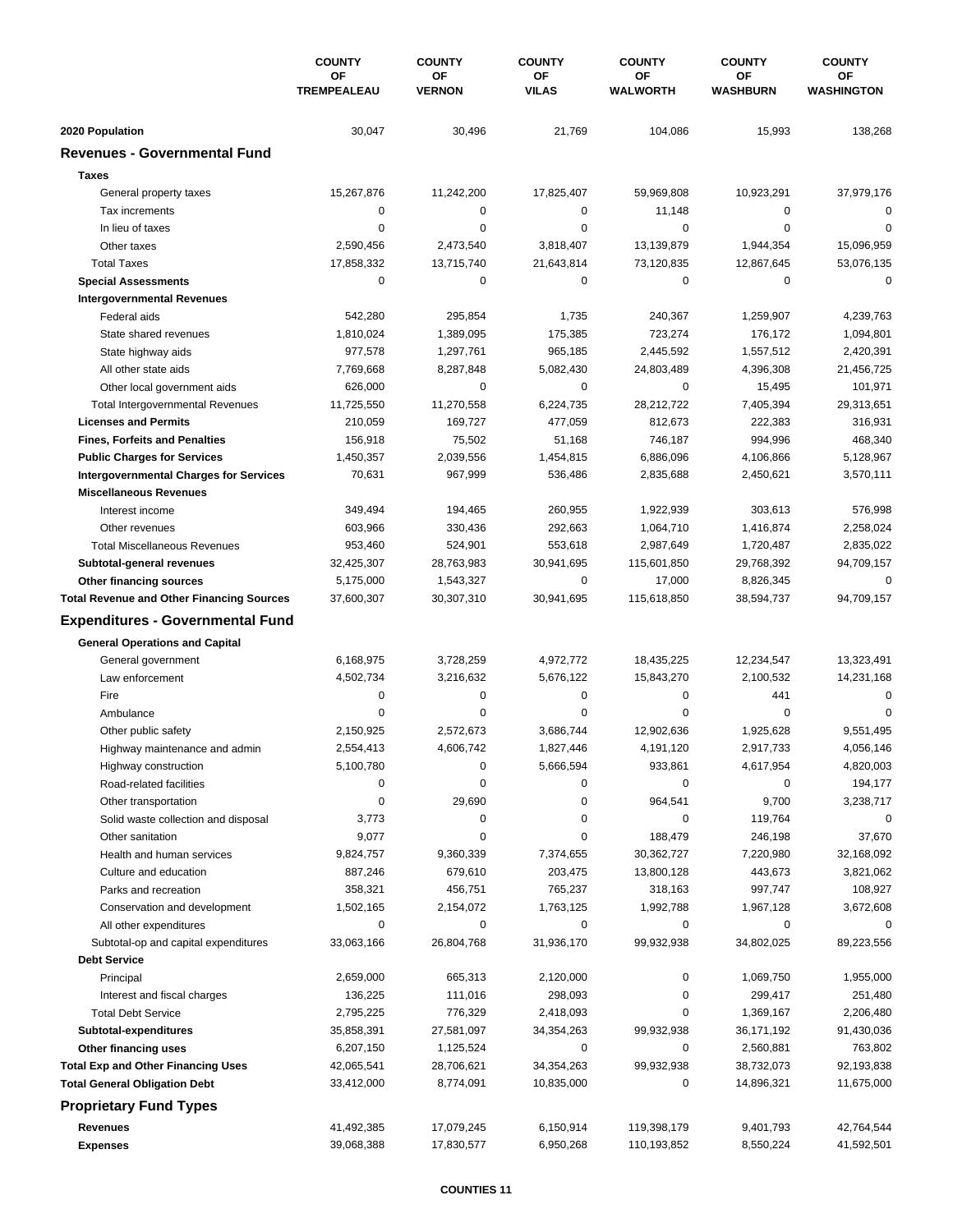|                                                  | <b>COUNTY</b><br>ΟF<br><b>WAUKESHA</b> | <b>COUNTY</b>        | <b>COUNTY</b>  | <b>COUNTY</b>          | <b>COUNTY</b>     | <b>COUNTY</b>          |
|--------------------------------------------------|----------------------------------------|----------------------|----------------|------------------------|-------------------|------------------------|
|                                                  |                                        | ΟF<br><b>WAUPACA</b> | OF<br>WAUSHARA | ΟF<br><b>WINNEBAGO</b> | OF<br><b>WOOD</b> | ОF<br><b>MENOMINEE</b> |
| 2020 Population                                  | 406,785                                | 52,155               | 24,436         | 169,861                | 75,381            | 4,267                  |
| <b>Revenues - Governmental Fund</b>              |                                        |                      |                |                        |                   |                        |
| <b>Taxes</b>                                     |                                        |                      |                |                        |                   |                        |
| General property taxes                           | 109,758,755                            | 28,392,468           | 18,143,278     | 69,553,455             | 27,613,417        | 2,761,268              |
| Tax increments                                   | $\mathbf 0$                            | 209                  | 0              | 0                      | 0                 | $\mathbf 0$            |
| In lieu of taxes                                 | $\mathbf 0$                            | 0                    | 0              | $\mathbf 0$            | $\mathbf 0$       | 0                      |
| Other taxes                                      | 5,011,177                              | 5,034,733            | 2,248,019      | 1,424,815              | 7,180,572         | 122,907                |
| <b>Total Taxes</b>                               | 114,769,932                            | 33,427,410           | 20,391,297     | 70,978,270             | 34,793,989        | 2,884,175              |
| <b>Special Assessments</b>                       | $\mathbf 0$                            | 0                    | 0              | 0                      | $\mathbf 0$       | $\mathbf 0$            |
| <b>Intergovernmental Revenues</b>                |                                        |                      |                |                        |                   |                        |
| Federal aids                                     | 5,951,525                              | 17,878               | 559,906        | 4,414,012              | 926,761           | 149,900                |
| State shared revenues                            | 2,545,069                              | 1,493,305            | 210,293        | 3,923,794              | 3,596,369         | 453,616                |
| State highway aids                               | 6,366,899                              | 2,207,814            | 948,570        | 2,335,649              | 2,537,173         | 247,468                |
| All other state aids                             | 56,107,824                             | 12,191,673           | 5,835,059      | 35,170,251             | 19,117,389        | 4,288,833              |
| Other local government aids                      | 343,148                                | 0                    | 2,701          | $\mathbf 0$            | 0                 | 327,457                |
| <b>Total Intergovernmental Revenues</b>          | 71,314,465                             | 15,910,670           | 7,556,529      | 45,843,706             | 26,177,692        | 5,467,274              |
| <b>Licenses and Permits</b>                      | 1,626,850                              | 251,506              | 396,198        | 387,740                | 667,920           | 23,135                 |
| <b>Fines, Forfeits and Penalties</b>             | 1,012,593                              | 189,463              | 121,506        | 607,377                | 238,428           | 9,244                  |
| <b>Public Charges for Services</b>               | 19,316,409                             | 6,528,349            | 4,303,147      | 5,106,903              | 6,210,683         | 40,302                 |
| <b>Intergovernmental Charges for Services</b>    | 21,675,944                             | 1,126,005            | 1,349,612      | 2,400,378              | 3,688,869         | 284,811                |
| <b>Miscellaneous Revenues</b>                    |                                        |                      |                |                        |                   |                        |
| Interest income                                  | 5,633,820                              | 335,297              | 135,493        | 3,351,156              | 405,812           | 70,793                 |
| Other revenues                                   | 8,005,766                              | 615,219              | 302,814        | 451,639                | 941,641           | 121,654                |
| <b>Total Miscellaneous Revenues</b>              | 13,639,586                             | 950,516              | 438,307        | 3,802,795              | 1,347,453         | 192,447                |
| Subtotal-general revenues                        | 243,355,779                            | 58,383,919           | 34,556,596     | 129,127,169            | 73,125,034        | 8,901,388              |
| Other financing sources                          | 33,525,331                             | 8,990                | 0              | 33,108,164             | 5,995,215         | 0                      |
| <b>Total Revenue and Other Financing Sources</b> | 276,881,110                            | 58,392,909           | 34,556,596     | 162,235,333            | 79,120,249        | 8,901,388              |
| <b>Expenditures - Governmental Fund</b>          |                                        |                      |                |                        |                   |                        |
| <b>General Operations and Capital</b>            |                                        |                      |                |                        |                   |                        |
| General government                               | 51,796,065                             | 7,634,250            | 3,763,805      | 20,870,956             | 10,829,389        | 1,640,526              |
| Law enforcement                                  | 25,291,278                             | 6,624,227            | 3,539,538      | 9,036,113              | 6,142,311         | 1,043,419              |
| Fire                                             | $\mathbf 0$                            | 163                  | 0              | 0                      | 368,182           | 79,925                 |
| Ambulance                                        | 0                                      | 0                    | 3,621,176      | $\mathbf 0$            | $\mathbf 0$       | 0                      |
| Other public safety                              | 26,511,206                             | 7,856,832            | 3,692,436      | 15,774,109             | 7,035,354         | 595,110                |
| Highway maintenance and admin                    | 14,520,440                             | 4,302,768            | 1,061,282      | 2,889,197              | 6,000,523         | 974,969                |
| Highway construction                             | 9,377,418                              | 6,519,629            | 2,396,070      | 5,067,086              | 2,856,837         | 0                      |
| Road-related facilities                          | 0                                      | 512,205              | 238,768        | 431,467                | 530,900           | 43,012                 |
| Other transportation                             | 811,099                                | 0                    | 0              | 0                      | 0                 | $\mathbf 0$            |
| Solid waste collection and disposal              | 280,224                                | 1,286,861            | 1,006,008      | 0                      | 0                 | 248,850                |
| Other sanitation                                 | 0                                      | 0                    | 0              | 0                      | 0                 | $\mathbf 0$            |
| Health and human services                        | 87,686,291                             | 15,761,225           | 10,672,150     | 53,150,634             | 27,538,020        | 4,412,492              |
| Culture and education                            | 3,919,013                              | 1,401,906            | 730,996        | 3,210,063              | 1,634,374         | 36,400                 |
| Parks and recreation                             | 10,068,817                             | 849,295              | 567,812        | 1,971,007              | 1,962,788         | 0                      |
| Conservation and development                     | 7,685,454                              | 1,698,597            | 1,765,173      | 2,750,594              | 1,704,004         | 168,157                |
| All other expenditures                           | 0                                      | 0                    | 0              | 0                      | 0                 | 0                      |
| Subtotal-op and capital expenditures             | 237,947,305                            | 54,447,958           | 33,055,214     | 115, 151, 226          | 66,602,682        | 9,242,860              |
| <b>Debt Service</b>                              |                                        |                      |                |                        |                   |                        |
| Principal                                        | 23,165,000                             | 2,370,000            | 1,175,000      | 7,889,146              | 3,785,000         | 247,617                |
| Interest and fiscal charges                      | 1,819,599                              | 1,015,580            | 82,875         | 806,440                | 643,548           | 19,212                 |
| <b>Total Debt Service</b>                        | 24,984,599                             | 3,385,580            | 1,257,875      | 8,695,586              | 4,428,548         | 266,829                |
| Subtotal-expenditures                            | 262,931,904                            | 57,833,538           | 34,313,089     | 123,846,812            | 71,031,230        | 9,509,689              |
| Other financing uses                             | 4,903,133                              | 32,887               | 0              | 25,539,070             | 0                 | 328,585                |
| <b>Total Exp and Other Financing Uses</b>        | 267,835,037                            | 57,866,425           | 34,313,089     | 149,385,882            | 71,031,230        | 9,838,274              |
| <b>Total General Obligation Debt</b>             | 84,678,000                             | 28,710,000           | 1,975,000      | 37,700,000             | 27,467,118        | 396,005                |
| <b>Proprietary Fund Types</b>                    |                                        |                      |                |                        |                   |                        |
| Revenues                                         | 53,970,320                             | 65,322,116           | 8,282,730      | 67,282,713             | 37,071,616        | 3,217,348              |
| <b>Expenses</b>                                  | 54,421,798                             | 65,784,088           | 7,977,511      | 64,933,287             | 34,545,685        | 3,107,800              |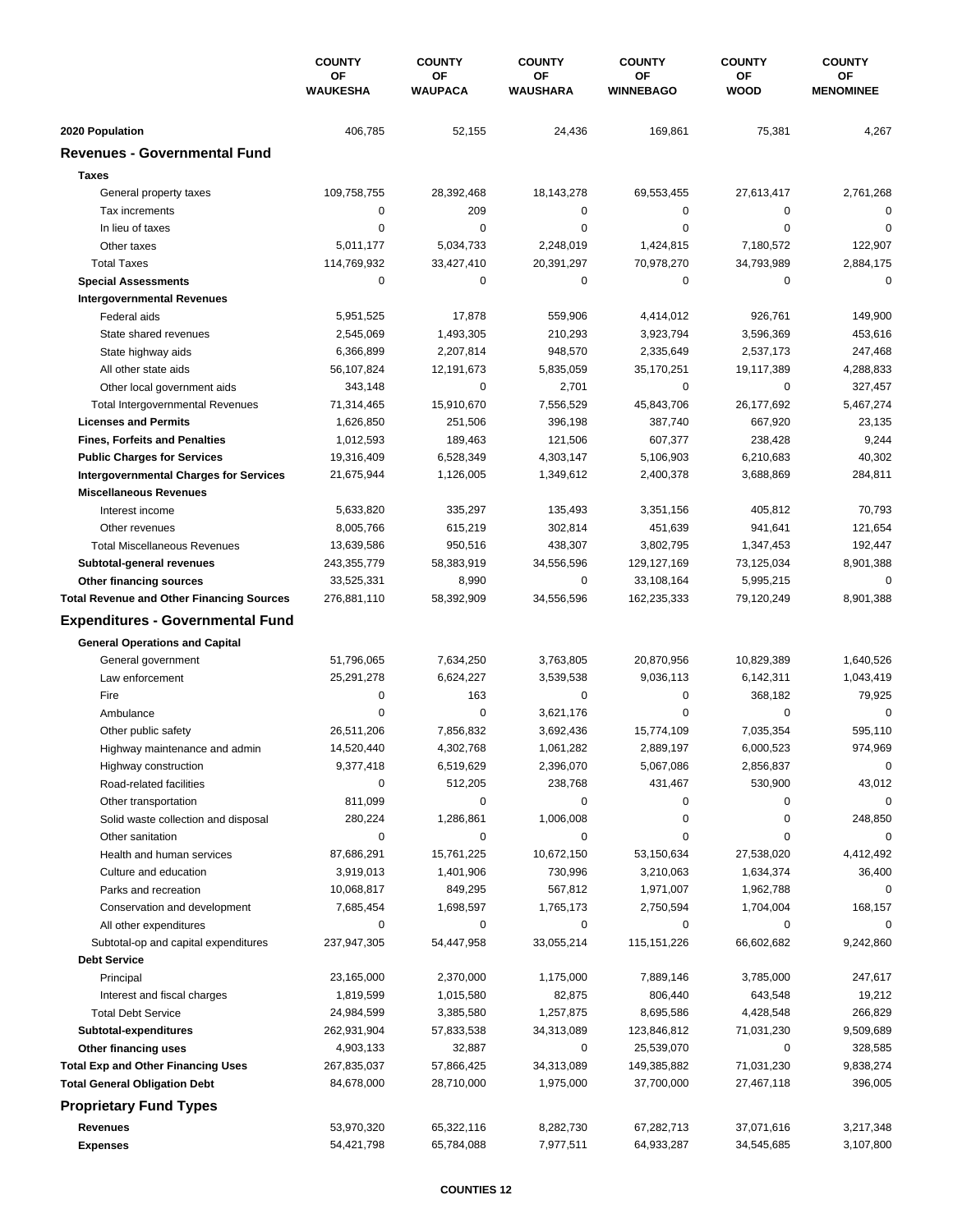|                                                        | <b>COUNTY</b><br>ΟF<br><b>BURNETT</b> | <b>COUNTY</b>        | <b>COUNTY</b>         | <b>COUNTY</b>      | <b>COUNTY</b>         | <b>COUNTY</b>         |
|--------------------------------------------------------|---------------------------------------|----------------------|-----------------------|--------------------|-----------------------|-----------------------|
|                                                        |                                       | OF<br><b>CALUMET</b> | OF<br><b>CHIPPEWA</b> | ΟF<br><b>CLARK</b> | OF<br><b>COLUMBIA</b> | ОF<br><b>CRAWFORD</b> |
|                                                        |                                       |                      |                       |                    |                       |                       |
| 2020 Population<br><b>Revenues - Governmental Fund</b> | 15,486                                | 53,338               | 65,339                | 34,725             | 57,134                | 16,679                |
|                                                        |                                       |                      |                       |                    |                       |                       |
| <b>Taxes</b>                                           |                                       |                      |                       |                    |                       |                       |
| General property taxes                                 | 10,231,222                            | 22,219,150           | 19,343,812            | 17,820,426         | 27,610,590            | 8,970,894             |
| Tax increments                                         | $\mathbf 0$                           | 0                    | 0                     | 57,131             | 0                     | $\mathbf 0$           |
| In lieu of taxes                                       | $\mathbf 0$                           | 0                    | 0                     | 0                  | $\mathbf 0$           | 0                     |
| Other taxes                                            | 1,604,324                             | 4,731,002            | 6,736,629             | 2,744,087          | 5,902,642             | 1,921,291             |
| <b>Total Taxes</b>                                     | 11,835,546                            | 26,950,152           | 26,080,441            | 20,621,644         | 33,513,232            | 10,892,185            |
| <b>Special Assessments</b>                             | $\mathbf 0$                           | 0                    | 0                     | 0                  | $\mathbf 0$           | 0                     |
| <b>Intergovernmental Revenues</b>                      |                                       |                      |                       |                    |                       |                       |
| Federal aids                                           | 31,342                                | 1,387,628            | 1,778,146             | 4,344              | 6,648                 | $\Omega$              |
| State shared revenues                                  | 88,676                                | 1,164,618            | 2,789,062             | 2,197,870          | 2,545,418             | 934,769               |
| State highway aids                                     | 1,024,287                             | 1,464,634            | 2,459,218             | 1,152,889          | 1,805,212             | 932,309               |
| All other state aids                                   | 4,935,126                             | 11,921,236           | 26,392,050            | 9,340,078          | 16,121,192            | 6,642,888             |
| Other local government aids                            | $\mathbf 0$                           | 0                    | 0                     | 20,000             | $\mathbf 0$           | 0                     |
| <b>Total Intergovernmental Revenues</b>                | 6,079,431                             | 15,938,116           | 33,418,476            | 12,715,181         | 20,478,470            | 8,509,966             |
| <b>Licenses and Permits</b>                            | 312,058                               | 166,706              | 1,082,288             | 112,779            | 303,486               | 90,121                |
| <b>Fines, Forfeits and Penalties</b>                   | 73,600                                | 78,679               | 194,432               | 104,604            | 300,844               | 76,105                |
| <b>Public Charges for Services</b>                     | 2,441,372                             | 5,908,240            | 3,646,628             | 7,833,136          | 5,610,437             | 1,133,995             |
| <b>Intergovernmental Charges for Services</b>          | 60,733                                | 1,009,573            | 1,686,428             | 1,039,779          | 3,189,126             | 228,160               |
| <b>Miscellaneous Revenues</b>                          |                                       |                      |                       |                    |                       |                       |
| Interest income                                        | 334,705                               | 565,584              | 490,624               | 182,070            | 790,035               | 81,337                |
| Other revenues                                         | 204,736                               | 431,011              | 1,343,656             | 853,110            | 1,516,473             | 472,266               |
| <b>Total Miscellaneous Revenues</b>                    | 539,441                               | 996,595              | 1,834,280             | 1,035,180          | 2,306,508             | 553,603               |
| Subtotal-general revenues                              | 21,342,181                            | 51,048,061           | 67,942,973            | 43,462,303         | 65,702,103            | 21,484,135            |
| Other financing sources                                | $\mathbf 0$                           | 15,000,000           | 3,000,000             | 1,853,483          | 1,343,569             | 0                     |
| <b>Total Revenue and Other Financing Sources</b>       | 21,342,181                            | 66,048,061           | 70,942,973            | 45,315,786         | 67,045,672            | 21,484,135            |
| <b>Expenditures - Governmental Fund</b>                |                                       |                      |                       |                    |                       |                       |
|                                                        |                                       |                      |                       |                    |                       |                       |
| <b>General Operations and Capital</b>                  |                                       |                      |                       |                    |                       |                       |
| General government                                     | 4,057,096                             | 7,309,981            | 9,982,994             | 6,388,511          | 11,567,755            | 3,155,760             |
| Law enforcement                                        | 2,199,995                             | 14,231,479           | 6,518,734             | 4,403,503          | 6,585,802             | 2,720,948             |
| Fire                                                   | 1,232                                 | 0                    | 122                   | 0                  | $\mathbf 0$           | 206                   |
| Ambulance                                              | 0                                     | 0                    | 0                     | $\mathbf 0$        | $\mathbf 0$           | 11,125                |
| Other public safety                                    | 2,528,437                             | 12,785,894           | 5,275,310             | 2,831,794          | 8,545,175             | 1,578,822             |
| Highway maintenance and admin                          | 3,148,146                             | 2,474,236            | 5,855,308             | 2,349,715          | 3,355,710             | 3,098,115             |
| Highway construction                                   | 0                                     | 2,941,901            | 3,067,030             | 3,252,084          | 3,305,393             | 0                     |
| Road-related facilities                                | 0                                     | 101,791              | 458,843               | 175,172            | 0                     | 227,726               |
| Other transportation                                   | 215,153                               | 0                    | 130,271               | 0                  | 0                     | 35,000                |
| Solid waste collection and disposal                    | 87,435                                | 6,650                | 302,658               | 0                  | 5,188,441             | 0                     |
| Other sanitation                                       | 8,358                                 | 60,663               | 39,412                | 40,043             | 0                     | 0                     |
| Health and human services                              | 5,444,396                             | 18,618,084           | 29,566,095            | 15,096,644         | 17,617,688            | 6,423,846             |
| Culture and education                                  | 361,920                               | 3,047,588            | 1,047,174             | 837,894            | 934,743               | 396,823               |
| Parks and recreation                                   | 507,530                               | 1,579,334            | 1,068,289             | 2,496,775          | 90,365                | 118,397               |
| Conservation and development                           | 1,362,603                             | 2,366,594            | 4,466,393             | 1,903,845          | 3,180,864             | 1,160,152             |
| All other expenditures                                 | 0                                     | 0                    | 0                     | 0                  | 0                     | 0                     |
| Subtotal-op and capital expenditures                   | 19,922,301                            | 65,524,195           | 67,778,633            | 39,775,980         | 60,371,936            | 18,926,920            |
| <b>Debt Service</b>                                    |                                       |                      |                       |                    |                       |                       |
| Principal                                              | 1,017,617                             | 2,865,000            | 1,565,000             | 292,587            | 3,462,535             | 643,697               |
| Interest and fiscal charges                            | 115,422                               | 971,103              | 330,371               | 68,154             | 1,683,218             | 125,494               |
| <b>Total Debt Service</b>                              | 1,133,039                             | 3,836,103            | 1,895,371             | 360,741            | 5,145,753             | 769,191               |
| Subtotal-expenditures                                  | 21,055,340                            | 69,360,298           | 69,674,004            | 40,136,721         | 65,517,689            | 19,696,111            |
| Other financing uses                                   | 800,000                               | 0                    | 2,333,919             | 4,584,054          | 0                     | 628,096               |
| <b>Total Exp and Other Financing Uses</b>              | 21,855,340                            | 69,360,298           | 72,007,923            | 44,720,775         | 65,517,689            | 20,324,207            |
| <b>Total General Obligation Debt</b>                   | 4,107,054                             | 42,785,000           | 10,160,000            | 7,501,911          | 51,671,235            | 4,080,000             |
| <b>Proprietary Fund Types</b>                          |                                       |                      |                       |                    |                       |                       |
| Revenues                                               | 6,133,824                             | 6,351,356            | 15,429,008            | 30,564,030         | 30,097,681            | 7,531,954             |
| <b>Expenses</b>                                        | 5,727,446                             | 6,799,536            | 14,766,143            | 30,839,868         | 29,878,028            | 6,325,165             |
|                                                        |                                       |                      |                       |                    |                       |                       |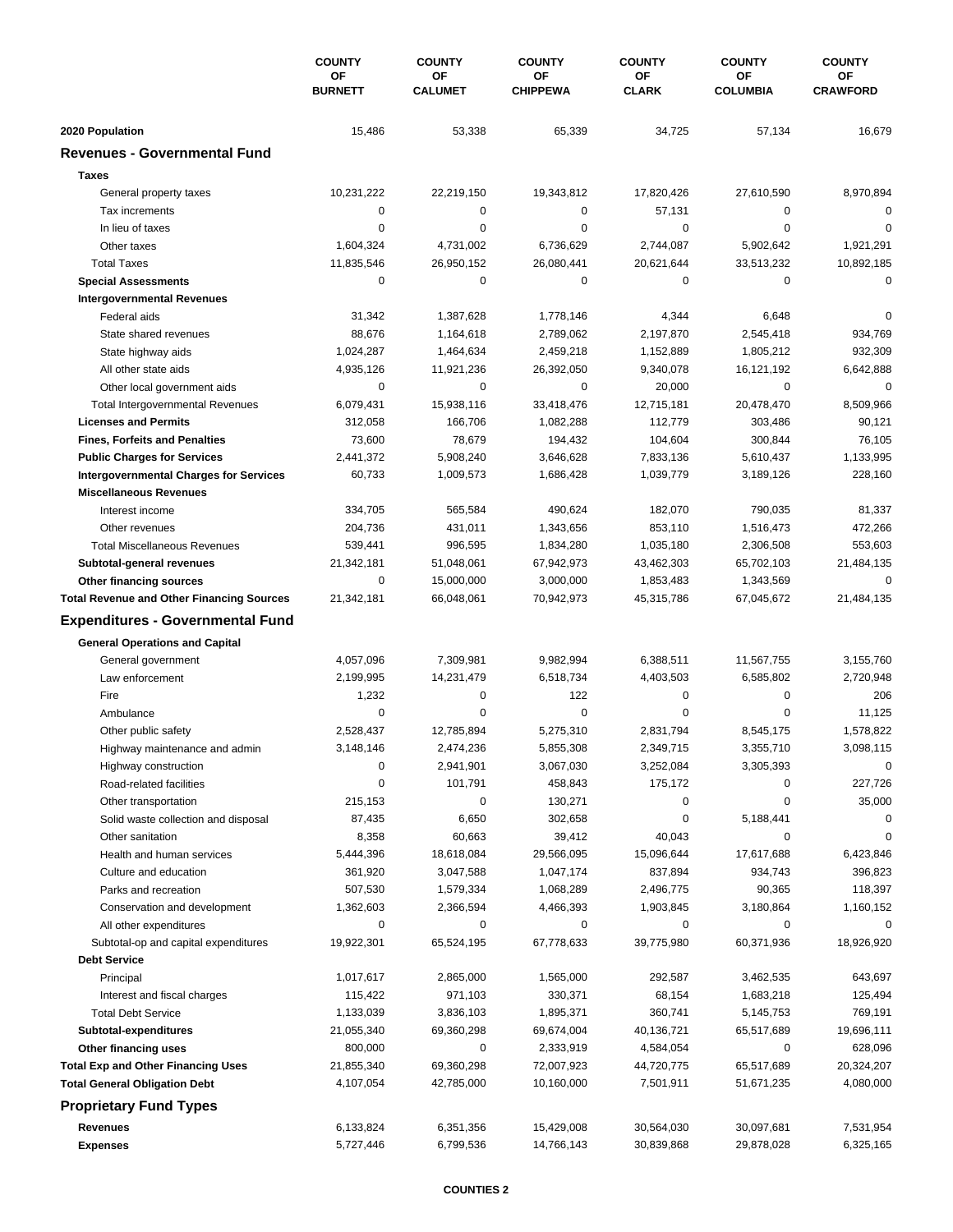|                                                        | <b>COUNTY</b><br>ΟF<br><b>DANE</b> | <b>COUNTY</b><br>ΟF<br><b>DODGE</b> | <b>COUNTY</b><br>OF<br><b>DOOR</b> | <b>COUNTY</b>        | <b>COUNTY</b><br>OF<br><b>DUNN</b> | <b>COUNTY</b><br>ОF<br><b>EAU CLAIRE</b> |
|--------------------------------------------------------|------------------------------------|-------------------------------------|------------------------------------|----------------------|------------------------------------|------------------------------------------|
|                                                        |                                    |                                     |                                    | ΟF<br><b>DOUGLAS</b> |                                    |                                          |
|                                                        | 543,408                            | 90,005                              | 28,770                             | 44,246               | 44,788                             | 103,959                                  |
| 2020 Population<br><b>Revenues - Governmental Fund</b> |                                    |                                     |                                    |                      |                                    |                                          |
| <b>Taxes</b>                                           |                                    |                                     |                                    |                      |                                    |                                          |
|                                                        | 192,575,371                        | 34,596,356                          | 30,326,420                         | 17,216,529           | 23,536,082                         | 36,015,283                               |
| General property taxes<br>Tax increments               | 125,205                            | 0                                   | 0                                  | 0                    | $\mathbf 0$                        | $\mathbf 0$                              |
| In lieu of taxes                                       | $\mathbf 0$                        | 0                                   | 0                                  | $\mathbf 0$          | $\mathbf 0$                        | 0                                        |
| Other taxes                                            | 64,068,162                         | 8,277,985                           | 5,280,203                          | 5,227,735            | 4,107,613                          | 12,074,588                               |
| <b>Total Taxes</b>                                     | 256,768,738                        | 42,874,341                          | 35,606,623                         | 22,444,264           | 27,643,695                         | 48,089,871                               |
| <b>Special Assessments</b>                             | $\mathbf 0$                        | 0                                   | 0                                  | 0                    | $\mathbf 0$                        | $\mathbf 0$                              |
| <b>Intergovernmental Revenues</b>                      |                                    |                                     |                                    |                      |                                    |                                          |
| Federal aids                                           | 76,464,861                         | 3,454,332                           | 0                                  | 0                    | 917,132                            | 336,391                                  |
| State shared revenues                                  | 7,271,007                          | 3,282,878                           | 216,967                            | 2,380,306            | 2,665,699                          | 3,040,188                                |
| State highway aids                                     | 8,009,692                          | 3,141,448                           | 1,416,697                          | 1,426,985            | 1,928,078                          | 3,596,567                                |
| All other state aids                                   | 155,115,191                        | 12,541,127                          | 8,892,121                          | 12,418,247           | 10,313,370                         | 27,408,985                               |
| Other local government aids                            | 278,765                            | 0                                   | 0                                  | 36,017               | 10,000                             | 597,625                                  |
| <b>Total Intergovernmental Revenues</b>                | 247,139,516                        | 22,419,785                          | 10,525,785                         | 16,261,555           | 15,834,279                         | 34,979,756                               |
| <b>Licenses and Permits</b>                            | 952,477                            | 243,634                             | 283,071                            | 392,914              | 160,589                            | 460,615                                  |
| <b>Fines, Forfeits and Penalties</b>                   | 1,717,199                          | 425,612                             | 105,100                            | 260,273              | 301,758                            | 261,146                                  |
| <b>Public Charges for Services</b>                     | 18,678,118                         | 10,250,397                          | 6,258,085                          | 1,357,645            | 5,241,242                          | 6,294,116                                |
| <b>Intergovernmental Charges for Services</b>          | 21,974,509                         | 6,812,107                           | 545,500                            | 3,184,673            | 871,492                            | 8,840,427                                |
| <b>Miscellaneous Revenues</b>                          |                                    |                                     |                                    |                      |                                    |                                          |
| Interest income                                        | 1,768,622                          | 947,650                             | 951,681                            | 278,276              | 312,153                            | 170,617                                  |
| Other revenues                                         | 6,799,667                          | 998,745                             | 1,680,261                          | 848,435              | 1,283,760                          | 3,484,047                                |
| <b>Total Miscellaneous Revenues</b>                    | 8,568,289                          | 1,946,395                           | 2,631,942                          | 1,126,711            | 1,595,913                          | 3,654,664                                |
| Subtotal-general revenues                              | 555,798,846                        | 84,972,271                          | 55,956,106                         | 45,028,035           | 51,648,968                         | 102,580,595                              |
| Other financing sources                                | 124,537,863                        | 1,000,000                           | 7,745,097                          | 14,922,144           | 18,425,578                         | 17,265,787                               |
| <b>Total Revenue and Other Financing Sources</b>       | 680,336,709                        | 85,972,271                          | 63,701,203                         | 59,950,179           | 70,074,546                         | 119,846,382                              |
| <b>Expenditures - Governmental Fund</b>                |                                    |                                     |                                    |                      |                                    |                                          |
| <b>General Operations and Capital</b>                  |                                    |                                     |                                    |                      |                                    |                                          |
| General government                                     | 97,864,951                         | 14,502,352                          | 8,918,372                          | 4,759,995            | 10,750,913                         | 13,809,128                               |
| Law enforcement                                        | 51,064,746                         | 7,203,236                           | 5,468,215                          | 4,477,585            | 4,205,857                          | 7,805,840                                |
| Fire                                                   | $\mathbf 0$                        | 0                                   | 0                                  | 9,995                | $\mathbf 0$                        | $\mathbf 0$                              |
| Ambulance                                              | 487,679                            | 0                                   | 4,482,722                          | 18,000               | $\mathbf 0$                        | 0                                        |
| Other public safety                                    | 65,845,185                         | 12,740,769                          | 5,176,332                          | 6,969,146            | 4,373,240                          | 10,072,691                               |
| Highway maintenance and admin                          | 14,462,120                         | 6,797,442                           | $-1,806,052$                       | 3,598,859            | 5,253,002                          | 4,537,080                                |
| Highway construction                                   | 17,911,573                         | 7,363,196                           | 6,844,007                          | 2,952,033            | 3,248,220                          | 6,495,778                                |
| Road-related facilities                                | 358,386                            | 0                                   | 281,527                            | 0                    | 0                                  | 0                                        |
| Other transportation                                   | 30,000                             | 25,000                              | 1,016,131                          | 0                    | 0                                  | 0                                        |
| Solid waste collection and disposal                    | 0                                  | 0                                   | 134,862                            | 118,633              | 2,293,511                          | 1,380,652                                |
| Other sanitation                                       | 0                                  | 38,980                              | 0                                  | 69,515               | 0                                  | $\mathbf 0$                              |
| Health and human services                              | 233,725,657                        | 28,825,383                          | 13,077,254                         | 16,599,196           | 15,657,293                         | 44,907,177                               |
| Culture and education                                  | 8,076,245                          | 1,276,304                           | 1,996,259                          | 567,075              | 1,030,259                          | 1,082,273                                |
| Parks and recreation                                   | 38,332,939                         | 917,545                             | 825,410                            | 45,945               | 158,878                            | 1,837,326                                |
| Conservation and development                           | 25,701,070                         | 3,829,829                           | 2,443,373                          | 1,499,336            | 1,589,275                          | 2,177,713                                |
| All other expenditures                                 | 0                                  | 0                                   | 0                                  | 0                    | 0                                  |                                          |
| Subtotal-op and capital expenditures                   | 553,860,551                        | 83,520,036                          | 48,858,412                         | 41,685,313           | 48,560,448                         | 94,105,658                               |
| <b>Debt Service</b>                                    |                                    |                                     |                                    |                      |                                    |                                          |
| Principal                                              | 41,365,965                         | 0                                   | 2,050,000                          | 7,945,000            | 3,427,246                          | 9,497,572                                |
| Interest and fiscal charges                            | 9,128,624                          | 106,073                             | 331,345                            | 936,140              | 1,375,591                          | 2,520,110                                |
| <b>Total Debt Service</b>                              | 50,494,589                         | 106,073                             | 2,381,345                          | 8,881,140            | 4,802,837                          | 12,017,682                               |
| Subtotal-expenditures                                  | 604,355,140                        | 83,626,109                          | 51,239,757                         | 50,566,453           | 53,363,285                         | 106,123,340                              |
| Other financing uses                                   | 77,931,951                         | 8,761,385                           | 7,288,655                          | 8,094,571            | 10,090,304                         | 14,452,287                               |
| <b>Total Exp and Other Financing Uses</b>              | 682,287,091                        | 92,387,494                          | 58,528,412                         | 58,661,024           | 63,453,589                         | 120,575,627                              |
| <b>Total General Obligation Debt</b>                   | 422,520,000                        | 0                                   | 11,680,000                         | 28,800,072           | 49,246,854                         | 84,805,000                               |
| <b>Proprietary Fund Types</b>                          |                                    |                                     |                                    |                      |                                    |                                          |
| Revenues                                               | 111,948,043                        | 48,787,153                          | 17,432,477                         | 26,372,920           | 61,403,646                         | 30,475,402                               |
| <b>Expenses</b>                                        | 128,188,725                        | 49,208,149                          | 17,014,549                         | 20,880,040           | 38,154,592                         | 27,308,844                               |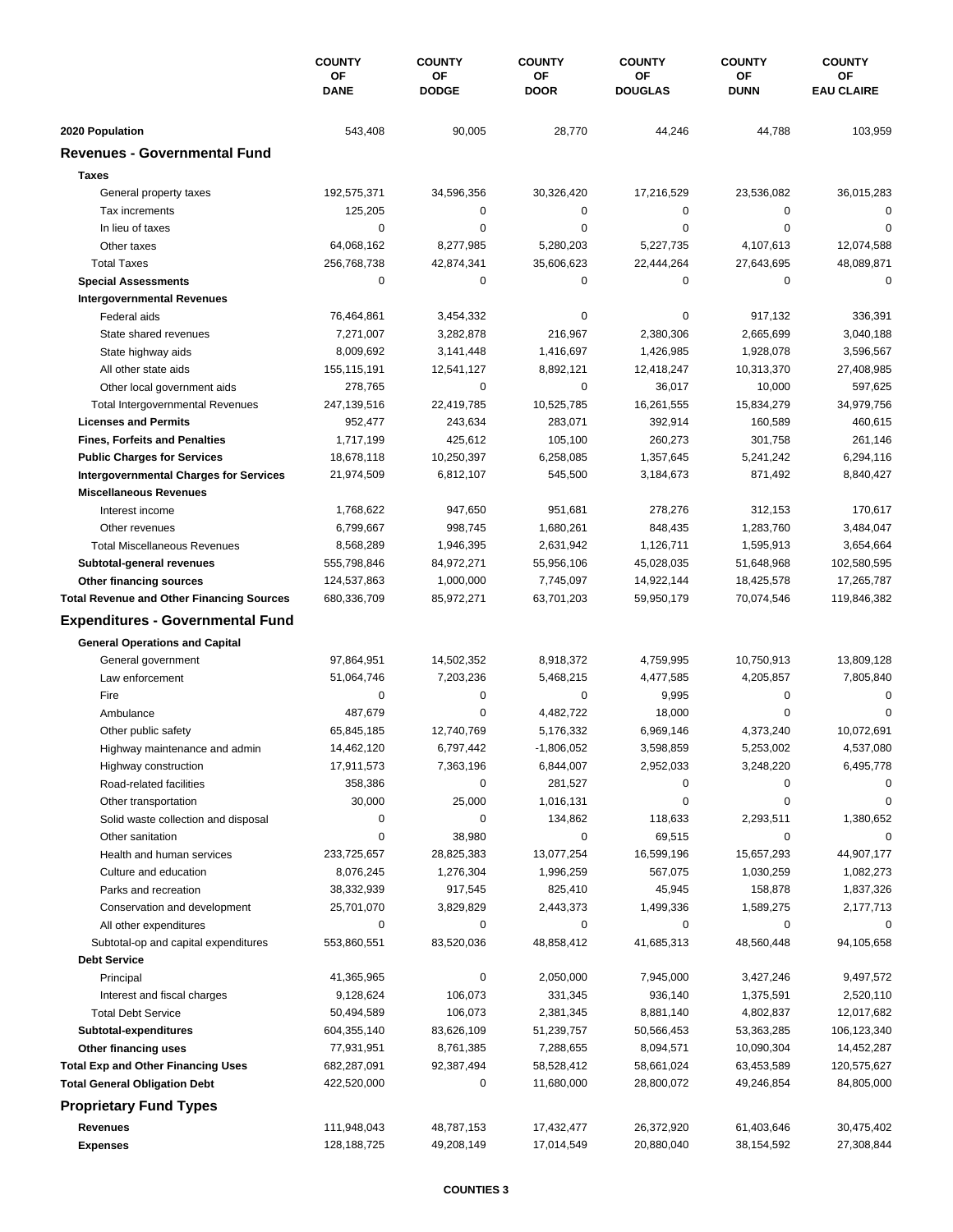|                                                          | <b>COUNTY</b><br>OF<br><b>FLORENCE</b> | <b>COUNTY</b>            | <b>COUNTY</b>       | <b>COUNTY</b>      | <b>COUNTY</b>      | <b>COUNTY</b>           |
|----------------------------------------------------------|----------------------------------------|--------------------------|---------------------|--------------------|--------------------|-------------------------|
|                                                          |                                        | OF<br><b>FOND DU LAC</b> | ΟF<br><b>FOREST</b> | OF<br><b>GRANT</b> | ΟF<br><b>GREEN</b> | ΟF<br><b>GREEN LAKE</b> |
| 2020 Population                                          | 4,467                                  | 104,370                  | 9,183               | 52,572             | 36,967             | 19,178                  |
| <b>Revenues - Governmental Fund</b>                      |                                        |                          |                     |                    |                    |                         |
| <b>Taxes</b>                                             |                                        |                          |                     |                    |                    |                         |
| General property taxes                                   | 4,279,868                              | 45,901,217               | 5,656,481           | 12,956,984         | 17,419,517         | 15,224,942              |
| Tax increments                                           | 58,983                                 | 0                        | 0                   | $\pmb{0}$          | 0                  | 0                       |
| In lieu of taxes                                         | 0                                      | 0                        | $\mathbf 0$         | 0                  | $\mathbf 0$        | $\Omega$                |
| Other taxes                                              | 668,673                                | 9,743,000                | 916,301             | 4,294,899          | 4,148,861          | 1,935,709               |
| <b>Total Taxes</b>                                       | 5,007,524                              | 55,644,217               | 6,572,782           | 17,251,883         | 21,568,378         | 17,160,651              |
| <b>Special Assessments</b>                               | 0                                      | 0                        | 0                   | 0                  | $\mathbf 0$        | 0                       |
| <b>Intergovernmental Revenues</b>                        |                                        |                          |                     |                    |                    |                         |
| Federal aids                                             | 15,165                                 | 173,645                  | 28,192              | 1,423,407          | 0                  | 4,000                   |
| State shared revenues                                    | 149,586                                | 3,585,668                | 145,135             | 2,353,181          | 569,648            | 196,796                 |
| State highway aids                                       | 347,755                                | 3,156,369                | 270,078             | 1,515,397          | 1,150,762          | 887,690                 |
| All other state aids                                     | 2,817,605                              | 28,893,219               | 3,540,371           | 9,629,506          | 8,909,707          | 6,419,904               |
| Other local government aids                              | 0                                      | 0                        | 4,526               | 50,894             | 0                  | 0                       |
| <b>Total Intergovernmental Revenues</b>                  | 3,330,111                              | 35,808,901               | 3,988,302           | 14,972,385         | 10,630,117         | 7,508,390               |
| <b>Licenses and Permits</b>                              | 52,279                                 | 564,063                  | 86,434              | 237,767            | 337,001            | 135,784                 |
| <b>Fines, Forfeits and Penalties</b>                     | 22,021                                 | 415,108                  | 126,277             | 250,731            | 184,561            | 78,913                  |
| <b>Public Charges for Services</b>                       | 850,524                                | 7,401,454                | 887,192             | 4,378,346          | 3,880,980          | 2,493,708               |
| <b>Intergovernmental Charges for Services</b>            | 422,282                                | 8,572,857                | 590,685             | 687,485            | 937,773            | 570,191                 |
| <b>Miscellaneous Revenues</b>                            |                                        |                          |                     |                    |                    |                         |
| Interest income                                          | 89,344                                 | 367,215                  | 88,984              | 393,747            | 227,966            | 210,045                 |
| Other revenues                                           | 371,878                                | 6,641,816                | 486,117             | 644,981            | 251,894            | 294,520                 |
| <b>Total Miscellaneous Revenues</b>                      | 461,222                                | 7,009,031                | 575,101             | 1,038,728          | 479,860            | 504,565                 |
| Subtotal-general revenues                                | 10,145,963                             | 115,415,631              | 12,826,773          | 38,817,325         | 38,018,670         | 28,452,202              |
| Other financing sources                                  | 1,500,000                              | 13,242,888               | 5,000,000           | 217,037            | 1,324,377          | 68,164                  |
| <b>Total Revenue and Other Financing Sources</b>         | 11,645,963                             | 128,658,519              | 17,826,773          | 39,034,362         | 39,343,047         | 28,520,366              |
| <b>Expenditures - Governmental Fund</b>                  |                                        |                          |                     |                    |                    |                         |
| <b>General Operations and Capital</b>                    |                                        |                          |                     |                    |                    |                         |
| General government                                       | 1,538,679                              | 13,552,949               | 2,183,694           | 4,982,637          | 7,121,908          | 5,721,145               |
| Law enforcement                                          | 1,721,900                              | 12,806,118               | 2,608,648           | 4,734,939          | 4,562,287          | 3,842,274               |
| Fire                                                     | 48                                     | 0                        | 0                   | 0                  | 0                  | 0                       |
| Ambulance                                                | 36,000                                 | 345,393                  | 0                   | $\mathbf 0$        | $\mathbf 0$        | $\Omega$                |
| Other public safety                                      | 1,269,585                              | 9,067,297                | 2,700,927           | 2,694,056          | 2,999,482          | 1,850,220               |
| Highway maintenance and admin                            | 525,922                                | 11,467,446               | 1,062,278           | 7,030,384          | 3,262,710          | 499,967                 |
| Highway construction                                     | 0                                      | 305,735                  | 1,014               | 0                  | 1,929,625          | 3,964,493               |
| Road-related facilities                                  | 290,432                                | 606,288                  | 0                   | 0                  | 84,971             | $\Omega$                |
| Other transportation                                     | 0                                      | 1,071,318                | 0                   | 0                  | 29,224             | O                       |
| Solid waste collection and disposal                      | 78,998                                 | 0                        | 105,323             | 0                  | 0                  | $\Omega$                |
| Other sanitation                                         | 0                                      | $\pmb{0}$                | 0                   | 0                  | 1,812              |                         |
| Health and human services                                | 2,044,665                              | 47,787,128               | 2,914,946           | 15,440,174         | 14,914,610         | 8,688,768               |
| Culture and education                                    | 251,795                                | 2,431,385                | 168,258             | 782,382            | 756,065            | 516,805                 |
| Parks and recreation                                     | 692,085                                | 2,143,560                | 914,376             | 538,984            | 44,111             | 1,041,369               |
| Conservation and development                             | 1,454,346                              | 2,829,249                | 1,110,867           | 1,731,672          | 2,443,401          | 1,247,130               |
| All other expenditures                                   | 0                                      | 0                        | 0                   | 0                  | 0                  |                         |
| Subtotal-op and capital expenditures                     | 9,904,455                              | 104,413,866              | 13,770,331          | 37,935,228         | 38,150,206         | 27,372,171              |
| <b>Debt Service</b>                                      |                                        |                          |                     | 1,315,000          | 1,835,000          | 881,964                 |
| Principal                                                | 214,805                                | 12,023,443               | 0<br>133,512        | 629,366            | 917,804            | 309,673                 |
| Interest and fiscal charges<br><b>Total Debt Service</b> | 112,278<br>327,083                     | 2,824,356<br>14,847,799  | 133,512             | 1,944,366          | 2,752,804          | 1,191,637               |
| Subtotal-expenditures                                    | 10,231,538                             | 119,261,665              | 13,903,843          | 39,879,594         | 40,903,010         | 28,563,808              |
| Other financing uses                                     | 0                                      | 3,268,417                | 32,100              | 117,276            | 0                  | 0                       |
| <b>Total Exp and Other Financing Uses</b>                | 10,231,538                             | 122,530,082              | 13,935,943          | 39,996,870         | 40,903,010         | 28,563,808              |
| <b>Total General Obligation Debt</b>                     | 3,260,195                              | 73,335,000               | 5,000,000           | 24,517,037         | 31,795,000         | 12,475,000              |
|                                                          |                                        |                          |                     |                    |                    |                         |
| <b>Proprietary Fund Types</b>                            |                                        |                          |                     |                    |                    |                         |
| <b>Revenues</b>                                          | 1,353,219                              | 29,889,676               | 3,399,508           | 21,115,002         | 22,875,484         | 4,975,109               |
| <b>Expenses</b>                                          | 1,474,671                              | 30,872,785               | 3,443,730           | 22,378,752         | 21,918,767         | 5,370,826               |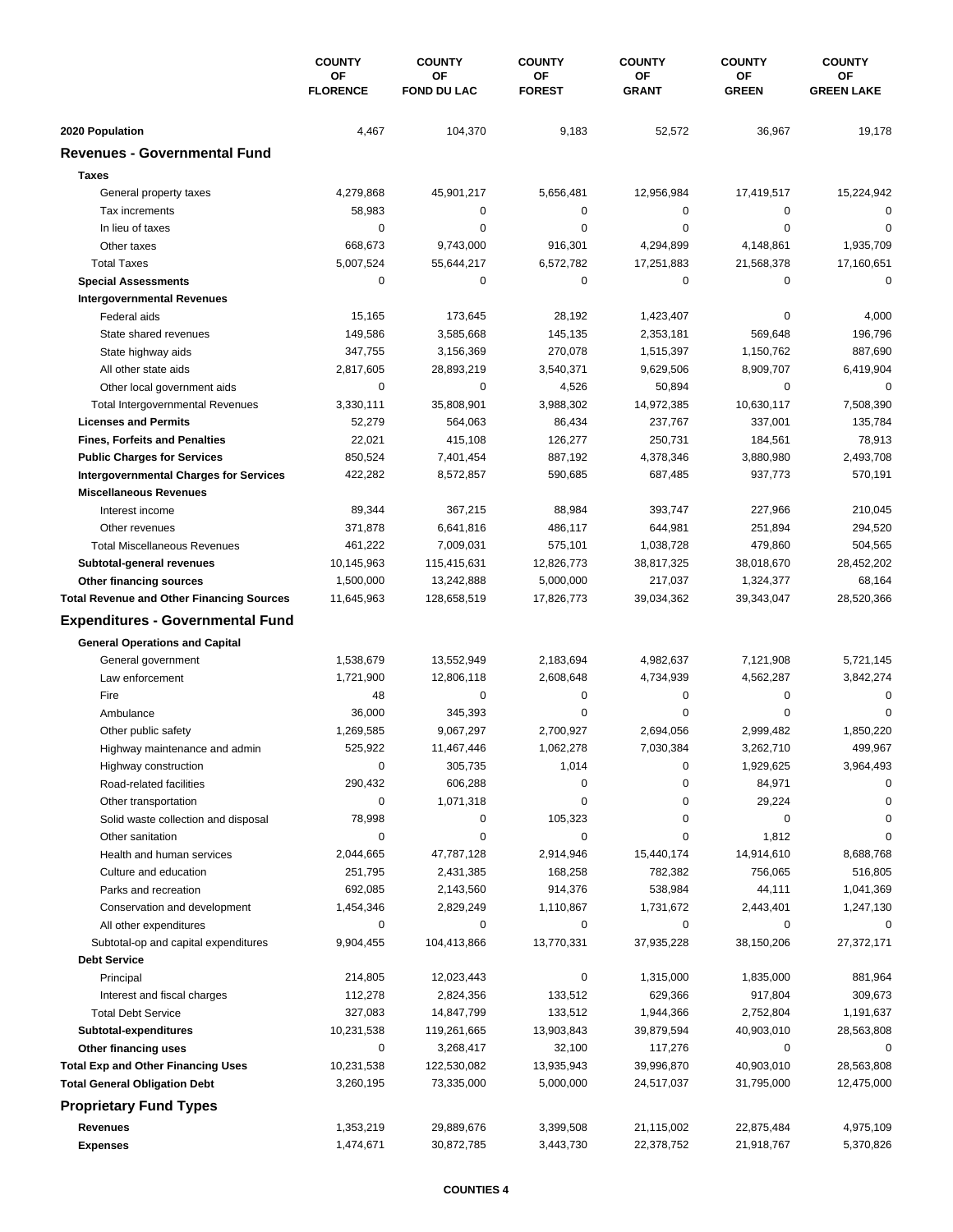|                                                      | <b>COUNTY</b><br>ΟF<br><b>IOWA</b> | <b>COUNTY</b><br>OF<br><b>IRON</b> | <b>COUNTY</b><br>OF<br><b>JACKSON</b> | <b>COUNTY</b><br>ΟF<br><b>JEFFERSON</b> | <b>COUNTY</b><br>OF<br><b>JUNEAU</b> | <b>COUNTY</b><br>ОF<br><b>KENOSHA</b> |
|------------------------------------------------------|------------------------------------|------------------------------------|---------------------------------------|-----------------------------------------|--------------------------------------|---------------------------------------|
|                                                      |                                    |                                    |                                       |                                         |                                      |                                       |
| 2020 Population                                      | 23,915                             | 5,909                              | 20,828                                | 84,692                                  | 27,250                               | 170,514                               |
| <b>Revenues - Governmental Fund</b>                  |                                    |                                    |                                       |                                         |                                      |                                       |
| <b>Taxes</b>                                         |                                    |                                    |                                       |                                         |                                      |                                       |
| General property taxes                               | 13,430,518                         | 5,958,573                          | 10,681,608                            | 30,093,705                              | 13,270,705                           | 70,248,457                            |
| Tax increments                                       | $\mathbf 0$                        | 0                                  | 0                                     | 0                                       | $\mathbf 0$                          | $\mathbf 0$                           |
| In lieu of taxes                                     | 0                                  | 0                                  | 0                                     | $\mathbf 0$                             | $\mathbf 0$                          | $\Omega$                              |
| Other taxes                                          | 2,444,055                          | 978,529                            | 1,971,238                             | 7,641,814                               | 2,966,593                            | 18,164,846                            |
| <b>Total Taxes</b>                                   | 15,874,573                         | 6,937,102                          | 12,652,846                            | 37,735,519                              | 16,237,298                           | 88,413,303                            |
| <b>Special Assessments</b>                           | $\mathbf 0$                        | 0                                  | 0                                     | 0                                       | $\mathbf 0$                          | $\mathbf 0$                           |
| <b>Intergovernmental Revenues</b>                    |                                    |                                    |                                       |                                         |                                      |                                       |
| Federal aids                                         | 417,640                            | 105,992                            | 0                                     | 71,138                                  | 206,662                              | 12,270,760                            |
| State shared revenues                                | 650,590                            | 59,964                             | 1,208,085                             | 2,258,101                               | 1,123,568                            | 3,815,162                             |
| State highway aids                                   | 1,177,247                          | 462,471                            | 971,487                               | 2,376,516                               | 1,414,518                            | 11,580,613                            |
| All other state aids                                 | 3,381,207                          | 2,777,756                          | 7,602,658                             | 16,221,295                              | 13,509,441                           | 52,149,516                            |
| Other local government aids                          | $\mathbf 0$                        | 0                                  | 471,820                               | $\pmb{0}$                               | 0                                    | 165,958                               |
| <b>Total Intergovernmental Revenues</b>              | 5,626,684                          | 3,406,183                          | 10,254,050                            | 20,927,050                              | 16,254,189                           | 79,982,009                            |
| <b>Licenses and Permits</b>                          | 234,401                            | 98,784                             | 172,390                               | 248,175                                 | 73,061                               | 687,975                               |
| <b>Fines, Forfeits and Penalties</b>                 | 86,440                             | 50,906                             | 153,060                               | 492,005                                 | 191,939                              | 868,421                               |
| <b>Public Charges for Services</b>                   | 1,074,394                          | 4,044,355                          | 3,824,323                             | 9,334,744                               | 4,814,254                            | 5,061,930                             |
| <b>Intergovernmental Charges for Services</b>        | 82,872                             | 0                                  | 343,812                               | 4,954,765                               | 3,063,431                            | 5,772,559                             |
| <b>Miscellaneous Revenues</b>                        |                                    |                                    |                                       |                                         |                                      |                                       |
| Interest income                                      | 143,420                            | 29,659                             | 417,507                               | 1,165,606                               | 136,204                              | 2,206,239                             |
| Other revenues                                       | 425,565                            | 1,762,450                          | 1,170,854                             | 1,246,648                               | 811,523                              | 1,009,065                             |
| <b>Total Miscellaneous Revenues</b>                  | 568,985                            | 1,792,109                          | 1,588,361                             | 2,412,254                               | 947,727                              | 3,215,304                             |
|                                                      | 23,548,349                         | 16,329,439                         | 28,988,842                            | 76,104,512                              | 41,581,899                           | 184,001,501                           |
| Subtotal-general revenues<br>Other financing sources | 27,539,982                         | 1,931,238                          | 790,500                               | 7,828,116                               | 2,095,487                            | 39,475,000                            |
| <b>Total Revenue and Other Financing Sources</b>     | 51,088,331                         | 18,260,677                         | 29,779,342                            | 83,932,628                              | 43,677,386                           | 223,476,501                           |
| <b>Expenditures - Governmental Fund</b>              |                                    |                                    |                                       |                                         |                                      |                                       |
|                                                      |                                    |                                    |                                       |                                         |                                      |                                       |
| <b>General Operations and Capital</b>                |                                    |                                    |                                       |                                         |                                      |                                       |
| General government                                   | 3,865,813                          | 2,548,624                          | 6,629,597                             | 14,084,247                              | 4,602,536                            | 30,432,196                            |
| Law enforcement                                      | 17,060,226                         | 2,439,611                          | 3,243,954                             | 8,389,813                               | 4,501,250                            | 24,457,052                            |
| Fire                                                 | 0                                  | 0                                  | 0                                     | 0                                       | 1,368                                | $\mathbf 0$                           |
| Ambulance                                            | $\mathbf 0$                        | 0                                  | 0                                     | $\mathbf 0$                             | 0                                    | 0                                     |
| Other public safety                                  | 1,940,283                          | 234,055                            | 1,884,192                             | 8,311,568                               | 2,936,577                            | 23,906,745                            |
| Highway maintenance and admin                        | 2,646,708                          | 1,396,961                          | 2,164,540                             | 3,011,249                               | 2,418,385                            | 6,180,604                             |
| Highway construction                                 | 1,755,429                          | 7,151                              | 1,493,231                             | 4,262,393                               | 795,135                              | 33,020,295                            |
| Road-related facilities                              | 0                                  | 0                                  | 62,612                                | 717,423                                 | 173,802                              | $\Omega$                              |
| Other transportation                                 | 362,415                            | 1,716,359                          | 12,500                                | 63,070                                  | 26,500                               | 0                                     |
| Solid waste collection and disposal                  | 0                                  | 94,628                             | 265,611                               | 58,537                                  | 0                                    | 0                                     |
| Other sanitation                                     | 11,869                             | 0                                  | 0                                     | 0                                       | 0                                    | $\Omega$                              |
| Health and human services                            | 4,629,182                          | 4,066,374                          | 9,627,596                             | 28,713,204                              | 14,885,344                           | 73,256,049                            |
| Culture and education                                | 679,312                            | 232,343                            | 288,810                               | 1,464,937                               | 575,444                              | 2,511,324                             |
| Parks and recreation                                 | 0                                  | 275,777                            | 1,116,144                             | 2,074,317                               | 621,793                              | 2,122,322                             |
| Conservation and development                         | 1,027,283                          | 1,897,361                          | 1,659,345                             | 2,517,005                               | 3,778,776                            | 2,500,050                             |
| All other expenditures                               | 0                                  | 0                                  | 0                                     | 0                                       | 0                                    |                                       |
| Subtotal-op and capital expenditures                 | 33,978,520                         | 14,909,244                         | 28,448,132                            | 73,667,763                              | 35,316,910                           | 198,386,637                           |
| <b>Debt Service</b>                                  |                                    |                                    |                                       |                                         |                                      |                                       |
| Principal                                            | 1,450,500                          | 2,145,201                          | 500,000                               | 760,513                                 | 2,172,406                            | 28,386,218                            |
| Interest and fiscal charges                          | 161,449                            | 276,932                            | 133,719                               | 672,011                                 | 593,427                              | 3,979,693                             |
| <b>Total Debt Service</b>                            | 1,611,949                          | 2,422,133                          | 633,719                               | 1,432,524                               | 2,765,833                            | 32,365,911                            |
| Subtotal-expenditures                                | 35,590,469                         | 17,331,377                         | 29,081,851                            | 75,100,287                              | 38,082,743                           | 230,752,548                           |
| Other financing uses                                 | 457,000                            | 1,000,000                          | 0                                     | 330,008                                 | 2,252,831                            | 14,129,702                            |
| <b>Total Exp and Other Financing Uses</b>            | 36,047,469                         | 18,331,377                         | 29,081,851                            | 75,430,295                              | 40,335,574                           | 244,882,250                           |
| <b>Total General Obligation Debt</b>                 | 27,419,802                         | 11,538,514                         | 5,940,500                             | 20,430,000                              | 19,959,818                           | 126,910,000                           |
| <b>Proprietary Fund Types</b>                        |                                    |                                    |                                       |                                         |                                      |                                       |
| Revenues                                             | 15,622,429                         | 3,382,405                          | 5,939,031                             | 12,099,850                              | 7,672,383                            | 79,689,079                            |
| <b>Expenses</b>                                      | 13,355,760                         | 2,439,866                          | 5,960,539                             | 11,037,657                              | 7,434,458                            | 91,937,640                            |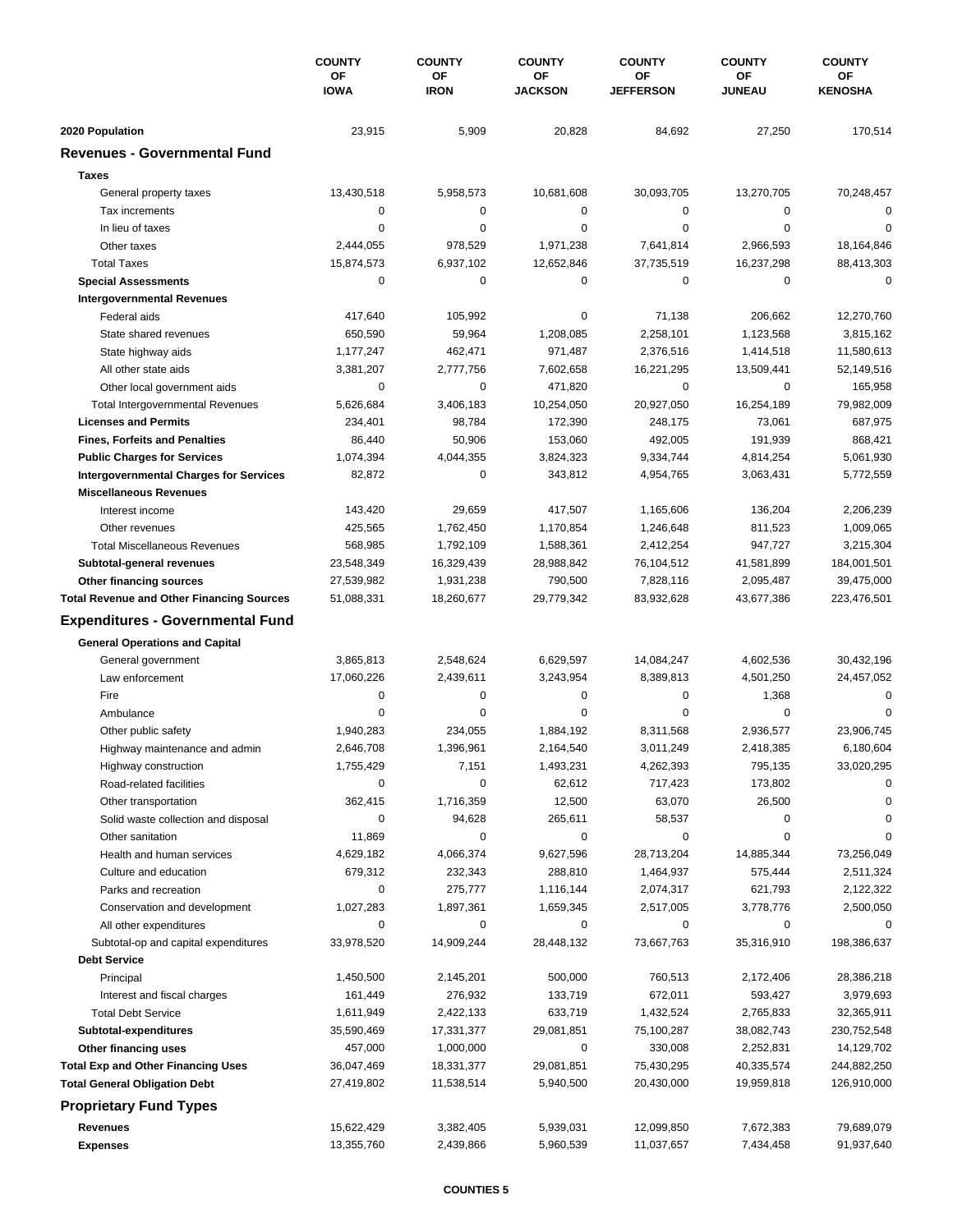|                                                                   | <b>COUNTY</b><br>ΟF<br><b>KEWAUNEE</b> | <b>COUNTY</b>            | <b>COUNTY</b>           | <b>COUNTY</b>           | <b>COUNTY</b>            | <b>COUNTY</b>            |
|-------------------------------------------------------------------|----------------------------------------|--------------------------|-------------------------|-------------------------|--------------------------|--------------------------|
|                                                                   |                                        | ΟF<br><b>LA CROSSE</b>   | OF<br><b>LAFAYETTE</b>  | ΟF<br><b>LANGLADE</b>   | OF<br><b>LINCOLN</b>     | OF<br><b>MANITOWOC</b>   |
| 2020 Population                                                   | 20,746                                 | 120,447                  | 17,007                  | 20,063                  | 28,800                   | 81,349                   |
| <b>Revenues - Governmental Fund</b>                               |                                        |                          |                         |                         |                          |                          |
| <b>Taxes</b>                                                      |                                        |                          |                         |                         |                          |                          |
| General property taxes                                            | 12,360,443                             | 35,791,813               | 8,536,246               | 10,364,812              | 14,704,902               | 30,932,923               |
| Tax increments                                                    | 0                                      | 0                        | 0                       | 0                       | 0                        | $\mathbf 0$              |
| In lieu of taxes                                                  | $\mathbf 0$                            | 0                        | 0                       | $\mathbf 0$             | $\mathbf 0$              | 0                        |
| Other taxes                                                       | 1,586,336                              | 14,432,816               | 1,272,202               | 2,521,606               | 3,555,366                | 587,393                  |
| <b>Total Taxes</b>                                                | 13,946,779                             | 50,224,629               | 9,808,448               | 12,886,418              | 18,260,268               | 31,520,316               |
| <b>Special Assessments</b>                                        | $\mathbf 0$                            | 0                        | 0                       | $\mathbf 0$             | $\mathbf 0$              | 0                        |
| <b>Intergovernmental Revenues</b>                                 |                                        |                          |                         |                         |                          |                          |
| Federal aids                                                      | 431,722                                | 2,640,256                | 204,227                 | 0                       | 126,108                  | $\Omega$                 |
| State shared revenues                                             | 969,269                                | 4,570,893                | 2,038,472               | 763,480                 | 1,122,808                | 4,847,239                |
| State highway aids                                                | 764,761                                | 3,094,058                | 152,278                 | 964,462                 | 1,822,578                | 1,425,359                |
| All other state aids                                              | 5,033,850                              | 35,876,019               | 3,755,495               | 6,929,712               | 4,034,495                | 19,256,991               |
| Other local government aids                                       | $\mathbf 0$                            | 73,750                   | 0                       | 63,965                  | 0                        | $\mathbf 0$              |
| <b>Total Intergovernmental Revenues</b>                           | 7,199,602                              | 46,254,976               | 6,150,472               | 8,721,619               | 7,105,989                | 25,529,589               |
| <b>Licenses and Permits</b>                                       | 143,396                                | 1,039,059                | 72,514                  | 120,585                 | 218,336                  | 418,670                  |
| <b>Fines, Forfeits and Penalties</b>                              | 91,875                                 | 310,787                  | 103,610                 | 113,404                 | 155,886                  | 325,525                  |
| <b>Public Charges for Services</b>                                | 2,770,818                              | 13,604,977               | 1,242,226               | 2,558,451               | 3,508,484                | 6,512,539                |
| <b>Intergovernmental Charges for Services</b>                     | 95,867                                 | 5,572,720                | 94,458                  | 950,250                 | 672,437                  | 3,295,272                |
| <b>Miscellaneous Revenues</b>                                     |                                        |                          |                         |                         |                          |                          |
| Interest income                                                   | 209,488                                | 938,709                  | 198,644                 | 127,560                 | 117,375                  | 269,708                  |
| Other revenues                                                    | 940,051                                | 1,758,348                | 386,964                 | 705,966                 | 495,273                  | 2,857,567                |
| <b>Total Miscellaneous Revenues</b>                               | 1,149,539                              | 2,697,057                | 585,608                 | 833,526                 | 612,648                  | 3,127,275                |
| Subtotal-general revenues                                         | 25,397,876                             | 119,704,205              | 18,057,336              | 26,184,253              | 30,534,048               | 70,729,186               |
| Other financing sources                                           | 3,510,000                              | 6,323,889                | 1,046,633               | $\mathbf 0$             | 2,269,085                | 9,785,000                |
| <b>Total Revenue and Other Financing Sources</b>                  | 28,907,876                             | 126,028,094              | 19,103,969              | 26,184,253              | 32,803,133               | 80,514,186               |
| <b>Expenditures - Governmental Fund</b>                           |                                        |                          |                         |                         |                          |                          |
| <b>General Operations and Capital</b>                             |                                        |                          |                         |                         |                          |                          |
| General government                                                | 4,131,685                              | 11,687,157               | 3,341,035               | 4,728,005               | 6,084,908                | 8,443,781                |
| Law enforcement                                                   | 2,853,905                              | 5,620,644                | 2,186,668               | 3,383,920               | 3,752,576                | 7,487,965                |
| Fire                                                              | $\mathbf 0$                            | 0                        | 0                       | 0                       | $\mathbf 0$              | $\mathbf 0$              |
| Ambulance                                                         | $\mathbf 0$                            | 0                        | 17,002                  | $\pmb{0}$               | 2,026,982                | 0                        |
| Other public safety                                               | 1,925,175                              | 17,390,812               | 1,328,043               | 2,569,040               | 3,785,912                | 7,892,781                |
| Highway maintenance and admin                                     | 2,141,020                              | 8,118,086                | 24,804                  | 1,771,526               | 2,809,670                | 3,414,516                |
| Highway construction                                              | 1,599,554                              | 83,582                   | 1,947,076               | 1,652,524               | 2,795,402                | 2,675,953                |
| Road-related facilities                                           | 0                                      | 0                        | 63,480                  | 0                       | 0                        | 274,870                  |
| Other transportation                                              | 0                                      | 429,949                  | 0                       | 426,074                 | 0                        | 376,693                  |
| Solid waste collection and disposal                               | 0                                      | 0                        | 0                       | 0                       | 0                        | 2,669,917                |
| Other sanitation                                                  | 0                                      | 32,498                   | 0                       | 0                       | 9,305                    | 0                        |
| Health and human services                                         | 6,726,661                              | 52,028,041               | 5,197,725               | 5,846,969               | 5,475,316                | 28,525,703               |
| Culture and education                                             | 521,916                                | 2,558,019                | 329,910                 | 552,880                 | 845,434                  | 1,019,916                |
| Parks and recreation                                              | 842,031                                | 2,448,489                | 170,499                 | 961,808                 | 0                        | 1,396,370                |
| Conservation and development                                      | 2,591,625                              | 6,594,636                | 580,594                 | 3,225,155               | 642,650                  | 1,575,480                |
| All other expenditures                                            | 0                                      | 0                        | 0                       | 0                       | 0                        | 0                        |
| Subtotal-op and capital expenditures                              | 23,333,572                             | 106,991,913              | 15,186,836              | 25,117,901              | 28,228,155               | 65,753,945               |
| <b>Debt Service</b>                                               |                                        |                          |                         |                         |                          |                          |
| Principal                                                         | 4,805,000                              | 5,335,000                | 1,051,654               | 555,000                 | 1,345,000                | 12,420,000               |
| Interest and fiscal charges                                       | 410,733                                | 1,602,817                | 69,999                  | 95,520                  | 438,100                  | 1,124,325                |
| <b>Total Debt Service</b>                                         | 5,215,733                              | 6,937,817                | 1,121,653               | 650,520                 | 1,783,100                | 13,544,325               |
| Subtotal-expenditures                                             | 28,549,305<br>0                        | 113,929,730              | 16,308,489              | 25,768,421<br>0         | 30,011,255               | 79,298,270<br>0          |
| Other financing uses<br><b>Total Exp and Other Financing Uses</b> |                                        | 5,992,778<br>119,922,508 | 408,232                 |                         | 2,284,368                |                          |
| <b>Total General Obligation Debt</b>                              | 28,549,305<br>9,650,000                | 80,302,233               | 16,716,721<br>7,595,159 | 25,768,421<br>2,410,000 | 32,295,623<br>13,900,000 | 79,298,270<br>26,030,000 |
|                                                                   |                                        |                          |                         |                         |                          |                          |
| <b>Proprietary Fund Types</b>                                     |                                        |                          |                         |                         |                          |                          |
| Revenues                                                          | 5,976,181                              | 65,479,070               | 36,151,154              | 8,658,760               | 17,919,783               | 15,494,840               |
| <b>Expenses</b>                                                   | 5,851,661                              | 57,303,736               | 34,849,386              | 8,388,730               | 16,755,842               | 14,794,927               |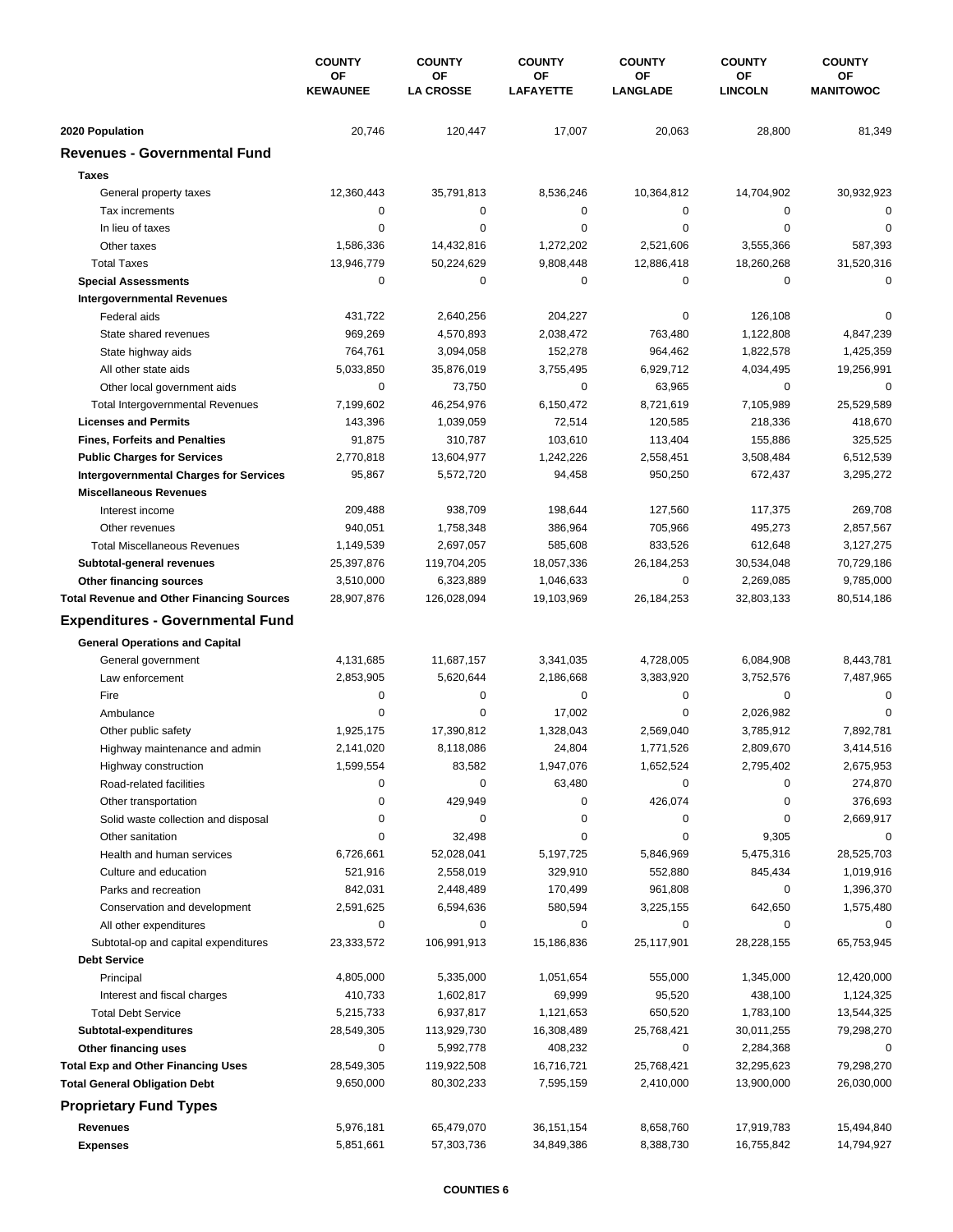|                                                  | <b>COUNTY</b><br>ΟF<br><b>MARATHON</b> | <b>COUNTY</b>          | <b>COUNTY</b><br>ΟF<br><b>MARQUETTE</b> | <b>COUNTY</b>                 | <b>COUNTY</b>       | <b>COUNTY</b><br>ОF<br><b>OCONTO</b> |
|--------------------------------------------------|----------------------------------------|------------------------|-----------------------------------------|-------------------------------|---------------------|--------------------------------------|
|                                                  |                                        | ΟF<br><b>MARINETTE</b> |                                         | <b>OF</b><br><b>MILWAUKEE</b> | OF<br><b>MONROE</b> |                                      |
| 2020 Population                                  | 137,237                                | 41,255                 | 15,387                                  | 944,099                       | 46,882              | 38,853                               |
| <b>Revenues - Governmental Fund</b>              |                                        |                        |                                         |                               |                     |                                      |
| <b>Taxes</b>                                     |                                        |                        |                                         |                               |                     |                                      |
| General property taxes                           | 50,454,315                             | 17,345,929             | 13,878,903                              | 300,052,486                   | 17,897,426          | 20,501,647                           |
| Tax increments                                   | $\mathbf 0$                            | 0                      | 0                                       | 0                             | 0                   | 179,293                              |
| In lieu of taxes                                 | 0                                      | 0                      | 0                                       | $\mathbf 0$                   | $\mathbf 0$         | $\mathbf 0$                          |
| Other taxes                                      | 15,317,107                             | 5,069,587              | 1,433,064                               | 86,870,163                    | 4,228,506           | 3,129,258                            |
| <b>Total Taxes</b>                               | 65,771,422                             | 22,415,516             | 15,311,967                              | 386,922,649                   | 22,125,932          | 23,810,198                           |
| <b>Special Assessments</b>                       | $\mathbf 0$                            | 0                      | 0                                       | 0                             | $\mathbf 0$         | 0                                    |
| <b>Intergovernmental Revenues</b>                |                                        |                        |                                         |                               |                     |                                      |
| Federal aids                                     | 4,143,686                              | 159,071                | 0                                       | 114,234,845                   | 5,236,594           | 482,638                              |
| State shared revenues                            | 6,305,301                              | 1,863,145              | 123,053                                 | 34,059,209                    | 2,476,031           | 756,283                              |
| State highway aids                               | 6,957,388                              | 1,707,692              | 740,185                                 | 5,802,191                     | 1,703,112           | 1,153,840                            |
| All other state aids                             | 15,748,283                             | 10,336,528             | 4,498,651                               | 163,068,693                   | 8,012,476           | 8,212,697                            |
| Other local government aids                      | 82,857                                 | 955,307                | 13,540                                  | 1,095,610                     | 52,500              | 708,396                              |
| <b>Total Intergovernmental Revenues</b>          | 33,237,515                             | 15,021,743             | 5,375,429                               | 318,260,548                   | 17,480,713          | 11,313,854                           |
| <b>Licenses and Permits</b>                      | 436,815                                | 199,521                | 188,132                                 | 972,053                       | 256,800             | 365,343                              |
| <b>Fines, Forfeits and Penalties</b>             | 612,452                                | 230,284                | 167,338                                 | 1,912,089                     | 273,864             | 175,501                              |
| <b>Public Charges for Services</b>               | 5,486,748                              | 8,445,751              | 2,320,034                               | 259,349,613                   | 2,526,393           | 4,891,599                            |
| <b>Intergovernmental Charges for Services</b>    | 2,015,729                              | 136,215                | 399,389                                 | 27,095,098                    | 913,759             | 628,977                              |
| <b>Miscellaneous Revenues</b>                    |                                        |                        |                                         |                               |                     |                                      |
| Interest income                                  | 1,136,657                              | 948,801                | 78,080                                  | 7,703,865                     | 511,219             | 279,368                              |
| Other revenues                                   | 3,560,631                              | 644,895                | 502,446                                 | 31,197,162                    | 626,260             | 1,362,112                            |
| <b>Total Miscellaneous Revenues</b>              | 4,697,288                              | 1,593,696              | 580,526                                 | 38,901,027                    | 1,137,479           | 1,641,480                            |
| Subtotal-general revenues                        | 112,257,969                            | 48,042,726             | 24,342,815                              | 1,033,413,077                 | 44,714,940          | 42,826,952                           |
| Other financing sources                          | 30,288,098                             | 235,000                | 800,000                                 | 285, 137, 773                 | 276,566             | 0                                    |
| <b>Total Revenue and Other Financing Sources</b> | 142,546,067                            | 48,277,726             | 25,142,815                              | 1,318,550,850                 | 44,991,506          | 42,826,952                           |
| <b>Expenditures - Governmental Fund</b>          |                                        |                        |                                         |                               |                     |                                      |
|                                                  |                                        |                        |                                         |                               |                     |                                      |
| <b>General Operations and Capital</b>            |                                        |                        |                                         |                               |                     |                                      |
| General government                               | 55,323,879                             | 11,870,394             | 4,544,013                               | 223,139,082                   | 6,796,109           | 6,999,789                            |
| Law enforcement                                  | 11,588,055                             | 5,611,119              | 3,982,576                               | 55,362,126                    | 3,365,741           | 5,464,033                            |
| Fire                                             | 0                                      | 0                      | 2,313                                   | 0                             | 0                   | $\mathbf 0$                          |
| Ambulance                                        | $\mathbf 0$                            | 32,050                 | 1,896,051                               | 3,404,692                     | $\mathbf 0$         | 0                                    |
| Other public safety                              | 13,350,612                             | 6,036,843              | 1,446,124                               | 168,939,649                   | 5,127,504           | 2,848,087                            |
| Highway maintenance and admin                    | 10,283,050                             | 3,296,054              | 1,412,153                               | 21,699,610                    | 2,468,021           | 4,452,967                            |
| Highway construction                             | 1,145,148                              | 0                      | 1,274,373                               | 6,702,826                     | 1,529,882           | 796,948                              |
| Road-related facilities                          | 0                                      | 248,053                | 171,497                                 | 0                             | 0                   | 0                                    |
| Other transportation                             | 0                                      | 0                      | 0                                       | 38,400,201                    | 0                   | 52,965                               |
| Solid waste collection and disposal              | 0                                      | 0                      | 78,897                                  | 0                             | 0                   | 269,619                              |
| Other sanitation                                 | 0                                      | 1,665                  | 0                                       | 0                             | 170,877             | $\mathbf 0$                          |
| Health and human services                        | 28,982,272                             | 15,516,512             | 5,977,860                               | 332,092,580                   | 16,182,785          | 12,677,512                           |
| Culture and education                            | 4,234,402                              | 1,373,197              | 448,729                                 | 38,836,307                    | 789,921             | 740,868                              |
| Parks and recreation                             | 4,488,574                              | 1,271,432              | 165,084                                 | 81,958,050                    | 251,368             | 1,156,103                            |
| Conservation and development                     | 976,771                                | 2,880,431              | 1,016,297                               | 547,827                       | 857,665             | 3,605,949                            |
| All other expenditures                           | 0                                      | 0                      | 0                                       | 0                             | 0                   |                                      |
| Subtotal-op and capital expenditures             | 130,372,763                            | 48,137,750             | 22,415,967                              | 971,082,950                   | 37,539,873          | 39,064,840                           |
| <b>Debt Service</b>                              |                                        |                        |                                         |                               |                     |                                      |
| Principal                                        | 1,537,165                              | 6,190,000              | 1,821,667                               | 60,164,013                    | 1,936,036           | 1,250,000                            |
| Interest and fiscal charges                      | 311,636                                | 653,475                | 290,806                                 | 21,142,143                    | 437,759             | 490,500                              |
| <b>Total Debt Service</b>                        | 1,848,801                              | 6,843,475              | 2,112,473                               | 81,306,156                    | 2,373,795           | 1,740,500                            |
| Subtotal-expenditures                            | 132,221,564                            | 54,981,225             | 24,528,440                              | 1,052,389,106                 | 39,913,668          | 40,805,340                           |
| Other financing uses                             | 3,515,743                              | 300,000                | 885,000                                 | 223,165,993                   | 848,408             | 270                                  |
| <b>Total Exp and Other Financing Uses</b>        | 135,737,307                            | 55,281,225             | 25,413,440                              | 1,275,555,099                 | 40,762,076          | 40,805,610                           |
| <b>Total General Obligation Debt</b>             | 42,345,000                             | 16,800,000             | 9,783,332                               | 435,949,960                   | 16,789,677          | 18,850,000                           |
| <b>Proprietary Fund Types</b>                    |                                        |                        |                                         |                               |                     |                                      |
| Revenues                                         | 48,523,589                             | 16,311,324             | 6,288,552                               | 562,673,239                   | 22,113,951          | 10,186,795                           |
| <b>Expenses</b>                                  | 43,374,422                             | 16,366,792             | 6,288,552                               | 490,723,381                   | 18,859,683          | 10,740,699                           |
|                                                  |                                        |                        |                                         |                               |                     |                                      |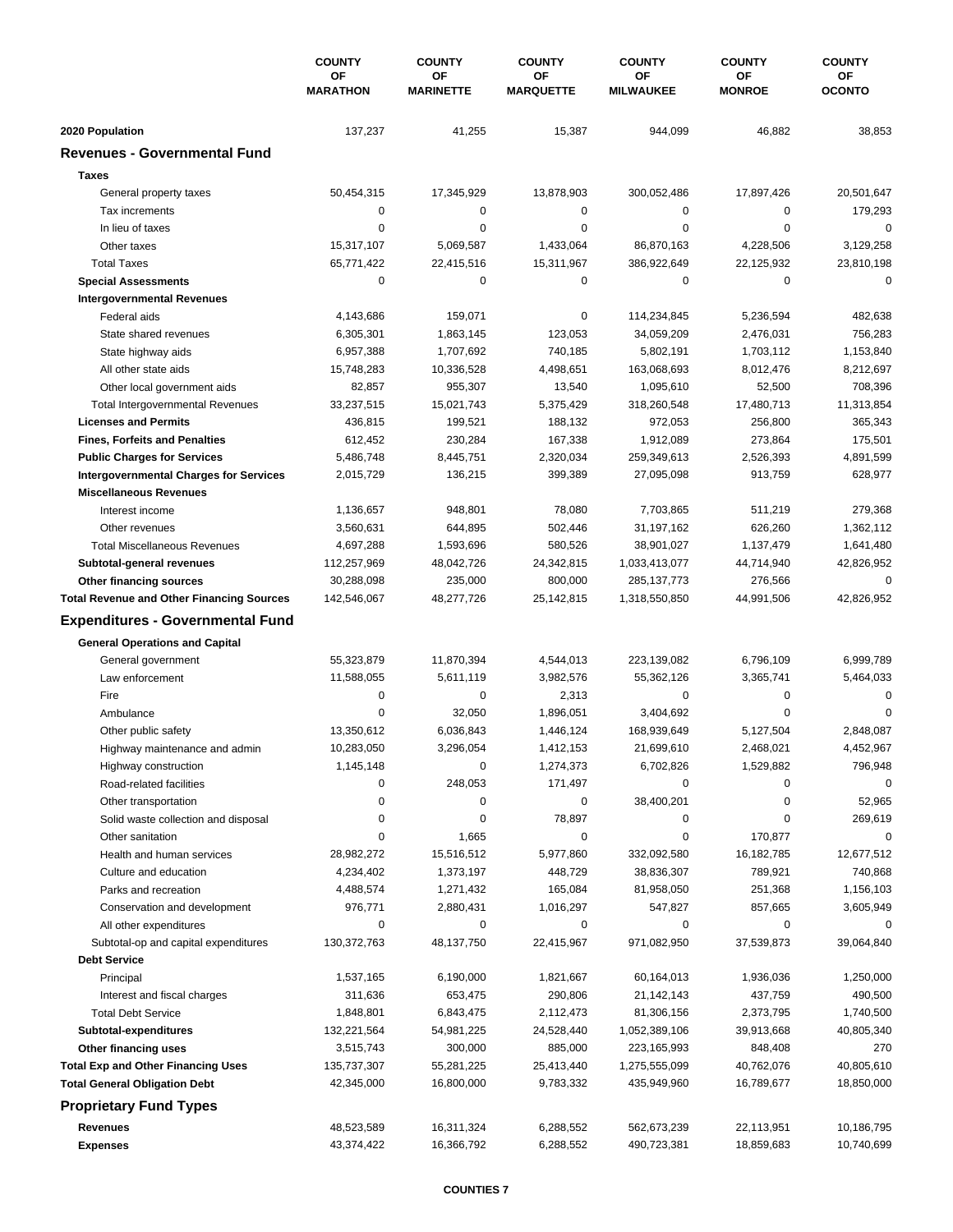|                                                  | <b>COUNTY</b><br>ΟF<br><b>ONEIDA</b> | <b>COUNTY</b>              | <b>COUNTY</b><br>OF<br><b>OZAUKEE</b> | <b>COUNTY</b>          | <b>COUNTY</b>            | <b>COUNTY</b><br>ОF<br><b>POLK</b> |
|--------------------------------------------------|--------------------------------------|----------------------------|---------------------------------------|------------------------|--------------------------|------------------------------------|
|                                                  |                                      | ΟF<br><b>OUTAGAMIE</b>     |                                       | ΟF<br><b>PEPIN</b>     | OF<br><b>PIERCE</b>      |                                    |
| 2020 Population                                  | 36,268                               | 187,661                    | 90,630                                | 7,393                  | 42,413                   | 44,628                             |
| <b>Revenues - Governmental Fund</b>              |                                      |                            |                                       |                        |                          |                                    |
| <b>Taxes</b>                                     |                                      |                            |                                       |                        |                          |                                    |
| General property taxes                           | 16,890,417                           | 62,220,341                 | 22,138,288                            | 4,476,776              | 20,073,306               | 23,209,315                         |
| Tax increments                                   | $\mathbf 0$                          | 0                          | 15,499                                | 0                      | 0                        | $\mathbf 0$                        |
| In lieu of taxes                                 | 0                                    | 0                          | 0                                     | $\mathbf 0$            | $\mathbf 0$              | 0                                  |
| Other taxes                                      | 6,129,456                            | 19,357,986                 | 10,110,977                            | 704,495                | 3,018,671                | 4,601,017                          |
| <b>Total Taxes</b>                               | 23,019,873                           | 81,578,327                 | 32,264,764                            | 5,181,271              | 23,091,977               | 27,810,332                         |
| <b>Special Assessments</b>                       | 0                                    | 0                          | 0                                     | 0                      | 0                        | $\mathbf 0$                        |
| <b>Intergovernmental Revenues</b>                |                                      |                            |                                       |                        |                          |                                    |
| Federal aids                                     | 1,906,946                            | 4,916,005                  | 2,075,767                             | 0                      | 0                        | 1,687,491                          |
| State shared revenues                            | 244,481                              | 3,837,271                  | 1,789,715                             | 522,839                | 1,093,200                | 693,188                            |
| State highway aids                               | 1,029,432                            | 8,987,492                  | 1,635,423                             | 381,072                | 1,639,989                | 2,207,283                          |
| All other state aids                             | 7,063,052                            | 29,183,980                 | 14,286,647                            | 3,263,438              | 7,893,588                | 10,277,096                         |
| Other local government aids                      | 14,100                               | 0                          | 0                                     | 4,923                  | 0                        | 0                                  |
| <b>Total Intergovernmental Revenues</b>          | 10,258,011                           | 46,924,748                 | 19,787,552                            | 4,172,272              | 10,626,777               | 14,865,058                         |
| <b>Licenses and Permits</b>                      | 612,148                              | 691,990                    | 521,015                               | 47,809                 | 220,219                  | 468,002                            |
| <b>Fines, Forfeits and Penalties</b>             | 130,704                              | 476,121                    | 180,619                               | 26,072                 | 142,990                  | 181,649                            |
| <b>Public Charges for Services</b>               | 2,870,768                            | 12,076,337                 | 5,535,052                             | 787,036                | 2,800,707                | 3,190,043                          |
| <b>Intergovernmental Charges for Services</b>    | 4,163,827                            | 3,737,964                  | 3,674,120                             | 11,860                 | 148,456                  | 770,514                            |
| <b>Miscellaneous Revenues</b>                    |                                      |                            |                                       |                        |                          |                                    |
| Interest income                                  | 946,626                              | 1,577,209                  | 528,986                               | 50,509                 | 656,909                  | 124,892                            |
| Other revenues                                   | 3,415,343                            | 1,983,270                  | 836,908                               | 182,168                | 915,863                  | 679,295                            |
| <b>Total Miscellaneous Revenues</b>              | 4,361,969                            | 3,560,479                  | 1,365,894                             | 232,677                | 1,572,772                | 804,187                            |
| Subtotal-general revenues                        | 45,417,300                           | 149,045,966                | 63,329,016                            | 10,458,997             | 38,603,898               | 48,089,785                         |
| Other financing sources                          | 6,461,224                            | 7,452,831                  | 130,000                               | 9,387,097              | 56,456                   | 41,677                             |
| <b>Total Revenue and Other Financing Sources</b> | 51,878,524                           | 156,498,797                | 63,459,016                            | 19,846,094             | 38,660,354               | 48,131,462                         |
| <b>Expenditures - Governmental Fund</b>          |                                      |                            |                                       |                        |                          |                                    |
| <b>General Operations and Capital</b>            |                                      |                            |                                       |                        |                          |                                    |
| General government                               | 8,094,637                            | 17,472,627                 | 10,310,975                            | 3,437,739              | 5,460,455                | 7,532,782                          |
| Law enforcement                                  | 7,651,077                            | 14,037,005                 | 8,696,407                             | 1,963,197              | 4,168,031                | 7,133,091                          |
| Fire                                             | 300                                  | 0                          | 0                                     | 0                      | 0                        | 0                                  |
| Ambulance                                        | 1,775,883                            | 0                          | 0                                     | $\mathbf 0$            | 540                      | 0                                  |
| Other public safety                              | 4,831,583                            | 14,698,684                 | 9,808,347                             | 1,165,667              | 2,781,123                | 3,332,388                          |
| Highway maintenance and admin                    | 2,523,142                            | 5,411,615                  | 3,716,350                             | 1,382,321              | 2,948,813                | 2,898,429                          |
| Highway construction                             | 1,527,358                            | 16,113,793                 | 2,293,876                             | 147,370                | 4,592,199                | 2,324,603                          |
| Road-related facilities                          | 0                                    | 468,281                    | 544,485                               | 0                      | 0                        | $\Omega$                           |
| Other transportation                             | 987,763                              | 52,183                     | 1,871,901                             | 0                      | 0                        | 0                                  |
| Solid waste collection and disposal              | 0                                    | 0                          | 0                                     | 88,863                 | 1,086,887                | 660,317                            |
| Other sanitation                                 | 0                                    | 0                          | 0                                     | 13,340                 | 91,360                   | 241,814                            |
| Health and human services                        | 10,394,444                           | 56,310,613                 | 19,886,936                            | 3,267,864              | 12,472,690               | 14,203,968                         |
| Culture and education                            | 603,928                              | 2,674,598                  | 908,895                               | 220,111                | 685,929                  | 1,128,118                          |
| Parks and recreation                             | 727,524                              | 1,781,365                  | 1,563,412                             | 48,482                 | 626,094                  | 323,668                            |
| Conservation and development                     | 2,440,090                            | 7,140,207                  | 2,101,794                             | 431,813                | 2,985,466                | 1,834,689                          |
| All other expenditures                           | 0                                    | 0                          | 0                                     | 0                      | 0                        |                                    |
| Subtotal-op and capital expenditures             | 41,557,729                           | 136,160,971                | 61,703,378                            | 12,166,767             | 37,899,587               | 41,613,867                         |
| <b>Debt Service</b>                              |                                      |                            |                                       |                        |                          |                                    |
| Principal                                        | 2,909,290                            | 4,310,000                  | 1,896,821                             | 539,161                | 2,369,339                | 2,525,855                          |
| Interest and fiscal charges                      | 366,235                              | 1,290,379                  | 359,517                               | 213,562                | 903,246                  | 303,349                            |
| <b>Total Debt Service</b>                        | 3,275,525                            | 5,600,379                  | 2,256,338                             | 752,723                | 3,272,585                | 2,829,204                          |
| Subtotal-expenditures                            | 44,833,254                           | 141,761,350                | 63,959,716                            | 12,919,490             | 41, 172, 172             | 44,443,071                         |
| Other financing uses                             | 7,185,839                            | 17,000                     | 0                                     | 0                      | 3,545,827                | 0                                  |
| <b>Total Exp and Other Financing Uses</b>        | 52,019,093                           | 141,778,350                | 63,959,716                            | 12,919,490             | 44,717,999               | 44,443,071                         |
| <b>Total General Obligation Debt</b>             | 9,265,186                            | 66,225,410                 | 22,550,000                            | 12,516,886             | 24,080,000               | 10,756,642                         |
| <b>Proprietary Fund Types</b>                    |                                      |                            |                                       |                        |                          |                                    |
| Revenues                                         |                                      |                            |                                       |                        |                          |                                    |
| <b>Expenses</b>                                  | 7,847,708<br>7,151,080               | 109,495,054<br>103,344,502 | 32,828,660<br>31,875,974              | 3,186,613<br>3,274,539 | 17,712,401<br>15,132,660 | 23,719,733<br>21,473,715           |
|                                                  |                                      |                            |                                       |                        |                          |                                    |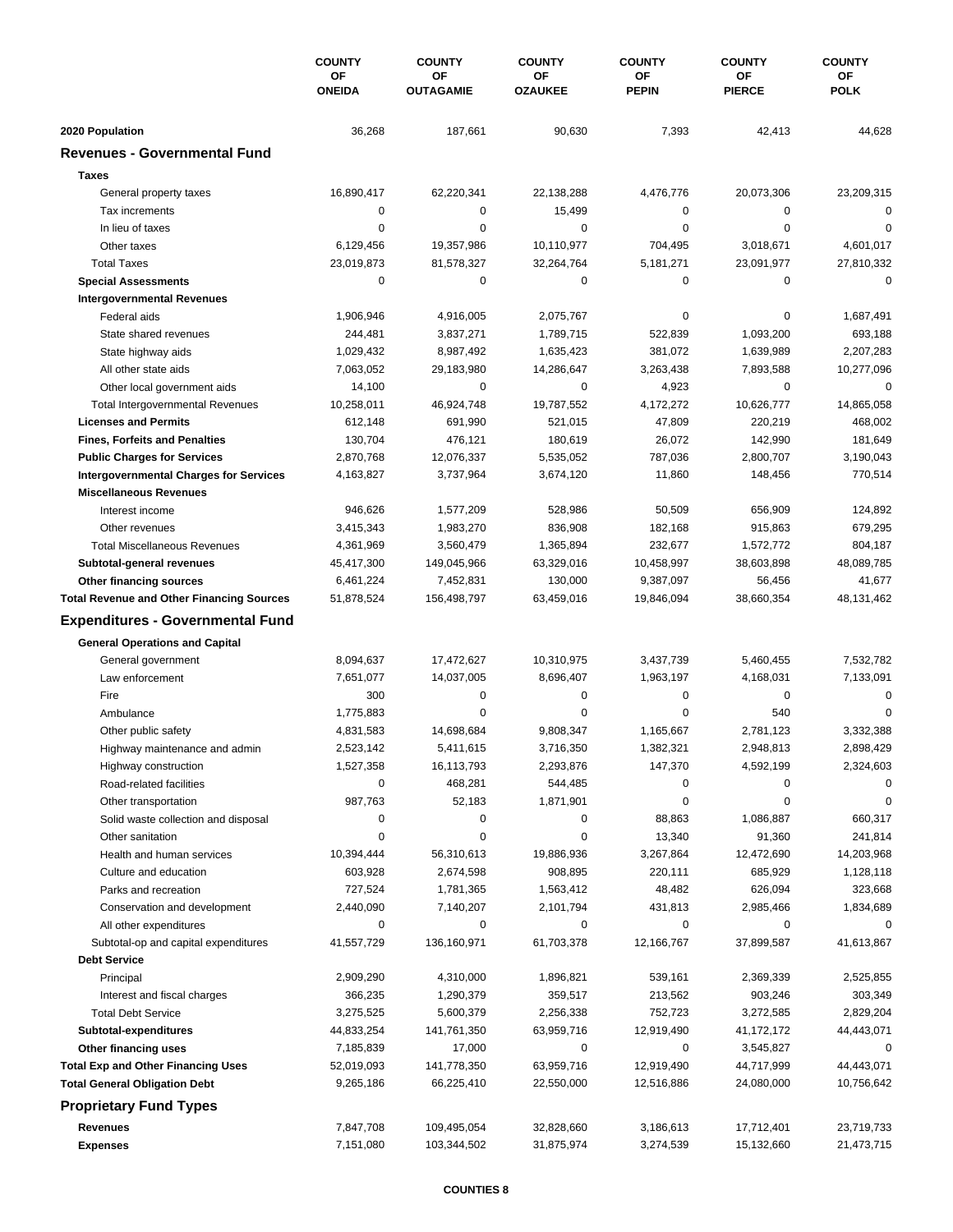|                                                        | <b>COUNTY</b>        | <b>COUNTY</b>      | <b>COUNTY</b>       | <b>COUNTY</b>         | <b>COUNTY</b>     | <b>COUNTY</b>     |
|--------------------------------------------------------|----------------------|--------------------|---------------------|-----------------------|-------------------|-------------------|
|                                                        | ΟF<br><b>PORTAGE</b> | OF<br><b>PRICE</b> | ΟF<br><b>RACINE</b> | ΟF<br><b>RICHLAND</b> | OF<br><b>ROCK</b> | ОF<br><b>RUSK</b> |
|                                                        |                      |                    |                     |                       |                   |                   |
| 2020 Population<br><b>Revenues - Governmental Fund</b> | 71,670               | 14,170             | 195,766             | 18,034                | 160,120           | 14,879            |
|                                                        |                      |                    |                     |                       |                   |                   |
| <b>Taxes</b>                                           |                      |                    |                     |                       |                   |                   |
| General property taxes                                 | 31,168,505           | 9,321,804          | 56,102,182          | 8,853,959             | 70,418,774        | 8,872,880         |
| Tax increments                                         | $\mathbf 0$          | 0                  | 7,394,345           | 0                     | 0                 | $\mathbf 0$       |
| In lieu of taxes                                       | $\mathbf 0$          | 0                  | 0                   | $\mathbf 0$           | $\mathbf 0$       | 0                 |
| Other taxes                                            | 9,257,032            | 1,545,485          | 3,916,433           | 1,552,163             | 15,454,299        | 1,340,340         |
| <b>Total Taxes</b>                                     | 40,425,537           | 10,867,289         | 67,412,960          | 10,406,122            | 85,873,073        | 10,213,220        |
| <b>Special Assessments</b>                             | $\mathbf 0$          | 0                  | 0                   | 0                     | $\mathbf 0$       | $\mathbf 0$       |
| <b>Intergovernmental Revenues</b>                      |                      |                    |                     |                       |                   |                   |
| Federal aids                                           | 1,102,503            | 373,356            | 484,086             | 192,720               | 38,110,143        | 38,702            |
| State shared revenues                                  | 2,340,784            | 628,897            | 3,530,582           | 1,213,214             | 6,366,782         | 1,170,419         |
| State highway aids                                     | 2,739,834            | 648,706            | 2,511,132           | 1,037,492             | 2,926,816         | 1,218,310         |
| All other state aids                                   | 13,401,880           | 6,022,701          | 30,032,743          | 7,163,126             | 8,208,027         | 6,524,603         |
| Other local government aids                            | 0                    | 6,703              | 83,755              | 0                     | $\mathbf 0$       | $\mathbf 0$       |
| <b>Total Intergovernmental Revenues</b>                | 19,585,001           | 7,680,363          | 36,642,298          | 9,606,552             | 55,611,768        | 8,952,034         |
| <b>Licenses and Permits</b>                            | 437,002              | 152,273            | 364,344             | 185,117               | 716,799           | 136,690           |
| <b>Fines, Forfeits and Penalties</b>                   | 261,396              | 125,626            | 1,270,920           | 51,172                | 343,908           | 63,571            |
| <b>Public Charges for Services</b>                     | 8,120,928            | 2,131,837          | 6,496,934           | 2,059,439             | 5,271,784         | 2,645,685         |
| <b>Intergovernmental Charges for Services</b>          | 1,526,755            | 230,330            | 10,228,107          | 112,194               | 9,199,411         | 804,331           |
| <b>Miscellaneous Revenues</b>                          |                      |                    |                     |                       |                   |                   |
| Interest income                                        | 1,189,478            | 45,059             | 1,183,988           | 78,367                | 1,838,905         | 259,968           |
| Other revenues                                         | 1,644,788            | 287,688            | 5,260,807           | 553,582               | 687,224           | 1,636,423         |
| <b>Total Miscellaneous Revenues</b>                    | 2,834,266            | 332,747            | 6,444,795           | 631,949               | 2,526,129         | 1,896,391         |
| Subtotal-general revenues                              | 73,190,885           | 21,520,465         | 128,860,358         | 23,052,545            | 159,542,872       | 24,711,922        |
| Other financing sources                                | 2,323,660            | 3,088,750          | 7,771,153           | 5,700,000             | 3,977,946         | 2,741,143         |
| <b>Total Revenue and Other Financing Sources</b>       | 75,514,545           | 24,609,215         | 136,631,511         | 28,752,545            | 163,520,818       | 27,453,065        |
| <b>Expenditures - Governmental Fund</b>                |                      |                    |                     |                       |                   |                   |
| <b>General Operations and Capital</b>                  |                      |                    |                     |                       |                   |                   |
| General government                                     | 10,340,981           | 3,720,126          | 20,319,776          | 4,753,571             | 16,050,174        | 4,200,802         |
| Law enforcement                                        | 8,934,013            | 2,292,053          | 29,976,414          | 2,017,416             | 11,970,536        | 2,743,963         |
| Fire                                                   | $\mathbf 0$          | 0                  | 0                   | 0                     | 0                 | $\mathbf 0$       |
| Ambulance                                              | 3,303,844            | 0                  | 0                   | 803,871               | $\mathbf 0$       | 1,265,398         |
|                                                        | 4,750,487            | 1,281,648          | 19,935,459          | 1,473,244             | 21,190,230        | 1,440,039         |
| Other public safety                                    |                      |                    |                     | 3,149,256             | 2,226,058         |                   |
| Highway maintenance and admin                          | 6,725,998            | 1,709,700          | 3,499,983           |                       |                   | 2,800,072         |
| Highway construction                                   | 1,321,759            | 1,301,528          | 3,767,955           | 0                     | 4,385,111         | 1,942,891         |
| Road-related facilities                                | 62,039               | 0                  | 3,598               | 147,951               | 30,000            | 126,542           |
| Other transportation                                   | 617,562              | 206,037            | 16,000              | 15,452                | 1,025,311         | 1,477,294         |
| Solid waste collection and disposal                    | 8,940                | 0                  | 0                   | 97,514                | 0                 | 91,406            |
| Other sanitation                                       | 12,435               | 0                  | 0                   | 15,829                | 0                 | 0                 |
| Health and human services                              | 20,845,871           | 7,624,198          | 23,201,857          | 8,736,173             | 85,645,661        | 4,483,133         |
| Culture and education                                  | 2,102,909            | 388,808            | 3,628,309           | 647,263               | 2,339,908         | 415,142           |
| Parks and recreation                                   | 2,198,099            | 394,774            | 2,911,743           | 674,501               | 1,043,035         | 680,158           |
| Conservation and development                           | 1,958,800            | 1,331,163          | 9,941,910           | 826,867               | 2,130,030         | 1,385,809         |
| All other expenditures                                 | 0                    | 0                  | 0                   | 0                     | 0                 | 0                 |
| Subtotal-op and capital expenditures                   | 63,183,737           | 20,250,035         | 117,203,004         | 23,358,908            | 148,036,054       | 23,052,649        |
| <b>Debt Service</b>                                    |                      |                    |                     |                       |                   |                   |
| Principal                                              | 3,310,000            | 3,323,750          | 12,347,602          | 3,229,452             | 3,893,653         | 2,272,436         |
| Interest and fiscal charges                            | 417,855              | 131,654            | 4,058,798           | 273,676               | 609,159           | 341,496           |
| <b>Total Debt Service</b>                              | 3,727,855            | 3,455,404          | 16,406,400          | 3,503,128             | 4,502,812         | 2,613,932         |
| Subtotal-expenditures                                  | 66,911,592           | 23,705,439         | 133,609,404         | 26,862,036            | 152,538,866       | 25,666,581        |
| Other financing uses                                   | 0                    | 712,410            | 1,849,482           | 594,628               | 6,445,455         | 12,451            |
| <b>Total Exp and Other Financing Uses</b>              | 66,911,592           | 24,417,849         | 135,458,886         | 27,456,664            | 158,984,321       | 25,679,032        |
| <b>Total General Obligation Debt</b>                   | 14,510,000           | 3,640,244          | 167,317,717         | 25,505,568            | 42,205,000        | 11,338,819        |
| <b>Proprietary Fund Types</b>                          |                      |                    |                     |                       |                   |                   |
| Revenues                                               | 33,405,483           | 4,187,497          | 39,210,860          | 17,099,424            | 70,642,943        | 5,864,964         |
| <b>Expenses</b>                                        | 32,032,654           | 4,442,831          | 39,115,606          | 15,592,450            | 67,749,871        | 5,869,533         |
|                                                        |                      |                    |                     |                       |                   |                   |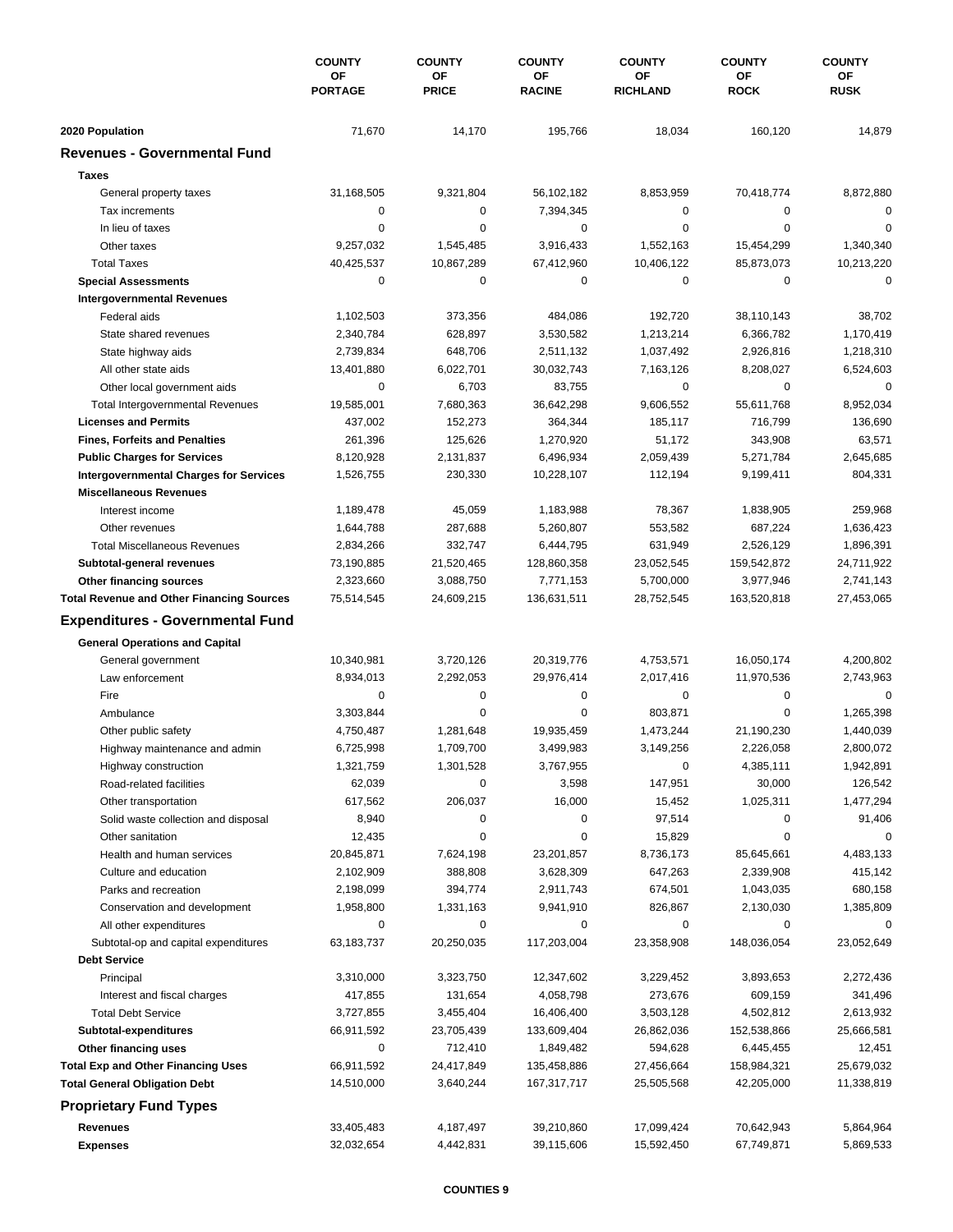#### **STATE TOTAL OF ALL COUNTIES**

| 2020 Population                                  | 5,854,594                    |
|--------------------------------------------------|------------------------------|
| <b>Revenues - Governmental Fund</b>              |                              |
| Taxes                                            |                              |
| General property taxes                           | 2,283,019,613                |
| Tax increments                                   | 7,874,328                    |
| In lieu of taxes                                 | 0                            |
| Other taxes                                      | 542,634,088                  |
| <b>Total Taxes</b>                               | 2,833,528,029                |
| <b>Special Assessments</b>                       | 0                            |
| <b>Intergovernmental Revenues</b>                |                              |
| Federal aids                                     | 311,016,977                  |
| State shared revenues                            | 161,825,697                  |
| State highway aids                               | 159,527,923                  |
| All other state aids                             | 1,263,619,561                |
| Other local government aids                      | 8,815,499                    |
| <b>Total Intergovernmental Revenues</b>          | 1,904,805,657                |
| <b>Licenses and Permits</b>                      | 28,799,401                   |
| <b>Fines, Forfeits and Penalties</b>             | 21,887,778                   |
| <b>Public Charges for Services</b>               | 611,623,852                  |
| <b>Intergovernmental Charges for Services</b>    | 220,645,935                  |
| <b>Miscellaneous Revenues</b>                    |                              |
| Interest income                                  | 52,453,079                   |
| Other revenues                                   |                              |
| <b>Total Miscellaneous Revenues</b>              | 132,627,078<br>185,080,157   |
|                                                  | 5,806,370,809                |
| Subtotal-general revenues                        |                              |
| <b>Other financing sources</b>                   | 889,686,168<br>6,696,056,977 |
| <b>Total Revenue and Other Financing Sources</b> |                              |
| <b>Expenditures - Governmental Fund</b>          |                              |
| <b>General Operations and Capital</b>            |                              |
| General government                               | 1,014,994,233                |
| Law enforcement                                  | 598,436,107                  |
| Fire                                             | 464,475                      |
| Ambulance                                        | 26,570,605                   |
| Other public safety                              | 703,938,608                  |
| Highway maintenance and admin                    | 295,883,712                  |
| Highway construction                             | 249,553,308                  |
| Road-related facilities                          | 9,849,812                    |
| Other transportation                             | 58,647,853                   |
| Solid waste collection and disposal              | 19,337,712                   |
| Other sanitation                                 | 1,467,444                    |
| Health and human services                        | 1,999,177,326                |
| Culture and education                            | 164,267,235                  |
| Parks and recreation                             | 200,117,032                  |
| Conservation and development                     | 195,305,200                  |
| All other expenditures                           | 0                            |
| Subtotal-op and capital expenditures             | 5,538,010,662                |
| <b>Debt Service</b>                              |                              |
| Principal                                        | 359,852,445                  |
| Interest and fiscal charges                      | 77,675,954                   |
| <b>Total Debt Service</b>                        | 437,528,399                  |
| Subtotal-expenditures                            | 5,975,539,061                |
| Other financing uses                             | 504,969,523                  |
| <b>Total Exp and Other Financing Uses</b>        | 6,480,508,584                |
| <b>Total General Obligation Debt</b>             | 2,685,731,726                |
| <b>Proprietary Fund Types</b>                    |                              |
| Revenues                                         | 2,544,035,271                |
| <b>Expenses</b>                                  | 2,406,475,983                |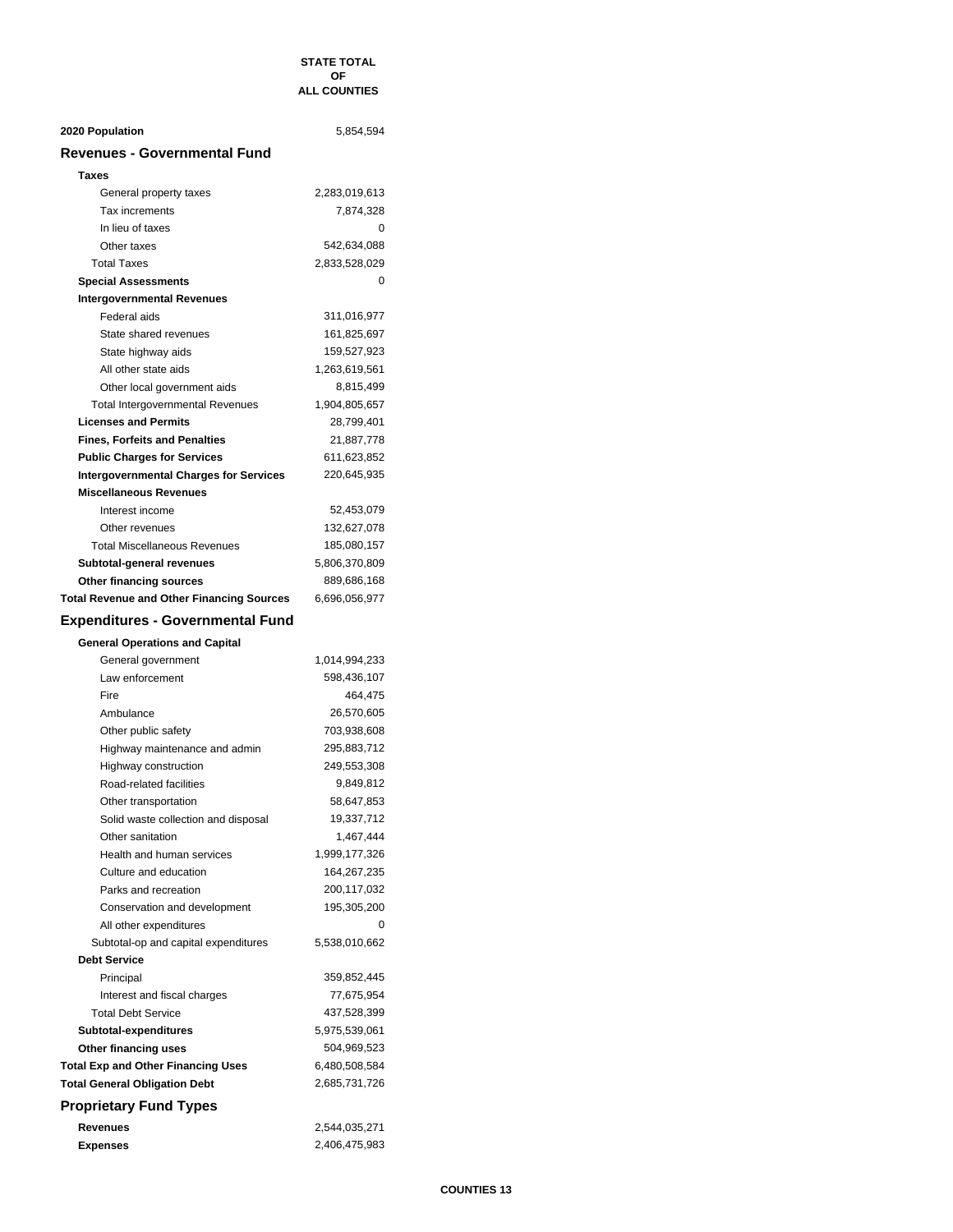|                                                  | <b>CITY</b>        | <b>CITY</b>                         | <b>CITY</b>          | <b>CITY</b>         | <b>CITY</b>                    | <b>CITY</b>         |
|--------------------------------------------------|--------------------|-------------------------------------|----------------------|---------------------|--------------------------------|---------------------|
|                                                  | OF<br><b>ADAMS</b> | <b>TOTAL</b><br><b>ADAMS COUNTY</b> | OF<br><b>ASHLAND</b> | ΟF<br><b>MELLEN</b> | <b>TOTAL</b><br><b>ASHLAND</b> | ОF<br><b>BARRON</b> |
|                                                  |                    |                                     |                      |                     | <b>COUNTY</b>                  |                     |
| 2020 Population                                  | 1,907              | 1,907                               | 7,985                | 710                 | 8,695                          | 3,356               |
| <b>Revenues - Governmental Fund</b>              |                    |                                     |                      |                     |                                |                     |
| <b>Taxes</b>                                     |                    |                                     |                      |                     |                                |                     |
| General property taxes                           | 358,339            | 358,339                             | 3,926,800            | 188,092             | 4,114,892                      | 1,259,095           |
| Tax increments                                   | 426,938            | 426,938                             | 654,588              | $\pmb{0}$           | 654,588                        | 189,206             |
| In lieu of taxes                                 | 102,081            | 102,081                             | 440,540              | 20,789              | 461,329                        | 353,123             |
| Other taxes                                      | 7,190              | 7,190                               | 156,239              | 483                 | 156,722                        | 46,852              |
| <b>Total Taxes</b>                               | 894,548            | 894,548                             | 5,178,167            | 209,364             | 5,387,531                      | 1,848,276           |
| <b>Special Assessments</b>                       | 0                  | 0                                   | 8,321                | 2,933               | 11,254                         | 0                   |
| <b>Intergovernmental Revenues</b>                |                    |                                     |                      |                     |                                |                     |
| Federal aids                                     | 0                  | 0                                   | 34,562               | 15,394              | 49,956                         | 1,125               |
| State shared revenues                            | 641,605            | 641,605                             | 3,904,755            | 413,294             | 4,318,049                      | 808,779             |
| State highway aids                               | 96,226             | 96,226                              | 694,729              | 61,448              | 756,177                        | 189,323             |
| All other state aids                             | 49,801             | 49,801                              | 487,651              | 4,788               | 492,439                        | 139,943             |
| Other local government aids                      | $\mathbf 0$        | 0                                   | 175,901              | 33,993              | 209,894                        | 146,477             |
| <b>Total Intergovernmental Revenues</b>          | 787,632            | 787,632                             | 5,297,598            | 528,917             | 5,826,515                      | 1,285,647           |
| <b>Licenses and Permits</b>                      | 38,805             | 38,805                              | 167,104              | 2,808               | 169,912                        | 15,578              |
| <b>Fines, Forfeits and Penalties</b>             | 9,467              | 9,467                               | 23,957               | 5,737               | 29,694                         | 33,819              |
| <b>Public Charges for Services</b>               | 4,463              | 4,463                               | 1,497,594            | 47,311              | 1,544,905                      | 170,250             |
| <b>Intergovernmental Charges for Services</b>    | 0                  | 0                                   | 739,499              | 87,176              | 826,675                        | 76,379              |
| <b>Miscellaneous Revenues</b>                    |                    |                                     |                      |                     |                                |                     |
| Interest income                                  | 16,858             | 16,858                              | 36,662               | 1,920               | 38,582                         | 5,377               |
| Other revenues                                   | 72,887             | 72,887                              | 648,618              | 1,019,106           | 1,667,724                      | 213,350             |
| <b>Total Miscellaneous Revenues</b>              | 89,745             | 89,745                              | 685,280              | 1,021,026           | 1,706,306                      | 218,727             |
| Subtotal-general revenues                        | 1,824,660          | 1,824,660                           | 13,597,520           | 1,905,272           | 15,502,792                     | 3,648,676           |
| Other financing sources                          | 0                  | 0                                   | 8,035,526            | 0                   | 8,035,526                      | 2,642,000           |
| <b>Total Revenue and Other Financing Sources</b> | 1,824,660          | 1,824,660                           | 21,633,046           | 1,905,272           | 23,538,318                     | 6,290,676           |
| <b>Expenditures - Governmental Fund</b>          |                    |                                     |                      |                     |                                |                     |
| <b>General Operations and Capital</b>            |                    |                                     |                      |                     |                                |                     |
| General government                               | 227,172            | 227,172                             | 2,052,767            | 208,175             | 2,260,942                      | 393,078             |
| Law enforcement                                  | 423,063            | 423,063                             | 4,890,438            | 159,425             | 5,049,863                      | 803,842             |
| Fire                                             | 62,829             | 62,829                              | 1,331,443            | 102,872             | 1,434,315                      | 128,234             |
| Ambulance                                        | 50,978             | 50,978                              | 1,286,305            | 79,116              | 1,365,421                      | 0                   |
| Other public safety                              | 8,947              | 8,947                               | 226,989              | 0                   | 226,989                        | 3,000               |
| Highway maintenance and admin                    | 135,016            | 135,016                             | 1,226,847            | 241,357             | 1,468,204                      | 604,067             |
| Highway construction                             | 328,903            | 328,903                             | 778,817              | 13,871              | 792,688                        | 121,015             |
| Road-related facilities                          | 30,018             | 30,018                              | 622,599              | 22,707              | 645,306                        | 115,634             |
| Other transportation                             | $\mathbf 0$        | 0                                   | 30,000               | 0                   | 30,000                         | 15,943              |
| Solid waste collection and disposal              | 97,831             | 97,831                              | 508,056              | 10,000              | 518,056                        | 16,734              |
| Other sanitation                                 | 231,758            | 231,758                             | 0                    | 0                   | $\mathbf 0$                    | 3,934               |
| Health and human services                        | 0                  | 0                                   | 235,677              | 13,485              | 249,162                        | 126,657             |
| Culture and education                            | 0                  | 0                                   | 492,363              | 84,376              | 576,739                        | 321,275             |
| Parks and recreation                             | 35,989             | 35,989                              | 759,450              | 24,072              | 783,522                        | 358,904             |
| Conservation and development                     | 78,314             | 78,314                              | 416,780              | 0                   | 416,780                        | 52,168              |
| All other expenditures                           | 0                  | 0                                   | 42,500               | 0                   | 42,500                         | $\Omega$            |
| Subtotal-op and capital expenditures             | 1,710,818          | 1,710,818                           | 14,901,031           | 959,456             | 15,860,487                     | 3,064,485           |
| <b>Debt Service</b>                              |                    |                                     |                      |                     |                                |                     |
| Principal                                        | 381,091            | 381,091                             | 990,900              | 22,742              | 1,013,642                      | 2,934,213           |
| Interest and fiscal charges                      | 36,752             | 36,752                              | 222,529              | 3,390               | 225,919                        | 133,459             |
| <b>Total Debt Service</b>                        | 417,843            | 417,843                             | 1,213,429            | 26,132              | 1,239,561                      | 3,067,672           |
| Subtotal-expenditures                            | 2,128,661          | 2,128,661                           | 16,114,460           | 985,588             | 17,100,048                     | 6,132,157           |
| Other financing uses                             | 0                  | 0                                   | 1,721,803            | 0                   | 1,721,803                      | 0                   |
| <b>Total Exp and Other Financing Uses</b>        | 2,128,661          | 2,128,661                           | 17,836,263           | 985,588             | 18,821,851                     | 6,132,157           |
| <b>Total General Obligation Debt</b>             | 1,017,693          | 1,017,693                           | 14,140,100           | 240,461             | 14,380,561                     | 2,642,000           |
| <b>Proprietary Fund Types</b>                    |                    |                                     |                      |                     |                                |                     |
| Revenues                                         | 948,225            | 948,225                             | 5,259,297            | 420,905             | 5,680,202                      | 8,257,623           |
| <b>Expenses</b>                                  | 1,236,615          | 1,236,615                           | 5,503,688            | 423,198             | 5,926,886                      | 8,239,655           |
|                                                  |                    |                                     |                      |                     |                                |                     |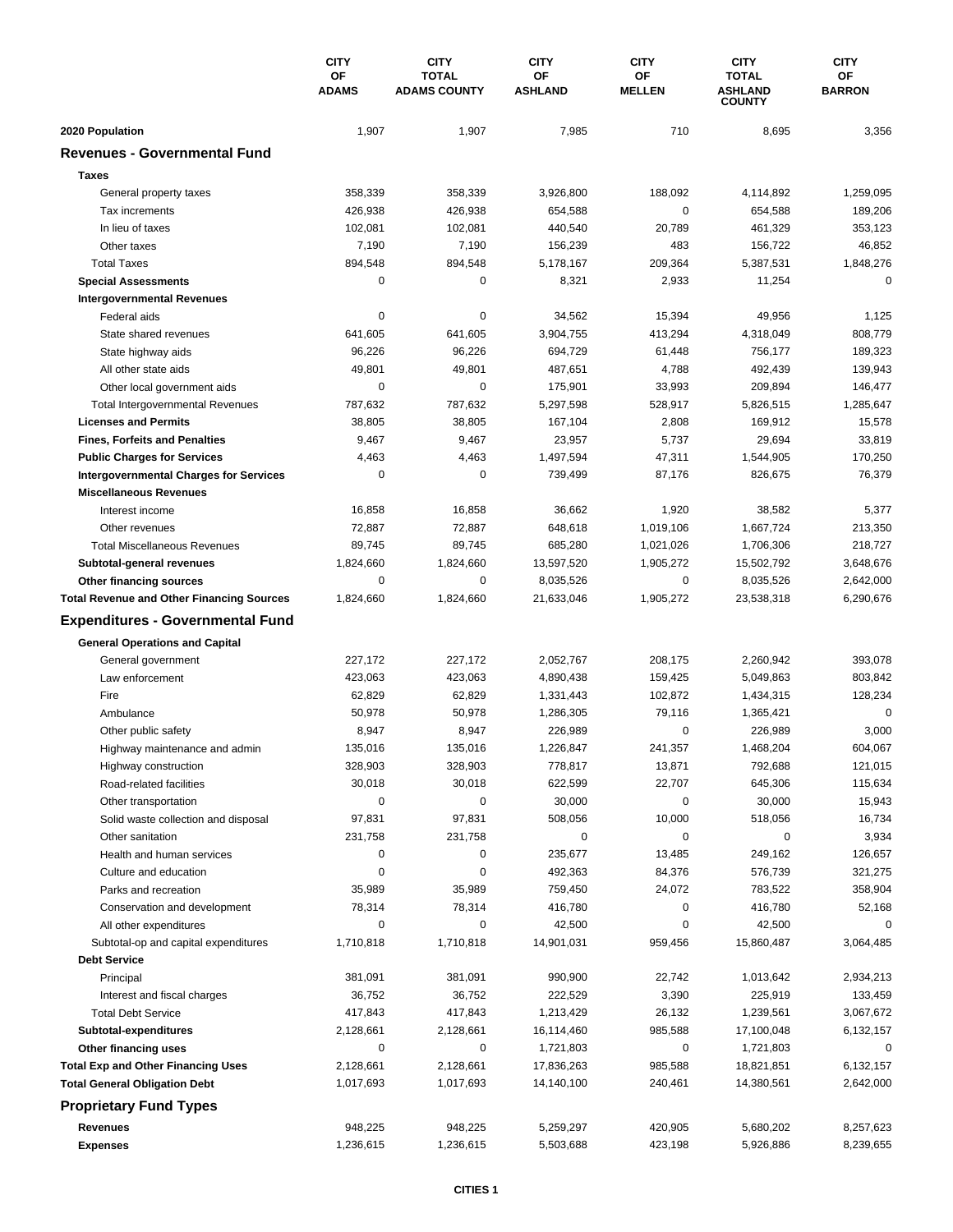|                                                  | <b>CITY</b><br>OF | <b>CITY</b><br>OF | <b>CITY</b><br>ΟF | <b>CITY</b><br>ΟF | <b>CITY</b><br>OF | <b>CITY</b><br><b>TOTAL</b> |
|--------------------------------------------------|-------------------|-------------------|-------------------|-------------------|-------------------|-----------------------------|
|                                                  | <b>FOX LAKE</b>   | <b>HORICON</b>    | <b>JUNEAU</b>     | <b>MAYVILLE</b>   | <b>WAUPUN</b>     | <b>DODGE COUNTY</b>         |
| 2020 Population                                  | 1,550             | 3,768             | 2,634             | 5,069             | 11,588            | 41,499                      |
| <b>Revenues - Governmental Fund</b>              |                   |                   |                   |                   |                   |                             |
| <b>Taxes</b>                                     |                   |                   |                   |                   |                   |                             |
| General property taxes                           | 838,733           | 3,379,851         | 941,497           | 2,782,814         | 3,192,938         | 22,017,473                  |
| Tax increments                                   | 142,854           | 0                 | 10,080            | 0                 | 944,716           | 3,496,300                   |
| In lieu of taxes                                 | 69,381            | 205,407           | 219,272           | 198,856           | 663,757           | 1,864,992                   |
| Other taxes                                      | 2,106             | 616               | 14                | 18,711            | 111,539           | 260,794                     |
| <b>Total Taxes</b>                               | 1,053,074         | 3,585,874         | 1,170,863         | 3,000,381         | 4,912,950         | 27,639,559                  |
| <b>Special Assessments</b>                       | $\mathbf 0$       | 20,506            | 18,039            | 19,723            | 0                 | 177,660                     |
| <b>Intergovernmental Revenues</b>                |                   |                   |                   |                   |                   |                             |
| Federal aids                                     | $\pmb{0}$         | 70,309            | 700               | 0                 | 325,305           | 1,929,401                   |
| State shared revenues                            | 448,144           | 900,670           | 776,853           | 887,340           | 2,777,725         | 7,638,403                   |
| State highway aids                               | 133,678           | 397,647           | 183,993           | 326,711           | 770,665           | 2,649,394                   |
| All other state aids                             | 33,121            | 76,040            | 320,582           | 208,586           | 170,617           | 2,199,946                   |
| Other local government aids                      | 94,263            | 48,165            | 74,722            | 30,814            | 193,401           | 812,073                     |
| <b>Total Intergovernmental Revenues</b>          | 709,206           | 1,492,831         | 1,356,850         | 1,453,451         | 4,237,713         | 15,229,217                  |
| <b>Licenses and Permits</b>                      | 40,990            | 102,227           | 42,710            | 100,216           | 154,566           | 941,105                     |
| <b>Fines, Forfeits and Penalties</b>             | 15,695            | 75,231            | 19,241            | 33,327            | 52,312            | 437,014                     |
| <b>Public Charges for Services</b>               | 169,249           | 534,099           | 139,546           | 672,656           | 1,225,683         | 3,451,053                   |
| <b>Intergovernmental Charges for Services</b>    | 5,326             | 61,425            | 96,823            | 13,000            | 35,153            | 695,768                     |
| <b>Miscellaneous Revenues</b>                    |                   |                   |                   |                   |                   |                             |
| Interest income                                  | 33,266            | 77,364            | 8,727             | 74,406            | 64,195            | 678,195                     |
| Other revenues                                   | 27,876            | 69,509            | 51,453            | 1,331,309         | 152,153           | 2,511,792                   |
| <b>Total Miscellaneous Revenues</b>              | 61,142            | 146,873           | 60,180            | 1,405,715         | 216,348           | 3,189,987                   |
| Subtotal-general revenues                        | 2,054,682         | 6,019,066         | 2,904,252         | 6,698,469         | 10,834,725        | 51,761,363                  |
| Other financing sources                          | $\mathbf 0$       | 0                 | 0                 | 0                 | 3,469,905         | 11,254,905                  |
| <b>Total Revenue and Other Financing Sources</b> | 2,054,682         | 6,019,066         | 2,904,252         | 6,698,469         | 14,304,630        | 63,016,268                  |
| <b>Expenditures - Governmental Fund</b>          |                   |                   |                   |                   |                   |                             |
| <b>General Operations and Capital</b>            |                   |                   |                   |                   |                   |                             |
| General government                               | 386,917           | 734,536           | 576,990           | 469,516           | 1,349,055         | 5,422,496                   |
| Law enforcement                                  | 309,465           | 892,273           | 514,064           | 1,052,214         | 2,336,418         | 9,853,282                   |
| Fire                                             | 201,394           | 333,058           | 77,153            | 127,349           | 385,119           | 4,040,969                   |
| Ambulance                                        | $\mathbf 0$       | 136,523           | 169,591           | 411,533           | 51,950            | 864,018                     |
| Other public safety                              | 18,738            | 56,911            | 20,801            | 94,742            | 107,713           | 535,539                     |
| Highway maintenance and admin                    | 259,424           | 757,947           | 525,289           | 890,202           | 1,033,491         | 5,150,655                   |
| Highway construction                             | 561,309           | 59,002            | 407,714           | 397,535           | 517,898           | 6,648,320                   |
| Road-related facilities                          | 74,661            | 154,614           | 345,752           | 82,412            | 480,315           | 1,320,550                   |
| Other transportation                             | 0                 | 0                 | 0                 | 0                 | 142,563           | 1,066,873                   |
| Solid waste collection and disposal              | 131,343           | 252,743           | 134,608           | 286,794           | 522,347           | 2,323,475                   |
| Other sanitation                                 | 6,012             | 5,533             | 49,929            | 8,633             | 12,473            | 99,236                      |
| Health and human services                        | 27,437            | 33,859            | 23,402            | 25,949            | 105,215           | 670,287                     |
| Culture and education                            | 149,542           | 216,055           | 311,694           | 270,908           | 651,625           | 2,688,111                   |
| Parks and recreation                             | 219,841           | 314,948           | 141,635           | 320,656           | 284,685           | 2,271,453                   |
| Conservation and development                     | 133,053           | 603,117           | 109,752           | 31,413            | 326,902           | 2,565,536                   |
| All other expenditures                           | 0                 | 0                 | 0                 | 0                 | 0                 | 0                           |
| Subtotal-op and capital expenditures             | 2,479,136         | 4,551,119         | 3,408,374         | 4,469,856         | 8,307,769         | 45,520,800                  |
| <b>Debt Service</b>                              |                   |                   |                   |                   |                   |                             |
| Principal                                        | 226,189           | 339,816           | 230,531           | 910,896           | 4,654,295         | 14,719,592                  |
| Interest and fiscal charges                      | 110,014           | 142,683           | 61,196            | 92,069            | 576,605           | 1,680,428                   |
| <b>Total Debt Service</b>                        | 336,203           | 482,499           | 291,727           | 1,002,965         | 5,230,900         | 16,400,020                  |
| Subtotal-expenditures                            | 2,815,339         | 5,033,618         | 3,700,101         | 5,472,821         | 13,538,669        | 61,920,820                  |
| Other financing uses                             | 0                 | 0                 | 0                 | 15,483            | 0                 | 15,483                      |
| <b>Total Exp and Other Financing Uses</b>        | 2,815,339         | 5,033,618         | 3,700,101         | 5,488,304         | 13,538,669        | 61,936,303                  |
| <b>Total General Obligation Debt</b>             | 2,056,114         | 4,321,664         | 1,887,095         | 2,732,111         | 12,509,529        | 43,277,682                  |
| <b>Proprietary Fund Types</b>                    |                   |                   |                   |                   |                   |                             |
| Revenues                                         | 1,056,279         | 2,067,085         | 5,437,338         | 2,748,105         | 14,669,451        | 35,949,997                  |
| <b>Expenses</b>                                  | 946,300           | 2,101,051         | 5,676,716         | 3,098,107         | 13,512,381        | 35,158,703                  |
|                                                  |                   |                   |                   |                   |                   |                             |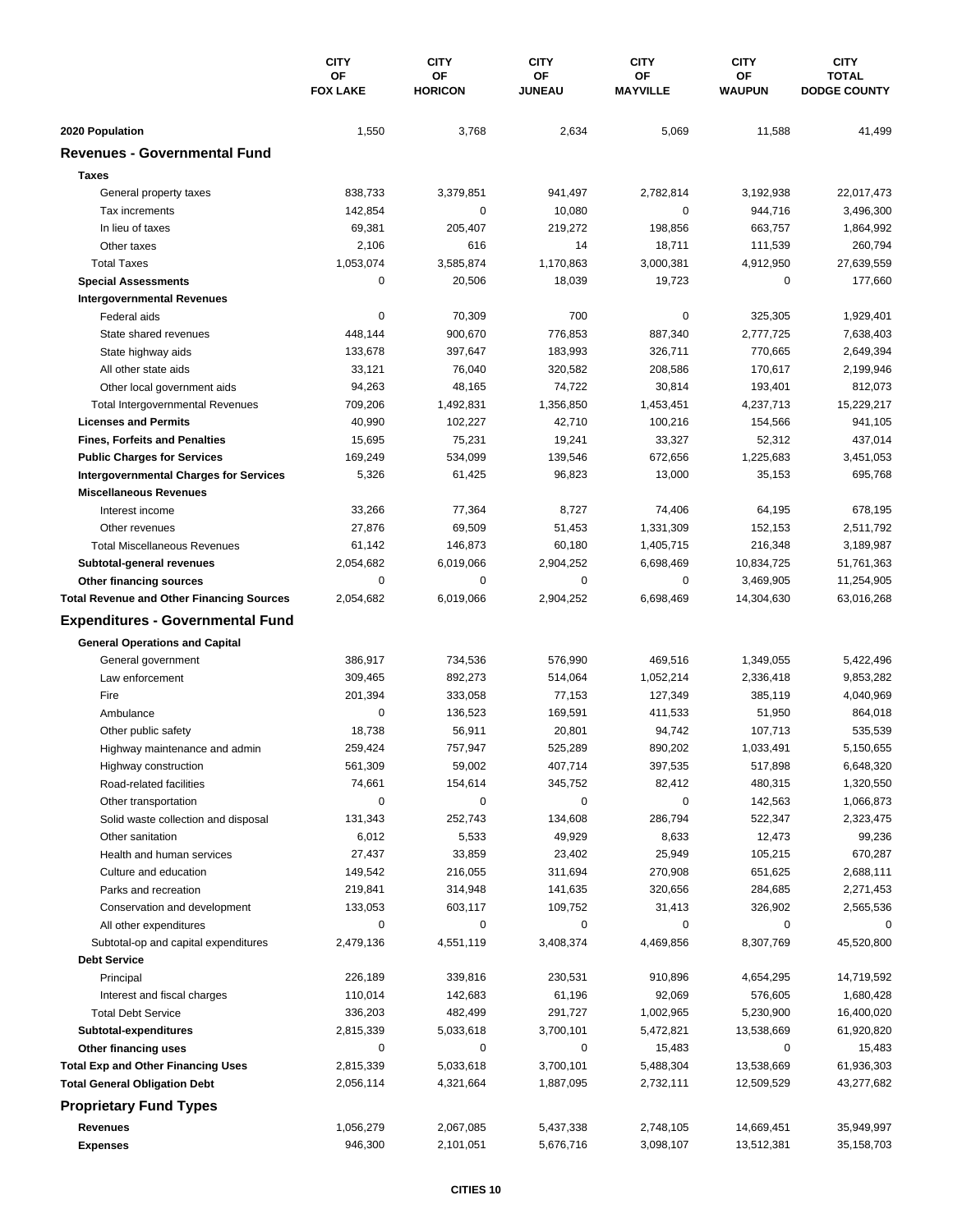|                                                  | <b>CITY</b>               | <b>CITY</b>                        | <b>CITY</b>           | <b>CITY</b>                                     | <b>CITY</b>            | <b>CITY</b>                        |
|--------------------------------------------------|---------------------------|------------------------------------|-----------------------|-------------------------------------------------|------------------------|------------------------------------|
|                                                  | OF<br><b>STURGEON BAY</b> | <b>TOTAL</b><br><b>DOOR COUNTY</b> | ΟF<br><b>SUPERIOR</b> | <b>TOTAL</b><br><b>DOUGLAS</b><br><b>COUNTY</b> | ΟF<br><b>MENOMONIE</b> | <b>TOTAL</b><br><b>DUNN COUNTY</b> |
| 2020 Population                                  | 9,542                     | 9,542                              | 26,986                | 26,986                                          | 16,461                 | 16,461                             |
| <b>Revenues - Governmental Fund</b>              |                           |                                    |                       |                                                 |                        |                                    |
| <b>Taxes</b>                                     |                           |                                    |                       |                                                 |                        |                                    |
| General property taxes                           | 7,049,675                 | 7,049,675                          | 12,940,093            | 12,940,093                                      | 7,118,488              | 7,118,488                          |
| Tax increments                                   | 2,306,727                 | 2,306,727                          | 1,226,891             | 1,226,891                                       | 2,052,687              | 2,052,687                          |
| In lieu of taxes                                 | 1,045,147                 | 1,045,147                          | 192,486               | 192,486                                         | 386,044                | 386,044                            |
| Other taxes                                      | 241,879                   | 241,879                            | 1,082,169             | 1,082,169                                       | 315,087                | 315,087                            |
| <b>Total Taxes</b>                               | 10,643,428                | 10,643,428                         | 15,441,639            | 15,441,639                                      | 9,872,306              | 9,872,306                          |
| <b>Special Assessments</b>                       | 10,378                    | 10,378                             | 245,321               | 245,321                                         | 92,199                 | 92,199                             |
| <b>Intergovernmental Revenues</b>                |                           |                                    |                       |                                                 |                        |                                    |
| Federal aids                                     | 185,170                   | 185,170                            | 1,851,695             | 1,851,695                                       | 627,732                | 627,732                            |
| State shared revenues                            | 1,118,830                 | 1,118,830                          | 8,337,667             | 8,337,667                                       | 3,623,376              | 3,623,376                          |
| State highway aids                               | 551,142                   | 551,142                            | 2,387,757             | 2,387,757                                       | 806,150                | 806,150                            |
| All other state aids                             | 339,654                   | 339,654                            | 9,182,745             | 9,182,745                                       | 452,497                | 452,497                            |
| Other local government aids                      | 31,277                    | 31,277                             | 0                     | $\pmb{0}$                                       | 579,992                | 579,992                            |
| <b>Total Intergovernmental Revenues</b>          | 2,226,073                 | 2,226,073                          | 21,759,864            | 21,759,864                                      | 6,089,747              | 6,089,747                          |
| <b>Licenses and Permits</b>                      | 321,142                   | 321,142                            | 756,740               | 756,740                                         | 275,587                | 275,587                            |
| <b>Fines, Forfeits and Penalties</b>             | 35,348                    | 35,348                             | 315,097               | 315,097                                         | 134,045                | 134,045                            |
| <b>Public Charges for Services</b>               | 206,775                   | 206,775                            | 671,749               | 671,749                                         | 1,549,541              | 1,549,541                          |
| <b>Intergovernmental Charges for Services</b>    | 607,095                   | 607,095                            | 283,559               | 283,559                                         | 115,113                | 115,113                            |
| <b>Miscellaneous Revenues</b>                    |                           |                                    |                       |                                                 |                        |                                    |
| Interest income                                  | 111,227                   | 111,227                            | 714,562               | 714,562                                         | 102,935                | 102,935                            |
| Other revenues                                   | 509,925                   | 509,925                            | 17,076,529            | 17,076,529                                      | 11,270,117             | 11,270,117                         |
| <b>Total Miscellaneous Revenues</b>              | 621,152                   | 621,152                            | 17,791,091            | 17,791,091                                      | 11,373,052             | 11,373,052                         |
| Subtotal-general revenues                        | 14,671,391                | 14,671,391                         | 57,265,060            | 57,265,060                                      | 29,501,590             | 29,501,590                         |
| Other financing sources                          | 8,183,916                 | 8,183,916                          | 6,016,801             | 6,016,801                                       | 2,455,000              | 2,455,000                          |
| <b>Total Revenue and Other Financing Sources</b> | 22,855,307                | 22,855,307                         | 63,281,861            | 63,281,861                                      | 31,956,590             | 31,956,590                         |
| <b>Expenditures - Governmental Fund</b>          |                           |                                    |                       |                                                 |                        |                                    |
| <b>General Operations and Capital</b>            |                           |                                    |                       |                                                 |                        |                                    |
| General government                               | 2,863,299                 | 2,863,299                          | 19,106,845            | 19,106,845                                      | 13,133,067             | 13,133,067                         |
| Law enforcement                                  | 2,807,989                 | 2,807,989                          | 9,074,254             | 9,074,254                                       | 3,963,703              | 3,963,703                          |
| Fire                                             | 2,182,153                 | 2,182,153                          | 5,320,612             | 5,320,612                                       | 3,794,913              | 3,794,913                          |
| Ambulance                                        | 0                         | 0                                  | 0                     | $\pmb{0}$                                       | 116,739                | 116,739                            |
| Other public safety                              | 111,152                   | 111,152                            | 686,094               | 686,094                                         | 306,356                | 306,356                            |
| Highway maintenance and admin                    | 1,620,785                 | 1,620,785                          | 5,248,195             | 5,248,195                                       | 6,544,060              | 6,544,060                          |
| Highway construction                             | 1,921,273                 | 1,921,273                          | 3,094,480             | 3,094,480                                       | 399,810                | 399,810                            |
| Road-related facilities                          | 179,198                   | 179,198                            | 937,882               | 937,882                                         | 329,168                | 329,168                            |
| Other transportation                             | 0                         | 0                                  | 1,698,778             | 1,698,778                                       | 239,666                | 239,666                            |
| Solid waste collection and disposal              | 52,215                    | 52,215                             | 4,098                 | 4,098                                           | 0                      | 0                                  |
| Other sanitation                                 | 1,424                     | 1,424                              | 20,566                | 20,566                                          | 3,505                  | 3,505                              |
| Health and human services                        | 0                         | 0                                  | 190,855               | 190,855                                         | 37,497                 | 37,497                             |
| Culture and education                            | 103,702                   | 103,702                            | 1,570,741             | 1,570,741                                       | 1,260,797              | 1,260,797                          |
| Parks and recreation                             | 1,154,952                 | 1,154,952                          | 2,247,397             | 2,247,397                                       | 921,128                | 921,128                            |
| Conservation and development                     | 1,385,816                 | 1,385,816                          | 3,908,156             | 3,908,156                                       | 1,926,269              | 1,926,269                          |
| All other expenditures                           | 0                         | 0                                  | 0                     | 0                                               | 237,661                | 237,661                            |
| Subtotal-op and capital expenditures             | 14,383,958                | 14,383,958                         | 53,108,953            | 53,108,953                                      | 33,214,339             | 33,214,339                         |
| <b>Debt Service</b>                              |                           |                                    |                       |                                                 |                        |                                    |
| Principal                                        | 7,802,689                 | 7,802,689                          | 3,401,672             | 3,401,672                                       | 2,063,989              | 2,063,989                          |
| Interest and fiscal charges                      | 675,980                   | 675,980                            | 1,264,940             | 1,264,940                                       | 749,646                | 749,646                            |
| <b>Total Debt Service</b>                        | 8,478,669                 | 8,478,669                          | 4,666,612             | 4,666,612                                       | 2,813,635              | 2,813,635                          |
| Subtotal-expenditures                            | 22,862,627                | 22,862,627                         | 57,775,565            | 57,775,565                                      | 36,027,974             | 36,027,974                         |
| Other financing uses                             | 0                         | 0                                  | 2,746,654             | 2,746,654                                       | 0                      | 0                                  |
| <b>Total Exp and Other Financing Uses</b>        | 22,862,627                | 22,862,627                         | 60,522,219            | 60,522,219                                      | 36,027,974             | 36,027,974                         |
| <b>Total General Obligation Debt</b>             | 26,980,096                | 26,980,096                         | 37,870,743            | 37,870,743                                      | 27,104,313             | 27,104,313                         |
| <b>Proprietary Fund Types</b>                    |                           |                                    |                       |                                                 |                        |                                    |
| <b>Revenues</b>                                  | 20,091,307                | 20,091,307                         | 27,870,770            | 27,870,770                                      | 9,454,791              | 9,454,791                          |
| <b>Expenses</b>                                  | 19,452,285                | 19,452,285                         | 24,147,030            | 24,147,030                                      | 9,575,615              | 9,575,615                          |
|                                                  |                           |                                    |                       |                                                 |                        |                                    |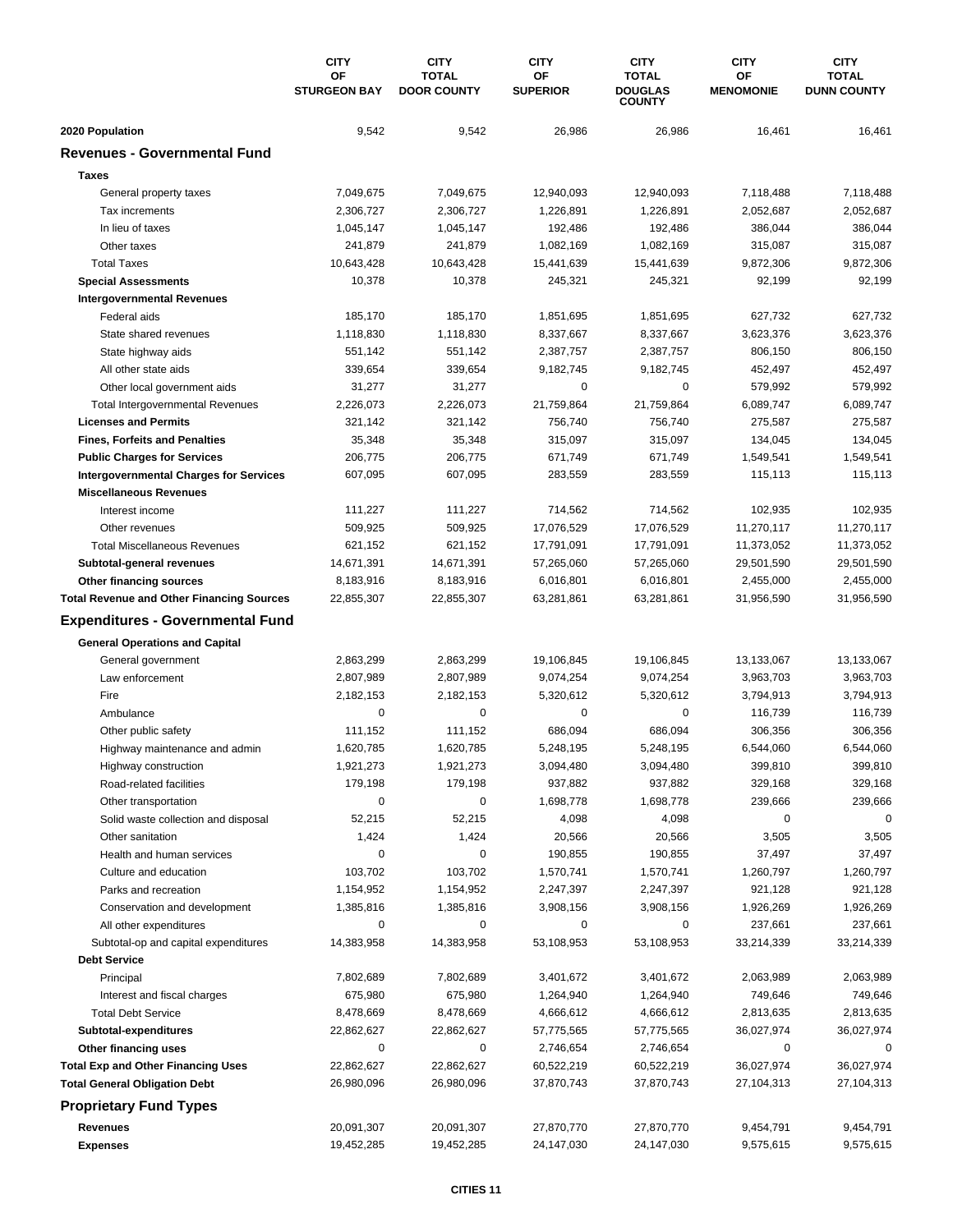|                                                        | <b>CITY</b>          | <b>CITY</b>          | <b>CITY</b>             | <b>CITY</b>                       | <b>CITY</b>              | <b>CITY</b>        |
|--------------------------------------------------------|----------------------|----------------------|-------------------------|-----------------------------------|--------------------------|--------------------|
|                                                        | OF<br><b>ALTOONA</b> | OF<br><b>AUGUSTA</b> | ΟF<br><b>EAU CLAIRE</b> | <b>TOTAL</b><br><b>EAU CLAIRE</b> | OF<br><b>FOND DU LAC</b> | ОF<br><b>RIPON</b> |
|                                                        |                      |                      |                         | <b>COUNTY</b>                     |                          |                    |
| 2020 Population<br><b>Revenues - Governmental Fund</b> | 8,099                | 1,518                | 68,429                  | 78,046                            | 44,279                   | 7,839              |
|                                                        |                      |                      |                         |                                   |                          |                    |
| <b>Taxes</b>                                           |                      |                      |                         |                                   |                          |                    |
| General property taxes                                 | 3,261,800            | 432,773              | 43,913,316              | 47,607,889                        | 27,927,183               | 3,507,254          |
| Tax increments                                         | 4,810,458            | 349,040              | 2,536,317               | 7,695,815                         | 2,618,566                | 1,987,990          |
| In lieu of taxes                                       | 372,961              | 114,606              | 2,111,688               | 2,599,255                         | 117,377                  | 138,597            |
| Other taxes                                            | 238,862              | 8,311                | 906,756                 | 1,153,929                         | 749,766                  | 103,206            |
| <b>Total Taxes</b>                                     | 8,684,081            | 904,730              | 49,468,077              | 59,056,888                        | 31,412,892               | 5,737,047          |
| <b>Special Assessments</b>                             | 202,061              | 653                  | 2,191,623               | 2,394,337                         | 154,398                  | 4,187              |
| <b>Intergovernmental Revenues</b>                      |                      |                      |                         |                                   |                          |                    |
| Federal aids                                           | 153,502              | 27,388               | 5,762,240               | 5,943,130                         | 2,298,349                | 922                |
| State shared revenues                                  | 1,418,016            | 535,446              | 8,510,035               | 10,463,497                        | 7,106,430                | 1,692,792          |
| State highway aids                                     | 733,861              | 94,647               | 3,431,599               | 4,260,107                         | 2,327,360                | 504,040            |
| All other state aids                                   | 74,927               | 24,458               | 1,745,857               | 1,845,242                         | 1,441,131                | 408,603            |
| Other local government aids                            | 221,203              | 89,017               | 0                       | 310,220                           | 127,200                  | 190,883            |
| Total Intergovernmental Revenues                       | 2,601,509            | 770,956              | 19,449,731              | 22,822,196                        | 13,300,470               | 2,797,240          |
| <b>Licenses and Permits</b>                            | 403,611              | 4,658                | 2,291,119               | 2,699,388                         | 1,335,006                | 193,485            |
| <b>Fines, Forfeits and Penalties</b>                   | 37,677               | 13,631               | 543,402                 | 594,710                           | 385,180                  | 69,210             |
| <b>Public Charges for Services</b>                     | 193,791              | 35,249               | 3,786,222               | 4,015,262                         | 4,286,512                | 1,013,920          |
| <b>Intergovernmental Charges for Services</b>          | 58,093               | 24,193               | 6,502,109               | 6,584,395                         | 1,847,419                | 312,067            |
| <b>Miscellaneous Revenues</b>                          |                      |                      |                         |                                   |                          |                    |
| Interest income                                        | 186,809              | 7,031                | 1,827,576               | 2,021,416                         | 373,348                  | 184,455            |
| Other revenues                                         | 940,393              | 58,758               | 2,592,566               | 3,591,717                         | 1,238,538                | 375,825            |
| <b>Total Miscellaneous Revenues</b>                    | 1,127,202            | 65,789               | 4,420,142               | 5,613,133                         | 1,611,886                | 560,280            |
| Subtotal-general revenues                              | 13,308,025           | 1,819,859            | 88,652,425              | 103,780,309                       | 54,333,763               | 10,687,436         |
| Other financing sources                                | 2,441,810            | 0                    | 16,626,977              | 19,068,787                        | 27,188,483               | 1,756,000          |
| <b>Total Revenue and Other Financing Sources</b>       | 15,749,835           | 1,819,859            | 105,279,402             | 122,849,096                       | 81,522,246               | 12,443,436         |
| <b>Expenditures - Governmental Fund</b>                |                      |                      |                         |                                   |                          |                    |
| <b>General Operations and Capital</b>                  |                      |                      |                         |                                   |                          |                    |
| General government                                     | 899,995              | 213,628              | 12,463,152              | 13,576,775                        | 3,362,813                | 891,430            |
| Law enforcement                                        | 2,101,560            | 433,685              | 15,142,640              | 17,677,885                        | 11,865,381               | 2,089,331          |
| Fire                                                   | 441,405              | 166,160              | 10,163,446              | 10,771,011                        | 10,457,342               | 374,837            |
| Ambulance                                              | 312,946              | 0                    | 3,291,050               | 3,603,996                         | 119,921                  | 554,419            |
| Other public safety                                    | 137,752              | 7,200                | 3,375,464               | 3,520,416                         | 601,637                  | 42,044             |
| Highway maintenance and admin                          | 1,048,794            | 228,972              | 4,670,052               | 5,947,818                         | 5,786,459                | 1,610,190          |
| Highway construction                                   | 1,718,717            | 121,865              | 8,423,912               | 10,264,494                        | 5,915,473                | 480,013            |
| Road-related facilities                                | 62,468               | 27,071               | 1,957,472               | 2,047,011                         | 3,668,160                | 92,012             |
| Other transportation                                   | 60,732               | 0                    | 0                       | 60,732                            | 1,690,057                | 274,617            |
| Solid waste collection and disposal                    | 15,115               | 34,757               | 0                       | 49,872                            | 1,975,877                | 465,599            |
| Other sanitation                                       | $\mathbf 0$          | 0                    | 81,185                  | 81,185                            | 22,971                   | 0                  |
| Health and human services                              | 1,750                | 57,848               | 8,566,016               | 8,625,614                         | 413,398                  | 70,001             |
| Culture and education                                  | 578,270              | 143,860              | 5,811,636               | 6,533,766                         | 3,027,742                | 727,848            |
| Parks and recreation                                   | 1,616,084            | 27,075               | 5,158,383               | 6,801,542                         | 2,732,670                | 198,400            |
| Conservation and development                           | 2,459,420            | 55,568               | 4,588,598               | 7,103,586                         | 3,640,018                | 757,800            |
| All other expenditures                                 | 0                    | 0                    | 0                       | 0                                 | 0                        | 0                  |
| Subtotal-op and capital expenditures                   | 11,455,008           | 1,517,689            | 83,693,006              | 96,665,703                        | 55,279,919               | 8,628,541          |
| <b>Debt Service</b>                                    |                      |                      |                         |                                   |                          |                    |
| Principal                                              | 3,006,712            | 0                    | 11,411,554              | 14,418,266                        | 19,735,000               | 1,310,206          |
| Interest and fiscal charges                            | 705,277              | 0                    | 3,633,276               | 4,338,553                         | 3,070,712                | 386,697            |
| <b>Total Debt Service</b>                              | 3,711,989            | 0                    | 15,044,830              | 18,756,819                        | 22,805,712               | 1,696,903          |
| Subtotal-expenditures                                  | 15,166,997           | 1,517,689            | 98,737,836              | 115,422,522                       | 78,085,631               | 10,325,444         |
| Other financing uses                                   | 0                    | 0                    | 1,997,229               | 1,997,229                         | 3,765,176                | 0                  |
| <b>Total Exp and Other Financing Uses</b>              | 15,166,997           | 1,517,689            | 100,735,065             | 117,419,751                       | 81,850,807               | 10,325,444         |
| <b>Total General Obligation Debt</b>                   | 21,359,831           | 0                    | 140,685,000             | 162,044,831                       | 83,065,002               | 12,443,145         |
| <b>Proprietary Fund Types</b>                          |                      |                      |                         |                                   |                          |                    |
| <b>Revenues</b>                                        | 3,388,797            | 779,475              | 43,622,372              | 47,790,644                        | 32,691,288               | 3,439,208          |
| <b>Expenses</b>                                        | 3,045,173            | 1,024,986            | 39,118,716              | 43,188,875                        | 26,102,242               | 3,518,875          |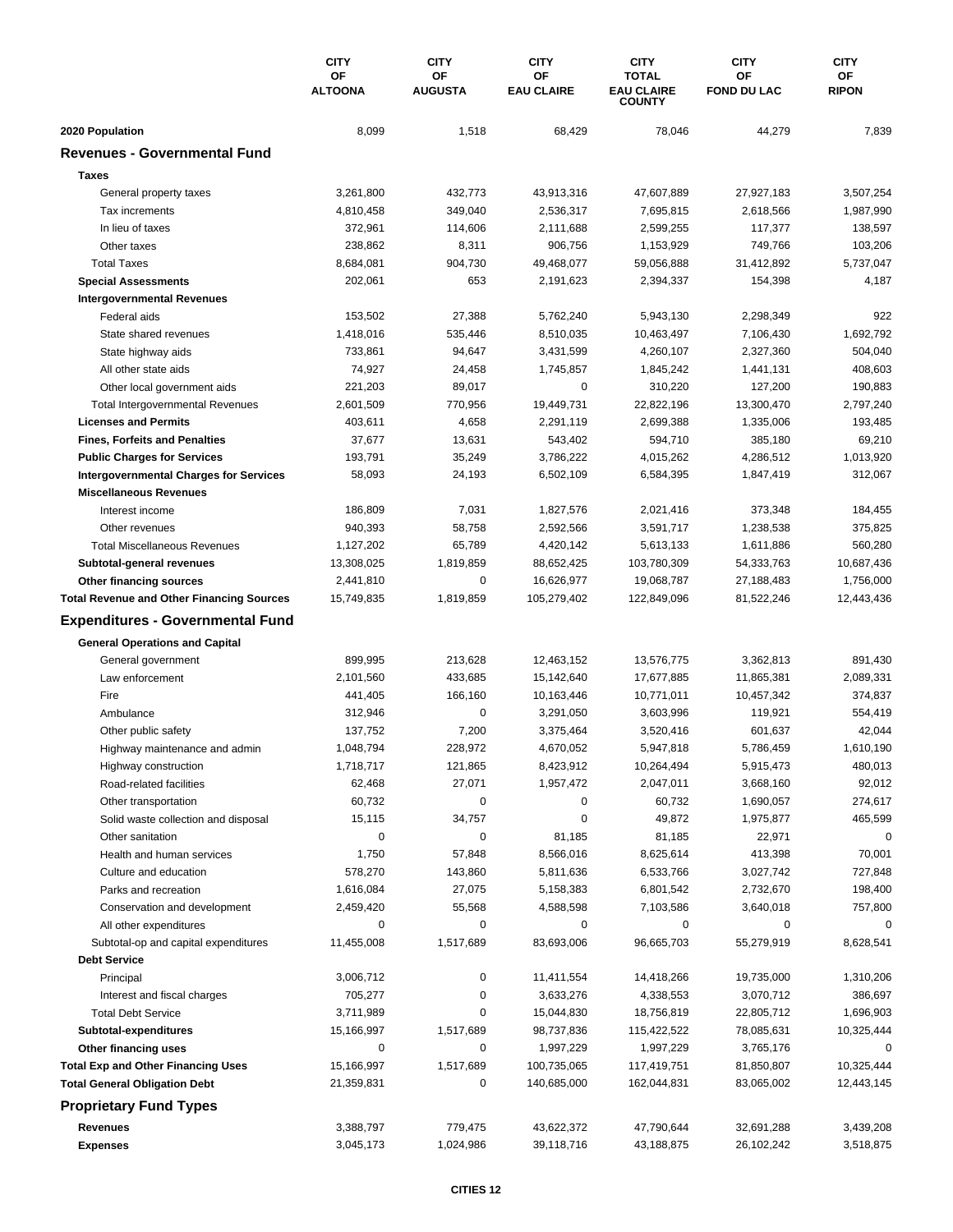|                                                  | <b>CITY</b>                                         | <b>CITY</b>          | <b>CITY</b>                                    | <b>CITY</b>           | <b>CITY</b>            | <b>CITY</b>            |
|--------------------------------------------------|-----------------------------------------------------|----------------------|------------------------------------------------|-----------------------|------------------------|------------------------|
|                                                  | <b>TOTAL</b><br><b>FOND DU LAC</b><br><b>COUNTY</b> | OF<br><b>CRANDON</b> | <b>TOTAL</b><br><b>FOREST</b><br><b>COUNTY</b> | OF<br><b>BOSCOBEL</b> | OF<br><b>CUBA CITY</b> | OF<br><b>FENNIMORE</b> |
| 2020 Population                                  | 52,118                                              | 1,805                | 1,805                                          | 3,219                 | 2,113                  | 2,501                  |
| <b>Revenues - Governmental Fund</b>              |                                                     |                      |                                                |                       |                        |                        |
| <b>Taxes</b>                                     |                                                     |                      |                                                |                       |                        |                        |
| General property taxes                           | 31,434,437                                          | 821,589              | 821,589                                        | 1,145,110             | 950,136                | 750,548                |
| Tax increments                                   | 4,606,556                                           | 49,876               | 49,876                                         | 94,980                | 289,997                | 107,499                |
| In lieu of taxes                                 | 255,974                                             | 40,405               | 40,405                                         | 181,027               | 100,500                | 194,173                |
| Other taxes                                      | 852,972                                             | 26,541               | 26,541                                         | 36,632                | 12                     | 7,358                  |
| <b>Total Taxes</b>                               | 37,149,939                                          | 938,411              | 938,411                                        | 1,457,749             | 1,340,645              | 1,059,578              |
| <b>Special Assessments</b>                       | 158,585                                             | 1,395                | 1,395                                          | 0                     | 2,311                  | 0                      |
| <b>Intergovernmental Revenues</b>                |                                                     |                      |                                                |                       |                        |                        |
| Federal aids                                     | 2,299,271                                           | 187,671              | 187,671                                        | 180                   | 145,045                | 0                      |
|                                                  | 8,799,222                                           |                      |                                                | 1,005,444             | 454,808                | 719,740                |
| State shared revenues                            | 2,831,400                                           | 456,458<br>108,356   | 456,458<br>108,356                             | 190,877               | 125,427                |                        |
| State highway aids                               |                                                     |                      |                                                |                       |                        | 167,785                |
| All other state aids                             | 1,849,734                                           | 5,166                | 5,166                                          | 504,892               | 16,949                 | 106,824                |
| Other local government aids                      | 318,083                                             | 135,940              | 135,940                                        | 57,282                | 42,492                 | 47,811                 |
| <b>Total Intergovernmental Revenues</b>          | 16,097,710                                          | 893,591              | 893,591                                        | 1,758,675             | 784,721                | 1,042,160              |
| <b>Licenses and Permits</b>                      | 1,528,491                                           | 4,019                | 4,019                                          | 48,069                | 11,261                 | 28,443                 |
| <b>Fines, Forfeits and Penalties</b>             | 454,390                                             | 6,729                | 6,729                                          | 14,343                | 5,127                  | 20,541                 |
| <b>Public Charges for Services</b>               | 5,300,432                                           | 182,344              | 182,344                                        | 88,867                | 168,254                | 138,710                |
| <b>Intergovernmental Charges for Services</b>    | 2,159,486                                           | 24,947               | 24,947                                         | $\pmb{0}$             | 27,761                 | 1,995                  |
| <b>Miscellaneous Revenues</b>                    |                                                     |                      |                                                |                       |                        |                        |
| Interest income                                  | 557,803                                             | 22,224               | 22,224                                         | 28,343                | 17,172                 | 6,190                  |
| Other revenues                                   | 1,614,363                                           | 347,175              | 347,175                                        | 72,234                | 44,306                 | 79,002                 |
| <b>Total Miscellaneous Revenues</b>              | 2,172,166                                           | 369,399              | 369,399                                        | 100,577               | 61,478                 | 85,192                 |
| Subtotal-general revenues                        | 65,021,199                                          | 2,420,835            | 2,420,835                                      | 3,468,280             | 2,401,558              | 2,376,619              |
| Other financing sources                          | 28,944,483                                          | 0                    | 0                                              | 1,950,242             | 0                      | 0                      |
| <b>Total Revenue and Other Financing Sources</b> | 93,965,682                                          | 2,420,835            | 2,420,835                                      | 5,418,522             | 2,401,558              | 2,376,619              |
| <b>Expenditures - Governmental Fund</b>          |                                                     |                      |                                                |                       |                        |                        |
| <b>General Operations and Capital</b>            |                                                     |                      |                                                |                       |                        |                        |
| General government                               | 4,254,243                                           | 434,290              | 434,290                                        | 456,283               | 490,922                | 255,295                |
| Law enforcement                                  | 13,954,712                                          | 351,524              | 351,524                                        | 803,537               | 309,950                | 597,869                |
| Fire                                             | 10,832,179                                          | 87,817               | 87,817                                         | 95,500                | 56,441                 | 105,560                |
| Ambulance                                        | 674,340                                             | 61,950               | 61,950                                         | 4,000                 | 30,077                 | 0                      |
| Other public safety                              | 643,681                                             | 0                    | 0                                              | 48,823                | 2,034                  | 8,600                  |
| Highway maintenance and admin                    | 7,396,649                                           | 355,171              | 355,171                                        | 543,059               | 186,118                | 427,687                |
| Highway construction                             | 6,395,486                                           | 84,325               | 84,325                                         | 422,193               | 144,730                | 109,912                |
| Road-related facilities                          | 3,760,172                                           | 55,421               | 55,421                                         | 77,397                | 49,064                 | 50,527                 |
| Other transportation                             | 1,964,674                                           | 14,829               | 14,829                                         | 75,678                | 0                      | 0                      |
| Solid waste collection and disposal              | 2,441,476                                           | 121,594              | 121,594                                        | 199,095               | 125,512                | 155,970                |
| Other sanitation                                 | 22,971                                              | 0                    | 0                                              | 99,400                | 17,046                 | 578                    |
| Health and human services                        | 483,399                                             | 30,075               | 30,075                                         | 21,909                | 2,000                  | 45,938                 |
| Culture and education                            | 3,755,590                                           | 194,852              | 194,852                                        | 226,531               | 112,378                | 150,616                |
| Parks and recreation                             | 2,931,070                                           | 67,123               | 67,123                                         | 176,166               | 47,323                 | 150,290                |
| Conservation and development                     | 4,397,818                                           | 45,791               | 45,791                                         | 191,727               | 372,837                | 146,446                |
| All other expenditures                           | 0                                                   | 0                    | 0                                              | 0                     | 0                      | $\Omega$               |
|                                                  |                                                     |                      | 1,904,762                                      | 3,441,298             | 1,946,432              |                        |
| Subtotal-op and capital expenditures             | 63,908,460                                          | 1,904,762            |                                                |                       |                        | 2,205,288              |
| <b>Debt Service</b>                              |                                                     |                      |                                                |                       |                        |                        |
| Principal                                        | 21,045,206                                          | 577,875              | 577,875                                        | 1,182,551             | 228,707                | 100,834                |
| Interest and fiscal charges                      | 3,457,409                                           | 36,538               | 36,538                                         | 26,526                | 29,392                 | 76,637                 |
| <b>Total Debt Service</b>                        | 24,502,615                                          | 614,413              | 614,413                                        | 1,209,077             | 258,099                | 177,471                |
| Subtotal-expenditures                            | 88,411,075                                          | 2,519,175            | 2,519,175                                      | 4,650,375             | 2,204,531              | 2,382,759              |
| Other financing uses                             | 3,765,176                                           | 0                    | 0                                              | 0                     | 0                      | 0                      |
| <b>Total Exp and Other Financing Uses</b>        | 92,176,251                                          | 2,519,175            | 2,519,175                                      | 4,650,375             | 2,204,531              | 2,382,759              |
| <b>Total General Obligation Debt</b>             | 95,508,147                                          | 462,284              | 462,284                                        | 1,980,000             | 1,387,021              | 2,141,166              |
| <b>Proprietary Fund Types</b>                    |                                                     |                      |                                                |                       |                        |                        |
| Revenues                                         | 36,130,496                                          | 620,897              | 620,897                                        | 5,066,330             | 2,918,143              | 3,828,994              |
| <b>Expenses</b>                                  | 29,621,117                                          | 692,341              | 692,341                                        | 5,127,980             | 2,676,711              | 4,059,357              |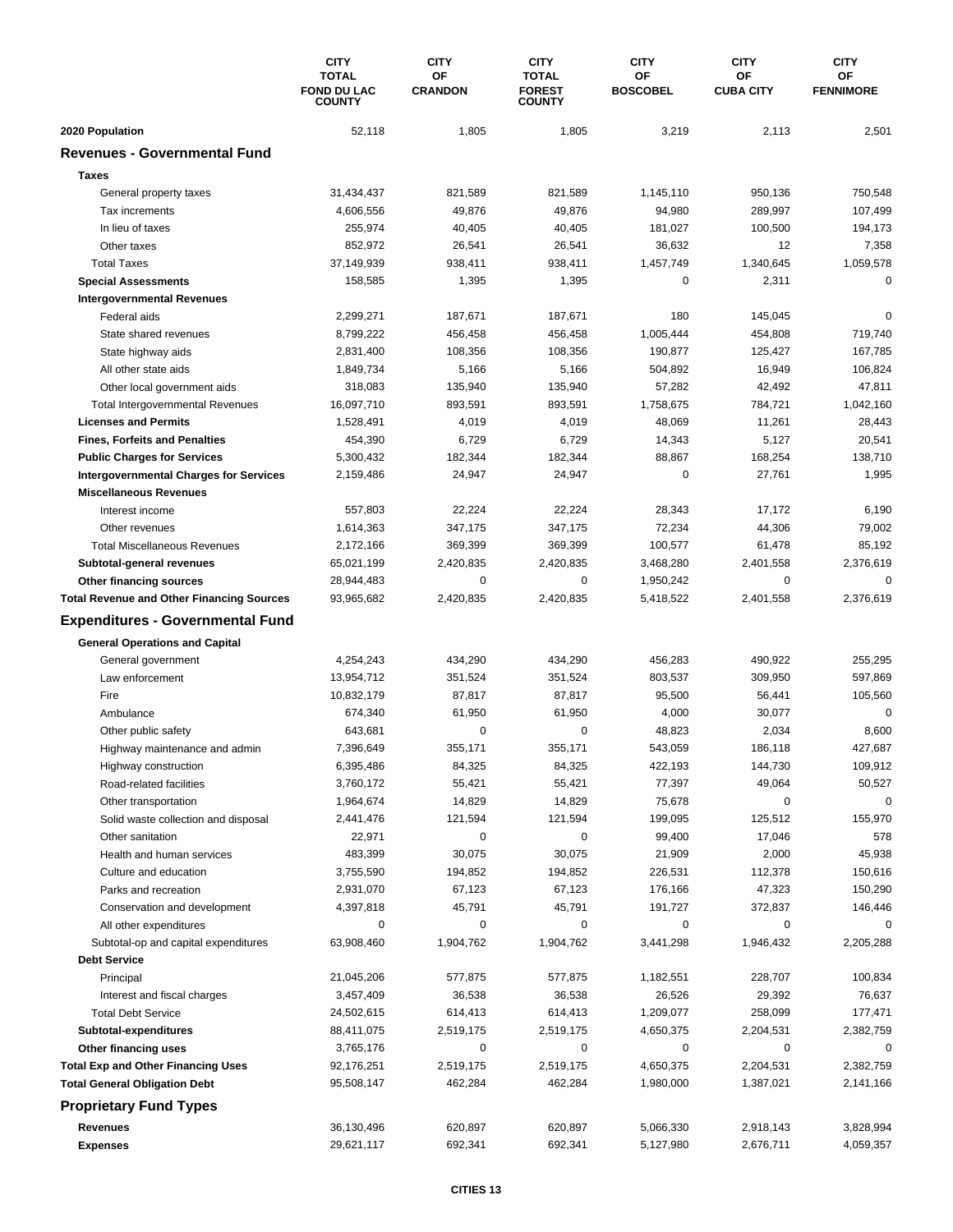|                                                  | <b>CITY</b>                   | <b>CITY</b>              | <b>CITY</b>                         | <b>CITY</b>           | <b>CITY</b>         | <b>CITY</b>                         |
|--------------------------------------------------|-------------------------------|--------------------------|-------------------------------------|-----------------------|---------------------|-------------------------------------|
|                                                  | <b>OF</b><br><b>LANCASTER</b> | OF<br><b>PLATTEVILLE</b> | <b>TOTAL</b><br><b>GRANT COUNTY</b> | OF<br><b>BRODHEAD</b> | ΟF<br><b>MONROE</b> | <b>TOTAL</b><br><b>GREEN COUNTY</b> |
| 2020 Population                                  | 3,757                         | 12,262                   | 23,852                              | 3,275                 | 10,641              | 13,916                              |
| <b>Revenues - Governmental Fund</b>              |                               |                          |                                     |                       |                     |                                     |
| <b>Taxes</b>                                     |                               |                          |                                     |                       |                     |                                     |
| General property taxes                           | 1,445,000                     | 4,620,797                | 8,911,591                           | 1,880,081             | 7,490,599           | 9,370,680                           |
| Tax increments                                   | 204,912                       | 2,049,756                | 2,747,144                           | 119,094               | 1,026,771           | 1,145,865                           |
| In lieu of taxes                                 | 169,937                       | 533,554                  | 1,179,191                           | 221,899               | 319,452             | 541,351                             |
| Other taxes                                      | 7,186                         | 223,292                  | 274,480                             | 3,380                 | 125,322             | 128,702                             |
| <b>Total Taxes</b>                               | 1,827,035                     | 7,427,399                | 13,112,406                          | 2,224,454             | 8,962,144           | 11,186,598                          |
| <b>Special Assessments</b>                       | 12,337                        | 5,734                    | 20,382                              | 32,583                | 139                 | 32,722                              |
| <b>Intergovernmental Revenues</b>                |                               |                          |                                     |                       |                     |                                     |
| Federal aids                                     | 18,027                        | 0                        | 163,252                             | 237,009               | 329,347             | 566,356                             |
| State shared revenues                            | 1,169,858                     | 2,644,823                | 5,994,673                           | 813,378               | 1,845,986           | 2,659,364                           |
| State highway aids                               | 303,432                       | 712,213                  | 1,499,734                           | 188,323               | 820,625             | 1,008,948                           |
| All other state aids                             | 125,753                       | 1,144,502                | 1,898,920                           | 90,020                | 320,239             | 410,259                             |
| Other local government aids                      | 3,352                         | 174,588                  | 325,525                             | 92,323                | $\mathbf 0$         | 92,323                              |
| <b>Total Intergovernmental Revenues</b>          | 1,620,422                     | 4,676,126                | 9,882,104                           | 1,421,053             | 3,316,197           | 4,737,250                           |
| <b>Licenses and Permits</b>                      | 84,314                        | 169,215                  | 341,302                             | 67,822                | 296,012             | 363,834                             |
| <b>Fines, Forfeits and Penalties</b>             | 25,302                        | 92,009                   | 157,322                             | 24,406                | 68,295              | 92,701                              |
| <b>Public Charges for Services</b>               | 727,547                       | 609,224                  | 1,732,602                           | 81,593                | 956,868             | 1,038,461                           |
| <b>Intergovernmental Charges for Services</b>    | 231,863                       | 173,472                  | 435,091                             | 0                     | 84,400              | 84,400                              |
| <b>Miscellaneous Revenues</b>                    |                               |                          |                                     |                       |                     |                                     |
| Interest income                                  | 43,523                        | 76,880                   | 172,108                             | 34,198                | 287,768             | 321,966                             |
| Other revenues                                   | 1,280,601                     | 373,279                  | 1,849,422                           | 58,532                | 706,598             | 765,130                             |
| <b>Total Miscellaneous Revenues</b>              | 1,324,124                     | 450,159                  | 2,021,530                           | 92,730                | 994,366             | 1,087,096                           |
| Subtotal-general revenues                        | 5,852,944                     | 13,603,338               | 27,702,739                          | 3,944,641             | 14,678,421          | 18,623,062                          |
| Other financing sources                          | 109,981                       | 2,435,000                | 4,495,223                           | 1,382,806             | $\mathbf 0$         | 1,382,806                           |
| <b>Total Revenue and Other Financing Sources</b> | 5,962,925                     | 16,038,338               | 32,197,962                          | 5,327,447             | 14,678,421          | 20,005,868                          |
| <b>Expenditures - Governmental Fund</b>          |                               |                          |                                     |                       |                     |                                     |
| <b>General Operations and Capital</b>            |                               |                          |                                     |                       |                     |                                     |
| General government                               | 507,518                       | 1,708,308                | 3,418,326                           | 388,874               | 1,514,909           | 1,903,783                           |
| Law enforcement                                  | 673,398                       | 2,730,197                | 5,114,951                           | 877,936               | 3,149,313           | 4,027,249                           |
| Fire                                             | 209,130                       | 308,769                  | 775,400                             | 370,466               | 510,543             | 881,009                             |
| Ambulance                                        | 24,763                        | 116,674                  | 175,514                             | $\pmb{0}$             | 0                   | $\mathbf 0$                         |
| Other public safety                              | 17,591                        | 115,389                  | 192,437                             | 305,599               | 117,635             | 423,234                             |
| Highway maintenance and admin                    | 527,718                       | 1,151,454                | 2,836,036                           | 220,573               | 2,591,537           | 2,812,110                           |
| Highway construction                             | 41,473                        | 1,052,760                | 1,771,068                           | 129,826               | 715,111             | 844,937                             |
| Road-related facilities                          | 232,031                       | 588,725                  | 997,744                             | 61,128                | 212,616             | 273,744                             |
| Other transportation                             | 77,705                        | 561,287                  | 714,670                             | 0                     | 860,854             | 860,854                             |
| Solid waste collection and disposal              | 186,620                       | 447,545                  | 1,114,742                           | 251,688               | 616,734             | 868,422                             |
| Other sanitation                                 | 0                             | 23,048                   | 140,072                             | 18,980                | 66,208              | 85,188                              |
| Health and human services                        | 40,901                        | 209,177                  | 319,925                             | 8,410                 | 436,751             | 445,161                             |
| Culture and education                            | 414,504                       | 1,238,804                | 2,142,833                           | 307,374               | 15,991              | 323,365                             |
| Parks and recreation                             | 2,149,594                     | 620,045                  | 3,143,418                           | 198,222               | 1,360,768           | 1,558,990                           |
| Conservation and development                     | 165,683                       | 724,910                  | 1,601,603                           | 169,717               | 1,586,237           | 1,755,954                           |
| All other expenditures                           | 0                             | 0                        | 0                                   | 0                     | 364,281             | 364,281                             |
| Subtotal-op and capital expenditures             | 5,268,629                     | 11,597,092               | 24,458,739                          | 3,308,793             | 14,119,488          | 17,428,281                          |
| <b>Debt Service</b>                              |                               |                          |                                     |                       |                     |                                     |
| Principal                                        | 792,958                       | 3,339,925                | 5,644,975                           | 1,405,630             | 1,385,147           | 2,790,777                           |
| Interest and fiscal charges                      | 361,468                       | 771,691                  | 1,265,714                           | 99,786                | 437,106             | 536,892                             |
| <b>Total Debt Service</b>                        | 1,154,426                     | 4,111,616                | 6,910,689                           | 1,505,416             | 1,822,253           | 3,327,669                           |
| Subtotal-expenditures                            | 6,423,055                     | 15,708,708               | 31,369,428                          | 4,814,209             | 15,941,741          | 20,755,950                          |
| Other financing uses                             | 45,000                        | 0                        | 45,000                              | 0                     | 0                   | 0                                   |
| <b>Total Exp and Other Financing Uses</b>        | 6,468,055                     | 15,708,708               | 31,414,428                          | 4,814,209             | 15,941,741          | 20,755,950                          |
| <b>Total General Obligation Debt</b>             | 10,554,531                    | 20,549,975               | 36,612,693                          | 3,494,000             | 17,609,673          | 21,103,673                          |
| <b>Proprietary Fund Types</b>                    |                               |                          |                                     |                       |                     |                                     |
| Revenues                                         | 2,543,201                     | 5,040,126                | 19,396,794                          | 5,260,206             | 7,503,600           | 12,763,806                          |
| <b>Expenses</b>                                  | 2,499,215                     | 4,450,844                | 18,814,107                          | 5,247,200             | 6,348,535           | 11,595,735                          |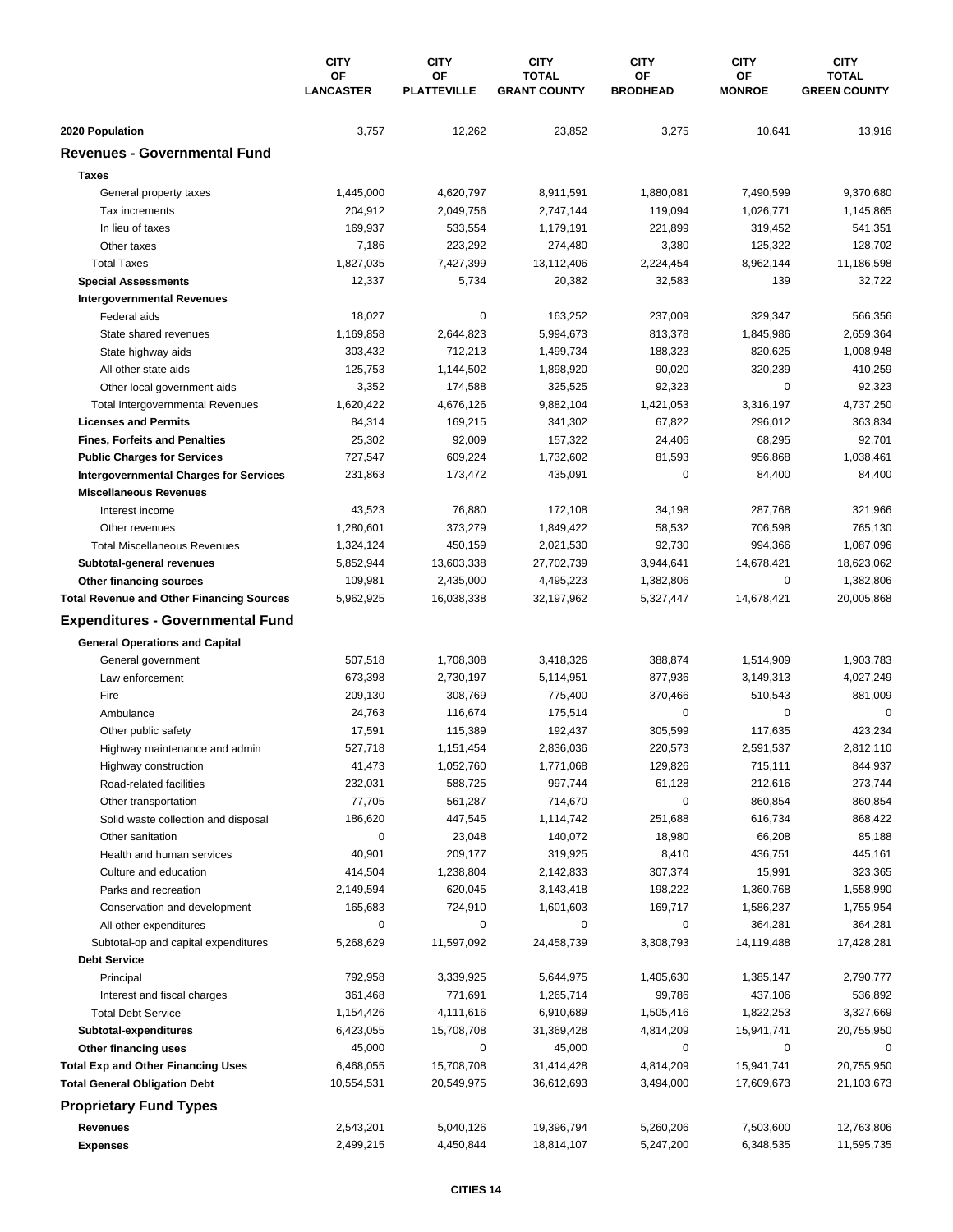|                                                  | <b>CITY</b><br>OF | <b>CITY</b><br>OF | <b>CITY</b><br>ΟF | <b>CITY</b><br>OF | <b>CITY</b><br><b>TOTAL</b>        | <b>CITY</b><br>OF |
|--------------------------------------------------|-------------------|-------------------|-------------------|-------------------|------------------------------------|-------------------|
|                                                  | <b>BERLIN</b>     | <b>GREEN LAKE</b> | <b>MARKESAN</b>   | <b>PRINCETON</b>  | <b>GREEN LAKE</b><br><b>COUNTY</b> | <b>DODGEVILLE</b> |
| 2020 Population                                  | 5,601             | 1,005             | 1,417             | 1,179             | 9,202                              | 4,681             |
| <b>Revenues - Governmental Fund</b>              |                   |                   |                   |                   |                                    |                   |
| <b>Taxes</b>                                     |                   |                   |                   |                   |                                    |                   |
| General property taxes                           | 2,102,436         | 1,316,686         | 612,421           | 591,949           | 4,623,492                          | 3,242,448         |
| Tax increments                                   | 341,591           | 283,622           | 92,190            | 0                 | 717,403                            | 469,341           |
| In lieu of taxes                                 | 187,005           | 37,767            | 71,633            | 141,489           | 437,894                            | 203,318           |
| Other taxes                                      | 6,028             | 87,472            | 10,622            | 17,859            | 121,981                            | 52,213            |
| <b>Total Taxes</b>                               | 2,637,060         | 1,725,547         | 786,866           | 751,297           | 5,900,770                          | 3,967,320         |
| <b>Special Assessments</b>                       | 1,894             | 0                 | 2,823             | 4,546             | 9,263                              | 797               |
| <b>Intergovernmental Revenues</b>                |                   |                   |                   |                   |                                    |                   |
| Federal aids                                     | 104,053           | 0                 | 0                 | 273,471           | 377,524                            | $\Omega$          |
| State shared revenues                            | 1,830,373         | 34,228            | 452,479           | 469,936           | 2,787,016                          | 598,705           |
| State highway aids                               | 389,856           | 130,742           | 81,568            | 95,217            | 697,383                            | 826,081           |
| All other state aids                             | 254,376           | 38,405            | 64,627            | 10,726            | 368,134                            | 767,116           |
| Other local government aids                      | 149,344           | 27,788            | 65,515            | 79,084            | 321,731                            | 108,815           |
| <b>Total Intergovernmental Revenues</b>          | 2,728,002         | 231,163           | 664,189           | 928,434           | 4,551,788                          | 2,300,717         |
| <b>Licenses and Permits</b>                      | 91,721            | 56,817            | 12,754            | 22,891            | 184,183                            | 141,946           |
| <b>Fines, Forfeits and Penalties</b>             | 56,013            | 3,741             | 6,880             | 24,157            | 90,791                             | 27,014            |
| <b>Public Charges for Services</b>               | 537,224           | 179,073           | 29,262            | 9,002             | 754,561                            | 801,246           |
| <b>Intergovernmental Charges for Services</b>    | 342,547           | 182,978           | 62,402            | 82,186            | 670,113                            | 90,076            |
| <b>Miscellaneous Revenues</b>                    |                   |                   |                   |                   |                                    |                   |
| Interest income                                  | 156,068           | 5,002             | 13,014            | 6,792             | 180,876                            | 52,312            |
| Other revenues                                   | 462,306           | 1,813,948         | 46,306            | 61,913            | 2,384,473                          | 131,480           |
| <b>Total Miscellaneous Revenues</b>              | 618,374           | 1,818,950         | 59,320            | 68,705            | 2,565,349                          | 183,792           |
| Subtotal-general revenues                        | 7,012,835         | 4,198,269         | 1,624,496         | 1,891,218         | 14,726,818                         | 7,512,908         |
| Other financing sources                          | 2,750,740         | 321,206           | 0                 | 1,300,000         | 4,371,946                          | 0                 |
| <b>Total Revenue and Other Financing Sources</b> | 9,763,575         | 4,519,475         | 1,624,496         | 3,191,218         | 19,098,764                         | 7,512,908         |
| <b>Expenditures - Governmental Fund</b>          |                   |                   |                   |                   |                                    |                   |
|                                                  |                   |                   |                   |                   |                                    |                   |
| <b>General Operations and Capital</b>            |                   |                   |                   |                   |                                    |                   |
| General government                               | 720,317           | 271,906           | 259,001           | 205,439           | 1,456,663                          | 700,616           |
| Law enforcement                                  | 1,162,142         | 409.740           | 407,387           | 422,090           | 2,401,359                          | 1,040,488         |
| Fire                                             | 432,987           | 233,559           | 141,517           | 207,352           | 1,015,415                          | 390,664           |
| Ambulance                                        | 741,172           | 31,561            | 28,733            | $\pmb{0}$         | 801,466                            | 417,560           |
| Other public safety                              | 61,557            | 19,884            | 25,699            | 15,165            | 122,305                            | 66,770            |
| Highway maintenance and admin                    | 633,537           | 343,076           | 186,801           | 323,174           | 1,486,588                          | 770,065           |
| Highway construction                             | 0                 | 16,898            | 16,462            | 174,038           | 207,398                            | 1,010,639         |
| Road-related facilities                          | 1,256,593         | 33,791            | 30,581            | 46,803            | 1,367,768                          | 943,108           |
| Other transportation                             | 191,743           | 0                 | 0                 | 0                 | 191,743                            | 0                 |
| Solid waste collection and disposal              | 296,761           | 94,971            | 108,570           | 104,865           | 605,167                            | 259,767           |
| Other sanitation                                 | 33,840            | 0                 | 1,230             | 165               | 35,235                             | 25,092            |
| Health and human services                        | 254,099           | 14,338            | 13,891            | 20,738            | 303,066                            | 161,999           |
| Culture and education                            | 363,535           | 234,832           | 146,909           | 133,005           | 878,281                            | 389,188           |
| Parks and recreation                             | 218,322           | 212,336           | 40,991            | 34,560            | 506,209                            | 497,319           |
| Conservation and development                     | 172,281           | 43,921            | 3,960             | 12,053            | 232,215                            | 169,985           |
| All other expenditures                           | 0                 | 0                 | 0                 | 50,349            | 50,349                             | 0                 |
| Subtotal-op and capital expenditures             | 6,538,886         | 1,960,813         | 1,411,732         | 1,749,796         | 11,661,227                         | 6,843,260         |
| <b>Debt Service</b>                              |                   |                   |                   |                   |                                    |                   |
| Principal                                        | 402,855           | 815,022           | 108,029           | 134,300           | 1,460,206                          | 428,884           |
| Interest and fiscal charges                      | 125,984           | 201,118           | 52,404            | 33,073            | 412,579                            | 43,868            |
| <b>Total Debt Service</b>                        | 528,839           | 1,016,140         | 160,433           | 167,373           | 1,872,785                          | 472,752           |
| Subtotal-expenditures                            | 7,067,725         | 2,976,953         | 1,572,165         | 1,917,169         | 13,534,012                         | 7,316,012         |
| Other financing uses                             | 749,296           | 0                 | 0                 | 1,311,900         | 2,061,196                          | 0                 |
| <b>Total Exp and Other Financing Uses</b>        | 7,817,021         | 2,976,953         | 1,572,165         | 3,229,069         | 15,595,208                         | 7,316,012         |
| <b>Total General Obligation Debt</b>             | 5,265,413         | 4,527,033         | 1,448,419         | 1,706,075         | 12,946,940                         | 1,366,777         |
| <b>Proprietary Fund Types</b>                    |                   |                   |                   |                   |                                    |                   |
| Revenues                                         | 3,186,673         | 876,785           | 896,662           | 3,339,020         | 8,299,140                          | 2,289,418         |
| <b>Expenses</b>                                  | 2,557,010         | 968,732           | 678,102           | 1,946,184         | 6,150,028                          | 1,719,021         |
|                                                  |                   |                   |                   |                   |                                    |                   |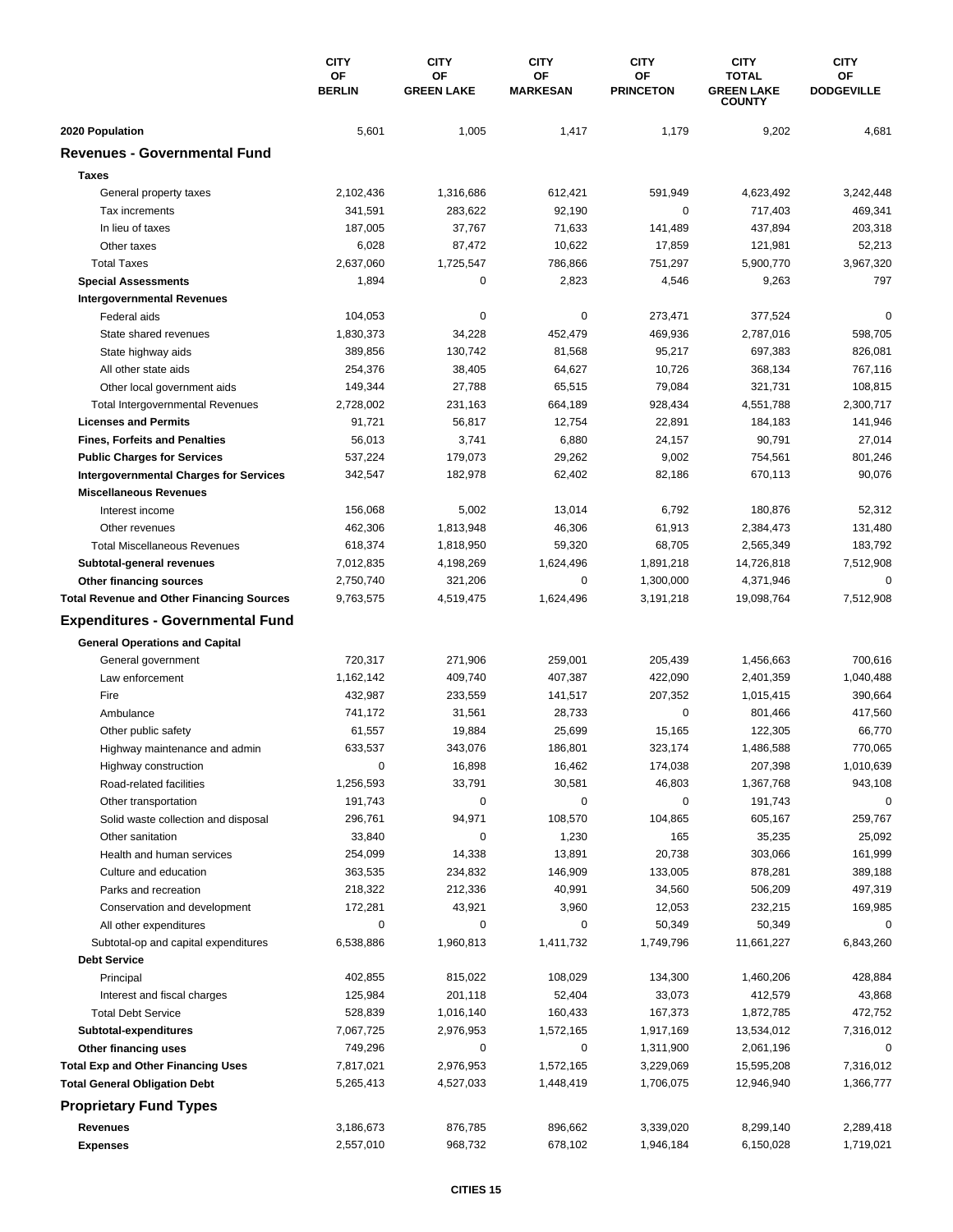|                                                  | <b>CITY</b><br>OF<br><b>MINERAL POINT</b> | <b>CITY</b><br><b>TOTAL</b><br><b>IOWA COUNTY</b> | <b>CITY</b><br>ΟF<br><b>HURLEY</b> | <b>CITY</b><br>ΟF<br><b>MONTREAL</b> | <b>CITY</b><br><b>TOTAL</b><br><b>IRON COUNTY</b> | <b>CITY</b><br>OF<br><b>BLACK RIVER</b><br><b>FALLS</b> |
|--------------------------------------------------|-------------------------------------------|---------------------------------------------------|------------------------------------|--------------------------------------|---------------------------------------------------|---------------------------------------------------------|
| 2020 Population                                  | 2,488                                     | 7,169                                             | 1,506                              | 795                                  | 2,301                                             | 3,573                                                   |
| <b>Revenues - Governmental Fund</b>              |                                           |                                                   |                                    |                                      |                                                   |                                                         |
| <b>Taxes</b>                                     |                                           |                                                   |                                    |                                      |                                                   |                                                         |
| General property taxes                           | 1,667,495                                 | 4,909,943                                         | 943,537                            | 173,819                              | 1,117,356                                         | 2,087,141                                               |
| Tax increments                                   | 0                                         | 469,341                                           | 136,909                            | 0                                    | 136,909                                           | 516,625                                                 |
| In lieu of taxes                                 | 85,608                                    | 288,926                                           | 213,910                            | 25,913                               | 239,823                                           | 578,791                                                 |
| Other taxes                                      | 29,720                                    | 81,933                                            | 29,386                             | 1,887                                | 31,273                                            | 17,574                                                  |
| <b>Total Taxes</b>                               | 1,782,823                                 | 5,750,143                                         | 1,323,742                          | 201,619                              | 1,525,361                                         | 3,200,131                                               |
| <b>Special Assessments</b>                       | 4,818                                     | 5,615                                             | 0                                  | 0                                    | 0                                                 | $\mathbf 0$                                             |
| <b>Intergovernmental Revenues</b>                |                                           |                                                   |                                    |                                      |                                                   |                                                         |
| Federal aids                                     | 5,160                                     | 5,160                                             | 126,614                            | 12,805                               | 139,419                                           | 61,339                                                  |
| State shared revenues                            | 329,169                                   | 927,874                                           | 693,661                            | 252,059                              | 945,720                                           | 718,177                                                 |
| State highway aids                               | 201,626                                   | 1,027,707                                         | 162,240                            | 33,770                               | 196,010                                           | 327,231                                                 |
| All other state aids                             | 83,968                                    | 851,084                                           | 23,688                             | 2,393                                | 26,081                                            | 184,877                                                 |
| Other local government aids                      | 49,579                                    | 158,394                                           | 13,309                             | 0                                    | 13,309                                            | $\mathbf 0$                                             |
| Total Intergovernmental Revenues                 | 669,502                                   | 2,970,219                                         | 1,019,512                          | 301,027                              | 1,320,539                                         | 1,291,624                                               |
| <b>Licenses and Permits</b>                      | 107,907                                   | 249,853                                           | 46,195                             | 3,029                                | 49,224                                            | 23,449                                                  |
| <b>Fines, Forfeits and Penalties</b>             | 10,445                                    | 37,459                                            | 9,598                              | 0                                    | 9,598                                             | 12,024                                                  |
| <b>Public Charges for Services</b>               | 190,799                                   | 992,045                                           | 40,376                             | 33,673                               | 74,049                                            | 1,238,495                                               |
| <b>Intergovernmental Charges for Services</b>    | 99,195                                    | 189,271                                           | 165                                | 13,040                               | 13,205                                            | 221,953                                                 |
| <b>Miscellaneous Revenues</b>                    |                                           |                                                   |                                    |                                      |                                                   |                                                         |
| Interest income                                  | 15,561                                    | 67,873                                            | 37                                 | 356                                  | 393                                               | 38,987                                                  |
| Other revenues                                   | 30,091                                    | 161,571                                           | 30,016                             | 12,780                               | 42,796                                            | 307,619                                                 |
| <b>Total Miscellaneous Revenues</b>              | 45,652                                    | 229,444                                           | 30,053                             | 13,136                               | 43,189                                            | 346,606                                                 |
| Subtotal-general revenues                        | 2,911,141                                 | 10,424,049                                        | 2,469,641                          | 565,524                              | 3,035,165                                         | 6,334,282                                               |
| Other financing sources                          | 3,636,150                                 | 3,636,150                                         | 106,000                            | 60,000                               | 166,000                                           | 177,275                                                 |
| <b>Total Revenue and Other Financing Sources</b> | 6,547,291                                 | 14,060,199                                        | 2,575,641                          | 625,524                              | 3,201,165                                         | 6,511,557                                               |
| <b>Expenditures - Governmental Fund</b>          |                                           |                                                   |                                    |                                      |                                                   |                                                         |
| <b>General Operations and Capital</b>            |                                           |                                                   |                                    |                                      |                                                   |                                                         |
| General government                               | 450,475                                   | 1,151,091                                         | 482,987                            | 144,006                              | 626,993                                           | 825,566                                                 |
| Law enforcement                                  | 690,512                                   | 1,731,000                                         | 703,425                            | 0                                    | 703,425                                           | 662,587                                                 |
| Fire                                             | 770,509                                   | 1,161,173                                         | 221,325                            | 67,245                               | 288,570                                           | 128,181                                                 |
| Ambulance                                        | 36,088                                    | 453,648                                           | 35,086                             | 18,303                               | 53,389                                            | 910,478                                                 |
| Other public safety                              | 41,930                                    | 108,700                                           | 4,639                              | 1,676                                | 6,315                                             | 0                                                       |
| Highway maintenance and admin                    | 488,582                                   | 1,258,647                                         | 721,448                            | 123,516                              | 844,964                                           | 724,766                                                 |
| Highway construction                             | 377,012                                   | 1,387,651                                         | 0                                  | 8,165                                | 8,165                                             | 1,320,091                                               |
| Road-related facilities                          | 126,784                                   | 1,069,892                                         | 36,335                             | 21,133                               | 57,468                                            | 83,808                                                  |
| Other transportation                             | 0                                         | 0                                                 | 0                                  | 0                                    | 0                                                 | 211,710                                                 |
| Solid waste collection and disposal              | 149,940                                   | 409,707                                           | 96,611                             | 54,439                               | 151,050                                           | 102,286                                                 |
| Other sanitation                                 | 5,438                                     | 30,530                                            | 0                                  | 6,622                                | 6,622                                             | 40,363                                                  |
| Health and human services                        | 1,126                                     | 163,125                                           | 10,395                             | 0                                    | 10,395                                            | 10,426                                                  |
| Culture and education                            | 247,115                                   | 636,303                                           | 89,252                             | 0                                    | 89,252                                            | 315,777                                                 |
| Parks and recreation                             | 177,725                                   | 675,044                                           | 25,011                             | 3,487                                | 28,498                                            | 591,178                                                 |
| Conservation and development                     | 58,589                                    | 228,574                                           | 29,042                             | 0                                    | 29,042                                            | 3,648                                                   |
| All other expenditures                           | 0                                         | 0                                                 | 0                                  | 0                                    | 0                                                 |                                                         |
| Subtotal-op and capital expenditures             | 3,621,825                                 | 10,465,085                                        | 2,455,556                          | 448,592                              | 2,904,148                                         | 5,930,865                                               |
| <b>Debt Service</b>                              |                                           |                                                   |                                    |                                      |                                                   |                                                         |
| Principal                                        | 2,670,077                                 | 3,098,961                                         | 108,756                            | 123,716                              | 232,472                                           | 959,329                                                 |
| Interest and fiscal charges                      | 98,007                                    | 141,875                                           | 27,636                             | 30,652                               | 58,288                                            | 32,812                                                  |
| <b>Total Debt Service</b>                        | 2,768,084                                 | 3,240,836                                         | 136,392                            | 154,368                              | 290,760                                           | 992,141                                                 |
| Subtotal-expenditures                            | 6,389,909                                 | 13,705,921                                        | 2,591,948                          | 602,960                              | 3,194,908                                         | 6,923,006                                               |
| Other financing uses                             | 0                                         | 0                                                 | 0                                  | 0                                    | 0                                                 | 0                                                       |
| <b>Total Exp and Other Financing Uses</b>        | 6,389,909                                 | 13,705,921                                        | 2,591,948                          | 602,960                              | 3,194,908                                         | 6,923,006                                               |
| <b>Total General Obligation Debt</b>             | 6,196,466                                 | 7,563,243                                         | 605,520                            | 1,079,573                            | 1,685,093                                         | 1,769,143                                               |
| <b>Proprietary Fund Types</b>                    |                                           |                                                   |                                    |                                      |                                                   |                                                         |
| <b>Revenues</b>                                  | 1,288,763                                 | 3,578,181                                         | 1,362,646                          | 452,964                              | 1,815,610                                         | 8,075,551                                               |
| <b>Expenses</b>                                  | 983,430                                   | 2,702,451                                         | 1,511,834                          | 426,428                              | 1,938,262                                         | 8,311,747                                               |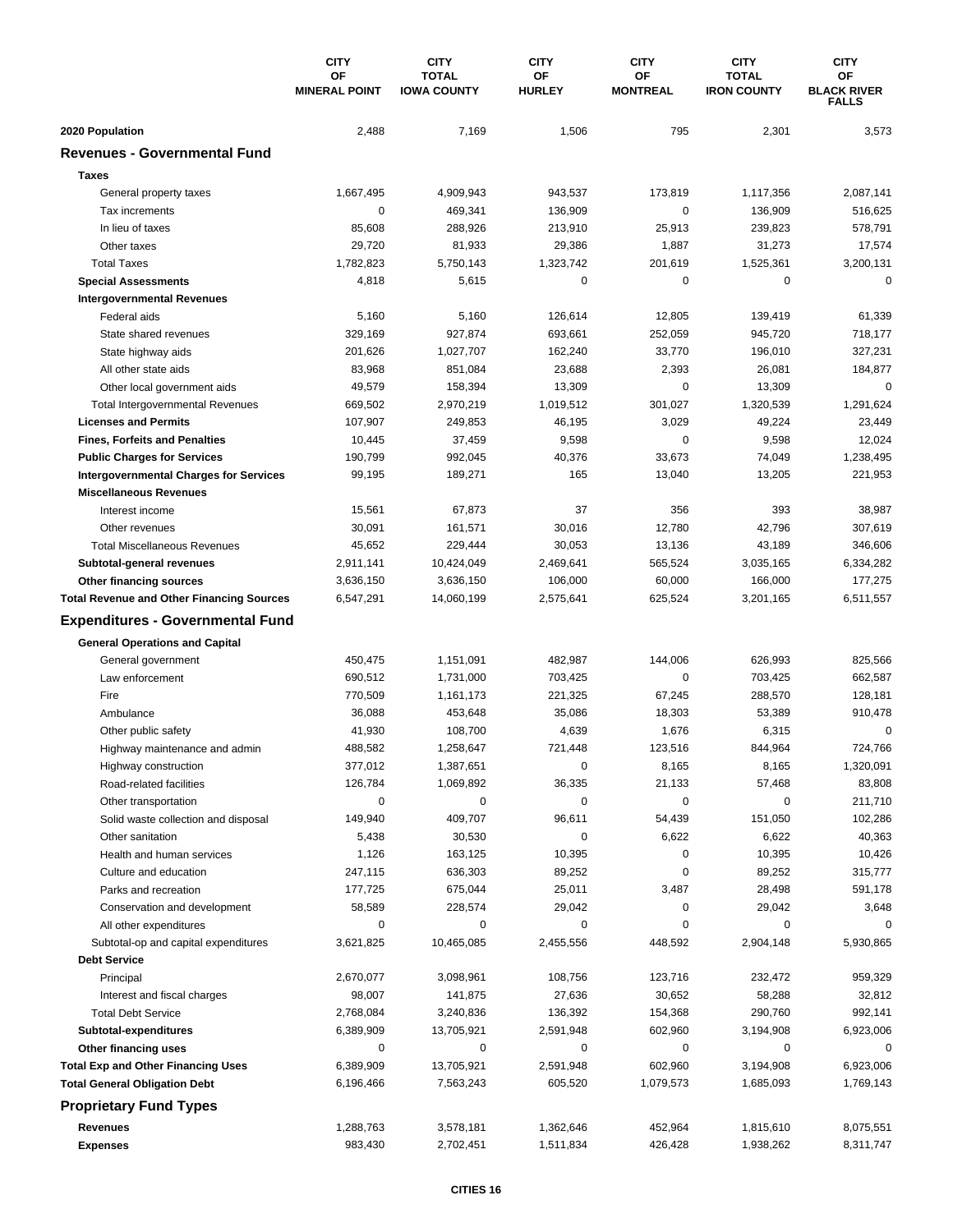|                                                        | <b>CITY</b><br><b>TOTAL</b>     | <b>CITY</b><br>OF    | <b>CITY</b><br>ΟF    | <b>CITY</b><br>ΟF | <b>CITY</b><br>OF | <b>CITY</b><br>OF |
|--------------------------------------------------------|---------------------------------|----------------------|----------------------|-------------------|-------------------|-------------------|
|                                                        | <b>JACKSON</b><br><b>COUNTY</b> | <b>FORT ATKINSON</b> | <b>JEFFERSON</b>     | <b>LAKE MILLS</b> | <b>WATERLOO</b>   | <b>WATERTOWN</b>  |
| 2020 Population                                        | 3,573                           | 12,395               | 7,935                | 6,066             | 3,341             | 23,800            |
| <b>Revenues - Governmental Fund</b>                    |                                 |                      |                      |                   |                   |                   |
| <b>Taxes</b>                                           |                                 |                      |                      |                   |                   |                   |
| General property taxes                                 | 2,087,141                       | 7,563,423            | 4,506,575            | 4,422,801         | 1,983,569         | 13,920,480        |
| Tax increments                                         | 516.625                         | 1,173,496            | 743,815              | 890,858           | 166,302           | 1,445,367         |
| In lieu of taxes                                       | 578,791                         | 348,821              | 666,479              | 605,374           | 266,268           | 1,230,861         |
| Other taxes                                            | 17,574                          | 236,331              | 96,048               | 93,797            | 66,946            | 93,859            |
| <b>Total Taxes</b>                                     | 3,200,131                       | 9,322,071            | 6,012,917            | 6,012,830         | 2,483,085         | 16,690,567        |
| <b>Special Assessments</b>                             | 0                               | 0                    | 0                    | 467,490           | 9,852             | 0                 |
| <b>Intergovernmental Revenues</b>                      |                                 |                      |                      |                   |                   |                   |
| Federal aids                                           | 61,339                          | 52,640               | 127,073              | 0                 | 32,453            | 740,772           |
| State shared revenues                                  | 718,177                         | 1,284,627            | 683,068              | 543,800           | 911,638           | 3,210,943         |
| State highway aids                                     | 327,231                         | 655,976              | 454,297              | 452,577           | 252,624           | 1,197,245         |
| All other state aids                                   | 184,877                         | 697,736              | 452,818              | 429,307           | 133,460           | 1,037,392         |
| Other local government aids                            | $\mathbf 0$                     | 286,933              | 109,347              | 145,958           | 104,360           | 323,981           |
| <b>Total Intergovernmental Revenues</b>                | 1,291,624                       | 2,977,912            | 1,826,603            | 1,571,642         | 1,434,535         | 6,510,333         |
| <b>Licenses and Permits</b>                            | 23,449                          | 256,594              | 204,971              | 214,904           | 88,862            | 480,507           |
| <b>Fines, Forfeits and Penalties</b>                   | 12,024                          | 115,496              | 106,347              | 51,676            | 16,596            | 157,361           |
| <b>Public Charges for Services</b>                     | 1,238,495                       | 492,210              | 1,100,311            | 1,133,411         | 376,767           | 2,763,181         |
| <b>Intergovernmental Charges for Services</b>          | 221,953                         | 227,873              | 81,637               | 361,092           | 177,553           | 392,003           |
| <b>Miscellaneous Revenues</b>                          |                                 |                      |                      |                   |                   |                   |
| Interest income                                        | 38,987                          | 269,263              | 87,506               | 55,800            | 24,121            | 233,607           |
| Other revenues                                         | 307,619                         | 807,905              | 132,260              | 549,592           | 781,378           | 2,365,238         |
| <b>Total Miscellaneous Revenues</b>                    | 346,606                         | 1,077,168            | 219,766              | 605,392           | 805,499           | 2,598,845         |
| Subtotal-general revenues                              | 6,334,282                       | 14,469,324           | 9,552,552            | 10,418,437        | 5,392,749         | 29,592,797        |
| Other financing sources                                | 177,275                         | 158,900              | 5,000                | 3,159,281         | 3,030,000         | 10,290,000        |
| <b>Total Revenue and Other Financing Sources</b>       | 6,511,557                       | 14,628,224           | 9,557,552            | 13,577,718        | 8,422,749         | 39,882,797        |
| <b>Expenditures - Governmental Fund</b>                |                                 |                      |                      |                   |                   |                   |
| <b>General Operations and Capital</b>                  |                                 |                      |                      |                   |                   |                   |
| General government                                     | 825,566                         | 840,141              | 904,762              | 1,217,565         | 520,892           | 2,210,187         |
| Law enforcement                                        | 662,587                         | 2,813,050            | 1,854,589            | 1,292,865         | 829,903           | 4,740,034         |
| Fire                                                   | 128,181                         | 4,652,710            | 316,831              | 1,033,565         | 1,151,233         | 3,422,645         |
| Ambulance                                              | 910,478                         | 125,898              | 923,314              | 42,154            | 107,906           | 49,358            |
| Other public safety                                    | 0                               | 207,468              | 72,851               | 65,074            | 65,324            | 979,007           |
| Highway maintenance and admin                          | 724,766                         | 2,085,860            | 1,177,050            | 1,625,616         | 597,061           | 2,582,628         |
| Highway construction                                   | 1,320,091                       | 351,131              | 519,683              | 602,135           | 280,898           | 1,204,056         |
| Road-related facilities                                | 83,808                          | 271,902              | 298,807              | 103,264           | 393,246           | 529,704           |
| Other transportation                                   | 211,710                         | 253,825              | 172,822              | 95,256            | 0                 | 1,191,951         |
| Solid waste collection and disposal                    | 102,286                         | 722,274              | 548,019              | 430,021           | 178,474           | 1,331,739         |
| Other sanitation                                       | 40,363                          | 0                    | 17,811               | 8,325             | 304,633           | 0                 |
| Health and human services                              | 10,426                          | 128,479              | 36,404               | 120,710           | 53,891            | 1,402,085         |
| Culture and education                                  | 315,777                         | 1,114,121            | 638,878              | 406,872           | 485,370           | 3,982,517         |
| Parks and recreation                                   | 591,178<br>3,648                | 1,477,102            | 1,736,184<br>588,195 | 1,023,431         | 277,921           | 1,488,390         |
| Conservation and development<br>All other expenditures | 0                               | 386,629<br>0         | 0                    | 1,706,627<br>0    | 424,819<br>0      | 663,127<br>0      |
| Subtotal-op and capital expenditures                   | 5,930,865                       | 15,430,590           | 9,806,200            | 9,773,480         | 5,671,571         | 25,777,428        |
| <b>Debt Service</b>                                    |                                 |                      |                      |                   |                   |                   |
| Principal                                              | 959,329                         | 3,300,428            | 1,073,253            | 1,972,694         | 1,669,558         | 8,930,562         |
| Interest and fiscal charges                            | 32,812                          | 403,143              | 184,292              | 615,752           | 199,869           | 1,253,363         |
| <b>Total Debt Service</b>                              | 992,141                         | 3,703,571            | 1,257,545            | 2,588,446         | 1,869,427         | 10,183,925        |
| Subtotal-expenditures                                  | 6,923,006                       | 19,134,161           | 11,063,745           | 12,361,926        | 7,540,998         | 35,961,353        |
| Other financing uses                                   | 0                               | 0                    | 0                    | 0                 | 0                 | 0                 |
| <b>Total Exp and Other Financing Uses</b>              | 6,923,006                       | 19,134,161           | 11,063,745           | 12,361,926        | 7,540,998         | 35,961,353        |
| <b>Total General Obligation Debt</b>                   | 1,769,143                       | 17,299,878           | 7,504,172            | 20,060,821        | 3,968,747         | 36,804,998        |
| <b>Proprietary Fund Types</b>                          |                                 |                      |                      |                   |                   |                   |
| Revenues                                               | 8,075,551                       | 5,708,413            | 13,640,630           | 10,934,782        | 5,666,897         | 13,013,354        |
| <b>Expenses</b>                                        | 8,311,747                       | 5,348,807            | 12,801,553           | 10,926,519        | 5,260,322         | 9,393,324         |
|                                                        |                                 |                      |                      |                   |                   |                   |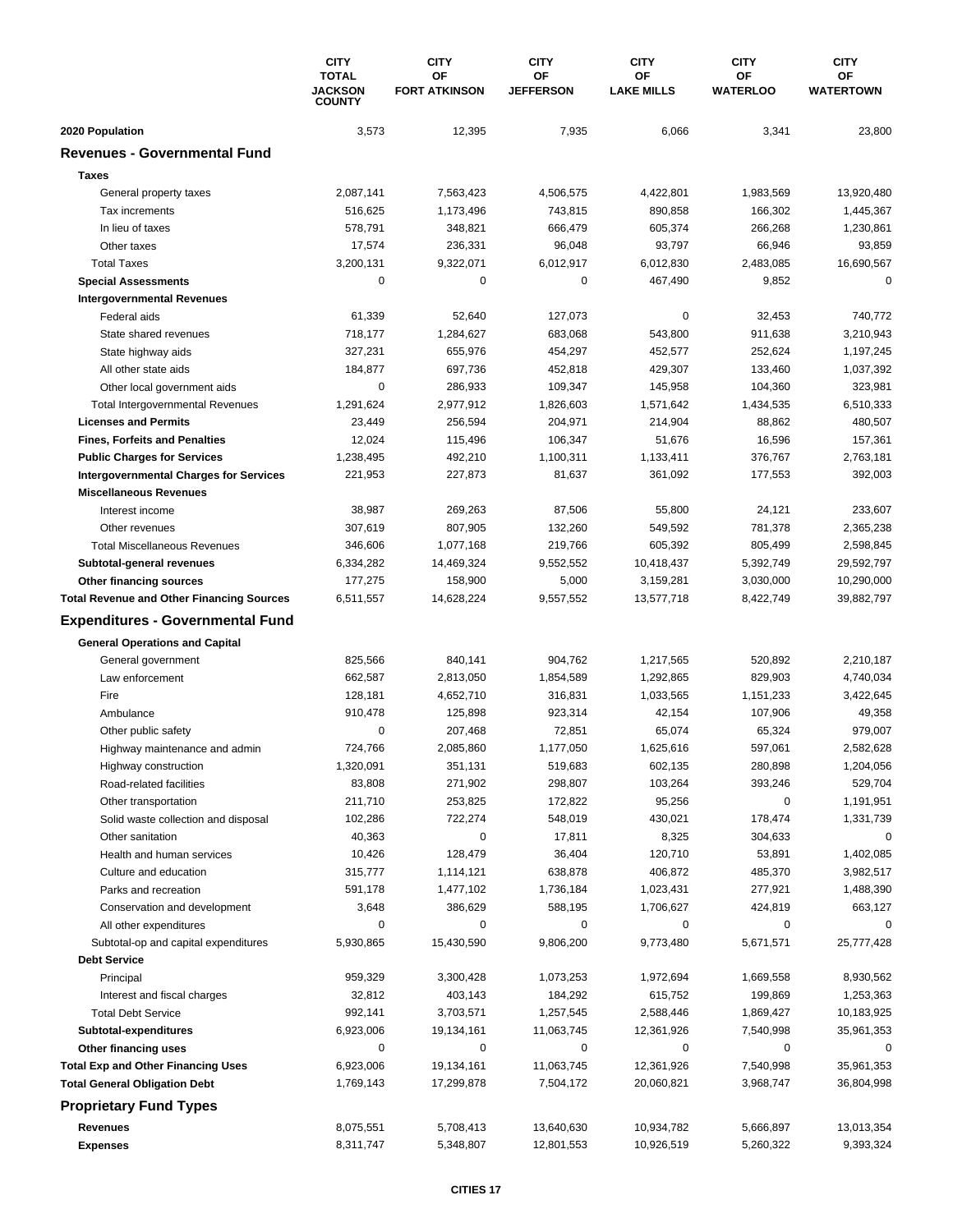|                                                                                             | <b>CITY</b><br><b>TOTAL</b>       | <b>CITY</b><br>OF  | <b>CITY</b><br><b>CITY</b><br>ΟF<br>OF |                    | <b>CITY</b><br><b>TOTAL</b>    | <b>CITY</b><br>OF        |
|---------------------------------------------------------------------------------------------|-----------------------------------|--------------------|----------------------------------------|--------------------|--------------------------------|--------------------------|
|                                                                                             | <b>JEFFERSON</b><br><b>COUNTY</b> | <b>ELROY</b>       | <b>MAUSTON</b>                         | <b>NEW LISBON</b>  | <b>JUNEAU</b><br><b>COUNTY</b> | <b>KENOSHA</b>           |
| 2020 Population                                                                             | 53,537                            | 1,333              | 4,475                                  | 2,605              | 8,413                          | 98,891                   |
| <b>Revenues - Governmental Fund</b>                                                         |                                   |                    |                                        |                    |                                |                          |
| <b>Taxes</b>                                                                                |                                   |                    |                                        |                    |                                |                          |
| General property taxes                                                                      | 32,396,848                        | 529,551            | 1,772,889                              | 616,276            | 2,918,716                      | 88,032,363               |
| Tax increments                                                                              | 4,419,838                         | 214,128            | 1,272,729                              | 391,740            | 1,878,597                      | 0                        |
| In lieu of taxes                                                                            | 3,117,803                         | 183,661            | 94,622                                 | 297,852            | 576,135                        | 149,258                  |
| Other taxes                                                                                 | 586,981                           | 0                  | 169,812                                | 41,226             | 211,038                        | 1,119,087                |
| <b>Total Taxes</b>                                                                          | 40,521,470                        | 927,340            | 3,310,052                              | 1,347,094          | 5,584,486                      | 89,300,708               |
| <b>Special Assessments</b>                                                                  | 477,342                           | 4,496              | 92,726                                 | 106                | 97,328                         | 594,335                  |
| <b>Intergovernmental Revenues</b>                                                           |                                   |                    |                                        |                    |                                |                          |
| Federal aids                                                                                | 952,938                           | 0                  | 0                                      | 25,000             | 25,000                         | 5,738,703                |
| State shared revenues                                                                       | 6,634,076                         | 600,922            | 1,080,580                              | 615,049            | 2,296,551                      | 18,704,393               |
| State highway aids                                                                          | 3,012,719                         | 112,661            | 585,846                                | 138,257            | 836,764                        | 4,223,707                |
| All other state aids                                                                        | 2,750,713                         | 73,192             | 465,689                                | 72,617             | 611,498                        | 2,002,975                |
| Other local government aids                                                                 | 970,579                           | 34,696             | 196,232                                | 82,298             | 313,226                        | 1,975,959                |
| <b>Total Intergovernmental Revenues</b>                                                     | 14,321,025                        | 821,471            | 2,328,347                              | 933,221            | 4,083,039                      | 32,645,737               |
| <b>Licenses and Permits</b>                                                                 | 1,245,838                         | 17,047             | 55,915                                 | 28,847             | 101,809                        | 3,310,393                |
| <b>Fines, Forfeits and Penalties</b>                                                        | 447,476                           | 2,862              | 125,050                                | 3,675              | 131,587                        | 1,047,020                |
| <b>Public Charges for Services</b>                                                          | 5,865,880                         | 87,135             | 415,588                                | 126,239            | 628,962                        | 4,604,463                |
| <b>Intergovernmental Charges for Services</b>                                               | 1,240,158                         | $\mathbf 0$        | 225,585                                | 135,093            | 360,678                        | 868,984                  |
| <b>Miscellaneous Revenues</b>                                                               |                                   |                    |                                        |                    |                                |                          |
| Interest income                                                                             | 670,297                           | 16,336             | 93,941                                 | 31,750             | 142,027                        | 366,749                  |
| Other revenues                                                                              | 4,636,373                         | 62,209             | 110,614                                | 81,587             | 254,410                        | 7,065,671                |
| <b>Total Miscellaneous Revenues</b>                                                         | 5,306,670                         | 78,545             | 204,555                                | 113,337            | 396,437                        | 7,432,420                |
| Subtotal-general revenues                                                                   | 69,425,859                        | 1,938,896          | 6,757,818                              | 2,687,612          | 11,384,326                     | 139,804,060              |
| Other financing sources                                                                     | 16,643,181                        | 872,387            | 0                                      | 12,552             | 884,939                        | 61,671,067               |
| <b>Total Revenue and Other Financing Sources</b><br><b>Expenditures - Governmental Fund</b> | 86,069,040                        | 2,811,283          | 6,757,818                              | 2,700,164          | 12,269,265                     | 201,475,127              |
|                                                                                             |                                   |                    |                                        |                    |                                |                          |
| <b>General Operations and Capital</b>                                                       |                                   |                    |                                        |                    |                                |                          |
| General government                                                                          | 5,693,547                         | 309,627            | 624,318                                | 202,973            | 1,136,918                      | 18,200,332               |
| Law enforcement<br>Fire                                                                     | 11,530,441<br>10,576,984          | 310,264<br>176,530 | 1,191,311<br>365,697                   | 431,702<br>281,707 | 1,933,277<br>823,934           | 33,446,544<br>14,390,097 |
| Ambulance                                                                                   | 1,248,630                         | 46,970             | 168,600                                | 61,910             | 277,480                        | 8,941,273                |
| Other public safety                                                                         | 1,389,724                         | 5,251              | 12,429                                 | 12,776             | 30,456                         | 1,584,994                |
| Highway maintenance and admin                                                               | 8,068,215                         | 212,609            | 830,980                                | 299,753            | 1,343,342                      | 4,198,723                |
| Highway construction                                                                        | 2,957,903                         | 427,854            | 73,632                                 | 430,249            | 931,735                        | 7,966,601                |
| Road-related facilities                                                                     | 1,596,923                         | 31,152             | 103,795                                | 28,749             | 163,696                        | 13,210,276               |
| Other transportation                                                                        | 1,713,854                         | 0                  | 222,909                                | 18,500             | 241,409                        | 1,073,914                |
| Solid waste collection and disposal                                                         | 3,210,527                         | 57,952             | 208,795                                | 107,399            | 374,146                        | 13,230,994               |
| Other sanitation                                                                            | 330,769                           | 6,595              | 0                                      | 0                  | 6,595                          | 75,097                   |
| Health and human services                                                                   | 1,741,569                         | 9,019              | 43,716                                 | 9,537              | 62,272                         | 1,333,063                |
| Culture and education                                                                       | 6,627,758                         | 151,636            | 577,788                                | 205,902            | 935,326                        | 9,727,961                |
| Parks and recreation                                                                        | 6,003,028                         | 88,672             | 263,893                                | 74,920             | 427,485                        | 5,926,899                |
| Conservation and development                                                                | 3,769,397                         | 199,283            | 180,465                                | 60,405             | 440,153                        | 16,000,084               |
| All other expenditures                                                                      | 0                                 | 0                  | 0                                      | 0                  | 0                              | 0                        |
| Subtotal-op and capital expenditures                                                        | 66,459,269                        | 2,033,414          | 4,868,328                              | 2,226,482          | 9,128,224                      | 149,306,852              |
| <b>Debt Service</b>                                                                         |                                   |                    |                                        |                    |                                |                          |
| Principal                                                                                   | 16,946,495                        | 407,114            | 1,355,385                              | 447,761            | 2,210,260                      | 30,828,507               |
| Interest and fiscal charges                                                                 | 2,656,419                         | 58,325             | 208,707                                | 136,402            | 403,434                        | 6,900,017                |
| <b>Total Debt Service</b>                                                                   | 19,602,914                        | 465,439            | 1,564,092                              | 584,163            | 2,613,694                      | 37,728,524               |
| Subtotal-expenditures                                                                       | 86,062,183                        | 2,498,853          | 6,432,420                              | 2,810,645          | 11,741,918                     | 187,035,376              |
| Other financing uses                                                                        | 0                                 | 1,172              | 0                                      | 0                  | 1,172                          | 11,762,591               |
| <b>Total Exp and Other Financing Uses</b>                                                   | 86,062,183                        | 2,500,025          | 6,432,420                              | 2,810,645          | 11,743,090                     | 198,797,967              |
| <b>Total General Obligation Debt</b>                                                        | 85,638,616                        | 2,529,104          | 5,724,615                              | 2,946,383          | 11,200,102                     | 214,023,213              |
| <b>Proprietary Fund Types</b>                                                               |                                   |                    |                                        |                    |                                |                          |
| Revenues                                                                                    | 48,964,076                        | 2,925,184          | 2,402,451                              | 3,793,163          | 9,120,798                      | 68,750,789               |
| <b>Expenses</b>                                                                             | 43,730,525                        | 2,925,259          | 2,160,770                              | 3,916,760          | 9,002,789                      | 71,608,119               |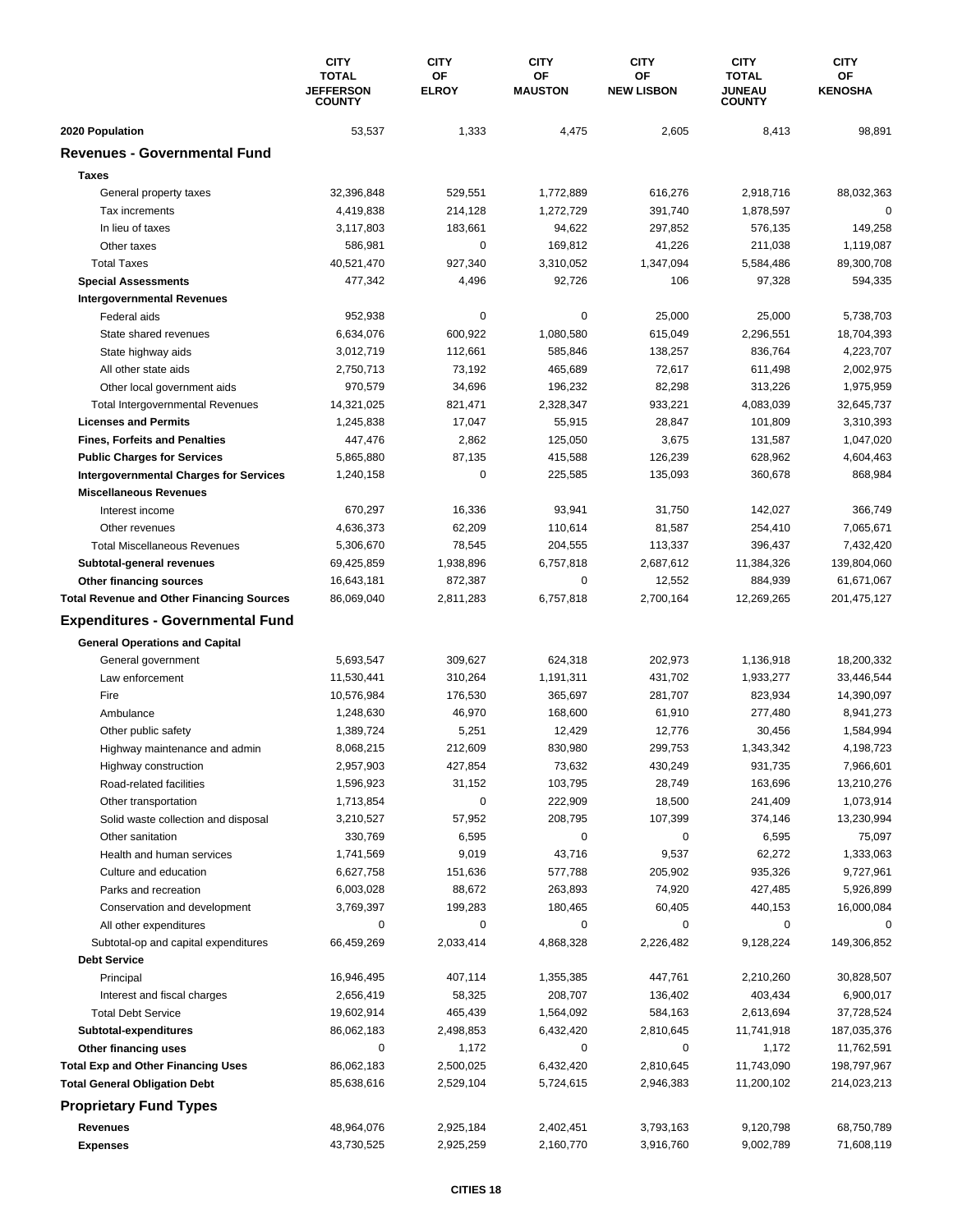|                                                         | <b>CITY</b><br><b>TOTAL</b><br><b>KENOSHA</b><br><b>COUNTY</b> | <b>CITY</b><br>OF<br><b>ALGOMA</b> | <b>CITY</b><br>ΟF<br><b>KEWAUNEE</b> | <b>CITY</b><br><b>TOTAL</b><br><b>KEWAUNEE</b><br><b>COUNTY</b> | <b>CITY</b><br>OF<br><b>LA CROSSE</b> | <b>CITY</b><br>OF<br>ONALASKA |
|---------------------------------------------------------|----------------------------------------------------------------|------------------------------------|--------------------------------------|-----------------------------------------------------------------|---------------------------------------|-------------------------------|
| 2020 Population                                         | 98,891                                                         | 3,105                              | 2,870                                | 5,975                                                           | 52,282                                | 19,330                        |
| <b>Revenues - Governmental Fund</b>                     |                                                                |                                    |                                      |                                                                 |                                       |                               |
| <b>Taxes</b>                                            |                                                                |                                    |                                      |                                                                 |                                       |                               |
| General property taxes                                  | 88,032,363                                                     | 1,925,486                          | 1,628,820                            | 3,554,306                                                       | 33,893,234                            | 11,691,080                    |
| Tax increments                                          | 0                                                              | 132,115                            | 182,718                              | 314,833                                                         | 12,167,685                            | 0                             |
| In lieu of taxes                                        | 149,258                                                        | 356,217                            | 156,551                              | 512,768                                                         | 1,864,183                             | 575,643                       |
| Other taxes                                             | 1,119,087                                                      | 85,669                             | 28,903                               | 114,572                                                         | 2,196,748                             | 129,939                       |
| <b>Total Taxes</b>                                      | 89,300,708                                                     | 2,499,487                          | 1,996,992                            | 4,496,479                                                       | 50,121,850                            | 12,396,662                    |
| <b>Special Assessments</b>                              | 594,335                                                        | 0                                  | 3,463                                | 3,463                                                           | 181,917                               | 41,976                        |
| <b>Intergovernmental Revenues</b>                       |                                                                |                                    |                                      |                                                                 |                                       |                               |
| Federal aids                                            | 5,738,703                                                      | 151,978                            | 0                                    | 151,978                                                         | 4,191,682                             | 536,266                       |
| State shared revenues                                   | 18,704,393                                                     | 1,029,675                          | 616,879                              | 1,646,554                                                       | 13,530,672                            | 730,089                       |
| State highway aids                                      | 4,223,707                                                      | 242,925                            | 281,252                              | 524,177                                                         | 2,725,965                             | 909,499                       |
| All other state aids                                    | 2,002,975                                                      | 96,719                             | 248,216                              | 344,935                                                         | 9,122,017                             | 676,648                       |
| Other local government aids                             | 1,975,959                                                      | 109.394                            | 137,074                              | 246,468                                                         | 668,933                               | 0                             |
| <b>Total Intergovernmental Revenues</b>                 | 32,645,737                                                     | 1,630,691                          | 1,283,421                            | 2,914,112                                                       | 30,239,269                            | 2,852,502                     |
| <b>Licenses and Permits</b>                             | 3,310,393                                                      | 48,324                             | 92,525                               | 140,849                                                         | 2,352,331                             | 559,684                       |
| <b>Fines, Forfeits and Penalties</b>                    | 1,047,020                                                      | 17,807                             | 7,905                                | 25,712                                                          | 763,716                               | 336,329                       |
| <b>Public Charges for Services</b>                      | 4,604,463                                                      | 555,100                            | 625,703                              | 1,180,803                                                       | 4,107,495                             | 184,326                       |
| <b>Intergovernmental Charges for Services</b>           | 868,984                                                        | 103,276                            | 150,222                              | 253,498                                                         | 2,111,036                             | 233,019                       |
| <b>Miscellaneous Revenues</b>                           |                                                                |                                    |                                      |                                                                 |                                       |                               |
| Interest income                                         | 366,749                                                        | 78,860                             | 20,094                               | 98,954                                                          | 1,883,203                             | 158,894                       |
| Other revenues                                          | 7,065,671                                                      | 251,604                            | 80,281                               | 331,885                                                         | 6,305,263                             | 562,403                       |
| <b>Total Miscellaneous Revenues</b>                     | 7,432,420                                                      | 330,464                            | 100,375                              | 430,839                                                         | 8,188,466                             | 721,297                       |
| Subtotal-general revenues                               | 139,804,060                                                    | 5,185,149                          | 4,260,606                            | 9,445,755                                                       | 98,066,080                            | 17,325,795                    |
| Other financing sources                                 | 61,671,067                                                     | 1,081,666                          | 0                                    | 1,081,666                                                       | 55,229,031                            | 5,067,000                     |
| <b>Total Revenue and Other Financing Sources</b>        | 201,475,127                                                    | 6,266,815                          | 4,260,606                            | 10,527,421                                                      | 153,295,111                           | 22,392,795                    |
| <b>Expenditures - Governmental Fund</b>                 |                                                                |                                    |                                      |                                                                 |                                       |                               |
|                                                         |                                                                |                                    |                                      |                                                                 |                                       |                               |
| <b>General Operations and Capital</b>                   |                                                                |                                    |                                      |                                                                 |                                       |                               |
| General government                                      | 18,200,332                                                     | 607,190                            | 675,459                              | 1,282,649                                                       | 14,136,001                            | 2,970,833                     |
| Law enforcement<br>Fire                                 | 33,446,544                                                     | 587,372                            | 696,523                              | 1,283,895                                                       | 14,014,229                            | 3,745,995                     |
|                                                         | 14,390,097<br>8,941,273                                        | 545,977                            | 381,272                              | 927,249                                                         | 16,288,879<br>0                       | 2,936,211<br>0                |
| Ambulance                                               | 1,584,994                                                      | 211,663<br>15,021                  | 311,058<br>0                         | 522,721<br>15,021                                               | 0                                     | 454,491                       |
| Other public safety                                     | 4,198,723                                                      | 221,016                            | 370,460                              | 591,476                                                         | 7,489,828                             | 1,248,351                     |
| Highway maintenance and admin                           |                                                                |                                    |                                      |                                                                 | 12,283,321                            |                               |
| Highway construction                                    | 7,966,601                                                      | 787,528                            | 3,434                                | 790,962                                                         |                                       | 2,890,813                     |
| Road-related facilities                                 | 13,210,276                                                     | 60,670                             | 83,023<br>0                          | 143,693                                                         | 511,447                               | 356,725                       |
| Other transportation                                    | 1,073,914                                                      | 0                                  |                                      | 0                                                               | 5,635,270                             | 658,098                       |
| Solid waste collection and disposal<br>Other sanitation | 13,230,994                                                     | 209,343                            | 160,588                              | 369,931                                                         | 2,174,604                             | 1,039,119                     |
| Health and human services                               | 75,097                                                         | 20,583                             | 1,590<br>28,700                      | 22,173                                                          | 74,388                                | 54,428                        |
|                                                         | 1,333,063<br>9,727,961                                         | 50,609                             | 244,724                              | 79,309                                                          | 332,957                               | 73,691<br>119,829             |
| Culture and education                                   |                                                                | 379,424                            |                                      | 624,148                                                         | 7,063,440                             |                               |
| Parks and recreation                                    | 5,926,899                                                      | 724,938                            | 397,881                              | 1,122,819                                                       | 31,415,484                            | 1,245,923                     |
| Conservation and development<br>All other expenditures  | 16,000,084<br>0                                                | 188,583<br>0                       | 176,137<br>0                         | 364,720<br>0                                                    | 7,464,084<br>0                        | 221,320<br>$\Omega$           |
| Subtotal-op and capital expenditures                    | 149,306,852                                                    | 4,609,917                          | 3,530,849                            | 8,140,766                                                       | 118,883,932                           | 18,015,827                    |
| <b>Debt Service</b>                                     |                                                                |                                    |                                      |                                                                 |                                       |                               |
| Principal                                               | 30,828,507                                                     | 1,448,072                          | 515,611                              | 1,963,683                                                       | 7,435,920                             | 2,647,603                     |
| Interest and fiscal charges                             | 6,900,017                                                      | 192,449                            | 113,247                              | 305,696                                                         | 2,281,436                             | 965,706                       |
| <b>Total Debt Service</b>                               | 37,728,524                                                     | 1,640,521                          | 628,858                              | 2,269,379                                                       | 9,717,356                             | 3,613,309                     |
| Subtotal-expenditures                                   | 187,035,376                                                    | 6,250,438                          | 4,159,707                            | 10,410,145                                                      | 128,601,288                           | 21,629,136                    |
| Other financing uses                                    | 11,762,591                                                     | 0                                  | 0                                    | 0                                                               | 761,003                               | 157,106                       |
| <b>Total Exp and Other Financing Uses</b>               | 198,797,967                                                    | 6,250,438                          | 4,159,707                            | 10,410,145                                                      | 129,362,291                           | 21,786,242                    |
| <b>Total General Obligation Debt</b>                    | 214,023,213                                                    | 5,676,404                          | 4,734,072                            | 10,410,476                                                      | 123,653,779                           | 43,709,899                    |
| <b>Proprietary Fund Types</b>                           |                                                                |                                    |                                      |                                                                 |                                       |                               |
| Revenues                                                | 68,750,789                                                     | 10,378,828                         | 1,565,281                            | 11,944,109                                                      | 35,905,151                            | 7,657,011                     |
| <b>Expenses</b>                                         | 71,608,119                                                     | 9,745,857                          | 1,728,537                            | 11,474,394                                                      | 32,505,709                            | 8,628,781                     |
|                                                         |                                                                |                                    |                                      |                                                                 |                                       |                               |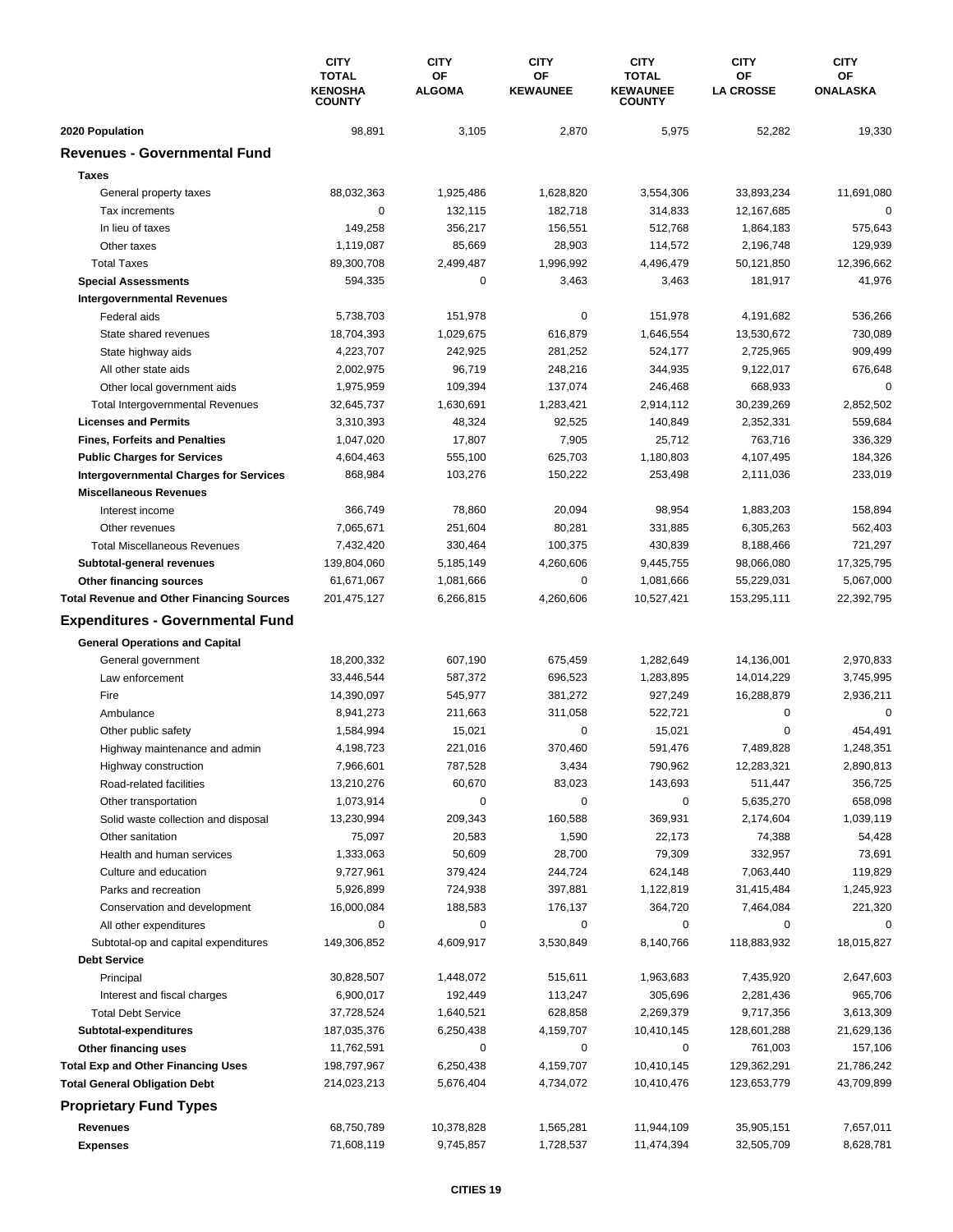|                                                  | <b>CITY</b><br>OF<br><b>CHETEK</b> | <b>CITY</b><br>OF<br><b>CUMBERLAND</b> | <b>CITY</b><br>ΟF<br><b>RICE LAKE</b> | <b>CITY</b><br><b>TOTAL</b><br><b>BARRON</b><br><b>COUNTY</b> | <b>CITY</b><br>OF<br><b>BAYFIELD</b> | <b>CITY</b><br>ОF<br><b>WASHBURN</b> |
|--------------------------------------------------|------------------------------------|----------------------------------------|---------------------------------------|---------------------------------------------------------------|--------------------------------------|--------------------------------------|
|                                                  |                                    |                                        |                                       |                                                               |                                      |                                      |
| 2020 Population                                  | 2,187                              | 2,174                                  | 8,788                                 | 16,505                                                        | 484                                  | 2,102                                |
| <b>Revenues - Governmental Fund</b>              |                                    |                                        |                                       |                                                               |                                      |                                      |
| <b>Taxes</b>                                     |                                    |                                        |                                       |                                                               |                                      |                                      |
| General property taxes                           | 1,269,189                          | 1,439,127                              | 5,598,754                             | 9,566,165                                                     | 671,084                              | 1,077,124                            |
| Tax increments                                   | $\mathbf 0$                        | 574,895                                | 1,012,749                             | 1,776,850                                                     | 0                                    | 243,485                              |
| In lieu of taxes                                 | 15,336                             | 18,216                                 | 740,570                               | 1,127,245                                                     | 69,950                               | 16,923                               |
| Other taxes                                      | 4,877                              | 41,750                                 | 362,766                               | 456,245                                                       | 428,403                              | 64,036                               |
| <b>Total Taxes</b>                               | 1,289,402                          | 2,073,988                              | 7,714,839                             | 12,926,505                                                    | 1,169,437                            | 1,401,568                            |
| <b>Special Assessments</b>                       | 0                                  | 8,875                                  | 209,536                               | 218,411                                                       | 0                                    | 0                                    |
| <b>Intergovernmental Revenues</b>                |                                    |                                        |                                       |                                                               |                                      |                                      |
| Federal aids                                     | 85,167                             | 0                                      | 191,830                               | 278,122                                                       | 77,945                               | 11,840                               |
| State shared revenues                            | 368,324                            | 504,969                                | 1,999,280                             | 3,681,352                                                     | 32,612                               | 665,017                              |
| State highway aids                               | 163,601                            | 212,786                                | 893,135                               | 1,458,845                                                     | 96,397                               | 164,008                              |
| All other state aids                             | 71,947                             | 92,026                                 | 154,712                               | 458,628                                                       | 72,794                               | 329,925                              |
| Other local government aids                      | 159,743                            | 131,939                                | 288,385                               | 726,544                                                       | 89,255                               | 52,578                               |
| Total Intergovernmental Revenues                 | 848,782                            | 941,720                                | 3,527,342                             | 6,603,491                                                     | 369,003                              | 1,223,368                            |
| <b>Licenses and Permits</b>                      | 66,001                             | 32,188                                 | 224,575                               | 338,342                                                       | 29,424                               | 38,848                               |
| <b>Fines, Forfeits and Penalties</b>             | 23,066                             | 12,324                                 | 71,581                                | 140,790                                                       | 7,040                                | 8,008                                |
| <b>Public Charges for Services</b>               | 593,364                            | 159,733                                | 1,633,414                             | 2,556,761                                                     | 361,439                              | 1,897,317                            |
| <b>Intergovernmental Charges for Services</b>    | $\mathbf 0$                        | 59,920                                 | 322,720                               | 459,019                                                       | 90,180                               | 184,863                              |
| <b>Miscellaneous Revenues</b>                    |                                    |                                        |                                       |                                                               |                                      |                                      |
| Interest income                                  | 20,097                             | 24,963                                 | 249,244                               | 299,681                                                       | 10,086                               | 14,360                               |
| Other revenues                                   | 143,638                            | 292,072                                | 1,177,114                             | 1,826,174                                                     | 396,752                              | 118,205                              |
| <b>Total Miscellaneous Revenues</b>              | 163,735                            | 317,035                                | 1,426,358                             | 2,125,855                                                     | 406,838                              | 132,565                              |
| Subtotal-general revenues                        | 2,984,350                          | 3,605,783                              | 15,130,365                            | 25,369,174                                                    | 2,433,361                            | 4,886,537                            |
| Other financing sources                          | 54,940                             | 4,679,299                              | 140,003                               | 7,516,242                                                     | 1,125,270                            | 1,092,000                            |
| <b>Total Revenue and Other Financing Sources</b> | 3,039,290                          | 8,285,082                              | 15,270,368                            | 32,885,416                                                    | 3,558,631                            | 5,978,537                            |
| <b>Expenditures - Governmental Fund</b>          |                                    |                                        |                                       |                                                               |                                      |                                      |
| <b>General Operations and Capital</b>            |                                    |                                        |                                       |                                                               |                                      |                                      |
| General government                               | 433,977                            | 424,771                                | 1,177,847                             | 2,429,673                                                     | 434,092                              | 421,248                              |
| Law enforcement                                  | 608,908                            | 766,684                                | 2,969,501                             | 5,148,935                                                     | 325,183                              | 461,012                              |
| Fire                                             | 97,473                             | 29,820                                 | 1,778,958                             | 2,034,485                                                     | 206,700                              | 75,835                               |
| Ambulance                                        | 28,880                             | 22,418                                 | 0                                     | 51,298                                                        | 39,787                               | 470,239                              |
| Other public safety                              | 88,171                             | 21,058                                 | 219,024                               | 331,253                                                       | $\mathbf 0$                          | $\mathbf 0$                          |
| Highway maintenance and admin                    | 398,946                            | 477,667                                | 1,858,501                             | 3,339,181                                                     | 213,937                              | 349,813                              |
| Highway construction                             | 113,386                            | 3,878,854                              | 2,272,858                             | 6,386,113                                                     | 630                                  | 91,118                               |
| Road-related facilities                          | 108,021                            | 95,773                                 | 721,552                               | 1,040,980                                                     | 0                                    | 36,339                               |
| Other transportation                             | 40,461                             | 315,276                                | 293,593                               | 665,273                                                       | 266,887                              | 1,048,636                            |
| Solid waste collection and disposal              | 368,465                            | 8,081                                  | 811,389                               | 1,204,669                                                     | 5,819                                | 134,779                              |
| Other sanitation                                 | $\mathbf 0$                        | 682,033                                | 0                                     | 685,967                                                       | $\mathbf 0$                          | 24,566                               |
| Health and human services                        | 10,730                             | 115,304                                | 123,732                               | 376,423                                                       | 13,229                               | 24,790                               |
| Culture and education                            | 248,613                            | 426,669                                | 1,051,007                             | 2,047,564                                                     | 315,754                              | 181,586                              |
| Parks and recreation                             | 23,805                             | 50,788                                 | 321,473                               | 754,970                                                       | 103,269                              | 797,975                              |
| Conservation and development                     | 92,683                             | 155,152                                | 575,859                               | 875,862                                                       | 168,032                              | 125,353                              |
| All other expenditures                           | 0                                  | 0                                      | 0                                     | 0                                                             | 0                                    | 0                                    |
| Subtotal-op and capital expenditures             | 2,662,519                          | 7,470,348                              | 14,175,294                            | 27,372,646                                                    | 2,093,319                            | 4,243,289                            |
| <b>Debt Service</b>                              |                                    |                                        |                                       |                                                               |                                      |                                      |
| Principal                                        | 77,574                             | 1,291,018                              | 2,165,953                             | 6,468,758                                                     | 1,201,412                            | 1,580,972                            |
| Interest and fiscal charges                      | 23,870                             | 143,375                                | 403,071                               | 703,775                                                       | 56,892                               | 75,824                               |
| <b>Total Debt Service</b>                        | 101,444                            | 1,434,393                              | 2,569,024                             | 7,172,533                                                     | 1,258,304                            | 1,656,796                            |
| Subtotal-expenditures                            | 2,763,963                          | 8,904,741                              | 16,744,318                            | 34,545,179                                                    | 3,351,623                            | 5,900,085                            |
| Other financing uses                             | 0                                  | 0                                      | 0                                     | 0                                                             | 0                                    | 0                                    |
| <b>Total Exp and Other Financing Uses</b>        | 2,763,963                          | 8,904,741                              | 16,744,318                            | 34,545,179                                                    | 3,351,623                            | 5,900,085                            |
| <b>Total General Obligation Debt</b>             | 792,093                            | 6,782,206                              | 13,137,876                            | 23,354,175                                                    | 1,604,630                            | 2,715,790                            |
| <b>Proprietary Fund Types</b>                    |                                    |                                        |                                       |                                                               |                                      |                                      |
| <b>Revenues</b>                                  | 904,207                            | 6,128,453                              | 20,516,431                            | 35,806,714                                                    | 855,830                              | 1,162,794                            |
| <b>Expenses</b>                                  | 1,032,455                          | 5,828,396                              | 19,214,722                            | 34,315,228                                                    | 856,642                              | 1,279,414                            |
|                                                  |                                    |                                        |                                       |                                                               |                                      |                                      |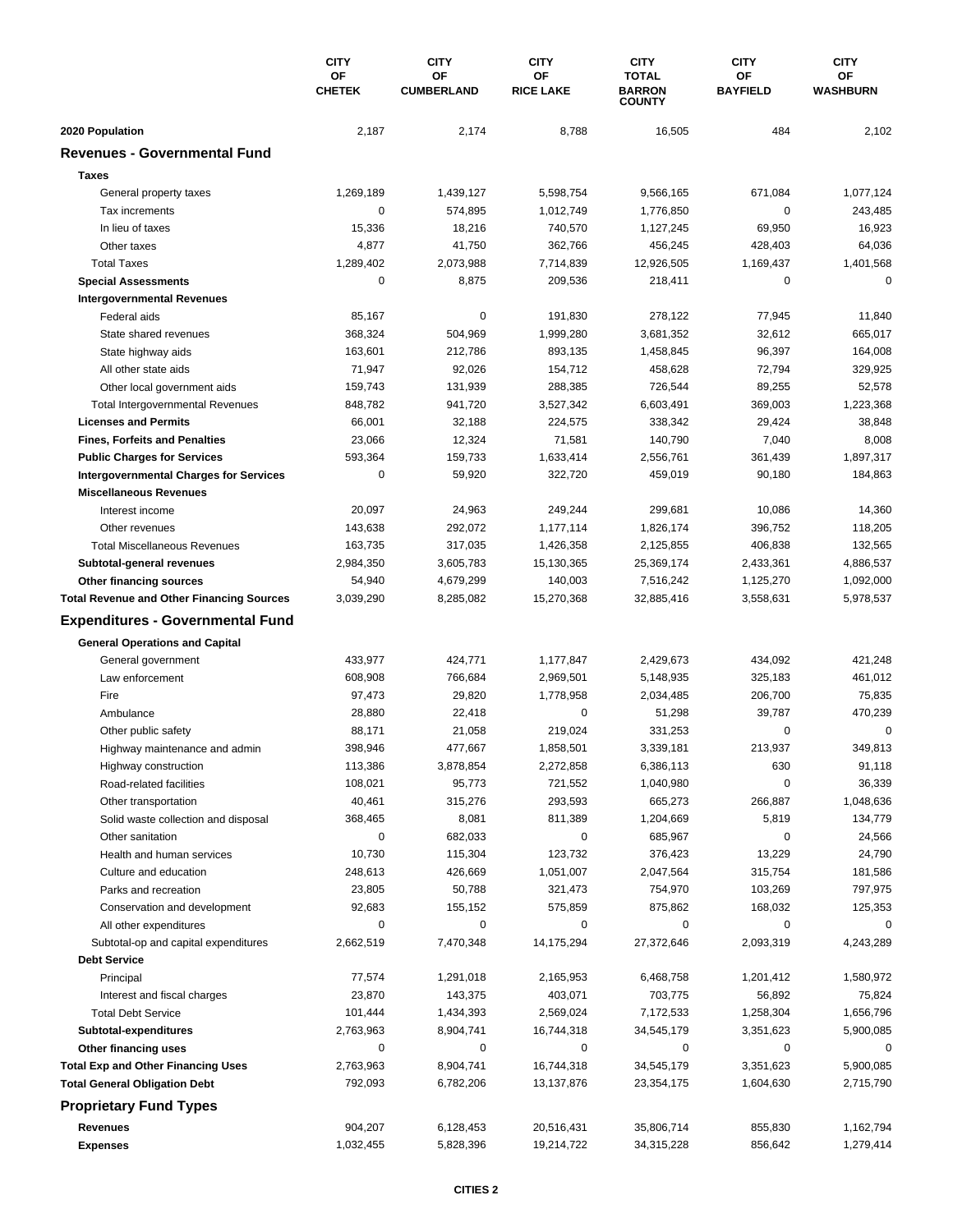|                                                                | <b>CITY</b><br><b>TOTAL</b><br><b>LA CROSSE</b><br><b>COUNTY</b> | <b>CITY</b><br>OF<br><b>DARLINGTON</b> | <b>CITY</b><br>OF<br><b>SHULLSBURG</b> | <b>CITY</b><br><b>TOTAL</b><br><b>LAFAYETTE</b><br><b>COUNTY</b> | <b>CITY</b><br>OF<br><b>ANTIGO</b> | <b>CITY</b><br><b>TOTAL</b><br><b>LANGLADE</b><br><b>COUNTY</b> |
|----------------------------------------------------------------|------------------------------------------------------------------|----------------------------------------|----------------------------------------|------------------------------------------------------------------|------------------------------------|-----------------------------------------------------------------|
| 2020 Population                                                | 71,612                                                           | 2,378                                  | 1,196                                  | 3,574                                                            | 8,289                              | 8,289                                                           |
| <b>Revenues - Governmental Fund</b>                            |                                                                  |                                        |                                        |                                                                  |                                    |                                                                 |
| <b>Taxes</b>                                                   |                                                                  |                                        |                                        |                                                                  |                                    |                                                                 |
| General property taxes                                         | 45,584,314                                                       | 1,243,641                              | 396,960                                | 1,640,601                                                        | 3,645,799                          | 3,645,799                                                       |
| Tax increments                                                 | 12,167,685                                                       | 1,026,142                              | 260,248                                | 1,286,390                                                        | 503,465                            | 503,465                                                         |
| In lieu of taxes                                               | 2,439,826                                                        | 145,084                                | 0                                      | 145,084                                                          | 259,470                            | 259,470                                                         |
| Other taxes                                                    | 2,326,687                                                        | 7,360                                  | 2,742                                  | 10,102                                                           | 163,318                            | 163,318                                                         |
| <b>Total Taxes</b>                                             | 62,518,512                                                       | 2,422,227                              | 659,950                                | 3,082,177                                                        | 4,572,052                          | 4,572,052                                                       |
| <b>Special Assessments</b>                                     | 223,893                                                          | 0                                      | 1,832                                  | 1,832                                                            | 36,117                             | 36,117                                                          |
| <b>Intergovernmental Revenues</b>                              |                                                                  |                                        |                                        |                                                                  |                                    |                                                                 |
| Federal aids                                                   | 4,727,948                                                        | 432,187                                | 0                                      | 432,187                                                          | 36,262                             | 36,262                                                          |
| State shared revenues                                          | 14,260,761                                                       | 709,932                                | 580,092                                | 1,290,024                                                        | 3,010,611                          | 3,010,611                                                       |
| State highway aids                                             | 3,635,464                                                        | 135,392                                | 106,986                                | 242,378                                                          | 1,141,177                          | 1,141,177                                                       |
| All other state aids                                           | 9,798,665                                                        | 900,146                                | 28,935                                 | 929.081                                                          | 467,432                            | 467,432                                                         |
| Other local government aids                                    | 668,933                                                          | 0                                      | 31,316                                 | 31,316                                                           | 353,581                            | 353,581                                                         |
| <b>Total Intergovernmental Revenues</b>                        | 33,091,771                                                       | 2,177,657                              | 747,329                                | 2,924,986                                                        | 5,009,063                          | 5,009,063                                                       |
| <b>Licenses and Permits</b>                                    | 2,912,015                                                        | 15,102                                 | 10,938                                 | 26,040                                                           | 134,563                            | 134,563                                                         |
| <b>Fines, Forfeits and Penalties</b>                           | 1,100,045                                                        | 28,388                                 | 5,597                                  | 33,985                                                           | 32,282                             | 32,282                                                          |
| <b>Public Charges for Services</b>                             | 4,291,821                                                        | 323,461                                | 90,957                                 | 414,418                                                          | 1,530,382                          | 1,530,382                                                       |
| <b>Intergovernmental Charges for Services</b>                  | 2,344,055                                                        | $\mathbf 0$                            | 0                                      | $\mathbf 0$                                                      | 417,597                            | 417,597                                                         |
| <b>Miscellaneous Revenues</b>                                  |                                                                  |                                        |                                        |                                                                  |                                    |                                                                 |
| Interest income                                                | 2,042,097                                                        | 38,575                                 | 22,543                                 | 61,118                                                           | 306,401                            | 306,401                                                         |
| Other revenues                                                 | 6,867,666                                                        | 107,630                                | 35,901                                 | 143,531                                                          | 488,731                            | 488,731                                                         |
| <b>Total Miscellaneous Revenues</b>                            | 8,909,763                                                        | 146,205                                | 58,444                                 | 204,649                                                          | 795,132                            | 795,132                                                         |
| Subtotal-general revenues                                      | 115,391,875                                                      | 5,113,040                              | 1,575,047                              | 6,688,087                                                        | 12,527,188                         | 12,527,188                                                      |
| Other financing sources                                        | 60,296,031                                                       | 1,040,000                              | 591,583                                | 1,631,583                                                        | 425,530                            | 425,530                                                         |
| <b>Total Revenue and Other Financing Sources</b>               | 175,687,906                                                      | 6,153,040                              | 2,166,630                              | 8,319,670                                                        | 12,952,718                         | 12,952,718                                                      |
| <b>Expenditures - Governmental Fund</b>                        |                                                                  |                                        |                                        |                                                                  |                                    |                                                                 |
| <b>General Operations and Capital</b>                          |                                                                  |                                        |                                        |                                                                  |                                    |                                                                 |
| General government                                             | 17,106,834                                                       | 475,343                                | 258,823                                | 734,166                                                          | 1,235,352                          | 1,235,352                                                       |
| Law enforcement                                                | 17,760,224                                                       | 529,245                                | 142,708                                | 671,953                                                          | 1,881,472                          | 1,881,472                                                       |
| Fire                                                           | 19,225,090                                                       | 178,527                                | 138,801                                | 317,328                                                          | 887,484                            | 887,484                                                         |
| Ambulance                                                      | $\mathbf 0$                                                      | 3,021                                  | 17,349                                 | 20,370                                                           | 1,864,022                          | 1,864,022                                                       |
| Other public safety                                            | 454,491                                                          | 6,826                                  | 0                                      | 6,826                                                            | 179,589                            | 179,589                                                         |
| Highway maintenance and admin                                  | 8,738,179                                                        | 275,331                                | 123,431                                | 398,762                                                          | 1,792,510                          | 1,792,510                                                       |
| Highway construction                                           | 15,174,134                                                       | 546,689                                | 26,707                                 | 573,396                                                          | 2,487,188                          | 2,487,188                                                       |
| Road-related facilities                                        | 868,172                                                          | 103,866                                | 34,398                                 | 138,264                                                          | 1,224,793                          | 1,224,793                                                       |
| Other transportation                                           | 6,293,368                                                        | 0                                      | 0                                      | 0                                                                | 0                                  | 0                                                               |
| Solid waste collection and disposal                            | 3,213,723                                                        | 136,852                                | 78,745                                 | 215,597                                                          | 154,389                            | 154,389                                                         |
| Other sanitation                                               | 128,816                                                          | 385,391                                | 566                                    | 385,957                                                          | 100,895                            | 100,895                                                         |
| Health and human services                                      | 406,648                                                          | 200                                    | 0                                      | 200                                                              | 41,449                             | 41,449                                                          |
| Culture and education                                          | 7,183,269                                                        | 195,013                                | 114,575                                | 309,588                                                          | 673,988                            | 673,988                                                         |
| Parks and recreation                                           | 32,661,407                                                       | 439,434                                | 37,278                                 | 476,712                                                          | 1,005,804                          | 1,005,804                                                       |
| Conservation and development                                   | 7,685,404                                                        | 79,468                                 | 1,046,623                              | 1,126,091                                                        | 645,203                            | 645,203                                                         |
| All other expenditures<br>Subtotal-op and capital expenditures | 0<br>136,899,759                                                 | 0<br>3,355,206                         | 0<br>2,020,004                         | 0                                                                | 0<br>14,174,138                    | 0                                                               |
| <b>Debt Service</b>                                            |                                                                  |                                        |                                        | 5,375,210                                                        |                                    | 14,174,138                                                      |
|                                                                | 10,083,523                                                       | 309,193                                |                                        |                                                                  |                                    |                                                                 |
| Principal                                                      |                                                                  | 117,013                                | 798,622<br>47,212                      | 1,107,815                                                        | 714,591<br>262,809                 | 714,591<br>262,809                                              |
| Interest and fiscal charges<br><b>Total Debt Service</b>       | 3,247,142<br>13,330,665                                          | 426,206                                | 845,834                                | 164,225<br>1,272,040                                             | 977,400                            | 977,400                                                         |
| Subtotal-expenditures                                          | 150,230,424                                                      | 3,781,412                              | 2,865,838                              | 6,647,250                                                        | 15,151,538                         | 15,151,538                                                      |
| Other financing uses                                           | 918,109                                                          | 0                                      | 0                                      | 0                                                                | 0                                  | 0                                                               |
| <b>Total Exp and Other Financing Uses</b>                      | 151,148,533                                                      | 3,781,412                              | 2,865,838                              | 6,647,250                                                        | 15, 151, 538                       | 15, 151, 538                                                    |
| <b>Total General Obligation Debt</b>                           | 167,363,678                                                      | 3,407,267                              | 1,919,492                              | 5,326,759                                                        | 8,050,000                          | 8,050,000                                                       |
| <b>Proprietary Fund Types</b>                                  |                                                                  |                                        |                                        |                                                                  |                                    |                                                                 |
| Revenues                                                       | 43,562,162                                                       | 1,941,579                              | 2,327,573                              | 4,269,152                                                        | 6,926,201                          | 6,926,201                                                       |
| <b>Expenses</b>                                                | 41,134,490                                                       | 1,597,324                              | 1,964,494                              | 3,561,818                                                        | 5,685,677                          | 5,685,677                                                       |
|                                                                |                                                                  |                                        |                                        |                                                                  |                                    |                                                                 |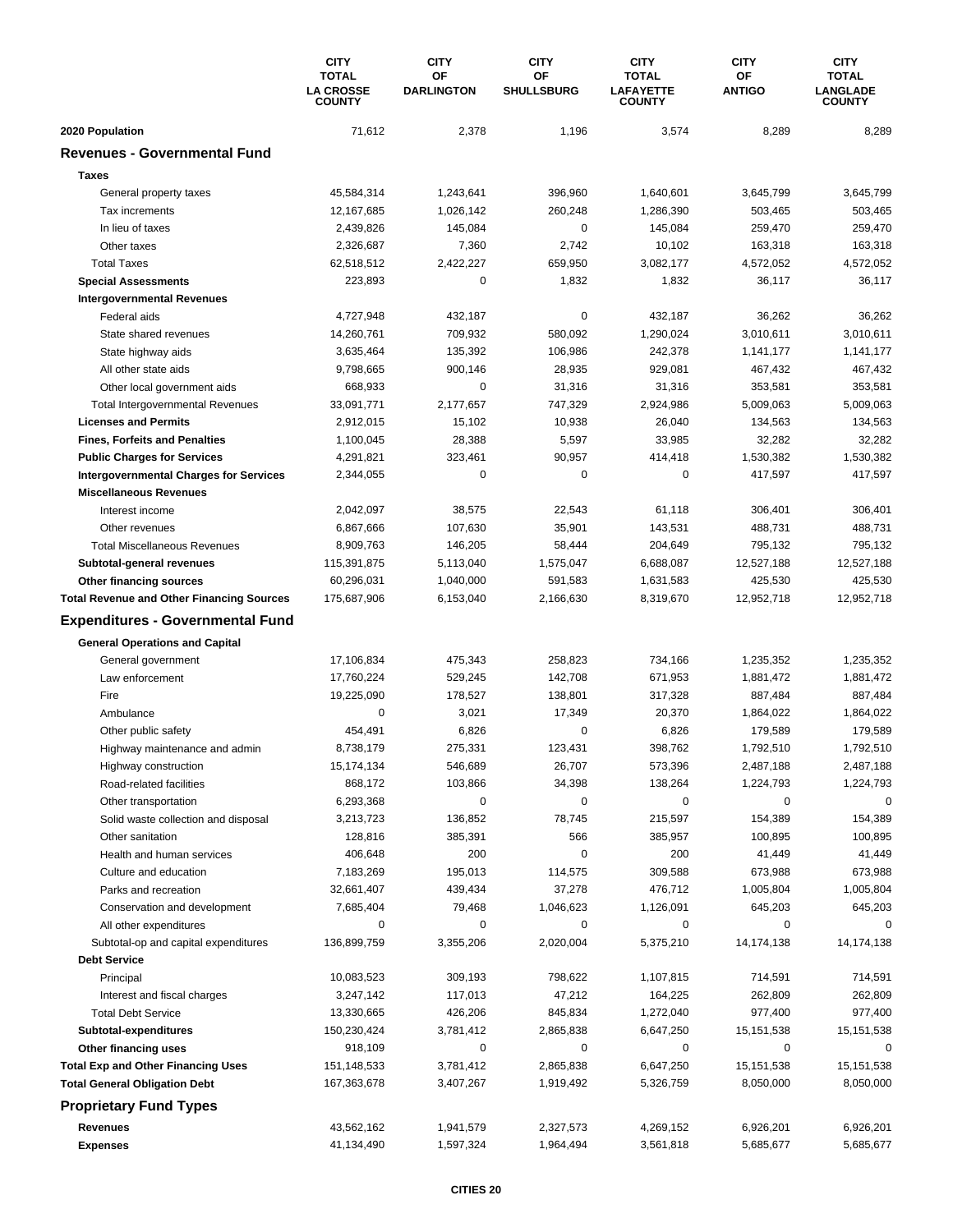|                                                  | <b>CITY</b><br>OF<br><b>MERRILL</b> | <b>CITY</b><br>OF<br><b>TOMAHAWK</b> | <b>CITY</b><br><b>TOTAL</b><br><b>LINCOLN</b> | <b>CITY</b><br>OF<br><b>KIEL</b> | <b>CITY</b><br>ΟF<br><b>MANITOWOC</b> | <b>CITY</b><br>OF<br><b>TWO RIVERS</b> |
|--------------------------------------------------|-------------------------------------|--------------------------------------|-----------------------------------------------|----------------------------------|---------------------------------------|----------------------------------------|
|                                                  |                                     | <b>COUNTY</b>                        |                                               |                                  |                                       |                                        |
| 2020 Population                                  | 9,661                               | 3,299                                | 12,960                                        | 3,930                            | 33,527                                | 11,364                                 |
| <b>Revenues - Governmental Fund</b>              |                                     |                                      |                                               |                                  |                                       |                                        |
| <b>Taxes</b>                                     |                                     |                                      |                                               |                                  |                                       |                                        |
| General property taxes                           | 5,810,002                           | 2,027,533                            | 7,837,535                                     | 1,345,292                        | 16,573,128                            | 5,122,777                              |
| Tax increments                                   | 1,349,906                           | 552.777                              | 1,902,683                                     | 865,655                          | 1,310,280                             | 511,852                                |
| In lieu of taxes                                 | 429,637                             | 173,160                              | 602,797                                       | 318,312                          | 3,868,033                             | 718,141                                |
| Other taxes                                      | 96,997                              | 99,265                               | 196,262                                       | 17,215                           | 1,078,786                             | 164,317                                |
| <b>Total Taxes</b>                               | 7,686,542                           | 2,852,735                            | 10,539,277                                    | 2,546,474                        | 22,830,227                            | 6,517,087                              |
| <b>Special Assessments</b>                       | 11,011                              | 6,786                                | 17,797                                        | 29,240                           | 768,731                               | 96,048                                 |
| <b>Intergovernmental Revenues</b>                |                                     |                                      |                                               |                                  |                                       |                                        |
| Federal aids                                     | 183,392                             | 0                                    | 183,392                                       | $\pmb{0}$                        | 296,484                               | 198,687                                |
| State shared revenues                            | 3,572,736                           | 753,083                              | 4,325,819                                     | 577,003                          | 6,189,824                             | 4,034,362                              |
| State highway aids                               | 904,806                             | 340,210                              | 1,245,016                                     | 305,544                          | 2,087,109                             | 653,573                                |
| All other state aids                             | 1,474,492                           | 403,518                              | 1,878,010                                     | 169,457                          | 3,598,601                             | 359,916                                |
| Other local government aids                      | 486,839                             | 219,049                              | 705,888                                       | 112,327                          | 450,368                               | 326,451                                |
| <b>Total Intergovernmental Revenues</b>          | 6,622,265                           | 1,715,860                            | 8,338,125                                     | 1,164,331                        | 12,622,386                            | 5,572,989                              |
| <b>Licenses and Permits</b>                      | 172,039                             | 26,619                               | 198,658                                       | 111,328                          | 819,965                               | 235,206                                |
| <b>Fines, Forfeits and Penalties</b>             | 110,553                             | 18,039                               | 128,592                                       | 33,377                           | 463,765                               | 73,499                                 |
| <b>Public Charges for Services</b>               | 317,231                             | 28,301                               | 345,532                                       | 473,847                          | 3,675,315                             | 1,322,015                              |
| <b>Intergovernmental Charges for Services</b>    | 1,689,195                           | 238,743                              | 1,927,938                                     | 47,475                           | 1,227,053                             | 632,826                                |
| <b>Miscellaneous Revenues</b>                    |                                     |                                      |                                               |                                  |                                       |                                        |
| Interest income                                  | 31,424                              | 8,950                                | 40,374                                        | 9,584                            | 696,116                               | 155,887                                |
| Other revenues                                   | 2,064,665                           | 121,410                              | 2,186,075                                     | 287,424                          | 3,917,453                             | 1,201,057                              |
| <b>Total Miscellaneous Revenues</b>              | 2,096,089                           | 130,360                              | 2,226,449                                     | 297,008                          | 4,613,569                             | 1,356,944                              |
| Subtotal-general revenues                        | 18,704,925                          | 5,017,443                            | 23,722,368                                    | 4,703,080                        | 47,021,011                            | 15,806,614                             |
| Other financing sources                          | 8,701,000                           | 333,853                              | 9,034,853                                     | 3,613,028                        | 14,937,882                            | 9,785,000                              |
| <b>Total Revenue and Other Financing Sources</b> | 27,405,925                          | 5,351,296                            | 32,757,221                                    | 8,316,108                        | 61,958,893                            | 25,591,614                             |
| <b>Expenditures - Governmental Fund</b>          |                                     |                                      |                                               |                                  |                                       |                                        |
| <b>General Operations and Capital</b>            |                                     |                                      |                                               |                                  |                                       |                                        |
| General government                               | 1,920,080                           | 612,974                              | 2,533,054                                     | 393,946                          | 3,462,160                             | 1,778,579                              |
| Law enforcement                                  | 2,816,571                           | 1,242,770                            | 4,059,341                                     | 977,423                          | 8.041.121                             | 3,767,973                              |
| Fire                                             | 2,479,918                           | 395,855                              | 2,875,773                                     | 254,493                          | 6,405,800                             | 2,575,341                              |
| Ambulance                                        | 1,110,957                           | 0                                    | 1,110,957                                     | 366,369                          | 0                                     | 500,330                                |
| Other public safety                              | 158,607                             | 25,599                               | 184,206                                       | 45,455                           | 467,886                               | 125,119                                |
| Highway maintenance and admin                    | 1,874,091                           | 755,841                              | 2,629,932                                     | 468,852                          | 4,796,832                             | 531,088                                |
| Highway construction                             | 1,214,500                           | 110,820                              | 1,325,320                                     | 1,758,163                        | 5,497,712                             | 1,458,070                              |
| Road-related facilities                          | 314,129                             | 78,960                               | 393,089                                       | 119,833                          | 1,967,365                             | 186,160                                |
| Other transportation                             | 1,954,142                           | 57,228                               | 2,011,370                                     | 0                                | 2,705,310                             | 141,607                                |
| Solid waste collection and disposal              | 529,184                             | 0                                    | 529,184                                       | 314,240                          | 149,297                               | 115,167                                |
| Other sanitation                                 | 38,994                              | 0                                    | 38,994                                        | 35,332                           | 3,021                                 | 0                                      |
| Health and human services                        | 148,173                             | 3,500                                | 151,673                                       | 21,814                           | 401,363                               | 513,166                                |
| Culture and education                            | 1,132,023                           | 417,073                              | 1,549,096                                     | 375,717                          | 2,853,152                             | 881,078                                |
| Parks and recreation                             | 1,099,317                           | 896,351                              | 1,995,668                                     | 146,598                          | 2,061,976                             | 1,568,254                              |
| Conservation and development                     | 1,332,053                           | 71,602                               | 1,403,655                                     | 169,037                          | 11,097,454                            | 1,786,436                              |
| All other expenditures                           | 0                                   | 0                                    | 0                                             | 0                                | 0                                     | 0                                      |
| Subtotal-op and capital expenditures             | 18,122,739                          | 4,668,573                            | 22,791,312                                    | 5,447,272                        | 49,910,449                            | 15,928,368                             |
| <b>Debt Service</b>                              |                                     |                                      |                                               |                                  |                                       |                                        |
| Principal                                        | 6,901,165                           | 630,342                              | 7,531,507                                     | 2,561,324                        | 9,634,680                             | 8,696,128                              |
| Interest and fiscal charges                      | 1,804,832                           | 136,411                              | 1,941,243                                     | 384,034                          | 1,549,703                             | 482,779                                |
| <b>Total Debt Service</b>                        | 8,705,997                           | 766,753                              | 9,472,750                                     | 2,945,358                        | 11,184,383                            | 9,178,907                              |
| Subtotal-expenditures                            | 26,828,736                          | 5,435,326                            | 32,264,062                                    | 8,392,630                        | 61,094,832                            | 25,107,275                             |
| Other financing uses                             | 0                                   | 0                                    | 0                                             | 0                                | 1,978,326                             | 104,108                                |
| <b>Total Exp and Other Financing Uses</b>        | 26,828,736                          | 5,435,326                            | 32,264,062                                    | 8,392,630                        | 63,073,158                            | 25,211,383                             |
| <b>Total General Obligation Debt</b>             | 19,345,002                          | 4,726,370                            | 24,071,372                                    | 13,904,013                       | 55,714,039                            | 19,274,410                             |
| <b>Proprietary Fund Types</b>                    |                                     |                                      |                                               |                                  |                                       |                                        |
| <b>Revenues</b>                                  | 3,307,582                           | 2,078,518                            | 5,386,100                                     | 11,804,185                       | 86,785,813                            | 16,313,356                             |
| <b>Expenses</b>                                  | 3,251,081                           | 2,092,624                            | 5,343,705                                     | 11,426,316                       | 81,032,637                            | 15,720,638                             |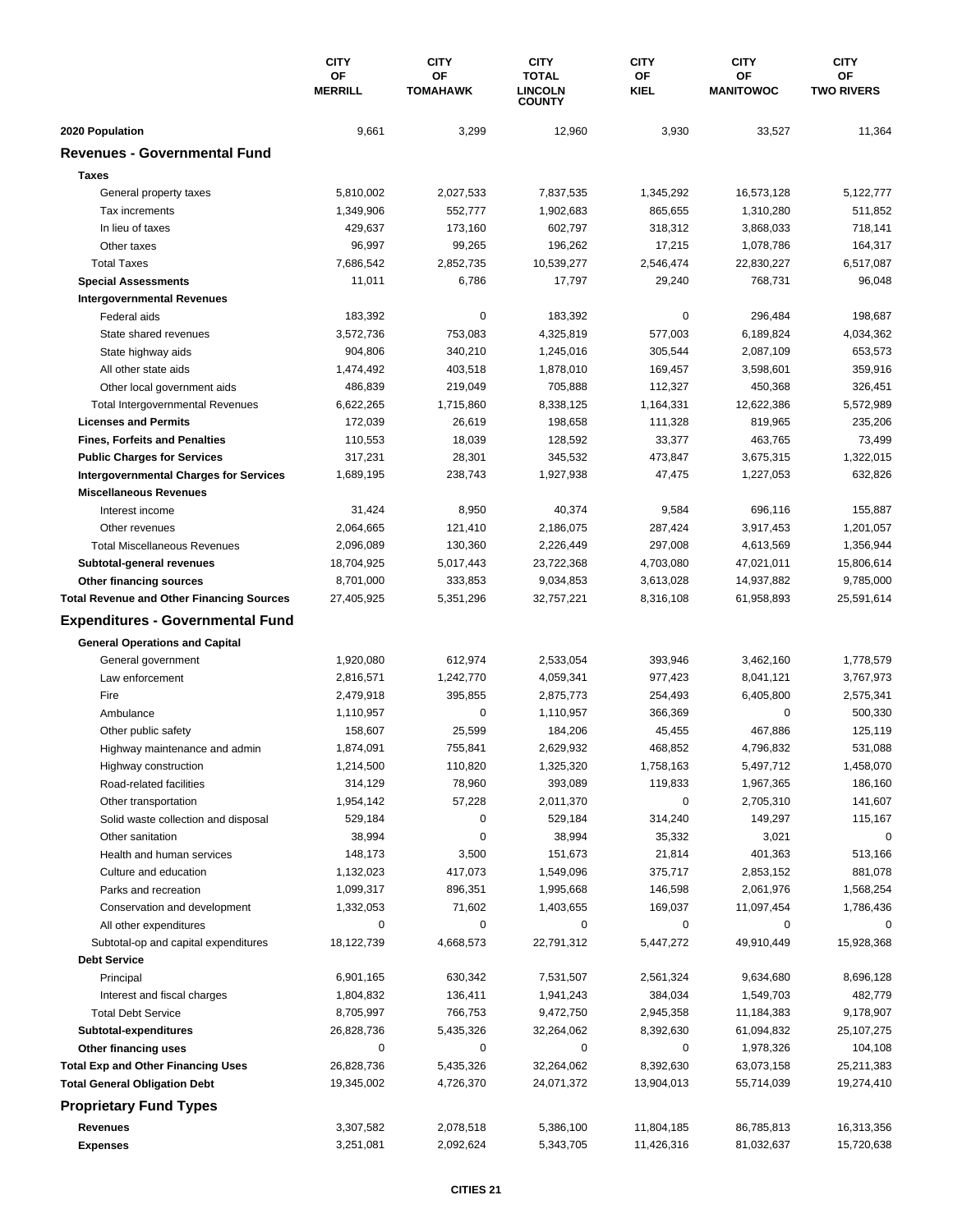|                                                  | <b>CITY</b><br><b>TOTAL</b><br><b>MANITOWOC</b><br><b>COUNTY</b> | <b>CITY</b><br><b>CITY</b><br>OF<br>ΟF |                  | <b>CITY</b><br>OF<br><b>WAUSAU</b> | <b>CITY</b><br><b>TOTAL</b><br><b>MARATHON</b><br><b>COUNTY</b> | <b>CITY</b><br>OF<br><b>MARINETTE</b> |
|--------------------------------------------------|------------------------------------------------------------------|----------------------------------------|------------------|------------------------------------|-----------------------------------------------------------------|---------------------------------------|
|                                                  |                                                                  | <b>MOSINEE</b>                         | <b>SCHOFIELD</b> |                                    |                                                                 |                                       |
| 2020 Population                                  | 48,821                                                           | 4,124                                  | 2,201            | 38,884                             | 45,209                                                          | 10,720                                |
| <b>Revenues - Governmental Fund</b>              |                                                                  |                                        |                  |                                    |                                                                 |                                       |
| <b>Taxes</b>                                     |                                                                  |                                        |                  |                                    |                                                                 |                                       |
| General property taxes                           | 23,041,197                                                       | 1,949,550                              | 1,655,971        | 26,097,279                         | 29,702,800                                                      | 5,970,189                             |
| Tax increments                                   | 2,687,787                                                        | 408,419                                | 733,022          | 8,522,726                          | 9,664,167                                                       | 1,308,678                             |
| In lieu of taxes                                 | 4,904,486                                                        | 169,793                                | 99,523           | 1,570,236                          | 1,839,552                                                       | 897,879                               |
| Other taxes                                      | 1,260,318                                                        | 37,103                                 | 26,882           | 656,040                            | 720,025                                                         | 431,202                               |
| <b>Total Taxes</b>                               | 31,893,788                                                       | 2,564,865                              | 2,515,398        | 36,846,281                         | 41,926,544                                                      | 8,607,948                             |
| <b>Special Assessments</b>                       | 894,019                                                          | 51,952                                 | 3,552            | 270,844                            | 326,348                                                         | 0                                     |
| <b>Intergovernmental Revenues</b>                |                                                                  |                                        |                  |                                    |                                                                 |                                       |
| Federal aids                                     | 495,171                                                          | 71,995                                 | 35,865           | 928,597                            | 1,036,457                                                       | 590,825                               |
| State shared revenues                            | 10,801,189                                                       | 645,327                                | 301,487          | 6,327,390                          | 7,274,204                                                       | 4,915,381                             |
| State highway aids                               | 3,046,226                                                        | 397,557                                | 308,530          | 3,083,269                          | 3,789,356                                                       | 846,421                               |
| All other state aids                             | 4,127,974                                                        | 39,683                                 | 47,258           | 3,060,179                          | 3,147,120                                                       | 4,918,599                             |
| Other local government aids                      | 889,146                                                          | 50,584                                 | 0                | 160,450                            | 211,034                                                         | 4,500                                 |
| <b>Total Intergovernmental Revenues</b>          | 19,359,706                                                       | 1,205,146                              | 693,140          | 13,559,885                         | 15,458,171                                                      | 11,275,726                            |
| <b>Licenses and Permits</b>                      | 1,166,499                                                        | 54,653                                 | 22,384           | 1,022,631                          | 1,099,668                                                       | 269,413                               |
| <b>Fines, Forfeits and Penalties</b>             | 570,641                                                          | 18,315                                 | 33,594           | 256,790                            | 308,699                                                         | 197,589                               |
| <b>Public Charges for Services</b>               | 5,471,177                                                        | 97,749                                 | 440              | 2,913,173                          | 3,011,362                                                       | 431,668                               |
| <b>Intergovernmental Charges for Services</b>    | 1,907,354                                                        | 59,911                                 | 0                | 1,373,649                          | 1,433,560                                                       | 84,037                                |
| <b>Miscellaneous Revenues</b>                    |                                                                  |                                        |                  |                                    |                                                                 |                                       |
| Interest income                                  | 861,587                                                          | 6,334                                  | 3,006            | 996,960                            | 1,006,300                                                       | 115,090                               |
| Other revenues                                   | 5,405,934                                                        | 58,755                                 | 26,651           | 1,180,489                          | 1,265,895                                                       | 1,226,136                             |
| <b>Total Miscellaneous Revenues</b>              | 6,267,521                                                        | 65,089                                 | 29,657           | 2,177,449                          | 2,272,195                                                       | 1,341,226                             |
| Subtotal-general revenues                        | 67,530,705                                                       | 4,117,680                              | 3,298,165        | 58,420,702                         | 65,836,547                                                      | 22,207,607                            |
| Other financing sources                          | 28,335,910                                                       | 0                                      | 44,200           | 15,504,000                         | 15,548,200                                                      | 5,855,000                             |
| <b>Total Revenue and Other Financing Sources</b> | 95,866,615                                                       | 4,117,680                              | 3,342,365        | 73,924,702                         | 81,384,747                                                      | 28,062,607                            |
| <b>Expenditures - Governmental Fund</b>          |                                                                  |                                        |                  |                                    |                                                                 |                                       |
| <b>General Operations and Capital</b>            |                                                                  |                                        |                  |                                    |                                                                 |                                       |
| General government                               | 5,634,685                                                        | 587,650                                | 393,059          | 4,644,957                          | 5,625,666                                                       | 3,569,577                             |
| Law enforcement                                  | 12,786,517                                                       | 865,174                                | 672,576          | 10,698,916                         | 12,236,666                                                      | 3,423,789                             |
| Fire                                             | 9,235,634                                                        | 89,320                                 | 188,397          | 6,788,509                          | 7,066,226                                                       | 1,907,246                             |
| Ambulance                                        | 866,699                                                          | 102,554                                | 91,012           | 3,395,642                          | 3,589,208                                                       | 0                                     |
| Other public safety                              | 638,460                                                          | 15,611                                 | 0                | 1,066,806                          | 1,082,417                                                       | 26,039                                |
| Highway maintenance and admin                    | 5,796,772                                                        | 1,179,232                              | 473,302          | 5,413,471                          | 7,066,005                                                       | 1,478,934                             |
| Highway construction                             | 8,713,945                                                        | 0                                      | 193,555          | 8,137,583                          | 8,331,138                                                       | 528,599                               |
| Road-related facilities                          | 2,273,358                                                        | 156,326                                | 141,084          | 3,154,755                          | 3,452,165                                                       | 252,447                               |
| Other transportation                             | 2,846,917                                                        | 0                                      | 1,951            | 86,477                             | 88,428                                                          | 405,241                               |
| Solid waste collection and disposal              | 578,704                                                          | 206,796                                | 118,843          | 1,516,553                          | 1,842,192                                                       | 886,509                               |
| Other sanitation                                 | 38,353                                                           | 0                                      | 2,265            | 572,851                            | 575,116                                                         | 0                                     |
| Health and human services                        | 936,343                                                          | 0                                      | 0                | 244,960                            | 244,960                                                         | 47,760                                |
| Culture and education                            | 4,109,947                                                        | 9,001                                  | 0                | 131,841                            | 140,842                                                         | 0                                     |
| Parks and recreation                             | 3,776,828                                                        | 117,625                                | 19,027           | 4,929,764                          | 5,066,416                                                       | 1,370,042                             |
| Conservation and development                     | 13,052,927                                                       | 520,939                                | 89,073           | 5,319,935                          | 5,929,947                                                       | 7,181,779                             |
| All other expenditures                           | 0                                                                | 0                                      | 0                | 0                                  | 0                                                               | 0                                     |
| Subtotal-op and capital expenditures             | 71,286,089                                                       | 3,850,228                              | 2,384,144        | 56,103,020                         | 62,337,392                                                      | 21,077,962                            |
| <b>Debt Service</b>                              |                                                                  |                                        |                  |                                    |                                                                 |                                       |
| Principal                                        | 20,892,132                                                       | 567,298                                | 850,125          | 16,780,120                         | 18,197,543                                                      | 7,656,871                             |
| Interest and fiscal charges                      | 2,416,516                                                        | 227,743                                | 204,180          | 2,428,578                          | 2,860,501                                                       | 485,524                               |
| <b>Total Debt Service</b>                        | 23,308,648                                                       | 795,041                                | 1,054,305        | 19,208,698                         | 21,058,044                                                      | 8,142,395                             |
| Subtotal-expenditures                            | 94,594,737                                                       | 4,645,269                              | 3,438,449        | 75,311,718                         | 83,395,436                                                      | 29,220,357                            |
| Other financing uses                             | 2,082,434                                                        | 800                                    | 205,353          | 275,000                            | 481,153                                                         | 173,659                               |
| <b>Total Exp and Other Financing Uses</b>        | 96,677,171                                                       | 4,646,069                              | 3,643,802        | 75,586,718                         | 83,876,589                                                      | 29,394,016                            |
| <b>Total General Obligation Debt</b>             | 88,892,462                                                       | 8,262,279                              | 8,540,340        | 81,790,779                         | 98,593,398                                                      | 18,049,102                            |
| <b>Proprietary Fund Types</b>                    |                                                                  |                                        |                  |                                    |                                                                 |                                       |
| Revenues                                         | 114,903,354                                                      | 2,314,672                              | 1,633,508        | 31,126,228                         | 35,074,408                                                      | 7,779,045                             |
| <b>Expenses</b>                                  | 108,179,591                                                      | 2,019,142                              | 1,353,145        | 27,086,509                         | 30,458,796                                                      | 6,924,691                             |
|                                                  |                                                                  |                                        |                  |                                    |                                                                 |                                       |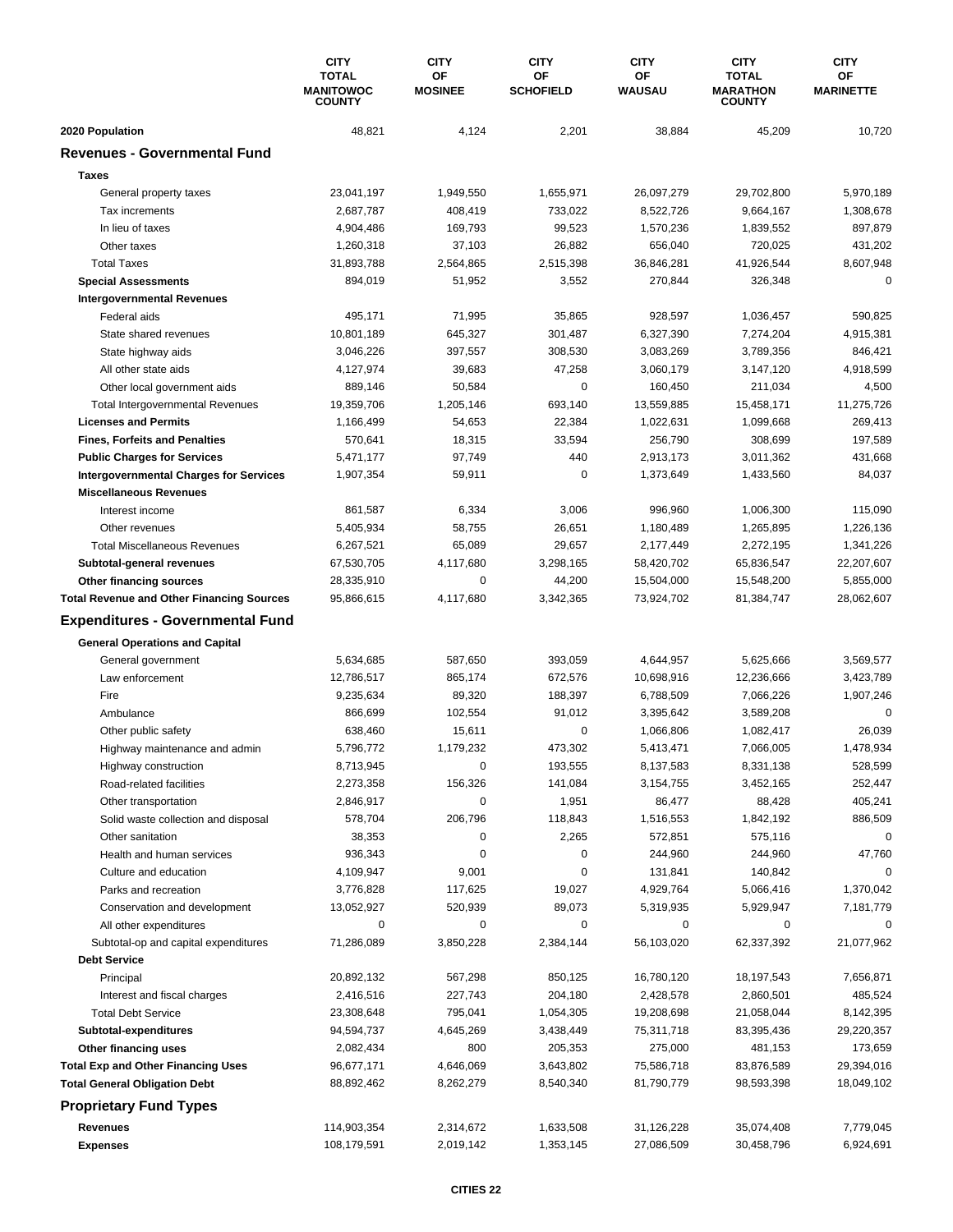|                                                                   | <b>CITY</b><br>OF<br><b>NIAGARA</b> | <b>CITY</b><br>OF<br><b>PESHTIGO</b> | <b>CITY</b><br><b>TOTAL</b><br><b>MARINETTE</b><br><b>COUNTY</b> | <b>CITY</b><br><b>OF</b><br><b>MONTELLO</b> | <b>CITY</b><br><b>TOTAL</b><br><b>MARQUETTE</b><br><b>COUNTY</b> | <b>CITY</b><br>ОF<br><b>CUDAHY</b> |
|-------------------------------------------------------------------|-------------------------------------|--------------------------------------|------------------------------------------------------------------|---------------------------------------------|------------------------------------------------------------------|------------------------------------|
| 2020 Population                                                   | 1,564                               | 3,382                                | 15,666                                                           | 1,447                                       | 1,447                                                            | 18,007                             |
| <b>Revenues - Governmental Fund</b>                               |                                     |                                      |                                                                  |                                             |                                                                  |                                    |
| <b>Taxes</b>                                                      |                                     |                                      |                                                                  |                                             |                                                                  |                                    |
| General property taxes                                            | 754,000                             | 789,374                              | 7,513,563                                                        | 860,585                                     | 860,585                                                          | 9,809,297                          |
| Tax increments                                                    | 25,124                              | 0                                    | 1,333,802                                                        | $\pmb{0}$                                   | $\mathbf 0$                                                      | 5,511,148                          |
| In lieu of taxes                                                  | 26,000                              | 139,865                              | 1,063,744                                                        | 61,471                                      | 61,471                                                           | 416,700                            |
| Other taxes                                                       | 5,750                               | 13,905                               | 450,857                                                          | 57,627                                      | 57,627                                                           | 55,216                             |
| <b>Total Taxes</b>                                                | 810,874                             | 943,144                              | 10,361,966                                                       | 979,683                                     | 979,683                                                          | 15,792,361                         |
| <b>Special Assessments</b>                                        | 0                                   | 0                                    | 0                                                                | 0                                           | 0                                                                | 523,258                            |
| <b>Intergovernmental Revenues</b>                                 |                                     |                                      |                                                                  |                                             |                                                                  |                                    |
| Federal aids                                                      | 5,967                               | 57,991                               | 654,783                                                          | $\pmb{0}$                                   | 0                                                                | 81,906                             |
| State shared revenues                                             | 659,224                             | 1,189,509                            | 6,764,114                                                        | 182,877                                     | 182,877                                                          | 4,004,719                          |
| State highway aids                                                | 203,934                             | 202,795                              | 1,253,150                                                        | 68,156                                      | 68,156                                                           | 990,237                            |
| All other state aids                                              | 29,563                              | 422,319                              | 5,370,481                                                        | 95,348                                      | 95,348                                                           | 856,916                            |
| Other local government aids                                       | 8,943                               | 1,000                                | 14,443                                                           | $\mathbf 0$                                 | 0                                                                | 293,515                            |
| <b>Total Intergovernmental Revenues</b>                           | 907,631                             | 1,873,614                            | 14,056,971                                                       | 346,381                                     | 346,381                                                          | 6,227,293                          |
| <b>Licenses and Permits</b>                                       | 18,282                              | 51,494                               | 339,189                                                          | 17,275                                      | 17,275                                                           | 592,545                            |
| <b>Fines, Forfeits and Penalties</b>                              | 21,128                              | 13,478                               | 232,195                                                          | 23,457                                      | 23,457                                                           | 863,829                            |
| <b>Public Charges for Services</b>                                | 172,670                             | 66,937                               | 671,275                                                          | 2,557                                       | 2,557                                                            | 1,693,765                          |
| <b>Intergovernmental Charges for Services</b>                     | 18,642                              | 2,540                                | 105,219                                                          | 16,523                                      | 16,523                                                           | 65,100                             |
| <b>Miscellaneous Revenues</b>                                     |                                     |                                      |                                                                  |                                             |                                                                  |                                    |
| Interest income                                                   | 3,479                               | 74,919                               | 193,488                                                          | 3,565                                       | 3,565                                                            | 166,569                            |
| Other revenues                                                    | 44,799                              | 289,180                              | 1,560,115                                                        | 67,693                                      | 67,693                                                           | 154,831                            |
| <b>Total Miscellaneous Revenues</b>                               | 48,278                              | 364,099                              | 1,753,603                                                        | 71,258                                      | 71,258                                                           | 321,400                            |
| Subtotal-general revenues                                         | 1,997,505                           | 3,315,306                            | 27,520,418                                                       | 1,457,134                                   | 1,457,134                                                        | 26,079,551                         |
| Other financing sources                                           | 0                                   | 1,000,000                            | 6,855,000                                                        | 0                                           | 0                                                                | 284,500                            |
| <b>Total Revenue and Other Financing Sources</b>                  | 1,997,505                           | 4,315,306                            | 34,375,418                                                       | 1,457,134                                   | 1,457,134                                                        | 26,364,051                         |
| <b>Expenditures - Governmental Fund</b>                           |                                     |                                      |                                                                  |                                             |                                                                  |                                    |
|                                                                   |                                     |                                      |                                                                  |                                             |                                                                  |                                    |
| <b>General Operations and Capital</b>                             |                                     |                                      |                                                                  |                                             |                                                                  |                                    |
| General government                                                | 306,362                             | 389,855                              | 4,265,794                                                        | 232,743                                     | 232,743                                                          | 2,076,051                          |
| Law enforcement<br>Fire                                           | 394,594                             | 698,511                              | 4,516,894                                                        | 316,067                                     | 316,067                                                          | 4,901,983                          |
|                                                                   | 139,384<br>1,000                    | 241,041<br>5,000                     | 2,287,671<br>6,000                                               | 179,851<br>$\pmb{0}$                        | 179,851<br>$\mathbf 0$                                           | 2,911,945<br>405,258               |
| Ambulance                                                         | 3,600                               | 0                                    | 29,639                                                           | 8,701                                       | 8,701                                                            | 989,458                            |
| Other public safety                                               | 489,932                             | 886,728                              | 2,855,594                                                        | 179,520                                     | 179,520                                                          | 1,550,004                          |
| Highway maintenance and admin                                     | 195,771                             | 446                                  |                                                                  | 0                                           | 0                                                                |                                    |
| Highway construction                                              | 86,495                              |                                      | 724,816                                                          |                                             | 36,075                                                           | 585,040                            |
| Road-related facilities                                           | 0                                   | 114,395<br>0                         | 453,337<br>405,241                                               | 36,075<br>0                                 | 0                                                                | 630,150<br>0                       |
| Other transportation                                              | 135,471                             | 307,844                              | 1,329,824                                                        | 114,128                                     | 114,128                                                          | 1,233,121                          |
| Solid waste collection and disposal<br>Other sanitation           | 1,780                               | 838                                  | 2,618                                                            | 0                                           | 0                                                                | 14,167                             |
| Health and human services                                         | 29,628                              | 51,356                               | 128,744                                                          | 0                                           | 0                                                                | 953,663                            |
|                                                                   | 0                                   | 2,312                                | 2,312                                                            | 124,751                                     | 124,751                                                          | 858,416                            |
| Culture and education<br>Parks and recreation                     | 73,837                              | 660,176                              | 2,104,055                                                        | 91,875                                      | 91,875                                                           | 935                                |
|                                                                   | 0                                   | 58,125                               |                                                                  | 0                                           | 0                                                                |                                    |
| Conservation and development<br>All other expenditures            | 0                                   | 0                                    | 7,239,904<br>0                                                   | 0                                           | 0                                                                | 56,854                             |
| Subtotal-op and capital expenditures                              | 1,857,854                           | 3,416,627                            | 26,352,443                                                       | 1,283,711                                   | 1,283,711                                                        | 17,167,045                         |
| <b>Debt Service</b>                                               |                                     |                                      |                                                                  |                                             |                                                                  |                                    |
| Principal                                                         | 188,888                             | 34,555                               | 7,880,314                                                        | 207,545                                     | 207,545                                                          | 5,600,000                          |
| Interest and fiscal charges                                       | 15,514                              | 5,092                                | 506,130                                                          | 94,169                                      | 94,169                                                           | 620,330                            |
| <b>Total Debt Service</b>                                         | 204,402                             | 39,647                               | 8,386,444                                                        | 301,714                                     | 301,714                                                          | 6,220,330                          |
| Subtotal-expenditures                                             | 2,062,256                           | 3,456,274                            | 34,738,887                                                       | 1,585,425                                   | 1,585,425                                                        | 23,387,375                         |
|                                                                   | 0                                   | 0                                    | 173,659                                                          | 0                                           | 0                                                                | 0                                  |
| Other financing uses<br><b>Total Exp and Other Financing Uses</b> | 2,062,256                           | 3,456,274                            | 34,912,546                                                       | 1,585,425                                   | 1,585,425                                                        | 23,387,375                         |
| <b>Total General Obligation Debt</b>                              | 683,013                             | 1,010,577                            | 19,742,692                                                       | 1,492,917                                   | 1,492,917                                                        | 18,405,000                         |
|                                                                   |                                     |                                      |                                                                  |                                             |                                                                  |                                    |
| <b>Proprietary Fund Types</b>                                     |                                     |                                      |                                                                  |                                             |                                                                  |                                    |
| <b>Revenues</b>                                                   | 763,448                             | 1,854,994                            | 10,397,487                                                       | 626,825                                     | 626,825                                                          | 8,373,853                          |
| <b>Expenses</b>                                                   | 739,566                             | 1,817,144                            | 9,481,401                                                        | 784,548                                     | 784,548                                                          | 6,031,086                          |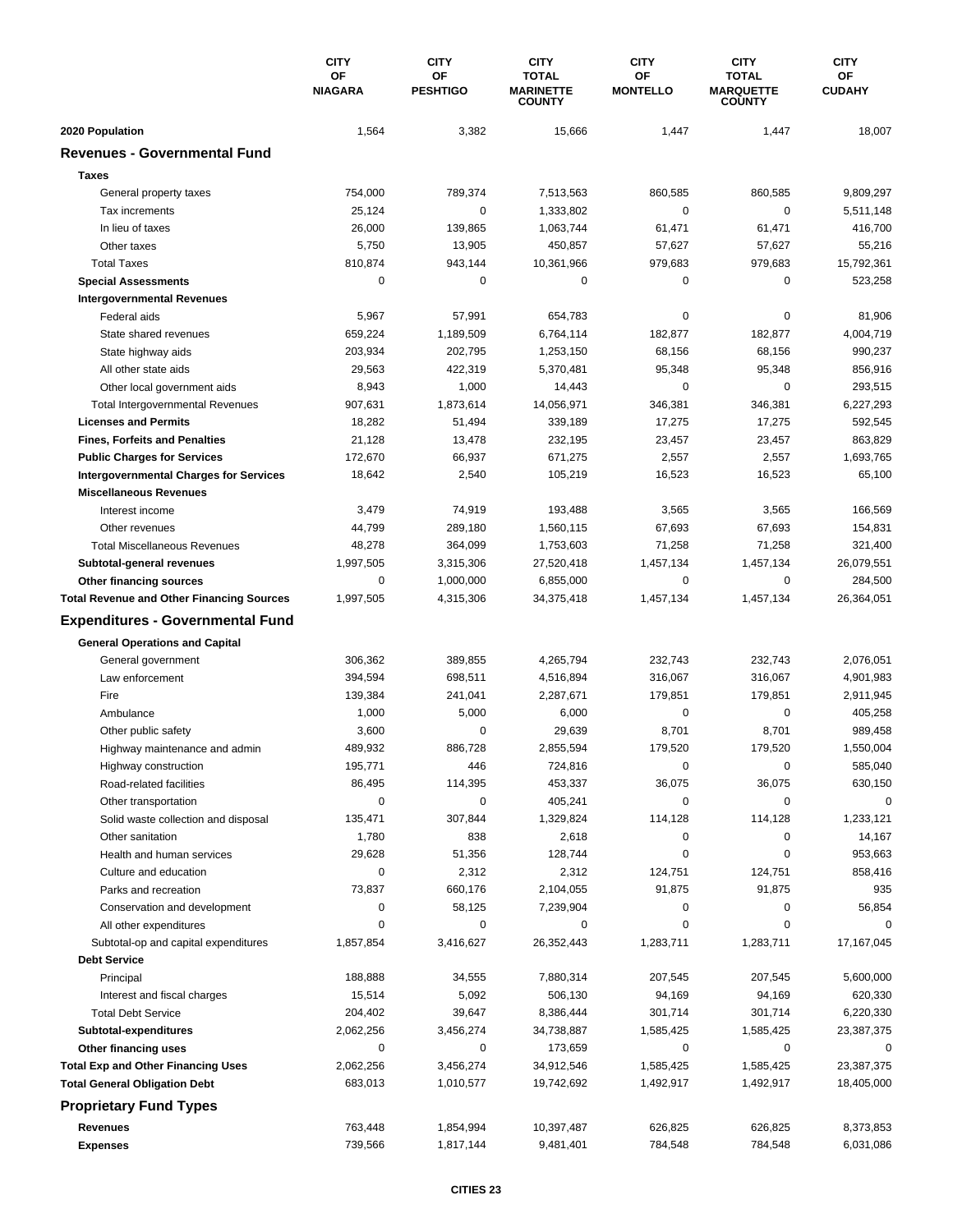|                                                  | <b>CITY</b><br>OF<br><b>FRANKLIN</b> | <b>CITY</b><br><b>CITY</b><br>OF<br>0F |                   | <b>CITY</b><br><b>OF</b><br><b>MILWAUKEE</b> | <b>CITY</b><br>ΟF<br><b>OAK CREEK</b> | <b>CITY</b><br><b>OF</b><br><b>SAINT FRANCIS</b> |
|--------------------------------------------------|--------------------------------------|----------------------------------------|-------------------|----------------------------------------------|---------------------------------------|--------------------------------------------------|
|                                                  |                                      | <b>GLENDALE</b>                        | <b>GREENFIELD</b> |                                              |                                       |                                                  |
| 2020 Population                                  | 36,514                               | 12,463                                 | 36,659            | 587,072                                      | 36,529                                | 9,658                                            |
| <b>Revenues - Governmental Fund</b>              |                                      |                                        |                   |                                              |                                       |                                                  |
| <b>Taxes</b>                                     |                                      |                                        |                   |                                              |                                       |                                                  |
| General property taxes                           | 21,741,901                           | 15,288,832                             | 26,573,341        | 288,225,000                                  | 23,121,030                            | 6,683,496                                        |
| Tax increments                                   | 3,261,911                            | 2,340,588                              | 4,939,286         | 55,391,000                                   | 6,257,847                             | 348,178                                          |
| In lieu of taxes                                 | 1,176,466                            | 812,585                                | 33,933            | 16,545,000                                   | 1,799,838                             | 7,072                                            |
| Other taxes                                      | 343,420                              | 452,899                                | 10,814            | 15,476,000                                   | 953,494                               | 26,756                                           |
| <b>Total Taxes</b>                               | 26,523,698                           | 18,894,904                             | 31,557,374        | 375,637,000                                  | 32,132,209                            | 7,065,502                                        |
| <b>Special Assessments</b>                       | 185,626                              | 0                                      | 293,931           | 1,593,000                                    | 205,757                               | 262,176                                          |
| <b>Intergovernmental Revenues</b>                |                                      |                                        |                   |                                              |                                       |                                                  |
| Federal aids                                     | 1,138,430                            | 0                                      | 431,978           | 120,798,000                                  | 136,992                               | $\Omega$                                         |
| State shared revenues                            | 1,575,464                            | 1,665,226                              | 1,275,872         | 238,909,000                                  | 6,807,793                             | 2,269,751                                        |
| State highway aids                               | 1,413,058                            | 1,118,967                              | 2,047,837         | 31,368,000                                   | 2,729,858                             | 797,660                                          |
| All other state aids                             | 1,049,914                            | 353,300                                | 1,408,269         | 9,804,000                                    | 848,301                               | 284,974                                          |
| Other local government aids                      | 0                                    | 41,422                                 | 200,614           | 9,735,000                                    | 124,155                               | 120,974                                          |
| <b>Total Intergovernmental Revenues</b>          | 5,176,866                            | 3,178,915                              | 5,364,570         | 410,614,000                                  | 10,647,099                            | 3,473,359                                        |
| <b>Licenses and Permits</b>                      | 2,792,147                            | 1,082,067                              | 1,222,637         | 13,977,000                                   | 1,852,295                             | 551,356                                          |
| <b>Fines, Forfeits and Penalties</b>             | 390,124                              | 255,177                                | 612,062           | 2,008,000                                    | 401,390                               | 231,431                                          |
| <b>Public Charges for Services</b>               | 6,144,021                            | 702,304                                | 3,872,887         | 110,888,000                                  | 2,513,057                             | 522,924                                          |
| <b>Intergovernmental Charges for Services</b>    | 229,018                              | 0                                      | 1,477,565         | 54,654,000                                   | 707,426                               | $\mathbf 0$                                      |
| <b>Miscellaneous Revenues</b>                    |                                      |                                        |                   |                                              |                                       |                                                  |
| Interest income                                  | 777,507                              | 157,869                                | 412,347           | 8,680,000                                    | 551,294                               | 254,927                                          |
| Other revenues                                   | 699,897                              | 493,660                                | 541,517           | 35,420,000                                   | 3,556,542                             | 440,093                                          |
| <b>Total Miscellaneous Revenues</b>              | 1,477,404                            | 651,529                                | 953,864           | 44,100,000                                   | 4,107,836                             | 695,020                                          |
| Subtotal-general revenues                        | 42,918,904                           | 24,764,896                             | 45,354,890        | 1,013,471,000                                | 52,567,069                            | 12,801,768                                       |
| Other financing sources                          | 12,590,000                           | 13,112,146                             | 4,905,000         | 628,564,000                                  | 16,689,294                            | 0                                                |
| <b>Total Revenue and Other Financing Sources</b> | 55,508,904                           | 37,877,042                             | 50,259,890        | 1,642,035,000                                | 69,256,363                            | 12,801,768                                       |
| <b>Expenditures - Governmental Fund</b>          |                                      |                                        |                   |                                              |                                       |                                                  |
| <b>General Operations and Capital</b>            |                                      |                                        |                   |                                              |                                       |                                                  |
| General government                               | 3,539,826                            | 1,676,983                              | 4,427,785         | 127,951,000                                  | 4,990,812                             | 1,306,304                                        |
| Law enforcement                                  | 9,972,845                            | 7,329,250                              | 10,451,361        | 303,277,000                                  | 11,483,696                            | 3,709,936                                        |
| Fire                                             | 5,722,317                            | 4,034,259                              | 5,555,066         | 134,167,000                                  | 2,858,399                             | 2,603,240                                        |
| Ambulance                                        | 2,012,632                            | 0                                      | 2,834,351         | 0                                            | 5,431,762                             | 0                                                |
| Other public safety                              | 2,192,080                            | 284,534                                | 1,632,308         | 106,427,000                                  | 1,041,376                             | 69,933                                           |
| Highway maintenance and admin                    | 4,625,628                            | 1,491,577                              | 5,791,443         | 57,877,000                                   | 4,610,157                             | 779,076                                          |
| Highway construction                             | 6,599,504                            | 2,501,873                              | 3,623,010         | 47,776,000                                   | 624,874                               | 264,414                                          |
| Road-related facilities                          | 2,298,575                            | 239,535                                | 1,835,837         | 17,344,000                                   | 1,254,525                             | 332,038                                          |
| Other transportation                             | 109,586                              | 0                                      | 0                 | 4,039,000                                    | 0                                     | $\Omega$                                         |
| Solid waste collection and disposal              | 2,013,227                            | 859,946                                | 0                 | 42,071,000                                   | 1,519,730                             | 589,414                                          |
| Other sanitation                                 | 8,561,286                            | 31,900                                 | 25,364            | 641,000                                      | 320,905                               | 15,418                                           |
| Health and human services                        | 1,019,738                            | 112,841                                | 1,188,435         | 34,889,000                                   | 1,078,162                             | 106,953                                          |
| Culture and education                            | 1,492,942                            | 446,862                                | 1,270,046         | 23,884,000                                   | 1,012,583                             | 624,249                                          |
| Parks and recreation                             | 612,296                              | 860,503                                | 1,690,259         | 2,854,000                                    | 1,092,068                             | 12,288                                           |
| Conservation and development                     | 5,900,312                            | 281,855                                | 328,642           | 74,892,000                                   | 10,563,408                            | 4,578,373                                        |
| All other expenditures                           | 190,327                              | 0                                      | 0                 | 0                                            | 0                                     |                                                  |
| Subtotal-op and capital expenditures             | 56,863,121                           | 20,151,918                             | 40,653,907        | 978,089,000                                  | 47,882,457                            | 14,991,636                                       |
| <b>Debt Service</b>                              |                                      |                                        |                   |                                              |                                       |                                                  |
| Principal                                        | 2,090,000                            | 17,080,000                             | 6,226,465         | 278,670,000                                  | 16,480,000                            | 992,495                                          |
| Interest and fiscal charges                      | 1,486,482                            | 1,483,657                              | 2,407,129         | 54,658,000                                   | 3,628,103                             | 445,530                                          |
| <b>Total Debt Service</b>                        | 3,576,482                            | 18,563,657                             | 8,633,594         | 333,328,000                                  | 20,108,103                            | 1,438,025                                        |
| Subtotal-expenditures                            | 60,439,603                           | 38,715,575                             | 49,287,501        | 1,311,417,000                                | 67,990,560                            | 16,429,661                                       |
| Other financing uses                             | 13,480,000                           | 90,516                                 | 0                 | 197,970,000                                  | 830,098                               | 0                                                |
| <b>Total Exp and Other Financing Uses</b>        | 73,919,603                           | 38,806,091                             | 49,287,501        | 1,509,387,000                                | 68,820,658                            | 16,429,661                                       |
| <b>Total General Obligation Debt</b>             | 67,560,069                           | 45,437,388                             | 78,583,068        | 1,133,043,000                                | 97,640,000                            | 19,420,361                                       |
|                                                  |                                      |                                        |                   |                                              |                                       |                                                  |
| <b>Proprietary Fund Types</b>                    |                                      |                                        |                   |                                              |                                       |                                                  |
| Revenues                                         | 17,506,826                           | 6,492,410                              | 6,596,926         | 264,007,000                                  | 23,800,650                            | 1,232,149                                        |
| <b>Expenses</b>                                  | 16,271,304                           | 5,869,460                              | 6,074,519         | 264,419,000                                  | 19,661,973                            | 1,285,387                                        |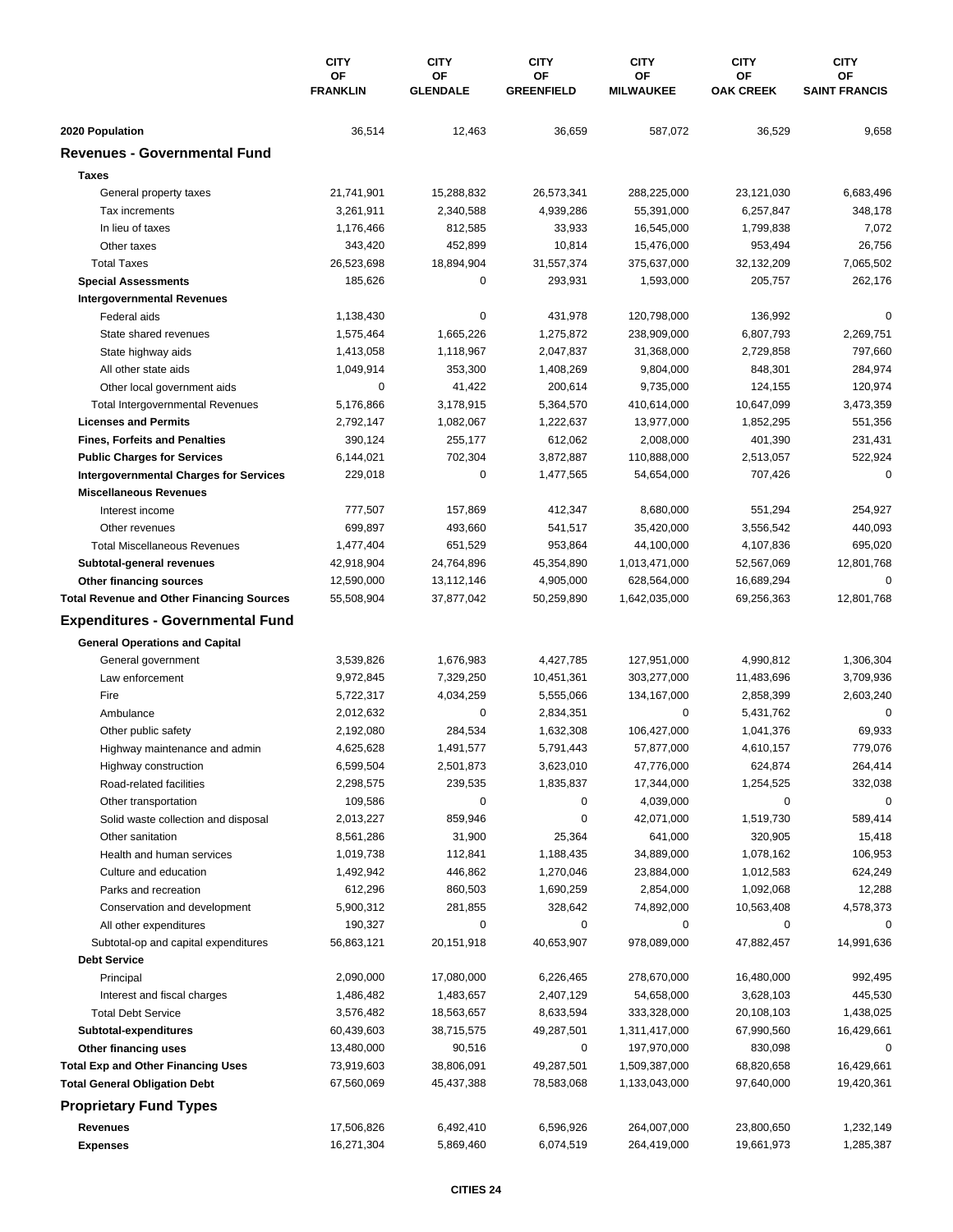|                                                  | <b>CITY</b><br>OF                | <b>CITY</b>            | <b>CITY</b>             | <b>CITY</b><br><b>TOTAL</b>       | <b>CITY</b>         | <b>CITY</b><br>ОF |
|--------------------------------------------------|----------------------------------|------------------------|-------------------------|-----------------------------------|---------------------|-------------------|
|                                                  | <b>SOUTH</b><br><b>MILWAUKEE</b> | OF<br><b>WAUWATOSA</b> | ΟF<br><b>WEST ALLIS</b> | <b>MILWAUKEE</b><br><b>COUNTY</b> | OF<br><b>SPARTA</b> | <b>TOMAH</b>      |
| 2020 Population                                  | 20,622                           | 48,478                 | 59,517                  | 865,519                           | 10,056              | 9,385             |
| <b>Revenues - Governmental Fund</b>              |                                  |                        |                         |                                   |                     |                   |
| <b>Taxes</b>                                     |                                  |                        |                         |                                   |                     |                   |
| General property taxes                           | 11,537,795                       | 44,088,311             | 43,011,416              | 490,080,419                       | 3,763,328           | 5,686,435         |
| Tax increments                                   | 1,782,813                        | 9,091,431              | 4,593,714               | 93,517,916                        | 1,239,808           | 525,969           |
| In lieu of taxes                                 | 614,363                          | 1,538,883              | 2,075,307               | 25,020,147                        | 673,635             | 369,549           |
| Other taxes                                      | 16,965                           | 1,146,491              | 655,662                 | 19,137,717                        | 305,423             | 503,117           |
| <b>Total Taxes</b>                               | 13,951,936                       | 55,865,116             | 50,336,099              | 627,756,199                       | 5,982,194           | 7,085,070         |
| <b>Special Assessments</b>                       | 13,345                           | 647,796                | 1,481,627               | 5,206,516                         | 7,674               | 16,448            |
| <b>Intergovernmental Revenues</b>                |                                  |                        |                         |                                   |                     |                   |
| Federal aids                                     | 811,876                          | 1,729,400              | 8,207,502               | 133,336,084                       | 199,834             | 179,353           |
| State shared revenues                            | 3,336,337                        | 2,963,404              | 10,041,665              | 272,849,231                       | 2,102,839           | 1,870,302         |
| State highway aids                               | 1,105,295                        | 2,914,478              | 2,558,757               | 47,044,147                        | 629,726             | 667,016           |
| All other state aids                             | 348,697                          | 682,328                | 2,003,756               | 17,640,455                        | 39,050              | 96,192            |
| Other local government aids                      | 218,972                          | 0                      | 251,534                 | 10,986,186                        | 145,267             | 137,001           |
| <b>Total Intergovernmental Revenues</b>          | 5,821,177                        | 8,289,610              | 23,063,214              | 481,856,103                       | 3,116,716           | 2,949,864         |
| <b>Licenses and Permits</b>                      | 562,042                          | 1,717,969              | 1,727,461               | 26,077,519                        | 115,950             | 117,817           |
| <b>Fines, Forfeits and Penalties</b>             | 276,356                          | 908,824                | 1,861,632               | 7,808,825                         | 120,706             | 146,354           |
| <b>Public Charges for Services</b>               | 2,095,112                        | 2,964,311              | 6,765,153               | 138, 161, 534                     | 443,011             | 2,334,600         |
| <b>Intergovernmental Charges for Services</b>    | 414,706                          | 2,314,392              | 1,060,102               | 60,922,309                        | 22,160              | 200,897           |
| <b>Miscellaneous Revenues</b>                    |                                  |                        |                         |                                   |                     |                   |
| Interest income                                  | 199,184                          | 2,176,524              | 1,226,703               | 14,602,924                        | 110,757             | 98,420            |
| Other revenues                                   | 91,875                           | 1,827,738              | 2,213,512               | 45,439,665                        | 248,460             | 700,778           |
| <b>Total Miscellaneous Revenues</b>              | 291,059                          | 4,004,262              | 3,440,215               | 60,042,589                        | 359,217             | 799,198           |
| Subtotal-general revenues                        | 23,425,733                       | 76,712,280             | 89,735,503              | 1,407,831,594                     | 10,167,628          | 13,650,248        |
| Other financing sources                          | 7,405,963                        | 9,320,233              | 8,521,095               | 701,392,231                       | 12,133,015          | 6,817,247         |
| <b>Total Revenue and Other Financing Sources</b> | 30,831,696                       | 86,032,513             | 98,256,598              | 2,109,223,825                     | 22,300,643          | 20,467,495        |
| <b>Expenditures - Governmental Fund</b>          |                                  |                        |                         |                                   |                     |                   |
| <b>General Operations and Capital</b>            |                                  |                        |                         |                                   |                     |                   |
| General government                               | 2,191,772                        | 6,310,162              | 8,295,203               | 162,765,898                       | 1,283,322           | 1,305,550         |
| Law enforcement                                  | 5,898,260                        | 19,327,139             | 22,478,345              | 398,829,815                       | 3,569,014           | 2,796,638         |
| Fire                                             | 2,338,912                        | 7,039,908              | 12,333,753              | 179,564,799                       | 878,243             | 297,117           |
| Ambulance                                        | 1,191,198                        | 7,957,765              | 1,362,382               | 21,195,348                        | 24,980              | 2,427,157         |
| Other public safety                              | 196,217                          | 2,752,995              | 1,832,151               | 117,418,052                       | 213,625             | 134,433           |
| Highway maintenance and admin                    | 2,184,265                        | 4,237,277              | 4,130,725               | 87,277,152                        | 944,037             | 1,860,328         |
| Highway construction                             | 2,195,608                        | 4,853,035              | 5,271,928               | 74,295,286                        | 738,400             | 699,784           |
| Road-related facilities                          | 481,270                          | 3,484,986              | 2,952,253               | 30,853,169                        | 136,498             | 179,167           |
| Other transportation                             | 0                                | 0                      | 0                       | 4,148,586                         | 50,191              | 31,138            |
| Solid waste collection and disposal              | 1,755,078                        | 3,733,105              | 2,373,841               | 56,148,462                        | 502,317             | 463,183           |
| Other sanitation                                 | 75,765                           | 229,508                | 362,496                 | 10,277,809                        | 556                 | 29,729            |
| Health and human services                        | 1,110,487                        | 2,565,914              | 4,992,457               | 48,017,650                        | 30,000              | 172,343           |
| Culture and education                            | 749,901                          | 4,205,979              | 2,197,475               | 36,742,453                        | 577,701             | 498,070           |
| Parks and recreation                             | 199,419                          | 1,216,457              | 623,962                 | 9,162,187                         | 949,937             | 1,504,235         |
| Conservation and development                     | 1,726,374                        | 10,402,952             | 8,412,880               | 117,143,650                       | 1,930,628           | 1,046,790         |
| All other expenditures                           | 0                                | 0                      | 0                       | 190,327                           | 0                   | 0                 |
| Subtotal-op and capital expenditures             | 22,294,526                       | 78,317,182             | 77,619,851              | 1,354,030,643                     | 11,829,449          | 13,445,662        |
| <b>Debt Service</b>                              |                                  |                        |                         |                                   |                     |                   |
| Principal                                        | 2,075,000                        | 7,868,861              | 5,695,866               | 342,778,687                       | 5,415,514           | 4,158,915         |
| Interest and fiscal charges                      | 739,988                          | 2,507,392              | 1,378,487               | 69,355,098                        | 582,209             | 532,338           |
| <b>Total Debt Service</b>                        | 2,814,988                        | 10,376,253             | 7,074,353               | 412,133,785                       | 5,997,723           | 4,691,253         |
| Subtotal-expenditures                            | 25,109,514                       | 88,693,435             | 84,694,204              | 1,766,164,428                     | 17,827,172          | 18,136,915        |
| Other financing uses                             | 0                                | 255,000                | 1,403,206               | 214,028,820                       | 3,099,100           | 3,106,066         |
| <b>Total Exp and Other Financing Uses</b>        | 25,109,514                       | 88,948,435             | 86,097,410              | 1,980,193,248                     | 20,926,272          | 21,242,981        |
| <b>Total General Obligation Debt</b>             | 31,500,000                       | 127,884,967            | 76,770,838              | 1,696,244,691                     | 16,349,168          | 18,289,939        |
| <b>Proprietary Fund Types</b>                    |                                  |                        |                         |                                   |                     |                   |
| Revenues                                         | 10,073,396                       | 43,965,021             | 41,570,375              | 423,618,606                       | 5,061,466           | 5,824,782         |
| <b>Expenses</b>                                  | 7,853,639                        | 36,514,531             | 34,288,645              | 398,269,544                       | 5,022,477           | 4,814,611         |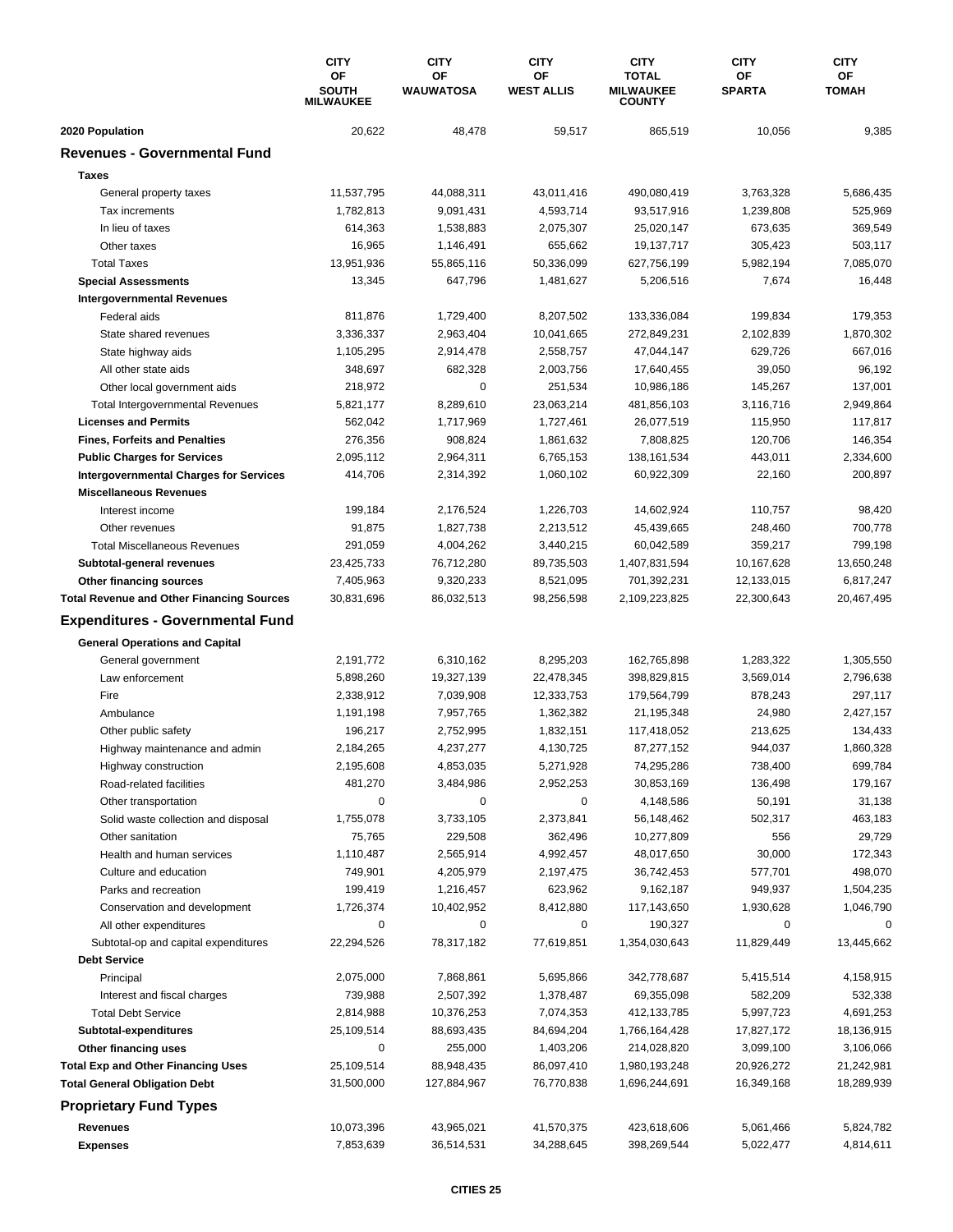|                                                  | <b>CITY</b><br><b>TOTAL</b><br><b>MONROE</b><br><b>COUNTY</b> | <b>CITY</b><br>ОF<br><b>GILLETT</b> | <b>CITY</b> | <b>CITY</b><br>ΟF<br>OF<br><b>OCONTO</b><br><b>OCONTO FALLS</b> | <b>CITY</b><br><b>TOTAL</b><br><b>OCONTO</b><br><b>COUNTY</b> | <b>CITY</b><br>ОF<br><b>RHINELANDER</b> |
|--------------------------------------------------|---------------------------------------------------------------|-------------------------------------|-------------|-----------------------------------------------------------------|---------------------------------------------------------------|-----------------------------------------|
|                                                  |                                                               |                                     |             |                                                                 |                                                               |                                         |
|                                                  |                                                               |                                     |             |                                                                 |                                                               |                                         |
| 2020 Population                                  | 19,441                                                        | 1,323                               | 4,598       | 2,806                                                           | 8,727                                                         | 7,783                                   |
| <b>Revenues - Governmental Fund</b>              |                                                               |                                     |             |                                                                 |                                                               |                                         |
| <b>Taxes</b>                                     |                                                               |                                     |             |                                                                 |                                                               |                                         |
| General property taxes                           | 9,449,763                                                     | 501,806                             | 1,790,056   | 1,379,966                                                       | 3,671,828                                                     | 6,009,217                               |
| Tax increments                                   | 1,765,777                                                     | 106,240                             | 186,705     | 0                                                               | 292,945                                                       | 1,022,417                               |
| In lieu of taxes                                 | 1,043,184                                                     | 83,669                              | 213,692     | 263,043                                                         | 560,404                                                       | 406,766                                 |
| Other taxes                                      | 808,540                                                       | 28,565                              | 23,272      | 2,084                                                           | 53,921                                                        | 919,174                                 |
| <b>Total Taxes</b>                               | 13,067,264                                                    | 720,280                             | 2,213,725   | 1,645,093                                                       | 4,579,098                                                     | 8,357,574                               |
| <b>Special Assessments</b>                       | 24,122                                                        | 3,299                               | 127,269     | 14,715                                                          | 145,283                                                       | 30,673                                  |
| <b>Intergovernmental Revenues</b>                |                                                               |                                     |             |                                                                 |                                                               |                                         |
| Federal aids                                     | 379,187                                                       | 0                                   | 91,351      | 50,748                                                          | 142,099                                                       | 389,561                                 |
| State shared revenues                            | 3,973,141                                                     | 516,170                             | 1,778,087   | 500,331                                                         | 2,794,588                                                     | 1,371,640                               |
| State highway aids                               | 1,296,742                                                     | 129,641                             | 307,311     | 215,960                                                         | 652,912                                                       | 719,112                                 |
| All other state aids                             | 135,242                                                       | 145,900                             | 214,270     | 14,812                                                          | 374,982                                                       | 261,684                                 |
| Other local government aids                      | 282,268                                                       | 57,462                              | 0           | 110,625                                                         | 168,087                                                       | 16,500                                  |
| <b>Total Intergovernmental Revenues</b>          | 6,066,580                                                     | 849,173                             | 2,391,019   | 892,476                                                         | 4,132,668                                                     | 2,758,497                               |
| <b>Licenses and Permits</b>                      | 233,767                                                       | 11,441                              | 91,278      | 46,943                                                          | 149,662                                                       | 438,367                                 |
| <b>Fines, Forfeits and Penalties</b>             | 267,060                                                       | 12,380                              | 72,630      | 21,374                                                          | 106,384                                                       | 38,304                                  |
| <b>Public Charges for Services</b>               | 2,777,611                                                     | 90,317                              | 1,110,049   | 123,783                                                         | 1,324,149                                                     | 698,685                                 |
| <b>Intergovernmental Charges for Services</b>    | 223,057                                                       | 0                                   | 152,212     | 152,863                                                         | 305,075                                                       | $\mathbf 0$                             |
| <b>Miscellaneous Revenues</b>                    |                                                               |                                     |             |                                                                 |                                                               |                                         |
| Interest income                                  | 209,177                                                       | 2,193                               | 41,585      | 18,121                                                          | 61,899                                                        | 116,804                                 |
| Other revenues                                   | 949,238                                                       | 27,840                              | 465,710     | 252,037                                                         | 745,587                                                       | 273,301                                 |
| <b>Total Miscellaneous Revenues</b>              | 1,158,415                                                     | 30,033                              | 507,295     | 270,158                                                         | 807,486                                                       | 390,105                                 |
| Subtotal-general revenues                        | 23,817,876                                                    | 1,716,923                           | 6,665,477   | 3,167,405                                                       | 11,549,805                                                    | 12,712,205                              |
| Other financing sources                          | 18,950,262                                                    | 865,122                             | 4,522,335   | 1,883,366                                                       | 7,270,823                                                     | 2,873,929                               |
| <b>Total Revenue and Other Financing Sources</b> | 42,768,138                                                    | 2,582,045                           | 11,187,812  | 5,050,771                                                       | 18,820,628                                                    | 15,586,134                              |
| <b>Expenditures - Governmental Fund</b>          |                                                               |                                     |             |                                                                 |                                                               |                                         |
| <b>General Operations and Capital</b>            |                                                               |                                     |             |                                                                 |                                                               |                                         |
| General government                               | 2,588,872                                                     | 194,158                             | 606,261     | 490,701                                                         | 1,291,120                                                     | 1,230,507                               |
| Law enforcement                                  | 6,365,652                                                     | 376,970                             | 1,048,036   | 827,012                                                         | 2,252,018                                                     | 2,154,967                               |
| Fire                                             | 1,175,360                                                     | 68,400                              | 1,616,846   | 213,076                                                         | 1,898,322                                                     | 2,128,275                               |
| Ambulance                                        | 2,452,137                                                     | 20,633                              | 321,752     | 40,170                                                          | 382,555                                                       | 446,606                                 |
| Other public safety                              | 348,058                                                       | 5,000                               | 123,979     | 13,654                                                          | 142,633                                                       | 43,596                                  |
| Highway maintenance and admin                    | 2,804,365                                                     | 433,844                             | 902,260     | 487,787                                                         | 1,823,891                                                     | 1,173,144                               |
| Highway construction                             | 1,438,184                                                     | 855,494                             | 1,201,350   | 1,142,078                                                       | 3,198,922                                                     | 3,603,614                               |
| Road-related facilities                          | 315,665                                                       | 29,301                              | 318,734     | 38,657                                                          | 386,692                                                       | 246,357                                 |
| Other transportation                             | 81,329                                                        | 0                                   | 183,473     | 0                                                               | 183,473                                                       | 831,838                                 |
| Solid waste collection and disposal              | 965,500                                                       | 76,779                              | 186,193     | 206,048                                                         | 469,020                                                       | 446,792                                 |
| Other sanitation                                 | 30,285                                                        | 3,791                               | 31          | 11,856                                                          | 15,678                                                        | 0                                       |
| Health and human services                        | 202,343                                                       | 24,406                              | 2,200       | 6,384                                                           | 32,990                                                        | 65,745                                  |
| Culture and education                            | 1,075,771                                                     | 119,090                             | 368,268     | 168,729                                                         | 656,087                                                       | 359,276                                 |
| Parks and recreation                             | 2,454,172                                                     | 53,700                              | 566,579     | 93,254                                                          | 713,533                                                       | 331,597                                 |
| Conservation and development                     | 2,977,418                                                     | 10,203                              | 44,145      | 1,769,539                                                       | 1,823,887                                                     | 279,118                                 |
| All other expenditures                           | 0                                                             | 0                                   | 443,798     | 0                                                               | 443,798                                                       | $\Omega$                                |
| Subtotal-op and capital expenditures             | 25,275,111                                                    | 2,271,769                           | 7,933,905   | 5,508,945                                                       | 15,714,619                                                    | 13,341,432                              |
| <b>Debt Service</b>                              |                                                               |                                     |             |                                                                 |                                                               |                                         |
| Principal                                        | 9,574,429                                                     | 272,108                             | 2,300,000   | 293,998                                                         | 2,866,106                                                     | 1,763,753                               |
| Interest and fiscal charges                      | 1,114,547                                                     | 85,031                              | 363,140     | 70,139                                                          | 518,310                                                       | 498,477                                 |
| <b>Total Debt Service</b>                        | 10,688,976                                                    | 357,139                             | 2,663,140   | 364,137                                                         | 3,384,416                                                     | 2,262,230                               |
| Subtotal-expenditures                            | 35,964,087                                                    | 2,628,908                           | 10,597,045  | 5,873,082                                                       | 19,099,035                                                    | 15,603,662                              |
| Other financing uses                             | 6,205,166                                                     | 418,917                             | 0           | 0                                                               | 418,917                                                       | 0                                       |
| <b>Total Exp and Other Financing Uses</b>        | 42,169,253                                                    | 3,047,825                           | 10,597,045  | 5,873,082                                                       | 19,517,952                                                    | 15,603,662                              |
| <b>Total General Obligation Debt</b>             | 34,639,107                                                    | 2,076,297                           | 8,387,335   | 2,854,875                                                       | 13,318,507                                                    | 15,301,885                              |
| <b>Proprietary Fund Types</b>                    |                                                               |                                     |             |                                                                 |                                                               |                                         |
| Revenues                                         | 10,886,248                                                    | 1,648,197                           | 2,284,843   | 5,294,481                                                       | 9,227,521                                                     | 6,269,160                               |
| <b>Expenses</b>                                  | 9,837,088                                                     | 1,066,005                           | 1,990,497   | 4,729,013                                                       | 7,785,515                                                     | 8,770,310                               |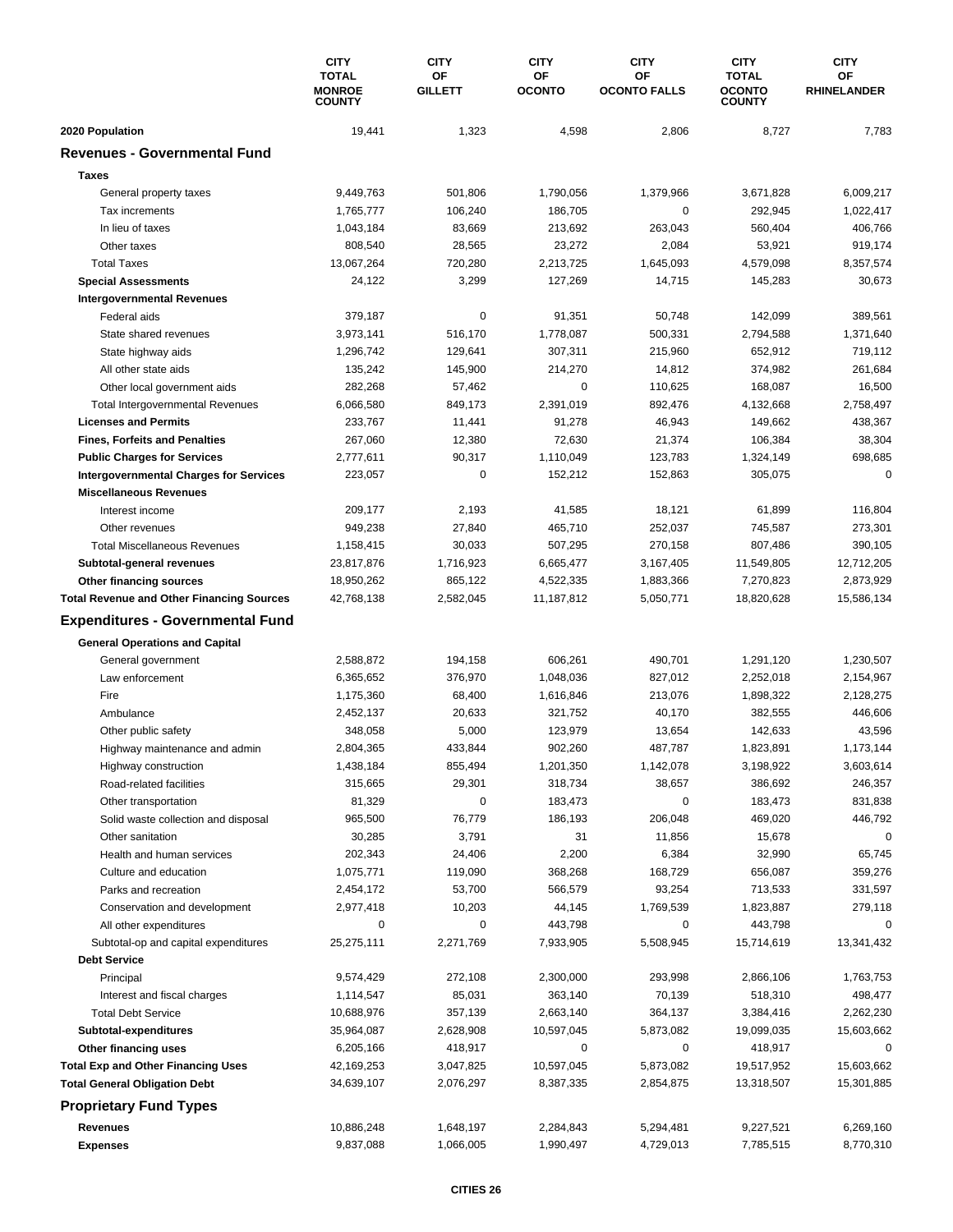|                                                  | <b>CITY</b><br><b>TOTAL</b><br><b>ONEIDA COUNTY</b> | <b>CITY</b><br>OF<br><b>APPLETON</b> | <b>CITY</b><br>ΟF<br>KAUKAUNA | <b>CITY</b><br>OF<br><b>SEYMOUR</b> | <b>CITY</b><br><b>TOTAL</b><br><b>OUTAGAMIE</b><br><b>COUNTY</b> | <b>CITY</b><br><b>OF</b><br><b>CEDARBURG</b> |
|--------------------------------------------------|-----------------------------------------------------|--------------------------------------|-------------------------------|-------------------------------------|------------------------------------------------------------------|----------------------------------------------|
| 2020 Population                                  | 7,783                                               | 74,465                               | 16,363                        | 3,415                               | 94,243                                                           | 12,147                                       |
| <b>Revenues - Governmental Fund</b>              |                                                     |                                      |                               |                                     |                                                                  |                                              |
| <b>Taxes</b>                                     |                                                     |                                      |                               |                                     |                                                                  |                                              |
| General property taxes                           | 6,009,217                                           | 46, 183, 245                         | 9,279,925                     | 1,603,715                           | 57,066,885                                                       | 10,350,913                                   |
| Tax increments                                   | 1,022,417                                           | 5,098,496                            | 1,246,113                     | 539,523                             | 6,884,132                                                        | $\mathbf 0$                                  |
| In lieu of taxes                                 | 406,766                                             | 2,324,539                            | 2,618,225                     | 118,923                             | 5,061,687                                                        | 832,608                                      |
| Other taxes                                      | 919,174                                             | 1,472,750                            | 221,830                       | 13,759                              | 1,708,339                                                        | 53,611                                       |
| <b>Total Taxes</b>                               | 8,357,574                                           | 55,079,030                           | 13,366,093                    | 2,275,920                           | 70,721,043                                                       | 11,237,132                                   |
| <b>Special Assessments</b>                       | 30,673                                              | 627,668                              | 1,774,787                     | 2,388                               | 2,404,843                                                        | 117,673                                      |
| <b>Intergovernmental Revenues</b>                |                                                     |                                      |                               |                                     |                                                                  |                                              |
| Federal aids                                     | 389,561                                             | 1,524,339                            | 17,457                        | 57,171                              | 1,598,967                                                        | 2,679                                        |
| State shared revenues                            | 1,371,640                                           | 12,047,120                           | 2,662,692                     | 723,308                             | 15,433,120                                                       | 474,369                                      |
| State highway aids                               | 719,112                                             | 3,254,621                            | 1,080,599                     | 179,791                             | 4,515,011                                                        | 802,115                                      |
| All other state aids                             | 261,684                                             | 3,448,077                            | 361,250                       | 14,833                              | 3,824,160                                                        | 485,247                                      |
| Other local government aids                      | 16,500                                              | 2,028,414                            | 0                             | 107,241                             | 2,135,655                                                        | 229,221                                      |
| <b>Total Intergovernmental Revenues</b>          | 2,758,497                                           | 22,302,571                           | 4,121,998                     | 1,082,344                           | 27,506,913                                                       | 1,993,631                                    |
| <b>Licenses and Permits</b>                      | 438,367                                             | 1,948,939                            | 376,939                       | 35,121                              | 2,360,999                                                        | 567,433                                      |
| <b>Fines, Forfeits and Penalties</b>             | 38,304                                              | 320,356                              | 125,071                       | 54,053                              | 499,480                                                          | 41,067                                       |
| <b>Public Charges for Services</b>               | 698,685                                             | 3,110,396                            | 2,903,230                     | 100,317                             | 6,113,943                                                        | 1,384,441                                    |
| <b>Intergovernmental Charges for Services</b>    | 0                                                   | 4,189,602                            | 0                             | 72,015                              | 4,261,617                                                        | 231,400                                      |
| <b>Miscellaneous Revenues</b>                    |                                                     |                                      |                               |                                     |                                                                  |                                              |
| Interest income                                  | 116,804                                             | 4,155,663                            | 225,729                       | 20,276                              | 4,401,668                                                        | 186,683                                      |
| Other revenues                                   | 273,301                                             | 1,797,497                            | 3,530,712                     | 340,018                             | 5,668,227                                                        | 1,175,567                                    |
| <b>Total Miscellaneous Revenues</b>              | 390,105                                             | 5,953,160                            | 3,756,441                     | 360,294                             | 10,069,895                                                       | 1,362,250                                    |
| Subtotal-general revenues                        | 12,712,205                                          | 93,531,722                           | 26,424,559                    | 3,982,452                           | 123,938,733                                                      | 16,935,027                                   |
| Other financing sources                          | 2,873,929                                           | 17,539,991                           | 14,018,764                    | 1,301,861                           | 32,860,616                                                       | 6,350,000                                    |
| <b>Total Revenue and Other Financing Sources</b> | 15,586,134                                          | 111,071,713                          | 40,443,323                    | 5,284,313                           | 156,799,349                                                      | 23,285,027                                   |
| <b>Expenditures - Governmental Fund</b>          |                                                     |                                      |                               |                                     |                                                                  |                                              |
| <b>General Operations and Capital</b>            |                                                     |                                      |                               |                                     |                                                                  |                                              |
| General government                               | 1,230,507                                           | 9,984,744                            | 5,110,626                     | 398,272                             | 15,493,642                                                       | 1,315,476                                    |
| Law enforcement                                  | 2,154,967                                           | 19,209,256                           | 3,613,287                     | 778,164                             | 23,600,707                                                       | 3,762,706                                    |
| Fire                                             | 2,128,275                                           | 14,495,718                           | 2,640,319                     | 431,116                             | 17,567,153                                                       | 715,021                                      |
| Ambulance                                        | 446,606                                             | 0                                    | 56,266                        | 102,343                             | 158,609                                                          | 402,806                                      |
| Other public safety                              | 43,596                                              | 1,016,683                            | 322,574                       | 32,280                              | 1,371,537                                                        | 188,892                                      |
| Highway maintenance and admin                    | 1,173,144                                           | 8,308,050                            | 3,143,809                     | 613,316                             | 12,065,175                                                       | 1,704,319                                    |
| Highway construction                             | 3,603,614                                           | 9,328,031                            | 4,955,867                     | 248,390                             | 14,532,288                                                       | 872,012                                      |
| Road-related facilities                          | 246,357                                             | 2,860,180                            | 723,314                       | 155,814                             | 3,739,308                                                        | 498,765                                      |
| Other transportation                             | 831,838                                             | 0                                    | 20,920                        | 0                                   | 20,920                                                           | 0                                            |
| Solid waste collection and disposal              | 446,792                                             | 3,642,791                            | 558,104                       | 149,219                             | 4,350,114                                                        | 780,932                                      |
| Other sanitation                                 | 0                                                   | 0                                    | 119,003                       | 0                                   | 119,003                                                          | 6,500                                        |
| Health and human services                        | 65,745                                              | 3,393,257                            | 4,606                         | 24,908                              | 3,422,771                                                        | 145,092                                      |
| Culture and education                            | 359,276                                             | 4,787,256                            | 1,164,343                     | 247,398                             | 6,198,997                                                        | 1,028,123                                    |
| Parks and recreation                             | 331,597                                             | 7,319,385                            | 3,792,307                     | 181,533                             | 11,293,225                                                       | 1,426,785                                    |
| Conservation and development                     | 279,118                                             | 5,424,895                            | 892,806                       | 407,663                             | 6,725,364                                                        | 3,195,107                                    |
| All other expenditures                           | 0                                                   | 0                                    | 0                             | 0                                   | 0                                                                | 0                                            |
| Subtotal-op and capital expenditures             | 13,341,432                                          | 89,770,246                           | 27,118,151                    | 3,770,416                           | 120,658,813                                                      | 16,042,536                                   |
| <b>Debt Service</b>                              |                                                     |                                      |                               |                                     |                                                                  |                                              |
| Principal                                        | 1,763,753                                           | 7,339,875                            | 7,273,120                     | 244,003                             | 14,856,998                                                       | 1,677,055                                    |
| Interest and fiscal charges                      | 498,477                                             | 2,331,195                            | 1,625,180                     | 56,450                              | 4,012,825                                                        | 441,992                                      |
| <b>Total Debt Service</b>                        | 2,262,230                                           | 9,671,070                            | 8,898,300                     | 300,453                             | 18,869,823                                                       | 2,119,047                                    |
| Subtotal-expenditures                            | 15,603,662                                          | 99,441,316                           | 36,016,451                    | 4,070,869                           | 139,528,636                                                      | 18,161,583                                   |
| Other financing uses                             | 0                                                   | 2,622,698                            | 3,854,226                     | 0                                   | 6,476,924                                                        | 0                                            |
| <b>Total Exp and Other Financing Uses</b>        | 15,603,662                                          | 102,064,014                          | 39,870,677                    | 4,070,869                           | 146,005,560                                                      | 18,161,583                                   |
| <b>Total General Obligation Debt</b>             | 15,301,885                                          | 76,660,000                           | 44,715,000                    | 1,953,540                           | 123,328,540                                                      | 23,187,954                                   |
| <b>Proprietary Fund Types</b>                    |                                                     |                                      |                               |                                     |                                                                  |                                              |
| Revenues                                         | 6,269,160                                           | 65,373,464                           | 54,693,387                    | 1,819,741                           | 121,886,592                                                      | 17,719,706                                   |
| <b>Expenses</b>                                  | 8,770,310                                           | 59,935,313                           | 51,891,056                    | 1,934,482                           | 113,760,851                                                      | 16,034,040                                   |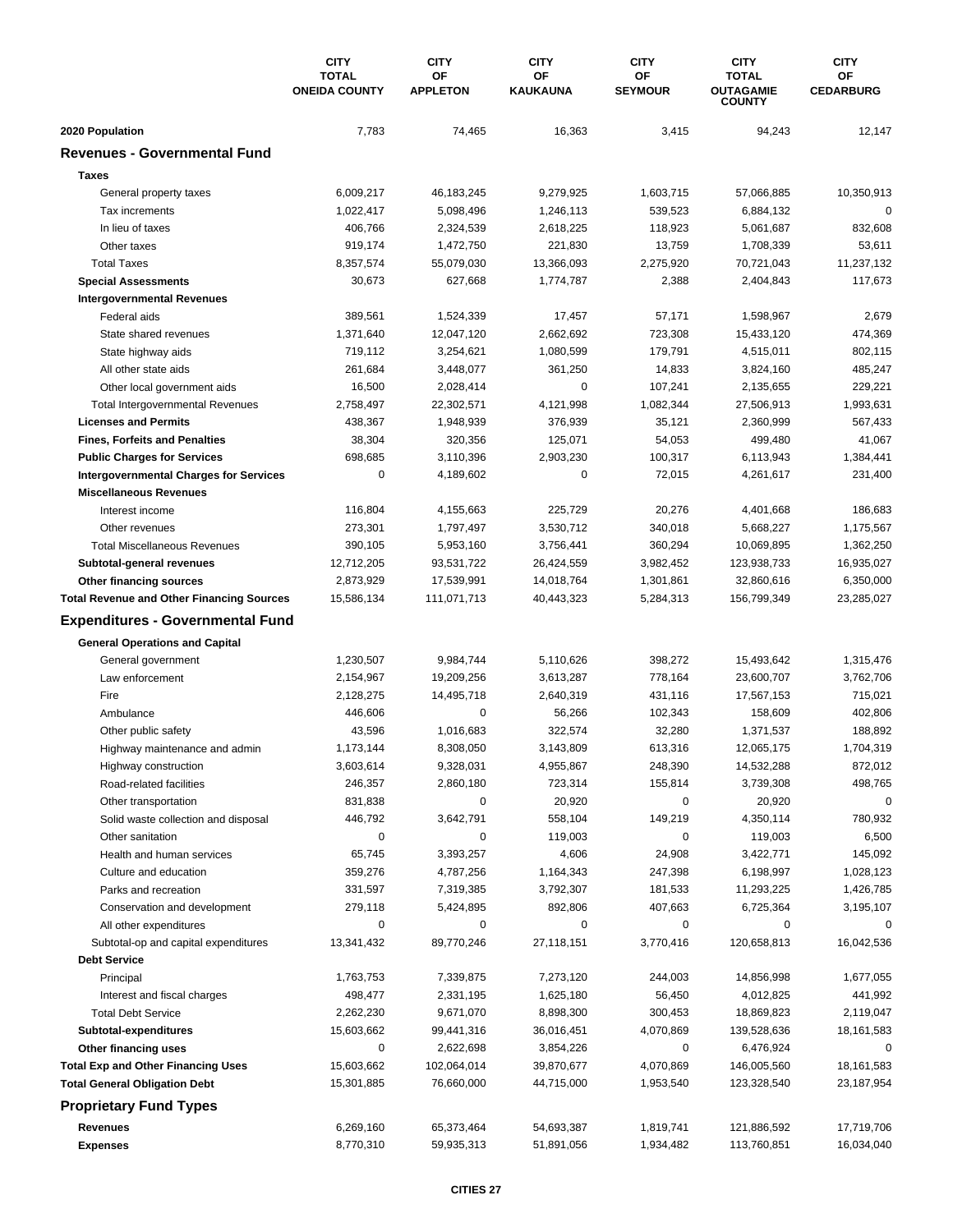|                                                  | <b>CITY</b>         | <b>CITY</b>                            | <b>CITY</b>                                     | <b>CITY</b>         | <b>CITY</b>                         | <b>CITY</b>           |
|--------------------------------------------------|---------------------|----------------------------------------|-------------------------------------------------|---------------------|-------------------------------------|-----------------------|
|                                                  | OF<br><b>MEQUON</b> | OF<br><b>PORT</b><br><b>WASHINGTON</b> | <b>TOTAL</b><br><b>OZAUKEE</b><br><b>COUNTY</b> | ΟF<br><b>DURAND</b> | <b>TOTAL</b><br><b>PEPIN COUNTY</b> | OF<br><b>PRESCOTT</b> |
| 2020 Population                                  | 24,806              | 11,954                                 | 48,907                                          | 1,841               | 1,841                               | 4,217                 |
| <b>Revenues - Governmental Fund</b>              |                     |                                        |                                                 |                     |                                     |                       |
| <b>Taxes</b>                                     |                     |                                        |                                                 |                     |                                     |                       |
| General property taxes                           | 22,090,821          | 6,126,864                              | 38,568,598                                      | 712,682             | 712,682                             | 2,238,372             |
| Tax increments                                   | 2,053,576           | 307.570                                | 2,361,146                                       | 47,300              | 47,300                              | 1,612,182             |
| In lieu of taxes                                 | 81,366              | 440,313                                | 1,354,287                                       | 0                   | $\mathbf 0$                         | 121,624               |
| Other taxes                                      | $\mathbf 0$         | 168,735                                | 222,346                                         | 0                   | $\mathbf 0$                         | 14,064                |
| <b>Total Taxes</b>                               | 24,225,763          | 7,043,482                              | 42,506,377                                      | 759,982             | 759,982                             | 3,986,242             |
| <b>Special Assessments</b>                       | 30,490              | 0                                      | 148,163                                         | 0                   | 0                                   | 37,646                |
| <b>Intergovernmental Revenues</b>                |                     |                                        |                                                 |                     |                                     |                       |
| Federal aids                                     | 195,686             | 63,341                                 | 261,706                                         | 0                   | $\mathbf 0$                         | $\Omega$              |
| State shared revenues                            | 572,924             | 2,730,706                              | 3,777,999                                       | 488,370             | 488,370                             | 498,018               |
| State highway aids                               | 1,624,500           | 840,202                                | 3,266,817                                       | 102,847             | 102,847                             | 690,865               |
| All other state aids                             | 205,846             | 180,223                                | 871,316                                         | 5,309               | 5,309                               | 95,856                |
| Other local government aids                      | $\mathbf 0$         | 127,194                                | 356,415                                         | 95,489              | 95,489                              | 76,681                |
| <b>Total Intergovernmental Revenues</b>          | 2,598,956           | 3,941,666                              | 8,534,253                                       | 692,015             | 692,015                             | 1,361,420             |
| <b>Licenses and Permits</b>                      | 1,418,175           | 553,427                                | 2,539,035                                       | 9,015               | 9,015                               | 74,758                |
| <b>Fines, Forfeits and Penalties</b>             | 143,533             | 129,395                                | 313,995                                         | 5,879               | 5,879                               | 89,602                |
| <b>Public Charges for Services</b>               | 1,087,731           | 2,036,090                              | 4,508,262                                       | 91,498              | 91,498                              | 486,947               |
| <b>Intergovernmental Charges for Services</b>    | 387,478             | 126,473                                | 745,351                                         | $\mathbf 0$         | 0                                   | $\mathbf 0$           |
| <b>Miscellaneous Revenues</b>                    |                     |                                        |                                                 |                     |                                     |                       |
| Interest income                                  | 282,252             | 117,220                                | 586,155                                         | 9,629               | 9,629                               | 51,735                |
| Other revenues                                   | 670,303             | 872,014                                | 2,717,884                                       | 84,819              | 84,819                              | 80,885                |
| <b>Total Miscellaneous Revenues</b>              | 952,555             | 989,234                                | 3,304,039                                       | 94,448              | 94,448                              | 132,620               |
| Subtotal-general revenues                        | 30,844,681          | 14,819,767                             | 62,599,475                                      | 1,652,837           | 1,652,837                           | 6,169,235             |
| Other financing sources                          | 6,265,841           | 6,722,426                              | 19,338,267                                      | 58,284              | 58,284                              | 1,515,638             |
| <b>Total Revenue and Other Financing Sources</b> | 37,110,522          | 21,542,193                             | 81,937,742                                      | 1,711,121           | 1,711,121                           | 7,684,873             |
| <b>Expenditures - Governmental Fund</b>          |                     |                                        |                                                 |                     |                                     |                       |
| <b>General Operations and Capital</b>            |                     |                                        |                                                 |                     |                                     |                       |
| General government                               | 3,049,344           | 1,595,836                              | 5,960,656                                       | 249,682             | 249,682                             | 466,826               |
| Law enforcement                                  | 6,802,430           | 3,334,522                              | 13,899,658                                      | 386.396             | 386,396                             | 1,149,358             |
| Fire                                             | 1,216,085           | 361,775                                | 2,292,881                                       | 217,025             | 217,025                             | 122,335               |
| Ambulance                                        | 575,098             | 415,672                                | 1,393,576                                       | 0                   | $\mathbf 0$                         | 129,636               |
| Other public safety                              | 493,825             | 182,631                                | 865,348                                         | $\pmb{0}$           | $\mathbf 0$                         | 68,046                |
| Highway maintenance and admin                    | 3,251,849           | 3,431,092                              | 8,387,260                                       | 328,217             | 328,217                             | 332,094               |
| Highway construction                             | 1,188,729           | 280,403                                | 2,341,144                                       | 2,391               | 2,391                               | 809,854               |
| Road-related facilities                          | 484,081             | 385,565                                | 1,368,411                                       | 93,913              | 93,913                              | 73,515                |
| Other transportation                             | 0                   | 0                                      | 0                                               | 0                   | 0                                   | $\mathbf 0$           |
| Solid waste collection and disposal              | 30,644              | 733,828                                | 1,545,404                                       | $\pmb{0}$           | 0                                   | 369,109               |
| Other sanitation                                 | 0                   | 43,357                                 | 49,857                                          | 5,428               | 5,428                               | 448,082               |
| Health and human services                        | 0                   | 109,702                                | 254,794                                         | 14,868              | 14,868                              | 7,146                 |
| Culture and education                            | 1,140,000           | 637,287                                | 2,805,410                                       | 107,081             | 107,081                             | 288,776               |
| Parks and recreation                             | 1,044,262           | 1,548,638                              | 4,019,685                                       | 64,100              | 64,100                              | 221,682               |
| Conservation and development                     | 2,139,826           | 288,305                                | 5,623,238                                       | 45,341              | 45,341                              | 430,555               |
| All other expenditures                           | 0                   | 0                                      | 0                                               | 0                   | 0                                   | 0                     |
| Subtotal-op and capital expenditures             | 21,416,173          | 13,348,613                             | 50,807,322                                      | 1,514,442           | 1,514,442                           | 4,917,014             |
| <b>Debt Service</b>                              |                     |                                        |                                                 |                     |                                     |                       |
| Principal                                        | 9,285,000           | 6,963,420                              | 17,925,475                                      | 183,151             | 183,151                             | 1,347,926             |
| Interest and fiscal charges                      | 924,542             | 980,963                                | 2,347,497                                       | 67,389              | 67,389                              | 223,269               |
| <b>Total Debt Service</b>                        | 10,209,542          | 7,944,383                              | 20,272,972                                      | 250,540             | 250,540                             | 1,571,195             |
| Subtotal-expenditures                            | 31,625,715          | 21,292,996                             | 71,080,294                                      | 1,764,982           | 1,764,982                           | 6,488,209             |
| Other financing uses                             | 0                   | 1,788,985                              | 1,788,985                                       | 0                   | 0                                   | 79,126                |
| <b>Total Exp and Other Financing Uses</b>        | 31,625,715          | 23,081,981                             | 72,869,279                                      | 1,764,982           | 1,764,982                           | 6,567,335             |
| <b>Total General Obligation Debt</b>             | 39,550,000          | 27,125,974                             | 89,863,928                                      | 1,890,804           | 1,890,804                           | 8,080,000             |
| <b>Proprietary Fund Types</b>                    |                     |                                        |                                                 |                     |                                     |                       |
| <b>Revenues</b>                                  | 14,503,491          | 5,554,494                              | 37,777,691                                      | 1,262,844           | 1,262,844                           | 1,843,361             |
| <b>Expenses</b>                                  | 11,607,599          | 4,862,233                              | 32,503,872                                      | 1,516,830           | 1,516,830                           | 1,414,628             |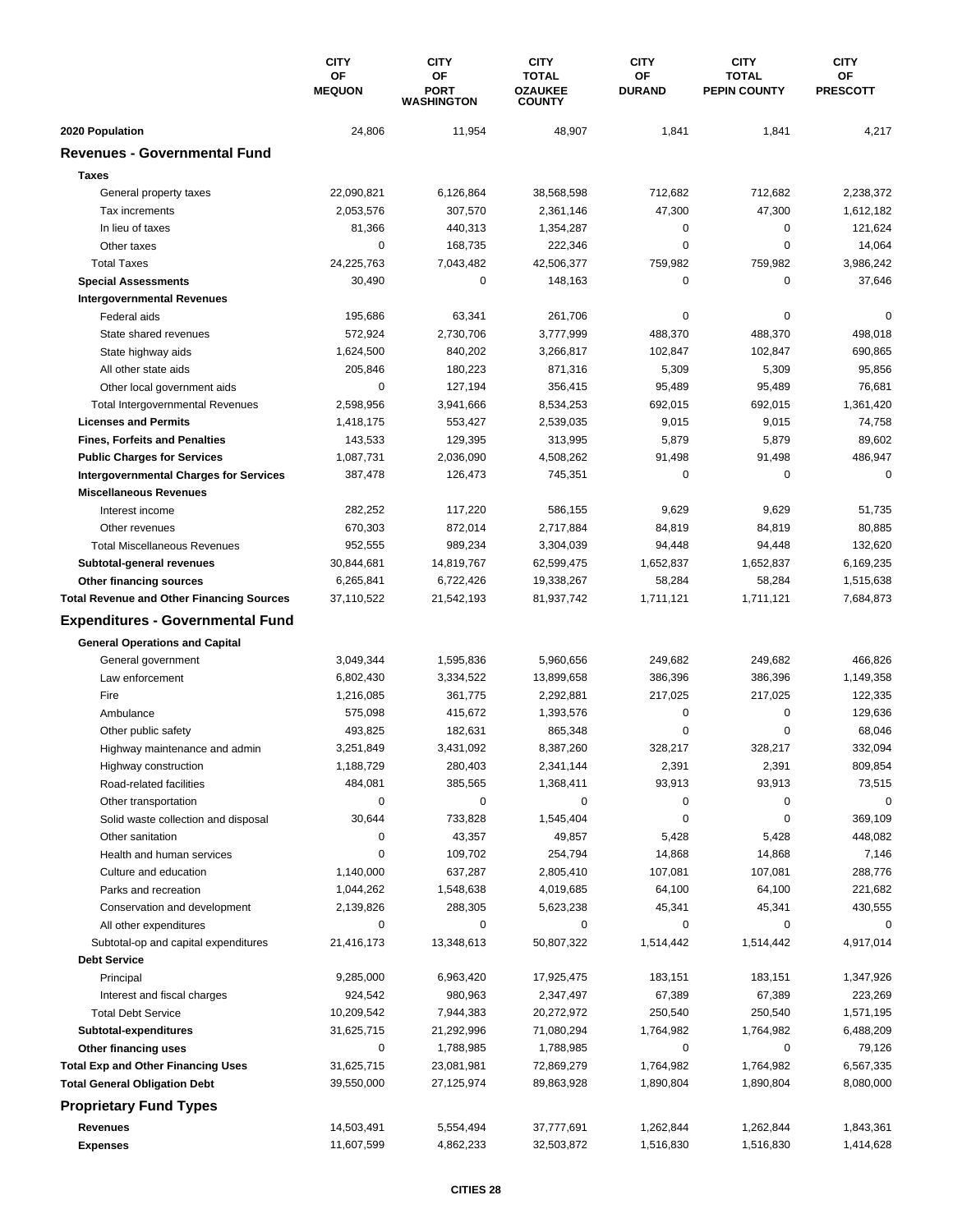|                                                  | <b>CITY</b><br>OF  | <b>CITY</b><br><b>TOTAL</b> | <b>CITY</b><br>ΟF | <b>CITY</b><br>OF                  | <b>CITY</b><br><b>TOTAL</b> | <b>CITY</b><br>OF    |
|--------------------------------------------------|--------------------|-----------------------------|-------------------|------------------------------------|-----------------------------|----------------------|
|                                                  | <b>RIVER FALLS</b> | <b>PIERCE COUNTY</b>        | <b>AMERY</b>      | <b>SAINT CROIX</b><br><b>FALLS</b> | <b>POLK COUNTY</b>          | <b>STEVENS POINT</b> |
| 2020 Population                                  | 16,113             | 20,330                      | 2,856             | 2,113                              | 4,969                       | 26,269               |
| <b>Revenues - Governmental Fund</b>              |                    |                             |                   |                                    |                             |                      |
| <b>Taxes</b>                                     |                    |                             |                   |                                    |                             |                      |
| General property taxes                           | 6,858,626          | 9,096,998                   | 1,825,588         | 1,009,067                          | 2,834,655                   | 17,006,642           |
| Tax increments                                   | 1,391,047          | 3,003,229                   | 333,310           | 1,401,437                          | 1,734,747                   | 5,548,833            |
| In lieu of taxes                                 | 824,530            | 946,154                     | 42,835            | 5,500                              | 48,335                      | 973,471              |
| Other taxes                                      | 105,276            | 119,340                     | 38,791            | 32,893                             | 71,684                      | 568,067              |
| <b>Total Taxes</b>                               | 9,179,479          | 13,165,721                  | 2,240,524         | 2,448,897                          | 4,689,421                   | 24,097,013           |
| <b>Special Assessments</b>                       | 6,481              | 44,127                      | 1,715             | 11,255                             | 12,970                      | 148,568              |
| <b>Intergovernmental Revenues</b>                |                    |                             |                   |                                    |                             |                      |
| Federal aids                                     | 398,839            | 398,839                     | 0                 | 34,174                             | 34,174                      | 637,211              |
| State shared revenues                            | 2,052,061          | 2,550,079                   | 607,801           | 270,573                            | 878,374                     | 4,606,438            |
| State highway aids                               | 756,036            | 1,446,901                   | 239,246           | 172,743                            | 411,989                     | 1,808,556            |
| All other state aids                             | 457,368            | 553,224                     | 36,091            | 23,163                             | 59,254                      | 730,459              |
| Other local government aids                      | 826,293            | 902,974                     | 241,364           | 97,762                             | 339,126                     | 42,549               |
| <b>Total Intergovernmental Revenues</b>          | 4,490,597          | 5,852,017                   | 1,124,502         | 598,415                            | 1,722,917                   | 7,825,213            |
| <b>Licenses and Permits</b>                      | 773,594            | 848,352                     | 65,890            | 48,165                             | 114,055                     | 702,811              |
| <b>Fines, Forfeits and Penalties</b>             | 113,538            | 203,140                     | 44,699            | 46,029                             | 90,728                      | 187,188              |
| <b>Public Charges for Services</b>               | 1,083,060          | 1,570,007                   | 258,615           | 46,665                             | 305,280                     | 377,527              |
| <b>Intergovernmental Charges for Services</b>    | 20,411             | 20,411                      | 194,687           | 56,390                             | 251,077                     | 2,411,005            |
| <b>Miscellaneous Revenues</b>                    |                    |                             |                   |                                    |                             |                      |
| Interest income                                  | 227,203            | 278,938                     | 26,719            | 36,635                             | 63,354                      | 888,811              |
| Other revenues                                   | 408,414            | 489,299                     | 645,417           | 302,329                            | 947,746                     | 858,938              |
| <b>Total Miscellaneous Revenues</b>              | 635,617            | 768,237                     | 672,136           | 338,964                            | 1,011,100                   | 1,747,749            |
| Subtotal-general revenues                        | 16,302,777         | 22,472,012                  | 4,602,768         | 3,594,780                          | 8,197,548                   | 37,497,074           |
| Other financing sources                          | 7,089,057          | 8,604,695                   | 74,510            | 801,131                            | 875,641                     | 7,819,240            |
| <b>Total Revenue and Other Financing Sources</b> | 23,391,834         | 31,076,707                  | 4,677,278         | 4,395,911                          | 9,073,189                   | 45,316,314           |
| <b>Expenditures - Governmental Fund</b>          |                    |                             |                   |                                    |                             |                      |
| <b>General Operations and Capital</b>            |                    |                             |                   |                                    |                             |                      |
| General government                               | 1,912,204          | 2,379,030                   | 1,162,163         | 393,152                            | 1,555,315                   | 3,275,497            |
| Law enforcement                                  | 5,670,288          | 6,819,646                   | 818,912           | 752,169                            | 1,571,081                   | 6,063,071            |
| Fire                                             | 1,323,365          | 1,445,700                   | 182,409           | 388,339                            | 570,748                     | 3,912,473            |
| Ambulance                                        | 0                  | 129,636                     | 41,816            | 10,440                             | 52,256                      | 2,090,813            |
| Other public safety                              | 0                  | 68,046                      | 35,783            | 19,431                             | 55,214                      | 878,503              |
| Highway maintenance and admin                    | 1,528,027          | 1,860,121                   | 1,041,633         | 636,244                            | 1,677,877                   | 5,523,202            |
| Highway construction                             | 88,351             | 898,205                     | 0                 | 32,530                             | 32,530                      | 4,387,243            |
| Road-related facilities                          | 239,236            | 312,751                     | 87,585            | 53,360                             | 140,945                     | 711,203              |
| Other transportation                             | 257,624            | 257,624                     | 69,903            | 0                                  | 69,903                      | 6,117                |
| Solid waste collection and disposal              | 848,177            | 1,217,286                   | 240,936           | 0                                  | 240,936                     | 681,213              |
| Other sanitation                                 | $\mathbf 0$        | 448,082                     | 0                 | 22,208                             | 22,208                      | 31,413               |
| Health and human services                        | 17,844             | 24,990                      | 68,999            | 3,609                              | 72,608                      | 104,031              |
| Culture and education                            | 1,185,270          | 1,474,046                   | 443,905           | 250,489                            | 694,394                     | 270,871              |
| Parks and recreation                             | 1,123,598          | 1,345,280                   | 335,585           | 13,939                             | 349,524                     | 2,478,072            |
| Conservation and development                     | 1,964,747          | 2,395,302                   | 1,070,618         | 72,664                             | 1,143,282                   | 4,567,135            |
| All other expenditures                           | 0                  | 0                           | 0                 | 0                                  | 0                           | $\Omega$             |
| Subtotal-op and capital expenditures             | 16,158,731         | 21,075,745                  | 5,600,247         | 2,648,574                          | 8,248,821                   | 34,980,857           |
| <b>Debt Service</b>                              |                    |                             |                   |                                    |                             |                      |
| Principal                                        | 4,256,208          | 5,604,134                   | 383,940           | 1,642,635                          | 2,026,575                   | 6,922,241            |
| Interest and fiscal charges                      | 678,384            | 901,653                     | 53,160            | 65,932                             | 119,092                     | 700,946              |
| <b>Total Debt Service</b>                        | 4,934,592          | 6,505,787                   | 437,100           | 1,708,567                          | 2,145,667                   | 7,623,187            |
| Subtotal-expenditures                            | 21,093,323         | 27,581,532                  | 6,037,347         | 4,357,141                          | 10,394,488                  | 42,604,044           |
| Other financing uses                             | 635,700            | 714,826                     | 0                 | 1,287,308                          | 1,287,308                   | 997,729              |
| <b>Total Exp and Other Financing Uses</b>        | 21,729,023         | 28,296,358                  | 6,037,347         | 5,644,449                          | 11,681,796                  | 43,601,773           |
| <b>Total General Obligation Debt</b>             | 21,677,571         | 29,757,571                  | 2,213,985         | 839,502                            | 3,053,487                   | 27,218,766           |
| <b>Proprietary Fund Types</b>                    |                    |                             |                   |                                    |                             |                      |
| <b>Revenues</b>                                  | 21,860,158         | 23,703,519                  | 1,128,053         | 2,757,699                          | 3,885,752                   | 20,247,745           |
| <b>Expenses</b>                                  | 22,209,970         | 23,624,598                  | 1,108,682         | 1,507,151                          | 2,615,833                   | 17,144,465           |
|                                                  |                    |                             |                   |                                    |                             |                      |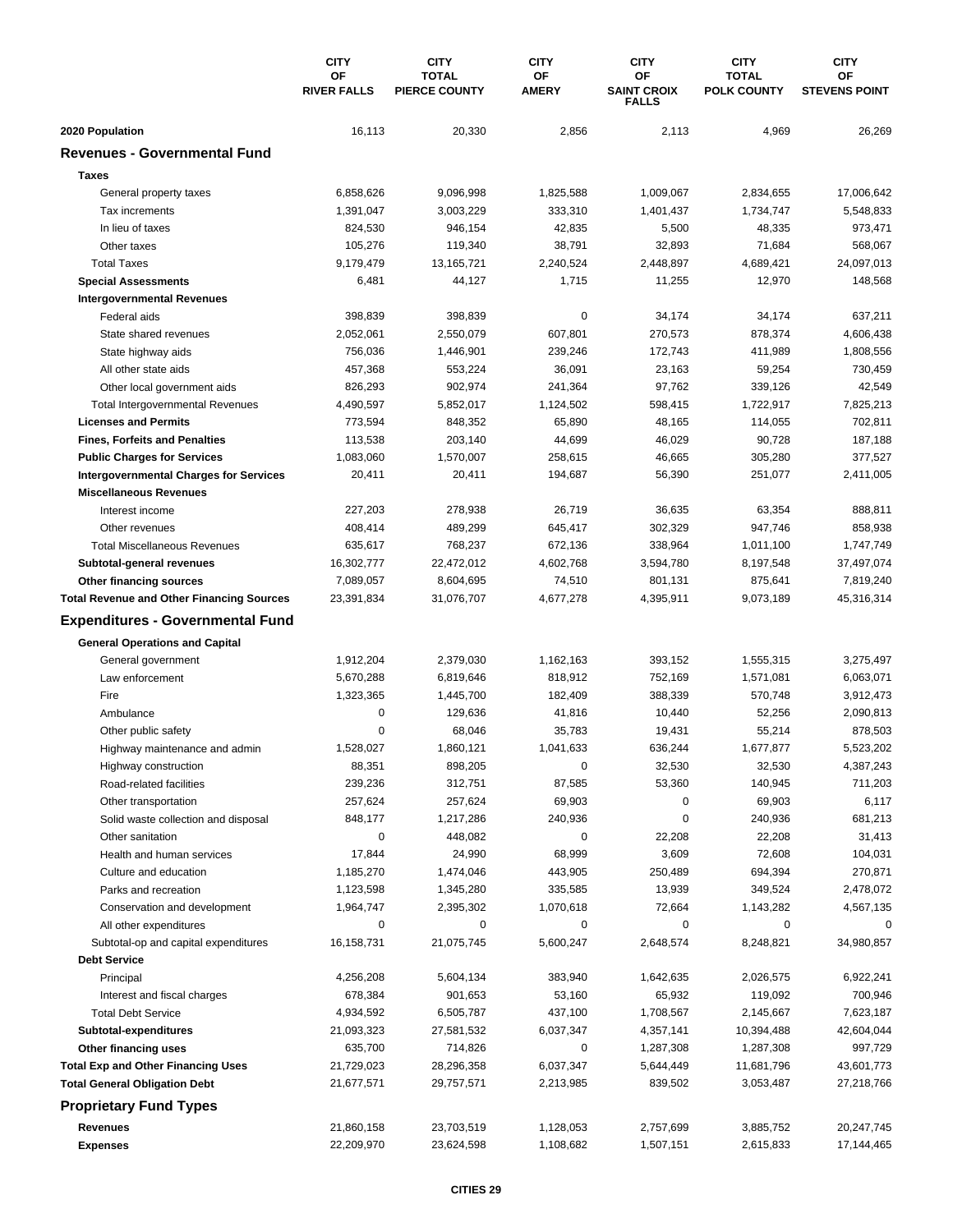|                                                  | <b>CITY</b><br><b>TOTAL</b><br><b>BAYFIELD</b><br><b>COUNTY</b> | <b>CITY</b><br>ΟF<br><b>DE PERE</b> | <b>CITY</b><br>ΟF<br><b>GREEN BAY</b> | <b>CITY</b><br><b>TOTAL</b><br><b>BROWN COUNTY</b> | <b>CITY</b><br>OF<br><b>ALMA</b> | <b>CITY</b><br>ОF<br><b>BUFFALO CITY</b> |
|--------------------------------------------------|-----------------------------------------------------------------|-------------------------------------|---------------------------------------|----------------------------------------------------|----------------------------------|------------------------------------------|
| 2020 Population                                  | 2,586                                                           | 24,595                              | 105,599                               | 130,194                                            | 777                              | 1,005                                    |
| <b>Revenues - Governmental Fund</b>              |                                                                 |                                     |                                       |                                                    |                                  |                                          |
| <b>Taxes</b>                                     |                                                                 |                                     |                                       |                                                    |                                  |                                          |
| General property taxes                           | 1,748,208                                                       | 13,702,358                          | 55,845,558                            | 69,547,916                                         | 356,204                          | 265,143                                  |
| Tax increments                                   | 243,485                                                         | 3,466,727                           | 9,706,924                             | 13,173,651                                         | 86,941                           | 0                                        |
| In lieu of taxes                                 | 86,873                                                          | 542,162                             | 2,718,123                             | 3,260,285                                          | 0                                | $\mathbf 0$                              |
| Other taxes                                      | 492,439                                                         | 24,964                              | 359,444                               | 384,408                                            | 30,029                           | 5,447                                    |
| <b>Total Taxes</b>                               | 2,571,005                                                       | 17,736,211                          | 68,630,049                            | 86,366,260                                         | 473,174                          | 270,590                                  |
| <b>Special Assessments</b>                       | 0                                                               | 3,703,107                           | 951,171                               | 4,654,278                                          | 0                                | $\mathbf 0$                              |
| <b>Intergovernmental Revenues</b>                |                                                                 |                                     |                                       |                                                    |                                  |                                          |
| Federal aids                                     | 89,785                                                          | 0                                   | 3,128,439                             | 3,128,439                                          | 13,995                           | 15,167                                   |
| State shared revenues                            | 697,629                                                         | 2,225,365                           | 19,626,779                            | 21,852,144                                         | 449,101                          | 63,706                                   |
| State highway aids                               | 260,405                                                         | 1,377,563                           | 6,005,338                             | 7,382,901                                          | 55,136                           | 47,830                                   |
| All other state aids                             | 402,719                                                         | 799,297                             | 2,516,467                             | 3,315,764                                          | 22,979                           | 3,340                                    |
| Other local government aids                      | 141,833                                                         | 39.541                              | 867,833                               | 907,374                                            | 40,148                           | 0                                        |
| <b>Total Intergovernmental Revenues</b>          | 1,592,371                                                       | 4,441,766                           | 32,144,856                            | 36,586,622                                         | 581,359                          | 130,043                                  |
| <b>Licenses and Permits</b>                      | 68,272                                                          | 1,091,342                           | 2,549,356                             | 3,640,698                                          | 26,055                           | 34,619                                   |
| <b>Fines, Forfeits and Penalties</b>             | 15,048                                                          | 338,891                             | 2,042,339                             | 2,381,230                                          | 7,567                            | 50                                       |
| <b>Public Charges for Services</b>               | 2,258,756                                                       | 12,353,710                          | 42,885,177                            | 55,238,887                                         | 114,738                          | 55,744                                   |
| <b>Intergovernmental Charges for Services</b>    | 275,043                                                         | 354,902                             | 5,782,264                             | 6,137,166                                          | 12,225                           | 263                                      |
| <b>Miscellaneous Revenues</b>                    |                                                                 |                                     |                                       |                                                    |                                  |                                          |
| Interest income                                  | 24,446                                                          | 361,781                             | 882,208                               | 1,243,989                                          | 837                              | 5,978                                    |
| Other revenues                                   | 514,957                                                         | 624,690                             | 8,206,753                             | 8,831,443                                          | 21,839                           | 40,757                                   |
| <b>Total Miscellaneous Revenues</b>              | 539,403                                                         | 986,471                             | 9,088,961                             | 10,075,432                                         | 22,676                           | 46,735                                   |
| Subtotal-general revenues                        | 7,319,898                                                       | 41,006,400                          | 164,074,173                           | 205,080,573                                        | 1,237,794                        | 538,044                                  |
| Other financing sources                          | 2,217,270                                                       | 19,489,795                          | 33,010,000                            | 52,499,795                                         | 0                                | 0                                        |
| <b>Total Revenue and Other Financing Sources</b> | 9,537,168                                                       | 60,496,195                          | 197,084,173                           | 257,580,368                                        | 1,237,794                        | 538,044                                  |
| <b>Expenditures - Governmental Fund</b>          |                                                                 |                                     |                                       |                                                    |                                  |                                          |
| <b>General Operations and Capital</b>            |                                                                 |                                     |                                       |                                                    |                                  |                                          |
| General government                               | 855,340                                                         | 2,380,772                           | 10,375,652                            | 12,756,424                                         | 204,607                          | 104,383                                  |
| Law enforcement                                  | 786,195                                                         | 5,158,518                           | 27,709,472                            | 32,867,990                                         | 107,074                          | $\mathbf 0$                              |
| Fire                                             | 282,535                                                         | 4,379,496                           | 27,254,571                            | 31,634,067                                         | 107,428                          | 34,008                                   |
| Ambulance                                        | 510,026                                                         | 0                                   | 272,433                               | 272,433                                            | 13,770                           | 5,115                                    |
| Other public safety                              | 0                                                               | 284,847                             | 1,587,557                             | 1,872,404                                          | 8,943                            | 2,199                                    |
| Highway maintenance and admin                    | 563,750                                                         | 1,110,671                           | 10,569,720                            | 11,680,391                                         | 206,508                          | 98,536                                   |
| Highway construction                             | 91,748                                                          | 7,749,513                           | 9,723,098                             | 17,472,611                                         | 67,742                           | 0                                        |
| Road-related facilities                          | 36,339                                                          | 804,018                             | 21,964,386                            | 22,768,404                                         | 50,097                           | 13,700                                   |
| Other transportation                             | 1,315,523                                                       | 434,091                             | 217,061                               | 651,152                                            | 0                                | $\mathbf 0$                              |
| Solid waste collection and disposal              | 140,598                                                         | 1,595,326                           | 6,144,390                             | 7,739,716                                          | 69,544                           | 29,374                                   |
| Other sanitation                                 | 24,566                                                          | 8,045,674                           | 24,134,305                            | 32,179,979                                         | 20                               | 3,392                                    |
| Health and human services                        | 38,019                                                          | 551,129                             | 185,650                               | 736,779                                            | 31,597                           | 74,271                                   |
| Culture and education                            | 497,340                                                         | 15,354                              | 0                                     | 15,354                                             | 89,015                           | 0                                        |
| Parks and recreation                             | 901,244                                                         | 7,485,267                           | 10,889,737                            | 18,375,004                                         | 64,197                           | 41,999                                   |
| Conservation and development                     | 293,385                                                         | 2,466,702                           | 9,872,339                             | 12,339,041                                         | 4,501                            | 0                                        |
| All other expenditures                           | 0                                                               | 0                                   | 0                                     | 0                                                  | 0                                |                                          |
| Subtotal-op and capital expenditures             | 6,336,608                                                       | 42,461,378                          | 160,900,371                           | 203,361,749                                        | 1,025,043                        | 406,977                                  |
| <b>Debt Service</b>                              |                                                                 |                                     |                                       |                                                    |                                  |                                          |
| Principal                                        | 2,782,384                                                       | 6,939,885                           | 24,071,000                            | 31,010,885                                         | 42,399                           | 123,170                                  |
| Interest and fiscal charges                      | 132,716                                                         | 1,124,420                           | 7,181,618                             | 8,306,038                                          | 11,142                           | 5,989                                    |
| <b>Total Debt Service</b>                        | 2,915,100                                                       | 8,064,305                           | 31,252,618                            | 39,316,923                                         | 53,541                           | 129,159                                  |
| Subtotal-expenditures                            | 9,251,708                                                       | 50,525,683                          | 192,152,989                           | 242,678,672                                        | 1,078,584                        | 536,136                                  |
| Other financing uses                             | 0                                                               | 8,479,795                           | 0                                     | 8,479,795                                          | 0                                | 0                                        |
| <b>Total Exp and Other Financing Uses</b>        | 9,251,708                                                       | 59,005,478                          | 192,152,989                           | 251,158,467                                        | 1,078,584                        | 536,136                                  |
| <b>Total General Obligation Debt</b>             | 4,320,420                                                       | 2,132,404                           | 173,530,000                           | 175,662,404                                        | 474,020                          | 126,124                                  |
| <b>Proprietary Fund Types</b>                    |                                                                 |                                     |                                       |                                                    |                                  |                                          |
| Revenues                                         | 2,018,624                                                       | 11,035,223                          | 48,662,573                            | 59,697,796                                         | 449,974                          | 0                                        |
| <b>Expenses</b>                                  | 2,136,056                                                       | 10,089,648                          | 43,977,627                            | 54,067,275                                         | 449,985                          | 0                                        |
|                                                  |                                                                 |                                     |                                       |                                                    |                                  |                                          |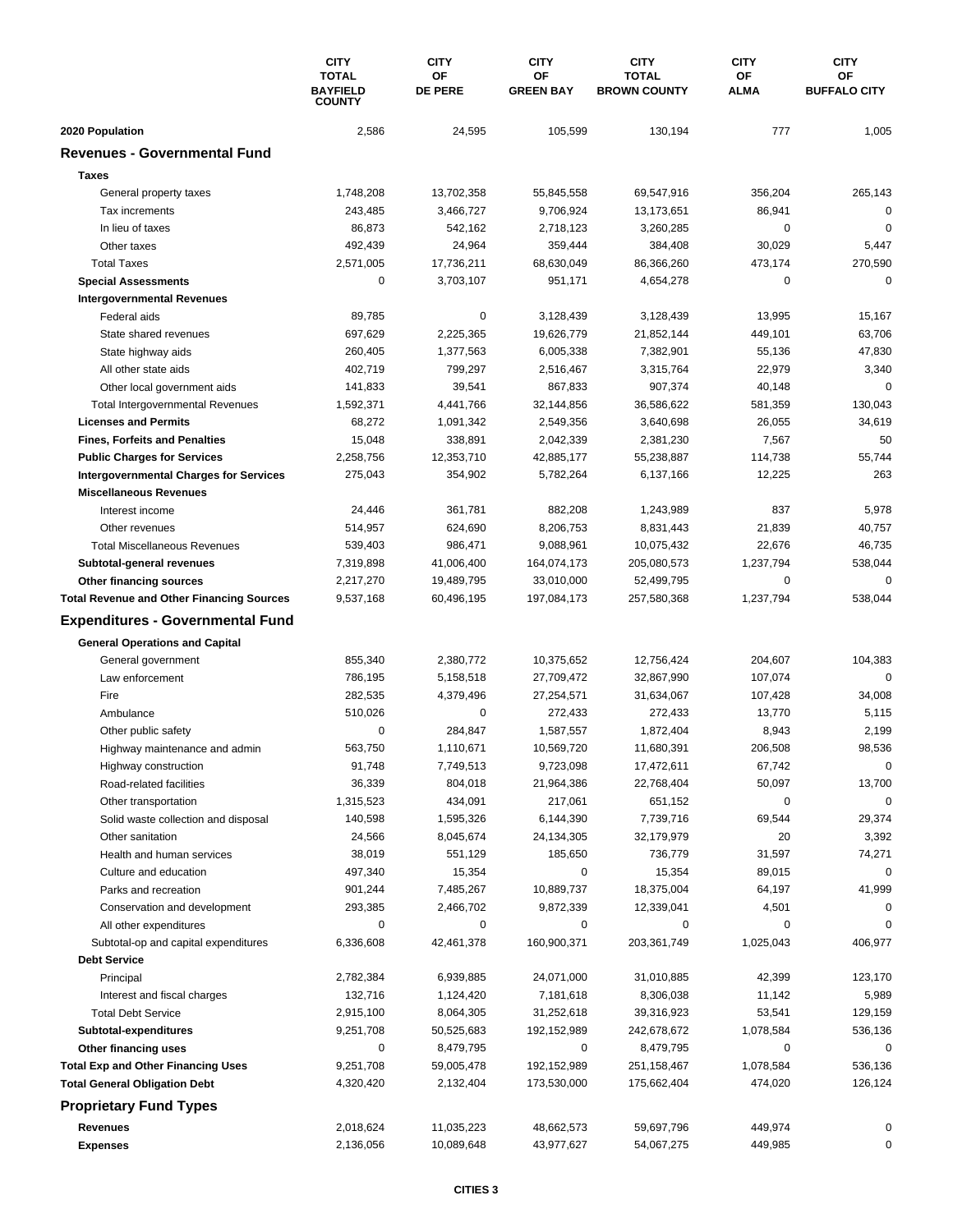|                                                  | <b>CITY</b><br><b>TOTAL</b><br><b>PORTAGE</b><br><b>COUNTY</b> | <b>CITY</b><br>OF | <b>CITY</b><br>OF | <b>CITY</b><br><b>TOTAL</b> | <b>CITY</b><br>OF | <b>CITY</b><br>ОF |
|--------------------------------------------------|----------------------------------------------------------------|-------------------|-------------------|-----------------------------|-------------------|-------------------|
|                                                  |                                                                | <b>PARK FALLS</b> | <b>PHILLIPS</b>   | <b>PRICE COUNTY</b>         | <b>BURLINGTON</b> | <b>RACINE</b>     |
| 2020 Population                                  | 26,269                                                         | 2,472             | 1,426             | 3,898                       | 10,912            | 76,709            |
| <b>Revenues - Governmental Fund</b>              |                                                                |                   |                   |                             |                   |                   |
| <b>Taxes</b>                                     |                                                                |                   |                   |                             |                   |                   |
| General property taxes                           | 17,006,642                                                     | 1,520,068         | 1,176,929         | 2,696,997                   | 8,327,433         | 53,820,227        |
| Tax increments                                   | 5,548,833                                                      | 173,207           | 0                 | 173,207                     | 0                 | 2,125,103         |
| In lieu of taxes                                 | 973,471                                                        | 141,175           | 113,532           | 254,707                     | 496,432           | 3,540,548         |
| Other taxes                                      | 568,067                                                        | 31,866            | 54,602            | 86,468                      | 102,949           | 497,740           |
| <b>Total Taxes</b>                               | 24,097,013                                                     | 1,866,316         | 1,345,063         | 3,211,379                   | 8,926,814         | 59,983,618        |
| <b>Special Assessments</b>                       | 148,568                                                        | 0                 | 0                 | 0                           | 2,892             | 1,157,664         |
| <b>Intergovernmental Revenues</b>                |                                                                |                   |                   |                             |                   |                   |
| Federal aids                                     | 637,211                                                        | 0                 | 0                 | 0                           | 87,621            | 3,725,452         |
| State shared revenues                            | 4,606,438                                                      | 1,085,616         | 598,429           | 1,684,045                   | 578,536           | 29,414,434        |
| State highway aids                               | 1,808,556                                                      | 273,337           | 209,090           | 482,427                     | 603,209           | 6,245,703         |
| All other state aids                             | 730,459                                                        | 12,689            | 14,581            | 27,270                      | 97,300            | 3,089,350         |
| Other local government aids                      | 42,549                                                         | 41,489            | 0                 | 41,489                      | 331,328           | 3,646,599         |
| <b>Total Intergovernmental Revenues</b>          | 7,825,213                                                      | 1,413,131         | 822,100           | 2,235,231                   | 1,697,994         | 46,121,538        |
| <b>Licenses and Permits</b>                      | 702,811                                                        | 10,350            | 8,792             | 19,142                      | 559,479           | 2,325,953         |
| <b>Fines, Forfeits and Penalties</b>             | 187,188                                                        | 15,987            | 9,199             | 25,186                      | 130,124           | 1,159,259         |
| <b>Public Charges for Services</b>               | 377,527                                                        | 2,008,506         | 228,368           | 2,236,874                   | 1,253,291         | 10,912,917        |
| <b>Intergovernmental Charges for Services</b>    | 2,411,005                                                      | 240,156           | 64,930            | 305,086                     | 33,768            | 2,971,979         |
| <b>Miscellaneous Revenues</b>                    |                                                                |                   |                   |                             |                   |                   |
| Interest income                                  | 888,811                                                        | 60,810            | 52,153            | 112,963                     | 99,715            | 2,402,455         |
| Other revenues                                   | 858,938                                                        | 103,900           | 77,215            | 181,115                     | 178,562           | 3,603,841         |
| <b>Total Miscellaneous Revenues</b>              | 1,747,749                                                      | 164,710           | 129,368           | 294,078                     | 278,277           | 6,006,296         |
| Subtotal-general revenues                        | 37,497,074                                                     | 5,719,156         | 2,607,820         | 8,326,976                   | 12,882,639        | 130,639,224       |
| Other financing sources                          | 7,819,240                                                      | 0                 | 220,000           | 220,000                     | 830,000           | 41,610,692        |
| <b>Total Revenue and Other Financing Sources</b> | 45,316,314                                                     | 5,719,156         | 2,827,820         | 8,546,976                   | 13,712,639        | 172,249,916       |
| <b>Expenditures - Governmental Fund</b>          |                                                                |                   |                   |                             |                   |                   |
| <b>General Operations and Capital</b>            |                                                                |                   |                   |                             |                   |                   |
| General government                               | 3,275,497                                                      | 761,466           | 195,280           | 956,746                     | 1,460,056         | 10,503,437        |
| Law enforcement                                  | 6,063,071                                                      | 815,958           | 526,640           | 1,342,598                   | 3,389,655         | 33,299,879        |
| Fire                                             | 3,912,473                                                      | 251,685           | 62,454            | 314,139                     | 1,308,502         | 5,493,523         |
| Ambulance                                        | 2,090,813                                                      | 8,294             | 26,711            | 35,005                      | 419,228           | 15,300,321        |
| Other public safety                              | 878,503                                                        | 11,803            | 0                 | 11,803                      | 125,683           | 1,305,561         |
| Highway maintenance and admin                    | 5,523,202                                                      | 826,665           | 488,698           | 1,315,363                   | 1,105,913         | 5,238,978         |
| Highway construction                             | 4,387,243                                                      | 32,854            | 0                 | 32,854                      | 645,806           | 9,529,936         |
| Road-related facilities                          | 711,203                                                        | 61,646            | 27,387            | 89,033                      | 310,688           | 1,539,821         |
| Other transportation                             | 6,117                                                          | 59,299            | 0                 | 59,299                      | 0                 | 0                 |
| Solid waste collection and disposal              | 681,213                                                        | 0                 | 70,505            | 70,505                      | 621,468           | 6,358,859         |
| Other sanitation                                 | 31,413                                                         | 0                 | 0                 | 0                           | 22,468            | 4,429,752         |
| Health and human services                        | 104,031                                                        | 52,321            | 25,336            | 77,657                      | 93,122            | 5,971,727         |
| Culture and education                            | 270,871                                                        | 470,239           | 337,327           | 807,566                     | 771,078           | 7,612,412         |
| Parks and recreation                             | 2,478,072                                                      | 195,166           | 157,250           | 352,416                     | 664,571           | 7,028,569         |
| Conservation and development                     | 4,567,135                                                      | 1,190,615         | 31,288            | 1,221,903                   | 637,044           | 11,502,358        |
| All other expenditures                           | 0                                                              | 0                 | 60,878            | 60,878                      | 36,503            | 0                 |
| Subtotal-op and capital expenditures             | 34,980,857                                                     | 4,738,011         | 2,009,754         | 6,747,765                   | 11,611,785        | 125,115,133       |
| <b>Debt Service</b>                              |                                                                |                   |                   |                             |                   |                   |
| Principal                                        | 6,922,241                                                      | 451,660           | 525,259           | 976,919                     | 3,253,604         | 31,409,433        |
| Interest and fiscal charges                      | 700,946                                                        | 28,166            | 90,803            | 118,969                     | 477,898           | 5,019,402         |
| <b>Total Debt Service</b>                        | 7,623,187                                                      | 479,826           | 616,062           | 1,095,888                   | 3,731,502         | 36,428,835        |
| Subtotal-expenditures                            | 42,604,044                                                     | 5,217,837         | 2,625,816         | 7,843,653                   | 15,343,287        | 161,543,968       |
| Other financing uses                             | 997,729                                                        | 0                 | 0                 | 0                           | 0                 | 9,510,363         |
| <b>Total Exp and Other Financing Uses</b>        | 43,601,773                                                     | 5,217,837         | 2,625,816         | 7,843,653                   | 15,343,287        | 171,054,331       |
| <b>Total General Obligation Debt</b>             | 27,218,766                                                     | 559,294           | 1,866,607         | 2,425,901                   | 20,920,251        | 93,935,000        |
| <b>Proprietary Fund Types</b>                    |                                                                |                   |                   |                             |                   |                   |
| Revenues                                         | 20,247,745                                                     | 1,702,443         | 923,341           | 2,625,784                   | 9,398,483         | 87,120,123        |
| <b>Expenses</b>                                  | 17,144,465                                                     | 2,136,488         | 944,900           | 3,081,388                   | 7,977,573         | 81,345,806        |
|                                                  |                                                                |                   |                   |                             |                   |                   |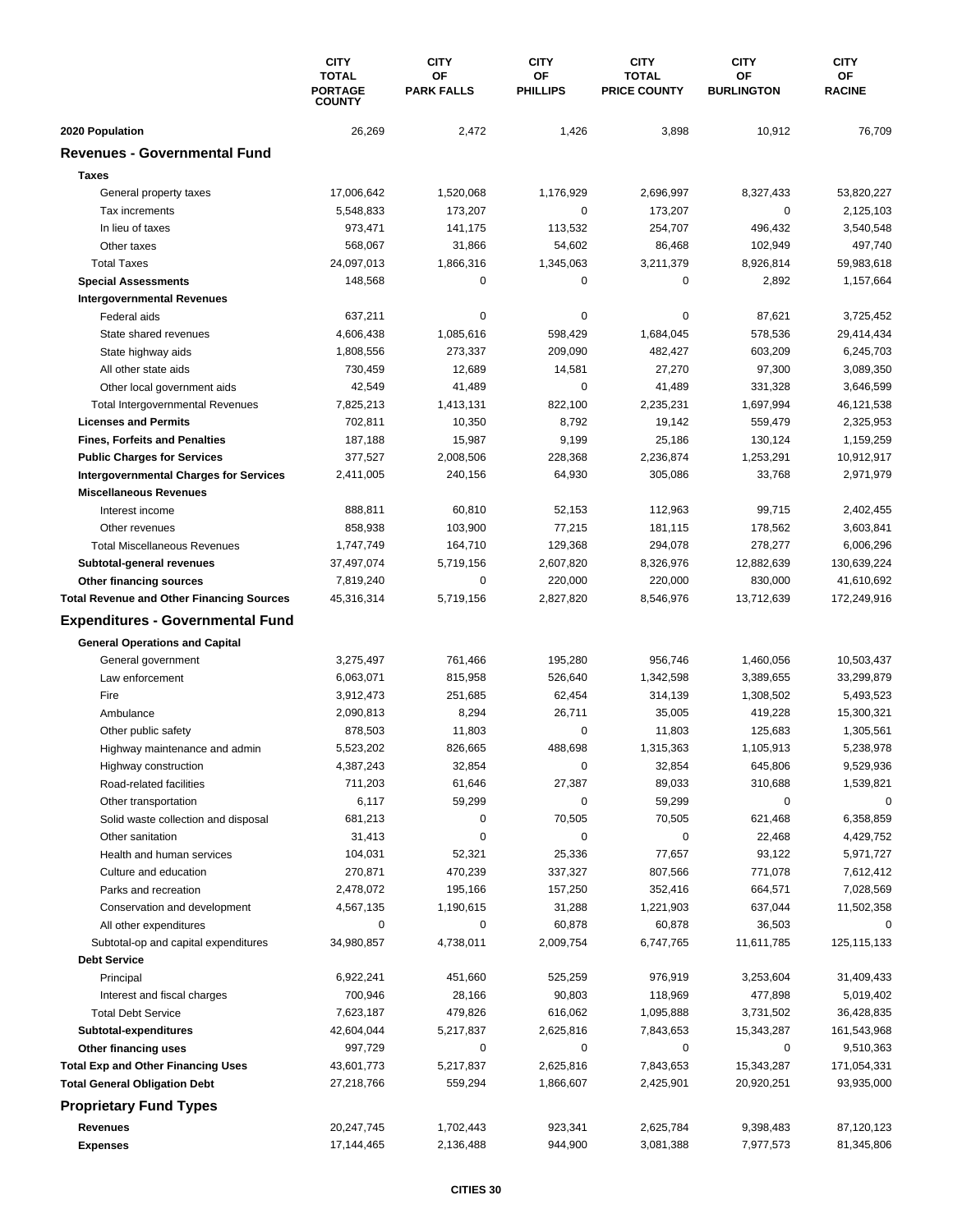|                                                  | <b>CITY</b><br><b>TOTAL</b><br><b>RACINE COUNTY</b> | <b>CITY</b><br>ОF<br><b>RICHLAND</b><br><b>CENTER</b> | <b>CITY</b><br><b>TOTAL</b><br><b>RICHLAND</b><br><b>COUNTY</b> | <b>CITY</b><br>ΟF<br><b>BELOIT</b> | <b>CITY</b><br>ΟF<br><b>EDGERTON</b> | <b>CITY</b><br>OF<br><b>EVANSVILLE</b> |
|--------------------------------------------------|-----------------------------------------------------|-------------------------------------------------------|-----------------------------------------------------------------|------------------------------------|--------------------------------------|----------------------------------------|
| 2020 Population                                  | 87,621                                              | 5,144                                                 | 5,144                                                           | 36,162                             | 5,642                                | 5,487                                  |
| <b>Revenues - Governmental Fund</b>              |                                                     |                                                       |                                                                 |                                    |                                      |                                        |
| <b>Taxes</b>                                     |                                                     |                                                       |                                                                 |                                    |                                      |                                        |
| General property taxes                           | 62,147,660                                          | 2,255,897                                             | 2,255,897                                                       | 15,986,390                         | 2,677,198                            | 2,809,583                              |
| Tax increments                                   | 2,125,103                                           | 146,273                                               | 146,273                                                         | 6,218,433                          | 949,602                              | 445,416                                |
| In lieu of taxes                                 | 4,036,980                                           | 552,482                                               | 552,482                                                         | 20,068                             | 219,582                              | 443,937                                |
| Other taxes                                      | 600,689                                             | 53,463                                                | 53,463                                                          | 825,432                            | 12,063                               | 9,574                                  |
| <b>Total Taxes</b>                               | 68,910,432                                          | 3,008,115                                             | 3,008,115                                                       | 23,050,323                         | 3,858,445                            | 3,708,510                              |
| <b>Special Assessments</b>                       | 1,160,556                                           | 0                                                     | 0                                                               | 317,334                            | 34,137                               | 33,870                                 |
| <b>Intergovernmental Revenues</b>                |                                                     |                                                       |                                                                 |                                    |                                      |                                        |
| Federal aids                                     | 3,813,073                                           | 0                                                     | 0                                                               | 855,020                            | 0                                    | $\Omega$                               |
| State shared revenues                            | 29,992,970                                          | 1,334,729                                             | 1,334,729                                                       | 17,889,484                         | 797,435                              | 532,872                                |
| State highway aids                               | 6,848,912                                           | 368,352                                               | 368,352                                                         | 1,941,789                          | 322,264                              | 281,067                                |
| All other state aids                             | 3,186,650                                           | 234,726                                               | 234,726                                                         | 507,732                            | 616,449                              | 233,577                                |
| Other local government aids                      | 3,977,927                                           | 127,007                                               | 127,007                                                         | 575,014                            | 126,324                              | $\mathbf 0$                            |
| <b>Total Intergovernmental Revenues</b>          | 47,819,532                                          | 2,064,814                                             | 2,064,814                                                       | 21,769,039                         | 1,862,472                            | 1,047,516                              |
| <b>Licenses and Permits</b>                      | 2,885,432                                           | 70,411                                                | 70,411                                                          | 879,639                            | 136,964                              | 238,140                                |
| <b>Fines, Forfeits and Penalties</b>             | 1,289,383                                           | 41,419                                                | 41,419                                                          | 463,442                            | 29,467                               | 60,552                                 |
| <b>Public Charges for Services</b>               | 12,166,208                                          | 505,124                                               | 505,124                                                         | 4,012,106                          | 211,121                              | 1,078,878                              |
| <b>Intergovernmental Charges for Services</b>    | 3,005,747                                           | 0                                                     | 0                                                               | 1,151,570                          | 6,171                                | 64,701                                 |
| <b>Miscellaneous Revenues</b>                    |                                                     |                                                       |                                                                 |                                    |                                      |                                        |
| Interest income                                  | 2,502,170                                           | 61,520                                                | 61,520                                                          | 912,992                            | 67,430                               | 41,347                                 |
| Other revenues                                   | 3,782,403                                           | 445,974                                               | 445,974                                                         | 932,483                            | 72,354                               | 186,585                                |
| <b>Total Miscellaneous Revenues</b>              | 6,284,573                                           | 507,494                                               | 507,494                                                         | 1,845,475                          | 139,784                              | 227,932                                |
| Subtotal-general revenues                        | 143,521,863                                         | 6,197,377                                             | 6,197,377                                                       | 53,488,928                         | 6,278,561                            | 6,460,099                              |
| Other financing sources                          | 42,440,692                                          | 17,119                                                | 17,119                                                          | 7,154,696                          | 249,270                              | 8,324                                  |
| <b>Total Revenue and Other Financing Sources</b> | 185,962,555                                         | 6,214,496                                             | 6,214,496                                                       | 60,643,624                         | 6,527,831                            | 6,468,423                              |
| <b>Expenditures - Governmental Fund</b>          |                                                     |                                                       |                                                                 |                                    |                                      |                                        |
| <b>General Operations and Capital</b>            |                                                     |                                                       |                                                                 |                                    |                                      |                                        |
| General government                               | 11,963,493                                          | 815,908                                               | 815,908                                                         | 4,995,651                          | 592,412                              | 417,036                                |
| Law enforcement                                  | 36,689,534                                          | 1,306,999                                             | 1,306,999                                                       | 13,054,259                         | 1,101,815                            | 1,209,994                              |
| Fire                                             | 6,802,025                                           | 179,493                                               | 179,493                                                         | 8,782,996                          | 260,788                              | 447,924                                |
| Ambulance                                        | 15,719,549                                          | 97,750                                                | 97,750                                                          | 39,767                             | 0                                    | 505,018                                |
| Other public safety                              | 1,431,244                                           | 0                                                     | 0                                                               | 1,090,405                          | 49,172                               | 159,007                                |
| Highway maintenance and admin                    | 6,344,891                                           | 558,894                                               | 558,894                                                         | 2,806,293                          | 525,480                              | 792,080                                |
| Highway construction                             | 10,175,742                                          | 417,644                                               | 417,644                                                         | 2,994,021                          | 1,023,853                            | 47,869                                 |
| Road-related facilities                          | 1,850,509                                           | 85,312                                                | 85,312                                                          | 616,960                            | 129,699                              | 191,955                                |
| Other transportation                             | 0                                                   | 302,733                                               | 302,733                                                         | 0                                  | 58,201                               | 0                                      |
| Solid waste collection and disposal              | 6,980,327                                           | 319,351                                               | 319,351                                                         | 2,620,904                          | 338,969                              | 400,163                                |
| Other sanitation                                 | 4,452,220                                           | 321                                                   | 321                                                             | 101,982                            | 180,840                              | 0                                      |
| Health and human services                        | 6,064,849                                           | 1,935                                                 | 1,935                                                           | 283,938                            | 98,454                               | 149,781                                |
| Culture and education                            | 8,383,490                                           | 418,429                                               | 418,429                                                         | 2,913,241                          | 369,781                              | 376,794                                |
| Parks and recreation                             | 7,693,140                                           | 1,961,071                                             | 1,961,071                                                       | 4,424,820                          | 403,827                              | 225,561                                |
| Conservation and development                     | 12,139,402                                          | 110,997                                               | 110,997                                                         | 2,203,118                          | 283,358                              | 182,225                                |
| All other expenditures                           | 36,503                                              | 0                                                     | 0                                                               | 0                                  | 0                                    | 219                                    |
| Subtotal-op and capital expenditures             | 136,726,918                                         | 6,576,837                                             | 6,576,837                                                       | 46,928,355                         | 5,416,649                            | 5,105,626                              |
| <b>Debt Service</b>                              |                                                     |                                                       |                                                                 |                                    |                                      |                                        |
| Principal                                        | 34,663,037                                          | 319,877                                               | 319,877                                                         | 5,527,262                          | 813,471                              | 963,138                                |
| Interest and fiscal charges                      | 5,497,300                                           | 167,004                                               | 167,004                                                         | 1,783,810                          | 76,499                               | 203,919                                |
| <b>Total Debt Service</b>                        | 40,160,337                                          | 486,881                                               | 486,881                                                         | 7,311,072                          | 889,970                              | 1,167,057                              |
| Subtotal-expenditures                            | 176,887,255                                         | 7,063,718                                             | 7,063,718                                                       | 54,239,427                         | 6,306,619                            | 6,272,683                              |
| Other financing uses                             | 9,510,363                                           | 0                                                     | 0                                                               | 1,450,493                          | 0                                    | 0                                      |
| <b>Total Exp and Other Financing Uses</b>        | 186,397,618                                         | 7,063,718                                             | 7,063,718                                                       | 55,689,920                         | 6,306,619                            | 6,272,683                              |
| <b>Total General Obligation Debt</b>             | 114,855,251                                         | 5,785,158                                             | 5,785,158                                                       | 75,689,067,033                     | 2,969,331                            | 7,665,180                              |
| <b>Proprietary Fund Types</b>                    |                                                     |                                                       |                                                                 |                                    |                                      |                                        |
| <b>Revenues</b>                                  | 96,518,606                                          | 12,998,505                                            | 12,998,505                                                      | 33,107,678                         | 2,666,196                            | 10,241,022                             |
| <b>Expenses</b>                                  | 89,323,379                                          | 13,542,708                                            | 13,542,708                                                      | 29,395,631                         | 2,202,743                            | 9,759,053                              |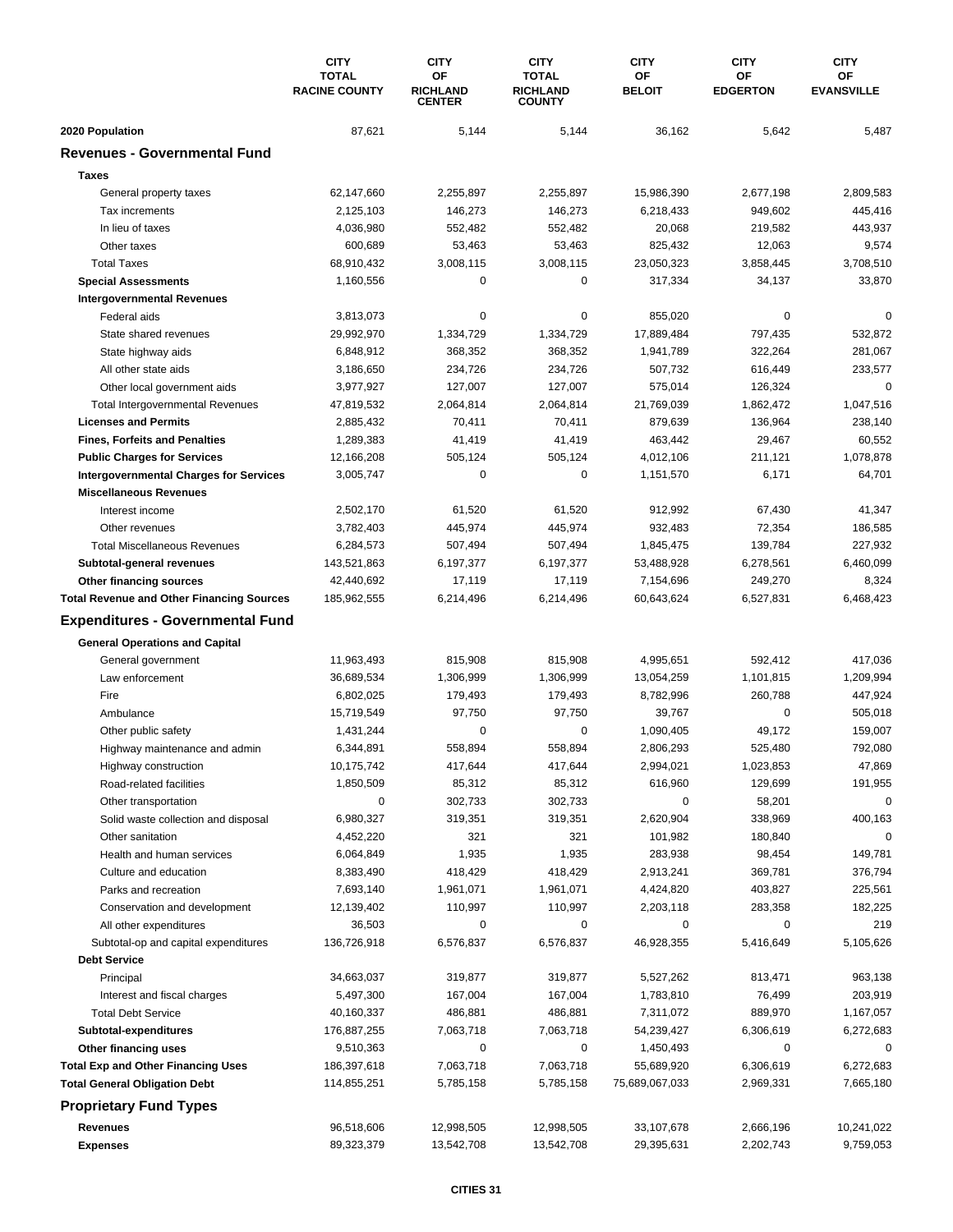|                                                                   | <b>CITY</b><br><b>OF</b><br><b>JANESVILLE</b> | <b>CITY</b><br>OF<br><b>MILTON</b> | <b>CITY</b><br><b>TOTAL</b><br><b>ROCK COUNTY</b> | <b>CITY</b><br><b>OF</b> | <b>CITY</b><br><b>TOTAL</b><br><b>RUSK COUNTY</b> | <b>CITY</b><br>ОF<br><b>GLENWOOD</b><br><b>CITY</b> |
|-------------------------------------------------------------------|-----------------------------------------------|------------------------------------|---------------------------------------------------|--------------------------|---------------------------------------------------|-----------------------------------------------------|
|                                                                   |                                               |                                    |                                                   | <b>LADYSMITH</b>         |                                                   |                                                     |
| 2020 Population                                                   | 63,403                                        | 5,585                              | 116,279                                           | 3,327                    | 3,327                                             | 1,210                                               |
| <b>Revenues - Governmental Fund</b>                               |                                               |                                    |                                                   |                          |                                                   |                                                     |
| <b>Taxes</b>                                                      |                                               |                                    |                                                   |                          |                                                   |                                                     |
| General property taxes                                            | 37,272,334                                    | 3,411,096                          | 62,156,601                                        | 1,446,519                | 1,446,519                                         | 501,547                                             |
| Tax increments                                                    | 5,789,883                                     | 1,375,773                          | 14,779,107                                        | 670,461                  | 670,461                                           | 0                                                   |
| In lieu of taxes                                                  | 1,560,004                                     | 252,727                            | 2,496,318                                         | 311,864                  | 311,864                                           | 14,074                                              |
| Other taxes                                                       | 2,022,375                                     | 0                                  | 2,869,444                                         | 32,944                   | 32,944                                            | 6,217                                               |
| <b>Total Taxes</b>                                                | 46,644,596                                    | 5,039,596                          | 82,301,470                                        | 2,461,788                | 2,461,788                                         | 521,838                                             |
| <b>Special Assessments</b>                                        | 529,735                                       | 132,764                            | 1,047,840                                         | 53,936                   | 53,936                                            | 0                                                   |
| <b>Intergovernmental Revenues</b>                                 |                                               |                                    |                                                   |                          |                                                   |                                                     |
| Federal aids                                                      | 1,326,500                                     | 0                                  | 2,181,520                                         | 7,495                    | 7,495                                             | 0                                                   |
| State shared revenues                                             | 6,836,436                                     | 832,108                            | 26,888,335                                        | 1,300,801                | 1,300,801                                         | 268,590                                             |
| State highway aids                                                | 2,656,845                                     | 382,710                            | 5,584,675                                         | 287,457                  | 287,457                                           | 64,606                                              |
| All other state aids                                              | 2,640,409                                     | 146,951                            | 4,145,118                                         | 8,033                    | 8,033                                             | 28,871                                              |
| Other local government aids                                       | $\mathbf 0$                                   | 97,356                             | 798,694                                           | 30,760                   | 30,760                                            | 39,670                                              |
| <b>Total Intergovernmental Revenues</b>                           | 13,460,190                                    | 1,459,125                          | 39,598,342                                        | 1,634,546                | 1,634,546                                         | 401,737                                             |
| <b>Licenses and Permits</b>                                       | 1,861,262                                     | 367,221                            | 3,483,226                                         | 16,559                   | 16,559                                            | 5,015                                               |
| <b>Fines, Forfeits and Penalties</b>                              | 269,503                                       | 44,392                             | 867,356                                           | 25,367                   | 25,367                                            | 3,007                                               |
| <b>Public Charges for Services</b>                                | 14,888,573                                    | 330,007                            | 20,520,685                                        | 425,892                  | 425,892                                           | 147,426                                             |
| <b>Intergovernmental Charges for Services</b>                     | 2,590,930                                     | 60,864                             | 3,874,236                                         | 423,510                  | 423,510                                           | 226,256                                             |
| <b>Miscellaneous Revenues</b>                                     |                                               |                                    |                                                   |                          |                                                   |                                                     |
| Interest income                                                   | 734,654                                       | 91,734                             | 1,848,157                                         | 29,811                   | 29,811                                            | 8,544                                               |
| Other revenues                                                    | 1,098,731                                     | 230,399                            | 2,520,552                                         | 471,360                  | 471,360                                           | 41,862                                              |
| <b>Total Miscellaneous Revenues</b>                               | 1,833,385                                     | 322,133                            | 4,368,709                                         | 501,171                  | 501,171                                           | 50,406                                              |
| Subtotal-general revenues                                         | 82,078,174                                    | 7,756,102                          | 156,061,864                                       | 5,542,769                | 5,542,769                                         | 1,355,685                                           |
| Other financing sources                                           | 43,731,391                                    | 5,726,397                          | 56,870,078                                        | 0                        | 0                                                 | 125,649                                             |
| <b>Total Revenue and Other Financing Sources</b>                  | 125,809,565                                   | 13,482,499                         | 212,931,942                                       | 5,542,769                | 5,542,769                                         | 1,481,334                                           |
| <b>Expenditures - Governmental Fund</b>                           |                                               |                                    |                                                   |                          |                                                   |                                                     |
| <b>General Operations and Capital</b>                             |                                               |                                    |                                                   |                          |                                                   |                                                     |
| General government                                                | 6,487,130                                     | 850,068                            | 13,342,297                                        | 385,335                  | 385,335                                           | 306,091                                             |
| Law enforcement                                                   | 15,328,645                                    | 1,270,843                          | 31,965,556                                        | 932,676                  | 932,676                                           | 285,869                                             |
| Fire                                                              | 9,866,636                                     | 428,300                            | 19,786,644                                        | 193,271                  | 193,271                                           | 165,459                                             |
| Ambulance                                                         | 3,123,032                                     | 0                                  | 3,667,817                                         | $\pmb{0}$                | 0                                                 | 190,799                                             |
| Other public safety                                               | 2,922,265                                     | 139,098                            | 4,359,947                                         | 34,656                   | 34,656                                            | 104                                                 |
| Highway maintenance and admin                                     | 5,502,689                                     | 683,199                            | 10,309,741                                        | 1,361,721                | 1,361,721                                         | 198,132                                             |
| Highway construction                                              | 7,311,333                                     | 854,642                            | 12,231,718                                        | 434,686                  | 434,686                                           | 30,599                                              |
| Road-related facilities                                           | 2,256,734                                     | 130,131                            | 3,325,479                                         | 138,472                  | 138,472                                           | 28,040                                              |
| Other transportation                                              | 2,705                                         | 0                                  | 60,906                                            | 13,178                   | 13,178                                            | $\mathbf 0$                                         |
| Solid waste collection and disposal                               | 13,403,124                                    | 318,620                            | 17,081,780                                        | 352,083                  | 352,083                                           | 90,784                                              |
| Other sanitation                                                  | 204,487                                       | 10                                 | 487,319                                           | 143,621                  | 143,621                                           | 3,214                                               |
| Health and human services                                         | 951,882                                       | 8,114                              | 1,492,169                                         | 120,597                  | 120,597                                           | 1,000                                               |
| Culture and education                                             | 5,741,949                                     | 397,806                            | 9,799,571                                         | 458,863                  | 458,863                                           | 74,540                                              |
| Parks and recreation                                              | 3,648,075                                     | 335,782                            | 9,038,065                                         | 234,805                  | 234,805                                           | 77,284                                              |
|                                                                   | 12,002,688                                    | 264,676                            | 14,936,065                                        | 661,421                  |                                                   | 198,518                                             |
| Conservation and development<br>All other expenditures            | 0                                             | 0                                  | 219                                               | 0                        | 661,421<br>0                                      | 0                                                   |
| Subtotal-op and capital expenditures                              | 88,753,374                                    | 5,681,289                          | 151,885,293                                       | 5,465,385                | 5,465,385                                         | 1,650,433                                           |
| <b>Debt Service</b>                                               |                                               |                                    |                                                   |                          |                                                   |                                                     |
| Principal                                                         | 16,756,000                                    | 4,240,000                          | 28,299,871                                        | 524,073                  | 524,073                                           | 73,648                                              |
| Interest and fiscal charges                                       | 2,217,538                                     | 347,804                            | 4,629,570                                         | 142,063                  | 142,063                                           | 5,064                                               |
| <b>Total Debt Service</b>                                         |                                               | 4,587,804                          | 32,929,441                                        | 666,136                  | 666,136                                           |                                                     |
| Subtotal-expenditures                                             | 18,973,538<br>107,726,912                     | 10,269,093                         | 184,814,734                                       | 6,131,521                | 6,131,521                                         | 78,712<br>1,729,145                                 |
|                                                                   |                                               |                                    |                                                   | 0                        | 0                                                 | 0                                                   |
| Other financing uses<br><b>Total Exp and Other Financing Uses</b> | 19,279,288<br>127,006,200                     | 2,829,800<br>13,098,893            | 23,559,581<br>208,374,315                         | 6,131,521                | 6,131,521                                         | 1,729,145                                           |
| <b>Total General Obligation Debt</b>                              | 108,700,000                                   | 10,035,000                         | 75,818,436,544                                    | 4,514,622                | 4,514,622                                         | 153,657                                             |
|                                                                   |                                               |                                    |                                                   |                          |                                                   |                                                     |
| <b>Proprietary Fund Types</b>                                     |                                               |                                    |                                                   |                          |                                                   |                                                     |
| Revenues                                                          | 55,009,596                                    | 3,052,790                          | 104,077,282                                       | 1,907,011                | 1,907,011                                         | 365,674                                             |
| <b>Expenses</b>                                                   | 45,777,815                                    | 2,493,458                          | 89,628,700                                        | 2,302,670                | 2,302,670                                         | 522,369                                             |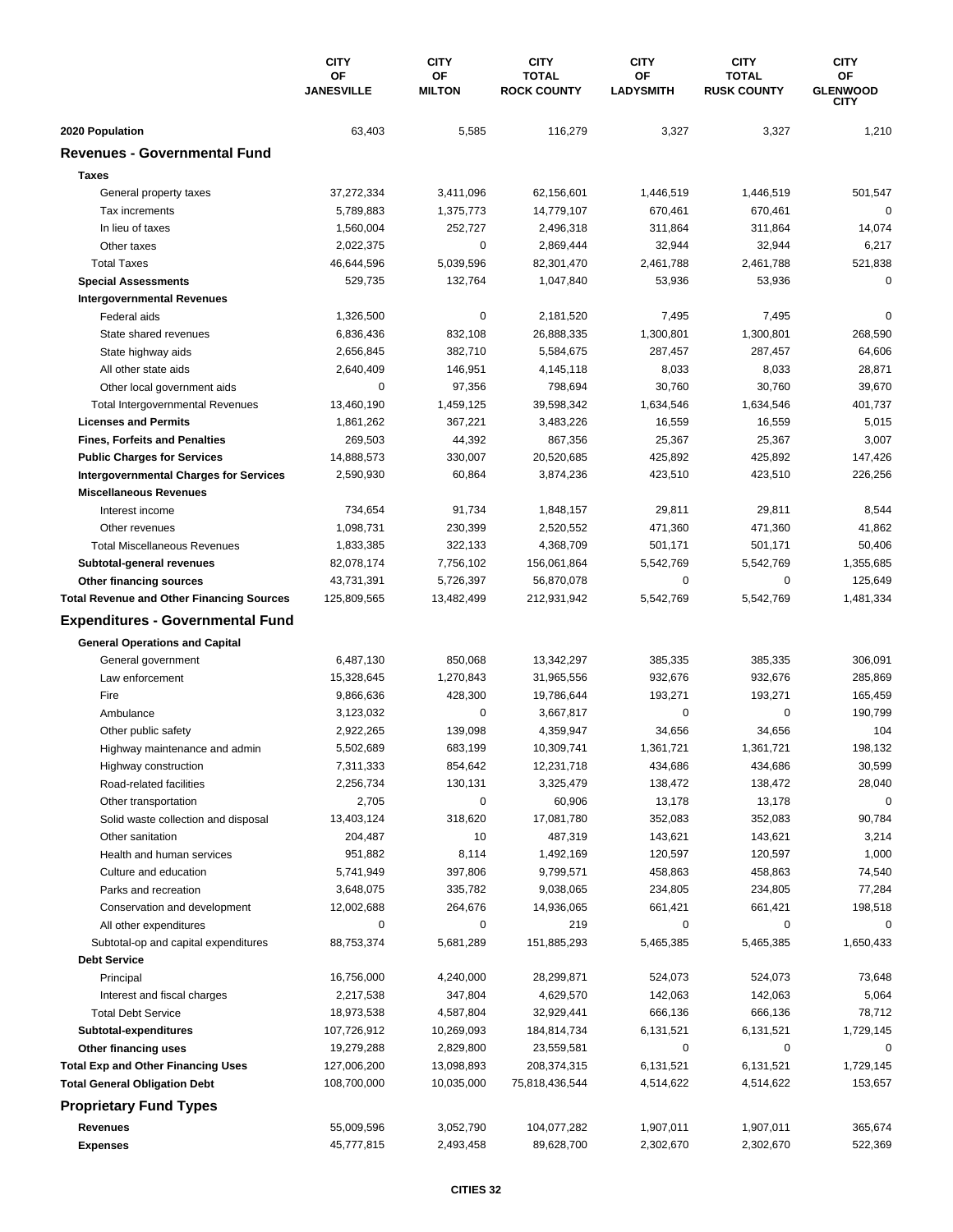|                                                  | <b>CITY</b><br>OF<br><b>HUDSON</b> | <b>CITY</b>         | <b>CITY</b><br><b>TOTAL</b>      | <b>CITY</b><br>ΟF    | <b>CITY</b><br>OF   | <b>CITY</b><br><b>TOTAL</b><br><b>SAUK COUNTY</b> |
|--------------------------------------------------|------------------------------------|---------------------|----------------------------------|----------------------|---------------------|---------------------------------------------------|
|                                                  |                                    | OF                  |                                  |                      |                     |                                                   |
|                                                  |                                    | <b>NEW RICHMOND</b> | <b>ST CROIX</b><br><b>COUNTY</b> | <b>BARABOO</b>       | <b>REEDSBURG</b>    |                                                   |
| 2020 Population                                  | 14,091                             | 9,741               | 25,042                           | 12,008               | 9,678               | 21,686                                            |
| <b>Revenues - Governmental Fund</b>              |                                    |                     |                                  |                      |                     |                                                   |
| <b>Taxes</b>                                     |                                    |                     |                                  |                      |                     |                                                   |
| General property taxes                           | 9,515,786                          | 5,457,732           | 15,475,065                       | 8,789,324            | 5,736,957           | 14,526,281                                        |
| Tax increments                                   | 0                                  | 1,553,158           | 1,553,158                        | 1,020,273            | 1,002,796           | 2,023,069                                         |
| In lieu of taxes                                 | 538,936                            | 506,056             | 1,059,066                        | 380,658              | 857,132             | 1,237,790                                         |
| Other taxes                                      | 166,268                            | 134,896             | 307,381                          | 132,031              | 175,594             | 307,625                                           |
| <b>Total Taxes</b>                               | 10,220,990                         | 7,651,842           | 18,394,670                       | 10,322,286           | 7,772,479           | 18,094,765                                        |
| <b>Special Assessments</b>                       | 0                                  | 5,298               | 5,298                            | 59,213               | 17,275              | 76,488                                            |
| <b>Intergovernmental Revenues</b>                |                                    |                     |                                  |                      |                     |                                                   |
| Federal aids                                     | $\mathbf 0$                        | 259,152             | 259,152                          | 384,197              | 167,346             | 551,543                                           |
| State shared revenues                            | 333,851                            | 575,837             | 1,178,278                        | 1,851,364            | 1,012,721           | 2,864,085                                         |
| State highway aids                               | 839,420                            | 644,917             | 1,548,943                        | 786,464              | 571,574             | 1,358,038                                         |
| All other state aids                             | 542,583                            | 369,325             | 940,779                          | 1,672,969            | 302,777             | 1,975,746                                         |
| Other local government aids                      | 2,270                              | 353,983             | 395,923                          | 1,750                | 281,109             | 282,859                                           |
| <b>Total Intergovernmental Revenues</b>          | 1,718,124                          | 2,203,214           | 4,323,075                        | 4,696,744            | 2,335,527           | 7,032,271                                         |
| <b>Licenses and Permits</b>                      | 567,270                            | 705,202             | 1,277,487                        | 285,938              | 200,914             | 486,852                                           |
| <b>Fines, Forfeits and Penalties</b>             | 87,536                             | 120,168             | 210,711                          | 95,386               | 255,867             | 351,253                                           |
| <b>Public Charges for Services</b>               | 972,997                            | 826,970             | 1,947,393                        | 756,695              | 737,299             | 1,493,994                                         |
| <b>Intergovernmental Charges for Services</b>    | 658,885                            | 338,133             | 1,223,274                        | 417,051              | 152,925             | 569,976                                           |
| <b>Miscellaneous Revenues</b>                    |                                    |                     |                                  |                      |                     |                                                   |
| Interest income                                  | 136,869                            | 124,007             | 269,420                          | 810,059              | 336,457             | 1,146,516                                         |
| Other revenues                                   | 294,296                            | 931,571             | 1,267,729                        | 940,969              | 793,748             | 1,734,717                                         |
| <b>Total Miscellaneous Revenues</b>              | 431,165                            | 1,055,578           | 1,537,149                        | 1,751,028            | 1,130,205           | 2,881,233                                         |
| Subtotal-general revenues                        | 14,656,967                         | 12,906,405          | 28,919,057                       | 18,384,341           | 12,602,491          | 30,986,832                                        |
| Other financing sources                          | 0                                  | 1,524,000           | 1,649,649                        | 3,383,695            | 7,425,000           | 10,808,695                                        |
| <b>Total Revenue and Other Financing Sources</b> | 14,656,967                         | 14,430,405          | 30,568,706                       | 21,768,036           | 20,027,491          | 41,795,527                                        |
| <b>Expenditures - Governmental Fund</b>          |                                    |                     |                                  |                      |                     |                                                   |
|                                                  |                                    |                     |                                  |                      |                     |                                                   |
| <b>General Operations and Capital</b>            | 2,133,447                          | 1,295,835           | 3,735,373                        | 1,452,336            | 1,559,113           | 3,011,449                                         |
| General government                               |                                    |                     |                                  |                      |                     |                                                   |
| Law enforcement<br>Fire                          | 3,936,963                          | 2,456,848           | 6,679,680<br>3,570,500           | 3,873,280            | 4,873,524           | 8,746,804<br>1,951,886                            |
|                                                  | 2,726,851<br>$\mathbf 0$           | 678,190             |                                  | 1,365,497<br>360,690 | 586,389             | 528,541                                           |
| Ambulance                                        | 262,039                            | 104,203             | 295,002                          |                      | 167,851             | 172,766                                           |
| Other public safety                              |                                    | 14,830              | 276,973<br>2,987,541             | 98,711<br>1,699,721  | 74,055<br>5,400,702 |                                                   |
| Highway maintenance and admin                    | 1,994,768                          | 794,641<br>733,468  |                                  |                      |                     | 7,100,423                                         |
| Highway construction                             | 1,015,024                          |                     | 1,779,091                        | 1,477,209            | 849,983             | 2,327,192                                         |
| Road-related facilities                          | 596,137                            | 665,144             | 1,289,321                        | 248,615              | 187,084             | 435,699                                           |
| Other transportation                             | 0                                  | 351,979             | 351,979                          | 750,275              | 445,031             | 1,195,306                                         |
| Solid waste collection and disposal              | 8,236                              | 308,339             | 407,359                          | 482,204              | 406,289             | 888,493                                           |
| Other sanitation                                 | 6,512                              | 2,837               | 12,563                           | 147,943              | 2,046               | 149,989                                           |
| Health and human services                        | 32,863                             | 32,218              | 66,081                           | 142,221              | 19,900              | 162,121                                           |
| Culture and education                            | 363,221                            | 769,004             | 1,206,765                        | 1,678,190            | 757,073             | 2,435,263                                         |
| Parks and recreation                             | 763,553                            | 649,440             | 1,490,277                        | 2,013,557            | 843,606             | 2,857,163                                         |
| Conservation and development                     | 585,763                            | 352,108             | 1,136,389                        | 618,297              | 497,984             | 1,116,281                                         |
| All other expenditures                           | 0                                  | 0                   | 0                                | 0                    | 0                   | 0                                                 |
| Subtotal-op and capital expenditures             | 14,425,377                         | 9,209,084           | 25,284,894                       | 16,408,746           | 16,670,630          | 33,079,376                                        |
| <b>Debt Service</b>                              |                                    |                     |                                  |                      |                     |                                                   |
| Principal                                        | 2,057,775                          | 2,295,543           | 4,426,966                        | 2,638,588            | 870,294             | 3,508,882                                         |
| Interest and fiscal charges                      | 752,188                            | 419,291             | 1,176,543                        | 780,745              | 248,295             | 1,029,040                                         |
| <b>Total Debt Service</b>                        | 2,809,963                          | 2,714,834           | 5,603,509                        | 3,419,333            | 1,118,589           | 4,537,922                                         |
| Subtotal-expenditures                            | 17,235,340                         | 11,923,918          | 30,888,403                       | 19,828,079           | 17,789,219          | 37,617,298                                        |
| Other financing uses                             | 0                                  | 0                   | 0                                | 0                    | 0                   | 0                                                 |
| <b>Total Exp and Other Financing Uses</b>        | 17,235,340                         | 11,923,918          | 30,888,403                       | 19,828,079           | 17,789,219          | 37,617,298                                        |
| <b>Total General Obligation Debt</b>             | 20,535,000                         | 16,229,347          | 36,918,004                       | 17,989,137           | 24,963,847          | 42,952,984                                        |
| <b>Proprietary Fund Types</b>                    |                                    |                     |                                  |                      |                     |                                                   |
| <b>Revenues</b>                                  | 6,809,518                          | 13,470,817          | 20,646,009                       | 4,155,734            | 34,792,877          | 38,948,611                                        |
| <b>Expenses</b>                                  | 5,775,833                          | 13,474,027          | 19,772,229                       | 3,852,921            | 30,103,229          | 33,956,150                                        |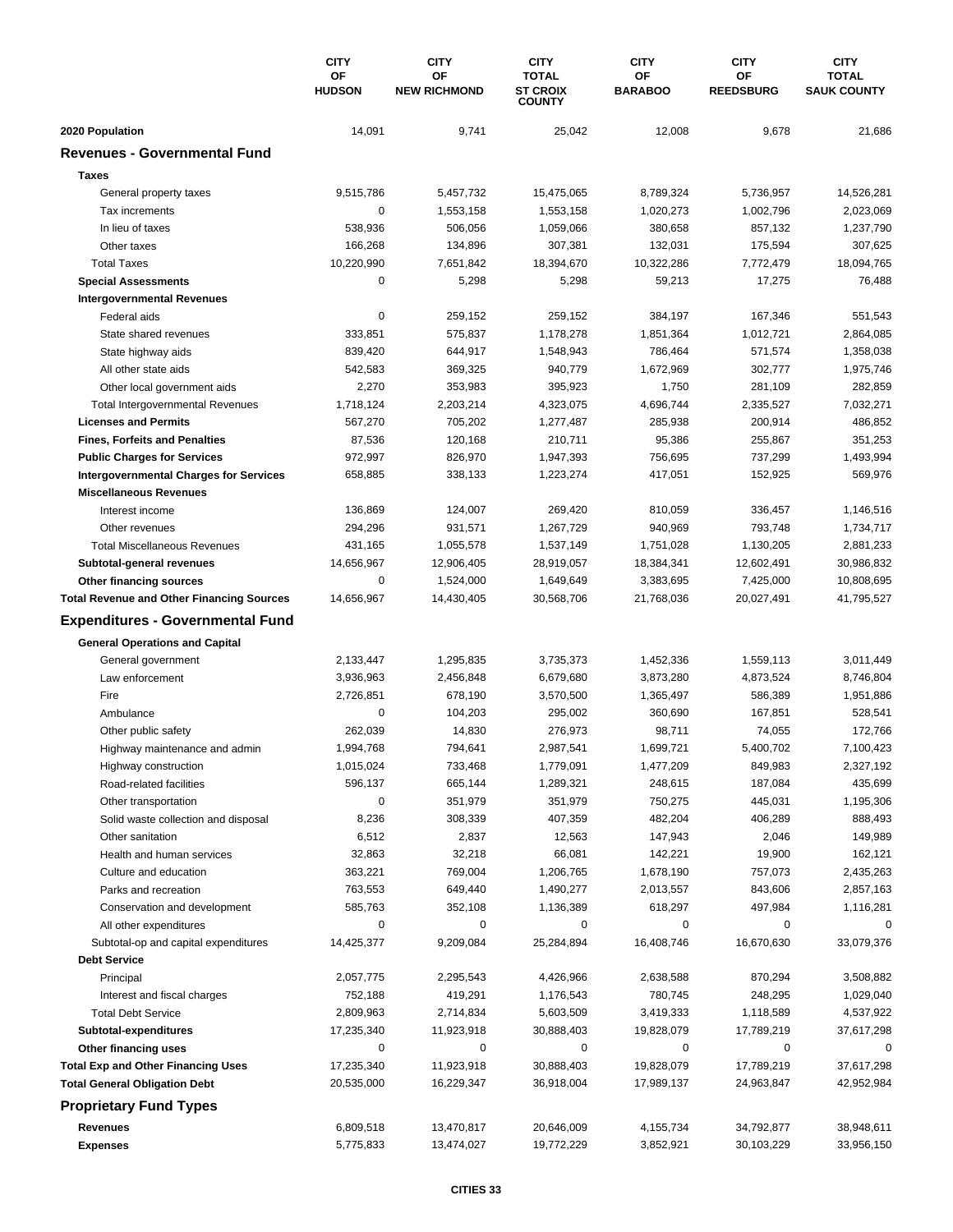|                                                  | <b>CITY</b><br>OF<br><b>HAYWARD</b> | <b>CITY</b><br><b>TOTAL</b><br><b>SAWYER</b><br><b>COUNTY</b> | <b>CITY</b><br><b>OF</b><br><b>SHAWANO</b> | <b>CITY</b><br><b>TOTAL</b><br><b>SHAWANO</b><br><b>COUNTY</b> | <b>CITY</b><br>ΟF<br><b>PLYMOUTH</b> | <b>CITY</b><br>OF<br><b>SHEBOYGAN</b> |
|--------------------------------------------------|-------------------------------------|---------------------------------------------------------------|--------------------------------------------|----------------------------------------------------------------|--------------------------------------|---------------------------------------|
| 2020 Population                                  | 2,370                               | 2,370                                                         | 9,129                                      | 9,129                                                          | 8,715                                | 48,756                                |
| <b>Revenues - Governmental Fund</b>              |                                     |                                                               |                                            |                                                                |                                      |                                       |
| <b>Taxes</b>                                     |                                     |                                                               |                                            |                                                                |                                      |                                       |
| General property taxes                           | 1,299,400                           | 1,299,400                                                     | 4,975,158                                  | 4,975,158                                                      | 4,308,042                            | 24,237,746                            |
| Tax increments                                   | 3,222                               | 3,222                                                         | 668,236                                    | 668,236                                                        | 3,012,487                            | 4,305,393                             |
| In lieu of taxes                                 | 95,008                              | 95,008                                                        | 881,438                                    | 881,438                                                        | 817,059                              | 1,370,025                             |
| Other taxes                                      | 108,915                             | 108,915                                                       | 32,109                                     | 32,109                                                         | 198,898                              | 1,911,368                             |
| <b>Total Taxes</b>                               | 1,506,545                           | 1,506,545                                                     | 6,556,941                                  | 6,556,941                                                      | 8,336,486                            | 31,824,532                            |
| <b>Special Assessments</b>                       | 4,757                               | 4,757                                                         | 55,816                                     | 55,816                                                         | 0                                    | 171,713                               |
| <b>Intergovernmental Revenues</b>                |                                     |                                                               |                                            |                                                                |                                      |                                       |
| Federal aids                                     | 0                                   | 0                                                             | 170,710                                    | 170,710                                                        | $\mathbf 0$                          | 1,956,864                             |
| State shared revenues                            | 171,719                             | 171,719                                                       | 1,423,093                                  | 1,423,093                                                      | 867,185                              | 11,834,889                            |
| State highway aids                               | 809,207                             | 809,207                                                       | 726,491                                    | 726,491                                                        | 429,383                              | 2,071,264                             |
| All other state aids                             | 31,749                              | 31,749                                                        | 463,580                                    | 463,580                                                        | 163,920                              | 615,176                               |
| Other local government aids                      | 257,148                             | 257,148                                                       | 0                                          | $\pmb{0}$                                                      | 326,029                              | 1,272,769                             |
| <b>Total Intergovernmental Revenues</b>          | 1,269,823                           | 1,269,823                                                     | 2,783,874                                  | 2,783,874                                                      | 1,786,517                            | 17,750,962                            |
| <b>Licenses and Permits</b>                      | 84,976                              | 84,976                                                        | 194,532                                    | 194,532                                                        | 186,677                              | 1,549,192                             |
| <b>Fines, Forfeits and Penalties</b>             | 11,663                              | 11,663                                                        | 90,067                                     | 90,067                                                         | 104,790                              | 977,301                               |
| <b>Public Charges for Services</b>               | 195,211                             | 195,211                                                       | 848,789                                    | 848,789                                                        | 441,698                              | 4,109,884                             |
| <b>Intergovernmental Charges for Services</b>    | 41,647                              | 41,647                                                        | 517,082                                    | 517,082                                                        | 119,397                              | 782,768                               |
| <b>Miscellaneous Revenues</b>                    |                                     |                                                               |                                            |                                                                |                                      |                                       |
| Interest income                                  | 7,759                               | 7,759                                                         | 74,324                                     | 74,324                                                         | 180,552                              | 750,108                               |
| Other revenues                                   | 114,364                             | 114,364                                                       | 933,529                                    | 933,529                                                        | 158,683                              | 2,421,531                             |
| <b>Total Miscellaneous Revenues</b>              | 122,123                             | 122,123                                                       | 1,007,853                                  | 1,007,853                                                      | 339,235                              | 3,171,639                             |
| Subtotal-general revenues                        | 3,236,745                           | 3,236,745                                                     | 12,054,954                                 | 12,054,954                                                     | 11,314,800                           | 60,337,991                            |
| Other financing sources                          | 807,500                             | 807,500                                                       | 0                                          | 0                                                              | 3,785,000                            | 22,809,297                            |
| <b>Total Revenue and Other Financing Sources</b> | 4,044,245                           | 4,044,245                                                     | 12,054,954                                 | 12,054,954                                                     | 15,099,800                           | 83,147,288                            |
| <b>Expenditures - Governmental Fund</b>          |                                     |                                                               |                                            |                                                                |                                      |                                       |
| <b>General Operations and Capital</b>            |                                     |                                                               |                                            |                                                                |                                      |                                       |
| General government                               | 312,771                             | 312.771                                                       | 1,522,214                                  | 1,522,214                                                      | 1,021,888                            | 5,265,488                             |
| Law enforcement                                  | 848,018                             | 848,018                                                       | 2,728,575                                  | 2,728,575                                                      | 2,374,346                            | 12,563,524                            |
| Fire                                             | 77,318                              | 77,318                                                        | 584,590                                    | 584,590                                                        | 430,587                              | 8,643,329                             |
| Ambulance                                        | 0                                   | 0                                                             | 186,100                                    | 186,100                                                        | 9,353                                | 738,474                               |
| Other public safety                              | 7,458                               | 7,458                                                         | 98,243                                     | 98,243                                                         | 69,349                               | 686,014                               |
| Highway maintenance and admin                    | 238,068                             | 238,068                                                       | 1,226,880                                  | 1,226,880                                                      | 808,192                              | 5,381,731                             |
| Highway construction                             | 714,849                             | 714,849                                                       | 1,489,421                                  | 1,489,421                                                      | 853,936                              | 5,050,564                             |
| Road-related facilities                          | 617,861                             | 617,861                                                       | 64,037                                     | 64,037                                                         | 608,368                              | 1,298,795                             |
| Other transportation                             | 0                                   | 0                                                             | 381,576                                    | 381,576                                                        | 0                                    | 1,442,114                             |
| Solid waste collection and disposal              | 156,842                             | 156,842                                                       | 587,696                                    | 587,696                                                        | 519,665                              | 3,447,357                             |
| Other sanitation                                 | $\mathbf 0$                         | $\pmb{0}$                                                     | 12,259                                     | 12,259                                                         | 3,209                                | 7,060                                 |
| Health and human services                        | 31,512                              | 31,512                                                        | 72,813                                     | 72,813                                                         | 181,214                              | 184,550                               |
| Culture and education                            | 323,074                             | 323,074                                                       | 44,502                                     | 44,502                                                         | 556,561                              | 3,784,300                             |
| Parks and recreation                             | 41,516                              | 41,516                                                        | 1,279,081                                  | 1,279,081                                                      | 589,616                              | 3,078,806                             |
| Conservation and development                     | 810,005                             | 810,005                                                       | 1,769,825                                  | 1,769,825                                                      | 199,974                              | 8,790,917                             |
| All other expenditures                           | 0                                   | 0                                                             | 0                                          | 0                                                              | 4,094,001                            | 0                                     |
| Subtotal-op and capital expenditures             | 4,179,292                           | 4,179,292                                                     | 12,047,812                                 | 12,047,812                                                     | 12,320,259                           | 60,363,023                            |
| <b>Debt Service</b>                              |                                     |                                                               |                                            |                                                                |                                      |                                       |
| Principal                                        | 49,224                              | 49,224                                                        | 2,573,000                                  | 2,573,000                                                      | 3,065,000                            | 20,399,722                            |
| Interest and fiscal charges                      | 11,155                              | 11,155                                                        | 620,707                                    | 620,707                                                        | 187,064                              | 2,576,037                             |
| <b>Total Debt Service</b>                        | 60,379                              | 60,379                                                        | 3,193,707                                  | 3,193,707                                                      | 3,252,064                            | 22,975,759                            |
| Subtotal-expenditures                            | 4,239,671                           | 4,239,671                                                     | 15,241,519                                 | 15,241,519                                                     | 15,572,323                           | 83,338,782                            |
| Other financing uses                             | 0                                   | 0                                                             | 31,500                                     | 31,500                                                         | 0                                    | 0                                     |
| <b>Total Exp and Other Financing Uses</b>        | 4,239,671                           | 4,239,671                                                     | 15,273,019                                 | 15,273,019                                                     | 15,572,323                           | 83,338,782                            |
| <b>Total General Obligation Debt</b>             | 1,634,054                           | 1,634,054                                                     | 18,803,000                                 | 18,803,000                                                     | 19,115,000                           | 60,664,727                            |
| <b>Proprietary Fund Types</b>                    |                                     |                                                               |                                            |                                                                |                                      |                                       |
|                                                  |                                     |                                                               |                                            |                                                                |                                      |                                       |
| <b>Revenues</b>                                  | 1,377,905                           | 1,377,905                                                     | 28,576,958                                 | 28,576,958                                                     | 30,748,562                           | 35,295,303                            |
| <b>Expenses</b>                                  | 1,067,791                           | 1,067,791                                                     | 27,211,464                                 | 27,211,464                                                     | 28,178,986                           | 34,070,025                            |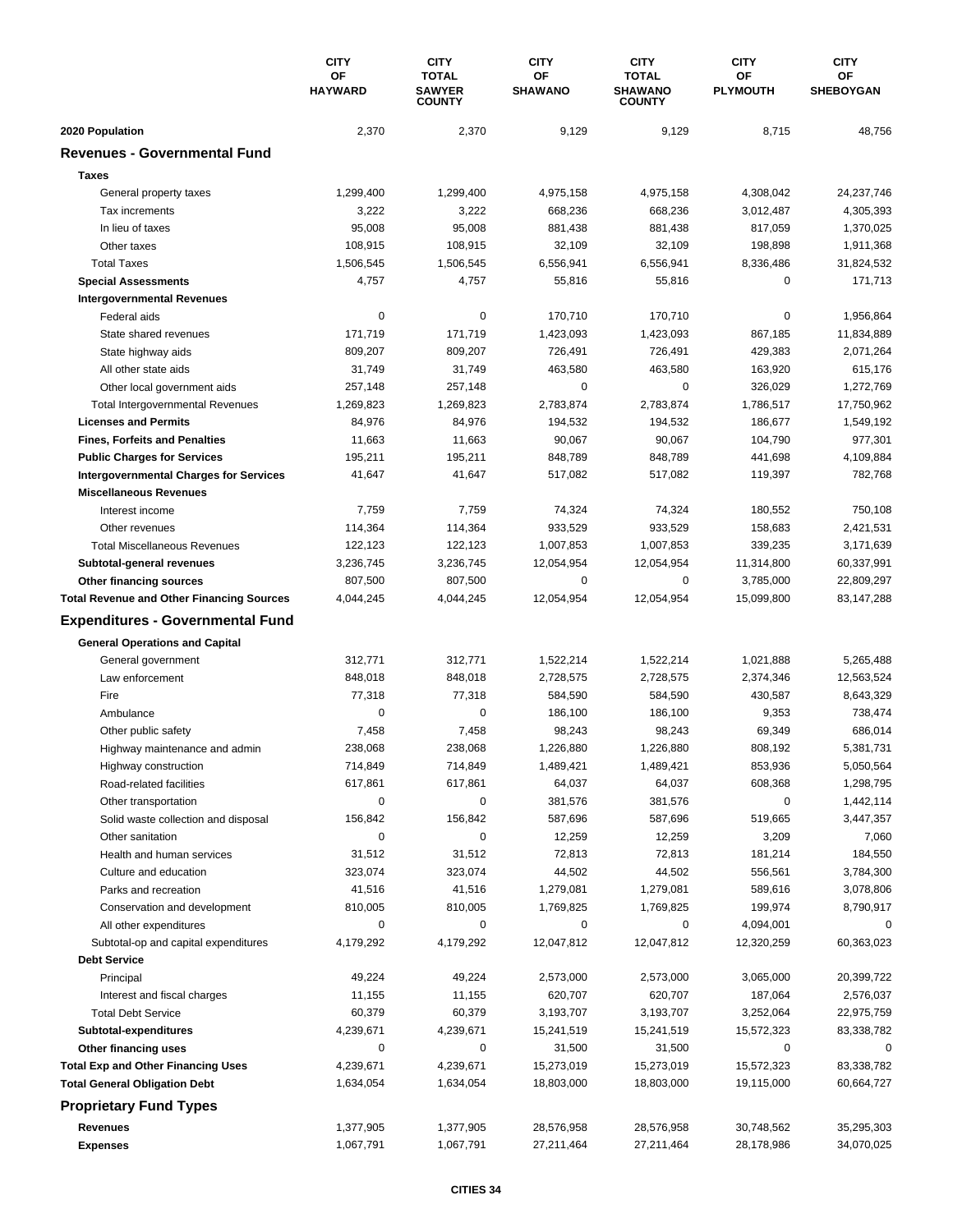|                                                  | <b>CITY</b>                            | <b>CITY</b>                                       | <b>CITY</b><br>ΟF | <b>CITY</b><br><b>TOTAL</b>    | <b>CITY</b>                 | <b>CITY</b>        |
|--------------------------------------------------|----------------------------------------|---------------------------------------------------|-------------------|--------------------------------|-----------------------------|--------------------|
|                                                  | OF<br><b>SHEBOYGAN</b><br><b>FALLS</b> | <b>TOTAL</b><br><b>SHEBOYGAN</b><br><b>COUNTY</b> | <b>MEDFORD</b>    | <b>TAYLOR</b><br><b>COUNTY</b> | <b>OF</b><br><b>ARCADIA</b> | ОF<br><b>BLAIR</b> |
| 2020 Population                                  | 8,396                                  | 65,867                                            | 4,321             | 4,321                          | 3,051                       | 1,342              |
| <b>Revenues - Governmental Fund</b>              |                                        |                                                   |                   |                                |                             |                    |
| <b>Taxes</b>                                     |                                        |                                                   |                   |                                |                             |                    |
| General property taxes                           | 3,690,449                              | 32,236,237                                        | 1,735,183         | 1,735,183                      | 800,241                     | 569,456            |
| Tax increments                                   | 630,513                                | 7,948,393                                         | 1,221,335         | 1,221,335                      | 1,041,300                   | 193,802            |
| In lieu of taxes                                 | 608,502                                | 2,795,586                                         | 509,167           | 509,167                        | 718,654                     | 89,377             |
| Other taxes                                      | 125,655                                | 2,235,921                                         | 71,155            | 71,155                         | 8,668                       | 6,513              |
| <b>Total Taxes</b>                               | 5,055,119                              | 45,216,137                                        | 3,536,840         | 3,536,840                      | 2,568,863                   | 859,148            |
| <b>Special Assessments</b>                       | 227,482                                | 399,195                                           | 113,438           | 113,438                        | 47,879                      | 0                  |
| <b>Intergovernmental Revenues</b>                |                                        |                                                   |                   |                                |                             |                    |
| Federal aids                                     | 300,000                                | 2,256,864                                         | 0                 | 0                              | 1,208                       | 24,795             |
| State shared revenues                            | 594,664                                | 13,296,738                                        | 1,266,261         | 1,266,261                      | 810,193                     | 618,084            |
| State highway aids                               | 518,641                                | 3,019,288                                         | 458,342           | 458,342                        | 307,995                     | 57,198             |
| All other state aids                             | 185,425                                | 964,521                                           | 281,716           | 281,716                        | 57,231                      | 24,032             |
| Other local government aids                      | 546,592                                | 2,145,390                                         | 259,593           | 259,593                        | 115,360                     | 45,566             |
| <b>Total Intergovernmental Revenues</b>          | 2,145,322                              | 21,682,801                                        | 2,265,912         | 2,265,912                      | 1,291,987                   | 769,675            |
| <b>Licenses and Permits</b>                      | 322,296                                | 2,058,165                                         | 55,162            | 55,162                         | 12,245                      | 4,543              |
| <b>Fines, Forfeits and Penalties</b>             | 104,364                                | 1,186,455                                         | 14,226            | 14,226                         | 64,709                      | 9,069              |
| <b>Public Charges for Services</b>               | 909,943                                | 5,461,525                                         | 182,230           | 182,230                        | 218,974                     | 87,596             |
| <b>Intergovernmental Charges for Services</b>    | 59,551                                 | 961,716                                           | 345,897           | 345,897                        | $\mathbf 0$                 | $\Omega$           |
| <b>Miscellaneous Revenues</b>                    |                                        |                                                   |                   |                                |                             |                    |
| Interest income                                  | 60,931                                 | 991,591                                           | 239,273           | 239,273                        | 27,835                      | 19,036             |
| Other revenues                                   | 270,262                                | 2,850,476                                         | 124,725           | 124,725                        | 34,074                      | 556,676            |
| <b>Total Miscellaneous Revenues</b>              | 331,193                                | 3,842,067                                         | 363,998           | 363,998                        | 61,909                      | 575,712            |
| Subtotal-general revenues                        | 9,155,270                              | 80,808,061                                        | 6,877,703         | 6,877,703                      | 4,266,566                   | 2,305,743          |
| Other financing sources                          | 1,120,000                              | 27,714,297                                        | 2,770,000         | 2,770,000                      | 1,760,897                   | 0                  |
| <b>Total Revenue and Other Financing Sources</b> | 10,275,270                             | 108,522,358                                       | 9,647,703         | 9,647,703                      | 6,027,463                   | 2,305,743          |
| <b>Expenditures - Governmental Fund</b>          |                                        |                                                   |                   |                                |                             |                    |
| <b>General Operations and Capital</b>            |                                        |                                                   |                   |                                |                             |                    |
| General government                               | 616,052                                | 6,903,428                                         | 800,335           | 800,335                        | 1,951,263                   | 384,107            |
| Law enforcement                                  | 2,002,944                              | 16,940,814                                        | 1,172,590         | 1,172,590                      | 500,118                     | 270,598            |
| Fire                                             | 361,125                                | 9,435,041                                         | 319.860           | 319,860                        | 109,823                     | 189,886            |
| Ambulance                                        | 14,056                                 | 761,883                                           | 0                 | 0                              | 58,537                      | $\mathbf 0$        |
| Other public safety                              | 194,587                                | 949,950                                           | 0                 | 0                              | 373,974                     | 8,012              |
| Highway maintenance and admin                    | 738,390                                | 6,928,313                                         | 779,003           | 779,003                        | 368,459                     | 149,722            |
| Highway construction                             | 656,692                                | 6,561,192                                         | 2,295,546         | 2,295,546                      | 125,501                     | 100,632            |
| Road-related facilities                          | 440,111                                | 2,347,274                                         | 164,788           | 164,788                        | 83,519                      | 46,400             |
| Other transportation                             | 38,696                                 | 1,480,810                                         | 114,017           | 114,017                        | 0                           | $\mathbf 0$        |
| Solid waste collection and disposal              | 434,253                                | 4,401,275                                         | 3,061             | 3,061                          | 175,487                     | 84,178             |
| Other sanitation                                 | 1,066,145                              | 1,076,414                                         | 0                 | 0                              | 0                           | 7,823              |
| Health and human services                        | 103,973                                | 469,737                                           | 23,224            | 23,224                         | 513                         | $\mathbf 0$        |
| Culture and education                            | 379,523                                | 4,720,384                                         | 394,889           | 394,889                        | 300,415                     | 144,110            |
| Parks and recreation                             | 217,109                                | 3,885,531                                         | 256,686           | 256,686                        | 201,360                     | 197,554            |
| Conservation and development                     | 262,114                                | 9,253,005                                         | 69,409            | 69,409                         | 13,553                      | 42,360             |
| All other expenditures                           | 0                                      | 4,094,001                                         | 0                 | 0                              | 0                           |                    |
| Subtotal-op and capital expenditures             | 7,525,770                              | 80,209,052                                        | 6,393,408         | 6,393,408                      | 4,262,522                   | 1,625,382          |
| <b>Debt Service</b>                              |                                        |                                                   |                   |                                |                             |                    |
| Principal                                        | 1,536,542                              | 25,001,264                                        | 840,000           | 840,000                        | 937,879                     | 159,869            |
| Interest and fiscal charges                      | 469,354                                | 3,232,455                                         | 231,959           | 231,959                        | 162,608                     | 73,707             |
| <b>Total Debt Service</b>                        | 2,005,896                              | 28,233,719                                        | 1,071,959         | 1,071,959                      | 1,100,487                   | 233,576            |
| Subtotal-expenditures                            | 9,531,666                              | 108,442,771                                       | 7,465,367         | 7,465,367                      | 5,363,009                   | 1,858,958          |
| Other financing uses                             | 0                                      | 0                                                 | 0                 | 0                              | 23,040                      | 0                  |
| <b>Total Exp and Other Financing Uses</b>        | 9,531,666                              | 108,442,771                                       | 7,465,367         | 7,465,367                      | 5,386,049                   | 1,858,958          |
| <b>Total General Obligation Debt</b>             | 12,429,230                             | 92,208,957                                        | 6,435,000         | 6,435,000                      | 5,002,758                   | 2,682,702          |
| <b>Proprietary Fund Types</b>                    |                                        |                                                   |                   |                                |                             |                    |
| Revenues                                         | 17,719,999                             | 83,763,864                                        | 12,829,270        | 12,829,270                     | 10,148,494                  | 1,556,121          |
| <b>Expenses</b>                                  | 17,138,752                             | 79,387,763                                        | 13,336,143        | 13,336,143                     | 10,492,432                  | 1,616,728          |
|                                                  |                                        |                                                   |                   |                                |                             |                    |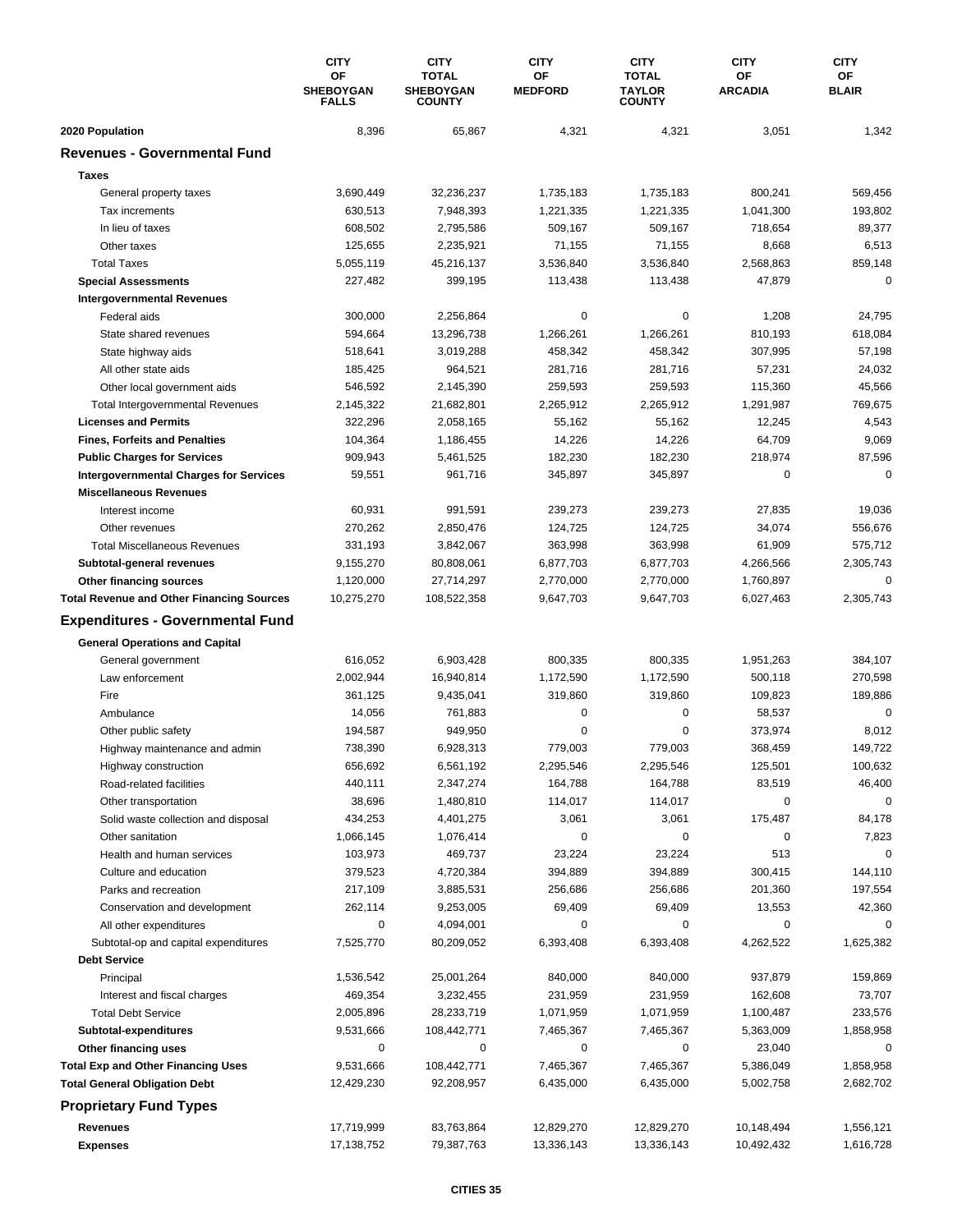|                                                  | <b>CITY</b>                    | <b>CITY</b>               | <b>CITY</b>        | <b>CITY</b>                   | <b>CITY</b>                                         | <b>CITY</b>            |
|--------------------------------------------------|--------------------------------|---------------------------|--------------------|-------------------------------|-----------------------------------------------------|------------------------|
|                                                  | <b>OF</b><br><b>GALESVILLE</b> | OF<br><b>INDEPENDENCE</b> | ΟF<br><b>OSSEO</b> | <b>OF</b><br><b>WHITEHALL</b> | <b>TOTAL</b><br><b>TREMPEALEAU</b><br><b>COUNTY</b> | OF<br><b>HILLSBORO</b> |
| 2020 Population                                  | 1,565                          | 1,340                     | 1,699              | 1,556                         | 10,553                                              | 1,382                  |
| <b>Revenues - Governmental Fund</b>              |                                |                           |                    |                               |                                                     |                        |
| <b>Taxes</b>                                     |                                |                           |                    |                               |                                                     |                        |
| General property taxes                           | 740,712                        | 741,323                   | 966,576            | 749,707                       | 4,568,015                                           | 435,612                |
| Tax increments                                   | 227,981                        | 179,175                   | 720,465            | 524,582                       | 2,887,305                                           | 572,775                |
| In lieu of taxes                                 | 21,133                         | 23,854                    | 89,323             | 317,483                       | 1,259,824                                           | 54,044                 |
| Other taxes                                      | 33                             | 0                         | 18,207             | 99                            | 33,520                                              | 28,719                 |
| <b>Total Taxes</b>                               | 989,859                        | 944,352                   | 1,794,571          | 1,591,871                     | 8,748,664                                           | 1,091,150              |
| <b>Special Assessments</b>                       | 30,446                         | 0                         | 6,029              | 0                             | 84,354                                              | 6,757                  |
| <b>Intergovernmental Revenues</b>                |                                |                           |                    |                               |                                                     |                        |
| Federal aids                                     | 0                              | 24,416                    | 18,954             | 22,248                        | 91,621                                              | $\Omega$               |
| State shared revenues                            | 368,649                        | 354,226                   | 268,834            | 490,594                       | 2,910,580                                           | 493,458                |
| State highway aids                               | 100,388                        | 89,997                    | 147,780            | 101,649                       | 805,007                                             | 137,783                |
| All other state aids                             | 42,064                         | 10,327                    | 18,902             | 17,448                        | 170,004                                             | 436,645                |
| Other local government aids                      | 80,242                         | 7,776                     | 44,156             | 163,961                       | 457,061                                             | 62,265                 |
| <b>Total Intergovernmental Revenues</b>          | 591,343                        | 486,742                   | 498,626            | 795,900                       | 4,434,273                                           | 1,130,151              |
| <b>Licenses and Permits</b>                      | 9,018                          | 4,681                     | 13,145             | 17,482                        | 61,114                                              | 15,357                 |
| <b>Fines, Forfeits and Penalties</b>             | 4,120                          | 2,219                     | 13,911             | 7,517                         | 101,545                                             | 11,824                 |
| <b>Public Charges for Services</b>               | 5,555                          | 64,931                    | 18,121             | 62,227                        | 457,404                                             | 81,679                 |
| <b>Intergovernmental Charges for Services</b>    | 3,500                          | 0                         | 0                  | 23,440                        | 26,940                                              | 0                      |
| <b>Miscellaneous Revenues</b>                    |                                |                           |                    |                               |                                                     |                        |
| Interest income                                  | 21,338                         | 7,292                     | 26,336             | 9,395                         | 111,232                                             | 22,065                 |
| Other revenues                                   | 176,772                        | 269,145                   | 69,436             | 364,082                       | 1,470,185                                           | 732,892                |
| <b>Total Miscellaneous Revenues</b>              | 198,110                        | 276,437                   | 95,772             | 373,477                       | 1,581,417                                           | 754,957                |
| Subtotal-general revenues                        | 1,831,951                      | 1,779,362                 | 2,440,175          | 2,871,914                     | 15,495,711                                          | 3,091,875              |
| Other financing sources                          | $\mathbf 0$                    | 2,228,000                 | 0                  | 343,727                       | 4,332,624                                           | 1,621,788              |
| <b>Total Revenue and Other Financing Sources</b> | 1,831,951                      | 4,007,362                 | 2,440,175          | 3,215,641                     | 19,828,335                                          | 4,713,663              |
| <b>Expenditures - Governmental Fund</b>          |                                |                           |                    |                               |                                                     |                        |
| <b>General Operations and Capital</b>            |                                |                           |                    |                               |                                                     |                        |
| General government                               | 325,654                        | 263,126                   | 311,899            | 247,096                       | 3,483,145                                           | 269,310                |
| Law enforcement                                  | 340,756                        | 323,954                   | 447,184            | 425,571                       | 2,308,181                                           | 230,259                |
| Fire                                             | 56,431                         | 68,425                    | 276,391            | 664,340                       | 1,365,296                                           | 88,100                 |
| Ambulance                                        | 5,812                          | 26,055                    | 0                  | 3,047                         | 93,451                                              | 22,118                 |
| Other public safety                              | 5,887                          | 4,247                     | 1,882              | $\pmb{0}$                     | 394,002                                             | 1,517,949              |
| Highway maintenance and admin                    | 142,323                        | 121,848                   | 286,353            | 150,088                       | 1,218,793                                           | 248,227                |
| Highway construction                             | 44,091                         | 779,608                   | 79,344             | 89,641                        | 1,218,817                                           | 1,072,733              |
| Road-related facilities                          | 29,721                         | 289,438                   | 70,375             | 54,164                        | 573,617                                             | 52,254                 |
| Other transportation                             | 0                              | 0                         | 0                  | 0                             | 0                                                   | 1,759                  |
| Solid waste collection and disposal              | 23,545                         | 50,439                    | 43,362             | 27,069                        | 404,080                                             | 77,339                 |
| Other sanitation                                 | 6,659                          | 7,434                     | 0                  | 16,000                        | 37,916                                              | 4,007                  |
| Health and human services                        | 57,630                         | 1,925                     | 1,089              | 45,758                        | 106,915                                             | 12,673                 |
| Culture and education                            | 166,851                        | 81,522                    | 107,935            | 334,374                       | 1,135,207                                           | 134,746                |
| Parks and recreation                             | 207,767                        | 46,258                    | 42,913             | 89,396                        | 785,248                                             | 991,892                |
| Conservation and development                     | 31,040                         | 980,965                   | 8,378              | 163,465                       | 1,239,761                                           | 550,994                |
| All other expenditures                           | 0                              | 0                         | 0                  | 0                             | 0                                                   | 0                      |
| Subtotal-op and capital expenditures             | 1,444,167                      | 3,045,244                 | 1,677,105          | 2,310,009                     | 14,364,429                                          | 5,274,360              |
| <b>Debt Service</b>                              |                                |                           |                    |                               |                                                     |                        |
| Principal                                        | 93,860                         | 1,041,382                 | 450,372            | 276,958                       | 2,960,320                                           | 161,715                |
| Interest and fiscal charges                      | 86,912                         | 154,260                   | 69,038             | 80,444                        | 626,969                                             | 7,680                  |
| <b>Total Debt Service</b>                        | 180,772                        | 1,195,642                 | 519,410            | 357,402                       | 3,587,289                                           | 169,395                |
| Subtotal-expenditures                            | 1,624,939                      | 4,240,886                 | 2,196,515          | 2,667,411                     | 17,951,718                                          | 5,443,755              |
| Other financing uses                             | 0                              | 16,990                    | 0                  | 0                             | 40,030                                              | 10,000                 |
| <b>Total Exp and Other Financing Uses</b>        | 1,624,939                      | 4,257,876                 | 2,196,515          | 2,667,411                     | 17,991,748                                          | 5,453,755              |
| <b>Total General Obligation Debt</b>             | 1,895,000                      | 4,195,590                 | 2,112,513          | 2,411,172                     | 18,299,735                                          | 2,178,977              |
| <b>Proprietary Fund Types</b>                    |                                |                           |                    |                               |                                                     |                        |
| <b>Revenues</b>                                  | 4,646,912                      | 798,821                   | 1,078,368          | 5,447,602                     | 23,676,318                                          | 1,186,278              |
| <b>Expenses</b>                                  | 4,426,733                      | 854,591                   | 1,020,797          | 5,617,647                     | 24,028,928                                          | 1,021,955              |
|                                                  |                                |                           |                    |                               |                                                     |                        |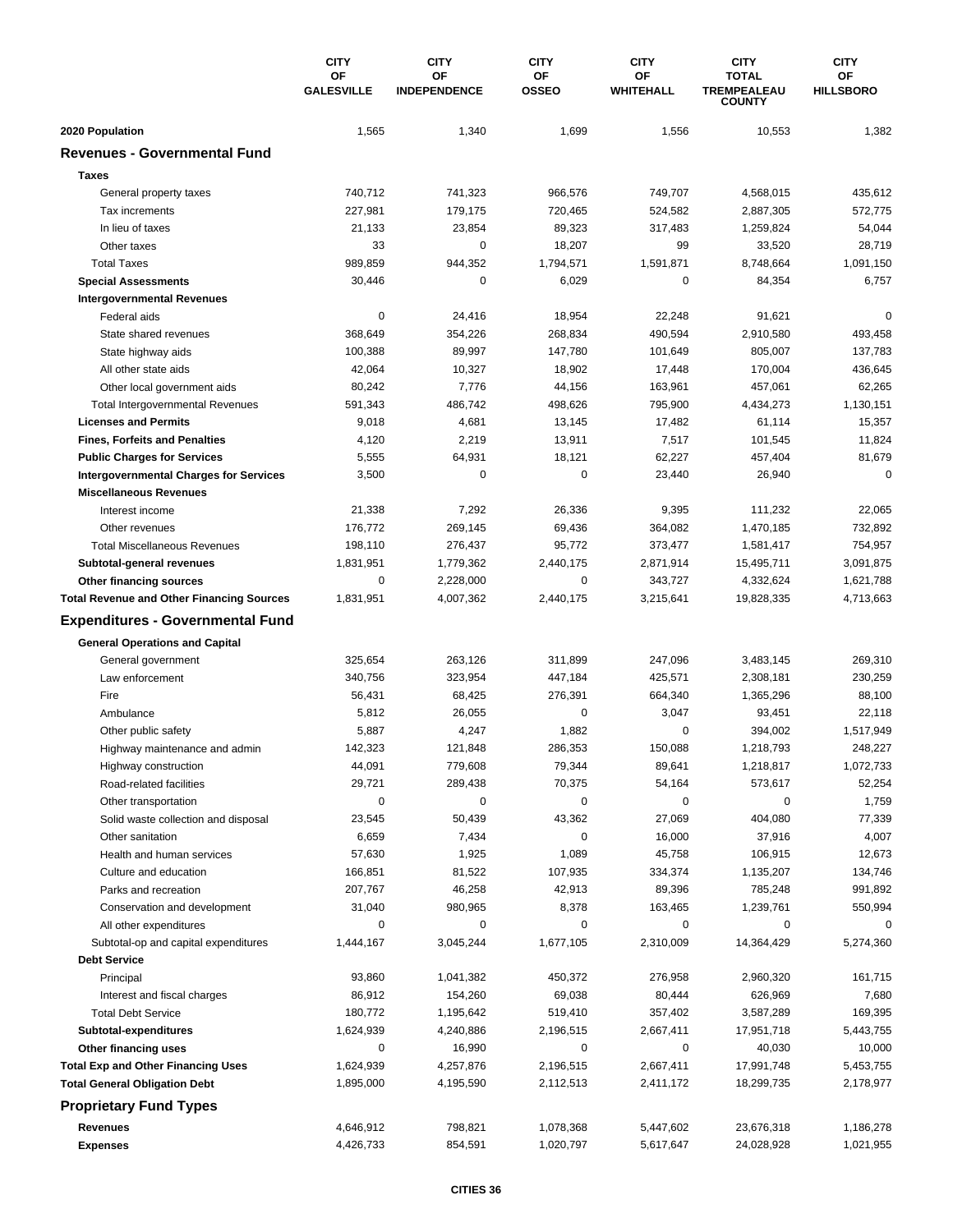|                                                      | <b>CITY</b><br>OF<br><b>VIROQUA</b> | <b>CITY</b>         | <b>CITY</b>                                    | <b>CITY</b>              | <b>CITY</b>                         | <b>CITY</b>          |
|------------------------------------------------------|-------------------------------------|---------------------|------------------------------------------------|--------------------------|-------------------------------------|----------------------|
|                                                      |                                     | OF<br><b>WESTBY</b> | <b>TOTAL</b><br><b>VERNON</b><br><b>COUNTY</b> | OF<br><b>EAGLE RIVER</b> | <b>TOTAL</b><br><b>VILAS COUNTY</b> | ОF<br><b>DELAVAN</b> |
| 2020 Population                                      | 4,491                               | 2,208               | 8,081                                          | 1,510                    | 1,510                               | 8,270                |
| <b>Revenues - Governmental Fund</b>                  |                                     |                     |                                                |                          |                                     |                      |
| <b>Taxes</b>                                         |                                     |                     |                                                |                          |                                     |                      |
| General property taxes                               | 2,321,664                           | 585,210             | 3,342,486                                      | 1,533,841                | 1,533,841                           | 5,990,079            |
| Tax increments                                       | 723,536                             | 296.928             | 1,593,239                                      | 291,201                  | 291,201                             | 1,205,673            |
| In lieu of taxes                                     | 300,579                             | 165,863             | 520,486                                        | 240,452                  | 240,452                             | 498,380              |
| Other taxes                                          | 95,378                              | 38,242              | 162,339                                        | 271,236                  | 271,236                             | 505,806              |
| <b>Total Taxes</b>                                   | 3,441,157                           | 1,086,243           | 5,618,550                                      | 2,336,730                | 2,336,730                           | 8,199,938            |
| <b>Special Assessments</b>                           | 11,183                              | 587                 | 18,527                                         | 1,754                    | 1,754                               | 9,084                |
| <b>Intergovernmental Revenues</b>                    |                                     |                     |                                                |                          |                                     |                      |
| Federal aids                                         | 484,381                             | $\pmb{0}$           | 484,381                                        | 27,103                   | 27,103                              | 10,297               |
| State shared revenues                                | 1,124,329                           | 569,467             | 2,187,254                                      | 101,646                  | 101,646                             | 661,401              |
| State highway aids                                   | 309,374                             | 96,110              | 543,267                                        | 585,724                  | 585,724                             | 620,706              |
| All other state aids                                 | 205,572                             | 194,468             | 836,685                                        | 9,310                    | 9,310                               | 268,680              |
| Other local government aids                          | 135,929                             | 0                   | 198,194                                        | 0                        | $\mathbf 0$                         | 198,950              |
| <b>Total Intergovernmental Revenues</b>              | 2,259,585                           | 860,045             | 4,249,781                                      | 723,783                  | 723.783                             | 1,760,034            |
| <b>Licenses and Permits</b>                          | 106,688                             | 6,675               | 128,720                                        | 40,573                   | 40,573                              | 297,930              |
| <b>Fines, Forfeits and Penalties</b>                 | 21,081                              | 5,576               | 38,481                                         | 7,108                    | 7,108                               | 167,710              |
| <b>Public Charges for Services</b>                   | 337,435                             | 278,134             | 697,248                                        | 109,475                  | 109,475                             | 193,982              |
| <b>Intergovernmental Charges for Services</b>        | 97,964                              | $\mathbf 0$         | 97,964                                         | 82,861                   | 82,861                              | 691,908              |
| <b>Miscellaneous Revenues</b>                        |                                     |                     |                                                |                          |                                     |                      |
| Interest income                                      | 21,978                              | 3,217               | 47,260                                         | 19,195                   | 19,195                              | 102,244              |
| Other revenues                                       | 321,518                             | 85,046              | 1,139,456                                      | 77,408                   | 77,408                              | 522,858              |
| <b>Total Miscellaneous Revenues</b>                  | 343,496                             | 88,263              | 1,186,716                                      | 96,603                   | 96,603                              | 625,102              |
| Subtotal-general revenues                            | 6,618,589                           | 2,325,523           | 12,035,987                                     | 3,398,887                | 3,398,887                           | 11,945,688           |
| Other financing sources                              | 5,771,513                           | 1,050,000           | 8,443,301                                      | 1,230,202                | 1,230,202                           | 130,262              |
| <b>Total Revenue and Other Financing Sources</b>     | 12,390,102                          | 3,375,523           | 20,479,288                                     | 4,629,089                | 4,629,089                           | 12,075,950           |
| <b>Expenditures - Governmental Fund</b>              |                                     |                     |                                                |                          |                                     |                      |
| <b>General Operations and Capital</b>                |                                     |                     |                                                |                          |                                     |                      |
| General government                                   | 1,175,282                           | 225,936             | 1,670,528                                      | 624,694                  | 624,694                             | 883,545              |
| Law enforcement                                      | 2,663,165                           | 472,604             | 3,366,028                                      | 818,342                  | 818,342                             | 3,372,272            |
| Fire                                                 | 291,258                             | 199,158             | 578,516                                        | 37,158                   | 37,158                              | 304,494              |
| Ambulance                                            | 0                                   | 3,000               | 25,118                                         | 85,162                   | 85,162                              | 177,732              |
| Other public safety                                  | 37,406                              | 35,268              | 1,590,623                                      | 0                        | $\mathbf 0$                         | 226,743              |
| Highway maintenance and admin                        | 828,551                             | 417,754             | 1,494,532                                      | 594,432                  | 594,432                             | 1,360,774            |
| Highway construction                                 | 88,258                              | 68,082              | 1,229,073                                      | 473,712                  | 473,712                             | 807,163              |
| Road-related facilities                              | 123,793                             | 55,223              | 231,270                                        | 51,530                   | 51,530                              | 149,611              |
| Other transportation                                 | 398,795                             | 134,607             | 535,161                                        | 28,000                   | 28,000                              | 0                    |
| Solid waste collection and disposal                  | 347,005                             | 232,097             | 656,441                                        | 85,077                   | 85,077                              | 105,055              |
| Other sanitation                                     | 23,684                              | 187,841             | 215,532                                        | 1,475                    | 1,475                               | 195,247              |
| Health and human services                            | 134,344                             | 455                 | 147,472                                        | 90                       | 90                                  | 0<br>540,255         |
| Culture and education                                | 501,485                             | 195,336             | 831,567                                        | 41,737                   | 41,737                              |                      |
| Parks and recreation<br>Conservation and development | 844,177                             | 50,412              | 1,886,481<br>1,725,547                         | 306,183                  | 306,183                             | 538,831              |
| All other expenditures                               | 999,730<br>0                        | 174,823<br>0        | 0                                              | 911,227<br>0             | 911,227<br>0                        | 349,284<br>0         |
| Subtotal-op and capital expenditures                 | 8,456,933                           | 2,452,596           | 16,183,889                                     | 4,058,819                | 4,058,819                           | 9,011,006            |
| <b>Debt Service</b>                                  |                                     |                     |                                                |                          |                                     |                      |
| Principal                                            | 2,957,884                           | 142,022             | 3,261,621                                      | 973,456                  | 973,456                             | 1,615,002            |
| Interest and fiscal charges                          | 328,040                             | 75,543              | 411,263                                        | 252,149                  | 252,149                             | 477,129              |
| <b>Total Debt Service</b>                            | 3,285,924                           | 217,565             | 3,672,884                                      | 1,225,605                | 1,225,605                           | 2,092,131            |
| Subtotal-expenditures                                | 11,742,857                          | 2,670,161           | 19,856,773                                     | 5,284,424                | 5,284,424                           | 11,103,137           |
| Other financing uses                                 | 0                                   | 0                   | 10,000                                         | 11,625                   | 11,625                              | 440,203              |
| <b>Total Exp and Other Financing Uses</b>            | 11,742,857                          | 2,670,161           | 19,866,773                                     | 5,296,049                | 5,296,049                           | 11,543,340           |
| <b>Total General Obligation Debt</b>                 | 8,784,525                           | 2,974,856           | 13,938,358                                     | 4,007,608                | 4,007,608                           | 15,441,108           |
| <b>Proprietary Fund Types</b>                        |                                     |                     |                                                |                          |                                     |                      |
|                                                      |                                     |                     |                                                |                          |                                     |                      |
| Revenues                                             | 3,149,148                           | 7,643,426           | 11,978,852                                     | 5,249,062                | 5,249,062                           | 5,134,597            |
| <b>Expenses</b>                                      | 3,014,206                           | 7,476,570           | 11,512,731                                     | 5,551,548                | 5,551,548                           | 4,747,148            |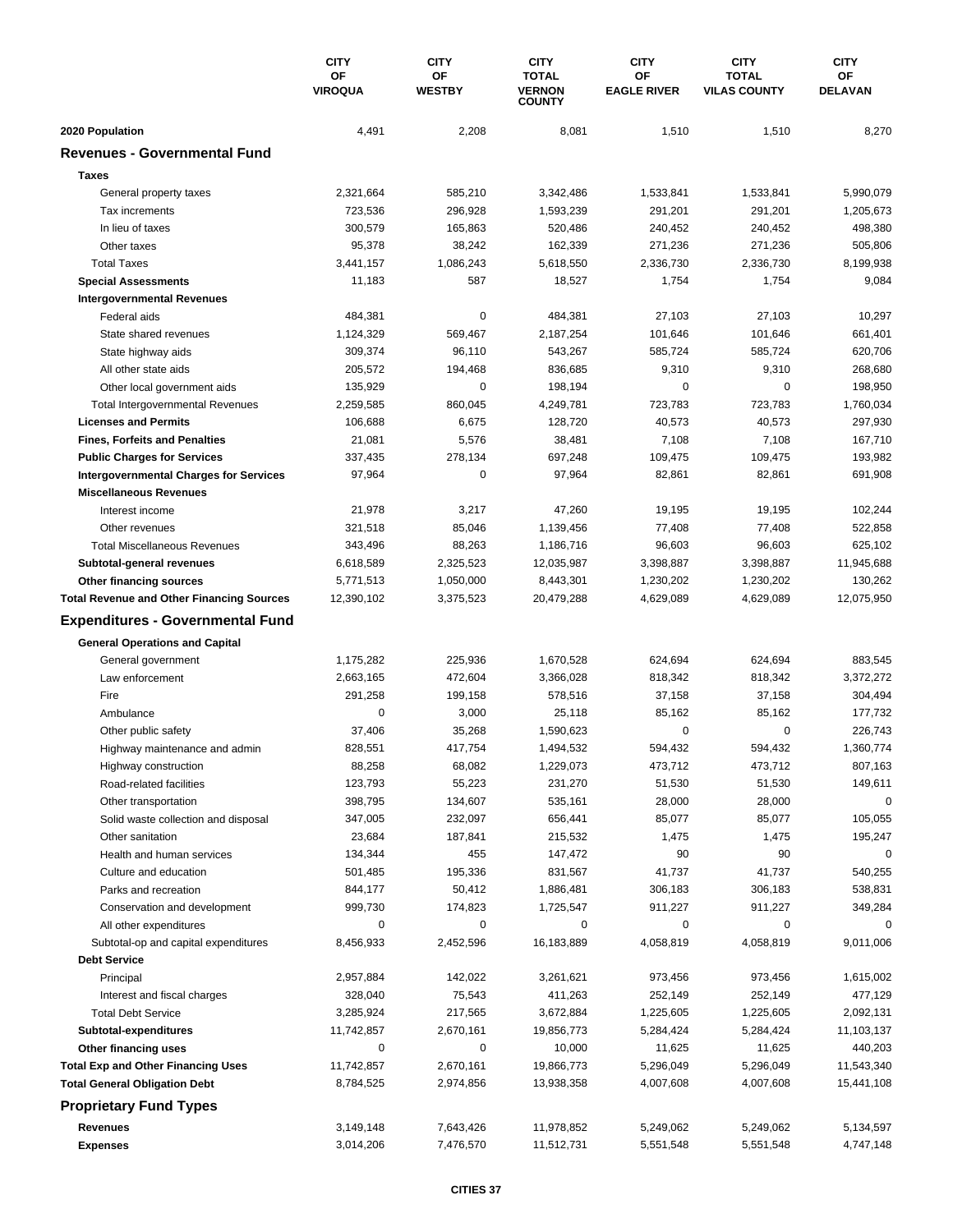|                                                       | <b>CITY</b><br>OF<br><b>ELKHORN</b> | <b>CITY</b><br>OF      | <b>CITY</b><br>ΟF    | <b>CITY</b><br><b>TOTAL</b>      | <b>CITY</b><br>ΟF | <b>CITY</b><br>OF<br><b>SHELL LAKE</b> |
|-------------------------------------------------------|-------------------------------------|------------------------|----------------------|----------------------------------|-------------------|----------------------------------------|
|                                                       |                                     | <b>LAKE GENEVA</b>     | <b>WHITEWATER</b>    | <b>WALWORTH</b><br><b>COUNTY</b> | <b>SPOONER</b>    |                                        |
| 2020 Population                                       | 9,968                               | 8,233                  | 15,035               | 41,506                           | 2,576             | 1,347                                  |
| <b>Revenues - Governmental Fund</b>                   |                                     |                        |                      |                                  |                   |                                        |
| <b>Taxes</b>                                          |                                     |                        |                      |                                  |                   |                                        |
| General property taxes                                | 5,686,825                           | 7,550,253              | 4,023,154            | 23,250,311                       | 1,364,260         | 1,044,943                              |
| Tax increments                                        | 57,422                              | 0                      | 2,114,570            | 3,377,665                        | 566,708           | 484,215                                |
| In lieu of taxes                                      | 867,643                             | 300,079                | 488,557              | 2,154,659                        | 230,589           | 84,994                                 |
| Other taxes                                           | 177,676                             | 700,597                | 90,611               | 1,474,690                        | 18,666            | 6,482                                  |
| <b>Total Taxes</b>                                    | 6,789,566                           | 8,550,929              | 6,716,892            | 30,257,325                       | 2,180,223         | 1,620,634                              |
| <b>Special Assessments</b>                            | 0                                   | 78,289                 | 1,471                | 88,844                           | 65,076            | 10,276                                 |
| <b>Intergovernmental Revenues</b>                     |                                     |                        |                      |                                  |                   |                                        |
| Federal aids                                          | 320,135                             | 155,974                | 270,335              | 756,741                          | 12,433            | 14,412                                 |
| State shared revenues                                 | 528,808                             | 166,197                | 3,374,525            | 4,730,931                        | 551,067           | 76,893                                 |
| State highway aids                                    | 639,175                             | 760,732                | 690,769              | 2,711,382                        | 277,384           | 133,057                                |
| All other state aids                                  | 60,446                              | 128,917                | 542,021              | 1,000,064                        | 43,219            | 93,498                                 |
| Other local government aids                           | 515,547                             | 243,722                | 388,530              | 1,346,749                        | 130,479           | 43,672                                 |
| <b>Total Intergovernmental Revenues</b>               | 2,064,111                           | 1,455,542              | 5,266,180            | 10,545,867                       | 1,014,582         | 361,532                                |
| <b>Licenses and Permits</b>                           | 289,220                             | 666,950                | 165,560              | 1,419,660                        | 17,152            | 26,236                                 |
| <b>Fines, Forfeits and Penalties</b>                  | 70,754                              | 416,189                | 262,664              | 917,317                          | 6,519             | 3,245                                  |
| <b>Public Charges for Services</b>                    | 816,806                             | 3,471,552              | 434,678              | 4,917,018                        | 235,060           | 402,604                                |
| <b>Intergovernmental Charges for Services</b>         | 661,352                             | 165,901                | 166,743              | 1,685,904                        | 0                 | $\Omega$                               |
| <b>Miscellaneous Revenues</b>                         |                                     |                        |                      |                                  |                   |                                        |
| Interest income                                       | 107,315                             | 174,652                | 86,340               | 470,551                          | 57,838            | 12,465                                 |
| Other revenues                                        | 552,422                             | 163,820                | 374,856              | 1,613,956                        | 111,170           | 55,089                                 |
| <b>Total Miscellaneous Revenues</b>                   | 659,737                             | 338,472                | 461,196              | 2,084,507                        | 169,008           | 67,554                                 |
| Subtotal-general revenues                             | 11,351,546                          | 15,143,824             | 13,475,384           | 51,916,442                       | 3,687,620         | 2,492,081                              |
| Other financing sources                               | 6,181,479                           | 2,700,000              | 1,521,738            | 10,533,479                       | 0                 | 303,798                                |
| <b>Total Revenue and Other Financing Sources</b>      | 17,533,025                          | 17,843,824             | 14,997,122           | 62,449,921                       | 3,687,620         | 2,795,879                              |
| <b>Expenditures - Governmental Fund</b>               |                                     |                        |                      |                                  |                   |                                        |
|                                                       |                                     |                        |                      |                                  |                   |                                        |
| <b>General Operations and Capital</b>                 |                                     |                        |                      |                                  | 290,654           |                                        |
| General government                                    | 1,431,606                           | 1,680,677              | 1,070,563            | 5,066,391<br>13,706,540          |                   | 268,260                                |
| Law enforcement<br>Fire                               | 2,369,558<br>1,009,611              | 4,227,346<br>1,443,348 | 3,737,364<br>164,864 | 2,922,317                        | 849,059<br>67,769 | 341,560<br>179,483                     |
|                                                       | 647,217                             | 116,977                | 270,233              | 1,212,159                        | 52,227            | 27,144                                 |
| Ambulance<br>Other public safety                      | 162,311                             | 304,865                | 396,431              | 1,090,350                        | 31,832            | 529                                    |
|                                                       | 1,086,360                           | 1,486,290              | 1,059,701            | 4,993,125                        | 657,651           | 265,959                                |
| Highway maintenance and admin<br>Highway construction | 3,271,582                           | 814,390                | 435,238              | 5,328,373                        | 117,735           | 3,150                                  |
| Road-related facilities                               | 60,760                              | 1,028,474              | 250,787              | 1,489,632                        | 62,014            | 54,244                                 |
| Other transportation                                  | 0                                   | 0                      | 191,817              | 191,817                          | $\mathbf 0$       | 24,054                                 |
| Solid waste collection and disposal                   | 0                                   | 628,628                | 455,481              | 1,189,164                        | 222,182           | 165,496                                |
| Other sanitation                                      | 15,645                              | 4,688                  | 0                    | 215,580                          | $\mathbf 0$       | 0                                      |
| Health and human services                             | 0                                   | 182,196                | 52,224               | 234,420                          | 2,750             | 0                                      |
| Culture and education                                 | 857,604                             | 798,485                | 859,291              | 3,055,635                        | 302,215           | 145,854                                |
| Parks and recreation                                  | 713,542                             | 3,172,187              | 1,347,941            | 5,772,501                        | 76,331            | 139,050                                |
| Conservation and development                          | 359,444                             | 340,938                | 286,635              | 1,336,301                        | 97,861            | 32,612                                 |
| All other expenditures                                | 0                                   | 0                      | 0                    | 0                                | 0                 | 0                                      |
| Subtotal-op and capital expenditures                  | 11,985,240                          | 16,229,489             | 10,578,570           | 47,804,305                       | 2,830,280         | 1,647,395                              |
| <b>Debt Service</b>                                   |                                     |                        |                      |                                  |                   |                                        |
| Principal                                             | 2,410,000                           | 935,000                | 3,635,041            | 8,595,043                        | 323,399           | 347,440                                |
| Interest and fiscal charges                           | 810,773                             | 122,257                | 502,277              | 1,912,436                        | 61,805            | 60,236                                 |
| <b>Total Debt Service</b>                             | 3,220,773                           | 1,057,257              | 4,137,318            | 10,507,479                       | 385,204           | 407,676                                |
| Subtotal-expenditures                                 | 15,206,013                          | 17,286,746             | 14,715,888           | 58,311,784                       | 3,215,484         | 2,055,071                              |
| Other financing uses                                  | 0                                   | 0                      | 0                    | 440,203                          | 0                 | 0                                      |
| <b>Total Exp and Other Financing Uses</b>             | 15,206,013                          | 17,286,746             | 14,715,888           | 58,751,987                       | 3,215,484         | 2,055,071                              |
| <b>Total General Obligation Debt</b>                  | 28,860,000                          | 5,220,000              | 21,350,848           | 70,871,956                       | 2,377,541         | 1,932,481                              |
|                                                       |                                     |                        |                      |                                  |                   |                                        |
| <b>Proprietary Fund Types</b>                         |                                     |                        |                      |                                  |                   |                                        |
| Revenues                                              | 19,226,201                          | 4,025,664              | 6,430,035            | 34,816,497                       | 4,419,227         | 588,392                                |
| <b>Expenses</b>                                       | 18,495,083                          | 3,736,198              | 6,128,180            | 33,106,609                       | 4,220,338         | 532,816                                |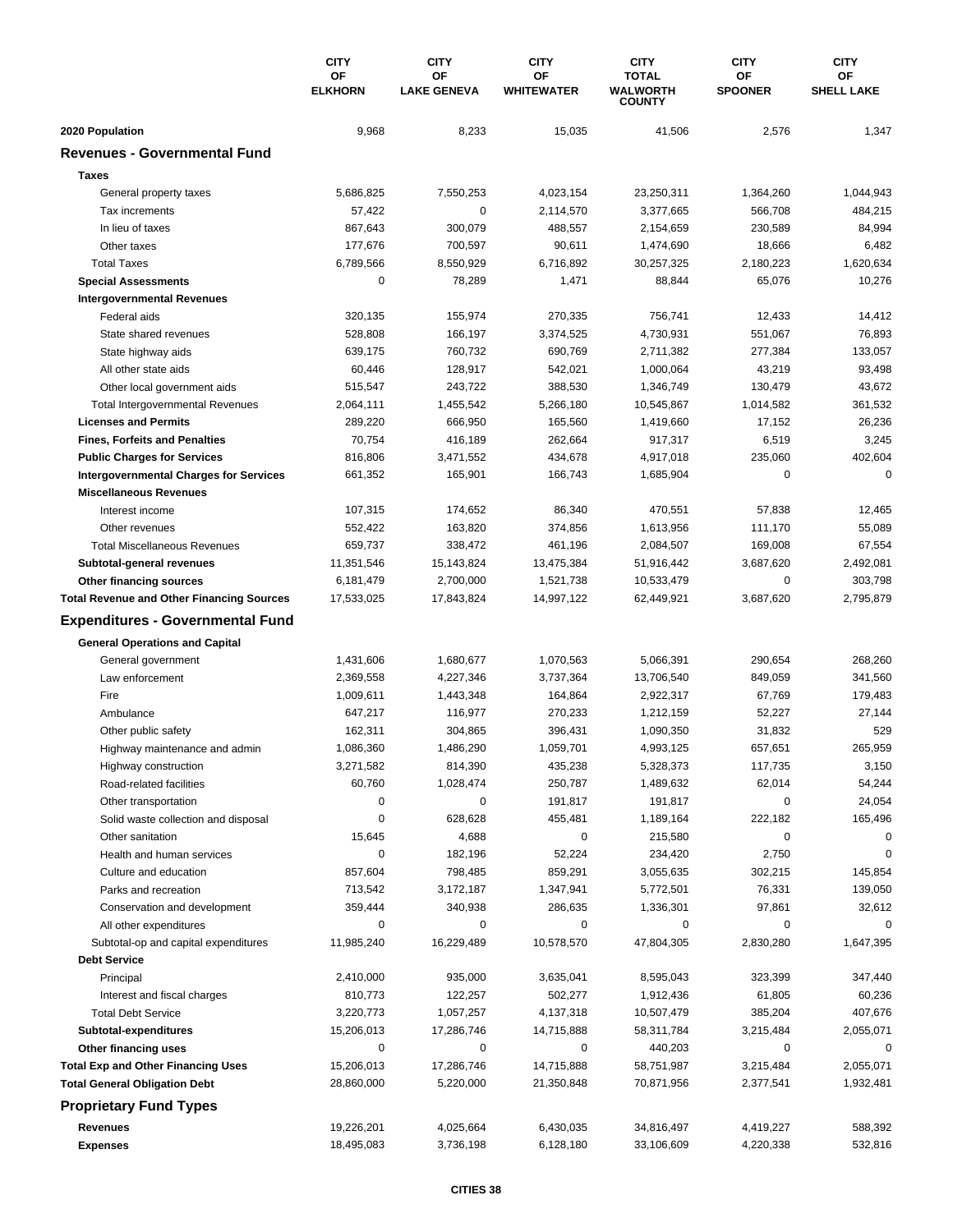|                                                  | <b>CITY</b><br><b>TOTAL</b><br><b>WASHBURN</b><br><b>COUNTY</b> | <b>CITY</b><br>ΟF<br><b>HARTFORD</b> | <b>CITY</b><br>ΟF<br><b>WEST BEND</b> | <b>CITY</b><br><b>TOTAL</b><br><b>WASHINGTON</b><br><b>COUNTY</b> | <b>CITY</b><br>ΟF<br><b>BROOKFIELD</b> | <b>CITY</b><br>OF<br><b>DELAFIELD</b> |
|--------------------------------------------------|-----------------------------------------------------------------|--------------------------------------|---------------------------------------|-------------------------------------------------------------------|----------------------------------------|---------------------------------------|
| 2020 Population                                  | 3,923                                                           | 15,870                               | 32,058                                | 47,928                                                            | 40,044                                 | 7,181                                 |
| <b>Revenues - Governmental Fund</b>              |                                                                 |                                      |                                       |                                                                   |                                        |                                       |
| <b>Taxes</b>                                     |                                                                 |                                      |                                       |                                                                   |                                        |                                       |
| General property taxes                           | 2,409,203                                                       | 8,516,870                            | 20,406,161                            | 28,923,031                                                        | 39,499,261                             | 6,288,348                             |
| Tax increments                                   | 1,050,923                                                       | 0                                    | 3,862,935                             | 3,862,935                                                         | 1,780,371                              | 104,700                               |
| In lieu of taxes                                 | 315,583                                                         | 1,780,141                            | 917,617                               | 2,697,758                                                         | 1,507,826                              | 128,573                               |
| Other taxes                                      | 25,148                                                          | 28,103                               | 270,868                               | 298,971                                                           | 1,280,602                              | 333,432                               |
| <b>Total Taxes</b>                               | 3,800,857                                                       | 10,325,114                           | 25,457,581                            | 35,782,695                                                        | 44,068,060                             | 6,855,053                             |
| <b>Special Assessments</b>                       | 75,352                                                          | 113,941                              | 95,625                                | 209,566                                                           | 31,328                                 | 84,287                                |
| <b>Intergovernmental Revenues</b>                |                                                                 |                                      |                                       |                                                                   |                                        |                                       |
| Federal aids                                     | 26,845                                                          | 358,656                              | 1,385,199                             | 1,743,855                                                         | 799,678                                | 1,193                                 |
| State shared revenues                            | 627,960                                                         | 880,516                              | 2,041,436                             | 2,921,952                                                         | 775,967                                | 147,811                               |
| State highway aids                               | 410,441                                                         | 701,502                              | 1,456,621                             | 2,158,123                                                         | 1,897,839                              | 530,880                               |
| All other state aids                             | 136,717                                                         | 306,222                              | 1,252,049                             | 1,558,271                                                         | 1,358,831                              | 597,203                               |
| Other local government aids                      | 174,151                                                         | 298,458                              | 605,665                               | 904,123                                                           | 275,875                                | 343,407                               |
| <b>Total Intergovernmental Revenues</b>          | 1,376,114                                                       | 2,545,354                            | 6,740,970                             | 9,286,324                                                         | 5,108,190                              | 1,620,494                             |
| <b>Licenses and Permits</b>                      | 43,388                                                          | 486,208                              | 1,149,465                             | 1,635,673                                                         | 1,869,267                              | 287,589                               |
| <b>Fines, Forfeits and Penalties</b>             | 9,764                                                           | 186,431                              | 280,116                               | 466,547                                                           | 338,797                                | 56,915                                |
| <b>Public Charges for Services</b>               | 637,664                                                         | 1,280,734                            | 2,202,274                             | 3,483,008                                                         | 1,920,065                              | 235,915                               |
| <b>Intergovernmental Charges for Services</b>    | $\mathbf 0$                                                     | 418,090                              | 546,449                               | 964,539                                                           | 354,916                                | 59                                    |
| <b>Miscellaneous Revenues</b>                    |                                                                 |                                      |                                       |                                                                   |                                        |                                       |
| Interest income                                  | 70,303                                                          | 327,113                              | 263,411                               | 590,524                                                           | 924,881                                | 100,350                               |
| Other revenues                                   | 166,259                                                         | 338,436                              | 1,128,933                             | 1,467,369                                                         | 784,964                                | 241,454                               |
| <b>Total Miscellaneous Revenues</b>              | 236,562                                                         | 665,549                              | 1,392,344                             | 2,057,893                                                         | 1,709,845                              | 341,804                               |
| Subtotal-general revenues                        | 6,179,701                                                       | 16,021,421                           | 37,864,824                            | 53,886,245                                                        | 55,400,468                             | 9,482,116                             |
| Other financing sources                          | 303,798                                                         | 5,123,142                            | 14,997,938                            | 20,121,080                                                        | 5,447,020                              | 2,535,169                             |
| <b>Total Revenue and Other Financing Sources</b> | 6,483,499                                                       | 21,144,563                           | 52,862,762                            | 74,007,325                                                        | 60,847,488                             | 12,017,285                            |
| <b>Expenditures - Governmental Fund</b>          |                                                                 |                                      |                                       |                                                                   |                                        |                                       |
| <b>General Operations and Capital</b>            |                                                                 |                                      |                                       |                                                                   |                                        |                                       |
| General government                               | 558,914                                                         | 919,096                              | 3,366,104                             | 4,285,200                                                         | 7,879,895                              | 852,758                               |
| Law enforcement                                  | 1,190,619                                                       | 4,455,627                            | 8,325,540                             | 12,781,167                                                        | 12,849,597                             | 2,470,345                             |
| Fire                                             | 247,252                                                         | 361.396                              | 4,994,560                             | 5,355,956                                                         | 5,117,286                              | 1,228,013                             |
| Ambulance                                        | 79,371                                                          | 0                                    | 750,987                               | 750,987                                                           | 5,696,104                              | 0                                     |
| Other public safety                              | 32,361                                                          | 603.991                              | 253,637                               | 857,628                                                           | 1,158,460                              | 127,645                               |
| Highway maintenance and admin                    | 923,610                                                         | 1,211,785                            | 2,309,947                             | 3,521,732                                                         | 6,820,431                              | 763,926                               |
| Highway construction                             | 120,885                                                         | 728,897                              | 2,957,271                             | 3,686,168                                                         | 6,313,788                              | 1,106,715                             |
| Road-related facilities                          | 116,258                                                         | 575,872                              | 903,886                               | 1,479,758                                                         | 151,906                                | 43,995                                |
| Other transportation                             | 24,054                                                          | 511,128                              | 1,237,869                             | 1,748,997                                                         | 322,587                                | 0                                     |
| Solid waste collection and disposal              | 387,678                                                         | 970,775                              | 2,047,423                             | 3,018,198                                                         | 2,869,142                              | 585,826                               |
| Other sanitation                                 | 0                                                               | 0                                    | 0                                     | 0                                                                 | 117,626                                | 0                                     |
| Health and human services                        | 2,750                                                           | 157,363                              | 0                                     | 157,363                                                           | 97,004                                 | 12,479                                |
| Culture and education                            | 448,069                                                         | 1,002,822                            | 1,716,058                             | 2,718,880                                                         | 2,884,950                              | 761,897                               |
| Parks and recreation                             | 215,381                                                         | 1,535,797                            | 4,450,861                             | 5,986,658                                                         | 2,994,940                              | 190,252                               |
| Conservation and development                     | 130,473                                                         | 1,414,175                            | 4,341,290                             | 5,755,465                                                         | 4,566,449                              | 421,990                               |
| All other expenditures                           | 0                                                               | 0                                    | 0                                     | 0                                                                 | 0                                      | $\Omega$                              |
| Subtotal-op and capital expenditures             | 4,477,675                                                       | 14,448,724                           | 37,655,433                            | 52,104,157                                                        | 59,840,165                             | 8,565,841                             |
| <b>Debt Service</b>                              |                                                                 |                                      |                                       |                                                                   |                                        |                                       |
| Principal                                        | 670,839                                                         | 2,280,000                            | 10,068,268                            | 12,348,268                                                        | 5,377,028                              | 2,863,541                             |
| Interest and fiscal charges                      | 122,041                                                         | 793,878                              | 1,473,507                             | 2,267,385                                                         | 2,344,595                              | 478,953                               |
| <b>Total Debt Service</b>                        | 792,880                                                         | 3,073,878                            | 11,541,775                            | 14,615,653                                                        | 7,721,623                              | 3,342,494                             |
| Subtotal-expenditures                            | 5,270,555                                                       | 17,522,602                           | 49,197,208                            | 66,719,810                                                        | 67,561,788                             | 11,908,335                            |
| Other financing uses                             | 0                                                               | 153,161                              | 549,545                               | 702,706                                                           | 1,804,329                              |                                       |
| <b>Total Exp and Other Financing Uses</b>        | 5,270,555                                                       | 17,675,763                           | 49,746,753                            | 67,422,516                                                        | 69,366,117                             | 11,908,335                            |
| <b>Total General Obligation Debt</b>             | 4,310,022                                                       | 23,830,000                           | 49,268,935                            | 73,098,935                                                        | 97,269,055                             | 14,928,581                            |
| <b>Proprietary Fund Types</b>                    |                                                                 |                                      |                                       |                                                                   |                                        |                                       |
| Revenues                                         | 5,007,619                                                       | 40,876,006                           | 9,875,411                             | 50,751,417                                                        | 28,639,663                             | 2,514,212                             |
| <b>Expenses</b>                                  | 4,753,154                                                       | 36,659,206                           | 9,885,000                             | 46,544,206                                                        | 29,169,545                             | 2,322,402                             |
|                                                  |                                                                 |                                      |                                       |                                                                   |                                        |                                       |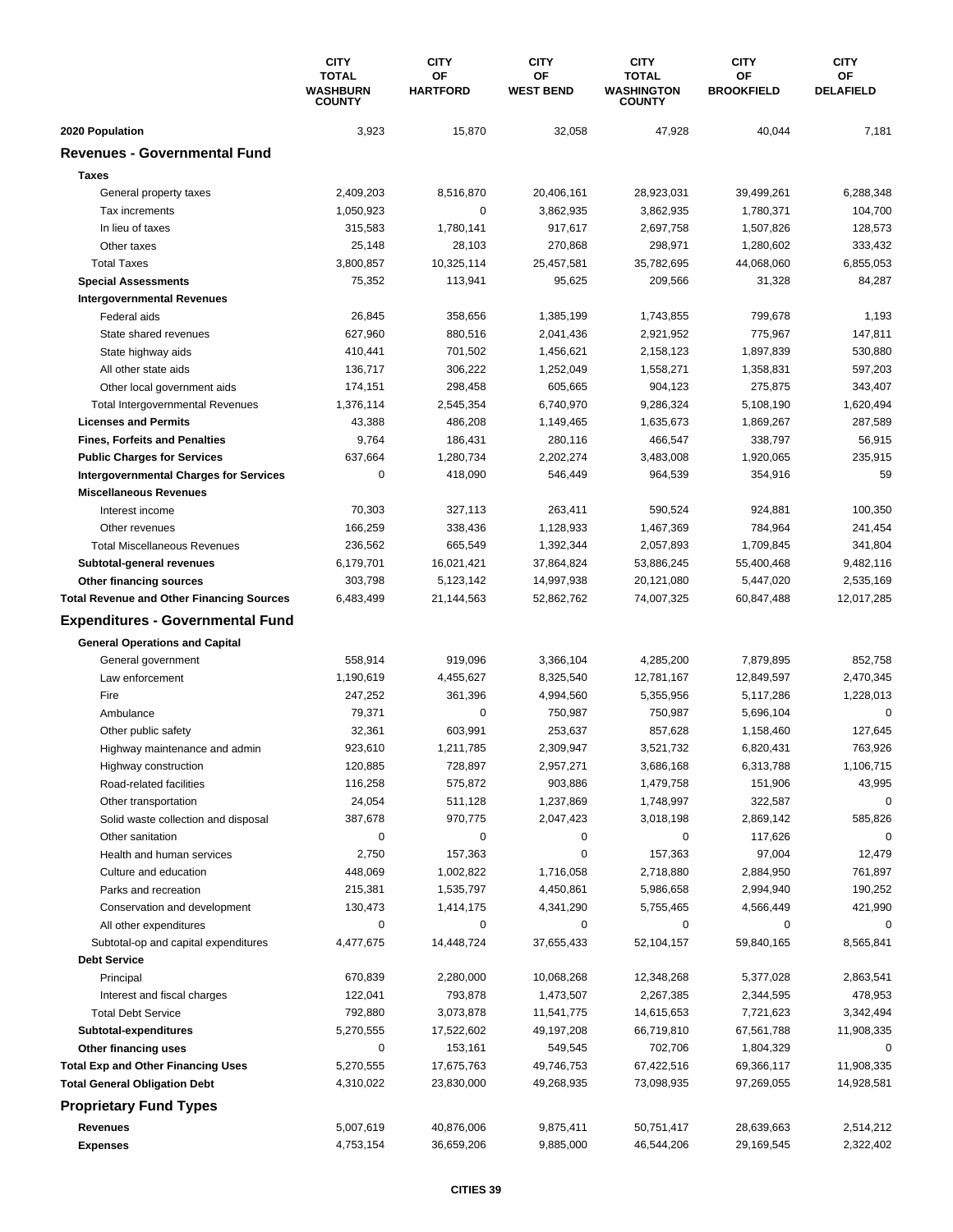|                                                  | <b>CITY</b>                | <b>CITY</b>          | <b>CITY</b>                                     | <b>CITY</b>           | <b>CITY</b>          | <b>CITY</b>               |
|--------------------------------------------------|----------------------------|----------------------|-------------------------------------------------|-----------------------|----------------------|---------------------------|
|                                                  | OF<br><b>FOUNTAIN CITY</b> | OF<br><b>MONDOVI</b> | <b>TOTAL</b><br><b>BUFFALO</b><br><b>COUNTY</b> | ΟF<br><b>BRILLION</b> | OF<br><b>CHILTON</b> | OF<br><b>NEW HOLSTEIN</b> |
| 2020 Population                                  | 840                        | 2,751                | 5,373                                           | 3,257                 | 3,956                | 3,210                     |
| <b>Revenues - Governmental Fund</b>              |                            |                      |                                                 |                       |                      |                           |
| <b>Taxes</b>                                     |                            |                      |                                                 |                       |                      |                           |
| General property taxes                           | 195,707                    | 937,763              | 1,754,817                                       | 1,571,518             | 1,362,426            | 1,896,626                 |
| Tax increments                                   | $\mathbf 0$                | 558,313              | 645,254                                         | 813,621               | 135,021              | $\mathbf 0$               |
| In lieu of taxes                                 | 17,287                     | 93,144               | 110,431                                         | 121,148               | 126,396              | 281,312                   |
| Other taxes                                      | 3,218                      | 1,304                | 39,998                                          | 43,148                | 40                   | $\mathbf 0$               |
| <b>Total Taxes</b>                               | 216,212                    | 1,590,524            | 2,550,500                                       | 2,549,435             | 1,623,883            | 2,177,938                 |
| <b>Special Assessments</b>                       | 0                          | 0                    | 0                                               | 38,307                | 20,334               | 0                         |
| <b>Intergovernmental Revenues</b>                |                            |                      |                                                 |                       |                      |                           |
| Federal aids                                     | 0                          | 413,189              | 442,351                                         | 0                     | 0                    | 52,293                    |
| State shared revenues                            | 218,402                    | 635,129              | 1,366,338                                       | 733,531               | 525,969              | 703,011                   |
| State highway aids                               | 28,637                     | 131,267              | 262,870                                         | 218,528               | 232,974              | 249,258                   |
| All other state aids                             | 22,045                     | 28,389               | 76,753                                          | 617,841               | 226,879              | 175,225                   |
| Other local government aids                      | 0                          | 49,279               | 89,427                                          | 141,843               | 0                    | $\mathbf 0$               |
| <b>Total Intergovernmental Revenues</b>          | 269,084                    | 1,257,253            | 2,237,739                                       | 1,711,743             | 985,822              | 1,179,787                 |
| <b>Licenses and Permits</b>                      | 8,417                      | 12,476               | 81,567                                          | 134,266               | 98,533               | 68,655                    |
| <b>Fines, Forfeits and Penalties</b>             | 701                        | 9,907                | 18,225                                          | 14,308                | 14,754               | 25,788                    |
| <b>Public Charges for Services</b>               | 69,531                     | 247,179              | 487,192                                         | 291,008               | 265,708              | 268,023                   |
| <b>Intergovernmental Charges for Services</b>    | 3,494                      | 43,013               | 58,995                                          | 109,852               | 104,549              | 64,970                    |
| <b>Miscellaneous Revenues</b>                    |                            |                      |                                                 |                       |                      |                           |
| Interest income                                  | 15,776                     | 11,647               | 34,238                                          | 23,376                | 103,248              | 28,429                    |
| Other revenues                                   | 10,625                     | 266,880              | 340,101                                         | 733,585               | 585,410              | 140,305                   |
| <b>Total Miscellaneous Revenues</b>              | 26,401                     | 278,527              | 374,339                                         | 756,961               | 688,658              | 168,734                   |
| Subtotal-general revenues                        | 593,840                    | 3,438,879            | 5,808,557                                       | 5,605,880             | 3,802,241            | 3,953,895                 |
| Other financing sources                          | 0                          | 1,667,383            | 1,667,383                                       | 1,293,671             | 3,694,382            | 165,629                   |
| <b>Total Revenue and Other Financing Sources</b> | 593,840                    | 5,106,262            | 7,475,940                                       | 6,899,551             | 7,496,623            | 4,119,524                 |
| <b>Expenditures - Governmental Fund</b>          |                            |                      |                                                 |                       |                      |                           |
| <b>General Operations and Capital</b>            |                            |                      |                                                 |                       |                      |                           |
| General government                               | 157,488                    | 312,482              | 778,960                                         | 386,348               | 295,030              | 668,375                   |
| Law enforcement                                  | 21,272                     | 502,510              | 630,856                                         | 907,733               | 815,083              | 816,893                   |
| Fire                                             | 237,564                    | 316,586              | 695,586                                         | 1,155,073             | 713,585              | 201,914                   |
| Ambulance                                        | 500                        | 45,631               | 65,016                                          | 115,374               | 32,021               | 0                         |
| Other public safety                              | 52                         | 215                  | 11,409                                          | 84,088                | 33,340               | 17,771                    |
| Highway maintenance and admin                    | 203,094                    | 393,147              | 901,285                                         | 254,005               | 325,813              | 390,069                   |
| Highway construction                             | 0                          | 1,377,768            | 1,445,510                                       | 310,336               | 793,462              | 71,168                    |
| Road-related facilities                          | 19,571                     | 257,333              | 340,701                                         | 113,688               | 148,018              | 99,037                    |
| Other transportation                             | 0                          | 0                    | 0                                               | 0                     | 0                    | 77,837                    |
| Solid waste collection and disposal              | 57,323                     | 218,747              | 374,988                                         | 223,168               | 299,977              | 235,919                   |
| Other sanitation                                 | 0                          | 28,381               | 31,793                                          | 8,784                 | 3,642                | 8,797                     |
| Health and human services                        | 34,862                     | 51,807               | 192,537                                         | 14,730                | 96,527               | 0                         |
| Culture and education                            | 0                          | 159,394              | 248,409                                         | 384,775               | 349,631              | 247,099                   |
| Parks and recreation                             | 29,130                     | 1,235,660            | 1,370,986                                       | 324,988               | 151,552              | 326,533                   |
| Conservation and development                     | 0                          | 112,429              | 116,930                                         | 1,874,390             | 1,757,341            | 94,098                    |
| All other expenditures                           | 0                          | 0                    | 0                                               | 0                     | 0                    | 0                         |
| Subtotal-op and capital expenditures             | 760,856                    | 5,012,090            | 7,204,966                                       | 6,157,480             | 5,815,022            | 3,255,510                 |
| <b>Debt Service</b>                              |                            |                      |                                                 |                       |                      |                           |
| Principal                                        | 62,971                     | 932,215              | 1,160,755                                       | 880,435               | 788,000              | 447,248                   |
| Interest and fiscal charges                      | 11,648                     | 91,230               | 120,009                                         | 316,413               | 182,999              | 51,378                    |
| <b>Total Debt Service</b>                        | 74,619                     | 1,023,445            | 1,280,764                                       | 1,196,848             | 970,999              | 498,626                   |
| Subtotal-expenditures                            | 835,475                    | 6,035,535            | 8,485,730                                       | 7,354,328             | 6,786,021            | 3,754,136                 |
| Other financing uses                             | 0                          | 0                    | 0                                               | 0                     | 480,399              | 165,629                   |
| <b>Total Exp and Other Financing Uses</b>        | 835,475                    | 6,035,535            | 8,485,730                                       | 7,354,328             | 7,266,420            | 3,919,765                 |
| <b>Total General Obligation Debt</b>             | 312,581                    | 3,461,373            | 4,374,098                                       | 8,089,756             | 5,738,982            | 2,176,905                 |
| <b>Proprietary Fund Types</b>                    |                            |                      |                                                 |                       |                      |                           |
| <b>Revenues</b>                                  | 422,703                    | 1,097,096            | 1,969,773                                       | 1,608,489             | 1,935,719            | 6,240,755                 |
| <b>Expenses</b>                                  | 508,291                    | 1,082,085            | 2,040,361                                       | 1,514,443             | 1,972,213            | 6,162,903                 |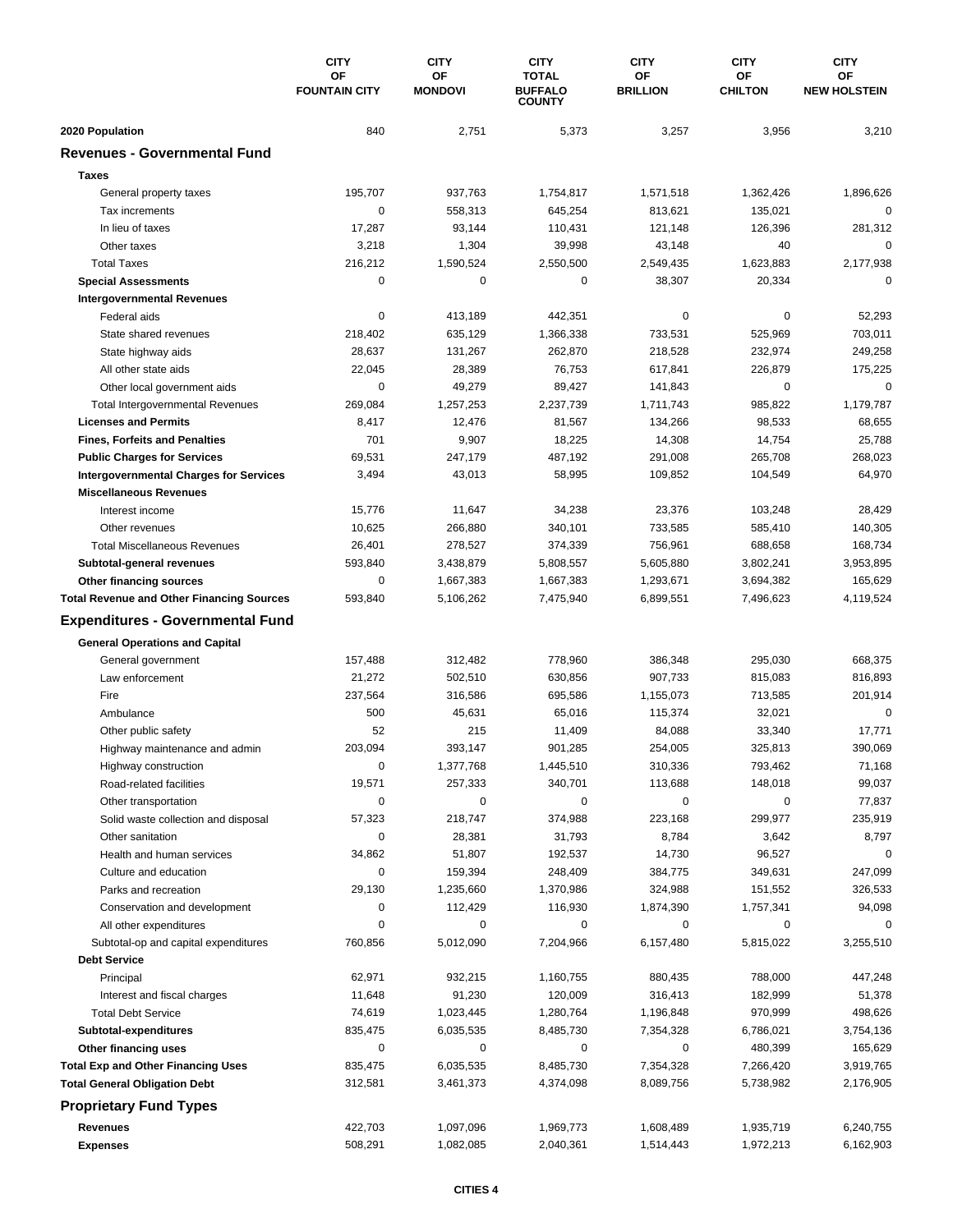|                                                        | <b>CITY</b><br>OF<br><b>MUSKEGO</b> | <b>CITY</b><br>ΟF<br><b>NEW BERLIN</b> | <b>CITY</b><br>OF<br><b>OCONOMOWOC</b> | <b>CITY</b><br>ΟF<br><b>PEWAUKEE</b> | <b>CITY</b><br>OF<br><b>WAUKESHA</b> | <b>CITY</b><br><b>TOTAL</b><br><b>WAUKESHA</b><br><b>COUNTY</b> |
|--------------------------------------------------------|-------------------------------------|----------------------------------------|----------------------------------------|--------------------------------------|--------------------------------------|-----------------------------------------------------------------|
| 2020 Population                                        | 25,271                              | 40,600                                 | 17,501                                 | 14,775                               | 71,952                               | 217,324                                                         |
| <b>Revenues - Governmental Fund</b>                    |                                     |                                        |                                        |                                      |                                      |                                                                 |
| <b>Taxes</b>                                           |                                     |                                        |                                        |                                      |                                      |                                                                 |
| General property taxes                                 | 14,719,325                          | 26,592,266                             | 11,879,343                             | 9,788,617                            | 65,637,301                           | 174,404,461                                                     |
| Tax increments                                         | $\mathbf 0$                         | 213,414                                | 999,066                                | 0                                    | 6,165,631                            | 9,263,182                                                       |
| In lieu of taxes                                       | 510,347                             | 781,372                                | 1,406,400                              | 682,285                              | 2,137,138                            | 7,153,941                                                       |
| Other taxes                                            | 22,615                              | 263,663                                | 202,437                                | 334,503                              | 1,321,163                            | 3,758,415                                                       |
| <b>Total Taxes</b>                                     | 15.252.287                          | 27,850,715                             | 14,487,246                             | 10,805,405                           | 75,261,233                           | 194,579,999                                                     |
| <b>Special Assessments</b>                             | $\mathbf 0$                         | 0                                      | 13,383                                 | 812,544                              | 56,722                               | 998,264                                                         |
| <b>Intergovernmental Revenues</b>                      |                                     |                                        |                                        |                                      |                                      |                                                                 |
| Federal aids                                           | 23,281                              | 291,233                                | 3,665                                  | 12,699                               | 1,701,597                            | 2,833,346                                                       |
| State shared revenues                                  | 556,910                             | 1,236,302                              | 364,251                                | 834,006                              | 4,584,301                            | 8,499,548                                                       |
| State highway aids                                     | 1,301,045                           | 2,439,299                              | 907,894                                | 560,240                              | 4,469,358                            | 12,106,555                                                      |
| All other state aids                                   | 571,543                             | 1,010,910                              | 445,539                                | 159,130                              | 623,439                              | 4,766,595                                                       |
| Other local government aids                            | 384,005                             | 1,358                                  | 412,019                                | 232,197                              | 1,938,174                            | 3,587,035                                                       |
| <b>Total Intergovernmental Revenues</b>                | 2,836,784                           | 4,979,102                              | 2,133,368                              | 1,798,272                            | 13,316,869                           | 31,793,079                                                      |
| <b>Licenses and Permits</b>                            | 2,851,257                           | 1,412,451                              | 1,539,120                              | 856,997                              | 2,788,237                            | 11,604,918                                                      |
| <b>Fines, Forfeits and Penalties</b>                   | 247,917                             | 287,320                                | 310,049                                | 324,529                              | 618,413                              | 2,183,940                                                       |
| <b>Public Charges for Services</b>                     | 1,735,468                           | 3,914,020                              | 1,374,022                              | 3,854,883                            | 4,211,020                            | 17,245,393                                                      |
| <b>Intergovernmental Charges for Services</b>          | 366,178                             | 563,504                                | 16,958                                 | 1,735,822                            | 1,459,448                            | 4,496,885                                                       |
| <b>Miscellaneous Revenues</b>                          |                                     |                                        |                                        |                                      |                                      |                                                                 |
| Interest income                                        | 358,615                             | 405,820                                | 200,325                                | 369,705                              | 1,358,568                            | 3,718,264                                                       |
| Other revenues                                         | 164,085                             | 420,837                                | 2,487,729                              | 164,620                              | 4,578,117                            | 8,841,806                                                       |
| <b>Total Miscellaneous Revenues</b>                    | 522,700                             | 826,657                                | 2,688,054                              | 534,325                              | 5,936,685                            | 12,560,070                                                      |
| Subtotal-general revenues                              | 23,812,591                          | 39,833,769                             | 22,562,200                             | 20,722,777                           | 103,648,627                          | 275,462,548                                                     |
| Other financing sources                                | 3,414,000                           | 10,120,059                             | 17,683,003                             | $\mathbf 0$                          | 71,452,988                           | 110,652,239                                                     |
| <b>Total Revenue and Other Financing Sources</b>       | 27,226,591                          | 49,953,828                             | 40,245,203                             | 20,722,777                           | 175,101,615                          | 386,114,787                                                     |
| <b>Expenditures - Governmental Fund</b>                |                                     |                                        |                                        |                                      |                                      |                                                                 |
| <b>General Operations and Capital</b>                  |                                     |                                        |                                        |                                      |                                      |                                                                 |
| General government                                     | 2,780,062                           | 7,066,840                              | 1,795,065                              | 2,274,593                            | 26,950,499                           | 49,599,712                                                      |
| Law enforcement                                        | 6,327,413                           | 10,801,200                             | 11,476,762                             | 2,914,210                            | 18,850,519                           | 65,690,046                                                      |
| Fire                                                   | 844,574                             | 6,537,382                              | 2,450,418                              | 3,474,707                            | 14,184,239                           | 33,836,619                                                      |
| Ambulance                                              | $\mathbf 0$                         | 1,724,351                              | 402                                    | 1,668,679                            | 2,590,069                            | 11,679,605                                                      |
| Other public safety                                    | 284,768                             | 645,057                                | 235,497                                | 500,753                              | 2,861,267                            | 5,813,447                                                       |
| Highway maintenance and admin                          | 2,967,864                           | 3,729,356                              | 1,916,198                              | 1,976,358                            | 10,212,025                           | 28,386,158                                                      |
| Highway construction                                   | 819,757                             | 4,632,136                              | 3,289,571                              | 774,597                              | 10,213,664                           | 27,150,228                                                      |
| Road-related facilities                                | 373,068                             | 67,737                                 | 2,474,868                              | 703,772                              | 2,803,774                            | 6,619,120                                                       |
| Other transportation                                   | 0                                   | 0                                      | 0                                      | 0                                    | 119,656                              | 442,243                                                         |
| Solid waste collection and disposal                    | 1,149,838                           | 1,920,404                              | 1,021,752                              | 883,996                              | 3,200,471                            | 11,631,429                                                      |
| Other sanitation                                       | 107,835                             | 1,250                                  | 212,426                                | 200,936                              | 12,283                               | 652,356                                                         |
| Health and human services                              | 3,691                               | 13,310                                 | 94,631                                 | 39,765                               | 0                                    | 260,880                                                         |
| Culture and education                                  | 1,313,183                           | 1,934,303                              | 1,211,870                              | 834,012                              | 4,398,554                            | 13,338,769                                                      |
| Parks and recreation                                   | 816,454                             | 4,270,730                              | 2,993,033                              | 1,266,047                            | 15,016,015                           | 27,547,471                                                      |
| Conservation and development<br>All other expenditures | 515,372<br>0                        | 858,436<br>0                           | 1,153,524<br>0                         | 369,848<br>0                         | 3,592,723<br>0                       | 11,478,342<br>0                                                 |
| Subtotal-op and capital expenditures                   | 18,303,879                          | 44,202,492                             | 30,326,017                             | 17,882,273                           | 115,005,758                          | 294,126,425                                                     |
| <b>Debt Service</b>                                    |                                     |                                        |                                        |                                      |                                      |                                                                 |
| Principal                                              | 7,806,485                           | 6,754,878                              | 1,112,211                              | 1,244,040                            | 30,883,612                           | 56,041,795                                                      |
| Interest and fiscal charges                            | 1,548,595                           | 1,319,935                              | 447,238                                | 133,420                              | 5,277,750                            | 11,550,486                                                      |
| <b>Total Debt Service</b>                              | 9,355,080                           | 8,074,813                              | 1,559,449                              | 1,377,460                            | 36,161,362                           | 67,592,281                                                      |
| Subtotal-expenditures                                  | 27,658,959                          | 52,277,305                             | 31,885,466                             | 19,259,733                           | 151, 167, 120                        | 361,718,706                                                     |
| Other financing uses                                   | 0                                   | 0                                      | 0                                      | 0                                    | 14,236,788                           | 16,041,117                                                      |
| <b>Total Exp and Other Financing Uses</b>              | 27,658,959                          | 52,277,305                             | 31,885,466                             | 19,259,733                           | 165,403,908                          | 377,759,823                                                     |
| <b>Total General Obligation Debt</b>                   | 40,318,024                          | 59,074,760                             | 28,650,620                             | 14,922,951                           | 197,421,954                          | 452,585,945                                                     |
| <b>Proprietary Fund Types</b>                          |                                     |                                        |                                        |                                      |                                      |                                                                 |
| Revenues                                               | 8,779,129                           | 19,046,008                             | 34,389,351                             | 5,798,351                            | 58,267,605                           | 157,434,319                                                     |
| <b>Expenses</b>                                        | 10,037,547                          | 17,026,493                             | 31,309,701                             | 6,655,337                            | 55,480,515                           | 152,001,540                                                     |
|                                                        |                                     |                                        |                                        |                                      |                                      |                                                                 |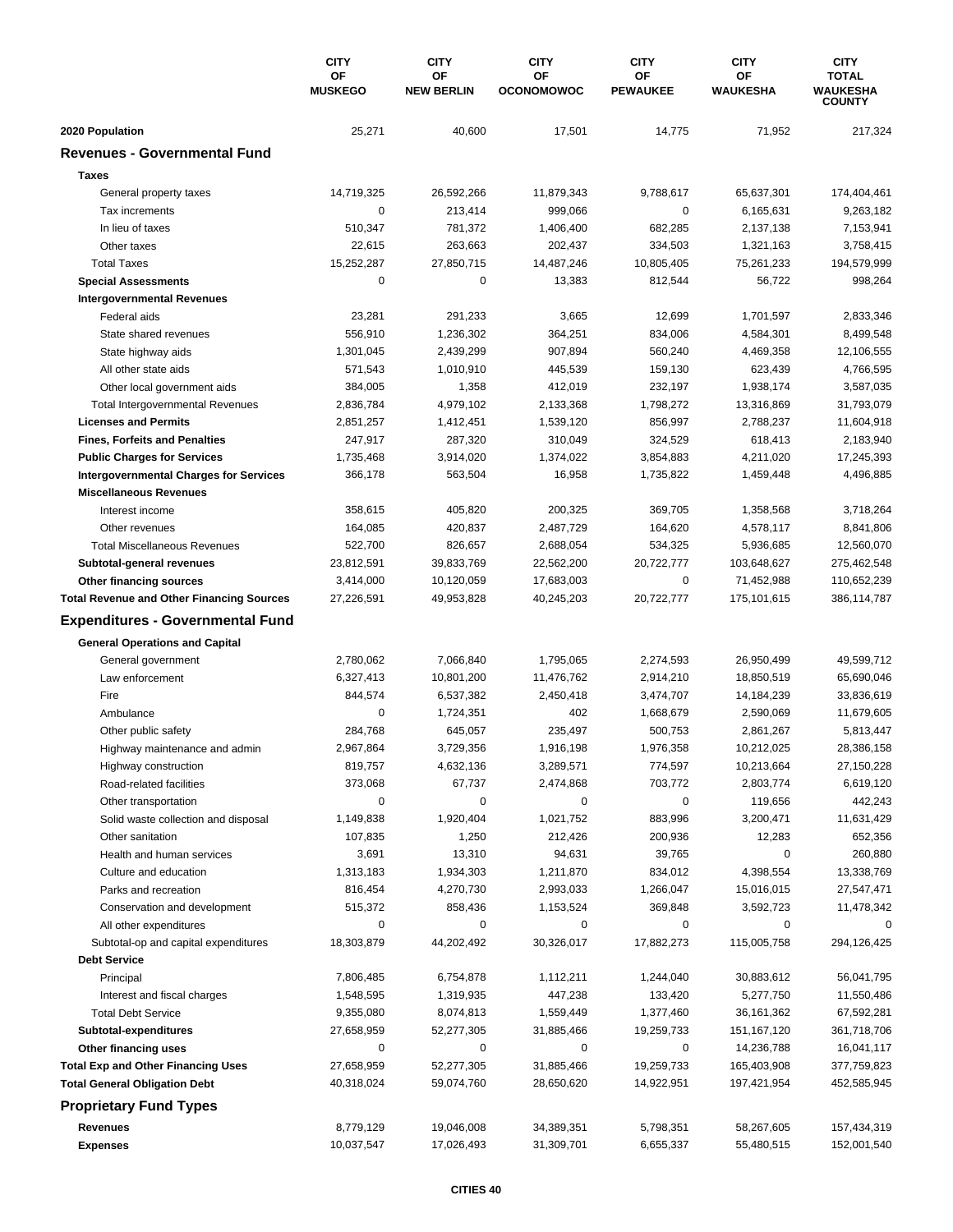|                                                                                   | <b>CITY</b><br>OF<br><b>CLINTONVILLE</b> | <b>CITY</b>            | <b>CITY</b>            | <b>CITY</b>             | <b>CITY</b>              | <b>CITY</b>            |
|-----------------------------------------------------------------------------------|------------------------------------------|------------------------|------------------------|-------------------------|--------------------------|------------------------|
|                                                                                   |                                          | OF<br><b>MANAWA</b>    | ΟF<br><b>MARION</b>    | ΟF<br><b>NEW LONDON</b> | OF<br>WAUPACA            | OF<br><b>WEYAUWEGA</b> |
| 2020 Population                                                                   | 4,447                                    | 1,317                  | 1,228                  | 7,436                   | 6,004                    | 1,878                  |
| <b>Revenues - Governmental Fund</b>                                               |                                          |                        |                        |                         |                          |                        |
| <b>Taxes</b>                                                                      |                                          |                        |                        |                         |                          |                        |
| General property taxes                                                            | 2,386,289                                | 896,725                | 658,171                | 3,657,889               | 3,283,986                | 804,329                |
| Tax increments                                                                    | 70,101                                   | 86,427                 | 219,907                | 16,069                  | 1,890,355                | 246,028                |
| In lieu of taxes                                                                  | 457,594                                  | $\pmb{0}$              | $\mathbf 0$            | 776,267                 | 502,124                  | 0                      |
| Other taxes                                                                       | 47,989                                   | 6,001                  | 1,703                  | 181,401                 | 170,992                  | 9,630                  |
| <b>Total Taxes</b>                                                                | 2,961,973                                | 989,153                | 879,781                | 4,631,626               | 5,847,457                | 1,059,987              |
| <b>Special Assessments</b>                                                        | 0                                        | 0                      | 0                      | 3,967                   | 1,441                    | 410                    |
| <b>Intergovernmental Revenues</b>                                                 |                                          |                        |                        |                         |                          |                        |
| Federal aids                                                                      | 100,000                                  | 0                      | 0                      | 121,054                 | 0                        | 0                      |
| State shared revenues                                                             | 1,330,004                                | 322,029                | 402,638                | 2,218,751               | 1,099,902                | 560,479                |
| State highway aids                                                                | 492,222                                  | 96,012                 | 74,141                 | 524,703                 | 453,167                  | 119,765                |
| All other state aids                                                              | 338,995                                  | 265,024                | 48,606                 | 28,646                  | 563,820                  | 84,603                 |
| Other local government aids                                                       | 188,793                                  | 123,242                | 60,198                 | 247,365                 | 395,938                  | 83,516                 |
| <b>Total Intergovernmental Revenues</b>                                           | 2,450,014                                | 806,307                | 585,583                | 3,140,519               | 2,512,827                | 848,363                |
| <b>Licenses and Permits</b>                                                       | 74,104                                   | 30,415                 | 11,700                 | 151,369                 | 399,001                  | 16,172                 |
| <b>Fines, Forfeits and Penalties</b>                                              | 46,281                                   | 8,939                  | 27,027                 | 61,777                  | 57,078                   | 24,680                 |
| <b>Public Charges for Services</b>                                                | 434,903                                  | 2,258                  | 121,219                | 260,556                 | 309,435                  | 122,966                |
| <b>Intergovernmental Charges for Services</b>                                     | 179,761                                  | 2,447                  | 57,398                 | 167,276                 | 136,901                  | 51,866                 |
| <b>Miscellaneous Revenues</b>                                                     |                                          |                        |                        |                         |                          |                        |
| Interest income                                                                   | 135,589                                  | 28,879                 | 19,457                 | 201,007                 | 17,450                   | 13,534                 |
| Other revenues                                                                    | 381,543                                  | 56,891                 | 100,946                | 222,691                 | 330,435                  | 110,674                |
| <b>Total Miscellaneous Revenues</b>                                               | 517,132                                  | 85,770                 | 120,403                | 423,698                 | 347,885                  | 124,208                |
| Subtotal-general revenues                                                         | 6,664,168                                | 1,925,289              | 1,803,111              | 8,840,788               | 9,612,025                | 2,248,652              |
| Other financing sources                                                           | 0                                        | 955,000                | 199,830                | 2,878,534               | 7,717,594                | 142,500                |
| <b>Total Revenue and Other Financing Sources</b>                                  | 6,664,168                                | 2,880,289              | 2,002,941              | 11,719,322              | 17,329,619               | 2,391,152              |
| <b>Expenditures - Governmental Fund</b>                                           |                                          |                        |                        |                         |                          |                        |
| <b>General Operations and Capital</b>                                             |                                          |                        |                        |                         |                          |                        |
| General government                                                                | 767,029                                  | 194,908                | 299,673                | 1,545,636               | 1,022,425                | 325,896                |
| Law enforcement                                                                   | 1,731,773                                | 295,774                | 428,306                | 2,762,759               | 1,942,046                | 508,129                |
| Fire                                                                              | 602,085                                  | 169,976                | 161,994                | 261,886                 | 131,454                  | 62,607                 |
| Ambulance                                                                         | 183,149                                  | 43,032                 | 50,786                 | 76,843                  | 65,512                   | 19,871                 |
| Other public safety                                                               | 0                                        | 4,467                  | 0                      | 22,934                  | 0                        | 11,753                 |
| Highway maintenance and admin                                                     | 725,013                                  | 195,718                | 218,839                | 626,137                 | 1,505,934                | 311,205                |
| Highway construction                                                              | 70,282                                   | 312,401                | 0                      | 341,654                 | 1,409,209                | 136,814                |
| Road-related facilities                                                           | 96,959                                   | 29,214                 | 23,223                 | 121,247                 | 155,087                  | 57,070                 |
| Other transportation                                                              | 259,884                                  | 0                      | 25,597                 | 0                       | 717,472                  | 14,103                 |
| Solid waste collection and disposal                                               | 218,369                                  | 10,157                 | 67,742                 | 91,376                  | 19,519                   | 84,165                 |
| Other sanitation                                                                  | 0                                        | 19,820                 | 3,657                  | 2,122                   | 0                        | 5,974                  |
| Health and human services                                                         | 37,079                                   | 0                      | 4,455                  | 254,606                 | 170,065                  | 755                    |
| Culture and education                                                             | 384,538                                  | 239,474                | 173,009                | 632,433                 | 800,434                  | 196,329                |
| Parks and recreation                                                              | 417,921                                  | 25,916                 | 51,460                 | 1,159,779               | 503,969                  | 141,189                |
| Conservation and development                                                      | 137,425                                  | 7,739                  | 121,909                | 553,827                 | 465,621                  | 18,567                 |
| All other expenditures                                                            | 0                                        | 0                      | 0                      | 0                       | 0                        | 0                      |
| Subtotal-op and capital expenditures                                              | 5,631,506                                | 1,548,596              | 1,630,650              | 8,453,239               | 8,908,747                | 1,894,427              |
| <b>Debt Service</b>                                                               |                                          |                        |                        |                         |                          |                        |
| Principal                                                                         | 856,674                                  | 973,293                | 256,408                | 446,830                 | 1,949,569                | 193,593                |
| Interest and fiscal charges                                                       | 174,638                                  | 92,233                 | 51,601                 | 250,450                 | 210,018                  | 149,164                |
| <b>Total Debt Service</b>                                                         | 1,031,312                                | 1,065,526              | 308,009                | 697,280                 | 2,159,587                | 342,757                |
| Subtotal-expenditures                                                             | 6,662,818                                | 2,614,122              | 1,938,659              | 9,150,519               | 11,068,334               | 2,237,184              |
| Other financing uses                                                              | 18,856                                   | 34,570                 | 31,201                 | 0                       | 1,525,741                | 0                      |
| <b>Total Exp and Other Financing Uses</b><br><b>Total General Obligation Debt</b> | 6,681,674<br>5,218,707                   | 2,648,692<br>2,485,254 | 1,969,860<br>1,219,473 | 9,150,519<br>10,500,125 | 12,594,075<br>12,871,243 | 2,237,184<br>2,877,400 |
|                                                                                   |                                          |                        |                        |                         |                          |                        |
| <b>Proprietary Fund Types</b>                                                     |                                          |                        |                        |                         |                          |                        |
| <b>Revenues</b>                                                                   | 13,080,418                               | 760,375                | 1,029,562              | 19,224,864              | 3,534,478                | 1,629,587              |
| <b>Expenses</b>                                                                   | 11,704,238                               | 787,062                | 964,907                | 18,969,626              | 3,065,398                | 1,454,358              |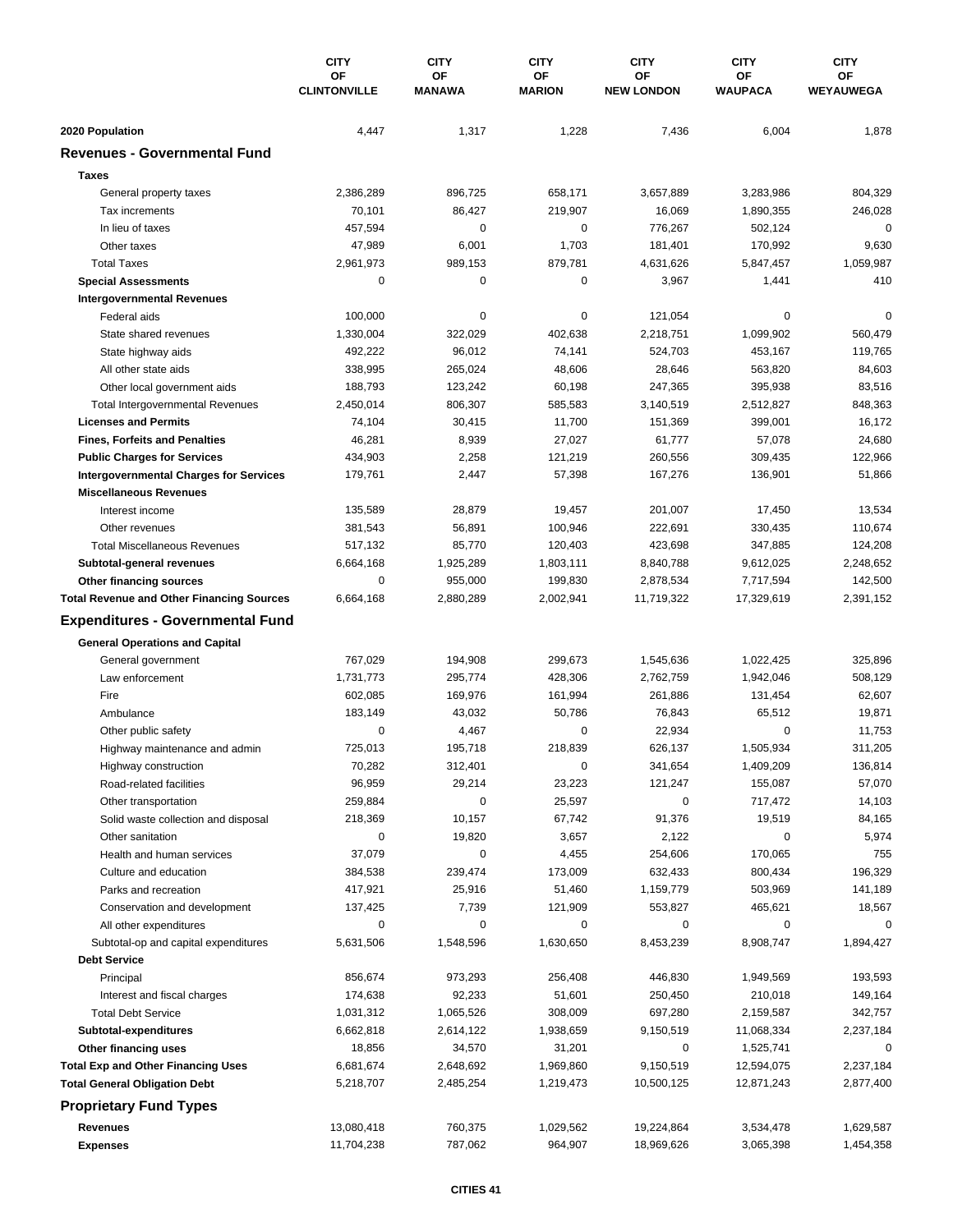|                                                        | <b>CITY</b><br><b>TOTAL</b><br><b>WAUPACA</b> | <b>CITY</b><br>OF<br><b>WAUTOMA</b> | <b>CITY</b><br><b>TOTAL</b><br>WAUSHARA | <b>CITY</b><br>OF<br><b>MENASHA</b> | <b>CITY</b><br>ΟF<br>NEENAH | <b>CITY</b><br>ОF<br><b>OMRO</b> |
|--------------------------------------------------------|-----------------------------------------------|-------------------------------------|-----------------------------------------|-------------------------------------|-----------------------------|----------------------------------|
|                                                        | <b>COUNTY</b><br>22,310                       | 2,127                               | <b>COUNTY</b><br>2,127                  | 17,468                              | 26,333                      | 3,584                            |
| 2020 Population<br><b>Revenues - Governmental Fund</b> |                                               |                                     |                                         |                                     |                             |                                  |
|                                                        |                                               |                                     |                                         |                                     |                             |                                  |
| <b>Taxes</b>                                           |                                               |                                     |                                         |                                     |                             |                                  |
| General property taxes                                 | 11,687,389                                    | 880,001                             | 880,001                                 | 10,262,939                          | 17,357,682                  | 2,020,456                        |
| Tax increments                                         | 2,528,887                                     | 442,118                             | 442,118                                 | 3,299,394                           | 4,511,038                   | $\mathbf 0$                      |
| In lieu of taxes                                       | 1,735,985                                     | 107,446                             | 107,446                                 | 1,408,170                           | 1,051,823                   | 107,596                          |
| Other taxes                                            | 417,716                                       | 7,718                               | 7,718                                   | 150,692                             | 79,911                      | 8,844                            |
| <b>Total Taxes</b>                                     | 16,369,977                                    | 1,437,283                           | 1,437,283                               | 15,121,195                          | 23,000,454                  | 2,136,896                        |
| <b>Special Assessments</b>                             | 5,818                                         | 2,338                               | 2,338                                   | 478,809                             | 204,787                     | 0                                |
| <b>Intergovernmental Revenues</b>                      |                                               |                                     |                                         |                                     |                             |                                  |
| Federal aids                                           | 221,054                                       | 759,860                             | 759,860                                 | 1,761                               | 825,027                     | 101,973                          |
| State shared revenues                                  | 5,933,803                                     | 513,037                             | 513,037                                 | 4,457,177                           | 2,979,978                   | 835,049                          |
| State highway aids                                     | 1,760,010                                     | 404,925                             | 404,925                                 | 662,499                             | 1,118,677                   | 242,292                          |
| All other state aids                                   | 1,329,694                                     | 16,806                              | 16,806                                  | 966,537                             | 586,496                     | 297,930                          |
| Other local government aids                            | 1,099,052                                     | 144,582                             | 144.582                                 | 26,741                              | 36,524                      | $\mathbf 0$                      |
| <b>Total Intergovernmental Revenues</b>                | 10,343,613                                    | 1,839,210                           | 1,839,210                               | 6,114,715                           | 5,546,702                   | 1,477,244                        |
| <b>Licenses and Permits</b>                            | 682,761                                       | 39,105                              | 39,105                                  | 414,534                             | 708,745                     | 72,045                           |
| <b>Fines, Forfeits and Penalties</b>                   | 225,782                                       | 29,574                              | 29,574                                  | 86,977                              | 67,997                      | 51,773                           |
| <b>Public Charges for Services</b>                     | 1,251,337                                     | 68,835                              | 68,835                                  | 591,918                             | 950,408                     | 86,638                           |
| <b>Intergovernmental Charges for Services</b>          | 595,649                                       | $\mathbf 0$                         | $\mathbf 0$                             | 1,571,706                           | 1,511,821                   | $\mathbf 0$                      |
| <b>Miscellaneous Revenues</b>                          |                                               |                                     |                                         |                                     |                             |                                  |
| Interest income                                        | 415,916                                       | 16,817                              | 16,817                                  | 489,871                             | 774,565                     | 131,369                          |
| Other revenues                                         | 1,203,180                                     | 93,005                              | 93,005                                  | 346,399                             | 1,311,397                   | 148,687                          |
| <b>Total Miscellaneous Revenues</b>                    | 1,619,096                                     | 109,822                             | 109,822                                 | 836,270                             | 2,085,962                   | 280,056                          |
| Subtotal-general revenues                              | 31,094,033                                    | 3,526,167                           | 3,526,167                               | 25,216,124                          | 34,076,876                  | 4,104,652                        |
| Other financing sources                                | 11,893,458                                    | $\mathbf 0$                         | 0                                       | 27,934,911                          | 10,489,113                  | 1,883,137                        |
| <b>Total Revenue and Other Financing Sources</b>       | 42,987,491                                    | 3,526,167                           | 3,526,167                               | 53,151,035                          | 44,565,989                  | 5,987,789                        |
| <b>Expenditures - Governmental Fund</b>                |                                               |                                     |                                         |                                     |                             |                                  |
|                                                        |                                               |                                     |                                         |                                     |                             |                                  |
| <b>General Operations and Capital</b>                  |                                               |                                     |                                         |                                     |                             |                                  |
| General government                                     | 4,155,567                                     | 437,159                             | 437,159                                 | 1,522,434                           | 3,244,602                   | 633,930                          |
| Law enforcement                                        | 7,668,787                                     | 654,582                             | 654,582                                 | 4,717,035                           | 7,246,697                   | 737,661                          |
| Fire                                                   | 1,390,002                                     | 36,817                              | 36,817                                  | 3,584,070                           | 5,251,693                   | 61,041                           |
| Ambulance                                              | 439,193                                       | 0                                   | 0                                       | 0                                   | 0                           | 9,605                            |
| Other public safety                                    | 39,154                                        | 0                                   | 0                                       | 183,980                             | 380,103                     | 22,340                           |
| Highway maintenance and admin                          | 3,582,846                                     | 310,167                             | 310,167                                 | 10,269,730                          | 3,335,329                   | 677,080                          |
| Highway construction                                   | 2,270,360                                     | 1,651,811                           | 1,651,811                               | 2,296,637                           | 2,826,423                   | 89,020                           |
| Road-related facilities                                | 482,800                                       | 84,853                              | 84,853                                  | 432,141                             | 698,809                     | 152,104                          |
| Other transportation                                   | 1,017,056                                     | 299,773                             | 299,773                                 | 230,566                             | 474,402                     | $\mathbf 0$                      |
| Solid waste collection and disposal                    | 491,328                                       | 121,979                             | 121,979                                 | 1,316,160                           | 1,311,500                   | 281,730                          |
| Other sanitation                                       | 31,573                                        | 3,403                               | 3,403                                   | 69,528                              | 361,853                     | 225                              |
| Health and human services                              | 466,960                                       | 31,120                              | 31,120                                  | 1,140,567                           | 274,290                     | 28,213                           |
| Culture and education                                  | 2,426,217                                     | 245,277                             | 245,277                                 | 1,686,754                           | 2,395,476                   | 310,136                          |
| Parks and recreation                                   | 2,300,234                                     | 100,161                             | 100,161                                 | 2,489,336                           | 2,940,067                   | 1,271,630                        |
| Conservation and development                           | 1,305,088                                     | 60,712                              | 60,712                                  | 2,369,356                           | 2,148,447                   | 126,813                          |
| All other expenditures                                 | 0                                             | 0                                   | 0                                       | 0                                   | 0                           | 0                                |
| Subtotal-op and capital expenditures                   | 28,067,165                                    | 4,037,814                           | 4,037,814                               | 32,308,294                          | 32,889,691                  | 4,401,528                        |
| <b>Debt Service</b>                                    |                                               |                                     |                                         |                                     |                             |                                  |
| Principal                                              | 4,676,367                                     | 525,671                             | 525,671                                 | 16,996,048                          | 6,681,740                   | 1,288,131                        |
| Interest and fiscal charges                            | 928,104                                       | 67,650                              | 67,650                                  | 1,136,572                           | 1,889,862                   | 214,304                          |
| <b>Total Debt Service</b>                              | 5,604,471                                     | 593,321                             | 593,321                                 | 18,132,620                          | 8,571,602                   | 1,502,435                        |
| Subtotal-expenditures                                  | 33,671,636                                    | 4,631,135                           | 4,631,135                               | 50,440,914                          | 41,461,293                  | 5,903,963                        |
| Other financing uses                                   | 1,610,368                                     | 0                                   | 0                                       | 2,431,652                           | 1,505,000                   | 0                                |
| <b>Total Exp and Other Financing Uses</b>              | 35,282,004                                    | 4,631,135                           | 4,631,135                               | 52,872,566                          | 42,966,293                  | 5,903,963                        |
| <b>Total General Obligation Debt</b>                   | 35,172,202                                    | 2,207,023                           | 2,207,023                               | 35,240,044                          | 55,308,134                  | 6,046,560                        |
| <b>Proprietary Fund Types</b>                          |                                               |                                     |                                         |                                     |                             |                                  |
| Revenues                                               | 39,259,284                                    | 1,576,200                           | 1,576,200                               | 48,233,231                          | 24,583,498                  | 1,451,052                        |
|                                                        | 36,945,589                                    |                                     |                                         |                                     |                             | 1,493,597                        |
| <b>Expenses</b>                                        |                                               | 1,326,869                           | 1,326,869                               | 45,005,247                          | 22,143,139                  |                                  |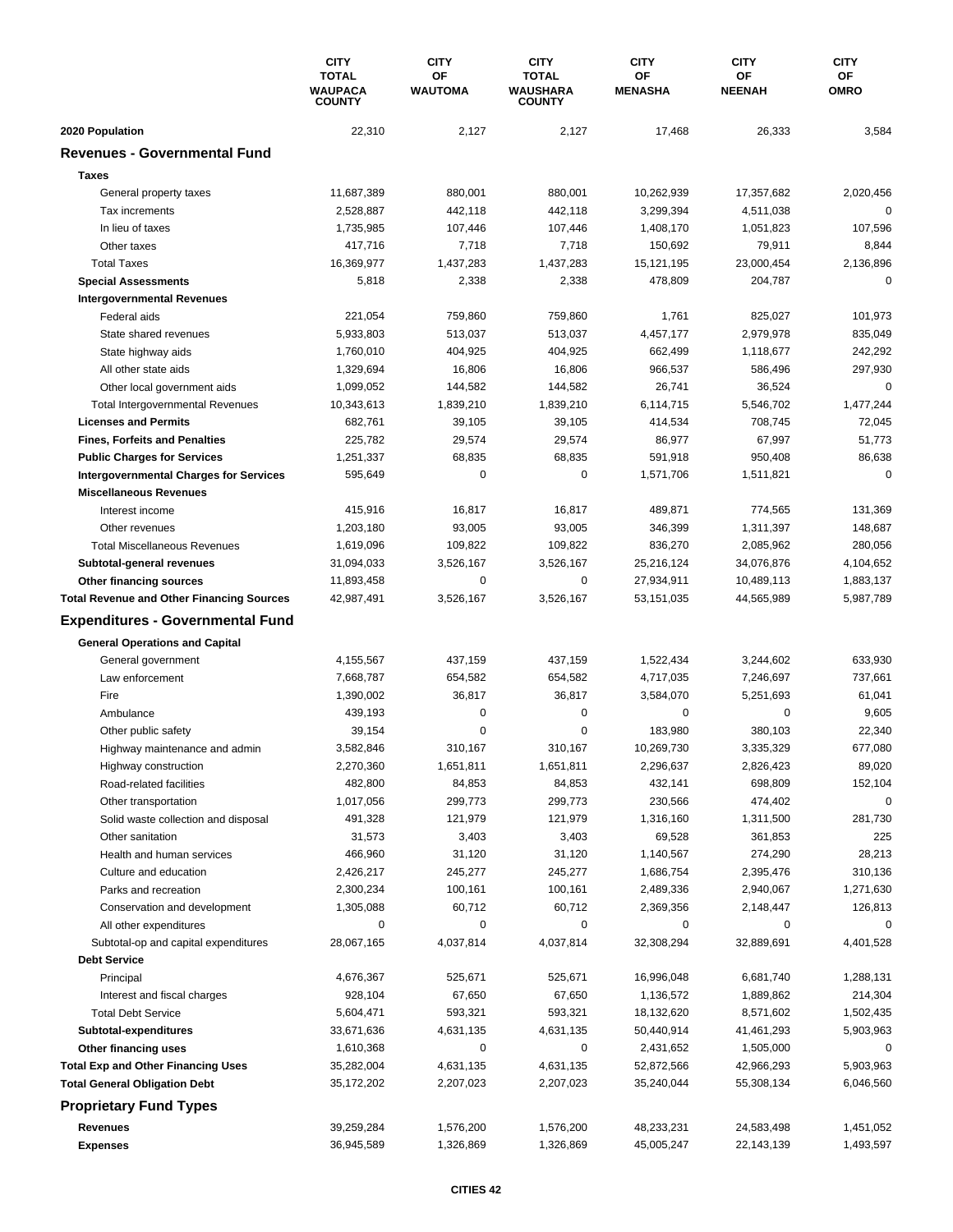|                                                  | <b>CITY</b><br>OF<br><b>OSHKOSH</b> | <b>CITY</b><br><b>TOTAL</b><br><b>WINNEBAGO</b> | <b>CITY</b><br>OF<br><b>MARSHFIELD</b> | <b>CITY</b><br><b>OF</b><br><b>NEKOOSA</b> | <b>CITY</b><br>OF<br><b>PITTSVILLE</b> | <b>CITY</b><br>ОF<br><b>WISCONSIN</b> |
|--------------------------------------------------|-------------------------------------|-------------------------------------------------|----------------------------------------|--------------------------------------------|----------------------------------------|---------------------------------------|
|                                                  |                                     | <b>COUNTY</b>                                   |                                        |                                            |                                        | <b>RAPIDS</b>                         |
| 2020 Population                                  | 66,595                              | 113,980                                         | 19,478                                 | 2,516                                      | 868                                    | 18,721                                |
| <b>Revenues - Governmental Fund</b>              |                                     |                                                 |                                        |                                            |                                        |                                       |
| <b>Taxes</b>                                     |                                     |                                                 |                                        |                                            |                                        |                                       |
| General property taxes                           | 40,737,377                          | 70,378,454                                      | 13,342,770                             | 1,562,183                                  | 308,255                                | 12,747,715                            |
| Tax increments                                   | 4,460,012                           | 12,270,444                                      | 2,812,343                              | 371,130                                    | 909,395                                | 317,298                               |
| In lieu of taxes                                 | 1,152,422                           | 3,720,011                                       | 2,098,179                              | 259,299                                    | 2,090                                  | 1,969,581                             |
| Other taxes                                      | 255,631                             | 495,078                                         | 495,878                                | 3,979                                      | 833                                    | 430,964                               |
| <b>Total Taxes</b>                               | 46,605,442                          | 86,863,987                                      | 18,749,170                             | 2,196,591                                  | 1,220,573                              | 15,465,558                            |
| <b>Special Assessments</b>                       | 2,257,077                           | 2,940,673                                       | 491,913                                | 0                                          | $\mathbf 0$                            | 326,563                               |
| <b>Intergovernmental Revenues</b>                |                                     |                                                 |                                        |                                            |                                        |                                       |
| Federal aids                                     | 680,883                             | 1,609,644                                       | 0                                      | $\pmb{0}$                                  | 0                                      | 1,103,568                             |
| State shared revenues                            | 12,066,968                          | 20,339,172                                      | 5,612,177                              | 1,053,167                                  | 545,920                                | 4,538,058                             |
| State highway aids                               | 3,420,763                           | 5,444,231                                       | 1,761,418                              | 213,261                                    | 146,617                                | 1,452,833                             |
| All other state aids                             | 3,686,387                           | 5,537,350                                       | 1,686,829                              | 63,897                                     | 39,664                                 | 501,330                               |
| Other local government aids                      | 1,359,096                           | 1,422,361                                       | 462,667                                | 94,532                                     | 64,373                                 | 589,388                               |
| <b>Total Intergovernmental Revenues</b>          | 21,214,097                          | 34, 352, 758                                    | 9,523,091                              | 1,424,857                                  | 796,574                                | 8,185,177                             |
| <b>Licenses and Permits</b>                      | 976,916                             | 2,172,240                                       | 473,221                                | 16,496                                     | 5,317                                  | 414,688                               |
| <b>Fines, Forfeits and Penalties</b>             | 555,420                             | 762,167                                         | 215,275                                | 20,941                                     | 5,872                                  | 305,379                               |
| <b>Public Charges for Services</b>               | 5,269,912                           | 6,898,876                                       | 497,893                                | 612,748                                    | 19,639                                 | 2,222,651                             |
| <b>Intergovernmental Charges for Services</b>    | 2,320,892                           | 5,404,419                                       | 213,894                                | 329,371                                    | 0                                      | 319,791                               |
| <b>Miscellaneous Revenues</b>                    |                                     |                                                 |                                        |                                            |                                        |                                       |
| Interest income                                  | 1,313,954                           | 2,709,759                                       | 248,259                                | 9,669                                      | 8,086                                  | 357,594                               |
| Other revenues                                   | 1,423,394                           | 3,229,877                                       | 2,634,172                              | 262,198                                    | 28,786                                 | 1,470,948                             |
| <b>Total Miscellaneous Revenues</b>              | 2,737,348                           | 5,939,636                                       | 2,882,431                              | 271,867                                    | 36,872                                 | 1,828,542                             |
| Subtotal-general revenues                        | 81,937,104                          | 145,334,756                                     | 33,046,888                             | 4,872,871                                  | 2,084,847                              | 29,068,349                            |
| Other financing sources                          | 17,754,434                          | 58,061,595                                      | 7,250,496                              | 0                                          | 222,564                                | 5,645,000                             |
| <b>Total Revenue and Other Financing Sources</b> | 99,691,538                          | 203,396,351                                     | 40,297,384                             | 4,872,871                                  | 2,307,411                              | 34,713,349                            |
| <b>Expenditures - Governmental Fund</b>          |                                     |                                                 |                                        |                                            |                                        |                                       |
| <b>General Operations and Capital</b>            |                                     |                                                 |                                        |                                            |                                        |                                       |
| General government                               | 8,502,908                           | 13,903,874                                      | 3,791,674                              | 465,400                                    | 230,163                                | 2,447,839                             |
| Law enforcement                                  | 13,615,790                          | 26,317,183                                      | 6,280,486                              | 973,650                                    | 151,390                                | 5,021,774                             |
| Fire                                             | 14,722,936                          | 23,619,740                                      | 3,501,069                              | 220,287                                    | 59,800                                 | 3,470,615                             |
| Ambulance                                        | 1,343,276                           | 1,352,881                                       | 0                                      | 627,356                                    | 14,522                                 | 1,542,890                             |
| Other public safety                              | 17,429                              | 603,852                                         | 6,011                                  | 15,000                                     | $\mathbf 0$                            | 360,010                               |
| Highway maintenance and admin                    | 6,933,487                           | 21,215,626                                      | 6,084,275                              | 773,376                                    | 132,092                                | 3,845,774                             |
| Highway construction                             | 5,701,337                           | 10,913,417                                      | 992,811                                | 27,951                                     | 123,554                                | 1,287,351                             |
| Road-related facilities                          | 2,574,577                           | 3,857,631                                       | 918,379                                | 77,046                                     | 17,887                                 | 1,569,020                             |
| Other transportation                             | 0                                   | 704,968                                         | 1,034,926                              | 8,928                                      | 0                                      | 839,228                               |
| Solid waste collection and disposal              | 2,703,276                           | 5,612,666                                       | 915,605                                | 280,331                                    | 58,790                                 | 1,411,154                             |
| Other sanitation                                 | 1,034,688                           | 1,466,294                                       | 30,578                                 | 73,257                                     | 11,168                                 | 29,547                                |
| Health and human services                        | 526,774                             | 1,969,844                                       | 293,534                                | 114,810                                    | 8,872                                  | 456,344                               |
| Culture and education                            | 5,765,923                           | 10,158,289                                      | 2,003,627                              | 227,131                                    | 52,395                                 | 1,950,843                             |
| Parks and recreation                             | 3,451,913                           | 10,152,946                                      | 4,234,179                              | 111,871                                    | 18,544                                 | 5,419,954                             |
| Conservation and development                     | 7,702,816                           | 12,347,432                                      | 1,648,727                              | 10,223                                     | 87,292                                 | 1,063,708                             |
| All other expenditures                           | 0                                   | 0                                               | 0                                      | 0                                          | 0                                      |                                       |
| Subtotal-op and capital expenditures             | 74,597,130                          | 144,196,643                                     | 31,735,881                             | 4,006,617                                  | 966,469                                | 30,716,051                            |
| <b>Debt Service</b>                              |                                     |                                                 |                                        |                                            |                                        |                                       |
| Principal                                        | 19,665,096                          | 44,631,015                                      | 3,760,000                              | 375,067                                    | 831,584                                | 2,442,913                             |
| Interest and fiscal charges                      | 3,845,956                           | 7,086,694                                       | 1,193,703                              | 48,752                                     | 59,189                                 | 842,685                               |
| <b>Total Debt Service</b>                        | 23,511,052                          | 51,717,709                                      | 4,953,703                              | 423,819                                    | 890,773                                | 3,285,598                             |
| Subtotal-expenditures                            | 98,108,182                          | 195,914,352                                     | 36,689,584                             | 4,430,436                                  | 1,857,242                              | 34,001,649                            |
| Other financing uses                             | 336,581                             | 4,273,233                                       | 0                                      | 22,000                                     | 310,760                                | 0                                     |
| <b>Total Exp and Other Financing Uses</b>        | 98,444,763                          | 200, 187, 585                                   | 36,689,584                             | 4,452,436                                  | 2,168,002                              | 34,001,649                            |
| <b>Total General Obligation Debt</b>             | 122,486,822                         | 219,081,560                                     | 48,995,999                             | 1,044,270                                  | 175,001                                | 27,510,663                            |
| <b>Proprietary Fund Types</b>                    |                                     |                                                 |                                        |                                            |                                        |                                       |
|                                                  |                                     |                                                 |                                        |                                            |                                        |                                       |
| Revenues                                         | 52,200,128                          | 126,467,909                                     | 47,486,540                             | 1,751,883                                  | 711,106                                | 38,707,512                            |
| <b>Expenses</b>                                  | 41,736,032                          | 110,378,015                                     | 39,599,457                             | 1,752,530                                  | 822,521                                | 34,887,589                            |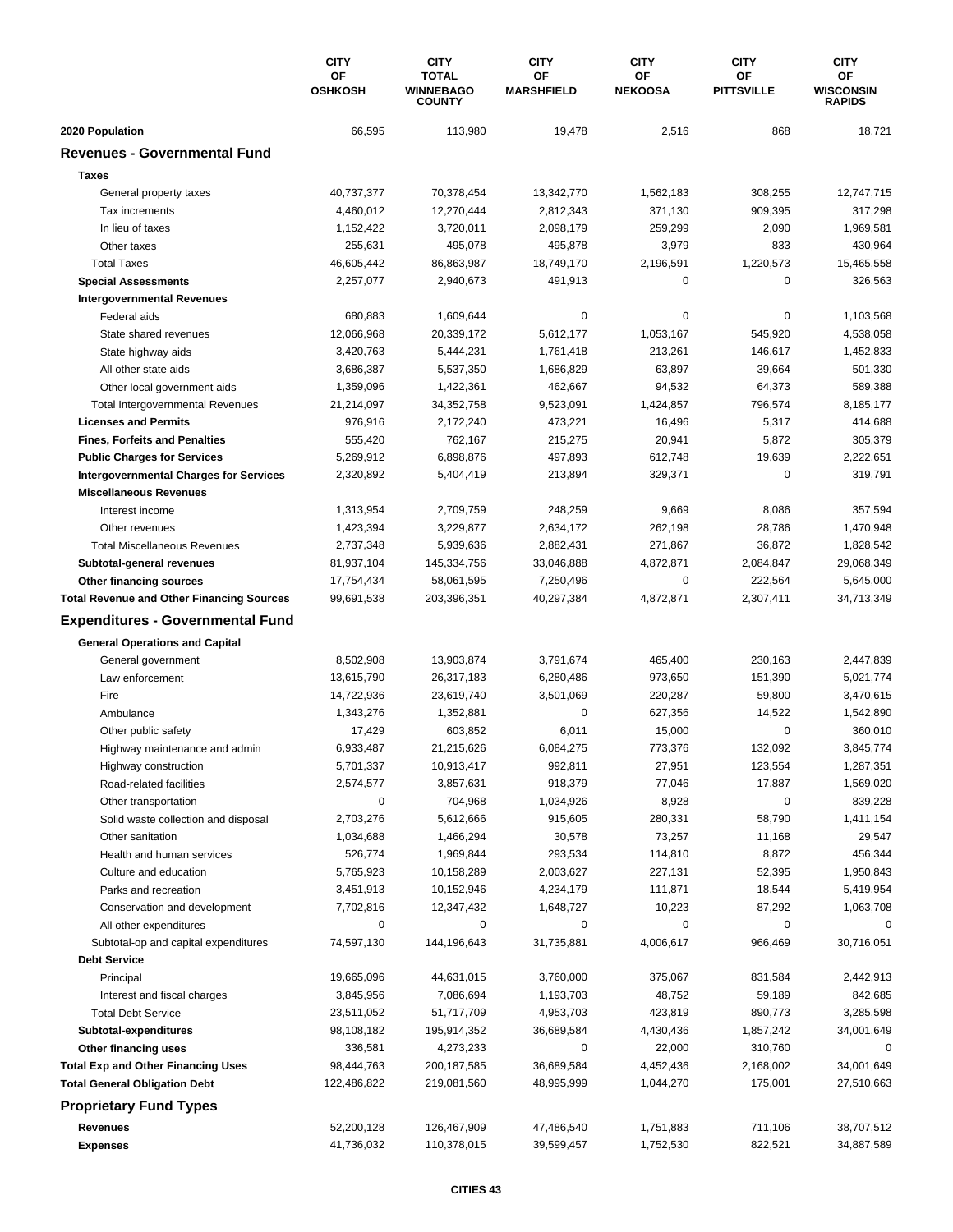|                                                  | <b>CITY</b><br><b>TOTAL</b><br><b>CALUMET</b><br><b>COUNTY</b> | <b>CITY</b><br>OF<br><b>BLOOMER</b> | <b>CITY</b><br>OF<br><b>CHIPPEWA</b><br><b>FALLS</b> | <b>CITY</b><br>OF<br><b>CORNELL</b> | <b>CITY</b><br>ΟF<br><b>STANLEY</b> | <b>CITY</b><br><b>TOTAL</b><br><b>CHIPPEWA</b><br><b>COUNTY</b> |
|--------------------------------------------------|----------------------------------------------------------------|-------------------------------------|------------------------------------------------------|-------------------------------------|-------------------------------------|-----------------------------------------------------------------|
|                                                  |                                                                |                                     |                                                      |                                     |                                     |                                                                 |
|                                                  |                                                                |                                     |                                                      |                                     |                                     |                                                                 |
| 2020 Population                                  | 10,423                                                         | 3,582                               | 14,405                                               | 1,462                               | 3,630                               | 23,079                                                          |
| <b>Revenues - Governmental Fund</b>              |                                                                |                                     |                                                      |                                     |                                     |                                                                 |
| <b>Taxes</b>                                     |                                                                |                                     |                                                      |                                     |                                     |                                                                 |
| General property taxes                           | 4,830,570                                                      | 1,026,500                           | 7,489,651                                            | 469,880                             | 416,906                             | 9,402,937                                                       |
| Tax increments                                   | 948,642                                                        | 360.290                             | 4,032,818                                            | 0                                   | 274,581                             | 4,667,689                                                       |
| In lieu of taxes                                 | 528,856                                                        | 29,319                              | 432,672                                              | 101,618                             | 205,234                             | 768,843                                                         |
| Other taxes                                      | 43,188                                                         | 906                                 | 195,688                                              | 1,613                               | 2,256                               | 200,463                                                         |
| <b>Total Taxes</b>                               | 6,351,256                                                      | 1,417,015                           | 12,150,829                                           | 573,111                             | 898,977                             | 15,039,932                                                      |
| <b>Special Assessments</b>                       | 58,641                                                         | 914                                 | 230,586                                              | 3,561                               | 0                                   | 235,061                                                         |
| <b>Intergovernmental Revenues</b>                |                                                                |                                     |                                                      |                                     |                                     |                                                                 |
| Federal aids                                     | 52,293                                                         | 117,555                             | 710                                                  | 10,633                              | 0                                   | 128,898                                                         |
| State shared revenues                            | 1,962,511                                                      | 762,564                             | 3,826,185                                            | 607,330                             | 995,681                             | 6,191,760                                                       |
| State highway aids                               | 700,760                                                        | 187,012                             | 736,318                                              | 112,672                             | 209,891                             | 1,245,893                                                       |
| All other state aids                             | 1,019,945                                                      | 47,923                              | 1,027,299                                            | 22,869                              | 217,820                             | 1,315,911                                                       |
| Other local government aids                      | 141,843                                                        | 99.987                              | 46,674                                               | 46,324                              | 30,267                              | 223,252                                                         |
| <b>Total Intergovernmental Revenues</b>          | 3,877,352                                                      | 1,215,041                           | 5,637,186                                            | 799,828                             | 1,453,659                           | 9,105,714                                                       |
| <b>Licenses and Permits</b>                      | 301,454                                                        | 27,242                              | 413,531                                              | 19,135                              | 28,991                              | 488,899                                                         |
| <b>Fines. Forfeits and Penalties</b>             | 54,850                                                         | 10,249                              | 75,531                                               | 24,126                              | 9,613                               | 119,519                                                         |
| <b>Public Charges for Services</b>               | 824,739                                                        | 641,406                             | 1,406,898                                            | 6,495                               | 84,481                              | 2,139,280                                                       |
| <b>Intergovernmental Charges for Services</b>    | 279,371                                                        | 113,572                             | 668,338                                              | 0                                   | $\mathbf 0$                         | 781,910                                                         |
| <b>Miscellaneous Revenues</b>                    |                                                                |                                     |                                                      |                                     |                                     |                                                                 |
| Interest income                                  | 155,053                                                        | 67,147                              | 182,240                                              | 7,572                               | 17,269                              | 274,228                                                         |
| Other revenues                                   | 1,459,300                                                      | 137,098                             | 1,063,323                                            | 49,937                              | 314,985                             | 1,565,343                                                       |
| <b>Total Miscellaneous Revenues</b>              | 1,614,353                                                      | 204,245                             | 1,245,563                                            | 57,509                              | 332,254                             | 1,839,571                                                       |
| Subtotal-general revenues                        | 13,362,016                                                     | 3,629,684                           | 21,828,462                                           | 1,483,765                           | 2,807,975                           | 29,749,886                                                      |
| Other financing sources                          | 5,153,682                                                      | 182,779                             | 2,915,000                                            | 70,519                              | 0                                   | 3,168,298                                                       |
| <b>Total Revenue and Other Financing Sources</b> | 18,515,698                                                     | 3,812,463                           | 24,743,462                                           | 1,554,284                           | 2,807,975                           | 32,918,184                                                      |
| <b>Expenditures - Governmental Fund</b>          |                                                                |                                     |                                                      |                                     |                                     |                                                                 |
|                                                  |                                                                |                                     |                                                      |                                     |                                     |                                                                 |
| <b>General Operations and Capital</b>            | 1,349,753                                                      | 252,769                             | 1,243,941                                            | 195,308                             | 345,977                             | 2,037,995                                                       |
| General government                               |                                                                |                                     |                                                      |                                     |                                     |                                                                 |
| Law enforcement                                  | 2,539,709                                                      | 935,838                             | 3,324,405                                            | 352,064                             | 623,647                             | 5,235,954                                                       |
| Fire                                             | 2,070,572                                                      | 120,657                             | 3,342,242                                            | 195,893                             | 228,948                             | 3,887,740                                                       |
| Ambulance                                        | 147,395                                                        | 224,886                             | 33,354                                               | 20,730                              | 47,567                              | 326,537                                                         |
| Other public safety                              | 135,199                                                        | 15,572                              | 216,236                                              | 2,457                               | 8,916                               | 243,181                                                         |
| Highway maintenance and admin                    | 969,887                                                        | 479,682                             | 1,752,151                                            | 304,068                             | 186,159                             | 2,722,060                                                       |
| Highway construction                             | 1,174,966                                                      | $\pmb{0}$                           | 1,188,190                                            | 3,484                               | 73,618                              | 1,265,292                                                       |
| Road-related facilities                          | 360,743                                                        | 61,479                              | 194,180                                              | 30,148                              | 29,015                              | 314,822                                                         |
| Other transportation                             | 77,837                                                         | $\pmb{0}$                           | 579,506                                              | 0                                   | $\pmb{0}$                           | 579,506                                                         |
| Solid waste collection and disposal              | 759,064                                                        | 465,630                             | 274,129                                              | 29,767                              | 58,029                              | 827,555                                                         |
| Other sanitation                                 | 21,223                                                         | 19,537                              | 200                                                  | 7,989                               | 5,016                               | 32,742                                                          |
| Health and human services                        | 111,257                                                        | 119                                 | 48,666                                               | 3,721                               | 15,328                              | 67,834                                                          |
| Culture and education                            | 981,505                                                        | 255,182                             | 1,066,272                                            | 93,979                              | 200,691                             | 1,616,124                                                       |
| Parks and recreation                             | 803,073                                                        | 153,696                             | 1,242,868                                            | 42,518                              | 391,407                             | 1,830,489                                                       |
| Conservation and development                     | 3,725,829                                                      | 42,414                              | 1,938,678                                            | 103,444                             | 38,163                              | 2,122,699                                                       |
| All other expenditures                           | 0                                                              | 0                                   | 0                                                    | 0                                   | 0                                   | 0                                                               |
| Subtotal-op and capital expenditures             | 15,228,012                                                     | 3,027,461                           | 16,445,018                                           | 1,385,570                           | 2,252,481                           | 23,110,530                                                      |
| <b>Debt Service</b>                              |                                                                |                                     |                                                      |                                     |                                     |                                                                 |
| Principal                                        | 2,115,683                                                      | 416,140                             | 3,250,977                                            | 97,813                              | 368,670                             | 4,133,600                                                       |
| Interest and fiscal charges                      | 550,790                                                        | 106,673                             | 837,270                                              | 2,351                               | 186,175                             | 1,132,469                                                       |
| <b>Total Debt Service</b>                        | 2,666,473                                                      | 522,813                             | 4,088,247                                            | 100,164                             | 554,845                             | 5,266,069                                                       |
| Subtotal-expenditures                            | 17,894,485                                                     | 3,550,274                           | 20,533,265                                           | 1,485,734                           | 2,807,326                           | 28,376,599                                                      |
| Other financing uses                             | 646,028                                                        | 0                                   | 0                                                    | 6                                   | 0                                   | 6                                                               |
| <b>Total Exp and Other Financing Uses</b>        | 18,540,513                                                     | 3,550,274                           | 20,533,265                                           | 1,485,740                           | 2,807,326                           | 28,376,605                                                      |
| <b>Total General Obligation Debt</b>             | 16,005,643                                                     | 2,420,000                           | 29,681,774                                           | 120,000                             | 2,908,266                           | 35,130,040                                                      |
| <b>Proprietary Fund Types</b>                    |                                                                |                                     |                                                      |                                     |                                     |                                                                 |
| Revenues                                         | 9,784,963                                                      | 6,648,545                           | 6,624,292                                            | 1,792,891                           | 3,319,464                           | 18,385,192                                                      |
| <b>Expenses</b>                                  | 9,649,559                                                      | 6,527,731                           | 5,633,628                                            | 1,780,790                           | 2,717,815                           | 16,659,964                                                      |
|                                                  |                                                                |                                     |                                                      |                                     |                                     |                                                                 |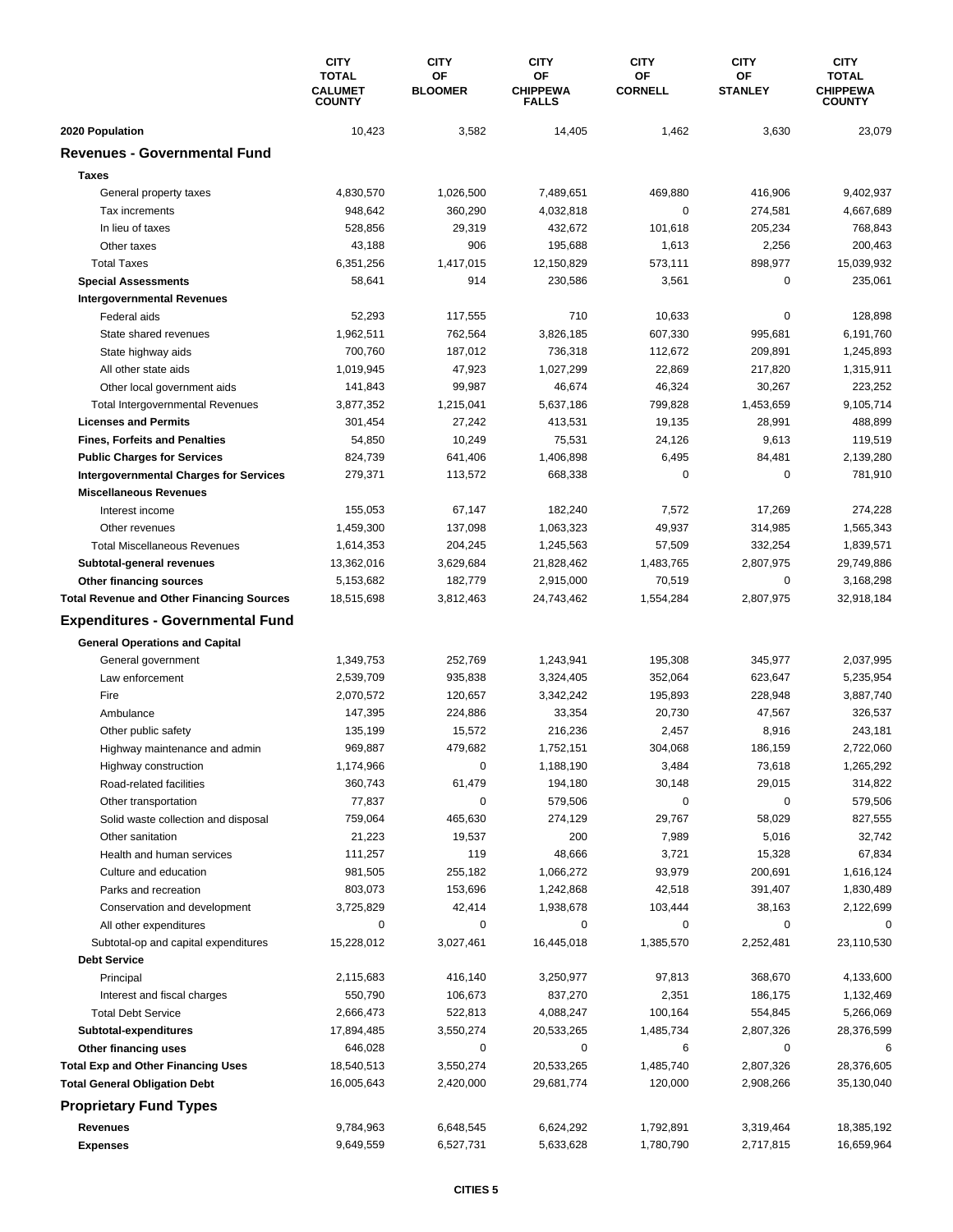|                                                        | <b>CITY</b><br>OF<br><b>ABBOTSFORD</b> | <b>CITY</b><br>OF<br><b>COLBY</b> | <b>CITY</b><br>OF<br><b>GREENWOOD</b> | <b>CITY</b><br>ОF<br>LOYAL | <b>CITY</b><br>ΟF<br><b>NEILLSVILLE</b> | <b>CITY</b><br>ОF<br><b>OWEN</b> |
|--------------------------------------------------------|----------------------------------------|-----------------------------------|---------------------------------------|----------------------------|-----------------------------------------|----------------------------------|
|                                                        |                                        |                                   |                                       |                            |                                         |                                  |
| 2020 Population<br><b>Revenues - Governmental Fund</b> | 2,377                                  | 1,859                             | 1,009                                 | 1,232                      | 2,362                                   | 913                              |
|                                                        |                                        |                                   |                                       |                            |                                         |                                  |
| <b>Taxes</b>                                           |                                        |                                   |                                       |                            |                                         |                                  |
| General property taxes                                 | 905,285                                | 552,944                           | 521,738                               | 556,195                    | 1,147,038                               | 297,536                          |
| Tax increments                                         | 469,268                                | 530,216                           | 39,270                                | 116,109                    | 159,473                                 | 384,449                          |
| In lieu of taxes<br>Other taxes                        | 175,415                                | 104,400                           | 85,429                                | 69,269                     | 10,000                                  | 23,246                           |
| <b>Total Taxes</b>                                     | 37,154<br>1.587.122                    | 9,696<br>1,197,256                | 12,871<br>659,308                     | 5,331<br>746,904           | 39,461<br>1,355,972                     | 4,356<br>709,587                 |
| <b>Special Assessments</b>                             | $\mathbf 0$                            | 600                               | 716                                   | 2,450                      | 5,588                                   | 1,114                            |
| <b>Intergovernmental Revenues</b>                      |                                        |                                   |                                       |                            |                                         |                                  |
| Federal aids                                           | 0                                      | 0                                 | $\pmb{0}$                             | 965                        | 0                                       | 0                                |
| State shared revenues                                  | 488,883                                | 482,983                           | 510,110                               | 484,894                    | 920,361                                 | 503,536                          |
| State highway aids                                     | 166,870                                | 187,270                           | 116,907                               | 111,598                    | 191,906                                 | 639,848                          |
| All other state aids                                   | 69,208                                 | 11,326                            | 34,575                                | 7,846                      | 43,791                                  | 57,104                           |
| Other local government aids                            | 33,209                                 | 171,058                           | 45,156                                | 43,378                     | 217,118                                 | 33,651                           |
| <b>Total Intergovernmental Revenues</b>                | 758,170                                | 852,637                           | 706,748                               | 648,681                    | 1,373,176                               | 1,234,139                        |
| <b>Licenses and Permits</b>                            | 29,475                                 | 15,467                            | 5,379                                 | 12,773                     | 9,765                                   | 3,672                            |
| <b>Fines, Forfeits and Penalties</b>                   | 44,837                                 | 11,511                            | 2,110                                 | 2,381                      | 22,681                                  | $\mathbf 0$                      |
| <b>Public Charges for Services</b>                     | 115,194                                | 91,041                            | 70,656                                | 28,583                     | 304,430                                 | 156,553                          |
| <b>Intergovernmental Charges for Services</b>          | 72,800                                 | 2,000                             | 0                                     | 0                          | 75,167                                  | $\mathbf 0$                      |
| <b>Miscellaneous Revenues</b>                          |                                        |                                   |                                       |                            |                                         |                                  |
| Interest income                                        | 18,463                                 | 11,013                            | 3,717                                 | 3,231                      | 13,285                                  | 4,163                            |
| Other revenues                                         | 137,417                                | 228,733                           | 28,492                                | 32,518                     | 58,216                                  | 61,746                           |
| <b>Total Miscellaneous Revenues</b>                    | 155,880                                | 239,746                           | 32,209                                | 35,749                     | 71,501                                  | 65,909                           |
| Subtotal-general revenues                              | 2,763,478                              | 2,410,258                         | 1,477,126                             | 1,477,521                  | 3,218,280                               | 2,170,974                        |
| Other financing sources                                | 2,080,000                              | 300,000                           | 180,739                               | 58,000                     | 459,325                                 | 933,032                          |
| <b>Total Revenue and Other Financing Sources</b>       | 4,843,478                              | 2,710,258                         | 1,657,865                             | 1,535,521                  | 3,677,605                               | 3,104,006                        |
| <b>Expenditures - Governmental Fund</b>                |                                        |                                   |                                       |                            |                                         |                                  |
| <b>General Operations and Capital</b>                  |                                        |                                   |                                       |                            |                                         |                                  |
| General government                                     | 224,016                                | 232,074                           | 431,510                               | 205,679                    | 744,176                                 | 346,605                          |
| Law enforcement                                        | 446,365                                | 369,780                           | 277,582                               | 352,230                    | 637,121                                 | 152,156                          |
| Fire                                                   | 207,060                                | 182,808                           | 167,626                               | 139,929                    | 269,779                                 | 211,533                          |
| Ambulance                                              | 0                                      | 3,889                             | 0                                     | 3,400                      | 13,289                                  | 0                                |
| Other public safety                                    | 1,201                                  | 0                                 | 0                                     | 0                          | 0                                       | 1,770                            |
| Highway maintenance and admin                          | 392,909                                | 222,961                           | 229,734                               | 365,067                    | 432,647                                 | 222,053                          |
| Highway construction                                   | 2,841,692                              | 43,721                            | 213,648                               | 83,042                     | 69,246                                  | 1,157,838                        |
| Road-related facilities                                | 0                                      | 50,262                            | 28,862                                | 28,123                     | 64,285                                  | 27,225                           |
| Other transportation                                   | 0                                      | 0                                 | 0                                     | 0                          | 225,335                                 | 0                                |
| Solid waste collection and disposal                    | 116,288                                | 96,828                            | 65,215                                | 82,472                     | 151,350                                 | 64,072                           |
| Other sanitation                                       | 4,210                                  | 10,705                            | 0                                     | 0                          | 5,129                                   | 16,930                           |
| Health and human services                              | 9,126                                  | 9,510                             | 9,020                                 | 0                          | 104,274                                 | 4,680                            |
| Culture and education                                  | 124,169                                | 353,485                           | 114,906                               | 99,916                     | 153,258                                 | 99,851                           |
| Parks and recreation                                   | 49,002                                 | 42,216                            | 30,914                                | 55,817                     | 234,339                                 | 145,621                          |
| Conservation and development                           | 174,306                                | 319,581                           | 13,022                                | 1,378                      | 72,096                                  | 107,317                          |
| All other expenditures                                 | 0                                      | 0                                 | 0                                     | 0                          | 0                                       | 0                                |
| Subtotal-op and capital expenditures                   | 4,590,344                              | 1,937,820                         | 1,582,039                             | 1,417,053                  | 3,176,324                               | 2,557,651                        |
| <b>Debt Service</b>                                    |                                        |                                   |                                       |                            |                                         |                                  |
| Principal                                              | 477,409                                | 505,324                           | 233,736                               | 105,547                    | 387,137                                 | 1,721,450                        |
| Interest and fiscal charges                            | 193,455                                | 45,009                            | 30,316                                | 26,345                     | 48,256                                  | 309,013                          |
| <b>Total Debt Service</b>                              | 670,864                                | 550,333                           | 264,052                               | 131,892                    | 435,393                                 | 2,030,463                        |
| Subtotal-expenditures                                  | 5,261,208                              | 2,488,153                         | 1,846,091                             | 1,548,945                  | 3,611,717                               | 4,588,114                        |
| Other financing uses                                   | 0                                      | 0                                 | 0                                     | 58,000                     | 4,000                                   | 0                                |
| <b>Total Exp and Other Financing Uses</b>              | 5,261,208                              | 2,488,153                         | 1,846,091                             | 1,606,945                  | 3,615,717                               | 4,588,114                        |
| <b>Total General Obligation Debt</b>                   | 6,522,009                              | 1,048,267                         | 830,510                               | 915,571                    | 1,733,708                               | 1,012,571                        |
| <b>Proprietary Fund Types</b>                          |                                        |                                   |                                       |                            |                                         |                                  |
| <b>Revenues</b>                                        | 2,601,836                              | 1,084,045                         | 1,103,883                             | 651,419                    | 1,192,060                               | 905,941                          |
| <b>Expenses</b>                                        | 2,365,174                              | 995,566                           | 985,174                               | 736,987                    | 1,196,373                               | 1,089,151                        |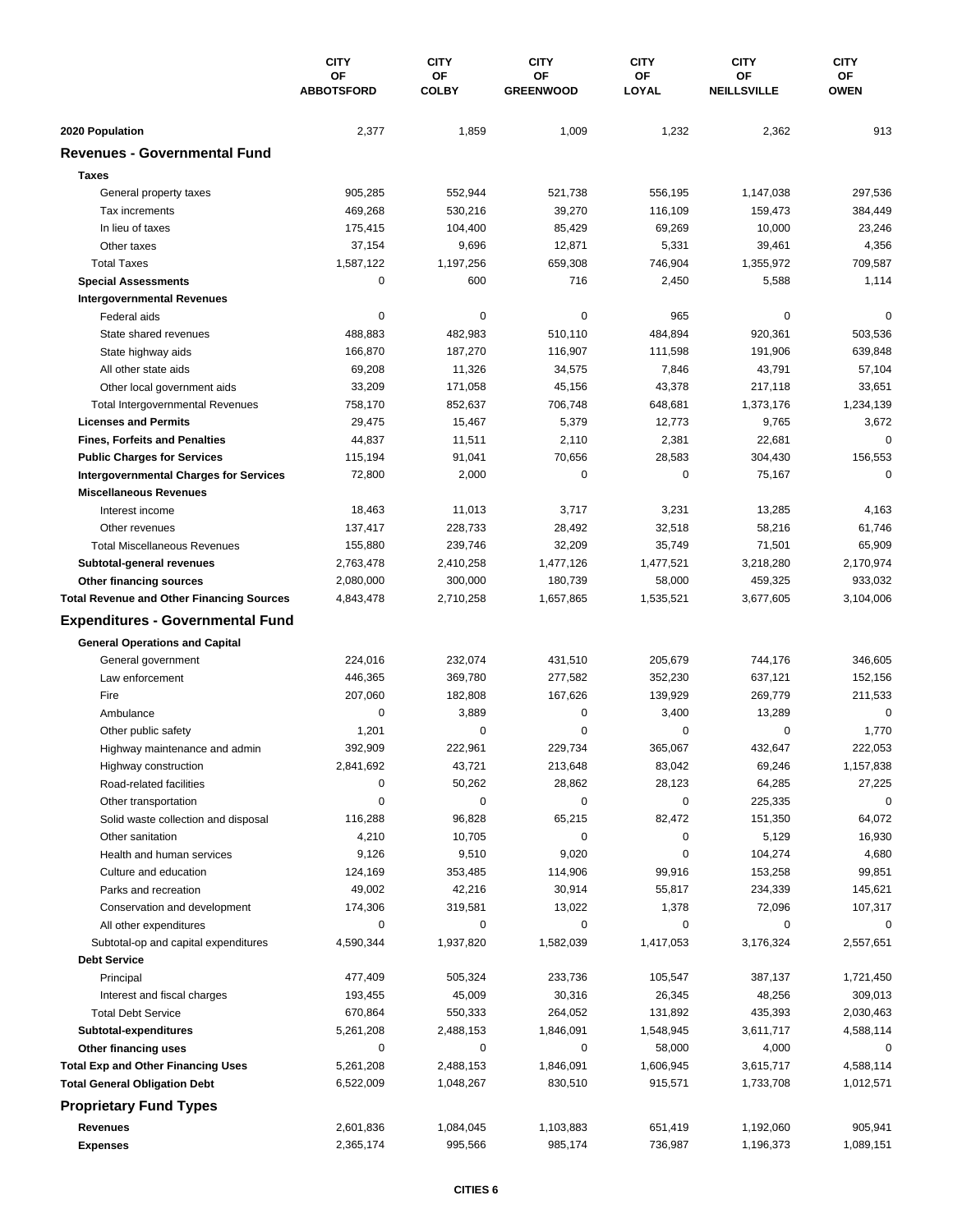|                                                  | <b>CITY</b><br>OF<br><b>THORP</b> | <b>CITY</b><br><b>TOTAL</b> | <b>CITY</b><br><b>OF</b><br><b>COLUMBUS</b> | <b>CITY</b><br>OF | <b>CITY</b><br>ΟF<br><b>PORTAGE</b> | <b>CITY</b><br>OF<br><b>WISCONSIN</b><br><b>DELLS</b> |
|--------------------------------------------------|-----------------------------------|-----------------------------|---------------------------------------------|-------------------|-------------------------------------|-------------------------------------------------------|
|                                                  |                                   | <b>CLARK COUNTY</b>         |                                             | <b>LODI</b>       |                                     |                                                       |
| 2020 Population                                  | 1,588                             | 11,340                      | 5,187                                       | 3,139             | 10,132                              | 2,752                                                 |
| <b>Revenues - Governmental Fund</b>              |                                   |                             |                                             |                   |                                     |                                                       |
| <b>Taxes</b>                                     |                                   |                             |                                             |                   |                                     |                                                       |
| General property taxes                           | 463,395                           | 4,444,131                   | 3,351,134                                   | 2,020,880         | 5,993,277                           | 3,440,365                                             |
| Tax increments                                   | 436,733                           | 2,135,518                   | 1,164,431                                   | 30,548            | 250,490                             | 2,254,645                                             |
| In lieu of taxes                                 | 102,665                           | 570,424                     | 515,868                                     | 324,405           | 378,750                             | 358,197                                               |
| Other taxes                                      | 29,844                            | 138,713                     | 40,103                                      | 55,682            | 139,674                             | 3,023,951                                             |
| <b>Total Taxes</b>                               | 1,032,637                         | 7,288,786                   | 5,071,536                                   | 2,431,515         | 6,762,191                           | 9,077,158                                             |
| <b>Special Assessments</b>                       | 39,806                            | 50,274                      | 63,403                                      | 60,543            | 94,123                              | 651,752                                               |
| <b>Intergovernmental Revenues</b>                |                                   |                             |                                             |                   |                                     |                                                       |
| Federal aids                                     | 0                                 | 965                         | 106,037                                     | 0                 | 75,530                              | $\Omega$                                              |
| State shared revenues                            | 614,938                           | 4,005,705                   | 618,134                                     | 130,666           | 1,890,408                           | 422,179                                               |
| State highway aids                               | 161,735                           | 1,576,134                   | 379,560                                     | 184,812           | 701,335                             | 507,935                                               |
| All other state aids                             | 29,936                            | 253,786                     | 26,923                                      | 84,681            | 2,061,573                           | 1,667,004                                             |
| Other local government aids                      | 35,967                            | 579,537                     | 149,294                                     | 99,356            | 4,000                               | 99,545                                                |
| <b>Total Intergovernmental Revenues</b>          | 842,576                           | 6,416,127                   | 1,279,948                                   | 499,515           | 4,732,846                           | 2,696,663                                             |
| <b>Licenses and Permits</b>                      | 12,916                            | 89,447                      | 95,301                                      | 69,330            | 258,841                             | 245,440                                               |
| <b>Fines, Forfeits and Penalties</b>             | 6,008                             | 89,528                      | 145,827                                     | 25,384            | 103,859                             | 112,542                                               |
| <b>Public Charges for Services</b>               | 199,286                           | 965,743                     | 446,666                                     | 224,977           | 229,048                             | 515,456                                               |
| <b>Intergovernmental Charges for Services</b>    | 37,282                            | 187,249                     | 103,027                                     | 0                 | 599,202                             | 693,603                                               |
| <b>Miscellaneous Revenues</b>                    |                                   |                             |                                             |                   |                                     |                                                       |
| Interest income                                  | 10,842                            | 64,714                      | 79,006                                      | 29,739            | 108,567                             | 193,754                                               |
| Other revenues                                   | 17,264                            | 564,386                     | 382,007                                     | 74,692            | 888,316                             | 183,131                                               |
| <b>Total Miscellaneous Revenues</b>              | 28,106                            | 629,100                     | 461,013                                     | 104,431           | 996,883                             | 376,885                                               |
| Subtotal-general revenues                        | 2,198,617                         | 15,716,254                  | 7,666,721                                   | 3,415,695         | 13,776,993                          | 14,369,499                                            |
| Other financing sources                          | 1,050,902                         | 5,061,998                   | 1,150,000                                   | 8,428             | 1,495,020                           | 11,677,759                                            |
| <b>Total Revenue and Other Financing Sources</b> | 3,249,519                         | 20,778,252                  | 8,816,721                                   | 3,424,123         | 15,272,013                          | 26,047,258                                            |
| <b>Expenditures - Governmental Fund</b>          |                                   |                             |                                             |                   |                                     |                                                       |
| <b>General Operations and Capital</b>            |                                   |                             |                                             |                   |                                     |                                                       |
| General government                               | 207,543                           | 2,391,603                   | 1,007,594                                   | 442,861           | 1,543,451                           | 771,868                                               |
| Law enforcement<br>Fire                          | 286,920                           | 2,522,154                   | 1,171,220                                   | 900,390           | 3,208,442                           | 2,226,432                                             |
| Ambulance                                        | 180,805<br>6,041                  | 1,359,540<br>26,619         | 474,789<br>197,731                          | 122,967<br>64,995 | 1,464,713<br>$\mathbf 0$            | 457,673<br>519,672                                    |
| Other public safety                              | 0                                 | 2,971                       | 65,755                                      | 14,191            | 118,813                             | 62,377                                                |
| Highway maintenance and admin                    | 264,011                           | 2,129,382                   | 590,738                                     | 409,873           | 1,428,925                           | 559,596                                               |
| Highway construction                             | 660,161                           | 5,069,348                   | 1,559,449                                   | 121,928           | 1,078,123                           | 2,398,903                                             |
| Road-related facilities                          | 43,712                            | 242,469                     | 199,616                                     | 57,327            | 476,767                             | 192,036                                               |
| Other transportation                             | 0                                 | 225,335                     | 0                                           | 0                 | 1,306,214                           | 3,310                                                 |
| Solid waste collection and disposal              | 102,353                           | 678,578                     | 345,725                                     | 166,550           | 348,435                             | 679,576                                               |
| Other sanitation                                 | 4,759                             | 41,733                      | 8,544                                       | 1,756             | 3,958                               | 0                                                     |
| Health and human services                        | 8,538                             | 145,148                     | 187,588                                     | 0                 | 72,490                              | 92,661                                                |
| Culture and education                            | 104,565                           | 1,050,150                   | 426,260                                     | 295,830           | 776,278                             | 585,005                                               |
| Parks and recreation                             | 149,760                           | 707,669                     | 737,123                                     | 61,905            | 1,212,601                           | 5,283,214                                             |
| Conservation and development                     | 64,172                            | 751,872                     | 1,179,445                                   | 105,010           | 1,221,543                           | 4,034,150                                             |
| All other expenditures                           | 0                                 | 0                           | 0                                           | 0                 | 0                                   |                                                       |
| Subtotal-op and capital expenditures             | 2,083,340                         | 17,344,571                  | 8,151,577                                   | 2,765,583         | 14,260,753                          | 17,866,473                                            |
| <b>Debt Service</b>                              |                                   |                             |                                             |                   |                                     |                                                       |
| Principal                                        | 827,217                           | 4,257,820                   | 1,140,177                                   | 386,085           | 1,231,425                           | 2,253,278                                             |
| Interest and fiscal charges                      | 131,333                           | 783,727                     | 304,386                                     | 118,813           | 403,559                             | 601,183                                               |
| <b>Total Debt Service</b>                        | 958,550                           | 5,041,547                   | 1,444,563                                   | 504,898           | 1,634,984                           | 2,854,461                                             |
| Subtotal-expenditures                            | 3,041,890                         | 22,386,118                  | 9,596,140                                   | 3,270,481         | 15,895,737                          | 20,720,934                                            |
| Other financing uses                             | 0                                 | 62,000                      | 0                                           | 19,192            | 1,195,020                           | 123,785                                               |
| <b>Total Exp and Other Financing Uses</b>        | 3,041,890                         | 22,448,118                  | 9,596,140                                   | 3,289,673         | 17,090,757                          | 20,844,719                                            |
| <b>Total General Obligation Debt</b>             | 3,971,731                         | 16,034,367                  | 9,960,882                                   | 3,519,642         | 16,318,187                          | 16,940,000                                            |
| <b>Proprietary Fund Types</b>                    |                                   |                             |                                             |                   |                                     |                                                       |
| Revenues                                         | 964,187                           | 8,503,371                   | 10,700,437                                  | 5,084,902         | 4,383,129                           | 9,142,568                                             |
| <b>Expenses</b>                                  | 897,797                           | 8,266,222                   | 9,946,683                                   | 4,582,949         | 4,168,642                           | 8,674,678                                             |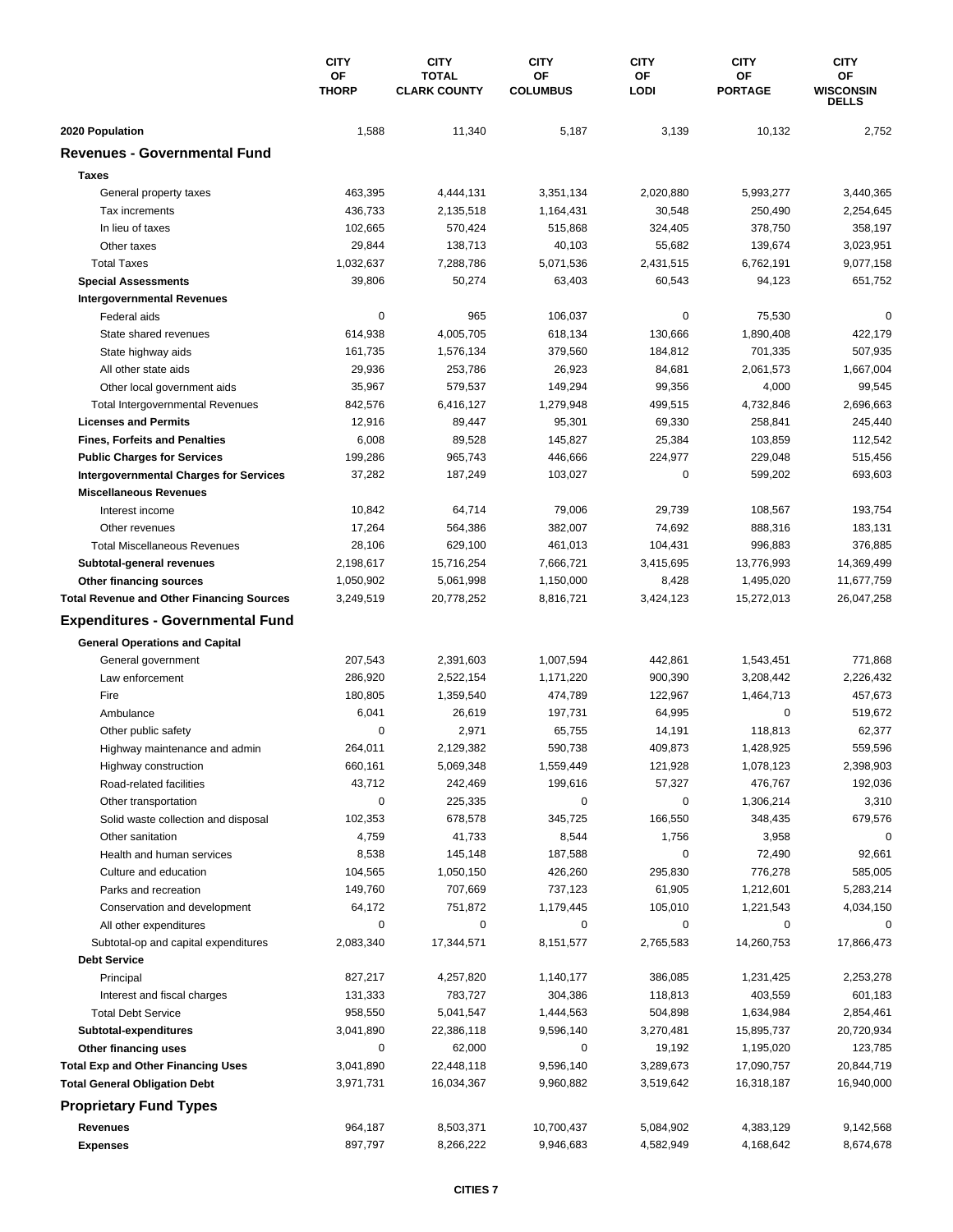|                                                                   | <b>CITY</b><br><b>TOTAL</b><br><b>COLUMBIA</b><br><b>COUNTY</b> | <b>CITY</b><br>OF<br><b>PRAIRIE DU</b><br>CHIEN | <b>CITY</b><br><b>TOTAL</b><br><b>CRAWFORD</b><br><b>COUNTY</b> | <b>CITY</b><br>OF<br><b>FITCHBURG</b> | <b>CITY</b><br>ΟF<br><b>MADISON</b> | <b>CITY</b><br>OF<br><b>MIDDLETON</b> |
|-------------------------------------------------------------------|-----------------------------------------------------------------|-------------------------------------------------|-----------------------------------------------------------------|---------------------------------------|-------------------------------------|---------------------------------------|
| 2020 Population                                                   | 21,210                                                          | 5,840                                           | 5,840                                                           | 30,391                                | 257,197                             | 21,050                                |
| <b>Revenues - Governmental Fund</b>                               |                                                                 |                                                 |                                                                 |                                       |                                     |                                       |
| <b>Taxes</b>                                                      |                                                                 |                                                 |                                                                 |                                       |                                     |                                       |
| General property taxes                                            | 14,805,656                                                      | 2,710,583                                       | 2,710,583                                                       | 23,730,240                            | 249,681,690                         | 17,991,820                            |
| Tax increments                                                    | 3,700,114                                                       | 1,473,882                                       | 1,473,882                                                       | 8,268,461                             | 25,533,532                          | 12,664,161                            |
| In lieu of taxes                                                  | 1,577,220                                                       | 227,603                                         | 227,603                                                         | 762,614                               | 1,150,478                           | 539,175                               |
| Other taxes                                                       | 3,259,410                                                       | 237,032                                         | 237,032                                                         | 109,874                               | 6,548,482                           | 620,727                               |
| <b>Total Taxes</b>                                                | 23,342,400                                                      | 4,649,100                                       | 4,649,100                                                       | 32,871,189                            | 282,914,182                         | 31,815,883                            |
| <b>Special Assessments</b>                                        | 869,821                                                         | 739                                             | 739                                                             | 108,564                               | 3,891,464                           | 132,050                               |
| <b>Intergovernmental Revenues</b>                                 |                                                                 |                                                 |                                                                 |                                       |                                     |                                       |
| Federal aids                                                      | 181,567                                                         | 0                                               | 0                                                               | 502,556                               | 10,836,650                          | 213,906                               |
| State shared revenues                                             | 3,061,387                                                       | 1,598,006                                       | 1,598,006                                                       | 2,431,202                             | 19,393,785                          | 1,997,618                             |
| State highway aids                                                | 1,773,642                                                       | 541,554                                         | 541,554                                                         | 1,715,764                             | 12,381,567                          | 1,283,465                             |
| All other state aids                                              | 3,840,181                                                       | 601,930                                         | 601,930                                                         | 491,699                               | 13,156,100                          | 760,718                               |
| Other local government aids                                       | 352,195                                                         | 111,489                                         | 111,489                                                         | 630,809                               | 8,997,842                           | 1,112,467                             |
| <b>Total Intergovernmental Revenues</b>                           | 9,208,972                                                       | 2,852,979                                       | 2,852,979                                                       | 5,772,030                             | 64,765,944                          | 5,368,174                             |
| <b>Licenses and Permits</b>                                       | 668,912                                                         | 20,591                                          | 20,591                                                          | 1,452,532                             | 8,944,945                           | 3,491,757                             |
| <b>Fines, Forfeits and Penalties</b>                              | 387,612                                                         | 58,241                                          | 58,241                                                          | 123,135                               | 3,902,016                           | 164,174                               |
| <b>Public Charges for Services</b>                                | 1,416,147                                                       | 529,838                                         | 529,838                                                         | 2,362,493                             | 24,487,725                          | 1,509,627                             |
| <b>Intergovernmental Charges for Services</b>                     | 1,395,832                                                       | $\mathbf 0$                                     | 0                                                               | 35,926                                | 1,023,441                           | 360,995                               |
| <b>Miscellaneous Revenues</b>                                     |                                                                 |                                                 |                                                                 |                                       |                                     |                                       |
| Interest income                                                   | 411,066                                                         | 35,469                                          | 35,469                                                          | 475,072                               | 5,898,629                           | 832,198                               |
| Other revenues                                                    | 1,528,146                                                       | 454,815                                         | 454,815                                                         | 1,421,422                             | 2,801,393                           | 3,162,216                             |
| <b>Total Miscellaneous Revenues</b>                               | 1,939,212                                                       | 490,284                                         | 490,284                                                         | 1,896,494                             | 8,700,022                           | 3,994,414                             |
| Subtotal-general revenues                                         | 39,228,908                                                      | 8,601,772                                       | 8,601,772                                                       | 44,622,363                            | 398,629,739                         | 46,837,074                            |
| Other financing sources                                           | 14,331,207                                                      | 1,545,163                                       | 1,545,163                                                       | 19,290,000                            | 196,692,957                         | 11,625,000                            |
| <b>Total Revenue and Other Financing Sources</b>                  | 53,560,115                                                      | 10,146,935                                      | 10,146,935                                                      | 63,912,363                            | 595,322,696                         | 58,462,074                            |
| <b>Expenditures - Governmental Fund</b>                           |                                                                 |                                                 |                                                                 |                                       |                                     |                                       |
| <b>General Operations and Capital</b>                             |                                                                 |                                                 |                                                                 |                                       |                                     |                                       |
| General government                                                | 3,765,774                                                       | 869,000                                         | 869,000                                                         | 2,935,938                             | 33,455,593                          | 3,515,708                             |
| Law enforcement                                                   | 7,506,484                                                       | 1,628,695                                       | 1,628,695                                                       | 8,601,174                             | 87,730,847                          | 6,146,245                             |
| Fire                                                              | 2,520,142                                                       | 224,853                                         | 224,853                                                         | 3,480,879                             | 59,793,998                          | 1,039,830                             |
| Ambulance                                                         | 782,398                                                         | 0                                               | 0                                                               | 715,006                               | 0                                   | 2,786,734                             |
| Other public safety                                               | 261,136                                                         | 3,662                                           | 3,662                                                           | 367,971                               | 5,858,524                           | 603,478                               |
| Highway maintenance and admin                                     | 2,989,132                                                       | 597,558                                         | 597,558                                                         | 1,785,883                             | 30,765,691                          | 2,869,722                             |
| Highway construction                                              | 5,158,403                                                       | 99,888                                          | 99,888                                                          | 18,904,597                            | 19,919,212                          | 2,327,177                             |
| Road-related facilities                                           | 925,746                                                         | 157,090                                         | 157,090                                                         | 2,360,221                             | 9,875,531                           | 388,122                               |
| Other transportation                                              | 1,309,524                                                       | 575,985                                         | 575,985                                                         | 502,655                               | 3,436,156                           | 525,488                               |
| Solid waste collection and disposal                               | 1,540,286                                                       | 319,332                                         | 319,332                                                         | 1,287,351                             | 15,846,159                          | 1,002,849                             |
| Other sanitation                                                  | 14,258                                                          | 0                                               | 0                                                               | 1,370,480                             | 270,364                             | 0                                     |
| Health and human services                                         | 352,739                                                         | 1,234                                           | 1,234                                                           | 657,014                               | 18,838,895                          | 560,861                               |
| Culture and education                                             | 2,083,373                                                       | 280,518                                         | 280,518                                                         | 2,275,484                             | 24,060,117                          | 2,345,473                             |
| Parks and recreation                                              | 7,294,843                                                       | 495,532                                         | 495,532                                                         | 1,869,880                             | 22,794,101                          | 3,445,958                             |
| Conservation and development                                      | 6,540,148                                                       | 462,603                                         | 462,603                                                         | 1,511,633                             | 25,725,726                          | 6,480,570                             |
| All other expenditures                                            | 0                                                               | 0                                               | 0                                                               | 0                                     | 0                                   | $\Omega$                              |
| Subtotal-op and capital expenditures                              | 43,044,386                                                      | 5,715,950                                       | 5,715,950                                                       | 48,626,166                            | 358,370,914                         | 34,038,215                            |
| <b>Debt Service</b>                                               |                                                                 |                                                 |                                                                 |                                       |                                     |                                       |
| Principal                                                         | 5,010,965                                                       | 1,871,978                                       | 1,871,978                                                       | 4,180,000                             | 80,381,093                          | 13,234,001                            |
| Interest and fiscal charges                                       | 1,427,941                                                       | 326,468                                         | 326,468                                                         | 1,414,660                             | 13,909,699                          | 1,357,373                             |
| <b>Total Debt Service</b>                                         | 6,438,906                                                       | 2,198,446                                       | 2,198,446                                                       | 5,594,660                             | 94,290,792                          | 14,591,374                            |
| Subtotal-expenditures                                             | 49,483,292                                                      | 7,914,396                                       | 7,914,396                                                       | 54,220,826                            | 452,661,706                         | 48,629,589                            |
|                                                                   | 1,337,997                                                       | 0                                               | 0                                                               | 0                                     | 85,556,966                          |                                       |
| Other financing uses<br><b>Total Exp and Other Financing Uses</b> | 50,821,289                                                      | 7,914,396                                       | 7,914,396                                                       | 54,220,826                            | 538,218,672                         | 48,629,589                            |
| <b>Total General Obligation Debt</b>                              | 46,738,711                                                      | 10,641,539                                      | 10,641,539                                                      | 63,325,000                            | 569,847,883                         | 40,540,000                            |
|                                                                   |                                                                 |                                                 |                                                                 |                                       |                                     |                                       |
| <b>Proprietary Fund Types</b>                                     |                                                                 |                                                 |                                                                 |                                       |                                     |                                       |
| Revenues                                                          | 29,311,036                                                      | 2,249,585                                       | 2,249,585                                                       | 9,178,002                             | 242,752,382                         | 10,711,447                            |
| <b>Expenses</b>                                                   | 27,372,952                                                      | 2,054,125                                       | 2,054,125                                                       | 8,643,641                             | 254,298,027                         | 8,840,992                             |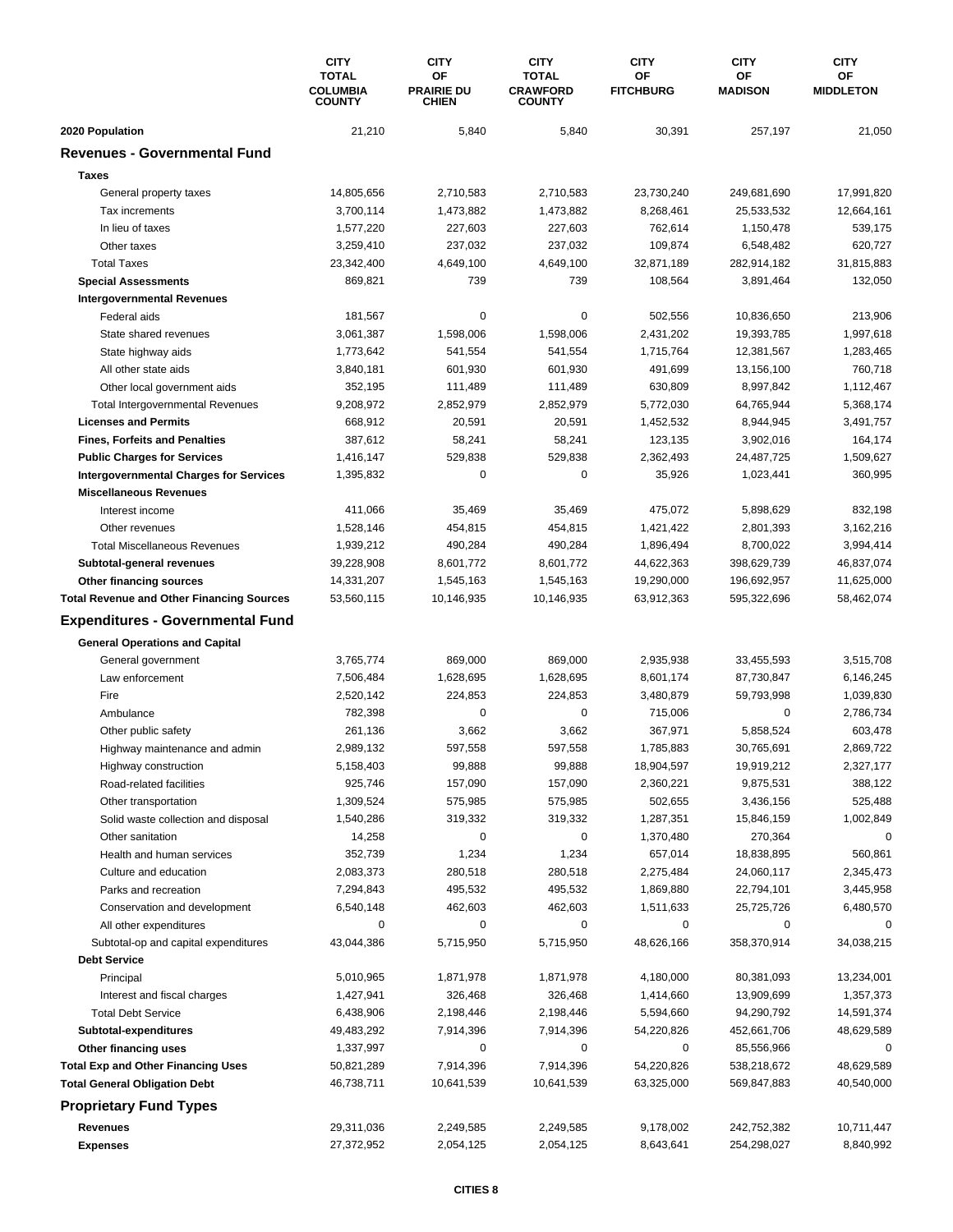|                                                                                             | <b>CITY</b>            | <b>CITY</b>            | <b>CITY</b>              | <b>CITY</b>          | <b>CITY</b>                        | <b>CITY</b>             |
|---------------------------------------------------------------------------------------------|------------------------|------------------------|--------------------------|----------------------|------------------------------------|-------------------------|
|                                                                                             | OF<br><b>MONONA</b>    | OF<br><b>STOUGHTON</b> | ОF<br><b>SUN PRAIRIE</b> | OF<br><b>VERONA</b>  | <b>TOTAL</b><br><b>DANE COUNTY</b> | ΟF<br><b>BEAVER DAM</b> |
|                                                                                             |                        |                        |                          |                      |                                    |                         |
| 2020 Population<br><b>Revenues - Governmental Fund</b>                                      | 7,920                  | 12,954                 | 35,895                   | 12,737               | 378,144                            | 16,890                  |
|                                                                                             |                        |                        |                          |                      |                                    |                         |
| <b>Taxes</b>                                                                                |                        |                        |                          |                      |                                    |                         |
| General property taxes                                                                      | 8,067,490              | 9,383,998              | 24,547,023               | 16,134,024           | 349,536,285                        | 10,881,640              |
| Tax increments                                                                              | 2,991,563              | 1,297,116              | 5,522,096                | $\pmb{0}$            | 56,276,929                         | 2,398,650               |
| In lieu of taxes                                                                            | 352,196                | 940,284                | 2,128,587                | 706,888              | 6,580,222                          | 508,319                 |
| Other taxes                                                                                 | 144,944                | 37,704                 | 216,709                  | 202,245              | 7,880,685                          | 127,808                 |
| <b>Total Taxes</b>                                                                          | 11,556,193             | 11,659,102             | 32,414,415               | 17,043,157           | 420,274,121                        | 13,916,417              |
| <b>Special Assessments</b>                                                                  | 33,884                 | 229,285                | 3,768                    | 175,872              | 4,574,887                          | 119,392                 |
| <b>Intergovernmental Revenues</b>                                                           |                        |                        |                          |                      |                                    |                         |
| Federal aids                                                                                | 0                      | 348,691                | 0                        | 0                    | 11,901,803                         | 1,533,087               |
| State shared revenues                                                                       | 637,132                | 954,448                | 1,751,746                | 482,711              | 27,648,642                         | 1,847,671               |
| State highway aids                                                                          | 653,720                | 925,976                | 1,619,509                | 1,105,290            | 19,685,291                         | 836,700                 |
| All other state aids                                                                        | 250,429                | 375,945                | 1,704,988                | 823,047              | 17,562,926                         | 1,391,000               |
| Other local government aids                                                                 | 497,083                | 261,765                | 618,486                  | 1,145,518            | 13,263,970                         | 370,708                 |
| <b>Total Intergovernmental Revenues</b>                                                     | 2,038,364              | 2,866,825              | 5,694,729                | 3,556,566            | 90,062,632                         | 5,979,166               |
| <b>Licenses and Permits</b>                                                                 | 557,406                | 383,039                | 1,996,296                | 1,065,695            | 17,891,670                         | 500,396                 |
| <b>Fines, Forfeits and Penalties</b>                                                        | 131,356                | 88,178                 | 196,033                  | 118,427              | 4,723,319                          | 241,208                 |
| <b>Public Charges for Services</b>                                                          | 722,089                | 1,286,843              | 4,188,217                | 1,053,784            | 35,610,778                         | 709,820                 |
| <b>Intergovernmental Charges for Services</b>                                               | 194,299                | 448,566                | 414,675                  | 177,137              | 2,655,039                          | 484,041                 |
| <b>Miscellaneous Revenues</b>                                                               |                        |                        |                          |                      |                                    |                         |
| Interest income                                                                             | 150,824                | 210,322                | 255,113                  | 504,314              | 8,326,472                          | 420,237                 |
| Other revenues                                                                              | 593,974                | 1,308,032              | 2,539,940                | 383,944              | 12,210,921                         | 879,492                 |
| <b>Total Miscellaneous Revenues</b>                                                         | 744,798                | 1,518,354              | 2,795,053                | 888,258              | 20,537,393                         | 1,299,729               |
| Subtotal-general revenues                                                                   | 15,978,389             | 18,480,192             | 47,703,186               | 24,078,896           | 596,329,839                        | 23,250,169              |
| Other financing sources                                                                     | 9,133,000              | 2,005,000              | 7,005,000                | 1,055,000            | 246,805,957                        | 7,785,000               |
| <b>Total Revenue and Other Financing Sources</b><br><b>Expenditures - Governmental Fund</b> | 25,111,389             | 20,485,192             | 54,708,186               | 25,133,896           | 843,135,796                        | 31,035,169              |
|                                                                                             |                        |                        |                          |                      |                                    |                         |
| <b>General Operations and Capital</b>                                                       |                        |                        |                          |                      |                                    |                         |
| General government                                                                          | 1,732,856              | 2,241,401              | 5,130,545                | 1,480,040            | 50,492,081                         | 1,905,482               |
| Law enforcement                                                                             | 2,722,613              | 3,521,776              | 9,122,375                | 3,884,847            | 121,729,877                        | 4,748,848               |
| Fire                                                                                        | 660,982                | 1,632,911              | 1,755,626                | 2,217,442            | 70,581,668                         | 2,916,896               |
| Ambulance                                                                                   | 663,057                | 4,388                  | 2,317,874                | 643,553              | 7,130,612                          | 94,421                  |
| Other public safety                                                                         | 692,459                | 396,955                | 798,706                  | 274,567              | 8,992,660                          | 236,634                 |
| Highway maintenance and admin                                                               | 876,990                | 1,849,416              | 2,746,519                | 1,261,151            | 42, 155, 372                       | 1,684,302               |
| Highway construction                                                                        | 1,108,133              | 3,281,973              | 3,677,164                | 6,111,310<br>265,644 | 55,329,566                         | 4,704,862               |
| Road-related facilities                                                                     | 88,560                 | 530,783                | 2,070,737                |                      | 15,579,598                         | 182,796                 |
| Other transportation                                                                        | 76,778                 | 175,120                | 1,608,800                | 553,024              | 6,878,021                          | 924,310                 |
| Solid waste collection and disposal                                                         | 373,436                | 789,114                | 1,498,877                | 772,500              | 21,570,286                         | 995,640                 |
| Other sanitation                                                                            | 0                      | 23,720                 | 0                        | 0                    | 1,664,564                          | 16,656                  |
| Health and human services                                                                   | 245,932                | 720,095                | 440,486                  | 474,411              | 21,937,694                         | 454,425                 |
| Culture and education                                                                       | 1,064,774<br>1,299,958 | 1,576,839<br>800,059   | 3,200,410                | 2,032,478            | 36,555,575                         | 1,088,287<br>989,688    |
| Parks and recreation                                                                        |                        |                        | 2,525,621                | 1,253,022            | 33,988,599                         |                         |
| Conservation and development<br>All other expenditures                                      | 966,665<br>0           | 178,370<br>0           | 3,705,476<br>0           | 873,804<br>0         | 39,442,244<br>0                    | 1,361,299               |
| Subtotal-op and capital expenditures                                                        | 12,573,193             | 17,722,920             | 40,599,216               | 22,097,793           | 534,028,417                        | 22,304,546              |
| <b>Debt Service</b>                                                                         |                        |                        |                          |                      |                                    |                         |
| Principal                                                                                   | 10,655,150             | 3,708,169              | 8,747,386                | 5,789,473            | 126,695,272                        | 8,357,865               |
| Interest and fiscal charges                                                                 | 2,030,425              | 1,106,258              | 2,083,679                | 1,247,540            | 23,149,634                         | 697,861                 |
| <b>Total Debt Service</b>                                                                   | 12,685,575             | 4,814,427              | 10,831,065               | 7,037,013            | 149,844,906                        | 9,055,726               |
| Subtotal-expenditures                                                                       | 25,258,768             | 22,537,347             | 51,430,281               | 29,134,806           | 683,873,323                        | 31,360,272              |
| Other financing uses                                                                        | 0                      | 25,000                 | 147,838                  | 0                    | 85,729,804                         | 0                       |
| <b>Total Exp and Other Financing Uses</b>                                                   | 25,258,768             | 22,562,347             | 51,578,119               | 29,134,806           | 769,603,127                        | 31,360,272              |
| <b>Total General Obligation Debt</b>                                                        | 54,270,501             | 36,680,214             | 89,293,441               | 51,109,659           | 905,066,698                        | 19,771,169              |
| <b>Proprietary Fund Types</b>                                                               |                        |                        |                          |                      |                                    |                         |
| Revenues                                                                                    | 4,578,840              | 20,942,396             | 46,859,834               | 5,838,334            | 340,861,235                        | 9,971,739               |
| <b>Expenses</b>                                                                             | 3,605,058              | 19,387,019             | 41,865,701               | 5,931,500            | 342,571,938                        | 9,824,148               |
|                                                                                             |                        |                        |                          |                      |                                    |                         |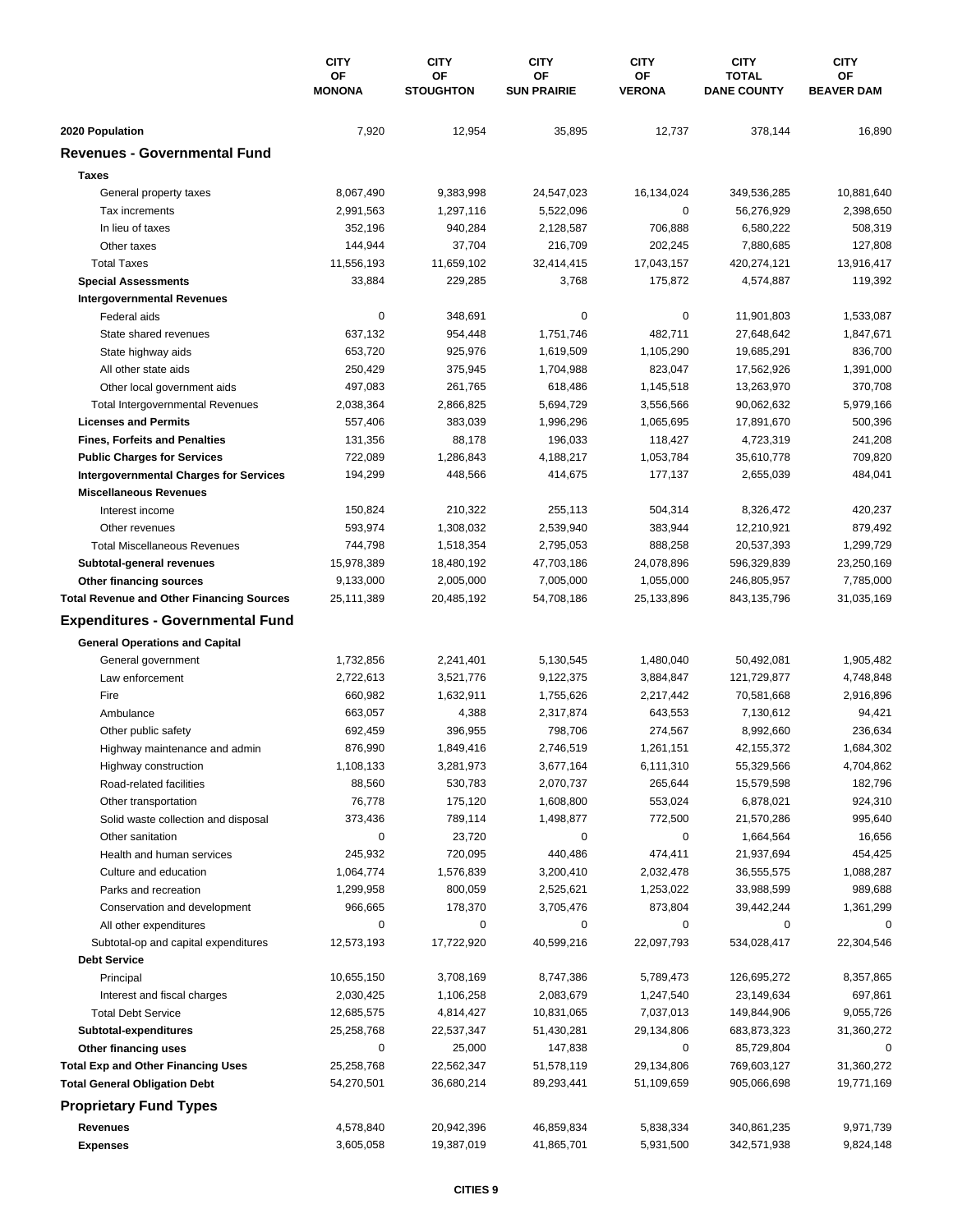|                                                  | CITY                               | <b>STATE TOTAL</b>      |
|--------------------------------------------------|------------------------------------|-------------------------|
|                                                  | <b>TOTAL</b><br><b>WOOD COUNTY</b> | ΟF<br><b>ALL CITIES</b> |
|                                                  |                                    |                         |
|                                                  |                                    |                         |
| 2020 Population                                  | 41,583                             | 3,229,698               |
| Revenues - Governmental Fund                     |                                    |                         |
| <b>Taxes</b>                                     |                                    |                         |
| General property taxes                           | 27,960,923                         | 2,064,345,773           |
| Tax increments                                   | 4,410,166                          | 338,918,997             |
| In lieu of taxes                                 | 4,329,149                          | 114,604,220             |
| Other taxes                                      | 931,654                            | 63,294,408              |
| <b>Total Taxes</b>                               | 37,631,892                         | 2,581,163,398           |
| <b>Special Assessments</b>                       | 818,476                            | 32,820,252              |
| <b>Intergovernmental Revenues</b>                |                                    |                         |
| Federal aids                                     | 1,103,568                          | 201,102,321             |
| State shared revenues                            | 11,749,322                         | 659,325,817             |
| State highway aids                               | 3,574,129                          | 190, 371, 267           |
| All other state aids                             | 2,291,720                          | 134,898,543             |
| Other local government aids                      | 1,210,960                          | 60,413,105              |
| <b>Total Intergovernmental Revenues</b>          | 19,929,699                         | 1,246,111,053           |
| <b>Licenses and Permits</b>                      | 909,722                            | 105,073,082             |
| <b>Fines, Forfeits and Penalties</b>             | 547,467                            | 33,410,203              |
| <b>Public Charges for Services</b>               | 3,352,931                          | 393,835,100             |
| <b>Intergovernmental Charges for Services</b>    | 863,056                            | 130,642,549             |
| <b>Miscellaneous Revenues</b>                    |                                    |                         |
| Interest income                                  | 623,608                            | 59,004,610              |
| Other revenues                                   | 4,396,104                          | 200,043,058             |
| <b>Total Miscellaneous Revenues</b>              | 5,019,712                          | 259,047,668             |
| Subtotal-general revenues                        | 69,072,955                         | 4,782,103,305           |
| Other financing sources                          | 13,118,060                         | 1,822,595,627           |
| <b>Total Revenue and Other Financing Sources</b> | 82,191,015                         | 6,604,698,932           |
| <b>Expenditures - Governmental Fund</b>          |                                    |                         |
|                                                  |                                    |                         |
| <b>General Operations and Capital</b>            |                                    |                         |
| General government                               | 6,935,076                          | 543,329,722             |
| Law enforcement                                  | 12,427,300                         | 1,079,042,616           |
| Fire                                             | 7,251,771                          | 557,490,002             |
| Ambulance                                        | 2,184,768                          | 104,387,509             |
| Other public safety                              | 381,021                            | 163,687,029             |
| Highway maintenance and admin                    | 10,835,517                         | 394,684,472             |
| Highway construction                             | 2,431,667                          | 378,603,925             |
| Road-related facilities                          | 2,582,332                          | 145,020,883             |
| Other transportation                             | 1,883,082                          | 50,441,931              |
| Solid waste collection and disposal              | 2,665,880                          | 192,755,821             |
| Other sanitation                                 | 144,550                            | 57,304,011              |
| Health and human services                        | 873,560                            | 105,671,740             |
| Culture and education                            | 4,233,996                          | 216,465,832             |
| Parks and recreation                             | 9,784,548                          | 277,037,856             |
| Conservation and development                     | 2,809,950                          | 375,055,935             |
| All other expenditures                           | 0                                  | 5,520,517               |
| Subtotal-op and capital expenditures             | 67,425,018                         | 4,646,499,801           |
| <b>Debt Service</b>                              |                                    |                         |
| Principal                                        | 7,409,564                          | 1,031,461,378           |
| Interest and fiscal charges                      | 2,144,329                          | 197,168,298             |
| <b>Total Debt Service</b>                        | 9,553,893                          | 1,228,629,676           |
| Subtotal-expenditures                            | 76,978,911                         | 5,875,129,477           |
| Other financing uses                             | 332,760                            | 412,509,450             |
| <b>Total Exp and Other Financing Uses</b>        | 77,311,671                         | 6,287,638,927           |
| <b>Total General Obligation Debt</b>             | 77,725,933                         | 81,613,346,953          |
| <b>Proprietary Fund Types</b>                    |                                    |                         |
| Revenues                                         | 88,657,041                         | 2,714,890,162           |
| Expenses                                         | 77,062,097                         | 2,549,741,907           |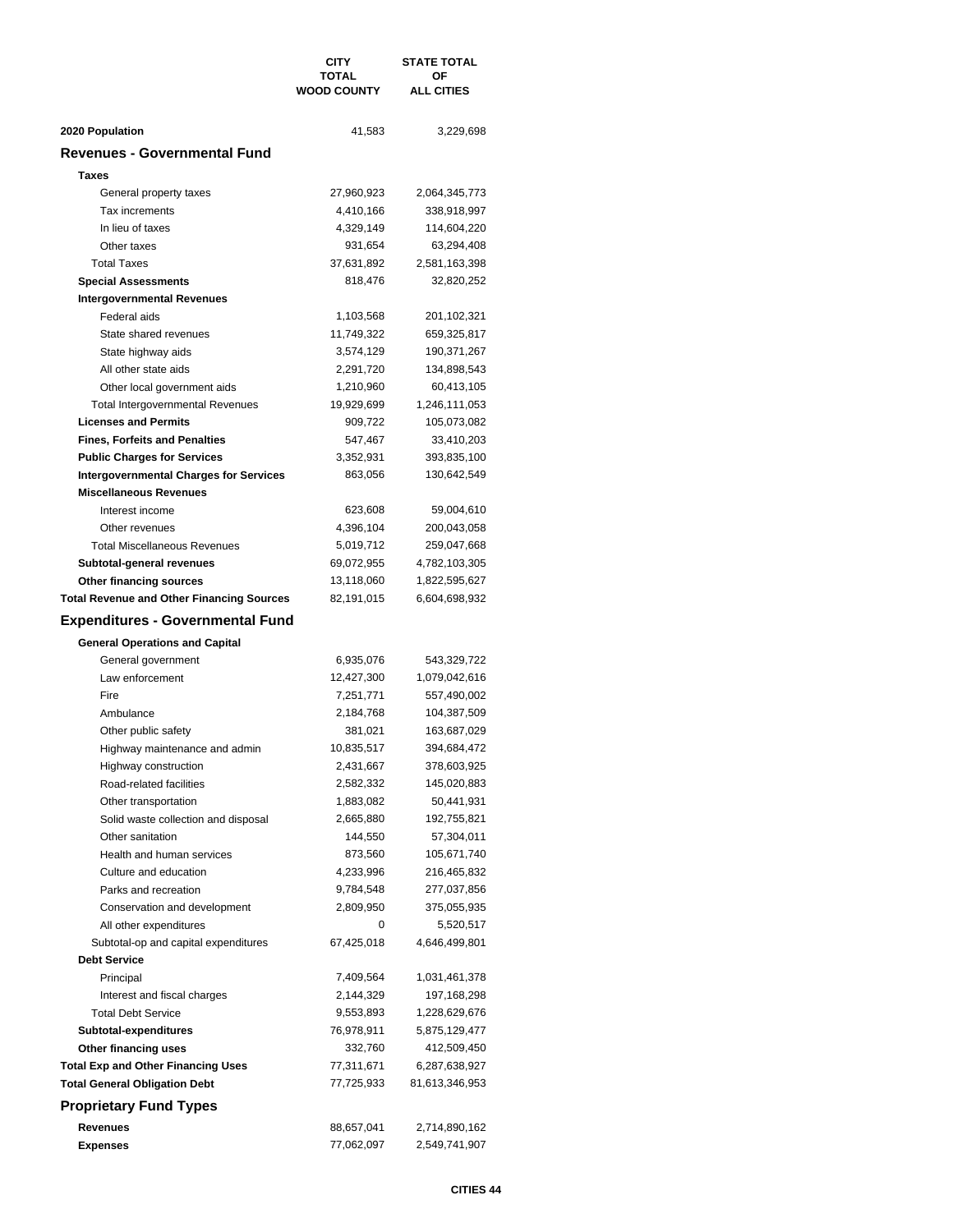|                                                                | <b>VILLAGE</b>          | <b>VILLAGE</b>                      | <b>VILLAGE</b>         | <b>VILLAGE</b>                                  | <b>VILLAGE</b>      | <b>VILLAGE</b>         |
|----------------------------------------------------------------|-------------------------|-------------------------------------|------------------------|-------------------------------------------------|---------------------|------------------------|
|                                                                | ΟF<br><b>FRIENDSHIP</b> | <b>TOTAL</b><br><b>ADAMS COUNTY</b> | OF<br><b>BUTTERNUT</b> | <b>TOTAL</b><br><b>ASHLAND</b><br><b>COUNTY</b> | OF<br><b>ALMENA</b> | OF<br><b>CAMERON</b>   |
| 2020 Population                                                | 749                     | 749                                 | 359                    | 359                                             | 641                 | 1,865                  |
| <b>Revenues - Governmental Fund</b>                            |                         |                                     |                        |                                                 |                     |                        |
| <b>Taxes</b>                                                   |                         |                                     |                        |                                                 |                     |                        |
| General property taxes                                         | 140,363                 | 140,363                             | 69,745                 | 69,745                                          | 67,670              | 564,050                |
| Tax increments                                                 | 87,359                  | 87,359                              | 0                      | 0                                               | 163,511             | 342,000                |
| In lieu of taxes                                               | 40,144                  | 40,144                              | 0                      | $\mathbf 0$                                     | 11,653              | 94,323                 |
| Other taxes                                                    | 0                       | 0                                   | 1,069                  | 1,069                                           | 2,422               | 2,405                  |
| <b>Total Taxes</b>                                             | 267,866                 | 267,866                             | 70,814                 | 70,814                                          | 245,256             | 1,002,778              |
| <b>Special Assessments</b>                                     | 82                      | 82                                  | 0                      | 0                                               | 103                 | 331                    |
| <b>Intergovernmental Revenues</b>                              |                         |                                     |                        |                                                 |                     |                        |
| Federal aids                                                   | $\mathbf 0$             | 0                                   | 5,709                  | 5,709                                           | 22,014              | 0                      |
| State shared revenues                                          | 175,331                 | 175,331                             | 139,084                | 139,084                                         | 193,492             | 384,794                |
| State highway aids                                             | 33,422                  | 33,422                              | 19,550                 | 19,550                                          | 40,364              | 98,617                 |
| All other state aids                                           | 2,991                   | 2,991                               | 2,038                  | 2,038                                           | 6,974               | 15,124                 |
| Other local government aids                                    | $\mathbf 0$             | 0                                   | 0                      | $\mathbf 0$                                     | $\mathbf 0$         | 32,389                 |
| <b>Total Intergovernmental Revenues</b>                        | 211,744                 | 211,744                             | 166,381                | 166,381                                         | 262,844             | 530,924                |
| <b>Licenses and Permits</b>                                    | 22,393                  | 22,393                              | 6,270                  | 6,270                                           | 4,220               | 15,803                 |
| <b>Fines, Forfeits and Penalties</b>                           | 0                       | 0                                   | 0                      | 0                                               | 6,399               | 9,009                  |
| <b>Public Charges for Services</b>                             | 22,938                  | 22,938                              | 45,838                 | 45,838                                          | 785                 | 110,005                |
| <b>Intergovernmental Charges for Services</b>                  | $\mathbf 0$             | $\mathbf 0$                         | 1,999                  | 1,999                                           | 0                   | $\mathbf 0$            |
| <b>Miscellaneous Revenues</b>                                  |                         |                                     |                        |                                                 |                     |                        |
| Interest income                                                | 3,810                   | 3,810                               | 1,979                  | 1,979                                           | 1,719               | 31,654                 |
| Other revenues                                                 | 44,389                  | 44,389                              | 10,229                 | 10,229                                          | 8,546               | 39,271                 |
| <b>Total Miscellaneous Revenues</b>                            | 48,199                  | 48,199                              | 12,208                 | 12,208                                          | 10,265              | 70,925                 |
| Subtotal-general revenues                                      | 573,222                 | 573,222                             | 303,510                | 303,510                                         | 529,872             | 1,739,775              |
| Other financing sources                                        | 0                       | 0                                   | 0                      | $\pmb{0}$                                       | 0                   | 1,645,000              |
| <b>Total Revenue and Other Financing Sources</b>               | 573,222                 | 573,222                             | 303,510                | 303,510                                         | 529,872             | 3,384,775              |
| <b>Expenditures - Governmental Fund</b>                        |                         |                                     |                        |                                                 |                     |                        |
|                                                                |                         |                                     |                        |                                                 |                     |                        |
| <b>General Operations and Capital</b>                          | 125,255                 | 125,255                             | 88,069                 | 88,069                                          | 100,864             | 267,842                |
| General government<br>Law enforcement                          | $\mathbf 0$             | 0                                   | 0                      | 0                                               | 28,474              | 288,920                |
| Fire                                                           | 26,472                  | 26,472                              | 73,144                 | 73,144                                          | 47,036              | 221,405                |
| Ambulance                                                      | 18,979                  | 18,979                              | 0                      | 0                                               | $\mathbf 0$         | 0                      |
| Other public safety                                            | 13,948                  | 13,948                              | 0                      | $\mathbf 0$                                     | 2,716               | 9,750                  |
| Highway maintenance and admin                                  | 59,469                  | 59,469                              | 234,827                | 234,827                                         | 43,135              | 37,793                 |
|                                                                | 0                       | 0                                   | 0                      | 0                                               | 69,144              |                        |
| Highway construction                                           | 20,004                  | 20,004                              | 37,310                 | 37,310                                          | 13,293              | 401,240                |
| Road-related facilities                                        | 0                       | 0                                   | 0                      | 0                                               | 0                   | 496,497<br>$\mathbf 0$ |
| Other transportation                                           | 32,825                  | 32,825                              | 28,333                 | 28,333                                          | 55,334              | 103,480                |
| Solid waste collection and disposal<br>Other sanitation        | 9                       | 9                                   | 0                      | 0                                               | 0                   | 0                      |
|                                                                | 0                       | 0                                   | 7,497                  | 7,497                                           | 0                   | 12,787                 |
| Health and human services                                      | 539                     | 539                                 | 0                      | 0                                               | 0                   | 119,639                |
| Culture and education                                          |                         |                                     |                        |                                                 |                     | 50,894                 |
| Parks and recreation<br>Conservation and development           | 37,397                  | 37,397                              | 5,830                  | 5,830<br>2,984                                  | 5,958               |                        |
|                                                                | 36,891<br>0             | 36,891<br>0                         | 2,984<br>0             | 0                                               | 92,802<br>0         | 651,355<br>0           |
| All other expenditures<br>Subtotal-op and capital expenditures | 371,788                 | 371,788                             | 477,994                | 477,994                                         | 458,756             | 2,661,602              |
| <b>Debt Service</b>                                            |                         |                                     |                        |                                                 |                     |                        |
|                                                                |                         |                                     | 16,886                 |                                                 | 0                   |                        |
| Principal                                                      | 33,300                  | 33,300                              |                        | 16,886                                          |                     | 110,000                |
| Interest and fiscal charges                                    | 5,338                   | 5,338<br>38,638                     | 4,665                  | 4,665                                           | 0<br>0              | 14,186                 |
| <b>Total Debt Service</b><br>Subtotal-expenditures             | 38,638<br>410,426       | 410,426                             | 21,551<br>499,545      | 21,551<br>499,545                               | 458,756             | 124,186<br>2,785,788   |
|                                                                | 0                       | 0                                   |                        |                                                 | 0                   | 0                      |
| Other financing uses                                           |                         |                                     | 7,899                  | 7,899                                           | 458,756             |                        |
| <b>Total Exp and Other Financing Uses</b>                      | 410,426<br>33,300       | 410,426<br>33,300                   | 507,444<br>0           | 507,444<br>0                                    | 0                   | 2,785,788<br>3,734,122 |
| <b>Total General Obligation Debt</b>                           |                         |                                     |                        |                                                 |                     |                        |
| <b>Proprietary Fund Types</b>                                  |                         |                                     |                        |                                                 |                     |                        |
| <b>Revenues</b>                                                | 526,275                 | 526,275                             | 189,909                | 189,909                                         | 1,018,839           | 1,066,755              |
| <b>Expenses</b>                                                | 577,210                 | 577,210                             | 270,219                | 270,219                                         | 216,639             | 968,007                |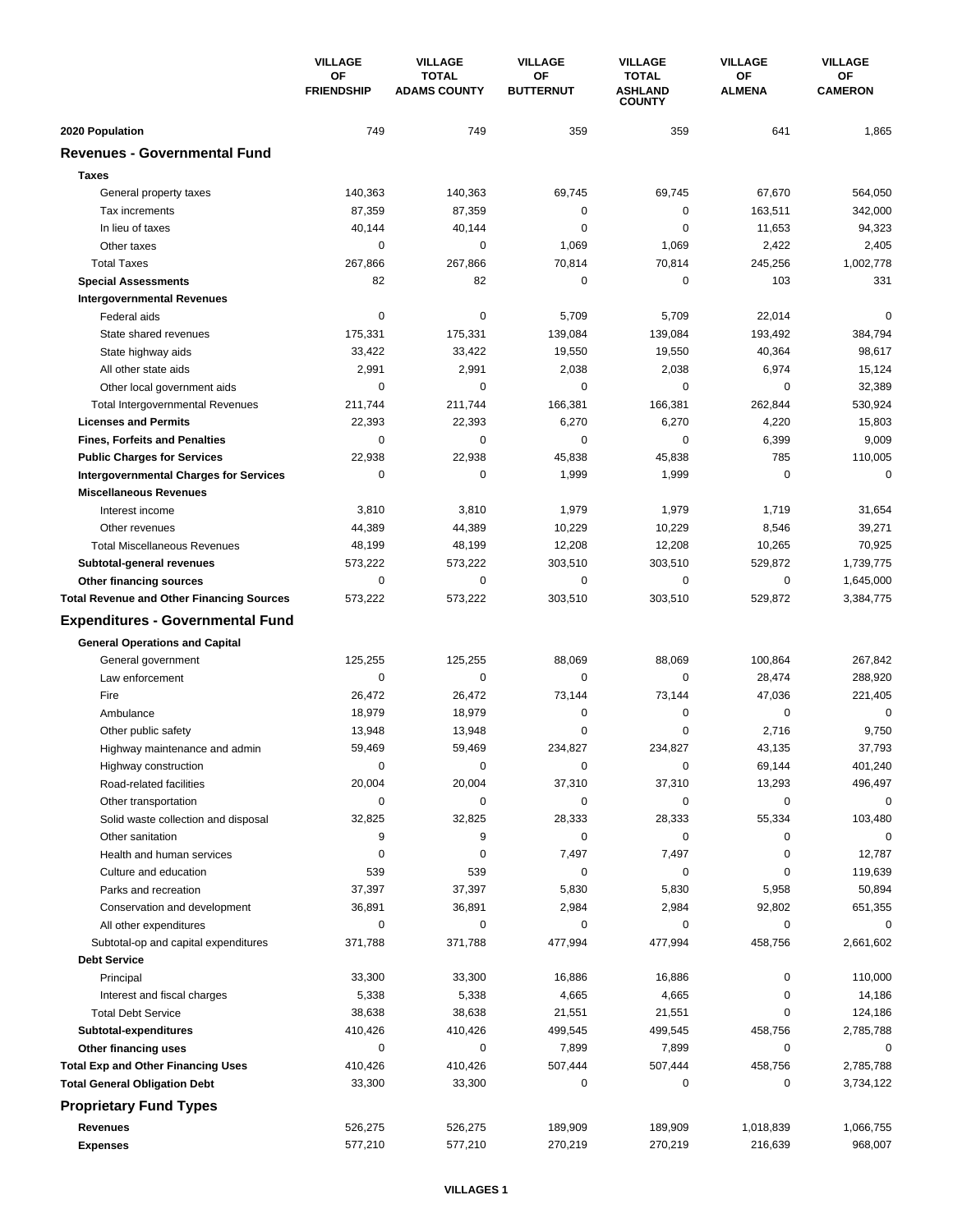|                                                  | <b>VILLAGE</b>       | <b>VILLAGE</b>                                   | <b>VILLAGE</b>           | <b>VILLAGE</b>       | <b>VILLAGE</b><br>OF | <b>VILLAGE</b>          |
|--------------------------------------------------|----------------------|--------------------------------------------------|--------------------------|----------------------|----------------------|-------------------------|
|                                                  | ΟF<br><b>WYOCENA</b> | <b>TOTAL</b><br><b>COLUMBIA</b><br><b>COUNTY</b> | ΟF<br><b>BELL CENTER</b> | ОF<br><b>EASTMAN</b> | <b>FERRYVILLE</b>    | ОF<br><b>GAYS MILLS</b> |
| 2020 Population                                  | 729                  | 10,427                                           | 114                      | 419                  | 193                  | 494                     |
| <b>Revenues - Governmental Fund</b>              |                      |                                                  |                          |                      |                      |                         |
| <b>Taxes</b>                                     |                      |                                                  |                          |                      |                      |                         |
| General property taxes                           | 306,234              | 4,856,668                                        | 1,294                    | 116,005              | 102,176              | 137,170                 |
| Tax increments                                   | 0                    | 492,897                                          | 0                        | 0                    | 5,854                | 56,810                  |
| In lieu of taxes                                 | 10,432               | 389,637                                          | 0                        | 0                    | $\mathbf 0$          | 28,515                  |
| Other taxes                                      | 0                    | 38,498                                           | 3,212                    | 0                    | 13,343               | 4,827                   |
| <b>Total Taxes</b>                               | 316,666              | 5,777,700                                        | 4,506                    | 116.005              | 121,373              | 227,322                 |
| <b>Special Assessments</b>                       | 0                    | 48,599                                           | 0                        | 0                    | 0                    | $\mathbf 0$             |
| <b>Intergovernmental Revenues</b>                |                      |                                                  |                          |                      |                      |                         |
| Federal aids                                     | 18,688               | 49,135                                           | 0                        | 0                    | 0                    | 0                       |
| State shared revenues                            | 104,870              | 1,320,358                                        | 39,022                   | 72,392               | 43,544               | 224,718                 |
| State highway aids                               | 21,802               | 490,531                                          | 15,372                   | 21,667               | 35,459               | 72,880                  |
| All other state aids                             | 1,790                | 365,373                                          | 796                      | 15,467               | 2,453                | 191,508                 |
| Other local government aids                      | 12,078               | 289,591                                          | 52,264                   | 0                    | $\mathbf 0$          | 24,129                  |
| <b>Total Intergovernmental Revenues</b>          | 159,228              | 2,514,988                                        | 107,454                  | 109,526              | 81,456               | 513,235                 |
| <b>Licenses and Permits</b>                      | 3,875                | 177,640                                          | 40                       | 783                  | 2,940                | 3,381                   |
| <b>Fines, Forfeits and Penalties</b>             | 7,722                | 108,582                                          | 0                        | $\Omega$             | 0                    | $\Omega$                |
| <b>Public Charges for Services</b>               | 1,520                | 247,513                                          | 33                       | 24,402               | 20,172               | 183,516                 |
| <b>Intergovernmental Charges for Services</b>    | 0                    | 89,943                                           | $\mathbf 0$              | 9,194                | 2,344                | 61,376                  |
| <b>Miscellaneous Revenues</b>                    |                      |                                                  |                          |                      |                      |                         |
| Interest income                                  | 1,517                | 98,839                                           | 334                      | 508                  | 1,890                | 1,728                   |
| Other revenues                                   | 52,131               | 489,148                                          | 3,453                    | 3,154                | 82,061               | 106,506                 |
| <b>Total Miscellaneous Revenues</b>              | 53,648               | 587,987                                          | 3,787                    | 3,662                | 83,951               | 108,234                 |
| Subtotal-general revenues                        | 542,659              | 9,552,952                                        | 115,820                  | 263,572              | 312,236              | 1,097,064               |
| Other financing sources                          | 0                    | 1,573,155                                        | 100,000                  | 0                    | 373,250              | 321,190                 |
| <b>Total Revenue and Other Financing Sources</b> | 542,659              | 11,126,107                                       | 215,820                  | 263,572              | 685,486              | 1,418,254               |
|                                                  |                      |                                                  |                          |                      |                      |                         |
| <b>Expenditures - Governmental Fund</b>          |                      |                                                  |                          |                      |                      |                         |
| <b>General Operations and Capital</b>            |                      |                                                  |                          |                      |                      |                         |
| General government                               | 132,066              | 1,550,881                                        | 20,174                   | 68,408               | 55,623               | 224,286                 |
| Law enforcement                                  | 20,143               | 1,608,751                                        | 0                        | 0                    | $\mathbf 0$          | 500                     |
| Fire                                             | 53,739               | 1,026,994                                        | 6,386                    | 45,958               | 22,766               | 63,485                  |
| Ambulance                                        | 14,597               | 176,453                                          | 600                      | 2,439                | 900                  | 3,500                   |
| Other public safety                              | 0                    | 146,419                                          | $\mathbf 0$              | 0                    | 0                    | 49,232                  |
| Highway maintenance and admin                    | 80,126               | 1,801,722                                        | 141,956                  | 155,631              | 187,618              | 93,000                  |
| Highway construction                             | 0                    | 577,444                                          | 0                        | 0                    | 0                    | 5,978                   |
| Road-related facilities                          | 8,216                | 307,561                                          | 1,693                    | 6,509                | 3,603                | 116,029                 |
| Other transportation                             | 0                    | 0                                                | 0                        | 0                    | 0                    | 222,277                 |
| Solid waste collection and disposal              | 37,491               | 447,479                                          | 7,812                    | 20,900               | 14,060               | 23,906                  |
| Other sanitation                                 | 0                    | 1,995                                            | 15                       | 0                    | 595                  | 1,051                   |
| Health and human services                        | 1,078                | 22,655                                           | 837                      | 0                    | 1,750                | 9,357                   |
| Culture and education                            | 35,855               | 649,143                                          | 0                        | 0                    | 0                    | 51,293                  |
| Parks and recreation                             | 2,480                | 757,952                                          | 600                      | 2,158                | 42,416               | 135,718                 |
| Conservation and development                     | 3,672                | 1,150,457                                        | 100                      | 540                  | 25,554               | 477,673                 |
| All other expenditures                           | 0                    | 30,000                                           | 0                        | 0                    | 0                    | $\Omega$                |
| Subtotal-op and capital expenditures             | 389,463              | 10,255,906                                       | 180,173                  | 302,543              | 354,885              | 1,477,285               |
| <b>Debt Service</b>                              |                      |                                                  |                          |                      |                      |                         |
| Principal                                        | 106,278              | 1,005,190                                        | 9,310                    | 34,947               | 193,531              | 161,031                 |
| Interest and fiscal charges                      | 9,047                | 207,093                                          | 271                      | 13,049               | 6,490                | 8,011                   |
| <b>Total Debt Service</b>                        | 115,325              | 1,212,283                                        | 9,581                    | 47,996               | 200,021              | 169,042                 |
| Subtotal-expenditures                            | 504,788              | 11,468,189                                       | 189,754                  | 350,539              | 554,906              | 1,646,327               |
| Other financing uses                             | 0                    | 525,692                                          | 0                        | 5,018                | 0                    | 0                       |
| <b>Total Exp and Other Financing Uses</b>        | 504,788              | 11,993,881                                       | 189,754                  | 355,557              | 554,906              | 1,646,327               |
| <b>Total General Obligation Debt</b>             | 115,663              | 8,176,361                                        | 100,000                  | 341,254              | 415,835              | 425,632                 |
| <b>Proprietary Fund Types</b>                    |                      |                                                  |                          |                      |                      |                         |
| Revenues                                         | 256,458              | 7,851,738                                        | 0                        | 178,670              | 64,026               | 270,228                 |
| <b>Expenses</b>                                  | 255,999              | 7,104,918                                        | 0                        | 176,186              | 78,360               | 257,756                 |
|                                                  |                      |                                                  |                          |                      |                      |                         |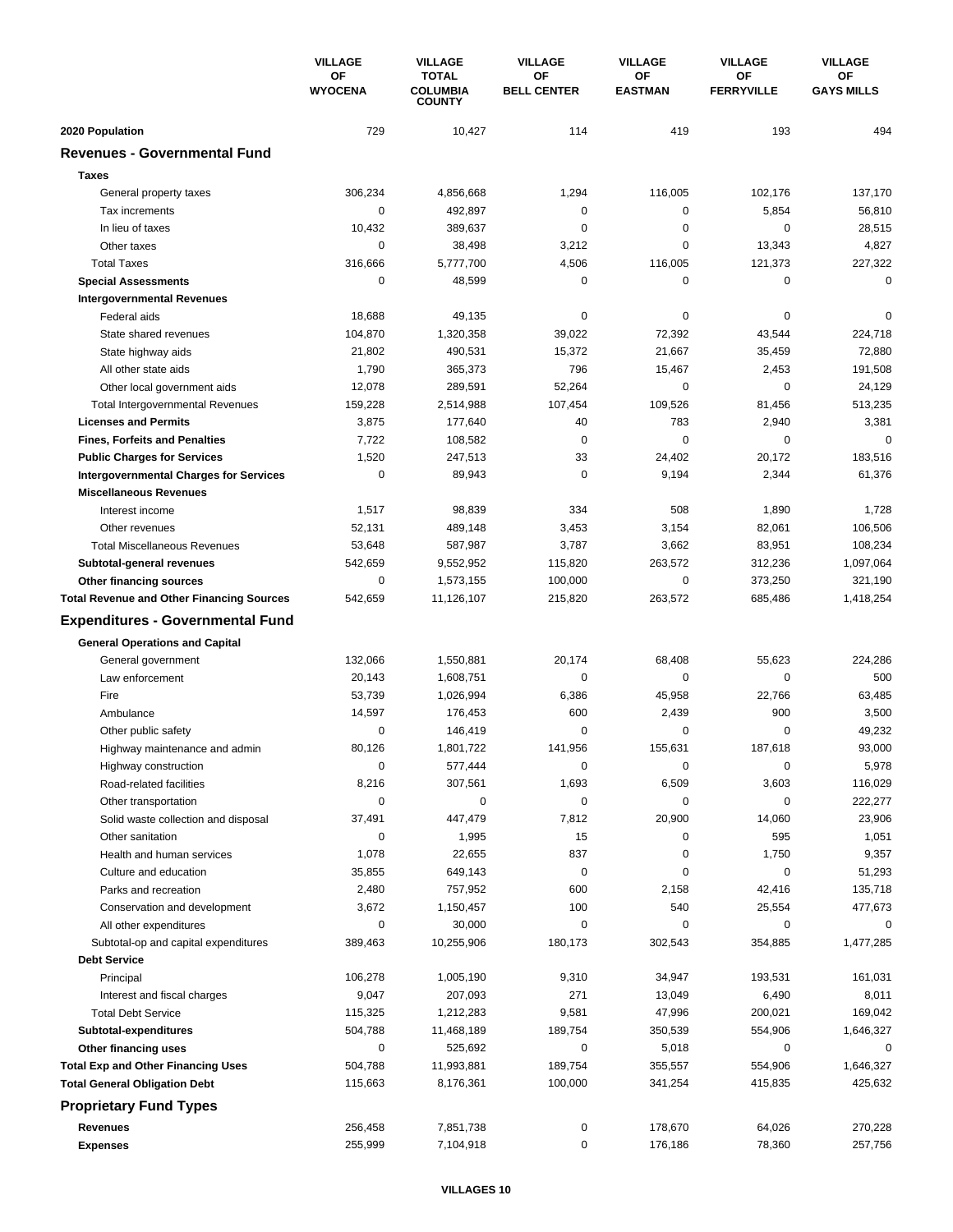|                                                  | <b>VILLAGE</b>         | <b>VILLAGE</b>                        | <b>VILLAGE</b>                        | <b>VILLAGE</b>       | <b>VILLAGE</b> | <b>VILLAGE</b>                                   |
|--------------------------------------------------|------------------------|---------------------------------------|---------------------------------------|----------------------|----------------|--------------------------------------------------|
|                                                  | ΟF<br><b>LYNXVILLE</b> | OF<br><b>MOUNT</b><br><b>STERLING</b> | ΟF<br><b>SOLDIERS</b><br><b>GROVE</b> | ΟF<br><b>STEUBEN</b> | ΟF<br>WAUZEKA  | <b>TOTAL</b><br><b>CRAWFORD</b><br><b>COUNTY</b> |
| 2020 Population                                  | 130                    | 206                                   | 561                                   | 122                  | 685            | 2,924                                            |
| <b>Revenues - Governmental Fund</b>              |                        |                                       |                                       |                      |                |                                                  |
| <b>Taxes</b>                                     |                        |                                       |                                       |                      |                |                                                  |
| General property taxes                           | 34,759                 | 20,822                                | 25,725                                | 47,838               | 155,966        | 641,755                                          |
| Tax increments                                   | 0                      | $\mathbf 0$                           | 0                                     | 0                    | 58,365         | 121,029                                          |
| In lieu of taxes                                 | 0                      | 0                                     | 29,877                                | 0                    | 36,233         | 94,625                                           |
| Other taxes                                      | 183                    | $\mathbf 0$                           | 8,795                                 | 7,318                | 3,012          | 40,690                                           |
| <b>Total Taxes</b>                               | 34,942                 | 20,822                                | 64,397                                | 55,156               | 253,576        | 898,099                                          |
| <b>Special Assessments</b>                       | 0                      | 0                                     | 0                                     | 0                    | 0              | 0                                                |
| <b>Intergovernmental Revenues</b>                |                        |                                       |                                       |                      |                |                                                  |
| Federal aids                                     | 0                      | 0                                     | 136,463                               | 0                    | 0              | 136,463                                          |
| State shared revenues                            | 36,746                 | 46,437                                | 230,588                               | 35,804               | 158,328        | 887,579                                          |
| State highway aids                               | 10,039                 | 4,316                                 | 26,490                                | 27,745               | 38,218         | 252,186                                          |
| All other state aids                             | 6,523                  | 869                                   | 27,252                                | 3,817                | 9,287          | 257,972                                          |
| Other local government aids                      | 0                      | 0                                     | 144                                   | 0                    | 0              | 76,537                                           |
| <b>Total Intergovernmental Revenues</b>          | 53,308                 | 51,622                                | 420,937                               | 67,366               | 205,833        | 1,610,737                                        |
| <b>Licenses and Permits</b>                      | 504                    | 200                                   | 2,562                                 | 375                  | 615            | 11,400                                           |
| <b>Fines, Forfeits and Penalties</b>             | 0                      | 0                                     | 0                                     | 0                    | 154            | 154                                              |
| <b>Public Charges for Services</b>               | 10,693                 | $\mathbf 0$                           | 57,797                                | 6,044                | 35,928         | 338,585                                          |
| <b>Intergovernmental Charges for Services</b>    | 0                      | $\mathbf 0$                           | 55,000                                | 0                    | $\mathbf 0$    | 127,914                                          |
| <b>Miscellaneous Revenues</b>                    |                        |                                       |                                       |                      |                |                                                  |
| Interest income                                  | 183                    | 684                                   | 4,012                                 | 2,172                | 438            | 11,949                                           |
| Other revenues                                   | 7,986                  | $\mathbf 0$                           | 78,768                                | 4,045                | 18,639         | 304,612                                          |
| <b>Total Miscellaneous Revenues</b>              | 8,169                  | 684                                   | 82,780                                | 6,217                | 19,077         | 316,561                                          |
| Subtotal-general revenues                        | 107,616                | 73,328                                | 683,473                               | 135,158              | 515,183        | 3,303,450                                        |
| Other financing sources                          | 33,000                 | 0                                     | 156,000                               | 0                    | 250,000        | 1,233,440                                        |
| <b>Total Revenue and Other Financing Sources</b> | 140,616                | 73,328                                | 839,473                               | 135,158              | 765,183        | 4,536,890                                        |
| <b>Expenditures - Governmental Fund</b>          |                        |                                       |                                       |                      |                |                                                  |
| <b>General Operations and Capital</b>            |                        |                                       |                                       |                      |                |                                                  |
| General government                               | 24,226                 | 29,959                                | 80,329                                | 29.679               | 98,789         | 631,473                                          |
| Law enforcement                                  | 0                      | 0                                     | 275                                   | 0                    | 3,465          | 4,240                                            |
| Fire                                             | 5,754                  | 19,680                                | 172,524                               | 2,930                | 71,403         | 410,886                                          |
| Ambulance                                        | 0                      | 0                                     | 3,500                                 | 0                    | 4,400          | 15,339                                           |
| Other public safety                              | 0                      | 0                                     | 0                                     | 0                    | 0              | 49,232                                           |
| Highway maintenance and admin                    | 62,076                 | 15,995                                | 325,427                               | 36.239               | 404.638        | 1,422,580                                        |
| Highway construction                             | 0                      | 0                                     | 0                                     | 25,163               | 0              | 31,141                                           |
| Road-related facilities                          | 3,750                  | 3,854                                 | 14,074                                | 2,591                | 10,125         | 162,228                                          |
| Other transportation                             | 0                      | 0                                     | 0                                     | $\pmb{0}$            | 0              | 222,277                                          |
| Solid waste collection and disposal              | 19,512                 | 6,000                                 | 28,270                                | 11,232               | 48,461         | 180,153                                          |
| Other sanitation                                 | 7,479                  | 0                                     | 15                                    | 1,808                | 1,115          | 12,078                                           |
| Health and human services                        | 2,800                  | 0                                     | 5,644                                 | 0                    | 72             | 20,460                                           |
| Culture and education                            | 2,667                  | 0                                     | 78,634                                | 0                    | 0              | 132,594                                          |
| Parks and recreation                             | 0                      | 682                                   | 38,809                                | 732                  | 12,625         | 233,740                                          |
| Conservation and development                     | 100                    | 179                                   | 4,123                                 | 0                    | 1,167          | 509,436                                          |
| All other expenditures                           | 0                      | 959                                   | 0                                     | 0                    | 0              | 959                                              |
| Subtotal-op and capital expenditures             | 128,364                | 77,308                                | 751,624                               | 110,374              | 656,260        | 4,038,816                                        |
| <b>Debt Service</b>                              |                        |                                       |                                       |                      |                |                                                  |
| Principal                                        | 3,242                  | 0                                     | 3,862                                 | 8,195                | 111,769        | 525,887                                          |
| Interest and fiscal charges                      | 0                      | 0                                     | 6,864                                 | 3,805                | 2,681          | 41,171                                           |
| <b>Total Debt Service</b>                        | 3,242                  | 0                                     | 10,726                                | 12,000               | 114,450        | 567,058                                          |
| Subtotal-expenditures                            | 131,606                | 77,308                                | 762,350                               | 122,374              | 770,710        | 4,605,874                                        |
| Other financing uses                             | 0                      | 0                                     | 0                                     | 0                    | 102,863        | 107,881                                          |
| <b>Total Exp and Other Financing Uses</b>        | 131,606                | 77,308                                | 762,350                               | 122,374              | 873,573        | 4,713,755                                        |
| <b>Total General Obligation Debt</b>             | 29,758                 | 0                                     | 472,904                               | 95,741               | 384,454        | 2,265,578                                        |
| <b>Proprietary Fund Types</b>                    |                        |                                       |                                       |                      |                |                                                  |
| Revenues                                         | 0                      | 41,760                                | 257,315                               | 0                    | 335,588        | 1,147,587                                        |
| <b>Expenses</b>                                  | 0                      | 61,923                                | 260,822                               | 0                    | 252,379        | 1,087,426                                        |
|                                                  |                        |                                       |                                       |                      |                |                                                  |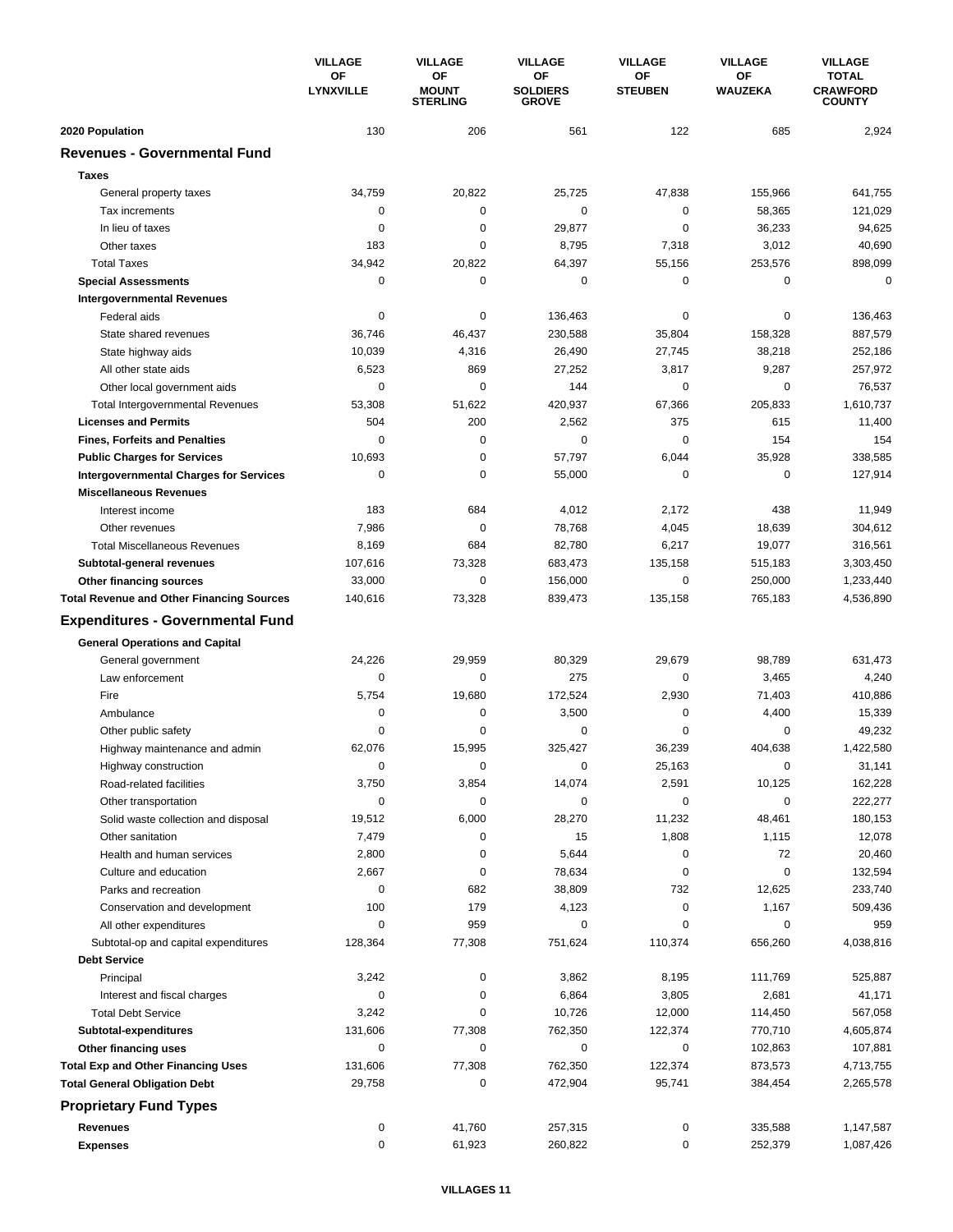|                                                  | <b>VILLAGE</b>          | <b>VILLAGE</b>           | <b>VILLAGE</b><br><b>VILLAGE</b> | <b>VILLAGE</b>         | <b>VILLAGE</b>                       |                           |
|--------------------------------------------------|-------------------------|--------------------------|----------------------------------|------------------------|--------------------------------------|---------------------------|
|                                                  | ΟF<br><b>BELLEVILLE</b> | ΟF<br><b>BLACK EARTH</b> | ΟF<br><b>BLUE MOUNDS</b>         | OF<br><b>CAMBRIDGE</b> | ΟF<br><b>COTTAGE</b><br><b>GROVE</b> | ΟF<br><b>CROSS PLAINS</b> |
| 2020 Population                                  | 2,473                   | 1,428                    | 966                              | 1,591                  | 6,716                                | 4,010                     |
| <b>Revenues - Governmental Fund</b>              |                         |                          |                                  |                        |                                      |                           |
| <b>Taxes</b>                                     |                         |                          |                                  |                        |                                      |                           |
| General property taxes                           | 2,241,942               | 856,330                  | 521,458                          | 1,213,587              | 4,220,470                            | 3,063,217                 |
| Tax increments                                   | 0                       | 0                        | 0                                | 69,624                 | 2,351,928                            | 747,248                   |
| In lieu of taxes                                 | 79,502                  | 109,689                  | 54,588                           | 93,879                 | 319,704                              | 121,249                   |
| Other taxes                                      | 0                       | 0                        | 26,939                           | 4,077                  | 707                                  | $\mathbf 0$               |
| <b>Total Taxes</b>                               | 2,321,444               | 966,019                  | 602,985                          | 1,381,167              | 6,892,809                            | 3,931,714                 |
| <b>Special Assessments</b>                       | 510,154                 | 45,653                   | 8,718                            | 17,536                 | 4,473                                | $\mathbf 0$               |
| <b>Intergovernmental Revenues</b>                |                         |                          |                                  |                        |                                      |                           |
| Federal aids                                     | 39,815                  | 25,870                   | 0                                | 0                      | 120,846                              | $\Omega$                  |
| State shared revenues                            | 193,119                 | 90,509                   | 133,823                          | 86,058                 | 153,657                              | 158,705                   |
| State highway aids                               | 147,346                 | 78,801                   | 67,412                           | 97,002                 | 435,226                              | 315,463                   |
| All other state aids                             | 70,875                  | 77,822                   | 25,885                           | 70,107                 | 56,799                               | 203,672                   |
| Other local government aids                      | 85,238                  | 0                        | 500                              | 180,064                | $\mathbf 0$                          | 107,428                   |
| <b>Total Intergovernmental Revenues</b>          | 536,393                 | 273,002                  | 227,620                          | 433,231                | 766,528                              | 785,268                   |
| <b>Licenses and Permits</b>                      | 130,086                 | 50,922                   | 20,812                           | 99,915                 | 588,322                              | 97,111                    |
| <b>Fines, Forfeits and Penalties</b>             | 25,679                  | 4,730                    | 5,322                            | 7,625                  | 39,443                               | 12,263                    |
| <b>Public Charges for Services</b>               | 242,839                 | 78,532                   | 55,822                           | 82,730                 | 554,569                              | 309,654                   |
| <b>Intergovernmental Charges for Services</b>    | 15,000                  | 0                        | 0                                | 31,323                 | $\mathbf 0$                          | 34,974                    |
| <b>Miscellaneous Revenues</b>                    |                         |                          |                                  |                        |                                      |                           |
| Interest income                                  | 18,118                  | 21,124                   | 17,217                           | 13,451                 | 65,199                               | 48,186                    |
| Other revenues                                   | 222,758                 | 97,426                   | 4,213                            | 540,941                | 117,762                              | 58,137                    |
| <b>Total Miscellaneous Revenues</b>              | 240,876                 | 118,550                  | 21,430                           | 554,392                | 182,961                              | 106,323                   |
| Subtotal-general revenues                        | 4,022,471               | 1,537,408                | 942,709                          | 2,607,919              | 9,029,105                            | 5,277,307                 |
| Other financing sources                          | 7,169,950               | 865,852                  | 0                                | 0                      | 1,820,000                            | 66,598                    |
| <b>Total Revenue and Other Financing Sources</b> | 11,192,421              | 2,403,260                | 942,709                          | 2,607,919              | 10,849,105                           | 5,343,905                 |
| <b>Expenditures - Governmental Fund</b>          |                         |                          |                                  |                        |                                      |                           |
| <b>General Operations and Capital</b>            |                         |                          |                                  |                        |                                      |                           |
| General government                               | 532,647                 | 133,370                  | 909,187                          | 367,879                | 743,458                              | 503,781                   |
| Law enforcement                                  | 765,971                 | 308,271                  | 118,531                          | 238,098                | 1,652,312                            | 696,428                   |
| Fire                                             | 185,814                 | 99,145                   | 143,018                          | 333,167                | 95,787                               | 132,036                   |
| Ambulance                                        | 95,210                  | 13,763                   | 0                                | 12,080                 | 302,959                              | 134,957                   |
| Other public safety                              | 71,839                  | 28,280                   | 11,033                           | 47,483                 | 474,250                              | 29,890                    |
| Highway maintenance and admin                    | 432,197                 | 274,967                  | 77,522                           | 167,267                | 1,253,416                            | 567,410                   |
| Highway construction                             | 103,475                 | 242,835                  | 89,878                           | 0                      | 1,952,433                            | 268,164                   |
| Road-related facilities                          | 36,358                  | 30,618                   | 16,098                           | 24,410                 | 149,040                              | 69,413                    |
| Other transportation                             | $\mathbf 0$             | 0                        | 0                                | 0                      | $\pmb{0}$                            | $\mathbf 0$               |
| Solid waste collection and disposal              | 161,464                 | 75,214                   | 55,786                           | 82,186                 | 397,235                              | 162,629                   |
| Other sanitation                                 | 3,301                   | 0                        | 254                              | 0                      | 0                                    | 0                         |
| Health and human services                        | 71,404                  | 0                        | 4,336                            | $\pmb{0}$              | 16,000                               | 23,052                    |
| Culture and education                            | 3,672,130               | 203,837                  | 0                                | 304,678                | 0                                    | 398,960                   |
| Parks and recreation                             | 133,660                 | 529,596                  | 114,501                          | 85,556                 | 609,827                              | 416,003                   |
| Conservation and development                     | 165,674                 | 8,310                    | 5,417                            | 189,896                | 1,073,612                            | 218,508                   |
| All other expenditures                           | 0                       | 0                        | 0                                | 0                      | 0                                    | 0                         |
| Subtotal-op and capital expenditures             | 6,431,144               | 1,948,206                | 1,545,561                        | 1,852,700              | 8,720,329                            | 3,621,231                 |
| <b>Debt Service</b>                              |                         |                          |                                  |                        |                                      |                           |
| Principal                                        | 4,722,296               | 263,652                  | 1,186,776                        | 264,300                | 1,559,907                            | 1,383,452                 |
| Interest and fiscal charges                      | 320,187                 | 39,799                   | 55,058                           | 131,798                | 468,748                              | 261,000                   |
| <b>Total Debt Service</b>                        | 5,042,483               | 303,451                  | 1,241,834                        | 396,098                | 2,028,655                            | 1,644,452                 |
| Subtotal-expenditures                            | 11,473,627              | 2,251,657                | 2,787,395                        | 2,248,798              | 10,748,984                           | 5,265,683                 |
| Other financing uses                             | 0                       | 0                        | 0                                | 0                      | 0                                    | 88,250                    |
| <b>Total Exp and Other Financing Uses</b>        | 11,473,627              | 2,251,657                | 2,787,395                        | 2,248,798              | 10,748,984                           | 5,353,933                 |
| <b>Total General Obligation Debt</b>             | 8,450,254               | 3,677,580                | 1,518,224                        | 4,772,771              | 19,461,265                           | 9,836,000                 |
| <b>Proprietary Fund Types</b>                    |                         |                          |                                  |                        |                                      |                           |
|                                                  |                         |                          |                                  |                        |                                      |                           |
| Revenues                                         | 1,553,808               | 2,887,368                | 556,306                          | 1,523,160              | 3,244,993                            | 2,185,846                 |
| <b>Expenses</b>                                  | 1,613,839               | 2,467,820                | 500,285                          | 1,634,757              | 3,287,249                            | 1,761,849                 |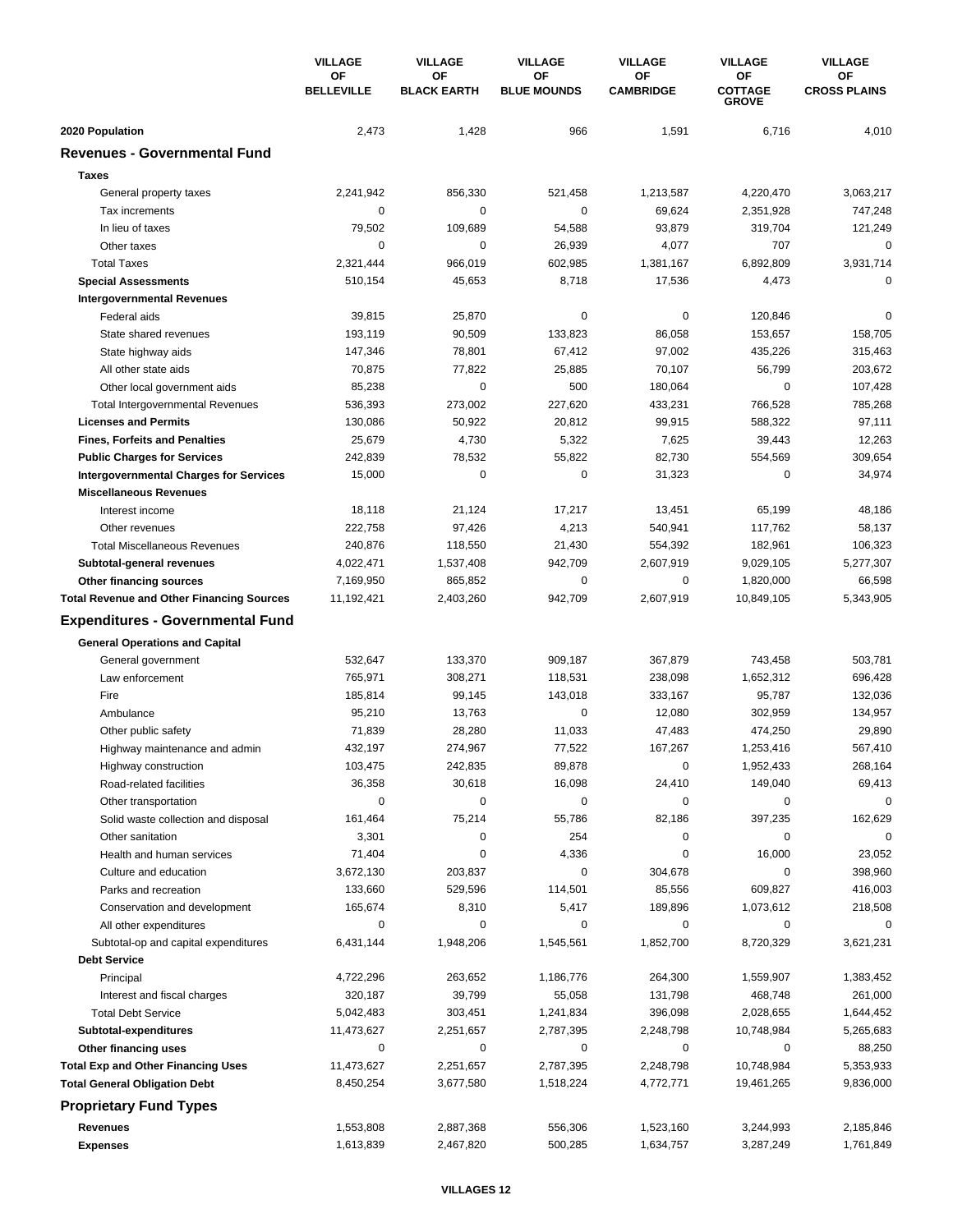|                                                  | <b>VILLAGE</b>    | <b>VILLAGE</b>         | <b>VILLAGE</b>        | <b>VILLAGE</b>           | <b>VILLAGE</b><br>OF<br><b>MARSHALL</b><br>3,899<br>1,959,850<br>108,219<br>158,427<br>83,328<br>2,309,824<br>0<br>70,116<br>431,888<br>187,822<br>24,297<br>45,126<br>759,249<br>115,412<br>42,290<br>270,171<br>0<br>53,429<br>303,071<br>356,500<br>3,853,446<br>0<br>3,853,446<br>427,671<br>963,569<br>138,424<br>137,770<br>46,913<br>430,989<br>114,628<br>58,933<br>0<br>176,517<br>1,253<br>26,182<br>207,511<br>393,212<br>21,549<br>0<br>3,145,121<br>512,163<br>216,796<br>728,959<br>3,874,080 | <b>VILLAGE</b><br>OF<br><b>MAZOMANIE</b> |
|--------------------------------------------------|-------------------|------------------------|-----------------------|--------------------------|-------------------------------------------------------------------------------------------------------------------------------------------------------------------------------------------------------------------------------------------------------------------------------------------------------------------------------------------------------------------------------------------------------------------------------------------------------------------------------------------------------------|------------------------------------------|
|                                                  | OF<br><b>DANE</b> | ΟF<br><b>DEERFIELD</b> | ΟF<br><b>DEFOREST</b> | ΟF<br><b>MAPLE BLUFF</b> |                                                                                                                                                                                                                                                                                                                                                                                                                                                                                                             |                                          |
| 2020 Population                                  | 1,100             | 2,489                  | 10,624                | 1,285                    |                                                                                                                                                                                                                                                                                                                                                                                                                                                                                                             | 1,681                                    |
| <b>Revenues - Governmental Fund</b>              |                   |                        |                       |                          |                                                                                                                                                                                                                                                                                                                                                                                                                                                                                                             |                                          |
| <b>Taxes</b>                                     |                   |                        |                       |                          |                                                                                                                                                                                                                                                                                                                                                                                                                                                                                                             |                                          |
| General property taxes                           | 665,701           | 1,259,770              | 7,713,971             | 2,645,096                |                                                                                                                                                                                                                                                                                                                                                                                                                                                                                                             | 1,135,566                                |
| Tax increments                                   | 25,987            | 503,675                | 4,331,211             | 52,099                   |                                                                                                                                                                                                                                                                                                                                                                                                                                                                                                             | 277,130                                  |
| In lieu of taxes                                 | $\mathbf 0$       | 91,319                 | 502,951               | 79,750                   |                                                                                                                                                                                                                                                                                                                                                                                                                                                                                                             | 196,464                                  |
| Other taxes                                      | 63                | 6,659                  | 28,305                | 0                        |                                                                                                                                                                                                                                                                                                                                                                                                                                                                                                             | 309                                      |
| <b>Total Taxes</b>                               | 691,751           | 1,861,423              | 12,576,438            | 2,776,945                |                                                                                                                                                                                                                                                                                                                                                                                                                                                                                                             | 1,609,469                                |
| <b>Special Assessments</b>                       | 0                 | 15,500                 | 151,295               | 0                        |                                                                                                                                                                                                                                                                                                                                                                                                                                                                                                             | 0                                        |
| <b>Intergovernmental Revenues</b>                |                   |                        |                       |                          |                                                                                                                                                                                                                                                                                                                                                                                                                                                                                                             |                                          |
| Federal aids                                     | 0                 | 44,670                 | 0                     | 52,096                   |                                                                                                                                                                                                                                                                                                                                                                                                                                                                                                             | 0                                        |
| State shared revenues                            | 60,056            | 217,068                | 637,423               | 52,865                   |                                                                                                                                                                                                                                                                                                                                                                                                                                                                                                             | 153,510                                  |
| State highway aids                               | 71,028            | 105,807                | 814,679               | 279,360                  |                                                                                                                                                                                                                                                                                                                                                                                                                                                                                                             | 87,705                                   |
| All other state aids                             | 27,729            | 17,114                 | 277,888               | 49,296                   |                                                                                                                                                                                                                                                                                                                                                                                                                                                                                                             | 47,012                                   |
| Other local government aids                      | $\mathbf 0$       | 175,844                | 275,202               | 0                        |                                                                                                                                                                                                                                                                                                                                                                                                                                                                                                             | $\mathbf 0$                              |
| <b>Total Intergovernmental Revenues</b>          | 158,813           | 560,503                | 2,005,192             | 433,617                  |                                                                                                                                                                                                                                                                                                                                                                                                                                                                                                             | 288,227                                  |
| <b>Licenses and Permits</b>                      | 21,061            | 86,295                 | 387,972               | 49,953                   |                                                                                                                                                                                                                                                                                                                                                                                                                                                                                                             | 62,944                                   |
| <b>Fines, Forfeits and Penalties</b>             | 1,213             | 8,703                  | 111,270               | 18,525                   |                                                                                                                                                                                                                                                                                                                                                                                                                                                                                                             | 1,155                                    |
| <b>Public Charges for Services</b>               | 1,925             | 158,907                | 449,924               | 86,531                   |                                                                                                                                                                                                                                                                                                                                                                                                                                                                                                             | 281,977                                  |
| <b>Intergovernmental Charges for Services</b>    | $\mathbf 0$       | 0                      | 271,100               | 0                        |                                                                                                                                                                                                                                                                                                                                                                                                                                                                                                             | 4,041                                    |
| <b>Miscellaneous Revenues</b>                    |                   |                        |                       |                          |                                                                                                                                                                                                                                                                                                                                                                                                                                                                                                             |                                          |
| Interest income                                  | 8,225             | 16,214                 | 177,575               | 21,652                   |                                                                                                                                                                                                                                                                                                                                                                                                                                                                                                             | 45,382                                   |
| Other revenues                                   | 90,131            | 38,000                 | 622,082               | 129,060                  |                                                                                                                                                                                                                                                                                                                                                                                                                                                                                                             | 42,156                                   |
| <b>Total Miscellaneous Revenues</b>              | 98,356            | 54,214                 | 799,657               | 150,712                  |                                                                                                                                                                                                                                                                                                                                                                                                                                                                                                             | 87,538                                   |
| Subtotal-general revenues                        | 973,119           | 2,745,545              | 16,752,848            | 3,516,283                |                                                                                                                                                                                                                                                                                                                                                                                                                                                                                                             | 2,335,351                                |
| Other financing sources                          | 891,976           | 1,412,120              | 3,826,200             | 3,280,173                |                                                                                                                                                                                                                                                                                                                                                                                                                                                                                                             | 0                                        |
| <b>Total Revenue and Other Financing Sources</b> | 1,865,095         | 4,157,665              | 20,579,048            | 6,796,456                |                                                                                                                                                                                                                                                                                                                                                                                                                                                                                                             | 2,335,351                                |
|                                                  |                   |                        |                       |                          |                                                                                                                                                                                                                                                                                                                                                                                                                                                                                                             |                                          |
| <b>Expenditures - Governmental Fund</b>          |                   |                        |                       |                          |                                                                                                                                                                                                                                                                                                                                                                                                                                                                                                             |                                          |
| <b>General Operations and Capital</b>            |                   |                        |                       |                          |                                                                                                                                                                                                                                                                                                                                                                                                                                                                                                             |                                          |
| General government                               | 153,965           | 220,042                | 940,229               | 575,609                  |                                                                                                                                                                                                                                                                                                                                                                                                                                                                                                             | 364,275                                  |
| Law enforcement                                  | 143,021           | 243,999                | 2,651,020             | 985,510                  |                                                                                                                                                                                                                                                                                                                                                                                                                                                                                                             | 262,059                                  |
| Fire                                             | 47,102            | 324,067                | 1,179,966             | 392,814                  |                                                                                                                                                                                                                                                                                                                                                                                                                                                                                                             | 227,298                                  |
| Ambulance                                        | 22,040            | 83,739                 | 0                     | 18,558                   |                                                                                                                                                                                                                                                                                                                                                                                                                                                                                                             | 16,799                                   |
| Other public safety                              | 7,844             | 25,411                 | 65,005                | 19,363                   |                                                                                                                                                                                                                                                                                                                                                                                                                                                                                                             | 19,719                                   |
| Highway maintenance and admin                    | 221,308           | 220,485                | 635,102               | 290,612                  |                                                                                                                                                                                                                                                                                                                                                                                                                                                                                                             | 151,595                                  |
| Highway construction                             | 46,213            | 792,956                | 3,269,513             | 220,477                  |                                                                                                                                                                                                                                                                                                                                                                                                                                                                                                             | 57,445                                   |
| Road-related facilities                          | 24,465            | 87,281                 | 300,639               | 30,427                   |                                                                                                                                                                                                                                                                                                                                                                                                                                                                                                             | 59,545                                   |
| Other transportation                             | $\mathbf 0$       | 0                      | 280,918               | 0                        |                                                                                                                                                                                                                                                                                                                                                                                                                                                                                                             | $\mathbf 0$                              |
| Solid waste collection and disposal              | 59,153            | 186,825                | 507,556               | 261,331                  |                                                                                                                                                                                                                                                                                                                                                                                                                                                                                                             | 111,517                                  |
| Other sanitation                                 | 3,313             | 12,399                 | 452,000               | 0                        |                                                                                                                                                                                                                                                                                                                                                                                                                                                                                                             | 0                                        |
| Health and human services                        | 7,227             | 0                      | 317,897               | 0                        |                                                                                                                                                                                                                                                                                                                                                                                                                                                                                                             | 16,949                                   |
| Culture and education                            | $\mathbf 0$       | 261,319                | 961,242               | 0                        |                                                                                                                                                                                                                                                                                                                                                                                                                                                                                                             | 132,039                                  |
| Parks and recreation                             | 31,714            | 59,937                 | 1,189,741             | 337,683                  |                                                                                                                                                                                                                                                                                                                                                                                                                                                                                                             | 195,474                                  |
| Conservation and development                     | 16,393            | 291,018                | 1,692,343             | 21,789                   |                                                                                                                                                                                                                                                                                                                                                                                                                                                                                                             | 285,477                                  |
| All other expenditures                           | 0                 | 0                      | 0                     | 0                        |                                                                                                                                                                                                                                                                                                                                                                                                                                                                                                             | 0                                        |
| Subtotal-op and capital expenditures             | 783,758           | 2,809,478              | 14,443,171            | 3,154,173                |                                                                                                                                                                                                                                                                                                                                                                                                                                                                                                             | 1,900,191                                |
| <b>Debt Service</b>                              |                   |                        |                       |                          |                                                                                                                                                                                                                                                                                                                                                                                                                                                                                                             |                                          |
| Principal                                        | 1,013,983         | 486,405                | 3,682,437             | 3,615,201                |                                                                                                                                                                                                                                                                                                                                                                                                                                                                                                             | 366,880                                  |
| Interest and fiscal charges                      | 32,972            | 49,984                 | 1,750,048             | 309,252                  |                                                                                                                                                                                                                                                                                                                                                                                                                                                                                                             | 110,314                                  |
| <b>Total Debt Service</b>                        | 1,046,955         | 536,389                | 5,432,485             | 3,924,453                |                                                                                                                                                                                                                                                                                                                                                                                                                                                                                                             | 477,194                                  |
| Subtotal-expenditures                            | 1,830,713         | 3,345,867              | 19,875,656            | 7,078,626                |                                                                                                                                                                                                                                                                                                                                                                                                                                                                                                             | 2,377,385                                |
| Other financing uses                             | 0                 | 0                      | 0                     | 0                        | 0                                                                                                                                                                                                                                                                                                                                                                                                                                                                                                           | 0                                        |
| <b>Total Exp and Other Financing Uses</b>        | 1,830,713         | 3,345,867              | 19,875,656            | 7,078,626                | 3,874,080                                                                                                                                                                                                                                                                                                                                                                                                                                                                                                   | 2,377,385                                |
| <b>Total General Obligation Debt</b>             | 987,317           | 3,925,000              | 43,940,000            | 8,850,000                | 5,312,001                                                                                                                                                                                                                                                                                                                                                                                                                                                                                                   | 3,582,859                                |
| <b>Proprietary Fund Types</b>                    |                   |                        |                       |                          |                                                                                                                                                                                                                                                                                                                                                                                                                                                                                                             |                                          |
| Revenues                                         | 488,603           | 1,450,214              | 5,352,425             | 936,859                  | 1,565,580                                                                                                                                                                                                                                                                                                                                                                                                                                                                                                   | 5,418,108                                |
| <b>Expenses</b>                                  | 458,760           | 1,250,292              | 5,151,649             | 753,222                  | 1,305,372                                                                                                                                                                                                                                                                                                                                                                                                                                                                                                   | 4,978,489                                |
|                                                  |                   |                        |                       |                          |                                                                                                                                                                                                                                                                                                                                                                                                                                                                                                             |                                          |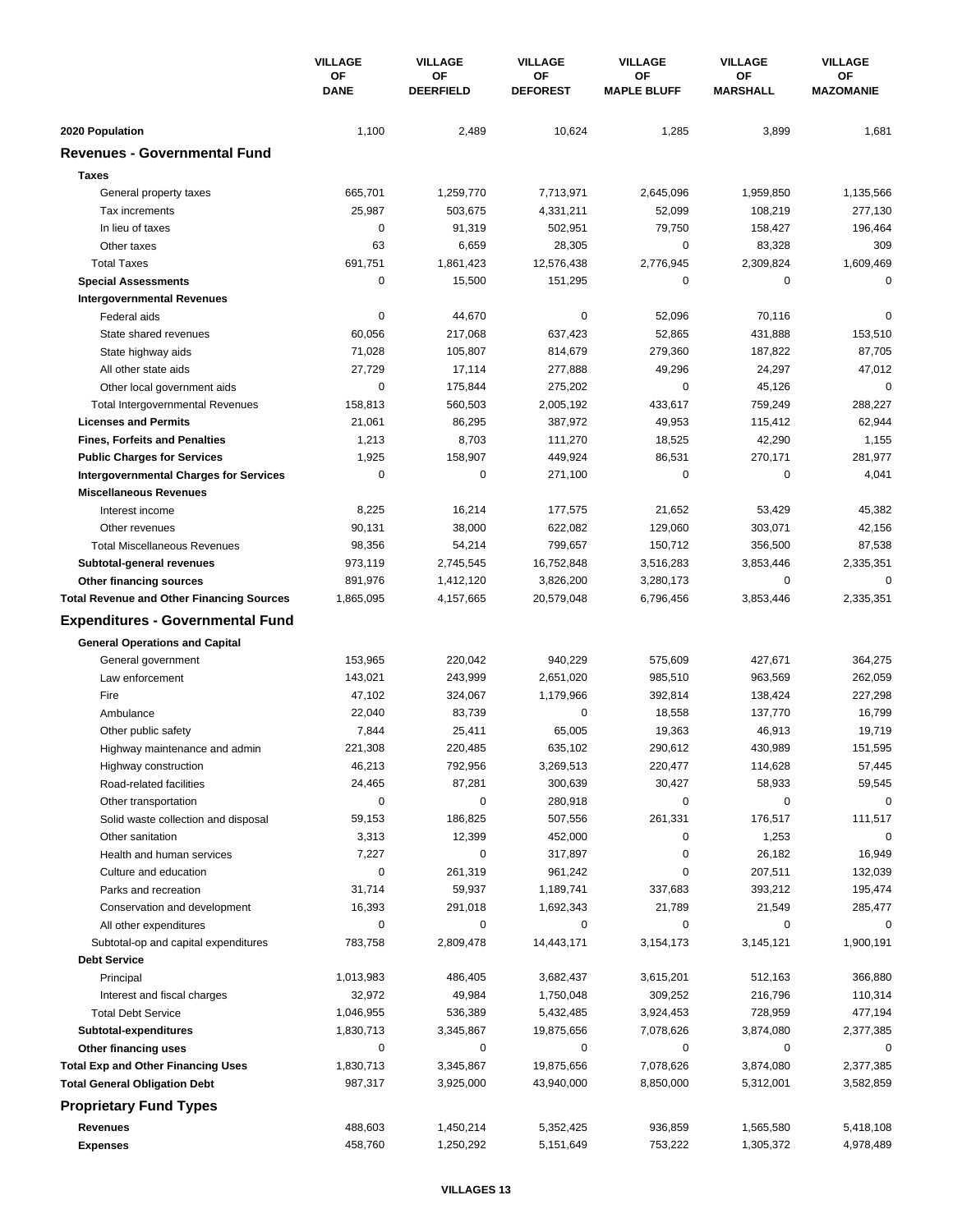|                                                  | <b>VILLAGE</b><br>ОF | <b>VILLAGE</b>           | <b>VILLAGE</b>      | <b>VILLAGE</b>        | <b>VILLAGE</b>                         | <b>VILLAGE</b>        |
|--------------------------------------------------|----------------------|--------------------------|---------------------|-----------------------|----------------------------------------|-----------------------|
|                                                  | <b>MCFARLAND</b>     | ΟF<br><b>MOUNT HOREB</b> | ΟF<br><b>OREGON</b> | OF<br><b>ROCKDALE</b> | ΟF<br><b>SHOREWOOD</b><br><b>HILLS</b> | OF<br><b>WAUNAKEE</b> |
| 2020 Population                                  | 8,952                | 7,387                    | 10,270              | 214                   | 2,363                                  | 14,399                |
| <b>Revenues - Governmental Fund</b>              |                      |                          |                     |                       |                                        |                       |
| <b>Taxes</b>                                     |                      |                          |                     |                       |                                        |                       |
| General property taxes                           | 6,366,250            | 5,399,732                | 6,588,908           | 66,678                | 2,977,507                              | 10,884,479            |
| Tax increments                                   | 932,352              | 1,420,257                | 399,638             | 0                     | 1,341,305                              | 2,864,646             |
| In lieu of taxes                                 | 381,223              | 461,916                  | 348,204             | $\mathbf 0$           | 61,146                                 | 920,531               |
| Other taxes                                      | 42,910               | 37,575                   | 50,647              | $\pmb{0}$             | $\overline{7}$                         | 23,764                |
| <b>Total Taxes</b>                               | 7,722,735            | 7,319,480                | 7,387,397           | 66,678                | 4,379,965                              | 14,693,420            |
| <b>Special Assessments</b>                       | 0                    | 12,045                   | 7,282               | 578                   | 0                                      | 18,546                |
| <b>Intergovernmental Revenues</b>                |                      |                          |                     |                       |                                        |                       |
| Federal aids                                     | 138,541              | 139,246                  | 300                 | 0                     | 171,646                                | 270,768               |
| State shared revenues                            | 296,461              | 316,078                  | 216,453             | 31,377                | 186,155                                | 288,854               |
| State highway aids                               | 481,762              | 499,601                  | 513,714             | 6,019                 | 293,527                                | 931,962               |
| All other state aids                             | 339,813              | 53,828                   | 289,810             | 7,403                 | 51,890                                 | 147,967               |
| Other local government aids                      | 387,812              | 214,206                  | 346,671             | $\mathbf 0$           | $\mathbf 0$                            | 365,466               |
| <b>Total Intergovernmental Revenues</b>          | 1,644,389            | 1,222,959                | 1,366,948           | 44,799                | 703,218                                | 2,005,017             |
| <b>Licenses and Permits</b>                      | 614,857              | 187,766                  | 834,992             | 3,258                 | 86,987                                 | 578,828               |
| <b>Fines, Forfeits and Penalties</b>             | 69,708               | 36,423                   | 114,706             | 322                   | 34,821                                 | 52,277                |
| <b>Public Charges for Services</b>               | 1,191,106            | 720,774                  | 806,661             | 19,732                | 106,683                                | 1,587,249             |
| <b>Intergovernmental Charges for Services</b>    | 329,803              | 126,477                  | 273,853             | $\pmb{0}$             | 52,680                                 | 147,193               |
| <b>Miscellaneous Revenues</b>                    |                      |                          |                     |                       |                                        |                       |
| Interest income                                  | 82,464               | 107,720                  | 247,829             | 194                   | 34,561                                 | 516,869               |
| Other revenues                                   | 321,968              | 162,010                  | 1,825,416           | 384                   | 419,232                                | 990,199               |
| <b>Total Miscellaneous Revenues</b>              | 404,432              | 269,730                  | 2,073,245           | 578                   | 453,793                                | 1,507,068             |
| Subtotal-general revenues                        | 11,977,030           | 9,895,654                | 12,865,084          | 135,945               | 5,818,147                              | 20,589,598            |
| Other financing sources                          | 4,075,337            | 0                        | 5,300,068           | $\pmb{0}$             | 0                                      | 10,545,000            |
| <b>Total Revenue and Other Financing Sources</b> | 16,052,367           | 9,895,654                | 18, 165, 152        | 135,945               | 5,818,147                              | 31,134,598            |
|                                                  |                      |                          |                     |                       |                                        |                       |
| <b>Expenditures - Governmental Fund</b>          |                      |                          |                     |                       |                                        |                       |
| <b>General Operations and Capital</b>            |                      |                          |                     |                       |                                        |                       |
| General government                               | 1,071,582            | 884,743                  | 1,246,483           | 57,141                | 732,612                                | 1,562,167             |
| Law enforcement                                  | 2,526,089            | 1,859,878                | 2,434,107           | 2,715                 | 948,743                                | 2,983,736             |
| Fire                                             | 1,492,828            | 655,884                  | 852,551             | 16,134                | 475,675                                | 623,157               |
| Ambulance                                        | 745,785              | 0                        | 4,084               | 0                     | 138,330                                | 277,100               |
| Other public safety                              | 153,073              | 46,698                   | 218,085             | 2,136                 | 29,144                                 | 180,731               |
| Highway maintenance and admin                    | 1,830,081            | 547,787                  | 740,537             | 1,845                 | 124,419                                | 1,626,163             |
| Highway construction                             | 666,231              | 1,472,409                | 4,379,152           | 3,340                 | 165,494                                | 1,699,171             |
| Road-related facilities                          | 398,245              | 352,163                  | 288,747             | 4,789                 | 120,973                                | 533,274               |
| Other transportation                             | 0                    | 0                        | 0                   | 0                     | 34,258                                 | 27,060                |
| Solid waste collection and disposal              | 549,211              | 475,953                  | 615,627             | 17,769                | 171,380                                | 821,577               |
| Other sanitation                                 | 0                    | 0                        | 0                   | 0                     | 0                                      | 37,800                |
| Health and human services                        | 244,522              | 168,366                  | 284,808             | 579                   | 0                                      | 562,061               |
| Culture and education                            | 1,038,602            | 1,040,754                | 1,333,467           | 0                     | 25,359                                 | 1,336,870             |
| Parks and recreation                             | 1,723,786            | 628,734                  | 597,164             | 500                   | 668,009                                | 1,999,871             |
| Conservation and development                     | 1,735,820            | 432,386                  | 611,494             | 0                     | 640,631                                | 1,303,232             |
| All other expenditures                           | 0                    | 0                        | 0                   | 0                     | 0                                      | 0                     |
| Subtotal-op and capital expenditures             | 14,175,855           | 8,565,755                | 13,606,306          | 106,948               | 4,275,027                              | 15,573,970            |
| <b>Debt Service</b>                              |                      |                          |                     |                       |                                        |                       |
| Principal                                        | 1,783,239            | 1,878,349                | 2,713,996           | 24,537                | 1,429,738                              | 10,305,379            |
| Interest and fiscal charges                      | 421,125              | 805,837                  | 606,972             | 1,681                 | 381,616                                | 1,195,348             |
| <b>Total Debt Service</b>                        | 2,204,364            | 2,684,186                | 3,320,968           | 26,218                | 1,811,354                              | 11,500,727            |
| Subtotal-expenditures                            | 16,380,219           | 11,249,941               | 16,927,274          | 133,166               | 6,086,381                              | 27,074,697            |
| Other financing uses                             | 0                    | 0                        | 0                   | 0                     | 0                                      | 7,142                 |
| <b>Total Exp and Other Financing Uses</b>        | 16,380,219           | 11,249,941               | 16,927,274          | 133,166               | 6,086,381                              | 27,081,839            |
| <b>Total General Obligation Debt</b>             | 18,400,000           | 21,448,506               | 22,369,427          | 62,940                | 14,140,000                             | 36,663,548            |
| <b>Proprietary Fund Types</b>                    |                      |                          |                     |                       |                                        |                       |
| Revenues                                         | 3,085,901            | 9,784,341                | 3,128,250           | 119,139               | 1,215,990                              | 18,261,687            |
| <b>Expenses</b>                                  | 3,331,372            | 9,527,869                | 3,018,943           | 76,771                | 1,033,800                              | 16,978,471            |
|                                                  |                      |                          |                     |                       |                                        |                       |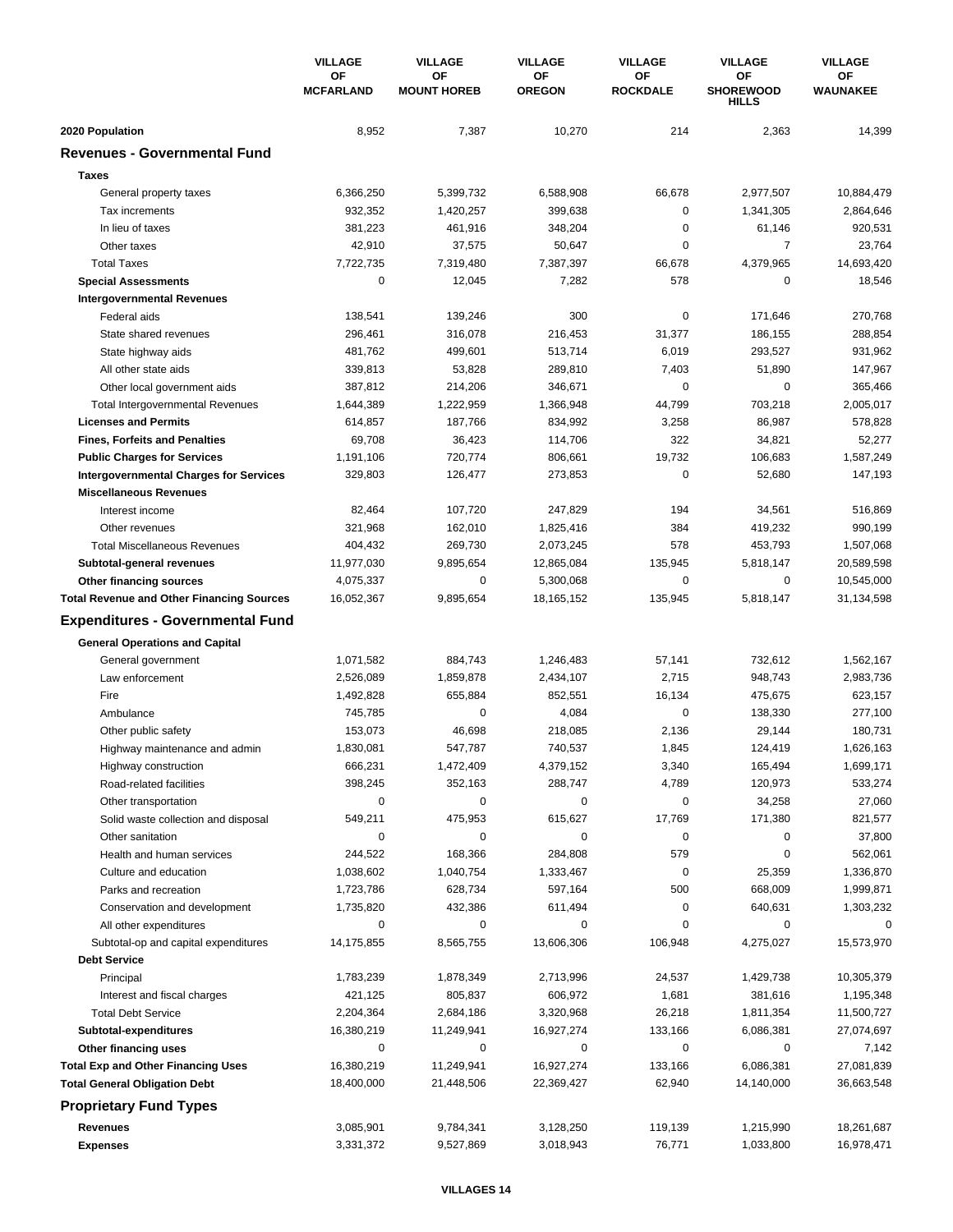|                                                  | <b>VILLAGE</b>       | <b>VILLAGE</b>                     | <b>VILLAGE</b>           | <b>VILLAGE</b>      | <b>VILLAGE</b><br>OF<br><b>HUSTISFORD</b><br>1,107<br>703,602<br>32,338<br>177,524<br>$\mathbf 0$<br>913,464<br>0<br>0<br>164,770<br>52,764<br>31,452<br>$\mathbf 0$<br>248,986<br>20,716<br>9,703<br>94,667<br>$\mathbf 0$<br>1,668<br>66,930<br>68,598<br>1,356,134<br>25,301<br>1,381,435<br>145,148<br>198,036<br>194,398<br>0<br>6,017<br>158,386<br>0<br>35,714<br>0<br>94,281<br>1,379<br>32,149<br>47,033<br>117,729<br>111,960<br>0<br>1,142,230<br>308,629<br>31,916 | <b>VILLAGE</b><br>ОF<br><b>IRON RIDGE</b> |
|--------------------------------------------------|----------------------|------------------------------------|--------------------------|---------------------|--------------------------------------------------------------------------------------------------------------------------------------------------------------------------------------------------------------------------------------------------------------------------------------------------------------------------------------------------------------------------------------------------------------------------------------------------------------------------------|-------------------------------------------|
|                                                  | ΟF<br><b>WINDSOR</b> | <b>TOTAL</b><br><b>DANE COUNTY</b> | ΟF<br><b>BROWNSVILLE</b> | ОF<br><b>CLYMAN</b> |                                                                                                                                                                                                                                                                                                                                                                                                                                                                                |                                           |
| 2020 Population                                  | 8,240                | 90,087                             | 607                      | 411                 |                                                                                                                                                                                                                                                                                                                                                                                                                                                                                | 920                                       |
| <b>Revenues - Governmental Fund</b>              |                      |                                    |                          |                     |                                                                                                                                                                                                                                                                                                                                                                                                                                                                                |                                           |
| <b>Taxes</b>                                     |                      |                                    |                          |                     |                                                                                                                                                                                                                                                                                                                                                                                                                                                                                |                                           |
| General property taxes                           | 3,973,915            | 63,754,427                         | 402,536                  | 241,202             |                                                                                                                                                                                                                                                                                                                                                                                                                                                                                | 292,326                                   |
| Tax increments                                   | 428,462              | 15,853,781                         | 0                        | 0                   |                                                                                                                                                                                                                                                                                                                                                                                                                                                                                | $\mathbf 0$                               |
| In lieu of taxes                                 | 176.061              | 4,156,603                          | 12,475                   | 26,402              |                                                                                                                                                                                                                                                                                                                                                                                                                                                                                | 30,562                                    |
| Other taxes                                      | 38,173               | 343,463                            | 0                        | 0                   |                                                                                                                                                                                                                                                                                                                                                                                                                                                                                | 26,947                                    |
| <b>Total Taxes</b>                               | 4,616,611            | 84,108,274                         | 415,011                  | 267,604             |                                                                                                                                                                                                                                                                                                                                                                                                                                                                                | 349,835                                   |
| <b>Special Assessments</b>                       | 0                    | 791,780                            | 37,951                   | 0                   |                                                                                                                                                                                                                                                                                                                                                                                                                                                                                | $\mathbf 0$                               |
| <b>Intergovernmental Revenues</b>                |                      |                                    |                          |                     |                                                                                                                                                                                                                                                                                                                                                                                                                                                                                |                                           |
| Federal aids                                     | 0                    | 1,073,914                          | 0                        | 0                   |                                                                                                                                                                                                                                                                                                                                                                                                                                                                                | 34,658                                    |
| State shared revenues                            | 164,363              | 3,868,422                          | 67,510                   | 105,364             |                                                                                                                                                                                                                                                                                                                                                                                                                                                                                | 176,004                                   |
| State highway aids                               | 254,754              | 5,668,990                          | 79,871                   | 20,562              |                                                                                                                                                                                                                                                                                                                                                                                                                                                                                | 46,748                                    |
| All other state aids                             | 210,795              | 2,050,002                          | 14,106                   | 8,294               |                                                                                                                                                                                                                                                                                                                                                                                                                                                                                | 10,040                                    |
| Other local government aids                      | 81,860               | 2,265,417                          | 41,611                   | 0                   |                                                                                                                                                                                                                                                                                                                                                                                                                                                                                | 12,517                                    |
| <b>Total Intergovernmental Revenues</b>          | 711,772              | 14,926,745                         | 203,098                  | 134,220             |                                                                                                                                                                                                                                                                                                                                                                                                                                                                                | 279,967                                   |
| <b>Licenses and Permits</b>                      | 541,922              | 4,559,415                          | 10,884                   | 3,633               |                                                                                                                                                                                                                                                                                                                                                                                                                                                                                | 18,032                                    |
| <b>Fines, Forfeits and Penalties</b>             | 11,104               | 597,579                            | 28,240                   | 35                  |                                                                                                                                                                                                                                                                                                                                                                                                                                                                                | 16,146                                    |
| <b>Public Charges for Services</b>               | 570,386              | 7,576,172                          | 47,046                   | 0                   |                                                                                                                                                                                                                                                                                                                                                                                                                                                                                | 65,403                                    |
| <b>Intergovernmental Charges for Services</b>    | 612,340              | 1,898,784                          | 0                        | 7,683               |                                                                                                                                                                                                                                                                                                                                                                                                                                                                                | $\Omega$                                  |
| <b>Miscellaneous Revenues</b>                    |                      |                                    |                          |                     |                                                                                                                                                                                                                                                                                                                                                                                                                                                                                |                                           |
| Interest income                                  | 136,873              | 1,632,282                          | 851                      | 24                  |                                                                                                                                                                                                                                                                                                                                                                                                                                                                                | 859                                       |
| Other revenues                                   | 627,743              | 6,612,689                          | 84,338                   | 7,978               |                                                                                                                                                                                                                                                                                                                                                                                                                                                                                | 55,681                                    |
| <b>Total Miscellaneous Revenues</b>              | 764,616              | 8,244,971                          | 85,189                   | 8,002               |                                                                                                                                                                                                                                                                                                                                                                                                                                                                                | 56,540                                    |
| Subtotal-general revenues                        | 7,828,751            | 122,703,720                        | 827,419                  | 421,177             |                                                                                                                                                                                                                                                                                                                                                                                                                                                                                | 785,923                                   |
| Other financing sources                          | 9,130,000            | 48,383,274                         | 121,979                  | 0                   |                                                                                                                                                                                                                                                                                                                                                                                                                                                                                | 10,944                                    |
| <b>Total Revenue and Other Financing Sources</b> | 16,958,751           | 171,086,994                        | 949,398                  | 421,177             |                                                                                                                                                                                                                                                                                                                                                                                                                                                                                | 796,867                                   |
| <b>Expenditures - Governmental Fund</b>          |                      |                                    |                          |                     |                                                                                                                                                                                                                                                                                                                                                                                                                                                                                |                                           |
| <b>General Operations and Capital</b>            |                      |                                    |                          |                     |                                                                                                                                                                                                                                                                                                                                                                                                                                                                                |                                           |
| General government                               | 1,229,604            | 12,656,445                         | 143,447                  | 90,977              |                                                                                                                                                                                                                                                                                                                                                                                                                                                                                | 131,415                                   |
| Law enforcement                                  | 1,469,453            | 21,253,510                         | 70,232                   | 3,185               |                                                                                                                                                                                                                                                                                                                                                                                                                                                                                | 184,350                                   |
| Fire                                             | 874,830              | 8,289,697                          | 89,311                   | 22,559              |                                                                                                                                                                                                                                                                                                                                                                                                                                                                                | 152,358                                   |
| Ambulance                                        | 8,375                | 2,011,549                          | 15,000                   | 3,000               |                                                                                                                                                                                                                                                                                                                                                                                                                                                                                | 1,331                                     |
| Other public safety                              | 113,419              | 1,590,316                          | 4,386                    | 66,262              |                                                                                                                                                                                                                                                                                                                                                                                                                                                                                | 4,265                                     |
| Highway maintenance and admin                    | 5,630,069            | 15,223,771                         | 133,196                  | 80,687              |                                                                                                                                                                                                                                                                                                                                                                                                                                                                                | 90,935                                    |
| Highway construction                             | 2,729,294            | 18,273,108                         | 74,065                   | 0                   |                                                                                                                                                                                                                                                                                                                                                                                                                                                                                | 72,885                                    |
| Road-related facilities                          | 52,849               | 2,638,267                          | 21,965                   | 11,210              |                                                                                                                                                                                                                                                                                                                                                                                                                                                                                | 24,291                                    |
| Other transportation                             | 0                    | 342,236                            | 0                        | 0                   |                                                                                                                                                                                                                                                                                                                                                                                                                                                                                | $\mathbf 0$                               |
| Solid waste collection and disposal              | 454,693              | 5,343,623                          | 40,544                   | 38,977              |                                                                                                                                                                                                                                                                                                                                                                                                                                                                                | 65,456                                    |
| Other sanitation                                 | 0                    | 510,320                            | 0                        | 0                   |                                                                                                                                                                                                                                                                                                                                                                                                                                                                                | 976                                       |
| Health and human services                        | 0                    | 1,743,383                          | 1,284                    | 0                   |                                                                                                                                                                                                                                                                                                                                                                                                                                                                                | $\mathbf 0$                               |
| Culture and education                            | 250,769              | 11,167,537                         | 109,620                  | 0                   |                                                                                                                                                                                                                                                                                                                                                                                                                                                                                | 36,349                                    |
| Parks and recreation                             | 333,241              | 10,048,209                         | 95,229                   | 8,422               |                                                                                                                                                                                                                                                                                                                                                                                                                                                                                | 7,378                                     |
| Conservation and development                     | 1,707,808            | 10,421,357                         | 200                      | 0                   |                                                                                                                                                                                                                                                                                                                                                                                                                                                                                | 246                                       |
| All other expenditures                           | 0                    | 0                                  | 0                        | 0                   |                                                                                                                                                                                                                                                                                                                                                                                                                                                                                | $\Omega$                                  |
| Subtotal-op and capital expenditures             | 14,854,404           | 121,513,328                        | 798,479                  | 325,279             |                                                                                                                                                                                                                                                                                                                                                                                                                                                                                | 772,235                                   |
| <b>Debt Service</b>                              |                      |                                    |                          |                     |                                                                                                                                                                                                                                                                                                                                                                                                                                                                                |                                           |
| Principal                                        | 1,425,000            | 38,617,690                         | 67,026                   | 74,682              |                                                                                                                                                                                                                                                                                                                                                                                                                                                                                | 27,890                                    |
| Interest and fiscal charges                      | 842,056              | 8,000,591                          | 23,081                   | 10,090              |                                                                                                                                                                                                                                                                                                                                                                                                                                                                                | 25,987                                    |
| <b>Total Debt Service</b>                        | 2,267,056            | 46,618,281                         | 90,107                   | 84,772              | 340,545                                                                                                                                                                                                                                                                                                                                                                                                                                                                        | 53,877                                    |
| Subtotal-expenditures                            | 17,121,460           | 168,131,609                        | 888,586                  | 410,051             | 1,482,775                                                                                                                                                                                                                                                                                                                                                                                                                                                                      | 826,112                                   |
| Other financing uses                             | 0                    | 95,392                             | 0                        | 0                   | 0                                                                                                                                                                                                                                                                                                                                                                                                                                                                              | 0                                         |
| <b>Total Exp and Other Financing Uses</b>        | 17,121,460           | 168,227,001                        | 888,586                  | 410,051             | 1,482,775                                                                                                                                                                                                                                                                                                                                                                                                                                                                      | 826,112                                   |
| <b>Total General Obligation Debt</b>             | 31,710,000           | 259,107,692                        | 992,267                  | 258,097             | 979,953                                                                                                                                                                                                                                                                                                                                                                                                                                                                        | 1,239,230                                 |
| <b>Proprietary Fund Types</b>                    |                      |                                    |                          |                     |                                                                                                                                                                                                                                                                                                                                                                                                                                                                                |                                           |
| Revenues                                         | 2,051,970            | 64,810,548                         | 390,421                  | 357,132             | 3,496,109                                                                                                                                                                                                                                                                                                                                                                                                                                                                      | 504,346                                   |
| <b>Expenses</b>                                  | 2,172,665            | 61,303,474                         | 401,892                  | 420,982             | 3,170,079                                                                                                                                                                                                                                                                                                                                                                                                                                                                      | 539,318                                   |
|                                                  |                      |                                    |                          |                     |                                                                                                                                                                                                                                                                                                                                                                                                                                                                                |                                           |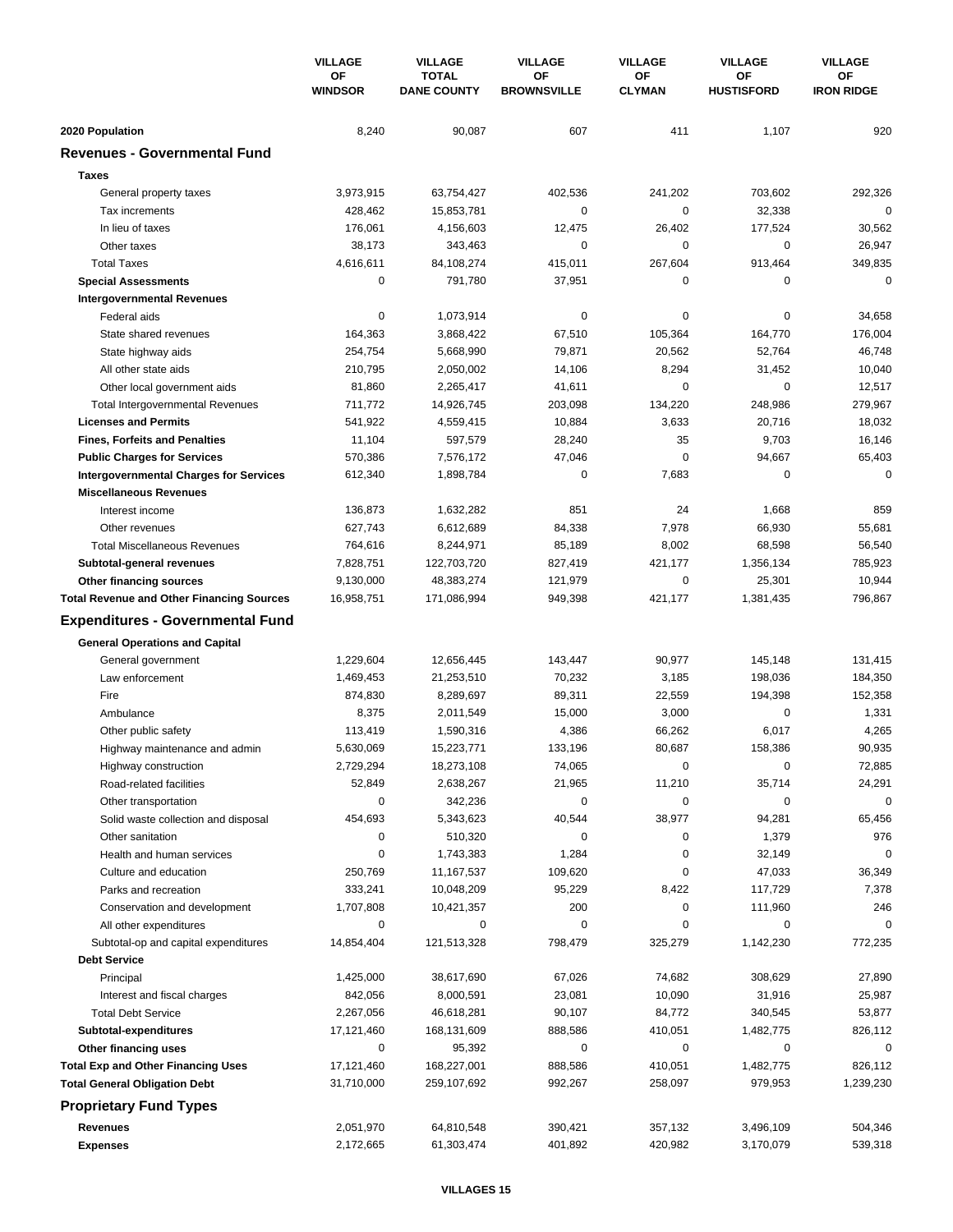|                                                  | <b>VILLAGE</b>        | <b>VILLAGE</b>      | <b>VILLAGE</b>      | <b>VILLAGE</b>      | <b>VILLAGE</b>        | <b>VILLAGE</b>          |
|--------------------------------------------------|-----------------------|---------------------|---------------------|---------------------|-----------------------|-------------------------|
|                                                  | ΟF<br><b>KEKOSKEE</b> | OF<br><b>LOMIRA</b> | OF<br><b>LOWELL</b> | ΟF<br><b>NEOSHO</b> | OF<br><b>RANDOLPH</b> | OF<br><b>REESEVILLE</b> |
| 2020 Population                                  | 919                   | 2,528               | 326                 | 565                 | 1,785                 | 713                     |
| <b>Revenues - Governmental Fund</b>              |                       |                     |                     |                     |                       |                         |
| <b>Taxes</b>                                     |                       |                     |                     |                     |                       |                         |
| General property taxes                           | 0                     | 1,523,315           | 114,602             | 192,163             | 1,538,000             | 155,000                 |
| Tax increments                                   | 0                     | 0                   | 0                   | 0                   | $\mathbf 0$           | 139,369                 |
| In lieu of taxes                                 | $\mathbf 0$           | 91,379              | 7,336               | $\mathbf 0$         | 50,000                | 37,400                  |
| Other taxes                                      | 1,347                 | 41,467              | 0                   | 0                   | 1,532                 | 15,720                  |
| <b>Total Taxes</b>                               | 1,347                 | 1,656,161           | 121,938             | 192,163             | 1,589,532             | 347,489                 |
| <b>Special Assessments</b>                       | 0                     | 0                   | 0                   | 0                   | 990                   | 11,497                  |
| <b>Intergovernmental Revenues</b>                |                       |                     |                     |                     |                       |                         |
| Federal aids                                     | 553                   | 0                   | 0                   | 1,078               | 152,098               | 0                       |
| State shared revenues                            | 46,885                | 264,037             | 96,366              | 73,106              | 319,670               | 183,643                 |
| State highway aids                               | 72,796                | 126,159             | 11,942              | 22,010              | 79,100                | 15,370                  |
| All other state aids                             | 26,834                | 85,354              | 1,069               | 2,956               | 18,001                | 4,242                   |
| Other local government aids                      | $\mathbf 0$           | 137,431             | 0                   | $\mathbf 0$         | $\mathbf 0$           | 20,585                  |
| <b>Total Intergovernmental Revenues</b>          | 147,068               | 612,981             | 109,377             | 99,150              | 568,869               | 223,840                 |
| <b>Licenses and Permits</b>                      | 758,334               | 61,261              | 5,603               | 2,300               | 16,598                | 9,768                   |
| <b>Fines, Forfeits and Penalties</b>             | 0                     | 54,420              | 1,424               | 1,800               | 9,465                 | 1,062                   |
| <b>Public Charges for Services</b>               | 110,800               | 129,018             | 0                   | 59,237              | 128,441               | 10,811                  |
| <b>Intergovernmental Charges for Services</b>    | $\mathbf 0$           | 37,524              | 0                   | 105,631             | 1,641                 | 7,178                   |
| <b>Miscellaneous Revenues</b>                    |                       |                     |                     |                     |                       |                         |
| Interest income                                  | 35,327                | 6,114               | 4,842               | 168                 | 3,894                 | 2,269                   |
| Other revenues                                   | 30,575                | 62,990              | 46,139              | 3,200               | 128,701               | 34,572                  |
| <b>Total Miscellaneous Revenues</b>              | 65,902                | 69,104              | 50,981              | 3,368               | 132,595               | 36,841                  |
| Subtotal-general revenues                        | 1,083,451             | 2,620,469           | 289,323             | 463,649             | 2,448,131             | 648,486                 |
| Other financing sources                          | 0                     | 741,447             | 0                   | 0                   | 1,879,615             | 33,566                  |
| <b>Total Revenue and Other Financing Sources</b> | 1,083,451             | 3,361,916           | 289,323             | 463,649             | 4,327,746             | 682,052                 |
|                                                  |                       |                     |                     |                     |                       |                         |
| <b>Expenditures - Governmental Fund</b>          |                       |                     |                     |                     |                       |                         |
| <b>General Operations and Capital</b>            |                       |                     |                     |                     |                       |                         |
| General government                               | 202,628               | 187,625             | 55,439              | 60,850              | 333,385               | 77,506                  |
| Law enforcement                                  | $\mathbf 0$           | 524,938             | 20,335              | 107,000             | 232,736               | 58,604                  |
| Fire                                             | 87,713                | 110,201             | 31,996              | 97,500              | 145,917               | 47,093                  |
| Ambulance                                        | 12,973                | 23,665              | 8,813               | 2,300               | 55,110                | 19,669                  |
| Other public safety                              | 10,457                | 61,955              | 0                   | 0                   | 12,620                | 0                       |
| Highway maintenance and admin                    | 222,637               | 222,258             | 25,318              | 39,600              | 182,397               | 32,294                  |
| Highway construction                             | 0                     | 155,883             | 0                   | 0                   | 122,995               | 0                       |
| Road-related facilities                          | 2,768                 | 82,575              | 14,143              | 18,680              | 28,893                | 21,290                  |
| Other transportation                             | 0                     | 0                   | 0                   | 0                   | 0                     | $\Omega$                |
| Solid waste collection and disposal              | 13,647                | 109,256             | 3,192               | 32,350              | 93,686                | 50,184                  |
| Other sanitation                                 | 89,944                | 306                 | 0                   | 1,200               | 35,393                | 550                     |
| Health and human services                        | 722                   | 0                   | 0                   | 250                 | 37,914                | 9,899                   |
| Culture and education                            | 1,661                 | 117,713             | 550                 | 2,250               | 151,384               | 53,143                  |
| Parks and recreation                             | 2,825                 | 44,856              | 2,760               | 3,250               | 79,273                | 33,024                  |
| Conservation and development                     | 7,512                 | 2,547               | 0                   | 0                   | 102,980               | 113,633                 |
| All other expenditures                           | 1,186                 | 0                   | 0                   | 0                   | 0                     | 0                       |
| Subtotal-op and capital expenditures             | 656,673               | 1,643,778           | 162,546             | 365,230             | 1,614,683             | 516,889                 |
| <b>Debt Service</b>                              |                       |                     |                     |                     |                       |                         |
| Principal                                        | $\pmb{0}$             | 640,655             | 26,805              | 0                   | 800,000               | 61,845                  |
| Interest and fiscal charges                      | 0                     | 210,982             | 7,670               | 0                   | 49,078                | 28,780                  |
| <b>Total Debt Service</b>                        | 0                     | 851,637             | 34,475              | 0                   | 849,078               | 90,625                  |
| Subtotal-expenditures                            | 656,673               | 2,495,415           | 197,021             | 365,230             | 2,463,761             | 607,514                 |
| Other financing uses                             | 168,001               | 762,225             | 0                   | 0                   | 2,770,031             | 0                       |
| <b>Total Exp and Other Financing Uses</b>        | 824,674               | 3,257,640           | 197,021             | 365,230             | 5,233,792             | 607,514                 |
| <b>Total General Obligation Debt</b>             | 0                     | 4,602,777           | 304,894             | 727,880             | 726,142               | 590,781                 |
| <b>Proprietary Fund Types</b>                    |                       |                     |                     |                     |                       |                         |
| <b>Revenues</b>                                  | 0                     | 2,945,803           | 182,072             | 0                   | 2,228,169             | 520,076                 |
| <b>Expenses</b>                                  | 0                     | 1,216,774           | 231,267             | 0                   | 958,537               | 499,696                 |
|                                                  |                       |                     |                     |                     |                       |                         |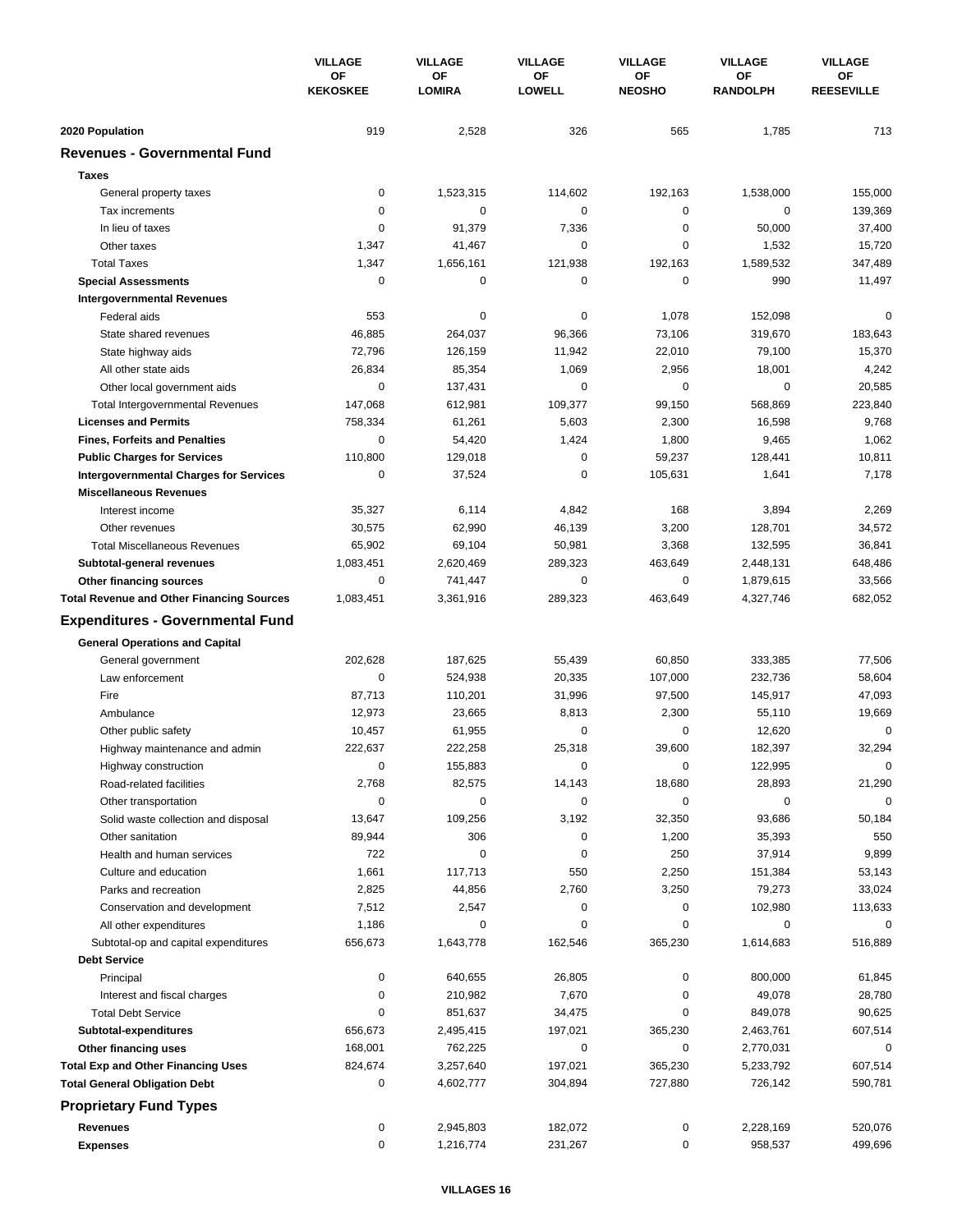|                                                  | <b>VILLAGE</b>       | <b>VILLAGE</b>                      | <b>VILLAGE</b>          | <b>VILLAGE</b>       | <b>VILLAGE</b>           | <b>VILLAGE</b>          |
|--------------------------------------------------|----------------------|-------------------------------------|-------------------------|----------------------|--------------------------|-------------------------|
|                                                  | OF<br><b>THERESA</b> | <b>TOTAL</b><br><b>DODGE COUNTY</b> | ΟF<br><b>EGG HARBOR</b> | ОF<br><b>EPHRAIM</b> | ΟF<br><b>FORESTVILLE</b> | OF<br><b>SISTER BAY</b> |
| 2020 Population                                  | 1,258                | 11,139                              | 206                     | 288                  | 424                      | 966                     |
| <b>Revenues - Governmental Fund</b>              |                      |                                     |                         |                      |                          |                         |
| <b>Taxes</b>                                     |                      |                                     |                         |                      |                          |                         |
| General property taxes                           | 220,968              | 5,383,714                           | 1,424,487               | 1,222,513            | 45,637                   | 2,483,147               |
| Tax increments                                   | 0                    | 171,707                             | 0                       | 0                    | 0                        | 235,320                 |
| In lieu of taxes                                 | 26,466               | 459,544                             | 0                       | $\mathbf 0$          | $\mathbf 0$              | $\mathbf 0$             |
| Other taxes                                      | 76,346               | 163,359                             | 115,606                 | 167,580              | 26                       | 381,867                 |
| <b>Total Taxes</b>                               | 323,780              | 6,178,324                           | 1,540,093               | 1,390,093            | 45,663                   | 3,100,334               |
| <b>Special Assessments</b>                       | 0                    | 50,438                              | 0                       | 0                    | 33,744                   | 0                       |
| <b>Intergovernmental Revenues</b>                |                      |                                     |                         |                      |                          |                         |
| Federal aids                                     | 20,847               | 209,234                             | 0                       | 0                    | 0                        | $\mathbf 0$             |
| State shared revenues                            | 206,897              | 1,704,252                           | 5,898                   | 7,640                | 60,650                   | 44,705                  |
| State highway aids                               | 44,503               | 571,825                             | 54,594                  | 44,594               | 8,304                    | 101,462                 |
| All other state aids                             | 5,856                | 208,204                             | 21,490                  | 13,011               | 5,725                    | 31,137                  |
| Other local government aids                      | $\mathbf 0$          | 212,144                             | 0                       | 6,665                | $\mathbf 0$              | $\mathbf 0$             |
| <b>Total Intergovernmental Revenues</b>          | 278,103              | 2,905,659                           | 81,982                  | 71,910               | 74,679                   | 177,304                 |
| <b>Licenses and Permits</b>                      | 26,387               | 933,516                             | 42,122                  | 30,072               | 1,175                    | 97,813                  |
| <b>Fines, Forfeits and Penalties</b>             | 14,603               | 136,898                             | 0                       | 0                    | 0                        | 425                     |
| <b>Public Charges for Services</b>               | 89,200               | 734,623                             | 534,157                 | 136,314              | 62,624                   | 33,284                  |
| <b>Intergovernmental Charges for Services</b>    | $\mathbf 0$          | 159,657                             | 6,163                   | 12,000               | $\mathbf 0$              | $\mathbf 0$             |
| <b>Miscellaneous Revenues</b>                    |                      |                                     |                         |                      |                          |                         |
| Interest income                                  | 6,104                | 62,120                              | 12,498                  | 21,592               | 1,210                    | 37,216                  |
| Other revenues                                   | 4,200                | 525,304                             | 227,713                 | 9,489                | 22,567                   | 133,192                 |
| <b>Total Miscellaneous Revenues</b>              | 10,304               | 587,424                             | 240,211                 | 31,081               | 23,777                   | 170,408                 |
| Subtotal-general revenues                        | 742,377              | 11,686,539                          | 2,444,728               | 1,671,470            | 241,662                  | 3,579,568               |
| Other financing sources                          | $\mathbf 0$          | 2,812,852                           | 0                       | 0                    | $\mathbf 0$              | 116,269                 |
| <b>Total Revenue and Other Financing Sources</b> | 742,377              | 14,499,391                          | 2,444,728               | 1,671,470            | 241,662                  | 3,695,837               |
| <b>Expenditures - Governmental Fund</b>          |                      |                                     |                         |                      |                          |                         |
| <b>General Operations and Capital</b>            |                      |                                     |                         |                      |                          |                         |
| General government                               | 219,001              | 1,647,421                           | 458,373                 | 391,528              | 52,263                   | 577,592                 |
| Law enforcement                                  | 207,889              | 1,607,305                           | 423                     | 326                  | $\mathbf 0$              | 1,480                   |
| Fire                                             | 49,271               | 1,028,317                           | 88,765                  | 180,262              | 13,825                   | 440,023                 |
| Ambulance                                        | 34,975               | 176,836                             | 0                       | 4,329                | $\mathbf 0$              | $\mathbf 0$             |
| Other public safety                              | 12,502               | 178,464                             | 14,377                  | 26,581               | 1,075                    | 44,342                  |
| Highway maintenance and admin                    | 127,927              | 1,315,635                           | 287,091                 | 249,366              | 6,727                    | 312,080                 |
| Highway construction                             | 263                  | 426,091                             | 747,451                 | 848,486              | 0                        | 29,191                  |
| Road-related facilities                          | 63,307               | 324,836                             | 8,048                   | 19,201               | 12,383                   | 30,218                  |
| Other transportation                             | 0                    | 0                                   | 0                       | 0                    | 0                        | 1,896                   |
| Solid waste collection and disposal              | 92,414               | 633,987                             | 17,653                  | 9,439                | 33,138                   | 155,604                 |
| Other sanitation                                 | 0                    | 129,748                             | 1,356                   | 21,151               | 29,148                   | 11,376                  |
| Health and human services                        | 0                    | 82,218                              | 4,736                   | 0                    | 0                        | 3,185                   |
| Culture and education                            | 34,589               | 554,292                             | 347,065                 | 0                    | 0                        | 128,742                 |
| Parks and recreation                             | 2,419                | 397,165                             | 1,213,357               | 130,510              | 37,033                   | 193,458                 |
| Conservation and development                     | 2,713                | 341,791                             | 91,986                  | 111,595              | 0                        | 73,277                  |
| All other expenditures                           | 0                    | 1,186                               | 0                       | 0                    | 0                        | 0                       |
| Subtotal-op and capital expenditures             | 847,270              | 8,845,292                           | 3,280,681               | 1,992,774            | 185,592                  | 2,002,464               |
| <b>Debt Service</b>                              |                      |                                     |                         |                      |                          |                         |
| Principal                                        | 0                    | 2,007,532                           | 548,084                 | 170,000              | 0                        | 887,722                 |
| Interest and fiscal charges                      | 0                    | 387,584                             | 221,713                 | 174,419              | 0                        | 304,204                 |
| <b>Total Debt Service</b>                        | 0                    | 2,395,116                           | 769,797                 | 344,419              | 0                        | 1,191,926               |
| Subtotal-expenditures                            | 847,270              | 11,240,408                          | 4,050,478               | 2,337,193            | 185,592                  | 3,194,390               |
| Other financing uses                             | 0                    | 3,700,257                           | 0                       | 0                    | 27,379                   | 0                       |
| <b>Total Exp and Other Financing Uses</b>        | 847,270              | 14,940,665                          | 4,050,478               | 2,337,193            | 212,971                  | 3,194,390               |
| <b>Total General Obligation Debt</b>             | 0                    | 10,422,021                          | 8,808,591               | 5,226,804            | 0                        | 12,035,034              |
| <b>Proprietary Fund Types</b>                    |                      |                                     |                         |                      |                          |                         |
| <b>Revenues</b>                                  | 482,739              | 11,106,867                          | 1,049,821               | 478,395              | 164,653                  | 2,300,071               |
| <b>Expenses</b>                                  | 654,865              | 8,093,410                           | 850,740                 | 503,303              | 70,995                   | 2,220,931               |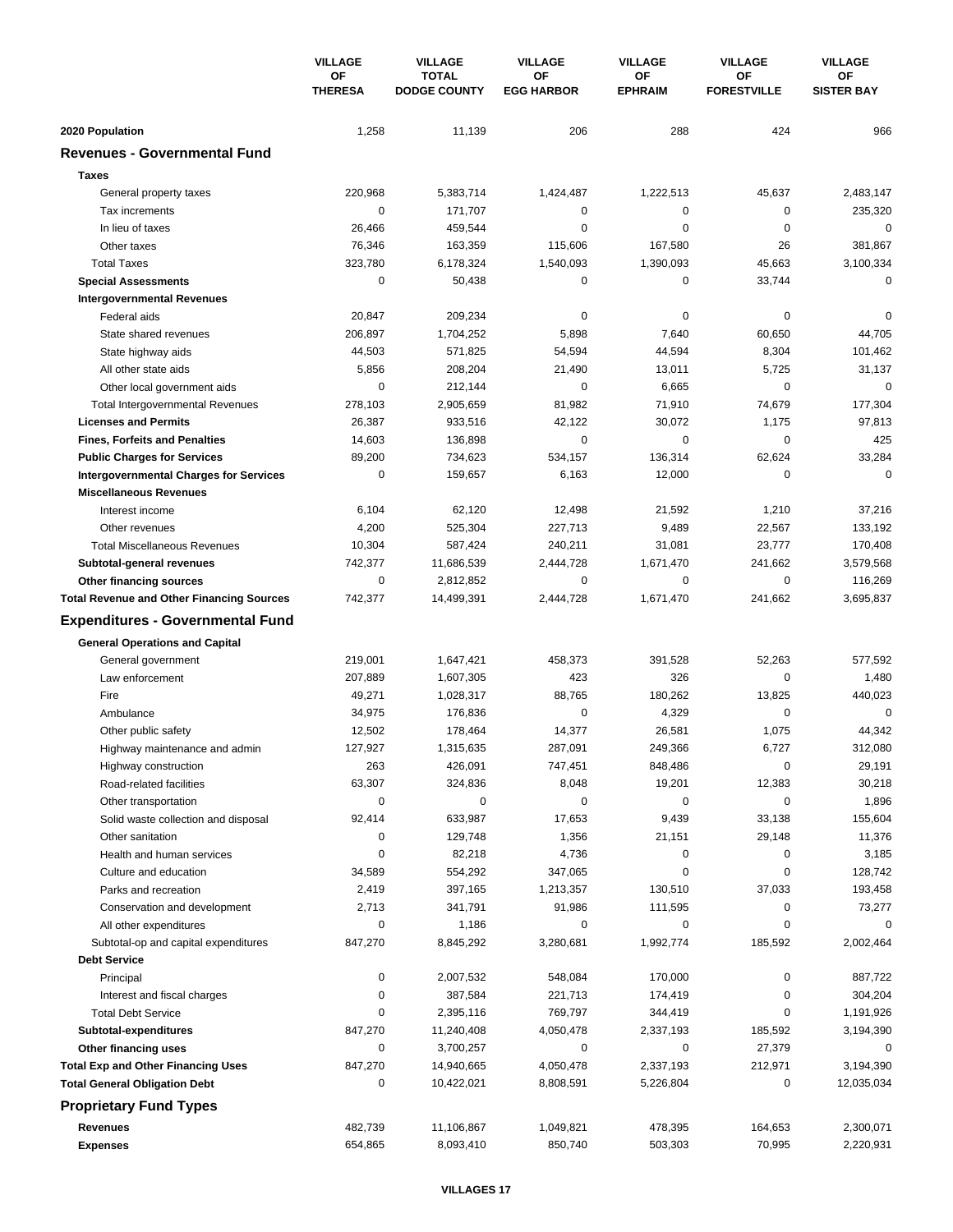|                                                  | <b>VILLAGE</b>                     | <b>VILLAGE</b>                        | <b>VILLAGE</b>      | <b>VILLAGE</b>      | <b>VILLAGE</b>                    | <b>VILLAGE</b>        |
|--------------------------------------------------|------------------------------------|---------------------------------------|---------------------|---------------------|-----------------------------------|-----------------------|
|                                                  | <b>TOTAL</b><br><b>DOOR COUNTY</b> | OF<br><b>LAKE</b><br><b>NEBAGAMON</b> | ΟF<br><b>OLIVER</b> | OF<br><b>POPLAR</b> | <b>OF</b><br><b>SOLON SPRINGS</b> | OF<br><b>SUPERIOR</b> |
| 2020 Population                                  | 1,884                              | 1,087                                 | 436                 | 615                 | 593                               | 703                   |
| <b>Revenues - Governmental Fund</b>              |                                    |                                       |                     |                     |                                   |                       |
| <b>Taxes</b>                                     |                                    |                                       |                     |                     |                                   |                       |
| General property taxes                           | 5,175,784                          | 646,410                               | 78,090              | 141,473             | 249,971                           | 245,926               |
| Tax increments                                   | 235,320                            | 0                                     | 0                   | 0                   | 61,093                            | $\mathbf 0$           |
| In lieu of taxes                                 | $\mathbf 0$                        | 2,552                                 | 1,064               | $\Omega$            | $\mathbf 0$                       | 0                     |
| Other taxes                                      | 665,079                            | 3,301                                 | 0                   | 0                   | 11,236                            | $\mathbf 0$           |
| <b>Total Taxes</b>                               | 6,076,183                          | 652,263                               | 79,154              | 141,473             | 322,300                           | 245,926               |
| <b>Special Assessments</b>                       | 33,744                             | 0                                     | 0                   | 0                   | 0                                 | $\mathbf 0$           |
| <b>Intergovernmental Revenues</b>                |                                    |                                       |                     |                     |                                   |                       |
| Federal aids                                     | 0                                  | 89,000                                | 0                   | 0                   | 10,754                            | 1,560                 |
| State shared revenues                            | 118,893                            | 15,622                                | 46,065              | 41,974              | 104,642                           | 56,234                |
| State highway aids                               | 208,954                            | 76,107                                | 15,190              | 82,120              | 38,448                            | 16,556                |
| All other state aids                             | 71,363                             | 6,362                                 | 10,851              | 11,928              | 2,669                             | 2,797                 |
| Other local government aids                      | 6,665                              | 1,000                                 | 0                   | 0                   | 0                                 | $\mathbf 0$           |
| <b>Total Intergovernmental Revenues</b>          | 405,875                            | 188,091                               | 72,106              | 136,022             | 156,513                           | 77,147                |
| <b>Licenses and Permits</b>                      | 171,182                            | 4,767                                 | 3,185               | 2,013               | 2,040                             | 3,447                 |
| <b>Fines, Forfeits and Penalties</b>             | 425                                | 62                                    | 0                   | 0                   | 0                                 | $\Omega$              |
| <b>Public Charges for Services</b>               | 766,379                            | 3,330                                 | 9,456               | 13,528              | 0                                 | 22,475                |
| <b>Intergovernmental Charges for Services</b>    | 18,163                             | 20,430                                | 0                   | 0                   | $\mathbf 0$                       | $\Omega$              |
| <b>Miscellaneous Revenues</b>                    |                                    |                                       |                     |                     |                                   |                       |
| Interest income                                  | 72,516                             | $\mathbf 0$                           | 34                  | 744                 | 318                               | 27                    |
| Other revenues                                   | 392,961                            | 57,866                                | 2,950               | 0                   | 8,109                             | 10,042                |
| <b>Total Miscellaneous Revenues</b>              | 465,477                            | 57,866                                | 2,984               | 744                 | 8,427                             | 10,069                |
| Subtotal-general revenues                        | 7,937,428                          | 926,809                               | 166,885             | 293,780             | 489,280                           | 359,064               |
| Other financing sources                          | 116,269                            | 0                                     | 0                   | 51,449              | 251,487                           | 24,857                |
| <b>Total Revenue and Other Financing Sources</b> | 8,053,697                          | 926,809                               | 166,885             | 345,229             | 740,767                           | 383,921               |
|                                                  |                                    |                                       |                     |                     |                                   |                       |
| <b>Expenditures - Governmental Fund</b>          |                                    |                                       |                     |                     |                                   |                       |
| <b>General Operations and Capital</b>            |                                    |                                       |                     |                     |                                   |                       |
| General government                               | 1,479,756                          | 291,562                               | 97,006              | 94,074              | 148,900                           | 102,699               |
| Law enforcement                                  | 2,229                              | 33.736                                | 0                   | 0                   | $\mathbf 0$                       | $\mathbf 0$           |
| Fire                                             | 722,875                            | 47,845                                | 17,905              | 31,176              | 139,643                           | 128,335               |
| Ambulance                                        | 4,329                              | 0                                     | 0                   | 0                   | 0                                 | 0                     |
| Other public safety                              | 86,375                             | 0                                     | 0                   | 0                   | $\Omega$                          | $\mathbf 0$           |
| Highway maintenance and admin                    | 855,264                            | 146,491                               | 30,777              | 168,508             | 145,229                           | 36,928                |
| Highway construction                             | 1,625,128                          | 0                                     | 0                   | 0                   | 13,619                            | 24,794                |
| Road-related facilities                          | 69,850                             | 7,047                                 | 11,611              | 2,310               | 20,675                            | 5,728                 |
| Other transportation                             | 1,896                              | 0                                     | 0                   | 0                   | 2,600                             | $\mathbf 0$           |
| Solid waste collection and disposal              | 215,834                            | 0                                     | 0                   | 0                   | 0                                 | 5,999                 |
| Other sanitation                                 | 63,031                             | 60,000                                | 8,009               | 0                   | 23,859                            | 0                     |
| Health and human services                        | 7,921                              | 7,017                                 | 0                   | 0                   | 0                                 | 0                     |
| Culture and education                            | 475,807                            | 14,696                                | 0                   | 0                   | 13,555                            | $\mathbf 0$           |
| Parks and recreation                             | 1,574,358                          | 12,476                                | 185                 | 3,717               | 6,098                             | 827                   |
| Conservation and development                     | 276,858                            | 564                                   | 0                   | 0                   | 19,887                            | $\mathbf 0$           |
| All other expenditures                           | 0                                  | 486,944                               | 0                   | 0                   | 0                                 | $\Omega$              |
| Subtotal-op and capital expenditures             | 7,461,511                          | 1,108,378                             | 165,493             | 299,785             | 534,065                           | 305,310               |
| <b>Debt Service</b>                              |                                    |                                       |                     |                     |                                   |                       |
| Principal                                        | 1,605,806                          | 71,982                                | 5,084               | 47,450              | 99,303                            | 23,670                |
| Interest and fiscal charges                      | 700,336                            | 18,541                                | 217                 | 0                   | 7,943                             | 1,187                 |
| <b>Total Debt Service</b>                        | 2,306,142                          | 90,523                                | 5,301               | 47,450              | 107,246                           | 24,857                |
| Subtotal-expenditures                            | 9,767,653                          | 1,198,901                             | 170,794             | 347,235             | 641,311                           | 330,167               |
| Other financing uses                             | 27,379                             | 0                                     | 0                   | 38,447              | 0                                 | 0                     |
| <b>Total Exp and Other Financing Uses</b>        | 9,795,032                          | 1,198,901                             | 170,794             | 385,682             | 641,311                           | 330,167               |
| <b>Total General Obligation Debt</b>             | 26,070,429                         | 346,923                               | 0                   | 720,310             | 422,458                           | 0                     |
| <b>Proprietary Fund Types</b>                    |                                    |                                       |                     |                     |                                   |                       |
| Revenues                                         | 3,992,940                          | 0                                     | 135,515             | 334,612             | 257,010                           | 114,139               |
| <b>Expenses</b>                                  | 3,645,969                          | 0                                     | 95,838              | 205,870             | 258,112                           | 127,919               |
|                                                  |                                    |                                       |                     |                     |                                   |                       |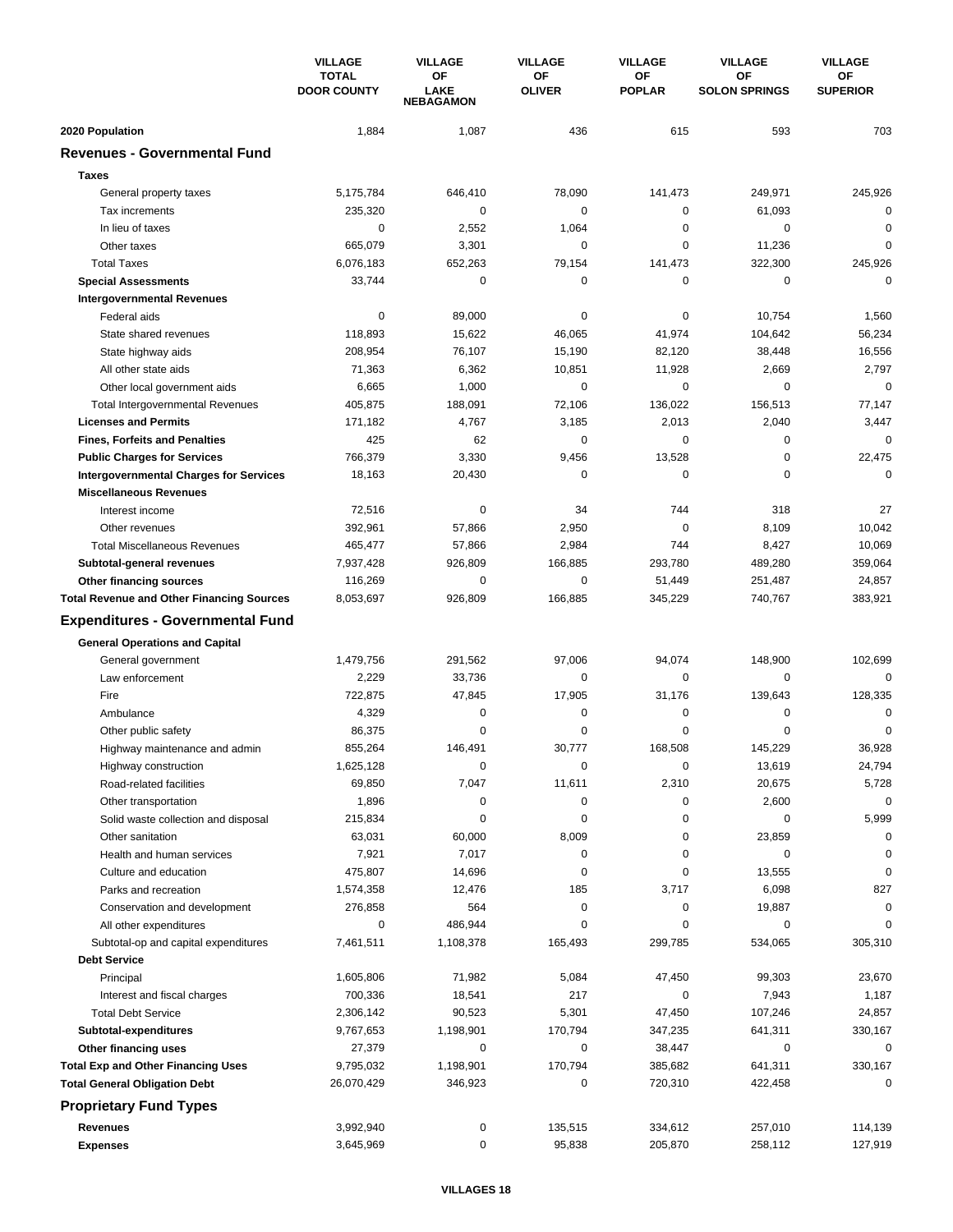|                                                       | <b>VILLAGE</b>                                  | <b>VILLAGE</b>          | <b>VILLAGE</b>      | <b>VILLAGE</b>       | <b>VILLAGE</b><br>ΟF<br><b>ELK MOUND</b> | <b>VILLAGE</b><br>OF<br><b>KNAPP</b> |
|-------------------------------------------------------|-------------------------------------------------|-------------------------|---------------------|----------------------|------------------------------------------|--------------------------------------|
|                                                       | <b>TOTAL</b><br><b>DOUGLAS</b><br><b>COUNTY</b> | ΟF<br><b>BOYCEVILLE</b> | ΟF<br><b>COLFAX</b> | ΟF<br><b>DOWNING</b> |                                          |                                      |
| 2020 Population                                       | 3,434                                           | 1,080                   | 1,095               | 262                  | 871                                      | 458                                  |
| <b>Revenues - Governmental Fund</b>                   |                                                 |                         |                     |                      |                                          |                                      |
| <b>Taxes</b>                                          |                                                 |                         |                     |                      |                                          |                                      |
| General property taxes                                | 1,361,870                                       | 106,110                 | 468,000             | 34,950               | 304,565                                  | 76,893                               |
| Tax increments                                        | 61,093                                          | 199,925                 | 111,443             | 0                    | 38,457                                   | 69,044                               |
| In lieu of taxes                                      | 3,616                                           | $\mathbf 0$             | 56,612              | 0                    | 10.750                                   | 1,000                                |
| Other taxes                                           | 14,537                                          | 12,082                  | 11,458              | 32                   | 11,007                                   | 5,003                                |
| <b>Total Taxes</b>                                    | 1,441,116                                       | 318,117                 | 647,513             | 34,982               | 364,779                                  | 151,940                              |
| <b>Special Assessments</b>                            | $\mathbf 0$                                     | 0                       | 0                   | $\pmb{0}$            | 1,672                                    | $\mathbf 0$                          |
| <b>Intergovernmental Revenues</b>                     |                                                 |                         |                     |                      |                                          |                                      |
| Federal aids                                          | 101,314                                         | 17,623                  | 0                   | 10,181               | 3,159                                    | $\mathbf 0$                          |
| State shared revenues                                 | 264,537                                         | 466,818                 | 305,481             | 23,202               | 237,389                                  | 172,296                              |
|                                                       | 228,421                                         | 428,863                 | 75,074              | 12,185               | 37,920                                   | 16,399                               |
| State highway aids                                    | 34,607                                          | 150,983                 | 102,513             | 523                  | 2,515                                    | 10,337                               |
| All other state aids                                  |                                                 |                         |                     |                      |                                          | $\mathbf 0$                          |
| Other local government aids                           | 1,000                                           | 65,062                  | 0                   | 0                    | 0                                        |                                      |
| <b>Total Intergovernmental Revenues</b>               | 629,879                                         | 1,129,349               | 483,068             | 46,091               | 280,983                                  | 199,032                              |
| <b>Licenses and Permits</b>                           | 15,452                                          | 5,075                   | 11,060              | 1,400                | 14,041                                   | 979                                  |
| <b>Fines, Forfeits and Penalties</b>                  | 62                                              | 6,907                   | 3,554               | 0                    | 3,579                                    | $\mathbf 0$                          |
| <b>Public Charges for Services</b>                    | 48,789                                          | 50,568                  | 265,534             | 30,932               | 12,548                                   | 30,466                               |
| <b>Intergovernmental Charges for Services</b>         | 20,430                                          | $\mathbf 0$             | 150,338             | $\mathbf 0$          | 301                                      | $\Omega$                             |
| <b>Miscellaneous Revenues</b>                         |                                                 |                         |                     |                      |                                          |                                      |
| Interest income                                       | 1,123                                           | 4,733                   | 11,340              | 2,101                | 3,943                                    | 93                                   |
| Other revenues                                        | 78,967                                          | 355,542                 | 23,517              | 35,985               | 14,164                                   | 12,509                               |
| <b>Total Miscellaneous Revenues</b>                   | 80,090                                          | 360,275                 | 34,857              | 38,086               | 18,107                                   | 12,602                               |
| Subtotal-general revenues                             | 2,235,818                                       | 1,870,291               | 1,595,924           | 151,491              | 696,010                                  | 395,019                              |
| Other financing sources                               | 327,793                                         | 30,423                  | 0                   | 0                    | 100,000                                  | 0                                    |
| <b>Total Revenue and Other Financing Sources</b>      | 2,563,611                                       | 1,900,714               | 1,595,924           | 151,491              | 796,010                                  | 395,019                              |
| <b>Expenditures - Governmental Fund</b>               |                                                 |                         |                     |                      |                                          |                                      |
| <b>General Operations and Capital</b>                 |                                                 |                         |                     |                      |                                          |                                      |
| General government                                    | 734,241                                         | 229,770                 | 219,552             | 64,467               | 222,754                                  | 112,556                              |
| Law enforcement                                       | 33,736                                          | 217,150                 | 173,922             | 0                    | 132,836                                  | 0                                    |
| Fire                                                  | 364,904                                         | 93,000                  | 151,901             | 4,026                | 58,850                                   | 36,694                               |
| Ambulance                                             | 0                                               | 102,059                 | 359,555             | 6,673                | 14,904                                   | 9,702                                |
| Other public safety                                   | 0                                               | 226                     | 1,200               | 0                    | 0                                        | 0                                    |
|                                                       | 527,933                                         | 103,933                 | 171,440             | 6,323                | 124,008                                  | 59,124                               |
| Highway maintenance and admin<br>Highway construction | 38,413                                          | 58,869                  | 0                   | 2,473                | 63,322                                   | $\mathbf 0$                          |
|                                                       | 47,371                                          |                         |                     |                      |                                          |                                      |
| Road-related facilities                               |                                                 | 39,541                  | 31,352              | 5,361<br>0           | 14,365<br>$\pmb{0}$                      | 1,744<br>$\mathbf 0$                 |
| Other transportation                                  | 2,600                                           | 20,593                  | 0                   |                      |                                          |                                      |
| Solid waste collection and disposal                   | 5,999                                           | 27,816                  | 48,159              | 6,049                | 26,618                                   | 39,300                               |
| Other sanitation                                      | 91,868                                          | 3,049                   | 0                   | 33,365               | 0                                        | 0                                    |
| Health and human services                             | 7,017                                           | 4,693                   | 15,094              | 5,357                | 1,727                                    | 1,497                                |
| Culture and education                                 | 28,251                                          | 147,392                 | 144,497             | 523                  | 5,824                                    | 0                                    |
| Parks and recreation                                  | 23,303                                          | 42,592                  | 55,222              | 570                  | 10,376                                   | 25,871                               |
| Conservation and development                          | 20,451                                          | 318,487                 | 3,503               | 0                    | 1,194                                    | 500                                  |
| All other expenditures                                | 486,944                                         | 0                       | 0                   | 0                    | 0                                        | 0                                    |
| Subtotal-op and capital expenditures                  | 2,413,031                                       | 1,409,170               | 1,375,397           | 135,187              | 676,778                                  | 286,988                              |
| <b>Debt Service</b>                                   |                                                 |                         |                     |                      |                                          |                                      |
| Principal                                             | 247,489                                         | 53,155                  | 167,423             | 0                    | 67,933                                   | 22,757                               |
| Interest and fiscal charges                           | 27,888                                          | 56,763                  | 26,249              | 0                    | 21,920                                   | 6,014                                |
| <b>Total Debt Service</b>                             | 275,377                                         | 109,918                 | 193,672             | 0                    | 89,853                                   | 28,771                               |
| Subtotal-expenditures                                 | 2,688,408                                       | 1,519,088               | 1,569,069           | 135,187              | 766,631                                  | 315,759                              |
| Other financing uses                                  | 38,447                                          | 0                       | 0                   | 0                    | 0                                        | 0                                    |
| <b>Total Exp and Other Financing Uses</b>             | 2,726,855                                       | 1,519,088               | 1,569,069           | 135,187              | 766,631                                  | 315,759                              |
| <b>Total General Obligation Debt</b>                  | 1,489,691                                       | 1,931,948               | 1,039,544           | 0                    | 1,221,418                                | 154,179                              |
| <b>Proprietary Fund Types</b>                         |                                                 |                         |                     |                      |                                          |                                      |
| <b>Revenues</b>                                       | 841,276                                         | 718,440                 | 499,128             | 0                    | 324,898                                  | 152,580                              |
| <b>Expenses</b>                                       | 687,739                                         | 736,960                 | 438,664             | 0                    | 392,607                                  | 139,262                              |
|                                                       |                                                 |                         |                     |                      |                                          |                                      |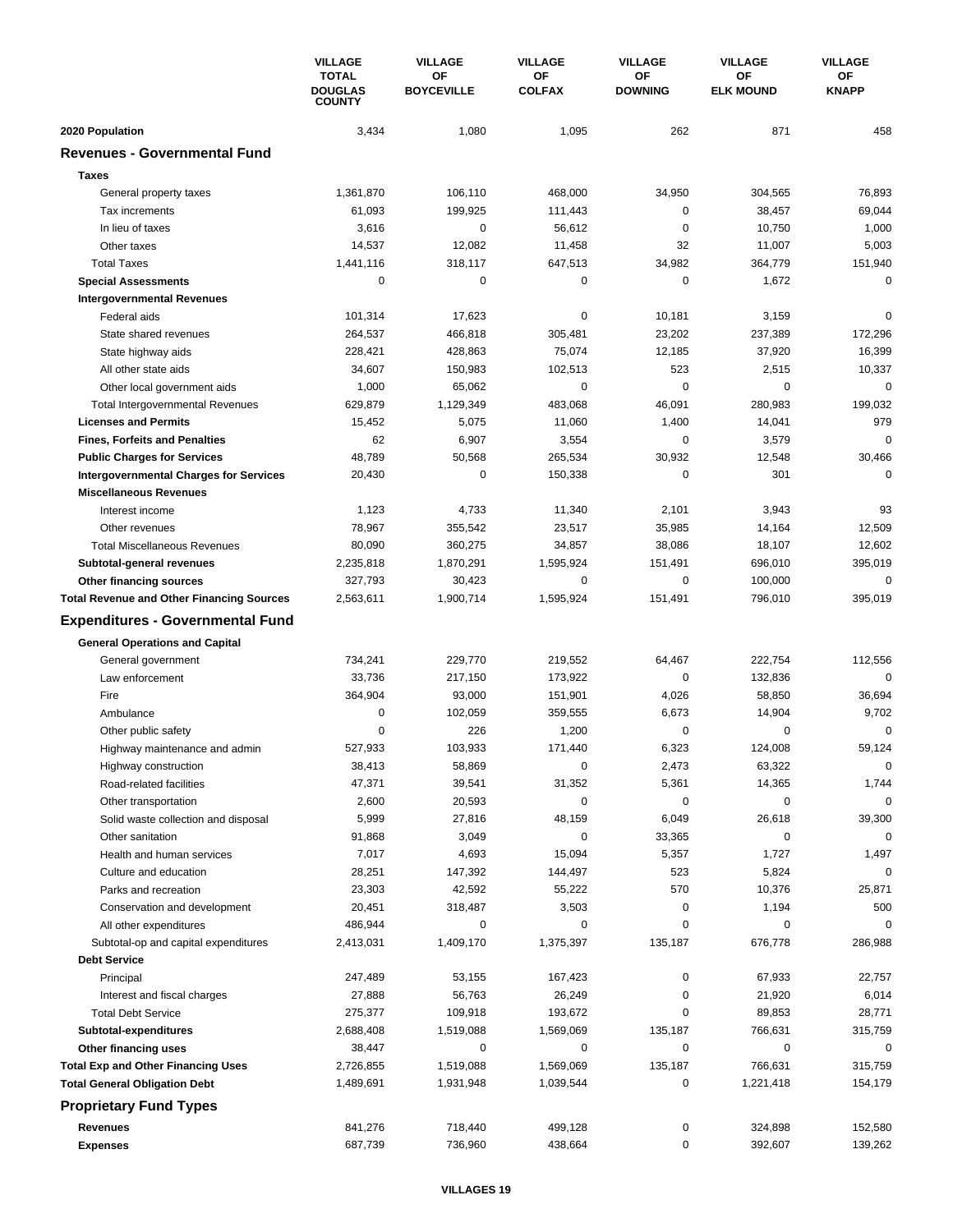|                                                  | <b>VILLAGE</b><br>OF<br><b>DALLAS</b> | <b>VILLAGE</b>      | <b>VILLAGE</b><br>ΟF<br><b>PRAIRIE FARM</b> | <b>VILLAGE</b><br>ΟF<br><b>TURTLE LAKE</b> | <b>VILLAGE</b><br><b>TOTAL</b><br><b>BARRON</b><br><b>COUNTY</b> | <b>VILLAGE</b><br>ОF<br><b>MASON</b> |
|--------------------------------------------------|---------------------------------------|---------------------|---------------------------------------------|--------------------------------------------|------------------------------------------------------------------|--------------------------------------|
|                                                  |                                       | ΟF<br><b>HAUGEN</b> |                                             |                                            |                                                                  |                                      |
| 2020 Population                                  | 348                                   | 279                 | 456                                         | 1,032                                      | 4,621                                                            | 93                                   |
| <b>Revenues - Governmental Fund</b>              |                                       |                     |                                             |                                            |                                                                  |                                      |
| <b>Taxes</b>                                     |                                       |                     |                                             |                                            |                                                                  |                                      |
| General property taxes                           | 50,965                                | 43,927              | 36,791                                      | 703,147                                    | 1,466,550                                                        | 9,812                                |
| Tax increments                                   | 25,223                                | $\pmb{0}$           | 21,780                                      | 394,564                                    | 947,078                                                          | 9,947                                |
| In lieu of taxes                                 | 17,851                                | 7,632               | 8,549                                       | 106,680                                    | 246,688                                                          | 0                                    |
| Other taxes                                      | 659                                   | 0                   | 984                                         | 53,756                                     | 60,226                                                           | 0                                    |
| <b>Total Taxes</b>                               | 94,698                                | 51,559              | 68,104                                      | 1,258,147                                  | 2,720,542                                                        | 19,759                               |
| <b>Special Assessments</b>                       | 0                                     | 0                   | 7,833                                       | 0                                          | 8,267                                                            | 0                                    |
| <b>Intergovernmental Revenues</b>                |                                       |                     |                                             |                                            |                                                                  |                                      |
| Federal aids                                     | 14,231                                | 2,288               | 2,549                                       | 16,733                                     | 57,815                                                           | 0                                    |
| State shared revenues                            | 87,616                                | 83,042              | 109,337                                     | 364,594                                    | 1,222,875                                                        | 39,221                               |
| State highway aids                               | 11,327                                | 10,205              | 13,179                                      | 106,259                                    | 279,951                                                          | 6,859                                |
| All other state aids                             | 3,443                                 | 705                 | $\mathbf 0$                                 | 94,310                                     | 120,556                                                          | 169                                  |
| Other local government aids                      | $\mathbf 0$                           | 0                   | $\mathbf 0$                                 | 40,066                                     | 72,455                                                           | 0                                    |
| <b>Total Intergovernmental Revenues</b>          | 116,617                               | 96,240              | 125,065                                     | 621,962                                    | 1,753,652                                                        | 46,249                               |
| <b>Licenses and Permits</b>                      | 1,219                                 | 3,467               | 2,787                                       | 14,911                                     | 42,407                                                           | 140                                  |
| <b>Fines, Forfeits and Penalties</b>             | 0                                     | 0                   | 273                                         | 97,011                                     | 112,692                                                          | $\Omega$                             |
| <b>Public Charges for Services</b>               | 31,969                                | 24,203              | 55,779                                      | 5,176                                      | 227,917                                                          | 7,270                                |
| <b>Intergovernmental Charges for Services</b>    | $\mathbf 0$                           | $\mathbf 0$         | 8,405                                       | 28,474                                     | 36,879                                                           | $\mathbf 0$                          |
| <b>Miscellaneous Revenues</b>                    |                                       |                     |                                             |                                            |                                                                  |                                      |
| Interest income                                  | 359                                   | 502                 | 13,475                                      | 17,559                                     | 65,268                                                           | 31                                   |
| Other revenues                                   | 9,675                                 | 4,603               | 41,550                                      | 52,379                                     | 156,024                                                          | 17,048                               |
| <b>Total Miscellaneous Revenues</b>              | 10,034                                | 5,105               | 55,025                                      | 69,938                                     | 221,292                                                          | 17,079                               |
| Subtotal-general revenues                        | 254,537                               | 180,574             | 323,271                                     | 2,095,619                                  | 5,123,648                                                        | 90,497                               |
| Other financing sources                          | 7,476                                 | 0                   | 0                                           | 0                                          | 1,652,476                                                        | 0                                    |
| <b>Total Revenue and Other Financing Sources</b> | 262,013                               | 180,574             | 323,271                                     | 2,095,619                                  | 6,776,124                                                        | 90,497                               |
| <b>Expenditures - Governmental Fund</b>          |                                       |                     |                                             |                                            |                                                                  |                                      |
| <b>General Operations and Capital</b>            |                                       |                     |                                             |                                            |                                                                  |                                      |
| General government                               | 51,051                                | 38,569              | 55,060                                      | 336,079                                    | 849,465                                                          | 33,040                               |
| Law enforcement                                  | 0                                     | 0                   | 0                                           | 634,434                                    | 951,828                                                          | $\mathbf 0$                          |
| Fire                                             | 46,431                                | 33,508              | 21,463                                      | 48,770                                     | 418,613                                                          | 8,156                                |
| Ambulance                                        | 6,313                                 | 0                   | 4,872                                       | 0                                          | 11,185                                                           | 3,416                                |
| Other public safety                              | 0                                     | 0                   | 0                                           | 11,907                                     | 24,373                                                           | 0                                    |
| Highway maintenance and admin                    | 57,950                                | 31,622              | 50,701                                      | 214,981                                    | 436,182                                                          | 21,313                               |
| Highway construction                             | 0                                     | 0                   | 25,868                                      | 271,527                                    | 767,779                                                          | 0                                    |
| Road-related facilities                          | 8,318                                 | 0                   | 255,620                                     | 43,446                                     | 817,174                                                          | 2,264                                |
| Other transportation                             | 0                                     | 0                   | 0                                           | 0                                          | 0                                                                | $\mathbf 0$                          |
| Solid waste collection and disposal              | 22,288                                | 27,348              | 52,743                                      | 42                                         | 261,235                                                          | 1,145                                |
| Other sanitation                                 | 0                                     | 0                   | 165                                         | 7,135                                      | 7,300                                                            | 4,166                                |
| Health and human services                        | 0                                     | 0                   | $\pmb{0}$                                   | 6,581                                      | 19,368                                                           | 0                                    |
| Culture and education                            | 7,392                                 | 0                   | 0                                           | 113,062                                    | 240,093                                                          | 0                                    |
| Parks and recreation                             | 22,043                                | 4,379               | 21,605                                      | 80,739                                     | 185,618                                                          | 17,213                               |
| Conservation and development                     | 4,720                                 | 425                 | 60,626                                      | 90,083                                     | 900,011                                                          | 0                                    |
| All other expenditures                           | 0                                     | 0                   | 0                                           | 0                                          | 0                                                                | $\Omega$                             |
| Subtotal-op and capital expenditures             | 226,506                               | 135,851             | 548,723                                     | 1,858,786                                  | 5,890,224                                                        | 90,713                               |
| <b>Debt Service</b>                              |                                       |                     |                                             |                                            |                                                                  |                                      |
| Principal                                        | 30,155                                | 15,004              | 0                                           | 50,276                                     | 205,435                                                          | 2,900                                |
| Interest and fiscal charges                      | 5,109                                 | 3,950               | 0                                           | 21,938                                     | 45,183                                                           | 0                                    |
| <b>Total Debt Service</b>                        | 35,264                                | 18,954              | 0                                           | 72,214                                     | 250,618                                                          | 2,900                                |
| Subtotal-expenditures                            | 261,770                               | 154,805             | 548,723                                     | 1,931,000                                  | 6,140,842                                                        | 93,613                               |
| Other financing uses                             | 0                                     | 0                   | 0                                           | 0                                          | 0                                                                | 0                                    |
| <b>Total Exp and Other Financing Uses</b>        | 261,770                               | 154,805             | 548,723                                     | 1,931,000                                  | 6,140,842                                                        | 93,613                               |
| <b>Total General Obligation Debt</b>             | 160,177                               | 110,264             | 0                                           | 533,131                                    | 4,537,694                                                        | 84,600                               |
| <b>Proprietary Fund Types</b>                    |                                       |                     |                                             |                                            |                                                                  |                                      |
| <b>Revenues</b>                                  | 191,922                               | 96,250              | 51,737                                      | 1,980,763                                  | 4,406,266                                                        | 35,692                               |
| <b>Expenses</b>                                  | 180,174                               | 107,897             | 42,381                                      | 1,765,555                                  | 3,280,653                                                        | 56,404                               |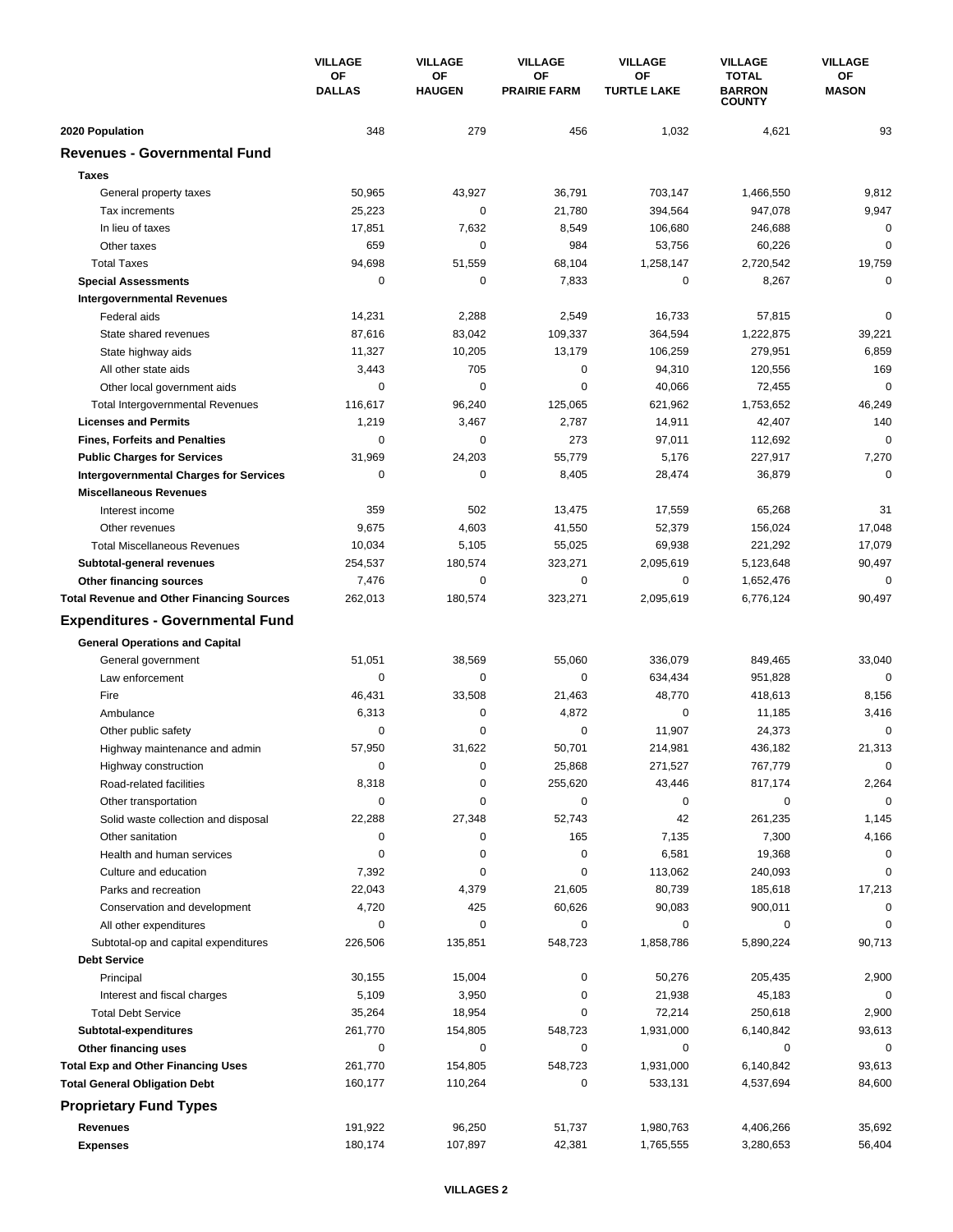|                                                  | <b>VILLAGE</b>         | <b>VILLAGE</b>       | <b>VILLAGE</b>                     | <b>VILLAGE</b>         | <b>VILLAGE</b>          | <b>VILLAGE</b>                                     |
|--------------------------------------------------|------------------------|----------------------|------------------------------------|------------------------|-------------------------|----------------------------------------------------|
|                                                  | OF<br><b>RIDGELAND</b> | OF<br><b>WHEELER</b> | <b>TOTAL</b><br><b>DUNN COUNTY</b> | ΟF<br><b>FAIRCHILD</b> | OF<br><b>FALL CREEK</b> | <b>TOTAL</b><br><b>EAU CLAIRE</b><br><b>COUNTY</b> |
| 2020 Population                                  | 268                    | 343                  | 4,377                              | 535                    | 1,269                   | 1,804                                              |
| <b>Revenues - Governmental Fund</b>              |                        |                      |                                    |                        |                         |                                                    |
| <b>Taxes</b>                                     |                        |                      |                                    |                        |                         |                                                    |
| General property taxes                           | 33,602                 | 52,900               | 1,077,020                          | 91,158                 | 682,093                 | 773,251                                            |
| Tax increments                                   | 25,905                 | 0                    | 444,774                            | 0                      | $\mathbf 0$             | $\mathbf 0$                                        |
| In lieu of taxes                                 | $\mathbf 0$            | 0                    | 68,362                             | 43,177                 | 75,066                  | 118,243                                            |
| Other taxes                                      | $\mathbf 0$            | 96                   | 39,678                             | 841                    | $\mathbf 0$             | 841                                                |
| <b>Total Taxes</b>                               | 59,507                 | 52,996               | 1,629,834                          | 135,176                | 757,159                 | 892,335                                            |
| <b>Special Assessments</b>                       | 0                      | 0                    | 1,672                              | 0                      | 105,248                 | 105,248                                            |
| <b>Intergovernmental Revenues</b>                |                        |                      |                                    |                        |                         |                                                    |
| Federal aids                                     | 5,000                  | 6,150                | 42,113                             | 0                      | 29,198                  | 29,198                                             |
| State shared revenues                            | 69,522                 | 121,791              | 1,396,499                          | 228,902                | 252,798                 | 481,700                                            |
| State highway aids                               | 11,218                 | 10,872               | 592,531                            | 25,320                 | 83,072                  | 108,392                                            |
| All other state aids                             | 725                    | 397                  | 267,993                            | 13,256                 | 4,074                   | 17,330                                             |
| Other local government aids                      | $\mathbf 0$            | 0                    | 65,062                             | 8,400                  | 84,193                  | 92,593                                             |
| Total Intergovernmental Revenues                 | 86,465                 | 139,210              | 2,364,198                          | 275,878                | 453,335                 | 729,213                                            |
| <b>Licenses and Permits</b>                      | 2,736                  | 4,891                | 40,182                             | 1,455                  | 4,923                   | 6,378                                              |
| <b>Fines, Forfeits and Penalties</b>             | 0                      | 0                    | 14,040                             | 956                    | 3,749                   | 4,705                                              |
| <b>Public Charges for Services</b>               | 43,519                 | 265                  | 433,832                            | 39,786                 | 39,561                  | 79,347                                             |
| <b>Intergovernmental Charges for Services</b>    | $\mathbf 0$            | 600                  | 151,239                            | 18,205                 | 1,250                   | 19,455                                             |
| <b>Miscellaneous Revenues</b>                    |                        |                      |                                    |                        |                         |                                                    |
| Interest income                                  | 1,242                  | 571                  | 24,023                             | 921                    | 6,064                   | 6,985                                              |
| Other revenues                                   | 4,860                  | 3,545                | 450,122                            | 118,612                | 150,132                 | 268,744                                            |
| <b>Total Miscellaneous Revenues</b>              | 6,102                  | 4,116                | 474,145                            | 119,533                | 156,196                 | 275,729                                            |
| Subtotal-general revenues                        | 198,329                | 202,078              | 5,109,142                          | 590,989                | 1,521,421               | 2,112,410                                          |
| Other financing sources                          | 14,051                 | 0                    | 144,474                            | 150,000                | 843,592                 | 993,592                                            |
| <b>Total Revenue and Other Financing Sources</b> | 212,380                | 202,078              | 5,253,616                          | 740,989                | 2,365,013               | 3,106,002                                          |
| <b>Expenditures - Governmental Fund</b>          |                        |                      |                                    |                        |                         |                                                    |
| <b>General Operations and Capital</b>            |                        |                      |                                    |                        |                         |                                                    |
| General government                               | 46,142                 | 85,354               | 980,595                            | 184,465                | 221,827                 | 406,292                                            |
| Law enforcement                                  | $\mathbf 0$            | 191                  | 524,099                            | 42,469                 | 200,310                 | 242,779                                            |
| Fire                                             | 22,592                 | 44,945               | 412,008                            | 102,915                | 94,530                  | 197,445                                            |
| Ambulance                                        | 1,815                  | 5,872                | 500,580                            | 0                      | $\mathbf 0$             | $\mathbf 0$                                        |
| Other public safety                              | 0                      | 1,343                | 2,769                              | $\mathbf 0$            | 38,345                  | 38,345                                             |
| Highway maintenance and admin                    | 21,027                 | 48,976               | 534,831                            | 108,334                | 135,026                 | 243,360                                            |
| Highway construction                             | 37,952                 | 0                    | 162,616                            | 0                      | 369,546                 | 369,546                                            |
| Road-related facilities                          | 9,379                  | 6,327                | 108,069                            | 11,608                 | 17,656                  | 29,264                                             |
| Other transportation                             | 0                      | 0                    | 20,593                             | 0                      | 0                       | $\mathbf 0$                                        |
| Solid waste collection and disposal              | 26,655                 | 4,856                | 179,453                            | 36,692                 | 37,531                  | 74,223                                             |
| Other sanitation                                 | 32,317                 | 12,250               | 80,981                             | 0                      | 0                       | $\Omega$                                           |
| Health and human services                        | $\mathbf 0$            | 681                  | 29,049                             | 140                    | $\mathbf 0$             | 140                                                |
| Culture and education                            | 2,500                  | 0                    | 300,736                            | 38,958                 | 160,023                 | 198,981                                            |
| Parks and recreation                             | 31,815                 | 2,020                | 168,466                            | 1,811                  | 96,437                  | 98,248                                             |
| Conservation and development                     | 7,832                  | 500                  | 332,016                            | 0                      | 645,030                 | 645,030                                            |
| All other expenditures                           | 0                      | 0                    | 0                                  | 0                      | 0                       | 0                                                  |
| Subtotal-op and capital expenditures             | 240,026                | 213,315              | 4,336,861                          | 527,392                | 2,016,261               | 2,543,653                                          |
| <b>Debt Service</b>                              |                        |                      |                                    |                        |                         |                                                    |
| Principal                                        | 0                      | 1,770                | 313,038                            | 49,748                 | 196,610                 | 246,358                                            |
| Interest and fiscal charges                      | 0                      | 1,633                | 112,579                            | 5,367                  | 86,861                  | 92,228                                             |
| <b>Total Debt Service</b>                        | 0                      | 3,403                | 425,617                            | 55,115                 | 283,471                 | 338,586                                            |
| Subtotal-expenditures                            | 240,026                | 216,718              | 4,762,478                          | 582,507                | 2,299,732               | 2,882,239                                          |
| Other financing uses                             | 14,755                 | 0                    | 14,755                             | 0                      | 0                       | 0                                                  |
| <b>Total Exp and Other Financing Uses</b>        | 254,781                | 216,718              | 4,777,233                          | 582,507                | 2,299,732               | 2,882,239                                          |
| <b>Total General Obligation Debt</b>             | 0                      | 44,893               | 4,391,982                          | 172,343                | 3,711,801               | 3,884,144                                          |
| <b>Proprietary Fund Types</b>                    |                        |                      |                                    |                        |                         |                                                    |
| <b>Revenues</b>                                  | 45,692                 | 220,044              |                                    |                        |                         |                                                    |
| <b>Expenses</b>                                  | 39,902                 | 178,767              | 1,960,782<br>1,926,162             | 295,908<br>412,172     | 1,242,020<br>756,699    | 1,537,928<br>1,168,871                             |
|                                                  |                        |                      |                                    |                        |                         |                                                    |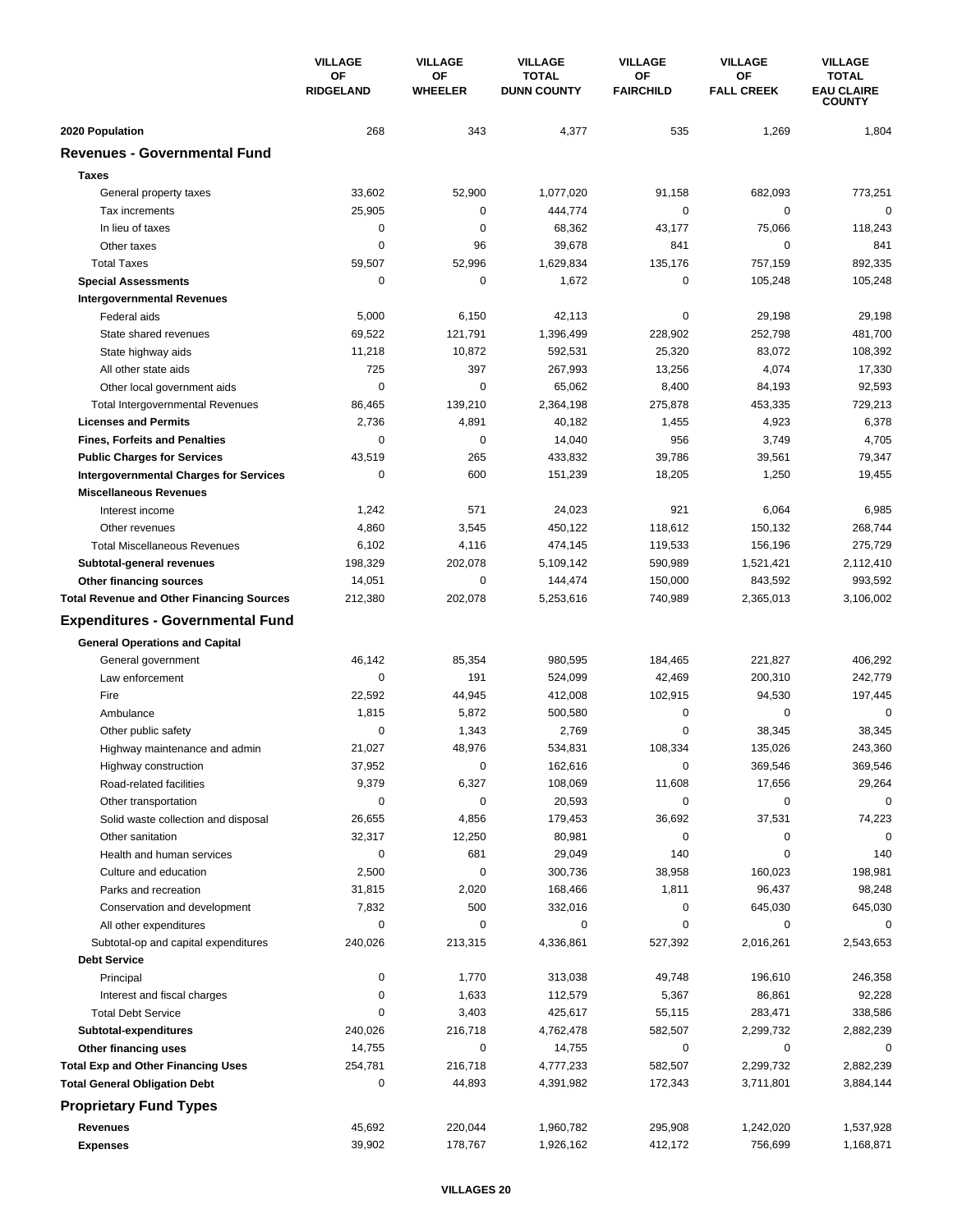|                                                  | <b>VILLAGE</b>       | <b>VILLAGE</b><br><b>VILLAGE</b> | <b>VILLAGE</b>    | <b>VILLAGE</b>         | <b>VILLAGE</b>                       |                                   |
|--------------------------------------------------|----------------------|----------------------------------|-------------------|------------------------|--------------------------------------|-----------------------------------|
|                                                  | OF<br><b>BRANDON</b> | OF<br><b>CAMPBELLSPORT</b>       | ΟF<br><b>EDEN</b> | OF<br><b>FAIRWATER</b> | ΟF<br><b>MOUNT</b><br><b>CALVARY</b> | OF<br><b>NORTH FOND DU</b><br>LAC |
| 2020 Population                                  | 863                  | 1,825                            | 908               | 362                    | 534                                  | 5,181                             |
| <b>Revenues - Governmental Fund</b>              |                      |                                  |                   |                        |                                      |                                   |
| <b>Taxes</b>                                     |                      |                                  |                   |                        |                                      |                                   |
| General property taxes                           | 352,052              | 1,113,667                        | 51,795            | 97,710                 | 132,841                              | 1,557,635                         |
| Tax increments                                   | $\mathbf 0$          | 23,306                           | 0                 | 78,608                 | $\mathbf 0$                          | 536,101                           |
| In lieu of taxes                                 | 19,533               | 129,260                          | 0                 | $\mathbf 0$            | 10,718                               | 152,530                           |
| Other taxes                                      | 0                    | 2,312                            | 44,373            | 161                    | 0                                    | 144,678                           |
| <b>Total Taxes</b>                               | 371,585              | 1,268,545                        | 96,168            | 176,479                | 143,559                              | 2,390,944                         |
| <b>Special Assessments</b>                       | 130                  | 0                                | 0                 | 0                      | 0                                    | 27,349                            |
| <b>Intergovernmental Revenues</b>                |                      |                                  |                   |                        |                                      |                                   |
| Federal aids                                     | 0                    | 0                                | 0                 | 6,883                  | 0                                    | $\Omega$                          |
| State shared revenues                            | 205,864              | 327,230                          | 109,573           | 94,391                 | 84,357                               | 1,459,013                         |
| State highway aids                               | 37,826               | 85,707                           | 42,793            | 5,262                  | 9,986                                | 306,713                           |
| All other state aids                             | 60,207               | 60,965                           | 4,145             | 2,018                  | 22,878                               | 182,660                           |
| Other local government aids                      | $\mathbf 0$          | 7,840                            | 0                 | $\mathbf 0$            | $\mathbf 0$                          | 111,471                           |
| <b>Total Intergovernmental Revenues</b>          | 303,897              | 481,742                          | 156,511           | 108,554                | 117,221                              | 2,059,857                         |
| <b>Licenses and Permits</b>                      | 14,335               | 30,369                           | 23,629            | 2,610                  | 6,365                                | 129,581                           |
| <b>Fines, Forfeits and Penalties</b>             | 8,264                | 28,497                           | 0                 | 5,720                  | 0                                    | 259,756                           |
| <b>Public Charges for Services</b>               | 3,342                | 404,460                          | 0                 | 635                    | 0                                    | 1,056,351                         |
| <b>Intergovernmental Charges for Services</b>    | 26,013               | 258,586                          | 0                 | $\mathbf 0$            | 0                                    | 157,898                           |
| <b>Miscellaneous Revenues</b>                    |                      |                                  |                   |                        |                                      |                                   |
| Interest income                                  | 705                  | 26,890                           | 922               | 156                    | 12,109                               | 36,755                            |
| Other revenues                                   | 8,975                | 100,867                          | 8,137             | 3,991                  | 651                                  | 69,353                            |
| <b>Total Miscellaneous Revenues</b>              | 9,680                | 127,757                          | 9,059             | 4,147                  | 12,760                               | 106,108                           |
| Subtotal-general revenues                        | 737,246              | 2,599,956                        | 285,367           | 298,145                | 279,905                              | 6,187,844                         |
| Other financing sources                          | 0                    | 1,748,893                        | 106,894           | $\mathbf 0$            | 0                                    | 78,234                            |
| <b>Total Revenue and Other Financing Sources</b> | 737,246              | 4,348,849                        | 392,261           | 298,145                | 279,905                              | 6,266,078                         |
|                                                  |                      |                                  |                   |                        |                                      |                                   |
| <b>Expenditures - Governmental Fund</b>          |                      |                                  |                   |                        |                                      |                                   |
| <b>General Operations and Capital</b>            |                      |                                  |                   |                        |                                      |                                   |
| General government                               | 135,084              | 227,852                          | 66,400            | 48,593                 | 76,534                               | 670,910                           |
| Law enforcement                                  | 97,434               | 320.899                          | 0                 | 26,413                 | $\mathbf 0$                          | 1,179,846                         |
| Fire                                             | 101,570              | 1,167,565                        | 11,196            | 40,889                 | 16,715                               | 164,360                           |
| Ambulance                                        | 0                    | 257,133                          | 0                 | 0                      | 12,737                               | 1,408,425                         |
| Other public safety                              | 5,730                | 6,197                            | 18,123            | 303                    | 3,400                                | 75,043                            |
| Highway maintenance and admin                    | 160,711              | 340,553                          | 27,068            | 7,229                  | 26,811                               | 652,366                           |
| Highway construction                             | 0                    | 31,031                           | 0                 | 12,113                 | 0                                    | 278,613                           |
| Road-related facilities                          | 16,312               | 48,585                           | 15,592            | 6,831                  | 16,271                               | 65,845                            |
| Other transportation                             | $\mathbf 0$          | 0                                | 0                 | $\mathbf 0$            | 0                                    | 46,216                            |
| Solid waste collection and disposal              | 61,110               | 160,287                          | 70,180            | 23,542                 | 45,284                               | 222,108                           |
| Other sanitation                                 | 7,815                | 2,117                            | 1,905             | 18,263                 | 0                                    | 0                                 |
| Health and human services                        | 4,511                | 0                                | 0                 | 3,240                  | 0                                    | 3,139                             |
| Culture and education                            | 67,257               | 302,321                          | 0                 | 0                      | 0                                    | 252,930                           |
| Parks and recreation                             | 42,357               | 94,741                           | 20,150            | 12,002                 | 0                                    | 200,196                           |
| Conservation and development                     | 1,554                | 7,935                            | 0                 | 0                      | 0                                    | 62,646                            |
| All other expenditures                           | 0                    | 0                                | 0                 | 0                      | 0                                    | $\Omega$                          |
| Subtotal-op and capital expenditures             | 701,445              | 2,967,216                        | 230,614           | 199,418                | 197,752                              | 5,282,643                         |
| <b>Debt Service</b>                              |                      |                                  |                   |                        |                                      |                                   |
| Principal                                        | 157,332              | 1,116,678                        | 60,000            | 28,260                 | 75,000                               | 1,253,734                         |
| Interest and fiscal charges                      | 1,611                | 125,026                          | 64,933            | 13,423                 | 5,338                                | 125,654                           |
| <b>Total Debt Service</b>                        | 158,943              | 1,241,704                        | 124,933           | 41,683                 | 80,338                               | 1,379,388                         |
| Subtotal-expenditures                            | 860,388              | 4,208,920                        | 355,547           | 241,101                | 278,090                              | 6,662,031                         |
| Other financing uses                             | 5,067                | 0                                | 0                 | 0                      | 10,718                               | 0                                 |
| <b>Total Exp and Other Financing Uses</b>        | 865,455              | 4,208,920                        | 355,547           | 241,101                | 288,808                              | 6,662,031                         |
| <b>Total General Obligation Debt</b>             | 164,164              | 4,197,886                        | 1,620,481         | 0                      | 225,000                              | 4,637,148                         |
| <b>Proprietary Fund Types</b>                    |                      |                                  |                   |                        |                                      |                                   |
| <b>Revenues</b>                                  | 612,830              | 1,356,916                        | 379,587           | 221,283                | 279,643                              | 2,791,947                         |
| <b>Expenses</b>                                  | 647,744              | 1,100,878                        | 354,178           | 266,627                | 322,369                              | 2,669,842                         |
|                                                  |                      |                                  |                   |                        |                                      |                                   |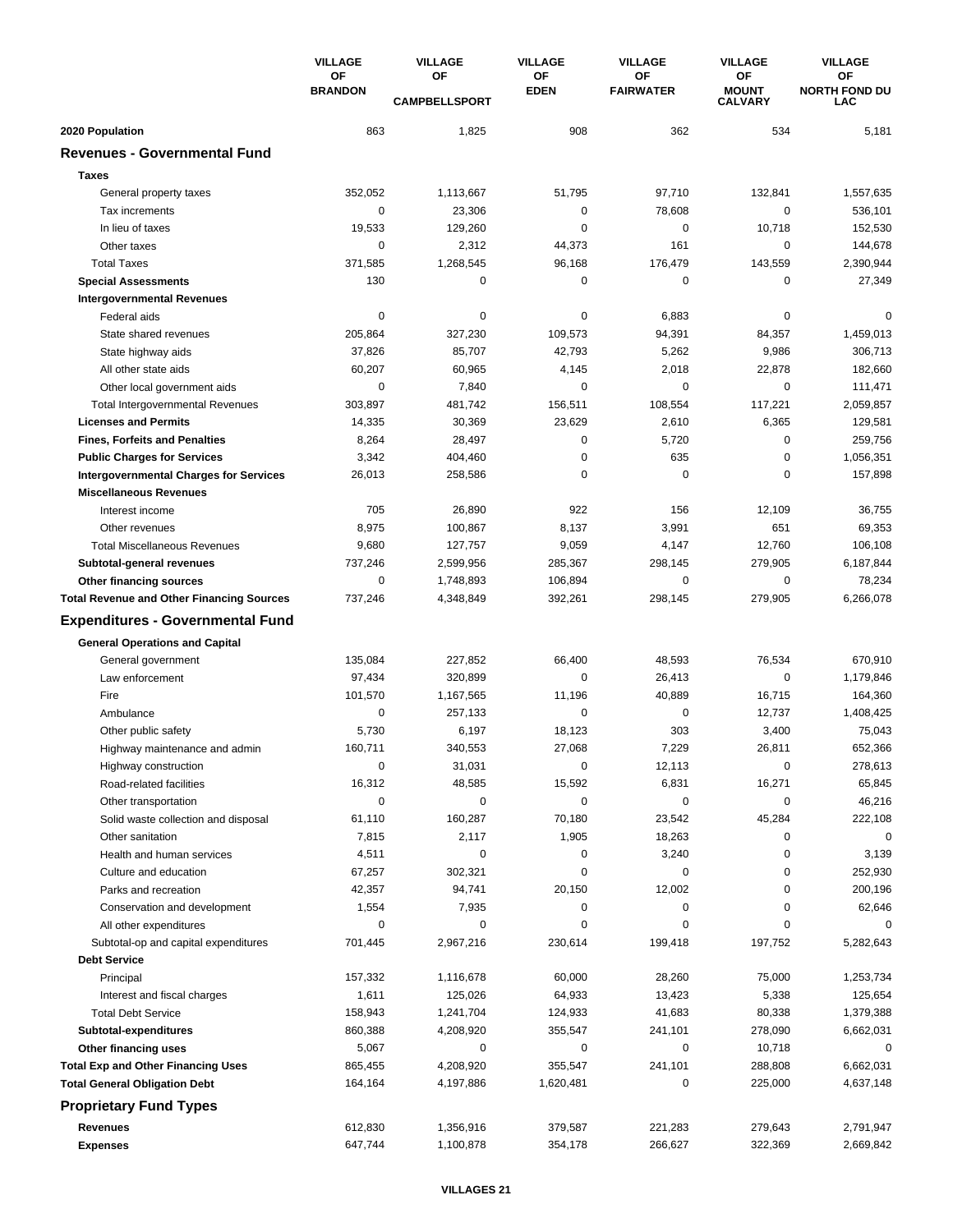|                                                  | <b>VILLAGE</b><br>ОF<br><b>OAKFIELD</b> | <b>VILLAGE</b>         | <b>VILLAGE</b><br>ΟF<br><b>SAINT CLOUD</b> | <b>VILLAGE</b><br><b>TOTAL</b><br><b>FOND DU LAC</b><br><b>COUNTY</b> | <b>VILLAGE</b><br>ΟF<br><b>BAGLEY</b> | <b>VILLAGE</b><br>OF<br><b>BLOOMINGTON</b> |
|--------------------------------------------------|-----------------------------------------|------------------------|--------------------------------------------|-----------------------------------------------------------------------|---------------------------------------|--------------------------------------------|
|                                                  |                                         | ΟF<br><b>ROSENDALE</b> |                                            |                                                                       |                                       |                                            |
| 2020 Population                                  | 1,104                                   | 1,024                  | 473                                        | 12,274                                                                | 372                                   | 725                                        |
| <b>Revenues - Governmental Fund</b>              |                                         |                        |                                            |                                                                       |                                       |                                            |
| <b>Taxes</b>                                     |                                         |                        |                                            |                                                                       |                                       |                                            |
| General property taxes                           | 398,530                                 | 260,183                | 141,393                                    | 4,105,806                                                             | 24,506                                | 246,962                                    |
| Tax increments                                   | 268,312                                 | 0                      | 0                                          | 906,327                                                               | 0                                     | $\mathbf 0$                                |
| In lieu of taxes                                 | 0                                       | 0                      | 0                                          | 312,041                                                               | 19,971                                | 33,674                                     |
| Other taxes                                      | 1,303                                   | 0                      | 0                                          | 192,827                                                               | 25                                    | 399                                        |
| <b>Total Taxes</b>                               | 668,145                                 | 260,183                | 141,393                                    | 5,517,001                                                             | 44,502                                | 281,035                                    |
| <b>Special Assessments</b>                       | $\mathbf 0$                             | $\pmb{0}$              | 0                                          | 27,479                                                                | 0                                     | 0                                          |
| <b>Intergovernmental Revenues</b>                |                                         |                        |                                            |                                                                       |                                       |                                            |
| Federal aids                                     | 0                                       | 0                      | 0                                          | 6,883                                                                 | 0                                     | $\Omega$                                   |
| State shared revenues                            | 145,437                                 | 119,508                | 71,217                                     | 2,616,590                                                             | 79,946                                | 211,458                                    |
| State highway aids                               | 39,364                                  | 42,479                 | 9,067                                      | 579,197                                                               | 13,902                                | 47,843                                     |
| All other state aids                             | 34,301                                  | 23,273                 | 2,171                                      | 392,618                                                               | 1,475                                 | 14,210                                     |
| Other local government aids                      | 31,013                                  | 0                      | 0                                          | 150,324                                                               | $\mathbf 0$                           | 0                                          |
| <b>Total Intergovernmental Revenues</b>          | 250,115                                 | 185,260                | 82,455                                     | 3,745,612                                                             | 95,323                                | 273,511                                    |
| <b>Licenses and Permits</b>                      | 8,762                                   | 2,687                  | 2,066                                      | 220,404                                                               | 987                                   | 1,468                                      |
| <b>Fines, Forfeits and Penalties</b>             | 8,204                                   | 108,743                | 0                                          | 419,184                                                               | 0                                     | $\Omega$                                   |
| <b>Public Charges for Services</b>               | 71,261                                  | 622,736                | 41,021                                     | 2,199,806                                                             | 57,743                                | 21,070                                     |
| <b>Intergovernmental Charges for Services</b>    | 76,522                                  | 0                      | $\mathbf 0$                                | 519,019                                                               | 0                                     | $\Omega$                                   |
| <b>Miscellaneous Revenues</b>                    |                                         |                        |                                            |                                                                       |                                       |                                            |
| Interest income                                  | 865                                     | 0                      | 188                                        | 78,590                                                                | 1,593                                 | 10,190                                     |
| Other revenues                                   | 38,159                                  | 22,613                 | 345                                        | 253,091                                                               | 4,588                                 | 7,994                                      |
| <b>Total Miscellaneous Revenues</b>              | 39,024                                  | 22,613                 | 533                                        | 331,681                                                               | 6,181                                 | 18,184                                     |
| Subtotal-general revenues                        | 1,122,033                               | 1,202,222              | 267,468                                    | 12,980,186                                                            | 204,736                               | 595,268                                    |
| <b>Other financing sources</b>                   | 0                                       | 0                      | 230,284                                    | 2,164,305                                                             | 0                                     | 0                                          |
| <b>Total Revenue and Other Financing Sources</b> | 1,122,033                               | 1,202,222              | 497,752                                    | 15,144,491                                                            | 204,736                               | 595,268                                    |
| <b>Expenditures - Governmental Fund</b>          |                                         |                        |                                            |                                                                       |                                       |                                            |
| <b>General Operations and Capital</b>            |                                         |                        |                                            |                                                                       |                                       |                                            |
| General government                               | 121,653                                 | 281,481                | 51,486                                     | 1,679,993                                                             | 42,349                                | 86,999                                     |
| Law enforcement                                  | 22,044                                  | 96,344                 | 0                                          | 1,742,980                                                             | 2,030                                 | 2,821                                      |
| Fire                                             | 66,575                                  | 34,544                 | 49,498                                     | 1,652,912                                                             | 35,187                                | 91,975                                     |
| Ambulance                                        | 4,541                                   | 0                      | 11,616                                     | 1,694,452                                                             | 3,893                                 | 2,920                                      |
| Other public safety                              | 8,330                                   | 11,937                 | 0                                          | 129,063                                                               | 0                                     | 0                                          |
| Highway maintenance and admin                    | 159,791                                 | 53,976                 | 20,331                                     | 1,448,836                                                             | 68,922                                | 98,069                                     |
| Highway construction                             | 100,206                                 | 1,488                  | 240,602                                    | 664,053                                                               | 0                                     | 323,854                                    |
| Road-related facilities                          | 35,886                                  | 25,140                 | 9,991                                      | 240,453                                                               | 9,188                                 | 24,093                                     |
| Other transportation                             | $\pmb{0}$                               | 0                      | 0                                          | 46,216                                                                | $\pmb{0}$                             | 0                                          |
| Solid waste collection and disposal              | 76,585                                  | 67,381                 | 47,928                                     | 774,405                                                               | 51,838                                | 46,316                                     |
| Other sanitation                                 | 0                                       | 536,796                | 0                                          | 566,896                                                               | 0                                     | 0                                          |
| Health and human services                        | 0                                       | 0                      | 0                                          | 10,890                                                                | 0                                     | 0                                          |
| Culture and education                            | 79,965                                  | 0                      | 0                                          | 702,473                                                               | 0                                     | 39,886                                     |
| Parks and recreation                             | 53,371                                  | 19,784                 | 21,943                                     | 464,544                                                               | 641                                   | 10,400                                     |
| Conservation and development                     | 7,116                                   | 0                      | 0                                          | 79,251                                                                | 1,544                                 | 3,880                                      |
| All other expenditures                           | 0                                       | 0                      | 0                                          | 0                                                                     | 0                                     | $\Omega$                                   |
| Subtotal-op and capital expenditures             | 736,063                                 | 1,128,871              | 453,395                                    | 11,897,417                                                            | 215,592                               | 731,213                                    |
| <b>Debt Service</b>                              |                                         |                        |                                            |                                                                       |                                       |                                            |
| Principal                                        | 312,312                                 | 0                      | 49,205                                     | 3,052,521                                                             | 6,017                                 | 89,023                                     |
| Interest and fiscal charges                      | 40,313                                  | 70,000                 | 13,200                                     | 459,498                                                               | 310                                   | 3,993                                      |
| <b>Total Debt Service</b>                        | 352,625                                 | 70,000                 | 62,405                                     | 3,512,019                                                             | 6,327                                 | 93,016                                     |
| Subtotal-expenditures                            | 1,088,688                               | 1,198,871              | 515,800                                    | 15,409,436                                                            | 221,919                               | 824,229                                    |
| Other financing uses                             | 0                                       | 0                      | 0                                          | 15,785                                                                | 0                                     | 5,538                                      |
| <b>Total Exp and Other Financing Uses</b>        | 1,088,688                               | 1,198,871              | 515,800                                    | 15,425,221                                                            | 221,919                               | 829,767                                    |
| <b>Total General Obligation Debt</b>             | 445,245                                 | 70,000                 | 532,490                                    | 11,892,414                                                            | 6,230                                 | 499,670                                    |
| <b>Proprietary Fund Types</b>                    |                                         |                        |                                            |                                                                       |                                       |                                            |
| Revenues                                         | 644,195                                 | 0                      | 189,372                                    | 6,475,773                                                             | 266,492                               | 269,046                                    |
| <b>Expenses</b>                                  | 513,088                                 | 0                      | 204,858                                    | 6,079,584                                                             | 330,967                               | 263,732                                    |
|                                                  |                                         |                        |                                            |                                                                       |                                       |                                            |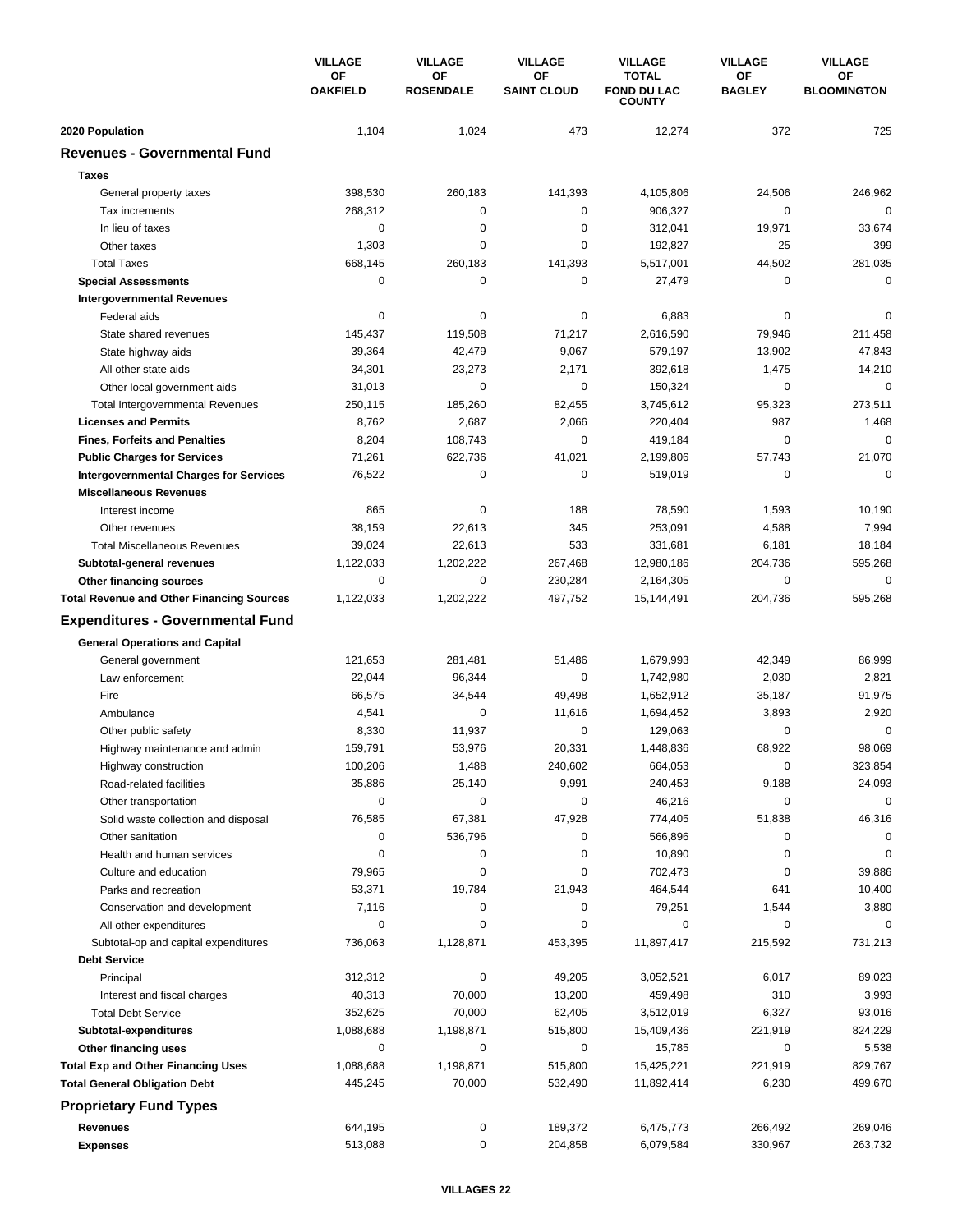|                                                                                   | <b>VILLAGE</b><br><b>OF</b><br><b>BLUE RIVER</b> | <b>VILLAGE</b><br>OF<br><b>CASSVILLE</b> | <b>VILLAGE</b><br>ΟF<br><b>DICKEYVILLE</b> | <b>VILLAGE</b>           | <b>VILLAGE</b><br>OF<br><b>LIVINGSTON</b> | <b>VILLAGE</b><br>ΟF<br><b>MONTFORT</b> |
|-----------------------------------------------------------------------------------|--------------------------------------------------|------------------------------------------|--------------------------------------------|--------------------------|-------------------------------------------|-----------------------------------------|
|                                                                                   |                                                  |                                          |                                            | ΟF<br><b>HAZEL GREEN</b> |                                           |                                         |
| 2020 Population                                                                   | 427                                              | 919                                      | 1,061                                      | 1,252                    | 653                                       | 723                                     |
| <b>Revenues - Governmental Fund</b>                                               |                                                  |                                          |                                            |                          |                                           |                                         |
| <b>Taxes</b>                                                                      |                                                  |                                          |                                            |                          |                                           |                                         |
| General property taxes                                                            | 112,462                                          | 332,196                                  | 378,755                                    | 327,318                  | 170,249                                   | 236,000                                 |
| Tax increments                                                                    | 0                                                | $\mathbf 0$                              | 28,058                                     | 30,946                   | 79,035                                    | 11,843                                  |
| In lieu of taxes                                                                  | 0                                                | 31,008                                   | 3,045                                      | 54,818                   | 35,900                                    | 37,611                                  |
| Other taxes                                                                       | 681                                              | 372                                      | 0                                          | 532                      | 0                                         | $\mathbf 0$                             |
| <b>Total Taxes</b>                                                                | 113,143                                          | 363,576                                  | 409,858                                    | 413,614                  | 285,184                                   | 285,454                                 |
| <b>Special Assessments</b>                                                        | 0                                                | $\pmb{0}$                                | 0                                          | 0                        | 0                                         | 723                                     |
| <b>Intergovernmental Revenues</b>                                                 |                                                  |                                          |                                            |                          |                                           |                                         |
| Federal aids                                                                      | 0                                                | 0                                        | 0                                          | 0                        | 0                                         | $\mathbf 0$                             |
| State shared revenues                                                             | 148,564                                          | 551,326                                  | 151,995                                    | 440,815                  | 165,939                                   | 172,209                                 |
| State highway aids                                                                | 35,281                                           | 577,612                                  | 58,748                                     | 74,922                   | 296,067                                   | 61,272                                  |
| All other state aids                                                              | 3,885                                            | 184,678                                  | 23,076                                     | 36,123                   | 13,903                                    | 41,799                                  |
| Other local government aids                                                       | 0                                                | 24,992                                   | 27,052                                     | 23,691                   | $\mathbf 0$                               | 9,466                                   |
| <b>Total Intergovernmental Revenues</b>                                           | 187,730                                          | 1,338,608                                | 260,871                                    | 575,551                  | 475,909                                   | 284,746                                 |
| <b>Licenses and Permits</b>                                                       | 1,253                                            | 11,442                                   | 12,105                                     | 7,054                    | 3,689                                     | 4,740                                   |
| <b>Fines, Forfeits and Penalties</b>                                              | 547                                              | 1,774                                    | 10,727                                     | 8,658                    | 1,290                                     | 2,226                                   |
| <b>Public Charges for Services</b>                                                | 8,513                                            | 61,179                                   | 76,376                                     | 76,340                   | 45,134                                    | 59,313                                  |
| <b>Intergovernmental Charges for Services</b>                                     | 0                                                | 108,328                                  | 0                                          | 0                        | $\mathbf 0$                               | 12.125                                  |
| <b>Miscellaneous Revenues</b>                                                     |                                                  |                                          |                                            |                          |                                           |                                         |
| Interest income                                                                   | 633                                              | 24,456                                   | 587                                        | 191,148                  | 2,107                                     | 761                                     |
| Other revenues                                                                    | 28,953                                           | 106,200                                  | 42,629                                     | 218,002                  | 41,305                                    | 26,165                                  |
| <b>Total Miscellaneous Revenues</b>                                               | 29,586                                           | 130,656                                  | 43,216                                     | 409,150                  | 43,412                                    | 26,926                                  |
| Subtotal-general revenues                                                         | 340,772                                          | 2,015,563                                | 813,153                                    | 1,490,367                | 854,618                                   | 676,253                                 |
| Other financing sources                                                           | 25,000                                           | 93,174                                   | 301,640                                    | 217,760                  | 0                                         | 40,000                                  |
| <b>Total Revenue and Other Financing Sources</b>                                  | 365,772                                          | 2,108,737                                | 1,114,793                                  | 1,708,127                | 854,618                                   | 716,253                                 |
| <b>Expenditures - Governmental Fund</b>                                           |                                                  |                                          |                                            |                          |                                           |                                         |
| <b>General Operations and Capital</b>                                             |                                                  |                                          |                                            |                          |                                           |                                         |
| General government                                                                | 109,706                                          | 172,089                                  | 172,554                                    | 206,973                  | 79,861                                    | 129,455                                 |
| Law enforcement                                                                   | 8,508                                            | 87,858                                   | 101,684                                    | 218,481                  | 25.707                                    | 9,204                                   |
| Fire                                                                              | 66,680                                           | 275,332                                  | 108,636                                    | 109,469                  | 88,094                                    | 107,019                                 |
| Ambulance                                                                         | 2,010                                            | 5,417                                    | 618                                        | 14,040                   | 100                                       | 9,433                                   |
| Other public safety                                                               | 800                                              | 157,167                                  | 23,751                                     | 2,330                    | 0                                         | 0                                       |
| Highway maintenance and admin                                                     | 152,937                                          | 125,690                                  | 96,059                                     | 114,287                  | 141,185                                   | 114,682                                 |
| Highway construction                                                              | 495                                              | 645,668                                  | 324,580                                    | 30,107                   | 350,848                                   | 74,367                                  |
| Road-related facilities                                                           | 8,947                                            | 149,300                                  | 87,225                                     | 29,436                   | 60,740                                    | 9,581                                   |
| Other transportation                                                              | 0                                                | 8,524                                    | 0                                          | 0                        | 0                                         | $\mathbf 0$                             |
| Solid waste collection and disposal                                               | 27,559                                           | 83,459                                   | 66,730                                     | 83,937                   | 40,084                                    | 44,058                                  |
| Other sanitation                                                                  | 0                                                | $\pmb{0}$                                | 0                                          | 0                        | 0                                         | $\mathbf 0$                             |
| Health and human services                                                         | 3,158                                            | 4,438                                    | 229                                        | 19,993                   | 0                                         | $\mathbf 0$                             |
| Culture and education                                                             | 0                                                | 83,313                                   | 76,821                                     | 70,612                   | 30,368                                    | 30,126                                  |
| Parks and recreation                                                              | 6,309                                            | 98,052                                   | 20,710                                     | 72,900                   | 74,429                                    | 17,697                                  |
| Conservation and development                                                      | 10,822                                           | 23,647                                   | 21,572                                     | 135,340                  | 107,825                                   | 1,824                                   |
| All other expenditures                                                            | 0                                                | 0                                        | 0                                          | 0                        | 0                                         | $\Omega$                                |
| Subtotal-op and capital expenditures                                              | 397,931                                          | 1,919,954                                | 1,101,169                                  | 1,107,905                | 999,241                                   | 547,446                                 |
| <b>Debt Service</b>                                                               |                                                  |                                          |                                            |                          |                                           |                                         |
| Principal                                                                         | 19,333                                           | 37,000                                   | 62,613                                     | 290,715                  | 97,481                                    | 166,906                                 |
| Interest and fiscal charges                                                       | 0                                                | 2,470                                    | 12,063                                     | 201,558                  | 3,471                                     | 11,158                                  |
| <b>Total Debt Service</b>                                                         | 19,333                                           | 39,470                                   | 74,676                                     | 492,273                  | 100,952                                   | 178,064                                 |
| Subtotal-expenditures                                                             | 417,264                                          | 1,959,424                                | 1,175,845                                  | 1,600,178                | 1,100,193                                 | 725,510                                 |
| Other financing uses                                                              | 0                                                | 0                                        | 0                                          | 0                        | 0                                         | 0                                       |
| <b>Total Exp and Other Financing Uses</b><br><b>Total General Obligation Debt</b> | 417,264                                          | 1,959,424                                | 1,175,845                                  | 1,600,178                | 1,100,193                                 | 725,510                                 |
|                                                                                   | 170,667                                          | 165,711                                  | 1,320,133                                  | 276,300                  | 368,270                                   | 1,113,692                               |
| <b>Proprietary Fund Types</b>                                                     |                                                  |                                          |                                            |                          |                                           |                                         |
| <b>Revenues</b>                                                                   | 218,203                                          | 678,199                                  | 474,629                                    | 1,601,643                | 324,991                                   | 387,684                                 |
| <b>Expenses</b>                                                                   | 264,313                                          | 767,180                                  | 503,230                                    | 1,509,974                | 339,358                                   | 342,764                                 |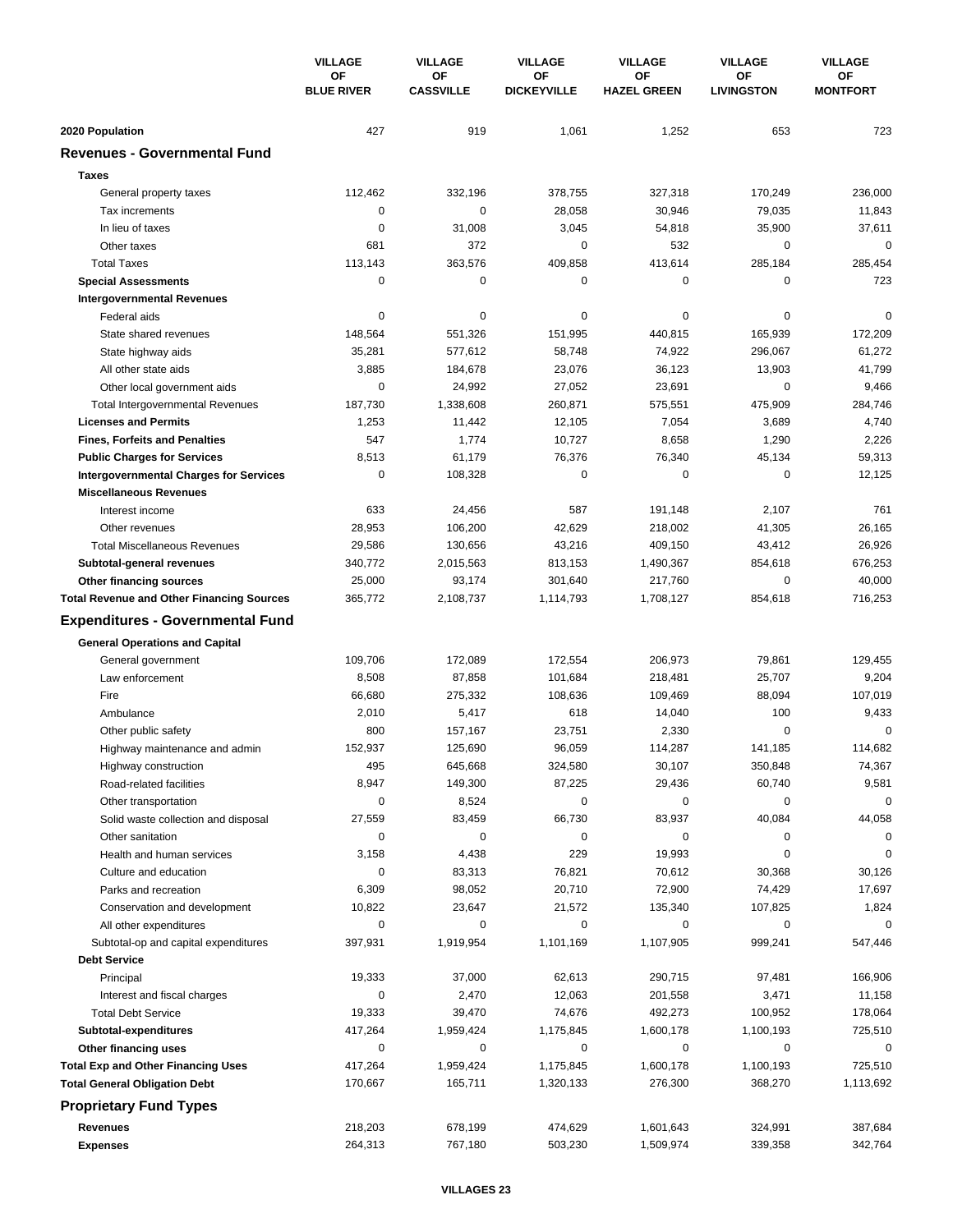| <b>MOUNT HOPE</b><br><b>MUSCODA</b><br><b>PATCH GROVE</b><br><b>POTOSI</b><br><b>TENNYSON</b><br><b>WOODMAN</b><br>2020 Population<br>222<br>1,241<br>197<br>674<br>361<br>126<br><b>Revenues - Governmental Fund</b><br><b>Taxes</b><br>833,632<br>$\mathbf 0$<br>12,500<br>6,878<br>94,075<br>52,973<br>General property taxes<br>$\pmb{0}$<br>$\mathbf 0$<br>Tax increments<br>0<br>436.356<br>0<br>5,116<br>$\mathbf 0$<br>$\mathbf 0$<br>In lieu of taxes<br>172,436<br>8,700<br>11,322<br>7,824<br>943<br>0<br>$\mathbf 0$<br>Other taxes<br>0<br>17,638<br>993<br>12,500<br>5,116<br><b>Total Taxes</b><br>1,460,062<br>16,571<br>106,340<br>60,797<br>$\mathbf 0$<br>0<br>1,163<br>0<br>0<br>1,632<br><b>Special Assessments</b><br><b>Intergovernmental Revenues</b><br>$\mathbf 0$<br>0<br>$\mathbf 0$<br>Federal aids<br>0<br>0<br>700,508<br>47,272<br>450,583<br>73,693<br>205,205<br>65,142<br>37,423<br>State shared revenues<br>6,023<br>88,196<br>4,403<br>23,216<br>12,035<br>5,256<br>State highway aids<br>1,511<br>322,705<br>6,518<br>12,489<br>1,556<br>12,174<br>All other state aids<br>$\mathbf 0$<br>0<br>$\mathbf 0$<br>$\mathbf 0$<br>Other local government aids<br>31,375<br>22,548<br>779,241<br>54,806<br>892,859<br>84,614<br>263,458<br>54,853<br><b>Total Intergovernmental Revenues</b><br>8,010<br>823<br>1,301<br>6,928<br>3,968<br>172<br><b>Licenses and Permits</b><br>465<br>179<br>11,642<br>0<br>1,160<br>429<br><b>Fines, Forfeits and Penalties</b><br>9,511<br>30<br>$\mathbf 0$<br><b>Public Charges for Services</b><br>60,728<br>55,869<br>21,507<br>$\mathbf 0$<br>$\mathbf 0$<br>$\mathbf 0$<br>$\mathbf 0$<br>$\mathbf 0$<br><b>Intergovernmental Charges for Services</b><br>339,147<br><b>Miscellaneous Revenues</b><br>242<br>66,860<br>6,649<br>2,319<br>1,666<br>2,460<br>Interest income<br>1,327<br>51,632<br>75<br>1,254<br>845<br>Other revenues<br>18,530<br>1,569<br>6,724<br>20,849<br>3,305<br><b>Total Miscellaneous Revenues</b><br>118,492<br>2,920<br>79,674<br>1,209,641<br>63,625<br>2,552,956<br>109,240<br>454,604<br>Subtotal-general revenues<br>0<br>$\mathbf 0$<br>$\mathbf 0$<br>110,000<br>0<br>0<br>Other financing sources<br>1,209,641<br>63,625<br><b>Total Revenue and Other Financing Sources</b><br>189,674<br>2,552,956<br>109,240<br>454,604<br><b>Expenditures - Governmental Fund</b><br><b>General Operations and Capital</b><br>22,191<br>252,870<br>31,695<br>130,418<br>61,261<br>22,267<br>General government<br>3,705<br>272,215<br>2,172<br>Law enforcement<br>0<br>42,117<br>10.886<br>Fire<br>33,139<br>161,878<br>24,992<br>65,657<br>32,527<br>2,509<br>824<br>$\mathbf 0$<br>3,665<br>9,308<br>$\mathbf 0$<br>19,136<br>Ambulance<br>957<br>0<br>1,724<br>0<br>223<br>11,225<br>Other public safety<br>6,020<br>166,650<br>8,501<br>55,996<br>4,025<br>23,585<br>Highway maintenance and admin<br>200<br>30,307<br>606,720<br>$\mathbf 0$<br>Highway construction<br>334,457<br>0<br>3,598<br>50,313<br>4,106<br>10,074<br>306,502<br>2,785<br>Road-related facilities<br>$\mathbf 0$<br>0<br>0<br>0<br>0<br>0<br>Other transportation<br>128,233<br>21,752<br>11,886<br>12,908<br>37,543<br>9,164<br>Solid waste collection and disposal<br>Other sanitation<br>0<br>1,385<br>4,060<br>4,355<br>0<br>0<br>$\pmb{0}$<br>0<br>30,086<br>1,500<br>0<br>0<br>Health and human services<br>0<br>$\mathbf 0$<br>$\mathbf 0$<br>0<br>63,838<br>24,055<br>Culture and education<br>2,533<br>349,376<br>3,960<br>5,816<br>4,500<br>2,144<br>Parks and recreation<br>Conservation and development<br>0<br>723,295<br>1,042<br>0<br>0<br>0<br>All other expenditures<br>$\mathbf 0$<br>0<br>0<br>0<br>0<br>$\Omega$<br>2,536,320<br>95,387<br>1,077,264<br>56,291<br>Subtotal-op and capital expenditures<br>84,096<br>427,473<br><b>Debt Service</b><br>Principal<br>22,056<br>75,000<br>0<br>40,893<br>0<br>12,660<br>1,344<br>7,454<br>0<br>1,248<br>10,060<br>0<br>Interest and fiscal charges<br>23,400<br>82,454<br>0<br>13,908<br>50,953<br>0<br><b>Total Debt Service</b><br>107,496<br>2,618,774<br>95,387<br>441,381<br>1,128,217<br>56,291<br>Subtotal-expenditures<br>0<br>0<br>0<br>0<br>0<br>0<br>Other financing uses<br><b>Total Exp and Other Financing Uses</b><br>107,496<br>2,618,774<br>95,387<br>441,381<br>1,128,217<br>56,291<br><b>Total General Obligation Debt</b><br>87,945<br>690,000<br>0<br>30,802<br>183,834<br>0<br><b>Proprietary Fund Types</b><br><b>Revenues</b><br>98,879<br>5,350,139<br>88,321<br>261,804<br>159,463<br>0<br>110,197<br>5,138,703<br>86,046<br>276,705<br>219,942<br>0<br><b>Expenses</b> |  | <b>VILLAGE</b><br><b>OF</b> | <b>VILLAGE</b> | <b>VILLAGE</b><br>ΟF | <b>VILLAGE</b> | <b>VILLAGE</b><br>ΟF | <b>VILLAGE</b><br><b>OF</b> |
|-------------------------------------------------------------------------------------------------------------------------------------------------------------------------------------------------------------------------------------------------------------------------------------------------------------------------------------------------------------------------------------------------------------------------------------------------------------------------------------------------------------------------------------------------------------------------------------------------------------------------------------------------------------------------------------------------------------------------------------------------------------------------------------------------------------------------------------------------------------------------------------------------------------------------------------------------------------------------------------------------------------------------------------------------------------------------------------------------------------------------------------------------------------------------------------------------------------------------------------------------------------------------------------------------------------------------------------------------------------------------------------------------------------------------------------------------------------------------------------------------------------------------------------------------------------------------------------------------------------------------------------------------------------------------------------------------------------------------------------------------------------------------------------------------------------------------------------------------------------------------------------------------------------------------------------------------------------------------------------------------------------------------------------------------------------------------------------------------------------------------------------------------------------------------------------------------------------------------------------------------------------------------------------------------------------------------------------------------------------------------------------------------------------------------------------------------------------------------------------------------------------------------------------------------------------------------------------------------------------------------------------------------------------------------------------------------------------------------------------------------------------------------------------------------------------------------------------------------------------------------------------------------------------------------------------------------------------------------------------------------------------------------------------------------------------------------------------------------------------------------------------------------------------------------------------------------------------------------------------------------------------------------------------------------------------------------------------------------------------------------------------------------------------------------------------------------------------------------------------------------------------------------------------------------------------------------------------------------------------------------------------------------------------------------------------------------------------------------------------------------------------------------------------------------------------------------------------------------------------------------------------------------------------------------------------------------------------------------------------------------------------------------------------------------------------------------------------------------------------------------------------------------------------------------------------------------------------------------------------------------------------------------------------------------------------------------------------------------------------------------------------------------------------------------------------------------------------------------------------------------------------------------------------------------------------------------------------------------------------------------------------------------|--|-----------------------------|----------------|----------------------|----------------|----------------------|-----------------------------|
|                                                                                                                                                                                                                                                                                                                                                                                                                                                                                                                                                                                                                                                                                                                                                                                                                                                                                                                                                                                                                                                                                                                                                                                                                                                                                                                                                                                                                                                                                                                                                                                                                                                                                                                                                                                                                                                                                                                                                                                                                                                                                                                                                                                                                                                                                                                                                                                                                                                                                                                                                                                                                                                                                                                                                                                                                                                                                                                                                                                                                                                                                                                                                                                                                                                                                                                                                                                                                                                                                                                                                                                                                                                                                                                                                                                                                                                                                                                                                                                                                                                                                                                                                                                                                                                                                                                                                                                                                                                                                                                                                                                                                                                 |  |                             | OF             |                      | ОF             |                      |                             |
|                                                                                                                                                                                                                                                                                                                                                                                                                                                                                                                                                                                                                                                                                                                                                                                                                                                                                                                                                                                                                                                                                                                                                                                                                                                                                                                                                                                                                                                                                                                                                                                                                                                                                                                                                                                                                                                                                                                                                                                                                                                                                                                                                                                                                                                                                                                                                                                                                                                                                                                                                                                                                                                                                                                                                                                                                                                                                                                                                                                                                                                                                                                                                                                                                                                                                                                                                                                                                                                                                                                                                                                                                                                                                                                                                                                                                                                                                                                                                                                                                                                                                                                                                                                                                                                                                                                                                                                                                                                                                                                                                                                                                                                 |  |                             |                |                      |                |                      |                             |
|                                                                                                                                                                                                                                                                                                                                                                                                                                                                                                                                                                                                                                                                                                                                                                                                                                                                                                                                                                                                                                                                                                                                                                                                                                                                                                                                                                                                                                                                                                                                                                                                                                                                                                                                                                                                                                                                                                                                                                                                                                                                                                                                                                                                                                                                                                                                                                                                                                                                                                                                                                                                                                                                                                                                                                                                                                                                                                                                                                                                                                                                                                                                                                                                                                                                                                                                                                                                                                                                                                                                                                                                                                                                                                                                                                                                                                                                                                                                                                                                                                                                                                                                                                                                                                                                                                                                                                                                                                                                                                                                                                                                                                                 |  |                             |                |                      |                |                      |                             |
|                                                                                                                                                                                                                                                                                                                                                                                                                                                                                                                                                                                                                                                                                                                                                                                                                                                                                                                                                                                                                                                                                                                                                                                                                                                                                                                                                                                                                                                                                                                                                                                                                                                                                                                                                                                                                                                                                                                                                                                                                                                                                                                                                                                                                                                                                                                                                                                                                                                                                                                                                                                                                                                                                                                                                                                                                                                                                                                                                                                                                                                                                                                                                                                                                                                                                                                                                                                                                                                                                                                                                                                                                                                                                                                                                                                                                                                                                                                                                                                                                                                                                                                                                                                                                                                                                                                                                                                                                                                                                                                                                                                                                                                 |  |                             |                |                      |                |                      |                             |
|                                                                                                                                                                                                                                                                                                                                                                                                                                                                                                                                                                                                                                                                                                                                                                                                                                                                                                                                                                                                                                                                                                                                                                                                                                                                                                                                                                                                                                                                                                                                                                                                                                                                                                                                                                                                                                                                                                                                                                                                                                                                                                                                                                                                                                                                                                                                                                                                                                                                                                                                                                                                                                                                                                                                                                                                                                                                                                                                                                                                                                                                                                                                                                                                                                                                                                                                                                                                                                                                                                                                                                                                                                                                                                                                                                                                                                                                                                                                                                                                                                                                                                                                                                                                                                                                                                                                                                                                                                                                                                                                                                                                                                                 |  |                             |                |                      |                |                      |                             |
|                                                                                                                                                                                                                                                                                                                                                                                                                                                                                                                                                                                                                                                                                                                                                                                                                                                                                                                                                                                                                                                                                                                                                                                                                                                                                                                                                                                                                                                                                                                                                                                                                                                                                                                                                                                                                                                                                                                                                                                                                                                                                                                                                                                                                                                                                                                                                                                                                                                                                                                                                                                                                                                                                                                                                                                                                                                                                                                                                                                                                                                                                                                                                                                                                                                                                                                                                                                                                                                                                                                                                                                                                                                                                                                                                                                                                                                                                                                                                                                                                                                                                                                                                                                                                                                                                                                                                                                                                                                                                                                                                                                                                                                 |  |                             |                |                      |                |                      |                             |
|                                                                                                                                                                                                                                                                                                                                                                                                                                                                                                                                                                                                                                                                                                                                                                                                                                                                                                                                                                                                                                                                                                                                                                                                                                                                                                                                                                                                                                                                                                                                                                                                                                                                                                                                                                                                                                                                                                                                                                                                                                                                                                                                                                                                                                                                                                                                                                                                                                                                                                                                                                                                                                                                                                                                                                                                                                                                                                                                                                                                                                                                                                                                                                                                                                                                                                                                                                                                                                                                                                                                                                                                                                                                                                                                                                                                                                                                                                                                                                                                                                                                                                                                                                                                                                                                                                                                                                                                                                                                                                                                                                                                                                                 |  |                             |                |                      |                |                      |                             |
|                                                                                                                                                                                                                                                                                                                                                                                                                                                                                                                                                                                                                                                                                                                                                                                                                                                                                                                                                                                                                                                                                                                                                                                                                                                                                                                                                                                                                                                                                                                                                                                                                                                                                                                                                                                                                                                                                                                                                                                                                                                                                                                                                                                                                                                                                                                                                                                                                                                                                                                                                                                                                                                                                                                                                                                                                                                                                                                                                                                                                                                                                                                                                                                                                                                                                                                                                                                                                                                                                                                                                                                                                                                                                                                                                                                                                                                                                                                                                                                                                                                                                                                                                                                                                                                                                                                                                                                                                                                                                                                                                                                                                                                 |  |                             |                |                      |                |                      |                             |
|                                                                                                                                                                                                                                                                                                                                                                                                                                                                                                                                                                                                                                                                                                                                                                                                                                                                                                                                                                                                                                                                                                                                                                                                                                                                                                                                                                                                                                                                                                                                                                                                                                                                                                                                                                                                                                                                                                                                                                                                                                                                                                                                                                                                                                                                                                                                                                                                                                                                                                                                                                                                                                                                                                                                                                                                                                                                                                                                                                                                                                                                                                                                                                                                                                                                                                                                                                                                                                                                                                                                                                                                                                                                                                                                                                                                                                                                                                                                                                                                                                                                                                                                                                                                                                                                                                                                                                                                                                                                                                                                                                                                                                                 |  |                             |                |                      |                |                      |                             |
|                                                                                                                                                                                                                                                                                                                                                                                                                                                                                                                                                                                                                                                                                                                                                                                                                                                                                                                                                                                                                                                                                                                                                                                                                                                                                                                                                                                                                                                                                                                                                                                                                                                                                                                                                                                                                                                                                                                                                                                                                                                                                                                                                                                                                                                                                                                                                                                                                                                                                                                                                                                                                                                                                                                                                                                                                                                                                                                                                                                                                                                                                                                                                                                                                                                                                                                                                                                                                                                                                                                                                                                                                                                                                                                                                                                                                                                                                                                                                                                                                                                                                                                                                                                                                                                                                                                                                                                                                                                                                                                                                                                                                                                 |  |                             |                |                      |                |                      |                             |
|                                                                                                                                                                                                                                                                                                                                                                                                                                                                                                                                                                                                                                                                                                                                                                                                                                                                                                                                                                                                                                                                                                                                                                                                                                                                                                                                                                                                                                                                                                                                                                                                                                                                                                                                                                                                                                                                                                                                                                                                                                                                                                                                                                                                                                                                                                                                                                                                                                                                                                                                                                                                                                                                                                                                                                                                                                                                                                                                                                                                                                                                                                                                                                                                                                                                                                                                                                                                                                                                                                                                                                                                                                                                                                                                                                                                                                                                                                                                                                                                                                                                                                                                                                                                                                                                                                                                                                                                                                                                                                                                                                                                                                                 |  |                             |                |                      |                |                      |                             |
|                                                                                                                                                                                                                                                                                                                                                                                                                                                                                                                                                                                                                                                                                                                                                                                                                                                                                                                                                                                                                                                                                                                                                                                                                                                                                                                                                                                                                                                                                                                                                                                                                                                                                                                                                                                                                                                                                                                                                                                                                                                                                                                                                                                                                                                                                                                                                                                                                                                                                                                                                                                                                                                                                                                                                                                                                                                                                                                                                                                                                                                                                                                                                                                                                                                                                                                                                                                                                                                                                                                                                                                                                                                                                                                                                                                                                                                                                                                                                                                                                                                                                                                                                                                                                                                                                                                                                                                                                                                                                                                                                                                                                                                 |  |                             |                |                      |                |                      |                             |
|                                                                                                                                                                                                                                                                                                                                                                                                                                                                                                                                                                                                                                                                                                                                                                                                                                                                                                                                                                                                                                                                                                                                                                                                                                                                                                                                                                                                                                                                                                                                                                                                                                                                                                                                                                                                                                                                                                                                                                                                                                                                                                                                                                                                                                                                                                                                                                                                                                                                                                                                                                                                                                                                                                                                                                                                                                                                                                                                                                                                                                                                                                                                                                                                                                                                                                                                                                                                                                                                                                                                                                                                                                                                                                                                                                                                                                                                                                                                                                                                                                                                                                                                                                                                                                                                                                                                                                                                                                                                                                                                                                                                                                                 |  |                             |                |                      |                |                      |                             |
|                                                                                                                                                                                                                                                                                                                                                                                                                                                                                                                                                                                                                                                                                                                                                                                                                                                                                                                                                                                                                                                                                                                                                                                                                                                                                                                                                                                                                                                                                                                                                                                                                                                                                                                                                                                                                                                                                                                                                                                                                                                                                                                                                                                                                                                                                                                                                                                                                                                                                                                                                                                                                                                                                                                                                                                                                                                                                                                                                                                                                                                                                                                                                                                                                                                                                                                                                                                                                                                                                                                                                                                                                                                                                                                                                                                                                                                                                                                                                                                                                                                                                                                                                                                                                                                                                                                                                                                                                                                                                                                                                                                                                                                 |  |                             |                |                      |                |                      |                             |
|                                                                                                                                                                                                                                                                                                                                                                                                                                                                                                                                                                                                                                                                                                                                                                                                                                                                                                                                                                                                                                                                                                                                                                                                                                                                                                                                                                                                                                                                                                                                                                                                                                                                                                                                                                                                                                                                                                                                                                                                                                                                                                                                                                                                                                                                                                                                                                                                                                                                                                                                                                                                                                                                                                                                                                                                                                                                                                                                                                                                                                                                                                                                                                                                                                                                                                                                                                                                                                                                                                                                                                                                                                                                                                                                                                                                                                                                                                                                                                                                                                                                                                                                                                                                                                                                                                                                                                                                                                                                                                                                                                                                                                                 |  |                             |                |                      |                |                      |                             |
|                                                                                                                                                                                                                                                                                                                                                                                                                                                                                                                                                                                                                                                                                                                                                                                                                                                                                                                                                                                                                                                                                                                                                                                                                                                                                                                                                                                                                                                                                                                                                                                                                                                                                                                                                                                                                                                                                                                                                                                                                                                                                                                                                                                                                                                                                                                                                                                                                                                                                                                                                                                                                                                                                                                                                                                                                                                                                                                                                                                                                                                                                                                                                                                                                                                                                                                                                                                                                                                                                                                                                                                                                                                                                                                                                                                                                                                                                                                                                                                                                                                                                                                                                                                                                                                                                                                                                                                                                                                                                                                                                                                                                                                 |  |                             |                |                      |                |                      |                             |
|                                                                                                                                                                                                                                                                                                                                                                                                                                                                                                                                                                                                                                                                                                                                                                                                                                                                                                                                                                                                                                                                                                                                                                                                                                                                                                                                                                                                                                                                                                                                                                                                                                                                                                                                                                                                                                                                                                                                                                                                                                                                                                                                                                                                                                                                                                                                                                                                                                                                                                                                                                                                                                                                                                                                                                                                                                                                                                                                                                                                                                                                                                                                                                                                                                                                                                                                                                                                                                                                                                                                                                                                                                                                                                                                                                                                                                                                                                                                                                                                                                                                                                                                                                                                                                                                                                                                                                                                                                                                                                                                                                                                                                                 |  |                             |                |                      |                |                      |                             |
|                                                                                                                                                                                                                                                                                                                                                                                                                                                                                                                                                                                                                                                                                                                                                                                                                                                                                                                                                                                                                                                                                                                                                                                                                                                                                                                                                                                                                                                                                                                                                                                                                                                                                                                                                                                                                                                                                                                                                                                                                                                                                                                                                                                                                                                                                                                                                                                                                                                                                                                                                                                                                                                                                                                                                                                                                                                                                                                                                                                                                                                                                                                                                                                                                                                                                                                                                                                                                                                                                                                                                                                                                                                                                                                                                                                                                                                                                                                                                                                                                                                                                                                                                                                                                                                                                                                                                                                                                                                                                                                                                                                                                                                 |  |                             |                |                      |                |                      |                             |
|                                                                                                                                                                                                                                                                                                                                                                                                                                                                                                                                                                                                                                                                                                                                                                                                                                                                                                                                                                                                                                                                                                                                                                                                                                                                                                                                                                                                                                                                                                                                                                                                                                                                                                                                                                                                                                                                                                                                                                                                                                                                                                                                                                                                                                                                                                                                                                                                                                                                                                                                                                                                                                                                                                                                                                                                                                                                                                                                                                                                                                                                                                                                                                                                                                                                                                                                                                                                                                                                                                                                                                                                                                                                                                                                                                                                                                                                                                                                                                                                                                                                                                                                                                                                                                                                                                                                                                                                                                                                                                                                                                                                                                                 |  |                             |                |                      |                |                      |                             |
|                                                                                                                                                                                                                                                                                                                                                                                                                                                                                                                                                                                                                                                                                                                                                                                                                                                                                                                                                                                                                                                                                                                                                                                                                                                                                                                                                                                                                                                                                                                                                                                                                                                                                                                                                                                                                                                                                                                                                                                                                                                                                                                                                                                                                                                                                                                                                                                                                                                                                                                                                                                                                                                                                                                                                                                                                                                                                                                                                                                                                                                                                                                                                                                                                                                                                                                                                                                                                                                                                                                                                                                                                                                                                                                                                                                                                                                                                                                                                                                                                                                                                                                                                                                                                                                                                                                                                                                                                                                                                                                                                                                                                                                 |  |                             |                |                      |                |                      |                             |
|                                                                                                                                                                                                                                                                                                                                                                                                                                                                                                                                                                                                                                                                                                                                                                                                                                                                                                                                                                                                                                                                                                                                                                                                                                                                                                                                                                                                                                                                                                                                                                                                                                                                                                                                                                                                                                                                                                                                                                                                                                                                                                                                                                                                                                                                                                                                                                                                                                                                                                                                                                                                                                                                                                                                                                                                                                                                                                                                                                                                                                                                                                                                                                                                                                                                                                                                                                                                                                                                                                                                                                                                                                                                                                                                                                                                                                                                                                                                                                                                                                                                                                                                                                                                                                                                                                                                                                                                                                                                                                                                                                                                                                                 |  |                             |                |                      |                |                      |                             |
|                                                                                                                                                                                                                                                                                                                                                                                                                                                                                                                                                                                                                                                                                                                                                                                                                                                                                                                                                                                                                                                                                                                                                                                                                                                                                                                                                                                                                                                                                                                                                                                                                                                                                                                                                                                                                                                                                                                                                                                                                                                                                                                                                                                                                                                                                                                                                                                                                                                                                                                                                                                                                                                                                                                                                                                                                                                                                                                                                                                                                                                                                                                                                                                                                                                                                                                                                                                                                                                                                                                                                                                                                                                                                                                                                                                                                                                                                                                                                                                                                                                                                                                                                                                                                                                                                                                                                                                                                                                                                                                                                                                                                                                 |  |                             |                |                      |                |                      |                             |
|                                                                                                                                                                                                                                                                                                                                                                                                                                                                                                                                                                                                                                                                                                                                                                                                                                                                                                                                                                                                                                                                                                                                                                                                                                                                                                                                                                                                                                                                                                                                                                                                                                                                                                                                                                                                                                                                                                                                                                                                                                                                                                                                                                                                                                                                                                                                                                                                                                                                                                                                                                                                                                                                                                                                                                                                                                                                                                                                                                                                                                                                                                                                                                                                                                                                                                                                                                                                                                                                                                                                                                                                                                                                                                                                                                                                                                                                                                                                                                                                                                                                                                                                                                                                                                                                                                                                                                                                                                                                                                                                                                                                                                                 |  |                             |                |                      |                |                      |                             |
|                                                                                                                                                                                                                                                                                                                                                                                                                                                                                                                                                                                                                                                                                                                                                                                                                                                                                                                                                                                                                                                                                                                                                                                                                                                                                                                                                                                                                                                                                                                                                                                                                                                                                                                                                                                                                                                                                                                                                                                                                                                                                                                                                                                                                                                                                                                                                                                                                                                                                                                                                                                                                                                                                                                                                                                                                                                                                                                                                                                                                                                                                                                                                                                                                                                                                                                                                                                                                                                                                                                                                                                                                                                                                                                                                                                                                                                                                                                                                                                                                                                                                                                                                                                                                                                                                                                                                                                                                                                                                                                                                                                                                                                 |  |                             |                |                      |                |                      |                             |
|                                                                                                                                                                                                                                                                                                                                                                                                                                                                                                                                                                                                                                                                                                                                                                                                                                                                                                                                                                                                                                                                                                                                                                                                                                                                                                                                                                                                                                                                                                                                                                                                                                                                                                                                                                                                                                                                                                                                                                                                                                                                                                                                                                                                                                                                                                                                                                                                                                                                                                                                                                                                                                                                                                                                                                                                                                                                                                                                                                                                                                                                                                                                                                                                                                                                                                                                                                                                                                                                                                                                                                                                                                                                                                                                                                                                                                                                                                                                                                                                                                                                                                                                                                                                                                                                                                                                                                                                                                                                                                                                                                                                                                                 |  |                             |                |                      |                |                      |                             |
|                                                                                                                                                                                                                                                                                                                                                                                                                                                                                                                                                                                                                                                                                                                                                                                                                                                                                                                                                                                                                                                                                                                                                                                                                                                                                                                                                                                                                                                                                                                                                                                                                                                                                                                                                                                                                                                                                                                                                                                                                                                                                                                                                                                                                                                                                                                                                                                                                                                                                                                                                                                                                                                                                                                                                                                                                                                                                                                                                                                                                                                                                                                                                                                                                                                                                                                                                                                                                                                                                                                                                                                                                                                                                                                                                                                                                                                                                                                                                                                                                                                                                                                                                                                                                                                                                                                                                                                                                                                                                                                                                                                                                                                 |  |                             |                |                      |                |                      |                             |
|                                                                                                                                                                                                                                                                                                                                                                                                                                                                                                                                                                                                                                                                                                                                                                                                                                                                                                                                                                                                                                                                                                                                                                                                                                                                                                                                                                                                                                                                                                                                                                                                                                                                                                                                                                                                                                                                                                                                                                                                                                                                                                                                                                                                                                                                                                                                                                                                                                                                                                                                                                                                                                                                                                                                                                                                                                                                                                                                                                                                                                                                                                                                                                                                                                                                                                                                                                                                                                                                                                                                                                                                                                                                                                                                                                                                                                                                                                                                                                                                                                                                                                                                                                                                                                                                                                                                                                                                                                                                                                                                                                                                                                                 |  |                             |                |                      |                |                      |                             |
|                                                                                                                                                                                                                                                                                                                                                                                                                                                                                                                                                                                                                                                                                                                                                                                                                                                                                                                                                                                                                                                                                                                                                                                                                                                                                                                                                                                                                                                                                                                                                                                                                                                                                                                                                                                                                                                                                                                                                                                                                                                                                                                                                                                                                                                                                                                                                                                                                                                                                                                                                                                                                                                                                                                                                                                                                                                                                                                                                                                                                                                                                                                                                                                                                                                                                                                                                                                                                                                                                                                                                                                                                                                                                                                                                                                                                                                                                                                                                                                                                                                                                                                                                                                                                                                                                                                                                                                                                                                                                                                                                                                                                                                 |  |                             |                |                      |                |                      |                             |
|                                                                                                                                                                                                                                                                                                                                                                                                                                                                                                                                                                                                                                                                                                                                                                                                                                                                                                                                                                                                                                                                                                                                                                                                                                                                                                                                                                                                                                                                                                                                                                                                                                                                                                                                                                                                                                                                                                                                                                                                                                                                                                                                                                                                                                                                                                                                                                                                                                                                                                                                                                                                                                                                                                                                                                                                                                                                                                                                                                                                                                                                                                                                                                                                                                                                                                                                                                                                                                                                                                                                                                                                                                                                                                                                                                                                                                                                                                                                                                                                                                                                                                                                                                                                                                                                                                                                                                                                                                                                                                                                                                                                                                                 |  |                             |                |                      |                |                      |                             |
|                                                                                                                                                                                                                                                                                                                                                                                                                                                                                                                                                                                                                                                                                                                                                                                                                                                                                                                                                                                                                                                                                                                                                                                                                                                                                                                                                                                                                                                                                                                                                                                                                                                                                                                                                                                                                                                                                                                                                                                                                                                                                                                                                                                                                                                                                                                                                                                                                                                                                                                                                                                                                                                                                                                                                                                                                                                                                                                                                                                                                                                                                                                                                                                                                                                                                                                                                                                                                                                                                                                                                                                                                                                                                                                                                                                                                                                                                                                                                                                                                                                                                                                                                                                                                                                                                                                                                                                                                                                                                                                                                                                                                                                 |  |                             |                |                      |                |                      |                             |
|                                                                                                                                                                                                                                                                                                                                                                                                                                                                                                                                                                                                                                                                                                                                                                                                                                                                                                                                                                                                                                                                                                                                                                                                                                                                                                                                                                                                                                                                                                                                                                                                                                                                                                                                                                                                                                                                                                                                                                                                                                                                                                                                                                                                                                                                                                                                                                                                                                                                                                                                                                                                                                                                                                                                                                                                                                                                                                                                                                                                                                                                                                                                                                                                                                                                                                                                                                                                                                                                                                                                                                                                                                                                                                                                                                                                                                                                                                                                                                                                                                                                                                                                                                                                                                                                                                                                                                                                                                                                                                                                                                                                                                                 |  |                             |                |                      |                |                      |                             |
|                                                                                                                                                                                                                                                                                                                                                                                                                                                                                                                                                                                                                                                                                                                                                                                                                                                                                                                                                                                                                                                                                                                                                                                                                                                                                                                                                                                                                                                                                                                                                                                                                                                                                                                                                                                                                                                                                                                                                                                                                                                                                                                                                                                                                                                                                                                                                                                                                                                                                                                                                                                                                                                                                                                                                                                                                                                                                                                                                                                                                                                                                                                                                                                                                                                                                                                                                                                                                                                                                                                                                                                                                                                                                                                                                                                                                                                                                                                                                                                                                                                                                                                                                                                                                                                                                                                                                                                                                                                                                                                                                                                                                                                 |  |                             |                |                      |                |                      |                             |
|                                                                                                                                                                                                                                                                                                                                                                                                                                                                                                                                                                                                                                                                                                                                                                                                                                                                                                                                                                                                                                                                                                                                                                                                                                                                                                                                                                                                                                                                                                                                                                                                                                                                                                                                                                                                                                                                                                                                                                                                                                                                                                                                                                                                                                                                                                                                                                                                                                                                                                                                                                                                                                                                                                                                                                                                                                                                                                                                                                                                                                                                                                                                                                                                                                                                                                                                                                                                                                                                                                                                                                                                                                                                                                                                                                                                                                                                                                                                                                                                                                                                                                                                                                                                                                                                                                                                                                                                                                                                                                                                                                                                                                                 |  |                             |                |                      |                |                      |                             |
|                                                                                                                                                                                                                                                                                                                                                                                                                                                                                                                                                                                                                                                                                                                                                                                                                                                                                                                                                                                                                                                                                                                                                                                                                                                                                                                                                                                                                                                                                                                                                                                                                                                                                                                                                                                                                                                                                                                                                                                                                                                                                                                                                                                                                                                                                                                                                                                                                                                                                                                                                                                                                                                                                                                                                                                                                                                                                                                                                                                                                                                                                                                                                                                                                                                                                                                                                                                                                                                                                                                                                                                                                                                                                                                                                                                                                                                                                                                                                                                                                                                                                                                                                                                                                                                                                                                                                                                                                                                                                                                                                                                                                                                 |  |                             |                |                      |                |                      |                             |
|                                                                                                                                                                                                                                                                                                                                                                                                                                                                                                                                                                                                                                                                                                                                                                                                                                                                                                                                                                                                                                                                                                                                                                                                                                                                                                                                                                                                                                                                                                                                                                                                                                                                                                                                                                                                                                                                                                                                                                                                                                                                                                                                                                                                                                                                                                                                                                                                                                                                                                                                                                                                                                                                                                                                                                                                                                                                                                                                                                                                                                                                                                                                                                                                                                                                                                                                                                                                                                                                                                                                                                                                                                                                                                                                                                                                                                                                                                                                                                                                                                                                                                                                                                                                                                                                                                                                                                                                                                                                                                                                                                                                                                                 |  |                             |                |                      |                |                      |                             |
|                                                                                                                                                                                                                                                                                                                                                                                                                                                                                                                                                                                                                                                                                                                                                                                                                                                                                                                                                                                                                                                                                                                                                                                                                                                                                                                                                                                                                                                                                                                                                                                                                                                                                                                                                                                                                                                                                                                                                                                                                                                                                                                                                                                                                                                                                                                                                                                                                                                                                                                                                                                                                                                                                                                                                                                                                                                                                                                                                                                                                                                                                                                                                                                                                                                                                                                                                                                                                                                                                                                                                                                                                                                                                                                                                                                                                                                                                                                                                                                                                                                                                                                                                                                                                                                                                                                                                                                                                                                                                                                                                                                                                                                 |  |                             |                |                      |                |                      |                             |
|                                                                                                                                                                                                                                                                                                                                                                                                                                                                                                                                                                                                                                                                                                                                                                                                                                                                                                                                                                                                                                                                                                                                                                                                                                                                                                                                                                                                                                                                                                                                                                                                                                                                                                                                                                                                                                                                                                                                                                                                                                                                                                                                                                                                                                                                                                                                                                                                                                                                                                                                                                                                                                                                                                                                                                                                                                                                                                                                                                                                                                                                                                                                                                                                                                                                                                                                                                                                                                                                                                                                                                                                                                                                                                                                                                                                                                                                                                                                                                                                                                                                                                                                                                                                                                                                                                                                                                                                                                                                                                                                                                                                                                                 |  |                             |                |                      |                |                      |                             |
|                                                                                                                                                                                                                                                                                                                                                                                                                                                                                                                                                                                                                                                                                                                                                                                                                                                                                                                                                                                                                                                                                                                                                                                                                                                                                                                                                                                                                                                                                                                                                                                                                                                                                                                                                                                                                                                                                                                                                                                                                                                                                                                                                                                                                                                                                                                                                                                                                                                                                                                                                                                                                                                                                                                                                                                                                                                                                                                                                                                                                                                                                                                                                                                                                                                                                                                                                                                                                                                                                                                                                                                                                                                                                                                                                                                                                                                                                                                                                                                                                                                                                                                                                                                                                                                                                                                                                                                                                                                                                                                                                                                                                                                 |  |                             |                |                      |                |                      |                             |
|                                                                                                                                                                                                                                                                                                                                                                                                                                                                                                                                                                                                                                                                                                                                                                                                                                                                                                                                                                                                                                                                                                                                                                                                                                                                                                                                                                                                                                                                                                                                                                                                                                                                                                                                                                                                                                                                                                                                                                                                                                                                                                                                                                                                                                                                                                                                                                                                                                                                                                                                                                                                                                                                                                                                                                                                                                                                                                                                                                                                                                                                                                                                                                                                                                                                                                                                                                                                                                                                                                                                                                                                                                                                                                                                                                                                                                                                                                                                                                                                                                                                                                                                                                                                                                                                                                                                                                                                                                                                                                                                                                                                                                                 |  |                             |                |                      |                |                      |                             |
|                                                                                                                                                                                                                                                                                                                                                                                                                                                                                                                                                                                                                                                                                                                                                                                                                                                                                                                                                                                                                                                                                                                                                                                                                                                                                                                                                                                                                                                                                                                                                                                                                                                                                                                                                                                                                                                                                                                                                                                                                                                                                                                                                                                                                                                                                                                                                                                                                                                                                                                                                                                                                                                                                                                                                                                                                                                                                                                                                                                                                                                                                                                                                                                                                                                                                                                                                                                                                                                                                                                                                                                                                                                                                                                                                                                                                                                                                                                                                                                                                                                                                                                                                                                                                                                                                                                                                                                                                                                                                                                                                                                                                                                 |  |                             |                |                      |                |                      |                             |
|                                                                                                                                                                                                                                                                                                                                                                                                                                                                                                                                                                                                                                                                                                                                                                                                                                                                                                                                                                                                                                                                                                                                                                                                                                                                                                                                                                                                                                                                                                                                                                                                                                                                                                                                                                                                                                                                                                                                                                                                                                                                                                                                                                                                                                                                                                                                                                                                                                                                                                                                                                                                                                                                                                                                                                                                                                                                                                                                                                                                                                                                                                                                                                                                                                                                                                                                                                                                                                                                                                                                                                                                                                                                                                                                                                                                                                                                                                                                                                                                                                                                                                                                                                                                                                                                                                                                                                                                                                                                                                                                                                                                                                                 |  |                             |                |                      |                |                      |                             |
|                                                                                                                                                                                                                                                                                                                                                                                                                                                                                                                                                                                                                                                                                                                                                                                                                                                                                                                                                                                                                                                                                                                                                                                                                                                                                                                                                                                                                                                                                                                                                                                                                                                                                                                                                                                                                                                                                                                                                                                                                                                                                                                                                                                                                                                                                                                                                                                                                                                                                                                                                                                                                                                                                                                                                                                                                                                                                                                                                                                                                                                                                                                                                                                                                                                                                                                                                                                                                                                                                                                                                                                                                                                                                                                                                                                                                                                                                                                                                                                                                                                                                                                                                                                                                                                                                                                                                                                                                                                                                                                                                                                                                                                 |  |                             |                |                      |                |                      |                             |
|                                                                                                                                                                                                                                                                                                                                                                                                                                                                                                                                                                                                                                                                                                                                                                                                                                                                                                                                                                                                                                                                                                                                                                                                                                                                                                                                                                                                                                                                                                                                                                                                                                                                                                                                                                                                                                                                                                                                                                                                                                                                                                                                                                                                                                                                                                                                                                                                                                                                                                                                                                                                                                                                                                                                                                                                                                                                                                                                                                                                                                                                                                                                                                                                                                                                                                                                                                                                                                                                                                                                                                                                                                                                                                                                                                                                                                                                                                                                                                                                                                                                                                                                                                                                                                                                                                                                                                                                                                                                                                                                                                                                                                                 |  |                             |                |                      |                |                      |                             |
|                                                                                                                                                                                                                                                                                                                                                                                                                                                                                                                                                                                                                                                                                                                                                                                                                                                                                                                                                                                                                                                                                                                                                                                                                                                                                                                                                                                                                                                                                                                                                                                                                                                                                                                                                                                                                                                                                                                                                                                                                                                                                                                                                                                                                                                                                                                                                                                                                                                                                                                                                                                                                                                                                                                                                                                                                                                                                                                                                                                                                                                                                                                                                                                                                                                                                                                                                                                                                                                                                                                                                                                                                                                                                                                                                                                                                                                                                                                                                                                                                                                                                                                                                                                                                                                                                                                                                                                                                                                                                                                                                                                                                                                 |  |                             |                |                      |                |                      |                             |
|                                                                                                                                                                                                                                                                                                                                                                                                                                                                                                                                                                                                                                                                                                                                                                                                                                                                                                                                                                                                                                                                                                                                                                                                                                                                                                                                                                                                                                                                                                                                                                                                                                                                                                                                                                                                                                                                                                                                                                                                                                                                                                                                                                                                                                                                                                                                                                                                                                                                                                                                                                                                                                                                                                                                                                                                                                                                                                                                                                                                                                                                                                                                                                                                                                                                                                                                                                                                                                                                                                                                                                                                                                                                                                                                                                                                                                                                                                                                                                                                                                                                                                                                                                                                                                                                                                                                                                                                                                                                                                                                                                                                                                                 |  |                             |                |                      |                |                      |                             |
|                                                                                                                                                                                                                                                                                                                                                                                                                                                                                                                                                                                                                                                                                                                                                                                                                                                                                                                                                                                                                                                                                                                                                                                                                                                                                                                                                                                                                                                                                                                                                                                                                                                                                                                                                                                                                                                                                                                                                                                                                                                                                                                                                                                                                                                                                                                                                                                                                                                                                                                                                                                                                                                                                                                                                                                                                                                                                                                                                                                                                                                                                                                                                                                                                                                                                                                                                                                                                                                                                                                                                                                                                                                                                                                                                                                                                                                                                                                                                                                                                                                                                                                                                                                                                                                                                                                                                                                                                                                                                                                                                                                                                                                 |  |                             |                |                      |                |                      |                             |
|                                                                                                                                                                                                                                                                                                                                                                                                                                                                                                                                                                                                                                                                                                                                                                                                                                                                                                                                                                                                                                                                                                                                                                                                                                                                                                                                                                                                                                                                                                                                                                                                                                                                                                                                                                                                                                                                                                                                                                                                                                                                                                                                                                                                                                                                                                                                                                                                                                                                                                                                                                                                                                                                                                                                                                                                                                                                                                                                                                                                                                                                                                                                                                                                                                                                                                                                                                                                                                                                                                                                                                                                                                                                                                                                                                                                                                                                                                                                                                                                                                                                                                                                                                                                                                                                                                                                                                                                                                                                                                                                                                                                                                                 |  |                             |                |                      |                |                      |                             |
|                                                                                                                                                                                                                                                                                                                                                                                                                                                                                                                                                                                                                                                                                                                                                                                                                                                                                                                                                                                                                                                                                                                                                                                                                                                                                                                                                                                                                                                                                                                                                                                                                                                                                                                                                                                                                                                                                                                                                                                                                                                                                                                                                                                                                                                                                                                                                                                                                                                                                                                                                                                                                                                                                                                                                                                                                                                                                                                                                                                                                                                                                                                                                                                                                                                                                                                                                                                                                                                                                                                                                                                                                                                                                                                                                                                                                                                                                                                                                                                                                                                                                                                                                                                                                                                                                                                                                                                                                                                                                                                                                                                                                                                 |  |                             |                |                      |                |                      |                             |
|                                                                                                                                                                                                                                                                                                                                                                                                                                                                                                                                                                                                                                                                                                                                                                                                                                                                                                                                                                                                                                                                                                                                                                                                                                                                                                                                                                                                                                                                                                                                                                                                                                                                                                                                                                                                                                                                                                                                                                                                                                                                                                                                                                                                                                                                                                                                                                                                                                                                                                                                                                                                                                                                                                                                                                                                                                                                                                                                                                                                                                                                                                                                                                                                                                                                                                                                                                                                                                                                                                                                                                                                                                                                                                                                                                                                                                                                                                                                                                                                                                                                                                                                                                                                                                                                                                                                                                                                                                                                                                                                                                                                                                                 |  |                             |                |                      |                |                      |                             |
|                                                                                                                                                                                                                                                                                                                                                                                                                                                                                                                                                                                                                                                                                                                                                                                                                                                                                                                                                                                                                                                                                                                                                                                                                                                                                                                                                                                                                                                                                                                                                                                                                                                                                                                                                                                                                                                                                                                                                                                                                                                                                                                                                                                                                                                                                                                                                                                                                                                                                                                                                                                                                                                                                                                                                                                                                                                                                                                                                                                                                                                                                                                                                                                                                                                                                                                                                                                                                                                                                                                                                                                                                                                                                                                                                                                                                                                                                                                                                                                                                                                                                                                                                                                                                                                                                                                                                                                                                                                                                                                                                                                                                                                 |  |                             |                |                      |                |                      |                             |
|                                                                                                                                                                                                                                                                                                                                                                                                                                                                                                                                                                                                                                                                                                                                                                                                                                                                                                                                                                                                                                                                                                                                                                                                                                                                                                                                                                                                                                                                                                                                                                                                                                                                                                                                                                                                                                                                                                                                                                                                                                                                                                                                                                                                                                                                                                                                                                                                                                                                                                                                                                                                                                                                                                                                                                                                                                                                                                                                                                                                                                                                                                                                                                                                                                                                                                                                                                                                                                                                                                                                                                                                                                                                                                                                                                                                                                                                                                                                                                                                                                                                                                                                                                                                                                                                                                                                                                                                                                                                                                                                                                                                                                                 |  |                             |                |                      |                |                      |                             |
|                                                                                                                                                                                                                                                                                                                                                                                                                                                                                                                                                                                                                                                                                                                                                                                                                                                                                                                                                                                                                                                                                                                                                                                                                                                                                                                                                                                                                                                                                                                                                                                                                                                                                                                                                                                                                                                                                                                                                                                                                                                                                                                                                                                                                                                                                                                                                                                                                                                                                                                                                                                                                                                                                                                                                                                                                                                                                                                                                                                                                                                                                                                                                                                                                                                                                                                                                                                                                                                                                                                                                                                                                                                                                                                                                                                                                                                                                                                                                                                                                                                                                                                                                                                                                                                                                                                                                                                                                                                                                                                                                                                                                                                 |  |                             |                |                      |                |                      |                             |
|                                                                                                                                                                                                                                                                                                                                                                                                                                                                                                                                                                                                                                                                                                                                                                                                                                                                                                                                                                                                                                                                                                                                                                                                                                                                                                                                                                                                                                                                                                                                                                                                                                                                                                                                                                                                                                                                                                                                                                                                                                                                                                                                                                                                                                                                                                                                                                                                                                                                                                                                                                                                                                                                                                                                                                                                                                                                                                                                                                                                                                                                                                                                                                                                                                                                                                                                                                                                                                                                                                                                                                                                                                                                                                                                                                                                                                                                                                                                                                                                                                                                                                                                                                                                                                                                                                                                                                                                                                                                                                                                                                                                                                                 |  |                             |                |                      |                |                      |                             |
|                                                                                                                                                                                                                                                                                                                                                                                                                                                                                                                                                                                                                                                                                                                                                                                                                                                                                                                                                                                                                                                                                                                                                                                                                                                                                                                                                                                                                                                                                                                                                                                                                                                                                                                                                                                                                                                                                                                                                                                                                                                                                                                                                                                                                                                                                                                                                                                                                                                                                                                                                                                                                                                                                                                                                                                                                                                                                                                                                                                                                                                                                                                                                                                                                                                                                                                                                                                                                                                                                                                                                                                                                                                                                                                                                                                                                                                                                                                                                                                                                                                                                                                                                                                                                                                                                                                                                                                                                                                                                                                                                                                                                                                 |  |                             |                |                      |                |                      |                             |
|                                                                                                                                                                                                                                                                                                                                                                                                                                                                                                                                                                                                                                                                                                                                                                                                                                                                                                                                                                                                                                                                                                                                                                                                                                                                                                                                                                                                                                                                                                                                                                                                                                                                                                                                                                                                                                                                                                                                                                                                                                                                                                                                                                                                                                                                                                                                                                                                                                                                                                                                                                                                                                                                                                                                                                                                                                                                                                                                                                                                                                                                                                                                                                                                                                                                                                                                                                                                                                                                                                                                                                                                                                                                                                                                                                                                                                                                                                                                                                                                                                                                                                                                                                                                                                                                                                                                                                                                                                                                                                                                                                                                                                                 |  |                             |                |                      |                |                      |                             |
|                                                                                                                                                                                                                                                                                                                                                                                                                                                                                                                                                                                                                                                                                                                                                                                                                                                                                                                                                                                                                                                                                                                                                                                                                                                                                                                                                                                                                                                                                                                                                                                                                                                                                                                                                                                                                                                                                                                                                                                                                                                                                                                                                                                                                                                                                                                                                                                                                                                                                                                                                                                                                                                                                                                                                                                                                                                                                                                                                                                                                                                                                                                                                                                                                                                                                                                                                                                                                                                                                                                                                                                                                                                                                                                                                                                                                                                                                                                                                                                                                                                                                                                                                                                                                                                                                                                                                                                                                                                                                                                                                                                                                                                 |  |                             |                |                      |                |                      |                             |
|                                                                                                                                                                                                                                                                                                                                                                                                                                                                                                                                                                                                                                                                                                                                                                                                                                                                                                                                                                                                                                                                                                                                                                                                                                                                                                                                                                                                                                                                                                                                                                                                                                                                                                                                                                                                                                                                                                                                                                                                                                                                                                                                                                                                                                                                                                                                                                                                                                                                                                                                                                                                                                                                                                                                                                                                                                                                                                                                                                                                                                                                                                                                                                                                                                                                                                                                                                                                                                                                                                                                                                                                                                                                                                                                                                                                                                                                                                                                                                                                                                                                                                                                                                                                                                                                                                                                                                                                                                                                                                                                                                                                                                                 |  |                             |                |                      |                |                      |                             |
|                                                                                                                                                                                                                                                                                                                                                                                                                                                                                                                                                                                                                                                                                                                                                                                                                                                                                                                                                                                                                                                                                                                                                                                                                                                                                                                                                                                                                                                                                                                                                                                                                                                                                                                                                                                                                                                                                                                                                                                                                                                                                                                                                                                                                                                                                                                                                                                                                                                                                                                                                                                                                                                                                                                                                                                                                                                                                                                                                                                                                                                                                                                                                                                                                                                                                                                                                                                                                                                                                                                                                                                                                                                                                                                                                                                                                                                                                                                                                                                                                                                                                                                                                                                                                                                                                                                                                                                                                                                                                                                                                                                                                                                 |  |                             |                |                      |                |                      |                             |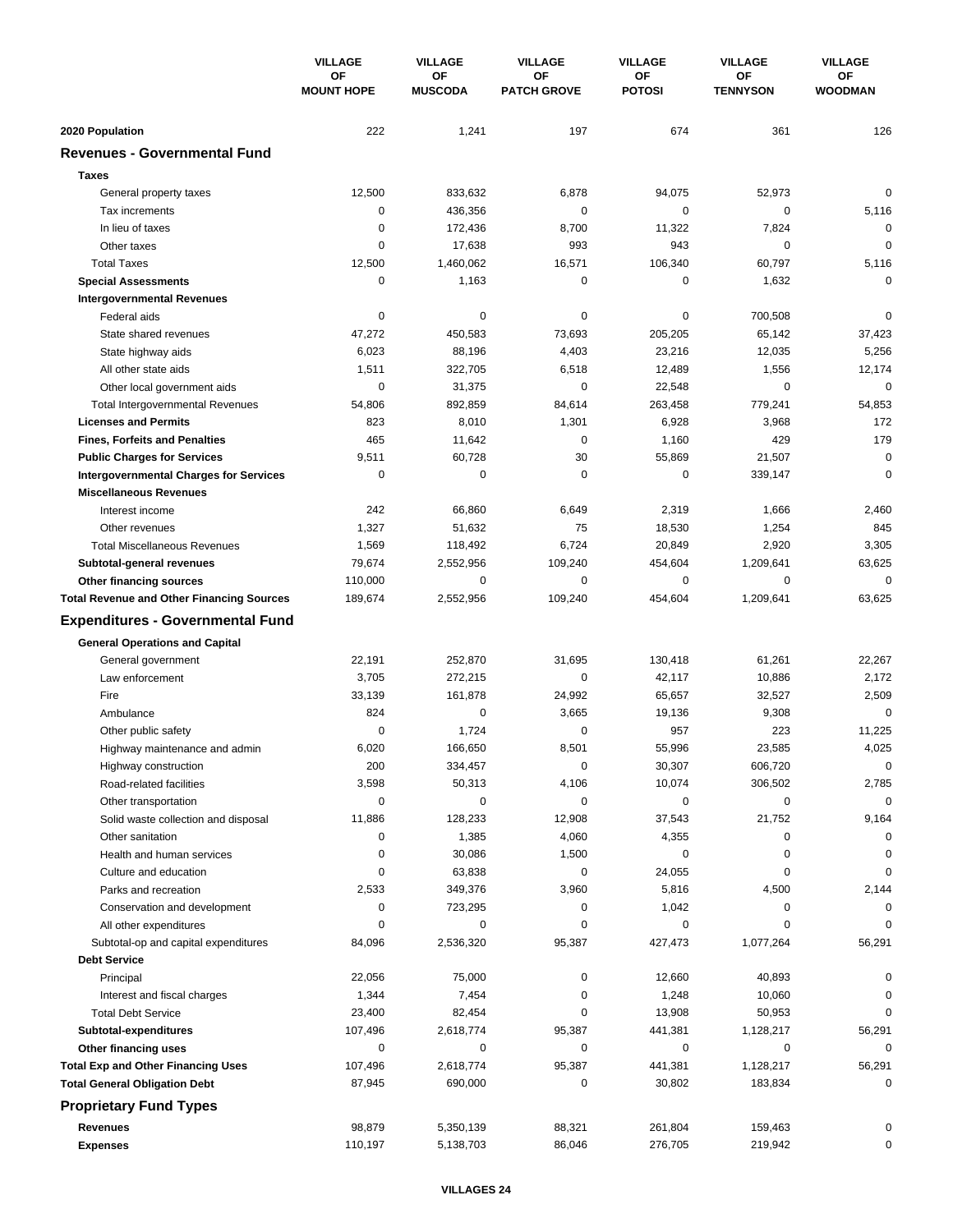|                                                  | <b>VILLAGE</b><br><b>TOTAL</b><br><b>GRANT COUNTY</b> | <b>VILLAGE</b>      | <b>VILLAGE</b>        | <b>VILLAGE</b>         | <b>VILLAGE</b>          | <b>VILLAGE</b>          |
|--------------------------------------------------|-------------------------------------------------------|---------------------|-----------------------|------------------------|-------------------------|-------------------------|
|                                                  |                                                       | OF<br><b>ALBANY</b> | ΟF<br><b>BROOKLYN</b> | OF<br><b>BROWNTOWN</b> | ΟF<br><b>MONTICELLO</b> | OF<br><b>NEW GLARUS</b> |
| 2020 Population                                  | 8,953                                                 | 995                 | 1,459                 | 278                    | 1,205                   | 2,085                   |
| <b>Revenues - Governmental Fund</b>              |                                                       |                     |                       |                        |                         |                         |
| <b>Taxes</b>                                     |                                                       |                     |                       |                        |                         |                         |
| General property taxes                           | 2,828,506                                             | 568,870             | 895,052               | 42,646                 | 811,418                 | 1,547,728               |
| Tax increments                                   | 591,354                                               | $\pmb{0}$           | 41,945                | 0                      | $\mathbf 0$             | 436,298                 |
| In lieu of taxes                                 | 416,309                                               | 62,622              | 60,535                | 10,684                 | 57,371                  | 233,022                 |
| Other taxes                                      | 21,583                                                | 1,564               | 0                     | 0                      | 1,541                   | 47,601                  |
| <b>Total Taxes</b>                               | 3,857,752                                             | 633,056             | 997,532               | 53,330                 | 870,330                 | 2,264,649               |
| <b>Special Assessments</b>                       | 3,518                                                 | 3,194               | 10,660                | 0                      | 2,223                   | 17,372                  |
| <b>Intergovernmental Revenues</b>                |                                                       |                     |                       |                        |                         |                         |
| Federal aids                                     | 700,508                                               | 0                   | 0                     | 0                      | 21,887                  | $\Omega$                |
| State shared revenues                            | 2,801,570                                             | 271,075             | 174,553               | 84,348                 | 279,887                 | 262,476                 |
| State highway aids                               | 1,304,776                                             | 128,638             | 127,431               | 15,327                 | 71,806                  | 154,552                 |
| All other state aids                             | 676,102                                               | 13,812              | 33,462                | 2,327                  | 16,394                  | 68,673                  |
| Other local government aids                      | 139,124                                               | 96,189              | 392,079               | $\mathbf 0$            | 50,990                  | 84,425                  |
| <b>Total Intergovernmental Revenues</b>          | 5,622,080                                             | 509,714             | 727,525               | 102,002                | 440,964                 | 570,126                 |
| <b>Licenses and Permits</b>                      | 63,940                                                | 9,819               | 30,439                | 1,211                  | 14,579                  | 54,159                  |
| <b>Fines, Forfeits and Penalties</b>             | 39,097                                                | 17,609              | 4,400                 | 0                      | 7,315                   | 17,366                  |
| <b>Public Charges for Services</b>               | 553,313                                               | 60,979              | 97,228                | 15,898                 | 125,353                 | 230,949                 |
| <b>Intergovernmental Charges for Services</b>    | 459,600                                               | 599                 | 0                     | $\mathbf 0$            | 1,225                   | 3,000                   |
| <b>Miscellaneous Revenues</b>                    |                                                       |                     |                       |                        |                         |                         |
| Interest income                                  | 311,671                                               | 2,045               | 12,928                | 94                     | 21,077                  | 47,559                  |
| Other revenues                                   | 549,499                                               | 36,651              | 78,122                | 1,234                  | 43,233                  | 80,372                  |
| <b>Total Miscellaneous Revenues</b>              | 861,170                                               | 38,696              | 91,050                | 1,328                  | 64,310                  | 127,931                 |
| Subtotal-general revenues                        | 11,460,470                                            | 1,273,666           | 1,958,834             | 173,769                | 1,526,299               | 3,285,552               |
| <b>Other financing sources</b>                   | 787,574                                               | 0                   | 661,896               | 23,419                 | 459,000                 | 431,970                 |
| <b>Total Revenue and Other Financing Sources</b> | 12,248,044                                            | 1,273,666           | 2,620,730             | 197,188                | 1,985,299               | 3,717,522               |
| <b>Expenditures - Governmental Fund</b>          |                                                       |                     |                       |                        |                         |                         |
|                                                  |                                                       |                     |                       |                        |                         |                         |
| <b>General Operations and Capital</b>            |                                                       |                     |                       |                        |                         |                         |
| General government                               | 1,520,688                                             | 197,131             | 233,840               | 47,020                 | 585,721                 | 460,752                 |
| Law enforcement                                  | 787,388                                               | 287,181             | 233,516               | 0                      | 233,827                 | 1,078,054               |
| Fire                                             | 1,203,094                                             | 140,111             | 180,002               | 46,260                 | 117,740                 | 68,261                  |
| Ambulance                                        | 71,364                                                | 13,156              | 77,705                | 0                      | $\mathbf 0$             | 41,635                  |
| Other public safety                              | 198,177                                               | 712                 | 8,332                 | 2,144                  | 7,314                   | 17,432                  |
| Highway maintenance and admin                    | 1,176,608                                             | 154,273             | 720,434               | 57,670                 | 212,419                 | 195,020                 |
| Highway construction                             | 2,721,603                                             | 69,113              | 0                     | 0                      | 0                       | 0                       |
| Road-related facilities                          | 755,888                                               | 16,822              | 24,820                | 5,519                  | 25,010                  | 35,885                  |
| Other transportation                             | 8,524                                                 | 0                   | 0                     | 0                      | 0                       | $\Omega$                |
| Solid waste collection and disposal              | 665,467                                               | 63,530              | 70,237                | 6,961                  | 53,536                  | 164,339                 |
| Other sanitation                                 | 9,800                                                 | 0                   | 408,112               | 2,561                  | 2,057                   | 0                       |
| Health and human services                        | 59,404                                                | 15,449              | 23,794                | $\pmb{0}$              | 19,683                  | 0                       |
| Culture and education                            | 419,019                                               | 86,847              | 1,621                 | 0                      | 178,472                 | 325,891                 |
| Parks and recreation                             | 669,467                                               | 96,378              | 53,944                | 4,594                  | 55,818                  | 159,017                 |
| Conservation and development                     | 1,030,791                                             | 5,057               | 16,932                | 0                      | 3,271                   | 94,017                  |
| All other expenditures                           | 0                                                     | 0                   | 0                     | 0                      | 0                       | $\Omega$                |
| Subtotal-op and capital expenditures             | 11,297,282                                            | 1,145,760           | 2,053,289             | 172,729                | 1,494,868               | 2,640,303               |
| <b>Debt Service</b>                              |                                                       |                     |                       |                        |                         |                         |
| Principal                                        | 919,697                                               | 107,968             | 203,943               | 24,689                 | 252,921                 | 795,048                 |
| Interest and fiscal charges                      | 255,129                                               | 49,719              | 63,086                | 1,878                  | 19,958                  | 192,871                 |
| <b>Total Debt Service</b>                        | 1,174,826                                             | 157,687             | 267,029               | 26,567                 | 272,879                 | 987,919                 |
| Subtotal-expenditures                            | 12,472,108                                            | 1,303,447           | 2,320,318             | 199,296                | 1,767,747               | 3,628,222               |
| Other financing uses                             | 5,538                                                 | 0                   | 0                     | 0                      | 0                       | 0                       |
| <b>Total Exp and Other Financing Uses</b>        | 12,477,646                                            | 1,303,447           | 2,320,318             | 199,296                | 1,767,747               | 3,628,222               |
| <b>Total General Obligation Debt</b>             | 4,913,254                                             | 1,583,429           | 3,164,318             | 50,311                 | 1,783,066               | 6,039,785               |
| <b>Proprietary Fund Types</b>                    |                                                       |                     |                       |                        |                         |                         |
| Revenues                                         | 10,179,493                                            | 574,625             | 915,784               | 153,277                | 959,495                 | 4,264,443               |
| <b>Expenses</b>                                  | 10,153,111                                            | 667,336             | 862,611               | 162,104                | 646,329                 | 3,948,972               |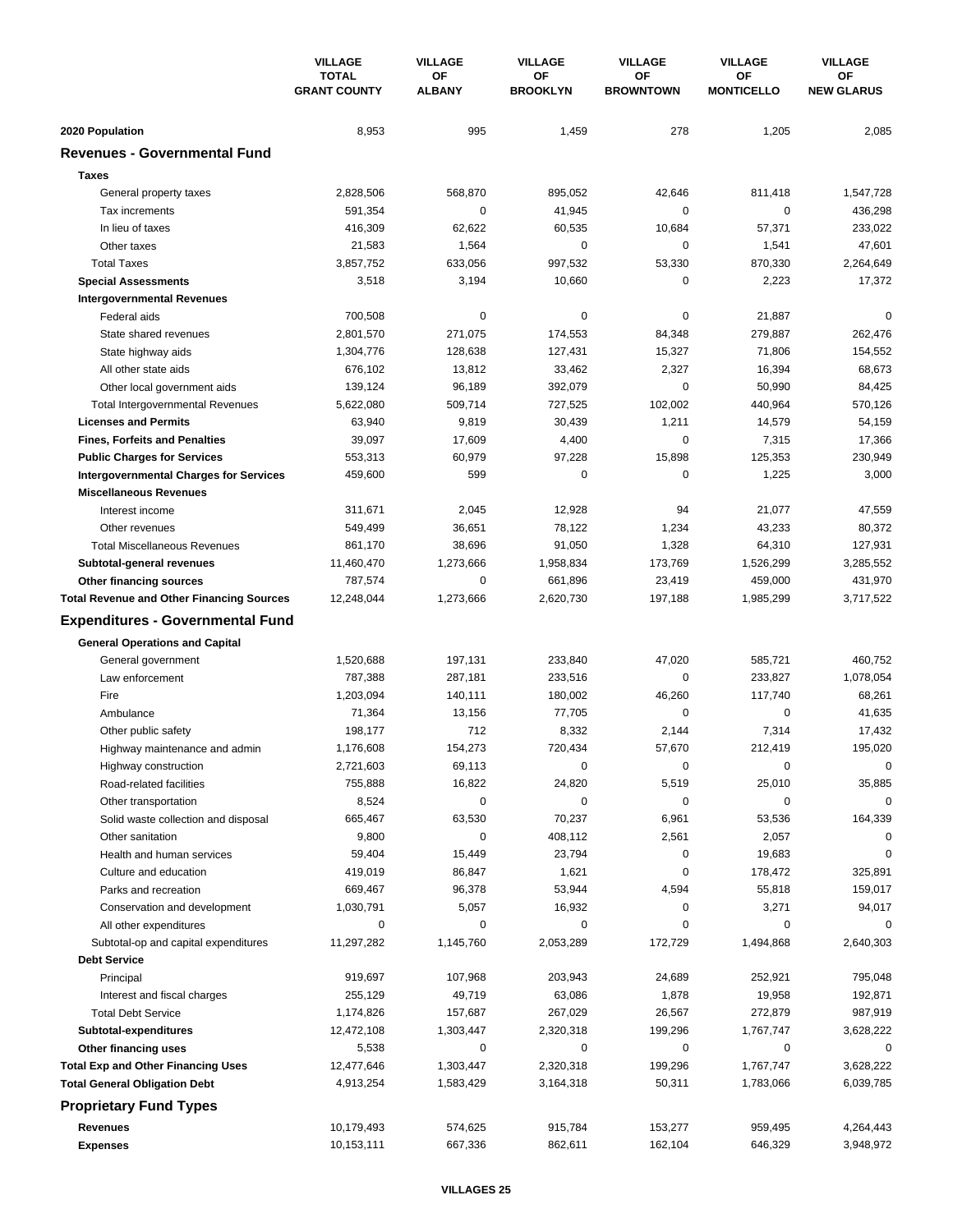|                                                             | <b>VILLAGE</b><br><b>TOTAL</b> | <b>VILLAGE</b>        | <b>VILLAGE</b>         | <b>VILLAGE</b>                                     | <b>VILLAGE</b>     | <b>VILLAGE</b>     |
|-------------------------------------------------------------|--------------------------------|-----------------------|------------------------|----------------------------------------------------|--------------------|--------------------|
|                                                             | <b>GREEN COUNTY</b>            | OF<br><b>KINGSTON</b> | ΟF<br><b>MARQUETTE</b> | <b>TOTAL</b><br><b>GREEN LAKE</b><br><b>COUNTY</b> | OF<br><b>ARENA</b> | ОF<br><b>AVOCA</b> |
| 2020 Population                                             | 6,022                          | 324                   | 150                    | 474                                                | 829                | 612                |
| <b>Revenues - Governmental Fund</b>                         |                                |                       |                        |                                                    |                    |                    |
| <b>Taxes</b>                                                |                                |                       |                        |                                                    |                    |                    |
| General property taxes                                      | 3,865,714                      | 84,430                | 53,201                 | 137,631                                            | 433,960            | 157,833            |
| Tax increments                                              | 478,243                        | 0                     | 0                      | 0                                                  | 168,596            | 104,227            |
| In lieu of taxes                                            | 424.234                        | $\mathbf 0$           | 0                      | 0                                                  | 1,500              | 41,261             |
| Other taxes                                                 | 50,706                         | $\mathbf 0$           | 0                      | 0                                                  | 27,034             | 8,866              |
| <b>Total Taxes</b>                                          | 4,818,897                      | 84,430                | 53,201                 | 137,631                                            | 631,090            | 312,187            |
| <b>Special Assessments</b>                                  | 33,449                         | 0                     | 0                      | 0                                                  | 0                  | $\mathbf 0$        |
| <b>Intergovernmental Revenues</b>                           |                                |                       |                        |                                                    |                    |                    |
| Federal aids                                                | 21,887                         | 5,251                 | 5,311                  | 10,562                                             | 0                  | $\mathbf 0$        |
| State shared revenues                                       | 1,072,339                      | 66,737                | 28,520                 | 95,257                                             | 101,164            | 164,177            |
| State highway aids                                          | 497,754                        | 7,199                 | 10,013                 | 17,212                                             | 34,304             | 70,176             |
| All other state aids                                        | 134,668                        | 1,548                 | 828                    | 2,376                                              | 21,913             | 44,994             |
| Other local government aids                                 | 623,683                        | $\mathbf 0$           | 0                      | 0                                                  | $\mathbf 0$        | $\mathbf 0$        |
| <b>Total Intergovernmental Revenues</b>                     | 2,350,331                      | 80,735                | 44,672                 | 125,407                                            | 157,381            | 279,347            |
| <b>Licenses and Permits</b>                                 | 110,207                        | 570                   | 1,188                  | 1,758                                              | 13,421             | 2,260              |
| <b>Fines, Forfeits and Penalties</b>                        | 46,690                         | 0                     | 0                      | 0                                                  | 6,460              | 802                |
| <b>Public Charges for Services</b>                          | 530,407                        | $\mathbf 0$           | 20,597                 | 20,597                                             | 16,065             | 79,289             |
| <b>Intergovernmental Charges for Services</b>               | 4,824                          | $\mathbf 0$           | 0                      | 0                                                  | $\mathbf 0$        | $\mathbf 0$        |
| <b>Miscellaneous Revenues</b>                               |                                |                       |                        |                                                    |                    |                    |
| Interest income                                             | 83,703                         | 555                   | 855                    | 1,410                                              | 5,558              | 3,197              |
| Other revenues                                              | 239,612                        | 15,720                | 3,523                  | 19,243                                             | 40,484             | 28,749             |
| <b>Total Miscellaneous Revenues</b>                         | 323,315                        | 16,275                | 4,378                  | 20,653                                             | 46,042             | 31,946             |
| Subtotal-general revenues                                   | 8,218,120                      | 182,010               | 124,036                | 306,046                                            | 870,459            | 705,831            |
| Other financing sources                                     | 1,576,285                      | $\mathbf 0$           | 0                      | 0                                                  | 65,979             | 67,915             |
| <b>Total Revenue and Other Financing Sources</b>            | 9,794,405                      | 182,010               | 124,036                | 306,046                                            | 936,438            | 773,746            |
| <b>Expenditures - Governmental Fund</b>                     |                                |                       |                        |                                                    |                    |                    |
|                                                             |                                |                       |                        |                                                    |                    |                    |
| <b>General Operations and Capital</b><br>General government | 1,524,464                      | 39,203                | 42,646                 | 81,849                                             | 122,168            | 137,294            |
| Law enforcement                                             | 1,832,578                      | 0                     | 0                      | 0                                                  | 227,697            | 48,450             |
| Fire                                                        | 552,374                        | 16,500                | 9,318                  | 25,818                                             | 84,546             | 98,216             |
| Ambulance                                                   | 132,496                        | 3,728                 | 3,000                  | 6,728                                              | 12,148             | 410                |
| Other public safety                                         | 35,934                         | 0                     | 27                     | 27                                                 | 8,624              | $\mathbf 0$        |
| Highway maintenance and admin                               | 1,339,816                      | 15,409                | 16.252                 | 31,661                                             | 182,651            | 74,354             |
| Highway construction                                        | 69,113                         | 0                     | 0                      | 0                                                  | 0                  | 66,709             |
| Road-related facilities                                     | 108,056                        | 6,900                 | 6,674                  | 13,574                                             | 12,553             | 31,517             |
| Other transportation                                        | 0                              | 0                     | 0                      | 0                                                  | 0                  | $\mathbf 0$        |
| Solid waste collection and disposal                         | 358,603                        | 30,048                | 20,130                 | 50,178                                             | 50,912             | 50,294             |
| Other sanitation                                            | 412,730                        | 0                     | 0                      | 0                                                  | 10,928             | 4,882              |
| Health and human services                                   | 58,926                         | 160                   | 3,744                  | 3,904                                              | 0                  | 2,694              |
| Culture and education                                       | 592,831                        | 8,500                 | 1,200                  | 9,700                                              | 0                  | 21,926             |
| Parks and recreation                                        | 369,751                        | 7,617                 | 2,722                  | 10,339                                             | 32,605             | 125,046            |
| Conservation and development                                | 119,277                        | 0                     | 0                      | 0                                                  | 49,932             | 10,825             |
| All other expenditures                                      | 0                              | 0                     | 0                      | 0                                                  | 0                  | $\Omega$           |
| Subtotal-op and capital expenditures                        | 7,506,949                      | 128,065               | 105,713                | 233,778                                            | 794,764            | 672,617            |
| <b>Debt Service</b>                                         |                                |                       |                        |                                                    |                    |                    |
| Principal                                                   | 1,384,569                      | 29,004                | 14,761                 | 43,765                                             | 97,704             | 157,608            |
| Interest and fiscal charges                                 | 327,512                        | 5,850                 | 2,824                  | 8,674                                              | 18,179             | 5,824              |
| <b>Total Debt Service</b>                                   | 1,712,081                      | 34,854                | 17,585                 | 52,439                                             | 115,883            | 163,432            |
| Subtotal-expenditures                                       | 9,219,030                      | 162,919               | 123,298                | 286,217                                            | 910,647            | 836,049            |
| Other financing uses                                        | 0                              | 0                     | 0                      | 0                                                  | 0                  | 0                  |
| <b>Total Exp and Other Financing Uses</b>                   | 9,219,030                      | 162,919               | 123,298                | 286,217                                            | 910,647            | 836,049            |
| <b>Total General Obligation Debt</b>                        | 12,620,909                     | 123,388               | 55,239                 | 178,627                                            | 511,632            | 228,055            |
| <b>Proprietary Fund Types</b>                               |                                |                       |                        |                                                    |                    |                    |
| Revenues                                                    | 6,867,624                      | 72,096                | 0                      | 72,096                                             | 419,122            | 270,384            |
| <b>Expenses</b>                                             | 6,287,352                      | 78,743                | 0                      | 78,743                                             | 325,649            | 289,332            |
|                                                             |                                |                       |                        |                                                    |                    |                    |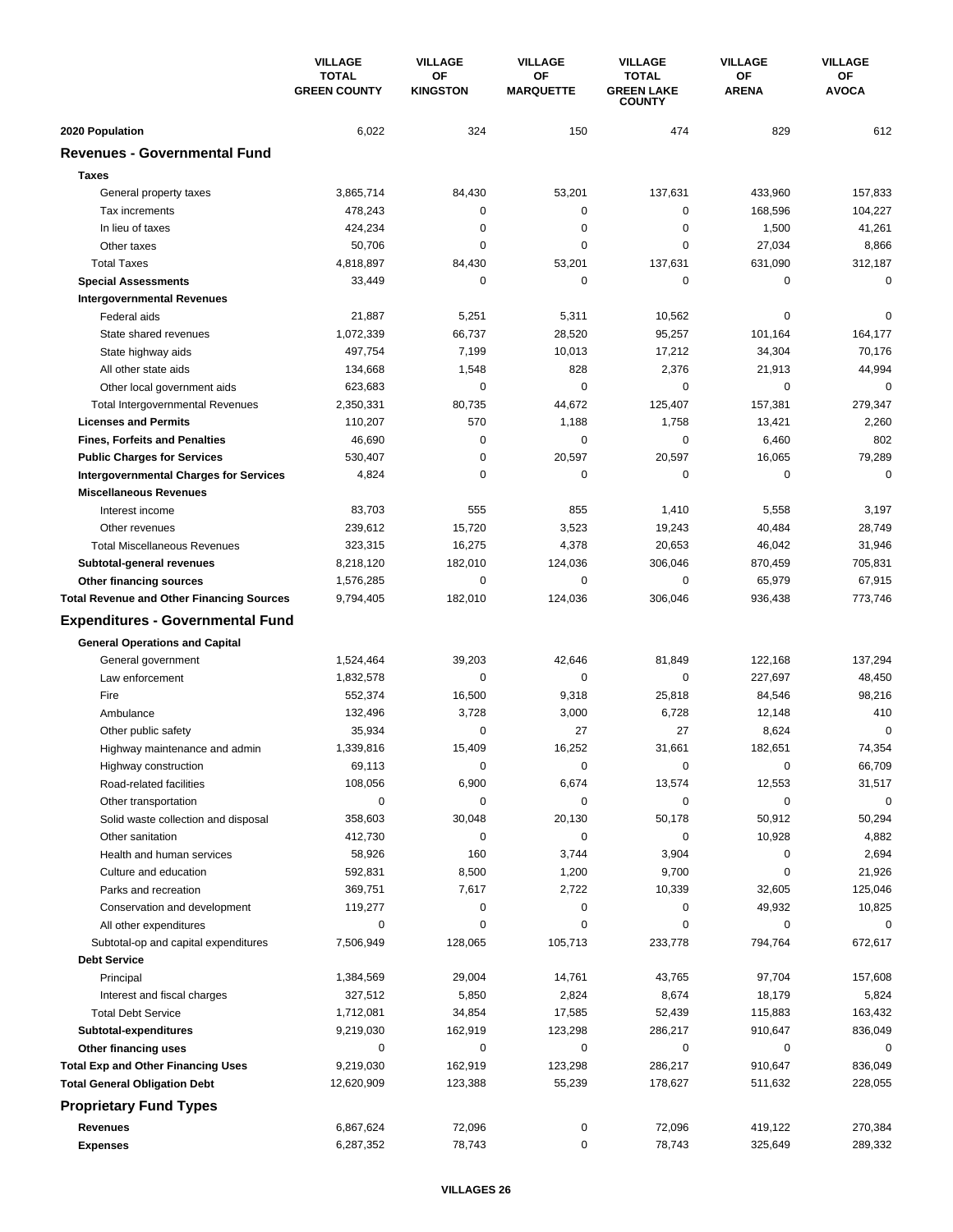|                                                  | <b>VILLAGE</b><br><b>OF</b><br><b>BARNEVELD</b> | <b>VILLAGE</b>    | <b>VILLAGE</b><br>ΟF<br><b>HIGHLAND</b> | <b>VILLAGE</b>          | <b>VILLAGE</b><br>OF<br><b>LINDEN</b> | <b>VILLAGE</b><br>ΟF<br><b>REWEY</b> |
|--------------------------------------------------|-------------------------------------------------|-------------------|-----------------------------------------|-------------------------|---------------------------------------|--------------------------------------|
|                                                  |                                                 | ΟF<br><b>COBB</b> |                                         | ΟF<br><b>HOLLANDALE</b> |                                       |                                      |
| 2020 Population                                  | 1,270                                           | 464               | 836                                     | 281                     | 532                                   | 280                                  |
| <b>Revenues - Governmental Fund</b>              |                                                 |                   |                                         |                         |                                       |                                      |
| <b>Taxes</b>                                     |                                                 |                   |                                         |                         |                                       |                                      |
| General property taxes                           | 712,688                                         | 161,100           | 178,107                                 | 84,187                  | 94,368                                | 50,580                               |
| Tax increments                                   | 1.175.467                                       | 0                 | 97,556                                  | 0                       | 0                                     | $\mathbf 0$                          |
| In lieu of taxes                                 | 51,765                                          | 28,579            | 43,777                                  | 33,744                  | 38,934                                | 13,473                               |
| Other taxes                                      | 0                                               | $\mathbf 0$       | 1,114                                   | 0                       | 2,671                                 | 80                                   |
| <b>Total Taxes</b>                               | 1,939,920                                       | 189,679           | 320,554                                 | 117,931                 | 135,973                               | 64,133                               |
| <b>Special Assessments</b>                       | 0                                               | $\pmb{0}$         | 0                                       | 0                       | 0                                     | 0                                    |
| <b>Intergovernmental Revenues</b>                |                                                 |                   |                                         |                         |                                       |                                      |
| Federal aids                                     | 0                                               | 0                 | 0                                       | 0                       | 65,546                                | $\mathbf 0$                          |
| State shared revenues                            | 90,336                                          | 112,836           | 185,575                                 | 69,676                  | 170,616                               | 63,286                               |
| State highway aids                               | 65,815                                          | 19,184            | 51,738                                  | 13,819                  | 23,746                                | 7,516                                |
| All other state aids                             | 39,584                                          | 13,657            | 21,795                                  | 6,955                   | 17,411                                | 6,358                                |
| Other local government aids                      | 42,823                                          | 11,374            | 0                                       | 0                       | 1,781                                 | $\mathbf 0$                          |
| <b>Total Intergovernmental Revenues</b>          | 238,558                                         | 157,051           | 259,108                                 | 90,450                  | 279,100                               | 77,160                               |
| <b>Licenses and Permits</b>                      | 16,735                                          | 2,196             | 7,396                                   | 2,730                   | 2,312                                 | 1,564                                |
| <b>Fines, Forfeits and Penalties</b>             | 2,754                                           | 0                 | 592                                     | $\Omega$                | 116                                   | $\Omega$                             |
| <b>Public Charges for Services</b>               | 12,347                                          | 55,710            | 113,508                                 | 22,170                  | 39,068                                | 19,845                               |
| <b>Intergovernmental Charges for Services</b>    | 0                                               | $\mathbf 0$       | 0                                       | 6,323                   | $\mathbf 0$                           | 7,003                                |
| <b>Miscellaneous Revenues</b>                    |                                                 |                   |                                         |                         |                                       |                                      |
| Interest income                                  | 17,247                                          | 363               | 1,500                                   | 212                     | 3,379                                 | 832                                  |
| Other revenues                                   | 401,435                                         | 34,906            | 33,388                                  | 7,933                   | 39,330                                | 55,869                               |
| <b>Total Miscellaneous Revenues</b>              | 418,682                                         | 35,269            | 34,888                                  | 8,145                   | 42,709                                | 56,701                               |
| Subtotal-general revenues                        | 2,628,996                                       | 439,905           | 736,046                                 | 247,749                 | 499,278                               | 226,406                              |
| Other financing sources                          | 0                                               | 0                 | 0                                       | 0                       | 0                                     | $\mathbf 0$                          |
| <b>Total Revenue and Other Financing Sources</b> | 2,628,996                                       | 439,905           | 736,046                                 | 247,749                 | 499,278                               | 226,406                              |
| <b>Expenditures - Governmental Fund</b>          |                                                 |                   |                                         |                         |                                       |                                      |
| <b>General Operations and Capital</b>            |                                                 |                   |                                         |                         |                                       |                                      |
| General government                               | 128,292                                         | 85,220            | 110,790                                 | 80,439                  | 85,826                                | 51,523                               |
| Law enforcement                                  | 115,395                                         | 1,536             | 61,187                                  | 1,536                   | 34,809                                | 948                                  |
| Fire                                             | 156,406                                         | 66,655            | 70,025                                  | 65,136                  | 140,759                               | 120,534                              |
| Ambulance                                        | 10,993                                          | 2,200             | 4,566                                   | 3,405                   | 5,034                                 | 5,705                                |
| Other public safety                              | 4,003                                           | 710               | 1,933                                   | 531                     | 0                                     | 0                                    |
| Highway maintenance and admin                    | 60,230                                          | 114,780           | 154,796                                 | 48,418                  | 98,144                                | 19,918                               |
| Highway construction                             | 482,956                                         | $\pmb{0}$         | 29,677                                  | 0                       | 13,175                                | $\mathbf 0$                          |
| Road-related facilities                          | 20,706                                          | 8,706             | 20,881                                  | 4,894                   | 6,011                                 | 4,576                                |
| Other transportation                             | 0                                               | 0                 | 0                                       | 0                       | 0                                     | $\mathbf 0$                          |
| Solid waste collection and disposal              | 65,852                                          | 40,018            | 75,471                                  | 19,122                  | 37,746                                | 19,639                               |
| Other sanitation                                 | 113,009                                         | 0                 | 1,107                                   | $\mathbf 0$             | 300                                   | 91                                   |
| Health and human services                        | 0                                               | 0                 | 0                                       | 406                     | 5,486                                 | 275                                  |
| Culture and education                            | 112,648                                         | 58,529            | 0                                       | 1,798                   | 0                                     | 254                                  |
| Parks and recreation                             | 90,335                                          | 38,830            | 10,554                                  | 19,740                  | 20,277                                | 16,245                               |
| Conservation and development                     | 541,380                                         | 0                 | 6,085                                   | 1,415                   | 2,602                                 | 323                                  |
| All other expenditures                           | 0                                               | 0                 | 0                                       | 0                       | 0                                     | $\Omega$                             |
| Subtotal-op and capital expenditures             | 1,902,205                                       | 417,184           | 547,072                                 | 246,840                 | 450,169                               | 240,031                              |
| <b>Debt Service</b>                              |                                                 |                   |                                         |                         |                                       |                                      |
| Principal                                        | 319,539                                         | 34,113            | 131,604                                 | 33,179                  | 13,956                                | 0                                    |
| Interest and fiscal charges                      | 38,201                                          | 8,574             | 15,474                                  | 2,432                   | 1,728                                 | 0                                    |
| <b>Total Debt Service</b>                        | 357,740                                         | 42,687            | 147,078                                 | 35,611                  | 15,684                                | 0                                    |
| Subtotal-expenditures                            | 2,259,945                                       | 459,871           | 694,150                                 | 282,451                 | 465,853                               | 240,031                              |
| Other financing uses                             | 0                                               | 0                 | 0                                       | 0                       | 0                                     | 0                                    |
| <b>Total Exp and Other Financing Uses</b>        | 2,259,945                                       | 459,871           | 694,150                                 | 282,451                 | 465,853                               | 240,031                              |
| <b>Total General Obligation Debt</b>             | 1,313,510                                       | 458,065           | 483,616                                 | 58,673                  | 546,073                               | 49,541                               |
| <b>Proprietary Fund Types</b>                    |                                                 |                   |                                         |                         |                                       |                                      |
| <b>Revenues</b>                                  | 596,130                                         | 310,713           | 392,131                                 | 171,135                 | 403,378                               | 147,660                              |
| <b>Expenses</b>                                  | 591,980                                         | 263,406           | 375,646                                 | 196,980                 | 444,305                               | 150,039                              |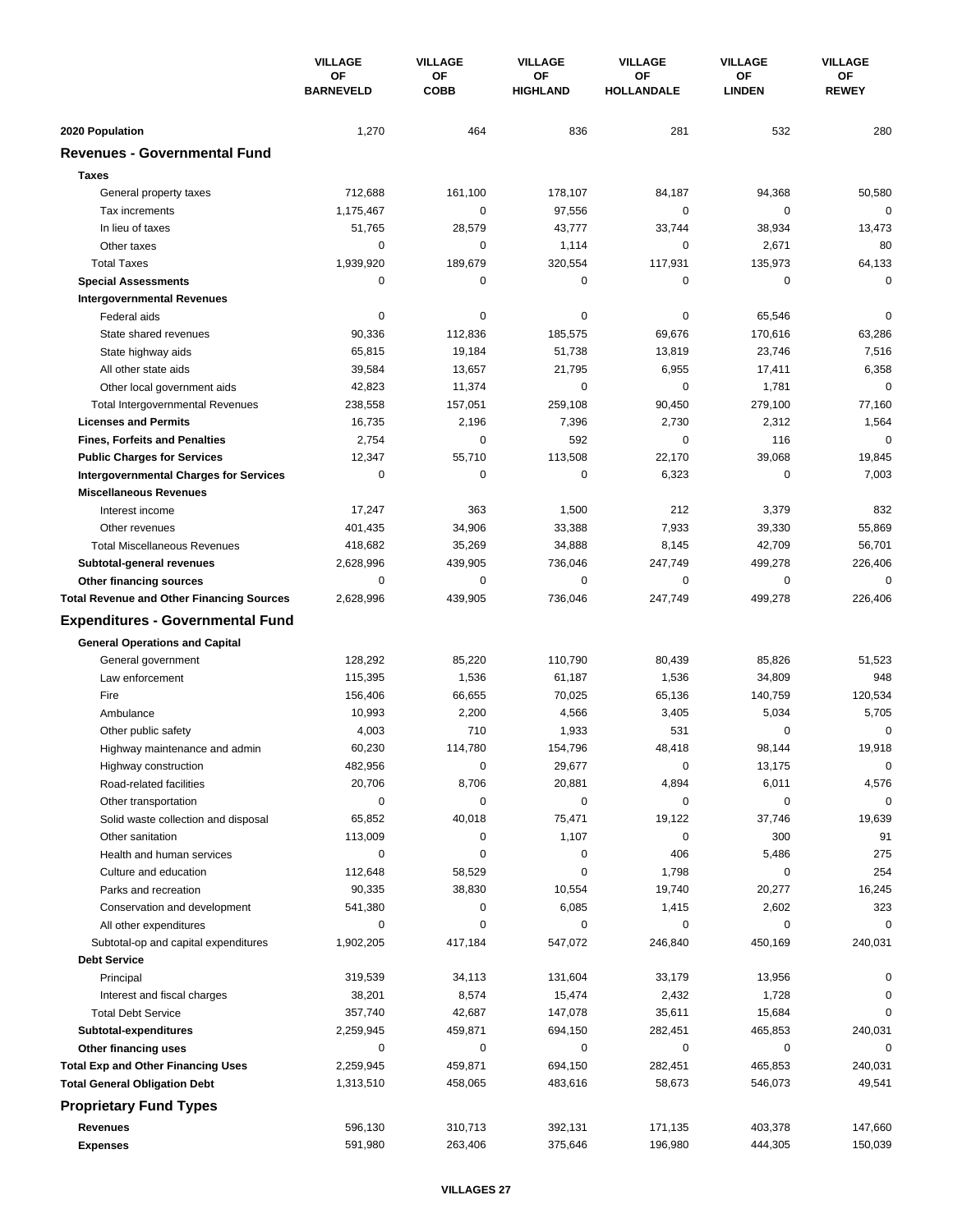|                                                  | <b>VILLAGE</b><br>ΟF<br><b>RIDGEWAY</b> | <b>VILLAGE</b>                     | <b>VILLAGE</b>           | <b>VILLAGE</b>      | <b>VILLAGE</b>       | <b>VILLAGE</b>         |
|--------------------------------------------------|-----------------------------------------|------------------------------------|--------------------------|---------------------|----------------------|------------------------|
|                                                  |                                         | <b>TOTAL</b><br><b>IOWA COUNTY</b> | OF<br><b>ALMA CENTER</b> | ΟF<br><b>HIXTON</b> | OF<br><b>MELROSE</b> | OF<br><b>MERRILLAN</b> |
| 2020 Population                                  | 647                                     | 5,751                              | 506                      | 425                 | 487                  | 515                    |
| <b>Revenues - Governmental Fund</b>              |                                         |                                    |                          |                     |                      |                        |
| <b>Taxes</b>                                     |                                         |                                    |                          |                     |                      |                        |
| General property taxes                           | 380,163                                 | 2,252,986                          | 89,816                   | 106,005             | 72,104               | 37,465                 |
| Tax increments                                   | 18,264                                  | 1,564,110                          | 0                        | 175,727             | 0                    | 22,340                 |
| In lieu of taxes                                 | 40,027                                  | 293,060                            | 38,464                   | 42,722              | $\mathbf 0$          | 45,128                 |
| Other taxes                                      | 0                                       | 39,765                             | 1,118                    | 1,252               | 300                  | 699                    |
| <b>Total Taxes</b>                               | 438,454                                 | 4,149,921                          | 129,398                  | 325,706             | 72,404               | 105,632                |
| <b>Special Assessments</b>                       | 2,053                                   | 2,053                              | 0                        | 4,909               | 0                    | 0                      |
| <b>Intergovernmental Revenues</b>                |                                         |                                    |                          |                     |                      |                        |
| Federal aids                                     | 0                                       | 65,546                             | 0                        | 0                   | $\mathbf 0$          | 0                      |
| State shared revenues                            | 127,228                                 | 1,084,894                          | 156,645                  | 99,773              | 170,311              | 187,305                |
| State highway aids                               | 167,192                                 | 453,490                            | 20,186                   | 12,502              | 23,438               | 33,895                 |
| All other state aids                             | 16,799                                  | 189,466                            | 10,305                   | 8,071               | 10,242               | 9,220                  |
| Other local government aids                      | $\mathbf 0$                             | 55,978                             | 0                        | 3,604               | 1,530                | $\mathbf 0$            |
| <b>Total Intergovernmental Revenues</b>          | 311,219                                 | 1,849,374                          | 187,136                  | 123,950             | 205,521              | 230,420                |
| <b>Licenses and Permits</b>                      | 13,035                                  | 61,649                             | 2,015                    | 7,435               | 3,545                | 6,674                  |
| <b>Fines, Forfeits and Penalties</b>             | 2,524                                   | 13,248                             | 684                      | 311                 | 671                  | 2,758                  |
| <b>Public Charges for Services</b>               | 48,990                                  | 406,992                            | 7                        | 26,647              | 22,799               | 16,414                 |
| <b>Intergovernmental Charges for Services</b>    | 7,301                                   | 20,627                             | 0                        | 0                   | $\mathbf 0$          | 42,118                 |
| <b>Miscellaneous Revenues</b>                    |                                         |                                    |                          |                     |                      |                        |
| Interest income                                  | 9,029                                   | 41,317                             | 150                      | 1,586               | 5,494                | 1,701                  |
| Other revenues                                   | 25,045                                  | 667,139                            | 16,509                   | 5,423               | 1,252                | 137,511                |
| <b>Total Miscellaneous Revenues</b>              | 34,074                                  | 708,456                            | 16,659                   | 7,009               | 6,746                | 139,212                |
| Subtotal-general revenues                        | 857,650                                 | 7,212,320                          | 335,899                  | 495,967             | 311,686              | 543,228                |
| Other financing sources                          | 1,769,085                               | 1,902,979                          | 70,529                   | 0                   | 0                    | 0                      |
| <b>Total Revenue and Other Financing Sources</b> | 2,626,735                               | 9,115,299                          | 406,428                  | 495,967             | 311,686              | 543,228                |
|                                                  |                                         |                                    |                          |                     |                      |                        |
| <b>Expenditures - Governmental Fund</b>          |                                         |                                    |                          |                     |                      |                        |
| <b>General Operations and Capital</b>            |                                         |                                    |                          |                     |                      |                        |
| General government                               | 185,959                                 | 987,511                            | 73,194                   | 92,668              | 106,362              | 67,865                 |
| Law enforcement                                  | 73,036                                  | 564,594                            | 18,775                   | 6,371               | 13,873               | 75,037                 |
| Fire                                             | 114,214                                 | 916,491                            | 36,792                   | 61,296              | 9,197                | 82,834                 |
| Ambulance                                        | 5,641                                   | 50,102                             | 1,500                    | 0                   | 3,833                | $\mathbf 0$            |
| Other public safety                              | 0                                       | 15,801                             | 785                      | 5,574               | 265                  | 2,001                  |
| Highway maintenance and admin                    | 90,791                                  | 844,082                            | 162,070                  | 36,359              | 100,116              | 89,688                 |
| Highway construction                             | 427,608                                 | 1,020,125                          | 0                        | 23,651              | 37,672               | 0                      |
| Road-related facilities                          | 169,186                                 | 279,030                            | 10,861                   | 240,126             | 10,338               | 27,274                 |
| Other transportation                             | 0                                       | 0                                  | 0                        | 0                   | 0                    | $\mathbf 0$            |
| Solid waste collection and disposal              | 44,248                                  | 403,302                            | 40,667                   | 16,164              | 15,830               | 45,172                 |
| Other sanitation                                 | 162,032                                 | 292,349                            | 143                      | 0                   | 0                    | $\mathbf 0$            |
| Health and human services                        | 0                                       | 8,861                              | 0                        | 4,050               | 1,500                | 5,406                  |
| Culture and education                            | 0                                       | 195,155                            | 1,050                    | 0                   | 0                    | 0                      |
| Parks and recreation                             | 14,694                                  | 368,326                            | 1,715                    | 14,721              | 10,480               | 12,351                 |
| Conservation and development                     | 140,865                                 | 753,427                            | 282                      | 150                 | 0                    | 6,193                  |
| All other expenditures                           | 0                                       | 0                                  | 0                        | 0                   | 0                    | $\Omega$               |
| Subtotal-op and capital expenditures             | 1,428,274                               | 6,699,156                          | 347,834                  | 501,130             | 309,466              | 413,821                |
| <b>Debt Service</b>                              |                                         |                                    |                          |                     |                      |                        |
| Principal                                        | 506,934                                 | 1,294,637                          | 44,303                   | 40,921              | 0                    | 4,063                  |
| Interest and fiscal charges                      | 14,618                                  | 105,030                            | 8,435                    | 19,061              | 0                    | 2,084                  |
| <b>Total Debt Service</b>                        | 521,552                                 | 1,399,667                          | 52,738                   | 59,982              | 0                    | 6,147                  |
| Subtotal-expenditures                            | 1,949,826                               | 8,098,823                          | 400,572                  | 561,112             | 309,466              | 419,968                |
| Other financing uses                             | 0                                       | 0                                  | 0                        | 0                   | 20,000               | 0                      |
| <b>Total Exp and Other Financing Uses</b>        | 1,949,826                               | 8,098,823                          | 400,572                  | 561,112             | 329,466              | 419,968                |
| <b>Total General Obligation Debt</b>             | 4,130,841                               | 7,780,006                          | 483,898                  | 560,692             | 0                    | 423,882                |
| <b>Proprietary Fund Types</b>                    |                                         |                                    |                          |                     |                      |                        |
| <b>Revenues</b>                                  | 405,294                                 | 3,115,947                          | 402,191                  | 305,579             | 1,041,769            | 689,167                |
| <b>Expenses</b>                                  | 532,155                                 | 3,169,492                          | 465,968                  | 378,504             | 369,260              | 768,510                |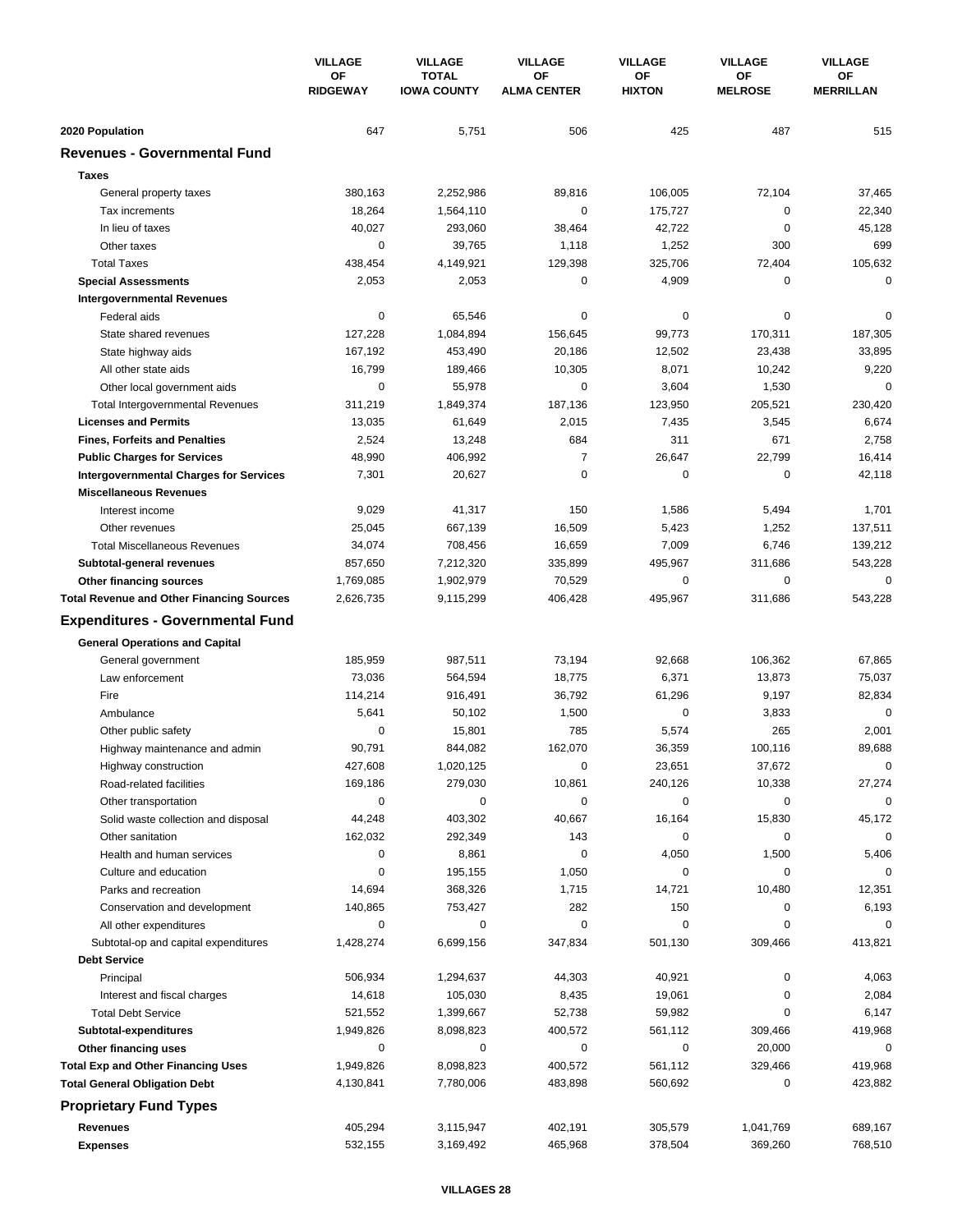|                                                                                   | <b>VILLAGE</b><br>ΟF<br><b>TAYLOR</b> | <b>VILLAGE</b>                                  | <b>VILLAGE</b>                       | <b>VILLAGE</b>       | <b>VILLAGE</b>        | <b>VILLAGE</b>                                    |
|-----------------------------------------------------------------------------------|---------------------------------------|-------------------------------------------------|--------------------------------------|----------------------|-----------------------|---------------------------------------------------|
|                                                                                   |                                       | <b>TOTAL</b><br><b>JACKSON</b><br><b>COUNTY</b> | OF<br><b>JOHNSON</b><br><b>CREEK</b> | OF<br><b>PALMYRA</b> | ΟF<br><b>SULLIVAN</b> | <b>TOTAL</b><br><b>JEFFERSON</b><br><b>COUNTY</b> |
| 2020 Population                                                                   | 487                                   | 2,420                                           | 3,029                                | 1,742                | 660                   | 5,431                                             |
| <b>Revenues - Governmental Fund</b>                                               |                                       |                                                 |                                      |                      |                       |                                                   |
| <b>Taxes</b>                                                                      |                                       |                                                 |                                      |                      |                       |                                                   |
| General property taxes                                                            | 55,570                                | 360,960                                         | 1,405,131                            | 1,306,027            | 317,032               | 3,028,190                                         |
| Tax increments                                                                    | 80,636                                | 278.703                                         | 2,882,142                            | 0                    | $\mathbf 0$           | 2,882,142                                         |
| In lieu of taxes                                                                  | 22,204                                | 148,518                                         | 198,956                              | 57,021               | $\mathbf 0$           | 255,977                                           |
| Other taxes                                                                       | 4,835                                 | 8,204                                           | 117,194                              | 6,501                | 573                   | 124,268                                           |
| <b>Total Taxes</b>                                                                | 163,245                               | 796,385                                         | 4,603,423                            | 1,369,549            | 317,605               | 6,290,577                                         |
| <b>Special Assessments</b>                                                        | 0                                     | 4,909                                           | 17,144                               | 0                    | 0                     | 17,144                                            |
| <b>Intergovernmental Revenues</b>                                                 |                                       |                                                 |                                      |                      |                       |                                                   |
| Federal aids                                                                      | 0                                     | $\pmb{0}$                                       | 4,335                                | 0                    | 18,214                | 22,549                                            |
| State shared revenues                                                             | 170,132                               | 784,166                                         | 376,234                              | 288,747              | 57,210                | 722,191                                           |
| State highway aids                                                                | 18,237                                | 108,258                                         | 146,178                              | 63,801               | 24,495                | 234,474                                           |
| All other state aids                                                              | 9,029                                 | 46,867                                          | 60,594                               | 60,478               | 4,256                 | 125,328                                           |
| Other local government aids                                                       | 6,308                                 | 11,442                                          | 44,783                               | 264,174              | 0                     | 308,957                                           |
| <b>Total Intergovernmental Revenues</b>                                           | 203,706                               | 950,733                                         | 632,124                              | 677,200              | 104,175               | 1,413,499                                         |
| <b>Licenses and Permits</b>                                                       | 2,708                                 | 22,377                                          | 251,707                              | 46,359               | 19,121                | 317,187                                           |
| <b>Fines, Forfeits and Penalties</b>                                              | 504                                   | 4,928                                           | 40,827                               | 15,574               | 0                     | 56,401                                            |
| <b>Public Charges for Services</b>                                                | 17,655                                | 83,522                                          | 326,227                              | 266,631              | 39,042                | 631,900                                           |
| <b>Intergovernmental Charges for Services</b>                                     | 0                                     | 42,118                                          | 231,710                              | 110,000              | 75,204                | 416,914                                           |
| <b>Miscellaneous Revenues</b>                                                     |                                       |                                                 |                                      |                      |                       |                                                   |
| Interest income                                                                   | 2,179                                 | 11,110                                          | 99,435                               | 15,912               | 4,445                 | 119,792                                           |
| Other revenues                                                                    | 39,318                                | 200,013                                         | 66,790                               | 53,724               | 52,118                | 172,632                                           |
| <b>Total Miscellaneous Revenues</b>                                               | 41,497                                | 211,123                                         | 166,225                              | 69,636               | 56,563                | 292,424                                           |
| Subtotal-general revenues                                                         | 429,315                               | 2,116,095                                       | 6,269,387                            | 2,554,949            | 611,710               | 9,436,046                                         |
| <b>Other financing sources</b>                                                    | 95,849                                | 166,378                                         | 4,364                                | 54,000               | 0                     | 58,364                                            |
| <b>Total Revenue and Other Financing Sources</b>                                  | 525,164                               | 2,282,473                                       | 6,273,751                            | 2,608,949            | 611,710               | 9,494,410                                         |
| <b>Expenditures - Governmental Fund</b>                                           |                                       |                                                 |                                      |                      |                       |                                                   |
| <b>General Operations and Capital</b>                                             |                                       |                                                 |                                      |                      |                       |                                                   |
| General government                                                                | 139,506                               | 479,595                                         | 502,106                              | 180,840              | 149,290               | 832,236                                           |
| Law enforcement                                                                   | 14,876                                | 128,932                                         | 420,759                              | 443,557              | 0                     | 864,316                                           |
| Fire                                                                              | 55,435                                | 245,554                                         | 428,840                              | 518,742              | 107,416               | 1,054,998                                         |
| Ambulance                                                                         | 0                                     | 5,333                                           | 381,041                              | 0                    | 23,189                | 404,230                                           |
| Other public safety                                                               | 0                                     | 8,625                                           | 100,398                              | 6,373                | 5,491                 | 112,262                                           |
| Highway maintenance and admin                                                     | 119.179                               | 507,412                                         | 233,525                              | 135,496              | 73,707                | 442,728                                           |
| Highway construction                                                              | 9,850                                 | 71,173                                          | 365,489                              | 48,582               | 0                     | 414,071                                           |
| Road-related facilities                                                           | 11,928                                | 300,527                                         | 59,896                               | 38,779               | 12,929                | 111,604                                           |
| Other transportation                                                              | 0                                     | $\pmb{0}$                                       | 0                                    | 0                    | 0                     | 0                                                 |
| Solid waste collection and disposal                                               | 11,474                                | 129,307                                         | 203,631                              | 110,398              | 36,802                | 350,831                                           |
| Other sanitation                                                                  | 0                                     | 143                                             | 26                                   | 35,343               | 0                     | 35,369                                            |
| Health and human services                                                         | 0                                     | 10,956                                          | 8,034                                | 449                  | 295                   | 8,778                                             |
| Culture and education                                                             | 32,658                                | 33,708                                          | 196,966                              | 135,109              | 0                     | 332,075                                           |
| Parks and recreation                                                              | 39,244                                | 78,511                                          | 180,860                              | 121,388              | 12,621                | 314,869                                           |
| Conservation and development                                                      | 0                                     | 6,625                                           | 75,138                               | 25,313               | 126                   | 100,577                                           |
| All other expenditures                                                            | 54,545                                | 54,545                                          | 0                                    | 0                    | 0                     | 0                                                 |
| Subtotal-op and capital expenditures                                              | 488,695                               | 2,060,946                                       | 3,156,709                            | 1,800,369            | 421,866               | 5,378,944                                         |
| <b>Debt Service</b>                                                               |                                       |                                                 |                                      |                      |                       |                                                   |
| Principal                                                                         | 0                                     | 89,287                                          | 3,625,185                            | 482,336              | 95,040                | 4,202,561                                         |
| Interest and fiscal charges                                                       | 0                                     | 29,580                                          | 259,123                              | 54,358               | 29,004                | 342,485                                           |
| <b>Total Debt Service</b>                                                         | 0                                     | 118,867                                         | 3,884,308                            | 536,694              | 124,044               | 4,545,046                                         |
| Subtotal-expenditures                                                             | 488,695                               | 2,179,813<br>115,849                            | 7,041,017<br>0                       | 2,337,063<br>0       | 545,910<br>0          | 9,923,990<br>0                                    |
| Other financing uses                                                              | 95,849<br>584,544                     | 2,295,662                                       | 7,041,017                            | 2,337,063            |                       |                                                   |
| <b>Total Exp and Other Financing Uses</b><br><b>Total General Obligation Debt</b> | 0                                     | 1,468,472                                       | 2,845,896                            | 1,294,172            | 545,910<br>489,587    | 9,923,990<br>4,629,655                            |
|                                                                                   |                                       |                                                 |                                      |                      |                       |                                                   |
| <b>Proprietary Fund Types</b>                                                     |                                       |                                                 |                                      |                      |                       |                                                   |
| Revenues                                                                          | 201,539                               | 2,640,245                                       | 1,509,434                            | 762,006              | 352,933               | 2,624,373                                         |
| <b>Expenses</b>                                                                   | 243,142                               | 2,225,384                                       | 1,951,541                            | 895,762              | 323,955               | 3,171,258                                         |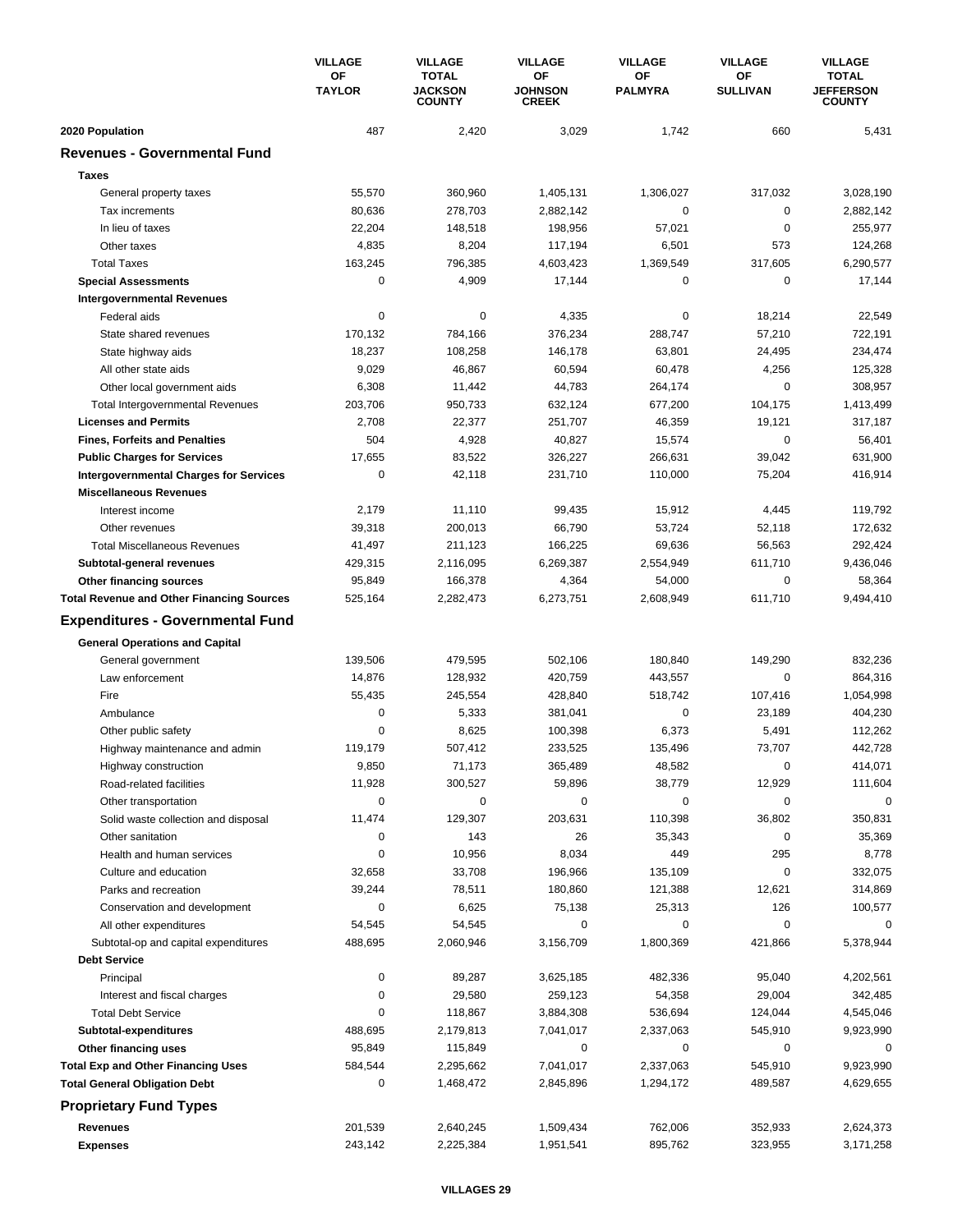|                                                             | <b>VILLAGE</b><br><b>TOTAL</b><br><b>BAYFIELD</b><br><b>COUNTY</b> | <b>VILLAGE</b> | <b>VILLAGE</b>       | <b>VILLAGE</b><br><b>OF</b> | <b>VILLAGE</b><br>OF | <b>VILLAGE</b><br>OF |
|-------------------------------------------------------------|--------------------------------------------------------------------|----------------|----------------------|-----------------------------|----------------------|----------------------|
|                                                             |                                                                    |                | OF<br><b>ALLOUEZ</b> | OF<br><b>ASHWAUBENON</b>    | <b>BELLEVUE</b>      | <b>DENMARK</b>       |
| 2020 Population                                             | 93                                                                 | 13,734         | 16,961               | 15,706                      | 2,271                | 10,454               |
| <b>Revenues - Governmental Fund</b>                         |                                                                    |                |                      |                             |                      |                      |
| <b>Taxes</b>                                                |                                                                    |                |                      |                             |                      |                      |
| General property taxes                                      | 9,812                                                              | 6,510,801      | 12,542,459           | 3,785,095                   | 817,549              | 2,994,650            |
| Tax increments                                              | 9,947                                                              | 692,949        | 4,732,421            | 586,484                     | 0                    | 4,236,457            |
| In lieu of taxes                                            | 0                                                                  | 305,086        | 462,540              | 251,740                     | 92,913               | 68,773               |
| Other taxes                                                 | 0                                                                  | 6,461          | 217,908              | 436,044                     | 4,108                | 6,720                |
| <b>Total Taxes</b>                                          | 19,759                                                             | 7,515,297      | 17,955,328           | 5,059,363                   | 914,570              | 7,306,600            |
| <b>Special Assessments</b>                                  | $\mathbf 0$                                                        | 0              | 0                    | 514,479                     | 0                    | 112,000              |
| <b>Intergovernmental Revenues</b>                           |                                                                    |                |                      |                             |                      |                      |
| Federal aids                                                | $\mathbf 0$                                                        | 28,537         | 7,007                | 265,601                     | $\mathbf 0$          | $\mathbf 0$          |
| State shared revenues                                       | 39,221                                                             | 565,639        | 2,107,742            | 498,698                     | 269,468              | 86,496               |
| State highway aids                                          | 6,859                                                              | 413,111        | 981,592              | 548,064                     | 167,359              | 353,075              |
| All other state aids                                        | 169                                                                | 532.136        | 1,055,839            | 101,555                     | 20,309               | 218,264              |
| Other local government aids                                 | 0                                                                  | 0              | 0                    | 425,591                     | 426,996              | $\mathbf 0$          |
| Total Intergovernmental Revenues                            | 46,249                                                             | 1,539,423      | 4,152,180            | 1,839,509                   | 884,132              | 657,835              |
| <b>Licenses and Permits</b>                                 | 140                                                                | 239,887        | 709,444              | 544,984                     | 43,377               | 204,946              |
| <b>Fines, Forfeits and Penalties</b>                        | $\mathbf 0$                                                        | 51,528         | 196,515              | 102,757                     | 10,143               | 78,289               |
| <b>Public Charges for Services</b>                          | 7,270                                                              | 143,439        | 932,098              | 883,221                     | 64,465               | 474,788              |
| <b>Intergovernmental Charges for Services</b>               | 0                                                                  | 0              | 259,444              | $\mathbf 0$                 | 6,302                | 527,752              |
| <b>Miscellaneous Revenues</b>                               |                                                                    |                |                      |                             |                      |                      |
| Interest income                                             | 31                                                                 | 21,460         | 207,797              | 116,935                     | 4,379                | 29,236               |
| Other revenues                                              | 17,048                                                             | 408,002        | 970,581              | 604,008                     | 216,257              | 492,663              |
| <b>Total Miscellaneous Revenues</b>                         | 17,079                                                             | 429,462        | 1,178,378            | 720,943                     | 220,636              | 521,899              |
| Subtotal-general revenues                                   | 90,497                                                             | 9,919,036      | 25,383,387           | 9,665,256                   | 2,143,625            | 9,884,109            |
| Other financing sources                                     | 0                                                                  | 1,350,000      | 8,800,000            | 0                           | 1,190,000            | 10,004,703           |
| <b>Total Revenue and Other Financing Sources</b>            | 90,497                                                             | 11,269,036     | 34,183,387           | 9,665,256                   | 3,333,625            | 19,888,812           |
| <b>Expenditures - Governmental Fund</b>                     |                                                                    |                |                      |                             |                      |                      |
|                                                             |                                                                    |                |                      |                             |                      |                      |
| <b>General Operations and Capital</b><br>General government | 33,040                                                             | 1,211,367      | 2,618,827            | 1,130,100                   | 488,660              | 833,778              |
| Law enforcement                                             | $\mathbf 0$                                                        | 1,030,497      | 4,115,087            | 1,371,626                   | 280,209              | 1,581,097            |
| Fire                                                        | 8,156                                                              | 1,896,273      | 1,995,438            | 1,117,194                   | 154,634              | 551,666              |
| Ambulance                                                   | 3,416                                                              | 0              | 1,888,315            | 70,000                      | 28,026               | 83,879               |
| Other public safety                                         | 0                                                                  | 121,986        | 178,521              | 155,505                     | 33,882               | 91,445               |
| Highway maintenance and admin                               | 21,313                                                             | 598,949        | 1.703.714            | 512,251                     | 186,465              | 536.726              |
| Highway construction                                        | 0                                                                  | 767,283        | 6,839,423            | 260,956                     | 168,403              | 1,634,680            |
| Road-related facilities                                     | 2,264                                                              | 227,173        | 437,752              | 124,177                     | 62,986               | 833,076              |
| Other transportation                                        | 0                                                                  | 72,875         | 219,869              | 447,396                     | $\mathbf 0$          | 0                    |
| Solid waste collection and disposal                         | 1,145                                                              | 1,219,395      | 841,452              | 884,961                     | 141,799              | 380,837              |
| Other sanitation                                            | 4,166                                                              | 5,113          | 13,109               | 0                           | 5,103                | 1,616,327            |
| Health and human services                                   | 0                                                                  | 5,929          | 4,245                | $\pmb{0}$                   | 0                    | 3,340                |
| Culture and education                                       | 0                                                                  | 5,050          | 175,151              | 0                           | $\mathbf 0$          | 0                    |
| Parks and recreation                                        | 17,213                                                             | 1,006,631      | 1,410,942            | 636,338                     | 64,326               | 80,322               |
| Conservation and development                                | 0                                                                  | 2,129,299      | 138,092              | 235,335                     | 943,034              | 4,149,464            |
| All other expenditures                                      | $\mathbf 0$                                                        | 0              | 2,279,757            | 0                           | 0                    | 0                    |
| Subtotal-op and capital expenditures                        | 90,713                                                             | 10,297,820     | 24,859,694           | 6,945,839                   | 2,557,527            | 12,376,637           |
| <b>Debt Service</b>                                         |                                                                    |                |                      |                             |                      |                      |
| Principal                                                   | 2,900                                                              | 1,118,475      | 7,443,972            | 2,223,192                   | 314,769              | 2,784,143            |
| Interest and fiscal charges                                 | 0                                                                  | 321,731        | 1,862,060            | 467,008                     | 129,005              | 933,161              |
| <b>Total Debt Service</b>                                   | 2,900                                                              | 1,440,206      | 9,306,032            | 2,690,200                   | 443,774              | 3,717,304            |
| Subtotal-expenditures                                       | 93,613                                                             | 11,738,026     | 34,165,726           | 9,636,039                   | 3,001,301            | 16,093,941           |
| Other financing uses                                        | 0                                                                  | 0              | 0                    | 0                           | 0                    | $\Omega$             |
| <b>Total Exp and Other Financing Uses</b>                   | 93,613                                                             | 11,738,026     | 34, 165, 726         | 9,636,039                   | 3,001,301            | 16,093,941           |
| <b>Total General Obligation Debt</b>                        | 84,600                                                             | 22,034,598     | 64,690,000           | 22,149,953                  | 8,381,658            | 29,520,125           |
| <b>Proprietary Fund Types</b>                               |                                                                    |                |                      |                             |                      |                      |
|                                                             |                                                                    |                |                      |                             |                      |                      |
| Revenues                                                    | 35,692                                                             | 8,498,659      | 12,597,931           | 7,724,506                   | 1,946,052            | 3,181,049            |
| <b>Expenses</b>                                             | 56,404                                                             | 7,735,312      | 14,679,531           | 7,752,345                   | 2,073,232            | 3,076,261            |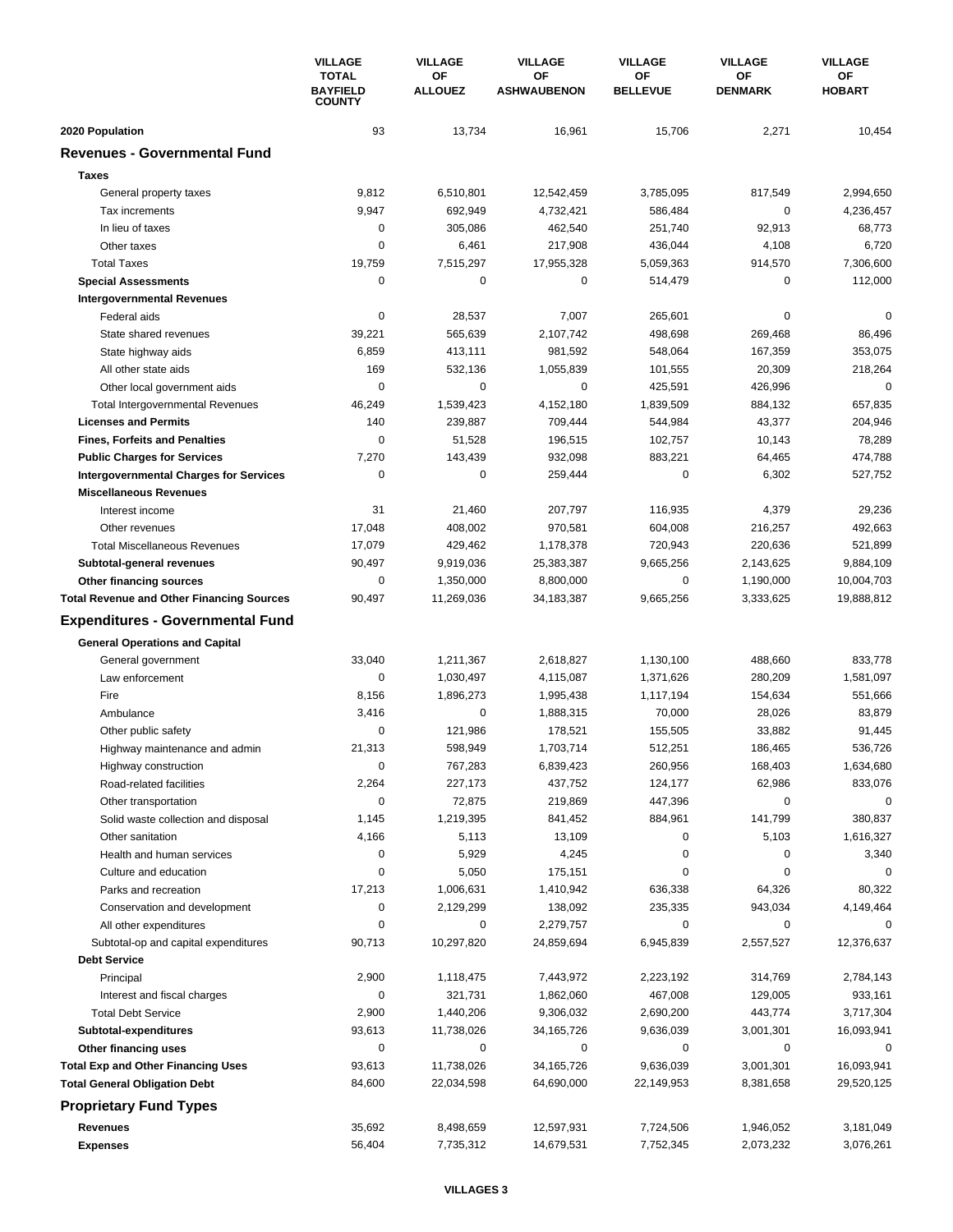| <b>CAMP DOUGLAS</b><br><b>HUSTLER</b><br><b>LYNDON</b><br><b>NECEDAH</b><br><b>UNION CENTER</b><br><b>WONEWOC</b><br><b>STATION</b><br>2020 Population<br>619<br>191<br>483<br>908<br>195<br>792<br><b>Revenues - Governmental Fund</b><br><b>Taxes</b><br>198,339<br>31,542<br>67,440<br>443,326<br>83,306<br>210,856<br>General property taxes<br>Tax increments<br>130,205<br>0<br>0<br>312,096<br>0<br>0<br>In lieu of taxes<br>19,801<br>8,800<br>42,132<br>132,336<br>4,990<br>54,429<br>3,870<br>Other taxes<br>5,637<br>0<br>1,085<br>702<br>4,511<br>269,796<br><b>Total Taxes</b><br>353,982<br>40,342<br>113,442<br>888,843<br>88,998<br>$\mathbf 0$<br>0<br>0<br>0<br>0<br>0<br><b>Special Assessments</b><br><b>Intergovernmental Revenues</b><br>$\mathbf 0$<br>Federal aids<br>132,892<br>5,883<br>0<br>0<br>0<br>182,815<br>49,329<br>133,925<br>237,844<br>64,963<br>263,403<br>State shared revenues<br>32,790<br>8,173<br>58,807<br>11,429<br>42,433<br>21,946<br>State highway aids<br>40,672<br>1,426<br>19,798<br>116,213<br>10,322<br>18,383<br>All other state aids<br>$\mathbf 0$<br>$\mathbf 0$<br>0<br>0<br>10,500<br>65,142<br>Other local government aids<br>97,214<br>389,169<br>64,811<br>175,669<br>412,864<br>389,361<br><b>Total Intergovernmental Revenues</b><br>7,254<br>512<br>10,368<br>5,980<br>2,394<br>5,076<br><b>Licenses and Permits</b><br>50<br>611<br>153<br>495<br>145<br>13,813<br><b>Fines, Forfeits and Penalties</b><br>9,156<br>3,707<br>7,550<br><b>Public Charges for Services</b><br>36,974<br>52,104<br>90,305<br>$\mathbf 0$<br>$\mathbf 0$<br>$\mathbf 0$<br>$\mathbf 0$<br><b>Intergovernmental Charges for Services</b><br>33,755<br>59,419<br><b>Miscellaneous Revenues</b><br>2,266<br>1,745<br>2,858<br>42,256<br>1,560<br>1,985<br>Interest income<br>Other revenues<br>53,630<br>20,408<br>38,443<br>109,631<br>2,655<br>50,381<br><b>Total Miscellaneous Revenues</b><br>55,896<br>22,153<br>41,301<br>151,887<br>4,215<br>52,366<br>820,717<br>877,641<br>137,024<br>404,059<br>1,512,173<br>200,516<br>Subtotal-general revenues<br>$\mathbf 0$<br>$\mathbf 0$<br>5,000<br>0<br>0<br>2,367,981<br>Other financing sources<br>820,717<br>882,641<br>137,024<br>404,059<br>3,880,154<br>200,516<br><b>Total Revenue and Other Financing Sources</b><br><b>Expenditures - Governmental Fund</b><br><b>General Operations and Capital</b><br>536,867<br>38,299<br>102,574<br>256,488<br>70,677<br>126,329<br>General government<br>Law enforcement<br>19,667<br>8,061<br>17,412<br>55,466<br>18,109<br>118,995<br>Fire<br>103,763<br>18,095<br>117,571<br>119,587<br>33,390<br>101,664<br>4,800<br>24,280<br>$\mathbf 0$<br>$\mathbf 0$<br>21,213<br>1,061<br>Ambulance<br>0<br>0<br>6,369<br>205<br>869<br>2,459<br>Other public safety<br>122,782<br>12,473<br>133,598<br>181,815<br>70,578<br>6,195<br>Highway maintenance and admin<br>13,260<br>Highway construction<br>0<br>0<br>0<br>0<br>0<br>10,699<br>10,623<br>3,420<br>39,629<br>7,886<br>24,149<br>Road-related facilities<br>$\mathbf 0$<br>0<br>0<br>0<br>7,981<br>$\Omega$<br>Other transportation<br>54,106<br>9,563<br>9,681<br>53,255<br>12,712<br>49,727<br>Solid waste collection and disposal<br>$\mathbf 0$<br>0<br>0<br>Other sanitation<br>0<br>0<br>0<br>426<br>2,787<br>0<br>3,318<br>0<br>11,731<br>Health and human services<br>0<br>3,315<br>0<br>93,849<br>0<br>141,325<br>Culture and education<br>46,478<br>39,316<br>966<br>2,506<br>23,956<br>2,113<br>Parks and recreation<br>Conservation and development<br>48,614<br>147<br>805<br>34,072<br>0<br>160<br>All other expenditures<br>0<br>0<br>0<br>0<br>0<br>0<br>957,377<br>101,926<br>362,475<br>153,012<br>804,832<br>Subtotal-op and capital expenditures<br>834,664<br><b>Debt Service</b><br>11,532<br>0<br>Principal<br>115,746<br>7,146<br>30,828<br>2,604,356<br>16,885<br>6,172<br>220,977<br>4,054<br>11,721<br>Interest and fiscal charges<br>1,777<br>8,923<br>37,000<br>15,586<br><b>Total Debt Service</b><br>132,631<br>2,825,333<br>11,721<br>1,090,008<br>110,849<br>399,475<br>3,659,997<br>168,598<br>816,553<br>Subtotal-expenditures<br>5,000<br>0<br>0<br>0<br>0<br>0<br>Other financing uses<br><b>Total Exp and Other Financing Uses</b><br>1,095,008<br>110,849<br>399,475<br>3,659,997<br>168,598<br>816,553<br><b>Total General Obligation Debt</b><br>495,259<br>28,041<br>396,900<br>1,302,849<br>175,147<br>562,321<br><b>Proprietary Fund Types</b><br><b>Revenues</b><br>202,963<br>80,677<br>306,348<br>827,928<br>286,134<br>853,406<br>235,060<br>88,885<br>328,500<br>904,030<br>334,602<br>921,404<br><b>Expenses</b> |  | <b>VILLAGE</b><br><b>OF</b> | <b>VILLAGE</b><br>OF | <b>VILLAGE</b> | <b>VILLAGE</b> | <b>VILLAGE</b><br><b>OF</b> | <b>VILLAGE</b><br>OF |
|---------------------------------------------------------------------------------------------------------------------------------------------------------------------------------------------------------------------------------------------------------------------------------------------------------------------------------------------------------------------------------------------------------------------------------------------------------------------------------------------------------------------------------------------------------------------------------------------------------------------------------------------------------------------------------------------------------------------------------------------------------------------------------------------------------------------------------------------------------------------------------------------------------------------------------------------------------------------------------------------------------------------------------------------------------------------------------------------------------------------------------------------------------------------------------------------------------------------------------------------------------------------------------------------------------------------------------------------------------------------------------------------------------------------------------------------------------------------------------------------------------------------------------------------------------------------------------------------------------------------------------------------------------------------------------------------------------------------------------------------------------------------------------------------------------------------------------------------------------------------------------------------------------------------------------------------------------------------------------------------------------------------------------------------------------------------------------------------------------------------------------------------------------------------------------------------------------------------------------------------------------------------------------------------------------------------------------------------------------------------------------------------------------------------------------------------------------------------------------------------------------------------------------------------------------------------------------------------------------------------------------------------------------------------------------------------------------------------------------------------------------------------------------------------------------------------------------------------------------------------------------------------------------------------------------------------------------------------------------------------------------------------------------------------------------------------------------------------------------------------------------------------------------------------------------------------------------------------------------------------------------------------------------------------------------------------------------------------------------------------------------------------------------------------------------------------------------------------------------------------------------------------------------------------------------------------------------------------------------------------------------------------------------------------------------------------------------------------------------------------------------------------------------------------------------------------------------------------------------------------------------------------------------------------------------------------------------------------------------------------------------------------------------------------------------------------------------------------------------------------------------------------------------------------------------------------------------------------------------------------------------------------------------------------------------------------------------------------------------------------------------------------------------------------------------------------------------------------------------------------------------------------------------------------------------------------------------------------------------------------------------------------------------------------|--|-----------------------------|----------------------|----------------|----------------|-----------------------------|----------------------|
|                                                                                                                                                                                                                                                                                                                                                                                                                                                                                                                                                                                                                                                                                                                                                                                                                                                                                                                                                                                                                                                                                                                                                                                                                                                                                                                                                                                                                                                                                                                                                                                                                                                                                                                                                                                                                                                                                                                                                                                                                                                                                                                                                                                                                                                                                                                                                                                                                                                                                                                                                                                                                                                                                                                                                                                                                                                                                                                                                                                                                                                                                                                                                                                                                                                                                                                                                                                                                                                                                                                                                                                                                                                                                                                                                                                                                                                                                                                                                                                                                                                                                                                                                                                                                                                                                                                                                                                                                                                                                                                                                                                                                                                                     |  |                             |                      | ΟF             | ОF             |                             |                      |
|                                                                                                                                                                                                                                                                                                                                                                                                                                                                                                                                                                                                                                                                                                                                                                                                                                                                                                                                                                                                                                                                                                                                                                                                                                                                                                                                                                                                                                                                                                                                                                                                                                                                                                                                                                                                                                                                                                                                                                                                                                                                                                                                                                                                                                                                                                                                                                                                                                                                                                                                                                                                                                                                                                                                                                                                                                                                                                                                                                                                                                                                                                                                                                                                                                                                                                                                                                                                                                                                                                                                                                                                                                                                                                                                                                                                                                                                                                                                                                                                                                                                                                                                                                                                                                                                                                                                                                                                                                                                                                                                                                                                                                                                     |  |                             |                      |                |                |                             |                      |
|                                                                                                                                                                                                                                                                                                                                                                                                                                                                                                                                                                                                                                                                                                                                                                                                                                                                                                                                                                                                                                                                                                                                                                                                                                                                                                                                                                                                                                                                                                                                                                                                                                                                                                                                                                                                                                                                                                                                                                                                                                                                                                                                                                                                                                                                                                                                                                                                                                                                                                                                                                                                                                                                                                                                                                                                                                                                                                                                                                                                                                                                                                                                                                                                                                                                                                                                                                                                                                                                                                                                                                                                                                                                                                                                                                                                                                                                                                                                                                                                                                                                                                                                                                                                                                                                                                                                                                                                                                                                                                                                                                                                                                                                     |  |                             |                      |                |                |                             |                      |
|                                                                                                                                                                                                                                                                                                                                                                                                                                                                                                                                                                                                                                                                                                                                                                                                                                                                                                                                                                                                                                                                                                                                                                                                                                                                                                                                                                                                                                                                                                                                                                                                                                                                                                                                                                                                                                                                                                                                                                                                                                                                                                                                                                                                                                                                                                                                                                                                                                                                                                                                                                                                                                                                                                                                                                                                                                                                                                                                                                                                                                                                                                                                                                                                                                                                                                                                                                                                                                                                                                                                                                                                                                                                                                                                                                                                                                                                                                                                                                                                                                                                                                                                                                                                                                                                                                                                                                                                                                                                                                                                                                                                                                                                     |  |                             |                      |                |                |                             |                      |
|                                                                                                                                                                                                                                                                                                                                                                                                                                                                                                                                                                                                                                                                                                                                                                                                                                                                                                                                                                                                                                                                                                                                                                                                                                                                                                                                                                                                                                                                                                                                                                                                                                                                                                                                                                                                                                                                                                                                                                                                                                                                                                                                                                                                                                                                                                                                                                                                                                                                                                                                                                                                                                                                                                                                                                                                                                                                                                                                                                                                                                                                                                                                                                                                                                                                                                                                                                                                                                                                                                                                                                                                                                                                                                                                                                                                                                                                                                                                                                                                                                                                                                                                                                                                                                                                                                                                                                                                                                                                                                                                                                                                                                                                     |  |                             |                      |                |                |                             |                      |
|                                                                                                                                                                                                                                                                                                                                                                                                                                                                                                                                                                                                                                                                                                                                                                                                                                                                                                                                                                                                                                                                                                                                                                                                                                                                                                                                                                                                                                                                                                                                                                                                                                                                                                                                                                                                                                                                                                                                                                                                                                                                                                                                                                                                                                                                                                                                                                                                                                                                                                                                                                                                                                                                                                                                                                                                                                                                                                                                                                                                                                                                                                                                                                                                                                                                                                                                                                                                                                                                                                                                                                                                                                                                                                                                                                                                                                                                                                                                                                                                                                                                                                                                                                                                                                                                                                                                                                                                                                                                                                                                                                                                                                                                     |  |                             |                      |                |                |                             |                      |
|                                                                                                                                                                                                                                                                                                                                                                                                                                                                                                                                                                                                                                                                                                                                                                                                                                                                                                                                                                                                                                                                                                                                                                                                                                                                                                                                                                                                                                                                                                                                                                                                                                                                                                                                                                                                                                                                                                                                                                                                                                                                                                                                                                                                                                                                                                                                                                                                                                                                                                                                                                                                                                                                                                                                                                                                                                                                                                                                                                                                                                                                                                                                                                                                                                                                                                                                                                                                                                                                                                                                                                                                                                                                                                                                                                                                                                                                                                                                                                                                                                                                                                                                                                                                                                                                                                                                                                                                                                                                                                                                                                                                                                                                     |  |                             |                      |                |                |                             |                      |
|                                                                                                                                                                                                                                                                                                                                                                                                                                                                                                                                                                                                                                                                                                                                                                                                                                                                                                                                                                                                                                                                                                                                                                                                                                                                                                                                                                                                                                                                                                                                                                                                                                                                                                                                                                                                                                                                                                                                                                                                                                                                                                                                                                                                                                                                                                                                                                                                                                                                                                                                                                                                                                                                                                                                                                                                                                                                                                                                                                                                                                                                                                                                                                                                                                                                                                                                                                                                                                                                                                                                                                                                                                                                                                                                                                                                                                                                                                                                                                                                                                                                                                                                                                                                                                                                                                                                                                                                                                                                                                                                                                                                                                                                     |  |                             |                      |                |                |                             |                      |
|                                                                                                                                                                                                                                                                                                                                                                                                                                                                                                                                                                                                                                                                                                                                                                                                                                                                                                                                                                                                                                                                                                                                                                                                                                                                                                                                                                                                                                                                                                                                                                                                                                                                                                                                                                                                                                                                                                                                                                                                                                                                                                                                                                                                                                                                                                                                                                                                                                                                                                                                                                                                                                                                                                                                                                                                                                                                                                                                                                                                                                                                                                                                                                                                                                                                                                                                                                                                                                                                                                                                                                                                                                                                                                                                                                                                                                                                                                                                                                                                                                                                                                                                                                                                                                                                                                                                                                                                                                                                                                                                                                                                                                                                     |  |                             |                      |                |                |                             |                      |
|                                                                                                                                                                                                                                                                                                                                                                                                                                                                                                                                                                                                                                                                                                                                                                                                                                                                                                                                                                                                                                                                                                                                                                                                                                                                                                                                                                                                                                                                                                                                                                                                                                                                                                                                                                                                                                                                                                                                                                                                                                                                                                                                                                                                                                                                                                                                                                                                                                                                                                                                                                                                                                                                                                                                                                                                                                                                                                                                                                                                                                                                                                                                                                                                                                                                                                                                                                                                                                                                                                                                                                                                                                                                                                                                                                                                                                                                                                                                                                                                                                                                                                                                                                                                                                                                                                                                                                                                                                                                                                                                                                                                                                                                     |  |                             |                      |                |                |                             |                      |
|                                                                                                                                                                                                                                                                                                                                                                                                                                                                                                                                                                                                                                                                                                                                                                                                                                                                                                                                                                                                                                                                                                                                                                                                                                                                                                                                                                                                                                                                                                                                                                                                                                                                                                                                                                                                                                                                                                                                                                                                                                                                                                                                                                                                                                                                                                                                                                                                                                                                                                                                                                                                                                                                                                                                                                                                                                                                                                                                                                                                                                                                                                                                                                                                                                                                                                                                                                                                                                                                                                                                                                                                                                                                                                                                                                                                                                                                                                                                                                                                                                                                                                                                                                                                                                                                                                                                                                                                                                                                                                                                                                                                                                                                     |  |                             |                      |                |                |                             |                      |
|                                                                                                                                                                                                                                                                                                                                                                                                                                                                                                                                                                                                                                                                                                                                                                                                                                                                                                                                                                                                                                                                                                                                                                                                                                                                                                                                                                                                                                                                                                                                                                                                                                                                                                                                                                                                                                                                                                                                                                                                                                                                                                                                                                                                                                                                                                                                                                                                                                                                                                                                                                                                                                                                                                                                                                                                                                                                                                                                                                                                                                                                                                                                                                                                                                                                                                                                                                                                                                                                                                                                                                                                                                                                                                                                                                                                                                                                                                                                                                                                                                                                                                                                                                                                                                                                                                                                                                                                                                                                                                                                                                                                                                                                     |  |                             |                      |                |                |                             |                      |
|                                                                                                                                                                                                                                                                                                                                                                                                                                                                                                                                                                                                                                                                                                                                                                                                                                                                                                                                                                                                                                                                                                                                                                                                                                                                                                                                                                                                                                                                                                                                                                                                                                                                                                                                                                                                                                                                                                                                                                                                                                                                                                                                                                                                                                                                                                                                                                                                                                                                                                                                                                                                                                                                                                                                                                                                                                                                                                                                                                                                                                                                                                                                                                                                                                                                                                                                                                                                                                                                                                                                                                                                                                                                                                                                                                                                                                                                                                                                                                                                                                                                                                                                                                                                                                                                                                                                                                                                                                                                                                                                                                                                                                                                     |  |                             |                      |                |                |                             |                      |
|                                                                                                                                                                                                                                                                                                                                                                                                                                                                                                                                                                                                                                                                                                                                                                                                                                                                                                                                                                                                                                                                                                                                                                                                                                                                                                                                                                                                                                                                                                                                                                                                                                                                                                                                                                                                                                                                                                                                                                                                                                                                                                                                                                                                                                                                                                                                                                                                                                                                                                                                                                                                                                                                                                                                                                                                                                                                                                                                                                                                                                                                                                                                                                                                                                                                                                                                                                                                                                                                                                                                                                                                                                                                                                                                                                                                                                                                                                                                                                                                                                                                                                                                                                                                                                                                                                                                                                                                                                                                                                                                                                                                                                                                     |  |                             |                      |                |                |                             |                      |
|                                                                                                                                                                                                                                                                                                                                                                                                                                                                                                                                                                                                                                                                                                                                                                                                                                                                                                                                                                                                                                                                                                                                                                                                                                                                                                                                                                                                                                                                                                                                                                                                                                                                                                                                                                                                                                                                                                                                                                                                                                                                                                                                                                                                                                                                                                                                                                                                                                                                                                                                                                                                                                                                                                                                                                                                                                                                                                                                                                                                                                                                                                                                                                                                                                                                                                                                                                                                                                                                                                                                                                                                                                                                                                                                                                                                                                                                                                                                                                                                                                                                                                                                                                                                                                                                                                                                                                                                                                                                                                                                                                                                                                                                     |  |                             |                      |                |                |                             |                      |
|                                                                                                                                                                                                                                                                                                                                                                                                                                                                                                                                                                                                                                                                                                                                                                                                                                                                                                                                                                                                                                                                                                                                                                                                                                                                                                                                                                                                                                                                                                                                                                                                                                                                                                                                                                                                                                                                                                                                                                                                                                                                                                                                                                                                                                                                                                                                                                                                                                                                                                                                                                                                                                                                                                                                                                                                                                                                                                                                                                                                                                                                                                                                                                                                                                                                                                                                                                                                                                                                                                                                                                                                                                                                                                                                                                                                                                                                                                                                                                                                                                                                                                                                                                                                                                                                                                                                                                                                                                                                                                                                                                                                                                                                     |  |                             |                      |                |                |                             |                      |
|                                                                                                                                                                                                                                                                                                                                                                                                                                                                                                                                                                                                                                                                                                                                                                                                                                                                                                                                                                                                                                                                                                                                                                                                                                                                                                                                                                                                                                                                                                                                                                                                                                                                                                                                                                                                                                                                                                                                                                                                                                                                                                                                                                                                                                                                                                                                                                                                                                                                                                                                                                                                                                                                                                                                                                                                                                                                                                                                                                                                                                                                                                                                                                                                                                                                                                                                                                                                                                                                                                                                                                                                                                                                                                                                                                                                                                                                                                                                                                                                                                                                                                                                                                                                                                                                                                                                                                                                                                                                                                                                                                                                                                                                     |  |                             |                      |                |                |                             |                      |
|                                                                                                                                                                                                                                                                                                                                                                                                                                                                                                                                                                                                                                                                                                                                                                                                                                                                                                                                                                                                                                                                                                                                                                                                                                                                                                                                                                                                                                                                                                                                                                                                                                                                                                                                                                                                                                                                                                                                                                                                                                                                                                                                                                                                                                                                                                                                                                                                                                                                                                                                                                                                                                                                                                                                                                                                                                                                                                                                                                                                                                                                                                                                                                                                                                                                                                                                                                                                                                                                                                                                                                                                                                                                                                                                                                                                                                                                                                                                                                                                                                                                                                                                                                                                                                                                                                                                                                                                                                                                                                                                                                                                                                                                     |  |                             |                      |                |                |                             |                      |
|                                                                                                                                                                                                                                                                                                                                                                                                                                                                                                                                                                                                                                                                                                                                                                                                                                                                                                                                                                                                                                                                                                                                                                                                                                                                                                                                                                                                                                                                                                                                                                                                                                                                                                                                                                                                                                                                                                                                                                                                                                                                                                                                                                                                                                                                                                                                                                                                                                                                                                                                                                                                                                                                                                                                                                                                                                                                                                                                                                                                                                                                                                                                                                                                                                                                                                                                                                                                                                                                                                                                                                                                                                                                                                                                                                                                                                                                                                                                                                                                                                                                                                                                                                                                                                                                                                                                                                                                                                                                                                                                                                                                                                                                     |  |                             |                      |                |                |                             |                      |
|                                                                                                                                                                                                                                                                                                                                                                                                                                                                                                                                                                                                                                                                                                                                                                                                                                                                                                                                                                                                                                                                                                                                                                                                                                                                                                                                                                                                                                                                                                                                                                                                                                                                                                                                                                                                                                                                                                                                                                                                                                                                                                                                                                                                                                                                                                                                                                                                                                                                                                                                                                                                                                                                                                                                                                                                                                                                                                                                                                                                                                                                                                                                                                                                                                                                                                                                                                                                                                                                                                                                                                                                                                                                                                                                                                                                                                                                                                                                                                                                                                                                                                                                                                                                                                                                                                                                                                                                                                                                                                                                                                                                                                                                     |  |                             |                      |                |                |                             |                      |
|                                                                                                                                                                                                                                                                                                                                                                                                                                                                                                                                                                                                                                                                                                                                                                                                                                                                                                                                                                                                                                                                                                                                                                                                                                                                                                                                                                                                                                                                                                                                                                                                                                                                                                                                                                                                                                                                                                                                                                                                                                                                                                                                                                                                                                                                                                                                                                                                                                                                                                                                                                                                                                                                                                                                                                                                                                                                                                                                                                                                                                                                                                                                                                                                                                                                                                                                                                                                                                                                                                                                                                                                                                                                                                                                                                                                                                                                                                                                                                                                                                                                                                                                                                                                                                                                                                                                                                                                                                                                                                                                                                                                                                                                     |  |                             |                      |                |                |                             |                      |
|                                                                                                                                                                                                                                                                                                                                                                                                                                                                                                                                                                                                                                                                                                                                                                                                                                                                                                                                                                                                                                                                                                                                                                                                                                                                                                                                                                                                                                                                                                                                                                                                                                                                                                                                                                                                                                                                                                                                                                                                                                                                                                                                                                                                                                                                                                                                                                                                                                                                                                                                                                                                                                                                                                                                                                                                                                                                                                                                                                                                                                                                                                                                                                                                                                                                                                                                                                                                                                                                                                                                                                                                                                                                                                                                                                                                                                                                                                                                                                                                                                                                                                                                                                                                                                                                                                                                                                                                                                                                                                                                                                                                                                                                     |  |                             |                      |                |                |                             |                      |
|                                                                                                                                                                                                                                                                                                                                                                                                                                                                                                                                                                                                                                                                                                                                                                                                                                                                                                                                                                                                                                                                                                                                                                                                                                                                                                                                                                                                                                                                                                                                                                                                                                                                                                                                                                                                                                                                                                                                                                                                                                                                                                                                                                                                                                                                                                                                                                                                                                                                                                                                                                                                                                                                                                                                                                                                                                                                                                                                                                                                                                                                                                                                                                                                                                                                                                                                                                                                                                                                                                                                                                                                                                                                                                                                                                                                                                                                                                                                                                                                                                                                                                                                                                                                                                                                                                                                                                                                                                                                                                                                                                                                                                                                     |  |                             |                      |                |                |                             |                      |
|                                                                                                                                                                                                                                                                                                                                                                                                                                                                                                                                                                                                                                                                                                                                                                                                                                                                                                                                                                                                                                                                                                                                                                                                                                                                                                                                                                                                                                                                                                                                                                                                                                                                                                                                                                                                                                                                                                                                                                                                                                                                                                                                                                                                                                                                                                                                                                                                                                                                                                                                                                                                                                                                                                                                                                                                                                                                                                                                                                                                                                                                                                                                                                                                                                                                                                                                                                                                                                                                                                                                                                                                                                                                                                                                                                                                                                                                                                                                                                                                                                                                                                                                                                                                                                                                                                                                                                                                                                                                                                                                                                                                                                                                     |  |                             |                      |                |                |                             |                      |
|                                                                                                                                                                                                                                                                                                                                                                                                                                                                                                                                                                                                                                                                                                                                                                                                                                                                                                                                                                                                                                                                                                                                                                                                                                                                                                                                                                                                                                                                                                                                                                                                                                                                                                                                                                                                                                                                                                                                                                                                                                                                                                                                                                                                                                                                                                                                                                                                                                                                                                                                                                                                                                                                                                                                                                                                                                                                                                                                                                                                                                                                                                                                                                                                                                                                                                                                                                                                                                                                                                                                                                                                                                                                                                                                                                                                                                                                                                                                                                                                                                                                                                                                                                                                                                                                                                                                                                                                                                                                                                                                                                                                                                                                     |  |                             |                      |                |                |                             |                      |
|                                                                                                                                                                                                                                                                                                                                                                                                                                                                                                                                                                                                                                                                                                                                                                                                                                                                                                                                                                                                                                                                                                                                                                                                                                                                                                                                                                                                                                                                                                                                                                                                                                                                                                                                                                                                                                                                                                                                                                                                                                                                                                                                                                                                                                                                                                                                                                                                                                                                                                                                                                                                                                                                                                                                                                                                                                                                                                                                                                                                                                                                                                                                                                                                                                                                                                                                                                                                                                                                                                                                                                                                                                                                                                                                                                                                                                                                                                                                                                                                                                                                                                                                                                                                                                                                                                                                                                                                                                                                                                                                                                                                                                                                     |  |                             |                      |                |                |                             |                      |
|                                                                                                                                                                                                                                                                                                                                                                                                                                                                                                                                                                                                                                                                                                                                                                                                                                                                                                                                                                                                                                                                                                                                                                                                                                                                                                                                                                                                                                                                                                                                                                                                                                                                                                                                                                                                                                                                                                                                                                                                                                                                                                                                                                                                                                                                                                                                                                                                                                                                                                                                                                                                                                                                                                                                                                                                                                                                                                                                                                                                                                                                                                                                                                                                                                                                                                                                                                                                                                                                                                                                                                                                                                                                                                                                                                                                                                                                                                                                                                                                                                                                                                                                                                                                                                                                                                                                                                                                                                                                                                                                                                                                                                                                     |  |                             |                      |                |                |                             |                      |
|                                                                                                                                                                                                                                                                                                                                                                                                                                                                                                                                                                                                                                                                                                                                                                                                                                                                                                                                                                                                                                                                                                                                                                                                                                                                                                                                                                                                                                                                                                                                                                                                                                                                                                                                                                                                                                                                                                                                                                                                                                                                                                                                                                                                                                                                                                                                                                                                                                                                                                                                                                                                                                                                                                                                                                                                                                                                                                                                                                                                                                                                                                                                                                                                                                                                                                                                                                                                                                                                                                                                                                                                                                                                                                                                                                                                                                                                                                                                                                                                                                                                                                                                                                                                                                                                                                                                                                                                                                                                                                                                                                                                                                                                     |  |                             |                      |                |                |                             |                      |
|                                                                                                                                                                                                                                                                                                                                                                                                                                                                                                                                                                                                                                                                                                                                                                                                                                                                                                                                                                                                                                                                                                                                                                                                                                                                                                                                                                                                                                                                                                                                                                                                                                                                                                                                                                                                                                                                                                                                                                                                                                                                                                                                                                                                                                                                                                                                                                                                                                                                                                                                                                                                                                                                                                                                                                                                                                                                                                                                                                                                                                                                                                                                                                                                                                                                                                                                                                                                                                                                                                                                                                                                                                                                                                                                                                                                                                                                                                                                                                                                                                                                                                                                                                                                                                                                                                                                                                                                                                                                                                                                                                                                                                                                     |  |                             |                      |                |                |                             |                      |
|                                                                                                                                                                                                                                                                                                                                                                                                                                                                                                                                                                                                                                                                                                                                                                                                                                                                                                                                                                                                                                                                                                                                                                                                                                                                                                                                                                                                                                                                                                                                                                                                                                                                                                                                                                                                                                                                                                                                                                                                                                                                                                                                                                                                                                                                                                                                                                                                                                                                                                                                                                                                                                                                                                                                                                                                                                                                                                                                                                                                                                                                                                                                                                                                                                                                                                                                                                                                                                                                                                                                                                                                                                                                                                                                                                                                                                                                                                                                                                                                                                                                                                                                                                                                                                                                                                                                                                                                                                                                                                                                                                                                                                                                     |  |                             |                      |                |                |                             |                      |
|                                                                                                                                                                                                                                                                                                                                                                                                                                                                                                                                                                                                                                                                                                                                                                                                                                                                                                                                                                                                                                                                                                                                                                                                                                                                                                                                                                                                                                                                                                                                                                                                                                                                                                                                                                                                                                                                                                                                                                                                                                                                                                                                                                                                                                                                                                                                                                                                                                                                                                                                                                                                                                                                                                                                                                                                                                                                                                                                                                                                                                                                                                                                                                                                                                                                                                                                                                                                                                                                                                                                                                                                                                                                                                                                                                                                                                                                                                                                                                                                                                                                                                                                                                                                                                                                                                                                                                                                                                                                                                                                                                                                                                                                     |  |                             |                      |                |                |                             |                      |
|                                                                                                                                                                                                                                                                                                                                                                                                                                                                                                                                                                                                                                                                                                                                                                                                                                                                                                                                                                                                                                                                                                                                                                                                                                                                                                                                                                                                                                                                                                                                                                                                                                                                                                                                                                                                                                                                                                                                                                                                                                                                                                                                                                                                                                                                                                                                                                                                                                                                                                                                                                                                                                                                                                                                                                                                                                                                                                                                                                                                                                                                                                                                                                                                                                                                                                                                                                                                                                                                                                                                                                                                                                                                                                                                                                                                                                                                                                                                                                                                                                                                                                                                                                                                                                                                                                                                                                                                                                                                                                                                                                                                                                                                     |  |                             |                      |                |                |                             |                      |
|                                                                                                                                                                                                                                                                                                                                                                                                                                                                                                                                                                                                                                                                                                                                                                                                                                                                                                                                                                                                                                                                                                                                                                                                                                                                                                                                                                                                                                                                                                                                                                                                                                                                                                                                                                                                                                                                                                                                                                                                                                                                                                                                                                                                                                                                                                                                                                                                                                                                                                                                                                                                                                                                                                                                                                                                                                                                                                                                                                                                                                                                                                                                                                                                                                                                                                                                                                                                                                                                                                                                                                                                                                                                                                                                                                                                                                                                                                                                                                                                                                                                                                                                                                                                                                                                                                                                                                                                                                                                                                                                                                                                                                                                     |  |                             |                      |                |                |                             |                      |
|                                                                                                                                                                                                                                                                                                                                                                                                                                                                                                                                                                                                                                                                                                                                                                                                                                                                                                                                                                                                                                                                                                                                                                                                                                                                                                                                                                                                                                                                                                                                                                                                                                                                                                                                                                                                                                                                                                                                                                                                                                                                                                                                                                                                                                                                                                                                                                                                                                                                                                                                                                                                                                                                                                                                                                                                                                                                                                                                                                                                                                                                                                                                                                                                                                                                                                                                                                                                                                                                                                                                                                                                                                                                                                                                                                                                                                                                                                                                                                                                                                                                                                                                                                                                                                                                                                                                                                                                                                                                                                                                                                                                                                                                     |  |                             |                      |                |                |                             |                      |
|                                                                                                                                                                                                                                                                                                                                                                                                                                                                                                                                                                                                                                                                                                                                                                                                                                                                                                                                                                                                                                                                                                                                                                                                                                                                                                                                                                                                                                                                                                                                                                                                                                                                                                                                                                                                                                                                                                                                                                                                                                                                                                                                                                                                                                                                                                                                                                                                                                                                                                                                                                                                                                                                                                                                                                                                                                                                                                                                                                                                                                                                                                                                                                                                                                                                                                                                                                                                                                                                                                                                                                                                                                                                                                                                                                                                                                                                                                                                                                                                                                                                                                                                                                                                                                                                                                                                                                                                                                                                                                                                                                                                                                                                     |  |                             |                      |                |                |                             |                      |
|                                                                                                                                                                                                                                                                                                                                                                                                                                                                                                                                                                                                                                                                                                                                                                                                                                                                                                                                                                                                                                                                                                                                                                                                                                                                                                                                                                                                                                                                                                                                                                                                                                                                                                                                                                                                                                                                                                                                                                                                                                                                                                                                                                                                                                                                                                                                                                                                                                                                                                                                                                                                                                                                                                                                                                                                                                                                                                                                                                                                                                                                                                                                                                                                                                                                                                                                                                                                                                                                                                                                                                                                                                                                                                                                                                                                                                                                                                                                                                                                                                                                                                                                                                                                                                                                                                                                                                                                                                                                                                                                                                                                                                                                     |  |                             |                      |                |                |                             |                      |
|                                                                                                                                                                                                                                                                                                                                                                                                                                                                                                                                                                                                                                                                                                                                                                                                                                                                                                                                                                                                                                                                                                                                                                                                                                                                                                                                                                                                                                                                                                                                                                                                                                                                                                                                                                                                                                                                                                                                                                                                                                                                                                                                                                                                                                                                                                                                                                                                                                                                                                                                                                                                                                                                                                                                                                                                                                                                                                                                                                                                                                                                                                                                                                                                                                                                                                                                                                                                                                                                                                                                                                                                                                                                                                                                                                                                                                                                                                                                                                                                                                                                                                                                                                                                                                                                                                                                                                                                                                                                                                                                                                                                                                                                     |  |                             |                      |                |                |                             |                      |
|                                                                                                                                                                                                                                                                                                                                                                                                                                                                                                                                                                                                                                                                                                                                                                                                                                                                                                                                                                                                                                                                                                                                                                                                                                                                                                                                                                                                                                                                                                                                                                                                                                                                                                                                                                                                                                                                                                                                                                                                                                                                                                                                                                                                                                                                                                                                                                                                                                                                                                                                                                                                                                                                                                                                                                                                                                                                                                                                                                                                                                                                                                                                                                                                                                                                                                                                                                                                                                                                                                                                                                                                                                                                                                                                                                                                                                                                                                                                                                                                                                                                                                                                                                                                                                                                                                                                                                                                                                                                                                                                                                                                                                                                     |  |                             |                      |                |                |                             |                      |
|                                                                                                                                                                                                                                                                                                                                                                                                                                                                                                                                                                                                                                                                                                                                                                                                                                                                                                                                                                                                                                                                                                                                                                                                                                                                                                                                                                                                                                                                                                                                                                                                                                                                                                                                                                                                                                                                                                                                                                                                                                                                                                                                                                                                                                                                                                                                                                                                                                                                                                                                                                                                                                                                                                                                                                                                                                                                                                                                                                                                                                                                                                                                                                                                                                                                                                                                                                                                                                                                                                                                                                                                                                                                                                                                                                                                                                                                                                                                                                                                                                                                                                                                                                                                                                                                                                                                                                                                                                                                                                                                                                                                                                                                     |  |                             |                      |                |                |                             |                      |
|                                                                                                                                                                                                                                                                                                                                                                                                                                                                                                                                                                                                                                                                                                                                                                                                                                                                                                                                                                                                                                                                                                                                                                                                                                                                                                                                                                                                                                                                                                                                                                                                                                                                                                                                                                                                                                                                                                                                                                                                                                                                                                                                                                                                                                                                                                                                                                                                                                                                                                                                                                                                                                                                                                                                                                                                                                                                                                                                                                                                                                                                                                                                                                                                                                                                                                                                                                                                                                                                                                                                                                                                                                                                                                                                                                                                                                                                                                                                                                                                                                                                                                                                                                                                                                                                                                                                                                                                                                                                                                                                                                                                                                                                     |  |                             |                      |                |                |                             |                      |
|                                                                                                                                                                                                                                                                                                                                                                                                                                                                                                                                                                                                                                                                                                                                                                                                                                                                                                                                                                                                                                                                                                                                                                                                                                                                                                                                                                                                                                                                                                                                                                                                                                                                                                                                                                                                                                                                                                                                                                                                                                                                                                                                                                                                                                                                                                                                                                                                                                                                                                                                                                                                                                                                                                                                                                                                                                                                                                                                                                                                                                                                                                                                                                                                                                                                                                                                                                                                                                                                                                                                                                                                                                                                                                                                                                                                                                                                                                                                                                                                                                                                                                                                                                                                                                                                                                                                                                                                                                                                                                                                                                                                                                                                     |  |                             |                      |                |                |                             |                      |
|                                                                                                                                                                                                                                                                                                                                                                                                                                                                                                                                                                                                                                                                                                                                                                                                                                                                                                                                                                                                                                                                                                                                                                                                                                                                                                                                                                                                                                                                                                                                                                                                                                                                                                                                                                                                                                                                                                                                                                                                                                                                                                                                                                                                                                                                                                                                                                                                                                                                                                                                                                                                                                                                                                                                                                                                                                                                                                                                                                                                                                                                                                                                                                                                                                                                                                                                                                                                                                                                                                                                                                                                                                                                                                                                                                                                                                                                                                                                                                                                                                                                                                                                                                                                                                                                                                                                                                                                                                                                                                                                                                                                                                                                     |  |                             |                      |                |                |                             |                      |
|                                                                                                                                                                                                                                                                                                                                                                                                                                                                                                                                                                                                                                                                                                                                                                                                                                                                                                                                                                                                                                                                                                                                                                                                                                                                                                                                                                                                                                                                                                                                                                                                                                                                                                                                                                                                                                                                                                                                                                                                                                                                                                                                                                                                                                                                                                                                                                                                                                                                                                                                                                                                                                                                                                                                                                                                                                                                                                                                                                                                                                                                                                                                                                                                                                                                                                                                                                                                                                                                                                                                                                                                                                                                                                                                                                                                                                                                                                                                                                                                                                                                                                                                                                                                                                                                                                                                                                                                                                                                                                                                                                                                                                                                     |  |                             |                      |                |                |                             |                      |
|                                                                                                                                                                                                                                                                                                                                                                                                                                                                                                                                                                                                                                                                                                                                                                                                                                                                                                                                                                                                                                                                                                                                                                                                                                                                                                                                                                                                                                                                                                                                                                                                                                                                                                                                                                                                                                                                                                                                                                                                                                                                                                                                                                                                                                                                                                                                                                                                                                                                                                                                                                                                                                                                                                                                                                                                                                                                                                                                                                                                                                                                                                                                                                                                                                                                                                                                                                                                                                                                                                                                                                                                                                                                                                                                                                                                                                                                                                                                                                                                                                                                                                                                                                                                                                                                                                                                                                                                                                                                                                                                                                                                                                                                     |  |                             |                      |                |                |                             |                      |
|                                                                                                                                                                                                                                                                                                                                                                                                                                                                                                                                                                                                                                                                                                                                                                                                                                                                                                                                                                                                                                                                                                                                                                                                                                                                                                                                                                                                                                                                                                                                                                                                                                                                                                                                                                                                                                                                                                                                                                                                                                                                                                                                                                                                                                                                                                                                                                                                                                                                                                                                                                                                                                                                                                                                                                                                                                                                                                                                                                                                                                                                                                                                                                                                                                                                                                                                                                                                                                                                                                                                                                                                                                                                                                                                                                                                                                                                                                                                                                                                                                                                                                                                                                                                                                                                                                                                                                                                                                                                                                                                                                                                                                                                     |  |                             |                      |                |                |                             |                      |
|                                                                                                                                                                                                                                                                                                                                                                                                                                                                                                                                                                                                                                                                                                                                                                                                                                                                                                                                                                                                                                                                                                                                                                                                                                                                                                                                                                                                                                                                                                                                                                                                                                                                                                                                                                                                                                                                                                                                                                                                                                                                                                                                                                                                                                                                                                                                                                                                                                                                                                                                                                                                                                                                                                                                                                                                                                                                                                                                                                                                                                                                                                                                                                                                                                                                                                                                                                                                                                                                                                                                                                                                                                                                                                                                                                                                                                                                                                                                                                                                                                                                                                                                                                                                                                                                                                                                                                                                                                                                                                                                                                                                                                                                     |  |                             |                      |                |                |                             |                      |
|                                                                                                                                                                                                                                                                                                                                                                                                                                                                                                                                                                                                                                                                                                                                                                                                                                                                                                                                                                                                                                                                                                                                                                                                                                                                                                                                                                                                                                                                                                                                                                                                                                                                                                                                                                                                                                                                                                                                                                                                                                                                                                                                                                                                                                                                                                                                                                                                                                                                                                                                                                                                                                                                                                                                                                                                                                                                                                                                                                                                                                                                                                                                                                                                                                                                                                                                                                                                                                                                                                                                                                                                                                                                                                                                                                                                                                                                                                                                                                                                                                                                                                                                                                                                                                                                                                                                                                                                                                                                                                                                                                                                                                                                     |  |                             |                      |                |                |                             |                      |
|                                                                                                                                                                                                                                                                                                                                                                                                                                                                                                                                                                                                                                                                                                                                                                                                                                                                                                                                                                                                                                                                                                                                                                                                                                                                                                                                                                                                                                                                                                                                                                                                                                                                                                                                                                                                                                                                                                                                                                                                                                                                                                                                                                                                                                                                                                                                                                                                                                                                                                                                                                                                                                                                                                                                                                                                                                                                                                                                                                                                                                                                                                                                                                                                                                                                                                                                                                                                                                                                                                                                                                                                                                                                                                                                                                                                                                                                                                                                                                                                                                                                                                                                                                                                                                                                                                                                                                                                                                                                                                                                                                                                                                                                     |  |                             |                      |                |                |                             |                      |
|                                                                                                                                                                                                                                                                                                                                                                                                                                                                                                                                                                                                                                                                                                                                                                                                                                                                                                                                                                                                                                                                                                                                                                                                                                                                                                                                                                                                                                                                                                                                                                                                                                                                                                                                                                                                                                                                                                                                                                                                                                                                                                                                                                                                                                                                                                                                                                                                                                                                                                                                                                                                                                                                                                                                                                                                                                                                                                                                                                                                                                                                                                                                                                                                                                                                                                                                                                                                                                                                                                                                                                                                                                                                                                                                                                                                                                                                                                                                                                                                                                                                                                                                                                                                                                                                                                                                                                                                                                                                                                                                                                                                                                                                     |  |                             |                      |                |                |                             |                      |
|                                                                                                                                                                                                                                                                                                                                                                                                                                                                                                                                                                                                                                                                                                                                                                                                                                                                                                                                                                                                                                                                                                                                                                                                                                                                                                                                                                                                                                                                                                                                                                                                                                                                                                                                                                                                                                                                                                                                                                                                                                                                                                                                                                                                                                                                                                                                                                                                                                                                                                                                                                                                                                                                                                                                                                                                                                                                                                                                                                                                                                                                                                                                                                                                                                                                                                                                                                                                                                                                                                                                                                                                                                                                                                                                                                                                                                                                                                                                                                                                                                                                                                                                                                                                                                                                                                                                                                                                                                                                                                                                                                                                                                                                     |  |                             |                      |                |                |                             |                      |
|                                                                                                                                                                                                                                                                                                                                                                                                                                                                                                                                                                                                                                                                                                                                                                                                                                                                                                                                                                                                                                                                                                                                                                                                                                                                                                                                                                                                                                                                                                                                                                                                                                                                                                                                                                                                                                                                                                                                                                                                                                                                                                                                                                                                                                                                                                                                                                                                                                                                                                                                                                                                                                                                                                                                                                                                                                                                                                                                                                                                                                                                                                                                                                                                                                                                                                                                                                                                                                                                                                                                                                                                                                                                                                                                                                                                                                                                                                                                                                                                                                                                                                                                                                                                                                                                                                                                                                                                                                                                                                                                                                                                                                                                     |  |                             |                      |                |                |                             |                      |
|                                                                                                                                                                                                                                                                                                                                                                                                                                                                                                                                                                                                                                                                                                                                                                                                                                                                                                                                                                                                                                                                                                                                                                                                                                                                                                                                                                                                                                                                                                                                                                                                                                                                                                                                                                                                                                                                                                                                                                                                                                                                                                                                                                                                                                                                                                                                                                                                                                                                                                                                                                                                                                                                                                                                                                                                                                                                                                                                                                                                                                                                                                                                                                                                                                                                                                                                                                                                                                                                                                                                                                                                                                                                                                                                                                                                                                                                                                                                                                                                                                                                                                                                                                                                                                                                                                                                                                                                                                                                                                                                                                                                                                                                     |  |                             |                      |                |                |                             |                      |
|                                                                                                                                                                                                                                                                                                                                                                                                                                                                                                                                                                                                                                                                                                                                                                                                                                                                                                                                                                                                                                                                                                                                                                                                                                                                                                                                                                                                                                                                                                                                                                                                                                                                                                                                                                                                                                                                                                                                                                                                                                                                                                                                                                                                                                                                                                                                                                                                                                                                                                                                                                                                                                                                                                                                                                                                                                                                                                                                                                                                                                                                                                                                                                                                                                                                                                                                                                                                                                                                                                                                                                                                                                                                                                                                                                                                                                                                                                                                                                                                                                                                                                                                                                                                                                                                                                                                                                                                                                                                                                                                                                                                                                                                     |  |                             |                      |                |                |                             |                      |
|                                                                                                                                                                                                                                                                                                                                                                                                                                                                                                                                                                                                                                                                                                                                                                                                                                                                                                                                                                                                                                                                                                                                                                                                                                                                                                                                                                                                                                                                                                                                                                                                                                                                                                                                                                                                                                                                                                                                                                                                                                                                                                                                                                                                                                                                                                                                                                                                                                                                                                                                                                                                                                                                                                                                                                                                                                                                                                                                                                                                                                                                                                                                                                                                                                                                                                                                                                                                                                                                                                                                                                                                                                                                                                                                                                                                                                                                                                                                                                                                                                                                                                                                                                                                                                                                                                                                                                                                                                                                                                                                                                                                                                                                     |  |                             |                      |                |                |                             |                      |
|                                                                                                                                                                                                                                                                                                                                                                                                                                                                                                                                                                                                                                                                                                                                                                                                                                                                                                                                                                                                                                                                                                                                                                                                                                                                                                                                                                                                                                                                                                                                                                                                                                                                                                                                                                                                                                                                                                                                                                                                                                                                                                                                                                                                                                                                                                                                                                                                                                                                                                                                                                                                                                                                                                                                                                                                                                                                                                                                                                                                                                                                                                                                                                                                                                                                                                                                                                                                                                                                                                                                                                                                                                                                                                                                                                                                                                                                                                                                                                                                                                                                                                                                                                                                                                                                                                                                                                                                                                                                                                                                                                                                                                                                     |  |                             |                      |                |                |                             |                      |
|                                                                                                                                                                                                                                                                                                                                                                                                                                                                                                                                                                                                                                                                                                                                                                                                                                                                                                                                                                                                                                                                                                                                                                                                                                                                                                                                                                                                                                                                                                                                                                                                                                                                                                                                                                                                                                                                                                                                                                                                                                                                                                                                                                                                                                                                                                                                                                                                                                                                                                                                                                                                                                                                                                                                                                                                                                                                                                                                                                                                                                                                                                                                                                                                                                                                                                                                                                                                                                                                                                                                                                                                                                                                                                                                                                                                                                                                                                                                                                                                                                                                                                                                                                                                                                                                                                                                                                                                                                                                                                                                                                                                                                                                     |  |                             |                      |                |                |                             |                      |
|                                                                                                                                                                                                                                                                                                                                                                                                                                                                                                                                                                                                                                                                                                                                                                                                                                                                                                                                                                                                                                                                                                                                                                                                                                                                                                                                                                                                                                                                                                                                                                                                                                                                                                                                                                                                                                                                                                                                                                                                                                                                                                                                                                                                                                                                                                                                                                                                                                                                                                                                                                                                                                                                                                                                                                                                                                                                                                                                                                                                                                                                                                                                                                                                                                                                                                                                                                                                                                                                                                                                                                                                                                                                                                                                                                                                                                                                                                                                                                                                                                                                                                                                                                                                                                                                                                                                                                                                                                                                                                                                                                                                                                                                     |  |                             |                      |                |                |                             |                      |
|                                                                                                                                                                                                                                                                                                                                                                                                                                                                                                                                                                                                                                                                                                                                                                                                                                                                                                                                                                                                                                                                                                                                                                                                                                                                                                                                                                                                                                                                                                                                                                                                                                                                                                                                                                                                                                                                                                                                                                                                                                                                                                                                                                                                                                                                                                                                                                                                                                                                                                                                                                                                                                                                                                                                                                                                                                                                                                                                                                                                                                                                                                                                                                                                                                                                                                                                                                                                                                                                                                                                                                                                                                                                                                                                                                                                                                                                                                                                                                                                                                                                                                                                                                                                                                                                                                                                                                                                                                                                                                                                                                                                                                                                     |  |                             |                      |                |                |                             |                      |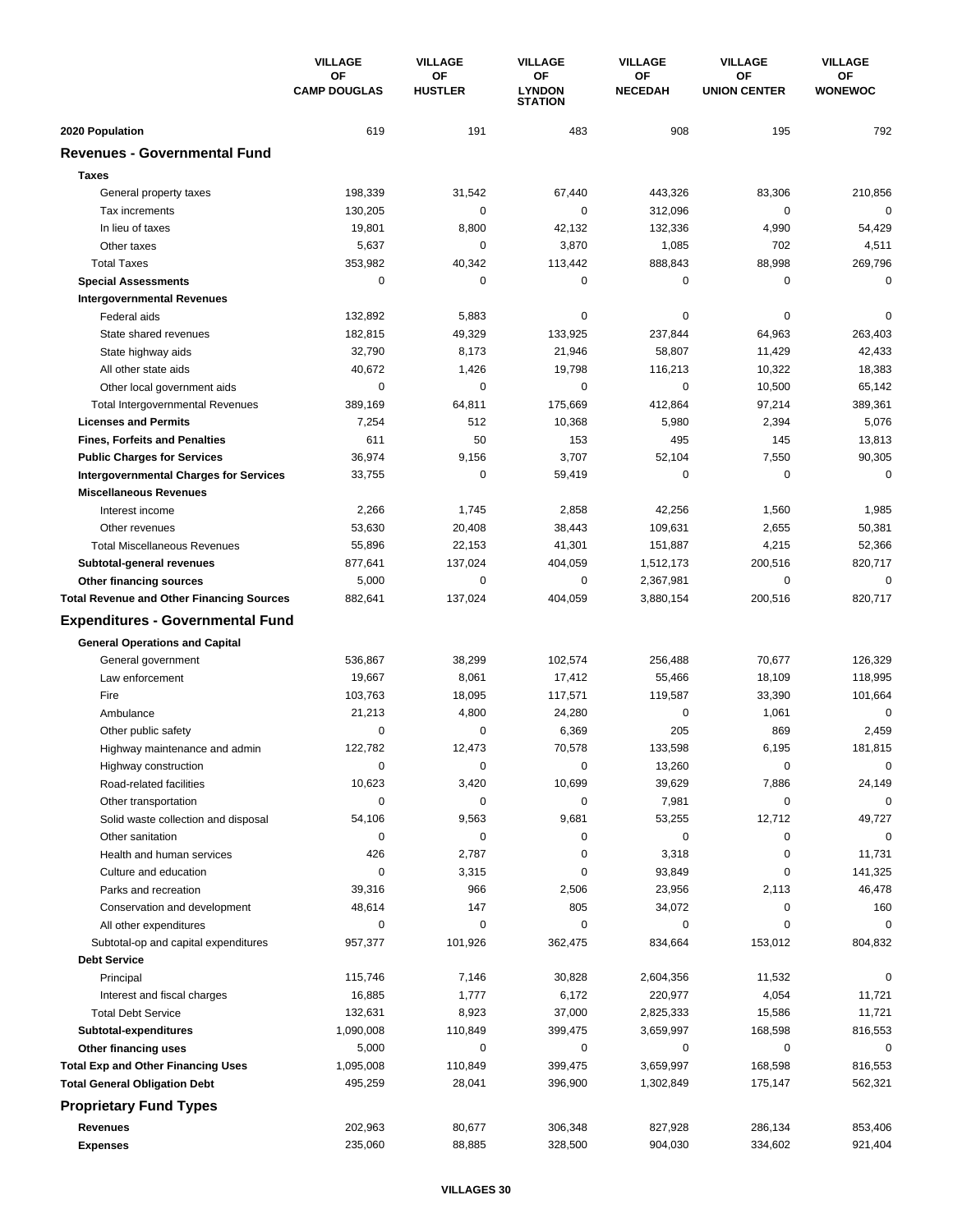|                                                  | <b>VILLAGE</b><br><b>TOTAL</b><br><b>JUNEAU</b><br><b>COUNTY</b> | <b>VILLAGE</b> | <b>VILLAGE</b><br>OF | <b>VILLAGE</b>      | <b>VILLAGE</b><br>OF                           | <b>VILLAGE</b>     |
|--------------------------------------------------|------------------------------------------------------------------|----------------|----------------------|---------------------|------------------------------------------------|--------------------|
|                                                  |                                                                  |                | OF<br><b>BRISTOL</b> | <b>PADDOCK LAKE</b> | <b>OF</b><br><b>PLEASANT</b><br><b>PRAIRIE</b> | <b>SALEM LAKES</b> |
| 2020 Population                                  | 3,188                                                            | 5,139          | 3,176                | 22,456              | 14,679                                         | 9,182              |
| <b>Revenues - Governmental Fund</b>              |                                                                  |                |                      |                     |                                                |                    |
| <b>Taxes</b>                                     |                                                                  |                |                      |                     |                                                |                    |
| General property taxes                           | 1,034,809                                                        | 1,748,484      | 1,557,247            | 12,652,266          | 5,394,132                                      | 4,236,321          |
| Tax increments                                   | 442,301                                                          | 0              | 57,987               | 14,391,090          | 171,472                                        | 2,096,186          |
| In lieu of taxes                                 | 262,488                                                          | 564            | 0                    | 945,678             | $\mathbf 0$                                    | 0                  |
| Other taxes                                      | 15,805                                                           | 44,560         | 659                  | 266,032             | 64,301                                         | 53,428             |
| <b>Total Taxes</b>                               | 1,755,403                                                        | 1,793,608      | 1,615,893            | 28,255,066          | 5,629,905                                      | 6,385,935          |
| <b>Special Assessments</b>                       | $\mathbf 0$                                                      | 0              | 0                    | 8,448               | 0                                              | $\mathbf 0$        |
| <b>Intergovernmental Revenues</b>                |                                                                  |                |                      |                     |                                                |                    |
| Federal aids                                     | 138,775                                                          | 299,868        | 11,197               | 271,947             | 287,832                                        | 4,269              |
| State shared revenues                            | 932,279                                                          | 78,545         | 105,280              | 3,249,864           | 249,909                                        | 195,092            |
| State highway aids                               | 175,578                                                          | 173,371        | 128,486              | 1,124,000           | 521,522                                        | 98,043             |
| All other state aids                             | 206,814                                                          | 37,688         | 30,430               | 260,843             | 240,763                                        | 479,108            |
| Other local government aids                      | 75,642                                                           | $\Omega$       | 0                    | 11,993              | 0                                              | $\mathbf 0$        |
| <b>Total Intergovernmental Revenues</b>          | 1,529,088                                                        | 589,472        | 275,393              | 4,918,647           | 1,300,026                                      | 776,512            |
| <b>Licenses and Permits</b>                      | 31,584                                                           | 273,482        | 145,241              | 1,554,429           | 536,213                                        | 283,533            |
| <b>Fines, Forfeits and Penalties</b>             | 15,267                                                           | 27,605         | 13,234               | 407,475             | 30,452                                         | 39,186             |
| <b>Public Charges for Services</b>               | 199,796                                                          | 889,300        | 303,127              | 1,797,410           | 1,990,991                                      | 1,933,165          |
| <b>Intergovernmental Charges for Services</b>    | 93,174                                                           | 0              | 0                    | 299,620             | 661,191                                        | $\mathbf 0$        |
| <b>Miscellaneous Revenues</b>                    |                                                                  |                |                      |                     |                                                |                    |
| Interest income                                  | 52,670                                                           | 45,708         | 28,881               | 448,078             | 73,230                                         | 99,973             |
| Other revenues                                   | 275,148                                                          | 762,862        | 49,787               | 13,471,912          | 93,466                                         | 568,551            |
| <b>Total Miscellaneous Revenues</b>              | 327,818                                                          | 808,570        | 78,668               | 13,919,990          | 166,696                                        | 668,524            |
| Subtotal-general revenues                        | 3,952,130                                                        | 4,382,037      | 2,431,556            | 51,161,085          | 10,315,474                                     | 10,086,855         |
| Other financing sources                          | 2,372,981                                                        | 106,525        | 0                    | 1,689,050           | 0                                              | 1,566,334          |
| <b>Total Revenue and Other Financing Sources</b> | 6,325,111                                                        | 4,488,562      | 2,431,556            | 52,850,135          | 10,315,474                                     | 11,653,189         |
| <b>Expenditures - Governmental Fund</b>          |                                                                  |                |                      |                     |                                                |                    |
| <b>General Operations and Capital</b>            |                                                                  |                |                      |                     |                                                |                    |
| General government                               | 1,131,234                                                        | 585,028        | 352,649              | 3,778,035           | 1,399,455                                      | 914,896            |
| Law enforcement                                  | 237,710                                                          | 344,409        | 302,052              | 5,315,692           | 426,038                                        | 307,578            |
| Fire                                             | 494,070                                                          | 1,257,051      | 150,648              | 4,745,992           | 1,762,410                                      | 2,047,156          |
| Ambulance                                        | 51,354                                                           | 0              | 68,969               | 471,531             | 295,108                                        | 33,779             |
| Other public safety                              | 9,902                                                            | 56,295         | 48,245               | 1,371,056           | 404,099                                        | 231,289            |
| Highway maintenance and admin                    | 527,441                                                          | 470,609        | 299,781              | 3,819,718           | 877,859                                        | 465,984            |
| Highway construction                             | 13,260                                                           | 7,668          | 6,277                | 2,737,035           | 981,391                                        | 839,160            |
| Road-related facilities                          | 96,406                                                           | 23,180         | 33,877               | 285,142             | 381,987                                        | 18,288             |
| Other transportation                             | 7,981                                                            | 0              | 0                    | 0                   | $\mathbf 0$                                    | $\mathbf 0$        |
| Solid waste collection and disposal              | 189,044                                                          | 396,866        | 328,506              | $\pmb{0}$           | 1,171,788                                      | 585,178            |
| Other sanitation                                 | $\mathbf 0$                                                      | 0              | 19,451               | 4,135,603           | 0                                              | 0                  |
| Health and human services                        | 18,262                                                           | 8,263          | 5,334                | 19,427              | 10,647                                         | 12,141             |
| Culture and education                            | 238,489                                                          | 0              | 79,275               | 0                   | 458,503                                        | 0                  |
| Parks and recreation                             | 115,335                                                          | 95,845         | 22,833               | 703,000             | 240,073                                        | 54,513             |
| Conservation and development                     | 83,798                                                           | 367,135        | 233,181              | 2,366,851           | 44,007                                         | 1,800,799          |
| All other expenditures                           | 0                                                                | 0              | 0                    | 0                   | 0                                              | 0                  |
| Subtotal-op and capital expenditures             | 3,214,286                                                        | 3,612,349      | 1,951,078            | 29,749,082          | 8,453,365                                      | 7,310,761          |
| <b>Debt Service</b>                              |                                                                  |                |                      |                     |                                                |                    |
| Principal                                        | 2,769,608                                                        | 129,672        | 310,000              | 11,955,000          | 1,590,000                                      | 2,346,497          |
| Interest and fiscal charges                      | 261,586                                                          | 23,913         | 203,408              | 2,186,194           | 512,162                                        | 665,828            |
| <b>Total Debt Service</b>                        | 3,031,194                                                        | 153,585        | 513,408              | 14, 141, 194        | 2,102,162                                      | 3,012,325          |
| Subtotal-expenditures                            | 6,245,480                                                        | 3,765,934      | 2,464,486            | 43,890,276          | 10,555,527                                     | 10,323,086         |
| Other financing uses                             | 5,000                                                            | 0              | 800                  | 0                   | 0                                              | 0                  |
| <b>Total Exp and Other Financing Uses</b>        | 6,250,480                                                        | 3,765,934      | 2,465,286            | 43,890,276          | 10,555,527                                     | 10,323,086         |
| <b>Total General Obligation Debt</b>             | 2,960,517                                                        | 2,531,135      | 5,690,000            | 79,830,000          | 17,670,000                                     | 10,625,032         |
| <b>Proprietary Fund Types</b>                    |                                                                  |                |                      |                     |                                                |                    |
| Revenues                                         | 2,557,456                                                        | 1,549,527      | 1,817,418            | 29,192,957          | 4,399,565                                      | 3,894,454          |
| <b>Expenses</b>                                  | 2,812,481                                                        | 2,258,787      | 1,722,832            | 30,130,174          | 3,789,218                                      | 2,666,149          |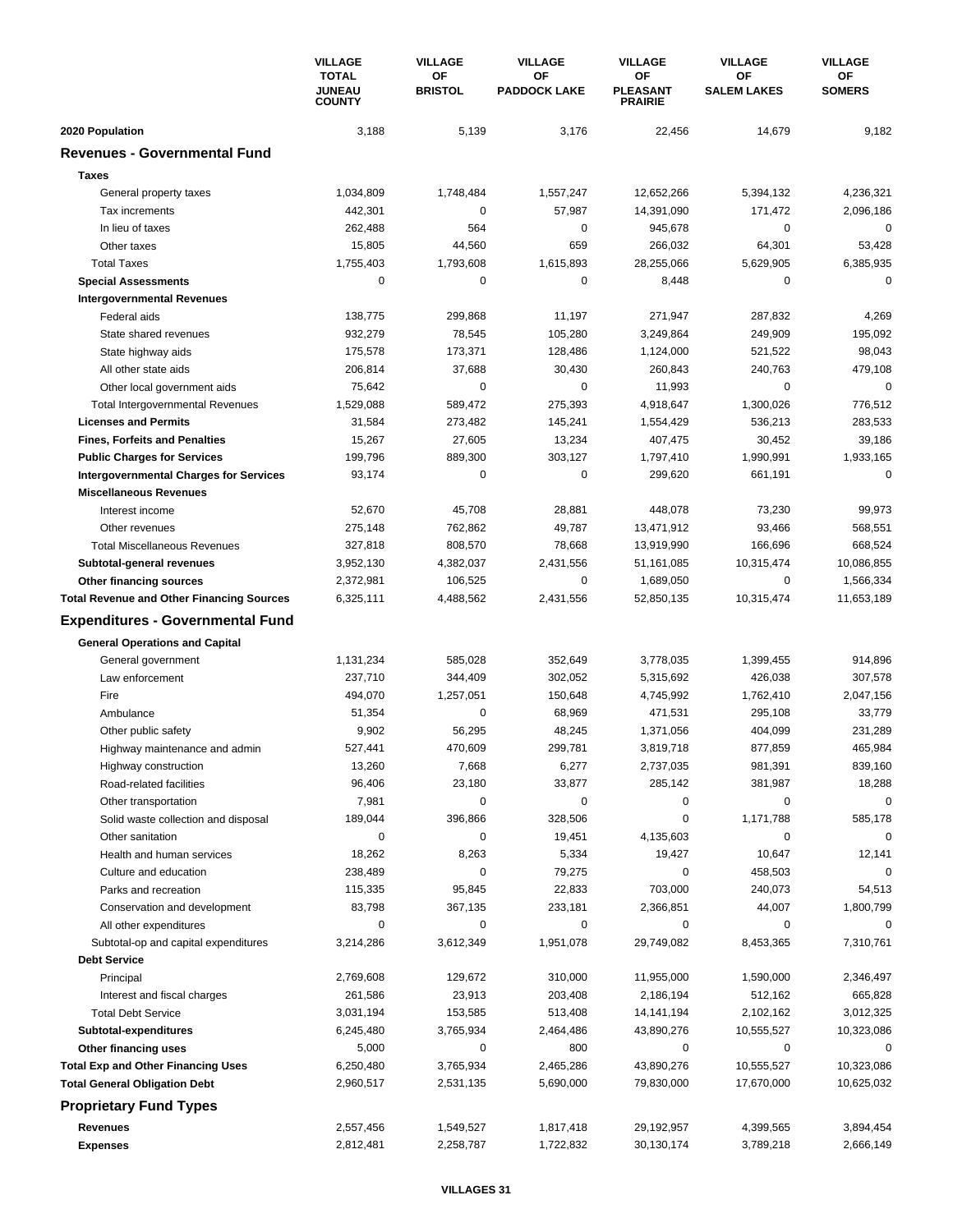|                                                  | <b>VILLAGE</b>          | <b>VILLAGE</b>                                  | <b>VILLAGE</b>     | <b>VILLAGE</b>         | <b>VILLAGE</b>                            | <b>VILLAGE</b>      |
|--------------------------------------------------|-------------------------|-------------------------------------------------|--------------------|------------------------|-------------------------------------------|---------------------|
|                                                  | ΟF<br><b>TWIN LAKES</b> | <b>TOTAL</b><br><b>KENOSHA</b><br><b>COUNTY</b> | ΟF<br><b>CASCO</b> | ОF<br><b>LUXEMBURG</b> | TOTAL<br><b>KEWAUNEE</b><br><b>COUNTY</b> | ОF<br><b>BANGOR</b> |
| 2020 Population                                  | 6,189                   | 60,821                                          | 598                | 2,620                  | 3,218                                     | 1,535               |
| <b>Revenues - Governmental Fund</b>              |                         |                                                 |                    |                        |                                           |                     |
| <b>Taxes</b>                                     |                         |                                                 |                    |                        |                                           |                     |
| General property taxes                           | 3,776,163               | 29,364,613                                      | 155,853            | 685,510                | 841,363                                   | 507,818             |
| Tax increments                                   | 211,593                 | 16,928,328                                      | 0                  | 641,276                | 641,276                                   | 35,491              |
| In lieu of taxes                                 | 0                       | 946.242                                         | 2,017              | 0                      | 2,017                                     | 106,130             |
| Other taxes                                      | 100,418                 | 529,398                                         | 53                 | 20,742                 | 20,795                                    | 0                   |
| <b>Total Taxes</b>                               | 4,088,174               | 47,768,581                                      | 157,923            | 1,347,528              | 1,505,451                                 | 649,439             |
| <b>Special Assessments</b>                       | 0                       | 8,448                                           | 0                  | 13,469                 | 13,469                                    | 92                  |
| <b>Intergovernmental Revenues</b>                |                         |                                                 |                    |                        |                                           |                     |
| Federal aids                                     | $\mathbf 0$             | 875,113                                         | 0                  | 0                      | $\mathbf 0$                               | 0                   |
| State shared revenues                            | 98,414                  | 3,977,104                                       | 77,497             | 95,919                 | 173,416                                   | 124,039             |
| State highway aids                               | 317,316                 | 2,362,738                                       | 21,218             | 112,669                | 133,887                                   | 143,892             |
| All other state aids                             | 179,251                 | 1,228,083                                       | 15,973             | 53,824                 | 69,797                                    | 36,279              |
| Other local government aids                      | $\mathbf 0$             | 11,993                                          | 0                  | 0                      | $\mathbf 0$                               | $\mathbf 0$         |
| <b>Total Intergovernmental Revenues</b>          | 594,981                 | 8,455,031                                       | 114,688            | 262,412                | 377,100                                   | 304,210             |
| <b>Licenses and Permits</b>                      | 404,143                 | 3,197,041                                       | 1,740              | 22,258                 | 23,998                                    | 35,763              |
| <b>Fines, Forfeits and Penalties</b>             | 21,855                  | 539,807                                         | 0                  | 2,789                  | 2,789                                     | 5,860               |
| <b>Public Charges for Services</b>               | 701,309                 | 7,615,302                                       | 11,539             | 80,911                 | 92,450                                    | 25,384              |
| <b>Intergovernmental Charges for Services</b>    | 7,903                   | 968,714                                         | 0                  | $\mathbf 0$            | $\mathbf 0$                               | 5,380               |
| <b>Miscellaneous Revenues</b>                    |                         |                                                 |                    |                        |                                           |                     |
| Interest income                                  | 46,985                  | 742,855                                         | 404                | 8,169                  | 8,573                                     | 6,745               |
| Other revenues                                   | 294,584                 | 15,241,162                                      | 370                | 33,101                 | 33,471                                    | 63,411              |
| <b>Total Miscellaneous Revenues</b>              | 341,569                 | 15,984,017                                      | 774                | 41,270                 | 42,044                                    | 70,156              |
| Subtotal-general revenues                        | 6,159,934               | 84,536,941                                      | 286,664            | 1,770,637              | 2,057,301                                 | 1,096,284           |
| Other financing sources                          | 0                       | 3,361,909                                       | 80,000             | 0                      | 80,000                                    | 200,612             |
| <b>Total Revenue and Other Financing Sources</b> | 6,159,934               | 87,898,850                                      | 366,664            | 1,770,637              | 2,137,301                                 | 1,296,896           |
| <b>Expenditures - Governmental Fund</b>          |                         |                                                 |                    |                        |                                           |                     |
|                                                  |                         |                                                 |                    |                        |                                           |                     |
| <b>General Operations and Capital</b>            |                         |                                                 |                    |                        |                                           |                     |
| General government                               | 685,646                 | 7,715,709                                       | 94,375             | 606,922                | 701,297                                   | 202,095             |
| Law enforcement                                  | 2,227,925               | 8,923,694                                       | 0                  | 180,019                | 180,019                                   | 263,946             |
| Fire                                             | 289,310                 | 10,252,567                                      | 33,323             | 129,532                | 162,855                                   | 44,364              |
| Ambulance                                        | 68,912                  | 938,299                                         | 15,153             | 60,455                 | 75,608                                    | 13,810              |
| Other public safety                              | 86,778                  | 2,197,762                                       | 0                  | 24,052                 | 24,052                                    | 21,317              |
| Highway maintenance and admin                    | 756,670                 | 6,690,621                                       | 12,796             | 331,922                | 344,718                                   | 151,735             |
| Highway construction                             | 0                       | 4,571,531                                       | 0                  | 150                    | 150                                       | 448,039             |
| Road-related facilities                          | 64,601                  | 807,075                                         | 18,379             | 74,283                 | 92,662                                    | 26,280              |
| Other transportation                             | 0                       | 0                                               | 0                  | 0                      | $\mathbf 0$                               | $\mathbf 0$         |
| Solid waste collection and disposal              | 519,711                 | 3,002,049                                       | 12,602             | 168,111                | 180,713                                   | 25,641              |
| Other sanitation                                 | 270                     | 4,155,324                                       | 0                  | 0                      | 0                                         | 0                   |
| Health and human services                        | 20,235                  | 76,047                                          | 0                  | 0                      | $\mathbf 0$                               | 5,559               |
| Culture and education                            | 269,823                 | 807,601                                         | 0                  | 0                      | 0                                         | 15,937              |
| Parks and recreation                             | 91,159                  | 1,207,423                                       | 14,580             | 18,121                 | 32,701                                    | 17,821              |
| Conservation and development                     | 81,602                  | 4,893,575                                       | 0                  | 161,056                | 161,056                                   | 63,200              |
| All other expenditures                           | 0                       | 0                                               | 0                  | 0                      | 0                                         | 0                   |
| Subtotal-op and capital expenditures             | 5,162,642               | 56,239,277                                      | 201,208            | 1,754,623              | 1,955,831                                 | 1,299,744           |
| <b>Debt Service</b>                              |                         |                                                 |                    |                        |                                           |                     |
| Principal                                        | 473,303                 | 16,804,472                                      | 102,351            | 521,325                | 623,676                                   | 149,523             |
| Interest and fiscal charges                      | 130,149                 | 3,721,654                                       | 19,754             | 48,780                 | 68,534                                    | 19,109              |
| <b>Total Debt Service</b>                        | 603,452                 | 20,526,126                                      | 122,105            | 570,105                | 692,210                                   | 168,632             |
| Subtotal-expenditures                            | 5,766,094               | 76,765,403                                      | 323,313            | 2,324,728              | 2,648,041                                 | 1,468,376           |
| Other financing uses                             | 0                       | 800                                             | 0                  | 0                      | 0                                         | 0                   |
| <b>Total Exp and Other Financing Uses</b>        | 5,766,094               | 76,766,203                                      | 323,313            | 2,324,728              | 2,648,041                                 | 1,468,376           |
| <b>Total General Obligation Debt</b>             | 3,703,764               | 120,049,931                                     | 610,286            | 2,014,031              | 2,624,317                                 | 1,722,313           |
| <b>Proprietary Fund Types</b>                    |                         |                                                 |                    |                        |                                           |                     |
| Revenues                                         | 1,751,464               | 42,605,385                                      | 180,671            | 1,108,113              | 1,288,784                                 | 3,495,270           |
| <b>Expenses</b>                                  | 1,278,777               | 41,845,937                                      | 297,457            | 871,169                | 1,168,626                                 | 3,675,117           |
|                                                  |                         |                                                 |                    |                        |                                           |                     |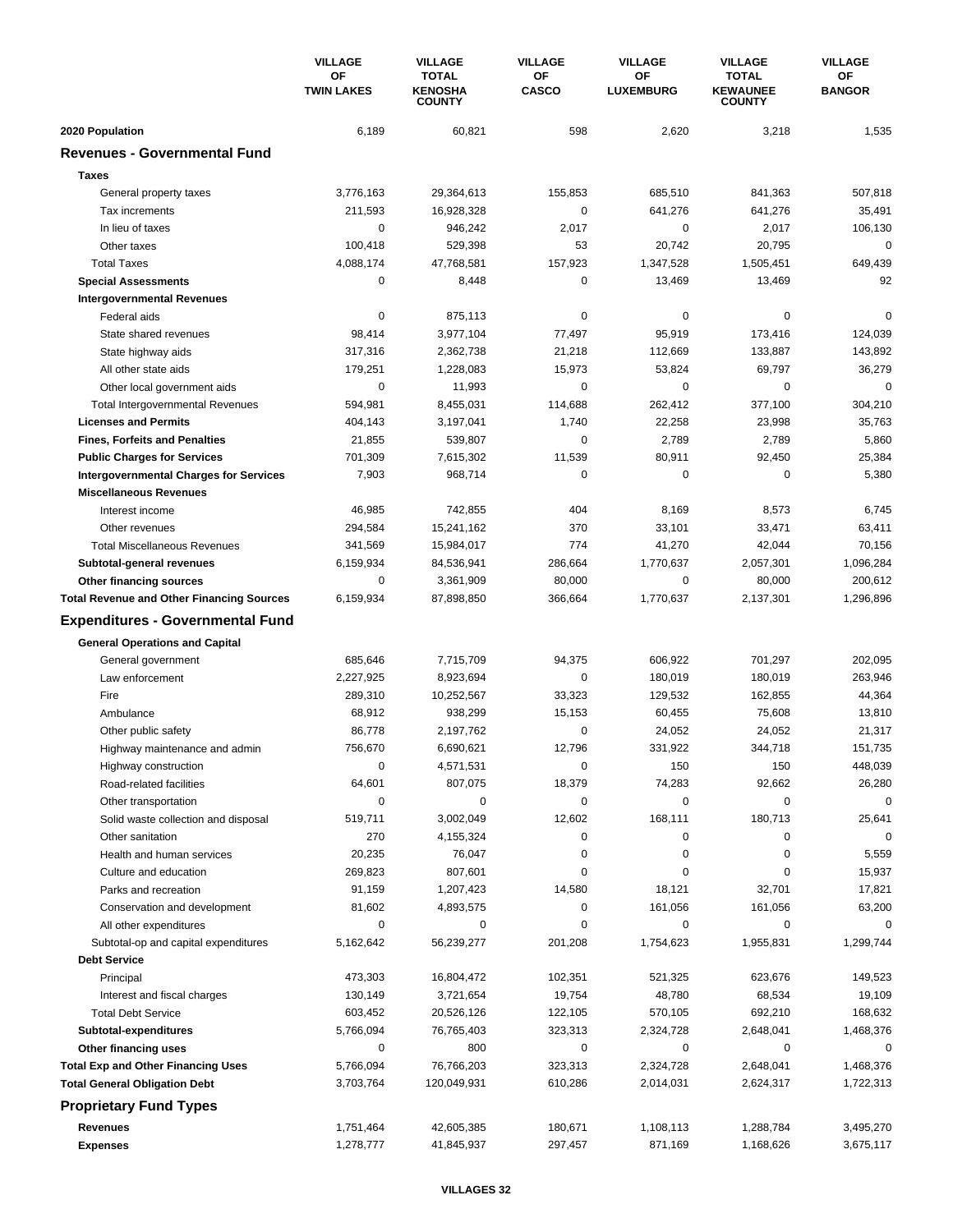|                                                  | <b>VILLAGE</b><br>ΟF<br><b>HOLMEN</b> | <b>VILLAGE</b>        | <b>VILLAGE</b>          | <b>VILLAGE</b>                                    | <b>VILLAGE</b>      | <b>VILLAGE</b>       |
|--------------------------------------------------|---------------------------------------|-----------------------|-------------------------|---------------------------------------------------|---------------------|----------------------|
|                                                  |                                       | OF<br><b>ROCKLAND</b> | OF<br><b>WEST SALEM</b> | <b>TOTAL</b><br><b>LA CROSSE</b><br><b>COUNTY</b> | OF<br><b>ARGYLE</b> | OF<br><b>BELMONT</b> |
| 2020 Population                                  | 10,662                                | 738                   | 5,045                   | 17,980                                            | 834                 | 1,000                |
| <b>Revenues - Governmental Fund</b>              |                                       |                       |                         |                                                   |                     |                      |
| <b>Taxes</b>                                     |                                       |                       |                         |                                                   |                     |                      |
| General property taxes                           | 3,734,246                             | 123,136               | 1,578,602               | 5,943,802                                         | 213,992             | 317,409              |
| Tax increments                                   | 1,136,430                             | 131,378               | 258,657                 | 1,561,956                                         | 244                 | 156,534              |
| In lieu of taxes                                 | 301,656                               | 5,000                 | 158,191                 | 570,977                                           | 69,133              | 75,864               |
| Other taxes                                      | 280,750                               | 0                     | 64,707                  | 345,457                                           | 1,777               | 18,094               |
| <b>Total Taxes</b>                               | 5,453,082                             | 259,514               | 2,060,157               | 8,422,192                                         | 285,146             | 567,901              |
| <b>Special Assessments</b>                       | 18,924                                | 0                     | 6,499                   | 25,515                                            | 4,361               | $\mathbf 0$          |
| <b>Intergovernmental Revenues</b>                |                                       |                       |                         |                                                   |                     |                      |
| Federal aids                                     | $\mathbf 0$                           | 0                     | 82,323                  | 82,323                                            | $\mathbf 0$         | 0                    |
| State shared revenues                            | 732,678                               | 142,820               | 423,724                 | 1,423,261                                         | 203,754             | 212,513              |
| State highway aids                               | 341,790                               | 15,137                | 143,382                 | 644,201                                           | 37,782              | 57,963               |
| All other state aids                             | 229,358                               | 16,460                | 53,511                  | 335,608                                           | 22,812              | 12,993               |
| Other local government aids                      | 150,000                               | $\Omega$              | 0                       | 150,000                                           | 12,698              | 11,947               |
| <b>Total Intergovernmental Revenues</b>          | 1,453,826                             | 174,417               | 702,940                 | 2,635,393                                         | 277,046             | 295,416              |
| <b>Licenses and Permits</b>                      | 303,139                               | 14,959                | 120,585                 | 474,446                                           | 6,108               | 9,034                |
| <b>Fines, Forfeits and Penalties</b>             | 71,510                                | $\mathbf 0$           | 20,606                  | 97,976                                            | 1,556               | 7,894                |
| <b>Public Charges for Services</b>               | 1,536,500                             | 49,917                | 91,586                  | 1,703,387                                         | 99,324              | 77,183               |
| <b>Intergovernmental Charges for Services</b>    | 54,492                                | 0                     | 0                       | 59,872                                            | 7,796               | $\mathbf 0$          |
| <b>Miscellaneous Revenues</b>                    |                                       |                       |                         |                                                   |                     |                      |
| Interest income                                  | 29,048                                | 2,846                 | 8,872                   | 47,511                                            | 1,703               | 74,125               |
| Other revenues                                   | 202,575                               | 4,169                 | 28,107                  | 298,262                                           | 134,275             | 15,489               |
| <b>Total Miscellaneous Revenues</b>              | 231,623                               | 7,015                 | 36,979                  | 345,773                                           | 135,978             | 89,614               |
| Subtotal-general revenues                        | 9,123,096                             | 505,822               | 3,039,352               | 13,764,554                                        | 817,315             | 1,047,042            |
| Other financing sources                          | 5,781,613                             | 149,004               | 75,079                  | 6,206,308                                         | 0                   | 150,000              |
| <b>Total Revenue and Other Financing Sources</b> | 14,904,709                            | 654,826               | 3,114,431               | 19,970,862                                        | 817,315             | 1,197,042            |
| <b>Expenditures - Governmental Fund</b>          |                                       |                       |                         |                                                   |                     |                      |
| <b>General Operations and Capital</b>            |                                       |                       |                         |                                                   |                     |                      |
| General government                               | 576,047                               | 94,196                | 339,494                 | 1,211,832                                         | 122,534             | 120,236              |
| Law enforcement                                  | 1,720,626                             | 0                     | 911,499                 | 2,896,071                                         | 94,092              | 156,577              |
| Fire                                             | 358,955                               | 71,924                | 131,738                 | 606,981                                           | 75,726              | 124,491              |
| Ambulance                                        | $\mathbf 0$                           | 6,500                 | 41,913                  | 62,223                                            | 74,948              | 1,000                |
| Other public safety                              | 151,152                               | 6,664                 | 40,739                  | 219,872                                           | 139                 | 0                    |
| Highway maintenance and admin                    | 364,374                               | 52,842                | 334,489                 | 903,440                                           | 91,316              | 89,686               |
| Highway construction                             | 5,667,815                             | 76,972                | 5,724                   | 6,198,550                                         | 46,806              | 189,111              |
| Road-related facilities                          | 917,883                               | 7,167                 | 53,235                  | 1,004,565                                         | 17,379              | 103,288              |
| Other transportation                             | 56,388                                | 0                     | 29,673                  | 86,061                                            | 4,570               | $\mathbf 0$          |
| Solid waste collection and disposal              | 564,855                               | 43,802                | 196,816                 | 831,114                                           | 39,267              | 63,028               |
| Other sanitation                                 | $\mathbf 0$                           | 400                   | 2,033                   | 2,433                                             | 0                   | 49,722               |
| Health and human services                        | 2,800                                 | 0                     | 3,000                   | 11,359                                            | 8,138               | 24,312               |
| Culture and education                            | 50,710                                | 0                     | 29,710                  | 96,357                                            | 30,094              | 21,163               |
| Parks and recreation                             | 798,532                               | 5,150                 | 255,717                 | 1,077,220                                         | 31,188              | 58,007               |
| Conservation and development                     | 397,450                               | 0                     | 280,111                 | 740,761                                           | 16,397              | 90,640               |
| All other expenditures                           | 0                                     | 0                     | 12,013                  | 12,013                                            | 0                   | 249,288              |
| Subtotal-op and capital expenditures             | 11,627,587                            | 365,617               | 2,667,904               | 15,960,852                                        | 652,594             | 1,340,549            |
| <b>Debt Service</b>                              |                                       |                       |                         |                                                   |                     |                      |
| Principal                                        | 1,200,423                             | 132,822               | 305,634                 | 1,788,402                                         | 145,313             | 77,247               |
| Interest and fiscal charges                      | 753,351                               | 27,240                | 32,473                  | 832,173                                           | 17,047              | 18,271               |
| <b>Total Debt Service</b>                        | 1,953,774                             | 160,062               | 338,107                 | 2,620,575                                         | 162,360             | 95,518               |
| Subtotal-expenditures                            | 13,581,361                            | 525,679               | 3,006,011               | 18,581,427                                        | 814,954             | 1,436,067            |
| Other financing uses                             | 0                                     | 0                     | 0                       | 0                                                 | 0                   | 456                  |
| <b>Total Exp and Other Financing Uses</b>        | 13,581,361                            | 525,679               | 3,006,011               | 18,581,427                                        | 814,954             | 1,436,523            |
| <b>Total General Obligation Debt</b>             | 19,691,247                            | 811,712               | 815,090                 | 23,040,362                                        | 707,553             | 1,438,542            |
| <b>Proprietary Fund Types</b>                    |                                       |                       |                         |                                                   |                     |                      |
| Revenues                                         | 3,464,659                             | 252,093               | 1,732,704               | 8,944,726                                         | 998,671             | 2,812,041            |
| <b>Expenses</b>                                  | 2,795,101                             | 249,556               | 1,071,007               | 7,790,781                                         | 925,110             | 2,782,103            |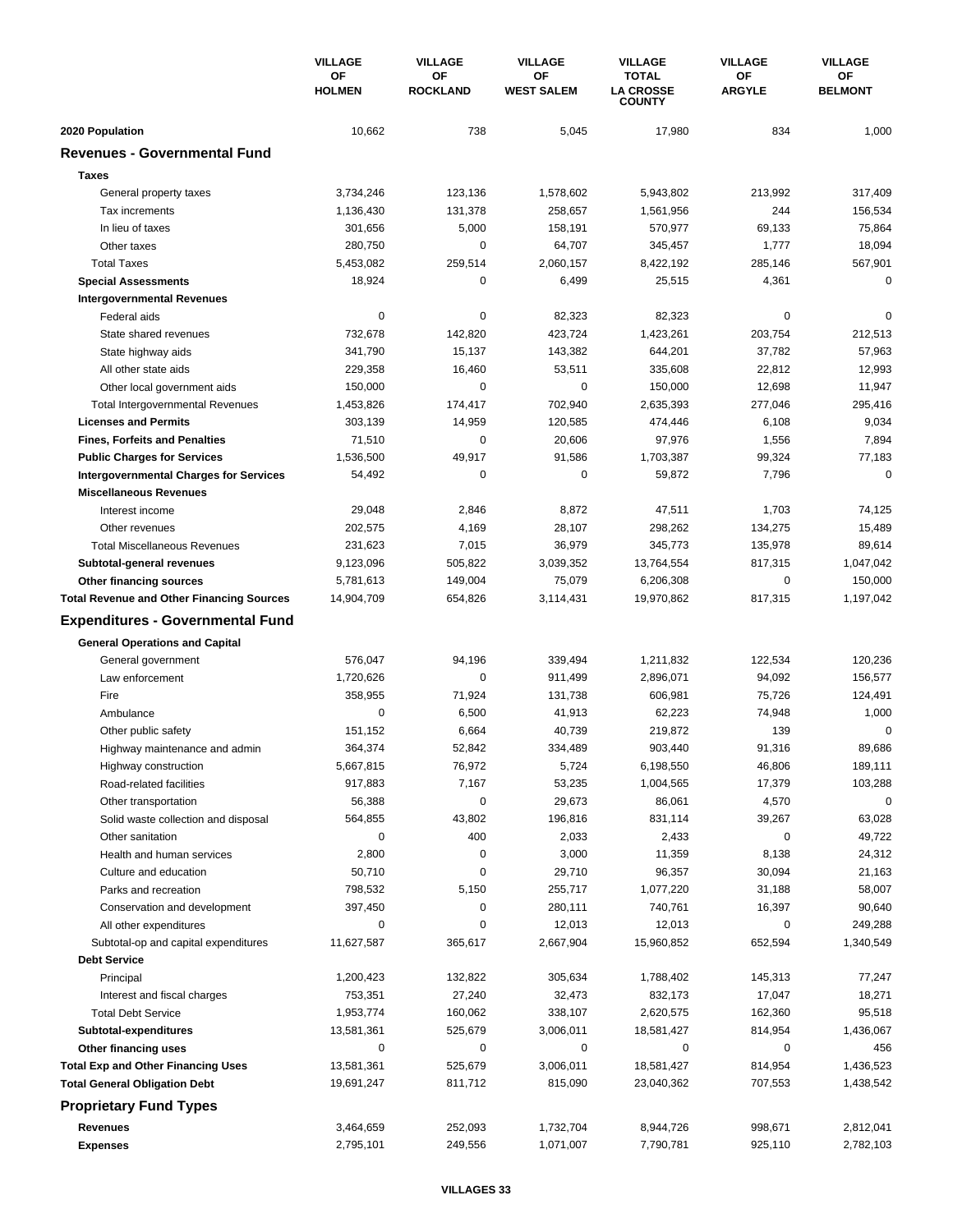|                                                                                   | <b>VILLAGE</b><br><b>OF</b> | <b>VILLAGE</b>              | <b>VILLAGE</b>       | <b>VILLAGE</b>           | <b>VILLAGE</b>                                    | <b>VILLAGE</b>          |
|-----------------------------------------------------------------------------------|-----------------------------|-----------------------------|----------------------|--------------------------|---------------------------------------------------|-------------------------|
|                                                                                   | <b>BENTON</b>               | OF<br><b>BLANCHARDVILLE</b> | OF<br><b>GRATIOT</b> | ΟF<br><b>SOUTH WAYNE</b> | <b>TOTAL</b><br><b>LAFAYETTE</b><br><b>COUNTY</b> | OF<br><b>WHITE LAKE</b> |
| 2020 Population                                                                   | 966                         | 810                         | 226                  | 477                      | 4,313                                             | 352                     |
| <b>Revenues - Governmental Fund</b>                                               |                             |                             |                      |                          |                                                   |                         |
| <b>Taxes</b>                                                                      |                             |                             |                      |                          |                                                   |                         |
| General property taxes                                                            | 154,036                     | 286,295                     | 80,959               | 183,126                  | 1,235,817                                         | 113,480                 |
| Tax increments                                                                    | $\mathbf 0$                 | 0                           | 25,583               | 0                        | 182,361                                           | $\mathbf 0$             |
| In lieu of taxes                                                                  | 65,808                      | 43,532                      | 9,353                | 34,326                   | 298,016                                           | 27,839                  |
| Other taxes                                                                       | 0                           | 101                         | 0                    | 0                        | 19,972                                            | 2,899                   |
| <b>Total Taxes</b>                                                                | 219,844                     | 329,928                     | 115,895              | 217,452                  | 1,736,166                                         | 144,218                 |
| <b>Special Assessments</b>                                                        | 3,404                       | 6,727                       | 0                    | 0                        | 14,492                                            | $\mathbf 0$             |
| <b>Intergovernmental Revenues</b>                                                 |                             |                             |                      |                          |                                                   |                         |
| Federal aids                                                                      | $\mathbf 0$                 | 1,932                       | 0                    | 0                        | 1,932                                             | 473,224                 |
| State shared revenues                                                             | 281,924                     | 264,253                     | 98,589               | 183,194                  | 1,244,227                                         | 108,258                 |
| State highway aids                                                                | 49,712                      | 38,820                      | 12,331               | 54,008                   | 250,616                                           | 40,589                  |
| All other state aids                                                              | 19,939                      | 34,489                      | 558                  | 966                      | 91,757                                            | 1,904                   |
| Other local government aids                                                       | 0                           | 32,370                      | 0                    | $\Omega$                 | 57,015                                            | 0                       |
| <b>Total Intergovernmental Revenues</b>                                           | 351,575                     | 371,864                     | 111,478              | 238,168                  | 1,645,547                                         | 623,975                 |
| <b>Licenses and Permits</b>                                                       | 6,506                       | 9,152                       | 1,739                | 3,439                    | 35,978                                            | 568                     |
| <b>Fines, Forfeits and Penalties</b>                                              | $\mathbf 0$                 | 5,322                       | 0                    | 1,223                    | 15,995                                            | $\mathbf 0$             |
| <b>Public Charges for Services</b>                                                | 69,854                      | 69,585                      | 35,183               | 9,546                    | 360,675                                           | $\mathbf 0$             |
| <b>Intergovernmental Charges for Services</b>                                     | 11,674                      | 93,738                      | 0                    | 32,921                   | 146,129                                           | 2,243                   |
| <b>Miscellaneous Revenues</b>                                                     |                             |                             |                      |                          |                                                   |                         |
| Interest income                                                                   | 3,538                       | 7,501                       | 673                  | 371                      | 87,911                                            | 11,398                  |
| Other revenues                                                                    | 54,661                      | 112,518                     | 7,135                | 5,879                    | 329,957                                           | 275,957                 |
| <b>Total Miscellaneous Revenues</b>                                               | 58,199                      | 120,019                     | 7,808                | 6,250                    | 417,868                                           | 287,355                 |
| Subtotal-general revenues                                                         | 721,056                     | 1,006,335                   | 272,103              | 508,999                  | 4,372,850                                         | 1,058,359               |
| Other financing sources                                                           | 0                           | 112,000                     | 0                    | 0                        | 262,000                                           | 0                       |
| <b>Total Revenue and Other Financing Sources</b>                                  | 721,056                     | 1,118,335                   | 272,103              | 508,999                  | 4,634,850                                         | 1,058,359               |
| <b>Expenditures - Governmental Fund</b>                                           |                             |                             |                      |                          |                                                   |                         |
| <b>General Operations and Capital</b>                                             |                             |                             |                      |                          |                                                   |                         |
| General government                                                                | 111,105                     | 331,011                     | 57,493               | 42,478                   | 784,857                                           | 136,568                 |
| Law enforcement                                                                   | 88,406                      | 72,373                      | 0                    | 30,854                   | 442,302                                           | 0                       |
| Fire                                                                              | 155,345                     | 225,449                     | 27,760               | 95,797                   | 704,568                                           | 731,433                 |
| Ambulance                                                                         | 10,764                      | 70,294                      | 2,200                | 2,332                    | 161,538                                           | 14,630                  |
| Other public safety                                                               | 0                           | 0                           | 0                    | 0                        | 139                                               | 0                       |
| Highway maintenance and admin                                                     | 134,268                     | 78,082                      | 56,582               | 156,406                  | 606,340                                           | 88,535                  |
| Highway construction                                                              | 3,847                       | 0                           | $\pmb{0}$            | 426                      | 240,190                                           | 0                       |
| Road-related facilities                                                           | 36,455                      | 14,188                      | 6,861                | 8,769                    | 186,940                                           | 14,627                  |
| Other transportation                                                              | $\mathbf 0$                 | 0                           | 0                    | 0                        | 4,570                                             | $\mathbf 0$             |
| Solid waste collection and disposal                                               | 83,724                      | 51,442                      | 4,085                | 547                      | 242,093                                           | 29,721                  |
| Other sanitation                                                                  | 0                           | 0                           | 0                    | 165                      | 49,887                                            | 94,470                  |
| Health and human services                                                         | 1,206                       | 6,903                       | 0                    | 1,362                    | 41,921                                            | 0                       |
| Culture and education                                                             | 98,400                      | 61,450                      | 3,507                | 0                        | 214,614                                           | 3,666                   |
| Parks and recreation                                                              | 99,204                      | 59,744                      | 28,536               | 17,827                   | 294,506                                           | 21,564                  |
| Conservation and development                                                      | 28,738                      | 5,661                       | 2,384                | 0                        | 143,820                                           | 0                       |
| All other expenditures                                                            | 0                           | 0                           | 0                    | 0                        | 249,288                                           | 0                       |
| Subtotal-op and capital expenditures                                              | 851,462                     | 976,597                     | 189,408              | 356,963                  | 4,367,573                                         | 1,135,214               |
| <b>Debt Service</b>                                                               |                             |                             |                      |                          |                                                   |                         |
| Principal                                                                         | 0                           | 102,590                     | 24,040               | 65,229                   | 414,419                                           | 0                       |
| Interest and fiscal charges                                                       | 0                           | 11,937                      | 3,464                | 7,745                    | 58,464                                            | 0                       |
| <b>Total Debt Service</b>                                                         | 0                           | 114,527                     | 27,504               | 72,974                   | 472,883                                           | 0                       |
| Subtotal-expenditures                                                             | 851,462<br>0                | 1,091,124<br>0              | 216,912<br>0         | 429,937<br>0             | 4,840,456<br>456                                  | 1,135,214<br>0          |
| Other financing uses                                                              | 851,462                     | 1,091,124                   | 216,912              | 429,937                  |                                                   |                         |
| <b>Total Exp and Other Financing Uses</b><br><b>Total General Obligation Debt</b> | 0                           | 381,462                     | 106,412              | 306,155                  | 4,840,912<br>2,940,124                            | 1,135,214<br>0          |
|                                                                                   |                             |                             |                      |                          |                                                   |                         |
| <b>Proprietary Fund Types</b>                                                     |                             |                             |                      |                          |                                                   |                         |
| Revenues                                                                          | 1,074,333                   | 478,125                     | 98,947               | 260,187                  | 5,722,304                                         | 210,139                 |
| <b>Expenses</b>                                                                   | 1,144,734                   | 499,660                     | 138,365              | 335,464                  | 5,825,436                                         | 173,591                 |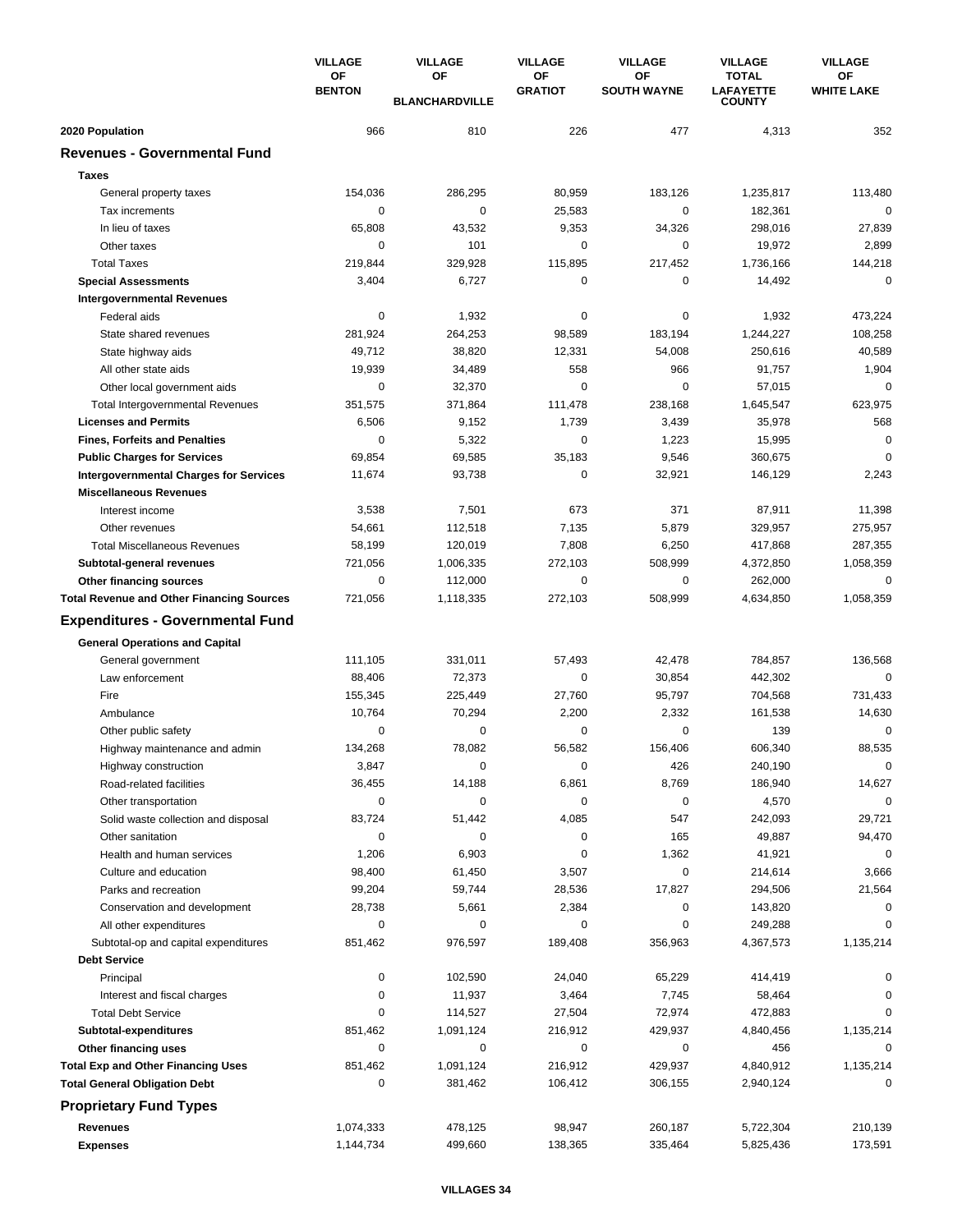|                                                  | <b>VILLAGE</b><br><b>TOTAL</b><br><b>LANGLADE</b><br><b>COUNTY</b> | <b>VILLAGE</b><br><b>VILLAGE</b><br>OF<br><b>OF</b><br><b>CLEVELAND</b> |              | <b>VILLAGE</b><br><b>OF</b><br>FRANCIS CREEK KELLNERSVILLE | <b>VILLAGE</b><br>OF<br><b>MARIBEL</b> | <b>VILLAGE</b><br>OF<br><b>MISHICOT</b> |
|--------------------------------------------------|--------------------------------------------------------------------|-------------------------------------------------------------------------|--------------|------------------------------------------------------------|----------------------------------------|-----------------------------------------|
|                                                  |                                                                    |                                                                         |              |                                                            |                                        |                                         |
| 2020 Population                                  | 352                                                                | 1,502                                                                   | 658          | 329                                                        | 355                                    | 1,442                                   |
| <b>Revenues - Governmental Fund</b>              |                                                                    |                                                                         |              |                                                            |                                        |                                         |
| <b>Taxes</b>                                     |                                                                    |                                                                         |              |                                                            |                                        |                                         |
| General property taxes                           | 113,480                                                            | 628,007                                                                 | 179,741      | 47,099                                                     | 74,547                                 | 496,741                                 |
| Tax increments                                   | 0                                                                  | 0                                                                       | 22,418       | 10,555                                                     | 0                                      | $\mathbf 0$                             |
| In lieu of taxes                                 | 27,839                                                             | 31,020                                                                  | 0            | 2,652                                                      | 3,560                                  | 37,551                                  |
| Other taxes                                      | 2,899                                                              | 10,269                                                                  | 15           | 4,156                                                      | 0                                      | 81,387                                  |
| <b>Total Taxes</b>                               | 144,218                                                            | 669,296                                                                 | 202,174      | 64,462                                                     | 78,107                                 | 615,679                                 |
| <b>Special Assessments</b>                       | $\mathbf 0$                                                        | 14,862                                                                  | 2,455        | $\pmb{0}$                                                  | $\mathbf 0$                            | 104,368                                 |
| <b>Intergovernmental Revenues</b>                |                                                                    |                                                                         |              |                                                            |                                        |                                         |
| Federal aids                                     | 473,224                                                            | $\pmb{0}$                                                               | 0            | $\pmb{0}$                                                  | $\mathbf 0$                            | 23,443                                  |
| State shared revenues                            | 108,258                                                            | 262,127                                                                 | 77,196       | 75,467                                                     | 46,861                                 | 116,467                                 |
| State highway aids                               | 40,589                                                             | 63,316                                                                  | 22,388       | 4,624                                                      | 5,732                                  | 46,305                                  |
| All other state aids                             | 1,904                                                              | 40,878                                                                  | 9,823        | 8,913                                                      | 1,480                                  | 4,591                                   |
| Other local government aids                      | 0                                                                  | 540                                                                     | 0            | 0                                                          | 0                                      | $\mathbf 0$                             |
| Total Intergovernmental Revenues                 | 623,975                                                            | 366,861                                                                 | 109,407      | 89,004                                                     | 54,073                                 | 190,806                                 |
| <b>Licenses and Permits</b>                      | 568                                                                | 50,178                                                                  | 6,995        | 1,484                                                      | 3,502                                  | 23,911                                  |
| <b>Fines, Forfeits and Penalties</b>             | $\mathbf 0$                                                        | 13,994                                                                  | 800          | 250                                                        | $\mathbf 0$                            | 8,506                                   |
| <b>Public Charges for Services</b>               | 0                                                                  | 1,739                                                                   | 850          | 13,560                                                     | 6,553                                  | 7,422                                   |
| <b>Intergovernmental Charges for Services</b>    | 2,243                                                              | $\mathbf 0$                                                             | 0            | $\mathbf 0$                                                | $\mathbf 0$                            | 54,726                                  |
| <b>Miscellaneous Revenues</b>                    |                                                                    |                                                                         |              |                                                            |                                        |                                         |
| Interest income                                  | 11,398                                                             | 13,837                                                                  | 871          | 838                                                        | 5                                      | 14,128                                  |
| Other revenues                                   | 275,957                                                            | 71,446                                                                  | 2,199        | 1,757                                                      | 14,119                                 | 132,630                                 |
| <b>Total Miscellaneous Revenues</b>              | 287,355                                                            | 85,283                                                                  | 3,070        | 2,595                                                      | 14,124                                 | 146,758                                 |
| Subtotal-general revenues                        | 1,058,359                                                          | 1,202,213                                                               | 325,751      | 171,355                                                    | 156,359                                | 1,152,176                               |
| Other financing sources                          | 0<br>1,058,359                                                     | 1,210,000<br>2,412,213                                                  | 0<br>325,751 | 0<br>171,355                                               | 24,000<br>180,359                      | 270,000<br>1,422,176                    |
| <b>Total Revenue and Other Financing Sources</b> |                                                                    |                                                                         |              |                                                            |                                        |                                         |
| <b>Expenditures - Governmental Fund</b>          |                                                                    |                                                                         |              |                                                            |                                        |                                         |
| <b>General Operations and Capital</b>            |                                                                    |                                                                         |              |                                                            |                                        |                                         |
| General government                               | 136,568                                                            | 215,789                                                                 | 83,565       | 69,314                                                     | 33,339                                 | 221,084                                 |
| Law enforcement                                  | 0                                                                  | 239,505                                                                 | 7,551        | 1,100                                                      | 0                                      | 251,122                                 |
| Fire                                             | 731,433                                                            | 78,445                                                                  | 37,364       | 39,966                                                     | 25,630                                 | 158,387                                 |
| Ambulance                                        | 14,630                                                             | 12,056                                                                  | 10,704       | 3,250                                                      | 4,808                                  | 22,293                                  |
| Other public safety                              | 0<br>88,535                                                        | 13,748                                                                  | 975          | 1,010                                                      | 0<br>19,428                            | 3,066<br>68,948                         |
| Highway maintenance and admin                    | 0                                                                  | 121,179<br>612,064                                                      | 18,028<br>0  | 11,375<br>$\pmb{0}$                                        | $\mathbf 0$                            | 165,133                                 |
| Highway construction<br>Road-related facilities  | 14,627                                                             | 76,486                                                                  | 29,622       | 9,755                                                      | 14,930                                 | 56,755                                  |
| Other transportation                             | $\mathbf 0$                                                        | $\pmb{0}$                                                               | 0            | $\pmb{0}$                                                  | 0                                      | 0                                       |
| Solid waste collection and disposal              | 29,721                                                             | 133,369                                                                 | 3,663        | 19,241                                                     | 21,433                                 | 0                                       |
| Other sanitation                                 | 94,470                                                             | 814                                                                     | 1,011        | 0                                                          | 0                                      | 1,609                                   |
| Health and human services                        | 0                                                                  | 0                                                                       | 0            | 0                                                          | 0                                      | 6,403                                   |
| Culture and education                            | 3,666                                                              | 0                                                                       | 0            | $\pmb{0}$                                                  | 0                                      | 0                                       |
| Parks and recreation                             | 21,564                                                             | 121,578                                                                 | 52,137       | 4,716                                                      | 8,777                                  | 299,284                                 |
| Conservation and development                     | 0                                                                  | 14,982                                                                  | 0            | 10,066                                                     | 1,350                                  | 54,838                                  |
| All other expenditures                           | 0                                                                  | $\pmb{0}$                                                               | 0            | $\pmb{0}$                                                  | $\mathbf 0$                            | $\Omega$                                |
| Subtotal-op and capital expenditures             | 1,135,214                                                          | 1,640,015                                                               | 244,620      | 169,793                                                    | 129,695                                | 1,308,922                               |
| <b>Debt Service</b>                              |                                                                    |                                                                         |              |                                                            |                                        |                                         |
| Principal                                        | 0                                                                  | 275,234                                                                 | 78,477       | $\pmb{0}$                                                  | 26,214                                 | 306,087                                 |
| Interest and fiscal charges                      | 0                                                                  | 53,912                                                                  | 10,404       | 837                                                        | 9,060                                  | 28,127                                  |
| <b>Total Debt Service</b>                        | 0                                                                  | 329,146                                                                 | 88,881       | 837                                                        | 35,274                                 | 334,214                                 |
| Subtotal-expenditures                            | 1,135,214                                                          | 1,969,161                                                               | 333,501      | 170,630                                                    | 164,969                                | 1,643,136                               |
| Other financing uses                             | 0                                                                  | 0                                                                       | 0            | 0                                                          | 0                                      | 0                                       |
| <b>Total Exp and Other Financing Uses</b>        | 1,135,214                                                          | 1,969,161                                                               | 333,501      | 170,630                                                    | 164,969                                | 1,643,136                               |
| <b>Total General Obligation Debt</b>             | 0                                                                  | 1,985,000                                                               | 296,030      | 63,096                                                     | 471,812                                | 920,066                                 |
| <b>Proprietary Fund Types</b>                    |                                                                    |                                                                         |              |                                                            |                                        |                                         |
| Revenues                                         | 210,139                                                            | 823,696                                                                 | 148,983      | 85,298                                                     | 153,903                                | 1,157,783                               |
| <b>Expenses</b>                                  | 173,591                                                            | 833,930                                                                 | 146,724      | 113,343                                                    | 163,056                                | 804,602                                 |
|                                                  |                                                                    |                                                                         |              |                                                            |                                        |                                         |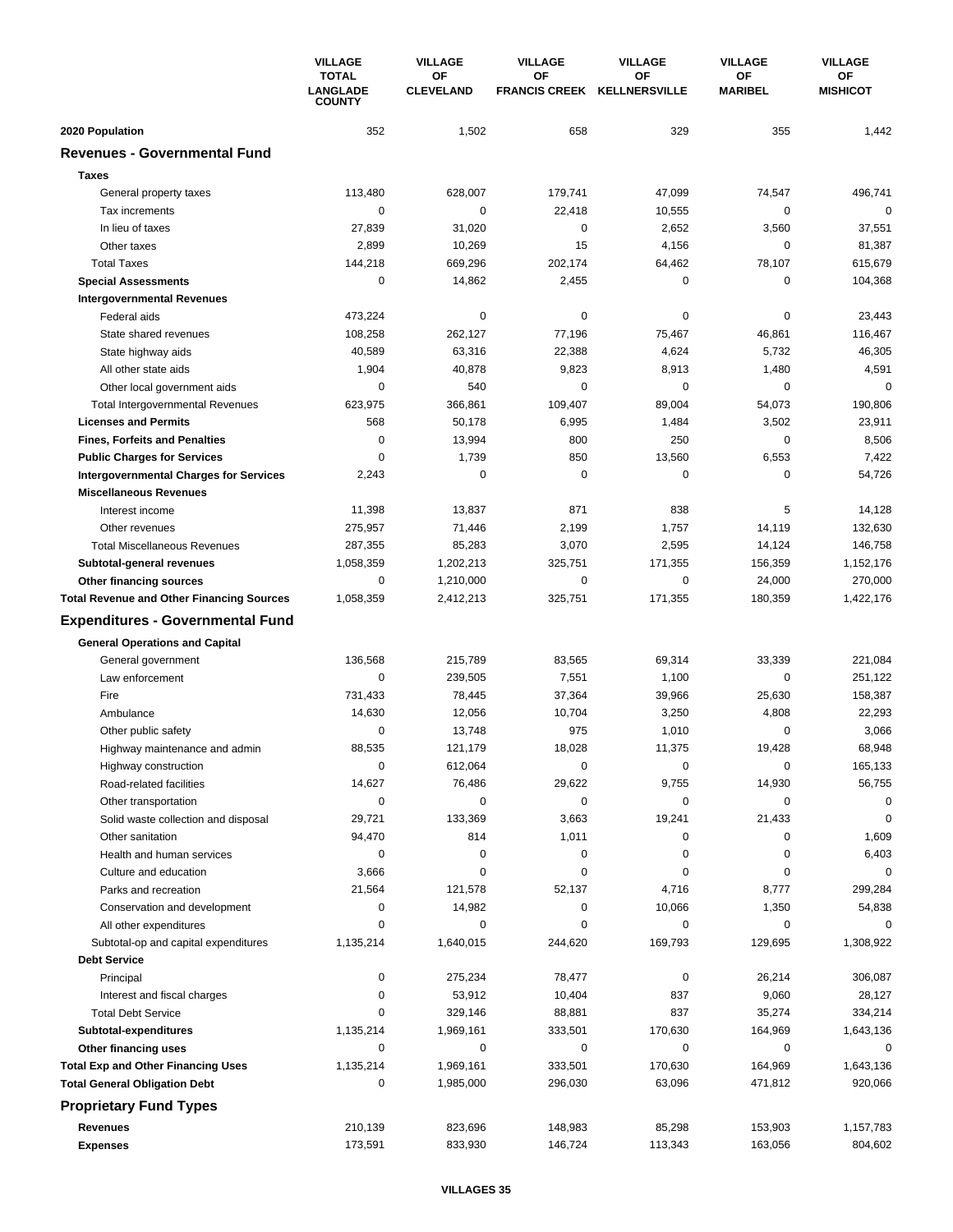|                                                  | <b>VILLAGE</b><br>ΟF<br><b>REEDSVILLE</b> | <b>VILLAGE</b>             | <b>VILLAGE</b>       | <b>VILLAGE</b>        | <b>VILLAGE</b>                                    | <b>VILLAGE</b>      |
|--------------------------------------------------|-------------------------------------------|----------------------------|----------------------|-----------------------|---------------------------------------------------|---------------------|
|                                                  |                                           | ΟF<br><b>SAINT NAZIANZ</b> | ΟF<br><b>VALDERS</b> | ΟF<br><b>WHITELAW</b> | <b>TOTAL</b><br><b>MANITOWOC</b><br><b>COUNTY</b> | ОF<br><b>ATHENS</b> |
| 2020 Population                                  | 1,181                                     | 760                        | 952                  | 753                   | 7,932                                             | 1,116               |
| <b>Revenues - Governmental Fund</b>              |                                           |                            |                      |                       |                                                   |                     |
| <b>Taxes</b>                                     |                                           |                            |                      |                       |                                                   |                     |
| General property taxes                           | 577,246                                   | 272,570                    | 355,116              | 161,777               | 2,792,844                                         | 340,262             |
| Tax increments                                   | $\mathbf 0$                               | 0                          | 0                    | 25,779                | 58,752                                            | 200,943             |
| In lieu of taxes                                 | 80,909                                    | 11,200                     | 4,558                | 5,940                 | 177,390                                           | 49,198              |
| Other taxes                                      | 5,015                                     | 10,604                     | 5,056                | 0                     | 116,502                                           | 2,852               |
| <b>Total Taxes</b>                               | 663,170                                   | 294,374                    | 364,730              | 193,496               | 3,145,488                                         | 593,255             |
| <b>Special Assessments</b>                       | 1,034                                     | 0                          | 0                    | 18,431                | 141,150                                           | 4,236               |
| <b>Intergovernmental Revenues</b>                |                                           |                            |                      |                       |                                                   |                     |
| Federal aids                                     | $\mathbf 0$                               | 0                          | 0                    | 0                     | 23,443                                            | 19,763              |
| State shared revenues                            | 298,881                                   | 168,085                    | 204,108              | 94,120                | 1,343,312                                         | 329,908             |
| State highway aids                               | 101,227                                   | 20,524                     | 34,416               | 25,368                | 323,900                                           | 267,173             |
| All other state aids                             | 25,180                                    | 27,024                     | 47,088               | 16,943                | 181,920                                           | 36,412              |
| Other local government aids                      | 0                                         | 0                          | 0                    | 0                     | 540                                               | $\mathbf 0$         |
| <b>Total Intergovernmental Revenues</b>          | 425,288                                   | 215,633                    | 285,612              | 136,431               | 1,873,115                                         | 653,256             |
| <b>Licenses and Permits</b>                      | 16,393                                    | 9,284                      | 19,839               | 5,813                 | 137,399                                           | 12,219              |
| <b>Fines, Forfeits and Penalties</b>             | 2,192                                     | 190                        | 1,689                | 50                    | 27,671                                            | 1,944               |
| <b>Public Charges for Services</b>               | 17,677                                    | 34,305                     | 266,327              | 19,709                | 368,142                                           | 102,558             |
| <b>Intergovernmental Charges for Services</b>    | 128,720                                   | $\mathbf 0$                | 383,436              | $\mathbf 0$           | 566,882                                           | $\mathbf 0$         |
| <b>Miscellaneous Revenues</b>                    |                                           |                            |                      |                       |                                                   |                     |
| Interest income                                  | 7,137                                     | 2,565                      | 4,678                | 4,033                 | 48,092                                            | 3,302               |
| Other revenues                                   | 26,248                                    | 17,548                     | 39,067               | 8,503                 | 313,517                                           | 47,594              |
| <b>Total Miscellaneous Revenues</b>              | 33,385                                    | 20,113                     | 43,745               | 12,536                | 361,609                                           | 50,896              |
| Subtotal-general revenues                        | 1,287,859                                 | 573,899                    | 1,365,378            | 386,466               | 6,621,456                                         | 1,418,364           |
| Other financing sources                          | 0                                         | 106,000                    | 0                    | 0                     | 1,610,000                                         | 0                   |
| <b>Total Revenue and Other Financing Sources</b> | 1,287,859                                 | 679,899                    | 1,365,378            | 386,466               | 8,231,456                                         | 1,418,364           |
| <b>Expenditures - Governmental Fund</b>          |                                           |                            |                      |                       |                                                   |                     |
| <b>General Operations and Capital</b>            |                                           |                            |                      |                       |                                                   |                     |
| General government                               | 135,722                                   | 273,631                    | 129,114              | 78,432                | 1,239,990                                         | 125,565             |
| Law enforcement                                  | 132,668                                   | 10,967                     | 18,776               | 1,621                 | 663,310                                           | 119,169             |
| Fire                                             | 262,578                                   | 80,787                     | 218,075              | 54,007                | 955,239                                           | 149,742             |
| Ambulance                                        | 45,947                                    | 16,002                     | 580,027              | 15,918                | 711,005                                           | 0                   |
| Other public safety                              | 1,172                                     | 260                        | 4,708                | 1,160                 | 26,099                                            | 0                   |
| Highway maintenance and admin                    | 337,020                                   | 43,972                     | 74,099               | 67,135                | 761,184                                           | 104,000             |
| Highway construction                             | 0                                         | 69,966                     | 0                    | 11,425                | 858,588                                           | 475,941             |
| Road-related facilities                          | 43,957                                    | 21,613                     | 33,485               | 15,121                | 301,724                                           | 17,488              |
| Other transportation                             | 0                                         | 0                          | 0                    | 0                     | 0                                                 | $\mathbf 0$         |
| Solid waste collection and disposal              | 83,753                                    | 70,590                     | 70,224               | 31,455                | 433,728                                           | 71,023              |
| Other sanitation                                 | 1,405                                     | 259                        | 185                  | 7,821                 | 13,104                                            | 0                   |
| Health and human services                        | 0                                         | 630                        | 0                    | 0                     | 7,033                                             | 0                   |
| Culture and education                            | 0                                         | 10,877                     | 4,448                | 0                     | 15,325                                            | 6,784               |
| Parks and recreation                             | 50,477                                    | 11,991                     | 54,188               | 3,830                 | 606,978                                           | 65,217              |
| Conservation and development                     | 2,997                                     | 127,181                    | 0                    | 0                     | 211,414                                           | 27,644              |
| All other expenditures                           | 0                                         | 0                          | 0                    | 0                     | 0                                                 | 0                   |
| Subtotal-op and capital expenditures             | 1,097,696                                 | 738,726                    | 1,187,329            | 287,925               | 6,804,721                                         | 1,162,573           |
| <b>Debt Service</b>                              |                                           |                            |                      |                       |                                                   |                     |
| Principal                                        | 222,506                                   | 15,738                     | 160,252              | 41,644                | 1,126,152                                         | 165,520             |
| Interest and fiscal charges                      | 19,919                                    | 4,016                      | 76,969               | 19,885                | 223,129                                           | 38,697              |
| <b>Total Debt Service</b>                        | 242,425                                   | 19,754                     | 237,221              | 61,529                | 1,349,281                                         | 204,217             |
| Subtotal-expenditures                            | 1,340,121                                 | 758,480                    | 1,424,550            | 349,454               | 8,154,002                                         | 1,366,790           |
| Other financing uses                             | 0                                         | 50,000                     | 0                    | 0                     | 50,000                                            | 0                   |
| <b>Total Exp and Other Financing Uses</b>        | 1,340,121                                 | 808,480                    | 1,424,550            | 349,454               | 8,204,002                                         | 1,366,790           |
| <b>Total General Obligation Debt</b>             | 434,865                                   | 464,027                    | 1,637,831            | 406,591               | 6,679,318                                         | 1,043,200           |
| <b>Proprietary Fund Types</b>                    |                                           |                            |                      |                       |                                                   |                     |
| Revenues                                         | 701,717                                   | 378,000                    | 480,805              | 341,489               | 4,271,674                                         | 510,311             |
| <b>Expenses</b>                                  | 682,591                                   | 453,695                    | 468,051              | 359,710               | 4,025,702                                         | 552,281             |
|                                                  |                                           |                            |                      |                       |                                                   |                     |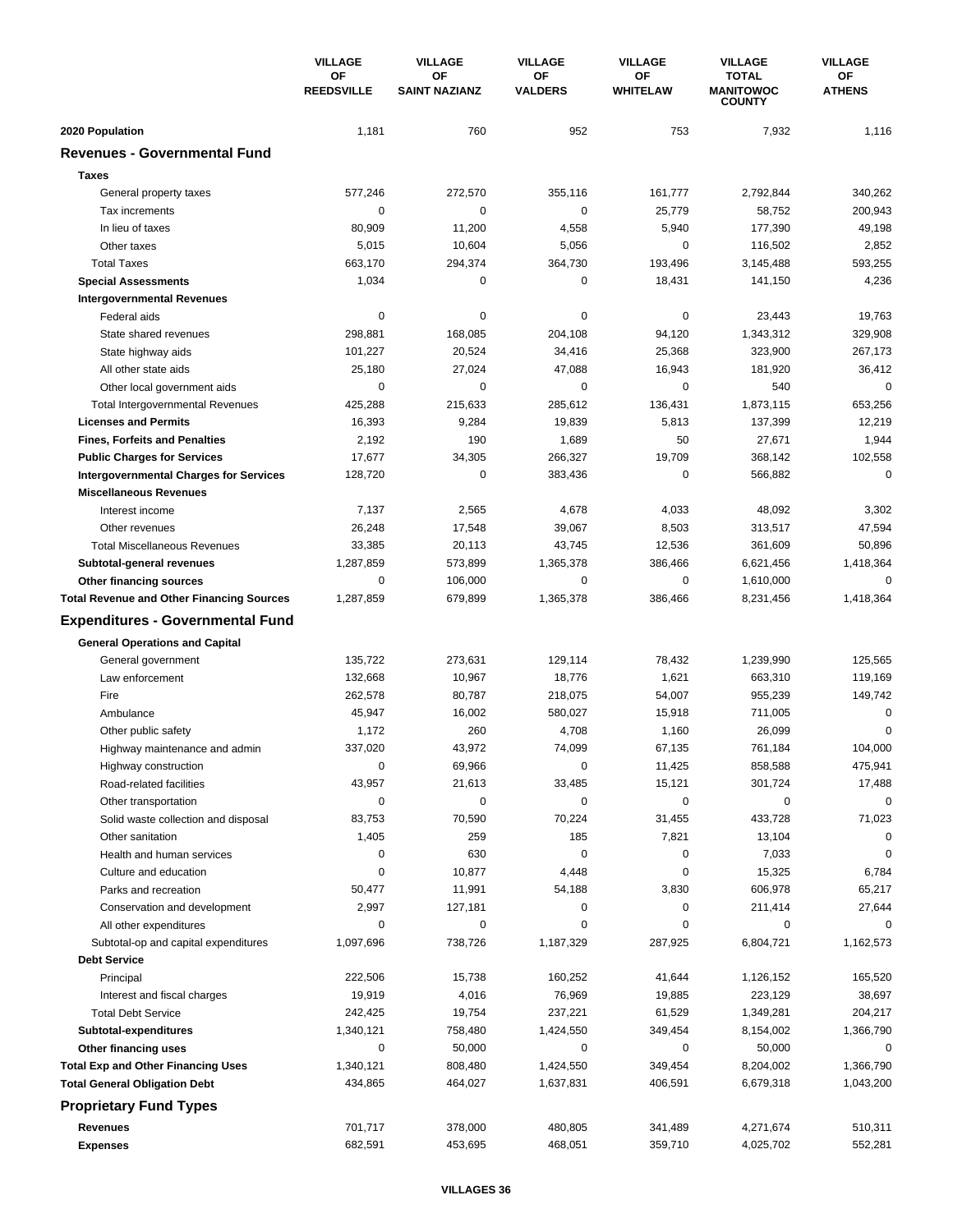|                                                             | <b>VILLAGE</b><br>OF<br><b>EDGAR</b> | <b>VILLAGE</b>       | <b>VILLAGE</b>       | <b>VILLAGE</b>      | <b>VILLAGE</b>            | <b>VILLAGE</b>     |
|-------------------------------------------------------------|--------------------------------------|----------------------|----------------------|---------------------|---------------------------|--------------------|
|                                                             |                                      | OF<br><b>ELDERON</b> | OF<br><b>FENWOOD</b> | ΟF<br><b>HATLEY</b> | OF<br><b>KRONENWETTER</b> | ОF<br><b>MAINE</b> |
| 2020 Population                                             | 1,466                                | 177                  | 153                  | 637                 | 8,158                     | 2,619              |
| <b>Revenues - Governmental Fund</b>                         |                                      |                      |                      |                     |                           |                    |
| <b>Taxes</b>                                                |                                      |                      |                      |                     |                           |                    |
| General property taxes                                      | 370,938                              | 15,829               | 13,937               | 109,999             | 2,455,292                 | 1,025,221          |
| Tax increments                                              | 151,908                              | 0                    | 0                    | 114,675             | 1,153,154                 | 0                  |
| In lieu of taxes                                            | 31,900                               | 0                    | 0                    | 0                   | 168,583                   | $\mathbf 0$        |
| Other taxes                                                 | 13,019                               | 1,065                | 400                  | 0                   | 30,710                    | 0                  |
| <b>Total Taxes</b>                                          | 567,765                              | 16,894               | 14,337               | 224,674             | 3,807,739                 | 1,025,221          |
| <b>Special Assessments</b>                                  | 0                                    | 0                    | 8,248                | 0                   | 70,700                    | 1,675              |
| <b>Intergovernmental Revenues</b>                           |                                      |                      |                      |                     |                           |                    |
| Federal aids                                                | 28,981                               | 0                    | 0                    | 0                   | $\mathbf 0$               | 24,618             |
| State shared revenues                                       | 332,328                              | 37,437               | 59,019               | 20,174              | 1,606,431                 | 691,910            |
| State highway aids                                          | 89,360                               | 3,884                | 5,334                | 20,341              | 370,858                   | 204,695            |
| All other state aids                                        | 9,092                                | 7,856                | 630                  | 40,866              | 755,606                   | 92,704             |
| Other local government aids                                 | $\mathbf 0$                          | 0                    | 0                    | 5,000               | 315,267                   | 1,009              |
| <b>Total Intergovernmental Revenues</b>                     | 459,761                              | 49,177               | 64,983               | 86,381              | 3,048,162                 | 1,014,936          |
| <b>Licenses and Permits</b>                                 | 13,854                               | 905                  | 430                  | 3,557               | 204,367                   | 18,400             |
| <b>Fines, Forfeits and Penalties</b>                        | 1,745                                | $\mathbf 0$          | 0                    | 289                 | 34,235                    | 0                  |
| <b>Public Charges for Services</b>                          | 77,859                               | 12,405               | 41,219               | 43,713              | 365,637                   | 70,586             |
| <b>Intergovernmental Charges for Services</b>               | $\mathbf 0$                          | $\mathbf 0$          | 47,664               | 12,751              | 7,047                     | $\mathbf 0$        |
| <b>Miscellaneous Revenues</b>                               |                                      |                      |                      |                     |                           |                    |
| Interest income                                             | 808                                  | 0                    | 200                  | 203                 | 67,216                    | 3,763              |
| Other revenues                                              | 41,251                               | 108,163              | 6,001                | 52,575              | 118,846                   | 7,747              |
| <b>Total Miscellaneous Revenues</b>                         | 42,059                               | 108,163              | 6,201                | 52,778              | 186,062                   | 11,510             |
| Subtotal-general revenues                                   | 1,163,043                            | 187,544              | 183,082              | 424,143             | 7,723,949                 | 2,142,328          |
| Other financing sources                                     | 715                                  | 0                    | 10,000               | 40,000              | 0                         | 0                  |
| <b>Total Revenue and Other Financing Sources</b>            | 1,163,758                            | 187,544              | 193,082              | 464,143             | 7,723,949                 | 2,142,328          |
| <b>Expenditures - Governmental Fund</b>                     |                                      |                      |                      |                     |                           |                    |
| <b>General Operations and Capital</b>                       |                                      |                      |                      |                     |                           |                    |
|                                                             | 182,031                              | 47,264               | 46,360               | 102,451             | 758,909                   | 382,530            |
| General government<br>Law enforcement                       | 115,870                              | $\mathbf 0$          | 0                    | 0                   | 984,707                   | 3,277              |
| Fire                                                        | 98,580                               | 3,671                | 4,889                | 14,487              | 327,008                   | 203,933            |
| Ambulance                                                   | $\mathbf 0$                          | 2,781                | 0                    | 24,145              | 78,048                    | 23,962             |
| Other public safety                                         | 0                                    | 0                    | 1,941                | 0                   | 36,105                    | 11,835             |
| Highway maintenance and admin                               | 145,101                              | 738                  | 0                    | 51,369              | 1,129,207                 | 679,782            |
| Highway construction                                        | 381,514                              | 1,430                | 0                    | 11,356              | 482,911                   | 0                  |
| Road-related facilities                                     | 33,479                               | 4,780                | 46,660               | 10,336              | 48,153                    | 19,592             |
|                                                             | $\mathbf 0$                          | 0                    | 0                    | 420                 | 0                         | $\Omega$           |
| Other transportation<br>Solid waste collection and disposal | 67,393                               | 10,869               | 0                    | 27,236              | 346,671                   | 141,335            |
| Other sanitation                                            | 0                                    | 0                    | 0                    | 2,061               | $\mathbf 0$               | $\Omega$           |
| Health and human services                                   | 0                                    | 0                    | 0                    | 752                 | 1,295                     | $\Omega$           |
| Culture and education                                       | 0                                    | 0                    | 0                    | $\pmb{0}$           | $\mathbf 0$               | 0                  |
| Parks and recreation                                        | 42,865                               | 12,441               | 4,500                | 65,292              | 756,025                   | 149,392            |
| Conservation and development                                | 6,148                                | 0                    | 0                    | 40,418              | 132,994                   | 70,609             |
| All other expenditures                                      | 0                                    | 0                    | 0                    | 0                   | 0                         | 0                  |
| Subtotal-op and capital expenditures                        | 1,072,981                            | 83,974               | 104,350              | 350,323             | 5,082,033                 | 1,686,247          |
| <b>Debt Service</b>                                         |                                      |                      |                      |                     |                           |                    |
| Principal                                                   | 45,000                               | 103,751              | 0                    | 56,320              | 1,357,481                 | 46,602             |
| Interest and fiscal charges                                 | 7,100                                | 0                    | 26,375               | 26,254              | 543,994                   | 26,093             |
| <b>Total Debt Service</b>                                   | 52,100                               | 103,751              | 26,375               | 82,574              | 1,901,475                 | 72,695             |
| Subtotal-expenditures                                       | 1,125,081                            | 187,725              | 130,725              | 432,897             | 6,983,508                 | 1,758,942          |
| Other financing uses                                        | 0                                    | 0                    | 20,000               | 34,222              | 0                         | 0                  |
| <b>Total Exp and Other Financing Uses</b>                   | 1,125,081                            | 187,725              | 150,725              | 467,119             | 6,983,508                 | 1,758,942          |
| <b>Total General Obligation Debt</b>                        | 220,000                              | 0                    | 9,906                | 973,985             | 14,945,000                | 876,970            |
| <b>Proprietary Fund Types</b>                               |                                      |                      |                      |                     |                           |                    |
| <b>Revenues</b>                                             | 702,398                              | 0                    | 0                    | 250,731             | 1,511,427                 | 160,272            |
| <b>Expenses</b>                                             | 602,035                              | 0                    | 0                    | 274,033             | 1,495,905                 | 247,200            |
|                                                             |                                      |                      |                      |                     |                           |                    |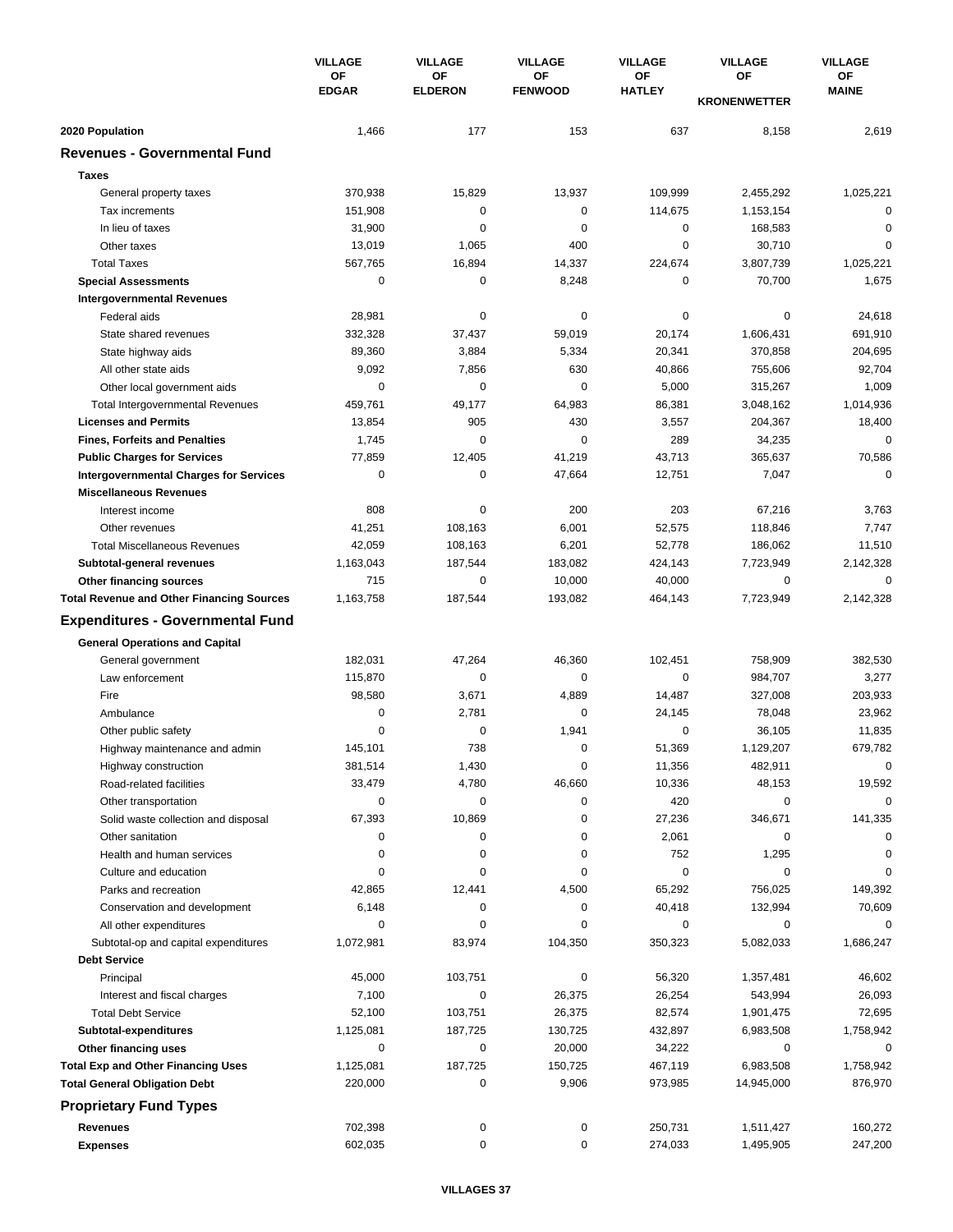|                                                  | <b>VILLAGE</b><br>OF<br><b>MARATHON</b> | <b>VILLAGE</b> | <b>VILLAGE</b>          | <b>VILLAGE</b>       | <b>VILLAGE</b>         | <b>VILLAGE</b>     |
|--------------------------------------------------|-----------------------------------------|----------------|-------------------------|----------------------|------------------------|--------------------|
|                                                  |                                         |                | ΟF<br><b>ROTHSCHILD</b> | OF<br><b>SPENCER</b> | ΟF<br><b>STRATFORD</b> | OF<br><b>UNITY</b> |
| 2020 Population                                  | 1,588                                   | 5,328          | 1,913                   | 1,610                | 333                    | 15,646             |
| <b>Revenues - Governmental Fund</b>              |                                         |                |                         |                      |                        |                    |
| <b>Taxes</b>                                     |                                         |                |                         |                      |                        |                    |
| General property taxes                           | 835,845                                 | 3,369,793      | 719,276                 | 561,160              | 49,172                 | 6,220,672          |
| Tax increments                                   | 782,094                                 | 296,150        | 173,242                 | 455,283              | 25,860                 | 6,137,684          |
| In lieu of taxes                                 | 106,229                                 | 237,827        | 0                       | 140,615              | $\mathbf 0$            | 593,746            |
| Other taxes                                      | 5,957                                   | 379,853        | 5,634                   | 6,767                | 3,763                  | 353,744            |
| <b>Total Taxes</b>                               | 1,730,125                               | 4,283,623      | 898,152                 | 1,163,825            | 78,795                 | 13,305,846         |
| <b>Special Assessments</b>                       | 1,828                                   | 0              | 6,490                   | 4,533                | 0                      | 32,205             |
| <b>Intergovernmental Revenues</b>                |                                         |                |                         |                      |                        |                    |
| Federal aids                                     | 34,045                                  | 77,255         | 0                       | 0                    | $\mathbf 0$            | 23,671             |
| State shared revenues                            | 126,247                                 | 1,455,569      | 546,998                 | 397,305              | 86,102                 | 1,293,128          |
| State highway aids                               | 105,225                                 | 970,919        | 144,402                 | 211,180              | 10,327                 | 484,471            |
| All other state aids                             | 17,056                                  | 64,685         | 46,222                  | 67,638               | 7,284                  | 406,896            |
| Other local government aids                      | $\mathbf 0$                             | 60,990         | 7,632                   | 0                    | $\mathbf 0$            | 34,622             |
| Total Intergovernmental Revenues                 | 282,573                                 | 2,629,418      | 745,254                 | 676,123              | 103,713                | 2,242,788          |
| <b>Licenses and Permits</b>                      | 29,964                                  | 85,790         | 15,767                  | 21,247               | 1,595                  | 364,610            |
| <b>Fines, Forfeits and Penalties</b>             | 9,114                                   | 94,779         | 18,757                  | 4,830                | $\mathbf 0$            | 42,047             |
| <b>Public Charges for Services</b>               | 95,960                                  | 147,571        | 95,013                  | 462,456              | 18,673                 | 952,535            |
| <b>Intergovernmental Charges for Services</b>    | 67,531                                  | 17,866         | 0                       | 2,105                | $\mathbf 0$            | 1,951,297          |
| <b>Miscellaneous Revenues</b>                    |                                         |                |                         |                      |                        |                    |
| Interest income                                  | 9,228                                   | 98,055         | 51,533                  | 19,675               | 310                    | 149,027            |
| Other revenues                                   | 448,433                                 | 321,169        | 65,116                  | 25,346               | 7,841                  | 557,711            |
| <b>Total Miscellaneous Revenues</b>              | 457,661                                 | 419,224        | 116,649                 | 45,021               | 8,151                  | 706,738            |
| Subtotal-general revenues                        | 2,674,756                               | 7,678,271      | 1,896,082               | 2,380,140            | 210,927                | 19,598,066         |
| Other financing sources                          | 2,233,000                               | 5,940,000      | 920,662                 | 2,913,000            | 0                      | 8,276,190          |
| <b>Total Revenue and Other Financing Sources</b> | 4,907,756                               | 13,618,271     | 2,816,744               | 5,293,140            | 210,927                | 27,874,256         |
| <b>Expenditures - Governmental Fund</b>          |                                         |                |                         |                      |                        |                    |
| <b>General Operations and Capital</b>            |                                         |                |                         |                      |                        |                    |
| General government                               | 280,893                                 | 850,572        | 343,390                 | 251,127              | 85,431                 | 1,621,337          |
| Law enforcement                                  | 304,778                                 | 1,635,178      | 470,013                 | 307,985              | $\mathbf 0$            | 3,382,627          |
| Fire                                             | 181,237                                 | 721,511        | 208,054                 | 237,451              | 9,674                  | 669,116            |
| Ambulance                                        | 45,183                                  | 364,623        | 0                       | $\mathbf 0$          | $\mathbf 0$            | 1,960,630          |
| Other public safety                              | 0                                       | 3,279          | 0                       | 288                  | $\mathbf 0$            | 196,782            |
| Highway maintenance and admin                    | 456,163                                 | 1,204,390      | 391,195                 | 272,963              | 38,615                 | 4,015,226          |
| Highway construction                             | 152,790                                 | 2,208,173      | 502,981                 | 204,004              | 0                      | 966,060            |
| Road-related facilities                          | 35,476                                  | 185,049        | 914,621                 | 45,334               | 6,488                  | 184,034            |
| Other transportation                             | 0                                       | 0              | 0                       | 0                    | 0                      | 401                |
| Solid waste collection and disposal              | 83,624                                  | 261,820        | 110,010                 | 95,271               | 27,072                 | 832,465            |
| Other sanitation                                 | 0                                       | 0              | 0                       | 203,991              | 0                      | $\mathbf 0$        |
| Health and human services                        | 0                                       | 4,910          | 0                       | $\pmb{0}$            | 0                      | 11,517             |
| Culture and education                            | 6,335                                   | 64,007         | 25,979                  | 283                  | $\mathbf 0$            | 0                  |
| Parks and recreation                             | 18,263                                  | 147,513        | 14,555                  | 54,885               | 7,348                  | 675,892            |
| Conservation and development                     | 201,817                                 | 397,575        | 516,216                 | 61,553               | 0                      | 2,853,888          |
| All other expenditures                           | 0                                       | 0              | 0                       | 0                    | 0                      | 0                  |
| Subtotal-op and capital expenditures             | 1,766,559                               | 8,048,600      | 3,497,014               | 1,735,135            | 174,628                | 17,369,975         |
| <b>Debt Service</b>                              |                                         |                |                         |                      |                        |                    |
| Principal                                        | 2,367,347                               | 745,000        | 736,021                 | 3,210,274            | 0                      | 6,499,224          |
| Interest and fiscal charges                      | 200,650                                 | 331,684        | 103,266                 | 156,991              | 0                      | 875,744            |
| <b>Total Debt Service</b>                        | 2,567,997                               | 1,076,684      | 839,287                 | 3,367,265            | 0                      | 7,374,968          |
| Subtotal-expenditures                            | 4,334,556                               | 9,125,284      | 4,336,301               | 5,102,400            | 174,628                | 24,744,943         |
| Other financing uses                             | 0                                       | 0              | 0                       | 0                    | 23,303                 | 0                  |
| <b>Total Exp and Other Financing Uses</b>        | 4,334,556                               | 9,125,284      | 4,336,301               | 5,102,400            | 197,931                | 24,744,943         |
| <b>Total General Obligation Debt</b>             | 3,649,560                               | 14,600,000     | 2,387,120               | 3,997,078            | 0                      | 14,868,018         |
| <b>Proprietary Fund Types</b>                    |                                         |                |                         |                      |                        |                    |
| <b>Revenues</b>                                  | 950,029                                 | 1,855,257      | 1,277,621               | 2,156,873            | 127,720                | 6,042,990          |
| <b>Expenses</b>                                  | 998,664                                 | 1,854,565      | 1,387,678               | 2,072,916            | 105,028                | 5,837,377          |
|                                                  |                                         |                |                         |                      |                        |                    |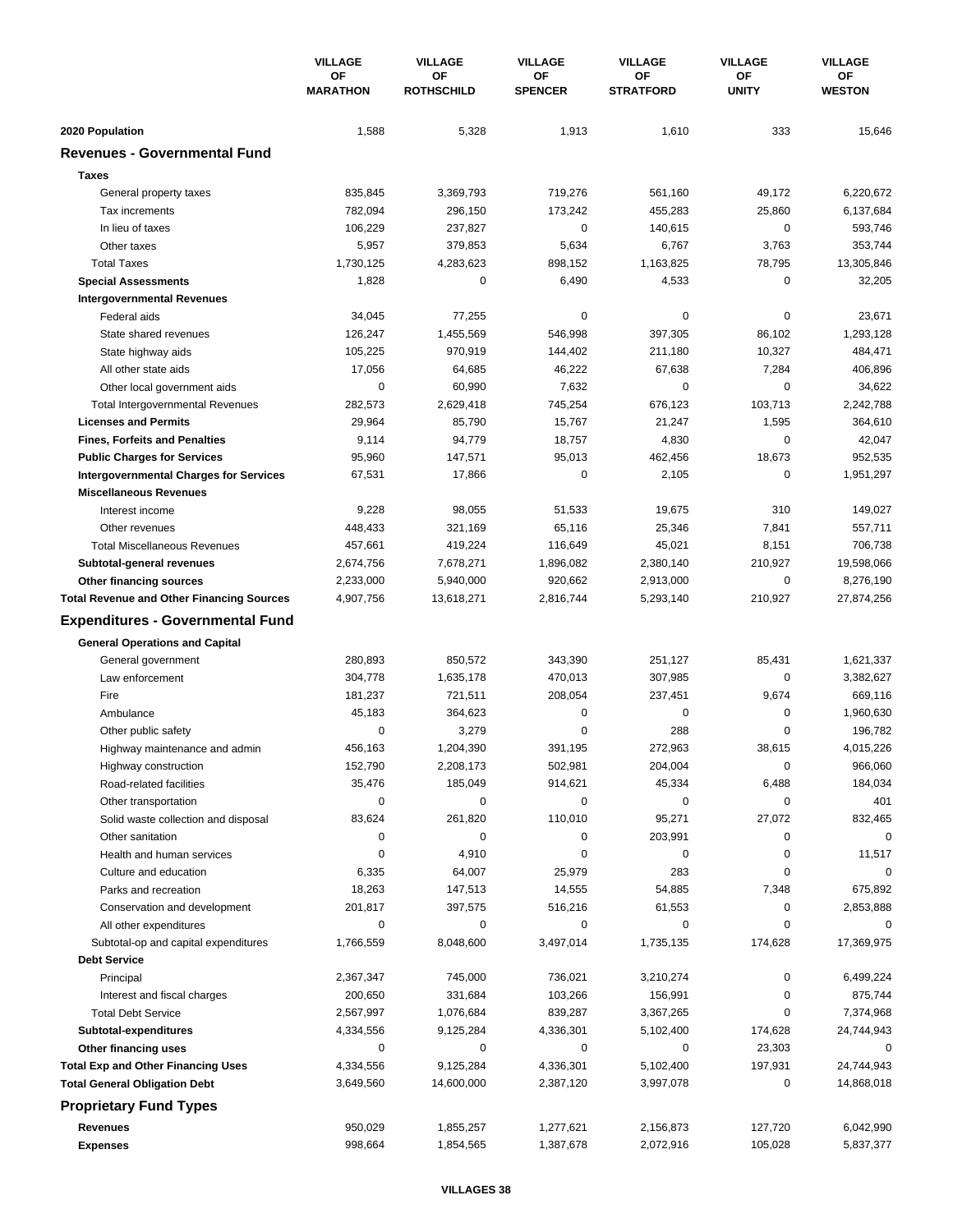|                                                  | <b>VILLAGE</b><br><b>TOTAL</b><br><b>MARATHON</b> | <b>VILLAGE</b><br>OF<br><b>COLEMAN</b> | <b>VILLAGE</b><br>ΟF<br><b>CRIVITZ</b> | <b>VILLAGE</b><br>ΟF<br><b>POUND</b> | <b>VILLAGE</b><br>ΟF<br>WAUSAUKEE | <b>VILLAGE</b><br><b>TOTAL</b><br><b>MARINETTE</b> |
|--------------------------------------------------|---------------------------------------------------|----------------------------------------|----------------------------------------|--------------------------------------|-----------------------------------|----------------------------------------------------|
|                                                  | <b>COUNTY</b>                                     |                                        |                                        |                                      |                                   | <b>COUNTY</b>                                      |
| 2020 Population                                  | 40,744                                            | 716                                    | 939                                    | 370                                  | 563                               | 2,588                                              |
| <b>Revenues - Governmental Fund</b>              |                                                   |                                        |                                        |                                      |                                   |                                                    |
| <b>Taxes</b>                                     |                                                   |                                        |                                        |                                      |                                   |                                                    |
| General property taxes                           | 16,087,396                                        | 310,972                                | 512,349                                | 131,281                              | 265,155                           | 1,219,757                                          |
| Tax increments                                   | 9,490,993                                         | 147,279                                | 358,208                                | 9,253                                | $\mathbf 0$                       | 514,740                                            |
| In lieu of taxes                                 | 1,328,098                                         | 2,400                                  | 72,482                                 | 0                                    | 2,400                             | 77,282                                             |
| Other taxes                                      | 803,764                                           | 558                                    | 6,086                                  | 6,353                                | 324                               | 13,321                                             |
| <b>Total Taxes</b>                               | 27,710,251                                        | 461,209                                | 949,125                                | 146,887                              | 267,879                           | 1,825,100                                          |
| <b>Special Assessments</b>                       | 129,915                                           | 0                                      | 0                                      | 0                                    | 0                                 | $\mathbf 0$                                        |
| <b>Intergovernmental Revenues</b>                |                                                   |                                        |                                        |                                      |                                   |                                                    |
| Federal aids                                     | 208,333                                           | $\pmb{0}$                              | 58,000                                 | 629                                  | 9,234                             | 67,863                                             |
| State shared revenues                            | 6,982,556                                         | 189,332                                | 193,047                                | 161,061                              | 149,354                           | 692,794                                            |
| State highway aids                               | 2,888,169                                         | 48,729                                 | 49,740                                 | 19,232                               | 40,227                            | 157,928                                            |
| All other state aids                             | 1,552,947                                         | 3,820                                  | 61,900                                 | 22,680                               | 84,349                            | 172,749                                            |
| Other local government aids                      | 424,520                                           | 95,239                                 | 0                                      | 0                                    | 1,500                             | 96,739                                             |
| <b>Total Intergovernmental Revenues</b>          | 12,056,525                                        | 337,120                                | 362,687                                | 203,602                              | 284,664                           | 1,188,073                                          |
| <b>Licenses and Permits</b>                      | 772,705                                           | 4,355                                  | 15,182                                 | 1,148                                | 5,615                             | 26,300                                             |
| <b>Fines, Forfeits and Penalties</b>             | 207,740                                           | 7,772                                  | 15,264                                 | 0                                    | 0                                 | 23,036                                             |
| <b>Public Charges for Services</b>               | 2,486,185                                         | 2,320                                  | 12,118                                 | 15,499                               | 13,943                            | 43,880                                             |
| <b>Intergovernmental Charges for Services</b>    | 2,106,261                                         | 31,693                                 | $\Omega$                               | 0                                    | $\mathbf 0$                       | 31,693                                             |
| <b>Miscellaneous Revenues</b>                    |                                                   |                                        |                                        |                                      |                                   |                                                    |
| Interest income                                  | 403,320                                           | 1,680                                  | 9,486                                  | 3,760                                | 3,507                             | 18,433                                             |
| Other revenues                                   | 1,807,793                                         | 72,973                                 | 96,688                                 | 20,455                               | 28,409                            | 218,525                                            |
| <b>Total Miscellaneous Revenues</b>              | 2,211,113                                         | 74,653                                 | 106,174                                | 24,215                               | 31,916                            | 236,958                                            |
| Subtotal-general revenues                        | 47,680,695                                        | 919,122                                | 1,460,550                              | 391,351                              | 604,017                           | 3,375,040                                          |
| Other financing sources                          | 20,333,567                                        | 101,924                                | 0                                      | 0                                    | 932,971                           | 1,034,895                                          |
| <b>Total Revenue and Other Financing Sources</b> | 68,014,262                                        | 1,021,046                              | 1,460,550                              | 391,351                              | 1,536,988                         | 4,409,935                                          |
| <b>Expenditures - Governmental Fund</b>          |                                                   |                                        |                                        |                                      |                                   |                                                    |
| <b>General Operations and Capital</b>            |                                                   |                                        |                                        |                                      |                                   |                                                    |
| General government                               | 5,077,860                                         | 199,443                                | 294,170                                | 132,724                              | 145,124                           | 771,461                                            |
| Law enforcement                                  | 7,323,604                                         | 66,281                                 | 107,718                                | 0                                    | 24                                | 174,023                                            |
| Fire                                             | 2,829,353                                         | 197,675                                | 165,062                                | 35,446                               | 97,931                            | 496,114                                            |
| Ambulance                                        | 2,499,372                                         | 10,615                                 | 10,037                                 | 5,993                                | 20,385                            | 47,030                                             |
| Other public safety                              | 250,230                                           | 4,231                                  | 3,079                                  | 0                                    | $\mathbf 0$                       | 7,310                                              |
| Highway maintenance and admin                    | 8,488,749                                         | 56,945                                 | 175,610                                | 108,126                              | 111,136                           | 451.817                                            |
| Highway construction                             | 5,387,160                                         | 17,581                                 | 0                                      | 0                                    | 51,765                            | 69,346                                             |
| Road-related facilities                          | 1,551,490                                         | 33,684                                 | 49,490                                 | 4,956                                | 16,403                            | 104,533                                            |
| Other transportation                             | 821                                               | 0                                      | 0                                      | 0                                    | 0                                 | $\mathbf 0$                                        |
| Solid waste collection and disposal              | 2,074,789                                         | 51,079                                 | 46,393                                 | 0                                    | 47,940                            | 145,412                                            |
| Other sanitation                                 | 206,052                                           | 18,700                                 | 6                                      | 0                                    | 0                                 | 18,706                                             |
| Health and human services                        | 18,474                                            | 0                                      | 7,954                                  | 56                                   | 3                                 | 8,013                                              |
| Culture and education                            | 103,388                                           | 2,500                                  | 0                                      | 0                                    | 3,300                             | 5,800                                              |
| Parks and recreation                             | 2,014,188                                         | 39,433                                 | 44,195                                 | 8,174                                | 868,893                           | 960,695                                            |
| Conservation and development                     | 4,308,862                                         | 2,540                                  | 85,975                                 | 4,053                                | 34,483                            | 127,051                                            |
| All other expenditures                           | 0                                                 | 0                                      | 0                                      | 0                                    | 0                                 | 0                                                  |
| Subtotal-op and capital expenditures             | 42,134,392                                        | 700,707                                | 989,689                                | 299,528                              | 1,397,387                         | 3,387,311                                          |
| <b>Debt Service</b>                              |                                                   |                                        |                                        |                                      |                                   |                                                    |
| Principal                                        | 15,332,540                                        | 78,561                                 | 312,939                                | 103,220                              | 94,262                            | 588,982                                            |
| Interest and fiscal charges                      | 2,336,848                                         | 47,648                                 | 53,370                                 | 18,932                               | 2,306                             | 122,256                                            |
| <b>Total Debt Service</b>                        | 17,669,388                                        | 126,209                                | 366,309                                | 122,152                              | 96,568                            | 711,238                                            |
| Subtotal-expenditures                            | 59,803,780                                        | 826,916                                | 1,355,998                              | 421,680                              | 1,493,955                         | 4,098,549                                          |
| Other financing uses                             | 77,525                                            | 0                                      | 0                                      | 1,000                                | 0                                 | 1,000                                              |
| <b>Total Exp and Other Financing Uses</b>        | 59,881,305                                        | 826,916                                | 1,355,998                              | 422,680                              | 1,493,955                         | 4,099,549                                          |
| <b>Total General Obligation Debt</b>             | 57,570,837                                        | 1,329,541                              | 1,431,061                              | 346,854                              | 196,307                           | 3,303,763                                          |
| <b>Proprietary Fund Types</b>                    |                                                   |                                        |                                        |                                      |                                   |                                                    |
| Revenues                                         | 15,545,629                                        | 464,880                                | 735,642                                | 155,911                              | 386,100                           | 1,742,533                                          |
| <b>Expenses</b>                                  | 15,427,682                                        | 559,174                                | 795,583                                | 109,557                              | 430,855                           | 1,895,169                                          |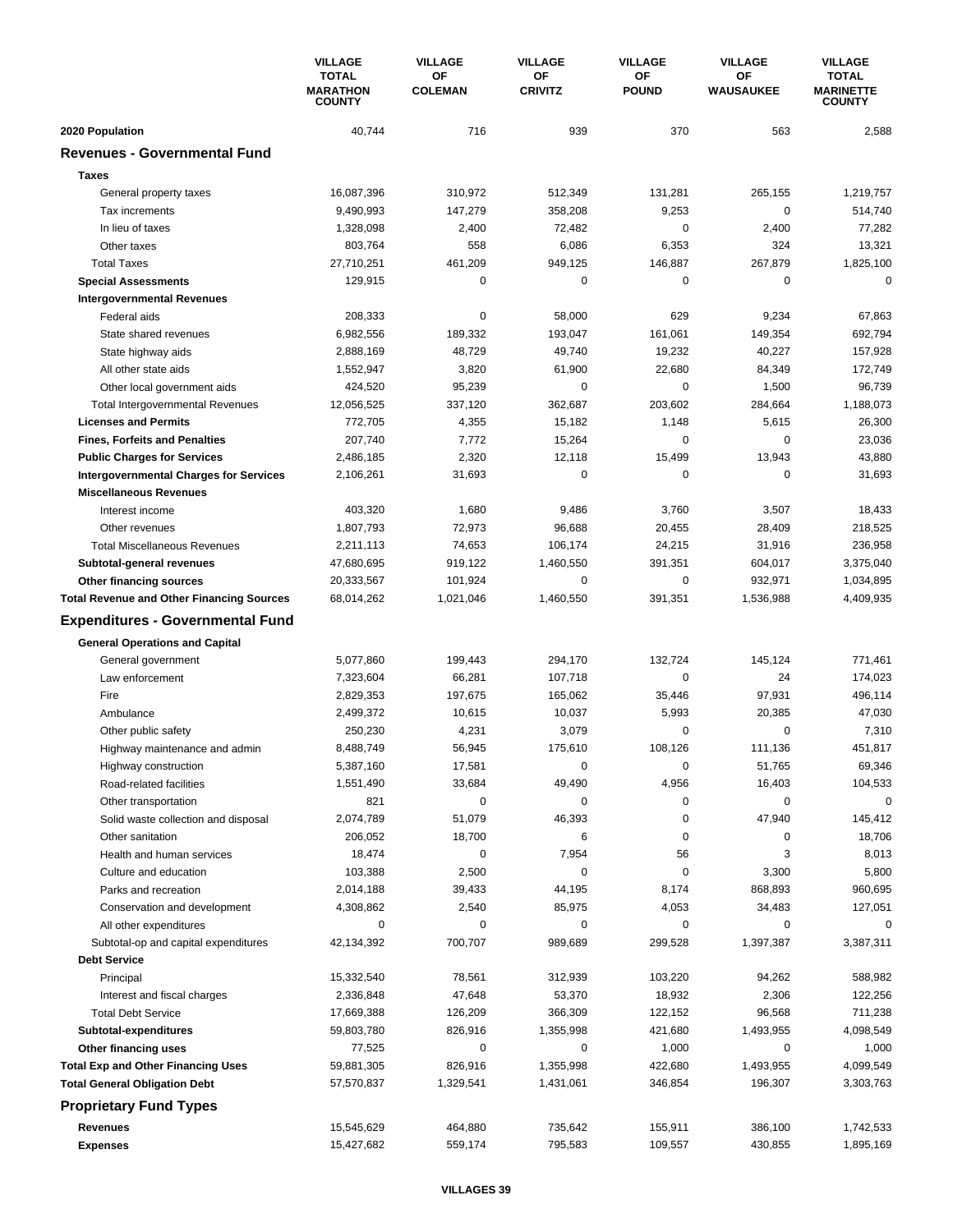|                                                             | <b>VILLAGE</b><br>ΟF<br><b>HOWARD</b> | <b>VILLAGE</b><br>ΟF<br><b>PULASKI</b> | <b>VILLAGE</b><br>ΟF<br><b>SUAMICO</b> | <b>VILLAGE</b><br>ΟF<br><b>WRIGHTSTOWN</b> | <b>VILLAGE</b><br><b>TOTAL</b><br><b>BROWN COUNTY</b> | <b>VILLAGE</b><br>OF<br><b>COCHRANE</b> |
|-------------------------------------------------------------|---------------------------------------|----------------------------------------|----------------------------------------|--------------------------------------------|-------------------------------------------------------|-----------------------------------------|
|                                                             |                                       |                                        |                                        |                                            |                                                       |                                         |
| 2020 Population                                             | 20,209                                | 3,731                                  | 12,796                                 | 3,086                                      | 98,948                                                | 437                                     |
| <b>Revenues - Governmental Fund</b>                         |                                       |                                        |                                        |                                            |                                                       |                                         |
| <b>Taxes</b>                                                |                                       |                                        |                                        |                                            |                                                       |                                         |
| General property taxes                                      | 6,948,693                             | 1,764,128                              | 5,205,143                              | 2,260,027                                  | 42,828,545                                            | 109,003                                 |
| Tax increments                                              | 2,199,634                             | 505,697                                | 1,748,560                              | 716,653                                    | 15,418,855                                            | 0                                       |
| In lieu of taxes                                            | 425,596                               | 117,091                                | 186,109                                | 270,534                                    | 2,180,382                                             | 16,852                                  |
| Other taxes                                                 | 17,547                                | 50,276                                 | 75,244                                 | 4,858                                      | 819,166                                               | 117                                     |
| <b>Total Taxes</b>                                          | 9,591,470                             | 2,437,192                              | 7,215,056                              | 3,252,072                                  | 61,246,948                                            | 125,972                                 |
| <b>Special Assessments</b>                                  | 92,639                                | 589                                    | 19,238                                 | 0                                          | 738,945                                               | 0                                       |
| <b>Intergovernmental Revenues</b>                           |                                       |                                        |                                        |                                            |                                                       |                                         |
| Federal aids                                                | 0                                     | 0                                      | 19,587                                 | 0                                          | 320,732                                               | 0                                       |
| State shared revenues                                       | 778,300                               | 593,125                                | 164,210                                | 976,748                                    | 6,040,426                                             | 84,530                                  |
| State highway aids                                          | 1,113,752                             | 592,618                                | 393,473                                | 116,752                                    | 4,679,796                                             | 14,323                                  |
| All other state aids                                        | 428,135                               | 61,081                                 | 353,858                                | 114,187                                    | 2,885,364                                             | 1,143                                   |
| Other local government aids                                 | 251,450                               | 0                                      | 0                                      | 0                                          | 1,104,037                                             | 6,431                                   |
| <b>Total Intergovernmental Revenues</b>                     | 2,571,637                             | 1,246,824                              | 931,128                                | 1,207,687                                  | 15,030,355                                            | 106,427                                 |
| <b>Licenses and Permits</b>                                 | 687,321                               | 86,256                                 | 182,661                                | 222,139                                    | 2,921,015                                             | 4,453                                   |
| <b>Fines, Forfeits and Penalties</b>                        | 103,089                               | 28,071                                 | 65,559                                 | 49,262                                     | 685,213                                               | $\Omega$                                |
| <b>Public Charges for Services</b>                          | 1,040,163                             | 31,499                                 | 118,251                                | 19,370                                     | 3,707,294                                             | 644                                     |
| <b>Intergovernmental Charges for Services</b>               | 0                                     | 109,997                                | 0                                      | 4,100                                      | 907,595                                               | 11,809                                  |
| <b>Miscellaneous Revenues</b>                               |                                       |                                        |                                        |                                            |                                                       |                                         |
| Interest income                                             | 142,667                               | 14,683                                 | 123,504                                | 6,032                                      | 666,693                                               | 5,535                                   |
| Other revenues                                              | 836,915                               | 39,981                                 | 928,599                                | 56,793                                     | 4,553,799                                             | 8,400                                   |
| <b>Total Miscellaneous Revenues</b>                         | 979,582                               | 54,664                                 | 1,052,103                              | 62,825                                     | 5,220,492                                             | 13,935                                  |
| Subtotal-general revenues                                   | 15,065,901                            | 3,995,092                              | 9,583,996                              | 4,817,455                                  | 90,457,857                                            | 263,240                                 |
| Other financing sources                                     | 7,864,465                             | 0                                      | 6,180,000                              | 1,736,510                                  | 37,125,678                                            | 0                                       |
| <b>Total Revenue and Other Financing Sources</b>            | 22,930,366                            | 3,995,092                              | 15,763,996                             | 6,553,965                                  | 127,583,535                                           | 263,240                                 |
| <b>Expenditures - Governmental Fund</b>                     |                                       |                                        |                                        |                                            |                                                       |                                         |
| <b>General Operations and Capital</b>                       |                                       |                                        |                                        |                                            |                                                       |                                         |
| General government                                          | 1,416,264                             | 615,705                                | 1,028,228                              | 579,337                                    | 9,922,266                                             | 78,578                                  |
| Law enforcement                                             | 1,947,935                             | 838,377                                | 1,286,575                              | 555,092                                    | 13,006,495                                            | $\mathbf 0$                             |
| Fire                                                        | 1,135,374                             | 202,068                                | 5,986,439                              | 283,104                                    | 13,322,190                                            | 40,440                                  |
| Ambulance                                                   | 153,118                               | 60,558                                 | 70,000                                 | 37,693                                     | 2,391,589                                             | 2,550                                   |
| Other public safety                                         | 183,983                               | 9,404                                  | 88,764                                 | 154,081                                    | 1,017,571                                             | 95                                      |
| Highway maintenance and admin                               | 2,430,147                             | 327,146                                | 1,051,231                              | 252,671                                    | 7,599,300                                             | 70,315                                  |
| Highway construction                                        | 1,412,101                             | 139,984                                | 1,250,400                              | 1,170,884                                  | 13,644,114                                            | 19,770                                  |
| Road-related facilities                                     | 320,494                               | 95,712                                 | 38,489                                 | 72,565                                     | 2,212,424                                             | 10,246                                  |
| Other transportation                                        | 0                                     | 0                                      | 3,816                                  | 0                                          | 743,956                                               | $\mathbf 0$                             |
| Solid waste collection and disposal                         | 839,565                               | 228,014                                | 0                                      | 168,130                                    | 4,704,153                                             | 12,930                                  |
| Other sanitation                                            | 0                                     | 0                                      | 99,089                                 | 25,543                                     | 1,764,284                                             | 0                                       |
| Health and human services                                   | 28,846                                | 1,075                                  | 12,690                                 | 1,961                                      | 58,086                                                | 0                                       |
| Culture and education                                       | 0                                     | 2,880                                  | 0                                      | 8,167                                      | 191,248                                               | 0                                       |
| Parks and recreation                                        | 988,542                               | 86,925                                 | 273,990                                | 456,407                                    | 5,004,423                                             | 16,656                                  |
| Conservation and development                                | 984,857                               | 59,491                                 | 1,165,007                              | 1,879,898                                  | 11,684,477                                            | 0                                       |
| All other expenditures                                      | 0                                     | 0                                      | 0                                      | 0                                          | 2,279,757                                             | $\Omega$                                |
| Subtotal-op and capital expenditures<br><b>Debt Service</b> | 11,841,226                            | 2,667,339                              | 12,354,718                             | 5,645,533                                  | 89,546,333                                            | 251,580                                 |
| Principal                                                   | 1,390,550                             | 726,700                                | 1,355,000                              | 991,553                                    | 18,348,354                                            | 20,905                                  |
| Interest and fiscal charges                                 | 448,146                               | 261,595                                | 276,224                                | 314,408                                    | 5,013,338                                             | 14,479                                  |
| <b>Total Debt Service</b>                                   | 1,838,696                             | 988,295                                | 1,631,224                              | 1,305,961                                  | 23,361,692                                            | 35,384                                  |
| Subtotal-expenditures                                       | 13,679,922                            | 3,655,634                              | 13,985,942                             | 6,951,494                                  | 112,908,025                                           | 286,964                                 |
| Other financing uses                                        | 6,594,362                             | 0                                      | 12,532                                 | 2,149,110                                  | 8,756,004                                             | 16,852                                  |
| <b>Total Exp and Other Financing Uses</b>                   | 20,274,284                            | 3,655,634                              | 13,998,474                             | 9,100,604                                  | 121,664,029                                           | 303,816                                 |
| <b>Total General Obligation Debt</b>                        | 45,410,000                            | 9,008,804                              | 15,362,572                             | 11,263,288                                 | 227,820,998                                           | 347,573                                 |
| <b>Proprietary Fund Types</b>                               |                                       |                                        |                                        |                                            |                                                       |                                         |
| <b>Revenues</b>                                             | 14,901,552                            | 1,756,761                              | 4,542,173                              | 2,495,502                                  | 57,644,185                                            | 190,170                                 |
| <b>Expenses</b>                                             | 15,567,381                            | 1,658,389                              | 4,332,504                              | 2,169,928                                  | 59,044,883                                            | 165,390                                 |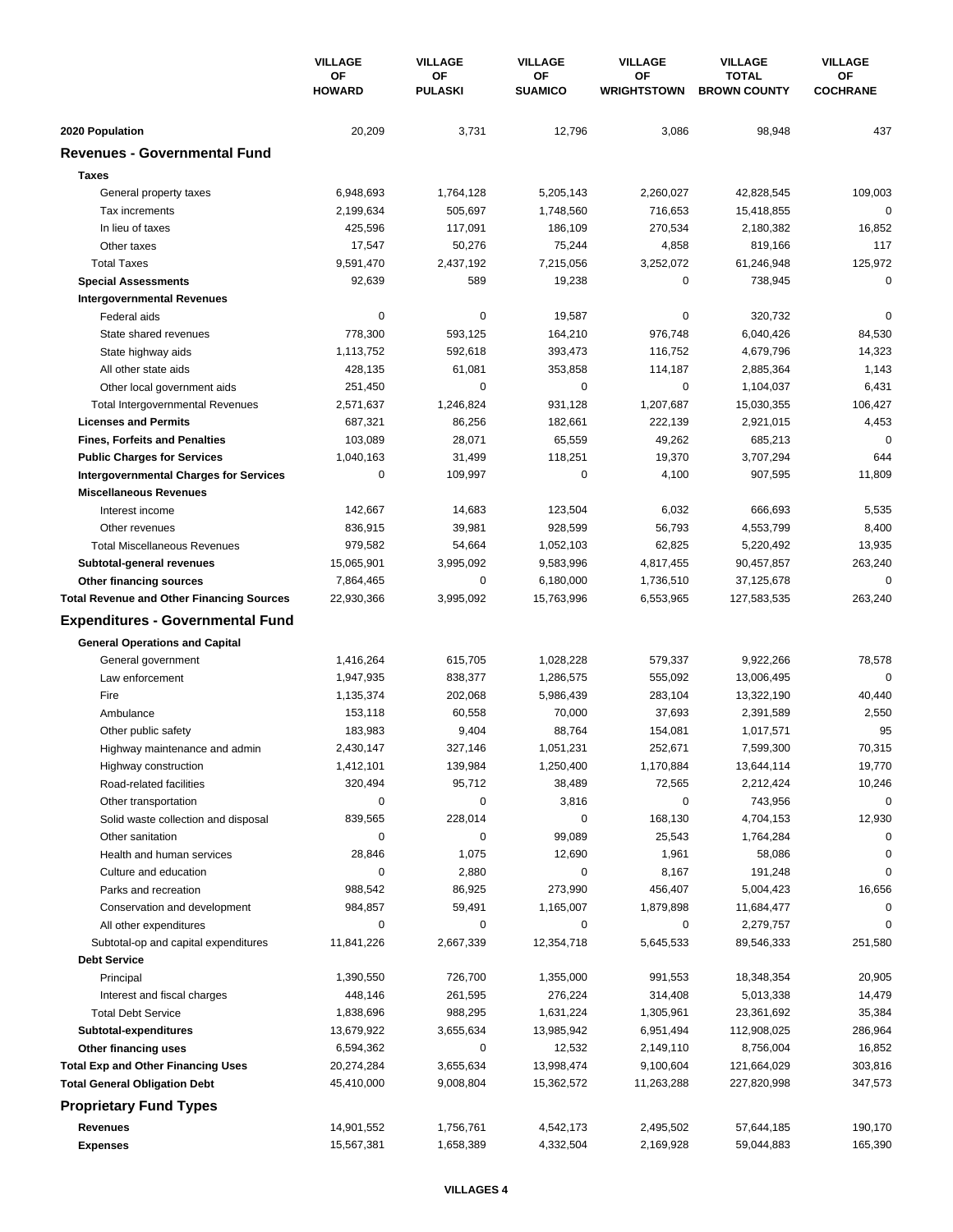|                                                  | <b>VILLAGE</b><br>ΟF<br><b>ENDEAVOR</b> | <b>VILLAGE</b>        | <b>VILLAGE</b><br>OF<br><b>OXFORD</b> | <b>VILLAGE</b>         | <b>VILLAGE</b>                                    | <b>VILLAGE</b><br>OF<br><b>BAYSIDE</b> |
|--------------------------------------------------|-----------------------------------------|-----------------------|---------------------------------------|------------------------|---------------------------------------------------|----------------------------------------|
|                                                  |                                         | ΟF<br><b>NESHKORO</b> |                                       | ΟF<br><b>WESTFIELD</b> | <b>TOTAL</b><br><b>MARQUETTE</b><br><b>COUNTY</b> |                                        |
| 2020 Population                                  | 458                                     | 420                   | 583                                   | 1,232                  | 2,693                                             | 4,290                                  |
| <b>Revenues - Governmental Fund</b>              |                                         |                       |                                       |                        |                                                   |                                        |
| <b>Taxes</b>                                     |                                         |                       |                                       |                        |                                                   |                                        |
| General property taxes                           | 99,829                                  | 148,348               | 175,925                               | 455,046                | 879,148                                           | 4,604,840                              |
| Tax increments                                   | 122,566                                 | 0                     | 0                                     | 242,302                | 364,868                                           | 0                                      |
| In lieu of taxes                                 | $\mathbf 0$                             | 0                     | 0                                     | 0                      | $\mathbf 0$                                       | 49,569                                 |
| Other taxes                                      | $\mathbf 0$                             | 5,796                 | 0                                     | 23,819                 | 29,615                                            | 20,178                                 |
| <b>Total Taxes</b>                               | 222,395                                 | 154.144               | 175,925                               | 721,167                | 1,273,631                                         | 4,674,587                              |
| <b>Special Assessments</b>                       | 0                                       | 625                   | 0                                     | 0                      | 625                                               | 0                                      |
| <b>Intergovernmental Revenues</b>                |                                         |                       |                                       |                        |                                                   |                                        |
| Federal aids                                     | 7,527                                   | 0                     | 0                                     | 18,948                 | 26,475                                            | 329,302                                |
| State shared revenues                            | 100,247                                 | 93,184                | 150,166                               | 272,788                | 616,385                                           | 164,477                                |
| State highway aids                               | 12,956                                  | 18,711                | 23,677                                | 82,695                 | 138,039                                           | 456,585                                |
| All other state aids                             | 12,071                                  | 25,570                | 29,938                                | 3,537                  | 71,116                                            | 53,688                                 |
| Other local government aids                      | 17,426                                  | 0                     | 19,942                                | 67,516                 | 104,884                                           | 150,839                                |
| <b>Total Intergovernmental Revenues</b>          | 150,227                                 | 137,465               | 223,723                               | 445,484                | 956,899                                           | 1,154,891                              |
| <b>Licenses and Permits</b>                      | 1,224                                   | 3,493                 | 1,570                                 | 11,142                 | 17,429                                            | 207,170                                |
| <b>Fines, Forfeits and Penalties</b>             | 1,655                                   | 10,831                | 6,627                                 | 16,594                 | 35,707                                            | 26,477                                 |
| <b>Public Charges for Services</b>               | 1,149                                   | 1,800                 | 504                                   | 99,111                 | 102,564                                           | 883,186                                |
| <b>Intergovernmental Charges for Services</b>    | 6,763                                   | 0                     | 0                                     | 24,367                 | 31,130                                            | 2,665,991                              |
| <b>Miscellaneous Revenues</b>                    |                                         |                       |                                       |                        |                                                   |                                        |
| Interest income                                  | 486                                     | 568                   | 780                                   | 10,387                 | 12,221                                            | 175,292                                |
| Other revenues                                   | 8,304                                   | 24,863                | 41,793                                | 25,265                 | 100,225                                           | 82,235                                 |
| <b>Total Miscellaneous Revenues</b>              | 8,790                                   | 25,431                | 42,573                                | 35,652                 | 112,446                                           | 257,527                                |
| Subtotal-general revenues                        | 392,203                                 | 333,789               | 450,922                               | 1,353,517              | 2,530,431                                         | 9,869,829                              |
| Other financing sources                          | 244,786                                 | 13,685                | 122,800                               | 0                      | 381,271                                           | 3,262                                  |
| <b>Total Revenue and Other Financing Sources</b> | 636,989                                 | 347,474               | 573,722                               | 1,353,517              | 2,911,702                                         | 9,873,091                              |
| <b>Expenditures - Governmental Fund</b>          |                                         |                       |                                       |                        |                                                   |                                        |
| <b>General Operations and Capital</b>            |                                         |                       |                                       |                        |                                                   |                                        |
| General government                               | 93,686                                  | 146,920               | 134,521                               | 268,955                | 644,082                                           | 593,078                                |
| Law enforcement                                  | 19,335                                  | 33,844                | 34,137                                | 162,669                | 249,985                                           | 2,470,126                              |
| Fire                                             | 34,261                                  | 21,862                | 141,418                               | 56,861                 | 254,402                                           | 843,309                                |
| Ambulance                                        | 0                                       | 0                     | 0                                     | 0                      | $\mathbf 0$                                       | 0                                      |
| Other public safety                              | $\mathbf 0$                             | 0                     | 0                                     | $\mathbf 0$            | 0                                                 | 1,779,339                              |
| Highway maintenance and admin                    | 4,743                                   | 58,724                | 49,441                                | 253,705                | 366,613                                           | 815,564                                |
| Highway construction                             | 0                                       | 0                     | 0                                     | 0                      | 0                                                 | 268,276                                |
| Road-related facilities                          | 7,981                                   | 8,203                 | 9,338                                 | 50,328                 | 75,850                                            | 303,897                                |
| Other transportation                             | 0                                       | 0                     | 0                                     | 0                      | 0                                                 | $\mathbf 0$                            |
| Solid waste collection and disposal              | 26,295                                  | 34,829                | 35,855                                | 78,185                 | 175,164                                           | 83,587                                 |
| Other sanitation                                 | 0                                       | 0                     | 0                                     | 3,546                  | 3,546                                             | 0                                      |
| Health and human services                        | 0                                       | 874                   | 6,400                                 | 1,056                  | 8,330                                             | 28,473                                 |
| Culture and education                            | 38,288                                  | 28,517                | 42,070                                | 113,158                | 222,033                                           | 168,814                                |
| Parks and recreation                             | 1,875                                   | 9,731                 | 31,272                                | 76,381                 | 119,259                                           | 3,110                                  |
| Conservation and development                     | 0                                       | 0                     | 3,419                                 | 50                     | 3,469                                             |                                        |
| All other expenditures                           | 0                                       | 0                     | 0                                     | 0                      | 0                                                 | $\Omega$                               |
| Subtotal-op and capital expenditures             | 226,464                                 | 343,504               | 487,871                               | 1,064,894              | 2,122,733                                         | 7,357,573                              |
| <b>Debt Service</b>                              |                                         |                       |                                       |                        |                                                   |                                        |
| Principal                                        | 319,110                                 | 40,000                | 45,275                                | 223,951                | 628,336                                           | 1,187,188                              |
| Interest and fiscal charges                      | 62,125                                  | 0                     | 1,272                                 | 19,061                 | 82,458                                            | 241,522                                |
| <b>Total Debt Service</b>                        | 381,235                                 | 40,000                | 46,547                                | 243,012                | 710,794                                           | 1,428,710                              |
| Subtotal-expenditures                            | 607,699                                 | 383,504               | 534,418                               | 1,307,906              | 2,833,527                                         | 8,786,283                              |
| Other financing uses                             | 0                                       | 16,883                | 0                                     | 0                      | 16,883                                            | 0                                      |
| <b>Total Exp and Other Financing Uses</b>        | 607,699                                 | 400,387               | 534,418                               | 1,307,906              | 2,850,410                                         | 8,786,283                              |
| <b>Total General Obligation Debt</b>             | 538,225                                 | 0                     | 81,613                                | 351,200                | 971,038                                           | 9,207,908                              |
| <b>Proprietary Fund Types</b>                    |                                         |                       |                                       |                        |                                                   |                                        |
| <b>Revenues</b>                                  | 103,198                                 | 126,512               | 111,194                               | 253,951                | 594,855                                           | 931,742                                |
| <b>Expenses</b>                                  | 117,853                                 | 155,937               | 121,571                               | 315,734                | 711,095                                           | 987,717                                |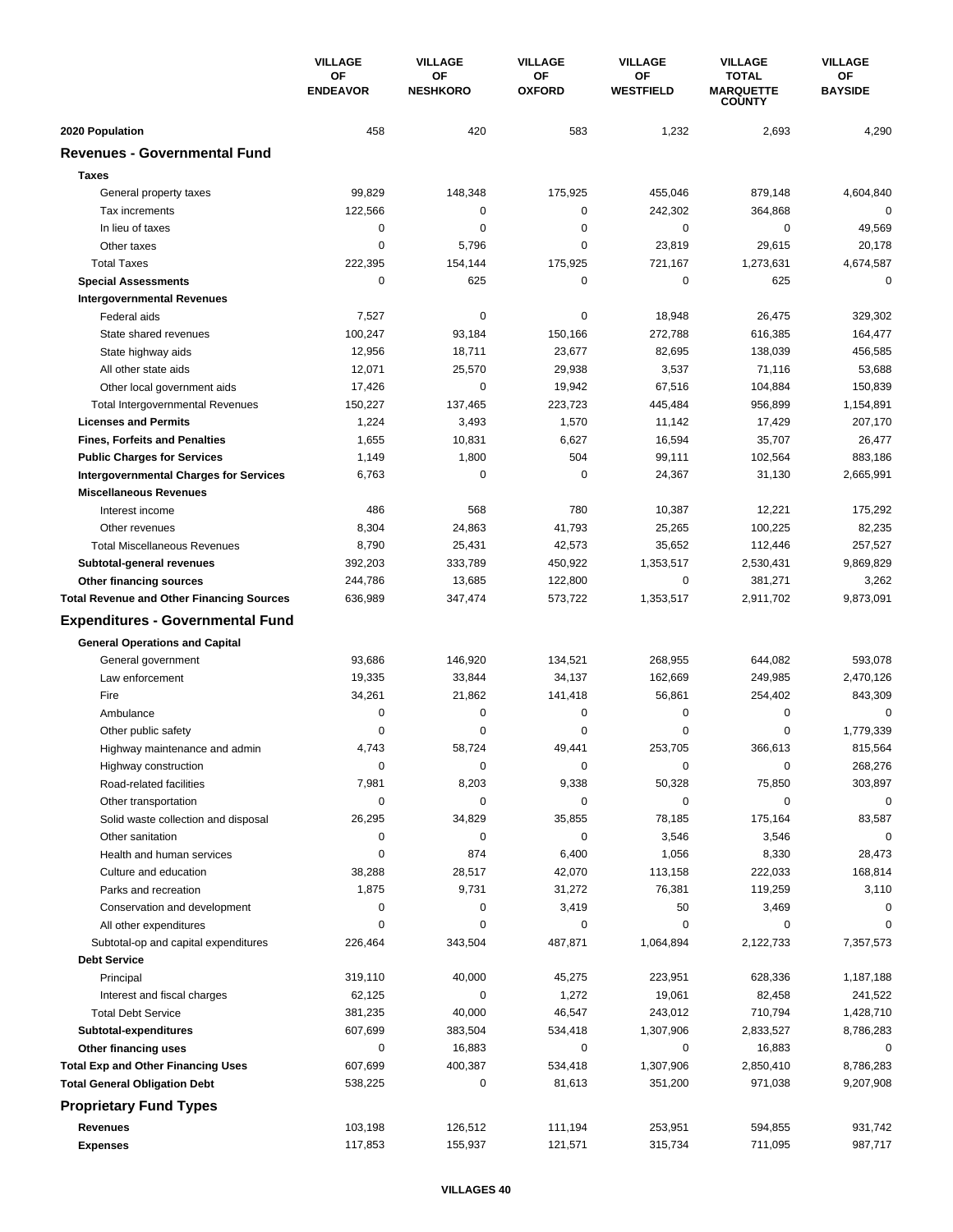|                                                                   | <b>VILLAGE</b>          | <b>VILLAGE</b>         | <b>VILLAGE</b>         | <b>VILLAGE</b>                       | <b>VILLAGE</b>           | <b>VILLAGE</b>         |
|-------------------------------------------------------------------|-------------------------|------------------------|------------------------|--------------------------------------|--------------------------|------------------------|
|                                                                   | OF<br><b>BROWN DEER</b> | ОF<br><b>FOX POINT</b> | ΟF<br><b>GREENDALE</b> | ΟF<br><b>HALES</b><br><b>CORNERS</b> | OF<br><b>RIVER HILLS</b> | ΟF<br><b>SHOREWOOD</b> |
| 2020 Population                                                   | 12,518                  | 6,826                  | 14,335                 | 7,555                                | 1,553                    | 13,472                 |
| <b>Revenues - Governmental Fund</b>                               |                         |                        |                        |                                      |                          |                        |
| <b>Taxes</b>                                                      |                         |                        |                        |                                      |                          |                        |
| General property taxes                                            | 10,278,682              | 7,150,178              | 10,080,324             | 5,499,102                            | 3,401,156                | 11,648,361             |
| Tax increments                                                    | 440,747                 | 0                      | 3,489,661              | 94,369                               | $\mathbf 0$              | 4,684,150              |
| In lieu of taxes                                                  | 0                       | 253.494                | 344,461                | 0                                    | 57,613                   | 192,884                |
| Other taxes                                                       | 242,021                 | 31,651                 | 0                      | 16,062                               | 14,000                   | 36,757                 |
| <b>Total Taxes</b>                                                | 10,961,450              | 7,435,323              | 13,914,446             | 5,609,533                            | 3,472,769                | 16,562,152             |
| <b>Special Assessments</b>                                        | 0                       | 0                      | 3,150                  | 0                                    | 36,331                   | 28,672                 |
| <b>Intergovernmental Revenues</b>                                 |                         |                        |                        |                                      |                          |                        |
| Federal aids                                                      | 13,958                  | 274,025                | 494,558                | 289,582                              | 29,879                   | $\Omega$               |
| State shared revenues                                             | 1,103,899               | 204,425                | 526,458                | 276,279                              | 99,174                   | 593,031                |
| State highway aids                                                | 568,708                 | 547,616                | 667,432                | 498,428                              | 321,963                  | 872,796                |
| All other state aids                                              | 646,978                 | 106,235                | 371,030                | 91,885                               | 64,514                   | 155,875                |
| Other local government aids                                       | 0                       | 0                      | 18,856                 | 75,159                               | $\mathbf 0$              | 88,500                 |
| <b>Total Intergovernmental Revenues</b>                           | 2,333,543               | 1,132,301              | 2,078,334              | 1,231,333                            | 515,530                  | 1,710,202              |
| <b>Licenses and Permits</b>                                       | 179,112                 | 357,381                | 447,915                | 233,034                              | 451,900                  | 726,018                |
| <b>Fines, Forfeits and Penalties</b>                              | 49,916                  | 91,630                 | 299,877                | 132,349                              | 104,849                  | 475,908                |
| <b>Public Charges for Services</b>                                | 3,802,048               | 240,012                | 748,649                | 1,437,002                            | 299,850                  | 368,583                |
| <b>Intergovernmental Charges for Services</b>                     | 602,929                 | 127,602                | 501,093                | 67,000                               | $\mathbf 0$              | 238,932                |
| <b>Miscellaneous Revenues</b>                                     |                         |                        |                        |                                      |                          |                        |
| Interest income                                                   | 0                       | 45,639                 | 150,493                | 60,365                               | 18,331                   | 395,974                |
| Other revenues                                                    | 2,890,642               | 54,044                 | 319,995                | 345,308                              | 392,354                  | 320,507                |
| <b>Total Miscellaneous Revenues</b>                               | 2,890,642               | 99,683                 | 470,488                | 405,673                              | 410,685                  | 716,481                |
| Subtotal-general revenues                                         | 20,819,640              | 9,483,932              | 18,463,952             | 9,115,924                            | 5,291,914                | 20,826,948             |
| <b>Other financing sources</b>                                    | 6,060,000               | 2,446,393              | 0                      | 425,518                              | 6,178,225                | 9,614,954              |
| <b>Total Revenue and Other Financing Sources</b>                  | 26,879,640              | 11,930,325             | 18,463,952             | 9,541,442                            | 11,470,139               | 30,441,902             |
| <b>Expenditures - Governmental Fund</b>                           |                         |                        |                        |                                      |                          |                        |
| <b>General Operations and Capital</b>                             |                         |                        |                        |                                      |                          |                        |
| General government                                                | 1,571,472               | 1,225,552              | 1,876,268              | 915,232                              | 563,541                  | 1,734,765              |
| Law enforcement                                                   | 4,553,518               | 2,641,553              | 4,826,792              | 2,502,553                            | 1.746.696                | 4,489,059              |
| Fire                                                              | 2,612,005               | 1,314,903              | 2,174,797              | 1,037,202                            | 467,500                  | 2,903,112              |
| Ambulance                                                         | 0                       | 53,581                 | 704,752                | 103,689                              | 0                        | $\mathbf 0$            |
| Other public safety                                               | 30,599                  | 176,007                | 209,792                | 97,421                               | 78,385                   | 698,158                |
| Highway maintenance and admin                                     | 1,102,495               | 1,159,517              | 1,391,277              | 1,845,080                            | 576,870                  | 1,244,897              |
| Highway construction                                              | 116,972                 | 947,137                | 819,830                | 741,867                              | 17,001                   | 2,523,632              |
| Road-related facilities                                           | 1,059,609               | 25,680                 | 101,977                | 106,114                              | 0                        | 241,319                |
| Other transportation                                              | 0                       | 0                      | 0                      | 0                                    | 0                        | 0                      |
| Solid waste collection and disposal                               | 832,567                 | 479,597                | 751,657                | 371,858                              | 242,073                  | 886,431                |
| Other sanitation                                                  | 32,337                  | 131,519                | 0                      | 673,165                              | 518,879                  | $\Omega$               |
| Health and human services                                         | 1,308,924               | 48,388                 | 582,715                | 299,989                              | 62,776                   | 289,952                |
| Culture and education                                             | 2,006,083               | 250,689                | 683,457                | 633,558                              | 59,595                   | 1,083,224              |
| Parks and recreation                                              | 298,730                 | 297,873                | 142,042                | 10,160                               | 28,063                   | 339,075                |
| Conservation and development                                      | 865,892                 | 386,629                | 1,734,315              | 110,703                              | 2,762,079                | 560,903                |
| All other expenditures                                            | 0                       | 0                      | 0                      | 0                                    | 0                        | 0                      |
| Subtotal-op and capital expenditures                              | 16,391,203              | 9,138,625              | 15,999,671             | 9,448,591                            | 7,123,458                | 16,994,527             |
| <b>Debt Service</b>                                               |                         |                        |                        |                                      |                          |                        |
| Principal                                                         | 24,015,734              | 1,331,249              | 2,014,647              | 920,000                              | 2,339,146                | 6,491,540              |
| Interest and fiscal charges                                       | 0                       | 282,122                | 755,487                | 480,969                              | 263,059                  | 1,285,289              |
| <b>Total Debt Service</b>                                         | 24,015,734              | 1,613,371              | 2,770,134              | 1,400,969                            | 2,602,205                | 7,776,829              |
|                                                                   | 40,406,937              | 10,751,996             | 18,769,805             | 10,849,560                           | 9,725,663                | 24,771,356             |
| Subtotal-expenditures                                             | 90,000                  | 0                      | 0                      | 67,000                               | 0                        | 54,448                 |
| Other financing uses<br><b>Total Exp and Other Financing Uses</b> |                         | 10,751,996             | 18,769,805             | 10,916,560                           | 9,725,663                | 24,825,804             |
| <b>Total General Obligation Debt</b>                              | 40,496,937              |                        |                        | 12,380,000                           | 6,925,475                | 50,387,709             |
|                                                                   | 32,010,137              | 13,245,000             | 21,278,195             |                                      |                          |                        |
| <b>Proprietary Fund Types</b>                                     |                         |                        |                        |                                      |                          |                        |
| <b>Revenues</b>                                                   | 1,906,526               | 3,789,710              | 4,358,509              | 0                                    | 0                        | 4,717,456              |
| <b>Expenses</b>                                                   | 3,357,227               | 2,527,915              | 4,205,883              | 0                                    | 0                        | 4,047,952              |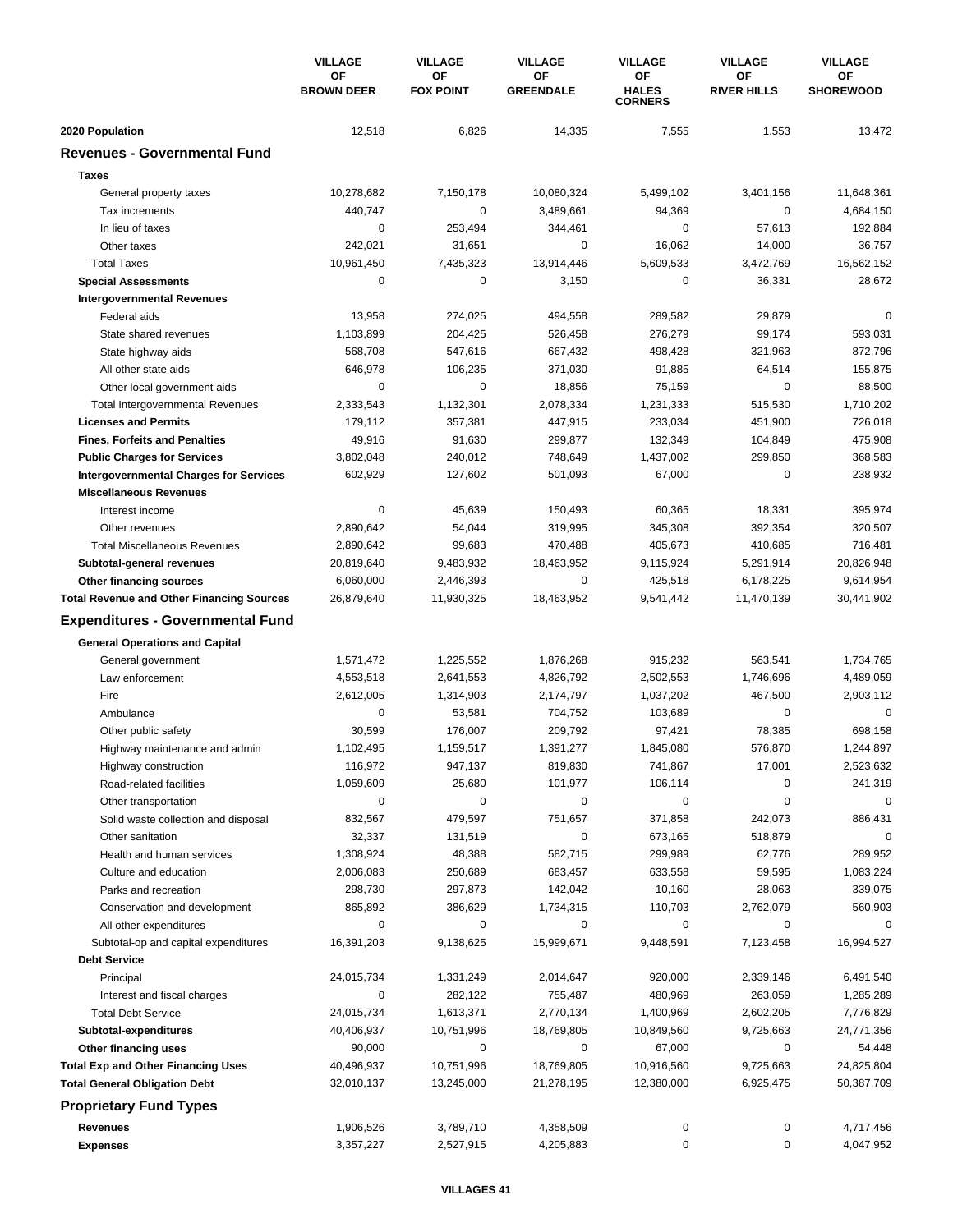|                                                  | <b>VILLAGE</b><br>ΟF<br><b>WEST</b><br><b>MILWAUKEE</b> | <b>VILLAGE</b>             | <b>VILLAGE</b><br><b>TOTAL</b><br><b>MILWAUKEE</b><br><b>COUNTY</b> | <b>VILLAGE</b>       | <b>VILLAGE</b><br>OF<br><b>KENDALL</b> | <b>VILLAGE</b><br>ОF<br><b>MELVINA</b> |
|--------------------------------------------------|---------------------------------------------------------|----------------------------|---------------------------------------------------------------------|----------------------|----------------------------------------|----------------------------------------|
|                                                  |                                                         | ΟF<br><b>WHITEFISH BAY</b> |                                                                     | ОF<br><b>CASHTON</b> |                                        |                                        |
| 2020 Population                                  | 4,120                                                   | 14,000                     | 78,669                                                              | 1,101                | 453                                    | 102                                    |
| <b>Revenues - Governmental Fund</b>              |                                                         |                            |                                                                     |                      |                                        |                                        |
| <b>Taxes</b>                                     |                                                         |                            |                                                                     |                      |                                        |                                        |
| General property taxes                           | 4,440,109                                               | 11,551,408                 | 68,654,160                                                          | 352,292              | 138,729                                | 20,892                                 |
| Tax increments                                   | 2,469,297                                               | 859,757                    | 12,037,981                                                          | 1,057,474            | $\mathbf 0$                            | $\mathbf 0$                            |
| In lieu of taxes                                 | 93,366                                                  | 270,688                    | 1,262,075                                                           | 102,039              | 41,259                                 | $\mathbf 0$                            |
| Other taxes                                      | 192,814                                                 | 37,148                     | 590,631                                                             | 13,866               | $12 \overline{ }$                      | $\mathbf 0$                            |
| <b>Total Taxes</b>                               | 7,195,586                                               | 12,719,001                 | 82,544,847                                                          | 1.525.671            | 180,000                                | 20,892                                 |
| <b>Special Assessments</b>                       | 0                                                       | 14,754                     | 82,907                                                              | 9,037                | 0                                      | $\mathbf 0$                            |
| <b>Intergovernmental Revenues</b>                |                                                         |                            |                                                                     |                      |                                        |                                        |
| Federal aids                                     | 20,553                                                  | 216,041                    | 1,667,898                                                           | 0                    | 130,133                                | $\mathbf 0$                            |
| State shared revenues                            | 1,264,378                                               | 228,707                    | 4,460,828                                                           | 401,713              | 128,531                                | 43,019                                 |
| State highway aids                               | 591,807                                                 | 864,753                    | 5,390,088                                                           | 194,811              | 27,221                                 | 27,362                                 |
| All other state aids                             | 100,657                                                 | 207,155                    | 1,798,017                                                           | 17,265               | 1,954                                  | 117                                    |
| Other local government aids                      | 46,900                                                  | 64,421                     | 444.675                                                             | 0                    | 20,833                                 | $\mathbf 0$                            |
| <b>Total Intergovernmental Revenues</b>          | 2,024,295                                               | 1,581,077                  | 13,761,506                                                          | 613,789              | 308,672                                | 70,498                                 |
| <b>Licenses and Permits</b>                      | 247,464                                                 | 674,129                    | 3,524,123                                                           | 4,868                | 1,966                                  | 1,078                                  |
| <b>Fines, Forfeits and Penalties</b>             | 317,795                                                 | 254,351                    | 1,753,152                                                           | 8,200                | 978                                    | $\mathbf 0$                            |
| <b>Public Charges for Services</b>               | 73,089                                                  | 87,018                     | 7,939,437                                                           | 59,538               | 18,613                                 | $\mathbf 0$                            |
| <b>Intergovernmental Charges for Services</b>    | 238,212                                                 | 457,157                    | 4,898,916                                                           | 36,891               | $\mathbf 0$                            | $\mathbf 0$                            |
| <b>Miscellaneous Revenues</b>                    |                                                         |                            |                                                                     |                      |                                        |                                        |
| Interest income                                  | 90,811                                                  | 213,380                    | 1,150,285                                                           | 7,409                | 312                                    | 181                                    |
| Other revenues                                   | 302,816                                                 | 530,757                    | 5,238,658                                                           | 62,627               | 85,657                                 | 367                                    |
| <b>Total Miscellaneous Revenues</b>              | 393,627                                                 | 744,137                    | 6,388,943                                                           | 70,036               | 85,969                                 | 548                                    |
| Subtotal-general revenues                        | 10,490,068                                              | 16,531,624                 | 120,893,831                                                         | 2,328,030            | 596,198                                | 93,016                                 |
| Other financing sources                          | 157,852                                                 | 3,333,370                  | 28,219,574                                                          | 0                    | 399,424                                | 0                                      |
| <b>Total Revenue and Other Financing Sources</b> | 10,647,920                                              | 19,864,994                 | 149,113,405                                                         | 2,328,030            | 995,622                                | 93,016                                 |
|                                                  |                                                         |                            |                                                                     |                      |                                        |                                        |
| <b>Expenditures - Governmental Fund</b>          |                                                         |                            |                                                                     |                      |                                        |                                        |
| <b>General Operations and Capital</b>            |                                                         |                            |                                                                     |                      |                                        |                                        |
| General government                               | 1,263,670                                               | 1,511,741                  | 11,255,319                                                          | 147,670              | 106,876                                | 52,010                                 |
| Law enforcement                                  | 3,405,650                                               | 3,534,288                  | 30,170,235                                                          | 190,192              | 16.788                                 | $\mathbf 0$                            |
| Fire                                             | 1,190,762                                               | 5,924,092                  | 18,467,682                                                          | 107,990              | 72,594                                 | 5,335                                  |
| Ambulance                                        | 0                                                       | $\mathbf 0$                | 862,022                                                             | 6,863                | 8,133                                  | 210                                    |
| Other public safety                              | 133,086                                                 | 751.561                    | 3,954,348                                                           | 0                    | 4,000                                  | 520                                    |
| Highway maintenance and admin                    | 525,457                                                 | 1,369,780                  | 10,030,937                                                          | 314,001              | 78,865                                 | 13,215                                 |
| Highway construction                             | 84,100                                                  | 1,109,238                  | 6,628,053                                                           | 1,046,680            | 16,155                                 | 0                                      |
| Road-related facilities                          | 87,231                                                  | 458,643                    | 2,384,470                                                           | 86,797               | 11,138                                 | 2,493                                  |
| Other transportation                             | 0                                                       | 0                          | 0                                                                   | 0                    | 0                                      | $\mathbf 0$                            |
| Solid waste collection and disposal              | 224,296                                                 | 628,179                    | 4,500,245                                                           | 79,453               | 183,088                                | 4,538                                  |
| Other sanitation                                 | 8,419                                                   | 217,701                    | 1,582,020                                                           | 0                    | 0                                      | 300                                    |
| Health and human services                        | 100,389                                                 | 219,788                    | 2,941,394                                                           | 0                    | 4,807                                  | $\mathbf 0$                            |
| Culture and education                            | 168,352                                                 | 867,170                    | 5,920,942                                                           | 59,967               | 54,352                                 | 0                                      |
| Parks and recreation                             | 0                                                       | 695,560                    | 1,814,613                                                           | 68,841               | 27,718                                 | $\mathbf 0$                            |
| Conservation and development                     | 866,081                                                 | 367,684                    | 7,654,286                                                           | 13,265               | 774                                    | $\mathbf 0$                            |
| All other expenditures                           | 0                                                       | 0                          | 0                                                                   | 0                    | 0                                      | $\Omega$                               |
| Subtotal-op and capital expenditures             | 8,057,493                                               | 17,655,425                 | 108,166,566                                                         | 2,121,719            | 585,288                                | 78,621                                 |
| <b>Debt Service</b>                              |                                                         |                            |                                                                     |                      |                                        |                                        |
| Principal                                        | 1,475,096                                               | 2,822,330                  | 42,596,930                                                          | 530,561              | 328,214                                | 0                                      |
| Interest and fiscal charges                      | 336,333                                                 | 1,163,141                  | 4,807,922                                                           | 247,561              | 10,362                                 | 0                                      |
| <b>Total Debt Service</b>                        | 1,811,429                                               | 3,985,471                  | 47,404,852                                                          | 778,122              | 338,576                                | 0                                      |
| Subtotal-expenditures                            | 9,868,922                                               | 21,640,896                 | 155,571,418                                                         | 2,899,841            | 923,864                                | 78,621                                 |
| Other financing uses                             | 0                                                       | 0                          | 211,448                                                             | 0                    | 19,383                                 | 0                                      |
| <b>Total Exp and Other Financing Uses</b>        | 9,868,922                                               | 21,640,896                 | 155,782,866                                                         | 2,899,841            | 943,247                                | 78,621                                 |
| <b>Total General Obligation Debt</b>             | 9,883,391                                               | 49,178,477                 | 204,496,292                                                         | 370,253              | 644,301                                | 50,000                                 |
| <b>Proprietary Fund Types</b>                    |                                                         |                            |                                                                     |                      |                                        |                                        |
| Revenues                                         | 1,764,584                                               | 5,519,763                  | 22,988,290                                                          | 2,410,152            | 304,524                                | 45,943                                 |
| <b>Expenses</b>                                  | 1,576,178                                               | 6,545,060                  | 23,247,932                                                          | 2,206,033            | 463,148                                | 37,871                                 |
|                                                  |                                                         |                            |                                                                     |                      |                                        |                                        |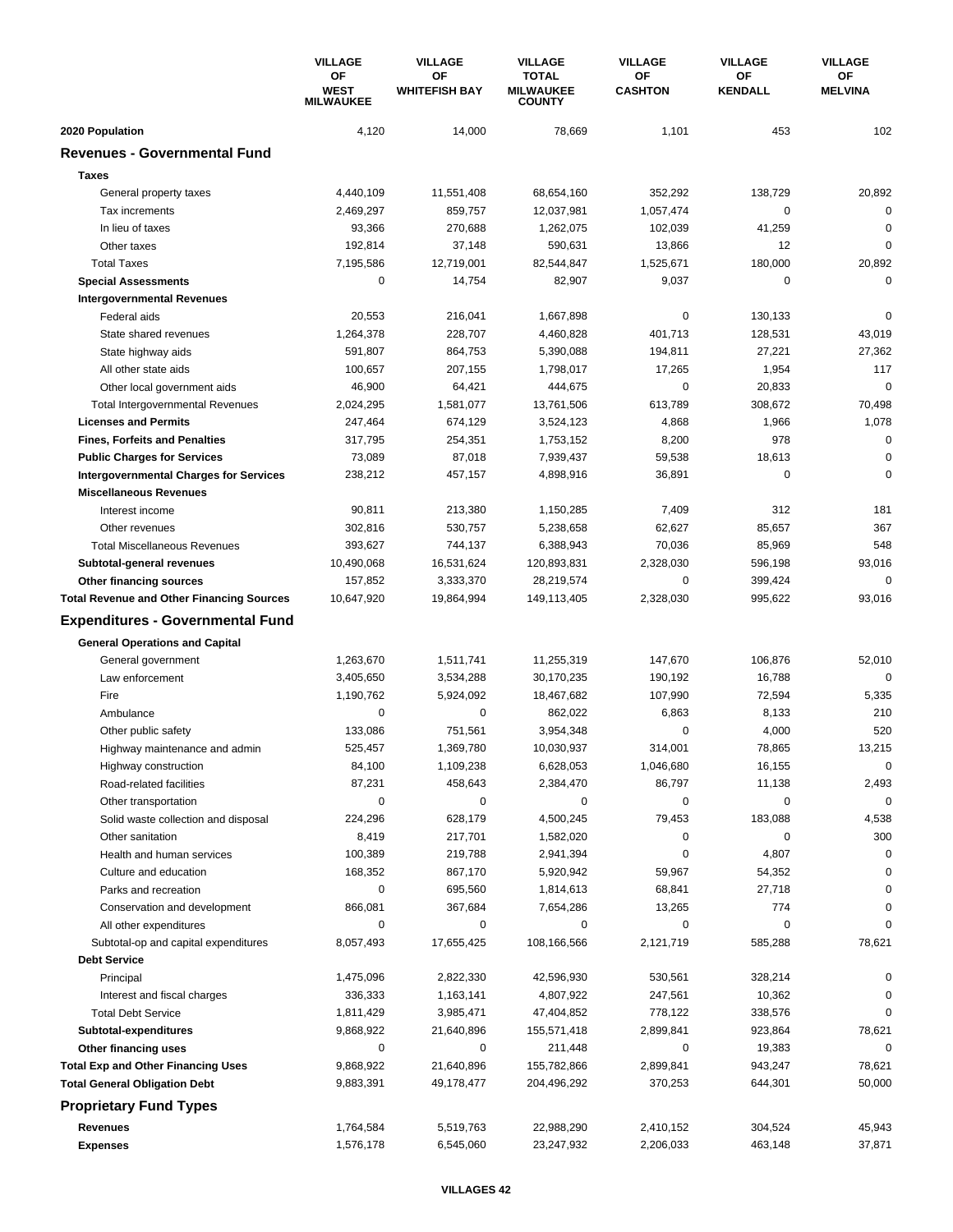|                                                                   | <b>VILLAGE</b>       | <b>VILLAGE</b>       | <b>VILLAGE</b>       | <b>VILLAGE</b>      | <b>VILLAGE</b>               | <b>VILLAGE</b>                                 |
|-------------------------------------------------------------------|----------------------|----------------------|----------------------|---------------------|------------------------------|------------------------------------------------|
|                                                                   | OF<br><b>NORWALK</b> | OF<br><b>OAKDALE</b> | ΟF<br><b>WARRENS</b> | OF<br><b>WILTON</b> | <b>OF</b><br><b>WYEVILLE</b> | <b>TOTAL</b><br><b>MONROE</b><br><b>COUNTY</b> |
| 2020 Population                                                   | 631                  | 290                  | 362                  | 486                 | 139                          | 3,564                                          |
| <b>Revenues - Governmental Fund</b>                               |                      |                      |                      |                     |                              |                                                |
| <b>Taxes</b>                                                      |                      |                      |                      |                     |                              |                                                |
| General property taxes                                            | 182,924              | 128,543              | 300,000              | 182,496             | 7,000                        | 1,312,876                                      |
| Tax increments                                                    | 0                    | 0                    | 1.225.335            | 442,816             | 0                            | 2,725,625                                      |
| In lieu of taxes                                                  | 2,500                | 7,929                | 2,056                | 24,722              | $\mathbf 0$                  | 180,505                                        |
| Other taxes                                                       | 125                  | 2,408                | 0                    | 406                 | $\mathbf 0$                  | 16,817                                         |
| <b>Total Taxes</b>                                                | 185,549              | 138,880              | 1,527,391            | 650,440             | 7,000                        | 4,235,823                                      |
| <b>Special Assessments</b>                                        | 0                    | 0                    | 0                    | 2,367               | 0                            | 11,404                                         |
| <b>Intergovernmental Revenues</b>                                 |                      |                      |                      |                     |                              |                                                |
| Federal aids                                                      | 10,545               | 5,000                | 5,889                | 9,042               | 0                            | 160,609                                        |
| State shared revenues                                             | 179,953              | 58,098               | 123,634              | 215,980             | 41,735                       | 1,192,663                                      |
| State highway aids                                                | 20,925               | 12,737               | 21,272               | 62,511              | 7,542                        | 374,381                                        |
| All other state aids                                              | 1,244                | 7,484                | 2,197                | 13,420              | 275                          | 43,956                                         |
| Other local government aids                                       | 13,284               | 0                    | 0                    | 33,427              | $\mathbf 0$                  | 67,544                                         |
| <b>Total Intergovernmental Revenues</b>                           | 225,951              | 83,319               | 152,992              | 334,380             | 49,552                       | 1,839,153                                      |
| <b>Licenses and Permits</b>                                       | 2,018                | 7,031                | 9,405                | 3,805               | 715                          | 30,886                                         |
| <b>Fines, Forfeits and Penalties</b>                              | 1,588                | 6,000                | 0                    | 533                 | $\mathbf 0$                  | 17,299                                         |
| <b>Public Charges for Services</b>                                | 46,794               | 3,467                | 16,897               | 54,383              | 3,882                        | 203,574                                        |
| <b>Intergovernmental Charges for Services</b>                     | $\mathbf 0$          | $\mathbf 0$          | 0                    | 54,681              | $\mathbf 0$                  | 91,572                                         |
| <b>Miscellaneous Revenues</b>                                     |                      |                      |                      |                     |                              |                                                |
| Interest income                                                   | 1,451                | 666                  | 2,063                | 3,419               | 1,280                        | 16,781                                         |
| Other revenues                                                    | 102,290              | 8,852                | 83,435               | 163,729             | 6,186                        | 513,143                                        |
| <b>Total Miscellaneous Revenues</b>                               | 103,741              | 9,518                | 85,498               | 167,148             | 7,466                        | 529,924                                        |
| Subtotal-general revenues                                         | 565,641              | 248,215              | 1,792,183            | 1,267,737           | 68,615                       | 6,959,635                                      |
| Other financing sources                                           | 0                    | $\mathbf 0$          | 0                    | 72,900              | 0                            | 472,324                                        |
| <b>Total Revenue and Other Financing Sources</b>                  | 565,641              | 248,215              | 1,792,183            | 1,340,637           | 68,615                       | 7,431,959                                      |
| <b>Expenditures - Governmental Fund</b>                           |                      |                      |                      |                     |                              |                                                |
| <b>General Operations and Capital</b>                             |                      |                      |                      |                     |                              |                                                |
| General government                                                | 88,510               | 70,333               | 154,946              | 169,204             | 36,737                       | 826,286                                        |
| Law enforcement                                                   | 46,295               | 0                    | 0                    | 45,450              | $\mathbf 0$                  | 298,725                                        |
| Fire                                                              | 58,900               | 52,558               | 61,249               | 62,002              | 2,719                        | 423,347                                        |
| Ambulance                                                         | 5,428                | 2,190                | 2,730                | 43,455              | 1,050                        | 70,059                                         |
| Other public safety                                               | 0                    | 4,465                | 3,466                | 3,393               | $\mathbf 0$                  | 15,844                                         |
| Highway maintenance and admin                                     | 103,951              | 29,530               | 69,742               | 86,355              | 75,168                       | 770,827                                        |
| Highway construction                                              | 0                    | 0                    | 0                    | 74,180              | 0                            | 1,137,015                                      |
| Road-related facilities                                           | 66,007               | 5,333                | 10,586               | 28,256              | 3,819                        | 214,429                                        |
| Other transportation                                              | 0                    | 0                    | 0                    | 0                   | 0                            | 0                                              |
| Solid waste collection and disposal                               | 49,123               | 24,856               | 18,356               | 22,589              | 26                           | 382,029                                        |
| Other sanitation                                                  | 0                    | 0                    | 0                    | 38,605              | 0                            | 38,905                                         |
| Health and human services                                         | 7,486                | 0                    | 0                    | 5,122               | 1,667                        | 19,082                                         |
| Culture and education                                             | 38,833               | 0                    | 0                    | 104,081             | 0                            | 257,233                                        |
| Parks and recreation                                              | 14,479               | 4,013                | 13,793               | 52,282              | 640                          | 181,766                                        |
| Conservation and development                                      | 122,963              | 0                    | 0                    | 59,599              | 0                            | 196,601                                        |
| All other expenditures                                            | 0                    | 0                    | 0                    | 0                   | 0                            | 0                                              |
| Subtotal-op and capital expenditures                              | 601,975              | 193,278              | 334,868              | 794,573             | 121,826                      | 4,832,148                                      |
| <b>Debt Service</b>                                               |                      |                      |                      |                     |                              |                                                |
| Principal                                                         | 44,979               | 6,854                | 1,025,672            | 347,971             | 0                            | 2,284,251                                      |
| Interest and fiscal charges                                       | 17,214               | 60                   | 469,947              | 144,673             | 7,140                        | 896,957                                        |
| <b>Total Debt Service</b>                                         | 62,193               | 6,914                | 1,495,619            | 492,644             | 7,140                        | 3,181,208                                      |
| Subtotal-expenditures                                             | 664,168<br>0         | 200,192<br>15,000    | 1,830,487<br>0       | 1,287,217<br>77,270 | 128,966<br>0                 | 8,013,356                                      |
| Other financing uses<br><b>Total Exp and Other Financing Uses</b> | 664,168              | 215,192              | 1,830,487            | 1,364,487           | 128,966                      | 111,653<br>8,125,009                           |
| <b>Total General Obligation Debt</b>                              | 377,073              | 67,682               | 1,650,702            | 594,108             | 0                            | 3,754,119                                      |
|                                                                   |                      |                      |                      |                     |                              |                                                |
| <b>Proprietary Fund Types</b>                                     |                      |                      |                      |                     |                              |                                                |
| <b>Revenues</b>                                                   | 227,282              | 249,951              | 740,356              | 300,642             | 42,377                       | 4,321,227                                      |
| <b>Expenses</b>                                                   | 217,201              | 276,499              | 663,387              | 305,855             | 24,696                       | 4,194,690                                      |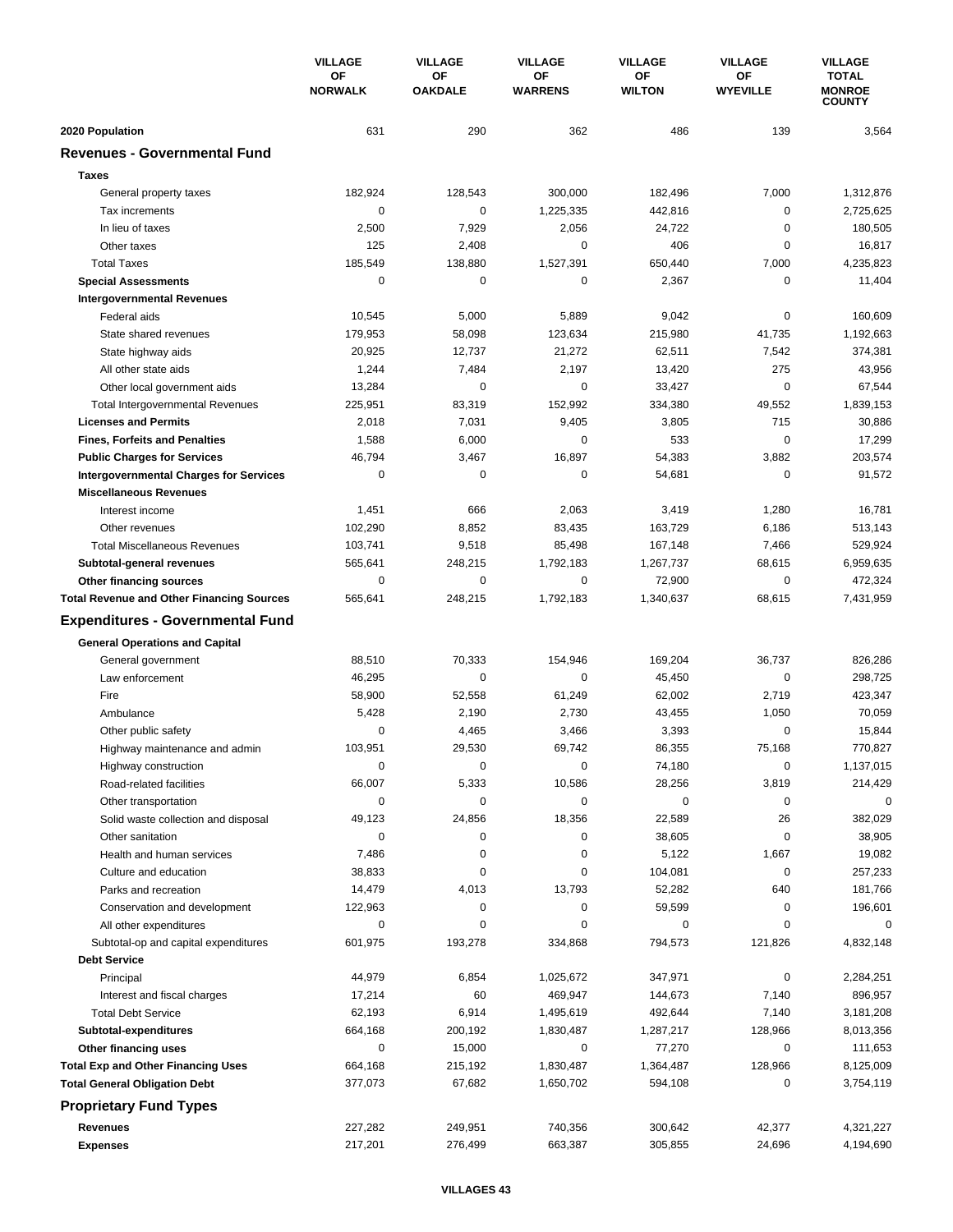|                                                                | <b>VILLAGE</b><br>OF<br><b>LENA</b> | <b>VILLAGE</b><br>OF<br><b>SURING</b> | <b>VILLAGE</b><br><b>TOTAL</b><br><b>OCONTO</b><br><b>COUNTY</b> | <b>VILLAGE</b><br>ΟF<br><b>BEAR CREEK</b> | <b>VILLAGE</b><br>OF<br><b>BLACK CREEK</b> | <b>VILLAGE</b><br>ОF<br><b>COMBINED</b><br><b>LOCKS</b> |
|----------------------------------------------------------------|-------------------------------------|---------------------------------------|------------------------------------------------------------------|-------------------------------------------|--------------------------------------------|---------------------------------------------------------|
|                                                                |                                     |                                       |                                                                  |                                           |                                            |                                                         |
| 2020 Population                                                | 552                                 | 534                                   | 1,086                                                            | 439                                       | 1,299                                      | 3,592                                                   |
| <b>Revenues - Governmental Fund</b>                            |                                     |                                       |                                                                  |                                           |                                            |                                                         |
| <b>Taxes</b>                                                   |                                     |                                       |                                                                  |                                           |                                            |                                                         |
| General property taxes                                         | 237,749                             | 265,794                               | 503,543                                                          | 21,881                                    | 503,328                                    | 1,512,560                                               |
| Tax increments                                                 | $\mathbf 0$                         | 25,657                                | 25,657                                                           | 0                                         | 506,288                                    | 61,019                                                  |
| In lieu of taxes                                               | 28,767                              | 39.589                                | 68,356                                                           | 39,419                                    | $\mathbf 0$                                | 55,135                                                  |
| Other taxes                                                    | 0                                   | 1,828                                 | 1,828                                                            | 0                                         | 7,346                                      | 0                                                       |
| <b>Total Taxes</b>                                             | 266,516                             | 332,868                               | 599,384                                                          | 61,300                                    | 1,016,962                                  | 1,628,714                                               |
| <b>Special Assessments</b>                                     | $\mathbf 0$                         | 0                                     | 0                                                                | 0                                         | 0                                          | 341,680                                                 |
| <b>Intergovernmental Revenues</b>                              |                                     |                                       |                                                                  |                                           |                                            |                                                         |
| Federal aids                                                   | 5,984                               | 3,053                                 | 9,037                                                            | 0                                         | 0                                          | 0                                                       |
| State shared revenues                                          | 166,887                             | 171,611                               | 338,498                                                          | 212,185                                   | 363,652                                    | 417,783                                                 |
| State highway aids                                             | 34,072                              | 36,516                                | 70,588                                                           | 14,493                                    | 68,728                                     | 181,328                                                 |
| All other state aids                                           | 15,872                              | 145,086                               | 160,958                                                          | 7,508                                     | 31,482                                     | 225,143                                                 |
| Other local government aids                                    | 9,120                               | 0                                     | 9,120                                                            | 0                                         | 106,321                                    | $\mathbf 0$                                             |
| <b>Total Intergovernmental Revenues</b>                        | 231,935                             | 356,266                               | 588,201                                                          | 234,186                                   | 570,183                                    | 824,254                                                 |
| <b>Licenses and Permits</b>                                    | 5,380                               | 4,840                                 | 10,220                                                           | 2,715                                     | 8,286                                      | 35,239                                                  |
| <b>Fines, Forfeits and Penalties</b>                           | 32,822                              | 2,972                                 | 35,794                                                           | 0                                         | 46,044                                     | 8,276                                                   |
| <b>Public Charges for Services</b>                             | 22,168                              | 30,502                                | 52,670                                                           | 23,520                                    | 3,918                                      | 380,928                                                 |
| <b>Intergovernmental Charges for Services</b>                  | 62,506                              | 104,256                               | 166,762                                                          | 51,453                                    | 6,715                                      | $\mathbf 0$                                             |
| <b>Miscellaneous Revenues</b>                                  |                                     |                                       |                                                                  |                                           |                                            |                                                         |
| Interest income                                                | 7,046                               | 3,923                                 | 10,969                                                           | 1,086                                     | 12,945                                     | 18,696                                                  |
| Other revenues                                                 | 108,031                             | 87,259                                | 195,290                                                          | 46,632                                    | 39,202                                     | 191,564                                                 |
| <b>Total Miscellaneous Revenues</b>                            | 115,077                             | 91,182                                | 206,259                                                          | 47,718                                    | 52,147                                     | 210,260                                                 |
| Subtotal-general revenues                                      | 736,404                             | 922,886                               | 1,659,290                                                        | 420,892                                   | 1,704,255                                  | 3,429,351                                               |
| Other financing sources                                        | 6,425                               | 75,000                                | 81,425                                                           | 27,143                                    | 28,892                                     | 5,953,661                                               |
| <b>Total Revenue and Other Financing Sources</b>               | 742,829                             | 997,886                               | 1,740,715                                                        | 448,035                                   | 1,733,147                                  | 9,383,012                                               |
| <b>Expenditures - Governmental Fund</b>                        |                                     |                                       |                                                                  |                                           |                                            |                                                         |
|                                                                |                                     |                                       |                                                                  |                                           |                                            |                                                         |
| <b>General Operations and Capital</b><br>General government    | 142,833                             | 146,579                               | 289,412                                                          | 149,269                                   | 227,579                                    | 494,292                                                 |
| Law enforcement                                                | 155,199                             | 143,726                               | 298,925                                                          | 0                                         | 179,484                                    | 352,248                                                 |
| Fire                                                           | 116,981                             | 195,053                               | 312,034                                                          | 318,554                                   | 98,950                                     | 843,885                                                 |
| Ambulance                                                      | 2,191                               | 10,214                                | 12,405                                                           | 10,827                                    | 10,218                                     | 0                                                       |
| Other public safety                                            | 5,705                               | 3,000                                 | 8,705                                                            | 0                                         | 4,800                                      | 19,987                                                  |
| Highway maintenance and admin                                  | 97,572                              | 92,034                                | 189,606                                                          | 48,309                                    | 531,803                                    | 758,123                                                 |
|                                                                | 6,472                               | 0                                     | 6,472                                                            | 0                                         | 68,615                                     | 0                                                       |
| Highway construction<br>Road-related facilities                | 20,525                              | 20,608                                | 41,133                                                           | 15,056                                    | 36,375                                     | 71,126                                                  |
| Other transportation                                           | $\pmb{0}$                           | 0                                     | 0                                                                | 0                                         | $\pmb{0}$                                  | $\mathbf 0$                                             |
| Solid waste collection and disposal                            | 40,567                              | 39,559                                | 80,126                                                           | 27,436                                    | 82,484                                     | 201,425                                                 |
| Other sanitation                                               | 808                                 | 0                                     | 808                                                              | 0                                         |                                            | 173,355                                                 |
|                                                                | 0                                   | 1,959                                 | 1,959                                                            | 0                                         | 11,413<br>$\mathbf 0$                      |                                                         |
| Health and human services                                      | 25,387                              | 107,944                               | 133,331                                                          | 0                                         | 197,827                                    | 1,034<br>0                                              |
| Culture and education                                          | 3,322                               | 31,554                                | 34,876                                                           | 2,428                                     | 19,685                                     | 116,134                                                 |
| Parks and recreation                                           |                                     | 4,785                                 | 16,171                                                           | 0                                         | 0                                          | 793                                                     |
| Conservation and development                                   | 11,386<br>0                         | 0                                     | 0                                                                | 0                                         | 0                                          | $\Omega$                                                |
| All other expenditures<br>Subtotal-op and capital expenditures | 628,948                             | 797,015                               | 1,425,963                                                        | 571,879                                   | 1,469,233                                  | 3,032,402                                               |
| <b>Debt Service</b>                                            |                                     |                                       |                                                                  |                                           |                                            |                                                         |
|                                                                |                                     |                                       |                                                                  | 0                                         |                                            |                                                         |
| Principal                                                      | 37,929                              | 122,280<br>21,995                     | 160,209<br>33,148                                                | 0                                         | 47,965<br>2,556                            | 623,445<br>144,028                                      |
| Interest and fiscal charges                                    | 11,153                              |                                       |                                                                  |                                           |                                            |                                                         |
| <b>Total Debt Service</b>                                      | 49,082<br>678,030                   | 144,275<br>941,290                    | 193,357<br>1,619,320                                             | 0<br>571,879                              | 50,521<br>1,519,754                        | 767,473<br>3,799,875                                    |
| Subtotal-expenditures                                          | 0                                   | 13,057                                | 13,057                                                           | 0                                         | 112,750                                    |                                                         |
| Other financing uses                                           |                                     |                                       |                                                                  |                                           |                                            | 15,453                                                  |
| <b>Total Exp and Other Financing Uses</b>                      | 678,030<br>482,770                  | 954,347                               | 1,632,377<br>954,083                                             | 571,879                                   | 1,632,504<br>39,641                        | 3,815,328                                               |
| <b>Total General Obligation Debt</b>                           |                                     | 471,313                               |                                                                  | 27,143                                    |                                            | 11,028,043                                              |
| <b>Proprietary Fund Types</b>                                  |                                     |                                       |                                                                  |                                           |                                            |                                                         |
| Revenues                                                       | 590,078                             | 358,514                               | 948,592                                                          | 305,010                                   | 1,518,459                                  | 1,721,959                                               |
| <b>Expenses</b>                                                | 685,644                             | 418,699                               | 1,104,343                                                        | 286,980                                   | 1,412,855                                  | 1,297,301                                               |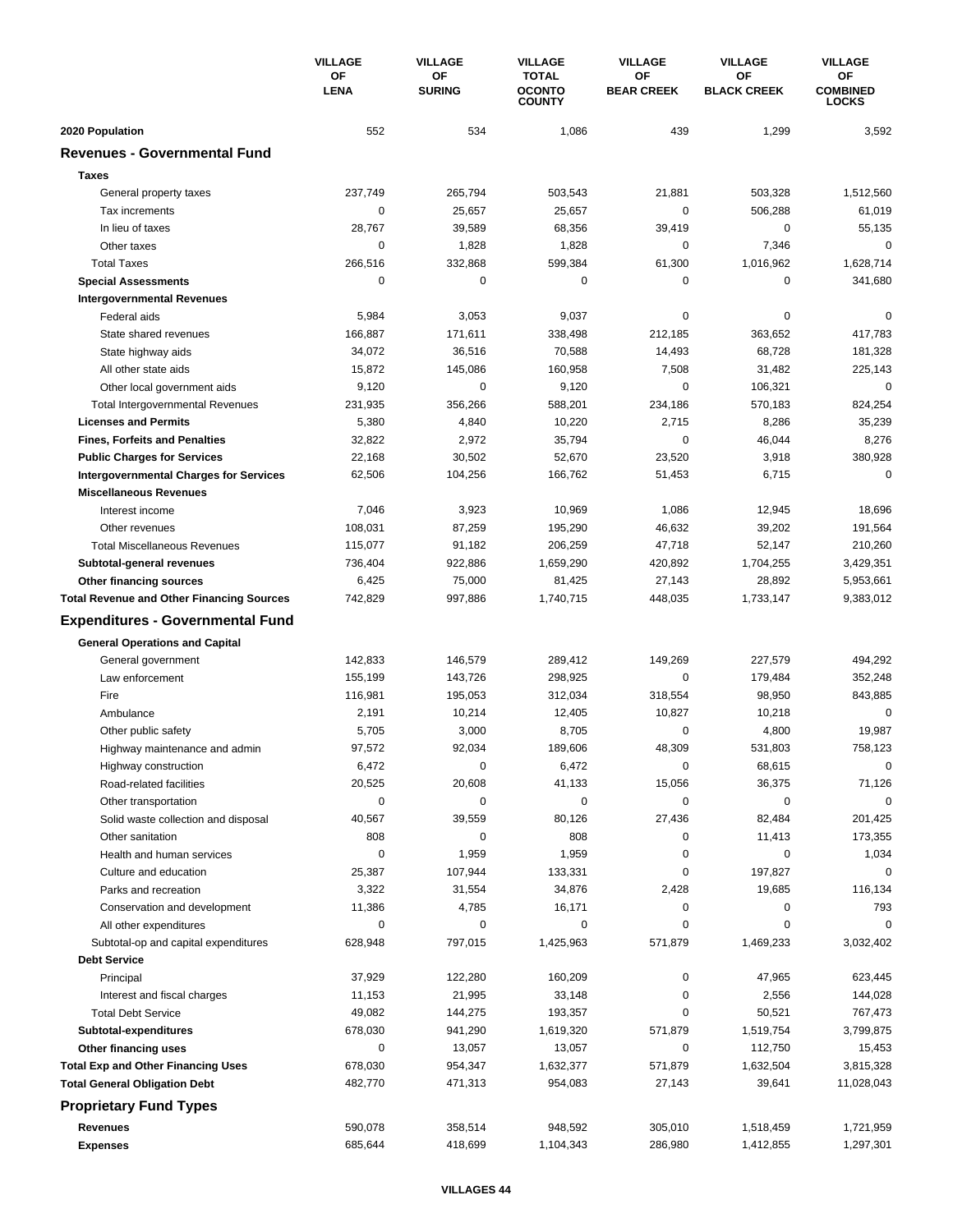|                                                  | <b>VILLAGE</b><br><b>OF</b><br><b>HORTONVILLE</b> | <b>VILLAGE</b>        | <b>VILLAGE</b>            | <b>VILLAGE</b>       | <b>VILLAGE</b>        | <b>VILLAGE</b>                   |
|--------------------------------------------------|---------------------------------------------------|-----------------------|---------------------------|----------------------|-----------------------|----------------------------------|
|                                                  |                                                   | OF<br><b>KIMBERLY</b> | OF<br><b>LITTLE CHUTE</b> | OF<br><b>NICHOLS</b> | OF<br><b>SHIOCTON</b> | <b>TOTAL</b><br><b>OUTAGAMIE</b> |
|                                                  |                                                   |                       |                           |                      |                       | <b>COUNTY</b>                    |
| 2020 Population                                  | 2,911                                             | 7,137                 | 11,947                    | 279                  | 923                   | 28,527                           |
| <b>Revenues - Governmental Fund</b>              |                                                   |                       |                           |                      |                       |                                  |
| <b>Taxes</b>                                     |                                                   |                       |                           |                      |                       |                                  |
| General property taxes                           | 1,646,784                                         | 4,383,622             | 5,117,690                 | 51,774               | 321,129               | 13,558,768                       |
| Tax increments                                   | 155.799                                           | $\mathbf 0$           | 2,808,972                 | $\mathbf 0$          | $\mathbf 0$           | 3,532,078                        |
| In lieu of taxes                                 | 38,184                                            | 197,992               | 216,000                   | 7,447                | $\mathbf 0$           | 554,177                          |
| Other taxes                                      | 31                                                | 162,263               | 140,909                   | 9,073                | 5,684                 | 325,306                          |
| <b>Total Taxes</b>                               | 1,840,798                                         | 4,743,877             | 8,283,571                 | 68,294               | 326,813               | 17,970,329                       |
| <b>Special Assessments</b>                       | 179,954                                           | 1,222,522             | 370,852                   | $\mathbf 0$          | 2,315                 | 2,117,323                        |
| <b>Intergovernmental Revenues</b>                |                                                   |                       |                           |                      |                       |                                  |
| Federal aids                                     | $\pmb{0}$                                         | 125,743               | 550,216                   | $\pmb{0}$            | 4,923                 | 680,882                          |
| State shared revenues                            | 530,135                                           | 567,236               | 1,746,952                 | 100,250              | 354,042               | 4,292,235                        |
| State highway aids                               | 377,230                                           | 405,618               | 715,208                   | 13,178               | 51,467                | 1,827,250                        |
| All other state aids                             | 23,687                                            | 591,283               | 159,747                   | 379                  | 5,260                 | 1,044,489                        |
| Other local government aids                      | 112,635                                           | 677,149               | 6,957                     | $\mathbf 0$          | 30,453                | 933,515                          |
| <b>Total Intergovernmental Revenues</b>          | 1,043,687                                         | 2,367,029             | 3,179,080                 | 113,807              | 446,145               | 8,778,371                        |
| <b>Licenses and Permits</b>                      | 78,513                                            | 99,187                | 373,280                   | 1,027                | 5,821                 | 604,068                          |
| <b>Fines, Forfeits and Penalties</b>             | 57,328                                            | 75,005                | 78,896                    | $\mathbf 0$          | 5,554                 | 271,103                          |
| <b>Public Charges for Services</b>               | 327,398                                           | 63,628                | 692,382                   | 58,168               | 85,251                | 1,635,193                        |
| <b>Intergovernmental Charges for Services</b>    | 4,212                                             | $\mathbf 0$           | 1,400,968                 | $\mathbf 0$          | 0                     | 1,463,348                        |
| <b>Miscellaneous Revenues</b>                    |                                                   |                       |                           |                      |                       |                                  |
| Interest income                                  | 13,942                                            | 281,302               | 235,380                   | 1,359                | 64                    | 564,774                          |
| Other revenues                                   | 160,509                                           | 675,007               | 613,108                   | 26,133               | 48,830                | 1,800,985                        |
| <b>Total Miscellaneous Revenues</b>              | 174,451                                           | 956,309               | 848,488                   | 27,492               | 48,894                | 2,365,759                        |
|                                                  |                                                   |                       |                           | 268,788              | 920,793               | 35,205,494                       |
| Subtotal-general revenues                        | 3,706,341                                         | 9,527,557             | 15,227,517                | 0                    | 47,603                | 20,923,614                       |
| Other financing sources                          | 887,438                                           | 4,274,000             | 9,704,877                 | 268,788              |                       |                                  |
| <b>Total Revenue and Other Financing Sources</b> | 4,593,779                                         | 13,801,557            | 24,932,394                |                      | 968,396               | 56,129,108                       |
| <b>Expenditures - Governmental Fund</b>          |                                                   |                       |                           |                      |                       |                                  |
| <b>General Operations and Capital</b>            |                                                   |                       |                           |                      |                       |                                  |
| General government                               | 492,256                                           | 2,921,668             | 1,327,987                 | 60,370               | 157,904               | 5,831,325                        |
| Law enforcement                                  | 722,246                                           | 1,237,928             | 3,416,545                 | 0                    | 173,864               | 6,082,315                        |
| Fire                                             | 257,219                                           | 316,937               | 594,859                   | 38,393               | 115,745               | 2,584,542                        |
| Ambulance                                        | 29,340                                            | 0                     | 0                         | 2,886                | $\mathbf 0$           | 53,271                           |
| Other public safety                              | 38,133                                            | 124,880               | 112,133                   | 0                    | 6,212                 | 306,145                          |
| Highway maintenance and admin                    | 347,958                                           | 982,102               | 1,269,692                 | 30,954               | 43,328                | 4,012,269                        |
| Highway construction                             | 276,369                                           | 695,518               | 1,589,820                 | 0                    | 56,906                | 2,687,228                        |
| Road-related facilities                          | 53,275                                            | 146,048               | 130,361                   | 9,329                | 31,524                | 493,094                          |
| Other transportation                             | $\mathbf 0$                                       | 88,666                | 18,518                    | 0                    | 0                     | 107,184                          |
| Solid waste collection and disposal              | 121,322                                           | 182,076               | 523,398                   | 12,594               | 38,138                | 1,188,873                        |
| Other sanitation                                 | 210                                               | 283,733               | 7,898                     | 99,783               | 161                   | 576,553                          |
| Health and human services                        | 21,937                                            | 5,190                 | 0                         | 0                    | 3,733                 | 31,894                           |
| Culture and education                            | 217,297                                           | 177,007               | 422,199                   | 0                    | 67,774                | 1,082,104                        |
| Parks and recreation                             | 136,726                                           | 355,055               | 2,587,474                 | 7,049                | 110,113               | 3,334,664                        |
| Conservation and development                     | 156,047                                           | 5,159                 | 2,180,379                 | 0                    | 0                     | 2,342,378                        |
| All other expenditures                           | 0                                                 | 0                     | 0                         | 0                    | 0                     |                                  |
| Subtotal-op and capital expenditures             | 2,870,335                                         | 7,521,967             | 14, 181, 263              | 261,358              | 805,402               | 30,713,839                       |
| <b>Debt Service</b>                              |                                                   |                       |                           |                      |                       |                                  |
| Principal                                        | 974,838                                           | 4,055,000             | 3,888,395                 | 13,902               | 63,428                | 9,666,973                        |
| Interest and fiscal charges                      | 155,829                                           | 993,922               | 828,299                   | 4,434                | 20,142                | 2,149,210                        |
| <b>Total Debt Service</b>                        | 1,130,667                                         | 5,048,922             | 4,716,694                 | 18,336               | 83,570                | 11,816,183                       |
| Subtotal-expenditures                            | 4,001,002                                         | 12,570,889            | 18,897,957                | 279,694              | 888,972               | 42,530,022                       |
| Other financing uses                             | 117,438                                           | 609,425               | 0                         | 0                    | 0                     | 855,066                          |
| <b>Total Exp and Other Financing Uses</b>        | 4,118,440                                         | 13,180,314            | 18,897,957                | 279,694              | 888,972               | 43,385,088                       |
| <b>Total General Obligation Debt</b>             | 4,121,596                                         | 23,243,000            | 29,580,000                | 112,019              | 299,659               | 68,451,101                       |
| <b>Proprietary Fund Types</b>                    |                                                   |                       |                           |                      |                       |                                  |
| Revenues                                         | 1,611,135                                         | 3,914,401             | 6,652,664                 | 45,816               | 320,678               | 16,090,122                       |
| <b>Expenses</b>                                  | 1,288,824                                         | 2,988,968             | 6,003,930                 | 51,767               | 461,667               | 13,792,292                       |
|                                                  |                                                   |                       |                           |                      |                       |                                  |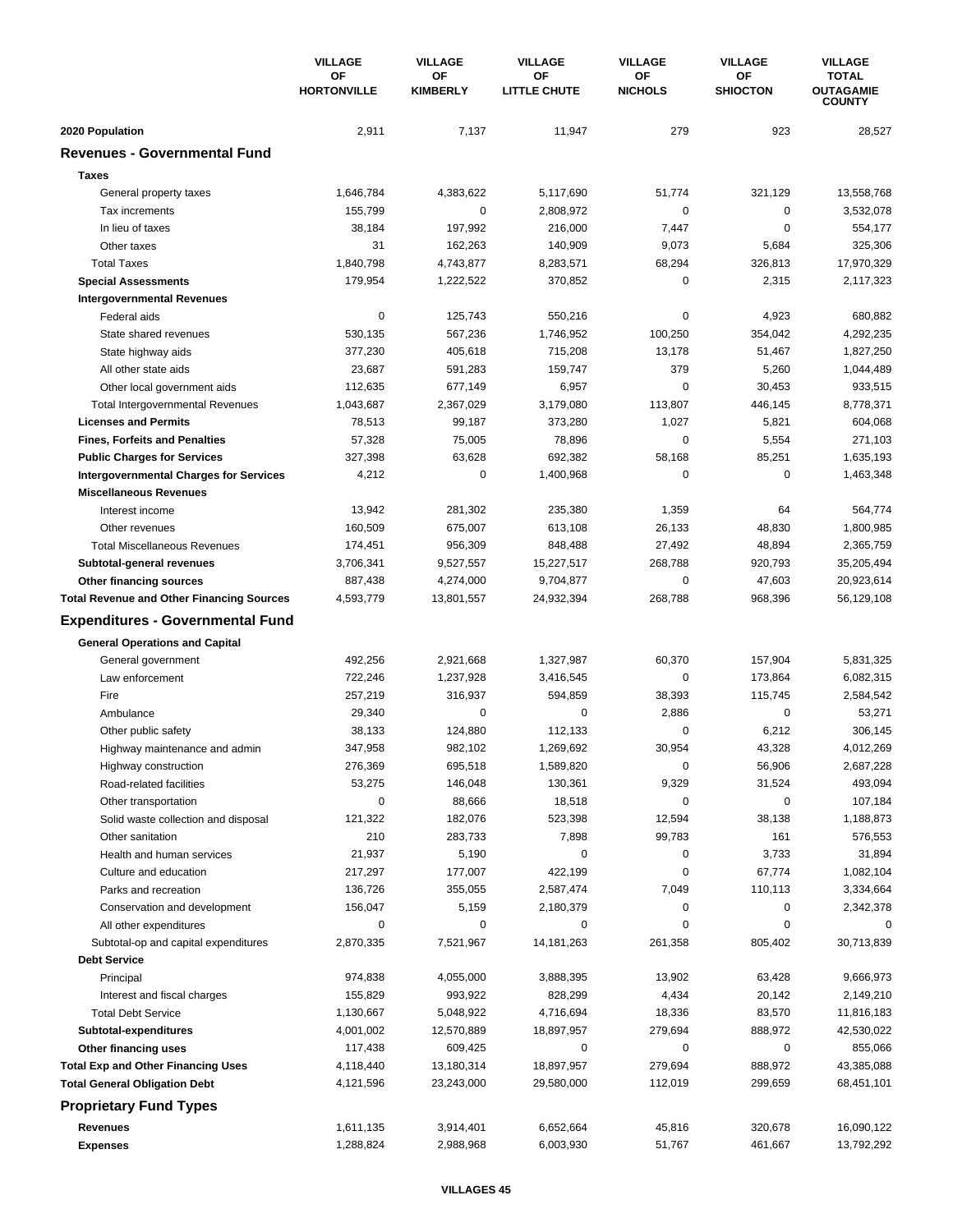|                                                  | <b>VILLAGE</b><br>OF<br><b>BELGIUM</b> | <b>VILLAGE</b>        | <b>VILLAGE</b>       | <b>VILLAGE</b>         | <b>VILLAGE</b>                  | <b>VILLAGE</b>                                  |
|--------------------------------------------------|----------------------------------------|-----------------------|----------------------|------------------------|---------------------------------|-------------------------------------------------|
|                                                  |                                        | OF<br><b>FREDONIA</b> | ΟF<br><b>GRAFTON</b> | OF<br><b>SAUKVILLE</b> | <b>OF</b><br><b>THIENSVILLE</b> | <b>TOTAL</b><br><b>OZAUKEE</b><br><b>COUNTY</b> |
| 2020 Population                                  | 2,448                                  | 2,199                 | 11,989               | 4,396                  | 3,164                           | 24,196                                          |
| <b>Revenues - Governmental Fund</b>              |                                        |                       |                      |                        |                                 |                                                 |
| <b>Taxes</b>                                     |                                        |                       |                      |                        |                                 |                                                 |
| General property taxes                           | 1,848,639                              | 922,711               | 7,868,021            | 3,032,409              | 2,366,500                       | 16,038,280                                      |
| Tax increments                                   | 0                                      | 0                     | 3,321,649            | 401,896                | 0                               | 3,723,545                                       |
| In lieu of taxes                                 | 96,230                                 | 64,036                | 404,418              | 216,725                | $\mathbf 0$                     | 781,409                                         |
| Other taxes                                      | 8,210                                  | 104                   | 197,595              | 20,581                 | $\mathbf 0$                     | 226,490                                         |
| <b>Total Taxes</b>                               | 1,953,079                              | 986.851               | 11,791,683           | 3,671,611              | 2,366,500                       | 20,769,724                                      |
| <b>Special Assessments</b>                       | 0                                      | 2,810                 | 25,179               | 75,593                 | 111,029                         | 214,611                                         |
| <b>Intergovernmental Revenues</b>                |                                        |                       |                      |                        |                                 |                                                 |
| Federal aids                                     | 0                                      | 3,643                 | 10,782               | 335                    | 62,064                          | 76,824                                          |
| State shared revenues                            | 90,600                                 | 203,568               | 591,834              | 525,119                | 52,317                          | 1,463,438                                       |
| State highway aids                               | 113,317                                | 130,228               | 840,159              | 342,412                | 234,875                         | 1,660,991                                       |
| All other state aids                             | 56,144                                 | 26,674                | 424,331              | 114,581                | 114,647                         | 736,377                                         |
| Other local government aids                      | $\mathbf 0$                            | 0                     | 0                    | 86,996                 | 0                               | 86,996                                          |
| <b>Total Intergovernmental Revenues</b>          | 260,061                                | 364,113               | 1,867,106            | 1,069,443              | 463,903                         | 4,024,626                                       |
| <b>Licenses and Permits</b>                      | 58,951                                 | 45,145                | 1,204,026            | 126,433                | 113,143                         | 1,547,698                                       |
| <b>Fines, Forfeits and Penalties</b>             | 1,295                                  | 1,993                 | 52,391               | 34,354                 | 22,637                          | 112,670                                         |
| <b>Public Charges for Services</b>               | 170,855                                | 148,239               | 1,198,245            | 597,623                | 195,149                         | 2,310,111                                       |
| <b>Intergovernmental Charges for Services</b>    | 12,292                                 | 28,905                | 357,823              | 92,702                 | 46,000                          | 537,722                                         |
| <b>Miscellaneous Revenues</b>                    |                                        |                       |                      |                        |                                 |                                                 |
| Interest income                                  | 20,338                                 | 17,173                | 208,044              | 70,887                 | 44,574                          | 361,016                                         |
| Other revenues                                   | 44,649                                 | 43,207                | 200,719              | 127,818                | 74,920                          | 491,313                                         |
| <b>Total Miscellaneous Revenues</b>              | 64,987                                 | 60,380                | 408,763              | 198,705                | 119,494                         | 852,329                                         |
| Subtotal-general revenues                        | 2,521,520                              | 1,638,436             | 16,905,216           | 5,866,464              | 3,437,855                       | 30,369,491                                      |
| Other financing sources                          | 84,448                                 | 471,847               | 60,213               | 0                      | 905,000                         | 1,521,508                                       |
| <b>Total Revenue and Other Financing Sources</b> | 2,605,968                              | 2,110,283             | 16,965,429           | 5,866,464              | 4,342,855                       | 31,890,999                                      |
| <b>Expenditures - Governmental Fund</b>          |                                        |                       |                      |                        |                                 |                                                 |
| <b>General Operations and Capital</b>            |                                        |                       |                      |                        |                                 |                                                 |
| General government                               | 233,553                                | 252,202               | 1,438,609            | 543,820                | 531,123                         | 2,999,307                                       |
| Law enforcement                                  | 5,855                                  | 133.473               | 3,416,087            | 1.667.832              | 1,084,942                       | 6,308,189                                       |
| Fire                                             | 236,868                                | 884,445               | 1,620,973            | 240,543                | 301,961                         | 3,284,790                                       |
| Ambulance                                        | 18,525                                 | 146,155               | 0                    | 273,598                | 146,610                         | 584,888                                         |
| Other public safety                              | 20,468                                 | 3,950                 | 235,641              | 65,236                 | 46,757                          | 372,052                                         |
| Highway maintenance and admin                    | 149,317                                | 227,648               | 2,511,267            | 411,723                | 361,698                         | 3,661,653                                       |
| Highway construction                             | 256,214                                | 69,648                | 1,340,313            | 84,120                 | 333,356                         | 2,083,651                                       |
| Road-related facilities                          | 127,402                                | 77,623                | 0                    | 131,517                | 173,466                         | 510,008                                         |
| Other transportation                             | 0                                      | 0                     | 0                    | 0                      | 10,881                          | 10,881                                          |
| Solid waste collection and disposal              | 179,109                                | 107,838               | 633,032              | 230,707                | 228,177                         | 1,378,863                                       |
| Other sanitation                                 | 619                                    | 0                     | 0                    | 0                      | 591,736                         | 592,355                                         |
| Health and human services                        | 0                                      | 0                     | 120,122              | 1,838                  | 2,500                           | 124,460                                         |
| Culture and education                            | 0                                      | 0                     | 743,272              | 355,681                | 112,502                         | 1,211,455                                       |
| Parks and recreation                             | 91,472                                 | 57,823                | 572,843              | 356,551                | 530,725                         | 1,609,414                                       |
| Conservation and development                     | 11,334                                 | 77,860                | 674,353              | 610,001                | 865,351                         | 2,238,899                                       |
| All other expenditures                           | 0                                      | 0                     | 0                    | 0                      | 0                               | 0                                               |
| Subtotal-op and capital expenditures             | 1,330,736                              | 2,038,665             | 13,306,512           | 4,973,167              | 5,321,785                       | 26,970,865                                      |
| <b>Debt Service</b>                              |                                        |                       |                      |                        |                                 |                                                 |
| Principal                                        | 1,029,177                              | 222,589               | 3,201,692            | 999,520                | 190,000                         | 5,642,978                                       |
| Interest and fiscal charges                      | 213,986                                | 80,285                | 560,347              | 247,035                | 8,682                           | 1,110,335                                       |
| <b>Total Debt Service</b>                        | 1,243,163                              | 302,874               | 3,762,039            | 1,246,555              | 198,682                         | 6,753,313                                       |
| Subtotal-expenditures                            | 2,573,899                              | 2,341,539             | 17,068,551           | 6,219,722              | 5,520,467                       | 33,724,178                                      |
| Other financing uses                             | 0                                      | 0                     | 0                    | 0                      | 0                               | 0                                               |
| <b>Total Exp and Other Financing Uses</b>        | 2,573,899                              | 2,341,539             | 17,068,551           | 6,219,722              | 5,520,467                       | 33,724,178                                      |
| <b>Total General Obligation Debt</b>             | 4,488,058                              | 5,595,780             | 31,677,424           | 12,098,235             | 0                               | 53,859,497                                      |
| <b>Proprietary Fund Types</b>                    |                                        |                       |                      |                        |                                 |                                                 |
| <b>Revenues</b>                                  | 1,621,070                              | 1,032,300             | 5,646,673            | 3,113,219              | 1,077,158                       | 12,490,420                                      |
| <b>Expenses</b>                                  | 1,382,458                              | 1,036,873             | 4,041,259            | 2,551,172              | 1,254,538                       | 10,266,300                                      |
|                                                  |                                        |                       |                      |                        |                                 |                                                 |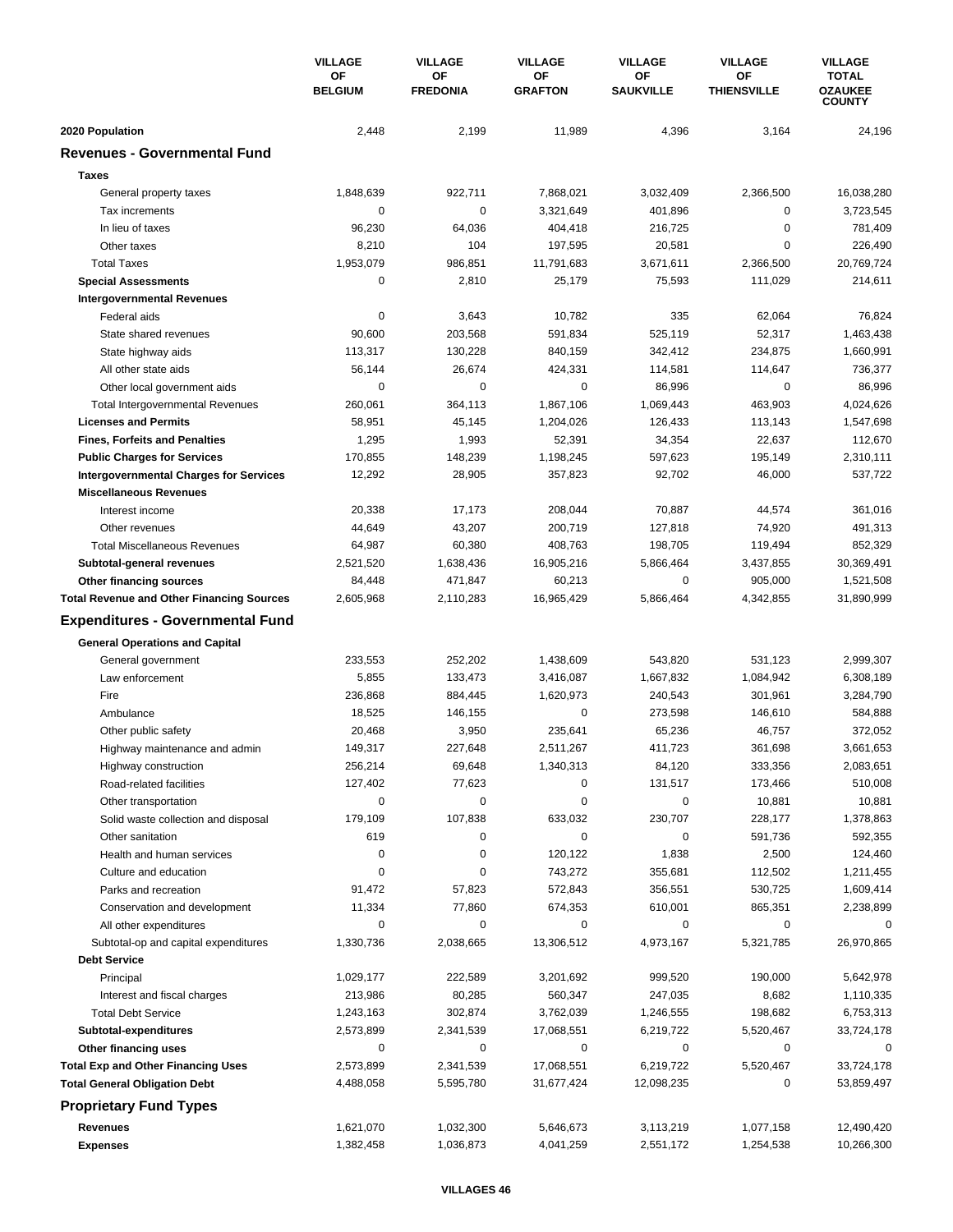|                                                       | <b>VILLAGE</b><br>ΟF<br><b>PEPIN</b> | <b>VILLAGE</b><br>OF<br><b>STOCKHOLM</b> | <b>VILLAGE</b><br><b>TOTAL</b><br><b>PEPIN COUNTY</b> | <b>VILLAGE</b>        | <b>VILLAGE</b><br>OF<br><b>ELLSWORTH</b> | <b>VILLAGE</b><br>ОF<br><b>ELMWOOD</b> |
|-------------------------------------------------------|--------------------------------------|------------------------------------------|-------------------------------------------------------|-----------------------|------------------------------------------|----------------------------------------|
|                                                       |                                      |                                          |                                                       | OF<br><b>BAY CITY</b> |                                          |                                        |
| 2020 Population                                       | 788                                  | 66                                       | 854                                                   | 491                   | 3,365                                    | 789                                    |
| <b>Revenues - Governmental Fund</b>                   |                                      |                                          |                                                       |                       |                                          |                                        |
| <b>Taxes</b>                                          |                                      |                                          |                                                       |                       |                                          |                                        |
| General property taxes                                | 295,978                              | 21,103                                   | 317,081                                               | 100,802               | 1,285,276                                | 147,007                                |
| Tax increments                                        | 152,600                              | 0                                        | 152,600                                               | 0                     | 380,263                                  | 99,774                                 |
| In lieu of taxes                                      | 23,675                               | 0                                        | 23,675                                                | 0                     | 139,346                                  | $\mathbf 0$                            |
| Other taxes                                           | 43,756                               | 6,133                                    | 49,889                                                | 10,924                | 18,409                                   | $\mathbf 0$                            |
| <b>Total Taxes</b>                                    | 516,009                              | 27,236                                   | 543,245                                               | 111,726               | 1,823,294                                | 246,781                                |
| <b>Special Assessments</b>                            | 660                                  | 0                                        | 660                                                   | 0                     | 0                                        | $\mathbf 0$                            |
| <b>Intergovernmental Revenues</b>                     |                                      |                                          |                                                       |                       |                                          |                                        |
| Federal aids                                          | 0                                    | $\pmb{0}$                                | 0                                                     | 0                     | 42,924                                   | 12,907                                 |
| State shared revenues                                 | 125,640                              | 15,613                                   | 141,253                                               | 79,571                | 545,982                                  | 232,956                                |
| State highway aids                                    | 26,045                               | 5,138                                    | 31,183                                                | 12,798                | 159,053                                  | 37,425                                 |
| All other state aids                                  | 29,882                               | 6,317                                    | 36,199                                                | 1,297                 | 29,145                                   | 16,326                                 |
| Other local government aids                           | 24,879                               | 0                                        | 24,879                                                | 0                     | 127,448                                  | $\mathbf 0$                            |
| <b>Total Intergovernmental Revenues</b>               | 206,446                              | 27,068                                   | 233,514                                               | 93,666                | 904,552                                  | 299,614                                |
| <b>Licenses and Permits</b>                           | 14,476                               | 5,377                                    | 19,853                                                | 8,893                 | 55,150                                   | 8,526                                  |
| <b>Fines, Forfeits and Penalties</b>                  | 1,620                                | 0                                        | 1,620                                                 | 4,215                 | 6,612                                    | 361                                    |
| <b>Public Charges for Services</b>                    | 3,028                                | 42,513                                   | 45,541                                                | 148,447               | 302,588                                  | 8,657                                  |
| <b>Intergovernmental Charges for Services</b>         | 5,825                                | $\mathbf 0$                              | 5,825                                                 | 0                     | 287                                      | $\mathbf 0$                            |
| <b>Miscellaneous Revenues</b>                         |                                      |                                          |                                                       |                       |                                          |                                        |
| Interest income                                       | 1,093                                | 145                                      | 1,238                                                 | 0                     | 11,735                                   | 865                                    |
| Other revenues                                        | 22,354                               | 180                                      | 22,534                                                | 5,749                 | 2,331,483                                | 33,437                                 |
| <b>Total Miscellaneous Revenues</b>                   | 23,447                               | 325                                      | 23,772                                                | 5,749                 | 2,343,218                                | 34,302                                 |
| Subtotal-general revenues                             | 771,511                              | 102,519                                  | 874,030                                               | 372,696               | 5,435,701                                | 598,241                                |
| Other financing sources                               | 1,436,400                            | $\mathbf 0$                              | 1,436,400                                             | 0                     | 250,000                                  | 128,948                                |
| <b>Total Revenue and Other Financing Sources</b>      | 2,207,911                            | 102,519                                  | 2,310,430                                             | 372,696               | 5,685,701                                | 727,189                                |
| <b>Expenditures - Governmental Fund</b>               |                                      |                                          |                                                       |                       |                                          |                                        |
|                                                       |                                      |                                          |                                                       |                       |                                          |                                        |
| <b>General Operations and Capital</b>                 | 142,072                              | 41,041                                   | 183,113                                               | 137,794               | 2,534,478                                | 117,231                                |
| General government<br>Law enforcement                 | 92,340                               | 0                                        | 92,340                                                | 0                     | 702,408                                  | 62,963                                 |
| Fire                                                  | 65,615                               | 5,973                                    | 71,588                                                | 72,188                | 316,140                                  | 98,929                                 |
| Ambulance                                             | 20,699                               | 1,341                                    | 22,040                                                | 0                     | 104,005                                  | 11,301                                 |
| Other public safety                                   | 0                                    | 0                                        | 0                                                     | 4,294                 | 23,720                                   | 3,421                                  |
|                                                       | 248,664                              | 14,198                                   | 262,862                                               | 63,941                | 798,464                                  | 111,981                                |
| Highway maintenance and admin<br>Highway construction | 8,205                                | 0                                        | 8,205                                                 | 0                     | 96,122                                   | 116,900                                |
| Road-related facilities                               | 14,376                               | 2,084                                    | 16,460                                                | 5,955                 | 56,611                                   | 15,118                                 |
| Other transportation                                  | 0                                    | 0                                        | 0                                                     | 0                     | $\mathbf 0$                              | $\mathbf 0$                            |
| Solid waste collection and disposal                   | 0                                    | 355                                      | 355                                                   | 35,411                | 283,879                                  | 1,151                                  |
| Other sanitation                                      | 363                                  | 1,450                                    | 1,813                                                 | 0                     | 28,037                                   | 0                                      |
| Health and human services                             | 0                                    | 4,900                                    | 4,900                                                 | 4,253                 | 7,907                                    | $\mathbf 0$                            |
| Culture and education                                 | 50,528                               | 0                                        | 50,528                                                | 0                     | 277,756                                  | 71,747                                 |
| Parks and recreation                                  | 24,386                               | 27,801                                   | 52,187                                                | 375,203               | 35,739                                   | 10,340                                 |
| Conservation and development                          | 85,837                               | 2,847                                    | 88,684                                                | 1,715                 | 10,795                                   | 46,970                                 |
| All other expenditures                                | 0                                    | 0                                        | 0                                                     | 0                     | 0                                        | 0                                      |
| Subtotal-op and capital expenditures                  | 753,085                              | 101,990                                  | 855,075                                               | 700,754               | 5,276,061                                | 668,052                                |
| <b>Debt Service</b>                                   |                                      |                                          |                                                       |                       |                                          |                                        |
| Principal                                             | 755,234                              | $\pmb{0}$                                | 755,234                                               | 30,200                | 323,341                                  | 107,143                                |
| Interest and fiscal charges                           | 52,547                               | 0                                        | 52,547                                                | 11,080                | 81,324                                   | 38,511                                 |
| <b>Total Debt Service</b>                             | 807,781                              | 0                                        | 807,781                                               | 41,280                | 404,665                                  | 145,654                                |
| Subtotal-expenditures                                 | 1,560,866                            | 101,990                                  | 1,662,856                                             | 742,034               | 5,680,726                                | 813,706                                |
| Other financing uses                                  | 0                                    | 0                                        | 0                                                     | 0                     | 0                                        | 0                                      |
| <b>Total Exp and Other Financing Uses</b>             | 1,560,866                            | 101,990                                  | 1,662,856                                             | 742,034               | 5,680,726                                | 813,706                                |
| <b>Total General Obligation Debt</b>                  | 1,786,732                            | 0                                        | 1,786,732                                             | 211,400               | 3,125,426                                | 1,239,531                              |
| <b>Proprietary Fund Types</b>                         |                                      |                                          |                                                       |                       |                                          |                                        |
|                                                       |                                      |                                          |                                                       |                       |                                          |                                        |
| Revenues<br><b>Expenses</b>                           | 574,990<br>608,087                   | 0<br>0                                   | 574,990<br>608,087                                    | 279,644<br>170,385    | 1,259,133<br>1,443,144                   | 411,383<br>552,730                     |
|                                                       |                                      |                                          |                                                       |                       |                                          |                                        |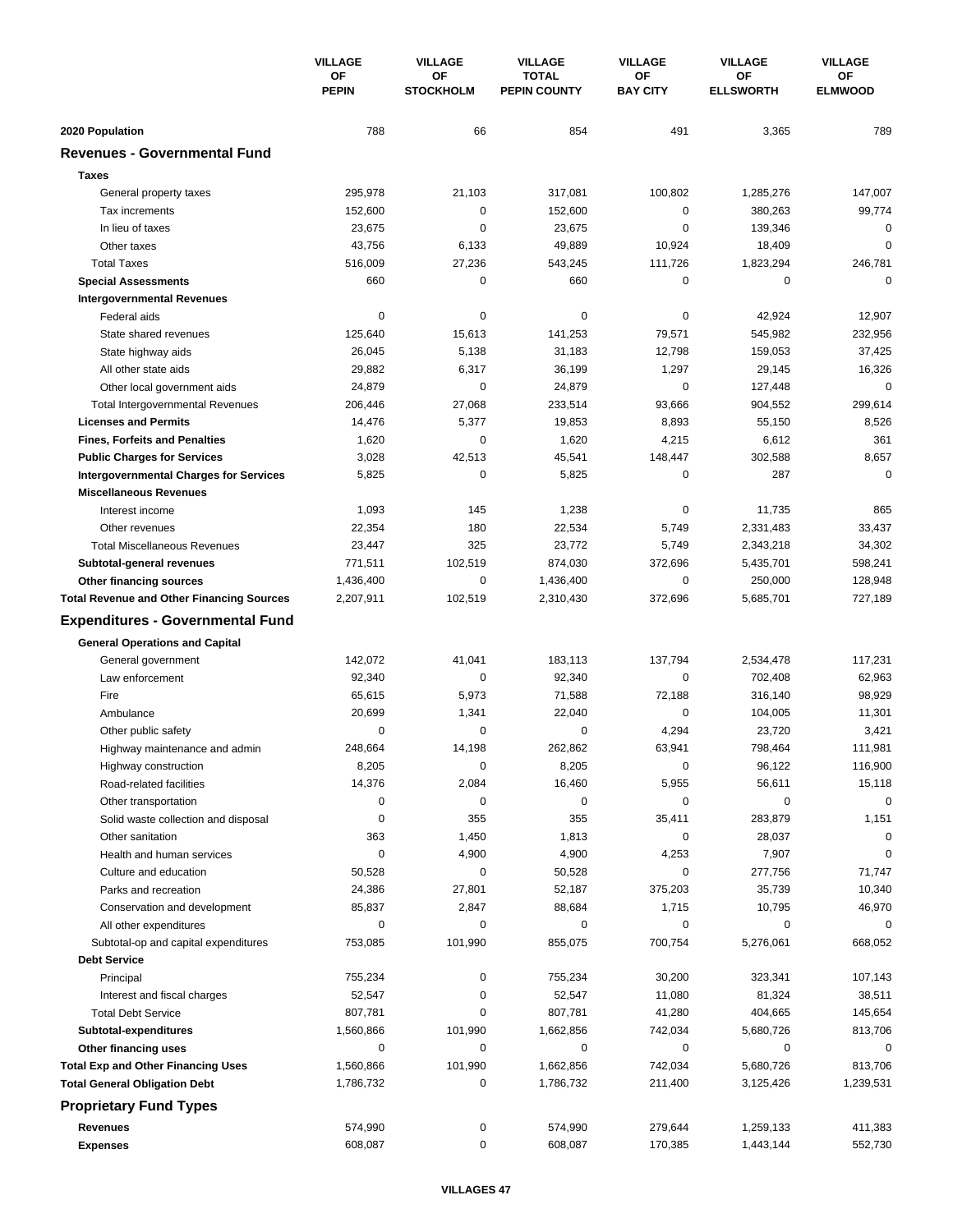|                                                                                   | <b>VILLAGE</b><br>OF<br><b>MAIDEN ROCK</b> | <b>VILLAGE</b><br>OF<br><b>PLUM CITY</b> | <b>VILLAGE</b><br>ΟF<br><b>SPRING VALLEY</b> | <b>VILLAGE</b><br><b>TOTAL</b><br><b>PIERCE COUNTY</b> | <b>VILLAGE</b><br><b>OF</b><br><b>BALSAM LAKE</b> | <b>VILLAGE</b><br>ОF<br><b>CENTURIA</b> |
|-----------------------------------------------------------------------------------|--------------------------------------------|------------------------------------------|----------------------------------------------|--------------------------------------------------------|---------------------------------------------------|-----------------------------------------|
|                                                                                   |                                            |                                          |                                              |                                                        |                                                   |                                         |
| 2020 Population                                                                   | 116                                        | 600                                      | 1,344                                        | 6,705                                                  | 1,013                                             | 946                                     |
| <b>Revenues - Governmental Fund</b>                                               |                                            |                                          |                                              |                                                        |                                                   |                                         |
| <b>Taxes</b>                                                                      |                                            |                                          |                                              |                                                        |                                                   |                                         |
| General property taxes                                                            | 141,913                                    | 152,972                                  | 404,906                                      | 2,232,876                                              | 590,469                                           | 210,902                                 |
| Tax increments                                                                    | 0                                          | 0                                        | 169.750                                      | 649,787                                                | 112,420                                           | 70,760                                  |
| In lieu of taxes                                                                  | 12,670                                     | 0                                        | 31,308                                       | 183,324                                                | 25,126                                            | 3,000                                   |
| Other taxes                                                                       | 163                                        | 1,075                                    | 7,067                                        | 37,638                                                 | 35,225                                            | 5,793                                   |
| <b>Total Taxes</b>                                                                | 154,746                                    | 154,047                                  | 613,031                                      | 3,103,625                                              | 763,240                                           | 290,455                                 |
| <b>Special Assessments</b>                                                        | 0                                          | 0                                        | 7,746                                        | 7,746                                                  | 0                                                 | $\mathbf 0$                             |
| <b>Intergovernmental Revenues</b>                                                 |                                            |                                          |                                              |                                                        |                                                   |                                         |
| Federal aids                                                                      | 0                                          | 9,317                                    | 23,196                                       | 88,344                                                 | 16,277                                            | 15,599                                  |
| State shared revenues                                                             | 55,456                                     | 148,549                                  | 185,415                                      | 1,247,929                                              | 25,037                                            | 289,904                                 |
| State highway aids                                                                | 7,802                                      | 25,047                                   | 75,278                                       | 317,403                                                | 67,950                                            | 65,447                                  |
| All other state aids                                                              | 4,073                                      | 2,995                                    | 152,511                                      | 206,347                                                | 4,804                                             | 2,181                                   |
| Other local government aids                                                       | 0                                          | 50,017                                   | 37,080                                       | 214,545                                                | 56,559                                            | 23,572                                  |
| <b>Total Intergovernmental Revenues</b>                                           | 67,331                                     | 235,925                                  | 473,480                                      | 2,074,568                                              | 170,627                                           | 396,703                                 |
| <b>Licenses and Permits</b>                                                       | 3,380                                      | 5,209                                    | 37,347                                       | 118,505                                                | 25,756                                            | 3,391                                   |
| <b>Fines, Forfeits and Penalties</b>                                              | 0                                          | 101                                      | 1,615                                        | 12,904                                                 | 1,561                                             | 2,724                                   |
| <b>Public Charges for Services</b>                                                | 18,342                                     | 4,592                                    | 107,392                                      | 590,018                                                | 86,565                                            | 35,623                                  |
| <b>Intergovernmental Charges for Services</b>                                     | $\mathbf 0$                                | 12,583                                   | 10,000                                       | 22,870                                                 | 58,605                                            | 24,184                                  |
| <b>Miscellaneous Revenues</b>                                                     |                                            |                                          |                                              |                                                        |                                                   |                                         |
| Interest income                                                                   | 1,024                                      | 492                                      | 7,876                                        | 21,992                                                 | 11,465                                            | 16,871                                  |
| Other revenues                                                                    | 1,057                                      | 20,340                                   | 404,153                                      | 2,796,219                                              | 19,492                                            | 21,284                                  |
| <b>Total Miscellaneous Revenues</b>                                               | 2,081                                      | 20,832                                   | 412,029                                      | 2,818,211                                              | 30,957                                            | 38,155                                  |
| Subtotal-general revenues                                                         | 245,880                                    | 433,289                                  | 1,662,640                                    | 8,748,447                                              | 1,137,311                                         | 791,235                                 |
| Other financing sources                                                           | 0                                          | 44,000                                   | 131,777                                      | 554,725                                                | 199,901                                           | 12,837                                  |
| <b>Total Revenue and Other Financing Sources</b>                                  | 245,880                                    | 477,289                                  | 1,794,417                                    | 9,303,172                                              | 1,337,212                                         | 804,072                                 |
| <b>Expenditures - Governmental Fund</b>                                           |                                            |                                          |                                              |                                                        |                                                   |                                         |
|                                                                                   |                                            |                                          |                                              |                                                        |                                                   |                                         |
| <b>General Operations and Capital</b>                                             |                                            |                                          |                                              |                                                        |                                                   |                                         |
| General government                                                                | 75,614                                     | 62,930                                   | 179,552                                      | 3,107,599                                              | 184,944                                           | 137,337                                 |
| Law enforcement                                                                   | 0                                          | 0                                        | 104,773                                      | 870.144                                                | 213,905                                           | 168,333                                 |
| Fire                                                                              | 28,436                                     | 26,854                                   | 94,184                                       | 636,731                                                | 324,062                                           | 85,628                                  |
| Ambulance                                                                         | 1,160<br>0                                 | 5,346                                    | 19,662                                       | 141,474                                                | 10,220                                            | 4,750<br>463                            |
| Other public safety                                                               | 54,879                                     | 2,699<br>86,334                          | 23,287<br>425,598                            | 57,421                                                 | 16,445<br>98,362                                  | 115,532                                 |
| Highway maintenance and admin                                                     |                                            |                                          | 0                                            | 1,541,197                                              |                                                   |                                         |
| Highway construction                                                              | 0                                          | 0                                        | 17,070                                       | 213,022                                                | 97,040                                            | 91,345                                  |
| Road-related facilities                                                           | 4,298<br>0                                 | 13,369<br>0                              | 0                                            | 112,421<br>0                                           | 18,305<br>0                                       | 9,428<br>$\mathbf 0$                    |
| Other transportation                                                              |                                            | 1,258                                    | 1,444                                        |                                                        |                                                   |                                         |
| Solid waste collection and disposal<br>Other sanitation                           | 1,849                                      | $\mathbf 0$                              | 0                                            | 324,992                                                | 94,632<br>0                                       | 31,847<br>0                             |
| Health and human services                                                         | 5,000<br>0                                 |                                          |                                              | 33,037                                                 |                                                   | 0                                       |
|                                                                                   | 0                                          | 5,863                                    | 42,000                                       | 60,023<br>552,713                                      | 1,500                                             |                                         |
| Culture and education<br>Parks and recreation                                     | 14,972                                     | 113,758<br>9,879                         | 89,452                                       |                                                        | 107,581                                           | 72,033                                  |
| Conservation and development                                                      | 0                                          |                                          | 4,176                                        | 450,309<br>162,777                                     | 67,541                                            | 39,385                                  |
|                                                                                   | 0                                          | 10,188<br>2,183                          | 93,109<br>0                                  |                                                        | 17,691<br>0                                       | 7,296<br>0                              |
| All other expenditures                                                            | 186,208                                    |                                          | 1,094,307                                    | 2,183                                                  | 1,252,228                                         | 763,377                                 |
| Subtotal-op and capital expenditures<br><b>Debt Service</b>                       |                                            | 340,661                                  |                                              | 8,266,043                                              |                                                   |                                         |
|                                                                                   | 0                                          |                                          |                                              |                                                        | 75,970                                            |                                         |
| Principal                                                                         |                                            | 54,782                                   | 528,499                                      | 1,043,965                                              |                                                   | 96,050                                  |
| Interest and fiscal charges                                                       | 0<br>0                                     | 7,079<br>61,861                          | 77,088<br>605,587                            | 215,082                                                | 10,563                                            | 25,088                                  |
| <b>Total Debt Service</b>                                                         | 186,208                                    |                                          |                                              | 1,259,047                                              | 86,533                                            | 121,138                                 |
| Subtotal-expenditures                                                             | 0                                          | 402,522<br>44,000                        | 1,699,894                                    | 9,525,090                                              | 1,338,761<br>0                                    | 884,515<br>0                            |
| Other financing uses                                                              |                                            |                                          | 59,707                                       | 103,707                                                |                                                   |                                         |
| <b>Total Exp and Other Financing Uses</b><br><b>Total General Obligation Debt</b> | 186,208<br>0                               | 446,522<br>214,423                       | 1,759,601                                    | 9,628,797                                              | 1,338,761                                         | 884,515                                 |
|                                                                                   |                                            |                                          | 2,223,115                                    | 7,013,895                                              | 1,035,032                                         | 143,828                                 |
| <b>Proprietary Fund Types</b>                                                     |                                            |                                          |                                              |                                                        |                                                   |                                         |
| Revenues                                                                          | 122,812                                    | 459,916                                  | 682,585                                      | 3,215,473                                              | 565,680                                           | 296,969                                 |
| <b>Expenses</b>                                                                   | 124,196                                    | 263,494                                  | 840,341                                      | 3,394,290                                              | 504,401                                           | 326,196                                 |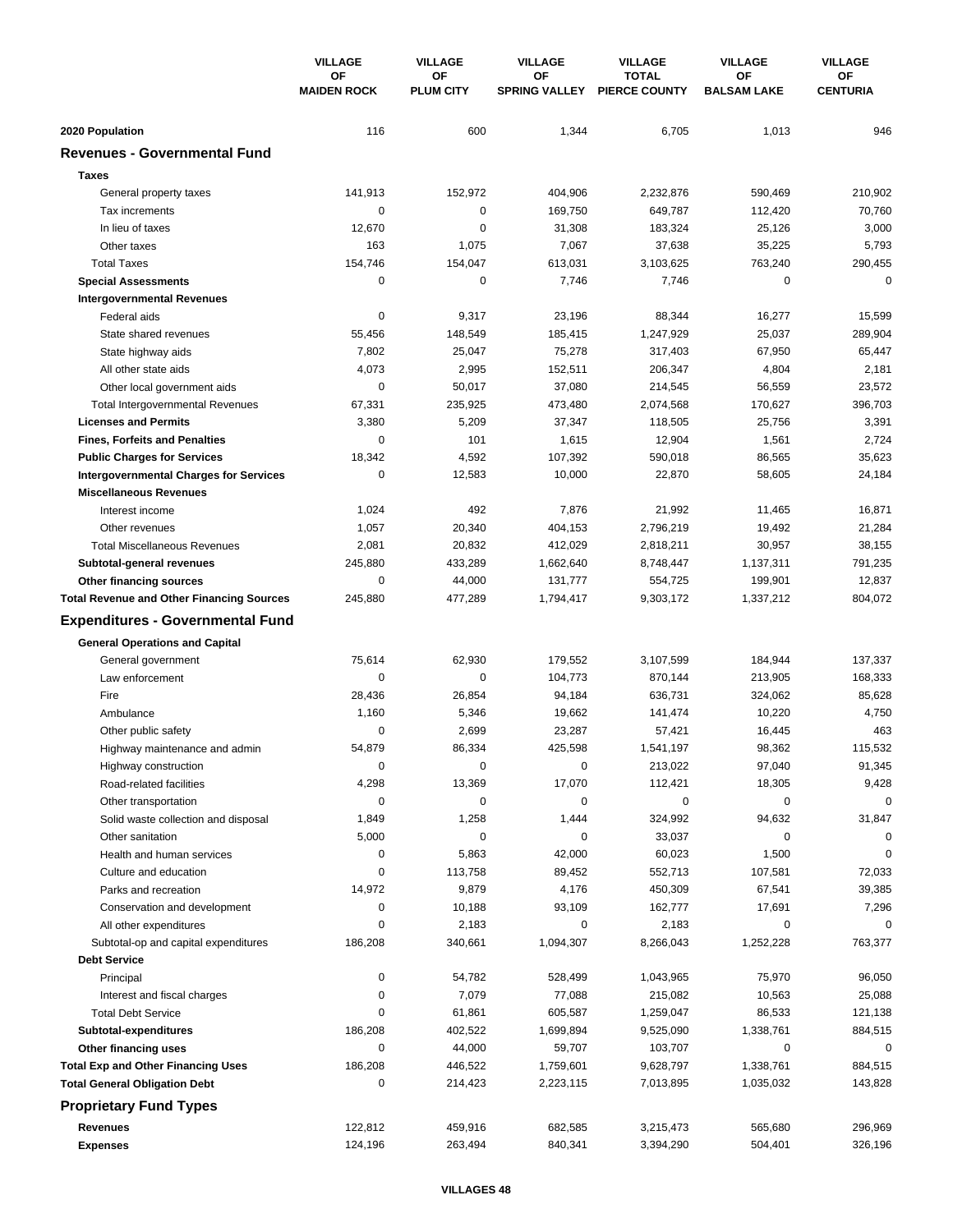|                                                  | <b>VILLAGE</b><br>ΟF<br><b>CLAYTON</b> | <b>VILLAGE</b>          | <b>VILLAGE</b><br>OF<br><b>DRESSER</b> | <b>VILLAGE</b>        | <b>VILLAGE</b><br>OF<br><b>LUCK</b> | <b>VILLAGE</b><br>OF<br><b>MILLTOWN</b> |
|--------------------------------------------------|----------------------------------------|-------------------------|----------------------------------------|-----------------------|-------------------------------------|-----------------------------------------|
|                                                  |                                        | ΟF<br><b>CLEAR LAKE</b> |                                        | ΟF<br><b>FREDERIC</b> |                                     |                                         |
| 2020 Population                                  | 559                                    | 1,090                   | 906                                    | 1,119                 | 1,087                               | 908                                     |
| <b>Revenues - Governmental Fund</b>              |                                        |                         |                                        |                       |                                     |                                         |
| <b>Taxes</b>                                     |                                        |                         |                                        |                       |                                     |                                         |
| General property taxes                           | 169,315                                | 375,995                 | 492,507                                | 419,035               | 582,483                             | 426,748                                 |
| Tax increments                                   | 24,888                                 | 137,965                 | 0                                      | 90,175                | 179,061                             | 146,752                                 |
| In lieu of taxes                                 | 24,767                                 | 13,119                  | 1,000                                  | 16,000                | 19,186                              | 1,421                                   |
| Other taxes                                      | 2,165                                  | 9,719                   | 2,520                                  | 2,525                 | 14,645                              | 0                                       |
| <b>Total Taxes</b>                               | 221,135                                | 536,798                 | 496,027                                | 527,735               | 795,375                             | 574,921                                 |
| <b>Special Assessments</b>                       | 300                                    | 1,221                   | 0                                      | 0                     | 0                                   | 0                                       |
| <b>Intergovernmental Revenues</b>                |                                        |                         |                                        |                       |                                     |                                         |
| Federal aids                                     | $\mathbf 0$                            | 19,064                  | 11,318                                 | 50,245                | 100,647                             | 0                                       |
| State shared revenues                            | 131,701                                | 349,999                 | 141,997                                | 366,202               | 186,538                             | 262,673                                 |
| State highway aids                               | 44,592                                 | 95,525                  | 51,789                                 | 77,939                | 87,867                              | 68,550                                  |
| All other state aids                             | 22,162                                 | 100,228                 | 3,696                                  | 36,554                | 9,140                               | 16,456                                  |
| Other local government aids                      | 2,872                                  | 59,588                  | 26,228                                 | 90,557                | 73,452                              | 79,782                                  |
| <b>Total Intergovernmental Revenues</b>          | 201,327                                | 624,404                 | 235,028                                | 621,497               | 457,644                             | 427,461                                 |
| <b>Licenses and Permits</b>                      | 4,529                                  | 14,238                  | 13,789                                 | 6,662                 | 18,146                              | 6,347                                   |
| <b>Fines, Forfeits and Penalties</b>             | 967                                    | 8,299                   | 3,397                                  | 1,069                 | 1,448                               | 3,030                                   |
| <b>Public Charges for Services</b>               | 29,225                                 | 44,589                  | 245                                    | 5,485                 | 2,932                               | 7,852                                   |
| <b>Intergovernmental Charges for Services</b>    | 74,962                                 | 138,811                 | 7,500                                  | 0                     | 6,685                               | 4,139                                   |
| <b>Miscellaneous Revenues</b>                    |                                        |                         |                                        |                       |                                     |                                         |
| Interest income                                  | 326                                    | 3,916                   | 1,698                                  | 5,082                 | 3,451                               | 4,742                                   |
| Other revenues                                   | 40,782                                 | 10,710                  | 6,533                                  | 27,727                | 83,603                              | 117,898                                 |
| <b>Total Miscellaneous Revenues</b>              | 41,108                                 | 14,626                  | 8,231                                  | 32,809                | 87,054                              | 122,640                                 |
| Subtotal-general revenues                        | 573,553                                | 1,382,986               | 764,217                                | 1,195,257             | 1,369,284                           | 1,146,390                               |
| Other financing sources                          | 87,725                                 | 29,747                  | 30,965                                 | 29,635                | 33,591                              | 100,651                                 |
| <b>Total Revenue and Other Financing Sources</b> | 661,278                                | 1,412,733               | 795,182                                | 1,224,892             | 1,402,875                           | 1,247,041                               |
| <b>Expenditures - Governmental Fund</b>          |                                        |                         |                                        |                       |                                     |                                         |
| <b>General Operations and Capital</b>            |                                        |                         |                                        |                       |                                     |                                         |
| General government                               | 90,254                                 | 202,733                 | 133,769                                | 159,538               | 296,267                             | 164,977                                 |
| Law enforcement                                  | 91,207                                 | 377,473                 | 139,524                                | 229,256               | 289,221                             | 208,363                                 |
| Fire                                             | 87,432                                 | 316,965                 | 86,710                                 | 32,560                | 39,782                              | 11,276                                  |
| Ambulance                                        | 7,868                                  | 17,120                  | 5,876                                  | 13,596                | 29,593                              | 4,520                                   |
| Other public safety                              | 1,380                                  | 9,821                   | 4,199                                  | 0                     | 286                                 | 0                                       |
| Highway maintenance and admin                    | 78,901                                 | 102,365                 | 137,793                                | 269,449               | 246,616                             | 188,142                                 |
| Highway construction                             | 35,987                                 | 84,243                  | 44,582                                 | 0                     | 79,478                              | 36,487                                  |
| Road-related facilities                          | 13,656                                 | 21,450                  | 19,221                                 | 24,371                | 20,372                              | 22,594                                  |
| Other transportation                             | $\mathbf 0$                            | 0                       | $\pmb{0}$                              | 0                     | $\mathbf 0$                         | $\mathbf 0$                             |
| Solid waste collection and disposal              | 23,840                                 | 41,958                  | 725                                    | 4,714                 | 5,593                               | 953                                     |
| Other sanitation                                 | 0                                      | 0                       | 28                                     | $\pmb{0}$             | 0                                   | $\mathbf 0$                             |
| Health and human services                        | 1,643                                  | 1,153                   | 0                                      | 6,190                 | 560                                 | 2,068                                   |
| Culture and education                            | 487                                    | 111,588                 | 110,466                                | 152,761               | 120,136                             | 176,672                                 |
| Parks and recreation                             | 49,723                                 | 53,615                  | 7,133                                  | 19,683                | 21,436                              | 10,247                                  |
| Conservation and development                     | 40,522                                 | 222,414                 | 20,927                                 | 17,051                | 70,067                              | 109,838                                 |
| All other expenditures                           | 0                                      | 0                       | 0                                      | 0                     | 0                                   | 0                                       |
| Subtotal-op and capital expenditures             | 522,900                                | 1,562,898               | 710,953                                | 929,169               | 1,219,407                           | 936,137                                 |
| <b>Debt Service</b>                              |                                        |                         |                                        |                       |                                     |                                         |
| Principal                                        | 78,713                                 | 150,213                 | 40,000                                 | 215,183               | 73,948                              | 149,112                                 |
| Interest and fiscal charges                      | 25,781                                 | 27,647                  | 24,133                                 | 48,236                | 50,489                              | 47,087                                  |
| <b>Total Debt Service</b>                        | 104,494                                | 177,860                 | 64,133                                 | 263,419               | 124,437                             | 196,199                                 |
| Subtotal-expenditures                            | 627,394                                | 1,740,758               | 775,086                                | 1,192,588             | 1,343,844                           | 1,132,336                               |
| Other financing uses                             | 0                                      | 0                       | 0                                      | 0                     | 0                                   | 0                                       |
| <b>Total Exp and Other Financing Uses</b>        | 627,394                                | 1,740,758               | 775,086                                | 1,192,588             | 1,343,844                           | 1,132,336                               |
| <b>Total General Obligation Debt</b>             | 643,600                                | 1,311,140               | 1,941,136                              | 1,558,700             | 1,389,312                           | 1,540,360                               |
| <b>Proprietary Fund Types</b>                    |                                        |                         |                                        |                       |                                     |                                         |
| <b>Revenues</b>                                  | 422,112                                | 870,087                 | 545,958                                | 545,395               | 1,110,868                           | 321,431                                 |
| <b>Expenses</b>                                  | 468,991                                | 950,687                 | 1,151,956                              | 672,773               | 1,122,633                           | 376,599                                 |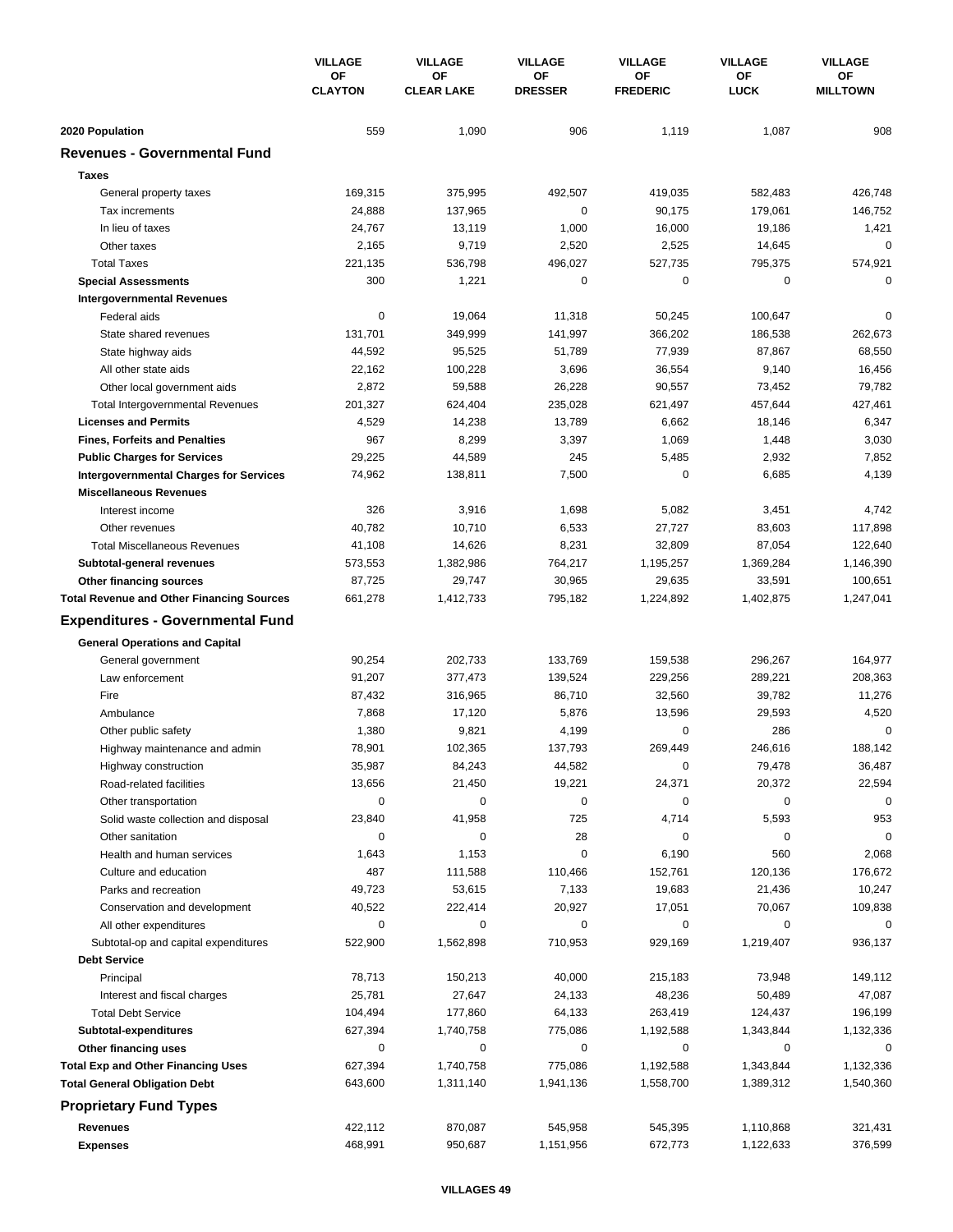|                                                  | <b>VILLAGE</b>      | <b>VILLAGE</b>                                  | <b>VILLAGE</b>          | <b>VILLAGE</b>     | <b>VILLAGE</b>       | <b>VILLAGE</b>                                  |
|--------------------------------------------------|---------------------|-------------------------------------------------|-------------------------|--------------------|----------------------|-------------------------------------------------|
|                                                  | ΟF<br><b>NELSON</b> | <b>TOTAL</b><br><b>BUFFALO</b><br><b>COUNTY</b> | ΟF<br><b>GRANTSBURG</b> | ΟF<br><b>SIREN</b> | ΟF<br><b>WEBSTER</b> | <b>TOTAL</b><br><b>BURNETT</b><br><b>COUNTY</b> |
| 2020 Population                                  | 358                 | 795                                             | 1,318                   | 788                | 646                  | 2,752                                           |
| <b>Revenues - Governmental Fund</b>              |                     |                                                 |                         |                    |                      |                                                 |
| <b>Taxes</b>                                     |                     |                                                 |                         |                    |                      |                                                 |
| General property taxes                           | 95,150              | 204,153                                         | 432,872                 | 495,862            | 386,088              | 1,314,822                                       |
| Tax increments                                   | 0                   | 0                                               | 216,230                 | 175,549            | 13,567               | 405,346                                         |
| In lieu of taxes                                 | 0                   | 16,852                                          | 69,281                  | 11,632             | 13,490               | 94,403                                          |
| Other taxes                                      | 706                 | 823                                             | 74,288                  | 73,315             | 990                  | 148,593                                         |
| <b>Total Taxes</b>                               | 95,856              | 221,828                                         | 792,671                 | 756,358            | 414,135              | 1,963,164                                       |
| <b>Special Assessments</b>                       | 0                   | $\pmb{0}$                                       | 0                       | 15,790             | 0                    | 15,790                                          |
| <b>Intergovernmental Revenues</b>                |                     |                                                 |                         |                    |                      |                                                 |
| Federal aids                                     | 0                   | 0                                               | 17,618                  | 330,405            | 0                    | 348,023                                         |
| State shared revenues                            | 110,410             | 194,940                                         | 442,702                 | 175,643            | 199,336              | 817,681                                         |
| State highway aids                               | 23,876              | 38,199                                          | 99,228                  | 64,367             | 52,523               | 216,118                                         |
| All other state aids                             | 2,141               | 3,284                                           | 14,620                  | 10,902             | 18,053               | 43,575                                          |
| Other local government aids                      | 0                   | 6,431                                           | 1,307                   | 3,613              | 61,603               | 66,523                                          |
| <b>Total Intergovernmental Revenues</b>          | 136,427             | 242,854                                         | 575,475                 | 584,930            | 331,515              | 1,491,920                                       |
| <b>Licenses and Permits</b>                      | 3,050               | 7,503                                           | 11,932                  | 10,233             | 6,069                | 28,234                                          |
| <b>Fines, Forfeits and Penalties</b>             | 230                 | 230                                             | 2,387                   | 3,546              | 6,135                | 12,068                                          |
| <b>Public Charges for Services</b>               | 80,865              | 81,509                                          | 261,323                 | 37,845             | 6,593                | 305,761                                         |
| <b>Intergovernmental Charges for Services</b>    | 0                   | 11,809                                          | 0                       | 6,310              | 14,080               | 20,390                                          |
|                                                  |                     |                                                 |                         |                    |                      |                                                 |
| <b>Miscellaneous Revenues</b>                    | 432                 |                                                 |                         |                    |                      |                                                 |
| Interest income                                  |                     | 5,967                                           | 10,853                  | 10,795             | 1,389                | 23,037                                          |
| Other revenues                                   | 1,275               | 9,675                                           | 71,231                  | 45,834             | 90,750               | 207,815                                         |
| <b>Total Miscellaneous Revenues</b>              | 1,707               | 15,642                                          | 82,084                  | 56,629             | 92,139               | 230,852                                         |
| Subtotal-general revenues                        | 318,135             | 581,375                                         | 1,725,872               | 1,471,641          | 870,666              | 4,068,179                                       |
| Other financing sources                          | 166,448             | 166,448                                         | 83,000                  | 48,231             | 59,233               | 190,464                                         |
| <b>Total Revenue and Other Financing Sources</b> | 484,583             | 747,823                                         | 1,808,872               | 1,519,872          | 929,899              | 4,258,643                                       |
| <b>Expenditures - Governmental Fund</b>          |                     |                                                 |                         |                    |                      |                                                 |
| <b>General Operations and Capital</b>            |                     |                                                 |                         |                    |                      |                                                 |
| General government                               | 87,819              | 166,397                                         | 251,576                 | 131,940            | 266,115              | 649,631                                         |
| Law enforcement                                  | 322                 | 322                                             | 310,152                 | 321,992            | 248,372              | 880,516                                         |
| Fire                                             | 17,550              | 57,990                                          | 59,658                  | 127,716            | 21,502               | 208,876                                         |
| Ambulance                                        | 5,628               | 8,178                                           | 75,243                  | 45,387             | 37,077               | 157,707                                         |
| Other public safety                              | 0                   | 95                                              | 413                     | 3,568              | 0                    | 3,981                                           |
| Highway maintenance and admin                    | 22,814              | 93,129                                          | 209,414                 | 209,607            | 89,245               | 508,266                                         |
| Highway construction                             | 62,936              | 82,706                                          | 47,005                  | 528,897            | 68,434               | 644,336                                         |
| Road-related facilities                          | 11,161              | 21,407                                          | 63,071                  | 25,506             | 26,939               | 115,516                                         |
| Other transportation                             | 0                   | $\pmb{0}$                                       | 6,902                   | 0                  | 0                    | 6,902                                           |
| Solid waste collection and disposal              | 166,448             | 179,378                                         | 96,943                  | 2,731              | 4,242                | 103,916                                         |
| Other sanitation                                 | 0                   | 0                                               | 0                       | 0                  | 9,033                | 9,033                                           |
| Health and human services                        | 0                   | $\pmb{0}$                                       | 11,647                  | 2,600              | 4,949                | 19,196                                          |
| Culture and education                            | 0                   | 0                                               | 178,872                 | 800                | 121,981              | 301,653                                         |
| Parks and recreation                             | 658                 | 17,314                                          | 91,220                  | 41,270             | 44,725               | 177,215                                         |
| Conservation and development                     | 0                   | 0                                               | 17,850                  | 64,055             | 5,643                | 87,548                                          |
| All other expenditures                           | 0                   | 0                                               | 0                       | 3,214              | 0                    | 3,214                                           |
| Subtotal-op and capital expenditures             | 375,336             | 626,916                                         | 1,419,966               | 1,509,283          | 948,257              | 3,877,506                                       |
| <b>Debt Service</b>                              |                     |                                                 |                         |                    |                      |                                                 |
| Principal                                        | 0                   | 20,905                                          | 188,993                 | 176,077            | 23,011               | 388,081                                         |
| Interest and fiscal charges                      | 0                   | 14,479                                          | 53,236                  | 48,688             | 4,965                | 106,889                                         |
| <b>Total Debt Service</b>                        | 0                   | 35,384                                          | 242,229                 | 224,765            | 27,976               | 494,970                                         |
| Subtotal-expenditures                            | 375,336             | 662,300                                         | 1,662,195               | 1,734,048          | 976,233              | 4,372,476                                       |
| Other financing uses                             | 0                   | 16,852                                          | 83,000                  | 0                  | 0                    | 83,000                                          |
| <b>Total Exp and Other Financing Uses</b>        | 375,336             | 679,152                                         | 1,745,195               | 1,734,048          | 976,233              | 4,455,476                                       |
|                                                  | 166,448             | 514,021                                         | 1,394,761               | 1,606,904          | 595,588              | 3,597,253                                       |
| <b>Total General Obligation Debt</b>             |                     |                                                 |                         |                    |                      |                                                 |
| <b>Proprietary Fund Types</b>                    |                     |                                                 |                         |                    |                      |                                                 |
| Revenues                                         | 0                   | 190,170                                         | 520,513                 | 697,448            | 303,201              | 1,521,162                                       |
| <b>Expenses</b>                                  | 0                   | 165,390                                         | 512,682                 | 816,156            | 393,594              | 1,722,432                                       |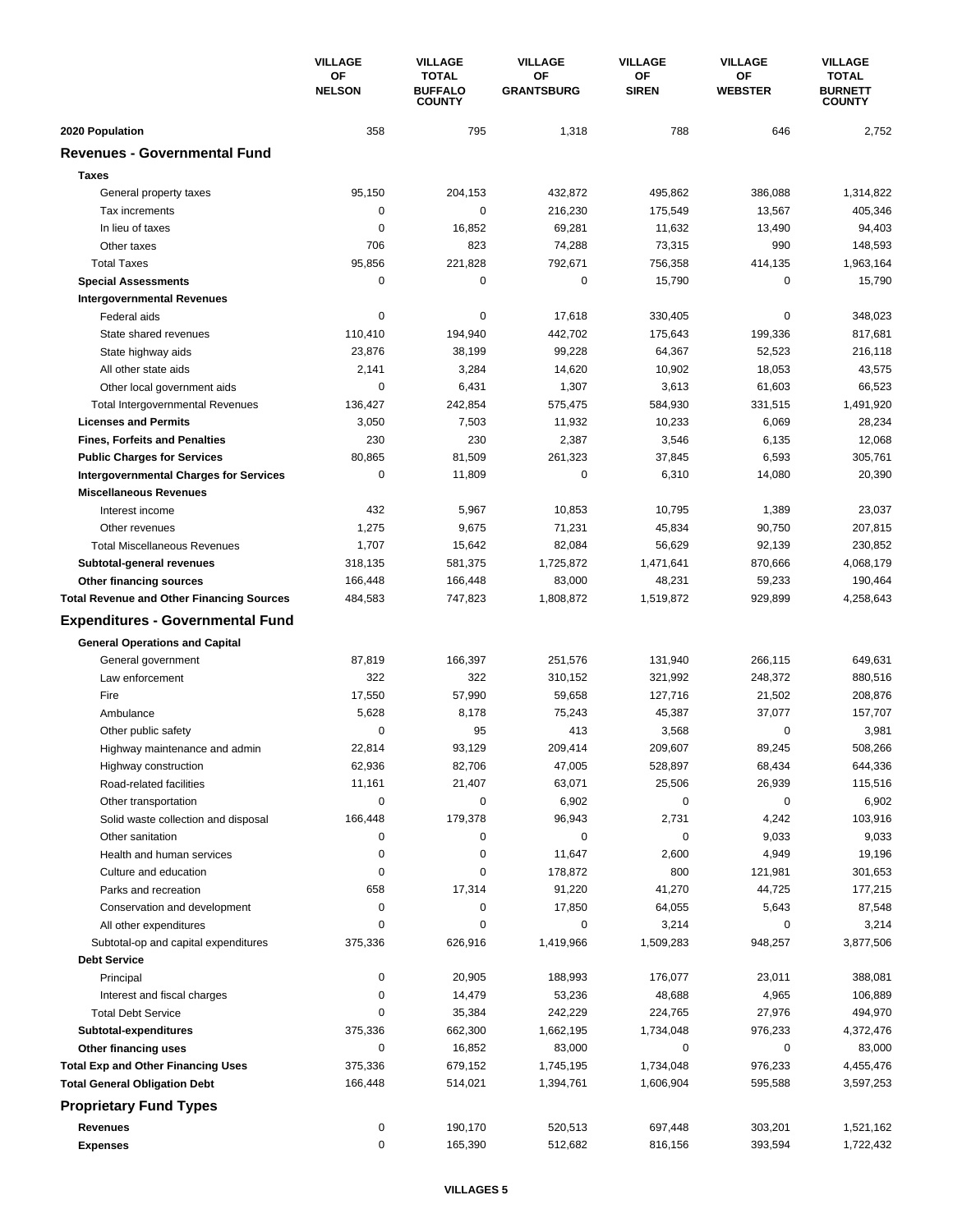|                                                  | <b>VILLAGE</b>       | <b>VILLAGE</b>                     | <b>VILLAGE</b>      | <b>VILLAGE</b>       | <b>VILLAGE</b>                          | <b>VILLAGE</b>             |
|--------------------------------------------------|----------------------|------------------------------------|---------------------|----------------------|-----------------------------------------|----------------------------|
|                                                  | ΟF<br><b>OSCEOLA</b> | <b>TOTAL</b><br><b>POLK COUNTY</b> | OF<br><b>ALMOND</b> | OF<br><b>AMHERST</b> | OF<br><b>AMHERST</b><br><b>JUNCTION</b> | OF<br><b>JUNCTION CITY</b> |
| 2020 Population                                  | 2,698                | 10,326                             | 424                 | 1,097                | 397                                     | 435                        |
| <b>Revenues - Governmental Fund</b>              |                      |                                    |                     |                      |                                         |                            |
| <b>Taxes</b>                                     |                      |                                    |                     |                      |                                         |                            |
| General property taxes                           | 1,484,804            | 4,752,258                          | 80,689              | 366,848              | 74,077                                  | 95,000                     |
| Tax increments                                   | 886,132              | 1,648,153                          | 0                   | 14,853               | $\mathbf 0$                             | 21,333                     |
| In lieu of taxes                                 | 133,482              | 237,101                            | 1,800               | 48,929               | 0                                       | 500                        |
| Other taxes                                      | 51,117               | 123,709                            | 106                 | 174                  | $\mathbf 0$                             | 1,060                      |
| <b>Total Taxes</b>                               | 2,555,535            | 6,761,221                          | 82,595              | 430,804              | 74,077                                  | 117,893                    |
| <b>Special Assessments</b>                       | 17,333               | 18,854                             | 0                   | 83,000               | 0                                       | $\mathbf 0$                |
| <b>Intergovernmental Revenues</b>                |                      |                                    |                     |                      |                                         |                            |
| Federal aids                                     | 6,614                | 219,764                            | 0                   | 0                    | 0                                       | 7,625                      |
| State shared revenues                            | 361,097              | 2,115,148                          | 103,110             | 141,062              | 23,844                                  | 149,004                    |
| State highway aids                               | 203,409              | 763,068                            | 18,347              | 56,893               | 9,583                                   | 19,211                     |
| All other state aids                             | 165,565              | 360,786                            | 11,860              | 51,448               | 2,229                                   | 2,654                      |
| Other local government aids                      | 0                    | 412,610                            | 0                   | 1,714                | 0                                       | $\mathbf 0$                |
| <b>Total Intergovernmental Revenues</b>          | 736,685              | 3,871,376                          | 133,317             | 251,117              | 35,656                                  | 178,494                    |
| <b>Licenses and Permits</b>                      | 104,152              | 197,010                            | 2,199               | 3,935                | 1,307                                   | 4,423                      |
| <b>Fines, Forfeits and Penalties</b>             | 24,184               | 46,679                             | 0                   | 0                    | $\mathbf 0$                             | $\Omega$                   |
| <b>Public Charges for Services</b>               | 393,358              | 605,874                            | 0                   | 49,007               | 23,360                                  | 42,100                     |
| <b>Intergovernmental Charges for Services</b>    | 141,232              | 456,118                            | 74,686              | $\mathbf 0$          | $\mathbf 0$                             | $\Omega$                   |
| <b>Miscellaneous Revenues</b>                    |                      |                                    |                     |                      |                                         |                            |
| Interest income                                  | 248                  | 47,799                             | 912                 | 12,358               | 283                                     | 1,700                      |
| Other revenues                                   | 404,924              | 732,953                            | 32,717              | 31,455               | 0                                       | 23,356                     |
| <b>Total Miscellaneous Revenues</b>              | 405,172              | 780,752                            | 33,629              | 43,813               | 283                                     | 25,056                     |
| Subtotal-general revenues                        | 4,377,651            | 12,737,884                         | 326,426             | 861,676              | 134,683                                 | 367,966                    |
| Other financing sources                          | 3,900,000            | 4,425,052                          | 0                   | 68,000               | 0                                       | 0                          |
| <b>Total Revenue and Other Financing Sources</b> | 8,277,651            | 17,162,936                         | 326,426             | 929,676              | 134,683                                 | 367,966                    |
| <b>Expenditures - Governmental Fund</b>          |                      |                                    |                     |                      |                                         |                            |
| <b>General Operations and Capital</b>            |                      |                                    |                     |                      |                                         |                            |
| General government                               | 406,813              | 1,776,632                          | 108,746             | 102,784              | 63,773                                  | 77,665                     |
| Law enforcement                                  | 700,799              | 2,418,081                          | 0                   | 3,193                | 0                                       | $\mathbf 0$                |
| Fire                                             | 812,375              | 1,796,790                          | 38,016              | 105,479              | 14,703                                  | 74,262                     |
| Ambulance                                        | 31,400               | 124,943                            | 0                   | 0                    | 0                                       | $\Omega$                   |
| Other public safety                              | 34,924               | 67,518                             | 0                   | 6,599                | 0                                       | $\Omega$                   |
| Highway maintenance and admin                    | 264,080              | 1,501,240                          | 101,263             | 63,831               | 4,730                                   | 89.060                     |
| Highway construction                             | 0                    | 469,162                            | 39,920              | 179,748              | 11,206                                  | 0                          |
| Road-related facilities                          | 28,590               | 177,987                            | 10,167              | 78,294               | 6,374                                   | 13,618                     |
| Other transportation                             | 106,915              | 106,915                            | 0                   | 0                    | 0                                       | $\Omega$                   |
| Solid waste collection and disposal              | 0                    | 204,262                            | 33,424              | 88,510               | 22,867                                  | 22,474                     |
| Other sanitation                                 | 18,038               | 18,066                             | 48,997              | 0                    | 0                                       | 0                          |
| Health and human services                        | $\mathbf 0$          | 13,114                             | 1,251               | 4,325                | 2,372                                   | 0                          |
| Culture and education                            | 317,786              | 1,169,510                          | 0                   | 35,712               | 0                                       | 0                          |
| Parks and recreation                             | 107,717              | 376,480                            | 1,481               | 48,813               | 0                                       | 36,331                     |
| Conservation and development                     | 62,600               | 568,406                            | 2,003               | 4,072                | 0                                       | 2,530                      |
| All other expenditures                           | 0                    | 0                                  | 0                   | 0                    | 0                                       |                            |
| Subtotal-op and capital expenditures             | 2,892,037            | 10,789,106                         | 385,268             | 721,360              | 126,025                                 | 315,940                    |
| <b>Debt Service</b>                              |                      |                                    |                     |                      |                                         |                            |
| Principal                                        | 4,556,642            | 5,435,831                          | 14,037              | 149,616              | 0                                       | 68,751                     |
| Interest and fiscal charges                      | 339,482              | 598,506                            | 6,114               | 27,904               | 0                                       | 9,948                      |
| <b>Total Debt Service</b>                        | 4,896,124            | 6,034,337                          | 20,151              | 177,520              | 0                                       | 78,699                     |
| Subtotal-expenditures                            | 7,788,161            | 16,823,443                         | 405,419             | 898,880              | 126,025                                 | 394,639                    |
| Other financing uses                             | 48,500               | 48,500                             | 0                   | 0                    | 0                                       | 0                          |
| <b>Total Exp and Other Financing Uses</b>        | 7,836,661            | 16,871,943                         | 405,419             | 898,880              | 126,025                                 | 394,639                    |
| <b>Total General Obligation Debt</b>             | 8,748,762            | 18,311,870                         | 190,423             | 1,103,429            | 0                                       | 303,181                    |
| <b>Proprietary Fund Types</b>                    |                      |                                    |                     |                      |                                         |                            |
| <b>Revenues</b>                                  | 1,888,835            | 6,567,335                          | 74,648              | 674,178              | $\pmb{0}$                               | 285,562                    |
| <b>Expenses</b>                                  | 1,588,772            | 7,163,008                          | 59,545              | 716,638              | 0                                       | 347,129                    |
|                                                  |                      |                                    |                     |                      |                                         |                            |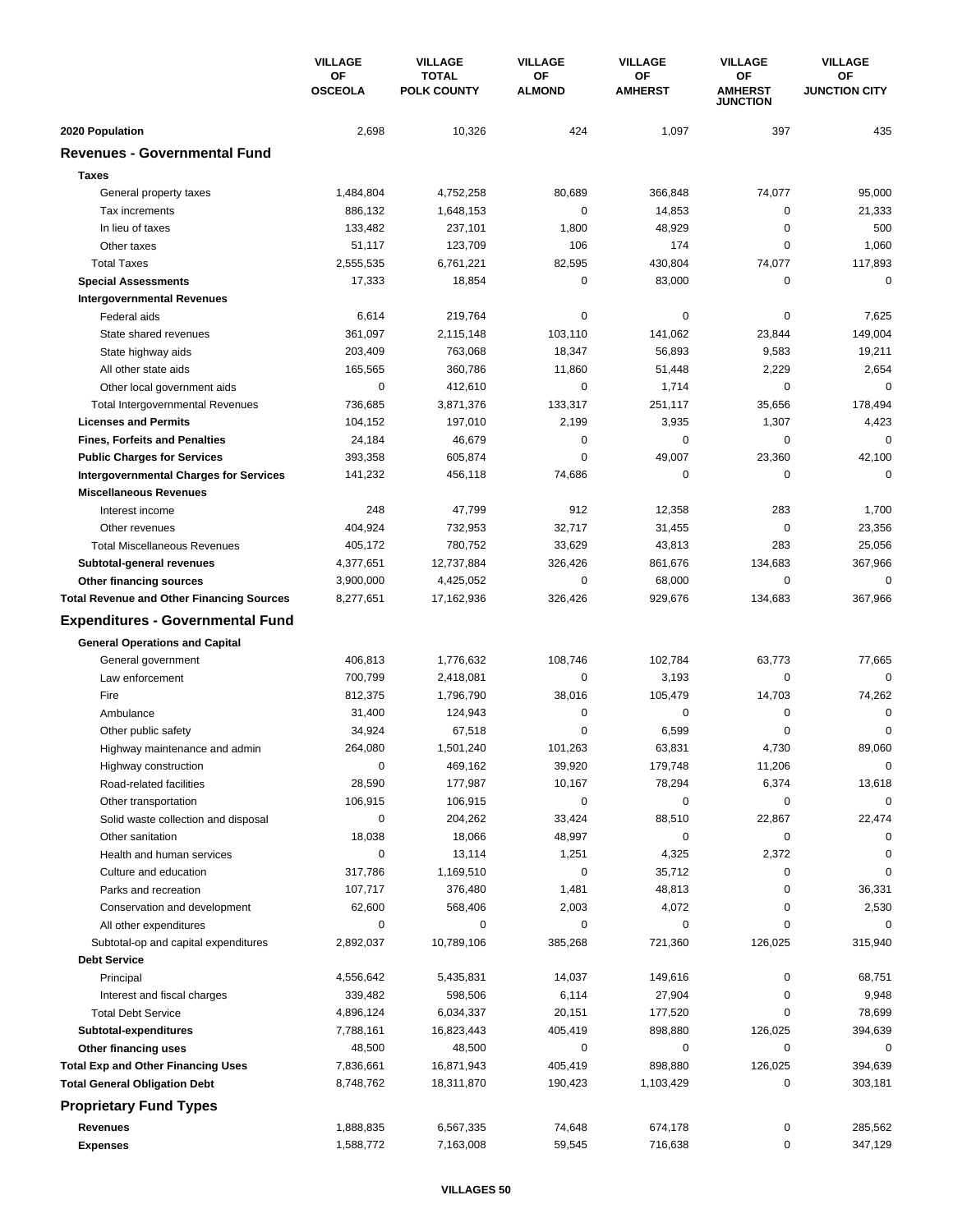|                                                  | <b>VILLAGE</b><br>OF<br><b>NELSONVILLE</b> | <b>VILLAGE</b>          | <b>VILLAGE</b>      | <b>VILLAGE</b>       | <b>VILLAGE</b>       | <b>VILLAGE</b>                                  |
|--------------------------------------------------|--------------------------------------------|-------------------------|---------------------|----------------------|----------------------|-------------------------------------------------|
|                                                  |                                            | OF<br><b>PARK RIDGE</b> | ΟF<br><b>PLOVER</b> | OF<br><b>ROSHOLT</b> | ΟF<br><b>WHITING</b> | <b>TOTAL</b><br><b>PORTAGE</b><br><b>COUNTY</b> |
| 2020 Population                                  | 161                                        | 499                     | 13,486              | 496                  | 1,678                | 18,673                                          |
| <b>Revenues - Governmental Fund</b>              |                                            |                         |                     |                      |                      |                                                 |
| <b>Taxes</b>                                     |                                            |                         |                     |                      |                      |                                                 |
| General property taxes                           | 11,640                                     | 184,440                 | 6,797,778           | 172,697              | 635,565              | 8,418,734                                       |
| Tax increments                                   | 0                                          | 0                       | 1.909.152           | 0                    | 28,143               | 1,973,481                                       |
| In lieu of taxes                                 | 0                                          | $\Omega$                | 73,622              | 1,750                | 83,869               | 210,470                                         |
| Other taxes                                      | 0                                          | 0                       | 237,894             | 0                    | $\mathbf 0$          | 239,234                                         |
| <b>Total Taxes</b>                               | 11,640                                     | 184,440                 | 9,018,446           | 174,447              | 747,577              | 10,841,919                                      |
| <b>Special Assessments</b>                       | 0                                          | 0                       | 0                   | 0                    | 0                    | 83,000                                          |
| <b>Intergovernmental Revenues</b>                |                                            |                         |                     |                      |                      |                                                 |
| Federal aids                                     | $\mathbf 0$                                | 10,495                  | 0                   | 8,222                | 62,279               | 88,621                                          |
| State shared revenues                            | 24,471                                     | 14,252                  | 684,789             | 90,941               | 99,022               | 1,330,495                                       |
| State highway aids                               | 4,126                                      | 23,325                  | 776,388             | 31,263               | 59,317               | 998,453                                         |
| All other state aids                             | 1,886                                      | 2,335                   | 1,157,650           | 1,051                | 8,334                | 1,239,447                                       |
| Other local government aids                      | 587                                        | 795                     | 38,350              | 800                  | 2,081                | 44,327                                          |
| <b>Total Intergovernmental Revenues</b>          | 31,070                                     | 51,202                  | 2,657,177           | 132,277              | 231,033              | 3,701,343                                       |
| <b>Licenses and Permits</b>                      | 899                                        | 10,169                  | 234,363             | 5,060                | 27,376               | 289,731                                         |
| <b>Fines, Forfeits and Penalties</b>             | 0                                          | 0                       | 43,134              | 0                    | 0                    | 43,134                                          |
| <b>Public Charges for Services</b>               | 12,539                                     | 60                      | 106,321             | 37,104               | 92,581               | 363,072                                         |
| <b>Intergovernmental Charges for Services</b>    | $\mathbf 0$                                | $\mathbf 0$             | 843,699             | 0                    | $\mathbf 0$          | 918,385                                         |
| <b>Miscellaneous Revenues</b>                    |                                            |                         |                     |                      |                      |                                                 |
| Interest income                                  | 16                                         | 1,689                   | 46,220              | 335                  | 2,511                | 66,024                                          |
| Other revenues                                   | 4,296                                      | 552                     | 1,093,287           | 639                  | 24,288               | 1,210,590                                       |
| <b>Total Miscellaneous Revenues</b>              | 4,312                                      | 2,241                   | 1,139,507           | 974                  | 26,799               | 1,276,614                                       |
| Subtotal-general revenues                        | 60,460                                     | 248,112                 | 14,042,647          | 349,862              | 1,125,366            | 17,517,198                                      |
| Other financing sources                          | 0                                          | 125,500                 | 14,170,000          | 0                    | 4,326                | 14,367,826                                      |
| <b>Total Revenue and Other Financing Sources</b> | 60,460                                     | 373,612                 | 28,212,647          | 349,862              | 1,129,692            | 31,885,024                                      |
| <b>Expenditures - Governmental Fund</b>          |                                            |                         |                     |                      |                      |                                                 |
| <b>General Operations and Capital</b>            |                                            |                         |                     |                      |                      |                                                 |
| General government                               | 27,163                                     | 146,215                 | 1,071,155           | 106,464              | 180,573              | 1,884,538                                       |
| Law enforcement                                  | 0                                          | 1,963                   | 3,053,532           | 0                    | $\mathbf 0$          | 3,058,688                                       |
| Fire                                             | 5,448                                      | 68,093                  | 1,070,563           | 9,866                | 223,972              | 1,610,402                                       |
| Ambulance                                        | 0                                          | 0                       | 595,832             | 6,260                | $\mathbf 0$          | 602,092                                         |
| Other public safety                              | 3,179                                      | 1,284                   | 233,397             | 0                    | 8,216                | 252,675                                         |
| Highway maintenance and admin                    | 24,495                                     | 155,969                 | 2,862,110           | 60,878               | 509,211              | 3,871,547                                       |
| Highway construction                             | 0                                          | $\pmb{0}$               | 2,902,683           | 0                    | 1,053                | 3,134,610                                       |
| Road-related facilities                          | 4,139                                      | 20,556                  | 231,606             | 9,940                | 57,756               | 432,450                                         |
| Other transportation                             | 0                                          | 0                       | 249,399             | 0                    | 3,067                | 252,466                                         |
| Solid waste collection and disposal              | 13,194                                     | 36,353                  | 600,622             | 37,018               | 91,403               | 945,865                                         |
| Other sanitation                                 | 0                                          | $\pmb{0}$               | 0                   | 1,646                | 0                    | 50,643                                          |
| Health and human services                        | 270                                        | 1,023                   | 38,657              | 1,188                | 5,227                | 54,313                                          |
| Culture and education                            | 0                                          | 0                       | 2,341               | 0                    | 0                    | 38,053                                          |
| Parks and recreation                             | 1,590                                      | 2,475                   | 807,248             | 12,580               | 7,910                | 918,428                                         |
| Conservation and development                     | 0                                          | 0                       | 994,793             | 0                    | 3,991                | 1,007,389                                       |
| All other expenditures                           | 0                                          | 0                       | 0                   | 0                    | 0                    | 0                                               |
| Subtotal-op and capital expenditures             | 79,478                                     | 433,931                 | 14,713,938          | 245,840              | 1,092,379            | 18,114,159                                      |
| <b>Debt Service</b>                              |                                            |                         |                     |                      |                      |                                                 |
| Principal                                        | 0                                          | 0                       | 6,817,709           | 67,426               | 282,693              | 7,400,232                                       |
| Interest and fiscal charges                      | 0                                          | 0                       | 812,624             | 26,609               | 37,695               | 920,894                                         |
| <b>Total Debt Service</b>                        | 0                                          | 0                       | 7,630,333           | 94,035               | 320,388              | 8,321,126                                       |
| Subtotal-expenditures                            | 79,478                                     | 433,931                 | 22,344,271          | 339,875              | 1,412,767            | 26,435,285                                      |
| Other financing uses                             | 0                                          | 0                       | 0                   | 0                    | 0                    | 0                                               |
| <b>Total Exp and Other Financing Uses</b>        | 79,478                                     | 433,931                 | 22,344,271          | 339,875              | 1,412,767            | 26,435,285                                      |
| <b>Total General Obligation Debt</b>             | 0                                          | 125,500                 | 22,911,509          | 749,369              | 1,058,899            | 26,442,310                                      |
| <b>Proprietary Fund Types</b>                    |                                            |                         |                     |                      |                      |                                                 |
| <b>Revenues</b>                                  | 0                                          | 0                       | 5,436,887           | 130,702              | 1,166,270            | 7,768,247                                       |
| <b>Expenses</b>                                  | 0                                          | 0                       | 5,597,361           | 91,152               | 892,781              | 7,704,606                                       |
|                                                  |                                            |                         |                     |                      |                      |                                                 |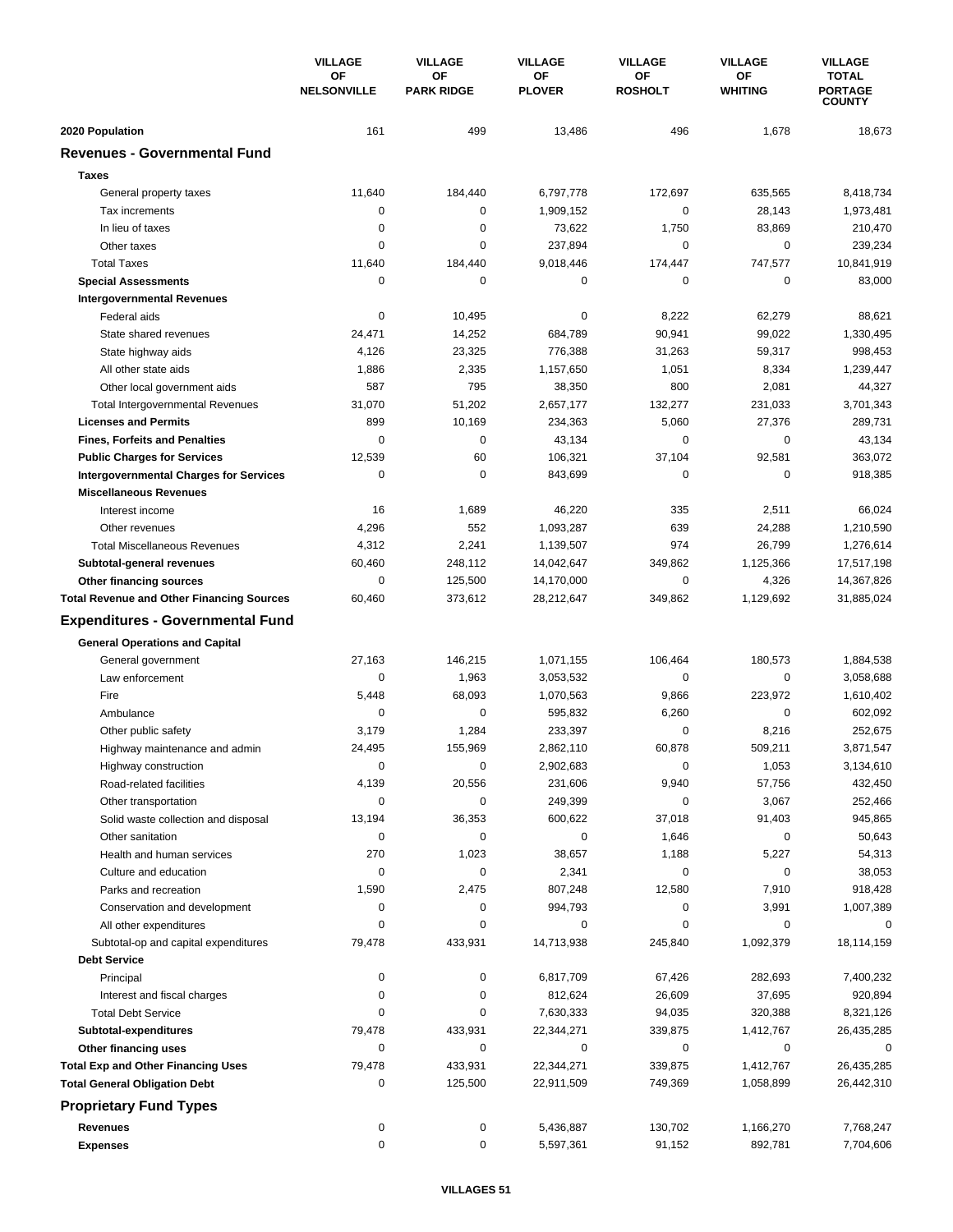|                                                  | <b>VILLAGE</b><br>OF<br><b>CATAWBA</b> | <b>VILLAGE</b><br><b>VILLAGE</b> | <b>VILLAGE</b>      | <b>VILLAGE</b>        | <b>VILLAGE</b>                      |                        |
|--------------------------------------------------|----------------------------------------|----------------------------------|---------------------|-----------------------|-------------------------------------|------------------------|
|                                                  |                                        |                                  | OF<br><b>KENNAN</b> | ΟF<br><b>PRENTICE</b> | <b>TOTAL</b><br><b>PRICE COUNTY</b> | OF<br><b>CALEDONIA</b> |
| 2020 Population                                  | 107                                    | 132                              | 642                 | 881                   | 25,131                              | 486                    |
| <b>Revenues - Governmental Fund</b>              |                                        |                                  |                     |                       |                                     |                        |
| <b>Taxes</b>                                     |                                        |                                  |                     |                       |                                     |                        |
| General property taxes                           | 6,700                                  | 6,100                            | 138,244             | 151,044               | 14,985,452                          | 203,106                |
| Tax increments                                   | 0                                      | 0                                | $\mathbf 0$         | $\pmb{0}$             | 655,284                             | $\mathbf 0$            |
| In lieu of taxes                                 | $\mathbf 0$                            | $\mathbf 0$                      | 28,321              | 28,321                | $\mathbf 0$                         | 0                      |
| Other taxes                                      | 25                                     | $\mathbf 0$                      | 4,881               | 4,906                 | 13,683                              | 0                      |
| <b>Total Taxes</b>                               | 6,725                                  | 6,100                            | 171,446             | 184,271               | 15,654,419                          | 203,106                |
| <b>Special Assessments</b>                       | 0                                      | 0                                | 0                   | 0                     | 463,452                             | $\mathbf 0$            |
| <b>Intergovernmental Revenues</b>                |                                        |                                  |                     |                       |                                     |                        |
| Federal aids                                     | 0                                      | 0                                | 0                   | 0                     | 2,814,311                           | 7,901                  |
| State shared revenues                            | 37,619                                 | 39,241                           | 198,023             | 274,883               | 989,766                             | 14,124                 |
| State highway aids                               | 22,049                                 | 11,931                           | 46,663              | 80,643                | 1,572,823                           | 6,731                  |
| All other state aids                             | 1,926                                  | 1,052                            | 14,265              | 17,243                | 570,541                             | 4,630                  |
| Other local government aids                      | 0                                      | 0                                | 4,495               | 4,495                 | 144,398                             | $\mathbf 0$            |
| <b>Total Intergovernmental Revenues</b>          | 61,594                                 | 52,224                           | 263,446             | 377,264               | 6,091,839                           | 33,386                 |
| <b>Licenses and Permits</b>                      | 500                                    | $-37$                            | 458                 | 921                   | 1,226,280                           | 4,018                  |
| <b>Fines, Forfeits and Penalties</b>             | $\mathbf 0$                            | 0                                | $\mathbf 0$         | $\mathbf 0$           | 336,157                             | 831                    |
| <b>Public Charges for Services</b>               | 8,670                                  | 4,019                            | 1,609               | 14,298                | 3,201,943                           | 19,737                 |
| <b>Intergovernmental Charges for Services</b>    | $\mathbf 0$                            | $\mathbf 0$                      | $\mathbf 0$         | $\mathbf 0$           | 1,227,588                           | $\mathbf 0$            |
| <b>Miscellaneous Revenues</b>                    |                                        |                                  |                     |                       |                                     |                        |
| Interest income                                  | 164                                    | 739                              | 11,167              | 12,070                | 346,464                             | 1,105                  |
| Other revenues                                   | 7,215                                  | 139                              | 52,296              | 59,650                | 844,388                             | 161,906                |
| <b>Total Miscellaneous Revenues</b>              | 7,379                                  | 878                              | 63,463              | 71,720                | 1,190,852                           | 163,011                |
| Subtotal-general revenues                        | 84,868                                 | 63,184                           | 500,422             | 648,474               | 29,392,530                          | 424,089                |
| Other financing sources                          | 0                                      | 0                                | 0                   | 0                     | 3,415,000                           | 0                      |
| <b>Total Revenue and Other Financing Sources</b> | 84,868                                 | 63,184                           | 500,422             | 648,474               | 32,807,530                          | 424,089                |
|                                                  |                                        |                                  |                     |                       |                                     |                        |
| <b>Expenditures - Governmental Fund</b>          |                                        |                                  |                     |                       |                                     |                        |
| <b>General Operations and Capital</b>            |                                        |                                  |                     |                       |                                     |                        |
| General government                               | 26,608                                 | 20,806                           | 111,077             | 158,491               | 5,896,422                           | 142,049                |
| Law enforcement                                  | 0                                      | 0                                | $\mathbf 0$         | 0                     | 4,604,108                           | 3,000                  |
| Fire                                             | 4,385                                  | 9,243                            | 83,918              | 97,546                | 5,707,520                           | 56,521                 |
| Ambulance                                        | 0                                      | 1,827                            | 11,850              | 13,677                | 0                                   | 0                      |
| Other public safety                              | 0                                      | 0                                | 0                   | 0                     | 287,628                             | 2,040                  |
| Highway maintenance and admin                    | 3,980                                  | 5,021                            | 68,724              | 77,725                | 2,589,132                           | 0                      |
| Highway construction                             | 0                                      | 0                                | 12,100              | 12,100                | 3,543,014                           | 0                      |
| Road-related facilities                          | 3,616                                  | 4,480                            | 17,151              | 25,247                | 145,069                             | 27,330                 |
| Other transportation                             | 0                                      | 0                                | 1,600               | 1,600                 | 32,900                              | $\mathbf 0$            |
| Solid waste collection and disposal              | 12,898                                 | 1,424                            | 1,293               | 15,615                | 1,646,000                           | 45,633                 |
| Other sanitation                                 | 3,238                                  | 1,968                            | 4,813               | 10,019                | 6,078                               | 0                      |
| Health and human services                        | 350                                    | 500                              | 0                   | 850                   | 3,630,626                           | 1,988                  |
| Culture and education                            | 0                                      | 0                                | 0                   | 0                     | 0                                   | 0                      |
| Parks and recreation                             | 4,824                                  | 0                                | 10,399              | 15,223                | 308,017                             |                        |
| Conservation and development                     | 0                                      | 0                                | 1,795               | 1,795                 | 194,537                             | $\Omega$               |
| All other expenditures                           | 2,119                                  | 3,338                            | 0                   | 5,457                 | 0                                   |                        |
| Subtotal-op and capital expenditures             | 62,018                                 | 48,607                           | 324,720             | 435,345               | 28,591,051                          | 278,561                |
| <b>Debt Service</b>                              |                                        |                                  |                     |                       |                                     |                        |
| Principal                                        | 0                                      | $\pmb{0}$                        | 74,310              | 74,310                | 1,561,602                           | 62,294                 |
| Interest and fiscal charges                      | 0                                      | 0                                | 26,026              | 26,026                | 1,691,481                           | 0                      |
| <b>Total Debt Service</b>                        | 0                                      | 0                                | 100,336             | 100,336               | 3,253,083                           | 62,294                 |
| Subtotal-expenditures                            | 62,018                                 | 48,607                           | 425,056             | 535,681               | 31,844,134                          | 340,855                |
| Other financing uses                             | 0                                      | 0                                | 0                   | 0                     | 4,151,921                           | 0                      |
| <b>Total Exp and Other Financing Uses</b>        | 62,018                                 | 48,607                           | 425,056             | 535,681               | 35,996,055                          | 340,855                |
| <b>Total General Obligation Debt</b>             | 0                                      | 0                                | 756,183             | 756,183               | 60,191,322                          | 393,190                |
| <b>Proprietary Fund Types</b>                    |                                        |                                  |                     |                       |                                     |                        |
| <b>Revenues</b>                                  | 0                                      | 0                                | 498,747             | 498,747               | 16,503,680                          | 0                      |
| <b>Expenses</b>                                  | 0                                      | $\pmb{0}$                        | 495,442             | 495,442               | 12,778,104                          | 0                      |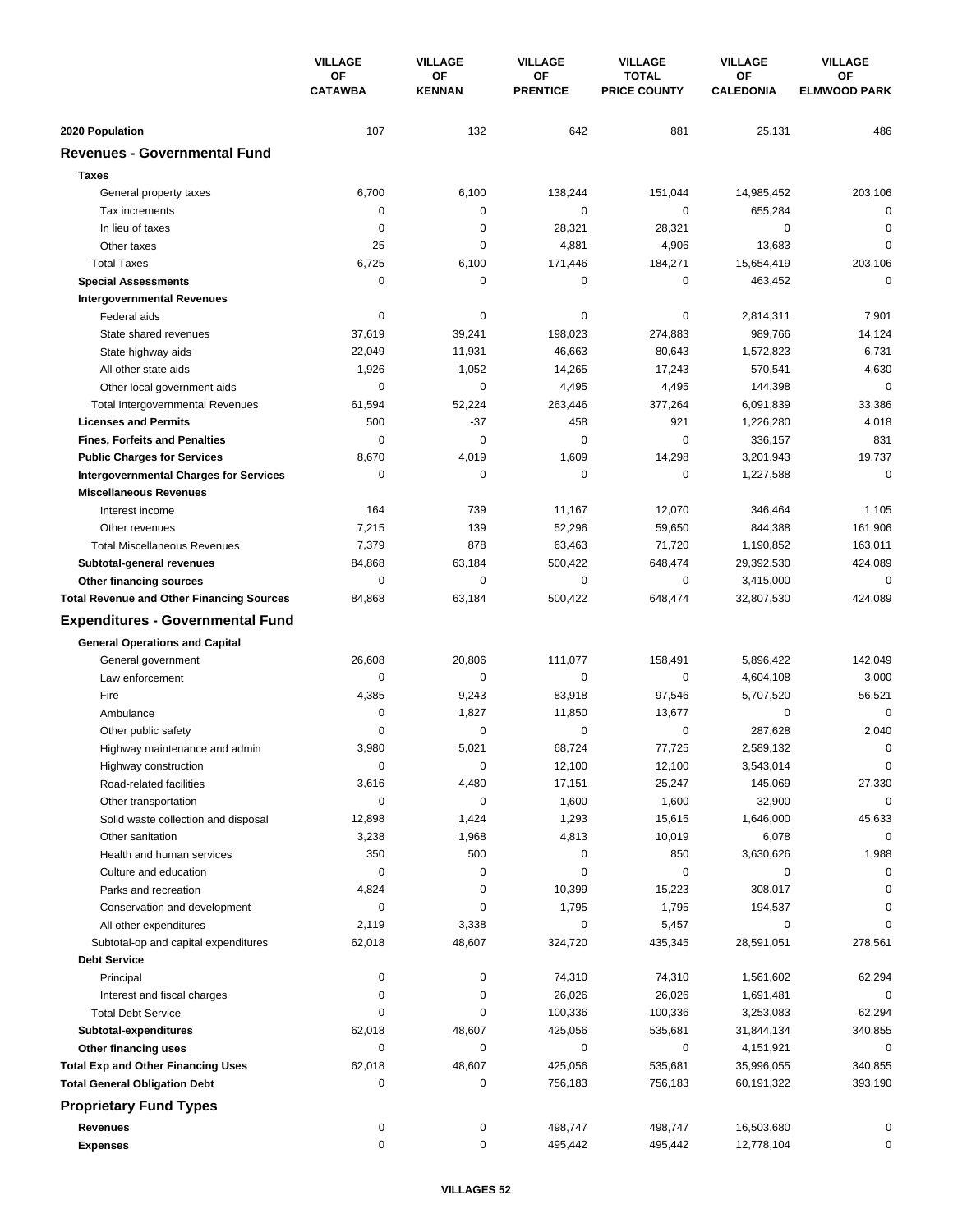|                                                  | <b>VILLAGE</b><br>OF<br><b>MOUNT</b><br><b>PLEASANT</b> | <b>VILLAGE</b>         | <b>VILLAGE</b>       | <b>VILLAGE</b>         | <b>VILLAGE</b>          | <b>VILLAGE</b>           |
|--------------------------------------------------|---------------------------------------------------------|------------------------|----------------------|------------------------|-------------------------|--------------------------|
|                                                  |                                                         | OF<br><b>NORTH BAY</b> | ΟF<br><b>RAYMOND</b> | ОF<br><b>ROCHESTER</b> | OF<br><b>STURTEVANT</b> | ΟF<br><b>UNION GROVE</b> |
| 2020 Population                                  | 26,922                                                  | 236                    | 4,015                | 3,854                  | 6,633                   | 5,227                    |
| <b>Revenues - Governmental Fund</b>              |                                                         |                        |                      |                        |                         |                          |
| <b>Taxes</b>                                     |                                                         |                        |                      |                        |                         |                          |
| General property taxes                           | 20,484,745                                              | 277,787                | 1,091,998            | 1,040,685              | 4,275,632               | 1,858,160                |
| Tax increments                                   | 4,872,069                                               | $\mathbf 0$            | 0                    | 0                      | 361,003                 | 576,720                  |
| In lieu of taxes                                 | 0                                                       | $\mathbf 0$            | 0                    | 0                      | $\mathbf 0$             | 203,309                  |
| Other taxes                                      | 816,647                                                 | $\mathbf 0$            | 0                    | 6,535                  | $\mathbf 0$             | 13,210                   |
| <b>Total Taxes</b>                               | 26,173,461                                              | 277,787                | 1,091,998            | 1,047,220              | 4,636,635               | 2,651,399                |
| <b>Special Assessments</b>                       | 55,277                                                  | 0                      | 0                    | 0                      | 88,074                  | 0                        |
| <b>Intergovernmental Revenues</b>                |                                                         |                        |                      |                        |                         |                          |
| Federal aids                                     | 28,287                                                  | 0                      | 0                    | 62,543                 | 0                       | 121,050                  |
| State shared revenues                            | 1,240,957                                               | 1,780                  | 69,698               | 71,264                 | 1,075,235               | 490,412                  |
| State highway aids                               | 1,429,732                                               | 14,634                 | 170,135              | 103,363                | 459,592                 | 207,888                  |
| All other state aids                             | 824,629                                                 | 3,154                  | 30,362               | 27,266                 | 398,523                 | 27,685                   |
| Other local government aids                      | 14,004                                                  | $\mathbf 0$            | 0                    | 44,503                 | $\mathbf 0$             | 144,640                  |
| <b>Total Intergovernmental Revenues</b>          | 3,537,609                                               | 19,568                 | 270,195              | 308,939                | 1,933,350               | 991,675                  |
| <b>Licenses and Permits</b>                      | 5,163,241                                               | 6,862                  | 255,786              | 168,070                | 524,426                 | 254,949                  |
| <b>Fines, Forfeits and Penalties</b>             | 599,707                                                 | 0                      | 26,939               | 9,254                  | 218,562                 | 28,759                   |
| <b>Public Charges for Services</b>               | 4,113,822                                               | $\mathbf 0$            | 129,204              | 387,541                | 418,809                 | 51,666                   |
| <b>Intergovernmental Charges for Services</b>    | 1,686,851                                               | $\mathbf 0$            | 0                    | 47,955                 | 15,000                  | 37,263                   |
| <b>Miscellaneous Revenues</b>                    |                                                         |                        |                      |                        |                         |                          |
| Interest income                                  | 868,882                                                 | 1,542                  | 11,356               | 10,017                 | 40,149                  | 19,536                   |
| Other revenues                                   | 996,422                                                 | $\mathbf 0$            | 269,826              | 11,101                 | 53,696                  | 248,089                  |
| <b>Total Miscellaneous Revenues</b>              | 1,865,304                                               | 1,542                  | 281,182              | 21,118                 | 93,845                  | 267,625                  |
| Subtotal-general revenues                        | 43,195,272                                              | 305,759                | 2,055,304            | 1,990,097              | 7,928,701               | 4,283,336                |
| Other financing sources                          | 5,174,191                                               | $\mathbf 0$            | 0                    | 0                      | 0                       | 6,595,000                |
| <b>Total Revenue and Other Financing Sources</b> | 48,369,463                                              | 305,759                | 2,055,304            | 1,990,097              | 7,928,701               | 10,878,336               |
| <b>Expenditures - Governmental Fund</b>          |                                                         |                        |                      |                        |                         |                          |
| <b>General Operations and Capital</b>            |                                                         |                        |                      |                        |                         |                          |
| General government                               | 4,626,368                                               | 74,311                 | 449,527              | 330,291                | 1,416,567               | 716,188                  |
| Law enforcement                                  | 8,149,541                                               | 24,694                 | 8,550                | 113,705                | 1,659,954               | 444,671                  |
| Fire                                             | 10,786,486                                              | 33,583                 | 231,690              | 210,417                | 965,441                 | 975,640                  |
| Ambulance                                        | 0                                                       | $\mathbf 0$            | 65,397               | 0                      | 648,474                 | 0                        |
| Other public safety                              | 777,806                                                 | 1,160                  | 75,958               | 50,066                 | 58,723                  | 93,873                   |
| Highway maintenance and admin                    | 2,317,980                                               | 41,764                 | 429,913              | 192,506                | 456,038                 | 410,200                  |
| Highway construction                             | 8,496,228                                               | 0                      | 405,454              | 27,812                 | 849,720                 | 1,321,277                |
| Road-related facilities                          | 2,248,629                                               | 5,225                  | 2,164                | 35,385                 | 617,219                 | 43,489                   |
| Other transportation                             | 238,500                                                 | 0                      | 0                    | 0                      | 0                       | 0                        |
| Solid waste collection and disposal              | 1,374,699                                               | 20,851                 | 0                    | 267,791                | 324,084                 | 226,234                  |
| Other sanitation                                 | 0                                                       | 49,004                 | 0                    | 0                      | 6,008                   | $\mathbf 0$              |
| Health and human services                        | 229,454                                                 | 2,036                  | 32,457               | 93,486                 | 41,989                  | 47,259                   |
| Culture and education                            | 0                                                       | 0                      | 0                    | 156,173                | 1,794                   | 302,580                  |
| Parks and recreation                             | 414,667                                                 | 0                      | 3,798                | 13,537                 | 108,203                 | 305,152                  |
| Conservation and development                     | 56,364,125                                              | 0                      | 3,445                | 49,301                 | 37,715                  | 1,412,281                |
| All other expenditures                           | 0                                                       | 0                      | 0                    | 0                      | 0                       | 0                        |
| Subtotal-op and capital expenditures             | 96,024,483                                              | 252,628                | 1,708,353            | 1,540,470              | 7,191,929               | 6,298,844                |
| <b>Debt Service</b>                              |                                                         |                        |                      |                        |                         |                          |
| Principal                                        | 3,630,000                                               | 0                      | 109,592              | 178,704                | 1,255,074               | 762,874                  |
| Interest and fiscal charges                      | 10,184,377                                              | 0                      | 18,820               | 69,036                 | 357,992                 | 367,916                  |
| <b>Total Debt Service</b>                        | 13,814,377                                              | 0                      | 128,412              | 247,740                | 1,613,066               | 1,130,790                |
| Subtotal-expenditures                            | 109,838,860                                             | 252,628                | 1,836,765            | 1,788,210              | 8,804,995               | 7,429,634                |
| Other financing uses                             | 0                                                       | 0                      | 0                    | 0                      | 259,421                 | 122,617                  |
| <b>Total Exp and Other Financing Uses</b>        | 109,838,860                                             | 252,628                | 1,836,765            | 1,788,210              | 9,064,416               | 7,552,251                |
| <b>Total General Obligation Debt</b>             | 242,682,000                                             | 0                      | 494,061              | 2,466,169              | 14,434,084              | 13,667,068               |
| <b>Proprietary Fund Types</b>                    |                                                         |                        |                      |                        |                         |                          |
| Revenues                                         | 8,204,816                                               | 0                      | 0                    | 454,354                | 2,534,753               | 2,796,529                |
| <b>Expenses</b>                                  | 9,214,198                                               | 0                      | 0                    | 419,996                | 1,613,531               | 2,853,248                |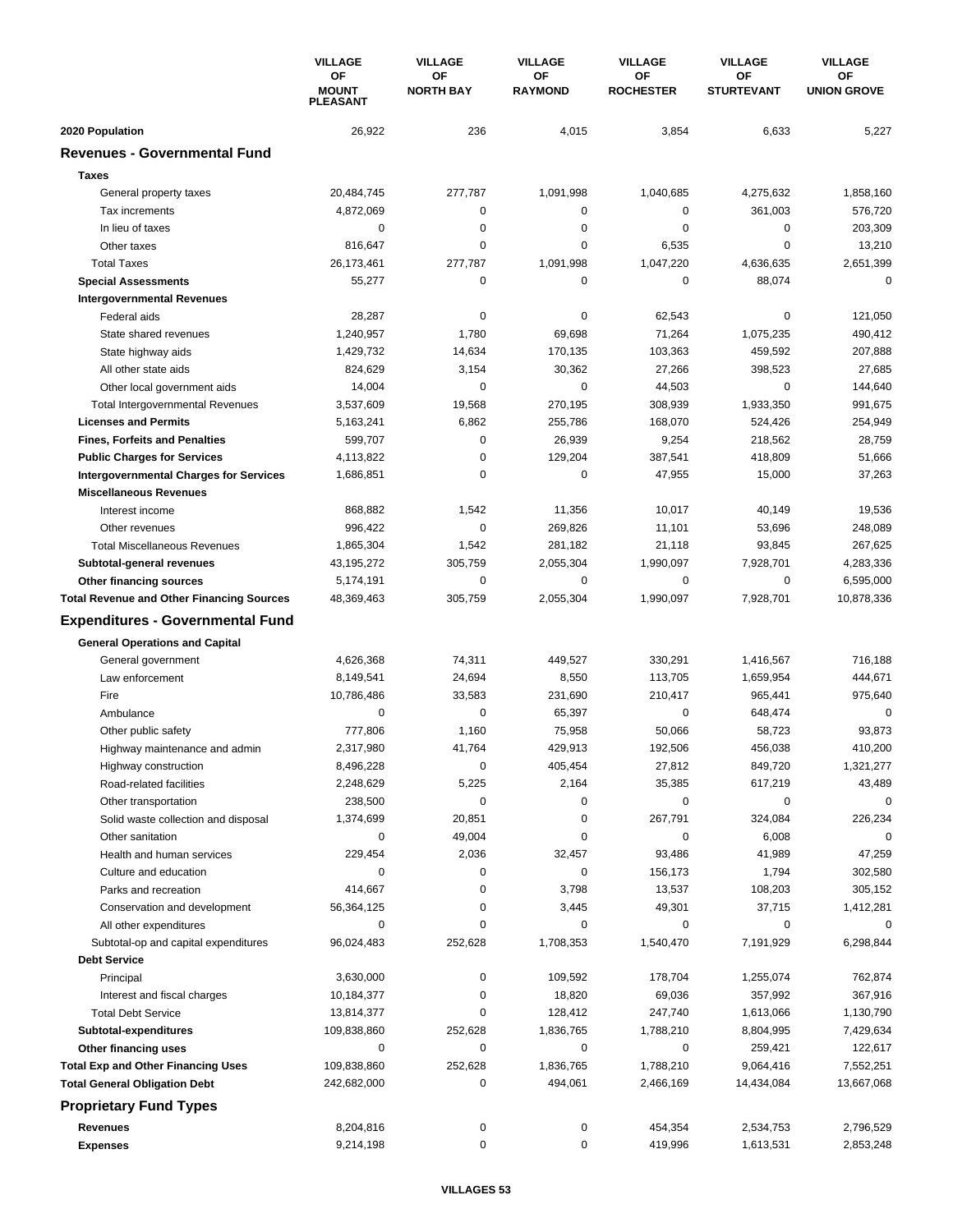|                                                  | <b>VILLAGE</b><br>ΟF<br><b>WATERFORD</b> | <b>VILLAGE</b><br><b>VILLAGE</b> | <b>VILLAGE</b>         | <b>VILLAGE</b>                       | <b>VILLAGE</b>    |                        |
|--------------------------------------------------|------------------------------------------|----------------------------------|------------------------|--------------------------------------|-------------------|------------------------|
|                                                  |                                          | ΟF<br><b>WIND POINT</b>          | ΟF<br><b>YORKVILLE</b> | <b>TOTAL</b><br><b>RACINE COUNTY</b> | OF<br><b>BOAZ</b> | ΟF<br><b>CAZENOVIA</b> |
| 2020 Population                                  | 5,664                                    | 1,676                            | 3,147                  | 82,991                               | 155               | 315                    |
| <b>Revenues - Governmental Fund</b>              |                                          |                                  |                        |                                      |                   |                        |
| <b>Taxes</b>                                     |                                          |                                  |                        |                                      |                   |                        |
| General property taxes                           | 2,430,740                                | 1,113,927                        | 1,086,630              | 48,848,862                           | 13,106            | 121,715                |
| Tax increments                                   | 800,576                                  | 0                                | $\mathbf 0$            | 7,265,652                            | 0                 | 0                      |
| In lieu of taxes                                 | 219,479                                  | 21,396                           | 17,714                 | 461,898                              | $\mathbf 0$       | $\mathbf 0$            |
| Other taxes                                      | 92,787                                   | 0                                | 60,895                 | 1,003,757                            | 29                | 818                    |
| <b>Total Taxes</b>                               | 3,543,582                                | 1,135,323                        | 1,165,239              | 57,580,169                           | 13,135            | 122,533                |
| <b>Special Assessments</b>                       | 9,995                                    | 0                                | 0                      | 616,798                              | 0                 | $\mathbf 0$            |
| <b>Intergovernmental Revenues</b>                |                                          |                                  |                        |                                      |                   |                        |
| Federal aids                                     | 0                                        | 5,783                            | 30,973                 | 3,070,848                            | 0                 | 5,121                  |
| State shared revenues                            | 200,318                                  | 28,337                           | 82,649                 | 4,264,540                            | 57,071            | 81,746                 |
| State highway aids                               | 225,367                                  | 37,030                           | 126,127                | 4,353,422                            | 5,782             | 16,289                 |
| All other state aids                             | 99,182                                   | 21,193                           | 34,631                 | 2,041,796                            | 849               | 2,953                  |
| Other local government aids                      | 373,454                                  | 0                                | 16,000                 | 736,999                              | 834               | $\mathbf 0$            |
| <b>Total Intergovernmental Revenues</b>          | 898,321                                  | 92,343                           | 290,380                | 14,467,605                           | 64,536            | 106,109                |
| <b>Licenses and Permits</b>                      | 393,085                                  | 57,048                           | 288,041                | 8,341,806                            | 128               | 0                      |
| <b>Fines, Forfeits and Penalties</b>             | 65,282                                   | 146,721                          | 1,129                  | 1,433,341                            | 0                 | $\Omega$               |
| <b>Public Charges for Services</b>               | 694,857                                  | 7,415                            | 50,361                 | 9,075,355                            | 1,507             | 8,388                  |
| <b>Intergovernmental Charges for Services</b>    | 24,250                                   | 24,694                           | 0                      | 3,063,601                            | $\mathbf 0$       | $\mathbf 0$            |
| <b>Miscellaneous Revenues</b>                    |                                          |                                  |                        |                                      |                   |                        |
| Interest income                                  | 80,332                                   | 10,082                           | 13,942                 | 1,403,407                            | 783               | 79                     |
| Other revenues                                   | 118,369                                  | 44,733                           | 14,390                 | 2,762,920                            | 1,092             | 10,966                 |
| <b>Total Miscellaneous Revenues</b>              | 198,701                                  | 54,815                           | 28,332                 | 4,166,327                            | 1,875             | 11,045                 |
| Subtotal-general revenues                        | 5,828,073                                | 1,518,359                        | 1,823,482              | 98,745,002                           | 81,181            | 248,075                |
| Other financing sources                          | 13,722,644                               | 0                                | 0                      | 28,906,835                           | $\mathbf 0$       | 0                      |
| <b>Total Revenue and Other Financing Sources</b> | 19,550,717                               | 1,518,359                        | 1,823,482              | 127,651,837                          | 81,181            | 248,075                |
| <b>Expenditures - Governmental Fund</b>          |                                          |                                  |                        |                                      |                   |                        |
|                                                  |                                          |                                  |                        |                                      |                   |                        |
| <b>General Operations and Capital</b>            |                                          |                                  |                        |                                      |                   |                        |
| General government<br>Law enforcement            | 869,337                                  | 373,295                          | 449,757                | 15,344,112<br>15,608,400             | 32,910<br>0       | 70,722<br>$\mathbf 0$  |
| Fire                                             | 363,073                                  | 220,347                          | 16,757                 |                                      |                   |                        |
| Ambulance                                        | 400,220<br>467,521                       | 265,895<br>0                     | 206,584<br>0           | 19,839,997<br>1,181,392              | 1,420<br>680      | 36,719<br>5,121        |
| Other public safety                              | 137,705                                  | 16,675                           | 168,426                | 1,670,060                            | 0                 | 2,597                  |
| Highway maintenance and admin                    | 348,313                                  | 134,450                          | 207,829                | 7,128,125                            | 10,000            | 62,128                 |
| Highway construction                             | 2,937,643                                | 454,119                          | 440,149                | 18,475,416                           | 0                 | 0                      |
| Road-related facilities                          | 98,417                                   | 461                              | 13,407                 | 3,236,795                            | 5,071             | 5,717                  |
| Other transportation                             | 0                                        | 0                                | 0                      | 271,400                              | 0                 | $\mathbf 0$            |
| Solid waste collection and disposal              | 324,688                                  | 138,817                          | 153,656                | 4,522,453                            | 9,362             | 23,453                 |
| Other sanitation                                 | 150,718                                  | $\pmb{0}$                        | 323                    | 212,131                              | 0                 | 0                      |
| Health and human services                        | 42,007                                   | 4,238                            | 25,943                 | 4,151,483                            | 0                 | 871                    |
| Culture and education                            | 747,864                                  | 68,565                           | 0                      | 1,276,976                            | 0                 | 0                      |
| Parks and recreation                             | 452,752                                  | 143,986                          | 16,000                 | 1,766,112                            | 13,874            | 26,970                 |
| Conservation and development                     | 1,339,808                                | 26,581                           | 321,983                | 59,749,776                           | 0                 | 40,493                 |
| All other expenditures                           | 0                                        | 0                                | 0                      | 0                                    | 241               | $\Omega$               |
| Subtotal-op and capital expenditures             | 8,680,066                                | 1,847,429                        | 2,020,814              | 154,434,628                          | 73,558            | 274,791                |
| <b>Debt Service</b>                              |                                          |                                  |                        |                                      |                   |                        |
| Principal                                        | 6,929,932                                | 0                                | 0                      | 14,490,072                           | 0                 | 23,586                 |
| Interest and fiscal charges                      | 470,550                                  | 0                                | 0                      | 13,160,172                           | 0                 | 18,550                 |
| <b>Total Debt Service</b>                        | 7,400,482                                | 0                                | 0                      | 27,650,244                           | 0                 | 42,136                 |
| Subtotal-expenditures                            | 16,080,548                               | 1,847,429                        | 2,020,814              | 182,084,872                          | 73,558            | 316,927                |
| Other financing uses                             | 0                                        | 0                                | 592,304                | 5,126,263                            | 0                 | 0                      |
| <b>Total Exp and Other Financing Uses</b>        | 16,080,548                               | 1,847,429                        | 2,613,118              | 187,211,135                          | 73,558            | 316,927                |
| <b>Total General Obligation Debt</b>             | 18,735,000                               | 0                                | 55,096                 | 353,117,990                          | 0                 | 668,911                |
| <b>Proprietary Fund Types</b>                    |                                          |                                  |                        |                                      |                   |                        |
|                                                  |                                          |                                  |                        |                                      |                   |                        |
| Revenues                                         | 2,057,581                                | 457,791                          | 1,314,399              | 34,323,903                           | 41,006            | 196,129                |
| <b>Expenses</b>                                  | 2,564,195                                | 426,744                          | 692,137                | 30,562,153                           | 21,093            | 161,142                |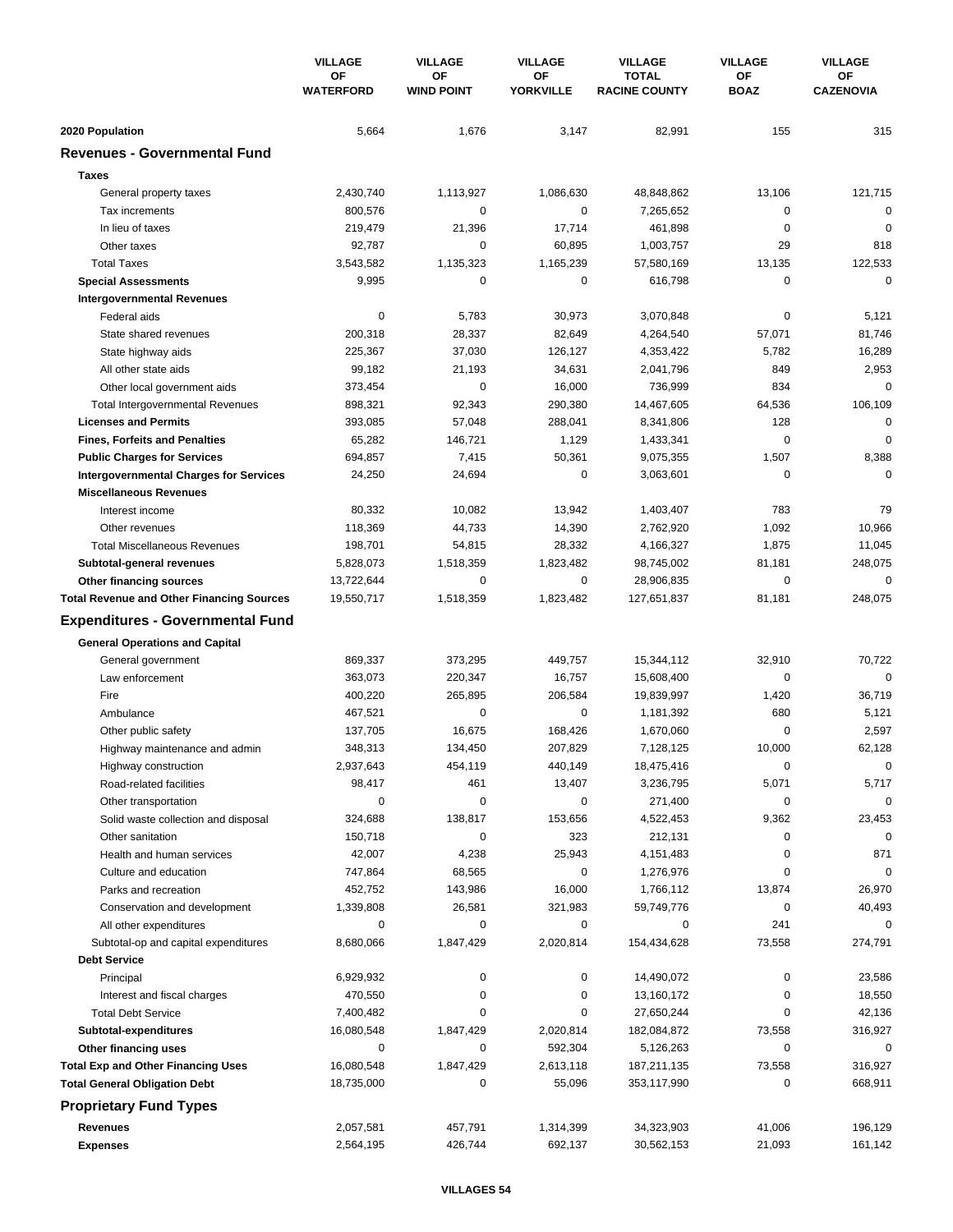|                                                  | <b>VILLAGE</b>         | <b>VILLAGE</b>     | <b>VILLAGE</b>    | <b>VILLAGE</b>                                   | <b>VILLAGE</b>       | <b>VILLAGE</b>         |
|--------------------------------------------------|------------------------|--------------------|-------------------|--------------------------------------------------|----------------------|------------------------|
|                                                  | ΟF<br><b>LONE ROCK</b> | OF<br><b>VIOLA</b> | ΟF<br><b>YUBA</b> | <b>TOTAL</b><br><b>RICHLAND</b><br><b>COUNTY</b> | OF<br><b>CLINTON</b> | OF<br><b>FOOTVILLE</b> |
| 2020 Population                                  | 879                    | 682                | 70                | 2,101                                            | 2,097                | 825                    |
| <b>Revenues - Governmental Fund</b>              |                        |                    |                   |                                                  |                      |                        |
| <b>Taxes</b>                                     |                        |                    |                   |                                                  |                      |                        |
| General property taxes                           | 132,012                | 75,500             | 8,078             | 350,411                                          | 1,454,870            | 347,351                |
| Tax increments                                   | $\mathbf 0$            | 67,851             | 0                 | 67,851                                           | 0                    | 302,703                |
| In lieu of taxes                                 | $\mathbf 0$            | 74,535             | 0                 | 74,535                                           | 100,294              | 60,807                 |
| Other taxes                                      | 1,762                  | 5,115              | 0                 | 7,724                                            | 1,304                | 0                      |
| <b>Total Taxes</b>                               | 133,774                | 223,001            | 8,078             | 500,521                                          | 1,556,468            | 710,861                |
| <b>Special Assessments</b>                       | 0                      | 0                  | 4,288             | 4,288                                            | 0                    | 0                      |
| <b>Intergovernmental Revenues</b>                |                        |                    |                   |                                                  |                      |                        |
| Federal aids                                     | 3,495                  | 0                  | 0                 | 8,616                                            | 0                    | 0                      |
| State shared revenues                            | 138,118                | 282,197            | 9,491             | 568,623                                          | 339,725              | 127,762                |
| State highway aids                               | 27,515                 | 31,829             | 2,707             | 84,122                                           | 132,999              | 40,765                 |
| All other state aids                             | 1,618                  | 168,793            | 142               | 174,355                                          | 64,177               | 24,659                 |
| Other local government aids                      | 10,664                 | 31,036             | 421               | 42,955                                           | 48,111               | $\mathbf 0$            |
| <b>Total Intergovernmental Revenues</b>          | 181,410                | 513,855            | 12,761            | 878,671                                          | 585,012              | 193,186                |
| <b>Licenses and Permits</b>                      | 46,299                 | 2,448              | 773               | 49,648                                           | 37,130               | 22,715                 |
| <b>Fines, Forfeits and Penalties</b>             | 0                      | 5,088              | 0                 | 5,088                                            | 20,174               | 1,984                  |
| <b>Public Charges for Services</b>               | 108,373                | 63,348             | 5,759             | 187,375                                          | 49,002               | 77,047                 |
| <b>Intergovernmental Charges for Services</b>    | 8,107                  | 35,681             | 0                 | 43,788                                           | $\mathbf 0$          | $\mathbf 0$            |
| <b>Miscellaneous Revenues</b>                    |                        |                    |                   |                                                  |                      |                        |
| Interest income                                  | 10,773                 | 21,557             | 1,976             | 35,168                                           | 20,665               | 3,909                  |
| Other revenues                                   | 58,221                 | 78,861             | 11,060            | 160,200                                          | 32,197               | 13,591                 |
| <b>Total Miscellaneous Revenues</b>              | 68,994                 | 100,418            | 13,036            | 195,368                                          | 52,862               | 17,500                 |
| Subtotal-general revenues                        | 546,957                | 943,839            | 44,695            | 1,864,747                                        | 2,300,648            | 1,023,293              |
| Other financing sources                          | 0                      | 282,305            | 0                 | 282,305                                          | 18,748               | 0                      |
| <b>Total Revenue and Other Financing Sources</b> | 546,957                | 1,226,144          | 44,695            | 2,147,052                                        | 2,319,396            | 1,023,293              |
| <b>Expenditures - Governmental Fund</b>          |                        |                    |                   |                                                  |                      |                        |
|                                                  |                        |                    |                   |                                                  |                      |                        |
| <b>General Operations and Capital</b>            |                        |                    |                   |                                                  |                      |                        |
| General government                               | 143,980                | 138,858            | 14,479            | 400,949                                          | 461,475              | 185,022                |
| Law enforcement                                  | 9,882                  | 58,107             | 0                 | 67,989                                           | 556,476              | 53,746                 |
| Fire                                             | 61,689                 | 228,508            | 1,418             | 329,754                                          | 194,720              | 197,470                |
| Ambulance                                        | 50,167                 | 6,347              | 170               | 62,485                                           | 0                    | 0                      |
| Other public safety                              | 0                      | 33,965             | 0                 | 36,562                                           | 12,230               | 15,255                 |
| Highway maintenance and admin                    | 120,068                | 91,761             | 2,972             | 286,929                                          | 253,985              | 110,217                |
| Highway construction                             | 0                      | 143,139            | 0                 | 143,139                                          | 520,146              | 42,238                 |
| Road-related facilities                          | 13,739                 | 14,799             | 1,311             | 40,637                                           | 25,523               | 27,952                 |
| Other transportation                             | $\mathbf 0$            | 0                  | 0                 | 0                                                | 0                    | $\mathbf 0$            |
| Solid waste collection and disposal              | 58,367                 | 42,434             | 0                 | 133,616                                          | 115,555              | 71,017                 |
| Other sanitation                                 | 0                      | 1,332              | 330               | 1,662                                            | $\mathbf 0$          | 259                    |
| Health and human services                        | 0                      | 22,076             | 0                 | 22,947                                           | 6,877                | 1,500                  |
| Culture and education                            | 33,506                 | 89,326             | 0                 | 122,832                                          | 141,997              | 0                      |
| Parks and recreation                             | 12,840                 | 29,328             | 0                 | 83,012                                           | 22,242               | 23,423                 |
| Conservation and development                     | 0                      | 219,212            | 0                 | 259,705                                          | 5,965                | 17,965                 |
| All other expenditures                           | 0                      | 0                  | 0                 | 241                                              | 0                    | 0                      |
| Subtotal-op and capital expenditures             | 504,238                | 1,119,192          | 20,680            | 1,992,459                                        | 2,317,191            | 746,064                |
| <b>Debt Service</b>                              |                        |                    |                   |                                                  |                      |                        |
| Principal                                        | 13,823                 | 33,123             | 5,470             | 76,002                                           | 169,209              | 176,372                |
| Interest and fiscal charges                      | 3,041                  | 4,333              | 61                | 25,985                                           | 144,438              | 28,566                 |
| <b>Total Debt Service</b>                        | 16,864                 | 37,456             | 5,531             | 101,987                                          | 313,647              | 204,938                |
| Subtotal-expenditures                            | 521,102                | 1,156,648          | 26,211            | 2,094,446                                        | 2,630,838            | 951,002                |
| Other financing uses                             | 0                      | 0                  | 0                 | 0                                                | 0                    | 71,762                 |
| <b>Total Exp and Other Financing Uses</b>        | 521,102                | 1,156,648          | 26,211            | 2,094,446                                        | 2,630,838            | 1,022,764              |
| <b>Total General Obligation Debt</b>             | 110,648                | 255,131            | 0                 | 1,034,690                                        | 3,480,538            | 767,176                |
| <b>Proprietary Fund Types</b>                    |                        |                    |                   |                                                  |                      |                        |
| <b>Revenues</b>                                  | 181,274                | 874,658            | 24,133            | 1,317,200                                        | 1,162,968            | 611,666                |
| <b>Expenses</b>                                  | 201,736                | 1,032,600          | 22,587            | 1,439,158                                        | 1,054,833            | 414,526                |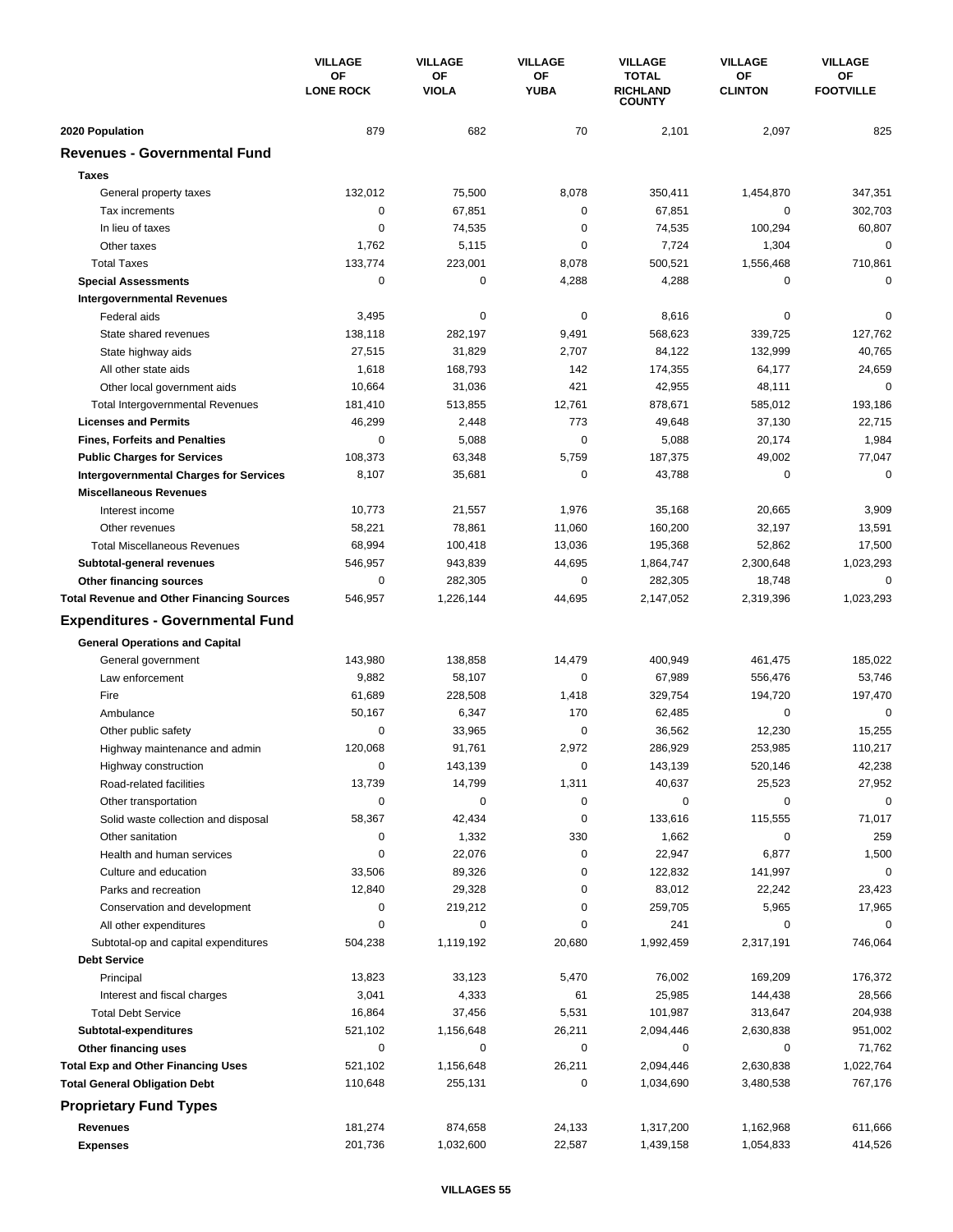|                                                  | <b>VILLAGE</b><br><b>OF</b><br><b>ORFORDVILLE</b> | <b>VILLAGE</b>                     | <b>VILLAGE</b>     | <b>VILLAGE</b>       | <b>VILLAGE</b>          | <b>VILLAGE</b>       |
|--------------------------------------------------|---------------------------------------------------|------------------------------------|--------------------|----------------------|-------------------------|----------------------|
|                                                  |                                                   | <b>TOTAL</b><br><b>ROCK COUNTY</b> | OF<br><b>BRUCE</b> | OF<br><b>CONRATH</b> | OF<br><b>GLEN FLORA</b> | ΟF<br><b>HAWKINS</b> |
| 2020 Population                                  | 1,476                                             | 4,398                              | 752                | 96                   | 88                      | 314                  |
| <b>Revenues - Governmental Fund</b>              |                                                   |                                    |                    |                      |                         |                      |
| <b>Taxes</b>                                     |                                                   |                                    |                    |                      |                         |                      |
| General property taxes                           | 829,068                                           | 2,631,289                          | 102,454            | 3,841                | 28,481                  | 66,093               |
| Tax increments                                   | $\mathbf 0$                                       | 302,703                            | 16,308             | 0                    | 0                       | 10,873               |
| In lieu of taxes                                 | 0                                                 | 161,101                            | 11,661             | 0                    | 0                       | 9,508                |
| Other taxes                                      | 526                                               | 1,830                              | 4,247              | 0                    | $\mathbf 0$             | 817                  |
| <b>Total Taxes</b>                               | 829,594                                           | 3,096,923                          | 134,670            | 3,841                | 28,481                  | 87,291               |
| <b>Special Assessments</b>                       | 0                                                 | 0                                  | 0                  | 0                    | 0                       | $\mathbf 0$          |
| <b>Intergovernmental Revenues</b>                |                                                   |                                    |                    |                      |                         |                      |
| Federal aids                                     | 0                                                 | 0                                  | 0                  | 0                    | 0                       | 38,151               |
| State shared revenues                            | 308,722                                           | 776,209                            | 200,301            | 31,871               | 58,407                  | 162,315              |
| State highway aids                               | 82,941                                            | 256,705                            | 23,171             | 2,170                | 8,553                   | 18,939               |
| All other state aids                             | 43,430                                            | 132,266                            | 14,438             | 155                  | 267                     | 8,174                |
| Other local government aids                      | 0                                                 | 48,111                             | 14,773             | 0                    | 0                       | 20,405               |
| <b>Total Intergovernmental Revenues</b>          | 435,093                                           | 1,213,291                          | 252,683            | 34,196               | 67,227                  | 247,984              |
| <b>Licenses and Permits</b>                      | 15,871                                            | 75,716                             | 2,420              | 349                  | 540                     | 1,355                |
| <b>Fines, Forfeits and Penalties</b>             | 22,887                                            | 45,045                             | 0                  | $\Omega$             | 0                       | 0                    |
| <b>Public Charges for Services</b>               | 116,156                                           | 242,205                            | 84,797             | 26,575               | 75                      | 22,437               |
| <b>Intergovernmental Charges for Services</b>    | 0                                                 | 0                                  | 0                  | $\mathbf 0$          | 4,372                   | 107,570              |
| <b>Miscellaneous Revenues</b>                    |                                                   |                                    |                    |                      |                         |                      |
| Interest income                                  | 3,245                                             | 27,819                             | 2,357              | 2,365                | $\mathbf 0$             | 1,542                |
| Other revenues                                   | 57,286                                            | 103,074                            | 16,498             | 3,101                | 2,351                   | 74,302               |
| <b>Total Miscellaneous Revenues</b>              | 60,531                                            | 130,893                            | 18,855             | 5,466                | 2,351                   | 75,844               |
| Subtotal-general revenues                        | 1,480,132                                         | 4,804,073                          | 493,425            | 70,427               | 103,046                 | 542,481              |
| Other financing sources                          | $\mathbf 0$                                       | 18,748                             | 234,573            | 0                    | 0                       | 900                  |
| <b>Total Revenue and Other Financing Sources</b> | 1,480,132                                         | 4,822,821                          | 727,998            | 70,427               | 103,046                 | 543,381              |
| <b>Expenditures - Governmental Fund</b>          |                                                   |                                    |                    |                      |                         |                      |
| <b>General Operations and Capital</b>            |                                                   |                                    |                    |                      |                         |                      |
| General government                               | 292,620                                           | 939,117                            | 120,617            | 25,318               | 30,739                  | 134,636              |
| Law enforcement                                  | 232,681                                           | 842,903                            | 0                  | 0                    | 0                       | $\Omega$             |
| Fire                                             | 52,671                                            | 444,861                            | 85,514             | 3,155                | 2,900                   | 176,677              |
| Ambulance                                        | 14,259                                            | 14,259                             | 3,461              | 0                    | 0                       | 0                    |
| Other public safety                              | 8,457                                             | 35,942                             | 150                | 0                    | $\mathbf 0$             | 0                    |
| Highway maintenance and admin                    | 143,311                                           | 507,513                            | 111,942            | 2,194                | 30,389                  | 84,005               |
| Highway construction                             | 45,170                                            | 607,554                            | 0                  | 0                    | 3,247                   | $\mathbf 0$          |
| Road-related facilities                          | 26,707                                            | 80,182                             | 15,481             | 3,026                | 3,537                   | 10,100               |
| Other transportation                             | 0                                                 | 0                                  | 0                  | 0                    | $\pmb{0}$               | $\Omega$             |
| Solid waste collection and disposal              | 135,677                                           | 322,249                            | 71,976             | 6,624                | 411                     | 7,909                |
| Other sanitation                                 | 0                                                 | 259                                | 0                  | 17,786               | 0                       | 71                   |
| Health and human services                        | 3,500                                             | 11,877                             | 15,053             | 0                    | 0                       | 4,800                |
| Culture and education                            | 82,584                                            | 224,581                            | 11,898             | 0                    | 0                       | 64,905               |
| Parks and recreation                             | 44,390                                            | 90,055                             | 5,401              | 936                  | 259                     | 985                  |
| Conservation and development                     | 13,304                                            | 37,234                             | 12,627             | 0                    | 535                     | 7,800                |
| All other expenditures                           | 400                                               | 400                                | 0                  | 0                    | $\mathbf 0$             | 0                    |
| Subtotal-op and capital expenditures             | 1,095,731                                         | 4,158,986                          | 454,120            | 59,039               | 72,017                  | 491,888              |
| <b>Debt Service</b>                              |                                                   |                                    |                    |                      |                         |                      |
| Principal                                        | 188,403                                           | 533,984                            | 10,072             | 0                    | 0                       | 0                    |
| Interest and fiscal charges                      | 62,670                                            | 235,674                            | 4,624              | 0                    | 0                       | 0                    |
| <b>Total Debt Service</b>                        | 251,073                                           | 769,658                            | 14,696             | 0                    | 0                       | 0                    |
| Subtotal-expenditures                            | 1,346,804                                         | 4,928,644                          | 468,816            | 59,039               | 72,017                  | 491,888              |
| Other financing uses                             | 0                                                 | 71,762                             | 0                  | 0                    | 0                       | 0                    |
| <b>Total Exp and Other Financing Uses</b>        | 1,346,804                                         | 5,000,406                          | 468,816            | 59,039               | 72,017                  | 491,888              |
| <b>Total General Obligation Debt</b>             | 1,504,421                                         | 5,752,135                          | 255,198            | 0                    | 0                       | 257,555              |
| <b>Proprietary Fund Types</b>                    |                                                   |                                    |                    |                      |                         |                      |
| <b>Revenues</b>                                  | 768,622                                           | 2,543,256                          | 298,448            | 21,016               | 46,161                  | 237,796              |
| <b>Expenses</b>                                  | 979,802                                           | 2,449,161                          | 312,949            | 18,239               | 0                       | 177,977              |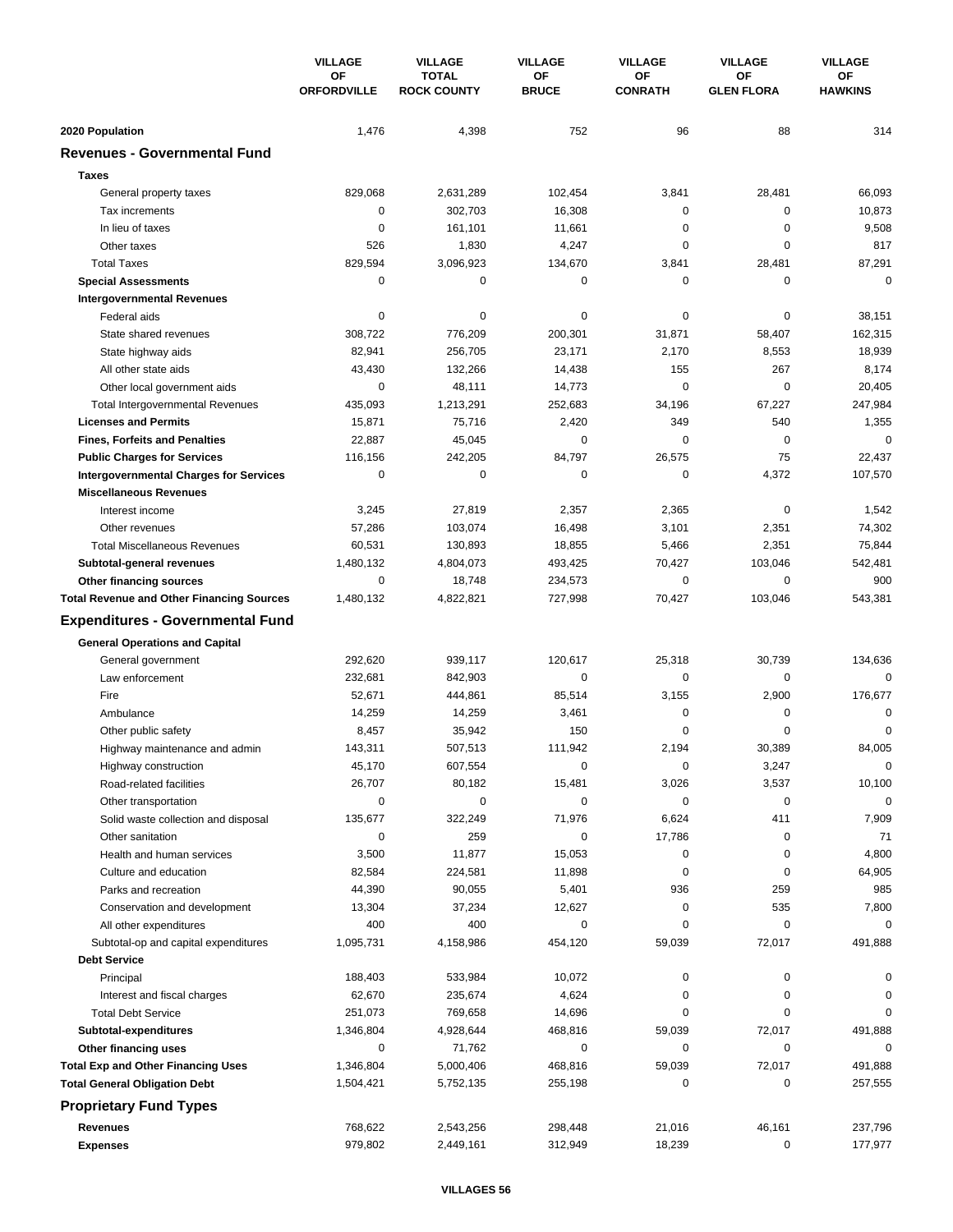|                                                  | <b>VILLAGE</b><br>OF<br><b>INGRAM</b> | <b>VILLAGE</b><br>OF<br>ΟF<br><b>SHELDON</b> | <b>VILLAGE</b> | <b>VILLAGE</b>            | <b>VILLAGE</b><br><b>TOTAL</b><br><b>RUSK COUNTY</b> | <b>VILLAGE</b><br>OF<br><b>BALDWIN</b> |
|--------------------------------------------------|---------------------------------------|----------------------------------------------|----------------|---------------------------|------------------------------------------------------|----------------------------------------|
|                                                  |                                       |                                              | <b>TONY</b>    | OF<br><b>WEYERHAEUSER</b> |                                                      |                                        |
| 2020 Population                                  | 80                                    | 234                                          | 108            | 240                       | 1,912                                                | 3,993                                  |
| <b>Revenues - Governmental Fund</b>              |                                       |                                              |                |                           |                                                      |                                        |
| <b>Taxes</b>                                     |                                       |                                              |                |                           |                                                      |                                        |
| General property taxes                           | 3,454                                 | 35,800                                       | 23,823         | 104,132                   | 368,078                                              | 2,417,424                              |
| Tax increments                                   | $\mathbf 0$                           | 0                                            | 0              | 539,097                   | 566,278                                              | 223,158                                |
| In lieu of taxes                                 | $\mathbf 0$                           | 0                                            | 0              | 7,114                     | 28,283                                               | 124,569                                |
| Other taxes                                      | 147                                   | 1,795                                        | 0              | 89                        | 7,095                                                | 61,599                                 |
| <b>Total Taxes</b>                               | 3,601                                 | 37,595                                       | 23,823         | 650,432                   | 969,734                                              | 2,826,750                              |
| <b>Special Assessments</b>                       | 0                                     | 0                                            | 0              | 0                         | 0                                                    | 7,539                                  |
| <b>Intergovernmental Revenues</b>                |                                       |                                              |                |                           |                                                      |                                        |
| Federal aids                                     | 0                                     | 0                                            | 0              | 2,493                     | 40,644                                               | 54,406                                 |
| State shared revenues                            | 31,994                                | 106,763                                      | 38,036         | 78,366                    | 708,053                                              | 250,588                                |
| State highway aids                               | 11,616                                | 28,075                                       | 13,718         | 17,096                    | 123,338                                              | 278,689                                |
| All other state aids                             | 78                                    | 479                                          | 205            | 1,737                     | 25,533                                               | 16,746                                 |
| Other local government aids                      | $\mathbf 0$                           | 0                                            | 0              | 29,812                    | 64,990                                               | 7,409                                  |
| <b>Total Intergovernmental Revenues</b>          | 43,688                                | 135,317                                      | 51,959         | 129,504                   | 962,558                                              | 607,838                                |
| <b>Licenses and Permits</b>                      | 590                                   | 513                                          | 415            | 2,164                     | 8,346                                                | 183,445                                |
| <b>Fines, Forfeits and Penalties</b>             | $\mathbf 0$                           | $\mathbf 0$                                  | 0              | 0                         | 0                                                    | 9,358                                  |
| <b>Public Charges for Services</b>               | 2,054                                 | 3,400                                        | 29,864         | 21,390                    | 190,592                                              | 181,158                                |
| <b>Intergovernmental Charges for Services</b>    | $\mathbf 0$                           | 0                                            | 0              | $\mathbf 0$               | 111,942                                              | $\mathbf 0$                            |
| <b>Miscellaneous Revenues</b>                    |                                       |                                              |                |                           |                                                      |                                        |
| Interest income                                  | 17                                    | 476                                          | 113            | 36                        | 6,906                                                | 19,833                                 |
| Other revenues                                   | $\mathbf 0$                           | 11,027                                       | 41,619         | 24,946                    | 173,844                                              | 75,867                                 |
| <b>Total Miscellaneous Revenues</b>              | 17                                    | 11,503                                       | 41,732         | 24,982                    | 180,750                                              | 95,700                                 |
| Subtotal-general revenues                        | 49,950                                | 188,328                                      | 147,793        | 828,472                   | 2,423,922                                            | 3,911,788                              |
| Other financing sources                          | 0                                     | 25,360                                       | 60,000         | 0                         | 320,833                                              | 612,809                                |
| <b>Total Revenue and Other Financing Sources</b> | 49,950                                | 213,688                                      | 207,793        | 828,472                   | 2,744,755                                            | 4,524,597                              |
| <b>Expenditures - Governmental Fund</b>          |                                       |                                              |                |                           |                                                      |                                        |
|                                                  |                                       |                                              |                |                           |                                                      |                                        |
| <b>General Operations and Capital</b>            |                                       |                                              |                |                           |                                                      |                                        |
| General government                               | 11,219                                | 50,647                                       | 37,067         | 88,741                    | 498,984                                              | 570,660                                |
| Law enforcement                                  | 0                                     | 0                                            | 0              | 0                         | $\mathbf 0$                                          | 1,142,400                              |
| Fire                                             | $\mathbf 0$                           | 37,881                                       | 8,821          | 26,704                    | 341,652                                              | 330,999                                |
| Ambulance                                        | 0                                     | 394                                          | 0              | 250                       | 4,105                                                | 66,852                                 |
| Other public safety                              | $\mathbf 0$                           | 0                                            | 0              | $\mathbf 0$               | 150                                                  | 65,468                                 |
| Highway maintenance and admin                    | 14,497                                | 23,057                                       | 14,244         | 36,302                    | 316,630                                              | 887,391                                |
| Highway construction                             | 0                                     | 104,452                                      | 0              | $\pmb{0}$                 | 107,699                                              | 361,198                                |
| Road-related facilities                          | 3,185                                 | 4,251                                        | 4,870          | 178,831                   | 223,281                                              | 88,196                                 |
| Other transportation                             | $\pmb{0}$                             | 0                                            | 0              | 0                         | $\mathbf 0$                                          | $\mathbf 0$                            |
| Solid waste collection and disposal              | 13,989                                | 3,442                                        | 0              | 20,781                    | 125,132                                              | 11,520                                 |
| Other sanitation                                 | 2,565                                 | 12,000                                       | 70,551         | 64,235                    | 167,208                                              | 20,779                                 |
| Health and human services                        | 4,600                                 | 1,300                                        | 0              | 10,629                    | 36,382                                               | 14,042                                 |
| Culture and education                            | 0                                     | 10,750                                       | 0              | 0                         | 87,553                                               | 285,475                                |
| Parks and recreation                             | 0                                     | 8,520                                        | 1,547          | 29,964                    | 47,612                                               | 273,250                                |
| Conservation and development                     | 0                                     | 211                                          | 8,757          | 25,695                    | 55,625                                               | 62,833                                 |
| All other expenditures                           | 0                                     | 0                                            | 34,939         | 0                         | 34,939                                               | 0                                      |
| Subtotal-op and capital expenditures             | 50,055                                | 256,905                                      | 180,796        | 482,132                   | 2,046,952                                            | 4,181,063                              |
| <b>Debt Service</b>                              |                                       |                                              |                |                           |                                                      |                                        |
| Principal                                        | 0                                     | 10,050                                       | 0              | 17,889                    | 38,011                                               | 362,898                                |
| Interest and fiscal charges                      | 0                                     | 262                                          | 0              | 16,116                    | 21,002                                               | 57,049                                 |
| <b>Total Debt Service</b>                        | 0                                     | 10,312                                       | 0              | 34,005                    | 59,013                                               | 419,947                                |
| Subtotal-expenditures                            | 50,055                                | 267,217                                      | 180,796        | 516,137                   | 2,105,965                                            | 4,601,010                              |
| Other financing uses                             | 0                                     | 0                                            | 0              | 0                         | 0                                                    | 529,093                                |
| <b>Total Exp and Other Financing Uses</b>        | 50,055                                | 267,217                                      | 180,796        | 516,137                   | 2,105,965                                            | 5,130,103                              |
| <b>Total General Obligation Debt</b>             | 0                                     | 40,778                                       | 212,501        | 183,593                   | 949,625                                              | 2,018,098                              |
| <b>Proprietary Fund Types</b>                    |                                       |                                              |                |                           |                                                      |                                        |
| Revenues                                         | $\pmb{0}$                             | 165,616                                      | 39,874         | 191,185                   | 1,000,096                                            | 2,862,404                              |
| <b>Expenses</b>                                  | 0                                     | 178,465                                      | 52,890         | 241,154                   | 981,674                                              | 2,693,763                              |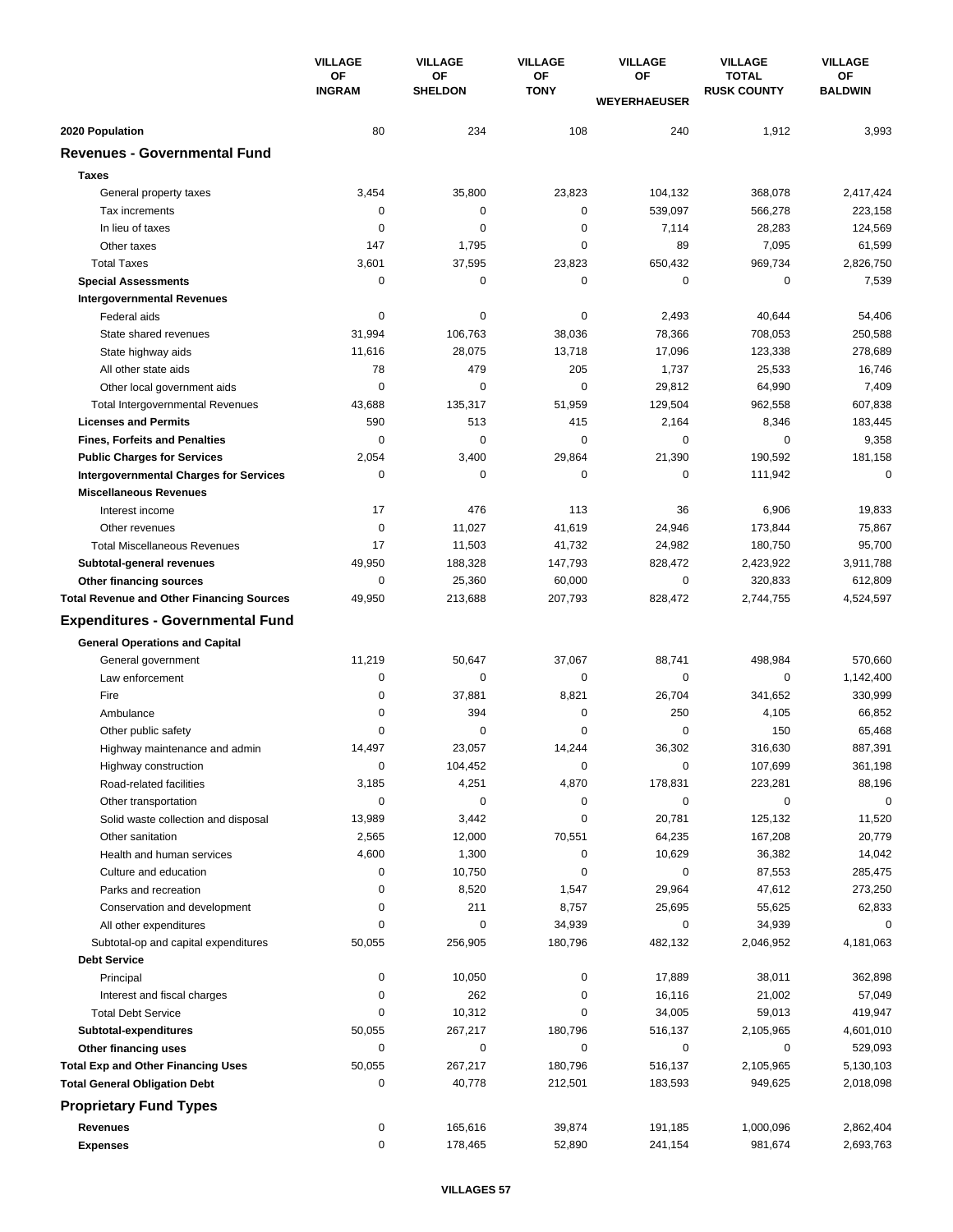|                                                  | <b>VILLAGE</b><br>ΟF<br><b>DEER PARK</b> | <b>VILLAGE</b> | <b>VILLAGE</b>       | <b>VILLAGE</b>            | <b>VILLAGE</b>       | <b>VILLAGE</b>        |
|--------------------------------------------------|------------------------------------------|----------------|----------------------|---------------------------|----------------------|-----------------------|
|                                                  |                                          |                | OF<br><b>HAMMOND</b> | ΟF<br><b>NORTH HUDSON</b> | ΟF<br><b>ROBERTS</b> | OF<br><b>SOMERSET</b> |
| 2020 Population                                  | 209                                      | 1,868          | 3,847                | 1,872                     | 2,939                | 552                   |
| <b>Revenues - Governmental Fund</b>              |                                          |                |                      |                           |                      |                       |
| <b>Taxes</b>                                     |                                          |                |                      |                           |                      |                       |
| General property taxes                           | 26,842                                   | 825,646        | 1,639,304            | 1,040,331                 | 1,558,835            | 260,366               |
| Tax increments                                   | 0                                        | 308,917        | 0                    | 436,593                   | 720,358              | $\mathbf 0$           |
| In lieu of taxes                                 | $\mathbf 0$                              | 0              | 0                    | 0                         | $\mathbf 0$          | $\mathbf 0$           |
| Other taxes                                      | 27                                       | 10,349         | 560                  | 20,202                    | 196                  | 479                   |
| <b>Total Taxes</b>                               | 26,869                                   | 1,144,912      | 1,639,864            | 1,497,126                 | 2,279,389            | 260,845               |
| <b>Special Assessments</b>                       | 2,169                                    | 10,564         | 14,643               | 1,380                     | 0                    | 4,020                 |
| <b>Intergovernmental Revenues</b>                |                                          |                |                      |                           |                      |                       |
| Federal aids                                     | 715                                      | 28,257         | 53,382               | 20,838                    | 27,714               | 10,161                |
| State shared revenues                            | 44,163                                   | 264,543        | 87,935               | 327,947                   | 228,508              | 58,013                |
| State highway aids                               | 7,963                                    | 142,205        | 120,698              | 87,751                    | 168,273              | 27,904                |
| All other state aids                             | 2,762                                    | 11,810         | 24,833               | 13,873                    | 17,219               | 1,895                 |
| Other local government aids                      | $\mathbf 0$                              | 50,776         | 0                    | 148,084                   | 117,051              | $\mathbf 0$           |
| <b>Total Intergovernmental Revenues</b>          | 55,603                                   | 497,591        | 286,848              | 598,493                   | 558,765              | 97,973                |
| <b>Licenses and Permits</b>                      | 2,452                                    | 21,112         | 13,685               | 166,853                   | 235,528              | 5,984                 |
| <b>Fines, Forfeits and Penalties</b>             | 0                                        | 8,901          | 9,410                | 6,890                     | 40,891               | 595                   |
| <b>Public Charges for Services</b>               | 94,036                                   | 19,106         | 154,833              | 90,441                    | 220,612              | 1,008                 |
| <b>Intergovernmental Charges for Services</b>    | 235                                      | 0              | 127,281              | 5,624                     | 278,636              | 815                   |
| <b>Miscellaneous Revenues</b>                    |                                          |                |                      |                           |                      |                       |
| Interest income                                  | 312                                      | 42,052         | 32,724               | 50,715                    | 47,182               | 2,952                 |
| Other revenues                                   | 14,959                                   | 97,852         | 12,751               | 20,491                    | 97,936               | 436,307               |
| <b>Total Miscellaneous Revenues</b>              | 15,271                                   | 139,904        | 45,475               | 71,206                    | 145,118              | 439,259               |
| Subtotal-general revenues                        | 196,635                                  | 1,842,090      | 2,292,039            | 2,438,013                 | 3,758,939            | 810,499               |
| Other financing sources                          | 100,000                                  | 2,061,482      | 0                    | 80,208                    | 2,985,746            | 0                     |
| <b>Total Revenue and Other Financing Sources</b> | 296,635                                  | 3,903,572      | 2,292,039            | 2,518,221                 | 6,744,685            | 810,499               |
| <b>Expenditures - Governmental Fund</b>          |                                          |                |                      |                           |                      |                       |
| <b>General Operations and Capital</b>            |                                          |                |                      |                           |                      |                       |
| General government                               | 60,892                                   | 278,079        | 441,456              | 239,831                   | 477,287              | 496,923               |
| Law enforcement                                  | 550                                      | 424,231        | 674,386              | 413,845                   | 737,967              | 26,704                |
| Fire                                             | 11,917                                   | 68,188         | 107,698              | 201,714                   | 166,194              | 59,113                |
| Ambulance                                        | 1,938                                    | 26,863         | 0                    | 13,464                    | 38,335               | 4,774                 |
| Other public safety                              | 0                                        | 7,679          | 16,040               | 73,765                    | 114,503              | 1,869                 |
| Highway maintenance and admin                    | 7,806                                    | 338,760        | 434,399              | 151,799                   | 317,473              | 114,794               |
| Highway construction                             | 35,800                                   | 0              | 5,813                | 0                         | 481,586              | 0                     |
| Road-related facilities                          | 7,893                                    | 35,352         | 79,099               | 24,408                    | 59,498               | 12,697                |
| Other transportation                             | 0                                        | 0              | 0                    | 0                         | 0                    | 0                     |
| Solid waste collection and disposal              | 352                                      | 4,481          | 0                    | 117,713                   | 206,878              | 0                     |
| Other sanitation                                 | 50,614                                   | 0              | 129,971              | 857                       | 29,255               | 14,200                |
| Health and human services                        | 0                                        | 16,445         | 1,952                | $\pmb{0}$                 | 43                   | 281                   |
| Culture and education                            | 37,348                                   | 174,860        | 85,800               | 250,880                   | 1,599,030            | 0                     |
| Parks and recreation                             | 5,774                                    | 23,500         | 45,829               | 49,642                    | 156,333              | 13,555                |
| Conservation and development                     | 0                                        | 18,825         | 7,549                | 48,035                    | 73,396               | 931                   |
| All other expenditures                           | 32,550                                   | 0              | 0                    | 24,300                    | 0                    | $\Omega$              |
| Subtotal-op and capital expenditures             | 253,434                                  | 1,417,263      | 2,029,992            | 1,610,253                 | 4,457,778            | 745,841               |
| <b>Debt Service</b>                              |                                          |                |                      |                           |                      |                       |
| Principal                                        | 30,286                                   | 1,390,000      | 336,234              | 432,537                   | 286,586              | 22,919                |
| Interest and fiscal charges                      | 0                                        | 146,483        | 28,795               | 30,497                    | 112,279              | 2,225                 |
| <b>Total Debt Service</b>                        | 30,286                                   | 1,536,483      | 365,029              | 463,034                   | 398,865              | 25,144                |
| Subtotal-expenditures                            | 283,720                                  | 2,953,746      | 2,395,021            | 2,073,287                 | 4,856,643            | 770,985               |
| Other financing uses                             | 0                                        | 14,310         | 0                    | 32,584                    | 18,307               | 0                     |
| <b>Total Exp and Other Financing Uses</b>        | 283,720                                  | 2,968,056      | 2,395,021            | 2,105,871                 | 4,874,950            | 770,985               |
| <b>Total General Obligation Debt</b>             | 100,000                                  | 4,285,000      | 850,694              | 1,054,466                 | 6,149,073            | 150,769               |
| <b>Proprietary Fund Types</b>                    |                                          |                |                      |                           |                      |                       |
| Revenues                                         | 61,422                                   | 1,140,641      | 0                    | 1,162,770                 | 1,473,932            | 292,783               |
| <b>Expenses</b>                                  | 60,917                                   | 973,227        | 0                    | 980,201                   | 1,599,902            | 315,837               |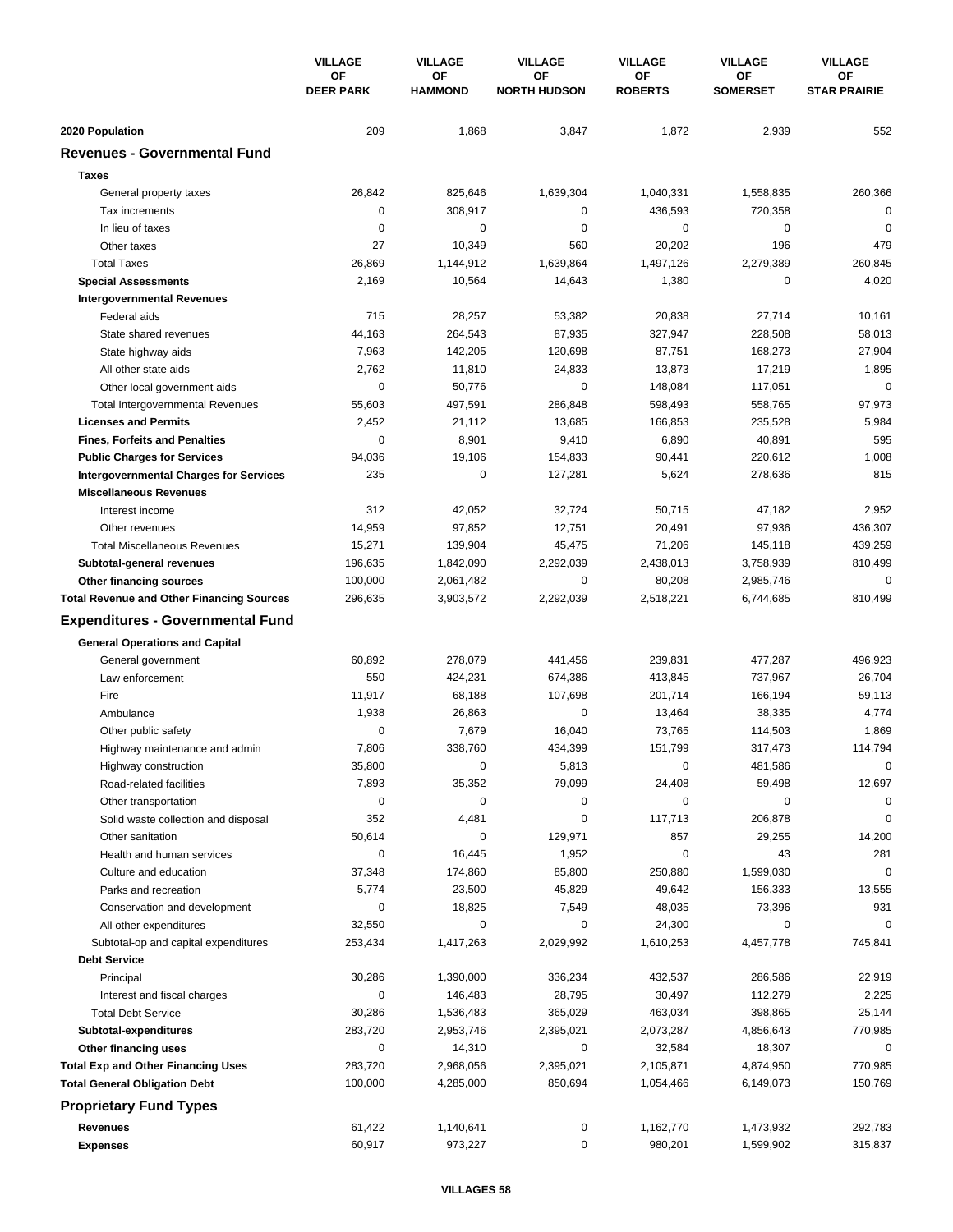|                                                  | <b>VILLAGE</b><br>ΟF<br><b>WILSON</b> | <b>VILLAGE</b> | <b>VILLAGE</b>         | <b>VILLAGE</b>                                   | <b>VILLAGE</b>       | <b>VILLAGE</b>           |
|--------------------------------------------------|---------------------------------------|----------------|------------------------|--------------------------------------------------|----------------------|--------------------------|
|                                                  |                                       |                | ΟF<br><b>WOODVILLE</b> | <b>TOTAL</b><br><b>ST CROIX</b><br><b>COUNTY</b> | OF<br><b>IRONTON</b> | ΟF<br><b>LAKE DELTON</b> |
| 2020 Population                                  | 186                                   | 1,330          | 16,796                 | 253                                              | 2,900                | 351                      |
| <b>Revenues - Governmental Fund</b>              |                                       |                |                        |                                                  |                      |                          |
| <b>Taxes</b>                                     |                                       |                |                        |                                                  |                      |                          |
| General property taxes                           | 28,221                                | 638,217        | 8,435,186              | 46,483                                           | 3,565,848            | 139,784                  |
| Tax increments                                   | 0                                     | 533,947        | 2,222,973              | 0                                                | 6,370,961            | $\mathbf 0$              |
| In lieu of taxes                                 | 0                                     | 0              | 124,569                | 0                                                | 286,200              | 18,703                   |
| Other taxes                                      | 115                                   | 11,323         | 104,850                | 4,222                                            | 12,339,058           | $\mathbf 0$              |
| <b>Total Taxes</b>                               | 28,336                                | 1,183,487      | 10,887,578             | 50,705                                           | 22,562,067           | 158,487                  |
| <b>Special Assessments</b>                       | 22,013                                | 11,623         | 73,951                 | 13,256                                           | 38,515               | $\mathbf 0$              |
| <b>Intergovernmental Revenues</b>                |                                       |                |                        |                                                  |                      |                          |
| Federal aids                                     | 9,816                                 | 0              | 205,289                | 0                                                | 130,734              | 6,563                    |
| State shared revenues                            | 65,154                                | 354,262        | 1,681,113              | 43,604                                           | 246,885              | 98,946                   |
| State highway aids                               | 11,563                                | 123,881        | 968,927                | 8,778                                            | 579,142              | 16,782                   |
| All other state aids                             | 1,482                                 | 39,674         | 130,294                | 494                                              | 274,247              | 2,206                    |
| Other local government aids                      | $\mathbf 0$                           | 43,363         | 366,683                | 0                                                | 30,073               | 37,196                   |
| <b>Total Intergovernmental Revenues</b>          | 88,015                                | 561,180        | 3,352,306              | 52,876                                           | 1,261,081            | 161,693                  |
| <b>Licenses and Permits</b>                      | 2,609                                 | 30,369         | 662,037                | 665                                              | 163,962              | 2,452                    |
| <b>Fines, Forfeits and Penalties</b>             | 0                                     | 3,613          | 79,658                 | 0                                                | 51,968               | $\Omega$                 |
| <b>Public Charges for Services</b>               | 32,491                                | 25,348         | 819,033                | 75                                               | 225,356              | 12,542                   |
| <b>Intergovernmental Charges for Services</b>    | $\mathbf 0$                           | $\mathbf 0$    | 412,591                | 0                                                | 12,195               | 9,476                    |
| <b>Miscellaneous Revenues</b>                    |                                       |                |                        |                                                  |                      |                          |
| Interest income                                  | 300                                   | 9,883          | 205,953                | 19                                               | 257,643              | 447                      |
| Other revenues                                   | 0                                     | 270,035        | 1,026,198              | 115                                              | 213,807              | 9,369                    |
| <b>Total Miscellaneous Revenues</b>              | 300                                   | 279,918        | 1,232,151              | 134                                              | 471,450              | 9,816                    |
| Subtotal-general revenues                        | 173,764                               | 2,095,538      | 17,519,305             | 117,711                                          | 24,786,594           | 354,466                  |
| Other financing sources                          | 0                                     | 1,124,664      | 6,964,909              | 3,000                                            | 28,651,046           | 12,000                   |
| <b>Total Revenue and Other Financing Sources</b> | 173,764                               | 3,220,202      | 24,484,214             | 120,711                                          | 53,437,640           | 366,466                  |
| <b>Expenditures - Governmental Fund</b>          |                                       |                |                        |                                                  |                      |                          |
| <b>General Operations and Capital</b>            |                                       |                |                        |                                                  |                      |                          |
| General government                               | 64,781                                | 487,928        | 3,117,837              | 50,637                                           | 847,263              | 77,004                   |
| Law enforcement                                  | 0                                     | 444,555        | 3,864,638              | 0                                                | 4,223,209            | $\mathbf 0$              |
| Fire                                             | 4,435                                 | 149,476        | 1,099,734              | 4,427                                            | 962,685              | 47,389                   |
| Ambulance                                        | 5,381                                 | 17,689         | 175,296                | 1,250                                            | 715,666              | 0                        |
| Other public safety                              | 0                                     | 30,505         | 309,829                | 0                                                | 273,816              | 37,842                   |
| Highway maintenance and admin                    | 28,342                                | 138,281        | 2,419,045              | 20,704                                           | 1,686,583            | 41,317                   |
| Highway construction                             | 0                                     | 405,333        | 1,289,730              | 8,435                                            | 578,338              | $\mathbf 0$              |
| Road-related facilities                          | 2,240                                 | 34,472         | 343,855                | 5,016                                            | 95,200               | 12,115                   |
| Other transportation                             | 0                                     | 0              | $\mathbf 0$            | $\mathbf 0$                                      | 45,966               | $\mathbf 0$              |
| Solid waste collection and disposal              | 22,215                                | 8,765          | 371,924                | 14,328                                           | 131,049              | 25,323                   |
| Other sanitation                                 | 3,400                                 | 22,867         | 271,943                | 15,642                                           | 4,477                | 0                        |
| Health and human services                        | 0                                     | 134            | 32,897                 | 0                                                | 2,554                | $\mathbf 0$              |
| Culture and education                            | 0                                     | 121,158        | 2,554,551              | 0                                                | 388,448              | 46,301                   |
| Parks and recreation                             | 1,965                                 | 33,536         | 603,384                | 581                                              | 800,400              | 21,888                   |
| Conservation and development                     | 0                                     | 287,879        | 499,448                | 0                                                | 29,952,722           | 12,000                   |
| All other expenditures                           | 0                                     | 0              | 56,850                 | 0                                                | 0                    | 0                        |
| Subtotal-op and capital expenditures             | 132,759                               | 2,182,578      | 17,010,961             | 121,020                                          | 40,708,376           | 321,179                  |
| <b>Debt Service</b>                              |                                       |                |                        |                                                  |                      |                          |
| Principal                                        | 10,000                                | 911,857        | 3,783,317              | 5,633                                            | 2,672,096            | 14,582                   |
| Interest and fiscal charges                      | 0                                     | 99,678         | 477,006                | 0                                                | 535,616              | 4,534                    |
| <b>Total Debt Service</b>                        | 10,000                                | 1,011,535      | 4,260,323              | 5,633                                            | 3,207,712            | 19,116                   |
| Subtotal-expenditures                            | 142,759                               | 3,194,113      | 21,271,284             | 126,653                                          | 43,916,088           | 340,295                  |
| Other financing uses                             | 30,068                                | 136,335        | 760,697                | 12,707                                           | 1,212,932            | 0                        |
| <b>Total Exp and Other Financing Uses</b>        | 172,827                               | 3,330,448      | 22,031,981             | 139,360                                          | 45,129,020           | 340,295                  |
| <b>Total General Obligation Debt</b>             | 46,000                                | 3,789,403      | 18,443,503             | 6,373                                            | 2,638,812            | 150,379                  |
| <b>Proprietary Fund Types</b>                    |                                       |                |                        |                                                  |                      |                          |
| Revenues                                         | 56,871                                | 552,214        | 7,603,037              | 102,635                                          | 4,980,907            | 169,838                  |
| <b>Expenses</b>                                  | 37,113                                | 574,159        | 7,235,119              | 91,183                                           | 4,174,849            | 181,866                  |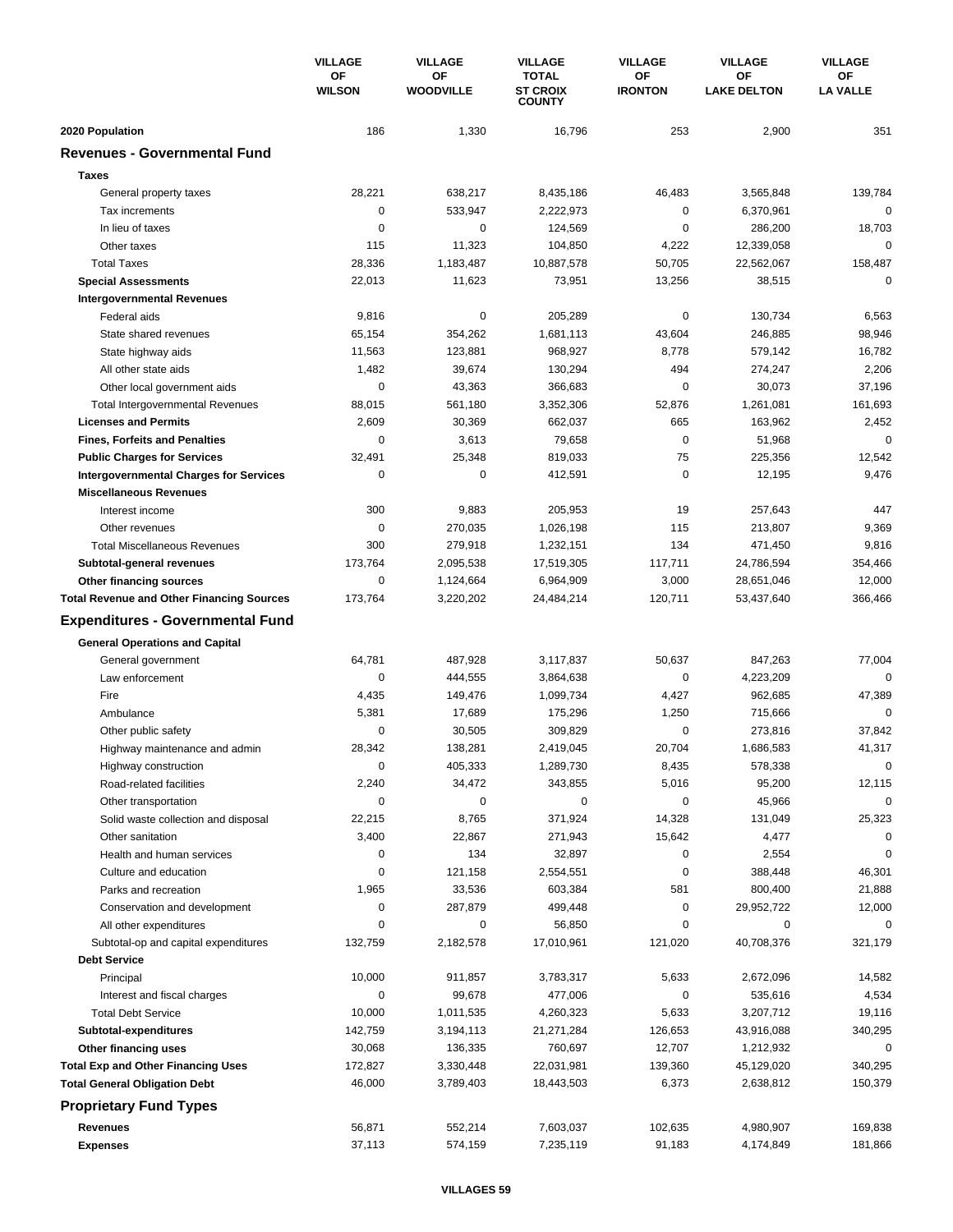|                                                  | <b>VILLAGE</b><br>OF<br><b>HARRISON</b> | <b>VILLAGE</b>       | <b>VILLAGE</b>      | <b>VILLAGE</b>        | <b>VILLAGE</b>                  | <b>VILLAGE</b>                                  |
|--------------------------------------------------|-----------------------------------------|----------------------|---------------------|-----------------------|---------------------------------|-------------------------------------------------|
|                                                  |                                         | OF<br><b>HILBERT</b> | ΟF<br><b>POTTER</b> | OF<br><b>SHERWOOD</b> | <b>OF</b><br><b>STOCKBRIDGE</b> | <b>TOTAL</b><br><b>CALUMET</b><br><b>COUNTY</b> |
| 2020 Population                                  | 13,185                                  | 1,183                | 248                 | 3,152                 | 651                             | 18,419                                          |
| <b>Revenues - Governmental Fund</b>              |                                         |                      |                     |                       |                                 |                                                 |
| <b>Taxes</b>                                     |                                         |                      |                     |                       |                                 |                                                 |
| General property taxes                           | 3,524,880                               | 419,255              | 38,381              | 1,150,649             | 249,106                         | 5,382,271                                       |
| Tax increments                                   | 767,598                                 | 595,886              | 0                   | 313,560               | 0                               | 1,677,044                                       |
| In lieu of taxes                                 | $\mathbf 0$                             | 0                    | 0                   | 102,364               | $\mathbf 0$                     | 102,364                                         |
| Other taxes                                      | 478                                     | 22,198               | 0                   | 0                     | $\mathbf 0$                     | 22,676                                          |
| <b>Total Taxes</b>                               | 4,292,956                               | 1,037,339            | 38,381              | 1,566,573             | 249,106                         | 7,184,355                                       |
| <b>Special Assessments</b>                       | 207,496                                 | 18,092               | 0                   | 8,056                 | $\mathbf 0$                     | 233,644                                         |
| <b>Intergovernmental Revenues</b>                |                                         |                      |                     |                       |                                 |                                                 |
| Federal aids                                     | 245,971                                 | $\pmb{0}$            | 0                   | 0                     | 0                               | 245,971                                         |
| State shared revenues                            | 139,314                                 | 403,193              | 43,841              | 19,310                | 37,311                          | 642,969                                         |
| State highway aids                               | 402,204                                 | 90,352               | 5,487               | 170,744               | 18,186                          | 686,973                                         |
| All other state aids                             | 70,259                                  | 33,672               | 1,639               | 74,042                | 17,335                          | 196,947                                         |
| Other local government aids                      | $\mathbf 0$                             | 0                    | 0                   | 0                     | $\mathbf 0$                     | $\mathbf 0$                                     |
| <b>Total Intergovernmental Revenues</b>          | 857,748                                 | 527,217              | 50,967              | 264,096               | 72,832                          | 1,772,860                                       |
| <b>Licenses and Permits</b>                      | 1,245,152                               | 16,411               | 1,512               | 54,090                | 16,537                          | 1,333,702                                       |
| <b>Fines, Forfeits and Penalties</b>             | 11,845                                  | 705                  | 0                   | 420                   | 239                             | 13,209                                          |
| <b>Public Charges for Services</b>               | 1,763,503                               | 77,842               | 19,873              | 243,454               | 49,506                          | 2,154,178                                       |
| <b>Intergovernmental Charges for Services</b>    | 128,819                                 | 58,774               | 0                   | 32,932                | 39,554                          | 260,079                                         |
| <b>Miscellaneous Revenues</b>                    |                                         |                      |                     |                       |                                 |                                                 |
| Interest income                                  | 31,971                                  | 5,231                | 211                 | 23,209                | 1,447                           | 62,069                                          |
| Other revenues                                   | 216,671                                 | 119,534              | 5,565               | 34,456                | 4,363                           | 380,589                                         |
| <b>Total Miscellaneous Revenues</b>              | 248,642                                 | 124,765              | 5,776               | 57,665                | 5,810                           | 442,658                                         |
| Subtotal-general revenues                        | 8,756,161                               | 1,861,145            | 116,509             | 2,227,286             | 433,584                         | 13,394,685                                      |
| Other financing sources                          | 0                                       | 0                    | 0                   | 0                     | 0                               | 0                                               |
| <b>Total Revenue and Other Financing Sources</b> | 8,756,161                               | 1,861,145            | 116,509             | 2,227,286             | 433,584                         | 13,394,685                                      |
|                                                  |                                         |                      |                     |                       |                                 |                                                 |
| <b>Expenditures - Governmental Fund</b>          |                                         |                      |                     |                       |                                 |                                                 |
| <b>General Operations and Capital</b>            |                                         |                      |                     |                       |                                 |                                                 |
| General government                               | 750,815                                 | 292,605              | 37,319              | 352,210               | 148,609                         | 1,581,558                                       |
| Law enforcement                                  | 436,079                                 | 27,209               | 0                   | 20,187                | 20,187                          | 503,662                                         |
| Fire                                             | 209,313                                 | 194,231              | 15,367              | 275,811               | 81,279                          | 776,001                                         |
| Ambulance                                        | 44,426                                  | 28,786               | 0                   | 0                     | 3,620                           | 76,832                                          |
| Other public safety                              | 300,458                                 | 5,163                | 2,354               | 10,935                | 10,642                          | 329,552                                         |
| Highway maintenance and admin                    | 1,483,117                               | 129,719              | 5,443               | 325,768               | 46,339                          | 1,990,386                                       |
| Highway construction                             | 790,738                                 | 596,942              | 0                   | 73,728                | 0                               | 1,461,408                                       |
| Road-related facilities                          | 73,993                                  | 62,159               | 8,622               | 52,462                | 16,301                          | 213,537                                         |
| Other transportation                             | 0                                       | $\pmb{0}$            | 0                   | 0                     | 0                               | 0                                               |
| Solid waste collection and disposal              | 604,104                                 | 111,417              | 22,954              | 197,152               | 59,329                          | 994,956                                         |
| Other sanitation                                 | 0                                       | 169,392              | 0                   | 0                     | 1,294                           | 170,686                                         |
| Health and human services                        | 0                                       | 1,180                | 4,058               | 0                     | 0                               | 5,238                                           |
| Culture and education                            | 0                                       | 0                    | 0                   | 17,259                | 0                               | 17,259                                          |
| Parks and recreation                             | 118,076                                 | 49,720               | 0                   | 137,652               | 23,486                          | 328,934                                         |
| Conservation and development                     | 583,087                                 | 89,254               | 0                   | 101,266               | 2,555                           | 776,162                                         |
| All other expenditures                           | 0                                       | 0                    | 0                   | 0                     | 0                               | 0                                               |
| Subtotal-op and capital expenditures             | 5,394,206                               | 1,757,777            | 96,117              | 1,564,430             | 413,641                         | 9,226,171                                       |
| <b>Debt Service</b>                              |                                         |                      |                     |                       |                                 |                                                 |
| Principal                                        | 1,771,200                               | 215,403              | 12,424              | 295,039               | 0                               | 2,294,066                                       |
| Interest and fiscal charges                      | 147,374                                 | 63,879               | 1,029               | 151,509               | 0                               | 363,791                                         |
| <b>Total Debt Service</b>                        | 1,918,574                               | 279,282              | 13,453              | 446,548               | 0                               | 2,657,857                                       |
| Subtotal-expenditures                            | 7,312,780                               | 2,037,059            | 109,570             | 2,010,978             | 413,641                         | 11,884,028                                      |
| Other financing uses                             | 0                                       | 0                    | 0                   | 0                     | 0                               | 0                                               |
| <b>Total Exp and Other Financing Uses</b>        | 7,312,780                               | 2,037,059            | 109,570             | 2,010,978             | 413,641                         | 11,884,028                                      |
| <b>Total General Obligation Debt</b>             | 4,670,200                               | 1,999,471            | 23,636              | 4,768,774             | 0                               | 11,462,081                                      |
| <b>Proprietary Fund Types</b>                    |                                         |                      |                     |                       |                                 |                                                 |
| <b>Revenues</b>                                  | 0                                       | 1,002,139            | 59,456              | 1,329,037             | 420,545                         | 2,811,177                                       |
| <b>Expenses</b>                                  | 0                                       | 859,737              | 76,745              | 1,578,847             | 390,858                         | 2,906,187                                       |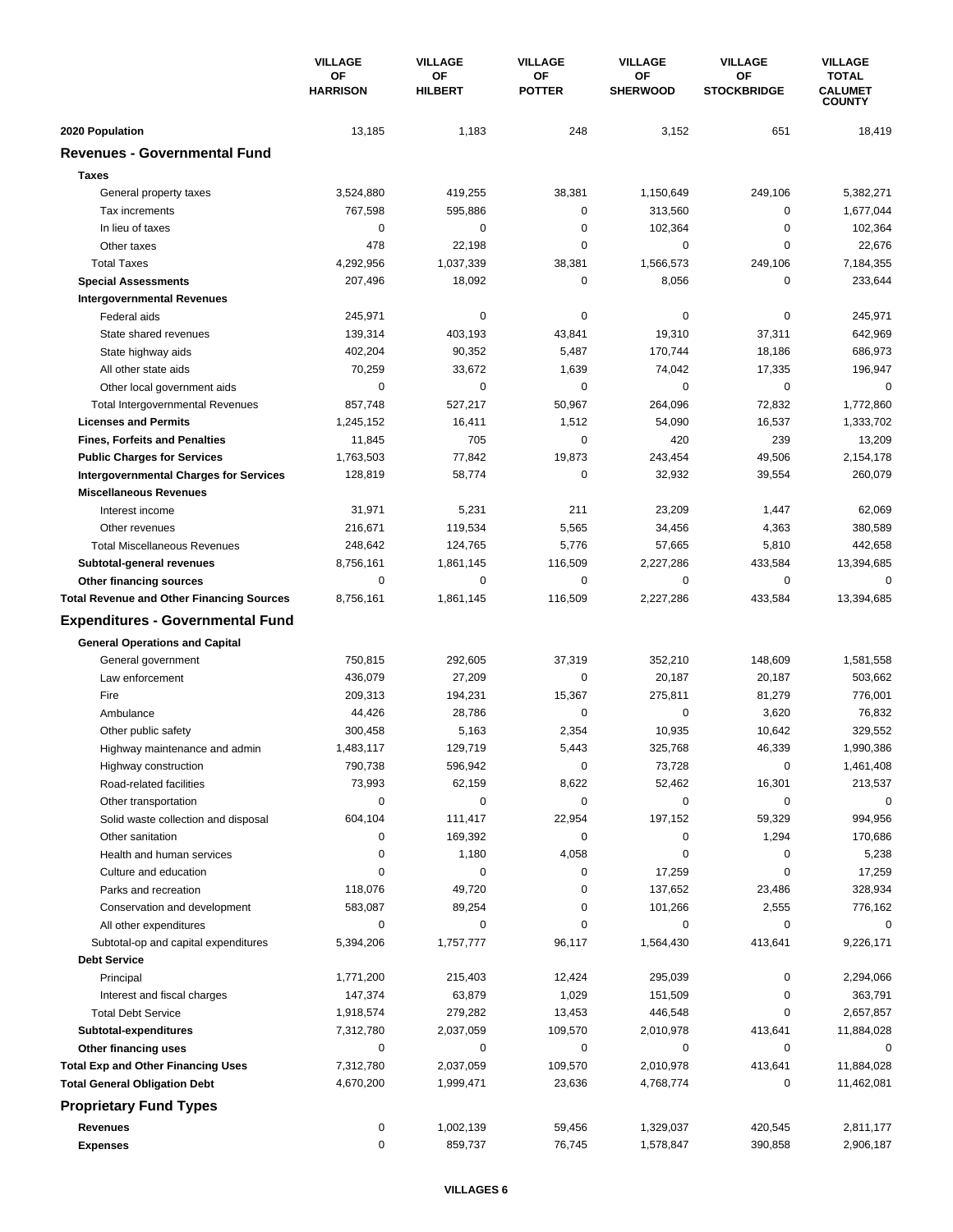|                                                  | <b>VILLAGE</b><br>ОF<br><b>LIME RIDGE</b> | <b>VILLAGE</b>          | <b>VILLAGE</b>        | <b>VILLAGE</b>                       | <b>VILLAGE</b>     | <b>VILLAGE</b>              |
|--------------------------------------------------|-------------------------------------------|-------------------------|-----------------------|--------------------------------------|--------------------|-----------------------------|
|                                                  |                                           | OF<br><b>LOGANVILLE</b> | ΟF<br><b>MERRIMAC</b> | OF<br><b>NORTH</b><br><b>FREEDOM</b> | ΟF<br><b>PLAIN</b> | OF<br><b>PRAIRIE DU SAC</b> |
| 2020 Population                                  | 158                                       | 292                     | 428                   | 657                                  | 756                | 4,193                       |
| <b>Revenues - Governmental Fund</b>              |                                           |                         |                       |                                      |                    |                             |
| <b>Taxes</b>                                     |                                           |                         |                       |                                      |                    |                             |
| General property taxes                           | 14,429                                    | 155,363                 | 237,446               | 215,551                              | 666,202            | 2,671,460                   |
| Tax increments                                   | 0                                         | 0                       | 0                     | 0                                    | 86,751             | 334,857                     |
| In lieu of taxes                                 | $\mathbf 0$                               | 11,927                  | 5,955                 | $\mathbf 0$                          | 42,380             | 430,498                     |
| Other taxes                                      | 0                                         | 0                       | 0                     | 4,015                                | 0                  | 74,213                      |
| <b>Total Taxes</b>                               | 14,429                                    | 167,290                 | 243,401               | 219,566                              | 795,333            | 3,511,028                   |
| <b>Special Assessments</b>                       | 0                                         | 3,457                   | 750                   | 0                                    | 1,156              | 48,481                      |
| <b>Intergovernmental Revenues</b>                |                                           |                         |                       |                                      |                    |                             |
| Federal aids                                     | 0                                         | 0                       | 18,163                | 10,790                               | $\mathbf 0$        | $\Omega$                    |
| State shared revenues                            | 41,514                                    | 51,498                  | 18,126                | 149,039                              | 181,561            | 186,279                     |
| State highway aids                               | 2,058                                     | 36,237                  | 20,798                | 59,091                               | 54,128             | 451,140                     |
| All other state aids                             | 454                                       | 2,014                   | 4,162                 | 3,159                                | 11,110             | 180,558                     |
| Other local government aids                      | 0                                         | 0                       | 1,000                 | 30,400                               | 250                | 186,607                     |
| <b>Total Intergovernmental Revenues</b>          | 44,026                                    | 89,749                  | 62,249                | 252,479                              | 247,049            | 1,004,584                   |
| <b>Licenses and Permits</b>                      | 410                                       | 1,955                   | 17,356                | 2,937                                | 10,026             | 141,125                     |
| <b>Fines, Forfeits and Penalties</b>             | 0                                         | $\mathbf 0$             | 150                   | 0                                    | 3,077              | $\Omega$                    |
| <b>Public Charges for Services</b>               | 49,893                                    | 1,035                   | 1,609                 | 45,891                               | 93,672             | 471,938                     |
| <b>Intergovernmental Charges for Services</b>    | $\mathbf 0$                               | $\mathbf 0$             | $\mathbf 0$           | $\mathbf 0$                          | $\mathbf 0$        | $\Omega$                    |
| <b>Miscellaneous Revenues</b>                    |                                           |                         |                       |                                      |                    |                             |
| Interest income                                  | 2,761                                     | 86                      | 5,363                 | 1,950                                | 27,675             | 27,803                      |
| Other revenues                                   | 0                                         | 28,220                  | 9,379                 | 82,448                               | 121,996            | 974,475                     |
| <b>Total Miscellaneous Revenues</b>              | 2,761                                     | 28,306                  | 14,742                | 84,398                               | 149,671            | 1,002,278                   |
| Subtotal-general revenues                        | 111,519                                   | 291,792                 | 340,257               | 605,271                              | 1,299,984          | 6,179,434                   |
| <b>Other financing sources</b>                   | 0                                         | $\pmb{0}$               | 452,108               | 82,809                               | 219,392            | 5,070,000                   |
| <b>Total Revenue and Other Financing Sources</b> | 111,519                                   | 291,792                 | 792,365               | 688,080                              | 1,519,376          | 11,249,434                  |
|                                                  |                                           |                         |                       |                                      |                    |                             |
| <b>Expenditures - Governmental Fund</b>          |                                           |                         |                       |                                      |                    |                             |
| <b>General Operations and Capital</b>            |                                           |                         |                       |                                      |                    |                             |
| General government                               | 17,446                                    | 49,939                  | 155,872               | 101,965                              | 149,052            | 445,731                     |
| Law enforcement                                  | 0                                         | 0                       | 0                     | 0                                    | 61,310             | 1,030,633                   |
| Fire                                             | 4,500                                     | 41,016                  | 66,040                | 81,447                               | 63,486             | 231,786                     |
| Ambulance                                        | 1,896                                     | 0                       | 3,490                 | 7,403                                | $\mathbf 0$        | 34,254                      |
| Other public safety                              | 0                                         | 0                       | 0                     | 1,022                                | 6,245              | 114,132                     |
| Highway maintenance and admin                    | 4,958                                     | 62,906                  | 88,805                | 61,357                               | 195,331            | 1,133,790                   |
| Highway construction                             | 0                                         | 54,805                  | 0                     | 0                                    | 97,919             | 1,261,218                   |
| Road-related facilities                          | 3,453                                     | 20,850                  | 8,367                 | 10,507                               | 55,340             | 98,328                      |
| Other transportation                             | 0                                         | 0                       | 0                     | 0                                    | 0                  | 78,243                      |
| Solid waste collection and disposal              | 11,726                                    | 14,556                  | 36,444                | 40,010                               | 82,213             | 310,521                     |
| Other sanitation                                 | 30,775                                    | 1,600                   | 0                     | 0                                    | 0                  | 0                           |
| Health and human services                        | 0                                         | 0                       | 0                     | 0                                    | 0                  | 0                           |
| Culture and education                            | 0                                         | 0                       | 0                     | 76,212                               | 139,947            | 527,227                     |
| Parks and recreation                             | 702                                       | 5,186                   | 21,080                | 16,808                               | 193,262            | 3,016,088                   |
| Conservation and development                     | 0                                         | 650                     | 33,423                | 150                                  | 32,572             | 361,037                     |
| All other expenditures                           | 0                                         | 0                       | 0                     | 0                                    | 0                  | 0                           |
| Subtotal-op and capital expenditures             | 75,456                                    | 251,508                 | 413,521               | 396,881                              | 1,076,677          | 8,642,988                   |
| <b>Debt Service</b>                              |                                           |                         |                       |                                      |                    |                             |
| Principal                                        | 0                                         | 13,379                  | 467,860               | 85,451                               | 171,719            | 1,570,963                   |
| Interest and fiscal charges                      | 0                                         | 4,299                   | 29,267                | 15,147                               | 53,895             | 352,981                     |
| <b>Total Debt Service</b>                        | 0                                         | 17,678                  | 497,127               | 100,598                              | 225,614            | 1,923,944                   |
| Subtotal-expenditures                            | 75,456                                    | 269,186                 | 910,648               | 497,479                              | 1,302,291          | 10,566,932                  |
| Other financing uses                             | 0                                         | 0                       | 0                     | 0                                    | 10,687             | 0                           |
| <b>Total Exp and Other Financing Uses</b>        | 75,456                                    | 269,186                 | 910,648               | 497,479                              | 1,312,978          | 10,566,932                  |
| <b>Total General Obligation Debt</b>             | 0                                         | 372,605                 | 437,977               | 441,858                              | 2,224,617          | 13,926,951                  |
| <b>Proprietary Fund Types</b>                    |                                           |                         |                       |                                      |                    |                             |
| Revenues                                         | 0                                         | 110,750                 | 358,770               | 245,091                              | 623,243            | 6,461,536                   |
| <b>Expenses</b>                                  | 0                                         | 125,721                 | 439,256               | 219,689                              | 505,661            | 6,376,844                   |
|                                                  |                                           |                         |                       |                                      |                    |                             |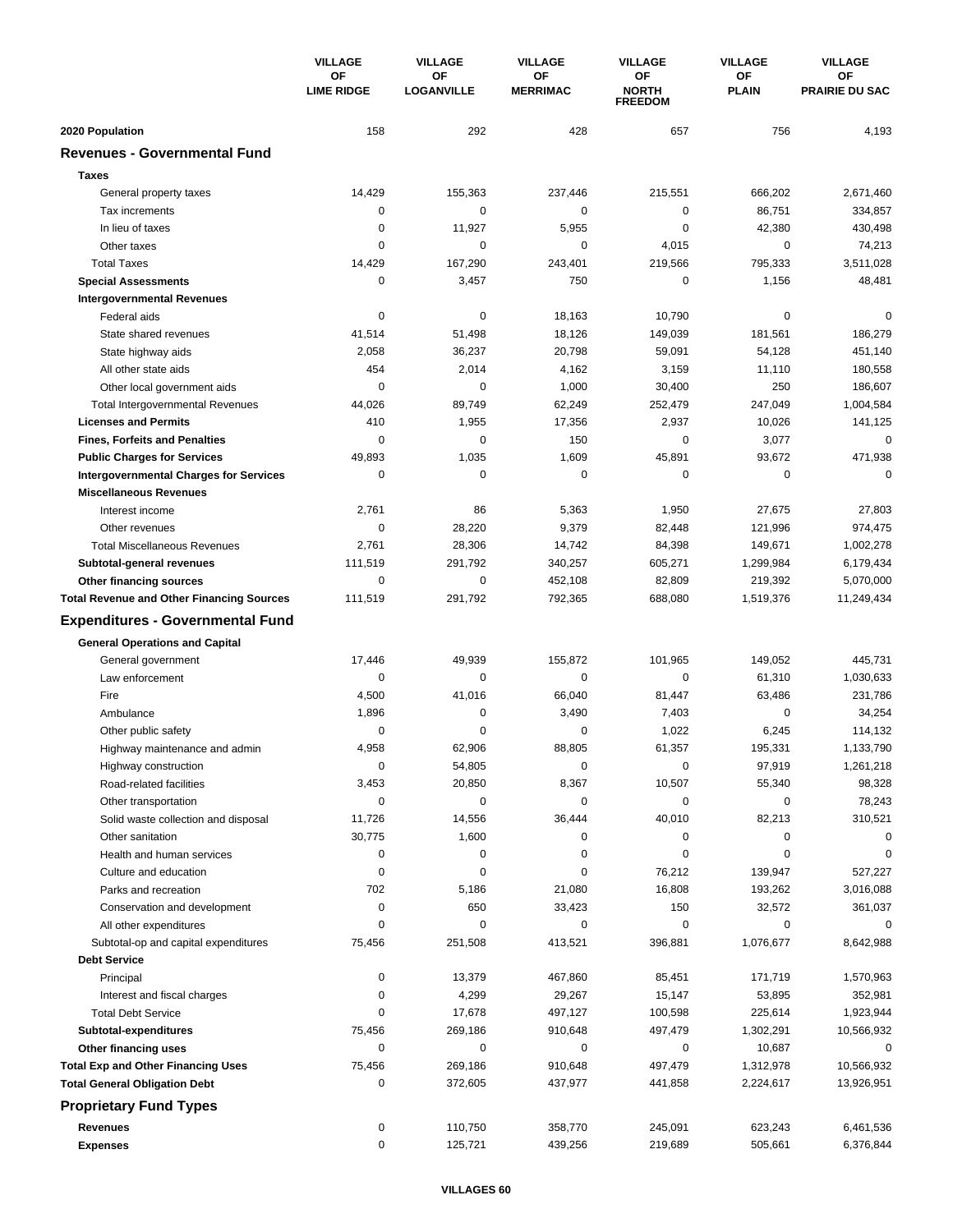|                                                  | <b>VILLAGE</b><br><b>OF</b><br><b>ROCK SPRINGS</b> | <b>VILLAGE</b>         | <b>VILLAGE</b><br>ΟF<br><b>SPRING GREEN</b> | <b>VILLAGE</b>            | <b>VILLAGE</b><br><b>TOTAL</b><br><b>SAUK COUNTY</b> | <b>VILLAGE</b><br>ОF<br><b>COUDERAY</b> |
|--------------------------------------------------|----------------------------------------------------|------------------------|---------------------------------------------|---------------------------|------------------------------------------------------|-----------------------------------------|
|                                                  |                                                    | OF<br><b>SAUK CITY</b> |                                             | ΟF<br><b>WEST BARABOO</b> |                                                      |                                         |
| 2020 Population                                  | 292                                                | 3,443                  | 1,623                                       | 1,654                     | 17,000                                               | 88                                      |
| <b>Revenues - Governmental Fund</b>              |                                                    |                        |                                             |                           |                                                      |                                         |
| <b>Taxes</b>                                     |                                                    |                        |                                             |                           |                                                      |                                         |
| General property taxes                           | 160,820                                            | 2,142,059              | 1,175,000                                   | 919,207                   | 12,109,652                                           | 25,321                                  |
| Tax increments                                   | 0                                                  | 410,188                | 80,208                                      | 767,286                   | 8,050,251                                            | $\mathbf 0$                             |
| In lieu of taxes                                 | 20,226                                             | 270,070                | 65,008                                      | 96,487                    | 1,247,454                                            | $\mathbf 0$                             |
| Other taxes                                      | 0                                                  | 85,658                 | 446                                         | 123,379                   | 12,630,991                                           | 18                                      |
| <b>Total Taxes</b>                               | 181,046                                            | 2,907,975              | 1,320,662                                   | 1,906,359                 | 34,038,348                                           | 25,339                                  |
| <b>Special Assessments</b>                       | 0                                                  | 0                      | 1,594                                       | 0                         | 107,209                                              | 0                                       |
| <b>Intergovernmental Revenues</b>                |                                                    |                        |                                             |                           |                                                      |                                         |
| Federal aids                                     | 185,356                                            | 654,595                | 0                                           | 30,472                    | 1,036,673                                            | 5,531                                   |
| State shared revenues                            | 102,283                                            | 203,569                | 139,684                                     | 90,274                    | 1,553,262                                            | 37,766                                  |
| State highway aids                               | 34,098                                             | 215,694                | 94,235                                      | 102,313                   | 1,674,494                                            | 13,576                                  |
| All other state aids                             | 3,139                                              | 324,086                | 66,746                                      | 19,230                    | 891,605                                              | 562                                     |
| Other local government aids                      | $\mathbf 0$                                        | 186,283                | 133,398                                     | 100,000                   | 705,207                                              | $\mathbf 0$                             |
| <b>Total Intergovernmental Revenues</b>          | 324,876                                            | 1,584,227              | 434,063                                     | 342,289                   | 5,861,241                                            | 57,435                                  |
| <b>Licenses and Permits</b>                      | 1,895                                              | 97,257                 | 27,715                                      | 24,445                    | 492,200                                              | $\mathbf 0$                             |
| <b>Fines, Forfeits and Penalties</b>             | 0                                                  | 0                      | 5,176                                       | 0                         | 60,371                                               | 27,489                                  |
| <b>Public Charges for Services</b>               | 54,873                                             | 268,363                | 128,019                                     | 77,361                    | 1,430,627                                            | 4,189                                   |
| <b>Intergovernmental Charges for Services</b>    | $\mathbf 0$                                        | 2,374                  | 29,614                                      | $\mathbf 0$               | 53,659                                               | $\mathbf 0$                             |
| <b>Miscellaneous Revenues</b>                    |                                                    |                        |                                             |                           |                                                      |                                         |
| Interest income                                  | 1,215                                              | 136,344                | 43,382                                      | 25,212                    | 529,900                                              | 36                                      |
| Other revenues                                   | 1,999                                              | 352,573                | 190,887                                     | 7,288                     | 1,992,556                                            | 18,431                                  |
| <b>Total Miscellaneous Revenues</b>              | 3,214                                              | 488,917                | 234,269                                     | 32,500                    | 2,522,456                                            | 18,467                                  |
| Subtotal-general revenues                        | 565,904                                            | 5,349,113              | 2,181,112                                   | 2,382,954                 | 44,566,111                                           | 132,919                                 |
| Other financing sources                          | 6,500                                              | 7,326,109              | 0                                           | 0                         | 41,822,964                                           | $\mathbf 0$                             |
| <b>Total Revenue and Other Financing Sources</b> | 572,404                                            | 12,675,222             | 2,181,112                                   | 2,382,954                 | 86,389,075                                           | 132,919                                 |
| <b>Expenditures - Governmental Fund</b>          |                                                    |                        |                                             |                           |                                                      |                                         |
| <b>General Operations and Capital</b>            |                                                    |                        |                                             |                           |                                                      |                                         |
| General government                               | 374,813                                            | 413,163                | 235,750                                     | 266,690                   | 3,185,325                                            | 43,358                                  |
| Law enforcement                                  | $\mathbf 0$                                        | 940,569                | 839,288                                     | 10,262                    | 7,105,271                                            | $\mathbf 0$                             |
| Fire                                             | 60,273                                             | 186,204                | 238,199                                     | 234,426                   | 2,221,878                                            | 3,157                                   |
| Ambulance                                        | 3,820                                              | 28,347                 | 6,029                                       | 49,410                    | 851,565                                              | $\mathbf 0$                             |
| Other public safety                              | 18,724                                             | 24,187                 | 25,899                                      | 41,777                    | 543,644                                              | $\mathbf 0$                             |
| Highway maintenance and admin                    | 32,154                                             | 322,043                | 238,931                                     | 252,073                   | 4,140,952                                            | 13,740                                  |
| Highway construction                             | 0                                                  | 408,528                | 863,963                                     | 24,958                    | 3,298,164                                            | $\mathbf 0$                             |
| Road-related facilities                          | 16,419                                             | 166,772                | 631,172                                     | 14,324                    | 1,137,863                                            | 1,178                                   |
| Other transportation                             | 0                                                  | 0                      | 0                                           | 0                         | 124,209                                              | $\mathbf 0$                             |
| Solid waste collection and disposal              | 23,053                                             | 352,593                | 120,115                                     | 66,394                    | 1,228,325                                            | 3,194                                   |
| Other sanitation                                 | 0                                                  | 3,173                  | 83                                          | 0                         | 55,750                                               | 0                                       |
| Health and human services                        | 0                                                  | 0                      | 0                                           | 10,800                    | 13,354                                               | 0                                       |
| Culture and education                            | 46,252                                             | 1,190,106              | 270,845                                     | 0                         | 2,685,338                                            | $\mathbf 0$                             |
| Parks and recreation                             | 18,860                                             | 302,779                | 97,435                                      | 307,015                   | 4,802,084                                            | 18,001                                  |
| Conservation and development                     | 48,430                                             | 185,828                | 16,546                                      | 325,169                   | 30,968,527                                           | 0                                       |
| All other expenditures                           | 0                                                  | 0                      | 0                                           | 0                         | 0                                                    | 0                                       |
| Subtotal-op and capital expenditures             | 642,798                                            | 4,524,292              | 3,584,255                                   | 1,603,298                 | 62,362,249                                           | 82,628                                  |
| <b>Debt Service</b>                              |                                                    |                        |                                             |                           |                                                      |                                         |
| Principal                                        | 8,576                                              | 8,002,459              | 65,000                                      | 498,575                   | 13,576,293                                           | 8,604                                   |
| Interest and fiscal charges                      | 1,174                                              | 343,988                | 127,520                                     | 23,496                    | 1,491,917                                            | 1,875                                   |
| <b>Total Debt Service</b>                        | 9,750                                              | 8,346,447              | 192,520                                     | 522,071                   | 15,068,210                                           | 10,479                                  |
| Subtotal-expenditures                            | 652,548                                            | 12,870,739             | 3,776,775                                   | 2,125,369                 | 77,430,459                                           | 93,107                                  |
| Other financing uses                             | 28,281                                             | 0                      | 1,319                                       | 0                         | 1,265,926                                            | 0                                       |
| <b>Total Exp and Other Financing Uses</b>        | 680,829                                            | 12,870,739             | 3,778,094                                   | 2,125,369                 | 78,696,385                                           | 93,107                                  |
| <b>Total General Obligation Debt</b>             | 811,488                                            | 11,821,429             | 6,465,000                                   | 310,000                   | 39,607,489                                           | 37,396                                  |
| <b>Proprietary Fund Types</b>                    |                                                    |                        |                                             |                           |                                                      |                                         |
| <b>Revenues</b>                                  | 257,807                                            | 4,520,913              | 773,158                                     | 807,643                   | 19,412,291                                           | 0                                       |
| <b>Expenses</b>                                  | 293,891                                            | 4,872,677              | 818,616                                     | 743,389                   | 18,843,642                                           | 0                                       |
|                                                  |                                                    |                        |                                             |                           |                                                      |                                         |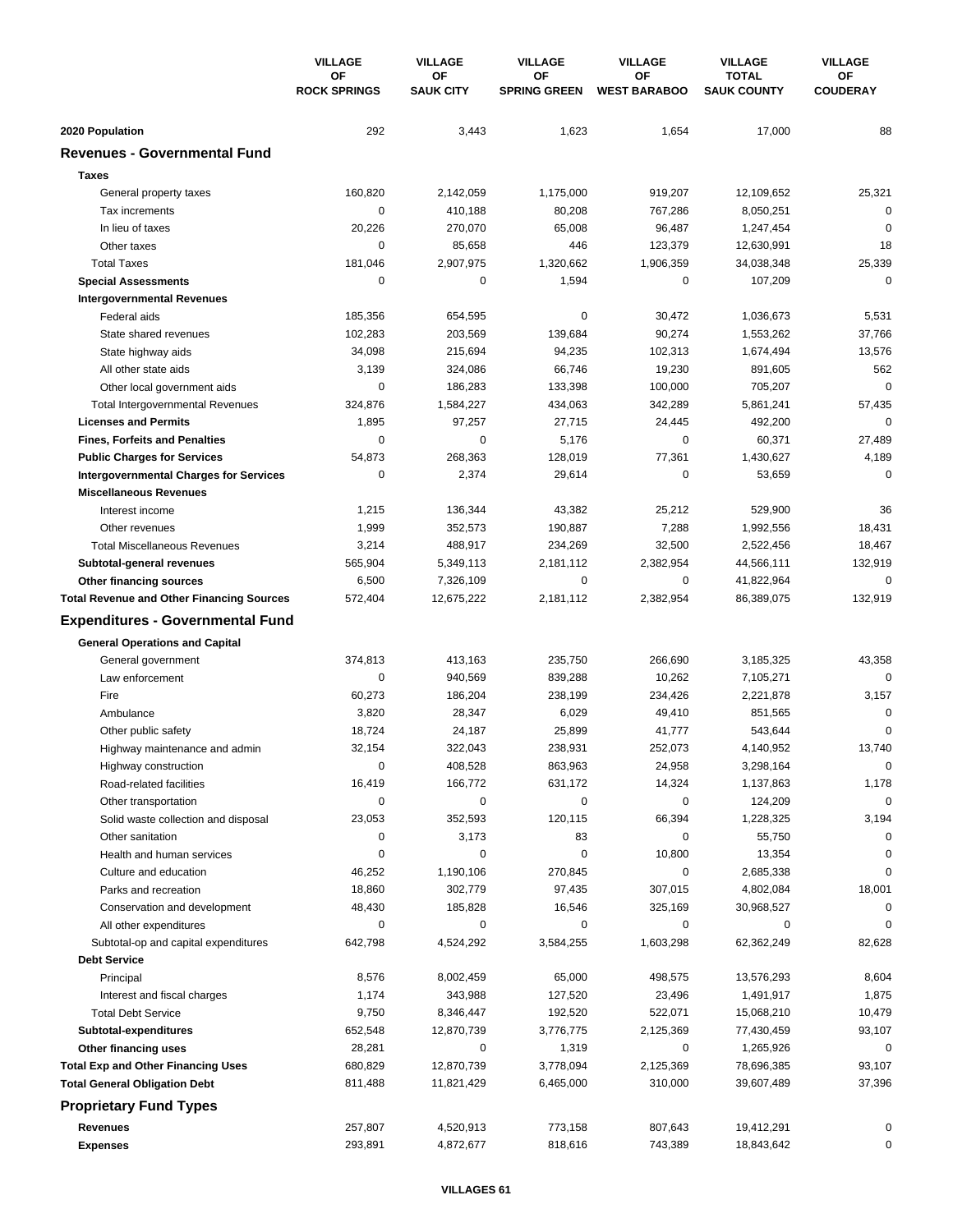|                                                             | <b>VILLAGE</b><br>ОF<br><b>EXELAND</b> | <b>VILLAGE</b>        | <b>VILLAGE</b>      | <b>VILLAGE</b>                                 | <b>VILLAGE</b>        | <b>VILLAGE</b>          |
|-------------------------------------------------------------|----------------------------------------|-----------------------|---------------------|------------------------------------------------|-----------------------|-------------------------|
|                                                             |                                        | ΟF<br><b>RADISSON</b> | ΟF<br><b>WINTER</b> | <b>TOTAL</b><br><b>SAWYER</b><br><b>COUNTY</b> | ΟF<br><b>ANIWA</b>    | OF<br><b>BIRNAMWOOD</b> |
| 2020 Population                                             | 193                                    | 237                   | 310                 | 828                                            | 252                   | 813                     |
| <b>Revenues - Governmental Fund</b>                         |                                        |                       |                     |                                                |                       |                         |
| <b>Taxes</b>                                                |                                        |                       |                     |                                                |                       |                         |
| General property taxes                                      | 36,945                                 | 36,512                | 45,153              | 143,931                                        | 9,446                 | 118,620                 |
| Tax increments                                              | 0                                      | 0                     | 0                   | $\pmb{0}$                                      | 0                     | 236,208                 |
| In lieu of taxes                                            | 1,005                                  | 0                     | 9,926               | 10,931                                         | 1,070                 | 9,784                   |
| Other taxes                                                 | 216                                    | 0                     | 350                 | 584                                            | 1,602                 | 7,926                   |
| <b>Total Taxes</b>                                          | 38,166                                 | 36,512                | 55,429              | 155,446                                        | 12,118                | 372,538                 |
| <b>Special Assessments</b>                                  | $\mathbf 0$                            | 0                     | 0                   | $\pmb{0}$                                      | 0                     | 0                       |
| <b>Intergovernmental Revenues</b>                           |                                        |                       |                     |                                                |                       |                         |
| Federal aids                                                | 0                                      | 24                    | 0                   | 5,555                                          | 0                     | $\Omega$                |
| State shared revenues                                       | 69,601                                 | 80,955                | 127,778             | 316,100                                        | 62,978                | 108,909                 |
| State highway aids                                          | 12,273                                 | 19,640                | 13,298              | 58,787                                         | 11,721                | 25,448                  |
| All other state aids                                        | 678                                    | 1,122                 | 9,898               | 12,260                                         | 993                   | 3,020                   |
| Other local government aids                                 | 0                                      | 325                   | 0                   | 325                                            | $\mathbf 0$           | 0                       |
| <b>Total Intergovernmental Revenues</b>                     | 82,552                                 | 102,066               | 150,974             | 393,027                                        | 75,692                | 137,377                 |
| <b>Licenses and Permits</b>                                 | 815                                    | 1,482                 | 3,859               | 6,156                                          | 212                   | 7,557                   |
| <b>Fines, Forfeits and Penalties</b>                        | $\mathbf 0$                            | $\mathbf 0$           | 0                   | 27,489                                         | 0                     | $\Omega$                |
| <b>Public Charges for Services</b>                          | 4,428                                  | 7,128                 | 9,539               | 25,284                                         | 10,837                | 19,733                  |
| <b>Intergovernmental Charges for Services</b>               | $\mathbf 0$                            | 0                     | 0                   | 0                                              | $\mathbf 0$           | 7,329                   |
| <b>Miscellaneous Revenues</b>                               |                                        |                       |                     |                                                |                       |                         |
| Interest income                                             | 555                                    | 432                   | 0                   | 1,023                                          | 1,841                 | 5,345                   |
| Other revenues                                              | 1,861                                  | 5,508                 | 3,846               | 29,646                                         | 2,177                 | 193,229                 |
| <b>Total Miscellaneous Revenues</b>                         | 2,416                                  | 5,940                 | 3,846               | 30,669                                         | 4,018                 | 198,574                 |
| Subtotal-general revenues                                   | 128,377                                | 153,128               | 223,647             | 638,071                                        | 102,877               | 743,108                 |
| <b>Other financing sources</b>                              | 12,000                                 | 37,795                | 173,800             | 223,595                                        | 0                     | 0                       |
| <b>Total Revenue and Other Financing Sources</b>            | 140,377                                | 190,923               | 397,447             | 861,666                                        | 102,877               | 743,108                 |
| <b>Expenditures - Governmental Fund</b>                     |                                        |                       |                     |                                                |                       |                         |
|                                                             |                                        |                       |                     |                                                |                       |                         |
| <b>General Operations and Capital</b>                       |                                        |                       |                     |                                                |                       |                         |
| General government                                          | 49,205                                 | 64,331                | 98,144              | 255,038<br>$\mathbf 0$                         | 45,484<br>$\mathbf 0$ | 173,759<br>$\mathbf 0$  |
| Law enforcement<br>Fire                                     | 0                                      | 0                     | 0                   | 169,893                                        |                       |                         |
|                                                             | 21,782<br>0                            | 30,110<br>0           | 114,844<br>0        | 0                                              | 22,695<br>0           | 41,468<br>0             |
| Ambulance<br>Other public safety                            | 0                                      | 0                     | 0                   | $\mathbf 0$                                    | 0                     | 3,758                   |
|                                                             | 34,745                                 | 43,616                | 77.206              | 169,307                                        | 9,045                 | 107,290                 |
| Highway maintenance and admin                               | $\mathbf 0$                            |                       |                     |                                                | 0                     | 0                       |
| Highway construction                                        |                                        | 24,750                | 0                   | 24,750                                         |                       |                         |
| Road-related facilities                                     | 6,777<br>0                             | 7,634<br>0            | 8,063<br>0          | 23,652<br>$\pmb{0}$                            | 4,183                 | 38,617<br>$\mathbf 0$   |
| Other transportation                                        |                                        |                       |                     |                                                | 0                     |                         |
| Solid waste collection and disposal<br>Other sanitation     | 6,514                                  | 20,354                | 15,585              | 45,647                                         | 17,882<br>$\mathbf 0$ | 6,930<br>0              |
|                                                             | 15,000                                 | 4,500                 | 488                 | 19,988                                         |                       |                         |
| Health and human services                                   | 1,100<br>0                             | 3,106<br>0            | 1,500<br>3,000      | 5,706                                          | 1,611<br>0            | 7,056<br>0              |
| Culture and education                                       | 7,162                                  | 2,254                 | 6,048               | 3,000                                          | 3,625                 | 23,794                  |
| Parks and recreation<br>Conservation and development        | 0                                      |                       | 8,672               | 33,465                                         | 0                     | 99,320                  |
|                                                             | 0                                      | 10,451<br>0           | 0                   | 19,123<br>0                                    | 0                     | 447,048                 |
| All other expenditures                                      | 142,285                                | 211,106               | 333,550             | 769,569                                        | 104,525               | 949,040                 |
| Subtotal-op and capital expenditures<br><b>Debt Service</b> |                                        |                       |                     |                                                |                       |                         |
|                                                             | 320                                    | 27,133                |                     |                                                | 0                     | 0                       |
| Principal                                                   |                                        |                       | 196,929             | 232,986                                        |                       |                         |
| Interest and fiscal charges                                 | 28<br>348                              | 851<br>27,984         | 6,095               | 8,849<br>241,835                               | 0<br>0                | 0<br>0                  |
| <b>Total Debt Service</b>                                   | 142,633                                | 239,090               | 203,024<br>536,574  |                                                |                       |                         |
| Subtotal-expenditures                                       | 0                                      | 0                     | 6,937               | 1,011,404<br>6,937                             | 104,525<br>0          | 949,040<br>261,544      |
| Other financing uses                                        |                                        |                       |                     |                                                | 104,525               |                         |
| <b>Total Exp and Other Financing Uses</b>                   | 142,633<br>11,680                      | 239,090               | 543,511<br>257,217  | 1,018,341                                      | 0                     | 1,210,584<br>0          |
| <b>Total General Obligation Debt</b>                        |                                        | 47,315                |                     | 353,608                                        |                       |                         |
| <b>Proprietary Fund Types</b>                               |                                        |                       |                     |                                                |                       |                         |
| Revenues                                                    | 82,285                                 | 522,250               | 153,256             | 757,791                                        | 0                     | 514,302                 |
| <b>Expenses</b>                                             | 39,837                                 | 259,820               | 95,123              | 394,780                                        | $\pmb{0}$             | 385,132                 |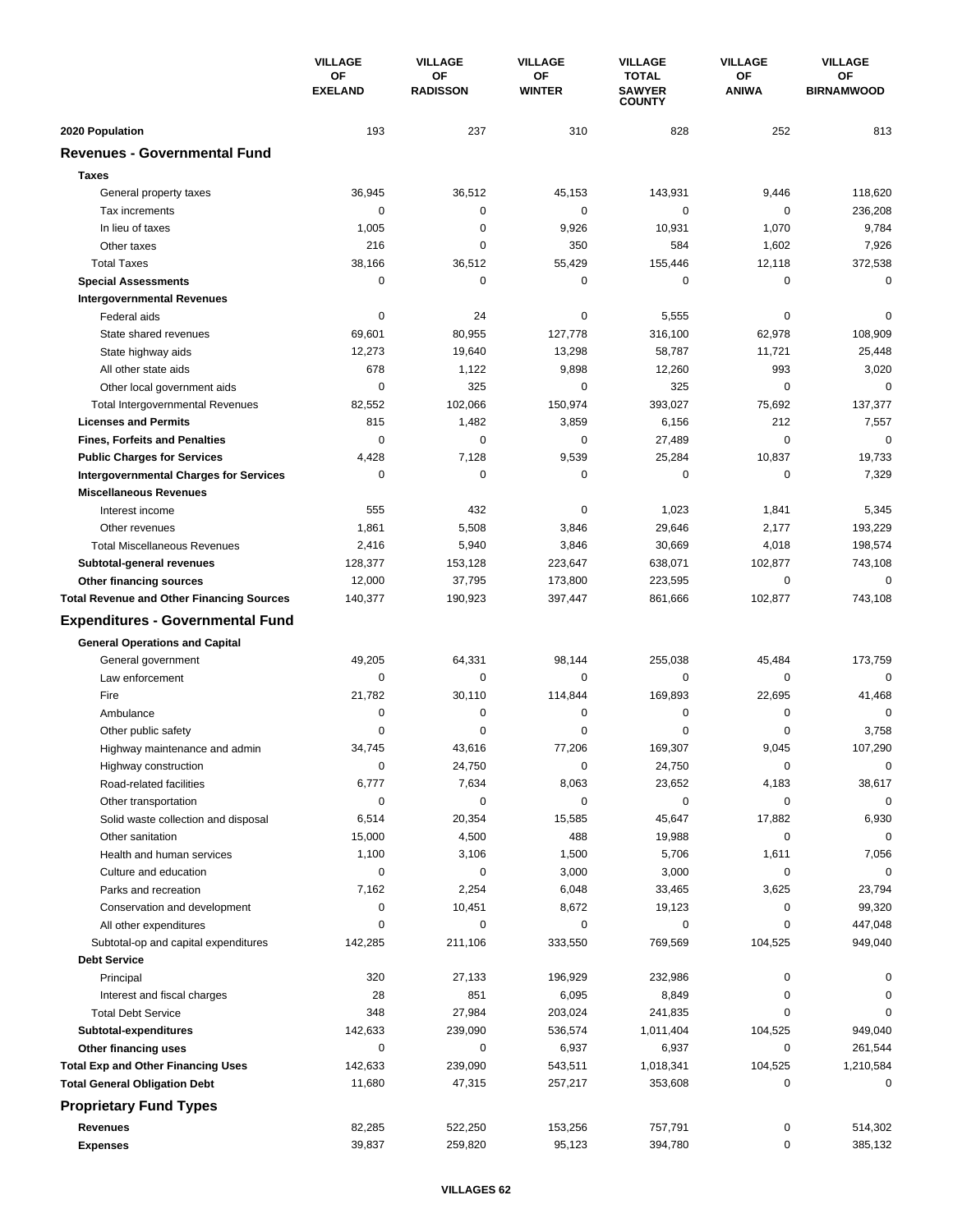|                                                        | <b>VILLAGE</b><br>ΟF<br><b>BONDUEL</b> | <b>VILLAGE</b>      | <b>VILLAGE</b>     | <b>VILLAGE</b>     | <b>VILLAGE</b>       | <b>VILLAGE</b>       |
|--------------------------------------------------------|----------------------------------------|---------------------|--------------------|--------------------|----------------------|----------------------|
|                                                        |                                        | OF<br><b>BOWLER</b> | ΟF<br><b>CECIL</b> | OF<br><b>ELAND</b> | ΟF<br><b>GRESHAM</b> | OF<br><b>MATTOON</b> |
| 2020 Population                                        | 1,462                                  | 289                 | 572                | 202                | 579                  | 426                  |
| <b>Revenues - Governmental Fund</b>                    |                                        |                     |                    |                    |                      |                      |
| <b>Taxes</b>                                           |                                        |                     |                    |                    |                      |                      |
| General property taxes                                 | 634,093                                | 3,754               | 223,325            | 19,087             | 64,394               | 61,642               |
| Tax increments                                         | 359,411                                | 3,208               | 0                  | 0                  | 13,017               | $\mathbf 0$          |
| In lieu of taxes                                       | 49,984                                 | 25,774              | 0                  | 0                  | $\mathbf 0$          | 1,767                |
| Other taxes                                            | 0                                      | 432                 | 0                  | 279                | 2,389                | $\mathbf 0$          |
| <b>Total Taxes</b>                                     | 1,043,488                              | 33,168              | 223,325            | 19,366             | 79,800               | 63,409               |
| <b>Special Assessments</b>                             | 24,488                                 | 0                   | 0                  | 376                | 0                    | 0                    |
| <b>Intergovernmental Revenues</b>                      |                                        |                     |                    |                    |                      |                      |
| Federal aids                                           | 0                                      | 5,531               | 0                  | 0                  | 0                    | 17,287               |
| State shared revenues                                  | 198,871                                | 89,638              | 27,018             | 43,536             | 143,190              | 184,081              |
| State highway aids                                     | 112,143                                | 9,855               | 24,046             | 13,114             | 24,694               | 15,005               |
| All other state aids                                   | 9,952                                  | 15,087              | 10,273             | 1,053              | 10,013               | 3,051                |
| Other local government aids                            | 29,169                                 | 0                   | 0                  | 0                  | 14,732               | $\mathbf 0$          |
| <b>Total Intergovernmental Revenues</b>                | 350,135                                | 120,111             | 61,337             | 57,703             | 192,629              | 219,424              |
| <b>Licenses and Permits</b>                            | 17,308                                 | 934                 | 8,015              | 341                | 11,808               | 795                  |
| <b>Fines, Forfeits and Penalties</b>                   | 3,139                                  | 0                   | 50                 | 0                  | $\mathbf 0$          | $\mathbf 0$          |
| <b>Public Charges for Services</b>                     | 214,607                                | 1,176               | 142,884            | 19,588             | 37,464               | 32,672               |
| <b>Intergovernmental Charges for Services</b>          | 0                                      | $\mathbf 0$         | 26,186             | 0                  | 42,759               | 16,610               |
| <b>Miscellaneous Revenues</b>                          |                                        |                     |                    |                    |                      |                      |
| Interest income                                        | 16,094                                 | 923                 | 2,064              | 64                 | 973                  | 4,362                |
| Other revenues                                         | 250,358                                | 49,604              | 1,129              | 416                | 16,598               | 54,498               |
| <b>Total Miscellaneous Revenues</b>                    | 266,452                                | 50,527              | 3,193              | 480                | 17,571               | 58,860               |
| Subtotal-general revenues                              | 1,919,617                              | 205,916             | 464,990            | 97,854             | 382,031              | 391,770              |
| Other financing sources                                | 1,749,504                              | 35,000              | 0                  | 0                  | $\mathbf 0$          | $\mathbf 0$          |
| <b>Total Revenue and Other Financing Sources</b>       | 3,669,121                              | 240,916             | 464,990            | 97,854             | 382,031              | 391,770              |
| <b>Expenditures - Governmental Fund</b>                |                                        |                     |                    |                    |                      |                      |
| <b>General Operations and Capital</b>                  |                                        |                     |                    |                    |                      |                      |
| General government                                     | 188,077                                | 61,412              | 176,730            | 28,847             | 97,459               | 190,718              |
| Law enforcement                                        | 197,943                                | 0                   | 6,300              | 0                  | 12,775               | 0                    |
| Fire                                                   | 676,622                                | 21,358              | 39,046             | 10,337             | 103,488              | 119,798              |
| Ambulance                                              | 39,540                                 | 5,840               | 17,027             | 0                  | 12,944               | 10,837               |
| Other public safety                                    | 2,571                                  | 0                   | 0                  | 0                  | 0                    | $\mathbf 0$          |
| Highway maintenance and admin                          | 166,834                                | 27,178              | 172,525            | 17,092             | 259,877              | 27,131               |
| Highway construction                                   | 44,975                                 | 0                   | 200                | 16,953             | 0                    | 0                    |
| Road-related facilities                                | 43,601                                 | 6,826               | 23,667             | 5,271              | 34,856               | 21,699               |
| Other transportation                                   | 0                                      | $\pmb{0}$           | 0                  | 0                  | 0                    | $\mathbf 0$          |
| Solid waste collection and disposal                    | 202,093                                | 7,777               | 57,192             | 14,652             | 36,725               | 31,027               |
| Other sanitation                                       | 2,345                                  | $\pmb{0}$           | 50                 | 130                | 0                    | 0                    |
| Health and human services                              | 0                                      | 0                   | 0                  | 0                  | $\mathbf 0$          | 0                    |
| Culture and education                                  | 1,925                                  | 0                   | 0                  | 0                  | 0                    | $\mathbf 0$          |
| Parks and recreation                                   | 99,117                                 | 36,613              | 47,763<br>26       | 1,827<br>0         | 26,122<br>523        | 11,099<br>30,348     |
| Conservation and development<br>All other expenditures | 10,022<br>0                            | 21,931<br>0         | 0                  | 0                  | 0                    | 0                    |
| Subtotal-op and capital expenditures                   | 1,675,665                              | 188,935             | 540,526            | 95,109             | 584,769              | 442,657              |
| <b>Debt Service</b>                                    |                                        |                     |                    |                    |                      |                      |
| Principal                                              | 958,230                                | $\pmb{0}$           | 0                  | 0                  | 2,547                | 28,928               |
| Interest and fiscal charges                            | 147,577                                | 0                   | 3,895              | 0                  | 29,510               | 1,453                |
| <b>Total Debt Service</b>                              | 1,105,807                              | 0                   | 3,895              | 0                  | 32,057               | 30,381               |
| Subtotal-expenditures                                  | 2,781,472                              | 188,935             | 544,421            | 95,109             | 616,826              | 473,038              |
| Other financing uses                                   | 0                                      | 0                   | 0                  | 0                  | 0                    | 0                    |
| <b>Total Exp and Other Financing Uses</b>              | 2,781,472                              | 188,935             | 544,421            | 95,109             | 616,826              | 473,038              |
| <b>Total General Obligation Debt</b>                   | 3,250,000                              | 35,000              | 150,100            | 0                  | 407,427              | 29,349               |
| <b>Proprietary Fund Types</b>                          |                                        |                     |                    |                    |                      |                      |
| Revenues                                               | 864,576                                | 180,441             | 210,597            | 0                  | 3,012,975            | 206,579              |
| <b>Expenses</b>                                        | 838,678                                | 219,237             | 220,595            | 0                  | 3,075,199            | 208,243              |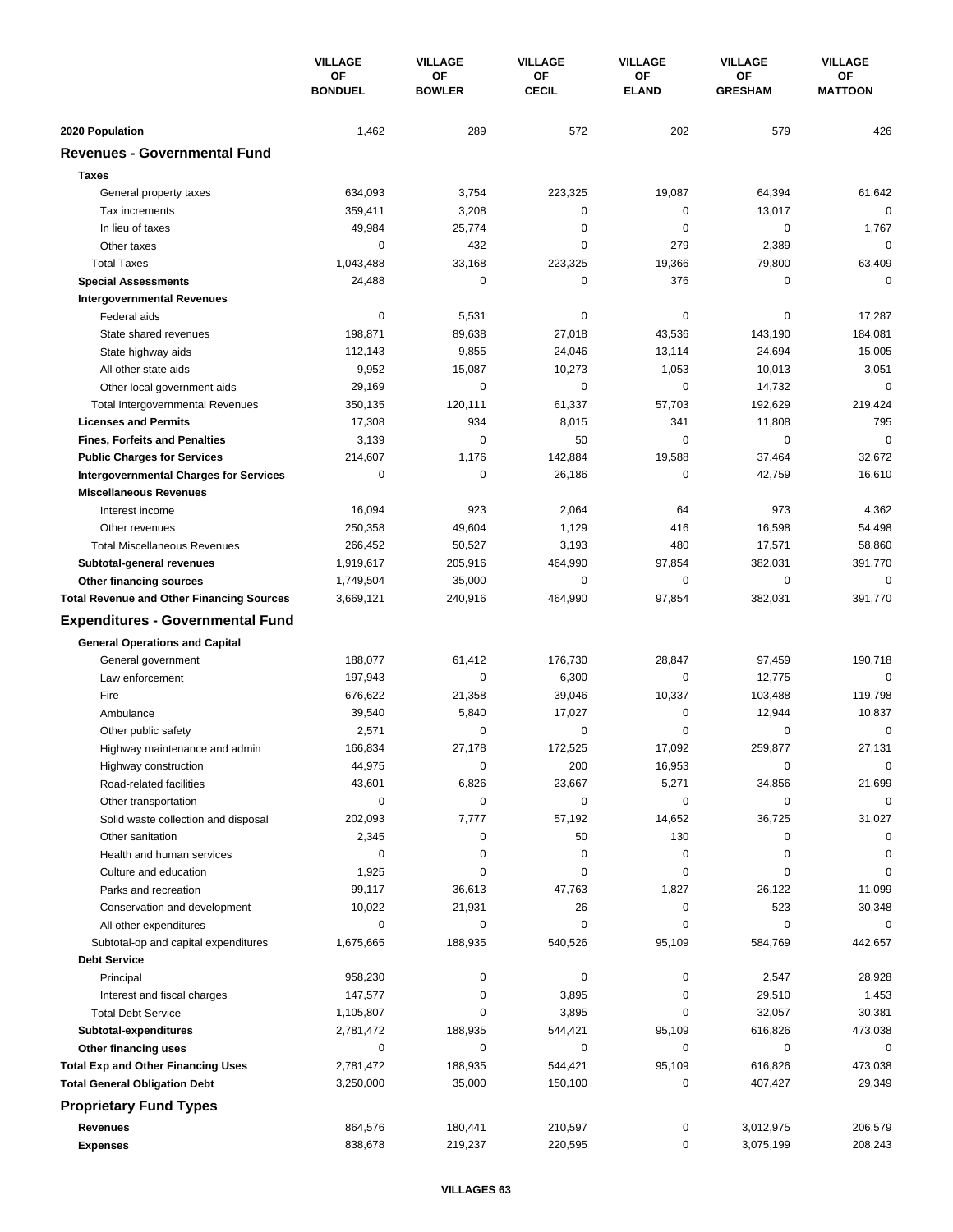|                                                  | <b>VILLAGE</b><br>ОF<br><b>TIGERTON</b> | <b>VILLAGE</b>          | <b>VILLAGE</b>                                  | <b>VILLAGE</b>     | <b>VILLAGE</b>       | <b>VILLAGE</b>           |
|--------------------------------------------------|-----------------------------------------|-------------------------|-------------------------------------------------|--------------------|----------------------|--------------------------|
|                                                  |                                         | ΟF<br><b>WITTENBERG</b> | <b>TOTAL</b><br><b>SHAWANO</b><br><b>COUNTY</b> | OF<br><b>ADELL</b> | OF<br><b>CASCADE</b> | OF<br><b>CEDAR GROVE</b> |
| 2020 Population                                  | 714                                     | 999                     | 6,308                                           | 506                | 691                  | 2,112                    |
| <b>Revenues - Governmental Fund</b>              |                                         |                         |                                                 |                    |                      |                          |
| <b>Taxes</b>                                     |                                         |                         |                                                 |                    |                      |                          |
| General property taxes                           | 105,967                                 | 255,237                 | 1,495,565                                       | 225,891            | 155,229              | 1,095,703                |
| Tax increments                                   | 60,257                                  | 318,963                 | 991,064                                         | 0                  | 12,035               | 13,579                   |
| In lieu of taxes                                 | 11,502                                  | 64,199                  | 164,080                                         | 20,098             | 0                    | 62,349                   |
| Other taxes                                      | 7,751                                   | 3,530                   | 23,909                                          | 0                  | -27                  | 2,853                    |
| <b>Total Taxes</b>                               | 185,477                                 | 641,929                 | 2,674,618                                       | 245,989            | 167,237              | 1,174,484                |
| <b>Special Assessments</b>                       | $\mathbf 0$                             | 0                       | 24,864                                          | 10,078             | 0                    | $\mathbf 0$              |
| <b>Intergovernmental Revenues</b>                |                                         |                         |                                                 |                    |                      |                          |
| Federal aids                                     | 0                                       | 410,022                 | 432,840                                         | 0                  | 0                    | $\Omega$                 |
| State shared revenues                            | 366,401                                 | 326,752                 | 1,551,374                                       | 90,726             | 73,847               | 149,439                  |
| State highway aids                               | 583,821                                 | 47,354                  | 867,201                                         | 33,619             | 20,675               | 85,074                   |
| All other state aids                             | 65,972                                  | 4,121                   | 123,535                                         | 11,780             | 18,353               | 42,110                   |
| Other local government aids                      | 0                                       | 0                       | 43,901                                          | 6,206              | 7,080                | 129,878                  |
| <b>Total Intergovernmental Revenues</b>          | 1,016,194                               | 788,249                 | 3,018,851                                       | 142,331            | 119,955              | 406,501                  |
| <b>Licenses and Permits</b>                      | 5,235                                   | 4,806                   | 57,011                                          | 7,634              | 5,073                | 28,841                   |
| <b>Fines, Forfeits and Penalties</b>             | 3,412                                   | 250                     | 6,851                                           | 250                | 410                  | 1,170                    |
| <b>Public Charges for Services</b>               | 230,011                                 | 3,788                   | 712,760                                         | 424                | 350                  | 11,413                   |
| <b>Intergovernmental Charges for Services</b>    | 48,739                                  | $\mathbf 0$             | 141,623                                         | $\mathbf 0$        | 13,846               | 71,540                   |
| <b>Miscellaneous Revenues</b>                    |                                         |                         |                                                 |                    |                      |                          |
| Interest income                                  | 934                                     | 10,657                  | 43,257                                          | 1,356              | 8,723                | 13,229                   |
| Other revenues                                   | 97,392                                  | 48,424                  | 713,825                                         | 16,112             | 21,857               | 149,927                  |
| <b>Total Miscellaneous Revenues</b>              | 98,326                                  | 59,081                  | 757,082                                         | 17,468             | 30,580               | 163,156                  |
| Subtotal-general revenues                        | 1,587,394                               | 1,498,103               | 7,393,660                                       | 424,174            | 337,451              | 1,857,105                |
| <b>Other financing sources</b>                   | 148,570                                 | 0                       | 1,933,074                                       | 250,000            | 0                    | 0                        |
| <b>Total Revenue and Other Financing Sources</b> | 1,735,964                               | 1,498,103               | 9,326,734                                       | 674,174            | 337,451              | 1,857,105                |
| <b>Expenditures - Governmental Fund</b>          |                                         |                         |                                                 |                    |                      |                          |
| <b>General Operations and Capital</b>            |                                         |                         |                                                 |                    |                      |                          |
| General government                               | 157,877                                 | 289,913                 | 1,410,276                                       | 115,097            | 66,349               | 176,741                  |
| Law enforcement                                  | 71,003                                  | 19,149                  | 307,170                                         | 5,010              | 23,508               | 11,957                   |
| Fire                                             | 108,027                                 | 16,272                  | 1,159,111                                       | 50,598             | 38,112               | 241,685                  |
| Ambulance                                        | 23,771                                  | 35,076                  | 145,035                                         | 3,200              | 4,650                | 27,848                   |
| Other public safety                              | 4,361                                   | 0                       | 10,690                                          | 2,670              | 1,805                | 13,542                   |
| Highway maintenance and admin                    | 151,904                                 | 49,470                  | 988,346                                         | 120,102            | 80.493               | 327,229                  |
| Highway construction                             | 631,760                                 | 392,394                 | 1,086,282                                       | 188,149            | 7,406                | 25,407                   |
| Road-related facilities                          | 25,842                                  | 74,324                  | 278,886                                         | 17,100             | 14,619               | 84,327                   |
| Other transportation                             | $\mathbf 0$                             | 0                       | 0                                               | 0                  | 0                    | $\mathbf 0$              |
| Solid waste collection and disposal              | 55,373                                  | 63,600                  | 493,251                                         | 39,019             | 43,081               | 122,971                  |
| Other sanitation                                 | 0                                       | 0                       | 2,525                                           | $\pmb{0}$          | 25,834               | 0                        |
| Health and human services                        | 32,043                                  | 84                      | 40,794                                          | 1,447              | 0                    | 0                        |
| Culture and education                            | 20,518                                  | 2,078                   | 24,521                                          | 11,376             | 0                    | 201,103                  |
| Parks and recreation                             | 201,200                                 | 88,205                  | 539,365                                         | 14,691             | 17,452               | 551,537                  |
| Conservation and development                     | 12,497                                  | 94,141                  | 268,808                                         | 0                  | 0                    | 6,525                    |
| All other expenditures                           | 0                                       | 0                       | 447,048                                         | 0                  | 0                    | $\Omega$                 |
| Subtotal-op and capital expenditures             | 1,496,176                               | 1,124,706               | 7,202,108                                       | 568,459            | 323,309              | 1,790,872                |
| <b>Debt Service</b>                              |                                         |                         |                                                 |                    |                      |                          |
| Principal                                        | 18,597                                  | 100,000                 | 1,108,302                                       | 51,775             | 0                    | 130,111                  |
| Interest and fiscal charges                      | 3,412                                   | 19,160                  | 205,007                                         | 15,657             | 0                    | 18,255                   |
| <b>Total Debt Service</b>                        | 22,009                                  | 119,160                 | 1,313,309                                       | 67,432             | 0                    | 148,366                  |
| Subtotal-expenditures                            | 1,518,185                               | 1,243,866               | 8,515,417                                       | 635,891            | 323,309              | 1,939,238                |
| Other financing uses                             | 0                                       | 0                       | 261,544                                         | 0                  | 0                    | 0                        |
| <b>Total Exp and Other Financing Uses</b>        | 1,518,185                               | 1,243,866               | 8,776,961                                       | 635,891            | 323,309              | 1,939,238                |
| <b>Total General Obligation Debt</b>             | 332,207                                 | 716,875                 | 4,920,958                                       | 1,024,684          | 0                    | 2,988,432                |
| <b>Proprietary Fund Types</b>                    |                                         |                         |                                                 |                    |                      |                          |
| Revenues                                         | 370,581                                 | 905,472                 | 6,265,523                                       | 310,184            | 447,083              | 900,445                  |
| <b>Expenses</b>                                  | 549,041                                 | 927,683                 | 6,423,808                                       | 318,447            | 567,241              | 775,864                  |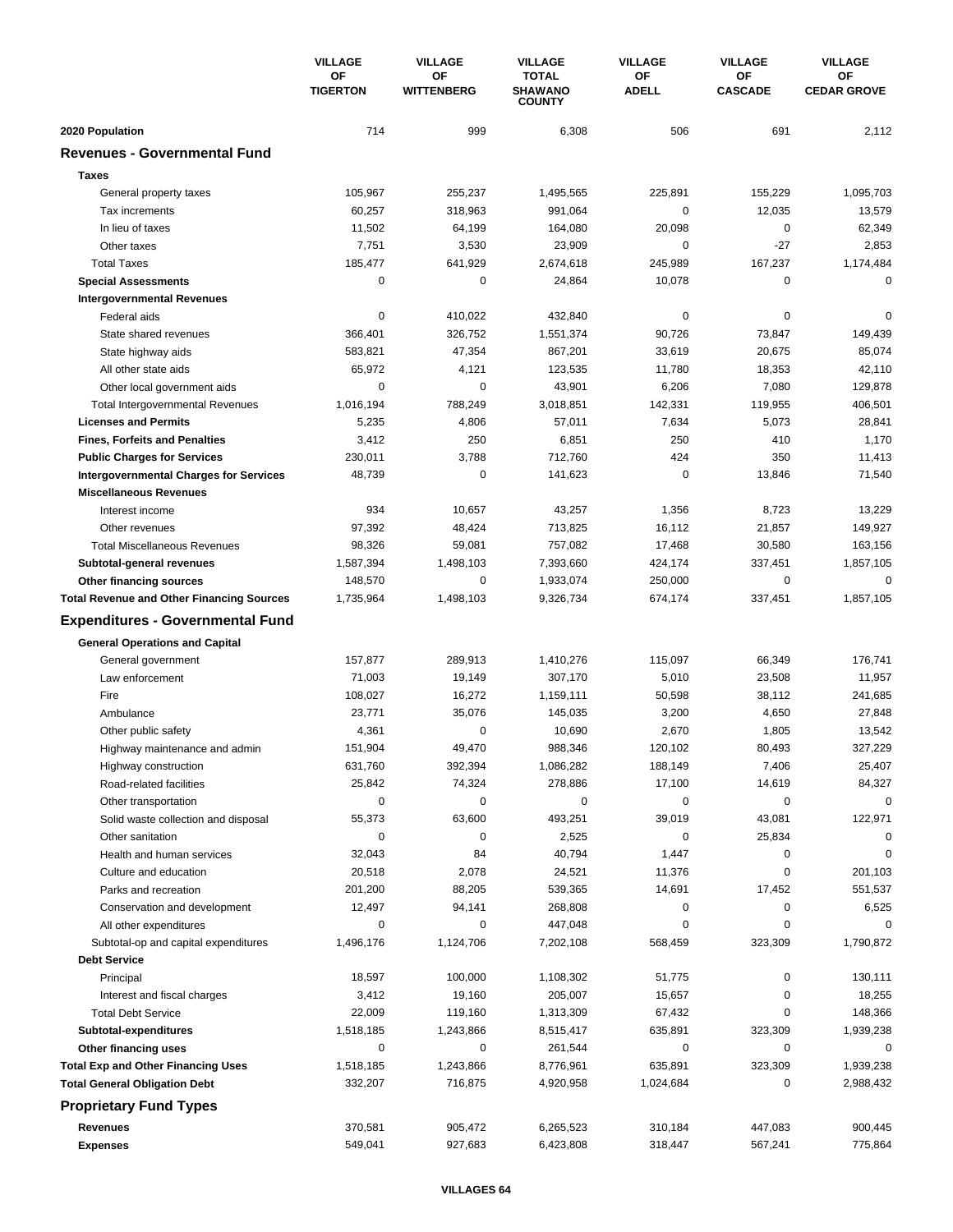|                                                  | <b>VILLAGE</b>            | <b>VILLAGE</b>          | <b>VILLAGE</b>                              | <b>VILLAGE</b>      | <b>VILLAGE</b>        | <b>VILLAGE</b>           |
|--------------------------------------------------|---------------------------|-------------------------|---------------------------------------------|---------------------|-----------------------|--------------------------|
|                                                  | OF<br><b>ELKHART LAKE</b> | OF<br><b>GLENBEULAH</b> | <b>OF</b><br><b>HOWARDS</b><br><b>GROVE</b> | ΟF<br><b>KOHLER</b> | OF<br><b>OOSTBURG</b> | OF<br><b>RANDOM LAKE</b> |
| 2020 Population                                  | 1,019                     | 469                     | 3,285                                       | 2,078               | 3,059                 | 1,570                    |
| <b>Revenues - Governmental Fund</b>              |                           |                         |                                             |                     |                       |                          |
| <b>Taxes</b>                                     |                           |                         |                                             |                     |                       |                          |
| General property taxes                           | 1,374,217                 | 176,764                 | 794,290                                     | 2,543,729           | 1,280,952             | 916,315                  |
| Tax increments                                   | 602,468                   | 37,138                  | 79,255                                      | 0                   | 1.046.762             | 29,853                   |
| In lieu of taxes                                 | 94,178                    | $\mathbf 0$             | $\mathbf 0$                                 | 58,559              | 100,714               | 67,709                   |
| Other taxes                                      | 588,623                   | 0                       | 0                                           | 849,193             | 2,381                 | 95                       |
| <b>Total Taxes</b>                               | 2,659,486                 | 213,902                 | 873,545                                     | 3,451,481           | 2,430,809             | 1,013,972                |
| <b>Special Assessments</b>                       | 0                         | 0                       | 282,171                                     | 0                   | 24,197                | 0                        |
| <b>Intergovernmental Revenues</b>                |                           |                         |                                             |                     |                       |                          |
| Federal aids                                     | 0                         | $\pmb{0}$               | 2,527                                       | 34,764              | 38,729                | 0                        |
| State shared revenues                            | 36,867                    | 78,417                  | 139,773                                     | 167,174             | 168,114               | 111,577                  |
| State highway aids                               | 138,648                   | 9,750                   | 122,200                                     | 264,518             | 180,302               | 59,566                   |
| All other state aids                             | 194,987                   | 10,965                  | 19,024                                      | 26,447              | 20,498                | 39,009                   |
| Other local government aids                      | 155,271                   | 5,497                   | 43,545                                      | 43,777              | 32,276                | 36,065                   |
| <b>Total Intergovernmental Revenues</b>          | 525,773                   | 104,629                 | 327,069                                     | 536,680             | 439,919               | 246,217                  |
| <b>Licenses and Permits</b>                      | 59,446                    | 14,479                  | 40,147                                      | 90,113              | 53,797                | 38,894                   |
| <b>Fines, Forfeits and Penalties</b>             | 47,217                    | 615                     | 1,428                                       | 29,087              | 2,678                 | 3,295                    |
| <b>Public Charges for Services</b>               | 461,455                   | 8,583                   | 24,104                                      | 172,138             | 22,003                | 432,055                  |
| <b>Intergovernmental Charges for Services</b>    | 96,597                    | 1,445                   | 0                                           | $\mathbf 0$         | 73,230                | 16,231                   |
| <b>Miscellaneous Revenues</b>                    |                           |                         |                                             |                     |                       |                          |
| Interest income                                  | 25,307                    | 3,671                   | 22,026                                      | 12,376              | 25,004                | 8,237                    |
| Other revenues                                   | 257,999                   | 11,534                  | 76,677                                      | 108,157             | 218,400               | 159,365                  |
| <b>Total Miscellaneous Revenues</b>              | 283,306                   | 15,205                  | 98,703                                      | 120,533             | 243,404               | 167,602                  |
| Subtotal-general revenues                        | 4,133,280                 | 358,858                 | 1,647,167                                   | 4,400,032           | 3,290,037             | 1,918,266                |
| Other financing sources                          | 2,805,000                 | 158,371                 | 0                                           | 1,835,104           | 438,167               | 2,023,333                |
| <b>Total Revenue and Other Financing Sources</b> | 6,938,280                 | 517,229                 | 1,647,167                                   | 6,235,136           | 3,728,204             | 3,941,599                |
| <b>Expenditures - Governmental Fund</b>          |                           |                         |                                             |                     |                       |                          |
| <b>General Operations and Capital</b>            |                           |                         |                                             |                     |                       |                          |
| General government                               | 407,108                   | 89,177                  | 221,658                                     | 415,986             | 267,202               | 195,046                  |
| Law enforcement                                  | 437,752                   | 10,133                  | 56,201                                      | 1,164,286           | 38,908                | 49,705                   |
| Fire                                             | 214,650                   | 70,561                  | 163,530                                     | 437,791             | 427,099               | 169,019                  |
| Ambulance                                        | 14,739                    | 2,824                   | $\mathbf 0$                                 | 0                   | 25,095                | 66,040                   |
| Other public safety                              | 42,582                    | 7,547                   | 16,126                                      | 70,577              | 23,579                | 16,610                   |
| Highway maintenance and admin                    | 306,495                   | 19,406                  | 60,658                                      | 662,024             | 421,881               | 190,782                  |
| Highway construction                             | 43,070                    | 24,406                  | 343,949                                     | 136,067             | 1,003,939             | 655,914                  |
| Road-related facilities                          | 196,797                   | 14,325                  | 63,603                                      | 230,382             | 287,469               | 300,120                  |
| Other transportation                             | 0                         | 0                       | 0                                           | 13,366              | 0                     | $\mathbf 0$              |
| Solid waste collection and disposal              | 94,434                    | 39,544                  | 199,837                                     | 151,979             | 235,652               | 101,985                  |
| Other sanitation                                 | 349,479                   | 393                     | 482                                         | 0                   | 0                     | 1,253,524                |
| Health and human services                        | 0                         | 536                     | 0                                           | 3,614               | $\mathbf 0$           | 19                       |
| Culture and education                            | 182,061                   | 0                       | 0                                           | 303,476             | 88,665                | 63,006                   |
| Parks and recreation                             | 66,930                    | 8,561                   | 35,650                                      | 1,153,662           | 36,638                | 234,455                  |
| Conservation and development                     | 2,948,886                 | 3,857                   | 0                                           | 39,799              | 278,408               | 25,557                   |
| All other expenditures                           | 0                         | 0                       | 0                                           | 0                   | 0                     | $\Omega$                 |
| Subtotal-op and capital expenditures             | 5,304,983                 | 291,270                 | 1,161,694                                   | 4,783,009           | 3,134,535             | 3,321,782                |
| <b>Debt Service</b>                              |                           |                         |                                             |                     |                       |                          |
| Principal                                        | 1,256,432                 | 179,300                 | 74,956                                      | 857,702             | 1,014,721             | 618,617                  |
| Interest and fiscal charges                      | 285,114                   | 10,363                  | 6,484                                       | 245,875             | 277,387               | 100,751                  |
| <b>Total Debt Service</b>                        | 1,541,546                 | 189,663                 | 81,440                                      | 1,103,577           | 1,292,108             | 719,368                  |
| Subtotal-expenditures                            | 6,846,529                 | 480,933                 | 1,243,134                                   | 5,886,586           | 4,426,643             | 4,041,150                |
| Other financing uses                             | 0                         | 0                       | 0                                           | 0                   | 0                     | 0                        |
| <b>Total Exp and Other Financing Uses</b>        | 6,846,529                 | 480,933                 | 1,243,134                                   | 5,886,586           | 4,426,643             | 4,041,150                |
| <b>Total General Obligation Debt</b>             | 9,141,500                 | 477,839                 | 159,895                                     | 9,576,950           | 7,710,054             | 4,239,401                |
| <b>Proprietary Fund Types</b>                    |                           |                         |                                             |                     |                       |                          |
| <b>Revenues</b>                                  | 279,527                   | 233,546                 | 821,433                                     | 1,267,635           | 2,474,623             | 413,626                  |
| <b>Expenses</b>                                  | 305,820                   | 176,286                 | 773,412                                     | 1,497,148           | 1,791,699             | 455,346                  |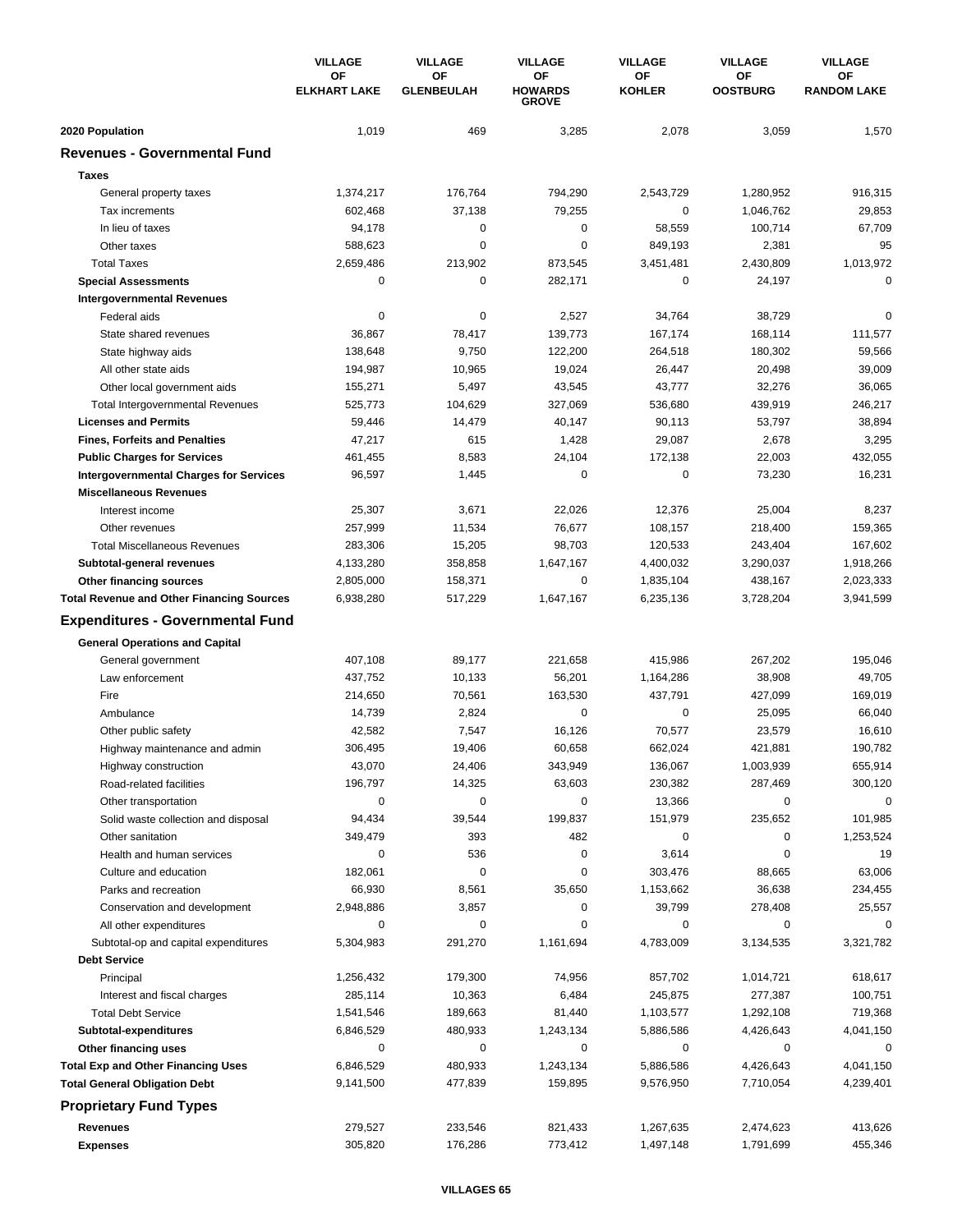|                                                  | <b>VILLAGE</b><br>OF<br><b>WALDO</b> | <b>VILLAGE</b>                                    | <b>VILLAGE</b>      | <b>VILLAGE</b>      | <b>VILLAGE</b>        | <b>VILLAGE</b>            |
|--------------------------------------------------|--------------------------------------|---------------------------------------------------|---------------------|---------------------|-----------------------|---------------------------|
|                                                  |                                      | <b>TOTAL</b><br><b>SHEBOYGAN</b><br><b>COUNTY</b> | ΟF<br><b>GILMAN</b> | OF<br><b>LUBLIN</b> | ΟF<br><b>RIB LAKE</b> | OF<br><b>STETSONVILLE</b> |
| 2020 Population                                  | 492                                  | 15,281                                            | 373                 | 115                 | 868                   | 531                       |
| <b>Revenues - Governmental Fund</b>              |                                      |                                                   |                     |                     |                       |                           |
| <b>Taxes</b>                                     |                                      |                                                   |                     |                     |                       |                           |
| General property taxes                           | 203,978                              | 8,767,068                                         | 186,382             | 22,859              | 201,180               | 77,365                    |
| Tax increments                                   | 0                                    | 1,821,090                                         | 0                   | 0                   | 25,985                | 5,104                     |
| In lieu of taxes                                 | $\mathbf 0$                          | 403,607                                           | 34,035              | $\mathbf 0$         | 34,762                | 20,000                    |
| Other taxes                                      | 0                                    | 1,443,118                                         | 1,872               | $\pmb{0}$           | 5,328                 | 899                       |
| <b>Total Taxes</b>                               | 203,978                              | 12,434,883                                        | 222,289             | 22,859              | 267,255               | 103,368                   |
| <b>Special Assessments</b>                       | 0                                    | 316,446                                           | 0                   | 0                   | 398                   | 0                         |
| <b>Intergovernmental Revenues</b>                |                                      |                                                   |                     |                     |                       |                           |
| Federal aids                                     | 0                                    | 76,020                                            | 174,163             | 603                 | 0                     | $\Omega$                  |
| State shared revenues                            | 77,209                               | 1,093,143                                         | 147,157             | 51,094              | 309,714               | 117,084                   |
| State highway aids                               | 9,996                                | 924,348                                           | 35,718              | 9,303               | 48,063                | 17,091                    |
| All other state aids                             | 21,452                               | 404,625                                           | 4,123               | 6,018               | 18,843                | 11,484                    |
| Other local government aids                      | 5,876                                | 465,471                                           | 56,741              | $\mathbf 0$         | 3,000                 | 52,203                    |
| <b>Total Intergovernmental Revenues</b>          | 114,533                              | 2,963,607                                         | 417,902             | 67,018              | 379,620               | 197,862                   |
| <b>Licenses and Permits</b>                      | 8,808                                | 347,232                                           | 2,411               | 250                 | 4,284                 | 1,002                     |
| <b>Fines, Forfeits and Penalties</b>             | 409                                  | 86,559                                            | 199                 | 0                   | 774                   | $\Omega$                  |
| <b>Public Charges for Services</b>               | 8,426                                | 1,140,951                                         | 27,210              | 24,848              | 121,057               | 14,702                    |
| <b>Intergovernmental Charges for Services</b>    | $\mathbf 0$                          | 272,889                                           | 18,000              | $\mathbf 0$         | 7,113                 | $\mathbf 0$               |
| <b>Miscellaneous Revenues</b>                    |                                      |                                                   |                     |                     |                       |                           |
| Interest income                                  | 1,480                                | 121,409                                           | 10,525              | 1,662               | 4,628                 | 2,154                     |
| Other revenues                                   | 11,029                               | 1,031,057                                         | 356,322             | 11,640              | 23,107                | 27,282                    |
| <b>Total Miscellaneous Revenues</b>              | 12,509                               | 1,152,466                                         | 366,847             | 13,302              | 27,735                | 29,436                    |
| Subtotal-general revenues                        | 348,663                              | 18,715,033                                        | 1,054,858           | 128,277             | 808,236               | 346,370                   |
| <b>Other financing sources</b>                   | 0                                    | 7,509,975                                         | 0                   | 0                   | $\mathbf 0$           | 0                         |
| <b>Total Revenue and Other Financing Sources</b> | 348,663                              | 26,225,008                                        | 1,054,858           | 128,277             | 808,236               | 346,370                   |
|                                                  |                                      |                                                   |                     |                     |                       |                           |
| <b>Expenditures - Governmental Fund</b>          |                                      |                                                   |                     |                     |                       |                           |
| <b>General Operations and Capital</b>            |                                      |                                                   |                     |                     |                       |                           |
| General government                               | 107,093                              | 2,061,457                                         | 331,928             | 40,420              | 183,233               | 80,896                    |
| Law enforcement                                  | 4,472                                | 1,801,932                                         | 99,651              | 0                   | 84,870                | $\mathbf 0$               |
| Fire                                             | 27,568                               | 1,840,613                                         | 9,653               | $\pmb{0}$           | 162,946               | 10,184                    |
| Ambulance                                        | 0                                    | 144,396                                           | 0                   | 0                   | 0                     | 0                         |
| Other public safety                              | 5,139                                | 200,177                                           | 195                 | $\mathbf 0$         | 3,526                 | 3,000                     |
| Highway maintenance and admin                    | 21,643                               | 2,210,713                                         | 40,594              | 26,850              | 127,289               | 65,578                    |
| Highway construction                             | $\mathbf 0$                          | 2,428,307                                         | 80,994              | 0                   | 87,593                | 222                       |
| Road-related facilities                          | 13,720                               | 1,222,462                                         | 12,622              | 4,665               | 19,920                | 11,958                    |
| Other transportation                             | 0                                    | 13,366                                            | 0                   | $\pmb{0}$           | 816                   | $\mathbf 0$               |
| Solid waste collection and disposal              | 37,564                               | 1,066,066                                         | 17,615              | 5,391               | 45,604                | 16,772                    |
| Other sanitation                                 | 0                                    | 1,629,712                                         | 0                   | 34,544              | 0                     | 0                         |
| Health and human services                        | 5,744                                | 11,360                                            | 60,520              | 0                   | 5,398                 | 0                         |
| Culture and education                            | 11,139                               | 860,826                                           | 129,791             | 0                   | 39,674                | 74,996                    |
| Parks and recreation                             | 9,010                                | 2,128,586                                         | 39,975              | 15,826              | 30,859                | 13,230                    |
| Conservation and development                     | 2,225                                | 3,305,257                                         | 7,410               | 90,336              | 52,491                | 12,040                    |
| All other expenditures                           | 0                                    | 0                                                 | 0                   | 623                 | 0                     | 0                         |
| Subtotal-op and capital expenditures             | 245,317                              | 20,925,230                                        | 830,948             | 218,655             | 844,219               | 288,876                   |
| <b>Debt Service</b>                              |                                      |                                                   |                     |                     |                       |                           |
| Principal                                        | 74,505                               | 4,258,119                                         | 26,065              | 0                   | 0                     | 20,492                    |
| Interest and fiscal charges                      | 16,286                               | 976,172                                           | 1,731               | 0                   | 207                   | 11,891                    |
| <b>Total Debt Service</b>                        | 90,791                               | 5,234,291                                         | 27,796              | 0                   | 207                   | 32,383                    |
| Subtotal-expenditures                            | 336,108                              | 26,159,521                                        | 858,744             | 218,655             | 844,426               | 321,259                   |
| Other financing uses                             | 0                                    | 0                                                 | 0                   | 0                   | 0                     | 0                         |
| <b>Total Exp and Other Financing Uses</b>        | 336,108                              | 26,159,521                                        | 858,744             | 218,655             | 844,426               | 321,259                   |
| <b>Total General Obligation Debt</b>             | 622,328                              | 35,941,083                                        | 53,697              | 0                   | 25,000                | 455,508                   |
| <b>Proprietary Fund Types</b>                    |                                      |                                                   |                     |                     |                       |                           |
| Revenues                                         | 305,236                              | 7,453,338                                         | 298,047             | 0                   | 476,053               | 428,703                   |
| <b>Expenses</b>                                  | 270,350                              | 6,931,613                                         | 357,506             | $\pmb{0}$           | 468,907               | 478,029                   |
|                                                  |                                      |                                                   |                     |                     |                       |                           |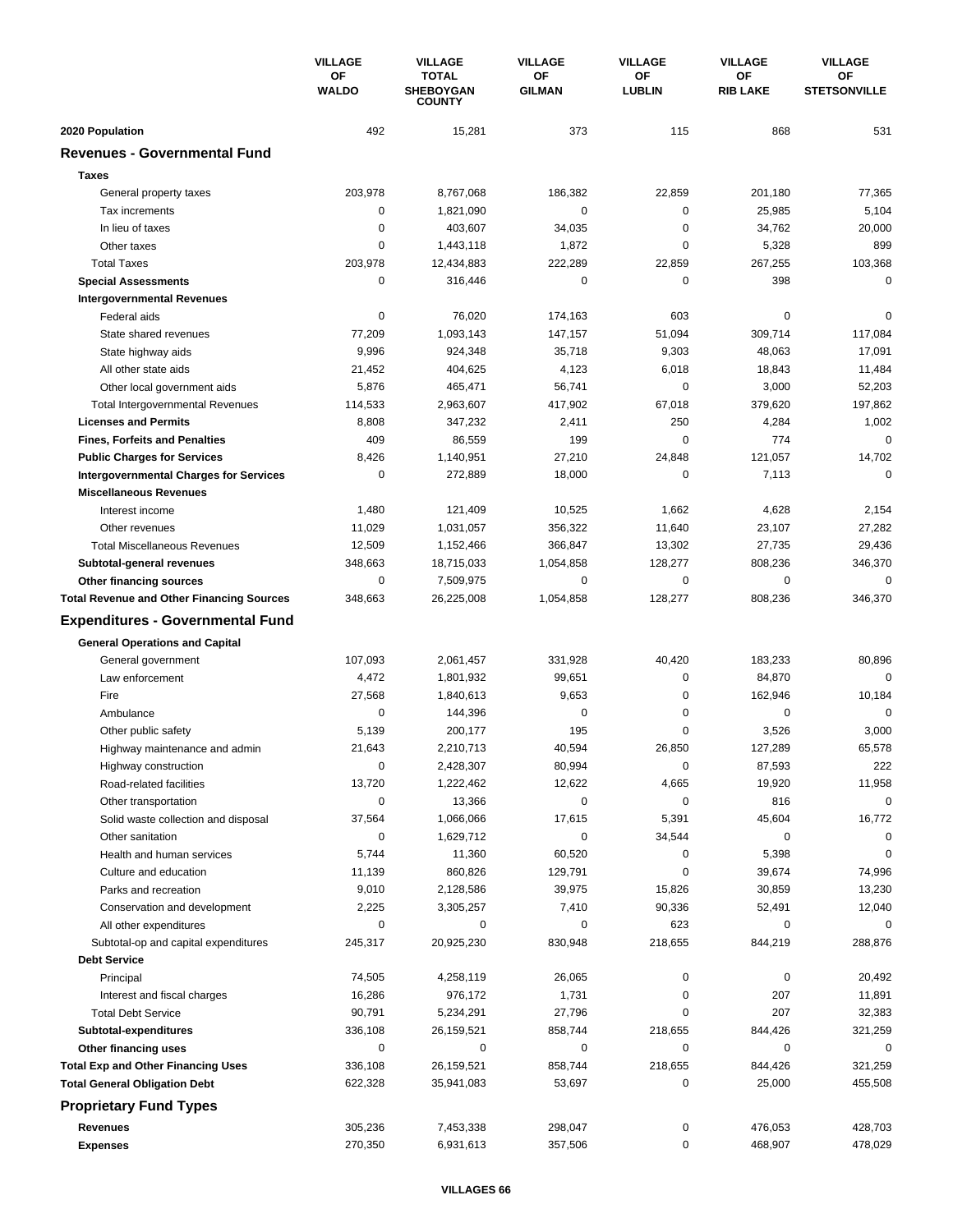|                                                  | <b>VILLAGE</b><br><b>TOTAL</b><br><b>TAYLOR</b><br><b>COUNTY</b> | <b>VILLAGE</b><br>OF | <b>VILLAGE</b><br>ΟF | <b>VILLAGE</b><br><b>OF</b> | <b>VILLAGE</b><br>ΟF | <b>VILLAGE</b><br>OF |
|--------------------------------------------------|------------------------------------------------------------------|----------------------|----------------------|-----------------------------|----------------------|----------------------|
|                                                  |                                                                  | <b>ELEVA</b>         | <b>ETTRICK</b>       | <b>PIGEON FALLS</b>         | <b>STRUM</b>         | <b>TREMPEALEAU</b>   |
| 2020 Population                                  | 1,887                                                            | 675                  | 522                  | 409                         | 1,085                | 1,952                |
| <b>Revenues - Governmental Fund</b>              |                                                                  |                      |                      |                             |                      |                      |
| <b>Taxes</b>                                     |                                                                  |                      |                      |                             |                      |                      |
| General property taxes                           | 487,786                                                          | 128,684              | 123,740              | 84,137                      | 327,741              | 844,738              |
| Tax increments                                   | 31,089                                                           | 0                    | 0                    | 0                           | $\mathbf 0$          | 70,236               |
| In lieu of taxes                                 | 88,797                                                           | 13,846               | 5,823                | 17,748                      | 46,582               | 157,414              |
| Other taxes                                      | 8,099                                                            | 0                    | 2,532                | 0                           | 62,300               | 60,502               |
| <b>Total Taxes</b>                               | 615,771                                                          | 142,530              | 132,095              | 101,885                     | 436,623              | 1,132,890            |
| <b>Special Assessments</b>                       | 398                                                              | 25,500               | 0                    | $\pmb{0}$                   | 11,735               | 14,098               |
| <b>Intergovernmental Revenues</b>                |                                                                  |                      |                      |                             |                      |                      |
| Federal aids                                     | 174,766                                                          | 12,156               | 8,874                | $\mathbf 0$                 | 17,829               | 28,132               |
| State shared revenues                            | 625,049                                                          | 165,151              | 126,503              | 90,467                      | 280,214              | 247,313              |
| State highway aids                               | 110,175                                                          | 41,141               | 13,276               | 13,225                      | 60,217               | 102,660              |
| All other state aids                             | 40,468                                                           | 7,126                | 5,158                | 9,453                       | 10,838               | 9,621                |
| Other local government aids                      | 111,944                                                          | 4,015                | 21,529               | 6,144                       | 41,737               | 69,417               |
| <b>Total Intergovernmental Revenues</b>          | 1,062,402                                                        | 229,589              | 175,340              | 119,289                     | 410,835              | 457,143              |
| <b>Licenses and Permits</b>                      | 7,947                                                            | 4,027                | 4,772                | 1,350                       | 2,855                | 8,877                |
| <b>Fines, Forfeits and Penalties</b>             | 973                                                              | 1,926                | 72                   | 154                         | 5,869                | 2,877                |
| <b>Public Charges for Services</b>               | 187,817                                                          | $\mathbf 0$          | 20,844               | 28,974                      | 80,583               | 54,311               |
| <b>Intergovernmental Charges for Services</b>    | 25,113                                                           | 34,731               | $\mathbf 0$          | $\mathbf 0$                 | 2,000                | $\mathbf 0$          |
| <b>Miscellaneous Revenues</b>                    |                                                                  |                      |                      |                             |                      |                      |
| Interest income                                  | 18,969                                                           | 312                  | 141                  | 735                         | 2,009                | 18,972               |
| Other revenues                                   | 418,351                                                          | 163,074              | 13,496               | 10,519                      | 42,502               | 54,160               |
| <b>Total Miscellaneous Revenues</b>              | 437,320                                                          | 163,386              | 13,637               | 11,254                      | 44,511               | 73,132               |
| Subtotal-general revenues                        | 2,337,741                                                        | 601,689              | 346,760              | 262,906                     | 995,011              | 1,743,328            |
| Other financing sources                          | 0                                                                | 32,204               | 0                    | $\pmb{0}$                   | 375,000              | $\mathbf 0$          |
| <b>Total Revenue and Other Financing Sources</b> | 2,337,741                                                        | 633,893              | 346,760              | 262,906                     | 1,370,011            | 1,743,328            |
| <b>Expenditures - Governmental Fund</b>          |                                                                  |                      |                      |                             |                      |                      |
| <b>General Operations and Capital</b>            |                                                                  |                      |                      |                             |                      |                      |
| General government                               | 636,477                                                          | 107,584              | 81,751               | 80,831                      | 113,741              | 226,962              |
| Law enforcement                                  | 184,521                                                          | 93,171               | 0                    | 9,715                       | 197,878              | 322,539              |
| Fire                                             | 182,783                                                          | 94,321               | 84,507               | 66,887                      | 319,246              | 57,342               |
| Ambulance                                        | $\mathbf 0$                                                      | 213                  | 0                    | 614                         | $\mathbf 0$          | 7,732                |
| Other public safety                              | 6,721                                                            | 1,039                | 2,197                | 0                           | 2,000                | $\Omega$             |
| Highway maintenance and admin                    | 260,311                                                          | 124,594              | 45,162               | 57,830                      | 90,657               | 167,782              |
| Highway construction                             | 168,809                                                          | 36,083               | 0                    | 0                           | 0                    | 86,780               |
| Road-related facilities                          | 49,165                                                           | 11,946               | 7,988                | 9,475                       | 14,560               | 68,612               |
| Other transportation                             | 816                                                              | $\pmb{0}$            | 0                    | $\pmb{0}$                   | 0                    | 0                    |
| Solid waste collection and disposal              | 85,382                                                           | 8,426                | 35,433               | 9,502                       | 107,495              | 29,398               |
| Other sanitation                                 | 34,544                                                           | 0                    | 0                    | $\pmb{0}$                   | 0                    | 2,118                |
| Health and human services                        | 65,918                                                           | 0                    | 2,000                | 0                           | $\mathbf 0$          | 0                    |
| Culture and education                            | 244,461                                                          | 0                    | 57,381               | $\pmb{0}$                   | 117,463              | 155,644              |
| Parks and recreation                             | 99,890                                                           | 5,769                | 152,833              | 5,537                       | 85,684               | 138,781              |
| Conservation and development                     | 162,277                                                          | 1,457                | 1,606                | 0                           | 11,232               | 35,261               |
| All other expenditures                           | 623                                                              | 0                    | 0                    | 106,277                     | 0                    | $\Omega$             |
| Subtotal-op and capital expenditures             | 2,182,698                                                        | 484,603              | 470,858              | 346,668                     | 1,059,956            | 1,298,951            |
| <b>Debt Service</b>                              |                                                                  |                      |                      |                             |                      |                      |
| Principal                                        | 46,557                                                           | 27,309               | 5,000                | $\pmb{0}$                   | 206,891              | 333,385              |
| Interest and fiscal charges                      | 13,829                                                           | 12,553               | 400                  | $\pmb{0}$                   | 30,914               | 48,078               |
| <b>Total Debt Service</b>                        | 60,386                                                           | 39,862               | 5,400                | 0                           | 237,805              | 381,463              |
| Subtotal-expenditures                            | 2,243,084                                                        | 524,465              | 476,258              | 346,668                     | 1,297,761            | 1,680,414            |
| Other financing uses                             | 0                                                                | 0                    | 0                    | 0                           | 0                    | 0                    |
| <b>Total Exp and Other Financing Uses</b>        | 2,243,084                                                        | 524,465              | 476,258              | 346,668                     | 1,297,761            | 1,680,414            |
| <b>Total General Obligation Debt</b>             | 534,205                                                          | 410,850              | 5,000                | 116,601                     | 830,787              | 1,303,021            |
|                                                  |                                                                  |                      |                      |                             |                      |                      |
| <b>Proprietary Fund Types</b>                    |                                                                  |                      |                      |                             |                      |                      |
| Revenues                                         | 1,202,803                                                        | 317,590              | 313,385              | 184,515                     | 532,730              | 3,062,321            |
| <b>Expenses</b>                                  | 1,304,442                                                        | 335,278              | 382,016              | 205,002                     | 496,807              | 3,121,559            |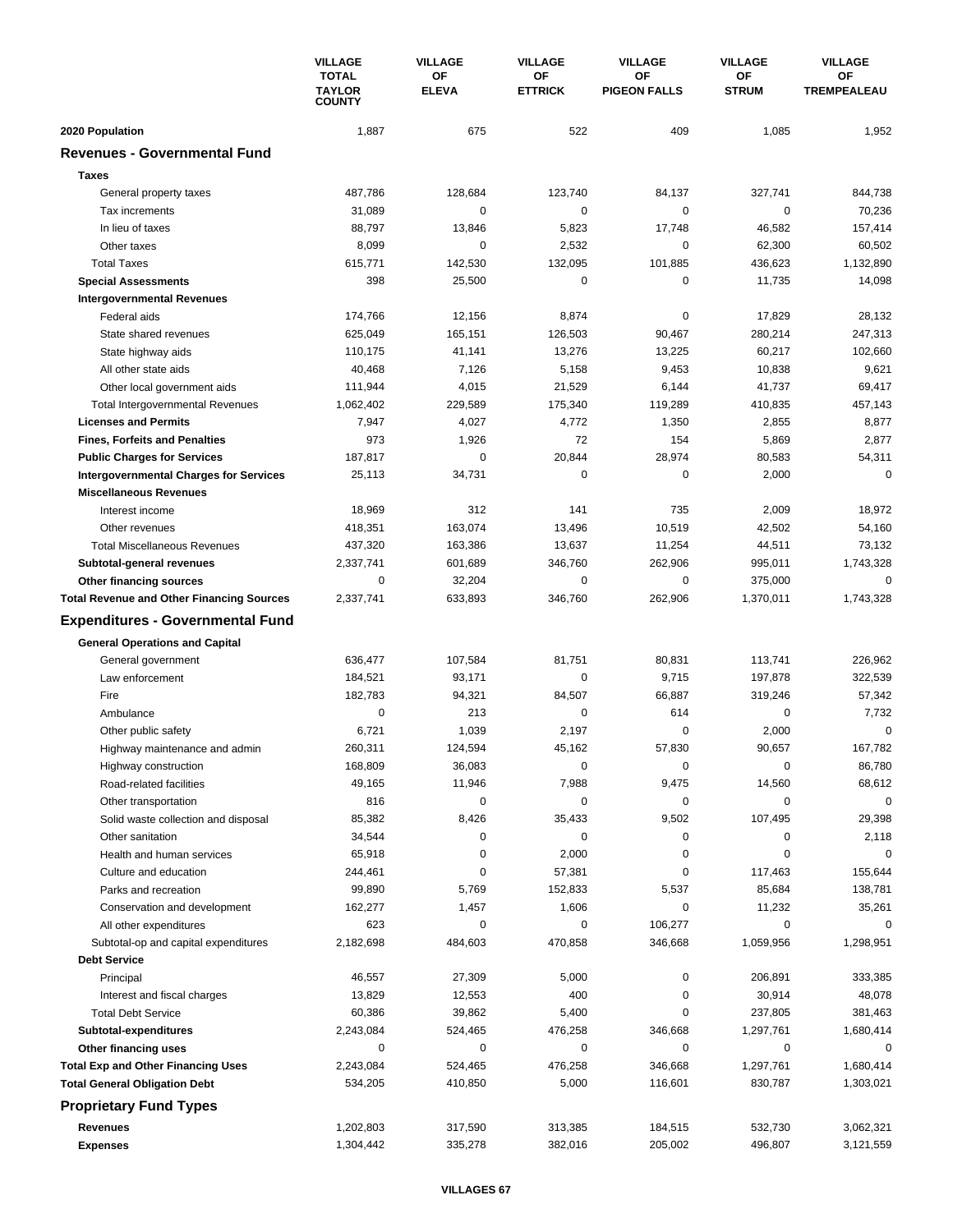|                                                  | <b>VILLAGE</b><br><b>TOTAL</b><br><b>TREMPEALEAU</b><br><b>COUNTY</b> | <b>VILLAGE</b>         | <b>VILLAGE</b>           | <b>VILLAGE</b> | <b>VILLAGE</b>     | <b>VILLAGE</b>        |
|--------------------------------------------------|-----------------------------------------------------------------------|------------------------|--------------------------|----------------|--------------------|-----------------------|
|                                                  |                                                                       | OF<br><b>CHASEBURG</b> | ΟF<br><b>COON VALLEY</b> | ОF<br>DE SOTO  | OF<br><b>GENOA</b> | ОF<br><b>LA FARGE</b> |
| 2020 Population                                  | 4,643                                                                 | 284                    | 742                      | 281            | 250                | 702                   |
| <b>Revenues - Governmental Fund</b>              |                                                                       |                        |                          |                |                    |                       |
| <b>Taxes</b>                                     |                                                                       |                        |                          |                |                    |                       |
| General property taxes                           | 1,509,040                                                             | 22,486                 | 247,958                  | 79,594         | 25,651             | 161,301               |
| Tax increments                                   | 70,236                                                                | 0                      | 0                        | 15,294         | 0                  | 236,389               |
| In lieu of taxes                                 | 241,413                                                               | $\mathbf 0$            | 28,462                   | 1,300          | $\mathbf 0$        | 91,800                |
| Other taxes                                      | 125,334                                                               | 1,185                  | 4,526                    | 3,363          | $\mathbf 0$        | 758                   |
| <b>Total Taxes</b>                               | 1,946,023                                                             | 23,671                 | 280,946                  | 99,551         | 25,651             | 490,248               |
| <b>Special Assessments</b>                       | 51,333                                                                | 0                      | 0                        | 0              | 0                  | $\mathbf 0$           |
| <b>Intergovernmental Revenues</b>                |                                                                       |                        |                          |                |                    |                       |
| Federal aids                                     | 66,991                                                                | 0                      | 31,100                   | 0              | 0                  | 770                   |
| State shared revenues                            | 909,648                                                               | 97,367                 | 235,927                  | 103,725        | 125,567            | 321,234               |
| State highway aids                               | 230,519                                                               | 9,893                  | 31,748                   | 31,186         | 70,836             | 40,937                |
| All other state aids                             | 42,196                                                                | 4,761                  | 13,220                   | 5,860          | 630                | 10,188                |
| Other local government aids                      | 142,842                                                               | $\mathbf 0$            | 30,636                   | 457            | 5,000              | 95,140                |
| <b>Total Intergovernmental Revenues</b>          | 1,392,196                                                             | 112,021                | 342,631                  | 141,228        | 202,033            | 468,269               |
| <b>Licenses and Permits</b>                      | 21,881                                                                | 2,355                  | 5,400                    | 1,935          | 609                | 3,537                 |
| <b>Fines, Forfeits and Penalties</b>             | 10,898                                                                | 0                      | 3,420                    | 0              | 0                  | 1,235                 |
| <b>Public Charges for Services</b>               | 184,712                                                               | 17,608                 | 3,262                    | 36,259         | 705                | 48,222                |
| <b>Intergovernmental Charges for Services</b>    | 36,731                                                                | $\mathbf 0$            | 0                        | 0              | $\mathbf 0$        | $\mathbf 0$           |
| <b>Miscellaneous Revenues</b>                    |                                                                       |                        |                          |                |                    |                       |
| Interest income                                  | 22,169                                                                | 21,409                 | 1,623                    | 964            | 288                | 4,435                 |
| Other revenues                                   | 283,751                                                               | 3,413                  | 31,443                   | 8,253          | 14,590             | 24,178                |
| <b>Total Miscellaneous Revenues</b>              | 305,920                                                               | 24,822                 | 33,066                   | 9,217          | 14,878             | 28,613                |
| Subtotal-general revenues                        | 3,949,694                                                             | 180,477                | 668,725                  | 288,190        | 243,876            | 1,040,124             |
| Other financing sources                          | 407,204                                                               | $\mathbf 0$            | 0                        | 0              | 0                  | 0                     |
| <b>Total Revenue and Other Financing Sources</b> | 4,356,898                                                             | 180,477                | 668,725                  | 288,190        | 243,876            | 1,040,124             |
|                                                  |                                                                       |                        |                          |                |                    |                       |
| <b>Expenditures - Governmental Fund</b>          |                                                                       |                        |                          |                |                    |                       |
| <b>General Operations and Capital</b>            |                                                                       |                        |                          |                |                    |                       |
| General government                               | 610,869                                                               | 47,110                 | 149,904                  | 65,708         | 27,357             | 143,858               |
| Law enforcement                                  | 623,303                                                               | 0                      | 78,787                   | 0              | 5,310              | 82,990                |
| Fire                                             | 622,303                                                               | 48,934                 | 108,800                  | 18,530         | 34,198             | 21,221                |
| Ambulance                                        | 8,559                                                                 | 0                      | 0                        | 0              | 2,000              | 10,633                |
| Other public safety                              | 5,236                                                                 | 387                    | 0                        | 0              | 0                  | $\mathbf 0$           |
| Highway maintenance and admin                    | 486,025                                                               | 53,921                 | 86,796                   | 85,436         | 48,434             | 170,122               |
| Highway construction                             | 122,863                                                               | 0                      | 0                        | 35,202         | 0                  | 17,841                |
| Road-related facilities                          | 112,581                                                               | 4,502                  | 12,370                   | 7,385          | 4,768              | 19,708                |
| Other transportation                             | 0                                                                     | $\mathbf 0$            | 0                        | 0              | 0                  | $\mathbf 0$           |
| Solid waste collection and disposal              | 190,254                                                               | 17,350                 | 14,394                   | 20,037         | 7,792              | 35,427                |
| Other sanitation                                 | 2,118                                                                 | 0                      | 0                        | 6,936          | 0                  | 2,000                 |
| Health and human services                        | 2,000                                                                 | 0                      | 225                      | 3,075          | 0                  | 26,838                |
| Culture and education                            | 330,488                                                               | 0                      | 69,961                   | 4,766          | 0                  | 87,317                |
| Parks and recreation                             | 388,604                                                               | 2,792                  | 134,168                  | 6,186          | 1,399              | 16,850                |
| Conservation and development                     | 49,556                                                                | 0                      | 23,782                   | 865            | 0                  | 495,218               |
| All other expenditures                           | 106,277                                                               | 0                      | 0                        | 0              | 0                  | 0                     |
| Subtotal-op and capital expenditures             | 3,661,036                                                             | 174,996                | 679,187                  | 254,126        | 131,258            | 1,130,023             |
| <b>Debt Service</b>                              |                                                                       |                        |                          |                |                    |                       |
| Principal                                        | 572,585                                                               | 1,665                  | 50,454                   | 64,147         | 20,195             | 220,000               |
| Interest and fiscal charges                      | 91,945                                                                | 687                    | 4,746                    | 2,601          | 1,689              | 43,733                |
| <b>Total Debt Service</b>                        | 664,530                                                               | 2,352                  | 55,200                   | 66,748         | 21,884             | 263,733               |
| Subtotal-expenditures                            | 4,325,566                                                             | 177,348                | 734,387                  | 320,874        | 153,142            | 1,393,756             |
| Other financing uses                             | 0                                                                     | 0                      | 0                        | 10,186         | 20,000             | 0                     |
| <b>Total Exp and Other Financing Uses</b>        | 4,325,566                                                             | 177,348                | 734,387                  | 331,060        | 173,142            | 1,393,756             |
| <b>Total General Obligation Debt</b>             | 2,666,259                                                             | 60,202                 | 269,589                  | 86,620         | 20,990             | 932,619               |
| <b>Proprietary Fund Types</b>                    |                                                                       |                        |                          |                |                    |                       |
| Revenues                                         | 4,410,541                                                             | 226,014                | 290,717                  | 120,730        | 90,653             | 1,046,339             |
| <b>Expenses</b>                                  | 4,540,662                                                             | 200,218                | 305,161                  | 137,095        | 92,691             | 1,252,340             |
|                                                  |                                                                       |                        |                          |                |                    |                       |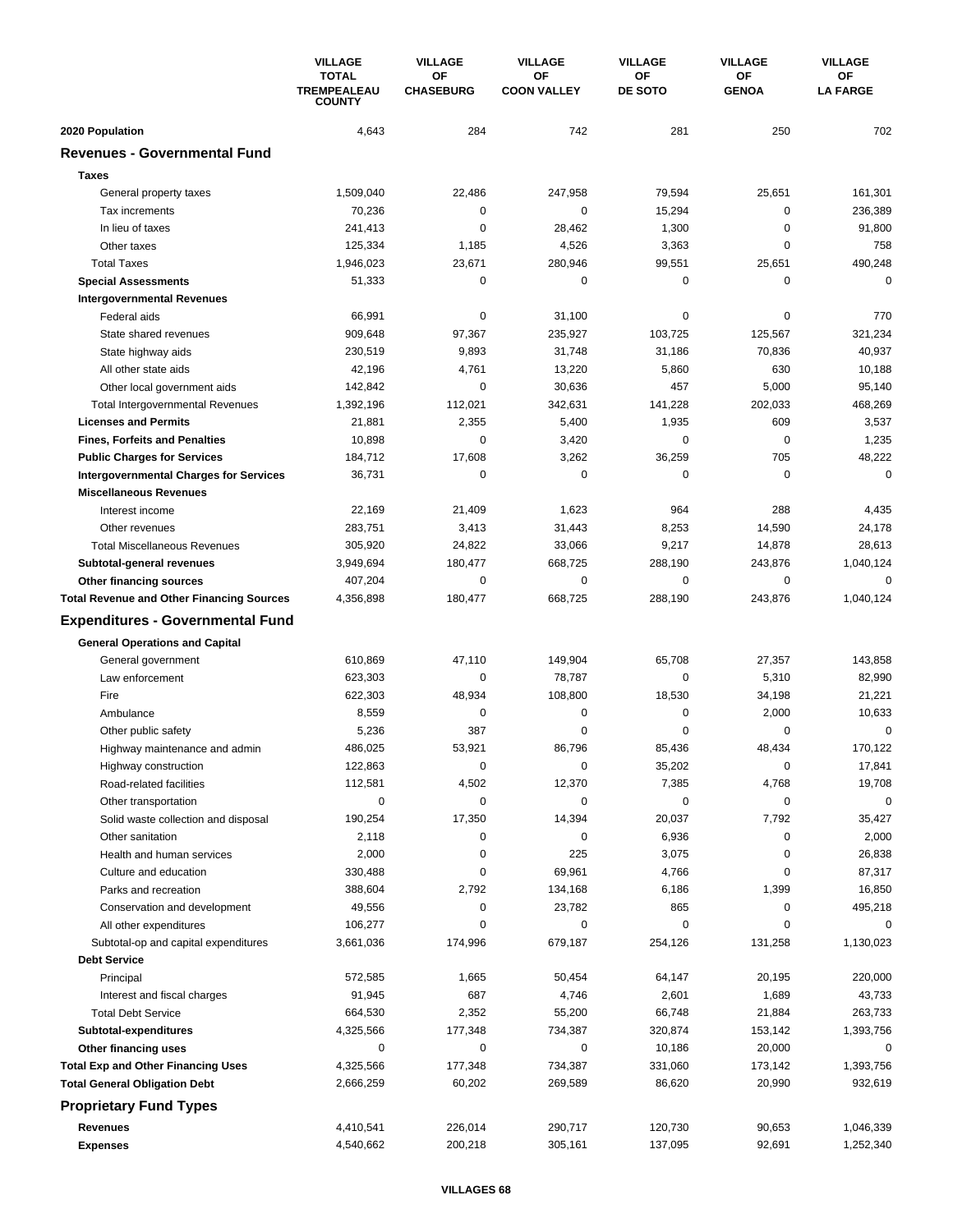|                                                  | <b>VILLAGE</b><br>ΟF<br><b>ONTARIO</b> | <b>VILLAGE</b>         | <b>VILLAGE</b>        | <b>VILLAGE</b>                                 | <b>VILLAGE</b>          | <b>VILLAGE</b>      |
|--------------------------------------------------|----------------------------------------|------------------------|-----------------------|------------------------------------------------|-------------------------|---------------------|
|                                                  |                                        | ΟF<br><b>READSTOWN</b> | ΟF<br><b>STODDARD</b> | <b>TOTAL</b><br><b>VERNON</b><br><b>COUNTY</b> | OF<br><b>BLOOMFIELD</b> | ОF<br><b>DARIEN</b> |
| 2020 Population                                  | 540                                    | 414                    | 825                   | 4,038                                          | 4,798                   | 1,574               |
| <b>Revenues - Governmental Fund</b>              |                                        |                        |                       |                                                |                         |                     |
| <b>Taxes</b>                                     |                                        |                        |                       |                                                |                         |                     |
| General property taxes                           | 132,464                                | 107,500                | 229,956               | 1,006,910                                      | 2,157,939               | 1,486,566           |
| Tax increments                                   | 38,587                                 | $\mathbf 0$            | 0                     | 290,270                                        | 0                       | 105,160             |
| In lieu of taxes                                 | 22,122                                 | 500                    | 44,097                | 188,281                                        | $\mathbf 0$             | 0                   |
| Other taxes                                      | 3,419                                  | 786                    | 1,811                 | 15,848                                         | $\mathbf 0$             | $\mathbf 0$         |
| <b>Total Taxes</b>                               | 196,592                                | 108,786                | 275,864               | 1,501,309                                      | 2,157,939               | 1,591,726           |
| <b>Special Assessments</b>                       | 0                                      | 0                      | 0                     | 0                                              | 0                       | 0                   |
| <b>Intergovernmental Revenues</b>                |                                        |                        |                       |                                                |                         |                     |
| Federal aids                                     | 22,875                                 | 0                      | 6,191                 | 60,936                                         | 0                       | 25,119              |
| State shared revenues                            | 169,682                                | 207,691                | 168,617               | 1,429,810                                      | 46,755                  | 309,247             |
| State highway aids                               | 58,089                                 | 33,420                 | 36,571                | 312,680                                        | 182,230                 | 121,115             |
| All other state aids                             | 55,590                                 | 78,431                 | 2,386                 | 171,066                                        | 127,183                 | 36,421              |
| Other local government aids                      | 69,066                                 | 4,910                  | 0                     | 205,209                                        | 4,170                   | $\mathbf 0$         |
| <b>Total Intergovernmental Revenues</b>          | 375,302                                | 324,452                | 213,765               | 2,179,701                                      | 360,338                 | 491,902             |
| <b>Licenses and Permits</b>                      | 2,307                                  | 4,778                  | 4,042                 | 24,963                                         | 181,540                 | 39,695              |
| <b>Fines, Forfeits and Penalties</b>             | 1,768                                  | 3,449                  | 115                   | 9,987                                          | 39,969                  | 33,866              |
| <b>Public Charges for Services</b>               | 37,415                                 | 50,927                 | 76,697                | 271,095                                        | 336,436                 | 13,452              |
| <b>Intergovernmental Charges for Services</b>    | 3,225                                  | 27,500                 | 0                     | 30,725                                         | 409,094                 | 3,540               |
| <b>Miscellaneous Revenues</b>                    |                                        |                        |                       |                                                |                         |                     |
| Interest income                                  | 1,808                                  | 1,027                  | 4,377                 | 35,931                                         | 20,579                  | 8,454               |
| Other revenues                                   | 28,441                                 | 13,324                 | 15,604                | 139,246                                        | 175,810                 | 161,810             |
| <b>Total Miscellaneous Revenues</b>              | 30,249                                 | 14,351                 | 19,981                | 175,177                                        | 196,389                 | 170,264             |
| Subtotal-general revenues                        | 646,858                                | 534,243                | 590,464               | 4,192,957                                      | 3,681,705               | 2,344,445           |
| Other financing sources                          | 742,416                                | 0                      | 144,248               | 886,664                                        | 2,715,077               | $\Omega$            |
| <b>Total Revenue and Other Financing Sources</b> | 1,389,274                              | 534,243                | 734,712               | 5,079,621                                      | 6,396,782               | 2,344,445           |
| <b>Expenditures - Governmental Fund</b>          |                                        |                        |                       |                                                |                         |                     |
| <b>General Operations and Capital</b>            |                                        |                        |                       |                                                |                         |                     |
| General government                               | 353,150                                | 102,822                | 126,093               | 1,016,002                                      | 494,735                 | 341,187             |
| Law enforcement                                  | 54,005                                 | 16,662                 | 18,100                | 255,854                                        | 1,057,235               | 601,114             |
| Fire                                             | 51,151                                 | 39,374                 | 108,529               | 430,737                                        | 262,125                 | 4,686               |
| Ambulance                                        | 1,977                                  | 30,633                 | 0                     | 45,243                                         | 0                       | 80,899              |
| Other public safety                              | 0                                      | 0                      | 3,553                 | 3,940                                          | 58,673                  | 35,947              |
| Highway maintenance and admin                    | 168,631                                | 91,305                 | 111,525               | 816,170                                        | 568,329                 | 364,968             |
| Highway construction                             | 187,489                                | 0                      | 272,422               | 512,954                                        | 354,024                 | $\mathbf 0$         |
| Road-related facilities                          | 40,816                                 | 13,222                 | 9,762                 | 112,533                                        | 4,028                   | 42,700              |
| Other transportation                             | 0                                      | 0                      | 0                     | 0                                              | 0                       | $\mathbf 0$         |
| Solid waste collection and disposal              | 33,182                                 | 28,344                 | 32,096                | 188,622                                        | 307,992                 | 106,656             |
| Other sanitation                                 | 0                                      | 0                      | 0                     | 8,936                                          | 0                       | 0                   |
| Health and human services                        | 8,385                                  | 0                      | 2,458                 | 40,981                                         | 800                     | 9,231               |
| Culture and education                            | 78,885                                 | 28,554                 | 0                     | 269,483                                        | 0                       | 127,626             |
| Parks and recreation                             | 146,270                                | 47,595                 | 34,114                | 389,374                                        | 17,012                  | 82,062              |
| Conservation and development                     | 93,711                                 | 105,987                | 0                     | 719,563                                        | 160,857                 | 6,980               |
| All other expenditures                           | 0                                      | 0                      | 0                     | 0                                              | 50,281                  | $\Omega$            |
| Subtotal-op and capital expenditures             | 1,217,652                              | 504,498                | 718,652               | 4,810,392                                      | 3,336,091               | 1,804,056           |
| <b>Debt Service</b>                              |                                        |                        |                       |                                                |                         |                     |
| Principal                                        | 265,856                                | 38,883                 | 52,789                | 713,989                                        | 2,351,748               | 248,995             |
| Interest and fiscal charges                      | 13,270                                 | 6,804                  | 41,391                | 114,921                                        | 156,846                 | 131,611             |
| <b>Total Debt Service</b>                        | 279,126                                | 45,687                 | 94,180                | 828,910                                        | 2,508,594               | 380,606             |
| Subtotal-expenditures                            | 1,496,778                              | 550,185                | 812,832               | 5,639,302                                      | 5,844,685               | 2,184,662           |
| Other financing uses                             | 24,529                                 | 0                      | 0                     | 54,715                                         | 0                       | 0                   |
| <b>Total Exp and Other Financing Uses</b>        | 1,521,307                              | 550,185                | 812,832               | 5,694,017                                      | 5,844,685               | 2,184,662           |
| <b>Total General Obligation Debt</b>             | 564,746                                | 203,390                | 1,500,713             | 3,638,869                                      | 5,995,853               | 3,148,414           |
| <b>Proprietary Fund Types</b>                    |                                        |                        |                       |                                                |                         |                     |
| Revenues                                         | 192,809                                | 198,190                | 367,390               | 2,532,842                                      | 1,042,378               | 1,051,252           |
| <b>Expenses</b>                                  | 226,053                                | 228,281                | 347,886               | 2,789,725                                      | 1,564,748               | 1,028,105           |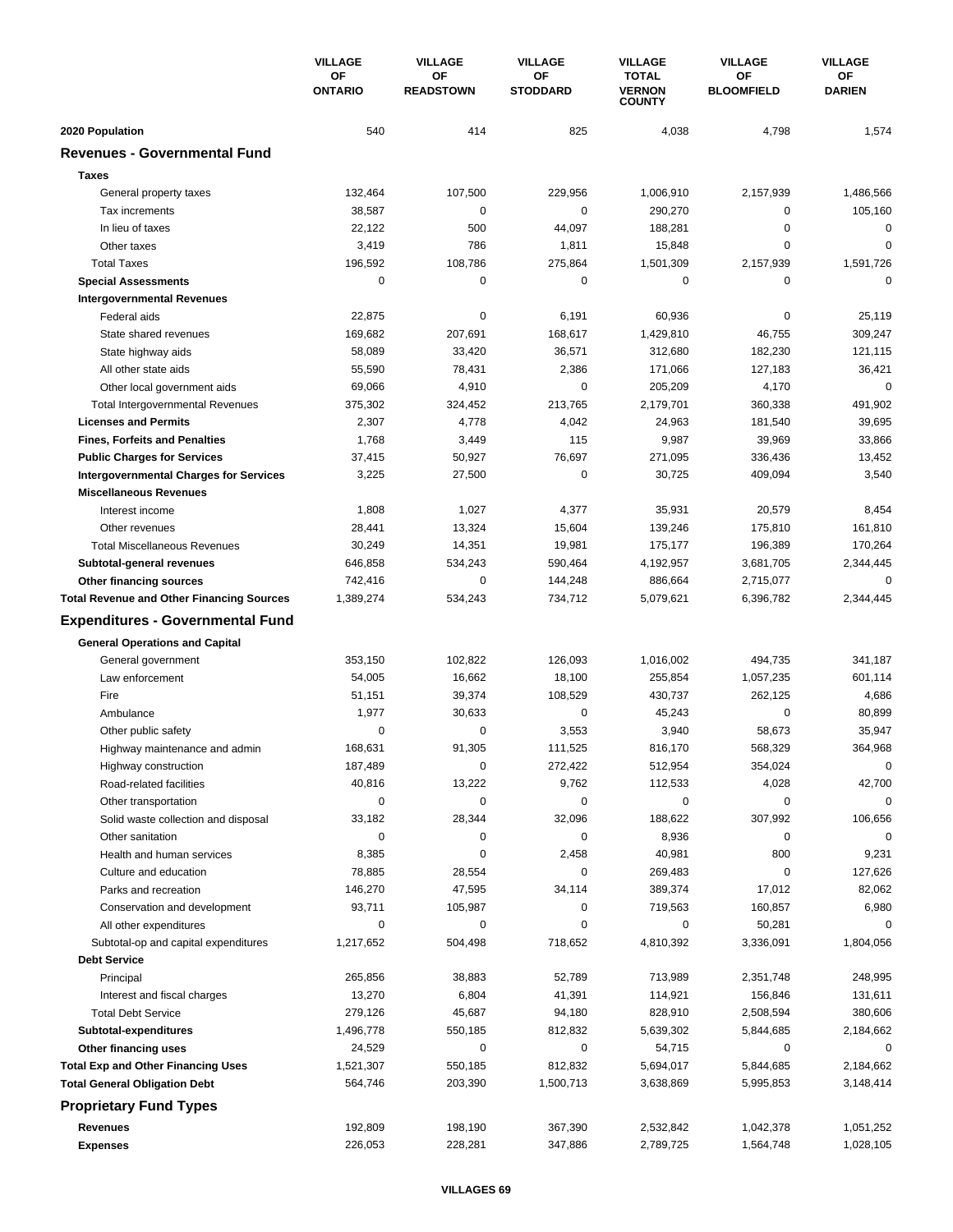|                                                                                   | <b>VILLAGE</b><br>OF<br><b>BOYD</b> | <b>VILLAGE</b>      | <b>VILLAGE</b><br>ΟF<br><b>LAKE HALLIE</b> | <b>VILLAGE</b><br>ОF<br><b>NEW AUBURN</b> | <b>VILLAGE</b><br><b>TOTAL</b><br><b>CHIPPEWA</b><br><b>COUNTY</b> | <b>VILLAGE</b><br>ОF<br><b>CURTISS</b> |
|-----------------------------------------------------------------------------------|-------------------------------------|---------------------|--------------------------------------------|-------------------------------------------|--------------------------------------------------------------------|----------------------------------------|
|                                                                                   |                                     | OF<br><b>CADOTT</b> |                                            |                                           |                                                                    |                                        |
| 2020 Population                                                                   | 540                                 | 1,444               | 7,121                                      | 548                                       | 9,653                                                              | 209                                    |
| <b>Revenues - Governmental Fund</b>                                               |                                     |                     |                                            |                                           |                                                                    |                                        |
| <b>Taxes</b>                                                                      |                                     |                     |                                            |                                           |                                                                    |                                        |
| General property taxes                                                            | 150,911                             | 612,927             | 2,623,788                                  | 140,029                                   | 3,527,655                                                          | 114,419                                |
| Tax increments                                                                    | 0                                   | 31,284              | 1,853,045                                  | 196,689                                   | 2,081,018                                                          | 0                                      |
| In lieu of taxes                                                                  | 5,883                               | 110,903             | 0                                          | 23,906                                    | 140,692                                                            | 30,000                                 |
| Other taxes                                                                       | 0                                   | 4,385               | 213,418                                    | 2,237                                     | 220,040                                                            | 5,436                                  |
| <b>Total Taxes</b>                                                                | 156,794                             | 759,499             | 4,690,251                                  | 362,861                                   | 5,969,405                                                          | 149,855                                |
| <b>Special Assessments</b>                                                        | 0                                   | 0                   | 7,288                                      | 0                                         | 7,288                                                              | $\mathbf 0$                            |
| <b>Intergovernmental Revenues</b>                                                 |                                     |                     |                                            |                                           |                                                                    |                                        |
| Federal aids                                                                      | 9,728                               | 0                   | 127,211                                    | 0                                         | 136,939                                                            | $\mathbf 0$                            |
| State shared revenues                                                             | 206,511                             | 238,839             | 474,775                                    | 171,212                                   | 1,091,337                                                          | 66,180                                 |
| State highway aids                                                                | 32,091                              | 195,067             | 339,486                                    | 23,486                                    | 590,130                                                            | 9,093                                  |
| All other state aids                                                              | 15,194                              | 52,715              | 45,640                                     | 4,634                                     | 118,183                                                            | 6,971                                  |
| Other local government aids                                                       | 963                                 | 38,977              | 12,905                                     | 0                                         | 52,845                                                             | $\mathbf 0$                            |
| <b>Total Intergovernmental Revenues</b>                                           | 264,487                             | 525,598             | 1,000,017                                  | 199,332                                   | 1,989,434                                                          | 82,244                                 |
| <b>Licenses and Permits</b>                                                       | 9,512                               | 23,967              | 101,765                                    | 6,381                                     | 141,625                                                            | 1,047                                  |
| <b>Fines, Forfeits and Penalties</b>                                              | 1,040                               | 3,708               | 44,210                                     | 3,436                                     | 52,394                                                             | $\Omega$                               |
| <b>Public Charges for Services</b>                                                | 2,604                               | 33,093              | 38,514                                     | 2,220                                     | 76,431                                                             | 13,230                                 |
| <b>Intergovernmental Charges for Services</b>                                     | 0                                   | $\mathbf 0$         | 1,558                                      | 0                                         | 1,558                                                              | 16,000                                 |
| <b>Miscellaneous Revenues</b>                                                     |                                     |                     |                                            |                                           |                                                                    |                                        |
| Interest income                                                                   | 2,052                               | 6,897               | 97,239                                     | 23,802                                    | 129,990                                                            | 322                                    |
| Other revenues                                                                    | 232,456                             | 136,185             | 5,168,981                                  | 86,669                                    | 5,624,291                                                          | 8,445                                  |
| <b>Total Miscellaneous Revenues</b>                                               | 234,508                             | 143,082             | 5,266,220                                  | 110,471                                   | 5,754,281                                                          | 8,767                                  |
| Subtotal-general revenues                                                         | 668,945                             | 1,488,947           | 11,149,823                                 | 684,701                                   | 13,992,416                                                         | 271,143                                |
| Other financing sources                                                           | 0                                   | $\mathbf 0$         | 0                                          | 21,271                                    | 21,271                                                             | 2,500                                  |
| <b>Total Revenue and Other Financing Sources</b>                                  | 668,945                             | 1,488,947           | 11,149,823                                 | 705,972                                   | 14,013,687                                                         | 273,643                                |
| <b>Expenditures - Governmental Fund</b>                                           |                                     |                     |                                            |                                           |                                                                    |                                        |
| <b>General Operations and Capital</b>                                             |                                     |                     |                                            |                                           |                                                                    |                                        |
| General government                                                                | 308,834                             | 174,584             | 5,655,272                                  | 99,090                                    | 6,237,780                                                          | 63,719                                 |
| Law enforcement                                                                   | 55,544                              | 321,757             | 1,101,688                                  | 59,168                                    | 1,538,157                                                          | $\Omega$                               |
| Fire                                                                              | 75,197                              | 124,460             | 701,991                                    | 64,772                                    | 966,420                                                            | 83,465                                 |
| Ambulance                                                                         | 5,951                               | 29,450              | 0                                          | 1,787                                     | 37,188                                                             | 0                                      |
| Other public safety                                                               | 1,433                               | 0                   | 0                                          | 0                                         | 1,433                                                              | 0                                      |
| Highway maintenance and admin                                                     | 123,165                             | 278,991             | 540,317                                    | 148,706                                   | 1,091,179                                                          | 106.145                                |
| Highway construction                                                              | 0                                   | 114,357             | 76,150                                     | 0                                         | 190,507                                                            | $\mathbf 0$                            |
| Road-related facilities                                                           | 12,187                              | 38,850              | 26,197                                     | 8,560                                     | 85,794                                                             | 4,737                                  |
| Other transportation                                                              | 0                                   | $\mathbf 0$         | 0                                          | 0                                         | 0                                                                  | $\mathbf 0$                            |
| Solid waste collection and disposal                                               | 10,887                              | 41,102              | 23,880                                     | 36,939                                    | 112,808                                                            | 10,616                                 |
| Other sanitation                                                                  | 20,075                              | 0                   | 21,562                                     | 24                                        | 41,661                                                             | 450                                    |
| Health and human services                                                         | 0                                   | 7                   | 4,816                                      | 2,253                                     | 7,076                                                              | 0                                      |
| Culture and education                                                             | 0                                   | 86,568              | 0                                          | 0                                         | 86,568                                                             | 0                                      |
| Parks and recreation                                                              | 19,213                              | 43,926              | 86,215                                     | 17,277                                    | 166,631                                                            | 11,200                                 |
| Conservation and development                                                      | 2,049                               | 36,335              | 82,464                                     | 2,238                                     | 123,086                                                            | $\mathbf 0$                            |
| All other expenditures                                                            | 0                                   | 0                   | 0                                          | 0                                         | 0                                                                  |                                        |
| Subtotal-op and capital expenditures                                              | 634,535                             | 1,290,387           | 8,320,552                                  | 440,814                                   | 10,686,288                                                         | 280,332                                |
| <b>Debt Service</b>                                                               |                                     |                     |                                            |                                           |                                                                    |                                        |
| Principal                                                                         | 16,555                              | 43,448              | 1,090,000                                  | 0                                         | 1,150,003                                                          | 29,166                                 |
| Interest and fiscal charges                                                       | 3,981                               | 43,805              | 196,415                                    | 882                                       | 245,083                                                            | 25,858                                 |
| <b>Total Debt Service</b>                                                         | 20,536                              | 87,253              | 1,286,415                                  | 882                                       | 1,395,086                                                          | 55,024                                 |
| Subtotal-expenditures                                                             | 655,071                             | 1,377,640           | 9,606,967                                  | 441,696<br>0                              | 12,081,374                                                         | 335,356                                |
| Other financing uses                                                              | 0                                   | 0                   | 0                                          |                                           | 0                                                                  | 0                                      |
| <b>Total Exp and Other Financing Uses</b><br><b>Total General Obligation Debt</b> | 655,071                             | 1,377,640           | 9,606,967                                  | 441,696                                   | 12,081,374                                                         | 335,356                                |
|                                                                                   | 187,052                             | 2,923,766           | 6,275,000                                  | 155,185                                   | 9,541,003                                                          | 770,834                                |
| <b>Proprietary Fund Types</b>                                                     |                                     |                     |                                            |                                           |                                                                    |                                        |
| Revenues                                                                          | 461,503                             | 2,110,037           | 800,208                                    | 350,356                                   | 3,722,104                                                          | 690,529                                |
| <b>Expenses</b>                                                                   | 507,580                             | 2,354,336           | 840,667                                    | 358,849                                   | 4,061,432                                                          | 860,347                                |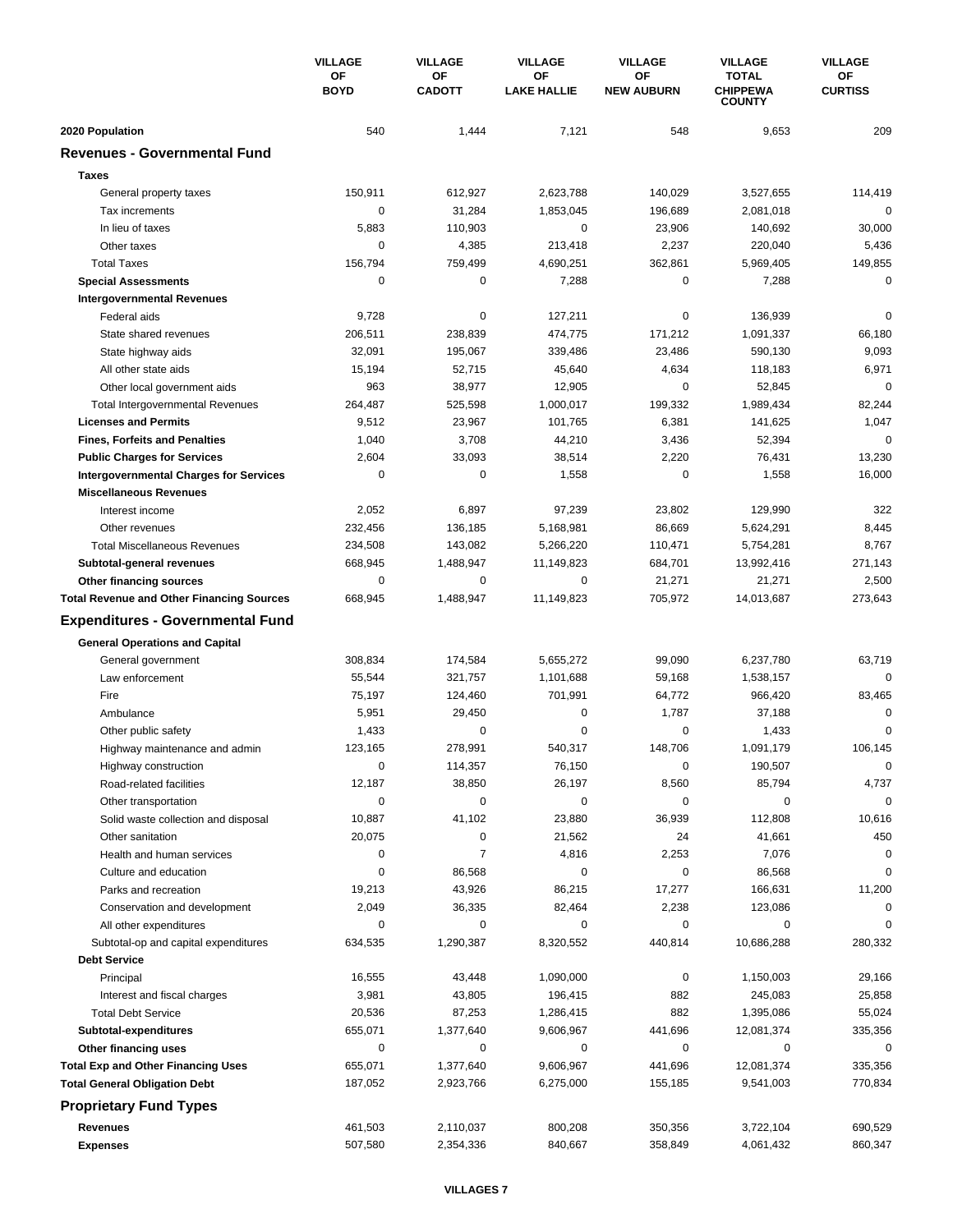|                                                  | <b>VILLAGE</b><br><b>OF</b><br><b>EAST TROY</b> | <b>VILLAGE</b>       | <b>VILLAGE</b>          | <b>VILLAGE</b>      | <b>VILLAGE</b>        | <b>VILLAGE</b>            |
|--------------------------------------------------|-------------------------------------------------|----------------------|-------------------------|---------------------|-----------------------|---------------------------|
|                                                  |                                                 | OF<br><b>FONTANA</b> | ΟF<br><b>GENOA CITY</b> | OF<br><b>SHARON</b> | ΟF<br><b>WALWORTH</b> | ΟF<br><b>WILLIAMS BAY</b> |
| 2020 Population                                  | 4,500                                           | 1,712                | 3,008                   | 1,561               | 2,829                 | 2,614                     |
| <b>Revenues - Governmental Fund</b>              |                                                 |                      |                         |                     |                       |                           |
| <b>Taxes</b>                                     |                                                 |                      |                         |                     |                       |                           |
| General property taxes                           | 2,389,106                                       | 4,794,074            | 1,767,411               | 845,916             | 1,563,985             | 2,686,538                 |
| Tax increments                                   | 762,534                                         | 0                    | 0                       | 0                   | $\mathbf 0$           | 0                         |
| In lieu of taxes                                 | 170,046                                         | 145,303              | 142,024                 | 72,000              | 84,109                | 55,447                    |
| Other taxes                                      | 23,379                                          | 437,431              | 0                       | 14,198              | 209                   | 35,091                    |
| <b>Total Taxes</b>                               | 3,345,065                                       | 5,376,808            | 1,909,435               | 932,114             | 1,648,303             | 2,777,076                 |
| <b>Special Assessments</b>                       | 27,391                                          | 0                    | 7,631                   | 0                   | 0                     | 6,840                     |
| <b>Intergovernmental Revenues</b>                |                                                 |                      |                         |                     |                       |                           |
| Federal aids                                     | 12,652                                          | 0                    | 0                       | 640                 | $\mathbf 0$           | 3,851                     |
| State shared revenues                            | 392,813                                         | 44,159               | 131,582                 | 266,036             | 131,582               | 79,427                    |
| State highway aids                               | 186,856                                         | 493,421              | 199,869                 | 88,401              | 116,348               | 197,916                   |
| All other state aids                             | 111,642                                         | 144,638              | 37,461                  | 19,391              | 80,298                | 69,384                    |
| Other local government aids                      | 83,867                                          | 36,632               | 80,626                  | $\mathbf 0$         | 81,687                | 161,925                   |
| <b>Total Intergovernmental Revenues</b>          | 787,830                                         | 718,850              | 449,538                 | 374,468             | 409,915               | 512,503                   |
| <b>Licenses and Permits</b>                      | 80,507                                          | 217,468              | 88,419                  | 16,704              | 140,250               | 242,215                   |
| <b>Fines, Forfeits and Penalties</b>             | 72,187                                          | 97,214               | 48,226                  | 36,494              | 178,437               | 61,382                    |
| <b>Public Charges for Services</b>               | 307,641                                         | 946,834              | 180,548                 | 136,254             | 209,715               | 430,390                   |
| <b>Intergovernmental Charges for Services</b>    | $\mathbf 0$                                     | $\mathbf 0$          | $\mathbf 0$             | 70,848              | 150,777               | 66,907                    |
| <b>Miscellaneous Revenues</b>                    |                                                 |                      |                         |                     |                       |                           |
| Interest income                                  | 95,013                                          | 74,551               | 25,560                  | 7,083               | 11,157                | 19,990                    |
| Other revenues                                   | 32,860                                          | 724,048              | 31,892                  | 71,956              | 59,703                | 263,359                   |
| <b>Total Miscellaneous Revenues</b>              | 127,873                                         | 798,599              | 57,452                  | 79,039              | 70,860                | 283,349                   |
| Subtotal-general revenues                        | 4,748,494                                       | 8,155,773            | 2,741,249               | 1,645,921           | 2,808,257             | 4,380,662                 |
| <b>Other financing sources</b>                   | 43,807                                          | 8,160,000            | 320,866                 | 926,633             | 222,992               | 2,176,504                 |
| <b>Total Revenue and Other Financing Sources</b> | 4,792,301                                       | 16,315,773           | 3,062,115               | 2,572,554           | 3,031,249             | 6,557,166                 |
| <b>Expenditures - Governmental Fund</b>          |                                                 |                      |                         |                     |                       |                           |
| <b>General Operations and Capital</b>            |                                                 |                      |                         |                     |                       |                           |
| General government                               | 909,607                                         | 674,892              | 251,913                 | 313,068             | 345,448               | 978,357                   |
| Law enforcement                                  | 1,048,065                                       | 714,896              | 718,957                 | 452,437             | 874,247               | 1,262,476                 |
| Fire                                             | 49,075                                          | 690,762              | 488,253                 | 89,290              | 196,759               | 169,821                   |
| Ambulance                                        | 131,516                                         | 2,600                | 0                       | 40,456              | 217,902               | 29,208                    |
| Other public safety                              | 29,737                                          | 159,078              | 47,709                  | 23,077              | 78,913                | 127,743                   |
| Highway maintenance and admin                    | 304,089                                         | 6,461,517            | 288,694                 | 90,044              | 118,003               | 255,883                   |
| Highway construction                             | 768,084                                         | 40,750               | 112,474                 | 19,945              | 124,924               | 451,388                   |
| Road-related facilities                          | 389,228                                         | 64,991               | 56,623                  | 43,767              | 48,579                | 32,752                    |
| Other transportation                             | 20,039                                          | 71,477               | 0                       | 4,092               | 0                     | $\mathbf 0$               |
| Solid waste collection and disposal              | 224,161                                         | 392,825              | 153,667                 | 81,938              | 170,743               | 262,832                   |
| Other sanitation                                 | 0                                               | 8,982                | 0                       | 1,905               | 1,029                 | $\Omega$                  |
| Health and human services                        | 0                                               | 5,663                | 14,583                  | 5,000               | $\mathbf 0$           | $\Omega$                  |
| Culture and education                            | 234,461                                         | 264,928              | 184,775                 | 90,522              | 217,485               | 329,026                   |
| Parks and recreation                             | 163,434                                         | 468,657              | 7,098                   | 52,251              | 65,672                | 517,199                   |
| Conservation and development                     | 589,191                                         | 129,110              | 0                       | 61,212              | 18,094                | 7,602                     |
| All other expenditures                           | 0                                               | 162,446              | 5,500                   | 0                   | 0                     | $\Omega$                  |
| Subtotal-op and capital expenditures             | 4,860,687                                       | 10,313,574           | 2,330,246               | 1,369,004           | 2,477,798             | 4,424,287                 |
| <b>Debt Service</b>                              |                                                 |                      |                         |                     |                       |                           |
| Principal                                        | 813,885                                         | 1,404,559            | 415,000                 | 1,073,320           | 164,049               | 2,506,254                 |
| Interest and fiscal charges                      | 178,817                                         | 679,700              | 183,550                 | 44,791              | 28,405                | 272,675                   |
| <b>Total Debt Service</b>                        | 992,702                                         | 2,084,259            | 598,550                 | 1,118,111           | 192,454               | 2,778,929                 |
| Subtotal-expenditures                            | 5,853,389                                       | 12,397,833           | 2,928,796               | 2,487,115           | 2,670,252             | 7,203,216                 |
| Other financing uses                             | 138,500                                         | 227,500              | 0                       | 0                   | 0                     | 0                         |
| <b>Total Exp and Other Financing Uses</b>        | 5,991,889                                       | 12,625,333           | 2,928,796               | 2,487,115           | 2,670,252             | 7,203,216                 |
| <b>Total General Obligation Debt</b>             | 6,570,000                                       | 30,258,909           | 5,990,000               | 1,378,879           | 1,690,190             | 6,875,678                 |
| <b>Proprietary Fund Types</b>                    |                                                 |                      |                         |                     |                       |                           |
|                                                  |                                                 |                      |                         |                     |                       |                           |
| <b>Revenues</b>                                  | 3,120,828                                       | 3,462,616            | 1,767,952               | 683,794             | 1,047,462             | 1,934,991                 |
| <b>Expenses</b>                                  | 2,762,216                                       | 2,299,233            | 1,508,504               | 817,818             | 1,024,745             | 2,321,089                 |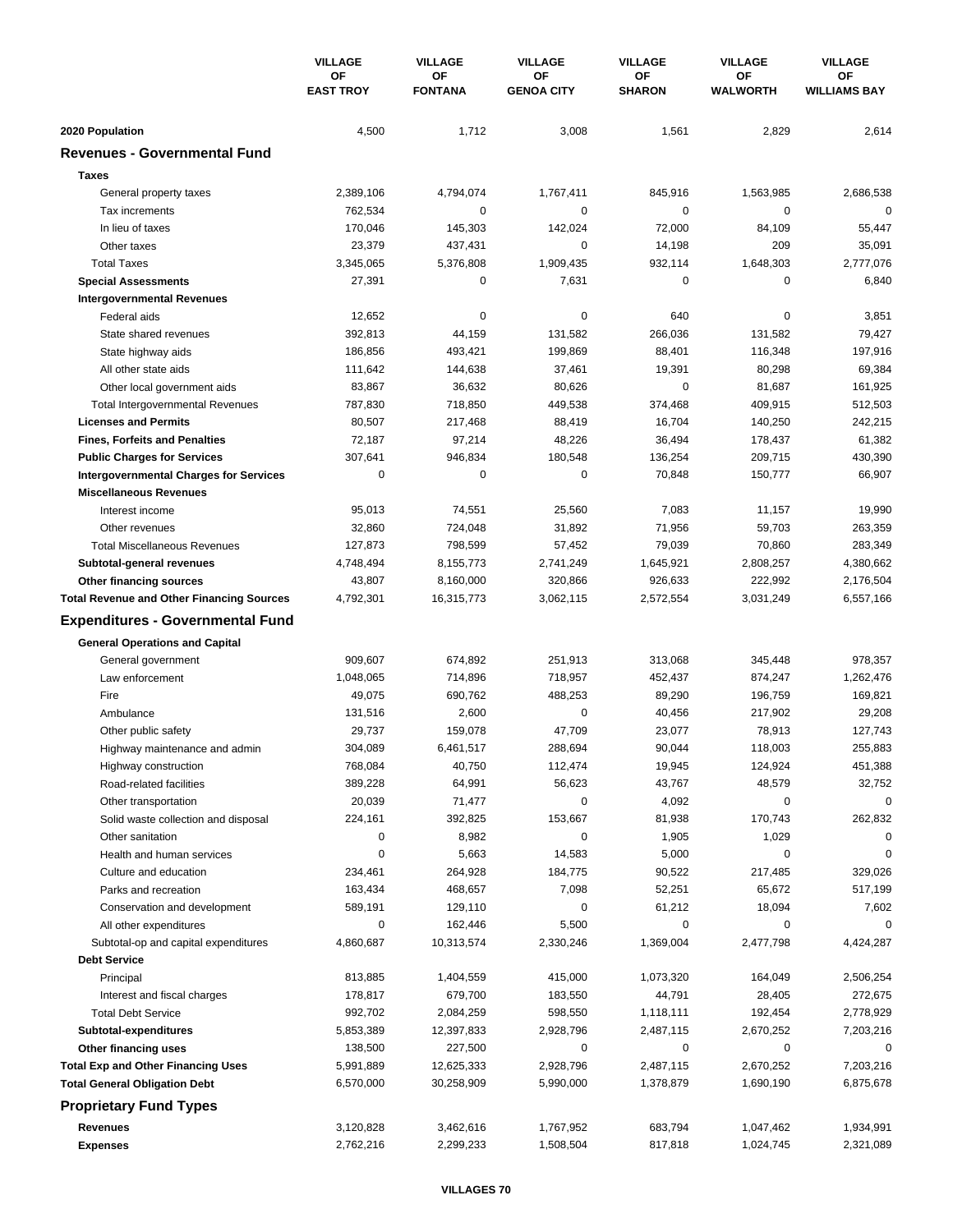|                                                  | <b>VILLAGE</b>                            | <b>VILLAGE</b>         | <b>VILLAGE</b>      | <b>VILLAGE</b>                                   | <b>VILLAGE</b>          | <b>VILLAGE</b>       |
|--------------------------------------------------|-------------------------------------------|------------------------|---------------------|--------------------------------------------------|-------------------------|----------------------|
|                                                  | <b>TOTAL</b><br>WALWORTH<br><b>COUNTY</b> | OF<br><b>BIRCHWOOD</b> | OF<br><b>MINONG</b> | <b>TOTAL</b><br><b>WASHBURN</b><br><b>COUNTY</b> | OF<br><b>GERMANTOWN</b> | OF<br><b>JACKSON</b> |
| 2020 Population                                  | 22,596                                    | 436                    | 540                 | 976                                              | 20,686                  | 7,199                |
| <b>Revenues - Governmental Fund</b>              |                                           |                        |                     |                                                  |                         |                      |
| <b>Taxes</b>                                     |                                           |                        |                     |                                                  |                         |                      |
| General property taxes                           | 17,691,535                                | 171,202                | 215,152             | 386,354                                          | 12,962,020              | 4,855,150            |
| Tax increments                                   | 867,694                                   | 46,966                 | 118,947             | 165,913                                          | 632,501                 | 981,272              |
| In lieu of taxes                                 | 668.929                                   | 1,200                  | 25,670              | 26,870                                           | 685,023                 | 255,561              |
| Other taxes                                      | 510,308                                   | 365                    | 302                 | 667                                              | 297,963                 | 126,546              |
| <b>Total Taxes</b>                               | 19,738,466                                | 219.733                | 360,071             | 579,804                                          | 14,577,507              | 6,218,529            |
| <b>Special Assessments</b>                       | 41,862                                    | 942                    | 0                   | 942                                              | 4,685                   | 113,106              |
| <b>Intergovernmental Revenues</b>                |                                           |                        |                     |                                                  |                         |                      |
| Federal aids                                     | 42,262                                    | 0                      | 0                   | 0                                                | 388,792                 | 0                    |
| State shared revenues                            | 1,401,601                                 | 122,746                | 176,961             | 299,707                                          | 1,118,892               | 389,545              |
| State highway aids                               | 1,586,156                                 | 35,718                 | 44,673              | 80,391                                           | 1,187,936               | 340,857              |
| All other state aids                             | 626,418                                   | 4,180                  | 23,259              | 27.439                                           | 148,358                 | 59,528               |
| Other local government aids                      | 448,907                                   | 0                      | 0                   | 0                                                | 1,136,768               | 130,122              |
| <b>Total Intergovernmental Revenues</b>          | 4,105,344                                 | 162,644                | 244,893             | 407,537                                          | 3,980,746               | 920,052              |
| <b>Licenses and Permits</b>                      | 1,006,798                                 | 6,805                  | 5,050               | 11,855                                           | 973,246                 | 330,271              |
| <b>Fines, Forfeits and Penalties</b>             | 567,775                                   | 2,176                  | 0                   | 2,176                                            | 101,234                 | 28,837               |
| <b>Public Charges for Services</b>               | 2,561,270                                 | 104,938                | 136,771             | 241,709                                          | 1,275,955               | 685,279              |
| <b>Intergovernmental Charges for Services</b>    | 701,166                                   | 30,000                 | 197,844             | 227,844                                          | $\mathbf 0$             | 384,749              |
| <b>Miscellaneous Revenues</b>                    |                                           |                        |                     |                                                  |                         |                      |
| Interest income                                  | 262,387                                   | 2,680                  | 10,252              | 12,932                                           | 254,628                 | 86,979               |
| Other revenues                                   | 1,521,438                                 | 49,083                 | 29,185              | 78,268                                           | 586,907                 | 515,378              |
| <b>Total Miscellaneous Revenues</b>              | 1,783,825                                 | 51,763                 | 39,437              | 91,200                                           | 841,535                 | 602,357              |
| Subtotal-general revenues                        | 30,506,506                                | 579,001                | 984,066             | 1,563,067                                        | 21,754,908              | 9,283,180            |
| Other financing sources                          | 14,565,879                                | 88,475                 | 409,326             | 497,801                                          | 3,875,000               | 0                    |
| <b>Total Revenue and Other Financing Sources</b> | 45,072,385                                | 667,476                | 1,393,392           | 2,060,868                                        | 25,629,908              | 9,283,180            |
| <b>Expenditures - Governmental Fund</b>          |                                           |                        |                     |                                                  |                         |                      |
| <b>General Operations and Capital</b>            |                                           |                        |                     |                                                  |                         |                      |
| General government                               | 4,309,207                                 | 121,354                | 96,617              | 217,971                                          | 1,624,649               | 6,782,011            |
| Law enforcement                                  | 6,729,427                                 | 95,820                 | 155,421             | 251,241                                          | 5,207,718               | 1,620,834            |
| Fire                                             | 1,950,771                                 | 54,733                 | 568,624             | 623,357                                          | 2,460,650               | 845,938              |
| Ambulance                                        | 502,581                                   | 21,364                 | 135,637             | 157,001                                          | 177,148                 | 532                  |
| Other public safety                              | 560,877                                   | 0                      | 0                   | 0                                                | 395,402                 | 102,560              |
| Highway maintenance and admin                    | 8,451,527                                 | 187,685                | 396,642             | 584,327                                          | 3,029,048               | 437,827              |
| Highway construction                             | 1,871,589                                 | 0                      | 49,305              | 49,305                                           | 1,973,276               | 0                    |
| Road-related facilities                          | 682,668                                   | 36,861                 | 25,186              | 62,047                                           | 150,915                 | 131,265              |
| Other transportation                             | 95,608                                    | 0                      | 0                   | 0                                                | $\mathbf 0$             | 0                    |
| Solid waste collection and disposal              | 1,700,814                                 | 42,446                 | 35,612              | 78,058                                           | 1,090,155               | 395,990              |
| Other sanitation                                 | 11,916                                    | 350                    | 0                   | 350                                              | 1,747,567               | 0                    |
| Health and human services                        | 35,277                                    | 4,600                  | 0                   | 4,600                                            | 179,413                 | 0                    |
| Culture and education                            | 1,448,823                                 | 0                      | 3,000               | 3,000                                            | 1,175,883               | 0                    |
| Parks and recreation                             | 1,373,385                                 | 49,888                 | 3,789               | 53,677                                           | 2,475,600               | 661,269              |
| Conservation and development                     | 973,046                                   | 3,867                  | 88,267              | 92,134                                           | 525,872                 | 2,076,970            |
| All other expenditures                           | 218,227                                   | 0                      | 0                   | 0                                                | 0                       | 90,996               |
| Subtotal-op and capital expenditures             | 30,915,743                                | 618,968                | 1,558,100           | 2,177,068                                        | 22,213,296              | 13,146,192           |
| <b>Debt Service</b>                              |                                           |                        |                     |                                                  |                         |                      |
| Principal                                        | 8,977,810                                 | 47,417                 | 52,011              | 99,428                                           | 2,740,000               | 2,065,568            |
| Interest and fiscal charges                      | 1,676,395                                 | 14,961                 | 7,263               | 22,224                                           | 1,242,083               | 441,807              |
| <b>Total Debt Service</b>                        | 10,654,205                                | 62,378                 | 59,274              | 121,652                                          | 3,982,083               | 2,507,375            |
| Subtotal-expenditures                            | 41,569,948                                | 681,346                | 1,617,374           | 2,298,720                                        | 26, 195, 379            | 15,653,567           |
| Other financing uses                             | 366,000                                   | 0                      | 78,579              | 78,579                                           | 0                       | 0                    |
| <b>Total Exp and Other Financing Uses</b>        | 41,935,948                                | 681,346                | 1,695,953           | 2,377,299                                        | 26, 195, 379            | 15,653,567           |
| <b>Total General Obligation Debt</b>             | 61,907,923                                | 513,179                | 1,172,372           | 1,685,551                                        | 43,569,999              | 16,010,684           |
| <b>Proprietary Fund Types</b>                    |                                           |                        |                     |                                                  |                         |                      |
|                                                  |                                           |                        |                     |                                                  |                         |                      |
| Revenues                                         | 14, 111, 273                              | 291,403                | 505,432             | 796,835                                          | 11,271,754              | 3,265,702            |
| <b>Expenses</b>                                  | 13,326,458                                | 395,859                | 451,637             | 847,496                                          | 12,355,518              | 3,836,775            |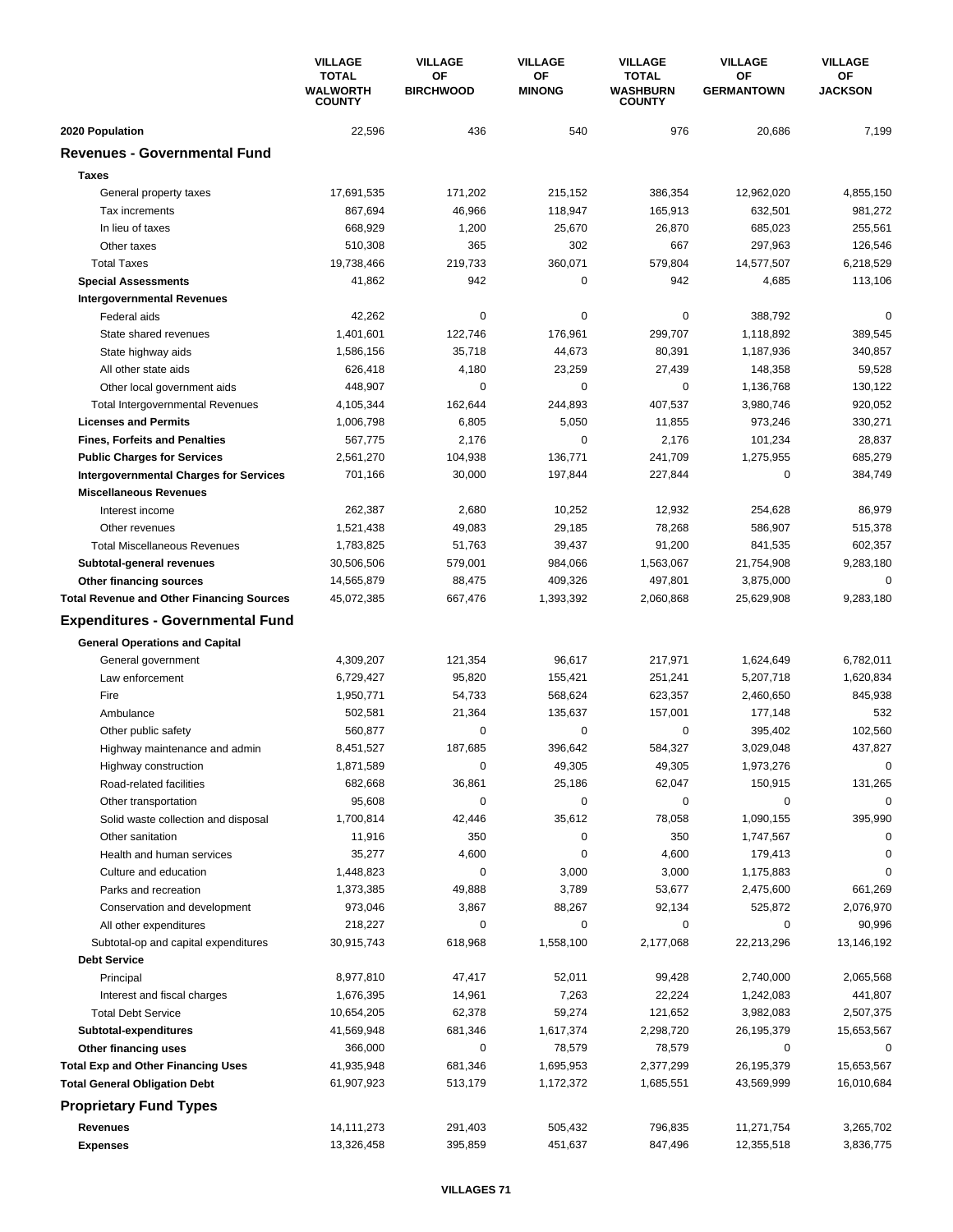|                                                                                   | <b>VILLAGE</b>               | <b>VILLAGE</b>       | <b>VILLAGE</b>         | <b>VILLAGE</b>        | <b>VILLAGE</b>                                     | <b>VILLAGE</b>         |
|-----------------------------------------------------------------------------------|------------------------------|----------------------|------------------------|-----------------------|----------------------------------------------------|------------------------|
|                                                                                   | <b>OF</b><br><b>KEWASKUM</b> | OF<br><b>NEWBURG</b> | ΟF<br><b>RICHFIELD</b> | OF<br><b>SLINGER</b>  | <b>TOTAL</b><br><b>WASHINGTON</b><br><b>COUNTY</b> | ΟF<br><b>BIG BEND</b>  |
| 2020 Population                                                                   | 4,177                        | 1,264                | 11,948                 | 5,845                 | 51,119                                             | 1,491                  |
| <b>Revenues - Governmental Fund</b>                                               |                              |                      |                        |                       |                                                    |                        |
| <b>Taxes</b>                                                                      |                              |                      |                        |                       |                                                    |                        |
| General property taxes                                                            | 2,619,121                    | 654,207              | 3,416,933              | 3,210,000             | 27,717,431                                         | 1,446,327              |
| Tax increments                                                                    | $\mathbf 0$                  | 0                    | 0                      | 220,311               | 1,834,084                                          | 0                      |
| In lieu of taxes                                                                  | 147,000                      | 0                    | 0                      | 315,252               | 1,402,836                                          | 0                      |
| Other taxes                                                                       | $\mathbf 0$                  | 232                  | 5,062                  | 13,557                | 443,360                                            | 0                      |
| <b>Total Taxes</b>                                                                | 2,766,121                    | 654,439              | 3,421,995              | 3,759,120             | 31,397,711                                         | 1,446,327              |
| <b>Special Assessments</b>                                                        | 21,868                       | 0                    | 6,548                  | 0                     | 146,207                                            | 0                      |
| <b>Intergovernmental Revenues</b>                                                 |                              |                      |                        |                       |                                                    |                        |
| Federal aids                                                                      | 116,110                      | 0                    | 193,383                | 81,296                | 779,581                                            | 6,682                  |
| State shared revenues                                                             | 311,230                      | 100,044              | 164,163                | 144,102               | 2,227,976                                          | 113,031                |
| State highway aids                                                                | 245,530                      | 59,900               | 386,500                | 288,514               | 2,509,237                                          | 157,702                |
| All other state aids                                                              | 58,587                       | 42,230               | 80,475                 | 44,329                | 433,507                                            | 84,646                 |
| Other local government aids                                                       | 58,814                       | $\mathbf 0$          | 0                      | 151,447               | 1,477,151                                          | 25,534                 |
| <b>Total Intergovernmental Revenues</b>                                           | 790,271                      | 202,174              | 824,521                | 709,688               | 7,427,452                                          | 387,595                |
| <b>Licenses and Permits</b>                                                       | 96,307                       | 20,817               | 374,632                | 522,946               | 2,318,219                                          | 72,316                 |
| <b>Fines, Forfeits and Penalties</b>                                              | 38,832                       | 5,059                | 435                    | 53,883                | 228,280                                            | 168,373                |
| <b>Public Charges for Services</b>                                                | 211,204                      | 18,787               | 419,629                | 260,286               | 2,871,140                                          | 206,960                |
| <b>Intergovernmental Charges for Services</b>                                     | 193,596                      | $\mathbf 0$          | 158,088                | 24,477                | 760,910                                            | 1,350                  |
| <b>Miscellaneous Revenues</b>                                                     |                              |                      |                        |                       |                                                    |                        |
| Interest income                                                                   | 16,955                       | 6,164                | 35,560                 | 88,492                | 488,778                                            | 8,709                  |
| Other revenues                                                                    | 68,385                       | 5,016                | 136,042                | 108,609               | 1,420,337                                          | 21,988                 |
| <b>Total Miscellaneous Revenues</b>                                               | 85,340                       | 11,180               | 171,602                | 197,101               | 1,909,115                                          | 30,697                 |
| Subtotal-general revenues                                                         | 4,203,539                    | 912,456              | 5,377,450              | 5,527,501             | 47,059,034                                         | 2,313,618              |
| <b>Other financing sources</b>                                                    | 2,887,651                    | 60,000               | 0                      | 2,290,000             | 9,112,651                                          | 14,110                 |
| <b>Total Revenue and Other Financing Sources</b>                                  | 7,091,190                    | 972,456              | 5,377,450              | 7,817,501             | 56,171,685                                         | 2,327,728              |
| <b>Expenditures - Governmental Fund</b>                                           |                              |                      |                        |                       |                                                    |                        |
| <b>General Operations and Capital</b>                                             |                              |                      |                        |                       |                                                    |                        |
| General government                                                                | 500,812                      | 230,780              | 786,576                | 336,588               | 10,261,416                                         | 466,427                |
| Law enforcement                                                                   | 1,005,566                    | 129,715              | 334,325                | 1,664,247             | 9,962,405                                          | 435,573                |
| Fire                                                                              | 253,724                      | 45,338               | 227,775                | 503,012               | 4,336,437                                          | 116,307                |
| Ambulance                                                                         | 404,451                      | 0                    | 371,632                | $\pmb{0}$             | 953,763                                            | 4,303                  |
| Other public safety                                                               | 5,226                        | 34,871               | 223,891                | 163,871               | 925,821                                            | 21,468                 |
| Highway maintenance and admin                                                     | 248,959                      | 137,697              | 869,093                | 460,450               | 5,183,074                                          | 164,865                |
| Highway construction                                                              | 297,660                      | 0                    | 1,542,500              | 3,037,714             | 6,851,150                                          | 0                      |
| Road-related facilities                                                           | 435,729                      | 34,900               | 28,682                 | 82,390                | 863,881                                            | 22,956                 |
| Other transportation                                                              | 0                            | 0                    | 0                      | 0                     | 0                                                  | 592                    |
| Solid waste collection and disposal                                               | 269,615                      | 85,243               | 18,372                 | 356,712               | 2,216,087                                          | 101,255                |
| Other sanitation                                                                  | 0                            | $\pmb{0}$            | 0                      | $\pmb{0}$             | 1,747,567                                          | $\mathbf 0$            |
| Health and human services                                                         | 1,824                        | 1,000                | 3,420                  | 1,900                 | 187,557                                            | 10,056                 |
| Culture and education                                                             | 203,260                      | 0                    | 0                      | 347,802               | 1,726,945                                          | 75,074                 |
| Parks and recreation                                                              | 191,477                      | 9,119                | 167,940                | 2,238,404             | 5,743,809                                          | 43,650                 |
| Conservation and development                                                      | 12,188                       | 6,372                | 220,815                | 597,137               | 3,439,354                                          | 145,775                |
| All other expenditures                                                            | 0                            | 0                    | 0                      | 0                     | 90,996                                             | 0                      |
| Subtotal-op and capital expenditures                                              | 3,830,491                    | 715,035              | 4,795,021              | 9,790,227             | 54,490,262                                         | 1,608,301              |
| <b>Debt Service</b>                                                               |                              |                      |                        |                       |                                                    |                        |
| Principal                                                                         | 3,383,822                    | 168,679              | 102,240                | 69,166                | 8,529,475                                          | 298,307                |
| Interest and fiscal charges                                                       | 221,197                      | 43,073               | 25,030                 | 274,991               | 2,248,181                                          | 111,609                |
| <b>Total Debt Service</b>                                                         | 3,605,019                    | 211,752              | 127,270                | 344,157               | 10,777,656                                         | 409,916                |
| Subtotal-expenditures                                                             | 7,435,510<br>0               | 926,787<br>0         | 4,922,291<br>0         | 10,134,384            | 65,267,918                                         | 2,018,217<br>0         |
| Other financing uses                                                              | 7,435,510                    | 926,787              | 4,922,291              | 686,791<br>10,821,175 | 686,791                                            |                        |
| <b>Total Exp and Other Financing Uses</b><br><b>Total General Obligation Debt</b> | 6,935,478                    | 1,355,000            | 609,021                | 4,161,043             | 65,954,709<br>72,641,225                           | 2,018,217<br>4,267,576 |
|                                                                                   |                              |                      |                        |                       |                                                    |                        |
| <b>Proprietary Fund Types</b>                                                     |                              |                      |                        |                       |                                                    |                        |
| <b>Revenues</b>                                                                   | 2,280,942                    | 349,776              | 0                      | 9,486,293             | 26,654,467                                         |                        |
| <b>Expenses</b>                                                                   | 1,017,677                    | 359,225              | 0                      | 9,105,930             | 26,675,125                                         | 0                      |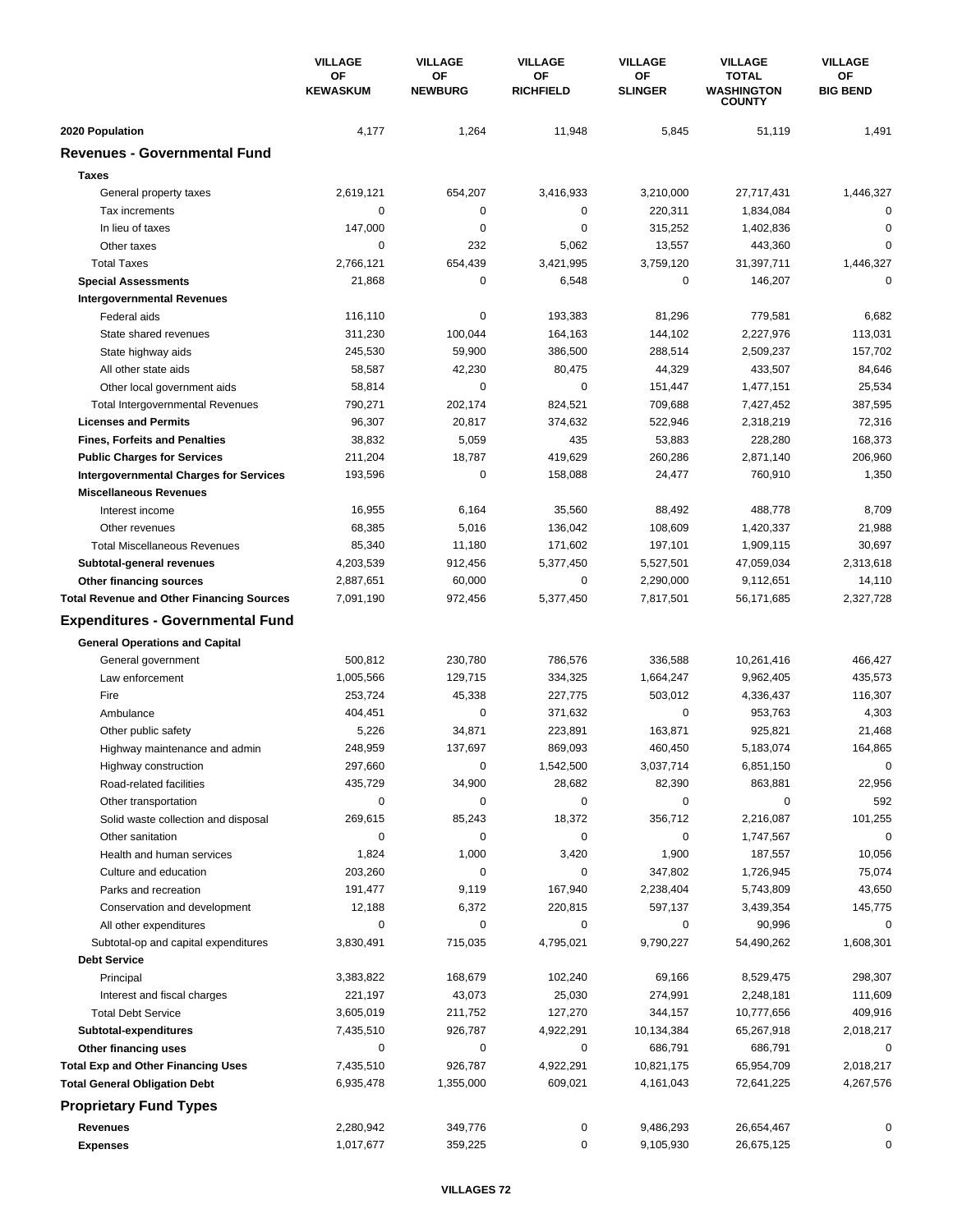|                                                  | <b>VILLAGE</b><br>OF<br><b>BUTLER</b> | <b>VILLAGE</b><br><b>VILLAGE</b> |                      | <b>VILLAGE</b>     | <b>VILLAGE</b>         | <b>VILLAGE</b>        |
|--------------------------------------------------|---------------------------------------|----------------------------------|----------------------|--------------------|------------------------|-----------------------|
|                                                  |                                       | OF<br><b>CHENEQUA</b>            | OF<br><b>DOUSMAN</b> | ΟF<br><b>EAGLE</b> | OF<br><b>ELM GROVE</b> | OF<br><b>HARTLAND</b> |
| 2020 Population                                  | 1,803                                 | 588                              | 2,353                | 2,104              | 5,857                  | 9,286                 |
| <b>Revenues - Governmental Fund</b>              |                                       |                                  |                      |                    |                        |                       |
| <b>Taxes</b>                                     |                                       |                                  |                      |                    |                        |                       |
| General property taxes                           | 2,031,542                             | 1,966,767                        | 1,256,391            | 789,303            | 7,182,098              | 6,246,881             |
| Tax increments                                   | 0                                     | 0                                | 0                    | 0                  | 634,947                | 222,254               |
| In lieu of taxes                                 | 48,543                                | 0                                | 0                    | 30,981             | 0                      | 209,211               |
| Other taxes                                      | 0                                     | 2,475                            | 31                   | 209                | 668                    | 0                     |
| <b>Total Taxes</b>                               | 2,080,085                             | 1,969,242                        | 1,256,422            | 820,493            | 7,817,713              | 6,678,346             |
| <b>Special Assessments</b>                       | 0                                     | 0                                | 0                    | 0                  | 0                      | 0                     |
| <b>Intergovernmental Revenues</b>                |                                       |                                  |                      |                    |                        |                       |
| Federal aids                                     | 48,130                                | 0                                | 38,479               | 37,225             | $\mathbf 0$            | 25,008                |
| State shared revenues                            | 125,588                               | 9,707                            | 140,169              | 36,659             | 233,598                | 422,021               |
| State highway aids                               | 185,799                               | 217,827                          | 115,742              | 59,707             | 446,477                | 724,175               |
| All other state aids                             | 61,878                                | 23,397                           | 36,126               | 8,809              | 175,766                | 224,516               |
| Other local government aids                      | $\mathbf 0$                           | 5,957                            | 0                    | $\mathbf 0$        | 90,537                 | 256,195               |
| Total Intergovernmental Revenues                 | 421,395                               | 256,888                          | 330,516              | 142,400            | 946,378                | 1,651,915             |
| <b>Licenses and Permits</b>                      | 89,718                                | 143,639                          | 79,645               | 61,270             | 239,416                | 332,617               |
| <b>Fines, Forfeits and Penalties</b>             | 116,199                               | 18,111                           | 12,438               | 39,682             | 106,336                | 68,354                |
| <b>Public Charges for Services</b>               | 119,628                               | 81,514                           | 44,594               | 160,961            | 2,344,515              | 1,256,458             |
| <b>Intergovernmental Charges for Services</b>    | 78,000                                | $\mathbf 0$                      | 0                    | 62,482             | $\mathbf 0$            | 184,936               |
| <b>Miscellaneous Revenues</b>                    |                                       |                                  |                      |                    |                        |                       |
| Interest income                                  | 12,298                                | 14,592                           | 4,966                | 3,902              | 101,743                | 124,832               |
| Other revenues                                   | 4,559                                 | 167,465                          | 30,024               | 25,686             | 388,495                | 318,753               |
| <b>Total Miscellaneous Revenues</b>              | 16,857                                | 182,057                          | 34,990               | 29,588             | 490,238                | 443,585               |
| Subtotal-general revenues                        | 2,921,882                             | 2,651,451                        | 1,758,605            | 1,316,876          | 11,944,596             | 10,616,211            |
| Other financing sources                          | 1,720,834                             | 0                                | 214,033              | 0                  | 190,000                | 0                     |
| <b>Total Revenue and Other Financing Sources</b> | 4,642,716                             | 2,651,451                        | 1,972,638            | 1,316,876          | 12,134,596             | 10,616,211            |
| <b>Expenditures - Governmental Fund</b>          |                                       |                                  |                      |                    |                        |                       |
| <b>General Operations and Capital</b>            |                                       |                                  |                      |                    |                        |                       |
| General government                               | 383,401                               | 294,216                          | 324,434              | 225,282            | 1,255,449              | 932,066               |
| Law enforcement                                  | 1,110,350                             | 1,378,715                        | 383,144              | 357,645            | 2,881,545              | 2,760,648             |
| Fire                                             | 274,022                               | 158,265                          | 393,914              | 168,671            | 412,320                | 311,963               |
| Ambulance                                        | 40,799                                | 0                                | 83,097               | 0                  | 647,727                | 585,877               |
| Other public safety                              | 24,661                                | 69,959                           | 39,774               | 32,161             | 107,941                | 169,715               |
| Highway maintenance and admin                    | 228,875                               | 310,333                          | 89,814               | 53,062             | 1,115,936              | 1,727,185             |
| Highway construction                             | 927,130                               | 0                                | 0                    | 2,133              | 326,156                | 1,322,908             |
| Road-related facilities                          | 35,107                                | 1,513                            | 21,686               | 21,844             | 377,530                | 800,994               |
| Other transportation                             | $\mathbf 0$                           | 0                                | 0                    | 0                  | 0                      | $\mathbf 0$           |
| Solid waste collection and disposal              | 119,276                               | 81,124                           | 116,100              | 144,274            | 542,153                | 456,142               |
| Other sanitation                                 | 0                                     | 0                                | 777                  | 0                  | 1,934,029              | 0                     |
| Health and human services                        | 0                                     | 0                                | 578                  | 1,315              | 9,689                  | 7,159                 |
| Culture and education                            | 106,159                               | 0                                | 0                    | 78,391             | 469,143                | 692,769               |
| Parks and recreation                             | 22,914                                | 66,685                           | 38,235               | 33,295             | 943,924                | 537,748               |
| Conservation and development                     | 33,156                                | 1,122                            | 51,852               | 2,928              | 239,974                | 377,495               |
| All other expenditures                           | 0                                     | 0                                | 0                    | 0                  | 0                      | 0                     |
| Subtotal-op and capital expenditures             | 3,305,850                             | 2,361,932                        | 1,543,405            | 1,121,001          | 11,263,516             | 10,682,669            |
| <b>Debt Service</b>                              |                                       |                                  |                      |                    |                        |                       |
| Principal                                        | 319,883                               | 130,886                          | 273,853              | 40,631             | 1,977,918              | 1,289,854             |
| Interest and fiscal charges                      | 183,953                               | 10,918                           | 125,219              | 1,629              | 224,186                | 512,003               |
| <b>Total Debt Service</b>                        | 503,836                               | 141,804                          | 399,072              | 42,260             | 2,202,104              | 1,801,857             |
| Subtotal-expenditures                            | 3,809,686                             | 2,503,736                        | 1,942,477            | 1,163,261          | 13,465,620             | 12,484,526            |
| Other financing uses                             | 0                                     | 0                                | 0                    | 0                  | 0                      | 0                     |
| <b>Total Exp and Other Financing Uses</b>        | 3,809,686                             | 2,503,736                        | 1,942,477            | 1,163,261          | 13,465,620             | 12,484,526            |
| <b>Total General Obligation Debt</b>             | 6,166,550                             | 675,479                          | 4,550,936            | 80,697             | 7,075,838              | 19,789,707            |
| <b>Proprietary Fund Types</b>                    |                                       |                                  |                      |                    |                        |                       |
| <b>Revenues</b>                                  | 1,947,813                             | 0                                | 859,075              | 10,671             | 0                      | 3,889,038             |
| <b>Expenses</b>                                  | 2,123,465                             | 0                                | 1,269,135            | 0                  | 0                      | 3,532,261             |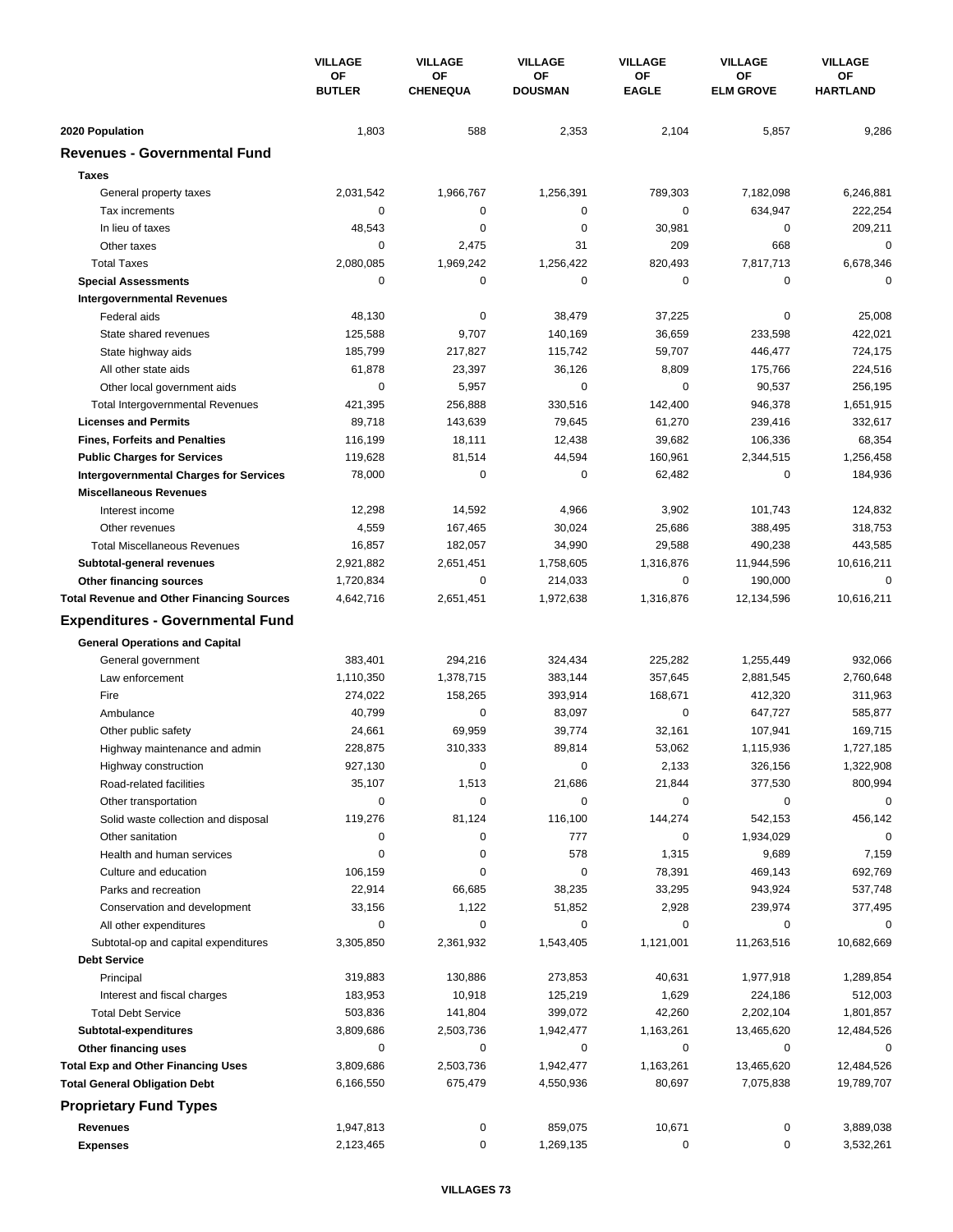|                                                  | <b>VILLAGE</b>            | <b>VILLAGE</b>      | <b>VILLAGE</b>                         | <b>VILLAGE</b>      | <b>VILLAGE</b>         | <b>VILLAGE</b>        |
|--------------------------------------------------|---------------------------|---------------------|----------------------------------------|---------------------|------------------------|-----------------------|
|                                                  | OF<br><b>LAC LA BELLE</b> | OF<br><b>LANNON</b> | ΟF<br><b>MENOMONEE</b><br><b>FALLS</b> | OF<br><b>MERTON</b> | OF<br><b>MUKWONAGO</b> | OF<br><b>NASHOTAH</b> |
| 2020 Population                                  | 297                       | 1,264               | 38,948                                 | 3,711               | 8,126                  | 1,350                 |
| <b>Revenues - Governmental Fund</b>              |                           |                     |                                        |                     |                        |                       |
| <b>Taxes</b>                                     |                           |                     |                                        |                     |                        |                       |
| General property taxes                           | 546,500                   | 427,417             | 24,625,849                             | 1,443,383           | 6,161,877              | 733,494               |
| Tax increments                                   | 0                         | $\pmb{0}$           | 2,810,415                              | 0                   | 1,196,029              | $\mathbf 0$           |
| In lieu of taxes                                 | 0                         | 0                   | 1,257,574                              | 0                   | 423,334                | 0                     |
| Other taxes                                      | 0                         | 59,182              | 214,085                                | 0                   | 39.020                 | $\mathbf 0$           |
| <b>Total Taxes</b>                               | 546,500                   | 486,599             | 28,907,923                             | 1,443,383           | 7,820,260              | 733,494               |
| <b>Special Assessments</b>                       | 0                         | 0                   | 13,301                                 | 0                   | 157,683                | $\mathbf 0$           |
| <b>Intergovernmental Revenues</b>                |                           |                     |                                        |                     |                        |                       |
| Federal aids                                     | 0                         | 19,751              | 676,859                                | 59,987              | 0                      | 0                     |
| State shared revenues                            | 5,129                     | 56,989              | 1,733,310                              | 27,462              | 395,053                | 16,978                |
| State highway aids                               | 10,055                    | 33,094              | 2,668,642                              | 110,306             | 567,428                | 59,848                |
| All other state aids                             | 3,383                     | 6,419               | 262,340                                | 21,983              | 248,115                | 10,647                |
| Other local government aids                      | 0                         | 0                   | 72,117                                 | 0                   | 559,644                | $\mathbf 0$           |
| <b>Total Intergovernmental Revenues</b>          | 18,567                    | 116,253             | 5,413,268                              | 219,738             | 1,770,240              | 87,473                |
| <b>Licenses and Permits</b>                      | 23,617                    | 171,923             | 2,233,183                              | 88,057              | 611,516                | 42,010                |
| <b>Fines, Forfeits and Penalties</b>             | 105                       | 104,988             | 609,227                                | 25,230              | 161,985                | 3,302                 |
| <b>Public Charges for Services</b>               | 0                         | 77,894              | 3,913,141                              | 205,860             | 1,467,071              | 95,973                |
| <b>Intergovernmental Charges for Services</b>    | 0                         | 0                   | 254,000                                | 0                   | 572,626                | $\mathbf 0$           |
| <b>Miscellaneous Revenues</b>                    |                           |                     |                                        |                     |                        |                       |
| Interest income                                  | 428                       | 7,126               | 237,918                                | 9,831               | 137,390                | 9,330                 |
| Other revenues                                   | 84,256                    | 41,189              | 504,551                                | 131                 | 354,734                | 37,199                |
| <b>Total Miscellaneous Revenues</b>              | 84,684                    | 48,315              | 742,469                                | 9,962               | 492,124                | 46,529                |
| Subtotal-general revenues                        | 673,473                   | 1,005,972           | 42,086,512                             | 1,992,230           | 13,053,505             | 1,008,781             |
| Other financing sources                          | 0                         | 2,440,000           | 13,735,765                             | 0                   | 5,830,000              | 270,000               |
| <b>Total Revenue and Other Financing Sources</b> | 673,473                   | 3,445,972           | 55,822,277                             | 1,992,230           | 18,883,505             | 1,278,781             |
| <b>Expenditures - Governmental Fund</b>          |                           |                     |                                        |                     |                        |                       |
| <b>General Operations and Capital</b>            |                           |                     |                                        |                     |                        |                       |
| General government                               | 169,046                   | 320,303             | 4,646,596                              | 555,643             | 1,131,468              | 292,423               |
| Law enforcement                                  | 112,017                   | 154,818             | 9,662,492                              | 189,294             | 2,497,875              | 49,801                |
| Fire                                             | 76,506                    | 254,000             | 4,329,601                              | 268,150             | 1,430,998              | 330,361               |
| Ambulance                                        | $\mathbf 0$               | 0                   | 4,390,082                              | 0                   | 470,462                | $\mathbf 0$           |
| Other public safety                              | 19,442                    | 173,244             | 620,903                                | 84,310              | 225,389                | 19,851                |
| Highway maintenance and admin                    | 57,638                    | 47,814              | 3,727,317                              | 165,158             | 898,975                | 266,354               |
| Highway construction                             | 0                         | 0                   | 3,015,007                              | 116,568             | 1,763,516              | 510,080               |
| Road-related facilities                          | 0                         | 24,555              | 1,555,720                              | 29,314              | 480,040                | 7,797                 |
| Other transportation                             | 0                         | 0                   | 0                                      | 0                   | 0                      | $\mathbf 0$           |
| Solid waste collection and disposal              | 35,710                    | 65,531              | 0                                      | 182,052             | 566,597                | 87,098                |
| Other sanitation                                 | 0                         | 0                   | 174,314                                | 0                   | 0                      | $\mathbf 0$           |
| Health and human services                        | 0                         | 200                 | 0                                      | 3,267               | 2,420                  | 500                   |
| Culture and education                            | 0                         | 0                   | 2,433,914                              | 0                   | 1,041,603              | $\pmb{0}$             |
| Parks and recreation                             | 22,500                    | 64,483              | 3,346,630                              | 64,132              | 517,640                | 10,241                |
| Conservation and development                     | 0                         | 325,198             | 1,215,981                              | 9,440               | 1,503,174              | 8,001                 |
| All other expenditures                           | 0                         | 0                   | 0                                      | 0                   | 0                      | 0                     |
| Subtotal-op and capital expenditures             | 492,859                   | 1,430,146           | 39,118,557                             | 1,667,328           | 12,530,157             | 1,582,507             |
| <b>Debt Service</b>                              |                           |                     |                                        |                     |                        |                       |
| Principal                                        | 209,130                   | 35,199              | 6,947,954                              | 491,949             | 4,703,434              | 73,411                |
| Interest and fiscal charges                      | 32,320                    | 75,491              | 2,298,994                              | 62,873              | 928,247                | 8,440                 |
| <b>Total Debt Service</b>                        | 241,450                   | 110,690             | 9,246,948                              | 554,822             | 5,631,681              | 81,851                |
| Subtotal-expenditures                            | 734,309                   | 1,540,836           | 48,365,505                             | 2,222,150           | 18,161,838             | 1,664,358             |
| Other financing uses                             | 0                         | 0                   | 10,332,046                             | 0                   | 0                      | 0                     |
| <b>Total Exp and Other Financing Uses</b>        | 734,309                   | 1,540,836           | 58,697,551                             | 2,222,150           | 18,161,838             | 1,664,358             |
| <b>Total General Obligation Debt</b>             | 1,298,372                 | 4,024,818           | 85,995,902                             | 2,088,895           | 27,671,864             | 502,642               |
| <b>Proprietary Fund Types</b>                    |                           |                     |                                        |                     |                        |                       |
| <b>Revenues</b>                                  | 221,983                   | 1,171,549           | 21,526,892                             | 0                   | 4,133,254              | 199,600               |
| <b>Expenses</b>                                  | 240,492                   | 1,328,593           | 21,417,843                             | 0                   | 4,286,246              | 176,162               |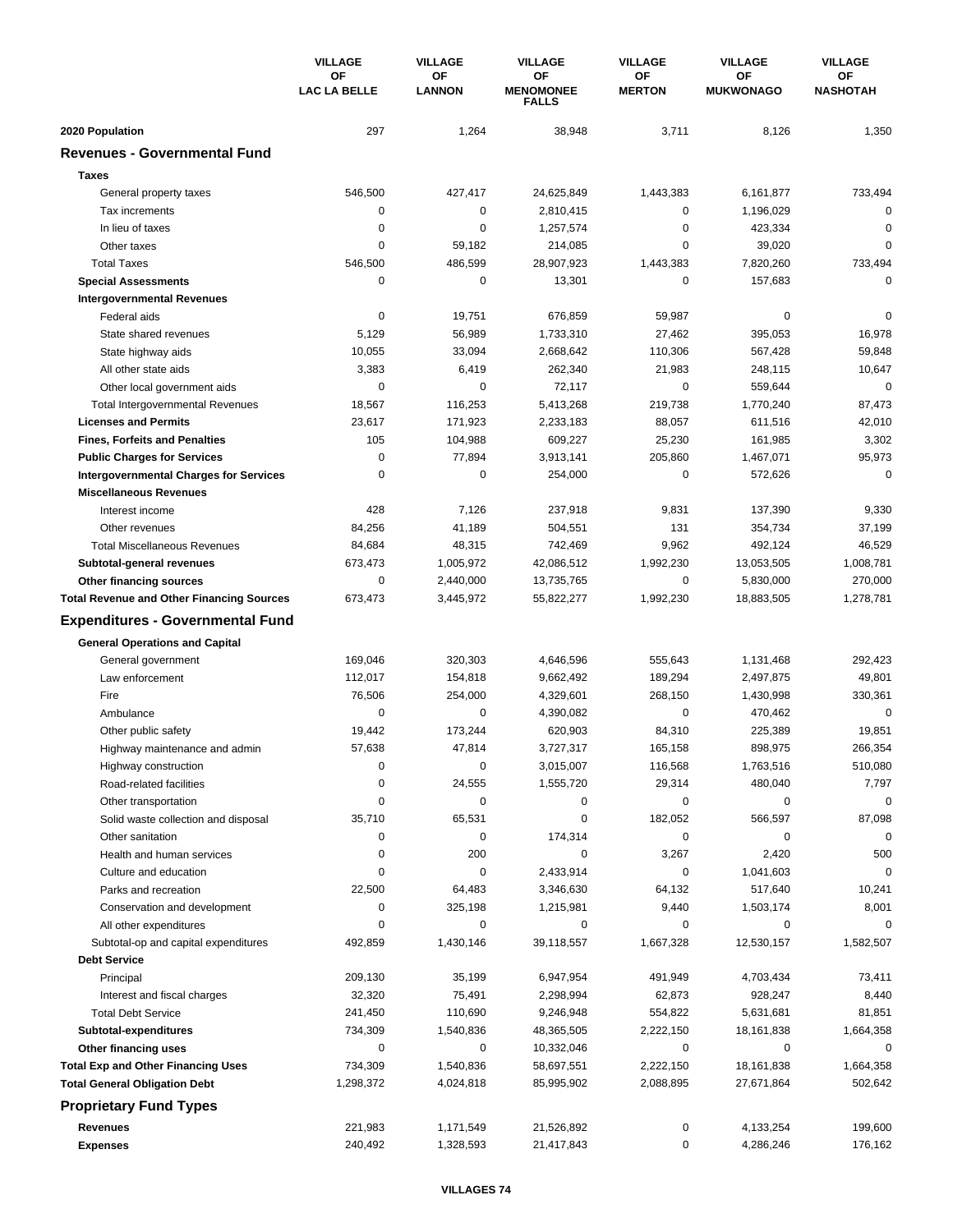|                                                       | <b>VILLAGE</b>                    | <b>VILLAGE</b>                         | <b>VILLAGE</b>        | <b>VILLAGE</b>             | <b>VILLAGE</b>      | <b>VILLAGE</b>     |
|-------------------------------------------------------|-----------------------------------|----------------------------------------|-----------------------|----------------------------|---------------------|--------------------|
|                                                       | <b>OF</b><br><b>NORTH PRAIRIE</b> | OF<br><b>OCONOMOWOC</b><br><b>LAKE</b> | ΟF<br><b>PEWAUKEE</b> | <b>OF</b><br><b>SUMMIT</b> | ΟF<br><b>SUSSEX</b> | ОF<br><b>WALES</b> |
| 2020 Population                                       | 2,234                             | 598                                    | 7,883                 | 4,974                      | 11,373              | 2,616              |
| <b>Revenues - Governmental Fund</b>                   |                                   |                                        |                       |                            |                     |                    |
| <b>Taxes</b>                                          |                                   |                                        |                       |                            |                     |                    |
| General property taxes                                | 940,707                           | 1,485,028                              | 4,961,095             | 2,324,145                  | 7,719,340           | 1,322,553          |
| Tax increments                                        | 0                                 | $\mathbf 0$                            | 54,330                | $\mathbf 0$                | 684,035             | 511,366            |
| In lieu of taxes                                      | 0                                 | 0                                      | 357,793               | 200,000                    | 503,194             | 0                  |
| Other taxes                                           | 4,195                             | $\mathbf 0$                            | 2,015                 | 0                          | 32,447              | $\mathbf 0$        |
| <b>Total Taxes</b>                                    | 944,902                           | 1,485,028                              | 5,375,233             | 2,524,145                  | 8,939,016           | 1,833,919          |
| <b>Special Assessments</b>                            | 0                                 | 628                                    | 205                   | 0                          | 0                   | $\mathbf 0$        |
| <b>Intergovernmental Revenues</b>                     |                                   |                                        |                       |                            |                     |                    |
| Federal aids                                          | 45,135                            | 0                                      | 158,315               | 87,110                     | 3,818               | 42,156             |
| State shared revenues                                 | 42,767                            | 2,814                                  | 265,803               | 108,922                    | 227,382             | 53,924             |
| State highway aids                                    | 59,848                            | 118,234                                | 434,559               | 259,081                    | 751,906             | 101,596            |
| All other state aids                                  | 24,943                            | 21,316                                 | 137,875               | 184,717                    | 529,012             | 20,529             |
| Other local government aids                           | 0                                 | 18,889                                 | 0                     | $\mathbf 0$                | 200                 | $\mathbf 0$        |
| <b>Total Intergovernmental Revenues</b>               | 172,693                           | 161,253                                | 996,552               | 639,830                    | 1,512,318           | 218,205            |
| <b>Licenses and Permits</b>                           | 48,136                            | 66,935                                 | 351,002               | 535,777                    | 641,037             | 72,018             |
| <b>Fines, Forfeits and Penalties</b>                  | 18,161                            | 21,734                                 | 131,964               | 57,249                     | 139,891             | 188                |
| <b>Public Charges for Services</b>                    | 61,989                            | 41,698                                 | 861,495               | 669,856                    | 1,525,352           | 249,631            |
| <b>Intergovernmental Charges for Services</b>         | 32,462                            | $\mathbf 0$                            | 275,654               | 747,092                    | 0                   | 72,121             |
| <b>Miscellaneous Revenues</b>                         |                                   |                                        |                       |                            |                     |                    |
| Interest income                                       | 10,490                            | 20,007                                 | 49,596                | 18,528                     | 85,922              | 25,741             |
| Other revenues                                        | 19,605                            | 65,923                                 | 44,156                | 74,751                     | 489,601             | 19,600             |
| <b>Total Miscellaneous Revenues</b>                   | 30,095                            | 85,930                                 | 93,752                | 93,279                     | 575,523             | 45,341             |
| Subtotal-general revenues                             | 1,308,438                         | 1,863,206                              | 8,085,857             | 5,267,228                  | 13,333,137          | 2,491,423          |
| Other financing sources                               | 14,432                            | 0                                      | 2,840,814             | 300,000                    | 8,102,500           | 0<br>2,491,423     |
| <b>Total Revenue and Other Financing Sources</b>      | 1,322,870                         | 1,863,206                              | 10,926,671            | 5,567,228                  | 21,435,637          |                    |
| <b>Expenditures - Governmental Fund</b>               |                                   |                                        |                       |                            |                     |                    |
| <b>General Operations and Capital</b>                 |                                   |                                        |                       |                            |                     |                    |
| General government                                    | 238,983                           | 299,707                                | 1,082,958             | 656,613                    | 1,254,963           | 439,069            |
| Law enforcement                                       | 196,909                           | 955,908                                | 2,355,738             | 1,483,415                  | 1,772,890           | $\mathbf 0$        |
| Fire                                                  | 174,480                           | 85,246                                 | 1,495,066             | 55,829                     | 1,272,057           | 126,582            |
| Ambulance                                             | 101,521                           | $\mathbf 0$                            | 0                     | 0<br>315,933               | 216,458             | 54,250             |
| Other public safety                                   | 17,034<br>118,277                 | 31,332<br>123,699                      | 133,575<br>694,099    | 653,148                    | 133,896<br>759,795  | 36,354<br>358,608  |
| Highway maintenance and admin<br>Highway construction | 0                                 | 286,149                                | 434,713               | 0                          | 8,211,075           | 67,180             |
| Road-related facilities                               | 12,467                            | 225                                    | 85,632                | 11,508                     | 186,478             | 24,627             |
| Other transportation                                  | 0                                 | 0                                      | 0                     | 0                          | 0                   | 0                  |
| Solid waste collection and disposal                   | 149,916                           | 102,598                                | 312,146               | 469,969                    | 504,284             | 156,135            |
| Other sanitation                                      | 1,478                             | 18,306                                 | 41,545                | 290,849                    | 1,332               | 1,029              |
| Health and human services                             | 578                               | 0                                      | 23,889                | 31,696                     | 48,323              | 1,348              |
| Culture and education                                 | 0                                 | 0                                      | 272,736               | 0                          | 747,248             | 0                  |
| Parks and recreation                                  | 95,465                            | 26,103                                 | 480,754               | 84,217                     | 2,120,887           | 295,342            |
| Conservation and development                          | 4,586                             | 8,233                                  | 44,940                | 0                          | 93,501              | 0                  |
| All other expenditures                                | 0                                 | 0                                      | 0                     | 0                          | 0                   | 0                  |
| Subtotal-op and capital expenditures                  | 1,111,694                         | 1,937,506                              | 7,457,791             | 4,053,177                  | 17,323,187          | 1,560,524          |
| <b>Debt Service</b>                                   |                                   |                                        |                       |                            |                     |                    |
| Principal                                             | 139,840                           | 52,169                                 | 2,012,434             | 369,950                    | 1,833,241           | 880,226            |
| Interest and fiscal charges                           | 21,248                            | 6,256                                  | 273,525               | 167,961                    | 1,315,150           | 148,903            |
| <b>Total Debt Service</b>                             | 161,088                           | 58,425                                 | 2,285,959             | 537,911                    | 3,148,391           | 1,029,129          |
| Subtotal-expenditures                                 | 1,272,782                         | 1,995,931                              | 9,743,750             | 4,591,088                  | 20,471,578          | 2,589,653          |
| Other financing uses                                  | 0                                 | 0                                      | 0                     | 0                          | 9,817               | 0                  |
| <b>Total Exp and Other Financing Uses</b>             | 1,272,782                         | 1,995,931                              | 9,743,750             | 4,591,088                  | 20,481,395          | 2,589,653          |
| <b>Total General Obligation Debt</b>                  | 427,224                           | 406,319                                | 15,496,220            | 6,186,301                  | 47,084,603          | 5,432,122          |
| <b>Proprietary Fund Types</b>                         |                                   |                                        |                       |                            |                     |                    |
| <b>Revenues</b>                                       | 0                                 | 0                                      | 3,455,164             | 1,369,608                  | 6,254,963           | 315,496            |
| <b>Expenses</b>                                       | $\pmb{0}$                         | 0                                      | 3,968,775             | 887,375                    | 7,038,981           | 423,196            |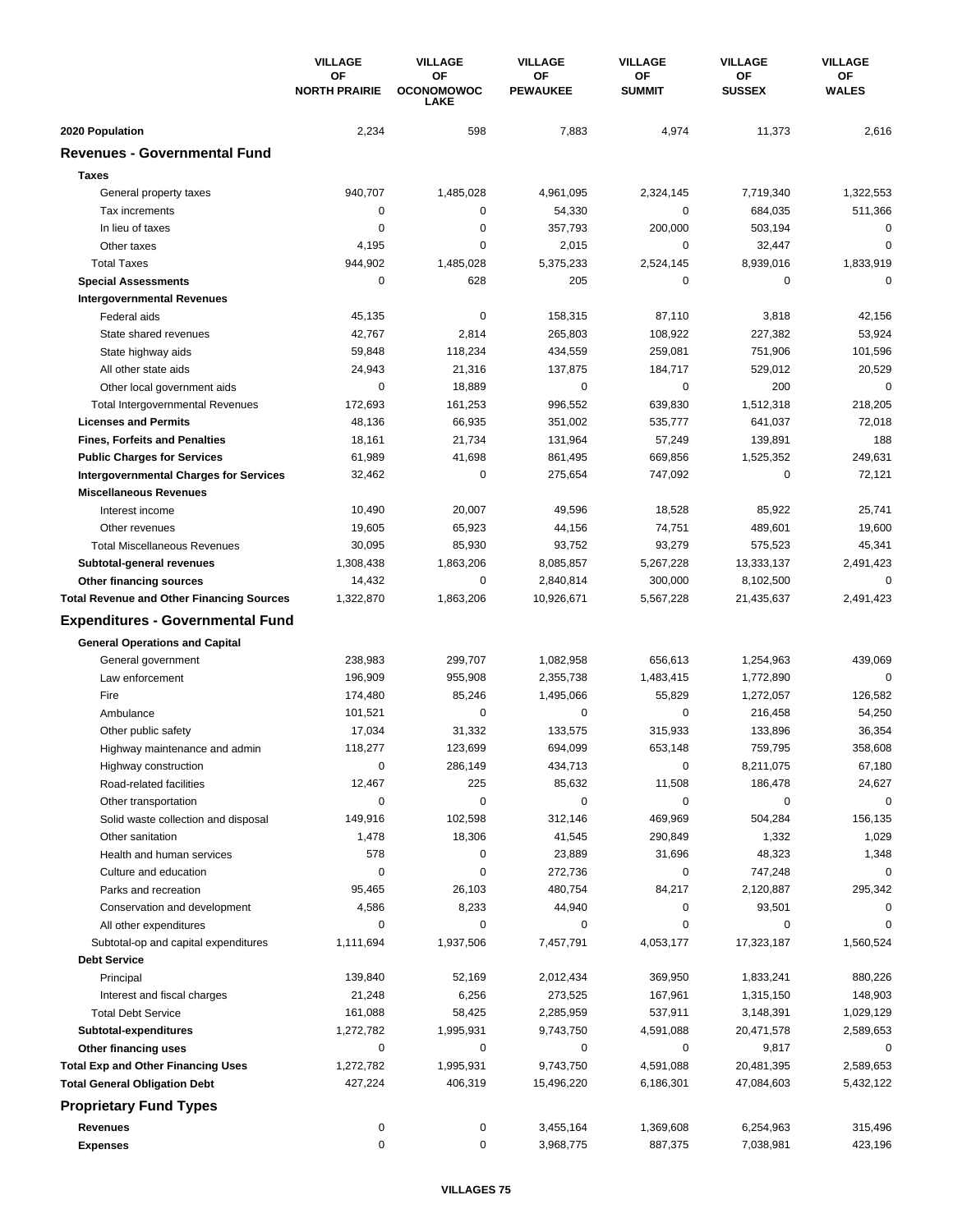|                                                          | <b>VILLAGE</b><br><b>TOTAL</b><br>WAUKESHA<br><b>COUNTY</b> | <b>VILLAGE</b><br><b>VILLAGE</b><br>ΟF<br>ΟF | <b>VILLAGE</b><br>OF | <b>VILLAGE</b><br>OF | <b>VILLAGE</b><br>OF   |                   |
|----------------------------------------------------------|-------------------------------------------------------------|----------------------------------------------|----------------------|----------------------|------------------------|-------------------|
|                                                          |                                                             | <b>BIG FALLS</b>                             | <b>EMBARRASS</b>     | <b>FREMONT</b>       | <b>IOLA</b>            | <b>OGDENSBURG</b> |
| 2020 Population                                          | 106,856                                                     | 60                                           | 385                  | 679                  | 1,250                  | 182               |
| <b>Revenues - Governmental Fund</b>                      |                                                             |                                              |                      |                      |                        |                   |
| <b>Taxes</b>                                             |                                                             |                                              |                      |                      |                        |                   |
| General property taxes                                   | 73,610,697                                                  | 12,400                                       | 51,894               | 316,672              | 1,344,384              | 27,631            |
| Tax increments                                           | 6,113,376                                                   | 0                                            | 0                    | $\pmb{0}$            | 0                      | 0                 |
| In lieu of taxes                                         | 3,030,630                                                   | 0                                            | 4,991                | $\mathbf 0$          | 29.382                 | 0                 |
| Other taxes                                              | 354,327                                                     | 47                                           | 0                    | 18,462               | 0                      | 0                 |
| <b>Total Taxes</b>                                       | 83,109,030                                                  | 12,447                                       | 56,885               | 335,134              | 1,373,766              | 27,631            |
| <b>Special Assessments</b>                               | 171,817                                                     | 0                                            | 0                    | 0                    | 0                      | $\mathbf 0$       |
| <b>Intergovernmental Revenues</b>                        |                                                             |                                              |                      |                      |                        |                   |
| Federal aids                                             | 1,248,655                                                   | 12,246                                       | 0                    | 10,303               | 0                      | $\Omega$          |
| State shared revenues                                    | 4,017,306                                                   | 29,419                                       | 97,477               | 33,714               | 213,271                | 42,937            |
| State highway aids                                       | 7,082,026                                                   | 3,732                                        | 9,218                | 27,803               | 78,161                 | 6,701             |
| All other state aids                                     | 2,086,417                                                   | 839                                          | 11,103               | 3,210                | 20,144                 | 460               |
| Other local government aids                              | 1,029,073                                                   | 0                                            | 0                    | 68,355               | 132,218                | $\mathbf 0$       |
| <b>Total Intergovernmental Revenues</b>                  | 15,463,477                                                  | 46,236                                       | 117,798              | 143,385              | 443,794                | 50,098            |
| <b>Licenses and Permits</b>                              | 5,903,832                                                   | 733                                          | 1,672                | 7,065                | 17,420                 | 925               |
| <b>Fines, Forfeits and Penalties</b>                     | 1,803,517                                                   | 0                                            | 0                    | 1,065                | 2,573                  | 149               |
| <b>Public Charges for Services</b>                       | 13,384,590                                                  | $\mathbf 0$                                  | 137                  | 139,710              | $\mathbf 0$            | 1,180             |
| <b>Intergovernmental Charges for Services</b>            | 2,280,723                                                   | 0                                            | $\mathbf 0$          | 0                    | 0                      | $\mathbf 0$       |
| <b>Miscellaneous Revenues</b>                            |                                                             |                                              |                      |                      |                        |                   |
| Interest income                                          | 883,349                                                     | 2,442                                        | 85                   | 786                  | 17                     | 17                |
| Other revenues                                           | 2,692,666                                                   | 15,776                                       | 2,102                | 10,607               | 298,889                | 164               |
| <b>Total Miscellaneous Revenues</b>                      | 3,576,015                                                   | 18,218                                       | 2,187                | 11,393               | 298,906                | 181               |
| Subtotal-general revenues                                | 125,693,001                                                 | 77,634                                       | 178,679              | 637,752              | 2,136,459              | 80,164            |
| <b>Other financing sources</b>                           | 35,672,488                                                  | 0                                            | 0                    | 0                    | 0                      | 0                 |
| <b>Total Revenue and Other Financing Sources</b>         | 161,365,489                                                 | 77,634                                       | 178,679              | 637,752              | 2,136,459              | 80,164            |
| <b>Expenditures - Governmental Fund</b>                  |                                                             |                                              |                      |                      |                        |                   |
|                                                          |                                                             |                                              |                      |                      |                        |                   |
| <b>General Operations and Capital</b>                    |                                                             |                                              |                      |                      |                        |                   |
| General government                                       | 14,969,047                                                  | 53,583                                       | 56,322               | 75,624               | 222,206                | 32,906            |
| Law enforcement<br>Fire                                  | 28,738,777                                                  | $\pmb{0}$                                    | 4,521                | 125,309              | 268,357                | 275               |
|                                                          | 11,734,338                                                  | 2,881                                        | 41,261               | 40,495               | 75,964                 | 11,447            |
| Ambulance                                                | 6,594,576                                                   | 0<br>0                                       | 15,787               | 15,000               | 36,261                 | 1,868             |
| Other public safety                                      | 2,276,942                                                   |                                              | 2,400                | 3,101                | 5,803                  | 0                 |
| Highway maintenance and admin                            | 11,560,952                                                  | 25,385                                       | 18,307               | 46,342               | 142,894                | 9,307             |
| Highway construction                                     | 16,982,615                                                  | 0                                            | 0                    | 10,713               | 0                      | 0                 |
| Road-related facilities                                  | 3,699,993                                                   | 3,284                                        | 5,096                | 19,220<br>$\pmb{0}$  | 88,232                 | 4,052<br>$\Omega$ |
| Other transportation                                     | 592                                                         | 0                                            | 0                    |                      | 0                      |                   |
| Solid waste collection and disposal<br>Other sanitation  | 4,192,360<br>2,463,659                                      | 6,624                                        | 4,764                | 74,148<br>$\pmb{0}$  | 53,057                 | 558<br>0          |
|                                                          |                                                             | 0<br>0                                       | 0                    |                      | 9,051                  |                   |
| Health and human services                                | 141,018                                                     | 0                                            | 3,080<br>0           | 3,263                | 0                      | 1,250<br>0        |
| Culture and education                                    | 5,917,037                                                   |                                              |                      | 109,252              | 296,943                |                   |
| Parks and recreation                                     | 8,814,845                                                   | 3,574                                        | 7,749                | 12,270               | 6,555                  | 2,387             |
| Conservation and development                             | 4,065,356                                                   | 0                                            | 0                    | 14,764               | 98,914                 | 0<br>$\Omega$     |
| All other expenditures                                   | 0                                                           | 0                                            | 0                    | 0                    | 0                      |                   |
| Subtotal-op and capital expenditures                     | 122, 152, 107                                               | 95,331                                       | 159,287              | 549,501              | 1,304,237              | 64,050            |
| <b>Debt Service</b>                                      |                                                             |                                              |                      |                      |                        |                   |
| Principal                                                | 22,080,269<br>6,508,925                                     | 0<br>0                                       | 0<br>0               | 15,259<br>1,055      | 132,516<br>53,527      | 10,284            |
| Interest and fiscal charges<br><b>Total Debt Service</b> | 28,589,194                                                  | 0                                            | 0                    | 16,314               | 186,043                | 2,902<br>13,186   |
|                                                          |                                                             |                                              |                      |                      |                        |                   |
| Subtotal-expenditures                                    | 150,741,301                                                 | 95,331<br>0                                  | 159,287<br>0         | 565,815<br>0         | 1,490,280<br>0         | 77,236<br>0       |
| Other financing uses                                     | 10,341,863                                                  |                                              | 159,287              | 565,815              |                        |                   |
| <b>Total Exp and Other Financing Uses</b>                | 161,083,164<br>239,222,065                                  | 95,331<br>0                                  | 0                    | 15,776               | 1,490,280<br>1,475,556 | 77,236<br>69,880  |
| <b>Total General Obligation Debt</b>                     |                                                             |                                              |                      |                      |                        |                   |
| <b>Proprietary Fund Types</b>                            |                                                             |                                              |                      |                      |                        |                   |
| Revenues                                                 | 45,355,106                                                  | 0                                            | 134,789              | 250,125              | 1,112,888              | 0                 |
| <b>Expenses</b>                                          | 46,692,524                                                  | 0                                            | 197,947              | 170,267              | 124,322                | 0                 |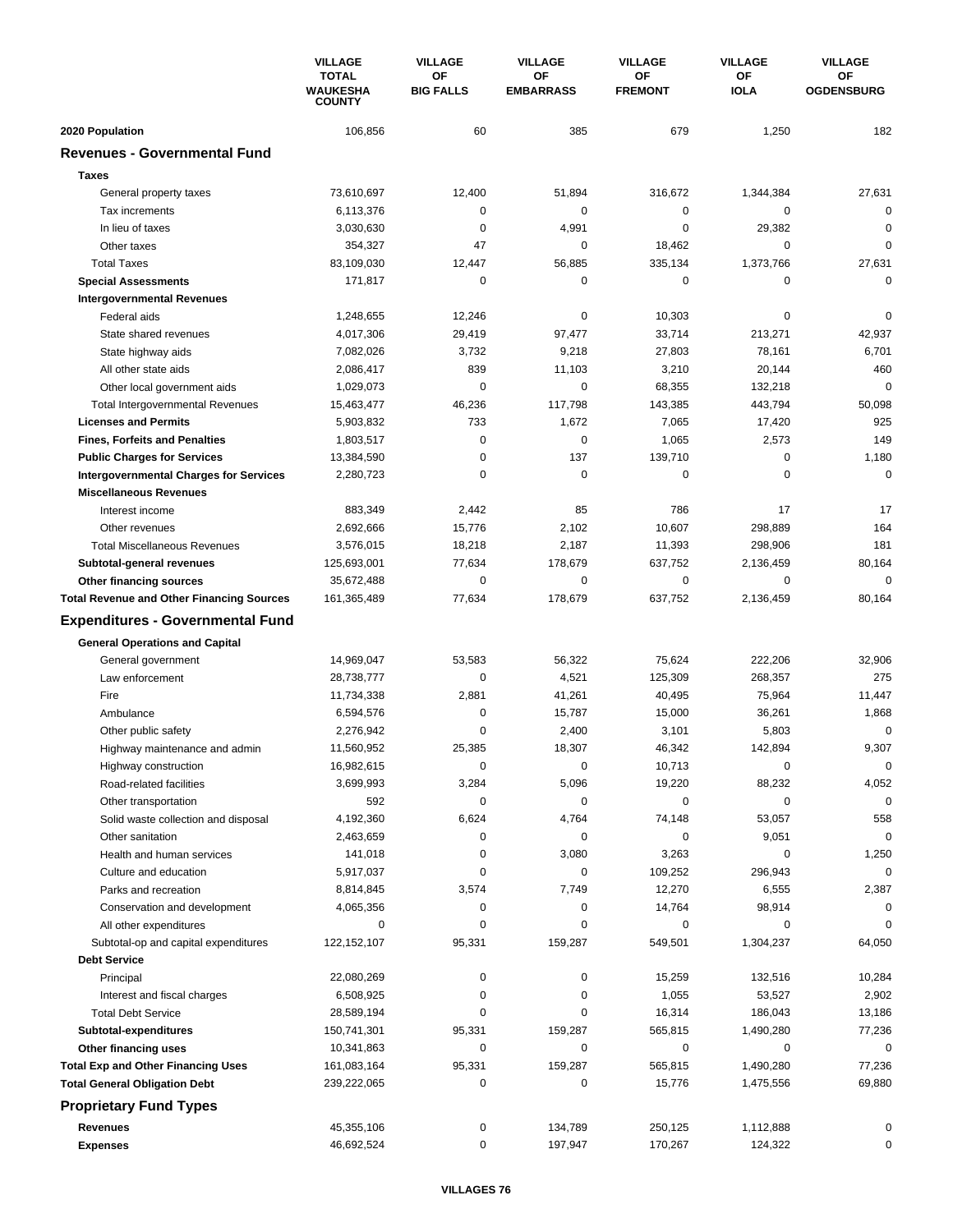|                                                                                   | <b>VILLAGE</b>                  | <b>VILLAGE</b>                                  | <b>VILLAGE</b>      | <b>VILLAGE</b>              | <b>VILLAGE</b>                | <b>VILLAGE</b>          |
|-----------------------------------------------------------------------------------|---------------------------------|-------------------------------------------------|---------------------|-----------------------------|-------------------------------|-------------------------|
|                                                                                   | <b>OF</b><br><b>SCANDINAVIA</b> | <b>TOTAL</b><br><b>WAUPACA</b><br><b>COUNTY</b> | ΟF<br><b>COLOMA</b> | <b>OF</b><br><b>HANCOCK</b> | <b>OF</b><br><b>LOHRVILLE</b> | OF<br><b>PLAINFIELD</b> |
| 2020 Population                                                                   | 362                             | 2,918                                           | 458                 | 410                         | 390                           | 850                     |
| <b>Revenues - Governmental Fund</b>                                               |                                 |                                                 |                     |                             |                               |                         |
| <b>Taxes</b>                                                                      |                                 |                                                 |                     |                             |                               |                         |
| General property taxes                                                            | 37,327                          | 1,790,308                                       | 355,924             | 126,298                     | 27,014                        | 248,821                 |
| Tax increments                                                                    | 0                               | 0                                               | 0                   | 6,807                       | 0                             | 44,207                  |
| In lieu of taxes                                                                  | 0                               | 34,373                                          | 22,848              | $\mathbf 0$                 | $\mathbf 0$                   | 31,493                  |
| Other taxes                                                                       | 3                               | 18,512                                          | 0                   | 210                         | 104                           | 567                     |
| <b>Total Taxes</b>                                                                | 37,330                          | 1,843,193                                       | 378,772             | 133,315                     | 27,118                        | 325,088                 |
| <b>Special Assessments</b>                                                        | 0                               | 0                                               | 0                   | 0                           | 0                             | 0                       |
| <b>Intergovernmental Revenues</b>                                                 |                                 |                                                 |                     |                             |                               |                         |
| Federal aids                                                                      | $\mathbf 0$                     | 22,549                                          | 8,693               | 0                           | 7,032                         | 14,024                  |
| State shared revenues                                                             | 47,413                          | 464,231                                         | 102,717             | 151,641                     | 32,399                        | 163,159                 |
| State highway aids                                                                | 9,066                           | 134,681                                         | 30,159              | 27,757                      | 33,899                        | 37,832                  |
| All other state aids                                                              | 796                             | 36,552                                          | 16,015              | 8,294                       | 708                           | 1,784                   |
| Other local government aids                                                       | $\mathbf 0$                     | 200,573                                         | 0                   | 0                           | $\mathbf 0$                   | 35,453                  |
| <b>Total Intergovernmental Revenues</b>                                           | 57,275                          | 858,586                                         | 157,584             | 187,692                     | 74,038                        | 252,252                 |
| <b>Licenses and Permits</b>                                                       | 3,121                           | 30,936                                          | 6,269               | 2,314                       | 2,944                         | 7,651                   |
| <b>Fines, Forfeits and Penalties</b>                                              | 0                               | 3,787                                           | 1,069               | 4,595                       | 98                            | 2,436                   |
| <b>Public Charges for Services</b>                                                | 115                             | 141,142                                         | 0                   | 16,501                      | 0                             | 50,698                  |
| <b>Intergovernmental Charges for Services</b>                                     | 31,910                          | 31,910                                          | 20,326              | $\mathbf 0$                 | $\mathbf 0$                   | 113,319                 |
| <b>Miscellaneous Revenues</b>                                                     |                                 |                                                 |                     |                             |                               |                         |
| Interest income                                                                   | 5,451                           | 8,798                                           | 1,163               | 104                         | 82                            | 1,092                   |
| Other revenues                                                                    | 4,511                           | 332,049                                         | 121,275             | $\mathbf 0$                 | 1,210                         | 56,449                  |
| <b>Total Miscellaneous Revenues</b>                                               | 9,962                           | 340,847                                         | 122,438             | 104                         | 1,292                         | 57,541                  |
| Subtotal-general revenues                                                         | 139,713                         | 3,250,401                                       | 686,458             | 344,521                     | 105,490                       | 808,985                 |
| Other financing sources                                                           | 5,000                           | 5,000                                           | 14,000              | $\mathbf 0$                 | $\mathbf 0$                   | $\mathbf 0$             |
| <b>Total Revenue and Other Financing Sources</b>                                  | 144,713                         | 3,255,401                                       | 700,458             | 344,521                     | 105,490                       | 808,985                 |
| <b>Expenditures - Governmental Fund</b>                                           |                                 |                                                 |                     |                             |                               |                         |
| <b>General Operations and Capital</b>                                             |                                 |                                                 |                     |                             |                               |                         |
| General government                                                                | 73,831                          | 514,472                                         | 80,959              | 91,547                      | 33,061                        | 147,511                 |
| Law enforcement                                                                   | 945                             | 399,407                                         | 70,720              | 61,596                      | 522                           | 158,784                 |
| Fire                                                                              | 25,908                          | 197,956                                         | 90,792              | 14,365                      | 9,012                         | 138,980                 |
| Ambulance                                                                         | 8,797                           | 77,713                                          | 0                   | $\mathbf 0$                 | $\mathbf 0$                   | $\mathbf 0$             |
| Other public safety                                                               | 2,149                           | 13,453                                          | 0                   | 0                           | $\mathbf 0$                   | $\mathbf 0$             |
| Highway maintenance and admin                                                     | 12,674                          | 254,909                                         | 121,156             | 84,809                      | 15,455                        | 92,254                  |
| Highway construction                                                              | 0                               | 10,713                                          | 24,470              | 53,538                      | 0                             | 0                       |
| Road-related facilities                                                           | 6,375                           | 126,259                                         | 18,150              | 15,007                      | 8,042                         | 14,447                  |
| Other transportation                                                              | $\mathbf 0$                     | 0                                               | 0                   | 0                           | 0                             | 0                       |
| Solid waste collection and disposal                                               | 1,418                           | 140,569                                         | 27,417              | 2,489                       | 0                             | 40,100                  |
| Other sanitation                                                                  | 415                             | 9,466                                           | 0                   | 0                           | 0                             | $\mathbf 0$             |
| Health and human services                                                         | 0                               | 7,593                                           | 0                   | 700                         | 0                             | 6,782                   |
| Culture and education                                                             | 9,943                           | 416,138                                         | 28,879              | 52,799                      | 0                             | 79,949                  |
| Parks and recreation                                                              | 8,419                           | 40,954                                          | 11,042              | 24,975                      | 881                           | 39,246                  |
| Conservation and development                                                      | 1,912                           | 115,590                                         | 328,062             | 600                         | 0                             | 50,703                  |
| All other expenditures                                                            | 0                               | 0                                               | 0                   | 0                           | 0                             | 0                       |
| Subtotal-op and capital expenditures                                              | 152,786                         | 2,325,192                                       | 801,647             | 402,425                     | 66,973                        | 768,756                 |
| <b>Debt Service</b>                                                               |                                 |                                                 |                     |                             |                               |                         |
| Principal                                                                         | 0                               | 158,059                                         | 42,677              | 5,129                       | 0                             | 27,671                  |
| Interest and fiscal charges                                                       | 0                               | 57,484                                          | 4,517               | 2,571                       | 0                             | 4,873                   |
| <b>Total Debt Service</b>                                                         | 0                               | 215,543                                         | 47,194              | 7,700                       | 0                             | 32,544                  |
| Subtotal-expenditures                                                             | 152,786<br>0                    | 2,540,735<br>0                                  | 848,841<br>105,744  | 410,125<br>0                | 66,973<br>0                   | 801,300                 |
| Other financing uses                                                              | 152,786                         |                                                 |                     |                             |                               | 31,493<br>832,793       |
| <b>Total Exp and Other Financing Uses</b><br><b>Total General Obligation Debt</b> | 0                               | 2,540,735<br>1,561,212                          | 954,585<br>181,975  | 410,125<br>167,927          | 66,973<br>0                   | 227,922                 |
|                                                                                   |                                 |                                                 |                     |                             |                               |                         |
| <b>Proprietary Fund Types</b>                                                     |                                 |                                                 |                     |                             |                               |                         |
| <b>Revenues</b>                                                                   | 62,376                          | 1,560,178                                       | 434,054             | 25,809                      | 0                             | 460,142                 |
| <b>Expenses</b>                                                                   | 37,908                          | 530,444                                         | 301,671             | 3,158                       | 0                             | 623,138                 |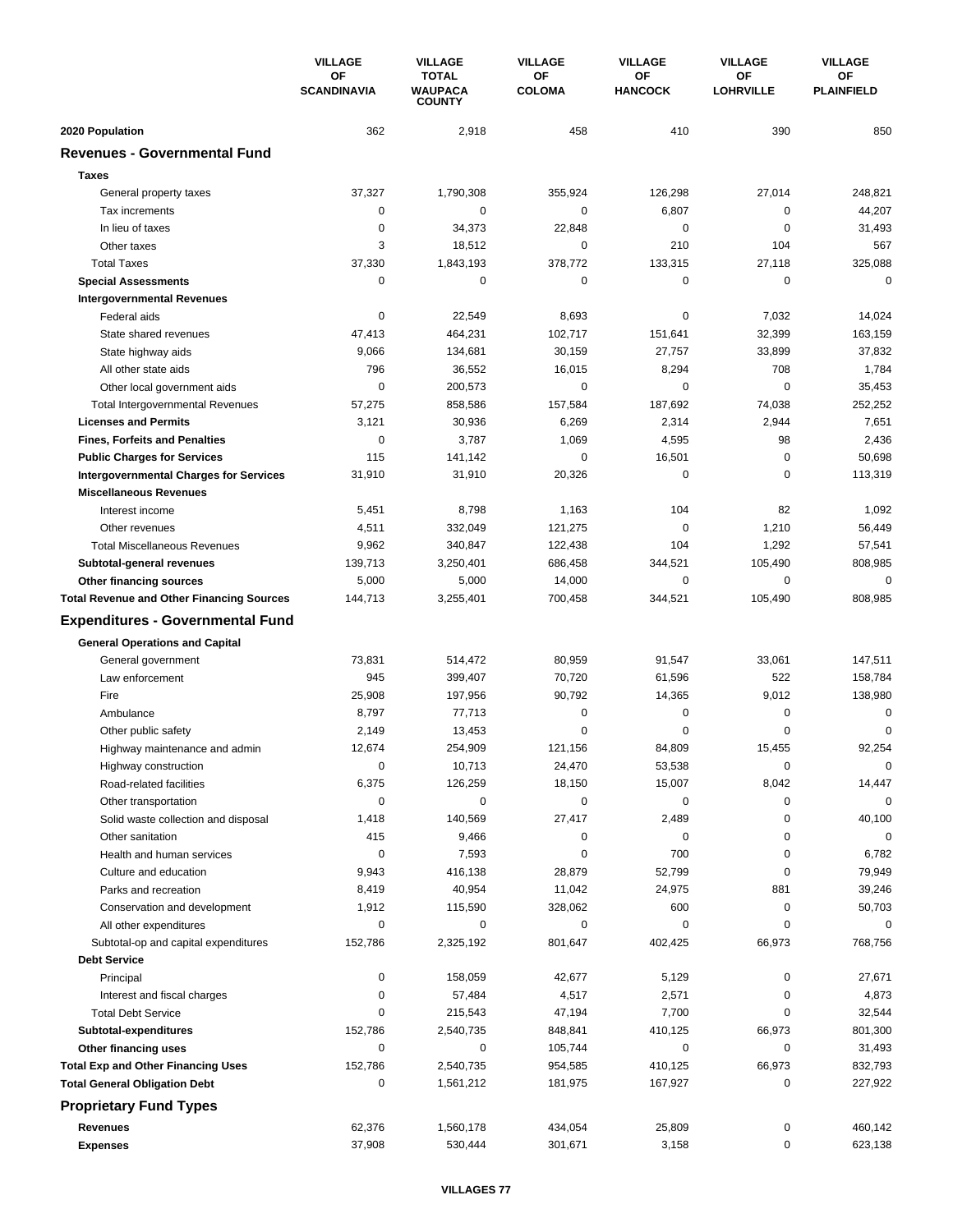|                                                  | <b>VILLAGE</b>          | <b>VILLAGE</b><br><b>VILLAGE</b> | <b>VILLAGE</b>                                   | <b>VILLAGE</b>            | <b>VILLAGE</b>          |                                                   |
|--------------------------------------------------|-------------------------|----------------------------------|--------------------------------------------------|---------------------------|-------------------------|---------------------------------------------------|
|                                                  | ΟF<br><b>REDGRANITE</b> | ΟF<br><b>WILD ROSE</b>           | <b>TOTAL</b><br><b>WAUSHARA</b><br><b>COUNTY</b> | ΟF<br><b>FOX CROSSING</b> | OF<br><b>WINNECONNE</b> | <b>TOTAL</b><br><b>WINNEBAGO</b><br><b>COUNTY</b> |
| 2020 Population                                  | 2,116                   | 678                              | 4,902                                            | 19,090                    | 2,499                   | 21,589                                            |
| <b>Revenues - Governmental Fund</b>              |                         |                                  |                                                  |                           |                         |                                                   |
| <b>Taxes</b>                                     |                         |                                  |                                                  |                           |                         |                                                   |
| General property taxes                           | 293,497                 | 278,375                          | 1,329,929                                        | 8,852,109                 | 1,651,009               | 10,503,118                                        |
| Tax increments                                   | 239,896                 | 65,987                           | 356,897                                          | 1,124,973                 | 468,444                 | 1,593,417                                         |
| In lieu of taxes                                 | 51,681                  | 0                                | 106,022                                          | 621,999                   | 14,286                  | 636,285                                           |
| Other taxes                                      | 2,303                   | 8,172                            | 11,356                                           | 67,874                    | 0                       | 67,874                                            |
| <b>Total Taxes</b>                               | 587,377                 | 352,534                          | 1,804,204                                        | 10,666,955                | 2,133,739               | 12,800,694                                        |
| <b>Special Assessments</b>                       | 3,840                   | 0                                | 3,840                                            | 24,205                    | 149,019                 | 173,224                                           |
| <b>Intergovernmental Revenues</b>                |                         |                                  |                                                  |                           |                         |                                                   |
| Federal aids                                     | 31,024                  | 0                                | 60,773                                           | 512,020                   | 0                       | 512,020                                           |
| State shared revenues                            | 225,297                 | 191,271                          | 866,484                                          | 651,638                   | 165,734                 | 817,372                                           |
| State highway aids                               | 52,198                  | 45,595                           | 227,440                                          | 738,172                   | 155,813                 | 893,985                                           |
| All other state aids                             | 38,557                  | 20,545                           | 85,903                                           | 341,250                   | 285,562                 | 626,812                                           |
| Other local government aids                      | 25,087                  | 70,147                           | 130,687                                          | 0                         | 149,202                 | 149,202                                           |
| <b>Total Intergovernmental Revenues</b>          | 372,163                 | 327,558                          | 1,371,287                                        | 2,243,080                 | 756,311                 | 2,999,391                                         |
| <b>Licenses and Permits</b>                      | 2,765                   | 12,329                           | 34,272                                           | 593,167                   | 36,232                  | 629,399                                           |
| <b>Fines, Forfeits and Penalties</b>             | 18,139                  | 6,418                            | 32,755                                           | 151,346                   | 23,376                  | 174,722                                           |
| <b>Public Charges for Services</b>               | 23,114                  | 7,283                            | 97,596                                           | 1,345,153                 | 149,048                 | 1,494,201                                         |
| <b>Intergovernmental Charges for Services</b>    | $\mathbf 0$             | $\mathbf 0$                      | 133,645                                          | 0                         | 0                       | $\mathbf 0$                                       |
| <b>Miscellaneous Revenues</b>                    |                         |                                  |                                                  |                           |                         |                                                   |
| Interest income                                  | 9,718                   | 1,271                            | 13,430                                           | 163,060                   | 7,197                   | 170,257                                           |
| Other revenues                                   | 14,270                  | 71,484                           | 264,688                                          | 5,430,540                 | 151,688                 | 5,582,228                                         |
| <b>Total Miscellaneous Revenues</b>              | 23,988                  | 72,755                           | 278,118                                          | 5,593,600                 | 158,885                 | 5,752,485                                         |
| Subtotal-general revenues                        | 1,031,386               | 778,877                          | 3,755,717                                        | 20,617,506                | 3,406,610               | 24,024,116                                        |
| Other financing sources                          | 0                       | 9,795                            | 23,795                                           | 9,185,000                 | 86,866                  | 9,271,866                                         |
| <b>Total Revenue and Other Financing Sources</b> | 1,031,386               | 788,672                          | 3,779,512                                        | 29,802,506                | 3,493,476               | 33,295,982                                        |
| <b>Expenditures - Governmental Fund</b>          |                         |                                  |                                                  |                           |                         |                                                   |
| <b>General Operations and Capital</b>            |                         |                                  |                                                  |                           |                         |                                                   |
| General government                               | 150,349                 | 125,931                          | 629,358                                          | 1,882,100                 | 412,776                 | 2,294,876                                         |
| Law enforcement                                  | 202,249                 | 136,831                          | 630.702                                          | 3,728,282                 | 583,364                 | 4,311,646                                         |
| Fire                                             | 103,140                 | 39,549                           | 395,838                                          | 2,757,578                 | 75,184                  | 2,832,762                                         |
| Ambulance                                        | $\mathbf 0$             | 0                                | 0                                                | 0                         | $\mathbf 0$             | 0                                                 |
| Other public safety                              | 478                     | 0                                | 478                                              | 200,763                   | $\mathbf 0$             | 200,763                                           |
| Highway maintenance and admin                    | 167,529                 | 74,591                           | 555,794                                          | 4,171,734                 | 455,887                 | 4,627,621                                         |
| Highway construction                             | 522,302                 | 0                                | 600,310                                          | 2,519,851                 | 555,542                 | 3,075,393                                         |
| Road-related facilities                          | 21,719                  | 14,308                           | 91,673                                           | 319,784                   | 65,836                  | 385,620                                           |
| Other transportation                             | $\mathbf 0$             | 0                                | 0                                                | 0                         | 0                       | 0                                                 |
| Solid waste collection and disposal              | 59,728                  | 50,849                           | 180,583                                          | 1,117,700                 | 191,773                 | 1,309,473                                         |
| Other sanitation                                 | 2,848                   | 0                                | 2,848                                            | 738                       | 94,225                  | 94,963                                            |
| Health and human services                        | 2,204                   | 533                              | 10,219                                           | 0                         | 22,890                  | 22,890                                            |
| Culture and education                            | 68,083                  | 132,522                          | 362,232                                          | 0                         | 207,611                 | 207,611                                           |
| Parks and recreation                             | 7,499                   | 11,652                           | 95,295                                           | 1,473,003                 | 210,239                 | 1,683,242                                         |
| Conservation and development                     | 7,028                   | 10,756                           | 397,149                                          | 892,109                   | 194,002                 | 1,086,111                                         |
| All other expenditures                           | 0                       | 0                                | 0                                                | 0                         | 0                       | 0                                                 |
| Subtotal-op and capital expenditures             | 1,315,156               | 597,522                          | 3,952,479                                        | 19,063,642                | 3,069,329               | 22,132,971                                        |
| <b>Debt Service</b>                              |                         |                                  |                                                  |                           |                         |                                                   |
| Principal                                        | 177,816                 | 106,935                          | 360,228                                          | 1,756,309                 | 639,365                 | 2,395,674                                         |
| Interest and fiscal charges                      | 62,343                  | 11,553                           | 85,857                                           | 539,598                   | 182,608                 | 722,206                                           |
| <b>Total Debt Service</b>                        | 240,159                 | 118,488                          | 446,085                                          | 2,295,907                 | 821,973                 | 3,117,880                                         |
| Subtotal-expenditures                            | 1,555,315               | 716,010                          | 4,398,564                                        | 21,359,549                | 3,891,302               | 25,250,851                                        |
| Other financing uses                             | 6,078                   | 0                                | 143,315                                          | 1,415,000                 | 0                       | 1,415,000                                         |
| <b>Total Exp and Other Financing Uses</b>        | 1,561,393               | 716,010                          | 4,541,879                                        | 22,774,549                | 3,891,302               | 26,665,851                                        |
| <b>Total General Obligation Debt</b>             | 1,953,135               | 308,487                          | 2,839,446                                        | 27,107,570                | 7,667,066               | 34,774,636                                        |
| <b>Proprietary Fund Types</b>                    |                         |                                  |                                                  |                           |                         |                                                   |
| <b>Revenues</b>                                  | 716,113                 | 230,336                          | 1,866,454                                        | 11,223,108                | 1,502,627               | 12,725,735                                        |
| <b>Expenses</b>                                  | 967,152                 | 218,730                          | 2,113,849                                        | 10,071,572                | 1,537,009               | 11,608,581                                        |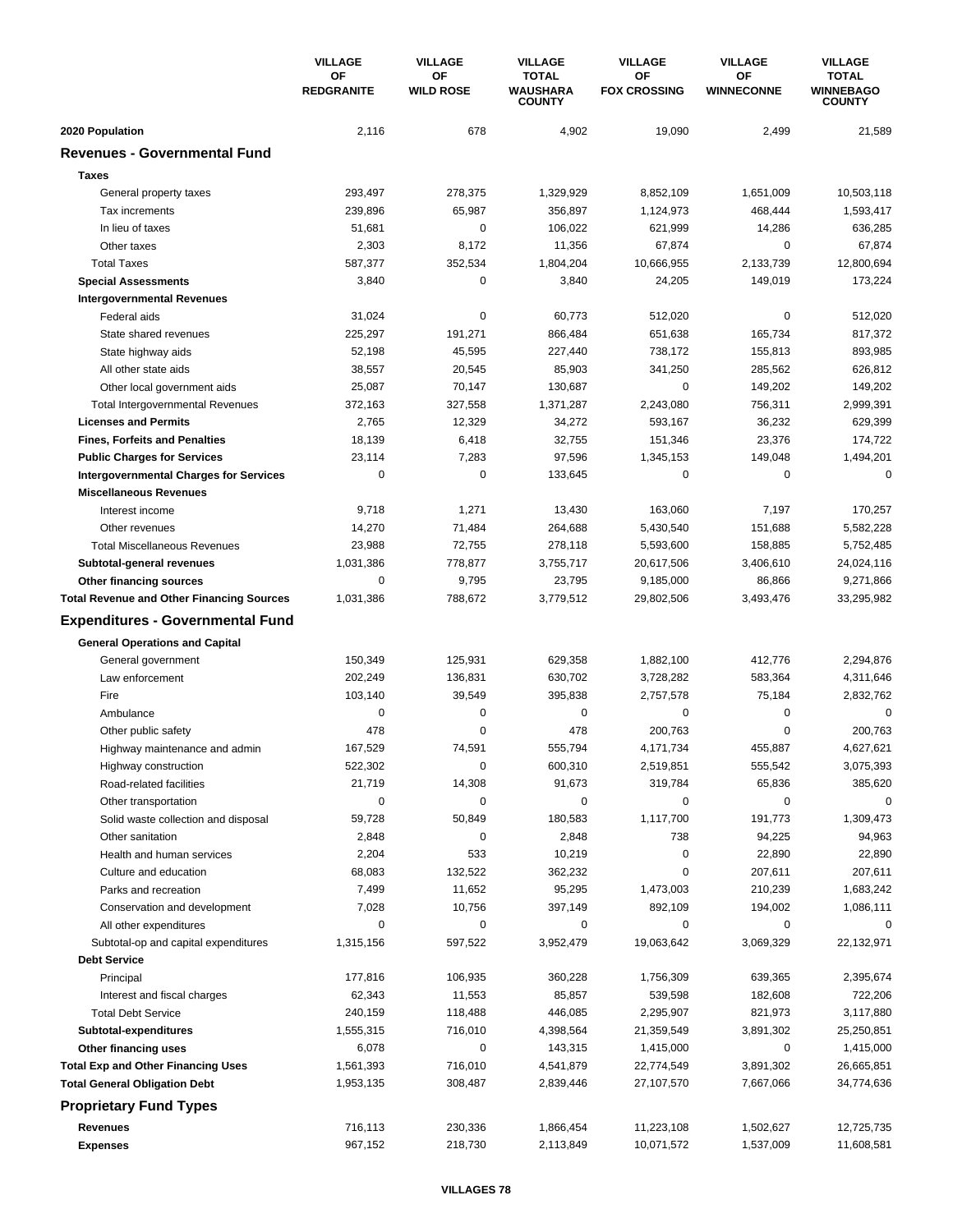|                                                  | <b>VILLAGE</b><br><b>OF</b><br><b>ARPIN</b> | <b>VILLAGE</b>          | <b>VILLAGE</b>            | <b>VILLAGE</b>      | <b>VILLAGE</b>         | <b>VILLAGE</b>            |
|--------------------------------------------------|---------------------------------------------|-------------------------|---------------------------|---------------------|------------------------|---------------------------|
|                                                  |                                             | OF<br><b>AUBURNDALE</b> | <b>OF</b><br><b>BIRON</b> | ΟF<br><b>HEWITT</b> | OF<br><b>MILLADORE</b> | OF<br><b>PORT EDWARDS</b> |
| 2020 Population                                  | 328                                         | 714                     | 819                       | 841                 | 274                    | 1,779                     |
| <b>Revenues - Governmental Fund</b>              |                                             |                         |                           |                     |                        |                           |
| <b>Taxes</b>                                     |                                             |                         |                           |                     |                        |                           |
| General property taxes                           | 56,666                                      | 145,880                 | 758,000                   | 143,386             | 50,179                 | 1,110,993                 |
| Tax increments                                   | 0                                           | 43,931                  | 874,930                   | 0                   | $\mathbf 0$            | 255,218                   |
| In lieu of taxes                                 | 2,000                                       | 0                       | 144,491                   | $\mathbf 0$         | 1,800                  | 58,555                    |
| Other taxes                                      | 11,396                                      | 1,596                   | 1,179                     | $\mathbf 0$         | $\mathbf 0$            | 999                       |
| <b>Total Taxes</b>                               | 70,062                                      | 191,407                 | 1,778,600                 | 143,386             | 51,979                 | 1,425,765                 |
| <b>Special Assessments</b>                       | 375                                         | 624                     | 81,119                    | 2,809               | 0                      | 2,877                     |
| <b>Intergovernmental Revenues</b>                |                                             |                         |                           |                     |                        |                           |
| Federal aids                                     | 0                                           | $\pmb{0}$               | 0                         | 0                   | $\mathbf 0$            | $\Omega$                  |
| State shared revenues                            | 85,014                                      | 150,360                 | 124,014                   | 63,650              | 71,941                 | 238,173                   |
| State highway aids                               | 8,441                                       | 37,279                  | 106,681                   | 15,689              | 7,280                  | 155,216                   |
| All other state aids                             | 7,535                                       | 4,836                   | 642,993                   | 29,607              | 1,317                  | 135,283                   |
| Other local government aids                      | 0                                           | 0                       | 0                         | 11,773              | $\mathbf 0$            | 2,024                     |
| <b>Total Intergovernmental Revenues</b>          | 100,990                                     | 192,475                 | 873,688                   | 120,719             | 80,538                 | 530,696                   |
| <b>Licenses and Permits</b>                      | 1,620                                       | 3,328                   | 31,142                    | 3,056               | 591                    | 13,565                    |
| <b>Fines, Forfeits and Penalties</b>             | 272                                         | 0                       | 0                         | 735                 | $\mathbf 0$            | 7,894                     |
| <b>Public Charges for Services</b>               | 988                                         | 825                     | 26,457                    | 247,551             | 25,867                 | 112,738                   |
| <b>Intergovernmental Charges for Services</b>    | $\mathbf 0$                                 | 9,299                   | $\mathbf 0$               | $\mathbf 0$         | $\mathbf 0$            | 67,785                    |
| <b>Miscellaneous Revenues</b>                    |                                             |                         |                           |                     |                        |                           |
| Interest income                                  | 61                                          | 297                     | 3,054                     | 342                 | 658                    | 6,261                     |
| Other revenues                                   | 10,767                                      | 2,067                   | 17,628                    | 10,977              | 16,800                 | 109,729                   |
| <b>Total Miscellaneous Revenues</b>              | 10,828                                      | 2,364                   | 20,682                    | 11,319              | 17,458                 | 115,990                   |
| Subtotal-general revenues                        | 185,135                                     | 400,322                 | 2,811,688                 | 529,575             | 176,433                | 2,277,310                 |
| Other financing sources                          | 0                                           | 16,800                  | 430,339                   | 279,792             | 0                      | 0                         |
| <b>Total Revenue and Other Financing Sources</b> | 185,135                                     | 417,122                 | 3,242,027                 | 809,367             | 176,433                | 2,277,310                 |
| <b>Expenditures - Governmental Fund</b>          |                                             |                         |                           |                     |                        |                           |
| <b>General Operations and Capital</b>            |                                             |                         |                           |                     |                        |                           |
| General government                               | 69,861                                      | 65,875                  | 266,044                   | 72,184              | 41,988                 | 333,078                   |
| Law enforcement                                  | 660                                         | 9,007                   | $\mathbf 0$               | $\mathbf 0$         | $\mathbf 0$            | 312,574                   |
| Fire                                             | 12,528                                      | 27,612                  | 732,659                   | 33,589              | 34,605                 | 74,903                    |
| Ambulance                                        | 5,657                                       | 21,764                  | 4,200                     | 23,263              | 7,742                  | 17,365                    |
| Other public safety                              | 0                                           | 1,462                   | 19,394                    | 1,835               | 54                     | 44,036                    |
| Highway maintenance and admin                    | 38,553                                      | 94,521                  | 221,105                   | 141,629             | 16,542                 | 536,493                   |
| Highway construction                             | 0                                           | 37,825                  | $\pmb{0}$                 | 186,684             | $\mathbf 0$            | 150,585                   |
| Road-related facilities                          | 6,583                                       | 22,709                  | 27,617                    | 38,362              | 6,902                  | 53,686                    |
| Other transportation                             | 0                                           | 0                       | 0                         | 0                   | $\mathbf 0$            | 8,255                     |
| Solid waste collection and disposal              | 24,041                                      | 1,543                   | 66,329                    | 53,107              | 23,711                 | 208,244                   |
| Other sanitation                                 | 0                                           | $\pmb{0}$               | 123,328                   | 102,583             | $\mathbf 0$            | 2,814                     |
| Health and human services                        | 226                                         | 109                     | 3,082                     | 0                   | 1,530                  | 37,390                    |
| Culture and education                            | 0                                           | 0                       | 1,298                     | $\pmb{0}$           | 0                      | 0                         |
| Parks and recreation                             | 10,803                                      | 7,341                   | 912,909                   | 41,513              | 13,090                 | 120,973                   |
| Conservation and development                     | 0                                           | 0                       | 289,575                   | 0                   | 34                     | 92,231                    |
| All other expenditures                           | 939                                         | 0                       | 0                         | 0                   | 0                      | $\Omega$                  |
| Subtotal-op and capital expenditures             | 169,851                                     | 289,768                 | 2,667,540                 | 694,749             | 146,198                | 1,992,627                 |
| <b>Debt Service</b>                              |                                             |                         |                           |                     |                        |                           |
| Principal                                        | 0                                           | 0                       | 446,924                   | 78,399              | 0                      | 49,336                    |
| Interest and fiscal charges                      | 0                                           | 0                       | 115,650                   | 5,943               | 0                      | 18,253                    |
| <b>Total Debt Service</b>                        | 0                                           | 0                       | 562,574                   | 84,342              | 0                      | 67,589                    |
| Subtotal-expenditures                            | 169,851                                     | 289,768                 | 3,230,114                 | 779,091             | 146,198                | 2,060,216                 |
| Other financing uses                             | 10,000                                      | 0                       | 105,784                   | 0                   | 0                      | 108,303                   |
| <b>Total Exp and Other Financing Uses</b>        | 179,851                                     | 289,768                 | 3,335,898                 | 779,091             | 146,198                | 2,168,519                 |
| <b>Total General Obligation Debt</b>             | 0                                           | 0                       | 3,711,164                 | 356,264             | 0                      | 463,631                   |
| <b>Proprietary Fund Types</b>                    |                                             |                         |                           |                     |                        |                           |
| <b>Revenues</b>                                  | 132,115                                     | 156,110                 | 674,936                   | 0                   | 163,988                | 1,025,957                 |
| <b>Expenses</b>                                  | 114,680                                     | 202,552                 | 708,169                   | 0                   | 212,749                | 893,950                   |
|                                                  |                                             |                         |                           |                     |                        |                           |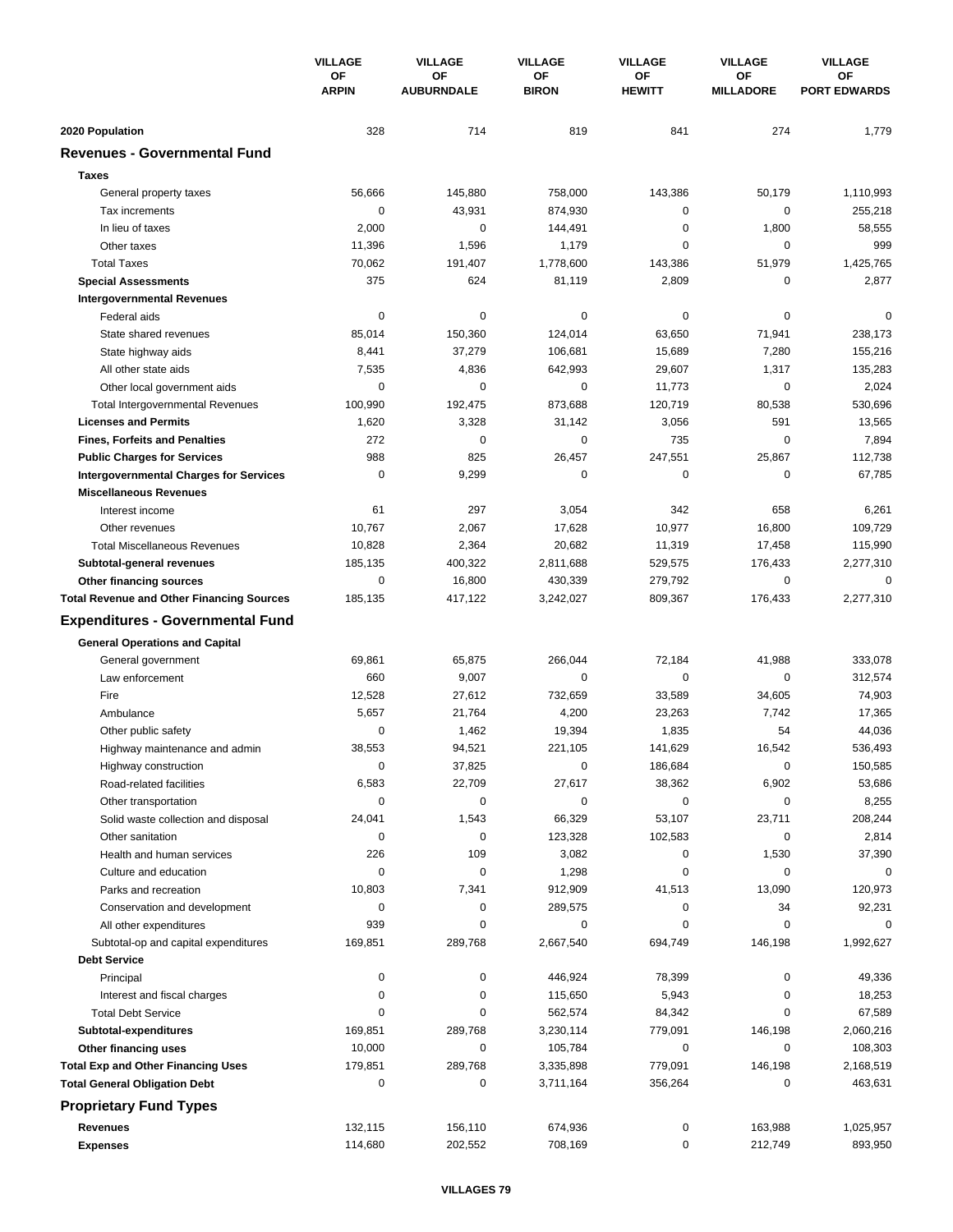|                                                  | <b>VILLAGE</b><br>OF<br><b>DORCHESTER</b> | <b>VILLAGE</b>       | <b>VILLAGE</b>      | <b>VILLAGE</b><br><b>TOTAL</b><br><b>CLARK COUNTY</b> | <b>VILLAGE</b><br>ΟF<br><b>ARLINGTON</b> | <b>VILLAGE</b><br>ОF<br><b>CAMBRIA</b> |
|--------------------------------------------------|-------------------------------------------|----------------------|---------------------|-------------------------------------------------------|------------------------------------------|----------------------------------------|
|                                                  |                                           | OF<br><b>GRANTON</b> | ΟF<br><b>WITHEE</b> |                                                       |                                          |                                        |
| 2020 Population                                  | 856                                       | 350                  | 500                 | 1,915                                                 | 834                                      | 756                                    |
| <b>Revenues - Governmental Fund</b>              |                                           |                      |                     |                                                       |                                          |                                        |
| <b>Taxes</b>                                     |                                           |                      |                     |                                                       |                                          |                                        |
| General property taxes                           | 233,740                                   | 63,590               | 124,249             | 535,998                                               | 432,286                                  | 468,452                                |
| Tax increments                                   | 371,399                                   | 15,078               | 80,253              | 466.730                                               | 182,586                                  | $\mathbf 0$                            |
| In lieu of taxes                                 | 70,713                                    | 18,765               | 74,127              | 193,605                                               | $\mathbf 0$                              | 63,064                                 |
| Other taxes                                      | 2,617                                     | 289                  | 2,642               | 10,984                                                | $\mathbf 0$                              | $\mathbf 0$                            |
| <b>Total Taxes</b>                               | 678,469                                   | 97,722               | 281,271             | 1,207,317                                             | 614,872                                  | 531,516                                |
| <b>Special Assessments</b>                       | 0                                         | 0                    | 0                   | 0                                                     | 6,100                                    | 4,573                                  |
| <b>Intergovernmental Revenues</b>                |                                           |                      |                     |                                                       |                                          |                                        |
| Federal aids                                     | 14,901                                    | $\pmb{0}$            | 8,129               | 23,030                                                | 0                                        | $\mathbf 0$                            |
| State shared revenues                            | 242,891                                   | 202,070              | 218,665             | 729,806                                               | 52,575                                   | 255,360                                |
| State highway aids                               | 92,186                                    | 27,707               | 42,544              | 171,530                                               | 39,826                                   | 49,604                                 |
| All other state aids                             | 6,217                                     | 5,307                | 3,782               | 22,277                                                | 8,150                                    | 94,737                                 |
| Other local government aids                      | 0                                         | 16,821               | 31,877              | 48,698                                                | $\mathbf 0$                              | $\mathbf 0$                            |
| <b>Total Intergovernmental Revenues</b>          | 356,195                                   | 251,905              | 304,997             | 995,341                                               | 100,551                                  | 399,701                                |
| <b>Licenses and Permits</b>                      | 5,580                                     | 1,198                | 5,648               | 13,473                                                | 10,319                                   | 5,974                                  |
| <b>Fines, Forfeits and Penalties</b>             | 561                                       | 271                  | 209                 | 1,041                                                 | 0                                        | 4,425                                  |
| <b>Public Charges for Services</b>               | 60,526                                    | 42,311               | 26,471              | 142,538                                               | 50,527                                   | 0                                      |
| <b>Intergovernmental Charges for Services</b>    | $\mathbf 0$                               | $\mathbf 0$          | 0                   | 16,000                                                | $\mathbf 0$                              | $\mathbf 0$                            |
| <b>Miscellaneous Revenues</b>                    |                                           |                      |                     |                                                       |                                          |                                        |
| Interest income                                  | 2,301                                     | 2,018                | 1,222               | 5,863                                                 | 4,598                                    | 3,239                                  |
| Other revenues                                   | 29,580                                    | 16,910               | 42,310              | 97,245                                                | 26,084                                   | 117,177                                |
| <b>Total Miscellaneous Revenues</b>              | 31,881                                    | 18,928               | 43,532              | 103,108                                               | 30,682                                   | 120,416                                |
| Subtotal-general revenues                        | 1,133,212                                 | 412,335              | 662,128             | 2,478,818                                             | 813,051                                  | 1,066,605                              |
| Other financing sources                          | $\mathbf 0$                               | 0                    | 0                   | 2,500                                                 | 0                                        | $\mathbf 0$                            |
| <b>Total Revenue and Other Financing Sources</b> | 1,133,212                                 | 412,335              | 662,128             | 2,481,318                                             | 813,051                                  | 1,066,605                              |
| <b>Expenditures - Governmental Fund</b>          |                                           |                      |                     |                                                       |                                          |                                        |
| <b>General Operations and Capital</b>            |                                           |                      |                     |                                                       |                                          |                                        |
| General government                               | 150,080                                   | 101,756              | 98,904              | 414,459                                               | 93,018                                   | 160,266                                |
| Law enforcement                                  | 66,079                                    | 0                    | 84,262              | 150,341                                               | 18,360                                   | 55,844                                 |
| Fire                                             | 165,787                                   | 38,757               | 82,899              | 370,908                                               | 74,141                                   | 141,762                                |
| Ambulance                                        | $\mathbf 0$                               | 7,422                | 0                   | 7,422                                                 | 36,951                                   | 6,995                                  |
| Other public safety                              | 0                                         | 0                    | 750                 | 750                                                   | 16,632                                   | 12,561                                 |
| Highway maintenance and admin                    | 228,939                                   | 87,589               | 149,697             | 572,370                                               | 256,080                                  | 196,583                                |
| Highway construction                             | 101,851                                   | 20,803               | 0                   | 122,654                                               | 150,364                                  | 0                                      |
| Road-related facilities                          | 18,981                                    | 7,217                | 12,052              | 42,987                                                | 12,777                                   | 0                                      |
| Other transportation                             | 0                                         | 0                    | 0                   | 0                                                     | 0                                        | $\mathbf 0$                            |
| Solid waste collection and disposal              | 43,568                                    | 32,254               | 31,954              | 118,392                                               | 51,283                                   | 44,430                                 |
| Other sanitation                                 | 0                                         | $\mathbf 0$          | 0                   | 450                                                   | 1,830                                    | $\mathbf 0$                            |
| Health and human services                        | 2,372                                     | 7,746                | 2,460               | 12,578                                                | 26                                       | 1,536                                  |
| Culture and education                            | 44,500                                    | 39,957               | 66,837              | 151,294                                               | 3,730                                    | 64,028                                 |
| Parks and recreation                             | 50,090                                    | 34,972               | 13,448              | 109,710                                               | 14,009                                   | 84,583                                 |
| Conservation and development                     | 3,443                                     | 24,668               | 450                 | 28,561                                                | 45,544                                   | 66,967                                 |
| All other expenditures                           | 0                                         | 0                    | 0                   | 0                                                     | 0                                        | 0                                      |
| Subtotal-op and capital expenditures             | 875,690                                   | 403,141              | 543,713             | 2,102,876                                             | 774,745                                  | 835,555                                |
| <b>Debt Service</b>                              |                                           |                      |                     |                                                       |                                          |                                        |
| Principal                                        | 168,498                                   | 0                    | 37,582              | 235,246                                               | 166,794                                  | 221,241                                |
| Interest and fiscal charges                      | 8,145                                     | 0                    | 10,793              | 44,796                                                | 26,021                                   | 18,253                                 |
| <b>Total Debt Service</b>                        | 176,643                                   | 0                    | 48,375              | 280,042                                               | 192,815                                  | 239,494                                |
| Subtotal-expenditures                            | 1,052,333                                 | 403,141              | 592,088             | 2,382,918                                             | 967,560                                  | 1,075,049                              |
| Other financing uses                             | 0                                         | 0                    | 0                   | 0                                                     | 0                                        | 17,667                                 |
| <b>Total Exp and Other Financing Uses</b>        | 1,052,333                                 | 403,141              | 592,088             | 2,382,918                                             | 967,560                                  | 1,092,716                              |
| <b>Total General Obligation Debt</b>             | 90,470                                    | 0                    | 230,751             | 1,092,055                                             | 776,993                                  | 767,022                                |
| <b>Proprietary Fund Types</b>                    |                                           |                      |                     |                                                       |                                          |                                        |
| <b>Revenues</b>                                  | 522,929                                   | 189,523              | 490,413             | 1,893,394                                             | 427,387                                  | 657,495                                |
| <b>Expenses</b>                                  | 520,817                                   | 216,831              | 480,264             | 2,078,259                                             | 289,270                                  | 585,849                                |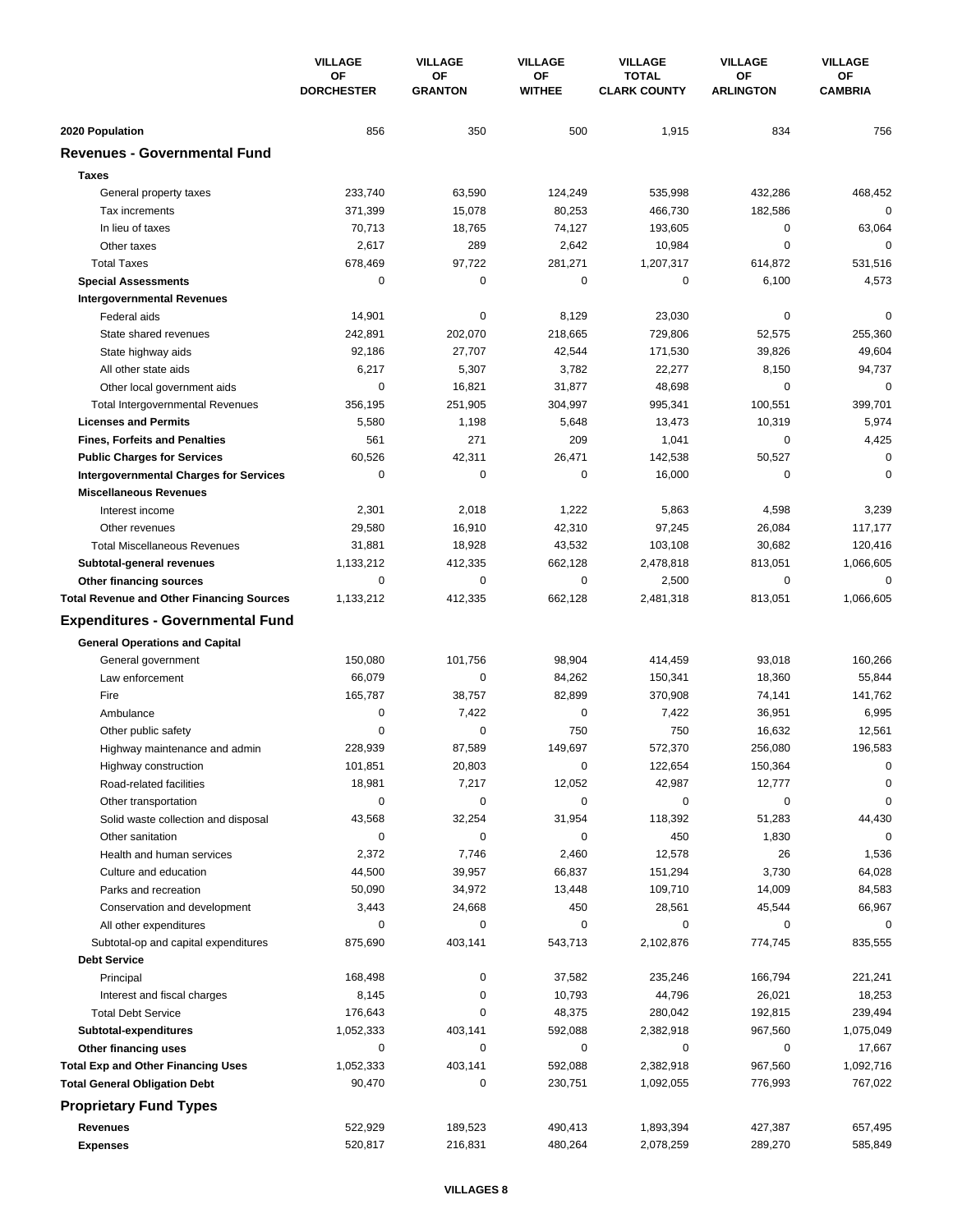|                                                                             | <b>VILLAGE</b><br>OF<br><b>DOYLESTOWN</b> | <b>VILLAGE</b><br><b>VILLAGE</b> |                        | <b>VILLAGE</b>           | <b>VILLAGE</b>        | <b>VILLAGE</b>   |
|-----------------------------------------------------------------------------|-------------------------------------------|----------------------------------|------------------------|--------------------------|-----------------------|------------------|
|                                                                             |                                           | OF<br><b>FALL RIVER</b>          | ΟF<br><b>FRIESLAND</b> | ΟF<br><b>PARDEEVILLE</b> | ΟF<br><b>POYNETTE</b> | <b>OF</b><br>RIO |
| 2020 Population                                                             | 290                                       | 1,793                            | 346                    | 2,067                    | 2,534                 | 1,078            |
| <b>Revenues - Governmental Fund</b>                                         |                                           |                                  |                        |                          |                       |                  |
| <b>Taxes</b>                                                                |                                           |                                  |                        |                          |                       |                  |
| General property taxes                                                      | 24,421                                    | 775,362                          | 79,792                 | 718,227                  | 1,609,659             | 442,235          |
| Tax increments                                                              | 0                                         | 0                                | 114,187                | 0                        | 0                     | 196,124          |
| In lieu of taxes                                                            | 0                                         | 43,785                           | 22,656                 | 130,069                  | 66,806                | 52,825           |
| Other taxes                                                                 | 9,410                                     | 9,345                            | 0                      | 357                      | 19,386                | $\mathbf 0$      |
| <b>Total Taxes</b>                                                          | 33,831                                    | 828,492                          | 216,635                | 848,653                  | 1,695,851             | 691,184          |
| <b>Special Assessments</b>                                                  | 0                                         | 9,998                            | 0                      | 21,814                   | 6,114                 | $\mathbf 0$      |
| <b>Intergovernmental Revenues</b>                                           |                                           |                                  |                        |                          |                       |                  |
| Federal aids                                                                | 659                                       | 29,788                           | 0                      | 0                        | 0                     | $\mathbf 0$      |
| State shared revenues                                                       | 49,971                                    | 94,906                           | 44,241                 | 247,072                  | 312,911               | 158,452          |
| State highway aids                                                          | 20,630                                    | 82,747                           | 10,165                 | 82,571                   | 115,862               | 67,324           |
| All other state aids                                                        | 2,186                                     | 85,601                           | 988                    | 52,147                   | 106,838               | 12,936           |
| Other local government aids                                                 | 0                                         | 4,970                            | 0                      | 38,489                   | 158,755               | 75,299           |
| <b>Total Intergovernmental Revenues</b>                                     | 73,446                                    | 298,012                          | 55,394                 | 420,279                  | 694,366               | 314,011          |
| <b>Licenses and Permits</b>                                                 | 1,309                                     | 19,904                           | 524                    | 27,925                   | 90,369                | 17,441           |
| <b>Fines, Forfeits and Penalties</b>                                        | 0                                         | 25,638                           | 0                      | 16,895                   | 35,902                | 18,000           |
| <b>Public Charges for Services</b>                                          | 3,757                                     | 136,698                          | 28,481                 | 12,590                   | 10,592                | 3,348            |
| <b>Intergovernmental Charges for Services</b>                               | $\mathbf 0$                               | $\mathbf 0$                      | 0                      | 71,583                   | 18,360                | $\mathbf 0$      |
| <b>Miscellaneous Revenues</b>                                               |                                           |                                  |                        |                          |                       |                  |
| Interest income                                                             | 126                                       | 19,189                           | 318                    | 25,781                   | 18,907                | 25,164           |
| Other revenues                                                              | 2,095                                     | 69,916                           | 33,659                 | 112,156                  | 43,845                | 32,085           |
| <b>Total Miscellaneous Revenues</b>                                         | 2,221                                     | 89,105                           | 33,977                 | 137,937                  | 62,752                | 57,249           |
| Subtotal-general revenues                                                   | 114,564<br>0                              | 1,407,847                        | 335,011                | 1,557,676                | 2,614,306<br>0        | 1,101,233<br>0   |
| Other financing sources<br><b>Total Revenue and Other Financing Sources</b> | 114,564                                   | 935,655<br>2,343,502             | 12,500<br>347,511      | 625,000<br>2,182,676     | 2,614,306             | 1,101,233        |
| <b>Expenditures - Governmental Fund</b>                                     |                                           |                                  |                        |                          |                       |                  |
|                                                                             |                                           |                                  |                        |                          |                       |                  |
| <b>General Operations and Capital</b>                                       |                                           |                                  |                        |                          |                       | 153,341          |
| General government<br>Law enforcement                                       | 58,138<br>$\mathbf 0$                     | 206,170<br>264,587               | 77,756<br>7,257        | 214,976                  | 455,150               | 200,502          |
| Fire                                                                        | 9,877                                     | 194,377                          | 70,043                 | 407,830<br>179,356       | 634,228<br>182,129    | 121,570          |
| Ambulance                                                                   | 2,774                                     | 32,498                           | 5,859                  | 70,815                   | 5,964                 | $\mathbf 0$      |
| Other public safety                                                         | 0                                         | 43,725                           | 1,220                  | 13,589                   | 46,668                | 12,024           |
| Highway maintenance and admin                                               | $\Omega$                                  | 170,319                          | 22,086                 | 583,064                  | 335,569               | 157,895          |
| Highway construction                                                        | 18,668                                    | 0                                | 0                      | 210,736                  | 197,676               | 0                |
| Road-related facilities                                                     | 3,889                                     | 16,307                           | 5,224                  | 213,949                  | 31,249                | 15,950           |
| Other transportation                                                        | 0                                         | 0                                | 0                      | 0                        | 0                     | $\mathbf 0$      |
| Solid waste collection and disposal                                         | 17,484                                    | 89,585                           | 20,238                 | 125,584                  | 0                     | 61,384           |
| Other sanitation                                                            | 0                                         | $\pmb{0}$                        | 0                      | 0                        | 165                   | 0                |
| Health and human services                                                   | 0                                         | 7,604                            | 6,777                  | 260                      | 4,386                 | 988              |
| Culture and education                                                       | 0                                         | 0                                | 0                      | 159,258                  | 226,301               | 159,971          |
| Parks and recreation                                                        | 0                                         | 421,249                          | 3,849                  | 102,341                  | 123,303               | 6,138            |
| Conservation and development                                                | 0                                         | 972,842                          | 1,074                  | 12,215                   | 17,039                | 31,104           |
| All other expenditures                                                      | 0                                         | 0                                | 30,000                 | 0                        | 0                     | 0                |
| Subtotal-op and capital expenditures                                        | 110,830                                   | 2,419,263                        | 251,383                | 2,293,973                | 2,259,827             | 920,867          |
| <b>Debt Service</b>                                                         |                                           |                                  |                        |                          |                       |                  |
| Principal                                                                   | 0                                         | 30,629                           | 37,215                 | 53,205                   | 304,400               | 85,428           |
| Interest and fiscal charges                                                 | 0                                         | 6,267                            | 6,545                  | 35,410                   | 59,633                | 45,917           |
| <b>Total Debt Service</b>                                                   | 0                                         | 36,896                           | 43,760                 | 88,615                   | 364,033               | 131,345          |
| Subtotal-expenditures                                                       | 110,830                                   | 2,456,159                        | 295,143                | 2,382,588                | 2,623,860             | 1,052,212        |
| Other financing uses                                                        | 0                                         | 450,000                          | 58,025                 | 0                        | 0                     | 0                |
| <b>Total Exp and Other Financing Uses</b>                                   | 110,830                                   | 2,906,159                        | 353,168                | 2,382,588                | 2,623,860             | 1,052,212        |
| <b>Total General Obligation Debt</b>                                        | 0                                         | 100,951                          | 170,122                | 1,696,181                | 3,405,000             | 1,144,429        |
| <b>Proprietary Fund Types</b>                                               |                                           |                                  |                        |                          |                       |                  |
| Revenues                                                                    | 0                                         | 924,206                          | 179,319                | 3,611,546                | 1,264,830             | 530,497          |
| <b>Expenses</b>                                                             | 0                                         | 824,048                          | 191,107                | 3,324,784                | 1,137,773             | 496,088          |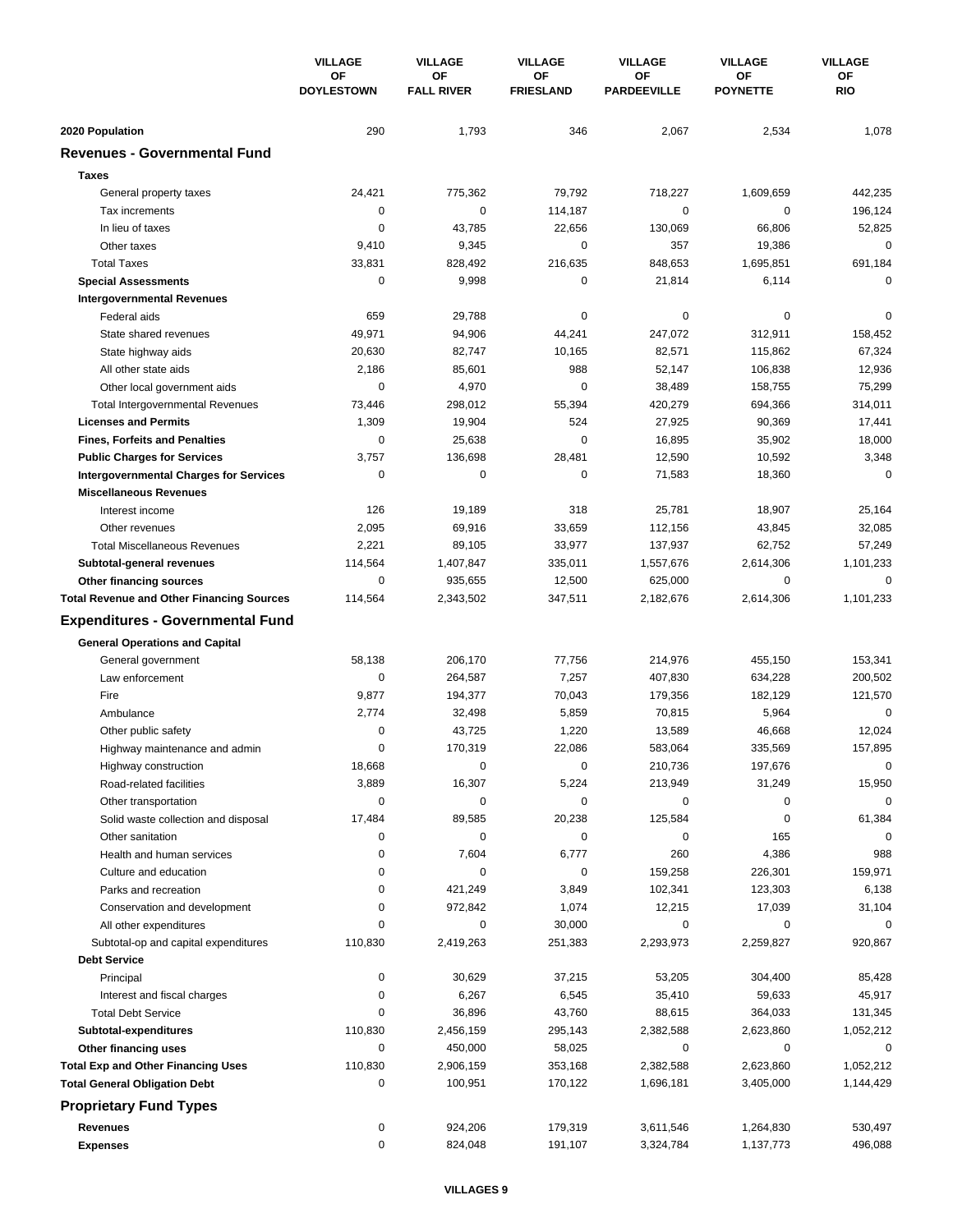|                                                  | <b>VILLAGE</b>       | <b>VILLAGE</b>      | <b>VILLAGE</b>                     | <b>STATE TOTAL</b>        |  |
|--------------------------------------------------|----------------------|---------------------|------------------------------------|---------------------------|--|
|                                                  | ΟF<br><b>RUDOLPH</b> | ΟF<br><b>VESPER</b> | <b>TOTAL</b><br><b>WOOD COUNTY</b> | ΟF<br><b>ALL VILLAGES</b> |  |
| 2020 Population                                  | 426                  | 573                 | 5,754                              | 997,908                   |  |
| <b>Revenues - Governmental Fund</b>              |                      |                     |                                    |                           |  |
| <b>Taxes</b>                                     |                      |                     |                                    |                           |  |
| General property taxes                           | 30,814               | 169,066             | 2,464,984                          | 552,184,979               |  |
| Tax increments                                   | 0                    | 15,507              | 1,189,586                          | 135,629,763               |  |
| In lieu of taxes                                 | 0                    | 1,000               | 207,846                            | 26,684,401                |  |
| Other taxes                                      | 0                    | 2,284               | 17,454                             | 23,338,048                |  |
| <b>Total Taxes</b>                               | 30,814               | 187,857             | 3,879,870                          | 737,837,191               |  |
| <b>Special Assessments</b>                       | 0                    | 0                   | 87,804                             | 6,815,151                 |  |
| <b>Intergovernmental Revenues</b>                |                      |                     |                                    |                           |  |
| Federal aids                                     | 0                    | 7,085               | 7,085                              | 16,349,088                |  |
| State shared revenues                            | 66,697               | 136,257             | 936,106                            | 91,171,586                |  |
| State highway aids                               | 14,874               | 17,022              | 362,482                            | 59,510,328                |  |
| All other state aids                             | 2,914                | 2,819               | 827,304                            | 26,732,518                |  |
| Other local government aids                      | 0                    | 0                   | 13,797                             | 15,197,572                |  |
| <b>Total Intergovernmental Revenues</b>          | 84,485               | 163,183             | 2,146,774                          | 208,961,092               |  |
| <b>Licenses and Permits</b>                      | 420                  | 742                 | 54,464                             | 42,374,630                |  |
| <b>Fines, Forfeits and Penalties</b>             | 0                    | 190                 | 9,091                              | 10,167,546                |  |
| <b>Public Charges for Services</b>               | 12,371               | 43,983              | 470,780                            | 83,885,854                |  |
| <b>Intergovernmental Charges for Services</b>    | 19,357               | 0                   | 96,441                             | 26,197,913                |  |
| <b>Miscellaneous Revenues</b>                    |                      |                     |                                    |                           |  |
| Interest income                                  | 0                    | 710                 | 11,383                             | 11,511,294                |  |
| Other revenues                                   | 700                  | 88,404              | 257,072                            | 75,263,646                |  |
| <b>Total Miscellaneous Revenues</b>              | 700                  | 89,114              | 268,455                            | 86,774,940                |  |
| Subtotal-general revenues                        | 148,147              | 485,069             | 7,013,679                          | 1,203,014,317             |  |
| Other financing sources                          | 0                    | 0                   | 726,931                            | 368,198,467               |  |
| <b>Total Revenue and Other Financing Sources</b> | 148,147              | 485,069             | 7,740,610                          | 1,571,212,784             |  |
| <b>Expenditures - Governmental Fund</b>          |                      |                     |                                    |                           |  |
| <b>General Operations and Capital</b>            |                      |                     |                                    |                           |  |
| General government                               | 26,142               | 179,886             | 1,055,058                          | 158,716,120               |  |
| Law enforcement                                  | 215                  | 0                   | 322,456                            | 200,925,160               |  |
| Fire                                             | 23,725               | 49,520              | 989,141                            | 132,850,087               |  |
| Ambulance                                        | 6,216                | 14,702              | 100,909                            | 26,029,095                |  |
| Other public safety                              | 2,643                | 931                 | 70,355                             | 18,625,226                |  |
| Highway maintenance and admin                    | 25,260               | 87,528              | 1,161,631                          | 137,581,882               |  |
| Highway construction                             | 0                    | 0                   | 375,094                            | 135, 177, 258             |  |
| Road-related facilities                          | 9,635                | 11,951              | 177,445                            | 30,660,044                |  |
| Other transportation                             | 0                    | 0                   | 8,255                              | 2,487,925                 |  |
| Solid waste collection and disposal              | 30,941               | 41,030              | 448,946                            | 51,714,848                |  |
| Other sanitation                                 | 0                    | 0                   | 228,725                            | 18,618,908                |  |
| Health and human services                        | 0                    | 0                   | 42,337                             | 10,532,219                |  |
| Culture and education                            | 0                    | 43,925              | 45,223                             | 47,715,717                |  |
| Parks and recreation                             | 16,281               | 24,495              | 1,147,405                          | 66,789,517                |  |
| Conservation and development                     | 0                    | 0                   | 381,840                            | 161,023,735               |  |
| All other expenditures                           | 0                    | 0                   | 939                                | 4,082,086                 |  |
| Subtotal-op and capital expenditures             | 141,058              | 453,968             | 6,555,759                          | 1,203,529,827             |  |
| <b>Debt Service</b>                              |                      |                     |                                    |                           |  |
| Principal                                        | 0                    | 0                   | 574,659                            | 275,994,522               |  |
| Interest and fiscal charges                      | 0                    | 0                   | 139,846                            | 63,742,266                |  |
| <b>Total Debt Service</b>                        | 0                    | 0                   | 714,505                            | 339,736,788               |  |
| Subtotal-expenditures                            | 141,058              | 453,968             | 7,270,264                          | 1,543,266,615             |  |
| Other financing uses                             | 0                    | 0                   | 224,087                            | 35,809,304                |  |
| <b>Total Exp and Other Financing Uses</b>        | 141,058              | 453,968             | 7,494,351                          | 1,579,075,919             |  |
| <b>Total General Obligation Debt</b>             | 0                    | 0                   | 4,531,059                          | 2,110,064,060             |  |
| <b>Proprietary Fund Types</b>                    |                      |                     |                                    |                           |  |
| <b>Revenues</b>                                  | 0                    | 408,714             | 2,561,820                          | 551,566,968               |  |
| <b>Expenses</b>                                  | 0                    | 379,465             | 2,511,565                          | 532,195,431               |  |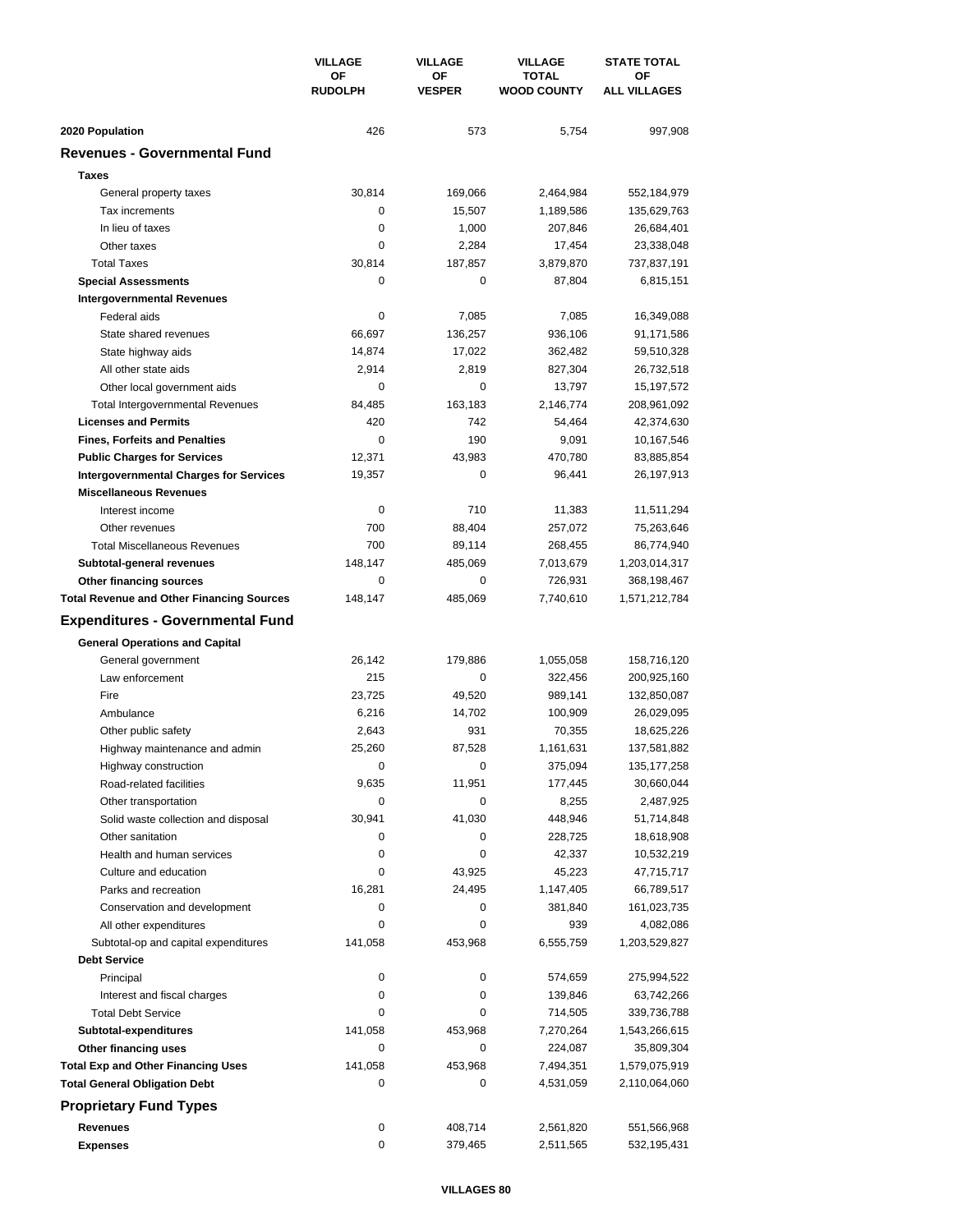|                                                  | <b>TOWN</b>        | <b>TOWN</b>            | <b>TOWN</b>          | <b>TOWN</b>                      | <b>TOWN</b>         | <b>TOWN</b>          |
|--------------------------------------------------|--------------------|------------------------|----------------------|----------------------------------|---------------------|----------------------|
|                                                  | OF<br><b>ADAMS</b> | OF<br><b>BIG FLATS</b> | OF<br><b>COLBURN</b> | <b>OF</b><br><b>DELL PRAIRIE</b> | ΟF<br><b>EASTON</b> | ОF<br><b>JACKSON</b> |
| 2020 Population                                  | 1,358              | 1,031                  | 230                  | 1,622                            | 1,106               | 981                  |
| <b>Revenues - Governmental Fund</b>              |                    |                        |                      |                                  |                     |                      |
| <b>Taxes</b>                                     |                    |                        |                      |                                  |                     |                      |
| General property taxes                           | 257,679            | 292,882                | 109,255              | 263,587                          | 254,896             | 335,941              |
| Tax increments                                   | 0                  | $\pmb{0}$              | $\mathbf 0$          | 0                                | 0                   | $\mathbf 0$          |
| In lieu of taxes                                 | 0                  | 0                      | 0                    | 0                                | $\mathbf 0$         | 0                    |
| Other taxes                                      | 49,940             | 39,671                 | 18,513               | 53,322                           | 19,562              | 16,555               |
| <b>Total Taxes</b>                               | 307,619            | 332,553                | 127,768              | 316,909                          | 274,458             | 352,496              |
| <b>Special Assessments</b>                       | 0                  | 390                    | 0                    | 0                                | 0                   | $\mathbf 0$          |
| <b>Intergovernmental Revenues</b>                |                    |                        |                      |                                  |                     |                      |
| Federal aids                                     | 0                  | 18,648                 | 0                    | 0                                | 0                   | 0                    |
| State shared revenues                            | 33,879             | 12,399                 | 6,101                | 16,968                           | 15,987              | 10,805               |
| State highway aids                               | 175,506            | 236,625                | 104,647              | 201,338                          | 195,678             | 202,066              |
| All other state aids                             | 12,525             | 37,746                 | 12,333               | 68,640                           | 30,325              | 9,604                |
| Other local government aids                      | 0                  | 0                      | 0                    | 0                                | $\mathbf 0$         | $\mathbf 0$          |
| <b>Total Intergovernmental Revenues</b>          | 221,910            | 305,418                | 123,081              | 286,946                          | 241,990             | 222,475              |
| <b>Licenses and Permits</b>                      | 2,799              | 2,586                  | 2                    | 4,280                            | 795                 | 2,284                |
| <b>Fines, Forfeits and Penalties</b>             | 0                  | 0                      | 0                    | 0                                | $\mathbf 0$         | $\Omega$             |
| <b>Public Charges for Services</b>               | 23,075             | 1,213                  | 0                    | 94,447                           | 280                 | 135,006              |
| <b>Intergovernmental Charges for Services</b>    | 0                  | 22,086                 | 0                    | 48,028                           | 0                   | $\mathbf 0$          |
| <b>Miscellaneous Revenues</b>                    |                    |                        |                      |                                  |                     |                      |
| Interest income                                  | 186                | 423                    | 431                  | 2,970                            | 597                 | 2,033                |
| Other revenues                                   | 5,075              | 58,560                 | 152,736              | 9,825                            | 3,847               | 5,872                |
| <b>Total Miscellaneous Revenues</b>              | 5,261              | 58,983                 | 153,167              | 12,795                           | 4,444               | 7,905                |
| Subtotal-general revenues                        | 560,664            | 723,229                | 404,018              | 763,405                          | 521,967             | 720,166              |
| Other financing sources                          | 0                  | $\mathbf 0$            | 0                    | 0                                | 0                   | 241,258              |
| <b>Total Revenue and Other Financing Sources</b> | 560,664            | 723,229                | 404,018              | 763,405                          | 521,967             | 961,424              |
|                                                  |                    |                        |                      |                                  |                     |                      |
| <b>Expenditures - Governmental Fund</b>          |                    |                        |                      |                                  |                     |                      |
| <b>General Operations and Capital</b>            |                    |                        |                      |                                  |                     |                      |
| General government                               | 74,585             | 115,464                | 42,061               | 83,242                           | 62,699              | 140,241              |
| Law enforcement                                  | 0                  | 0                      | 0                    | 0                                | 0                   | 0                    |
| Fire                                             | 33,708             | $\mathbf 0$            | 25,615               | 49,277                           | 44,089              | 296,239              |
| Ambulance                                        | 44,757             | 17,691                 | 8,769                | 58,852                           | 29,322              | 54,340               |
| Other public safety                              | 0                  | 1,000                  | 43                   | 0                                | $\mathbf 0$         | $\mathbf 0$          |
| Highway maintenance and admin                    | 244,662            | 595,524                | 154,325              | 222,653                          | 294,202             | 233,388              |
| Highway construction                             | 0                  | 0                      | 0                    | 154,023                          | 0                   | 0                    |
| Road-related facilities                          | 0                  | 0                      | 0                    | 165                              | 1,944               | 0                    |
| Other transportation                             | 0                  | 0                      | 0                    | 0                                | 0                   | 0                    |
| Solid waste collection and disposal              | 2,247              | 66,119                 | 9,899                | 94,477                           | 0                   | 157,018              |
| Other sanitation                                 | 0                  | 0                      | 0                    | 0                                | 0                   | $\mathbf 0$          |
| Health and human services                        | 0                  | 400                    | 0                    | 2,100                            | 1,000               | 2,150                |
| Culture and education                            | 0                  | 0                      | 0                    | 0                                | 0                   | 0                    |
| Parks and recreation                             | 0                  | 0                      | 0                    | 0                                | 0                   | 1,367                |
| Conservation and development                     | 35,165             | 0                      | 0                    | 36,359                           | 1,485               | 0                    |
| All other expenditures                           | 0                  | 0                      | 0                    | 0                                | 0                   | 2,028                |
| Subtotal-op and capital expenditures             | 435,124            | 796,198                | 240,712              | 701,148                          | 434,741             | 886,771              |
| <b>Debt Service</b>                              |                    |                        |                      |                                  |                     |                      |
| Principal                                        | 56,302             | 0                      | 51,974               | 0                                | 19,267              | 53,752               |
| Interest and fiscal charges                      | 5,628              | 51,472                 | 0                    | 0                                | 3,770               | 4,205                |
| <b>Total Debt Service</b>                        | 61,930             | 51,472                 | 51,974               | 0                                | 23,037              | 57,957               |
| Subtotal-expenditures                            | 497,054            | 847,670                | 292,686              | 701,148                          | 457,778             | 944,728              |
| Other financing uses                             | 0                  | 0                      | 0                    | 0                                | 0                   | 0                    |
| <b>Total Exp and Other Financing Uses</b>        | 497,054            | 847,670                | 292,686              | 701,148                          | 457,778             | 944,728              |
| <b>Total General Obligation Debt</b>             | 183,490            | 0                      | 19,231               | 0                                | 135,997             | 276,003              |
| <b>Proprietary Fund Types</b>                    |                    |                        |                      |                                  |                     |                      |
| <b>Revenues</b>                                  | 0                  | 0                      | 0                    | 0                                | 0                   | 0                    |
| <b>Expenses</b>                                  | 0                  | 0                      | 0                    | 0                                | 0                   | 0                    |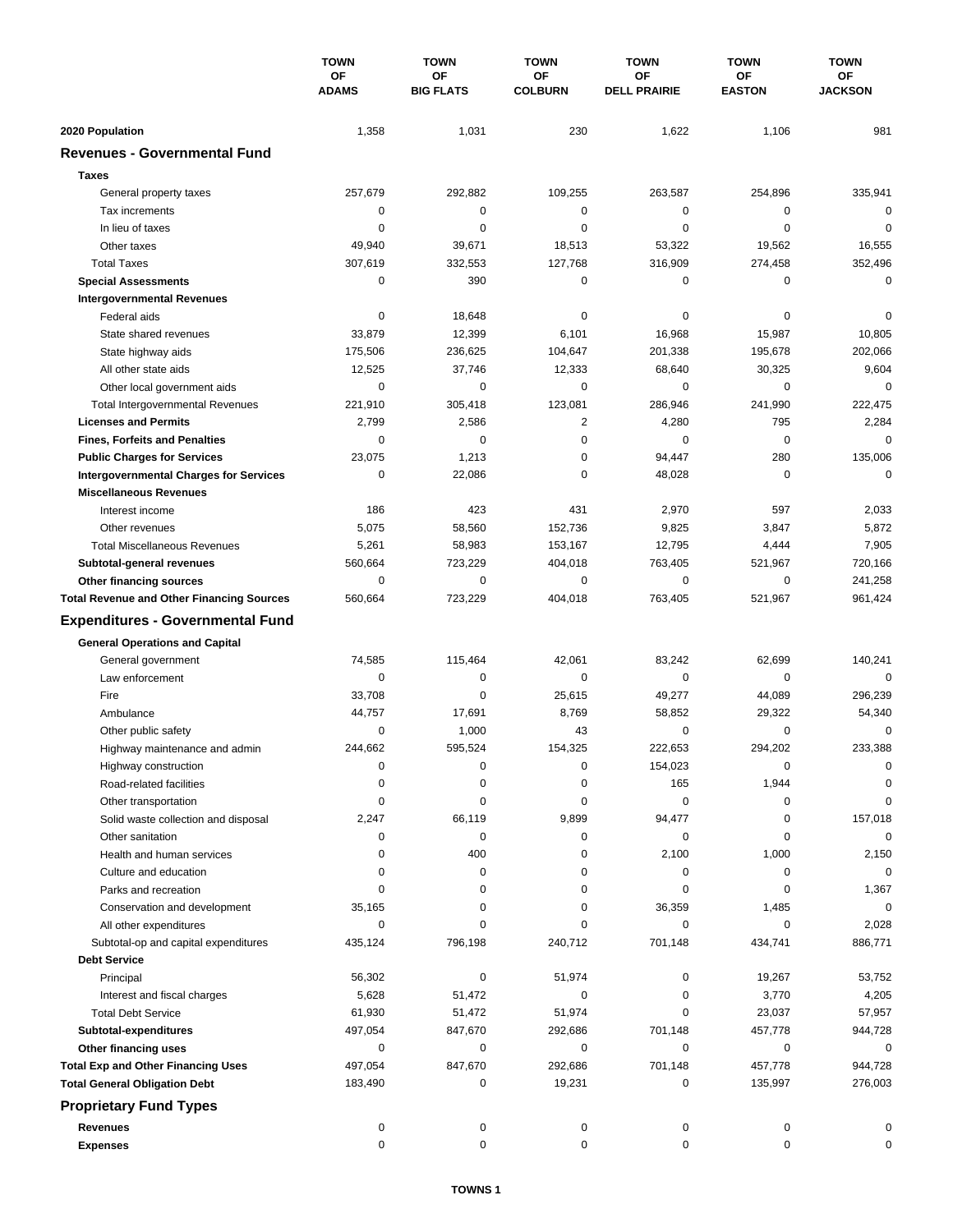|                                                  | <b>TOWN</b><br>OF<br><b>SUMNER</b> | <b>TOWN</b>              | <b>TOWN</b><br>OF<br><b>VANCE CREEK</b> | <b>TOWN</b><br><b>TOTAL</b><br><b>BARRON</b><br><b>COUNTY</b> | <b>TOWN</b><br><b>OF</b><br><b>BARKSDALE</b> | <b>TOWN</b><br><b>OF</b><br><b>BARNES</b> |
|--------------------------------------------------|------------------------------------|--------------------------|-----------------------------------------|---------------------------------------------------------------|----------------------------------------------|-------------------------------------------|
|                                                  |                                    | OF<br><b>TURTLE LAKE</b> |                                         |                                                               |                                              |                                           |
| 2020 Population                                  | 816                                | 644                      | 662                                     | 25,454                                                        | 725                                          | 772                                       |
| <b>Revenues - Governmental Fund</b>              |                                    |                          |                                         |                                                               |                                              |                                           |
| <b>Taxes</b>                                     |                                    |                          |                                         |                                                               |                                              |                                           |
| General property taxes                           | 184,421                            | 442,492                  | 302,342                                 | 7,806,422                                                     | 295,541                                      | 817,753                                   |
| Tax increments                                   | 0                                  | $\mathbf 0$              | 0                                       | 0                                                             | $\mathbf 0$                                  | $\mathbf 0$                               |
| In lieu of taxes                                 | 0                                  | 0                        | 0                                       | 0                                                             | $\mathbf 0$                                  | 0                                         |
| Other taxes                                      | 28,437                             | 3,748                    | 12,814                                  | 250,873                                                       | 1,447                                        | 25,658                                    |
| <b>Total Taxes</b>                               | 212,858                            | 446,240                  | 315,156                                 | 8,057,295                                                     | 296,988                                      | 843,411                                   |
| <b>Special Assessments</b>                       | 0                                  | 0                        | 0                                       | 34,160                                                        | $\mathbf 0$                                  | $\mathbf 0$                               |
| <b>Intergovernmental Revenues</b>                |                                    |                          |                                         |                                                               |                                              |                                           |
| Federal aids                                     | 0                                  | 0                        | 0                                       | 31,711                                                        | 2,563                                        | 0                                         |
| State shared revenues                            | 38,405                             | 54,295                   | 95,678                                  | 1,109,750                                                     | 40,306                                       | 10,290                                    |
| State highway aids                               | 138,321                            | 192,665                  | 131,610                                 | 4,309,951                                                     | 195,839                                      | 425,719                                   |
| All other state aids                             | 12,333                             | 3,934                    | 9,605                                   | 302,565                                                       | 46,321                                       | 81,250                                    |
| Other local government aids                      | 3,193                              | 1,953                    | 3,244                                   | 68,755                                                        | 4,030                                        | 96,228                                    |
| <b>Total Intergovernmental Revenues</b>          | 192,252                            | 252,847                  | 240,137                                 | 5,822,732                                                     | 289,059                                      | 613,487                                   |
| <b>Licenses and Permits</b>                      | 26                                 | 1,506                    | 719                                     | 69,330                                                        | 600                                          | 1,030                                     |
| <b>Fines, Forfeits and Penalties</b>             | 0                                  | 0                        | 175                                     | 609                                                           | $\mathbf 0$                                  | $\mathbf 0$                               |
| <b>Public Charges for Services</b>               | 8,447                              | 38,190                   | 9,409                                   | 159,687                                                       | 13,350                                       | 94,111                                    |
| <b>Intergovernmental Charges for Services</b>    | 710                                | $\mathbf 0$              | 0                                       | 14,220                                                        | 2,778                                        | 6,000                                     |
| <b>Miscellaneous Revenues</b>                    |                                    |                          |                                         |                                                               |                                              |                                           |
| Interest income                                  | 1,266                              | 2,031                    | 5,660                                   | 65,958                                                        | 914                                          | 1,994                                     |
| Other revenues                                   | 34,187                             | 50,111                   | 3,031                                   | 817,666                                                       | 4,736                                        | 15,100                                    |
| <b>Total Miscellaneous Revenues</b>              | 35,453                             | 52,142                   | 8,691                                   | 883,624                                                       | 5,650                                        | 17,094                                    |
| Subtotal-general revenues                        | 449,746                            | 790,925                  | 574,287                                 | 15,041,657                                                    | 608,425                                      | 1,575,133                                 |
| Other financing sources                          | 0                                  | 226,005                  | 0                                       | 392,226                                                       | 0                                            | 100,000                                   |
| <b>Total Revenue and Other Financing Sources</b> | 449,746                            | 1,016,930                | 574,287                                 | 15,433,883                                                    | 608,425                                      | 1,675,133                                 |
|                                                  |                                    |                          |                                         |                                                               |                                              |                                           |
| <b>Expenditures - Governmental Fund</b>          |                                    |                          |                                         |                                                               |                                              |                                           |
| <b>General Operations and Capital</b>            |                                    |                          |                                         |                                                               |                                              |                                           |
| General government                               | 54,854                             | 46,797                   | 115,294                                 | 2,460,582                                                     | 73,795                                       | 221,986                                   |
| Law enforcement                                  | 0                                  | 0                        | 0                                       | 0                                                             | $\mathbf 0$                                  | $\mathbf 0$                               |
| Fire                                             | 17,542                             | 29,582                   | 28,898                                  | 1,172,885                                                     | 33,188                                       | 208,279                                   |
| Ambulance                                        | 0                                  | 0                        | 10,704                                  | 170,537                                                       | 38,817                                       | 176,014                                   |
| Other public safety                              | 0                                  | 0                        | 0                                       | 16,229                                                        | $\mathbf 0$                                  | $\mathbf 0$                               |
| Highway maintenance and admin                    | 302,971                            | 822,273                  | 345,304                                 | 8,250,645                                                     | 516,556                                      | 321,505                                   |
| Highway construction                             | 0                                  | 0                        | 0                                       | 2,104,182                                                     | 0                                            | 414,735                                   |
| Road-related facilities                          | 1,065                              | 0                        | 1,199                                   | 15,013                                                        | 516                                          | 0                                         |
| Other transportation                             | 0                                  | 0                        | 0                                       | 0                                                             | 0                                            | 0                                         |
| Solid waste collection and disposal              | 0                                  | 1,536                    | 0                                       | 17,135                                                        | 0                                            | 100,566                                   |
| Other sanitation                                 | 0                                  | 0                        | 0                                       | 8,199                                                         | 0                                            | $\mathbf 0$                               |
| Health and human services                        | 2,156                              | 0                        | 1,368                                   | 25,326                                                        | 0                                            | 2,345                                     |
| Culture and education                            | 0                                  | 0                        | 0                                       | 11,400                                                        | 0                                            | 0                                         |
| Parks and recreation                             | 1,310                              | 0                        | 1,456                                   | 28,603                                                        | 0                                            | 22,243                                    |
| Conservation and development                     | 0                                  | 0                        | 0                                       | 13,795                                                        | 0                                            | 48,536                                    |
| All other expenditures                           | 2,807                              | 3,950                    | 0                                       | 10,193                                                        | 0                                            | 0                                         |
| Subtotal-op and capital expenditures             | 382,705                            | 904,138                  | 504,223                                 | 14,304,724                                                    | 662,872                                      | 1,516,209                                 |
| <b>Debt Service</b>                              |                                    |                          |                                         |                                                               |                                              |                                           |
| Principal                                        | 0                                  | 0                        | 0                                       | 629,202                                                       | 51,593                                       | 0                                         |
| Interest and fiscal charges                      | 0                                  | $\pmb{0}$                | 0                                       | 64,706                                                        | 19,142                                       | 0                                         |
| <b>Total Debt Service</b>                        | 0                                  | 0                        | 0                                       | 693,908                                                       | 70,735                                       | 0                                         |
| Subtotal-expenditures                            | 382,705                            | 904,138                  | 504,223                                 | 14,998,632                                                    | 733,607                                      | 1,516,209                                 |
| Other financing uses                             | 0                                  | 0                        | 0                                       | 0                                                             | 0                                            | 0                                         |
| <b>Total Exp and Other Financing Uses</b>        | 382,705                            | 904,138                  | 504,223                                 | 14,998,632                                                    | 733,607                                      | 1,516,209                                 |
| <b>Total General Obligation Debt</b>             | 0                                  | 180,000                  | 0                                       | 1,971,017                                                     | 669,745                                      | 100,000                                   |
| <b>Proprietary Fund Types</b>                    |                                    |                          |                                         |                                                               |                                              |                                           |
| <b>Revenues</b>                                  | 0                                  | 0                        | 0                                       | 0                                                             | 0                                            | 0                                         |
| <b>Expenses</b>                                  | $\mathbf 0$                        | 0                        | 0                                       | 0                                                             | 0                                            | 0                                         |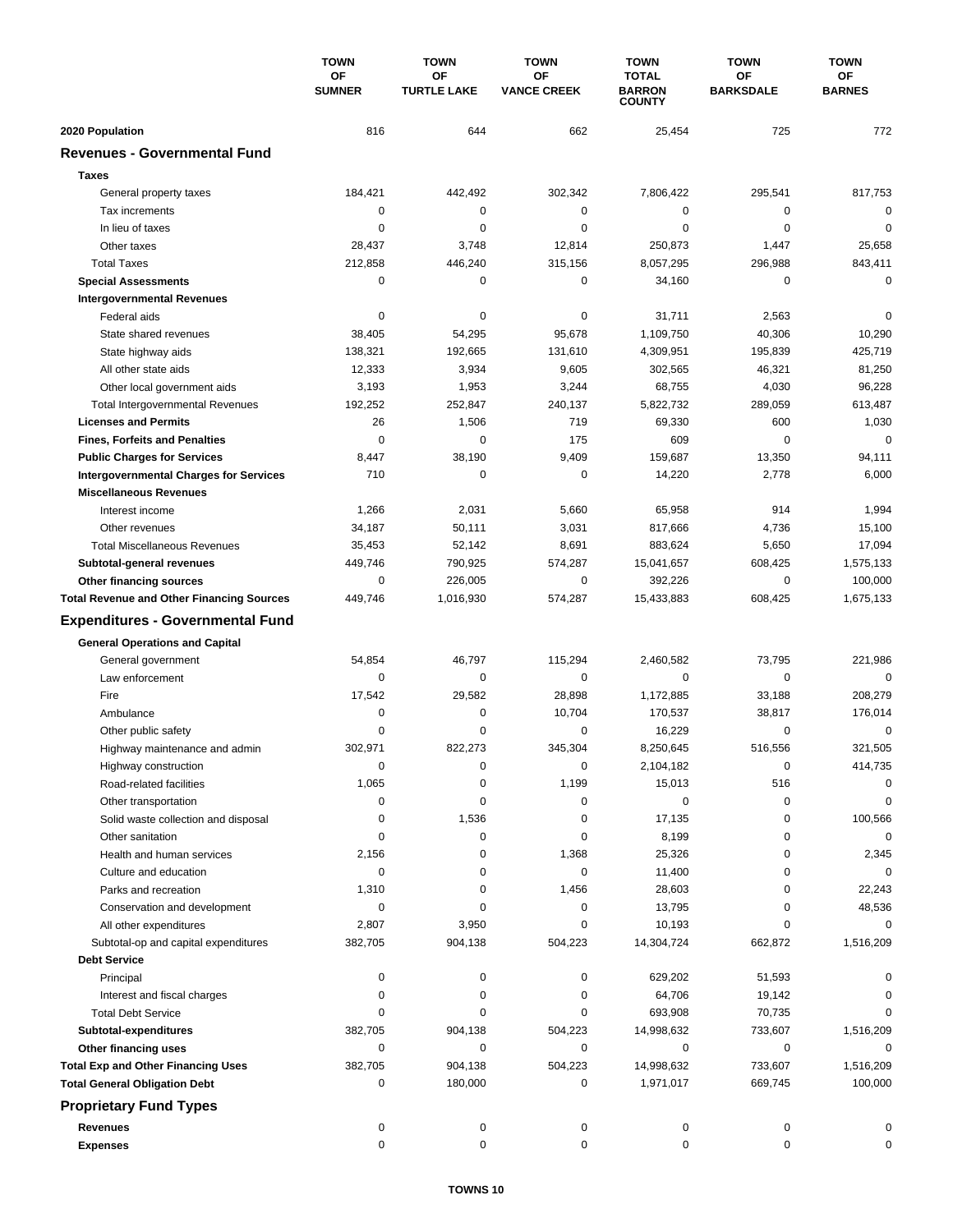|                                                  | <b>TOWN</b><br>OF<br><b>ELK GROVE</b> | <b>TOWN</b>          | <b>TOWN</b>          | <b>TOWN</b>          | <b>TOWN</b>         | <b>TOWN</b>             |
|--------------------------------------------------|---------------------------------------|----------------------|----------------------|----------------------|---------------------|-------------------------|
|                                                  |                                       | OF<br><b>FAYETTE</b> | OF<br><b>GRATIOT</b> | OF<br><b>KENDALL</b> | ΟF<br><b>LAMONT</b> | ОF<br><b>MONTICELLO</b> |
| 2020 Population                                  | 585                                   | 420                  | 559                  | 485                  | 311                 | 131                     |
| <b>Revenues - Governmental Fund</b>              |                                       |                      |                      |                      |                     |                         |
| <b>Taxes</b>                                     |                                       |                      |                      |                      |                     |                         |
|                                                  | 154,242                               | 83,576               | 283,775              | 200,285              | 130,210             | 73,916                  |
| General property taxes<br>Tax increments         | 0                                     | $\pmb{0}$            | 0                    | 0                    | 0                   | $\mathbf 0$             |
| In lieu of taxes                                 | 0                                     | $\mathbf 0$          | 0                    | 0                    | $\mathbf 0$         | $\mathbf 0$             |
| Other taxes                                      | 139                                   | 3,126                | 866                  | 1,395                | 828                 | 1,083                   |
| <b>Total Taxes</b>                               | 154,381                               | 86,702               | 284,641              | 201,680              | 131,038             | 74,999                  |
| <b>Special Assessments</b>                       | 0                                     | $\pmb{0}$            | 0                    | 0                    | 0                   | $\mathbf 0$             |
| <b>Intergovernmental Revenues</b>                |                                       |                      |                      |                      |                     |                         |
| Federal aids                                     | 0                                     | 0                    | 0                    | 0                    | 0                   | 0                       |
| State shared revenues                            | 22,933                                | 21,304               | 24,136               | 15,780               | 18,782              | 18,824                  |
| State highway aids                               | 104,069                               | 73,216               | 171,459              | 142,130              | 75,844              | 61,443                  |
| All other state aids                             | 2,348                                 | 38,938               | 5,028                | 2,237                | 2,450               | 1,096                   |
| Other local government aids                      | 0                                     | $\mathbf 0$          | 0                    | 0                    | 0                   | $\mathbf 0$             |
| <b>Total Intergovernmental Revenues</b>          | 129,350                               | 133,458              | 200,623              | 160,147              | 97,076              | 81,363                  |
| <b>Licenses and Permits</b>                      | 475                                   | 1,856                | 960                  | 130                  | 0                   | $\mathbf 0$             |
| <b>Fines, Forfeits and Penalties</b>             | $\mathbf 0$                           | $\mathbf 0$          | 0                    | 0                    | $\mathbf 0$         | $\mathbf 0$             |
| <b>Public Charges for Services</b>               | 870                                   | 492                  | 8,624                | 829                  | 1,044               | 1,450                   |
| <b>Intergovernmental Charges for Services</b>    | 581                                   | 421                  | 8,063                | 0                    | 0                   | $\mathbf 0$             |
| <b>Miscellaneous Revenues</b>                    |                                       |                      |                      |                      |                     |                         |
| Interest income                                  | 626                                   | 135                  | 387                  | 0                    | 876                 | 1,487                   |
| Other revenues                                   | 3,122                                 | 628                  | 1,960                | 163                  | 6,698               | 16,730                  |
| <b>Total Miscellaneous Revenues</b>              | 3,748                                 | 763                  | 2,347                | 163                  | 7,574               | 18,217                  |
| Subtotal-general revenues                        | 289,405                               | 223,692              | 505,258              | 362,949              | 236,732             | 176,029                 |
| Other financing sources                          | 0                                     | $\pmb{0}$            | 0                    | 45,000               | 0                   | $\mathbf 0$             |
| <b>Total Revenue and Other Financing Sources</b> | 289,405                               | 223,692              | 505,258              | 407,949              | 236,732             | 176,029                 |
|                                                  |                                       |                      |                      |                      |                     |                         |
| <b>Expenditures - Governmental Fund</b>          |                                       |                      |                      |                      |                     |                         |
| <b>General Operations and Capital</b>            |                                       |                      |                      |                      |                     |                         |
| General government                               | 40,501                                | 56,222               | 64,339               | 40,419               | 38,901              | 32,542                  |
| Law enforcement                                  | 0                                     | 0                    | $\mathbf 0$          | 0                    | $\mathbf 0$         | $\mathbf 0$             |
| Fire                                             | 14,139                                | 22,652               | 40,204               | 17,859               | 12,316              | 9,072                   |
| Ambulance                                        | 1,222                                 | 3,538                | 0                    | 1,816                | 2,890               | 1,715                   |
| Other public safety                              | $\mathbf 0$                           | 0                    | 0                    | 134                  | 0                   | $\mathbf 0$             |
| Highway maintenance and admin                    | 185,333                               | 86,313               | 161,492              | 299,727              | 177,621             | 108,140                 |
| Highway construction                             | 0                                     | 0                    | 109,218              | 0                    | 0                   | 0                       |
| Road-related facilities                          | 0                                     | 940                  | 0                    | 0                    | 569                 | 0                       |
| Other transportation                             | 0                                     | 0                    | 0                    | 0                    | 0                   | 0                       |
| Solid waste collection and disposal              | 6,818                                 | 12,308               | 22,632               | 6,235                | 6,364               | 4,657                   |
| Other sanitation                                 | 0                                     | 0                    | 0                    | 0                    | 25                  | $\mathbf 0$             |
| Health and human services                        | 2,070                                 | 0                    | 0                    | 410                  | 0                   | 8,132                   |
| Culture and education                            | 0                                     | 0                    | 2,500                | 0                    | 0                   | 0                       |
| Parks and recreation                             | 0                                     | 0                    | 0                    | 0                    | 0                   | 0                       |
| Conservation and development                     | 0                                     | 0                    | 1,000                | 0                    | 0                   | 0                       |
| All other expenditures                           | $\Omega$                              | 0                    | 0                    | 0                    | 0                   | 0                       |
| Subtotal-op and capital expenditures             | 250,083                               | 181,973              | 401,385              | 366,600              | 238,686             | 164,258                 |
| <b>Debt Service</b>                              |                                       |                      |                      |                      |                     |                         |
| Principal                                        | 54,429                                | 27,500               | 58,649               | 57,624               | 0                   | 0                       |
| Interest and fiscal charges                      | 2,431                                 | 5,992                | 6,828                | 5,172                | 0                   | 0                       |
| <b>Total Debt Service</b>                        | 56,860                                | 33,492               | 65,477               | 62,796               | 0                   | 0                       |
| Subtotal-expenditures                            | 306,943                               | 215,465              | 466,862              | 429,396              | 238,686             | 164,258                 |
| Other financing uses                             | 0                                     | 0                    | 0                    | 0                    | 0                   | 0                       |
| <b>Total Exp and Other Financing Uses</b>        | 306,943                               | 215,465              | 466,862              | 429,396              | 238,686             | 164,258                 |
| <b>Total General Obligation Debt</b>             | 162,087                               | 161,554              | 163,100              | 92,521               | 0                   | $\mathbf 0$             |
| <b>Proprietary Fund Types</b>                    |                                       |                      |                      |                      |                     |                         |
| <b>Revenues</b>                                  | 0                                     | 0                    | 0                    | 0                    | 0                   |                         |
| <b>Expenses</b>                                  | 0                                     | 0                    | 0                    | 0                    | 0                   | 0                       |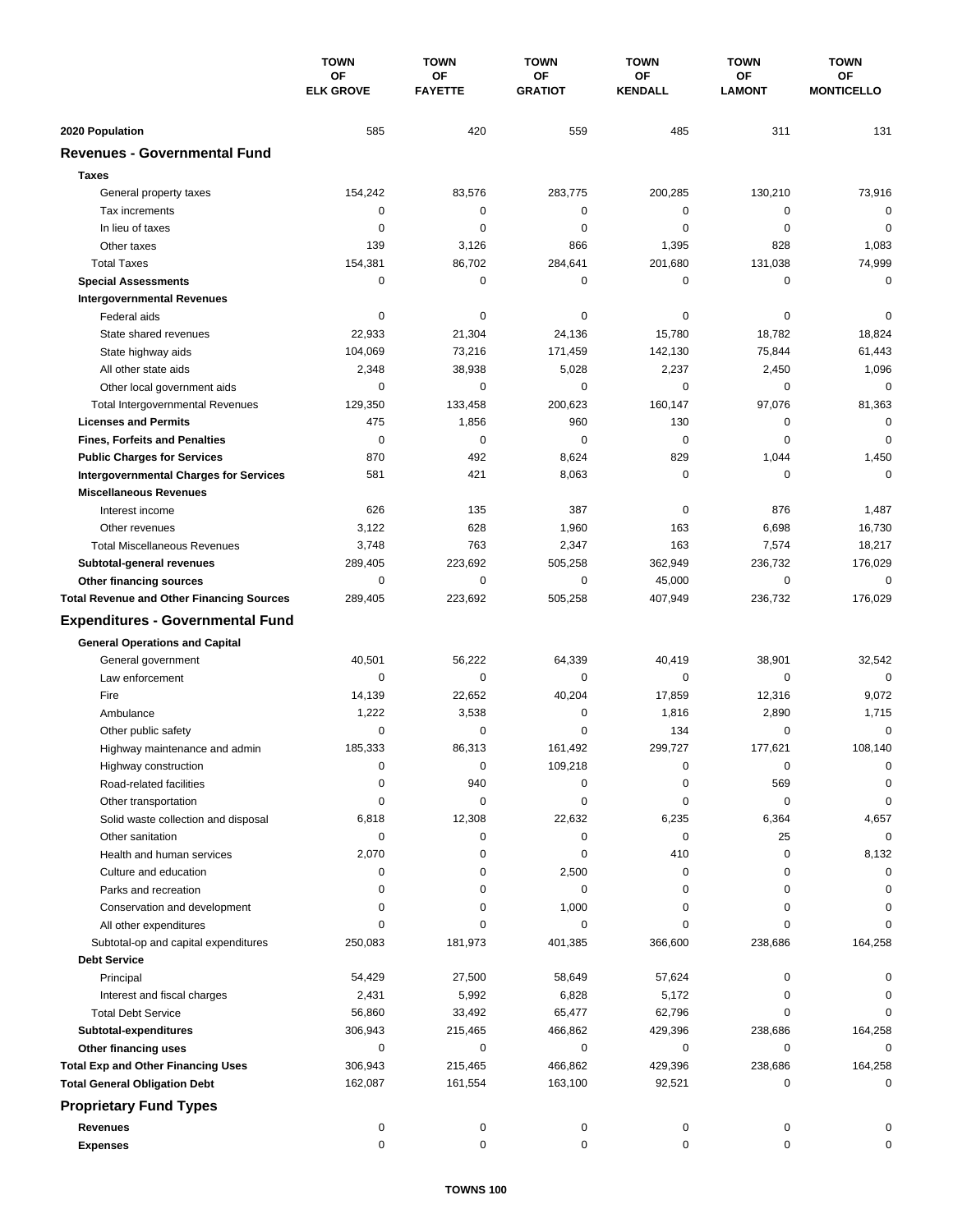|                                                  | <b>TOWN</b><br>OF<br><b>NEW DIGGINGS</b> | <b>TOWN</b><br>OF<br><b>SEYMOUR</b> | <b>TOWN</b><br>ΟF<br><b>SHULLSBURG</b> | <b>TOWN</b><br>OF | <b>TOWN</b><br>OF<br><b>WHITE OAK</b><br><b>SPRINGS</b> | <b>TOWN</b><br>ОF<br><b>WILLOW</b><br><b>SPRINGS</b> |
|--------------------------------------------------|------------------------------------------|-------------------------------------|----------------------------------------|-------------------|---------------------------------------------------------|------------------------------------------------------|
|                                                  |                                          |                                     |                                        |                   |                                                         |                                                      |
|                                                  |                                          |                                     |                                        | <b>WAYNE</b>      |                                                         |                                                      |
| 2020 Population                                  | 521                                      | 447                                 | 349                                    | 493               | 123                                                     | 774                                                  |
| <b>Revenues - Governmental Fund</b>              |                                          |                                     |                                        |                   |                                                         |                                                      |
| <b>Taxes</b>                                     |                                          |                                     |                                        |                   |                                                         |                                                      |
| General property taxes                           | 40,771                                   | 188,947                             | 167,519                                | 235,173           | 63,604                                                  | 230,000                                              |
| Tax increments                                   | 0                                        | 0                                   | 0                                      | 0                 | 0                                                       | $\mathbf 0$                                          |
| In lieu of taxes                                 | 0                                        | $\mathbf 0$                         | 0                                      | 0                 | $\mathbf 0$                                             | $\mathbf 0$                                          |
| Other taxes                                      | 2,793                                    | 83                                  | 494                                    | 1,178             | 23                                                      | 2,339                                                |
| <b>Total Taxes</b>                               | 43,564                                   | 189,030                             | 168,013                                | 236,351           | 63,627                                                  | 232,339                                              |
| <b>Special Assessments</b>                       | 0                                        | $\pmb{0}$                           | 0                                      | 0                 | $\mathbf 0$                                             | $\mathbf 0$                                          |
| <b>Intergovernmental Revenues</b>                |                                          |                                     |                                        |                   |                                                         |                                                      |
| Federal aids                                     | 0                                        | 0                                   | 350                                    | 0                 | 0                                                       | 771                                                  |
| State shared revenues                            | 40,525                                   | 181,169                             | 20,408                                 | 19,752            | 20,251                                                  | 21,883                                               |
| State highway aids                               | 93,608                                   | 95,716                              | 108,536                                | 144,954           | 44,019                                                  | 128,877                                              |
| All other state aids                             | 1,892                                    | 3,550                               | 3,082                                  | 12,328            | 804                                                     | 14,923                                               |
| Other local government aids                      | 518                                      | $\mathbf 0$                         | 0                                      | 0                 | $\mathbf 0$                                             | $\mathbf 0$                                          |
| <b>Total Intergovernmental Revenues</b>          | 136,543                                  | 280,435                             | 132,376                                | 177,034           | 65,074                                                  | 166,454                                              |
| <b>Licenses and Permits</b>                      | 1,076                                    | 58                                  | 75                                     | 221               | $\mathbf 0$                                             | 381                                                  |
| <b>Fines, Forfeits and Penalties</b>             | 0                                        | $\mathbf 0$                         | $\Omega$                               | 0                 | $\mathbf 0$                                             | $\pmb{0}$                                            |
| <b>Public Charges for Services</b>               | 0                                        | 3,312                               | 5,000                                  | 5,918             | $\mathbf 0$                                             | $\mathbf 0$                                          |
| <b>Intergovernmental Charges for Services</b>    | 0                                        | $\mathbf 0$                         | 0                                      | 0                 | 0                                                       | $\mathbf 0$                                          |
| <b>Miscellaneous Revenues</b>                    |                                          |                                     |                                        |                   |                                                         |                                                      |
| Interest income                                  | 7,312                                    | 2,771                               | 1,425                                  | 863               | 189                                                     | 717                                                  |
| Other revenues                                   | 0                                        | 651                                 | 90                                     | 12,886            | 0                                                       | 580                                                  |
| <b>Total Miscellaneous Revenues</b>              | 7,312                                    | 3,422                               | 1,515                                  | 13,749            | 189                                                     | 1,297                                                |
| Subtotal-general revenues                        | 188,495                                  | 476,257                             | 306,979                                | 433,273           | 128,890                                                 | 400,471                                              |
| Other financing sources                          | 0                                        | 27,646                              | 0                                      | 0                 | $\mathbf 0$                                             | $\mathbf 0$                                          |
| <b>Total Revenue and Other Financing Sources</b> | 188,495                                  | 503,903                             | 306,979                                | 433,273           | 128,890                                                 | 400,471                                              |
|                                                  |                                          |                                     |                                        |                   |                                                         |                                                      |
| <b>Expenditures - Governmental Fund</b>          |                                          |                                     |                                        |                   |                                                         |                                                      |
| <b>General Operations and Capital</b>            |                                          |                                     |                                        |                   |                                                         |                                                      |
| General government                               | 31,308                                   | 41,427                              | 48,092                                 | 57,757            | 27,289                                                  | 67,728                                               |
| Law enforcement                                  | 0                                        | 0                                   | $\mathbf 0$                            | 0                 | 0                                                       | 0                                                    |
| Fire                                             | 37,108                                   | 22,617                              | 31,055                                 | 33,851            | 8,326                                                   | 36,632                                               |
| Ambulance                                        | 5,430                                    | 3,908                               | 4,689                                  | 1,000             | 1,648                                                   | 7,238                                                |
| Other public safety                              | 0                                        | 0                                   | 0                                      | 0                 | 0                                                       | $\mathbf 0$                                          |
| Highway maintenance and admin                    | 125,086                                  | 214,546                             | 187,643                                | 161,987           | 27,401                                                  | 115,035                                              |
| Highway construction                             | 0                                        | 0                                   | 0                                      | 135,495           | 37,341                                                  | 96,725                                               |
| Road-related facilities                          | 3,049                                    | 0                                   | 0                                      | 0                 | 0                                                       | 1,216                                                |
| Other transportation                             | 0                                        | 0                                   | 0                                      | 0                 | 0                                                       | 0                                                    |
| Solid waste collection and disposal              | 17,277                                   | 8,101                               | 13,572                                 | 17,123            | 4,216                                                   | 18,633                                               |
| Other sanitation                                 | 0                                        | 0                                   | 0                                      | 0                 | 4,270                                                   | $\Omega$                                             |
| Health and human services                        | 0                                        | 0                                   | 0                                      | 232               | 0                                                       | $\Omega$                                             |
| Culture and education                            | 0                                        | 0                                   | 0                                      | 0                 | 0                                                       | $\Omega$                                             |
| Parks and recreation                             | 0                                        | 0                                   | 0                                      | 1,330             | 0                                                       | O                                                    |
| Conservation and development                     | 0                                        | 0                                   | 0                                      | 0                 | 0                                                       |                                                      |
| All other expenditures                           | 0                                        | 0                                   | 0                                      | 0                 | 0                                                       | O                                                    |
| Subtotal-op and capital expenditures             | 219,258                                  | 290,599                             | 285,051                                | 408,775           | 110,491                                                 | 343,207                                              |
| <b>Debt Service</b>                              |                                          |                                     |                                        |                   |                                                         |                                                      |
| Principal                                        | 0                                        | 10,251                              | 22,269                                 | 37,130            | 16,643                                                  | 12,524                                               |
| Interest and fiscal charges                      | 0                                        | 3,396                               | 1,152                                  | 3,243             | 0                                                       | 195                                                  |
| <b>Total Debt Service</b>                        | 0                                        | 13,647                              | 23,421                                 | 40,373            | 16,643                                                  | 12,719                                               |
| Subtotal-expenditures                            | 219,258                                  | 304,246                             | 308,472                                | 449,148           | 127,134                                                 | 355,926                                              |
| Other financing uses                             | 0                                        | 0                                   | 0                                      | 0                 | 0                                                       | 0                                                    |
| <b>Total Exp and Other Financing Uses</b>        | 219,258                                  | 304,246                             | 308,472                                | 449,148           | 127,134                                                 | 355,926                                              |
| <b>Total General Obligation Debt</b>             | 0                                        | 122,484                             | 24,124                                 | 72,870            | 129,857                                                 | 0                                                    |
| <b>Proprietary Fund Types</b>                    |                                          |                                     |                                        |                   |                                                         |                                                      |
| <b>Revenues</b>                                  | 0                                        | 0                                   | 0                                      | 0                 | 0                                                       |                                                      |
| <b>Expenses</b>                                  | 0                                        | 0                                   | 0                                      | 0                 | 0                                                       | 0                                                    |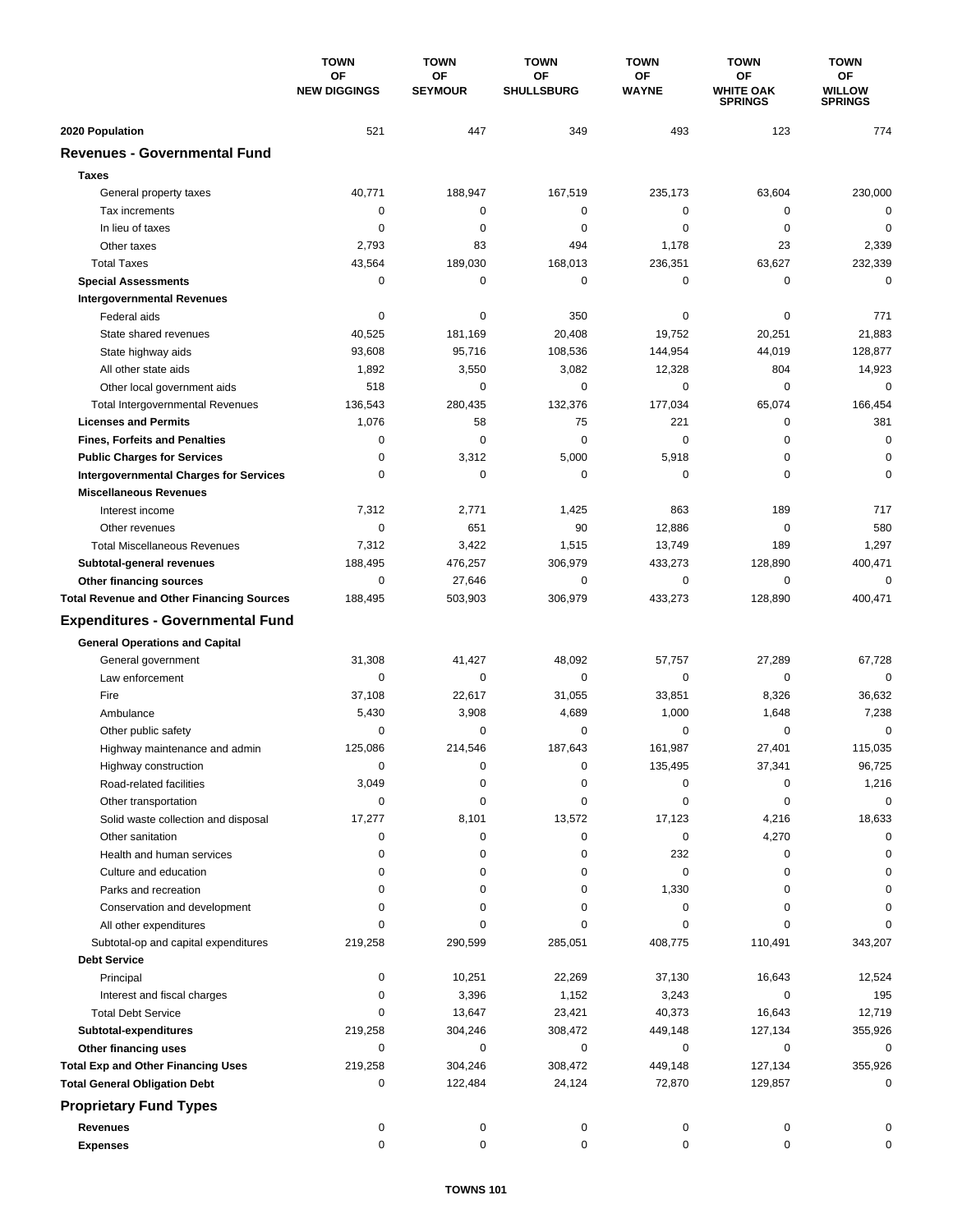|                                                  | <b>TOWN</b><br>ΟF<br><b>WIOTA</b> | <b>TOWN</b>                                       | <b>TOWN</b>         | <b>TOWN</b>            | <b>TOWN</b>                | <b>TOWN</b>        |
|--------------------------------------------------|-----------------------------------|---------------------------------------------------|---------------------|------------------------|----------------------------|--------------------|
|                                                  |                                   | <b>TOTAL</b><br><b>LAFAYETTE</b><br><b>COUNTY</b> | OF<br><b>ACKLEY</b> | ΟF<br><b>AINSWORTH</b> | <b>OF</b><br><b>ANTIGO</b> | ОF<br><b>ELCHO</b> |
| 2020 Population                                  | 854                               | 9,061                                             | 519                 | 460                    | 1,390                      | 1,245              |
| <b>Revenues - Governmental Fund</b>              |                                   |                                                   |                     |                        |                            |                    |
| <b>Taxes</b>                                     |                                   |                                                   |                     |                        |                            |                    |
| General property taxes                           | 229,670                           | 2,835,588                                         | 112,571             | 154,311                | 275,429                    | 328,799            |
| Tax increments                                   | 0                                 | 0                                                 | 0                   | 0                      | 0                          | 0                  |
| In lieu of taxes                                 | 0                                 | $\mathbf 0$                                       | $\mathbf 0$         | 0                      | $\mathbf 0$                | $\mathbf 0$        |
| Other taxes                                      | 3,334                             | 46,485                                            | 18,571              | 25,028                 | 2,839                      | 36,283             |
| <b>Total Taxes</b>                               | 233,004                           | 2,882,073                                         | 131,142             | 179,339                | 278,268                    | 365,082            |
| <b>Special Assessments</b>                       | 0                                 | 0                                                 | 0                   | 0                      | 0                          | $\mathbf 0$        |
| <b>Intergovernmental Revenues</b>                |                                   |                                                   |                     |                        |                            |                    |
| Federal aids                                     | 17,423                            | 20,261                                            | 0                   | 0                      | 1,314                      | 26,525             |
| State shared revenues                            | 27,372                            | 596,306                                           | 24,407              | 13,421                 | 25,447                     | 22,927             |
| State highway aids                               | 177,732                           | 1,946,378                                         | 88,406              | 174,313                | 104,831                    | 233,229            |
| All other state aids                             | 7,089                             | 120,884                                           | 12,230              | 15,261                 | 11,143                     | 58,608             |
| Other local government aids                      | 0                                 | 3,901                                             | 47,006              | 46,195                 | 1,229                      | $\mathbf 0$        |
| <b>Total Intergovernmental Revenues</b>          | 229,616                           | 2,687,730                                         | 172,049             | 249,190                | 143,964                    | 341,289            |
| <b>Licenses and Permits</b>                      | 900                               | 14,928                                            | 896                 | 1,640                  | 6,535                      | 1,574              |
| <b>Fines, Forfeits and Penalties</b>             | 0                                 | 0                                                 | 0                   | 0                      | 0                          | $\Omega$           |
| <b>Public Charges for Services</b>               | 13,418                            | 62,140                                            | 140                 | 675                    | 10,978                     | 166,741            |
| <b>Intergovernmental Charges for Services</b>    | 859                               | 10,878                                            | $\mathbf 0$         | $\mathbf 0$            | 31,824                     | 5,533              |
| <b>Miscellaneous Revenues</b>                    |                                   |                                                   |                     |                        |                            |                    |
| Interest income                                  | 1,202                             | 20,900                                            | 320                 | 700                    | 4,858                      | 1,662              |
| Other revenues                                   | 607                               | 53,570                                            | $\pmb{0}$           | 1,367                  | 16,856                     | 192,958            |
| <b>Total Miscellaneous Revenues</b>              | 1,809                             | 74,470                                            | 320                 | 2,067                  | 21,714                     | 194,620            |
| Subtotal-general revenues                        | 479,606                           | 5,732,219                                         | 304,547             | 432,911                | 493,283                    | 1,074,839          |
| Other financing sources                          | 0                                 | 72,646                                            | 0                   | 300,000                | $\mathbf 0$                | 0                  |
| <b>Total Revenue and Other Financing Sources</b> | 479,606                           | 5,804,865                                         | 304,547             | 732,911                | 493,283                    | 1,074,839          |
| <b>Expenditures - Governmental Fund</b>          |                                   |                                                   |                     |                        |                            |                    |
| <b>General Operations and Capital</b>            |                                   |                                                   |                     |                        |                            |                    |
| General government                               | 111,477                           | 895,081                                           | 52,736              | 49,874                 | 103,261                    | 184,090            |
| Law enforcement                                  | 0                                 | 0                                                 | $\mathbf 0$         | 0                      | 627                        | $\Omega$           |
| Fire                                             | 44,574                            | 433,473                                           | 18,989              | 28,150                 | 64,289                     | 31,633             |
| Ambulance                                        | 5,146                             | 60,316                                            | 16,656              | 51,162                 | 46,056                     | 108,998            |
| Other public safety                              | 8,924                             | 10,108                                            | 0                   | 0                      | $\mathbf 0$                | 0                  |
| Highway maintenance and admin                    | 185,709                           | 2,810,478                                         | 30,690              | 80,381                 | 242,835                    | 530,805            |
| Highway construction                             | 0                                 | 606,645                                           | 174,588             | 0                      | 0                          | 0                  |
| Road-related facilities                          | 5,615                             | 11,525                                            | 0                   | 1,987                  | 0                          | 3,638              |
| Other transportation                             | 0                                 | 9,152                                             | 0                   | 0                      | 0                          | $\Omega$           |
| Solid waste collection and disposal              | 28,979                            | 243,703                                           | 840                 | 77,118                 | 8,411                      | 182,230            |
| Other sanitation                                 | 4,374                             | 8,669                                             | 0                   | 2,282                  | 0                          | $\Omega$           |
| Health and human services                        | 0                                 | 14,359                                            | 0                   | 1,415                  | 0                          | 0                  |
| Culture and education                            | 0                                 | 2,500                                             | 0                   | 0                      | 0                          | 0                  |
| Parks and recreation                             | 5,360                             | 6,690                                             | 0                   | 985                    | 0                          | 1,969              |
| Conservation and development                     | 0                                 | 2,975                                             | 0                   | 0                      | 14,968                     | 0                  |
| All other expenditures                           | 449                               | 1,202                                             | 0                   | 1,428                  | 0                          | $\Omega$           |
| Subtotal-op and capital expenditures             | 400,607                           | 5,116,876                                         | 294,499             | 294,782                | 480,447                    | 1,043,363          |
| <b>Debt Service</b>                              |                                   |                                                   |                     |                        |                            |                    |
| Principal                                        | 0                                 | 414,618                                           | 0                   | 0                      | 0                          | 0                  |
| Interest and fiscal charges                      | 0                                 | 36,480                                            | 0                   | 0                      | 0                          | 0                  |
| <b>Total Debt Service</b>                        | 0                                 | 451,098                                           | 0                   | 0                      | 0                          | $\Omega$           |
| Subtotal-expenditures                            | 400,607                           | 5,567,974                                         | 294,499             | 294,782                | 480,447                    | 1,043,363          |
| Other financing uses                             | 0                                 | 0                                                 | 0                   | 0                      | 0                          | 0                  |
| <b>Total Exp and Other Financing Uses</b>        | 400,607                           | 5,567,974                                         | 294,499             | 294,782                | 480,447                    | 1,043,363          |
| <b>Total General Obligation Debt</b>             | 0                                 | 1,092,126                                         | 0                   | 300,000                | 0                          | 0                  |
| <b>Proprietary Fund Types</b>                    |                                   |                                                   |                     |                        |                            |                    |
| <b>Revenues</b>                                  | 0                                 | 0                                                 | 0                   | 0                      | 0                          |                    |
| <b>Expenses</b>                                  | 0                                 | $\pmb{0}$                                         | 0                   | 0                      | 0                          | 0                  |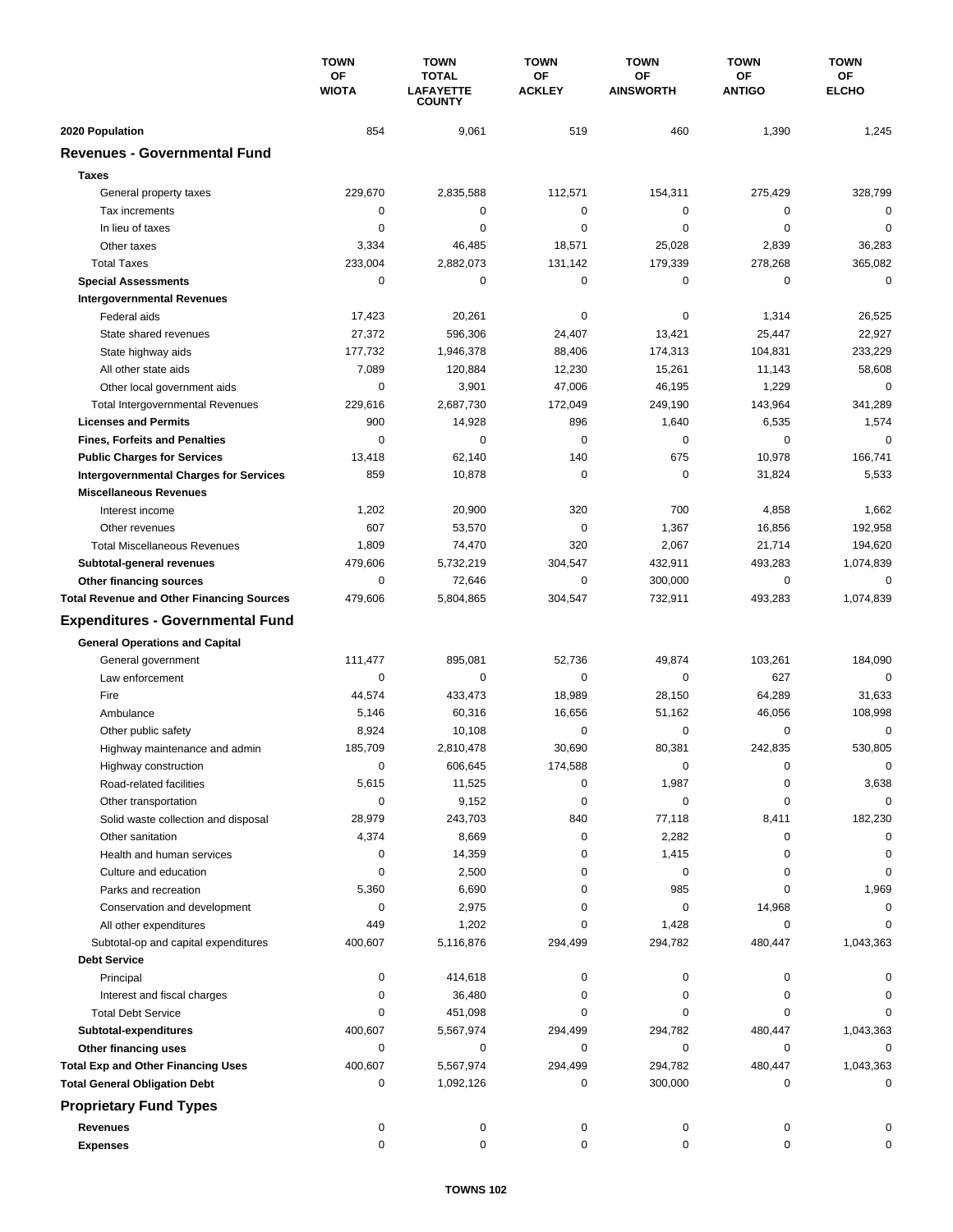|                                                  | <b>TOWN</b><br>OF<br><b>EVERGREEN</b> | <b>TOWN</b>           | <b>TOWN</b>       | <b>TOWN</b>          | <b>TOWN</b>          | <b>TOWN</b>       |
|--------------------------------------------------|---------------------------------------|-----------------------|-------------------|----------------------|----------------------|-------------------|
|                                                  |                                       | OF<br><b>LANGLADE</b> | OF<br><b>NEVA</b> | OF<br><b>NORWOOD</b> | ΟF<br><b>PARRISH</b> | ОF<br><b>PECK</b> |
|                                                  |                                       |                       |                   |                      |                      |                   |
| 2020 Population                                  | 507                                   | 475                   | 890               | 900                  | 91                   | 367               |
| <b>Revenues - Governmental Fund</b>              |                                       |                       |                   |                      |                      |                   |
| <b>Taxes</b>                                     |                                       |                       |                   |                      |                      |                   |
| General property taxes                           | 41,797                                | 90,831                | 225,316           | 127,556              | $\mathbf 0$          | 35,261            |
| Tax increments                                   | 0                                     | 0                     | $\mathbf 0$       | $\mathbf 0$          | 0                    | $\mathbf 0$       |
| In lieu of taxes                                 | 0                                     | 0                     | $\mathbf 0$       | $\mathbf 0$          | 0                    | $\mathbf 0$       |
| Other taxes                                      | 15,894                                | 38,824                | 21,398            | 13,246               | 10,778               | 17,666            |
| <b>Total Taxes</b>                               | 57,691                                | 129,655               | 246,714           | 140,802              | 10,778               | 52,927            |
| <b>Special Assessments</b>                       | 0                                     | 0                     | 0                 | $\mathbf 0$          | 0                    | 0                 |
| <b>Intergovernmental Revenues</b>                |                                       |                       |                   |                      |                      |                   |
| Federal aids                                     | 0                                     | 317,493               | 0                 | 0                    | 0                    | 0                 |
| State shared revenues                            | 27,395                                | 7,134                 | 25,840            | 36,961               | 1,495                | 27,677            |
| State highway aids                               | 84,185                                | 60,234                | 80,207            | 112,610              | 23,037               | 90,230            |
| All other state aids                             | 22,135                                | 14,166                | 9,465             | 7,016                | 44,240               | 9,883             |
| Other local government aids                      | 0                                     | 12,975                | 0                 | $\mathbf 0$          | 0                    | $\mathbf 0$       |
| <b>Total Intergovernmental Revenues</b>          | 133,715                               | 412,002               | 115,512           | 156,587              | 68,772               | 127,790           |
| <b>Licenses and Permits</b>                      | 92                                    | 454                   | 1,028             | 749                  | 143                  | 193               |
| <b>Fines, Forfeits and Penalties</b>             | 0                                     | $\Omega$              | 0                 | $\mathbf 0$          | 0                    | $\mathbf 0$       |
| <b>Public Charges for Services</b>               | 0                                     | 1,327                 | 484               | 2,913                | 0                    | 5,102             |
| <b>Intergovernmental Charges for Services</b>    | 0                                     | 68                    | 0                 | 0                    | 0                    | 7,820             |
| <b>Miscellaneous Revenues</b>                    |                                       |                       |                   |                      |                      |                   |
| Interest income                                  | 138                                   | 584                   | 6,967             | 1,843                | 1,329                | 1,649             |
| Other revenues                                   | 15,968                                | 16,261                | 1,156             | 2,906                | 26                   | 200               |
| <b>Total Miscellaneous Revenues</b>              | 16,106                                | 16,845                | 8,123             | 4,749                | 1,355                | 1,849             |
| Subtotal-general revenues                        | 207,604                               | 560,351               | 371,861           | 305,800              | 81,048               | 195,681           |
| Other financing sources                          | 0                                     | $\mathbf 0$           | $\mathbf 0$       | $\mathbf 0$          | 0                    | $\mathbf 0$       |
| <b>Total Revenue and Other Financing Sources</b> | 207,604                               | 560,351               | 371,861           | 305,800              | 81,048               | 195,681           |
| <b>Expenditures - Governmental Fund</b>          |                                       |                       |                   |                      |                      |                   |
| <b>General Operations and Capital</b>            |                                       |                       |                   |                      |                      |                   |
| General government                               | 61,999                                | 52,586                | 64,201            | 70,778               | 20,066               | 44,038            |
| Law enforcement                                  | 0                                     | $\mathbf 0$           | 0                 | $\mathbf 0$          | $\mathbf 0$          | $\Omega$          |
| Fire                                             | 30,757                                | 17.012                | 32.850            | 15,158               | 4,480                | 7,819             |
| Ambulance                                        | 41,308                                | 41,071                | 31,485            | 10,615               | 3,638                | 11,680            |
| Other public safety                              | 1,257                                 | 0                     | $\mathbf 0$       | $\pmb{0}$            | 0                    | 0                 |
| Highway maintenance and admin                    | 109,463                               | 147.907               | 134,245           | 94,540               | 38,872               | 82.385            |
| Highway construction                             | 0                                     | 0                     | 0                 | 109,726              | 0                    | 0                 |
| Road-related facilities                          | 1,197                                 | 3,142                 | 995               | 3,123                | 0                    | 0                 |
| Other transportation                             | 0                                     | 0                     | 0                 | 0                    | 0                    | 0                 |
| Solid waste collection and disposal              | 14,661                                | 49,521                | 4,481             | 2,684                | 0                    | 10,662            |
| Other sanitation                                 | 0                                     | 11,037                | 0                 | 0                    | 0                    | $\mathbf 0$       |
| Health and human services                        | 3,208                                 | 3,658                 | 5,351             | 0                    | 0                    | 669               |
| Culture and education                            | 0                                     | 0                     | 0                 | 0                    | 0                    | 0                 |
| Parks and recreation                             | 300                                   | 18,102                | 0                 | 9,935                | 0                    | 0                 |
| Conservation and development                     | 0                                     | 0                     | 0                 | 0                    | 0                    | 0                 |
| All other expenditures                           | 0                                     |                       | 315               | 0                    | 0                    |                   |
| Subtotal-op and capital expenditures             | 264,150                               | 344,036               | 273,923           | 316,559              | 67,056               | 157,253           |
| <b>Debt Service</b>                              |                                       |                       |                   |                      |                      |                   |
| Principal                                        | 0                                     | 240,000               | 0                 | 0                    | 0                    |                   |
| Interest and fiscal charges                      | 0                                     | 3,025                 | 0                 | 0                    | 0                    | 0                 |
| <b>Total Debt Service</b>                        | 0                                     | 243,025               | 0                 | 0                    | 0                    | O                 |
| Subtotal-expenditures                            | 264,150                               | 587,061               | 273,923           | 316,559              | 67,056               | 157,253           |
| Other financing uses                             | 0                                     | 0                     | 0                 | 0                    | 191                  | 0                 |
| <b>Total Exp and Other Financing Uses</b>        | 264,150                               | 587,061               | 273,923           | 316,559              | 67,247               | 157,253           |
| <b>Total General Obligation Debt</b>             | 0                                     | 0                     | 0                 | 0                    | 0                    | 0                 |
| <b>Proprietary Fund Types</b>                    |                                       |                       |                   |                      |                      |                   |
|                                                  |                                       |                       |                   |                      |                      |                   |
| <b>Revenues</b>                                  | 0                                     | 0                     | 0                 | 0                    | 0                    | 0                 |
| <b>Expenses</b>                                  | 0                                     | 0                     | 0                 | 0                    | 0                    | 0                 |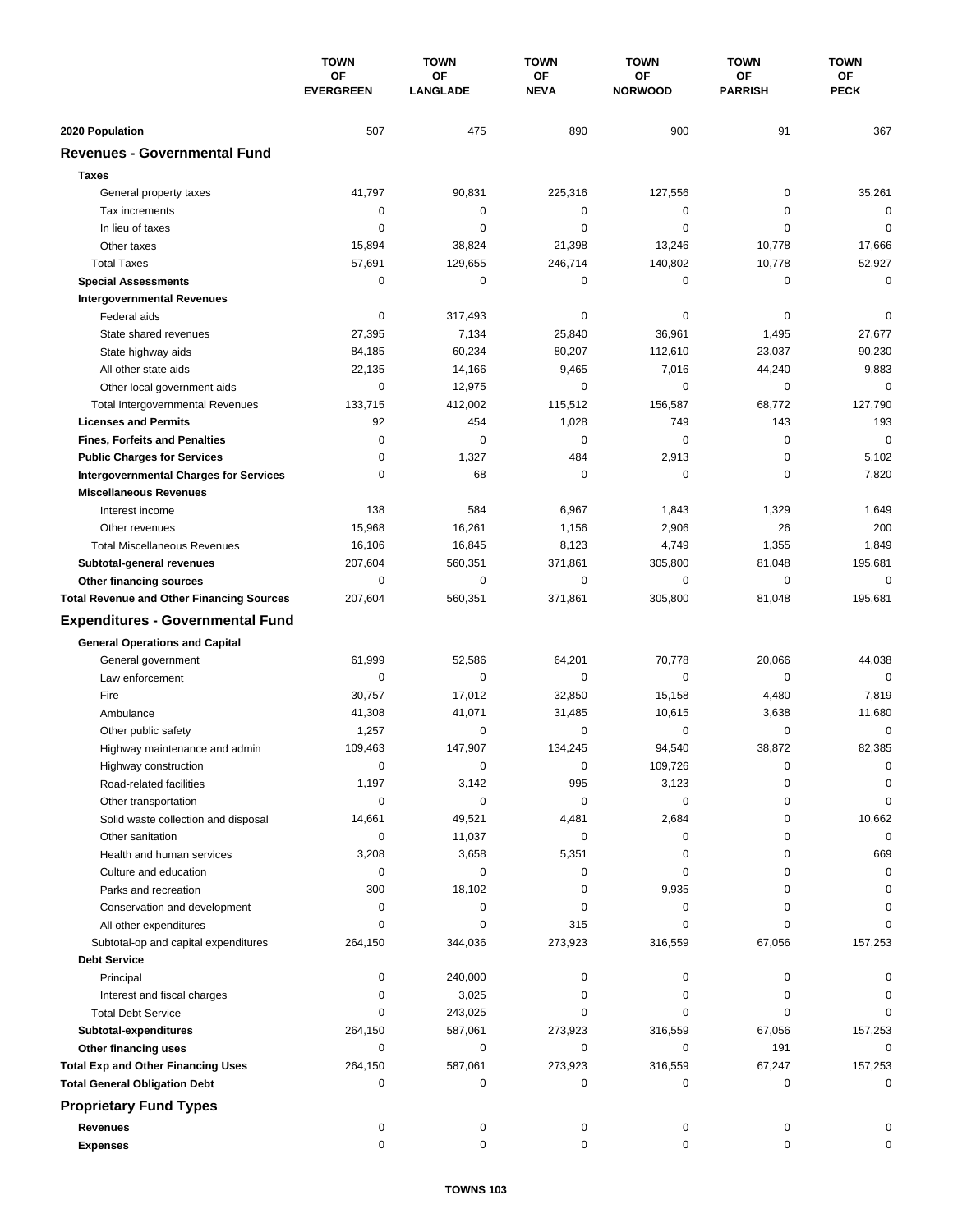|                                                        | <b>TOWN</b><br>OF<br><b>POLAR</b> | <b>TOWN</b>        | <b>TOWN</b><br>OF<br><b>ROLLING</b> | <b>TOWN</b><br>OF<br><b>SUMMIT</b> | <b>TOWN</b>               | <b>TOWN</b><br>OF<br><b>VILAS</b> |
|--------------------------------------------------------|-----------------------------------|--------------------|-------------------------------------|------------------------------------|---------------------------|-----------------------------------|
|                                                        |                                   | OF<br><b>PRICE</b> |                                     |                                    | <b>OF</b><br><b>UPHAM</b> |                                   |
|                                                        |                                   |                    |                                     |                                    |                           |                                   |
| 2020 Population<br><b>Revenues - Governmental Fund</b> | 1,007                             | 224                | 1,523                               | 160                                | 678                       | 227                               |
|                                                        |                                   |                    |                                     |                                    |                           |                                   |
| <b>Taxes</b>                                           |                                   |                    |                                     |                                    |                           |                                   |
| General property taxes                                 | 147,849                           | 24,151             | 285,528                             | 27,752                             | 188,535                   | 62,100                            |
| Tax increments                                         | 0                                 | $\pmb{0}$          | 0                                   | 0                                  | 0                         | $\mathbf 0$                       |
| In lieu of taxes                                       | 0                                 | 0                  | 0                                   | 0                                  | $\mathbf 0$               | $\mathbf 0$                       |
| Other taxes                                            | 14,330                            | 15,051             | 21,269                              | 28,892                             | 18,888                    | 22,793                            |
| <b>Total Taxes</b>                                     | 162,179                           | 39,202             | 306,797                             | 56,644                             | 207,423                   | 84,893                            |
| <b>Special Assessments</b>                             | 0                                 | $\pmb{0}$          | 0                                   | 0                                  | 0                         | $\mathbf 0$                       |
| <b>Intergovernmental Revenues</b>                      |                                   |                    |                                     |                                    |                           |                                   |
| Federal aids                                           | 0                                 | $\pmb{0}$          | 16,218                              | 0                                  | 0                         | 0                                 |
| State shared revenues                                  | 28,503                            | 14,711             | 45,247                              | 6,813                              | 11,457                    | 6,877                             |
| State highway aids                                     | 112,967                           | 62,952             | 134,580                             | 49,413                             | 148,490                   | 142,582                           |
| All other state aids                                   | 43,427                            | 5,494              | 9,339                               | 14,893                             | 16,661                    | 2,989                             |
| Other local government aids                            | 414                               | 16,905             | 0                                   | 2,758                              | 48,175                    | 60,000                            |
| <b>Total Intergovernmental Revenues</b>                | 185,311                           | 100,062            | 205,384                             | 73,877                             | 224,783                   | 212,448                           |
| <b>Licenses and Permits</b>                            | 688                               | 0                  | 2,230                               | 0                                  | 1,034                     | 601                               |
| <b>Fines, Forfeits and Penalties</b>                   | 0                                 | $\mathbf 0$        | $\mathbf 0$                         | 0                                  | 0                         | $\mathbf 0$                       |
| <b>Public Charges for Services</b>                     | 16,303                            | 2,500              | 4,291                               | 50                                 | 1,936                     | 2,510                             |
| <b>Intergovernmental Charges for Services</b>          | 3,250                             | $\mathbf 0$        | 1,526                               | 6,131                              | 0                         | $\mathbf 0$                       |
| <b>Miscellaneous Revenues</b>                          |                                   |                    |                                     |                                    |                           |                                   |
| Interest income                                        | 4,908                             | 86                 | 9,706                               | 252                                | 4,969                     | 104                               |
| Other revenues                                         | 1,284                             | 18,502             | 117,142                             | 79                                 | 14,082                    | 464                               |
| <b>Total Miscellaneous Revenues</b>                    | 6,192                             | 18,588             | 126,848                             | 331                                | 19,051                    | 568                               |
| Subtotal-general revenues                              | 373,923                           | 160,352            | 647,076                             | 137,033                            | 454,227                   | 301,020                           |
| Other financing sources                                | 0                                 | $\mathbf 0$        | 0                                   | 120,000                            | $\mathbf 0$               | $\mathbf 0$                       |
| <b>Total Revenue and Other Financing Sources</b>       | 373,923                           | 160,352            | 647,076                             | 257,033                            | 454,227                   | 301,020                           |
| <b>Expenditures - Governmental Fund</b>                |                                   |                    |                                     |                                    |                           |                                   |
|                                                        |                                   |                    |                                     |                                    |                           |                                   |
| <b>General Operations and Capital</b>                  |                                   |                    |                                     |                                    |                           |                                   |
| General government                                     | 82,199                            | 32,213             | 132,446                             | 39,112                             | 77,694                    | 41,917                            |
| Law enforcement                                        | 596                               | $\mathbf 0$        | 0                                   | 0                                  | 0                         | $\mathbf 0$                       |
| Fire                                                   | 22,032                            | 15,202             | 48,189                              | 7,523                              | 38,696                    | 8,218                             |
| Ambulance                                              | 30,600                            | 6,859              | 47,669                              | 5,947                              | 46,977                    | 9,073                             |
| Other public safety                                    | 0                                 | 0                  | 0                                   | 0                                  | 0                         | $\mathbf 0$                       |
| Highway maintenance and admin                          | 73,698                            | 177,934            | 362,157                             | 63,802                             | 87,472                    | 189,782                           |
| Highway construction                                   | 89,300                            | 0                  | 0                                   | 119,027                            | 96,097                    | 61,931                            |
| Road-related facilities                                | 838                               | 1,539              | 2,554                               | 0                                  | 4,021                     | 0                                 |
| Other transportation                                   | 0                                 | $\pmb{0}$          | 0                                   | 0                                  | 0                         | $\mathbf 0$                       |
| Solid waste collection and disposal                    | 27,144                            | 11,326             | 3,190                               | 9,169                              | 45,123                    | 9,554                             |
| Other sanitation                                       | 0                                 | $\pmb{0}$          | 0                                   | 0                                  | 0                         | $\mathbf 0$                       |
| Health and human services                              | 9,531                             | 7,154              | 3,522                               | 0                                  | 1,773                     | 3,370                             |
| Culture and education                                  | 0                                 | 0                  | 0                                   | 0                                  | 0                         | 0                                 |
| Parks and recreation                                   | 5,152                             | 0                  | 0                                   | 0                                  | 0                         | 0                                 |
| Conservation and development                           | 0                                 | 0                  | 0                                   | 0                                  | 515                       | 0                                 |
| All other expenditures                                 | 0                                 | 0                  | 33,771                              | 0                                  | 0                         | $\Omega$                          |
| Subtotal-op and capital expenditures                   | 341,090                           | 252,227            | 633,498                             | 244,580                            | 398,368                   | 323,845                           |
| <b>Debt Service</b>                                    |                                   |                    |                                     |                                    |                           |                                   |
| Principal                                              | 0                                 | 0                  | 0                                   | 973                                | 48,461                    | 0                                 |
| Interest and fiscal charges                            | 0                                 | 0                  | 0                                   | 0                                  | 5,113                     | 0                                 |
| <b>Total Debt Service</b>                              | 0                                 | 0                  | 0                                   | 973                                | 53,574                    | $\Omega$                          |
| Subtotal-expenditures                                  | 341,090                           | 252,227            | 633,498                             | 245,553                            | 451,942                   | 323,845                           |
| Other financing uses                                   | 0                                 | 0                  | 0                                   | 0                                  | 0                         | 0                                 |
| <b>Total Exp and Other Financing Uses</b>              | 341,090                           | 252,227            | 633,498                             | 245,553                            | 451,942                   | 323,845                           |
| <b>Total General Obligation Debt</b>                   | 0                                 | 0                  | 0                                   | 119,027                            | 134,899                   | 0                                 |
| <b>Proprietary Fund Types</b>                          |                                   |                    |                                     |                                    |                           |                                   |
|                                                        |                                   |                    |                                     |                                    |                           |                                   |
| <b>Revenues</b>                                        | 0                                 | 0                  | 0                                   | 0                                  | 0                         |                                   |
| <b>Expenses</b>                                        | 0                                 | 0                  | 0                                   | 0                                  | 0                         | O                                 |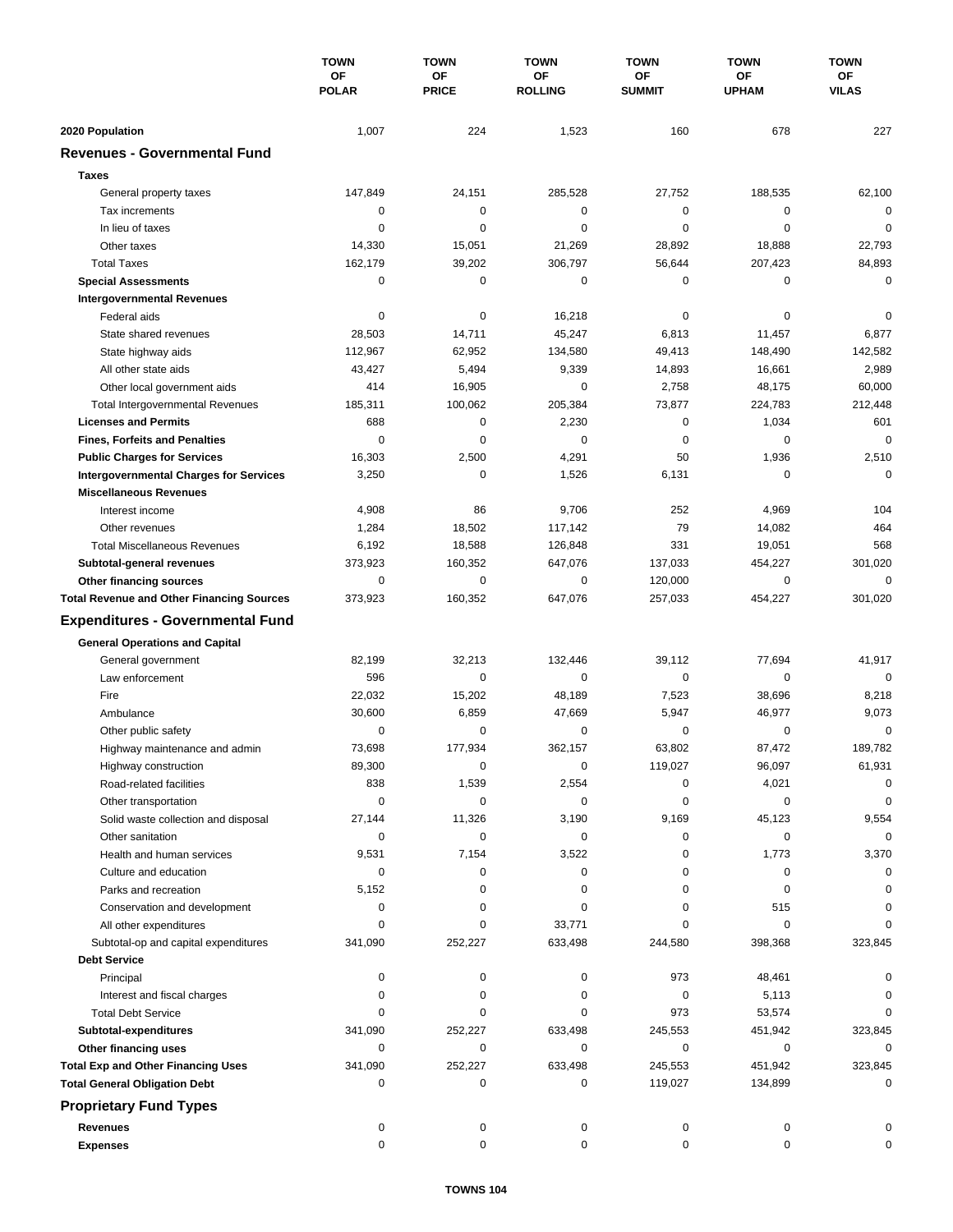|                                                  | <b>TOWN</b><br><b>OF</b><br><b>WOLF RIVER</b> | <b>TOWN</b><br><b>TOTAL</b><br><b>LANGLADE</b><br><b>COUNTY</b> | <b>TOWN</b><br>OF<br><b>BIRCH</b> | <b>TOWN</b><br>OF<br><b>BRADLEY</b> | <b>TOWN</b><br><b>OF</b><br><b>CORNING</b> | <b>TOWN</b><br>ОF<br><b>HARDING</b> |
|--------------------------------------------------|-----------------------------------------------|-----------------------------------------------------------------|-----------------------------------|-------------------------------------|--------------------------------------------|-------------------------------------|
|                                                  |                                               |                                                                 |                                   |                                     |                                            |                                     |
| 2020 Population                                  | 759                                           | 11,422                                                          | 539                               | 2,465                               | 887                                        | 375                                 |
| <b>Revenues - Governmental Fund</b>              |                                               |                                                                 |                                   |                                     |                                            |                                     |
| <b>Taxes</b>                                     |                                               |                                                                 |                                   |                                     |                                            |                                     |
| General property taxes                           | 126,761                                       | 2,254,547                                                       | 14,998                            | 673,493                             | 155,194                                    | 49,932                              |
| Tax increments                                   | 0                                             | 0                                                               | 0                                 | 0                                   | $\mathbf 0$                                | $\mathbf 0$                         |
| In lieu of taxes                                 | 0                                             | 0                                                               | 0                                 | 0                                   | $\mathbf 0$                                | $\mathbf 0$                         |
| Other taxes                                      | 57,436                                        | 379,186                                                         | 21,631                            | 20,518                              | 122,905                                    | 64,886                              |
| <b>Total Taxes</b>                               | 184,197                                       | 2,633,733                                                       | 36,629                            | 694,011                             | 278,099                                    | 114,818                             |
| <b>Special Assessments</b>                       | 0                                             | 0                                                               | 0                                 | 0                                   | 0                                          | $\mathbf 0$                         |
| <b>Intergovernmental Revenues</b>                |                                               |                                                                 |                                   |                                     |                                            |                                     |
| Federal aids                                     | 95,228                                        | 456,778                                                         | 0                                 | 0                                   | 0                                          | $\mathbf 0$                         |
| State shared revenues                            | 20,678                                        | 346,990                                                         | 32,735                            | 55,247                              | 29,812                                     | 8,151                               |
| State highway aids                               | 328,867                                       | 2,031,133                                                       | 86,255                            | 656,151                             | 254,995                                    | 88,905                              |
| All other state aids                             | 98,535                                        | 395,485                                                         | 5,435                             | 35,361                              | 33,485                                     | 10,794                              |
| Other local government aids                      | 0                                             | 235,657                                                         | 17,142                            | 2,064                               | 772                                        | $\mathbf 0$                         |
| <b>Total Intergovernmental Revenues</b>          | 543,308                                       | 3,466,043                                                       | 141,567                           | 748,823                             | 319,064                                    | 107,850                             |
| <b>Licenses and Permits</b>                      | 889                                           | 18,746                                                          | 260                               | 14,995                              | 235                                        | 280                                 |
| <b>Fines, Forfeits and Penalties</b>             | 0                                             | 0                                                               | $\mathbf 0$                       | 0                                   | $\mathbf 0$                                | $\mathbf 0$                         |
| <b>Public Charges for Services</b>               | 1,509                                         | 217,459                                                         | 315                               | 26,944                              | 29,724                                     | 0                                   |
| <b>Intergovernmental Charges for Services</b>    | 11,757                                        | 67,909                                                          | 0                                 | 15,008                              | 0                                          | $\Omega$                            |
| <b>Miscellaneous Revenues</b>                    |                                               |                                                                 |                                   |                                     |                                            |                                     |
| Interest income                                  | 6,944                                         | 47,019                                                          | 2,178                             | 1,290                               | 7,584                                      | 161                                 |
| Other revenues                                   | 5,211                                         | 404,462                                                         | 50                                | 46,776                              | 12,007                                     | $\mathbf 0$                         |
| <b>Total Miscellaneous Revenues</b>              | 12,155                                        | 451,481                                                         | 2,228                             | 48,066                              | 19,591                                     | 161                                 |
| Subtotal-general revenues                        | 753,815                                       | 6,855,371                                                       | 180,999                           | 1,547,847                           | 646,713                                    | 223,109                             |
| Other financing sources                          | 0                                             | 420,000                                                         | 0                                 | 0                                   | $\mathbf 0$                                | $\mathbf 0$                         |
| <b>Total Revenue and Other Financing Sources</b> | 753,815                                       | 7,275,371                                                       | 180,999                           | 1,547,847                           | 646,713                                    | 223,109                             |
| <b>Expenditures - Governmental Fund</b>          |                                               |                                                                 |                                   |                                     |                                            |                                     |
| <b>General Operations and Capital</b>            |                                               |                                                                 |                                   |                                     |                                            |                                     |
| General government                               | 95,910                                        | 1,205,120                                                       | 41,873                            | 328,393                             | 92,264                                     | 48,049                              |
| Law enforcement                                  | 0                                             | 1,223                                                           | $\mathbf 0$                       | 1,961                               | 0                                          | $\Omega$                            |
| Fire                                             | 16,562                                        | 407,559                                                         | 14,100                            | 78,624                              | 35,295                                     | 24,205                              |
| Ambulance                                        | 31,104                                        | 540,898                                                         | 0                                 | 0                                   | 0                                          | 0                                   |
| Other public safety                              | 0                                             | 1,257                                                           | 0                                 | 9,150                               | 0                                          | $\mathbf 0$                         |
| Highway maintenance and admin                    | 461,007                                       | 2,907,975                                                       | 87,375                            | 334,216                             | 430,287                                    | 132,335                             |
| Highway construction                             | 0                                             | 650,669                                                         | 0                                 | 595,252                             | 0                                          | 0                                   |
| Road-related facilities                          | 325                                           | 23,359                                                          | 1,659                             | 2,445                               | 0                                          | 0                                   |
| Other transportation                             | 0                                             | 0                                                               | 0                                 | 0                                   | 0                                          | 0                                   |
| Solid waste collection and disposal              | 37,359                                        | 493,473                                                         | 2,369                             | 62,423                              | 76,854                                     | 5,197                               |
| Other sanitation                                 | 0                                             | 13,319                                                          | 0                                 | 0                                   | 0                                          | 0                                   |
| Health and human services                        | 6,004                                         | 45,655                                                          | 2,659                             | 30,584                              | 0                                          | 0                                   |
| Culture and education                            | 0                                             | 0                                                               | 0                                 | 0                                   | 0                                          | 0                                   |
| Parks and recreation                             | 0                                             | 36,443                                                          | 0                                 | 18,675                              | 0                                          | 0                                   |
| Conservation and development                     | 0                                             | 15,483                                                          | 0                                 | 780                                 | 0                                          |                                     |
| All other expenditures                           | 0                                             | 35,514                                                          | 0                                 | 1,258                               | 0                                          |                                     |
| Subtotal-op and capital expenditures             | 648,271                                       | 6,377,947                                                       | 150,035                           | 1,463,761                           | 634,700                                    | 209,786                             |
| <b>Debt Service</b>                              |                                               |                                                                 |                                   |                                     |                                            |                                     |
| Principal                                        | 0                                             | 289,434                                                         | 0                                 | 0                                   | 0                                          |                                     |
| Interest and fiscal charges                      | 0                                             | 8,138                                                           | 0                                 | 0                                   | 0                                          | 0                                   |
| <b>Total Debt Service</b>                        | 0                                             | 297,572                                                         | 0                                 | 0                                   | $\Omega$                                   | $\Omega$                            |
| Subtotal-expenditures                            | 648,271                                       | 6,675,519                                                       | 150,035                           | 1,463,761                           | 634,700                                    | 209,786                             |
| Other financing uses                             | 0                                             | 191                                                             | 0                                 | 0                                   | 0                                          | 0                                   |
| <b>Total Exp and Other Financing Uses</b>        | 648,271                                       | 6,675,710                                                       | 150,035                           | 1,463,761                           | 634,700                                    | 209,786                             |
| <b>Total General Obligation Debt</b>             | 0                                             | 553,926                                                         | 0                                 | 0                                   | 0                                          | 0                                   |
| <b>Proprietary Fund Types</b>                    |                                               |                                                                 |                                   |                                     |                                            |                                     |
| <b>Revenues</b>                                  | 0                                             | 0                                                               | 0                                 | 0                                   | 0                                          |                                     |
| <b>Expenses</b>                                  | 0                                             | 0                                                               | 0                                 | 0                                   | 0                                          | O                                   |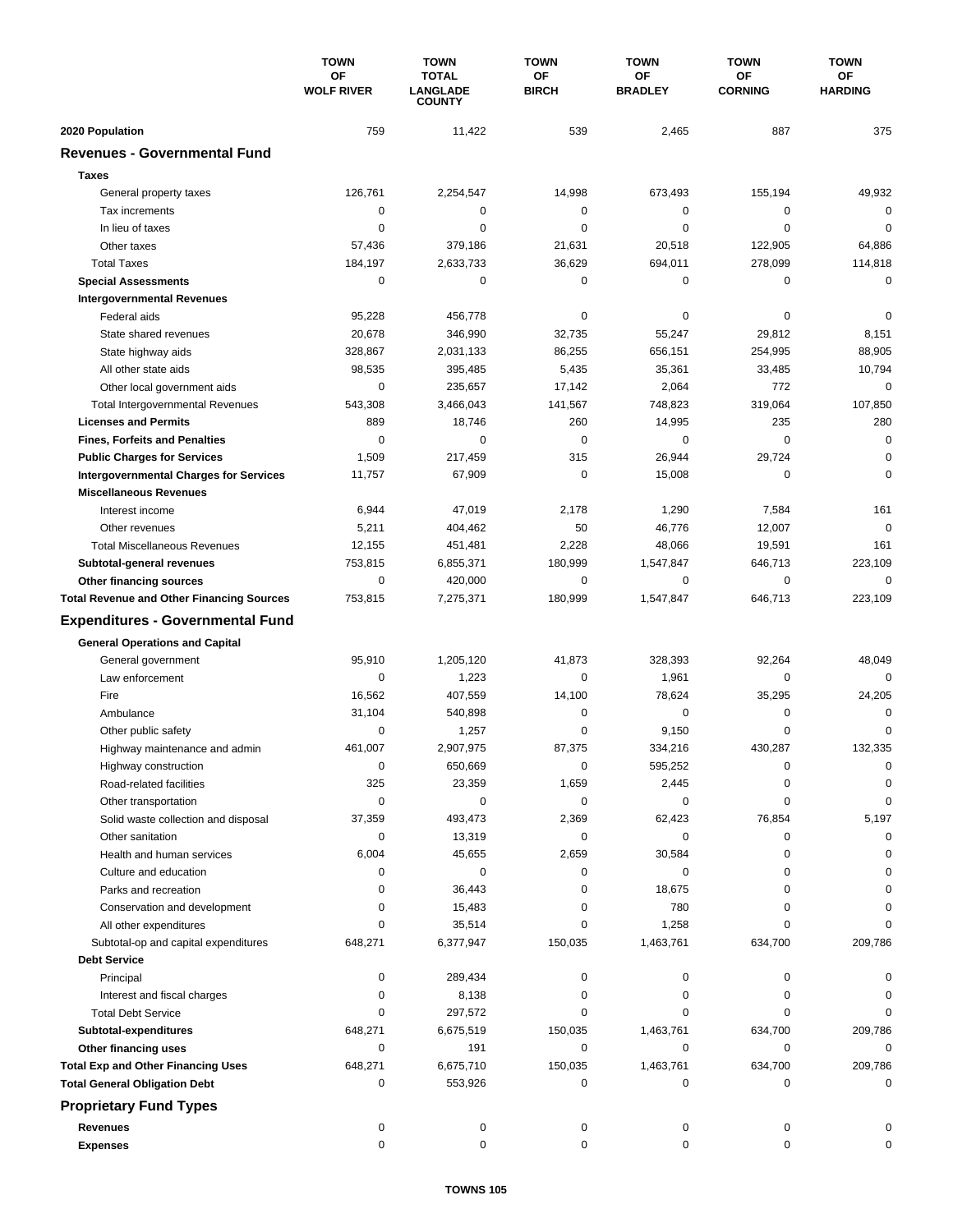|                                                        | <b>TOWN</b><br><b>OF</b><br><b>HARRISON</b> | <b>TOWN</b>              | <b>TOWN</b><br>ΟF<br><b>MERRILL</b> | <b>TOWN</b><br>ΟF<br><b>PINE RIVER</b> | <b>TOWN</b><br>ОF<br><b>ROCK FALLS</b> | <b>TOWN</b><br>ОF<br><b>RUSSELL</b> |
|--------------------------------------------------------|---------------------------------------------|--------------------------|-------------------------------------|----------------------------------------|----------------------------------------|-------------------------------------|
|                                                        |                                             | <b>OF</b><br><b>KING</b> |                                     |                                        |                                        |                                     |
|                                                        |                                             |                          |                                     |                                        |                                        |                                     |
| 2020 Population<br><b>Revenues - Governmental Fund</b> | 840                                         | 895                      | 3,027                               | 1,869                                  | 640                                    | 680                                 |
|                                                        |                                             |                          |                                     |                                        |                                        |                                     |
| <b>Taxes</b>                                           |                                             |                          |                                     |                                        |                                        |                                     |
| General property taxes                                 | 151,024                                     | 104,715                  | 329,627                             | 376,969                                | 104,187                                | 79,619                              |
| Tax increments                                         | 0                                           | $\mathbf 0$              | 0                                   | 0                                      | 0                                      | $\mathbf 0$                         |
| In lieu of taxes                                       | 0                                           | 0                        | 0                                   | 0                                      | $\mathbf 0$                            | 971                                 |
| Other taxes                                            | 20,333                                      | 18,987                   | 44,929                              | 32,688                                 | 33,203                                 | 16,968                              |
| <b>Total Taxes</b>                                     | 171,357                                     | 123,702                  | 374,556                             | 409,657                                | 137,390                                | 97,558                              |
| <b>Special Assessments</b>                             | 0                                           | 1,000                    | 0                                   | 0                                      | 0                                      | 0                                   |
| <b>Intergovernmental Revenues</b>                      |                                             |                          |                                     |                                        |                                        |                                     |
| Federal aids                                           | 0                                           | 0                        | 4,579                               | 18,173                                 | 0                                      | 0                                   |
| State shared revenues                                  | 17,400                                      | 10,357                   | 78,929                              | 94,889                                 | 38,998                                 | 46,226                              |
| State highway aids                                     | 153,213                                     | 106,118                  | 175,393                             | 185,563                                | 98,498                                 | 104,063                             |
| All other state aids                                   | 13,143                                      | 12,493                   | 18,427                              | 10,213                                 | 9,832                                  | 23,415                              |
| Other local government aids                            | 61,046                                      | $\mathbf 0$              | 94,440                              | 0                                      | $\mathbf 0$                            | 6,292                               |
| <b>Total Intergovernmental Revenues</b>                | 244,802                                     | 128,968                  | 371,768                             | 308,838                                | 147,328                                | 179,996                             |
| <b>Licenses and Permits</b>                            | 1,181                                       | 10,043                   | 10,042                              | 4,407                                  | 6                                      | 1,970                               |
| <b>Fines, Forfeits and Penalties</b>                   | $\Omega$                                    | $\Omega$                 | 0                                   | $\Omega$                               | $\Omega$                               | $\mathbf 0$                         |
| <b>Public Charges for Services</b>                     | 3,855                                       | 7,168                    | 1,345                               | 12,641                                 | 3,538                                  | 1,045                               |
| <b>Intergovernmental Charges for Services</b>          | 0                                           | 0                        | 0                                   | 4,247                                  | 0                                      | 86,477                              |
| <b>Miscellaneous Revenues</b>                          |                                             |                          |                                     |                                        |                                        |                                     |
| Interest income                                        | 4,726                                       | 5,400                    | 1,524                               | 1,924                                  | 80                                     | 6,167                               |
| Other revenues                                         | 3,818                                       | $\mathbf 0$              | 28,971                              | 23,147                                 | 1,483                                  | 48,481                              |
| <b>Total Miscellaneous Revenues</b>                    | 8,544                                       | 5,400                    | 30,495                              | 25,071                                 | 1,563                                  | 54,648                              |
| Subtotal-general revenues                              | 429,739                                     | 276,281                  | 788,206                             | 764,861                                | 289,825                                | 421,694                             |
| Other financing sources                                | $\mathbf 0$                                 | $\mathbf 0$              | $\mathbf 0$                         | 0                                      | $\mathbf 0$                            | 0                                   |
| <b>Total Revenue and Other Financing Sources</b>       | 429,739                                     | 276,281                  | 788,206                             | 764,861                                | 289,825                                | 421,694                             |
| <b>Expenditures - Governmental Fund</b>                |                                             |                          |                                     |                                        |                                        |                                     |
| <b>General Operations and Capital</b>                  |                                             |                          |                                     |                                        |                                        |                                     |
| General government                                     | 71,030                                      | 63,218                   | 122,999                             | 106.603                                | 60,248                                 | 56,562                              |
| Law enforcement                                        | 0                                           | 0                        | $\mathbf 0$                         | 0                                      | 0                                      | $\Omega$                            |
| Fire                                                   | 47,148                                      | 33,854                   | 143,942                             | 67,345                                 | 30,791                                 | 160,462                             |
| Ambulance                                              | 10,200                                      | 0                        | 0                                   | 4,000                                  | $\mathbf 0$                            | 12,115                              |
| Other public safety                                    | 0                                           | 7,900                    | 4,625                               | 300                                    | $\mathbf 0$                            | 0                                   |
| Highway maintenance and admin                          | 322,301                                     | 41,558                   | 244,795                             | 430,095                                | 156,514                                | 170,600                             |
| Highway construction                                   | 0                                           | 87,823                   | 164,329                             | 137,405                                | 0                                      | 0                                   |
| Road-related facilities                                | 653                                         | 0                        | 0                                   | 0                                      | 0                                      | 6,229                               |
| Other transportation                                   | 0                                           | 0                        | 0                                   | 0                                      | 0                                      | 0                                   |
| Solid waste collection and disposal                    | 4,064                                       | 9,685                    | 13,083                              | 3,264                                  | 4,204                                  | 5,600                               |
| Other sanitation                                       | 0                                           | 0                        | 0                                   | 0                                      | 0                                      | $\mathbf 0$                         |
| Health and human services                              | 0                                           | 32                       | 0                                   | 0                                      | 2,293                                  | 3,446                               |
| Culture and education                                  | 0                                           | 0                        | 0                                   | 0                                      | 0                                      | 0                                   |
| Parks and recreation                                   | 7,776                                       | 0                        | 23,350                              | 0                                      | 0                                      | 1,154                               |
| Conservation and development                           | 0                                           | 0                        | 0                                   | 4,814                                  | 0                                      | 0                                   |
| All other expenditures                                 | 6,716                                       | 0                        | 0                                   | 0                                      | 17,698                                 | 21,278                              |
| Subtotal-op and capital expenditures                   | 469,888                                     | 244,070                  | 717,123                             | 753,826                                | 271,748                                | 437,446                             |
| <b>Debt Service</b>                                    |                                             |                          |                                     |                                        |                                        |                                     |
| Principal                                              | 0                                           | 0                        | 30,136                              | 42,227                                 | 5,993                                  | 24,555                              |
| Interest and fiscal charges                            | 0                                           | 0                        | 5,236                               | 0                                      | 7,507                                  | 3,285                               |
| <b>Total Debt Service</b>                              | 0                                           | 0                        | 35,372                              | 42,227                                 | 13,500                                 | 27,840                              |
| Subtotal-expenditures                                  | 469,888                                     | 244,070                  | 752,495                             | 796,053                                | 285,248                                | 465,286                             |
| Other financing uses                                   | 0                                           | 0                        | 0                                   | 0                                      | 0                                      | 0                                   |
| <b>Total Exp and Other Financing Uses</b>              | 469,888                                     | 244,070                  | 752,495                             | 796,053                                | 285,248                                | 465,286                             |
| <b>Total General Obligation Debt</b>                   | 0                                           | 0                        | 130,741                             | 277,546                                | 15,583                                 | 156,946                             |
| <b>Proprietary Fund Types</b>                          |                                             |                          |                                     |                                        |                                        |                                     |
| <b>Revenues</b>                                        | 0                                           | 0                        | 0                                   | 0                                      | 0                                      | 0                                   |
| <b>Expenses</b>                                        | 0                                           | 0                        | 0                                   | 0                                      | 0                                      | 0                                   |
|                                                        |                                             |                          |                                     |                                        |                                        |                                     |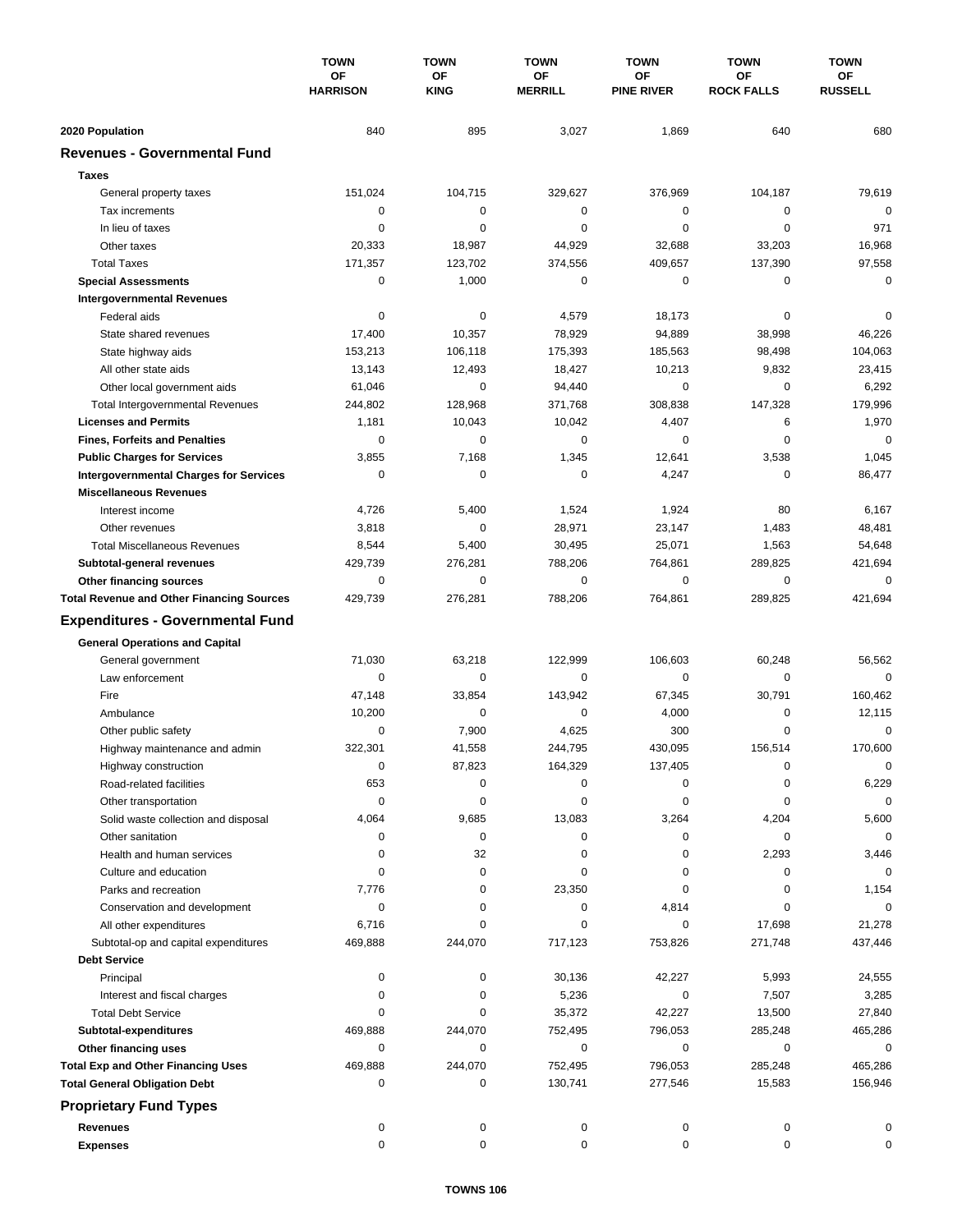|                                                  | <b>TOWN</b><br><b>OF</b><br><b>SCHLEY</b> | <b>TOWN</b>        | <b>TOWN</b><br>OF<br><b>SKANAWAN</b> | <b>TOWN</b>       | <b>TOWN</b>                  | <b>TOWN</b>         |
|--------------------------------------------------|-------------------------------------------|--------------------|--------------------------------------|-------------------|------------------------------|---------------------|
|                                                  |                                           | OF<br><b>SCOTT</b> |                                      | <b>OF</b><br>SOMO | <b>OF</b><br><b>TOMAHAWK</b> | ОF<br><b>WILSON</b> |
| 2020 Population                                  | 936                                       | 1,433              | 396                                  | 116               | 431                          | 311                 |
| <b>Revenues - Governmental Fund</b>              |                                           |                    |                                      |                   |                              |                     |
|                                                  |                                           |                    |                                      |                   |                              |                     |
| <b>Taxes</b>                                     |                                           |                    |                                      |                   |                              |                     |
| General property taxes                           | 120,762                                   | 246,540            | 79,089                               | 28,051            | 101,531                      | 39,351              |
| Tax increments                                   | 0                                         | $\mathbf 0$        | 0                                    | 0                 | $\mathbf 0$                  | $\mathbf 0$         |
| In lieu of taxes                                 | 0                                         | 0                  | 0                                    | 0                 | $\mathbf 0$                  | $\mathbf 0$         |
| Other taxes                                      | 25,102                                    | 5,166              | 31,468                               | 11,185            | 24,065                       | 14,573              |
| <b>Total Taxes</b>                               | 145,864                                   | 251,706            | 110,557                              | 39,236            | 125,596                      | 53,924              |
| <b>Special Assessments</b>                       | 0                                         | 27,228             | 0                                    | 0                 | 0                            | 500                 |
| <b>Intergovernmental Revenues</b>                |                                           |                    |                                      |                   |                              |                     |
| Federal aids                                     | 0                                         | 0                  | 0                                    | 0                 | 6,843                        | $\mathbf 0$         |
| State shared revenues                            | 26,444                                    | 46,940             | 6,101                                | 0                 | 7,774                        | 4,117               |
| State highway aids                               | 163,107                                   | 146,695            | 62,468                               | 54,846            | 108,175                      | 84,761              |
| All other state aids                             | 7,840                                     | 15,519             | 4,935                                | 5,389             | 10,937                       | 14,940              |
| Other local government aids                      | 0                                         | 0                  | 0                                    | 33,593            | 60,837                       | 27,995              |
| <b>Total Intergovernmental Revenues</b>          | 197,391                                   | 209,154            | 73,504                               | 93,828            | 194,566                      | 131,813             |
| <b>Licenses and Permits</b>                      | 5,240                                     | 2,725              | 760                                  | 410               | 878                          | 876                 |
| <b>Fines, Forfeits and Penalties</b>             | 0                                         | $\mathbf 0$        | 0                                    | 0                 | $\mathbf 0$                  | $\mathbf 0$         |
| <b>Public Charges for Services</b>               | 5,879                                     | 35,638             | 2,250                                | 278               | 7,026                        | 8,462               |
| <b>Intergovernmental Charges for Services</b>    | 0                                         | $\mathbf 0$        | 0                                    | 0                 | $\mathbf 0$                  | $\mathbf 0$         |
| <b>Miscellaneous Revenues</b>                    |                                           |                    |                                      |                   |                              |                     |
| Interest income                                  | 192                                       | 571                | 142                                  | 1,317             | 385                          | 1,432               |
| Other revenues                                   | 758                                       | 1,445              | $\mathbf 0$                          | 171               | 2,239                        | 15                  |
| <b>Total Miscellaneous Revenues</b>              | 950                                       | 2,016              | 142                                  | 1,488             | 2,624                        | 1,447               |
| Subtotal-general revenues                        | 355,324                                   | 528,467            | 187,213                              | 135,240           | 330,690                      | 197,022             |
| Other financing sources                          | 0                                         | 0                  | 0                                    | 0                 | $\mathbf 0$                  | $\mathbf 0$         |
| <b>Total Revenue and Other Financing Sources</b> | 355,324                                   | 528,467            | 187,213                              | 135,240           | 330,690                      | 197,022             |
| <b>Expenditures - Governmental Fund</b>          |                                           |                    |                                      |                   |                              |                     |
|                                                  |                                           |                    |                                      |                   |                              |                     |
| <b>General Operations and Capital</b>            | 66,860                                    | 114,647            | 56,360                               | 42,830            | 78,021                       | 61,767              |
| General government<br>Law enforcement            | 0                                         | 0                  | $\mathbf 0$                          | 0                 | $\mathbf 0$                  | $\mathbf 0$         |
| Fire                                             | 24,628                                    | 64,099             | 7,620                                | 3,000             | 10,136                       | 10,688              |
|                                                  | 0                                         | 0                  | 0                                    | 0                 | $\mathbf 0$                  | 0                   |
| Ambulance                                        |                                           | 1,009              | 0                                    | 0                 | $\mathbf 0$                  | $\mathbf 0$         |
| Other public safety                              | 1,169                                     | 88,345             |                                      |                   |                              | 82,721              |
| Highway maintenance and admin                    | 228,291                                   |                    | 148,691                              | 65,158            | 185,748                      |                     |
| Highway construction                             | 0                                         | 14,660             | 0                                    | 0                 | 0                            | 0                   |
| Road-related facilities                          | 0                                         | 848                | 0                                    | 0                 | 0                            | 0                   |
| Other transportation                             | 0                                         | $\mathbf 0$        | 0                                    | 0                 | 0                            | 0                   |
| Solid waste collection and disposal              | 6,777                                     | 72,432             | 2,929                                | 2,005             | 17,350                       | 13,809              |
| Other sanitation                                 | 0                                         | 5,451              | 0                                    | 0                 | 0                            | $\mathbf 0$         |
| Health and human services                        | 0                                         | 0                  | 180                                  | 585               | 392                          | $\Omega$            |
| Culture and education                            | 0                                         | 0                  | 0                                    | 0                 | 0                            | 0                   |
| Parks and recreation                             | 0                                         | 0                  | 0                                    | 0                 | 0                            | 0                   |
| Conservation and development                     | 2,866                                     | 0                  | 0                                    | 0                 | 0                            | 0                   |
| All other expenditures                           | 6,341                                     | 0                  | 0                                    | 901               | 180                          | 2,702               |
| Subtotal-op and capital expenditures             | 336,932                                   | 361,491            | 215,780                              | 114,479           | 291,827                      | 171,687             |
| <b>Debt Service</b>                              |                                           |                    |                                      |                   |                              |                     |
| Principal                                        | 0                                         | 41,037             | 0                                    | 0                 | 0                            | 0                   |
| Interest and fiscal charges                      | 0                                         | 5,320              | 0                                    | 0                 | 0                            | 0                   |
| <b>Total Debt Service</b>                        | 0                                         | 46,357             | 0                                    | 0                 | 0                            | 0                   |
| Subtotal-expenditures                            | 336,932                                   | 407,848            | 215,780                              | 114,479           | 291,827                      | 171,687             |
| Other financing uses                             | 0                                         | 0                  | 0                                    | 0                 | 0                            | 0                   |
| <b>Total Exp and Other Financing Uses</b>        | 336,932                                   | 407,848            | 215,780                              | 114,479           | 291,827                      | 171,687             |
| <b>Total General Obligation Debt</b>             | 0                                         | 181,881            | 0                                    | 0                 | 0                            | $\mathbf 0$         |
| <b>Proprietary Fund Types</b>                    |                                           |                    |                                      |                   |                              |                     |
| <b>Revenues</b>                                  | 0                                         | 0                  | 0                                    | 0                 | 0                            |                     |
| <b>Expenses</b>                                  | $\mathbf 0$                               | 0                  | 0                                    | 0                 | 0                            | 0                   |
|                                                  |                                           |                    |                                      |                   |                              |                     |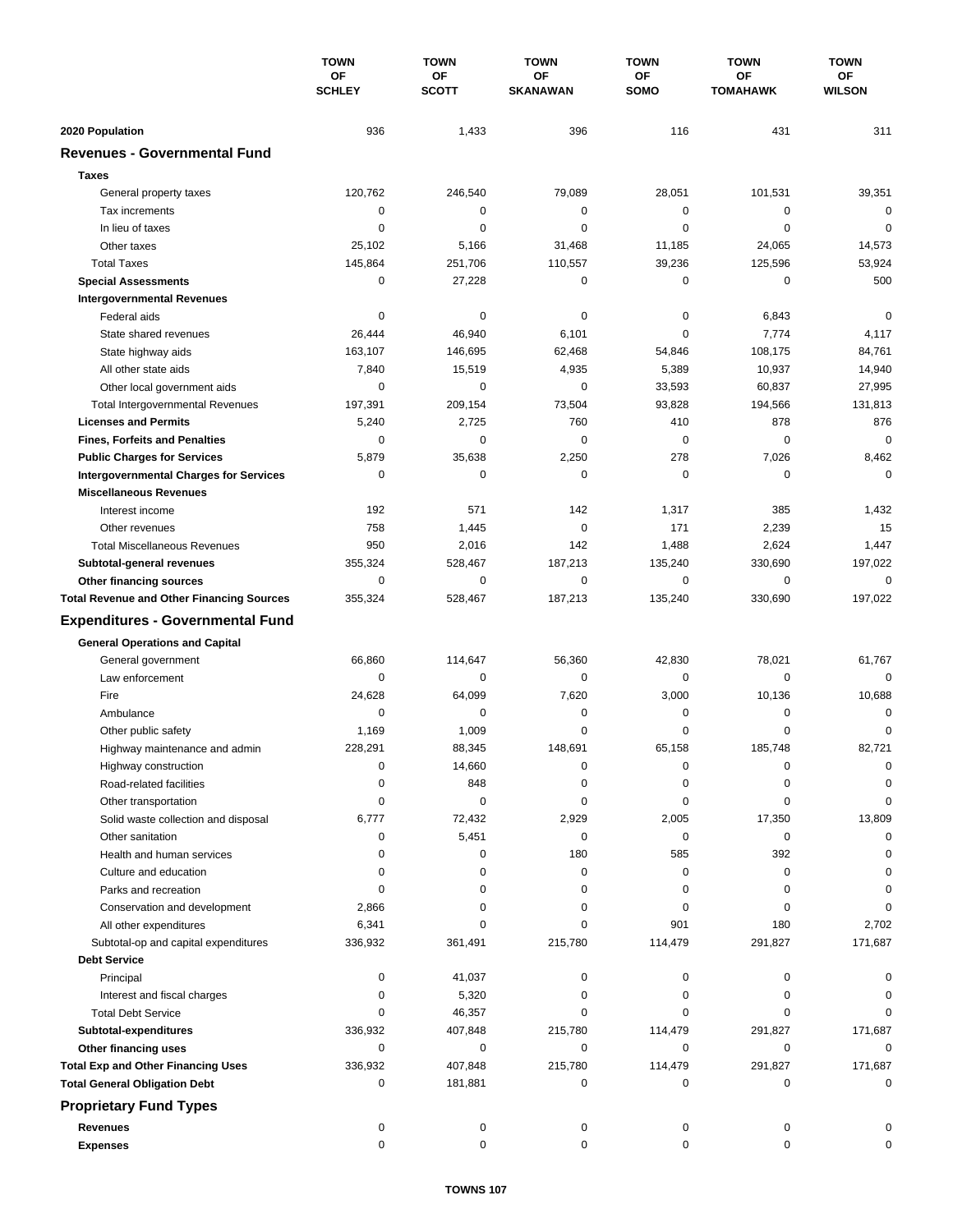|                                                  | <b>TOWN</b><br><b>TOTAL</b><br><b>LINCOLN</b><br><b>COUNTY</b> | <b>TOWN</b>       | <b>TOWN</b>              | <b>TOWN</b><br>OF<br><b>COOPERSTOWN</b> | <b>TOWN</b>        | <b>TOWN</b><br>ОF<br><b>FRANKLIN</b> |
|--------------------------------------------------|----------------------------------------------------------------|-------------------|--------------------------|-----------------------------------------|--------------------|--------------------------------------|
|                                                  |                                                                | OF<br><b>CATO</b> | ΟF<br><b>CENTERVILLE</b> |                                         | ΟF<br><b>EATON</b> |                                      |
| 2020 Population                                  | 15,840                                                         | 1,599             | 651                      | 1,304                                   | 848                | 1,263                                |
| <b>Revenues - Governmental Fund</b>              |                                                                |                   |                          |                                         |                    |                                      |
| <b>Taxes</b>                                     |                                                                |                   |                          |                                         |                    |                                      |
| General property taxes                           | 2,655,082                                                      | 484,697           | 257,389                  | 301,501                                 | 258,905            | 0                                    |
| Tax increments                                   | 0                                                              | $\pmb{0}$         | 0                        | 0                                       | $\mathbf 0$        | $\mathbf 0$                          |
| In lieu of taxes                                 | 971                                                            | 0                 | 0                        | 0                                       | $\mathbf 0$        | $\mathbf 0$                          |
| Other taxes                                      | 508,607                                                        | 3,526             | 971                      | 8,090                                   | 7,668              | 2,858                                |
| <b>Total Taxes</b>                               | 3,164,660                                                      | 488,223           | 258,360                  | 309,591                                 | 266,573            | 2,858                                |
| <b>Special Assessments</b>                       | 28,728                                                         | 0                 | 0                        | 0                                       | 0                  | $\mathbf 0$                          |
| <b>Intergovernmental Revenues</b>                |                                                                |                   |                          |                                         |                    |                                      |
| Federal aids                                     | 29,595                                                         | 20,519            | 0                        | 0                                       | 0                  | 17,630                               |
| State shared revenues                            | 504,120                                                        | 56,546            | 13,182                   | 49,972                                  | 28,582             | 95,862                               |
| State highway aids                               | 2,529,206                                                      | 173,763           | 100,258                  | 191,959                                 | 152,539            | 171,320                              |
| All other state aids                             | 232,158                                                        | 14,167            | 22,590                   | 20,469                                  | 23,712             | 85,384                               |
| Other local government aids                      | 304,181                                                        | 0                 | 31,617                   | 68,357                                  | 2,769              | $\mathbf 0$                          |
| <b>Total Intergovernmental Revenues</b>          | 3,599,260                                                      | 264,995           | 167,647                  | 330,757                                 | 207,602            | 370,196                              |
| <b>Licenses and Permits</b>                      | 54,308                                                         | 3,499             | 7,383                    | 8,645                                   | 1,919              | 4,683                                |
| <b>Fines, Forfeits and Penalties</b>             | 0                                                              | 0                 | 153                      | 271                                     | 59                 | $\mathbf 0$                          |
| <b>Public Charges for Services</b>               | 146,108                                                        | 16,139            | 592                      | 12,240                                  | 8,311              | $\mathbf 0$                          |
| <b>Intergovernmental Charges for Services</b>    | 105,732                                                        | $\mathbf 0$       | $\mathbf 0$              | 31,851                                  | 141                | $\mathbf 0$                          |
| <b>Miscellaneous Revenues</b>                    |                                                                |                   |                          |                                         |                    |                                      |
| Interest income                                  | 35,073                                                         | 1,214             | 3,127                    | 626                                     | 1,622              | 7,445                                |
| Other revenues                                   | 169,361                                                        | 110               | 531                      | 3,572                                   | 1,056              | 741,469                              |
| <b>Total Miscellaneous Revenues</b>              | 204,434                                                        | 1,324             | 3,658                    | 4,198                                   | 2,678              | 748,914                              |
| Subtotal-general revenues                        | 7,303,230                                                      | 774,180           | 437,793                  | 697,553                                 | 487,283            | 1,126,651                            |
| Other financing sources                          | 0                                                              | 94,258            | 0                        | 0                                       | 169,040            | 0                                    |
| <b>Total Revenue and Other Financing Sources</b> | 7,303,230                                                      | 868,438           | 437,793                  | 697,553                                 | 656,323            | 1,126,651                            |
| <b>Expenditures - Governmental Fund</b>          |                                                                |                   |                          |                                         |                    |                                      |
|                                                  |                                                                |                   |                          |                                         |                    |                                      |
| <b>General Operations and Capital</b>            |                                                                |                   |                          |                                         |                    |                                      |
| General government                               | 1,411,724                                                      | 90,882            | 59,952                   | 99,618                                  | 76,114             | 114,448                              |
| Law enforcement                                  | 1,961                                                          | 1,980             | 764                      | 1,152                                   | 2,649              | 0                                    |
| Fire                                             | 755,937                                                        | 117,795           | 60,128                   | 97,491                                  | 65,313             | 150,639                              |
| Ambulance                                        | 26,315                                                         | 33,516            | 5,208                    | 16,547                                  | 18,882             | 31,191                               |
| Other public safety                              | 24,153                                                         | 1,875             | 1,116                    | 1,654                                   | $\mathbf 0$        | 0                                    |
| Highway maintenance and admin                    | 3,149,030                                                      | 325,609           | 68,185                   | 252,209                                 | 290,275            | 254,153                              |
| Highway construction                             | 999,469                                                        | 194,723           | 187,525                  | 145,387                                 | 145,765            | 316,179                              |
| Road-related facilities                          | 11,834                                                         | 1,556             | 0                        | 2,428                                   | 0                  | 2,235                                |
| Other transportation                             | 0                                                              | $\pmb{0}$         | 0                        | 0                                       | 0                  | $\mathbf 0$                          |
| Solid waste collection and disposal              | 302,045                                                        | 23,417            | 13,651                   | 53,969                                  | 27,800             | 2,018                                |
| Other sanitation                                 | 5,451                                                          | 0                 | 0                        | 6                                       | 0                  | 3,500                                |
| Health and human services                        | 40,171                                                         | 0                 | 0                        | 0                                       | 3,214              | 0                                    |
| Culture and education                            | 0                                                              | 0                 | 0                        | 0                                       | 0                  | 0                                    |
| Parks and recreation                             | 50,955                                                         | 0                 | 0                        | 0                                       | 0                  | 0                                    |
| Conservation and development                     | 8,460                                                          | 0                 | 5,874                    | 721                                     | 570                | 11,129                               |
| All other expenditures                           | 57,074                                                         | 0                 | 0                        | 0                                       | 0                  | 0                                    |
| Subtotal-op and capital expenditures             | 6,844,579                                                      | 791,353           | 402,403                  | 671,182                                 | 630,582            | 885,492                              |
| <b>Debt Service</b>                              |                                                                |                   |                          |                                         |                    |                                      |
| Principal                                        | 143,948                                                        | $\pmb{0}$         | 0                        | 7,503                                   | 27,444             | 115,539                              |
| Interest and fiscal charges                      | 21,348                                                         | 0                 | 0                        | 1,277                                   | 2,552              | 34,069                               |
| <b>Total Debt Service</b>                        | 165,296                                                        | 0                 | 0                        | 8,780                                   | 29,996             | 149,608                              |
| Subtotal-expenditures                            | 7,009,875                                                      | 791,353           | 402,403                  | 679,962                                 | 660,578            | 1,035,100                            |
| Other financing uses                             | 0                                                              | 0                 | 0                        | 0                                       | 0                  | 0                                    |
| <b>Total Exp and Other Financing Uses</b>        | 7,009,875                                                      | 791,353           | 402,403                  | 679,962                                 | 660,578            | 1,035,100                            |
| <b>Total General Obligation Debt</b>             | 762,697                                                        | 94,258            | 0                        | 30,665                                  | 226,437            | 662,450                              |
| <b>Proprietary Fund Types</b>                    |                                                                |                   |                          |                                         |                    |                                      |
| Revenues                                         | 0                                                              | 0                 | 0                        | 0                                       | 0                  | 0                                    |
| <b>Expenses</b>                                  | 0                                                              | 0                 | $\mathbf 0$              | 0                                       | 0                  | 0                                    |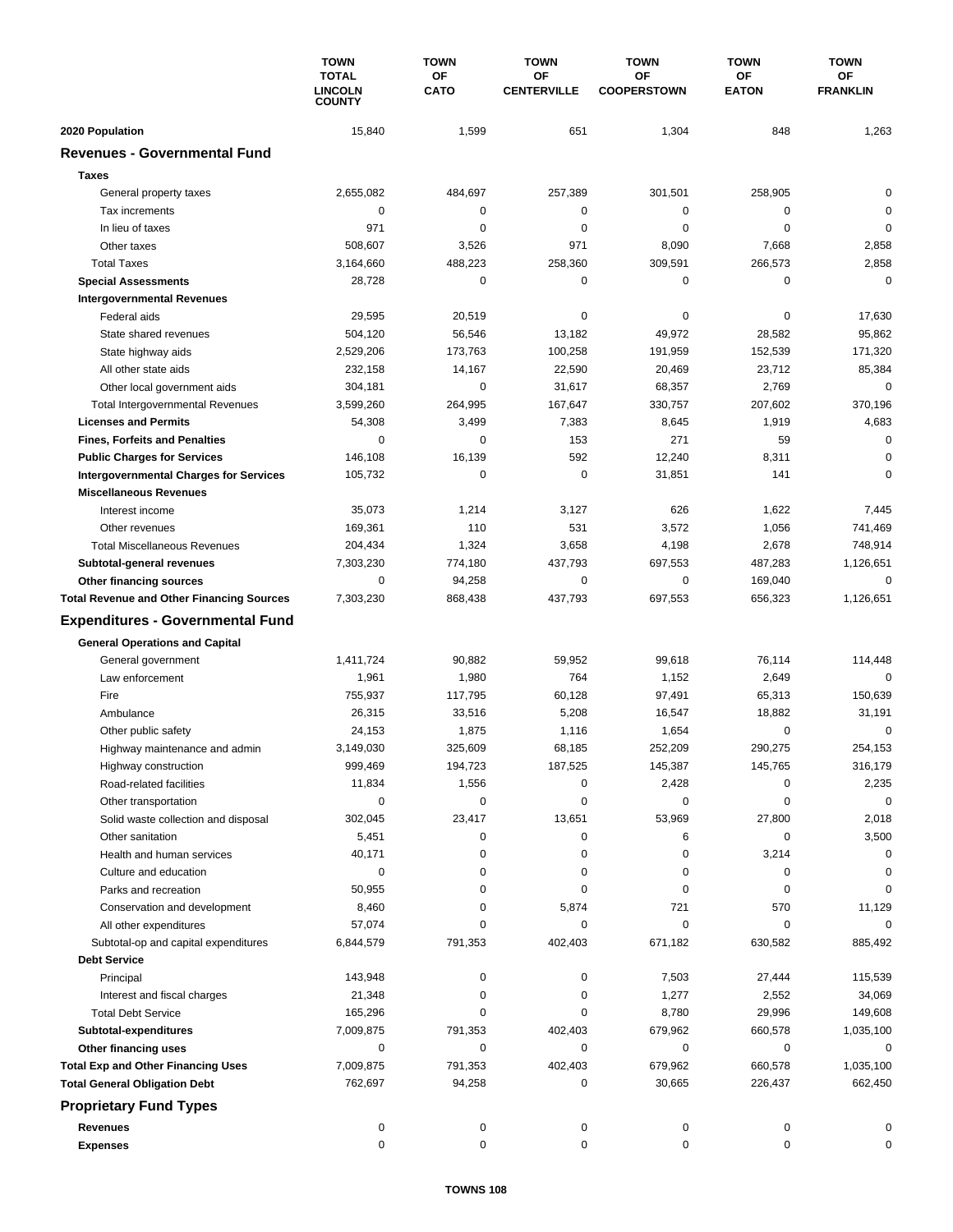|                                                  | <b>TOWN</b><br>OF<br><b>GIBSON</b> | <b>TOWN</b>          | <b>TOWN</b>          | <b>TOWN</b>            | <b>TOWN</b>            | <b>TOWN</b>              |
|--------------------------------------------------|------------------------------------|----------------------|----------------------|------------------------|------------------------|--------------------------|
|                                                  |                                    | OF<br><b>KOSSUTH</b> | ΟF<br><b>LIBERTY</b> | ΟF<br><b>MANITOWOC</b> | OF<br><b>MANITOWOC</b> | ΟF<br><b>MAPLE GROVE</b> |
|                                                  |                                    |                      |                      |                        | <b>RAPIDS</b>          |                          |
| 2020 Population                                  | 1,362                              | 2,088                | 1,292                | 1,114                  | 2,179                  | 830                      |
| <b>Revenues - Governmental Fund</b>              |                                    |                      |                      |                        |                        |                          |
| <b>Taxes</b>                                     |                                    |                      |                      |                        |                        |                          |
| General property taxes                           | 342,175                            | 273,800              | 363,531              | 174,306                | 556,962                | 208,009                  |
| Tax increments                                   | 0                                  | $\mathbf 0$          | 0                    | $\mathbf 0$            | 0                      | $\mathbf 0$              |
| In lieu of taxes                                 | 0                                  | 0                    | 0                    | 0                      | $\mathbf 0$            | 0                        |
| Other taxes                                      | 6,561                              | 2,568                | 11,316               | 509                    | 771                    | 9,770                    |
| <b>Total Taxes</b>                               | 348,736                            | 276,368              | 374,847              | 174,815                | 557,733                | 217,779                  |
| <b>Special Assessments</b>                       | 0                                  | 0                    | 0                    | 0                      | 0                      | $\mathbf 0$              |
| <b>Intergovernmental Revenues</b>                |                                    |                      |                      |                        |                        |                          |
| Federal aids                                     | 0                                  | 34,545               | 0                    | 0                      | 0                      | 14,998                   |
| State shared revenues                            | 102,005                            | 39,586               | 30,964               | 18,571                 | 66,742                 | 66,301                   |
| State highway aids                               | 156,839                            | 170,689              | 157,391              | 60,994                 | 135,762                | 165,617                  |
| All other state aids                             | 45,373                             | 11,590               | 38,581               | 25,554                 | 41,411                 | 6,539                    |
| Other local government aids                      | 51,914                             | 0                    | 5,663                | $\mathbf 0$            | 5,374                  | 545                      |
| <b>Total Intergovernmental Revenues</b>          | 356,131                            | 256,410              | 232,599              | 105,119                | 249,289                | 254,000                  |
| <b>Licenses and Permits</b>                      | 3,922                              | 8,578                | 18,309               | 1,776                  | 7,131                  | 2,796                    |
| <b>Fines, Forfeits and Penalties</b>             | 0                                  | 353                  | 0                    | 84                     | 0                      | $\mathbf 0$              |
| <b>Public Charges for Services</b>               | 21,000                             | 62,604               | 11,366               | 82,594                 | 30,150                 | 2,029                    |
| <b>Intergovernmental Charges for Services</b>    | 0                                  | 2,803                | 330                  | 0                      | 0                      | $\mathbf 0$              |
| <b>Miscellaneous Revenues</b>                    |                                    |                      |                      |                        |                        |                          |
| Interest income                                  | 11,762                             | 3,660                | 2,604                | 6,958                  | 2,458                  | 876                      |
| Other revenues                                   | 3,420                              | 5,026                | 6,458                | 13                     | 2,871                  | 552                      |
| <b>Total Miscellaneous Revenues</b>              | 15,182                             | 8,686                | 9,062                | 6,971                  | 5,329                  | 1,428                    |
| Subtotal-general revenues                        | 744,971                            | 615,802              | 646,513              | 371,359                | 849,632                | 478,032                  |
| Other financing sources                          | 0                                  | 0                    | 0                    | 0                      | 69,832                 | $\mathbf 0$              |
| <b>Total Revenue and Other Financing Sources</b> | 744,971                            | 615,802              | 646,513              | 371,359                | 919,464                | 478,032                  |
| <b>Expenditures - Governmental Fund</b>          |                                    |                      |                      |                        |                        |                          |
|                                                  |                                    |                      |                      |                        |                        |                          |
| <b>General Operations and Capital</b>            |                                    |                      |                      |                        |                        |                          |
| General government                               | 96,939                             | 83,083               | 129,565              | 77,615                 | 127,316                | 85,206                   |
| Law enforcement                                  | 75                                 | 1,540                | 1,223                | 2,413                  | 2,413                  | $\mathbf 0$              |
| Fire                                             | 115,340                            | 96,300               | 108,439              | 72,464                 | 185,052                | 78,340                   |
| Ambulance                                        | 10,961                             | 22,127               | 27,111               | 6,718                  | 10,770                 | 20,314                   |
| Other public safety                              | 1,961                              | 3,195                | 12,847               | 1,985                  | 3,053                  | 777                      |
| Highway maintenance and admin                    | 289,743                            | 296,633              | 153,371              | 57,264                 | 299,427                | 291,594                  |
| Highway construction                             | 117,427                            | $\pmb{0}$            | 90,043               | 70,520                 | 0                      | 0                        |
| Road-related facilities                          | 2,802                              | 1,316                | 0                    | 0                      | 2,768                  | 736                      |
| Other transportation                             | 0                                  | $\mathbf 0$          | 0                    | 0                      | 0                      | $\mathbf 0$              |
| Solid waste collection and disposal              | 26,094                             | 67,442               | 37,601               | 83,351                 | 43,993                 | 11,777                   |
| Other sanitation                                 | 0                                  | 0                    | 1,117                | 0                      | 0                      | 39,400                   |
| Health and human services                        | 5,007                              | 4,160                | 500                  | 0                      | 0                      | 4,533                    |
| Culture and education                            | 0                                  | 0                    | 0                    | 0                      | 0                      | 0                        |
| Parks and recreation                             | 0                                  | 0                    | 0                    | 0                      | 0                      | 0                        |
| Conservation and development                     | 0                                  | 385                  | 853                  | 0                      | 50                     | $\Omega$                 |
| All other expenditures                           | 0                                  | 5,274                | 0                    | 0                      | 0                      | ŋ                        |
| Subtotal-op and capital expenditures             | 666,349                            | 581,455              | 562,670              | 372,330                | 674,842                | 532,677                  |
| <b>Debt Service</b>                              |                                    |                      |                      |                        |                        |                          |
| Principal                                        | 0                                  | 0                    | 63,393               | 0                      | 102,912                | C                        |
| Interest and fiscal charges                      | 0                                  | 0                    | 6,045                | 0                      | 2,715                  | 0                        |
| <b>Total Debt Service</b>                        | 0                                  | 0                    | 69,438               | 0                      | 105,627                | $\Omega$                 |
| Subtotal-expenditures                            | 666,349                            | 581,455              | 632,108              | 372,330                | 780,469                | 532,677                  |
| Other financing uses                             | 0                                  | 0                    | 0                    | 0                      | 0                      | 0                        |
| <b>Total Exp and Other Financing Uses</b>        | 666,349                            | 581,455              | 632,108              | 372,330                | 780,469                | 532,677                  |
| <b>Total General Obligation Debt</b>             | 0                                  | 0                    | 66,607               | 0                      | 56,542                 | 0                        |
| <b>Proprietary Fund Types</b>                    |                                    |                      |                      |                        |                        |                          |
|                                                  |                                    |                      |                      |                        |                        |                          |
| <b>Revenues</b>                                  | 0                                  | 0                    | 0                    | 0                      | 0                      |                          |
| <b>Expenses</b>                                  | 0                                  | 0                    | 0                    | 0                      | 0                      |                          |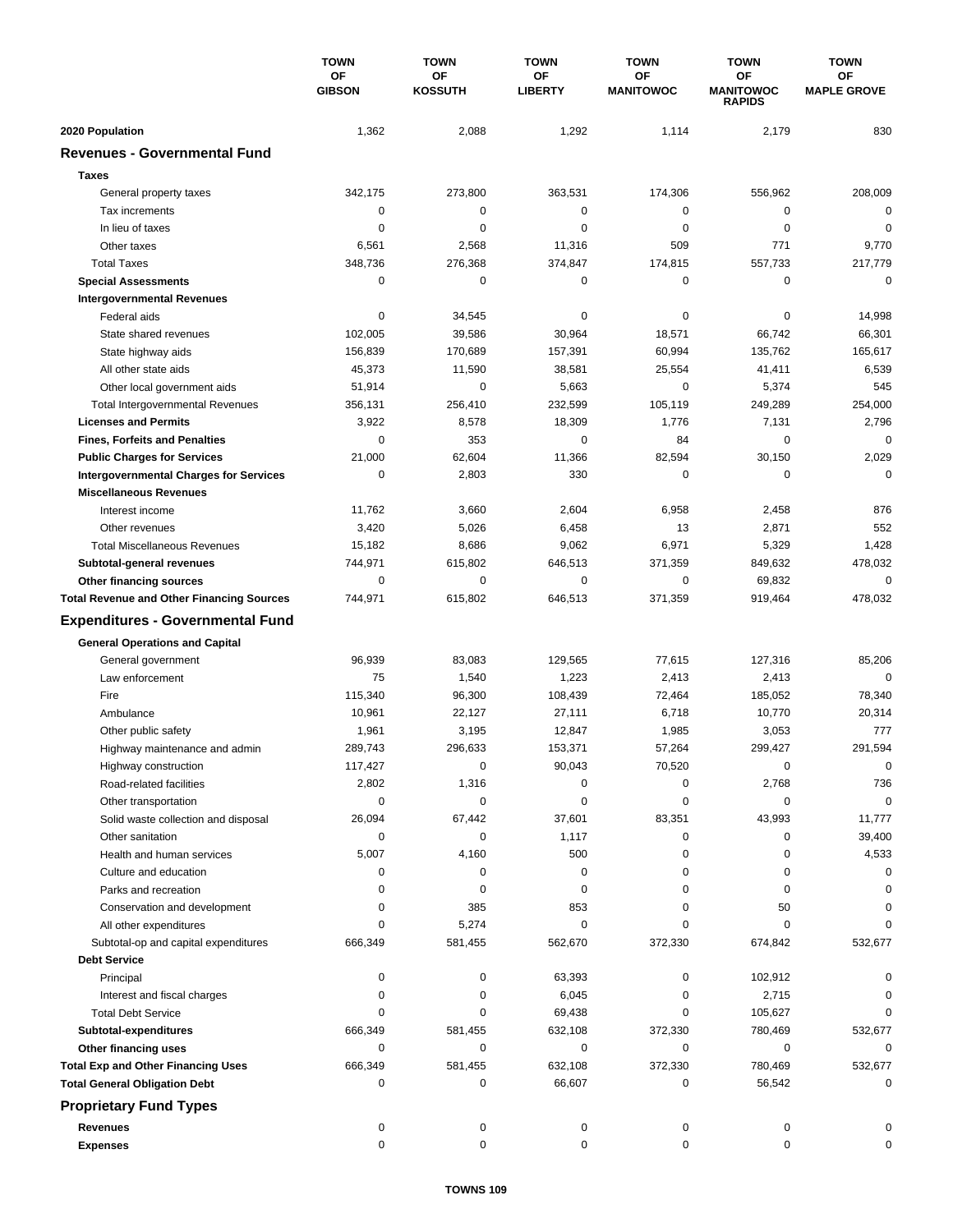|                                                  | <b>TOWN</b><br>OF<br><b>BAYFIELD</b> | <b>TOWN</b><br>OF<br><b>BAYVIEW</b> | <b>TOWN</b><br>ΟF<br><b>BELL</b> | <b>TOWN</b><br>ОF<br><b>CABLE</b> | <b>TOWN</b><br>ΟF<br><b>CLOVER</b> | <b>TOWN</b><br>ОF<br><b>DELTA</b> |
|--------------------------------------------------|--------------------------------------|-------------------------------------|----------------------------------|-----------------------------------|------------------------------------|-----------------------------------|
|                                                  |                                      |                                     |                                  |                                   |                                    |                                   |
|                                                  |                                      |                                     |                                  |                                   |                                    |                                   |
| 2020 Population                                  | 704                                  | 484                                 | 281                              | 829                               | 218                                | 275                               |
| <b>Revenues - Governmental Fund</b>              |                                      |                                     |                                  |                                   |                                    |                                   |
| <b>Taxes</b>                                     |                                      |                                     |                                  |                                   |                                    |                                   |
| General property taxes                           | 605,710                              | 225,791                             | 339,865                          | 769,933                           | 229,071                            | 166,452                           |
| Tax increments                                   | 0                                    | $\mathbf 0$                         | $\mathbf 0$                      | 0                                 | 0                                  | $\mathbf 0$                       |
| In lieu of taxes                                 | 0                                    | 0                                   | $\mathbf 0$                      | 0                                 | $\mathbf 0$                        | $\mathbf 0$                       |
| Other taxes                                      | 149,367                              | 18,448                              | 4,230                            | 25,698                            | 12,924                             | 3,695                             |
| <b>Total Taxes</b>                               | 755,077                              | 244,239                             | 344,095                          | 795,631                           | 241,995                            | 170,147                           |
| <b>Special Assessments</b>                       | 0                                    | $\mathbf 0$                         | 0                                | 0                                 | 0                                  | 0                                 |
| <b>Intergovernmental Revenues</b>                |                                      |                                     |                                  |                                   |                                    |                                   |
| Federal aids                                     | 4,569                                | 2,051                               | 2,500                            | 14,908                            | 10,531                             | 40,400                            |
| State shared revenues                            | 17,312                               | 6,914                               | 7,632                            | 6,302                             | 6,088                              | 6,084                             |
| State highway aids                               | 191,713                              | 183,198                             | 239,885                          | 203,749                           | 304,134                            | 360,684                           |
| All other state aids                             | 30,145                               | 17,520                              | 30,802                           | 31,545                            | 14,922                             | 82,813                            |
| Other local government aids                      | 90,156                               | 31,217                              | 51,030                           | 136,466                           | 31,792                             | $\mathbf 0$                       |
| <b>Total Intergovernmental Revenues</b>          | 333,895                              | 240,900                             | 331,849                          | 392,970                           | 367,467                            | 489,981                           |
| <b>Licenses and Permits</b>                      | 10,200                               | 950                                 | 885                              | 4,197                             | 82                                 | 2,324                             |
| <b>Fines, Forfeits and Penalties</b>             | $\Omega$                             | $\Omega$                            | 262                              | 50                                | $\Omega$                           | $\mathbf 0$                       |
| <b>Public Charges for Services</b>               | 20,190                               | 4,008                               | 99,889                           | 37,335                            | 100,195                            | $\mathbf 0$                       |
| <b>Intergovernmental Charges for Services</b>    | 0                                    | 12,858                              | $\mathbf 0$                      | 36,573                            | 50,245                             | $\Omega$                          |
| <b>Miscellaneous Revenues</b>                    |                                      |                                     |                                  |                                   |                                    |                                   |
| Interest income                                  | 3,830                                | 35                                  | 81                               | 15,550                            | 112                                | 82                                |
| Other revenues                                   | 5,904                                | 6,066                               | 43,005                           | 62,815                            | 63,692                             | 4,111                             |
| <b>Total Miscellaneous Revenues</b>              | 9,734                                | 6,101                               | 43,086                           | 78,365                            | 63,804                             | 4,193                             |
| Subtotal-general revenues                        | 1,129,096                            | 509,056                             | 820,066                          | 1,345,121                         | 823,788                            | 666,645                           |
| Other financing sources                          | 202,103                              | 230,000                             | 0                                | 0                                 | 15,000                             | 0                                 |
| <b>Total Revenue and Other Financing Sources</b> | 1,331,199                            | 739,056                             | 820,066                          | 1,345,121                         | 838,788                            | 666,645                           |
| <b>Expenditures - Governmental Fund</b>          |                                      |                                     |                                  |                                   |                                    |                                   |
| <b>General Operations and Capital</b>            |                                      |                                     |                                  |                                   |                                    |                                   |
| General government                               | 139,697                              | 53,600                              | 148,096                          | 238,187                           | 98,639                             | 62,381                            |
| Law enforcement                                  | 0                                    | 0                                   | $\mathbf 0$                      | 8,988                             | 0                                  | $\Omega$                          |
| Fire                                             | 90,180                               | 34,388                              | 89,360                           | 96,920                            | 32,014                             | 29,269                            |
| Ambulance                                        | 74,490                               | 26,595                              | 27,922                           | 50,489                            | 148,384                            | 20,555                            |
| Other public safety                              | 0                                    | $\mathbf 0$                         | 0                                | 362                               | $\mathbf 0$                        | 0                                 |
| Highway maintenance and admin                    | 736,147                              | 188.776                             | 276,601                          | 476.696                           | 230,845                            | 389,253                           |
| Highway construction                             | 0                                    | 106,222                             | 0                                | 30,620                            | 0                                  | 0                                 |
| Road-related facilities                          | 0                                    | 0                                   | 2,263                            | 6,479                             | 1,954                              | 0                                 |
| Other transportation                             | 0                                    | 2,520                               | 0                                | 23,646                            | 0                                  | 0                                 |
| Solid waste collection and disposal              | 9,495                                | 12,242                              | 40,449                           | 30,862                            | 10,880                             | 30,132                            |
| Other sanitation                                 | 0                                    | 0                                   | 335                              | 0                                 | 0                                  | $\mathbf 0$                       |
| Health and human services                        | 0                                    | 0                                   | 911                              | 5,289                             | 1,979                              |                                   |
| Culture and education                            | 1,410                                | 0                                   | 190                              | 166,125                           | 0                                  | 0                                 |
| Parks and recreation                             | 5,230                                | 17,402                              | 111,734                          | 33,726                            | 23,063                             | 0                                 |
| Conservation and development                     | 99,131                               | 17,131                              | 3,304                            | 50,656                            | 0                                  |                                   |
| All other expenditures                           | 0                                    | 0                                   | 0                                | 83,821                            | 12,623                             |                                   |
| Subtotal-op and capital expenditures             | 1,155,780                            | 458,876                             | 701,165                          | 1,302,866                         | 560,381                            | 531,590                           |
| <b>Debt Service</b>                              |                                      |                                     |                                  |                                   |                                    |                                   |
| Principal                                        | 49,759                               | 102,333                             | 127,415                          | 0                                 | 275,067                            | 143,103                           |
| Interest and fiscal charges                      | 10,240                               | 2,833                               | 13,975                           | 0                                 | 45,219                             | 14,202                            |
| <b>Total Debt Service</b>                        | 59,999                               | 105,166                             | 141,390                          | 0                                 | 320,286                            | 157,305                           |
| Subtotal-expenditures                            | 1,215,779                            | 564,042                             | 842,555                          | 1,302,866                         | 880,667                            | 688,895                           |
| Other financing uses                             | 0                                    | 0                                   | 0                                | 0                                 | 0                                  | 0                                 |
| <b>Total Exp and Other Financing Uses</b>        | 1,215,779                            | 564,042                             | 842,555                          | 1,302,866                         | 880,667                            | 688,895                           |
| <b>Total General Obligation Debt</b>             | 393,990                              | 323,827                             | 311,920                          | 0                                 | 310,596                            | 219,617                           |
| <b>Proprietary Fund Types</b>                    |                                      |                                     |                                  |                                   |                                    |                                   |
| Revenues                                         | 0                                    | 0                                   | 0                                | 0                                 | 0                                  | 0                                 |
| <b>Expenses</b>                                  | 0                                    | 0                                   | 0                                | 0                                 | 0                                  | 0                                 |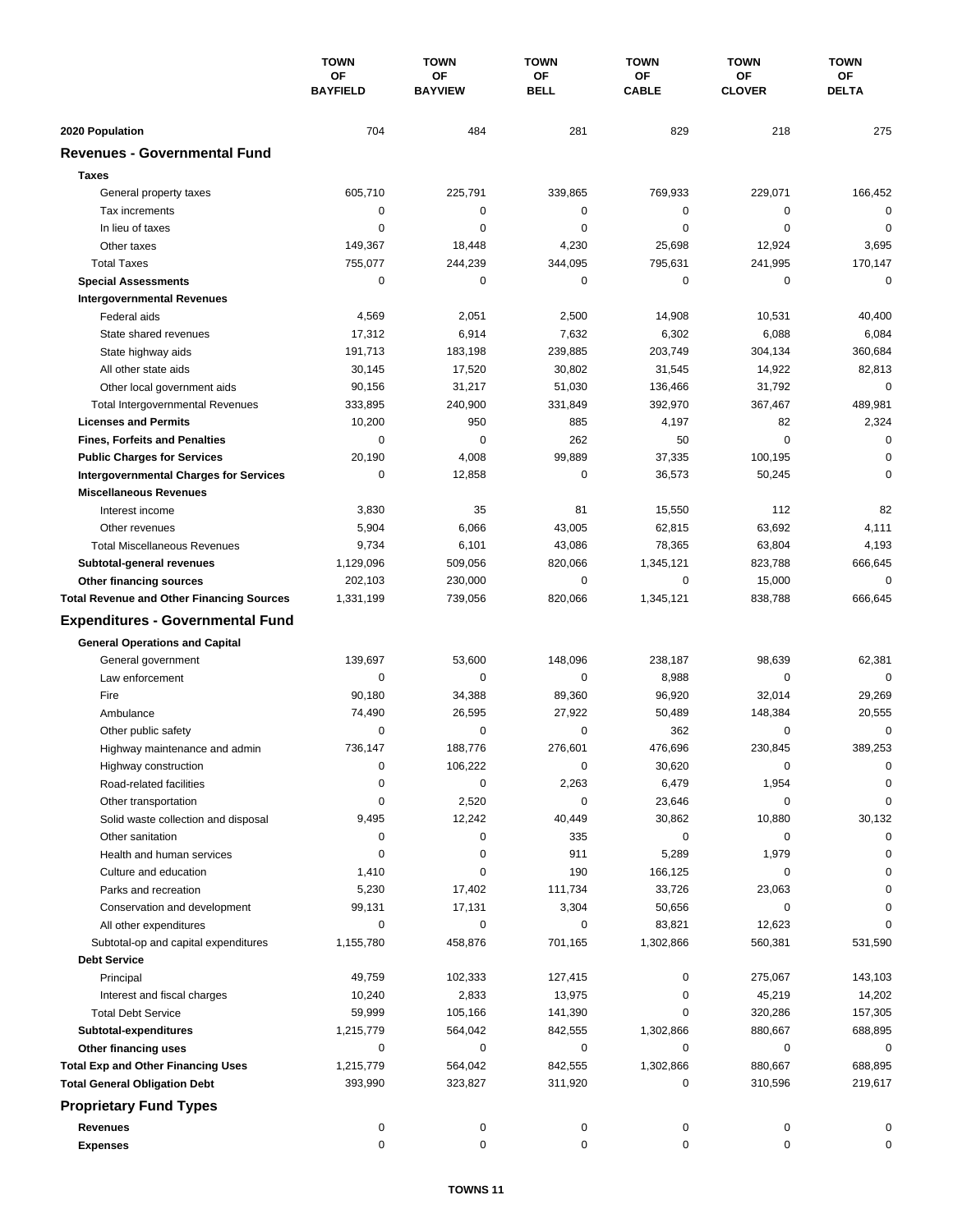|                                                  | <b>TOWN</b><br>ΟF<br><b>MEEME</b> | <b>TOWN</b>           | <b>TOWN</b><br>ΟF<br><b>NEWTON</b> | <b>TOWN</b><br>ΟF<br><b>ROCKLAND</b> | <b>TOWN</b><br><b>OF</b><br><b>SCHLESWIG</b> | <b>TOWN</b><br>OF<br><b>TWO CREEKS</b> |
|--------------------------------------------------|-----------------------------------|-----------------------|------------------------------------|--------------------------------------|----------------------------------------------|----------------------------------------|
|                                                  |                                   | OF<br><b>MISHICOT</b> |                                    |                                      |                                              |                                        |
| 2020 Population                                  | 1,458                             | 1,293                 | 2,315                              | 1,023                                | 2,031                                        | 433                                    |
| <b>Revenues - Governmental Fund</b>              |                                   |                       |                                    |                                      |                                              |                                        |
| <b>Taxes</b>                                     |                                   |                       |                                    |                                      |                                              |                                        |
| General property taxes                           | 331,403                           | 327,664               | 438,042                            | 336,804                              | 351,050                                      | $\mathbf 0$                            |
| Tax increments                                   | 0                                 | 0                     | 0                                  | 0                                    | 0                                            | $\mathbf 0$                            |
| In lieu of taxes                                 | 0                                 | 0                     | 0                                  | 0                                    | $\mathbf 0$                                  | $\pmb{0}$                              |
| Other taxes                                      | 1,838                             | $\mathbf 0$           | 2,103                              | 1,340                                | 4,858                                        | 265                                    |
| <b>Total Taxes</b>                               | 333,241                           | 327,664               | 440,145                            | 338,144                              | 355,908                                      | 265                                    |
| <b>Special Assessments</b>                       | 0                                 | 0                     | 0                                  | 0                                    | 8,078                                        | $\mathbf 0$                            |
| <b>Intergovernmental Revenues</b>                |                                   |                       |                                    |                                      |                                              |                                        |
| Federal aids                                     | 26,310                            | 0                     | 0                                  | 0                                    | 32,571                                       | $\mathbf 0$                            |
| State shared revenues                            | 38,978                            | 67,033                | 49,870                             | 59,364                               | 29,260                                       | 236,919                                |
| State highway aids                               | 165,455                           | 138,811               | 446,058                            | 139,231                              | 147,746                                      | 66,436                                 |
| All other state aids                             | 13,189                            | 32,884                | 56,367                             | 21,213                               | 16,230                                       | 10,709                                 |
| Other local government aids                      | 1,864                             | 0                     | 0                                  | 2,260                                | 1,012                                        | 21,240                                 |
| <b>Total Intergovernmental Revenues</b>          | 245,796                           | 238,728               | 552,295                            | 222,068                              | 226.819                                      | 335,304                                |
| <b>Licenses and Permits</b>                      | 5,479                             | 5,929                 | 13,192                             | 4,550                                | 9,949                                        | 120                                    |
| <b>Fines, Forfeits and Penalties</b>             | 180                               | 4,711                 | 657                                | 0                                    | 1,125                                        | $\mathbf 0$                            |
| <b>Public Charges for Services</b>               | 26,845                            | 689                   | 31,174                             | 4,423                                | 26,680                                       | 9,939                                  |
| <b>Intergovernmental Charges for Services</b>    | 0                                 | 1,761                 | 9,660                              | 0                                    | 0                                            | $\mathbf 0$                            |
| <b>Miscellaneous Revenues</b>                    |                                   |                       |                                    |                                      |                                              |                                        |
| Interest income                                  | 1,390                             | 2,106                 | 4,524                              | 933                                  | 4,293                                        | 47,562                                 |
| Other revenues                                   | 49,639                            | 600                   | 11,372                             | 4,311                                | 780                                          | 42,521                                 |
| <b>Total Miscellaneous Revenues</b>              | 51,029                            | 2,706                 | 15,896                             | 5,244                                | 5,073                                        | 90,083                                 |
| Subtotal-general revenues                        | 662,570                           | 582,188               | 1,063,019                          | 574,429                              | 633,632                                      | 435,711                                |
| Other financing sources                          | 0                                 | $\pmb{0}$             | 0                                  | 518,263                              | 0                                            | $\mathbf 0$                            |
| <b>Total Revenue and Other Financing Sources</b> | 662,570                           | 582,188               | 1,063,019                          | 1,092,692                            | 633,632                                      | 435,711                                |
|                                                  |                                   |                       |                                    |                                      |                                              |                                        |
| <b>Expenditures - Governmental Fund</b>          |                                   |                       |                                    |                                      |                                              |                                        |
| <b>General Operations and Capital</b>            |                                   |                       |                                    |                                      |                                              |                                        |
| General government                               | 117,311                           | 105,942               | 131,475                            | 125,471                              | 128,796                                      | 103,267                                |
| Law enforcement                                  | 1,372                             | 2,491                 | $\mathbf 0$                        | 646                                  | 7,302                                        | 154                                    |
| Fire                                             | 114,266                           | 107,487               | 77,521                             | 94,225                               | 90,153                                       | 20,676                                 |
| Ambulance                                        | 30,723                            | 10,630                | 145,562                            | 32,045                               | 8,280                                        | 7,943                                  |
| Other public safety                              | 0                                 | 0                     | 2,358                              | 0                                    | 4,110                                        | $\mathbf 0$                            |
| Highway maintenance and admin                    | 391,360                           | 167,067               | 153,610                            | 117,498                              | 271,529                                      | 221,828                                |
| Highway construction                             | 0                                 | 119,751               | 559,711                            | 735,565                              | 0                                            | $\pmb{0}$                              |
| Road-related facilities                          | 0                                 | 1,563                 | 212                                | 4,214                                | 0                                            | 767                                    |
| Other transportation                             | 0                                 | 0                     | 0                                  | 0                                    | 0                                            | $\mathbf 0$                            |
| Solid waste collection and disposal              | 53,027                            | 19,856                | 58,990                             | 17,372                               | 71,588                                       | 30,899                                 |
| Other sanitation                                 | 0                                 | $\pmb{0}$             | 105                                | 1,020                                | 10,000                                       | 7,097                                  |
| Health and human services                        | 556                               | 7,582                 | 0                                  | 38                                   | 0                                            | 0                                      |
| Culture and education                            | 0                                 | 0                     | 0                                  | 0                                    | 0                                            | 0                                      |
| Parks and recreation                             | 0                                 | 0                     | 0                                  | 0                                    | 0                                            | 13,484                                 |
| Conservation and development                     | 0                                 | 0                     | 29,396                             | 340                                  | 575                                          | 0                                      |
| All other expenditures                           | $\Omega$                          | 0                     | 0                                  | 0                                    | 25,000                                       | $\Omega$                               |
| Subtotal-op and capital expenditures             | 708,615                           | 542,369               | 1,158,940                          | 1,128,434                            | 617,333                                      | 406,115                                |
| <b>Debt Service</b>                              |                                   |                       |                                    |                                      |                                              |                                        |
| Principal                                        | 18,504                            | 26,413                | 0                                  | 0                                    | 0                                            | 0                                      |
| Interest and fiscal charges                      | 62                                | 3,286                 | 0                                  | 1,147                                | 0                                            | 0                                      |
| <b>Total Debt Service</b>                        | 18,566                            | 29,699                | 0                                  | 1,147                                | 0                                            | 0                                      |
| Subtotal-expenditures                            | 727,181                           | 572,068               | 1,158,940                          | 1,129,581                            | 617,333                                      | 406,115                                |
| Other financing uses                             | 0                                 | 0                     | 0                                  | 0                                    | 0                                            | 0                                      |
| <b>Total Exp and Other Financing Uses</b>        | 727,181                           | 572,068               | 1,158,940                          | 1,129,581                            | 617,333                                      | 406,115                                |
| <b>Total General Obligation Debt</b>             | 0                                 | 67,755                | 0                                  | 518,263                              | 0                                            | $\mathbf 0$                            |
| <b>Proprietary Fund Types</b>                    |                                   |                       |                                    |                                      |                                              |                                        |
| <b>Revenues</b>                                  | 0                                 | 0                     | 0                                  | 0                                    | 0                                            | 0                                      |
| <b>Expenses</b>                                  | 0                                 | 0                     | 0                                  | 0                                    | 0                                            | 0                                      |
|                                                  |                                   |                       |                                    |                                      |                                              |                                        |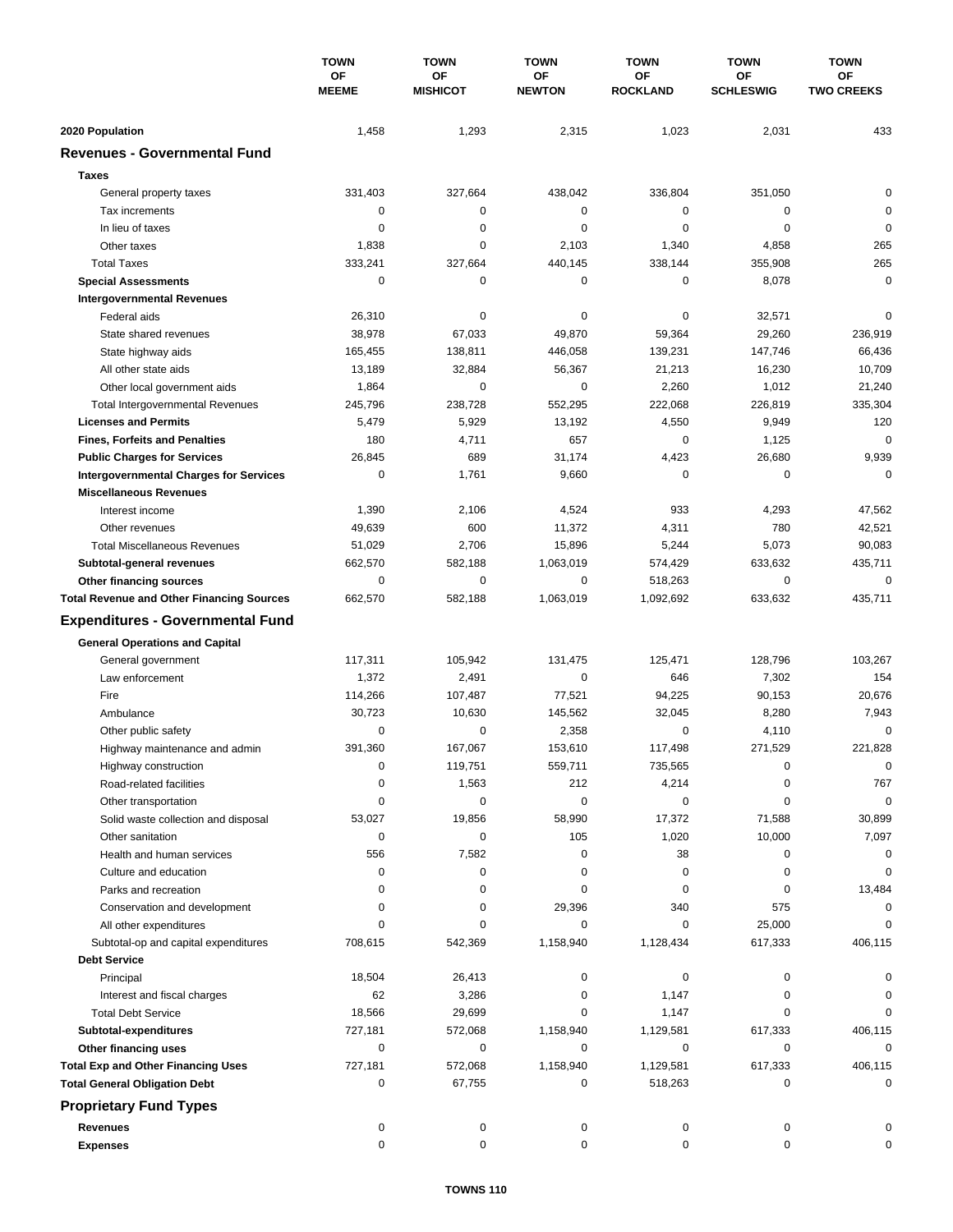|                                                                                   | <b>TOWN</b><br>OF<br><b>TWO RIVERS</b> | <b>TOWN</b>                                       | <b>TOWN</b>         | <b>TOWN</b>         | <b>TOWN</b>       | <b>TOWN</b>         |
|-----------------------------------------------------------------------------------|----------------------------------------|---------------------------------------------------|---------------------|---------------------|-------------------|---------------------|
|                                                                                   |                                        | <b>TOTAL</b><br><b>MANITOWOC</b><br><b>COUNTY</b> | OF<br><b>BERGEN</b> | OF<br><b>BERLIN</b> | OF<br><b>BERN</b> | ОF<br><b>BEVENT</b> |
| 2020 Population                                                                   | 1,843                                  | 24,926                                            | 635                 | 957                 | 616               | 1,138               |
| <b>Revenues - Governmental Fund</b>                                               |                                        |                                                   |                     |                     |                   |                     |
| <b>Taxes</b>                                                                      |                                        |                                                   |                     |                     |                   |                     |
| General property taxes                                                            | 274,757                                | 5,280,995                                         | 94,660              | 169,397             | 44,637            | 144,795             |
| Tax increments                                                                    | 0                                      | $\mathbf 0$                                       | 0                   | 0                   | 0                 | $\mathbf 0$         |
| In lieu of taxes                                                                  | 666                                    | 666                                               | 0                   | 0                   | $\mathbf 0$       | $\mathbf 0$         |
| Other taxes                                                                       | 1,030                                  | 66,042                                            | 0                   | 11,720              | 22,557            | 16,644              |
| <b>Total Taxes</b>                                                                | 276,453                                | 5,347,703                                         | 94,660              | 181,117             | 67,194            | 161,439             |
| <b>Special Assessments</b>                                                        | 0                                      | 8,078                                             | 0                   | 0                   | 0                 | $\mathbf 0$         |
| <b>Intergovernmental Revenues</b>                                                 |                                        |                                                   |                     |                     |                   |                     |
| Federal aids                                                                      | 832                                    | 147,405                                           | 18,802              | 5,000               | 0                 | 0                   |
| State shared revenues                                                             | 71,428                                 | 1,121,165                                         | 12,688              | 35,724              | 58,368            | 20,027              |
| State highway aids                                                                | 109,561                                | 2,850,429                                         | 67,960              | 122,333             | 96,965            | 150,900             |
| All other state aids                                                              | 48,232                                 | 534,194                                           | 51,245              | 3,630               | 4,283             | 20,085              |
| Other local government aids                                                       | 0                                      | 192,615                                           | 0                   | 0                   | 28,034            | 156                 |
| <b>Total Intergovernmental Revenues</b>                                           | 230,053                                | 4,845,808                                         | 150,695             | 166,687             | 187,650           | 191,168             |
| <b>Licenses and Permits</b>                                                       | 15,946                                 | 123,806                                           | 865                 | 2,295               | 715               | 3,504               |
| <b>Fines, Forfeits and Penalties</b>                                              | 861                                    | 8,454                                             | 0                   | 0                   | $\mathbf 0$       | 960                 |
| <b>Public Charges for Services</b>                                                | 33,209                                 | 379,984                                           | 58,978              | 78,889              | 2,335             | 89,210              |
| <b>Intergovernmental Charges for Services</b>                                     | 27,171                                 | 73,717                                            | 67,960              | 0                   | 0                 | $\mathbf 0$         |
| <b>Miscellaneous Revenues</b>                                                     |                                        |                                                   |                     |                     |                   |                     |
| Interest income                                                                   | 8,593                                  | 111,753                                           | 73                  | 793                 | 2,648             | 9                   |
| Other revenues                                                                    | 19,900                                 | 894,201                                           | 409                 | 3,304               | 126,959           | 1,750               |
| <b>Total Miscellaneous Revenues</b>                                               | 28,493                                 | 1,005,954                                         | 482                 | 4,097               | 129,607           | 1,759               |
| Subtotal-general revenues                                                         | 612,186                                | 11,793,504                                        | 373,640             | 433,085             | 387,501           | 448,040             |
| Other financing sources                                                           | 0                                      | 851,393                                           | 0                   | 0                   | $\mathbf 0$       | $\mathbf 0$         |
| <b>Total Revenue and Other Financing Sources</b>                                  | 612,186                                | 12,644,897                                        | 373,640             | 433,085             | 387,501           | 448,040             |
| <b>Expenditures - Governmental Fund</b>                                           |                                        |                                                   |                     |                     |                   |                     |
| <b>General Operations and Capital</b>                                             |                                        |                                                   |                     |                     |                   |                     |
| General government                                                                | 143,454                                | 1,896,454                                         | 84,598              | 75,667              | 57,658            | 66,255              |
| Law enforcement                                                                   | 3,593                                  | 29,767                                            | $\mathbf 0$         | 0                   | 0                 | $\mathbf 0$         |
| Fire                                                                              | 64,241                                 | 1,715,870                                         | 18,407              | 34,040              | 22,501            | 25,814              |
| Ambulance                                                                         | 12,402                                 | 450,930                                           | 15,321              | 7,154               | 0                 | 25,280              |
| Other public safety                                                               | 0                                      | 34,931                                            | 0                   | 0                   | $\mathbf 0$       | 2,016               |
| Highway maintenance and admin                                                     | 163,168                                | 4,064,523                                         | 107,944             | $\Omega$            | 216,731           | 194,170             |
| Highway construction                                                              | 0                                      | 2,682,596                                         | 18,840              | 271,873             | 100               | 0                   |
| Road-related facilities                                                           | 0                                      | 20,597                                            | 0                   | 0                   | 0                 | 0                   |
| Other transportation                                                              | 0                                      | 0                                                 | 0                   | 0                   | 0                 | 0                   |
| Solid waste collection and disposal                                               | 27,830                                 | 670,675                                           | 58,849              | 62,777              | 18,901            | 91,572              |
| Other sanitation                                                                  | 0                                      | 62,245                                            | 0                   | 0                   | 0                 | 0                   |
| Health and human services                                                         | 630                                    | 26,220                                            | 0                   | 0                   | 0                 | 0                   |
| Culture and education                                                             | 0                                      | 0                                                 | 0                   | 0                   | 0                 | 0                   |
| Parks and recreation                                                              | 0                                      | 13,484                                            | 0                   | 0                   | 0                 | 0                   |
| Conservation and development                                                      | 0                                      | 49,893                                            | 200                 | 3,459               | 125               | 666                 |
| All other expenditures                                                            | 0                                      | 30,274                                            | 0                   | 0                   | 3,396             | $\mathbf 0$         |
| Subtotal-op and capital expenditures                                              | 415,318                                | 11,748,459                                        | 304,159             | 454,970             | 319,412           | 405,773             |
| <b>Debt Service</b>                                                               |                                        |                                                   |                     |                     |                   |                     |
| Principal                                                                         | 0                                      | 361,708                                           | 77,069              | 0                   | 0                 | 30,125              |
| Interest and fiscal charges                                                       | 0                                      | 51,153                                            | 0                   | 0                   | 0                 | 5,477               |
| <b>Total Debt Service</b>                                                         | 0                                      | 412,861                                           | 77,069              | 0                   | 0                 | 35,602              |
| Subtotal-expenditures                                                             | 415,318                                | 12, 161, 320<br>0                                 | 381,228<br>0        | 454,970<br>0        | 319,412<br>0      | 441,375             |
| Other financing uses                                                              | 0                                      |                                                   |                     |                     |                   | 0                   |
| <b>Total Exp and Other Financing Uses</b><br><b>Total General Obligation Debt</b> | 415,318<br>0                           | 12, 161, 320<br>1,722,977                         | 381,228<br>115,931  | 454,970<br>0        | 319,412<br>0      | 441,375<br>101,188  |
|                                                                                   |                                        |                                                   |                     |                     |                   |                     |
| <b>Proprietary Fund Types</b>                                                     |                                        |                                                   |                     |                     |                   |                     |
| <b>Revenues</b>                                                                   | 0<br>0                                 | 0<br>0                                            | 0<br>0              | 0                   | 0                 | 0                   |
| <b>Expenses</b>                                                                   |                                        |                                                   |                     | 0                   | 0                 | 0                   |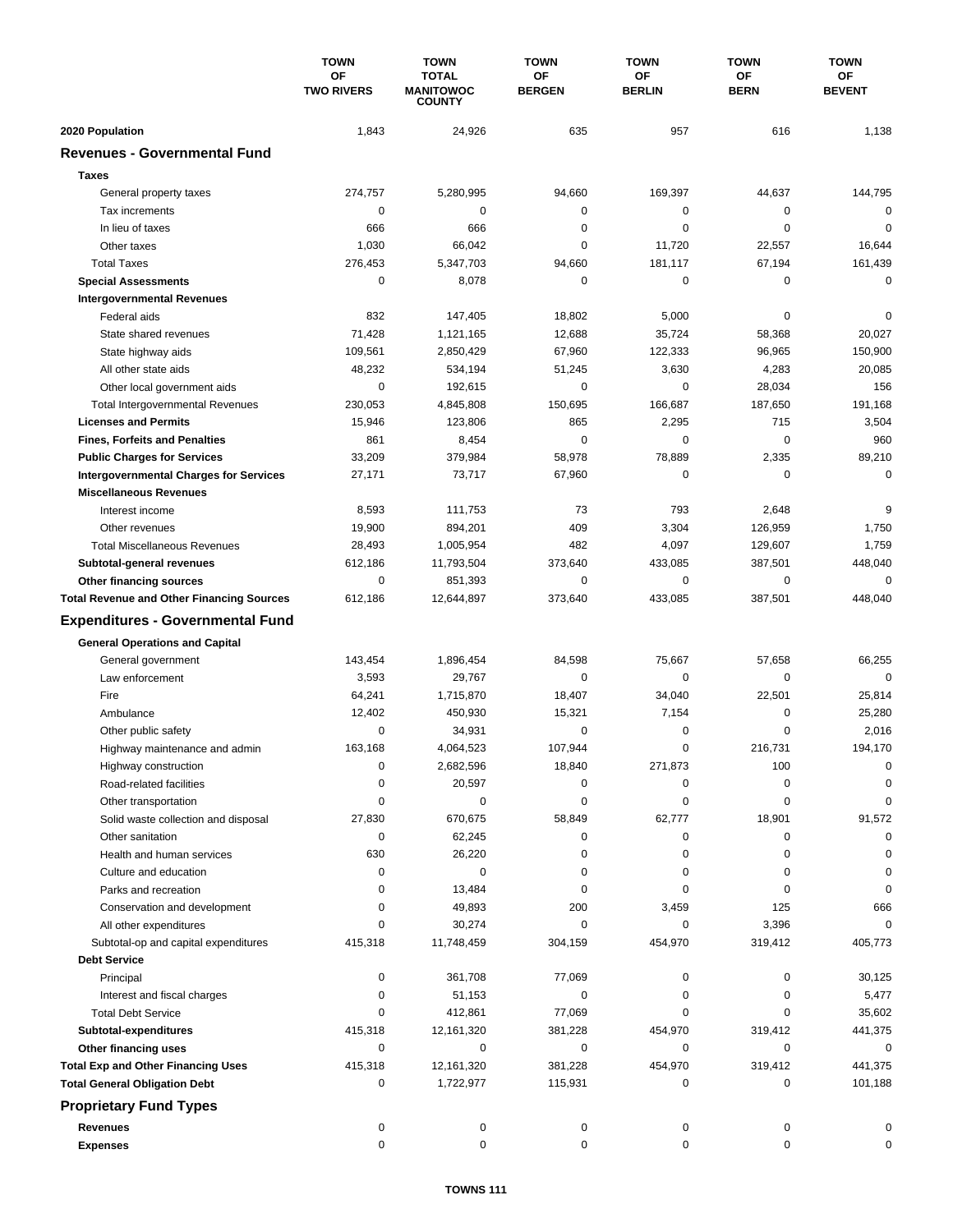|                                                  | <b>TOWN</b><br>OF<br><b>BRIGHTON</b> | <b>TOWN</b>         | <b>TOWN</b><br>OF<br><b>CLEVELAND</b> | <b>TOWN</b>      | <b>TOWN</b>         | <b>TOWN</b><br>ОF<br><b>EAU PLEINE</b> |
|--------------------------------------------------|--------------------------------------|---------------------|---------------------------------------|------------------|---------------------|----------------------------------------|
|                                                  |                                      | OF<br><b>CASSEL</b> |                                       | OF<br><b>DAY</b> | ΟF<br><b>EASTON</b> |                                        |
| 2020 Population                                  | 607                                  | 937                 | 1,524                                 | 1,093            | 1,150               | 759                                    |
| <b>Revenues - Governmental Fund</b>              |                                      |                     |                                       |                  |                     |                                        |
| <b>Taxes</b>                                     |                                      |                     |                                       |                  |                     |                                        |
| General property taxes                           | 139,028                              | 83,091              | 319,352                               | 297,454          | 368,568             | 97,735                                 |
| Tax increments                                   | $\mathbf 0$                          | 0                   | $\mathbf 0$                           | 0                | 0                   | $\mathbf 0$                            |
| In lieu of taxes                                 | $\mathbf 0$                          | $\mathbf 0$         | $\mathbf 0$                           | 0                | $\mathbf 0$         | $\mathbf 0$                            |
| Other taxes                                      | 5,274                                | 1,413               | 1,250                                 | 2,204            | 14,343              | 3,252                                  |
| <b>Total Taxes</b>                               | 144,302                              | 84,504              | 320,602                               | 299,658          | 382,911             | 100,987                                |
| <b>Special Assessments</b>                       | 0                                    | 0                   | 0                                     | 0                | 0                   | $\mathbf 0$                            |
| <b>Intergovernmental Revenues</b>                |                                      |                     |                                       |                  |                     |                                        |
| Federal aids                                     | 0                                    | 13,241              | 0                                     | 3,900            | 0                   | 0                                      |
| State shared revenues                            | 61,071                               | 30,334              | 30,578                                | 52,227           | 51,688              | 27,884                                 |
| State highway aids                               | 129,298                              | 141,785             | 119,705                               | 159,611          | 159,336             | 108,536                                |
| All other state aids                             | 19,064                               | 29,215              | 35,142                                | 25,710           | 9,123               | 16,037                                 |
| Other local government aids                      | 0                                    | $\mathbf 0$         | 6,132                                 | 0                | 64                  | 11,566                                 |
| <b>Total Intergovernmental Revenues</b>          | 209,433                              | 214,575             | 191,557                               | 241,448          | 220,211             | 164,023                                |
| <b>Licenses and Permits</b>                      | 600                                  | 4,098               | 728                                   | 822              | 710                 | 366                                    |
| <b>Fines, Forfeits and Penalties</b>             | 0                                    | 0                   | 0                                     | 0                | $\mathbf 0$         | $\mathbf 0$                            |
| <b>Public Charges for Services</b>               | 10,132                               | 10,030              | 19,572                                | 12,648           | 110,012             | 10,001                                 |
| <b>Intergovernmental Charges for Services</b>    | 0                                    | 0                   | $\mathbf 0$                           | 0                | $\mathbf 0$         | 1,714                                  |
| <b>Miscellaneous Revenues</b>                    |                                      |                     |                                       |                  |                     |                                        |
| Interest income                                  | 2,283                                | 3,699               | 1,866                                 | 360              | 590                 | 262                                    |
| Other revenues                                   | 3,092                                | 10,455              | 20,069                                | 4,424            | 5,300               | 399                                    |
| <b>Total Miscellaneous Revenues</b>              | 5,375                                | 14,154              | 21,935                                | 4,784            | 5,890               | 661                                    |
| Subtotal-general revenues                        | 369,842                              | 327,361             | 554,394                               | 559,360          | 719,734             | 277,752                                |
| Other financing sources                          | $\mathbf 0$                          | $\mathbf 0$         | 74,578                                | 0                | 400,000             | 45,000                                 |
| <b>Total Revenue and Other Financing Sources</b> | 369,842                              | 327,361             | 628,972                               | 559,360          | 1,119,734           | 322,752                                |
| <b>Expenditures - Governmental Fund</b>          |                                      |                     |                                       |                  |                     |                                        |
| <b>General Operations and Capital</b>            |                                      |                     |                                       |                  |                     |                                        |
| General government                               | 94,005                               | 88,203              | 148,519                               | 108,870          | 101,844             | 61,912                                 |
| Law enforcement                                  | 0                                    | 0                   | 0                                     | 0                | 0                   | $\Omega$                               |
| Fire                                             | 32,720                               | 24,099              | 69,832                                | 52,033           | 90,995              | 34,620                                 |
| Ambulance                                        | 0                                    | 2,220               | 0                                     | 2,200            | 8,209               | 0                                      |
| Other public safety                              | 0                                    | 0                   | 0                                     | 0                | 0                   | $\mathbf 0$                            |
| Highway maintenance and admin                    | 176,750                              | 187,615             | 323.860                               | 269,694          | 282.249             | 162.562                                |
| Highway construction                             | 0                                    | 0                   | 0                                     | 0                | 432,388             | 0                                      |
| Road-related facilities                          | 0                                    | 0                   | 0                                     | 3,243            | 0                   | 0                                      |
| Other transportation                             | 0                                    | 0                   | 0                                     | 0                | 0                   | $\Omega$                               |
| Solid waste collection and disposal              | 21,205                               | 5,607               | 14,663                                | 11,422           | 76,620              | 7,224                                  |
| Other sanitation                                 | 0                                    | 0                   | 0                                     | 0                | 0                   | 0                                      |
| Health and human services                        | 2,081                                | 159                 | 0                                     | 644              | 0                   | 0                                      |
| Culture and education                            | 0                                    | 0                   | 0                                     | 0                | 0                   | 0                                      |
| Parks and recreation                             | 910                                  | 0                   | 0                                     | 0                | 0                   | 1,962                                  |
| Conservation and development                     | 0                                    | 1,648               | 0                                     | 0                | 0                   | 0                                      |
| All other expenditures                           | $\Omega$                             | 4,344               | $\Omega$                              | 0                | 0                   | O                                      |
| Subtotal-op and capital expenditures             | 327,671                              | 313,895             | 556,874                               | 448,106          | 992,305             | 268,280                                |
| <b>Debt Service</b>                              |                                      |                     |                                       |                  |                     |                                        |
| Principal                                        | 0                                    | 0                   | 65,583                                | 103,237          | 146,660             | 32,748                                 |
| Interest and fiscal charges                      | 0                                    | 0                   | 3,176                                 | 7,267            | 8,340               | 2,375                                  |
| <b>Total Debt Service</b>                        | $\Omega$                             | $\mathbf 0$         | 68,759                                | 110,504          | 155,000             | 35,123                                 |
| Subtotal-expenditures                            | 327,671                              | 313,895             | 625,633                               | 558,610          | 1,147,305           | 303,403                                |
| Other financing uses                             | 0                                    | 0                   | 0                                     | 0                | 0                   | 0                                      |
| <b>Total Exp and Other Financing Uses</b>        | 327,671                              | 313,895             | 625,633                               | 558,610          | 1,147,305           | 303,403                                |
| <b>Total General Obligation Debt</b>             | 16,854                               | 0                   | 211,943                               | 151,675          | 470,120             | 86,775                                 |
| <b>Proprietary Fund Types</b>                    |                                      |                     |                                       |                  |                     |                                        |
| Revenues                                         | 0                                    | 0                   | 0                                     | 0                | 0                   |                                        |
| <b>Expenses</b>                                  | 0                                    | 0                   | 0                                     | 0                | 0                   |                                        |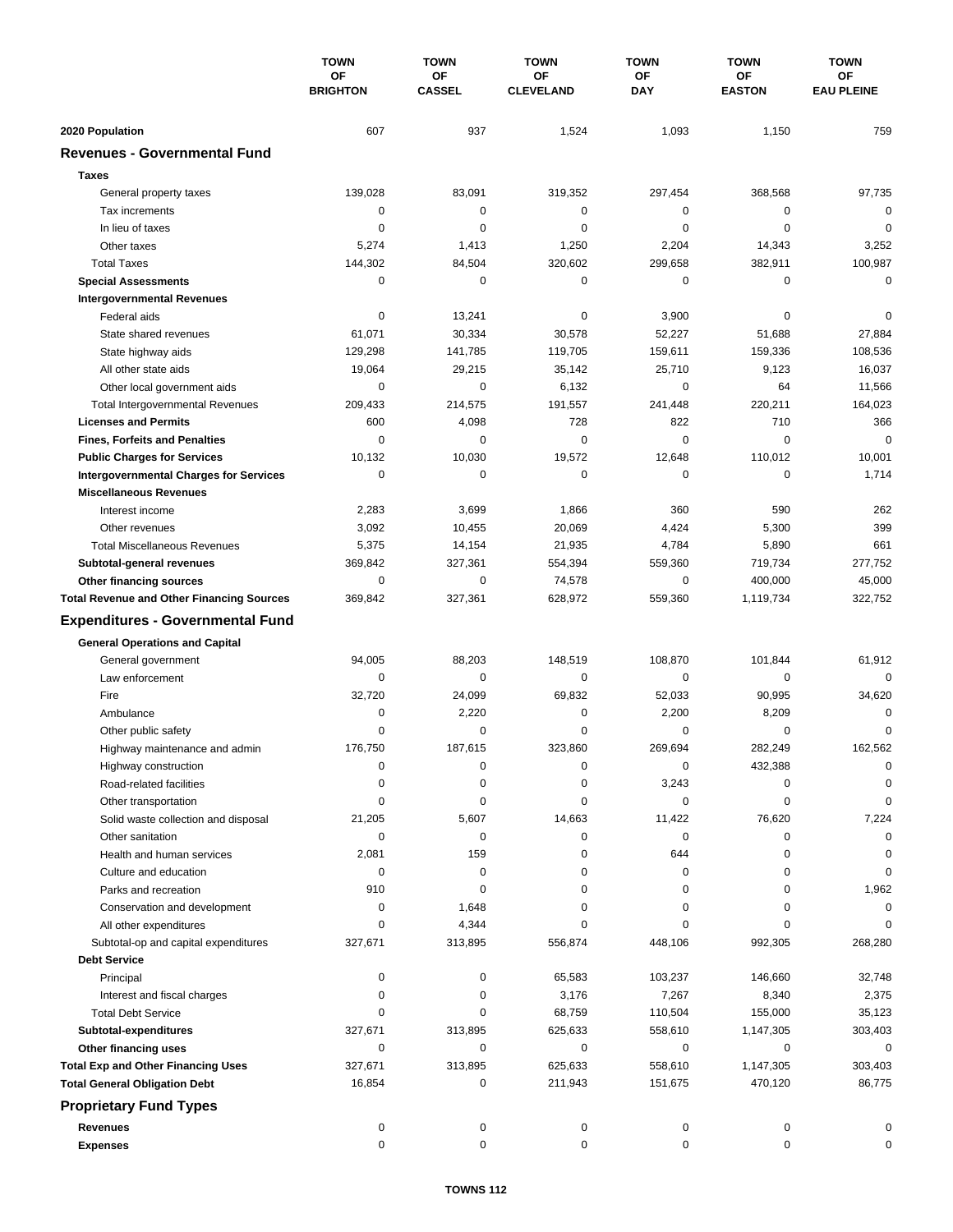|                                                  | <b>TOWN</b><br>OF<br><b>ELDERON</b> | <b>TOWN</b><br>OF<br><b>EMMET</b> | <b>TOWN</b><br><b>OF</b><br><b>FRANKFORT</b> | <b>TOWN</b><br>OF<br><b>FRANZEN</b> | <b>TOWN</b><br>OF<br><b>GREEN VALLEY</b> | <b>TOWN</b><br>OF<br><b>GUENTHER</b> |
|--------------------------------------------------|-------------------------------------|-----------------------------------|----------------------------------------------|-------------------------------------|------------------------------------------|--------------------------------------|
|                                                  |                                     |                                   |                                              |                                     |                                          |                                      |
|                                                  |                                     |                                   |                                              |                                     |                                          |                                      |
| 2020 Population                                  | 619                                 | 961                               | 652                                          | 590                                 | 557                                      | 346                                  |
| <b>Revenues - Governmental Fund</b>              |                                     |                                   |                                              |                                     |                                          |                                      |
| <b>Taxes</b>                                     |                                     |                                   |                                              |                                     |                                          |                                      |
| General property taxes                           | 88,730                              | 107,699                           | 102,839                                      | 148,268                             | 178,956                                  | 168,432                              |
| Tax increments                                   | 0                                   | 0                                 | 0                                            | $\mathbf 0$                         | $\mathbf 0$                              | 0                                    |
| In lieu of taxes                                 | 0                                   | 0                                 | 0                                            | 0                                   | 0                                        | 0                                    |
| Other taxes                                      | 18,519                              | 12,517                            | 14,139                                       | 31,160                              | 1,173                                    | 17,820                               |
| <b>Total Taxes</b>                               | 107,249                             | 120,216                           | 116,978                                      | 179,428                             | 180,129                                  | 186,252                              |
| <b>Special Assessments</b>                       | 0                                   | 0                                 | 0                                            | $\pmb{0}$                           | 0                                        | $\mathbf 0$                          |
| <b>Intergovernmental Revenues</b>                |                                     |                                   |                                              |                                     |                                          |                                      |
| Federal aids                                     | 0                                   | 0                                 | 10,681                                       | 0                                   | 0                                        | 5,000                                |
| State shared revenues                            | 29,562                              | 21,712                            | 42,171                                       | 18,151                              | 11,446                                   | 22,665                               |
| State highway aids                               | 93,110                              | 159,919                           | 117,104                                      | 76,869                              | 65,201                                   | 105,045                              |
| All other state aids                             | 11,825                              | 37,836                            | 5,225                                        | 12,122                              | 15,462                                   | 3,285                                |
| Other local government aids                      | 784                                 | 18,363                            | 30,063                                       | $\mathbf 0$                         | $\mathbf 0$                              | 12,478                               |
| <b>Total Intergovernmental Revenues</b>          | 135,281                             | 237,830                           | 205,244                                      | 107,142                             | 92,109                                   | 148,473                              |
| <b>Licenses and Permits</b>                      | 302                                 | 497                               | 1,920                                        | 217                                 | 907                                      | 1,061                                |
| <b>Fines, Forfeits and Penalties</b>             | $\mathbf 0$                         | $\mathbf 0$                       | 0                                            | $\mathbf 0$                         | $\mathbf 0$                              | $\mathbf 0$                          |
| <b>Public Charges for Services</b>               | 35,846                              | 57,857                            | 3,405                                        | 44,709                              | 253                                      | 5,735                                |
| <b>Intergovernmental Charges for Services</b>    | 0                                   | 4,912                             | 0                                            | $\mathbf 0$                         | 0                                        | $\mathbf 0$                          |
| <b>Miscellaneous Revenues</b>                    |                                     |                                   |                                              |                                     |                                          |                                      |
| Interest income                                  | 838                                 | 2,414                             | 4,663                                        | 87                                  | 343                                      | 253                                  |
| Other revenues                                   | 40,536                              | 10,419                            | 16,128                                       | 5,108                               | 6,811                                    | 5,034                                |
| <b>Total Miscellaneous Revenues</b>              | 41,374                              | 12,833                            | 20,791                                       | 5,195                               | 7,154                                    | 5,287                                |
| Subtotal-general revenues                        | 320,052                             | 434,145                           | 348,338                                      | 336,691                             | 280,552                                  | 346,808                              |
| Other financing sources                          | 0                                   | 150,000                           | $\mathbf 0$                                  | $\mathbf 0$                         | 0                                        | 300,000                              |
| <b>Total Revenue and Other Financing Sources</b> | 320,052                             | 584,145                           | 348,338                                      | 336,691                             | 280,552                                  | 646,808                              |
| <b>Expenditures - Governmental Fund</b>          |                                     |                                   |                                              |                                     |                                          |                                      |
|                                                  |                                     |                                   |                                              |                                     |                                          |                                      |
| <b>General Operations and Capital</b>            |                                     |                                   |                                              |                                     |                                          |                                      |
| General government                               | 47,012                              | 80,618                            | 88,469                                       | 49,896                              | 57,579                                   | 58,624                               |
| Law enforcement                                  | 0                                   | 0                                 | $\mathbf 0$                                  | 0                                   | $\mathbf 0$                              | $\mathbf 0$                          |
| Fire                                             | 12,400                              | 21,106                            | 21,377                                       | 15,996                              | 37,658                                   | 6,571                                |
| Ambulance                                        | 12,400                              | 17,130                            | 0                                            | 8,479                               | 220                                      | 4,160                                |
| Other public safety                              | 3,000                               | 0                                 | 0                                            | 104                                 | 0                                        | 0                                    |
| Highway maintenance and admin                    | 180,463                             | 368.949                           | 146,997                                      | 146,995                             | 153,091                                  | 467,976                              |
| Highway construction                             | 0                                   | 127,035                           | 0                                            | 0                                   | 0                                        | 0                                    |
| Road-related facilities                          | 0                                   | 0                                 | 0                                            | 1,300                               | 0                                        | 0                                    |
| Other transportation                             | 0                                   | 0                                 | 0                                            | $\mathbf 0$                         | 0                                        | $\mathbf 0$                          |
| Solid waste collection and disposal              | 49,062                              | 57,724                            | 16,690                                       | 42,518                              | 0                                        | 954                                  |
| Other sanitation                                 | 0                                   | 0                                 | 0                                            | 0                                   | 0                                        | $\mathbf 0$                          |
| Health and human services                        | 0                                   | 0                                 | 399                                          | 0                                   | 0                                        | 250                                  |
| Culture and education                            | 0                                   | 0                                 | 0                                            | 0                                   | 0                                        | 0                                    |
| Parks and recreation                             | 1,000                               | 376                               | 0                                            | 0                                   | 0                                        | 0                                    |
| Conservation and development                     | 7,605                               | 189                               | 0                                            | 0                                   | 0                                        | 474                                  |
| All other expenditures                           | 0                                   | 1,379                             | 770                                          | 0                                   | 1,116                                    | $\Omega$                             |
| Subtotal-op and capital expenditures             | 312,942                             | 674,506                           | 274,702                                      | 265,288                             | 249,664                                  | 539,009                              |
| <b>Debt Service</b>                              |                                     |                                   |                                              |                                     |                                          |                                      |
| Principal                                        | 0                                   | 0                                 | 0                                            | 9,555                               | 0                                        | 0                                    |
| Interest and fiscal charges                      | 0                                   | 0                                 | 0                                            | 1,289                               | 0                                        | 0                                    |
| <b>Total Debt Service</b>                        | 0                                   | 0                                 | 0                                            | 10,844                              | 0                                        | 0                                    |
| Subtotal-expenditures                            | 312,942                             | 674,506                           | 274,702                                      | 276,132                             | 249,664                                  | 539,009                              |
| Other financing uses                             | 0                                   | 0                                 | 0                                            | 0                                   | 0                                        | 0                                    |
| <b>Total Exp and Other Financing Uses</b>        | 312,942                             | 674,506                           | 274,702                                      | 276,132                             | 249,664                                  | 539,009                              |
| <b>Total General Obligation Debt</b>             | 0                                   | 150,000                           | 0                                            | 35,773                              | 0                                        | 300,000                              |
| <b>Proprietary Fund Types</b>                    |                                     |                                   |                                              |                                     |                                          |                                      |
| <b>Revenues</b>                                  | 0                                   | 0                                 | 0                                            | 0                                   | 0                                        | 0                                    |
| <b>Expenses</b>                                  | 0                                   | 0                                 | 0                                            | 0                                   | 0                                        | 0                                    |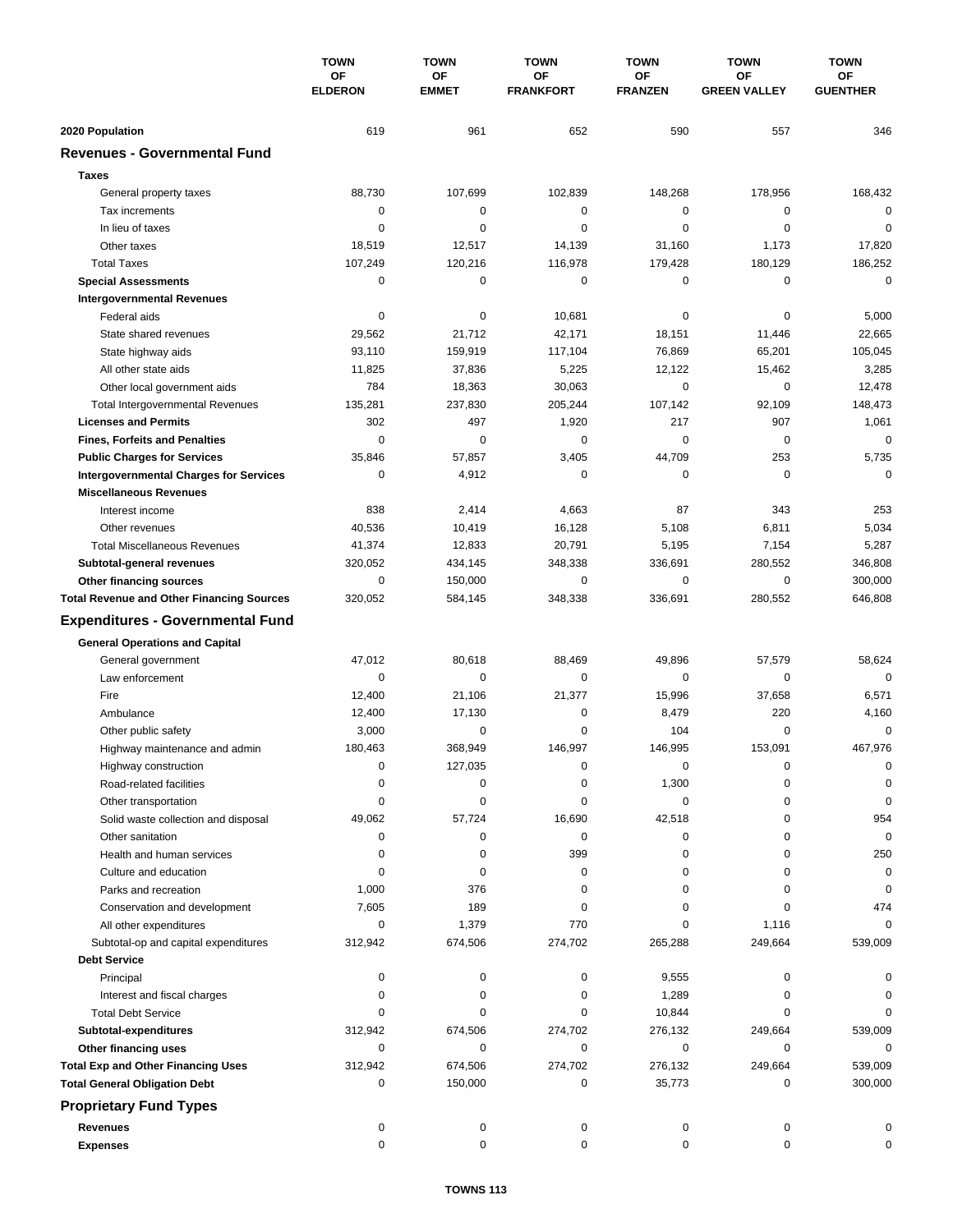|                                                  | <b>TOWN</b><br>OF<br><b>HALSEY</b> | <b>TOWN</b>          | <b>TOWN</b>           | <b>TOWN</b>         | <b>TOWN</b>         | <b>TOWN</b>       |
|--------------------------------------------------|------------------------------------|----------------------|-----------------------|---------------------|---------------------|-------------------|
|                                                  |                                    | OF<br><b>HAMBURG</b> | ΟF<br><b>HARRISON</b> | ОF<br><b>HEWITT</b> | ΟF<br><b>HOLTON</b> | ОF<br><b>HULL</b> |
|                                                  |                                    |                      |                       |                     |                     |                   |
| 2020 Population                                  | 672                                | 926                  | 382                   | 637                 | 883                 | 746               |
| <b>Revenues - Governmental Fund</b>              |                                    |                      |                       |                     |                     |                   |
| <b>Taxes</b>                                     |                                    |                      |                       |                     |                     |                   |
| General property taxes                           | 83,286                             | 165,944              | 28,202                | 208,192             | 113,613             | 127,763           |
| Tax increments                                   | 0                                  | $\mathbf 0$          | $\mathbf 0$           | $\mathbf 0$         | 0                   | $\mathbf 0$       |
| In lieu of taxes                                 | 0                                  | 0                    | 0                     | 0                   | $\mathbf 0$         | $\mathbf 0$       |
| Other taxes                                      | 15,186                             | 14,614               | 29,406                | 41,085              | 2,597               | 1,839             |
| <b>Total Taxes</b>                               | 98,472                             | 180,558              | 57,608                | 249,277             | 116,210             | 129,602           |
| <b>Special Assessments</b>                       | 0                                  | $\mathbf 0$          | 0                     | 0                   | 0                   | $\mathbf 0$       |
| <b>Intergovernmental Revenues</b>                |                                    |                      |                       |                     |                     |                   |
| Federal aids                                     | 0                                  | 15,144               | 5,648                 | 0                   | 208,684             | 0                 |
| State shared revenues                            | 54,009                             | 44,515               | 32,570                | 27,497              | 88,253              | 82,637            |
| State highway aids                               | 100,048                            | 125,172              | 50,274                | 123,569             | 128,378             | 130,067           |
| All other state aids                             | 14,163                             | 3,689                | 4,553                 | 19,383              | 4,328               | 460,187           |
| Other local government aids                      | 5,607                              | 8                    | 18.398                | 13,514              | $\mathbf 0$         | 45,290            |
| <b>Total Intergovernmental Revenues</b>          | 173,827                            | 188,528              | 111,443               | 183,963             | 429,643             | 718,181           |
| <b>Licenses and Permits</b>                      | 1,917                              | 225                  | 1,017                 | 652                 | 20                  | 244               |
| <b>Fines, Forfeits and Penalties</b>             | $\Omega$                           | $\Omega$             | 0                     | $\Omega$            | $\Omega$            | $\Omega$          |
| <b>Public Charges for Services</b>               | 2,040                              | 86,004               | 400                   | 45,188              | 6,986               | 28,337            |
| <b>Intergovernmental Charges for Services</b>    | 0                                  | 42,522               | 0                     | 0                   | 550                 | $\Omega$          |
| <b>Miscellaneous Revenues</b>                    |                                    |                      |                       |                     |                     |                   |
| Interest income                                  | 114                                | 1,641                | 273                   | 1,730               | 0                   | 535               |
| Other revenues                                   | 11,820                             | 11,842               | 5,000                 | 2,736               | 0                   | 10,243            |
| <b>Total Miscellaneous Revenues</b>              | 11,934                             | 13,483               | 5,273                 | 4,466               | $\mathbf 0$         | 10,778            |
| Subtotal-general revenues                        | 288,190                            | 511,320              | 175,741               | 483,546             | 553,409             | 887,142           |
| Other financing sources                          | $\mathbf 0$                        | 0                    | $\mathbf 0$           | 0                   | $\mathbf 0$         | $\mathbf 0$       |
| <b>Total Revenue and Other Financing Sources</b> | 288,190                            | 511,320              | 175,741               | 483,546             | 553,409             | 887,142           |
| <b>Expenditures - Governmental Fund</b>          |                                    |                      |                       |                     |                     |                   |
|                                                  |                                    |                      |                       |                     |                     |                   |
| <b>General Operations and Capital</b>            | 68,123                             | 75,551               | 43,290                | 94,581              | 176,355             | 75,570            |
| General government<br>Law enforcement            | 0                                  | 0                    | 0                     | 0                   | 0                   | $\Omega$          |
| Fire                                             | 14,205                             | 39,753               | 7,744                 | 38,752              | 32,325              | 48,892            |
|                                                  | 14,204                             | 13,105               | 10,500                | 3,538               | 0                   | 0                 |
| Ambulance                                        | 0                                  | 1,226                | 0                     | 0                   | $\mathbf 0$         | 0                 |
| Other public safety                              | 181,707                            | 294,456              | 59,731                | 225,322             | 296,432             | 133,695           |
| Highway maintenance and admin                    |                                    | $\pmb{0}$            |                       |                     |                     |                   |
| Highway construction                             | 0                                  |                      | 0                     | 0                   | 600                 | 63,988            |
| Road-related facilities                          | 0                                  | 0                    | 0                     | 0                   | 0                   | 0                 |
| Other transportation                             | 0                                  | 0                    | 0                     | 0                   | 0                   | 0                 |
| Solid waste collection and disposal              | 15,446                             | 60,162               | 0                     | 45,982              | 7,109               | 25,374            |
| Other sanitation                                 | 0                                  | 0                    | 0                     | 1,080               | 1,420               | $\mathbf 0$       |
| Health and human services                        | 0                                  | 0                    | 0                     | 0                   | 685                 | 2,727             |
| Culture and education                            | 0                                  | 0                    | 0                     | 0                   | 0                   | 1,000             |
| Parks and recreation                             | 250                                | 0                    | 0                     | 0                   | 0                   | 0                 |
| Conservation and development                     | 805                                | 0                    | 0                     | 0                   | 0                   | 0                 |
| All other expenditures                           | 386                                | 0                    | 7,795                 | 11,401              | 0                   | 6,825             |
| Subtotal-op and capital expenditures             | 295,126                            | 484,253              | 129,060               | 420,656             | 514,926             | 358,071           |
| <b>Debt Service</b>                              |                                    |                      |                       |                     |                     |                   |
| Principal                                        | 36,043                             | 0                    | 0                     | 40,245              | 20,799              | 523,232           |
| Interest and fiscal charges                      | 3,957                              | 0                    | 0                     | 7,592               | 2,830               | 23,624            |
| <b>Total Debt Service</b>                        | 40,000                             | 0                    | 0                     | 47,837              | 23,629              | 546,856           |
| Subtotal-expenditures                            | 335,126                            | 484,253              | 129,060               | 468,493             | 538,555             | 904,927           |
| Other financing uses                             | 0                                  | 0                    | 0                     | 0                   | 0                   | 0                 |
| <b>Total Exp and Other Financing Uses</b>        | 335,126                            | 484,253              | 129,060               | 468,493             | 538,555             | 904,927           |
| <b>Total General Obligation Debt</b>             | 72,733                             | 0                    | 0                     | 157,201             | 0                   | 246,734           |
| <b>Proprietary Fund Types</b>                    |                                    |                      |                       |                     |                     |                   |
| <b>Revenues</b>                                  | 0                                  | 0                    | 0                     | 0                   | 0                   | 0                 |
| <b>Expenses</b>                                  | 0                                  | 0                    | 0                     | 0                   | 0                   | 0                 |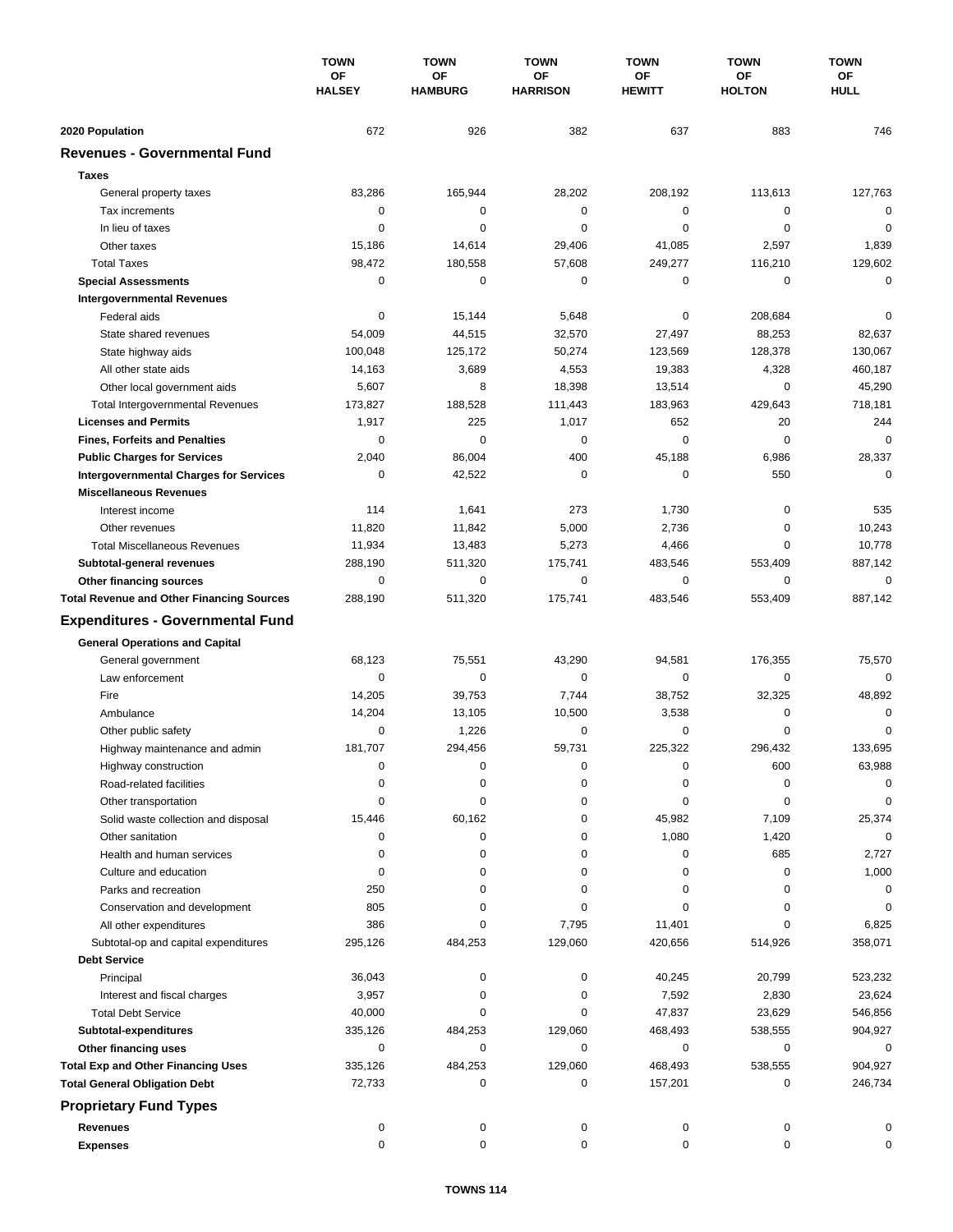|                                                          | <b>TOWN</b><br>OF<br><b>JOHNSON</b> | <b>TOWN</b>                  | <b>TOWN</b><br>ΟF<br><b>MARATHON</b> | <b>TOWN</b>           | <b>TOWN</b><br>ΟF<br><b>MOSINEE</b> | <b>TOWN</b><br>ΟF<br><b>NORRIE</b> |
|----------------------------------------------------------|-------------------------------------|------------------------------|--------------------------------------|-----------------------|-------------------------------------|------------------------------------|
|                                                          |                                     | <b>OF</b><br><b>KNOWLTON</b> |                                      | ΟF<br><b>MCMILLAN</b> |                                     |                                    |
| 2020 Population                                          | 990                                 | 1,972                        | 1,037                                | 2,043                 | 2,206                               | 994                                |
| <b>Revenues - Governmental Fund</b>                      |                                     |                              |                                      |                       |                                     |                                    |
| <b>Taxes</b>                                             |                                     |                              |                                      |                       |                                     |                                    |
| General property taxes                                   | 109,705                             | 336,015                      | 177,097                              | 552,880               | 284,097                             | 151,742                            |
| Tax increments                                           | 0                                   | 0                            | 0                                    | 0                     | 0                                   | $\mathbf 0$                        |
| In lieu of taxes                                         | 0                                   | 0                            | $\mathbf 0$                          | 0                     | $\mathbf 0$                         | $\mathbf 0$                        |
| Other taxes                                              | 4,037                               | 14,730                       | 15,591                               | 1,807                 | 14,613                              | 13,890                             |
| <b>Total Taxes</b>                                       | 113,742                             | 350,745                      | 192,688                              | 554,687               | 298,710                             | 165,632                            |
| <b>Special Assessments</b>                               | 0                                   | $\mathbf 0$                  | 0                                    | 0                     | $\mathbf 0$                         | $\mathbf 0$                        |
| <b>Intergovernmental Revenues</b>                        |                                     |                              |                                      |                       |                                     |                                    |
| Federal aids                                             | 0                                   | 0                            | 16,967                               | 0                     | 15,901                              | 17,781                             |
| State shared revenues                                    | 116,795                             | 34,034                       | 27,790                               | 52,132                | 44,619                              | 45,539                             |
| State highway aids                                       | 371,947                             | 149,731                      | 119,999                              | 155,241               | 125,303                             | 90,140                             |
| All other state aids                                     | 21,257                              | 28,276                       | 6,944                                | 52,058                | 57,585                              | 6,133                              |
| Other local government aids                              | 15,256                              | $\mathbf 0$                  | 2,812                                | 2,747                 | 6,741                               | $\mathbf 0$                        |
| <b>Total Intergovernmental Revenues</b>                  | 525,255                             | 212,041                      | 174,512                              | 262,178               | 250,149                             | 159,593                            |
| <b>Licenses and Permits</b>                              | 514                                 | 4,083                        | 373                                  | 6,048                 | 10,280                              | 3,610                              |
| <b>Fines, Forfeits and Penalties</b>                     | $\Omega$                            | $\Omega$                     | $\Omega$                             | $\Omega$              | 0                                   | $\Omega$                           |
| <b>Public Charges for Services</b>                       | 24,838                              | 108,211                      | 69,078                               | 196,386               | 128,087                             | 73,328                             |
| <b>Intergovernmental Charges for Services</b>            | 0                                   | $\mathbf 0$                  | $\mathbf 0$                          | 0                     | 0                                   | $\Omega$                           |
| <b>Miscellaneous Revenues</b>                            |                                     |                              |                                      |                       |                                     |                                    |
| Interest income                                          | 752                                 | 4,060                        | 3,310                                | 1,648                 | 2,787                               | 236                                |
| Other revenues                                           | 7,592                               | 50,298                       | 9,716                                | 31,894                | 5,682                               | 1,376                              |
| <b>Total Miscellaneous Revenues</b>                      | 8,344                               | 54,358                       | 13,026                               | 33,542                | 8,469                               | 1,612                              |
| Subtotal-general revenues                                | 672,693                             | 729,438                      | 449,677                              | 1,052,841             | 695,695                             | 403,775                            |
| Other financing sources                                  | 400,000                             | 150,000                      | $\mathbf 0$                          | 0                     | 0                                   | $\mathbf 0$                        |
| <b>Total Revenue and Other Financing Sources</b>         | 1,072,693                           | 879,438                      | 449,677                              | 1,052,841             | 695,695                             | 403,775                            |
| <b>Expenditures - Governmental Fund</b>                  |                                     |                              |                                      |                       |                                     |                                    |
| <b>General Operations and Capital</b>                    |                                     |                              |                                      |                       |                                     |                                    |
| General government                                       | 90,387                              | 134.686                      | 89,681                               | 185,306               | 123,865                             | 97,673                             |
| Law enforcement                                          | 0                                   | 21                           | $\mathbf 0$                          | 0                     | 0                                   | $\Omega$                           |
| Fire                                                     | 15,590                              | 42,358                       | 13,016                               | 87.454                | 48,347                              | 12,366                             |
| Ambulance                                                | 18,428                              | 63,150                       | 18,115                               | 73,586                | 56,690                              | 5,500                              |
| Other public safety                                      | 0                                   | $\mathbf 0$                  | 0                                    | 0                     | $\mathbf 0$                         | 0                                  |
| Highway maintenance and admin                            | 218,363                             | 410,989                      | 66,403                               | 258,853               | 253,641                             | 215,426                            |
| Highway construction                                     | 349,536                             | 0                            | 73,093                               | 51,754                | 0                                   | 0                                  |
| Road-related facilities                                  | 1,553                               | 0                            | 0                                    | 567                   | 0                                   | 0                                  |
| Other transportation                                     | 0                                   | 0                            | 0                                    | 0                     | 0                                   | $\Omega$                           |
| Solid waste collection and disposal                      | 17,174                              | 103,737                      | 62,550                               | 194,762               | 120,189                             | 72,810                             |
| Other sanitation                                         | 0                                   | 0                            | 0                                    | 0                     | 0                                   | 0                                  |
| Health and human services                                | 0                                   | 189                          | 159                                  | 1,965                 | 0                                   |                                    |
| Culture and education                                    | 0                                   | 0                            | 0                                    | 32,221                | 0                                   | 0                                  |
| Parks and recreation                                     | 250                                 | 1,100                        | 0                                    | 8,901                 | 0                                   | 0                                  |
| Conservation and development                             | 3,630                               | 452                          | 671                                  | 5,226                 | 1,252                               |                                    |
| All other expenditures                                   | 2,203                               | 4,433                        | 1,512                                | 0                     | 0<br>603,984                        |                                    |
| Subtotal-op and capital expenditures                     | 717,114                             | 761,115                      | 325,200                              | 900,595               |                                     | 403,775                            |
| <b>Debt Service</b>                                      |                                     |                              |                                      |                       |                                     |                                    |
| Principal                                                | 43,392<br>4,035                     | 116,288<br>18,761            | 0<br>0                               | 29,082<br>3,261       | 83,076<br>0                         | 0                                  |
| Interest and fiscal charges<br><b>Total Debt Service</b> | 47,427                              | 135,049                      | 0                                    | 32,343                | 83,076                              | $\Omega$                           |
| Subtotal-expenditures                                    | 764,541                             | 896,164                      | 325,200                              | 932,938               | 687,060                             | 403,775                            |
| Other financing uses                                     | 0                                   | 0                            | 0                                    | 0                     | 0                                   | 0                                  |
| <b>Total Exp and Other Financing Uses</b>                | 764,541                             | 896,164                      | 325,200                              | 932,938               | 687,060                             | 403,775                            |
| <b>Total General Obligation Debt</b>                     | 490,750                             | 570,058                      | 0                                    | 85,419                | 0                                   | 0                                  |
| <b>Proprietary Fund Types</b>                            |                                     |                              |                                      |                       |                                     |                                    |
| <b>Revenues</b>                                          |                                     |                              |                                      |                       |                                     |                                    |
| <b>Expenses</b>                                          | 0<br>0                              | 0<br>0                       | 0<br>0                               | 0<br>0                | 0<br>0                              | 0                                  |
|                                                          |                                     |                              |                                      |                       |                                     |                                    |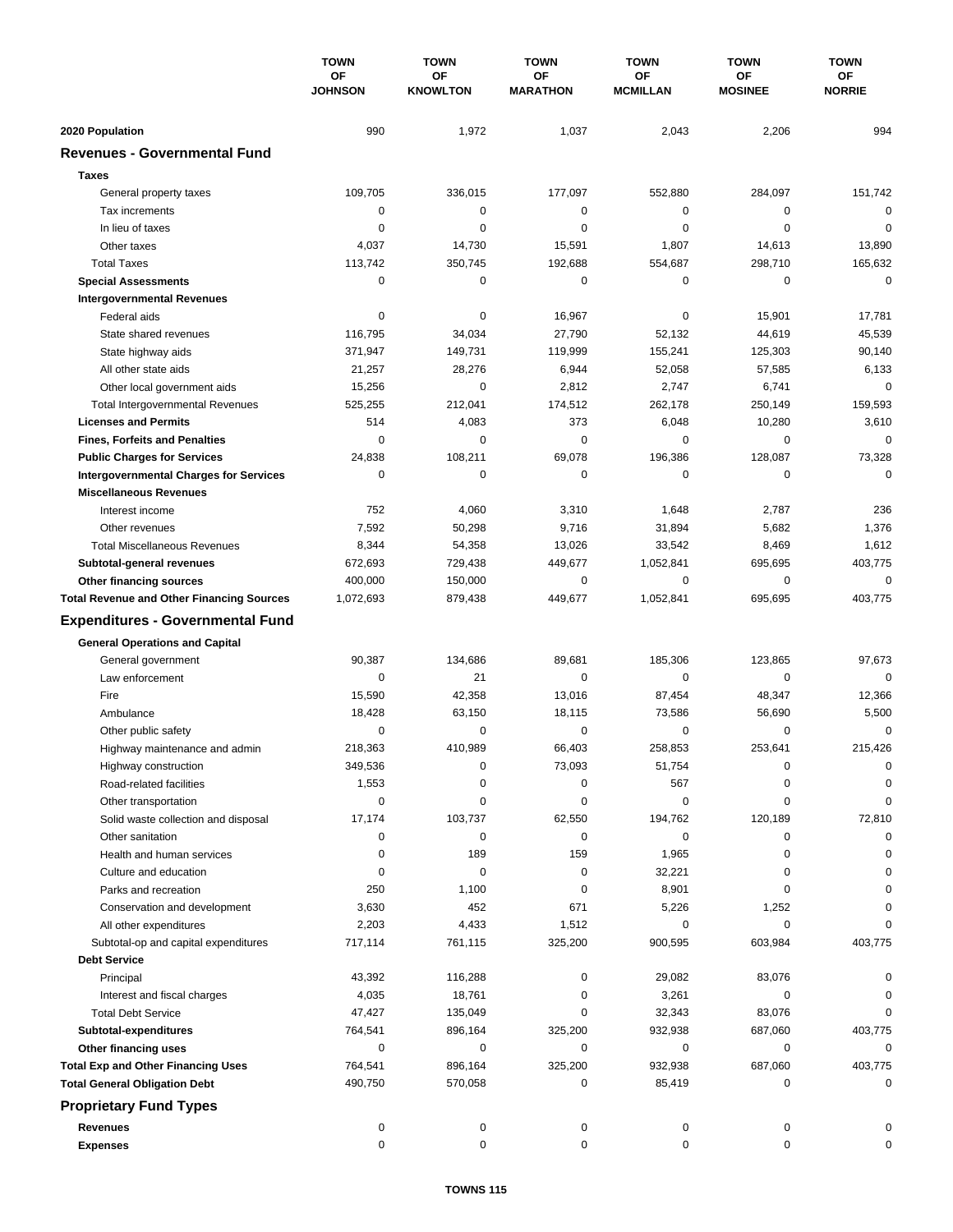|                                                  | <b>TOWN</b><br>ΟF<br><b>PLOVER</b> | <b>TOWN</b>              | <b>TOWN</b><br><b>OF</b><br><b>RIB FALLS</b> | <b>TOWN</b>               | <b>TOWN</b>                   | <b>TOWN</b>         |
|--------------------------------------------------|------------------------------------|--------------------------|----------------------------------------------|---------------------------|-------------------------------|---------------------|
|                                                  |                                    | <b>OF</b><br><b>REID</b> |                                              | ΟF<br><b>RIB MOUNTAIN</b> | <b>OF</b><br><b>RIETBROCK</b> | ОF<br><b>RINGLE</b> |
| 2020 Population                                  | 698                                | 1,242                    | 999                                          | 7,001                     | 991                           | 1,771               |
| <b>Revenues - Governmental Fund</b>              |                                    |                          |                                              |                           |                               |                     |
| <b>Taxes</b>                                     |                                    |                          |                                              |                           |                               |                     |
| General property taxes                           | 205,901                            | 149,021                  | 154,036                                      | 2,899,190                 | 86,939                        | 146,376             |
| Tax increments                                   | 0                                  | 0                        | 0                                            | 0                         | 0                             | 0                   |
| In lieu of taxes                                 | 0                                  | $\mathbf 0$              | 0                                            | 15,386                    | $\mathbf 0$                   | $\mathbf 0$         |
| Other taxes                                      | 25,991                             | 14,615                   | 9,619                                        | 315,336                   | 3,592                         | 18,516              |
| <b>Total Taxes</b>                               | 231,892                            | 163,636                  | 163,655                                      | 3,229,912                 | 90,531                        | 164,892             |
| <b>Special Assessments</b>                       | 0                                  | 0                        | 0                                            | 104,800                   | 0                             | 0                   |
| <b>Intergovernmental Revenues</b>                |                                    |                          |                                              |                           |                               |                     |
| Federal aids                                     | 11,911                             | 0                        | 0                                            | 70,496                    | 0                             | 12,011              |
| State shared revenues                            | 31,147                             | 24,694                   | 32,403                                       | 123,226                   | 73,939                        | 36,531              |
| State highway aids                               | 85,515                             | 118,549                  | 116,815                                      | 394,451                   | 110,560                       | 146,564             |
| All other state aids                             | 9,573                              | 6,104                    | 23,855                                       | 579,685                   | 19,757                        | 18,655              |
| Other local government aids                      | 0                                  | 8,110                    | 0                                            | 22,641                    | 5,000                         | 5,070               |
| <b>Total Intergovernmental Revenues</b>          | 138,146                            | 157,457                  | 173,073                                      | 1,190,499                 | 209,256                       | 218,831             |
| <b>Licenses and Permits</b>                      | 815                                | 920                      | 590                                          | 90,492                    | 816                           | 7,429               |
| <b>Fines, Forfeits and Penalties</b>             | 0                                  | 0                        | $\mathbf 0$                                  | 259                       | 0                             | $\Omega$            |
| <b>Public Charges for Services</b>               | 2,850                              | 68,612                   | 61,807                                       | 506,019                   | 5,357                         | 429,990             |
| <b>Intergovernmental Charges for Services</b>    | $\mathbf 0$                        | $\mathbf 0$              | $\mathbf 0$                                  | 15,135                    | $\mathbf 0$                   | $\mathbf 0$         |
| <b>Miscellaneous Revenues</b>                    |                                    |                          |                                              |                           |                               |                     |
| Interest income                                  | 561                                | 221                      | 552                                          | 58,222                    | 33                            | 2,919               |
| Other revenues                                   | 6,225                              | 62,044                   | 838                                          | 185,852                   | 272                           | 77,990              |
| <b>Total Miscellaneous Revenues</b>              | 6,786                              | 62,265                   | 1,390                                        | 244,074                   | 305                           | 80,909              |
| Subtotal-general revenues                        | 380,489                            | 452,890                  | 400,515                                      | 5,381,190                 | 306,265                       | 902,051             |
| Other financing sources                          | 0                                  | $\mathbf 0$              | 0                                            | 1,835,000                 | 0                             | 350,000             |
| <b>Total Revenue and Other Financing Sources</b> | 380,489                            | 452,890                  | 400,515                                      | 7,216,190                 | 306,265                       | 1,252,051           |
| <b>Expenditures - Governmental Fund</b>          |                                    |                          |                                              |                           |                               |                     |
| <b>General Operations and Capital</b>            |                                    |                          |                                              |                           |                               |                     |
| General government                               | 73,212                             | 97,457                   | 76,988                                       | 784,743                   | 78,106                        | 174,538             |
| Law enforcement                                  | $\mathbf 0$                        | 0                        | $\mathbf 0$                                  | 86,848                    | $\mathbf 0$                   | 0                   |
| Fire                                             | 46,528                             | 26,212                   | 34,126                                       | 421,749                   | 26,748                        | 60,161              |
| Ambulance                                        | 0                                  | 26,212                   | 4,688                                        | 268,904                   | 0                             | 12,582              |
| Other public safety                              | $\Omega$                           | $\mathbf 0$              | 0                                            | 99,325                    | $\mathbf 0$                   | 1,809               |
| Highway maintenance and admin                    | 76,629                             | 224,525                  | 159,772                                      | 923,100                   | 132,672                       | 482,439             |
| Highway construction                             | 38,690                             | 0                        | $\pmb{0}$                                    | 859,691                   | 750                           | 156,413             |
| Road-related facilities                          | 0                                  | 0                        | 0                                            | 87,783                    | 0                             | 2,559               |
| Other transportation                             | 0                                  | 0                        | 0                                            | 0                         | 0                             | $\mathbf 0$         |
| Solid waste collection and disposal              | 42,544                             | 67,649                   | 60,194                                       | 414,132                   | 13,858                        | 64,692              |
| Other sanitation                                 | 0                                  | 0                        | 0                                            | 0                         | 0                             | 0                   |
| Health and human services                        | 267                                | 0                        | 54                                           | 5,477                     | 0                             | 0                   |
| Culture and education                            | 0                                  | 0                        | 0                                            | 0                         | 0                             | 0                   |
| Parks and recreation                             | 0                                  | 0                        | 0                                            | 1,006,558                 | 0                             | 0                   |
| Conservation and development                     | $\Omega$                           | 0                        | 0                                            | 229,434                   | 1,379                         | 0                   |
| All other expenditures                           | $\Omega$                           | 0                        | 0                                            | 0                         | 377                           | 365                 |
| Subtotal-op and capital expenditures             | 277,870                            | 442,055                  | 335,822                                      | 5,187,744                 | 253,890                       | 955,558             |
| <b>Debt Service</b>                              |                                    |                          |                                              |                           |                               |                     |
| Principal                                        | 90,551                             | 13,528                   | 0                                            | 1,115,000                 | 27,258                        | 29,804              |
| Interest and fiscal charges                      | 9,712                              | 0                        | 0                                            | 234,331                   | 572                           | 8,003               |
| <b>Total Debt Service</b>                        | 100,263                            | 13,528                   | 0                                            | 1,349,331                 | 27,830                        | 37,807              |
| Subtotal-expenditures                            | 378,133                            | 455,583                  | 335,822                                      | 6,537,075                 | 281,720                       | 993,365             |
| Other financing uses                             | 0                                  | 0                        | 0                                            | 0                         | 0                             | 0                   |
| <b>Total Exp and Other Financing Uses</b>        | 378,133                            | 455,583                  | 335,822                                      | 6,537,075                 | 281,720                       | 993,365             |
| <b>Total General Obligation Debt</b>             | 196,061                            | 22,165                   | 0                                            | 7,720,000                 | 13,887                        | 551,569             |
| <b>Proprietary Fund Types</b>                    |                                    |                          |                                              |                           |                               |                     |
| <b>Revenues</b>                                  | 0                                  | 0                        | 0                                            | 0                         | 0                             | 0                   |
| <b>Expenses</b>                                  | 0                                  | $\pmb{0}$                | 0                                            | 0                         | 0                             | 0                   |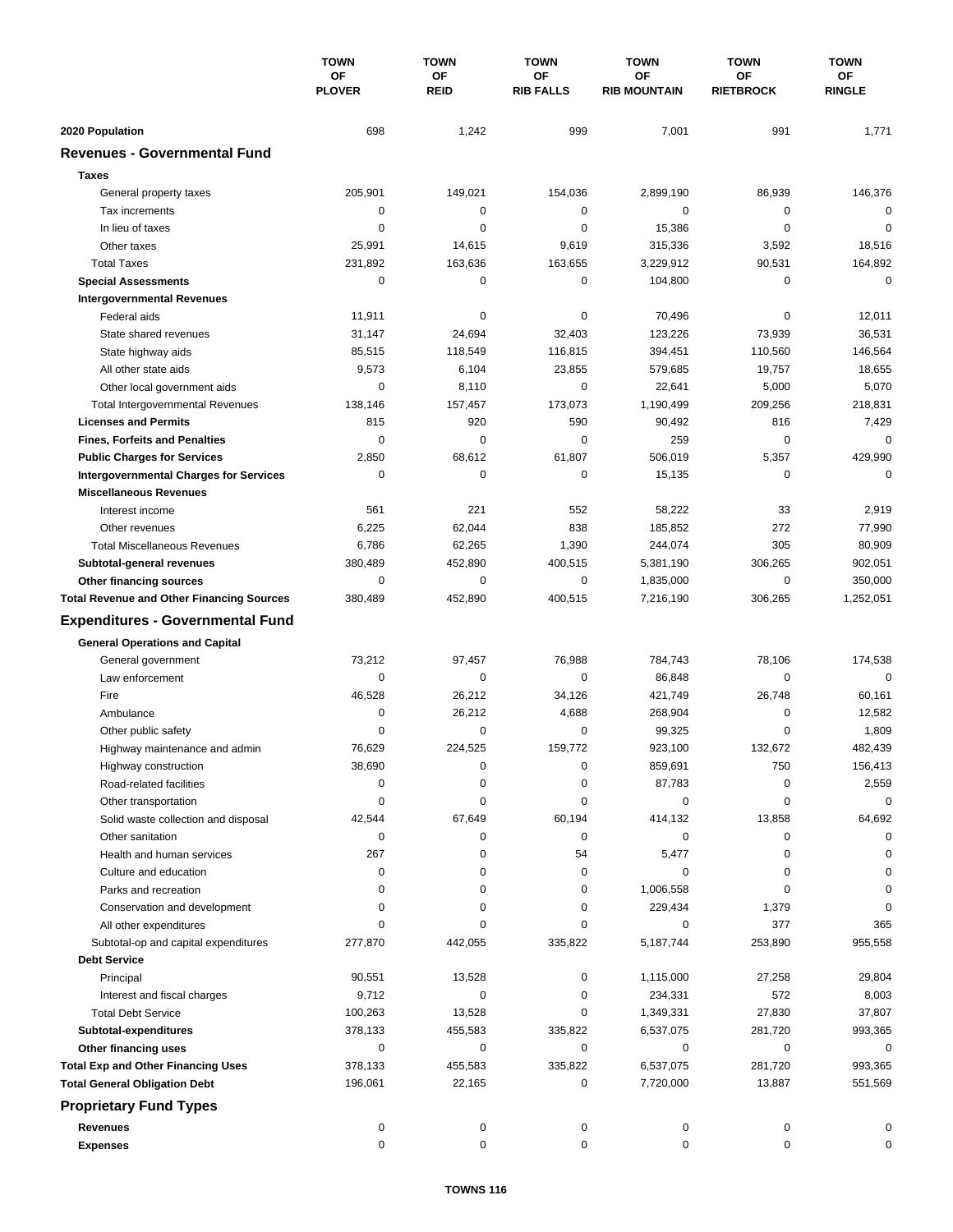|                                                         | <b>TOWN</b><br>OF<br><b>SPENCER</b> | <b>TOWN</b><br>OF<br><b>STETTIN</b> | <b>TOWN</b><br>OF<br><b>TEXAS</b> | <b>TOWN</b><br>ΟF<br><b>WAUSAU</b> | <b>TOWN</b><br>OF<br><b>WESTON</b> | <b>TOWN</b><br>OF<br><b>WIEN</b> |
|---------------------------------------------------------|-------------------------------------|-------------------------------------|-----------------------------------|------------------------------------|------------------------------------|----------------------------------|
|                                                         |                                     |                                     |                                   |                                    |                                    |                                  |
|                                                         |                                     |                                     |                                   |                                    |                                    |                                  |
| 2020 Population                                         | 1,640                               | 2,595                               | 1,598                             | 2,364                              | 695                                | 861                              |
| <b>Revenues - Governmental Fund</b>                     |                                     |                                     |                                   |                                    |                                    |                                  |
| <b>Taxes</b>                                            |                                     |                                     |                                   |                                    |                                    |                                  |
| General property taxes                                  | 227,477                             | 803,448                             | 424,477                           | 677,016                            | 171,612                            | 73,454                           |
| Tax increments                                          | 0                                   | 0                                   | 0                                 | 0                                  | 0                                  | $\Omega$                         |
| In lieu of taxes                                        | 0                                   | 0                                   | 0                                 | 763                                | 0                                  | 600                              |
| Other taxes                                             | 2,969                               | 13,150                              | 34,972                            | 10,396                             | 5,811                              | 2,808                            |
| <b>Total Taxes</b>                                      | 230,446                             | 816,598                             | 459,449                           | 688,175                            | 177,423                            | 76,862                           |
| <b>Special Assessments</b>                              | 0                                   | 0                                   | 0                                 | 0                                  | 0                                  | $\mathbf 0$                      |
| <b>Intergovernmental Revenues</b>                       |                                     |                                     |                                   |                                    |                                    |                                  |
| Federal aids                                            | 0                                   | 12,454                              | 14,011                            | 0                                  | 3,071                              | 0                                |
| State shared revenues                                   | 41,468                              | 57,789                              | 70,256                            | 62,739                             | 145,359                            | 49,533                           |
| State highway aids                                      | 120,336                             | 190,241                             | 178,350                           | 148,613                            | 163,559                            | 135,925                          |
| All other state aids                                    | 19,787                              | 15,936                              | 8,053                             | 16,970                             | 12,886                             | 4,334                            |
| Other local government aids                             | 0                                   | 5,000                               | 525                               | 6,297                              | 0                                  | 48,191                           |
| <b>Total Intergovernmental Revenues</b>                 | 181,591                             | 281,420                             | 271,195                           | 234,619                            | 324,875                            | 237,983                          |
| <b>Licenses and Permits</b>                             | 595                                 | 9,487                               | 2,053                             | 11,991                             | 225                                | 1,229                            |
| <b>Fines, Forfeits and Penalties</b>                    | $\Omega$                            | $\Omega$                            | 632                               | 1,705                              | 5,357                              | $\Omega$                         |
| <b>Public Charges for Services</b>                      | 99,846                              | 140,307                             | 119,472                           | 131,830                            | 40,915                             | 7,064                            |
| <b>Intergovernmental Charges for Services</b>           | 0                                   | 0                                   | 0                                 | 0                                  | 0                                  | $\Omega$                         |
| <b>Miscellaneous Revenues</b>                           |                                     |                                     |                                   |                                    |                                    |                                  |
| Interest income                                         | $\mathbf 0$                         | 16,560                              | 469                               | 7,858                              | 806                                | 533                              |
| Other revenues                                          | $\mathbf 0$                         | 2,725                               | 56,179                            | 59,530                             | 7,245                              | 24,174                           |
| <b>Total Miscellaneous Revenues</b>                     | 0                                   | 19,285                              | 56,648                            | 67,388                             | 8,051                              | 24,707                           |
| Subtotal-general revenues                               | 512,478                             | 1,267,097                           | 909,449                           | 1,135,708                          | 556,846                            | 347,845                          |
| Other financing sources                                 | 0                                   | 0                                   | 0                                 | 0                                  | 0                                  | 0                                |
| <b>Total Revenue and Other Financing Sources</b>        | 512,478                             | 1,267,097                           | 909,449                           | 1,135,708                          | 556,846                            | 347,845                          |
| <b>Expenditures - Governmental Fund</b>                 |                                     |                                     |                                   |                                    |                                    |                                  |
|                                                         |                                     |                                     |                                   |                                    |                                    |                                  |
| <b>General Operations and Capital</b>                   | 75,119                              | 273,680                             | 114,390                           | 171,916                            | 76,515                             | 68,123                           |
| General government<br>Law enforcement                   | $\mathbf 0$                         | $\mathbf 0$                         | $\mathbf 0$                       | 0                                  |                                    | $\mathbf 0$                      |
| Fire                                                    | 84,222                              | 92,728                              | 37,135                            | 64,844                             | 118,369<br>27,828                  | 34,905                           |
|                                                         | 0                                   | 32,185                              | 12,001                            | 13,290                             | 4,787                              | 2,386                            |
| Ambulance                                               | 0                                   | 0                                   | 7,005                             | 0                                  | 0                                  | $\mathbf 0$                      |
| Other public safety                                     | 176.948                             | 269,255                             | 487,335                           | 280,726                            | 69,033                             | 198,254                          |
| Highway maintenance and admin                           | 0                                   |                                     | 0                                 | 355,696                            |                                    | 0                                |
| Highway construction                                    | 0                                   | 382,010<br>1,684                    | 0                                 | 0                                  | 4,500                              | 0                                |
| Road-related facilities                                 | 0                                   | 0                                   | 0                                 | 0                                  | 4,919                              | 0                                |
| Other transportation                                    | 96,110                              | 145,993                             | 108,712                           | 126,536                            | 0<br>43,472                        | 6,100                            |
| Solid waste collection and disposal<br>Other sanitation | 0                                   | 0                                   | 0                                 | 139                                | 0                                  | $\mathbf 0$                      |
| Health and human services                               | 0                                   | 0                                   | 178                               | 0                                  | 0                                  | 2,160                            |
| Culture and education                                   | 0                                   | 0                                   | 0                                 | 0                                  | 0                                  | 0                                |
|                                                         | 0                                   | 0                                   | 758                               | 140                                | 486                                | $\Omega$                         |
| Parks and recreation                                    | 0                                   |                                     | 1,413                             | 0                                  | 0                                  | 0                                |
| Conservation and development<br>All other expenditures  |                                     | 8,723<br>0                          | 2,932                             | 0                                  | 0                                  |                                  |
|                                                         | 432,399                             | 1,206,258                           | 771,859                           | 1,013,287                          | 349,909                            | 311,928                          |
| Subtotal-op and capital expenditures                    |                                     |                                     |                                   |                                    |                                    |                                  |
| <b>Debt Service</b>                                     |                                     |                                     |                                   |                                    |                                    | O                                |
| Principal                                               | 0                                   | 24,528                              | 0                                 | 71,508                             | 0                                  |                                  |
| Interest and fiscal charges                             | 0<br>0                              | 6,570<br>31,098                     | 0<br>0                            | 10,068                             | 572<br>572                         | 0<br>$\Omega$                    |
| <b>Total Debt Service</b>                               |                                     |                                     |                                   | 81,576                             |                                    |                                  |
| Subtotal-expenditures                                   | 432,399<br>0                        | 1,237,356<br>0                      | 771,859<br>0                      | 1,094,863<br>0                     | 350,481<br>0                       | 311,928<br>0                     |
| Other financing uses                                    |                                     |                                     |                                   |                                    |                                    |                                  |
| <b>Total Exp and Other Financing Uses</b>               | 432,399                             | 1,237,356                           | 771,859                           | 1,094,863                          | 350,481                            | 311,928                          |
| <b>Total General Obligation Debt</b>                    | 75,000                              | 193,769                             | 0                                 | 388,565                            | 0                                  | 0                                |
| <b>Proprietary Fund Types</b>                           |                                     |                                     |                                   |                                    |                                    |                                  |
| <b>Revenues</b>                                         | 0                                   | 0                                   | 0                                 | 0                                  | 0                                  |                                  |
| <b>Expenses</b>                                         | 0                                   | 0                                   | 0                                 | 0                                  | 0                                  | 0                                |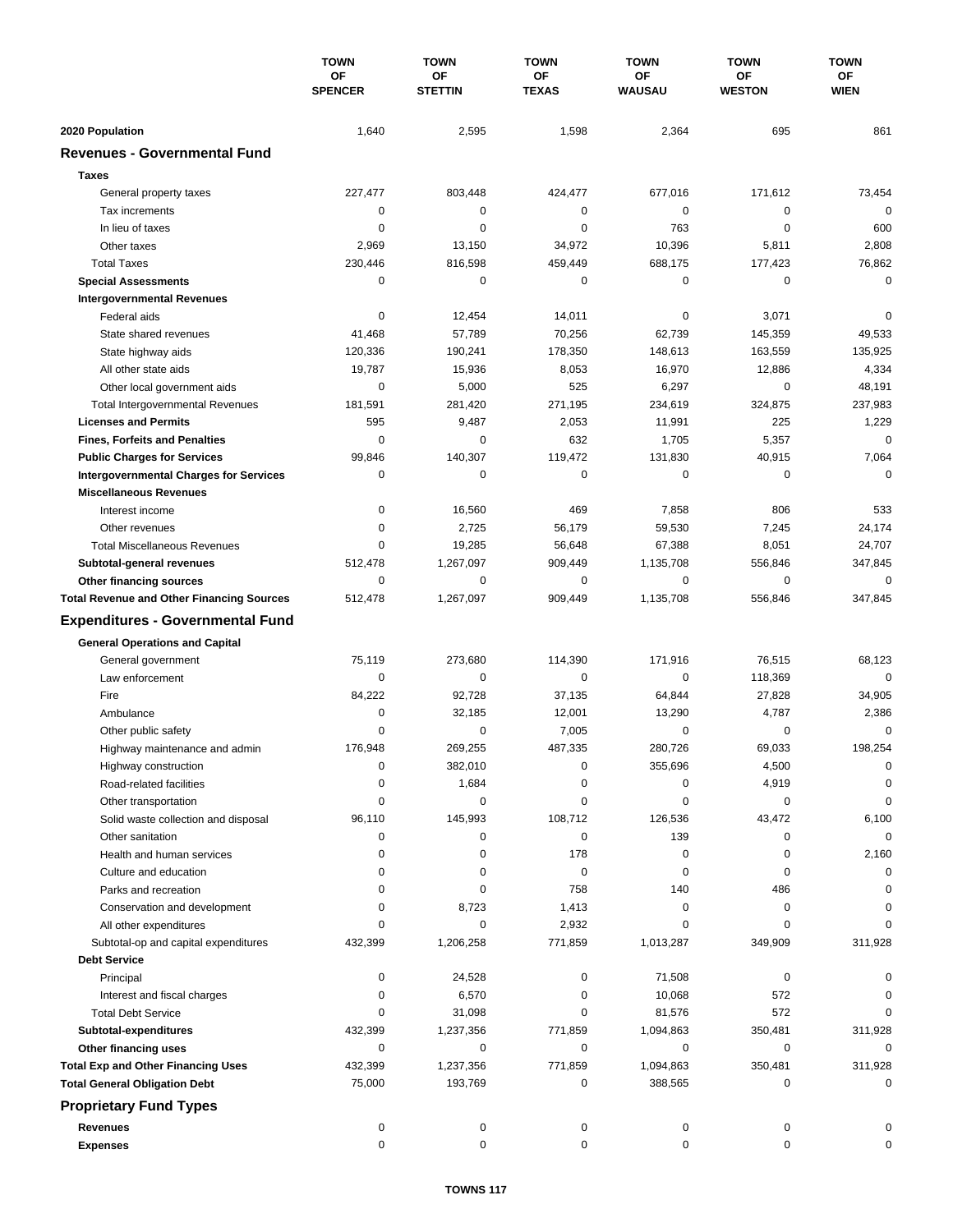|                                                                                   | <b>TOWN</b><br><b>TOTAL</b><br><b>MARATHON</b><br><b>COUNTY</b> | <b>TOWN</b>         | <b>TOWN</b><br>ΟF<br><b>ATHELSTANE</b> | <b>TOWN</b>         | <b>TOWN</b>          | <b>TOWN</b><br>ΟF<br><b>DUNBAR</b> |
|-----------------------------------------------------------------------------------|-----------------------------------------------------------------|---------------------|----------------------------------------|---------------------|----------------------|------------------------------------|
|                                                                                   |                                                                 | OF<br><b>AMBERG</b> |                                        | OF<br><b>BEAVER</b> | ΟF<br><b>BEECHER</b> |                                    |
| 2020 Population                                                                   | 49,084                                                          | 731                 | 509                                    | 1,168               | 734                  | 627                                |
| <b>Revenues - Governmental Fund</b>                                               |                                                                 |                     |                                        |                     |                      |                                    |
| <b>Taxes</b>                                                                      |                                                                 |                     |                                        |                     |                      |                                    |
| General property taxes                                                            | 10,911,124                                                      | 213,000             | 257,499                                | 337,665             | 255,192              | 60,586                             |
| Tax increments                                                                    | 0                                                               | 0                   | 0                                      | 0                   | $\mathbf 0$          | $\mathbf 0$                        |
| In lieu of taxes                                                                  | 16,749                                                          | 1,200               | 0                                      | 0                   | $\mathbf 0$          | $\mathbf 0$                        |
| Other taxes                                                                       | 801,155                                                         | 32,886              | 39,908                                 | 0                   | 23,885               | 21,657                             |
| <b>Total Taxes</b>                                                                | 11,729,028                                                      | 247,086             | 297,407                                | 337,665             | 279,077              | 82,243                             |
| <b>Special Assessments</b>                                                        | 104,800                                                         | 0                   | 0                                      | 0                   | 0                    | $\mathbf 0$                        |
| <b>Intergovernmental Revenues</b>                                                 |                                                                 |                     |                                        |                     |                      |                                    |
| Federal aids                                                                      | 460,703                                                         | $\pmb{0}$           | 2,403                                  | 43,702              | 6,571                | 10,210                             |
| State shared revenues                                                             | 1,925,770                                                       | 132,042             | 13,776                                 | 50,135              | 13,766               | 22,674                             |
| State highway aids                                                                | 5,453,024                                                       | 221,383             | 287,231                                | 272,296             | 177,643              | 232,595                            |
| All other state aids                                                              | 1,713,440                                                       | 35,284              | 18,231                                 | 13,935              | 18,091               | 24,287                             |
| Other local government aids                                                       | 318,847                                                         | 1,955               | 89,888                                 | 8,451               | 16,149               | 70,511                             |
| <b>Total Intergovernmental Revenues</b>                                           | 9,871,784                                                       | 390,664             | 411,529                                | 388,519             | 232,220              | 360,277                            |
| <b>Licenses and Permits</b>                                                       | 175,232                                                         | 2,059               | 4,517                                  | 2,572               | 8,428                | 8,917                              |
| <b>Fines, Forfeits and Penalties</b>                                              | 8,913                                                           | 0                   | 0                                      | 0                   | 0                    | 0                                  |
| <b>Public Charges for Services</b>                                                | 2,932,564                                                       | 7,341               | 58,499                                 | 6,926               | 0                    | 8,747                              |
| <b>Intergovernmental Charges for Services</b>                                     | 132,793                                                         | $\mathbf 0$         | 4,568                                  | 0                   | $\mathbf 0$          | $\mathbf 0$                        |
| <b>Miscellaneous Revenues</b>                                                     |                                                                 |                     |                                        |                     |                      |                                    |
| Interest income                                                                   | 127,001                                                         | 666                 | 2,593                                  | 396                 | 774                  | 10,193                             |
| Other revenues                                                                    | 891,470                                                         | 1,392               | 7,265                                  | 22,498              | 2,710                | 6,670                              |
| <b>Total Miscellaneous Revenues</b>                                               | 1,018,471                                                       | 2,058               | 9,858                                  | 22,894              | 3,484                | 16,863                             |
| Subtotal-general revenues                                                         | 25,973,585                                                      | 649,208             | 786,378                                | 758,576             | 523,209              | 477,047                            |
| Other financing sources                                                           | 3,704,578                                                       | 0                   | 0                                      | 0                   | $\mathbf 0$          | $\mathbf 0$                        |
| <b>Total Revenue and Other Financing Sources</b>                                  | 29,678,163                                                      | 649,208             | 786,378                                | 758,576             | 523,209              | 477,047                            |
| <b>Expenditures - Governmental Fund</b>                                           |                                                                 |                     |                                        |                     |                      |                                    |
| <b>General Operations and Capital</b>                                             |                                                                 |                     |                                        |                     |                      |                                    |
| General government                                                                | 4,589,584                                                       | 101,707             | 100,533                                | 112,123             | 106,699              | 105,545                            |
| Law enforcement                                                                   | 205,238                                                         | 0                   | 0                                      | 0                   | $\mathbf 0$          | $\mathbf 0$                        |
| Fire                                                                              | 1,878,157                                                       | 15,507              | 102,070                                | 12,500              | 15,077               | 10,094                             |
| Ambulance                                                                         | 756,624                                                         | 14,813              | 8,000                                  | 15,942              | 19,000               | 19,000                             |
| Other public safety                                                               | 114,485                                                         | 0                   | 0                                      | 0                   | $\mathbf 0$          | $\mathbf 0$                        |
| Highway maintenance and admin                                                     | 9,481,752                                                       | 203,588             | 365,048                                | 9,708               | 190,224              | 298,476                            |
| Highway construction                                                              | 3,186,957                                                       | 156,171             | 15,460                                 | 388,553             | 136,719              | 72,230                             |
| Road-related facilities                                                           | 103,608                                                         | 7,526               | 3,892                                  | 1,556               | 665                  | 3,425                              |
| Other transportation                                                              | 0                                                               | 0                   | 0                                      | 0                   | 0                    | $\mathbf 0$                        |
| Solid waste collection and disposal                                               | 2,451,075                                                       | 72,895              | 64,064                                 | 15,605              | 65,426               | 11,275                             |
| Other sanitation                                                                  | 2,639                                                           | $\pmb{0}$           | 6                                      | 0                   | 0                    | 7,613                              |
| Health and human services                                                         | 17,394                                                          | 7,191               | 5,367                                  | 0                   | 1,266                | 705                                |
| Culture and education                                                             | 33,221                                                          | 1,500               | 0                                      | 0                   | 0                    | 2,383                              |
| Parks and recreation                                                              | 1,022,691                                                       | 1,570               | 0                                      | 0                   | 1,550                | 10,919                             |
| Conservation and development                                                      | 267,351                                                         | 0                   | 701                                    | 0                   | 2,901                | 0                                  |
| All other expenditures                                                            | 49,234                                                          | 0                   | 0                                      | 0                   | 0                    | $\Omega$                           |
| Subtotal-op and capital expenditures                                              | 24,160,010                                                      | 582,468             | 665,141                                | 555,987             | 539,527              | 541,665                            |
| <b>Debt Service</b>                                                               |                                                                 |                     |                                        |                     |                      |                                    |
| Principal                                                                         | 2,729,311                                                       | 0                   | 38,586                                 | 0                   | 21,898               | 0                                  |
| Interest and fiscal charges                                                       | 361,812                                                         | 0                   | 9,068                                  | 0                   | 5,702                | 0                                  |
| <b>Total Debt Service</b>                                                         | 3,091,123                                                       | 0                   | 47,654                                 | 0                   | 27,600               | 0                                  |
| Subtotal-expenditures                                                             | 27,251,133                                                      | 582,468             | 712,795                                | 555,987             | 567,127              | 541,665                            |
| Other financing uses                                                              | 0                                                               | 0<br>582,468        | 0<br>712,795                           | 0<br>555,987        | 0<br>567,127         | 0                                  |
| <b>Total Exp and Other Financing Uses</b><br><b>Total General Obligation Debt</b> | 27,251,133<br>12,424,170                                        | 0                   | 162,114                                | 0                   | 114,450              | 541,665<br>0                       |
|                                                                                   |                                                                 |                     |                                        |                     |                      |                                    |
| <b>Proprietary Fund Types</b>                                                     |                                                                 |                     |                                        |                     |                      |                                    |
| <b>Revenues</b>                                                                   | 0<br>0                                                          | 0<br>0              | 0<br>0                                 | 0<br>0              | 0<br>0               | 0<br>0                             |
| <b>Expenses</b>                                                                   |                                                                 |                     |                                        |                     |                      |                                    |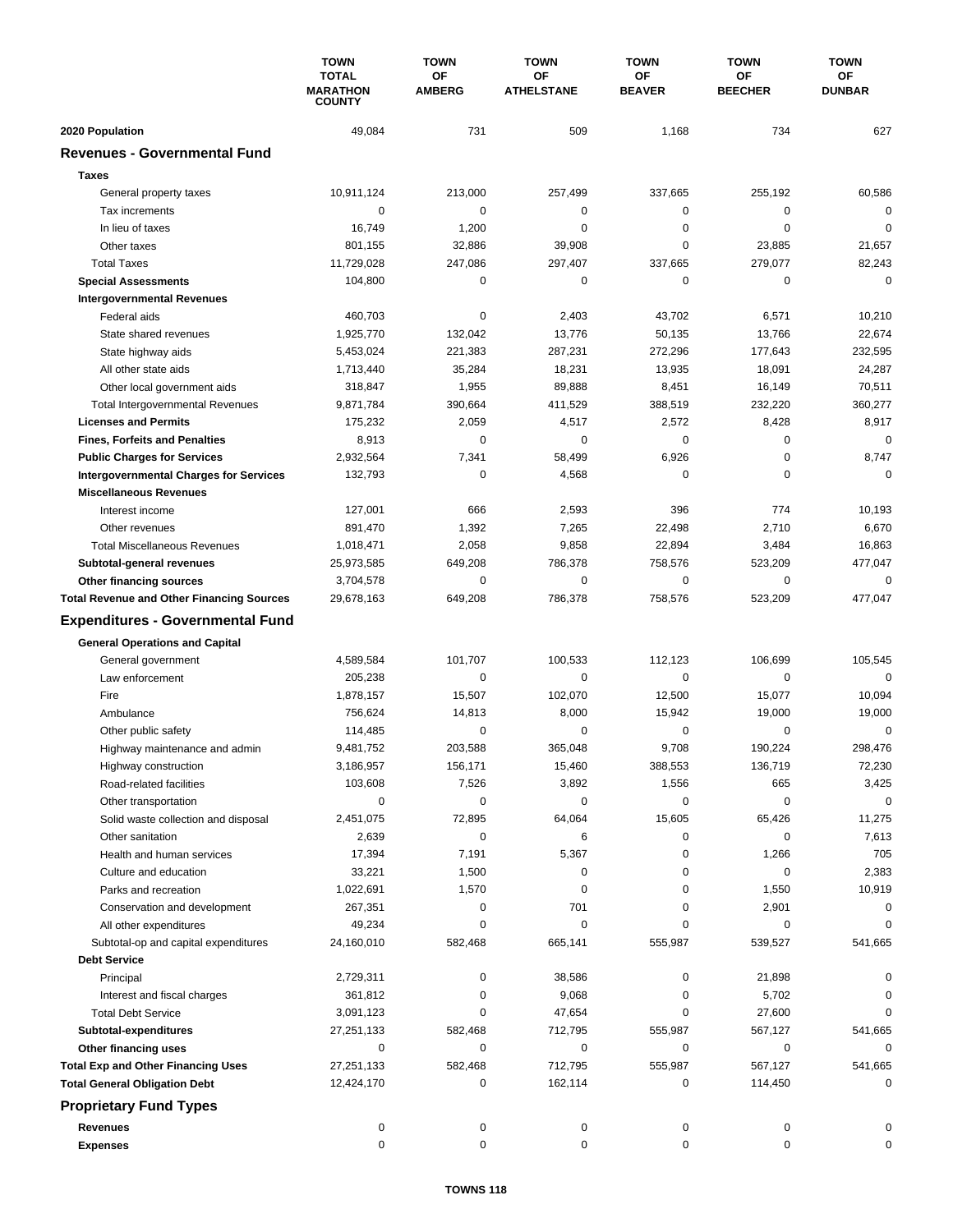|                                                                             | <b>TOWN</b><br>OF<br><b>GOODMAN</b> | <b>TOWN</b><br>OF<br><b>GROVER</b> | <b>TOWN</b><br>OF<br>LAKE | <b>TOWN</b>                      | <b>TOWN</b>          | <b>TOWN</b>          |
|-----------------------------------------------------------------------------|-------------------------------------|------------------------------------|---------------------------|----------------------------------|----------------------|----------------------|
|                                                                             |                                     |                                    |                           | <b>OF</b><br><b>MIDDLE INLET</b> | ΟF<br><b>NIAGARA</b> | ОF<br><b>PEMBINE</b> |
| 2020 Population                                                             | 622                                 | 1,814                              | 1,172                     | 834                              | 864                  | 906                  |
| <b>Revenues - Governmental Fund</b>                                         |                                     |                                    |                           |                                  |                      |                      |
| <b>Taxes</b>                                                                |                                     |                                    |                           |                                  |                      |                      |
| General property taxes                                                      | 310,860                             | 429,994                            | 506,522                   | 449,850                          | 65,303               | 262,832              |
| Tax increments                                                              | 0                                   | 0                                  | $\mathbf 0$               | 0                                | 0                    | $\mathbf 0$          |
| In lieu of taxes                                                            | 0                                   | 0                                  | 0                         | 0                                | $\mathbf 0$          | $\mathbf 0$          |
| Other taxes                                                                 | 102,469                             | 1,085                              | 41,576                    | 32,680                           | 15,275               | 22,979               |
| <b>Total Taxes</b>                                                          | 413,329                             | 431,079                            | 548,098                   | 482,530                          | 80,578               | 285,811              |
| <b>Special Assessments</b>                                                  | 0                                   | 0                                  | 0                         | 0                                | 0                    | $\mathbf 0$          |
| <b>Intergovernmental Revenues</b>                                           |                                     |                                    |                           |                                  |                      |                      |
| Federal aids                                                                | 10,334                              | 24,784                             | 8,124                     | 0                                | 0                    | 15,165               |
| State shared revenues                                                       | 32,530                              | 70,098                             | 26,879                    | 10,923                           | 29,400               | 20,732               |
| State highway aids                                                          | 132,714                             | 238,228                            | 189,473                   | 268,403                          | 219,600              | 215,254              |
| All other state aids                                                        | 18,420                              | 17,957                             | 21,763                    | 8,639                            | 47,548               | 21,847               |
| Other local government aids                                                 | 38,539                              | $\pmb{0}$                          | 406                       | 13,608                           | 3,974                | 32,120               |
| <b>Total Intergovernmental Revenues</b>                                     | 232,537                             | 351,067                            | 246,645                   | 301,573                          | 300,522              | 305,118              |
| <b>Licenses and Permits</b>                                                 | 1,635                               | 5,366                              | 3,783                     | 1,226                            | 6,202                | 12,186               |
| <b>Fines, Forfeits and Penalties</b>                                        | 0                                   | $\mathbf 0$                        | 0                         | 0                                | $\mathbf 0$          | $\mathbf 0$          |
| <b>Public Charges for Services</b>                                          | 45,187                              | 39,115                             | 1,775                     | 10,235                           | 180                  | 47,363               |
| <b>Intergovernmental Charges for Services</b>                               | 16,384                              | 0                                  | 0                         | 0                                | 0                    | 45,600               |
| <b>Miscellaneous Revenues</b>                                               |                                     |                                    |                           |                                  |                      |                      |
| Interest income                                                             | 1,775                               | 5,851                              | 3,066                     | 1,756                            | 2,023                | 1,626                |
| Other revenues                                                              | 18,394                              | 9,665                              | 11,301                    | 39,563                           | 12,893               | 4,195                |
| <b>Total Miscellaneous Revenues</b>                                         | 20,169                              | 15,516                             | 14,367                    | 41,319                           | 14,916               | 5,821                |
|                                                                             | 729,241                             | 842,143                            | 814,668                   | 836,883                          | 402,398              | 701,899              |
| Subtotal-general revenues                                                   | 0                                   | $\pmb{0}$                          | 0                         | 0                                | 0                    | $\mathbf 0$          |
| Other financing sources<br><b>Total Revenue and Other Financing Sources</b> | 729,241                             | 842,143                            | 814,668                   | 836,883                          | 402,398              | 701,899              |
|                                                                             |                                     |                                    |                           |                                  |                      |                      |
| <b>Expenditures - Governmental Fund</b>                                     |                                     |                                    |                           |                                  |                      |                      |
| <b>General Operations and Capital</b>                                       |                                     |                                    |                           |                                  |                      |                      |
| General government                                                          | 169,395                             | 142,389                            | 169,668                   | 84,192                           | 70,541               | 80,191               |
| Law enforcement                                                             | 0                                   | 1,343                              | $\mathbf 0$               | 0                                | 0                    | $\mathbf 0$          |
| Fire                                                                        | 70,413                              | 77,408                             | 47,086                    | 44,288                           | 22,049               | 13,812               |
| Ambulance                                                                   | 9,552                               | 7,649                              | 3,076                     | 0                                | 3,000                | 19,000               |
| Other public safety                                                         | $\mathbf 0$                         | 0                                  | 0                         | 0                                | 48                   | $\mathbf 0$          |
| Highway maintenance and admin                                               | 240,589                             | 78,251                             | 227.217                   | 0                                | 233.521              | 381,718              |
| Highway construction                                                        | 0                                   | 386,472                            | 159,470                   | 573,435                          | 9,439                | $\pmb{0}$            |
| Road-related facilities                                                     | 11,808                              | 1,308                              | 441                       | 1,093                            | 352                  | 13,165               |
| Other transportation                                                        | 0                                   | 0                                  | 0                         | 0                                | 0                    | $\mathbf 0$          |
| Solid waste collection and disposal                                         | 66,424                              | 62,300                             | 71,523                    | 71,482                           | 1,300                | 91,497               |
| Other sanitation                                                            | 768                                 | 2,145                              | 0                         | 0                                | 0                    | $\mathbf 0$          |
| Health and human services                                                   | 3,327                               | 2,477                              | 738                       | 6,109                            | 1,000                | 1,934                |
| Culture and education                                                       | 0                                   | 0                                  | 0                         | 0                                | 0                    | 2,616                |
| Parks and recreation                                                        | 2,668                               | $\pmb{0}$                          | 0                         | 0                                | 3,000                | 5,367                |
| Conservation and development                                                | 414                                 | 719                                | 0                         | 0                                | 2,772                | 0                    |
| All other expenditures                                                      | 0                                   | 0                                  | 0                         | 0                                | 0                    | 0                    |
| Subtotal-op and capital expenditures                                        | 575,358                             | 762,461                            | 679,219                   | 780,599                          | 347,022              | 609,300              |
| <b>Debt Service</b>                                                         |                                     |                                    |                           |                                  |                      |                      |
| Principal                                                                   | 69,205                              | 0                                  | 67,829                    | 0                                | 0                    | 46,673               |
| Interest and fiscal charges                                                 | 13,877                              | 0                                  | 13,671                    | 0                                | 0                    | 3,901                |
| <b>Total Debt Service</b>                                                   | 83,082                              | 0                                  | 81,500                    | 0                                | 0                    | 50,574               |
| Subtotal-expenditures                                                       | 658,440                             | 762,461                            | 760,719                   | 780,599                          | 347,022              | 659,874              |
| Other financing uses                                                        | 0                                   | 0                                  | 0                         | 0                                | 0                    | 0                    |
| <b>Total Exp and Other Financing Uses</b>                                   | 658,440                             | 762,461                            | 760,719                   | 780,599                          | 347,022              | 659,874              |
| <b>Total General Obligation Debt</b>                                        | 293,535                             | 0                                  | 247,646                   | 0                                | 0                    | 48,583               |
| <b>Proprietary Fund Types</b>                                               |                                     |                                    |                           |                                  |                      |                      |
| <b>Revenues</b>                                                             | 0                                   | 0                                  | 0                         | 0                                | 0                    | 0                    |
| <b>Expenses</b>                                                             | 0                                   | 0                                  | 0                         | 0                                | 0                    | 0                    |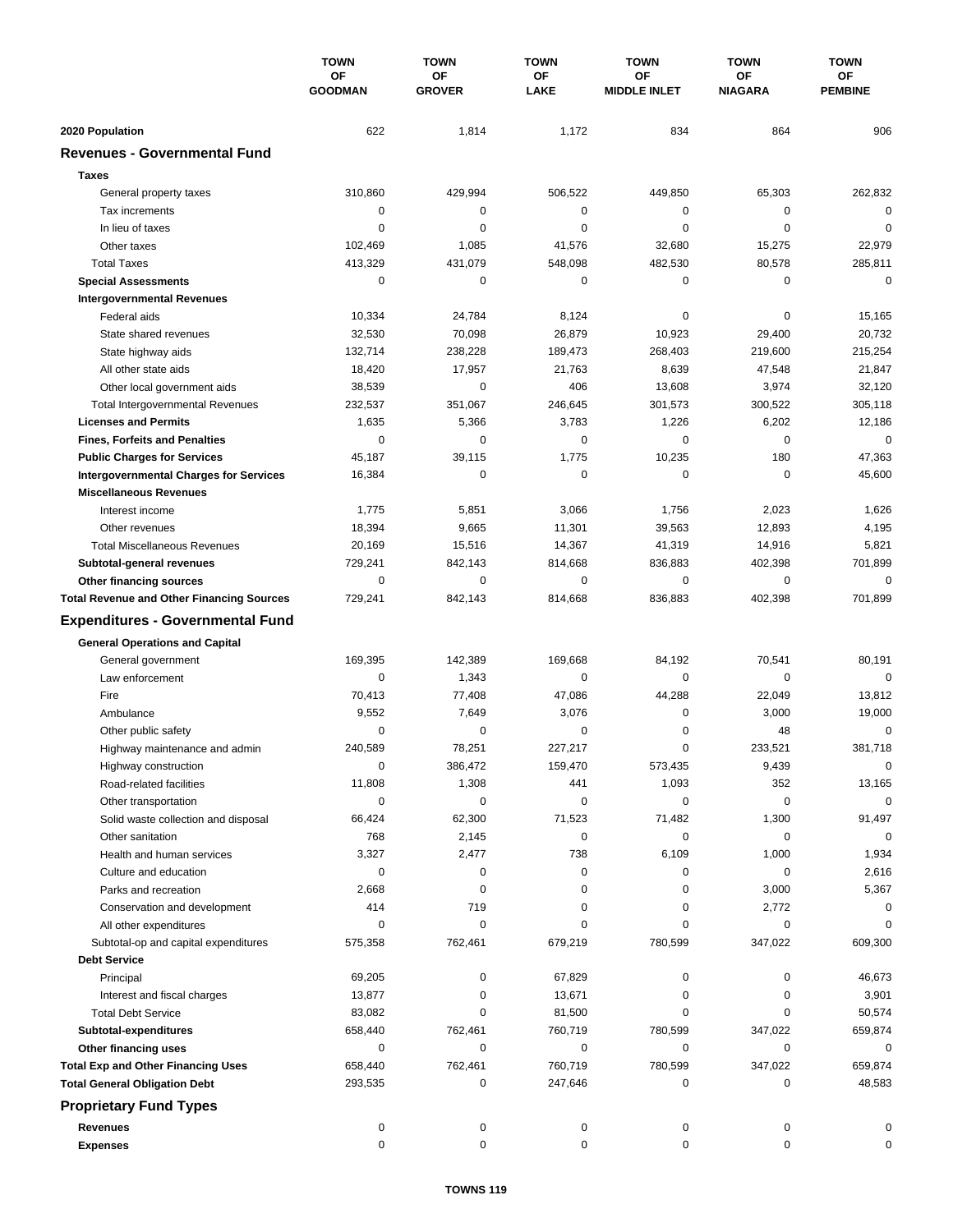|                                                  | <b>TOWN</b><br>OF<br><b>DRUMMOND</b> | <b>TOWN</b>         | <b>TOWN</b><br>OF<br><b>GRAND VIEW</b> | <b>TOWN</b><br>ОF<br><b>HUGHES</b> | <b>TOWN</b><br>OF<br><b>IRON RIVER</b> | <b>TOWN</b><br>ΟF<br>KELLY |
|--------------------------------------------------|--------------------------------------|---------------------|----------------------------------------|------------------------------------|----------------------------------------|----------------------------|
|                                                  |                                      | OF<br><b>EILEEN</b> |                                        |                                    |                                        |                            |
|                                                  |                                      |                     |                                        |                                    |                                        |                            |
| 2020 Population                                  | 433                                  | 691                 | 471                                    | 394                                | 1,170                                  | 472                        |
| <b>Revenues - Governmental Fund</b>              |                                      |                     |                                        |                                    |                                        |                            |
| <b>Taxes</b>                                     |                                      |                     |                                        |                                    |                                        |                            |
| General property taxes                           | 378,695                              | 245,453             | 223,041                                | 110,121                            | 913,045                                | 179,578                    |
| Tax increments                                   | 0                                    | 0                   | $\mathbf 0$                            | 0                                  | 0                                      | 0                          |
| In lieu of taxes                                 | 1,829                                | $\mathbf 0$         | 1,145                                  | 0                                  | 6,989                                  | $\mathbf 0$                |
| Other taxes                                      | 14,767                               | 95,495              | 24,839                                 | 6,903                              | 15,236                                 | 10,364                     |
| <b>Total Taxes</b>                               | 395,291                              | 340,948             | 249,025                                | 117,024                            | 935,270                                | 189,942                    |
| <b>Special Assessments</b>                       | 0                                    | 0                   | 0                                      | 0                                  | 6,271                                  | 0                          |
| <b>Intergovernmental Revenues</b>                |                                      |                     |                                        |                                    |                                        |                            |
| Federal aids                                     | 0                                    | 0                   | 115,089                                | 0                                  | 0                                      | 4,855                      |
| State shared revenues                            | 12,161                               | 50,017              | 12,284                                 | 5,576                              | 25,875                                 | 30,874                     |
| State highway aids                               | 379,063                              | 113,241             | 272,574                                | 191,856                            | 163,751                                | 163,780                    |
| All other state aids                             | 283,088                              | 18,672              | 138,717                                | 22,676                             | 73,787                                 | 6,127                      |
| Other local government aids                      | 17,643                               | 709                 | 39,698                                 | 58,565                             | 24,542                                 | $\mathbf 0$                |
| <b>Total Intergovernmental Revenues</b>          | 691,955                              | 182,639             | 578,362                                | 278,673                            | 287,955                                | 205,636                    |
| <b>Licenses and Permits</b>                      | 1,275                                | 870                 | 308                                    | 1,576                              | 7,615                                  | 156                        |
| <b>Fines, Forfeits and Penalties</b>             | 0                                    | $\mathbf 0$         | $\mathbf 0$                            | 0                                  | 4,425                                  | $\mathbf 0$                |
| <b>Public Charges for Services</b>               | 63,647                               | 105                 | 17,072                                 | 15,344                             | 230,571                                | 18,150                     |
| <b>Intergovernmental Charges for Services</b>    | 2,400                                | 0                   | 2,216                                  | 0                                  | 129,093                                | $\mathbf 0$                |
| <b>Miscellaneous Revenues</b>                    |                                      |                     |                                        |                                    |                                        |                            |
| Interest income                                  | 1,128                                | 105                 | 146                                    | 57                                 | 1,989                                  | 65                         |
| Other revenues                                   | 78,220                               | $\mathbf 0$         | 1,460                                  | 1,456                              | 190,696                                | 2,672                      |
| <b>Total Miscellaneous Revenues</b>              | 79,348                               | 105                 | 1,606                                  | 1,513                              | 192,685                                | 2,737                      |
| Subtotal-general revenues                        | 1,233,916                            | 524,667             | 848,589                                | 414,130                            | 1,793,885                              | 416,621                    |
| Other financing sources                          | 0                                    | 0                   | 0                                      | 0                                  | 102,680                                | $\mathbf 0$                |
| <b>Total Revenue and Other Financing Sources</b> | 1,233,916                            | 524,667             | 848,589                                | 414,130                            | 1,896,565                              | 416,621                    |
| <b>Expenditures - Governmental Fund</b>          |                                      |                     |                                        |                                    |                                        |                            |
| <b>General Operations and Capital</b>            |                                      |                     |                                        |                                    |                                        |                            |
| General government                               | 122,046                              | 69,607              | 108,105                                | 59,944                             | 238,482                                | 54,643                     |
| Law enforcement                                  | 0                                    | 0                   | 3,604                                  | 0                                  | 299,338                                | $\Omega$                   |
| Fire                                             | 102,994                              | 52,943              | 28,815                                 | 29,065                             | 132,173                                | 24,948                     |
| Ambulance                                        | 41,808                               | 52,941              | 28,239                                 | 20,675                             | 174,376                                | 17,374                     |
| Other public safety                              | 0                                    | 0                   | 0                                      | 0                                  | 0                                      | $\mathbf 0$                |
| Highway maintenance and admin                    | 412,026                              | 93,402              | 182,331                                | 132,967                            | 298.019                                | 238,005                    |
| Highway construction                             | 211,623                              | 0                   | 479,293                                | 150,371                            | 144,434                                | 0                          |
| Road-related facilities                          | 5,662                                | 0                   | 3,159                                  | 0                                  | 69,615                                 | 0                          |
| Other transportation                             | 14,500                               | 0                   | 0                                      | 0                                  | 0                                      | 0                          |
| Solid waste collection and disposal              | 28,786                               | 0                   | 22,328                                 | 42,987                             | 74,827                                 | 5,844                      |
| Other sanitation                                 | 0                                    | 0                   | 0                                      | 0                                  | 209                                    | 0                          |
| Health and human services                        | 10,831                               | 0                   | 3,400                                  | 0                                  | 8,235                                  | $\Omega$                   |
| Culture and education                            | 56,492                               | 0                   | 219                                    | 0                                  | 99,060                                 | 0                          |
| Parks and recreation                             | 40,143                               | 0                   | 19,877                                 | 0                                  | 39,887                                 | 0                          |
| Conservation and development                     | 5,754                                | 0                   | 15,702                                 | 0                                  | 12,463                                 | 2,297                      |
| All other expenditures                           | 76,811                               | 0                   | 0                                      | 0                                  | 0                                      | 552                        |
| Subtotal-op and capital expenditures             | 1,129,476                            | 268,893             | 895,072                                | 436,009                            | 1,591,118                              | 343,663                    |
| <b>Debt Service</b>                              |                                      |                     |                                        |                                    |                                        |                            |
| Principal                                        | 29,101                               | 0                   | 0                                      | 0                                  | 135,038                                | 41,309                     |
| Interest and fiscal charges                      | 3,645                                | 0                   | 0                                      | 0                                  | 15,784                                 | 6,276                      |
| <b>Total Debt Service</b>                        | 32,746                               | 0                   | 0                                      | 0                                  | 150,822                                | 47,585                     |
| Subtotal-expenditures                            | 1,162,222                            | 268,893             | 895,072                                | 436,009                            | 1,741,940                              | 391,248                    |
| Other financing uses                             | 0                                    | 0                   | 0                                      | 0                                  | 0                                      | 0                          |
| <b>Total Exp and Other Financing Uses</b>        | 1,162,222                            | 268,893             | 895,072                                | 436,009                            | 1,741,940                              | 391,248                    |
| <b>Total General Obligation Debt</b>             | 63,568                               | 23,036              | 0                                      | 0                                  | 457,327                                | 163,856                    |
| <b>Proprietary Fund Types</b>                    |                                      |                     |                                        |                                    |                                        |                            |
| Revenues                                         | 0                                    | 0                   | 0                                      | 0                                  | 0                                      |                            |
| <b>Expenses</b>                                  | 0                                    | 0                   | 0                                      | 0                                  | 0                                      | 0                          |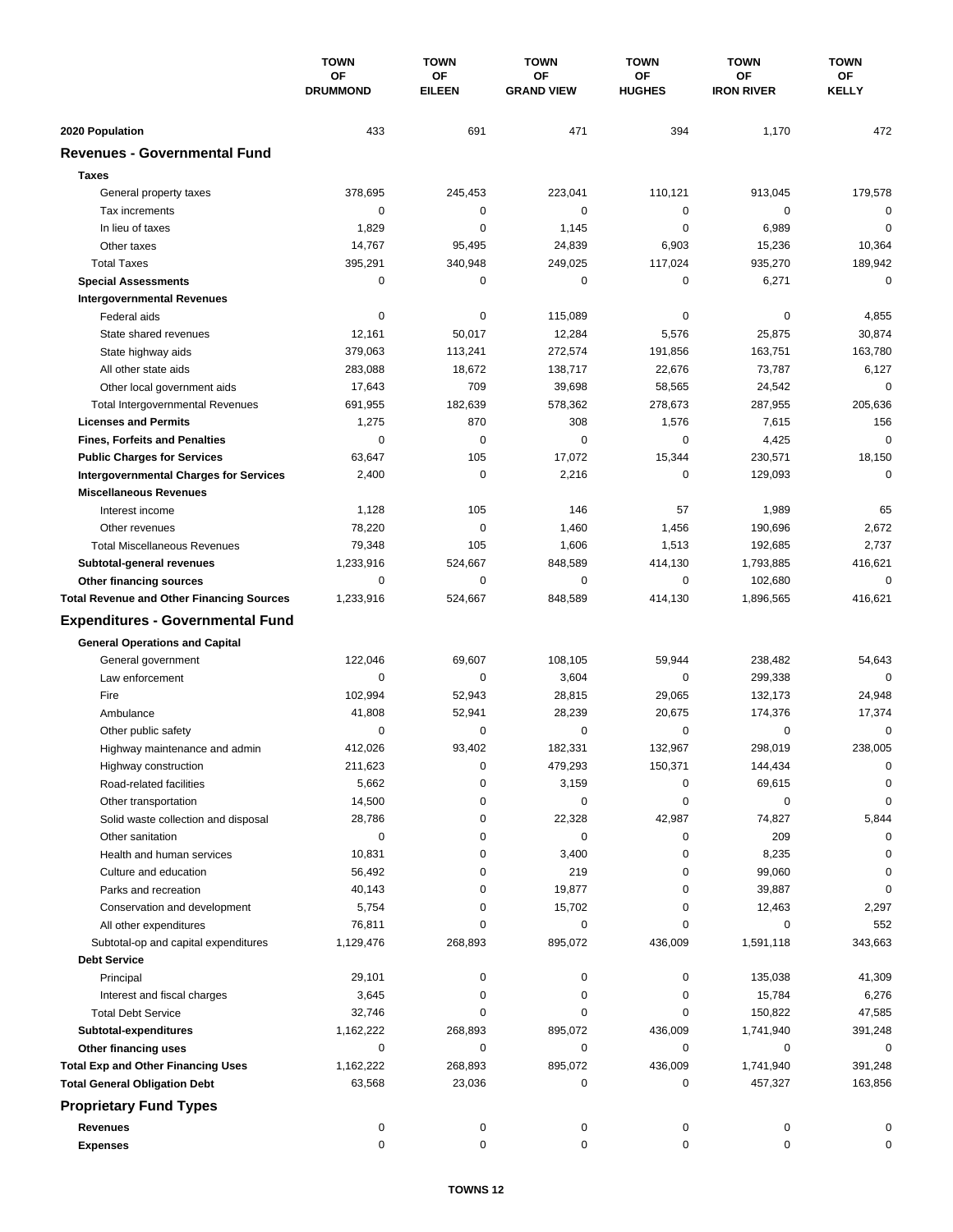|                                                       | <b>TOWN</b><br><b>OF</b><br><b>PESHTIGO</b> | <b>TOWN</b>                     | <b>TOWN</b>            | <b>TOWN</b>               | <b>TOWN</b>             | <b>TOWN</b>        |
|-------------------------------------------------------|---------------------------------------------|---------------------------------|------------------------|---------------------------|-------------------------|--------------------|
|                                                       |                                             | <b>OF</b><br><b>PORTERFIELD</b> | ΟF<br><b>POUND</b>     | ΟF<br><b>SILVER CLIFF</b> | ΟF<br><b>STEPHENSON</b> | ΟF<br>WAGNER       |
| 2020 Population                                       | 4,149                                       | 2,019                           | 1,420                  | 506                       | 3,101                   | 704                |
| <b>Revenues - Governmental Fund</b>                   |                                             |                                 |                        |                           |                         |                    |
| <b>Taxes</b>                                          |                                             |                                 |                        |                           |                         |                    |
| General property taxes                                | 257,498                                     | 555,960                         | 156,867                | 123,476                   | 868,010                 | 267,237            |
| Tax increments                                        | 0                                           | 0                               | $\mathbf 0$            | 0                         | 0                       | $\mathbf 0$        |
| In lieu of taxes                                      | 0                                           | 0                               | $\mathbf 0$            | 0                         | $\mathbf 0$             | $\mathbf 0$        |
| Other taxes                                           | 11,708                                      | 17,959                          | 6,206                  | 45,241                    | 96,685                  | 37,333             |
| <b>Total Taxes</b>                                    | 269,206                                     | 573,919                         | 163,073                | 168,717                   | 964,695                 | 304,570            |
| <b>Special Assessments</b>                            | 0                                           | 0                               | 0                      | 0                         | 0                       | $\mathbf 0$        |
| <b>Intergovernmental Revenues</b>                     |                                             |                                 |                        |                           |                         |                    |
| Federal aids                                          | 0                                           | 0                               | 0                      | 0                         | 891                     | 5,715              |
| State shared revenues                                 | 283,297                                     | 40,470                          | 68,372                 | 9,518                     | 56,336                  | 12,346             |
| State highway aids                                    | 229,556                                     | 213,200                         | 178,231                | 259,719                   | 557,715                 | 148,140            |
| All other state aids                                  | 32,416                                      | 41,544                          | 33,823                 | 59,338                    | 115,213                 | 5,198              |
| Other local government aids                           | 22,608                                      | 0                               | 77,636                 | 56,045                    | 24,812                  | 71                 |
| <b>Total Intergovernmental Revenues</b>               | 567,877                                     | 295,214                         | 358,062                | 384,620                   | 754,967                 | 171,470            |
| <b>Licenses and Permits</b>                           | 35,298                                      | 11,219                          | 1,692                  | 1,823                     | 8,381                   | 1,545              |
| <b>Fines, Forfeits and Penalties</b>                  | 232                                         | $\mathbf 0$                     | 0                      | 0                         | 123                     | $\mathbf 0$        |
| <b>Public Charges for Services</b>                    | 99,856                                      | 34,328                          | 7,709                  | 4,527                     | 62,688                  | 4,896              |
| <b>Intergovernmental Charges for Services</b>         | 0                                           | 3,000                           | 0                      | 0                         | 28,613                  | 455                |
| <b>Miscellaneous Revenues</b>                         |                                             |                                 |                        |                           |                         |                    |
| Interest income                                       | 9,004                                       | 4,027                           | 1,345                  | 16,460                    | 16,663                  | 1,039              |
| Other revenues                                        | 95,699                                      | 7,789                           | 7,594                  | 56,885                    | 50,647                  | 267                |
| <b>Total Miscellaneous Revenues</b>                   | 104,703                                     | 11,816                          | 8,939                  | 73,345                    | 67,310                  | 1,306              |
| Subtotal-general revenues                             | 1,077,172                                   | 929,496                         | 539,475                | 633,032                   | 1,886,777               | 484,242            |
| Other financing sources                               | $\mathbf 0$                                 | $\mathbf 0$                     | 0                      | 254,375                   | $\mathbf 0$             | $\mathbf 0$        |
| <b>Total Revenue and Other Financing Sources</b>      | 1,077,172                                   | 929,496                         | 539,475                | 887,407                   | 1,886,777               | 484,242            |
| <b>Expenditures - Governmental Fund</b>               |                                             |                                 |                        |                           |                         |                    |
|                                                       |                                             |                                 |                        |                           |                         |                    |
| <b>General Operations and Capital</b>                 | 270,633                                     |                                 |                        |                           |                         |                    |
| General government                                    | $\mathbf 0$                                 | 120,538<br>0                    | 122,246<br>$\mathbf 0$ | 94,673                    | 246,021                 | 86,484<br>$\Omega$ |
| Law enforcement<br>Fire                               | 234,771                                     | 85,033                          | 12,500                 | 2,279<br>118,315          | 15,716<br>200,819       | 45,725             |
| Ambulance                                             | 5,000                                       | $\mathbf 0$                     | 17,684                 | 0                         | 13,949                  | 14,280             |
|                                                       | 0                                           | 11,588                          | 0                      | 20                        | $\mathbf 0$             | 987                |
| Other public safety                                   | 401,629                                     | 349,647                         | 102,938                | 525,795                   | 496.064                 | 111,507            |
| Highway maintenance and admin<br>Highway construction | 0                                           | 0                               | 301,275                | 0                         | 693,207                 | 117,500            |
| Road-related facilities                               | 3,120                                       | 3,567                           | 0                      | 0                         | 0                       | 861                |
| Other transportation                                  | 0                                           | 0                               | 0                      | 0                         | 3,592                   | 0                  |
| Solid waste collection and disposal                   | 104,361                                     | 52,631                          | 33,010                 | 42,904                    | 109,733                 | 58,368             |
| Other sanitation                                      | 0                                           | 0                               | 0                      | 0                         | 0                       | 0                  |
| Health and human services                             | 10,490                                      | 2,986                           | 3,040                  | 1,109                     | 910                     | 81                 |
| Culture and education                                 | 0                                           | 0                               | 2,000                  | 2,042                     | 0                       | 0                  |
| Parks and recreation                                  | 2,826                                       | 690                             | 1,645                  | 948                       | 2,893                   | 0                  |
| Conservation and development                          | 18,383                                      | 0                               | 9,037                  | 0                         | 298                     |                    |
| All other expenditures                                | 0                                           | 0                               | 0                      | 0                         | 0                       |                    |
| Subtotal-op and capital expenditures                  | 1,051,213                                   | 626,680                         | 605,375                | 788,085                   | 1,783,202               | 435,793            |
| <b>Debt Service</b>                                   |                                             |                                 |                        |                           |                         |                    |
| Principal                                             | 0                                           | 0                               | 0                      | 0                         | 0                       |                    |
| Interest and fiscal charges                           | 0                                           | 0                               | 0                      | 0                         | 0                       |                    |
| <b>Total Debt Service</b>                             | $\Omega$                                    | 0                               | 0                      | 0                         | 0                       |                    |
| Subtotal-expenditures                                 | 1,051,213                                   | 626,680                         | 605,375                | 788,085                   | 1,783,202               | 435,793            |
| Other financing uses                                  | 0                                           | 0                               | 0                      | 0                         | $\mathbf 0$             | 0                  |
| <b>Total Exp and Other Financing Uses</b>             | 1,051,213                                   | 626,680                         | 605,375                | 788,085                   | 1,783,202               | 435,793            |
| <b>Total General Obligation Debt</b>                  | 0                                           | 0                               | 0                      | 254,375                   | 0                       | 0                  |
| <b>Proprietary Fund Types</b>                         |                                             |                                 |                        |                           |                         |                    |
|                                                       |                                             |                                 |                        |                           |                         |                    |
| <b>Revenues</b>                                       | 0                                           | 0                               | 0                      | 0                         | 0                       |                    |
| <b>Expenses</b>                                       | 0                                           | 0                               | 0                      | 0                         | 0                       | 0                  |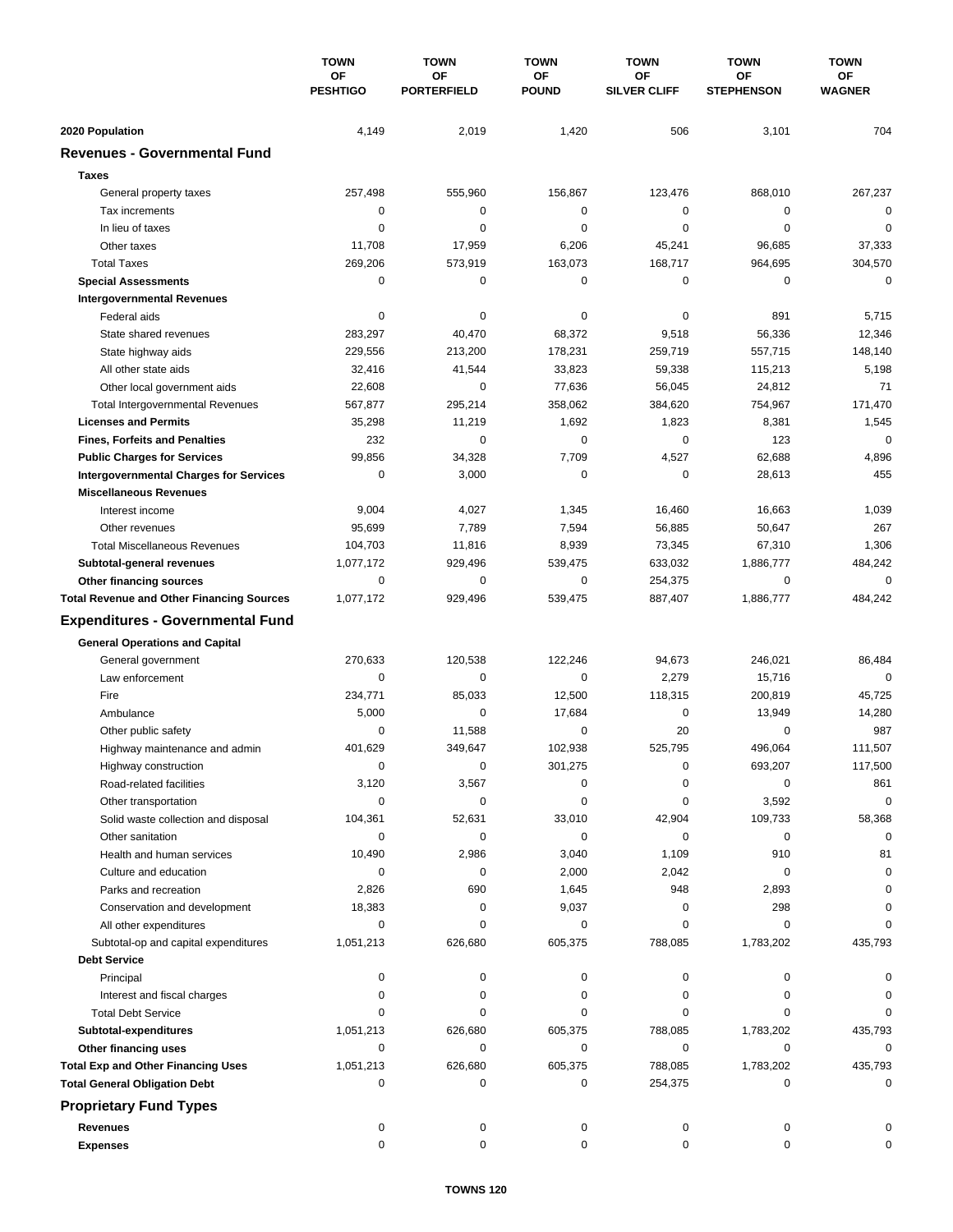|                                                  | <b>TOWN</b><br><b>OF</b><br><b>WAUSAUKEE</b> | <b>TOWN</b>                                       | <b>TOWN</b>          | <b>TOWN</b><br>OF<br><b>CRYSTAL LAKE</b> | <b>TOWN</b><br><b>OF</b><br><b>DOUGLAS</b> | <b>TOWN</b><br>OF<br><b>HARRIS</b> |
|--------------------------------------------------|----------------------------------------------|---------------------------------------------------|----------------------|------------------------------------------|--------------------------------------------|------------------------------------|
|                                                  |                                              | <b>TOTAL</b><br><b>MARINETTE</b><br><b>COUNTY</b> | OF<br><b>BUFFALO</b> |                                          |                                            |                                    |
| 2020 Population                                  | 1,121                                        | 23,001                                            | 1,258                | 491                                      | 737                                        | 795                                |
| <b>Revenues - Governmental Fund</b>              |                                              |                                                   |                      |                                          |                                            |                                    |
| <b>Taxes</b>                                     |                                              |                                                   |                      |                                          |                                            |                                    |
| General property taxes                           | 460,029                                      | 5,838,380                                         | 97,416               | 204,214                                  | 137,693                                    | 173,168                            |
| Tax increments                                   | 0                                            | 0                                                 | 0                    | 0                                        | 0                                          | 0                                  |
| In lieu of taxes                                 | 0                                            | 1,200                                             | 0                    | 0                                        | $\mathbf 0$                                | $\mathbf 0$                        |
| Other taxes                                      | 54,330                                       | 603,862                                           | 14,950               | 17,310                                   | 2,168                                      | 16,724                             |
| <b>Total Taxes</b>                               | 514,359                                      | 6,443,442                                         | 112,366              | 221,524                                  | 139,861                                    | 189,892                            |
| <b>Special Assessments</b>                       | 0                                            | 0                                                 | 0                    | 0                                        | 0                                          | 0                                  |
| <b>Intergovernmental Revenues</b>                |                                              |                                                   |                      |                                          |                                            |                                    |
| Federal aids                                     | 3,013                                        | 130,912                                           | 5,058                | 0                                        | 0                                          | $\mathbf 0$                        |
| State shared revenues                            | 24,578                                       | 917,872                                           | 12,708               | 6,171                                    | 11,631                                     | 13,371                             |
| State highway aids                               | 259,594                                      | 4,300,975                                         | 146,916              | 102,487                                  | 72,769                                     | 99,391                             |
| All other state aids                             | 18,256                                       | 551,790                                           | 17,191               | 8,963                                    | 5,994                                      | 13,321                             |
| Other local government aids                      | 436                                          | 457,209                                           | 5,650                | 5,394                                    | 0                                          | 3,000                              |
| <b>Total Intergovernmental Revenues</b>          | 305,877                                      | 6,358,758                                         | 187,523              | 123,015                                  | 90,394                                     | 129,083                            |
| <b>Licenses and Permits</b>                      | 2,117                                        | 118,966                                           | 9,308                | 1,306                                    | 847                                        | 473                                |
| <b>Fines, Forfeits and Penalties</b>             | 0                                            | 355                                               | 30                   | 0                                        | 35                                         | $\Omega$                           |
| <b>Public Charges for Services</b>               | 11,985                                       | 451,357                                           | 23,908               | 80                                       | 15,652                                     | 1,840                              |
| <b>Intergovernmental Charges for Services</b>    | 0                                            | 98,620                                            | $\mathbf 0$          | 0                                        | 12,352                                     | $\Omega$                           |
| <b>Miscellaneous Revenues</b>                    |                                              |                                                   |                      |                                          |                                            |                                    |
| Interest income                                  | 2,071                                        | 81,328                                            | 5,992                | 1,784                                    | 2,146                                      | 2,205                              |
| Other revenues                                   | 7,629                                        | 363,056                                           | 827                  | 2,760                                    | 1,273                                      | 124,355                            |
| <b>Total Miscellaneous Revenues</b>              | 9,700                                        | 444,384                                           | 6,819                | 4,544                                    | 3,419                                      | 126,560                            |
| Subtotal-general revenues                        | 844,038                                      | 13,915,882                                        | 339,954              | 350,469                                  | 262,560                                    | 447,848                            |
| Other financing sources                          | 0                                            | 254,375                                           | 0                    | 0                                        | $\mathbf 0$                                | $\mathbf 0$                        |
| <b>Total Revenue and Other Financing Sources</b> | 844,038                                      | 14,170,257                                        | 339,954              | 350,469                                  | 262,560                                    | 447,848                            |
| <b>Expenditures - Governmental Fund</b>          |                                              |                                                   |                      |                                          |                                            |                                    |
| <b>General Operations and Capital</b>            |                                              |                                                   |                      |                                          |                                            |                                    |
| General government                               | 92,490                                       | 2,276,068                                         | 90,632               | 56,499                                   | 63,775                                     | 72,491                             |
| Law enforcement                                  | 0                                            | 19,338                                            | 0                    | 0                                        | $\mathbf 0$                                | $\Omega$                           |
| Fire                                             | 41,141                                       | 1,168,608                                         | 27,983               | 26,799                                   | 18,137                                     | 155,859                            |
| Ambulance                                        | 22,475                                       | 192,420                                           | 0                    | 0                                        | 16,000                                     | 0                                  |
| Other public safety                              | 0                                            | 12,643                                            | 0                    | 0                                        | 0                                          | 0                                  |
| Highway maintenance and admin                    | 203,054                                      | 4,418,974                                         | 245,767              | 206,445                                  | 108,399                                    | 227,351                            |
| Highway construction                             | 335,060                                      | 3,344,991                                         | 0                    | 0                                        | 0                                          | 2,590                              |
| Road-related facilities                          | 0                                            | 52,779                                            | 0                    | 0                                        | 4,287                                      | 2,882                              |
| Other transportation                             | 0                                            | 3,592                                             | 0                    | 0                                        | 4,860                                      | $\mathbf 0$                        |
| Solid waste collection and disposal              | 92,908                                       | 1,087,706                                         | 12,710               | 35,080                                   | 7,533                                      | 34,121                             |
| Other sanitation                                 | 6                                            | 10,538                                            | 0                    | 0                                        | 0                                          | $\mathbf 0$                        |
| Health and human services                        | 33                                           | 48,763                                            | 6,316                | 250                                      | 1,900                                      | 2,866                              |
| Culture and education                            | 6,000                                        | 16,541                                            | 0                    | 0                                        | 0                                          | 0                                  |
| Parks and recreation                             | 3,874                                        | 37,950                                            | 0                    | 0                                        | 17,804                                     | 100,195                            |
| Conservation and development                     | 0                                            | 35,225                                            | 8,481                | 0                                        | 0                                          | 1,658                              |
| All other expenditures                           | 4,880                                        | 4,880                                             | 0                    | 2,293                                    | 0                                          | 0                                  |
| Subtotal-op and capital expenditures             | 801,921                                      | 12,731,016                                        | 391,889              | 327,366                                  | 242,695                                    | 600,013                            |
| <b>Debt Service</b>                              |                                              |                                                   |                      |                                          |                                            |                                    |
| Principal                                        | 0                                            | 244,191                                           | 0                    | 0                                        | 0                                          | 0                                  |
| Interest and fiscal charges                      | 0                                            | 46,219                                            | 0                    | 0                                        | 0                                          | 0                                  |
| <b>Total Debt Service</b>                        | 0                                            | 290,410                                           | 0                    | 0                                        | 0                                          | $\Omega$                           |
| Subtotal-expenditures                            | 801,921                                      | 13,021,426                                        | 391,889              | 327,366                                  | 242,695                                    | 600,013                            |
| Other financing uses                             | 0                                            | 0                                                 | 0                    | 0                                        | 0                                          | 0                                  |
| <b>Total Exp and Other Financing Uses</b>        | 801,921                                      | 13,021,426                                        | 391,889              | 327,366                                  | 242,695                                    | 600,013                            |
| <b>Total General Obligation Debt</b>             | 0                                            | 1,120,703                                         | 0                    | 0                                        | 0                                          | 0                                  |
| <b>Proprietary Fund Types</b>                    |                                              |                                                   |                      |                                          |                                            |                                    |
| <b>Revenues</b>                                  | 0                                            | 0                                                 | 0                    | 0                                        | 0                                          |                                    |
| <b>Expenses</b>                                  | 0                                            | 0                                                 | 0                    | $\mathbf 0$                              | 0                                          | 0                                  |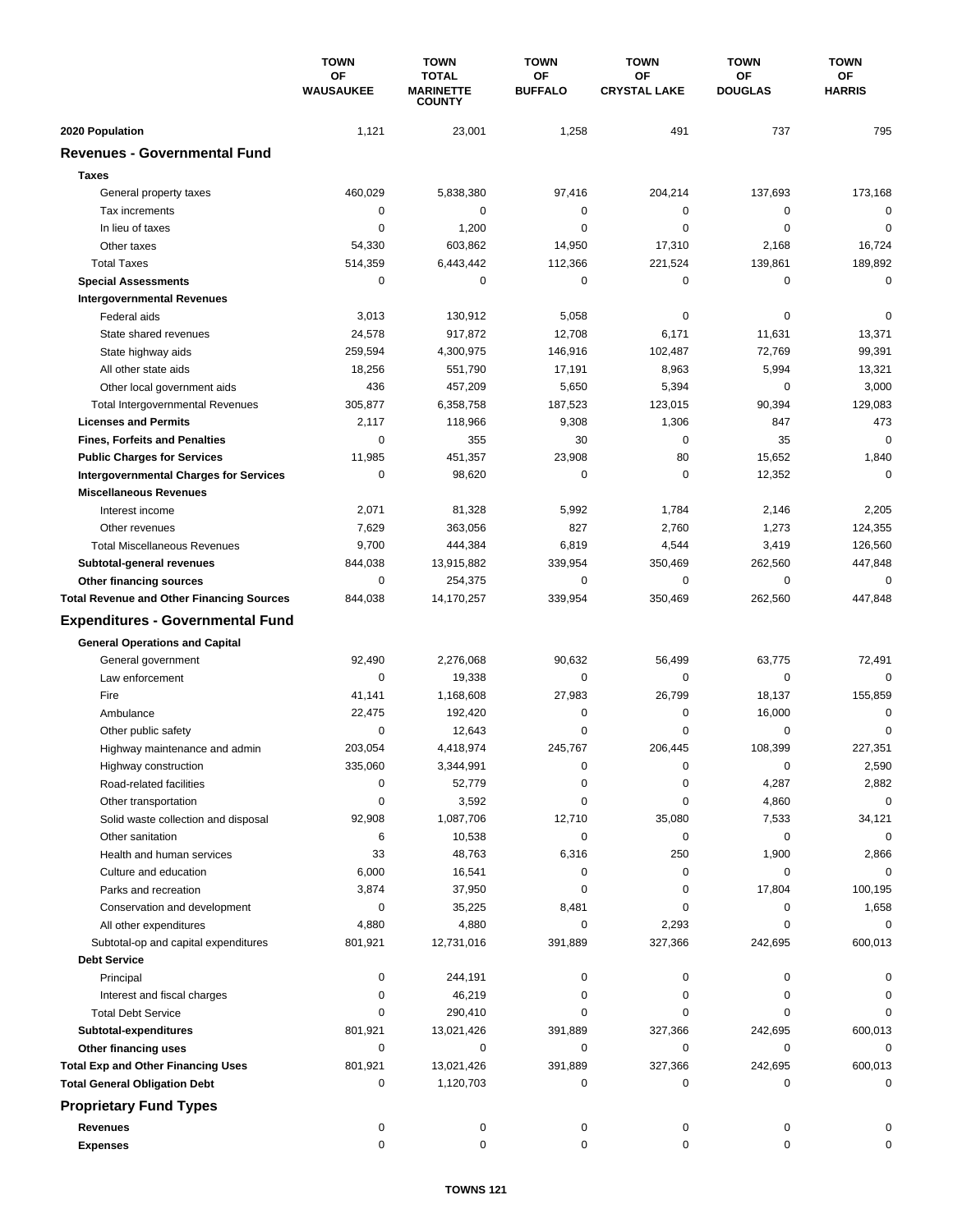|                                                                        | <b>TOWN</b><br>ΟF<br><b>MECAN</b> | <b>TOWN</b>                  | <b>TOWN</b><br><b>OF</b><br><b>MOUNDVILLE</b> | <b>TOWN</b>           | <b>TOWN</b>                | <b>TOWN</b><br>ΟF<br><b>OXFORD</b> |
|------------------------------------------------------------------------|-----------------------------------|------------------------------|-----------------------------------------------|-----------------------|----------------------------|------------------------------------|
|                                                                        |                                   | <b>OF</b><br><b>MONTELLO</b> |                                               | ΟF<br><b>NESHKORO</b> | <b>OF</b><br><b>NEWTON</b> |                                    |
| 2020 Population                                                        | 688                               | 1,039                        | 570                                           | 548                   | 555                        | 895                                |
| <b>Revenues - Governmental Fund</b>                                    |                                   |                              |                                               |                       |                            |                                    |
| <b>Taxes</b>                                                           |                                   |                              |                                               |                       |                            |                                    |
| General property taxes                                                 | 135,277                           | 115,448                      | 90,371                                        | 167,182               | 152,538                    | 256,416                            |
| Tax increments                                                         | 0                                 | 0                            | 0                                             | 0                     | 0                          | 0                                  |
| In lieu of taxes                                                       | 0                                 | 0                            | 0                                             | 0                     | 0                          | 0                                  |
| Other taxes                                                            | 21,583                            | 13,508                       | 3,565                                         | 6,424                 | 413                        | 11,157                             |
| <b>Total Taxes</b>                                                     | 156,860                           | 128,956                      | 93,936                                        | 173,606               | 152,951                    | 267,573                            |
| <b>Special Assessments</b>                                             | 0                                 | 0                            | 0                                             | 0                     | 0                          | 0                                  |
| <b>Intergovernmental Revenues</b>                                      |                                   |                              |                                               |                       |                            |                                    |
| Federal aids                                                           | 0                                 | 514                          | 10,088                                        | 0                     | 0                          | 0                                  |
| State shared revenues                                                  | 7,802                             | 21,438                       | 22,019                                        | 8,679                 | 10,287                     | 11,513                             |
|                                                                        | 104,128                           | 61,717                       | 44,729                                        | 78,827                | 109,482                    | 113,144                            |
| State highway aids<br>All other state aids                             | 15,142                            | 15,561                       | 5,827                                         | 23,975                | 5,895                      | 17,185                             |
|                                                                        | 0                                 | 0                            | $\mathbf 0$                                   | 0                     | 3,000                      | 3,547                              |
| Other local government aids                                            | 127,072                           | 99,230                       | 82,663                                        | 111,481               | 128,664                    | 145,389                            |
| <b>Total Intergovernmental Revenues</b><br><b>Licenses and Permits</b> | 9,395                             | 2,071                        | 597                                           | 3,135                 | 181                        | 2,625                              |
|                                                                        | 0                                 | $\mathbf 0$                  | 45                                            | 0                     | $\mathbf 0$                | $\Omega$                           |
| <b>Fines, Forfeits and Penalties</b>                                   |                                   |                              |                                               |                       |                            |                                    |
| <b>Public Charges for Services</b>                                     | 1,306                             | 591                          | 3,900                                         | 92,700                | 0                          | 595                                |
| <b>Intergovernmental Charges for Services</b>                          | $\mathbf 0$                       | $\mathbf 0$                  | 13,322                                        | $\mathbf 0$           | $\mathbf 0$                | $\mathbf 0$                        |
| <b>Miscellaneous Revenues</b>                                          |                                   |                              |                                               |                       |                            |                                    |
| Interest income                                                        | 1,388                             | 597                          | 1,017                                         | 719                   | 5,265                      | 2,627                              |
| Other revenues                                                         | 4,897                             | 8,735                        | 383                                           | $\mathbf 0$           | 9,750                      | 7,871                              |
| <b>Total Miscellaneous Revenues</b>                                    | 6,285                             | 9,332                        | 1,400                                         | 719                   | 15,015                     | 10,498                             |
| Subtotal-general revenues                                              | 300,918                           | 240,180                      | 195,863                                       | 381,641               | 296,811                    | 426,680                            |
| Other financing sources                                                | 0                                 | 0                            | $\mathbf 0$                                   | 0                     | $\mathbf 0$                | 0                                  |
| <b>Total Revenue and Other Financing Sources</b>                       | 300,918                           | 240,180                      | 195,863                                       | 381,641               | 296,811                    | 426,680                            |
| <b>Expenditures - Governmental Fund</b>                                |                                   |                              |                                               |                       |                            |                                    |
| <b>General Operations and Capital</b>                                  |                                   |                              |                                               |                       |                            |                                    |
| General government                                                     | 72,356                            | 68,322                       | 59,616                                        | 49,630                | 67,030                     | 97,756                             |
| Law enforcement                                                        | 0                                 | $\mathbf 0$                  | 0                                             | 0                     | 0                          | 28                                 |
| Fire                                                                   | 24,630                            | 37,243                       | 24,618                                        | 22,972                | 3,769                      | 283,772                            |
| Ambulance                                                              | 0                                 | $\mathbf 0$                  | 0                                             | 0                     | 0                          | 0                                  |
| Other public safety                                                    | 0                                 | 0                            | 0                                             | 0                     | $\mathbf 0$                | 0                                  |
| Highway maintenance and admin                                          | 142,791                           | 11,677                       | 87,720                                        | 180,900               | 254,295                    | 187,010                            |
| Highway construction                                                   | 0                                 | 51,135                       | 0                                             | 0                     | 0                          | 0                                  |
| Road-related facilities                                                | 172                               | 26,801                       | 361                                           | 0                     | 0                          | 0                                  |
| Other transportation                                                   | $\mathbf 0$                       | 0                            | 0                                             | 0                     | 0                          | 0                                  |
| Solid waste collection and disposal                                    | 0                                 | 0                            | 10,474                                        | 89,761                | 16,300                     | 15,384                             |
| Other sanitation                                                       | 0                                 | 0                            | 0                                             | 0                     | 0                          | $\mathbf 0$                        |
| Health and human services                                              | 200                               | 0                            | 2,625                                         | 0                     | 613                        | 660                                |
| Culture and education                                                  | 0                                 | 0                            | 0                                             | 0                     | 0                          | 0                                  |
| Parks and recreation                                                   | 0                                 | 0                            | 0                                             | 0                     | 0                          | 0                                  |
| Conservation and development                                           | 12,559                            | 6,406                        | 630                                           | 0                     | 0                          | 3,106                              |
| All other expenditures                                                 | 300                               | 8,110                        | 217                                           | 0                     | 0                          | $\Omega$                           |
| Subtotal-op and capital expenditures                                   | 253,008                           | 209,694                      | 186,261                                       | 343,263               | 342,007                    | 587,716                            |
| <b>Debt Service</b>                                                    |                                   |                              |                                               |                       |                            |                                    |
| Principal                                                              | 0                                 | 0                            | 18,267                                        | 0                     | 0                          | 11,022                             |
| Interest and fiscal charges                                            | 0                                 | 0                            | 8,377                                         | 0                     | 0                          | 7,940                              |
| <b>Total Debt Service</b>                                              | 0                                 | 0                            | 26,644                                        | 0                     | 0                          | 18,962                             |
| Subtotal-expenditures                                                  | 253,008                           | 209,694                      | 212,905                                       | 343,263               | 342,007                    | 606,678                            |
| Other financing uses                                                   | 0                                 | 0                            | 0                                             | 0                     | 0                          | 0                                  |
| <b>Total Exp and Other Financing Uses</b>                              | 253,008                           | 209,694                      | 212,905                                       | 343,263               | 342,007                    | 606,678                            |
| <b>Total General Obligation Debt</b>                                   | 0                                 | 0                            | 204,493                                       | 0                     | 0                          | 128,978                            |
| <b>Proprietary Fund Types</b>                                          |                                   |                              |                                               |                       |                            |                                    |
| <b>Revenues</b>                                                        | 0                                 | 0                            | 0                                             | 0                     | 0                          |                                    |
| <b>Expenses</b>                                                        | 0                                 | 0                            | 0                                             | 0                     | 0                          | 0                                  |
|                                                                        |                                   |                              |                                               |                       |                            |                                    |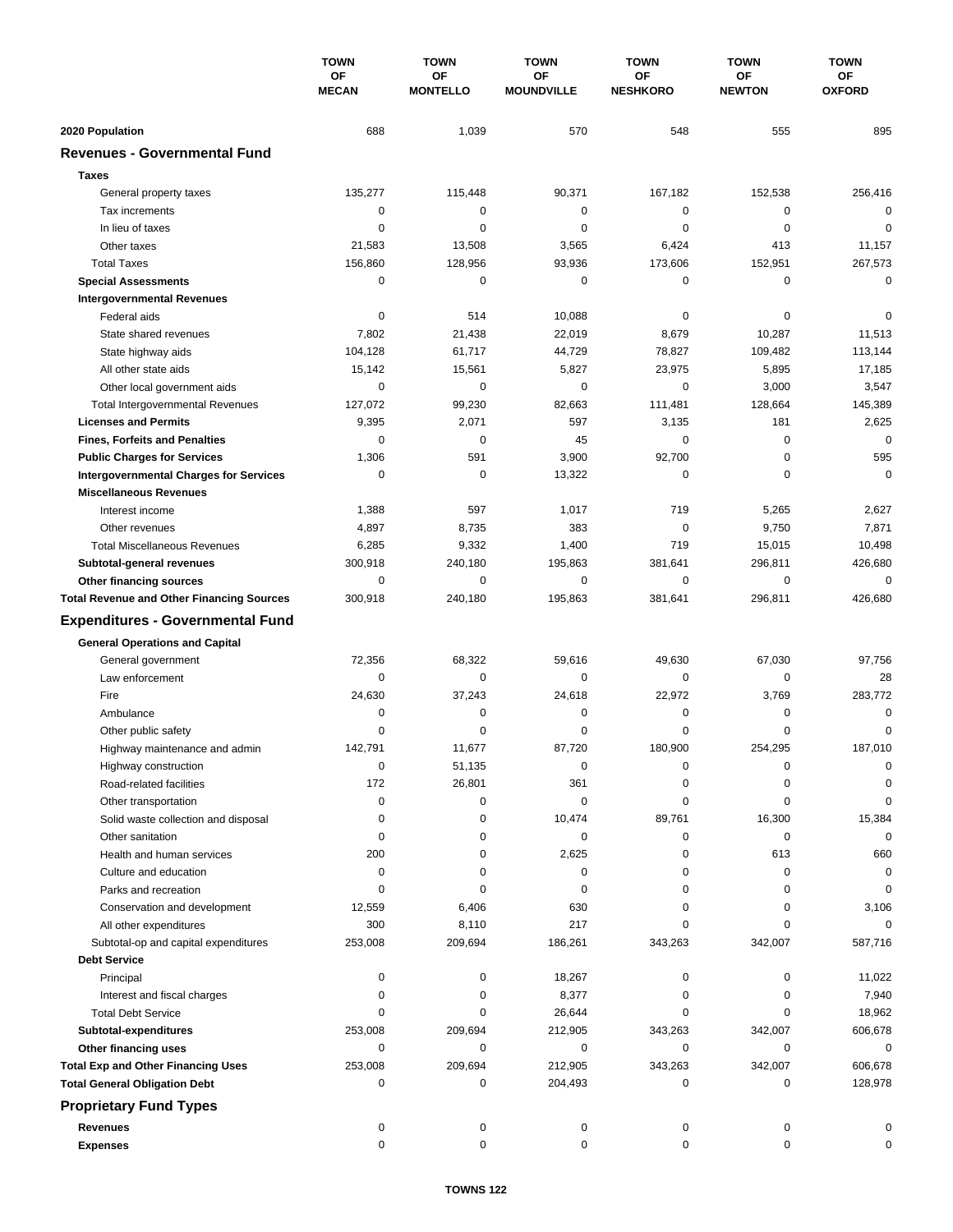|                                                  | <b>TOWN</b><br>OF<br><b>PACKWAUKEE</b> | <b>TOWN</b>          | <b>TOWN</b><br>ΟF<br><b>SPRINGFIELD</b> | <b>TOWN</b><br>ΟF<br><b>WESTFIELD</b> | <b>TOWN</b><br><b>TOTAL</b><br><b>MARQUETTE</b><br><b>COUNTY</b> | <b>TOWN</b><br>OF<br><b>ADRIAN</b> |
|--------------------------------------------------|----------------------------------------|----------------------|-----------------------------------------|---------------------------------------|------------------------------------------------------------------|------------------------------------|
|                                                  |                                        | OF<br><b>SHIELDS</b> |                                         |                                       |                                                                  |                                    |
| 2020 Population                                  | 1,400                                  | 554                  | 834                                     | 883                                   | 11,247                                                           | 823                                |
| <b>Revenues - Governmental Fund</b>              |                                        |                      |                                         |                                       |                                                                  |                                    |
| <b>Taxes</b>                                     |                                        |                      |                                         |                                       |                                                                  |                                    |
| General property taxes                           | 254,833                                | 79,340               | 173,229                                 | 180,620                               | 2,217,745                                                        | 140,841                            |
| Tax increments                                   | $\mathbf 0$                            | 0                    | 0                                       | 0                                     | 0                                                                | $\mathbf 0$                        |
| In lieu of taxes                                 | $\mathbf 0$                            | $\mathbf 0$          | 0                                       | $\mathbf 0$                           | $\mathbf 0$                                                      | $\mathbf 0$                        |
| Other taxes                                      | 6,573                                  | 6,763                | 14,225                                  | 5,726                                 | 141,089                                                          | 7,690                              |
| <b>Total Taxes</b>                               | 261,406                                | 86,103               | 187,454                                 | 186,346                               | 2,358,834                                                        | 148,531                            |
| <b>Special Assessments</b>                       | $\mathbf 0$                            | $\mathbf 0$          | 0                                       | 0                                     | 0                                                                | $\mathbf 0$                        |
| <b>Intergovernmental Revenues</b>                |                                        |                      |                                         |                                       |                                                                  |                                    |
| Federal aids                                     | 47,523                                 | 9,944                | 8,705                                   | 8,163                                 | 89,995                                                           | $\mathbf 0$                        |
| State shared revenues                            | 19,803                                 | 11,477               | 7,166                                   | 9,050                                 | 173,115                                                          | 30,211                             |
| State highway aids                               | 114,187                                | 103,797              | 141,439                                 | 99,365                                | 1,392,378                                                        | 95,318                             |
| All other state aids                             | 7,893                                  | 2,715                | 14,483                                  | 21,176                                | 175,321                                                          | 18,308                             |
| Other local government aids                      | 5,492                                  | 3,000                | $\mathbf 0$                             | $\mathbf 0$                           | 29,083                                                           | $\mathbf 0$                        |
| <b>Total Intergovernmental Revenues</b>          | 194,898                                | 130,933              | 171,793                                 | 137,754                               | 1,859,892                                                        | 143,837                            |
| <b>Licenses and Permits</b>                      | 2,884                                  | 618                  | 1,160                                   | 675                                   | 35,275                                                           | 6,076                              |
| <b>Fines, Forfeits and Penalties</b>             | 0                                      | $\Omega$             | 0                                       | $\mathbf 0$                           | 110                                                              | $\mathbf 0$                        |
| <b>Public Charges for Services</b>               | 5,525                                  | 200                  | 350                                     | $\mathbf 0$                           | 146,647                                                          | 6,808                              |
| <b>Intergovernmental Charges for Services</b>    | 0                                      | $\mathbf 0$          | 0                                       | 0                                     | 25,674                                                           | 3,405                              |
| <b>Miscellaneous Revenues</b>                    |                                        |                      |                                         |                                       |                                                                  |                                    |
| Interest income                                  | 771                                    | 131                  | 499                                     | 521                                   | 25,662                                                           | 553                                |
| Other revenues                                   | 1,007                                  | 340                  | 17,565                                  | 15,074                                | 194,837                                                          | 2,553                              |
| <b>Total Miscellaneous Revenues</b>              | 1,778                                  | 471                  | 18,064                                  | 15,595                                | 220,499                                                          | 3,106                              |
| Subtotal-general revenues                        | 466,491                                | 218,325              | 378,821                                 | 340,370                               | 4,646,931                                                        | 311,763                            |
| Other financing sources                          | $\mathbf 0$                            | $\mathbf 0$          | 0                                       | 0                                     | $\mathbf 0$                                                      | $\mathbf 0$                        |
| <b>Total Revenue and Other Financing Sources</b> | 466,491                                | 218,325              | 378,821                                 | 340,370                               | 4,646,931                                                        | 311,763                            |
| <b>Expenditures - Governmental Fund</b>          |                                        |                      |                                         |                                       |                                                                  |                                    |
| <b>General Operations and Capital</b>            |                                        |                      |                                         |                                       |                                                                  |                                    |
| General government                               | 105,830                                | 67,155               | 63,589                                  | 68,118                                | 1,002,799                                                        | 58,845                             |
| Law enforcement                                  | $\mathbf 0$                            | 0                    | 0                                       | 0                                     | 28                                                               | $\Omega$                           |
| Fire                                             | 41,341                                 | 13,959               | 18,445                                  | 10,369                                | 709.896                                                          | 30,068                             |
| Ambulance                                        | 0                                      | $\pmb{0}$            | 0                                       | 0                                     | 16,000                                                           | 4,010                              |
| Other public safety                              | $\mathbf 0$                            | $\mathbf 0$          | 0                                       | $\mathbf 0$                           | $\mathbf 0$                                                      | 100                                |
| Highway maintenance and admin                    | 143,911                                | 121.571              | 237.612                                 | 177,923                               | 2,333,372                                                        | 128,767                            |
| Highway construction                             | 0                                      | 0                    | 0                                       | 0                                     | 53,725                                                           | 92,472                             |
| Road-related facilities                          | 4,271                                  | 0                    | 0                                       | 0                                     | 38,774                                                           | 0                                  |
| Other transportation                             | 0                                      | 0                    | 0                                       | 0                                     | 4,860                                                            | 0                                  |
| Solid waste collection and disposal              | 42,448                                 | 15,600               | 16,300                                  | 16,340                                | 312,051                                                          | 35,688                             |
| Other sanitation                                 | 5,346                                  | 0                    | 0                                       | 0                                     | 5,346                                                            | 0                                  |
| Health and human services                        | 1,937                                  | 0                    | 1,400                                   | 1,500                                 | 20,267                                                           | C                                  |
| Culture and education                            | 45,788                                 | 0                    | 0                                       | 0                                     | 45,788                                                           | 0                                  |
| Parks and recreation                             | 5,315                                  | 0                    | 0                                       | 0                                     | 123,314                                                          | 0                                  |
| Conservation and development                     | 5,107                                  | 0                    | 0                                       | 0                                     | 37,947                                                           | 0                                  |
| All other expenditures                           | 4,394                                  | 315                  | 7,418                                   | 20,393                                | 43,440                                                           | 348                                |
| Subtotal-op and capital expenditures             | 405,688                                | 218,600              | 344,764                                 | 294,643                               | 4,747,607                                                        | 350,298                            |
| <b>Debt Service</b>                              |                                        |                      |                                         |                                       |                                                                  |                                    |
| Principal                                        | 0                                      | 0                    | 0                                       | 0                                     | 29,289                                                           | 3,149                              |
| Interest and fiscal charges                      | 0                                      | 0                    | 0                                       | 0                                     | 16,317                                                           | 295                                |
| <b>Total Debt Service</b>                        | 0                                      | 0                    | 0                                       | 0                                     | 45,606                                                           | 3,444                              |
| Subtotal-expenditures                            | 405,688                                | 218,600              | 344,764                                 | 294,643                               | 4,793,213                                                        | 353,742                            |
| Other financing uses                             | 0                                      | 0                    | 0                                       | 0                                     | 0                                                                | 0                                  |
| <b>Total Exp and Other Financing Uses</b>        | 405,688                                | 218,600              | 344,764                                 | 294,643                               | 4,793,213                                                        | 353,742                            |
| <b>Total General Obligation Debt</b>             | 0                                      | 0                    | 0                                       | 0                                     | 333,471                                                          | 19,180                             |
| <b>Proprietary Fund Types</b>                    |                                        |                      |                                         |                                       |                                                                  |                                    |
| <b>Revenues</b>                                  | 0                                      | 0                    | 0                                       | 0                                     | 0                                                                |                                    |
| <b>Expenses</b>                                  | $\mathbf 0$                            | 0                    | $\mathbf 0$                             | 0                                     | $\mathbf 0$                                                      | $\Omega$                           |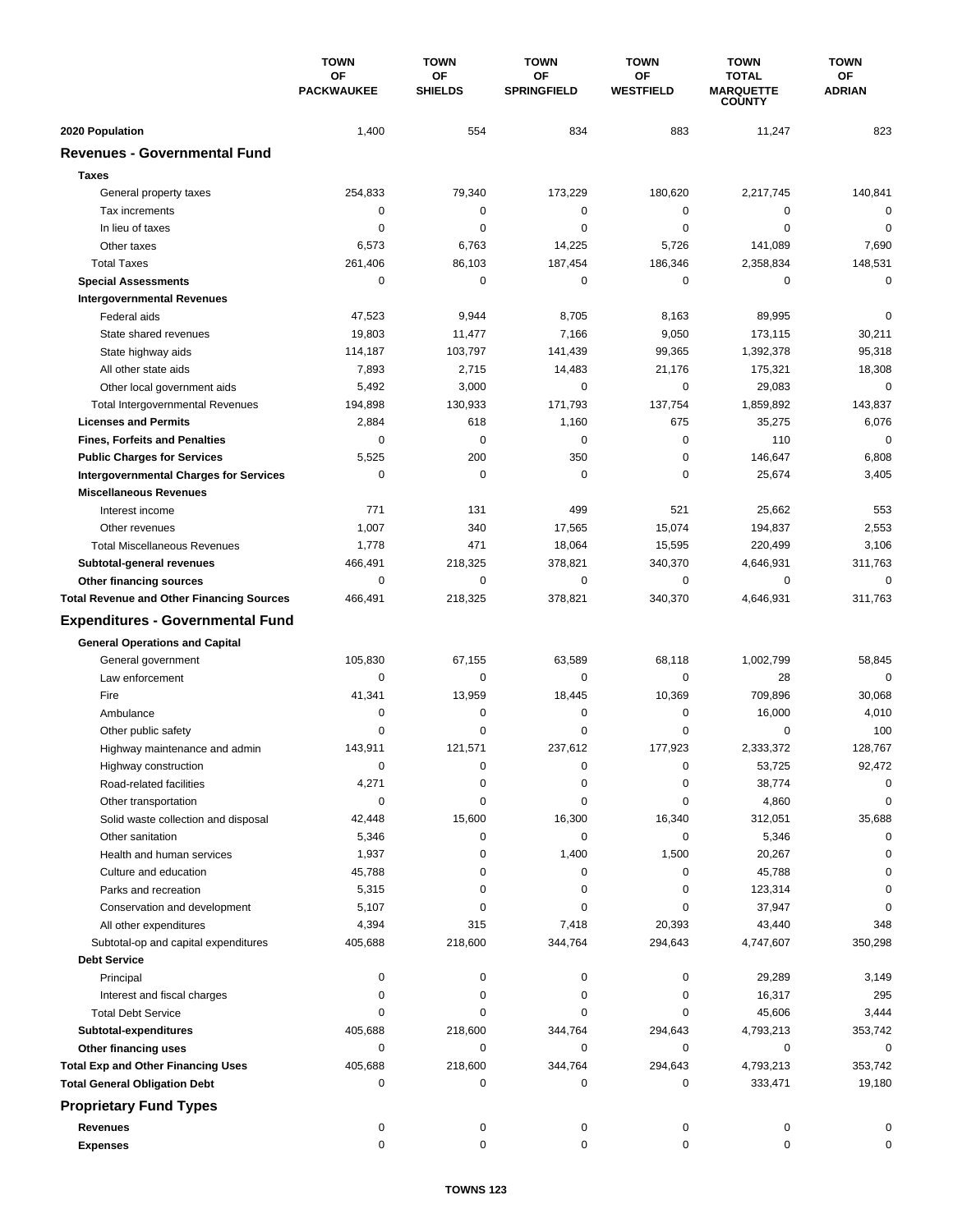|                                                  | <b>TOWN</b><br>OF<br><b>ANGELO</b> | <b>TOWN</b><br>OF<br><b>BYRON</b> | <b>TOWN</b><br>OF<br><b>CLIFTON</b> | <b>TOWN</b><br>OF<br><b>GLENDALE</b> | <b>TOWN</b><br>ΟF<br><b>GRANT</b> | <b>TOWN</b><br>ОF<br><b>GREENFIELD</b> |
|--------------------------------------------------|------------------------------------|-----------------------------------|-------------------------------------|--------------------------------------|-----------------------------------|----------------------------------------|
|                                                  |                                    |                                   |                                     |                                      |                                   |                                        |
| 2020 Population                                  | 1,758                              | 1,353                             | 714                                 | 687                                  | 513                               | 719                                    |
| <b>Revenues - Governmental Fund</b>              |                                    |                                   |                                     |                                      |                                   |                                        |
| <b>Taxes</b>                                     |                                    |                                   |                                     |                                      |                                   |                                        |
| General property taxes                           | 69,312                             | 144,004                           | 150,388                             | 233,862                              | 129,864                           | 247,098                                |
| Tax increments                                   | 0                                  | 0                                 | $\mathbf 0$                         | 0                                    | 0                                 | $\mathbf 0$                            |
| In lieu of taxes                                 | 0                                  | 0                                 | 0                                   | 0                                    | $\mathbf 0$                       | $\mathbf 0$                            |
| Other taxes                                      | 7,142                              | 6,440                             | 8,302                               | 5,658                                | 11,169                            | 11,216                                 |
| <b>Total Taxes</b>                               | 76,454                             | 150,444                           | 158,690                             | 239,520                              | 141,033                           | 258,314                                |
| <b>Special Assessments</b>                       | 0                                  | 0                                 | 0                                   | 0                                    | 0                                 | $\mathbf 0$                            |
| <b>Intergovernmental Revenues</b>                |                                    |                                   |                                     |                                      |                                   |                                        |
| Federal aids                                     | 184                                | 0                                 | 11,543                              | 0                                    | 0                                 | $\mathbf 0$                            |
| State shared revenues                            | 63,958                             | 59,649                            | 59,116                              | 45,784                               | 24,321                            | 41,011                                 |
| State highway aids                               | 61,495                             | 121,964                           | 117,817                             | 136,288                              | 57,343                            | 68,237                                 |
| All other state aids                             | 5,013                              | 6,444                             | 2,982                               | 11,695                               | 11,114                            | 17,125                                 |
| Other local government aids                      | 154                                | 530                               | 0                                   | 0                                    | 67                                | 4,246                                  |
| <b>Total Intergovernmental Revenues</b>          | 130,804                            | 188,587                           | 191,458                             | 193,767                              | 92,845                            | 130,619                                |
| <b>Licenses and Permits</b>                      | 6,954                              | 2,722                             | 11,675                              | 5,100                                | 15,039                            | 400                                    |
| <b>Fines, Forfeits and Penalties</b>             | $\Omega$                           | $\mathbf 0$                       | 0                                   | 0                                    | 0                                 | $\mathbf 0$                            |
| <b>Public Charges for Services</b>               | 11,495                             | 10,910                            | 0                                   | 935                                  | $\mathbf 0$                       | 16,579                                 |
| <b>Intergovernmental Charges for Services</b>    | 0                                  | 13,919                            | 0                                   | 11,286                               | 0                                 | $\mathbf 0$                            |
| <b>Miscellaneous Revenues</b>                    |                                    |                                   |                                     |                                      |                                   |                                        |
| Interest income                                  | 2,410                              | 2,856                             | 112                                 | 781                                  | 1,577                             | 2,741                                  |
| Other revenues                                   | 3,992                              | 809                               | 55,575                              | 4,482                                | 32,528                            | 171,971                                |
| <b>Total Miscellaneous Revenues</b>              | 6,402                              | 3,665                             | 55,687                              | 5,263                                | 34,105                            | 174,712                                |
| Subtotal-general revenues                        | 232,109                            | 370,247                           | 417,510                             | 455,871                              | 283,022                           | 580,624                                |
| Other financing sources                          | 102,613                            | $\pmb{0}$                         | 0                                   | 159,676                              | 148,491                           | $\mathbf 0$                            |
| <b>Total Revenue and Other Financing Sources</b> | 334,722                            | 370,247                           | 417,510                             | 615,547                              | 431,513                           | 580,624                                |
| <b>Expenditures - Governmental Fund</b>          |                                    |                                   |                                     |                                      |                                   |                                        |
| <b>General Operations and Capital</b>            |                                    |                                   |                                     |                                      |                                   |                                        |
| General government                               | 51,418                             | 50,783                            | 58,175                              | 56,776                               | 53,992                            | 79,279                                 |
| Law enforcement                                  | 0                                  | 0                                 | 0                                   | 0                                    | 0                                 | $\mathbf 0$                            |
| Fire                                             | 130,319                            | 46,020                            | 27,890                              | 44,375                               | 20,673                            | 43,891                                 |
| Ambulance                                        | 7,005                              | 10,810                            | 6,375                               | 15,574                               | 3,810                             | 5,408                                  |
| Other public safety                              | 4,779                              | 1,431                             | 8,189                               | 3,942                                | 3,462                             | $\mathbf 0$                            |
| Highway maintenance and admin                    | 62,186                             | 212,055                           | 208,736                             | 280,545                              | 141,198                           | 442,628                                |
| Highway construction                             | 0                                  | 12,081                            | 115,192                             | 79,874                               | 0                                 | 0                                      |
| Road-related facilities                          | 1,734                              | 0                                 | 0                                   | 0                                    | 0                                 | 2,030                                  |
| Other transportation                             | 0                                  | 0                                 | 0                                   | 0                                    | 0                                 | $\mathbf 0$                            |
| Solid waste collection and disposal              | 41,165                             | 22,186                            | 14,536                              | 22,066                               | 8,653                             | 21,730                                 |
| Other sanitation                                 | 0                                  | 0                                 | 0                                   | 0                                    | 10,117                            | $\mathbf 0$                            |
| Health and human services                        | 750                                | 0                                 | 5,500                               | 1,190                                | 0                                 | 16,700                                 |
| Culture and education                            | 0                                  | 0                                 | 0                                   | 0                                    | 0                                 | 0                                      |
| Parks and recreation                             | 0                                  | 0                                 | 0                                   | 0                                    | 400                               | 0                                      |
| Conservation and development                     | 0                                  | 0                                 | 0                                   | 0                                    | 0                                 | 0                                      |
| All other expenditures                           | 0                                  | 0                                 | 0                                   | 0                                    | 0                                 | $\Omega$                               |
| Subtotal-op and capital expenditures             | 299,356                            | 355,366                           | 444,593                             | 504,342                              | 242,305                           | 611,666                                |
| <b>Debt Service</b>                              |                                    |                                   |                                     |                                      |                                   |                                        |
| Principal                                        | 14,970                             | 0                                 | 0                                   | 45,363                               | 5,822                             | 0                                      |
| Interest and fiscal charges                      | 2,912                              | 0                                 | 0                                   | 7                                    | 9,178                             | 0                                      |
| <b>Total Debt Service</b>                        | 17,882                             | 0                                 | 0                                   | 45,370                               | 15,000                            | 0                                      |
| Subtotal-expenditures                            | 317,238<br>0                       | 355,366<br>0                      | 444,593<br>0                        | 549,712<br>0                         | 257,305<br>0                      | 611,666<br>0                           |
| Other financing uses                             |                                    |                                   |                                     |                                      |                                   |                                        |
| <b>Total Exp and Other Financing Uses</b>        | 317,238<br>103,635                 | 355,366<br>0                      | 444,593<br>0                        | 549,712<br>159,676                   | 257,305<br>161,691                | 611,666<br>$\mathbf 0$                 |
| <b>Total General Obligation Debt</b>             |                                    |                                   |                                     |                                      |                                   |                                        |
| <b>Proprietary Fund Types</b>                    |                                    |                                   |                                     |                                      |                                   |                                        |
| <b>Revenues</b>                                  | 0                                  | 0                                 | 0                                   | 0                                    | 0                                 |                                        |
| <b>Expenses</b>                                  | 0                                  | 0                                 | 0                                   | 0                                    | 0                                 | 0                                      |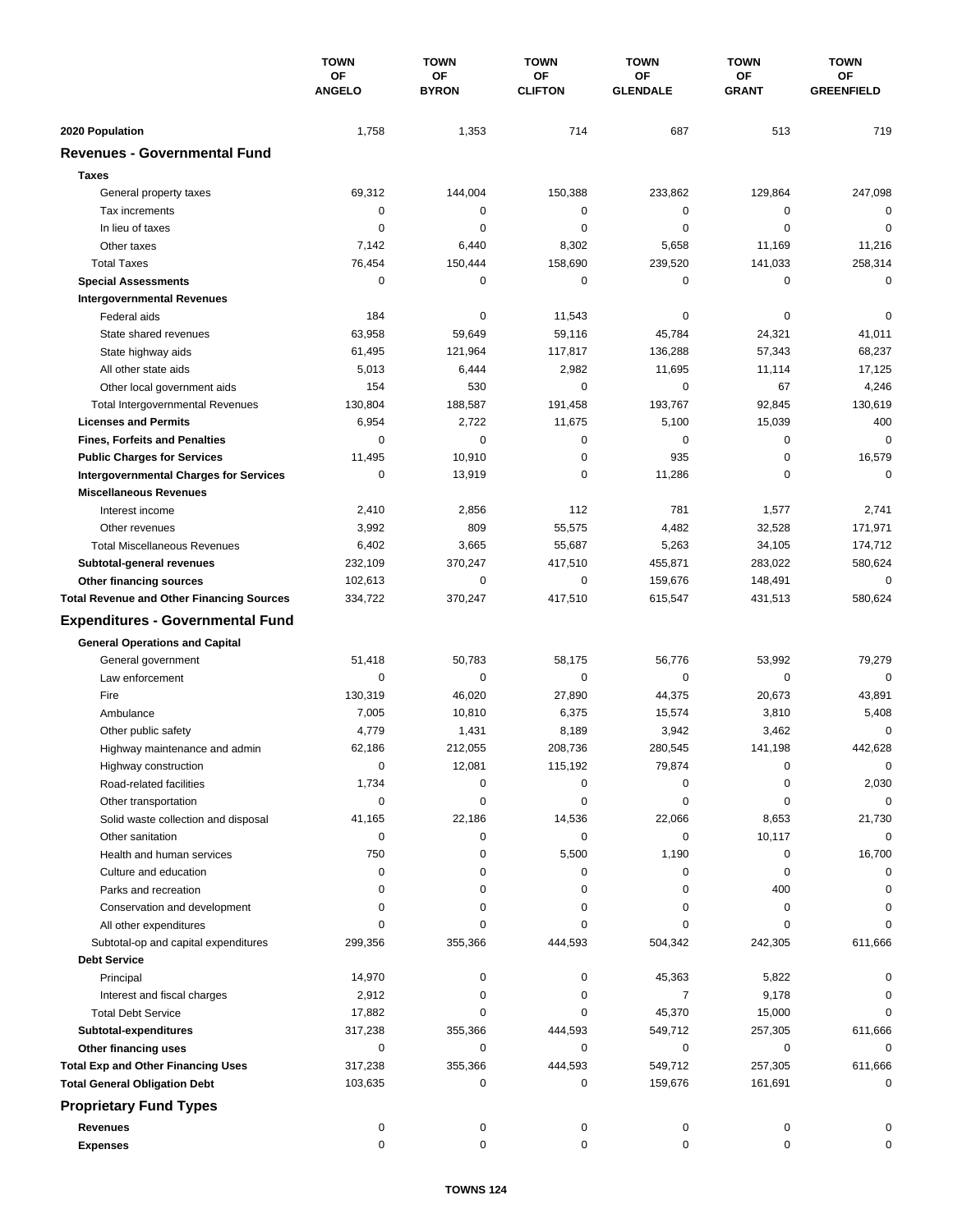| <b>OF</b><br>OF<br>ΟF<br><b>OF</b><br>ОF<br><b>JEFFERSON</b><br><b>LA FAYETTE</b><br><b>LA GRANGE</b><br><b>LEON</b><br><b>LINCOLN</b><br><b>LITTLE FALLS</b><br>937<br>430<br>1,990<br>1,161<br>850<br>1,620<br>2020 Population<br><b>Revenues - Governmental Fund</b><br><b>Taxes</b><br>287,730<br>38,201<br>330,609<br>215,234<br>165,297<br>206,396<br>General property taxes<br>$\mathbf 0$<br>$\mathbf 0$<br>$\pmb{0}$<br>$\mathbf 0$<br>Tax increments<br>0<br>0<br>$\mathbf 0$<br>$\mathbf 0$<br>0<br>$\mathbf 0$<br>$\mathbf 0$<br>$\mathbf 0$<br>In lieu of taxes<br>19,739<br>Other taxes<br>4,986<br>10,683<br>4,215<br>3,972<br>38,508<br>292,716<br>48,884<br>334,824<br>234,973<br>169,269<br>244,904<br><b>Total Taxes</b><br>$\mathbf 0$<br>0<br>$\mathbf 0$<br>0<br>0<br>0<br><b>Special Assessments</b><br><b>Intergovernmental Revenues</b><br>Federal aids<br>0<br>0<br>9,163<br>20,752<br>0<br>15,268<br>43,087<br>20,822<br>44,332<br>80,178<br>38,647<br>65,801<br>State shared revenues<br>267,931<br>27,778<br>272,681<br>91,875<br>92,952<br>215,444<br>State highway aids<br>7,351<br>4,698<br>2,521<br>2,146<br>44,620<br>30,005<br>All other state aids<br>$\mathbf 0$<br>1,621<br>2,677<br>$\mathbf 0$<br>Other local government aids<br>16,335<br>102,718<br>366,965<br>68,571<br>435,000<br>184,747<br>161,071<br>305,049<br><b>Total Intergovernmental Revenues</b><br>1,622<br>6,988<br><b>Licenses and Permits</b><br>1,293<br>4,316<br>150<br>28,307<br>$\mathbf 0$<br>0<br>$\Omega$<br>$\mathbf 0$<br>$\mathbf 0$<br>0<br><b>Fines, Forfeits and Penalties</b><br>9,530<br>$\mathbf 0$<br>2,300<br>2,779<br>148,493<br>79,402<br><b>Public Charges for Services</b><br>$\mathbf 0$<br><b>Intergovernmental Charges for Services</b><br>0<br>0<br>5,905<br>0<br>78,317<br><b>Miscellaneous Revenues</b><br>567<br>192<br>2,830<br>350<br>338<br>359<br>Interest income<br>$\mathbf 0$<br>$\mathbf 0$<br>35,097<br>2,120<br>54,275<br>14,544<br>Other revenues<br>338<br><b>Total Miscellaneous Revenues</b><br>35,664<br>2,312<br>57,105<br>14,894<br>359<br>658,021<br>706,168<br>124,083<br>836,756<br>444,381<br>557,638<br>Subtotal-general revenues<br>$\mathbf 0$<br>0<br>$\mathbf 0$<br>167,024<br>765,000<br>117,348<br>Other financing sources<br><b>Total Revenue and Other Financing Sources</b><br>124,083<br>836,756<br>561,729<br>557,638<br>825,045<br>1,471,168<br><b>Expenditures - Governmental Fund</b><br><b>General Operations and Capital</b><br>58,588<br>32,493<br>97,273<br>76,693<br>68,587<br>64,252<br>General government<br>$\Omega$<br>Law enforcement<br>0<br>$\Omega$<br>0<br>0<br>0<br>Fire<br>29,823<br>11.113<br>66,439<br>40,142<br>154.706<br>47,657<br>7,970<br>0<br>2,025<br>15,015<br>5,705<br>6,428<br>Ambulance<br>$\mathbf 0$<br>4,847<br>0<br>4,444<br>$\mathbf 0$<br>4,000<br>Other public safety<br>928,859<br>31,584<br>31,494<br>348,246<br>221.498<br>84,240<br>Highway maintenance and admin<br>0<br>0<br>123,663<br>464,091<br>Highway construction<br>17,573<br>231,408<br>0<br>0<br>1,300<br>2,988<br>Road-related facilities<br>0<br>0<br>$\mathbf 0$<br>0<br>0<br>0<br>0<br>0<br>Other transportation<br>23,337<br>0<br>68,144<br>30,734<br>14,818<br>37,074<br>Solid waste collection and disposal<br>Other sanitation<br>0<br>0<br>0<br>0<br>0<br>2,862<br>0<br>9,586<br>0<br>1,050<br>0<br>Health and human services<br>0<br>0<br>0<br>0<br>0<br>Culture and education<br>0<br>0<br>0<br>0<br>0<br>0<br>0<br>Parks and recreation<br>0<br>Conservation and development<br>0<br>560<br>0<br>46<br>0<br>0<br>167,024<br>All other expenditures<br>0<br>0<br>0<br>83<br>0<br>1,040,653<br>81,972<br>622,836<br>504,262<br>561,237<br>829,502<br>Subtotal-op and capital expenditures<br><b>Debt Service</b><br>310,775<br>37,359<br>40,470<br>78,774<br>Principal<br>3,340<br>0<br>Interest and fiscal charges<br>7,666<br>1,088<br>0<br>8,308<br>9,711<br>7,245<br>318,441<br>4,428<br>0<br>45,667<br>50,181<br>86,019<br><b>Total Debt Service</b><br>1,359,094<br>86,400<br>622,836<br>549,929<br>611,418<br>915,521<br>Subtotal-expenditures<br>0<br>0<br>0<br>0<br>0<br>0<br>Other financing uses<br><b>Total Exp and Other Financing Uses</b><br>549,929<br>1,359,094<br>86,400<br>622,836<br>611,418<br>915,521<br><b>Total General Obligation Debt</b><br>957,225<br>31,971<br>0<br>334,397<br>241,624<br>218,434<br><b>Proprietary Fund Types</b><br><b>Revenues</b><br>0<br>0<br>0<br>0<br>0<br>0<br>0<br>0<br>0<br>0<br><b>Expenses</b><br>0<br>0 |  | <b>TOWN</b><br>OF | <b>TOWN</b> | <b>TOWN</b> | <b>TOWN</b> | <b>TOWN</b> | <b>TOWN</b> |
|-----------------------------------------------------------------------------------------------------------------------------------------------------------------------------------------------------------------------------------------------------------------------------------------------------------------------------------------------------------------------------------------------------------------------------------------------------------------------------------------------------------------------------------------------------------------------------------------------------------------------------------------------------------------------------------------------------------------------------------------------------------------------------------------------------------------------------------------------------------------------------------------------------------------------------------------------------------------------------------------------------------------------------------------------------------------------------------------------------------------------------------------------------------------------------------------------------------------------------------------------------------------------------------------------------------------------------------------------------------------------------------------------------------------------------------------------------------------------------------------------------------------------------------------------------------------------------------------------------------------------------------------------------------------------------------------------------------------------------------------------------------------------------------------------------------------------------------------------------------------------------------------------------------------------------------------------------------------------------------------------------------------------------------------------------------------------------------------------------------------------------------------------------------------------------------------------------------------------------------------------------------------------------------------------------------------------------------------------------------------------------------------------------------------------------------------------------------------------------------------------------------------------------------------------------------------------------------------------------------------------------------------------------------------------------------------------------------------------------------------------------------------------------------------------------------------------------------------------------------------------------------------------------------------------------------------------------------------------------------------------------------------------------------------------------------------------------------------------------------------------------------------------------------------------------------------------------------------------------------------------------------------------------------------------------------------------------------------------------------------------------------------------------------------------------------------------------------------------------------------------------------------------------------------------------------------------------------------------------------------------------------------------------------------------------------------------------------------------------------------------------------------------------------------------------------------------------------------------------------------------------------------------------------------------------------------------------------------------------------------------------------------------------------------------------------------------------------------------------------------------------------------------------------------------------------------------------------------------------------------------------------------------------------------------------------------------------------------------------------------------------------------------------------------------------------------------------------------------------------------------------------------------------------------------------------|--|-------------------|-------------|-------------|-------------|-------------|-------------|
|                                                                                                                                                                                                                                                                                                                                                                                                                                                                                                                                                                                                                                                                                                                                                                                                                                                                                                                                                                                                                                                                                                                                                                                                                                                                                                                                                                                                                                                                                                                                                                                                                                                                                                                                                                                                                                                                                                                                                                                                                                                                                                                                                                                                                                                                                                                                                                                                                                                                                                                                                                                                                                                                                                                                                                                                                                                                                                                                                                                                                                                                                                                                                                                                                                                                                                                                                                                                                                                                                                                                                                                                                                                                                                                                                                                                                                                                                                                                                                                                                                                                                                                                                                                                                                                                                                                                                                                                                                                                                                                                                           |  |                   |             |             |             |             |             |
|                                                                                                                                                                                                                                                                                                                                                                                                                                                                                                                                                                                                                                                                                                                                                                                                                                                                                                                                                                                                                                                                                                                                                                                                                                                                                                                                                                                                                                                                                                                                                                                                                                                                                                                                                                                                                                                                                                                                                                                                                                                                                                                                                                                                                                                                                                                                                                                                                                                                                                                                                                                                                                                                                                                                                                                                                                                                                                                                                                                                                                                                                                                                                                                                                                                                                                                                                                                                                                                                                                                                                                                                                                                                                                                                                                                                                                                                                                                                                                                                                                                                                                                                                                                                                                                                                                                                                                                                                                                                                                                                                           |  |                   |             |             |             |             |             |
|                                                                                                                                                                                                                                                                                                                                                                                                                                                                                                                                                                                                                                                                                                                                                                                                                                                                                                                                                                                                                                                                                                                                                                                                                                                                                                                                                                                                                                                                                                                                                                                                                                                                                                                                                                                                                                                                                                                                                                                                                                                                                                                                                                                                                                                                                                                                                                                                                                                                                                                                                                                                                                                                                                                                                                                                                                                                                                                                                                                                                                                                                                                                                                                                                                                                                                                                                                                                                                                                                                                                                                                                                                                                                                                                                                                                                                                                                                                                                                                                                                                                                                                                                                                                                                                                                                                                                                                                                                                                                                                                                           |  |                   |             |             |             |             |             |
|                                                                                                                                                                                                                                                                                                                                                                                                                                                                                                                                                                                                                                                                                                                                                                                                                                                                                                                                                                                                                                                                                                                                                                                                                                                                                                                                                                                                                                                                                                                                                                                                                                                                                                                                                                                                                                                                                                                                                                                                                                                                                                                                                                                                                                                                                                                                                                                                                                                                                                                                                                                                                                                                                                                                                                                                                                                                                                                                                                                                                                                                                                                                                                                                                                                                                                                                                                                                                                                                                                                                                                                                                                                                                                                                                                                                                                                                                                                                                                                                                                                                                                                                                                                                                                                                                                                                                                                                                                                                                                                                                           |  |                   |             |             |             |             |             |
|                                                                                                                                                                                                                                                                                                                                                                                                                                                                                                                                                                                                                                                                                                                                                                                                                                                                                                                                                                                                                                                                                                                                                                                                                                                                                                                                                                                                                                                                                                                                                                                                                                                                                                                                                                                                                                                                                                                                                                                                                                                                                                                                                                                                                                                                                                                                                                                                                                                                                                                                                                                                                                                                                                                                                                                                                                                                                                                                                                                                                                                                                                                                                                                                                                                                                                                                                                                                                                                                                                                                                                                                                                                                                                                                                                                                                                                                                                                                                                                                                                                                                                                                                                                                                                                                                                                                                                                                                                                                                                                                                           |  |                   |             |             |             |             |             |
|                                                                                                                                                                                                                                                                                                                                                                                                                                                                                                                                                                                                                                                                                                                                                                                                                                                                                                                                                                                                                                                                                                                                                                                                                                                                                                                                                                                                                                                                                                                                                                                                                                                                                                                                                                                                                                                                                                                                                                                                                                                                                                                                                                                                                                                                                                                                                                                                                                                                                                                                                                                                                                                                                                                                                                                                                                                                                                                                                                                                                                                                                                                                                                                                                                                                                                                                                                                                                                                                                                                                                                                                                                                                                                                                                                                                                                                                                                                                                                                                                                                                                                                                                                                                                                                                                                                                                                                                                                                                                                                                                           |  |                   |             |             |             |             |             |
|                                                                                                                                                                                                                                                                                                                                                                                                                                                                                                                                                                                                                                                                                                                                                                                                                                                                                                                                                                                                                                                                                                                                                                                                                                                                                                                                                                                                                                                                                                                                                                                                                                                                                                                                                                                                                                                                                                                                                                                                                                                                                                                                                                                                                                                                                                                                                                                                                                                                                                                                                                                                                                                                                                                                                                                                                                                                                                                                                                                                                                                                                                                                                                                                                                                                                                                                                                                                                                                                                                                                                                                                                                                                                                                                                                                                                                                                                                                                                                                                                                                                                                                                                                                                                                                                                                                                                                                                                                                                                                                                                           |  |                   |             |             |             |             |             |
|                                                                                                                                                                                                                                                                                                                                                                                                                                                                                                                                                                                                                                                                                                                                                                                                                                                                                                                                                                                                                                                                                                                                                                                                                                                                                                                                                                                                                                                                                                                                                                                                                                                                                                                                                                                                                                                                                                                                                                                                                                                                                                                                                                                                                                                                                                                                                                                                                                                                                                                                                                                                                                                                                                                                                                                                                                                                                                                                                                                                                                                                                                                                                                                                                                                                                                                                                                                                                                                                                                                                                                                                                                                                                                                                                                                                                                                                                                                                                                                                                                                                                                                                                                                                                                                                                                                                                                                                                                                                                                                                                           |  |                   |             |             |             |             |             |
|                                                                                                                                                                                                                                                                                                                                                                                                                                                                                                                                                                                                                                                                                                                                                                                                                                                                                                                                                                                                                                                                                                                                                                                                                                                                                                                                                                                                                                                                                                                                                                                                                                                                                                                                                                                                                                                                                                                                                                                                                                                                                                                                                                                                                                                                                                                                                                                                                                                                                                                                                                                                                                                                                                                                                                                                                                                                                                                                                                                                                                                                                                                                                                                                                                                                                                                                                                                                                                                                                                                                                                                                                                                                                                                                                                                                                                                                                                                                                                                                                                                                                                                                                                                                                                                                                                                                                                                                                                                                                                                                                           |  |                   |             |             |             |             |             |
|                                                                                                                                                                                                                                                                                                                                                                                                                                                                                                                                                                                                                                                                                                                                                                                                                                                                                                                                                                                                                                                                                                                                                                                                                                                                                                                                                                                                                                                                                                                                                                                                                                                                                                                                                                                                                                                                                                                                                                                                                                                                                                                                                                                                                                                                                                                                                                                                                                                                                                                                                                                                                                                                                                                                                                                                                                                                                                                                                                                                                                                                                                                                                                                                                                                                                                                                                                                                                                                                                                                                                                                                                                                                                                                                                                                                                                                                                                                                                                                                                                                                                                                                                                                                                                                                                                                                                                                                                                                                                                                                                           |  |                   |             |             |             |             |             |
|                                                                                                                                                                                                                                                                                                                                                                                                                                                                                                                                                                                                                                                                                                                                                                                                                                                                                                                                                                                                                                                                                                                                                                                                                                                                                                                                                                                                                                                                                                                                                                                                                                                                                                                                                                                                                                                                                                                                                                                                                                                                                                                                                                                                                                                                                                                                                                                                                                                                                                                                                                                                                                                                                                                                                                                                                                                                                                                                                                                                                                                                                                                                                                                                                                                                                                                                                                                                                                                                                                                                                                                                                                                                                                                                                                                                                                                                                                                                                                                                                                                                                                                                                                                                                                                                                                                                                                                                                                                                                                                                                           |  |                   |             |             |             |             |             |
|                                                                                                                                                                                                                                                                                                                                                                                                                                                                                                                                                                                                                                                                                                                                                                                                                                                                                                                                                                                                                                                                                                                                                                                                                                                                                                                                                                                                                                                                                                                                                                                                                                                                                                                                                                                                                                                                                                                                                                                                                                                                                                                                                                                                                                                                                                                                                                                                                                                                                                                                                                                                                                                                                                                                                                                                                                                                                                                                                                                                                                                                                                                                                                                                                                                                                                                                                                                                                                                                                                                                                                                                                                                                                                                                                                                                                                                                                                                                                                                                                                                                                                                                                                                                                                                                                                                                                                                                                                                                                                                                                           |  |                   |             |             |             |             |             |
|                                                                                                                                                                                                                                                                                                                                                                                                                                                                                                                                                                                                                                                                                                                                                                                                                                                                                                                                                                                                                                                                                                                                                                                                                                                                                                                                                                                                                                                                                                                                                                                                                                                                                                                                                                                                                                                                                                                                                                                                                                                                                                                                                                                                                                                                                                                                                                                                                                                                                                                                                                                                                                                                                                                                                                                                                                                                                                                                                                                                                                                                                                                                                                                                                                                                                                                                                                                                                                                                                                                                                                                                                                                                                                                                                                                                                                                                                                                                                                                                                                                                                                                                                                                                                                                                                                                                                                                                                                                                                                                                                           |  |                   |             |             |             |             |             |
|                                                                                                                                                                                                                                                                                                                                                                                                                                                                                                                                                                                                                                                                                                                                                                                                                                                                                                                                                                                                                                                                                                                                                                                                                                                                                                                                                                                                                                                                                                                                                                                                                                                                                                                                                                                                                                                                                                                                                                                                                                                                                                                                                                                                                                                                                                                                                                                                                                                                                                                                                                                                                                                                                                                                                                                                                                                                                                                                                                                                                                                                                                                                                                                                                                                                                                                                                                                                                                                                                                                                                                                                                                                                                                                                                                                                                                                                                                                                                                                                                                                                                                                                                                                                                                                                                                                                                                                                                                                                                                                                                           |  |                   |             |             |             |             |             |
|                                                                                                                                                                                                                                                                                                                                                                                                                                                                                                                                                                                                                                                                                                                                                                                                                                                                                                                                                                                                                                                                                                                                                                                                                                                                                                                                                                                                                                                                                                                                                                                                                                                                                                                                                                                                                                                                                                                                                                                                                                                                                                                                                                                                                                                                                                                                                                                                                                                                                                                                                                                                                                                                                                                                                                                                                                                                                                                                                                                                                                                                                                                                                                                                                                                                                                                                                                                                                                                                                                                                                                                                                                                                                                                                                                                                                                                                                                                                                                                                                                                                                                                                                                                                                                                                                                                                                                                                                                                                                                                                                           |  |                   |             |             |             |             |             |
|                                                                                                                                                                                                                                                                                                                                                                                                                                                                                                                                                                                                                                                                                                                                                                                                                                                                                                                                                                                                                                                                                                                                                                                                                                                                                                                                                                                                                                                                                                                                                                                                                                                                                                                                                                                                                                                                                                                                                                                                                                                                                                                                                                                                                                                                                                                                                                                                                                                                                                                                                                                                                                                                                                                                                                                                                                                                                                                                                                                                                                                                                                                                                                                                                                                                                                                                                                                                                                                                                                                                                                                                                                                                                                                                                                                                                                                                                                                                                                                                                                                                                                                                                                                                                                                                                                                                                                                                                                                                                                                                                           |  |                   |             |             |             |             |             |
|                                                                                                                                                                                                                                                                                                                                                                                                                                                                                                                                                                                                                                                                                                                                                                                                                                                                                                                                                                                                                                                                                                                                                                                                                                                                                                                                                                                                                                                                                                                                                                                                                                                                                                                                                                                                                                                                                                                                                                                                                                                                                                                                                                                                                                                                                                                                                                                                                                                                                                                                                                                                                                                                                                                                                                                                                                                                                                                                                                                                                                                                                                                                                                                                                                                                                                                                                                                                                                                                                                                                                                                                                                                                                                                                                                                                                                                                                                                                                                                                                                                                                                                                                                                                                                                                                                                                                                                                                                                                                                                                                           |  |                   |             |             |             |             |             |
|                                                                                                                                                                                                                                                                                                                                                                                                                                                                                                                                                                                                                                                                                                                                                                                                                                                                                                                                                                                                                                                                                                                                                                                                                                                                                                                                                                                                                                                                                                                                                                                                                                                                                                                                                                                                                                                                                                                                                                                                                                                                                                                                                                                                                                                                                                                                                                                                                                                                                                                                                                                                                                                                                                                                                                                                                                                                                                                                                                                                                                                                                                                                                                                                                                                                                                                                                                                                                                                                                                                                                                                                                                                                                                                                                                                                                                                                                                                                                                                                                                                                                                                                                                                                                                                                                                                                                                                                                                                                                                                                                           |  |                   |             |             |             |             |             |
|                                                                                                                                                                                                                                                                                                                                                                                                                                                                                                                                                                                                                                                                                                                                                                                                                                                                                                                                                                                                                                                                                                                                                                                                                                                                                                                                                                                                                                                                                                                                                                                                                                                                                                                                                                                                                                                                                                                                                                                                                                                                                                                                                                                                                                                                                                                                                                                                                                                                                                                                                                                                                                                                                                                                                                                                                                                                                                                                                                                                                                                                                                                                                                                                                                                                                                                                                                                                                                                                                                                                                                                                                                                                                                                                                                                                                                                                                                                                                                                                                                                                                                                                                                                                                                                                                                                                                                                                                                                                                                                                                           |  |                   |             |             |             |             |             |
|                                                                                                                                                                                                                                                                                                                                                                                                                                                                                                                                                                                                                                                                                                                                                                                                                                                                                                                                                                                                                                                                                                                                                                                                                                                                                                                                                                                                                                                                                                                                                                                                                                                                                                                                                                                                                                                                                                                                                                                                                                                                                                                                                                                                                                                                                                                                                                                                                                                                                                                                                                                                                                                                                                                                                                                                                                                                                                                                                                                                                                                                                                                                                                                                                                                                                                                                                                                                                                                                                                                                                                                                                                                                                                                                                                                                                                                                                                                                                                                                                                                                                                                                                                                                                                                                                                                                                                                                                                                                                                                                                           |  |                   |             |             |             |             |             |
|                                                                                                                                                                                                                                                                                                                                                                                                                                                                                                                                                                                                                                                                                                                                                                                                                                                                                                                                                                                                                                                                                                                                                                                                                                                                                                                                                                                                                                                                                                                                                                                                                                                                                                                                                                                                                                                                                                                                                                                                                                                                                                                                                                                                                                                                                                                                                                                                                                                                                                                                                                                                                                                                                                                                                                                                                                                                                                                                                                                                                                                                                                                                                                                                                                                                                                                                                                                                                                                                                                                                                                                                                                                                                                                                                                                                                                                                                                                                                                                                                                                                                                                                                                                                                                                                                                                                                                                                                                                                                                                                                           |  |                   |             |             |             |             |             |
|                                                                                                                                                                                                                                                                                                                                                                                                                                                                                                                                                                                                                                                                                                                                                                                                                                                                                                                                                                                                                                                                                                                                                                                                                                                                                                                                                                                                                                                                                                                                                                                                                                                                                                                                                                                                                                                                                                                                                                                                                                                                                                                                                                                                                                                                                                                                                                                                                                                                                                                                                                                                                                                                                                                                                                                                                                                                                                                                                                                                                                                                                                                                                                                                                                                                                                                                                                                                                                                                                                                                                                                                                                                                                                                                                                                                                                                                                                                                                                                                                                                                                                                                                                                                                                                                                                                                                                                                                                                                                                                                                           |  |                   |             |             |             |             |             |
|                                                                                                                                                                                                                                                                                                                                                                                                                                                                                                                                                                                                                                                                                                                                                                                                                                                                                                                                                                                                                                                                                                                                                                                                                                                                                                                                                                                                                                                                                                                                                                                                                                                                                                                                                                                                                                                                                                                                                                                                                                                                                                                                                                                                                                                                                                                                                                                                                                                                                                                                                                                                                                                                                                                                                                                                                                                                                                                                                                                                                                                                                                                                                                                                                                                                                                                                                                                                                                                                                                                                                                                                                                                                                                                                                                                                                                                                                                                                                                                                                                                                                                                                                                                                                                                                                                                                                                                                                                                                                                                                                           |  |                   |             |             |             |             |             |
|                                                                                                                                                                                                                                                                                                                                                                                                                                                                                                                                                                                                                                                                                                                                                                                                                                                                                                                                                                                                                                                                                                                                                                                                                                                                                                                                                                                                                                                                                                                                                                                                                                                                                                                                                                                                                                                                                                                                                                                                                                                                                                                                                                                                                                                                                                                                                                                                                                                                                                                                                                                                                                                                                                                                                                                                                                                                                                                                                                                                                                                                                                                                                                                                                                                                                                                                                                                                                                                                                                                                                                                                                                                                                                                                                                                                                                                                                                                                                                                                                                                                                                                                                                                                                                                                                                                                                                                                                                                                                                                                                           |  |                   |             |             |             |             |             |
|                                                                                                                                                                                                                                                                                                                                                                                                                                                                                                                                                                                                                                                                                                                                                                                                                                                                                                                                                                                                                                                                                                                                                                                                                                                                                                                                                                                                                                                                                                                                                                                                                                                                                                                                                                                                                                                                                                                                                                                                                                                                                                                                                                                                                                                                                                                                                                                                                                                                                                                                                                                                                                                                                                                                                                                                                                                                                                                                                                                                                                                                                                                                                                                                                                                                                                                                                                                                                                                                                                                                                                                                                                                                                                                                                                                                                                                                                                                                                                                                                                                                                                                                                                                                                                                                                                                                                                                                                                                                                                                                                           |  |                   |             |             |             |             |             |
|                                                                                                                                                                                                                                                                                                                                                                                                                                                                                                                                                                                                                                                                                                                                                                                                                                                                                                                                                                                                                                                                                                                                                                                                                                                                                                                                                                                                                                                                                                                                                                                                                                                                                                                                                                                                                                                                                                                                                                                                                                                                                                                                                                                                                                                                                                                                                                                                                                                                                                                                                                                                                                                                                                                                                                                                                                                                                                                                                                                                                                                                                                                                                                                                                                                                                                                                                                                                                                                                                                                                                                                                                                                                                                                                                                                                                                                                                                                                                                                                                                                                                                                                                                                                                                                                                                                                                                                                                                                                                                                                                           |  |                   |             |             |             |             |             |
|                                                                                                                                                                                                                                                                                                                                                                                                                                                                                                                                                                                                                                                                                                                                                                                                                                                                                                                                                                                                                                                                                                                                                                                                                                                                                                                                                                                                                                                                                                                                                                                                                                                                                                                                                                                                                                                                                                                                                                                                                                                                                                                                                                                                                                                                                                                                                                                                                                                                                                                                                                                                                                                                                                                                                                                                                                                                                                                                                                                                                                                                                                                                                                                                                                                                                                                                                                                                                                                                                                                                                                                                                                                                                                                                                                                                                                                                                                                                                                                                                                                                                                                                                                                                                                                                                                                                                                                                                                                                                                                                                           |  |                   |             |             |             |             |             |
|                                                                                                                                                                                                                                                                                                                                                                                                                                                                                                                                                                                                                                                                                                                                                                                                                                                                                                                                                                                                                                                                                                                                                                                                                                                                                                                                                                                                                                                                                                                                                                                                                                                                                                                                                                                                                                                                                                                                                                                                                                                                                                                                                                                                                                                                                                                                                                                                                                                                                                                                                                                                                                                                                                                                                                                                                                                                                                                                                                                                                                                                                                                                                                                                                                                                                                                                                                                                                                                                                                                                                                                                                                                                                                                                                                                                                                                                                                                                                                                                                                                                                                                                                                                                                                                                                                                                                                                                                                                                                                                                                           |  |                   |             |             |             |             |             |
|                                                                                                                                                                                                                                                                                                                                                                                                                                                                                                                                                                                                                                                                                                                                                                                                                                                                                                                                                                                                                                                                                                                                                                                                                                                                                                                                                                                                                                                                                                                                                                                                                                                                                                                                                                                                                                                                                                                                                                                                                                                                                                                                                                                                                                                                                                                                                                                                                                                                                                                                                                                                                                                                                                                                                                                                                                                                                                                                                                                                                                                                                                                                                                                                                                                                                                                                                                                                                                                                                                                                                                                                                                                                                                                                                                                                                                                                                                                                                                                                                                                                                                                                                                                                                                                                                                                                                                                                                                                                                                                                                           |  |                   |             |             |             |             |             |
|                                                                                                                                                                                                                                                                                                                                                                                                                                                                                                                                                                                                                                                                                                                                                                                                                                                                                                                                                                                                                                                                                                                                                                                                                                                                                                                                                                                                                                                                                                                                                                                                                                                                                                                                                                                                                                                                                                                                                                                                                                                                                                                                                                                                                                                                                                                                                                                                                                                                                                                                                                                                                                                                                                                                                                                                                                                                                                                                                                                                                                                                                                                                                                                                                                                                                                                                                                                                                                                                                                                                                                                                                                                                                                                                                                                                                                                                                                                                                                                                                                                                                                                                                                                                                                                                                                                                                                                                                                                                                                                                                           |  |                   |             |             |             |             |             |
|                                                                                                                                                                                                                                                                                                                                                                                                                                                                                                                                                                                                                                                                                                                                                                                                                                                                                                                                                                                                                                                                                                                                                                                                                                                                                                                                                                                                                                                                                                                                                                                                                                                                                                                                                                                                                                                                                                                                                                                                                                                                                                                                                                                                                                                                                                                                                                                                                                                                                                                                                                                                                                                                                                                                                                                                                                                                                                                                                                                                                                                                                                                                                                                                                                                                                                                                                                                                                                                                                                                                                                                                                                                                                                                                                                                                                                                                                                                                                                                                                                                                                                                                                                                                                                                                                                                                                                                                                                                                                                                                                           |  |                   |             |             |             |             |             |
|                                                                                                                                                                                                                                                                                                                                                                                                                                                                                                                                                                                                                                                                                                                                                                                                                                                                                                                                                                                                                                                                                                                                                                                                                                                                                                                                                                                                                                                                                                                                                                                                                                                                                                                                                                                                                                                                                                                                                                                                                                                                                                                                                                                                                                                                                                                                                                                                                                                                                                                                                                                                                                                                                                                                                                                                                                                                                                                                                                                                                                                                                                                                                                                                                                                                                                                                                                                                                                                                                                                                                                                                                                                                                                                                                                                                                                                                                                                                                                                                                                                                                                                                                                                                                                                                                                                                                                                                                                                                                                                                                           |  |                   |             |             |             |             |             |
|                                                                                                                                                                                                                                                                                                                                                                                                                                                                                                                                                                                                                                                                                                                                                                                                                                                                                                                                                                                                                                                                                                                                                                                                                                                                                                                                                                                                                                                                                                                                                                                                                                                                                                                                                                                                                                                                                                                                                                                                                                                                                                                                                                                                                                                                                                                                                                                                                                                                                                                                                                                                                                                                                                                                                                                                                                                                                                                                                                                                                                                                                                                                                                                                                                                                                                                                                                                                                                                                                                                                                                                                                                                                                                                                                                                                                                                                                                                                                                                                                                                                                                                                                                                                                                                                                                                                                                                                                                                                                                                                                           |  |                   |             |             |             |             |             |
|                                                                                                                                                                                                                                                                                                                                                                                                                                                                                                                                                                                                                                                                                                                                                                                                                                                                                                                                                                                                                                                                                                                                                                                                                                                                                                                                                                                                                                                                                                                                                                                                                                                                                                                                                                                                                                                                                                                                                                                                                                                                                                                                                                                                                                                                                                                                                                                                                                                                                                                                                                                                                                                                                                                                                                                                                                                                                                                                                                                                                                                                                                                                                                                                                                                                                                                                                                                                                                                                                                                                                                                                                                                                                                                                                                                                                                                                                                                                                                                                                                                                                                                                                                                                                                                                                                                                                                                                                                                                                                                                                           |  |                   |             |             |             |             |             |
|                                                                                                                                                                                                                                                                                                                                                                                                                                                                                                                                                                                                                                                                                                                                                                                                                                                                                                                                                                                                                                                                                                                                                                                                                                                                                                                                                                                                                                                                                                                                                                                                                                                                                                                                                                                                                                                                                                                                                                                                                                                                                                                                                                                                                                                                                                                                                                                                                                                                                                                                                                                                                                                                                                                                                                                                                                                                                                                                                                                                                                                                                                                                                                                                                                                                                                                                                                                                                                                                                                                                                                                                                                                                                                                                                                                                                                                                                                                                                                                                                                                                                                                                                                                                                                                                                                                                                                                                                                                                                                                                                           |  |                   |             |             |             |             |             |
|                                                                                                                                                                                                                                                                                                                                                                                                                                                                                                                                                                                                                                                                                                                                                                                                                                                                                                                                                                                                                                                                                                                                                                                                                                                                                                                                                                                                                                                                                                                                                                                                                                                                                                                                                                                                                                                                                                                                                                                                                                                                                                                                                                                                                                                                                                                                                                                                                                                                                                                                                                                                                                                                                                                                                                                                                                                                                                                                                                                                                                                                                                                                                                                                                                                                                                                                                                                                                                                                                                                                                                                                                                                                                                                                                                                                                                                                                                                                                                                                                                                                                                                                                                                                                                                                                                                                                                                                                                                                                                                                                           |  |                   |             |             |             |             |             |
|                                                                                                                                                                                                                                                                                                                                                                                                                                                                                                                                                                                                                                                                                                                                                                                                                                                                                                                                                                                                                                                                                                                                                                                                                                                                                                                                                                                                                                                                                                                                                                                                                                                                                                                                                                                                                                                                                                                                                                                                                                                                                                                                                                                                                                                                                                                                                                                                                                                                                                                                                                                                                                                                                                                                                                                                                                                                                                                                                                                                                                                                                                                                                                                                                                                                                                                                                                                                                                                                                                                                                                                                                                                                                                                                                                                                                                                                                                                                                                                                                                                                                                                                                                                                                                                                                                                                                                                                                                                                                                                                                           |  |                   |             |             |             |             |             |
|                                                                                                                                                                                                                                                                                                                                                                                                                                                                                                                                                                                                                                                                                                                                                                                                                                                                                                                                                                                                                                                                                                                                                                                                                                                                                                                                                                                                                                                                                                                                                                                                                                                                                                                                                                                                                                                                                                                                                                                                                                                                                                                                                                                                                                                                                                                                                                                                                                                                                                                                                                                                                                                                                                                                                                                                                                                                                                                                                                                                                                                                                                                                                                                                                                                                                                                                                                                                                                                                                                                                                                                                                                                                                                                                                                                                                                                                                                                                                                                                                                                                                                                                                                                                                                                                                                                                                                                                                                                                                                                                                           |  |                   |             |             |             |             |             |
|                                                                                                                                                                                                                                                                                                                                                                                                                                                                                                                                                                                                                                                                                                                                                                                                                                                                                                                                                                                                                                                                                                                                                                                                                                                                                                                                                                                                                                                                                                                                                                                                                                                                                                                                                                                                                                                                                                                                                                                                                                                                                                                                                                                                                                                                                                                                                                                                                                                                                                                                                                                                                                                                                                                                                                                                                                                                                                                                                                                                                                                                                                                                                                                                                                                                                                                                                                                                                                                                                                                                                                                                                                                                                                                                                                                                                                                                                                                                                                                                                                                                                                                                                                                                                                                                                                                                                                                                                                                                                                                                                           |  |                   |             |             |             |             |             |
|                                                                                                                                                                                                                                                                                                                                                                                                                                                                                                                                                                                                                                                                                                                                                                                                                                                                                                                                                                                                                                                                                                                                                                                                                                                                                                                                                                                                                                                                                                                                                                                                                                                                                                                                                                                                                                                                                                                                                                                                                                                                                                                                                                                                                                                                                                                                                                                                                                                                                                                                                                                                                                                                                                                                                                                                                                                                                                                                                                                                                                                                                                                                                                                                                                                                                                                                                                                                                                                                                                                                                                                                                                                                                                                                                                                                                                                                                                                                                                                                                                                                                                                                                                                                                                                                                                                                                                                                                                                                                                                                                           |  |                   |             |             |             |             |             |
|                                                                                                                                                                                                                                                                                                                                                                                                                                                                                                                                                                                                                                                                                                                                                                                                                                                                                                                                                                                                                                                                                                                                                                                                                                                                                                                                                                                                                                                                                                                                                                                                                                                                                                                                                                                                                                                                                                                                                                                                                                                                                                                                                                                                                                                                                                                                                                                                                                                                                                                                                                                                                                                                                                                                                                                                                                                                                                                                                                                                                                                                                                                                                                                                                                                                                                                                                                                                                                                                                                                                                                                                                                                                                                                                                                                                                                                                                                                                                                                                                                                                                                                                                                                                                                                                                                                                                                                                                                                                                                                                                           |  |                   |             |             |             |             |             |
|                                                                                                                                                                                                                                                                                                                                                                                                                                                                                                                                                                                                                                                                                                                                                                                                                                                                                                                                                                                                                                                                                                                                                                                                                                                                                                                                                                                                                                                                                                                                                                                                                                                                                                                                                                                                                                                                                                                                                                                                                                                                                                                                                                                                                                                                                                                                                                                                                                                                                                                                                                                                                                                                                                                                                                                                                                                                                                                                                                                                                                                                                                                                                                                                                                                                                                                                                                                                                                                                                                                                                                                                                                                                                                                                                                                                                                                                                                                                                                                                                                                                                                                                                                                                                                                                                                                                                                                                                                                                                                                                                           |  |                   |             |             |             |             |             |
|                                                                                                                                                                                                                                                                                                                                                                                                                                                                                                                                                                                                                                                                                                                                                                                                                                                                                                                                                                                                                                                                                                                                                                                                                                                                                                                                                                                                                                                                                                                                                                                                                                                                                                                                                                                                                                                                                                                                                                                                                                                                                                                                                                                                                                                                                                                                                                                                                                                                                                                                                                                                                                                                                                                                                                                                                                                                                                                                                                                                                                                                                                                                                                                                                                                                                                                                                                                                                                                                                                                                                                                                                                                                                                                                                                                                                                                                                                                                                                                                                                                                                                                                                                                                                                                                                                                                                                                                                                                                                                                                                           |  |                   |             |             |             |             |             |
|                                                                                                                                                                                                                                                                                                                                                                                                                                                                                                                                                                                                                                                                                                                                                                                                                                                                                                                                                                                                                                                                                                                                                                                                                                                                                                                                                                                                                                                                                                                                                                                                                                                                                                                                                                                                                                                                                                                                                                                                                                                                                                                                                                                                                                                                                                                                                                                                                                                                                                                                                                                                                                                                                                                                                                                                                                                                                                                                                                                                                                                                                                                                                                                                                                                                                                                                                                                                                                                                                                                                                                                                                                                                                                                                                                                                                                                                                                                                                                                                                                                                                                                                                                                                                                                                                                                                                                                                                                                                                                                                                           |  |                   |             |             |             |             |             |
|                                                                                                                                                                                                                                                                                                                                                                                                                                                                                                                                                                                                                                                                                                                                                                                                                                                                                                                                                                                                                                                                                                                                                                                                                                                                                                                                                                                                                                                                                                                                                                                                                                                                                                                                                                                                                                                                                                                                                                                                                                                                                                                                                                                                                                                                                                                                                                                                                                                                                                                                                                                                                                                                                                                                                                                                                                                                                                                                                                                                                                                                                                                                                                                                                                                                                                                                                                                                                                                                                                                                                                                                                                                                                                                                                                                                                                                                                                                                                                                                                                                                                                                                                                                                                                                                                                                                                                                                                                                                                                                                                           |  |                   |             |             |             |             |             |
|                                                                                                                                                                                                                                                                                                                                                                                                                                                                                                                                                                                                                                                                                                                                                                                                                                                                                                                                                                                                                                                                                                                                                                                                                                                                                                                                                                                                                                                                                                                                                                                                                                                                                                                                                                                                                                                                                                                                                                                                                                                                                                                                                                                                                                                                                                                                                                                                                                                                                                                                                                                                                                                                                                                                                                                                                                                                                                                                                                                                                                                                                                                                                                                                                                                                                                                                                                                                                                                                                                                                                                                                                                                                                                                                                                                                                                                                                                                                                                                                                                                                                                                                                                                                                                                                                                                                                                                                                                                                                                                                                           |  |                   |             |             |             |             |             |
|                                                                                                                                                                                                                                                                                                                                                                                                                                                                                                                                                                                                                                                                                                                                                                                                                                                                                                                                                                                                                                                                                                                                                                                                                                                                                                                                                                                                                                                                                                                                                                                                                                                                                                                                                                                                                                                                                                                                                                                                                                                                                                                                                                                                                                                                                                                                                                                                                                                                                                                                                                                                                                                                                                                                                                                                                                                                                                                                                                                                                                                                                                                                                                                                                                                                                                                                                                                                                                                                                                                                                                                                                                                                                                                                                                                                                                                                                                                                                                                                                                                                                                                                                                                                                                                                                                                                                                                                                                                                                                                                                           |  |                   |             |             |             |             |             |
|                                                                                                                                                                                                                                                                                                                                                                                                                                                                                                                                                                                                                                                                                                                                                                                                                                                                                                                                                                                                                                                                                                                                                                                                                                                                                                                                                                                                                                                                                                                                                                                                                                                                                                                                                                                                                                                                                                                                                                                                                                                                                                                                                                                                                                                                                                                                                                                                                                                                                                                                                                                                                                                                                                                                                                                                                                                                                                                                                                                                                                                                                                                                                                                                                                                                                                                                                                                                                                                                                                                                                                                                                                                                                                                                                                                                                                                                                                                                                                                                                                                                                                                                                                                                                                                                                                                                                                                                                                                                                                                                                           |  |                   |             |             |             |             |             |
|                                                                                                                                                                                                                                                                                                                                                                                                                                                                                                                                                                                                                                                                                                                                                                                                                                                                                                                                                                                                                                                                                                                                                                                                                                                                                                                                                                                                                                                                                                                                                                                                                                                                                                                                                                                                                                                                                                                                                                                                                                                                                                                                                                                                                                                                                                                                                                                                                                                                                                                                                                                                                                                                                                                                                                                                                                                                                                                                                                                                                                                                                                                                                                                                                                                                                                                                                                                                                                                                                                                                                                                                                                                                                                                                                                                                                                                                                                                                                                                                                                                                                                                                                                                                                                                                                                                                                                                                                                                                                                                                                           |  |                   |             |             |             |             |             |
|                                                                                                                                                                                                                                                                                                                                                                                                                                                                                                                                                                                                                                                                                                                                                                                                                                                                                                                                                                                                                                                                                                                                                                                                                                                                                                                                                                                                                                                                                                                                                                                                                                                                                                                                                                                                                                                                                                                                                                                                                                                                                                                                                                                                                                                                                                                                                                                                                                                                                                                                                                                                                                                                                                                                                                                                                                                                                                                                                                                                                                                                                                                                                                                                                                                                                                                                                                                                                                                                                                                                                                                                                                                                                                                                                                                                                                                                                                                                                                                                                                                                                                                                                                                                                                                                                                                                                                                                                                                                                                                                                           |  |                   |             |             |             |             |             |
|                                                                                                                                                                                                                                                                                                                                                                                                                                                                                                                                                                                                                                                                                                                                                                                                                                                                                                                                                                                                                                                                                                                                                                                                                                                                                                                                                                                                                                                                                                                                                                                                                                                                                                                                                                                                                                                                                                                                                                                                                                                                                                                                                                                                                                                                                                                                                                                                                                                                                                                                                                                                                                                                                                                                                                                                                                                                                                                                                                                                                                                                                                                                                                                                                                                                                                                                                                                                                                                                                                                                                                                                                                                                                                                                                                                                                                                                                                                                                                                                                                                                                                                                                                                                                                                                                                                                                                                                                                                                                                                                                           |  |                   |             |             |             |             |             |
|                                                                                                                                                                                                                                                                                                                                                                                                                                                                                                                                                                                                                                                                                                                                                                                                                                                                                                                                                                                                                                                                                                                                                                                                                                                                                                                                                                                                                                                                                                                                                                                                                                                                                                                                                                                                                                                                                                                                                                                                                                                                                                                                                                                                                                                                                                                                                                                                                                                                                                                                                                                                                                                                                                                                                                                                                                                                                                                                                                                                                                                                                                                                                                                                                                                                                                                                                                                                                                                                                                                                                                                                                                                                                                                                                                                                                                                                                                                                                                                                                                                                                                                                                                                                                                                                                                                                                                                                                                                                                                                                                           |  |                   |             |             |             |             |             |
|                                                                                                                                                                                                                                                                                                                                                                                                                                                                                                                                                                                                                                                                                                                                                                                                                                                                                                                                                                                                                                                                                                                                                                                                                                                                                                                                                                                                                                                                                                                                                                                                                                                                                                                                                                                                                                                                                                                                                                                                                                                                                                                                                                                                                                                                                                                                                                                                                                                                                                                                                                                                                                                                                                                                                                                                                                                                                                                                                                                                                                                                                                                                                                                                                                                                                                                                                                                                                                                                                                                                                                                                                                                                                                                                                                                                                                                                                                                                                                                                                                                                                                                                                                                                                                                                                                                                                                                                                                                                                                                                                           |  |                   |             |             |             |             |             |
|                                                                                                                                                                                                                                                                                                                                                                                                                                                                                                                                                                                                                                                                                                                                                                                                                                                                                                                                                                                                                                                                                                                                                                                                                                                                                                                                                                                                                                                                                                                                                                                                                                                                                                                                                                                                                                                                                                                                                                                                                                                                                                                                                                                                                                                                                                                                                                                                                                                                                                                                                                                                                                                                                                                                                                                                                                                                                                                                                                                                                                                                                                                                                                                                                                                                                                                                                                                                                                                                                                                                                                                                                                                                                                                                                                                                                                                                                                                                                                                                                                                                                                                                                                                                                                                                                                                                                                                                                                                                                                                                                           |  |                   |             |             |             |             |             |
|                                                                                                                                                                                                                                                                                                                                                                                                                                                                                                                                                                                                                                                                                                                                                                                                                                                                                                                                                                                                                                                                                                                                                                                                                                                                                                                                                                                                                                                                                                                                                                                                                                                                                                                                                                                                                                                                                                                                                                                                                                                                                                                                                                                                                                                                                                                                                                                                                                                                                                                                                                                                                                                                                                                                                                                                                                                                                                                                                                                                                                                                                                                                                                                                                                                                                                                                                                                                                                                                                                                                                                                                                                                                                                                                                                                                                                                                                                                                                                                                                                                                                                                                                                                                                                                                                                                                                                                                                                                                                                                                                           |  |                   |             |             |             |             |             |
|                                                                                                                                                                                                                                                                                                                                                                                                                                                                                                                                                                                                                                                                                                                                                                                                                                                                                                                                                                                                                                                                                                                                                                                                                                                                                                                                                                                                                                                                                                                                                                                                                                                                                                                                                                                                                                                                                                                                                                                                                                                                                                                                                                                                                                                                                                                                                                                                                                                                                                                                                                                                                                                                                                                                                                                                                                                                                                                                                                                                                                                                                                                                                                                                                                                                                                                                                                                                                                                                                                                                                                                                                                                                                                                                                                                                                                                                                                                                                                                                                                                                                                                                                                                                                                                                                                                                                                                                                                                                                                                                                           |  |                   |             |             |             |             |             |
|                                                                                                                                                                                                                                                                                                                                                                                                                                                                                                                                                                                                                                                                                                                                                                                                                                                                                                                                                                                                                                                                                                                                                                                                                                                                                                                                                                                                                                                                                                                                                                                                                                                                                                                                                                                                                                                                                                                                                                                                                                                                                                                                                                                                                                                                                                                                                                                                                                                                                                                                                                                                                                                                                                                                                                                                                                                                                                                                                                                                                                                                                                                                                                                                                                                                                                                                                                                                                                                                                                                                                                                                                                                                                                                                                                                                                                                                                                                                                                                                                                                                                                                                                                                                                                                                                                                                                                                                                                                                                                                                                           |  |                   |             |             |             |             |             |
|                                                                                                                                                                                                                                                                                                                                                                                                                                                                                                                                                                                                                                                                                                                                                                                                                                                                                                                                                                                                                                                                                                                                                                                                                                                                                                                                                                                                                                                                                                                                                                                                                                                                                                                                                                                                                                                                                                                                                                                                                                                                                                                                                                                                                                                                                                                                                                                                                                                                                                                                                                                                                                                                                                                                                                                                                                                                                                                                                                                                                                                                                                                                                                                                                                                                                                                                                                                                                                                                                                                                                                                                                                                                                                                                                                                                                                                                                                                                                                                                                                                                                                                                                                                                                                                                                                                                                                                                                                                                                                                                                           |  |                   |             |             |             |             |             |
|                                                                                                                                                                                                                                                                                                                                                                                                                                                                                                                                                                                                                                                                                                                                                                                                                                                                                                                                                                                                                                                                                                                                                                                                                                                                                                                                                                                                                                                                                                                                                                                                                                                                                                                                                                                                                                                                                                                                                                                                                                                                                                                                                                                                                                                                                                                                                                                                                                                                                                                                                                                                                                                                                                                                                                                                                                                                                                                                                                                                                                                                                                                                                                                                                                                                                                                                                                                                                                                                                                                                                                                                                                                                                                                                                                                                                                                                                                                                                                                                                                                                                                                                                                                                                                                                                                                                                                                                                                                                                                                                                           |  |                   |             |             |             |             |             |
|                                                                                                                                                                                                                                                                                                                                                                                                                                                                                                                                                                                                                                                                                                                                                                                                                                                                                                                                                                                                                                                                                                                                                                                                                                                                                                                                                                                                                                                                                                                                                                                                                                                                                                                                                                                                                                                                                                                                                                                                                                                                                                                                                                                                                                                                                                                                                                                                                                                                                                                                                                                                                                                                                                                                                                                                                                                                                                                                                                                                                                                                                                                                                                                                                                                                                                                                                                                                                                                                                                                                                                                                                                                                                                                                                                                                                                                                                                                                                                                                                                                                                                                                                                                                                                                                                                                                                                                                                                                                                                                                                           |  |                   |             |             |             |             |             |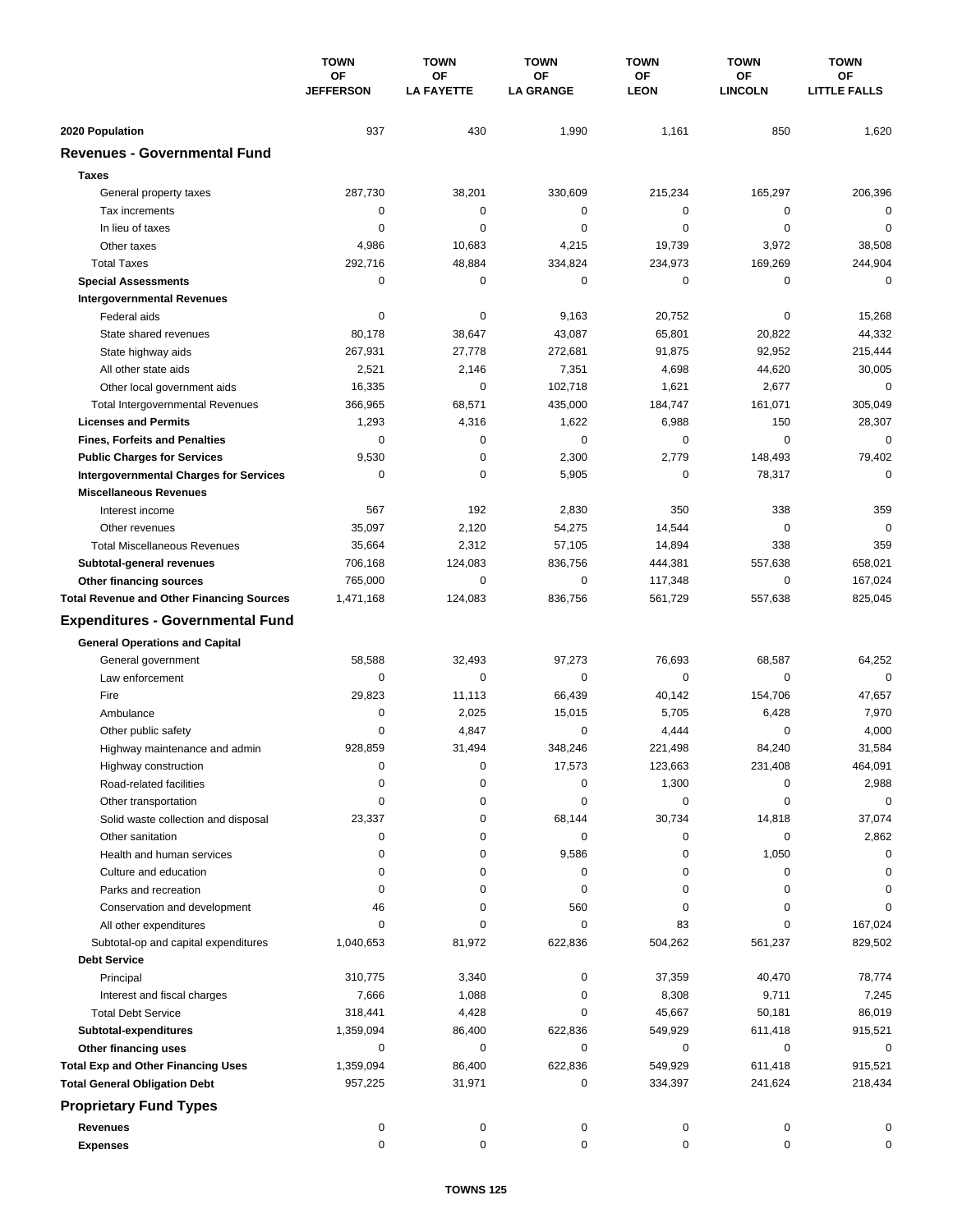|                                                          | <b>TOWN</b><br><b>OF</b><br><b>NEW LYME</b> | <b>TOWN</b>                 | <b>TOWN</b>           | <b>TOWN</b>             | <b>TOWN</b>        | <b>TOWN</b>          |
|----------------------------------------------------------|---------------------------------------------|-----------------------------|-----------------------|-------------------------|--------------------|----------------------|
|                                                          |                                             | <b>OF</b><br><b>OAKDALE</b> | ΟF<br><b>PORTLAND</b> | ΟF<br><b>RIDGEVILLE</b> | ΟF<br><b>SCOTT</b> | ОF<br><b>SHELDON</b> |
| 2020 Population                                          | 182                                         | 799                         | 839                   | 547                     | 130                | 781                  |
| <b>Revenues - Governmental Fund</b>                      |                                             |                             |                       |                         |                    |                      |
| <b>Taxes</b>                                             |                                             |                             |                       |                         |                    |                      |
| General property taxes                                   | 29,915                                      | 212,935                     | 314,758               | 177,871                 | 16,511             | 199,840              |
| Tax increments                                           | 0                                           | $\mathbf 0$                 | $\pmb{0}$             | 0                       | 0                  | $\mathbf 0$          |
| In lieu of taxes                                         | 0                                           | 0                           | $\mathbf 0$           | $\mathbf 0$             | $\mathbf 0$        | $\mathbf 0$          |
| Other taxes                                              | 18,267                                      | 7,295                       | 6,782                 | 7,582                   | 3,495              | 5,900                |
| <b>Total Taxes</b>                                       | 48,182                                      | 220,230                     | 321,540               | 185,453                 | 20,006             | 205,740              |
| <b>Special Assessments</b>                               | 0                                           | $\mathbf 0$                 | 0                     | 0                       | 0                  | 0                    |
| <b>Intergovernmental Revenues</b>                        |                                             |                             |                       |                         |                    |                      |
| Federal aids                                             | 5,531                                       | 0                           | 0                     | 7,618                   | 0                  | 13,025               |
| State shared revenues                                    | 12,097                                      | 79,198                      | 58,389                | 38,473                  | 18,558             | 52,246               |
| State highway aids                                       | 41,811                                      | 97,972                      | 696,748               | 227,598                 | 72,640             | 379,174              |
| All other state aids                                     | 7,425                                       | 67,021                      | 20,420                | 2,184                   | 14,350             | 1,840                |
| Other local government aids                              | 0                                           | $\mathbf 0$                 | 30,917                | 16,035                  | $\mathbf 0$        | 28,601               |
| <b>Total Intergovernmental Revenues</b>                  | 66,864                                      | 244,191                     | 806,474               | 291,908                 | 105,548            | 474,886              |
| <b>Licenses and Permits</b>                              | 2,355                                       | 616                         | 304                   | 1,520                   | 100                | 1,530                |
| <b>Fines, Forfeits and Penalties</b>                     | 0                                           | $\Omega$                    | $\Omega$              | 0                       | $\mathbf 0$        | $\mathbf 0$          |
| <b>Public Charges for Services</b>                       | 0                                           | 6,908                       | 2,763                 | 5,543                   | $\mathbf 0$        | 4,589                |
| <b>Intergovernmental Charges for Services</b>            | 0                                           | 0                           | $\mathbf 0$           | 902                     | 0                  | $\mathbf 0$          |
| <b>Miscellaneous Revenues</b>                            |                                             |                             |                       |                         |                    |                      |
| Interest income                                          | 560                                         | 3,553                       | 719                   | 555                     | 774                | 677                  |
| Other revenues                                           | 5,025                                       | 6,034                       | 16,827                | 451                     | $\mathbf 0$        | 255                  |
| <b>Total Miscellaneous Revenues</b>                      | 5,585                                       | 9,587                       | 17,546                | 1,006                   | 774                | 932                  |
| Subtotal-general revenues                                | 122,986                                     | 481,532                     | 1,148,627             | 486,332                 | 126,428            | 687,677              |
| Other financing sources                                  | $\mathbf 0$                                 | $\mathbf 0$                 | $\mathbf 0$           | 0                       | $\mathbf 0$        | 230,000              |
| <b>Total Revenue and Other Financing Sources</b>         | 122,986                                     | 481,532                     | 1,148,627             | 486,332                 | 126,428            | 917,677              |
| <b>Expenditures - Governmental Fund</b>                  |                                             |                             |                       |                         |                    |                      |
| <b>General Operations and Capital</b>                    |                                             |                             |                       |                         |                    |                      |
| General government                                       | 37,249                                      | 104,346                     | 97,965                | 66,940                  | 36,014             | 59,569               |
| Law enforcement                                          | 0                                           | 0                           | 0                     | 0                       | 0                  | $\mathbf 0$          |
| Fire                                                     | 10,095                                      | 56,717                      | 25,991                | 32,572                  | 8,171              | 19,505               |
| Ambulance                                                | 1,920                                       | 6,045                       | 2,384                 | 7,682                   | 990                | 7,716                |
| Other public safety                                      | 1,706                                       | 50                          | 0                     | 834                     | $\mathbf 0$        | 1,416                |
| Highway maintenance and admin                            | 58.773                                      | 166,129                     | 383,915               | 313,563                 | 84,056             | 802,208              |
| Highway construction                                     | 0                                           | 112,757                     | 144,672               | 0                       | 0                  | 0                    |
| Road-related facilities                                  | 0                                           | 0                           | 0                     | 0                       | 0                  | 0                    |
| Other transportation                                     | 0                                           | 0                           | 0                     | 0                       | 0                  | 0                    |
| Solid waste collection and disposal                      | 0                                           | 21,065                      | 39,281                | 8,363                   | 0                  | 14,613               |
| Other sanitation                                         | 0                                           | 0                           | 0                     | 0                       | 0                  | $\mathbf 0$          |
| Health and human services                                | 0                                           | 5,791                       | 500                   | 2,550                   | 500                | 650                  |
| Culture and education                                    | 0                                           | 0                           | 0                     | 500                     | 0                  | 600                  |
| Parks and recreation                                     | 0                                           | 0                           | 0                     | 0                       | 0                  | 0                    |
| Conservation and development                             | 0                                           | 604                         | 323                   | 0                       | 0                  | 0                    |
| All other expenditures                                   |                                             | 0                           | 352,710               | 0                       | 0                  | $\Omega$             |
| Subtotal-op and capital expenditures                     | 109,743                                     | 473,504                     | 1,047,741             | 433,004                 | 129,731            | 906,277              |
| <b>Debt Service</b>                                      |                                             |                             |                       |                         |                    |                      |
| Principal                                                | 0<br>0                                      | 0                           | 0                     | 21,621                  | 0                  | 55,387               |
| Interest and fiscal charges<br><b>Total Debt Service</b> | $\Omega$                                    | 0<br>0                      | 0<br>0                | 387<br>22,008           | 0<br>0             | 19,892<br>75,279     |
| Subtotal-expenditures                                    | 109,743                                     | 473,504                     | 1,047,741             | 455,012                 | 129,731            | 981,556              |
| Other financing uses                                     | 0                                           | 0                           | 0                     | 0                       | $\mathbf 0$        | 0                    |
| <b>Total Exp and Other Financing Uses</b>                | 109,743                                     | 473,504                     | 1,047,741             | 455,012                 | 129,731            | 981,556              |
| <b>Total General Obligation Debt</b>                     | 0                                           | 0                           | 0                     | 0                       | 0                  | 599,553              |
|                                                          |                                             |                             |                       |                         |                    |                      |
| <b>Proprietary Fund Types</b>                            |                                             |                             |                       |                         |                    |                      |
| <b>Revenues</b>                                          | 0                                           | 0                           | 0                     | 0                       | 0                  | 0                    |
| <b>Expenses</b>                                          | 0                                           | 0                           | 0                     | 0                       | 0                  | 0                    |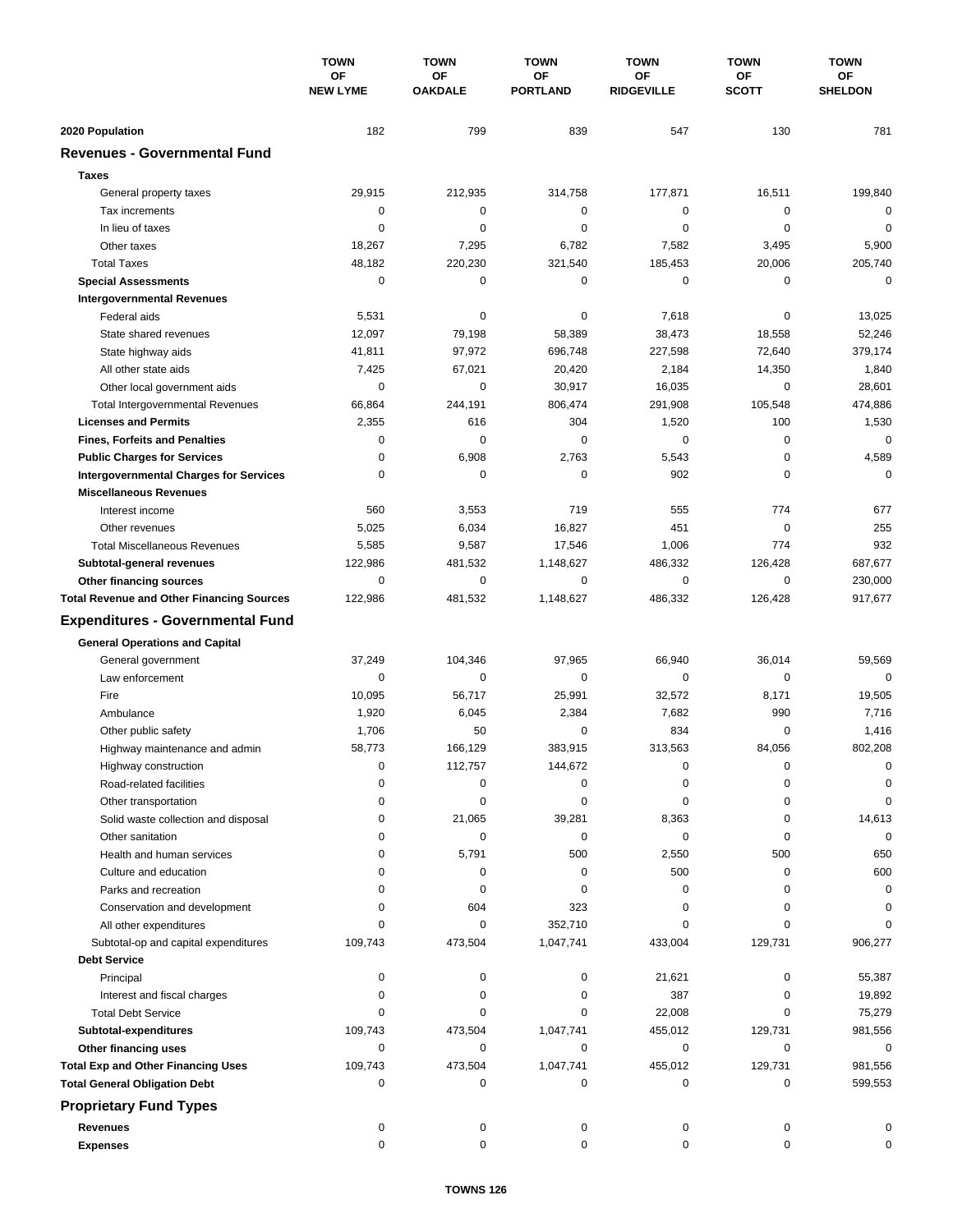|                                                                        | <b>TOWN</b><br>OF<br><b>SPARTA</b> | <b>TOWN</b>               | <b>TOWN</b>             | <b>TOWN</b>               | <b>TOWN</b>                | <b>TOWN</b>                                    |
|------------------------------------------------------------------------|------------------------------------|---------------------------|-------------------------|---------------------------|----------------------------|------------------------------------------------|
|                                                                        |                                    | <b>OF</b><br><b>TOMAH</b> | OF<br><b>WELLINGTON</b> | <b>OF</b><br><b>WELLS</b> | <b>OF</b><br><b>WILTON</b> | <b>TOTAL</b><br><b>MONROE</b><br><b>COUNTY</b> |
| 2020 Population                                                        | 3,275                              | 1,446                     | 662                     | 562                       | 1,099                      | 23,877                                         |
| <b>Revenues - Governmental Fund</b>                                    |                                    |                           |                         |                           |                            |                                                |
| <b>Taxes</b>                                                           |                                    |                           |                         |                           |                            |                                                |
| General property taxes                                                 | 451,199                            | 227,898                   | 142,403                 | 157,814                   | 182,426                    | 4,472,406                                      |
| Tax increments                                                         | 0                                  | 0                         | $\mathbf 0$             | 0                         | 0                          | 0                                              |
| In lieu of taxes                                                       | 0                                  | 0                         | 0                       | 0                         | $\mathbf 0$                | 0                                              |
| Other taxes                                                            | 19,075                             | 7,868                     | 8,336                   | 23,084                    | 4,594                      | 251,998                                        |
| <b>Total Taxes</b>                                                     | 470,274                            | 235,766                   | 150,739                 | 180,898                   | 187,020                    | 4,724,404                                      |
| <b>Special Assessments</b>                                             | 0                                  | 0                         | 0                       | 0                         | 0                          | 0                                              |
| <b>Intergovernmental Revenues</b>                                      |                                    |                           |                         |                           |                            |                                                |
| Federal aids                                                           | 0                                  | 0                         | 0                       | 10,664                    | 17,735                     | 111,483                                        |
| State shared revenues                                                  | 111,094                            | 44,663                    | 58,403                  | 33,542                    | 74,862                     | 1,198,442                                      |
| State highway aids                                                     | 183,198                            | 118,654                   | 193,264                 | 129,379                   | 283,021                    | 4,050,582                                      |
| All other state aids                                                   | 31,333                             | 22,200                    | 10,403                  | 3,511                     | 2,155                      | 346,864                                        |
|                                                                        | 0                                  | 78                        | 6,476                   | 0                         | 8,079                      | 218,534                                        |
| Other local government aids                                            |                                    | 185,595                   | 268,546                 | 177,096                   | 385,852                    | 5,925,905                                      |
| <b>Total Intergovernmental Revenues</b><br><b>Licenses and Permits</b> | 325,625                            |                           |                         |                           |                            |                                                |
|                                                                        | 23,383                             | 30,948                    | 552                     | 3,249                     | 6,048                      | 161,247                                        |
| <b>Fines, Forfeits and Penalties</b>                                   | 0                                  | 0                         | $\mathbf 0$             | 0                         | 0                          | 0                                              |
| <b>Public Charges for Services</b>                                     | 3,713                              | 4,718                     | 4,360                   | 4,622                     | 8,873                      | 335,320                                        |
| <b>Intergovernmental Charges for Services</b>                          | 0                                  | $\mathbf 0$               | 595                     | 7,533                     | 0                          | 121,862                                        |
| <b>Miscellaneous Revenues</b>                                          |                                    |                           |                         |                           |                            |                                                |
| Interest income                                                        | 2,000                              | 791                       | 211                     | 139                       | 501                        | 26,146                                         |
| Other revenues                                                         | 2,988                              | 1,530                     | 2,048                   | 1,800                     | 20,538                     | 435,442                                        |
| <b>Total Miscellaneous Revenues</b>                                    | 4,988                              | 2,321                     | 2,259                   | 1,939                     | 21,039                     | 461,588                                        |
| Subtotal-general revenues                                              | 827,983                            | 459,348                   | 427,051                 | 375,337                   | 608,832                    | 11,730,326                                     |
| Other financing sources                                                | 55,000                             | $\mathbf 0$               | $\mathbf 0$             | 125,000                   | $\mathbf 0$                | 1,870,152                                      |
| <b>Total Revenue and Other Financing Sources</b>                       | 882,983                            | 459,348                   | 427,051                 | 500,337                   | 608,832                    | 13,600,478                                     |
| <b>Expenditures - Governmental Fund</b>                                |                                    |                           |                         |                           |                            |                                                |
| <b>General Operations and Capital</b>                                  |                                    |                           |                         |                           |                            |                                                |
| General government                                                     | 169,722                            | 103,749                   | 61,655                  | 82,742                    | 84,885                     | 1,711,990                                      |
| Law enforcement                                                        | 0                                  | 0                         | $\mathbf 0$             | $\mathbf 0$               | $\mathbf 0$                | $\mathbf 0$                                    |
| Fire                                                                   | 108,857                            | 40,909                    | 25.747                  | 24,761                    | 24,632                     | 1,071,073                                      |
| Ambulance                                                              | 17,620                             | 16,307                    | 8,301                   | 2,805                     | 14,887                     | 176,792                                        |
| Other public safety                                                    | 17,604                             | 51                        | 154                     | 1,991                     | 3,622                      | 62,622                                         |
| Highway maintenance and admin                                          | 374,475                            | 188,786                   | 336,085                 | 77,578                    | 145,385                    | 6,052,989                                      |
| Highway construction                                                   | 0                                  | 0                         | 0                       | 366,404                   | 7,886                      | 1,768,073                                      |
| Road-related facilities                                                | 0                                  | 0                         | 0                       | 0                         | 0                          | 8,052                                          |
| Other transportation                                                   | 0                                  | 0                         | 0                       | 0                         | 0                          | 0                                              |
| Solid waste collection and disposal                                    | 67,049                             | 47,610                    | 17,796                  | 12,690                    | 10,239                     | 578,837                                        |
| Other sanitation                                                       | 0                                  | 0                         | 185                     | 0                         | 0                          | 13,164                                         |
| Health and human services                                              | 0                                  | 0                         | 928                     | 0                         | 3,500                      | 49,195                                         |
| Culture and education                                                  | 0                                  | 0                         | 0                       | 0                         | 0                          | 1,100                                          |
| Parks and recreation                                                   | 0                                  | 0                         | 0                       | 0                         | 0                          | 400                                            |
| Conservation and development                                           | 0                                  | 0                         | 0                       | 0                         | 0                          | 1,533                                          |
| All other expenditures                                                 | $\Omega$                           | 0                         | 0                       | 0                         | 1,148                      | 521,313                                        |
| Subtotal-op and capital expenditures                                   | 755,327                            | 397,412                   | 450,851                 | 568,971                   | 296,184                    | 12,017,133                                     |
| <b>Debt Service</b>                                                    |                                    |                           |                         |                           |                            |                                                |
|                                                                        |                                    |                           |                         |                           |                            |                                                |
| Principal                                                              | 152,320                            | 21,782                    | 45,510                  | 47,207                    | 66,957                     | 950,806                                        |
| Interest and fiscal charges                                            | 4,957                              | 4,101                     | 3,459                   | 2,969                     | 13,497                     | 95,672                                         |
| <b>Total Debt Service</b>                                              | 157,277                            | 25,883                    | 48,969                  | 50,176                    | 80,454                     | 1,046,478                                      |
| Subtotal-expenditures                                                  | 912,604                            | 423,295                   | 499,820                 | 619,147                   | 376,638                    | 13,063,611                                     |
| Other financing uses                                                   | 0                                  | 0                         | 0                       | 0                         | 0                          | 0                                              |
| <b>Total Exp and Other Financing Uses</b>                              | 912,604                            | 423,295                   | 499,820                 | 619,147                   | 376,638                    | 13,063,611                                     |
| <b>Total General Obligation Debt</b>                                   | 82,185                             | 95,067                    | 45,000                  | 212,584                   | 266,959                    | 3,529,181                                      |
| <b>Proprietary Fund Types</b>                                          |                                    |                           |                         |                           |                            |                                                |
| <b>Revenues</b>                                                        | 0                                  | 0                         | 0                       | 0                         | 0                          | 0                                              |
| <b>Expenses</b>                                                        | 0                                  | 0                         | 0                       | 0                         | 0                          | 0                                              |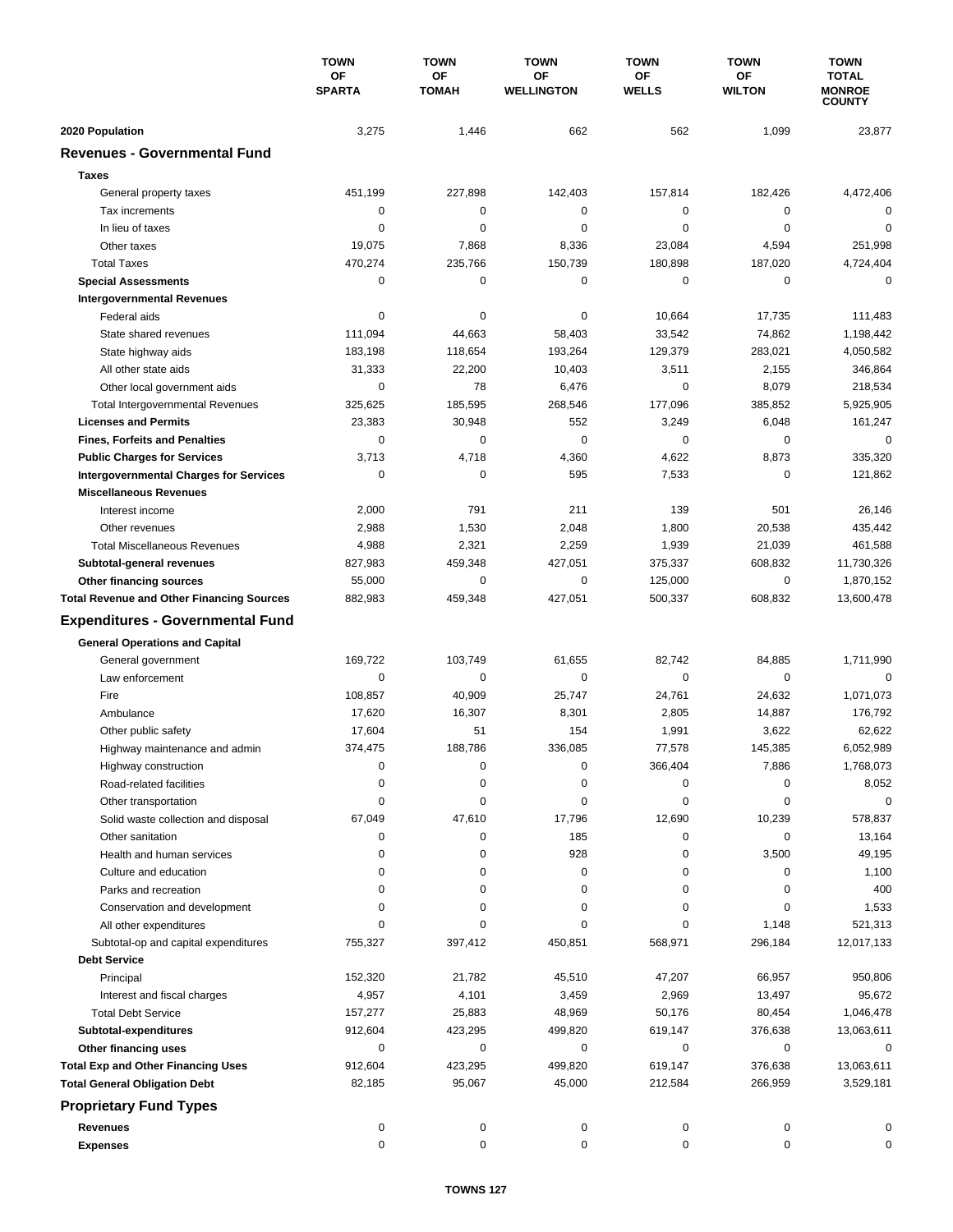|                                                  | <b>TOWN</b><br>OF<br><b>ABRAMS</b> | <b>TOWN</b>         | <b>TOWN</b><br>OF<br><b>BRAZEAU</b> | <b>TOWN</b><br>OF<br><b>BREED</b> | <b>TOWN</b><br>OF<br><b>CHASE</b> | <b>TOWN</b><br>ОF<br><b>DOTY</b> |
|--------------------------------------------------|------------------------------------|---------------------|-------------------------------------|-----------------------------------|-----------------------------------|----------------------------------|
|                                                  |                                    | OF<br><b>BAGLEY</b> |                                     |                                   |                                   |                                  |
|                                                  |                                    |                     |                                     |                                   |                                   |                                  |
| 2020 Population                                  | 1,974                              | 298                 | 1,299                               | 732                               | 3,263                             | 263                              |
| <b>Revenues - Governmental Fund</b>              |                                    |                     |                                     |                                   |                                   |                                  |
| <b>Taxes</b>                                     |                                    |                     |                                     |                                   |                                   |                                  |
| General property taxes                           | 257,272                            | 68,016              | 345,703                             | 188,332                           | 341,228                           | 363,433                          |
| Tax increments                                   | 0                                  | 0                   | 0                                   | $\mathbf 0$                       | 0                                 | $\Omega$                         |
| In lieu of taxes                                 | $\mathbf 0$                        | 0                   | $\mathbf 0$                         | $\mathbf 0$                       | 0                                 | 0                                |
| Other taxes                                      | 19,331                             | 9,318               | 20,753                              | 2,820                             | 11,070                            | 11,120                           |
| <b>Total Taxes</b>                               | 276,603                            | 77,334              | 366,456                             | 191,152                           | 352,298                           | 374,553                          |
| <b>Special Assessments</b>                       | 0                                  | 0                   | $\mathbf 0$                         | 31,900                            | 0                                 | $\mathbf 0$                      |
| <b>Intergovernmental Revenues</b>                |                                    |                     |                                     |                                   |                                   |                                  |
| Federal aids                                     | 0                                  | 0                   | 67,531                              | 0                                 | 28,295                            | 249,543                          |
| State shared revenues                            | 36,952                             | 9,402               | 22,171                              | 11,383                            | 35,511                            | 3,250                            |
| State highway aids                               | 158,817                            | 114,739             | 290,578                             | 161,145                           | 159,983                           | 160,886                          |
| All other state aids                             | 13,166                             | 13,128              | 24,420                              | 7,774                             | 16,709                            | 62,459                           |
| Other local government aids                      | 10,237                             | 18,780              | 30,001                              | 22,104                            | $\mathbf 0$                       | 0                                |
| <b>Total Intergovernmental Revenues</b>          | 219,172                            | 156,049             | 434,701                             | 202,406                           | 240,498                           | 476,138                          |
| <b>Licenses and Permits</b>                      | 34,354                             | 544                 | 3,925                               | 1,180                             | 50,331                            | 2,866                            |
| <b>Fines, Forfeits and Penalties</b>             | 0                                  | $\Omega$            | 385                                 | $\mathbf 0$                       | 2,870                             | $\Omega$                         |
| <b>Public Charges for Services</b>               | 31,807                             | 4,629               | 76,652                              | 35,612                            | 81,185                            | 3,694                            |
| <b>Intergovernmental Charges for Services</b>    | 0                                  | 0                   | 26,582                              | $\mathbf 0$                       | 0                                 | $\Omega$                         |
| <b>Miscellaneous Revenues</b>                    |                                    |                     |                                     |                                   |                                   |                                  |
| Interest income                                  | 7,124                              | $\mathbf 0$         | 9,615                               | 415                               | 3,632                             | 2,724                            |
| Other revenues                                   | 26,880                             | 0                   | 28,888                              | 34,549                            | 66                                | 23,171                           |
| <b>Total Miscellaneous Revenues</b>              | 34,004                             | $\Omega$            | 38,503                              | 34,964                            | 3,698                             | 25,895                           |
| Subtotal-general revenues                        | 595,940                            | 238,556             | 947,204                             | 497,214                           | 730,880                           | 883,146                          |
| Other financing sources                          | 0                                  | 0                   | $\mathbf 0$                         | $\mathbf 0$                       | 0                                 | 500,000                          |
| <b>Total Revenue and Other Financing Sources</b> | 595,940                            | 238,556             | 947,204                             | 497,214                           | 730,880                           | 1,383,146                        |
| <b>Expenditures - Governmental Fund</b>          |                                    |                     |                                     |                                   |                                   |                                  |
|                                                  |                                    |                     |                                     |                                   |                                   |                                  |
| <b>General Operations and Capital</b>            |                                    |                     |                                     |                                   |                                   |                                  |
| General government                               | 131,324                            | 37,452              | 203,450                             | 65,287                            | 217,600                           | 123,426                          |
| Law enforcement                                  | 2,654                              | $\mathbf 0$         | 10,040                              | 5,280                             | 35,530                            | 2,881                            |
| Fire                                             | 61,261                             | 12.761              | 151,805                             | 31,494                            | 51,580                            | 31,712                           |
| Ambulance                                        | 28,099                             | 2,400               | 100,206                             | 18,649                            | 56,180                            | 76,051                           |
| Other public safety                              | 28,619                             | 0                   | $\mathbf 0$                         | 470                               | 32,087                            | 91                               |
| Highway maintenance and admin                    | 190,403                            | 76,223              | 157,324                             | 102,214                           | 263,511                           | 295,898                          |
| Highway construction                             | 0                                  | 79,732              | 288,049                             | 177,235                           | 0                                 | 0                                |
| Road-related facilities                          | 7,575                              | 0                   | 8,323                               | 1,657                             | 0                                 | 213                              |
| Other transportation                             | 0                                  | 0                   | 0                                   | 0                                 | 0                                 | $\mathbf 0$                      |
| Solid waste collection and disposal              | 30,081                             | 4,250               | 42,175                              | 36,984                            | 47,099                            | 111,234                          |
| Other sanitation                                 | 0                                  | 0                   | 600                                 | 0                                 | 0                                 | $\mathbf 0$                      |
| Health and human services                        | 1,062                              | 0                   | 1,075                               | 5,229                             | 4,137                             | 3,706                            |
| Culture and education                            | 0                                  | 6,380               | 0                                   | 12,081                            | 0                                 | 15,473                           |
| Parks and recreation                             | 34,292                             | 0                   | 17,525                              | 1,250                             | 16,518                            | 0                                |
| Conservation and development                     | 870                                | 0                   | 1,471                               | 0                                 | 3,158                             | 325                              |
| All other expenditures                           | 0                                  | 0                   | 0                                   | 0                                 | 0                                 | 0                                |
| Subtotal-op and capital expenditures             | 516,240                            | 219,198             | 982,043                             | 457,830                           | 727,400                           | 661,010                          |
| <b>Debt Service</b>                              |                                    |                     |                                     |                                   |                                   |                                  |
| Principal                                        | 0                                  | 29,196              | 0                                   | 34,550                            | 12,034                            | 479,192                          |
| Interest and fiscal charges                      | 0                                  | 2,019               | 0                                   | 5,498                             | 1,624                             | 19,624                           |
| <b>Total Debt Service</b>                        | 0                                  | 31,215              | 0                                   | 40,048                            | 13,658                            | 498,816                          |
| Subtotal-expenditures                            | 516,240                            | 250,413             | 982,043                             | 497,878                           | 741,058                           | 1,159,826                        |
| Other financing uses                             | 0                                  | 0                   | 0                                   | 0                                 | 0                                 | 0                                |
| <b>Total Exp and Other Financing Uses</b>        | 516,240                            | 250,413             | 982,043                             | 497,878                           | 741,058                           | 1,159,826                        |
| <b>Total General Obligation Debt</b>             | 0                                  | 34,075              | 0                                   | 126,353                           | 54,795                            | 550,000                          |
| <b>Proprietary Fund Types</b>                    |                                    |                     |                                     |                                   |                                   |                                  |
| <b>Revenues</b>                                  | 0                                  | 0                   | 0                                   | 0                                 | 0                                 | 0                                |
| <b>Expenses</b>                                  | 0                                  | 0                   | 0                                   | 0                                 | $\mathbf 0$                       | 0                                |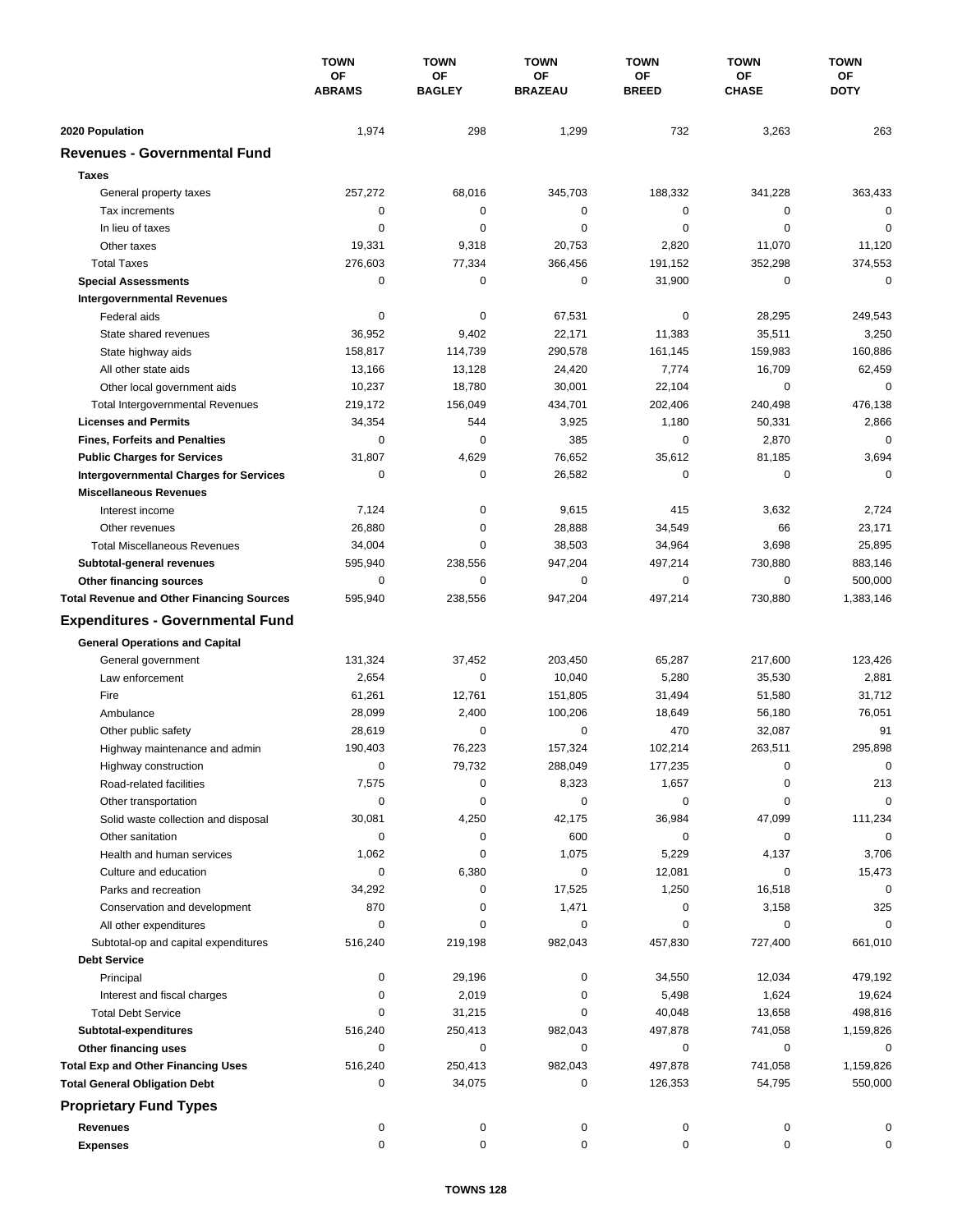|                                                  | <b>TOWN</b><br>OF<br>GILLETT | <b>TOWN</b>             | <b>TOWN</b><br>OF<br><b>LAKEWOOD</b> | <b>TOWN</b>              | <b>TOWN</b><br><b>OF</b><br><b>LITTLE RIVER</b> | <b>TOWN</b><br><b>OF</b><br><b>LITTLE SUAMICO</b> |
|--------------------------------------------------|------------------------------|-------------------------|--------------------------------------|--------------------------|-------------------------------------------------|---------------------------------------------------|
|                                                  |                              | <b>OF</b><br><b>HOW</b> |                                      | <b>OF</b><br><b>LENA</b> |                                                 |                                                   |
| 2020 Population                                  | 1,019                        | 535                     | 836                                  | 716                      | 1,122                                           | 5,460                                             |
| <b>Revenues - Governmental Fund</b>              |                              |                         |                                      |                          |                                                 |                                                   |
| <b>Taxes</b>                                     |                              |                         |                                      |                          |                                                 |                                                   |
| General property taxes                           | 213,298                      | 135,624                 | 745,046                              | 173,736                  | 188,117                                         | 746,019                                           |
| Tax increments                                   | 0                            | 0                       | $\mathbf 0$                          | 0                        | 0                                               | 0                                                 |
| In lieu of taxes                                 | 0                            | 0                       | $\mathbf 0$                          | 0                        | $\mathbf 0$                                     | $\mathbf 0$                                       |
| Other taxes                                      | 5,708                        | 29,094                  | 13,163                               | 6,689                    | 20,447                                          | 25,232                                            |
| <b>Total Taxes</b>                               | 219,006                      | 164,718                 | 758,209                              | 180,425                  | 208,564                                         | 771,251                                           |
| <b>Special Assessments</b>                       | 0                            | 0                       | 9,375                                | 0                        | 0                                               | 0                                                 |
| <b>Intergovernmental Revenues</b>                |                              |                         |                                      |                          |                                                 |                                                   |
| Federal aids                                     | 0                            | 2,541                   | 0                                    | 0                        | 0                                               | 0                                                 |
| State shared revenues                            | 49,277                       | 40,039                  | 20,572                               | 56,056                   | 44,632                                          | 64,305                                            |
| State highway aids                               | 120,362                      | 114,318                 | 270,185                              | 122,202                  | 170,205                                         | 247,663                                           |
| All other state aids                             | 4,541                        | 2,710                   | 125,134                              | 7,040                    | 43,156                                          | 92,143                                            |
| Other local government aids                      | 0                            | 3,228                   | $\mathbf 0$                          | 9,214                    | $\mathbf 0$                                     | 4,278                                             |
| <b>Total Intergovernmental Revenues</b>          | 174,180                      | 162,836                 | 415,891                              | 194,512                  | 257,993                                         | 408,389                                           |
| <b>Licenses and Permits</b>                      | 785                          | 869                     | 11,994                               | 2,014                    | 331                                             | 63,732                                            |
| <b>Fines, Forfeits and Penalties</b>             | $\mathbf 0$                  | $\mathbf 0$             | 0                                    | 0                        | $\mathbf 0$                                     | 3,971                                             |
| <b>Public Charges for Services</b>               | 41,829                       | 14,036                  | 4,201                                | 3,292                    | 6,671                                           | 56,245                                            |
| <b>Intergovernmental Charges for Services</b>    | 0                            | $\mathbf 0$             | $\mathbf 0$                          | $\mathbf 0$              | 0                                               | $\mathbf 0$                                       |
| <b>Miscellaneous Revenues</b>                    |                              |                         |                                      |                          |                                                 |                                                   |
| Interest income                                  | 1,037                        | 646                     | 4,978                                | 1,655                    | 2,390                                           | 11,952                                            |
| Other revenues                                   | 300                          | 441                     | 117,866                              | 1,980                    | 16,738                                          | 8,054                                             |
| <b>Total Miscellaneous Revenues</b>              | 1,337                        | 1,087                   | 122,844                              | 3,635                    | 19,128                                          | 20,006                                            |
| Subtotal-general revenues                        | 437,137                      | 343,546                 | 1,322,514                            | 383,878                  | 492,687                                         | 1,323,594                                         |
| Other financing sources                          | 0                            | $\mathbf 0$             | 79,328                               | 0                        | $\mathbf 0$                                     | 0                                                 |
| <b>Total Revenue and Other Financing Sources</b> | 437,137                      | 343,546                 | 1,401,842                            | 383,878                  | 492,687                                         | 1,323,594                                         |
|                                                  |                              |                         |                                      |                          |                                                 |                                                   |
| <b>Expenditures - Governmental Fund</b>          |                              |                         |                                      |                          |                                                 |                                                   |
| <b>General Operations and Capital</b>            |                              |                         |                                      |                          |                                                 |                                                   |
| General government                               | 73,148                       | 70,484                  | 169,757                              | 58,017                   | 102,719                                         | 260,377                                           |
| Law enforcement                                  | 0                            | $\mathbf 0$             | 7,680                                | 924                      | $\mathbf 0$                                     | 69,960                                            |
| Fire                                             | 93,959                       | 16,541                  | 40,381                               | 31,564                   | 37,867                                          | 128,302                                           |
| Ambulance                                        | 19,958                       | 12,864                  | 71,745                               | 20,673                   | 11,657                                          | 68,570                                            |
| Other public safety                              | 6,468                        | 3,165                   | 1,269                                | 1,200                    | $\mathbf 0$                                     | 52,770                                            |
| Highway maintenance and admin                    | 109,690                      | 84,217                  | 476,044                              | 130,673                  | 365,270                                         | 459,724                                           |
| Highway construction                             | 255,100                      | 188,698                 | 0                                    | 74,451                   | 54,498                                          | 0                                                 |
| Road-related facilities                          | 0                            | 0                       | 22,967                               | 670                      | 584                                             | 2,739                                             |
| Other transportation                             | 0                            | 0                       | 0                                    | $\pmb{0}$                | 5,712                                           | 0                                                 |
| Solid waste collection and disposal              | 53,074                       | 5,426                   | 107,684                              | 10,416                   | 41,973                                          | 31,220                                            |
| Other sanitation                                 | 2,300                        | 882                     | 4,330                                | 0                        | 241                                             | 31,462                                            |
| Health and human services                        | 0                            | 460                     | 3,630                                | 2,000                    | 300                                             | 100                                               |
| Culture and education                            | 2,000                        | 10,507                  | 134,914                              | 25,163                   | 0                                               | 0                                                 |
| Parks and recreation                             | 500                          | 3,202                   | 27,801                               | 0                        | 0                                               | 5,961                                             |
| Conservation and development                     | 0                            | 587                     | 3,176                                | 60                       | 0                                               | 1,693                                             |
| All other expenditures                           | 0                            | 0                       | 0                                    | 10,292                   | 0                                               | 0                                                 |
| Subtotal-op and capital expenditures             | 616,197                      | 397,033                 | 1,071,378                            | 366,103                  | 620,821                                         | 1,112,878                                         |
| <b>Debt Service</b>                              |                              |                         |                                      |                          |                                                 |                                                   |
| Principal                                        | 0                            | 0                       | 239,969                              | 28,077                   | 0                                               | 0                                                 |
| Interest and fiscal charges                      | 0                            | 0                       | 22,567                               | 4,956                    | 0                                               | 0                                                 |
| <b>Total Debt Service</b>                        | 0                            | 0                       | 262,536                              | 33,033                   | 0                                               | 0                                                 |
| Subtotal-expenditures                            | 616,197                      | 397,033                 | 1,333,914                            | 399,136                  | 620,821                                         | 1,112,878                                         |
| Other financing uses                             | 0                            | 0                       | 0                                    | 0                        | 0                                               | 0                                                 |
| <b>Total Exp and Other Financing Uses</b>        | 616,197                      | 397,033                 | 1,333,914                            | 399,136                  | 620,821                                         | 1,112,878                                         |
| <b>Total General Obligation Debt</b>             | 0                            | 0                       | 526,130                              | 121,923                  | 0                                               | 0                                                 |
| <b>Proprietary Fund Types</b>                    |                              |                         |                                      |                          |                                                 |                                                   |
| <b>Revenues</b>                                  | 0                            | 0                       | 0                                    | 0                        | 0                                               |                                                   |
| <b>Expenses</b>                                  | 0                            | 0                       | 0                                    | 0                        | 0                                               | 0                                                 |
|                                                  |                              |                         |                                      |                          |                                                 |                                                   |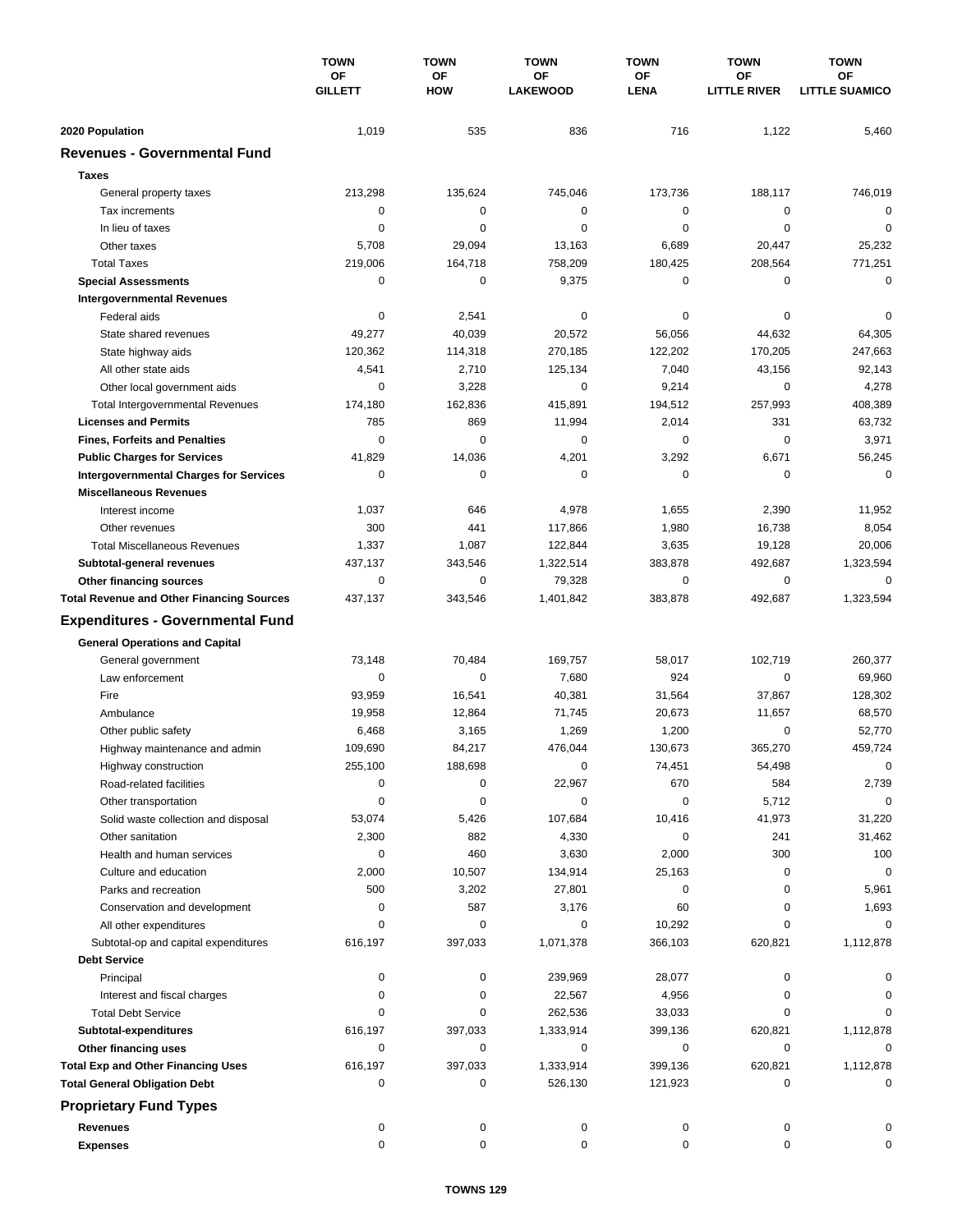|                                                         | <b>TOWN</b><br>OF<br><b>KEYSTONE</b> | <b>TOWN</b>          | <b>TOWN</b><br>OF<br><b>MASON</b> | <b>TOWN</b><br>OF<br><b>NAMAKAGON</b> | <b>TOWN</b><br>ΟF<br><b>ORIENTA</b> | <b>TOWN</b><br>ОF<br><b>OULU</b> |
|---------------------------------------------------------|--------------------------------------|----------------------|-----------------------------------|---------------------------------------|-------------------------------------|----------------------------------|
|                                                         |                                      | OF<br><b>LINCOLN</b> |                                   |                                       |                                     |                                  |
|                                                         |                                      |                      |                                   |                                       |                                     |                                  |
| 2020 Population                                         | 368                                  | 289                  | 324                               | 249                                   | 121                                 | 533                              |
| <b>Revenues - Governmental Fund</b>                     |                                      |                      |                                   |                                       |                                     |                                  |
| <b>Taxes</b>                                            |                                      |                      |                                   |                                       |                                     |                                  |
| General property taxes                                  | 141,999                              | 171,913              | 173,324                           | 425,368                               | 102,072                             | 153,324                          |
| Tax increments                                          | 0                                    | 0                    | 0                                 | 0                                     | $\mathbf 0$                         | $\mathbf 0$                      |
| In lieu of taxes                                        | 0                                    | 0                    | 0                                 | 0                                     | $\Omega$                            | $\mathbf 0$                      |
| Other taxes                                             | 6,393                                | 7,632                | 8,880                             | 134,233                               | 11,990                              | 2,984                            |
| <b>Total Taxes</b>                                      | 148,392                              | 179,545              | 182,204                           | 559,601                               | 114,062                             | 156,308                          |
| <b>Special Assessments</b>                              | 0                                    | 0                    | 0                                 | 0                                     | 0                                   | $\mathbf 0$                      |
| <b>Intergovernmental Revenues</b>                       |                                      |                      |                                   |                                       |                                     |                                  |
| Federal aids                                            | 147,653                              | 0                    | 0                                 | 32,307                                | 0                                   | 0                                |
| State shared revenues                                   | 42,840                               | 19,431               | 33,517                            | 7,966                                 | 4,049                               | 64,516                           |
| State highway aids                                      | 169,381                              | 274,763              | 173,275                           | 174,079                               | 142,305                             | 160,354                          |
| All other state aids                                    | 49,487                               | 13,879               | 5,376                             | 104,920                               | 5,002                               | 7,865                            |
| Other local government aids                             | 0                                    | 1,803                | 95                                | 1,298                                 | 27,384                              | 4,695                            |
| <b>Total Intergovernmental Revenues</b>                 | 409,361                              | 309,876              | 212,263                           | 320,570                               | 178,740                             | 237,430                          |
| <b>Licenses and Permits</b>                             | 1,170                                | 390                  | 0                                 | 5,435                                 | 0                                   | 15                               |
| <b>Fines, Forfeits and Penalties</b>                    | 0                                    | $\Omega$             | 0                                 | 459                                   | $\mathbf 0$                         | $\mathbf 0$                      |
| <b>Public Charges for Services</b>                      | 22,783                               | 17,535               | 7,141                             | 38,517                                | 3,850                               | 21,773                           |
| <b>Intergovernmental Charges for Services</b>           | 506                                  | 0                    | 8,358                             | 0                                     | 350                                 | $\Omega$                         |
| <b>Miscellaneous Revenues</b>                           |                                      |                      |                                   |                                       |                                     |                                  |
| Interest income                                         | 88                                   | 85                   | 74                                | 1,469                                 | 337                                 | 43                               |
| Other revenues                                          | 703                                  | 6,391                | 894                               | 39,526                                | 2,809                               | 1,931                            |
| <b>Total Miscellaneous Revenues</b>                     | 791                                  | 6,476                | 968                               | 40,995                                | 3,146                               | 1,974                            |
| Subtotal-general revenues                               | 583,003                              | 513,822              | 410,934                           | 965,577                               | 300,148                             | 417,500                          |
| Other financing sources                                 | 0                                    | 527,589              | 323,153                           | 0                                     | 90,000                              | 110,000                          |
| <b>Total Revenue and Other Financing Sources</b>        | 583,003                              | 1,041,411            | 734,087                           | 965,577                               | 390,148                             | 527,500                          |
| <b>Expenditures - Governmental Fund</b>                 |                                      |                      |                                   |                                       |                                     |                                  |
| <b>General Operations and Capital</b>                   |                                      |                      |                                   |                                       |                                     |                                  |
|                                                         | 102,963                              | 66.129               | 53,864                            | 133,673                               | 43,738                              | 63,684                           |
| General government<br>Law enforcement                   | 0                                    | 0                    | $\mathbf 0$                       | 4,392                                 | 0                                   | $\Omega$                         |
| Fire                                                    | 24,808                               | 15,000               | 23,588                            | 65,725                                | 20,000                              | 11,208                           |
| Ambulance                                               | 21,392                               | 10,688               | 11,717                            | 34,450                                | 9,429                               | 7,404                            |
| Other public safety                                     | 0                                    | 0                    | 0                                 | 146                                   | $\mathbf 0$                         | $\mathbf 0$                      |
|                                                         | 251.844                              | 487,181              | 499,749                           | 179.481                               | 316,746                             | 154,710                          |
| Highway maintenance and admin<br>Highway construction   |                                      |                      | 0                                 |                                       | 0                                   | 109,886                          |
| Road-related facilities                                 | 11,199<br>333                        | 371,012<br>0         | 610                               | 114,511<br>0                          | 0                                   | 0                                |
|                                                         | 0                                    | 0                    | 0                                 | 14,146                                | 0                                   | 0                                |
| Other transportation                                    | 8,353                                | 3,567                | 5,826                             | 42,192                                | 3,500                               | 21,088                           |
| Solid waste collection and disposal<br>Other sanitation | 0                                    | 0                    | 0                                 | 0                                     | 0                                   | $\mathbf 0$                      |
|                                                         | 0                                    | 0                    | 0                                 | 0                                     | 0                                   | 1,388                            |
| Health and human services<br>Culture and education      | 0                                    | 0                    | 0                                 | 63,000                                | 0                                   | 0                                |
| Parks and recreation                                    | 0                                    | 0                    | 0                                 | 0                                     | 0                                   | 6,981                            |
| Conservation and development                            | 0                                    | 0                    | 0                                 | 127,107                               | 0                                   | 365                              |
| All other expenditures                                  | 0                                    | 0                    | 0                                 | 16,425                                | 0                                   | 532                              |
| Subtotal-op and capital expenditures                    | 420,892                              | 953,577              | 595,354                           | 795,248                               | 393,413                             | 377,246                          |
|                                                         |                                      |                      |                                   |                                       |                                     |                                  |
| <b>Debt Service</b>                                     |                                      |                      |                                   |                                       |                                     |                                  |
| Principal                                               | 153,231                              | 176,871              | 79,421                            | 75,160                                | 0                                   | 68,780                           |
| Interest and fiscal charges                             | 17,721                               | 11,301               | 7,486                             | 5,129                                 | 0<br>0                              | 2,545                            |
| <b>Total Debt Service</b>                               | 170,952                              | 188,172              | 86,907                            | 80,289                                |                                     | 71,325                           |
| Subtotal-expenditures                                   | 591,844                              | 1,141,749            | 682,261                           | 875,537                               | 393,413                             | 448,571                          |
| Other financing uses                                    | 0                                    | 0                    | 0                                 | 0                                     | 0                                   | 0                                |
| <b>Total Exp and Other Financing Uses</b>               | 591,844                              | 1,141,749            | 682,261                           | 875,537                               | 393,413                             | 448,571                          |
| <b>Total General Obligation Debt</b>                    | 383,680                              | 501,169              | 433,024                           | 129,434                               | 90,000                              | 110,863                          |
| <b>Proprietary Fund Types</b>                           |                                      |                      |                                   |                                       |                                     |                                  |
| <b>Revenues</b>                                         | 0                                    | 0                    | 0                                 | 0                                     | 0                                   | 0                                |
| <b>Expenses</b>                                         | 0                                    | 0                    | 0                                 | 0                                     | 0                                   | 0                                |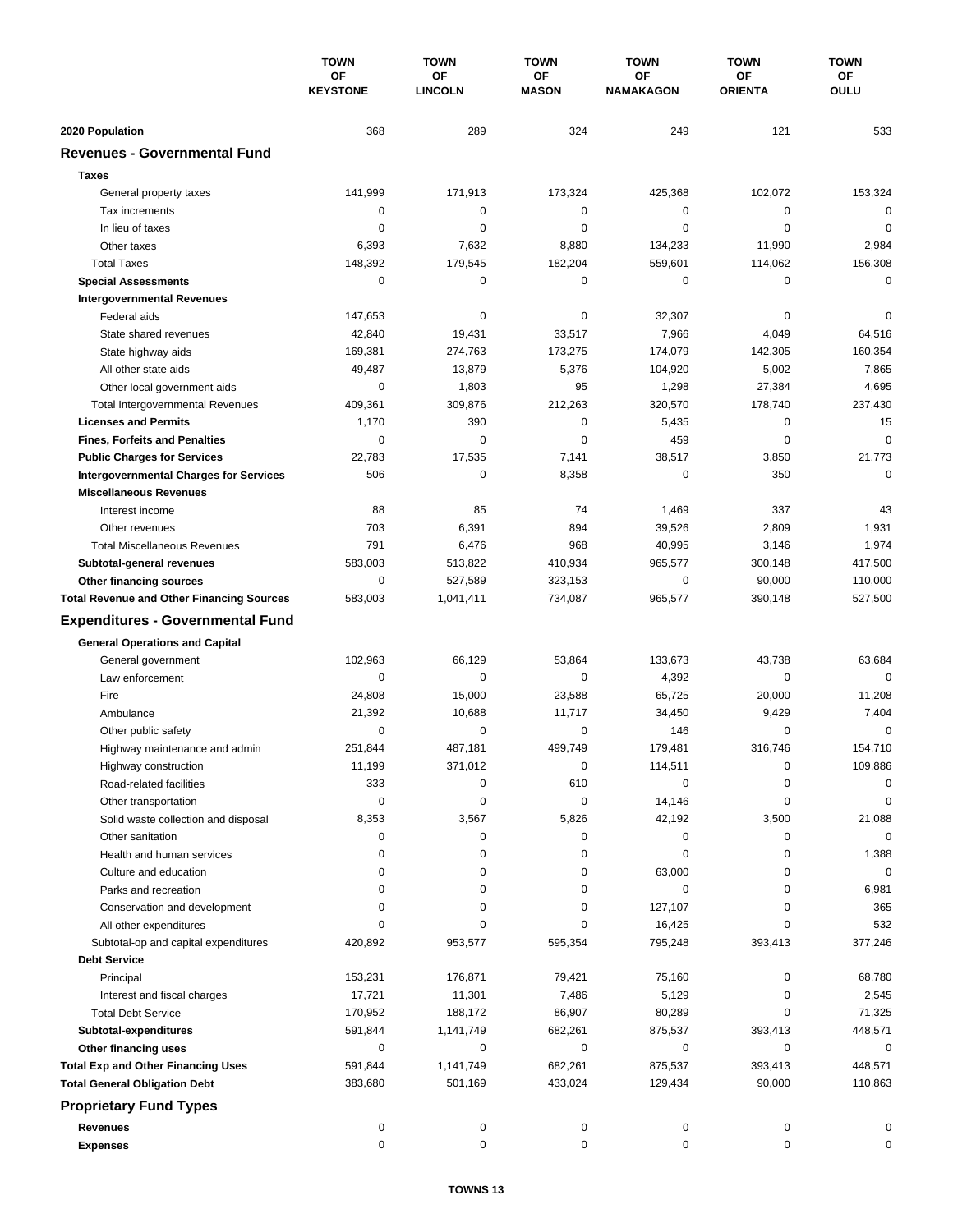|                                                  | <b>TOWN</b><br>OF<br><b>MAPLE VALLEY</b> | <b>TOWN</b><br>OF<br><b>MORGAN</b> | <b>TOWN</b><br><b>TOWN</b><br>OF<br>ОF<br><b>OCONTO</b><br><b>MOUNTAIN</b> | <b>TOWN</b> | <b>TOWN</b>               |                               |
|--------------------------------------------------|------------------------------------------|------------------------------------|----------------------------------------------------------------------------|-------------|---------------------------|-------------------------------|
|                                                  |                                          |                                    |                                                                            |             | ΟF<br><b>OCONTO FALLS</b> | <b>OF</b><br><b>PENSAUKEE</b> |
| 2020 Population                                  | 661                                      | 1,013                              | 820                                                                        | 1,369       | 1,288                     | 1,397                         |
| <b>Revenues - Governmental Fund</b>              |                                          |                                    |                                                                            |             |                           |                               |
| <b>Taxes</b>                                     |                                          |                                    |                                                                            |             |                           |                               |
| General property taxes                           | 96,947                                   | 165,184                            | 550,582                                                                    | 270,884     | 227,330                   | 280,674                       |
| Tax increments                                   | 0                                        | $\mathbf 0$                        | $\mathbf 0$                                                                | 0           | 0                         | $\mathbf 0$                   |
| In lieu of taxes                                 | 0                                        | 0                                  | $\mathbf 0$                                                                | 0           | $\mathbf 0$               | 0                             |
| Other taxes                                      | 15,270                                   | 7,852                              | 10,299                                                                     | 7,728       | 5,934                     | 18,490                        |
| <b>Total Taxes</b>                               | 112,217                                  | 173,036                            | 560.881                                                                    | 278,612     | 233,264                   | 299,164                       |
| <b>Special Assessments</b>                       | 0                                        | $\mathbf 0$                        | 40                                                                         | 0           | 0                         | 0                             |
| <b>Intergovernmental Revenues</b>                |                                          |                                    |                                                                            |             |                           |                               |
| Federal aids                                     | 5,400                                    | 0                                  | 13,483                                                                     | 0           | 621                       | 0                             |
| State shared revenues                            | 34,703                                   | 68,623                             | 21,455                                                                     | 62,263      | 36,636                    | 24,617                        |
| State highway aids                               | 96,658                                   | 133,555                            | 263,900                                                                    | 148,272     | 109,140                   | 144,227                       |
| All other state aids                             | 4,961                                    | 69,133                             | 217,924                                                                    | 7,239       | 4,842                     | 45,058                        |
| Other local government aids                      | 704                                      | 28,431                             | 2,008                                                                      | 2,542       | $\mathbf 0$               | 6,030                         |
| <b>Total Intergovernmental Revenues</b>          | 142,426                                  | 299,742                            | 518,770                                                                    | 220,316     | 151,239                   | 219,932                       |
| <b>Licenses and Permits</b>                      | 174                                      | 9,045                              | 3,235                                                                      | 2,714       | 8,080                     | 710                           |
| <b>Fines, Forfeits and Penalties</b>             | 0                                        | $\Omega$                           | 25                                                                         | $\Omega$    | 0                         | $\mathbf 0$                   |
| <b>Public Charges for Services</b>               | 0                                        | 19,731                             | 36,597                                                                     | 11,051      | 91,503                    | 23,382                        |
| <b>Intergovernmental Charges for Services</b>    | 6,729                                    | $\mathbf 0$                        | 40,308                                                                     | 3,130       | 350                       | $\Omega$                      |
| <b>Miscellaneous Revenues</b>                    |                                          |                                    |                                                                            |             |                           |                               |
| Interest income                                  | 404                                      | 1,791                              | 3,745                                                                      | 504         | 2,886                     | 133                           |
| Other revenues                                   | 900                                      | 3,846                              | 114,510                                                                    | 3,439       | 16,756                    | 1,375                         |
| <b>Total Miscellaneous Revenues</b>              | 1,304                                    | 5,637                              | 118,255                                                                    | 3,943       | 19,642                    | 1,508                         |
| Subtotal-general revenues                        | 262,850                                  | 507,191                            | 1,278,111                                                                  | 519,766     | 504,078                   | 544,696                       |
| Other financing sources                          | $\mathbf 0$                              | $\mathbf 0$                        | 133,500                                                                    | 0           | $\mathbf 0$               | $\mathbf 0$                   |
| <b>Total Revenue and Other Financing Sources</b> | 262,850                                  | 507,191                            | 1,411,611                                                                  | 519,766     | 504,078                   | 544,696                       |
| <b>Expenditures - Governmental Fund</b>          |                                          |                                    |                                                                            |             |                           |                               |
| <b>General Operations and Capital</b>            |                                          |                                    |                                                                            |             |                           |                               |
| General government                               | 50,027                                   | 88,924                             | 129,280                                                                    | 146,564     | 84,708                    | 94,955                        |
| Law enforcement                                  | 0                                        | 0                                  | 6,720                                                                      | 0           | 0                         | $\mathbf 0$                   |
| Fire                                             | 22,236                                   | 94,828                             | 186,587                                                                    | 40,609      | 67,082                    | 59,256                        |
| Ambulance                                        | 15,134                                   | 23,690                             | 182,755                                                                    | 20,334      | 26,780                    | 24,332                        |
| Other public safety                              | 344                                      | 6,092                              | 180                                                                        | 0           | 9,261                     | 464                           |
| Highway maintenance and admin                    | 36,797                                   | 250,886                            | 465,703                                                                    | 284,122     | 99.140                    | 62,078                        |
| Highway construction                             | 114,750                                  | 0                                  | 0                                                                          | 76,232      | 104,648                   | 150,618                       |
| Road-related facilities                          | 265                                      | 0                                  | 9,232                                                                      | 0           | 0                         | 179                           |
| Other transportation                             | 0                                        | 0                                  | 0                                                                          | 0           | 0                         | 0                             |
| Solid waste collection and disposal              | 13,612                                   | 16,759                             | 88,443                                                                     | 44,217      | 78,008                    | 44,932                        |
| Other sanitation                                 | 1,560                                    | 2,222                              | 0                                                                          | 0           | 0                         | $\mathbf 0$                   |
| Health and human services                        | 0                                        | 3,753                              | 17,060                                                                     | 135         | 0                         | 620                           |
| Culture and education                            | 11,540                                   | 0                                  | 5,000                                                                      | 0           | 0                         | 0                             |
| Parks and recreation                             | 0                                        | 775                                | 95,292                                                                     | 0           | 0                         | 0                             |
| Conservation and development                     | 355                                      | 1,070                              | 5,885                                                                      | 0           | 0                         | 161                           |
| All other expenditures                           | 0                                        | 0                                  | 0                                                                          | 0           | 2,243                     | 0                             |
| Subtotal-op and capital expenditures             | 266,620                                  | 488,999                            | 1,192,137                                                                  | 612,213     | 471,870                   | 437,595                       |
| <b>Debt Service</b>                              |                                          |                                    |                                                                            |             |                           |                               |
| Principal                                        | 0                                        | 0                                  | 93,389                                                                     | 0           | 41,380                    | 31,337                        |
| Interest and fiscal charges                      | 0                                        | 0                                  | 6,113                                                                      | 0           | 3,024                     | 0                             |
| <b>Total Debt Service</b>                        | 0                                        | 0                                  | 99,502                                                                     | 0           | 44,404                    | 31,337                        |
| Subtotal-expenditures                            | 266,620                                  | 488,999                            | 1,291,639                                                                  | 612,213     | 516,274                   | 468,932                       |
| Other financing uses                             | 0                                        | 0                                  | 0                                                                          | 0           | 0                         | 0                             |
| <b>Total Exp and Other Financing Uses</b>        | 266,620                                  | 488,999                            | 1,291,639                                                                  | 612,213     | 516,274                   | 468,932                       |
| <b>Total General Obligation Debt</b>             | 0                                        | 0                                  | 304,886                                                                    | 217,930     | 42,865                    | 31,337                        |
| <b>Proprietary Fund Types</b>                    |                                          |                                    |                                                                            |             |                           |                               |
| <b>Revenues</b>                                  | 0                                        | 0                                  | 0                                                                          | 0           | 0                         | 0                             |
| <b>Expenses</b>                                  | 0                                        | 0                                  | 0                                                                          | 0           | 0                         | 0                             |
|                                                  |                                          |                                    |                                                                            |             |                           |                               |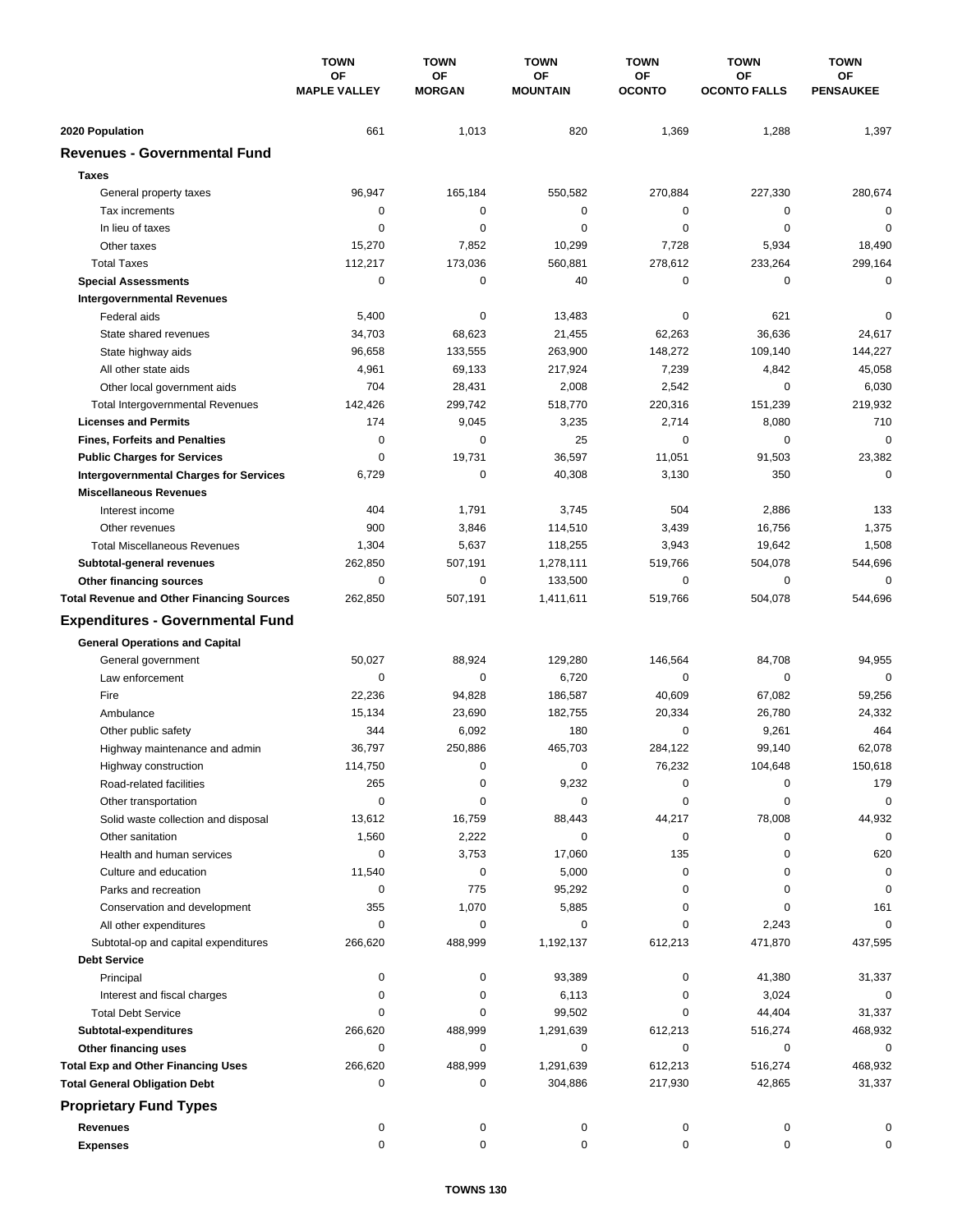|                                                  | <b>TOWN</b>            | <b>TOWN</b>         | <b>TOWN</b>         | <b>TOWN</b>           | <b>TOWN</b>            | <b>TOWN</b>                                    |
|--------------------------------------------------|------------------------|---------------------|---------------------|-----------------------|------------------------|------------------------------------------------|
|                                                  | ΟF<br><b>RIVERVIEW</b> | OF<br><b>SPRUCE</b> | ΟF<br><b>STILES</b> | ОF<br><b>TOWNSEND</b> | ΟF<br><b>UNDERHILL</b> | <b>TOTAL</b><br><b>OCONTO</b><br><b>COUNTY</b> |
| 2020 Population                                  | 729                    | 846                 | 1,526               | 964                   | 910                    | 29,040                                         |
| <b>Revenues - Governmental Fund</b>              |                        |                     |                     |                       |                        |                                                |
| <b>Taxes</b>                                     |                        |                     |                     |                       |                        |                                                |
| General property taxes                           | 557,278                | 212,281             | 248,941             | 583,961               | 224,318                | 7,184,204                                      |
| Tax increments                                   | 0                      | $\mathbf 0$         | $\mathbf 0$         | 0                     | 0                      | $\Omega$                                       |
| In lieu of taxes                                 | 0                      | 0                   | $\mathbf 0$         | 0                     | $\mathbf 0$            | 0                                              |
| Other taxes                                      | 13,757                 | 13,509              | 18,769              | 5,636                 | 24,989                 | 316,978                                        |
| <b>Total Taxes</b>                               | 571,035                | 225,790             | 267,710             | 589,597               | 249,307                | 7,501,182                                      |
| <b>Special Assessments</b>                       | 407                    | 0                   | 0                   | 0                     | 0                      | 41,722                                         |
| <b>Intergovernmental Revenues</b>                |                        |                     |                     |                       |                        |                                                |
| Federal aids                                     | 226,535                | 14,676              | 0                   | 151,994               | 0                      | 760,619                                        |
| State shared revenues                            | 14,842                 | 10,133              | 72,280              | 7,115                 | 14,532                 | 760,749                                        |
| State highway aids                               | 259,830                | 135,604             | 126,065             | 257,176               | 99,470                 | 3,864,980                                      |
| All other state aids                             | 145,638                | 16,952              | 7,171               | 78,636                | 16,281                 | 1,026,215                                      |
| Other local government aids                      | 0                      | $\mathbf 0$         | 1,691               | 0                     | 2,538                  | 141,786                                        |
| <b>Total Intergovernmental Revenues</b>          | 646,845                | 177,365             | 207,207             | 494,921               | 132,821                | 6,554,349                                      |
| <b>Licenses and Permits</b>                      | 21,400                 | 1,505               | 4,299               | 4,102                 | 443                    | 228,632                                        |
| <b>Fines, Forfeits and Penalties</b>             | $\Omega$               | $\Omega$            | 0                   | $\Omega$              | $\Omega$               | 7,251                                          |
| <b>Public Charges for Services</b>               | 52,831                 | 75,155              | 46,990              | 15,039                | 13,281                 | 745,413                                        |
| <b>Intergovernmental Charges for Services</b>    | 0                      | $\mathbf 0$         | 0                   | 0                     | $\mathbf 0$            | 77,099                                         |
| <b>Miscellaneous Revenues</b>                    |                        |                     |                     |                       |                        |                                                |
| Interest income                                  | 2,760                  | 967                 | 1,672               | 5,078                 | 1,186                  | 67,294                                         |
| Other revenues                                   | 12,857                 | 1,433               | 15,472              | 37,137                | 122                    | 466,780                                        |
| <b>Total Miscellaneous Revenues</b>              | 15,617                 | 2,400               | 17,144              | 42,215                | 1,308                  | 534,074                                        |
| Subtotal-general revenues                        | 1,308,135              | 482,215             | 543,350             | 1,145,874             | 397,160                | 15,689,722                                     |
| Other financing sources                          | $\mathbf 0$            | $\mathbf 0$         | 0                   | 5,870                 | $\mathbf 0$            | 718,698                                        |
| <b>Total Revenue and Other Financing Sources</b> | 1,308,135              | 482,215             | 543,350             | 1,151,744             | 397,160                | 16,408,420                                     |
| <b>Expenditures - Governmental Fund</b>          |                        |                     |                     |                       |                        |                                                |
| <b>General Operations and Capital</b>            |                        |                     |                     |                       |                        |                                                |
| General government                               | 183,657                | 78,331              | 77,592              | 135,334               | 68,353                 | 2,650,766                                      |
| Law enforcement                                  | 8,394                  | $\mathbf 0$         | $\mathbf 0$         | 9,120                 | 0                      | 159,183                                        |
| Fire                                             | 66,242                 | 51,812              | 65,280              | 81,472                | 62,102                 | 1,486,733                                      |
| Ambulance                                        | 188,819                | 22,740              | 34,065              | 72,540                | 21,670                 | 1,119,911                                      |
| Other public safety                              | 23,526                 | $\mathbf 0$         | 0                   | 0                     | $\mathbf 0$            | 166,006                                        |
| Highway maintenance and admin                    | 274,310                | 97.907              | 130.611             | 424.384               | 48,046                 | 4,885,175                                      |
| Highway construction                             | 6,441                  | 72,954              | 150,616             | 20,593                | 65,700                 | 1,880,315                                      |
| Road-related facilities                          | 1,983                  | 2,003               | 1,363               | 12,130                | 1,811                  | 73,694                                         |
| Other transportation                             | 0                      | 0                   | 0                   | 0                     | 0                      | 5,712                                          |
| Solid waste collection and disposal              | 60,356                 | 17,045              | 54,983              | 108,091               | 27,105                 | 1,075,167                                      |
| Other sanitation                                 | 44,059                 | 180                 | 0                   | 27,732                | 0                      | 115,568                                        |
| Health and human services                        | 3,562                  | 1,770               | 4,648               | 4,653                 | 0                      | 57,900                                         |
| Culture and education                            | 37,699                 | 52                  | 600                 | 45,585                | 0                      | 306,994                                        |
| Parks and recreation                             | 0                      | 39,939              | 0                   | 20,989                | 4,636                  | 268,680                                        |
| Conservation and development                     | 5,990                  | 420                 | 469                 | 1,315                 | 5,410                  | 32,415                                         |
| All other expenditures                           | 0                      | 72                  | 21,124              | 0                     | 87                     | 33,818                                         |
| Subtotal-op and capital expenditures             | 905,038                | 385,225             | 541,351             | 963,938               | 304,920                | 14,318,037                                     |
| <b>Debt Service</b>                              |                        |                     |                     |                       |                        |                                                |
| Principal                                        | 69,966                 | 5,800               | 33,676              | 33,332                | 16,653                 | 1,148,551                                      |
| Interest and fiscal charges                      | 4,591                  | 1,032               | 2,057               | 3,545                 | 1,838                  | 78,488                                         |
| <b>Total Debt Service</b>                        | 74,557                 | 6,832               | 35,733              | 36,877                | 18,491                 | 1,227,039                                      |
| Subtotal-expenditures                            | 979,595                | 392,057             | 577,084             | 1,000,815             | 323,411                | 15,545,076                                     |
| Other financing uses                             | 0                      | 0                   | 0                   | 0                     | 0                      | 0                                              |
| <b>Total Exp and Other Financing Uses</b>        | 979,595                | 392,057             | 577,084             | 1,000,815             | 323,411                | 15,545,076                                     |
| <b>Total General Obligation Debt</b>             | 0                      | 23,200              | 34,692              | 63,191                | 26,511                 | 2,157,888                                      |
| <b>Proprietary Fund Types</b>                    |                        |                     |                     |                       |                        |                                                |
| <b>Revenues</b>                                  | 0                      | 0                   | 0                   | 0                     | 0                      | 0                                              |
| <b>Expenses</b>                                  | 0                      | 0                   | 0                   | 0                     | 0                      | 0                                              |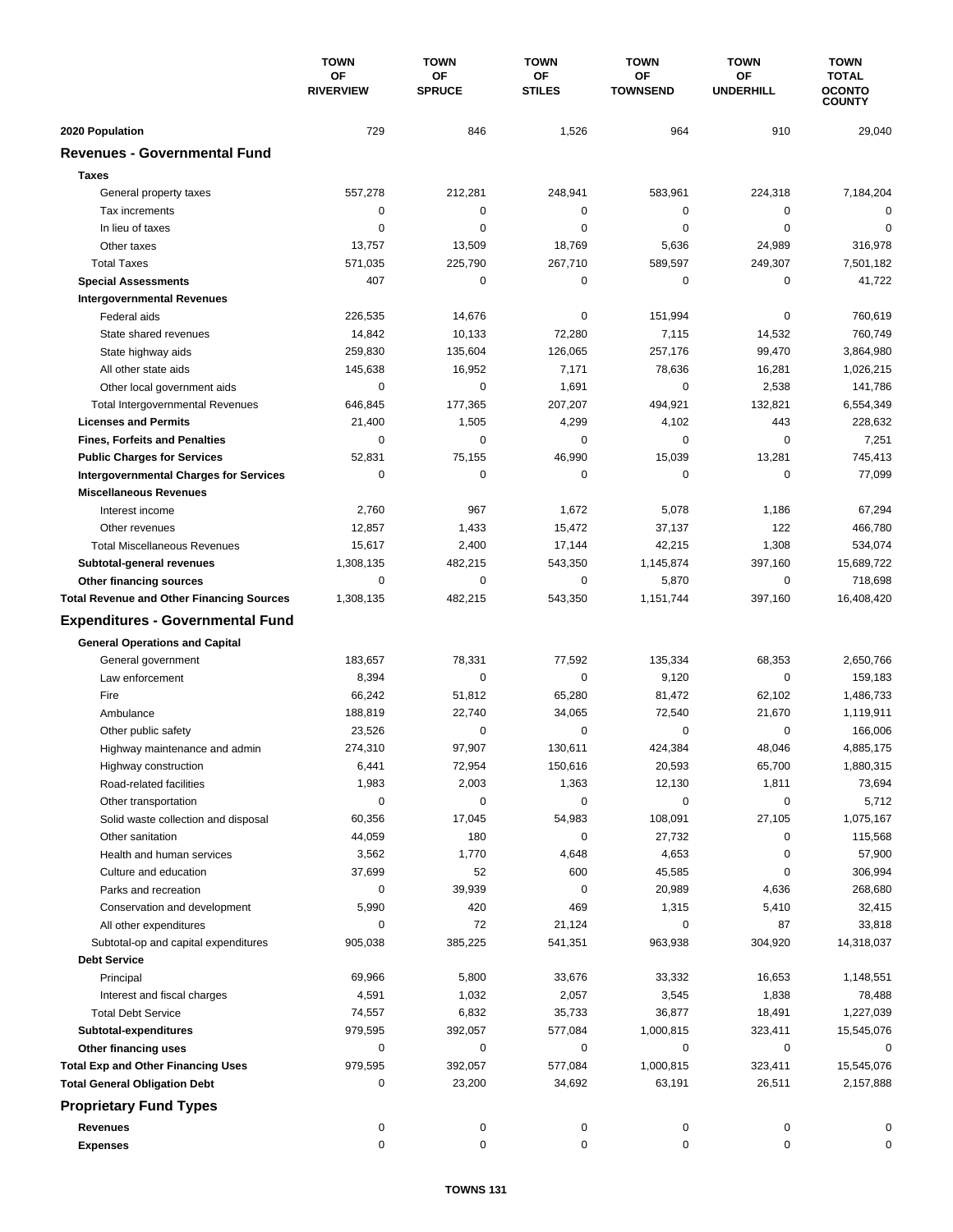|                                                  | <b>TOWN</b><br><b>OF</b><br><b>CASSIAN</b> | <b>TOWN</b><br>OF<br><b>CRESCENT</b> | <b>TOWN</b><br>ΟF<br><b>ENTERPRISE</b> | <b>TOWN</b><br>ΟF<br><b>HAZELHURST</b> | <b>TOWN</b><br>ΟF<br><b>LAKE</b><br>TOMAHAWK | <b>TOWN</b><br>ΟF<br><b>LITTLE RICE</b> |
|--------------------------------------------------|--------------------------------------------|--------------------------------------|----------------------------------------|----------------------------------------|----------------------------------------------|-----------------------------------------|
|                                                  |                                            |                                      |                                        |                                        |                                              |                                         |
|                                                  |                                            |                                      |                                        |                                        |                                              |                                         |
| 2020 Population                                  | 982                                        | 2,048                                | 315                                    | 1,272                                  | 1,056                                        | 317                                     |
| <b>Revenues - Governmental Fund</b>              |                                            |                                      |                                        |                                        |                                              |                                         |
| <b>Taxes</b>                                     |                                            |                                      |                                        |                                        |                                              |                                         |
| General property taxes                           | 407,653                                    | 619,196                              | 198,365                                | 410,959                                | 714,627                                      | 180,116                                 |
| Tax increments                                   | 0                                          | $\mathbf 0$                          | 0                                      | 0                                      | $\mathbf 0$                                  | $\mathbf 0$                             |
| In lieu of taxes                                 | 0                                          | 0                                    | 0                                      | 0                                      | $\mathbf 0$                                  | $\mathbf 0$                             |
| Other taxes                                      | 57,365                                     | 14,391                               | 17,351                                 | 12,882                                 | 4,517                                        | 18,233                                  |
| <b>Total Taxes</b>                               | 465,018                                    | 633,587                              | 215,716                                | 423,841                                | 719,144                                      | 198,349                                 |
| <b>Special Assessments</b>                       | 0                                          | 0                                    | 0                                      | 0                                      | 0                                            | 2,618                                   |
| <b>Intergovernmental Revenues</b>                |                                            |                                      |                                        |                                        |                                              |                                         |
| Federal aids                                     | 0                                          | 30,748                               | 0                                      | 0                                      | 0                                            | 0                                       |
| State shared revenues                            | 19,543                                     | 29,678                               | 6,801                                  | 13,749                                 | 12,840                                       | 6,697                                   |
| State highway aids                               | 237,808                                    | 129,955                              | 37,528                                 | 132,162                                | 159,178                                      | 121,125                                 |
| All other state aids                             | 17,592                                     | 11,267                               | 11,207                                 | 38,167                                 | 32,365                                       | 114,471                                 |
| Other local government aids                      | 6,865                                      | 4,355                                | 22,332                                 | $\mathbf 0$                            | 5,036                                        | 16,094                                  |
| <b>Total Intergovernmental Revenues</b>          | 281,808                                    | 206,003                              | 77,868                                 | 184,078                                | 209,419                                      | 258,387                                 |
| <b>Licenses and Permits</b>                      | 2,360                                      | 2,015                                | 303                                    | 5,330                                  | 3,676                                        | 1,170                                   |
| <b>Fines, Forfeits and Penalties</b>             | 0                                          | 0                                    | 0                                      | 0                                      | 0                                            | $\mathbf 0$                             |
| <b>Public Charges for Services</b>               | 1,420                                      | 0                                    | 1,450                                  | 3,640                                  | 17,159                                       | 30                                      |
| <b>Intergovernmental Charges for Services</b>    | 12,243                                     | 34,926                               | 0                                      | 0                                      | $\mathbf 0$                                  | $\mathbf 0$                             |
| <b>Miscellaneous Revenues</b>                    |                                            |                                      |                                        |                                        |                                              |                                         |
| Interest income                                  | 6,373                                      | 6,946                                | 6,148                                  | 5,148                                  | 4,905                                        | 567                                     |
| Other revenues                                   | 11,304                                     | 4,462                                | 1,064                                  | 207,396                                | 21,630                                       | 36,500                                  |
| <b>Total Miscellaneous Revenues</b>              | 17,677                                     | 11,408                               | 7,212                                  | 212,544                                | 26,535                                       | 37,067                                  |
| Subtotal-general revenues                        | 780,526                                    | 887,939                              | 302,549                                | 829,433                                | 975,933                                      | 497,621                                 |
| Other financing sources                          | $\mathbf 0$                                | 0                                    | 0                                      | 0                                      | 0                                            | $\mathbf 0$                             |
| <b>Total Revenue and Other Financing Sources</b> | 780,526                                    | 887,939                              | 302,549                                | 829,433                                | 975,933                                      | 497,621                                 |
| <b>Expenditures - Governmental Fund</b>          |                                            |                                      |                                        |                                        |                                              |                                         |
| <b>General Operations and Capital</b>            |                                            |                                      |                                        |                                        |                                              |                                         |
| General government                               | 66,201                                     | 179,249                              | 54,071                                 | 157,950                                | 143,157                                      | 106,527                                 |
| Law enforcement                                  | $\mathbf 0$                                | 0                                    | 0                                      | 0                                      | 0                                            | $\mathbf 0$                             |
| Fire                                             | 118,824                                    | 139,945                              | 25,085                                 | 38,853                                 | 47,999                                       | 32,194                                  |
| Ambulance                                        | 0                                          | 6,768                                | 0                                      | 2,300                                  | 0                                            | 0                                       |
| Other public safety                              | 0                                          | $\mathbf 0$                          | 0                                      | 112,558                                | $\mathbf 0$                                  | $\mathbf 0$                             |
| Highway maintenance and admin                    | 241,102                                    | 225,820                              | 183,874                                | 269,808                                | 435,807                                      | 396,160                                 |
| Highway construction                             | 250,647                                    | 197,477                              | 34,972                                 | 142,322                                | 258,252                                      | 0                                       |
| Road-related facilities                          | 1,623                                      | 2,232                                | 2,742                                  | 6,853                                  | 13,151                                       | 1,290                                   |
| Other transportation                             | 0                                          | 0                                    | 0                                      | 0                                      | 0                                            | $\mathbf 0$                             |
| Solid waste collection and disposal              | 0                                          | 0                                    | 43,700                                 | 0                                      | 0                                            | 27,480                                  |
| Other sanitation                                 | 0                                          | 0                                    | 0                                      | 1,838                                  | 0                                            | 0                                       |
| Health and human services                        | 2,774                                      | 0                                    | 1,145                                  | 9,234                                  | 5,990                                        | 0                                       |
| Culture and education                            | 0                                          | 92,914                               | 0                                      | 0                                      | 1,000                                        | 0                                       |
| Parks and recreation                             | 239                                        | 0                                    | 1,779                                  | 35,769                                 | 42,425                                       | 0                                       |
| Conservation and development                     | 0                                          | 0                                    | 0                                      | 500                                    | 13,875                                       | 0                                       |
| All other expenditures                           | 4,225                                      | 0                                    | 0                                      | 12,918                                 | 0                                            | 0                                       |
| Subtotal-op and capital expenditures             | 685,635                                    | 844,405                              | 347,368                                | 790,903                                | 961,656                                      | 563,651                                 |
| <b>Debt Service</b>                              |                                            |                                      |                                        |                                        |                                              |                                         |
| Principal                                        | 0                                          | 57,874                               | 36,358                                 | 88,406                                 | 0                                            | 27,765                                  |
| Interest and fiscal charges                      | 0                                          | 6,360                                | 4,118                                  | 15,292                                 | 0                                            | 2,754                                   |
| <b>Total Debt Service</b>                        | 0                                          | 64,234                               | 40,476                                 | 103,698                                | 0                                            | 30,519                                  |
| Subtotal-expenditures                            | 685,635                                    | 908,639                              | 387,844                                | 894,601                                | 961,656                                      | 594,170                                 |
| Other financing uses                             | 0                                          | 0                                    | 0                                      | 0                                      | 0                                            | 0                                       |
| <b>Total Exp and Other Financing Uses</b>        | 685,635                                    | 908,639                              | 387,844                                | 894,601                                | 961,656                                      | 594,170                                 |
| <b>Total General Obligation Debt</b>             | 0                                          | 225,743                              | 114,989                                | 547,344                                | 0                                            | 107,209                                 |
| <b>Proprietary Fund Types</b>                    |                                            |                                      |                                        |                                        |                                              |                                         |
| <b>Revenues</b>                                  | 0                                          | 0                                    | 0                                      | 0                                      | 0                                            | 0                                       |
| <b>Expenses</b>                                  | 0                                          | 0                                    | 0                                      | 0                                      | 0                                            | 0                                       |
|                                                  |                                            |                                      |                                        |                                        |                                              |                                         |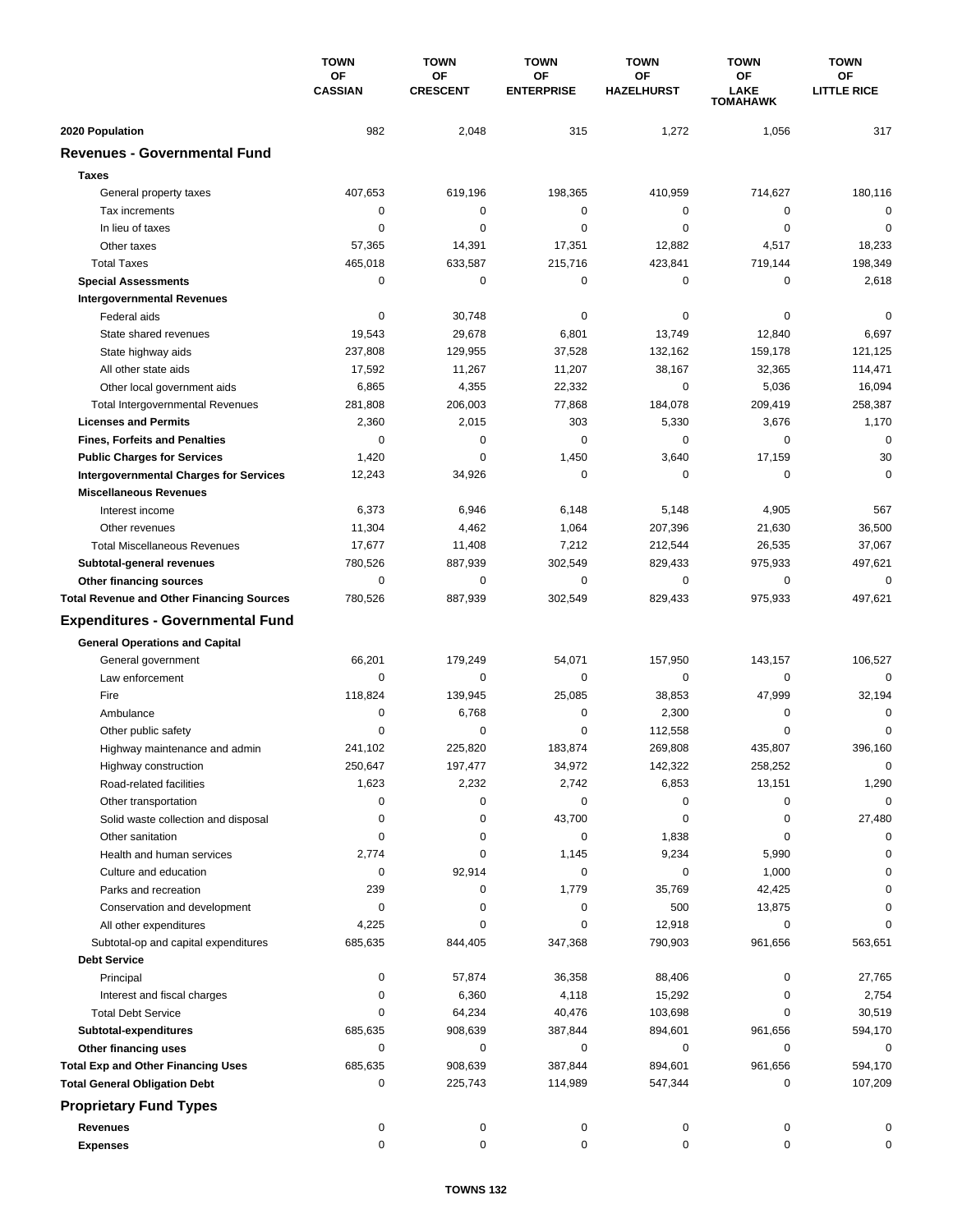|                                                  | <b>TOWN</b><br>ОF<br><b>LYNNE</b> | <b>TOWN</b>                  | <b>TOWN</b><br><b>OF</b><br><b>MONICO</b> | <b>TOWN</b>          | <b>TOWN</b>                 | <b>TOWN</b><br>ΟF<br><b>PELICAN</b> |
|--------------------------------------------------|-----------------------------------|------------------------------|-------------------------------------------|----------------------|-----------------------------|-------------------------------------|
|                                                  |                                   | <b>OF</b><br><b>MINOCQUA</b> |                                           | ΟF<br><b>NEWBOLD</b> | <b>OF</b><br><b>NOKOMIS</b> |                                     |
| 2020 Population                                  | 140                               | 4,491                        | 306                                       | 2,752                | 1,466                       | 2,799                               |
| <b>Revenues - Governmental Fund</b>              |                                   |                              |                                           |                      |                             |                                     |
| <b>Taxes</b>                                     |                                   |                              |                                           |                      |                             |                                     |
| General property taxes                           | 151,435                           | 3,958,536                    | 70,898                                    | 1,123,737            | 560,262                     | 608,007                             |
| Tax increments                                   | 0                                 | 0                            | 0                                         | 0                    | 0                           | 0                                   |
| In lieu of taxes                                 | 0                                 | 0                            | $\mathbf 0$                               | 0                    | $\mathbf 0$                 | 0                                   |
| Other taxes                                      | 8,798                             | 511,562                      | 19,691                                    | 26,395               | 12,792                      | 70,732                              |
| <b>Total Taxes</b>                               | 160,233                           | 4,470,098                    | 90,589                                    | 1,150,132            | 573,054                     | 678,739                             |
| <b>Special Assessments</b>                       | 0                                 | 159,349                      | 0                                         | 0                    | 0                           | 0                                   |
| <b>Intergovernmental Revenues</b>                |                                   |                              |                                           |                      |                             |                                     |
| Federal aids                                     | 0                                 | 748                          | 0                                         | 0                    | 11,388                      | 14,593                              |
| State shared revenues                            | 9,067                             | 76,420                       | 34,838                                    | 46,654               | 16,144                      | 106,561                             |
|                                                  | 235,608                           | 797,607                      | 87,746                                    | 296,333              | 139,521                     | 210,812                             |
| State highway aids<br>All other state aids       | 26,843                            | 248,521                      | 6,240                                     | 124,184              | 31,636                      | 13,574                              |
|                                                  |                                   |                              | 0                                         |                      |                             | $\mathbf 0$                         |
| Other local government aids                      | 47,794                            | 226,146                      |                                           | 4,221                | 3,394                       |                                     |
| <b>Total Intergovernmental Revenues</b>          | 319,312                           | 1,349,442                    | 128,824                                   | 471,392              | 202,083                     | 345,540                             |
| <b>Licenses and Permits</b>                      | 852                               | 30,997                       | 256                                       | 17,298               | 6,844                       | 1,065                               |
| <b>Fines, Forfeits and Penalties</b>             | $\mathbf 0$                       | 28,872                       | $\mathbf 0$                               | 40                   | 0                           | $\mathbf 0$                         |
| <b>Public Charges for Services</b>               | 15,136                            | 55,768                       | 1,569                                     | 11,729               | 20,690                      | 0                                   |
| <b>Intergovernmental Charges for Services</b>    | 0                                 | 184,977                      | $\mathbf 0$                               | 0                    | 0                           | $\Omega$                            |
| <b>Miscellaneous Revenues</b>                    |                                   |                              |                                           |                      |                             |                                     |
| Interest income                                  | 5,264                             | 19,522                       | 3,203                                     | 11,574               | 5,249                       | 6,168                               |
| Other revenues                                   | 15,410                            | 88,199                       | 212                                       | 79,354               | 33,790                      | 19,763                              |
| <b>Total Miscellaneous Revenues</b>              | 20,674                            | 107,721                      | 3,415                                     | 90,928               | 39,039                      | 25,931                              |
| Subtotal-general revenues                        | 516,207                           | 6,387,224                    | 224,653                                   | 1,741,519            | 841,710                     | 1,051,275                           |
| Other financing sources                          | 0                                 | 5,760,867                    | 0                                         | 0                    | $\mathbf 0$                 | 150,000                             |
| <b>Total Revenue and Other Financing Sources</b> | 516,207                           | 12,148,091                   | 224,653                                   | 1,741,519            | 841,710                     | 1,201,275                           |
| <b>Expenditures - Governmental Fund</b>          |                                   |                              |                                           |                      |                             |                                     |
| <b>General Operations and Capital</b>            |                                   |                              |                                           |                      |                             |                                     |
| General government                               | 83,390                            | 801,122                      | 64,277                                    | 288,531              | 121,373                     | 268,512                             |
| Law enforcement                                  | 0                                 | 1,650,512                    | 0                                         | 0                    | 0                           | 3,781                               |
| Fire                                             | 30,372                            | 192,555                      | 12,143                                    | 94,923               | 106,110                     | 61,381                              |
| Ambulance                                        | 0                                 | 0                            | 0                                         | 2,930                | 1,498                       | 0                                   |
| Other public safety                              | 0                                 | 0                            | 0                                         | 0                    | $\mathbf 0$                 | 0                                   |
| Highway maintenance and admin                    | 314,471                           | 862,924                      | 71,086                                    | 775,729              | 292,239                     | 415,279                             |
| Highway construction                             | 226,179                           | 892,456                      | 0                                         | 316,599              | 193,115                     | 256,472                             |
| Road-related facilities                          | 133                               | 97,190                       | 4,537                                     | 0                    | 0                           | 3,948                               |
| Other transportation                             | 0                                 | 43,711                       | 0                                         | 0                    | 0                           | 0                                   |
| Solid waste collection and disposal              | 31,932                            | 0                            | 21,892                                    | 6,268                | 3,883                       | 0                                   |
| Other sanitation                                 | 0                                 | 5,257                        | 3,144                                     | 0                    | 0                           | 0                                   |
| Health and human services                        | 1,000                             | 9,781                        | 2,520                                     | 3,005                | 28,714                      | 0                                   |
| Culture and education                            | 0                                 | 470,230                      | 0                                         | 159,790              | 0                           | 118,284                             |
| Parks and recreation                             | 0                                 | 381,847                      | 23,532                                    | 9,358                | 5,855                       | 200                                 |
| Conservation and development                     | 0                                 | 381,824                      | 0                                         | 8,496                | 0                           | 52,682                              |
| All other expenditures                           | 0                                 | 0                            | 783                                       | 26,379               | 0                           | 5,290                               |
| Subtotal-op and capital expenditures             | 687,477                           | 5,789,409                    | 203,914                                   | 1,692,008            | 752,787                     | 1,185,829                           |
| <b>Debt Service</b>                              |                                   |                              |                                           |                      |                             |                                     |
|                                                  |                                   |                              |                                           |                      |                             |                                     |
| Principal                                        | 0                                 | 5,628,371                    | 0                                         | 41,029               | 0                           | 53,391                              |
| Interest and fiscal charges                      | 0                                 | 194,726                      | 0                                         | 472                  | 0                           | 4,530                               |
| <b>Total Debt Service</b>                        | 0                                 | 5,823,097                    | 0                                         | 41,501               | 0                           | 57,921                              |
| Subtotal-expenditures                            | 687,477                           | 11,612,506                   | 203,914                                   | 1,733,509            | 752,787                     | 1,243,750                           |
| Other financing uses                             | 0                                 | 0                            | 0                                         | 0                    | 0                           | 0                                   |
| <b>Total Exp and Other Financing Uses</b>        | 687,477                           | 11,612,506                   | 203,914                                   | 1,733,509            | 752,787                     | 1,243,750                           |
| <b>Total General Obligation Debt</b>             | 0                                 | 6,418,129                    | 0                                         | 0                    | 0                           | 198,763                             |
| <b>Proprietary Fund Types</b>                    |                                   |                              |                                           |                      |                             |                                     |
| <b>Revenues</b>                                  | 0                                 | 0                            | 0                                         | 0                    | 0                           |                                     |
| <b>Expenses</b>                                  | 0                                 | 0                            | 0                                         | 0                    | 0                           | 0                                   |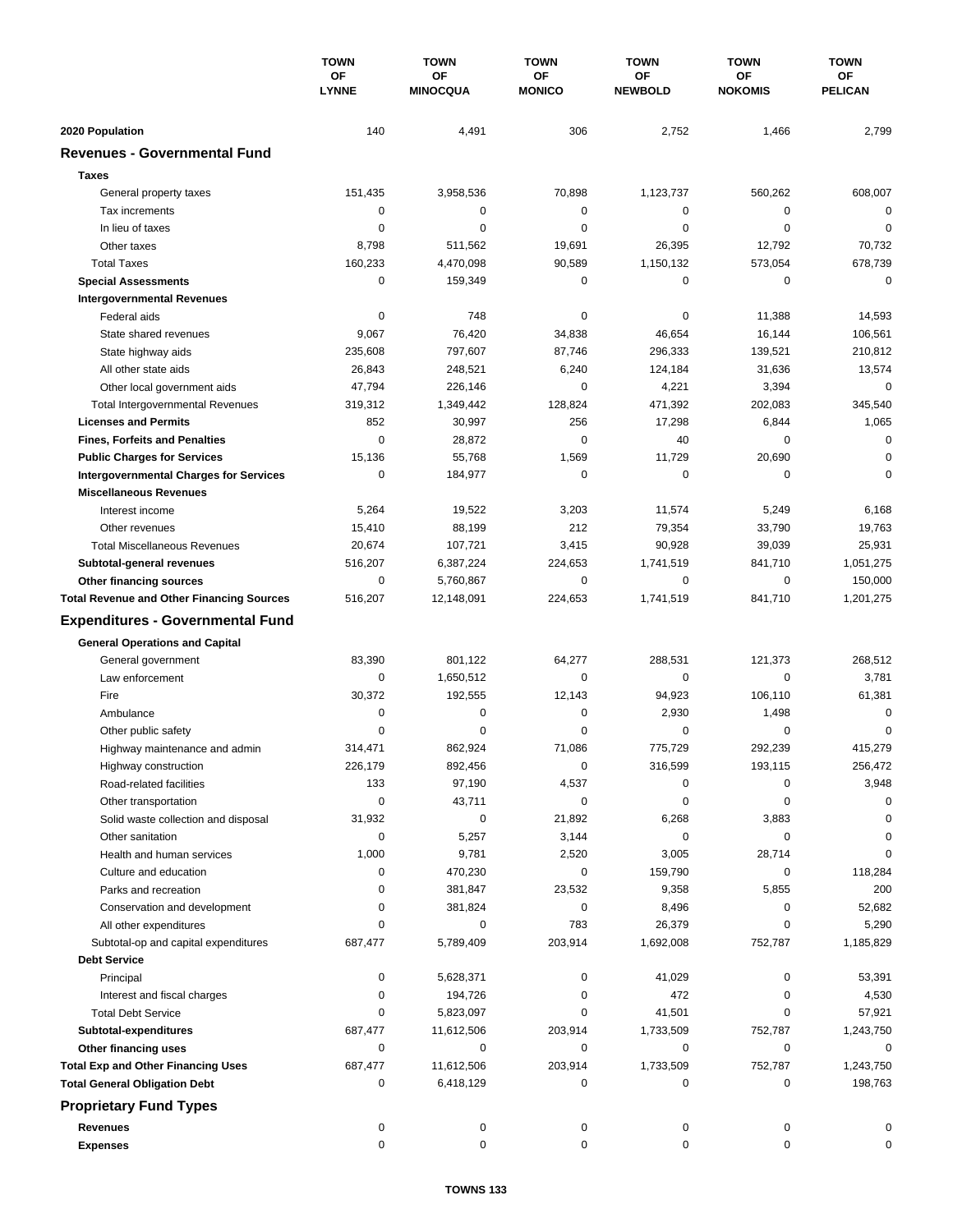|                                                  | <b>TOWN</b><br>ОF<br><b>PIEHL</b> | <b>TOWN</b>            | <b>TOWN</b><br>OF<br><b>SCHOEPKE</b> | <b>TOWN</b>         | <b>TOWN</b>                    | <b>TOWN</b><br>OF<br><b>THREE LAKES</b> |
|--------------------------------------------------|-----------------------------------|------------------------|--------------------------------------|---------------------|--------------------------------|-----------------------------------------|
|                                                  |                                   | OF<br><b>PINE LAKE</b> |                                      | ΟF<br><b>STELLA</b> | <b>OF</b><br><b>SUGAR CAMP</b> |                                         |
| 2020 Population                                  | 89                                | 2,752                  | 387                                  | 639                 | 1,698                          | 2,146                                   |
| <b>Revenues - Governmental Fund</b>              |                                   |                        |                                      |                     |                                |                                         |
| <b>Taxes</b>                                     |                                   |                        |                                      |                     |                                |                                         |
| General property taxes                           | 17,976                            | 1,021,638              | 240,365                              | 162,496             | 670,469                        | 2,855,935                               |
| Tax increments                                   | 0                                 | 0                      | 0                                    | 0                   | 0                              | 0                                       |
| In lieu of taxes                                 | 0                                 | 0                      | 0                                    | 0                   | $\mathbf 0$                    | $\mathbf 0$                             |
| Other taxes                                      | 10,687                            | 17,462                 | 14,735                               | 14,833              | 36,805                         | 118,235                                 |
| <b>Total Taxes</b>                               | 28,663                            | 1,039,100              | 255,100                              | 177,329             | 707,274                        | 2,974,170                               |
| <b>Special Assessments</b>                       | 0                                 | 0                      | 0                                    | 0                   | $\mathbf 0$                    | $\mathbf 0$                             |
| <b>Intergovernmental Revenues</b>                |                                   |                        |                                      |                     |                                |                                         |
| Federal aids                                     | 0                                 | 15,476                 | 183,962                              | 0                   | 27,015                         | $\mathbf 0$                             |
| State shared revenues                            | 17,756                            | 71,439                 | 6,132                                | 10,451              | 32,672                         | 50,907                                  |
| State highway aids                               | 26,544                            | 201,362                | 80,601                               | 102,492             | 217,155                        | 339,774                                 |
| All other state aids                             | 6,352                             | 15,052                 | 13,234                               | 14,332              | 27,025                         | 110,328                                 |
| Other local government aids                      | 0                                 | 5,677                  | 1,493                                | 0                   | 51,993                         | 47,448                                  |
| <b>Total Intergovernmental Revenues</b>          | 50,652                            | 309,006                | 285,422                              | 127,275             | 355,860                        | 548,457                                 |
| <b>Licenses and Permits</b>                      | 244                               | 2,403                  | 1,024                                | 449                 | 3,071                          | 8,453                                   |
| <b>Fines, Forfeits and Penalties</b>             | 0                                 | $\mathbf 0$            | 0                                    | 0                   | $\mathbf 0$                    | 2,138                                   |
| <b>Public Charges for Services</b>               | 0                                 | 140                    | 440                                  | 0                   | 700                            | 68,388                                  |
| <b>Intergovernmental Charges for Services</b>    | 0                                 | $\mathbf 0$            | 0                                    | 14,000              | $\mathbf 0$                    | 21,581                                  |
| <b>Miscellaneous Revenues</b>                    |                                   |                        |                                      |                     |                                |                                         |
| Interest income                                  | 183                               | 12,148                 | 3,195                                | 108                 | 1,709                          | 26,996                                  |
| Other revenues                                   | 0                                 | 57,520                 | 100                                  | 11,174              | 25,769                         | 155,606                                 |
| <b>Total Miscellaneous Revenues</b>              | 183                               | 69,668                 | 3,295                                | 11,282              | 27,478                         | 182,602                                 |
| Subtotal-general revenues                        | 79,742                            | 1,420,317              | 545,281                              | 330,335             | 1,094,383                      | 3,805,789                               |
| Other financing sources                          | 0                                 | 0                      | 0                                    | 0                   | 300,000                        | 7,967,655                               |
| <b>Total Revenue and Other Financing Sources</b> | 79,742                            | 1,420,317              | 545,281                              | 330,335             | 1,394,383                      | 11,773,444                              |
|                                                  |                                   |                        |                                      |                     |                                |                                         |
| <b>Expenditures - Governmental Fund</b>          |                                   |                        |                                      |                     |                                |                                         |
| <b>General Operations and Capital</b>            |                                   |                        |                                      |                     |                                |                                         |
| General government                               | 31,400                            | 212,331                | 71,406                               | 96,381              | 434,162                        | 466,663                                 |
| Law enforcement                                  | 0                                 | 5,233                  | $\mathbf 0$                          | 0                   | $\mathbf 0$                    | 632,687                                 |
| Fire                                             | 7,000                             | 132,089                | 32,971                               | 4,501               | 42,141                         | 461,076                                 |
| Ambulance                                        | 0                                 | 0                      | 0                                    | 0                   | 11,789                         | 23,644                                  |
| Other public safety                              | 0                                 | 0                      | 0                                    | 0                   | 0                              | $\mathbf 0$                             |
| Highway maintenance and admin                    | 3,687                             | 261,799                | 156,728                              | 153,490             | 188,729                        | 2,172,367                               |
| Highway construction                             | 48,846                            | 718,288                | 0                                    | 0                   | 384,756                        | 0                                       |
| Road-related facilities                          | 0                                 | 2,630                  | 3,171                                | 1,234               | 11,667                         | 60,708                                  |
| Other transportation                             | 0                                 | 0                      | 0                                    | 0                   | 0                              | 172,601                                 |
| Solid waste collection and disposal              | 0                                 | 214,123                | 61,976                               | 0                   | 0                              | 0                                       |
| Other sanitation                                 | 0                                 | 0                      | 19,903                               | 0                   | 0                              | 177,200                                 |
| Health and human services                        | 0                                 | 1,000                  | 100                                  | 87                  | 2,632                          | 6,505                                   |
| Culture and education                            | 0                                 | 117,350                | 0                                    | 0                   | 1,300                          | 257,497                                 |
| Parks and recreation                             | 0                                 | 19,011                 | 7,918                                | 0                   | 10,658                         | 121,405                                 |
| Conservation and development                     | 0                                 | 0                      | 4,178                                | 0                   | 0                              | 157,311                                 |
| All other expenditures                           | 0                                 | 65                     | 0                                    | 0                   | 0                              | 0                                       |
| Subtotal-op and capital expenditures             | 90,933                            | 1,683,919              | 358,351                              | 255,693             | 1,087,834                      | 4,709,664                               |
| <b>Debt Service</b>                              |                                   |                        |                                      |                     |                                |                                         |
| Principal                                        | 0                                 | 54,872                 | 15,887                               | 8,025               | 26,986                         | 5,209,338                               |
| Interest and fiscal charges                      | 0                                 | 10,173                 | 6,046                                | 3,764               | 8,579                          | 199,099                                 |
| <b>Total Debt Service</b>                        | 0                                 | 65,045                 | 21,933                               | 11,789              | 35,565                         | 5,408,437                               |
| Subtotal-expenditures                            | 90,933                            | 1,748,964              | 380,284                              | 267,482             | 1,123,399                      | 10,118,101                              |
| Other financing uses                             | 0                                 | 0                      | 0                                    | 0                   | 0                              | 0                                       |
| <b>Total Exp and Other Financing Uses</b>        | 90,933                            | 1,748,964              | 380,284                              | 267,482             | 1,123,399                      | 10,118,101                              |
| <b>Total General Obligation Debt</b>             | 0                                 | 257,287                | 407,195                              | 78,018              | 517,452                        | 8,174,430                               |
| <b>Proprietary Fund Types</b>                    |                                   |                        |                                      |                     |                                |                                         |
| <b>Revenues</b>                                  | 0                                 | 0                      | 0                                    | 0                   | 0                              | 0                                       |
| <b>Expenses</b>                                  | 0                                 | 0                      | 0                                    | 0                   | 0                              | 0                                       |
|                                                  |                                   |                        |                                      |                     |                                |                                         |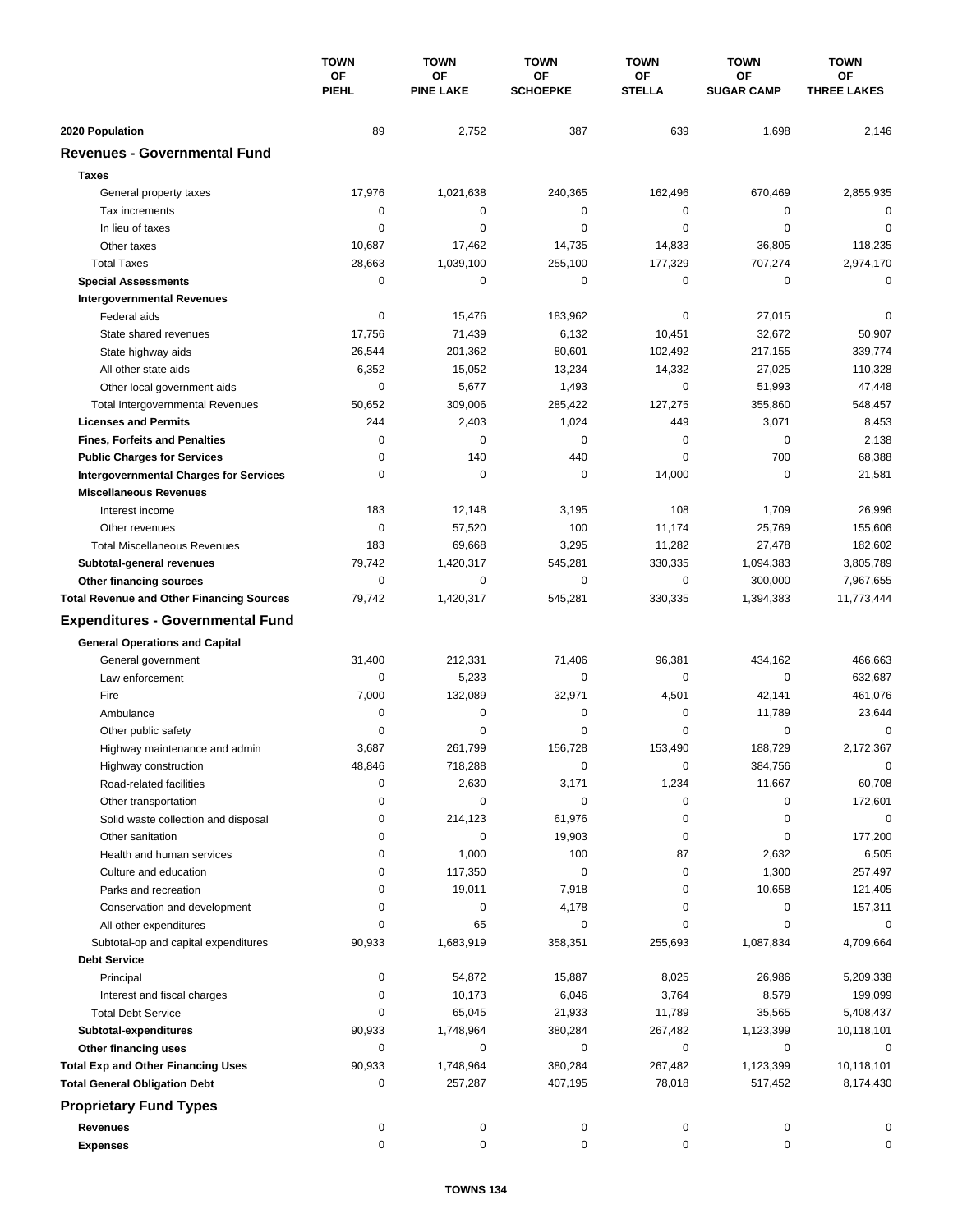|                                                  | <b>TOWN</b><br>OF<br><b>WOODBORO</b> | <b>TOWN</b>           | <b>TOWN</b>                          | <b>TOWN</b>              | <b>TOWN</b>                | <b>TOWN</b>           |
|--------------------------------------------------|--------------------------------------|-----------------------|--------------------------------------|--------------------------|----------------------------|-----------------------|
|                                                  |                                      | OF<br><b>WOODRUFF</b> | <b>TOTAL</b><br><b>ONEIDA COUNTY</b> | OF<br><b>BLACK CREEK</b> | <b>OF</b><br><b>BOVINA</b> | ОF<br><b>BUCHANAN</b> |
| 2020 Population                                  | 838                                  | 1,992                 | 28,485                               | 1,254                    | 1,189                      | 7,055                 |
| <b>Revenues - Governmental Fund</b>              |                                      |                       |                                      |                          |                            |                       |
| <b>Taxes</b>                                     |                                      |                       |                                      |                          |                            |                       |
| General property taxes                           | 193,755                              | 1,724,221             | 15,890,646                           | 291,082                  | 357,590                    | 2,252,009             |
| Tax increments                                   | $\mathbf 0$                          | 0                     | 0                                    | 0                        | 0                          | $\mathbf 0$           |
| In lieu of taxes                                 | $\mathbf 0$                          | 34,091                | 34,091                               | $\mathbf 0$              | $\mathbf 0$                | 0                     |
| Other taxes                                      | 9,422                                | 14,318                | 1,011,206                            | 17,047                   | 14,257                     | 39,672                |
| <b>Total Taxes</b>                               | 203,177                              | 1,772,630             | 16,935,943                           | 308,129                  | 371,847                    | 2,291,681             |
| <b>Special Assessments</b>                       | $\mathbf 0$                          | 0                     | 161,967                              | 0                        | $\mathbf 0$                | 150,221               |
| <b>Intergovernmental Revenues</b>                |                                      |                       |                                      |                          |                            |                       |
| Federal aids                                     | 0                                    | 0                     | 283,930                              | 0                        | 138                        | 0                     |
| State shared revenues                            | 10,625                               | 42,234                | 621,208                              | 32,120                   | 31,691                     | 98,406                |
| State highway aids                               | 127,169                              | 163,521               | 3,844,001                            | 112,557                  | 203,337                    | 178,725               |
| All other state aids                             | 14,903                               | 68,717                | 946,010                              | 23,243                   | 30,519                     | 147,913               |
| Other local government aids                      | $\mathbf 0$                          | 10,351                | 453,199                              | 32,309                   | 11,025                     | 129,228               |
| <b>Total Intergovernmental Revenues</b>          | 152,697                              | 284,823               | 6,148,348                            | 200,229                  | 276,710                    | 554,272               |
| <b>Licenses and Permits</b>                      | 3,162                                | 8,789                 | 99,761                               | 5,995                    | 533                        | 89,934                |
| <b>Fines, Forfeits and Penalties</b>             | $\mathbf 0$                          | 7,748                 | 38,798                               | $\mathbf 0$              | 18,190                     | 9,414                 |
| <b>Public Charges for Services</b>               | $\mathbf 0$                          | 2,075                 | 200,334                              | 345                      | 67,075                     | 388,179               |
| <b>Intergovernmental Charges for Services</b>    | $\mathbf 0$                          | 13,602                | 281,329                              | 32,711                   | 0                          | 1,303                 |
| <b>Miscellaneous Revenues</b>                    |                                      |                       |                                      |                          |                            |                       |
| Interest income                                  | 1,814                                | 18,682                | 145,902                              | 1,416                    | 1,545                      | 31,034                |
| Other revenues                                   | 7,375                                | 37,523                | 814,151                              | 4,625                    | 2,370                      | 261,072               |
| <b>Total Miscellaneous Revenues</b>              | 9,189                                | 56,205                | 960,053                              | 6,041                    | 3,915                      | 292,106               |
| Subtotal-general revenues                        | 368,225                              | 2,145,872             | 24,826,533                           | 553,450                  | 738,270                    | 3,777,110             |
| Other financing sources                          | $\mathbf 0$                          | 0                     | 14,178,522                           | 275,852                  | $\mathbf 0$                | 5,387,229             |
| <b>Total Revenue and Other Financing Sources</b> | 368,225                              | 2,145,872             | 39,005,055                           | 829,302                  | 738,270                    | 9,164,339             |
| <b>Expenditures - Governmental Fund</b>          |                                      |                       |                                      |                          |                            |                       |
| <b>General Operations and Capital</b>            |                                      |                       |                                      |                          |                            |                       |
| General government                               | 65,808                               | 279,346               | 3,991,857                            | 95,284                   | 77,926                     | 708,402               |
| Law enforcement                                  | 0                                    | 665,506               | 2,957,719                            | 1,230                    | $\mathbf 0$                | 345,086               |
| Fire                                             | 32,986                               | 125,287               | 1,738,435                            | 64,176                   | 58,117                     | 183,826               |
| Ambulance                                        | 4,438                                | 0                     | 53,367                               | 288,378                  | 4,500                      | 28,610                |
| Other public safety                              | 0                                    | 56,441                | 168,999                              | 3,500                    | 304                        | 21,188                |
| Highway maintenance and admin                    | 102,137                              | 486,004               | 8,009,240                            | 148,912                  | 208,124                    | 115,747               |
| Highway construction                             | 0                                    | 2,347                 | 3,922,728                            | 0                        | 221,706                    | 2,472,620             |
| Road-related facilities                          | 3,128                                | 31,665                | 247,902                              | 0                        | 159                        | 27,153                |
| Other transportation                             | 0                                    | 9,522                 | 225,834                              | 0                        | 0                          | 66,583                |
| Solid waste collection and disposal              | 0                                    | 0                     | 411,254                              | 86,376                   | 54,119                     | 408,486               |
| Other sanitation                                 | 0                                    | 9,638                 | 216,980                              | 440                      | 0                          | 0                     |
| Health and human services                        | 710                                  | 13,170                | 88,367                               | 4,238                    | 4,354                      | 0                     |
| Culture and education                            | 0                                    | 11,000                | 1,229,365                            | 0                        | 0                          | 0                     |
| Parks and recreation                             | 0                                    | 17,784                | 677,780                              | 0                        | 0                          | 149,477               |
| Conservation and development                     | 1,049                                | 10,420                | 630,335                              | 0                        | 0                          | 14,092                |
| All other expenditures                           | 0                                    | 17,388                | 67,048                               | 3,646                    | 18,042                     | 0                     |
| Subtotal-op and capital expenditures             | 210,256                              | 1,735,518             | 24,637,210                           | 696,180                  | 647,351                    | 4,541,270             |
| <b>Debt Service</b>                              |                                      |                       |                                      |                          |                            |                       |
| Principal                                        | 0                                    | 196,684               | 11,444,986                           | 57,985                   | 3,496                      | 3,293,154             |
| Interest and fiscal charges                      | 0                                    | 43,411                | 499,324                              | 2,944                    | 994                        | 216,895               |
| <b>Total Debt Service</b>                        | 0                                    | 240,095               | 11,944,310                           | 60,929                   | 4,490                      | 3,510,049             |
| Subtotal-expenditures                            | 210,256                              | 1,975,613             | 36,581,520                           | 757,109                  | 651,841                    | 8,051,319             |
| Other financing uses                             | 0                                    | 0                     | 0                                    | 0                        | 0                          | 0                     |
| <b>Total Exp and Other Financing Uses</b>        | 210,256                              | 1,975,613             | 36,581,520                           | 757,109                  | 651,841                    | 8,051,319             |
| <b>Total General Obligation Debt</b>             | 0                                    | 1,465,829             | 18,512,388                           | 335,294                  | 19,849                     | 4,630,000             |
| <b>Proprietary Fund Types</b>                    |                                      |                       |                                      |                          |                            |                       |
| Revenues                                         | 0                                    | 0                     | 0                                    | 0                        | 0                          | 1,201,700             |
| <b>Expenses</b>                                  | 0                                    | 0                     | 0                                    | 0                        | 0                          | 855,213               |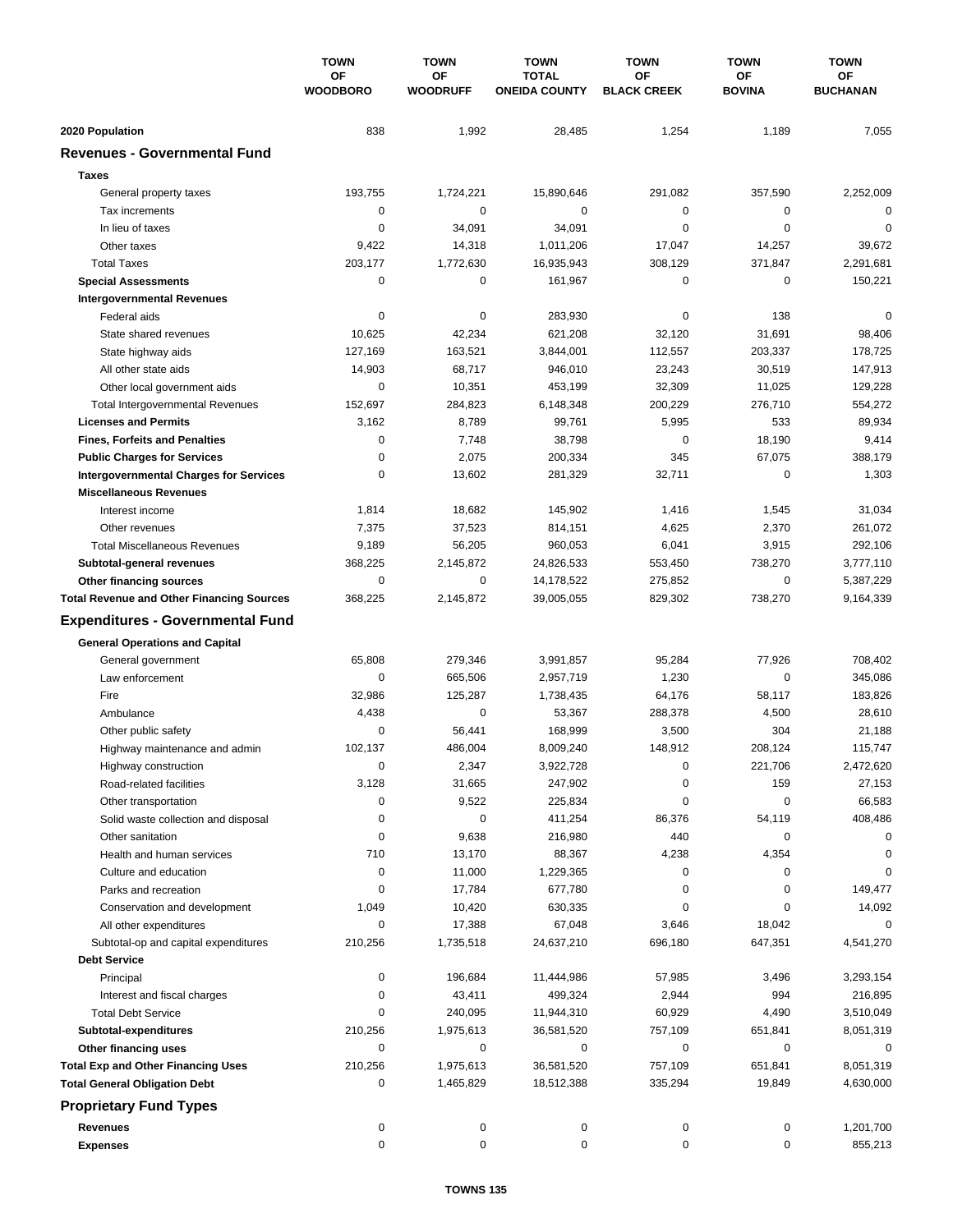|                                                  | <b>TOWN</b><br>ОF<br><b>CENTER</b> | <b>TOWN</b><br>OF<br><b>CICERO</b> | <b>TOWN</b><br>OF<br><b>DALE</b> | <b>TOWN</b>             | <b>TOWN</b>                   | <b>TOWN</b><br>OF<br><b>FREEDOM</b> |
|--------------------------------------------------|------------------------------------|------------------------------------|----------------------------------|-------------------------|-------------------------------|-------------------------------------|
|                                                  |                                    |                                    |                                  | ΟF<br><b>DEER CREEK</b> | <b>OF</b><br><b>ELLINGTON</b> |                                     |
| 2020 Population                                  | 3,648                              | 1,107                              | 2,894                            | 659                     | 3,133                         | 6,088                               |
| <b>Revenues - Governmental Fund</b>              |                                    |                                    |                                  |                         |                               |                                     |
| <b>Taxes</b>                                     |                                    |                                    |                                  |                         |                               |                                     |
| General property taxes                           | 449,699                            | 191,327                            | 478,033                          | 77,432                  | 461,926                       | 1,934,566                           |
| Tax increments                                   | 0                                  | $\pmb{0}$                          | 0                                | 0                       | 0                             | $\mathbf 0$                         |
| In lieu of taxes                                 | 0                                  | 0                                  | 0                                | 0                       | $\mathbf 0$                   | $\mathbf 0$                         |
| Other taxes                                      | 10,098                             | 9,686                              | 23,526                           | 6,076                   | 3,763                         | 61,139                              |
| <b>Total Taxes</b>                               | 459,797                            | 201,013                            | 501,559                          | 83,508                  | 465,689                       | 1,995,705                           |
| <b>Special Assessments</b>                       | 0                                  | 0                                  | 0                                | 0                       | 0                             | 1,571                               |
| <b>Intergovernmental Revenues</b>                |                                    |                                    |                                  |                         |                               |                                     |
| Federal aids                                     | 0                                  | 0                                  | 0                                | 9,195                   | 0                             | 0                                   |
| State shared revenues                            | 44,038                             | 59,407                             | 49,069                           | 57,240                  | 69,110                        | 321,013                             |
| State highway aids                               | 169,269                            | 126,434                            | 121,414                          | 86,672                  | 192,076                       | 175,748                             |
| All other state aids                             | 78,004                             | 69,820                             | 58,529                           | 61,431                  | 75,870                        | 164,721                             |
|                                                  | 74,878                             | 16,323                             | 0                                | 0                       | 37,255                        | 92,820                              |
| Other local government aids                      |                                    |                                    | 229,012                          | 214,538                 |                               |                                     |
| <b>Total Intergovernmental Revenues</b>          | 366,189                            | 271,984                            |                                  |                         | 374,311                       | 754,302                             |
| <b>Licenses and Permits</b>                      | 30,428                             | 1,486                              | 28,677                           | 200                     | 30,950                        | 125,019                             |
| <b>Fines, Forfeits and Penalties</b>             | 0                                  | 0                                  | 0                                | 0                       | 0                             | 913                                 |
| <b>Public Charges for Services</b>               | 162,782                            | 64,388                             | 193,981                          | 21,783                  | 195,433                       | 243,290                             |
| <b>Intergovernmental Charges for Services</b>    | $\mathbf 0$                        | $\mathbf 0$                        | 23,976                           | 0                       | 0                             | $\mathbf 0$                         |
| <b>Miscellaneous Revenues</b>                    |                                    |                                    |                                  |                         |                               |                                     |
| Interest income                                  | 2,103                              | 2,220                              | 1,714                            | 3,771                   | 4,964                         | 15,208                              |
| Other revenues                                   | 24,898                             | 20,752                             | 89,592                           | 425                     | 29,246                        | 477,596                             |
| <b>Total Miscellaneous Revenues</b>              | 27,001                             | 22,972                             | 91,306                           | 4,196                   | 34,210                        | 492,804                             |
| Subtotal-general revenues                        | 1,046,197                          | 561,843                            | 1,068,511                        | 324,225                 | 1,100,593                     | 3,613,604                           |
| Other financing sources                          | 0                                  | $\pmb{0}$                          | 0                                | 0                       | 700,000                       | 7,960,000                           |
| <b>Total Revenue and Other Financing Sources</b> | 1,046,197                          | 561,843                            | 1,068,511                        | 324,225                 | 1,800,593                     | 11,573,604                          |
| <b>Expenditures - Governmental Fund</b>          |                                    |                                    |                                  |                         |                               |                                     |
| <b>General Operations and Capital</b>            |                                    |                                    |                                  |                         |                               |                                     |
| General government                               | 245,002                            | 121,312                            | 223,386                          | 61,538                  | 199,725                       | 462,423                             |
| Law enforcement                                  | 1,166                              | 942                                | 3,883                            | 0                       | 2,955                         | 151,235                             |
| Fire                                             | 165,290                            | 168,326                            | 225,226                          | 27,962                  | 85,739                        | 3,491,241                           |
| Ambulance                                        | 10,012                             | 11,520                             | 29,753                           | 27,257                  | 103                           | 12,412                              |
| Other public safety                              | 21,080                             | 347                                | 15,632                           | 0                       | 16,931                        | 43,711                              |
| Highway maintenance and admin                    | 409,404                            | 81,002                             | 179,170                          | 37,601                  | 202,142                       | 389,269                             |
| Highway construction                             | 0                                  | 156,898                            | 0                                | 135,551                 | 218,035                       | 328,965                             |
| Road-related facilities                          | 0                                  | 0                                  | 17,368                           | 0                       | 9,287                         | 31,734                              |
| Other transportation                             | 0                                  | 0                                  | 0                                | 0                       | 0                             | $\mathbf 0$                         |
| Solid waste collection and disposal              | 209,486                            | 54,684                             | 164,609                          | 33,479                  | 136,128                       | 373,514                             |
| Other sanitation                                 | 0                                  | 1,234                              | 0                                | 2,014                   | 0                             | $\mathbf 0$                         |
| Health and human services                        | 0                                  | 0                                  | 500                              | 9,833                   | 1,000                         | 4,540                               |
| Culture and education                            | 0                                  | 0                                  | 0                                | 0                       | 0                             | 12,273                              |
| Parks and recreation                             | 11,751                             | 0                                  | 22,282                           | 0                       | 28,980                        | 137,720                             |
| Conservation and development                     | 35                                 | 0                                  | 1,850                            | 7,904                   | 2,336                         | 222,393                             |
| All other expenditures                           | 24,000                             | 2,642                              | 0                                | 0                       | 0                             | 0                                   |
| Subtotal-op and capital expenditures             | 1,097,226                          | 598,907                            | 883,659                          | 343,139                 | 903,361                       | 5,661,430                           |
| <b>Debt Service</b>                              |                                    |                                    |                                  |                         |                               |                                     |
|                                                  |                                    |                                    |                                  |                         |                               |                                     |
| Principal                                        | 52,441                             | 0                                  | 42,661                           | 0                       | 320,890                       | 4,716,515                           |
| Interest and fiscal charges                      | 2,375                              | 0                                  | 7,125                            | 0                       | 34,006                        | 375,673                             |
| <b>Total Debt Service</b>                        | 54,816                             | 0                                  | 49,786                           | 0                       | 354,896                       | 5,092,188                           |
| Subtotal-expenditures                            | 1,152,042                          | 598,907                            | 933,445                          | 343,139                 | 1,258,257                     | 10,753,618                          |
| Other financing uses                             | 0                                  | 0                                  | 0                                | 0                       | 0                             | 0                                   |
| <b>Total Exp and Other Financing Uses</b>        | 1,152,042                          | 598,907                            | 933,445                          | 343,139                 | 1,258,257                     | 10,753,618                          |
| <b>Total General Obligation Debt</b>             | 26,500                             | 0                                  | 170,224                          | 0                       | 1,194,649                     | 11,799,108                          |
| <b>Proprietary Fund Types</b>                    |                                    |                                    |                                  |                         |                               |                                     |
| <b>Revenues</b>                                  | 0                                  | 0                                  | 0                                | 0                       | 0                             | 0                                   |
| <b>Expenses</b>                                  | 0                                  | 0                                  | 0                                | 0                       | 0                             | 0                                   |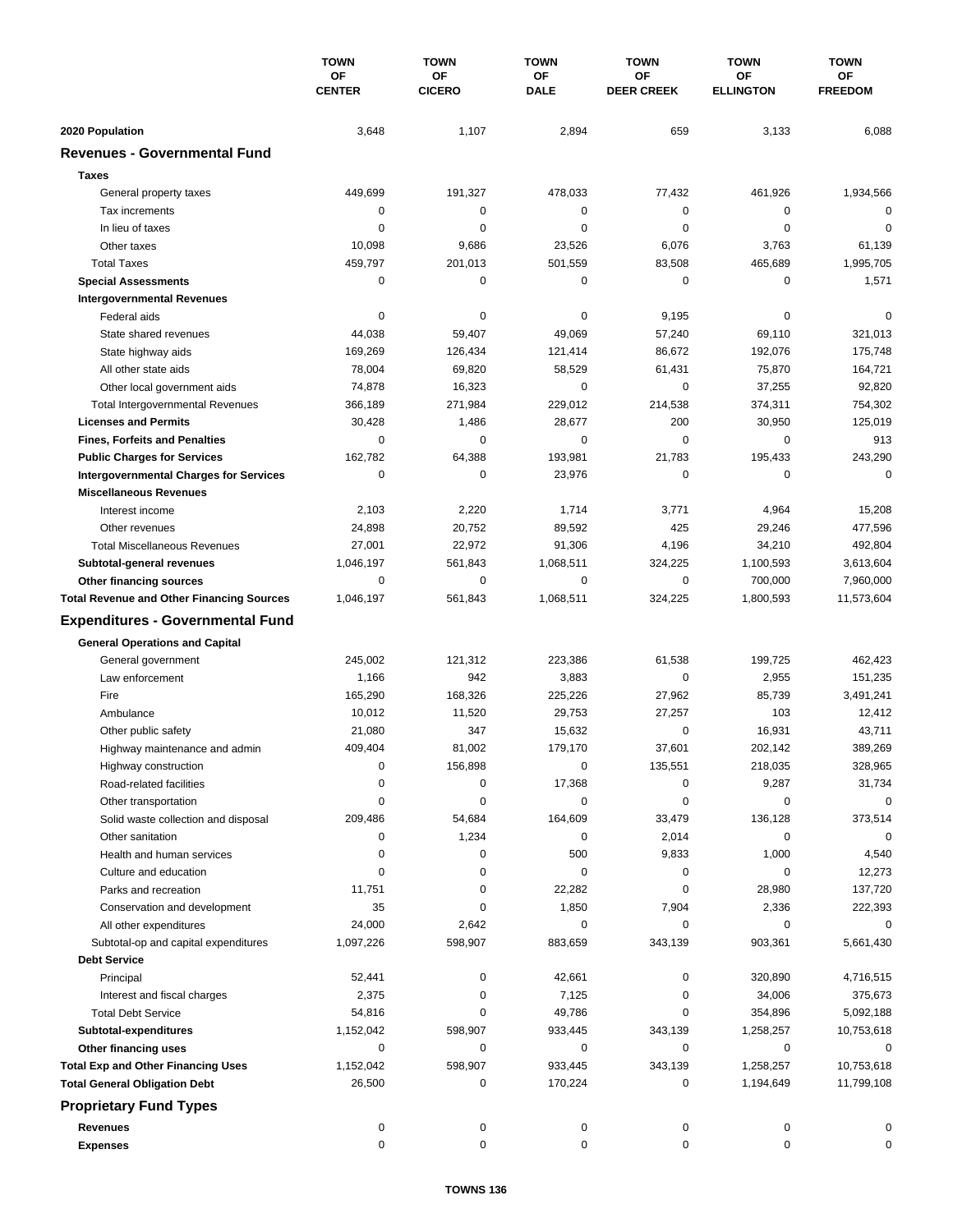|                                                  | <b>TOWN</b><br>OF<br><b>GRAND CHUTE</b> | <b>TOWN</b><br>OF<br><b>GREENVILLE</b> | <b>TOWN</b><br>ΟF<br><b>HORTONIA</b> | <b>TOWN</b><br>OF<br>KAUKAUNA | <b>TOWN</b><br>ΟF<br><b>LIBERTY</b> | <b>TOWN</b><br>ОF<br><b>MAINE</b> |
|--------------------------------------------------|-----------------------------------------|----------------------------------------|--------------------------------------|-------------------------------|-------------------------------------|-----------------------------------|
|                                                  |                                         |                                        |                                      |                               |                                     |                                   |
|                                                  |                                         |                                        |                                      |                               |                                     |                                   |
| 2020 Population                                  | 23,227                                  | 12,267                                 | 1,090                                | 1,335                         | 880                                 | 880                               |
| <b>Revenues - Governmental Fund</b>              |                                         |                                        |                                      |                               |                                     |                                   |
| <b>Taxes</b>                                     |                                         |                                        |                                      |                               |                                     |                                   |
| General property taxes                           | 13,254,081                              | 3,455,042                              | 315,260                              | 28,838                        | 87,042                              | 113,901                           |
| Tax increments                                   | 1,013,992                               | 0                                      | 0                                    | 0                             | 0                                   | $\mathbf 0$                       |
| In lieu of taxes                                 | 3,764                                   | $\mathbf 0$                            | 0                                    | 412.600                       | $\mathbf 0$                         | $\mathbf 0$                       |
| Other taxes                                      | 770,897                                 | 84,929                                 | 4,860                                | 1,150                         | 16,548                              | 25,195                            |
| <b>Total Taxes</b>                               | 15,042,734                              | 3,539,971                              | 320,120                              | 442,588                       | 103,590                             | 139,096                           |
| <b>Special Assessments</b>                       | 3,253,639                               | 0                                      | 0                                    | 0                             | $\mathbf 0$                         | 0                                 |
| <b>Intergovernmental Revenues</b>                |                                         |                                        |                                      |                               |                                     |                                   |
| Federal aids                                     | 15,053                                  | 0                                      | 0                                    | 0                             | 0                                   | 0                                 |
| State shared revenues                            | 656,911                                 | 170,403                                | 17,438                               | 30,392                        | 17,723                              | 36,925                            |
| State highway aids                               | 866,768                                 | 653,449                                | 52,770                               | 94,634                        | 47,962                              | 79,970                            |
| All other state aids                             | 714,284                                 | 884,692                                | 23,680                               | 32,312                        | 29,779                              | 27,285                            |
| Other local government aids                      | 588,448                                 | $\mathbf 0$                            | 8,199                                | 12,093                        | 7,534                               | 10,402                            |
| Total Intergovernmental Revenues                 | 2,841,464                               | 1,708,544                              | 102,087                              | 169,431                       | 102,998                             | 154,582                           |
| <b>Licenses and Permits</b>                      | 895,075                                 | 478,191                                | 7,103                                | 7,738                         | 3,123                               | 815                               |
| <b>Fines, Forfeits and Penalties</b>             | 324,830                                 | 4,389                                  | 0                                    | 0                             | 0                                   | 20                                |
| <b>Public Charges for Services</b>               | 725,357                                 | 675,912                                | 78,851                               | 86,439                        | 3,958                               | 46,277                            |
| <b>Intergovernmental Charges for Services</b>    | 61,379                                  | 0                                      | 0                                    | 0                             | 0                                   | $\mathbf 0$                       |
| <b>Miscellaneous Revenues</b>                    |                                         |                                        |                                      |                               |                                     |                                   |
|                                                  | 228,909                                 | 30,114                                 | 1,306                                | 3,631                         | 642                                 | 995                               |
| Interest income                                  |                                         |                                        |                                      |                               |                                     |                                   |
| Other revenues                                   | 318,683                                 | 312,809                                | 190                                  | 1,746                         | 250                                 | 4,217                             |
| <b>Total Miscellaneous Revenues</b>              | 547,592                                 | 342,923                                | 1,496                                | 5,377                         | 892                                 | 5,212                             |
| Subtotal-general revenues                        | 23,692,070                              | 6,749,930                              | 509,657                              | 711,573                       | 214,561                             | 346,002                           |
| Other financing sources                          | 0                                       | 3,795,000                              | 0                                    | 0                             | $\mathbf 0$                         | $\mathbf 0$                       |
| <b>Total Revenue and Other Financing Sources</b> | 23,692,070                              | 10,544,930                             | 509,657                              | 711,573                       | 214,561                             | 346,002                           |
| <b>Expenditures - Governmental Fund</b>          |                                         |                                        |                                      |                               |                                     |                                   |
| <b>General Operations and Capital</b>            |                                         |                                        |                                      |                               |                                     |                                   |
| General government                               | 3,101,700                               | 818,132                                | 131,581                              | 127,445                       | 63,593                              | 94,460                            |
| Law enforcement                                  | 5,327,279                               | 99,599                                 | 625                                  | 0                             | 0                                   | $\Omega$                          |
| Fire                                             | 3,242,473                               | 1,311,508                              | 94,647                               | 102,936                       | 13,075                              | 111,096                           |
| Ambulance                                        | 0                                       | 87,198                                 | 11,259                               | 0                             | 8,041                               | 3,174                             |
| Other public safety                              | 378,785                                 | 327,478                                | 858                                  | 31,187                        | 1,496                               | $\mathbf 0$                       |
| Highway maintenance and admin                    | 1,663,249                               | 1,713,069                              | 40,740                               | 59,801                        | 66,919                              | 42,878                            |
| Highway construction                             | 7,247,235                               | 1,428,710                              | 47,068                               | 498,294                       | 0                                   | 81,885                            |
| Road-related facilities                          | 515,089                                 | 135,134                                | 469                                  | 5,027                         | 0                                   | 0                                 |
| Other transportation                             | 709,710                                 | 1,751                                  | 0                                    | 0                             | 0                                   | 0                                 |
| Solid waste collection and disposal              | 622,201                                 | 555,587                                | 64,545                               | 48,432                        | 0                                   | 44,323                            |
| Other sanitation                                 | 4,355                                   | 0                                      | 1,149                                | 26,107                        | 0                                   | 0                                 |
| Health and human services                        | 6,714                                   | 21,376                                 | 0                                    | 0                             | 1,445                               | 9,541                             |
| Culture and education                            | 65,490                                  | 0                                      | 0                                    | 0                             | 0                                   | 0                                 |
| Parks and recreation                             | 1,836,122                               | 618,598                                | 0                                    | 0                             | $\Omega$                            | 0                                 |
| Conservation and development                     | 1,969,294                               | 278,205                                | 10,981                               | 1,169                         | 0                                   | 0                                 |
| All other expenditures                           | 0                                       | 0                                      | 0                                    | 0                             | 1,847                               | 5,497                             |
| Subtotal-op and capital expenditures             | 26,689,696                              | 7,396,345                              | 403,922                              | 900,398                       | 156,416                             | 392,854                           |
| <b>Debt Service</b>                              |                                         |                                        |                                      |                               |                                     |                                   |
|                                                  |                                         |                                        |                                      |                               |                                     |                                   |
| Principal                                        | 4,025,000                               | 855,444                                | 0                                    | 0                             | 0                                   | 0                                 |
| Interest and fiscal charges                      | 761,298                                 | 400,465                                | 0                                    | 0                             | 0                                   |                                   |
| <b>Total Debt Service</b>                        | 4,786,298                               | 1,255,909                              | 0                                    | 0                             | 0                                   | $\Omega$                          |
| Subtotal-expenditures                            | 31,475,994                              | 8,652,254                              | 403,922                              | 900,398                       | 156,416                             | 392,854                           |
| Other financing uses                             | 0                                       | 0                                      | 0                                    | 0                             | 0                                   | 0                                 |
| <b>Total Exp and Other Financing Uses</b>        | 31,475,994                              | 8,652,254                              | 403,922                              | 900,398                       | 156,416                             | 392,854                           |
| <b>Total General Obligation Debt</b>             | 33,090,000                              | 19,696,165                             | 0                                    | 0                             | 0                                   | 0                                 |
| <b>Proprietary Fund Types</b>                    |                                         |                                        |                                      |                               |                                     |                                   |
| <b>Revenues</b>                                  | 12,790,543                              | 3,725,113                              | 0                                    | 0                             | 0                                   |                                   |
| <b>Expenses</b>                                  | 10,630,501                              | 5,406,929                              | 0                                    | 0                             | 0                                   | 0                                 |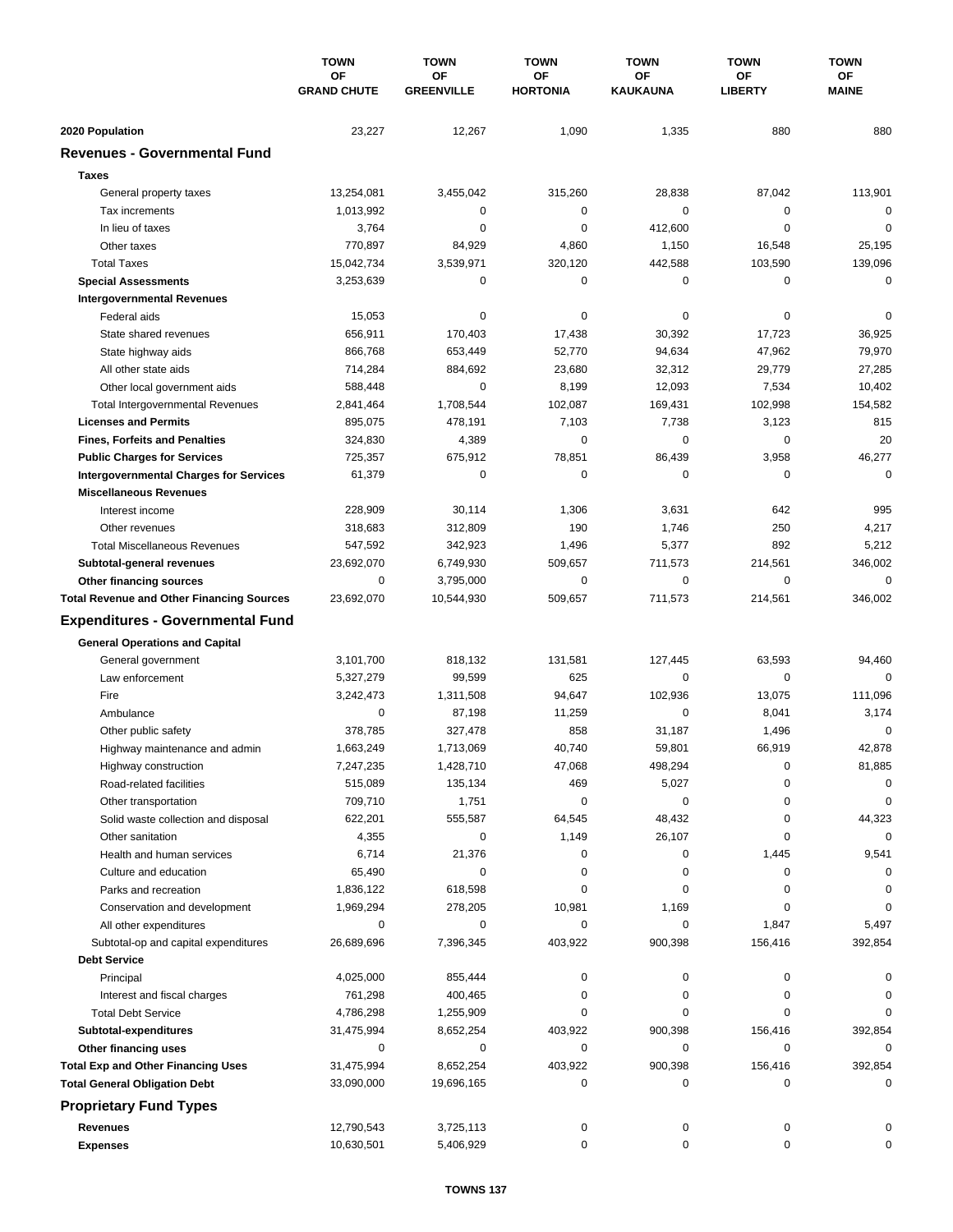|                                                  | <b>TOWN</b><br>OF<br><b>MAPLE CREEK</b> | <b>TOWN</b><br>OF | <b>TOWN</b><br>OF<br><b>OSBORN</b> | <b>TOWN</b><br>OF | <b>TOWN</b><br>OF<br><b>VANDENBROEK</b> | <b>TOWN</b><br><b>TOTAL</b><br><b>OUTAGAMIE</b><br><b>COUNTY</b> |
|--------------------------------------------------|-----------------------------------------|-------------------|------------------------------------|-------------------|-----------------------------------------|------------------------------------------------------------------|
|                                                  |                                         |                   |                                    |                   |                                         |                                                                  |
|                                                  |                                         | <b>ONEIDA</b>     |                                    | <b>SEYMOUR</b>    |                                         |                                                                  |
| 2020 Population                                  | 609                                     | 4,739             | 1,234                              | 1,207             | 1,591                                   | 76,086                                                           |
| <b>Revenues - Governmental Fund</b>              |                                         |                   |                                    |                   |                                         |                                                                  |
| <b>Taxes</b>                                     |                                         |                   |                                    |                   |                                         |                                                                  |
| General property taxes                           | 67,147                                  | 143,925           | 254,796                            | 207,001           | 275,562                                 | 24,696,259                                                       |
| Tax increments                                   | 0                                       | 0                 | 0                                  | 0                 | 0                                       | 1,013,992                                                        |
| In lieu of taxes                                 | 0                                       | $\mathbf 0$       | 0                                  | $\mathbf 0$       | $\mathbf 0$                             | 416,364                                                          |
| Other taxes                                      | 9,743                                   | 30,850            | 3,094                              | 824               | 131                                     | 1,133,485                                                        |
| <b>Total Taxes</b>                               | 76,890                                  | 174,775           | 257,890                            | 207,825           | 275,693                                 | 27,260,100                                                       |
| <b>Special Assessments</b>                       | 0                                       | $\pmb{0}$         | 0                                  | 0                 | 0                                       | 3,405,431                                                        |
| <b>Intergovernmental Revenues</b>                |                                         |                   |                                    |                   |                                         |                                                                  |
| Federal aids                                     | 0                                       | 0                 | 20,056                             | 0                 | 0                                       | 44,442                                                           |
| State shared revenues                            | 58,081                                  | 266,749           | 19,539                             | 68,808            | 19,437                                  | 2,124,500                                                        |
| State highway aids                               | 57,711                                  | 209,741           | 73,032                             | 307,140           | 52,928                                  | 3,862,337                                                        |
| All other state aids                             | 37,787                                  | 89,085            | 5,872                              | 51,631            | 22,798                                  | 2,629,255                                                        |
| Other local government aids                      | 468                                     | 164,942           | 80,278                             | 0                 | $\mathbf 0$                             | 1,266,202                                                        |
| <b>Total Intergovernmental Revenues</b>          | 154,047                                 | 730,517           | 198,777                            | 427,579           | 95,163                                  | 9,926,736                                                        |
| <b>Licenses and Permits</b>                      | 628                                     | 20,999            | 10,877                             | 3,387             | 5,983                                   | 1,747,141                                                        |
| <b>Fines, Forfeits and Penalties</b>             | 156                                     | 0                 | 0                                  | 0                 | 0                                       | 357,912                                                          |
| <b>Public Charges for Services</b>               | 33,417                                  | 1,650             | 53,964                             | 2,631             | 58,405                                  | 3,104,117                                                        |
| <b>Intergovernmental Charges for Services</b>    | 0                                       | 766               | 0                                  | 0                 | 3,700                                   | 123,835                                                          |
| <b>Miscellaneous Revenues</b>                    |                                         |                   |                                    |                   |                                         |                                                                  |
| Interest income                                  | 3,694                                   | 2,300             | 5,864                              | 1,364             | 1,711                                   | 344,505                                                          |
| Other revenues                                   | 358                                     | 16,497            | 10,115                             | 25,556            | 3,046                                   | 1,604,043                                                        |
| <b>Total Miscellaneous Revenues</b>              | 4,052                                   | 18,797            | 15,979                             | 26,920            | 4,757                                   | 1,948,548                                                        |
| Subtotal-general revenues                        | 269,190                                 | 947,504           | 537,487                            | 668,342           | 443,701                                 | 47,873,820                                                       |
| Other financing sources                          | 0                                       | $\pmb{0}$         | 0                                  | 0                 | 0                                       | 18,118,081                                                       |
| <b>Total Revenue and Other Financing Sources</b> | 269,190                                 | 947,504           | 537,487                            | 668,342           | 443,701                                 | 65,991,901                                                       |
| <b>Expenditures - Governmental Fund</b>          |                                         |                   |                                    |                   |                                         |                                                                  |
| <b>General Operations and Capital</b>            |                                         |                   |                                    |                   |                                         |                                                                  |
| General government                               | 68,563                                  | 180,055           | 117,359                            | 94,839            | 101,490                                 | 7,094,215                                                        |
| Law enforcement                                  | 918                                     | 0                 | 0                                  | 725               | 0                                       | 5,935,643                                                        |
| Fire                                             | 23,715                                  | 90,776            | 72,384                             | 74,923            | 73,420                                  | 9,680,856                                                        |
| Ambulance                                        | 6,306                                   | 26,960            | 12,806                             | 17,420            | 0                                       | 585,709                                                          |
| Other public safety                              | 135                                     | 4,925             | 6,075                              | 1,615             | 776                                     | 876,023                                                          |
| Highway maintenance and admin                    | 51,282                                  | 318,804           | 137,768                            | 224,228           | 169,429                                 | 6,259,538                                                        |
| Highway construction                             | 107,463                                 | 0                 | 0                                  | 220,335           | 0                                       | 13,164,765                                                       |
| Road-related facilities                          | 642                                     | 0                 | 0                                  | 0                 | 5,146                                   | 747,208                                                          |
|                                                  | 0                                       | 0                 | 0                                  | 0                 | 0                                       | 778,044                                                          |
| Other transportation                             | 30,988                                  |                   | 58,094                             | 0                 |                                         |                                                                  |
| Solid waste collection and disposal              |                                         | 55,055            |                                    |                   | 43,738                                  | 3,043,844                                                        |
| Other sanitation                                 | 653                                     | 0<br>0            | 11,345<br>0                        | 25,573<br>0       | 0                                       | 72,870                                                           |
| Health and human services                        | 5,989                                   | 0                 | 0                                  | 0                 | 0<br>0                                  | 69,530                                                           |
| Culture and education                            | 0<br>0                                  |                   |                                    | 0                 |                                         | 77,763                                                           |
| Parks and recreation                             |                                         | 251               | 0                                  |                   | 17,710                                  | 2,822,891                                                        |
| Conservation and development                     | 0                                       | 0                 | 0                                  | 0                 | 0                                       | 2,508,259                                                        |
| All other expenditures                           | 399                                     | 0                 | 0                                  | 0                 | 0                                       | 56,073                                                           |
| Subtotal-op and capital expenditures             | 297,053                                 | 676,826           | 415,831                            | 659,658           | 411,709                                 | 53,773,231                                                       |
| <b>Debt Service</b>                              |                                         |                   |                                    |                   |                                         |                                                                  |
| Principal                                        | 0                                       | 43,801            | 0                                  | 0                 | 51,901                                  | 13,463,288                                                       |
| Interest and fiscal charges                      | 0                                       | 10,537            | 0                                  | 0                 | 39,772                                  | 1,852,084                                                        |
| <b>Total Debt Service</b>                        | 0                                       | 54,338            | 0                                  | 0                 | 91,673                                  | 15,315,372                                                       |
| Subtotal-expenditures                            | 297,053                                 | 731,164           | 415,831                            | 659,658           | 503,382                                 | 69,088,603                                                       |
| Other financing uses                             | 0                                       | 0                 | 0                                  | 0                 | 0                                       | 0                                                                |
| <b>Total Exp and Other Financing Uses</b>        | 297,053                                 | 731,164           | 415,831                            | 659,658           | 503,382                                 | 69,088,603                                                       |
| <b>Total General Obligation Debt</b>             | 0                                       | 0                 | 0                                  | 0                 | 779,909                                 | 71,741,698                                                       |
| <b>Proprietary Fund Types</b>                    |                                         |                   |                                    |                   |                                         |                                                                  |
| <b>Revenues</b>                                  | 0                                       | 0                 | 0                                  | 0                 | 0                                       | 17,717,356                                                       |
| <b>Expenses</b>                                  | $\mathbf 0$                             | 0                 | 0                                  | 0                 | 0                                       | 16,892,643                                                       |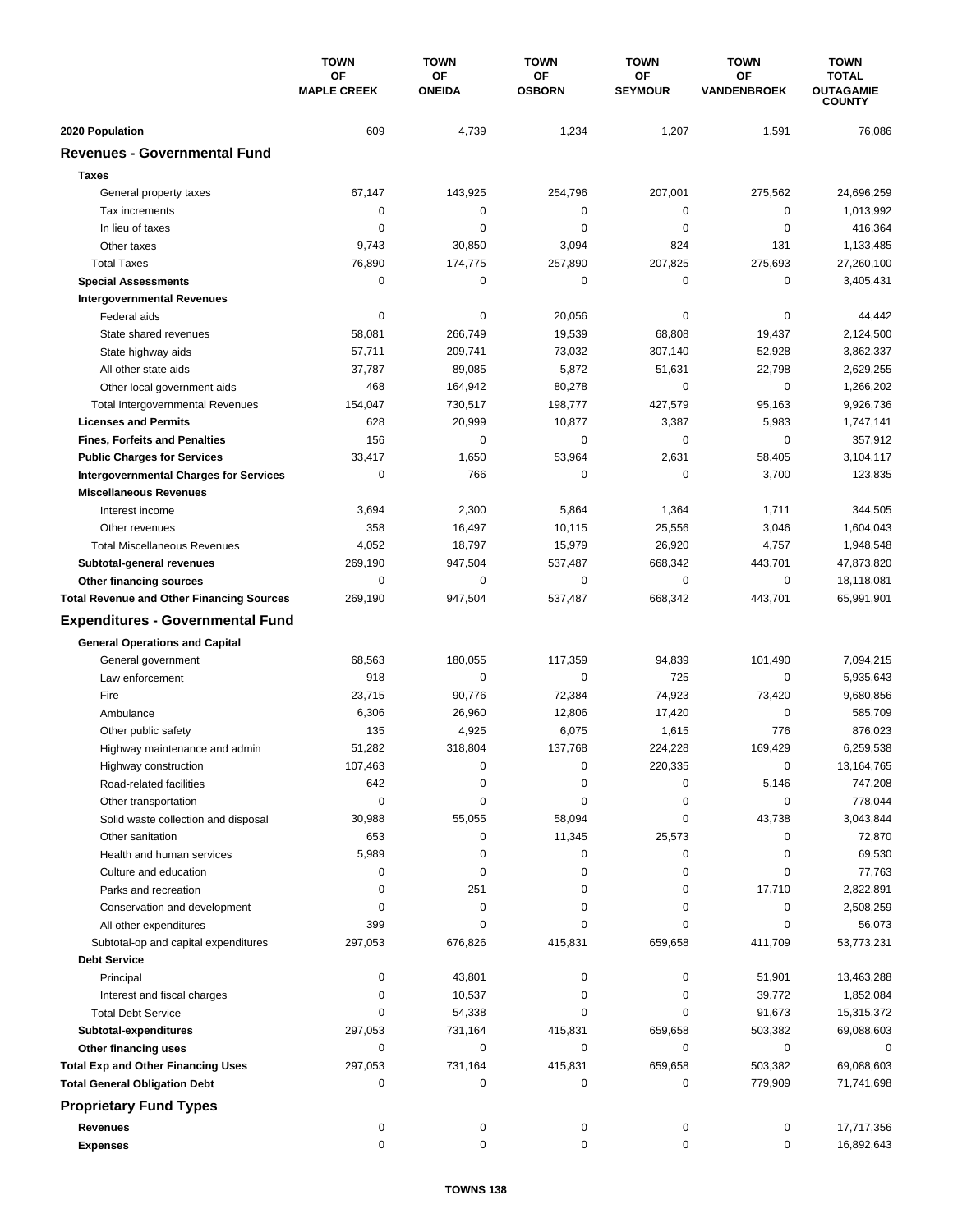|                                                  | <b>TOWN</b><br><b>OF</b><br><b>BELGIUM</b> | <b>TOWN</b><br><b>OF</b><br><b>CEDARBURG</b> | <b>TOWN</b><br><b>OF</b><br><b>FREDONIA</b> | <b>TOWN</b><br>ΟF<br><b>GRAFTON</b> | <b>TOWN</b><br><b>OF</b><br><b>PORT</b><br>WASHINGTON | <b>TOWN</b><br>ΟF<br><b>SAUKVILLE</b> |
|--------------------------------------------------|--------------------------------------------|----------------------------------------------|---------------------------------------------|-------------------------------------|-------------------------------------------------------|---------------------------------------|
|                                                  |                                            |                                              |                                             |                                     |                                                       |                                       |
|                                                  |                                            |                                              |                                             |                                     |                                                       |                                       |
| 2020 Population                                  | 1,434                                      | 6,006                                        | 2,186                                       | 4,227                               | 1,647                                                 | 1,843                                 |
| <b>Revenues - Governmental Fund</b>              |                                            |                                              |                                             |                                     |                                                       |                                       |
| <b>Taxes</b>                                     |                                            |                                              |                                             |                                     |                                                       |                                       |
| General property taxes                           | 461,506                                    | 2,156,549                                    | 568,279                                     | 1,465,653                           | 463,525                                               | 444,259                               |
| Tax increments                                   | 0                                          | 0                                            | 0                                           | 0                                   | $\mathbf 0$                                           | 0                                     |
| In lieu of taxes                                 | 739                                        | 0                                            | 0                                           | 0                                   | 0                                                     | 0                                     |
| Other taxes                                      | 482                                        | 6,269                                        | 3,390                                       | 9,585                               | 3,784                                                 | 2,001                                 |
| <b>Total Taxes</b>                               | 462,727                                    | 2,162,818                                    | 571,669                                     | 1,475,238                           | 467,309                                               | 446,260                               |
| <b>Special Assessments</b>                       | 4                                          | 0                                            | 0                                           | 0                                   | 0                                                     | $\mathbf 0$                           |
| <b>Intergovernmental Revenues</b>                |                                            |                                              |                                             |                                     |                                                       |                                       |
| Federal aids                                     | 19,825                                     | 61,860                                       | 0                                           | 15,421                              | 0                                                     | 144                                   |
| State shared revenues                            | 21,102                                     | 86,121                                       | 41,913                                      | 68,242                              | 25,305                                                | 26,951                                |
| State highway aids                               | 125,881                                    | 175,025                                      | 131,689                                     | 128,838                             | 61,285                                                | 104,148                               |
| All other state aids                             | 11,913                                     | 106,648                                      | 18,098                                      | 449,558                             | 36,997                                                | 19,777                                |
| Other local government aids                      | 0                                          | $\mathbf 0$                                  | $\mathbf 0$                                 | 0                                   | $\mathbf 0$                                           | $\mathbf 0$                           |
| <b>Total Intergovernmental Revenues</b>          | 178,721                                    | 429,654                                      | 191,700                                     | 662,059                             | 123,587                                               | 151,020                               |
| <b>Licenses and Permits</b>                      | 20,570                                     | 237,727                                      | 29,889                                      | 180,671                             | 30,867                                                | 27,688                                |
| <b>Fines, Forfeits and Penalties</b>             | $\mathbf 0$                                | 0                                            | 0                                           | 38,639                              | 8                                                     | $\mathbf 0$                           |
| <b>Public Charges for Services</b>               | 1,125                                      | 220,797                                      | 19,506                                      | 267,813                             | 12,841                                                | 21,202                                |
| <b>Intergovernmental Charges for Services</b>    | 0                                          | $\mathbf 0$                                  | $\mathbf 0$                                 | 0                                   | 0                                                     | $\Omega$                              |
| <b>Miscellaneous Revenues</b>                    |                                            |                                              |                                             |                                     |                                                       |                                       |
| Interest income                                  | 4,833                                      | 41,812                                       | 2,882                                       | 23,258                              | 3,714                                                 | 9,115                                 |
| Other revenues                                   | 1,423                                      | 25,374                                       | 2,253                                       | 2,365                               | 9,736                                                 | 2,250                                 |
| <b>Total Miscellaneous Revenues</b>              | 6,256                                      | 67,186                                       | 5,135                                       | 25,623                              | 13,450                                                | 11,365                                |
| Subtotal-general revenues                        | 669,403                                    | 3,118,182                                    | 817,899                                     | 2,650,043                           | 648,062                                               | 657,535                               |
| Other financing sources                          | 0                                          | $\mathbf 0$                                  | 0                                           | 0                                   | $\mathbf 0$                                           | 0                                     |
| <b>Total Revenue and Other Financing Sources</b> | 669,403                                    | 3,118,182                                    | 817,899                                     | 2,650,043                           | 648,062                                               | 657,535                               |
| <b>Expenditures - Governmental Fund</b>          |                                            |                                              |                                             |                                     |                                                       |                                       |
|                                                  |                                            |                                              |                                             |                                     |                                                       |                                       |
| <b>General Operations and Capital</b>            |                                            |                                              |                                             |                                     |                                                       |                                       |
| General government                               | 130,287                                    | 547,200                                      | 105,208                                     | 583,243                             | 160,221                                               | 141,200                               |
| Law enforcement                                  | 0                                          | 4,509                                        | $\mathbf 0$                                 | 0                                   | $\mathbf 0$                                           | $\mathbf 0$                           |
| Fire                                             | 88,334                                     | 205,183                                      | 136,456                                     | 314,824                             | 126,935                                               | 194,855                               |
| Ambulance                                        | 7,500                                      | $\mathbf 0$                                  | 0                                           | 0                                   | 9,300                                                 | $\mathbf 0$                           |
| Other public safety                              | 7,395                                      | 80,090                                       | 13,167                                      | 221,724                             | 24,484                                                | 11,994                                |
| Highway maintenance and admin                    | 313,642                                    | 853,949                                      | 246,600                                     | 522,850                             | 94,959                                                | 211,374                               |
| Highway construction                             | 0                                          | 314,527                                      | 93,302                                      | 194,102                             | 132,953                                               | 0                                     |
| Road-related facilities                          | 0                                          | 500                                          | 7,709                                       | 2,254                               | 0                                                     | 0                                     |
| Other transportation                             | 0                                          | 0                                            | 0                                           | 0                                   | 0                                                     | 0                                     |
| Solid waste collection and disposal              | 51,675                                     | 405,738                                      | 38,194                                      | 252,106                             | 40,477                                                | 39,283                                |
| Other sanitation                                 | 0                                          | 2,430                                        | 0                                           | 0                                   | 0                                                     | 146                                   |
| Health and human services                        | 0                                          | 0                                            | 1,000                                       | 0                                   | 2,000                                                 | 200                                   |
| Culture and education                            | 0                                          | 0                                            | 8,975                                       | 138,294                             | 0                                                     | 0                                     |
| Parks and recreation                             | 0                                          | 261,824                                      | 0                                           | 3,895                               | 0                                                     | 0                                     |
| Conservation and development                     | 0                                          | 175                                          | 3,030                                       | 101,342                             | 16,148                                                | 8,217                                 |
| All other expenditures                           | $\Omega$                                   | 0                                            | 1,000                                       | 0                                   | 0                                                     | 0                                     |
| Subtotal-op and capital expenditures             | 598,833                                    | 2,676,125                                    | 654,641                                     | 2,334,634                           | 607,477                                               | 607,269                               |
| <b>Debt Service</b>                              |                                            |                                              |                                             |                                     |                                                       |                                       |
| Principal                                        | 0                                          | 305,569                                      | 64,588                                      | 0                                   | 65,000                                                | 0                                     |
| Interest and fiscal charges                      | 0                                          | 45,216                                       | 43,397                                      | 0                                   | 6,500                                                 | 0                                     |
| <b>Total Debt Service</b>                        | 0                                          | 350,785                                      | 107,985                                     | 0                                   | 71,500                                                | $\Omega$                              |
| Subtotal-expenditures                            | 598,833                                    | 3,026,910                                    | 762,626                                     | 2,334,634                           | 678,977                                               | 607,269                               |
| Other financing uses                             | 0                                          | 0                                            | 0                                           | 0                                   | 0                                                     | 0                                     |
| <b>Total Exp and Other Financing Uses</b>        | 598,833                                    | 3,026,910                                    | 762,626                                     | 2,334,634                           | 678,977                                               | 607,269                               |
| <b>Total General Obligation Debt</b>             | 0                                          | 982,770                                      | 814,124                                     | 0                                   | 0                                                     | 0                                     |
| <b>Proprietary Fund Types</b>                    |                                            |                                              |                                             |                                     |                                                       |                                       |
| <b>Revenues</b>                                  | 0                                          | 0                                            | 0                                           | 0                                   | 0                                                     |                                       |
| <b>Expenses</b>                                  | 0                                          | 0                                            | 0                                           | 0                                   | 0                                                     | 0                                     |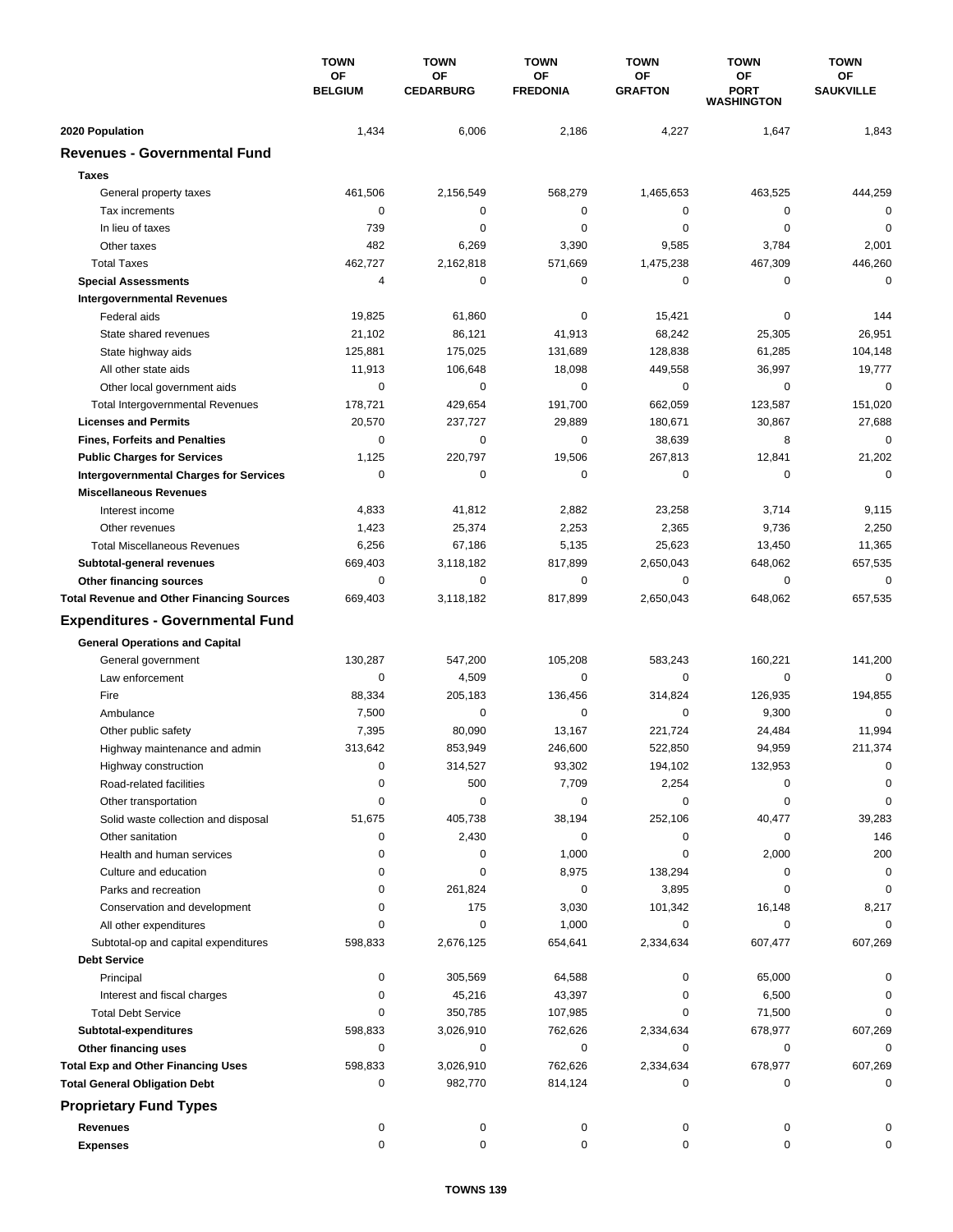|                                                       | <b>TOWN</b>         | <b>TOWN</b>            | <b>TOWN</b>          | <b>TOWN</b>        | <b>TOWN</b>           | <b>TOWN</b>                                      |
|-------------------------------------------------------|---------------------|------------------------|----------------------|--------------------|-----------------------|--------------------------------------------------|
|                                                       | OF<br><b>PILSEN</b> | OF<br><b>PORT WING</b> | ΟF<br><b>RUSSELL</b> | ΟF<br><b>TRIPP</b> | <b>OF</b><br>WASHBURN | <b>TOTAL</b><br><b>BAYFIELD</b><br><b>COUNTY</b> |
| 2020 Population                                       | 213                 | 379                    | 1,465                | 239                | 556                   | 12,655                                           |
| <b>Revenues - Governmental Fund</b>                   |                     |                        |                      |                    |                       |                                                  |
| <b>Taxes</b>                                          |                     |                        |                      |                    |                       |                                                  |
|                                                       | 50,223              | 203,305                | 134,727              | 83,027             | 51,715                | 7,191,046                                        |
| General property taxes<br>Tax increments              | 0                   | $\mathbf 0$            | $\pmb{0}$            | 0                  | $\mathbf 0$           | $\mathbf 0$                                      |
| In lieu of taxes                                      | 0                   | 412                    | 0                    | 0                  | $\mathbf 0$           | 10,375                                           |
| Other taxes                                           | 1,126               | 9,116                  | 20,626               | 3,271              | 6,213                 | 621,535                                          |
| <b>Total Taxes</b>                                    | 51,349              | 212,833                | 155,353              | 86,298             | 57,928                | 7,822,956                                        |
| <b>Special Assessments</b>                            | 0                   | 0                      | 0                    | 0                  | 0                     | 6,271                                            |
| <b>Intergovernmental Revenues</b>                     |                     |                        |                      |                    |                       |                                                  |
| Federal aids                                          | 0                   | 1,159                  | 0                    | 5,426              | 6,643                 | 390,654                                          |
| State shared revenues                                 | 27,168              | 57,109                 | 114,374              | 14,732             | 23,968                | 647,385                                          |
| State highway aids                                    | 89,146              | 159,001                | 117,231              | 148,876            | 360,414               | 5,358,011                                        |
| All other state aids                                  | 24,864              | 32,611                 | 36,527               | 15,822             | 75,067                | 1,249,805                                        |
| Other local government aids                           | 0                   | 21.069                 | 21,940               | 15,522             | $\mathbf 0$           | 675,882                                          |
| <b>Total Intergovernmental Revenues</b>               | 141,178             | 270,949                | 290,072              | 200,378            | 466,092               | 8,321,737                                        |
| <b>Licenses and Permits</b>                           | 298                 | 7,804                  | 3,657                | 0                  | 125                   | 50,962                                           |
| <b>Fines, Forfeits and Penalties</b>                  | $\Omega$            | $\Omega$               | 83                   | $\Omega$           | $\Omega$              | 5,279                                            |
| <b>Public Charges for Services</b>                    | 14,054              | 61,647                 | 113,160              | 11,117             | 8,940                 | 1,034,484                                        |
| <b>Intergovernmental Charges for Services</b>         | 1,263               | 3,500                  | 5,149                | 0                  | 475                   | 261,764                                          |
| <b>Miscellaneous Revenues</b>                         |                     |                        |                      |                    |                       |                                                  |
| Interest income                                       | 424                 | 772                    | 10,353               | 58                 | 4,370                 | 44,161                                           |
|                                                       |                     |                        |                      |                    |                       |                                                  |
| Other revenues<br><b>Total Miscellaneous Revenues</b> | 1,117               | 21,761<br>22,533       | 2,251<br>12,604      | 10,955             | 6,974                 | 575,245                                          |
|                                                       | 1,541               | 579,266                | 580,078              | 11,013<br>308,806  | 11,344<br>544,904     | 619,406                                          |
| Subtotal-general revenues                             | 209,683<br>0        | 76,394                 | 479,610              | 0                  | 0                     | 18,122,859<br>2,256,529                          |
| Other financing sources                               | 209,683             | 655,660                | 1,059,688            | 308,806            | 544,904               | 20,379,388                                       |
| <b>Total Revenue and Other Financing Sources</b>      |                     |                        |                      |                    |                       |                                                  |
| <b>Expenditures - Governmental Fund</b>               |                     |                        |                      |                    |                       |                                                  |
| <b>General Operations and Capital</b>                 |                     |                        |                      |                    |                       |                                                  |
| General government                                    | 46,122              | 86,442                 | 111,062              | 49,928             | 48,117                | 2,494,930                                        |
| Law enforcement                                       | $\mathbf 0$         | $\mathbf 0$            | $\mathbf 0$          | 0                  | 0                     | 316,322                                          |
| Fire                                                  | 17,439              | 71,732                 | 26,473               | 6,939              | 25,889                | 1,293,337                                        |
| Ambulance                                             | 16,759              | 14,999                 | 16,298               | 4,729              | 28,600                | 1,075,144                                        |
| Other public safety                                   | 95                  | $\mathbf 0$            | 0                    | 0                  | $\mathbf 0$           | 603                                              |
| Highway maintenance and admin                         | 69,071              | 161,809                | 660,461              | 188,920            | 398,995               | 7,862,096                                        |
| Highway construction                                  | 33,603              | 2,305                  | 0                    | 7,156              | 0                     | 2,186,970                                        |
| Road-related facilities                               | 0                   | 4,661                  | 0                    | 0                  | 0                     | 95,252                                           |
| Other transportation                                  | 0                   | 0                      | 0                    | 0                  | 0                     | 54,812                                           |
| Solid waste collection and disposal                   | 0                   | 21,123                 | 10,025               | 15,371             | 0                     | 540,443                                          |
| Other sanitation                                      | 0                   | 0                      | 0                    | 0                  | 0                     | 544                                              |
| Health and human services                             | 0                   | 2,568                  | 0                    | 0                  | 0                     | 36,946                                           |
| Culture and education                                 | 0                   | 3,566                  | 0                    | 0                  | 500                   | 390,562                                          |
| Parks and recreation                                  | 0                   | 24,670                 | 42,724               | 340                | 500                   | 388,520                                          |
| Conservation and development                          | 185                 | 0                      | 0                    | 0                  | 0                     | 382,631                                          |
| All other expenditures                                | 0                   | 18,210                 | 0                    | 0                  | 0                     | 208,974                                          |
| Subtotal-op and capital expenditures                  | 183,274             | 412,085                | 867,043              | 273,383            | 502,601               | 17,328,086                                       |
| <b>Debt Service</b>                                   |                     |                        |                      |                    |                       |                                                  |
| Principal                                             | 16,566              | 47,007                 | 63,357               | 30,025             | 0                     | 1,665,136                                        |
| Interest and fiscal charges                           | 3,174               | 8,180                  | 9,080                | 9,120              | 0                     | 205,052                                          |
| <b>Total Debt Service</b>                             | 19,740              | 55,187                 | 72,437               | 39,145             | 0                     | 1,870,188                                        |
| Subtotal-expenditures                                 | 203,014             | 467,272                | 939,480              | 312,528            | 502,601               | 19,198,274                                       |
| Other financing uses                                  | 0                   | 76,394                 | 0                    | 0                  | 0                     | 76,394                                           |
| <b>Total Exp and Other Financing Uses</b>             | 203,014             | 543,666                | 939,480              | 312,528            | 502,601               | 19,274,668                                       |
| <b>Total General Obligation Debt</b>                  | 90,487              | 262,202                | 615,900              | 178,756            | 0                     | 5,832,997                                        |
| <b>Proprietary Fund Types</b>                         |                     |                        |                      |                    |                       |                                                  |
| <b>Revenues</b>                                       | 0                   | 159,713                | 0                    | 0                  | 0                     | 159,713                                          |
| <b>Expenses</b>                                       | 0                   | 107,887                | 0                    | 0                  | 0                     | 107,887                                          |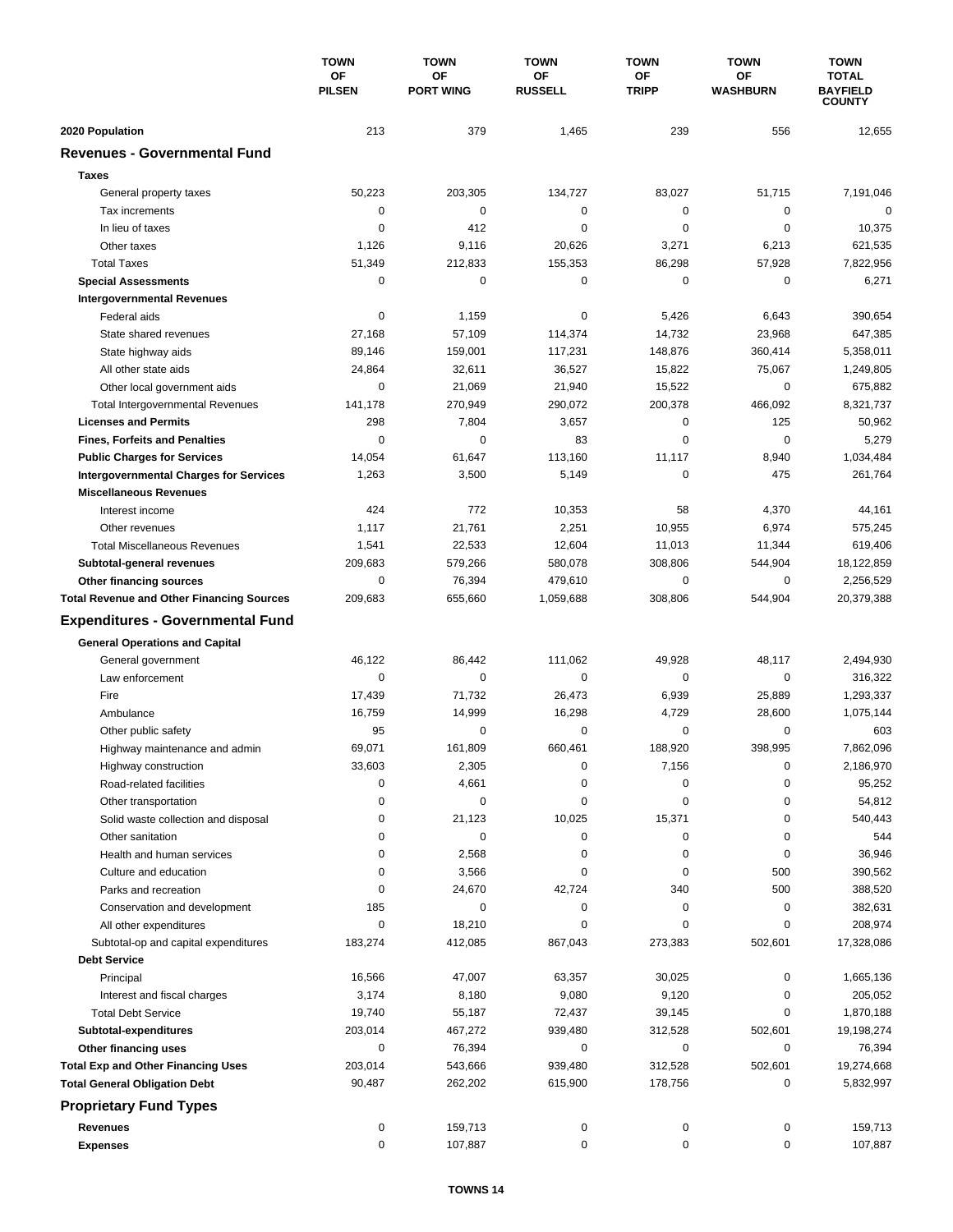|                                                  | <b>TOWN</b><br><b>TOTAL</b><br><b>OZAUKEE</b><br><b>COUNTY</b> | <b>TOWN</b>         | <b>TOWN</b><br><b>TOWN</b><br>OF<br>OF<br><b>DURAND</b><br><b>FRANKFORT</b> |             | <b>TOWN</b>       | <b>TOWN</b><br>ΟF<br><b>PEPIN</b> |
|--------------------------------------------------|----------------------------------------------------------------|---------------------|-----------------------------------------------------------------------------|-------------|-------------------|-----------------------------------|
|                                                  |                                                                | OF<br><b>ALBANY</b> |                                                                             |             | OF<br><b>LIMA</b> |                                   |
|                                                  |                                                                |                     |                                                                             |             |                   |                                   |
| 2020 Population                                  | 17,343                                                         | 693                 | 747                                                                         | 360         | 692               | 746                               |
| <b>Revenues - Governmental Fund</b>              |                                                                |                     |                                                                             |             |                   |                                   |
| <b>Taxes</b>                                     |                                                                |                     |                                                                             |             |                   |                                   |
| General property taxes                           | 5,559,771                                                      | 142,166             | 46,969                                                                      | 125,758     | 152,949           | 207,279                           |
| Tax increments                                   | 0                                                              | 0                   | 0                                                                           | 0           | 0                 | 0                                 |
| In lieu of taxes                                 | 739                                                            | $\Omega$            | $\mathbf 0$                                                                 | $\mathbf 0$ | $\mathbf 0$       | $\mathbf 0$                       |
| Other taxes                                      | 25,511                                                         | 11,151              | 6,894                                                                       | 12,740      | 8,171             | 28,525                            |
| <b>Total Taxes</b>                               | 5,586,021                                                      | 153,317             | 53,863                                                                      | 138,498     | 161,120           | 235,804                           |
| <b>Special Assessments</b>                       | 4                                                              | 0                   | 0                                                                           | 0           | 0                 | 0                                 |
| <b>Intergovernmental Revenues</b>                |                                                                |                     |                                                                             |             |                   |                                   |
| Federal aids                                     | 97,250                                                         | 0                   | 1,389                                                                       | 0           | 0                 | 0                                 |
| State shared revenues                            | 269,634                                                        | 41,700              | 29,664                                                                      | 25,021      | 48,154            | 18,660                            |
| State highway aids                               | 726,866                                                        | 98,858              | 25,071                                                                      | 86,409      | 72,927            | 163,015                           |
| All other state aids                             | 642,991                                                        | 2,725               | 5,517                                                                       | 4,401       | 15,490            | 7,182                             |
| Other local government aids                      | $\mathbf 0$                                                    | $\Omega$            | $\mathbf 0$                                                                 | $\mathbf 0$ | 0                 | 3,676                             |
| <b>Total Intergovernmental Revenues</b>          | 1,736,741                                                      | 143,283             | 61,641                                                                      | 115,831     | 136,571           | 192,533                           |
| <b>Licenses and Permits</b>                      | 527,412                                                        | 1,175               | 3,129                                                                       | 11,003      | 454               | 882                               |
| <b>Fines, Forfeits and Penalties</b>             | 38,647                                                         | 0                   | 0                                                                           | 0           | 0                 | $\mathbf 0$                       |
| <b>Public Charges for Services</b>               | 543,284                                                        | 8,429               | 2,454                                                                       | 1,813       | 0                 | $\mathbf 0$                       |
| <b>Intergovernmental Charges for Services</b>    | 0                                                              | 0                   | $\mathbf 0$                                                                 | 580         | $\mathbf 0$       | 200                               |
| <b>Miscellaneous Revenues</b>                    |                                                                |                     |                                                                             |             |                   |                                   |
| Interest income                                  | 85,614                                                         | 0                   | 2,263                                                                       | 1,901       | 620               | 60                                |
| Other revenues                                   | 43,401                                                         | 30,121              | 123                                                                         | 3,468       | 21                | 1,935                             |
| <b>Total Miscellaneous Revenues</b>              | 129,015                                                        | 30,121              | 2,386                                                                       | 5,369       | 641               | 1,995                             |
| Subtotal-general revenues                        | 8,561,124                                                      | 336,325             | 123,473                                                                     | 273,094     | 298,786           | 431,414                           |
| Other financing sources                          | 0                                                              | 0                   | 0                                                                           | 0           | $\mathbf 0$       | $\mathbf 0$                       |
| <b>Total Revenue and Other Financing Sources</b> | 8,561,124                                                      | 336,325             | 123,473                                                                     | 273,094     | 298,786           | 431,414                           |
| <b>Expenditures - Governmental Fund</b>          |                                                                |                     |                                                                             |             |                   |                                   |
| <b>General Operations and Capital</b>            |                                                                |                     |                                                                             |             |                   |                                   |
| General government                               | 1,667,359                                                      | 53,603              | 49,501                                                                      | 52,097      | 73,568            | 64,772                            |
| Law enforcement                                  | 4,509                                                          | 0                   | 0                                                                           | 0           | 0                 | 0                                 |
| Fire                                             | 1,066,587                                                      | 20,953              | 19,020                                                                      | 18,903      | 28,268            | 27,771                            |
| Ambulance                                        | 16,800                                                         | 13,757              | 8,988                                                                       | 7,301       | 8,352             | 11,790                            |
| Other public safety                              | 358,854                                                        | 0                   | 0                                                                           | 0           | 0                 | 0                                 |
| Highway maintenance and admin                    | 2,243,374                                                      | 65,083              | 26,342                                                                      | 103,151     | 173,213           | 205,358                           |
| Highway construction                             | 734,884                                                        | 141,941             | 4,581                                                                       | 93,605      | 94,484            | 154,081                           |
| Road-related facilities                          | 10,463                                                         | 0                   | 453                                                                         | 0           | 0                 | 1,033                             |
| Other transportation                             | 0                                                              | 0                   | 0                                                                           | 0           | 0                 | $\mathbf 0$                       |
| Solid waste collection and disposal              | 827,473                                                        | 7,180               | 0                                                                           | 0           | 0                 | 303                               |
| Other sanitation                                 | 2,576                                                          | 0                   | 0                                                                           | 0           | 0                 | 0                                 |
| Health and human services                        | 3,200                                                          | 0                   | 0                                                                           | 2,300       | 640               | 0                                 |
| Culture and education                            | 147,269                                                        | 0                   | 0                                                                           | 0           | 0                 | 3,000                             |
| Parks and recreation                             | 265,719                                                        | 0                   | 0                                                                           | 0           | 0                 | 0                                 |
| Conservation and development                     | 128,912                                                        | 0                   | 14,900                                                                      | 1,820       | 0                 |                                   |
| All other expenditures                           | 1,000                                                          | 14,099              | 0                                                                           | 0           | 0                 | $\Omega$                          |
| Subtotal-op and capital expenditures             | 7,478,979                                                      | 316,616             | 123,785                                                                     | 279,177     | 378,525           | 468,108                           |
| <b>Debt Service</b>                              |                                                                |                     |                                                                             |             |                   |                                   |
| Principal                                        | 435,157                                                        | 0                   | 0                                                                           | 0           | 0                 | 0                                 |
| Interest and fiscal charges                      | 95,113                                                         | 3,450               | 0                                                                           | 0           | 0                 | 0                                 |
| <b>Total Debt Service</b>                        | 530,270                                                        | 3,450               | 0                                                                           | 0           | 0                 | 0                                 |
| Subtotal-expenditures                            | 8,009,249                                                      | 320,066             | 123,785                                                                     | 279,177     | 378,525           | 468,108                           |
| Other financing uses                             | 0                                                              | 0                   | 0                                                                           | 0           | 0                 | 0                                 |
| <b>Total Exp and Other Financing Uses</b>        | 8,009,249                                                      | 320,066             | 123,785                                                                     | 279,177     | 378,525           | 468,108                           |
| <b>Total General Obligation Debt</b>             | 1,796,894                                                      | 90,000              | 0                                                                           | 0           | 0                 | 0                                 |
| <b>Proprietary Fund Types</b>                    |                                                                |                     |                                                                             |             |                   |                                   |
|                                                  |                                                                |                     |                                                                             |             |                   |                                   |
| Revenues                                         | 0<br>0                                                         | 0<br>0              | 0<br>$\mathbf 0$                                                            | 0<br>0      | 0<br>0            | 0<br>0                            |
| <b>Expenses</b>                                  |                                                                |                     |                                                                             |             |                   |                                   |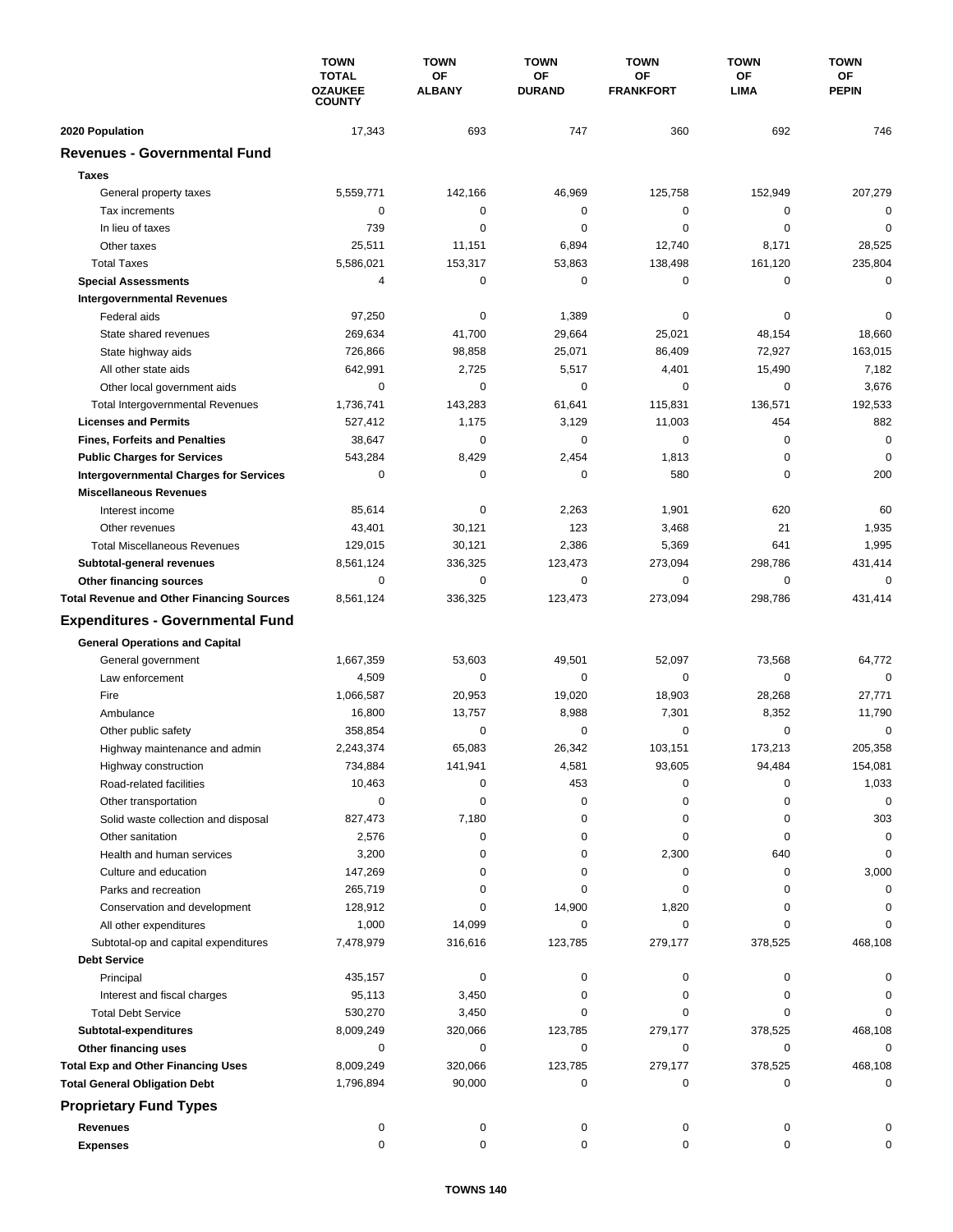|                                                  | <b>TOWN</b>            | <b>TOWN</b><br><b>TOWN</b> |                      | <b>TOWN</b>                         | <b>TOWN</b>                 | <b>TOWN</b>                |
|--------------------------------------------------|------------------------|----------------------------|----------------------|-------------------------------------|-----------------------------|----------------------------|
|                                                  | OF<br><b>STOCKHOLM</b> | OF<br><b>WATERVILLE</b>    | ΟF<br><b>WAUBEEK</b> | <b>TOTAL</b><br><b>PEPIN COUNTY</b> | <b>OF</b><br><b>CLIFTON</b> | ОF<br><b>DIAMOND BLUFF</b> |
| 2020 Population                                  | 204                    | 823                        | 433                  | 4,698                               | 2,134                       | 462                        |
| <b>Revenues - Governmental Fund</b>              |                        |                            |                      |                                     |                             |                            |
| <b>Taxes</b>                                     |                        |                            |                      |                                     |                             |                            |
| General property taxes                           | 65,739                 | 125,000                    | 38,485               | 904,345                             | 195,607                     | 85,571                     |
| Tax increments                                   | $\mathbf 0$            | 0                          | $\mathbf 0$          | $\mathbf 0$                         | 0                           | $\mathbf 0$                |
| In lieu of taxes                                 | $\mathbf 0$            | $\mathbf 0$                | 2,815                | 2,815                               | $\mathbf 0$                 | $\mathbf 0$                |
| Other taxes                                      | 5,394                  | 6,208                      | 3,196                | 82,279                              | 5,474                       | 5,917                      |
| <b>Total Taxes</b>                               | 71,133                 | 131,208                    | 44,496               | 989,439                             | 201,081                     | 91,488                     |
| <b>Special Assessments</b>                       | $\mathbf 0$            | $\mathbf 0$                | 0                    | 0                                   | 0                           | $\mathbf 0$                |
| <b>Intergovernmental Revenues</b>                |                        |                            |                      |                                     |                             |                            |
| Federal aids                                     | 0                      | 2,380                      | 7,824                | 11,593                              | 10,370                      | $\mathbf 0$                |
| State shared revenues                            | 8,627                  | 96,890                     | 10,114               | 278,830                             | 16,539                      | 18,025                     |
| State highway aids                               | 47,278                 | 95,817                     | 21,395               | 610,770                             | 92,742                      | 37,160                     |
| All other state aids                             | 4,155                  | 5,400                      | 7,913                | 52,783                              | 40,138                      | 1,993                      |
| Other local government aids                      | 0                      | $\mathbf 0$                | 0                    | 3,676                               | $\mathbf 0$                 | $\mathbf 0$                |
| <b>Total Intergovernmental Revenues</b>          | 60,060                 | 200,487                    | 47,246               | 957,652                             | 159,789                     | 57,178                     |
| <b>Licenses and Permits</b>                      | 753                    | 1,730                      | 1,835                | 20,961                              | 92,155                      | 1,139                      |
| <b>Fines, Forfeits and Penalties</b>             | 5                      | $\Omega$                   | 0                    | 5                                   | $\mathbf 0$                 | 235                        |
| <b>Public Charges for Services</b>               | $\mathbf 0$            | 1,360                      | 0                    | 14,056                              | 14,574                      | $\mathbf 0$                |
| <b>Intergovernmental Charges for Services</b>    | 0                      | $\mathbf 0$                | 0                    | 780                                 | 0                           | $\mathbf 0$                |
| <b>Miscellaneous Revenues</b>                    |                        |                            |                      |                                     |                             |                            |
| Interest income                                  | 219                    | 2,385                      | 944                  | 8,392                               | 288                         | 1,544                      |
| Other revenues                                   | 16                     | $\mathbf 0$                | $\pmb{0}$            | 35,684                              | 19                          | 2,358                      |
| <b>Total Miscellaneous Revenues</b>              | 235                    | 2,385                      | 944                  | 44,076                              | 307                         | 3,902                      |
| Subtotal-general revenues                        | 132,186                | 337,170                    | 94,521               | 2,026,969                           | 467,906                     | 153,942                    |
| Other financing sources                          | 15,624                 | $\mathbf 0$                | 40,000               | 55,624                              | 0                           | $\mathbf 0$                |
| <b>Total Revenue and Other Financing Sources</b> | 147,810                | 337,170                    | 134,521              | 2,082,593                           | 467,906                     | 153,942                    |
|                                                  |                        |                            |                      |                                     |                             |                            |
| <b>Expenditures - Governmental Fund</b>          |                        |                            |                      |                                     |                             |                            |
| <b>General Operations and Capital</b>            |                        |                            |                      |                                     |                             |                            |
| General government                               | 33,775                 | 40,411                     | 48,389               | 416.116                             | 92,099                      | 33,144                     |
| Law enforcement                                  | $\mathbf 0$            | 0                          | 0                    | 0                                   | $\mathbf 0$                 | $\Omega$                   |
| Fire                                             | 11,003                 | 25,296                     | 14,809               | 166,023                             | 134,345                     | 20,500                     |
| Ambulance                                        | 3,405                  | 9,966                      | 6,563                | 70,122                              | 58,047                      | $\mathbf 0$                |
| Other public safety                              | 0                      | $\mathbf 0$                | 0                    | 0                                   | 36,356                      | 258                        |
| Highway maintenance and admin                    | 56,863                 | 85,016                     | 57,567               | 772,593                             | 108,209                     | 58,351                     |
| Highway construction                             | 0                      | 76,264                     | 0                    | 564,956                             | 0                           | 0                          |
| Road-related facilities                          | 0                      | 4,083                      | 0                    | 5,569                               | 0                           | 0                          |
| Other transportation                             | 0                      | 0                          | 0                    | 0                                   | 0                           | 0                          |
| Solid waste collection and disposal              | 0                      | 0                          | 0                    | 7,483                               | 0                           | 177                        |
| Other sanitation                                 | 0                      | 0                          | 0                    | 0                                   | 0                           | 300                        |
| Health and human services                        | 23                     | 1,800                      | 4,976                | 9,739                               | 0                           | $\mathbf 0$                |
| Culture and education                            | 0                      | 0                          | 0                    | 3,000                               | 0                           | 0                          |
| Parks and recreation                             | 0                      | 0                          | 0                    | 0                                   | 0                           | 0                          |
| Conservation and development                     | 0                      | 2,301                      | 0                    | 19,021                              | 695                         | 0                          |
| All other expenditures                           | 0                      | 0                          | 0                    | 14,099                              | 0                           | $\Omega$                   |
| Subtotal-op and capital expenditures             | 105,069                | 245,137                    | 132,304              | 2,048,721                           | 429,751                     | 112,730                    |
| <b>Debt Service</b>                              |                        |                            |                      |                                     |                             |                            |
| Principal                                        | 20,354                 | 0                          | 2,217                | 22,571                              | 0                           | 32,142                     |
| Interest and fiscal charges                      | 0                      | 0                          | 0                    | 3,450                               | 0                           | 5,112                      |
| <b>Total Debt Service</b>                        | 20,354                 | $\mathbf 0$                | 2,217                | 26,021                              | 0                           | 37,254                     |
| Subtotal-expenditures                            | 125,423                | 245,137                    | 134,521              | 2,074,742                           | 429,751                     | 149,984                    |
| Other financing uses                             | 0                      | 0                          | 0                    | 0                                   | 0                           | 0                          |
| <b>Total Exp and Other Financing Uses</b>        | 125,423                | 245,137                    | 134,521              | 2,074,742                           | 429,751                     | 149,984                    |
| <b>Total General Obligation Debt</b>             | 30,509                 | 0                          | 38,067               | 158,576                             | 0                           | 127,998                    |
| <b>Proprietary Fund Types</b>                    |                        |                            |                      |                                     |                             |                            |
| <b>Revenues</b>                                  | 0                      | 0                          | 0                    | 0                                   | 0                           | 0                          |
| <b>Expenses</b>                                  | 0                      | 0                          | 0                    | 0                                   | 0                           | 0                          |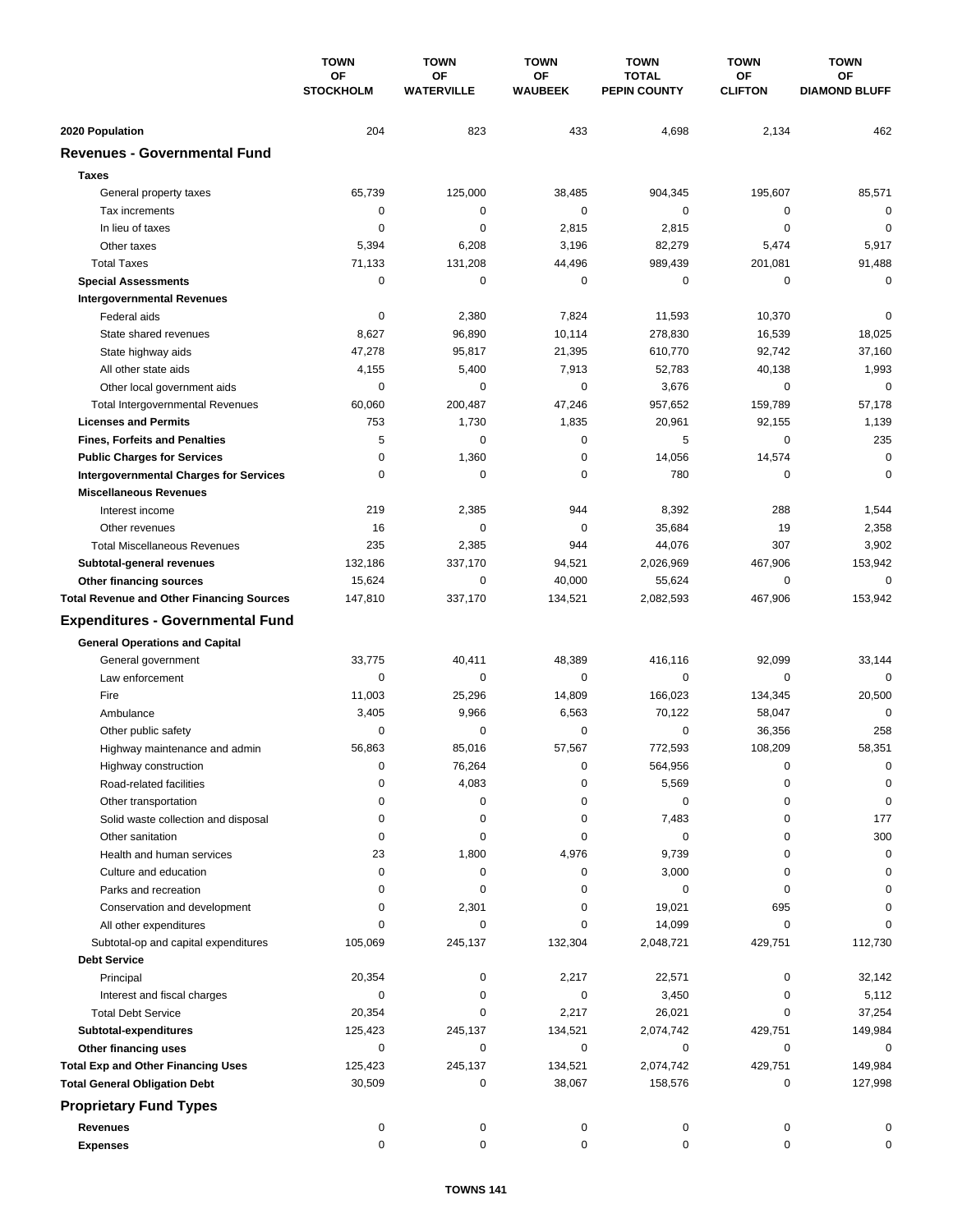|                                                             | <b>TOWN</b><br>OF<br><b>ELLSWORTH</b> | <b>TOWN</b><br>OF<br><b>EL PASO</b> | <b>TOWN</b><br>ΟF<br><b>GILMAN</b> | <b>TOWN</b><br>OF<br><b>HARTLAND</b> | <b>TOWN</b><br>ΟF<br><b>ISABELLE</b> | <b>TOWN</b><br>ОF<br><b>MAIDEN ROCK</b> |
|-------------------------------------------------------------|---------------------------------------|-------------------------------------|------------------------------------|--------------------------------------|--------------------------------------|-----------------------------------------|
|                                                             |                                       |                                     |                                    |                                      |                                      |                                         |
|                                                             |                                       |                                     |                                    |                                      |                                      |                                         |
| 2020 Population                                             | 1,175                                 | 721                                 | 1,014                              | 865                                  | 293                                  | 608                                     |
| <b>Revenues - Governmental Fund</b>                         |                                       |                                     |                                    |                                      |                                      |                                         |
| <b>Taxes</b>                                                |                                       |                                     |                                    |                                      |                                      |                                         |
| General property taxes                                      | 411,667                               | 360,993                             | 400,683                            | 264,687                              | 69,501                               | 230,289                                 |
| Tax increments                                              | $\mathbf 0$                           | $\mathbf 0$                         | $\pmb{0}$                          | 0                                    | 0                                    | $\mathbf 0$                             |
| In lieu of taxes                                            | $\mathbf 0$                           | $\mathbf 0$                         | 0                                  | $\mathbf 0$                          | $\mathbf 0$                          | $\mathbf 0$                             |
| Other taxes                                                 | 3,621                                 | 10,341                              | 4,911                              | 5,918                                | 3,350                                | 12,327                                  |
| <b>Total Taxes</b>                                          | 415,288                               | 371,334                             | 405,594                            | 270,605                              | 72,851                               | 242,616                                 |
| <b>Special Assessments</b>                                  | $\mathbf 0$                           | $\mathbf 0$                         | 0                                  | 631                                  | 0                                    | $\mathbf 0$                             |
| <b>Intergovernmental Revenues</b>                           |                                       |                                     |                                    |                                      |                                      |                                         |
| Federal aids                                                | 0                                     | 0                                   | 1,713                              | 0                                    | 0                                    | $\mathbf 0$                             |
| State shared revenues                                       | 43,955                                | 33,442                              | 39,792                             | 25,182                               | 3,929                                | 35,360                                  |
| State highway aids                                          | 126,073                               | 122,912                             | 125,128                            | 163,582                              | 28,724                               | 196,346                                 |
| All other state aids                                        | 6,672                                 | 7,444                               | 5,378                              | 5,699                                | 2,401                                | 7,573                                   |
| Other local government aids                                 | $\mathbf 0$                           | $\mathbf 0$                         | 0                                  | $\mathbf 0$                          | $\mathbf 0$                          | $\mathbf 0$                             |
| <b>Total Intergovernmental Revenues</b>                     | 176,700                               | 163,798                             | 172,011                            | 194,463                              | 35,054                               | 239,279                                 |
| <b>Licenses and Permits</b>                                 | 10,280                                | 4,984                               | 5,540                              | 3,063                                | 5,981                                | 5,178                                   |
| <b>Fines, Forfeits and Penalties</b>                        | 287                                   | $\Omega$                            | 0                                  | $\mathbf 0$                          | 0                                    | $\mathbf 0$                             |
| <b>Public Charges for Services</b>                          | 19,432                                | 23,358                              | 15,601                             | 14,574                               | 45                                   | 6,255                                   |
| <b>Intergovernmental Charges for Services</b>               | 1,000                                 | $\mathbf 0$                         | 4,180                              | 421                                  | $\mathbf 0$                          | 4,528                                   |
| <b>Miscellaneous Revenues</b>                               |                                       |                                     |                                    |                                      |                                      |                                         |
| Interest income                                             | 1,764                                 | 5,320                               | 2,137                              | 947                                  | 150                                  | 1,046                                   |
| Other revenues                                              | 3,661                                 | 1,439                               | 900                                | 1,073                                | $\mathbf 0$                          | 11,569                                  |
| <b>Total Miscellaneous Revenues</b>                         | 5,425                                 | 6,759                               | 3,037                              | 2,020                                | 150                                  | 12,615                                  |
| Subtotal-general revenues                                   | 628,412                               | 570,233                             | 605,963                            | 485,777                              | 114,081                              | 510,471                                 |
| Other financing sources                                     | $\mathbf 0$                           | 0                                   | 33,523                             | 0                                    | $\mathbf 0$                          | $\mathbf 0$                             |
| <b>Total Revenue and Other Financing Sources</b>            | 628,412                               | 570,233                             | 639,486                            | 485,777                              | 114,081                              | 510,471                                 |
| <b>Expenditures - Governmental Fund</b>                     |                                       |                                     |                                    |                                      |                                      |                                         |
| <b>General Operations and Capital</b>                       |                                       |                                     |                                    |                                      |                                      |                                         |
| General government                                          | 67,710                                | 76,011                              | 52,731                             | 47,456                               | 14,654                               | 62,191                                  |
| Law enforcement                                             | 0                                     | $\mathbf 0$                         | 0                                  | 0                                    | 0                                    | $\mathbf 0$                             |
| Fire                                                        | 39,877                                | 21,600                              | 59,480                             | 29,232                               | 9,824                                | 19,405                                  |
| Ambulance                                                   | 36,425                                | 16,176                              | 14,297                             | 26,846                               | 0                                    | $\mathbf 0$                             |
| Other public safety                                         | 4,641                                 | $\pmb{0}$                           | 0                                  | 2,170                                | 4,658                                | 4,220                                   |
| Highway maintenance and admin                               | 208,606                               | 289,985                             | 81,764                             | 180,176                              | 69.874                               | 331,269                                 |
| Highway construction                                        | 20,892                                | 178,650                             | 371,707                            | 135,028                              | 0                                    | 32,148                                  |
| Road-related facilities                                     | 0                                     | 0                                   | 0                                  | 643                                  | 0                                    | 0                                       |
|                                                             | 0                                     | 0                                   | 0                                  | 0                                    | 0                                    | 0                                       |
| Other transportation<br>Solid waste collection and disposal | 8,243                                 | 2,287                               | 11,670                             | 7,672                                | 0                                    | 3,240                                   |
| Other sanitation                                            | 0                                     | 0                                   | 0                                  | 0                                    | 0                                    | $\Omega$                                |
| Health and human services                                   | 122                                   | 260                                 | 150                                | 65                                   | 0                                    |                                         |
| Culture and education                                       | 0                                     | 0                                   | 0                                  | $\pmb{0}$                            | 0                                    | $\Omega$                                |
| Parks and recreation                                        | 0                                     | 0                                   | 0                                  | 390                                  | $\Omega$                             |                                         |
| Conservation and development                                | 0                                     | 0                                   | 0                                  | 0                                    | $\Omega$                             |                                         |
| All other expenditures                                      | 0                                     | 0                                   | 0                                  | 0                                    | $\Omega$                             | 0                                       |
|                                                             | 386,516                               | 584,969                             | 591,799                            | 429,678                              | 99,010                               | 452,473                                 |
| Subtotal-op and capital expenditures<br><b>Debt Service</b> |                                       |                                     |                                    |                                      |                                      |                                         |
|                                                             |                                       |                                     |                                    | 0                                    |                                      |                                         |
| Principal                                                   | 0                                     | 0<br>0                              | 18,708<br>0                        | 0                                    | 0<br>0                               |                                         |
| Interest and fiscal charges<br><b>Total Debt Service</b>    | 1,582<br>1,582                        | 0                                   | 18,708                             | 0                                    | 0                                    | $\Omega$                                |
|                                                             |                                       |                                     |                                    |                                      |                                      |                                         |
| Subtotal-expenditures                                       | 388,098<br>0                          | 584,969<br>0                        | 610,507<br>0                       | 429,678<br>0                         | 99,010<br>0                          | 452,473<br>$\Omega$                     |
| Other financing uses                                        |                                       |                                     |                                    |                                      |                                      |                                         |
| <b>Total Exp and Other Financing Uses</b>                   | 388,098<br>0                          | 584,969<br>0                        | 610,507                            | 429,678<br>0                         | 99,010<br>0                          | 452,473<br>0                            |
| <b>Total General Obligation Debt</b>                        |                                       |                                     | 63,803                             |                                      |                                      |                                         |
| <b>Proprietary Fund Types</b>                               |                                       |                                     |                                    |                                      |                                      |                                         |
| <b>Revenues</b>                                             | 0                                     | 0                                   | 0                                  | 0                                    | 0                                    |                                         |
| <b>Expenses</b>                                             | 0                                     | 0                                   | 0                                  | 0                                    | 0                                    | 0                                       |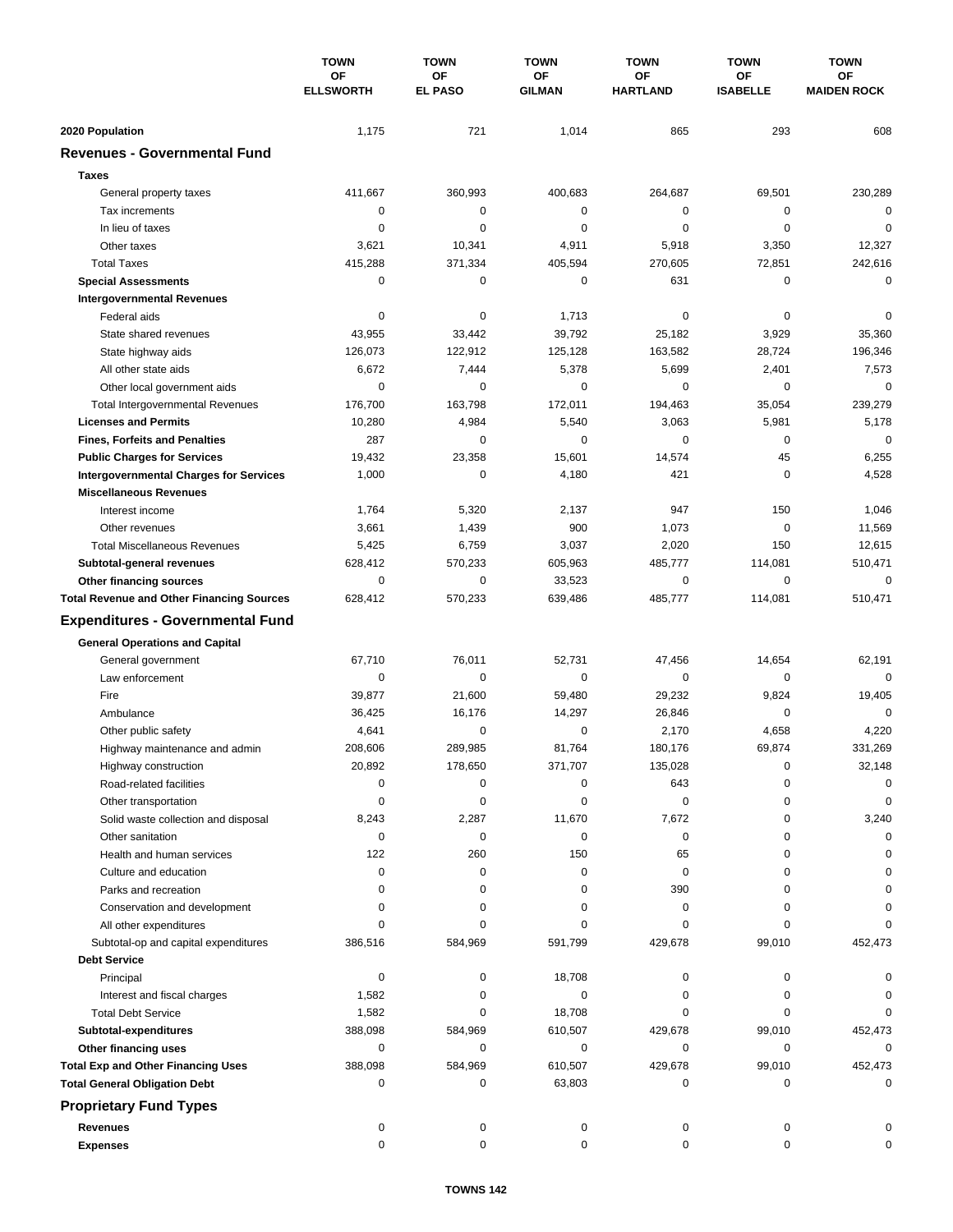|                                                        | <b>TOWN</b><br>OF<br><b>MARTELL</b> | <b>TOWN</b>            | <b>TOWN</b>              | <b>TOWN</b>           | <b>TOWN</b>               | <b>TOWN</b>              |
|--------------------------------------------------------|-------------------------------------|------------------------|--------------------------|-----------------------|---------------------------|--------------------------|
|                                                        |                                     | OF<br><b>OAK GROVE</b> | OF<br><b>RIVER FALLS</b> | OF<br><b>ROCK ELM</b> | <b>OF</b><br><b>SALEM</b> | ОF<br><b>SPRING LAKE</b> |
|                                                        |                                     |                        |                          |                       |                           |                          |
| 2020 Population<br><b>Revenues - Governmental Fund</b> | 1,213                               | 2,318                  | 2,314                    | 491                   | 528                       | 586                      |
|                                                        |                                     |                        |                          |                       |                           |                          |
| <b>Taxes</b>                                           |                                     |                        |                          |                       |                           |                          |
| General property taxes                                 | 373,128                             | 367,068                | 726,229                  | 213,328               | 301,371                   | 261,258                  |
| Tax increments                                         | 0                                   | $\pmb{0}$              | 0                        | 0                     | 0                         | $\mathbf 0$              |
| In lieu of taxes                                       | 0                                   | $\mathbf 0$            | 0                        | 0                     | $\mathbf 0$               | $\mathbf 0$              |
| Other taxes                                            | 5,559                               | 7,221                  | 9,314                    | 14,859                | 8,962                     | 9,017                    |
| <b>Total Taxes</b>                                     | 378,687                             | 374,289                | 735,543                  | 228,187               | 310,333                   | 270,275                  |
| <b>Special Assessments</b>                             | 760                                 | 0                      | 0                        | 0                     | 400                       | $\mathbf 0$              |
| <b>Intergovernmental Revenues</b>                      |                                     |                        |                          |                       |                           |                          |
| Federal aids                                           | 0                                   | 0                      | 0                        | 0                     | 0                         | 0                        |
| State shared revenues                                  | 21,333                              | 17,424                 | 30,322                   | 31,559                | 8,696                     | 41,444                   |
| State highway aids                                     | 150,455                             | 157,233                | 157,733                  | 110,849               | 198,888                   | 152,094                  |
| All other state aids                                   | 6,484                               | 36,454                 | 47,643                   | 2,884                 | 6,842                     | 3,013                    |
| Other local government aids                            | 10,148                              | $\mathbf 0$            | 619                      | 33,282                | 514                       | 220,532                  |
| <b>Total Intergovernmental Revenues</b>                | 188,420                             | 211,111                | 236,317                  | 178,574               | 214,940                   | 417,083                  |
| <b>Licenses and Permits</b>                            | 18,585                              | 102,436                | 21,687                   | 2,739                 | 1,473                     | 3,884                    |
| <b>Fines, Forfeits and Penalties</b>                   | 0                                   | $\mathbf 0$            | 0                        | 0                     | 0                         | $\mathbf 0$              |
| <b>Public Charges for Services</b>                     | 8,476                               | $\mathbf 0$            | 64,787                   | 3,357                 | 5,912                     | 18,629                   |
| <b>Intergovernmental Charges for Services</b>          | 8,208                               | 0                      | 0                        | 1,516                 | 0                         | $\mathbf 0$              |
| <b>Miscellaneous Revenues</b>                          |                                     |                        |                          |                       |                           |                          |
| Interest income                                        | 0                                   | 3,878                  | 4,674                    | 45                    | 637                       | 104                      |
| Other revenues                                         | 160                                 | $\mathbf 0$            | 10,413                   | 9,640                 | 572                       | 305                      |
| <b>Total Miscellaneous Revenues</b>                    | 160                                 | 3,878                  | 15,087                   | 9,685                 | 1,209                     | 409                      |
| Subtotal-general revenues                              | 603,296                             | 691,714                | 1,073,421                | 424,058               | 534,267                   | 710,280                  |
| Other financing sources                                | 0                                   | $\pmb{0}$              | 0                        | 0                     | 167,984                   | 609,884                  |
| <b>Total Revenue and Other Financing Sources</b>       | 603,296                             | 691,714                | 1,073,421                | 424,058               | 702,251                   | 1,320,164                |
| <b>Expenditures - Governmental Fund</b>                |                                     |                        |                          |                       |                           |                          |
|                                                        |                                     |                        |                          |                       |                           |                          |
| <b>General Operations and Capital</b>                  |                                     |                        |                          |                       |                           |                          |
| General government                                     | 78,406                              | 91,001                 | 157,503                  | 46,231                | 78,437                    | 53,485                   |
| Law enforcement                                        | 0                                   | 0                      | 0                        | $\mathbf 0$           | $\mathbf 0$               | $\mathbf 0$              |
| Fire                                                   | 40,271                              | 272,222                | 83,428                   | 17,379                | 17,476                    | 24,065                   |
| Ambulance                                              | 37,448                              | 68,882                 | 25,498                   | 6,825                 | 13,131                    | 8,451                    |
| Other public safety                                    | 8,327                               | 41,726                 | 110                      | 0                     | 230                       | 3,543                    |
| Highway maintenance and admin                          | 259.010                             | 239,585                | 641,096                  | 282,498               | 235,581                   | 300,001                  |
| Highway construction                                   | 103,730                             | 0                      | 0                        | 0                     | 241,939                   | 692,942                  |
| Road-related facilities                                | 917                                 | 0                      | 0                        | 0                     | 0                         | 0                        |
| Other transportation                                   | 0                                   | 0                      | 0                        | 0                     | 0                         | 0                        |
| Solid waste collection and disposal                    | 10,043                              | 0                      | 42,686                   | 2,123                 | 0                         | 8,830                    |
| Other sanitation                                       | 0                                   | 0                      | 0                        | 0                     | 0                         | $\mathbf 0$              |
| Health and human services                              | 961                                 | 1,419                  | 0                        | 0                     | 1,500                     | 2,000                    |
| Culture and education                                  | 0                                   | 0                      | 0                        | 0                     | 0                         | 0                        |
| Parks and recreation                                   | 147                                 | 0                      | 14,442                   | 0                     | 0                         | 0                        |
| Conservation and development                           | 0                                   | 0                      | 13,040                   | 662                   | 0                         | 0                        |
| All other expenditures                                 | 0                                   | 0                      | 3,905                    | 0                     | 0                         | 0                        |
| Subtotal-op and capital expenditures                   | 539,260                             | 714,835                | 981,708                  | 355,718               | 588,294                   | 1,093,317                |
| <b>Debt Service</b>                                    |                                     |                        |                          |                       |                           |                          |
| Principal                                              | 23,924                              | 0                      | 21,059                   | 19,991                | 73,153                    | 69,666                   |
| Interest and fiscal charges                            | 15,977                              | 0                      | 1,174                    | 0                     | 10,750                    | 11,195                   |
| <b>Total Debt Service</b>                              | 39,901                              | 0                      | 22,233                   | 19,991                | 83,903                    | 80,861                   |
| Subtotal-expenditures                                  | 579,161                             | 714,835                | 1,003,941                | 375,709               | 672,197                   | 1,174,178                |
| Other financing uses                                   | 0                                   | 0                      | 0                        | 0                     | 0                         | 0                        |
| <b>Total Exp and Other Financing Uses</b>              | 579,161                             | 714,835                | 1,003,941                | 375,709               | 672,197                   | 1,174,178                |
| <b>Total General Obligation Debt</b>                   | 374,426                             | 0                      | 48,080                   | 64,920                | 315,857                   | 540,218                  |
| <b>Proprietary Fund Types</b>                          |                                     |                        |                          |                       |                           |                          |
| <b>Revenues</b>                                        |                                     |                        |                          |                       |                           | 0                        |
| <b>Expenses</b>                                        | 0<br>0                              | 0<br>0                 | 0<br>0                   | 0<br>0                | 0<br>0                    | 0                        |
|                                                        |                                     |                        |                          |                       |                           |                          |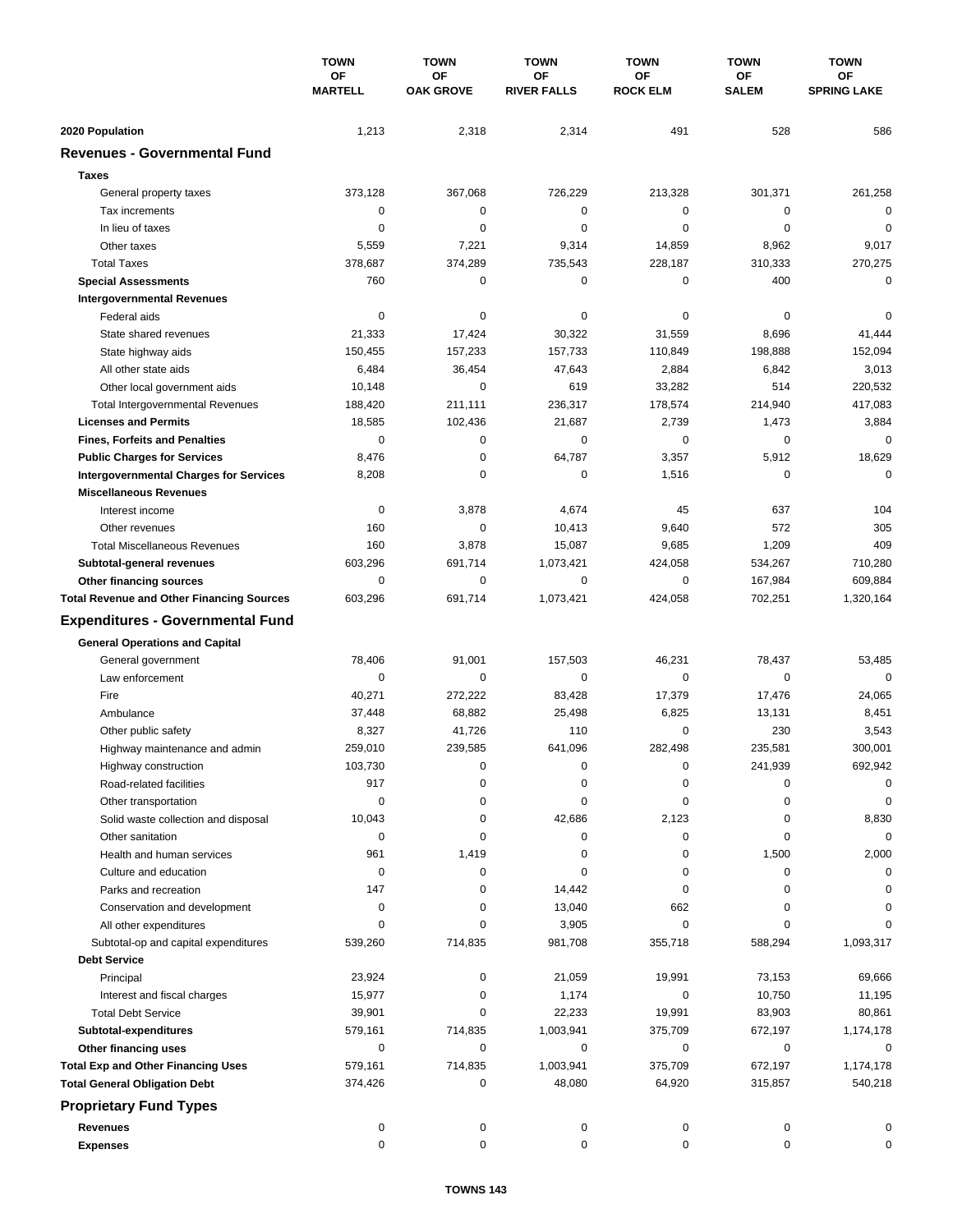|                                                  | <b>TOWN</b><br>ΟF<br><b>TRENTON</b> | <b>TOWN</b><br><b>TOWN</b><br>OF<br>OF<br><b>TRIMBELLE</b><br><b>UNION</b> |             | <b>TOWN</b>                          | <b>TOWN</b><br>ΟF<br><b>ALDEN</b> | <b>TOWN</b><br>OF<br><b>APPLE RIVER</b> |
|--------------------------------------------------|-------------------------------------|----------------------------------------------------------------------------|-------------|--------------------------------------|-----------------------------------|-----------------------------------------|
|                                                  |                                     |                                                                            |             | <b>TOTAL</b><br><b>PIERCE COUNTY</b> |                                   |                                         |
| 2020 Population                                  | 1,875                               | 1,679                                                                      | 601         | 18,877                               | 2,812                             | 1,172                                   |
| <b>Revenues - Governmental Fund</b>              |                                     |                                                                            |             |                                      |                                   |                                         |
| <b>Taxes</b>                                     |                                     |                                                                            |             |                                      |                                   |                                         |
| General property taxes                           | 334,027                             | 344,753                                                                    | 212,754     | 5,152,914                            | 792,367                           | 206,414                                 |
| Tax increments                                   | 0                                   | $\mathbf 0$                                                                | 0           | 0                                    | $\mathbf 0$                       | $\mathbf 0$                             |
| In lieu of taxes                                 | 0                                   | 0                                                                          | 0           | 0                                    | $\mathbf 0$                       | $\mathbf 0$                             |
| Other taxes                                      | 6,139                               | 2,782                                                                      | 4,625       | 120,337                              | 7,311                             | 20,211                                  |
| <b>Total Taxes</b>                               | 340,166                             | 347,535                                                                    | 217,379     | 5,273,251                            | 799,678                           | 226,625                                 |
| <b>Special Assessments</b>                       | 1,545                               | 0                                                                          | 0           | 3,336                                | $\mathbf 0$                       | $\mathbf 0$                             |
| <b>Intergovernmental Revenues</b>                |                                     |                                                                            |             |                                      |                                   |                                         |
| Federal aids                                     | 1,164                               | 0                                                                          | 0           | 13,247                               | 52,033                            | $\mathbf 0$                             |
| State shared revenues                            | 30,295                              | 42,390                                                                     | 47,596      | 487,283                              | 36,743                            | 15,662                                  |
| State highway aids                               | 162,715                             | 126,354                                                                    | 125,250     | 2,234,238                            | 255,626                           | 132,294                                 |
| All other state aids                             | 13,796                              | 18,074                                                                     | 4,154       | 216,642                              | 18,352                            | 6,482                                   |
| Other local government aids                      | 0                                   | 132                                                                        | 251         | 265,478                              | $\mathbf 0$                       | 8,471                                   |
| <b>Total Intergovernmental Revenues</b>          | 207,970                             | 186,950                                                                    | 177,251     | 3,216,888                            | 362,754                           | 162,909                                 |
| <b>Licenses and Permits</b>                      | 35,861                              | 7,630                                                                      | 150         | 322,765                              | 3,734                             | 17,368                                  |
| <b>Fines, Forfeits and Penalties</b>             | 0                                   | $\mathbf 0$                                                                | 0           | 522                                  | 0                                 | $\mathbf 0$                             |
| <b>Public Charges for Services</b>               | 0                                   | 406                                                                        | 1,465       | 196,871                              | 66,697                            | 0                                       |
| <b>Intergovernmental Charges for Services</b>    | 847                                 | $\mathbf 0$                                                                | 25          | 20,725                               | 2,279                             | 5,149                                   |
| <b>Miscellaneous Revenues</b>                    |                                     |                                                                            |             |                                      |                                   |                                         |
| Interest income                                  | 402                                 | 1,310                                                                      | 118         | 24,364                               | 7,629                             | 893                                     |
| Other revenues                                   | 18,984                              | 585                                                                        | 200         | 61,878                               | 758                               | 35                                      |
| <b>Total Miscellaneous Revenues</b>              | 19,386                              | 1,895                                                                      | 318         | 86,242                               | 8,387                             | 928                                     |
| Subtotal-general revenues                        | 605,775                             | 544,416                                                                    | 396,588     | 9,120,600                            | 1,243,529                         | 412,979                                 |
| Other financing sources                          | 0                                   | 0                                                                          | 215,435     | 1,026,826                            | 0                                 | $\mathbf 0$                             |
| <b>Total Revenue and Other Financing Sources</b> | 605,775                             | 544,416                                                                    | 612,023     | 10,147,426                           | 1,243,529                         | 412,979                                 |
|                                                  |                                     |                                                                            |             |                                      |                                   |                                         |
| <b>Expenditures - Governmental Fund</b>          |                                     |                                                                            |             |                                      |                                   |                                         |
| <b>General Operations and Capital</b>            |                                     |                                                                            |             |                                      |                                   |                                         |
| General government                               | 114,627                             | 84,231                                                                     | 47,622      | 1,197,539                            | 199,400                           | 71,890                                  |
| Law enforcement                                  | 0                                   | 0                                                                          | $\mathbf 0$ | 0                                    | 0                                 | $\mathbf 0$                             |
| Fire                                             | 63,564                              | 56,168                                                                     | 22,567      | 931,403                              | 181,626                           | 59,173                                  |
| Ambulance                                        | 40,079                              | 52,018                                                                     | 5,409       | 409,532                              | 18,847                            | 23,576                                  |
| Other public safety                              | 6,500                               | 1,286                                                                      | 0           | 114,025                              | 55                                | 17,440                                  |
| Highway maintenance and admin                    | 242,632                             | 283,760                                                                    | 208,255     | 4,020,652                            | 472,234                           | 201,484                                 |
| Highway construction                             | 43,023                              | 62,153                                                                     | 0           | 1,882,212                            | 4,778                             | 115,059                                 |
| Road-related facilities                          | 1,594                               | 0                                                                          | 0           | 3,154                                | 0                                 | 333                                     |
| Other transportation                             | 0                                   | 0                                                                          | 0           | 0                                    | 0                                 | 0                                       |
| Solid waste collection and disposal              | 183                                 | 446                                                                        | 954         | 98,554                               | 0                                 | 0                                       |
| Other sanitation                                 | 0                                   | $\pmb{0}$                                                                  | $\mathbf 0$ | 300                                  | 0                                 | 0                                       |
| Health and human services                        | 219                                 | 2,275                                                                      | 811         | 9,782                                | 10,016                            | 1,986                                   |
| Culture and education                            | 0                                   | 0                                                                          | 0           | 0                                    | 0                                 | 0                                       |
| Parks and recreation                             | 0                                   | 0                                                                          | 0           | 14,979                               | 4,515                             | 0                                       |
| Conservation and development                     | 0                                   | 0                                                                          | 0           | 14,397                               | 1,100                             | 0                                       |
| All other expenditures                           | $\Omega$                            | 50                                                                         | 0           | 3,955                                | 0                                 | $\Omega$                                |
| Subtotal-op and capital expenditures             | 512,421                             | 542,387                                                                    | 285,618     | 8,700,484                            | 892,571                           | 490,941                                 |
| <b>Debt Service</b>                              |                                     |                                                                            |             |                                      |                                   |                                         |
| Principal                                        | 25,324                              | 0                                                                          | 196,132     | 480,099                              | 469,921                           | 0                                       |
| Interest and fiscal charges                      | 1,286                               | 0                                                                          | 8,128       | 55,204                               | 26,566                            | 0                                       |
| <b>Total Debt Service</b>                        | 26,610                              | 0                                                                          | 204,260     | 535,303                              | 496,487                           | 0                                       |
| Subtotal-expenditures                            | 539,031                             | 542,387                                                                    | 489,878     | 9,235,787                            | 1,389,058                         | 490,941                                 |
| Other financing uses                             | 0                                   | 0                                                                          | 0           | 0                                    | 0                                 | 0                                       |
| <b>Total Exp and Other Financing Uses</b>        | 539,031                             | 542,387                                                                    | 489,878     | 9,235,787                            | 1,389,058                         | 490,941                                 |
| <b>Total General Obligation Debt</b>             | 25,960                              | 0                                                                          | 301,529     | 1,862,791                            | 512,466                           | 0                                       |
| <b>Proprietary Fund Types</b>                    |                                     |                                                                            |             |                                      |                                   |                                         |
| <b>Revenues</b>                                  | 0                                   | 0                                                                          | 0           | 0                                    | 0                                 | 0                                       |
| <b>Expenses</b>                                  | 0                                   | 0                                                                          | 0           | 0                                    | 0                                 | 0                                       |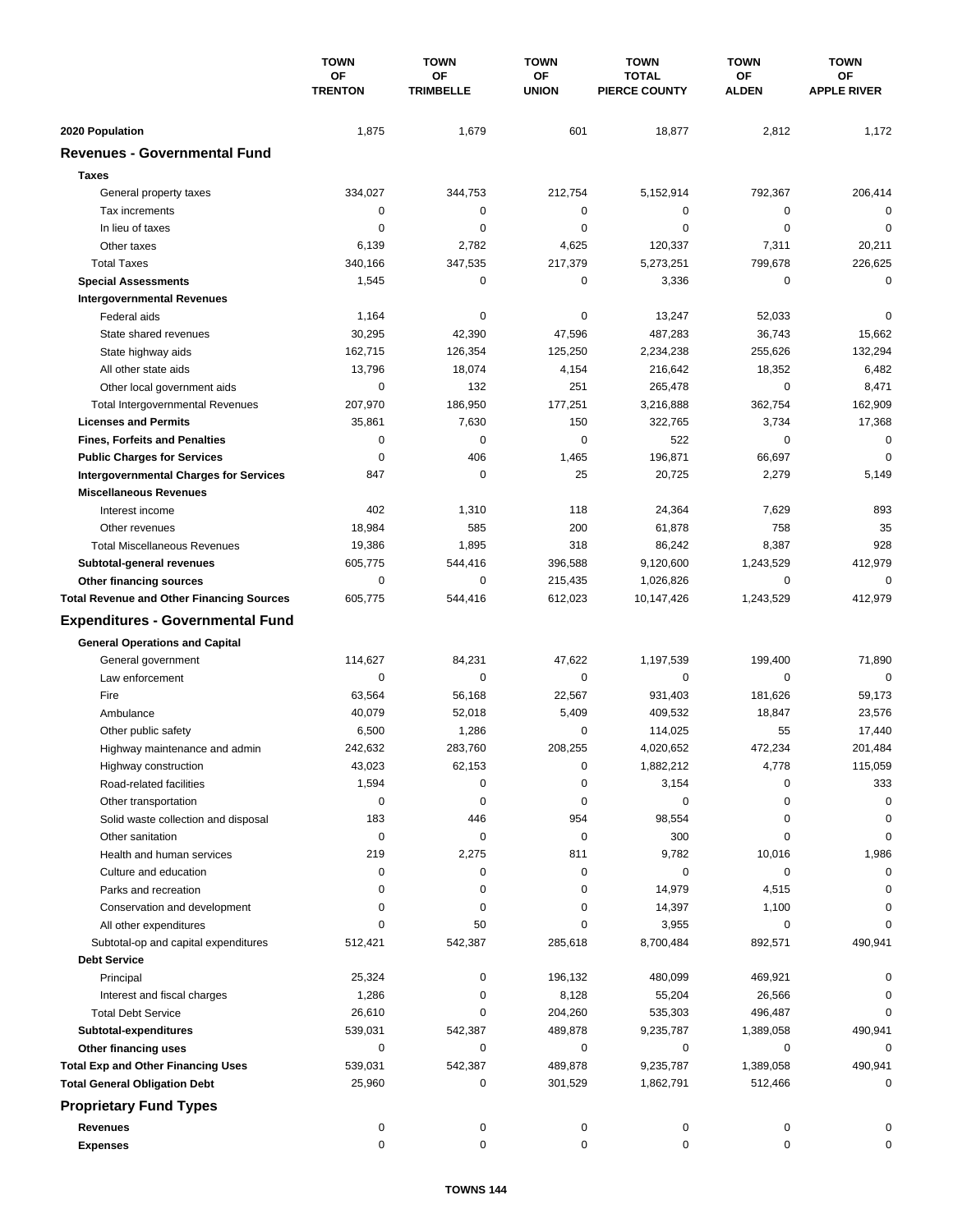|                                                                                | <b>TOWN</b><br><b>OF</b><br><b>BALSAM LAKE</b> | <b>TOWN</b>                | <b>TOWN</b>              | <b>TOWN</b>            | <b>TOWN</b>                    | <b>TOWN</b>          |
|--------------------------------------------------------------------------------|------------------------------------------------|----------------------------|--------------------------|------------------------|--------------------------------|----------------------|
|                                                                                |                                                | <b>OF</b><br><b>BEAVER</b> | OF<br><b>BLACK BROOK</b> | ΟF<br><b>BONE LAKE</b> | <b>OF</b><br><b>CLAM FALLS</b> | ΟF<br><b>CLAYTON</b> |
|                                                                                |                                                |                            |                          |                        |                                |                      |
| 2020 Population<br><b>Revenues - Governmental Fund</b>                         | 1,380                                          | 846                        | 1,359                    | 730                    | 609                            | 981                  |
|                                                                                |                                                |                            |                          |                        |                                |                      |
| <b>Taxes</b>                                                                   |                                                |                            |                          |                        |                                |                      |
| General property taxes                                                         | 315,617                                        | 161,524                    | 316,508                  | 199,639                | 234,648                        | 280,793              |
| Tax increments                                                                 | 0                                              | $\mathbf 0$                | $\mathbf 0$              | 0                      | 0                              | $\mathbf 0$          |
| In lieu of taxes                                                               | 0                                              | $\mathbf 0$                | $\mathbf 0$              | 0                      | $\mathbf 0$                    | $\mathbf 0$          |
| Other taxes                                                                    | 3,573                                          | 12,194                     | 4,039                    | 5,308                  | 15,791                         | 4,102                |
| <b>Total Taxes</b>                                                             | 319,190                                        | 173,718                    | 320,547                  | 204,947                | 250,439                        | 284,895              |
| <b>Special Assessments</b>                                                     | 0                                              | $\mathbf 0$                | 0                        | 0                      | $\mathbf 0$                    | $\mathbf 0$          |
| <b>Intergovernmental Revenues</b>                                              |                                                |                            |                          |                        |                                |                      |
| Federal aids                                                                   | 26,306<br>14,821                               | 0<br>13,272                | 1,131<br>44,414          | 0<br>6,983             | 0<br>36,247                    | 65,387<br>26,846     |
| State shared revenues                                                          |                                                |                            |                          |                        |                                |                      |
| State highway aids                                                             | 138,627<br>8,670                               | 298,083<br>20,765          | 141,833<br>28,468        | 104,752<br>28,063      | 117,235<br>4,119               | 154,819<br>4,253     |
| All other state aids<br>Other local government aids                            | 0                                              | $\mathbf 0$                | $\mathbf 0$              |                        | $\mathbf 0$                    | $\mathbf 0$          |
|                                                                                |                                                | 332,120                    | 215,846                  | 126,880<br>266,678     | 157,601                        |                      |
| <b>Total Intergovernmental Revenues</b><br><b>Licenses and Permits</b>         | 188,424<br>1,479                               | 18,816                     | 2,376                    | 286                    | 2,580                          | 251,305<br>1,619     |
|                                                                                | $\Omega$                                       | $\mathbf 0$                | 0                        | $\Omega$               | $\mathbf 0$                    | $\mathbf 0$          |
| <b>Fines, Forfeits and Penalties</b>                                           | 475                                            | 333                        | 7,701                    | 1,740                  | 150                            | 25                   |
| <b>Public Charges for Services</b>                                             | 0                                              | 0                          | $\mathbf 0$              | 0                      | $\mathbf 0$                    | $\mathbf 0$          |
| <b>Intergovernmental Charges for Services</b><br><b>Miscellaneous Revenues</b> |                                                |                            |                          |                        |                                |                      |
|                                                                                | 4,014                                          | 1,294                      | 1,999                    | 204                    | 96                             | 1,533                |
| Interest income                                                                |                                                |                            |                          |                        | 1,750                          |                      |
| Other revenues<br><b>Total Miscellaneous Revenues</b>                          | 5,875<br>9,889                                 | 4,124<br>5,418             | 4,456<br>6,455           | 5,597<br>5,801         | 1,846                          | 1,068<br>2,601       |
|                                                                                |                                                | 530,405                    | 552,925                  | 479,452                | 412,616                        | 540,445              |
| Subtotal-general revenues                                                      | 519,457<br>0                                   | $\mathbf 0$                | 0                        | 30,000                 | $\mathbf 0$                    | $\mathbf 0$          |
| Other financing sources<br><b>Total Revenue and Other Financing Sources</b>    | 519,457                                        | 530,405                    | 552,925                  | 509,452                | 412,616                        | 540,445              |
|                                                                                |                                                |                            |                          |                        |                                |                      |
| <b>Expenditures - Governmental Fund</b>                                        |                                                |                            |                          |                        |                                |                      |
| <b>General Operations and Capital</b>                                          |                                                |                            |                          |                        |                                |                      |
| General government                                                             | 92,728                                         | 68.110                     | 122,102                  | 63,876                 | 13,349                         | 81,477               |
| Law enforcement                                                                | 0                                              | 0                          | $\mathbf 0$              | 0                      | 0                              | $\mathbf 0$          |
| Fire                                                                           | 48,925                                         | 47,032                     | 73,624                   | 51,461                 | 14,426                         | 63,050               |
| Ambulance                                                                      | 6,390                                          | 9,569                      | 20,234                   | 8,736                  | 3,959                          | 13,762               |
| Other public safety                                                            | 0                                              | 16,229                     | 0                        | 0                      | $\mathbf 0$                    | 1,890                |
| Highway maintenance and admin                                                  | 225,371                                        | 367,748                    | 446,572                  | 103,596                | 38,369                         | 109,809              |
| Highway construction                                                           | 92,496                                         | $\pmb{0}$                  | 0                        | 28,954                 | 0                              | 221,882              |
| Road-related facilities                                                        | 0                                              | 610                        | 0                        | 0                      | 1,343                          | 561                  |
| Other transportation                                                           | 0                                              | 0                          | 0                        | 0                      | 0                              | 0                    |
| Solid waste collection and disposal                                            | 0                                              | 0                          | 13,943                   | 0                      | 0                              | 947                  |
| Other sanitation                                                               | 0                                              | 0                          | 0                        | 0                      | 0                              | 0                    |
| Health and human services                                                      | 1,500                                          | 301                        | 983                      | 6,232                  | 95                             | 2,446                |
| Culture and education                                                          | 0                                              | 0                          | 0                        | 0                      | 0                              | 0                    |
| Parks and recreation                                                           | 760                                            | 0                          | 0                        | 120                    | 0                              | 0                    |
| Conservation and development                                                   | 0                                              | 0                          | 0                        | 3,822                  | 0                              | 0                    |
| All other expenditures                                                         | $\Omega$                                       | 0                          | 0                        | 4,816                  | 0                              | $\Omega$             |
| Subtotal-op and capital expenditures                                           | 468,170                                        | 509,599                    | 677,458                  | 271,613                | 71,541                         | 495,824              |
| <b>Debt Service</b>                                                            |                                                |                            |                          |                        |                                |                      |
| Principal                                                                      | 0                                              | 0                          | 0                        | 247,995                | 0                              |                      |
| Interest and fiscal charges                                                    | 0                                              | 0                          | 0                        | 3,942                  | 0                              |                      |
| <b>Total Debt Service</b>                                                      | $\Omega$                                       | 0                          | 0                        | 251,937                | 0                              |                      |
| Subtotal-expenditures                                                          | 468,170                                        | 509,599                    | 677,458                  | 523,550                | 71,541                         | 495,824              |
| Other financing uses                                                           | 0                                              | 0                          | 0                        | 0                      | 0                              | $\Omega$             |
| <b>Total Exp and Other Financing Uses</b>                                      | 468,170                                        | 509,599                    | 677,458                  | 523,550                | 71,541                         | 495,824              |
| <b>Total General Obligation Debt</b>                                           | 0                                              | 0                          | 0                        | 30,000                 | 0                              | 0                    |
| <b>Proprietary Fund Types</b>                                                  |                                                |                            |                          |                        |                                |                      |
| <b>Revenues</b>                                                                | 0                                              | 0                          | 0                        | 0                      | 0                              |                      |
| <b>Expenses</b>                                                                | 0                                              | 0                          | 0                        | 0                      | 0                              | 0                    |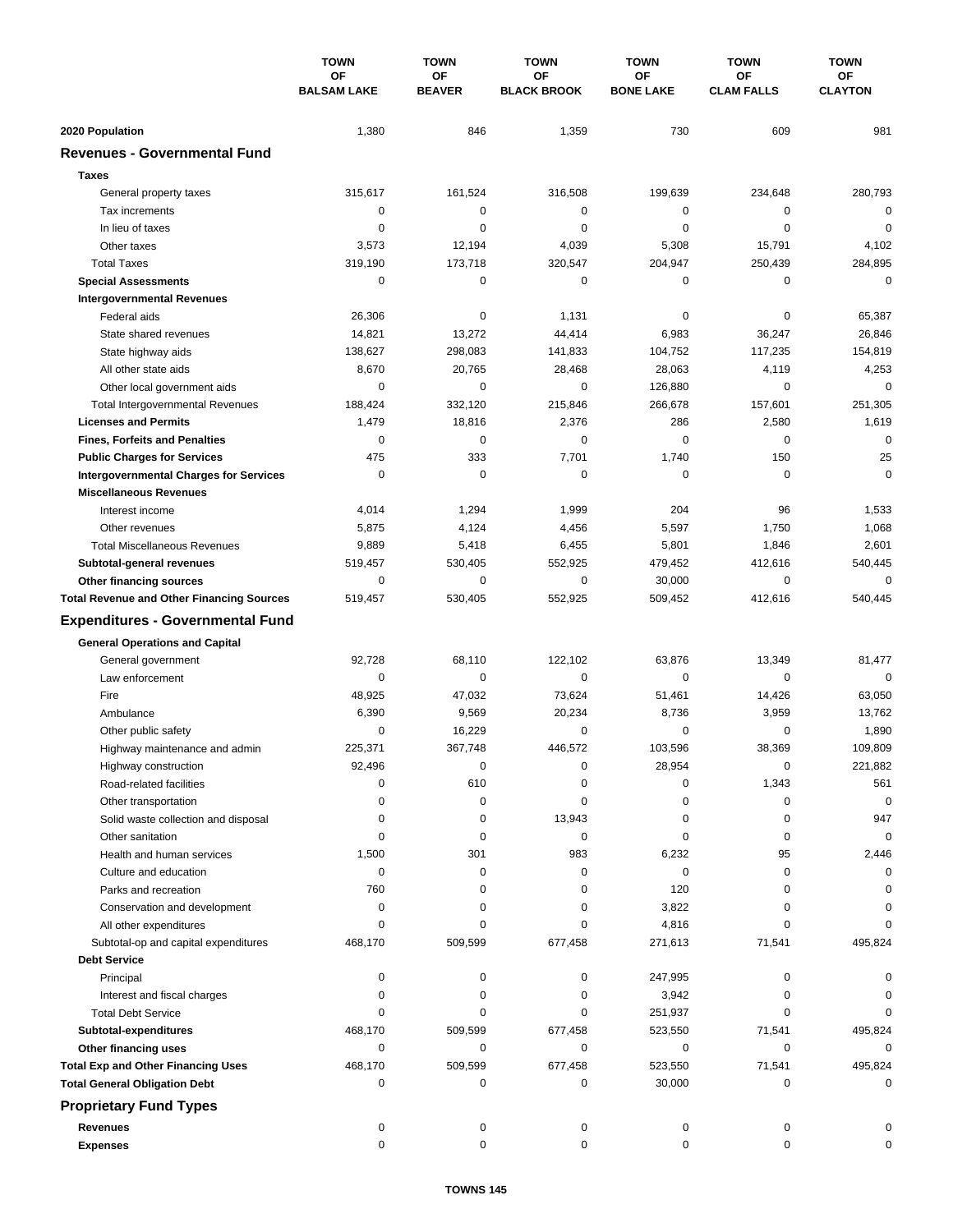|                                                                        | <b>TOWN</b><br>OF<br><b>CLEAR LAKE</b> | <b>TOWN</b>            | <b>TOWN</b>             | <b>TOWN</b>           | <b>TOWN</b>                    | <b>TOWN</b>            |
|------------------------------------------------------------------------|----------------------------------------|------------------------|-------------------------|-----------------------|--------------------------------|------------------------|
|                                                                        |                                        | OF<br><b>EUREKA</b>    | ΟF<br><b>FARMINGTON</b> | ΟF<br><b>GARFIELD</b> | <b>OF</b><br><b>GEORGETOWN</b> | ОF<br><b>JOHNSTOWN</b> |
|                                                                        |                                        |                        |                         |                       |                                |                        |
| 2020 Population<br><b>Revenues - Governmental Fund</b>                 | 906                                    | 1,687                  | 1,908                   | 1,704                 | 995                            | 520                    |
|                                                                        |                                        |                        |                         |                       |                                |                        |
| <b>Taxes</b>                                                           |                                        |                        |                         |                       |                                |                        |
| General property taxes                                                 | 387,126                                | 392,526                | 620,312                 | 519,934               | 390,411                        | 117,700                |
| Tax increments                                                         | $\mathbf 0$                            | $\mathbf 0$            | 0                       | 0                     | 0                              | $\mathbf 0$            |
| In lieu of taxes                                                       | $\mathbf 0$                            | $\mathbf 0$            | 0                       | $\mathbf 0$           | $\mathbf 0$                    | $\mathbf 0$            |
| Other taxes                                                            | 3,353                                  | 14,376                 | 8,196                   | 2,186                 | 70,739                         | 26,221                 |
| <b>Total Taxes</b>                                                     | 390,479                                | 406,902<br>$\mathbf 0$ | 628,508                 | 522,120               | 461,150                        | 143,921                |
| <b>Special Assessments</b>                                             | $\mathbf 0$                            |                        | 0                       | 0                     | 0                              | $\mathbf 0$            |
| <b>Intergovernmental Revenues</b>                                      |                                        |                        |                         |                       |                                | $\mathbf 0$            |
| Federal aids                                                           | 14,736<br>86,317                       | 0<br>52,541            | 0<br>33,219             | 0<br>16,230           | 7,550<br>9,911                 | 6,180                  |
| State shared revenues                                                  |                                        |                        |                         |                       |                                |                        |
| State highway aids<br>All other state aids                             | 156,024<br>3,226                       | 218,518<br>16,220      | 202,303<br>38,961       | 146,774<br>35,315     | 226,873<br>9,525               | 239,737<br>15,092      |
|                                                                        | 50                                     | $\mathbf 0$            | 0                       | $\mathbf 0$           | $\mathbf 0$                    | $\mathbf 0$            |
| Other local government aids                                            |                                        | 287,279                |                         | 198,319               | 253,859                        | 261,009                |
| <b>Total Intergovernmental Revenues</b><br><b>Licenses and Permits</b> | 260,353<br>163                         | 2,958                  | 274,483                 |                       | 4,708                          | 832                    |
|                                                                        | $\mathbf 0$                            | 25                     | 14,484<br>0             | 43,002<br>$\Omega$    | $\mathbf 0$                    | $\mathbf 0$            |
| <b>Fines, Forfeits and Penalties</b>                                   |                                        |                        |                         |                       |                                |                        |
| <b>Public Charges for Services</b>                                     | 5,815                                  | 205<br>$\mathbf 0$     | 40,236                  | 35,323                | 4,000                          | 3,432<br>$\Omega$      |
| <b>Intergovernmental Charges for Services</b>                          | 2,944                                  |                        | 2,949                   | 3,656                 | 0                              |                        |
| <b>Miscellaneous Revenues</b>                                          |                                        |                        |                         |                       |                                |                        |
| Interest income                                                        | 2,048                                  | 15                     | 6,215                   | 2,774                 | 364                            | 968                    |
| Other revenues                                                         | 3,720                                  | 31,339                 | 0                       | 210                   | 3,557                          | 4,336                  |
| <b>Total Miscellaneous Revenues</b>                                    | 5,768                                  | 31,354                 | 6,215                   | 2,984                 | 3,921                          | 5,304                  |
| Subtotal-general revenues                                              | 665,522<br>$\mathbf 0$                 | 728,723                | 966,875<br>0            | 805,404               | 727,638                        | 414,498                |
| Other financing sources                                                |                                        | 95,288                 |                         | 449,000               | 70,835                         | 150,269                |
| <b>Total Revenue and Other Financing Sources</b>                       | 665,522                                | 824,011                | 966,875                 | 1,254,404             | 798,473                        | 564,767                |
| <b>Expenditures - Governmental Fund</b>                                |                                        |                        |                         |                       |                                |                        |
| <b>General Operations and Capital</b>                                  |                                        |                        |                         |                       |                                |                        |
| General government                                                     | 66,734                                 | 108,082                | 150.723                 | 152,600               | 110,110                        | 58,869                 |
| Law enforcement                                                        | 0                                      | $\mathbf 0$            | 0                       | 0                     | 0                              | $\Omega$               |
| Fire                                                                   | 47,733                                 | 39,001                 | 141,232                 | 107,185               | 40,791                         | 21,105                 |
| Ambulance                                                              | 14,224                                 | 19,320                 | 24,648                  | 19,561                | 0                              | 5,460                  |
| Other public safety                                                    | 7,674                                  | $\mathbf 0$            | 0                       | 17,027                | $\mathbf 0$                    | $\mathbf 0$            |
| Highway maintenance and admin                                          | 442,218                                | 558,623                | 1,201,491               | 664,879               | 145.300                        | 325,577                |
| Highway construction                                                   | 0                                      | 0                      | 0                       | 0                     | 240,921                        | 0                      |
| Road-related facilities                                                | 0                                      | 0                      | 0                       | 0                     | 0                              | 0                      |
| Other transportation                                                   | 0                                      | 0                      | 0                       | 0                     | 0                              | C                      |
| Solid waste collection and disposal                                    | 502                                    | 0                      | 17,695                  | 0                     | 0                              | $\Omega$               |
| Other sanitation                                                       | 0                                      | 0                      | 0                       | 7,173                 | 0                              | $\Omega$               |
| Health and human services                                              | 1,000                                  | 6,990                  | 2,088                   | 1,756                 | 2,011                          | $\Omega$               |
| Culture and education                                                  | 0                                      | 0                      | 0                       | $\pmb{0}$             | 0                              | $\Omega$               |
| Parks and recreation                                                   | 0                                      | 0                      | 5,482                   | 12,799                | 0                              | 0                      |
| Conservation and development                                           | 0                                      | 15                     | 0                       | 2,275                 | 411                            | 0                      |
| All other expenditures                                                 | 0                                      | 578                    | 0                       | 0                     | 0                              | $\Omega$               |
| Subtotal-op and capital expenditures                                   | 580,085                                | 732,609                | 1,543,359               | 985,255               | 539,544                        | 411,011                |
| <b>Debt Service</b>                                                    |                                        |                        |                         |                       |                                |                        |
| Principal                                                              | 39,309                                 | 91,381                 | 137,382                 | 154,491               | 25,000                         | 97,704                 |
| Interest and fiscal charges                                            | 14,341                                 | 1,999                  | 82,566                  | 39,064                | 0                              | 2,228                  |
| <b>Total Debt Service</b>                                              | 53,650                                 | 93,380                 | 219,948                 | 193,555               | 25,000                         | 99,932                 |
| Subtotal-expenditures                                                  | 633,735                                | 825,989                | 1,763,307               | 1,178,810             | 564,544                        | 510,943                |
| Other financing uses                                                   | $\mathbf 0$                            | 0                      | 0                       | 0                     | 0                              | 0                      |
| <b>Total Exp and Other Financing Uses</b>                              | 633,735                                | 825,989                | 1,763,307               | 1,178,810             | 564,544                        | 510,943                |
| <b>Total General Obligation Debt</b>                                   | 321,933                                | 118,803                | 1,612,448               | 870,517               | 45,835                         | 108,033                |
| <b>Proprietary Fund Types</b>                                          |                                        |                        |                         |                       |                                |                        |
| <b>Revenues</b>                                                        | 0                                      | 0                      | 0                       | 0                     | 0                              | 0                      |
| <b>Expenses</b>                                                        | 0                                      | 0                      | 0                       | 0                     | 0                              | 0                      |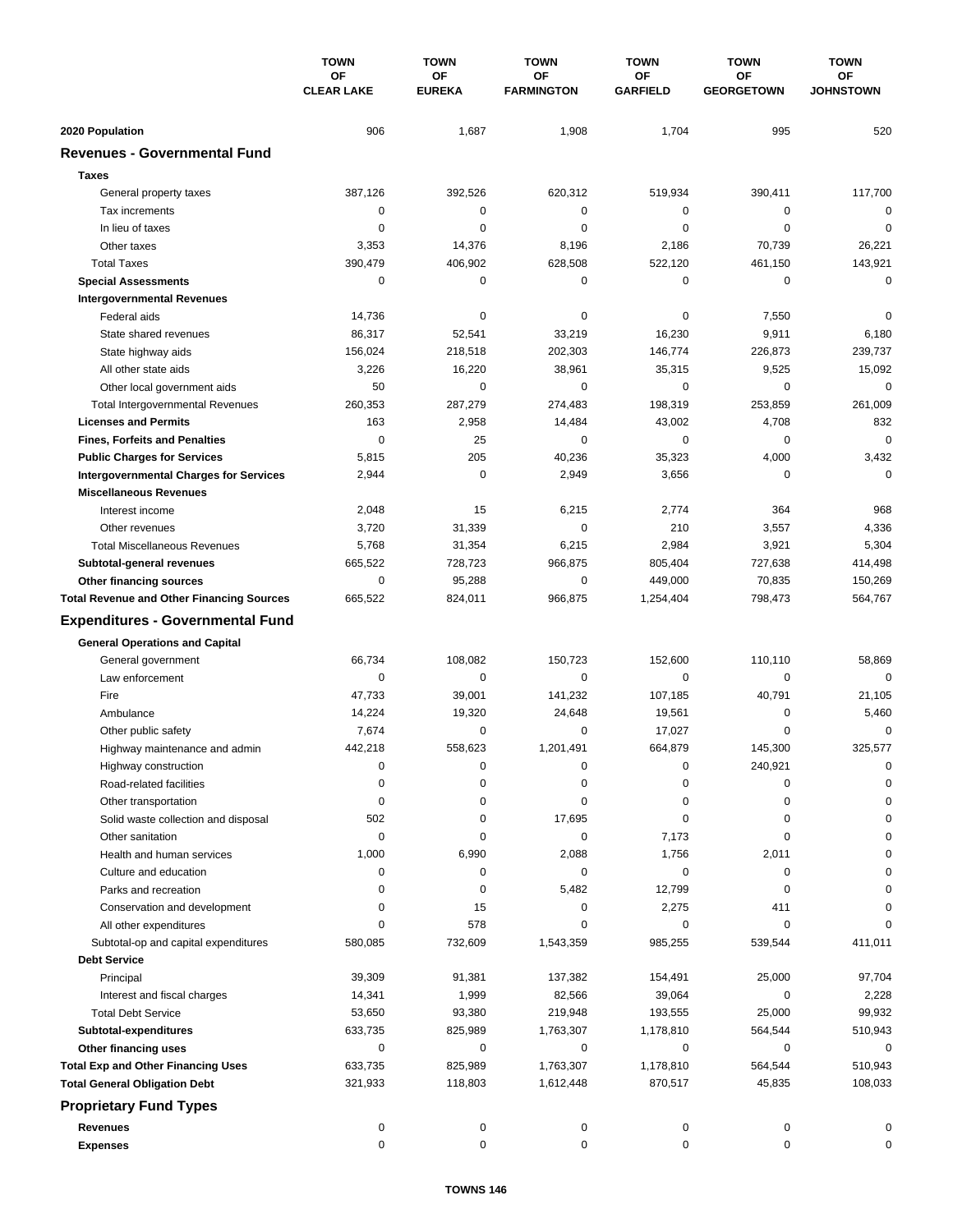|                                                  | <b>TOWN</b><br>OF<br><b>LAKETOWN</b> | <b>TOWN</b>          | <b>TOWN</b>         | <b>TOWN</b>       | <b>TOWN</b>           | <b>TOWN</b>           |
|--------------------------------------------------|--------------------------------------|----------------------|---------------------|-------------------|-----------------------|-----------------------|
|                                                  |                                      | OF<br><b>LINCOLN</b> | ΟF<br><b>LORAIN</b> | ΟF<br><b>LUCK</b> | OF<br><b>MCKINLEY</b> | ΟF<br><b>MILLTOWN</b> |
|                                                  |                                      |                      |                     |                   |                       |                       |
| 2020 Population                                  | 973                                  | 2,233                | 290                 | 933               | 361                   | 1,237                 |
| <b>Revenues - Governmental Fund</b>              |                                      |                      |                     |                   |                       |                       |
| <b>Taxes</b>                                     |                                      |                      |                     |                   |                       |                       |
| General property taxes                           | 273,333                              | 477,365              | 104,025             | 129,811           | 142,019               | 630,178               |
| Tax increments                                   | $\mathbf 0$                          | 0                    | 0                   | 0                 | 0                     | $\mathbf 0$           |
| In lieu of taxes                                 | $\mathbf 0$                          | $\mathbf 0$          | $\mathbf 0$         | 0                 | $\mathbf 0$           | 6,000                 |
| Other taxes                                      | 6,979                                | 4,408                | 13,082              | 14,553            | 29,331                | 11,346                |
| <b>Total Taxes</b>                               | 280,312                              | 481,773              | 117,107             | 144,364           | 171,350               | 647,524               |
| <b>Special Assessments</b>                       | 0                                    | 0                    | 0                   | 0                 | 0                     | 0                     |
| <b>Intergovernmental Revenues</b>                |                                      |                      |                     |                   |                       |                       |
| Federal aids                                     | 7,550                                | 7,550                | 5,000               | 7,550             | 0                     | 0                     |
| State shared revenues                            | 46,923                               | 45,319               | 20,245              | 59,601            | 17,752                | 12,870                |
| State highway aids                               | 149,376                              | 164,697              | 81,208              | 150,193           | 98,523                | 248,194               |
| All other state aids                             | 1,312                                | 10,106               | 5,956               | 84,473            | 12,842                | 18,861                |
| Other local government aids                      | 0                                    | $\mathbf 0$          | 12,009              | $\mathbf 0$       | $\mathbf 0$           | $\mathbf 0$           |
| <b>Total Intergovernmental Revenues</b>          | 205,161                              | 227,672              | 124,418             | 301,817           | 129,117               | 279,925               |
| <b>Licenses and Permits</b>                      | 588                                  | 1,956                | 575                 | 791               | 168                   | 3,971                 |
| <b>Fines, Forfeits and Penalties</b>             | 0                                    | $\mathbf 0$          | $\mathbf 0$         | 0                 | $\mathbf 0$           | $\mathbf 0$           |
| <b>Public Charges for Services</b>               | 6,744                                | 3,437                | $\mathbf 0$         | 0                 | 1,203                 | 62,538                |
| <b>Intergovernmental Charges for Services</b>    | 0                                    | 0                    | 550                 | 0                 | 0                     | 2,424                 |
| <b>Miscellaneous Revenues</b>                    |                                      |                      |                     |                   |                       |                       |
| Interest income                                  | 3,760                                | 448                  | 783                 | 14                | 844                   | 89                    |
| Other revenues                                   | 0                                    | 20,810               | 15,106              | 552               | 3,204                 | 477                   |
| <b>Total Miscellaneous Revenues</b>              | 3,760                                | 21,258               | 15,889              | 566               | 4,048                 | 566                   |
| Subtotal-general revenues                        | 496,565                              | 736,096              | 258,539             | 447,538           | 305,886               | 996,948               |
| Other financing sources                          | $\mathbf 0$                          | $\mathbf 0$          | 0                   | 70,000            | 0                     | 0                     |
| <b>Total Revenue and Other Financing Sources</b> | 496,565                              | 736,096              | 258,539             | 517,538           | 305,886               | 996,948               |
| <b>Expenditures - Governmental Fund</b>          |                                      |                      |                     |                   |                       |                       |
| <b>General Operations and Capital</b>            |                                      |                      |                     |                   |                       |                       |
| General government                               | 92,423                               | 118,435              | 43,978              | 60,819            | 51,897                | 107,836               |
| Law enforcement                                  | 0                                    | 0                    | 0                   | 265               | 0                     | $\mathbf 0$           |
| Fire                                             | 56,410                               | 127,129              | 42,619              | 41,970            | 15,448                | 70,916                |
| Ambulance                                        | 11,736                               | 31,304               | 3,336               | 10,932            | 7,911                 | 6,165                 |
| Other public safety                              | 0                                    | 0                    | 0                   | 0                 | 0                     | $\mathbf 0$           |
| Highway maintenance and admin                    | 107,436                              | 327.806              | 160,151             | 177,164           | 157,414               | 261,529               |
| Highway construction                             | 186,118                              | 0                    | 0                   | 106,104           | 0                     | 556,630               |
| Road-related facilities                          | 0                                    | 0                    | 0                   | 0                 | 0                     | 0                     |
| Other transportation                             | 0                                    | 0                    | 0                   | 0                 | 0                     | 0                     |
| Solid waste collection and disposal              | 0                                    | 0                    | 0                   | 0                 | 0                     | 0                     |
| Other sanitation                                 | 7,241                                | 0                    | 0                   | 0                 | 0                     | 0                     |
| Health and human services                        | 7,105                                | 2,705                | 4,900               | 0                 | 2,183                 | 2,000                 |
| Culture and education                            | 0                                    | 7,000                | 0                   | 0                 | 0                     | 1,000                 |
| Parks and recreation                             | $\Omega$                             | 0                    | 0                   | 0                 | 593                   | 898                   |
| Conservation and development                     | 0                                    | 835                  | 0                   | 0                 | 0                     | 1,847                 |
| All other expenditures                           | $\Omega$                             | 5,280                | 0                   | 0                 | 2,622                 | 26,350                |
| Subtotal-op and capital expenditures             | 468,469                              | 620,494              | 254,984             | 397,254           | 238,068               | 1,035,171             |
| <b>Debt Service</b>                              |                                      |                      |                     |                   |                       |                       |
| Principal                                        | 0                                    | 0                    | 0                   | 17,943            | 0                     | 98,398                |
| Interest and fiscal charges                      | 0                                    | 0                    | 0                   | 1,056             | 0                     | 10,537                |
| <b>Total Debt Service</b>                        | $\Omega$                             | $\Omega$             | 0                   | 18,999            | 0                     | 108,935               |
| Subtotal-expenditures                            | 468,469                              | 620,494              | 254,984             | 416,253           | 238,068               | 1,144,106             |
| Other financing uses                             | $\Omega$                             | 0                    | 0                   | 0                 | 0                     | 0                     |
| <b>Total Exp and Other Financing Uses</b>        | 468,469                              | 620,494              | 254,984             | 416,253           | 238,068               | 1,144,106             |
| <b>Total General Obligation Debt</b>             | 0                                    | 0                    | 0                   | 125,028           | 0                     | 96,627                |
| <b>Proprietary Fund Types</b>                    |                                      |                      |                     |                   |                       |                       |
| Revenues                                         | 0                                    | 0                    | 0                   | 0                 | 0                     |                       |
| <b>Expenses</b>                                  | 0                                    | 0                    | 0                   | 0                 | 0                     | O                     |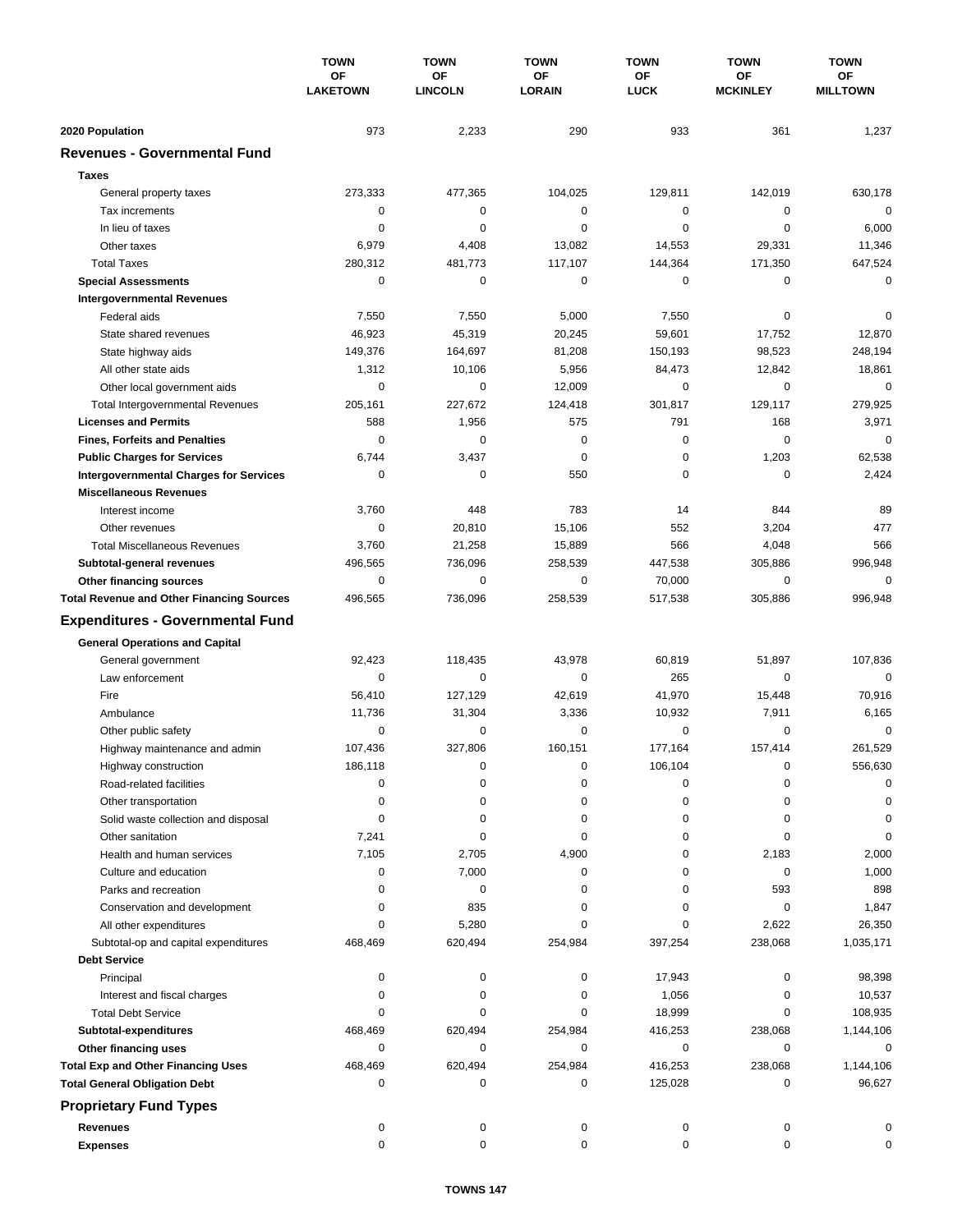|                                                  | <b>TOWN</b><br>OF<br><b>OSCEOLA</b> | <b>TOWN</b> | <b>TOWN</b>                              | <b>TOWN</b>           | <b>TOWN</b>              | <b>TOWN</b>                        |
|--------------------------------------------------|-------------------------------------|-------------|------------------------------------------|-----------------------|--------------------------|------------------------------------|
|                                                  |                                     |             | OF<br><b>SAINT CROIX</b><br><b>FALLS</b> | OF<br><b>STERLING</b> | ΟF<br><b>WEST SWEDEN</b> | <b>TOTAL</b><br><b>POLK COUNTY</b> |
| 2020 Population                                  | 2,941                               | 1,179       | 776                                      | 710                   | 29,242                   | 885                                |
| <b>Revenues - Governmental Fund</b>              |                                     |             |                                          |                       |                          |                                    |
| <b>Taxes</b>                                     |                                     |             |                                          |                       |                          |                                    |
| General property taxes                           | 517,163                             | 489,775     | 120,400                                  | 226,184               | 8,045,772                | 301,360                            |
| Tax increments                                   | 0                                   | 0           | 0                                        | 0                     | 0                        | 0                                  |
| In lieu of taxes                                 | 0                                   | $\mathbf 0$ | 0                                        | 0                     | 6,000                    | $\mathbf 0$                        |
| Other taxes                                      | 3,953                               | 6,739       | 14,895                                   | 6,594                 | 309,480                  | 24,561                             |
| <b>Total Taxes</b>                               | 521,116                             | 496,514     | 135,295                                  | 232,778               | 8,361,252                | 325,921                            |
| <b>Special Assessments</b>                       | 0                                   | 0           | 0                                        | 0                     | 0                        | 0                                  |
| <b>Intergovernmental Revenues</b>                |                                     |             |                                          |                       |                          |                                    |
| Federal aids                                     | 46,803                              | 0           | 8,141                                    | 0                     | 249,737                  | 8,439                              |
| State shared revenues                            | 37,704                              | 16,679      | 26,343                                   | 41,392                | 724,214                  | 33,903                             |
| State highway aids                               | 165,906                             | 108,221     | 225,693                                  | 136,998               | 4,062,507                | 107,196                            |
| All other state aids                             | 16,565                              | 17,371      | 30,782                                   | 11,525                | 447,304                  | 10,853                             |
| Other local government aids                      | 575                                 | $\mathbf 0$ | 33,626                                   | 0                     | 181,611                  | 1,423                              |
| <b>Total Intergovernmental Revenues</b>          | 267,553                             | 142,271     | 324,585                                  | 189,915               | 5,665,373                | 161,814                            |
| <b>Licenses and Permits</b>                      | 42,148                              | 19,338      | 964                                      | 874                   | 185,778                  | 425                                |
| <b>Fines, Forfeits and Penalties</b>             | 0                                   | 1,083       | 0                                        | 0                     | 1,108                    | $\mathbf 0$                        |
| <b>Public Charges for Services</b>               | 0                                   | 332         | 48,159                                   | 0                     | 288,545                  | 1,099                              |
| <b>Intergovernmental Charges for Services</b>    | 1,336                               | $\mathbf 0$ | $\mathbf 0$                              | 0                     | 21,287                   | $\Omega$                           |
| <b>Miscellaneous Revenues</b>                    |                                     |             |                                          |                       |                          |                                    |
| Interest income                                  | 1,040                               | 4,233       | 29                                       | 21                    | 41,307                   | 97                                 |
| Other revenues                                   | 82,215                              | 6,205       | 37,566                                   | 4,512                 | 237,472                  | 1,213                              |
| <b>Total Miscellaneous Revenues</b>              | 83,255                              | 10,438      | 37,595                                   | 4,533                 | 278,779                  | 1,310                              |
| Subtotal-general revenues                        | 915,408                             | 669,976     | 546,598                                  | 428,100               | 14,802,122               | 490,569                            |
| Other financing sources                          | 0                                   | $\mathbf 0$ | 0                                        | 0                     | 865,392                  | 0                                  |
| <b>Total Revenue and Other Financing Sources</b> | 915,408                             | 669,976     | 546,598                                  | 428,100               | 15,667,514               | 490,569                            |
| <b>Expenditures - Governmental Fund</b>          |                                     |             |                                          |                       |                          |                                    |
| <b>General Operations and Capital</b>            |                                     |             |                                          |                       |                          |                                    |
| General government                               | 181,284                             | 138,291     | 81,846                                   | 55,769                | 2,292,628                | 102,029                            |
| Law enforcement                                  | 0                                   | 0           | $\mathbf 0$                              | 0                     | 265                      | 0                                  |
| Fire                                             | 155,397                             | 58,631      | 54,237                                   | 34,796                | 1,593,917                | 37,103                             |
| Ambulance                                        | 30,244                              | 11,740      | 3,910                                    | 8,388                 | 313,952                  | 10,958                             |
| Other public safety                              | 29,437                              | 13,028      | 0                                        | 0                     | 102,780                  | 0                                  |
| Highway maintenance and admin                    | 296,276                             | 497,044     | 257,704                                  | 122,024               | 7,667,819                | 170,156                            |
| Highway construction                             | 186,204                             | 0           | 77,365                                   | 48,365                | 1,864,876                | 0                                  |
| Road-related facilities                          | 0                                   | 0           | 0                                        | 0                     | 2,847                    | $\Omega$                           |
| Other transportation                             | 0                                   | 0           | 0                                        | 0                     | 0                        | 0                                  |
| Solid waste collection and disposal              | 0                                   | 0           | 0                                        | $\pmb{0}$             | 33,087                   | 89,315                             |
| Other sanitation                                 | 0                                   | 0           | 0                                        | 0                     | 14,414                   | $\mathbf 0$                        |
| Health and human services                        | 4,352                               | 1,897       | 1,684                                    | 1,326                 | 65,556                   | 2,282                              |
| Culture and education                            | 0                                   | 0           | 0                                        | 0                     | 8,000                    | 0                                  |
| Parks and recreation                             | 3,345                               | 5,573       | 5,439                                    | 0                     | 39,524                   | 0                                  |
| Conservation and development                     | 400                                 | 24,864      | 4,193                                    | 0                     | 39,762                   | $\Omega$                           |
| All other expenditures                           | 0                                   | 100         | 0                                        | 0                     | 39,746                   |                                    |
| Subtotal-op and capital expenditures             | 886,939                             | 751,168     | 486,378                                  | 270,668               | 14,079,173               | 411,843                            |
| <b>Debt Service</b>                              |                                     |             |                                          |                       |                          |                                    |
| Principal                                        | 37,508                              | 0           | 0                                        | 91,656                | 1,508,688                | 46,625                             |
| Interest and fiscal charges                      | 12,800                              | 0           | 0                                        | 5,310                 | 200,409                  | 7,598                              |
| <b>Total Debt Service</b>                        | 50,308                              | 0           | 0                                        | 96,966                | 1,709,097                | 54,223                             |
| Subtotal-expenditures                            | 937,247                             | 751,168     | 486,378                                  | 367,634               | 15,788,270               | 466,066                            |
| Other financing uses                             | 0                                   | 0           | 0                                        | 0                     | 0                        | 0                                  |
| <b>Total Exp and Other Financing Uses</b>        | 937,247                             | 751,168     | 486,378                                  | 367,634               | 15,788,270               | 466,066                            |
| <b>Total General Obligation Debt</b>             | 217,796                             | 0           | 0                                        | 132,311               | 4,191,797                | 263,311                            |
| <b>Proprietary Fund Types</b>                    |                                     |             |                                          |                       |                          |                                    |
| <b>Revenues</b>                                  | 0                                   | 0           | 0                                        | 0                     | 0                        | 0                                  |
| <b>Expenses</b>                                  | 0                                   | $\pmb{0}$   | 0                                        | 0                     | 0                        | 0                                  |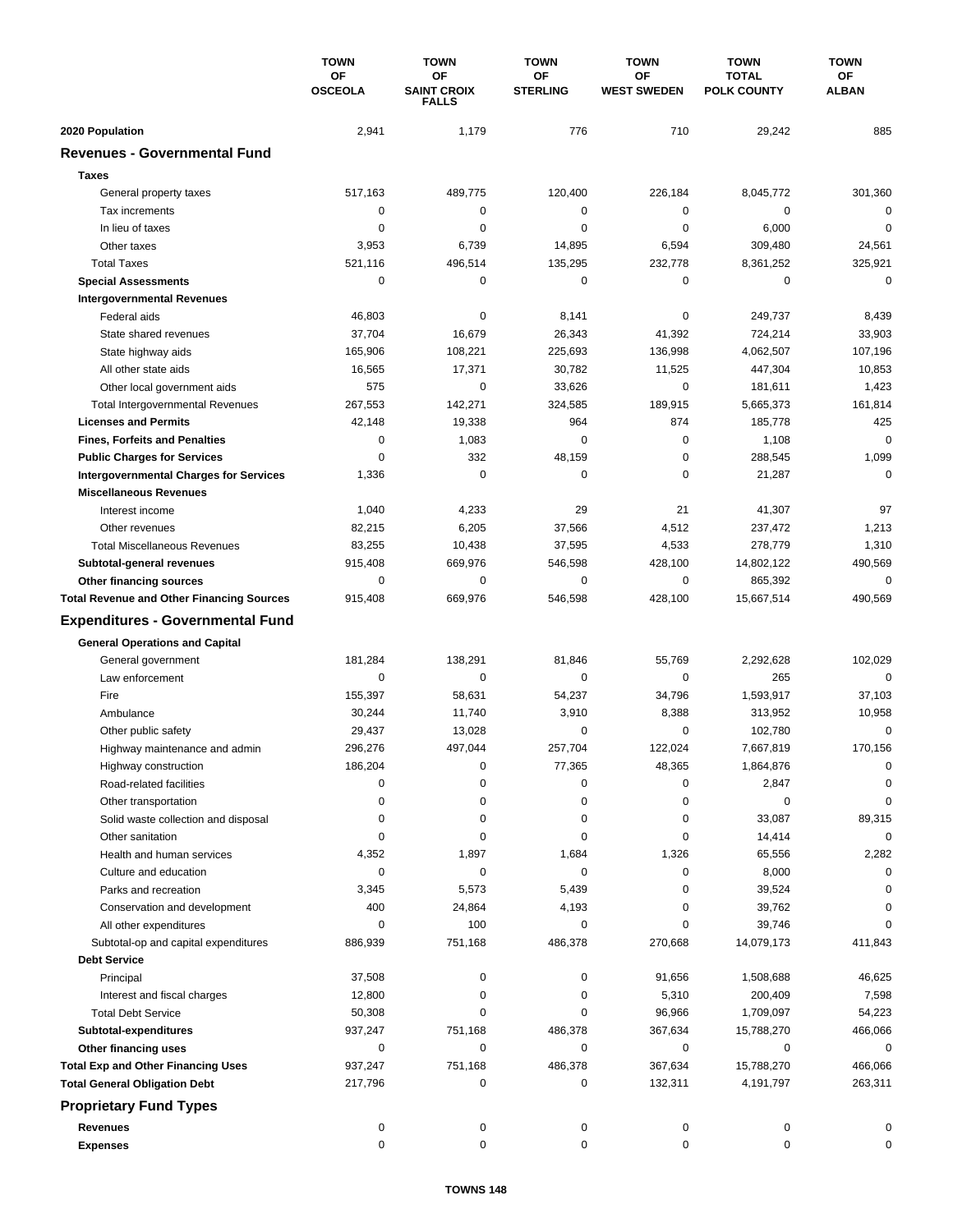|                                                  | <b>TOWN</b><br>OF<br><b>ALMOND</b> | <b>TOWN</b>          | <b>TOWN</b>                 | <b>TOWN</b>              | <b>TOWN</b>         | <b>TOWN</b>        |
|--------------------------------------------------|------------------------------------|----------------------|-----------------------------|--------------------------|---------------------|--------------------|
|                                                  |                                    | OF<br><b>AMHERST</b> | <b>OF</b><br><b>BELMONT</b> | OF<br><b>BUENA VISTA</b> | OF<br><b>CARSON</b> | ОF<br><b>DEWEY</b> |
|                                                  |                                    |                      |                             |                          |                     |                    |
| 2020 Population                                  | 670                                | 1,365                | 630                         | 1,212                    | 1,331               | 985                |
| <b>Revenues - Governmental Fund</b>              |                                    |                      |                             |                          |                     |                    |
| <b>Taxes</b>                                     |                                    |                      |                             |                          |                     |                    |
| General property taxes                           | 223,445                            | 337,971              | 110,487                     | 300,254                  | 450,048             | 382,836            |
| Tax increments                                   | 0                                  | 0                    | 0                           | $\mathbf 0$              | $\mathbf 0$         | 0                  |
| In lieu of taxes                                 | 0                                  | 0                    | 0                           | 0                        | 0                   | 0                  |
| Other taxes                                      | 12,507                             | 15,122               | 15,325                      | 14,677                   | 9,408               | 38,659             |
| <b>Total Taxes</b>                               | 235,952                            | 353,093              | 125,812                     | 314,931                  | 459,456             | 421,495            |
| <b>Special Assessments</b>                       | 0                                  | 0                    | 0                           | 0                        | 0                   | $\mathbf 0$        |
| <b>Intergovernmental Revenues</b>                |                                    |                      |                             |                          |                     |                    |
| Federal aids                                     | 0                                  | 14,396               | 0                           | 0                        | 0                   | 27,887             |
| State shared revenues                            | 22,404                             | 27,195               | 14,701                      | 31,414                   | 19,384              | 16,575             |
| State highway aids                               | 131,111                            | 146,748              | 108,089                     | 205,940                  | 164,355             | 135,210            |
| All other state aids                             | 4,260                              | 10,320               | 25,720                      | 15,015                   | 14,871              | 10,701             |
| Other local government aids                      | 2,923                              | 0                    | 0                           | 0                        | 0                   | 13,050             |
| <b>Total Intergovernmental Revenues</b>          | 160,698                            | 198,659              | 148,510                     | 252,369                  | 198,610             | 203,423            |
| <b>Licenses and Permits</b>                      | 282                                | 4,901                | 1,345                       | 1,577                    | 1,240               | 1,075              |
| <b>Fines, Forfeits and Penalties</b>             | $\mathbf 0$                        | 0                    | 0                           | $\mathbf 0$              | 0                   | 13,952             |
| <b>Public Charges for Services</b>               | 375                                | 1,443                | 52,668                      | 2,362                    | 77,040              | 121                |
| <b>Intergovernmental Charges for Services</b>    | 0                                  | 1,690                | 0                           | $\mathbf 0$              | $\mathbf 0$         | 466                |
| <b>Miscellaneous Revenues</b>                    |                                    |                      |                             |                          |                     |                    |
| Interest income                                  | 972                                | 2,256                | 80                          | 2,973                    | 113                 | 2,576              |
| Other revenues                                   | 1,180                              | 5,960                | 0                           | 158                      | 16,074              | 23,142             |
| <b>Total Miscellaneous Revenues</b>              | 2,152                              | 8,216                | 80                          | 3,131                    | 16,187              | 25,718             |
| Subtotal-general revenues                        | 399,459                            | 568,002              | 328,415                     | 574,370                  | 752,533             | 666,250            |
| Other financing sources                          | 0                                  | 500,000              | $\mathbf 0$                 | $\mathbf 0$              | 0                   | $\mathbf 0$        |
| <b>Total Revenue and Other Financing Sources</b> | 399,459                            | 1,068,002            | 328,415                     | 574,370                  | 752,533             | 666,250            |
| <b>Expenditures - Governmental Fund</b>          |                                    |                      |                             |                          |                     |                    |
|                                                  |                                    |                      |                             |                          |                     |                    |
| <b>General Operations and Capital</b>            |                                    |                      |                             |                          |                     |                    |
| General government                               | 56,882                             | 72,331               | 33,501                      | 69,766                   | 83,065              | 94,574             |
| Law enforcement                                  | 0                                  | 0                    | $\mathbf 0$                 | 0                        | $\mathbf 0$         | $\Omega$           |
| Fire                                             | 12,837                             | 57,885               | 25,019                      | 71,875                   | 169,795             | 42,646             |
| Ambulance                                        | 0                                  | 0                    | $\mathbf 0$                 | $\pmb{0}$                | 0                   | 10,058             |
| Other public safety                              | 0                                  | 0                    | 233                         | $\mathbf 0$              | 0                   | 0                  |
| Highway maintenance and admin                    | 48,100                             | 47,314               | 124,953                     | 246,217                  | 255,608             | 275,370            |
| Highway construction                             | 229,550                            | 481,543              | 0                           | $\pmb{0}$                | 62,600              | 60,600             |
| Road-related facilities                          | 0                                  | 400                  | 0                           | 194                      | 0                   | 0                  |
| Other transportation                             | 0                                  | 859                  | 0                           | $\mathbf 0$              | 0                   | 0                  |
| Solid waste collection and disposal              | 37,931                             | 81,819               | 50,721                      | 88,881                   | 78,209              | 74,922             |
| Other sanitation                                 | 0                                  | 0                    | 0                           | 0                        | 0                   | 0                  |
| Health and human services                        | 1,599                              | 2,683                | 0                           | 1,305                    | 2,973               | 1,374              |
| Culture and education                            | 0                                  | 0                    | 0                           | 0                        | 0                   | 0                  |
| Parks and recreation                             | 0                                  | 43                   | 0                           | 0                        | 0                   | 0                  |
| Conservation and development                     | 0                                  | 2,342                | 0                           | 53                       | 0                   | 0                  |
| All other expenditures                           | 0                                  | 3,009                | 0                           | 324                      | 0                   | $\Omega$           |
| Subtotal-op and capital expenditures             | 386,899                            | 750,228              | 234,427                     | 478,615                  | 652,250             | 559,544            |
| <b>Debt Service</b>                              |                                    |                      |                             |                          |                     |                    |
| Principal                                        | 0                                  | 140,602              | 0                           | 0                        | 0                   | 39,332             |
| Interest and fiscal charges                      | 0                                  | 6,712                | 0                           | $\pmb{0}$                | 0                   | 5,647              |
| <b>Total Debt Service</b>                        | 0                                  | 147,314              | 0                           | 0                        | 0                   | 44,979             |
| Subtotal-expenditures                            | 386,899                            | 897,542              | 234,427                     | 478,615                  | 652,250             | 604,523            |
| Other financing uses                             | 0                                  | 0                    | 0                           | 0                        | 0                   | 0                  |
| <b>Total Exp and Other Financing Uses</b>        | 386,899                            | 897,542              | 234,427                     | 478,615                  | 652,250             | 604,523            |
| <b>Total General Obligation Debt</b>             | 0                                  | 488,438              | 0                           | 0                        | 0                   | 113,231            |
| <b>Proprietary Fund Types</b>                    |                                    |                      |                             |                          |                     |                    |
| <b>Revenues</b>                                  | 0                                  | 0                    | 0                           | 0                        | 0                   | 0                  |
| <b>Expenses</b>                                  | 0                                  | 0                    | $\mathbf 0$                 | 0                        | 0                   | 0                  |
|                                                  |                                    |                      |                             |                          |                     |                    |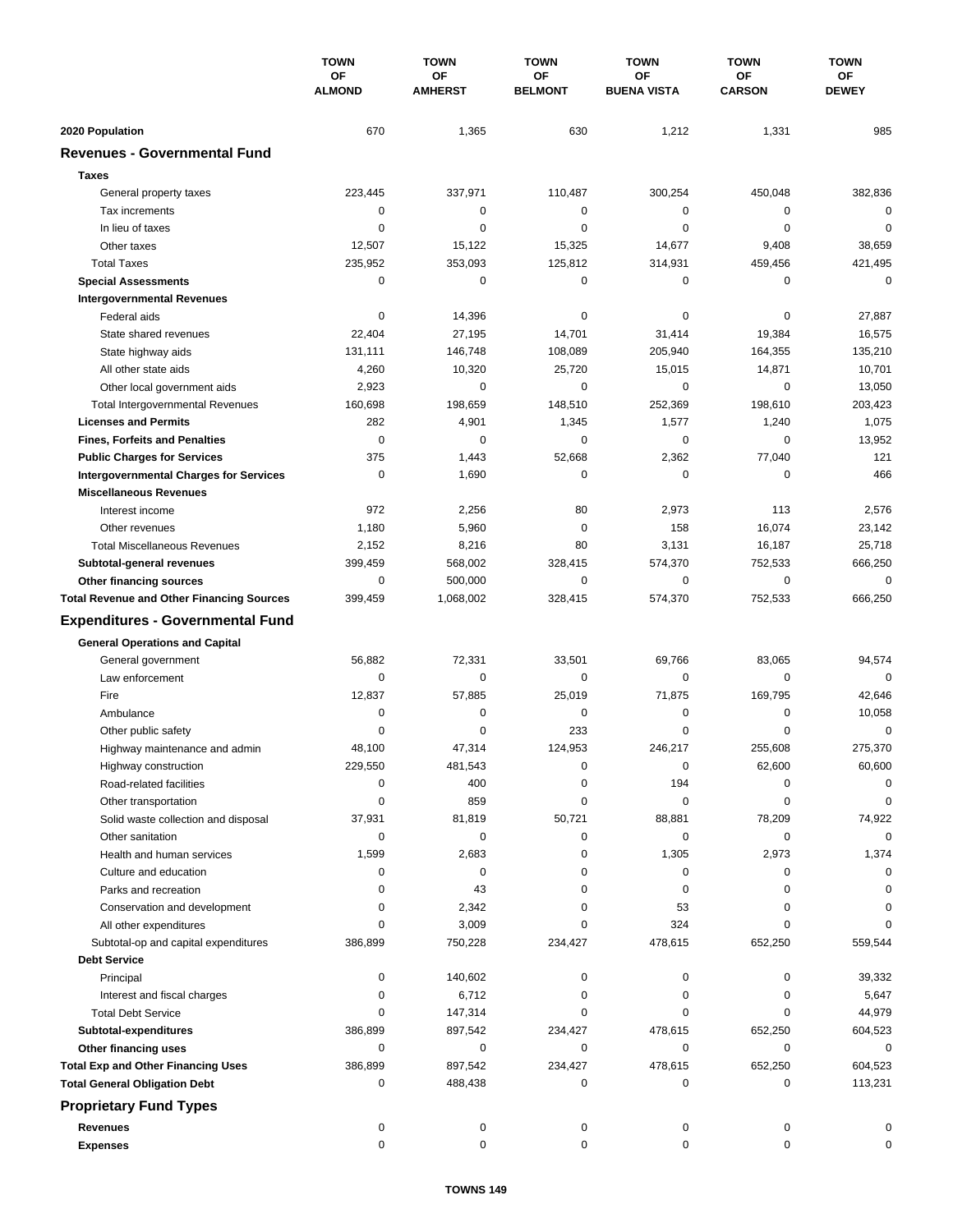|                                                  | <b>TOWN</b><br>OF<br><b>EATON</b> | <b>TOWN</b>           | <b>TOWN</b>            | <b>TOWN</b>          | <b>TOWN</b>           | <b>TOWN</b>           |
|--------------------------------------------------|-----------------------------------|-----------------------|------------------------|----------------------|-----------------------|-----------------------|
|                                                  |                                   | OF<br><b>GLENMORE</b> | ΟF<br><b>GREEN BAY</b> | ΟF<br><b>HOLLAND</b> | OF<br><b>HUMBOLDT</b> | ОF<br><b>LAWRENCE</b> |
|                                                  |                                   |                       |                        |                      |                       |                       |
| 2020 Population                                  | 1,674                             | 1,125                 | 2,158                  | 1,576                | 1,347                 | 6,020                 |
| <b>Revenues - Governmental Fund</b>              |                                   |                       |                        |                      |                       |                       |
| <b>Taxes</b>                                     |                                   |                       |                        |                      |                       |                       |
| General property taxes                           | 467,738                           | 502,575               | 395,216                | 512,488              | 171,818               | 1,697,325             |
| Tax increments                                   | 0                                 | 0                     | $\pmb{0}$              | 0                    | 0                     | 90,017                |
| In lieu of taxes                                 | 0                                 | 0                     | $\pmb{0}$              | 0                    | $\mathbf 0$           | 17                    |
| Other taxes                                      | 712                               | 23                    | 622                    | 21,756               | 2,709                 | 16,517                |
| <b>Total Taxes</b>                               | 468,450                           | 502,598               | 395,838                | 534,244              | 174,527               | 1,803,876             |
| <b>Special Assessments</b>                       | 0                                 | 0                     | 0                      | 0                    | 0                     | 494,802               |
| <b>Intergovernmental Revenues</b>                |                                   |                       |                        |                      |                       |                       |
| Federal aids                                     | 0                                 | 0                     | 0                      | 12,712               | 14,000                | 95,562                |
| State shared revenues                            | 39,193                            | 30,556                | 34,954                 | 49,292               | 64,395                | 60,809                |
| State highway aids                               | 127,850                           | 157,943               | 118,391                | 145,276              | 96,342                | 719,300               |
| All other state aids                             | 38,424                            | 6,540                 | 42,915                 | 20,250               | 8,502                 | 57,887                |
| Other local government aids                      | 55,247                            | 18,477                | $\pmb{0}$              | 6,525                | 0                     | 0                     |
| <b>Total Intergovernmental Revenues</b>          | 260,714                           | 213,516               | 196,260                | 234,055              | 183,239               | 933,558               |
| <b>Licenses and Permits</b>                      | 29,057                            | 51,705                | 8,534                  | 17,157               | 3,476                 | 131,984               |
| <b>Fines, Forfeits and Penalties</b>             | 0                                 | 0                     | 0                      | 5,764                | 0                     | 68,063                |
| <b>Public Charges for Services</b>               | 91,180                            | 4,269                 | 125,943                | 65                   | 94,723                | 313,680               |
| <b>Intergovernmental Charges for Services</b>    | 0                                 | $\mathbf 0$           | 0                      | 0                    | 0                     | $\mathbf 0$           |
| <b>Miscellaneous Revenues</b>                    |                                   |                       |                        |                      |                       |                       |
| Interest income                                  | 2,694                             | 2,186                 | 716                    | 1,623                | 825                   | 68,657                |
| Other revenues                                   | 4,722                             | 3,433                 | 153                    | 325                  | 995                   | 710,704               |
| <b>Total Miscellaneous Revenues</b>              | 7,416                             | 5,619                 | 869                    | 1,948                | 1,820                 | 779,361               |
| Subtotal-general revenues                        | 856,817                           | 777,707               | 727,444                | 793,233              | 457,785               | 4,525,324             |
| Other financing sources                          | 0                                 | 0                     | 0                      | 0                    | 0                     | 2,961,025             |
| <b>Total Revenue and Other Financing Sources</b> | 856,817                           | 777,707               | 727,444                | 793,233              | 457,785               | 7,486,349             |
| <b>Expenditures - Governmental Fund</b>          |                                   |                       |                        |                      |                       |                       |
|                                                  |                                   |                       |                        |                      |                       |                       |
| <b>General Operations and Capital</b>            |                                   |                       |                        |                      |                       |                       |
| General government                               | 149,657                           | 166,375               | 161,079                | 144,642              | 104,747               | 535,271               |
| Law enforcement                                  | 1,862                             | 5,315                 | 508                    | 5,825                | 3,347                 | 564,968               |
| Fire                                             | 77,112                            | 69,892                | 105,024                | 133,887              | 69,788                | 249,586               |
| Ambulance                                        | 20,880                            | 14,292                | 26,936                 | 19,955               | 17,010                | 72,408                |
| Other public safety                              | 14,953                            | 7,867                 | 0                      | 9,580                | 280                   | 91,613                |
| Highway maintenance and admin                    | 450,265                           | 437,594               | 318,685                | 327,634              | 154,511               | 291,041               |
| Highway construction                             | 0                                 | 0                     | 0                      | 0                    | 0                     | 1,217,381             |
| Road-related facilities                          | 9,942                             | 487                   | 7,221                  | 9,475                | 4,609                 | 30,931                |
| Other transportation                             | 0                                 | 0                     | 0                      | 0                    | 0                     | 0                     |
| Solid waste collection and disposal              | 105,229                           | 69,301                | 114,945                | 101,921              | 49,784                | 258,910               |
| Other sanitation                                 | 0                                 | 0                     | 5,601                  | 0                    | 7,240                 | 167                   |
| Health and human services                        | 0                                 | 0                     | 16                     | 600                  | 0                     | 950                   |
| Culture and education                            | 0                                 | 0                     | 0                      | 0                    | 6,286                 | 0                     |
| Parks and recreation                             | 0                                 | $\pmb{0}$             | 0                      | 9,013                | 0                     | 57,781                |
| Conservation and development                     | 11,062                            | 18,792                | 10,806                 | 2,091                | 726                   | 7,200,415             |
| All other expenditures                           | 0                                 | 873                   | 0                      | 0                    | 0                     | 0                     |
| Subtotal-op and capital expenditures             | 840,962                           | 790,788               | 750,821                | 764,623              | 418,328               | 10,571,422            |
| <b>Debt Service</b>                              |                                   |                       |                        |                      |                       |                       |
| Principal                                        | 0                                 | 0                     | 0                      | 74,281               | 30,379                | 589,553               |
| Interest and fiscal charges                      | 0                                 | 0                     | 0                      | 2,420                | 673                   | 384,510               |
| <b>Total Debt Service</b>                        | 0                                 | 0                     | 0                      | 76,701               | 31,052                | 974,063               |
| Subtotal-expenditures                            | 840,962                           | 790,788               | 750,821                | 841,324              | 449,380               | 11,545,485            |
| Other financing uses                             | 0                                 | 0                     | 0                      | 0                    | 0                     | 0                     |
| <b>Total Exp and Other Financing Uses</b>        | 840,962                           | 790,788               | 750,821                | 841,324              | 449,380               | 11,545,485            |
| <b>Total General Obligation Debt</b>             | 0                                 | 0                     | 0                      | 75,719               | 0                     | 21,406,112            |
| <b>Proprietary Fund Types</b>                    |                                   |                       |                        |                      |                       |                       |
| <b>Revenues</b>                                  | 0                                 | 0                     | 0                      | 0                    | 0                     | 2,114,384             |
| <b>Expenses</b>                                  | 0                                 | 0                     | 0                      | 0                    | 0                     | 2,479,903             |
|                                                  |                                   |                       |                        |                      |                       |                       |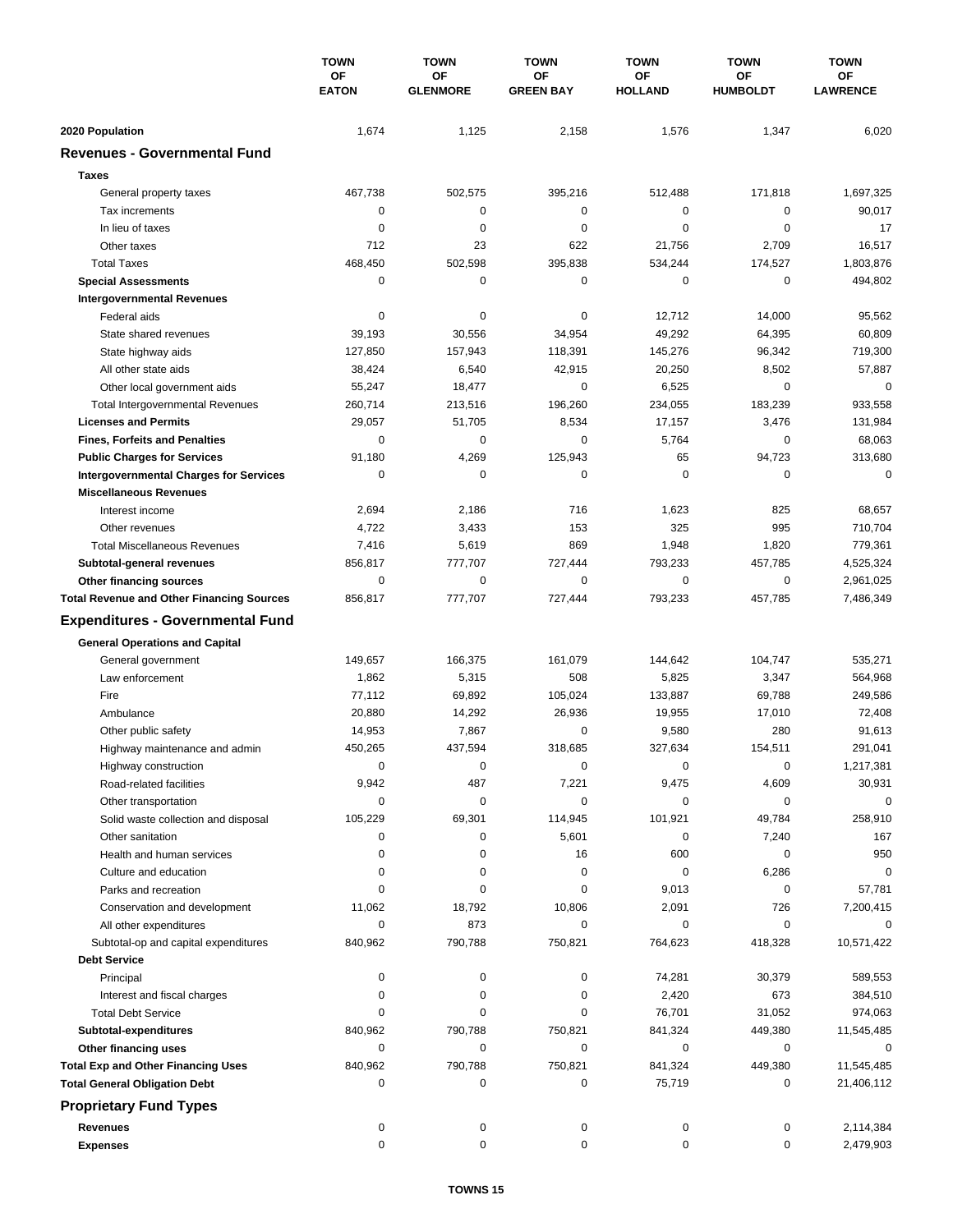|                                                  | <b>TOWN</b><br>OF<br><b>EAU PLEINE</b> | <b>TOWN</b>        | <b>TOWN</b>       | <b>TOWN</b>         | <b>TOWN</b>          | <b>TOWN</b>           |
|--------------------------------------------------|----------------------------------------|--------------------|-------------------|---------------------|----------------------|-----------------------|
|                                                  |                                        | OF<br><b>GRANT</b> | OF<br><b>HULL</b> | OF<br><b>LANARK</b> | ΟF<br><b>LINWOOD</b> | ОF<br><b>NEW HOPE</b> |
|                                                  |                                        |                    |                   |                     |                      |                       |
| 2020 Population                                  | 993                                    | 1,955              | 5,468             | 1,562               | 1,148                | 715                   |
| <b>Revenues - Governmental Fund</b>              |                                        |                    |                   |                     |                      |                       |
| <b>Taxes</b>                                     |                                        |                    |                   |                     |                      |                       |
| General property taxes                           | 234,673                                | 313,064            | 1,382,770         | 283,480             | 239,522              | 102,065               |
| Tax increments                                   | 0                                      | 0                  | 0                 | 0                   | $\mathbf 0$          | $\mathbf 0$           |
| In lieu of taxes                                 | 0                                      | 0                  | 0                 | 0                   | $\mathbf 0$          | $\mathbf 0$           |
| Other taxes                                      | 6,608                                  | 24,517             | 38,476            | 28,226              | 15,585               | 17,790                |
| <b>Total Taxes</b>                               | 241,281                                | 337,581            | 1,421,246         | 311,706             | 255,107              | 119,855               |
| <b>Special Assessments</b>                       | 0                                      | 0                  | 0                 | 0                   | 0                    | 0                     |
| <b>Intergovernmental Revenues</b>                |                                        |                    |                   |                     |                      |                       |
| Federal aids                                     | 3,395                                  | 0                  | 30,477            | 0                   | 0                    | 0                     |
| State shared revenues                            | 41,202                                 | 37,008             | 172,046           | 21,722              | 21,314               | 10,338                |
| State highway aids                               | 199,518                                | 716,722            | 1,433,281         | 90,535              | 106,960              | 85,742                |
| All other state aids                             | 72,583                                 | 14,376             | 31,758            | 9,192               | 6,182                | 24,067                |
| Other local government aids                      | 0                                      | $\mathbf 0$        | 31,560            | 0                   | $\mathbf 0$          | $\mathbf 0$           |
| <b>Total Intergovernmental Revenues</b>          | 316,698                                | 768,106            | 1,699,122         | 121,449             | 134,456              | 120,147               |
| <b>Licenses and Permits</b>                      | 2,060                                  | 11,919             | 117,382           | 180                 | 1,661                | 25                    |
| <b>Fines, Forfeits and Penalties</b>             | 0                                      | 0                  | 0                 | 40                  | 0                    | 416                   |
| <b>Public Charges for Services</b>               | 8,479                                  | 82,404             | 440               | 119,102             | 310                  | 5,232                 |
| <b>Intergovernmental Charges for Services</b>    | 0                                      | 0                  | 0                 | 0                   | 0                    | $\mathbf 0$           |
| <b>Miscellaneous Revenues</b>                    |                                        |                    |                   |                     |                      |                       |
| Interest income                                  | 0                                      | 3,451              | 10,607            | 2,581               | 379                  | 577                   |
| Other revenues                                   | 18,633                                 | 10,839             | 66,818            | 21,487              | 1,170                | $\mathbf 0$           |
| <b>Total Miscellaneous Revenues</b>              | 18,633                                 | 14,290             | 77,425            | 24,068              | 1,549                | 577                   |
| Subtotal-general revenues                        | 587,151                                | 1,214,300          | 3,315,615         | 576,545             | 393,083              | 246,252               |
| Other financing sources                          | 0                                      | 695,842            | 566,772           | 0                   | $\mathbf 0$          | $\mathbf 0$           |
| <b>Total Revenue and Other Financing Sources</b> | 587,151                                | 1,910,142          | 3,882,387         | 576,545             | 393,083              | 246,252               |
| <b>Expenditures - Governmental Fund</b>          |                                        |                    |                   |                     |                      |                       |
|                                                  |                                        |                    |                   |                     |                      |                       |
| <b>General Operations and Capital</b>            | 62,257                                 | 123,502            | 377,697           | 86,158              | 75,935               | 47,264                |
| General government<br>Law enforcement            | 0                                      | 0                  | 0                 | 0                   | 0                    | $\Omega$              |
| Fire                                             | 250.826                                | 116,893            | 124.763           | 77,568              | 127,273              | 22,890                |
| Ambulance                                        | 0                                      | 47,982             | 18,119            | 0                   | 0                    | 15,738                |
|                                                  | 0                                      | 0                  | 16,154            | 0                   | $\mathbf 0$          | 160                   |
| Other public safety                              |                                        | 151,219            | 1,062,695         | 294,170             | 192,980              | 124,101               |
| Highway maintenance and admin                    | 218,957                                |                    |                   |                     |                      |                       |
| Highway construction                             | 0                                      | 541,099            | 120,631           | 0                   | 0                    | $\mathbf 0$           |
| Road-related facilities                          | 0                                      | 2,369              | 6,539             | 0                   | 0                    | 0                     |
| Other transportation                             | 0                                      | 0                  | 0                 | 0                   | 0                    | $\mathbf 0$           |
| Solid waste collection and disposal              | 27,779                                 | 104,284            | 332,058           | 123,846             | 185                  | 951                   |
| Other sanitation                                 | 0                                      | 0                  | 0                 | 0                   | 0                    | $\mathbf 0$           |
| Health and human services                        | 1,408                                  | 541                | 13,135            | 3,288               | 2,854                | 1,347                 |
| Culture and education                            | 0                                      | 0                  | 0                 | 0                   | 0                    | 0                     |
| Parks and recreation                             | 0                                      | 0                  | 25,191            | 0                   | 0                    | 0                     |
| Conservation and development                     | 0                                      | 7,357              | 0                 | 1,581               | 0                    | 0                     |
| All other expenditures                           | 0                                      | 0                  | 0                 | 21,079              | 0                    | $\Omega$              |
| Subtotal-op and capital expenditures             | 561,227                                | 1,095,246          | 2,096,982         | 607,690             | 399,227              | 212,451               |
| <b>Debt Service</b>                              |                                        |                    |                   |                     |                      |                       |
| Principal                                        | 24,330                                 | 749,798            | 1,596,797         | 0                   | 0                    |                       |
| Interest and fiscal charges                      | 1,594                                  | 17,557             | 47,252            | 0                   | 0                    | 0                     |
| <b>Total Debt Service</b>                        | 25,924                                 | 767,355            | 1,644,049         | 0                   | 0                    | $\Omega$              |
| Subtotal-expenditures                            | 587,151                                | 1,862,601          | 3,741,031         | 607,690             | 399,227              | 212,451               |
| Other financing uses                             | 0                                      | 0                  | 0                 | 0                   | 0                    | 0                     |
| <b>Total Exp and Other Financing Uses</b>        | 587,151                                | 1,862,601          | 3,741,031         | 607,690             | 399,227              | 212,451               |
| <b>Total General Obligation Debt</b>             | 48,395                                 | 458,507            | 1,713,440         | 0                   | 0                    | 0                     |
| <b>Proprietary Fund Types</b>                    |                                        |                    |                   |                     |                      |                       |
| <b>Revenues</b>                                  | 0                                      | 0                  | 0                 | 0                   | 0                    |                       |
| <b>Expenses</b>                                  | 0                                      | 0                  | 0                 | 0                   | 0                    | 0                     |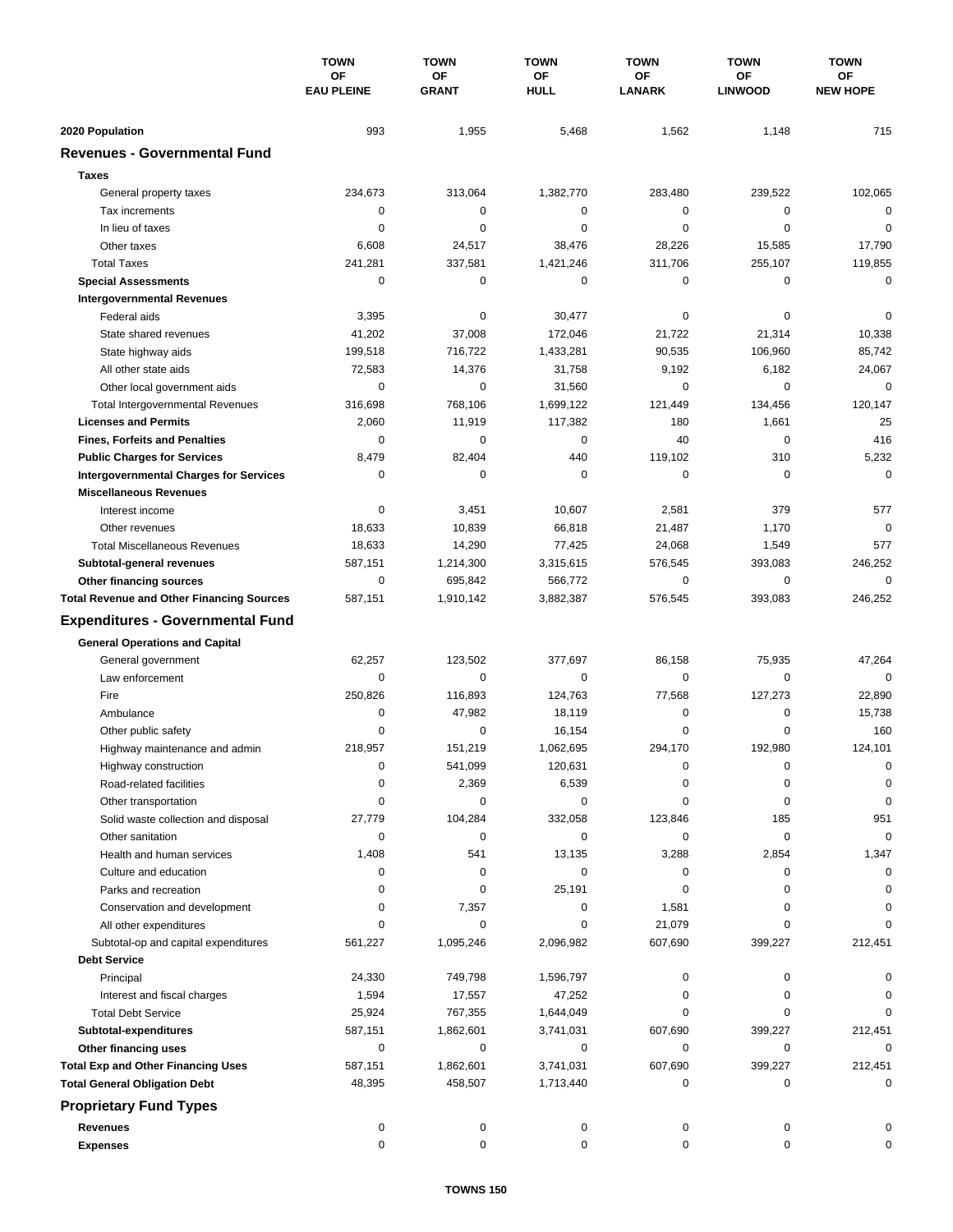|                                                                | <b>TOWN</b>             | <b>TOWN</b>         | <b>TOWN</b>         | <b>TOWN</b>           | <b>TOWN</b>                                     | <b>TOWN</b>          |
|----------------------------------------------------------------|-------------------------|---------------------|---------------------|-----------------------|-------------------------------------------------|----------------------|
|                                                                | OF<br><b>PINE GROVE</b> | OF<br><b>PLOVER</b> | OF<br><b>SHARON</b> | ΟF<br><b>STOCKTON</b> | <b>TOTAL</b><br><b>PORTAGE</b><br><b>COUNTY</b> | OF<br><b>CATAWBA</b> |
| 2020 Population                                                | 925                     | 1,744               | 2,078               | 3,062                 | 26,728                                          | 270                  |
| <b>Revenues - Governmental Fund</b>                            |                         |                     |                     |                       |                                                 |                      |
| <b>Taxes</b>                                                   |                         |                     |                     |                       |                                                 |                      |
| General property taxes                                         | 208,817                 | 422,197             | 599,298             | 622,623               | 6,514,910                                       | 24,760               |
| Tax increments                                                 | 0                       | $\pmb{0}$           | $\mathbf 0$         | 0                     | 0                                               | $\mathbf 0$          |
| In lieu of taxes                                               | 0                       | 0                   | 0                   | 0                     | $\mathbf 0$                                     | $\mathbf 0$          |
| Other taxes                                                    | 4,457                   | 58,986              | 33,445              | 9,764                 | 368,113                                         | 7,524                |
| <b>Total Taxes</b>                                             | 213,274                 | 481,183             | 632,743             | 632,387               | 6,883,023                                       | 32,284               |
| <b>Special Assessments</b>                                     | 0                       | $\pmb{0}$           | 0                   | 0                     | 0                                               | $\mathbf 0$          |
| <b>Intergovernmental Revenues</b>                              |                         |                     |                     |                       |                                                 |                      |
| Federal aids                                                   | 670                     | 0                   | 18,783              | 78,278                | 182,325                                         | 5,009                |
| State shared revenues                                          | 51,296                  | 53,490              | 37,539              | 65,938                | 677,469                                         | 12,804               |
| State highway aids                                             | 191,521                 | 185,064             | 180,938             | 229,188               | 4,418,118                                       | 70,010               |
| All other state aids                                           | 9,815                   | 19,805              | 12,742              | 21,009                | 313,269                                         | 35,849               |
| Other local government aids                                    | 7,595                   | 2,798               | 5,295               | 6,270                 | 70,914                                          | $\mathbf 0$          |
| <b>Total Intergovernmental Revenues</b>                        | 260,897                 | 261,157             | 255,297             | 400,683               | 5,662,095                                       | 123,672              |
| <b>Licenses and Permits</b>                                    | 1,254                   | 23,621              | 7,095               | 7,231                 | 183,273                                         | 465                  |
| <b>Fines, Forfeits and Penalties</b>                           | 0                       | $\mathbf 0$         | 0                   | 0                     | 14,408                                          | $\mathbf 0$          |
| <b>Public Charges for Services</b>                             | 83,126                  | 1,050               | 6,285               | 176,549               | 618,085                                         | 40,987               |
| <b>Intergovernmental Charges for Services</b>                  | 0                       | 0                   | 0                   | 0                     | 2,156                                           | $\mathbf 0$          |
| <b>Miscellaneous Revenues</b>                                  |                         |                     |                     |                       |                                                 |                      |
| Interest income                                                | 6,862                   | 5,792               | 1,407               | 7,955                 | 48,678                                          | 469                  |
| Other revenues                                                 | 7,042                   | 3,690               | 25,450              | 1,516                 | 204,372                                         | 1,216                |
| <b>Total Miscellaneous Revenues</b>                            | 13,904                  | 9,482               | 26,857              | 9,471                 | 253,050                                         | 1,685                |
| Subtotal-general revenues                                      | 572,455                 | 776,493             | 928,277             | 1,226,321             | 13,616,090                                      | 199,093              |
| Other financing sources                                        | 0                       | $\pmb{0}$           | 0                   | 215,000               | 1,977,614                                       | $\mathbf 0$          |
| <b>Total Revenue and Other Financing Sources</b>               | 572,455                 | 776,493             | 928,277             | 1,441,321             | 15,593,704                                      | 199,093              |
| <b>Expenditures - Governmental Fund</b>                        |                         |                     |                     |                       |                                                 |                      |
| <b>General Operations and Capital</b>                          |                         |                     |                     |                       |                                                 |                      |
| General government                                             | 82,356                  | 151,061             | 132,275             | 167,243               | 1,817,896                                       | 38,821               |
| Law enforcement                                                | 2,140                   | 0                   | 0                   | $\mathbf 0$           | 2,140                                           | $\mathbf 0$          |
| Fire                                                           | 26,974                  | 95,918              | 84,762              | 93,702                | 1,438,729                                       | 17,340               |
| Ambulance                                                      | 17,175                  | 13,115              | 16,795              | 6,444                 | 156,384                                         | 5,168                |
| Other public safety                                            | $\mathbf 0$             | 0                   | 0                   | 0                     | 16,547                                          | $\mathbf 0$          |
| Highway maintenance and admin                                  | 200,161                 | 368.180             | 348,487             | 814,978               | 4,943,646                                       | 93,316               |
| Highway construction                                           | 0                       | 47,636              | 0                   | 0                     | 1,543,659                                       | $\pmb{0}$            |
| Road-related facilities                                        | 7,483                   | 11,786              | 7,020               | 3,140                 | 38,931                                          | 210                  |
| Other transportation                                           | 0                       | 0                   | 0                   | 0                     | 859                                             | $\mathbf 0$          |
| Solid waste collection and disposal                            | 91,373                  | 95,652              | 140,881             | 177,004               | 1,595,811                                       | 0                    |
| Other sanitation                                               | 0                       | 600                 | 0                   | 0                     | 600                                             | 0                    |
| Health and human services                                      | 4,603                   | 5,488               | 3,826               | 6,856                 | 55,562                                          | 350                  |
| Culture and education                                          | 0                       | 0                   | 0                   | 0                     | 0                                               | 0                    |
| Parks and recreation                                           | 1,202                   | 69                  | 150                 | 10,305                | 36,960                                          | 0                    |
| Conservation and development                                   | 53<br>0                 | 83,190<br>0         | 2,257<br>0          | 2,011<br>0            | 98,844                                          | 263<br>0             |
| All other expenditures<br>Subtotal-op and capital expenditures | 433,520                 | 872,695             | 736,453             | 1,281,683             | 24,412<br>11,770,980                            | 155,468              |
| <b>Debt Service</b>                                            |                         |                     |                     |                       |                                                 |                      |
| Principal                                                      | 32,463                  | 0                   | 154,787             | 0                     | 2,784,734                                       | 0                    |
| Interest and fiscal charges                                    | 22,537                  | 0                   | 15,669              | 0                     | 124,566                                         | 0                    |
| <b>Total Debt Service</b>                                      | 55,000                  | 0                   | 170,456             | 0                     | 2,909,300                                       | 0                    |
| Subtotal-expenditures                                          | 488,520                 | 872,695             | 906,909             | 1,281,683             | 14,680,280                                      | 155,468              |
| Other financing uses                                           | 0                       | 0                   | 0                   | 0                     | 0                                               | 0                    |
| <b>Total Exp and Other Financing Uses</b>                      | 488,520                 | 872,695             | 906,909             | 1,281,683             | 14,680,280                                      | 155,468              |
| <b>Total General Obligation Debt</b>                           | 615,523                 | 0                   | 476,932             | 215,000               | 4,392,777                                       | 0                    |
| <b>Proprietary Fund Types</b>                                  |                         |                     |                     |                       |                                                 |                      |
|                                                                |                         |                     |                     |                       |                                                 |                      |
| <b>Revenues</b>                                                | 0<br>0                  | 0                   | 0<br>0              | 0                     | 0<br>0                                          |                      |
| <b>Expenses</b>                                                |                         | 0                   |                     | 0                     |                                                 | 0                    |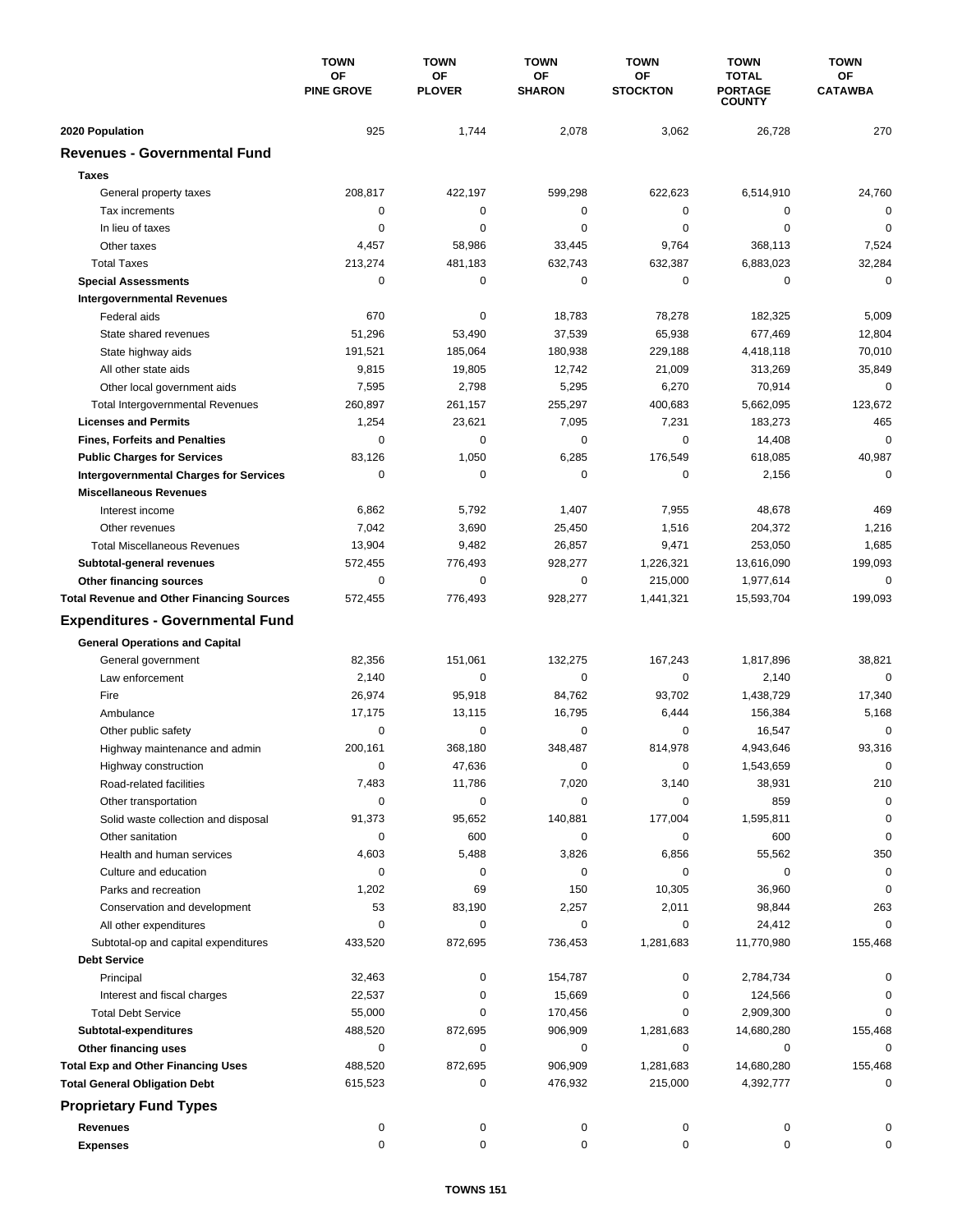|                                                  | <b>TOWN</b><br><b>OF</b><br><b>EISENSTEIN</b> | <b>TOWN</b><br>OF<br><b>ELK</b> | <b>TOWN</b><br>ΟF<br><b>EMERY</b> | <b>TOWN</b><br>ΟF<br><b>FIFIELD</b> | <b>TOWN</b><br><b>OF</b><br><b>FLAMBEAU</b> | <b>TOWN</b><br>ОF<br><b>GEORGETOWN</b> |
|--------------------------------------------------|-----------------------------------------------|---------------------------------|-----------------------------------|-------------------------------------|---------------------------------------------|----------------------------------------|
|                                                  |                                               |                                 |                                   |                                     |                                             |                                        |
|                                                  |                                               |                                 |                                   |                                     |                                             |                                        |
| 2020 Population                                  | 628                                           | 1,026                           | 291                               | 893                                 | 484                                         | 168                                    |
| <b>Revenues - Governmental Fund</b>              |                                               |                                 |                                   |                                     |                                             |                                        |
| <b>Taxes</b>                                     |                                               |                                 |                                   |                                     |                                             |                                        |
| General property taxes                           | 53,379                                        | 269,437                         | 38,717                            | 427,451                             | 134,928                                     | 16,062                                 |
| Tax increments                                   | $\mathbf 0$                                   | $\pmb{0}$                       | 0                                 | $\mathbf 0$                         | 0                                           | $\mathbf 0$                            |
| In lieu of taxes                                 | $\mathbf 0$                                   | $\mathbf 0$                     | 0                                 | $\mathbf 0$                         | $\mathbf 0$                                 | $\mathbf 0$                            |
| Other taxes                                      | 10,530                                        | 29,321                          | 20,662                            | 15,078                              | 37,187                                      | 8,821                                  |
| <b>Total Taxes</b>                               | 63,909                                        | 298,758                         | 59,379                            | 442,529                             | 172,115                                     | 24,883                                 |
| <b>Special Assessments</b>                       | $\mathbf 0$                                   | $\mathbf 0$                     | 0                                 | 0                                   | 0                                           | $\mathbf 0$                            |
| <b>Intergovernmental Revenues</b>                |                                               |                                 |                                   |                                     |                                             |                                        |
| Federal aids                                     | 5,000                                         | 6,691                           | 0                                 | 0                                   | 0                                           | $\mathbf 0$                            |
| State shared revenues                            | 18,594                                        | 14,263                          | 15,418                            | 23,172                              | 14,854                                      | 27,595                                 |
| State highway aids                               | 234,891                                       | 153,087                         | 223,630                           | 313,468                             | 177,321                                     | 97,044                                 |
| All other state aids                             | 77,609                                        | 12,551                          | 89,724                            | 168,113                             | 112,019                                     | 7,719                                  |
| Other local government aids                      | 135                                           | $\mathbf 0$                     | 7,035                             | 118,155                             | 7,698                                       | 36,763                                 |
| <b>Total Intergovernmental Revenues</b>          | 336,229                                       | 186,592                         | 335,807                           | 622,908                             | 311,892                                     | 169,121                                |
| <b>Licenses and Permits</b>                      | 280                                           | 1,521                           | $-78$                             | 432                                 | 70                                          | $\mathbf 0$                            |
| <b>Fines, Forfeits and Penalties</b>             | $\mathbf 0$                                   | $\Omega$                        | 0                                 | $\Omega$                            | $\Omega$                                    | $\mathbf 0$                            |
| <b>Public Charges for Services</b>               | 9,161                                         | 31,063                          | 3,202                             | 11,116                              | 17,512                                      | 2,350                                  |
| <b>Intergovernmental Charges for Services</b>    | 0                                             | $\mathbf 0$                     | 1,126                             | 14,240                              | 0                                           | 8                                      |
| <b>Miscellaneous Revenues</b>                    |                                               |                                 |                                   |                                     |                                             |                                        |
| Interest income                                  | 1,119                                         | 8,299                           | 1,016                             | 3,663                               | 2,052                                       | 1,159                                  |
| Other revenues                                   | 1,143                                         | 306                             | 1,449                             | 106,372                             | 9,178                                       | $\mathbf 0$                            |
| <b>Total Miscellaneous Revenues</b>              | 2,262                                         | 8,605                           | 2,465                             | 110,035                             | 11,230                                      | 1,159                                  |
| Subtotal-general revenues                        | 411,841                                       | 526,539                         | 401,901                           | 1,201,260                           | 512,819                                     | 197,521                                |
| Other financing sources                          | 149,442                                       | $\mathbf 0$                     | 0                                 | 0                                   | $\mathbf 0$                                 | $\mathbf 0$                            |
| <b>Total Revenue and Other Financing Sources</b> | 561,283                                       | 526,539                         | 401,901                           | 1,201,260                           | 512,819                                     | 197,521                                |
| <b>Expenditures - Governmental Fund</b>          |                                               |                                 |                                   |                                     |                                             |                                        |
|                                                  |                                               |                                 |                                   |                                     |                                             |                                        |
| <b>General Operations and Capital</b>            |                                               |                                 |                                   |                                     |                                             |                                        |
| General government                               | 53,766                                        | 60,083                          | 55,123                            | 151,211                             | 62,124                                      | 38,451                                 |
| Law enforcement                                  | 0                                             | 0                               | $\mathbf 0$                       | 0                                   | $\mathbf 0$                                 | $\Omega$                               |
| Fire                                             | 19,273                                        | 28,033                          | 4,783                             | 279,068                             | 23,235                                      | 24,775                                 |
| Ambulance                                        | 0                                             | 18,238                          | 5,789                             | $\pmb{0}$                           | 5,409                                       | 3,387                                  |
| Other public safety                              | $\mathbf 0$                                   | $\mathbf 0$                     | 0                                 | $\mathbf 0$                         | $\mathbf 0$                                 | $\mathbf 0$                            |
| Highway maintenance and admin                    | 404,651                                       | 361.008                         | 290,645                           | 351,944                             | 195,440                                     | 87.706                                 |
| Highway construction                             | 0                                             | 0                               | 0                                 | 278,517                             | 106,209                                     | 0                                      |
| Road-related facilities                          | 629                                           | 0                               | 0                                 | 9,820                               | 0                                           | 0                                      |
| Other transportation                             | 0                                             | 0                               | 0                                 | 0                                   | 0                                           | 0                                      |
| Solid waste collection and disposal              | 7,483                                         | 35,482                          | 11,780                            | 86,069                              | 23,944                                      | 675                                    |
| Other sanitation                                 | 0                                             | 0                               | 0                                 | 0                                   | 55                                          | 71                                     |
| Health and human services                        | 0                                             | 8,362                           | 3,352                             | 27,965                              | 0                                           | $\mathbf 0$                            |
| Culture and education                            | 0                                             | 0                               | 0                                 | 74                                  | 0                                           | 0                                      |
| Parks and recreation                             | 0                                             | 250                             | 957                               | 7,764                               | 2,852                                       | $\Omega$                               |
| Conservation and development                     | 0                                             | 0                               | 0                                 | 1,280                               | 0                                           | 0                                      |
| All other expenditures                           | 0                                             | 0                               | 0                                 | 0                                   | 0                                           | $\Omega$                               |
| Subtotal-op and capital expenditures             | 485,802                                       | 511,456                         | 372,429                           | 1,193,712                           | 419,268                                     | 155,065                                |
| <b>Debt Service</b>                              |                                               |                                 |                                   |                                     |                                             |                                        |
| Principal                                        | 48,273                                        | 0                               | 0                                 | 62,801                              | 23,563                                      | O                                      |
| Interest and fiscal charges                      | 2,744                                         | 0                               | 0                                 | 7,717                               | 1,750                                       | 0                                      |
| <b>Total Debt Service</b>                        | 51,017                                        | 0                               | 0                                 | 70,518                              | 25,313                                      | $\Omega$                               |
| Subtotal-expenditures                            | 536,819                                       | 511,456                         | 372,429                           | 1,264,230                           | 444,581                                     | 155,065                                |
| Other financing uses                             | 0                                             | 0                               | 0                                 | 0                                   | 0                                           | 0                                      |
| <b>Total Exp and Other Financing Uses</b>        | 536,819                                       | 511,456                         | 372,429                           | 1,264,230                           | 444,581                                     | 155,065                                |
| <b>Total General Obligation Debt</b>             | 198,342                                       | 0                               | 0                                 | 194,301                             | 45,852                                      | 0                                      |
| <b>Proprietary Fund Types</b>                    |                                               |                                 |                                   |                                     |                                             |                                        |
| <b>Revenues</b>                                  | 0                                             | 0                               | 0                                 | 0                                   | 0                                           |                                        |
| <b>Expenses</b>                                  | 0                                             | 0                               | 0                                 | 0                                   | 0                                           | 0                                      |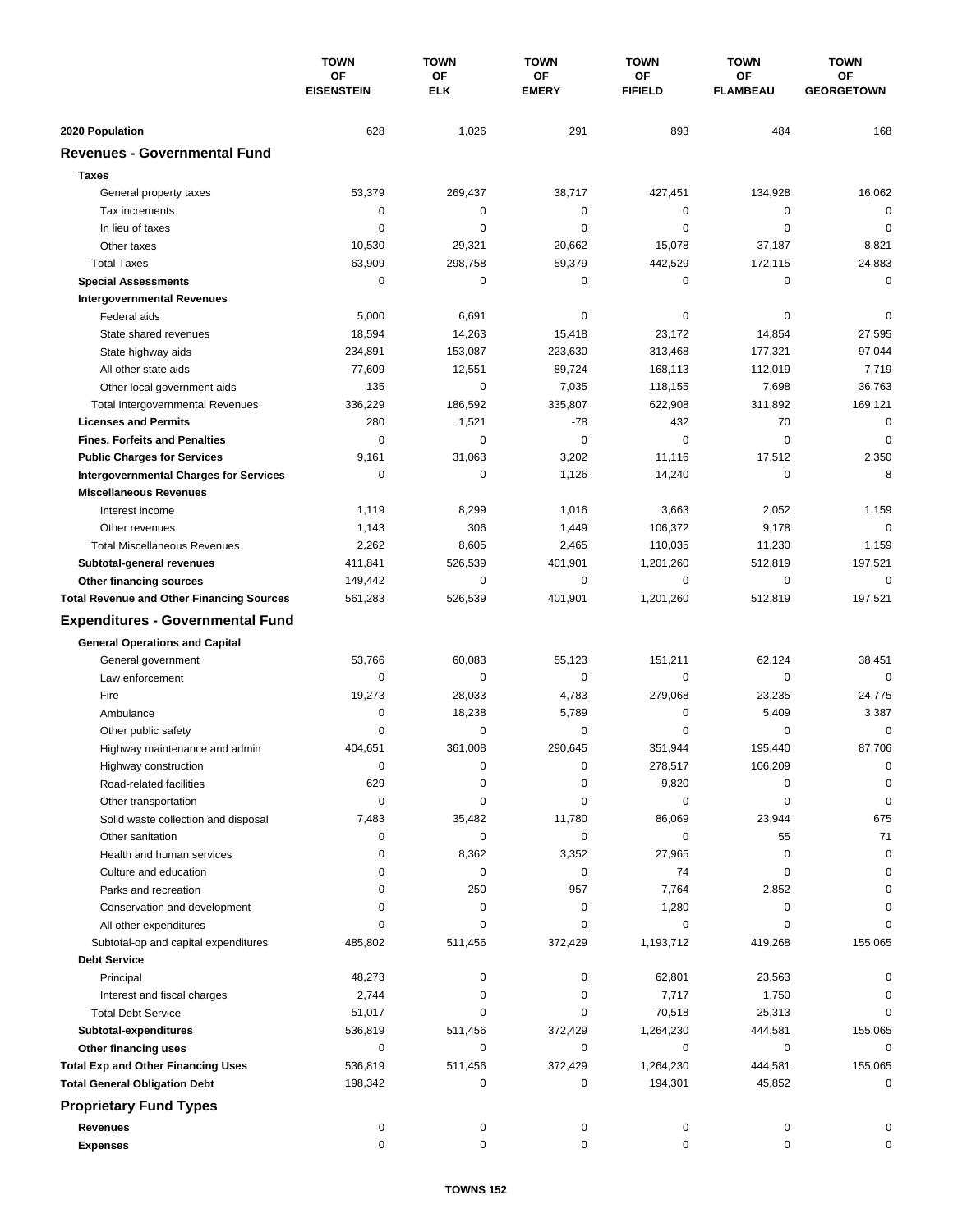|                                                  | <b>TOWN</b><br>OF<br><b>HACKETT</b> | <b>TOWN</b><br>OF<br><b>HARMONY</b> | <b>TOWN</b><br>OF<br><b>HILL</b> | <b>TOWN</b><br>OF<br><b>KENNAN</b> | <b>TOWN</b><br><b>OF</b><br><b>KNOX</b> | <b>TOWN</b><br>OF<br><b>LAKE</b> |
|--------------------------------------------------|-------------------------------------|-------------------------------------|----------------------------------|------------------------------------|-----------------------------------------|----------------------------------|
|                                                  |                                     |                                     |                                  |                                    |                                         |                                  |
|                                                  |                                     |                                     |                                  |                                    |                                         |                                  |
| 2020 Population                                  | 175                                 | 221                                 | 340                              | 355                                | 352                                     | 1,132                            |
| <b>Revenues - Governmental Fund</b>              |                                     |                                     |                                  |                                    |                                         |                                  |
| <b>Taxes</b>                                     |                                     |                                     |                                  |                                    |                                         |                                  |
| General property taxes                           | 43,490                              | 44,642                              | 81,647                           | 60,628                             | 58,801                                  | 294,776                          |
| Tax increments                                   | 0                                   | 0                                   | 0                                | 0                                  | 0                                       | $\mathbf 0$                      |
| In lieu of taxes                                 | 0                                   | 0                                   | 0                                | 0                                  | $\mathbf 0$                             | $\mathbf 0$                      |
| Other taxes                                      | 40,060                              | 0                                   | 27,084                           | 12,980                             | 19,388                                  | 53,298                           |
| <b>Total Taxes</b>                               | 83,550                              | 44,642                              | 108,731                          | 73,608                             | 78,189                                  | 348,074                          |
| <b>Special Assessments</b>                       | 0                                   | 0                                   | 0                                | 0                                  | 0                                       | $\mathbf 0$                      |
| <b>Intergovernmental Revenues</b>                |                                     |                                     |                                  |                                    |                                         |                                  |
| Federal aids                                     | 0                                   | 0                                   | 4,387                            | 0                                  | 0                                       | 0                                |
| State shared revenues                            | 9,033                               | 15,018                              | 19,759                           | 32,446                             | 24,849                                  | 98,272                           |
| State highway aids                               | 95,607                              | 87,335                              | 82,887                           | 163,586                            | 110,484                                 | 224,904                          |
| All other state aids                             | 10,576                              | 19,491                              | 3,112                            | 8,557                              | 4,613                                   | 20,584                           |
| Other local government aids                      | 14,952                              | 10,013                              | 375                              | 37,943                             | 0                                       | $\mathbf 0$                      |
| <b>Total Intergovernmental Revenues</b>          | 130,168                             | 131,857                             | 110,520                          | 242,532                            | 139,946                                 | 343,760                          |
| <b>Licenses and Permits</b>                      | 135                                 | 0                                   | 926                              | 179                                | 88                                      | 2,192                            |
| <b>Fines, Forfeits and Penalties</b>             | 0                                   | $\mathbf 0$                         | 0                                | 16                                 | $\Omega$                                | $\mathbf 0$                      |
| <b>Public Charges for Services</b>               | 1,248                               | 4,388                               | 3,571                            | 5,780                              | 17,021                                  | 68,435                           |
| <b>Intergovernmental Charges for Services</b>    | 0                                   | 0                                   | 0                                | 19,904                             | 0                                       | $\mathbf 0$                      |
| <b>Miscellaneous Revenues</b>                    |                                     |                                     |                                  |                                    |                                         |                                  |
| Interest income                                  | 1,273                               | 2,394                               | 238                              | 1,313                              | 469                                     | 3,249                            |
| Other revenues                                   | 721                                 | 275                                 | 818                              | 4,194                              | 1,480                                   | 5,213                            |
| <b>Total Miscellaneous Revenues</b>              | 1,994                               | 2,669                               | 1,056                            | 5,507                              | 1,949                                   | 8,462                            |
| Subtotal-general revenues                        | 217,095                             | 183,556                             | 224,804                          | 347,526                            | 237,193                                 | 770,923                          |
| Other financing sources                          | 0                                   | 0                                   | 0                                | 0                                  | $\mathbf 0$                             | 106,463                          |
| <b>Total Revenue and Other Financing Sources</b> | 217,095                             | 183,556                             | 224,804                          | 347,526                            | 237,193                                 | 877,386                          |
| <b>Expenditures - Governmental Fund</b>          |                                     |                                     |                                  |                                    |                                         |                                  |
| <b>General Operations and Capital</b>            |                                     |                                     |                                  |                                    |                                         |                                  |
| General government                               | 55,846                              | 34,852                              | 38,269                           | 46,061                             | 43,190                                  | 97,364                           |
| Law enforcement                                  | 0                                   | $\mathbf 0$                         | $\mathbf 0$                      | 0                                  | 0                                       | $\Omega$                         |
| Fire                                             | 14,117                              | 17,316                              | 16,280                           | 45,539                             | 13,010                                  | 41,807                           |
| Ambulance                                        | 4,529                               | 4,098                               | 8,391                            | 6,550                              | 7,035                                   | 0                                |
| Other public safety                              | 0                                   | 0                                   | 0                                | 0                                  | $\mathbf 0$                             | 21                               |
| Highway maintenance and admin                    | 110,177                             | 137,092                             | 154,506                          | 269.679                            | 98,000                                  | 347.617                          |
| Highway construction                             | 0                                   | 0                                   | 0                                | 0                                  | 0                                       | 215,610                          |
| Road-related facilities                          | 0                                   | 0                                   | 0                                | 0                                  | 0                                       | 3,329                            |
| Other transportation                             | 0                                   | 0                                   | 0                                | 0                                  | 0                                       | 0                                |
| Solid waste collection and disposal              | 649                                 | 6,441                               | 0                                | 4,150                              | 18,358                                  | 47,875                           |
| Other sanitation                                 | 0                                   | 0                                   | 0                                | 0                                  | 0                                       | 0                                |
| Health and human services                        | 404                                 | 2,099                               | 4,058                            | 238                                | 790                                     |                                  |
| Culture and education                            | 0                                   | 0                                   | 0                                | 0                                  | 0                                       | 0                                |
| Parks and recreation                             | 0                                   | 0                                   | 0                                | 0                                  | 0                                       | 0                                |
| Conservation and development                     | 0                                   | 0                                   | 0                                | 0                                  | 0                                       | 4,454                            |
| All other expenditures                           | 1,156                               | 0                                   | 7,092                            | 50                                 | 2,943                                   |                                  |
| Subtotal-op and capital expenditures             | 186,878                             | 201,898                             | 228,596                          | 372,267                            | 183,326                                 | 758,077                          |
| <b>Debt Service</b>                              |                                     |                                     |                                  |                                    |                                         |                                  |
| Principal                                        | 0                                   | 0                                   | 0                                | 0                                  | 0                                       | 110,415                          |
| Interest and fiscal charges                      | 0                                   | 0                                   | 0                                | 0                                  | 0                                       | 3,365                            |
| <b>Total Debt Service</b>                        | 0                                   | 0                                   | 0                                | 0                                  | 0                                       | 113,780                          |
| Subtotal-expenditures                            | 186,878                             | 201,898                             | 228,596                          | 372,267                            | 183,326                                 | 871,857                          |
| Other financing uses                             | 0                                   | 0                                   | 0                                | 0                                  | 0                                       | 17,440                           |
| <b>Total Exp and Other Financing Uses</b>        | 186,878                             | 201,898                             | 228,596                          | 372,267                            | 183,326                                 | 889,297                          |
| <b>Total General Obligation Debt</b>             | 0                                   | 0                                   | 0                                | 40,000                             | 0                                       | 89,097                           |
| <b>Proprietary Fund Types</b>                    |                                     |                                     |                                  |                                    |                                         |                                  |
| <b>Revenues</b>                                  | 0                                   | 0                                   | 0                                | 0                                  | 0                                       | 17,440                           |
| <b>Expenses</b>                                  | 0                                   | 0                                   | 0                                | 0                                  | 0                                       | 13,000                           |
|                                                  |                                     |                                     |                                  |                                    |                                         |                                  |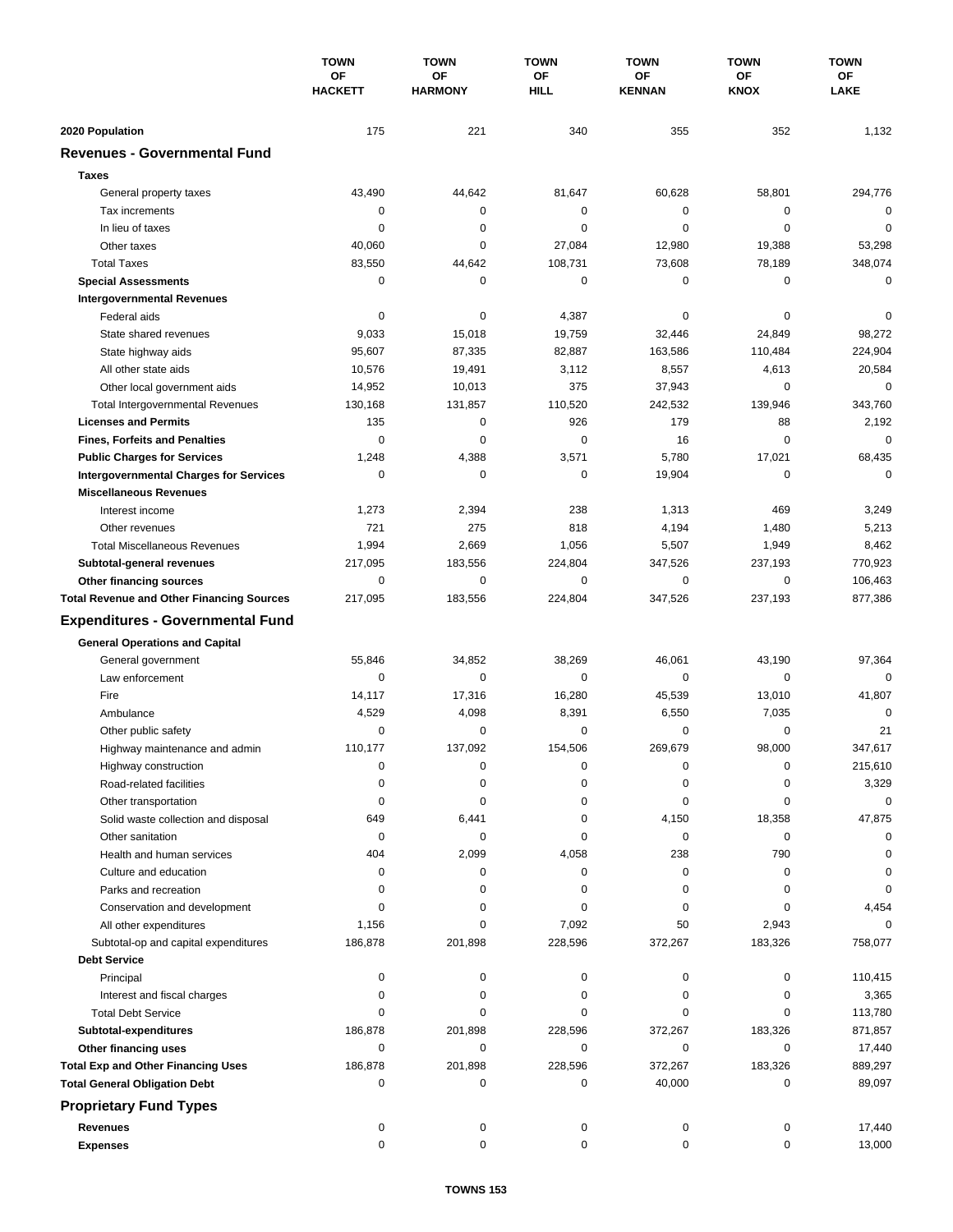|                                                  | <b>TOWN</b><br>ΟF<br><b>OGEMA</b> | <b>TOWN</b>           | <b>TOWN</b><br>OF<br><b>SPIRIT</b> | <b>TOWN</b>            | <b>TOWN</b>                         | <b>TOWN</b>             |
|--------------------------------------------------|-----------------------------------|-----------------------|------------------------------------|------------------------|-------------------------------------|-------------------------|
|                                                  |                                   | OF<br><b>PRENTICE</b> |                                    | ΟF<br><b>WORCESTER</b> | <b>TOTAL</b><br><b>PRICE COUNTY</b> | OF<br><b>BURLINGTON</b> |
| 2020 Population                                  | 727                               | 468                   | 282                                | 1,579                  | 9,391                               | 6,478                   |
| <b>Revenues - Governmental Fund</b>              |                                   |                       |                                    |                        |                                     |                         |
| <b>Taxes</b>                                     |                                   |                       |                                    |                        |                                     |                         |
| General property taxes                           | 198,196                           | 104,251               | 107,548                            | 185,257                | 2,143,970                           | 1,702,112               |
| Tax increments                                   | 0                                 | $\pmb{0}$             | 0                                  | 0                      | 0                                   | $\mathbf 0$             |
| In lieu of taxes                                 | 0                                 | 0                     | 0                                  | 0                      | $\mathbf 0$                         | $\mathbf 0$             |
| Other taxes                                      | 0                                 | 63,485                | 17,917                             | 0                      | 363,335                             | 13,352                  |
| <b>Total Taxes</b>                               | 198,196                           | 167,736               | 125,465                            | 185,257                | 2,507,305                           | 1,715,464               |
| <b>Special Assessments</b>                       | 0                                 | 0                     | 0                                  | 0                      | $\mathbf 0$                         | $\mathbf 0$             |
| <b>Intergovernmental Revenues</b>                |                                   |                       |                                    |                        |                                     |                         |
| Federal aids                                     | 4,505                             | 0                     | 0                                  | 0                      | 25,592                              | 0                       |
| State shared revenues                            | 90,865                            | 31,152                | 13,637                             | 56,703                 | 518,434                             | 123,700                 |
| State highway aids                               | 153,922                           | 83,209                | 79,996                             | 434,297                | 2,785,678                           | 375,391                 |
| All other state aids                             | 7,148                             | 29,057                | 8,525                              | 100,825                | 716,072                             | 189,859                 |
| Other local government aids                      | 0                                 | $\mathbf 0$           | 0                                  | 11,878                 | 244,947                             | 928                     |
| <b>Total Intergovernmental Revenues</b>          | 256,440                           | 143,418               | 102,158                            | 603,703                | 4,290,723                           | 689,878                 |
| <b>Licenses and Permits</b>                      | 1,116                             | 1,085                 | 206                                | 2,990                  | 11,607                              | 230,499                 |
| <b>Fines, Forfeits and Penalties</b>             | 0                                 | 48                    | 0                                  | 0                      | 64                                  | 50,658                  |
| <b>Public Charges for Services</b>               | 9,527                             | 8,455                 | 8,935                              | 31,914                 | 274,665                             | 521,661                 |
| <b>Intergovernmental Charges for Services</b>    | 12,488                            | $\mathbf 0$           | 0                                  | 0                      | 47,766                              | 5,000                   |
| <b>Miscellaneous Revenues</b>                    |                                   |                       |                                    |                        |                                     |                         |
| Interest income                                  | 76                                | 293                   | 353                                | 11,350                 | 38,785                              | 5,233                   |
| Other revenues                                   | 372                               | $\mathbf 0$           | 736                                | 6,792                  | 140,265                             | 40,591                  |
| <b>Total Miscellaneous Revenues</b>              | 448                               | 293                   | 1,089                              | 18,142                 | 179,050                             | 45,824                  |
| Subtotal-general revenues                        | 478,215                           | 321,035               | 237,853                            | 842,006                | 7,311,180                           | 3,258,984               |
| Other financing sources                          | 0                                 | 967                   | 178,399                            | 0                      | 435,271                             | 600,000                 |
| <b>Total Revenue and Other Financing Sources</b> | 478,215                           | 322,002               | 416,252                            | 842,006                | 7,746,451                           | 3,858,984               |
|                                                  |                                   |                       |                                    |                        |                                     |                         |
| <b>Expenditures - Governmental Fund</b>          |                                   |                       |                                    |                        |                                     |                         |
| <b>General Operations and Capital</b>            |                                   |                       |                                    |                        |                                     |                         |
| General government                               | 47,421                            | 34,100                | 53,422                             | 109,593                | 1,019,697                           | 556,468                 |
| Law enforcement                                  | 0                                 | 0                     | $\mathbf 0$                        | 0                      | 0                                   | 845,023                 |
| Fire                                             | 27,745                            | 11,625                | 19,702                             | 35,890                 | 639,538                             | 1,033,546               |
| Ambulance                                        | 13,870                            | 8,927                 | 10,127                             | 28,705                 | 130,223                             | 33,768                  |
| Other public safety                              | 0                                 | 0                     | 0                                  | 0                      | 21                                  | 67,263                  |
| Highway maintenance and admin                    | 243,384                           | 211,812               | 170,953                            | 555,195                | 4,083,125                           | 631,469                 |
| Highway construction                             | 0                                 | 0                     | 37,393                             | 88,146                 | 725,875                             | 192,700                 |
| Road-related facilities                          | 8,303                             | 0                     | 0                                  | 652                    | 22,943                              | 13,993                  |
| Other transportation                             | 0                                 | 0                     | 0                                  | 0                      | 0                                   | 0                       |
| Solid waste collection and disposal              | 8,807                             | 18,547                | 7,861                              | 41,818                 | 319,939                             | 503,040                 |
| Other sanitation                                 | 18,848                            | 0                     | 0                                  | 0                      | 18,974                              | 0                       |
| Health and human services                        | 12,000                            | 0                     | 1,374                              | 0                      | 60,992                              | 50,297                  |
| Culture and education                            | 25,650                            | 0                     | 0                                  | 0                      | 25,724                              | 0                       |
| Parks and recreation                             | 7,561                             | 0                     | 314                                | 0                      | 19,698                              | 2,355                   |
| Conservation and development                     | 0                                 | 0                     | 0                                  | 3,613                  | 9,610                               | 13,897                  |
| All other expenditures                           | 0                                 | 0                     | 0                                  | 0                      | 11,241                              | 0                       |
| Subtotal-op and capital expenditures             | 413,589                           | 285,011               | 301,146                            | 863,612                | 7,087,600                           | 3,943,819               |
| <b>Debt Service</b>                              |                                   |                       |                                    |                        |                                     |                         |
| Principal                                        | 92,539                            | 18,262                | 26,592                             | 0                      | 382,445                             | 0                       |
| Interest and fiscal charges                      | 10,521                            | 20,552                | 3,627                              | 0                      | 50,276                              | 0                       |
| <b>Total Debt Service</b>                        | 103,060                           | 38,814                | 30,219                             | 0                      | 432,721                             | 0                       |
| Subtotal-expenditures                            | 516,649                           | 323,825               | 331,365                            | 863,612                | 7,520,321                           | 3,943,819               |
| Other financing uses                             | 0                                 | 0                     | 0                                  | 0                      | 17,440                              | 0                       |
| <b>Total Exp and Other Financing Uses</b>        | 516,649                           | 323,825               | 331,365                            | 863,612                | 7,537,761                           | 3,943,819               |
| <b>Total General Obligation Debt</b>             | 178,236                           | 38,814                | 204,580                            | 0                      | 989,222                             | 600,000                 |
| <b>Proprietary Fund Types</b>                    |                                   |                       |                                    |                        |                                     |                         |
| <b>Revenues</b>                                  | 0                                 | 0                     |                                    | 0                      | 17,440                              | 0                       |
| <b>Expenses</b>                                  | 0                                 | 0                     | 0<br>0                             | 0                      | 13,000                              | 0                       |
|                                                  |                                   |                       |                                    |                        |                                     |                         |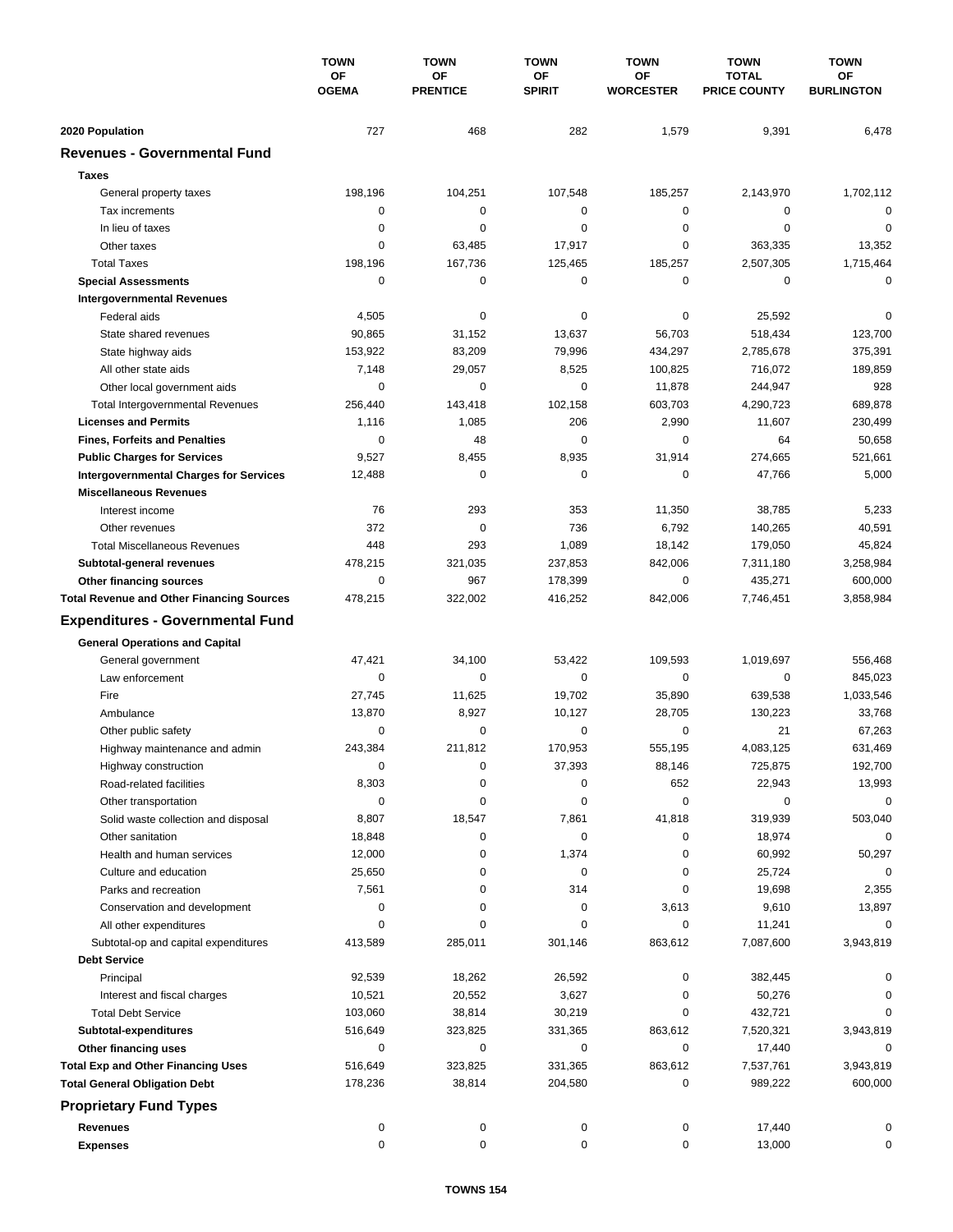|                                                  | <b>TOWN</b><br>ΟF<br><b>DOVER</b> | <b>TOWN</b><br><b>OF</b><br><b>NORWAY</b> | <b>TOWN</b><br>OF<br><b>WATERFORD</b> | <b>TOWN</b><br><b>TOTAL</b><br><b>RACINE COUNTY</b> | <b>TOWN</b> | <b>TOWN</b>        |
|--------------------------------------------------|-----------------------------------|-------------------------------------------|---------------------------------------|-----------------------------------------------------|-------------|--------------------|
|                                                  |                                   |                                           |                                       |                                                     | ОF<br>AKAN  | ОF<br><b>BLOOM</b> |
| 2020 Population                                  | 4,197                             | 7,991                                     | 6,489                                 | 25,155                                              | 404         | 510                |
| <b>Revenues - Governmental Fund</b>              |                                   |                                           |                                       |                                                     |             |                    |
| <b>Taxes</b>                                     |                                   |                                           |                                       |                                                     |             |                    |
| General property taxes                           | 732,702                           | 1,252,687                                 | 1,971,719                             | 5,659,220                                           | 108,714     | 130,424            |
| Tax increments                                   | 0                                 | 0                                         | 0                                     | 0                                                   | 0           | 0                  |
| In lieu of taxes                                 | 0                                 | 0                                         | 0                                     | 0                                                   | $\mathbf 0$ | $\mathbf 0$        |
| Other taxes                                      | 19,863                            | 8,367                                     | 315                                   | 41,897                                              | 22,357      | 7,992              |
| <b>Total Taxes</b>                               | 752,565                           | 1,261,054                                 | 1,972,034                             | 5,701,117                                           | 131,071     | 138,416            |
| <b>Special Assessments</b>                       | 0                                 | 0                                         | 0                                     | 0                                                   | 0           | 0                  |
| <b>Intergovernmental Revenues</b>                |                                   |                                           |                                       |                                                     |             |                    |
| Federal aids                                     | 0                                 | 144,098                                   | 2,161                                 | 146,259                                             | 4,581       | 0                  |
| State shared revenues                            | 60,692                            | 103,748                                   | 86,608                                | 374,748                                             | 30,270      | 47,694             |
| State highway aids                               | 99,838                            | 168,922                                   | 227,349                               | 871,500                                             | 109,719     | 178,160            |
| All other state aids                             | 144,645                           | 80,887                                    | 67,673                                | 483,064                                             | 2,630       | 9,635              |
| Other local government aids                      | 0                                 | $\mathbf 0$                               | 0                                     | 928                                                 | 2,061       | 1,205              |
| <b>Total Intergovernmental Revenues</b>          | 305,175                           | 497,655                                   | 383,791                               | 1,876,499                                           | 149,261     | 236,694            |
| <b>Licenses and Permits</b>                      | 142,989                           | 174,093                                   | 263,559                               | 811,140                                             | 25          | 5                  |
| <b>Fines, Forfeits and Penalties</b>             | 17,918                            | 132,666                                   | 137,000                               | 338,242                                             | $\mathbf 0$ | $\Omega$           |
| <b>Public Charges for Services</b>               | 51,808                            | 557,137                                   | 409,003                               | 1,539,609                                           | 0           | 11,903             |
| <b>Intergovernmental Charges for Services</b>    | 33,489                            | 51,744                                    | 355,055                               | 445,288                                             | $\mathbf 0$ | $\Omega$           |
| <b>Miscellaneous Revenues</b>                    |                                   |                                           |                                       |                                                     |             |                    |
| Interest income                                  | 4,512                             | 865                                       | 24,771                                | 35,381                                              | 158         | 1,898              |
| Other revenues                                   | 12,327                            | 433,838                                   | 42,919                                | 529,675                                             | 2,011       | 1,041              |
| <b>Total Miscellaneous Revenues</b>              | 16,839                            | 434,703                                   | 67,690                                | 565,056                                             | 2,169       | 2,939              |
| Subtotal-general revenues                        | 1,320,783                         | 3,109,052                                 | 3,588,132                             | 11,276,951                                          | 282,526     | 389,957            |
| Other financing sources                          | 0                                 | 489,556                                   | 0                                     | 1,089,556                                           | 0           | 65,000             |
| <b>Total Revenue and Other Financing Sources</b> | 1,320,783                         | 3,598,608                                 | 3,588,132                             | 12,366,507                                          | 282,526     | 454,957            |
| <b>Expenditures - Governmental Fund</b>          |                                   |                                           |                                       |                                                     |             |                    |
| <b>General Operations and Capital</b>            |                                   |                                           |                                       |                                                     |             |                    |
| General government                               | 235,090                           | 683,062                                   | 569,019                               | 2,043,639                                           | 48,910      | 42,442             |
| Law enforcement                                  | 35,734                            | 267,216                                   | 1,351,252                             | 2,499,225                                           | 0           | $\Omega$           |
| Fire                                             | 200,194                           | 245,822                                   | 185,086                               | 1,664,648                                           | 12,846      | 18,213             |
| Ambulance                                        | 223,576                           | $\mathbf 0$                               | 0                                     | 257,344                                             | 1,530       | 1,000              |
| Other public safety                              | 45,986                            | 150,535                                   | 179,777                               | 443,561                                             | 0           | 0                  |
| Highway maintenance and admin                    | 183,360                           | 765,084                                   | 515,726                               | 2,095,639                                           | 154,461     | 189,305            |
| Highway construction                             | 39,965                            | 216,772                                   | 240,308                               | 689,745                                             | 86,898      | $\mathbf 0$        |
| Road-related facilities                          | 9,193                             | 67,062                                    | 7,192                                 | 97,440                                              | 0           | 1,096              |
| Other transportation                             | 0                                 | 0                                         | 0                                     | 0                                                   | 0           | $\mathbf 0$        |
| Solid waste collection and disposal              | 80,431                            | 533,958                                   | 328,559                               | 1,445,988                                           | 10,390      | 10,498             |
| Other sanitation                                 | 0                                 | 0                                         | 700                                   | 700                                                 | 0           | 0                  |
| Health and human services                        | 32,568                            | 61,752                                    | 49,388                                | 194,005                                             | 0           | 160                |
| Culture and education                            | 0                                 | 0                                         | 3,000                                 | 3,000                                               | 0           | $\mathbf 0$        |
| Parks and recreation                             | 1,893                             | 127,504                                   | 17,158                                | 148,910                                             | 0           | 0                  |
| Conservation and development                     | 339                               | 11,758                                    | 8,605                                 | 34,599                                              | 0           | 0                  |
| All other expenditures                           | 0                                 | 0                                         | 0                                     | 0                                                   | 0           | 3,053              |
| Subtotal-op and capital expenditures             | 1,088,329                         | 3,130,525                                 | 3,455,770                             | 11,618,443                                          | 315,035     | 265,767            |
| <b>Debt Service</b>                              |                                   |                                           |                                       |                                                     |             |                    |
| Principal                                        | 0                                 | 533,788                                   | 72,225                                | 606,013                                             | 0           | 19,260             |
| Interest and fiscal charges                      | 283                               | 22,588                                    | 704                                   | 23,575                                              | 0           | 740                |
| <b>Total Debt Service</b>                        | 283                               | 556,376                                   | 72,929                                | 629,588                                             | 0           | 20,000             |
| Subtotal-expenditures                            | 1,088,612                         | 3,686,901                                 | 3,528,699                             | 12,248,031                                          | 315,035     | 285,767            |
| Other financing uses                             | 0                                 | 0                                         | 0                                     | 0                                                   | 0           | 0                  |
| <b>Total Exp and Other Financing Uses</b>        | 1,088,612                         | 3,686,901                                 | 3,528,699                             | 12,248,031                                          | 315,035     | 285,767            |
| <b>Total General Obligation Debt</b>             | 0                                 | 967,888                                   | 0                                     | 1,567,888                                           | 0           | 45,740             |
| <b>Proprietary Fund Types</b>                    |                                   |                                           |                                       |                                                     |             |                    |
| <b>Revenues</b>                                  | 0                                 | 0                                         | 0                                     | 0                                                   | 0           | 0                  |
| <b>Expenses</b>                                  | 0                                 | 0                                         | 0                                     | 0                                                   | 0           | 0                  |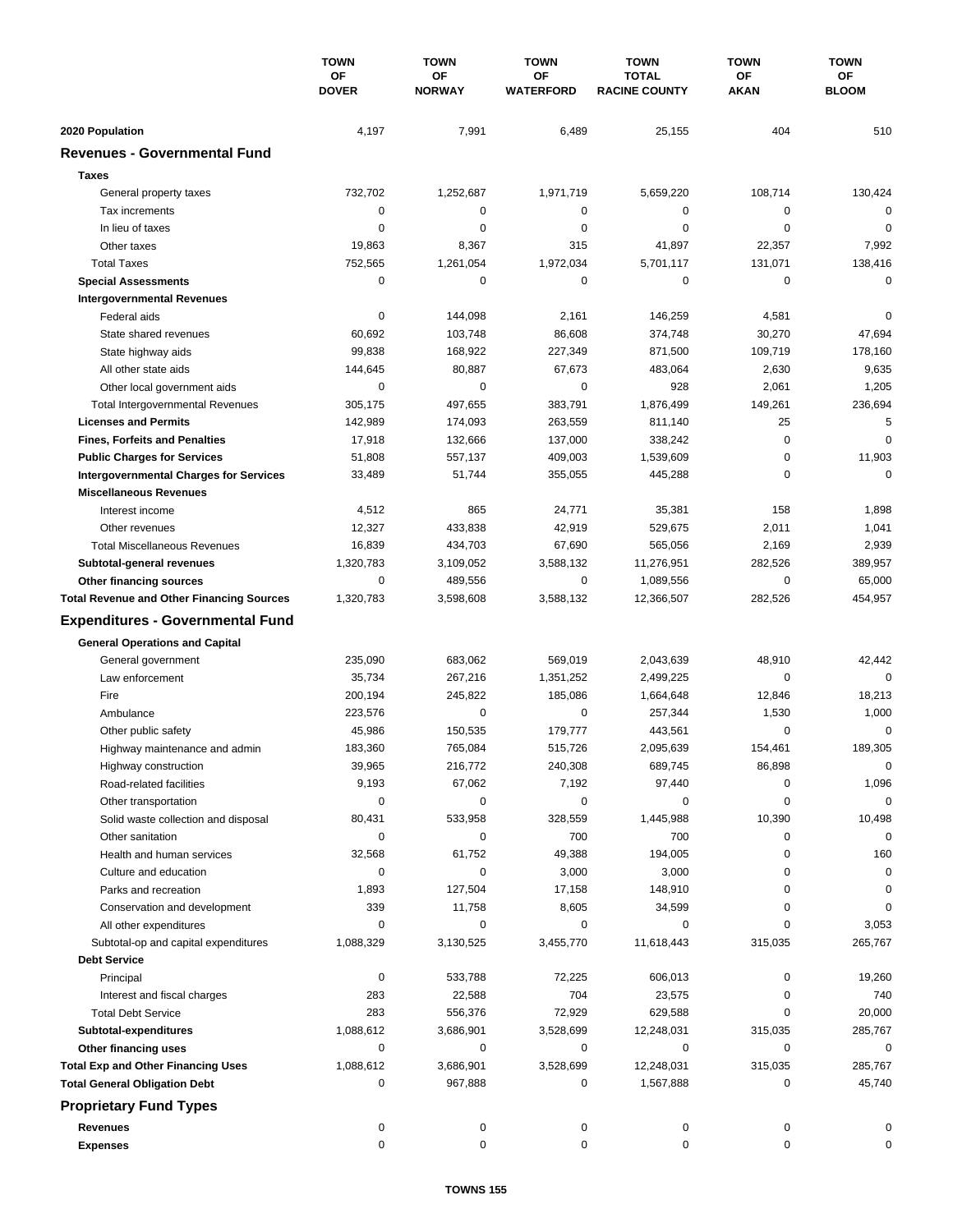|                                                  | <b>TOWN</b><br>OF<br><b>BUENA VISTA</b> | <b>TOWN</b><br>OF<br><b>DAYTON</b> | <b>TOWN</b><br>OF<br><b>EAGLE</b> | <b>TOWN</b><br>OF<br><b>FOREST</b> | <b>TOWN</b><br>ΟF<br><b>HENRIETTA</b> | <b>TOWN</b><br>ОF<br><b>ITHACA</b> |
|--------------------------------------------------|-----------------------------------------|------------------------------------|-----------------------------------|------------------------------------|---------------------------------------|------------------------------------|
|                                                  |                                         |                                    |                                   |                                    |                                       |                                    |
|                                                  |                                         |                                    |                                   |                                    |                                       |                                    |
| 2020 Population                                  | 1,907                                   | 697                                | 520                               | 362                                | 491                                   | 643                                |
| <b>Revenues - Governmental Fund</b>              |                                         |                                    |                                   |                                    |                                       |                                    |
| <b>Taxes</b>                                     |                                         |                                    |                                   |                                    |                                       |                                    |
| General property taxes                           | 76,579                                  | 146,399                            | 100,169                           | 102,859                            | 79,780                                | 168,884                            |
| Tax increments                                   | 0                                       | 0                                  | 0                                 | 0                                  | 0                                     | $\mathbf 0$                        |
| In lieu of taxes                                 | 0                                       | $\mathbf 0$                        | 0                                 | 0                                  | $\mathbf 0$                           | $\mathbf 0$                        |
| Other taxes                                      | 19,100                                  | 22,960                             | 9,426                             | 20,447                             | 31,053                                | 20,526                             |
| <b>Total Taxes</b>                               | 95,679                                  | 169,359                            | 109,595                           | 123,306                            | 110,833                               | 189,410                            |
| <b>Special Assessments</b>                       | 0                                       | 413                                | 0                                 | 0                                  | 0                                     | 0                                  |
| <b>Intergovernmental Revenues</b>                |                                         |                                    |                                   |                                    |                                       |                                    |
| Federal aids                                     | 0                                       | 0                                  | 0                                 | 0                                  | 7,550                                 | 4,897                              |
| State shared revenues                            | 75,161                                  | 49,047                             | 34,728                            | 21,043                             | 61,583                                | 42,094                             |
| State highway aids                               | 93,874                                  | 104,384                            | 84,411                            | 126,209                            | 236,878                               | 113,988                            |
| All other state aids                             | 8,395                                   | 2,091                              | 12,243                            | 11,423                             | 3,649                                 | 14,817                             |
| Other local government aids                      | 9,188                                   | 5,104                              | 1,484                             | 5,322                              | 3,425                                 | 20,654                             |
| <b>Total Intergovernmental Revenues</b>          | 186,618                                 | 160,626                            | 132,866                           | 163,997                            | 313,085                               | 196,450                            |
| <b>Licenses and Permits</b>                      | 1,597                                   | 1,069                              | 577                               | 804                                | 459                                   | 1,959                              |
| <b>Fines, Forfeits and Penalties</b>             | 0                                       | 0                                  | 0                                 | 0                                  | 0                                     | 0                                  |
| <b>Public Charges for Services</b>               | 112,774                                 | 200                                | 258                               | 7,429                              | 3,740                                 | 46,632                             |
| <b>Intergovernmental Charges for Services</b>    | 0                                       | 4,808                              | $\mathbf 0$                       | 0                                  | 0                                     | 3,414                              |
| <b>Miscellaneous Revenues</b>                    |                                         |                                    |                                   |                                    |                                       |                                    |
| Interest income                                  | 6,453                                   | 317                                | 1,206                             | 435                                | 802                                   | 221                                |
| Other revenues                                   | 286                                     | 1,461                              | $\mathbf 0$                       | 6,375                              | 16,962                                | 684                                |
| <b>Total Miscellaneous Revenues</b>              | 6,739                                   | 1,778                              | 1,206                             | 6,810                              | 17,764                                | 905                                |
| Subtotal-general revenues                        | 403,407                                 | 338,253                            | 244,502                           | 302,346                            | 445,881                               | 438,770                            |
| Other financing sources                          | 0                                       | 0                                  | 0                                 | 140,000                            | $\mathbf 0$                           | $\mathbf 0$                        |
| <b>Total Revenue and Other Financing Sources</b> | 403,407                                 | 338,253                            | 244,502                           | 442,346                            | 445,881                               | 438,770                            |
| <b>Expenditures - Governmental Fund</b>          |                                         |                                    |                                   |                                    |                                       |                                    |
| <b>General Operations and Capital</b>            |                                         |                                    |                                   |                                    |                                       |                                    |
| General government                               | 63,462                                  | 46,186                             | 61,985                            | 48,469                             | 79,923                                | 59,791                             |
| Law enforcement                                  | 0                                       | 0                                  | 0                                 | 0                                  | 0                                     | $\mathbf 0$                        |
| Fire                                             | 76,454                                  | 18,200                             | 36,195                            | 146,422                            | 25,875                                | 27,114                             |
| Ambulance                                        | 6,300                                   | 5,100                              | 1,020                             | 770                                | 1,870                                 | 6,637                              |
| Other public safety                              | 0                                       | 0                                  | 0                                 | 0                                  | 0                                     | $\mathbf 0$                        |
| Highway maintenance and admin                    | 106,404                                 | 261,959                            | 66,307                            | 265,512                            | 414,674                               | 224,531                            |
| Highway construction                             | 0                                       | 0                                  | 45,853                            | 0                                  | 0                                     | 77,484                             |
| Road-related facilities                          | 1,882                                   | 0                                  | 0                                 | 0                                  | 1,295                                 | 2,384                              |
| Other transportation                             | 0                                       | 0                                  | 0                                 | 0                                  | 0                                     | 0                                  |
| Solid waste collection and disposal              | 94,629                                  | 1,700                              | 10,828                            | 10,678                             | 13,754                                | 40,796                             |
| Other sanitation                                 | 4,796                                   | 0                                  | 0                                 | 0                                  | 0                                     | $\mathbf 0$                        |
| Health and human services                        | 3,215                                   | 2,391                              | 1,450                             | 5,730                              | 0                                     | 1,000                              |
| Culture and education                            | 0                                       | 0                                  | 0                                 | 0                                  | 0                                     | 0                                  |
| Parks and recreation                             | 5,064                                   | 0                                  | 0                                 | 0                                  | 0                                     |                                    |
| Conservation and development                     | 0                                       | 0                                  | 0                                 | 0                                  | 0                                     |                                    |
| All other expenditures                           | 629                                     | 0                                  | 0                                 | 842                                | 7,711                                 |                                    |
| Subtotal-op and capital expenditures             | 362,835                                 | 335,536                            | 223,638                           | 478,423                            | 545,102                               | 439,737                            |
| <b>Debt Service</b>                              |                                         |                                    |                                   |                                    |                                       |                                    |
| Principal                                        | 0                                       | 0                                  | 0                                 | 0                                  | 0                                     |                                    |
| Interest and fiscal charges                      | 0                                       | 709                                | 0                                 | 0                                  | 0                                     |                                    |
| <b>Total Debt Service</b>                        | 0                                       | 709                                | 0                                 | 0                                  | 0                                     |                                    |
| Subtotal-expenditures                            | 362,835                                 | 336,245                            | 223,638                           | 478,423                            | 545,102                               | 439,737                            |
| Other financing uses                             | 0                                       | 0                                  | 0                                 | 0                                  | 0                                     | 0                                  |
| <b>Total Exp and Other Financing Uses</b>        | 362,835                                 | 336,245                            | 223,638                           | 478,423                            | 545,102                               | 439,737                            |
| <b>Total General Obligation Debt</b>             | 0                                       | 0                                  | 0                                 | 140,000                            | 0                                     | $\mathbf 0$                        |
| <b>Proprietary Fund Types</b>                    |                                         |                                    |                                   |                                    |                                       |                                    |
| <b>Revenues</b>                                  | 0                                       | 0                                  | 0                                 | 0                                  | 0                                     |                                    |
| <b>Expenses</b>                                  | 0                                       | 0                                  | 0                                 | 0                                  | 0                                     | $\Omega$                           |
|                                                  |                                         |                                    |                                   |                                    |                                       |                                    |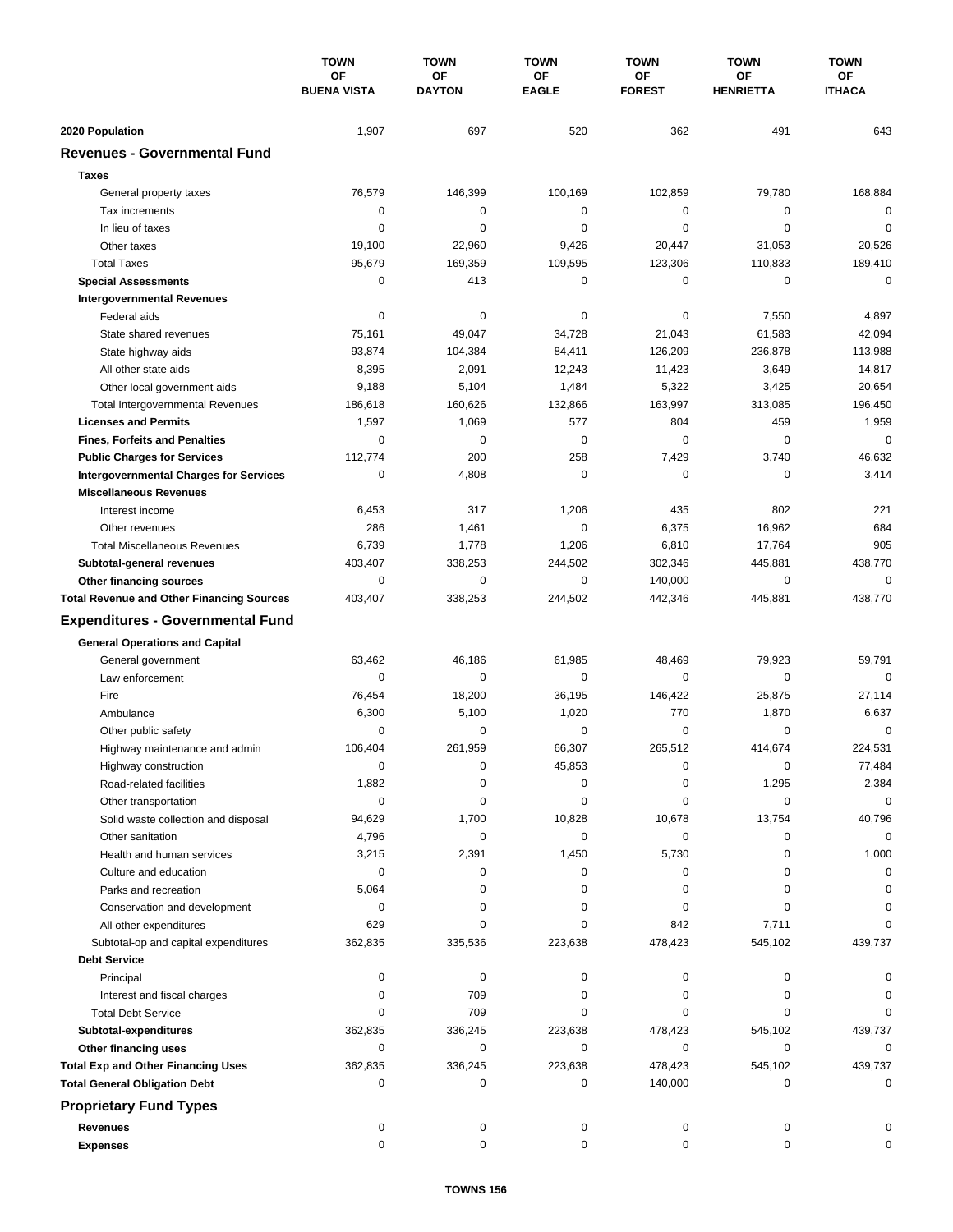|                                                          | <b>TOWN</b><br><b>OF</b><br><b>MARSHALL</b> | <b>TOWN</b>               | <b>TOWN</b>           | <b>TOWN</b>           | <b>TOWN</b>                    | <b>TOWN</b>         |
|----------------------------------------------------------|---------------------------------------------|---------------------------|-----------------------|-----------------------|--------------------------------|---------------------|
|                                                          |                                             | <b>OF</b><br><b>ORION</b> | ΟF<br><b>RICHLAND</b> | ОF<br><b>RICHWOOD</b> | <b>OF</b><br><b>ROCKBRIDGE</b> | ΟF<br><b>SYLVAN</b> |
| 2020 Population                                          | 575                                         | 596                       | 1,354                 | 533                   | 725                            | 580                 |
| <b>Revenues - Governmental Fund</b>                      |                                             |                           |                       |                       |                                |                     |
| <b>Taxes</b>                                             |                                             |                           |                       |                       |                                |                     |
| General property taxes                                   | 109,907                                     | 58,767                    | 142,212               | 103,907               | 105,871                        | 89,881              |
| Tax increments                                           | 0                                           | 0                         | $\mathbf 0$           | 0                     | 0                              | $\mathbf 0$         |
| In lieu of taxes                                         | 0                                           | 0                         | 0                     | 0                     | $\mathbf 0$                    | 0                   |
| Other taxes                                              | 31,224                                      | 18,701                    | 18,333                | 14,512                | 21,041                         | 17,508              |
| <b>Total Taxes</b>                                       | 141,131                                     | 77,468                    | 160,545               | 118,419               | 126,912                        | 107,389             |
| <b>Special Assessments</b>                               | 0                                           | $\mathbf 0$               | 0                     | 0                     | $\mathbf 0$                    | 0                   |
| <b>Intergovernmental Revenues</b>                        |                                             |                           |                       |                       |                                |                     |
| Federal aids                                             | 0                                           | 0                         | 8,348                 | 0                     | 0                              | 0                   |
| State shared revenues                                    | 42,464                                      | 18,460                    | 38,840                | 53,042                | 50,752                         | 37,376              |
| State highway aids                                       | 111,401                                     | 87,539                    | 152,886               | 127,410               | 107,562                        | 131,831             |
| All other state aids                                     | 13,019                                      | 31,180                    | 42,228                | 8,868                 | 7,309                          | 4,040               |
| Other local government aids                              | 300                                         | $\mathbf 0$               | 16,867                | 2,979                 | $\mathbf 0$                    | 11,311              |
| <b>Total Intergovernmental Revenues</b>                  | 167,184                                     | 137,179                   | 259,169               | 192,299               | 165,623                        | 184,558             |
| <b>Licenses and Permits</b>                              | 141                                         | 521                       | 2,583                 | 196                   | 1,982                          | 6                   |
| <b>Fines, Forfeits and Penalties</b>                     | $\Omega$                                    | $\Omega$                  | 0                     | $\Omega$              | $\mathbf 0$                    | $\mathbf 0$         |
| <b>Public Charges for Services</b>                       | 4,576                                       | 8,853                     | 8,517                 | 21,289                | $\mathbf 0$                    | 10,162              |
| <b>Intergovernmental Charges for Services</b>            | 0                                           | 600                       | $\mathbf 0$           | 0                     | 0                              | $\Omega$            |
| <b>Miscellaneous Revenues</b>                            |                                             |                           |                       |                       |                                |                     |
| Interest income                                          | 49                                          | 2,240                     | 1,735                 | 184                   | 2,988                          | 3,580               |
| Other revenues                                           | 11,510                                      | 6,494                     | 6,545                 | 706                   | 1,097                          | 1,710               |
| <b>Total Miscellaneous Revenues</b>                      | 11,559                                      | 8,734                     | 8,280                 | 890                   | 4,085                          | 5,290               |
| Subtotal-general revenues                                | 324,591                                     | 233,355                   | 439,094               | 333,093               | 298,602                        | 307,405             |
| Other financing sources                                  | $\mathbf 0$                                 | $\mathbf 0$               | 0                     | 0                     | 0                              | $\mathbf 0$         |
| <b>Total Revenue and Other Financing Sources</b>         | 324,591                                     | 233,355                   | 439,094               | 333,093               | 298,602                        | 307,405             |
| <b>Expenditures - Governmental Fund</b>                  |                                             |                           |                       |                       |                                |                     |
| <b>General Operations and Capital</b>                    |                                             |                           |                       |                       |                                |                     |
| General government                                       | 67,406                                      | 39,866                    | 48.108                | 39,542                | 73,776                         | 45,402              |
| Law enforcement                                          | 0                                           | 0                         | $\mathbf 0$           | $\mathbf 0$           | 0                              | $\Omega$            |
| Fire                                                     | 20,143                                      | 40,750                    | 37,427                | 45,442                | 21.693                         | 12,964              |
| Ambulance                                                | 2,550                                       | 2,210                     | 7,477                 | 0                     | 2,720                          | 1,000               |
| Other public safety                                      | $\mathbf 0$                                 | $\mathbf 0$               | 0                     | 0                     | $\mathbf 0$                    | 0                   |
| Highway maintenance and admin                            | 215,914                                     | 84,972                    | 111,898               | 279,259               | 77,853                         | 144,477             |
| Highway construction                                     | 0                                           | 46,012                    | 200,133               | 0                     | 100,841                        | 130                 |
| Road-related facilities                                  | 0                                           | 739                       | 0                     | 0                     | 1,132                          | 0                   |
| Other transportation                                     | 0                                           | 0                         | 0                     | 0                     | 0                              | 0                   |
| Solid waste collection and disposal                      | 6,160                                       | 1,000                     | 2,000                 | 14,736                | 20,521                         | 6,077               |
| Other sanitation                                         | 0                                           | 0                         | 0                     | 0                     | 0                              | 0                   |
| Health and human services                                | 1,080                                       | 3,005                     | 1,200                 | 8,675                 | 0                              | 540                 |
| Culture and education                                    | 0                                           | 0                         | 0                     | 0                     | 0                              | 0                   |
| Parks and recreation                                     | 0                                           | 0                         | 0                     | 0                     | 0                              | 0                   |
| Conservation and development                             | 0                                           | 0                         | 0                     | 0                     | 66                             | 0                   |
| All other expenditures                                   | 139                                         | 0                         | 0                     | 2,780                 | 0                              | 86                  |
| Subtotal-op and capital expenditures                     | 313,392                                     | 218,554                   | 408,243               | 390,434               | 298,602                        | 210,676             |
| <b>Debt Service</b>                                      |                                             |                           |                       |                       |                                |                     |
| Principal                                                | 0<br>0                                      | 0<br>0                    | 0<br>0                | 0<br>0                | 0<br>0                         | 0                   |
| Interest and fiscal charges<br><b>Total Debt Service</b> | $\Omega$                                    | $\Omega$                  | 0                     | 0                     | 0                              |                     |
|                                                          | 313,392                                     | 218,554                   | 408,243               | 390,434               | 298,602                        | 210,676             |
| Subtotal-expenditures<br>Other financing uses            | 0                                           | 0                         | 0                     | 0                     | $\mathbf 0$                    | $\Omega$            |
| <b>Total Exp and Other Financing Uses</b>                | 313,392                                     | 218,554                   | 408,243               | 390,434               | 298,602                        | 210,676             |
| <b>Total General Obligation Debt</b>                     | 0                                           | 0                         | 0                     | 0                     | 0                              | 0                   |
| <b>Proprietary Fund Types</b>                            |                                             |                           |                       |                       |                                |                     |
|                                                          |                                             |                           |                       |                       |                                |                     |
| <b>Revenues</b>                                          | 0<br>0                                      | 0<br>0                    | 0<br>0                | 0<br>0                | 0<br>0                         | 0                   |
| <b>Expenses</b>                                          |                                             |                           |                       |                       |                                |                     |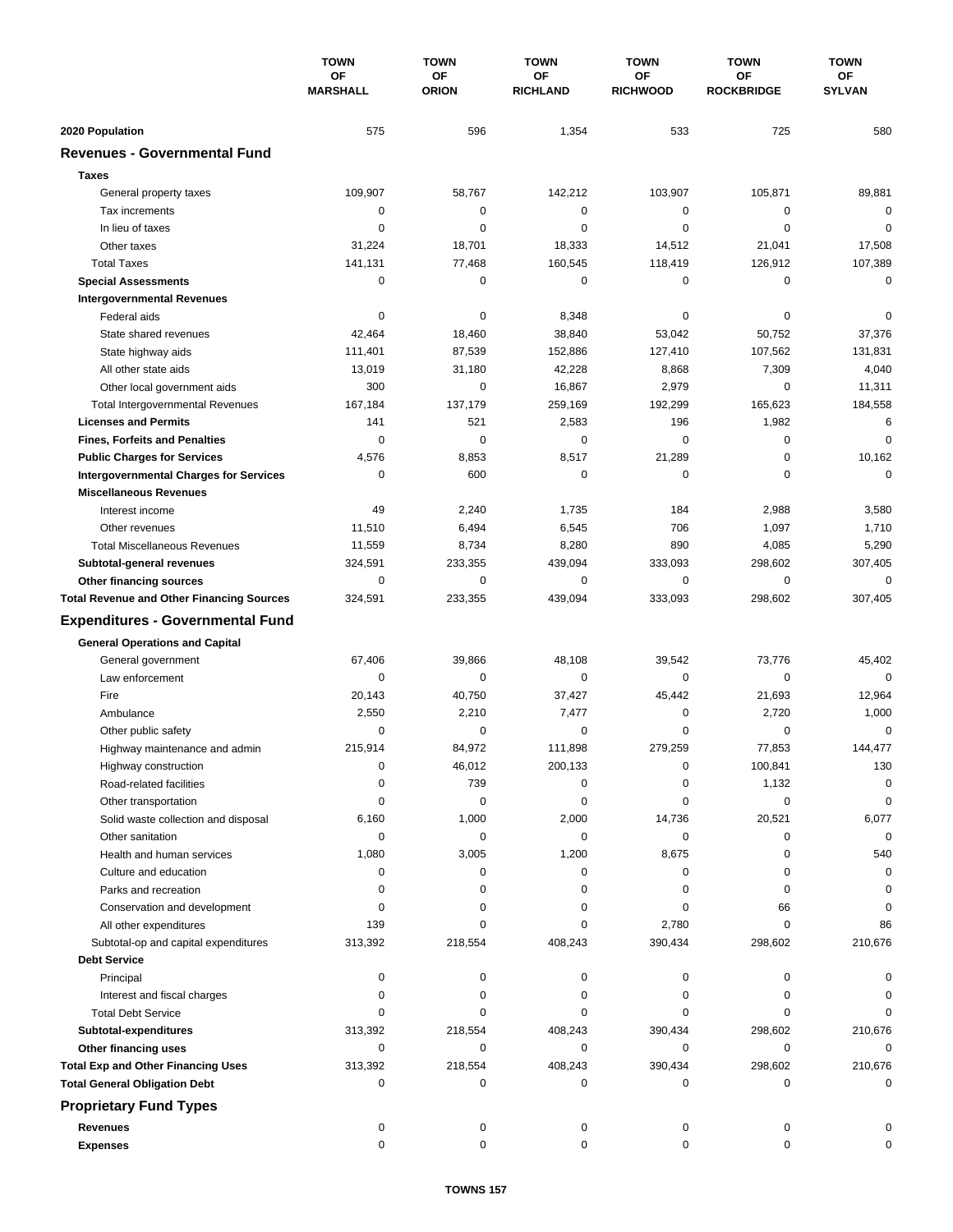|                                                  | <b>TOWN</b><br>ΟF<br><b>WESTFORD</b> | <b>TOWN</b>         | <b>TOWN</b>                                      | <b>TOWN</b>              | <b>TOWN</b>                | <b>TOWN</b>           |
|--------------------------------------------------|--------------------------------------|---------------------|--------------------------------------------------|--------------------------|----------------------------|-----------------------|
|                                                  |                                      | <b>OF</b><br>WILLOW | <b>TOTAL</b><br><b>RICHLAND</b><br><b>COUNTY</b> | <b>OF</b><br><b>AVON</b> | <b>OF</b><br><b>BELOIT</b> | ΟF<br><b>BRADFORD</b> |
| 2020 Population                                  | 538                                  | 587                 | 11,022                                           | 601                      | 7,658                      | 1,066                 |
| <b>Revenues - Governmental Fund</b>              |                                      |                     |                                                  |                          |                            |                       |
| <b>Taxes</b>                                     |                                      |                     |                                                  |                          |                            |                       |
| General property taxes                           | 103,902                              | 95,239              | 1,723,494                                        | 159,073                  | 3,610,816                  | 329,018               |
| Tax increments                                   | 0                                    | 0                   | 0                                                | 0                        | 0                          | $\mathbf 0$           |
| In lieu of taxes                                 | 0                                    | 0                   | 0                                                | 0                        | 0                          | 0                     |
| Other taxes                                      | 14,078                               | 24,916              | 314,174                                          | 343                      | $\mathbf 0$                | 5,097                 |
| <b>Total Taxes</b>                               | 117,980                              | 120,155             | 2,037,668                                        | 159,416                  | 3,610,816                  | 334,115               |
| <b>Special Assessments</b>                       | 0                                    | 0                   | 413                                              | 0                        | 675                        | $\mathbf 0$           |
| <b>Intergovernmental Revenues</b>                |                                      |                     |                                                  |                          |                            |                       |
| Federal aids                                     | 0                                    | 0                   | 25,376                                           | 0                        | 19,055                     | 12,257                |
| State shared revenues                            | 42,651                               | 39,921              | 685,126                                          | 18,415                   | 1,374,667                  | 32,910                |
| State highway aids                               | 103,464                              | 144,399             | 2,014,115                                        | 115,711                  | 264,281                    | 237,028               |
| All other state aids                             | 1,928                                | 6,919               | 180,374                                          | 23,836                   | 305,163                    | 5,221                 |
| Other local government aids                      | 5,892                                | 3,029               | 88,821                                           | 0                        | 10,098                     | 49,815                |
| <b>Total Intergovernmental Revenues</b>          | 153,935                              | 194,268             | 2,993,812                                        | 157,962                  | 1,973,264                  | 337,231               |
| <b>Licenses and Permits</b>                      | 270                                  | 76                  | 12,270                                           | 2,109                    | 244,599                    | 9,647                 |
| <b>Fines, Forfeits and Penalties</b>             | $\mathbf 0$                          | $\mathbf 0$         | $\mathbf 0$                                      | 0                        | 53,005                     | $\mathbf 0$           |
| <b>Public Charges for Services</b>               | 2,694                                | 32,389              | 271,416                                          | 0                        | 448,710                    | 2,381                 |
| <b>Intergovernmental Charges for Services</b>    | 0                                    | $\mathbf 0$         | 8,822                                            | 0                        | 110,364                    | 6,736                 |
| <b>Miscellaneous Revenues</b>                    |                                      |                     |                                                  |                          |                            |                       |
| Interest income                                  | 72                                   | 115                 | 22,453                                           | 1,794                    | 74,427                     | 3,245                 |
| Other revenues                                   | 522                                  | 30,437              | 87,841                                           | 1,369                    | 172,295                    | 759                   |
| <b>Total Miscellaneous Revenues</b>              | 594                                  | 30,552              | 110,294                                          | 3,163                    | 246,722                    | 4,004                 |
| Subtotal-general revenues                        | 275,473                              | 377,440             | 5,434,695                                        | 322,650                  | 6,688,155                  | 694,114               |
| Other financing sources                          | 0                                    | $\mathbf 0$         | 205,000                                          | 0                        | 555,587                    | 94,560                |
| <b>Total Revenue and Other Financing Sources</b> | 275,473                              | 377,440             | 5,639,695                                        | 322,650                  | 7,243,742                  | 788,674               |
| <b>Expenditures - Governmental Fund</b>          |                                      |                     |                                                  |                          |                            |                       |
|                                                  |                                      |                     |                                                  |                          |                            |                       |
| <b>General Operations and Capital</b>            |                                      |                     |                                                  |                          |                            |                       |
| General government                               | 50,821                               | 36,403              | 852,492                                          | 68,271                   | 625,294                    | 104,925               |
| Law enforcement                                  | $\mathbf 0$                          | 0                   | $\mathbf 0$                                      | 0                        | 1,769,510                  | $\mathbf 0$           |
| Fire                                             | 28,313                               | 21,092              | 589,143                                          | 35,184                   | 1,685,416                  | 122,112               |
| Ambulance                                        | 0                                    | 1,190               | 41,374                                           | 4,207                    | 33,000                     | $\mathbf 0$           |
| Other public safety                              | 167                                  | $\mathbf 0$         | 167                                              | 1,350                    | 139,207                    | 0                     |
| Highway maintenance and admin                    | 170,643                              | 184,111             | 2,952,280                                        | 171,200                  | 523,941                    | 109,835               |
| Highway construction                             | 0                                    | 35,354              | 592,705                                          | 0                        | 1,169,525                  | 214,519               |
| Road-related facilities                          | 501                                  | 398                 | 9,427                                            | 0                        | 0                          | 619                   |
| Other transportation                             | 0                                    | 0                   | 0                                                | 0                        | 0                          | $\mathbf 0$           |
| Solid waste collection and disposal              | 23,380                               | 24,756              | 291,903                                          | 12,496                   | 11,724                     | 6,265                 |
| Other sanitation                                 | 0                                    | 0                   | 4,796                                            | 0                        | 150                        | 14                    |
| Health and human services                        | 0                                    | 345                 | 28,791                                           | 8,093                    | 233                        | 2,327                 |
| Culture and education                            | 0                                    | 0                   | 0                                                | 0                        | 0                          | 0                     |
| Parks and recreation                             | 0                                    | 0                   | 5,064                                            | 0                        | 48,834                     | 0                     |
| Conservation and development                     | 2,272                                | 0                   | 2,338                                            | 0                        | 15,116                     | 1,007                 |
| All other expenditures                           | 0                                    | 300                 | 15,540                                           | 0                        | 0                          | 7,703                 |
| Subtotal-op and capital expenditures             | 276,097                              | 303,949             | 5,386,020                                        | 300,801                  | 6,021,950                  | 569,326               |
| <b>Debt Service</b>                              |                                      |                     |                                                  |                          |                            |                       |
| Principal                                        | 0                                    | 0                   | 19,260                                           | 0                        | 995,375                    | 0                     |
| Interest and fiscal charges                      | 0                                    | 0                   | 1,449                                            | 0                        | 588,105                    | 0                     |
| <b>Total Debt Service</b>                        | 0                                    | 0                   | 20,709                                           | 0                        | 1,583,480                  | 0                     |
| Subtotal-expenditures                            | 276,097                              | 303,949             | 5,406,729                                        | 300,801                  | 7,605,430                  | 569,326               |
| Other financing uses                             | 0                                    | 0                   | 0                                                | 0                        | 3,000                      | 0                     |
| <b>Total Exp and Other Financing Uses</b>        | 276,097                              | 303,949             | 5,406,729                                        | 300,801                  | 7,608,430                  | 569,326               |
| <b>Total General Obligation Debt</b>             | 0                                    | 0                   | 185,740                                          | 0                        | 13,828,178                 | 0                     |
| <b>Proprietary Fund Types</b>                    |                                      |                     |                                                  |                          |                            |                       |
| <b>Revenues</b>                                  | 0                                    | 0                   | 0                                                | 0                        | 1,354,283                  |                       |
| <b>Expenses</b>                                  | 0                                    | 0                   | 0                                                | 0                        | 1,633,430                  | 0                     |
|                                                  |                                      |                     |                                                  |                          |                            |                       |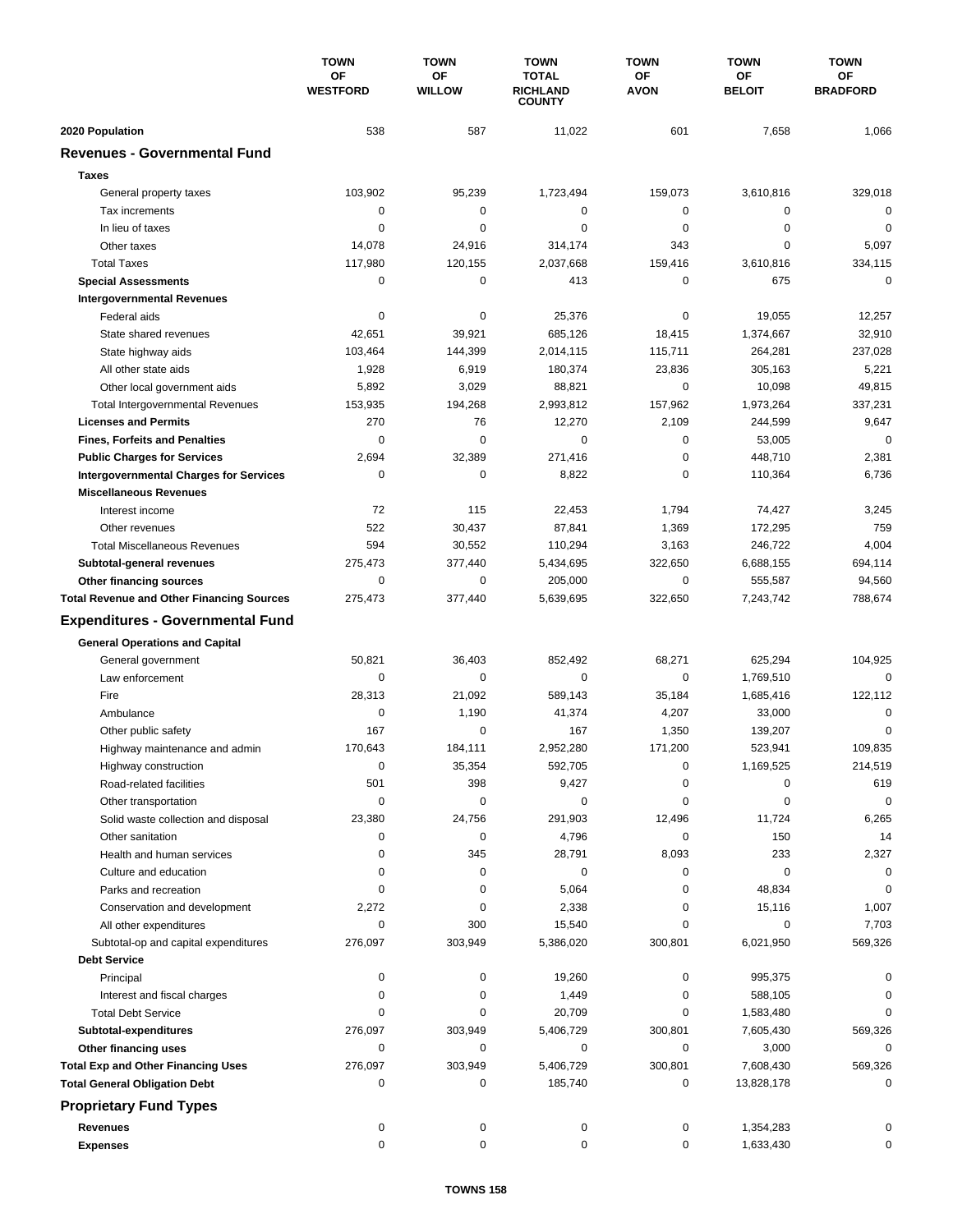|                                                    | <b>TOWN</b><br>OF<br><b>CENTER</b> | <b>TOWN</b>          | <b>TOWN</b><br>OF<br><b>FULTON</b> | <b>TOWN</b>          | <b>TOWN</b>                    | <b>TOWN</b><br>ОF<br><b>JOHNSTOWN</b> |
|----------------------------------------------------|------------------------------------|----------------------|------------------------------------|----------------------|--------------------------------|---------------------------------------|
|                                                    |                                    | OF<br><b>CLINTON</b> |                                    | OF<br><b>HARMONY</b> | <b>OF</b><br><b>JANESVILLE</b> |                                       |
|                                                    |                                    |                      |                                    |                      |                                |                                       |
| 2020 Population                                    | 1,058                              | 938                  | 3,443                              | 2,582                | 3,537                          | 765                                   |
| <b>Revenues - Governmental Fund</b>                |                                    |                      |                                    |                      |                                |                                       |
| <b>Taxes</b>                                       |                                    |                      |                                    |                      |                                |                                       |
| General property taxes                             | 266,991                            | 286,035              | 694,221                            | 396,391              | 653,425                        | 162,215                               |
| Tax increments                                     | 0                                  | 0                    | 0                                  | 0                    | $\mathbf 0$                    | $\mathbf 0$                           |
| In lieu of taxes                                   | 0                                  | 0                    | 0                                  | 0                    | $\mathbf 0$                    | $\mathbf 0$                           |
| Other taxes                                        | 382                                | 92                   | 8,515                              | 54                   | 3,321                          | 1,448                                 |
| <b>Total Taxes</b>                                 | 267,373                            | 286,127              | 702,736                            | 396,445              | 656,746                        | 163,663                               |
| <b>Special Assessments</b>                         | 0                                  | $\mathbf 0$          | 0                                  | 0                    | 0                              | $\mathbf 0$                           |
| <b>Intergovernmental Revenues</b>                  |                                    |                      |                                    |                      |                                |                                       |
| Federal aids                                       | 19,062                             | 12,802               | 133                                | 38,783               | 0                              | 0                                     |
| State shared revenues                              | 12,164                             | 36,056               | 82,654                             | 43,712               | 68,769                         | 13,014                                |
| State highway aids                                 | 126,775                            | 101,677              | 477,349                            | 128,273              | 164,922                        | 101,914                               |
| All other state aids                               | 11,726                             | 4,439                | 137,802                            | 23,206               | 138,106                        | 8,125                                 |
| Other local government aids                        | 0                                  | 0                    | 753                                | 0                    | 0                              | $\mathbf 0$                           |
| <b>Total Intergovernmental Revenues</b>            | 169,727                            | 154,974              | 698,691                            | 233,974              | 371,797                        | 123,053                               |
| <b>Licenses and Permits</b>                        | 5,785                              | 7,114                | 177,614                            | 43,771               | 44,102                         | 2,316                                 |
| <b>Fines, Forfeits and Penalties</b>               | 0                                  | 0                    | 8,510                              | 125                  | 0                              | 0                                     |
| <b>Public Charges for Services</b>                 | 77,315                             | 0                    | 289.720                            | 149,408              | 257,176                        | 59,215                                |
| <b>Intergovernmental Charges for Services</b>      | 0                                  | 0                    | 0                                  | 0                    | 0                              | $\mathbf 0$                           |
| <b>Miscellaneous Revenues</b>                      |                                    |                      |                                    |                      |                                |                                       |
| Interest income                                    | 2,473                              | 1,707                | 12,416                             | 5,591                | 8,890                          | 8,274                                 |
| Other revenues                                     | 12,026                             | 23,223               | 3,518                              | 18                   | 2,151                          | 163                                   |
| <b>Total Miscellaneous Revenues</b>                | 14,499                             | 24,930               | 15,934                             | 5,609                | 11,041                         | 8,437                                 |
| Subtotal-general revenues                          | 534,699                            | 473,145              | 1,893,205                          | 829,332              | 1,340,862                      | 356,684                               |
| Other financing sources                            | 42,061                             | $\pmb{0}$            | 165,533                            | 0                    | $\mathbf 0$                    | $\mathbf 0$                           |
| <b>Total Revenue and Other Financing Sources</b>   | 576,760                            | 473,145              | 2,058,738                          | 829,332              | 1,340,862                      | 356,684                               |
| <b>Expenditures - Governmental Fund</b>            |                                    |                      |                                    |                      |                                |                                       |
|                                                    |                                    |                      |                                    |                      |                                |                                       |
| <b>General Operations and Capital</b>              | 104,464                            | 92,197               | 312,879                            | 135,105              | 204,739                        | 123,360                               |
| General government<br>Law enforcement              | 0                                  | $\mathbf 0$          |                                    | 0                    | 1,800                          | $\mathbf 0$                           |
| Fire                                               | 75,702                             | 91,193               | 51,650<br>297,277                  | 85,245               | 382,441                        | 41,759                                |
|                                                    | 57,276                             | $\pmb{0}$            | 0                                  | 28,950               | 0                              | 2,560                                 |
| Ambulance                                          | 86                                 | 0                    | 126,897                            | 62,223               | 17,585                         | 0                                     |
| Other public safety                                | 218,429                            | 299,134              | 293,716                            | 303,686              | 0                              | 155,706                               |
| Highway maintenance and admin                      |                                    | 0                    | 205,309                            | 0                    | 280,061                        | 0                                     |
| Highway construction                               | 0<br>0                             | 0                    |                                    |                      |                                | 0                                     |
| Road-related facilities                            | 0                                  | 0                    | 6,536<br>0                         | 0<br>0               | 596<br>0                       | $\mathbf 0$                           |
| Other transportation                               | 82,215                             |                      | 276,055                            | 147,516              |                                |                                       |
| Solid waste collection and disposal                |                                    | 17,400<br>$\pmb{0}$  |                                    |                      | 251,058                        | 60,434                                |
| Other sanitation                                   | 0                                  |                      | 145                                | 750                  | 0                              | 50                                    |
| Health and human services<br>Culture and education | 1,975<br>0                         | 3,000<br>0           | 5,750<br>0                         | 3,150<br>0           | 6,991<br>0                     | 1,500<br>0                            |
|                                                    | 0                                  | 0                    | 0                                  | 0                    | 17                             | 0                                     |
| Parks and recreation                               |                                    |                      |                                    |                      | 0                              |                                       |
| Conservation and development                       | 0<br>0                             | 0<br>0               | 20,288<br>0                        | 8,032<br>0           | 0                              | 2,516<br>$\Omega$                     |
| All other expenditures                             |                                    |                      |                                    | 774,657              |                                |                                       |
| Subtotal-op and capital expenditures               | 540,147                            | 502,924              | 1,596,502                          |                      | 1,145,288                      | 387,885                               |
| <b>Debt Service</b><br>Principal                   |                                    |                      |                                    |                      |                                | 0                                     |
|                                                    | 27,846                             | 20,562               | 379,652                            | 0<br>0               | 0                              | 0                                     |
| Interest and fiscal charges                        | 5,334                              | 4,364                | 9,768                              | 0                    | 5,979                          | $\Omega$                              |
| <b>Total Debt Service</b>                          | 33,180                             | 24,926               | 389,420                            |                      | 5,979                          |                                       |
| Subtotal-expenditures                              | 573,327                            | 527,850              | 1,985,922                          | 774,657              | 1,151,267                      | 387,885                               |
| Other financing uses                               | 0                                  | 0                    | 0                                  | 0                    | 0                              | 0                                     |
| <b>Total Exp and Other Financing Uses</b>          | 573,327                            | 527,850              | 1,985,922                          | 774,657              | 1,151,267                      | 387,885                               |
| <b>Total General Obligation Debt</b>               | 162,857                            | 117,926              | 482,848                            | 0                    | 0                              | 0                                     |
| <b>Proprietary Fund Types</b>                      |                                    |                      |                                    |                      |                                |                                       |
| <b>Revenues</b>                                    | 0                                  | 0                    | 62,077                             | 0                    | 0                              |                                       |
| <b>Expenses</b>                                    | 0                                  | 0                    | 65,976                             | 0                    | 0                              | 0                                     |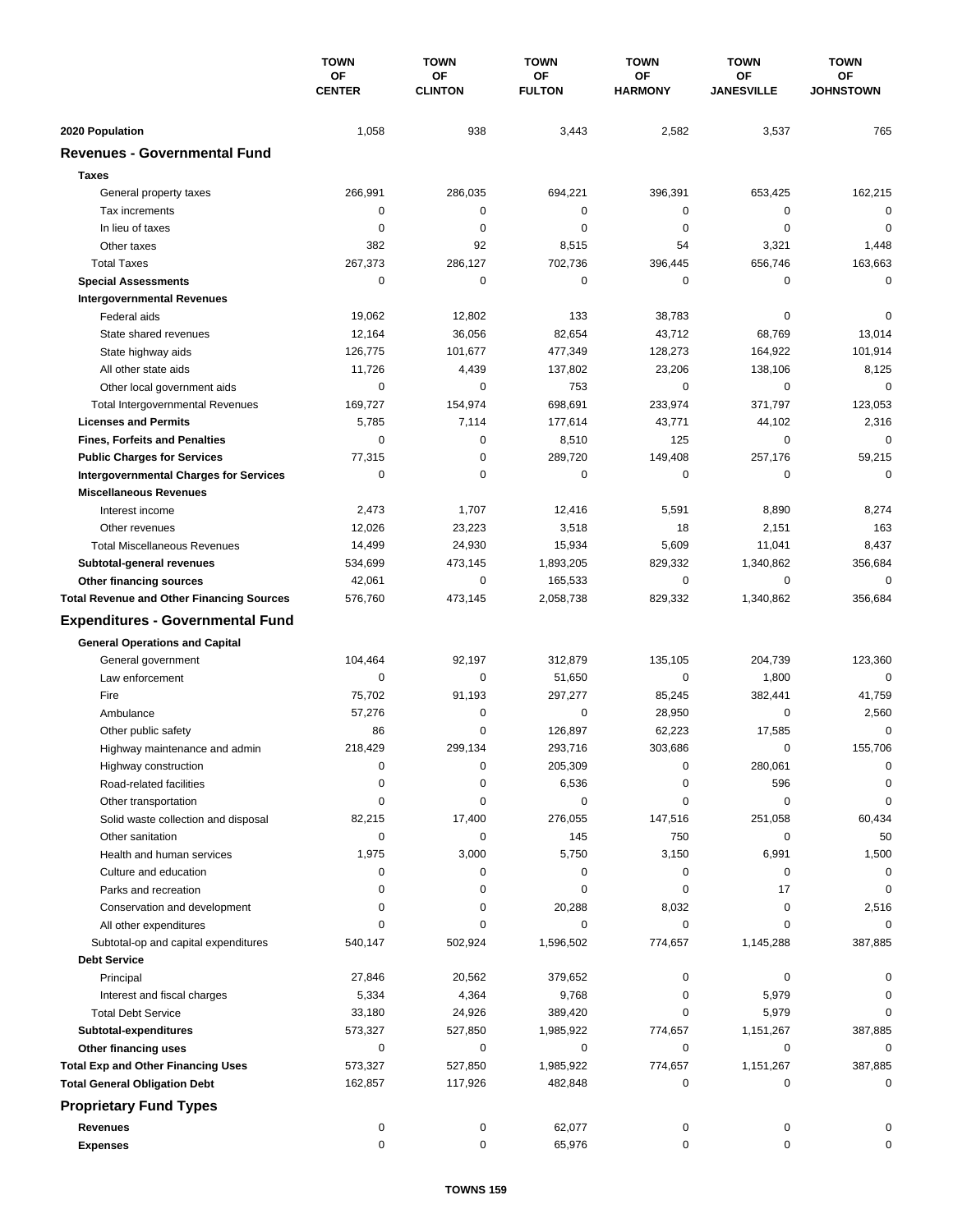|                                                  | <b>TOWN</b><br>ΟF<br><b>LEDGEVIEW</b> | <b>TOWN</b>           | <b>TOWN</b><br>OF<br><b>NEW DENMARK</b> | <b>TOWN</b><br>ОF<br><b>PITTSFIELD</b> | <b>TOWN</b><br>ΟF<br><b>ROCKLAND</b> | <b>TOWN</b><br>OF<br><b>SCOTT</b> |
|--------------------------------------------------|---------------------------------------|-----------------------|-----------------------------------------|----------------------------------------|--------------------------------------|-----------------------------------|
|                                                  |                                       | OF<br><b>MORRISON</b> |                                         |                                        |                                      |                                   |
|                                                  |                                       |                       |                                         |                                        |                                      |                                   |
| 2020 Population                                  | 8,444                                 | 1,605                 | 1,556                                   | 2,769                                  | 1,848                                | 3,657                             |
| <b>Revenues - Governmental Fund</b>              |                                       |                       |                                         |                                        |                                      |                                   |
| <b>Taxes</b>                                     |                                       |                       |                                         |                                        |                                      |                                   |
| General property taxes                           | 2,859,140                             | 575,007               | 447,003                                 | 835,000                                | 548,495                              | 866,874                           |
| Tax increments                                   | 364,263                               | 0                     | 0                                       | 0                                      | 0                                    | $\mathbf 0$                       |
| In lieu of taxes                                 | 420                                   | 0                     | 0                                       | 0                                      | 0                                    | 12,700                            |
| Other taxes                                      | 3,435                                 | 5,309                 | 1,758                                   | 1,530                                  | 841                                  | 1,528                             |
| <b>Total Taxes</b>                               | 3,227,258                             | 580,316               | 448,761                                 | 836,530                                | 549,336                              | 881,102                           |
| <b>Special Assessments</b>                       | 2,276,396                             | 0                     | 1,185                                   | 162,367                                | 1,000                                | 3,421                             |
| <b>Intergovernmental Revenues</b>                |                                       |                       |                                         |                                        |                                      |                                   |
| Federal aids                                     | 0                                     | 0                     | 0                                       | 43,076                                 | 0                                    | 0                                 |
| State shared revenues                            | 48,491                                | 68,485                | 49,735                                  | 38,116                                 | 24,983                               | 41,750                            |
| State highway aids                               | 373,426                               | 140,703               | 157,365                                 | 150,006                                | 110,061                              | 111,559                           |
| All other state aids                             | 198,174                               | 39,427                | 39,378                                  | 51,828                                 | 43,637                               | 80,739                            |
| Other local government aids                      | 66,476                                | 0                     | 0                                       | 0                                      | 25,834                               | $\mathbf 0$                       |
| <b>Total Intergovernmental Revenues</b>          | 686,567                               | 248,615               | 246,478                                 | 283,026                                | 204,515                              | 234,048                           |
| <b>Licenses and Permits</b>                      | 290,241                               | 18,653                | 22,182                                  | 44,342                                 | 42,533                               | 49,117                            |
| <b>Fines, Forfeits and Penalties</b>             | 875                                   | $\mathbf 0$           | 0                                       | 150                                    | 54                                   | 9,768                             |
| <b>Public Charges for Services</b>               | 819,309                               | 1,576                 | 75,746                                  | 23,734                                 | 108,679                              | 278,320                           |
| <b>Intergovernmental Charges for Services</b>    | 0                                     | 399                   | 0                                       | 0                                      | 0                                    | 80,160                            |
| <b>Miscellaneous Revenues</b>                    |                                       |                       |                                         |                                        |                                      |                                   |
| Interest income                                  | 14,731                                | 1,298                 | 1,815                                   | 6,025                                  | 1,913                                | 17,322                            |
| Other revenues                                   | 906,785                               | 1,426                 | 15,436                                  | 29,842                                 | 2,356                                | 453,051                           |
| <b>Total Miscellaneous Revenues</b>              | 921,516                               | 2,724                 | 17,251                                  | 35,867                                 | 4,269                                | 470,373                           |
| Subtotal-general revenues                        | 8,222,162                             | 852,283               | 811,603                                 | 1,386,016                              | 910,386                              | 2,006,309                         |
| Other financing sources                          | 4,000,000                             | $\pmb{0}$             | 0                                       | 92,275                                 | 0                                    | 1,356,606                         |
| <b>Total Revenue and Other Financing Sources</b> | 12,222,162                            | 852,283               | 811,603                                 | 1,478,291                              | 910,386                              | 3,362,915                         |
| <b>Expenditures - Governmental Fund</b>          |                                       |                       |                                         |                                        |                                      |                                   |
| <b>General Operations and Capital</b>            |                                       |                       |                                         |                                        |                                      |                                   |
| General government                               | 933,729                               | 155,280               | 167,508                                 | 386,482                                | 138,637                              | 380,831                           |
| Law enforcement                                  | 7,072                                 | 3,400                 | 390                                     | 0                                      | 0                                    | 578                               |
| Fire                                             | 325,000                               | 179,792               | 84,699                                  | 89,533                                 | 194,624                              | 174,022                           |
| Ambulance                                        | 121,015                               | 20,849                | 19,841                                  | 46,887                                 | 23,389                               | 46,347                            |
| Other public safety                              | 148,286                               | 8,340                 | 11,206                                  | 18,969                                 | 24,269                               | $\mathbf 0$                       |
| Highway maintenance and admin                    | 556,178                               | 383,118               | 406,577                                 | 102,379                                | 388,639                              | 154,415                           |
| Highway construction                             | 5,584,924                             | 0                     | 6,775                                   | 294,976                                | 19,113                               | 179,219                           |
| Road-related facilities                          | 1,853,569                             | 10,631                | 1,375                                   | 0                                      | 0                                    | 17,234                            |
| Other transportation                             | 0                                     | 0                     | 0                                       | 0                                      | 0                                    | 0                                 |
| Solid waste collection and disposal              | 394,908                               | 130,746               | 91,113                                  | 156,578                                | 96,125                               | 252,461                           |
| Other sanitation                                 | 285,401                               | 0                     | 0                                       | 18,641                                 | 19,677                               | $\mathbf 0$                       |
| Health and human services                        | 1,302                                 | 0                     | 237                                     | 4,567                                  | 0                                    | 1,166                             |
| Culture and education                            | 0                                     | 0                     | 0                                       | 0                                      | 0                                    | 0                                 |
| Parks and recreation                             | 899,363                               | 0                     | 4,000                                   | 19,454                                 | 0                                    | 10,831                            |
| Conservation and development                     | 2,128,858                             | 19,291                | 21,667                                  | 14,629                                 | 7,917                                | 1,354,860                         |
| All other expenditures                           | 0                                     | 0                     | 0                                       | 0                                      | 0                                    | 0                                 |
| Subtotal-op and capital expenditures             | 13,239,605                            | 911,447               | 815,388                                 | 1,153,095                              | 912,390                              | 2,571,964                         |
| <b>Debt Service</b>                              |                                       |                       |                                         |                                        |                                      |                                   |
| Principal                                        | 1,852,941                             | 0                     | 0                                       | 243,732                                | 33,389                               | 852,160                           |
| Interest and fiscal charges                      | 1,216,315                             | 0                     | 0                                       | 66,460                                 | 3,832                                | 38,424                            |
| <b>Total Debt Service</b>                        | 3,069,256                             | 0                     | 0                                       | 310,192                                | 37,221                               | 890,584                           |
| Subtotal-expenditures                            | 16,308,861                            | 911,447               | 815,388                                 | 1,463,287                              | 949,611                              | 3,462,548                         |
| Other financing uses                             | 0                                     | 0                     | 0                                       | 0                                      | 0                                    | 0                                 |
| <b>Total Exp and Other Financing Uses</b>        | 16,308,861                            | 911,447               | 815,388                                 | 1,463,287                              | 949,611                              | 3,462,548                         |
| <b>Total General Obligation Debt</b>             | 37,942,916                            | 0                     | 0                                       | 1,546,365                              | 121,178                              | 2,172,784                         |
| <b>Proprietary Fund Types</b>                    |                                       |                       |                                         |                                        |                                      |                                   |
| <b>Revenues</b>                                  | 0                                     | 0                     | 0                                       | 0                                      | 0                                    | 1,272,807                         |
| <b>Expenses</b>                                  | 0                                     | 0                     | 0                                       | 0                                      | 0                                    | 1,405,818                         |
|                                                  |                                       |                       |                                         |                                        |                                      |                                   |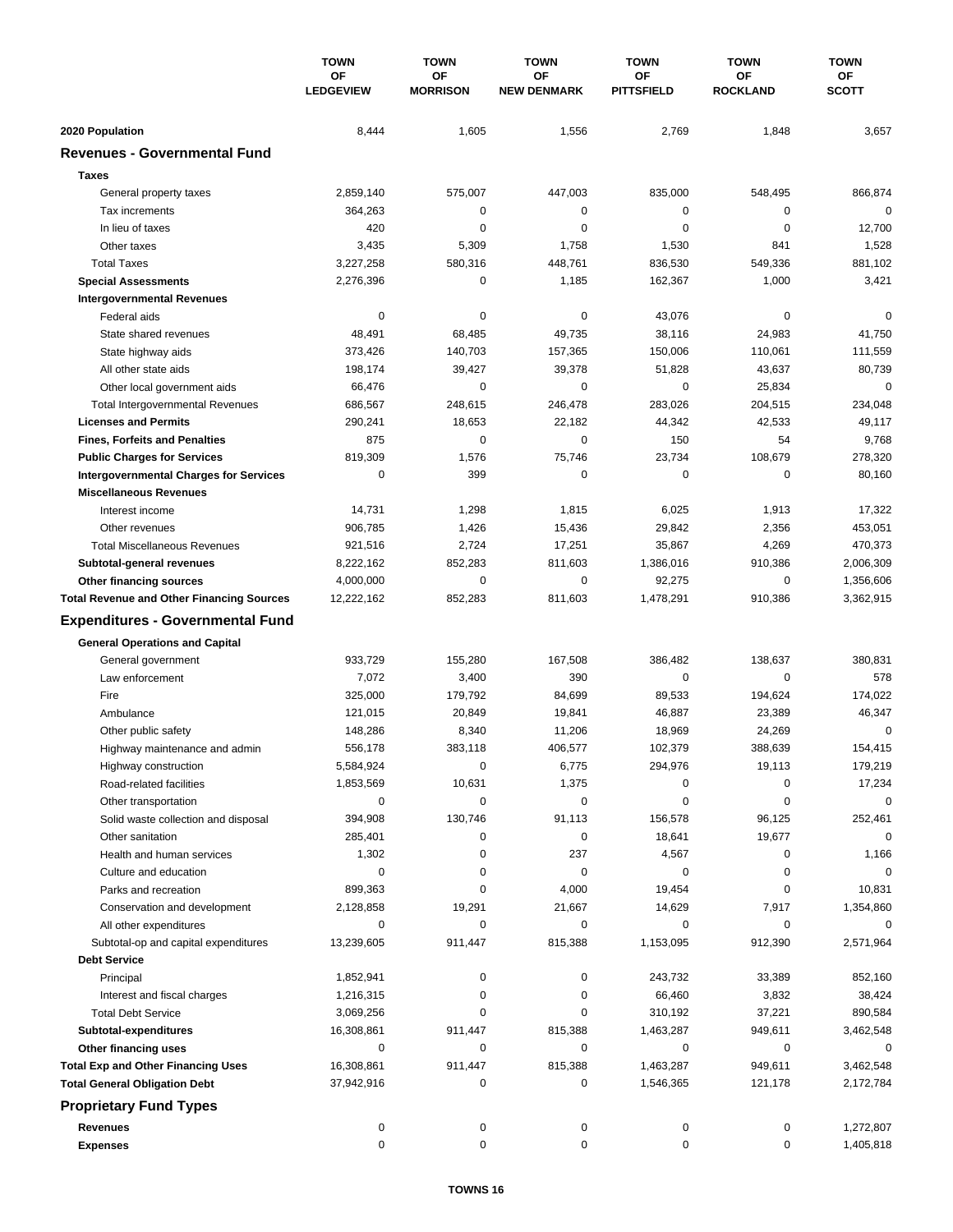|                                                  | <b>TOWN</b><br><b>OF</b><br><b>LA PRAIRIE</b> | <b>TOWN</b><br><b>OF</b><br><b>LIMA</b> | <b>TOWN</b><br><b>OF</b><br><b>MAGNOLIA</b> | <b>TOWN</b>                | <b>TOWN</b><br><b>OF</b><br><b>NEWARK</b> | <b>TOWN</b><br>ΟF<br><b>PLYMOUTH</b> |
|--------------------------------------------------|-----------------------------------------------|-----------------------------------------|---------------------------------------------|----------------------------|-------------------------------------------|--------------------------------------|
|                                                  |                                               |                                         |                                             | <b>OF</b><br><b>MILTON</b> |                                           |                                      |
| 2020 Population                                  | 811                                           | 1,282                                   | 764                                         | 2,988                      | 1,519                                     | 1,166                                |
| <b>Revenues - Governmental Fund</b>              |                                               |                                         |                                             |                            |                                           |                                      |
| <b>Taxes</b>                                     |                                               |                                         |                                             |                            |                                           |                                      |
| General property taxes                           | 372,441                                       | 141,548                                 | 160,761                                     | 873,157                    | 195,220                                   | 165,966                              |
| Tax increments                                   | 0                                             | 0                                       | 0                                           | 0                          | $\mathbf 0$                               | $\mathbf 0$                          |
| In lieu of taxes                                 | 0                                             | 0                                       | 0                                           | 0                          | $\mathbf 0$                               | $\mathbf 0$                          |
| Other taxes                                      | 45                                            | 17,256                                  | 5,843                                       | 1,416                      | 1,787                                     | 1,254                                |
| <b>Total Taxes</b>                               | 372,486                                       | 158,804                                 | 166,604                                     | 874,573                    | 197,007                                   | 167,220                              |
| <b>Special Assessments</b>                       | 0                                             | 0                                       | 0                                           | 0                          | 0                                         | $\mathbf 0$                          |
| <b>Intergovernmental Revenues</b>                |                                               |                                         |                                             |                            |                                           |                                      |
| Federal aids                                     | 0                                             | 0                                       | 0                                           | 0                          | 0                                         | 0                                    |
| State shared revenues                            | 31,945                                        | 23,499                                  | 10,357                                      | 42,615                     | 24,478                                    | 22,316                               |
| State highway aids                               | 114,160                                       | 119,968                                 | 125,109                                     | 134,159                    | 133,897                                   | 129,744                              |
| All other state aids                             | 22,230                                        | 11,678                                  | 16,469                                      | 85,049                     | 36,387                                    | 37,428                               |
| Other local government aids                      | 0                                             | $\mathbf 0$                             | 5,070                                       | 15,875                     | 755                                       | $\mathbf 0$                          |
| <b>Total Intergovernmental Revenues</b>          | 168,335                                       | 155,145                                 | 157,005                                     | 277,698                    | 195,517                                   | 189,488                              |
| <b>Licenses and Permits</b>                      | 5,236                                         | 3,432                                   | 5,315                                       | 59,529                     | 17,310                                    | 6,279                                |
| <b>Fines, Forfeits and Penalties</b>             | 0                                             | $\Omega$                                | $\mathbf 0$                                 | 54,289                     | 0                                         | 399                                  |
| <b>Public Charges for Services</b>               | 55,237                                        | 91,346                                  | 1,206                                       | 450,128                    | 114,112                                   | 66,227                               |
| <b>Intergovernmental Charges for Services</b>    | 0                                             | $\mathbf 0$                             | $\mathbf 0$                                 | $\mathbf 0$                | 0                                         | $\mathbf 0$                          |
| <b>Miscellaneous Revenues</b>                    |                                               |                                         |                                             |                            |                                           |                                      |
| Interest income                                  | 3,202                                         | 1,086                                   | 464                                         | 5,594                      | 8,216                                     | 2,208                                |
| Other revenues                                   | 7,989                                         | 4,010                                   | 300                                         | 2,064                      | 628                                       | 5,510                                |
| <b>Total Miscellaneous Revenues</b>              | 11,191                                        | 5,096                                   | 764                                         | 7,658                      | 8,844                                     | 7,718                                |
| Subtotal-general revenues                        | 612,485                                       | 413,823                                 | 330,894                                     | 1,723,875                  | 532,790                                   | 437,331                              |
| Other financing sources                          | 0                                             | 0                                       | $\mathbf 0$                                 | 0                          | 37,046                                    | $\mathbf 0$                          |
| <b>Total Revenue and Other Financing Sources</b> | 612,485                                       | 413,823                                 | 330,894                                     | 1,723,875                  | 569,836                                   | 437,331                              |
|                                                  |                                               |                                         |                                             |                            |                                           |                                      |
| <b>Expenditures - Governmental Fund</b>          |                                               |                                         |                                             |                            |                                           |                                      |
| <b>General Operations and Capital</b>            |                                               |                                         |                                             |                            |                                           |                                      |
| General government                               | 99,345                                        | 79,784                                  | 91,837                                      | 268,208                    | 81,869                                    | 110,733                              |
| Law enforcement                                  | 0                                             | 1,500                                   | 0                                           | 58,274                     | 0                                         | $\mathbf 0$                          |
| Fire                                             | 87,488                                        | 39,808                                  | 44,076                                      | 406,567                    | 59,763                                    | 44,791                               |
| Ambulance                                        | 3,210                                         | 19,550                                  | 18,188                                      | 0                          | 10,000                                    | 8,176                                |
| Other public safety                              | 0                                             | 0                                       | 3,410                                       | 27,069                     | 621                                       | 0                                    |
| Highway maintenance and admin                    | 121,363                                       | 188,202                                 | 171,487                                     | 590,435                    | 218,375                                   | 253,707                              |
| Highway construction                             | 276,433                                       | 0                                       | 0                                           | 0                          | 0                                         | 0                                    |
| Road-related facilities                          | 0                                             | 806                                     | 0                                           | 7,512                      | 0                                         | 1,764                                |
| Other transportation                             | 0                                             | $\mathbf 0$                             | 0                                           | 0                          | 0                                         | $\mathbf 0$                          |
| Solid waste collection and disposal              | 56,027                                        | 91,244                                  | 2,400                                       | 265,427                    | 109,449                                   | 65,722                               |
| Other sanitation                                 | 0                                             | 0                                       | 0                                           | 0                          | 0                                         | $\mathbf 0$                          |
| Health and human services                        | 3,500                                         | 3,738                                   | 5,785                                       | 2,150                      | 12,342                                    | 5,800                                |
| Culture and education                            | 0                                             | 0                                       | 0                                           | 0                          | 0                                         | 0                                    |
| Parks and recreation                             | 0                                             | 0                                       | 0                                           | 0                          | 2,600                                     | 0                                    |
| Conservation and development                     | 0                                             | 750                                     | 0                                           | 1,835                      | 0                                         | 3,782                                |
| All other expenditures                           | $\Omega$                                      | 0                                       | 0                                           | 0                          | 0                                         | $\Omega$                             |
| Subtotal-op and capital expenditures             | 647,366                                       | 425,382                                 | 337,183                                     | 1,627,477                  | 495,019                                   | 494,475                              |
| <b>Debt Service</b>                              |                                               |                                         |                                             |                            |                                           |                                      |
| Principal                                        | 0                                             | 0                                       | 0                                           | 0                          | 37,046                                    | 0                                    |
| Interest and fiscal charges                      | 0                                             | 0                                       | 0                                           | 0                          | 3,445                                     | 0                                    |
| <b>Total Debt Service</b>                        | 0                                             | 0                                       | 0                                           | 0                          | 40,491                                    | $\Omega$                             |
| Subtotal-expenditures                            | 647,366                                       | 425,382                                 | 337,183                                     | 1,627,477                  | 535,510                                   | 494,475                              |
| Other financing uses                             | 0                                             | 0                                       | 0                                           | 0                          | 0                                         | 0                                    |
| <b>Total Exp and Other Financing Uses</b>        | 647,366                                       | 425,382                                 | 337,183                                     | 1,627,477                  | 535,510                                   | 494,475                              |
| <b>Total General Obligation Debt</b>             | 0                                             | 0                                       | 0                                           | 0                          | 43,878                                    | 0                                    |
| <b>Proprietary Fund Types</b>                    |                                               |                                         |                                             |                            |                                           |                                      |
| <b>Revenues</b>                                  | 0                                             | 0                                       | 0                                           | 0                          | 0                                         |                                      |
| <b>Expenses</b>                                  | 0                                             | 0                                       | 0                                           | 0                          | 0                                         | 0                                    |
|                                                  |                                               |                                         |                                             |                            |                                           |                                      |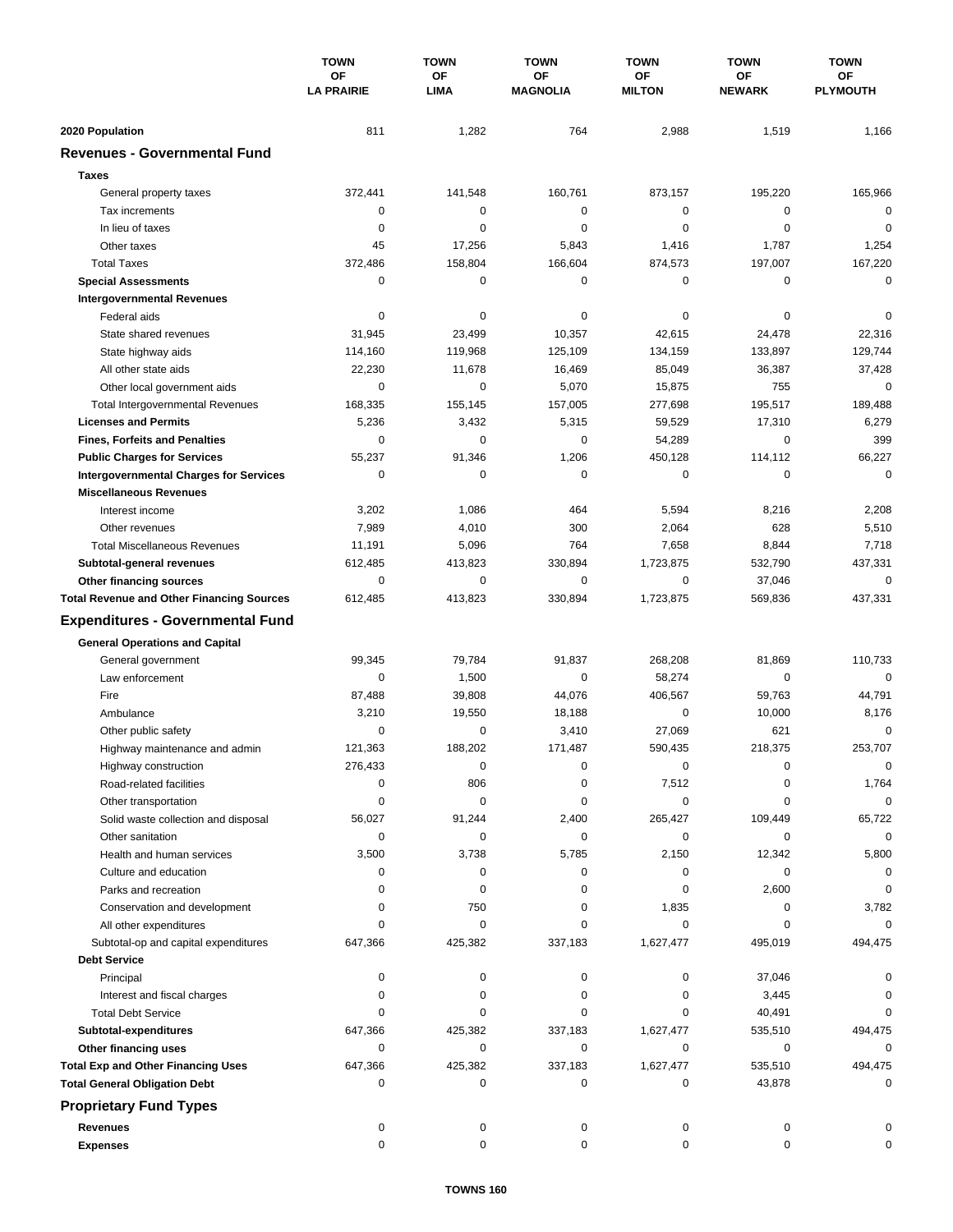|                                                  | <b>TOWN</b><br>ОF<br><b>PORTER</b> | <b>TOWN</b>       | <b>TOWN</b>                | <b>TOWN</b>         | <b>TOWN</b>            | <b>TOWN</b>                        |
|--------------------------------------------------|------------------------------------|-------------------|----------------------------|---------------------|------------------------|------------------------------------|
|                                                  |                                    | OF<br><b>ROCK</b> | OF<br><b>SPRING VALLEY</b> | ΟF<br><b>TURTLE</b> | ΟF<br><b>UNION</b>     | <b>TOTAL</b><br><b>ROCK COUNTY</b> |
| 2020 Population                                  | 962                                | 3,131             | 751                        | 2,356               | 2,109                  | 39,487                             |
| <b>Revenues - Governmental Fund</b>              |                                    |                   |                            |                     |                        |                                    |
| <b>Taxes</b>                                     |                                    |                   |                            |                     |                        |                                    |
|                                                  | 253,862                            | 357,063           | 186,226                    | 322,130             | 584,309                | 10,170,868                         |
| General property taxes                           | 0                                  | $\pmb{0}$         | 0                          | 0                   | 0                      | 0                                  |
| Tax increments                                   | 0                                  | 0                 | 0                          | 0                   | $\mathbf 0$            | $\mathbf 0$                        |
| In lieu of taxes                                 |                                    |                   |                            |                     |                        |                                    |
| Other taxes                                      | 896                                | 72,953            | 2,401                      | 4,975               | 11,577                 | 139,655                            |
| <b>Total Taxes</b>                               | 254,758<br>0                       | 430,016           | 188,627<br>0               | 327,105             | 595,886<br>$\mathbf 0$ | 10,310,523                         |
| <b>Special Assessments</b>                       |                                    | 0                 |                            | 0                   |                        | 675                                |
| <b>Intergovernmental Revenues</b>                |                                    |                   |                            |                     |                        |                                    |
| Federal aids                                     | 15,549                             | 0                 | 0                          | 0                   | 0                      | 117,641                            |
| State shared revenues                            | 12,492                             | 108,660           | 12,593                     | 60,485              | 27,036                 | 2,058,837                          |
| State highway aids                               | 143,568                            | 193,844           | 193,528                    | 124,042             | 141,413                | 3,271,362                          |
| All other state aids                             | 9,994                              | 126,216           | 13,271                     | 60,168              | 15,771                 | 1,092,285                          |
| Other local government aids                      | 0                                  | 0                 | 0                          | 12,711              | $\mathbf 0$            | 95,077                             |
| <b>Total Intergovernmental Revenues</b>          | 181,603                            | 428,720           | 219,392                    | 257,406             | 184,220                | 6,635,202                          |
| <b>Licenses and Permits</b>                      | 9,806                              | 68,128            | 3,039                      | 115,989             | 18,922                 | 850,042                            |
| <b>Fines, Forfeits and Penalties</b>             | 0                                  | 25                | 0                          | 104,032             | 0                      | 220,385                            |
| <b>Public Charges for Services</b>               | 12,882                             | 254,223           | 0                          | 187,965             | 24,957                 | 2,542,208                          |
| <b>Intergovernmental Charges for Services</b>    | $\mathbf 0$                        | $\mathbf 0$       | 0                          | 30,760              | 0                      | 147,860                            |
| <b>Miscellaneous Revenues</b>                    |                                    |                   |                            |                     |                        |                                    |
| Interest income                                  | 667                                | 8,226             | 1,208                      | 5,207               | 5,935                  | 160,830                            |
| Other revenues                                   | 3,680                              | 10,783            | 316                        | 75,778              | 28,850                 | 355,430                            |
| <b>Total Miscellaneous Revenues</b>              | 4,347                              | 19,009            | 1,524                      | 80,985              | 34,785                 | 516,260                            |
| Subtotal-general revenues                        | 463,396                            | 1,200,121         | 412,582                    | 1,104,242           | 858,770                | 21,223,155                         |
| Other financing sources                          | 0                                  | 0                 | 0                          | 0                   | 0                      | 894,787                            |
| <b>Total Revenue and Other Financing Sources</b> | 463,396                            | 1,200,121         | 412,582                    | 1,104,242           | 858,770                | 22,117,942                         |
| <b>Expenditures - Governmental Fund</b>          |                                    |                   |                            |                     |                        |                                    |
| <b>General Operations and Capital</b>            |                                    |                   |                            |                     |                        |                                    |
| General government                               | 65,166                             | 212,909           | 64,309                     | 271,335             | 167,713                | 3,284,442                          |
| Law enforcement                                  | $\mathbf 0$                        | 1,300             | 0                          | 104,996             | 0                      | 1,989,030                          |
| Fire                                             | 83,276                             | 268,727           | 42,474                     | 104,312             | 116,051                | 4,113,662                          |
| Ambulance                                        | 12,500                             | 0                 | 5,278                      | 25,422              | 48,423                 | 276,740                            |
| Other public safety                              | 7,084                              | 15,042            | 4,993                      | 66,702              | 11,688                 | 483,957                            |
|                                                  | 321,269                            | 345,909           | 131,947                    | 198,703             | 347,689                | 4,964,733                          |
| Highway maintenance and admin                    |                                    |                   |                            |                     |                        |                                    |
| Highway construction                             | 0                                  | 0                 | 100,517                    | 47,021              | 0                      | 2,293,385                          |
| Road-related facilities                          | 0                                  | 3,608             | 0                          | 0                   | 439                    | 21,880                             |
| Other transportation                             | 0                                  | $\pmb{0}$         | 0                          | 0                   | 0                      | $\mathbf 0$                        |
| Solid waste collection and disposal              | 14,406                             | 237,011           | 7,211                      | 178,259             | 25,510                 | 1,917,829                          |
| Other sanitation                                 | 0                                  | 400               | 115                        | 0                   | 0                      | 1,624                              |
| Health and human services                        | 1,500                              | 14,270            | 2,400                      | 2,668               | 1,500                  | 88,672                             |
| Culture and education                            | 0                                  | 200               | 0                          | 0                   | 0                      | 200                                |
| Parks and recreation                             | 0                                  | 11,640            | 0                          | 402                 | 0                      | 63,493                             |
| Conservation and development                     | 1,391                              | 8,079             | 0                          | 20,090              | 0                      | 82,886                             |
| All other expenditures                           | 0                                  | 0                 | 0                          | 0                   | 0                      | 7,703                              |
| Subtotal-op and capital expenditures             | 506,592                            | 1,119,095         | 359,244                    | 1,019,910           | 719,013                | 19,590,236                         |
| <b>Debt Service</b>                              |                                    |                   |                            |                     |                        |                                    |
| Principal                                        | 0                                  | 0                 | 0                          | 37,896              | 155,477                | 1,653,854                          |
| Interest and fiscal charges                      | 5,133                              | 0                 | 0                          | 3,524               | 0                      | 625,652                            |
| <b>Total Debt Service</b>                        | 5,133                              | 0                 | 0                          | 41,420              | 155,477                | 2,279,506                          |
| Subtotal-expenditures                            | 511,725                            | 1,119,095         | 359,244                    | 1,061,330           | 874,490                | 21,869,742                         |
| Other financing uses                             | 0                                  | 0                 | 0                          | 0                   | 0                      | 3,000                              |
| <b>Total Exp and Other Financing Uses</b>        | 511,725                            | 1,119,095         | 359,244                    | 1,061,330           | 874,490                | 21,872,742                         |
| <b>Total General Obligation Debt</b>             | 0                                  | 0                 | 0                          | 79,258              | 1,325,997              | 16,040,942                         |
| <b>Proprietary Fund Types</b>                    |                                    |                   |                            |                     |                        |                                    |
| <b>Revenues</b>                                  | 0                                  | 0                 | 0                          | 0                   | 0                      | 1,416,360                          |
| <b>Expenses</b>                                  | 0                                  | 0                 | 0                          | 0                   | 0                      | 1,699,406                          |
|                                                  |                                    |                   |                            |                     |                        |                                    |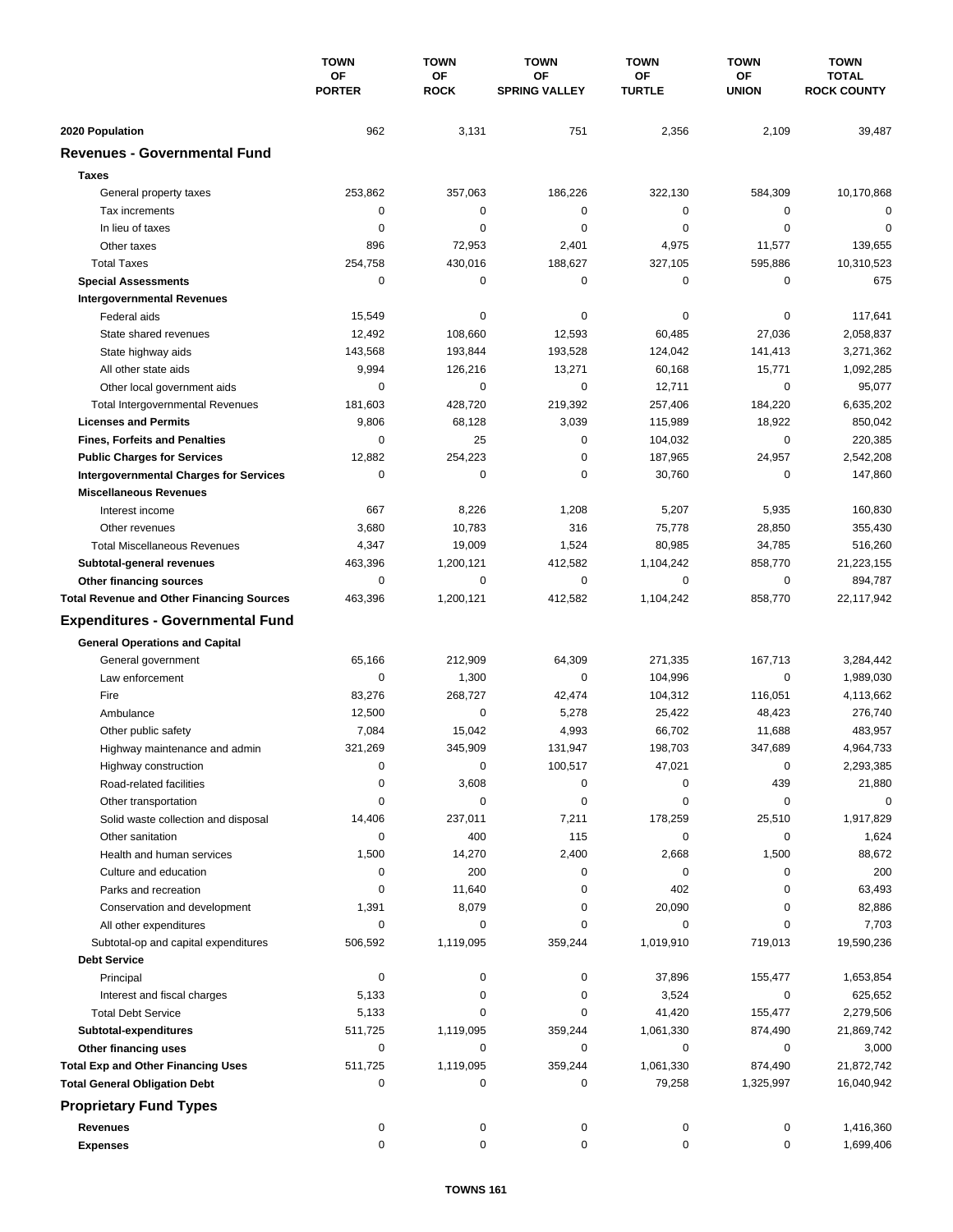|                                                  | <b>TOWN</b><br><b>OF</b><br><b>ATLANTA</b> | <b>TOWN</b>                  | <b>TOWN</b><br><b>OF</b><br><b>BIG FALLS</b> | <b>TOWN</b><br>ΟF<br><b>CEDAR RAPIDS</b> | <b>TOWN</b><br><b>OF</b><br><b>DEWEY</b> | <b>TOWN</b>           |
|--------------------------------------------------|--------------------------------------------|------------------------------|----------------------------------------------|------------------------------------------|------------------------------------------|-----------------------|
|                                                  |                                            | <b>OF</b><br><b>BIG BEND</b> |                                              |                                          |                                          | ΟF<br><b>FLAMBEAU</b> |
| 2020 Population                                  | 586                                        | 380                          | 140                                          | 40                                       | 563                                      | 1,075                 |
| <b>Revenues - Governmental Fund</b>              |                                            |                              |                                              |                                          |                                          |                       |
| <b>Taxes</b>                                     |                                            |                              |                                              |                                          |                                          |                       |
| General property taxes                           | 62,377                                     | 191,468                      | 10,085                                       | $\pmb{0}$                                | 46,358                                   | 152,233               |
| Tax increments                                   | 0                                          | 0                            | 0                                            | 0                                        | 0                                        | 0                     |
| In lieu of taxes                                 | 0                                          | 0                            | 0                                            | 0                                        | $\mathbf 0$                              | $\mathbf 0$           |
| Other taxes                                      | 11,280                                     | 7,401                        | 20,255                                       | 3,685                                    | 13,421                                   | 12,359                |
| <b>Total Taxes</b>                               | 73,657                                     | 198,869                      | 30,340                                       | 3,685                                    | 59,779                                   | 164,592               |
| <b>Special Assessments</b>                       | 0                                          | 0                            | 0                                            | 0                                        | 0                                        | $\mathbf 0$           |
| <b>Intergovernmental Revenues</b>                |                                            |                              |                                              |                                          |                                          |                       |
| Federal aids                                     | 8,357                                      | 6,779                        | 0                                            | 0                                        | 0                                        | 0                     |
| State shared revenues                            | 54,599                                     | 6,378                        | 31,016                                       | 533                                      | 70,898                                   | 44,685                |
| State highway aids                               | 136,419                                    | 113,740                      | 36,387                                       | 38,413                                   | 117,451                                  | 113,241               |
| All other state aids                             | 4,163                                      | 5,308                        | 3,957                                        | 10,766                                   | 6,157                                    | 19,015                |
| Other local government aids                      | 64,236                                     | 2,396                        | 0                                            | 0                                        | $\mathbf 0$                              | 1,972                 |
| <b>Total Intergovernmental Revenues</b>          | 267,774                                    | 134,601                      | 71,360                                       | 49,712                                   | 194,506                                  | 178,913               |
| <b>Licenses and Permits</b>                      | 312                                        | 4,855                        | 565                                          | 0                                        | 2,710                                    | 1,734                 |
| <b>Fines, Forfeits and Penalties</b>             | $\mathbf 0$                                | $\mathbf 0$                  | $\mathbf 0$                                  | 0                                        | 0                                        | 0                     |
| <b>Public Charges for Services</b>               | 1,405                                      | 9,682                        | 2,793                                        | $\pmb{0}$                                | 37,609                                   | 5,931                 |
| <b>Intergovernmental Charges for Services</b>    | $\mathbf 0$                                | $\mathbf 0$                  | 5,540                                        | $\pmb{0}$                                | 20,519                                   | $\mathbf 0$           |
| <b>Miscellaneous Revenues</b>                    |                                            |                              |                                              |                                          |                                          |                       |
| Interest income                                  | 176                                        | 1,044                        | 178                                          | 197                                      | 150                                      | 169                   |
| Other revenues                                   | 8,702                                      | 37,842                       | 800                                          | 0                                        | 48,034                                   | 429                   |
| <b>Total Miscellaneous Revenues</b>              | 8,878                                      | 38,886                       | 978                                          | 197                                      | 48,184                                   | 598                   |
| Subtotal-general revenues                        | 352,026                                    | 386,893                      | 111,576                                      | 53,594                                   | 363,307                                  | 351,768               |
| Other financing sources                          | 0                                          | 173,000                      | $\mathbf 0$                                  | 0                                        | 42,035                                   | 0                     |
| <b>Total Revenue and Other Financing Sources</b> | 352,026                                    | 559,893                      | 111,576                                      | 53,594                                   | 405,342                                  | 351,768               |
|                                                  |                                            |                              |                                              |                                          |                                          |                       |
| <b>Expenditures - Governmental Fund</b>          |                                            |                              |                                              |                                          |                                          |                       |
| <b>General Operations and Capital</b>            |                                            |                              |                                              |                                          |                                          |                       |
| General government                               | 41,551                                     | 67,384                       | 27,746                                       | 15,485                                   | 88,670                                   | 56,561                |
| Law enforcement                                  | 0                                          | 0                            | $\mathbf 0$                                  | $\mathbf 0$                              | 0                                        | $\mathbf 0$           |
| Fire                                             | 16,422                                     | 25,178                       | 5,821                                        | 103                                      | 38,115                                   | 45,149                |
| Ambulance                                        | 300                                        | 100                          | $\mathbf 0$                                  | 0                                        | $\mathbf 0$                              | 0                     |
| Other public safety                              | 0                                          | 1,606                        | 0                                            | 0                                        | $\mathbf 0$                              | 0                     |
| Highway maintenance and admin                    | 203,191                                    | 422,275                      | 83,604                                       | 51,644                                   | 133,173                                  | 114,278               |
| Highway construction                             | 0                                          | 0                            | 0                                            | 0                                        | 0                                        | 0                     |
| Road-related facilities                          | 0                                          | 0                            | 0                                            | 0                                        | 0                                        | 0                     |
| Other transportation                             | 0                                          | 0                            | 0                                            | 0                                        | 0                                        | 0                     |
| Solid waste collection and disposal              | 0                                          | 7,045                        | 0                                            | 411                                      | 19,891                                   | 25,930                |
| Other sanitation                                 | 0                                          | 0                            | 0                                            | 0                                        | 0                                        | 0                     |
| Health and human services                        | 0                                          | 0                            | 0                                            | 0                                        | 0                                        | 0                     |
| Culture and education                            | 14,897                                     | 0                            | 0                                            | 0                                        | 0                                        | 0                     |
| Parks and recreation                             | 0                                          | 0                            | 0                                            | 0                                        | 1,158                                    | 0                     |
| Conservation and development                     | 0                                          | 25,904                       | 0                                            | 0                                        | 0                                        | 0                     |
| All other expenditures                           | 0                                          | 30,052                       | 0                                            | 0                                        | 0                                        | 188                   |
| Subtotal-op and capital expenditures             | 276,361                                    | 579,544                      | 117,171                                      | 67,643                                   | 281,007                                  | 242,106               |
| <b>Debt Service</b>                              |                                            |                              |                                              |                                          |                                          |                       |
| Principal                                        | 0                                          | 25,164                       | 0                                            | 0                                        | 46,024                                   | 72,442                |
| Interest and fiscal charges                      | 0                                          | 1,169                        | 0                                            | 0                                        | 1,597                                    | 25,361                |
| <b>Total Debt Service</b>                        | 0                                          | 26,333                       | 0                                            | 0                                        | 47,621                                   | 97,803                |
| Subtotal-expenditures                            | 276,361                                    | 605,877                      | 117,171                                      | 67,643                                   | 328,628                                  | 339,909               |
| Other financing uses                             | 0                                          | 0                            | 0                                            | 1                                        | 0                                        | 0                     |
| <b>Total Exp and Other Financing Uses</b>        | 276,361                                    | 605,877                      | 117,171                                      | 67,644                                   | 328,628                                  | 339,909               |
| <b>Total General Obligation Debt</b>             | 0                                          | 186,345                      | 0                                            | 0                                        | 62,457                                   | 501,966               |
| <b>Proprietary Fund Types</b>                    |                                            |                              |                                              |                                          |                                          |                       |
| <b>Revenues</b>                                  | 0                                          | 0                            | 0                                            | 0                                        | 0                                        | 0                     |
| <b>Expenses</b>                                  | $\mathbf 0$                                | 0                            | 0                                            | 0                                        | 0                                        | 0                     |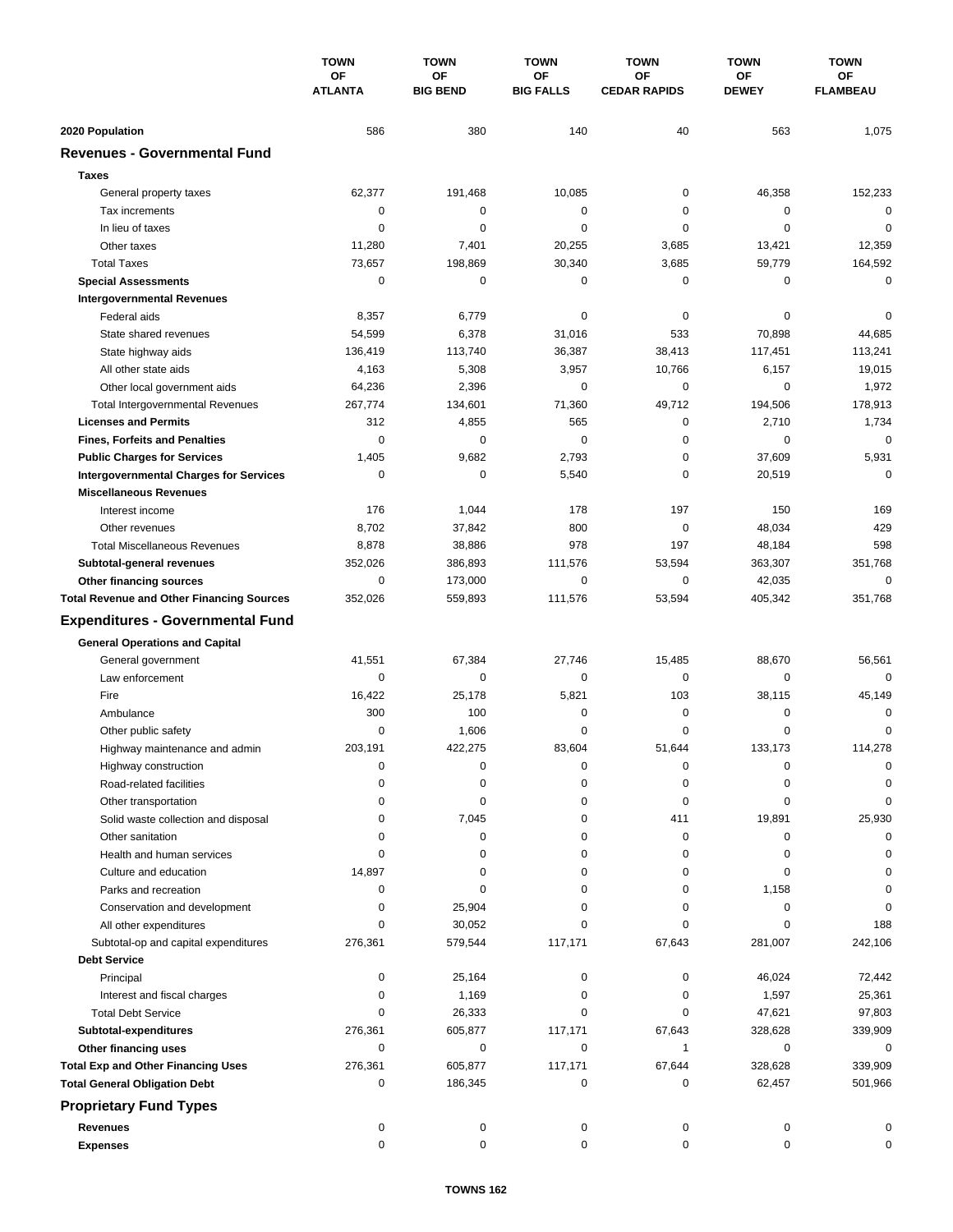|                                                  | <b>TOWN</b><br>OF<br><b>GRANT</b> | <b>TOWN</b>              | <b>TOWN</b><br>OF<br><b>HAWKINS</b> | <b>TOWN</b>          | <b>TOWN</b><br><b>OF</b><br><b>LAWRENCE</b> | <b>TOWN</b><br><b>OF</b><br><b>MARSHALL</b> |
|--------------------------------------------------|-----------------------------------|--------------------------|-------------------------------------|----------------------|---------------------------------------------|---------------------------------------------|
|                                                  |                                   | <b>OF</b><br><b>GROW</b> |                                     | OF<br><b>HUBBARD</b> |                                             |                                             |
| 2020 Population                                  | 809                               | 438                      | 164                                 | 203                  | 307                                         | 700                                         |
| <b>Revenues - Governmental Fund</b>              |                                   |                          |                                     |                      |                                             |                                             |
| <b>Taxes</b>                                     |                                   |                          |                                     |                      |                                             |                                             |
| General property taxes                           | 34,911                            | 43,470                   | 69,580                              | 62,589               | 19,754                                      | 30,000                                      |
| Tax increments                                   | 0                                 | 0                        | 0                                   | 0                    | 0                                           | $\mathbf 0$                                 |
| In lieu of taxes                                 | 0                                 | 0                        | 0                                   | 0                    | $\mathbf 0$                                 | $\mathbf 0$                                 |
| Other taxes                                      | 5,482                             | 3,254                    | 27,493                              | 29,854               | 38,319                                      | 1,452                                       |
| <b>Total Taxes</b>                               | 40,393                            | 46,724                   | 97,073                              | 92,443               | 58,073                                      | 31,452                                      |
| <b>Special Assessments</b>                       | 0                                 | 0                        | 0                                   | 0                    | 0                                           | $\mathbf 0$                                 |
| <b>Intergovernmental Revenues</b>                |                                   |                          |                                     |                      |                                             |                                             |
| Federal aids                                     | 8,905                             | $\pmb{0}$                | 2,191                               | 0                    | 0                                           | 0                                           |
| State shared revenues                            | 64,588                            | 24,094                   | 19,177                              | 13,269               | 24,912                                      | 70,734                                      |
| State highway aids                               | 101,866                           | 88,221                   | 57,468                              | 65,280               | 62,472                                      | 104,805                                     |
| All other state aids                             | 2,698                             | 2,343                    | 3,417                               | 16,369               | 4,351                                       | 1,668                                       |
| Other local government aids                      | 2,034                             | 0                        | 0                                   | 15,656               | $\mathbf 0$                                 | $\mathbf 0$                                 |
| <b>Total Intergovernmental Revenues</b>          | 180,091                           | 114,658                  | 82,253                              | 110,574              | 91,735                                      | 177,207                                     |
| <b>Licenses and Permits</b>                      | 40,939                            | 385                      | 160                                 | 63                   | 75                                          | 37,832                                      |
| <b>Fines, Forfeits and Penalties</b>             | 0                                 | $\mathbf 0$              | $\mathbf 0$                         | 0                    | $\mathbf 0$                                 | $\mathbf 0$                                 |
| <b>Public Charges for Services</b>               | 245                               | 4,648                    | 2,279                               | 3,471                | 75                                          | 2,708                                       |
| <b>Intergovernmental Charges for Services</b>    | $\mathbf 0$                       | $\mathbf 0$              | $\mathbf 0$                         | $\mathbf 0$          | $\mathbf 0$                                 | 4,031                                       |
| <b>Miscellaneous Revenues</b>                    |                                   |                          |                                     |                      |                                             |                                             |
| Interest income                                  | 17,904                            | $\mathbf 0$              | 24                                  | 387                  | 599                                         | 8,326                                       |
| Other revenues                                   | 3,243                             | 250                      | 215                                 | 0                    | 167                                         | 19,545                                      |
| <b>Total Miscellaneous Revenues</b>              | 21,147                            | 250                      | 239                                 | 387                  | 766                                         | 27,871                                      |
| Subtotal-general revenues                        | 282,815                           | 166,665                  | 182,004                             | 206,938              | 150,724                                     | 281,101                                     |
| Other financing sources                          | 0                                 | $\mathbf 0$              | 0                                   | 0                    | $\mathbf 0$                                 | $\mathbf 0$                                 |
| <b>Total Revenue and Other Financing Sources</b> | 282,815                           | 166,665                  | 182,004                             | 206,938              | 150,724                                     | 281,101                                     |
| <b>Expenditures - Governmental Fund</b>          |                                   |                          |                                     |                      |                                             |                                             |
| <b>General Operations and Capital</b>            |                                   |                          |                                     |                      |                                             |                                             |
| General government                               | 58,396                            | 29,732                   | 25,179                              | 41,392               | 31,731                                      | 53,436                                      |
| Law enforcement                                  | 0                                 | $\mathbf 0$              | 0                                   | 0                    | $\mathbf 0$                                 | $\mathbf 0$                                 |
| Fire                                             | 32,354                            | 15,110                   | 16,679                              | 8,572                | 21,068                                      | 18,821                                      |
| Ambulance                                        | 0                                 | $\pmb{0}$                | 0                                   | 0                    | $\mathbf 0$                                 | 0                                           |
| Other public safety                              | 0                                 | 0                        | 0                                   | 0                    | 0                                           | 0                                           |
| Highway maintenance and admin                    | 289,289                           | 93,574                   | 65,380                              | 164,633              | 72,433                                      | 708,849                                     |
| Highway construction                             | 58,643                            | 0                        | 0                                   | 0                    | 0                                           | 0                                           |
| Road-related facilities                          | 0                                 | 0                        | 0                                   | 0                    | 0                                           | $\Omega$                                    |
| Other transportation                             | 0                                 | 0                        | 0                                   | 0                    | 0                                           | 0                                           |
| Solid waste collection and disposal              | 19,193                            | 7,510                    | 4,286                               | 0                    | 411                                         | 6,363                                       |
| Other sanitation                                 | 0                                 | $\pmb{0}$                | 0                                   | 0                    | 0                                           | 0                                           |
| Health and human services                        | 0                                 | 0                        | 2,350                               | 0                    | 0                                           | 0                                           |
| Culture and education                            | 0                                 | 56                       | 11,670                              | 0                    | $\mathbf 0$                                 | 0                                           |
| Parks and recreation                             | 1,500                             | 0                        | 200                                 | 0                    | 0                                           | 0                                           |
| Conservation and development                     | 0                                 | 0                        | 0                                   | 0                    | 0                                           | 80,687                                      |
| All other expenditures                           | 0                                 | 0                        | 0                                   | 0                    | 204                                         | $\Omega$                                    |
| Subtotal-op and capital expenditures             | 459,375                           | 145,982                  | 125,744                             | 214,597              | 125,847                                     | 868,156                                     |
| <b>Debt Service</b>                              |                                   |                          |                                     |                      |                                             |                                             |
| Principal                                        | 0                                 | 6,856                    | 22,039                              | 86,935               | 0                                           | 69,530                                      |
| Interest and fiscal charges                      | 0<br>0                            | 3,003<br>9,859           | 4,015                               | 8,833<br>95,768      | 0<br>0                                      | 5,470                                       |
| <b>Total Debt Service</b>                        |                                   |                          | 26,054                              |                      |                                             | 75,000                                      |
| Subtotal-expenditures<br>Other financing uses    | 459,375<br>0                      | 155,841<br>$\pmb{0}$     | 151,798<br>0                        | 310,365<br>0         | 125,847<br>0                                | 943,156<br>0                                |
| <b>Total Exp and Other Financing Uses</b>        | 459,375                           | 155,841                  | 151,798                             | 310,365              | 125,847                                     | 943,156                                     |
| <b>Total General Obligation Debt</b>             | 0                                 | 56,200                   | 170,461                             | 194,746              | 0                                           | 79,998                                      |
|                                                  |                                   |                          |                                     |                      |                                             |                                             |
| <b>Proprietary Fund Types</b>                    |                                   |                          |                                     |                      |                                             |                                             |
| <b>Revenues</b>                                  | 0                                 | 0                        | 0                                   | 0                    | 0                                           | 0                                           |
| <b>Expenses</b>                                  | 0                                 | 0                        | 0                                   | $\mathbf 0$          | 0                                           | 0                                           |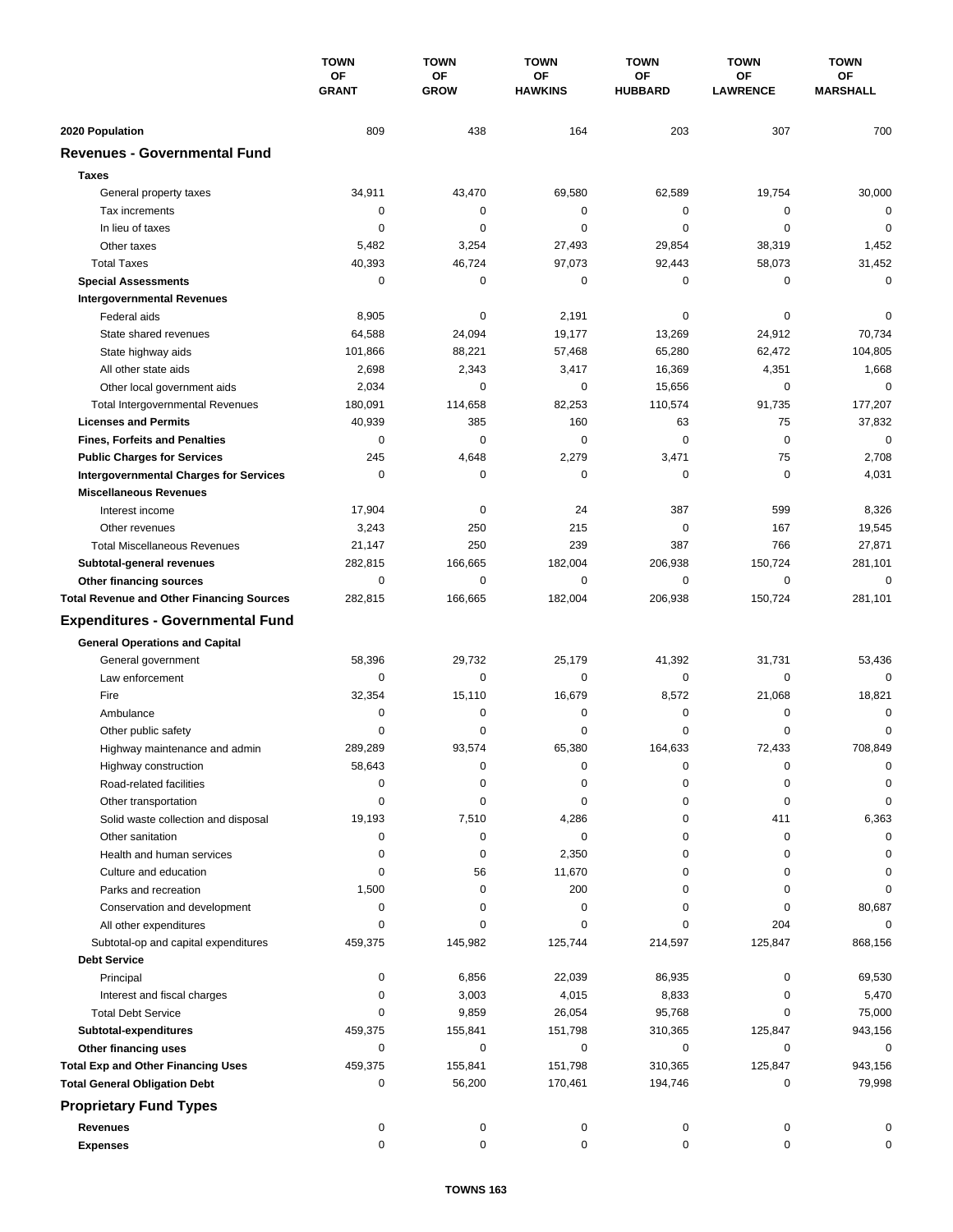|                                                  | <b>TOWN</b><br>ОF<br><b>MURRY</b> | <b>TOWN</b>                  | <b>TOWN</b><br>ΟF<br><b>RUSK</b> | <b>TOWN</b><br>ΟF<br><b>SOUTH FORK</b> | <b>TOWN</b><br><b>OF</b><br><b>STRICKLAND</b> | <b>TOWN</b>  |
|--------------------------------------------------|-----------------------------------|------------------------------|----------------------------------|----------------------------------------|-----------------------------------------------|--------------|
|                                                  |                                   | <b>OF</b><br><b>RICHLAND</b> |                                  |                                        |                                               | ΟF<br>STUBBS |
| 2020 Population                                  | 281                               | 239                          | 551                              | 118                                    | 297                                           | 586          |
| <b>Revenues - Governmental Fund</b>              |                                   |                              |                                  |                                        |                                               |              |
| <b>Taxes</b>                                     |                                   |                              |                                  |                                        |                                               |              |
| General property taxes                           | 43,999                            | 23,177                       | 250,000                          | 26,901                                 | 88,297                                        | 642          |
| Tax increments                                   | 0                                 | 0                            | 0                                | $\pmb{0}$                              | 0                                             | $\mathbf 0$  |
| In lieu of taxes                                 | 0                                 | 0                            | $\mathbf 0$                      | 0                                      | $\mathbf 0$                                   | $\mathbf 0$  |
| Other taxes                                      | 12,633                            | 6,639                        | 12,075                           | 10,533                                 | 52,951                                        | 2,700        |
| <b>Total Taxes</b>                               | 56,632                            | 29,816                       | 262,075                          | 37,434                                 | 141,248                                       | 3,342        |
| <b>Special Assessments</b>                       | 0                                 | 0                            | 0                                | 0                                      | 0                                             | 0            |
| <b>Intergovernmental Revenues</b>                |                                   |                              |                                  |                                        |                                               |              |
| Federal aids                                     | 0                                 | 0                            | 1,407                            | 0                                      | 0                                             | 0            |
| State shared revenues                            | 10,387                            | 24,216                       | 6,272                            | 2,818                                  | 28,046                                        | 15,324       |
| State highway aids                               | 100,206                           | 57,335                       | 103,727                          | 87,451                                 | 71,823                                        | 133,673      |
| All other state aids                             | 31,607                            | 906                          | 4,841                            | 8,213                                  | 3,114                                         | 2,434        |
| Other local government aids                      | 34,287                            | $\mathbf 0$                  | 611                              | 12,338                                 | 7,006                                         | $\mathbf 0$  |
| <b>Total Intergovernmental Revenues</b>          | 176,487                           | 82,457                       | 116,858                          | 110,820                                | 109,989                                       | 151,431      |
| <b>Licenses and Permits</b>                      | 184                               | 100                          | 4,974                            | 0                                      | 885                                           | 647          |
| <b>Fines, Forfeits and Penalties</b>             | $\mathbf 0$                       | $\mathbf 0$                  | 0                                | 0                                      | $\mathbf 0$                                   | $\mathbf 0$  |
| <b>Public Charges for Services</b>               | 4,783                             | 0                            | 68                               | 2,238                                  | 3,875                                         | 150,460      |
| <b>Intergovernmental Charges for Services</b>    | $\mathbf 0$                       | $\mathbf 0$                  | 4,564                            | 4,871                                  | 266                                           | 554          |
| <b>Miscellaneous Revenues</b>                    |                                   |                              |                                  |                                        |                                               |              |
| Interest income                                  | 612                               | 0                            | 1,994                            | 18                                     | 3,730                                         | 1,811        |
| Other revenues                                   | 5,216                             | $\mathbf 0$                  | 2,362                            | 167                                    | $\mathbf 0$                                   | 350          |
| <b>Total Miscellaneous Revenues</b>              | 5,828                             | 0                            | 4,356                            | 185                                    | 3,730                                         | 2,161        |
| Subtotal-general revenues                        | 243,914                           | 112,373                      | 392,895                          | 155,548                                | 259,993                                       | 308,595      |
| Other financing sources                          | 0                                 | $\mathbf 0$                  | $\mathbf 0$                      | 0                                      | $\mathbf 0$                                   | 0            |
| <b>Total Revenue and Other Financing Sources</b> | 243,914                           | 112,373                      | 392,895                          | 155,548                                | 259,993                                       | 308,595      |
| <b>Expenditures - Governmental Fund</b>          |                                   |                              |                                  |                                        |                                               |              |
| <b>General Operations and Capital</b>            |                                   |                              |                                  |                                        |                                               |              |
| General government                               | 33,492                            | 24,527                       | 72,844                           | 26,271                                 | 29,763                                        | 52,343       |
| Law enforcement                                  | 0                                 | $\mathbf 0$                  | 0                                | 0                                      | $\mathbf 0$                                   | $\Omega$     |
| Fire                                             | 11,139                            | 472                          | 53,630                           | 12,167                                 | 11,597                                        | 25,127       |
| Ambulance                                        | 0                                 | 0                            | 7,886                            | 0                                      | $\mathbf 0$                                   | 0            |
| Other public safety                              | 0                                 | $\mathbf 0$                  | 0                                | 0                                      | $\mathbf 0$                                   | 0            |
| Highway maintenance and admin                    | 200,006                           | 75,243                       | 171,352                          | 89,837                                 | 193,458                                       | 165,480      |
| Highway construction                             | 175                               | 0                            | 0                                | 0                                      | 29,300                                        | $\mathbf 0$  |
| Road-related facilities                          | 0                                 | 0                            | 0                                | 0                                      | 0                                             | 309          |
| Other transportation                             | 0                                 | 0                            | 0                                | 0                                      | 0                                             | $\mathbf 0$  |
| Solid waste collection and disposal              | 7,506                             | 411                          | 0                                | 3,676                                  | 0                                             | 9,074        |
| Other sanitation                                 | 0                                 | 0                            | 0                                | 0                                      | 0                                             | $\mathbf 0$  |
| Health and human services                        | 0                                 | 0                            | 0                                | 0                                      | 0                                             | 2,801        |
| Culture and education                            | 0                                 | 0                            | 0                                | 6,823                                  | 0                                             | 17,318       |
| Parks and recreation                             | 0                                 | 0                            | 0                                | 0                                      | 717                                           | 0            |
| Conservation and development                     | $\Omega$                          | 0                            | 0                                | 0                                      | 0                                             | 1,820        |
| All other expenditures                           | $\Omega$                          | 0                            | 0                                | 0                                      | 0                                             | 0            |
| Subtotal-op and capital expenditures             | 252,318                           | 100,653                      | 305,712                          | 138,774                                | 264,835                                       | 274,272      |
| <b>Debt Service</b>                              |                                   |                              |                                  |                                        |                                               |              |
| Principal                                        | 0                                 | 0                            | 0                                | 0                                      | 0                                             | 0            |
| Interest and fiscal charges                      | 0                                 | 0                            | 0                                | 0                                      | 0                                             | 0            |
| <b>Total Debt Service</b>                        | 0                                 | 0                            | 0                                | 0                                      | 0                                             | $\Omega$     |
| Subtotal-expenditures                            | 252,318                           | 100,653                      | 305,712                          | 138,774                                | 264,835                                       | 274,272      |
| Other financing uses                             | 0                                 | 0                            | $\mathbf 0$                      | 0                                      | 0                                             | $\Omega$     |
| <b>Total Exp and Other Financing Uses</b>        | 252,318                           | 100,653                      | 305,712                          | 138,774                                | 264,835                                       | 274,272      |
| <b>Total General Obligation Debt</b>             | 0                                 | 0                            | 0                                | 0                                      | 0                                             | $\mathbf 0$  |
| <b>Proprietary Fund Types</b>                    |                                   |                              |                                  |                                        |                                               |              |
| <b>Revenues</b>                                  | 0                                 | 0                            | 0                                | 0                                      | 0                                             |              |
| <b>Expenses</b>                                  | $\mathbf 0$                       | 0                            | $\mathbf 0$                      | 0                                      | 0                                             | O            |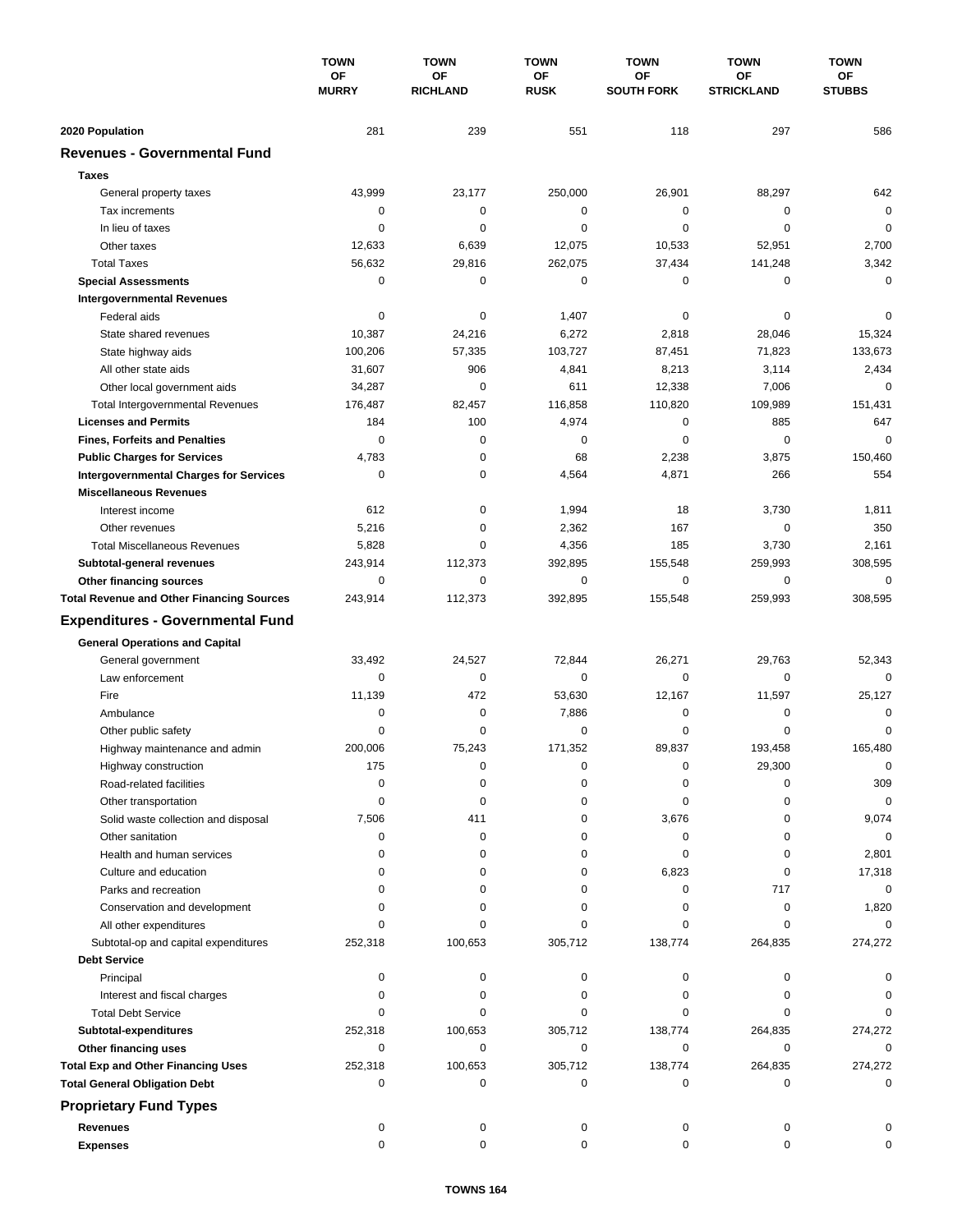|                                                                             | <b>TOWN</b><br><b>OF</b><br><b>THORNAPPLE</b> | <b>TOWN</b>              | <b>TOWN</b><br><b>OF</b><br><b>WASHINGTON</b> | <b>TOWN</b>            | <b>TOWN</b>                 | <b>TOWN</b>         |
|-----------------------------------------------------------------------------|-----------------------------------------------|--------------------------|-----------------------------------------------|------------------------|-----------------------------|---------------------|
|                                                                             |                                               | <b>OF</b><br><b>TRUE</b> |                                               | ΟF<br><b>WILKINSON</b> | <b>OF</b><br><b>WILLARD</b> | ОF<br><b>WILSON</b> |
| 2020 Population                                                             | 820                                           | 295                      | 360                                           | 42                     | 526                         | 120                 |
| <b>Revenues - Governmental Fund</b>                                         |                                               |                          |                                               |                        |                             |                     |
| <b>Taxes</b>                                                                |                                               |                          |                                               |                        |                             |                     |
| General property taxes                                                      | 34,504                                        | 19,963                   | 77,720                                        | 2,016                  | 169,843                     | 6,417               |
| Tax increments                                                              | 0                                             | 0                        | 0                                             | $\pmb{0}$              | 0                           | $\mathbf 0$         |
| In lieu of taxes                                                            | 0                                             | 0                        | 0                                             | 0                      | $\mathbf 0$                 | 0                   |
| Other taxes                                                                 | 16,734                                        | 2,736                    | 12,054                                        | 3,149                  | 12,803                      | 3,946               |
| <b>Total Taxes</b>                                                          | 51,238                                        | 22,699                   | 89,774                                        | 5,165                  | 182,646                     | 10,363              |
| <b>Special Assessments</b>                                                  | 0                                             | 0                        | 0                                             | 0                      | 0                           | $\mathbf 0$         |
| <b>Intergovernmental Revenues</b>                                           |                                               |                          |                                               |                        |                             |                     |
| Federal aids                                                                | 0                                             | 0                        | 2,929                                         | 0                      | 0                           | 0                   |
| State shared revenues                                                       | 30,356                                        | 41,105                   | 8,447                                         | 1,421                  | 10,186                      | 23,532              |
| State highway aids                                                          | 112,343                                       | 60,621                   | 128,120                                       | 46,492                 | 64,596                      | 69,469              |
| All other state aids                                                        | 4,172                                         | 10,558                   | 3,491                                         | 5,138                  | 3,139                       | 8,667               |
| Other local government aids                                                 | 854                                           | 1,215                    | 0                                             | 31,974                 | $\mathbf 0$                 | 29,109              |
| <b>Total Intergovernmental Revenues</b>                                     | 147,725                                       | 113,499                  | 142,987                                       | 85,025                 | 77,921                      | 130.777             |
| <b>Licenses and Permits</b>                                                 | 1,090                                         | 0                        | 2,815                                         | 2                      | 3,255                       | 210                 |
| <b>Fines, Forfeits and Penalties</b>                                        | 0                                             | $\mathbf 0$              | $\mathbf 0$                                   | 0                      | $\mathbf 0$                 | $\mathbf 0$         |
| <b>Public Charges for Services</b>                                          | 0                                             | 130                      | 1,088                                         | 4,765                  | 4,278                       | 2,957               |
| <b>Intergovernmental Charges for Services</b>                               | 0                                             | $\mathbf 0$              | 784                                           | $\mathbf 0$            | 0                           | $\mathbf 0$         |
| <b>Miscellaneous Revenues</b>                                               |                                               |                          |                                               |                        |                             |                     |
| Interest income                                                             | 676                                           | 182                      | 1,013                                         | 240                    | 377                         | 506                 |
| Other revenues                                                              | 14,273                                        | $\mathbf 0$              | 1,091                                         | $\mathbf 0$            | 1,200                       | $\mathbf 0$         |
| <b>Total Miscellaneous Revenues</b>                                         | 14,949                                        | 182                      | 2,104                                         | 240                    | 1,577                       | 506                 |
|                                                                             | 215,002                                       | 136,510                  | 239,552                                       | 95,197                 | 269,677                     | 144,813             |
| Subtotal-general revenues                                                   | 0                                             | $\mathbf 0$              | $\mathbf 0$                                   | 0                      | 0                           | 126,332             |
| Other financing sources<br><b>Total Revenue and Other Financing Sources</b> | 215,002                                       | 136,510                  | 239,552                                       | 95,197                 | 269,677                     | 271,145             |
|                                                                             |                                               |                          |                                               |                        |                             |                     |
| <b>Expenditures - Governmental Fund</b>                                     |                                               |                          |                                               |                        |                             |                     |
| <b>General Operations and Capital</b>                                       |                                               |                          |                                               |                        |                             |                     |
| General government                                                          | 24,499                                        | 19,673                   | 52,975                                        | 21,366                 | 60,442                      | 30,071              |
| Law enforcement                                                             | 0                                             | $\mathbf 0$              | $\mathbf 0$                                   | $\mathbf 0$            | 0                           | $\mathbf 0$         |
| Fire                                                                        | 21,477                                        | 17,346                   | 17,244                                        | 183                    | 36,889                      | 2,922               |
| Ambulance                                                                   | 100                                           | 0                        | 0                                             | $\pmb{0}$              | 0                           | 2,682               |
| Other public safety                                                         | 0                                             | 0                        | 0                                             | 0                      | 179                         | 0                   |
| Highway maintenance and admin                                               | 125,959                                       | 75,387                   | 10,909                                        | 81,341                 | 166,083                     | 190,711             |
| Highway construction                                                        | 0                                             | 0                        | 175,845                                       | 0                      | 0                           | 4,318               |
| Road-related facilities                                                     | 0                                             | 0                        | 0                                             | 0                      | 0                           | 0                   |
| Other transportation                                                        | 0                                             | 0                        | 0                                             | 0                      | 0                           | 0                   |
| Solid waste collection and disposal                                         | 3,244                                         | 411                      | 0                                             | 2,369                  | 6,814                       | 1,043               |
| Other sanitation                                                            | 0                                             | 0                        | 0                                             | 0                      | 0                           | 0                   |
| Health and human services                                                   | 0                                             | 1,500                    | 0                                             | 0                      | 0                           | 0                   |
| Culture and education                                                       | 0                                             | 300                      | 0                                             | 0                      | 0                           | 0                   |
| Parks and recreation                                                        | 0                                             | 0                        | 0                                             | 0                      | 75                          | 0                   |
| Conservation and development                                                | 0                                             | 0                        | 0                                             | 0                      | 0                           |                     |
| All other expenditures                                                      | $\Omega$                                      | 0                        | 0                                             | 0                      | 0                           |                     |
| Subtotal-op and capital expenditures                                        | 175,279                                       | 114,617                  | 256,973                                       | 105,259                | 270,482                     | 231,747             |
| <b>Debt Service</b>                                                         |                                               |                          |                                               |                        |                             |                     |
| Principal                                                                   | 0                                             | 0                        | 0                                             | 0                      | 7,081                       | O                   |
| Interest and fiscal charges                                                 | 0                                             | $\pmb{0}$                | 0                                             | 0                      | 1,283                       | 0                   |
| <b>Total Debt Service</b>                                                   | 0                                             | 0                        | 0                                             | 0                      | 8,364                       | $\Omega$            |
| Subtotal-expenditures                                                       | 175,279                                       | 114,617                  | 256,973                                       | 105,259                | 278,846                     | 231,747             |
| Other financing uses                                                        | 0                                             | 0                        | 0                                             | 0                      | 0                           | 0                   |
| <b>Total Exp and Other Financing Uses</b>                                   | 175,279                                       | 114,617                  | 256,973                                       | 105,259                | 278,846                     | 231,747             |
| <b>Total General Obligation Debt</b>                                        | 0                                             | 0                        | 0                                             | 0                      | 29,919                      | 126,332             |
| <b>Proprietary Fund Types</b>                                               |                                               |                          |                                               |                        |                             |                     |
| <b>Revenues</b>                                                             | 0                                             | 0                        | 0                                             | 0                      | 0                           |                     |
| <b>Expenses</b>                                                             | $\mathbf 0$                                   | 0                        | $\mathbf 0$                                   | 0                      | 0                           | $\Omega$            |
|                                                                             |                                               |                          |                                               |                        |                             |                     |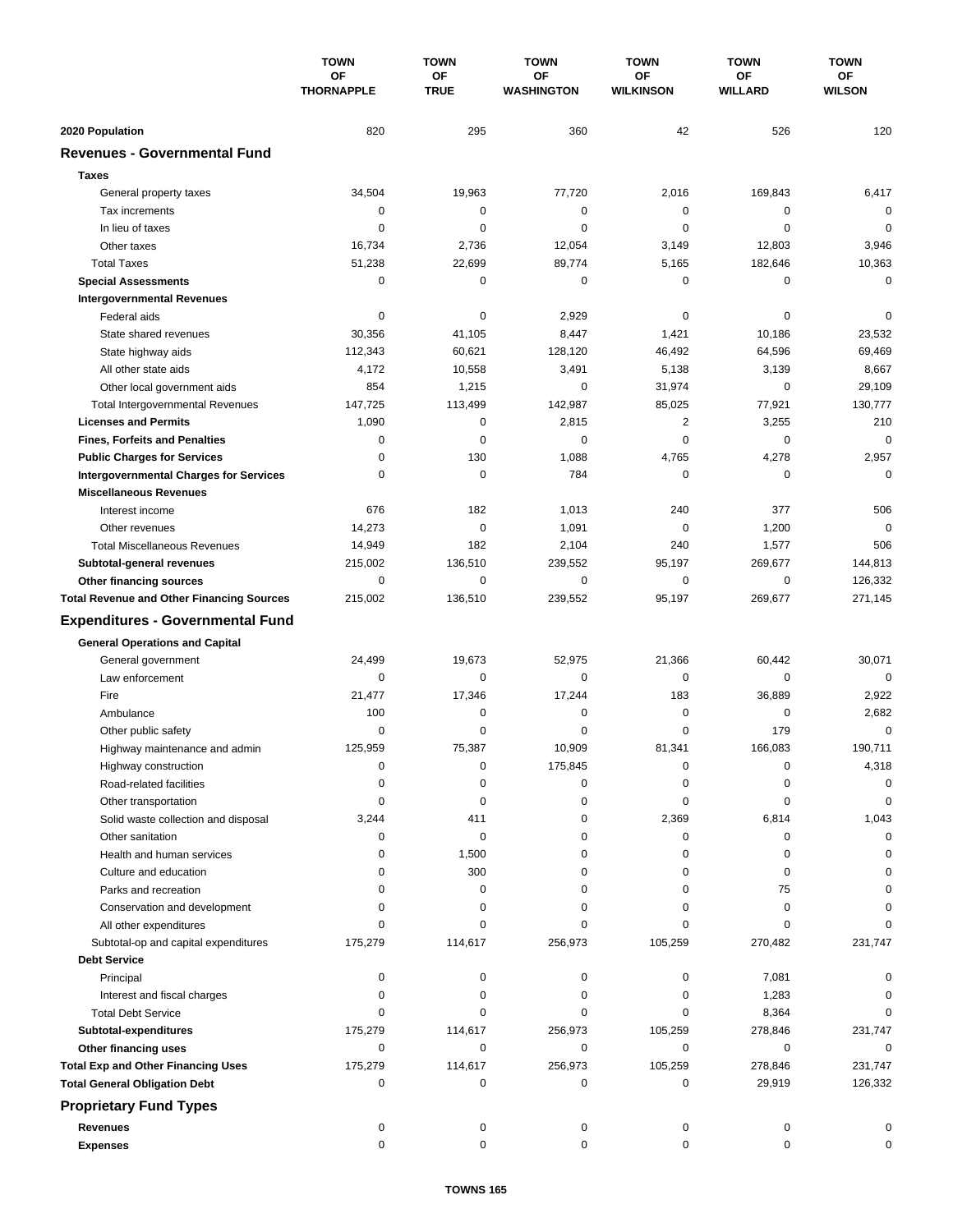|                                                  | <b>TOWN</b><br><b>TOTAL</b><br><b>RUSK COUNTY</b> | <b>TOWN</b><br><b>OF</b> | <b>TOWN</b><br>OF<br><b>CADY</b> | <b>TOWN</b><br>OF | <b>TOWN</b><br>ΟF | <b>TOWN</b><br>ОF<br><b>EMERALD</b> |
|--------------------------------------------------|---------------------------------------------------|--------------------------|----------------------------------|-------------------|-------------------|-------------------------------------|
|                                                  |                                                   | <b>BALDWIN</b>           |                                  | <b>CYLON</b>      | <b>EAU GALLE</b>  |                                     |
| 2020 Population                                  | 9,640                                             | 957                      | 871                              | 695               | 1,245             | 867                                 |
| <b>Revenues - Governmental Fund</b>              |                                                   |                          |                                  |                   |                   |                                     |
| <b>Taxes</b>                                     |                                                   |                          |                                  |                   |                   |                                     |
| General property taxes                           | 1,466,304                                         | 230,801                  | 234,380                          | 213,969           | 331,370           | 320,365                             |
| Tax increments                                   | 0                                                 | $\mathbf 0$              | 0                                | 0                 | 0                 | $\mathbf 0$                         |
| In lieu of taxes                                 | 0                                                 | $\mathbf 0$              | 0                                | 0                 | $\mathbf 0$       | $\mathbf 0$                         |
| Other taxes                                      | 323,208                                           | 443                      | 8,227                            | 4,042             | 5,471             | 3,340                               |
| <b>Total Taxes</b>                               | 1,789,512                                         | 231,244                  | 242,607                          | 218,011           | 336,841           | 323,705                             |
| <b>Special Assessments</b>                       | 0                                                 | 0                        | 0                                | 0                 | 200               | $\mathbf 0$                         |
| <b>Intergovernmental Revenues</b>                |                                                   |                          |                                  |                   |                   |                                     |
| Federal aids                                     | 30,568                                            | 0                        | 0                                | 0                 | 0                 | 0                                   |
| State shared revenues                            | 626,993                                           | 51,522                   | 22,899                           | 20,453            | 15,955            | 28,864                              |
| State highway aids                               | 2,071,619                                         | 169,285                  | 125,896                          | 117,611           | 148,233           | 143,923                             |
| All other state aids                             | 166,492                                           | 14,848                   | 9,399                            | 21,341            | 13,962            | 15,739                              |
| Other local government aids                      | 203,688                                           | 6,442                    | 0                                | 0                 | $\mathbf 0$       | $\mathbf 0$                         |
| <b>Total Intergovernmental Revenues</b>          | 3,099,360                                         | 242,097                  | 158,194                          | 159,405           | 178,150           | 188,526                             |
| <b>Licenses and Permits</b>                      | 103,792                                           | 12,810                   | 3,235                            | 2,544             | 5,894             | 9,912                               |
| <b>Fines, Forfeits and Penalties</b>             | 0                                                 | 3,038                    | 0                                | 0                 | 0                 | $\mathbf 0$                         |
| <b>Public Charges for Services</b>               | 245,488                                           | 37,328                   | 14,972                           | 55,531            | 28,705            | 23,482                              |
| <b>Intergovernmental Charges for Services</b>    | 41,129                                            | 43,396                   | 0                                | 0                 | 0                 | $\Omega$                            |
| <b>Miscellaneous Revenues</b>                    |                                                   |                          |                                  |                   |                   |                                     |
| Interest income                                  | 40,313                                            | 511                      | 26                               | 1,790             | 169               | 736                                 |
| Other revenues                                   | 143,886                                           | 364                      | 832                              | 0                 | 1,218             | 1,604                               |
| <b>Total Miscellaneous Revenues</b>              | 184,199                                           | 875                      | 858                              | 1,790             | 1,387             | 2,340                               |
| Subtotal-general revenues                        | 5,463,480                                         | 570,788                  | 419,866                          | 437,281           | 551,177           | 547,965                             |
| Other financing sources                          | 341,367                                           | $\mathbf 0$              | 0                                | 0                 | $\mathbf 0$       | 30,000                              |
| <b>Total Revenue and Other Financing Sources</b> | 5,804,847                                         | 570,788                  | 419,866                          | 437,281           | 551,177           | 577,965                             |
| <b>Expenditures - Governmental Fund</b>          |                                                   |                          |                                  |                   |                   |                                     |
| <b>General Operations and Capital</b>            |                                                   |                          |                                  |                   |                   |                                     |
| General government                               | 985,529                                           | 65,020                   | 71,541                           | 48,282            | 88,494            | 59,413                              |
| Law enforcement                                  | 0                                                 | $\mathbf 0$              | $\mathbf 0$                      | 0                 | 0                 | $\Omega$                            |
| Fire                                             | 453,585                                           | 48,143                   | 50,856                           | 28,366            | 66,568            | 29,133                              |
| Ambulance                                        | 11,068                                            | 13,647                   | 12,041                           | 5,477             | 0                 | 18,359                              |
| Other public safety                              | 1,785                                             | 8,918                    | 0                                | 50                | $\mathbf 0$       | 15,250                              |
| Highway maintenance and admin                    | 3,948,089                                         | 179,408                  | 274,985                          | 109,819           | 140,175           | 170,955                             |
| Highway construction                             | 268,281                                           | 225,665                  | 0                                | 152,205           | 243,554           | 234,355                             |
| Road-related facilities                          | 309                                               | 0                        | 0                                | 0                 | 0                 | 5,487                               |
| Other transportation                             | 0                                                 | 0                        | 0                                | 0                 | 0                 | 0                                   |
| Solid waste collection and disposal              | 125,588                                           | 33,501                   | 15,072                           | 57,177            | 0                 | 26,751                              |
| Other sanitation                                 | 0                                                 | 0                        | 0                                | 4,841             | 210               | $\mathbf 0$                         |
| Health and human services                        | 6,651                                             | 1,725                    | 360                              | 429               | 1,300             | 410                                 |
| Culture and education                            | 51,064                                            | 0                        | 0                                | 0                 | 0                 | 0                                   |
| Parks and recreation                             | 3,650                                             | 0                        | 0                                | 0                 | 0                 | 1,416                               |
| Conservation and development                     | 108,411                                           | 1,579                    | 0                                | 0                 | 5,534             | 511                                 |
| All other expenditures                           | 30,444                                            | 679                      | 0                                | 0                 | 0                 | 0                                   |
| Subtotal-op and capital expenditures             | 5,994,454                                         | 578,285                  | 424,855                          | 406,646           | 545,835           | 562,040                             |
| <b>Debt Service</b>                              |                                                   |                          |                                  |                   |                   |                                     |
| Principal                                        | 336,071                                           | 0                        | 0                                | 0                 | 68,714            | 51,698                              |
| Interest and fiscal charges                      | 50,731                                            | 0                        | 0                                | 0                 | 4,982             | 1,410                               |
| <b>Total Debt Service</b>                        | 386,802                                           | 0                        | 0                                | 0                 | 73,696            | 53,108                              |
| Subtotal-expenditures                            | 6,381,256                                         | 578,285                  | 424,855                          | 406,646           | 619,531           | 615,148                             |
| Other financing uses                             | 1                                                 | 0                        | 0                                | 0                 | 0                 | 0                                   |
| <b>Total Exp and Other Financing Uses</b>        | 6,381,257                                         | 578,285                  | 424,855                          | 406,646           | 619,531           | 615,148                             |
| <b>Total General Obligation Debt</b>             | 1,408,424                                         | 0                        | 0                                | 0                 | 71,286            | 56,321                              |
| <b>Proprietary Fund Types</b>                    |                                                   |                          |                                  |                   |                   |                                     |
| <b>Revenues</b>                                  | 0                                                 | 0                        | 0                                | 0                 | 0                 | 0                                   |
| <b>Expenses</b>                                  | 0                                                 | 0                        | 0                                | 0                 | 0                 | 0                                   |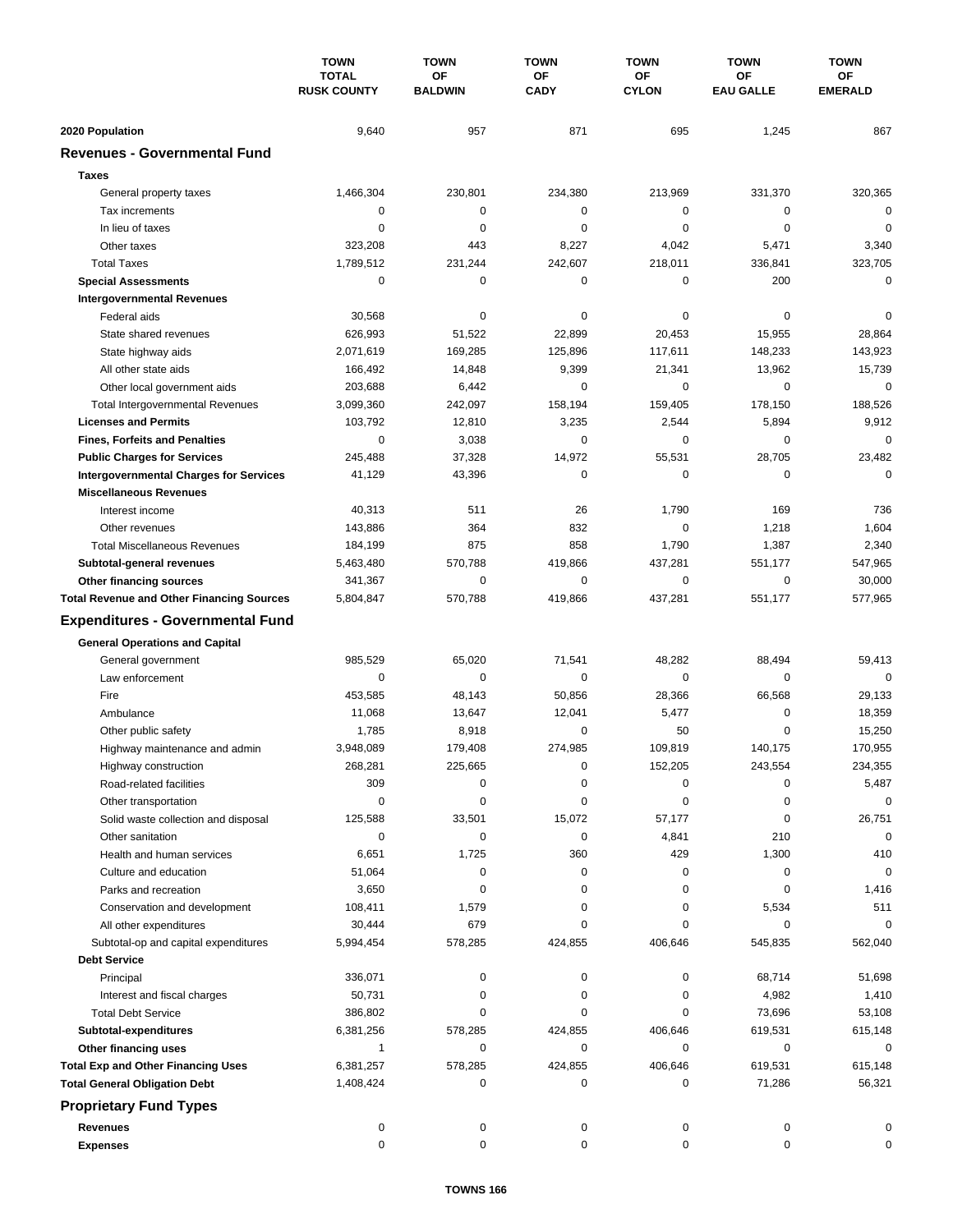|                                                  | <b>TOWN</b><br>OF<br><b>ERIN PRAIRIE</b> | <b>TOWN</b>         | <b>TOWN</b>           | <b>TOWN</b>          | <b>TOWN</b>         | <b>TOWN</b>               |
|--------------------------------------------------|------------------------------------------|---------------------|-----------------------|----------------------|---------------------|---------------------------|
|                                                  |                                          | OF<br><b>FOREST</b> | OF<br><b>GLENWOOD</b> | OF<br><b>HAMMOND</b> | ΟF<br><b>HUDSON</b> | ОF<br><b>KINNICKINNIC</b> |
| 2020 Population                                  | 678                                      | 620                 | 791                   | 2,359                | 8,689               | 1,818                     |
| <b>Revenues - Governmental Fund</b>              |                                          |                     |                       |                      |                     |                           |
| <b>Taxes</b>                                     |                                          |                     |                       |                      |                     |                           |
| General property taxes                           | 170,268                                  | 233,322             | 332,801               | 395,823              | 1,431,587           | 461,890                   |
| Tax increments                                   | 0                                        | $\mathbf 0$         | $\mathbf 0$           | 0                    | 0                   | $\mathbf 0$               |
| In lieu of taxes                                 | 0                                        | $\mathbf 0$         | 0                     | 0                    | $\mathbf 0$         | $\mathbf 0$               |
| Other taxes                                      | 4,736                                    | 7,251               | 7,081                 | 1,000                | 14,287              | 2,698                     |
| <b>Total Taxes</b>                               | 175,004                                  | 240,573             | 339,882               | 396,823              | 1,445,874           | 464,588                   |
| <b>Special Assessments</b>                       | 0                                        | 0                   | 759                   | 0                    | 0                   | $\mathbf 0$               |
| <b>Intergovernmental Revenues</b>                |                                          |                     |                       |                      |                     |                           |
| Federal aids                                     | $-1,866$                                 | 0                   | 2,282                 | 123                  | 29,608              | 0                         |
| State shared revenues                            | 9,396                                    | 32,135              | 42,242                | 11,622               | 85,170              | 17,617                    |
| State highway aids                               | 176,139                                  | 132,058             | 183,116               | 198,453              | 272,516             | 114,817                   |
| All other state aids                             | 18,333                                   | 2,833               | 21,974                | 44,980               | 57,727              | 19,506                    |
| Other local government aids                      | 46                                       | $\mathbf 0$         | 11,070                | 18,927               | 1,392               | $\mathbf 0$               |
| <b>Total Intergovernmental Revenues</b>          | 202,048                                  | 167,026             | 260,684               | 274,105              | 446,413             | 151,940                   |
| <b>Licenses and Permits</b>                      | 3,397                                    | 3,296               | 5,560                 | 101,568              | 165,745             | 46,108                    |
| <b>Fines, Forfeits and Penalties</b>             | 0                                        | $\mathbf 0$         | 0                     | 259                  | 1,475               | $\mathbf 0$               |
| <b>Public Charges for Services</b>               | 8,969                                    | 2,614               | 11,189                | 68,174               | 53,826              | $\mathbf 0$               |
| <b>Intergovernmental Charges for Services</b>    | 0                                        | 0                   | 0                     | 0                    | 0                   | 13,261                    |
| <b>Miscellaneous Revenues</b>                    |                                          |                     |                       |                      |                     |                           |
| Interest income                                  | 343                                      | 344                 | 854                   | 4,348                | 46,380              | 9,306                     |
| Other revenues                                   | 948                                      | 300                 | 1,317                 | 278                  | 11,622              | 10,284                    |
| <b>Total Miscellaneous Revenues</b>              | 1,291                                    | 644                 | 2,171                 | 4,626                | 58,002              | 19,590                    |
| Subtotal-general revenues                        | 390,709                                  | 414,153             | 620,245               | 845,555              | 2,171,335           | 695,487                   |
| Other financing sources                          | 0                                        | $\pmb{0}$           | 0                     | 0                    | 0                   | $\mathbf 0$               |
| <b>Total Revenue and Other Financing Sources</b> | 390,709                                  | 414,153             | 620,245               | 845,555              | 2,171,335           | 695,487                   |
|                                                  |                                          |                     |                       |                      |                     |                           |
| <b>Expenditures - Governmental Fund</b>          |                                          |                     |                       |                      |                     |                           |
| <b>General Operations and Capital</b>            |                                          |                     |                       |                      |                     |                           |
| General government                               | 73,363                                   | 99,223              | 81,751                | 137,123              | 289,832             | 152,663                   |
| Law enforcement                                  | 0                                        | 0                   | 0                     | 0                    | 385                 | $\mathbf 0$               |
| Fire                                             | 30,378                                   | 32,642              | 27,368                | 108,130              | 322,068             | 44,340                    |
| Ambulance                                        | 5,575                                    | 11,496              | 19,842                | 32,962               | $\mathbf 0$         | 19,712                    |
| Other public safety                              | $\mathbf 0$                              | 55                  | 0                     | 56,867               | 75,959              | 26,824                    |
| Highway maintenance and admin                    | 200,471                                  | 253,683             | 337,987               | 135,431              | 471,852             | 168,266                   |
| Highway construction                             | 55,780                                   | 0                   | 0                     | 148,791              | 623,295             | 0                         |
| Road-related facilities                          | 0                                        | 1,065               | 801                   | 0                    | 0                   | 0                         |
| Other transportation                             | 0                                        | 0                   | 0                     | 0                    | 0                   | 0                         |
| Solid waste collection and disposal              | 0                                        | 3,636               | 37,783                | 59,327               | 30,831              | 5,399                     |
| Other sanitation                                 | 0                                        | 150                 | 0                     | 1,163                | 0                   | $\mathbf 0$               |
| Health and human services                        | 1,897                                    | 506                 | 381                   | 1,169                | 17,350              | 4,907                     |
| Culture and education                            | 0                                        | 0                   | 0                     | 0                    | 206,371             | 0                         |
| Parks and recreation                             | 0                                        | 712                 | 0                     | 0                    | 19,480              | 3,575                     |
| Conservation and development                     | 0                                        | 0                   | 0                     | 0                    | 7,964               | 0                         |
| All other expenditures                           | $\Omega$                                 | 0                   | 1,295                 | 0                    | 0                   | 7,391                     |
| Subtotal-op and capital expenditures             | 367,464                                  | 403,168             | 507,208               | 680,963              | 2,065,387           | 433,077                   |
| <b>Debt Service</b>                              |                                          |                     |                       |                      |                     |                           |
| Principal                                        | 0                                        | 0                   | 38,576                | 0                    | 493,610             | 0                         |
| Interest and fiscal charges                      | 0                                        | 0                   | 5,403                 | 0                    | 48,318              | 0                         |
| <b>Total Debt Service</b>                        | 0                                        | 0                   | 43,979                | 0                    | 541,928             | 0                         |
| Subtotal-expenditures                            | 367,464                                  | 403,168             | 551,187               | 680,963              | 2,607,315           | 433,077                   |
| Other financing uses                             | 0                                        | 0                   | 0                     | 0                    | 0                   | 0                         |
| <b>Total Exp and Other Financing Uses</b>        | 367,464                                  | 403,168             | 551,187               | 680,963              | 2,607,315           | 433,077                   |
| <b>Total General Obligation Debt</b>             | 0                                        | 0                   | 109,838               | 0                    | 1,514,390           | $\mathbf 0$               |
| <b>Proprietary Fund Types</b>                    |                                          |                     |                       |                      |                     |                           |
| <b>Revenues</b>                                  | 0                                        | 0                   | 0                     | 0                    | 0                   |                           |
| <b>Expenses</b>                                  | 0                                        | 0                   | 0                     | 0                    | 0                   | 0                         |
|                                                  |                                          |                     |                       |                      |                     |                           |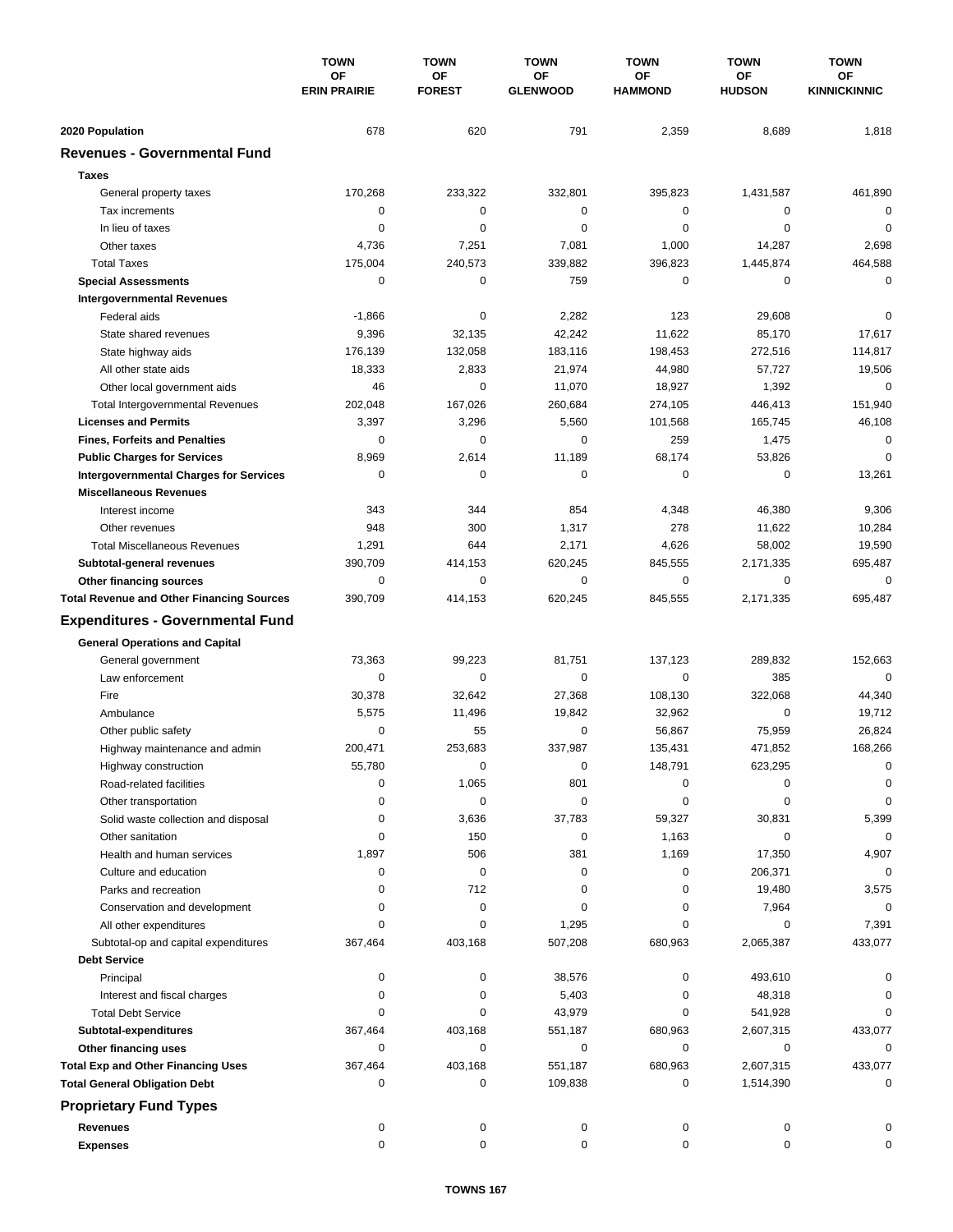|                                                  | <b>TOWN</b><br>ΟF<br><b>PLEASANT</b><br><b>VALLEY</b> | <b>TOWN</b>           | <b>TOWN</b>             | <b>TOWN</b>               | <b>TOWN</b>           | <b>TOWN</b>              |
|--------------------------------------------------|-------------------------------------------------------|-----------------------|-------------------------|---------------------------|-----------------------|--------------------------|
|                                                  |                                                       | OF<br><b>RICHMOND</b> | ΟF<br><b>RUSH RIVER</b> | OF<br><b>SAINT JOSEPH</b> | ΟF<br><b>SOMERSET</b> | ОF<br><b>SPRINGFIELD</b> |
| 2020 Population                                  | 547                                                   | 3,782                 | 500                     | 4,119                     | 4,401                 | 988                      |
| <b>Revenues - Governmental Fund</b>              |                                                       |                       |                         |                           |                       |                          |
| <b>Taxes</b>                                     |                                                       |                       |                         |                           |                       |                          |
| General property taxes                           | 164,211                                               | 374,357               | 72,023                  | 1,908,099                 | 757,867               | 132,537                  |
| Tax increments                                   | 0                                                     | $\pmb{0}$             | 0                       | 0                         | 0                     | $\mathbf 0$              |
| In lieu of taxes                                 | 0                                                     | $\mathbf 0$           | 0                       | 0                         | $\mathbf 0$           | $\mathbf 0$              |
| Other taxes                                      | 576                                                   | 3,773                 | 1,968                   | 2,331                     | 8,540                 | 3,655                    |
| <b>Total Taxes</b>                               | 164,787                                               | 378,130               | 73,991                  | 1,910,430                 | 766,407               | 136,192                  |
| <b>Special Assessments</b>                       | 0                                                     | 0                     | 0                       | 0                         | 0                     | $\mathbf 0$              |
| <b>Intergovernmental Revenues</b>                |                                                       |                       |                         |                           |                       |                          |
| Federal aids                                     | 0                                                     | 3,850                 | 0                       | 191,012                   | 57,053                | $\mathbf 0$              |
| State shared revenues                            | 13,009                                                | 26,318                | 12,470                  | 40,057                    | 39,372                | 43,237                   |
| State highway aids                               | 67,225                                                | 176,628               | 63,744                  | 186,483                   | 264,219               | 89,851                   |
| All other state aids                             | 17,973                                                | 70,253                | 19,900                  | 31,235                    | 33,099                | 9,586                    |
| Other local government aids                      | $\mathbf 0$                                           | 0                     | 5,000                   | 15,151                    | 2,690                 | 10,810                   |
| <b>Total Intergovernmental Revenues</b>          | 98,207                                                | 277,049               | 101,114                 | 463,938                   | 396,433               | 153,484                  |
| <b>Licenses and Permits</b>                      | 2,344                                                 | 108,487               | 897                     | 209,135                   | 84,935                | 16,539                   |
| <b>Fines, Forfeits and Penalties</b>             | 0                                                     | 0                     | 0                       | 340                       | $\Omega$              | 445                      |
| <b>Public Charges for Services</b>               | 1,185                                                 | 101,366               | 3,274                   | 20,639                    | 12,516                | 20,072                   |
| <b>Intergovernmental Charges for Services</b>    | $\mathbf 0$                                           | $\mathbf 0$           | 0                       | 0                         | $\mathbf 0$           | $\mathbf 0$              |
| <b>Miscellaneous Revenues</b>                    |                                                       |                       |                         |                           |                       |                          |
| Interest income                                  | 142                                                   | 5,698                 | 1,455                   | 72,118                    | 9,475                 | 486                      |
| Other revenues                                   | 0                                                     | 188,817               | 1,945                   | 1,271                     | 21,603                | 95                       |
| <b>Total Miscellaneous Revenues</b>              | 142                                                   | 194,515               | 3,400                   | 73,389                    | 31,078                | 581                      |
| Subtotal-general revenues                        | 266,665                                               | 1,059,547             | 182,676                 | 2,677,871                 | 1,291,369             | 327,313                  |
| Other financing sources                          | 0                                                     | 0                     | 0                       | 0                         | $\mathbf 0$           | $\mathbf 0$              |
| <b>Total Revenue and Other Financing Sources</b> | 266,665                                               | 1,059,547             | 182,676                 | 2,677,871                 | 1,291,369             | 327,313                  |
| <b>Expenditures - Governmental Fund</b>          |                                                       |                       |                         |                           |                       |                          |
| <b>General Operations and Capital</b>            |                                                       |                       |                         |                           |                       |                          |
| General government                               | 54,279                                                | 305,056               | 35,763                  | 525,903                   | 280,776               | 77,589                   |
| Law enforcement                                  | 0                                                     | 0                     | 0                       | 0                         | 2,025                 | $\mathbf 0$              |
| Fire                                             | 18,116                                                | 136,865               | 28,749                  | 292,395                   | 107,166               | 32,504                   |
| Ambulance                                        | 6,913                                                 | 34,593                | 7,233                   | 0                         | 0                     | 18,866                   |
| Other public safety                              | 8,860                                                 | 85,923                | 0                       | 68,791                    | 56,252                | 16,932                   |
| Highway maintenance and admin                    | 54,671                                                | 210,882               | 78.779                  | 705,491                   | 543,017               | 37,178                   |
| Highway construction                             | 85,131                                                | 0                     | 69,087                  | 4,338,921                 | 198,578               | 87,554                   |
| Road-related facilities                          | 0                                                     | 0                     | 0                       | 0                         | 0                     | 0                        |
| Other transportation                             | 0                                                     | 0                     | 0                       | 0                         | 0                     | 0                        |
| Solid waste collection and disposal              | 10,170                                                | 70,229                | 10,518                  | 3,274                     | 6,700                 | 12,177                   |
| Other sanitation                                 | 0                                                     | 0                     | 0                       | 11,485                    | 0                     | 2,621                    |
| Health and human services                        | 0                                                     | 893                   | 200                     | 8,494                     | 3,619                 | 1,315                    |
| Culture and education                            | 0                                                     | 0                     | 0                       | 90,284                    | 5,000                 | 0                        |
| Parks and recreation                             | $\Omega$                                              | 2,154                 | 0                       | 45,768                    | 23,077                | 0                        |
| Conservation and development                     | $\Omega$                                              | 995                   | 0                       | 32,473                    | 2,466                 | $\Omega$                 |
| All other expenditures                           | 0                                                     | 0                     | 0                       | 0                         | 0                     | $\Omega$                 |
| Subtotal-op and capital expenditures             | 238,140                                               | 847,590               | 230,329                 | 6,123,279                 | 1,228,676             | 286,736                  |
| <b>Debt Service</b>                              |                                                       |                       |                         |                           |                       |                          |
| Principal                                        | 0                                                     | 9,671                 | 0                       | 855,038                   | 0                     | 10,158                   |
| Interest and fiscal charges                      | 0                                                     | 1,329                 | 0                       | 213,839                   | 0                     | 36                       |
| <b>Total Debt Service</b>                        | 0                                                     | 11,000                | 0                       | 1,068,877                 | 0                     | 10,194                   |
| Subtotal-expenditures                            | 238,140                                               | 858,590               | 230,329                 | 7,192,156                 | 1,228,676             | 296,930                  |
| Other financing uses                             | $\Omega$                                              | 0                     | 0                       | 0                         | 0                     | 0                        |
| <b>Total Exp and Other Financing Uses</b>        | 238,140                                               | 858,590               | 230,329                 | 7,192,156                 | 1,228,676             | 296,930                  |
| <b>Total General Obligation Debt</b>             | 0                                                     | 32,325                | 0                       | 6,964,554                 | 0                     | 0                        |
| <b>Proprietary Fund Types</b>                    |                                                       |                       |                         |                           |                       |                          |
| Revenues                                         | 0                                                     | 0                     | 0                       | 0                         | 0                     | 0                        |
| <b>Expenses</b>                                  | $\mathbf 0$                                           | 0                     | 0                       | 0                         | $\mathbf 0$           | 0                        |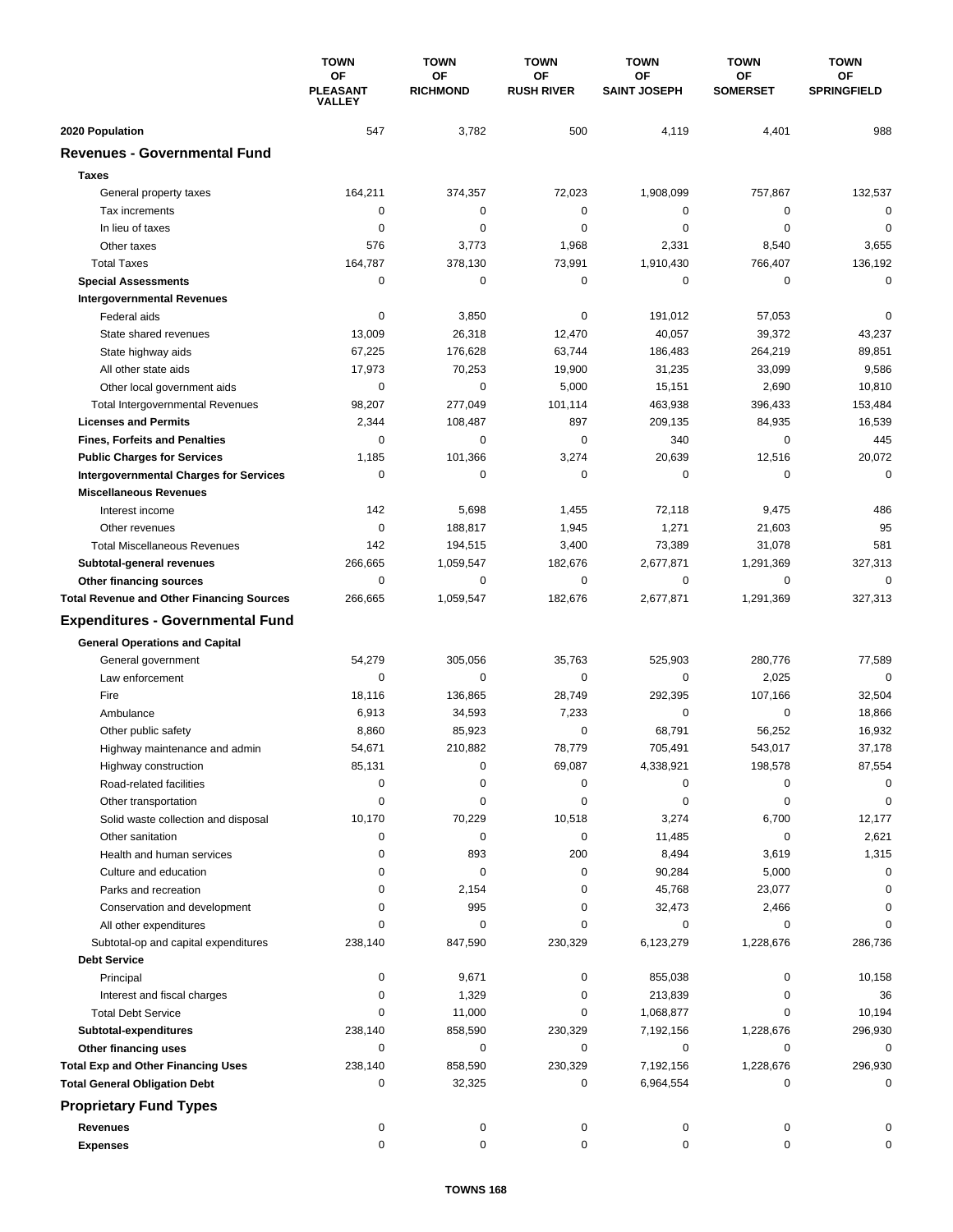|                                                        | <b>TOWN</b><br>OF<br><b>STANTON</b> | <b>TOWN</b>               | <b>TOWN</b>       | <b>TOWN</b>         | <b>TOWN</b>                                      | <b>TOWN</b>          |
|--------------------------------------------------------|-------------------------------------|---------------------------|-------------------|---------------------|--------------------------------------------------|----------------------|
|                                                        |                                     | OF<br><b>STAR PRAIRIE</b> | OF<br><b>TROY</b> | ΟF<br><b>WARREN</b> | <b>TOTAL</b><br><b>ST CROIX</b><br><b>COUNTY</b> | OF<br><b>BARABOO</b> |
| 2020 Population                                        | 892                                 | 3,622                     | 5,398             | 1,773               | 45,612                                           | 1,705                |
| <b>Revenues - Governmental Fund</b>                    |                                     |                           |                   |                     |                                                  |                      |
| <b>Taxes</b>                                           |                                     |                           |                   |                     |                                                  |                      |
| General property taxes                                 | 213,966                             | 603,943                   | 1,002,463         | 449,379             | 10,035,421                                       | 471,446              |
| Tax increments                                         | 0                                   | $\pmb{0}$                 | 0                 | 0                   | 0                                                | $\mathbf 0$          |
| In lieu of taxes                                       | 0                                   | 0                         | 0                 | 0                   | $\mathbf 0$                                      | 0                    |
| Other taxes                                            | 2,713                               | 11,600                    | 9,218             | 758                 | 103,708                                          | 5,362                |
| <b>Total Taxes</b>                                     | 216,679                             | 615,543                   | 1,011,681         | 450,137             | 10,139,129                                       | 476,808              |
| <b>Special Assessments</b>                             | 0                                   | 0                         | 0                 | 0                   | 959                                              | $\mathbf 0$          |
| <b>Intergovernmental Revenues</b>                      |                                     |                           |                   |                     |                                                  |                      |
| Federal aids                                           | 1,454                               | 2,755                     | 31,296            | 216                 | 317,783                                          | 5,606                |
| State shared revenues                                  | 36,621                              | 35,882                    | 45,577            | 15,795              | 646,213                                          | 31,422               |
| State highway aids                                     | 111,953                             | 161,832                   | 235,075           | 127,913             | 3,266,970                                        | 140,072              |
| All other state aids                                   | 11,033                              | 54,726                    | 111,999           | 33,638              | 634,084                                          | 22,665               |
| Other local government aids                            | 0                                   | 0                         | 27,719            | 0                   | 99,247                                           | $\mathbf 0$          |
| <b>Total Intergovernmental Revenues</b>                | 161,061                             | 255,195                   | 451,666           | 177,562             | 4,964,297                                        | 199,765              |
| <b>Licenses and Permits</b>                            | 5,024                               | 61,195                    | 137,088           | 61,311              | 1,047,024                                        | 17,444               |
| <b>Fines, Forfeits and Penalties</b>                   | 0                                   | 0                         | 1,776             | 0                   | 7,333                                            | 0                    |
| <b>Public Charges for Services</b>                     | 5,442                               | 13,124                    | 153,552           | 24,297              | 660,257                                          | 64                   |
| <b>Intergovernmental Charges for Services</b>          | 0                                   | 0                         | 0                 | 0                   | 56,657                                           | 7,293                |
| <b>Miscellaneous Revenues</b>                          |                                     |                           |                   |                     |                                                  |                      |
| Interest income                                        | 1,569                               | 7,848                     | 31,663            | 4,820               | 200,081                                          | 6,390                |
| Other revenues                                         | 2,229                               | 748                       | 7,851             | 3,533               | 256,859                                          | 11,030               |
| <b>Total Miscellaneous Revenues</b>                    | 3,798                               | 8,596                     | 39,514            | 8,353               | 456,940                                          | 17,420               |
| Subtotal-general revenues                              | 392,004                             | 953,653                   | 1,795,277         | 721,660             | 17,332,596                                       | 718,794              |
| Other financing sources                                | 0                                   | 0                         | 0                 | 0                   | 30,000                                           | 0                    |
| <b>Total Revenue and Other Financing Sources</b>       | 392,004                             | 953,653                   | 1,795,277         | 721,660             | 17,362,596                                       | 718,794              |
| <b>Expenditures - Governmental Fund</b>                |                                     |                           |                   |                     |                                                  |                      |
| <b>General Operations and Capital</b>                  |                                     |                           |                   |                     |                                                  |                      |
| General government                                     | 79,890                              | 244,434                   | 462,471           | 144,057             | 3,376,923                                        | 143,145              |
| Law enforcement                                        | 0                                   | 0                         | 15,110            | 0                   | 17,520                                           | $\mathbf 0$          |
| Fire                                                   | 39,259                              | 137,751                   | 184,605           | 90,671              | 1,856,073                                        | 113,871              |
| Ambulance                                              | 8,089                               | 26,493                    | 39,644            | 4,039               | 284,981                                          | 51,060               |
| Other public safety                                    | 3,192                               | 39,169                    | 61,122            | 33,391              | 557,555                                          | 13,020               |
| Highway maintenance and admin                          | 76,172                              | 393,152                   | 147,321           | 251,734             | 4,941,429                                        | 369,010              |
| Highway construction                                   | 103,436                             | 0                         | 389,818           | 1,875               | 6,958,045                                        | 110,667              |
| Road-related facilities                                | 0                                   | 0                         | 0                 | 0                   | 7,353                                            | 0                    |
| Other transportation                                   | 0                                   | 0                         | 0                 | 0                   | 0                                                | 0                    |
| Solid waste collection and disposal                    | 7,509                               | 2,691                     | 132,043           | 33,642              | 558,430                                          | 45,957               |
| Other sanitation                                       | 1,888                               | $\pmb{0}$                 | 0                 | 0                   | 22,358                                           | 0                    |
| Health and human services                              | 150                                 | 1,131                     | 3,589             | 1,770               | 51,595                                           | 0                    |
| Culture and education                                  | 0                                   | 0                         | 0                 | 0                   | 301,655                                          | 0                    |
| Parks and recreation                                   | 0                                   | 0                         | 113,394           | 14,491              | 224,067                                          | 269                  |
| Conservation and development<br>All other expenditures | 0<br>0                              | 6,028<br>0                | 88,932<br>0       | 22,871<br>0         | 169,353<br>9,365                                 | 4,520<br>0           |
| Subtotal-op and capital expenditures                   | 319,585                             | 850,849                   | 1,638,049         | 598,541             | 19,336,702                                       | 851,519              |
| <b>Debt Service</b>                                    |                                     |                           |                   |                     |                                                  |                      |
| Principal                                              | 4,481                               | 0                         | 0                 | 25,768              | 1,557,714                                        | 0                    |
| Interest and fiscal charges                            | 940                                 | 7,645                     | 0                 | 1,199               | 285,101                                          | 0                    |
| <b>Total Debt Service</b>                              | 5,421                               | 7,645                     | 0                 | 26,967              | 1,842,815                                        | 0                    |
| Subtotal-expenditures                                  | 325,006                             | 858,494                   | 1,638,049         | 625,508             | 21,179,517                                       | 851,519              |
| Other financing uses                                   | 0                                   | 0                         | 0                 | 0                   | 0                                                | 0                    |
| <b>Total Exp and Other Financing Uses</b>              | 325,006                             | 858,494                   | 1,638,049         | 625,508             | 21,179,517                                       | 851,519              |
| <b>Total General Obligation Debt</b>                   | 24,008                              | 0                         | 0                 | 26,296              | 8,799,018                                        | 0                    |
| <b>Proprietary Fund Types</b>                          |                                     |                           |                   |                     |                                                  |                      |
| <b>Revenues</b>                                        | 0                                   | 0                         | 0                 | 0                   | 0                                                | 0                    |
| <b>Expenses</b>                                        | $\mathbf 0$                         | 0                         | 0                 | 0                   | 0                                                | 0                    |
|                                                        |                                     |                           |                   |                     |                                                  |                      |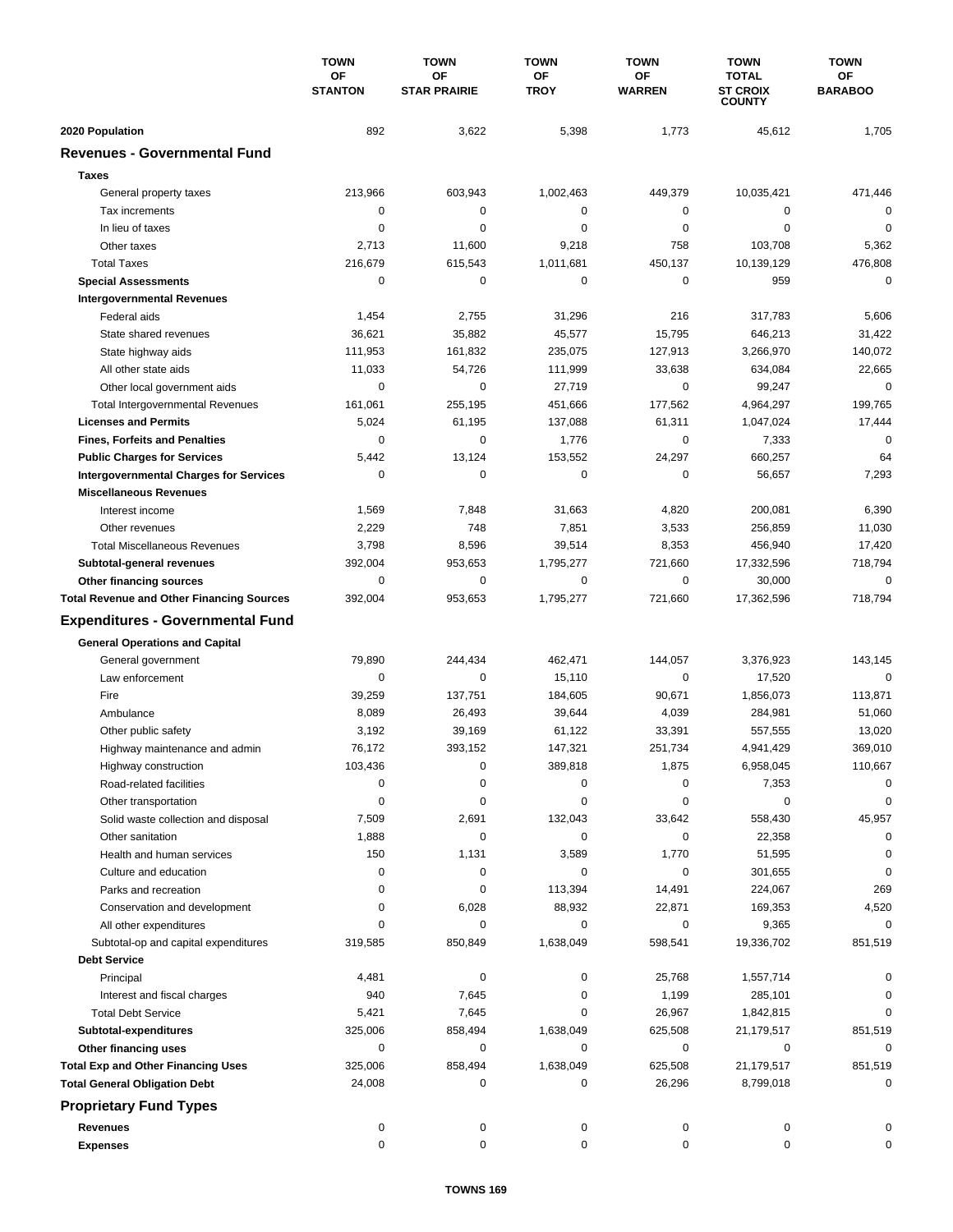|                                                    | <b>TOWN</b><br>OF<br><b>WRIGHTSTOWN</b> | <b>TOWN</b>                         | <b>TOWN</b> | <b>TOWN</b>            | <b>TOWN</b>          | <b>TOWN</b>         |
|----------------------------------------------------|-----------------------------------------|-------------------------------------|-------------|------------------------|----------------------|---------------------|
|                                                    |                                         | <b>TOTAL</b><br><b>BROWN COUNTY</b> | OF<br>ALMA  | OF<br><b>BELVIDERE</b> | ΟF<br><b>BUFFALO</b> | ОF<br><b>CANTON</b> |
| 2020 Population                                    | 2,350                                   | 36,129                              | 307         | 390                    | 697                  | 316                 |
| <b>Revenues - Governmental Fund</b>                |                                         |                                     |             |                        |                      |                     |
| <b>Taxes</b>                                       |                                         |                                     |             |                        |                      |                     |
| General property taxes                             | 610,577                                 | 10,489,256                          | 55,630      | 76,998                 | 72,714               | 94,303              |
| Tax increments                                     | 0                                       | 454,280                             | 0           | 0                      | 0                    | $\mathbf 0$         |
| In lieu of taxes                                   | 0                                       | 13,137                              | 0           | 0                      | $\mathbf 0$          | $\mathbf 0$         |
| Other taxes                                        | 16,688                                  | 73,428                              | 50,669      | 19,418                 | 12,530               | 13,536              |
| <b>Total Taxes</b>                                 | 627,265                                 | 11,030,101                          | 106,299     | 96,416                 | 85,244               | 107,839             |
| <b>Special Assessments</b>                         | 0                                       | 2,939,171                           | 0           | 0                      | 0                    | $\mathbf 0$         |
| <b>Intergovernmental Revenues</b>                  |                                         |                                     |             |                        |                      |                     |
| Federal aids                                       | 0                                       | 165,350                             | 180         | 15                     | 368                  | 5,105               |
| State shared revenues                              | 71,650                                  | 622,409                             | 21,786      | 110,736                | 36,636               | 21,990              |
| State highway aids                                 | 147,720                                 | 2,555,942                           | 47,830      | 84,679                 | 85,025               | 77,342              |
| All other state aids                               | 71,492                                  | 699,193                             | 2,807       | 76,854                 | 15,768               | 2,606               |
| Other local government aids                        | 37,392                                  | 209,951                             | 0           | 0                      | 0                    | $\mathbf 0$         |
| <b>Total Intergovernmental Revenues</b>            | 328,254                                 | 4,252,845                           | 72,603      | 272,284                | 137,797              | 107,043             |
| <b>Licenses and Permits</b>                        | 42,624                                  | 751,605                             | 685         | 735                    | 76,698               | 60                  |
| <b>Fines, Forfeits and Penalties</b>               | 0                                       | 84,674                              | 0           | 0                      | 0                    | $\mathbf 0$         |
| <b>Public Charges for Services</b>                 | 126,529                                 | 2,063,753                           | 4,171       | 4,073                  | 9,090                | 4,343               |
| <b>Intergovernmental Charges for Services</b>      | 0                                       | 80,559                              | 0           | 1,522                  | 3,269                | $\Omega$            |
| <b>Miscellaneous Revenues</b>                      |                                         |                                     |             |                        |                      |                     |
| Interest income                                    | 3,463                                   | 123,268                             | 327         | 7,993                  | 4,341                | 234                 |
| Other revenues                                     | 0                                       | 2,129,228                           | 12,545      | 0                      | 4,086                | 7,731               |
| <b>Total Miscellaneous Revenues</b>                | 3,463                                   | 2,252,496                           | 12,872      | 7,993                  | 8,427                | 7,965               |
| Subtotal-general revenues                          | 1,128,135                               | 23,455,204                          | 196,630     | 383,023                | 320,525              | 227,250             |
| Other financing sources                            | 0                                       | 8,409,906                           | 0           | 0                      | 75,000               | 0                   |
| <b>Total Revenue and Other Financing Sources</b>   | 1,128,135                               | 31,865,110                          | 196,630     | 383,023                | 395,525              | 227,250             |
| <b>Expenditures - Governmental Fund</b>            |                                         |                                     |             |                        |                      |                     |
| <b>General Operations and Capital</b>              |                                         |                                     |             |                        |                      |                     |
| General government                                 | 149,784                                 | 3,574,022                           | 40,393      | 73,137                 | 70,908               | 45,436              |
| Law enforcement                                    | 0                                       | 593,265                             | $\mathbf 0$ | 0                      | 0                    | $\mathbf 0$         |
| Fire                                               | 295,588                                 | 2,048,547                           | 11,789      | 15,273                 | 148,454              | 9,095               |
| Ambulance                                          | 29,293                                  | 479,102                             | 5,202       | 1,980                  | 0                    | 3,792               |
| Other public safety                                | 28,784                                  | 364,147                             | 0           | 13,610                 | $\mathbf 0$          | 3,035               |
| Highway maintenance and admin                      | 388,626                                 | 4,359,662                           | 77,833      | 71,277                 | 108,154              | 86,261              |
| Highway construction                               | 694,534                                 | 7,996,922                           | 0           | 185,053                | 156,190              | 55,902              |
| Road-related facilities                            | 9,258                                   | 1,954,732                           | 0           | 396                    | 552                  | 0                   |
| Other transportation                               | 0                                       | 0                                   | 0           | 0                      | 0                    | $\mathbf 0$         |
| Solid waste collection and disposal                | 35,032                                  | 1,857,053                           | 3,545       | 1,611                  | 9,908                | 3,414               |
| Other sanitation                                   | 33,222                                  | 369,949                             | 0           | 0                      | 0                    | 0                   |
| Health and human services                          | 0                                       | 8,838                               | 1,200       | 2,500                  | 0                    | 0                   |
| Culture and education                              | 0                                       | 6,286                               | 0           | 0                      | 0                    | 0                   |
| Parks and recreation                               | 0                                       | 1,000,442                           | 0           | 1,390                  | 10,261               | 0                   |
| Conservation and development                       | 169,318                                 | 10,960,432                          | 0           | 110,838                | 0                    | 0                   |
| All other expenditures                             | 0                                       | 873                                 | 0           | 0                      | 0                    | 225                 |
| Subtotal-op and capital expenditures               | 1,833,439                               | 35,574,272                          | 139,962     | 477,065                | 504,427              | 207,160             |
| <b>Debt Service</b>                                |                                         |                                     |             |                        |                      |                     |
| Principal                                          | 14,647<br>4,816                         | 3,691,082                           | 0<br>0      | 0<br>0                 | 1,679<br>478         | 7,573               |
| Interest and fiscal charges                        |                                         | 1,717,450                           | 0           | 0                      |                      | 1,633               |
| <b>Total Debt Service</b><br>Subtotal-expenditures | 19,463<br>1,852,902                     | 5,408,532<br>40,982,804             | 139,962     | 477,065                | 2,157<br>506,584     | 9,206<br>216,366    |
| Other financing uses                               | 0                                       | 0                                   | 0           | 0                      | 0                    | 0                   |
| <b>Total Exp and Other Financing Uses</b>          | 1,852,902                               | 40,982,804                          | 139,962     | 477,065                | 506,584              | 216,366             |
| <b>Total General Obligation Debt</b>               | 290,822                                 | 63,555,896                          | 0           | 0                      | 73,321               | 25,427              |
| <b>Proprietary Fund Types</b>                      |                                         |                                     |             |                        |                      |                     |
| <b>Revenues</b>                                    |                                         |                                     |             |                        |                      |                     |
| <b>Expenses</b>                                    | 420,512<br>305,323                      | 3,807,703<br>4,191,044              | 0<br>0      | 0<br>0                 | 0<br>0               | 0<br>0              |
|                                                    |                                         |                                     |             |                        |                      |                     |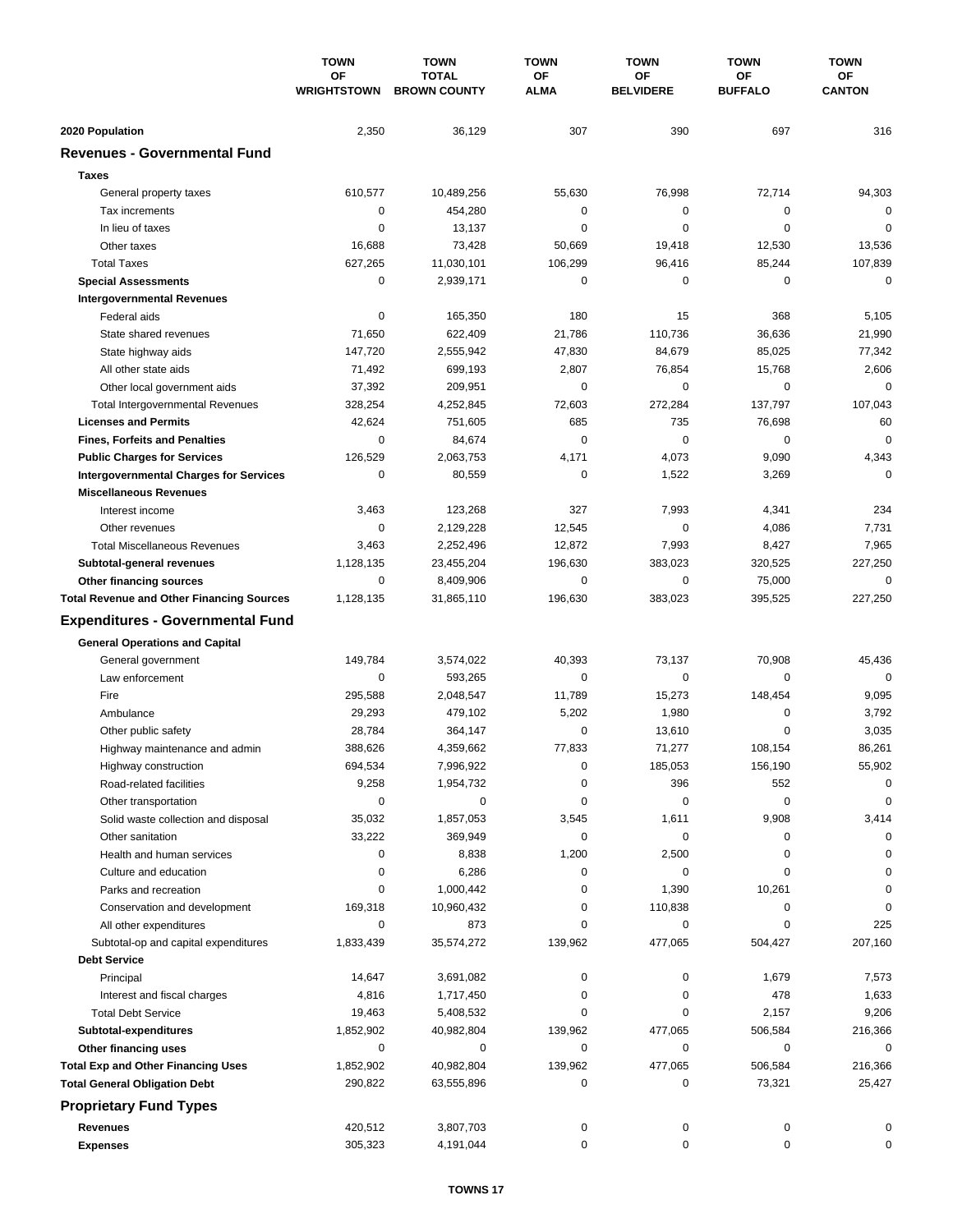|                                                  | <b>TOWN</b><br>OF<br><b>BEAR CREEK</b> | <b>TOWN</b>          | <b>TOWN</b>         | <b>TOWN</b>            | <b>TOWN</b>            | <b>TOWN</b>           |
|--------------------------------------------------|----------------------------------------|----------------------|---------------------|------------------------|------------------------|-----------------------|
|                                                  |                                        | OF<br><b>DELLONA</b> | ΟF<br><b>DELTON</b> | OF<br><b>EXCELSIOR</b> | OF<br><b>FAIRFIELD</b> | ОF<br><b>FRANKLIN</b> |
| 2020 Population                                  | 639                                    | 1,629                | 2,468               | 1,574                  | 1,108                  | 666                   |
| <b>Revenues - Governmental Fund</b>              |                                        |                      |                     |                        |                        |                       |
| <b>Taxes</b>                                     |                                        |                      |                     |                        |                        |                       |
| General property taxes                           | 324,456                                | 443,570              | 519,358             | 258,374                | 215,010                | 357,220               |
| Tax increments                                   | 0                                      | 0                    | $\mathbf 0$         | 0                      | 0                      | $\mathbf 0$           |
| In lieu of taxes                                 | 1,854                                  | $\mathbf 0$          | 5,000               | 0                      | $\mathbf 0$            | $\mathbf 0$           |
| Other taxes                                      | 42,720                                 | 21,939               | 152,301             | 5                      | 9,898                  | 21,299                |
| <b>Total Taxes</b>                               | 369,030                                | 465,509              | 676,659             | 258,379                | 224,908                | 378,519               |
| <b>Special Assessments</b>                       | 0                                      | $\pmb{0}$            | 0                   | 0                      | $\mathbf 0$            | $\mathbf 0$           |
| <b>Intergovernmental Revenues</b>                |                                        |                      |                     |                        |                        |                       |
| Federal aids                                     | 0                                      | 0                    | 0                   | 0                      | 5,928                  | 3,902                 |
| State shared revenues                            | 7,501                                  | 16,903               | 54,228              | 22,666                 | 13,014                 | 12,350                |
| State highway aids                               | 118,388                                | 130,874              | 144,671             | 138,128                | 90,009                 | 161,209               |
| All other state aids                             | 43,213                                 | 27,635               | 70,673              | 30,142                 | 56,347                 | 35,136                |
| Other local government aids                      | 1,401                                  | 17,746               | 0                   | 12,046                 | 1,218                  | 10,529                |
| <b>Total Intergovernmental Revenues</b>          | 170,503                                | 193,158              | 269,572             | 202,982                | 166,516                | 223,126               |
| <b>Licenses and Permits</b>                      | 1,260                                  | 3,858                | 42,949              | 7,844                  | 1,197                  | 1,037                 |
| <b>Fines, Forfeits and Penalties</b>             | 0                                      | 0                    | 0                   | 0                      | 0                      | $\mathbf 0$           |
| <b>Public Charges for Services</b>               | 0                                      | 90,430               | 146,834             | 85,066                 | 68,042                 | 38,181                |
| <b>Intergovernmental Charges for Services</b>    | 0                                      | $\mathbf 0$          | 0                   | 0                      | 0                      | $\mathbf 0$           |
| <b>Miscellaneous Revenues</b>                    |                                        |                      |                     |                        |                        |                       |
| Interest income                                  | 1,877                                  | 510                  | 5,963               | 4,772                  | 7,948                  | 3,575                 |
| Other revenues                                   | 0                                      | 3,263                | 29,081              | 3,880                  | 3,992                  | 601                   |
| <b>Total Miscellaneous Revenues</b>              | 1,877                                  | 3,773                | 35,044              | 8,652                  | 11,940                 | 4,176                 |
| Subtotal-general revenues                        | 542,670                                | 756,728              | 1,171,058           | 562,923                | 472,603                | 645,039               |
| Other financing sources                          | 60,000                                 | $\mathbf 0$          | 0                   | 0                      | $\mathbf 0$            | 350,000               |
| <b>Total Revenue and Other Financing Sources</b> | 602,670                                | 756,728              | 1,171,058           | 562,923                | 472,603                | 995,039               |
| <b>Expenditures - Governmental Fund</b>          |                                        |                      |                     |                        |                        |                       |
| <b>General Operations and Capital</b>            |                                        |                      |                     |                        |                        |                       |
| General government                               | 109,923                                | 139,967              | 329.385             | 89,909                 | 69,080                 | 61,202                |
| Law enforcement                                  | 0                                      | 0                    | 0                   | 0                      | 0                      | $\Omega$              |
| Fire                                             | 124,158                                | 35,408               | 76,280              | 44,131                 | 55,145                 | 68,987                |
| Ambulance                                        | 0                                      | 49,544               | 159,608             | 26,124                 | 33,150                 | 0                     |
| Other public safety                              | 0                                      | 55                   | 22,478              | 0                      | 0                      | 0                     |
| Highway maintenance and admin                    | 323,410                                | 403,188              | 328,667             | 120,055                | 188,500                | 260,497               |
| Highway construction                             | 0                                      | 0                    | 1,194               | 225,768                | 0                      | 460,585               |
| Road-related facilities                          | 0                                      | 0                    | 5,118               | 924                    | 0                      | 0                     |
| Other transportation                             | 0                                      | 0                    | 0                   | 0                      | 0                      | 0                     |
| Solid waste collection and disposal              | 113,211                                | 76,140               | 143,882             | 94,348                 | 65,939                 | 37,126                |
| Other sanitation                                 | 0                                      | 0                    | 0                   | 0                      | 0                      | $\mathbf 0$           |
| Health and human services                        | 810                                    | 225                  | 0                   | 0                      | 7,700                  | 1,630                 |
| Culture and education                            | 0                                      | 0                    | 0                   | 0                      | 0                      | 0                     |
| Parks and recreation                             | $\Omega$                               | 0                    | 850                 | 0                      | 0                      | $\Omega$              |
| Conservation and development                     | 0                                      | 210                  | 41,684              | 0                      | 4,000                  |                       |
| All other expenditures                           | 0                                      | 0                    | 0                   | 0                      | 5,370                  |                       |
| Subtotal-op and capital expenditures             | 671,512                                | 704,737              | 1,109,146           | 601,259                | 428,884                | 890,027               |
| <b>Debt Service</b>                              |                                        |                      |                     |                        |                        |                       |
| Principal                                        | 38,484                                 | 0                    | 0                   | 26,584                 | 0                      | 226,059               |
| Interest and fiscal charges                      | 2,416                                  | 0                    | 0                   | 3,740                  | 0                      | 8,246                 |
| <b>Total Debt Service</b>                        | 40,900                                 | 0                    | 0                   | 30,324                 | 0                      | 234,305               |
| Subtotal-expenditures                            | 712,412                                | 704,737              | 1,109,146           | 631,583                | 428,884                | 1,124,332             |
| Other financing uses                             | 0                                      | 0                    | 0                   | 0                      | 0                      | 0                     |
| <b>Total Exp and Other Financing Uses</b>        | 712,412                                | 704,737              | 1,109,146           | 631,583                | 428,884                | 1,124,332             |
| <b>Total General Obligation Debt</b>             | 115,100                                | 0                    | 0                   | 113,416                | 0                      | 350,000               |
| <b>Proprietary Fund Types</b>                    |                                        |                      |                     |                        |                        |                       |
| <b>Revenues</b>                                  | 0                                      | 0                    | 0                   | 0                      | 0                      |                       |
| <b>Expenses</b>                                  | 0                                      | 0                    | 0                   | 0                      | 0                      | 0                     |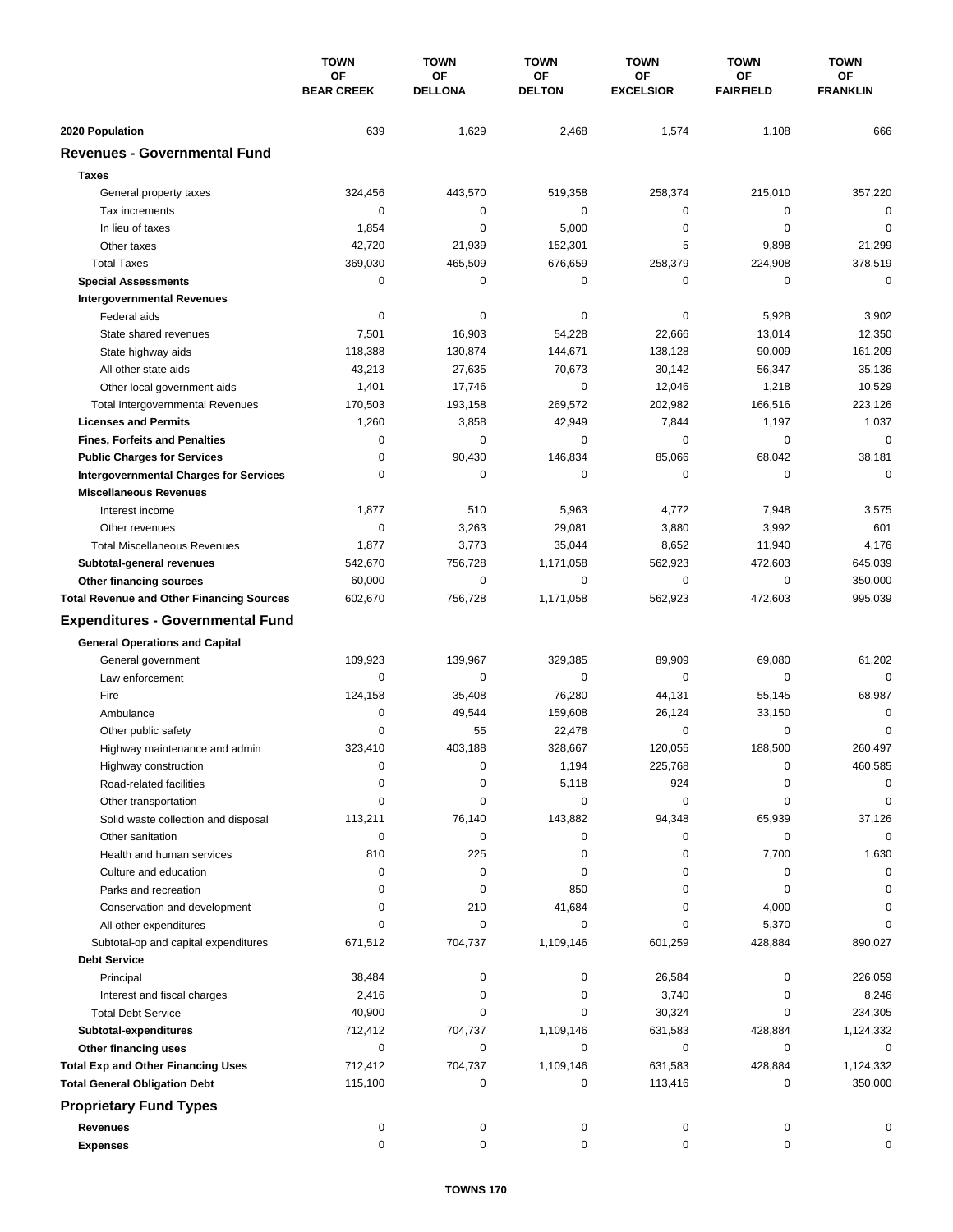|                                                  | <b>TOWN</b><br>OF<br><b>FREEDOM</b> | <b>TOWN</b>             | <b>TOWN</b><br>OF<br><b>HONEY CREEK</b> | <b>TOWN</b>          | <b>TOWN</b>                  | <b>TOWN</b>           |
|--------------------------------------------------|-------------------------------------|-------------------------|-----------------------------------------|----------------------|------------------------------|-----------------------|
|                                                  |                                     | OF<br><b>GREENFIELD</b> |                                         | ΟF<br><b>IRONTON</b> | <b>OF</b><br><b>LA VALLE</b> | OF<br><b>MERRIMAC</b> |
| 2020 Population                                  | 457                                 | 938                     | 737                                     | 660                  | 1,342                        | 1,011                 |
| <b>Revenues - Governmental Fund</b>              |                                     |                         |                                         |                      |                              |                       |
| <b>Taxes</b>                                     |                                     |                         |                                         |                      |                              |                       |
|                                                  | 339,508                             | 255,641                 | 355,287                                 | 240,020              | 1,054,659                    | 224,926               |
| General property taxes                           |                                     |                         | 0                                       |                      | $\mathbf 0$                  | $\mathbf 0$           |
| Tax increments                                   | 0                                   | $\pmb{0}$               | 0                                       | 0<br>0               | $\mathbf 0$                  |                       |
| In lieu of taxes                                 | 0                                   | 0                       |                                         |                      |                              | 0                     |
| Other taxes                                      | 22,639                              | 10,059                  | 13,591                                  | 8,211                | 7,210<br>1,061,869           | 115,144               |
| <b>Total Taxes</b>                               | 362,147                             | 265,700                 | 368,878                                 | 248,231              | $\mathbf 0$                  | 340,070               |
| <b>Special Assessments</b>                       | 0                                   | 0                       | 0                                       | 0                    |                              | $\mathbf 0$           |
| <b>Intergovernmental Revenues</b>                |                                     |                         |                                         |                      |                              |                       |
| Federal aids                                     | 0                                   | 0                       | 0                                       | 0                    | 0                            | $\mathbf 0$           |
| State shared revenues                            | 13,670                              | 10,366                  | 12,253                                  | 32,978               | 18,919                       | 15,888                |
| State highway aids                               | 128,078                             | 90,062                  | 143,830                                 | 117,892              | 194,603                      | 79,628                |
| All other state aids                             | 13,199                              | 51,467                  | 11,802                                  | 2,808                | 54,173                       | 35,116                |
| Other local government aids                      | 39,696                              | $\mathbf 0$             | 0                                       | 0                    | $\mathbf 0$                  | $\mathbf 0$           |
| <b>Total Intergovernmental Revenues</b>          | 194,643                             | 151,895                 | 167,885                                 | 153,678              | 267,695                      | 130,632               |
| <b>Licenses and Permits</b>                      | 1,832                               | 3,057                   | 2,042                                   | 624                  | 8,943                        | 33,814                |
| <b>Fines, Forfeits and Penalties</b>             | 0                                   | 0                       | 0                                       | 0                    | 10,796                       | 103                   |
| <b>Public Charges for Services</b>               | 0                                   | 64,264                  | 800                                     | 35,100               | 22,996                       | 88,063                |
| <b>Intergovernmental Charges for Services</b>    | 6,004                               | $\mathbf 0$             | 0                                       | 0                    | 0                            | $\mathbf 0$           |
| <b>Miscellaneous Revenues</b>                    |                                     |                         |                                         |                      |                              |                       |
| Interest income                                  | 2,439                               | 1,621                   | 2,874                                   | 885                  | 2,488                        | 583                   |
| Other revenues                                   | 772                                 | $\mathbf 0$             | 900                                     | 1,493                | 7,444                        | 868                   |
| <b>Total Miscellaneous Revenues</b>              | 3,211                               | 1,621                   | 3,774                                   | 2,378                | 9,932                        | 1,451                 |
| Subtotal-general revenues                        | 567,837                             | 486,537                 | 543,379                                 | 440,011              | 1,382,231                    | 594,133               |
| Other financing sources                          | 0                                   | $\pmb{0}$               | 0                                       | 0                    | 2,134,921                    | $\mathbf 0$           |
| <b>Total Revenue and Other Financing Sources</b> | 567,837                             | 486,537                 | 543,379                                 | 440,011              | 3,517,152                    | 594,133               |
| <b>Expenditures - Governmental Fund</b>          |                                     |                         |                                         |                      |                              |                       |
| <b>General Operations and Capital</b>            |                                     |                         |                                         |                      |                              |                       |
| General government                               | 85,615                              | 50,873                  | 79,903                                  | 53,453               | 210,676                      | 225,296               |
| Law enforcement                                  | $\mathbf 0$                         | 0                       | 0                                       | 0                    | 109,350                      | $\mathbf 0$           |
| Fire                                             | 28,974                              | 72,353                  | 45,435                                  | 22,147               | 129,635                      | 95,688                |
| Ambulance                                        | 8,129                               | 28,200                  | 3,769                                   | 3,619                | 12,430                       | 8,225                 |
|                                                  | 0                                   | 0                       | 0                                       | 350                  | $\mathbf 0$                  | $\mathbf 0$           |
| Other public safety                              |                                     | 127,541                 | 290,768                                 | 185,504              | 419,883                      | 164,167               |
| Highway maintenance and admin                    | 98,764                              |                         |                                         |                      |                              |                       |
| Highway construction                             | 250,992                             | 72,423                  | 0                                       | 92,784               | 0                            | 0                     |
| Road-related facilities                          | 0                                   | 0                       | 0                                       | 0                    | 0                            | 0                     |
| Other transportation                             | 0                                   | 0                       | 0                                       | 0                    | 0                            | $\mathbf 0$           |
| Solid waste collection and disposal              | 12,649                              | 62,736                  | 36,943                                  | 29,344               | 80,502                       | 87,980                |
| Other sanitation                                 | 0                                   | 0                       | 0                                       | 0                    | 0                            | $\mathbf 0$           |
| Health and human services                        | 0                                   | 0                       | 0                                       | 0                    | 2,400                        | 1,508                 |
| Culture and education                            | 0                                   | 0                       | 0                                       | 0                    | 0                            | 0                     |
| Parks and recreation                             | 0                                   | 0                       | 0                                       | 0                    | 6,381                        | 5,530                 |
| Conservation and development                     | 880                                 | 2,177                   | 0                                       | 1,485                | 0                            | 35,053                |
| All other expenditures                           | 0                                   | 0                       | 0                                       | 0                    | 1,701                        | 0                     |
| Subtotal-op and capital expenditures             | 486,003                             | 416,303                 | 456,818                                 | 388,686              | 972,958                      | 623,447               |
| <b>Debt Service</b>                              |                                     |                         |                                         |                      |                              |                       |
| Principal                                        | 26,516                              | 0                       | 0                                       | 40,376               | 2,211,545                    | 0                     |
| Interest and fiscal charges                      | 4,510                               | 0                       | 0                                       | 2,466                | 38,173                       | 0                     |
| <b>Total Debt Service</b>                        | 31,026                              | 0                       | 0                                       | 42,842               | 2,249,718                    | 0                     |
| Subtotal-expenditures                            | 517,029                             | 416,303                 | 456,818                                 | 431,528              | 3,222,676                    | 623,447               |
| Other financing uses                             | 0                                   | 0                       | 0                                       | 0                    | 0                            | 0                     |
| <b>Total Exp and Other Financing Uses</b>        | 517,029                             | 416,303                 | 456,818                                 | 431,528              | 3,222,676                    | 623,447               |
| <b>Total General Obligation Debt</b>             | 115,925                             | 0                       | 0                                       | 41,593               | 3,989,978                    | 0                     |
| <b>Proprietary Fund Types</b>                    |                                     |                         |                                         |                      |                              |                       |
| <b>Revenues</b>                                  | 0                                   | 0                       | 0                                       | 0                    | 0                            | 0                     |
| <b>Expenses</b>                                  | $\mathbf 0$                         | 0                       | 0                                       | 0                    | $\mathbf 0$                  | 0                     |
|                                                  |                                     |                         |                                         |                      |                              |                       |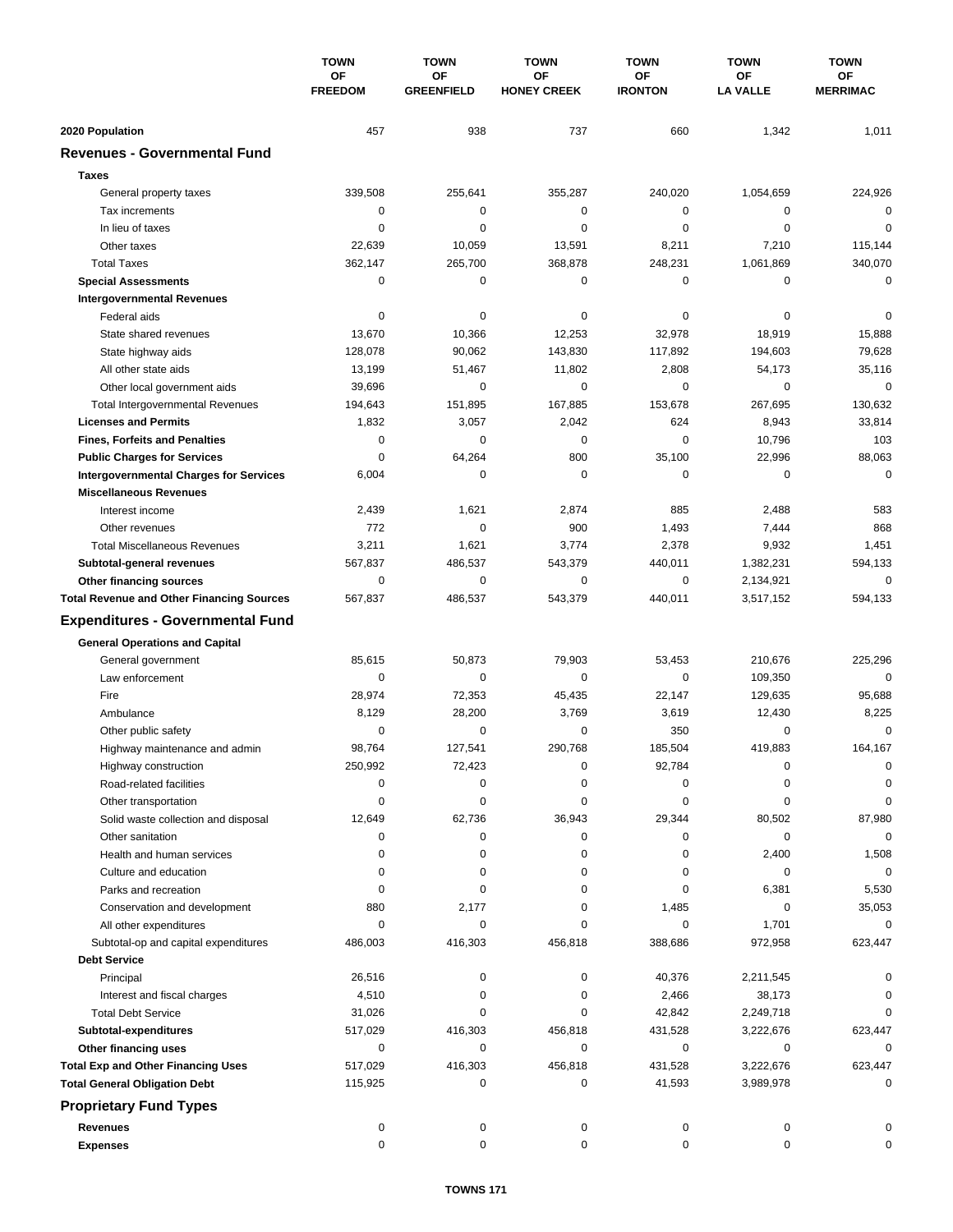|                                                             | <b>TOWN</b><br>OF<br><b>PRAIRIE DU SAC</b> | <b>TOWN</b>            | <b>TOWN</b>               | <b>TOWN</b>          | <b>TOWN</b>          | <b>TOWN</b>             |
|-------------------------------------------------------------|--------------------------------------------|------------------------|---------------------------|----------------------|----------------------|-------------------------|
|                                                             |                                            | OF<br><b>REEDSBURG</b> | ΟF<br><b>SPRING GREEN</b> | ΟF<br><b>SUMPTER</b> | ΟF<br><b>TROY</b>    | ОF<br><b>WASHINGTON</b> |
| 2020 Population                                             | 1,136                                      | 1,266                  | 1,716                     | 1,183                | 819                  | 1,026                   |
| <b>Revenues - Governmental Fund</b>                         |                                            |                        |                           |                      |                      |                         |
| <b>Taxes</b>                                                |                                            |                        |                           |                      |                      |                         |
| General property taxes                                      | 169,425                                    | 238,742                | 473,096                   | 189,455              | 302,229              | 245,987                 |
| Tax increments                                              | $\mathbf 0$                                | $\mathbf 0$            | 0                         | 0                    | 0                    | $\mathbf 0$             |
| In lieu of taxes                                            | $\mathbf 0$                                | $\mathbf 0$            | 0                         | $\mathbf 0$          | $\mathbf 0$          | $\mathbf 0$             |
| Other taxes                                                 | 12,368                                     | 178                    | 20,103                    | 20,545               | 24,517               | 3,775                   |
| <b>Total Taxes</b>                                          | 181,793                                    | 238,920                | 493,199                   | 210,000              | 326,746              | 249,762                 |
| <b>Special Assessments</b>                                  | $\mathbf 0$                                | 0                      | 104,104                   | 0                    | 0                    | 57,199                  |
| <b>Intergovernmental Revenues</b>                           |                                            |                        |                           |                      |                      |                         |
| Federal aids                                                | 0                                          | 18,689                 | 0                         | 0                    | 0                    | 0                       |
| State shared revenues                                       | 83,930                                     | 52,711                 | 46,566                    | 15,181               | 16,404               | 39,503                  |
| State highway aids                                          | 129,739                                    | 130,210                | 484,201                   | 76,443               | 117,738              | 138,154                 |
| All other state aids                                        | 24,697                                     | 7,666                  | 45,360                    | 123,469              | 20,632               | 5,374                   |
| Other local government aids                                 | $\mathbf 0$                                | 114                    | 0                         | $\mathbf 0$          | 7,048                | 96                      |
| <b>Total Intergovernmental Revenues</b>                     | 238,366                                    | 209,390                | 576,127                   | 215,093              | 161,822              | 183.127                 |
| <b>Licenses and Permits</b>                                 | 12,502                                     | 455                    | 14,025                    | 14,778               | 4,325                | 604                     |
| <b>Fines, Forfeits and Penalties</b>                        | 0                                          | $\Omega$               | 0                         | 0                    | 89                   | $\mathbf 0$             |
| <b>Public Charges for Services</b>                          | 4,120                                      | 58,645                 | 2,232                     | 660                  | $\mathbf 0$          | 300                     |
| <b>Intergovernmental Charges for Services</b>               | 0                                          | $\mathbf 0$            | 420                       | 500                  | 0                    | 10,704                  |
| <b>Miscellaneous Revenues</b>                               |                                            |                        |                           |                      |                      |                         |
| Interest income                                             | 1,923                                      | 1,225                  | 4,298                     | 2,127                | 1,936                | 10                      |
| Other revenues                                              | 6,224                                      | 4,141                  | 2,875                     | 12,583               | 5,032                | 25,736                  |
| <b>Total Miscellaneous Revenues</b>                         | 8,147                                      | 5,366                  | 7,173                     | 14,710               | 6,968                | 25,746                  |
| Subtotal-general revenues                                   | 444,928                                    | 512,776                | 1,197,280                 | 455,741              | 499,950              | 527,442                 |
| Other financing sources                                     | $\mathbf 0$                                | $\mathbf 0$            | 0                         | 75,000               | 0                    | 145,000                 |
| <b>Total Revenue and Other Financing Sources</b>            | 444,928                                    | 512,776                | 1,197,280                 | 530,741              | 499,950              | 672,442                 |
| <b>Expenditures - Governmental Fund</b>                     |                                            |                        |                           |                      |                      |                         |
|                                                             |                                            |                        |                           |                      |                      |                         |
| <b>General Operations and Capital</b>                       |                                            |                        |                           |                      |                      |                         |
| General government                                          | 122,809                                    | 108,540                | 154,062                   | 118,170              | 109,212              | 68,728                  |
| Law enforcement                                             | $\mathbf 0$                                | 0                      | $\mathbf 0$               | 0                    | $\mathbf 0$          | $\mathbf 0$             |
| Fire                                                        | 47,687                                     | 35,136                 | 165,992                   | 24,116               | 62,135               | 29,082                  |
| Ambulance                                                   | 9,356                                      | 15,392<br>$\mathbf 0$  | 0<br>0                    | 11,941               | 2,803<br>$\mathbf 0$ | 12,864<br>$\mathbf 0$   |
| Other public safety                                         | 12,143<br>112,537                          | 200,925                | 232,610                   | 13,131               | 170,075              |                         |
| Highway maintenance and admin                               | 87,000                                     | 0                      |                           | 53,660<br>184,314    |                      | 440,784<br>0            |
| Highway construction                                        | 0                                          | 234                    | 651,313<br>348            | 0                    | 244,673<br>1,464     | 1,209                   |
| Road-related facilities                                     | 4,100                                      | 0                      | 0                         | 0                    | 0                    | $\mathbf 0$             |
| Other transportation<br>Solid waste collection and disposal | 20,519                                     | 56,825                 | 118,515                   | 15,587               | 14,307               | 51,030                  |
| Other sanitation                                            | 0                                          | 0                      | 0                         | 0                    | 0                    | $\mathbf 0$             |
| Health and human services                                   | 0                                          | 284                    | 6,883                     | 0                    | 0                    | 6,912                   |
| Culture and education                                       | 0                                          | 0                      | 0                         | 0                    | 0                    | 0                       |
| Parks and recreation                                        | 6,266                                      | 0                      | 0                         | 3,711                | 0                    | 0                       |
| Conservation and development                                | 2,292                                      | 1,693                  | 0                         | 0                    | 0                    | 0                       |
| All other expenditures                                      | 1,480                                      | 0                      | 0                         | 0                    | 0                    | $\Omega$                |
| Subtotal-op and capital expenditures                        | 426,189                                    | 419,029                | 1,329,723                 | 424,630              | 604,669              | 610,609                 |
| <b>Debt Service</b>                                         |                                            |                        |                           |                      |                      |                         |
| Principal                                                   | 0                                          | 22,973                 | 0                         | 56,049               | 0                    | 35,160                  |
| Interest and fiscal charges                                 | 0                                          | 715                    | 0                         | 5,319                | 0                    | 998                     |
| <b>Total Debt Service</b>                                   | 0                                          | 23,688                 | 0                         | 61,368               | 0                    | 36,158                  |
| Subtotal-expenditures                                       | 426,189                                    | 442,717                | 1,329,723                 | 485,998              | 604,669              | 646,767                 |
| Other financing uses                                        | 0                                          | 0                      | 0                         | 0                    | 0                    | 0                       |
| <b>Total Exp and Other Financing Uses</b>                   | 426,189                                    | 442,717                | 1,329,723                 | 485,998              | 604,669              | 646,767                 |
| <b>Total General Obligation Debt</b>                        | 0                                          | 0                      | 0                         | 169,243              | 0                    | 145,000                 |
|                                                             |                                            |                        |                           |                      |                      |                         |
| <b>Proprietary Fund Types</b>                               |                                            |                        |                           |                      |                      |                         |
| <b>Revenues</b>                                             | 0                                          | 0                      | 0                         | 0                    | 0                    | 0                       |
| <b>Expenses</b>                                             | 0                                          | 0                      | 0                         | 0                    | 0                    | 0                       |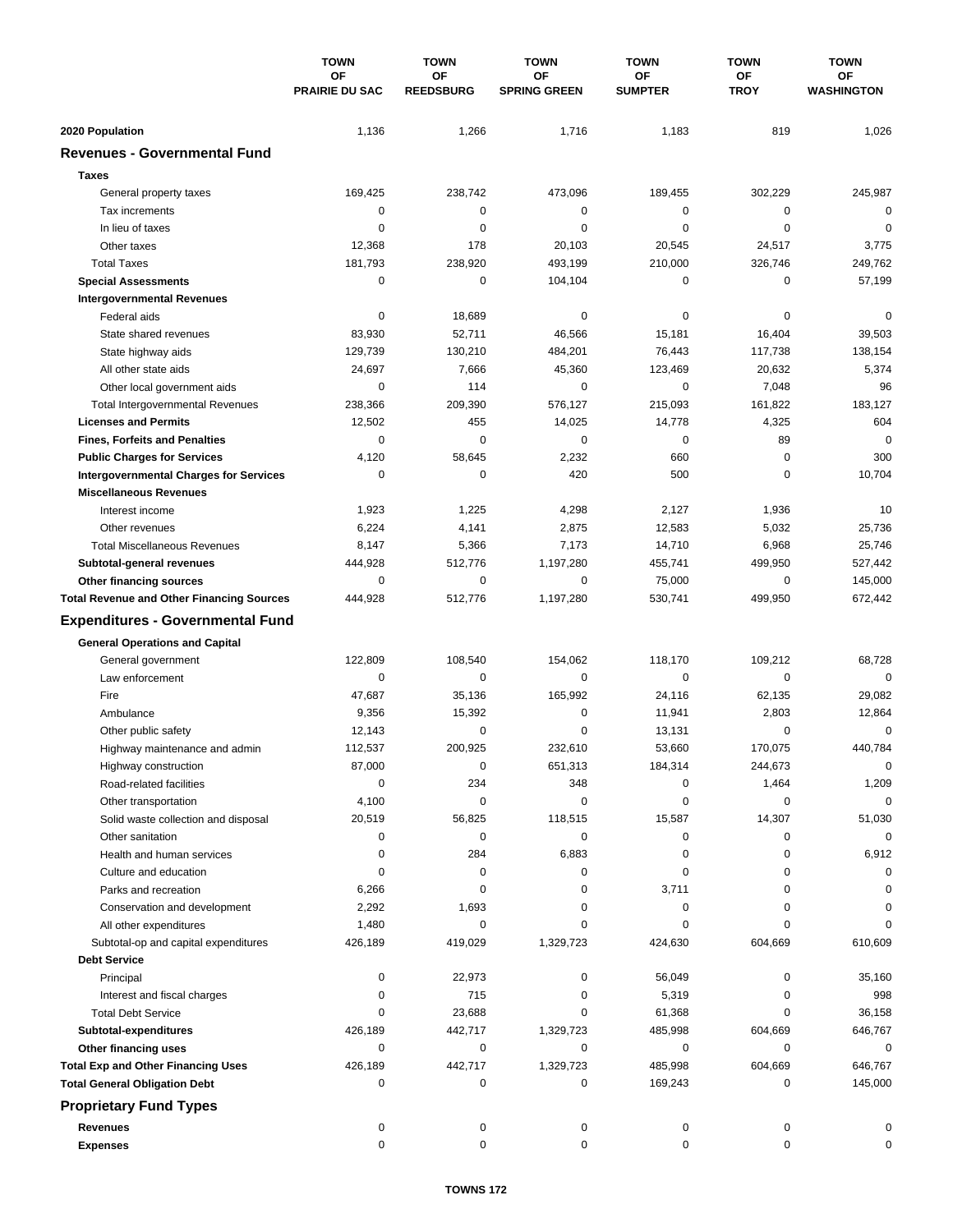|                                                             | <b>TOWN</b><br>OF<br><b>WESTFIELD</b> | <b>TOWN</b><br><b>TOWN</b> | <b>TOWN</b>           | <b>TOWN</b>                        | <b>TOWN</b>                   |                       |
|-------------------------------------------------------------|---------------------------------------|----------------------------|-----------------------|------------------------------------|-------------------------------|-----------------------|
|                                                             |                                       | OF<br><b>WINFIELD</b>      | ΟF<br><b>WOODLAND</b> | <b>TOTAL</b><br><b>SAUK COUNTY</b> | <b>OF</b><br><b>BASS LAKE</b> | ОF<br><b>COUDERAY</b> |
| 2020 Population                                             | 557                                   | 872                        | 826                   | 24,335                             | 2,440                         | 409                   |
| <b>Revenues - Governmental Fund</b>                         |                                       |                            |                       |                                    |                               |                       |
| <b>Taxes</b>                                                |                                       |                            |                       |                                    |                               |                       |
| General property taxes                                      | 221,121                               | 127,849                    | 221,155               | 7,248,534                          | 394,853                       | 40,863                |
| Tax increments                                              | $\mathbf 0$                           | 0                          | 0                     | 0                                  | $\mathbf 0$                   | $\mathbf 0$           |
| In lieu of taxes                                            | $\mathbf 0$                           | $\mathbf 0$                | 0                     | 6,854                              | 600                           | $\mathbf 0$           |
| Other taxes                                                 | 5,551                                 | 11,086                     | 41,163                | 569,664                            | 8,063                         | 12,768                |
| <b>Total Taxes</b>                                          | 226,672                               | 138,935                    | 262,318               | 7,825,052                          | 403,516                       | 53,631                |
| <b>Special Assessments</b>                                  | $\mathbf 0$                           | $\mathbf 0$                | 0                     | 161,303                            | 0                             | $\mathbf 0$           |
| <b>Intergovernmental Revenues</b>                           |                                       |                            |                       |                                    |                               |                       |
| Federal aids                                                | 0                                     | 0                          | 1,428                 | 35,553                             | 27,154                        | $\mathbf 0$           |
| State shared revenues                                       | 14,220                                | 15,896                     | 7,458                 | 554,027                            | 97,247                        | 21,590                |
| State highway aids                                          | 100,403                               | 126,737                    | 168,507               | 3,149,576                          | 218,676                       | 124,917               |
| All other state aids                                        | 3,648                                 | 8,834                      | 10,961                | 705,017                            | 23,764                        | 5,402                 |
| Other local government aids                                 | 0                                     | $\mathbf 0$                | 0                     | 89,894                             | $\mathbf 0$                   | 6,966                 |
| <b>Total Intergovernmental Revenues</b>                     | 118,271                               | 151.467                    | 188,354               | 4,534,067                          | 366,841                       | 158,875               |
| <b>Licenses and Permits</b>                                 | 1,977                                 | 64                         | 7,312                 | 181,943                            | 20,561                        | 21,893                |
| <b>Fines, Forfeits and Penalties</b>                        | $\mathbf 0$                           | $\Omega$                   | 0                     | 10,988                             | $\mathbf 0$                   | $\mathbf 0$           |
| <b>Public Charges for Services</b>                          | 31,899                                | 64,034                     | 4,655                 | 806,385                            | 52,651                        | 6,179                 |
| <b>Intergovernmental Charges for Services</b>               | 13,612                                | 0                          | $\mathbf 0$           | 38,533                             | 42,157                        | $\mathbf 0$           |
| <b>Miscellaneous Revenues</b>                               |                                       |                            |                       |                                    |                               |                       |
| Interest income                                             | 3,771                                 | 137                        | 501                   | 57,853                             | 578                           | 2,008                 |
| Other revenues                                              | 540                                   | 20                         | 3,347                 | 123,822                            | 32,032                        | 174                   |
| <b>Total Miscellaneous Revenues</b>                         | 4,311                                 | 157                        | 3,848                 | 181,675                            | 32,610                        | 2,182                 |
| Subtotal-general revenues                                   | 396,742                               | 354,657                    | 466,487               | 13,739,946                         | 918,336                       | 242,760               |
| Other financing sources                                     | $\mathbf 0$                           | $\mathbf 0$                | 0                     | 2,764,921                          | $\mathbf 0$                   | $\mathbf 0$           |
| <b>Total Revenue and Other Financing Sources</b>            | 396,742                               | 354,657                    | 466,487               | 16,504,867                         | 918,336                       | 242,760               |
| <b>Expenditures - Governmental Fund</b>                     |                                       |                            |                       |                                    |                               |                       |
|                                                             |                                       |                            |                       |                                    |                               |                       |
| <b>General Operations and Capital</b><br>General government | 79,102                                | 59,842                     | 64,132                | 2,533,024                          | 179,527                       | 62,137                |
| Law enforcement                                             | $\mathbf 0$                           | 0                          | $\mathbf 0$           | 109,350                            | $\mathbf 0$                   | $\Omega$              |
| Fire                                                        | 124,416                               | 24,284                     | 31,017                | 1,456,077                          | 75,103                        | 12,738                |
| Ambulance                                                   | 5,657                                 | 10,464                     | 0                     | 452,335                            | 0                             | 0                     |
| Other public safety                                         | 0                                     | $\mathbf 0$                | 7,868                 | 69,045                             | $\mathbf 0$                   | $\mathbf 0$           |
| Highway maintenance and admin                               | 69.707                                | 111,725                    | 285,596               | 4,957,573                          | 326.779                       | 138,463               |
| Highway construction                                        | 98,268                                | 0                          | 0                     | 2,479,981                          | 196,947                       | 0                     |
| Road-related facilities                                     | 0                                     | 0                          | 0                     | 9,297                              | 0                             | 0                     |
| Other transportation                                        | 0                                     | 0                          | 0                     | 4,100                              | 0                             | 0                     |
| Solid waste collection and disposal                         | 28,947                                | 61,175                     | 24,476                | 1,278,138                          | 79,778                        | 17,557                |
| Other sanitation                                            | 0                                     | 0                          | 378                   | 378                                | 0                             | $\mathbf 0$           |
| Health and human services                                   | 539                                   | 0                          | 0                     | 28,891                             | 0                             | 3,500                 |
| Culture and education                                       | 0                                     | 0                          | 0                     | 0                                  | 0                             | 318                   |
| Parks and recreation                                        | 0                                     | 0                          | 0                     | 23,007                             | 13,008                        | 0                     |
| Conservation and development                                | 0                                     | 0                          | 1,426                 | 95,420                             | 0                             | 0                     |
| All other expenditures                                      | 0                                     | 0                          | 6                     | 8,557                              | 0                             | $\Omega$              |
| Subtotal-op and capital expenditures                        | 406,636                               | 267,490                    | 414,899               | 13,505,173                         | 871,142                       | 234,713               |
| <b>Debt Service</b>                                         |                                       |                            |                       |                                    |                               |                       |
| Principal                                                   | 0                                     | 0                          | 0                     | 2,683,746                          | 0                             |                       |
| Interest and fiscal charges                                 | 0                                     | 0                          | 0                     | 66,583                             | 0                             | 0                     |
| <b>Total Debt Service</b>                                   | 0                                     | 0                          | 0                     | 2,750,329                          | $\Omega$                      | $\Omega$              |
| Subtotal-expenditures                                       | 406,636                               | 267,490                    | 414,899               | 16,255,502                         | 871,142                       | 234,713               |
| Other financing uses                                        | 0                                     | 0                          | 0                     | 0                                  | 0                             | 0                     |
| <b>Total Exp and Other Financing Uses</b>                   | 406,636                               | 267,490                    | 414,899               | 16,255,502                         | 871,142                       | 234,713               |
| <b>Total General Obligation Debt</b>                        | 0                                     | 0                          | 0                     | 5,040,255                          | 0                             | $\mathbf 0$           |
| <b>Proprietary Fund Types</b>                               |                                       |                            |                       |                                    |                               |                       |
| <b>Revenues</b>                                             | 0                                     | 0                          | 0                     | 0                                  | 0                             |                       |
| <b>Expenses</b>                                             | 0                                     | 0                          | 0                     | 0                                  | 0                             | 0                     |
|                                                             |                                       |                            |                       |                                    |                               |                       |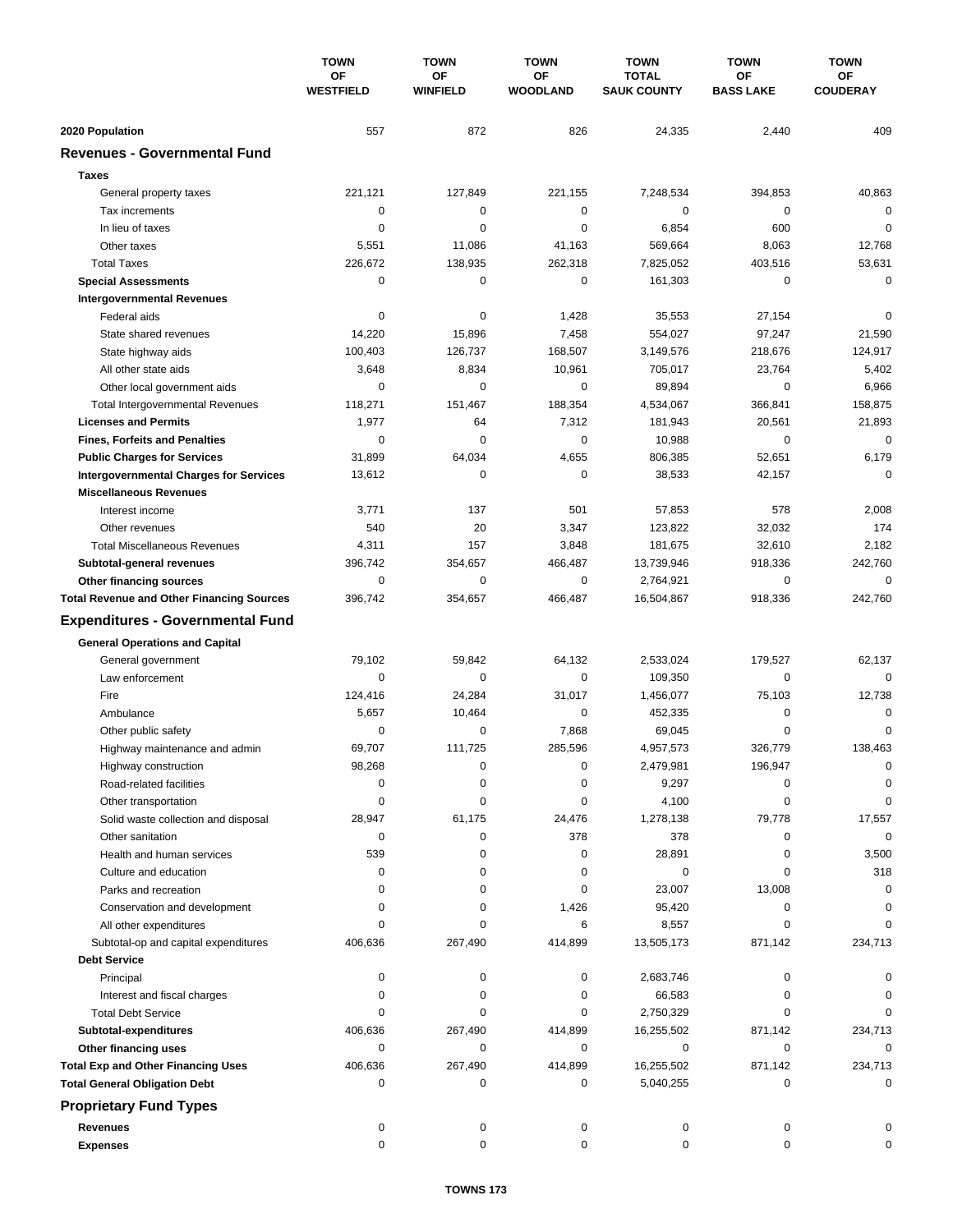|                                                  | <b>TOWN</b><br><b>OF</b><br><b>DRAPER</b> | <b>TOWN</b>            | <b>TOWN</b><br>OF<br><b>HAYWARD</b> | <b>TOWN</b>         | <b>TOWN</b>                 | <b>TOWN</b>              |
|--------------------------------------------------|-------------------------------------------|------------------------|-------------------------------------|---------------------|-----------------------------|--------------------------|
|                                                  |                                           | OF<br><b>EDGEWATER</b> |                                     | ΟF<br><b>HUNTER</b> | <b>OF</b><br><b>LENROOT</b> | ΟF<br><b>MEADOWBROOK</b> |
| 2020 Population                                  | 210                                       | 534                    | 3,582                               | 687                 | 1,364                       | 142                      |
| <b>Revenues - Governmental Fund</b>              |                                           |                        |                                     |                     |                             |                          |
| <b>Taxes</b>                                     |                                           |                        |                                     |                     |                             |                          |
| General property taxes                           | 102,911                                   | 423,706                | 673,021                             | 105,650             | 341,409                     | 24,477                   |
| Tax increments                                   | $\mathbf 0$                               | $\mathbf 0$            | 0                                   | 0                   | 0                           | $\mathbf 0$              |
| In lieu of taxes                                 | 0                                         | 0                      | 0                                   | 0                   | $\mathbf 0$                 | 0                        |
| Other taxes                                      | 15,290                                    | 9,591                  | 140,189                             | 183,178             | 35,763                      | 2,666                    |
| <b>Total Taxes</b>                               | 118,201                                   | 433,297                | 813,210                             | 288,828             | 377,172                     | 27,143                   |
| <b>Special Assessments</b>                       | 0                                         | 0                      | 0                                   | 0                   | $\mathbf 0$                 | $\mathbf 0$              |
| <b>Intergovernmental Revenues</b>                |                                           |                        |                                     |                     |                             |                          |
| Federal aids                                     | 0                                         | 0                      | 21,082                              | 0                   | 0                           | $\mathbf 0$              |
| State shared revenues                            | 5,315                                     | 8,213                  | 59,462                              | 7,366               | 22,096                      | 21,251                   |
| State highway aids                               | 222,776                                   | 121,598                | 224,195                             | 103,780             | 229,188                     | 69,747                   |
| All other state aids                             | 132,231                                   | 20,822                 | 24,509                              | 53,068              | 101,071                     | 5,685                    |
| Other local government aids                      | $\mathbf 0$                               | 59,885                 | 7,961                               | $\mathbf 0$         | 0                           | 12,979                   |
| <b>Total Intergovernmental Revenues</b>          | 360,322                                   | 210,518                | 337,209                             | 164,214             | 352,355                     | 109,662                  |
| <b>Licenses and Permits</b>                      | 1,456                                     | 7,232                  | 30,648                              | 4,178               | 4,459                       | 265                      |
| <b>Fines, Forfeits and Penalties</b>             | 0                                         | 313                    | 2,876                               | 0                   | 0                           | $\mathbf 0$              |
| <b>Public Charges for Services</b>               | 10,030                                    | 15,688                 | 111,142                             | 16,554              | 2,649                       | 1,432                    |
| <b>Intergovernmental Charges for Services</b>    | 4,980                                     | $\mathbf 0$            | 73,386                              | $\mathbf 0$         | 0                           | $\Omega$                 |
| <b>Miscellaneous Revenues</b>                    |                                           |                        |                                     |                     |                             |                          |
| Interest income                                  | 366                                       | 3,254                  | 8,534                               | 436                 | 1,518                       | 267                      |
| Other revenues                                   | 1,315                                     | 727                    | 13,109                              | 9,673               | 15,115                      | $\mathbf 0$              |
| <b>Total Miscellaneous Revenues</b>              | 1,681                                     | 3,981                  | 21,643                              | 10,109              | 16,633                      | 267                      |
| Subtotal-general revenues                        | 496,670                                   | 671,029                | 1,390,114                           | 483,883             | 753,268                     | 138,769                  |
| Other financing sources                          | 43,920                                    | $\mathbf 0$            | 0                                   | $\mathbf 0$         | 85,000                      | $\mathbf 0$              |
| <b>Total Revenue and Other Financing Sources</b> | 540,590                                   | 671,029                | 1,390,114                           | 483,883             | 838,268                     | 138,769                  |
|                                                  |                                           |                        |                                     |                     |                             |                          |
| <b>Expenditures - Governmental Fund</b>          |                                           |                        |                                     |                     |                             |                          |
| <b>General Operations and Capital</b>            |                                           |                        |                                     |                     |                             |                          |
| General government                               | 115,723                                   | 126,069                | 177,068                             | 101,965             | 124,044                     | 40,272                   |
| Law enforcement                                  | $\mathbf 0$                               | 30,000                 | 105,929                             | 500                 | 0                           | $\mathbf 0$              |
| Fire                                             | 79,965                                    | 45,703                 | 105,823                             | 17,627              | 48,356                      | 8,846                    |
| Ambulance                                        | $\mathbf 0$                               | 36,766                 | 0                                   | $\mathbf 0$         | 0                           | 0                        |
| Other public safety                              | 3,515                                     | $\mathbf 0$            | 0                                   | 0                   | $\mathbf 0$                 | $\mathbf 0$              |
| Highway maintenance and admin                    | 197,339                                   | 212,480                | 340,004                             | 100,988             | 121,520                     | 68,734                   |
| Highway construction                             | 0                                         | 0                      | 308,800                             | 59,351              | 240,695                     | 0                        |
| Road-related facilities                          | 4,243                                     | 765                    | 8,023                               | 0                   | 0                           | 0                        |
| Other transportation                             | 0                                         | $\mathbf 0$            | 0                                   | 0                   | 0                           | $\mathbf 0$              |
| Solid waste collection and disposal              | 9,668                                     | 18,434                 | 71,391                              | 20,547              | 0                           | 4,184                    |
| Other sanitation                                 | 0                                         | 0                      | 0                                   | 0                   | 1,352                       | $\mathbf 0$              |
| Health and human services                        | 1,149                                     | 650                    | 0                                   | 0                   | 1,880                       | 350                      |
| Culture and education                            | 150                                       | 0                      | 0                                   | 750                 | 0                           | 300                      |
| Parks and recreation                             | 8,082                                     | 85                     | 6,503                               | 0                   | 8,375                       | $\pmb{0}$                |
| Conservation and development                     | 265                                       | 0                      | 95,564                              | 0                   | 25,545                      | 0                        |
| All other expenditures                           | 10                                        | 0                      | 0                                   | 134,742             | 4,019                       | 0                        |
| Subtotal-op and capital expenditures             | 420,109                                   | 470,952                | 1,219,105                           | 436,470             | 575,786                     | 122,686                  |
| <b>Debt Service</b>                              |                                           |                        |                                     |                     |                             |                          |
| Principal                                        | 77,673                                    | 130,495                | 37,918                              | 0                   | 85,000                      | 12,524                   |
| Interest and fiscal charges                      | 5,970                                     | 6,025                  | 5,693                               | 0                   | 892                         | 95                       |
| <b>Total Debt Service</b>                        | 83,643                                    | 136,520                | 43,611                              | 0                   | 85,892                      | 12,619                   |
| Subtotal-expenditures                            | 503,752                                   | 607,472                | 1,262,716                           | 436,470             | 661,678                     | 135,305                  |
| Other financing uses                             | $\mathbf 0$                               | 0                      | 0                                   | 0                   | 0                           | 0                        |
| <b>Total Exp and Other Financing Uses</b>        | 503,752                                   | 607,472                | 1,262,716                           | 436,470             | 661,678                     | 135,305                  |
| <b>Total General Obligation Debt</b>             | 146,772                                   | 133,381                | 143,469                             | 0                   | 0                           | $\mathbf 0$              |
| <b>Proprietary Fund Types</b>                    |                                           |                        |                                     |                     |                             |                          |
| <b>Revenues</b>                                  | 0                                         | 0                      | 0                                   | 0                   | 0                           | 0                        |
| <b>Expenses</b>                                  | 0                                         | 0                      | 0                                   | 0                   | 0                           | 0                        |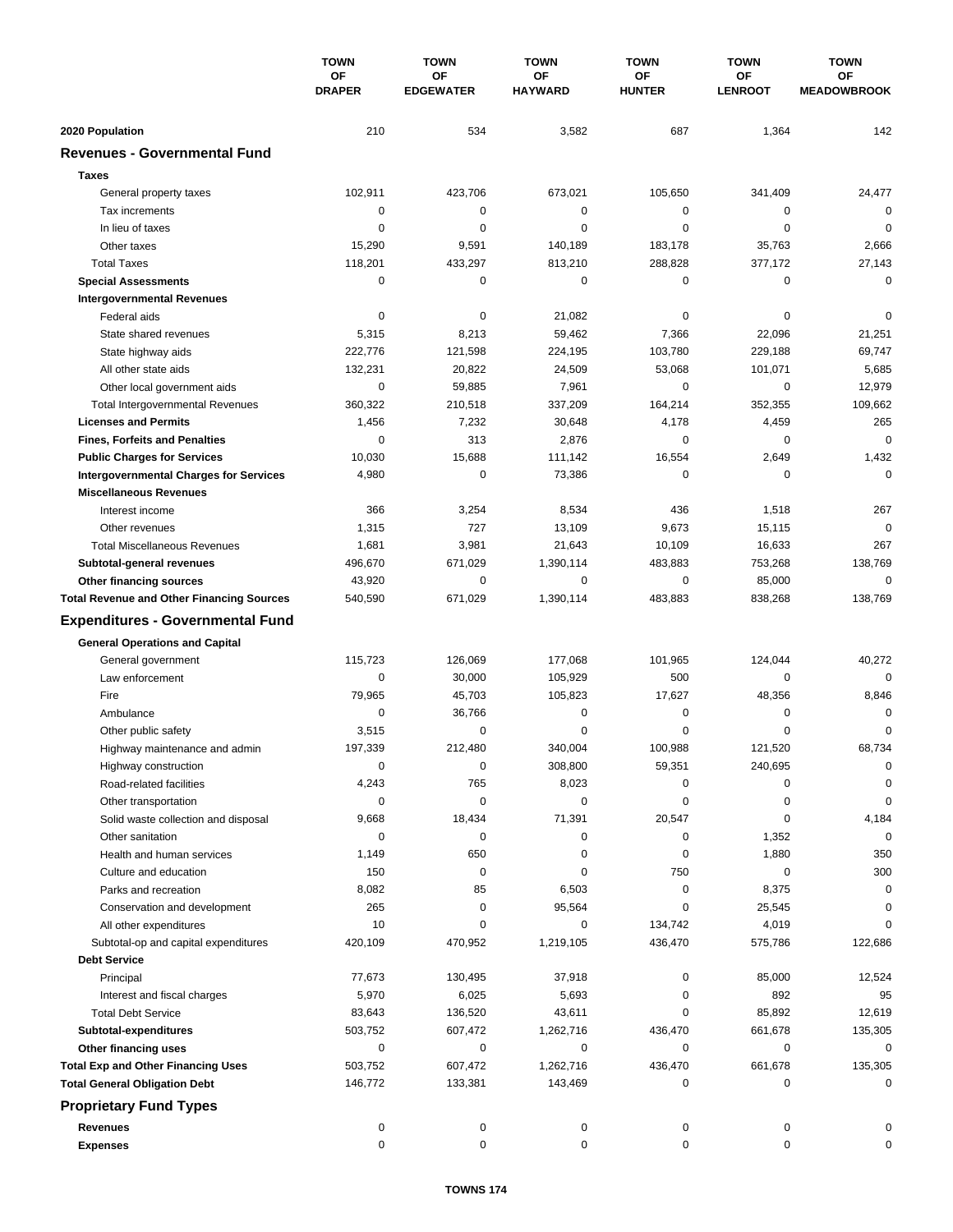|                                                  | <b>TOWN</b><br><b>OF</b><br><b>METEOR</b> | <b>TOWN</b><br>OF<br><b>OJIBWA</b> | <b>TOWN</b>           | <b>TOWN</b><br><b>OF</b><br><b>ROUND LAKE</b> | <b>TOWN</b>                   | <b>TOWN</b><br>OF<br><b>SPIDER LAKE</b> |
|--------------------------------------------------|-------------------------------------------|------------------------------------|-----------------------|-----------------------------------------------|-------------------------------|-----------------------------------------|
|                                                  |                                           |                                    | OF<br><b>RADISSON</b> |                                               | <b>OF</b><br><b>SAND LAKE</b> |                                         |
| 2020 Population                                  | 155                                       | 256                                | 413                   | 1,016                                         | 835                           | 362                                     |
| <b>Revenues - Governmental Fund</b>              |                                           |                                    |                       |                                               |                               |                                         |
| <b>Taxes</b>                                     |                                           |                                    |                       |                                               |                               |                                         |
|                                                  | 65,257                                    | 125,846                            | 223,615               | 360,000                                       | 530,515                       | 283,353                                 |
| General property taxes                           |                                           | $\mathbf 0$                        | 0                     |                                               | $\mathbf 0$                   | $\mathbf 0$                             |
| Tax increments                                   | 0<br>0                                    | 0                                  | 0                     | 0<br>0                                        | $\mathbf 0$                   | 0                                       |
| In lieu of taxes                                 |                                           |                                    |                       |                                               |                               |                                         |
| Other taxes                                      | 14,462                                    | 17,725                             | 11,892                | 28,072                                        | 7,897                         | 705                                     |
| <b>Total Taxes</b>                               | 79,719                                    | 143,571                            | 235,507               | 388,072                                       | 538,412                       | 284,058                                 |
| <b>Special Assessments</b>                       | 0                                         | 0                                  | 0                     | 0                                             | $\mathbf 0$                   | $\mathbf 0$                             |
| <b>Intergovernmental Revenues</b>                |                                           |                                    |                       |                                               |                               |                                         |
| Federal aids                                     | 0                                         | 0                                  | 2,525                 | 34,818                                        | 0                             | 0                                       |
| State shared revenues                            | 9,872                                     | 7,225                              | 42,536                | 21,430                                        | 14,784                        | 10,230                                  |
| State highway aids                               | 70,693                                    | 125,199                            | 170,478               | 245,508                                       | 173,448                       | 256,544                                 |
| All other state aids                             | 32,576                                    | 4,541                              | 39,406                | 121,981                                       | 27,396                        | 106,077                                 |
| Other local government aids                      | 3,362                                     | 0                                  | 2,317                 | 0                                             | 9,229                         | $\mathbf 0$                             |
| <b>Total Intergovernmental Revenues</b>          | 116,503                                   | 136,965                            | 257,262               | 423,737                                       | 224,857                       | 372,851                                 |
| <b>Licenses and Permits</b>                      | 0                                         | 765                                | 7                     | 6,777                                         | 56,834                        | 14,812                                  |
| <b>Fines, Forfeits and Penalties</b>             | 0                                         | $\mathbf 0$                        | 0                     | 0                                             | 0                             | $\mathbf 0$                             |
| <b>Public Charges for Services</b>               | 9,940                                     | 10,295                             | 6,723                 | 21,742                                        | 41,296                        | 25,928                                  |
| <b>Intergovernmental Charges for Services</b>    | 0                                         | $\mathbf 0$                        | 1,050                 | 12,713                                        | 600                           | $\mathbf 0$                             |
| <b>Miscellaneous Revenues</b>                    |                                           |                                    |                       |                                               |                               |                                         |
| Interest income                                  | 7,201                                     | 106                                | 293                   | 13,769                                        | 1,724                         | $\mathbf 0$                             |
| Other revenues                                   | 80,411                                    | $\overline{4}$                     | 10,580                | 16,287                                        | 11,087                        | $\mathbf 0$                             |
| <b>Total Miscellaneous Revenues</b>              | 87,612                                    | 110                                | 10,873                | 30,056                                        | 12,811                        | $\mathbf 0$                             |
| Subtotal-general revenues                        | 293,774                                   | 291,706                            | 511,422               | 883,097                                       | 874,810                       | 697,649                                 |
| Other financing sources                          | 0                                         | 0                                  | 467,094               | 0                                             | 0                             | $\mathbf 0$                             |
| <b>Total Revenue and Other Financing Sources</b> | 293,774                                   | 291,706                            | 978,516               | 883,097                                       | 874,810                       | 697,649                                 |
| <b>Expenditures - Governmental Fund</b>          |                                           |                                    |                       |                                               |                               |                                         |
|                                                  |                                           |                                    |                       |                                               |                               |                                         |
| <b>General Operations and Capital</b>            | 62,542                                    | 86,006                             | 70,543                | 183,774                                       | 164,678                       | 180,629                                 |
| General government<br>Law enforcement            | 0                                         |                                    | 0                     |                                               |                               | $\mathbf 0$                             |
|                                                  |                                           | 0                                  |                       | 0                                             | 0                             |                                         |
| Fire                                             | 11,495                                    | 15,665                             | 16,321                | 81,509                                        | 90,121                        | 50,590                                  |
| Ambulance                                        | 400                                       | 0                                  | 0                     | 0                                             | 0                             | $\mathbf 0$                             |
| Other public safety                              | 0                                         | 0                                  | 0                     | 166                                           | $\mathbf 0$                   | 33,418                                  |
| Highway maintenance and admin                    | 462,477                                   | 163,574                            | 323,413               | 258,656                                       | 138,017                       | 298,635                                 |
| Highway construction                             | 0                                         | 0                                  | 0                     | 184,682                                       | 299,809                       | 254,528                                 |
| Road-related facilities                          | 0                                         | 2,072                              | 0                     | 0                                             | 4,251                         | 0                                       |
| Other transportation                             | 0                                         | 0                                  | 0                     | 0                                             | 0                             | 0                                       |
| Solid waste collection and disposal              | 8,711                                     | 0                                  | 25,857                | 23,363                                        | 50,288                        | 22,612                                  |
| Other sanitation                                 | 0                                         | $\mathbf 0$                        | 0                     | 0                                             | 0                             | $\Omega$                                |
| Health and human services                        | 600                                       | 2,047                              | 7,229                 | 0                                             | 500                           | $\Omega$                                |
| Culture and education                            | 2,200                                     | 500                                | 0                     | 0                                             | 232                           | 0                                       |
| Parks and recreation                             | 100                                       | 7,902                              | 0                     | 0                                             | 2,507                         | 0                                       |
| Conservation and development                     | 628                                       | 0                                  | 6,602                 | 0                                             | 354                           | 38,940                                  |
| All other expenditures                           | 0                                         | 0                                  | 0                     | 286                                           | 0                             | 0                                       |
| Subtotal-op and capital expenditures             | 549,153                                   | 277,766                            | 449,965               | 732,436                                       | 750,757                       | 879,352                                 |
| <b>Debt Service</b>                              |                                           |                                    |                       |                                               |                               |                                         |
| Principal                                        | 0                                         | 0                                  | 533,590               | 24,906                                        | 149,992                       | 0                                       |
| Interest and fiscal charges                      | 0                                         | 0                                  | 19,895                | 2,316                                         | 2,416                         | 0                                       |
| <b>Total Debt Service</b>                        | 0                                         | 0                                  | 553,485               | 27,222                                        | 152,408                       | 0                                       |
| Subtotal-expenditures                            | 549,153                                   | 277,766                            | 1,003,450             | 759,658                                       | 903,165                       | 879,352                                 |
| Other financing uses                             | 0                                         | 0                                  | 0                     | 0                                             | 0                             | 0                                       |
| <b>Total Exp and Other Financing Uses</b>        | 549,153                                   | 277,766                            | 1,003,450             | 759,658                                       | 903,165                       | 879,352                                 |
| <b>Total General Obligation Debt</b>             | 0                                         | 0                                  | 643,476               | 52,088                                        | 0                             | $\mathbf 0$                             |
| <b>Proprietary Fund Types</b>                    |                                           |                                    |                       |                                               |                               |                                         |
|                                                  |                                           |                                    |                       |                                               |                               |                                         |
| <b>Revenues</b>                                  | 0                                         | 0                                  | 0                     | 0                                             | 0                             | 0                                       |
| <b>Expenses</b>                                  | 0                                         | 0                                  | 0                     | 0                                             | 0                             | 0                                       |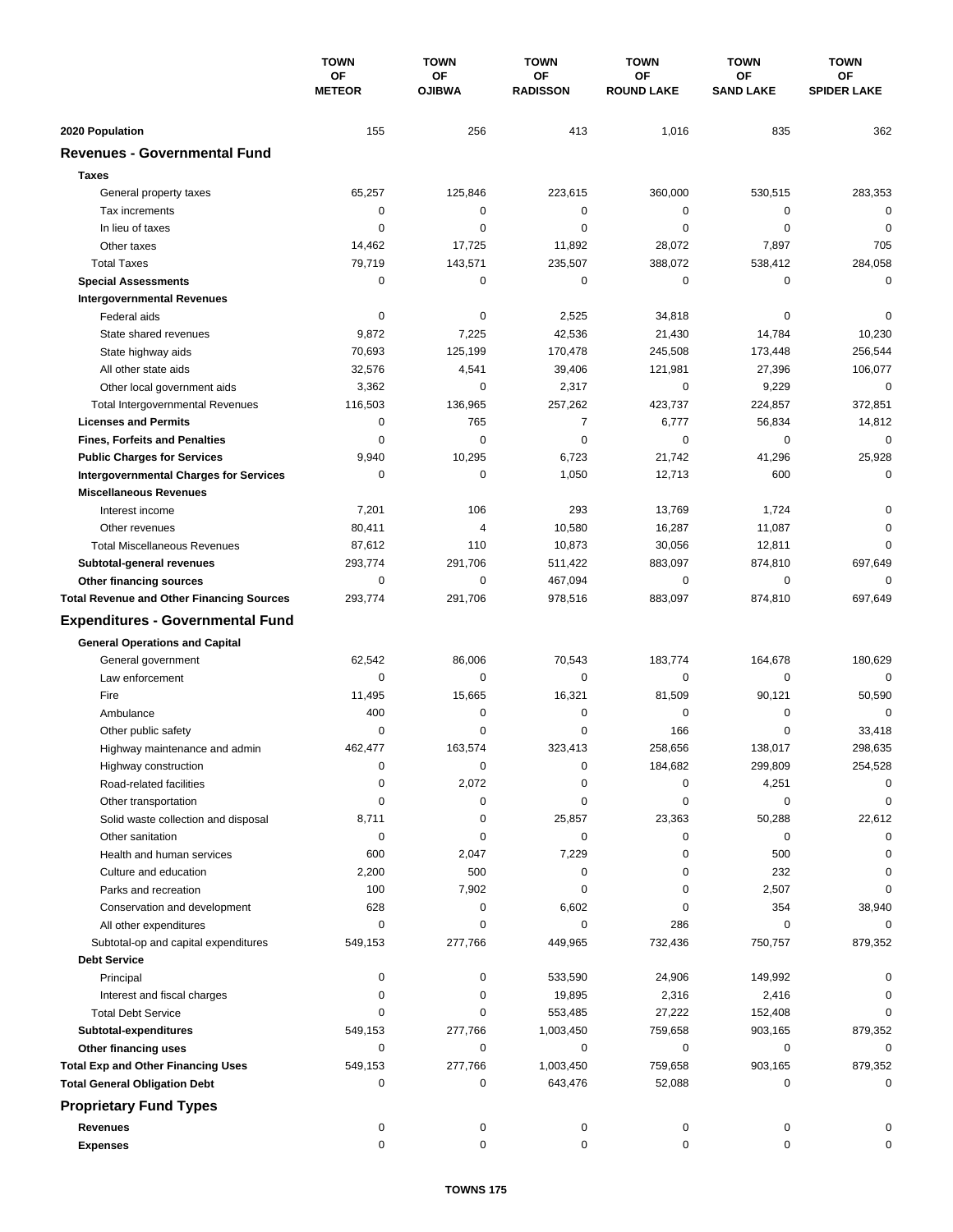|                                                  | <b>TOWN</b><br><b>OF</b><br><b>WEIRGOR</b> | <b>TOWN</b>                | <b>TOWN</b><br><b>TOTAL</b><br><b>SAWYER</b><br><b>COUNTY</b> | <b>TOWN</b>               | <b>TOWN</b><br><b>OF</b><br><b>ANGELICA</b> | <b>TOWN</b><br>ОF<br><b>ANIWA</b> |
|--------------------------------------------------|--------------------------------------------|----------------------------|---------------------------------------------------------------|---------------------------|---------------------------------------------|-----------------------------------|
|                                                  |                                            | <b>OF</b><br><b>WINTER</b> |                                                               | <b>OF</b><br><b>ALMON</b> |                                             |                                   |
| 2020 Population                                  | 334                                        | 966                        | 13,705                                                        | 586                       | 1,836                                       | 537                               |
| <b>Revenues - Governmental Fund</b>              |                                            |                            |                                                               |                           |                                             |                                   |
| <b>Taxes</b>                                     |                                            |                            |                                                               |                           |                                             |                                   |
| General property taxes                           | 118,598                                    | 340,222                    | 4,154,296                                                     | 109,779                   | 423,192                                     | 79,720                            |
| Tax increments                                   | 0                                          | 0                          | 0                                                             | 0                         | $\mathbf 0$                                 | 0                                 |
| In lieu of taxes                                 | 0                                          | 0                          | 600                                                           | 0                         | $\mathbf 0$                                 | 0                                 |
| Other taxes                                      | 4,322                                      | 37,600                     | 530,183                                                       | 21,747                    | 3,463                                       | 23,663                            |
| <b>Total Taxes</b>                               | 122,920                                    | 377,822                    | 4,685,079                                                     | 131,526                   | 426,655                                     | 103,383                           |
| <b>Special Assessments</b>                       | 0                                          | 0                          | 0                                                             | 0                         | 0                                           | 0                                 |
| <b>Intergovernmental Revenues</b>                |                                            |                            |                                                               |                           |                                             |                                   |
| Federal aids                                     | 0                                          | 0                          | 85,579                                                        | 0                         | 0                                           | 0                                 |
| State shared revenues                            | 24,714                                     | 23,057                     | 396,388                                                       | 34,898                    | 60,865                                      | 44,787                            |
| State highway aids                               | 91,360                                     | 438,738                    | 2,886,845                                                     | 128,062                   | 159,914                                     | 101,835                           |
| All other state aids                             | 45,637                                     | 128,858                    | 873,024                                                       | 4,813                     | 102,968                                     | 17,443                            |
|                                                  | 0                                          | 66,865                     |                                                               | 564                       |                                             | $\mathbf 0$                       |
| Other local government aids                      |                                            |                            | 169,564                                                       |                           | 16,454                                      |                                   |
| <b>Total Intergovernmental Revenues</b>          | 161,711                                    | 657,518                    | 4,411,400                                                     | 168,337                   | 340,201                                     | 164,065                           |
| <b>Licenses and Permits</b>                      | 355                                        | 3,309                      | 173,551                                                       | 3,050                     | 4,094                                       | 130                               |
| <b>Fines, Forfeits and Penalties</b>             | $\mathbf 0$                                | 0                          | 3,189                                                         | 0                         | 0                                           | $\mathbf 0$                       |
| <b>Public Charges for Services</b>               | 8,099                                      | 32,912                     | 373,260                                                       | 40,919                    | 60,810                                      | 631                               |
| <b>Intergovernmental Charges for Services</b>    | 9,234                                      | 37,005                     | 181,125                                                       | 0                         | 0                                           | $\Omega$                          |
| <b>Miscellaneous Revenues</b>                    |                                            |                            |                                                               |                           |                                             |                                   |
| Interest income                                  | 473                                        | 3,403                      | 43,930                                                        | 300                       | 4,326                                       | 231                               |
| Other revenues                                   | 1,003                                      | 39,185                     | 230,702                                                       | 87                        | 9,665                                       | 24,856                            |
| <b>Total Miscellaneous Revenues</b>              | 1,476                                      | 42,588                     | 274,632                                                       | 387                       | 13,991                                      | 25,087                            |
| Subtotal-general revenues                        | 303,795                                    | 1,151,154                  | 10,102,236                                                    | 344,219                   | 845,751                                     | 293,296                           |
| Other financing sources                          | 0                                          | 0                          | 596,014                                                       | 0                         | $\mathbf 0$                                 | 0                                 |
| <b>Total Revenue and Other Financing Sources</b> | 303,795                                    | 1,151,154                  | 10,698,250                                                    | 344,219                   | 845,751                                     | 293,296                           |
| <b>Expenditures - Governmental Fund</b>          |                                            |                            |                                                               |                           |                                             |                                   |
| <b>General Operations and Capital</b>            |                                            |                            |                                                               |                           |                                             |                                   |
| General government                               | 46,513                                     | 178,861                    | 1,900,351                                                     | 50,724                    | 116,167                                     | 52,667                            |
| Law enforcement                                  | 0                                          | $\mathbf 0$                | 136,429                                                       | 0                         | 0                                           | $\Omega$                          |
| Fire                                             | 20,852                                     | 86,249                     | 766,963                                                       | 12,524                    | 48,773                                      | 7,477                             |
| Ambulance                                        | 0                                          | $\mathbf 0$                | 37,166                                                        | 9,255                     | 33,136                                      | 0                                 |
| Other public safety                              | 0                                          | 0                          | 37,099                                                        | 0                         | $\mathbf 0$                                 | 0                                 |
| Highway maintenance and admin                    | 127,349                                    | 474,530                    | 3,752,958                                                     | 172,825                   | 189,588                                     | 72,844                            |
| Highway construction                             | 41,127                                     | 215,805                    | 1,801,744                                                     | 0                         | 319,497                                     | 150,062                           |
|                                                  | 0                                          | 1,201                      | 20,555                                                        | 0                         | 10,986                                      | 200                               |
| Road-related facilities                          | 0                                          | 0                          | 0                                                             | 0                         | 0                                           | $\mathbf 0$                       |
| Other transportation                             |                                            |                            |                                                               |                           |                                             |                                   |
| Solid waste collection and disposal              | 22,664                                     | 25,690                     | 400,744                                                       | 45,336                    | 78,059                                      | 4,609                             |
| Other sanitation                                 | 0                                          | 0                          | 1,352                                                         | 0                         | 924                                         | 0                                 |
| Health and human services                        | 1,750                                      | 13,754                     | 33,409                                                        | 0                         | 3,826                                       | 0                                 |
| Culture and education                            | 0                                          | 5,000                      | 9,450                                                         | 0                         | 0                                           | 0                                 |
| Parks and recreation                             | 0                                          | 1,740                      | 48,302                                                        | 0                         | 2,914                                       | 0                                 |
| Conservation and development                     | 0                                          | 0                          | 167,898                                                       | 206                       | 1,260                                       | 0                                 |
| All other expenditures                           | 250                                        | 0                          | 139,307                                                       | 500                       | 11,694                                      | 655                               |
| Subtotal-op and capital expenditures             | 260,505                                    | 1,002,830                  | 9,253,727                                                     | 291,370                   | 816,824                                     | 288,514                           |
| <b>Debt Service</b>                              |                                            |                            |                                                               |                           |                                             |                                   |
| Principal                                        | 134,586                                    | 0                          | 1,186,684                                                     | 0                         | 0                                           | 0                                 |
| Interest and fiscal charges                      | 5,414                                      | 0                          | 48,716                                                        | 0                         | 0                                           | 0                                 |
| <b>Total Debt Service</b>                        | 140,000                                    | 0                          | 1,235,400                                                     | 0                         | 0                                           | 0                                 |
| Subtotal-expenditures                            | 400,505                                    | 1,002,830                  | 10,489,127                                                    | 291,370                   | 816,824                                     | 288,514                           |
| Other financing uses                             | 0                                          | 0                          | 0                                                             | 0                         | 0                                           | 0                                 |
| <b>Total Exp and Other Financing Uses</b>        | 400,505                                    | 1,002,830                  | 10,489,127                                                    | 291,370                   | 816,824                                     | 288,514                           |
| <b>Total General Obligation Debt</b>             | 112,476                                    | 0                          | 1,231,662                                                     | 0                         | 0                                           | 0                                 |
| <b>Proprietary Fund Types</b>                    |                                            |                            |                                                               |                           |                                             |                                   |
| <b>Revenues</b>                                  | 0                                          | 0                          | 0                                                             | 0                         | 0                                           |                                   |
| <b>Expenses</b>                                  | 0                                          | 0                          | 0                                                             | 0                         | 0                                           | 0                                 |
|                                                  |                                            |                            |                                                               |                           |                                             |                                   |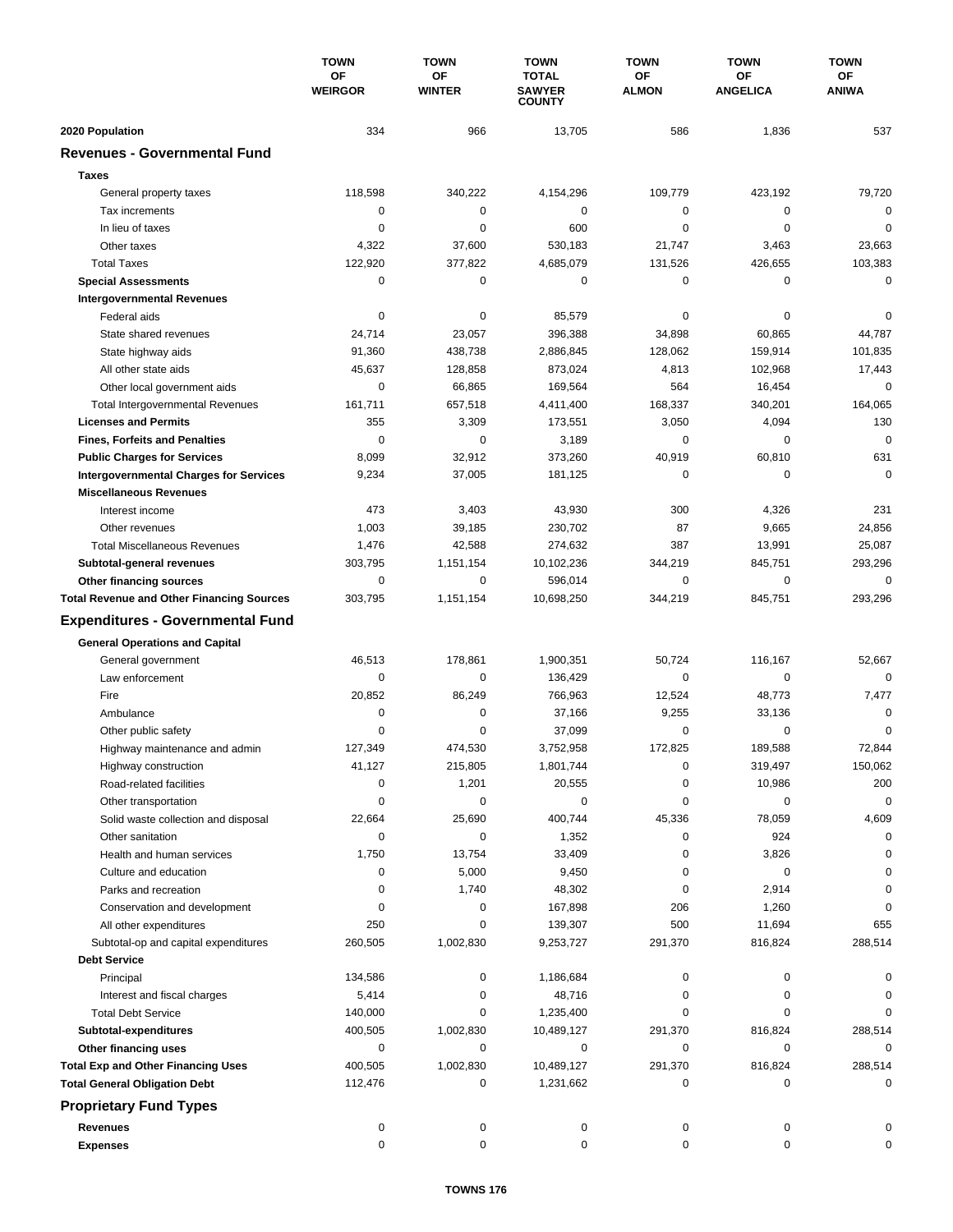|                                                  | <b>TOWN</b><br><b>OF</b><br><b>BARTELME</b> | <b>TOWN</b>                      | <b>TOWN</b><br><b>OF</b><br><b>BIRNAMWOOD</b> | <b>TOWN</b><br>ΟF<br><b>FAIRBANKS</b> | <b>TOWN</b><br><b>OF</b><br><b>GERMANIA</b> | <b>TOWN</b><br>0F<br><b>GRANT</b> |
|--------------------------------------------------|---------------------------------------------|----------------------------------|-----------------------------------------------|---------------------------------------|---------------------------------------------|-----------------------------------|
|                                                  |                                             | <b>OF</b><br><b>BELLE PLAINE</b> |                                               |                                       |                                             |                                   |
| 2020 Population                                  | 807                                         | 1,832                            | 779                                           | 609                                   | 343                                         | 985                               |
| <b>Revenues - Governmental Fund</b>              |                                             |                                  |                                               |                                       |                                             |                                   |
| <b>Taxes</b>                                     |                                             |                                  |                                               |                                       |                                             |                                   |
| General property taxes                           | 1,723                                       | 419,638                          | 85,822                                        | 102,554                               | 35,367                                      | 314,318                           |
| Tax increments                                   | 0                                           | 0                                | $\mathbf 0$                                   | 0                                     | 0                                           | 0                                 |
| In lieu of taxes                                 | 0                                           | 0                                | 0                                             | 0                                     | $\mathbf 0$                                 | $\mathbf 0$                       |
| Other taxes                                      | 13,652                                      | 38,331                           | 17,014                                        | 30,794                                | 55,368                                      | 22,100                            |
| <b>Total Taxes</b>                               | 15,375                                      | 457,969                          | 102,836                                       | 133,348                               | 90,735                                      | 336,418                           |
| <b>Special Assessments</b>                       | 0                                           | 0                                | 0                                             | 0                                     | 0                                           | 0                                 |
| <b>Intergovernmental Revenues</b>                |                                             |                                  |                                               |                                       |                                             |                                   |
| Federal aids                                     | 0                                           | 0                                | 0                                             | 9,917                                 | 0                                           | 0                                 |
| State shared revenues                            | 57,345                                      | 87,004                           | 47,920                                        | 36,551                                | 11,503                                      | 43,595                            |
| State highway aids                               | 51,983                                      | 173,842                          | 113,135                                       | 102,124                               | 84,017                                      | 133,608                           |
| All other state aids                             | 13,596                                      | 61,285                           | 3,395                                         | 5,101                                 | 9,538                                       | 44,826                            |
| Other local government aids                      | 0                                           | 88,965                           | 0                                             | 0                                     | $\mathbf 0$                                 | 0                                 |
| <b>Total Intergovernmental Revenues</b>          | 122,924                                     | 411,096                          | 164,450                                       | 153,693                               | 105,058                                     | 222,029                           |
| <b>Licenses and Permits</b>                      | 738                                         | 6,455                            | 950                                           | 628                                   | 161                                         | 861                               |
| <b>Fines, Forfeits and Penalties</b>             | 0                                           | 0                                | 0                                             | 0                                     | $\mathbf 0$                                 | $\mathbf 0$                       |
| <b>Public Charges for Services</b>               | 325                                         | 24,346                           | 44,144                                        | 45,650                                | 31,895                                      | 2,663                             |
| <b>Intergovernmental Charges for Services</b>    | $\mathbf 0$                                 | $\mathbf 0$                      | $\mathbf 0$                                   | 0                                     | $\mathbf 0$                                 | $\Omega$                          |
| <b>Miscellaneous Revenues</b>                    |                                             |                                  |                                               |                                       |                                             |                                   |
| Interest income                                  | 45                                          | 1,861                            | 402                                           | 2,400                                 | 538                                         | 538                               |
| Other revenues                                   | 0                                           | 9,093                            | 736                                           | 36,563                                | 1,210                                       | 1,906                             |
| <b>Total Miscellaneous Revenues</b>              | 45                                          | 10,954                           | 1,138                                         | 38,963                                | 1,748                                       | 2,444                             |
| Subtotal-general revenues                        | 139,407                                     | 910,820                          | 313,518                                       | 372,282                               | 229,597                                     | 564,415                           |
| Other financing sources                          | 0                                           | $\mathbf 0$                      | 0                                             | 0                                     | $\mathbf 0$                                 | $\mathbf 0$                       |
| <b>Total Revenue and Other Financing Sources</b> | 139,407                                     | 910,820                          | 313,518                                       | 372,282                               | 229,597                                     | 564,415                           |
|                                                  |                                             |                                  |                                               |                                       |                                             |                                   |
| <b>Expenditures - Governmental Fund</b>          |                                             |                                  |                                               |                                       |                                             |                                   |
| <b>General Operations and Capital</b>            |                                             |                                  |                                               |                                       |                                             |                                   |
| General government                               | 46,430                                      | 272,660                          | 54,130                                        | 75,393                                | 34,370                                      | 83,548                            |
| Law enforcement                                  | 0                                           | 0                                | $\mathbf 0$                                   | 0                                     | $\mathbf 0$                                 | $\mathbf 0$                       |
| Fire                                             | 4,795                                       | 64,682                           | 7,351                                         | 20,765                                | 13,435                                      | 19,300                            |
| Ambulance                                        | 12,964                                      | 41,546                           | $\mathbf 0$                                   | 26,417                                | 10,016                                      | 40,494                            |
| Other public safety                              | 0                                           | 1,278                            | 0                                             | 0                                     | 0                                           | 0                                 |
| Highway maintenance and admin                    | 38,666                                      | 28,881                           | 192,259                                       | 53,000                                | 42,944                                      | 102,921                           |
| Highway construction                             | 0                                           | 394,456                          | $\pmb{0}$                                     | 185,000                               | 102,958                                     | 233,705                           |
| Road-related facilities                          | 340                                         | 486                              | 0                                             | 380                                   | 0                                           | 4,034                             |
| Other transportation                             | 0                                           | 7,002                            | 0                                             | 0                                     | 0                                           | 0                                 |
| Solid waste collection and disposal              | 0                                           | 193,283                          | 46,160                                        | 47,457                                | 33,466                                      | 70,388                            |
| Other sanitation                                 | 310                                         | 17,149                           | 33                                            | 1,020                                 | 680                                         | 4,019                             |
| Health and human services                        | 1,575                                       | 985                              | 464                                           | 0                                     | 200                                         | 0                                 |
| Culture and education                            | 0                                           | 4,225                            | 0                                             | 0                                     | 0                                           | 600                               |
| Parks and recreation                             | 0                                           | 500                              | 0                                             | 0                                     | 0                                           | 421                               |
| Conservation and development                     | 0                                           | 14,123                           | 0                                             | 0                                     | 0                                           | 17,127                            |
| All other expenditures                           | 0                                           | 3,065                            | 0                                             | 0                                     | 908                                         | 6,346                             |
| Subtotal-op and capital expenditures             | 105,080                                     | 1,044,321                        | 300,397                                       | 409,432                               | 238,977                                     | 582,903                           |
| <b>Debt Service</b>                              |                                             |                                  |                                               |                                       |                                             |                                   |
| Principal                                        | 0                                           | 0                                | 0                                             | 0                                     | 0                                           | 0                                 |
| Interest and fiscal charges                      | 0                                           | 0                                | 0                                             | 0                                     | 0                                           | 0                                 |
| <b>Total Debt Service</b>                        | 0                                           | 0                                | 0                                             | 0                                     | 0                                           | 0                                 |
| Subtotal-expenditures                            | 105,080                                     | 1,044,321                        | 300,397                                       | 409,432                               | 238,977                                     | 582,903                           |
| Other financing uses                             | 0                                           | 0                                | 0                                             | 0                                     | 0                                           | 0                                 |
| <b>Total Exp and Other Financing Uses</b>        | 105,080                                     | 1,044,321                        | 300,397                                       | 409,432                               | 238,977                                     | 582,903                           |
| <b>Total General Obligation Debt</b>             | 0                                           | 0                                | 0                                             | 0                                     | 0                                           | 0                                 |
| <b>Proprietary Fund Types</b>                    |                                             |                                  |                                               |                                       |                                             |                                   |
| <b>Revenues</b>                                  |                                             |                                  |                                               |                                       |                                             |                                   |
| <b>Expenses</b>                                  | 0<br>$\mathbf 0$                            | 0<br>0                           | 0<br>0                                        | 0<br>0                                | 0<br>0                                      | 0                                 |
|                                                  |                                             |                                  |                                               |                                       |                                             |                                   |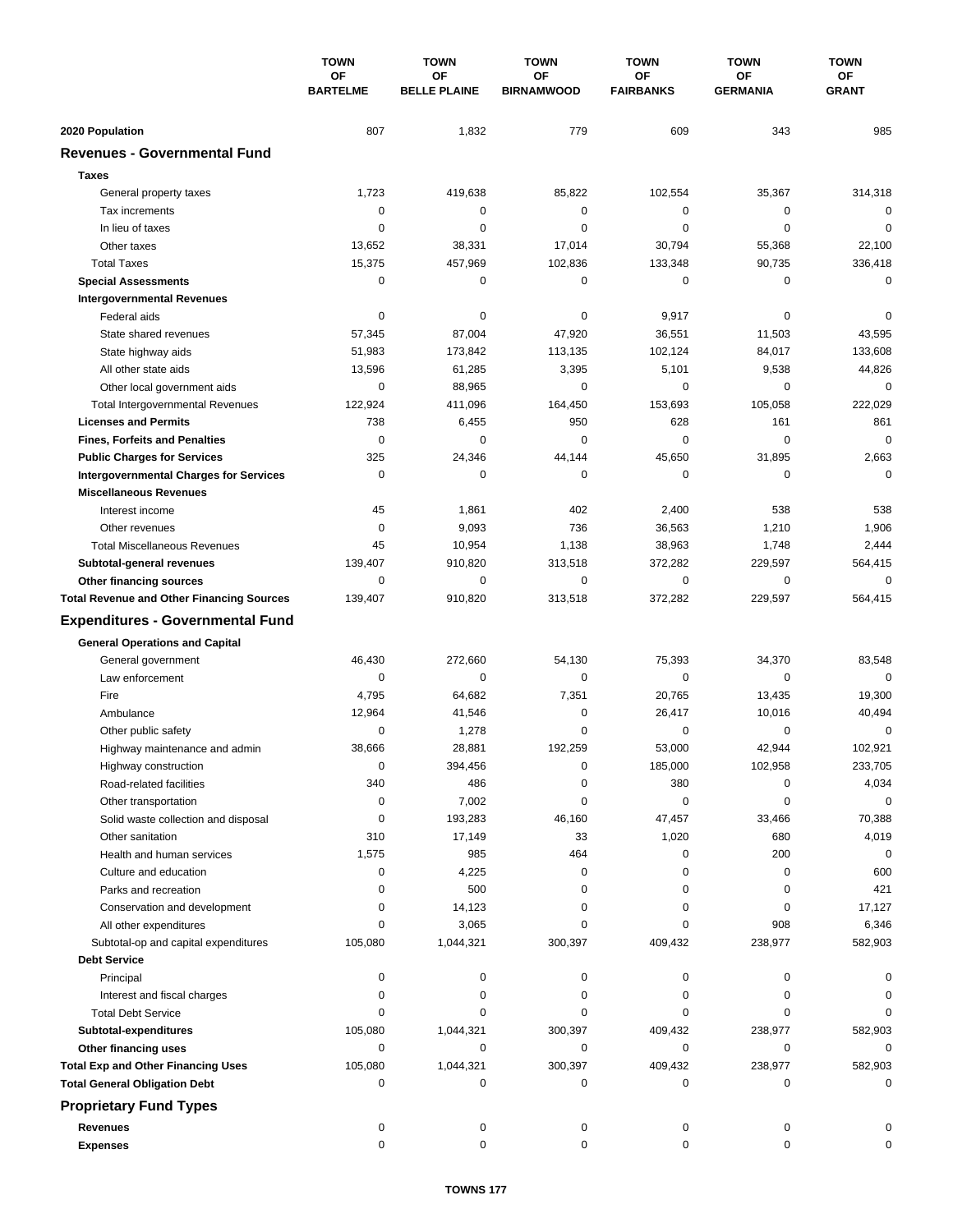|                                                         | <b>TOWN</b><br>OF<br><b>GRANT</b> | <b>TOWN</b>               | <b>TOWN</b><br>OF<br><b>HARTLAND</b> | <b>TOWN</b>         | <b>TOWN</b>                  | <b>TOWN</b><br>OF<br><b>LESSOR</b> |
|---------------------------------------------------------|-----------------------------------|---------------------------|--------------------------------------|---------------------|------------------------------|------------------------------------|
|                                                         |                                   | OF<br><b>GREEN VALLEY</b> |                                      | OF<br><b>HERMAN</b> | <b>OF</b><br><b>HUTCHINS</b> |                                    |
| 2020 Population                                         | 985                               | 1,094                     | 896                                  | 767                 | 588                          | 1,281                              |
| <b>Revenues - Governmental Fund</b>                     |                                   |                           |                                      |                     |                              |                                    |
| <b>Taxes</b>                                            |                                   |                           |                                      |                     |                              |                                    |
| General property taxes                                  | 345,738                           | 290,366                   | 307,084                              | 66,738              | 80,263                       | 265,250                            |
| Tax increments                                          | 0                                 | 0                         | 0                                    | 0                   | 0                            | 0                                  |
| In lieu of taxes                                        | 0                                 | $\mathbf 0$               | 0                                    | 1,303               | $\mathbf 0$                  | $\mathbf 0$                        |
| Other taxes                                             | 22,100                            | 8,406                     | 6,118                                | 19,766              | 20,217                       | 7,142                              |
| <b>Total Taxes</b>                                      | 367,838                           | 298,772                   | 313,202                              | 87,807              | 100,480                      | 272,392                            |
| <b>Special Assessments</b>                              | 0                                 | 0                         | 0                                    | 0                   | 0                            | $\mathbf 0$                        |
| <b>Intergovernmental Revenues</b>                       |                                   |                           |                                      |                     |                              |                                    |
| Federal aids                                            | 0                                 | $\pmb{0}$                 | 14,067                               | 3,418               | 0                            | 0                                  |
| State shared revenues                                   | 43,595                            | 37,078                    | 54,506                               | 57,618              | 61,929                       | 33,225                             |
| State highway aids                                      | 133,608                           | 133,030                   | 140,782                              | 102,229             | 118,733                      | 140,861                            |
| All other state aids                                    | 44,044                            | 143,336                   | 7,329                                | 3,644               | 4,903                        | 8,722                              |
| Other local government aids                             | 0                                 | 0                         | 0                                    | 0                   | 0                            | $\mathbf 0$                        |
| <b>Total Intergovernmental Revenues</b>                 | 221,247                           | 313,444                   | 216,684                              | 166,909             | 185.565                      | 182,808                            |
| <b>Licenses and Permits</b>                             | 861                               | 1,765                     | 26,348                               | 1,428               | -8                           | 5,343                              |
| <b>Fines, Forfeits and Penalties</b>                    | 0                                 | 0                         | 0                                    | 0                   | $\mathbf 0$                  | $\Omega$                           |
| <b>Public Charges for Services</b>                      | 2,663                             | 38,760                    | 856                                  | 53,079              | 0                            | 87,079                             |
| <b>Intergovernmental Charges for Services</b>           | 0                                 | $\mathbf 0$               | $\mathbf 0$                          | 0                   | $\mathbf 0$                  | $\mathbf 0$                        |
| <b>Miscellaneous Revenues</b>                           |                                   |                           |                                      |                     |                              |                                    |
| Interest income                                         | 538                               | 701                       | 5,237                                | 1,019               | 0                            | 2,872                              |
| Other revenues                                          | 2,688                             | 6,489                     | 13,639                               | 1,058               | 450                          | 4,246                              |
| <b>Total Miscellaneous Revenues</b>                     | 3,226                             | 7,190                     | 18,876                               | 2,077               | 450                          | 7,118                              |
| Subtotal-general revenues                               | 595,835                           | 659,931                   | 575,966                              | 311,300             | 286,487                      | 554,740                            |
| Other financing sources                                 | 0                                 | $\mathbf 0$               | 259,590                              | 0                   | $\mathbf 0$                  | 200,000                            |
| <b>Total Revenue and Other Financing Sources</b>        | 595,835                           | 659,931                   | 835,556                              | 311,300             | 286,487                      | 754,740                            |
| <b>Expenditures - Governmental Fund</b>                 |                                   |                           |                                      |                     |                              |                                    |
| <b>General Operations and Capital</b>                   |                                   |                           |                                      |                     |                              |                                    |
| General government                                      | 83,548                            | 95,567                    | 85,775                               | 56,630              | 46,635                       | 80,727                             |
| Law enforcement                                         | 0                                 | 112                       | 0                                    | 0                   | 191                          | $\mathbf 0$                        |
| Fire                                                    | 19,300                            | 91,833                    | 328,963                              | 19,366              | 7,033                        | 246,367                            |
| Ambulance                                               | 40,494                            | 21,459                    | 27,450                               | 15,354              | 10,500                       | 24,153                             |
| Other public safety                                     | 0                                 | 0                         | 0                                    | 1,696               | 0                            | 3,925                              |
| Highway maintenance and admin                           | 102,921                           | 407,042                   | 65,309                               | 68,030              | 155,027                      | 48,797                             |
| Highway construction                                    | 233,705                           | 0                         | 64,752                               | 94,024              | 0                            | 392,997                            |
| Road-related facilities                                 | 4,034                             | 6,115                     | 0                                    | 2,552               | 0                            | 172                                |
| Other transportation                                    | 0                                 | $\pmb{0}$                 | 0                                    | 0                   | 0                            | $\mathbf 0$                        |
| Solid waste collection and disposal<br>Other sanitation | 70,388                            | 49,052                    | 45,419                               | 58,995              | 21,100                       | 60,838                             |
|                                                         | 4,019<br>0                        | 2,503<br>1,186            | 0<br>0                               | 13,911<br>133       | 0<br>0                       | 1,091<br>0                         |
| Health and human services<br>Culture and education      | 600                               | 200                       | 25                                   | 0                   | 0                            | 0                                  |
| Parks and recreation                                    | 421                               | 2,050                     | 0                                    | 1,612               | 0                            | 232                                |
| Conservation and development                            | 17,127                            | 0                         | 6,916                                | 0                   | 0                            | 1,478                              |
| All other expenditures                                  | 6,346                             | 6,489                     | 0                                    | 0                   | 0                            | $\Omega$                           |
| Subtotal-op and capital expenditures                    | 582,903                           | 683,608                   | 624,609                              | 332,303             | 240,486                      | 860,777                            |
| <b>Debt Service</b>                                     |                                   |                           |                                      |                     |                              |                                    |
| Principal                                               | 0                                 | 0                         | 23,304                               | 0                   | 0                            | 0                                  |
| Interest and fiscal charges                             | 0                                 | $\pmb{0}$                 | 654                                  | 0                   | 0                            | 0                                  |
| <b>Total Debt Service</b>                               | 0                                 | 0                         | 23,958                               | 0                   | $\Omega$                     | $\Omega$                           |
| Subtotal-expenditures                                   | 582,903                           | 683,608                   | 648,567                              | 332,303             | 240,486                      | 860,777                            |
| Other financing uses                                    | 0                                 | 0                         | 0                                    | 0                   | 0                            | $\Omega$                           |
| <b>Total Exp and Other Financing Uses</b>               | 582,903                           | 683,608                   | 648,567                              | 332,303             | 240,486                      | 860,777                            |
| <b>Total General Obligation Debt</b>                    | 0                                 | 0                         | 259,590                              | 0                   | 0                            | 200,000                            |
| <b>Proprietary Fund Types</b>                           |                                   |                           |                                      |                     |                              |                                    |
| <b>Revenues</b>                                         | 0                                 | 0                         | 0                                    | 0                   | 0                            | 0                                  |
| <b>Expenses</b>                                         | 0                                 | 0                         | 0                                    | $\mathbf 0$         | 0                            | $\Omega$                           |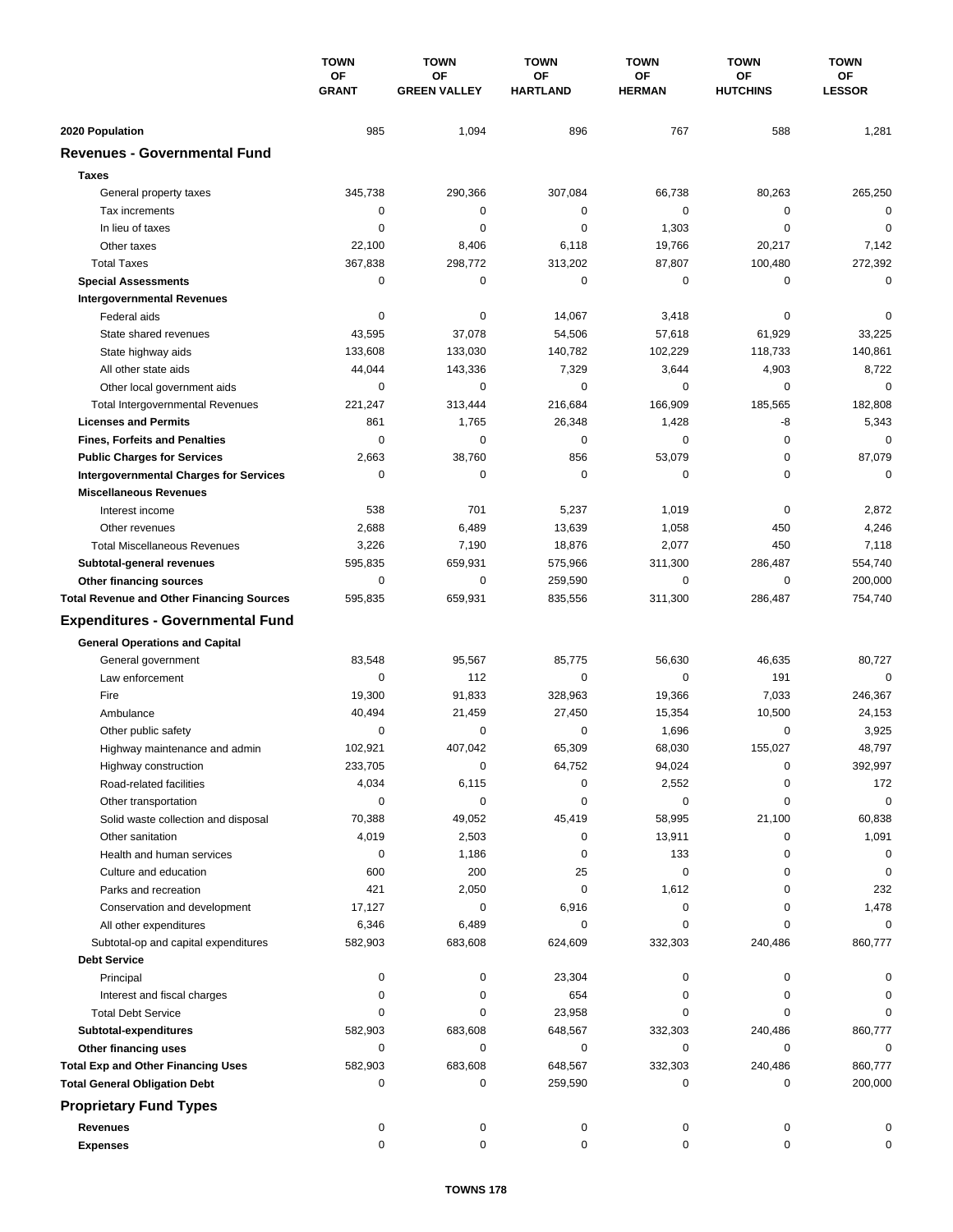|                                                  | <b>TOWN</b><br><b>OF</b><br><b>MAPLE GROVE</b> | <b>TOWN</b><br><b>OF</b><br><b>MORRIS</b> | <b>TOWN</b><br><b>OF</b><br><b>NAVARINO</b> | <b>TOWN</b><br><b>OF</b><br><b>PELLA</b> | <b>TOWN</b><br><b>OF</b><br><b>RED SPRINGS</b> | <b>TOWN</b><br><b>OF</b><br><b>RICHMOND</b> |
|--------------------------------------------------|------------------------------------------------|-------------------------------------------|---------------------------------------------|------------------------------------------|------------------------------------------------|---------------------------------------------|
|                                                  |                                                |                                           |                                             |                                          |                                                |                                             |
| 2020 Population                                  | 960                                            | 455                                       | 443                                         | 886                                      | 955                                            | 1,874                                       |
| <b>Revenues - Governmental Fund</b>              |                                                |                                           |                                             |                                          |                                                |                                             |
| <b>Taxes</b>                                     |                                                |                                           |                                             |                                          |                                                |                                             |
| General property taxes                           | 174,183                                        | 75,096                                    | 67,670                                      | 193,666                                  | 191,542                                        | 244,997                                     |
| Tax increments                                   | 0                                              | 0                                         | 0                                           | 0                                        | $\mathbf 0$                                    | $\mathbf 0$                                 |
| In lieu of taxes                                 | 0                                              | 0                                         | $\mathbf 0$                                 | 0                                        | 2,181                                          | $\mathbf 0$                                 |
| Other taxes                                      | 1,907                                          | 34,870                                    | 18,621                                      | 20,000                                   | 77,300                                         | 24,436                                      |
| <b>Total Taxes</b>                               | 176,090                                        | 109,966                                   | 86,291                                      | 213,666                                  | 271,023                                        | 269,433                                     |
| <b>Special Assessments</b>                       | 0                                              | 0                                         | 0                                           | 0                                        | 0                                              | 325                                         |
| <b>Intergovernmental Revenues</b>                |                                                |                                           |                                             |                                          |                                                |                                             |
| Federal aids                                     | 0                                              | 7,314                                     | 0                                           | 0                                        | 15,431                                         | 28,736                                      |
| State shared revenues                            | 66,692                                         | 22,234                                    | 24,522                                      | 51,316                                   | 22,727                                         | 49,079                                      |
| State highway aids                               | 145,565                                        | 103,622                                   | 61,416                                      | 138,732                                  | 81,415                                         | 149,270                                     |
| All other state aids                             | 110,919                                        | 21,066                                    | 13,419                                      | 44,595                                   | 26,399                                         | 11,620                                      |
| Other local government aids                      | 0                                              | $\mathbf 0$                               | 41,000                                      | 0                                        | 3,514                                          | $\mathbf 0$                                 |
| <b>Total Intergovernmental Revenues</b>          | 323,176                                        | 154,236                                   | 140,357                                     | 234,643                                  | 149,486                                        | 238,705                                     |
| <b>Licenses and Permits</b>                      | 2,094                                          | 33                                        | 775                                         | 5,754                                    | 2,231                                          | 16,877                                      |
| <b>Fines, Forfeits and Penalties</b>             | 0                                              | $\mathbf 0$                               | $\mathbf 0$                                 | 80                                       | $\mathbf 0$                                    | $\mathbf 0$                                 |
| <b>Public Charges for Services</b>               | 46,343                                         | 31,708                                    | 38,154                                      | 75,896                                   | 71,056                                         | 161,680                                     |
| <b>Intergovernmental Charges for Services</b>    | 0                                              | $\mathbf 0$                               | $\mathbf 0$                                 | 420                                      | 0                                              | $\mathbf 0$                                 |
| <b>Miscellaneous Revenues</b>                    |                                                |                                           |                                             |                                          |                                                |                                             |
| Interest income                                  | 19,687                                         | 217                                       | 906                                         | 1,925                                    | 2,033                                          | 3,591                                       |
| Other revenues                                   | 3,634                                          | 7,423                                     | 9,778                                       | 16,710                                   | $\mathbf 0$                                    | 1,520                                       |
| <b>Total Miscellaneous Revenues</b>              | 23,321                                         | 7,640                                     | 10,684                                      | 18,635                                   | 2,033                                          | 5,111                                       |
| Subtotal-general revenues                        | 571,024                                        | 303,583                                   | 276,261                                     | 549,094                                  | 495,829                                        | 692,131                                     |
| Other financing sources                          | 0                                              | $\mathbf 0$                               | 200,000                                     | 0                                        | $\mathbf 0$                                    | 0                                           |
| <b>Total Revenue and Other Financing Sources</b> | 571,024                                        | 303,583                                   | 476,261                                     | 549,094                                  | 495,829                                        | 692,131                                     |
|                                                  |                                                |                                           |                                             |                                          |                                                |                                             |
| <b>Expenditures - Governmental Fund</b>          |                                                |                                           |                                             |                                          |                                                |                                             |
| <b>General Operations and Capital</b>            |                                                |                                           |                                             |                                          |                                                |                                             |
| General government                               | 71,948                                         | 52,998                                    | 46,522                                      | 87,601                                   | 90,213                                         | 118,024                                     |
| Law enforcement                                  | 0                                              | 0                                         | $\mathbf 0$                                 | 0                                        | $\mathbf 0$                                    | 1,202                                       |
| Fire                                             | 42,955                                         | 12,883                                    | 228,357                                     | 30,528                                   | 22,061                                         | 48,662                                      |
| Ambulance                                        | 19,028                                         | 22,254                                    | 20,077                                      | 20,850                                   | 18,963                                         | 37,280                                      |
| Other public safety                              | 0                                              | $\mathbf 0$                               | 0                                           | 0                                        | 3,874                                          | 13,581                                      |
| Highway maintenance and admin                    | 230,050                                        | 144,025                                   | 92,046                                      | 112,449                                  | 138,514                                        | 106,501                                     |
| Highway construction                             | 267,356                                        | 0                                         | 0                                           | 85,287                                   | 89,206                                         | 120,171                                     |
| Road-related facilities                          | 159                                            | 0                                         | 1,620                                       | 1,292                                    | 0                                              | 2,299                                       |
| Other transportation                             | 0                                              | 0                                         | 0                                           | 0                                        | 0                                              | 0                                           |
| Solid waste collection and disposal              | 50,871                                         | 40,907                                    | 40,637                                      | 68,658                                   | 66,025                                         | 173,013                                     |
| Other sanitation                                 | 0                                              | 0                                         | 0                                           | 2,467                                    | 0                                              | 60                                          |
| Health and human services                        | 1,088                                          | 415                                       | 0                                           | 1,468                                    | 0                                              | 0                                           |
| Culture and education                            | 0                                              | 500                                       | 0                                           | 0                                        | 0                                              | 0                                           |
| Parks and recreation                             | 0                                              | 1,275                                     | 4,421                                       | 5,026                                    | 0                                              | 1,854                                       |
| Conservation and development                     | 0                                              | 0                                         | 0                                           | 34,324                                   | 0                                              | 3,223                                       |
| All other expenditures                           | 394                                            | 0                                         | 1,273                                       | 0                                        | 0                                              | 0                                           |
| Subtotal-op and capital expenditures             | 683,849                                        | 275,257                                   | 434,953                                     | 449,950                                  | 428,856                                        | 625,870                                     |
| <b>Debt Service</b>                              |                                                |                                           |                                             |                                          |                                                |                                             |
| Principal                                        | 0                                              | 0                                         | 0                                           | 48,369                                   | 0                                              | 0                                           |
| Interest and fiscal charges                      | 0                                              | 0                                         | 20,000                                      | 1,613                                    | 0                                              | 0                                           |
| <b>Total Debt Service</b>                        | 0                                              | 0                                         | 20,000                                      | 49,982                                   | 0                                              | $\Omega$                                    |
| Subtotal-expenditures                            | 683,849                                        | 275,257                                   | 454,953                                     | 499,932                                  | 428,856                                        | 625,870                                     |
| Other financing uses                             | 0                                              | 0                                         | 0                                           | 0                                        | 0                                              | 0                                           |
| <b>Total Exp and Other Financing Uses</b>        | 683,849                                        | 275,257                                   | 454,953                                     | 499,932                                  | 428,856                                        | 625,870                                     |
| <b>Total General Obligation Debt</b>             | 0                                              | 0                                         | 200,000                                     | 32,422                                   | 0                                              | 0                                           |
| <b>Proprietary Fund Types</b>                    |                                                |                                           |                                             |                                          |                                                |                                             |
| <b>Revenues</b>                                  | 0                                              | 0                                         | 0                                           | 0                                        | 0                                              |                                             |
| <b>Expenses</b>                                  | 0                                              | 0                                         | 0                                           | 0                                        | 0                                              | 0                                           |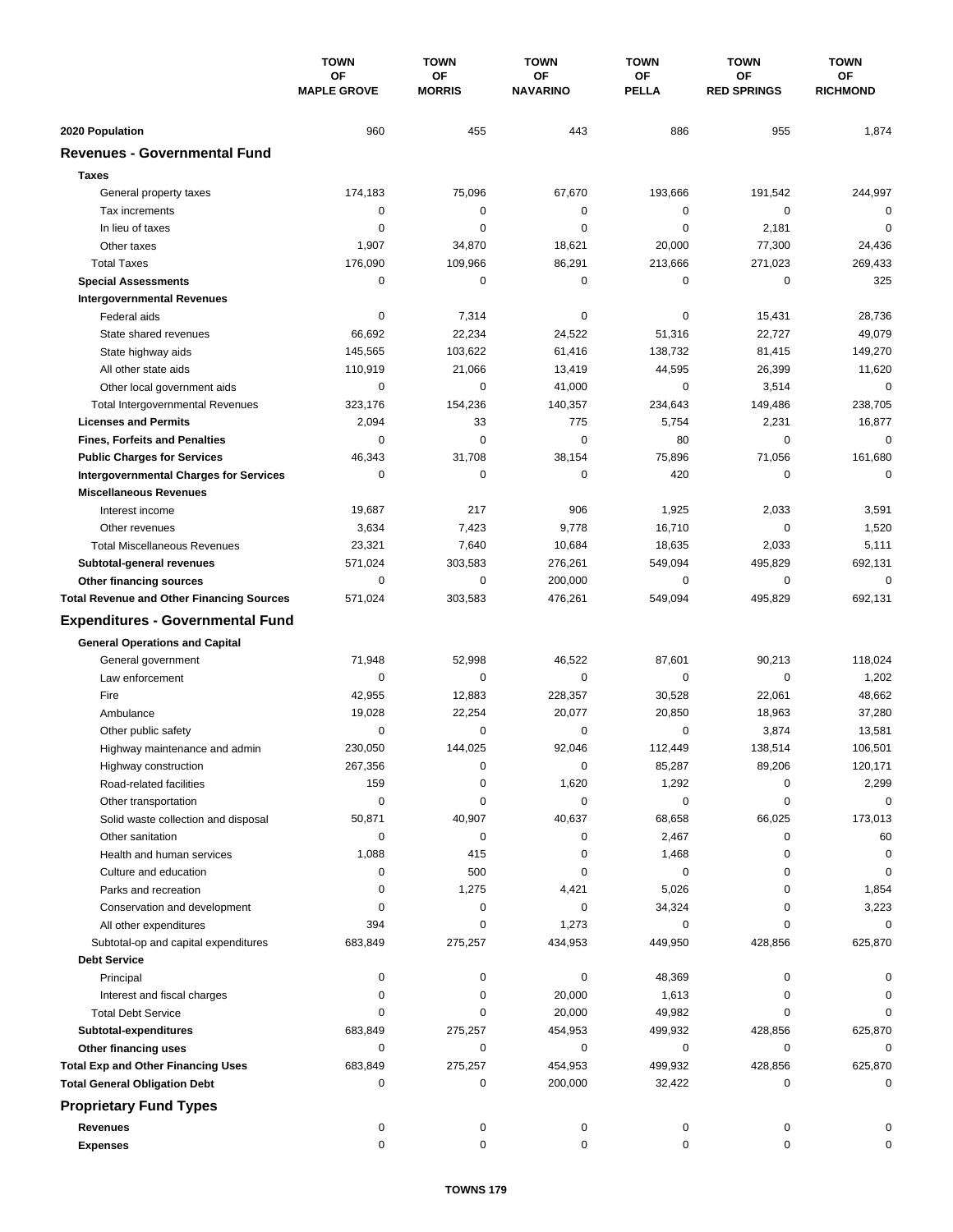|                                                             | <b>TOWN</b><br>ΟF<br><b>CROSS</b> | <b>TOWN</b>               | <b>TOWN</b><br><b>OF</b><br><b>GILMANTON</b> | <b>TOWN</b><br>ΟF<br><b>GLENCOE</b> | <b>TOWN</b><br><b>OF</b><br><b>LINCOLN</b> | <b>TOWN</b>                  |
|-------------------------------------------------------------|-----------------------------------|---------------------------|----------------------------------------------|-------------------------------------|--------------------------------------------|------------------------------|
|                                                             |                                   | <b>OF</b><br><b>DOVER</b> |                                              |                                     |                                            | <b>OF</b><br><b>MAXVILLE</b> |
| 2020 Population                                             | 384                               | 503                       | 426                                          | 494                                 | 180                                        | 315                          |
| <b>Revenues - Governmental Fund</b>                         |                                   |                           |                                              |                                     |                                            |                              |
| <b>Taxes</b>                                                |                                   |                           |                                              |                                     |                                            |                              |
| General property taxes                                      | 224,100                           | 118,868                   | 80,002                                       | 171,236                             | 49,768                                     | 97,387                       |
| Tax increments                                              | 0                                 | 0                         | 0                                            | 0                                   | 0                                          | 0                            |
| In lieu of taxes                                            | 0                                 | $\mathbf 0$               | 0                                            | 0                                   | $\mathbf 0$                                | $\mathbf 0$                  |
| Other taxes                                                 | 29,502                            | 13,675                    | 15,023                                       | 21,330                              | 25,989                                     | 14,732                       |
| <b>Total Taxes</b>                                          | 253,602                           | 132,543                   | 95,025                                       | 192,566                             | 75,757                                     | 112,119                      |
| <b>Special Assessments</b>                                  | 0                                 | 0                         | 0                                            | 0                                   | 0                                          | $\mathbf 0$                  |
| <b>Intergovernmental Revenues</b>                           |                                   |                           |                                              |                                     |                                            |                              |
| Federal aids                                                | 6,182                             | 0                         | 7,550                                        | 8,703                               | 5,000                                      | 0                            |
| State shared revenues                                       | 17,472                            | 38,440                    | 36,092                                       | 28,036                              | 9,955                                      | 11,134                       |
| State highway aids                                          | 91,586                            | 121,949                   | 59,576                                       | 128,194                             | 31,667                                     | 56,896                       |
| All other state aids                                        | 5,524                             | 9,494                     | 1,944                                        | 2,731                               | 2,347                                      | 4,315                        |
| Other local government aids                                 | 42,351                            | 0                         | 0                                            | 0                                   | $\mathbf 0$                                | 5,528                        |
| <b>Total Intergovernmental Revenues</b>                     | 163,115                           | 169,883                   | 105,162                                      | 167,664                             | 48,969                                     | 77,873                       |
| <b>Licenses and Permits</b>                                 | 761                               | 715                       | 1,675                                        | 539                                 | 665                                        | 0                            |
| <b>Fines, Forfeits and Penalties</b>                        | 0                                 | $\mathbf 0$               | 0                                            | 0                                   | 30                                         | $\mathbf 0$                  |
| <b>Public Charges for Services</b>                          | 875                               | 19,986                    | 18,652                                       | 5,967                               | 0                                          | 4,374                        |
| <b>Intergovernmental Charges for Services</b>               | $\mathbf 0$                       | $\mathbf 0$               | $\mathbf 0$                                  | $\mathbf 0$                         | $\mathbf 0$                                | $\Omega$                     |
| <b>Miscellaneous Revenues</b>                               |                                   |                           |                                              |                                     |                                            |                              |
| Interest income                                             | 135                               | 1,232                     | 523                                          | 1,012                               | 211                                        | 554                          |
| Other revenues                                              | 2,918                             | 3,805                     | 98                                           | 6,851                               | 736                                        | $\mathbf 0$                  |
| <b>Total Miscellaneous Revenues</b>                         | 3,053                             | 5,037                     | 621                                          | 7,863                               | 947                                        | 554                          |
| Subtotal-general revenues                                   | 421,406                           | 328,164                   | 221,135                                      | 374,599                             | 126,368                                    | 194,920                      |
| Other financing sources                                     | 0                                 | $\mathbf 0$               | 0                                            | 300,000                             | $\mathbf 0$                                | $\mathbf 0$                  |
| <b>Total Revenue and Other Financing Sources</b>            | 421,406                           | 328,164                   | 221,135                                      | 674,599                             | 126,368                                    | 194,920                      |
| <b>Expenditures - Governmental Fund</b>                     |                                   |                           |                                              |                                     |                                            |                              |
|                                                             |                                   |                           |                                              |                                     |                                            |                              |
| <b>General Operations and Capital</b>                       |                                   |                           |                                              |                                     |                                            |                              |
| General government                                          | 54,928<br>0                       | 59,634                    | 29,477<br>$\mathbf 0$                        | 60,064                              | 41,116<br>$\mathbf 0$                      | 49,544<br>$\Omega$           |
| Law enforcement                                             |                                   | 0                         |                                              | 0                                   |                                            |                              |
| Fire                                                        | 149,573<br>600                    | 12,410<br>8,206           | 18,186<br>7,017                              | 23,806<br>309,611                   | 8,356<br>3,077                             | 16,237<br>3,432              |
| Ambulance                                                   | 0                                 | 0                         | 0                                            | 0                                   | $\mathbf 0$                                | 0                            |
| Other public safety                                         | 96,754                            | 198,553                   | 68,931                                       | 117,108                             | 73,776                                     | 37,575                       |
| Highway maintenance and admin<br>Highway construction       | 173,109                           | 0                         | 0                                            | 30,861                              | 0                                          | 65,511                       |
| Road-related facilities                                     | 0                                 | 0                         | 3,097                                        | 0                                   | 0                                          | 197                          |
|                                                             | 0                                 | 0                         | 0                                            | 0                                   | 0                                          | $\mathbf 0$                  |
| Other transportation<br>Solid waste collection and disposal | 774                               | 11,617                    | 5,615                                        | 10,226                              | 1,908                                      | 2,367                        |
| Other sanitation                                            | 0                                 | 0                         | 2,439                                        | 0                                   | 0                                          | $\mathbf 0$                  |
| Health and human services                                   | 0                                 | 0                         | 7,175                                        | 0                                   | 3,500                                      | 1,040                        |
| Culture and education                                       | 0                                 | 0                         | 0                                            | 0                                   | 0                                          | 0                            |
| Parks and recreation                                        | $\Omega$                          | 0                         | 5,668                                        | 0                                   | 0                                          | $\Omega$                     |
| Conservation and development                                | $\Omega$                          | 0                         | 0                                            | 0                                   | 0                                          | $\Omega$                     |
| All other expenditures                                      | $\Omega$                          | 0                         | 2,413                                        | 1,691                               | 0                                          | $\Omega$                     |
| Subtotal-op and capital expenditures                        | 475,738                           | 290,420                   | 150,018                                      | 553,367                             | 131,733                                    | 175,903                      |
| <b>Debt Service</b>                                         |                                   |                           |                                              |                                     |                                            |                              |
| Principal                                                   | 0                                 | 0                         | 0                                            | 0                                   | 0                                          | 0                            |
| Interest and fiscal charges                                 | 0                                 | 0                         | 0                                            | 0                                   | 0                                          | 0                            |
| <b>Total Debt Service</b>                                   | 0                                 | 0                         | 0                                            | 0                                   | 0                                          | $\Omega$                     |
| Subtotal-expenditures                                       | 475,738                           | 290,420                   | 150,018                                      | 553,367                             | 131,733                                    | 175,903                      |
| Other financing uses                                        | 0                                 | 0                         | 0                                            | 0                                   | 0                                          | 0                            |
| <b>Total Exp and Other Financing Uses</b>                   | 475,738                           | 290,420                   | 150,018                                      | 553,367                             | 131,733                                    | 175,903                      |
| <b>Total General Obligation Debt</b>                        | 0                                 | 0                         | 0                                            | 300,000                             | 0                                          | 0                            |
|                                                             |                                   |                           |                                              |                                     |                                            |                              |
| <b>Proprietary Fund Types</b>                               |                                   |                           |                                              |                                     |                                            |                              |
| <b>Revenues</b>                                             | 0                                 | 0                         | 0                                            | 0                                   | 0                                          |                              |
| <b>Expenses</b>                                             | $\mathbf 0$                       | 0                         | $\mathbf 0$                                  | 0                                   | 0                                          |                              |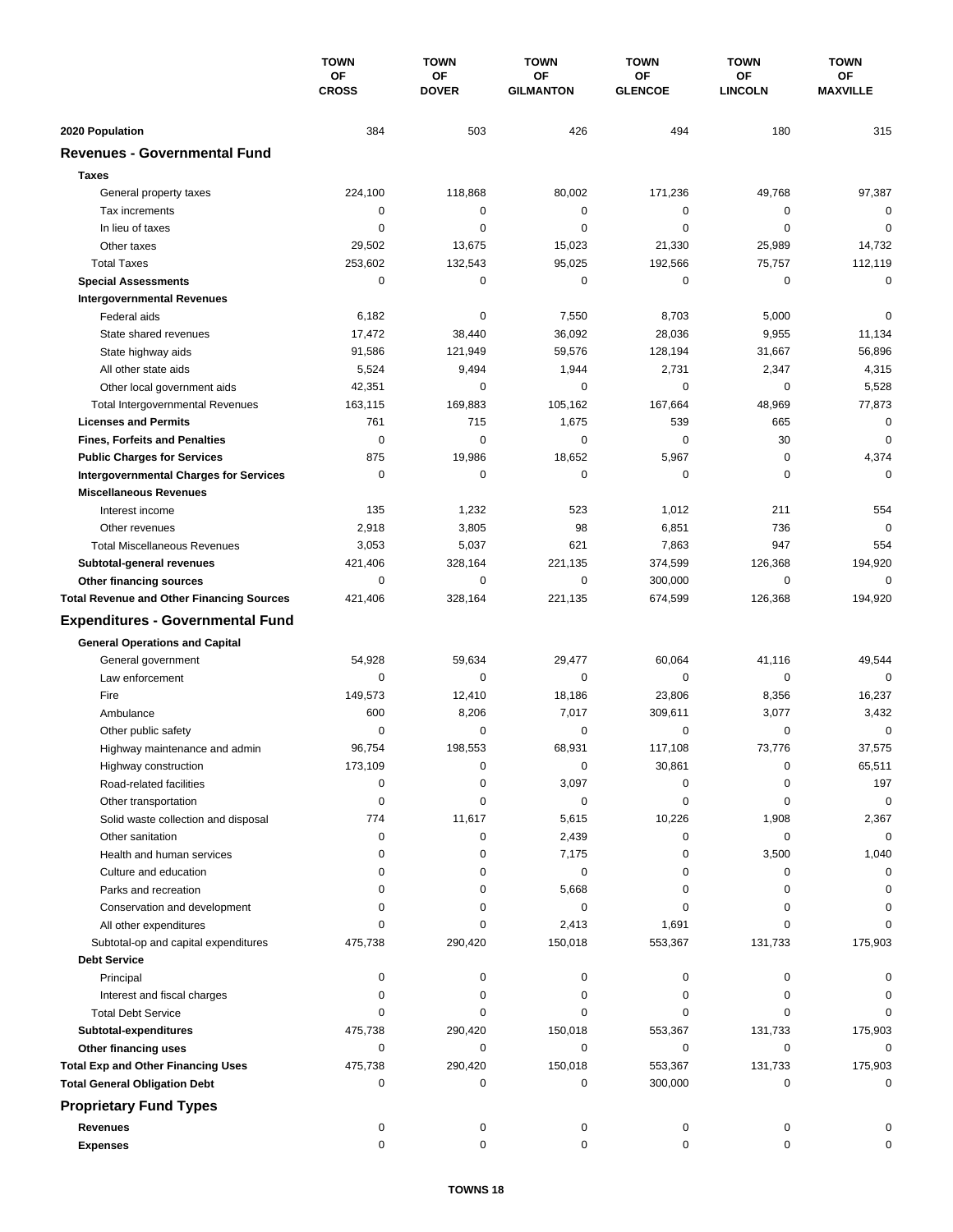|                                                  | <b>TOWN</b><br>OF<br><b>SENECA</b> | <b>TOWN</b>                    | <b>TOWN</b><br><b>OF</b><br><b>WAUKECHON</b> | <b>TOWN</b>          | <b>TOWN</b><br><b>OF</b><br><b>WITTENBERG</b> | <b>TOWN</b><br><b>TOTAL</b><br>SHAWANO<br><b>COUNTY</b> |
|--------------------------------------------------|------------------------------------|--------------------------------|----------------------------------------------|----------------------|-----------------------------------------------|---------------------------------------------------------|
|                                                  |                                    | <b>OF</b><br><b>WASHINGTON</b> |                                              | ΟF<br><b>WESCOTT</b> |                                               |                                                         |
| 2020 Population                                  | 557                                | 1,949                          | 1,051                                        | 3,183                | 827                                           | 27,065                                                  |
| <b>Revenues - Governmental Fund</b>              |                                    |                                |                                              |                      |                                               |                                                         |
| <b>Taxes</b>                                     |                                    |                                |                                              |                      |                                               |                                                         |
| General property taxes                           | 114,075                            | 500,181                        | 231,652                                      | 1,222,939            | 143,860                                       | 6,087,413                                               |
| Tax increments                                   | 0                                  | 0                              | $\mathbf 0$                                  | 0                    | 0                                             | $\mathbf 0$                                             |
| In lieu of taxes                                 | 0                                  | 0                              | $\mathbf 0$                                  | 0                    | $\mathbf 0$                                   | 3,484                                                   |
| Other taxes                                      | 39,299                             | 16,385                         | 6,630                                        | 34,174               | 22,982                                        | 606,485                                                 |
| <b>Total Taxes</b>                               | 153,374                            | 516,566                        | 238,282                                      | 1,257,113            | 166,842                                       | 6,697,382                                               |
| <b>Special Assessments</b>                       | 0                                  | 0                              | 0                                            | 0                    | 0                                             | 325                                                     |
| <b>Intergovernmental Revenues</b>                |                                    |                                |                                              |                      |                                               |                                                         |
| Federal aids                                     | 9,072                              | 62,754                         | 4,728                                        | 0                    | 0                                             | 155,437                                                 |
| State shared revenues                            | 23,502                             | 31,875                         | 34,567                                       | 51,232               | 71,419                                        | 1,161,584                                               |
| State highway aids                               | 89,825                             | 134,790                        | 104,910                                      | 209,781              | 80,495                                        | 3,117,584                                               |
| All other state aids                             | 3,970                              | 12,929                         | 44,239                                       | 81,666               | 7,021                                         | 852,786                                                 |
| Other local government aids                      | 0                                  | 774                            | $\mathbf 0$                                  | 0                    | $\mathbf 0$                                   | 151,271                                                 |
| <b>Total Intergovernmental Revenues</b>          | 126,369                            | 243,122                        | 188,444                                      | 342,679              | 158,935                                       | 5,438,662                                               |
| <b>Licenses and Permits</b>                      | 1,260                              | 20,270                         | 1,639                                        | 49,087               | 3,370                                         | 156,194                                                 |
| <b>Fines, Forfeits and Penalties</b>             | 0                                  | 0                              | $\mathbf 0$                                  | 0                    | 0                                             | 80                                                      |
| <b>Public Charges for Services</b>               | 40,872                             | 205,773                        | 50                                           | 16,838               | 39,745                                        | 1,161,935                                               |
| <b>Intergovernmental Charges for Services</b>    | 0                                  | 21,492                         | $\mathbf 0$                                  | 0                    | 0                                             | 21,912                                                  |
| <b>Miscellaneous Revenues</b>                    |                                    |                                |                                              |                      |                                               |                                                         |
| Interest income                                  | 1,931                              | 32,297                         | 9,048                                        | 5,999                | 4,086                                         | 102,728                                                 |
| Other revenues                                   | 444                                | 3,500                          | 302                                          | 14,131               | $\mathbf 0$                                   | 170,128                                                 |
| <b>Total Miscellaneous Revenues</b>              | 2,375                              | 35,797                         | 9,350                                        | 20,130               | 4,086                                         | 272,856                                                 |
| Subtotal-general revenues                        | 324,250                            | 1,043,020                      | 437,765                                      | 1,685,847            | 372,978                                       | 13,749,346                                              |
| Other financing sources                          | 0                                  | 0                              | $\mathbf 0$                                  | 0                    | $\mathbf 0$                                   | 659,590                                                 |
| <b>Total Revenue and Other Financing Sources</b> | 324,250                            | 1,043,020                      | 437,765                                      | 1,685,847            | 372,978                                       | 14,408,936                                              |
| <b>Expenditures - Governmental Fund</b>          |                                    |                                |                                              |                      |                                               |                                                         |
| <b>General Operations and Capital</b>            |                                    |                                |                                              |                      |                                               |                                                         |
| General government                               | 48,973                             | 121,233                        | 81,492                                       | 395,804              | 68,158                                        | 2,417,937                                               |
| Law enforcement                                  | 0                                  | 2,267                          | $\mathbf 0$                                  | 5,395                | 0                                             | 9,167                                                   |
| Fire                                             | 11,744                             | 57,695                         | 40,647                                       | 129,913              | 13,397                                        | 1,550,806                                               |
| Ambulance                                        | 16,438                             | 33,925                         | 20,465                                       | 148,310              | 25,000                                        | 695,828                                                 |
| Other public safety                              | 0                                  | 8,874                          | 1,944                                        | 24,397               | 43                                            | 59,612                                                  |
| Highway maintenance and admin                    | 78,382                             | 277,341                        | 64,923                                       | 262,209              | 348,942                                       | 3,596,436                                               |
| Highway construction                             | 0                                  | 0                              | 160,001                                      | 330,300              | 0                                             | 3,223,477                                               |
| Road-related facilities                          | 1,322                              | 2,404                          | 0                                            | 32,412               | 0                                             | 70,807                                                  |
| Other transportation                             | 0                                  | 0                              | 0                                            | $\pmb{0}$            | 20,000                                        | 27,002                                                  |
| Solid waste collection and disposal              | 41,045                             | 137,378                        | 50,918                                       | 270,066              | 33,327                                        | 1,797,395                                               |
| Other sanitation                                 | 1,920                              | 165                            | 4,568                                        | 0                    | 562                                           | 55,401                                                  |
| Health and human services                        | 200                                | 0                              | 0                                            | 10,834               | 4,900                                         | 27,274                                                  |
| Culture and education                            | 0                                  | 0                              | 0                                            | 0                    | 2,300                                         | 8,450                                                   |
| Parks and recreation                             | 0                                  | 62,946                         | 0                                            | 10,435               | 28,200                                        | 122,307                                                 |
| Conservation and development                     | 0                                  | 2,726                          | 800                                          | 89,507               | 9,524                                         | 198,341                                                 |
| All other expenditures                           | 0                                  | 0                              | 0                                            | 0                    | 0                                             | 37,670                                                  |
| Subtotal-op and capital expenditures             | 200,024                            | 706,954                        | 425,758                                      | 1,709,582            | 554,353                                       | 13,897,910                                              |
| <b>Debt Service</b>                              |                                    |                                |                                              |                      |                                               |                                                         |
| Principal                                        | 28,000                             | 0                              | 0                                            | 0                    | 0                                             | 99,673                                                  |
| Interest and fiscal charges                      | 2,414                              | $\pmb{0}$                      | 0                                            | 0                    | 0                                             | 24,681                                                  |
| <b>Total Debt Service</b>                        | 30,414                             | 0                              | 0                                            | 0                    | 0                                             | 124,354                                                 |
| Subtotal-expenditures                            | 230,438                            | 706,954                        | 425,758                                      | 1,709,582            | 554,353                                       | 14,022,264                                              |
| Other financing uses                             | 0                                  | 0                              | 0                                            | 0                    | 0                                             | 0                                                       |
| <b>Total Exp and Other Financing Uses</b>        | 230,438<br>56,000                  | 706,954<br>0                   | 425,758<br>0                                 | 1,709,582<br>0       | 554,353<br>0                                  | 14,022,264<br>748,012                                   |
| <b>Total General Obligation Debt</b>             |                                    |                                |                                              |                      |                                               |                                                         |
| <b>Proprietary Fund Types</b>                    |                                    |                                |                                              |                      |                                               |                                                         |
| <b>Revenues</b>                                  | 0                                  | 0                              | 0                                            | 0                    | 0                                             |                                                         |
| <b>Expenses</b>                                  | 0                                  | 0                              | 0                                            | 0                    | 0                                             | 0                                                       |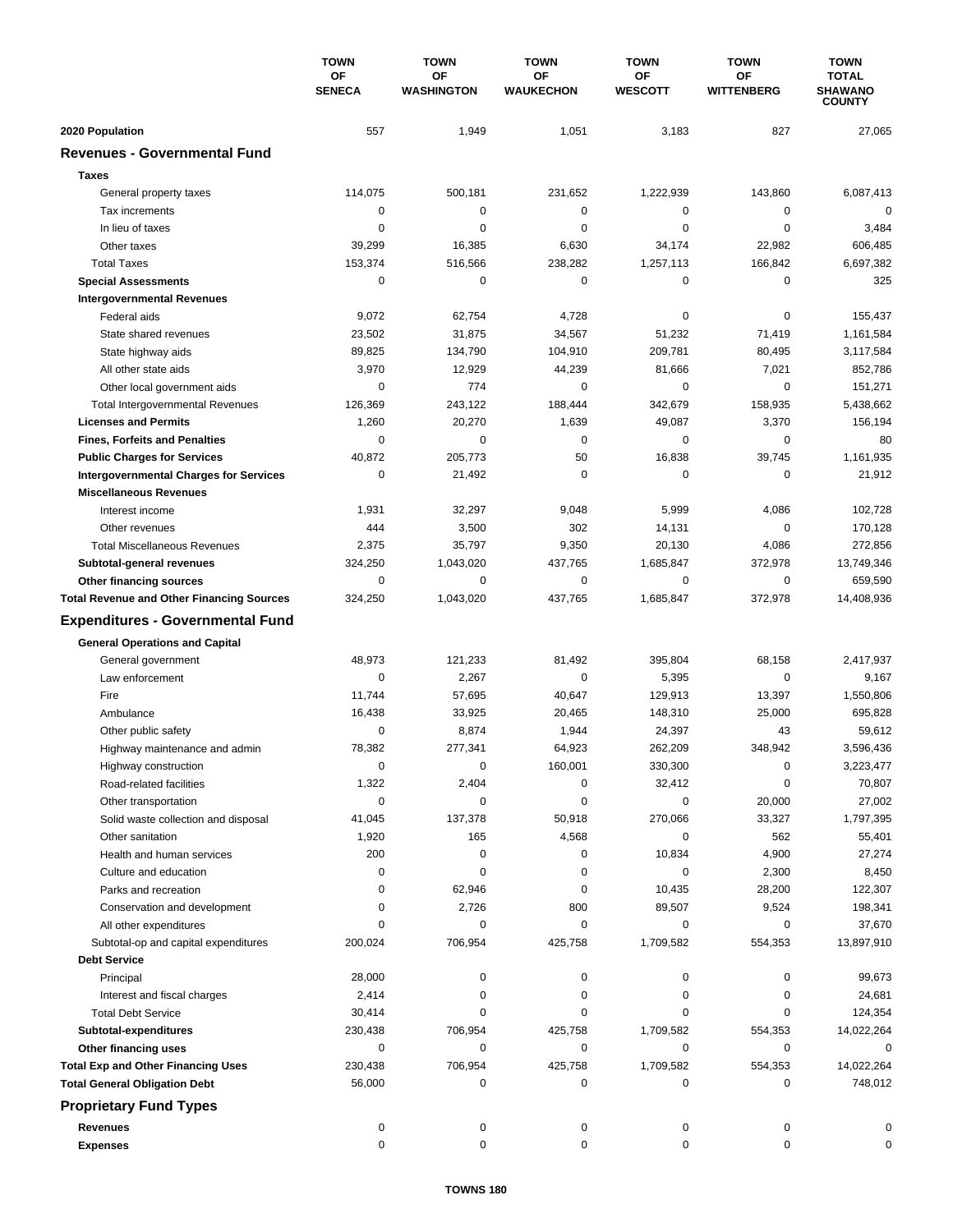|                                                  | <b>TOWN</b><br>OF<br><b>GREENBUSH</b> | <b>TOWN</b><br>OF<br><b>HERMAN</b> | <b>TOWN</b><br>OF<br><b>HOLLAND</b> | <b>TOWN</b><br>ΟF | <b>TOWN</b><br>ΟF<br><b>LYNDON</b> | <b>TOWN</b><br>ОF<br><b>MITCHELL</b> |
|--------------------------------------------------|---------------------------------------|------------------------------------|-------------------------------------|-------------------|------------------------------------|--------------------------------------|
|                                                  |                                       |                                    |                                     |                   |                                    |                                      |
|                                                  |                                       |                                    |                                     | <b>LIMA</b>       |                                    |                                      |
| 2020 Population                                  | 2,579                                 | 2,057                              | 2,247                               | 2,965             | 1,564                              | 1,314                                |
| <b>Revenues - Governmental Fund</b>              |                                       |                                    |                                     |                   |                                    |                                      |
| <b>Taxes</b>                                     |                                       |                                    |                                     |                   |                                    |                                      |
| General property taxes                           | 144,707                               | 473,719                            | 907,982                             | 355,539           | 536,379                            | 332,249                              |
| Tax increments                                   | $\mathbf 0$                           | 0                                  | 0                                   | 0                 | 0                                  | $\mathbf 0$                          |
| In lieu of taxes                                 | 518                                   | $\mathbf 0$                        | $\mathbf 0$                         | 0                 | $\mathbf 0$                        | $\mathbf 0$                          |
| Other taxes                                      | 6,096                                 | 1,175                              | 5,037                               | 1,608             | 6,348                              | 2,282                                |
| <b>Total Taxes</b>                               | 151,321                               | 474,894                            | 913,019                             | 357,147           | 542,727                            | 334,531                              |
| <b>Special Assessments</b>                       | 0                                     | 0                                  | 0                                   | 0                 | 0                                  | $\mathbf 0$                          |
| <b>Intergovernmental Revenues</b>                |                                       |                                    |                                     |                   |                                    |                                      |
| Federal aids                                     | 0                                     | 0                                  | 0                                   | 0                 | 0                                  | 234                                  |
| State shared revenues                            | 102,499                               | 80,331                             | 46,985                              | 61,329            | 26,112                             | 20,724                               |
| State highway aids                               | 137,944                               | 110,297                            | 165,379                             | 93,609            | 80,443                             | 85,699                               |
| All other state aids                             | 41,626                                | 8,723                              | 53,794                              | 65,837            | 34,644                             | 32,765                               |
| Other local government aids                      | 25,858                                | 25,180                             | 58,302                              | 41,300            | 28,700                             | 20,428                               |
| <b>Total Intergovernmental Revenues</b>          | 307,927                               | 224,531                            | 324,460                             | 262,075           | 169,899                            | 159,850                              |
| <b>Licenses and Permits</b>                      | 12,128                                | 16,415                             | 36,858                              | 34,418            | 15,051                             | 14,679                               |
| <b>Fines, Forfeits and Penalties</b>             | 395                                   | $\mathbf 0$                        | 400                                 | 465               | 510                                | 286                                  |
| <b>Public Charges for Services</b>               | 92,583                                | 6,373                              | 15,649                              | 66,636            | 7,715                              | 615                                  |
| <b>Intergovernmental Charges for Services</b>    | 8,400                                 | 0                                  | 0                                   | 0                 | 0                                  | $\mathbf 0$                          |
| <b>Miscellaneous Revenues</b>                    |                                       |                                    |                                     |                   |                                    |                                      |
| Interest income                                  | 7,573                                 | 3,187                              | 10,607                              | 4,080             | 10,244                             | 8,219                                |
| Other revenues                                   | 10,104                                | 6,419                              | 29,693                              | 6,757             | 443                                | 5,029                                |
| <b>Total Miscellaneous Revenues</b>              | 17,677                                | 9,606                              | 40,300                              | 10,837            | 10,687                             | 13,248                               |
| Subtotal-general revenues                        | 590,431                               | 731,819                            | 1,330,686                           | 731,578           | 746,589                            | 523,209                              |
| Other financing sources                          | $\mathbf 0$                           | $\mathbf 0$                        | 43,000                              | 0                 | 0                                  | 500,000                              |
| <b>Total Revenue and Other Financing Sources</b> | 590,431                               | 731,819                            | 1,373,686                           | 731,578           | 746,589                            | 1,023,209                            |
| <b>Expenditures - Governmental Fund</b>          |                                       |                                    |                                     |                   |                                    |                                      |
| <b>General Operations and Capital</b>            |                                       |                                    |                                     |                   |                                    |                                      |
| General government                               | 102,278                               | 121,968                            | 187,896                             | 124,681           | 150,944                            | 70,566                               |
| Law enforcement                                  | 0                                     | 3,285                              | 6,667                               | 3,810             | 5,332                              | $\mathbf 0$                          |
| Fire                                             | 42,538                                | 108,047                            | 195,310                             | 102,192           | 166,137                            | 68,309                               |
| Ambulance                                        | 1,445                                 | 0                                  | 14,110                              | 9,270             | 6,550                              | 5,050                                |
| Other public safety                              | 5,371                                 | 5,157                              | 8,862                               | 18,207            | 5,355                              | 7,741                                |
| Highway maintenance and admin                    | 142,565                               | 121,533                            | 337,770                             | 132,209           | 119,434                            | 222,989                              |
| Highway construction                             | 112,881                               | 284,280                            | 438,949                             | 184,072           | 194,132                            | 525,759                              |
| Road-related facilities                          | 2,826                                 | 3,069                              | 0                                   | 9,428             | 0                                  | 0                                    |
| Other transportation                             | 0                                     | 0                                  | 0                                   | 0                 | 0                                  | 0                                    |
| Solid waste collection and disposal              | 89,885                                | 39,569                             | 63,809                              | 63,502            | 0                                  | 10,835                               |
| Other sanitation                                 | 0                                     | 0                                  | 0                                   | 250               | 0                                  | 0                                    |
| Health and human services                        | 424                                   | 2,089                              | 0                                   | 250               | 3,403                              | 0                                    |
| Culture and education                            | 0                                     | 0                                  | 0                                   | 100               | 0                                  | 0                                    |
| Parks and recreation                             | 465                                   | 0                                  | 3,743                               | 200               | 770                                | 6,876                                |
| Conservation and development                     | 1,315                                 | 5,766                              | 15,278                              | 3,607             | 3,353                              | 574                                  |
| All other expenditures                           | 0                                     | 0                                  | 0                                   | 0                 | 0                                  | 6,067                                |
| Subtotal-op and capital expenditures             | 501,993                               | 694,763                            | 1,272,394                           | 651,778           | 655,410                            | 924,766                              |
| <b>Debt Service</b>                              |                                       |                                    |                                     |                   |                                    |                                      |
| Principal                                        | 39,034                                | 0                                  | 131,309                             | 9,461             | 0                                  | 0                                    |
| Interest and fiscal charges                      | 2,991                                 | 0                                  | 1,379                               | 200               | 0                                  |                                      |
| <b>Total Debt Service</b>                        | 42,025                                | 0                                  | 132,688                             | 9,661             | 0                                  | $\Omega$                             |
| Subtotal-expenditures                            | 544,018                               | 694,763                            | 1,405,082                           | 661,439           | 655,410                            | 924,766                              |
| Other financing uses                             | 0                                     | 0                                  | 0                                   | 0                 | 0                                  | 0                                    |
| <b>Total Exp and Other Financing Uses</b>        | 544,018                               | 694,763                            | 1,405,082                           | 661,439           | 655,410                            | 924,766                              |
| <b>Total General Obligation Debt</b>             | 40,505                                | 0                                  | 6                                   | 0                 | 0                                  | 500,000                              |
| <b>Proprietary Fund Types</b>                    |                                       |                                    |                                     |                   |                                    |                                      |
| Revenues                                         | 0                                     |                                    |                                     |                   |                                    |                                      |
| <b>Expenses</b>                                  | 0                                     | 0<br>0                             | 0<br>0                              | 0<br>0            | 0<br>0                             | 0                                    |
|                                                  |                                       |                                    |                                     |                   |                                    |                                      |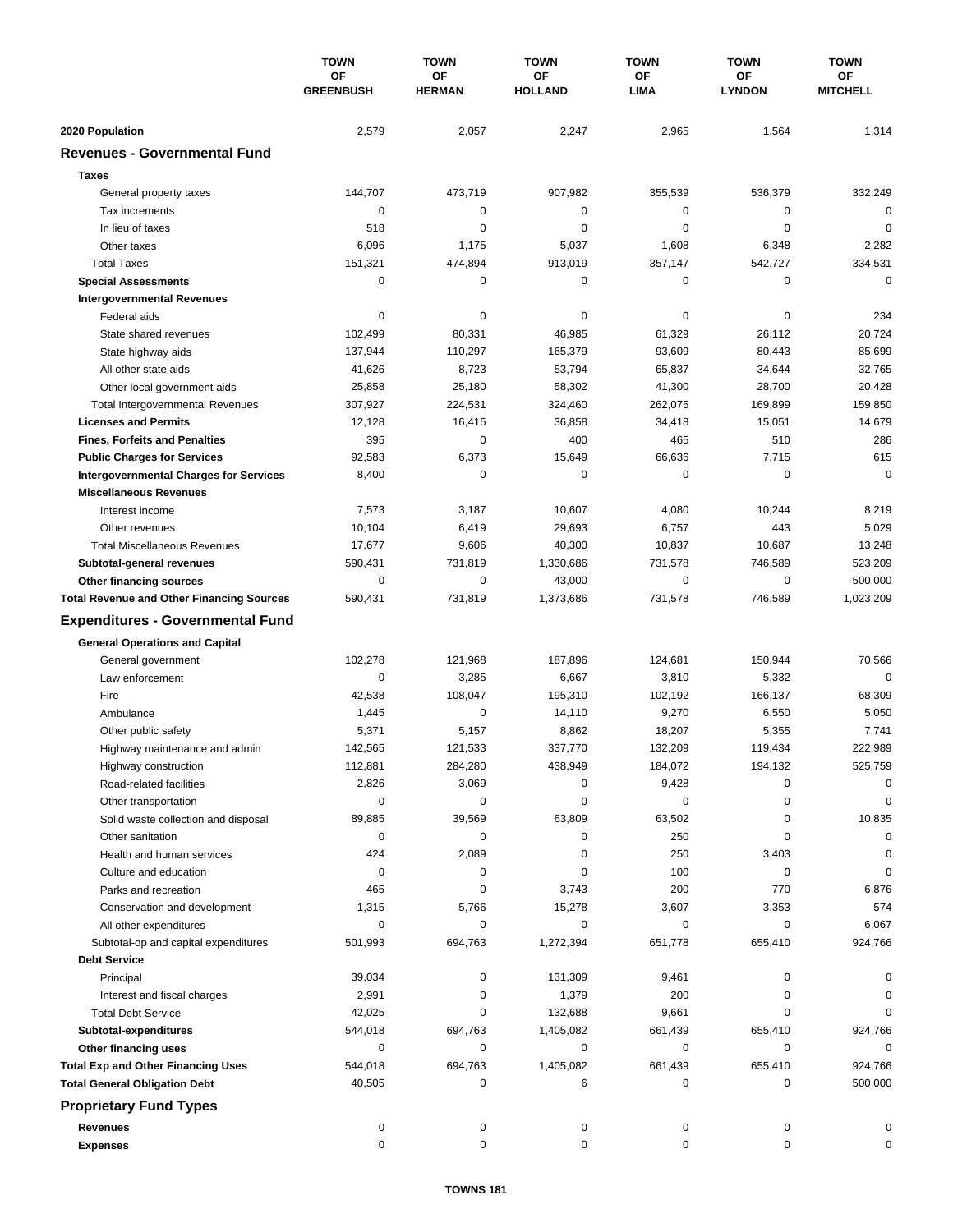|                                                  | <b>TOWN</b><br>OF<br><b>MOSEL</b> | <b>TOWN</b>           | <b>TOWN</b>        | <b>TOWN</b>          | <b>TOWN</b>        | <b>TOWN</b>            |
|--------------------------------------------------|-----------------------------------|-----------------------|--------------------|----------------------|--------------------|------------------------|
|                                                  |                                   | OF<br><b>PLYMOUTH</b> | ΟF<br><b>RHINE</b> | ΟF<br><b>RUSSELL</b> | ΟF<br><b>SCOTT</b> | OF<br><b>SHEBOYGAN</b> |
|                                                  |                                   |                       |                    |                      |                    |                        |
| 2020 Population                                  | 784                               | 3,244                 | 2,140              | 373                  | 1,808              | 8,029                  |
| <b>Revenues - Governmental Fund</b>              |                                   |                       |                    |                      |                    |                        |
| <b>Taxes</b>                                     |                                   |                       |                    |                      |                    |                        |
| General property taxes                           | 216,710                           | 274,838               | 531,087            | 74,939               | 346,678            | 1,907,745              |
| Tax increments                                   | $\mathbf 0$                       | $\mathbf 0$           | 0                  | $\mathbf 0$          | 0                  | $\mathbf 0$            |
| In lieu of taxes                                 | 0                                 | 0                     | 0                  | 0                    | $\mathbf 0$        | 22,329                 |
| Other taxes                                      | 1,876                             | 6,256                 | 6,140              | 5,485                | 10,633             | 124,020                |
| <b>Total Taxes</b>                               | 218,586                           | 281,094               | 537,227            | 80,424               | 357,311            | 2,054,094              |
| <b>Special Assessments</b>                       | 0                                 | 0                     | 0                  | 0                    | $\mathbf 0$        | 6,664                  |
| <b>Intergovernmental Revenues</b>                |                                   |                       |                    |                      |                    |                        |
| Federal aids                                     | 0                                 | 0                     | 0                  | 5,333                | 290                | 144,167                |
| State shared revenues                            | 22,873                            | 57,529                | 48,006             | 22,388               | 45,736             | 123,487                |
| State highway aids                               | 415,090                           | 120,750               | 116,946            | 52,744               | 105,935            | 146,786                |
| All other state aids                             | 17,364                            | 70,649                | 19,155             | 2,783                | 31,781             | 53,039                 |
| Other local government aids                      | 23,735                            | 104,329               | 63,112             | $\mathbf 0$          | 26,936             | 137,915                |
| <b>Total Intergovernmental Revenues</b>          | 479,062                           | 353,257               | 247,219            | 83,248               | 210,678            | 605,394                |
| <b>Licenses and Permits</b>                      | 24,206                            | 72,874                | 79,266             | 3,428                | 18,566             | 362,912                |
| <b>Fines, Forfeits and Penalties</b>             | 140                               | $\mathbf 0$           | 405                | 175                  | 3,528              | 401                    |
| <b>Public Charges for Services</b>               | 7,521                             | 531                   | 8,427              | 162                  | 31,251             | 238,591                |
| <b>Intergovernmental Charges for Services</b>    | $\mathbf 0$                       | $\mathbf 0$           | 0                  | $\mathbf 0$          | 0                  | $\mathbf 0$            |
| <b>Miscellaneous Revenues</b>                    |                                   |                       |                    |                      |                    |                        |
| Interest income                                  | 2,681                             | 6,479                 | 4,780              | $\pmb{0}$            | 6,252              | 11,019                 |
| Other revenues                                   | 36,493                            | 21,303                | 9,010              | 9,179                | 31,566             | 87,886                 |
| <b>Total Miscellaneous Revenues</b>              | 39,174                            | 27,782                | 13,790             | 9,179                | 37,818             | 98,905                 |
| Subtotal-general revenues                        | 768,689                           | 735,538               | 886,334            | 176,616              | 659,152            | 3,366,961              |
| Other financing sources                          | 822,037                           | $\mathbf 0$           | 0                  | $\mathbf 0$          | 0                  | 3,660,000              |
| <b>Total Revenue and Other Financing Sources</b> | 1,590,726                         | 735,538               | 886,334            | 176,616              | 659,152            | 7,026,961              |
| <b>Expenditures - Governmental Fund</b>          |                                   |                       |                    |                      |                    |                        |
| <b>General Operations and Capital</b>            |                                   |                       |                    |                      |                    |                        |
| General government                               | 116,851                           | 186,493               | 213,201            | 41,160               | 128,187            | 822,697                |
| Law enforcement                                  | 5,791                             | 100                   | 8,952              | 0                    | $\mathbf 0$        | 5,067                  |
| Fire                                             | 49,719                            | 103,585               | 59,574             | 23,948               | 73,453             | 293,762                |
| Ambulance                                        | 4,720                             | $\mathbf 0$           | 10,703             | 5,679                | 9,336              | 10,100                 |
| Other public safety                              | 3,538                             | 5,197                 | 55,871             | 1,640                | 6,017              | 53,788                 |
| Highway maintenance and admin                    | 78,339                            | 148,632               | 164,927            | 85,526               | 121,814            | 1,061,927              |
| Highway construction                             | 828,505                           | 232,878               | 167,892            | 0                    | 71,066             | 764,840                |
| Road-related facilities                          | 0                                 | 0                     | 90                 | 0                    | 6,843              | 9,912                  |
| Other transportation                             | 0                                 | 0                     | 0                  | 0                    | 0                  | $\mathbf 0$            |
| Solid waste collection and disposal              | 23,248                            | 0                     | 99,490             | 12,641               | 27,722             | 419,253                |
| Other sanitation                                 | 0                                 | 0                     | 0                  | 0                    | 0                  | 0                      |
| Health and human services                        | 5,736                             | 849                   | 1,714              | 0                    | 4,534              | 0                      |
| Culture and education                            | 0                                 | 0                     | 0                  | 0                    | 58,203             | 0                      |
| Parks and recreation                             | 0                                 | 0                     | 0                  | 0                    | 1,913              | 66,749                 |
| Conservation and development                     | 1,441                             | 961                   | 4,108              | 0                    | 857                | 245,754                |
| All other expenditures                           | 0                                 | 0                     | 0                  | 0                    | 0                  | 0                      |
| Subtotal-op and capital expenditures             | 1,117,888                         | 678,695               | 786,522            | 170,594              | 509,945            | 3,753,849              |
| <b>Debt Service</b>                              |                                   |                       |                    |                      |                    |                        |
| Principal                                        | 238,416                           | 37,209                | 56,423             | 0                    | 32,025             | 3,692,094              |
| Interest and fiscal charges                      | 12,043                            | 3,460                 | 10,866             | 0                    | 3,061              | 241,386                |
| <b>Total Debt Service</b>                        | 250,459                           | 40,669                | 67,289             | 0                    | 35,086             | 3,933,480              |
| Subtotal-expenditures                            | 1,368,347                         | 719,364               | 853,811            | 170,594              | 545,031            | 7,687,329              |
| Other financing uses                             | 0                                 | 0                     | 0                  | 0                    | 0                  | 0                      |
| <b>Total Exp and Other Financing Uses</b>        | 1,368,347                         | 719,364               | 853,811            | 170,594              | 545,031            | 7,687,329              |
| <b>Total General Obligation Debt</b>             | 873,681                           | 77,818                | 431,914            | 0                    | 76,766             | 3,970,000              |
| <b>Proprietary Fund Types</b>                    |                                   |                       |                    |                      |                    |                        |
|                                                  |                                   |                       |                    |                      |                    |                        |
| <b>Revenues</b>                                  | 0                                 | 0                     | 0                  | 0                    | 0                  | 0                      |
| <b>Expenses</b>                                  | 0                                 | 0                     | 0                  | 0                    | 0                  | 0                      |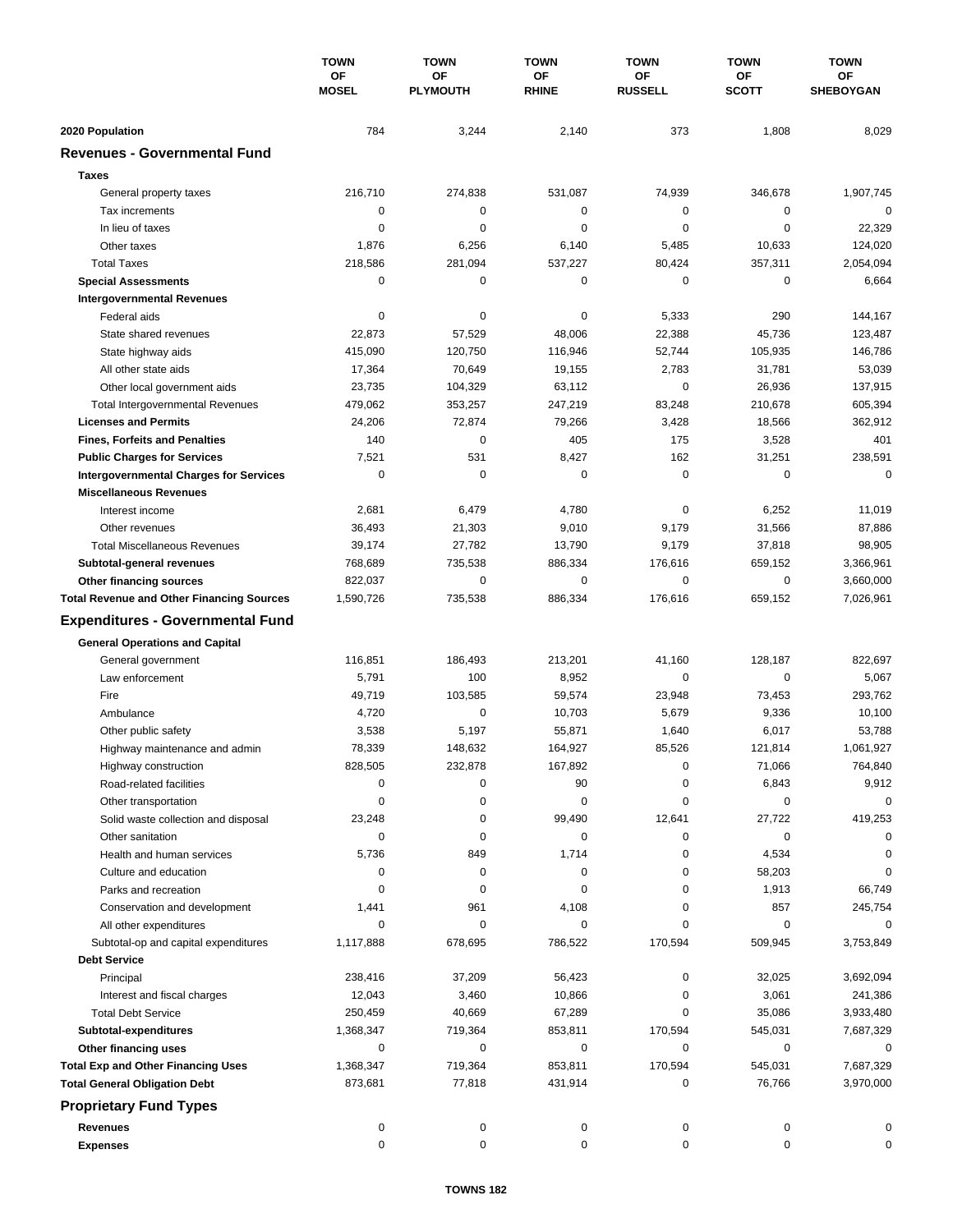|                                                         | <b>TOWN</b><br><b>OF</b><br><b>SHEBOYGAN</b><br><b>FALLS</b> | <b>TOWN</b>          | <b>TOWN</b>         | <b>TOWN</b>                                       | <b>TOWN</b>                | <b>TOWN</b>           |
|---------------------------------------------------------|--------------------------------------------------------------|----------------------|---------------------|---------------------------------------------------|----------------------------|-----------------------|
|                                                         |                                                              | OF<br><b>SHERMAN</b> | ΟF<br><b>WILSON</b> | <b>TOTAL</b><br><b>SHEBOYGAN</b><br><b>COUNTY</b> | <b>OF</b><br><b>AURORA</b> | OF<br><b>BROWNING</b> |
| 2020 Population                                         | 1,780                                                        | 1,525                | 3,367               | 35,776                                            | 429                        | 942                   |
| <b>Revenues - Governmental Fund</b>                     |                                                              |                      |                     |                                                   |                            |                       |
| <b>Taxes</b>                                            |                                                              |                      |                     |                                                   |                            |                       |
| General property taxes                                  | 360,311                                                      | 395,013              | 739,354             | 7,597,250                                         | 30,744                     | 70,237                |
| Tax increments                                          | 23,073                                                       | $\mathbf 0$          | 0                   | 23,073                                            | 0                          | $\mathbf 0$           |
| In lieu of taxes                                        | 0                                                            | 0                    | 0                   | 22,847                                            | $\mathbf 0$                | 0                     |
| Other taxes                                             | 8,885                                                        | 4,417                | 28,645              | 218,903                                           | 9,129                      | 6,946                 |
| <b>Total Taxes</b>                                      | 392,269                                                      | 399,430              | 767,999             | 7,862,073                                         | 39,873                     | 77,183                |
| <b>Special Assessments</b>                              | 0                                                            | 0                    | 0                   | 6,664                                             | 0                          | $\mathbf 0$           |
| <b>Intergovernmental Revenues</b>                       |                                                              |                      |                     |                                                   |                            |                       |
| Federal aids                                            | 0                                                            | 0                    | 0                   | 150,024                                           | 0                          | 0                     |
| State shared revenues                                   | 272,515                                                      | 33,206               | 94,043              | 1,057,763                                         | 47,814                     | 39,568                |
| State highway aids                                      | 112,925                                                      | 92,322               | 102,045             | 1,938,914                                         | 131,669                    | 112,452               |
| All other state aids                                    | 16,956                                                       | 25,670               | 88,577              | 563,363                                           | 38,698                     | 2,764                 |
| Other local government aids                             | 68,782                                                       | 24,702               | 74,482              | 723,761                                           | $\mathbf 0$                | 9,374                 |
| <b>Total Intergovernmental Revenues</b>                 | 471,178                                                      | 175,900              | 359,147             | 4,433,825                                         | 218,181                    | 164.158               |
| <b>Licenses and Permits</b>                             | 27,115                                                       | 13,803               | 102,042             | 833,761                                           | 161                        | 669                   |
| <b>Fines, Forfeits and Penalties</b>                    | 40                                                           | 10                   | 471                 | 7,226                                             | $\Omega$                   | $\mathbf 0$           |
| <b>Public Charges for Services</b>                      | 157,864                                                      | 3,523                | 61,020              | 698,461                                           | 1,141                      | 7,306                 |
| <b>Intergovernmental Charges for Services</b>           | 30,625                                                       | $\mathbf 0$          | 25,884              | 64,909                                            | $\mathbf 0$                | $\Omega$              |
| <b>Miscellaneous Revenues</b>                           |                                                              |                      |                     |                                                   |                            |                       |
| Interest income                                         | 3,503                                                        | 3,768                | 1,041               | 83,433                                            | 351                        | 408                   |
| Other revenues                                          | 20,643                                                       | 9,588                | 9,221               | 293,334                                           | $\mathbf 0$                | 1,181                 |
| <b>Total Miscellaneous Revenues</b>                     | 24,146                                                       | 13,356               | 10,262              | 376,767                                           | 351                        | 1,589                 |
| Subtotal-general revenues                               | 1,103,237                                                    | 606,022              | 1,326,825           | 14,283,686                                        | 259,707                    | 250,905               |
| Other financing sources                                 | 729,700                                                      | $\mathbf 0$          | 150,000             | 5,904,737                                         | 150,000                    | $\mathbf 0$           |
| <b>Total Revenue and Other Financing Sources</b>        | 1,832,937                                                    | 606,022              | 1,476,825           | 20,188,423                                        | 409,707                    | 250,905               |
| <b>Expenditures - Governmental Fund</b>                 |                                                              |                      |                     |                                                   |                            |                       |
|                                                         |                                                              |                      |                     |                                                   |                            |                       |
| <b>General Operations and Capital</b>                   |                                                              |                      |                     |                                                   |                            |                       |
| General government                                      | 182,467<br>$\mathbf 0$                                       | 110,496              | 362,246             | 2,922,131                                         | 43,693<br>0                | 40,018<br>$\mathbf 0$ |
| Law enforcement<br>Fire                                 | 891,398                                                      | 48<br>81,639         | 12,026              | 51,078<br>2,386,291                               |                            |                       |
|                                                         | 0                                                            | 10,361               | 126,680<br>30,153   | 117,477                                           | 15,405<br>0                | 17,381<br>$\mathbf 0$ |
| Ambulance                                               | 3,768                                                        | 7,783                | 26,467              | 214,762                                           | $\mathbf 0$                | 212                   |
| Other public safety<br>Highway maintenance and admin    | 90,599                                                       | 105,600              | 276,766             | 3,210,630                                         | 252,759                    | 175,799               |
|                                                         | 313,218                                                      | 134,814              | 219,131             | 4,472,417                                         | 21,645                     | 0                     |
| Highway construction                                    | 0                                                            | 0                    | 2,959               | 35,127                                            | 0                          | 0                     |
| Road-related facilities                                 | 0                                                            | 0                    | 0                   | 0                                                 | 0                          | $\mathbf 0$           |
| Other transportation                                    | 138,501                                                      | 3,814                | 128,363             | 1,120,632                                         | 7,662                      | 7,576                 |
| Solid waste collection and disposal<br>Other sanitation | 375                                                          | 0                    | 0                   | 625                                               | 5,013                      | $\mathbf 0$           |
| Health and human services                               | 3,250                                                        | 1,000                | 320                 | 23,569                                            | 598                        | 2,568                 |
| Culture and education                                   | 0                                                            | 51,966               | 0                   | 110,269                                           | 0                          | 0                     |
| Parks and recreation                                    | 977                                                          | 1,277                | 3,602               | 86,572                                            | 0                          | 0                     |
| Conservation and development                            | 1,904                                                        | 592                  | 17,786              | 303,296                                           | 0                          | 0                     |
| All other expenditures                                  | 0                                                            | 12,297               | 0                   | 18,364                                            | 0                          | $\Omega$              |
| Subtotal-op and capital expenditures                    | 1,626,457                                                    | 521,687              | 1,206,499           | 15,073,240                                        | 346,775                    | 243,554               |
| <b>Debt Service</b>                                     |                                                              |                      |                     |                                                   |                            |                       |
| Principal                                               | 195,165                                                      | 32,000               | 77,857              | 4,540,993                                         | 0                          | 0                     |
| Interest and fiscal charges                             | 20,673                                                       | 11,044               | 10,726              | 317,829                                           | 0                          | 0                     |
| <b>Total Debt Service</b>                               | 215,838                                                      | 43,044               | 88,583              | 4,858,822                                         | 0                          | 0                     |
| Subtotal-expenditures                                   | 1,842,295                                                    | 564,731              | 1,295,082           | 19,932,062                                        | 346,775                    | 243,554               |
| Other financing uses                                    | 0                                                            | 0                    | 0                   | 0                                                 | 0                          | 0                     |
| <b>Total Exp and Other Financing Uses</b>               | 1,842,295                                                    | 564,731              | 1,295,082           | 19,932,062                                        | 346,775                    | 243,554               |
| <b>Total General Obligation Debt</b>                    | 1,184,371                                                    | 81,177               | 367,143             | 7,603,381                                         | 0                          | 0                     |
|                                                         |                                                              |                      |                     |                                                   |                            |                       |
| <b>Proprietary Fund Types</b>                           |                                                              |                      |                     |                                                   |                            |                       |
| <b>Revenues</b>                                         | 0                                                            | 0                    | 0                   | 0                                                 | 0                          | 0                     |
| <b>Expenses</b>                                         | 0                                                            | 0                    | 0                   | 0                                                 | 0                          | 0                     |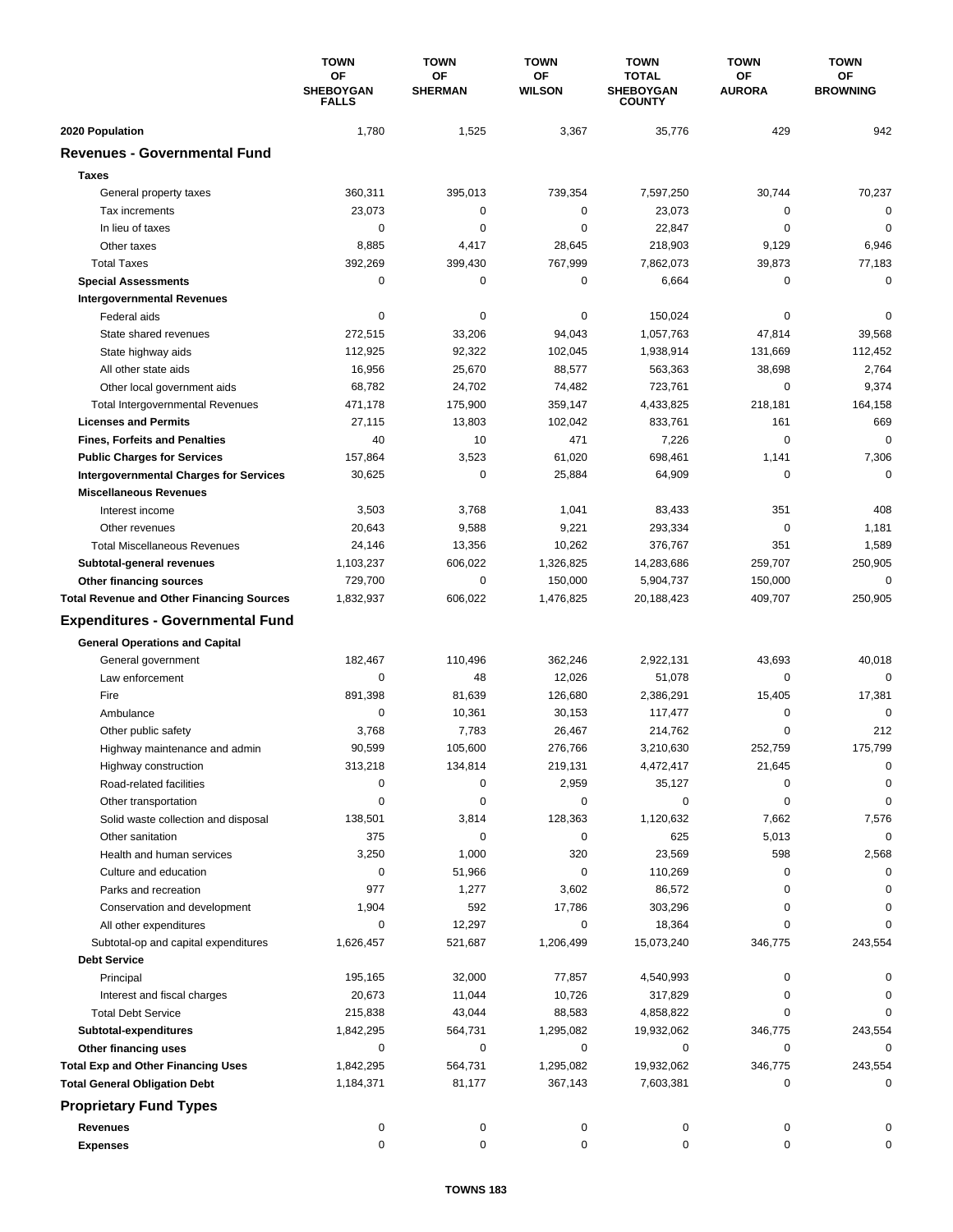|                                                  | <b>TOWN</b><br>ΟF<br><b>CHELSEA</b> | <b>TOWN</b>            | <b>TOWN</b>             | <b>TOWN</b>       | <b>TOWN</b>                  | <b>TOWN</b>            |
|--------------------------------------------------|-------------------------------------|------------------------|-------------------------|-------------------|------------------------------|------------------------|
|                                                  |                                     | OF<br><b>CLEVELAND</b> | OF<br><b>DEER CREEK</b> | OF<br><b>FORD</b> | <b>OF</b><br><b>GOODRICH</b> | OF<br><b>GREENWOOD</b> |
| 2020 Population                                  | 818                                 | 269                    | 772                     | 273               | 519                          | 639                    |
| <b>Revenues - Governmental Fund</b>              |                                     |                        |                         |                   |                              |                        |
| <b>Taxes</b>                                     |                                     |                        |                         |                   |                              |                        |
| General property taxes                           | 73,834                              | 22,096                 | 105,117                 | 17,835            | 87,210                       | 77,669                 |
| Tax increments                                   | 0                                   | $\mathbf 0$            | 0                       | 0                 | $\mathbf 0$                  | $\mathbf 0$            |
| In lieu of taxes                                 | 0                                   | 0                      | 0                       | 0                 | 0                            | $\mathbf 0$            |
| Other taxes                                      | 5,343                               | 7,729                  | 378                     | 9,678             | 284                          | 26,629                 |
| <b>Total Taxes</b>                               | 79,177                              | 29,825                 | 105,495                 | 27,513            | 87,494                       | 104,298                |
| <b>Special Assessments</b>                       | 0                                   | 0                      | 0                       | 0                 | 0                            | $\mathbf 0$            |
| <b>Intergovernmental Revenues</b>                |                                     |                        |                         |                   |                              |                        |
| Federal aids                                     | 0                                   | 0                      | 0                       | 1,586             | 0                            | 0                      |
| State shared revenues                            | 26,631                              | 21,562                 | 65,172                  | 24,132            | 30,670                       | 22,678                 |
| State highway aids                               | 137,127                             | 56,270                 | 143,988                 | 59,498            | 114,602                      | 144,987                |
| All other state aids                             | 17,967                              | 13,910                 | 5,510                   | 31,684            | 19,422                       | 9,102                  |
| Other local government aids                      | 24,462                              | 497                    | 2,585                   | 0                 | $\mathbf 0$                  | $\mathbf 0$            |
| <b>Total Intergovernmental Revenues</b>          | 206,187                             | 92,239                 | 217,255                 | 116,900           | 164,694                      | 176,767                |
| <b>Licenses and Permits</b>                      | 1,455                               | 605                    | 585                     | 178               | 380                          | 526                    |
| <b>Fines, Forfeits and Penalties</b>             | 0                                   | $\mathbf 0$            | 0                       | 0                 | $\mathbf 0$                  | $\mathbf 0$            |
| <b>Public Charges for Services</b>               | 3,009                               | 280                    | 9,776                   | 1,976             | 7,896                        | 367                    |
| <b>Intergovernmental Charges for Services</b>    | 0                                   | 0                      | 0                       | 0                 | 3,216                        | 6,331                  |
| <b>Miscellaneous Revenues</b>                    |                                     |                        |                         |                   |                              |                        |
| Interest income                                  | 364                                 | 204                    | 584                     | 1,557             | 976                          | 342                    |
| Other revenues                                   | 3,370                               | 200                    | 358                     | 1,547             | 9,237                        | 765                    |
| <b>Total Miscellaneous Revenues</b>              | 3,734                               | 404                    | 942                     | 3,104             | 10,213                       | 1,107                  |
| Subtotal-general revenues                        | 293,562                             | 123,353                | 334,053                 | 149,671           | 273,893                      | 289,396                |
| Other financing sources                          | 0                                   | 0                      | 0                       | 0                 | 0                            | 289,980                |
| <b>Total Revenue and Other Financing Sources</b> | 293,562                             | 123,353                | 334,053                 | 149,671           | 273,893                      | 579,376                |
|                                                  |                                     |                        |                         |                   |                              |                        |
| <b>Expenditures - Governmental Fund</b>          |                                     |                        |                         |                   |                              |                        |
| <b>General Operations and Capital</b>            |                                     |                        |                         |                   |                              |                        |
| General government                               | 54,019                              | 29,329                 | 60,098                  | 36,420            | 64,034                       | 44,968                 |
| Law enforcement                                  | 0                                   | 0                      | $\mathbf 0$             | 0                 | 0                            | $\Omega$               |
| Fire                                             | 16,790                              | 11,063                 | 19,152                  | 11,910            | 16,366                       | 16,177                 |
| Ambulance                                        | 0                                   | 0                      | 0                       | 0                 | 0                            | 0                      |
| Other public safety                              | 0                                   | 0                      | 0                       | 0                 | $\mathbf 0$                  | $\mathbf 0$            |
| Highway maintenance and admin                    | 153,687                             | 54,007                 | 221,495                 | 66,948            | 140,471                      | 173,887                |
| Highway construction                             | 0                                   | $\pmb{0}$              | 0                       | 0                 | 0                            | $\mathbf 0$            |
| Road-related facilities                          | 0                                   | 378                    | 0                       | 0                 | 0                            | 0                      |
| Other transportation                             | 0                                   | $\pmb{0}$              | 0                       | 0                 | 0                            | $\mathbf 0$            |
| Solid waste collection and disposal              | 6,020                               | 6,876                  | 6,624                   | 11,936            | 4,965                        | 5,095                  |
| Other sanitation                                 | 0                                   | 0                      | 0                       | 0                 | 0                            | $\mathbf 0$            |
| Health and human services                        | 2,855                               | 0                      | 0                       | 1,843             | 1,575                        | $\Omega$               |
| Culture and education                            | 0                                   | 0                      | 0                       | 0                 | 0                            | 0                      |
| Parks and recreation                             | 0                                   | 1,662                  | 0                       | 0                 | 100                          | 0                      |
| Conservation and development                     | 0                                   | 0                      | 0                       | 0                 | 0                            | $\Omega$               |
| All other expenditures                           | 1,220                               | 0                      | 2,389                   | 1,109             | 659                          | 720                    |
| Subtotal-op and capital expenditures             | 234,591                             | 103,315                | 309,758                 | 130,166           | 228,170                      | 240,847                |
| <b>Debt Service</b>                              |                                     |                        |                         |                   |                              |                        |
| Principal                                        | 46,980                              | 0                      | 57,879                  | 0                 | 30,259                       | 15,945                 |
| Interest and fiscal charges                      | 1,128                               | 0                      | 2,146                   | 0                 | 0                            | 289,980                |
| <b>Total Debt Service</b>                        | 48,108                              | 0                      | 60,025                  | 0                 | 30,259                       | 305,925                |
| Subtotal-expenditures                            | 282,699                             | 103,315                | 369,783                 | 130,166           | 258,429                      | 546,772                |
| Other financing uses                             | 0                                   | 0                      | 0                       | 0                 | 0                            | 0                      |
| <b>Total Exp and Other Financing Uses</b>        | 282,699                             | 103,315                | 369,783                 | 130,166           | 258,429                      | 546,772                |
| <b>Total General Obligation Debt</b>             | 0                                   | 0                      | 0                       | 0                 | 0                            | 298,281                |
| <b>Proprietary Fund Types</b>                    |                                     |                        |                         |                   |                              |                        |
| <b>Revenues</b>                                  | 0                                   | 0                      | 0                       | 0                 | 0                            | 0                      |
| <b>Expenses</b>                                  | 0                                   | 0                      | 0                       | 0                 | 0                            | 0                      |
|                                                  |                                     |                        |                         |                   |                              |                        |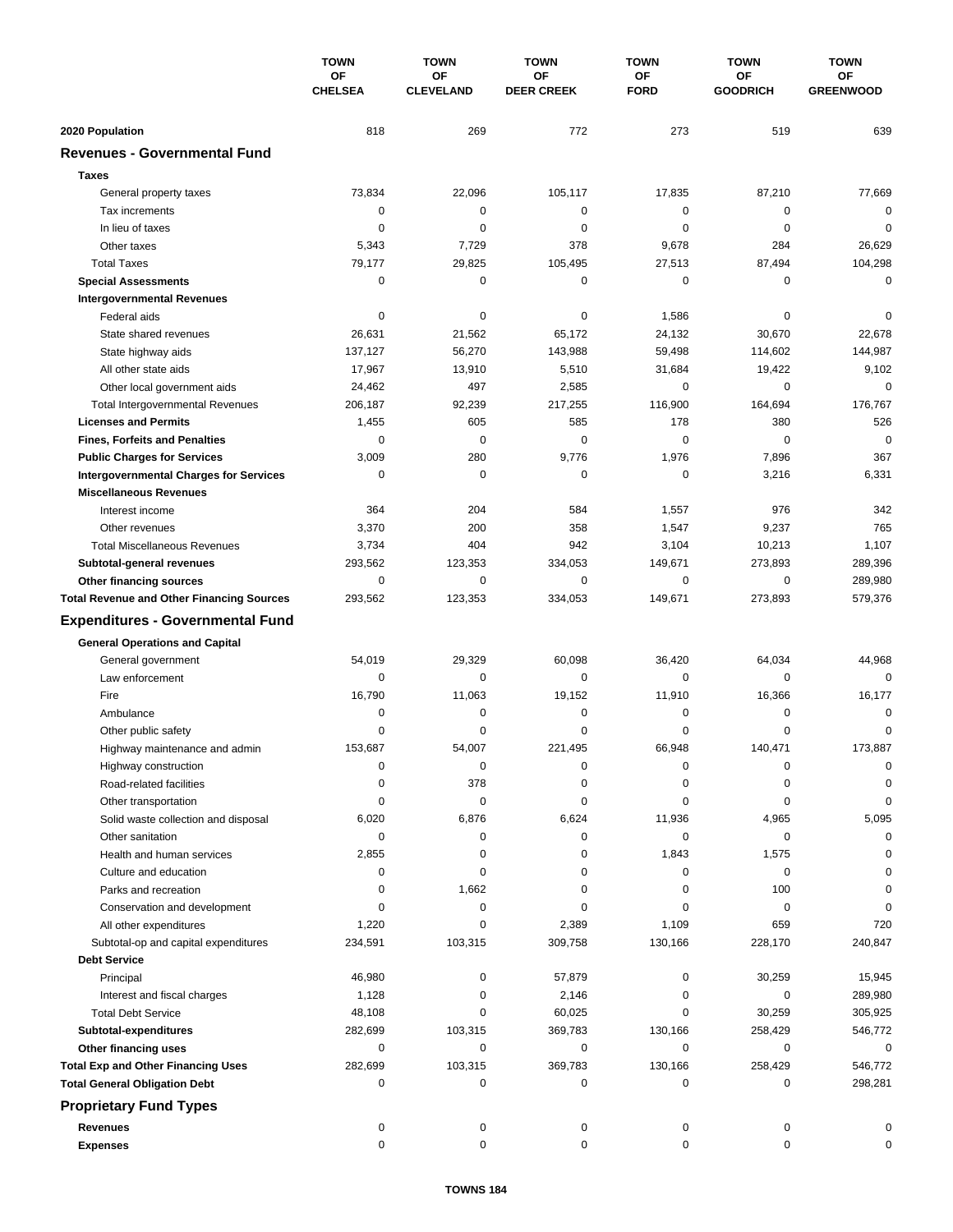|                                                  | <b>TOWN</b><br><b>OF</b><br><b>GROVER</b> | <b>TOWN</b>                | <b>TOWN</b><br>ΟF<br><b>HOLWAY</b> | <b>TOWN</b><br>ΟF<br><b>JUMP RIVER</b> | <b>TOWN</b><br>ΟF<br><b>LITTLE BLACK</b> | <b>TOWN</b><br><b>OF</b><br><b>MAPLEHURST</b> |
|--------------------------------------------------|-------------------------------------------|----------------------------|------------------------------------|----------------------------------------|------------------------------------------|-----------------------------------------------|
|                                                  |                                           | <b>OF</b><br><b>HAMMEL</b> |                                    |                                        |                                          |                                               |
| 2020 Population                                  | 253                                       | 726                        | 963                                | 371                                    | 1,146                                    | 338                                           |
| <b>Revenues - Governmental Fund</b>              |                                           |                            |                                    |                                        |                                          |                                               |
| <b>Taxes</b>                                     |                                           |                            |                                    |                                        |                                          |                                               |
| General property taxes                           | 28,277                                    | 213,474                    | 103,040                            | 41,700                                 | 160,000                                  | 59,614                                        |
| Tax increments                                   | 0                                         | $\mathbf 0$                | 0                                  | 0                                      | 0                                        | $\mathbf 0$                                   |
| In lieu of taxes                                 | 0                                         | 0                          | $\mathbf 0$                        | 0                                      | $\mathbf 0$                              | $\mathbf 0$                                   |
| Other taxes                                      | 18,701                                    | 15,766                     | 12,442                             | 9,065                                  | 819                                      | 4,688                                         |
| <b>Total Taxes</b>                               | 46,978                                    | 229,240                    | 115,482                            | 50,765                                 | 160,819                                  | 64,302                                        |
| <b>Special Assessments</b>                       | 0                                         | $\mathbf 0$                | 0                                  | 0                                      | $\mathbf 0$                              | $\mathbf 0$                                   |
| <b>Intergovernmental Revenues</b>                |                                           |                            |                                    |                                        |                                          |                                               |
| Federal aids                                     | 0                                         | 10,022                     | 0                                  | 5,119                                  | 20,448                                   | 2,787                                         |
| State shared revenues                            | 10,931                                    | 16,997                     | 64,268                             | 35,844                                 | 76,920                                   | 26,965                                        |
| State highway aids                               | 170,932                                   | 96,947                     | 129,140                            | 226,516                                | 150,558                                  | 76,317                                        |
| All other state aids                             | 67,456                                    | 9,858                      | 5,356                              | 5,320                                  | 2,785                                    | 14,067                                        |
| Other local government aids                      | 0                                         | 648                        | 39,947                             | 0                                      | 45                                       | $\mathbf 0$                                   |
| <b>Total Intergovernmental Revenues</b>          | 249,319                                   | 134,472                    | 238,711                            | 272,799                                | 250,756                                  | 120,136                                       |
| <b>Licenses and Permits</b>                      | 725                                       | 835                        | 905                                | 426                                    | 2,097                                    | 330                                           |
| <b>Fines, Forfeits and Penalties</b>             | $\Omega$                                  | $\Omega$                   | 0                                  | $\Omega$                               | 0                                        | $\mathbf 0$                                   |
| <b>Public Charges for Services</b>               | 2,365                                     | 5,292                      | 3,579                              | 1,443                                  | 15,589                                   | 240                                           |
| <b>Intergovernmental Charges for Services</b>    | 0                                         | 0                          | 0                                  | 0                                      | 0                                        | $\Omega$                                      |
| <b>Miscellaneous Revenues</b>                    |                                           |                            |                                    |                                        |                                          |                                               |
| Interest income                                  | 783                                       | 941                        | 625                                | 267                                    | 532                                      | 288                                           |
| Other revenues                                   | 4,557                                     | 2,477                      | 2,867                              | $\mathbf 0$                            | 16,061                                   | 22,345                                        |
| <b>Total Miscellaneous Revenues</b>              | 5,340                                     | 3,418                      | 3,492                              | 267                                    | 16,593                                   | 22,633                                        |
| Subtotal-general revenues                        | 304,727                                   | 373,257                    | 362,169                            | 325,700                                | 445,854                                  | 207,641                                       |
| Other financing sources                          | 0                                         | 50,000                     | $\mathbf 0$                        | 310,102                                | $\mathbf 0$                              | $\mathbf 0$                                   |
| <b>Total Revenue and Other Financing Sources</b> | 304,727                                   | 423,257                    | 362,169                            | 635,802                                | 445,854                                  | 207,641                                       |
| <b>Expenditures - Governmental Fund</b>          |                                           |                            |                                    |                                        |                                          |                                               |
| <b>General Operations and Capital</b>            |                                           |                            |                                    |                                        |                                          |                                               |
| General government                               | 66,446                                    | 72,287                     | 47,447                             | 36,350                                 | 81,032                                   | 38,220                                        |
| Law enforcement                                  | 0                                         | 0                          | 0                                  | 0                                      | 0                                        | $\Omega$                                      |
| Fire                                             | 9,620                                     | 18,750                     | 18,290                             | 10,000                                 | 28,424                                   | 9,380                                         |
| Ambulance                                        | 0                                         | 0                          | 0                                  | 3,543                                  | 0                                        | 0                                             |
| Other public safety                              | 0                                         | $\mathbf 0$                | 140                                | 0                                      | $\mathbf 0$                              | 0                                             |
| Highway maintenance and admin                    | 185,842                                   | 190.853                    | 253,039                            | 360,145                                | 393,582                                  | 126.391                                       |
| Highway construction                             | 0                                         | 0                          | 0                                  | 0                                      | 0                                        | 0                                             |
| Road-related facilities                          | 99                                        | 0                          | 0                                  | 1,854                                  | 0                                        | 0                                             |
| Other transportation                             | 0                                         | 0                          | 0                                  | 0                                      | 0                                        | 0                                             |
| Solid waste collection and disposal              | 7,621                                     | 3,895                      | 4,813                              | 9,953                                  | 7,330                                    | 4,570                                         |
| Other sanitation                                 | 0                                         | 0                          | 468                                | 0                                      | 0                                        | $\mathbf 0$                                   |
| Health and human services                        | 418                                       | 20                         | 0                                  | 750                                    | 1,000                                    | 375                                           |
| Culture and education                            | 0                                         | 0                          | 0                                  | 0                                      | 0                                        | 0                                             |
| Parks and recreation                             | 4,523                                     | 100                        | 0                                  | 3,500                                  | 0                                        | 0                                             |
| Conservation and development                     | 0                                         | 541                        | 0                                  | 0                                      | 0                                        | 0                                             |
| All other expenditures                           | $\Omega$                                  | 2,677                      | 1,450                              | 0                                      | 0                                        | 11,596                                        |
| Subtotal-op and capital expenditures             | 274,569                                   | 289,123                    | 325,647                            | 426,095                                | 511,368                                  | 190,532                                       |
| <b>Debt Service</b>                              |                                           |                            |                                    |                                        |                                          |                                               |
| Principal                                        | 0                                         | 86,107                     | 26,463                             | 43,155                                 | 0                                        | 25,000                                        |
| Interest and fiscal charges                      | 0                                         | 5,453                      | 2,275                              | 0                                      | 0                                        | 754                                           |
| <b>Total Debt Service</b>                        | 0                                         | 91,560                     | 28,738                             | 43,155                                 | 0                                        | 25,754                                        |
| Subtotal-expenditures                            | 274,569                                   | 380,683                    | 354,385                            | 469,250                                | 511,368                                  | 216,286                                       |
| Other financing uses                             | 0                                         | 0                          | 0                                  | 0                                      | 0                                        | 0                                             |
| <b>Total Exp and Other Financing Uses</b>        | 274,569                                   | 380,683                    | 354,385                            | 469,250                                | 511,368                                  | 216,286                                       |
| <b>Total General Obligation Debt</b>             | 0                                         | 212,432                    | 51,039                             | 310,102                                | 0                                        | $\mathbf 0$                                   |
| <b>Proprietary Fund Types</b>                    |                                           |                            |                                    |                                        |                                          |                                               |
| <b>Revenues</b>                                  | 0                                         | 0                          | 0                                  | 0                                      | 0                                        |                                               |
| <b>Expenses</b>                                  | 0                                         | 0                          | 0                                  | 0                                      | 0                                        | 0                                             |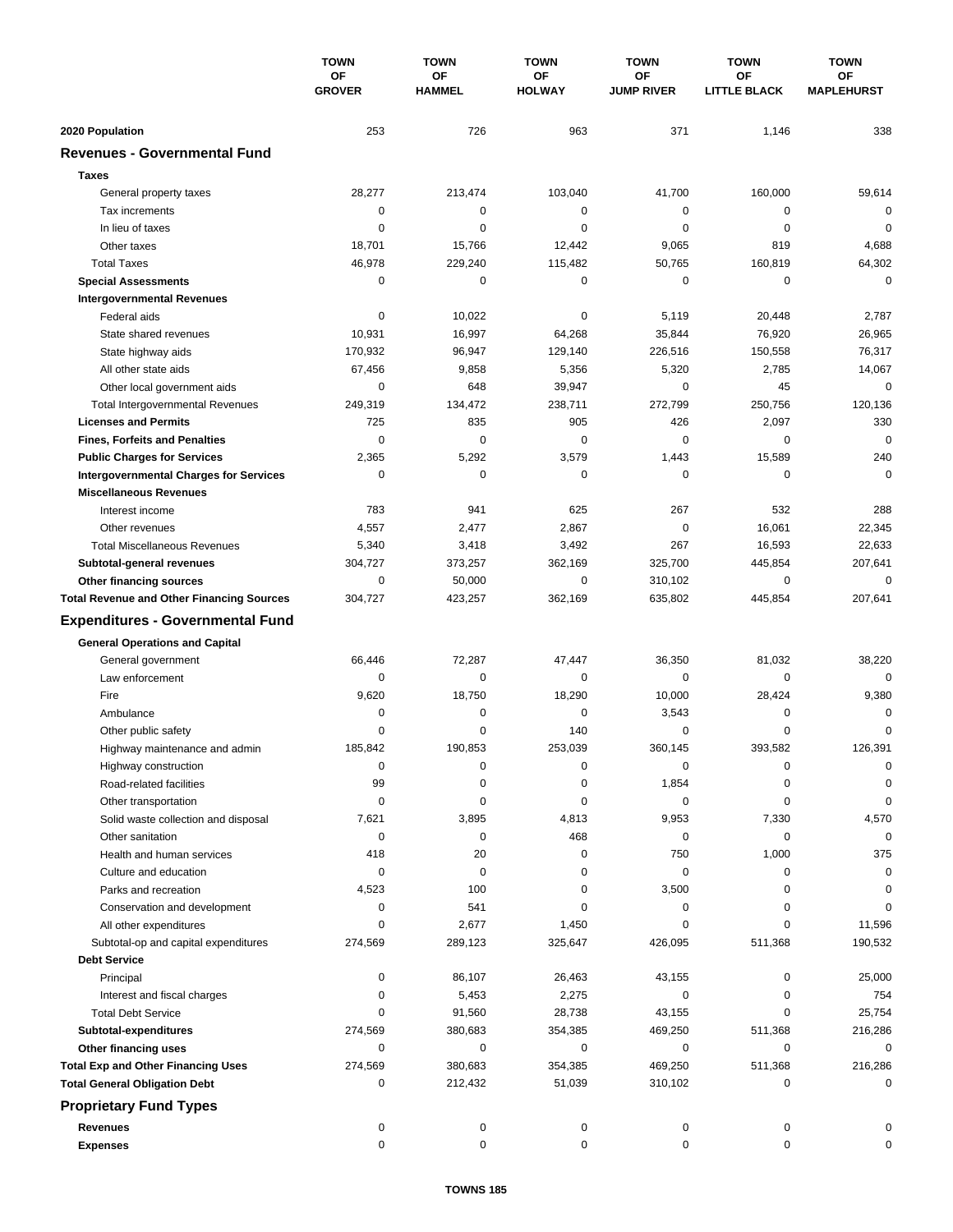|                                                             | <b>TOWN</b><br>OF<br><b>MCKINLEY</b> | <b>TOWN</b>          | <b>TOWN</b>          | <b>TOWN</b>           | <b>TOWN</b>           | <b>TOWN</b>            |
|-------------------------------------------------------------|--------------------------------------|----------------------|----------------------|-----------------------|-----------------------|------------------------|
|                                                             |                                      | OF<br><b>MEDFORD</b> | OF<br><b>MOLITOR</b> | OF<br><b>PERSHING</b> | ΟF<br><b>RIB LAKE</b> | ОF<br><b>ROOSEVELT</b> |
|                                                             |                                      |                      |                      |                       |                       |                        |
| 2020 Population<br><b>Revenues - Governmental Fund</b>      | 460                                  | 2,690                | 327                  | 178                   | 870                   | 468                    |
|                                                             |                                      |                      |                      |                       |                       |                        |
| <b>Taxes</b>                                                |                                      |                      |                      |                       |                       |                        |
| General property taxes                                      | 70,369                               | 270,368              | 106,796              | 50,857                | 149,618               | 25,215                 |
| Tax increments                                              | 0                                    | $\pmb{0}$            | $\mathbf 0$          | 0                     | 0                     | $\mathbf 0$            |
| In lieu of taxes<br>Other taxes                             | 0                                    | 0                    | 0                    | 0                     | $\mathbf 0$           | $\mathbf 0$            |
| <b>Total Taxes</b>                                          | 9,451                                | 4,033                | 17,646               | 5,955                 | 31,745                | 5,475<br>30,690        |
| <b>Special Assessments</b>                                  | 79,820<br>0                          | 274,401<br>0         | 124,442<br>0         | 56,812<br>0           | 181,363<br>0          | $\mathbf 0$            |
| <b>Intergovernmental Revenues</b>                           |                                      |                      |                      |                       |                       |                        |
| Federal aids                                                | 1,318                                | 0                    | 0                    | 0                     | 0                     | 0                      |
| State shared revenues                                       | 36,701                               | 67,553               | 9,332                | 23,605                | 31,948                | 34,719                 |
| State highway aids                                          | 136,403                              | 152,056              | 94,104               | 86,251                | 179,545               | 181,859                |
| All other state aids                                        | 2,404                                | 11,866               | 18,833               | 8,998                 | 21,799                | 38,230                 |
| Other local government aids                                 | 0                                    | 9,765                | 2,359                | 35,098                | 22,389                | $\mathbf 0$            |
| <b>Total Intergovernmental Revenues</b>                     | 176,826                              | 241,240              | 124,628              | 153,952               | 255,681               | 254,808                |
| <b>Licenses and Permits</b>                                 | 5,430                                | 1,960                | 405                  | 0                     | 432                   | 348                    |
| <b>Fines, Forfeits and Penalties</b>                        | 0                                    | $\mathbf 0$          | 0                    | 0                     | $\mathbf 0$           | $\mathbf 0$            |
| <b>Public Charges for Services</b>                          | 9,271                                | 554                  | 0                    | 0                     | 19,142                | 1,880                  |
| <b>Intergovernmental Charges for Services</b>               | 0                                    | 0                    | 0                    | 0                     | 5,030                 | 1,118                  |
| <b>Miscellaneous Revenues</b>                               |                                      |                      |                      |                       |                       |                        |
| Interest income                                             | 140                                  | 894                  | 2,494                | 1,870                 | 1,038                 | 907                    |
| Other revenues                                              | 0                                    | 57,694               | 1,195                | 26,136                | 18,524                | 52,212                 |
| <b>Total Miscellaneous Revenues</b>                         | 140                                  | 58,588               | 3,689                | 28,006                | 19,562                | 53,119                 |
| Subtotal-general revenues                                   | 271,487                              | 576,743              | 253,164              | 238,770               | 481,210               | 341,963                |
| Other financing sources                                     | 0                                    | 115,000              | 0                    | 0                     | 0                     | $\mathbf 0$            |
| <b>Total Revenue and Other Financing Sources</b>            | 271,487                              | 691,743              | 253,164              | 238,770               | 481,210               | 341,963                |
| <b>Expenditures - Governmental Fund</b>                     |                                      |                      |                      |                       |                       |                        |
|                                                             |                                      |                      |                      |                       |                       |                        |
| <b>General Operations and Capital</b><br>General government | 26,382                               | 103,350              | 47,941               | 37,923                | 218,809               | 44,327                 |
| Law enforcement                                             | 0                                    | 0                    | 0                    | 0                     | 0                     | $\Omega$               |
| Fire                                                        | 16,550                               | 44,182               | 11,229               | 9,555                 | 96,274                | 26,700                 |
| Ambulance                                                   | 0                                    | 0                    | 0                    | 0                     | 0                     | 0                      |
| Other public safety                                         | 0                                    | 1,025                | 1,301                | 0                     | $\mathbf 0$           | $\mathbf 0$            |
| Highway maintenance and admin                               | 130,239                              | 500.881              | 83,470               | 185,722               | 482,562               | 157,252                |
| Highway construction                                        | $\mathbf 0$                          | 55,150               | 108,852              | 0                     | 0                     | 0                      |
| Road-related facilities                                     | 625                                  | 0                    | 0                    | 0                     | 0                     | 0                      |
| Other transportation                                        | 0                                    | 0                    | 0                    | 0                     | 0                     | 0                      |
| Solid waste collection and disposal                         | 17,471                               | 8,839                | 5,228                | 3,110                 | 11,321                | 3,863                  |
| Other sanitation                                            | 0                                    | 0                    | 0                    | 0                     | 120                   | $\mathbf 0$            |
| Health and human services                                   | 2,450                                | 7,711                | 0                    | 985                   | 600                   | 300                    |
| Culture and education                                       | 0                                    | 0                    | 0                    | 0                     | 0                     | 0                      |
| Parks and recreation                                        | 425                                  | 500                  | 0                    | 0                     | 340                   | 0                      |
| Conservation and development                                | 0                                    | 0                    | 0                    | 0                     | 0                     | 0                      |
| All other expenditures                                      | 11,520                               | 4,638                | 0                    | 0                     | 0                     | 10,000                 |
| Subtotal-op and capital expenditures                        | 205,662                              | 726,276              | 258,021              | 237,295               | 810,026               | 242,442                |
| <b>Debt Service</b>                                         |                                      |                      |                      |                       |                       |                        |
| Principal                                                   | 57,242                               | 0                    | 0                    | 0                     | 47,346                | 0                      |
| Interest and fiscal charges                                 | 2,758                                | 0                    | 0                    | 0                     | 4,141                 | 0                      |
| <b>Total Debt Service</b>                                   | 60,000                               | 0                    | 0                    | 0                     | 51,487                | 0                      |
| Subtotal-expenditures                                       | 265,662                              | 726,276              | 258,021              | 237,295               | 861,513               | 242,442                |
| Other financing uses                                        | 0                                    | 0                    | 0                    | 0                     | 0                     | $\Omega$               |
| <b>Total Exp and Other Financing Uses</b>                   | 265,662                              | 726,276              | 258,021              | 237,295               | 861,513               | 242,442                |
| <b>Total General Obligation Debt</b>                        | 36,629                               | 115,000              | 0                    | 0                     | 290,251               | $\mathbf 0$            |
| <b>Proprietary Fund Types</b>                               |                                      |                      |                      |                       |                       |                        |
| <b>Revenues</b>                                             | 0                                    | 0                    | 0                    | 0                     | 0                     |                        |
| <b>Expenses</b>                                             | $\mathbf 0$                          | 0                    | 0                    | 0                     | 0                     | $\Omega$               |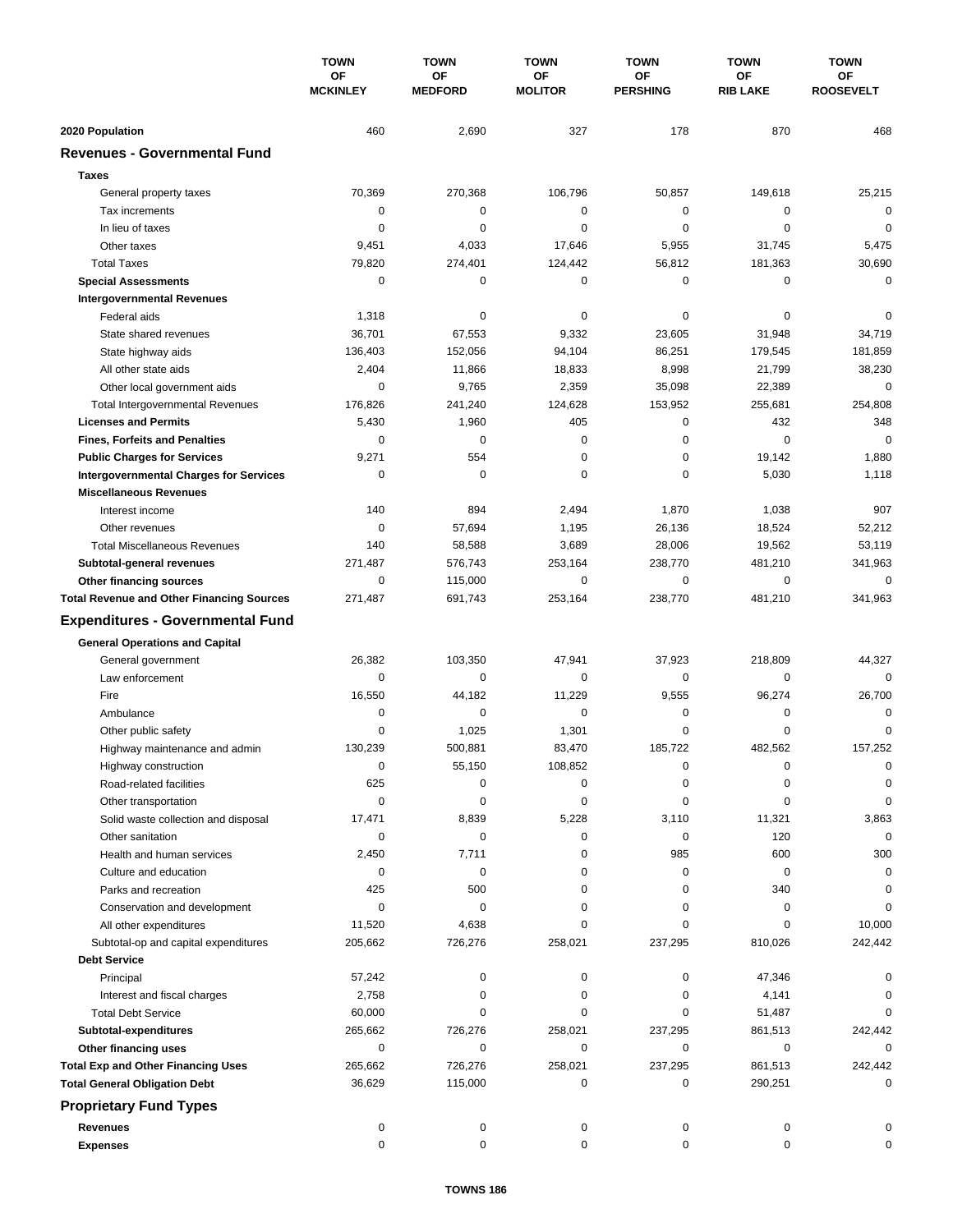|                                                  | <b>TOWN</b><br>ΟF<br><b>TAFT</b> | <b>TOWN</b>                  | <b>TOWN</b><br><b>TOTAL</b><br><b>TAYLOR</b><br><b>COUNTY</b> | <b>TOWN</b><br>ΟF<br><b>ALBION</b> | <b>TOWN</b>                 | <b>TOWN</b><br><b>OF</b><br><b>BURNSIDE</b> |
|--------------------------------------------------|----------------------------------|------------------------------|---------------------------------------------------------------|------------------------------------|-----------------------------|---------------------------------------------|
|                                                  |                                  | <b>OF</b><br><b>WESTBORO</b> |                                                               |                                    | <b>OF</b><br><b>ARCADIA</b> |                                             |
| 2020 Population                                  | 435                              | 699                          | 14,585                                                        | 676                                | 1,830                       | 523                                         |
| <b>Revenues - Governmental Fund</b>              |                                  |                              |                                                               |                                    |                             |                                             |
| <b>Taxes</b>                                     |                                  |                              |                                                               |                                    |                             |                                             |
| General property taxes                           | 38,958                           | 167,323                      | 1,970,351                                                     | 151,582                            | 581,298                     | 130,144                                     |
| Tax increments                                   | 0                                | 0                            | 0                                                             | 0                                  | 0                           | 0                                           |
| In lieu of taxes                                 | 0                                | $\mathbf 0$                  | $\mathbf 0$                                                   | 0                                  | $\mathbf 0$                 | $\mathbf 0$                                 |
| Other taxes                                      | 19,737                           | 36,532                       | 258,171                                                       | 11,733                             | 34,050                      | 4,920                                       |
| <b>Total Taxes</b>                               | 58,695                           | 203,855                      | 2,228,522                                                     | 163,315                            | 615,348                     | 135,064                                     |
| <b>Special Assessments</b>                       | 0                                | 2,648                        | 2,648                                                         | 0                                  | 0                           | 0                                           |
| <b>Intergovernmental Revenues</b>                |                                  |                              |                                                               |                                    |                             |                                             |
| Federal aids                                     | 5,380                            | 9,749                        | 56,409                                                        | 0                                  | 0                           | 0                                           |
| State shared revenues                            | 32,980                           | 50,748                       | 797,738                                                       | 65,830                             | 86,397                      | 58,324                                      |
| State highway aids                               | 102,603                          | 240,937                      | 2,924,761                                                     | 78,498                             | 356,809                     | 74,031                                      |
| All other state aids                             | 1,519                            | 67,239                       | 414,787                                                       | 11,875                             | 43,095                      | 11,324                                      |
| Other local government aids                      | 0                                | 4,265                        | 151,434                                                       | 33,439                             | 39,866                      | 81,295                                      |
| <b>Total Intergovernmental Revenues</b>          | 142,482                          | 372,938                      | 4,345,129                                                     | 189.642                            | 526,167                     | 224,974                                     |
| <b>Licenses and Permits</b>                      | 1,016                            | 1,872                        | 21,340                                                        | 621                                | 892                         | 8                                           |
| <b>Fines, Forfeits and Penalties</b>             | 0                                | 0                            | 0                                                             | 50                                 | 0                           | $\Omega$                                    |
| <b>Public Charges for Services</b>               | 615                              | 24,940                       | 116,661                                                       | 10,971                             | 7,725                       | 22,928                                      |
| <b>Intergovernmental Charges for Services</b>    | $\mathbf 0$                      | $\mathbf 0$                  | 15,695                                                        | $\mathbf 0$                        | 29,071                      | $\Omega$                                    |
| <b>Miscellaneous Revenues</b>                    |                                  |                              |                                                               |                                    |                             |                                             |
| Interest income                                  | 385                              | 1,714                        | 17,664                                                        | 2,736                              | 1,399                       | 387                                         |
| Other revenues                                   | 390                              | 5,768                        | 226,884                                                       | 6,294                              | 35,393                      | $\mathbf 0$                                 |
| <b>Total Miscellaneous Revenues</b>              | 775                              | 7,482                        | 244,548                                                       | 9,030                              | 36,792                      | 387                                         |
| Subtotal-general revenues                        | 203,583                          | 613,735                      | 6,974,543                                                     | 373,629                            | 1,215,995                   | 383,361                                     |
| Other financing sources                          | 0                                | $\mathbf 0$                  | 915,082                                                       | 0                                  | 300,000                     | $\mathbf 0$                                 |
| <b>Total Revenue and Other Financing Sources</b> | 203,583                          | 613,735                      | 7,889,625                                                     | 373,629                            | 1,515,995                   | 383,361                                     |
| <b>Expenditures - Governmental Fund</b>          |                                  |                              |                                                               |                                    |                             |                                             |
| <b>General Operations and Capital</b>            |                                  |                              |                                                               |                                    |                             |                                             |
| General government                               | 46,350                           | 86,738                       | 1,326,181                                                     | 80,076                             | 162,256                     | 49,910                                      |
| Law enforcement                                  | 0                                | $\mathbf 0$                  | $\mathbf 0$                                                   | 0                                  | $\mathbf 0$                 | $\mathbf 0$                                 |
| Fire                                             | 17,415                           | 57,466                       | 498,079                                                       | 21,440                             | 100,286                     | 22,945                                      |
| Ambulance                                        | 0                                | 0                            | 3,543                                                         | 1,500                              | 335,474                     | 9,893                                       |
| Other public safety                              | $\Omega$                         | 0                            | 2,678                                                         | 0                                  | 5,810                       | 0                                           |
| Highway maintenance and admin                    | 106,573                          | 508,571                      | 4,904,175                                                     | 177,024                            | 681,139                     | 75,361                                      |
| Highway construction                             | 0                                | 0                            | 185,647                                                       | 0                                  | 0                           | 63,128                                      |
| Road-related facilities                          | 0                                | 4,833                        | 7,789                                                         | 0                                  | 2,300                       | 0                                           |
| Other transportation                             | 0                                | 0                            | 0                                                             | 0                                  | 0                           | $\mathbf 0$                                 |
| Solid waste collection and disposal              | 3,918                            | 9,737                        | 158,423                                                       | 5,854                              | 42,635                      | 4,288                                       |
| Other sanitation                                 | 0                                | 0                            | 5,601                                                         | 0                                  | 0                           | 0                                           |
| Health and human services                        | 558                              | 11,785                       | 36,391                                                        | 425                                | 536                         | 750                                         |
| Culture and education                            | 0                                | 29,010                       | 29,010                                                        | 400                                | 0                           | 0                                           |
| Parks and recreation                             | 0                                | 1,150                        | 12,300                                                        | 300                                | 0                           | 1,400                                       |
| Conservation and development                     | 0                                | 0                            | 541                                                           | 0                                  | 0                           | 0                                           |
| All other expenditures                           | 967                              | 0                            | 48,945                                                        | 0                                  | 0                           |                                             |
| Subtotal-op and capital expenditures             | 175,781                          | 709,290                      | 7,219,303                                                     | 287,019                            | 1,330,436                   | 227,675                                     |
| <b>Debt Service</b>                              |                                  |                              |                                                               |                                    |                             |                                             |
| Principal                                        | 0                                | 25,990                       | 462,366                                                       | 0                                  | 115,772                     | 0                                           |
| Interest and fiscal charges                      | 0                                | 1,526                        | 310,161                                                       | 0                                  | 4,584                       | 0                                           |
| <b>Total Debt Service</b>                        | 0                                | 27,516                       | 772,527                                                       | 0                                  | 120,356                     | 0                                           |
| Subtotal-expenditures                            | 175,781                          | 736,806                      | 7,991,830                                                     | 287,019                            | 1,450,792                   | 227,675                                     |
| Other financing uses                             | 0                                | 0                            | 0                                                             | 0                                  | 0                           | 0                                           |
| <b>Total Exp and Other Financing Uses</b>        | 175,781                          | 736,806                      | 7,991,830                                                     | 287,019                            | 1,450,792                   | 227,675                                     |
| <b>Total General Obligation Debt</b>             | 0                                | 19,978                       | 1,333,712                                                     | 0                                  | 567,821                     | 0                                           |
| <b>Proprietary Fund Types</b>                    |                                  |                              |                                                               |                                    |                             |                                             |
| <b>Revenues</b>                                  | 0                                | 0                            | 0                                                             | 0                                  | 0                           | 0                                           |
| <b>Expenses</b>                                  | 0                                | 0                            | 0                                                             | 0                                  | 0                           | 0                                           |
|                                                  |                                  |                              |                                                               |                                    |                             |                                             |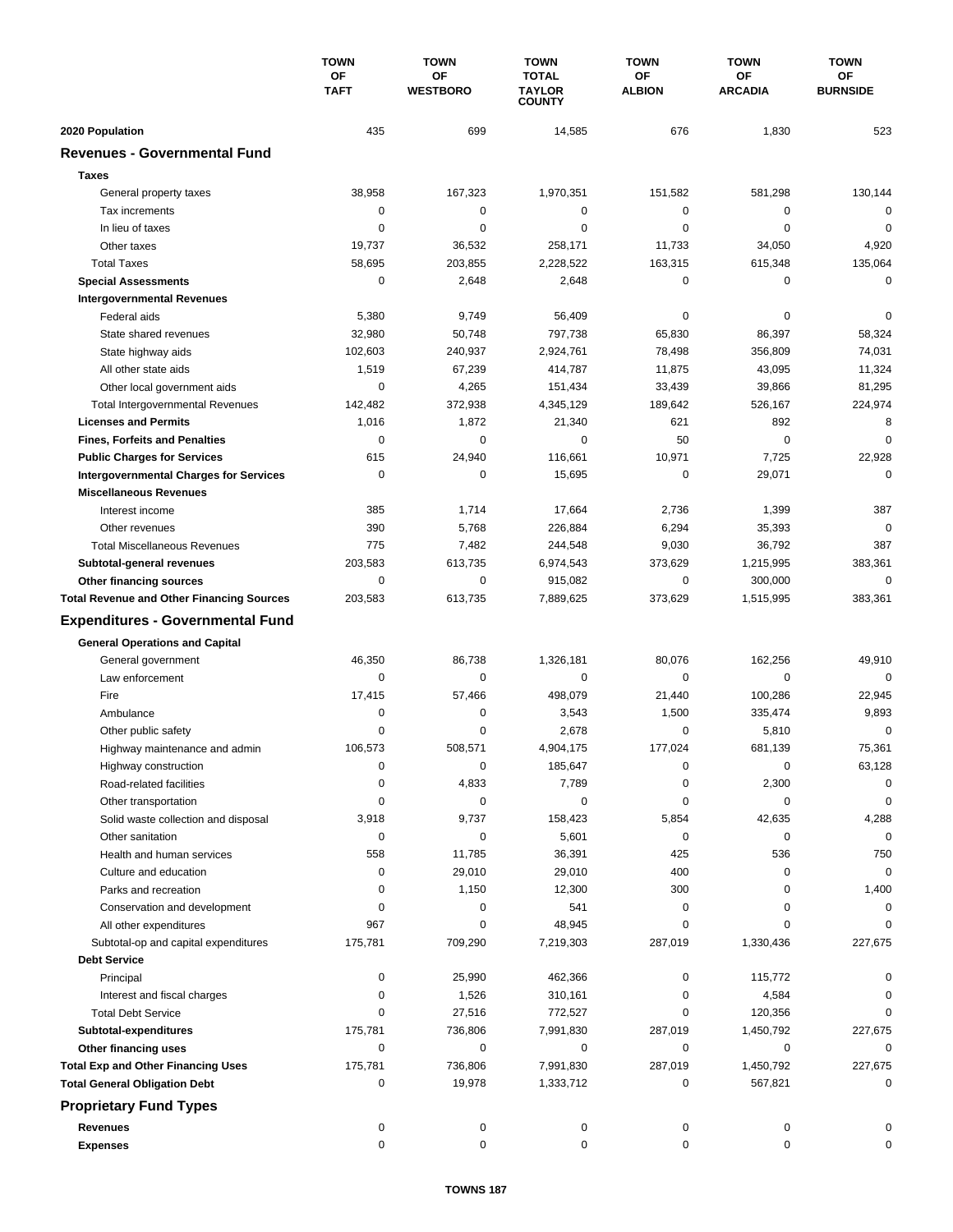|                                                  | <b>TOWN</b><br>OF<br><b>CALEDONIA</b> | <b>TOWN</b>               | <b>TOWN</b>        | <b>TOWN</b>          | <b>TOWN</b>       | <b>TOWN</b>       |
|--------------------------------------------------|---------------------------------------|---------------------------|--------------------|----------------------|-------------------|-------------------|
|                                                  |                                       | OF<br><b>CHIMNEY ROCK</b> | OF<br><b>DODGE</b> | OF<br><b>ETTRICK</b> | OF<br><b>GALE</b> | OF<br><b>HALE</b> |
|                                                  |                                       |                           |                    |                      |                   |                   |
| 2020 Population                                  | 947                                   | 245                       | 392                | 1,295                | 1,772             | 1,077             |
| <b>Revenues - Governmental Fund</b>              |                                       |                           |                    |                      |                   |                   |
| <b>Taxes</b>                                     |                                       |                           |                    |                      |                   |                   |
| General property taxes                           | 82,197                                | 128,026                   | 72,463             | 313,443              | 366,871           | 245,611           |
| Tax increments                                   | 0                                     | 0                         | 0                  | 0                    | $\mathbf 0$       | $\mathbf 0$       |
| In lieu of taxes                                 | 0                                     | 0                         | 0                  | 0                    | $\mathbf 0$       | $\mathbf 0$       |
| Other taxes                                      | 19,514                                | 18,479                    | 6,106              | 38,930               | 27,016            | 23,009            |
| <b>Total Taxes</b>                               | 101,711                               | 146,505                   | 78,569             | 352,373              | 393,887           | 268,620           |
| <b>Special Assessments</b>                       | 0                                     | $\mathbf 0$               | 0                  | 0                    | 0                 | $\mathbf 0$       |
| <b>Intergovernmental Revenues</b>                |                                       |                           |                    |                      |                   |                   |
| Federal aids                                     | 11,685                                | 0                         | 9,837              | 104,004              | 0                 | 19,295            |
| State shared revenues                            | 30,825                                | 25,608                    | 46,880             | 66,304               | 112,896           | 68,383            |
| State highway aids                               | 70,246                                | 83,597                    | 71,837             | 229,372              | 200,017           | 198,072           |
| All other state aids                             | 17,434                                | 14,341                    | 2,344              | 58,527               | 139,037           | 10,867            |
| Other local government aids                      | 46,626                                | 24,637                    | 0                  | 2,772                | 57,806            | $\mathbf 0$       |
| <b>Total Intergovernmental Revenues</b>          | 176,816                               | 148,183                   | 130,898            | 460,979              | 509,756           | 296,617           |
| <b>Licenses and Permits</b>                      | 481                                   | 19                        | 1,480              | 645                  | 1,165             | 1,308             |
| <b>Fines, Forfeits and Penalties</b>             | 0                                     | $\mathbf 0$               | 0                  | $\Omega$             | 0                 | $\mathbf 0$       |
| <b>Public Charges for Services</b>               | 0                                     | 3,145                     | 2,779              | 26,145               | 26,340            | 55,377            |
| <b>Intergovernmental Charges for Services</b>    | 0                                     | 0                         | 2,016              | 21,196               | 0                 | $\mathbf 0$       |
| <b>Miscellaneous Revenues</b>                    |                                       |                           |                    |                      |                   |                   |
| Interest income                                  | 5,849                                 | 92                        | 1,969              | 953                  | 1,319             | 1,455             |
| Other revenues                                   | 11,880                                | 73                        | 6,249              | 3,761                | 1,260             | 14,957            |
| <b>Total Miscellaneous Revenues</b>              | 17,729                                | 165                       | 8,218              | 4,714                | 2,579             | 16,412            |
| Subtotal-general revenues                        | 296,737                               | 298,017                   | 223,960            | 866,052              | 933,727           | 638,334           |
| Other financing sources                          | 0                                     | $\pmb{0}$                 | 83,260             | 0                    | 180,000           | $\mathbf 0$       |
| <b>Total Revenue and Other Financing Sources</b> | 296,737                               | 298,017                   | 307,220            | 866,052              | 1,113,727         | 638,334           |
| <b>Expenditures - Governmental Fund</b>          |                                       |                           |                    |                      |                   |                   |
| <b>General Operations and Capital</b>            |                                       |                           |                    |                      |                   |                   |
| General government                               | 64,268                                | 44,451                    | 76,182             | 103,128              | 127,038           | 83,404            |
| Law enforcement                                  | 0                                     | 0                         | $\mathbf 0$        | 0                    | 0                 | $\Omega$          |
| Fire                                             | 28,280                                | 15,572                    | 63,576             | 158,649              | 58,634            | 28.169            |
| Ambulance                                        | 3,788                                 | 0                         | 37,202             | 3,000                | 6,960             | 2,800             |
| Other public safety                              | 1,200                                 | 0                         | 0                  | 0                    | $\mathbf 0$       | $\mathbf 0$       |
| Highway maintenance and admin                    | 106,057                               | 54,774                    | 81,138             | 493,079              | 675,904           | 509,312           |
| Highway construction                             | 0                                     | 0                         | 0                  | 177,188              | 0                 | 0                 |
| Road-related facilities                          | 0                                     | 0                         | 2,268              | 0                    | 0                 | 0                 |
| Other transportation                             | 0                                     | 0                         | 0                  | 0                    | 0                 | 0                 |
| Solid waste collection and disposal              | 4,805                                 | 2,627                     | 11,046             | 18,136               | 6,662             | 18,560            |
| Other sanitation                                 | 0                                     | 0                         | 0                  | 0                    | 0                 | $\mathbf 0$       |
| Health and human services                        | 0                                     | 0                         | 650                | 2,000                | 5,850             | 1,755             |
| Culture and education                            | 1,000                                 | 0                         | 0                  | 0                    | 0                 | 0                 |
| Parks and recreation                             | 2,200                                 | 0                         | 300                | 0                    | 750               | 0                 |
| Conservation and development                     | 0                                     | 0                         | 0                  | 0                    | 0                 | 0                 |
| All other expenditures                           | $\Omega$                              | $\Omega$                  | 0                  | 0                    | 0                 | 19,295            |
| Subtotal-op and capital expenditures             | 211,598                               | 117,424                   | 272,362            | 955,180              | 881,798           | 663,295           |
| <b>Debt Service</b>                              |                                       |                           |                    |                      |                   |                   |
| Principal                                        | 0                                     | 42,411                    | 0                  | 97,000               | 53,478            | 27,000            |
| Interest and fiscal charges                      | 0                                     | 12,701                    | 0                  | 2,232                | 14,877            | 4,849             |
| <b>Total Debt Service</b>                        | 0                                     | 55,112                    | 0                  | 99,232               | 68,355            | 31,849            |
| Subtotal-expenditures                            | 211,598                               | 172,536                   | 272,362            | 1,054,412            | 950,153           | 695,144           |
| Other financing uses                             | 0                                     | 0                         | 0                  | 0                    | 0                 | 0                 |
| <b>Total Exp and Other Financing Uses</b>        | 211,598                               | 172,536                   | 272,362            | 1,054,412            | 950,153           | 695,144           |
| <b>Total General Obligation Debt</b>             | 0                                     | 310,340                   | 83,260             | 0                    | 543,471           | 135,000           |
| <b>Proprietary Fund Types</b>                    |                                       |                           |                    |                      |                   |                   |
| <b>Revenues</b>                                  | 0                                     | 0                         | 0                  | 0                    | 0                 | 0                 |
| <b>Expenses</b>                                  | 0                                     | 0                         | 0                  | 0                    | 0                 | 0                 |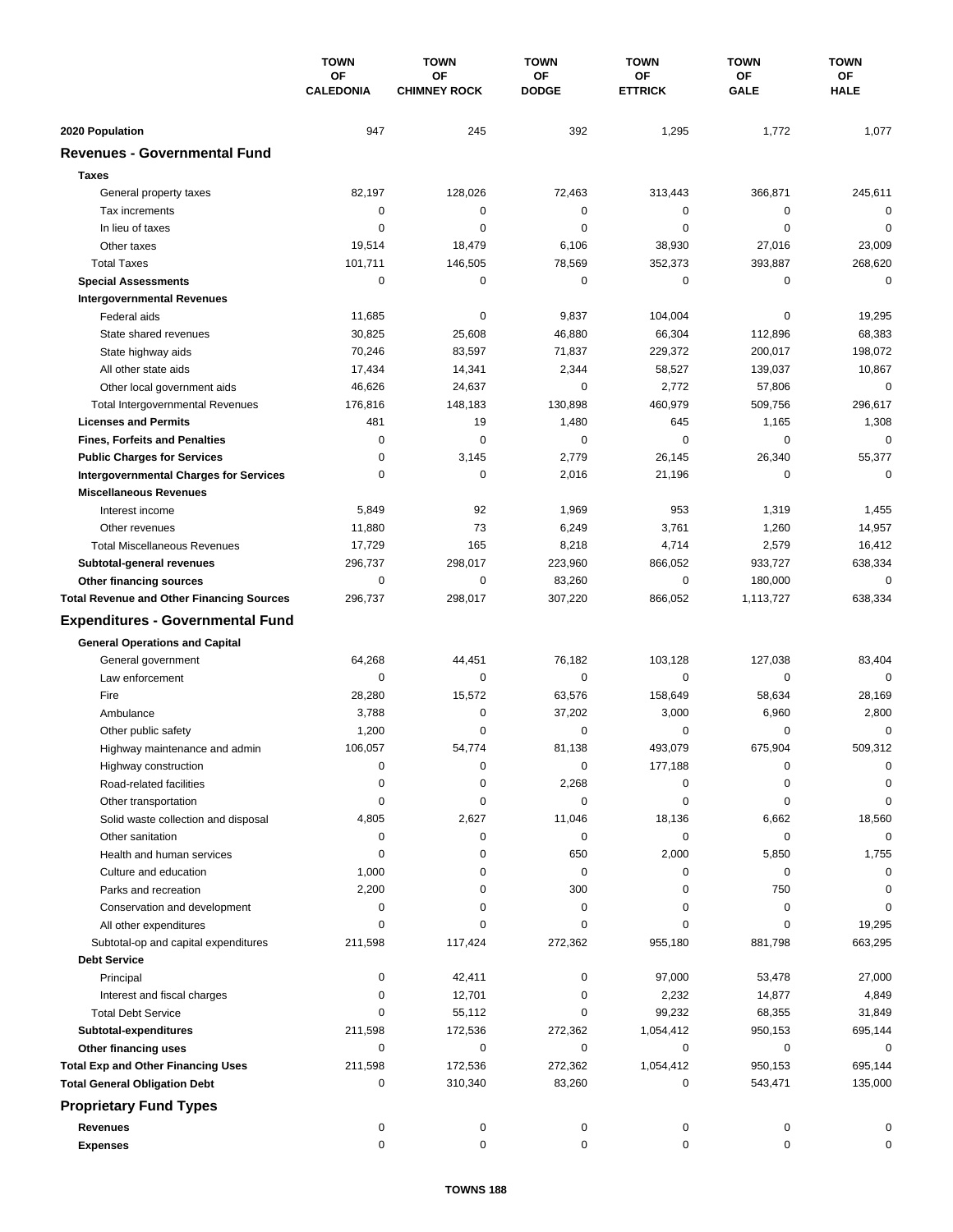|                                                                             | <b>TOWN</b><br>OF<br><b>LINCOLN</b> | <b>TOWN</b><br>OF<br><b>PIGEON</b> | <b>TOWN</b><br>OF<br><b>PRESTON</b> | <b>TOWN</b><br>OF | <b>TOWN</b><br>OF<br><b>TREMPEALEAU</b> | <b>TOWN</b><br>ОF<br><b>UNITY</b> |
|-----------------------------------------------------------------------------|-------------------------------------|------------------------------------|-------------------------------------|-------------------|-----------------------------------------|-----------------------------------|
|                                                                             |                                     |                                    |                                     |                   |                                         |                                   |
|                                                                             |                                     |                                    |                                     | <b>SUMNER</b>     |                                         |                                   |
| 2020 Population                                                             | 863                                 | 912                                | 1,006                               | 859               | 1,939                                   | 515                               |
| <b>Revenues - Governmental Fund</b>                                         |                                     |                                    |                                     |                   |                                         |                                   |
| <b>Taxes</b>                                                                |                                     |                                    |                                     |                   |                                         |                                   |
| General property taxes                                                      | 119,782                             | 198,910                            | 218,377                             | 215,044           | 491,840                                 | 149,461                           |
| Tax increments                                                              | 0                                   | 0                                  | 0                                   | 0                 | 0                                       | $\Omega$                          |
| In lieu of taxes                                                            | 0                                   | 0                                  | $\mathbf 0$                         | $\mathbf 0$       | 0                                       | $\mathbf 0$                       |
| Other taxes                                                                 | 6,324                               | 22,352                             | 23,106                              | 10,228            | 7,267                                   | 16,436                            |
| <b>Total Taxes</b>                                                          | 126,106                             | 221,262                            | 241,483                             | 225,272           | 499,107                                 | 165,897                           |
| <b>Special Assessments</b>                                                  | 0                                   | 0                                  | $\mathbf 0$                         | $\mathbf 0$       | 0                                       | $\mathbf 0$                       |
| <b>Intergovernmental Revenues</b>                                           |                                     |                                    |                                     |                   |                                         |                                   |
| Federal aids                                                                | 0                                   | 0                                  | 13,119                              | 0                 | 33,817                                  | 9,315                             |
| State shared revenues                                                       | 102,439                             | 74,313                             | 93,135                              | 55,711            | 82,880                                  | 42,006                            |
| State highway aids                                                          | 87,880                              | 119,956                            | 183,487                             | 82,645            | 244,303                                 | 100,179                           |
| All other state aids                                                        | 14,480                              | 12,555                             | 67,522                              | 20,267            | 100,428                                 | 3,064                             |
| Other local government aids                                                 | 17,350                              | 4,528                              | 4,564                               | 44,631            | 6,076                                   | 0                                 |
| <b>Total Intergovernmental Revenues</b>                                     | 222,149                             | 211,352                            | 361,827                             | 203,254           | 467,504                                 | 154,564                           |
| <b>Licenses and Permits</b>                                                 | 39                                  | 447                                | 1,384                               | 1,740             | 2,179                                   | 54                                |
| <b>Fines, Forfeits and Penalties</b>                                        | 0                                   | $\Omega$                           | 0                                   | $\Omega$          | 0                                       | $\Omega$                          |
| <b>Public Charges for Services</b>                                          | 16,595                              | 10,296                             | 9,681                               | 21,051            | 275                                     | 488                               |
| <b>Intergovernmental Charges for Services</b>                               | 0                                   | 2,000                              | 0                                   | $\mathbf 0$       | $\mathbf 0$                             | 8,403                             |
| <b>Miscellaneous Revenues</b>                                               |                                     |                                    |                                     |                   |                                         |                                   |
| Interest income                                                             | 4,172                               | 4,090                              | 7,470                               | 181               | 35,441                                  | 6,088                             |
| Other revenues                                                              | 150,832                             | 2,298                              | 64,812                              | 1,500             | 229                                     | 23,553                            |
| <b>Total Miscellaneous Revenues</b>                                         | 155,004                             | 6,388                              | 72,282                              | 1,681             | 35,670                                  | 29,641                            |
|                                                                             |                                     | 451,745                            | 686,657                             | 452,998           | 1,004,735                               | 359,047                           |
| Subtotal-general revenues                                                   | 519,893<br>0                        | 0                                  | 350,000                             | $\mathbf 0$       | 0                                       | 250,000                           |
| Other financing sources<br><b>Total Revenue and Other Financing Sources</b> | 519,893                             | 451,745                            | 1,036,657                           | 452,998           | 1,004,735                               | 609,047                           |
|                                                                             |                                     |                                    |                                     |                   |                                         |                                   |
| <b>Expenditures - Governmental Fund</b>                                     |                                     |                                    |                                     |                   |                                         |                                   |
| <b>General Operations and Capital</b>                                       |                                     |                                    |                                     |                   |                                         |                                   |
| General government                                                          | 89,934                              | 116,172                            | 108,389                             | 68,064            | 183,891                                 | 54,513                            |
| Law enforcement                                                             | $\mathbf 0$                         | $\mathbf 0$                        | $\mathbf 0$                         | $\mathbf 0$       | $\mathbf 0$                             | $\Omega$                          |
| Fire                                                                        | 65,672                              | 21,122                             | 37,278                              | 67,449            | 61,919                                  | 268,493                           |
| Ambulance                                                                   | 0                                   | 0                                  | 0                                   | 0                 | 7,664                                   | 1,500                             |
| Other public safety                                                         | 0                                   | 0                                  | $\mathbf 0$                         | $\mathbf 0$       | 0                                       | 0                                 |
| Highway maintenance and admin                                               | 209.020                             | 132.528                            | 1,359,185                           | 158,967           | 330,407                                 | 118,549                           |
| Highway construction                                                        | 0                                   | 53,921                             | 0                                   | 0                 | 7,321                                   | 82,903                            |
| Road-related facilities                                                     | 526                                 | 0                                  | 876                                 | 0                 | 1,467                                   | 0                                 |
| Other transportation                                                        | 0                                   | 0                                  | 0                                   | 0                 | 0                                       | 0                                 |
| Solid waste collection and disposal                                         | 3,208                               | 6,639                              | 24,909                              | 12,984            | 12,826                                  | 0                                 |
| Other sanitation                                                            | 0                                   | 0                                  | 0                                   | 0                 | 0                                       | 371                               |
| Health and human services                                                   | 0                                   | 158                                | 0                                   | 348               | 1,600                                   | 0                                 |
| Culture and education                                                       | 0                                   | 200                                | 10,385                              | 0                 | 5,500                                   | 0                                 |
| Parks and recreation                                                        | 0                                   | 400                                | 0                                   | 0                 | 9,300                                   | 0                                 |
| Conservation and development                                                | 715                                 | 138                                | 0                                   | 0                 | 0                                       | 0                                 |
| All other expenditures                                                      | 0                                   | $\mathbf 0$                        | 571                                 | 0                 | 0                                       |                                   |
| Subtotal-op and capital expenditures                                        | 369,075                             | 331,278                            | 1,541,593                           | 307,812           | 621,895                                 | 526,329                           |
| <b>Debt Service</b>                                                         |                                     |                                    |                                     |                   |                                         |                                   |
| Principal                                                                   | 0                                   | 87,308                             | 0                                   | 85,760            | 0                                       | 44,198                            |
| Interest and fiscal charges                                                 | 0                                   | 8,055                              | 0                                   | 5,585             | 0                                       | 4,243                             |
| <b>Total Debt Service</b>                                                   | 0                                   | 95,363                             | 0                                   | 91,345            | 0                                       | 48,441                            |
| Subtotal-expenditures                                                       | 369,075                             | 426,641                            | 1,541,593                           | 399,157           | 621,895                                 | 574,770                           |
| Other financing uses                                                        | 0                                   | 0                                  | 0                                   | 0                 | 0                                       | 0                                 |
| <b>Total Exp and Other Financing Uses</b>                                   | 369,075                             | 426,641                            | 1,541,593                           | 399,157           | 621,895                                 | 574,770                           |
| <b>Total General Obligation Debt</b>                                        | 0                                   | 176,223                            | 350,000                             | 73,162            | 0                                       | 341,461                           |
| <b>Proprietary Fund Types</b>                                               |                                     |                                    |                                     |                   |                                         |                                   |
| <b>Revenues</b>                                                             | 0                                   | 0                                  | 0                                   | 0                 | 0                                       | 0                                 |
| <b>Expenses</b>                                                             | 0                                   | 0                                  | 0                                   | 0                 | 0                                       | 0                                 |
|                                                                             |                                     |                                    |                                     |                   |                                         |                                   |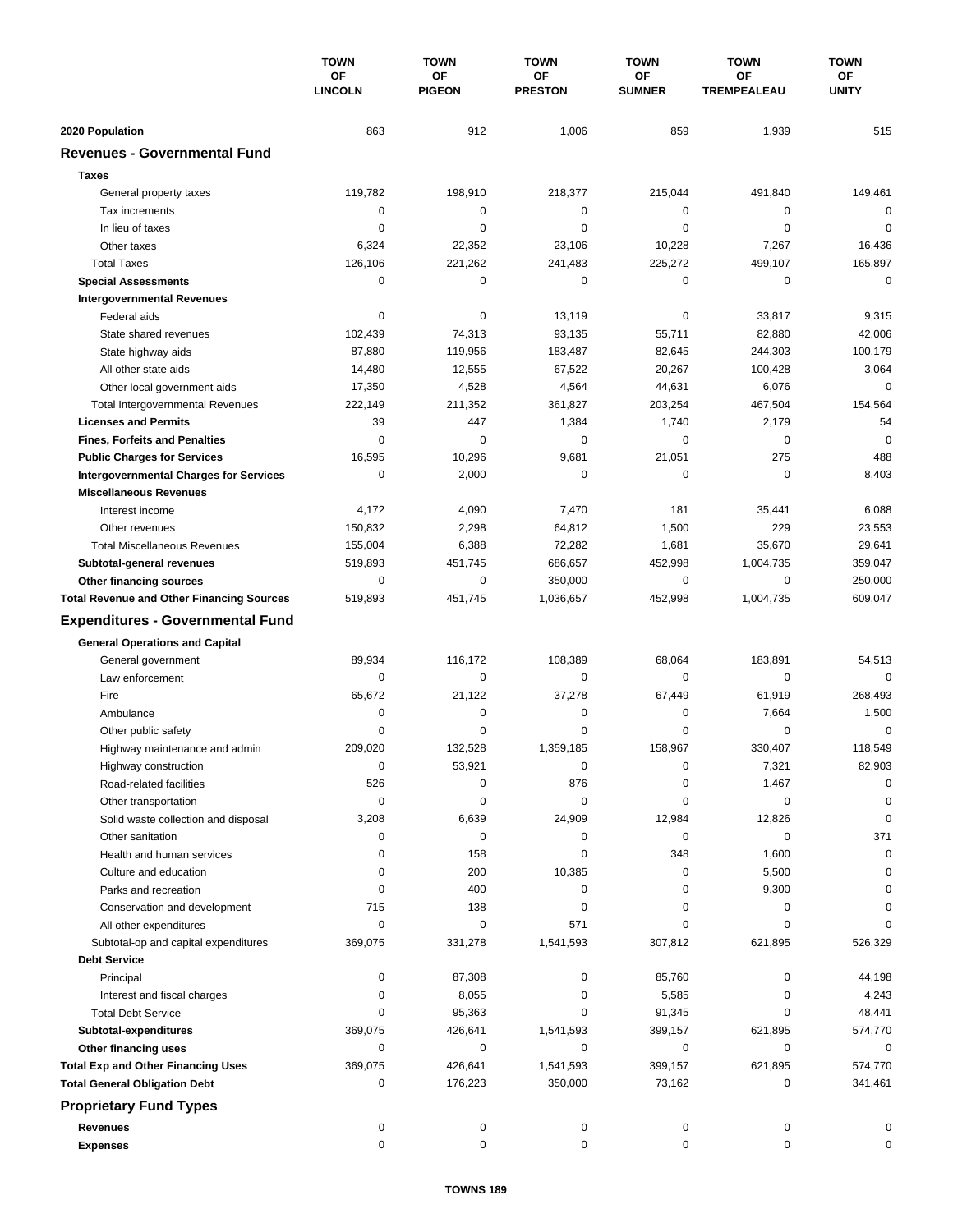|                                                                                     | <b>TOWN</b><br><b>OF</b><br><b>MILTON</b> | <b>TOWN</b>                | <b>TOWN</b><br>OF<br><b>MONDOVI</b> | <b>TOWN</b>                 | <b>TOWN</b>                | <b>TOWN</b>         |
|-------------------------------------------------------------------------------------|-------------------------------------------|----------------------------|-------------------------------------|-----------------------------|----------------------------|---------------------|
|                                                                                     |                                           | <b>OF</b><br><b>MODENA</b> |                                     | <b>OF</b><br><b>MONTANA</b> | <b>OF</b><br><b>NAPLES</b> | ОF<br><b>NELSON</b> |
| 2020 Population                                                                     | 560                                       | 354                        | 476                                 | 290                         | 698                        | 636                 |
| <b>Revenues - Governmental Fund</b>                                                 |                                           |                            |                                     |                             |                            |                     |
| <b>Taxes</b>                                                                        |                                           |                            |                                     |                             |                            |                     |
| General property taxes                                                              | 57,714                                    | 44,303                     | 66,233                              | 112,403                     | 166,684                    | 216,577             |
| Tax increments                                                                      | 0                                         | 0                          | $\mathbf 0$                         | 0                           | $\mathbf 0$                | 0                   |
| In lieu of taxes                                                                    | 0                                         | 0                          | $\mathbf 0$                         | 0                           | $\mathbf 0$                | $\mathbf 0$         |
| Other taxes                                                                         | 12,348                                    | 30,444                     | 9,276                               | 26,036                      | 7,807                      | 49,578              |
| <b>Total Taxes</b>                                                                  | 70,062                                    | 74,747                     | 75,509                              | 138,439                     | 174,491                    | 266,155             |
| <b>Special Assessments</b>                                                          | 0                                         | 0                          | 0                                   | 0                           | 0                          | $\mathbf 0$         |
| <b>Intergovernmental Revenues</b>                                                   |                                           |                            |                                     |                             |                            |                     |
| Federal aids                                                                        | 10,103                                    | 0                          | 0                                   | 0                           | 0                          | 1,188               |
| State shared revenues                                                               | 34,858                                    | 24,972                     | 39,124                              | 13,217                      | 32,109                     | 33,280              |
| State highway aids                                                                  | 68,801                                    | 69,421                     | 68,275                              | 95,397                      | 93,294                     | 93,951              |
| All other state aids                                                                | 81,462                                    | 7,747                      | 9,928                               | 7,608                       | 16,763                     | 19,056              |
| Other local government aids                                                         | 0                                         | $\mathbf 0$                | 0                                   | 0                           | $\mathbf 0$                | $\mathbf 0$         |
| <b>Total Intergovernmental Revenues</b>                                             | 195,224                                   | 102,140                    | 117,327                             | 116.222                     | 142,166                    | 147,475             |
| <b>Licenses and Permits</b>                                                         | 2,468                                     | 341                        | $\mathbf 0$                         | 0                           | 1,047                      | 324                 |
| <b>Fines, Forfeits and Penalties</b>                                                | 0                                         | $\mathbf 0$                | $\mathbf 0$                         | 0                           | 0                          | $\mathbf 0$         |
|                                                                                     | 150                                       | 6,275                      | 6,119                               | 4,960                       | 3,000                      | 17,146              |
| <b>Public Charges for Services</b><br><b>Intergovernmental Charges for Services</b> | $\mathbf 0$                               | $\mathbf 0$                | $\mathbf 0$                         | $\mathbf 0$                 | 0                          | $\mathbf 0$         |
| <b>Miscellaneous Revenues</b>                                                       |                                           |                            |                                     |                             |                            |                     |
|                                                                                     | 2,765                                     | 922                        | 760                                 | 1,728                       | 1,335                      | 1,820               |
| Interest income<br>Other revenues                                                   | 0                                         | 95                         | 0                                   |                             |                            | 574                 |
|                                                                                     |                                           |                            | 760                                 | 1,213                       | 16,894<br>18,229           | 2,394               |
| <b>Total Miscellaneous Revenues</b>                                                 | 2,765<br>270,669                          | 1,017                      | 199,715                             | 2,941<br>262,562            | 338,933                    | 433,494             |
| Subtotal-general revenues                                                           | 0                                         | 184,520<br>$\mathbf 0$     | $\mathbf 0$                         | 0                           | $\mathbf 0$                | 0                   |
| Other financing sources<br><b>Total Revenue and Other Financing Sources</b>         | 270,669                                   | 184,520                    | 199,715                             | 262,562                     | 338,933                    | 433,494             |
| <b>Expenditures - Governmental Fund</b>                                             |                                           |                            |                                     |                             |                            |                     |
|                                                                                     |                                           |                            |                                     |                             |                            |                     |
| <b>General Operations and Capital</b>                                               |                                           |                            |                                     |                             |                            |                     |
| General government                                                                  | 89,113                                    | 44,128                     | 46,040                              | 42,408                      | 71,074                     | 59,541              |
| Law enforcement                                                                     | $\mathbf 0$                               | 0                          | 0                                   | 0                           | 0                          | $\mathbf 0$         |
| Fire                                                                                | 150,541                                   | 11,335                     | 18,242                              | 15,574                      | 10,852                     | 22,332              |
| Ambulance                                                                           | 0                                         | 5,940                      | 7,791                               | 5,674                       | 9,113                      | 9,190               |
| Other public safety                                                                 | 0                                         | 0                          | 0                                   | 0                           | $\mathbf 0$                | 0                   |
| Highway maintenance and admin                                                       | 113,722                                   | 41,432                     | 198,264                             | 181,316                     | 203,230                    | 200,961             |
| Highway construction                                                                | 45,668                                    | 127,272                    | 0                                   | 0                           | 0                          | $\mathbf 0$         |
| Road-related facilities                                                             | 0                                         | 1,420                      | 0                                   | 0                           | 0                          | 278                 |
| Other transportation                                                                | 0                                         | 0                          | 0                                   | 0                           | 0                          | $\mathbf 0$         |
| Solid waste collection and disposal                                                 | 7,804                                     | 3,265                      | 1,511                               | 775                         | 2,122                      | 3,050               |
| Other sanitation                                                                    | 0                                         | 0                          | 0                                   | 0                           | 0                          | 0                   |
| Health and human services                                                           | 0                                         | 2,107                      | 0                                   | 0                           | 0                          | $\Omega$            |
| Culture and education                                                               | 0                                         | 0                          | 0                                   | 0                           | 0                          | 0                   |
| Parks and recreation                                                                | 1,800                                     | 0                          | 0                                   | 0                           | 0                          | 0                   |
| Conservation and development                                                        | 0                                         | 0                          | 0                                   | 0                           | 0                          |                     |
| All other expenditures                                                              | 0                                         | 185                        | 0                                   | 0                           | 0                          |                     |
| Subtotal-op and capital expenditures                                                | 408,648                                   | 237,084                    | 271,848                             | 245,747                     | 296,391                    | 295,352             |
| <b>Debt Service</b>                                                                 |                                           |                            |                                     |                             |                            |                     |
| Principal                                                                           | 0                                         | 0                          | 0                                   | 0                           | 0                          | O                   |
| Interest and fiscal charges                                                         | 0                                         | 0                          | 0                                   | 0                           | 0                          | 0                   |
| <b>Total Debt Service</b>                                                           | 0                                         | 0                          | 0                                   | 0                           | 0                          | $\Omega$            |
| Subtotal-expenditures                                                               | 408,648                                   | 237,084                    | 271,848                             | 245,747                     | 296,391                    | 295,352             |
| Other financing uses                                                                | 0                                         | 0                          | 0                                   | 0                           | 0                          | 0                   |
| <b>Total Exp and Other Financing Uses</b>                                           | 408,648                                   | 237,084                    | 271,848                             | 245,747                     | 296,391                    | 295,352             |
| <b>Total General Obligation Debt</b>                                                | 0                                         | 0                          | 0                                   | 0                           | 0                          | $\mathbf 0$         |
| <b>Proprietary Fund Types</b>                                                       |                                           |                            |                                     |                             |                            |                     |
| <b>Revenues</b>                                                                     | 0                                         | 0                          | 0                                   | 0                           | 0                          |                     |
| <b>Expenses</b>                                                                     | $\mathbf 0$                               | 0                          | $\mathbf 0$                         | 0                           | 0                          | O                   |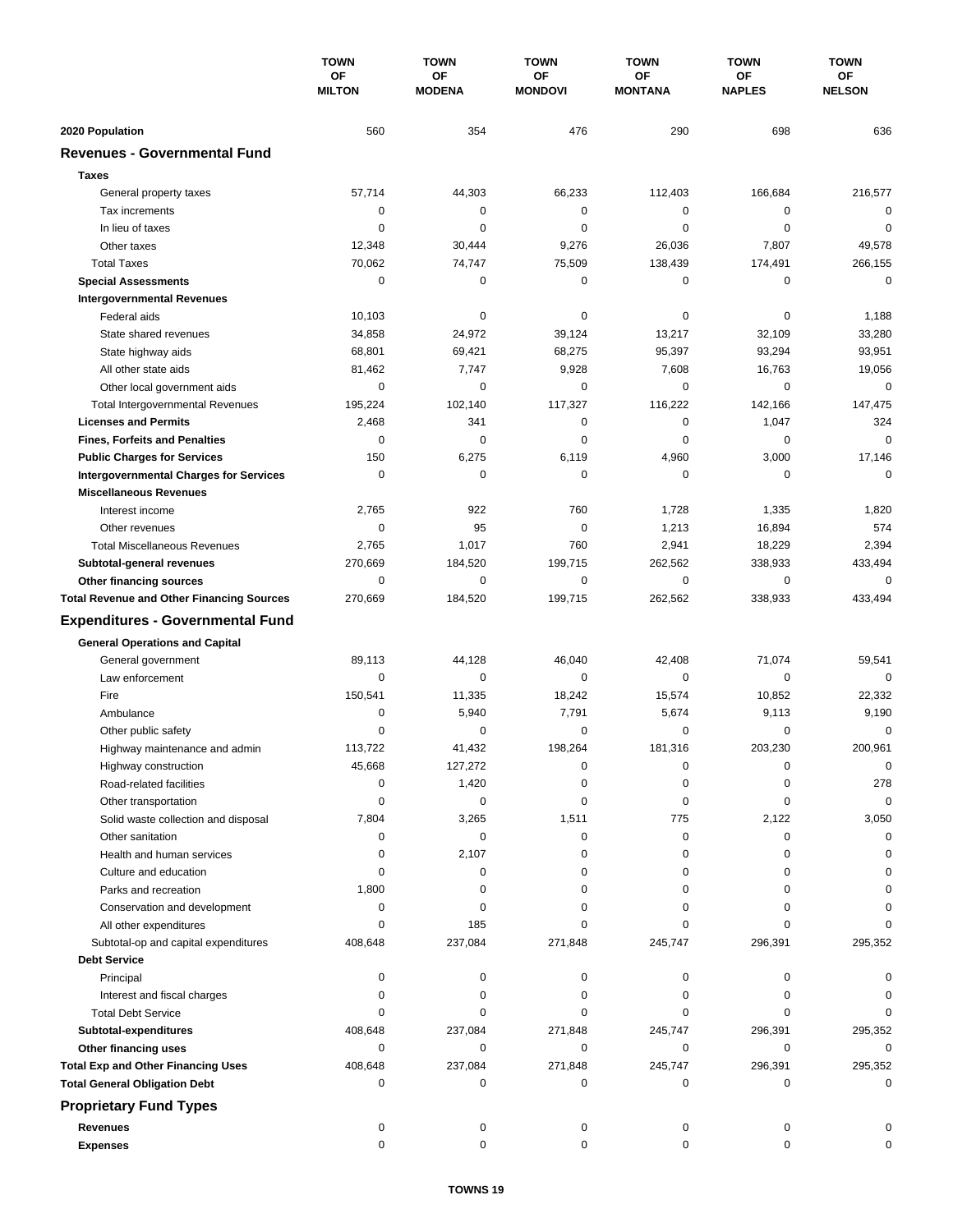|                                                                   | <b>TOWN</b><br><b>TOTAL</b><br><b>TREMPEALEAU</b><br><b>COUNTY</b> | <b>TOWN</b>                | <b>TOWN</b>             | <b>TOWN</b>          | <b>TOWN</b>       | <b>TOWN</b>         |
|-------------------------------------------------------------------|--------------------------------------------------------------------|----------------------------|-------------------------|----------------------|-------------------|---------------------|
|                                                                   |                                                                    | <b>OF</b><br><b>BERGEN</b> | OF<br><b>CHRISTIANA</b> | OF<br><b>CLINTON</b> | OF<br><b>COON</b> | ОF<br><b>FOREST</b> |
| 2020 Population                                                   | 14,851                                                             | 1,374                      | 973                     | 1,436                | 763               | 653                 |
| <b>Revenues - Governmental Fund</b>                               |                                                                    |                            |                         |                      |                   |                     |
| <b>Taxes</b>                                                      |                                                                    |                            |                         |                      |                   |                     |
| General property taxes                                            | 3,465,049                                                          | 285,226                    | 505,433                 | 161,605              | 309,207           | 202,300             |
| Tax increments                                                    | 0                                                                  | 0                          | 0                       | 0                    | $\mathbf 0$       | $\mathbf 0$         |
| In lieu of taxes                                                  | 0                                                                  | 0                          | 0                       | 0                    | $\mathbf 0$       | $\mathbf 0$         |
| Other taxes                                                       | 269.470                                                            | 10,320                     | 8,953                   | 4,054                | 20,303            | 6,799               |
| <b>Total Taxes</b>                                                | 3,734,519                                                          | 295,546                    | 514,386                 | 165,659              | 329,510           | 209,099             |
| <b>Special Assessments</b>                                        | 0                                                                  | 0                          | 0                       | 0                    | 0                 | $\mathbf 0$         |
| <b>Intergovernmental Revenues</b>                                 |                                                                    |                            |                         |                      |                   |                     |
| Federal aids                                                      | 201,072                                                            | 0                          | 0                       | 0                    | 0                 | 0                   |
| State shared revenues                                             | 1,011,931                                                          | 41,906                     | 53,909                  | 156,365              | 59,222            | 11,940              |
| State highway aids                                                | 2,180,929                                                          | 152,753                    | 198,321                 | 286,134              | 148,324           | 165,454             |
| All other state aids                                              | 527,160                                                            | 7,422                      | 3,506                   | 2,526                | 4,356             | 12,201              |
| Other local government aids                                       | 363,590                                                            | $\mathbf 0$                | 0                       | 0                    | 722               | $\mathbf 0$         |
| <b>Total Intergovernmental Revenues</b>                           | 4,284,682                                                          | 202,081                    | 255,736                 | 445,025              | 212,624           | 189,595             |
| <b>Licenses and Permits</b>                                       | 12,462                                                             | 2,516                      | 3,680                   | 1,651                | 2,710             | 910                 |
| <b>Fines, Forfeits and Penalties</b>                              | 50                                                                 | 1,000                      | 0                       | 0                    | 0                 | $\mathbf 0$         |
| <b>Public Charges for Services</b>                                | 213,796                                                            | $\mathbf 0$                | 16,390                  | 7,800                | 6,389             | 2,281               |
| <b>Intergovernmental Charges for Services</b>                     | 62,686                                                             | 0                          | 0                       | 0                    | 0                 | $\Omega$            |
| <b>Miscellaneous Revenues</b>                                     |                                                                    |                            |                         |                      |                   |                     |
| Interest income                                                   | 73,601                                                             | 688                        | 179                     | 1,672                | 163               | 628                 |
| Other revenues                                                    | 323,091                                                            | 33,423                     | 3,582                   | 155                  | 931               | 3,315               |
| <b>Total Miscellaneous Revenues</b>                               | 396,692                                                            | 34,111                     | 3,761                   | 1,827                | 1,094             | 3,943               |
| Subtotal-general revenues                                         | 8,704,887                                                          | 535,254                    | 793,953                 | 621,962              | 552,327           | 405,828             |
| Other financing sources                                           | 1,163,260                                                          | 0                          | 91,085                  | 0                    | $\mathbf 0$       | 221,645             |
| <b>Total Revenue and Other Financing Sources</b>                  | 9,868,147                                                          | 535,254                    | 885,038                 | 621,962              | 552,327           | 627,473             |
| <b>Expenditures - Governmental Fund</b>                           |                                                                    |                            |                         |                      |                   |                     |
| <b>General Operations and Capital</b>                             |                                                                    |                            |                         |                      |                   |                     |
| General government                                                | 1,411,676                                                          | 85,868                     | 58,423                  | 57,792               | 120,609           | 142,181             |
| Law enforcement                                                   | 0                                                                  | $\mathbf 0$                | $\mathbf 0$             | 0                    | 0                 | $\mathbf 0$         |
| Fire                                                              | 1.019.484                                                          | 72,288                     | 44,063                  | 29,701               | 31,922            | 13,926              |
| Ambulance                                                         | 409,781                                                            | 0                          | 700                     | 3,059                | $\mathbf 0$       | 8,480               |
| Other public safety                                               | 7,010                                                              | 0                          | 0                       | 0                    | 1,650             | $\mathbf 0$         |
| Highway maintenance and admin                                     | 5,162,444                                                          | 465,880                    | 636.214                 | 494,960              | 207.382           | 429,648             |
| Highway construction                                              | 384,461                                                            | 0                          | 50,000                  | 0                    | 179,506           | 0                   |
| Road-related facilities                                           | 7,437                                                              | 0                          | 0                       | 0                    | 0                 | 0                   |
| Other transportation                                              | 0                                                                  | 0                          | 0                       | 0                    | 0                 | 0                   |
| Solid waste collection and disposal                               | 175,179                                                            | 57,888                     | 28,438                  | 20,194               | 40,715            | 17,918              |
| Other sanitation                                                  | 371                                                                | 288                        | 0                       | 0                    | 0                 | $\mathbf 0$         |
| Health and human services                                         | 14,072                                                             | 2,000                      | 0                       | 925                  | 0                 | 1,000               |
| Culture and education                                             | 17,485                                                             | 0                          | 0                       | 0                    | 0                 | 600                 |
| Parks and recreation                                              | 14,650                                                             | 0                          | 0                       | 0                    | 0                 | 0                   |
| Conservation and development                                      | 853                                                                | 0                          | 0                       | 0                    | 0                 | 0                   |
| All other expenditures                                            | 19,866                                                             | 0                          | 0                       | 0                    | $\Omega$          | O                   |
| Subtotal-op and capital expenditures                              | 8,644,769                                                          | 684,212                    | 817,838                 | 606,631              | 581,784           | 613,753             |
| <b>Debt Service</b>                                               |                                                                    |                            |                         |                      |                   |                     |
| Principal                                                         | 552,927                                                            | 16,462                     | 76,940                  | 0                    | 33,552            | 5,125               |
| Interest and fiscal charges                                       | 57,126                                                             | 2,120                      | 18,655                  | 0                    | 0                 | 468                 |
| <b>Total Debt Service</b>                                         | 610,053<br>9,254,822                                               | 18,582<br>702,794          | 95,595                  | 0<br>606,631         | 33,552<br>615,336 | 5,593<br>619,346    |
| Subtotal-expenditures                                             | 0                                                                  | 0                          | 913,433<br>0            | 0                    | 0                 | 0                   |
| Other financing uses<br><b>Total Exp and Other Financing Uses</b> | 9,254,822                                                          | 702,794                    | 913,433                 | 606,631              | 615,336           | 619,346             |
| <b>Total General Obligation Debt</b>                              | 2,580,738                                                          | 3,856                      | 437,695                 | 0                    | 1,167,631         | 216,520             |
| <b>Proprietary Fund Types</b>                                     |                                                                    |                            |                         |                      |                   |                     |
|                                                                   |                                                                    |                            |                         |                      |                   |                     |
| <b>Revenues</b>                                                   | 0<br>0                                                             | 0<br>0                     | 0<br>0                  | 0<br>0               | 0<br>0            | 0<br>0              |
| <b>Expenses</b>                                                   |                                                                    |                            |                         |                      |                   |                     |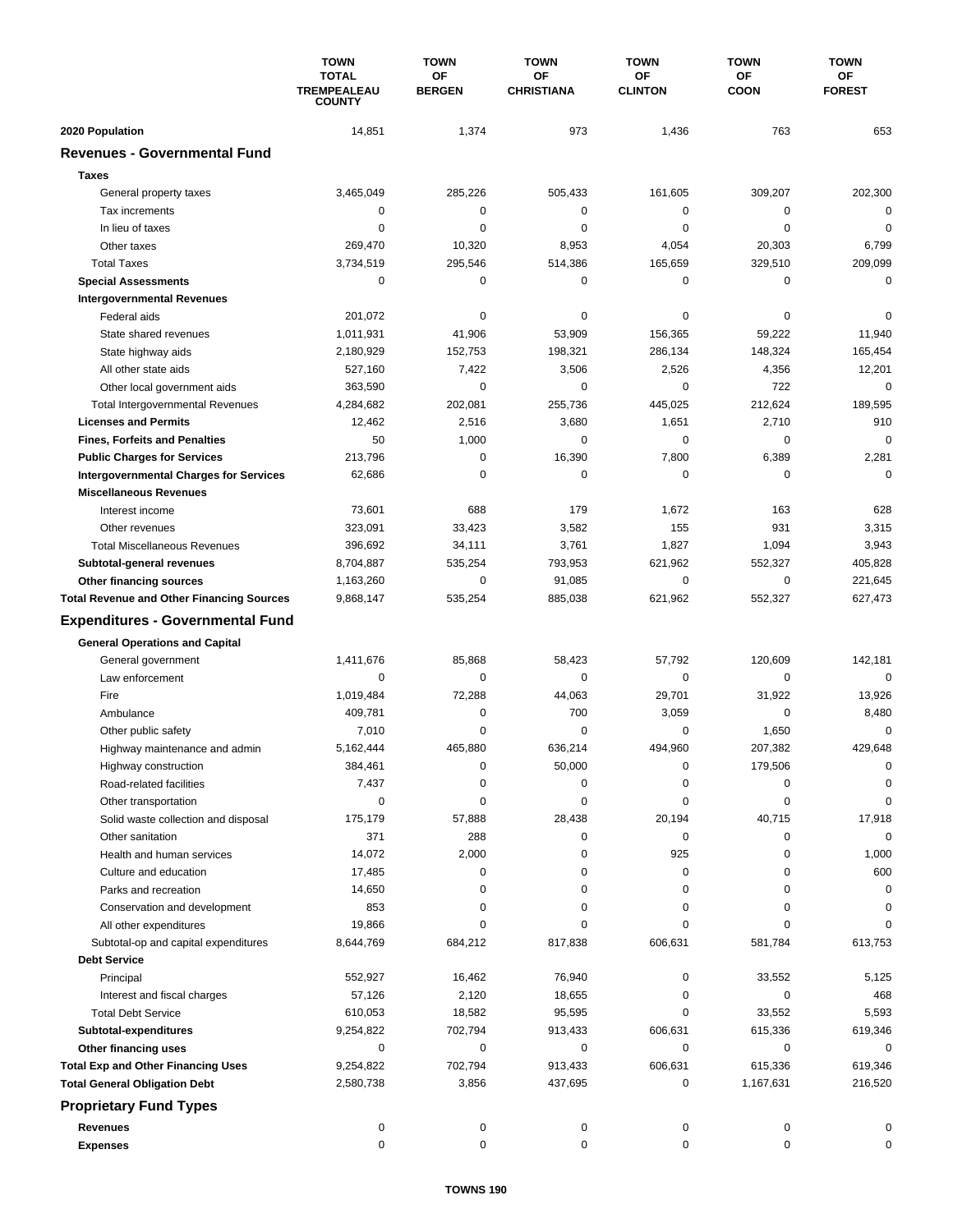|                                                  | <b>TOWN</b><br><b>OF</b><br><b>FRANKLIN</b> | <b>TOWN</b>               | <b>TOWN</b><br>ΟF<br><b>GREENWOOD</b> | <b>TOWN</b>          | <b>TOWN</b><br><b>OF</b><br><b>HARMONY</b> | <b>TOWN</b><br>ОF<br><b>HILLSBORO</b> |
|--------------------------------------------------|---------------------------------------------|---------------------------|---------------------------------------|----------------------|--------------------------------------------|---------------------------------------|
|                                                  |                                             | <b>OF</b><br><b>GENOA</b> |                                       | ΟF<br><b>HAMBURG</b> |                                            |                                       |
| 2020 Population                                  | 1,198                                       | 797                       | 857                                   | 987                  | 823                                        | 818                                   |
| <b>Revenues - Governmental Fund</b>              |                                             |                           |                                       |                      |                                            |                                       |
| <b>Taxes</b>                                     |                                             |                           |                                       |                      |                                            |                                       |
| General property taxes                           | 277,171                                     | 93,392                    | 253,743                               | 353,479              | 279,278                                    | 172,474                               |
| Tax increments                                   | 0                                           | $\mathbf 0$               | 0                                     | 0                    | 0                                          | 0                                     |
| In lieu of taxes                                 | 0                                           | 0                         | $\mathbf 0$                           | 0                    | $\mathbf 0$                                | $\mathbf 0$                           |
| Other taxes                                      | 15,946                                      | 22,508                    | 15,479                                | 20,578               | 28,641                                     | 9,091                                 |
| <b>Total Taxes</b>                               | 293,117                                     | 115,900                   | 269,222                               | 374,057              | 307,919                                    | 181,565                               |
| <b>Special Assessments</b>                       | 0                                           | $\mathbf 0$               | 0                                     | 0                    | $\mathbf 0$                                | $\mathbf 0$                           |
| <b>Intergovernmental Revenues</b>                |                                             |                           |                                       |                      |                                            |                                       |
| Federal aids                                     | 13,888                                      | 11,949                    | 9,948                                 | 0                    | 11,577                                     | 8,528                                 |
| State shared revenues                            | 53,414                                      | 306,524                   | 40,473                                | 45,156               | 33,438                                     | 65,642                                |
| State highway aids                               | 170,981                                     | 242,521                   | 99,207                                | 125,133              | 137,366                                    | 177,751                               |
| All other state aids                             | 5,160                                       | 10,898                    | 9,524                                 | 26,714               | 11,263                                     | 3,337                                 |
| Other local government aids                      | 27,873                                      | $\mathbf 0$               | 7,448                                 | $\mathbf 0$          | $\mathbf 0$                                | 7,677                                 |
| <b>Total Intergovernmental Revenues</b>          | 271,316                                     | 571.892                   | 166,600                               | 197,003              | 193,644                                    | 262,935                               |
| <b>Licenses and Permits</b>                      | 415                                         | 775                       | 6,180                                 | 4,900                | 5,102                                      | 1,206                                 |
| <b>Fines, Forfeits and Penalties</b>             | $\Omega$                                    | $\Omega$                  | 0                                     | $\Omega$             | $\mathbf 0$                                | $\mathbf 0$                           |
| <b>Public Charges for Services</b>               | 5,386                                       | 10,631                    | 2,153                                 | 7,528                | 549                                        | 12,924                                |
| <b>Intergovernmental Charges for Services</b>    | 0                                           | $\mathbf 0$               | 27                                    | 0                    | 0                                          | $\mathbf 0$                           |
| <b>Miscellaneous Revenues</b>                    |                                             |                           |                                       |                      |                                            |                                       |
| Interest income                                  | 138                                         | 281                       | 1,551                                 | 195                  | 0                                          | 226                                   |
| Other revenues                                   | 3,536                                       | 12,808                    | 1,572                                 | $\mathbf 0$          | 5,419                                      | 873                                   |
| <b>Total Miscellaneous Revenues</b>              | 3,674                                       | 13,089                    | 3,123                                 | 195                  | 5,419                                      | 1,099                                 |
| Subtotal-general revenues                        | 573,908                                     | 712,287                   | 447,305                               | 583,683              | 512,633                                    | 459,729                               |
| Other financing sources                          | 30,000                                      | 50,000                    | 0                                     | 0                    | $\mathbf 0$                                | $\mathbf 0$                           |
| <b>Total Revenue and Other Financing Sources</b> | 603,908                                     | 762,287                   | 447,305                               | 583,683              | 512,633                                    | 459,729                               |
| <b>Expenditures - Governmental Fund</b>          |                                             |                           |                                       |                      |                                            |                                       |
| <b>General Operations and Capital</b>            |                                             |                           |                                       |                      |                                            |                                       |
| General government                               | 78,387                                      | 60,870                    | 58,008                                | 147,205              | 62,537                                     | 59,070                                |
| Law enforcement                                  | 0                                           | 0                         | 0                                     | 0                    | 0                                          | $\mathbf 0$                           |
| Fire                                             | 45,297                                      | 17,253                    | 16,066                                | 38,216               | 19,314                                     | 18,921                                |
| Ambulance                                        | 0                                           | 2,000                     | 13,293                                | 0                    | 0                                          | 12,993                                |
| Other public safety                              | 0                                           | $\mathbf 0$               | 49                                    | 1,265                | 174                                        | 147                                   |
| Highway maintenance and admin                    | 340,301                                     | 589,567                   | 188,467                               | 343,390              | 410,308                                    | 250,056                               |
| Highway construction                             | 0                                           | 0                         | 0                                     | 48,661               | 0                                          | 10,017                                |
| Road-related facilities                          | 0                                           | 0                         | 0                                     | 20,270               | 0                                          | 0                                     |
| Other transportation                             | 0                                           | 0                         | 0                                     | 0                    | 0                                          | 0                                     |
| Solid waste collection and disposal              | 16,089                                      | 15,552                    | 15,869                                | 49,191               | 18,816                                     | 17,787                                |
| Other sanitation                                 | 0                                           | 0                         | 0                                     | 0                    | 5,961                                      | $\mathbf 0$                           |
| Health and human services                        | 640                                         | 1,679                     | 529                                   | 0                    | 2,057                                      | 2,167                                 |
| Culture and education                            | 0                                           | 0                         | 2,000                                 | 0                    | 0                                          | 1,000                                 |
| Parks and recreation                             | 0                                           | 0                         | 0                                     | 0                    | 0                                          | 0                                     |
| Conservation and development                     | 0                                           | 0                         | 668                                   | 0                    | 1,206                                      | 0                                     |
| All other expenditures                           | 4,303                                       | 0                         | 1,787                                 | 0                    | 0                                          | $\Omega$                              |
| Subtotal-op and capital expenditures             | 485,017                                     | 686,921                   | 296,736                               | 648,198              | 520,373                                    | 372,158                               |
| <b>Debt Service</b>                              |                                             |                           |                                       |                      |                                            |                                       |
| Principal                                        | 46,585                                      | 49,470                    | 47,505                                | 15,926               | 89,577                                     | 50,000                                |
| Interest and fiscal charges                      | 4,609                                       | 10,815                    | 290                                   | 0                    | 20,759                                     | 446                                   |
| <b>Total Debt Service</b>                        | 51,194                                      | 60,285                    | 47,795                                | 15,926               | 110,336                                    | 50,446                                |
| Subtotal-expenditures                            | 536,211                                     | 747,206                   | 344,531                               | 664,124              | 630,709                                    | 422,604                               |
| Other financing uses                             | 0                                           | 0                         | 0                                     | 0                    | 0                                          | 0                                     |
| <b>Total Exp and Other Financing Uses</b>        | 536,211                                     | 747,206                   | 344,531                               | 664,124              | 630,709                                    | 422,604                               |
| <b>Total General Obligation Debt</b>             | 264,582                                     | 310,174                   | 0                                     | 484,074              | 589,082                                    | 0                                     |
| <b>Proprietary Fund Types</b>                    |                                             |                           |                                       |                      |                                            |                                       |
| <b>Revenues</b>                                  | 0                                           | 0                         | 0                                     | 0                    | 0                                          | 0                                     |
| <b>Expenses</b>                                  | 0                                           | 0                         | 0                                     | 0                    | 0                                          | 0                                     |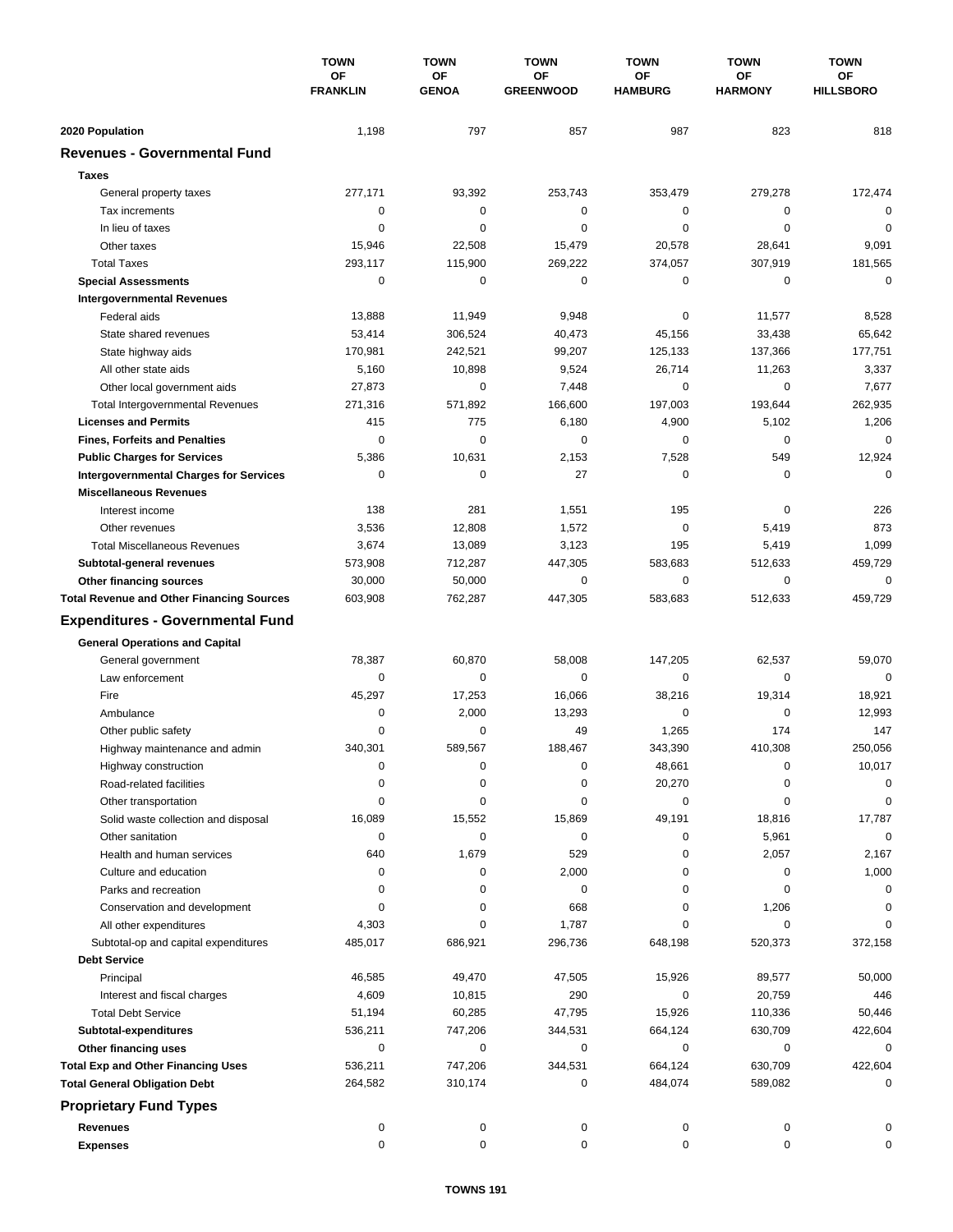|                                                  | <b>TOWN</b><br><b>OF</b><br><b>JEFFERSON</b> | <b>TOWN</b>           | <b>TOWN</b>            | <b>TOWN</b>        | <b>TOWN</b>                  | <b>TOWN</b>        |
|--------------------------------------------------|----------------------------------------------|-----------------------|------------------------|--------------------|------------------------------|--------------------|
|                                                  |                                              | OF<br><b>KICKAPOO</b> | ΟF<br><b>LIBERTY</b>   | ОF<br><b>STARK</b> | <b>OF</b><br><b>STERLING</b> | ОF<br><b>UNION</b> |
|                                                  |                                              |                       |                        |                    |                              |                    |
| 2020 Population                                  | 1,193                                        | 678                   | 270                    | 389                | 630                          | 731                |
| <b>Revenues - Governmental Fund</b>              |                                              |                       |                        |                    |                              |                    |
| <b>Taxes</b>                                     |                                              |                       |                        |                    |                              |                    |
| General property taxes                           | 421,406                                      | 220,830               | 90,815                 | 117,204            | 226,115                      | 197,002            |
| Tax increments                                   | 0                                            | $\mathbf 0$           | $\mathbf 0$            | 0                  | $\mathbf 0$                  | $\mathbf 0$        |
| In lieu of taxes                                 | 0                                            | 0                     | $\mathbf 0$            | 0                  | $\mathbf 0$                  | $\mathbf 0$        |
| Other taxes                                      | 13,273                                       | 20,922                | 18,236                 | 26,106             | 16,670                       | 16,888             |
| <b>Total Taxes</b>                               | 434,679                                      | 241,752               | 109,051                | 143,310            | 242,785                      | 213,890            |
| <b>Special Assessments</b>                       | 0                                            | $\mathbf 0$           | 0                      | 0                  | 0                            | 0                  |
| <b>Intergovernmental Revenues</b>                |                                              |                       |                        |                    |                              |                    |
| Federal aids                                     | 0                                            | 0                     | 0                      | 0                  | 0                            | $\mathbf 0$        |
| State shared revenues                            | 39,091                                       | 30,526                | 11,944                 | 23,090             | 35,840                       | 38,211             |
| State highway aids                               | 213,775                                      | 301,303               | 49,249                 | 142,238            | 162,200                      | 182,693            |
| All other state aids                             | 4,383                                        | 3,178                 | 2,848                  | 50,178             | 13,162                       | 2,712              |
| Other local government aids                      | 22,379                                       | 0                     | $\mathbf 0$            | 6,348              | $\mathbf 0$                  | 652                |
| <b>Total Intergovernmental Revenues</b>          | 279,628                                      | 335,007               | 64,041                 | 221,854            | 211,202                      | 224,268            |
| <b>Licenses and Permits</b>                      | 786                                          | 924                   | 1,403                  | 3,416              | 213                          | $\mathbf 0$        |
| <b>Fines, Forfeits and Penalties</b>             | $\Omega$                                     | $\Omega$              | 0                      | 0                  | $\Omega$                     | $\mathbf 0$        |
| <b>Public Charges for Services</b>               | 1,827                                        | 3,085                 | 913                    | 0                  | 1,019                        | 1,838              |
| <b>Intergovernmental Charges for Services</b>    | 0                                            | 0                     | $\mathbf 0$            | 0                  | 0                            | $\mathbf 0$        |
| <b>Miscellaneous Revenues</b>                    |                                              |                       |                        |                    |                              |                    |
| Interest income                                  | 857                                          | 2,970                 | 138                    | 151                | 572                          | 1,486              |
| Other revenues                                   | 2,327                                        | 90                    | 677                    | $\mathbf 0$        | 2,416                        | 516                |
| <b>Total Miscellaneous Revenues</b>              | 3,184                                        | 3,060                 | 815                    | 151                | 2,988                        | 2,002              |
| Subtotal-general revenues                        | 720,104                                      | 583,828               | 176,223                | 368,731            | 458,207                      | 441,998            |
| Other financing sources                          | $\mathbf 0$                                  | 0                     | $\mathbf 0$            | 0                  | $\mathbf 0$                  | $\mathbf 0$        |
| <b>Total Revenue and Other Financing Sources</b> | 720,104                                      | 583,828               | 176,223                | 368,731            | 458,207                      | 441,998            |
| <b>Expenditures - Governmental Fund</b>          |                                              |                       |                        |                    |                              |                    |
|                                                  |                                              |                       |                        |                    |                              |                    |
| <b>General Operations and Capital</b>            | 81,031                                       |                       | 37,392                 | 42.903             |                              |                    |
| General government                               |                                              | 63,385                |                        |                    | 79,556                       | 57,788<br>$\Omega$ |
| Law enforcement<br>Fire                          | $\mathbf 0$                                  | 0                     | $\mathbf 0$            | 0                  | 0                            |                    |
|                                                  | 41,777                                       | 16,934                | 139,101<br>$\mathbf 0$ | 17,888             | 21,259                       | 21,818             |
| Ambulance                                        | 0                                            | 3,000                 |                        | 0                  | 0                            | 0                  |
| Other public safety                              | 0                                            | $\mathbf 0$           | 563                    | 0                  | $\mathbf 0$                  | 0                  |
| Highway maintenance and admin                    | 578,466                                      | 337,394               | 70,068                 | 313,093            | 600,235                      | 233,211            |
| Highway construction                             | 0                                            | 0                     | 5,120                  | 0                  | 0                            | 0                  |
| Road-related facilities                          | 0                                            | 0                     | 0                      | 0                  | 0                            | 0                  |
| Other transportation                             | 0                                            | 0                     | 0                      | 0                  | 0                            | $\Omega$           |
| Solid waste collection and disposal              | 34,941                                       | 13,675                | 11,911                 | 13,395             | 23,290                       | 15,004             |
| Other sanitation                                 | 0                                            | 0                     | 0                      | 0                  | 0                            | $\mathbf 0$        |
| Health and human services                        | 2,253                                        | 1,508                 | 1,050                  | 0                  | 0                            | 2,425              |
| Culture and education                            | 0                                            | 200                   | 0                      | 0                  | 0                            | 0                  |
| Parks and recreation                             | 0                                            | 0                     | 0                      | 500                | 0                            | 0                  |
| Conservation and development                     | 0                                            | 0                     | 0                      | 0                  | 0                            | 0                  |
| All other expenditures                           | $\Omega$                                     | 0                     | 0                      | 0                  | 0                            | O                  |
| Subtotal-op and capital expenditures             | 738,468                                      | 436,096               | 265,205                | 387,779            | 724,340                      | 330,246            |
| <b>Debt Service</b>                              |                                              |                       |                        |                    |                              |                    |
| Principal                                        | 0                                            | 0                     | 17,314                 | 0                  | 0                            | 21,958             |
| Interest and fiscal charges                      | 0                                            | 0                     | 5,326                  | 0                  | 0                            | 1,058              |
| <b>Total Debt Service</b>                        | $\Omega$                                     | 0                     | 22,640                 | 0                  | 0                            | 23,016             |
| Subtotal-expenditures                            | 738,468                                      | 436,096               | 287,845                | 387,779            | 724,340                      | 353,262            |
| Other financing uses                             | 0                                            | 0                     | 0                      | 0                  | 0                            | 0                  |
| <b>Total Exp and Other Financing Uses</b>        | 738,468                                      | 436,096               | 287,845                | 387,779            | 724,340                      | 353,262            |
| <b>Total General Obligation Debt</b>             | 61,133                                       | 0                     | 178,125                | 0                  | 0                            | 37,562             |
| <b>Proprietary Fund Types</b>                    |                                              |                       |                        |                    |                              |                    |
| <b>Revenues</b>                                  | 0                                            | 0                     | 0                      | 0                  | 0                            | 0                  |
| <b>Expenses</b>                                  | 0                                            | 0                     | 0                      | 0                  | 0                            | 0                  |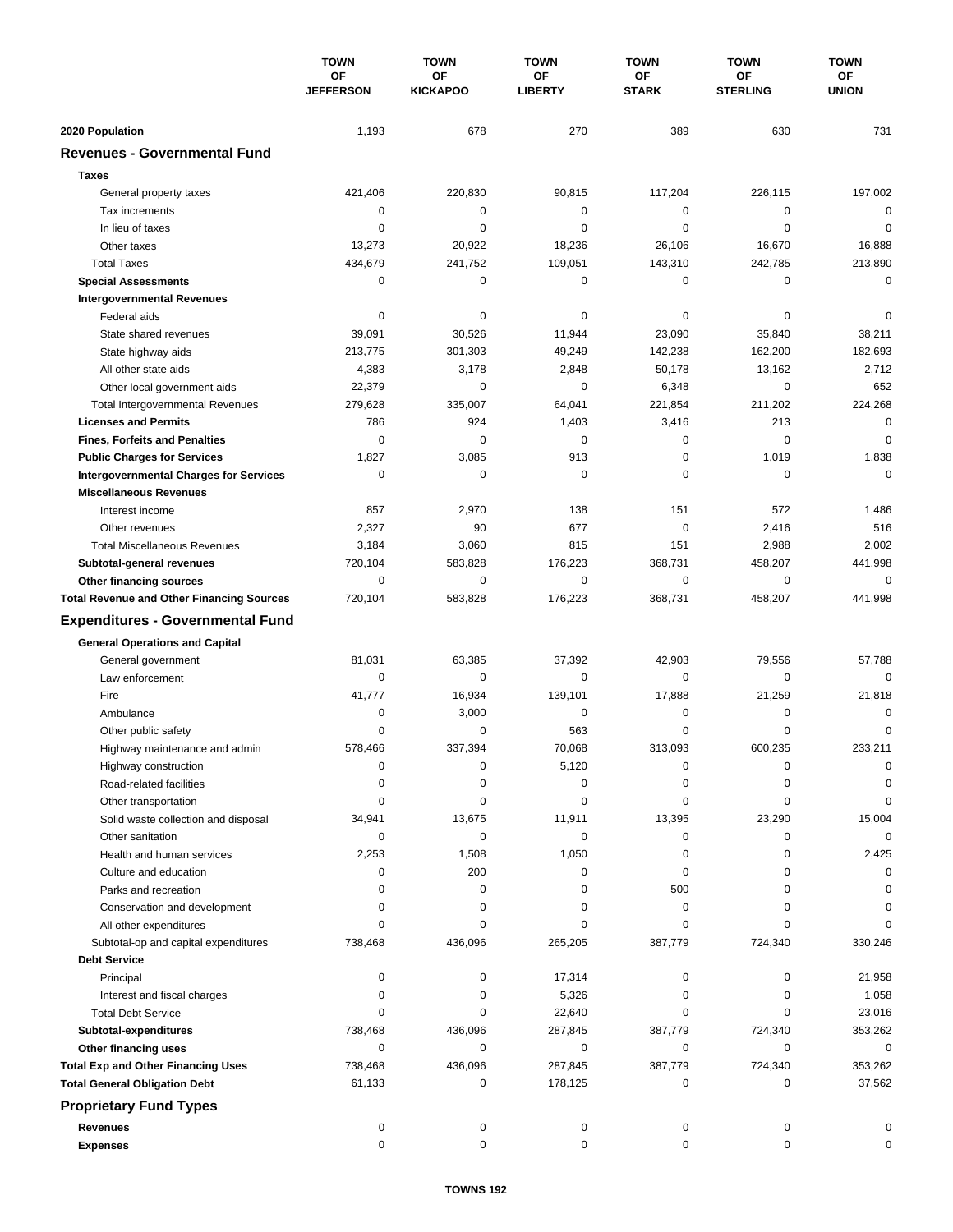|                                                  | <b>TOWN</b><br>OF<br><b>VIROQUA</b> | <b>TOWN</b>          | <b>TOWN</b>     | <b>TOWN</b>             | <b>TOWN</b>                                    | <b>TOWN</b>              |
|--------------------------------------------------|-------------------------------------|----------------------|-----------------|-------------------------|------------------------------------------------|--------------------------|
|                                                  |                                     | OF<br><b>WEBSTER</b> | OF<br>WHEATLAND | ΟF<br><b>WHITESTOWN</b> | <b>TOTAL</b><br><b>VERNON</b><br><b>COUNTY</b> | OF<br><b>ARBOR VITAE</b> |
| 2020 Population                                  | 1,733                               | 825                  | 587             | 539                     | 18,254                                         | 3,326                    |
| <b>Revenues - Governmental Fund</b>              |                                     |                      |                 |                         |                                                |                          |
| <b>Taxes</b>                                     |                                     |                      |                 |                         |                                                |                          |
| General property taxes                           | 508,546                             | 437,510              | 277,531         | 137,935                 | 5,528,202                                      | 941,523                  |
| Tax increments                                   | 0                                   | 0                    | 0               | 0                       | $\mathbf 0$                                    | 0                        |
| In lieu of taxes                                 | $\mathbf 0$                         | 0                    | 0               | $\mathbf 0$             | $\mathbf 0$                                    | $\mathbf 0$              |
| Other taxes                                      | 12,811                              | 16,908               | 21,930          | 10,570                  | 336,986                                        | 86,200                   |
| <b>Total Taxes</b>                               | 521,357                             | 454,418              | 299,461         | 148,505                 | 5,865,188                                      | 1,027,723                |
| <b>Special Assessments</b>                       | 0                                   | 0                    | 0               | 0                       | 0                                              | 0                        |
| <b>Intergovernmental Revenues</b>                |                                     |                      |                 |                         |                                                |                          |
| Federal aids                                     | $\mathbf 0$                         | 0                    | 0               | 0                       | 55,890                                         | 0                        |
| State shared revenues                            | 89,294                              | 43,710               | 18,700          | 57,738                  | 1,256,133                                      | 61,453                   |
| State highway aids                               | 200,201                             | 320,519              | 187,247         | 151,132                 | 3,814,502                                      | 254,949                  |
| All other state aids                             | 39,878                              | 3,729                | 6,763           | 31,413                  | 255,151                                        | 101,233                  |
| Other local government aids                      | $\mathbf 0$                         | 11,422               | 1,758           | 4,751                   | 91,030                                         | 26,587                   |
| <b>Total Intergovernmental Revenues</b>          | 329,373                             | 379,380              | 214,468         | 245,034                 | 5,472,706                                      | 444,222                  |
| <b>Licenses and Permits</b>                      | 834                                 | 1,113                | 845             | 1,736                   | 41,315                                         | 34,568                   |
| <b>Fines, Forfeits and Penalties</b>             | 0                                   | 0                    | 0               | 0                       | 1,000                                          | 0                        |
| <b>Public Charges for Services</b>               | 30,731                              | 3,137                | 2,853           | 1,415                   | 118,849                                        | 4,170                    |
| <b>Intergovernmental Charges for Services</b>    | 29,045                              | $\mathbf 0$          | 19,500          | 0                       | 48,572                                         | $\mathbf 0$              |
| <b>Miscellaneous Revenues</b>                    |                                     |                      |                 |                         |                                                |                          |
| Interest income                                  | 1,769                               | 107                  | 990             | 201                     | 14,962                                         | 3,517                    |
| Other revenues                                   | 5,908                               | 180                  | 17,150          | 1,554                   | 96,432                                         | 27,360                   |
| <b>Total Miscellaneous Revenues</b>              | 7,677                               | 287                  | 18,140          | 1,755                   | 111,394                                        | 30,877                   |
| Subtotal-general revenues                        | 919,017                             | 838,335              | 555,267         | 398,445                 | 11,659,024                                     | 1,541,560                |
| Other financing sources                          | $\mathbf 0$                         | 0                    | 137,900         | 183,000                 | 713,630                                        | 314,207                  |
| <b>Total Revenue and Other Financing Sources</b> | 919,017                             | 838,335              | 693,167         | 581,445                 | 12,372,654                                     | 1,855,767                |
| <b>Expenditures - Governmental Fund</b>          |                                     |                      |                 |                         |                                                |                          |
| <b>General Operations and Capital</b>            |                                     |                      |                 |                         |                                                |                          |
| General government                               | 106,952                             | 58,395               | 85,866          | 54,407                  | 1,598,625                                      | 225,569                  |
| Law enforcement                                  | $\mathbf 0$                         | $\mathbf 0$          | 0               | 0                       | $\mathbf 0$                                    | $\mathbf 0$              |
| Fire                                             | 53,986                              | 23,911               | 48,089          | 17,044                  | 748,774                                        | 131,698                  |
| Ambulance                                        | $\mathbf 0$                         | 0                    | 8,288           | 4,644                   | 56,457                                         | 80,000                   |
| Other public safety                              | 145                                 | 0                    | 0               | 0                       | 3,993                                          | 0                        |
| Highway maintenance and admin                    | 465,378                             | 166,290              | 204,030         | 543,067                 | 7,867,405                                      | 676,109                  |
| Highway construction                             | 1,827                               | 186,769              | 0               | $\pmb{0}$               | 481,900                                        | 321,674                  |
| Road-related facilities                          | 239                                 | 0                    | 0               | 0                       | 20,509                                         | 11,058                   |
| Other transportation                             | $\mathbf 0$                         | 0                    | 0               | 0                       | 0                                              | 14,467                   |
| Solid waste collection and disposal              | 17,877                              | 30,664               | 29,029          | 16,845                  | 505,088                                        | 16,878                   |
| Other sanitation                                 | 5                                   | 0                    | 0               | 0                       | 6,254                                          | $\mathbf 0$              |
| Health and human services                        | 6,020                               | 1,138                | 225             | 390                     | 26,006                                         | 44,703                   |
| Culture and education                            | 0                                   | 0                    | 0               | 2,000                   | 5,800                                          | 2,000                    |
| Parks and recreation                             | 0                                   | 0                    | 0               | 0                       | 500                                            | 16,497                   |
| Conservation and development                     | 491                                 | 0                    | 0               | 0                       | 2,365                                          | 57,236                   |
| All other expenditures                           | 0                                   | 0                    | 0               | 0                       | 6,090                                          | 7                        |
| Subtotal-op and capital expenditures             | 652,920                             | 467,167              | 375,527         | 638,397                 | 11,329,766                                     | 1,597,896                |
| <b>Debt Service</b>                              |                                     |                      |                 |                         |                                                |                          |
| Principal                                        | 173,379                             | 353,396              | 163,581         | 46,071                  | 1,206,841                                      | 106,907                  |
| Interest and fiscal charges                      | 15,406                              | 22,389               | 4,819           | 1,177                   | 108,337                                        | 16,547                   |
| <b>Total Debt Service</b>                        | 188,785                             | 375,785              | 168,400         | 47,248                  | 1,315,178                                      | 123,454                  |
| Subtotal-expenditures                            | 841,705                             | 842,952              | 543,927         | 685,645                 | 12,644,944                                     | 1,721,350                |
| Other financing uses                             | 0                                   | 0                    | 0               | 0                       | 0                                              | 0                        |
| <b>Total Exp and Other Financing Uses</b>        | 841,705                             | 842,952              | 543,927         | 685,645                 | 12,644,944                                     | 1,721,350                |
| <b>Total General Obligation Debt</b>             | 256,522                             | 261,675              | 112,219         | 271,423                 | 4,652,273                                      | 449,673                  |
| <b>Proprietary Fund Types</b>                    |                                     |                      |                 |                         |                                                |                          |
|                                                  |                                     |                      |                 |                         |                                                |                          |
| <b>Revenues</b>                                  | 0                                   | 0                    | 0               | 0                       | 0                                              | 0                        |
| <b>Expenses</b>                                  | $\mathsf 0$                         | 0                    | 0               | 0                       | $\mathbf 0$                                    | 0                        |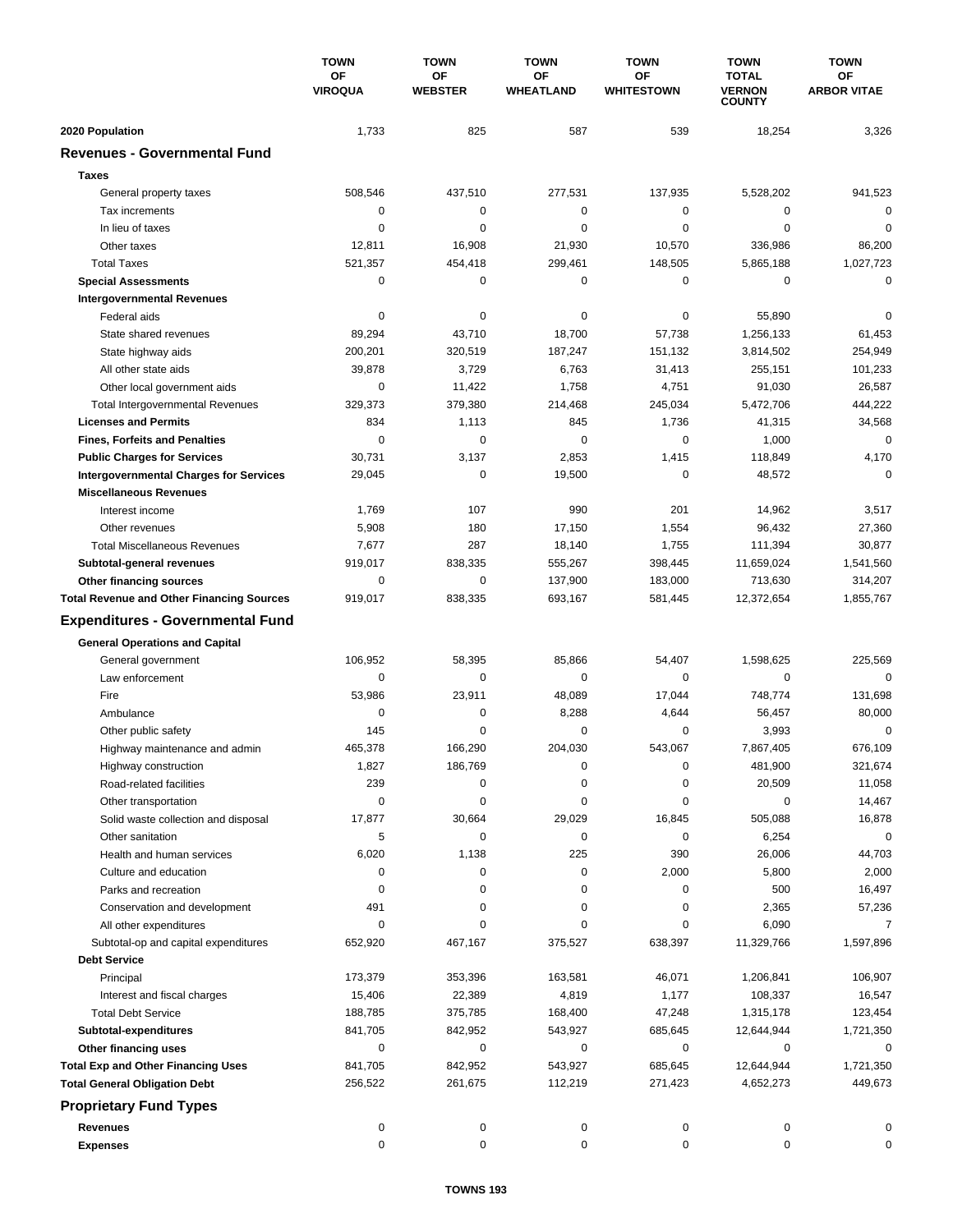|                                                  | <b>TOWN</b><br>ΟF<br><b>BOULDER</b><br><b>JUNCTION</b> | <b>TOWN</b>                    | <b>TOWN</b>          | <b>TOWN</b>                            | <b>TOWN</b><br><b>OF</b><br><b>LAND O LAKES</b> | <b>TOWN</b><br><b>OF</b><br><b>LINCOLN</b> |
|--------------------------------------------------|--------------------------------------------------------|--------------------------------|----------------------|----------------------------------------|-------------------------------------------------|--------------------------------------------|
|                                                  |                                                        | <b>OF</b><br><b>CLOVERLAND</b> | OF<br><b>CONOVER</b> | ΟF<br><b>LAC DU</b><br><b>FLAMBEAU</b> |                                                 |                                            |
| 2020 Population                                  | 950                                                    | 1,040                          | 1,239                | 3,463                                  | 877                                             | 2,471                                      |
| <b>Revenues - Governmental Fund</b>              |                                                        |                                |                      |                                        |                                                 |                                            |
| <b>Taxes</b>                                     |                                                        |                                |                      |                                        |                                                 |                                            |
| General property taxes                           | 1,381,507                                              | 515,558                        | 1,121,160            | 758,514                                | 918,333                                         | 648,500                                    |
| Tax increments                                   | 0                                                      | 0                              | 0                    | 0                                      | 0                                               | 0                                          |
| In lieu of taxes                                 | 0                                                      | 0                              | 0                    | 0                                      | $\mathbf 0$                                     | $\mathbf 0$                                |
| Other taxes                                      | 134,862                                                | 4,264                          | 10,033               | 16,381                                 | 78,621                                          | 18,666                                     |
| <b>Total Taxes</b>                               | 1,516,369                                              | 519,822                        | 1,131,193            | 774,895                                | 996,954                                         | 667,166                                    |
| <b>Special Assessments</b>                       | 0                                                      | 0                              | 0                    | 0                                      | 0                                               | 0                                          |
| <b>Intergovernmental Revenues</b>                |                                                        |                                |                      |                                        |                                                 |                                            |
| Federal aids                                     | 0                                                      | 10,640                         | 0                    | 0                                      | 0                                               | 0                                          |
| State shared revenues                            | 20,389                                                 | 18,043                         | 41,605               | 43,255                                 | 27,231                                          | 51,665                                     |
| State highway aids                               | 237,808                                                | 138,361                        | 236,231              | 373,518                                | 221,829                                         | 167,798                                    |
| All other state aids                             | 95,068                                                 | 10,738                         | 51,750               | 46,882                                 | 441,755                                         | 19,563                                     |
| Other local government aids                      | 11,524                                                 | 33,609                         | 64,598               | 14,584                                 | 11,938                                          | 11,177                                     |
| <b>Total Intergovernmental Revenues</b>          | 364,789                                                | 211,391                        | 394,184              | 478,239                                | 702,753                                         | 250,203                                    |
| <b>Licenses and Permits</b>                      | 5,426                                                  | 1,949                          | 6,121                | 25,571                                 | 15,087                                          | 9,238                                      |
| <b>Fines, Forfeits and Penalties</b>             | 0                                                      | 0                              | 0                    | 0                                      | 0                                               | $\Omega$                                   |
| <b>Public Charges for Services</b>               | 99,687                                                 | 0                              | 45,029               | 211,174                                | 195,025                                         | 1,425                                      |
| <b>Intergovernmental Charges for Services</b>    | $\mathbf 0$                                            | $\mathbf 0$                    | $\mathbf 0$          | 137                                    | $\mathbf 0$                                     | $\Omega$                                   |
| <b>Miscellaneous Revenues</b>                    |                                                        |                                |                      |                                        |                                                 |                                            |
| Interest income                                  | 6,602                                                  | 1,593                          | 7,117                | 1,098                                  | 3,054                                           | 6,290                                      |
| Other revenues                                   | 216,060                                                | 183                            | 51,043               | 38,465                                 | 67,135                                          | 11,342                                     |
| <b>Total Miscellaneous Revenues</b>              | 222,662                                                | 1,776                          | 58,160               | 39,563                                 | 70,189                                          | 17,632                                     |
| Subtotal-general revenues                        | 2,208,933                                              | 734,938                        | 1,634,687            | 1,529,579                              | 1,980,008                                       | 945,664                                    |
| Other financing sources                          | 1,199,000                                              | $\mathbf 0$                    | 385,000              | 0                                      | 600,000                                         | $\mathbf 0$                                |
| <b>Total Revenue and Other Financing Sources</b> | 3,407,933                                              | 734,938                        | 2,019,687            | 1,529,579                              | 2,580,008                                       | 945,664                                    |
| <b>Expenditures - Governmental Fund</b>          |                                                        |                                |                      |                                        |                                                 |                                            |
| <b>General Operations and Capital</b>            |                                                        |                                |                      |                                        |                                                 |                                            |
| General government                               | 218,571                                                | 116,468                        | 243,408              | 280,772                                | 298,173                                         | 222,012                                    |
| Law enforcement                                  | $\mathbf 0$                                            | 0                              | $\mathbf 0$          | 0                                      | $\mathbf 0$                                     | $\mathbf 0$                                |
| Fire                                             | 88,112                                                 | 62,936                         | 75,356               | 83,432                                 | 123,264                                         | 127,371                                    |
| Ambulance                                        | 10,897                                                 | 53,939                         | 77,153               | 257,559                                | 45,584                                          | 128,394                                    |
| Other public safety                              | 0                                                      | 0                              | 0                    | 0                                      | 0                                               | 4,166                                      |
| Highway maintenance and admin                    | 297,651                                                | 174.438                        | 516,222              | 315,062                                | 329,907                                         | 169,388                                    |
| Highway construction                             | 11,731                                                 | 222,501                        | 398,479              | 166,084                                | 600,728                                         | $\mathbf 0$                                |
| Road-related facilities                          | 7,641                                                  | 0                              | 5,817                | 17,503                                 | 13,258                                          | 5,585                                      |
| Other transportation                             | 0                                                      | 0                              | $\mathbf 0$          | 24,353                                 | 565,480                                         | 28,000                                     |
| Solid waste collection and disposal              | 117,024                                                | 4,612                          | 513                  | 119,887                                | 62,852                                          | 15,228                                     |
| Other sanitation                                 | 0                                                      | 0                              | $\pmb{0}$            | $\pmb{0}$                              | 0                                               | 99,851                                     |
| Health and human services                        | 4,196                                                  | 0                              | 2,351                | 11,814                                 | 7,231                                           | 0                                          |
| Culture and education                            | 94,593                                                 | 17,000                         | 20,520               | 10,359                                 | 153,919                                         | 57,831                                     |
| Parks and recreation                             | 112,594                                                | 500                            | 517,408              | 7,200                                  | 131,027                                         | 0                                          |
| Conservation and development                     | 144,551                                                | 691                            | 15,893               | 66,326                                 | 12,787                                          |                                            |
| All other expenditures                           | 1,158,828                                              | 0                              | 0                    | 210,003                                | 0                                               | $\Omega$                                   |
| Subtotal-op and capital expenditures             | 2,266,389                                              | 653,085                        | 1,873,120            | 1,570,354                              | 2,344,210                                       | 857,826                                    |
| <b>Debt Service</b>                              |                                                        |                                |                      |                                        |                                                 |                                            |
| Principal                                        | 366,368                                                | 0                              | 201,836              | 0                                      | 107,054                                         | 0                                          |
| Interest and fiscal charges                      | 258,680                                                | 0                              | 12,356               | 0                                      | 7,303                                           | 0                                          |
| <b>Total Debt Service</b>                        | 625,048                                                | 0                              | 214,192              | 0                                      | 114,357                                         | 0                                          |
| Subtotal-expenditures                            | 2,891,437                                              | 653,085                        | 2,087,312            | 1,570,354                              | 2,458,567                                       | 857,826                                    |
| Other financing uses                             | 0                                                      | 0                              | 0                    | 0                                      | 0                                               | 0                                          |
| <b>Total Exp and Other Financing Uses</b>        | 2,891,437                                              | 653,085                        | 2,087,312            | 1,570,354                              | 2,458,567                                       | 857,826                                    |
| <b>Total General Obligation Debt</b>             | 6,208,123                                              | 0                              | 1,039,889            | 0                                      | 705,060                                         | 0                                          |
| <b>Proprietary Fund Types</b>                    |                                                        |                                |                      |                                        |                                                 |                                            |
| <b>Revenues</b>                                  | 0                                                      | 0                              | 0                    | 0                                      | 0                                               | 0                                          |
| <b>Expenses</b>                                  | 0                                                      | $\pmb{0}$                      | 0                    | 0                                      | 0                                               | 0                                          |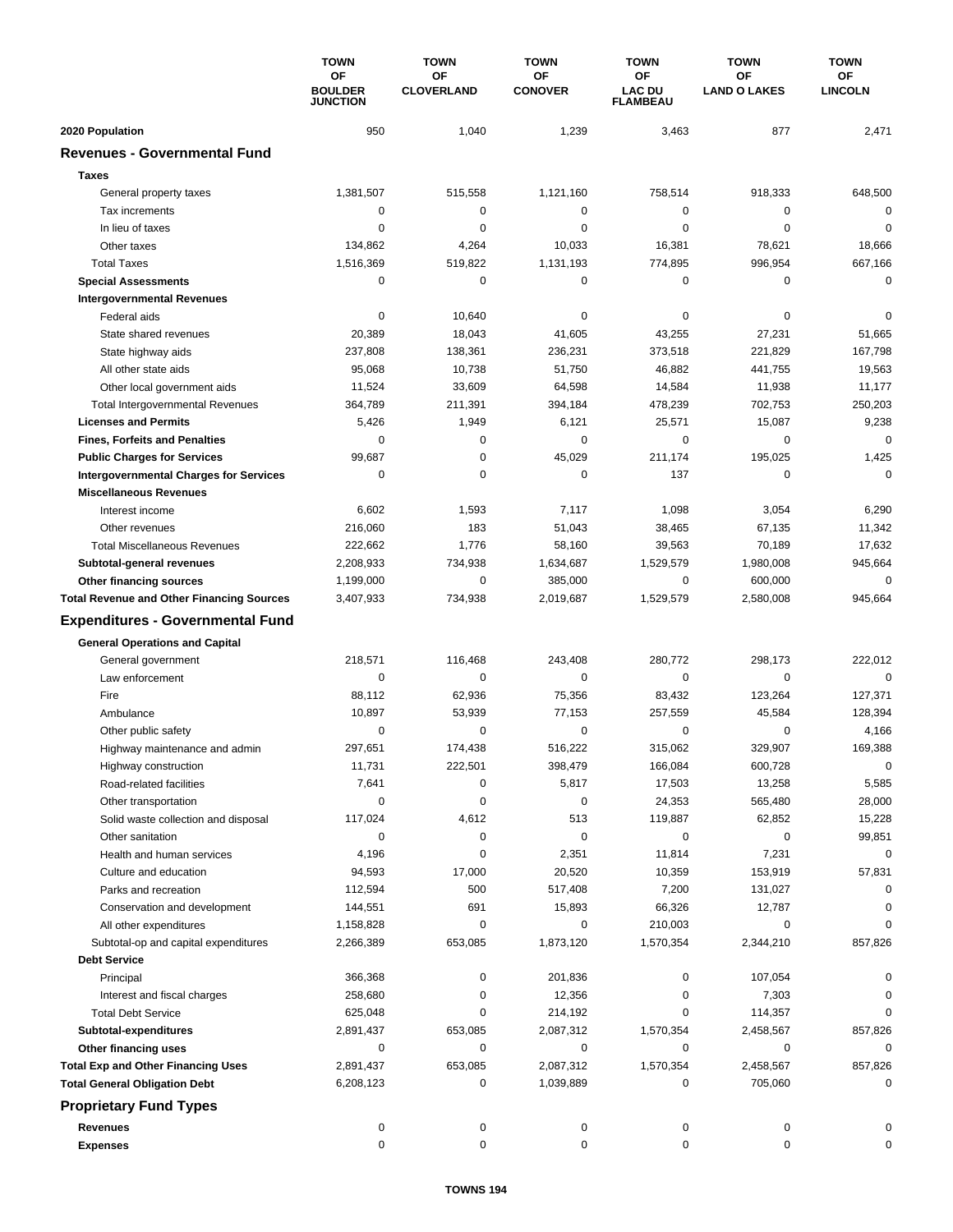|                                                  | <b>TOWN</b><br>ΟF<br><b>MANITOWISH</b><br><b>WATERS</b> | <b>TOWN</b>         | <b>TOWN</b>            | <b>TOWN</b>                      | <b>TOWN</b>                       | <b>TOWN</b>             |
|--------------------------------------------------|---------------------------------------------------------|---------------------|------------------------|----------------------------------|-----------------------------------|-------------------------|
|                                                  |                                                         | OF<br><b>PHELPS</b> | OF<br><b>PLUM LAKE</b> | <b>OF</b><br><b>PRESQUE ISLE</b> | <b>OF</b><br><b>SAINT GERMAIN</b> | OF<br><b>WASHINGTON</b> |
| 2020 Population                                  | 582                                                     | 1,259               | 502                    | 636                              | 2,062                             | 1,465                   |
| <b>Revenues - Governmental Fund</b>              |                                                         |                     |                        |                                  |                                   |                         |
| <b>Taxes</b>                                     |                                                         |                     |                        |                                  |                                   |                         |
| General property taxes                           | 899,431                                                 | 1,023,609           | 568,379                | 1,227,688                        | 901,383                           | 832,693                 |
| Tax increments                                   | 0                                                       | 0                   | 0                      | 0                                | $\mathbf 0$                       | $\mathbf 0$             |
| In lieu of taxes                                 | 0                                                       | 0                   | 0                      | 0                                | $\mathbf 0$                       | 0                       |
| Other taxes                                      | 104,794                                                 | 8,881               | 17,268                 | 26,237                           | 436,637                           | 345,095                 |
| <b>Total Taxes</b>                               | 1,004,225                                               | 1,032,490           | 585,647                | 1,253,925                        | 1,338,020                         | 1,177,788               |
| <b>Special Assessments</b>                       | 0                                                       | 0                   | 0                      | 0                                | $\mathbf 0$                       | $\mathbf 0$             |
| <b>Intergovernmental Revenues</b>                |                                                         |                     |                        |                                  |                                   |                         |
| Federal aids                                     | 54,391                                                  | 7,263               | 1,583                  | 0                                | 2,970                             | 0                       |
| State shared revenues                            | 8,907                                                   | 29,254              | 11,833                 | 11,151                           | 18,014                            | 16,445                  |
| State highway aids                               | 146,458                                                 | 269,081             | 240,331                | 161,701                          | 230,239                           | 191,082                 |
| All other state aids                             | 40,084                                                  | 122,137             | 62,451                 | 43,399                           | 69,415                            | 62,698                  |
| Other local government aids                      | 4,355                                                   | 189,981             | 31,045                 | 54,383                           | 7,223                             | 8,566                   |
| <b>Total Intergovernmental Revenues</b>          | 254,195                                                 | 617,716             | 347,243                | 270,634                          | 327,861                           | 278,791                 |
| <b>Licenses and Permits</b>                      | 23,690                                                  | 4,140               | 3,589                  | 13,239                           | 28,880                            | 8,035                   |
| <b>Fines, Forfeits and Penalties</b>             | 575                                                     | 0                   | 0                      | 0                                | 0                                 | $\mathbf 0$             |
| <b>Public Charges for Services</b>               | 154,168                                                 | 33,433              | 35,869                 | 39,370                           | 1,079,235                         | 1,840                   |
| <b>Intergovernmental Charges for Services</b>    | 0                                                       | 5,000               | 0                      | 0                                | 14,000                            | $\Omega$                |
| <b>Miscellaneous Revenues</b>                    |                                                         |                     |                        |                                  |                                   |                         |
| Interest income                                  | 410                                                     | 5,989               | 5,247                  | 3,839                            | 1,977                             | 9,389                   |
| Other revenues                                   | 485,007                                                 | 186,780             | 188,724                | 24,861                           | 248,745                           | 22,391                  |
| <b>Total Miscellaneous Revenues</b>              | 485,417                                                 | 192,769             | 193,971                | 28,700                           | 250,722                           | 31,780                  |
| Subtotal-general revenues                        | 1,922,270                                               | 1,885,548           | 1,166,319              | 1,605,868                        | 3,038,718                         | 1,498,234               |
| Other financing sources                          | 2,985,609                                               | 4,300               | 1,250,000              | 500,000                          | 2,210,695                         | 1,300,000               |
| <b>Total Revenue and Other Financing Sources</b> | 4,907,879                                               | 1,889,848           | 2,416,319              | 2,105,868                        | 5,249,413                         | 2,798,234               |
| <b>Expenditures - Governmental Fund</b>          |                                                         |                     |                        |                                  |                                   |                         |
|                                                  |                                                         |                     |                        |                                  |                                   |                         |
| <b>General Operations and Capital</b>            |                                                         |                     |                        |                                  |                                   |                         |
| General government                               | 597,646                                                 | 183,903             | 198,309                | 245,950                          | 198,792                           | 129,938                 |
| Law enforcement                                  | 59,658                                                  | 2,613               | 0                      | 6,406                            | $\mathbf 0$                       | 5,202                   |
| Fire                                             | 3,005,327                                               | 402,995             | 149,733                | 62,382                           | 314,992                           | 133,571                 |
| Ambulance                                        | 0                                                       | 133,542             | 228,938                | 25,362                           | 126,547                           | 76,484                  |
| Other public safety                              | 0                                                       | 0                   | 0                      | 0                                | 73,755                            | $\mathbf 0$             |
| Highway maintenance and admin                    | 492,623                                                 | 420,074             | 464,170                | 273,607                          | 777,609                           | 314,971                 |
| Highway construction                             | 0                                                       | 260,418             | 158,791                | 491,394                          | 699,569                           | 1,425,031               |
| Road-related facilities                          | 4,854                                                   | 13,000              | 7,384                  | 3,419                            | 9,035                             | 2,866                   |
| Other transportation                             | 119,529                                                 | 0                   | 0                      | 0                                | 0                                 | 28,000                  |
| Solid waste collection and disposal              | 104,105                                                 | 11,911              | 17,120                 | 130,995                          | 0                                 | 75,691                  |
| Other sanitation                                 | 0                                                       | 0                   | 0                      | 0                                | 0                                 | 0                       |
| Health and human services                        | 3,595                                                   | 8,657               | 2,655                  | 1,373                            | 9,509                             | 0                       |
| Culture and education                            | 414,000                                                 | 62,817              | 108,571                | 69,601                           | 120,959                           | 33,857                  |
| Parks and recreation                             | 139,861                                                 | 161,113             | 61,102                 | 70,951                           | 990,894                           | 0                       |
| Conservation and development                     | 88,694                                                  | 54,039              | 63,240                 | 105,169                          | 419,611                           | 314,265                 |
| All other expenditures                           | 0                                                       | 0                   | 0                      | 0                                | 0                                 | 0                       |
| Subtotal-op and capital expenditures             | 5,029,892                                               | 1,715,082           | 1,460,013              | 1,486,609                        | 3,741,272                         | 2,539,876               |
| <b>Debt Service</b>                              |                                                         |                     |                        |                                  |                                   |                         |
| Principal                                        | 0                                                       | 93,876              | 169,520                | 305,304                          | 1,417,755                         | 0                       |
| Interest and fiscal charges                      | 10,231                                                  | 36,889              | 13,344                 | 21,861                           | 19,287                            | 0                       |
| <b>Total Debt Service</b>                        | 10,231                                                  | 130,765             | 182,864                | 327,165                          | 1,437,042                         | 0                       |
| Subtotal-expenditures                            | 5,040,123                                               | 1,845,847           | 1,642,877              | 1,813,774                        | 5,178,314                         | 2,539,876               |
| Other financing uses                             | 0                                                       | 0                   | 0                      | 0                                | 0                                 | 0                       |
| <b>Total Exp and Other Financing Uses</b>        | 5,040,123                                               | 1,845,847           | 1,642,877              | 1,813,774                        | 5,178,314                         | 2,539,876               |
| <b>Total General Obligation Debt</b>             | 3,870,000                                               | 869,129             | 1,559,580              | 844,515                          | 1,527,359                         | 1,300,000               |
| <b>Proprietary Fund Types</b>                    |                                                         |                     |                        |                                  |                                   |                         |
| <b>Revenues</b>                                  | 0                                                       | 0                   | 0                      | 0                                | 0                                 | 0                       |
| <b>Expenses</b>                                  | 0                                                       | 0                   | 0                      | 0                                | 0                                 | 0                       |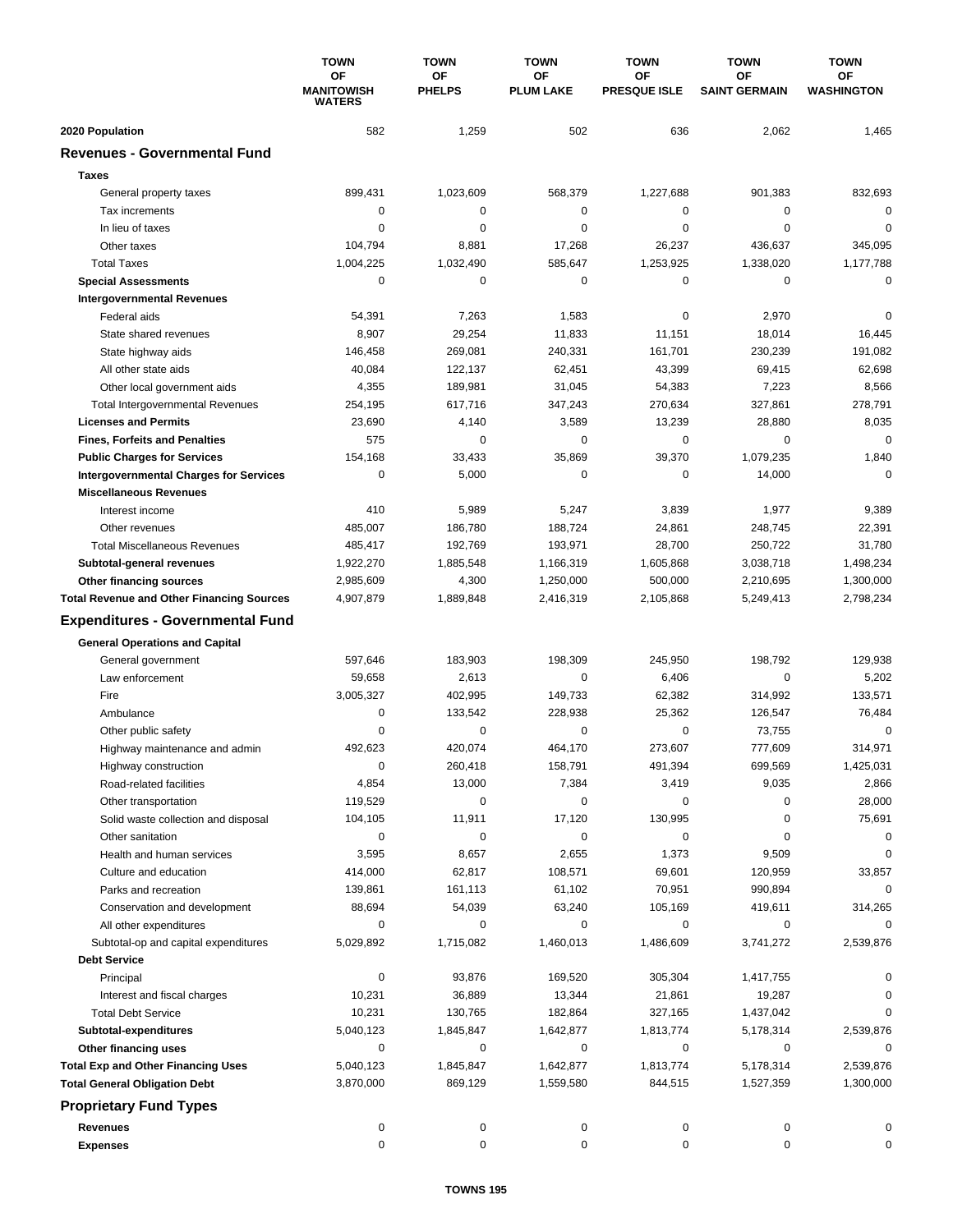|                                                  | <b>TOWN</b><br>ΟF<br><b>WINCHESTER</b> | <b>TOWN</b>                         | <b>TOWN</b>             | <b>TOWN</b>         | <b>TOWN</b>          | <b>TOWN</b>            |
|--------------------------------------------------|----------------------------------------|-------------------------------------|-------------------------|---------------------|----------------------|------------------------|
|                                                  |                                        | <b>TOTAL</b><br><b>VILAS COUNTY</b> | OF<br><b>BLOOMFIELD</b> | OF<br><b>DARIEN</b> | ΟF<br><b>DELAVAN</b> | ОF<br><b>EAST TROY</b> |
| 2020 Population                                  | 387                                    | 20,259                              | 1,611                   | 1,722               | 5,168                | 4,073                  |
| <b>Revenues - Governmental Fund</b>              |                                        |                                     |                         |                     |                      |                        |
| <b>Taxes</b>                                     |                                        |                                     |                         |                     |                      |                        |
| General property taxes                           | 777,260                                | 12,515,538                          | 492,184                 | 42,794              | 3,518,963            | 1,695,050              |
| Tax increments                                   | 0                                      | 0                                   | 0                       | 0                   | 0                    | $\mathbf 0$            |
| In lieu of taxes                                 | 0                                      | 0                                   | 0                       | 0                   | 51,814               | $\mathbf 0$            |
| Other taxes                                      | 8,640                                  | 1,296,579                           | 69,616                  | 46,211              | 202,445              | 1,722                  |
| <b>Total Taxes</b>                               | 785,900                                | 13,812,117                          | 561,800                 | 89,005              | 3,773,222            | 1,696,772              |
| <b>Special Assessments</b>                       | 0                                      | 0                                   | 0                       | 0                   | 37,922               | $\mathbf 0$            |
| <b>Intergovernmental Revenues</b>                |                                        |                                     |                         |                     |                      |                        |
| Federal aids                                     | 0                                      | 76,847                              | 833                     | 0                   | 92,954               | 69,318                 |
| State shared revenues                            | 4,624                                  | 363,869                             | 28,235                  | 30,449              | 87,137               | 51,985                 |
| State highway aids                               | 113,976                                | 2,983,362                           | 82,940                  | 117,384             | 333,423              | 209,797                |
| All other state aids                             | 67,926                                 | 1,235,099                           | 41,127                  | 28,977              | 94,852               | 75,242                 |
| Other local government aids                      | 7,069                                  | 476,639                             | $\mathbf 0$             | 0                   | 0                    | $\mathbf 0$            |
| <b>Total Intergovernmental Revenues</b>          | 193,595                                | 5,135,816                           | 153,135                 | 176,810             | 608,366              | 406,342                |
| <b>Licenses and Permits</b>                      | 424                                    | 179,957                             | 99,581                  | 34,921              | 200,730              | 143,081                |
| <b>Fines, Forfeits and Penalties</b>             | 0                                      | 575                                 | 32,613                  | 0                   | 124,705              | 84,280                 |
| <b>Public Charges for Services</b>               | 18,912                                 | 1,919,337                           | 106,514                 | 2,625               | 395,655              | 476,774                |
| <b>Intergovernmental Charges for Services</b>    | 0                                      | 19,137                              | 0                       | 0                   | 12,116               | 11,871                 |
| <b>Miscellaneous Revenues</b>                    |                                        |                                     |                         |                     |                      |                        |
| Interest income                                  | 271                                    | 56,393                              | 4,954                   | 732,215             | 259,425              | 42,420                 |
| Other revenues                                   | 49,896                                 | 1,617,992                           | 4,168                   | 695,914             | 124,744              | 34,024                 |
| <b>Total Miscellaneous Revenues</b>              | 50,167                                 | 1,674,385                           | 9,122                   | 1,428,129           | 384,169              | 76,444                 |
| Subtotal-general revenues                        | 1,048,998                              | 22,741,324                          | 962,765                 | 1,731,490           | 5,536,885            | 2,895,564              |
| Other financing sources                          | 100,000                                | 10,848,811                          | 1,500,000               | 0                   | 0                    | 325,000                |
| <b>Total Revenue and Other Financing Sources</b> | 1,148,998                              | 33,590,135                          | 2,462,765               | 1,731,490           | 5,536,885            | 3,220,564              |
| <b>Expenditures - Governmental Fund</b>          |                                        |                                     |                         |                     |                      |                        |
| <b>General Operations and Capital</b>            |                                        |                                     |                         |                     |                      |                        |
| General government                               | 137,071                                | 3,296,582                           | 161,956                 | 247,090             | 662,157              | 527,004                |
| Law enforcement                                  | 0                                      | 73,879                              | 222,487                 | 0                   | 1,907,967            | 882,786                |
| Fire                                             | 83,102                                 | 4,844,271                           | 118,179                 | 105,829             | 2,583,937            | 95,949                 |
| Ambulance                                        | 50,340                                 | 1,294,739                           | 0                       | 26,979              | 265,981              | 126,977                |
| Other public safety                              | 0                                      | 77,921                              | 27,364                  | 14,771              | 84,893               | 66,457                 |
| Highway maintenance and admin                    | 565,564                                | 5,787,395                           | 145,671                 | 262,452             | 592,843              | 447.999                |
| Highway construction                             | 0                                      | 4,756,400                           | 1,441,168               | 322,653             | 502,598              | 234,925                |
| Road-related facilities                          | 3,102                                  | 104,522                             | 0                       | 0                   | 0                    | 1,661                  |
| Other transportation                             | 0                                      | 779,829                             | 0                       | 0                   | 0                    | 0                      |
| Solid waste collection and disposal              | 27,856                                 | 704,672                             | 105,389                 | 3,349               | 328                  | 417,649                |
| Other sanitation                                 | 31,372                                 | 131,223                             | 0                       | 0                   | 0                    | 512                    |
| Health and human services                        | 1,500                                  | 97,584                              | 225                     | 6,000               | 4,000                | 0                      |
| Culture and education                            | 31,478                                 | 1,197,505                           | 0                       | 15,000              | 1,000                | 0                      |
| Parks and recreation                             | 1,067                                  | 2,210,214                           | 17,697                  | 12,428              | 387,860              | 57,497                 |
| Conservation and development                     | 23,628                                 | 1,366,130                           | 14,512                  | 0                   | 135,106              | 2,228                  |
| All other expenditures                           | 0                                      | 1,368,838                           | 0                       | 0                   | 0                    | 0                      |
| Subtotal-op and capital expenditures             | 956,080                                | 28,091,704                          | 2,254,648               | 1,016,551           | 7,128,670            | 2,861,644              |
| <b>Debt Service</b>                              |                                        |                                     |                         |                     |                      |                        |
| Principal                                        | 36,177                                 | 2,804,797                           | 0                       | 0                   | 710,000              | 358,882                |
| Interest and fiscal charges                      | 71,183                                 | 467,681                             | 0                       | 0                   | 457,318              | 51,518                 |
| <b>Total Debt Service</b>                        | 107,360                                | 3,272,478                           | 0                       | 0                   | 1,167,318            | 410,400                |
| Subtotal-expenditures                            | 1,063,440                              | 31,364,182                          | 2,254,648               | 1,016,551           | 8,295,988            | 3,272,044              |
| Other financing uses                             | 0                                      | 0                                   | 0                       | 0                   | 0                    | 0                      |
| <b>Total Exp and Other Financing Uses</b>        | 1,063,440                              | 31,364,182                          | 2,254,648               | 1,016,551           | 8,295,988            | 3,272,044              |
| <b>Total General Obligation Debt</b>             | 1,405,265                              | 19,778,593                          | 1,500,000               | 0                   | 14,135,000           | 1,630,856              |
| <b>Proprietary Fund Types</b>                    |                                        |                                     |                         |                     |                      |                        |
| <b>Revenues</b>                                  | 0                                      | 0                                   | 0                       | 0                   | 0                    | 0                      |
| <b>Expenses</b>                                  | 0                                      | 0                                   | 0                       | 0                   | 0                    | 0                      |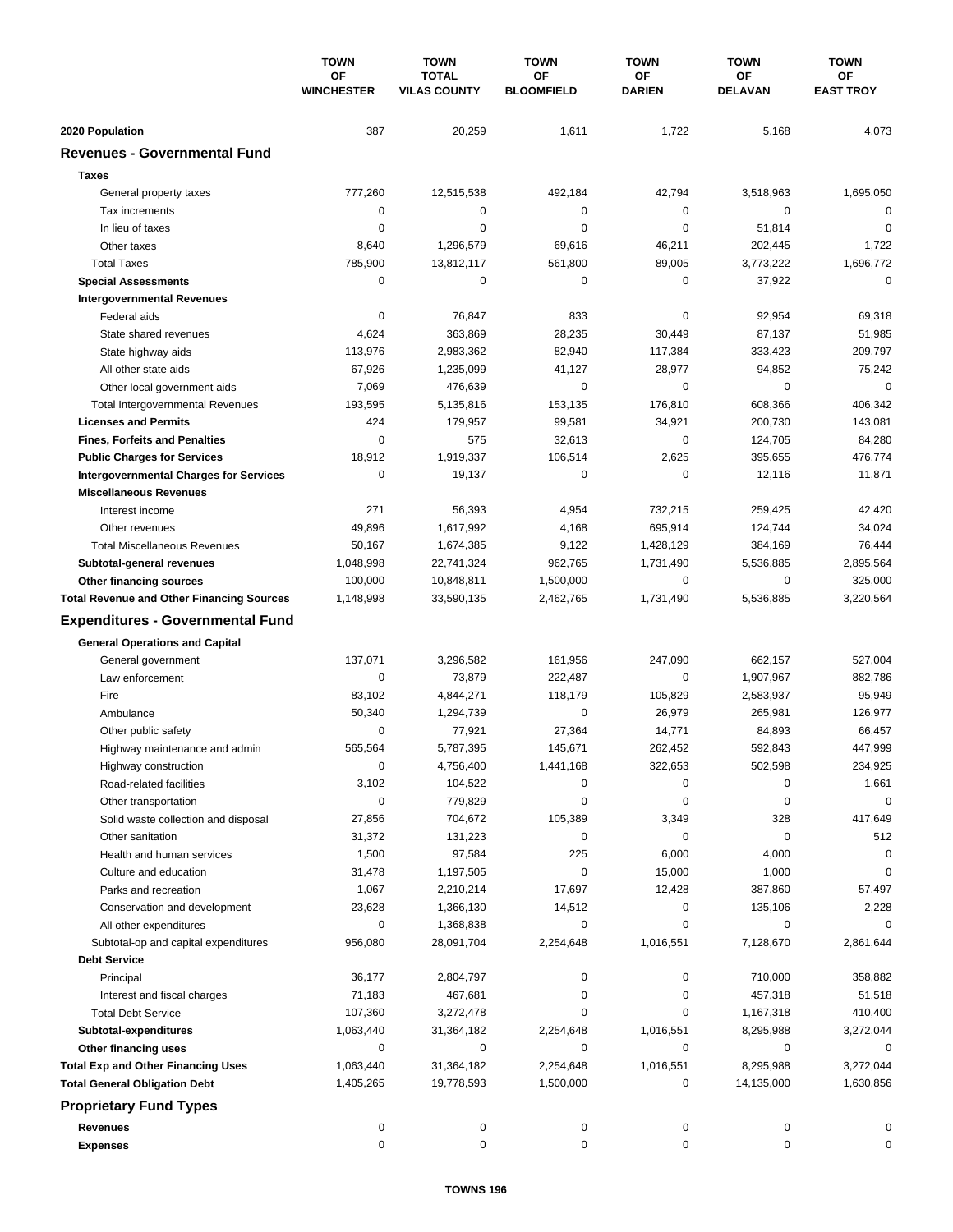|                                                  | <b>TOWN</b><br>OF<br><b>GENEVA</b> | <b>TOWN</b>                    | <b>TOWN</b>            | <b>TOWN</b>       | <b>TOWN</b>        | <b>TOWN</b>           |
|--------------------------------------------------|------------------------------------|--------------------------------|------------------------|-------------------|--------------------|-----------------------|
|                                                  |                                    | <b>OF</b><br><b>LA FAYETTE</b> | ΟF<br><b>LA GRANGE</b> | OF<br><b>LINN</b> | ΟF<br><b>LYONS</b> | ОF<br><b>RICHMOND</b> |
| 2020 Population                                  | 5,085                              | 2,042                          | 2,476                  | 2,459             | 3,710              | 1,887                 |
| <b>Revenues - Governmental Fund</b>              |                                    |                                |                        |                   |                    |                       |
| <b>Taxes</b>                                     |                                    |                                |                        |                   |                    |                       |
| General property taxes                           | 2,117,686                          | 545,733                        | 471,220                | 3,771,451         | 379,135            | 340,887               |
| Tax increments                                   | 0                                  | 0                              | 0                      | 0                 | 0                  | $\mathbf 0$           |
| In lieu of taxes                                 | 0                                  | 0                              | $\mathbf 0$            | 0                 | $\mathbf 0$        | 0                     |
| Other taxes                                      | 303,714                            | 40,873                         | 1,690                  | 68,327            | 545,491            | 5,008                 |
| <b>Total Taxes</b>                               | 2,421,400                          | 586,606                        | 472,910                | 3,839,778         | 924,626            | 345,895               |
| <b>Special Assessments</b>                       | 0                                  | 0                              | 13,667                 | 10,818            | 0                  | 0                     |
| <b>Intergovernmental Revenues</b>                |                                    |                                |                        |                   |                    |                       |
| Federal aids                                     | 91,948                             | 5,114                          | 0                      | 0                 | 0                  | 0                     |
| State shared revenues                            | 97,029                             | 23,481                         | 22,096                 | 41,949            | 52,667             | 24,724                |
| State highway aids                               | 250,217                            | 114,134                        | 162,936                | 243,127           | 162,427            | 130,559               |
| All other state aids                             | 55,794                             | 17,681                         | 72,514                 | 129,074           | 36,612             | 17,013                |
| Other local government aids                      | 0                                  | 0                              | $\mathbf 0$            | $\mathbf 0$       | $\mathbf 0$        | $\mathbf 0$           |
| <b>Total Intergovernmental Revenues</b>          | 494,988                            | 160,410                        | 257,546                | 414,150           | 251,706            | 172,296               |
| <b>Licenses and Permits</b>                      | 271,416                            | 44,620                         | 52,975                 | 144,336           | 84,694             | 5,195                 |
| <b>Fines, Forfeits and Penalties</b>             | 77,404                             | $\mathbf 0$                    | 4,283                  | 37,344            | 225                | $\mathbf 0$           |
| <b>Public Charges for Services</b>               | 493,768                            | 135,715                        | 359,193                | 650,889           | 100,415            | 153,151               |
| <b>Intergovernmental Charges for Services</b>    | 1,916                              | 1,077                          | 8,000                  | 0                 | 67,765             | 22,049                |
| <b>Miscellaneous Revenues</b>                    |                                    |                                |                        |                   |                    |                       |
| Interest income                                  | 26,588                             | 9,454                          | 6,904                  | 18,419            | 5,639              | 9,948                 |
| Other revenues                                   | 43,386                             | 3,784                          | 3,113                  | 78,608            | 61,747             | 13,837                |
| <b>Total Miscellaneous Revenues</b>              | 69,974                             | 13,238                         | 10,017                 | 97,027            | 67,386             | 23,785                |
| Subtotal-general revenues                        | 3,830,866                          | 941,666                        | 1,178,591              | 5,194,342         | 1,496,817          | 722,371               |
| Other financing sources                          | 250,000                            | $\mathbf 0$                    | $\mathbf 0$            | 2,155,000         | 0                  | $\mathbf 0$           |
| <b>Total Revenue and Other Financing Sources</b> | 4,080,866                          | 941,666                        | 1,178,591              | 7,349,342         | 1,496,817          | 722,371               |
| <b>Expenditures - Governmental Fund</b>          |                                    |                                |                        |                   |                    |                       |
|                                                  |                                    |                                |                        |                   |                    |                       |
| <b>General Operations and Capital</b>            |                                    |                                |                        |                   |                    |                       |
| General government                               | 451,694                            | 139.925                        | 167,359                | 665.856           | 162,607            | 167,967               |
| Law enforcement                                  | 1,014,008                          | 0                              | 40,000                 | 1,021,986         | 0                  | $\mathbf 0$           |
| Fire                                             | 198,839                            | 174,085                        | 55,802                 | 256,583           | 163,894            | 41,047                |
| Ambulance                                        | 54,497                             | 33,805                         | $\mathbf 0$            | 30,320            | 69,658             | 39,938                |
| Other public safety                              | 165,801<br>437,242                 | 25,948                         | 68,754                 | 95,175            | 41,045             | 0<br>129,856          |
| Highway maintenance and admin                    |                                    | 385,930                        | 183,645                | 1,345,045         | 403,158            |                       |
| Highway construction                             | 391,844                            | 0                              | 167,224                | 537,233           | 472,736            | 135,244               |
| Road-related facilities                          | 3,292                              | 5,730                          | 0                      | 10,849            | 14,806             | 0                     |
| Other transportation                             | 0                                  | 0                              | 0                      | 0                 | 0                  |                       |
| Solid waste collection and disposal              | 434,204                            | 123,431                        | 334,006                | 455,107           | 28,771             | 139,694               |
| Other sanitation                                 | 0                                  | 0<br>0                         | 5,438<br>0             | 275<br>0          | 0                  | 0<br>0                |
| Health and human services                        | 6,961                              | 0                              | 0                      | 0                 | 1,000<br>0         | 0                     |
| Culture and education<br>Parks and recreation    | 2,500<br>124,295                   | 0                              | 0                      | 102,966           | 3,306              | 3,285                 |
| Conservation and development                     | 48,137                             | 809                            | 0                      | 38,637            |                    |                       |
| All other expenditures                           | 0                                  | 0                              | 0                      | 0                 | 336,992<br>28,932  | 32,913<br>0           |
| Subtotal-op and capital expenditures             | 3,333,314                          | 889,663                        | 1,022,228              | 4,560,032         | 1,726,905          | 689,944               |
| <b>Debt Service</b>                              |                                    |                                |                        |                   |                    |                       |
| Principal                                        | 250,000                            | 43,465                         | 0                      | 2,000,000         | 0                  |                       |
| Interest and fiscal charges                      | 6,665                              | 19,163                         | 0                      | 98,699            | 0                  | 0                     |
| <b>Total Debt Service</b>                        | 256,665                            | 62,628                         | 0                      | 2,098,699         | 0                  | $\Omega$              |
| Subtotal-expenditures                            | 3,589,979                          | 952,291                        | 1,022,228              | 6,658,731         | 1,726,905          | 689,944               |
| Other financing uses                             | 0                                  | 0                              | 0                      | 0                 | 0                  | 0                     |
| <b>Total Exp and Other Financing Uses</b>        | 3,589,979                          | 952,291                        | 1,022,228              | 6,658,731         | 1,726,905          | 689,944               |
| <b>Total General Obligation Debt</b>             | 250,000                            | 504,537                        | 0                      | 2,155,000         | 0                  | 0                     |
|                                                  |                                    |                                |                        |                   |                    |                       |
| <b>Proprietary Fund Types</b>                    |                                    |                                |                        |                   |                    |                       |
| <b>Revenues</b>                                  | 0                                  | 0                              | 0                      | 0                 | 0                  | 0                     |
| <b>Expenses</b>                                  | 0                                  | 0                              | 0                      | 0                 | 0                  | 0                     |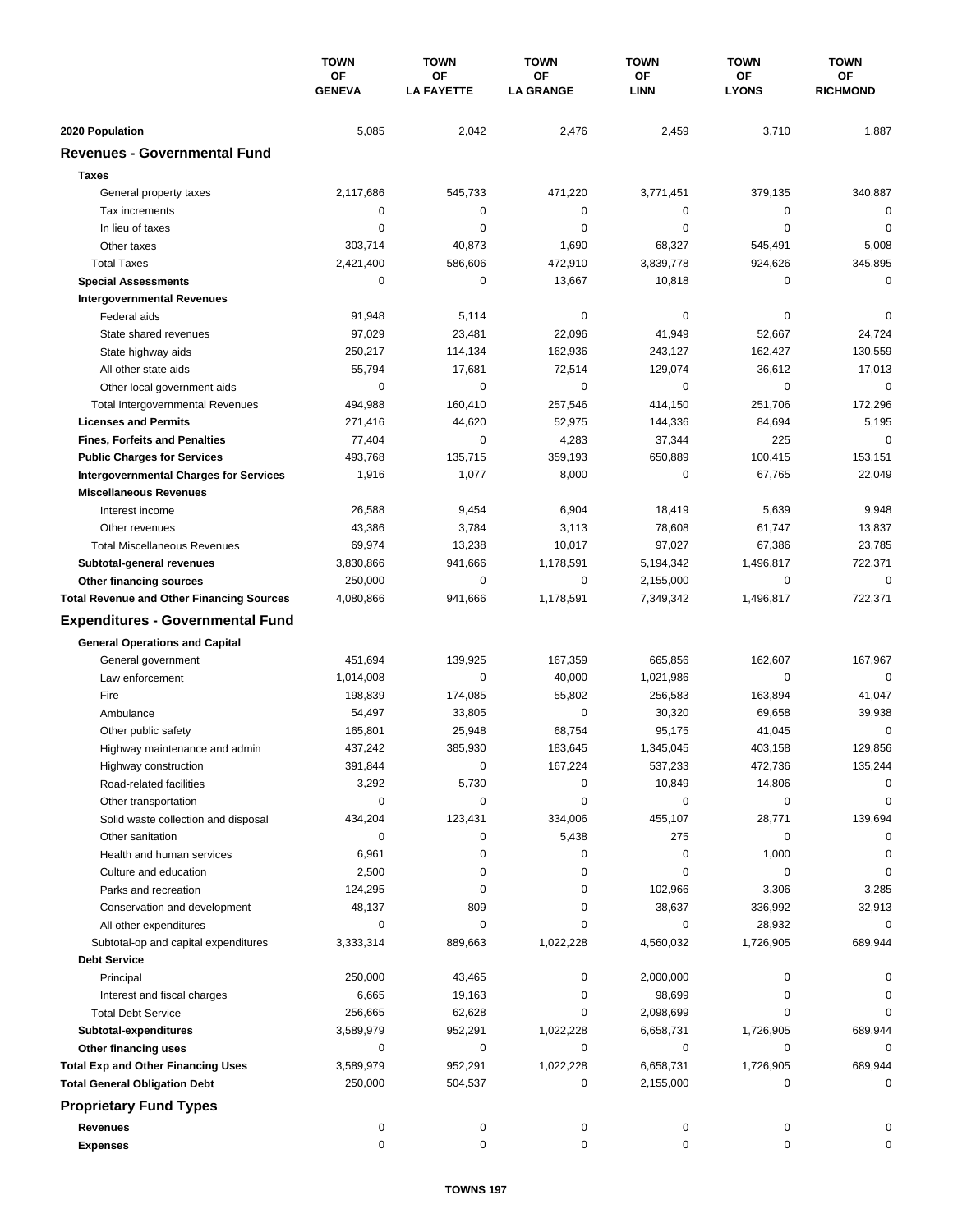|                                                  | <b>TOWN</b><br>ΟF<br><b>SHARON</b> | <b>TOWN</b>                 | <b>TOWN</b><br>OF<br><b>SUGAR CREEK</b> | <b>TOWN</b>       | <b>TOWN</b><br><b>OF</b><br>WALWORTH | <b>TOWN</b><br>OF<br><b>WHITEWATER</b> |
|--------------------------------------------------|------------------------------------|-----------------------------|-----------------------------------------|-------------------|--------------------------------------|----------------------------------------|
|                                                  |                                    | OF<br><b>SPRING PRAIRIE</b> |                                         | OF<br><b>TROY</b> |                                      |                                        |
| 2020 Population                                  | 901                                | 2,217                       | 3,933                                   | 2,395             | 1,685                                | 1,474                                  |
| <b>Revenues - Governmental Fund</b>              |                                    |                             |                                         |                   |                                      |                                        |
| <b>Taxes</b>                                     |                                    |                             |                                         |                   |                                      |                                        |
| General property taxes                           | 467,616                            | 704,900                     | 848,044                                 | 731,311           | 862,921                              | 323,852                                |
| Tax increments                                   | 0                                  | $\pmb{0}$                   | 0                                       | 0                 | $\mathbf 0$                          | $\mathbf 0$                            |
| In lieu of taxes                                 | 0                                  | 0                           | 0                                       | 0                 | $\mathbf 0$                          | $\mathbf 0$                            |
| Other taxes                                      | 0                                  | 363                         | 2,365                                   | 0                 | 236                                  | 2,921                                  |
| <b>Total Taxes</b>                               | 467,616                            | 705,263                     | 850,409                                 | 731,311           | 863,157                              | 326,773                                |
| <b>Special Assessments</b>                       | $\mathbf 0$                        | $\pmb{0}$                   | 12,825                                  | 0                 | 5,852                                | $\mathbf 0$                            |
| <b>Intergovernmental Revenues</b>                |                                    |                             |                                         |                   |                                      |                                        |
| Federal aids                                     | 0                                  | 0                           | 0                                       | 4,631             | 30,427                               | 5,278                                  |
| State shared revenues                            | 22,016                             | 1,898                       | 49,571                                  | 33,144            | 45,711                               | 33,791                                 |
| State highway aids                               | 420,485                            | 100,652                     | 176,724                                 | 109,923           | 105,096                              | 120,546                                |
| All other state aids                             | 19,343                             | 15,639                      | 32,561                                  | 48,475            | 14,727                               | 40,747                                 |
| Other local government aids                      | 0                                  | 0                           | 0                                       | 0                 | $\mathbf 0$                          | $\mathbf 0$                            |
| <b>Total Intergovernmental Revenues</b>          | 461,844                            | 118,189                     | 258,856                                 | 196,173           | 195,961                              | 200,362                                |
| <b>Licenses and Permits</b>                      | 7,350                              | 31,609                      | 55,683                                  | 47,907            | 58,502                               | 5,172                                  |
| <b>Fines, Forfeits and Penalties</b>             | 0                                  | 0                           | 5,417                                   | 1,002             | 0                                    | $\mathbf 0$                            |
| <b>Public Charges for Services</b>               | 44,362                             | 191,481                     | 325,468                                 | 203,887           | 109,894                              | 191,457                                |
| <b>Intergovernmental Charges for Services</b>    | 8,862                              | $\mathbf 0$                 | 0                                       | 0                 | 0                                    | 8,818                                  |
| <b>Miscellaneous Revenues</b>                    |                                    |                             |                                         |                   |                                      |                                        |
| Interest income                                  | 4,629                              | 300                         | 10,636                                  | 7,409             | 9,040                                | 1,917                                  |
| Other revenues                                   | 27,016                             | 2,008                       | 19,783                                  | 8,476             | 750                                  | 1,077                                  |
| <b>Total Miscellaneous Revenues</b>              | 31,645                             | 2,308                       | 30,419                                  | 15,885            | 9,790                                | 2,994                                  |
| Subtotal-general revenues                        | 1,021,679                          | 1,048,850                   | 1,539,077                               | 1,196,165         | 1,243,156                            | 735,576                                |
| Other financing sources                          | 0                                  | 0                           | 29,925                                  | 1,830,000         | 0                                    | $\mathbf 0$                            |
| <b>Total Revenue and Other Financing Sources</b> | 1,021,679                          | 1,048,850                   | 1,569,002                               | 3,026,165         | 1,243,156                            | 735,576                                |
|                                                  |                                    |                             |                                         |                   |                                      |                                        |
| <b>Expenditures - Governmental Fund</b>          |                                    |                             |                                         |                   |                                      |                                        |
| <b>General Operations and Capital</b>            |                                    |                             |                                         |                   |                                      |                                        |
| General government                               | 84,614                             | 119,854                     | 183,181                                 | 219,804           | 163,287                              | 121,901                                |
| Law enforcement                                  | $\mathbf 0$                        | 0                           | $\mathbf 0$                             | 33,623            | 0                                    | 35,158                                 |
| Fire                                             | 38,196                             | 100,361                     | 180,022                                 | 53,970            | 102,480                              | 53,447                                 |
| Ambulance                                        | 16,444                             | 0                           | 40,068                                  | 34,532            | 38,082                               | 24,676                                 |
| Other public safety                              | 25,171                             | 13,143                      | 80,330                                  | 26,973            | 28,236                               | $\mathbf 0$                            |
| Highway maintenance and admin                    | 126,479                            | 266,672                     | 225,163                                 | 312,939           | 155,952                              | 125,804                                |
| Highway construction                             | 743,291                            | 0                           | 414,883                                 | 457,351           | 135,538                              | 157,175                                |
| Road-related facilities                          | 1,318                              | 10,221                      | 0                                       | 2,757             | 0                                    | 0                                      |
| Other transportation                             | 0                                  | 0                           | 0                                       | 0                 | 0                                    | 0                                      |
| Solid waste collection and disposal              | 11,155                             | 174,087                     | 327,642                                 | 202,802           | 101,641                              | 188,891                                |
| Other sanitation                                 | 0                                  | 250                         | 0                                       | 0                 | 0                                    | $\mathbf 0$                            |
| Health and human services                        | 7,150                              | 3,250                       | 1,500                                   | 3,025             | 3,178                                | 39                                     |
| Culture and education                            | 0                                  | 0                           | 0                                       | 0                 | 0                                    | 0                                      |
| Parks and recreation                             | 1,641                              | 0                           | 0                                       | 12,235            | 0                                    | 0                                      |
| Conservation and development                     | 0                                  | 925                         | 0                                       | 1,903             | 243                                  | 0                                      |
| All other expenditures                           | 0                                  | 0                           | 0                                       | 0                 | 0                                    | $\Omega$                               |
| Subtotal-op and capital expenditures             | 1,055,459                          | 688,763                     | 1,452,789                               | 1,361,914         | 728,637                              | 707,091                                |
| <b>Debt Service</b>                              |                                    |                             |                                         |                   |                                      |                                        |
| Principal                                        | 0                                  | 145,000                     | 70,014                                  | 1,600,479         | 450,000                              | 0                                      |
| Interest and fiscal charges                      | 0                                  | 3,190                       | 6,552                                   | 68,045            | 23,783                               | 0                                      |
| <b>Total Debt Service</b>                        | 0                                  | 148,190                     | 76,566                                  | 1,668,524         | 473,783                              | 0                                      |
| Subtotal-expenditures                            | 1,055,459                          | 836,953                     | 1,529,355                               | 3,030,438         | 1,202,420                            | 707,091                                |
| Other financing uses                             | 0                                  | 0                           | 0                                       | 0                 | 0                                    | 0                                      |
| <b>Total Exp and Other Financing Uses</b>        | 1,055,459                          | 836,953                     | 1,529,355                               | 3,030,438         | 1,202,420                            | 707,091                                |
| <b>Total General Obligation Debt</b>             | 0                                  | 0                           | 205,860                                 | 1,830,000         | 346,799                              | 0                                      |
| <b>Proprietary Fund Types</b>                    |                                    |                             |                                         |                   |                                      |                                        |
| <b>Revenues</b>                                  | 0                                  | 0                           | 0                                       | 0                 | 0                                    | 0                                      |
| <b>Expenses</b>                                  | 0                                  | 0                           | 0                                       | 0                 | 0                                    | 0                                      |
|                                                  |                                    |                             |                                         |                   |                                      |                                        |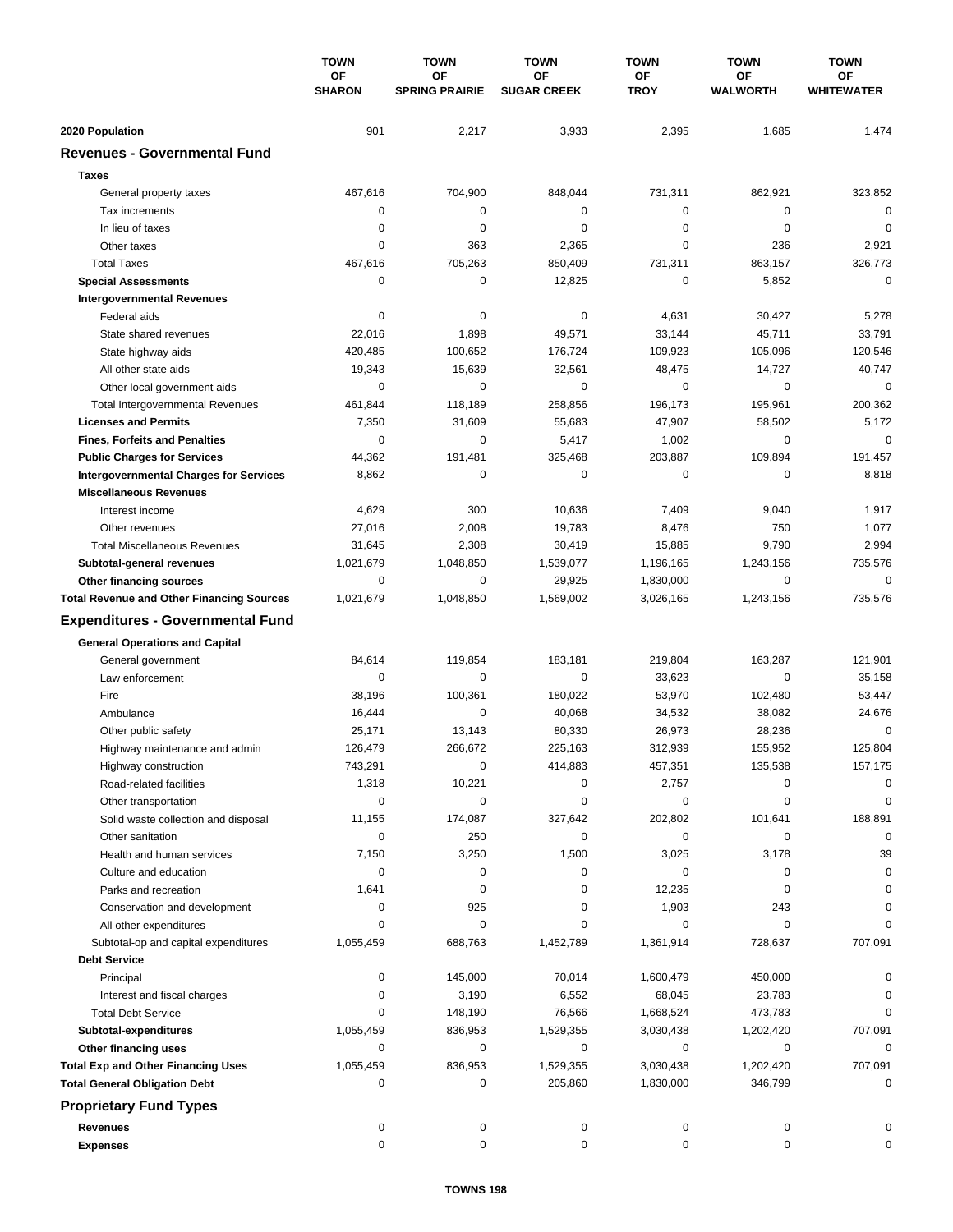|                                                  | <b>TOWN</b><br><b>TOTAL</b><br>WALWORTH<br><b>COUNTY</b> | <b>TOWN</b>            | <b>TOWN</b><br>ΟF<br><b>BASHAW</b> | <b>TOWN</b>            | <b>TOWN</b>               | <b>TOWN</b><br>ОF<br><b>BIRCHWOOD</b> |
|--------------------------------------------------|----------------------------------------------------------|------------------------|------------------------------------|------------------------|---------------------------|---------------------------------------|
|                                                  |                                                          | OF<br><b>BARRONETT</b> |                                    | OF<br><b>BASS LAKE</b> | OF<br><b>BEAVER BROOK</b> |                                       |
| 2020 Population                                  | 42,838                                                   | 451                    | 978                                | 524                    | 721                       | 493                                   |
| <b>Revenues - Governmental Fund</b>              |                                                          |                        |                                    |                        |                           |                                       |
| <b>Taxes</b>                                     |                                                          |                        |                                    |                        |                           |                                       |
| General property taxes                           | 17,313,747                                               | 77,359                 | 133,383                            | 146,932                | 145,679                   | 345,150                               |
| Tax increments                                   | 0                                                        | 0                      | 0                                  | 0                      | 0                         | $\mathbf 0$                           |
| In lieu of taxes                                 | 51,814                                                   | 0                      | 0                                  | 0                      | $\mathbf 0$               | $\mathbf 0$                           |
| Other taxes                                      | 1,290,982                                                | 13,383                 | 1,075                              | 15,537                 | 14,696                    | 16,516                                |
| <b>Total Taxes</b>                               | 18,656,543                                               | 90,742                 | 134,458                            | 162,469                | 160,375                   | 361,666                               |
| <b>Special Assessments</b>                       | 81,084                                                   | 0                      | 0                                  | 0                      | 0                         | $\mathbf 0$                           |
| <b>Intergovernmental Revenues</b>                |                                                          |                        |                                    |                        |                           |                                       |
| Federal aids                                     | 300,503                                                  | 0                      | 0                                  | 0                      | 0                         | 9,728                                 |
| State shared revenues                            | 645,883                                                  | 29,493                 | 28,276                             | 13,878                 | 28,064                    | 10,996                                |
| State highway aids                               | 2,840,370                                                | 130,060                | 145,644                            | 134,276                | 95,814                    | 140,020                               |
| All other state aids                             | 740,378                                                  | 3,916                  | 6,534                              | 41,038                 | 11,139                    | 23,141                                |
| Other local government aids                      | $\mathbf 0$                                              | 19,414                 | 0                                  | 11,633                 | 10,232                    | 70,340                                |
| <b>Total Intergovernmental Revenues</b>          | 4,527,134                                                | 182,883                | 180,454                            | 200,825                | 145,249                   | 254,225                               |
| <b>Licenses and Permits</b>                      | 1,287,772                                                | 5                      | 4,290                              | 479                    | 378                       | 1,683                                 |
| <b>Fines, Forfeits and Penalties</b>             | 367,273                                                  | 0                      | 0                                  | 0                      | 0                         | $\Omega$                              |
| <b>Public Charges for Services</b>               | 3,941,248                                                | 7,488                  | 0                                  | 0                      | 8,215                     | 11,615                                |
| <b>Intergovernmental Charges for Services</b>    | 142,474                                                  | 25                     | 0                                  | 0                      | $\mathbf 0$               | $\mathbf 0$                           |
| <b>Miscellaneous Revenues</b>                    |                                                          |                        |                                    |                        |                           |                                       |
| Interest income                                  | 1,149,897                                                | 217                    | 95                                 | 446                    | 383                       | 4,067                                 |
| Other revenues                                   | 1,122,435                                                | 460                    | 573                                | 74                     | 0                         | 37                                    |
| <b>Total Miscellaneous Revenues</b>              | 2,272,332                                                | 677                    | 668                                | 520                    | 383                       | 4,104                                 |
| Subtotal-general revenues                        | 31,275,860                                               | 281,820                | 319,870                            | 364,293                | 314,600                   | 633,293                               |
| Other financing sources                          | 6,089,925                                                | $\mathbf 0$            | 8,100                              | 0                      | $\mathbf 0$               | 200,000                               |
| <b>Total Revenue and Other Financing Sources</b> | 37,365,785                                               | 281,820                | 327,970                            | 364,293                | 314,600                   | 833,293                               |
| <b>Expenditures - Governmental Fund</b>          |                                                          |                        |                                    |                        |                           |                                       |
| <b>General Operations and Capital</b>            |                                                          |                        |                                    |                        |                           |                                       |
| General government                               | 4,246,256                                                | 41,437                 | 55,703                             | 43,297                 | 46,658                    | 109,251                               |
| Law enforcement                                  | 5,158,015                                                | 0                      | 0                                  | 0                      | $\mathbf 0$               | $\mathbf 0$                           |
| Fire                                             | 4,322,620                                                | 14,468                 | 31,409                             | 14,485                 | 22,153                    | 55,201                                |
| Ambulance                                        | 801,957                                                  | 4,767                  | 19,653                             | 9,721                  | 14,619                    | 21,860                                |
| Other public safety                              | 764,061                                                  | 0                      | 0                                  | 0                      | 0                         | $\mathbf 0$                           |
| Highway maintenance and admin                    | 5,546,850                                                | 159.607                | 74,985                             | 322,520                | 89.069                    | 407,846                               |
| Highway construction                             | 6,113,863                                                | 0                      | 81,363                             | 0                      | 101,075                   | 0                                     |
| Road-related facilities                          | 50,634                                                   | 0                      | 0                                  | 0                      | 129                       | 0                                     |
| Other transportation                             | 0                                                        | 0                      | 0                                  | 0                      | 0                         | 0                                     |
| Solid waste collection and disposal              | 3,048,146                                                | 2,220                  | 2,145                              | 709                    | 2,300                     | 4,269                                 |
| Other sanitation                                 | 6,475                                                    | 0                      | 0                                  | 0                      | 0                         | $\mathbf 0$                           |
| Health and human services                        | 36,328                                                   | 0                      | 1,300                              | 0                      | 0                         | 1,900                                 |
| Culture and education                            | 18,500                                                   | 0                      | 1,000                              | 0                      | 0                         | 0                                     |
| Parks and recreation                             | 723,210                                                  | 0                      | 0                                  | 6,075                  | $\mathbf 0$               | $\Omega$                              |
| Conservation and development                     | 612,405                                                  | 0                      | 0                                  | 0                      | 5,550                     | $\Omega$                              |
| All other expenditures                           | 28,932                                                   | 59                     | 0                                  | 0                      | 0                         | $\Omega$                              |
| Subtotal-op and capital expenditures             | 31,478,252                                               | 222,558                | 267,558                            | 396,807                | 281,553                   | 600,327                               |
| <b>Debt Service</b>                              |                                                          |                        |                                    |                        |                           |                                       |
| Principal                                        | 5,627,840                                                | 17,299                 | 0                                  | 0                      | 0                         | 39,704                                |
| Interest and fiscal charges                      | 734,933                                                  | 5,670                  | 0                                  | 0                      | 0                         | 799                                   |
| <b>Total Debt Service</b>                        | 6,362,773                                                | 22,969                 | 0                                  | 0                      | $\mathbf 0$               | 40,503                                |
| Subtotal-expenditures                            | 37,841,025                                               | 245,527                | 267,558                            | 396,807                | 281,553                   | 640,830                               |
| Other financing uses                             | 0                                                        | 0                      | 0                                  | 0                      | 0                         | 0                                     |
| <b>Total Exp and Other Financing Uses</b>        | 37,841,025                                               | 245,527                | 267,558                            | 396,807                | 281,553                   | 640,830                               |
| <b>Total General Obligation Debt</b>             | 22,558,052                                               | 125,164                | 0                                  | 0                      | 0                         | 200,000                               |
| <b>Proprietary Fund Types</b>                    |                                                          |                        |                                    |                        |                           |                                       |
| Revenues                                         | 0                                                        | 0                      | 0                                  | 0                      | 0                         | 0                                     |
| <b>Expenses</b>                                  | $\mathbf 0$                                              | 0                      | 0                                  | 0                      | $\mathbf 0$               | 0                                     |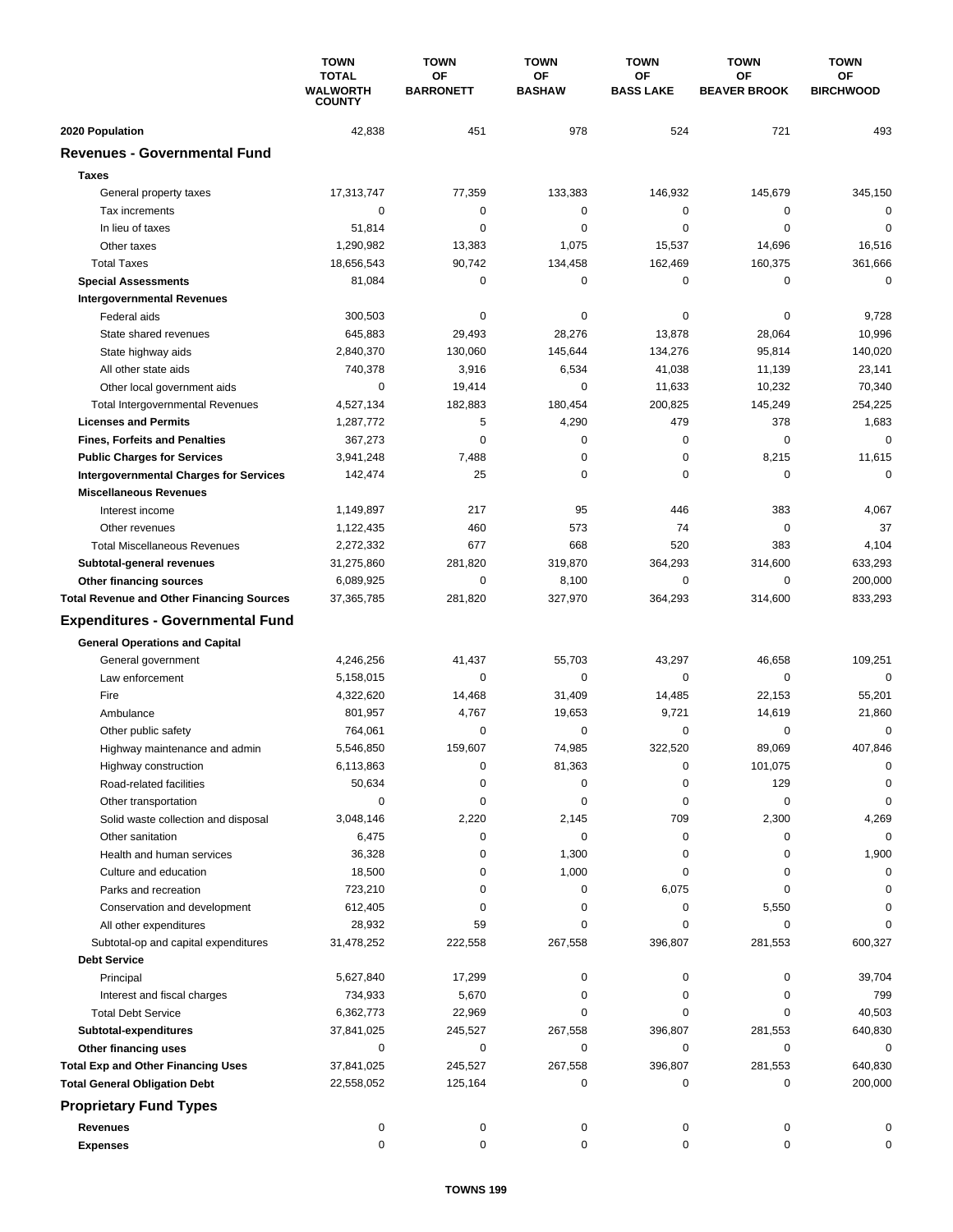|                                                  | <b>TOWN</b><br>ΟF<br><b>LEOLA</b> | <b>TOWN</b>                 | <b>TOWN</b><br><b>OF</b><br><b>MONROE</b> | <b>TOWN</b>              | <b>TOWN</b>                   | <b>TOWN</b>                 |
|--------------------------------------------------|-----------------------------------|-----------------------------|-------------------------------------------|--------------------------|-------------------------------|-----------------------------|
|                                                  |                                   | <b>OF</b><br><b>LINCOLN</b> |                                           | ΟF<br><b>NEW CHESTER</b> | <b>OF</b><br><b>NEW HAVEN</b> | <b>OF</b><br><b>PRESTON</b> |
| 2020 Population                                  | 303                               | 299                         | 410                                       | 1,944                    | 682                           | 1,400                       |
| <b>Revenues - Governmental Fund</b>              |                                   |                             |                                           |                          |                               |                             |
| <b>Taxes</b>                                     |                                   |                             |                                           |                          |                               |                             |
| General property taxes                           | 126,087                           | 81,414                      | 260,550                                   | 64,100                   | 150,442                       | 215,566                     |
| Tax increments                                   | 0                                 | 0                           | 0                                         | 139,116                  | 0                             | 0                           |
| In lieu of taxes                                 | 0                                 | 0                           | 0                                         | 0                        | $\mathbf 0$                   | $\mathbf 0$                 |
| Other taxes                                      | 12,105                            | 20,826                      | 13,238                                    | 16,029                   | 24,377                        | 25,558                      |
| <b>Total Taxes</b>                               | 138,192                           | 102,240                     | 273,788                                   | 219,245                  | 174,819                       | 241,124                     |
| <b>Special Assessments</b>                       | 0                                 | 0                           | 0                                         | 690                      | 0                             | 0                           |
| <b>Intergovernmental Revenues</b>                |                                   |                             |                                           |                          |                               |                             |
| Federal aids                                     | 0                                 | 5,325                       | 0                                         | 0                        | 5,194                         | 0                           |
| State shared revenues                            | 9,212                             | 13,696                      | 7,901                                     | 85,001                   | 14,598                        | 15,570                      |
| State highway aids                               | 134,106                           | 123,744                     | 116,631                                   | 148,981                  | 107,841                       | 189,453                     |
| All other state aids                             | 40,235                            | 2,617                       | 96,511                                    | 7,875                    | 2,780                         | 17,229                      |
| Other local government aids                      | 0                                 | $\mathbf 0$                 | 750                                       | 0                        | $\mathbf 0$                   | 65,775                      |
| <b>Total Intergovernmental Revenues</b>          | 183,553                           | 145,382                     | 221,793                                   | 241,857                  | 130,413                       | 288,027                     |
| <b>Licenses and Permits</b>                      | 71                                | 1,832                       | 1,335                                     | 7                        | 237                           | 3,984                       |
| <b>Fines, Forfeits and Penalties</b>             | 0                                 | 4,000                       | 0                                         | $\mathbf 0$              | 0                             | $\Omega$                    |
| <b>Public Charges for Services</b>               | 365                               | 150                         | 400                                       | 2,055                    | 0                             | 210                         |
| <b>Intergovernmental Charges for Services</b>    | $\mathbf 0$                       | $\mathbf 0$                 | 3,551                                     | $\mathbf 0$              | $\mathbf 0$                   | $\mathbf 0$                 |
| <b>Miscellaneous Revenues</b>                    |                                   |                             |                                           |                          |                               |                             |
| Interest income                                  | 227                               | 276                         | 395                                       | 1,854                    | 428                           | 444                         |
| Other revenues                                   | 0                                 | $\mathbf 0$                 | 7,970                                     | 5,625                    | 3,328                         | 30                          |
| <b>Total Miscellaneous Revenues</b>              | 227                               | 276                         | 8,365                                     | 7,479                    | 3,756                         | 474                         |
| Subtotal-general revenues                        | 322,408                           | 253,880                     | 509,232                                   | 471,333                  | 309,225                       | 533,819                     |
| Other financing sources                          | 0                                 | $\mathbf 0$                 | 0                                         | 0                        | $\mathbf 0$                   | $\mathbf 0$                 |
| <b>Total Revenue and Other Financing Sources</b> | 322,408                           | 253,880                     | 509,232                                   | 471,333                  | 309,225                       | 533,819                     |
| <b>Expenditures - Governmental Fund</b>          |                                   |                             |                                           |                          |                               |                             |
| <b>General Operations and Capital</b>            |                                   |                             |                                           |                          |                               |                             |
| General government                               | 45,822                            | 45,811                      | 91,515                                    | 88,002                   | 47,630                        | 75,602                      |
| Law enforcement                                  | 0                                 | 0                           | $\mathbf 0$                               | 0                        | $\mathbf 0$                   | $\mathbf 0$                 |
| Fire                                             | 19,929                            | 13,993                      | 18,051                                    | 25,568                   | 30,935                        | 70,928                      |
| Ambulance                                        | 11,550                            | 7,796                       | 12,567                                    | 25,935                   | 26,941                        | 36,698                      |
| Other public safety                              | 0                                 | 0                           | 654                                       | 500                      | 1,995                         | 0                           |
| Highway maintenance and admin                    | 68,034                            | 83,857                      | 36,250                                    | 96,480                   | 96,220                        | 259,560                     |
| Highway construction                             | 96,044                            | 98,643                      | 332,790                                   | 0                        | 57,964                        | $\Omega$                    |
| Road-related facilities                          | 0                                 | 0                           | 0                                         | 0                        | 0                             |                             |
| Other transportation                             | 0                                 | 0                           | 0                                         | 0                        | 0                             | $\Omega$                    |
| Solid waste collection and disposal              | 17,191                            | 13,762                      | 23,217                                    | 24,136                   | 25,387                        | 91,032                      |
| Other sanitation                                 | 0                                 | $\mathbf 0$                 | 0                                         | 0                        | 0                             | $\Omega$                    |
| Health and human services                        | 1,100                             | 850                         | 3,442                                     | 500                      | 500                           | $\Omega$                    |
| Culture and education                            | 300                               | 0                           | 175                                       | 1,964                    | 0                             | 0                           |
| Parks and recreation                             | 0                                 | 0                           | 980                                       | 0                        | 0                             | $\Omega$                    |
| Conservation and development                     | 0                                 | 1,060                       | 0                                         | 625                      | 1,760                         |                             |
| All other expenditures                           | 0                                 | 1,265                       | 4,843                                     | 0                        | 0                             | 10                          |
| Subtotal-op and capital expenditures             | 259,970                           | 267,037                     | 524,484                                   | 263,710                  | 289,332                       | 533,830                     |
| <b>Debt Service</b>                              |                                   |                             |                                           |                          |                               |                             |
| Principal                                        | 0                                 | 0                           | 0                                         | 0                        | 0                             | 0                           |
| Interest and fiscal charges                      | 0                                 | 0                           | 0                                         | 0                        | 0                             | 0                           |
| <b>Total Debt Service</b>                        | 0                                 | 0                           | 0                                         | 0                        | 0                             | $\Omega$                    |
| Subtotal-expenditures                            | 259,970                           | 267,037                     | 524,484                                   | 263,710                  | 289,332                       | 533,830                     |
| Other financing uses                             | 0                                 | 0                           | 0                                         | 0                        | 0                             | 0                           |
| <b>Total Exp and Other Financing Uses</b>        | 259,970                           | 267,037                     | 524,484                                   | 263,710                  | 289,332                       | 533,830                     |
| <b>Total General Obligation Debt</b>             | 0                                 | 0                           | 0                                         | 0                        | 0                             | 0                           |
| <b>Proprietary Fund Types</b>                    |                                   |                             |                                           |                          |                               |                             |
| <b>Revenues</b>                                  | 0                                 | 0                           | 0                                         | 0                        | 0                             |                             |
| <b>Expenses</b>                                  | $\mathbf 0$                       | 0                           | $\mathbf 0$                               | 0                        | $\mathbf 0$                   |                             |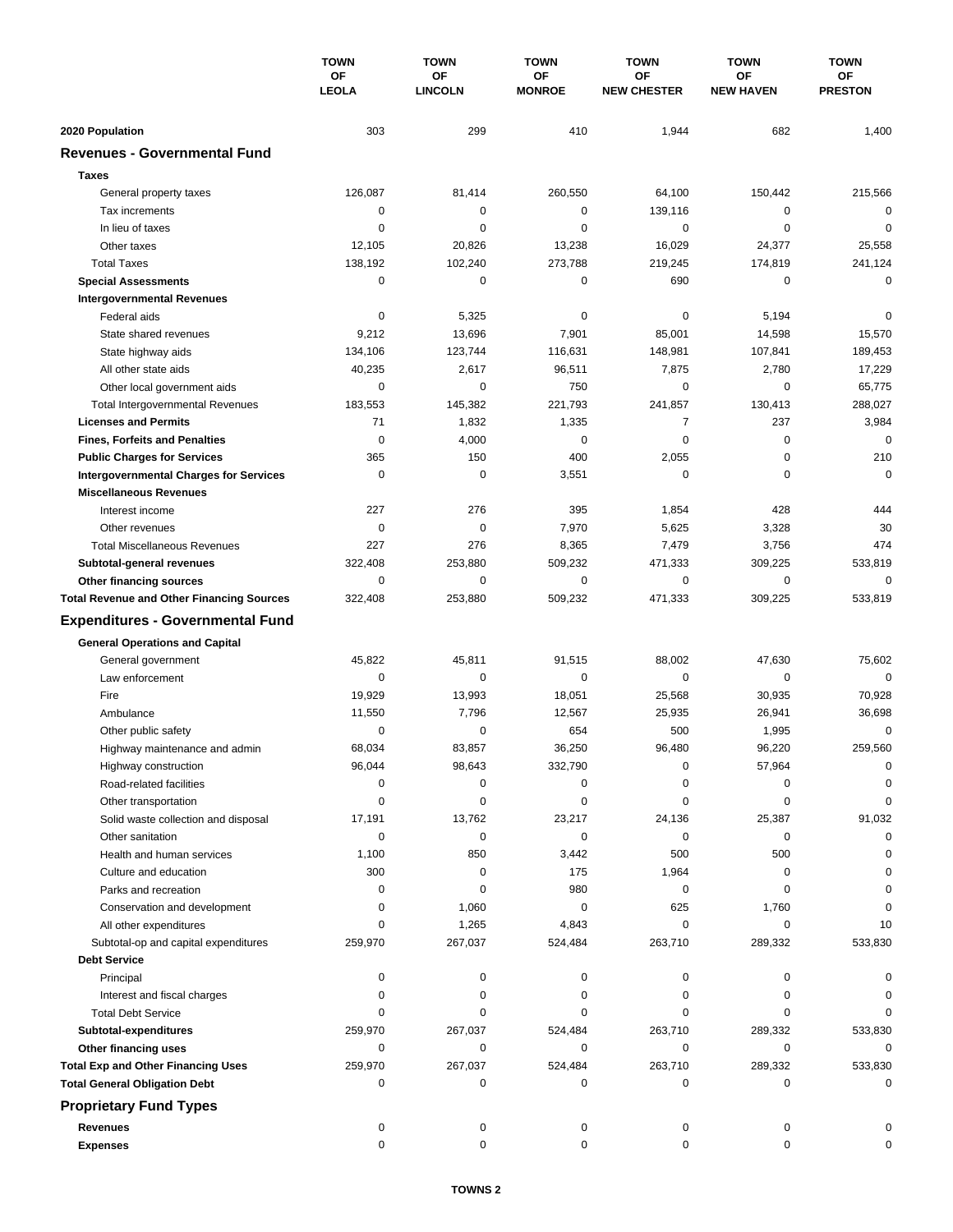|                                                  | <b>TOWN</b>     | <b>TOWN</b>                                     | <b>TOWN</b>           | <b>TOWN</b>         | <b>TOWN</b>          | <b>TOWN</b>        |
|--------------------------------------------------|-----------------|-------------------------------------------------|-----------------------|---------------------|----------------------|--------------------|
|                                                  | OF<br>WAUMANDEE | <b>TOTAL</b><br><b>BUFFALO</b><br><b>COUNTY</b> | ΟF<br><b>ANDERSON</b> | ΟF<br><b>BLAINE</b> | ΟF<br><b>DANIELS</b> | ОF<br><b>DEWEY</b> |
| 2020 Population                                  | 477             | 7,503                                           | 394                   | 195                 | 654                  | 511                |
| <b>Revenues - Governmental Fund</b>              |                 |                                                 |                       |                     |                      |                    |
| <b>Taxes</b>                                     |                 |                                                 |                       |                     |                      |                    |
| General property taxes                           | 197,021         | 1,901,941                                       | 108,232               | 79,050              | 228,576              | 82,325             |
| Tax increments                                   | 0               | 0                                               | $\mathbf 0$           | 0                   | 0                    | $\mathbf 0$        |
| In lieu of taxes                                 | 0               | 0                                               | 0                     | 0                   | $\mathbf 0$          | $\mathbf 0$        |
| Other taxes                                      | 17,575          | 369,468                                         | 2,275                 | 3,061               | 5,915                | 5,576              |
| <b>Total Taxes</b>                               | 214,596         | 2,271,409                                       | 110,507               | 82,111              | 234,491              | 87,901             |
| <b>Special Assessments</b>                       | 0               | 0                                               | 0                     | 0                   | 0                    | 0                  |
| <b>Intergovernmental Revenues</b>                |                 |                                                 |                       |                     |                      |                    |
| Federal aids                                     | 8,506           | 52,900                                          | 1,255                 | 0                   | 10,600               | $\mathbf 0$        |
| State shared revenues                            | 27,487          | 537,324                                         | 22,693                | 8,314               | 16,512               | 24,571             |
| State highway aids                               | 120,638         | 1,394,521                                       | 195,322               | 144,392             | 181,520              | 140,282            |
| All other state aids                             | 5,929           | 272,883                                         | 32,376                | 39,336              | 7,180                | 5,849              |
| Other local government aids                      | 0               | 47,879                                          | 18,009                | 35.770              | 1,259                | $\mathbf 0$        |
| <b>Total Intergovernmental Revenues</b>          | 162,560         | 2,305,507                                       | 269,655               | 227,812             | 217,071              | 170,702            |
| <b>Licenses and Permits</b>                      | 901             | 87,614                                          | 105                   | 1,121               | 1,753                | 1,040              |
| <b>Fines, Forfeits and Penalties</b>             | $\Omega$        | 30                                              | 0                     | 0                   | 0                    | $\mathbf 0$        |
| <b>Public Charges for Services</b>               | 15,451          | 124,632                                         | 0                     | 0                   | 8,505                | $\mathbf 0$        |
| <b>Intergovernmental Charges for Services</b>    | 6,003           | 10,794                                          | 0                     | 0                   | 0                    | $\Omega$           |
| <b>Miscellaneous Revenues</b>                    |                 |                                                 |                       |                     |                      |                    |
| Interest income                                  | 1,234           | 27,126                                          | 585                   | 0                   | 29                   | 250                |
| Other revenues                                   | 2,788           | 60,334                                          | 1,395                 | 325                 | 1,410                | 3,799              |
| <b>Total Miscellaneous Revenues</b>              | 4,022           | 87,460                                          | 1,980                 | 325                 | 1,439                | 4,049              |
| Subtotal-general revenues                        | 403,533         | 4,887,446                                       | 382,247               | 311,369             | 463,259              | 263,692            |
| Other financing sources                          | 500,000         | 875,000                                         | 0                     | 0                   | 70,801               | 30,000             |
| <b>Total Revenue and Other Financing Sources</b> | 903,533         | 5,762,446                                       | 382,247               | 311,369             | 534,060              | 293,692            |
| <b>Expenditures - Governmental Fund</b>          |                 |                                                 |                       |                     |                      |                    |
| <b>General Operations and Capital</b>            |                 |                                                 |                       |                     |                      |                    |
| General government                               | 43,429          | 920,370                                         | 70,821                | 139,506             | 69,131               | 34,718             |
| Law enforcement                                  | 0               | 0                                               | 0                     | 0                   | 0                    | $\Omega$           |
| Fire                                             | 26,799          | 668,854                                         | 30,041                | 8,174               | 102,937              | 5,706              |
| Ambulance                                        | 6,761           | 387,386                                         | 22,808                | 11,003              | 37,364               | 10,330             |
| Other public safety                              | 0               | 16,645                                          | 407                   | 0                   | $\mathbf 0$          | 0                  |
| Highway maintenance and admin                    | 217.050         | 2,092,197                                       | 179,283               | 206,754             | 249,453              | 203.697            |
| Highway construction                             | 252,794         | 1,092,360                                       | 47,879                | 0                   | 0                    | 0                  |
| Road-related facilities                          | 1,465           | 7,405                                           | 0                     | 0                   | 0                    | 0                  |
| Other transportation                             | 0               | 0                                               | 0                     | 0                   | 0                    | $\Omega$           |
| Solid waste collection and disposal              | 11,070          | 80,582                                          | 1,357                 | 22,267              | 0                    | 0                  |
| Other sanitation                                 | 0               | 2,439                                           | 120                   | 0                   | 0                    | 0                  |
| Health and human services                        | 2,150           | 19,672                                          | 2,487                 | 2,600               | 6,168                | 650                |
| Culture and education                            | 0               | 0                                               | 480                   | 0                   | 0                    | 0                  |
| Parks and recreation                             | 1,228           | 20,347                                          | 0                     | 0                   | 0                    | 0                  |
| Conservation and development                     | 0               | 110,838                                         | 18,084                | 0                   | 0                    | 0                  |
| All other expenditures                           | 797             | 5,311                                           | 675                   | 0                   | 0                    | 2,706              |
| Subtotal-op and capital expenditures             | 563,543         | 5,424,406                                       | 374,442               | 390,304             | 465,053              | 257,807            |
| <b>Debt Service</b>                              |                 |                                                 |                       |                     |                      |                    |
| Principal                                        | 250,000         | 259,252                                         | 0                     | 0                   | 88,062               | 20,000             |
| Interest and fiscal charges                      | 6,066           | 8,177                                           | 0                     | 0                   | 10,019               | 407                |
| <b>Total Debt Service</b>                        | 256,066         | 267,429                                         | 0                     | 0                   | 98,081               | 20,407             |
| Subtotal-expenditures                            | 819,609         | 5,691,835                                       | 374,442               | 390,304             | 563,134              | 278,214            |
| Other financing uses                             | 0               | 0                                               | 0                     | 0                   | 0                    | 0                  |
| <b>Total Exp and Other Financing Uses</b>        | 819,609         | 5,691,835                                       | 374,442               | 390,304             | 563,134              | 278,214            |
| <b>Total General Obligation Debt</b>             | 500,000         | 898,748                                         | 25,690                | 0                   | 377,060              | 30,000             |
| <b>Proprietary Fund Types</b>                    |                 |                                                 |                       |                     |                      |                    |
| <b>Revenues</b>                                  | 0               | 0                                               | 0                     | 0                   | 0                    | 0                  |
| <b>Expenses</b>                                  | 0               | 0                                               | 0                     | 0                   | 0                    | 0                  |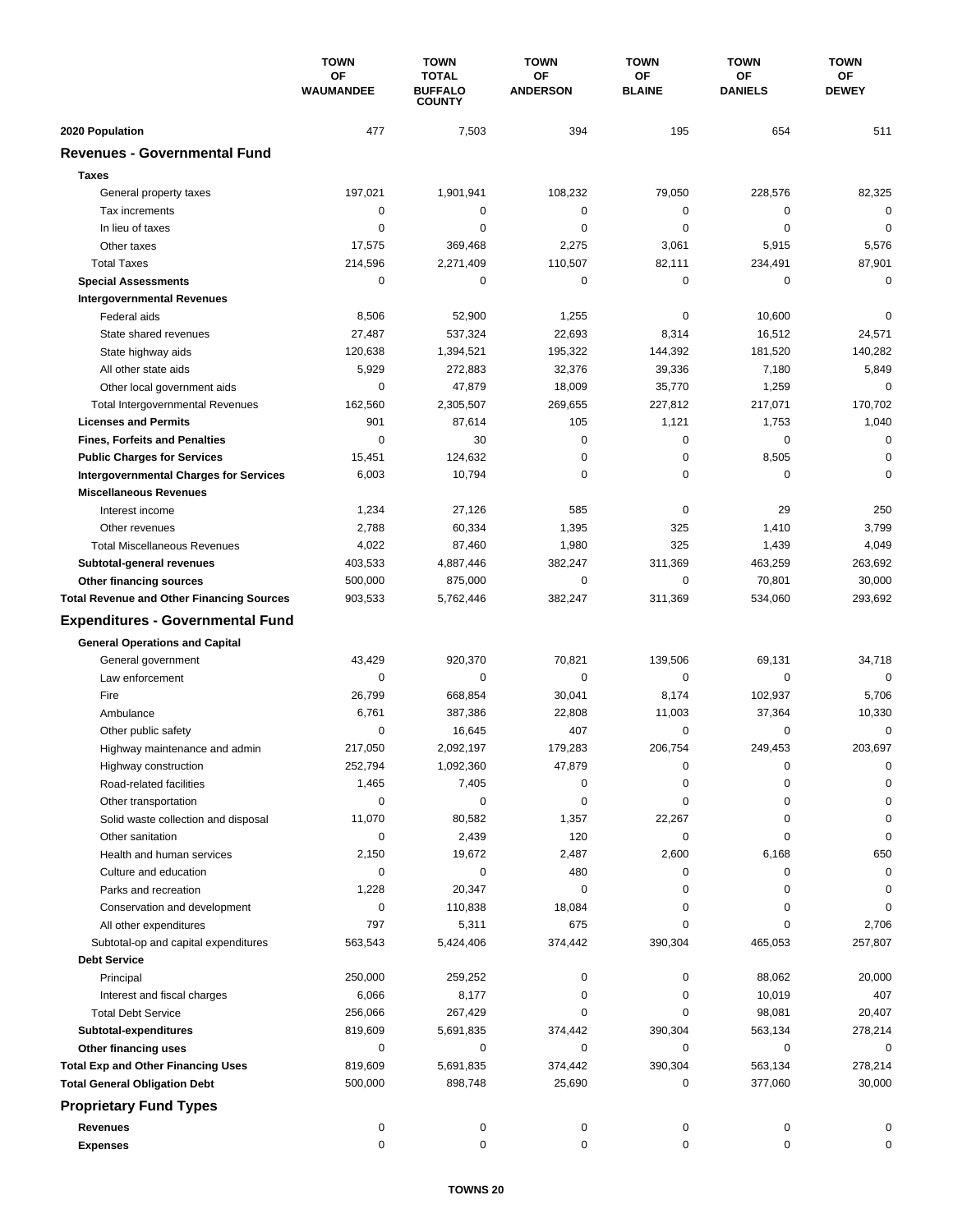|                                                  | <b>TOWN</b><br>OF<br><b>BROOKLYN</b> | <b>TOWN</b><br>OF<br><b>CASEY</b> | <b>TOWN</b><br>OF<br><b>CHICOG</b> | <b>TOWN</b><br>ΟF<br><b>CRYSTAL</b> | <b>TOWN</b><br><b>OF</b><br><b>EVERGREEN</b> | <b>TOWN</b><br>OF<br><b>FROG CREEK</b> |
|--------------------------------------------------|--------------------------------------|-----------------------------------|------------------------------------|-------------------------------------|----------------------------------------------|----------------------------------------|
|                                                  |                                      |                                   |                                    |                                     |                                              |                                        |
| 2020 Population                                  | 255                                  | 361                               | 232                                | 269                                 | 1,132                                        | 130                                    |
| <b>Revenues - Governmental Fund</b>              |                                      |                                   |                                    |                                     |                                              |                                        |
| <b>Taxes</b>                                     |                                      |                                   |                                    |                                     |                                              |                                        |
| General property taxes                           | 54,795                               | 247,201                           | 239,206                            | 114,355                             | 347,308                                      | 33,999                                 |
| Tax increments                                   | 0                                    | $\mathbf 0$                       | 0                                  | 0                                   | 0                                            | $\mathbf 0$                            |
| In lieu of taxes                                 | 0                                    | 0                                 | 0                                  | 0                                   | $\mathbf 0$                                  | $\mathbf 0$                            |
| Other taxes                                      | 13,895                               | 7,324                             | 18,256                             | 10,315                              | 10,838                                       | 2,758                                  |
| <b>Total Taxes</b>                               | 68,690                               | 254,525                           | 257,462                            | 124,670                             | 358,146                                      | 36,757                                 |
| <b>Special Assessments</b>                       | 0                                    | 0                                 | 0                                  | 0                                   | 189                                          | $\mathbf 0$                            |
| <b>Intergovernmental Revenues</b>                |                                      |                                   |                                    |                                     |                                              |                                        |
| Federal aids                                     | 0                                    | 0                                 | 0                                  | 0                                   | 18,552                                       | $\mathbf 0$                            |
| State shared revenues                            | 15,150                               | 6,260                             | 14                                 | 9,298                               | 2,714                                        | 18,827                                 |
| State highway aids                               | 89,848                               | 140,178                           | 148,981                            | 90,797                              | 157,494                                      | 90,403                                 |
| All other state aids                             | 5,952                                | 8,581                             | 8,311                              | 5,205                               | 5,224                                        | 46,819                                 |
| Other local government aids                      | 19,899                               | 29,372                            | 31,631                             | 12,735                              | 0                                            | 123,186                                |
| <b>Total Intergovernmental Revenues</b>          | 130,849                              | 184,391                           | 188,937                            | 118,035                             | 183,984                                      | 279,235                                |
| <b>Licenses and Permits</b>                      | 530                                  | 1,240                             | 1,547                              | 859                                 | 390                                          | $\mathbf 0$                            |
| <b>Fines, Forfeits and Penalties</b>             | $\mathbf 0$                          | $\mathbf 0$                       | 0                                  | 0                                   | $\mathbf 0$                                  | $\mathbf 0$                            |
| <b>Public Charges for Services</b>               | 150                                  | 1,523                             | 2,494                              | 300                                 | 80                                           | 193                                    |
| <b>Intergovernmental Charges for Services</b>    | 0                                    | $\mathbf 0$                       | 0                                  | 0                                   | $\mathbf 0$                                  | $\mathbf 0$                            |
| <b>Miscellaneous Revenues</b>                    |                                      |                                   |                                    |                                     |                                              |                                        |
| Interest income                                  | 423                                  | 1,285                             | 2,725                              | 0                                   | 543                                          | 4,327                                  |
| Other revenues                                   | $\mathbf 0$                          | 54                                | 24,264                             | 0                                   | 24,278                                       | 2,676                                  |
| <b>Total Miscellaneous Revenues</b>              | 423                                  | 1,339                             | 26,989                             | 0                                   | 24,821                                       | 7,003                                  |
|                                                  | 200,642                              | 443,018                           | 477,429                            | 243,864                             | 567,610                                      | 323,188                                |
| Subtotal-general revenues                        | 0                                    | $\pmb{0}$                         | 0                                  | 0                                   | 0                                            | $\mathbf 0$                            |
| Other financing sources                          | 200,642                              | 443,018                           | 477,429                            | 243,864                             | 567,610                                      | 323,188                                |
| <b>Total Revenue and Other Financing Sources</b> |                                      |                                   |                                    |                                     |                                              |                                        |
| <b>Expenditures - Governmental Fund</b>          |                                      |                                   |                                    |                                     |                                              |                                        |
| <b>General Operations and Capital</b>            |                                      |                                   |                                    |                                     |                                              |                                        |
| General government                               | 35,448                               | 62,569                            | 139,641                            | 34,579                              | 75,729                                       | 74,939                                 |
| Law enforcement                                  | 0                                    | 0                                 | 0                                  | 0                                   | $\mathbf 0$                                  | $\mathbf 0$                            |
| Fire                                             | 14,255                               | 46,252                            | 30,521                             | 13,082                              | 37,581                                       | 6,412                                  |
| Ambulance                                        | 3,553                                | 7,269                             | 9,302                              | 5,396                               | 22,814                                       | 973                                    |
| Other public safety                              | 0                                    | 300                               | 0                                  | 0                                   | 0                                            | $\mathbf 0$                            |
| Highway maintenance and admin                    | 35,071                               | 219,355                           | 204,019                            | 152,997                             | 85,608                                       | 64,067                                 |
| Highway construction                             | 82,849                               | 0                                 | 110,000                            | 0                                   | 333,478                                      | 373,625                                |
| Road-related facilities                          | 0                                    | 0                                 | 0                                  | 0                                   | 0                                            | 0                                      |
| Other transportation                             | 0                                    | 0                                 | 0                                  | 0                                   | 0                                            | 0                                      |
| Solid waste collection and disposal              | 1,989                                | 2,865                             | 0                                  | 4,050                               | 0                                            | 13,667                                 |
| Other sanitation                                 | 0                                    | $\pmb{0}$                         | 2,848                              | 0                                   | 0                                            | 2,200                                  |
| Health and human services                        | 1,705                                | 2,812                             | 1,365                              | 1,571                               | 1,986                                        | 1,090                                  |
| Culture and education                            | 0                                    | 0                                 | 0                                  | 0                                   | 0                                            | 0                                      |
| Parks and recreation                             | 0                                    | 0                                 | 0                                  | 0                                   | 0                                            | 0                                      |
| Conservation and development                     | 0                                    | 75                                | 0                                  | 0                                   | 0                                            | 0                                      |
| All other expenditures                           | $\Omega$                             | 54                                | 6,844                              | 0                                   | 0                                            | $\Omega$                               |
| Subtotal-op and capital expenditures             | 174,870                              | 341,551                           | 504,540                            | 211,675                             | 557,196                                      | 536,973                                |
| <b>Debt Service</b>                              |                                      |                                   |                                    |                                     |                                              |                                        |
| Principal                                        | 0                                    | 25,343                            | 67,737                             | 0                                   | 17,124                                       | 0                                      |
| Interest and fiscal charges                      | 0                                    | 4,721                             | 17,618                             | 0                                   | 2,979                                        | 0                                      |
| <b>Total Debt Service</b>                        | 0                                    | 30,064                            | 85,355                             | 0                                   | 20,103                                       | 0                                      |
| Subtotal-expenditures                            | 174,870                              | 371,615                           | 589,895                            | 211,675                             | 577,299                                      | 536,973                                |
| Other financing uses                             | 0                                    | 0                                 | 0                                  | 0                                   | 0                                            | 0                                      |
| <b>Total Exp and Other Financing Uses</b>        | 174,870                              | 371,615                           | 589,895                            | 211,675                             | 577,299                                      | 536,973                                |
| <b>Total General Obligation Debt</b>             | 0                                    | 109,924                           | 236,189                            | 0                                   | 61,242                                       | 0                                      |
| <b>Proprietary Fund Types</b>                    |                                      |                                   |                                    |                                     |                                              |                                        |
| <b>Revenues</b>                                  | 0                                    |                                   |                                    |                                     |                                              | $\Omega$                               |
| <b>Expenses</b>                                  | 0                                    | 0<br>0                            | 0<br>0                             | 0<br>0                              | 0<br>0                                       | 0                                      |
|                                                  |                                      |                                   |                                    |                                     |                                              |                                        |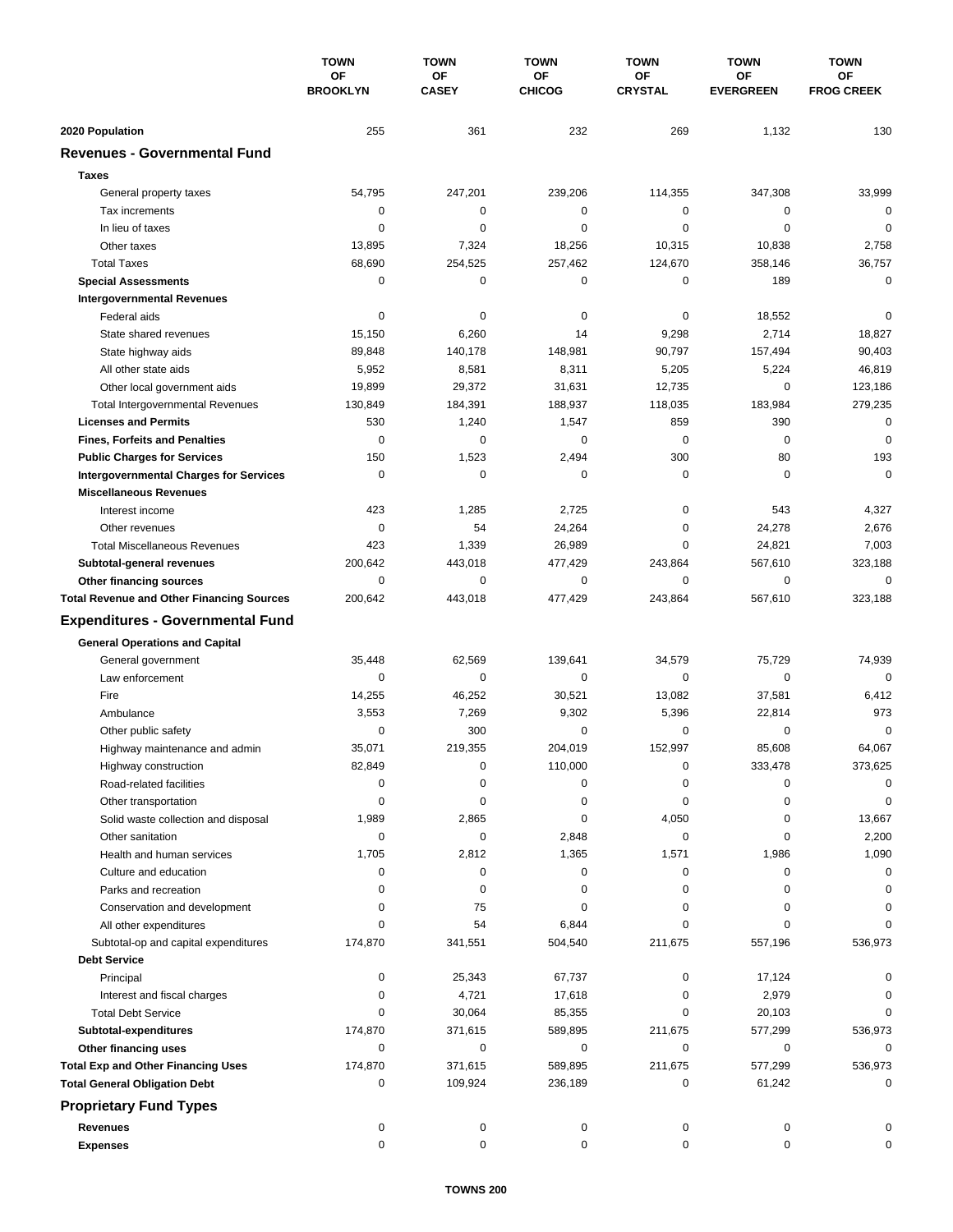|                                                  | <b>TOWN</b><br>OF<br><b>GULL LAKE</b> | <b>TOWN</b>            | <b>TOWN</b>        | <b>TOWN</b>                | <b>TOWN</b>         | <b>TOWN</b>          |
|--------------------------------------------------|---------------------------------------|------------------------|--------------------|----------------------------|---------------------|----------------------|
|                                                  |                                       | OF<br><b>LONG LAKE</b> | OF<br><b>MADGE</b> | <b>OF</b><br><b>MINONG</b> | ΟF<br><b>SARONA</b> | ОF<br><b>SPOONER</b> |
| 2020 Population                                  | 187                                   | 632                    | 515                | 933                        | 380                 | 731                  |
| <b>Revenues - Governmental Fund</b>              |                                       |                        |                    |                            |                     |                      |
| <b>Taxes</b>                                     |                                       |                        |                    |                            |                     |                      |
| General property taxes                           | 45,715                                | 187,817                | 154,398            | 677,744                    | 77,918              | 154,037              |
| Tax increments                                   | 0                                     | $\pmb{0}$              | $\mathbf 0$        | 0                          | 0                   | $\mathbf 0$          |
| In lieu of taxes                                 | 0                                     | $\mathbf 0$            | 0                  | 0                          | $\mathbf 0$         | $\mathbf 0$          |
| Other taxes                                      | 8,724                                 | 24,333                 | 20,006             | 22,549                     | 10,284              | 4,427                |
| <b>Total Taxes</b>                               | 54,439                                | 212,150                | 174,404            | 700,293                    | 88,202              | 158,464              |
| <b>Special Assessments</b>                       | 0                                     | 0                      | 0                  | 0                          | 0                   | $\mathbf 0$          |
| <b>Intergovernmental Revenues</b>                |                                       |                        |                    |                            |                     |                      |
| Federal aids                                     | 0                                     | 10,340                 | 0                  | 0                          | 0                   | 0                    |
| State shared revenues                            | 7,110                                 | 8,791                  | 5,303              | 21,080                     | 9,464               | 11,081               |
| State highway aids                               | 75,135                                | 97,551                 | 87,591             | 297,411                    | 100,836             | 70,758               |
| All other state aids                             | 6,256                                 | 6,520                  | 5,630              | 59,293                     | 11,211              | 12,957               |
| Other local government aids                      | 49,958                                | 2,200                  | 12,169             | 27,562                     | $\mathbf 0$         | 4,036                |
| <b>Total Intergovernmental Revenues</b>          | 138,459                               | 125,402                | 110,693            | 405,346                    | 121,511             | 98,832               |
| <b>Licenses and Permits</b>                      | 60                                    | 5,438                  | 1,740              | 2,900                      | 980                 | 646                  |
| <b>Fines, Forfeits and Penalties</b>             | $\mathbf 0$                           | $\mathbf 0$            | 0                  | 0                          | $\mathbf 0$         | $\mathbf 0$          |
| <b>Public Charges for Services</b>               | 0                                     | 57                     | 0                  | 34,534                     | $\mathbf 0$         | 352                  |
| <b>Intergovernmental Charges for Services</b>    | 0                                     | 0                      | 0                  | 0                          | 0                   | $\mathbf 0$          |
| <b>Miscellaneous Revenues</b>                    |                                       |                        |                    |                            |                     |                      |
| Interest income                                  | 335                                   | 2,380                  | 842                | 10,892                     | 3,995               | 632                  |
| Other revenues                                   | 16,102                                | 7,779                  | 639                | 6,895                      | 198,469             | $\mathbf 0$          |
| <b>Total Miscellaneous Revenues</b>              | 16,437                                | 10,159                 | 1,481              | 17,787                     | 202,464             | 632                  |
| Subtotal-general revenues                        | 209,395                               | 353,206                | 288,318            | 1,160,860                  | 413,157             | 258,926              |
| Other financing sources                          | 0                                     | $\pmb{0}$              | 0                  | 96,500                     | $\mathbf 0$         | $\mathbf 0$          |
| <b>Total Revenue and Other Financing Sources</b> | 209,395                               | 353,206                | 288,318            | 1,257,360                  | 413,157             | 258,926              |
| <b>Expenditures - Governmental Fund</b>          |                                       |                        |                    |                            |                     |                      |
| <b>General Operations and Capital</b>            |                                       |                        |                    |                            |                     |                      |
| General government                               | 33,539                                | 88,335                 | 48,939             | 237,041                    | 56,622              | 56,735               |
| Law enforcement                                  | 0                                     | 0                      | 0                  | 2,474                      | 0                   | $\mathbf 0$          |
| Fire                                             | 10,908                                | 54,481                 | 41,009             | 117,326                    | 27,001              | 30,499               |
| Ambulance                                        | 3,786                                 | 0                      | 10,390             | 29,243                     | 7,712               | 14,720               |
| Other public safety                              | $\mathbf 0$                           | 2,500                  | 0                  | 0                          | 0                   | $\mathbf 0$          |
| Highway maintenance and admin                    | 188,376                               | 155,622                | 183,920            | 718,729                    | 110,440             | 147,665              |
| Highway construction                             | 0                                     | 0                      | 0                  | 0                          | 247,595             | 0                    |
| Road-related facilities                          | 0                                     | 0                      | 0                  | 0                          | 1,874               | $\Omega$             |
| Other transportation                             | 0                                     | 0                      | 0                  | 0                          | 0                   |                      |
| Solid waste collection and disposal              | 0                                     | 7,011                  | 0                  | 63,701                     | 0                   | 0                    |
| Other sanitation                                 | 1,501                                 | 0                      | 0                  | 0                          | 0                   | $\Omega$             |
| Health and human services                        | 450                                   | 0                      | 6,000              | 3,280                      | 2,800               | 0                    |
| Culture and education                            | 250                                   | 0                      | 1,000              | 37,000                     | 500                 | 0                    |
| Parks and recreation                             | 120                                   | 3,593                  | 0                  | 1,505                      | 500                 | 383                  |
| Conservation and development                     | 0                                     | 0                      | 0                  | 0                          | 0                   | 0                    |
| All other expenditures                           | 0                                     | 0                      | 0                  | 0                          | 0                   | $\Omega$             |
| Subtotal-op and capital expenditures             | 238,930                               | 311,542                | 291,258            | 1,210,299                  | 455,044             | 250,002              |
| <b>Debt Service</b>                              |                                       |                        |                    |                            |                     |                      |
| Principal                                        | 0                                     | 0                      | 0                  | 73,849                     | 0                   | O                    |
| Interest and fiscal charges                      | 0                                     | 0                      | 0                  | 5,588                      | 0                   | 0                    |
| <b>Total Debt Service</b>                        | 0                                     | 0                      | 0                  | 79,437                     | 0                   | $\Omega$             |
| Subtotal-expenditures                            | 238,930                               | 311,542                | 291,258            | 1,289,736                  | 455,044             | 250,002              |
| Other financing uses                             | 0                                     | 0                      | 0                  | 0                          | 0                   | 0                    |
| <b>Total Exp and Other Financing Uses</b>        | 238,930                               | 311,542                | 291,258            | 1,289,736                  | 455,044             | 250,002              |
| <b>Total General Obligation Debt</b>             | 0                                     | 0                      | 0                  | 256,778                    | 0                   | $\mathbf 0$          |
| <b>Proprietary Fund Types</b>                    |                                       |                        |                    |                            |                     |                      |
| <b>Revenues</b>                                  | 0                                     | 0                      | 0                  | 0                          | 0                   |                      |
| <b>Expenses</b>                                  | 0                                     | 0                      | 0                  | 0                          | 0                   | 0                    |
|                                                  |                                       |                        |                    |                            |                     |                      |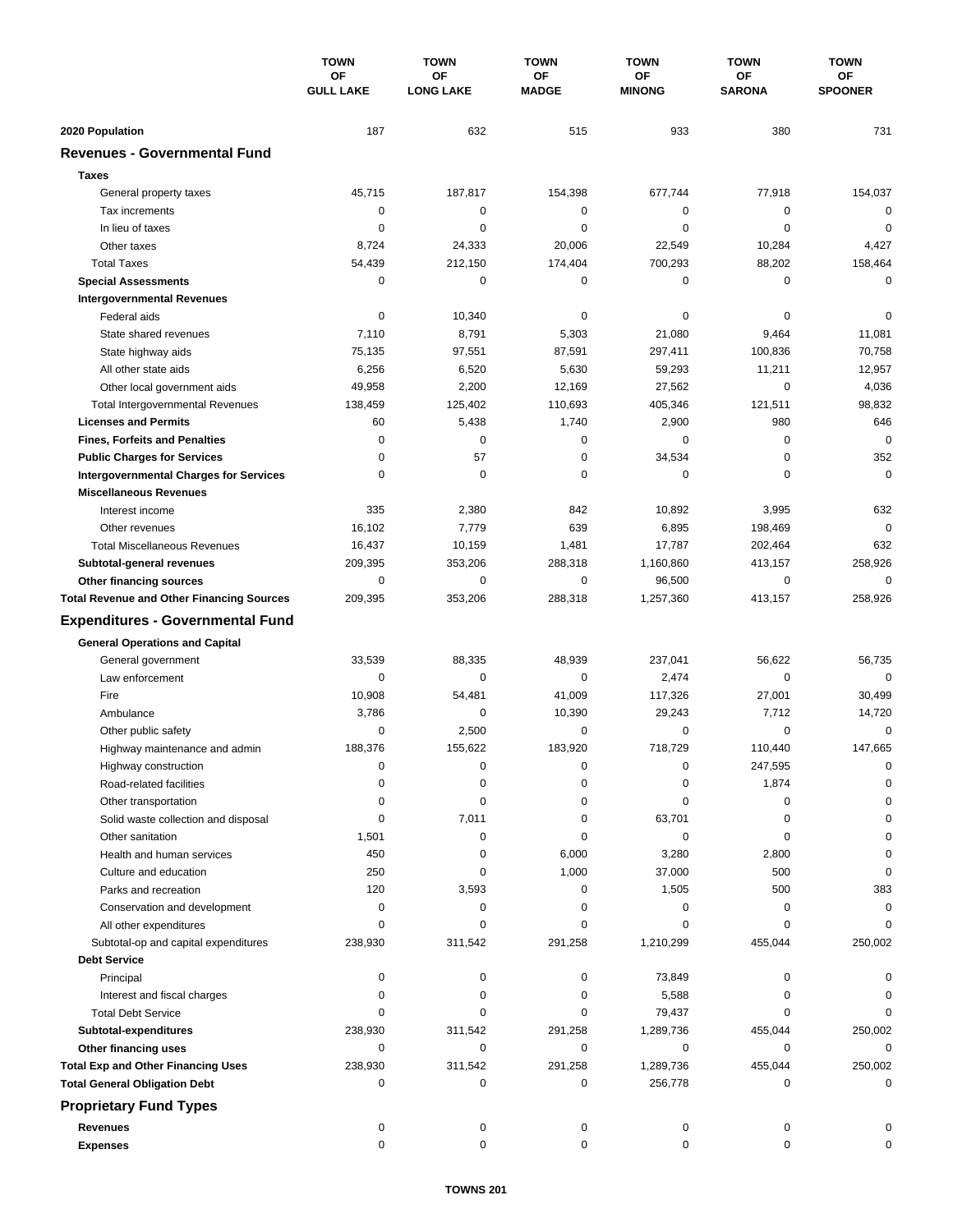|                                                  | <b>TOWN</b>              | <b>TOWN</b>           | <b>TOWN</b>             | <b>TOWN</b>               | <b>TOWN</b>                                      | <b>TOWN</b>          |
|--------------------------------------------------|--------------------------|-----------------------|-------------------------|---------------------------|--------------------------------------------------|----------------------|
|                                                  | OF<br><b>SPRINGBROOK</b> | OF<br><b>STINNETT</b> | OF<br><b>STONE LAKE</b> | <b>OF</b><br><b>TREGO</b> | <b>TOTAL</b><br><b>WASHBURN</b><br><b>COUNTY</b> | ОF<br><b>ADDISON</b> |
| 2020 Population                                  | 447                      | 244                   | 515                     | 964                       | 11,094                                           | 3,485                |
| <b>Revenues - Governmental Fund</b>              |                          |                       |                         |                           |                                                  |                      |
| <b>Taxes</b>                                     |                          |                       |                         |                           |                                                  |                      |
| General property taxes                           | 52,127                   | 1,142                 | 339,337                 | 227,762                   | 3,803,364                                        | 763,299              |
| Tax increments                                   | 0                        | $\mathbf 0$           | $\mathbf 0$             | 0                         | 0                                                | $\mathbf 0$          |
| In lieu of taxes                                 | 0                        | 0                     | 0                       | 0                         | $\mathbf 0$                                      | $\mathbf 0$          |
| Other taxes                                      | 8,922                    | 795                   | 7,323                   | 7,169                     | 239,125                                          | 835                  |
| <b>Total Taxes</b>                               | 61,049                   | 1,937                 | 346,660                 | 234,931                   | 4,042,489                                        | 764,134              |
| <b>Special Assessments</b>                       | 0                        | 0                     | 0                       | 0                         | 189                                              | $\mathbf 0$          |
| <b>Intergovernmental Revenues</b>                |                          |                       |                         |                           |                                                  |                      |
| Federal aids                                     | 0                        | 0                     | 0                       | 0                         | 38,620                                           | 57,283               |
| State shared revenues                            | 24,865                   | 21,010                | 7,622                   | 11,656                    | 290,952                                          | 61,523               |
| State highway aids                               | 88,406                   | 64,331                | 100,232                 | 134,610                   | 2,480,376                                        | 169,637              |
| All other state aids                             | 4,082                    | 40,905                | 9,419                   | 8,873                     | 331,006                                          | 25,652               |
| Other local government aids                      | 33,292                   | 49,484                | 23,289                  | 1,628                     | 532,060                                          | $\mathbf 0$          |
| <b>Total Intergovernmental Revenues</b>          | 150,645                  | 175,730               | 140,562                 | 156,767                   | 3,673,014                                        | 314,095              |
| <b>Licenses and Permits</b>                      | 1,440                    | 485                   | 1,956                   | 1,730                     | 28,776                                           | 81,122               |
| <b>Fines, Forfeits and Penalties</b>             | 0                        | $\mathbf 0$           | 0                       | 0                         | 0                                                | 305                  |
| <b>Public Charges for Services</b>               | 13,984                   | 5,680                 | 29,829                  | 42,311                    | 158,805                                          | 24,916               |
| <b>Intergovernmental Charges for Services</b>    | 0                        | 0                     | 0                       | 0                         | 25                                               | 0                    |
| <b>Miscellaneous Revenues</b>                    |                          |                       |                         |                           |                                                  |                      |
| Interest income                                  | 83                       | 388                   | 3,855                   | 3,382                     | 41,295                                           | 10,833               |
| Other revenues                                   | $\mathbf 0$              | $\mathbf 0$           | 21                      | 0                         | 282,321                                          | 295,147              |
| <b>Total Miscellaneous Revenues</b>              | 83                       | 388                   | 3,876                   | 3,382                     | 323,616                                          | 305,980              |
| Subtotal-general revenues                        | 227,201                  | 184,220               | 522,883                 | 439,121                   | 8,226,914                                        | 1,490,552            |
| Other financing sources                          | 0                        | $\mathbf 0$           | 0                       | 0                         | 304,600                                          | 200,000              |
| <b>Total Revenue and Other Financing Sources</b> | 227,201                  | 184,220               | 522,883                 | 439,121                   | 8,531,514                                        | 1,690,552            |
| <b>Expenditures - Governmental Fund</b>          |                          |                       |                         |                           |                                                  |                      |
| <b>General Operations and Capital</b>            |                          |                       |                         |                           |                                                  |                      |
| General government                               | 43,386                   | 38,022                | 101,912                 | 47,339                    | 1,471,121                                        | 244,820              |
| Law enforcement                                  | 0                        | 0                     | 0                       | 0                         | 2,474                                            | $\mathbf 0$          |
| Fire                                             | 14,932                   | 9,236                 | 34,635                  | 42,902                    | 668,748                                          | 275,688              |
| Ambulance                                        | 9,196                    | 4,933                 | 9,721                   | 19,411                    | 229,039                                          | $\mathbf 0$          |
| Other public safety                              | $\mathbf 0$              | 0                     | 1,642                   | 0                         | 4,442                                            | 26,789               |
| Highway maintenance and admin                    | 101,612                  | 124,036               | 87,962                  | 285,786                   | 3,919,292                                        | 839,915              |
| Highway construction                             | 0                        | 0                     | 118,167                 | 0                         | 1,448,152                                        | $\pmb{0}$            |
| Road-related facilities                          | 3,940                    | 1,635                 | 1,603                   | 0                         | 9,181                                            | 38,951               |
| Other transportation                             | 0                        | 0                     | 0                       | 0                         | 0                                                | 0                    |
| Solid waste collection and disposal              | 18,774                   | 2,442                 | 21,129                  | 3,565                     | 150,836                                          | 39,703               |
| Other sanitation                                 | 0                        | 4,120                 | 0                       | 0                         | 10,669                                           | 0                    |
| Health and human services                        | 700                      | 500                   | 1,000                   | 3,540                     | 31,999                                           | 0                    |
| Culture and education                            | 0                        | 0                     | 1,500                   | 0                         | 41,250                                           | 0                    |
| Parks and recreation                             | 1,230                    | 1,931                 | 50,452                  | 21,579                    | 87,368                                           | 16,981               |
| Conservation and development                     | 0                        | 250                   | 581                     | 0                         | 6,456                                            | 25,392               |
| All other expenditures                           | 0                        | 0                     | 0                       | 0                         | 6,957                                            | 287,717              |
| Subtotal-op and capital expenditures             | 193,770                  | 187,105               | 430,304                 | 424,122                   | 8,087,984                                        | 1,795,956            |
| <b>Debt Service</b>                              |                          |                       |                         |                           |                                                  |                      |
| Principal                                        | 0                        | 0                     | 92,476                  | 0                         | 333,532                                          | 0                    |
| Interest and fiscal charges                      | 0                        | 0                     | 12,240                  | 0                         | 49,615                                           | 0                    |
| <b>Total Debt Service</b>                        | 0                        | 0                     | 104,716                 | 0                         | 383,147                                          | 0                    |
| Subtotal-expenditures                            | 193,770                  | 187,105               | 535,020                 | 424,122                   | 8,471,131                                        | 1,795,956            |
| Other financing uses                             | 0                        | 0                     | 0                       | 0                         | 0                                                | 0                    |
| <b>Total Exp and Other Financing Uses</b>        | 193,770                  | 187,105               | 535,020                 | 424,122                   | 8,471,131                                        | 1,795,956            |
| <b>Total General Obligation Debt</b>             | 0                        | 0                     | 311,791                 | 0                         | 1,301,088                                        | 200,000              |
| <b>Proprietary Fund Types</b>                    |                          |                       |                         |                           |                                                  |                      |
| <b>Revenues</b>                                  | 0                        | 0                     | 0                       | 0                         | 0                                                | 0                    |
| <b>Expenses</b>                                  | 0                        | 0                     | 0                       | 0                         | 0                                                | 0                    |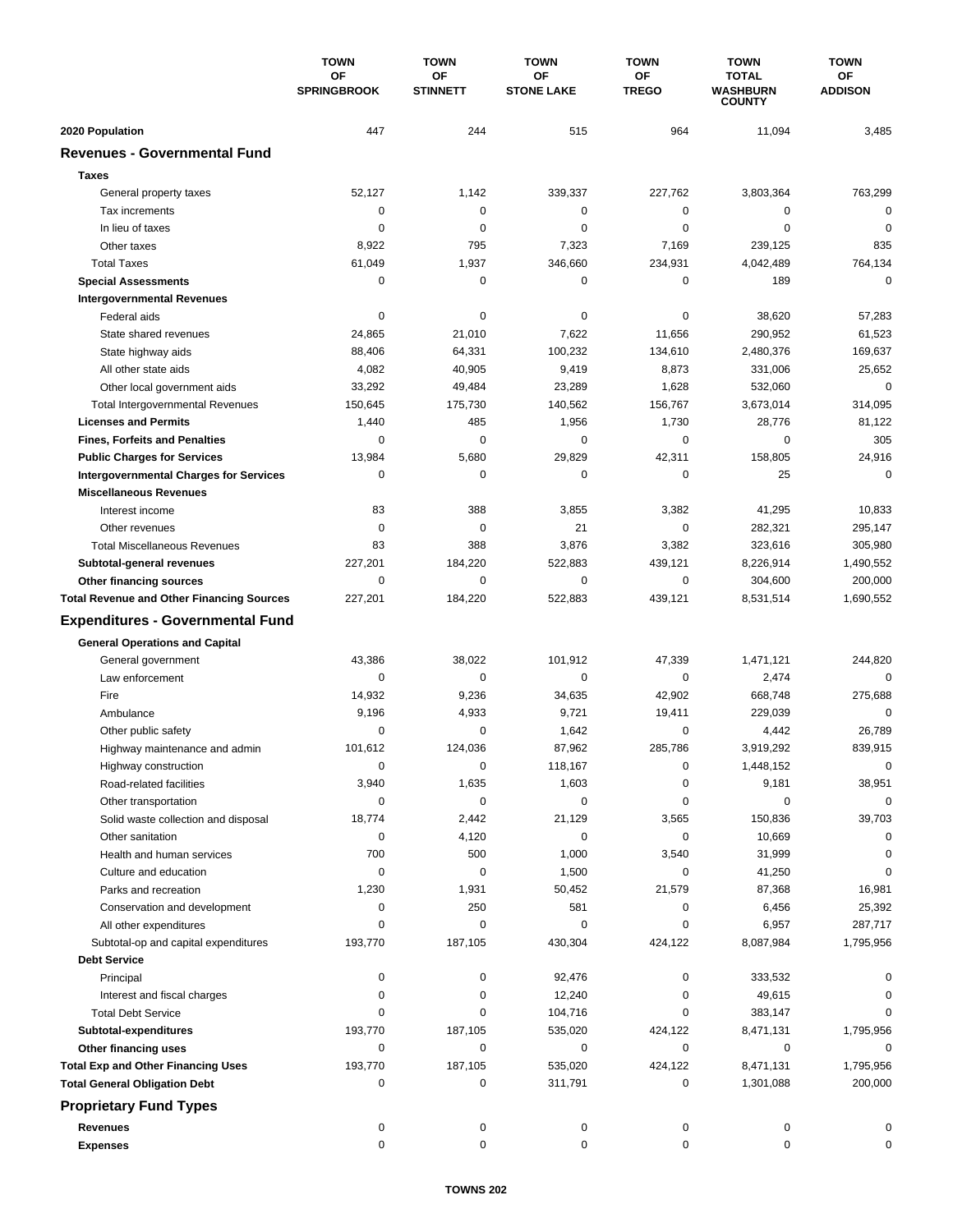|                                                  | <b>TOWN</b><br>OF<br><b>BARTON</b> | <b>TOWN</b>       | <b>TOWN</b><br>OF<br><b>FARMINGTON</b> | <b>TOWN</b>                    | <b>TOWN</b>           | <b>TOWN</b>                 |
|--------------------------------------------------|------------------------------------|-------------------|----------------------------------------|--------------------------------|-----------------------|-----------------------------|
|                                                  |                                    | OF<br><b>ERIN</b> |                                        | <b>OF</b><br><b>GERMANTOWN</b> | ΟF<br><b>HARTFORD</b> | <b>OF</b><br><b>JACKSON</b> |
| 2020 Population                                  | 2,721                              | 3,824             | 4,085                                  | 251                            | 3,534                 | 4,564                       |
| <b>Revenues - Governmental Fund</b>              |                                    |                   |                                        |                                |                       |                             |
| <b>Taxes</b>                                     |                                    |                   |                                        |                                |                       |                             |
|                                                  |                                    |                   |                                        |                                |                       |                             |
| General property taxes                           | 732,789                            | 860,545           | 652,821                                | 75,489                         | 646,590               | 935,260<br>$\mathbf 0$      |
| Tax increments                                   | 0                                  | 0                 | $\mathbf 0$                            | 0                              | 0                     |                             |
| In lieu of taxes                                 | 0                                  | 0                 | 0                                      | 0                              | $\mathbf 0$           | $\mathbf 0$                 |
| Other taxes                                      | 1,610                              | 9,440             | 1,439                                  | 392                            | 5,054                 | 4,440                       |
| <b>Total Taxes</b>                               | 734,399                            | 869,985           | 654,260                                | 75,881                         | 651,644               | 939,700                     |
| <b>Special Assessments</b>                       | 0                                  | 0                 | 0                                      | 0                              | 0                     | $\mathbf 0$                 |
| <b>Intergovernmental Revenues</b>                |                                    |                   |                                        |                                |                       |                             |
| Federal aids                                     | 26,728                             | 0                 | 0                                      | 0                              | 56,736                | 0                           |
| State shared revenues                            | 55,342                             | 46,956            | 40,390                                 | 14,602                         | 65,185                | 60,981                      |
| State highway aids                               | 121,598                            | 149,008           | 171,135                                | 11,721                         | 127,379               | 155,893                     |
| All other state aids                             | 19,475                             | 103,813           | 27,060                                 | 1,827                          | 45,356                | 39,750                      |
| Other local government aids                      | 0                                  | 0                 | 0                                      | 0                              | $\mathbf 0$           | $\mathbf 0$                 |
| <b>Total Intergovernmental Revenues</b>          | 223,143                            | 299,777           | 238,585                                | 28,150                         | 294,656               | 256,624                     |
| <b>Licenses and Permits</b>                      | 84,479                             | 99,515            | 32,720                                 | 4,775                          | 66,377                | 101,031                     |
| <b>Fines, Forfeits and Penalties</b>             | 0                                  | 1,060             | 280                                    | 0                              | 1,797                 | $\mathbf 0$                 |
| <b>Public Charges for Services</b>               | 16,399                             | 2,456             | 1,947                                  | 40                             | 18,149                | 125,049                     |
| <b>Intergovernmental Charges for Services</b>    | 0                                  | 0                 | 0                                      | 0                              | 31,048                | $\mathbf 0$                 |
| <b>Miscellaneous Revenues</b>                    |                                    |                   |                                        |                                |                       |                             |
| Interest income                                  | 18,601                             | 3,981             | 11,624                                 | 439                            | 5,627                 | 2,277                       |
| Other revenues                                   | 9,600                              | 146,627           | 10,288                                 | 1                              | 50,012                | 155,779                     |
| <b>Total Miscellaneous Revenues</b>              | 28,201                             | 150,608           | 21,912                                 | 440                            | 55,639                | 158,056                     |
| Subtotal-general revenues                        | 1,086,621                          | 1,423,401         | 949,704                                | 109,286                        | 1,119,310             | 1,580,460                   |
| Other financing sources                          | 0                                  | $\mathbf 0$       | 260,000                                | 0                              | 184,458               | 490,760                     |
| <b>Total Revenue and Other Financing Sources</b> | 1,086,621                          | 1,423,401         | 1,209,704                              | 109,286                        | 1,303,768             | 2,071,220                   |
| <b>Expenditures - Governmental Fund</b>          |                                    |                   |                                        |                                |                       |                             |
|                                                  |                                    |                   |                                        |                                |                       |                             |
| <b>General Operations and Capital</b>            | 188,399                            | 240,550           | 143,642                                | 26,976                         | 286,211               | 400,147                     |
| General government                               | 0                                  |                   | $\mathbf 0$                            | $\mathbf 0$                    |                       | $\mathbf 0$                 |
| Law enforcement<br>Fire                          |                                    | 0<br>294,893      | 201,764                                |                                | 39,296                |                             |
|                                                  | 223,641                            |                   |                                        | 13,016                         | 193,431               | 270,774                     |
| Ambulance                                        | 0                                  | 0                 | 0                                      | 0                              | 0                     | 0                           |
| Other public safety                              | 31,630                             | 53,031            | 9,218                                  | 1,108                          | 29,933                | 59,895                      |
| Highway maintenance and admin                    | 800,778                            | 395,375           | 637,198                                | 104,698                        | 703,438               | 303,366                     |
| Highway construction                             | 282,562                            | 561,969           | 0                                      | 0                              | 0                     | 112,038                     |
| Road-related facilities                          | 0                                  | 0                 | 14,728                                 | 1,709                          | 34,094                | 1,233                       |
| Other transportation                             | 0                                  | 0                 | 0                                      | 0                              | 0                     | 0                           |
| Solid waste collection and disposal              | 68,856                             | 6,951             | 261,030                                | 15,240                         | 21,935                | 66,737                      |
| Other sanitation                                 | 0                                  | 0                 | 0                                      | 0                              | 0                     | $\mathbf 0$                 |
| Health and human services                        | 4,405                              | 1,520             | 8,244                                  | 0                              | 0                     | 500                         |
| Culture and education                            | 0                                  | 0                 | 0                                      | 0                              | 0                     | 0                           |
| Parks and recreation                             | 0                                  | 31,934            | 2,000                                  | 0                              | 3,525                 | 56,897                      |
| Conservation and development                     | 19,323                             | 56,835            | 8,678                                  | 612                            | 19,044                | 82,117                      |
| All other expenditures                           | 0                                  | 0                 | 5,000                                  | 0                              | 0                     | 0                           |
| Subtotal-op and capital expenditures             | 1,619,594                          | 1,643,058         | 1,291,502                              | 163,359                        | 1,330,907             | 1,353,704                   |
| <b>Debt Service</b>                              |                                    |                   |                                        |                                |                       |                             |
| Principal                                        | 0                                  | 0                 | 179,523                                | 0                              | 9,204                 | 0                           |
| Interest and fiscal charges                      | 0                                  | 0                 | 10,401                                 | 0                              | 1,330                 | 0                           |
| <b>Total Debt Service</b>                        | 0                                  | 0                 | 189,924                                | 0                              | 10,534                | 0                           |
| Subtotal-expenditures                            | 1,619,594                          | 1,643,058         | 1,481,426                              | 163,359                        | 1,341,441             | 1,353,704                   |
| Other financing uses                             | 0                                  | 0                 | 0                                      | 0                              | 0                     | 0                           |
| <b>Total Exp and Other Financing Uses</b>        | 1,619,594                          | 1,643,058         | 1,481,426                              | 163,359                        | 1,341,441             | 1,353,704                   |
| <b>Total General Obligation Debt</b>             | 0                                  | 0                 | 319,580                                | 0                              | 204,254               | 490,760                     |
| <b>Proprietary Fund Types</b>                    |                                    |                   |                                        |                                |                       |                             |
| <b>Revenues</b>                                  | 0                                  | 0                 | 0                                      |                                | 319,598               |                             |
|                                                  | 0                                  | 0                 | 0                                      | 0                              |                       |                             |
| <b>Expenses</b>                                  |                                    |                   |                                        | 0                              | 297,298               | 0                           |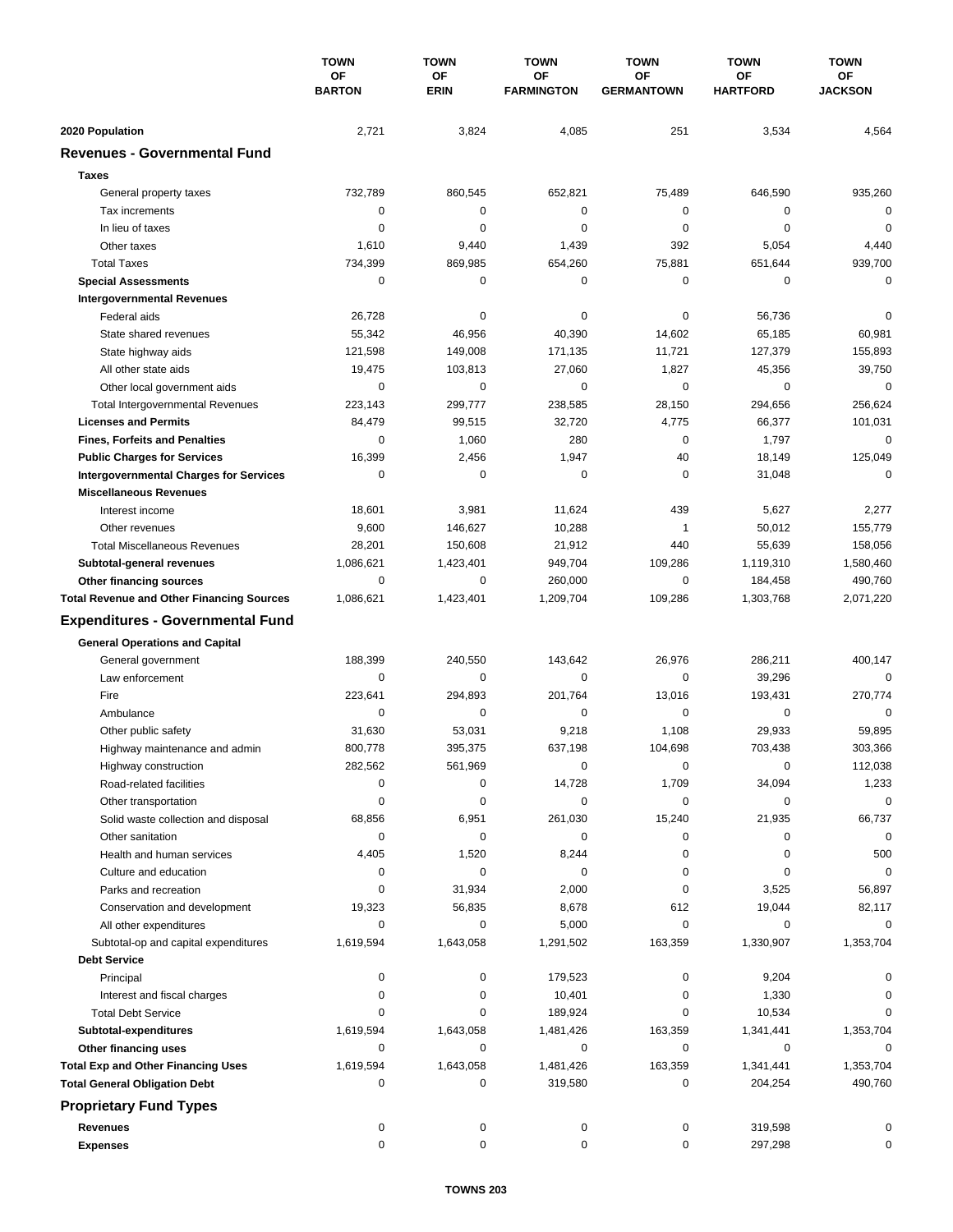|                                                  | <b>TOWN</b><br>OF<br><b>KEWASKUM</b> | <b>TOWN</b><br><b>OF</b><br><b>POLK</b> | <b>TOWN</b><br>ΟF<br><b>TRENTON</b> | <b>TOWN</b><br>ОF<br><b>WAYNE</b> | <b>TOWN</b><br><b>OF</b><br><b>WEST BEND</b> | <b>TOWN</b><br><b>TOTAL</b><br><b>WASHINGTON</b><br><b>COUNTY</b> |
|--------------------------------------------------|--------------------------------------|-----------------------------------------|-------------------------------------|-----------------------------------|----------------------------------------------|-------------------------------------------------------------------|
|                                                  |                                      |                                         |                                     |                                   |                                              |                                                                   |
|                                                  |                                      |                                         |                                     |                                   |                                              |                                                                   |
| 2020 Population                                  | 1,085                                | 4,040                                   | 4,800                               | 2,267                             | 4,667                                        | 39,323                                                            |
| <b>Revenues - Governmental Fund</b>              |                                      |                                         |                                     |                                   |                                              |                                                                   |
| <b>Taxes</b>                                     |                                      |                                         |                                     |                                   |                                              |                                                                   |
| General property taxes                           | 284,781                              | 611,609                                 | 1,139,367                           | 276,181                           | 1,040,090                                    | 8,018,821                                                         |
| Tax increments                                   | 0                                    | $\mathbf 0$                             | $\mathbf 0$                         | 0                                 | 0                                            | $\mathbf 0$                                                       |
| In lieu of taxes                                 | 0                                    | 0                                       | $\mathbf 0$                         | 0                                 | 0                                            | $\mathbf 0$                                                       |
| Other taxes                                      | 2,114                                | 13,039                                  | 4,707                               | 8,030                             | 0                                            | 51,100                                                            |
| <b>Total Taxes</b>                               | 286,895                              | 624,648                                 | 1,144,074                           | 284,211                           | 1,040,090                                    | 8,069,921                                                         |
| <b>Special Assessments</b>                       | 0                                    | $\mathbf 0$                             | 0                                   | 0                                 | $\mathbf 0$                                  | 0                                                                 |
| <b>Intergovernmental Revenues</b>                |                                      |                                         |                                     |                                   |                                              |                                                                   |
| Federal aids                                     | 4,990                                | 0                                       | 12,866                              | 0                                 | 0                                            | 158,603                                                           |
| State shared revenues                            | 29,755                               | 70,075                                  | 66,199                              | 21,116                            | 78,547                                       | 610,671                                                           |
| State highway aids                               | 99,995                               | 152,871                                 | 174,525                             | 166,028                           | 117,708                                      | 1,617,498                                                         |
| All other state aids                             | 19,246                               | 90,103                                  | 42,134                              | 17,587                            | 71,771                                       | 503,774                                                           |
| Other local government aids                      | 33,282                               | $\mathbf 0$                             | $\mathbf 0$                         | 1,781                             | $\mathbf 0$                                  | 35,063                                                            |
| <b>Total Intergovernmental Revenues</b>          | 187,268                              | 313,049                                 | 295,724                             | 206,512                           | 268,026                                      | 2,925,609                                                         |
| <b>Licenses and Permits</b>                      | 39,359                               | 235,774                                 | 89,476                              | 66,560                            | 155,497                                      | 1,056,685                                                         |
| <b>Fines, Forfeits and Penalties</b>             | $\Omega$                             | $\mathbf 0$                             | 10,363                              | $\Omega$                          | 511                                          | 14,316                                                            |
| <b>Public Charges for Services</b>               | 11,610                               | 5,003                                   | 354,093                             | 32,191                            | 151,577                                      | 743,430                                                           |
| <b>Intergovernmental Charges for Services</b>    | 0                                    | 0                                       | 0                                   | 0                                 | 0                                            | 31,048                                                            |
| <b>Miscellaneous Revenues</b>                    |                                      |                                         |                                     |                                   |                                              |                                                                   |
| Interest income                                  | 4,780                                | 10,746                                  | 6,140                               | 288                               | 9,901                                        | 85,237                                                            |
| Other revenues                                   | 36,252                               | 13,398                                  | 119,070                             | 4,246                             | 13,614                                       | 854,034                                                           |
| <b>Total Miscellaneous Revenues</b>              | 41,032                               | 24,144                                  | 125,210                             | 4,534                             | 23,515                                       | 939,271                                                           |
| Subtotal-general revenues                        | 566,164                              | 1,202,618                               | 2,018,940                           | 594,008                           | 1,639,216                                    | 13,780,280                                                        |
| Other financing sources                          | $\mathbf 0$                          | $\mathbf 0$                             | $\mathbf 0$                         | 0                                 | $\mathbf 0$                                  | 1,135,218                                                         |
| <b>Total Revenue and Other Financing Sources</b> | 566,164                              | 1,202,618                               | 2,018,940                           | 594,008                           | 1,639,216                                    | 14,915,498                                                        |
| <b>Expenditures - Governmental Fund</b>          |                                      |                                         |                                     |                                   |                                              |                                                                   |
| <b>General Operations and Capital</b>            |                                      |                                         |                                     |                                   |                                              |                                                                   |
| General government                               | 102,974                              | 279.859                                 | 267,405                             | 132,618                           | 279,576                                      | 2,593,177                                                         |
| Law enforcement                                  | 0                                    | 0                                       | 99,825                              | 0                                 | 2,848                                        | 141,969                                                           |
| Fire                                             | 88,094                               | 333,704                                 | 224,994                             | 133,698                           | 558,832                                      | 2,812,529                                                         |
| Ambulance                                        | $\Omega$                             | 0                                       | 0                                   | 0                                 | $\mathbf 0$                                  | $\mathbf 0$                                                       |
| Other public safety                              | 14,108                               | 133.105                                 | 43,625                              | 38,711                            | 44,393                                       | 485,546                                                           |
|                                                  | 400,944                              | 556,486                                 | 229.824                             | 235,942                           | 217,659                                      | 5,425,623                                                         |
| Highway maintenance and admin                    | 137,649                              | $\pmb{0}$                               | 268,594                             | 0                                 |                                              | 1,475,276                                                         |
| Highway construction                             | 0                                    | 159                                     | 0                                   | 0                                 | 112,464<br>653                               | 91,527                                                            |
| Road-related facilities                          | 0                                    | 0                                       | 0                                   | 0                                 | 0                                            | 0                                                                 |
| Other transportation                             |                                      |                                         |                                     |                                   | 159,222                                      | 1,099,141                                                         |
| Solid waste collection and disposal              | 22,265                               | 16,641                                  | 376,315                             | 44,246                            |                                              |                                                                   |
| Other sanitation                                 | 0                                    | 0                                       | 61,887                              | 0                                 | 0                                            | 61,887                                                            |
| Health and human services                        | 929                                  | 0                                       | 1,976                               | 2,110                             | 1,520                                        | 21,204                                                            |
| Culture and education                            | 0                                    | 0                                       | 0                                   | 0                                 | 0                                            | 0                                                                 |
| Parks and recreation                             | 0                                    | 0                                       | 26,012                              | 1,102                             | 0                                            | 138,451                                                           |
| Conservation and development                     | 2,486                                | 31,446                                  | 24,989                              | 3,652                             | 62,907                                       | 337,481                                                           |
| All other expenditures                           | 16,906                               | 0                                       | 0                                   | 0                                 | 0                                            | 309,623                                                           |
| Subtotal-op and capital expenditures             | 786,355                              | 1,351,400                               | 1,625,446                           | 592,079                           | 1,440,074                                    | 14,993,434                                                        |
| <b>Debt Service</b>                              |                                      |                                         |                                     |                                   |                                              |                                                                   |
| Principal                                        | 0                                    | 0                                       | 192,781                             | 28,276                            | 39,405                                       | 449,189                                                           |
| Interest and fiscal charges                      | 0                                    | 0                                       | 2,161                               | 1,722                             | 1,474                                        | 17,088                                                            |
| <b>Total Debt Service</b>                        | 0                                    | 0                                       | 194,942                             | 29,998                            | 40,879                                       | 466,277                                                           |
| Subtotal-expenditures                            | 786,355                              | 1,351,400                               | 1,820,388                           | 622,077                           | 1,480,953                                    | 15,459,711                                                        |
| Other financing uses                             | 0                                    | 0                                       | 0                                   | 0                                 | 0                                            | 0                                                                 |
| <b>Total Exp and Other Financing Uses</b>        | 786,355                              | 1,351,400                               | 1,820,388                           | 622,077                           | 1,480,953                                    | 15,459,711                                                        |
| <b>Total General Obligation Debt</b>             | 0                                    | 0                                       | 0                                   | 29,124                            | 0                                            | 1,243,718                                                         |
| <b>Proprietary Fund Types</b>                    |                                      |                                         |                                     |                                   |                                              |                                                                   |
| <b>Revenues</b>                                  | 0                                    | 0                                       | 0                                   | 0                                 | 0                                            | 319,598                                                           |
| <b>Expenses</b>                                  | 0                                    | 0                                       | 0                                   | 0                                 | 0                                            | 297,298                                                           |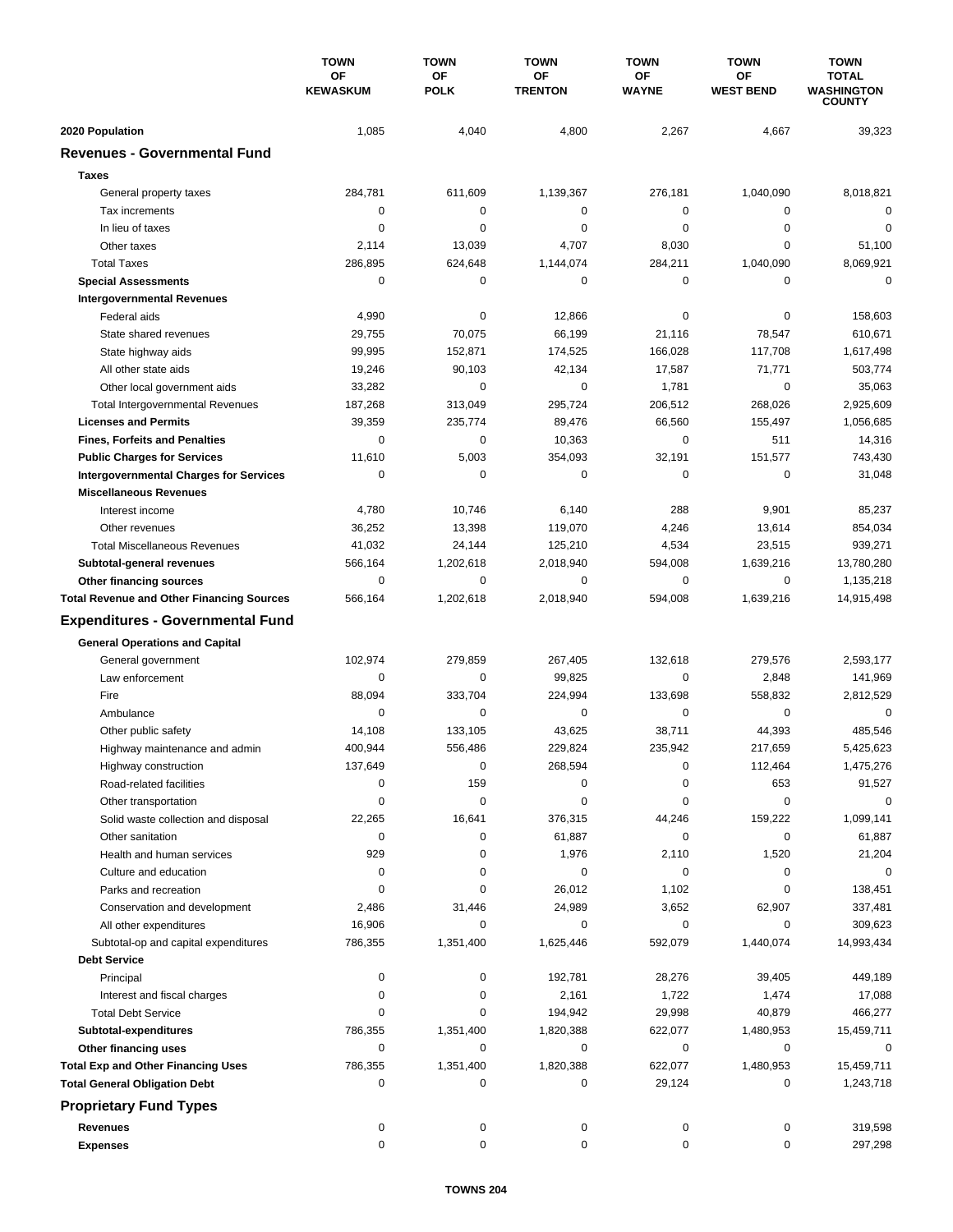|                                                  | <b>TOWN</b>             | <b>TOWN</b>            | <b>TOWN</b>        | <b>TOWN</b>          | <b>TOWN</b>         | <b>TOWN</b>         |
|--------------------------------------------------|-------------------------|------------------------|--------------------|----------------------|---------------------|---------------------|
|                                                  | ΟF<br><b>BROOKFIELD</b> | OF<br><b>DELAFIELD</b> | ΟF<br><b>EAGLE</b> | ОF<br><b>GENESEE</b> | ΟF<br><b>LISBON</b> | ΟF<br><b>MERTON</b> |
| 2020 Population                                  | 6,744                   | 8,503                  | 3,586              | 7,379                | 10,564              | 8,469               |
| <b>Revenues - Governmental Fund</b>              |                         |                        |                    |                      |                     |                     |
| <b>Taxes</b>                                     |                         |                        |                    |                      |                     |                     |
| General property taxes                           | 4,207,161               | 2,021,031              | 922,187            | 1,792,046            | 4,253,522           | 2,827,945           |
| Tax increments                                   | 3,179,505               | 0                      | $\pmb{0}$          | 0                    | $\mathbf 0$         | $\mathbf 0$         |
| In lieu of taxes                                 | 39,437                  | 0                      | 0                  | 0                    | $\mathbf 0$         | $\mathbf 0$         |
| Other taxes                                      | 394,775                 | 7,374                  | 139                | 1,686                | 134,629             | 8,902               |
| <b>Total Taxes</b>                               | 7,820,878               | 2,028,405              | 922,326            | 1,793,732            | 4,388,151           | 2,836,847           |
| <b>Special Assessments</b>                       | 210,828                 | 8,572                  | 0                  | 0                    | 0                   | $\mathbf 0$         |
| <b>Intergovernmental Revenues</b>                |                         |                        |                    |                      |                     |                     |
| Federal aids                                     | 0                       | 33,528                 | 0                  | 38,260               | 184,727             | 1,330               |
| State shared revenues                            | 179,498                 | 116,951                | 42,241             | 136,338              | 159,345             | 127,140             |
| State highway aids                               | 325,666                 | 221,180                | 109,141            | 231,424              | 383,486             | 305,617             |
| All other state aids                             | 201,920                 | 90,042                 | 136,974            | 75,841               | 58,573              | 230,225             |
| Other local government aids                      | 0                       | 13,484                 | 0                  | 0                    | $\mathbf 0$         | 161,036             |
| <b>Total Intergovernmental Revenues</b>          | 707,084                 | 475,185                | 288,356            | 481,863              | 786,131             | 825,348             |
| <b>Licenses and Permits</b>                      | 208,634                 | 374,617                | 118,368            | 330,854              | 467,069             | 208,247             |
| <b>Fines, Forfeits and Penalties</b>             | 141,392                 | 24,297                 | 3,581              | 94                   | 65,647              | 29,953              |
| <b>Public Charges for Services</b>               | 475,450                 | 899,802                | 330,870            | 639,146              | 2,098,560           | 804,673             |
| <b>Intergovernmental Charges for Services</b>    | 0                       | 0                      | 24,444             | 0                    | 101,778             | 2,706               |
| <b>Miscellaneous Revenues</b>                    |                         |                        |                    |                      |                     |                     |
| Interest income                                  | 65,751                  | 19,971                 | 7,663              | 63,167               | 53,513              | 22,580              |
| Other revenues                                   | 63,479                  | 37,881                 | 11,521             | 128,751              | 177,046             | 104,268             |
| <b>Total Miscellaneous Revenues</b>              | 129,230                 | 57,852                 | 19,184             | 191,918              | 230,559             | 126,848             |
| Subtotal-general revenues                        | 9,693,496               | 3,868,730              | 1,707,129          | 3,437,607            | 8,137,895           | 4,834,622           |
| Other financing sources                          | 3,825,979               | $\mathbf 0$            | 150,000            | 0                    | 378,020             | 1,201,400           |
| <b>Total Revenue and Other Financing Sources</b> | 13,519,475              | 3,868,730              | 1,857,129          | 3,437,607            | 8,515,915           | 6,036,022           |
| <b>Expenditures - Governmental Fund</b>          |                         |                        |                    |                      |                     |                     |
| <b>General Operations and Capital</b>            |                         |                        |                    |                      |                     |                     |
| General government                               | 910,760                 | 521,417                | 366,237            | 571,956              | 902,485             | 817,860             |
| Law enforcement                                  | 2,181,401               | 90,777                 | 14,742             | 0                    | 756,504             | 207,283             |
| Fire                                             | 1,191,210               | 492,857                | 131,198            | 401,415              | 902,784             | 355,273             |
| Ambulance                                        | 457,519                 | 282,242                | 131,198            | 134,249              | 558,260             | 440,540             |
| Other public safety                              | 116,763                 | 189,605                | 109,668            | 193,715              | 214,845             | 51,433              |
| Highway maintenance and admin                    | 697,376                 | 1,220,001              | 158,414            | 1,254,763            | 1,554,245           | 1,389,306           |
| Highway construction                             | 969,921                 | 0                      | 152,283            | 0                    | 807,541             | 720,413             |
| Road-related facilities                          | 16,649                  | 12,757                 | 10,926             | 21,284               | 27,447              | 39,493              |
| Other transportation                             | 2,000                   | 0                      | 0                  | 0                    | 0                   | 0                   |
| Solid waste collection and disposal              | 268                     | 671,477                | 291,076            | 593,435              | 867,236             | 743,547             |
| Other sanitation                                 | 0                       | 1,000                  | 363                | 0                    | 0                   | 400                 |
| Health and human services                        | 5,633                   | 2,346                  | 4,867              | 3,820                | 4,400               | 4,116               |
| Culture and education                            | 0                       | 0                      | 168,642            | 0                    | 0                   | 534,177             |
| Parks and recreation                             | 174,725                 | 130,433                | 15,560             | 141,531              | 218,763             | 0                   |
| Conservation and development                     | 3,335,871               | 100,293                | 41,805             | 90,853               | 1,702,383           | 0                   |
| All other expenditures                           | 0                       | 0                      | 0                  | 0                    | 0                   | 0                   |
| Subtotal-op and capital expenditures             | 10,060,096              | 3,715,205              | 1,596,979          | 3,407,021            | 8,516,893           | 5,303,841           |
| <b>Debt Service</b>                              |                         |                        |                    |                      |                     |                     |
| Principal                                        | 3,316,573               | 212,740                | 157,284            | 288,073              | 1,598,530           | 473,114             |
| Interest and fiscal charges                      | 196,207                 | 96,298                 | 12,532             | 141,507              | 227,682             | 71,136              |
| <b>Total Debt Service</b>                        | 3,512,780               | 309,038                | 169,816            | 429,580              | 1,826,212           | 544,250             |
| Subtotal-expenditures                            | 13,572,876              | 4,024,243              | 1,766,795          | 3,836,601            | 10,343,105          | 5,848,091           |
| Other financing uses                             | 0                       | 0                      | 0                  | 0                    | 0                   | 0                   |
| <b>Total Exp and Other Financing Uses</b>        | 13,572,876              | 4,024,243              | 1,766,795          | 3,836,601            | 10,343,105          | 5,848,091           |
| <b>Total General Obligation Debt</b>             | 3,571,437               | 3,224,930              | 428,826            | 3,300,512            | 8,104,271           | 2,600,570           |
| <b>Proprietary Fund Types</b>                    |                         |                        |                    |                      |                     |                     |
| <b>Revenues</b>                                  | 2,915,162               | 0                      | 0                  | 0                    | 237,482             | 0                   |
| <b>Expenses</b>                                  | 3,858,391               | 0                      | 0                  | 0                    | 244,489             | 0                   |
|                                                  |                         |                        |                    |                      |                     |                     |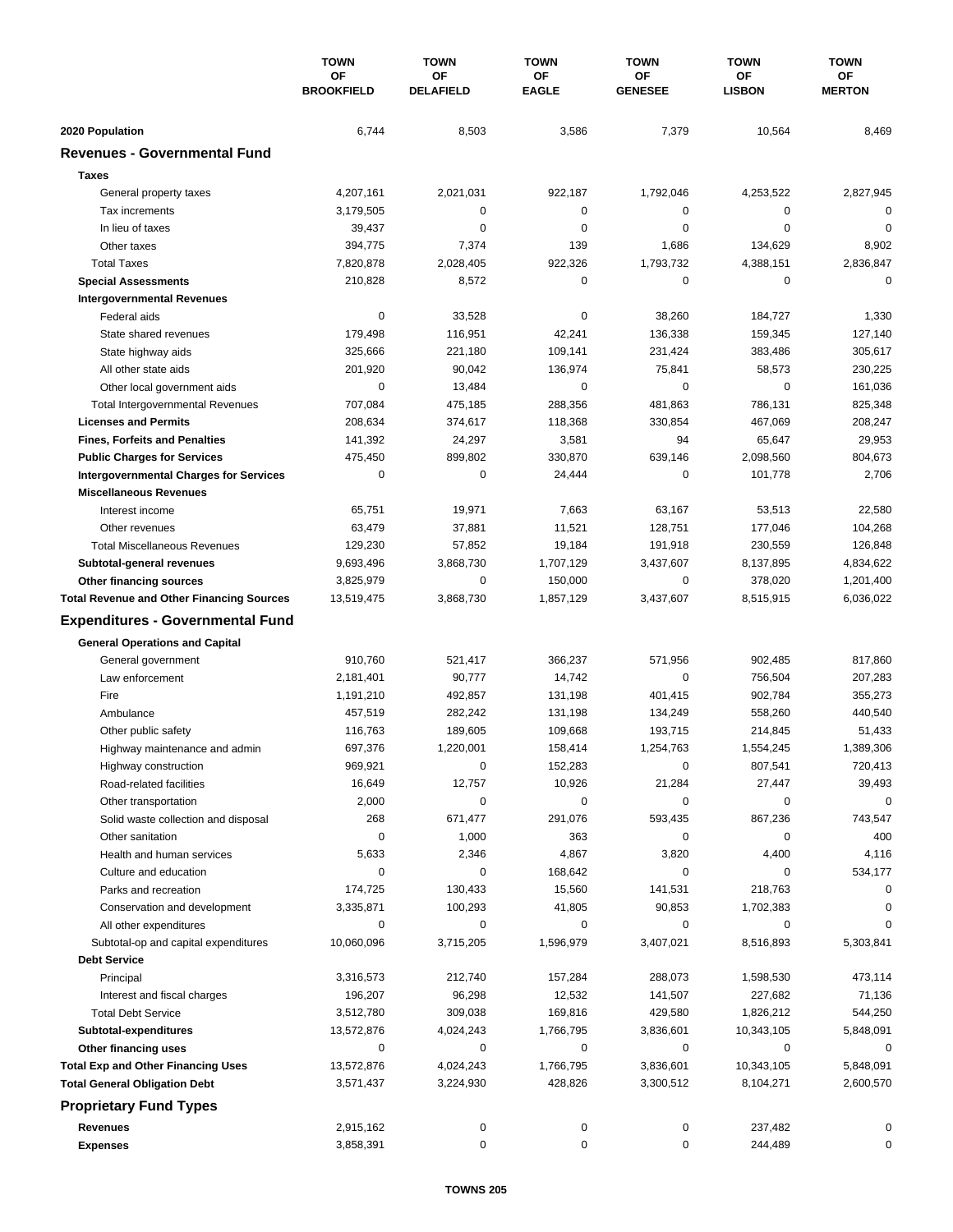|                                                  | <b>TOWN</b>            | <b>TOWN</b>             | <b>TOWN</b>         | <b>TOWN</b>         | <b>TOWN</b>           | <b>TOWN</b>                                      |
|--------------------------------------------------|------------------------|-------------------------|---------------------|---------------------|-----------------------|--------------------------------------------------|
|                                                  | OF<br><b>MUKWONAGO</b> | OF<br><b>OCONOMOWOC</b> | OF<br><b>OTTAWA</b> | ΟF<br><b>VERNON</b> | OF<br><b>WAUKESHA</b> | <b>TOTAL</b><br><b>WAUKESHA</b><br><b>COUNTY</b> |
| 2020 Population                                  | 7,979                  | 8,706                   | 3,936               | 7,621               | 9,329                 | 82,816                                           |
| <b>Revenues - Governmental Fund</b>              |                        |                         |                     |                     |                       |                                                  |
| <b>Taxes</b>                                     |                        |                         |                     |                     |                       |                                                  |
| General property taxes                           | 2,952,437              | 4,018,288               | 845,996             | 1,811,084           | 1,675,442             | 27,327,139                                       |
| Tax increments                                   | 0                      | 0                       | 0                   | 0                   | 0                     | 3,179,505                                        |
| In lieu of taxes                                 | 0                      | $\pmb{0}$               | 0                   | 0                   | $\mathbf 0$           | 39,437                                           |
| Other taxes                                      | 918                    | 0                       | 3,252               | 5,348               | 3,419                 | 560,442                                          |
| <b>Total Taxes</b>                               | 2,953,355              | 4,018,288               | 849,248             | 1,816,432           | 1,678,861             | 31,106,523                                       |
| <b>Special Assessments</b>                       | 0                      | 0                       | 0                   | 0                   | 0                     | 219,400                                          |
| <b>Intergovernmental Revenues</b>                |                        |                         |                     |                     |                       |                                                  |
| Federal aids                                     | 114,841                | 163,789                 | 63,518              | 138,020             | 0                     | 738,013                                          |
| State shared revenues                            | 105,236                | 127,704                 | 50,465              | 122,615             | 127,200               | 1,294,733                                        |
| State highway aids                               | 252,017                | 486,474                 | 100,862             | 195,549             | 171,924               | 2,783,340                                        |
| All other state aids                             | 127,603                | 93,507                  | 39,831              | 43,206              | 83,015                | 1,180,737                                        |
| Other local government aids                      | 0                      | 119,171                 | 0                   | 0                   | $\mathbf 0$           | 293,691                                          |
| <b>Total Intergovernmental Revenues</b>          | 599,697                | 990,645                 | 254,676             | 499,390             | 382,139               | 6,290,514                                        |
| <b>Licenses and Permits</b>                      | 191,097                | 392,886                 | 81,052              | 172,176             | 210,803               | 2,755,803                                        |
| <b>Fines, Forfeits and Penalties</b>             | 55,538                 | 144,913                 | 1,000               | 299                 | 15,656                | 482,370                                          |
| <b>Public Charges for Services</b>               | 753,736                | 897,109                 | 25,739              | 825,324             | 649,508               | 8,399,917                                        |
| <b>Intergovernmental Charges for Services</b>    | 6,270                  | 5,185                   | 0                   | 3,664               | 0                     | 144,047                                          |
| <b>Miscellaneous Revenues</b>                    |                        |                         |                     |                     |                       |                                                  |
| Interest income                                  | 20,226                 | 27,861                  | 9,965               | 20,263              | 23,745                | 334,705                                          |
| Other revenues                                   | 36,176                 | 104,540                 | 3,318               | 76,049              | 99,770                | 842,799                                          |
| <b>Total Miscellaneous Revenues</b>              | 56,402                 | 132,401                 | 13,283              | 96,312              | 123,515               | 1,177,504                                        |
| Subtotal-general revenues                        | 4,616,095              | 6,581,427               | 1,224,998           | 3,413,597           | 3,060,482             | 50,576,078                                       |
| Other financing sources                          | 496,986                | $\pmb{0}$               | 0                   | 0                   | $\mathbf 0$           | 6,052,385                                        |
| <b>Total Revenue and Other Financing Sources</b> | 5,113,081              | 6,581,427               | 1,224,998           | 3,413,597           | 3,060,482             | 56,628,463                                       |
| <b>Expenditures - Governmental Fund</b>          |                        |                         |                     |                     |                       |                                                  |
| <b>General Operations and Capital</b>            |                        |                         |                     |                     |                       |                                                  |
| General government                               | 596,416                | 1,000,809               | 301,029             | 629,002             | 600,913               | 7,218,884                                        |
| Law enforcement                                  | 1,021,631              | 1,807,676               | 0                   | 0                   | 174,375               | 6,254,389                                        |
| Fire                                             | 716,075                | 857,223                 | 354,476             | 633,865             | 800,829               | 6,837,205                                        |
| Ambulance                                        | 229,259                | 0                       | 106,034             | 307,642             | 62,896                | 2,709,839                                        |
| Other public safety                              | 70,880                 | 161,723                 | 48,309              | 78,195              | 120,584               | 1,355,720                                        |
| Highway maintenance and admin                    | 808,907                | 892,878                 | 194,371             | 952,284             | 836,675               | 9,959,220                                        |
| Highway construction                             | 0                      | 856,120                 | 0                   | 0                   | 0                     | 3,506,278                                        |
| Road-related facilities                          | 3,111                  | 31,241                  | 1,753               | 3,610               | 7,340                 | 175,611                                          |
| Other transportation                             | 0                      | 0                       | 0                   | 0                   | 0                     | 2,000                                            |
| Solid waste collection and disposal              | 532,425                | 810,202                 | 105,836             | 450,394             | 492,749               | 5,558,645                                        |
| Other sanitation                                 | 0                      | 0                       | 0                   | 3,324               | 1,084                 | 6,171                                            |
| Health and human services                        | 3,520                  | 3,850                   | 11,115              | 3,850               | 0                     | 47,517                                           |
| Culture and education                            | 0                      | 0                       | 0                   | 0                   | 0                     | 702,819                                          |
| Parks and recreation                             | 174,753                | 16,252                  | 72,171              | 72,565              | 0                     | 1,016,753                                        |
| Conservation and development                     | 109,970                | 0                       | 14,565              | 83,378              | 69,012                | 5,548,130                                        |
| All other expenditures                           | 0                      | 0                       | 0                   | 0                   | 0                     | 0                                                |
| Subtotal-op and capital expenditures             | 4,266,947              | 6,437,974               | 1,209,659           | 3,218,109           | 3,166,457             | 50,899,181                                       |
| <b>Debt Service</b>                              |                        |                         |                     |                     |                       |                                                  |
| Principal                                        | 574,381                | 727,215                 | 1,867               | 139,986             | 2,757                 | 7,492,520                                        |
| Interest and fiscal charges                      | 85,392                 | 122,390                 | 0                   | 27,784              | 0                     | 980,928                                          |
| <b>Total Debt Service</b>                        | 659,773                | 849,605                 | 1,867               | 167,770             | 2,757                 | 8,473,448                                        |
| Subtotal-expenditures                            | 4,926,720              | 7,287,579               | 1,211,526           | 3,385,879           | 3,169,214             | 59,372,629                                       |
| Other financing uses                             | 0                      | 0                       | 0                   | 0                   | 0                     | 0                                                |
| <b>Total Exp and Other Financing Uses</b>        | 4,926,720              | 7,287,579               | 1,211,526           | 3,385,879           | 3,169,214             | 59,372,629                                       |
| <b>Total General Obligation Debt</b>             | 3,970,656              | 6,302,681               | 5,597               | 765,991             | 8,269                 | 32,283,740                                       |
| <b>Proprietary Fund Types</b>                    |                        |                         |                     |                     |                       |                                                  |
| <b>Revenues</b>                                  | 0                      | 1,025,199               | 0                   | 0                   | 0                     | 4,177,843                                        |
| <b>Expenses</b>                                  | 0                      | 859,482                 | 0                   | 0                   | 0                     | 4,962,362                                        |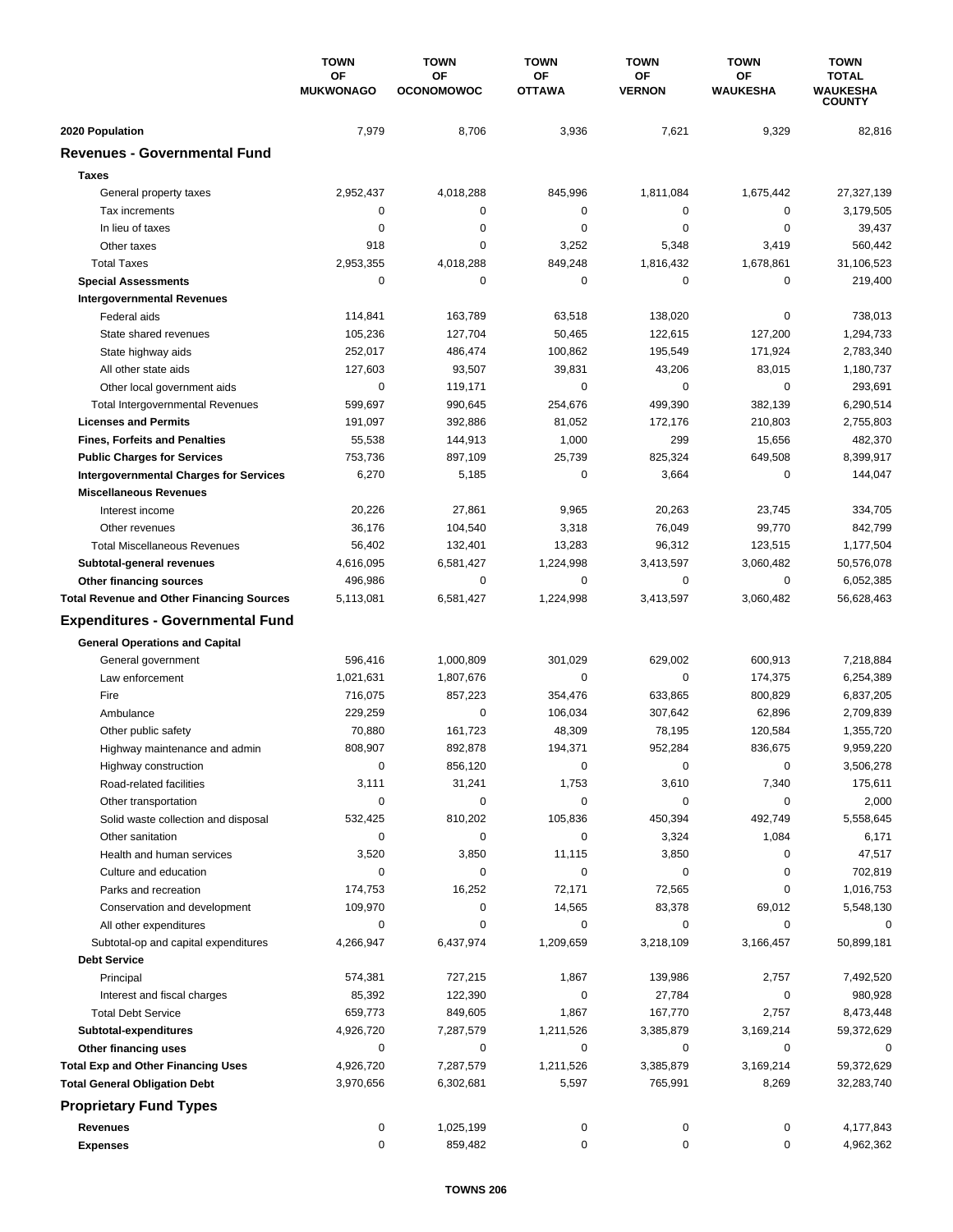|                                                                   | <b>TOWN</b>             | <b>TOWN</b>            | <b>TOWN</b>         | <b>TOWN</b>         | <b>TOWN</b>             | <b>TOWN</b>          |
|-------------------------------------------------------------------|-------------------------|------------------------|---------------------|---------------------|-------------------------|----------------------|
|                                                                   | OF<br><b>BEAR CREEK</b> | OF<br><b>CALEDONIA</b> | ΟF<br><b>DAYTON</b> | OF<br><b>DUPONT</b> | ΟF<br><b>FARMINGTON</b> | ОF<br><b>FREMONT</b> |
| 2020 Population                                                   | 826                     | 1,700                  | 2,753               | 747                 | 3,778                   | 603                  |
| <b>Revenues - Governmental Fund</b>                               |                         |                        |                     |                     |                         |                      |
| <b>Taxes</b>                                                      |                         |                        |                     |                     |                         |                      |
| General property taxes                                            | 176,466                 | 330,831                | 584,222             | 134,459             | 672,903                 | 231,965              |
| Tax increments                                                    | 0                       | $\pmb{0}$              | $\mathbf 0$         | 0                   | 0                       | $\mathbf 0$          |
| In lieu of taxes                                                  | 0                       | $\mathbf 0$            | 0                   | 0                   | $\mathbf 0$             | $\mathbf 0$          |
| Other taxes                                                       | 16,109                  | 0                      | 20,481              | 11,798              | 18,803                  | 4,252                |
| <b>Total Taxes</b>                                                | 192,575                 | 330,831                | 604,703             | 146,257             | 691,706                 | 236,217              |
| <b>Special Assessments</b>                                        | 0                       | 0                      | 0                   | 0                   | $\mathbf 0$             | $\mathbf 0$          |
| <b>Intergovernmental Revenues</b>                                 |                         |                        |                     |                     |                         |                      |
| Federal aids                                                      | 0                       | 21,100                 | 79,374              | 0                   | 0                       | 0                    |
| State shared revenues                                             | 32,204                  | 24,914                 | 32,437              | 35,032              | 63,529                  | 9,714                |
| State highway aids                                                | 79,846                  | 100,153                | 197,126             | 76,330              | 277,286                 | 55,162               |
| All other state aids                                              | 3,970                   | 21,782                 | 40,956              | 2,836               | 135,809                 | 11,829               |
| Other local government aids                                       | 0                       | 9,973                  | 70                  | 176,651             | $\mathbf 0$             | $\mathbf 0$          |
| <b>Total Intergovernmental Revenues</b>                           | 116,020                 | 177,922                | 349,963             | 290,849             | 476,624                 | 76,705               |
| <b>Licenses and Permits</b>                                       | 2,442                   | 29,184                 | 44,410              | 3,877               | 69,165                  | 22,462               |
| <b>Fines, Forfeits and Penalties</b>                              | 0                       | 0                      | 167                 | 0                   | 678                     | $\mathbf 0$          |
| <b>Public Charges for Services</b>                                | 4,330                   | 90,165                 | 2,287               | 37,234              | 6,293                   | 73,207               |
| <b>Intergovernmental Charges for Services</b>                     | 0                       | $\mathbf 0$            | 0                   | 0                   | 8,764                   | $\mathbf 0$          |
| <b>Miscellaneous Revenues</b>                                     |                         |                        |                     |                     |                         |                      |
| Interest income                                                   | 558                     | 2,584                  | 17,892              | 436                 | 5,071                   | 3,343                |
| Other revenues                                                    | 4,622                   | 1,500                  | 410                 | 420                 | 48,140                  | 16,166               |
| <b>Total Miscellaneous Revenues</b>                               | 5,180                   | 4,084                  | 18,302              | 856                 | 53,211                  | 19,509               |
| Subtotal-general revenues                                         | 320,547                 | 632,186                | 1,019,832           | 479,073             | 1,306,441               | 428,100              |
| Other financing sources                                           | 0                       | 100,000                | 0                   | 0                   | $\mathbf 0$             | $\mathbf 0$          |
| <b>Total Revenue and Other Financing Sources</b>                  | 320,547                 | 732,186                | 1,019,832           | 479,073             | 1,306,441               | 428,100              |
| <b>Expenditures - Governmental Fund</b>                           |                         |                        |                     |                     |                         |                      |
| <b>General Operations and Capital</b>                             |                         |                        |                     |                     |                         |                      |
| General government                                                | 59,713                  | 92,145                 | 218,749             | 46,071              | 241,864                 | 114,711              |
| Law enforcement                                                   | 0                       | 0                      | 8,330               | 0                   | 20,419                  | 4,000                |
| Fire                                                              | 36,998                  | 40,291                 | 81,786              | 46,313              | 124,135                 | 38,911               |
| Ambulance                                                         | 34,081                  | 14,741                 | 28,473              | 21,511              | 40,191                  | 60,864               |
| Other public safety                                               | 3,776                   | 21,156                 | 24,893              | 0                   | 23,393                  | 18,939               |
| Highway maintenance and admin                                     | 45,253                  | 96,133                 | 176,937             | 358,954             | 527,601                 | 94,982               |
| Highway construction                                              | 101,770                 | 292,524                | 278,602             | 0                   | 0                       | 18,936               |
| Road-related facilities                                           | 0                       | 2,927                  | 11,908              | 0                   | 23,913                  | 6,858                |
| Other transportation                                              | 0                       | 0                      | 0                   | 0                   | 0                       | 0                    |
| Solid waste collection and disposal                               | 62,641                  | 89,407                 | 15,191              | 54,660              | 32,876                  | 70,709               |
| Other sanitation                                                  | 0                       | 0                      | 0                   | 0                   | 0                       | 414                  |
| Health and human services                                         | 1,417                   | 0                      | 0                   | 0                   | 7,597                   | 4,000                |
| Culture and education                                             | 0                       | 0                      | 150                 | 0                   | 0                       | 1,569                |
| Parks and recreation                                              | 0                       | 36,828                 | 24,528              | 0                   | 66,440                  | 240                  |
| Conservation and development                                      | 120                     | 16,450                 | 0                   | 6,576               | 1,249                   | 285                  |
| All other expenditures                                            | 1,750                   | 0                      | 0                   | 21,110              | 0                       | 0                    |
| Subtotal-op and capital expenditures                              | 347,519                 | 702,602                | 869,547             | 555,195             | 1,109,678               | 435,418              |
| <b>Debt Service</b>                                               |                         |                        |                     |                     |                         |                      |
| Principal                                                         | 0                       | 7,864                  | 0                   | 0                   | 0                       | 0                    |
| Interest and fiscal charges                                       | 0                       | 2,401                  | 0                   | 0                   | 0                       |                      |
| <b>Total Debt Service</b>                                         | 0                       | 10,265                 | 0                   | 0                   | 0                       | 0                    |
| Subtotal-expenditures                                             | 347,519                 | 712,867                | 869,547             | 555,195             | 1,109,678               | 435,418              |
| Other financing uses<br><b>Total Exp and Other Financing Uses</b> | 0                       | 0                      | 0<br>869,547        | 0                   | 0<br>1,109,678          | 0<br>435,418         |
| <b>Total General Obligation Debt</b>                              | 347,519<br>0            | 712,867<br>163,481     | 0                   | 555,195<br>0        | 0                       | 0                    |
| <b>Proprietary Fund Types</b>                                     |                         |                        |                     |                     |                         |                      |
|                                                                   |                         |                        |                     |                     |                         |                      |
| <b>Revenues</b><br><b>Expenses</b>                                | 0<br>0                  | 0<br>0                 | 0<br>0              | 0<br>0              | 0<br>0                  | 0                    |
|                                                                   |                         |                        |                     |                     |                         |                      |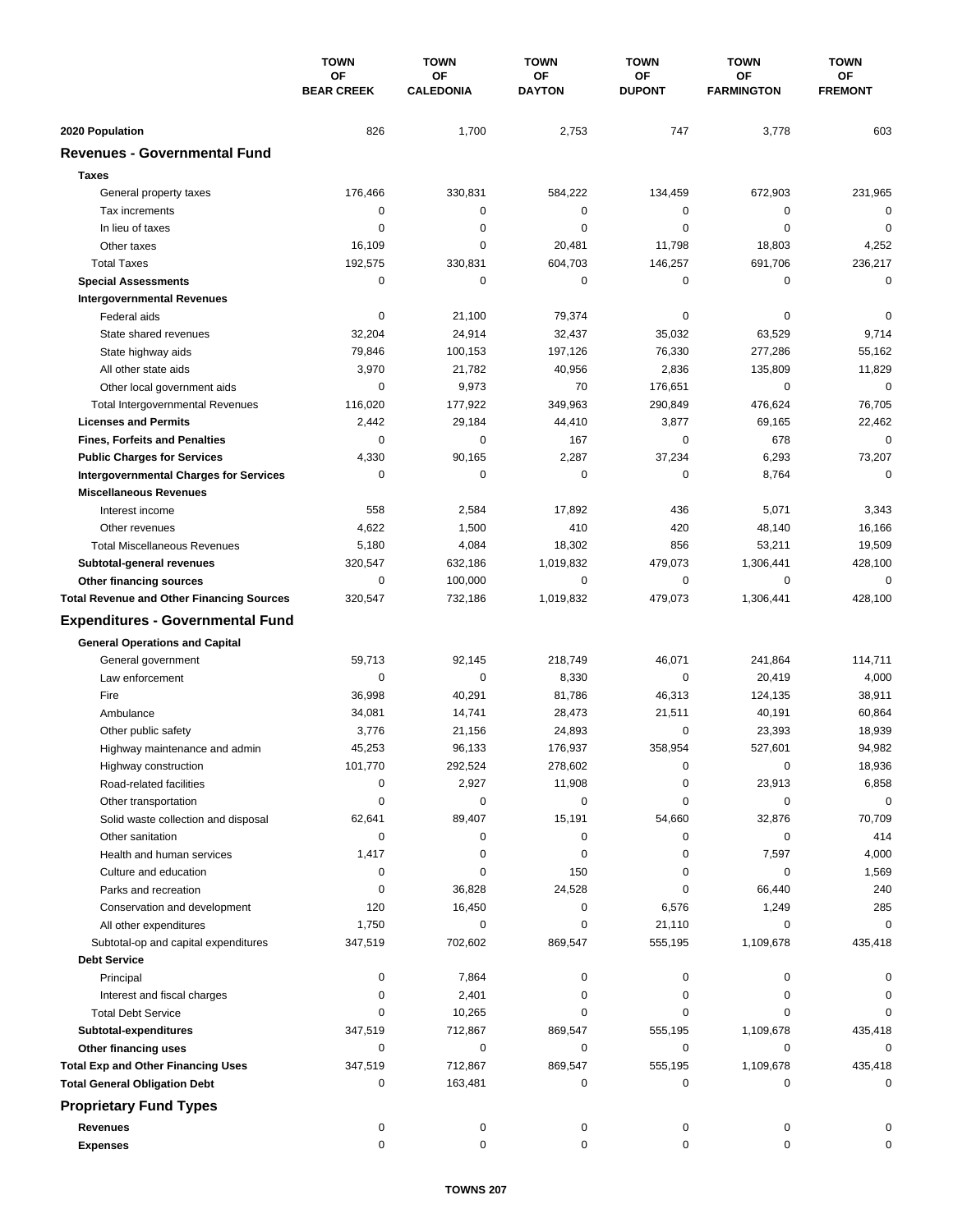|                                                                        | <b>TOWN</b><br>OF<br><b>HARRISON</b> | <b>TOWN</b>                  | <b>TOWN</b>            | <b>TOWN</b>           | <b>TOWN</b>                 | <b>TOWN</b>           |
|------------------------------------------------------------------------|--------------------------------------|------------------------------|------------------------|-----------------------|-----------------------------|-----------------------|
|                                                                        |                                      | <b>OF</b><br><b>HELVETIA</b> | ΟF<br><b>IOLA</b>      | ΟF<br><b>LARRABEE</b> | <b>OF</b><br><b>LEBANON</b> | ΟF<br><b>LIND</b>     |
|                                                                        |                                      |                              |                        |                       |                             |                       |
| 2020 Population<br><b>Revenues - Governmental Fund</b>                 | 483                                  | 637                          | 990                    | 1,371                 | 1,675                       | 1,599                 |
|                                                                        |                                      |                              |                        |                       |                             |                       |
| <b>Taxes</b>                                                           |                                      |                              |                        |                       |                             |                       |
| General property taxes                                                 | 94,698                               | 165,290                      | 184,249                | 227,238               | 355,578                     | 306,697               |
| Tax increments                                                         | 0                                    | $\mathbf 0$                  | $\mathbf 0$            | 0                     | 0                           | $\mathbf 0$           |
| In lieu of taxes                                                       | 0                                    | 0                            | $\mathbf 0$            | 0                     | $\mathbf 0$                 | 0                     |
| Other taxes                                                            | 52,458                               | 35,771                       | 22,217                 | 10,330                | 31,534                      | 6                     |
| <b>Total Taxes</b>                                                     | 147,156<br>0                         | 201,061<br>$\mathbf 0$       | 206,466<br>0           | 237,568<br>0          | 387,112<br>$\mathbf 0$      | 306,703               |
| <b>Special Assessments</b>                                             |                                      |                              |                        |                       |                             | 16,025                |
| <b>Intergovernmental Revenues</b>                                      |                                      |                              |                        |                       |                             |                       |
| Federal aids                                                           | 0<br>12,062                          | 0<br>13,232                  | 11,304<br>9,165        | 8,200<br>56,264       | 13,825<br>39,814            | 47,838                |
| State shared revenues                                                  |                                      |                              |                        |                       |                             | 31,445                |
| State highway aids<br>All other state aids                             | 114,003<br>7,019                     | 110,639<br>4,731             | 119,863<br>6,433       | 134,343<br>5,913      | 285,781<br>12,711           | 155,262<br>6,672      |
| Other local government aids                                            | 0                                    | 4,245                        | $\mathbf 0$            | 2,964                 | $\mathbf 0$                 | 150                   |
|                                                                        | 133,084                              | 132.847                      | 146,765                | 207,684               | 352,131                     | 241,367               |
| <b>Total Intergovernmental Revenues</b><br><b>Licenses and Permits</b> | 3,474                                | 1,625                        | 1,868                  | 1,962                 | 10,061                      |                       |
|                                                                        | $\Omega$                             | $\mathbf 0$                  | 0                      | 0                     | $\mathbf 0$                 | 20,133<br>$\mathbf 0$ |
| <b>Fines, Forfeits and Penalties</b>                                   |                                      |                              |                        |                       |                             |                       |
| <b>Public Charges for Services</b>                                     | 3,834                                | 269                          | 450                    | 5,382                 | 175                         | 2,583                 |
| <b>Intergovernmental Charges for Services</b>                          | 0                                    | 0                            | $\mathbf 0$            | 2,899                 | $\mathbf 0$                 | $\mathbf 0$           |
| <b>Miscellaneous Revenues</b>                                          |                                      |                              |                        |                       |                             |                       |
| Interest income                                                        | 421                                  | 806                          | 1,237                  | 4,824                 | 1,471                       | 13,232                |
| Other revenues                                                         | 3,223                                | 1,050                        | $\mathbf 0$            | 3,837                 | 1,404                       | 6,402                 |
| <b>Total Miscellaneous Revenues</b>                                    | 3,644                                | 1,856                        | 1,237                  | 8,661                 | 2,875                       | 19,634                |
| Subtotal-general revenues                                              | 291,192<br>$\mathbf 0$               | 337,658<br>$\mathbf 0$       | 356,786<br>$\mathbf 0$ | 464,156               | 752,354                     | 606,445               |
| Other financing sources                                                |                                      |                              |                        | 0                     | 645,000                     | $\mathbf 0$           |
| <b>Total Revenue and Other Financing Sources</b>                       | 291,192                              | 337,658                      | 356,786                | 464,156               | 1,397,354                   | 606,445               |
| <b>Expenditures - Governmental Fund</b>                                |                                      |                              |                        |                       |                             |                       |
| <b>General Operations and Capital</b>                                  |                                      |                              |                        |                       |                             |                       |
| General government                                                     | 62,444                               | 67,673                       | 71,105                 | 92,915                | 101,881                     | 123,479               |
| Law enforcement                                                        | 0                                    | 0                            | $\mathbf 0$            | $\mathbf 0$           | 0                           | $\mathbf 0$           |
| Fire                                                                   | 15,348                               | 20,378                       | 32,190                 | 70.461                | 30,713                      | 44,842                |
| Ambulance                                                              | 13,591                               | 19,512                       | 26,236                 | 39,650                | 24,848                      | 16,534                |
| Other public safety                                                    | 2,005                                | 690                          | 1,365                  | 49                    | 5,319                       | 3,613                 |
| Highway maintenance and admin                                          | 141.889                              | 25,503                       | 45,269                 | 77,911                | 885,150                     | 113,144               |
| Highway construction                                                   | 0                                    | 171,917                      | 113,839                | 111,763               | 0                           | 465,687               |
| Road-related facilities                                                | 0                                    | 0                            | 0                      | 0                     | 0                           | 1,585                 |
| Other transportation                                                   | 0                                    | 0                            | 0                      | 0                     | 0                           | $\mathbf 0$           |
| Solid waste collection and disposal                                    | 1,877                                | 2,494                        | 3,883                  | 2,480                 | 5,209                       | 6,439                 |
| Other sanitation                                                       | 0                                    | 0                            | 0                      | 0                     | 0                           | $\mathbf 0$           |
| Health and human services                                              | 0                                    | 500                          | 4,440                  | 0                     | 1,500                       | 726                   |
| Culture and education                                                  | 0                                    | 0                            | 0                      | 0                     | 0                           | 0                     |
| Parks and recreation                                                   | 0                                    | 0                            | 0                      | 0                     | 0                           | 0                     |
| Conservation and development                                           | 0                                    | 0                            | 0                      | 0                     | 526                         | 920                   |
| All other expenditures                                                 | 6,380                                | 0                            | 0                      | 1,344                 | 0                           | 0                     |
| Subtotal-op and capital expenditures                                   | 243,534                              | 308,667                      | 298,327                | 396,573               | 1,055,146                   | 776,969               |
| <b>Debt Service</b>                                                    |                                      |                              |                        |                       |                             |                       |
| Principal                                                              | 0                                    | 0                            | 0                      | 0                     | 16,671                      |                       |
| Interest and fiscal charges                                            | 0                                    | 0                            | 0                      | 0                     | 3,070                       | 0                     |
| <b>Total Debt Service</b>                                              | $\Omega$                             | 0                            | 0                      | 0                     | 19,741                      |                       |
| Subtotal-expenditures                                                  | 243,534                              | 308,667                      | 298,327                | 396,573               | 1,074,887                   | 776,969               |
| Other financing uses                                                   | 0                                    | 0                            | 0                      | 0                     | 0                           | 0                     |
| <b>Total Exp and Other Financing Uses</b>                              | 243,534                              | 308,667                      | 298,327                | 396,573               | 1,074,887                   | 776,969               |
| <b>Total General Obligation Debt</b>                                   | 0                                    | 0                            | 0                      | 0                     | 728,611                     | $\mathbf 0$           |
| <b>Proprietary Fund Types</b>                                          |                                      |                              |                        |                       |                             |                       |
| <b>Revenues</b>                                                        | 0                                    | 0                            | 0                      | 0                     | 0                           |                       |
| <b>Expenses</b>                                                        | 0                                    | 0                            | 0                      | 0                     | 0                           | 0                     |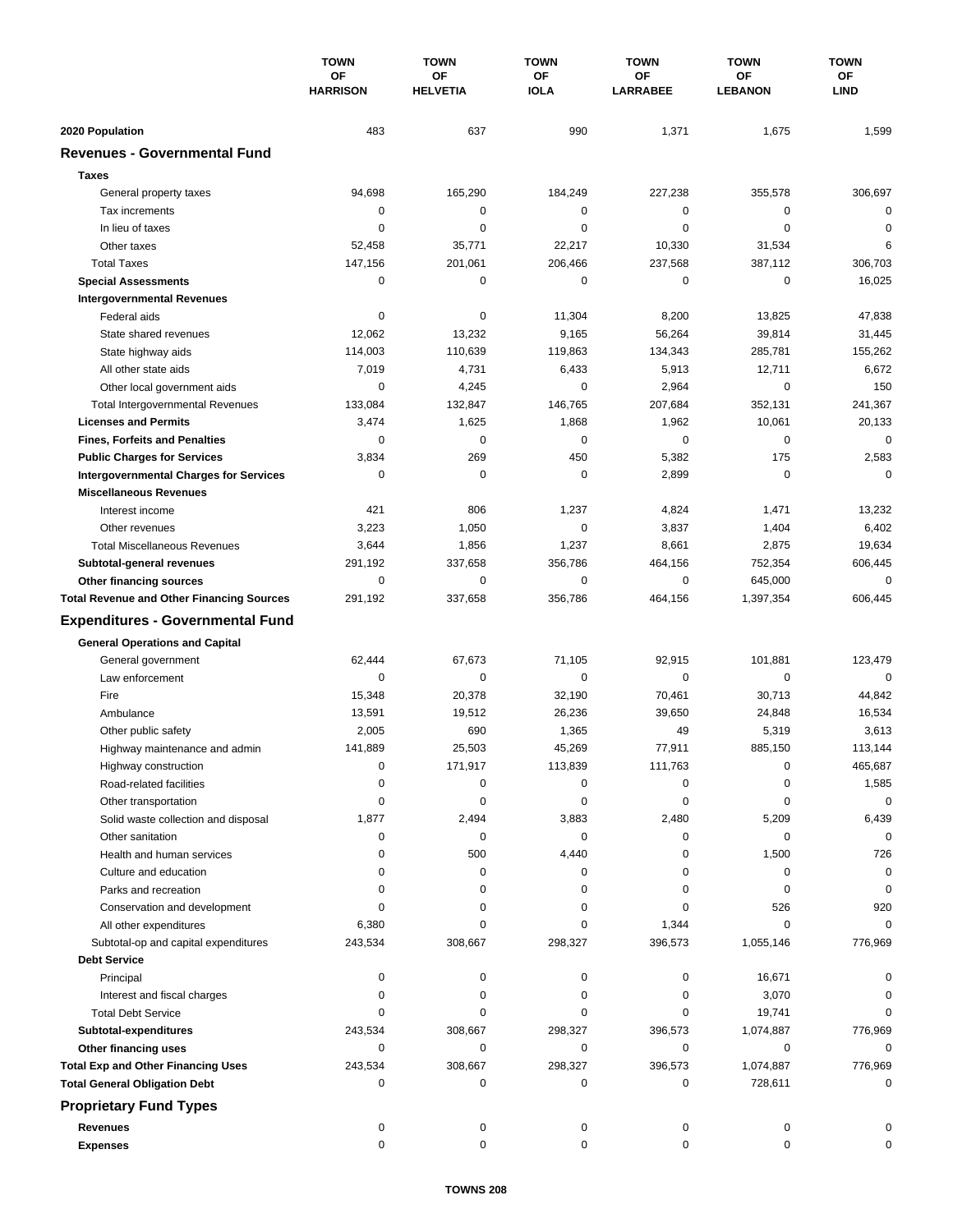|                                                  | <b>TOWN</b>              | <b>TOWN</b>           | <b>TOWN</b>        | <b>TOWN</b>                  | <b>TOWN</b>                           | <b>TOWN</b>              |
|--------------------------------------------------|--------------------------|-----------------------|--------------------|------------------------------|---------------------------------------|--------------------------|
|                                                  | OF<br><b>LITTLE WOLF</b> | OF<br><b>MATTESON</b> | ΟF<br><b>MUKWA</b> | <b>OF</b><br><b>ROYALTON</b> | OF<br><b>SAINT</b><br><b>LAWRENCE</b> | ОF<br><b>SCANDINAVIA</b> |
| 2020 Population                                  | 1,425                    | 933                   | 2,978              | 1,445                        | 713                                   | 1,087                    |
| <b>Revenues - Governmental Fund</b>              |                          |                       |                    |                              |                                       |                          |
| <b>Taxes</b>                                     |                          |                       |                    |                              |                                       |                          |
| General property taxes                           | 245,491                  | 196,227               | 426,210            | 205,078                      | 161,580                               | 187,920                  |
| Tax increments                                   | $\mathbf 0$              | 209                   | 0                  | 0                            | 0                                     | $\mathbf 0$              |
| In lieu of taxes                                 | $\mathbf 0$              | $\mathbf 0$           | $\mathbf 0$        | $\mathbf 0$                  | $\mathbf 0$                           | $\mathbf 0$              |
| Other taxes                                      | 6,241                    | 24,663                | 27,819             | 10,494                       | 29,625                                | 18,130                   |
| <b>Total Taxes</b>                               | 251,732                  | 221,099               | 454,029            | 215,572                      | 191,205                               | 206,050                  |
| <b>Special Assessments</b>                       | 2,000                    | 0                     | 0                  | 0                            | 0                                     | 2,730                    |
| <b>Intergovernmental Revenues</b>                |                          |                       |                    |                              |                                       |                          |
| Federal aids                                     | 0                        | 0                     | 0                  | 0                            | 0                                     | 1,323                    |
| State shared revenues                            | 54,493                   | 38,502                | 48,760             | 38,369                       | 32,307                                | 15,826                   |
| State highway aids                               | 123,569                  | 111,421               | 120,518            | 160,255                      | 131,029                               | 114,906                  |
| All other state aids                             | 6,409                    | 82,946                | 19,478             | 16,285                       | 4,128                                 | 12,190                   |
| Other local government aids                      | 1,270                    | 5,909                 | 0                  | 0                            | $\mathbf 0$                           | $\mathbf 0$              |
| <b>Total Intergovernmental Revenues</b>          | 185,741                  | 238,778               | 188,756            | 214,909                      | 167,464                               | 144,245                  |
| <b>Licenses and Permits</b>                      | 1,071                    | 4,690                 | 39,084             | 1,234                        | 1,776                                 | 673                      |
| <b>Fines, Forfeits and Penalties</b>             | 0                        | 440                   | 0                  | 0                            | $\mathbf 0$                           | $\mathbf 0$              |
| <b>Public Charges for Services</b>               | 2,648                    | 2,131                 | 9,692              | 264                          | 5,013                                 | $\mathbf 0$              |
| <b>Intergovernmental Charges for Services</b>    | 0                        | 1,826                 | 0                  | 0                            | 11,447                                | 0                        |
| <b>Miscellaneous Revenues</b>                    |                          |                       |                    |                              |                                       |                          |
| Interest income                                  | 2,396                    | 14,571                | 4,883              | 1,854                        | 3,836                                 | 95                       |
| Other revenues                                   | 950                      | 54,624                | 687                | 9,670                        | 7,537                                 | 710                      |
| <b>Total Miscellaneous Revenues</b>              | 3,346                    | 69,195                | 5,570              | 11,524                       | 11,373                                | 805                      |
| Subtotal-general revenues                        | 446,538                  | 538,159               | 697,131            | 443,503                      | 388,278                               | 354,503                  |
| Other financing sources                          | 0                        | $\pmb{0}$             | 0                  | 0                            | 0                                     | 0                        |
| <b>Total Revenue and Other Financing Sources</b> | 446,538                  | 538,159               | 697,131            | 443,503                      | 388,278                               | 354,503                  |
| <b>Expenditures - Governmental Fund</b>          |                          |                       |                    |                              |                                       |                          |
| <b>General Operations and Capital</b>            |                          |                       |                    |                              |                                       |                          |
| General government                               | 106,387                  | 103,478               | 112,431            | 110,201                      | 65,365                                | 82,445                   |
| Law enforcement                                  | 0                        | 0                     | 805                | 0                            | $\mathbf 0$                           | $\Omega$                 |
| Fire                                             | 52,823                   | 37,452                | 45,598             | 77,574                       | 32,097                                | 32,319                   |
| Ambulance                                        | 46,309                   | 38,357                | 30,815             | 24,771                       | 25,054                                | 26,392                   |
| Other public safety                              | 7,310                    | 0                     | 6,217              | 0                            | 0                                     | 0                        |
| Highway maintenance and admin                    | 135,333                  | 299,948               | 143,606            | 109,824                      | 169,655                               | 92,282                   |
| Highway construction                             | 0                        | 0                     | 244,198            | 16,532                       | 0                                     | 105,457                  |
| Road-related facilities                          | 0                        | 0                     | 1,651              | 3,183                        | 0                                     | 0                        |
| Other transportation                             | 0                        | 0                     | 0                  | 0                            | 0                                     | 0                        |
| Solid waste collection and disposal              | 4,351                    | 1,683                 | 52,115             | 4,396                        | 2,164                                 | 4,487                    |
| Other sanitation                                 | 0                        | 1,826                 | 0                  | 177                          | 0                                     | 0                        |
| Health and human services                        | 1,300                    | 11,478                | 2,261              | 3,072                        | 3,953                                 | 875                      |
| Culture and education                            | 0                        | 0                     | 0                  | 0                            | 0                                     | 0                        |
| Parks and recreation                             | 400                      | 0                     | 0                  | 400                          | 1,690                                 | 2,406                    |
| Conservation and development                     | 388                      | 630                   | 1,241              | 793                          | 0                                     | 1,168                    |
| All other expenditures                           | 2,879                    | 5,580                 | 11,402             | 2,839                        | 640                                   | 0                        |
| Subtotal-op and capital expenditures             | 357,480                  | 500,432               | 652,340            | 353,762                      | 300,618                               | 347,831                  |
| <b>Debt Service</b>                              |                          |                       |                    |                              |                                       |                          |
| Principal                                        | 0                        | 0                     | 0                  | 20,297                       | 9,901                                 | O                        |
| Interest and fiscal charges                      | 0                        | 0                     | 0                  | 1,090                        | 1,461                                 | 0                        |
| <b>Total Debt Service</b>                        | 0                        | 0                     | 0                  | 21,387                       | 11,362                                | $\Omega$                 |
| Subtotal-expenditures                            | 357,480                  | 500,432               | 652,340            | 375,149                      | 311,980                               | 347,831                  |
| Other financing uses                             | 0                        | 0                     | 0                  | 0                            | 0                                     | 0                        |
| <b>Total Exp and Other Financing Uses</b>        | 357,480                  | 500,432               | 652,340            | 375,149                      | 311,980                               | 347,831                  |
| <b>Total General Obligation Debt</b>             | 0                        | 0                     | 0                  | 31,347                       | 30,196                                | 0                        |
| <b>Proprietary Fund Types</b>                    |                          |                       |                    |                              |                                       |                          |
| <b>Revenues</b>                                  | 0                        | 0                     | 0                  | 0                            | 0                                     |                          |
| <b>Expenses</b>                                  | 0                        | 0                     | 0                  | 0                            | 0                                     |                          |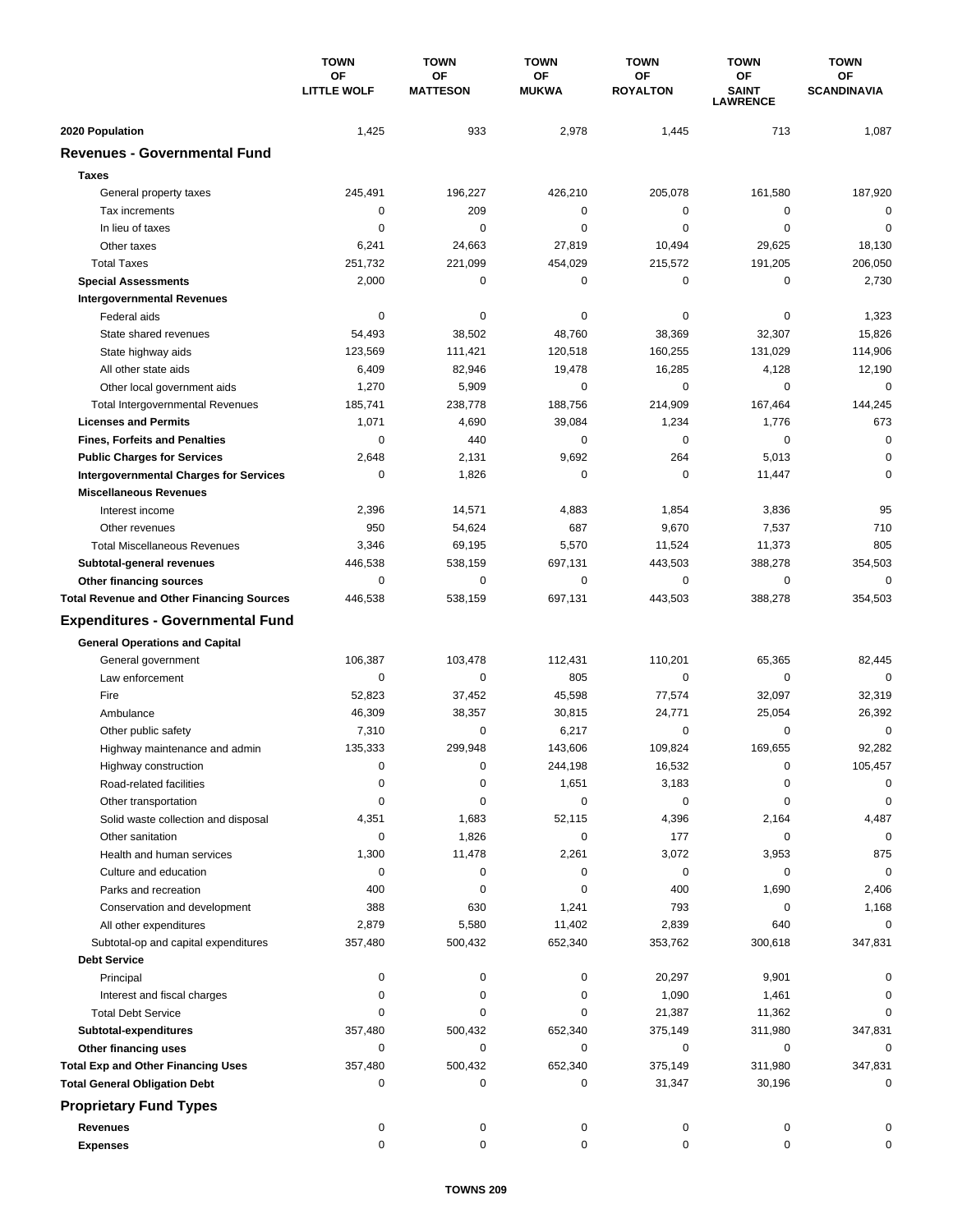|                                                                   | <b>TOWN</b><br>OF<br><b>GRANTSBURG</b> | <b>TOWN</b>          | <b>TOWN</b>              | <b>TOWN</b>          | <b>TOWN</b>         | <b>TOWN</b>          |
|-------------------------------------------------------------------|----------------------------------------|----------------------|--------------------------|----------------------|---------------------|----------------------|
|                                                                   |                                        | OF<br><b>JACKSON</b> | OF<br><b>LA FOLLETTE</b> | ΟF<br><b>LINCOLN</b> | ΟF<br><b>MEENON</b> | ΟF<br><b>OAKLAND</b> |
|                                                                   |                                        |                      |                          |                      |                     |                      |
| 2020 Population                                                   | 1,135                                  | 793                  | 527                      | 315                  | 1,160               | 851                  |
| <b>Revenues - Governmental Fund</b>                               |                                        |                      |                          |                      |                     |                      |
| <b>Taxes</b>                                                      |                                        |                      |                          |                      |                     |                      |
| General property taxes                                            | 237,281                                | 572,165              | 275,382                  | 108,513              | 277,247             | 368,046              |
| Tax increments                                                    | $\mathbf 0$                            | 0                    | $\mathbf 0$              | 0                    | 0                   | 0                    |
| In lieu of taxes                                                  | $\mathbf 0$                            | $\mathbf 0$          | $\mathbf 0$              | 0                    | $\mathbf 0$         | $\mathbf 0$          |
| Other taxes                                                       | 6,340                                  | 9,411                | 13,740                   | 6,267                | 361                 | 25,422               |
| <b>Total Taxes</b>                                                | 243,621                                | 581,576              | 289,122                  | 114,780              | 277,608             | 393,468              |
| <b>Special Assessments</b>                                        | 0                                      | 0                    | 0                        | 0                    | 0                   | 0                    |
| <b>Intergovernmental Revenues</b>                                 |                                        |                      |                          |                      |                     |                      |
| Federal aids                                                      | 20,519                                 | 14,297               | 2,737                    | 0                    | 0                   | 2,005                |
| State shared revenues                                             | 45,279                                 | 7,884                | 6,659                    | 17,733               | 15,870              | 7,920                |
| State highway aids                                                | 152,863                                | 214,129              | 129,649                  | 124,131              | 130,348             | 126,013              |
| All other state aids                                              | 10,855                                 | 16,112               | 622                      | 8,855                | 5,907               | 9,181                |
| Other local government aids                                       | 726                                    | $\mathbf 0$          | $\mathbf 0$              | 16,962               | $\mathbf 0$         | 386                  |
| <b>Total Intergovernmental Revenues</b>                           | 230,242                                | 252,422              | 139,667                  | 167,681              | 152,125             | 145,505              |
| <b>Licenses and Permits</b>                                       | 785                                    | 93                   | 2,310                    | 905                  | 3,045               | 3,924                |
| <b>Fines, Forfeits and Penalties</b>                              | $\mathbf 0$                            | $\mathbf 0$          | 0                        | 0                    | 0                   | $\mathbf 0$          |
| <b>Public Charges for Services</b>                                | 183                                    | 1,387                | 0                        | 0                    | 955                 | 13,552               |
| <b>Intergovernmental Charges for Services</b>                     | 0                                      | 0                    | 0                        | 0                    | 0                   | $\mathbf 0$          |
| <b>Miscellaneous Revenues</b>                                     |                                        |                      |                          |                      |                     |                      |
| Interest income                                                   | 1,246                                  | 6,516                | 11                       | 21                   | 1,210               | 27                   |
| Other revenues                                                    | 715                                    | 55,713               | 473                      | $\pmb{0}$            | 3,525               | 27,692               |
| <b>Total Miscellaneous Revenues</b>                               | 1,961                                  | 62,229               | 484                      | 21                   | 4,735               | 27,719               |
| Subtotal-general revenues                                         | 476,792                                | 897,707              | 431,583                  | 283,387              | 438,468             | 584,168              |
| Other financing sources                                           | 0                                      | 70,000               | 358,110                  | 135,000              | 107,641             | $\mathbf 0$          |
| <b>Total Revenue and Other Financing Sources</b>                  | 476,792                                | 967,707              | 789,693                  | 418,387              | 546,109             | 584,168              |
| <b>Expenditures - Governmental Fund</b>                           |                                        |                      |                          |                      |                     |                      |
| <b>General Operations and Capital</b>                             |                                        |                      |                          |                      |                     |                      |
| General government                                                | 89,470                                 | 149,277              | 59,311                   | 57,939               | 68,965              | 101,377              |
| Law enforcement                                                   | 0                                      | 0                    | $\mathbf 0$              | 0                    | 0                   | 0                    |
| Fire                                                              | 64,270                                 | 160,387              | 21,129                   | 14,255               | 38,293              | 54,846               |
| Ambulance                                                         | 65,387                                 | 45,558               | 30,315                   | 18,109               | 66,819              | 49,055               |
| Other public safety                                               | 0                                      | 0                    | 0                        | 0                    | 971                 | $\mathbf 0$          |
| Highway maintenance and admin                                     | 96,215                                 | 520.036              | 151,247                  | 352,119              | 152,285             | 133,822              |
| Highway construction                                              | 137,224                                | 143,536              | 354,125                  | 0                    | 68,981              | 98,008               |
| Road-related facilities                                           | 0                                      | 0                    | 0                        | 0                    | 0                   | 0                    |
| Other transportation                                              | 0                                      | 0                    | 0                        | 0                    | 38,660              | 0                    |
| Solid waste collection and disposal                               | 0                                      | 944                  | 0                        | 0                    | 0                   | 67,018               |
| Other sanitation                                                  | 0                                      | 0                    | 0                        | 280                  | 0                   | $\mathbf 0$          |
| Health and human services                                         | $\Omega$                               | 3,331                | 0                        | 3,023                | 0                   | 1,840                |
| Culture and education                                             | 1,008                                  | 0                    | 0                        | 0                    | 0                   | 0                    |
| Parks and recreation                                              | 0                                      | 0                    | 0                        | 0                    | 0                   | 1,649                |
| Conservation and development                                      | 0                                      | 0                    | 0                        | 0                    | 0                   | 0                    |
| All other expenditures                                            | $\Omega$                               | 0                    | $\Omega$                 | 0                    | 0                   | 23,285               |
| Subtotal-op and capital expenditures                              | 453,574                                | 1,023,069            | 616,127                  | 445,725              | 434,974             | 530,900              |
| <b>Debt Service</b>                                               |                                        |                      |                          |                      |                     |                      |
| Principal                                                         | 18,060                                 | 102,741              | 141,310                  | 37,388               | 107,641             | 0                    |
| Interest and fiscal charges                                       | 8,496                                  | 8,811                | 5,621                    | 1,459                | 0                   | $\Omega$             |
| <b>Total Debt Service</b>                                         | 26,556                                 | 111,552              | 146,931                  | 38,847               | 107,641             |                      |
| Subtotal-expenditures                                             | 480,130<br>0                           | 1,134,621<br>0       | 763,058<br>0             | 484,572<br>0         | 542,615<br>0        | 530,900<br>0         |
| Other financing uses<br><b>Total Exp and Other Financing Uses</b> |                                        |                      | 763,058                  |                      |                     | 530,900              |
| <b>Total General Obligation Debt</b>                              | 480,130<br>183,122                     | 1,134,621<br>272,962 | 469,091                  | 484,572<br>117,593   | 542,615<br>343,079  | 0                    |
|                                                                   |                                        |                      |                          |                      |                     |                      |
| <b>Proprietary Fund Types</b>                                     |                                        |                      |                          |                      |                     |                      |
| Revenues                                                          | 0<br>0                                 | 0                    | 0<br>0                   | 0                    | 0                   |                      |
| <b>Expenses</b>                                                   |                                        | 0                    |                          | 0                    | 0                   | 0                    |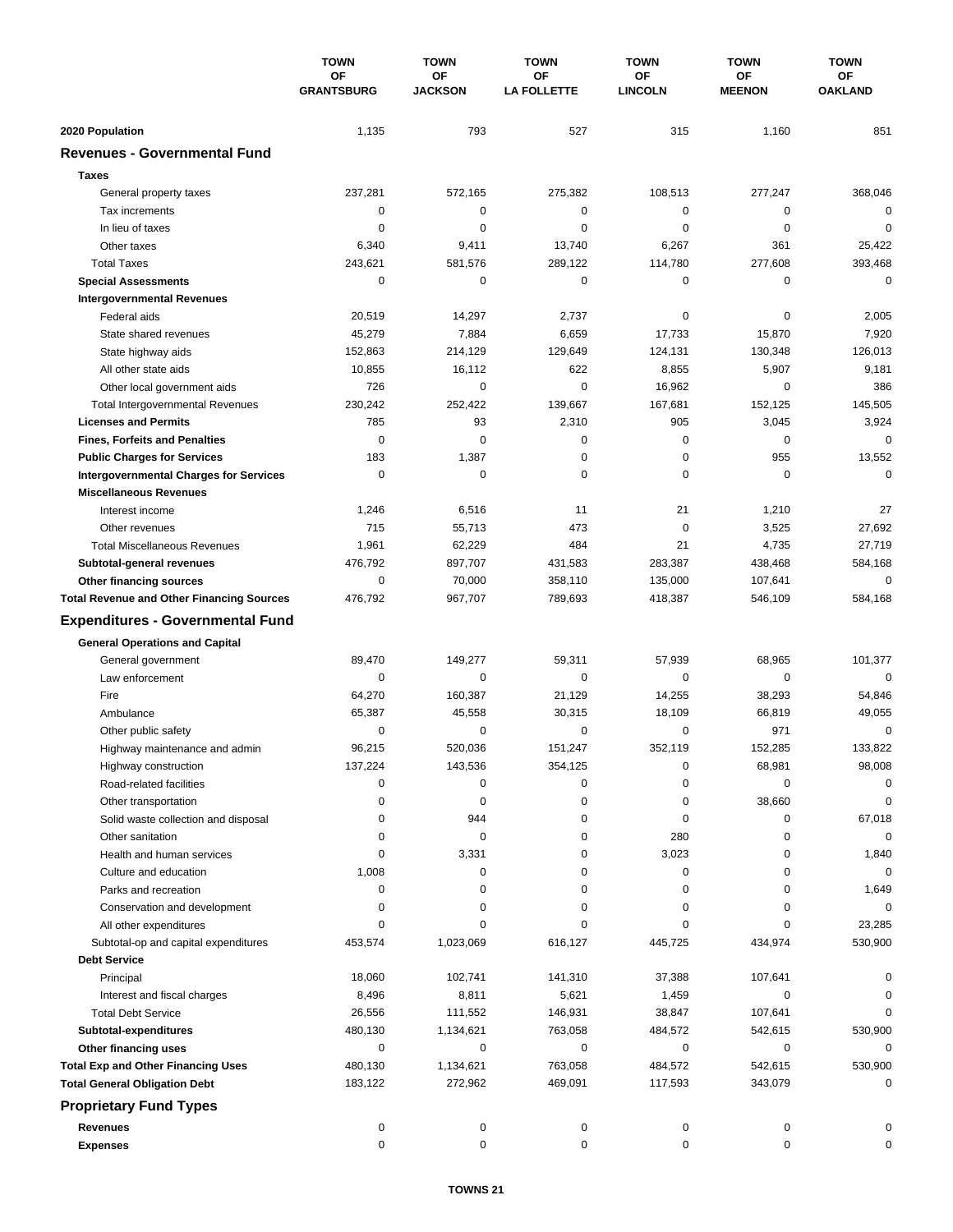|                                                             | <b>TOWN</b><br>ΟF<br><b>UNION</b> | <b>TOWN</b><br>OF<br><b>WAUPACA</b> | <b>TOWN</b><br>ΟF<br>WEYAUWEGA | <b>TOWN</b>          | <b>TOWN</b><br><b>TOTAL</b><br><b>WAUPACA</b><br><b>COUNTY</b> | <b>TOWN</b><br><b>OF</b><br><b>AURORA</b> |
|-------------------------------------------------------------|-----------------------------------|-------------------------------------|--------------------------------|----------------------|----------------------------------------------------------------|-------------------------------------------|
|                                                             |                                   |                                     |                                | OF<br><b>WYOMING</b> |                                                                |                                           |
| 2020 Population                                             | 815                               | 1,222                               | 570                            | 322                  | 28,672                                                         | 1,008                                     |
| <b>Revenues - Governmental Fund</b>                         |                                   |                                     |                                |                      |                                                                |                                           |
| <b>Taxes</b>                                                |                                   |                                     |                                |                      |                                                                |                                           |
| General property taxes                                      | 245,866                           | 185,575                             | 121,123                        | 58,134               | 5,497,800                                                      | 161,757                                   |
| Tax increments                                              | 0                                 | 0                                   | 106,024                        | 0                    | 106,233                                                        | $\mathbf 0$                               |
| In lieu of taxes                                            | 0                                 | 0                                   | 0                              | 0                    | $\mathbf 0$                                                    | $\mathbf 0$                               |
| Other taxes                                                 | 15,498                            | 7,693                               | 6,322                          | 44,853               | 415,097                                                        | 955                                       |
| <b>Total Taxes</b>                                          | 261,364                           | 193,268                             | 233,469                        | 102,987              | 6,019,130                                                      | 162,712                                   |
| <b>Special Assessments</b>                                  | 0                                 | 0                                   | 0                              | 0                    | 20,755                                                         | $\mathbf 0$                               |
| <b>Intergovernmental Revenues</b>                           |                                   |                                     |                                |                      |                                                                |                                           |
| Federal aids                                                | 9,585                             | 26,235                              | 0                              | 0                    | 218,784                                                        | $\mathbf 0$                               |
| State shared revenues                                       | 29,830                            | 38,286                              | 31,959                         | 11,221               | 699,365                                                        | 16,861                                    |
| State highway aids                                          | 199,879                           | 114,765                             | 50,089                         | 49,039               | 2,881,264                                                      | 72,664                                    |
| All other state aids                                        | 3,536                             | 5,865                               | 10,903                         | 10,833               | 433,234                                                        | 20,500                                    |
| Other local government aids                                 | 0                                 | 0                                   | 0                              | 39,710               | 240,942                                                        | $\mathbf 0$                               |
| <b>Total Intergovernmental Revenues</b>                     | 242,830                           | 185,151                             | 92,951                         | 110,803              | 4,473,589                                                      | 110,025                                   |
| <b>Licenses and Permits</b>                                 | 3,074                             | 5,040                               | 9,707                          | 1,158                | 278,170                                                        | 1,083                                     |
| <b>Fines, Forfeits and Penalties</b>                        | 0                                 | 0                                   | 0                              | 0                    | 1,285                                                          | $\mathbf 0$                               |
| <b>Public Charges for Services</b>                          | 2,364                             | 0                                   | 49,066                         | 36,376               | 333,763                                                        | 935                                       |
| <b>Intergovernmental Charges for Services</b>               | $\mathbf 0$                       | $\mathbf 0$                         | 0                              | 559                  | 25,495                                                         | $\mathbf 0$                               |
| <b>Miscellaneous Revenues</b>                               |                                   |                                     |                                |                      |                                                                |                                           |
| Interest income                                             | 80                                | 3,473                               | 5,275                          | 267                  | 88,605                                                         | 384                                       |
| Other revenues                                              | 4,197                             | 27,975                              | 42,180                         | 9,933                | 245,637                                                        | 12,030                                    |
| <b>Total Miscellaneous Revenues</b>                         | 4,277                             | 31,448                              | 47,455                         | 10,200               | 334,242                                                        | 12,414                                    |
| Subtotal-general revenues                                   | 513,909                           | 414,907                             | 432,648                        | 262,083              | 11,486,429                                                     | 287,169                                   |
| Other financing sources                                     | 0                                 | 0                                   | 0                              | 0                    | 745,000                                                        | $\mathbf 0$                               |
| <b>Total Revenue and Other Financing Sources</b>            | 513,909                           | 414,907                             | 432,648                        | 262,083              | 12,231,429                                                     | 287,169                                   |
| <b>Expenditures - Governmental Fund</b>                     |                                   |                                     |                                |                      |                                                                |                                           |
| <b>General Operations and Capital</b>                       |                                   |                                     |                                |                      |                                                                |                                           |
| General government                                          | 83,454                            | 126,358                             | 46,489                         | 57,602               | 2,186,960                                                      | 62,061                                    |
| Law enforcement                                             | 0                                 | $\mathbf 0$                         | 0                              | 0                    | 33,554                                                         | $\mathbf 0$                               |
| Fire                                                        | 27,280                            | 26,870                              | 37,564                         | 33,898               | 985,841                                                        | 34,019                                    |
| Ambulance                                                   | 26,004                            | 12,632                              | 5,903                          | 11,768               | 588,237                                                        | 10,919                                    |
| Other public safety                                         | 0                                 | 1,178                               | 0                              | 103                  | 120,006                                                        | 418                                       |
| Highway maintenance and admin                               | 267,488                           | 95,469                              | 80,272                         | 14,797               | 3,997,400                                                      | 140,992                                   |
| Highway construction                                        | $\mathbf 0$                       | $\pmb{0}$                           | 0                              | 113,156              | 2,034,381                                                      | $\mathbf 0$                               |
| Road-related facilities                                     | 1,421                             | 261                                 | 408                            | 0                    | 54,115                                                         | 659                                       |
| Other transportation                                        | 0                                 | $\pmb{0}$                           | 0                              | 0                    | 0                                                              | $\mathbf 0$                               |
| Solid waste collection and disposal                         | 56,141                            | 2,331                               | 46,174                         | 35,171               | 556,879                                                        | $\mathbf 0$                               |
| Other sanitation                                            | 0                                 | 10,102                              | 2,360                          | 0                    | 14,879                                                         | $\mathbf 0$                               |
| Health and human services                                   | 0                                 | 820                                 | 85                             | 0                    | 44,024                                                         | 539                                       |
| Culture and education                                       | 2,070                             | 500                                 | 1,937                          | 0                    | 6,226                                                          | 2,000                                     |
| Parks and recreation                                        | 3,112                             | 20,637                              | 0                              | 0                    | 156,681                                                        | 0                                         |
| Conservation and development                                | 508                               | 0                                   | 5,274                          | 0                    | 36,128                                                         | 0                                         |
| All other expenditures                                      | 0                                 | 0                                   | 206,240                        | 250                  | 260,414                                                        | 16,164                                    |
| Subtotal-op and capital expenditures<br><b>Debt Service</b> | 467,478                           | 297,158                             | 432,706                        | 266,745              | 11,075,725                                                     | 267,771                                   |
| Principal                                                   | 0                                 | 0                                   | 0                              | 0                    | 54,733                                                         | 0                                         |
| Interest and fiscal charges                                 | 0                                 | 0                                   | 0                              | 0                    | 8,022                                                          | 0                                         |
| <b>Total Debt Service</b>                                   | 0                                 | 0                                   | 0                              | 0                    | 62,755                                                         | 0                                         |
| Subtotal-expenditures                                       | 467,478                           | 297,158                             | 432,706                        | 266,745              | 11,138,480                                                     | 267,771                                   |
| Other financing uses                                        | 0                                 | 0                                   | 0                              | 0                    | 0                                                              | 0                                         |
| <b>Total Exp and Other Financing Uses</b>                   | 467,478                           | 297,158                             | 432,706                        | 266,745              | 11,138,480                                                     | 267,771                                   |
| <b>Total General Obligation Debt</b>                        | 0                                 | 0                                   | 0                              | 0                    | 953,635                                                        | 0                                         |
| <b>Proprietary Fund Types</b>                               |                                   |                                     |                                |                      |                                                                |                                           |
| <b>Revenues</b>                                             | 0                                 |                                     |                                |                      |                                                                | 0                                         |
| <b>Expenses</b>                                             | 0                                 | 0<br>0                              | 0<br>0                         | 1,016<br>0           | 1,016<br>0                                                     | 0                                         |
|                                                             |                                   |                                     |                                |                      |                                                                |                                           |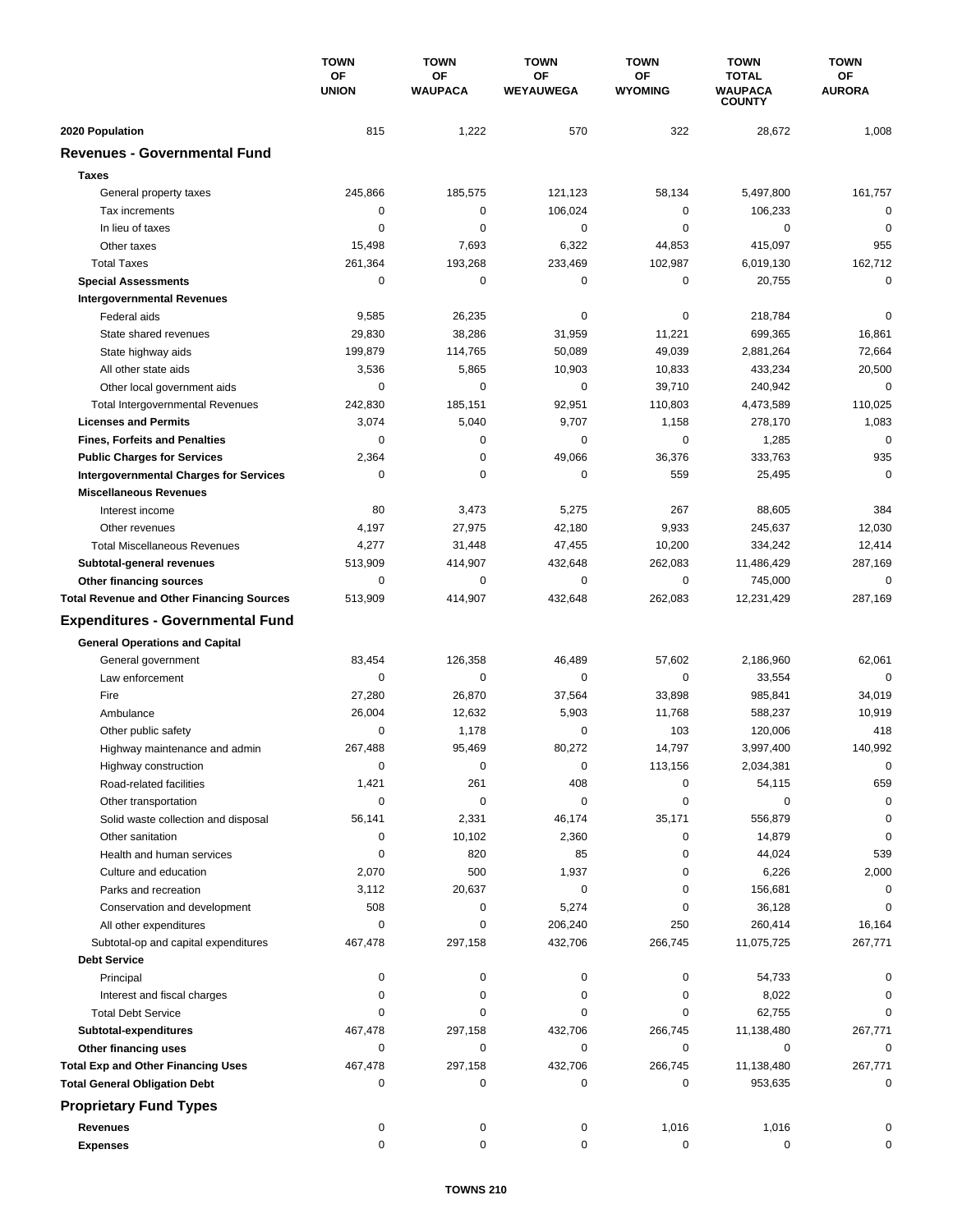|                                                          | <b>TOWN</b><br>OF<br><b>BLOOMFIELD</b> | <b>TOWN</b><br>OF<br><b>COLOMA</b> | <b>TOWN</b><br>OF | <b>TOWN</b><br>OF | <b>TOWN</b><br>ΟF<br><b>HANCOCK</b> | <b>TOWN</b><br>ОF<br><b>LEON</b> |
|----------------------------------------------------------|----------------------------------------|------------------------------------|-------------------|-------------------|-------------------------------------|----------------------------------|
|                                                          |                                        |                                    |                   |                   |                                     |                                  |
|                                                          |                                        |                                    | <b>DAKOTA</b>     | <b>DEERFIELD</b>  |                                     |                                  |
| 2020 Population                                          | 1,081                                  | 749                                | 1,225             | 744               | 540                                 | 1,436                            |
| <b>Revenues - Governmental Fund</b>                      |                                        |                                    |                   |                   |                                     |                                  |
| <b>Taxes</b>                                             |                                        |                                    |                   |                   |                                     |                                  |
| General property taxes                                   | 161,407                                | 228,449                            | 161,198           | 151,969           | 138,344                             | 229,692                          |
| Tax increments                                           | 0                                      | 0                                  | 0                 | 0                 | $\mathbf 0$                         | $\Omega$                         |
| In lieu of taxes                                         | 0                                      | 0                                  | $\mathbf 0$       | $\mathbf 0$       | 0                                   | $\mathbf 0$                      |
| Other taxes                                              | 8,860                                  | 16,018                             | 33,995            | 20,207            | 7,337                               | 19.638                           |
| <b>Total Taxes</b>                                       | 170,267                                | 244,467                            | 195,193           | 172,176           | 145,681                             | 249,330                          |
| <b>Special Assessments</b>                               | 0                                      | 0                                  | 0                 | 0                 | 0                                   | $\mathbf 0$                      |
| <b>Intergovernmental Revenues</b>                        |                                        |                                    |                   |                   |                                     |                                  |
| Federal aids                                             | 0                                      | 11,930                             | 92                | 0                 | 9,213                               | 11,358                           |
| State shared revenues                                    | 19,754                                 | 12,758                             | 22,711            | 8,218             | 16,114                              | 14,834                           |
| State highway aids                                       | 117,393                                | 134,342                            | 129,411           | 96,934            | 135,380                             | 151,883                          |
| All other state aids                                     | 9,530                                  | 2,637                              | 20,649            | 23,915            | 5,543                               | 8,755                            |
| Other local government aids                              | 28                                     | $\mathbf 0$                        | 0                 | $\mathbf 0$       | 0                                   | $\mathbf 0$                      |
| <b>Total Intergovernmental Revenues</b>                  | 146,705                                | 161,667                            | 172,863           | 129,067           | 166,250                             | 186,830                          |
| <b>Licenses and Permits</b>                              | 680                                    | 608                                | 4,263             | 300               | 874                                 | 803                              |
| <b>Fines, Forfeits and Penalties</b>                     | $\mathbf 0$                            | 3,602                              | 0                 | 285               | 0                                   | $\mathbf 0$                      |
| <b>Public Charges for Services</b>                       | 340                                    | $\Omega$                           | 3,325             | 325               | 0                                   | 1,511                            |
| <b>Intergovernmental Charges for Services</b>            | 0                                      | 13,119                             | 0                 | 10,862            | 0                                   | $\mathbf 0$                      |
| <b>Miscellaneous Revenues</b>                            |                                        |                                    |                   |                   |                                     |                                  |
| Interest income                                          | 1,675                                  | 1,605                              | 2,422             | 5,614             | 2,092                               | 459                              |
| Other revenues                                           | 10,231                                 | 37                                 | 2,065             | 3,678             | 82                                  | 9,221                            |
| <b>Total Miscellaneous Revenues</b>                      | 11,906                                 | 1,642                              | 4,487             | 9,292             | 2,174                               | 9,680                            |
| Subtotal-general revenues                                | 329,898                                | 425,105                            | 380,131           | 322,307           | 314,979                             | 448,154                          |
| Other financing sources                                  | 0                                      | 0                                  | $\mathbf 0$       | 0                 | 100,000                             | $\mathbf 0$                      |
| <b>Total Revenue and Other Financing Sources</b>         | 329,898                                | 425,105                            | 380,131           | 322,307           | 414,979                             | 448,154                          |
| <b>Expenditures - Governmental Fund</b>                  |                                        |                                    |                   |                   |                                     |                                  |
| <b>General Operations and Capital</b>                    |                                        |                                    |                   |                   |                                     |                                  |
| General government                                       | 66,441                                 | 87,283                             | 125,671           | 69,649            | 58.173                              | 81,673                           |
| Law enforcement                                          | $\mathbf 0$                            | 24,468                             | 0                 | $\mathbf 0$       | 5,844                               | $\mathbf 0$                      |
| Fire                                                     | 65,489                                 | 35,234                             | 29,790            | 36,653            | 21,897                              | 41,765                           |
| Ambulance                                                | 0                                      | 0                                  | 0                 | $\mathbf 0$       | 0                                   | 2,275                            |
| Other public safety                                      | 0                                      | 0                                  | 0                 | 10,654            | 0                                   | 3,297                            |
| Highway maintenance and admin                            | 118.733                                | 187.558                            | 293.106           | 220.183           | 246.094                             | 56,118                           |
| Highway construction                                     | 0                                      | 0                                  | 0                 | 0                 | 0                                   | 149,242                          |
| Road-related facilities                                  | 4,383                                  | 119                                | 1,739             | 0                 | 0                                   | 2,148                            |
| Other transportation                                     | 0                                      | 0                                  | 0                 | 0                 | 0                                   | 0                                |
| Solid waste collection and disposal                      | 0                                      | 0                                  | 0                 | 0                 | 0                                   | 0                                |
| Other sanitation                                         | 0                                      | 0                                  | 0                 | 0                 | 0                                   | 1,570                            |
| Health and human services                                | 3,750                                  | 4,079                              | 3,117             | 3,400             | 900                                 | $\mathbf 0$                      |
| Culture and education                                    | 2,550                                  | 10,000                             | 250               | 5,935             | 13,866                              | 19,737                           |
| Parks and recreation                                     | 0                                      | 10,049                             | 0                 | 0                 | 0                                   | 1,430                            |
| Conservation and development                             | 957                                    | 0                                  | 10,777            | 0                 | 0                                   | 0                                |
| All other expenditures                                   | 0                                      | 0                                  | 0                 | 0                 | 0                                   | $\Omega$                         |
| Subtotal-op and capital expenditures                     | 262,303                                | 358,790                            | 464,450           | 346,474           | 346,774                             | 359,255                          |
| <b>Debt Service</b>                                      |                                        |                                    |                   |                   |                                     |                                  |
| Principal                                                | 32,607                                 | 0                                  | 0                 | 0                 | 13,897                              | 19,889                           |
| Interest and fiscal charges<br><b>Total Debt Service</b> | 984<br>33,591                          | 0<br>$\Omega$                      | 0<br>0            | 0<br>0            | 680<br>14,577                       | 3,744<br>23,633                  |
| Subtotal-expenditures                                    | 295,894                                | 358,790                            | 464,450           | 346,474           | 361,351                             | 382,888                          |
| Other financing uses                                     | 0                                      | 0                                  | 0                 | 0                 | 0                                   | 0                                |
| <b>Total Exp and Other Financing Uses</b>                | 295,894                                | 358,790                            | 464,450           | 346,474           | 361,351                             | 382,888                          |
| <b>Total General Obligation Debt</b>                     | 0                                      | 0                                  | 0                 | 0                 | 100,000                             | 86,804                           |
| <b>Proprietary Fund Types</b>                            |                                        |                                    |                   |                   |                                     |                                  |
|                                                          |                                        |                                    |                   |                   |                                     |                                  |
| <b>Revenues</b>                                          | 0<br>0                                 | 0<br>0                             | 0<br>0            | 0<br>$\mathbf 0$  | 0<br>$\mathbf 0$                    | 0<br>0                           |
| <b>Expenses</b>                                          |                                        |                                    |                   |                   |                                     |                                  |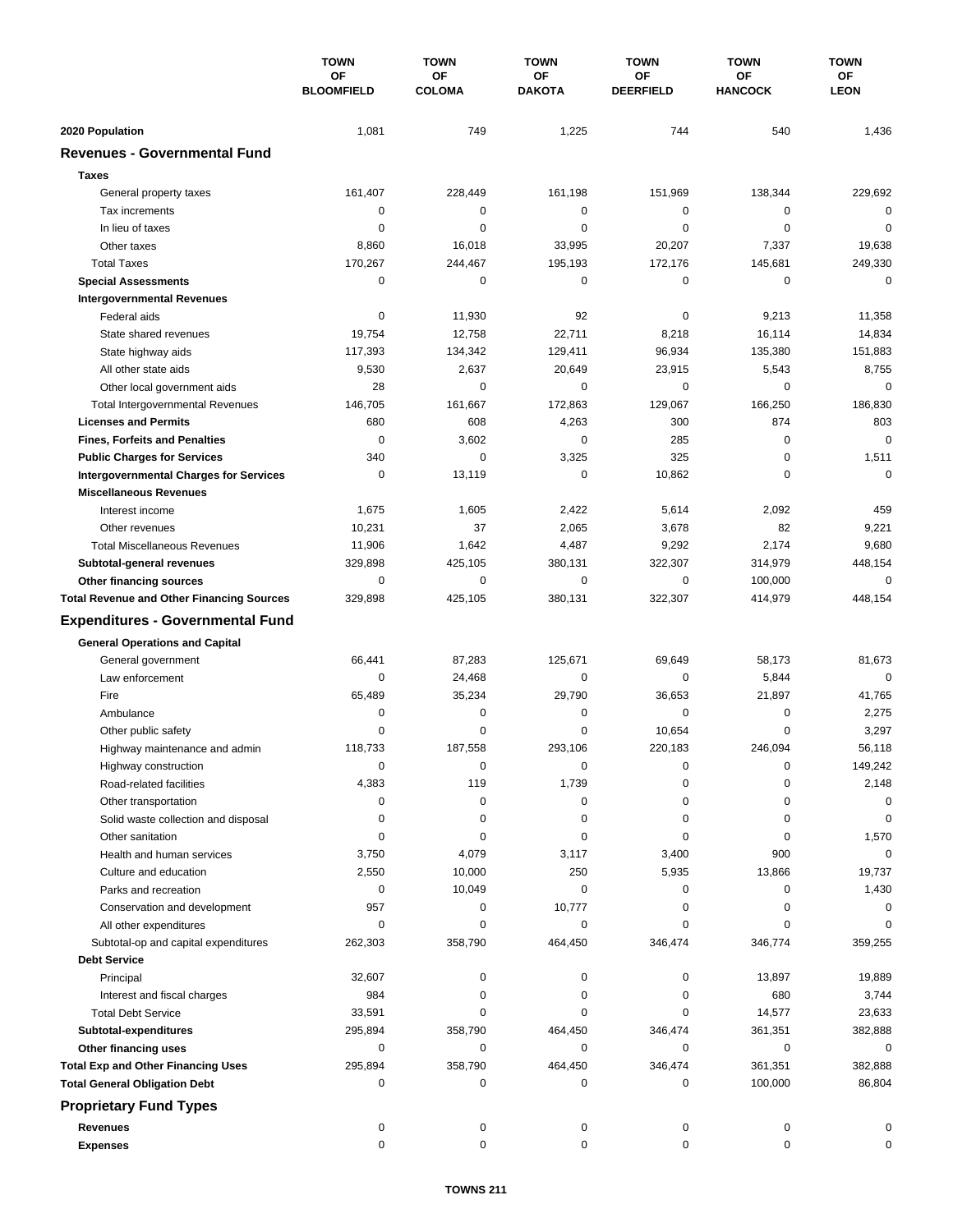|                                                  | <b>TOWN</b><br>OF<br><b>MARION</b> | <b>TOWN</b>               | <b>TOWN</b>        | <b>TOWN</b>             | <b>TOWN</b>            | <b>TOWN</b>           |
|--------------------------------------------------|------------------------------------|---------------------------|--------------------|-------------------------|------------------------|-----------------------|
|                                                  |                                    | OF<br><b>MOUNT MORRIS</b> | OF<br><b>OASIS</b> | OF<br><b>PLAINFIELD</b> | ΟF<br><b>POY SIPPI</b> | ОF<br><b>RICHFORD</b> |
|                                                  |                                    |                           |                    |                         |                        |                       |
| 2020 Population                                  | 2,033                              | 1,114                     | 405                | 544                     | 912                    | 650                   |
| <b>Revenues - Governmental Fund</b>              |                                    |                           |                    |                         |                        |                       |
| <b>Taxes</b>                                     |                                    |                           |                    |                         |                        |                       |
| General property taxes                           | 500,859                            | 253,398                   | 111,154            | 134,093                 | 60,042                 | 96,490                |
| Tax increments                                   | 0                                  | $\mathbf 0$               | 0                  | 0                       | $\mathbf 0$            | $\mathbf 0$           |
| In lieu of taxes                                 | 0                                  | 0                         | 0                  | 0                       | $\mathbf 0$            | $\mathbf 0$           |
| Other taxes                                      | 60,171                             | 35,774                    | 4,075              | 6,587                   | 1,856                  | 10,698                |
| <b>Total Taxes</b>                               | 561,030                            | 289,172                   | 115,229            | 140,680                 | 61,898                 | 107,188               |
| <b>Special Assessments</b>                       | 0                                  | 0                         | 0                  | 0                       | 0                      | $\mathbf 0$           |
| <b>Intergovernmental Revenues</b>                |                                    |                           |                    |                         |                        |                       |
| Federal aids                                     | 33,551                             | 33,261                    | 0                  | 0                       | 0                      | 9,133                 |
| State shared revenues                            | 23,112                             | 11,731                    | 6,072              | 16,869                  | 37,964                 | 7,001                 |
| State highway aids                               | 146,038                            | 130,112                   | 99,460             | 137,150                 | 57,751                 | 119,191               |
| All other state aids                             | 19,415                             | 9,629                     | 11,408             | 32,849                  | 28,693                 | 8,050                 |
| Other local government aids                      | 3                                  | 0                         | 0                  | 0                       | 0                      | 180                   |
| <b>Total Intergovernmental Revenues</b>          | 222,119                            | 184,733                   | 116,940            | 186,868                 | 124,408                | 143,555               |
| <b>Licenses and Permits</b>                      | 10,540                             | 1,616                     | 0                  | 4,021                   | 1,702                  | 1,266                 |
| <b>Fines, Forfeits and Penalties</b>             | 4,427                              | $\mathbf 0$               | 0                  | 0                       | $\mathbf 0$            | $\mathbf 0$           |
| <b>Public Charges for Services</b>               | 9,919                              | 1,300                     | 35                 | 0                       | $\mathbf 0$            | 832                   |
| <b>Intergovernmental Charges for Services</b>    | 711                                | 0                         | 0                  | 0                       | $\mathbf 0$            | 3,800                 |
| <b>Miscellaneous Revenues</b>                    |                                    |                           |                    |                         |                        |                       |
| Interest income                                  | 6,357                              | 6,427                     | 183                | 106                     | 1,181                  | 5,515                 |
| Other revenues                                   | 10,274                             | 10,190                    | $\mathbf 0$        | 9,153                   | 2,038                  | 5,952                 |
| <b>Total Miscellaneous Revenues</b>              | 16,631                             | 16,617                    | 183                | 9,259                   | 3,219                  | 11,467                |
| Subtotal-general revenues                        | 825,377                            | 493,438                   | 232,387            | 340,828                 | 191,227                | 268,108               |
| Other financing sources                          | 0                                  | 125,000                   | 0                  | 0                       | $\mathbf 0$            | $\mathbf 0$           |
| <b>Total Revenue and Other Financing Sources</b> | 825,377                            | 618,438                   | 232,387            | 340,828                 | 191,227                | 268,108               |
| <b>Expenditures - Governmental Fund</b>          |                                    |                           |                    |                         |                        |                       |
|                                                  |                                    |                           |                    |                         |                        |                       |
| <b>General Operations and Capital</b>            |                                    |                           |                    |                         |                        |                       |
| General government                               | 143,316                            | 362,713                   | 57,497             | 53,451                  | 60,290                 | 45,056                |
| Law enforcement                                  | 178,330                            | 0                         | $\mathbf 0$        | 0                       | 0                      | $\Omega$              |
| Fire                                             | 118,062                            | 85,545                    | 35,212             | 30,594                  | 41,905                 | 15,505                |
| Ambulance                                        | 0                                  | 0                         | 0                  | 0                       | 0                      | $\mathbf 0$           |
| Other public safety                              | 5,700                              | 0                         | 0                  | 0                       | $\mathbf 0$            | 9,133                 |
| Highway maintenance and admin                    | 240,000                            | 159,247                   | 194,932            | 118,763                 | 16,219                 | 127,669               |
| Highway construction                             | 0                                  | 0                         | 0                  | 41,720                  | 56,984                 | 131,480               |
| Road-related facilities                          | 0                                  | 1,906                     | 0                  | 275                     | 6,486                  | 945                   |
| Other transportation                             | 0                                  | 0                         | 0                  | 0                       | 0                      | 0                     |
| Solid waste collection and disposal              | 800                                | 0                         | 0                  | 0                       | 0                      | 0                     |
| Other sanitation                                 | 0                                  | 0                         | 0                  | 0                       | 0                      | 0                     |
| Health and human services                        | 2,000                              | 400                       | 100                | 3,000                   | 0                      | 4,740                 |
| Culture and education                            | 1,700                              | 10,681                    | 1,700              | 2,100                   | 17,675                 | 450                   |
| Parks and recreation                             | 15,500                             | 12,359                    | 0                  | 0                       | 0                      | 0                     |
| Conservation and development                     | 46,021                             | 11,705                    | 0                  | 0                       | 0                      | $\mathbf 0$           |
| All other expenditures                           | 0                                  | 0                         | 0                  | 208                     | 566                    | 592                   |
| Subtotal-op and capital expenditures             | 751,429                            | 644,556                   | 289,441            | 250,111                 | 200,125                | 335,570               |
| <b>Debt Service</b>                              |                                    |                           |                    |                         |                        |                       |
| Principal                                        | 0                                  | 12,206                    | 0                  | 46,388                  | 0                      |                       |
| Interest and fiscal charges                      | 0                                  | 5,806                     | 0                  | 2,929                   | 0                      | 0                     |
| <b>Total Debt Service</b>                        | 0                                  | 18,012                    | 0                  | 49,317                  | 0                      | $\Omega$              |
| Subtotal-expenditures                            | 751,429                            | 662,568                   | 289,441            | 299,428                 | 200,125                | 335,570               |
| Other financing uses                             | 0                                  | 0                         | 0                  | 0                       | 0                      | 0                     |
| <b>Total Exp and Other Financing Uses</b>        | 751,429                            | 662,568                   | 289,441            | 299,428                 | 200,125                | 335,570               |
| <b>Total General Obligation Debt</b>             | 0                                  | 397,201                   | 0                  | 45,057                  | 0                      | 0                     |
| <b>Proprietary Fund Types</b>                    |                                    |                           |                    |                         |                        |                       |
| <b>Revenues</b>                                  | 0                                  | 0                         | 0                  | 0                       | 0                      | 0                     |
| <b>Expenses</b>                                  | 0                                  | 0                         | 0                  | 0                       | 0                      | 0                     |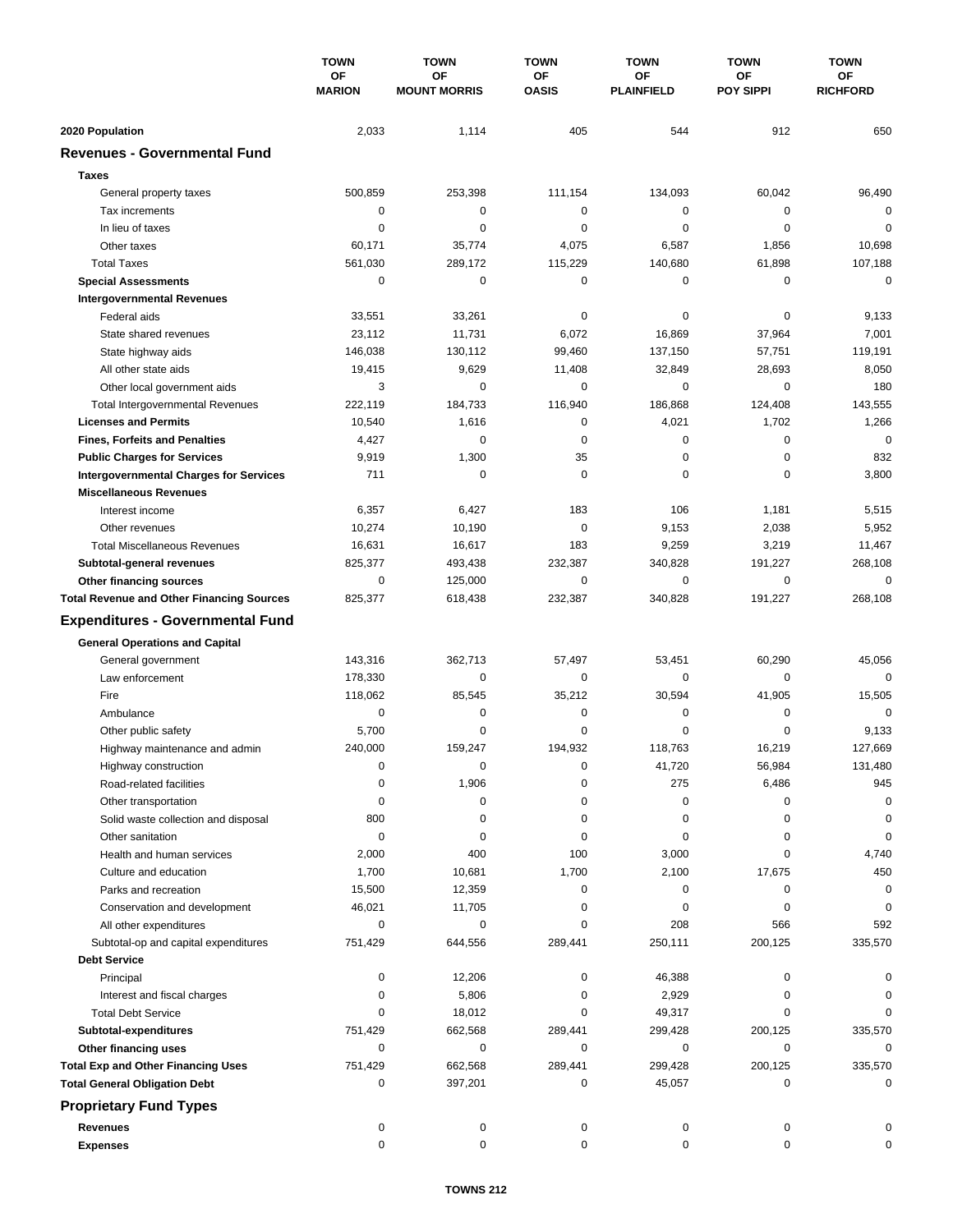|                                                        | <b>TOWN</b><br>ΟF<br><b>ROSE</b> | <b>TOWN</b>                   | <b>TOWN</b>              | <b>TOWN</b>         | <b>TOWN</b>                 | <b>TOWN</b>                     |
|--------------------------------------------------------|----------------------------------|-------------------------------|--------------------------|---------------------|-----------------------------|---------------------------------|
|                                                        |                                  | <b>OF</b><br><b>SAXEVILLE</b> | OF<br><b>SPRINGWATER</b> | ΟF<br><b>WARREN</b> | <b>OF</b><br><b>WAUTOMA</b> | <b>TOTAL</b><br><b>WAUSHARA</b> |
|                                                        |                                  |                               |                          |                     |                             | <b>COUNTY</b>                   |
| 2020 Population<br><b>Revenues - Governmental Fund</b> | 652                              | 988                           | 1,271                    | 672                 | 1,294                       | 17,318                          |
|                                                        |                                  |                               |                          |                     |                             |                                 |
| <b>Taxes</b>                                           |                                  |                               |                          |                     |                             |                                 |
| General property taxes                                 | 108,379                          | 294,398                       | 393,677                  | 92,425              | 146,101                     | 3,423,832                       |
| Tax increments                                         | 0                                | 0                             | 0                        | 0                   | 0                           | 0                               |
| In lieu of taxes                                       | 0                                | $\mathbf 0$                   | 0                        | 0                   | $\mathbf 0$                 | $\mathbf 0$                     |
| Other taxes                                            | 19,808                           | 22,117                        | 19,047                   | 6,301               | 33,144                      | 326,588                         |
| <b>Total Taxes</b>                                     | 128,187                          | 316,515                       | 412,724                  | 98,726              | 179,245                     | 3,750,420                       |
| <b>Special Assessments</b>                             | 0                                | 0                             | 20,210                   | 0                   | 0                           | 20,210                          |
| <b>Intergovernmental Revenues</b>                      |                                  |                               |                          |                     |                             |                                 |
| Federal aids                                           | 10,097                           | 13,839                        | 0                        | 12,005              | 1,100                       | 145,579                         |
| State shared revenues                                  | 20,542                           | 11,912                        | 19,460                   | 11,415              | 18,286                      | 295,614                         |
| State highway aids                                     | 95,528                           | 98,918                        | 138,942                  | 98,974              | 109,009                     | 2,069,080                       |
| All other state aids                                   | 10,559                           | 5,615                         | 27,285                   | 2,360               | 18,040                      | 265,432                         |
| Other local government aids                            | 0                                | $\mathbf 0$                   | 0                        | 0                   | $\mathbf 0$                 | 211                             |
| <b>Total Intergovernmental Revenues</b>                | 136,726                          | 130,284                       | 185,687                  | 124,754             | 146,435                     | 2,775,916                       |
| <b>Licenses and Permits</b>                            | 25                               | 1,018                         | 4,175                    | 270                 | 2,880                       | 36,124                          |
| <b>Fines, Forfeits and Penalties</b>                   | 0                                | 0                             | 0                        | 0                   | 0                           | 8,314                           |
| <b>Public Charges for Services</b>                     | 54,438                           | 3,450                         | 2,266                    | 50                  | 5,427                       | 84,153                          |
| <b>Intergovernmental Charges for Services</b>          | 1,225                            | $\mathbf 0$                   | $\mathbf 0$              | 0                   | $\mathbf 0$                 | 29,717                          |
| <b>Miscellaneous Revenues</b>                          |                                  |                               |                          |                     |                             |                                 |
| Interest income                                        | 548                              | 740                           | 1,015                    | 0                   | 1,517                       | 37,840                          |
| Other revenues                                         | 1,192                            | 5,230                         | 11,890                   | 0                   | $\mathbf 0$                 | 93,263                          |
| <b>Total Miscellaneous Revenues</b>                    | 1,740                            | 5,970                         | 12,905                   | 0                   | 1,517                       | 131,103                         |
| Subtotal-general revenues                              | 322,341                          | 457,237                       | 637,967                  | 223,800             | 335,504                     | 6,835,957                       |
| Other financing sources                                | 0                                | $\mathbf 0$                   | 0                        | 0                   | $\mathbf 0$                 | 225,000                         |
| <b>Total Revenue and Other Financing Sources</b>       | 322,341                          | 457,237                       | 637,967                  | 223,800             | 335,504                     | 7,060,957                       |
| <b>Expenditures - Governmental Fund</b>                |                                  |                               |                          |                     |                             |                                 |
|                                                        |                                  |                               |                          |                     |                             |                                 |
| <b>General Operations and Capital</b>                  |                                  |                               |                          |                     |                             |                                 |
| General government                                     | 59,694                           | 117,920                       | 154,156                  | 71,192              | 66,566                      | 1,742,802                       |
| Law enforcement                                        | 0                                | 0                             | $\mathbf 0$              | 0                   | $\mathbf 0$                 | 208,642                         |
| Fire                                                   | 63,029                           | 60,098                        | 130,811                  | 24,274              | 47,135                      | 917,017                         |
| Ambulance                                              | 0                                | 632                           | $\mathbf 0$              | 0                   | $\mathbf 0$                 | 13,826                          |
| Other public safety                                    | $\Omega$                         | $\mathbf 0$                   | $\Omega$                 | 0                   | $\mathbf 0$                 | 29,202                          |
| Highway maintenance and admin                          | 160,498                          | 119,273                       | 198,252                  | 80,474              | 210,516                     | 2,888,627                       |
| Highway construction                                   | 0                                | 0                             | 0                        | 0                   | 0                           | 379,426                         |
| Road-related facilities                                | 0                                | 1,200                         | 0                        | 0                   | 3,228                       | 23,088                          |
| Other transportation                                   | 0                                | 0                             | 0                        | 0                   | 0                           | $\mathbf 0$                     |
| Solid waste collection and disposal                    | 0                                | $\pmb{0}$                     | 0                        | 0                   | 0                           | 800                             |
| Other sanitation                                       | 0                                | 0                             | 0                        | 0                   | 0                           | 1,570                           |
| Health and human services                              | 2,772                            | 32                            | 0                        | 0                   | 250                         | 29,079                          |
| Culture and education                                  | 500                              | 20,737                        | 10,000                   | 0                   | 1,000                       | 120,881                         |
| Parks and recreation                                   | 0                                | 0                             | 9,552                    | 0                   | 0                           | 48,890                          |
| Conservation and development                           | 325                              | 276                           | 4,754                    | 0                   | 15,789                      | 90,604                          |
| All other expenditures                                 | 117                              | 0                             | 0                        | 0                   | 17,091                      | 34,738                          |
| Subtotal-op and capital expenditures                   | 286,935                          | 320,168                       | 507,525                  | 175,940             | 361,575                     | 6,529,192                       |
| <b>Debt Service</b>                                    |                                  |                               |                          |                     |                             |                                 |
| Principal                                              | 0                                | 0                             | 26,355                   | 35,000              | 0                           | 186,342                         |
| Interest and fiscal charges                            | 0                                | 0                             | 1,124                    | 895                 | 0                           | 16,162                          |
| <b>Total Debt Service</b>                              | 0                                | 0                             | 27,479                   | 35,895              | 0                           | 202,504                         |
| Subtotal-expenditures                                  | 286,935                          | 320,168                       | 535,004                  | 211,835             | 361,575                     | 6,731,696                       |
| Other financing uses                                   | 0                                | 0                             | 0                        | 0                   | 0                           | 0                               |
| <b>Total Exp and Other Financing Uses</b>              | 286,935                          | 320,168                       | 535,004                  | 211,835             | 361,575                     | 6,731,696                       |
| <b>Total General Obligation Debt</b>                   | 0                                | 0                             | 0                        | 0                   | 0                           | 629,062                         |
| <b>Proprietary Fund Types</b>                          |                                  |                               |                          |                     |                             |                                 |
|                                                        |                                  |                               |                          |                     |                             |                                 |
| <b>Revenues</b>                                        | 0                                | 0                             | 0                        | 0                   | 0                           | 0                               |
| <b>Expenses</b>                                        | $\mathbf 0$                      | $\pmb{0}$                     | $\pmb{0}$                | 0                   | 0                           | 0                               |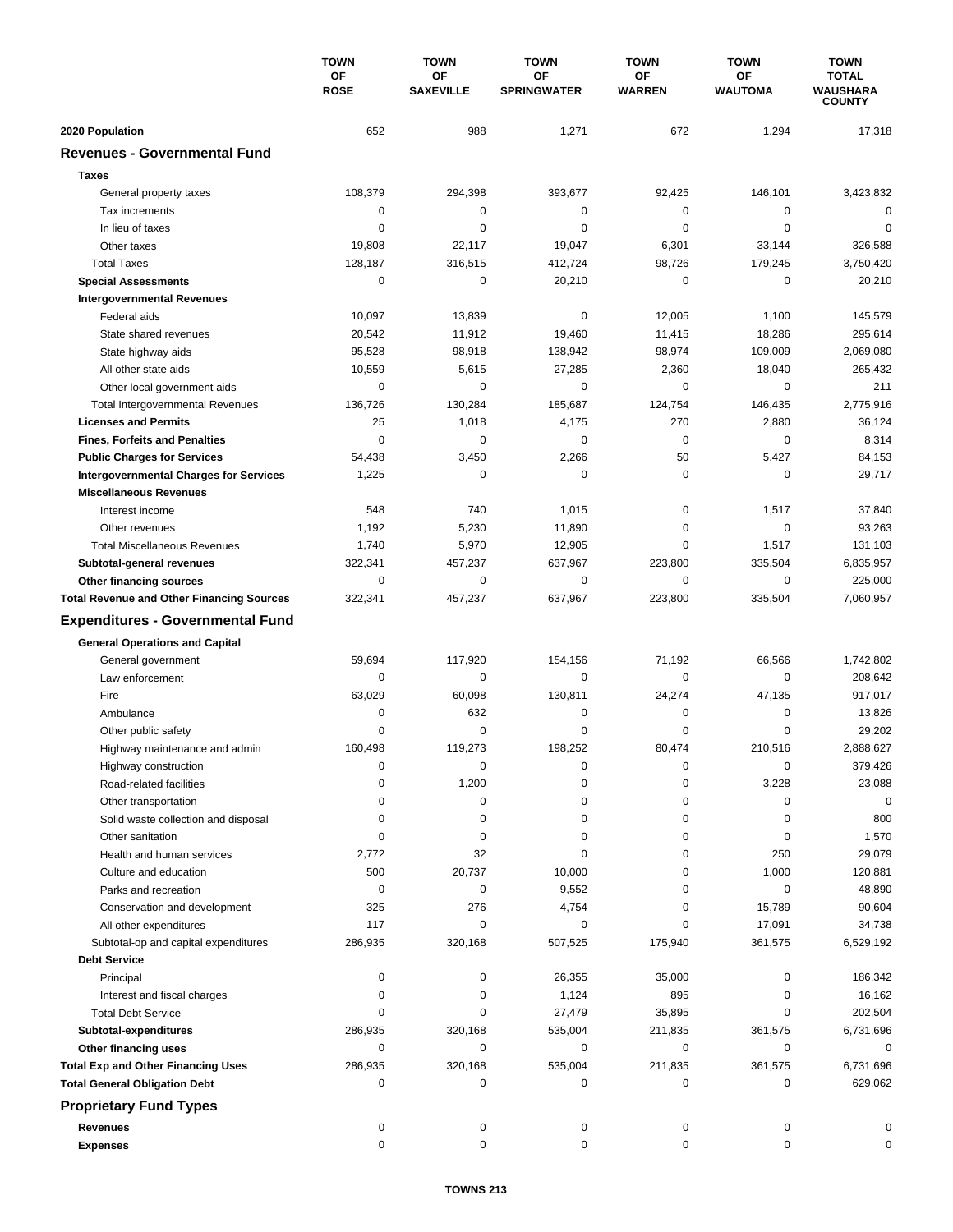|                                                  | <b>TOWN</b><br>OF<br><b>ALGOMA</b> | <b>TOWN</b>             | <b>TOWN</b>          | <b>TOWN</b>         | <b>TOWN</b>         | <b>TOWN</b>            |
|--------------------------------------------------|------------------------------------|-------------------------|----------------------|---------------------|---------------------|------------------------|
|                                                  |                                    | OF<br><b>BLACK WOLF</b> | OF<br><b>CLAYTON</b> | OF<br><b>NEENAH</b> | ΟF<br><b>NEKIMI</b> | ОF<br><b>NEPEUSKUN</b> |
| 2020 Population                                  | 6,939                              | 2,446                   | 4,193                | 3,632               | 1,422               | 743                    |
| <b>Revenues - Governmental Fund</b>              |                                    |                         |                      |                     |                     |                        |
| <b>Taxes</b>                                     |                                    |                         |                      |                     |                     |                        |
| General property taxes                           | 1,221,931                          | 291,066                 | 1,525,148            | 450,178             | 232,913             | 200,666                |
| Tax increments                                   | 0                                  | $\pmb{0}$               | 0                    | 0                   | 0                   | $\mathbf 0$            |
| In lieu of taxes                                 | 0                                  | $\mathbf 0$             | 0                    | 0                   | 0                   | 0                      |
| Other taxes                                      | 263                                | 11,142                  | 22,576               | 5,654               | 17                  | 20                     |
| <b>Total Taxes</b>                               | 1,222,194                          | 302,208                 | 1,547,724            | 455,832             | 232,930             | 200,686                |
| <b>Special Assessments</b>                       | 51,000                             | 0                       | 59,728               | 0                   | 0                   | 1,854                  |
| <b>Intergovernmental Revenues</b>                |                                    |                         |                      |                     |                     |                        |
| Federal aids                                     | 0                                  | 0                       | 79,302               | 1,410               | 0                   | 11,017                 |
| State shared revenues                            | 71,875                             | 31,139                  | 50,014               | 313,194             | 61,150              | 18,430                 |
| State highway aids                               | 128,411                            | 74,000                  | 194,393              | 100,649             | 120,441             | 108,326                |
| All other state aids                             | 83,503                             | 58,540                  | 33,679               | 96,247              | 8,991               | 7,816                  |
| Other local government aids                      | 0                                  | 0                       | 4,685                | 4,053               | 45,784              | $\mathbf 0$            |
| <b>Total Intergovernmental Revenues</b>          | 283,789                            | 163,679                 | 362,073              | 515,553             | 236,366             | 145,589                |
| <b>Licenses and Permits</b>                      | 107,075                            | 25,184                  | 94,931               | 56,308              | 6,228               | 2,896                  |
| <b>Fines, Forfeits and Penalties</b>             | 0                                  | 0                       | 0                    | 7,000               | 0                   | $\mathbf 0$            |
| <b>Public Charges for Services</b>               | 444,513                            | 237,467                 | 352,059              | 216,484             | 53,594              | 721                    |
| <b>Intergovernmental Charges for Services</b>    | 0                                  | 0                       | 86,579               | 45,000              | 0                   | $\mathbf 0$            |
| <b>Miscellaneous Revenues</b>                    |                                    |                         |                      |                     |                     |                        |
| Interest income                                  | 16,506                             | 5,350                   | 18,084               | 15,413              | 416                 | 270                    |
| Other revenues                                   | 46,734                             | 28,265                  | 824,805              | 791,102             | $\mathbf 0$         | 1,598                  |
| <b>Total Miscellaneous Revenues</b>              | 63,240                             | 33,615                  | 842,889              | 806,515             | 416                 | 1,868                  |
| Subtotal-general revenues                        | 2,171,811                          | 762,153                 | 3,345,983            | 2,102,692           | 529,534             | 353,614                |
| Other financing sources                          | 0                                  | $\pmb{0}$               | 9,175,653            | 348,231             | 0                   | $\mathbf 0$            |
| <b>Total Revenue and Other Financing Sources</b> | 2,171,811                          | 762,153                 | 12,521,636           | 2,450,923           | 529,534             | 353,614                |
| <b>Expenditures - Governmental Fund</b>          |                                    |                         |                      |                     |                     |                        |
| <b>General Operations and Capital</b>            |                                    |                         |                      |                     |                     |                        |
| General government                               | 457,669                            | 221,773                 | 647,777              | 564,144             | 95,624              | 87,977                 |
| Law enforcement                                  | 0                                  | 5,685                   | 71,876               | $\mathbf 0$         | $\mathbf 0$         | $\mathbf 0$            |
| Fire                                             | 442,846                            | 25,274                  | 214,171              | 173,741             | 12,657              | 38,249                 |
| Ambulance                                        | 60,582                             | $\pmb{0}$               | 0                    | 10,195              | 7,800               | 0                      |
| Other public safety                              | 16,848                             | 2,059                   | 99,969               | 25,219              | 0                   | $\mathbf 0$            |
| Highway maintenance and admin                    | 331,532                            | 198,596                 | 1,966,933            | 69,900              | 157,108             | 149,245                |
| Highway construction                             | 862,532                            | 0                       | 378,113              | 260,109             | 0                   | 0                      |
| Road-related facilities                          | 307,204                            | 30,431                  | 10,183               | 20,822              | 0                   | 0                      |
| Other transportation                             | 0                                  | 0                       | 0                    | 0                   | 0                   | $\mathbf 0$            |
| Solid waste collection and disposal              | 356,878                            | 235,623                 | 325,357              | 188,271             | 119,621             | 6,902                  |
| Other sanitation                                 | 205                                | 0                       | 6,500,156            | 67,478              | 1,313               | $\mathbf 0$            |
| Health and human services                        | 2,689                              | 0                       | 4,395                | 485                 | 2,400               | 192                    |
| Culture and education                            | 0                                  | 0                       | 0                    | 0                   | 0                   | 0                      |
| Parks and recreation                             | 85,621                             | 0                       | 24,930               | 483,982             | 0                   | $\mathbf 0$            |
| Conservation and development                     | 23,161                             | 15,839                  | 560,445              | 4,980               | 0                   | 26,011                 |
| All other expenditures                           | 35,419                             | 0                       | 0                    | 0                   | 0                   | 0                      |
| Subtotal-op and capital expenditures             | 2,983,186                          | 735,280                 | 10,804,305           | 1,869,326           | 396,523             | 308,576                |
| <b>Debt Service</b>                              |                                    |                         |                      |                     |                     |                        |
| Principal                                        | 120,000                            | 0                       | 579,650              | 195,550             | 0                   | 0                      |
| Interest and fiscal charges                      | 13,813                             | 0                       | 588,511              | 9,328               | 0                   | 0                      |
| <b>Total Debt Service</b>                        | 133,813                            | 0                       | 1,168,161            | 204,878             | 0                   | 0                      |
| Subtotal-expenditures                            | 3,116,999                          | 735,280                 | 11,972,466           | 2,074,204           | 396,523             | 308,576                |
| Other financing uses                             | 0                                  | 0                       | 0                    | 0                   | 0                   | 0                      |
| <b>Total Exp and Other Financing Uses</b>        | 3,116,999                          | 735,280                 | 11,972,466           | 2,074,204           | 396,523             | 308,576                |
| <b>Total General Obligation Debt</b>             | 360,000                            | 0                       | 17,198,548           | 355,231             | 0                   | $\mathbf 0$            |
| <b>Proprietary Fund Types</b>                    |                                    |                         |                      |                     |                     |                        |
| <b>Revenues</b>                                  | 0                                  | 0                       | 313,089              | 418,487             | 0                   | 0                      |
| <b>Expenses</b>                                  | 0                                  | 0                       | 298,866              | 992,640             | 0                   | 0                      |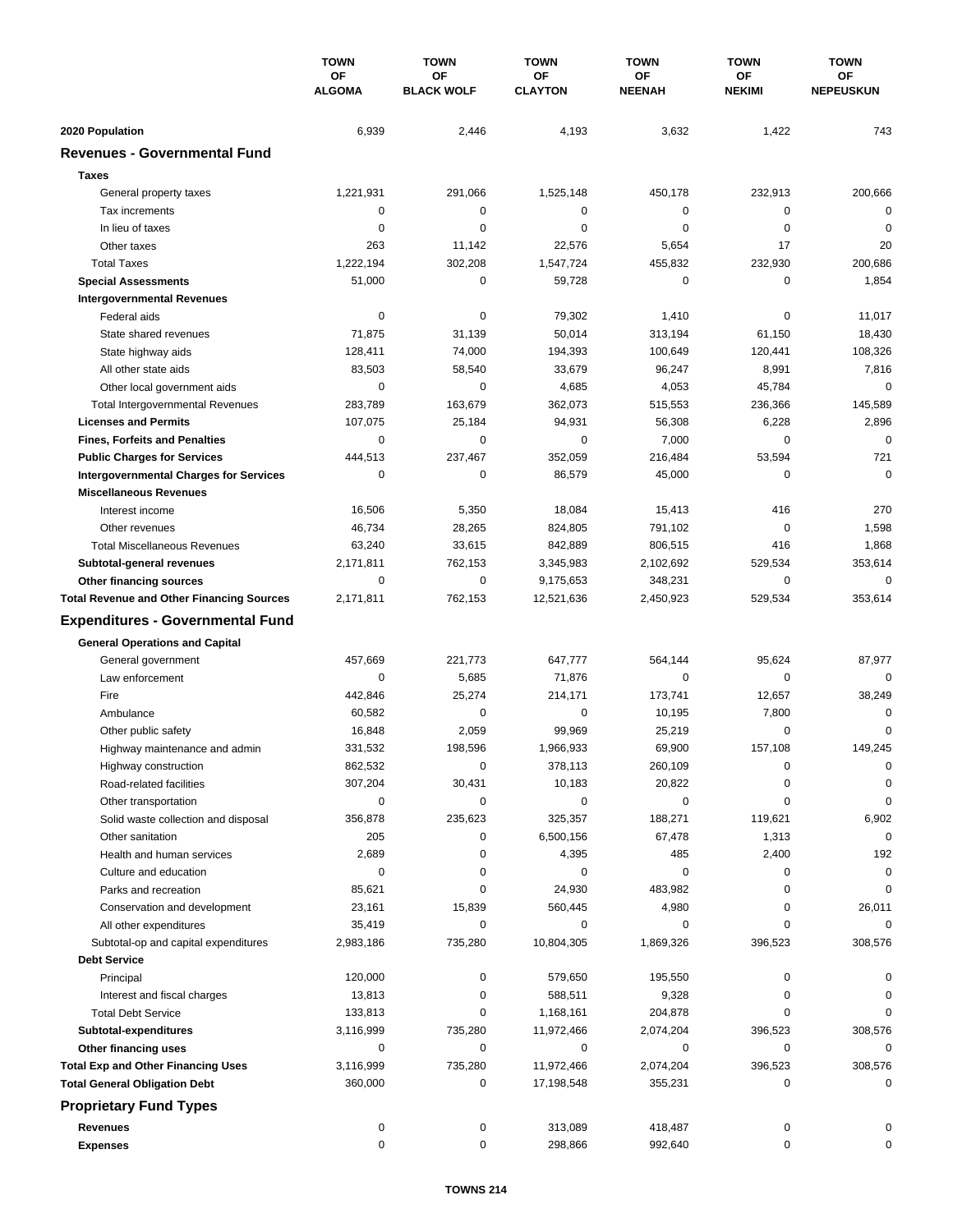|                                                  | <b>TOWN</b><br>OF<br><b>OMRO</b> | <b>TOWN</b><br>OF<br><b>OSHKOSH</b> | <b>TOWN</b><br>OF<br><b>POYGAN</b> | <b>TOWN</b><br>OF<br><b>RUSHFORD</b> | <b>TOWN</b><br>OF<br><b>UTICA</b> | <b>TOWN</b><br>ОF<br><b>VINLAND</b> |
|--------------------------------------------------|----------------------------------|-------------------------------------|------------------------------------|--------------------------------------|-----------------------------------|-------------------------------------|
|                                                  |                                  |                                     |                                    |                                      |                                   |                                     |
|                                                  |                                  |                                     |                                    |                                      |                                   |                                     |
| 2020 Population                                  | 2,325                            | 2,480                               | 1,327                              | 1,612                                | 1,337                             | 1,736                               |
| <b>Revenues - Governmental Fund</b>              |                                  |                                     |                                    |                                      |                                   |                                     |
| <b>Taxes</b>                                     |                                  |                                     |                                    |                                      |                                   |                                     |
| General property taxes                           | 589,018                          | 384,422                             | 297,840                            | 376,601                              | 457,804                           | 308,613                             |
| Tax increments                                   | 0                                | $\mathbf 0$                         | 0                                  | 0                                    | 0                                 | $\mathbf 0$                         |
| In lieu of taxes                                 | 0                                | 0                                   | 0                                  | 0                                    | 0                                 | 20,280                              |
| Other taxes                                      | 21                               | 1,174                               | 2,941                              | 736                                  | 82                                | $\mathbf 0$                         |
| <b>Total Taxes</b>                               | 589,039                          | 385,596                             | 300,781                            | 377,337                              | 457,886                           | 328,893                             |
| <b>Special Assessments</b>                       | 24,506                           | 0                                   | 0                                  | 0                                    | 0                                 | $\mathbf 0$                         |
| <b>Intergovernmental Revenues</b>                |                                  |                                     |                                    |                                      |                                   |                                     |
| Federal aids                                     | 0                                | 46,674                              | 0                                  | 26,398                               | 0                                 | 28,359                              |
| State shared revenues                            | 24,699                           | 90,707                              | 11,680                             | 31,781                               | 17,325                            | 43,968                              |
| State highway aids                               | 115,711                          | 72,980                              | 91,165                             | 123,621                              | 120,520                           | 92,794                              |
| All other state aids                             | 24,623                           | 23,746                              | 14,991                             | 12,859                               | 11,660                            | 13,999                              |
| Other local government aids                      | 7,587                            | 0                                   | 0                                  | 0                                    | 0                                 | 440                                 |
| <b>Total Intergovernmental Revenues</b>          | 172,620                          | 234,107                             | 117,836                            | 194,659                              | 149,505                           | 179,560                             |
| <b>Licenses and Permits</b>                      | 39,466                           | 76,242                              | 9,855                              | 9,135                                | 10,028                            | 40,307                              |
| <b>Fines, Forfeits and Penalties</b>             | 0                                | 25                                  | 394                                | 0                                    | 0                                 | $\mathbf 0$                         |
| <b>Public Charges for Services</b>               | 4,200                            | 246,110                             | 130,152                            | 126,131                              | 120,528                           | 150,780                             |
| <b>Intergovernmental Charges for Services</b>    | 0                                | 0                                   | 0                                  | 0                                    | 0                                 | $\mathbf 0$                         |
| <b>Miscellaneous Revenues</b>                    |                                  |                                     |                                    |                                      |                                   |                                     |
| Interest income                                  | 1,038                            | 6,047                               | 668                                | 467                                  | 2,377                             | 2,157                               |
| Other revenues                                   | 31,786                           | 26,655                              | 5,543                              | 16,401                               | 31,196                            | 8,339                               |
| <b>Total Miscellaneous Revenues</b>              | 32,824                           | 32,702                              | 6,211                              | 16,868                               | 33,573                            | 10,496                              |
| Subtotal-general revenues                        | 862,655                          | 974,782                             | 565,229                            | 724,130                              | 771,520                           | 710,036                             |
| Other financing sources                          | 0                                | 0                                   | 0                                  | 0                                    | $\mathbf 0$                       | $\mathbf 0$                         |
| <b>Total Revenue and Other Financing Sources</b> | 862,655                          | 974,782                             | 565,229                            | 724,130                              | 771,520                           | 710,036                             |
| <b>Expenditures - Governmental Fund</b>          |                                  |                                     |                                    |                                      |                                   |                                     |
|                                                  |                                  |                                     |                                    |                                      |                                   |                                     |
| <b>General Operations and Capital</b>            |                                  |                                     |                                    |                                      |                                   |                                     |
| General government                               | 315,090                          | 227,841                             | 98,732                             | 104,040                              | 127,539                           | 205,703                             |
| Law enforcement                                  | 0                                | 1,037                               | $\mathbf 0$                        | 420                                  | 0                                 | $\mathbf 0$                         |
| Fire                                             | 52,087                           | 115,412                             | 47,684                             | 57,952                               | 60,830                            | 94,192                              |
| Ambulance                                        | 6,172                            | 35,077                              | 3,568                              | 4,269                                | 9,532                             | 13,682                              |
| Other public safety                              | 20,122                           | 26,226                              | 0                                  | 421                                  | 2,175                             | 16,999                              |
| Highway maintenance and admin                    | 203,015                          | 194,271                             | 251,689                            | 401,885                              | 386,441                           | 187,131                             |
| Highway construction                             | 0                                | 19,778                              | 0                                  | 0                                    | 0                                 | 0                                   |
| Road-related facilities                          | 13,713                           | 9,932                               | 6,286                              | 3,229                                | 0                                 | 3,978                               |
| Other transportation                             | 0                                | 0                                   | 0                                  | 0                                    | 0                                 | 0                                   |
| Solid waste collection and disposal              | 69,422                           | 240,834                             | 107,158                            | 128,896                              | 122,584                           | 131,372                             |
| Other sanitation                                 | 6,688                            | 0                                   | 52                                 | 0                                    | 0                                 | $\mathbf 0$                         |
| Health and human services                        | 2,180                            | 6,098                               | 46                                 | 32                                   | 400                               | 19,112                              |
| Culture and education                            | 0                                | 0                                   | 0                                  | 0                                    | 0                                 | 0                                   |
| Parks and recreation                             | 485                              | 0                                   | 0                                  | 0                                    | 0                                 | 0                                   |
| Conservation and development                     | 0                                | 73,706                              | 320                                | 0                                    | 0                                 | 14,582                              |
| All other expenditures                           | $\Omega$                         | 0                                   | 0                                  | 37,003                               | 0                                 | 0                                   |
| Subtotal-op and capital expenditures             | 688,974                          | 950,212                             | 515,535                            | 738,147                              | 709,501                           | 686,751                             |
| <b>Debt Service</b>                              |                                  |                                     |                                    |                                      |                                   |                                     |
| Principal                                        | 30,403                           | 0                                   | 14,901                             | 0                                    | 111,337                           | 11,876                              |
| Interest and fiscal charges                      | 1,845                            | 0                                   | 181                                | 0                                    | 4,473                             | 6,540                               |
| <b>Total Debt Service</b>                        | 32,248                           | 0                                   | 15,082                             | 0                                    | 115,810                           | 18,416                              |
| Subtotal-expenditures                            | 721,222                          | 950,212                             | 530,617                            | 738,147                              | 825,311                           | 705,167                             |
| Other financing uses                             | 0                                | 0                                   | 0                                  | 0                                    | 0                                 | 0                                   |
| <b>Total Exp and Other Financing Uses</b>        | 721,222                          | 950,212                             | 530,617                            | 738,147                              | 825,311                           | 705,167                             |
| <b>Total General Obligation Debt</b>             | 26,295                           | 0                                   | 0                                  | 0                                    | 52,467                            | 121,714                             |
| <b>Proprietary Fund Types</b>                    |                                  |                                     |                                    |                                      |                                   |                                     |
| <b>Revenues</b>                                  | 0                                | 0                                   | 0                                  | 0                                    | 0                                 | 0                                   |
| <b>Expenses</b>                                  | 0                                | 0                                   | 0                                  | 0                                    | 0                                 | 0                                   |
|                                                  |                                  |                                     |                                    |                                      |                                   |                                     |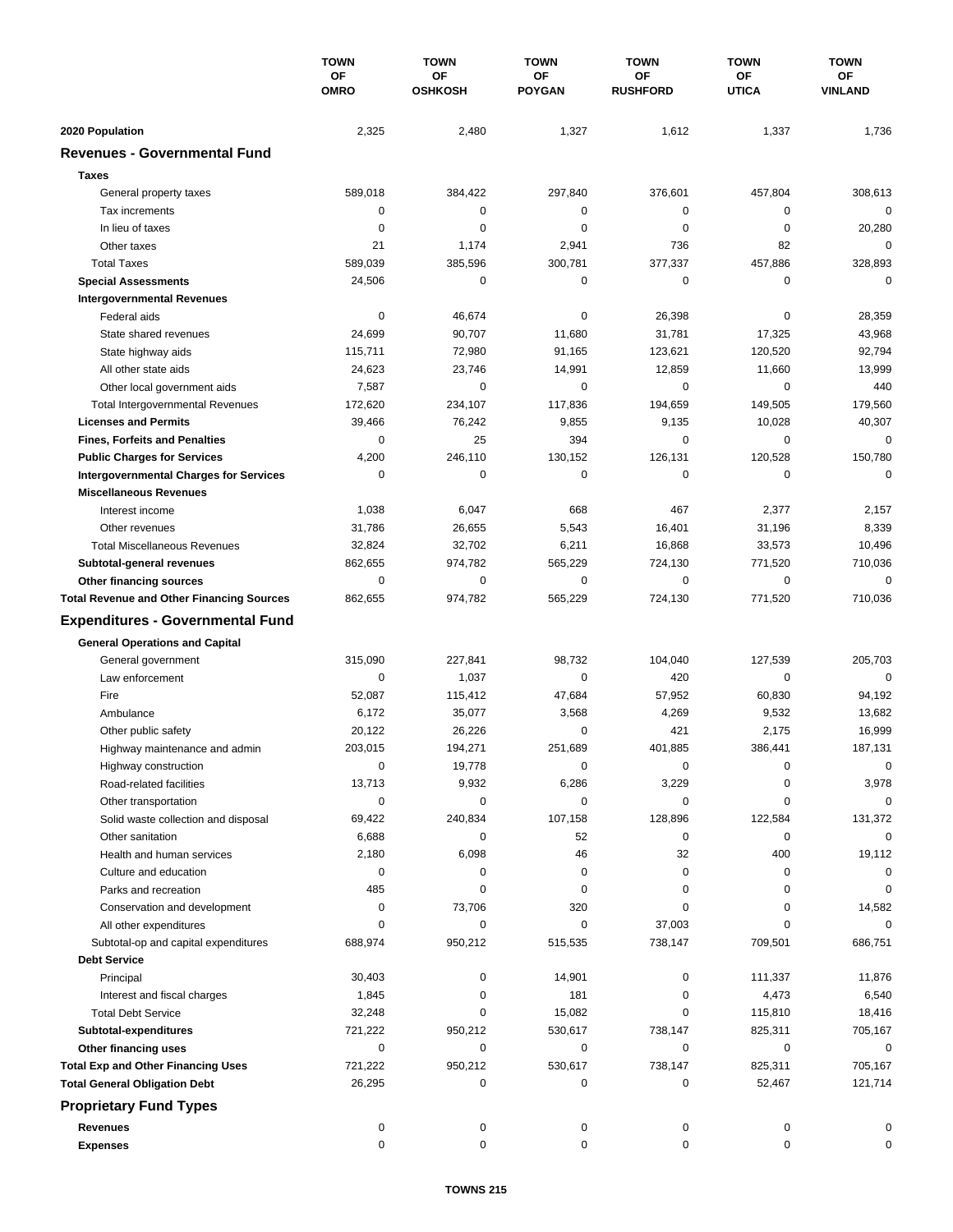|                                                  | <b>TOWN</b><br>OF<br><b>WINCHESTER</b> | <b>TOWN</b>             | <b>TOWN</b>             | <b>TOWN</b>                                       | <b>TOWN</b>        | <b>TOWN</b>             |
|--------------------------------------------------|----------------------------------------|-------------------------|-------------------------|---------------------------------------------------|--------------------|-------------------------|
|                                                  |                                        | OF<br><b>WINNECONNE</b> | OF<br><b>WOLF RIVER</b> | <b>TOTAL</b><br><b>WINNEBAGO</b><br><b>COUNTY</b> | OF<br><b>ARPIN</b> | OF<br><b>AUBURNDALE</b> |
| 2020 Population                                  | 1,824                                  | 2,436                   | 1,195                   | 35,647                                            | 963                | 850                     |
| <b>Revenues - Governmental Fund</b>              |                                        |                         |                         |                                                   |                    |                         |
| <b>Taxes</b>                                     |                                        |                         |                         |                                                   |                    |                         |
| General property taxes                           | 213,567                                | 461,024                 | 405,794                 | 7,416,585                                         | 205,136            | 115,117                 |
| Tax increments                                   | 0                                      | $\mathbf 0$             | $\mathbf 0$             | 0                                                 | $\mathbf 0$        | $\mathbf 0$             |
| In lieu of taxes                                 | 0                                      | 0                       | $\mathbf 0$             | 20,280                                            | $\mathbf 0$        | $\mathbf 0$             |
| Other taxes                                      | 6,757                                  | 1,453                   | 10,024                  | 62,860                                            | 5,525              | 2,895                   |
| <b>Total Taxes</b>                               | 220,324                                | 462,477                 | 415,818                 | 7,499,725                                         | 210,661            | 118,012                 |
| <b>Special Assessments</b>                       | 0                                      | 0                       | 0                       | 137,088                                           | 0                  | 0                       |
| <b>Intergovernmental Revenues</b>                |                                        |                         |                         |                                                   |                    |                         |
| Federal aids                                     | 30,602                                 | 29,407                  | 19,483                  | 272,652                                           | 0                  | 0                       |
| State shared revenues                            | 34,656                                 | 27,155                  | 14,693                  | 842,466                                           | 94,123             | 45,398                  |
| State highway aids                               | 126,827                                | 119,285                 | 93,714                  | 1,682,837                                         | 103,802            | 130,139                 |
| All other state aids                             | 21,002                                 | 22,403                  | 21,985                  | 456,044                                           | 13,634             | 4,699                   |
| Other local government aids                      | 0                                      | 0                       | 0                       | 62,549                                            | 0                  | $\mathbf 0$             |
| <b>Total Intergovernmental Revenues</b>          | 213,087                                | 198,250                 | 149,875                 | 3,316,548                                         | 211,559            | 180,236                 |
| <b>Licenses and Permits</b>                      | 21,576                                 | 54,276                  | 30,744                  | 584,251                                           | 376                | 855                     |
| <b>Fines, Forfeits and Penalties</b>             | 0                                      | 0                       | 0                       | 7,419                                             | $\mathbf 0$        | $\mathbf 0$             |
| <b>Public Charges for Services</b>               | 148,616                                | 239,625                 | 104,225                 | 2,575,205                                         | 23,933             | $\mathbf 0$             |
| <b>Intergovernmental Charges for Services</b>    | 0                                      | $\mathbf 0$             | 0                       | 131,579                                           | $\mathbf 0$        | 315                     |
| <b>Miscellaneous Revenues</b>                    |                                        |                         |                         |                                                   |                    |                         |
| Interest income                                  | 1,630                                  | 5,955                   | 1,543                   | 77,921                                            | 2,918              | 1,160                   |
| Other revenues                                   | 37,778                                 | 2,744                   | 23,763                  | 1,876,709                                         | 6,675              | 3,642                   |
| <b>Total Miscellaneous Revenues</b>              | 39,408                                 | 8,699                   | 25,306                  | 1,954,630                                         | 9,593              | 4,802                   |
| Subtotal-general revenues                        | 643,011                                | 963,327                 | 725,968                 | 16,206,445                                        | 456,122            | 304,220                 |
| Other financing sources                          | 0                                      | 0                       | 0                       | 9,523,884                                         | $\mathbf 0$        | $\mathbf 0$             |
| <b>Total Revenue and Other Financing Sources</b> | 643,011                                | 963,327                 | 725,968                 | 25,730,329                                        | 456,122            | 304,220                 |
|                                                  |                                        |                         |                         |                                                   |                    |                         |
| <b>Expenditures - Governmental Fund</b>          |                                        |                         |                         |                                                   |                    |                         |
| <b>General Operations and Capital</b>            |                                        |                         |                         |                                                   |                    |                         |
| General government                               | 159,127                                | 202,666                 | 142,938                 | 3,658,640                                         | 77,009             | 50,922                  |
| Law enforcement                                  | $\mathbf 0$                            | 8,568                   | 0                       | 87,586                                            | 0                  | $\mathbf 0$             |
| Fire                                             | 56,021                                 | 98,146                  | 66,494                  | 1,555,756                                         | 68,349             | 39,448                  |
| Ambulance                                        | 2,413                                  | 6,536                   | 15,925                  | 175,751                                           | 33,278             | 28,001                  |
| Other public safety                              | 14,325                                 | 24,327                  | 15,772                  | 264,462                                           | 0                  | 1,500                   |
| Highway maintenance and admin                    | 152,245                                | 100,120                 | 362,654                 | 5,112,765                                         | 48,264             | 153,829                 |
| Highway construction                             | 0                                      | 210,841                 | 632                     | 1,732,005                                         | 157,762            | 12,525                  |
| Road-related facilities                          | 7,773                                  | 9,909                   | 2,572                   | 426,032                                           | 0                  | 0                       |
| Other transportation                             | 0                                      | 0                       | 0                       | 0                                                 | 0                  | 0                       |
| Solid waste collection and disposal              | 51,108                                 | 200,970                 | 106,021                 | 2,391,017                                         | 8,080              | 5,001                   |
| Other sanitation                                 | 67,548                                 | 0                       | 0                       | 6,643,440                                         | 9,997              | 0                       |
| Health and human services                        | 1,415                                  | 2,300                   | 8,300                   | 50,044                                            | 2,087              | $\Omega$                |
| Culture and education                            | 0                                      | 0                       | 3,000                   | 3,000                                             | 29,704             | 0                       |
| Parks and recreation                             | 3,113                                  | 3,674                   | 9,103                   | 610,908                                           | 0                  | 0                       |
| Conservation and development                     | 3,840                                  | 14,281                  | 12,390                  | 749,555                                           | 0                  | 0                       |
| All other expenditures                           | 0                                      | 0                       | 35,278                  | 107,700                                           | 2,657              | 2,968                   |
| Subtotal-op and capital expenditures             | 518,928                                | 882,338                 | 781,079                 | 23,568,661                                        | 437,187            | 294,194                 |
| <b>Debt Service</b>                              |                                        |                         |                         |                                                   |                    |                         |
| Principal                                        | 25,032                                 | 12,219                  | 0                       | 1,100,968                                         | 0                  | 0                       |
| Interest and fiscal charges                      | 1,528                                  | 1,039                   | 0                       | 627,258                                           | 0                  | 0                       |
| <b>Total Debt Service</b>                        | 26,560                                 | 13,258                  | 0                       | 1,728,226                                         | 0                  | 0                       |
| Subtotal-expenditures                            | 545,488                                | 895,596                 | 781,079                 | 25,296,887                                        | 437,187            | 294,194                 |
| Other financing uses                             | 0                                      | 0                       | 0                       | 0                                                 | 0                  | 0                       |
| <b>Total Exp and Other Financing Uses</b>        | 545,488                                | 895,596                 | 781,079                 | 25,296,887                                        | 437,187            | 294,194                 |
| <b>Total General Obligation Debt</b>             | 25,787                                 | 25,460                  | 0                       | 18,165,502                                        | 0                  | 0                       |
| <b>Proprietary Fund Types</b>                    |                                        |                         |                         |                                                   |                    |                         |
| <b>Revenues</b>                                  | 0                                      | 0                       | 0                       | 731,576                                           | 0                  |                         |
| <b>Expenses</b>                                  | 0                                      | 0                       | 0                       | 1,291,506                                         | 0                  | 0                       |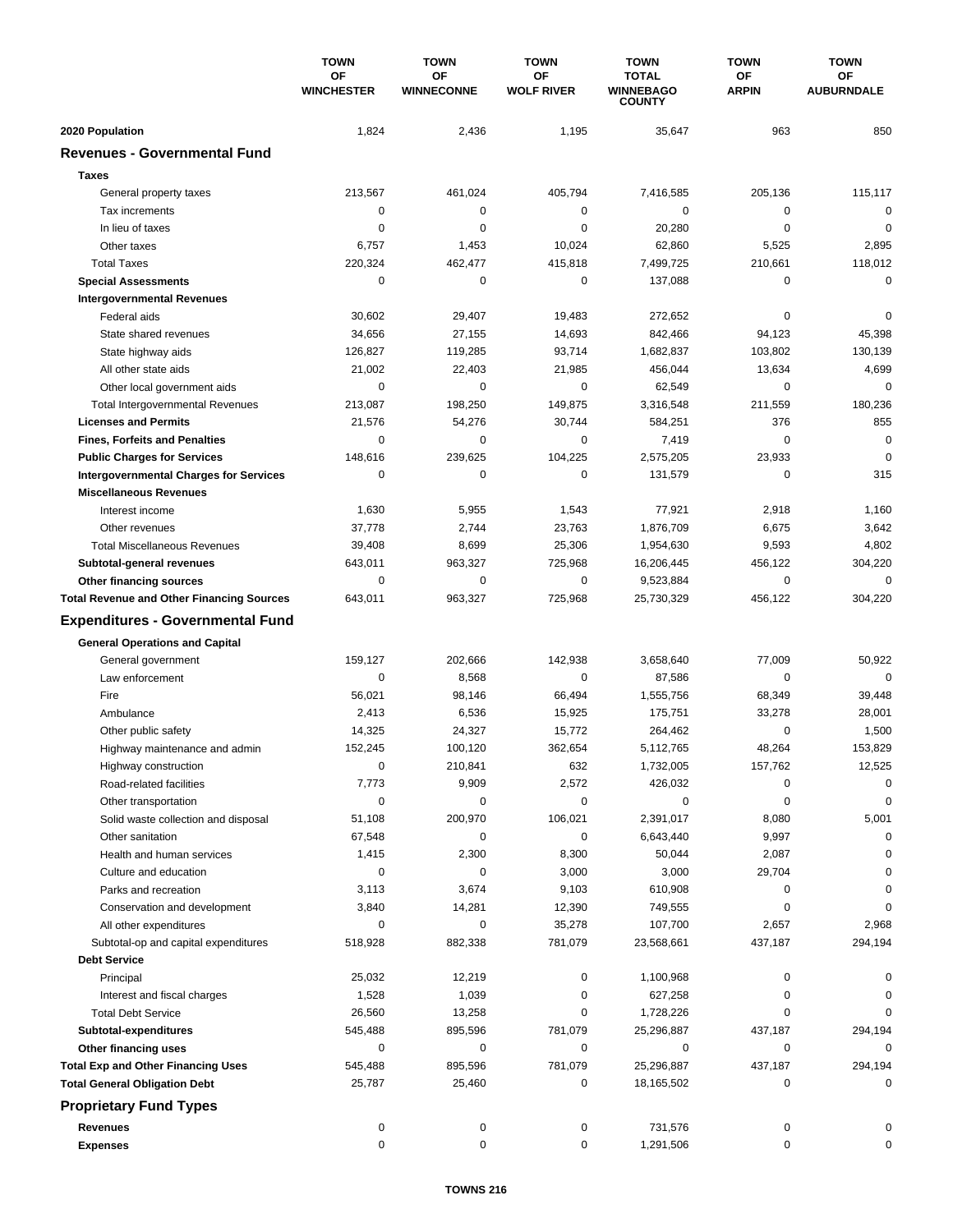|                                                             | <b>TOWN</b><br>OF<br><b>CAMERON</b> | <b>TOWN</b>       | <b>TOWN</b>           | <b>TOWN</b>         | <b>TOWN</b>               | <b>TOWN</b>         |
|-------------------------------------------------------------|-------------------------------------|-------------------|-----------------------|---------------------|---------------------------|---------------------|
|                                                             |                                     | OF<br><b>CARY</b> | OF<br><b>CRANMOOR</b> | ОF<br><b>DEXTER</b> | OF<br><b>GRAND RAPIDS</b> | ОF<br><b>HANSEN</b> |
|                                                             |                                     |                   |                       |                     |                           |                     |
| 2020 Population                                             | 474                                 | 419               | 164                   | 359                 | 7,771                     | 698                 |
| <b>Revenues - Governmental Fund</b>                         |                                     |                   |                       |                     |                           |                     |
| <b>Taxes</b>                                                |                                     |                   |                       |                     |                           |                     |
| General property taxes                                      | 125,951                             | 110,926           | 90,676                | 110,867             | 1,494,114                 | 189,525             |
| Tax increments                                              | $\mathbf 0$                         | 0                 | 0                     | 0                   | 0                         | $\mathbf 0$         |
| In lieu of taxes                                            | $\mathbf 0$                         | $\mathbf 0$       | $\mathbf 0$           | 0                   | 900                       | $\mathbf 0$         |
| Other taxes                                                 | 501                                 | 35,131            | 2,247                 | 8,483               | 18,010                    | 15,320              |
| <b>Total Taxes</b>                                          | 126,452                             | 146,057           | 92,923                | 119,350             | 1,513,024                 | 204,845             |
| <b>Special Assessments</b>                                  | 0                                   | 0                 | 0                     | 0                   | 0                         | 0                   |
| <b>Intergovernmental Revenues</b>                           |                                     |                   |                       |                     |                           |                     |
| Federal aids                                                | 7,766                               | 0                 | 0                     | 0                   | 0                         | 10,781              |
| State shared revenues                                       | 18,950                              | 20,116            | 6,444                 | 22,815              | 261,913                   | 53,174              |
| State highway aids                                          | 30,537                              | 88,149            | 24,350                | 54,609              | 246,165                   | 118,313             |
| All other state aids                                        | 2,961                               | 4,630             | 5,702                 | 8,134               | 207,974                   | 3,368               |
| Other local government aids                                 | 0                                   | $\mathbf 0$       | $\mathbf 0$           | 6,008               | $\mathbf 0$               | $\mathbf 0$         |
| <b>Total Intergovernmental Revenues</b>                     | 60,214                              | 112,895           | 36,496                | 91,566              | 716,052                   | 185,636             |
| <b>Licenses and Permits</b>                                 | 9,471                               | 191               | 35                    | 893                 | 72,084                    | 98                  |
| <b>Fines, Forfeits and Penalties</b>                        | 5,186                               | $\mathbf 0$       | $\mathbf 0$           | 0                   | 44,531                    | $\mathbf 0$         |
| <b>Public Charges for Services</b>                          | 49,445                              | 17,052            | 0                     | 108                 | 468,930                   | 36,828              |
| <b>Intergovernmental Charges for Services</b>               | 0                                   | 3,491             | 4,000                 | 345                 | 208,120                   | $\mathbf 0$         |
| <b>Miscellaneous Revenues</b>                               |                                     |                   |                       |                     |                           |                     |
| Interest income                                             | 6,768                               | 788               | 0                     | 0                   | 5,182                     | 559                 |
| Other revenues                                              | 685                                 | 494               | 0                     | 2,420               | 40,778                    | 6,971               |
| <b>Total Miscellaneous Revenues</b>                         | 7,453                               | 1,282             | $\mathbf 0$           | 2,420               | 45,960                    | 7,530               |
| Subtotal-general revenues                                   | 258,221                             | 280,968           | 133,454               | 214,682             | 3,068,701                 | 434,937             |
| Other financing sources                                     | 0                                   | 0                 | $\mathbf 0$           | 0                   | 760,445                   | $\mathbf 0$         |
| <b>Total Revenue and Other Financing Sources</b>            | 258,221                             | 280,968           | 133,454               | 214,682             | 3,829,146                 | 434,937             |
| <b>Expenditures - Governmental Fund</b>                     |                                     |                   |                       |                     |                           |                     |
| <b>General Operations and Capital</b>                       |                                     |                   |                       |                     |                           |                     |
| General government                                          | 49,608                              | 48,245            | 22,540                | 37,971              | 529,717                   | 69,684              |
| Law enforcement                                             | 0                                   | 0                 | 0                     | 0                   | 691,409                   | 0                   |
| Fire                                                        | 32,133                              | 47,084            | 30,588                | 32,356              | 818,129                   | 56,348              |
| Ambulance                                                   | 15,566                              | 25,960            | 3,678                 | 17,801              | 115,718                   | 30,997              |
| Other public safety                                         | 626                                 | 0                 | 0                     | 0                   | 29,650                    | 141                 |
| Highway maintenance and admin                               | 26,519                              | 126,054           | 9,904                 | 172,209             | 391,583                   | 142,998             |
| Highway construction                                        | 0                                   | 0                 | 31,673                | 0                   | 177,170                   | 0                   |
| Road-related facilities                                     | 0                                   | 0                 | 0                     | 0                   | 26,658                    | 0                   |
| Other transportation                                        | 0                                   | 0                 | 0                     | 0                   | 42,477                    | 0                   |
| Solid waste collection and disposal                         | 49,877                              | 22,783            | 28,760                | 32,935              | 459,307                   | 48,118              |
| Other sanitation                                            | 0                                   | 0                 | 0                     | 0                   | 4,450                     | 0                   |
| Health and human services                                   | 0                                   | 50                | 0                     | 324                 | 10,000                    | 281                 |
| Culture and education                                       | 0                                   | 200               | 0                     | 0                   | 0                         | 0                   |
| Parks and recreation                                        | 0                                   | 0                 | 0                     | 0                   | 1,220                     | $\Omega$            |
| Conservation and development                                | 538                                 | 0                 | 0                     | 0                   | 13,287                    |                     |
| All other expenditures                                      | 9,660                               | 0                 | $\Omega$              | 0                   | 0                         | O                   |
|                                                             | 184,527                             | 270,376           | 127,143               | 293,596             | 3,310,775                 | 348,567             |
| Subtotal-op and capital expenditures<br><b>Debt Service</b> |                                     |                   |                       |                     |                           |                     |
|                                                             | 0                                   | 0                 | 0                     | 12,056              | 296,813                   |                     |
| Principal<br>Interest and fiscal charges                    | 0                                   | 0                 | 0                     | 890                 | 11,744                    |                     |
|                                                             | $\Omega$                            | $\Omega$          | 0                     |                     |                           |                     |
| <b>Total Debt Service</b>                                   |                                     |                   | 127,143               | 12,946              | 308,557                   |                     |
| Subtotal-expenditures                                       | 184,527<br>0                        | 270,376<br>0      | 0                     | 306,542<br>0        | 3,619,332<br>0            | 348,567<br>0        |
| Other financing uses                                        |                                     |                   |                       |                     |                           |                     |
| <b>Total Exp and Other Financing Uses</b>                   | 184,527<br>0                        | 270,376<br>0      | 127,143<br>0          | 306,542             | 3,619,332                 | 348,567<br>0        |
| <b>Total General Obligation Debt</b>                        |                                     |                   |                       | 17,502              | 916,632                   |                     |
| <b>Proprietary Fund Types</b>                               |                                     |                   |                       |                     |                           |                     |
| Revenues                                                    | 0                                   | 0                 | 0                     | 0                   | 0                         |                     |
| <b>Expenses</b>                                             | 0                                   | 0                 | 0                     | 0                   | 0                         |                     |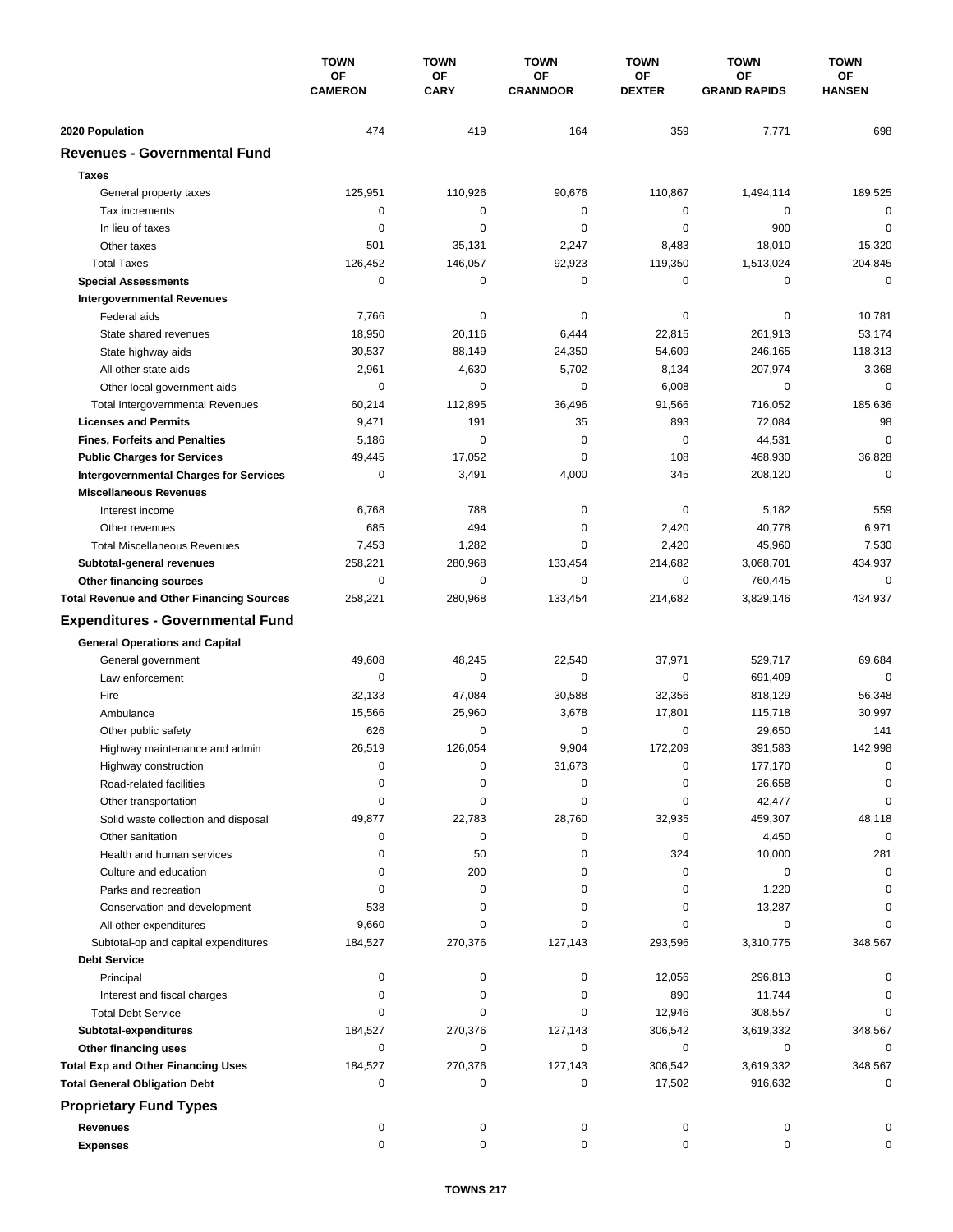|                                                  | <b>TOWN</b><br>ΟF<br><b>HILES</b> | <b>TOWN</b><br><b>OF</b><br><b>LINCOLN</b> | <b>TOWN</b><br>OF<br><b>MARSHFIELD</b> | <b>TOWN</b>            | <b>TOWN</b><br><b>OF</b><br><b>PORT EDWARDS</b> | <b>TOWN</b><br><b>OF</b><br><b>REMINGTON</b> |
|--------------------------------------------------|-----------------------------------|--------------------------------------------|----------------------------------------|------------------------|-------------------------------------------------|----------------------------------------------|
|                                                  |                                   |                                            |                                        | ΟF<br><b>MILLADORE</b> |                                                 |                                              |
| 2020 Population                                  | 172                               | 1,599                                      | 788                                    | 683                    | 1,415                                           | 260                                          |
| <b>Revenues - Governmental Fund</b>              |                                   |                                            |                                        |                        |                                                 |                                              |
| <b>Taxes</b>                                     |                                   |                                            |                                        |                        |                                                 |                                              |
| General property taxes                           | 96,429                            | 386,977                                    | 172,097                                | 106,689                | 214,853                                         | 116,433                                      |
| Tax increments                                   | 0                                 | 0                                          | 0                                      | 0                      | 0                                               | 0                                            |
| In lieu of taxes                                 | 0                                 | 0                                          | 0                                      | 0                      | $\mathbf 0$                                     | $\mathbf 0$                                  |
| Other taxes                                      | 17,086                            | 1,779                                      | 145                                    | 3,565                  | 19,620                                          | 14,730                                       |
| <b>Total Taxes</b>                               | 113,515                           | 388,756                                    | 172,242                                | 110,254                | 234,473                                         | 131,163                                      |
| <b>Special Assessments</b>                       | 0                                 | 0                                          | 0                                      | 0                      | 0                                               | $\mathbf 0$                                  |
| <b>Intergovernmental Revenues</b>                |                                   |                                            |                                        |                        |                                                 |                                              |
| Federal aids                                     | 0                                 | 0                                          | 0                                      | 0                      | 22,404                                          | 0                                            |
| State shared revenues                            | 10,725                            | 28,910                                     | 23,262                                 | 46,406                 | 47,213                                          | 22,089                                       |
| State highway aids                               | 0                                 | 126,354                                    | 82,085                                 | 121,228                | 106,119                                         | 114,160                                      |
| All other state aids                             | 4,502                             | 34,969                                     | 4,547                                  | 7,903                  | 10,621                                          | 28,758                                       |
| Other local government aids                      | 0                                 | $\mathbf 0$                                | 0                                      | 0                      | 4,270                                           | $\mathbf 0$                                  |
| <b>Total Intergovernmental Revenues</b>          | 15,227                            | 190,233                                    | 109,894                                | 175,537                | 190,627                                         | 165,007                                      |
| <b>Licenses and Permits</b>                      | 22                                | 8,666                                      | 10,510                                 | 145                    | 2,113                                           | 551                                          |
| <b>Fines, Forfeits and Penalties</b>             | 0                                 | 0                                          | 1,766                                  | 0                      | 0                                               | 595                                          |
| <b>Public Charges for Services</b>               | 0                                 | 163,328                                    | 68,357                                 | 6,479                  | 94,650                                          | 21,239                                       |
| <b>Intergovernmental Charges for Services</b>    | $\mathbf 0$                       | 19,880                                     | 448                                    | 452                    | $\mathbf 0$                                     | $\mathbf 0$                                  |
| <b>Miscellaneous Revenues</b>                    |                                   |                                            |                                        |                        |                                                 |                                              |
| Interest income                                  | 0                                 | 2,359                                      | 907                                    | 643                    | 1,155                                           | 0                                            |
| Other revenues                                   | 0                                 | 4,383                                      | 1,668                                  | 4,845                  | 134                                             | 48,334                                       |
| <b>Total Miscellaneous Revenues</b>              | $\Omega$                          | 6,742                                      | 2,575                                  | 5,488                  | 1,289                                           | 48,334                                       |
| Subtotal-general revenues                        | 128,764                           | 777,605                                    | 365,792                                | 298,355                | 523,152                                         | 366,889                                      |
| Other financing sources                          | $\Omega$                          | $\mathbf 0$                                | 0                                      | 0                      | 829,119                                         | 11,808                                       |
| <b>Total Revenue and Other Financing Sources</b> | 128,764                           | 777,605                                    | 365,792                                | 298,355                | 1,352,271                                       | 378,697                                      |
| <b>Expenditures - Governmental Fund</b>          |                                   |                                            |                                        |                        |                                                 |                                              |
| <b>General Operations and Capital</b>            |                                   |                                            |                                        |                        |                                                 |                                              |
| General government                               | 20,673                            | 141,659                                    | 45,343                                 | 57,416                 | 70,995                                          | 68,628                                       |
| Law enforcement                                  | 0                                 | 0                                          | $\mathbf 0$                            | 0                      | $\mathbf 0$                                     | $\Omega$                                     |
| Fire                                             | 21,547                            | 46,433                                     | 35,656                                 | 33,165                 | 78,233                                          | 8,185                                        |
| Ambulance                                        | 12,313                            | 48,279                                     | 24,675                                 | 23,072                 | 23,846                                          | 17,381                                       |
| Other public safety                              | 0                                 | 2,287                                      | 2,000                                  | 541                    | $\mathbf 0$                                     | 0                                            |
| Highway maintenance and admin                    | 30,566                            | 253,317                                    | 75,921                                 | 81,761                 | 103,867                                         | 120,838                                      |
| Highway construction                             | 0                                 | 0                                          | 113,184                                | 89,645                 | 900,194                                         | 87,704                                       |
| Road-related facilities                          | 0                                 | 0                                          | 0                                      | 3,641                  | 0                                               | 2,936                                        |
| Other transportation                             | 0                                 | 0                                          | 0                                      | 0                      | 0                                               | 18,486                                       |
| Solid waste collection and disposal              | 10,894                            | 147,219                                    | 78,394                                 | 18,759                 | 93,925                                          | 23,249                                       |
| Other sanitation                                 | 0                                 | 0                                          | 0                                      | 3,056                  | 0                                               | $\mathbf 0$                                  |
| Health and human services                        | 254                               | 0                                          | 105                                    | 541                    | 20,737                                          | 7,486                                        |
| Culture and education                            | 0                                 | 0                                          | $\pmb{0}$                              | 0                      | 0                                               | 0                                            |
| Parks and recreation                             | 0                                 | 0                                          | 2,000                                  | 0                      | 0                                               | 1,160                                        |
| Conservation and development                     | 0                                 | 6,337                                      | 180                                    | 0                      | 0                                               | 0                                            |
| All other expenditures                           | 0                                 | 0                                          | 2,006                                  | 0                      | 0                                               | $\Omega$                                     |
| Subtotal-op and capital expenditures             | 96,247                            | 645,531                                    | 379,464                                | 311,597                | 1,291,797                                       | 356,053                                      |
| <b>Debt Service</b>                              |                                   |                                            |                                        |                        |                                                 |                                              |
| Principal                                        | 0                                 | 0                                          | 26,331                                 | 0                      | 16,987                                          | 20,979                                       |
| Interest and fiscal charges                      | 0                                 | 0                                          | 434                                    | 0                      | 2,036                                           | 8,222                                        |
| <b>Total Debt Service</b>                        | 0                                 | 0                                          | 26,765                                 | 0                      | 19,023                                          | 29,201                                       |
| Subtotal-expenditures                            | 96,247                            | 645,531                                    | 406,229                                | 311,597                | 1,310,820                                       | 385,254                                      |
| Other financing uses                             | 0                                 | 0                                          | 0                                      | 0                      | 0                                               | 0                                            |
| <b>Total Exp and Other Financing Uses</b>        | 96,247                            | 645,531                                    | 406,229                                | 311,597                | 1,310,820                                       | 385,254                                      |
| <b>Total General Obligation Debt</b>             | 0                                 | 0                                          | 0                                      | 0                      | 867,370                                         | 179,439                                      |
| <b>Proprietary Fund Types</b>                    |                                   |                                            |                                        |                        |                                                 |                                              |
| <b>Revenues</b>                                  | 0                                 | 0                                          | 0                                      | 0                      | 0                                               | 0                                            |
| <b>Expenses</b>                                  | 0                                 | 0                                          | 0                                      | 0                      | 0                                               | 0                                            |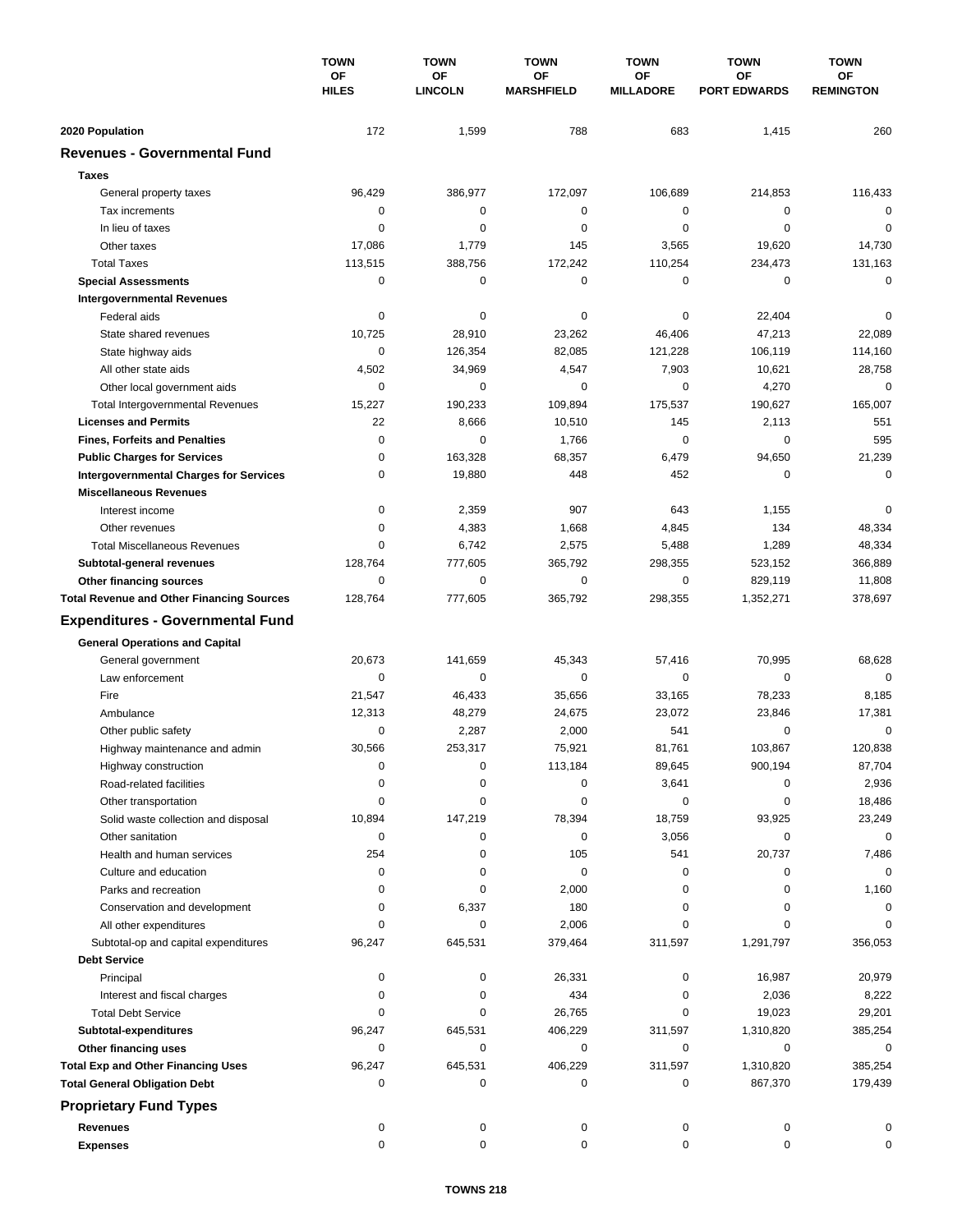|                                                  | <b>TOWN</b><br><b>OF</b><br><b>RICHFIELD</b> | <b>TOWN</b><br><b>OF</b><br><b>ROCK</b> | <b>TOWN</b><br>ΟF<br><b>RUDOLPH</b> | <b>TOWN</b>           | <b>TOWN</b>         | <b>TOWN</b><br>ОF<br><b>SHERRY</b> |
|--------------------------------------------------|----------------------------------------------|-----------------------------------------|-------------------------------------|-----------------------|---------------------|------------------------------------|
|                                                  |                                              |                                         |                                     | ОF<br><b>SARATOGA</b> | ΟF<br><b>SENECA</b> |                                    |
| 2020 Population                                  | 1,580                                        | 882                                     | 1,028                               | 5,252                 | 1,107               | 820                                |
| <b>Revenues - Governmental Fund</b>              |                                              |                                         |                                     |                       |                     |                                    |
| <b>Taxes</b>                                     |                                              |                                         |                                     |                       |                     |                                    |
| General property taxes                           | 261,419                                      | 255,636                                 | 225,079                             | 674,828               | 148,342             | 230,422                            |
| Tax increments                                   | 0                                            | $\mathbf 0$                             | 0                                   | 0                     | $\mathbf 0$         | $\mathbf 0$                        |
| In lieu of taxes                                 | 0                                            | 0                                       | $\mathbf 0$                         | 0                     | $\mathbf 0$         | $\mathbf 0$                        |
| Other taxes                                      | 11,637                                       | 21,852                                  | 3,957                               | 36,219                | 13,132              | 13,279                             |
| <b>Total Taxes</b>                               | 273,056                                      | 277,488                                 | 229,036                             | 711,047               | 161,474             | 243,701                            |
| <b>Special Assessments</b>                       | 0                                            | $\mathbf 0$                             | 0                                   | 0                     | 0                   | 0                                  |
| <b>Intergovernmental Revenues</b>                |                                              |                                         |                                     |                       |                     |                                    |
| Federal aids                                     | 9,201                                        | 0                                       | 980                                 | 0                     | 0                   | 0                                  |
| State shared revenues                            | 76,170                                       | 23,782                                  | 58,251                              | 196,433               | 30,038              | 102,931                            |
| State highway aids                               | 103,989                                      | 123,851                                 | 107,590                             | 257,127               | 101,336             | 109,141                            |
| All other state aids                             | 4,723                                        | $-1,710$                                | 9,991                               | 81,287                | 8,681               | 5,035                              |
| Other local government aids                      | 0                                            | $\mathbf 0$                             | $\mathbf 0$                         | 0                     | 11,777              | $\mathbf 0$                        |
| <b>Total Intergovernmental Revenues</b>          | 194,083                                      | 145,923                                 | 176,812                             | 534,847               | 151,832             | 217,107                            |
| <b>Licenses and Permits</b>                      | 159                                          | 2,467                                   | 1,134                               | 91,496                | 1,036               | 295                                |
| <b>Fines, Forfeits and Penalties</b>             | $\Omega$                                     | $\Omega$                                | 0                                   | 5,071                 | 0                   | $\mathbf 0$                        |
| <b>Public Charges for Services</b>               | 130,625                                      | 86,372                                  | $\mathbf 0$                         | 331,469               | 12,105              | 9,526                              |
| <b>Intergovernmental Charges for Services</b>    | 0                                            | $\mathbf 0$                             | 0                                   | 26,285                | 0                   | 2,379                              |
| <b>Miscellaneous Revenues</b>                    |                                              |                                         |                                     |                       |                     |                                    |
| Interest income                                  | 410                                          | 214                                     | 1,054                               | 6,976                 | 0                   | 304                                |
| Other revenues                                   | 32,922                                       | $\mathbf 0$                             | 9,577                               | 42,242                | 22,016              | 50                                 |
| <b>Total Miscellaneous Revenues</b>              | 33,332                                       | 214                                     | 10,631                              | 49,218                | 22,016              | 354                                |
| Subtotal-general revenues                        | 631,255                                      | 512,464                                 | 417,613                             | 1,749,433             | 348,463             | 473,362                            |
| Other financing sources                          | $\mathbf 0$                                  | 0                                       | $\mathbf 0$                         | 0                     | $\mathbf 0$         | $\mathbf 0$                        |
| <b>Total Revenue and Other Financing Sources</b> | 631,255                                      | 512,464                                 | 417,613                             | 1,749,433             | 348,463             | 473,362                            |
| <b>Expenditures - Governmental Fund</b>          |                                              |                                         |                                     |                       |                     |                                    |
| <b>General Operations and Capital</b>            |                                              |                                         |                                     |                       |                     |                                    |
| General government                               | 86,256                                       | 69.203                                  | 63,647                              | 327,554               | 67,579              | 48,707                             |
| Law enforcement                                  | 0                                            | 0                                       | 0                                   | 14,919                | 0                   | $\mathbf 0$                        |
| Fire                                             | 83,389                                       | 33,381                                  | 59,334                              | 244,430               | 70,210              | 53,567                             |
| Ambulance                                        | 51,023                                       | 28,110                                  | 21,977                              | 84,030                | 21,997              | 27,141                             |
| Other public safety                              | 0                                            | 4,594                                   | 40                                  | 14,339                | 2,072               | 0                                  |
| Highway maintenance and admin                    | 118,610                                      | 231,593                                 | 191.284                             | 232,334               | 124,621             | 470,258                            |
| Highway construction                             | 0                                            | 0                                       | 0                                   | 109,144               | 0                   | 0                                  |
| Road-related facilities                          | 0                                            | 459                                     | 1,706                               | 4,576                 | 698                 | 1,775                              |
| Other transportation                             | 0                                            | 0                                       | 0                                   | 0                     | 0                   | 0                                  |
| Solid waste collection and disposal              | 158,367                                      | 83,724                                  | 11,591                              | 329,134               | 11,795              | 30,693                             |
| Other sanitation                                 | 0                                            | 0                                       | 0                                   | 0                     | 0                   | $\mathbf 0$                        |
| Health and human services                        | 1,759                                        | 6,278                                   | 0                                   | 16,141                | 0                   | 2,889                              |
| Culture and education                            | 0                                            | 0                                       | 0                                   | 0                     | 0                   | 0                                  |
| Parks and recreation                             | 0                                            | 2,130                                   | 0                                   | 0                     | 116                 | 0                                  |
| Conservation and development                     | 0                                            | 1,917                                   | 2,552                               | 2,762                 | 0                   | 0                                  |
| All other expenditures                           | $\Omega$                                     | 0                                       | 0                                   | 43,894                | 0                   | O                                  |
| Subtotal-op and capital expenditures             | 499,404                                      | 461,389                                 | 352,131                             | 1,423,257             | 299,088             | 635,030                            |
| <b>Debt Service</b>                              |                                              |                                         |                                     |                       |                     |                                    |
| Principal                                        | 0                                            | 10,000                                  | 0                                   | 0                     | 0                   |                                    |
| Interest and fiscal charges                      | 0                                            | 1,464                                   | 0                                   | 1,829                 | 0                   | 0                                  |
| <b>Total Debt Service</b>                        | 0                                            | 11,464                                  | 0                                   | 1,829                 | 0                   |                                    |
| Subtotal-expenditures                            | 499,404                                      | 472,853                                 | 352,131                             | 1,425,086             | 299,088             | 635,030                            |
| Other financing uses                             | 0                                            | 0                                       | 0                                   | 0                     | 0                   | 0                                  |
| <b>Total Exp and Other Financing Uses</b>        | 499,404                                      | 472,853                                 | 352,131                             | 1,425,086             | 299,088             | 635,030                            |
| <b>Total General Obligation Debt</b>             | 0                                            | 30,000                                  | 0                                   | 0                     | 0                   | 0                                  |
| <b>Proprietary Fund Types</b>                    |                                              |                                         |                                     |                       |                     |                                    |
| <b>Revenues</b>                                  | 0                                            | 0                                       | 0                                   | 0                     | 0                   |                                    |
| <b>Expenses</b>                                  | 0                                            | 0                                       | 0                                   | 0                     | 0                   | $\Omega$                           |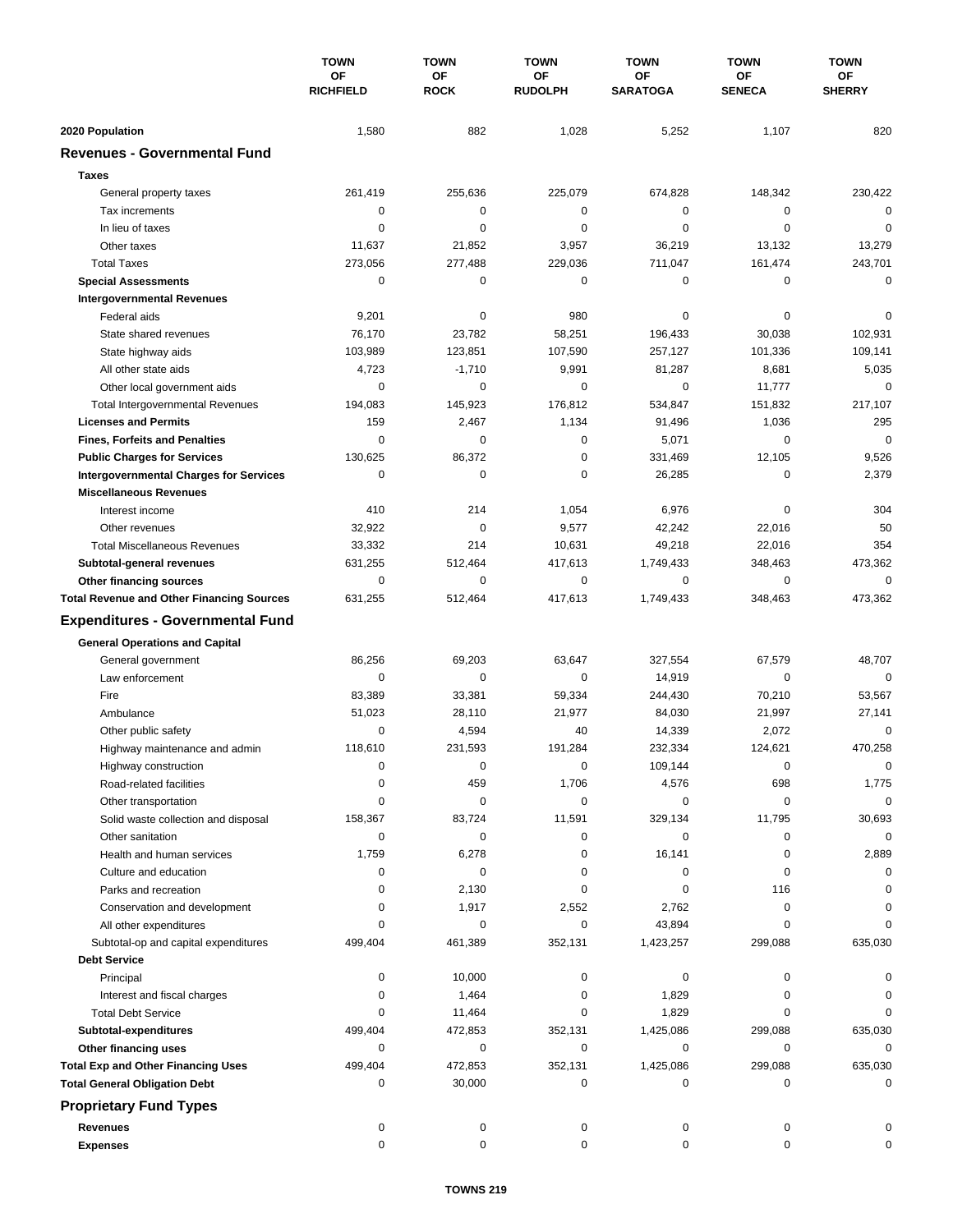|                                                             | <b>TOWN</b><br>OF<br><b>ROOSEVELT</b> | <b>TOWN</b><br>OF<br><b>RUSK</b> | <b>TOWN</b><br>OF<br><b>SAND LAKE</b> | <b>TOWN</b><br>ОF<br><b>SCOTT</b> | <b>TOWN</b><br>ΟF<br><b>SIREN</b> | <b>TOWN</b><br>ОF<br><b>SWISS</b> |
|-------------------------------------------------------------|---------------------------------------|----------------------------------|---------------------------------------|-----------------------------------|-----------------------------------|-----------------------------------|
|                                                             |                                       |                                  |                                       |                                   |                                   |                                   |
|                                                             |                                       |                                  |                                       |                                   |                                   |                                   |
| 2020 Population                                             | 205                                   | 418                              | 535                                   | 504                               | 945                               | 783                               |
| <b>Revenues - Governmental Fund</b>                         |                                       |                                  |                                       |                                   |                                   |                                   |
| <b>Taxes</b>                                                |                                       |                                  |                                       |                                   |                                   |                                   |
| General property taxes                                      | 35,020                                | 99,519                           | 222,535                               | 292,177                           | 549,850                           | 613,196                           |
| Tax increments                                              | 0                                     | 0                                | $\mathbf 0$                           | 0                                 | 0                                 | $\mathbf 0$                       |
| In lieu of taxes                                            | 0                                     | $\mathbf 0$                      | $\mathbf 0$                           | 0                                 | $\mathbf 0$                       | 456                               |
| Other taxes                                                 | 23,684                                | 8,203                            | 2,862                                 | 15,720                            | 2,976                             | 5,180                             |
| <b>Total Taxes</b>                                          | 58,704                                | 107,722                          | 225,397                               | 307,897                           | 552,826                           | 618,832                           |
| <b>Special Assessments</b>                                  | 0                                     | $\mathbf 0$                      | 0                                     | 0                                 | 0                                 | 0                                 |
| <b>Intergovernmental Revenues</b>                           |                                       |                                  |                                       |                                   |                                   |                                   |
| Federal aids                                                | 0                                     | 0                                | 0                                     | 0                                 | 0                                 | 2,022                             |
| State shared revenues                                       | 9,515                                 | 5,629                            | 7,415                                 | 7,287                             | 16,112                            | 26,724                            |
| State highway aids                                          | 86,153                                | 134,265                          | 143,010                               | 126,354                           | 181,816                           | 218,834                           |
| All other state aids                                        | 5,476                                 | 4,551                            | 4,677                                 | 17,861                            | 8,444                             | 13,960                            |
| Other local government aids                                 | 4,885                                 | $\mathbf 0$                      | 7,237                                 | $\mathbf 0$                       | 80                                | 37,311                            |
| <b>Total Intergovernmental Revenues</b>                     | 106,029                               | 144,445                          | 162,339                               | 151,502                           | 206,452                           | 298,851                           |
| <b>Licenses and Permits</b>                                 | 1,011                                 | 891                              | 815                                   | 4,924                             | 1,850                             | 5,689                             |
| <b>Fines, Forfeits and Penalties</b>                        | 0                                     | $\mathbf 0$                      | $\mathbf 0$                           | 0                                 | 0                                 | $\mathbf 0$                       |
| <b>Public Charges for Services</b>                          | 915                                   | $\mathbf 0$                      | 688                                   | 77,094                            | 13,542                            | 36,143                            |
| <b>Intergovernmental Charges for Services</b>               | 0                                     | 0                                | $\mathbf 0$                           | 983                               | $\mathbf 0$                       | 100,776                           |
| <b>Miscellaneous Revenues</b>                               |                                       |                                  |                                       |                                   |                                   |                                   |
| Interest income                                             | 312                                   | 2,511                            | 160                                   | 3,980                             | 12                                | 11,927                            |
| Other revenues                                              | 15                                    | 0                                | 2,972                                 | 13,617                            | 20,310                            | 91,604                            |
| <b>Total Miscellaneous Revenues</b>                         | 327                                   | 2,511                            | 3,132                                 | 17,597                            | 20,322                            | 103,531                           |
| Subtotal-general revenues                                   | 166,986                               | 255,569                          | 392,371                               | 559,997                           | 794,992                           | 1,163,822                         |
| Other financing sources                                     | 0                                     | $\mathbf 0$                      | 0                                     | 99,981                            | 150,000                           | $\mathbf 0$                       |
| <b>Total Revenue and Other Financing Sources</b>            | 166,986                               | 255,569                          | 392,371                               | 659,978                           | 944,992                           | 1,163,822                         |
| <b>Expenditures - Governmental Fund</b>                     |                                       |                                  |                                       |                                   |                                   |                                   |
|                                                             |                                       |                                  |                                       |                                   |                                   |                                   |
| <b>General Operations and Capital</b>                       | 32,661                                |                                  | 67,689                                |                                   |                                   |                                   |
| General government<br>Law enforcement                       | $\mathbf 0$                           | 50,394<br>0                      | $\mathbf 0$                           | 133,038                           | 84,631<br>0                       | 120,691<br>$\mathbf 0$            |
| Fire                                                        |                                       | 25,587                           | 17,147                                | 0<br>78,790                       | 164,932                           | 178,209                           |
|                                                             | 9,451                                 |                                  |                                       |                                   |                                   |                                   |
| Ambulance                                                   | 2,153<br>0                            | 8,437<br>0                       | 30,716<br>0                           | 29,281<br>0                       | 51,269<br>0                       | 44,986<br>$\mathbf 0$             |
| Other public safety                                         | 113,754                               | 137.853                          | 170,189                               | 214,076                           | 497,677                           | 321,774                           |
| Highway maintenance and admin                               | 0                                     | 0                                | 155,643                               | 127,919                           | 0                                 | 184,690                           |
| Highway construction<br>Road-related facilities             | 0                                     | 0                                | 0                                     | 0                                 | 0                                 | 2,679                             |
|                                                             | 0                                     | 0                                | 0                                     | 0                                 | 0                                 | 0                                 |
| Other transportation<br>Solid waste collection and disposal | 810                                   | 0                                | 0                                     | 48,040                            | 876                               | 185,407                           |
| Other sanitation                                            | 0                                     | 0                                | 0                                     | 0                                 | 10,353                            | $\mathbf 0$                       |
| Health and human services                                   | 100                                   | 1,350                            | 2,843                                 | 0                                 | 3,100                             | 5,761                             |
| Culture and education                                       | 0                                     | 0                                | 0                                     | 0                                 | 700                               | 0                                 |
| Parks and recreation                                        | $\Omega$                              | 0                                | 0                                     | 0                                 | 0                                 | 3,841                             |
| Conservation and development                                | 0                                     | 0                                | 0                                     | 0                                 | 0                                 | 0                                 |
| All other expenditures                                      | $\Omega$                              | 0                                | 1,082                                 | 0                                 | 0                                 |                                   |
| Subtotal-op and capital expenditures                        | 158,929                               | 223,621                          | 445,309                               | 631,144                           | 813,538                           | 1,048,038                         |
| <b>Debt Service</b>                                         |                                       |                                  |                                       |                                   |                                   |                                   |
| Principal                                                   | 0                                     | 0                                | 0                                     | 99,981                            | 103,170                           |                                   |
| Interest and fiscal charges                                 | 0                                     | 0                                | 0                                     | 1,190                             | 16,830                            |                                   |
| <b>Total Debt Service</b>                                   | $\Omega$                              | $\Omega$                         | 0                                     | 101,171                           | 120,000                           |                                   |
| Subtotal-expenditures                                       | 158,929                               | 223,621                          | 445,309                               | 732,315                           | 933,538                           | 1,048,038                         |
| Other financing uses                                        | 0                                     | 0                                | 0                                     | 0                                 | 0                                 | $\Omega$                          |
| <b>Total Exp and Other Financing Uses</b>                   | 158,929                               | 223,621                          | 445,309                               | 732,315                           | 933,538                           | 1,048,038                         |
| <b>Total General Obligation Debt</b>                        | 0                                     | 0                                | 20,000                                | 83,708                            | 165,473                           | 0                                 |
|                                                             |                                       |                                  |                                       |                                   |                                   |                                   |
| <b>Proprietary Fund Types</b>                               |                                       |                                  |                                       |                                   |                                   |                                   |
| Revenues                                                    | 0                                     | 0                                | 0                                     | 0                                 | 0                                 |                                   |
| <b>Expenses</b>                                             | 0                                     | 0                                | 0                                     | 0                                 | 0                                 |                                   |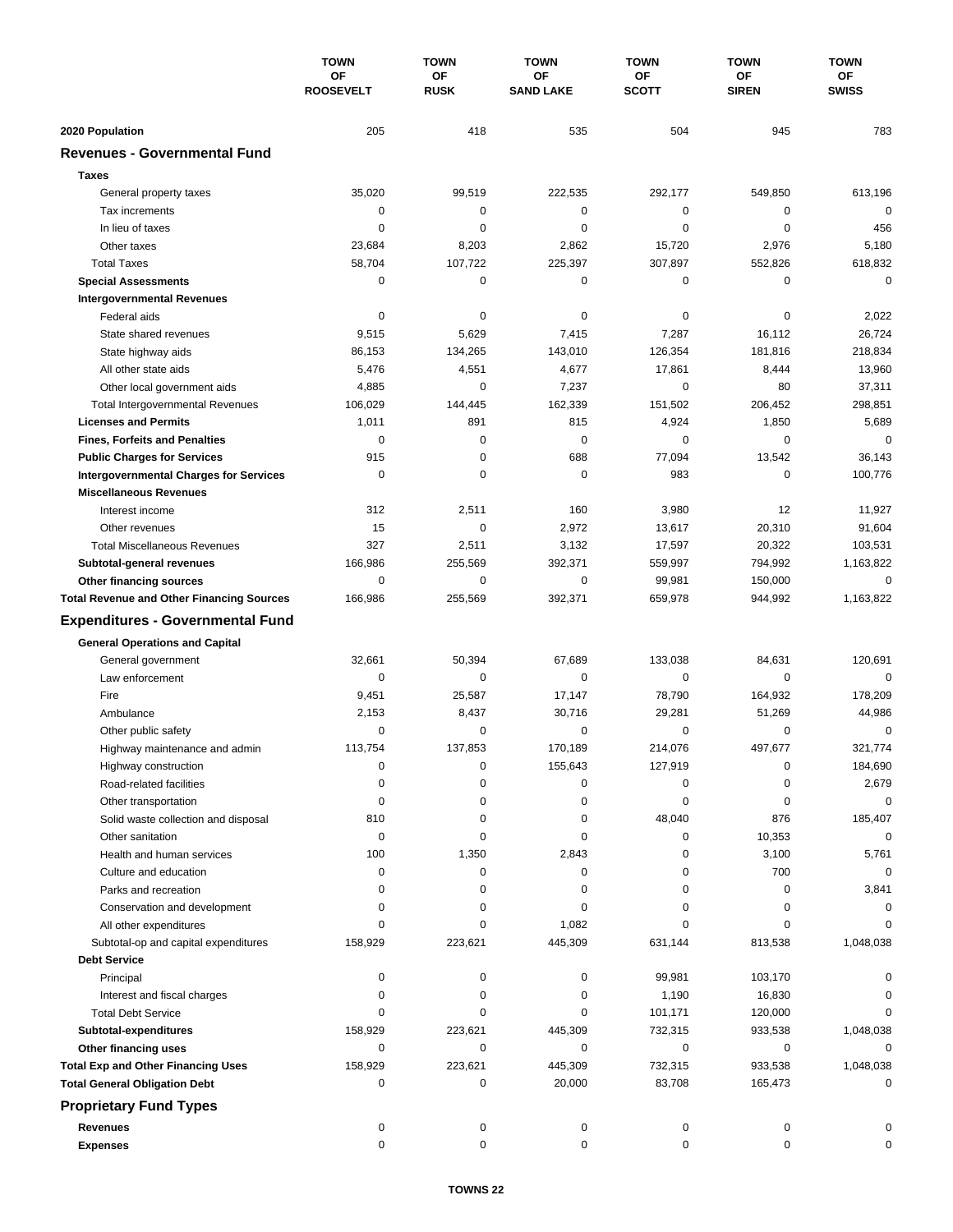|                                                  | <b>TOWN</b>                    | <b>TOWN</b>               | <b>TOWN</b>            | <b>TOWN</b>                           | <b>TOWN</b>                    | <b>TOWN</b>                                     |
|--------------------------------------------------|--------------------------------|---------------------------|------------------------|---------------------------------------|--------------------------------|-------------------------------------------------|
|                                                  | <b>OF</b><br><b>TRADE LAKE</b> | <b>OF</b><br><b>UNION</b> | OF<br><b>WEBB LAKE</b> | ΟF<br><b>WEST</b><br><b>MARSHLAND</b> | <b>OF</b><br><b>WOOD RIVER</b> | <b>TOTAL</b><br><b>BURNETT</b><br><b>COUNTY</b> |
| 2020 Population                                  | 838                            | 340                       | 315                    | 372                                   | 944                            | 12,734                                          |
| <b>Revenues - Governmental Fund</b>              |                                |                           |                        |                                       |                                |                                                 |
| <b>Taxes</b>                                     |                                |                           |                        |                                       |                                |                                                 |
| General property taxes                           | 387,393                        | 145,064                   | 326,752                | 99,956                                | 397,215                        | 5,505,494                                       |
| Tax increments                                   | 0                              | 0                         | $\mathbf 0$            | 0                                     | 0                              | 0                                               |
| In lieu of taxes                                 | 0                              | 0                         | $\mathbf 0$            | 0                                     | 0                              | 456                                             |
| Other taxes                                      | 119                            | 1,313                     | 6,722                  | 7,092                                 | 904                            | 153,143                                         |
| <b>Total Taxes</b>                               | 387,512                        | 146,377                   | 333,474                | 107,048                               | 398,119                        | 5,659,093                                       |
| <b>Special Assessments</b>                       | 0                              | 0                         | 0                      | 0                                     | $\mathbf 0$                    | 0                                               |
| <b>Intergovernmental Revenues</b>                |                                |                           |                        |                                       |                                |                                                 |
| Federal aids                                     | 0                              | 0                         | 0                      | 0                                     | 3,184                          | 56,619                                          |
| State shared revenues                            | 2,118                          | 4,984                     | 3,822                  | 22,024                                | 23,778                         | 302,843                                         |
| State highway aids                               | 138,864                        | 130,409                   | 230,510                | 288,396                               | 156,240                        | 3,373,500                                       |
| All other state aids                             | 31,616                         | 15,023                    | 21,365                 | 39,627                                | 6,775                          | 305,648                                         |
| Other local government aids                      | 0                              | 12,541                    | 12,239                 | 3,367                                 | $\mathbf 0$                    | 150,772                                         |
| <b>Total Intergovernmental Revenues</b>          | 172,598                        | 162,957                   | 267,936                | 353,414                               | 189,977                        | 4,189,382                                       |
| <b>Licenses and Permits</b>                      | 613                            | 994                       | 3,425                  | 153                                   | 1,639                          | 37,085                                          |
| <b>Fines, Forfeits and Penalties</b>             | $\Omega$                       | $\mathbf 0$               | $\mathbf 0$            | 0                                     | 0                              | $\Omega$                                        |
| <b>Public Charges for Services</b>               | 18,136                         | 4,905                     | 57,578                 | 220                                   | 1,342                          | 235,145                                         |
| <b>Intergovernmental Charges for Services</b>    | 472                            | $\mathbf 0$               | $\mathbf 0$            | 1,517                                 | $\mathbf 0$                    | 103,748                                         |
| <b>Miscellaneous Revenues</b>                    |                                |                           |                        |                                       |                                |                                                 |
| Interest income                                  | 4,089                          | 1,032                     | 1,989                  | 92                                    | 6,008                          | 42,007                                          |
| Other revenues                                   | 5,793                          | 3,697                     | 11,281                 | 1                                     | $\mathbf 0$                    | 244,337                                         |
| <b>Total Miscellaneous Revenues</b>              | 9,882                          | 4,729                     | 13,270                 | 93                                    | 6,008                          | 286,344                                         |
| Subtotal-general revenues                        | 589,213                        | 319,962                   | 675,683                | 462,445                               | 597,085                        | 10,510,797                                      |
| Other financing sources                          | 0                              | $\mathbf 0$               | $\mathbf 0$            | 0                                     | 0                              | 1,021,533                                       |
| <b>Total Revenue and Other Financing Sources</b> | 589,213                        | 319,962                   | 675,683                | 462,445                               | 597,085                        | 11,532,330                                      |
| <b>Expenditures - Governmental Fund</b>          |                                |                           |                        |                                       |                                |                                                 |
| <b>General Operations and Capital</b>            |                                |                           |                        |                                       |                                |                                                 |
| General government                               | 86,562                         | 72,555                    | 86,291                 | 58,472                                | 82,356                         | 1,715,855                                       |
| Law enforcement                                  | $\mathbf 0$                    | $\mathbf 0$               | 0                      | $\mathbf 0$                           | $\mathbf 0$                    | $\mathbf 0$                                     |
| Fire                                             | 80,818                         | 22,730                    | 58,462                 | 27,102                                | 103,655                        | 1,266,921                                       |
| Ambulance                                        | 10,008                         | 19,656                    | 18,109                 | 18,166                                | 54,384                         | 643,913                                         |
| Other public safety                              | 85                             | $\mathbf 0$               | 0                      | 0                                     | $\mathbf 0$                    | 1,463                                           |
| Highway maintenance and admin                    | 405,207                        | 45,955                    | 160,886                | 337,569                               | 401,609                        | 5,051,460                                       |
| Highway construction                             | 0                              | 110,779                   | 301,420                | 98,699                                | 0                              | 1,828,903                                       |
| Road-related facilities                          | 0                              | 0                         | 0                      | 0                                     | 0                              | 2,679                                           |
| Other transportation                             | 0                              | 0                         | 0                      | 0                                     | 0                              | 38,660                                          |
| Solid waste collection and disposal              | 9,743                          | 27,633                    | 84,327                 | 0                                     | 0                              | 448,422                                         |
| Other sanitation                                 | 0                              | 0                         | 0                      | 0                                     | 284                            | 11,037                                          |
| Health and human services                        | 0                              | 2,224                     | 200                    | 400                                   | 0                              | 36,077                                          |
| Culture and education                            | 1,668                          | 0                         | 0                      | 200                                   | 0                              | 4,056                                           |
| Parks and recreation                             | 0                              | 0                         | 0                      | 426                                   | 1,632                          | 7,548                                           |
| Conservation and development                     | 0                              | 0                         | 0                      | 0                                     | 0                              | 18,084                                          |
| All other expenditures                           | 1,307                          | 0                         | 0                      | 0                                     | 0                              | 29,055                                          |
| Subtotal-op and capital expenditures             | 595,398                        | 301,532                   | 709,695                | 541,034                               | 643,920                        | 11,104,133                                      |
| <b>Debt Service</b>                              |                                |                           |                        |                                       |                                |                                                 |
| Principal                                        | 0                              | 0                         | 53,786                 | 0                                     | 38,474                         | 810,613                                         |
| Interest and fiscal charges                      | 0                              | 0                         | 3,214                  | 0                                     | 29,603                         | 85,650                                          |
| <b>Total Debt Service</b>                        | 0                              | 0                         | 57,000                 | 0                                     | 68,077                         | 896,263                                         |
| Subtotal-expenditures                            | 595,398                        | 301,532                   | 766,695                | 541,034                               | 711,997                        | 12,000,396                                      |
| Other financing uses                             | 0                              | 0                         | 0                      | 0                                     | 0                              | 0                                               |
| <b>Total Exp and Other Financing Uses</b>        | 595,398                        | 301,532                   | 766,695                | 541,034                               | 711,997                        | 12,000,396                                      |
| <b>Total General Obligation Debt</b>             | 0                              | 0                         | 48,614                 | 0                                     | 1,366,326                      | 3,502,718                                       |
| <b>Proprietary Fund Types</b>                    |                                |                           |                        |                                       |                                |                                                 |
| <b>Revenues</b>                                  | 0                              | 0                         | 0                      | 0                                     | 0                              | 0                                               |
| <b>Expenses</b>                                  | 0                              | 0                         | 0                      | 0                                     | 0                              | 0                                               |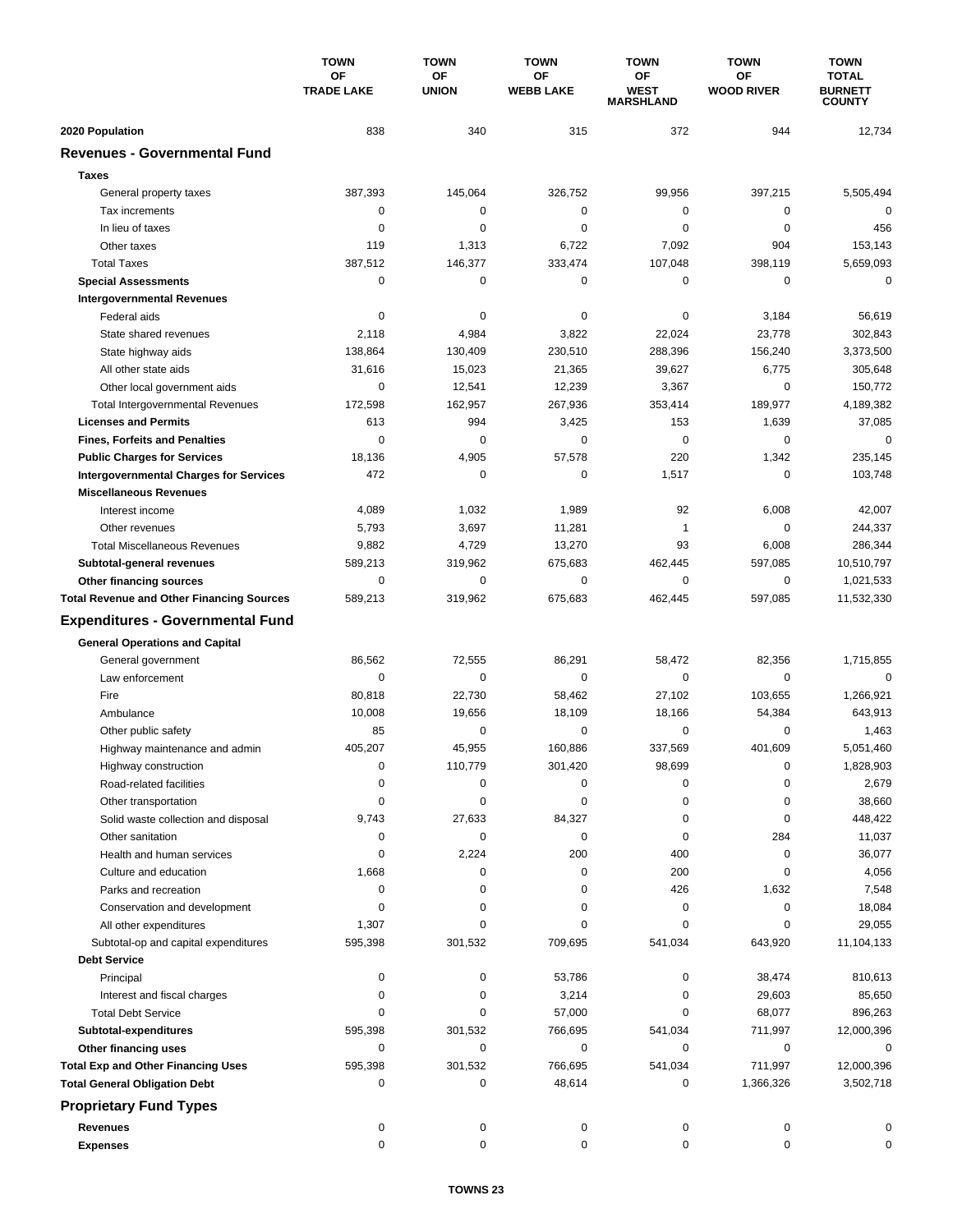|                                                  | <b>TOWN</b><br><b>OF</b><br><b>BRILLION</b> | <b>TOWN</b><br><b>OF</b><br><b>BROTHERTOWN</b> | <b>TOWN</b><br><b>OF</b><br><b>CHARLESTOWN</b> | <b>TOWN</b>                 | <b>TOWN</b>                      | <b>TOWN</b>          |
|--------------------------------------------------|---------------------------------------------|------------------------------------------------|------------------------------------------------|-----------------------------|----------------------------------|----------------------|
|                                                  |                                             |                                                |                                                | <b>OF</b><br><b>CHILTON</b> | <b>OF</b><br><b>NEW HOLSTEIN</b> | ΟF<br><b>RANTOUL</b> |
| 2020 Population                                  | 1,562                                       | 1,321                                          | 782                                            | 1,165                       | 1,516                            | 816                  |
| <b>Revenues - Governmental Fund</b>              |                                             |                                                |                                                |                             |                                  |                      |
| <b>Taxes</b>                                     |                                             |                                                |                                                |                             |                                  |                      |
| General property taxes                           | 494,149                                     | 403,024                                        | 179,825                                        | $\pmb{0}$                   | 327,644                          | 234,938              |
| Tax increments                                   | 0                                           | 0                                              | 0                                              | 0                           | $\mathbf 0$                      | $\mathbf 0$          |
| In lieu of taxes                                 | 0                                           | 0                                              | 0                                              | 0                           | $\mathbf 0$                      | 0                    |
| Other taxes                                      | 11,748                                      | 15,931                                         | 6,969                                          | 96                          | 10,013                           | 1,111                |
| <b>Total Taxes</b>                               | 505,897                                     | 418,955                                        | 186,794                                        | 96                          | 337,657                          | 236,049              |
| <b>Special Assessments</b>                       | 0                                           | 0                                              | 0                                              | 0                           | 0                                | $\mathbf 0$          |
| <b>Intergovernmental Revenues</b>                |                                             |                                                |                                                |                             |                                  |                      |
| Federal aids                                     | 0                                           | 0                                              | 0                                              | 0                           | 0                                | 0                    |
| State shared revenues                            | 124,686                                     | 41,079                                         | 33,559                                         | 23,934                      | 79,689                           | 46,190               |
| State highway aids                               | 307,533                                     | 140,861                                        | 93,872                                         | 119,180                     | 128,877                          | 119,679              |
| All other state aids                             | 51,835                                      | 44,617                                         | 18,083                                         | 10,372                      | 40,117                           | 26,996               |
| Other local government aids                      | 28,845                                      | 0                                              | $\mathbf 0$                                    | 0                           | 22,940                           | 9,467                |
| <b>Total Intergovernmental Revenues</b>          | 512,899                                     | 226,557                                        | 145,514                                        | 153,486                     | 271,623                          | 202,332              |
| <b>Licenses and Permits</b>                      | 6,326                                       | 10,310                                         | 4,492                                          | 2,665                       | 7,213                            | 20,434               |
| <b>Fines, Forfeits and Penalties</b>             | $\Omega$                                    | 200                                            | 0                                              | 0                           | $\mathbf 0$                      | $\Omega$             |
| <b>Public Charges for Services</b>               | 111,766                                     | 101,209                                        | 53,457                                         | 8,887                       | 99,102                           | 49,856               |
| <b>Intergovernmental Charges for Services</b>    | 0                                           | $\mathbf 0$                                    | $\mathbf 0$                                    | $\pmb{0}$                   | $\mathbf 0$                      | 7,005                |
| <b>Miscellaneous Revenues</b>                    |                                             |                                                |                                                |                             |                                  |                      |
| Interest income                                  | 4,813                                       | 1,033                                          | 739                                            | 1,616,687                   | 767                              | 409                  |
| Other revenues                                   | 7,350                                       | 871                                            | 1,468                                          | 1,621,761                   | 35,205                           | 2,179                |
| <b>Total Miscellaneous Revenues</b>              | 12,163                                      | 1,904                                          | 2,207                                          | 3,238,448                   | 35,972                           | 2,588                |
| Subtotal-general revenues                        | 1,149,051                                   | 759,135                                        | 392,464                                        | 3,403,582                   | 751,567                          | 518,264              |
| Other financing sources                          | $\mathbf 0$                                 | $\mathbf 0$                                    | 46,022                                         | 0                           | $\mathbf 0$                      | 0                    |
| <b>Total Revenue and Other Financing Sources</b> | 1,149,051                                   | 759,135                                        | 438,486                                        | 3,403,582                   | 751,567                          | 518,264              |
|                                                  |                                             |                                                |                                                |                             |                                  |                      |
| <b>Expenditures - Governmental Fund</b>          |                                             |                                                |                                                |                             |                                  |                      |
| <b>General Operations and Capital</b>            |                                             |                                                |                                                |                             |                                  |                      |
| General government                               | 138,321                                     | 135,736                                        | 103,664                                        | 133,591                     | 87,592                           | 105,584              |
| Law enforcement                                  | $\mathbf 0$                                 | 0                                              | 0                                              | 0                           | $\mathbf 0$                      | $\mathbf 0$          |
| Fire                                             | 88,531                                      | 62,871                                         | 50,248                                         | 53.112                      | 85,727                           | 54,805               |
| Ambulance                                        | 30,871                                      | 0                                              | 0                                              | 3,732                       | 3,725                            | 3,814                |
| Other public safety                              | 0                                           | 6,205                                          | 2,315                                          | 18,363                      | 3,641                            | 7,668                |
| Highway maintenance and admin                    | 606,244                                     | 224,663                                        | 141,964                                        | 397,196                     | 689,463                          | 253,466              |
| Highway construction                             | 0                                           | 0                                              | 0                                              | 0                           | 0                                | 0                    |
| Road-related facilities                          | 9,017                                       | 0                                              | 1,948                                          | 0                           | 0                                | 0                    |
| Other transportation                             | 0                                           | 0                                              | 0                                              | 0                           | 0                                | 0                    |
| Solid waste collection and disposal              | 115,218                                     | 96,340                                         | 45,773                                         | 9,740                       | 88,987                           | 50,387               |
| Other sanitation                                 | 1,915                                       | 0                                              | 0                                              | 0                           | 8,790                            | $\mathbf 0$          |
| Health and human services                        | 843                                         | 10,053                                         | 2,290                                          | 4,015                       | 250                              | 2,799                |
| Culture and education                            | 0                                           | 0                                              | 0                                              | 0                           | 0                                | 0                    |
| Parks and recreation                             | 0                                           | 0                                              | 0                                              | 0                           | 0                                | 0                    |
| Conservation and development                     | 0                                           | 2,099                                          | 0                                              | 6,264                       | 0                                | 0                    |
| All other expenditures                           | 548                                         | 0                                              | 0                                              | 859,672                     | 22,008                           | 7,848                |
| Subtotal-op and capital expenditures             | 991,508                                     | 537,967                                        | 348,202                                        | 1,485,685                   | 990,183                          | 486,371              |
| <b>Debt Service</b>                              |                                             |                                                |                                                |                             |                                  |                      |
| Principal                                        | 0                                           | 0                                              | 14,887                                         | 0                           | 0                                | 0                    |
| Interest and fiscal charges                      | 0                                           | 0                                              | 1,385                                          | 0                           | 0                                | 0                    |
| <b>Total Debt Service</b>                        | 0                                           | 0                                              | 16,272                                         | 0                           | 0                                | $\Omega$             |
| Subtotal-expenditures                            | 991,508                                     | 537,967                                        | 364,474                                        | 1,485,685                   | 990,183                          | 486,371              |
| Other financing uses                             | 0                                           | 0                                              | 0                                              | 781,463                     | 0                                | $\Omega$             |
| <b>Total Exp and Other Financing Uses</b>        | 991,508                                     | 537,967                                        | 364,474                                        | 2,267,148                   | 990,183                          | 486,371              |
| <b>Total General Obligation Debt</b>             | 0                                           | 0                                              | 31,135                                         | 0                           | 0                                | 0                    |
| <b>Proprietary Fund Types</b>                    |                                             |                                                |                                                |                             |                                  |                      |
| <b>Revenues</b>                                  | 0                                           | 0                                              | 0                                              | 0                           | 0                                |                      |
| <b>Expenses</b>                                  | $\mathbf 0$                                 | 0                                              | $\mathbf 0$                                    | 0                           | 0                                | 0                    |
|                                                  |                                             |                                                |                                                |                             |                                  |                      |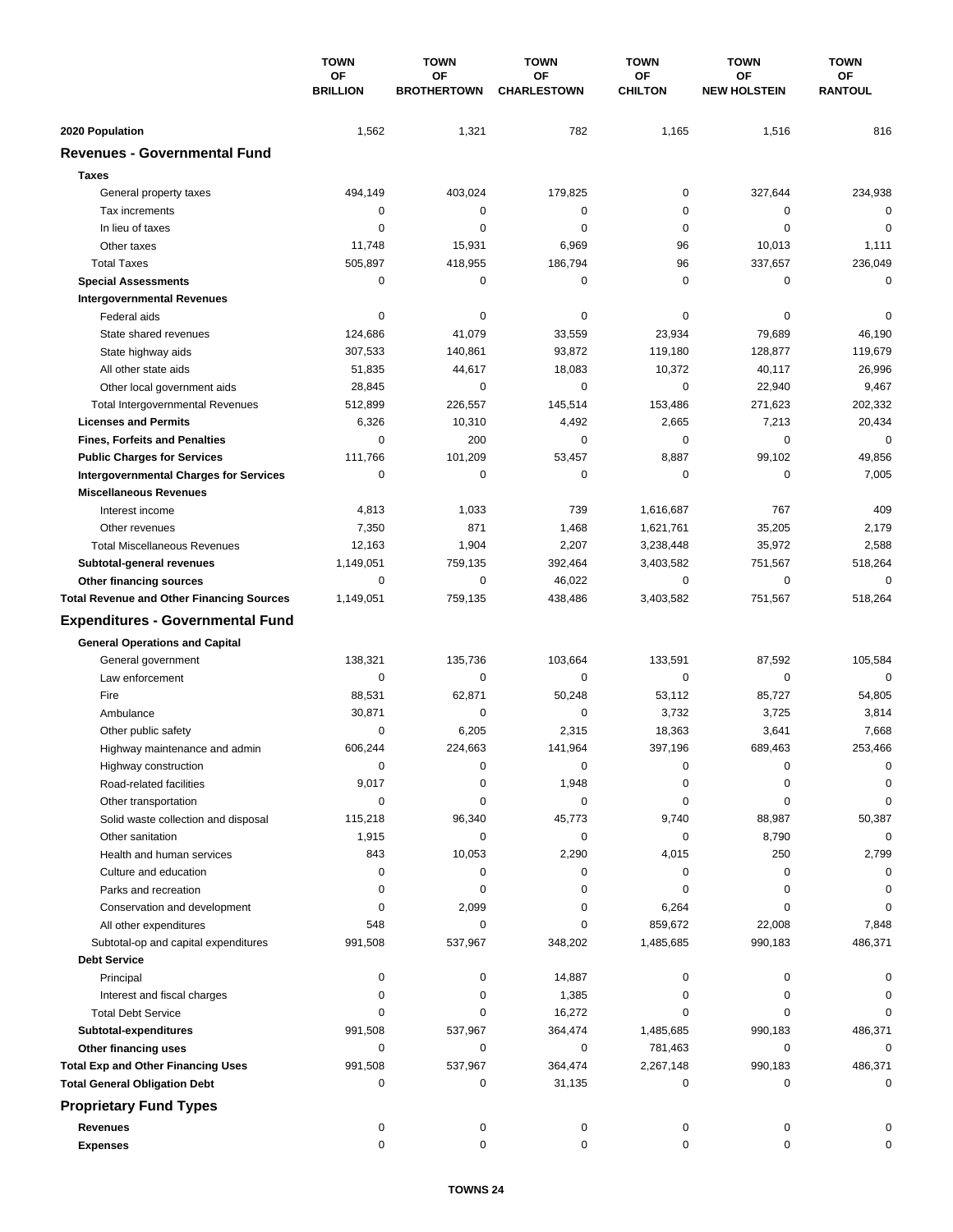|                                                  | <b>TOWN</b><br><b>OF</b><br><b>STOCKBRIDGE</b> | <b>TOWN</b>            | <b>TOWN</b><br><b>TOTAL</b><br><b>CALUMET</b><br><b>COUNTY</b> | <b>TOWN</b>        | <b>TOWN</b>         | <b>TOWN</b><br>ΟF<br><b>AUBURN</b> |
|--------------------------------------------------|------------------------------------------------|------------------------|----------------------------------------------------------------|--------------------|---------------------|------------------------------------|
|                                                  |                                                | OF<br><b>WOODVILLE</b> |                                                                | ОF<br><b>ANSON</b> | ΟF<br><b>ARTHUR</b> |                                    |
| 2020 Population                                  | 1,513                                          | 988                    | 9,663                                                          | 2,266              | 781                 | 742                                |
| <b>Revenues - Governmental Fund</b>              |                                                |                        |                                                                |                    |                     |                                    |
| <b>Taxes</b>                                     |                                                |                        |                                                                |                    |                     |                                    |
| General property taxes                           | 638,307                                        | 264,524                | 2,542,411                                                      | 100,580            | 99,414              | 135,846                            |
| Tax increments                                   | 0                                              | $\mathbf 0$            | $\mathbf 0$                                                    | 0                  | 0                   | $\mathbf 0$                        |
| In lieu of taxes                                 | 0                                              | 0                      | $\mathbf 0$                                                    | 0                  | $\mathbf 0$         | $\mathbf 0$                        |
| Other taxes                                      | 1,396                                          | 1,437                  | 48,701                                                         | 1,382              | 10,754              | 23,045                             |
| <b>Total Taxes</b>                               | 639,703                                        | 265,961                | 2,591,112                                                      | 101,962            | 110,168             | 158,891                            |
| <b>Special Assessments</b>                       | 0                                              | 0                      | 0                                                              | 0                  | 0                   | 0                                  |
| <b>Intergovernmental Revenues</b>                |                                                |                        |                                                                |                    |                     |                                    |
| Federal aids                                     | 0                                              | 0                      | 0                                                              | 0                  | 0                   | 0                                  |
| State shared revenues                            | 26,494                                         | 51,386                 | 427,017                                                        | 326,214            | 49,227              | 33,249                             |
| State highway aids                               | 185,720                                        | 122,824                | 1,218,546                                                      | 148,140            | 129,493             | 72,769                             |
| All other state aids                             | 438,193                                        | 6,296                  | 636,509                                                        | 85,663             | 5,312               | 3,263                              |
| Other local government aids                      | 4,708                                          | 0                      | 65,960                                                         | 4,480              | 13,719              | $\mathbf 0$                        |
| <b>Total Intergovernmental Revenues</b>          | 655,115                                        | 180,506                | 2,348,032                                                      | 564,497            | 197,751             | 109,281                            |
| <b>Licenses and Permits</b>                      | 22,457                                         | 13.932                 | 87,829                                                         | 2,761              | 2,460               | 2,778                              |
| <b>Fines, Forfeits and Penalties</b>             | 0                                              | $\mathbf 0$            | 200                                                            | 0                  | 0                   | $\mathbf 0$                        |
| <b>Public Charges for Services</b>               | 93,929                                         | 330                    | 518,536                                                        | 2,813              | 225                 | 1,900                              |
| <b>Intergovernmental Charges for Services</b>    | 4,266                                          | 0                      | 11,271                                                         | 5,750              | 4,260               | $\mathbf 0$                        |
| <b>Miscellaneous Revenues</b>                    |                                                |                        |                                                                |                    |                     |                                    |
| Interest income                                  | 3,303                                          | 2,935                  | 1,630,686                                                      | 5,727              | 768                 | 2,902                              |
| Other revenues                                   | 4,303                                          | 431                    | 1,673,568                                                      | 22,006             | 276                 | 906                                |
| <b>Total Miscellaneous Revenues</b>              | 7,606                                          | 3,366                  | 3,304,254                                                      | 27,733             | 1,044               | 3,808                              |
| Subtotal-general revenues                        | 1,423,076                                      | 464,095                | 8,861,234                                                      | 705,516            | 315,908             | 276,658                            |
| Other financing sources                          | 0                                              | 140,997                | 187,019                                                        | 289,000            | $\mathbf 0$         | 0                                  |
| <b>Total Revenue and Other Financing Sources</b> | 1,423,076                                      | 605,092                | 9,048,253                                                      | 994,516            | 315,908             | 276,658                            |
| <b>Expenditures - Governmental Fund</b>          |                                                |                        |                                                                |                    |                     |                                    |
| <b>General Operations and Capital</b>            |                                                |                        |                                                                |                    |                     |                                    |
| General government                               | 147,270                                        | 82,321                 | 934,079                                                        | 258.271            | 59,742              | 59,359                             |
| Law enforcement                                  | 0                                              | 0                      | $\mathbf 0$                                                    | 0                  | 0                   | $\mathbf 0$                        |
| Fire                                             | 45,963                                         | 66,104                 | 507,361                                                        | 76,154             | 31,861              | 20,964                             |
| Ambulance                                        | 11,433                                         | 5,435                  | 59,010                                                         | 58,919             | 5,418               | 3,144                              |
| Other public safety                              | 9,323                                          | 7,523                  | 55,038                                                         | 0                  | 250                 | 0                                  |
| Highway maintenance and admin                    | 1,160,527                                      | 229,737                | 3,703,260                                                      | 196,242            | 96,322              | 67,249                             |
| Highway construction                             | 0                                              | 0                      | 0                                                              | 500,955            | 75,861              | 0                                  |
| Road-related facilities                          | 0                                              | 14,159                 | 25,124                                                         | 5,831              | 0                   | 0                                  |
| Other transportation                             | 0                                              | 0                      | 0                                                              | 0                  | 0                   | 0                                  |
| Solid waste collection and disposal              | 106,575                                        | 16,763                 | 529,783                                                        | 3,980              | 1,872               | 6,678                              |
| Other sanitation                                 | 0                                              | 0                      | 10,705                                                         | 0                  | 0                   | 5,291                              |
| Health and human services                        | 1,077                                          | 0                      | 21,327                                                         | 5,571              | 630                 | $\mathbf 0$                        |
| Culture and education                            | 0                                              | 0                      | 0                                                              | 0                  | 0                   | 0                                  |
| Parks and recreation                             | 0                                              | 0                      | 0                                                              | 6,522              | 0                   | 0                                  |
| Conservation and development                     | 0                                              | 0                      | 8,363                                                          | 0                  | 0                   | 144                                |
| All other expenditures                           | 366                                            | 155,236                | 1,045,678                                                      | 0                  | 0                   | 0                                  |
| Subtotal-op and capital expenditures             | 1,482,534                                      | 577,278                | 6,899,728                                                      | 1,112,445          | 271,956             | 162,829                            |
| <b>Debt Service</b>                              |                                                |                        |                                                                |                    |                     |                                    |
| Principal                                        | 0                                              | 30,015                 | 44,902                                                         | 42,260             | 29,747              |                                    |
| Interest and fiscal charges                      | 1,279                                          | 0                      | 2,664                                                          | 3,908              | 12,832              | 0                                  |
| <b>Total Debt Service</b>                        | 1,279                                          | 30,015                 | 47,566                                                         | 46,168             | 42,579              | $\Omega$                           |
| Subtotal-expenditures                            | 1,483,813                                      | 607,293                | 6,947,294                                                      | 1,158,613          | 314,535             | 162,829                            |
| Other financing uses                             | 0                                              | 0                      | 781,463                                                        | 0                  | 0                   | $\Omega$                           |
| <b>Total Exp and Other Financing Uses</b>        | 1,483,813                                      | 607,293                | 7,728,757                                                      | 1,158,613          | 314,535             | 162,829                            |
| <b>Total General Obligation Debt</b>             | 0                                              | 110,982                | 142,117                                                        | 289,000            | 212,547             | 0                                  |
| <b>Proprietary Fund Types</b>                    |                                                |                        |                                                                |                    |                     |                                    |
|                                                  |                                                |                        |                                                                |                    |                     |                                    |
| <b>Revenues</b>                                  | 0                                              | 0                      | 0                                                              | 0                  | 0                   |                                    |
| <b>Expenses</b>                                  | 0                                              | 0                      | 0                                                              | 0                  | 0                   | 0                                  |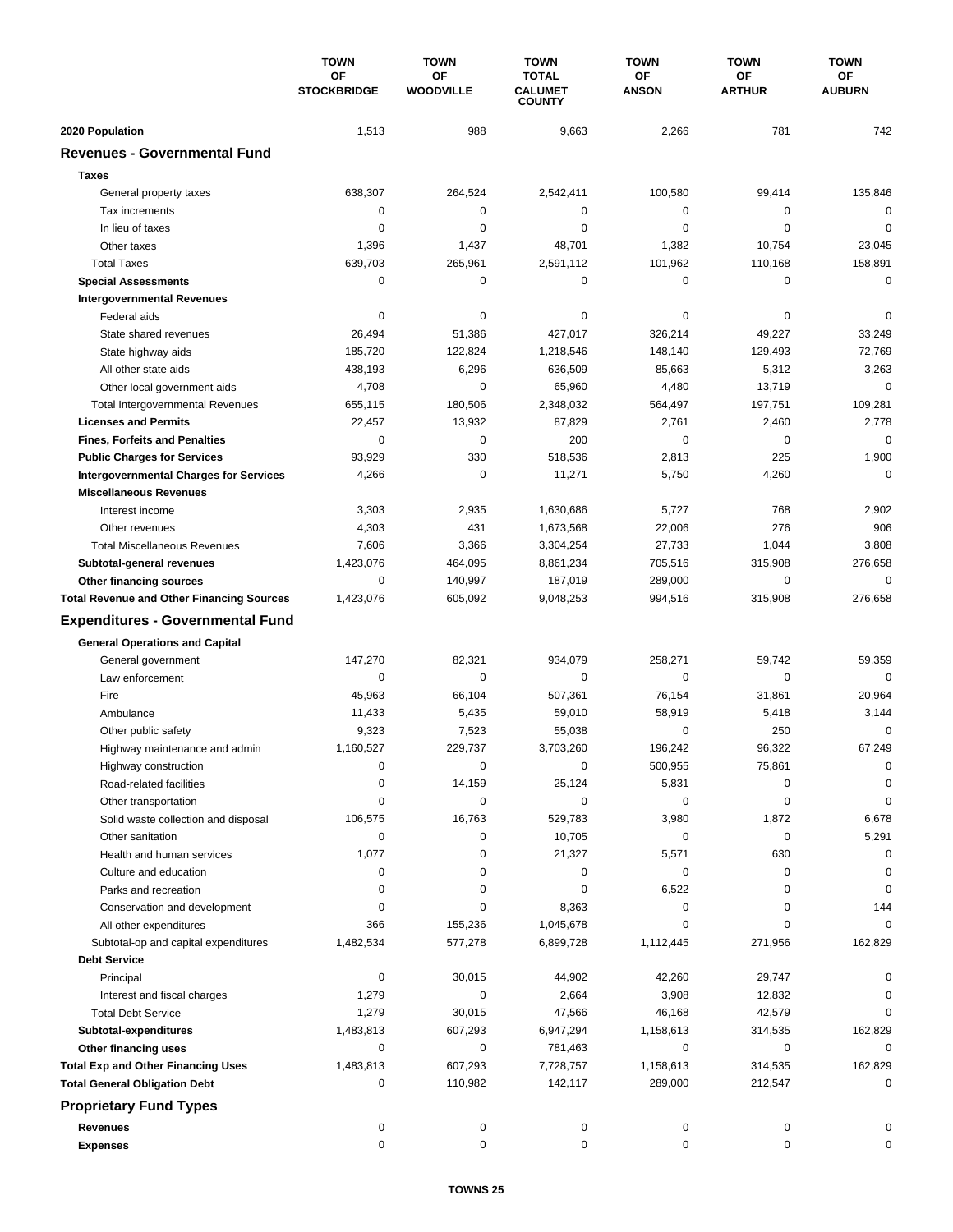|                                                  | <b>TOWN</b><br>OF<br><b>BIRCH CREEK</b> | <b>TOWN</b>          | <b>TOWN</b>            | <b>TOWN</b>          | <b>TOWN</b>               | <b>TOWN</b>         |
|--------------------------------------------------|-----------------------------------------|----------------------|------------------------|----------------------|---------------------------|---------------------|
|                                                  |                                         | OF<br><b>BLOOMER</b> | OF<br><b>CLEVELAND</b> | ОF<br><b>COLBURN</b> | OF<br><b>COOKS VALLEY</b> | ΟF<br><b>DELMAR</b> |
|                                                  |                                         |                      |                        |                      |                           |                     |
| 2020 Population                                  | 533                                     | 1,108                | 877                    | 900                  | 840                       | 980                 |
| <b>Revenues - Governmental Fund</b>              |                                         |                      |                        |                      |                           |                     |
| <b>Taxes</b>                                     |                                         |                      |                        |                      |                           |                     |
| General property taxes                           | 107,962                                 | 174,871              | 155,814                | 49,290               | 152,586                   | 73,496              |
| Tax increments                                   | 0                                       | 0                    | $\mathbf 0$            | 0                    | 0                         | $\mathbf 0$         |
| In lieu of taxes                                 | $\mathbf 0$                             | $\mathbf 0$          | $\mathbf 0$            | 0                    | $\mathbf 0$               | $\mathbf 0$         |
| Other taxes                                      | 7,119                                   | 5,439                | 11,195                 | 11,157               | 2,504                     | 706                 |
| <b>Total Taxes</b>                               | 115,081                                 | 180,310              | 167,009                | 60,447               | 155,090                   | 74,202              |
| <b>Special Assessments</b>                       | 0                                       | 0                    | 0                      | 224                  | 0                         | 0                   |
| <b>Intergovernmental Revenues</b>                |                                         |                      |                        |                      |                           |                     |
| Federal aids                                     | 5,251                                   | 6,556                | 7,510                  | 0                    | 0                         | 83                  |
| State shared revenues                            | 8,924                                   | 40,522               | 54,920                 | 28,857               | 39,899                    | 88,722              |
| State highway aids                               | 111,348                                 | 117,366              | 94,345                 | 222,176              | 95,055                    | 157,680             |
| All other state aids                             | 7,994                                   | 15,065               | 7,831                  | 6,638                | 5,063                     | 4,572               |
| Other local government aids                      | 15,163                                  | 500                  | 12,333                 | 929                  | $\mathbf 0$               | $\mathbf 0$         |
| <b>Total Intergovernmental Revenues</b>          | 148,680                                 | 180,009              | 176,939                | 258,600              | 140,017                   | 251,057             |
| <b>Licenses and Permits</b>                      | 491                                     | 5,067                | 2,045                  | 1,905                | 3,504                     | 3,403               |
| <b>Fines, Forfeits and Penalties</b>             | $\mathbf 0$                             | $\mathbf 0$          | 115                    | 0                    | 0                         | $\mathbf 0$         |
| <b>Public Charges for Services</b>               | 35,538                                  | 3,763                | 7,343                  | 27,621               | 6,553                     | 13,596              |
| <b>Intergovernmental Charges for Services</b>    | 0                                       | 0                    | 328                    | $\mathbf 0$          | 0                         | $\mathbf 0$         |
| <b>Miscellaneous Revenues</b>                    |                                         |                      |                        |                      |                           |                     |
| Interest income                                  | 2,398                                   | 1,170                | 8,675                  | 2,143                | 1,394                     | 1,440               |
| Other revenues                                   | 1,213                                   | 1,801                | 1,073                  | 716                  | 1,906                     | 251                 |
| <b>Total Miscellaneous Revenues</b>              | 3,611                                   | 2,971                | 9,748                  | 2,859                | 3,300                     | 1,691               |
| Subtotal-general revenues                        | 303,401                                 | 372,120              | 363,527                | 351,656              | 308,464                   | 343,949             |
| Other financing sources                          | 0                                       | $\mathbf 0$          | 0                      | 0                    | $\mathbf 0$               | $\mathbf 0$         |
| <b>Total Revenue and Other Financing Sources</b> | 303,401                                 | 372,120              | 363,527                | 351,656              | 308,464                   | 343,949             |
| <b>Expenditures - Governmental Fund</b>          |                                         |                      |                        |                      |                           |                     |
| <b>General Operations and Capital</b>            |                                         |                      |                        |                      |                           |                     |
| General government                               | 54,346                                  | 70,062               | 75,741                 | 50,378               | 54,141                    | 74,087              |
| Law enforcement                                  | 0                                       | 1,615                | 0                      | 0                    | 0                         | $\mathbf 0$         |
| Fire                                             | 45,174                                  | 26,803               | 26,959                 | 8,003                | 15,422                    | 14,070              |
| Ambulance                                        | 7,392                                   | 4,738                | 9,877                  | 8,031                | 3,626                     | 28,714              |
| Other public safety                              | 0                                       | 0                    | 0                      | 0                    | 0                         | $\mathbf 0$         |
| Highway maintenance and admin                    | 32.851                                  | 288.333              | 194,418                | 256,677              | 37,440                    | 204,509             |
| Highway construction                             | 112,009                                 | 0                    | 0                      | 0                    | 169,346                   | 0                   |
| Road-related facilities                          | 0                                       | 0                    | 0                      | 0                    | 0                         | 0                   |
| Other transportation                             | 0                                       | 0                    | 0                      | 0                    | 0                         | $\Omega$            |
| Solid waste collection and disposal              | 6,481                                   | 7,489                | 13,539                 | 6,309                | 8,272                     | 9,776               |
| Other sanitation                                 | 0                                       | 0                    | 0                      | 0                    | 0                         | 0                   |
| Health and human services                        | 0                                       | 0                    | 4,284                  | 750                  | 1,657                     | 1,439               |
| Culture and education                            | 0                                       | 0                    | 0                      | 0                    | 0                         | 0                   |
| Parks and recreation                             | 26,440                                  | 0                    | 800                    | 0                    | $\Omega$                  | $\Omega$            |
| Conservation and development                     | 0                                       | 3,285                | 3,441                  | 4,538                | 0                         | 0                   |
| All other expenditures                           | $\Omega$                                | 1,651                | 647                    | 0                    | 0                         | 4,086               |
| Subtotal-op and capital expenditures             | 284,693                                 | 403,976              | 329,706                | 334,686              | 289,904                   | 336,681             |
| <b>Debt Service</b>                              |                                         |                      |                        |                      |                           |                     |
| Principal                                        | 0                                       | 0                    | 0                      | 25,164               | 0                         |                     |
| Interest and fiscal charges                      | 0                                       | 0                    | 0                      | 0                    | 0                         |                     |
| <b>Total Debt Service</b>                        | $\Omega$                                | $\Omega$             | 0                      | 25,164               | 0                         |                     |
| Subtotal-expenditures                            | 284,693                                 | 403,976              | 329,706                | 359,850              | 289,904                   | 336,681             |
| Other financing uses                             | 0                                       | 0                    | 0                      | 0                    | 0                         | $\Omega$            |
| <b>Total Exp and Other Financing Uses</b>        | 284,693                                 | 403,976              | 329,706                | 359,850              | 289,904                   | 336,681             |
| <b>Total General Obligation Debt</b>             | 0                                       | 0                    | 0                      | 52,462               | 0                         | 0                   |
|                                                  |                                         |                      |                        |                      |                           |                     |
| <b>Proprietary Fund Types</b>                    |                                         |                      |                        |                      |                           |                     |
| Revenues                                         | 0                                       | 0                    | 0                      | 0                    | 0                         |                     |
| <b>Expenses</b>                                  | 0                                       | 0                    | 0                      | 0                    | 0                         |                     |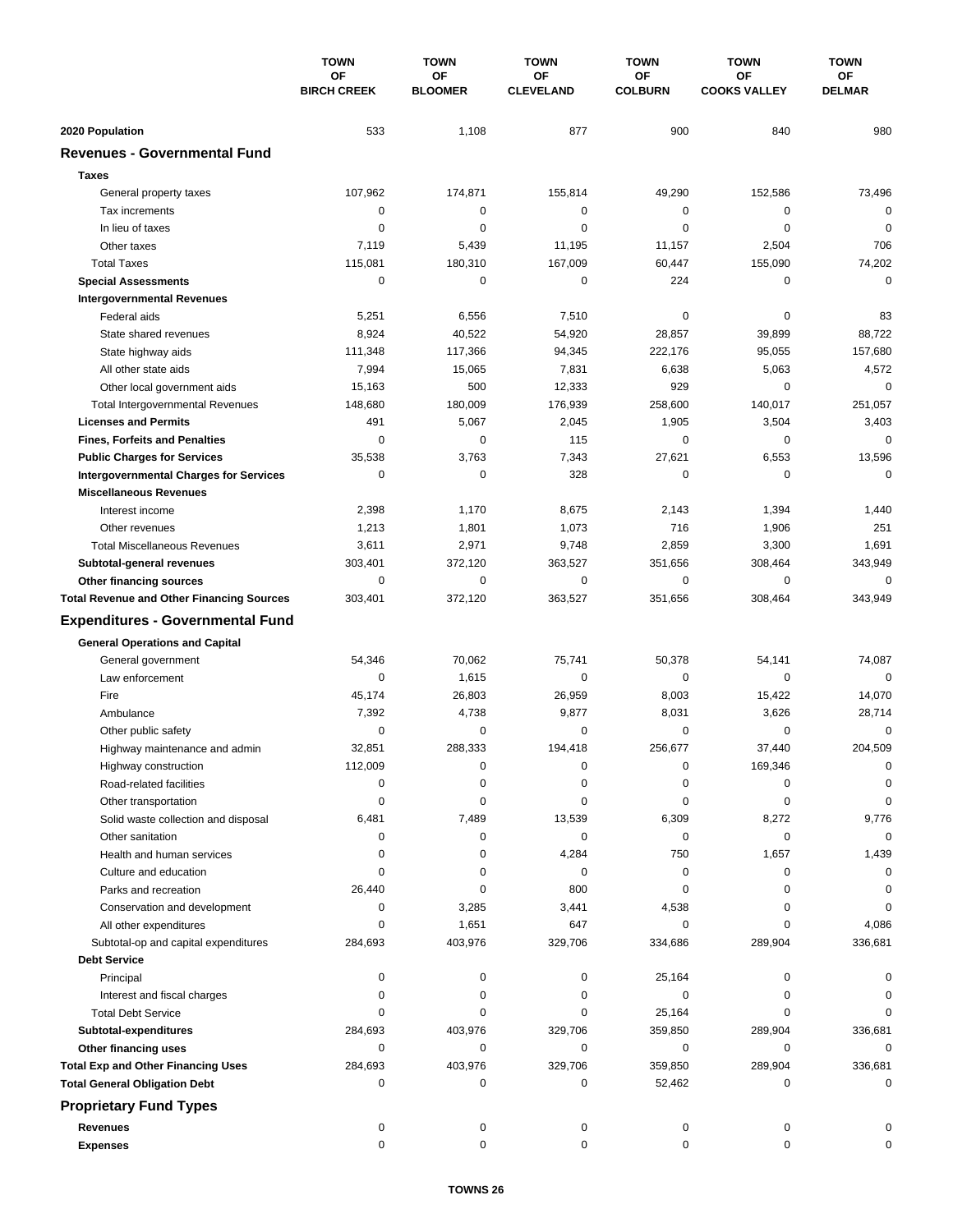|                                                  | <b>TOWN</b><br>OF<br><b>EAGLE POINT</b> | <b>TOWN</b><br>OF<br><b>EDSON</b> | <b>TOWN</b><br>ΟF<br><b>ESTELLA</b> | <b>TOWN</b><br>ОF<br><b>GOETZ</b> | <b>TOWN</b><br>ΟF<br><b>HALLIE</b> | <b>TOWN</b><br>ΟF<br><b>HOWARD</b> |
|--------------------------------------------------|-----------------------------------------|-----------------------------------|-------------------------------------|-----------------------------------|------------------------------------|------------------------------------|
|                                                  |                                         |                                   |                                     |                                   |                                    |                                    |
|                                                  |                                         |                                   |                                     |                                   |                                    |                                    |
| 2020 Population                                  | 3,241                                   | 1,068                             | 430                                 | 808                               | 183                                | 801                                |
| <b>Revenues - Governmental Fund</b>              |                                         |                                   |                                     |                                   |                                    |                                    |
| <b>Taxes</b>                                     |                                         |                                   |                                     |                                   |                                    |                                    |
| General property taxes                           | 409,732                                 | 70,805                            | 69,657                              | 82,369                            | 31,573                             | 173,439                            |
| Tax increments                                   | 0                                       | 0                                 | 0                                   | 0                                 | 0                                  | 0                                  |
| In lieu of taxes                                 | $\mathbf 0$                             | $\mathbf 0$                       | $\mathbf 0$                         | 0                                 | $\mathbf 0$                        | $\mathbf 0$                        |
| Other taxes                                      | 6,808                                   | 4,710                             | 7,970                               | 2,103                             | $\mathbf 0$                        | 3,936                              |
| <b>Total Taxes</b>                               | 416,540                                 | 75,515                            | 77,627                              | 84,472                            | 31,573                             | 177,375                            |
| <b>Special Assessments</b>                       | 0                                       | 0                                 | 0                                   | 0                                 | $\mathbf 0$                        | 0                                  |
| <b>Intergovernmental Revenues</b>                |                                         |                                   |                                     |                                   |                                    |                                    |
| Federal aids                                     | 0                                       | 2,229                             | 0                                   | 0                                 | 0                                  | 0                                  |
| State shared revenues                            | 104,429                                 | 70,433                            | 17,218                              | 53,983                            | 9,927                              | 32,316                             |
| State highway aids                               | 270,027                                 | 161,406                           | 60,471                              | 112,949                           | 5,434                              | 110,691                            |
| All other state aids                             | 82,703                                  | 5,484                             | 2,771                               | 4,702                             | 9,711                              | 5,547                              |
| Other local government aids                      | 7,049                                   | 7,854                             | 11,786                              | 0                                 | $\mathbf 0$                        | 15,950                             |
| <b>Total Intergovernmental Revenues</b>          | 464,208                                 | 247,406                           | 92,246                              | 171,634                           | 25,072                             | 164,504                            |
| <b>Licenses and Permits</b>                      | 14,627                                  | 3,679                             | 893                                 | 370                               | 88                                 | 660                                |
| <b>Fines, Forfeits and Penalties</b>             | 0                                       | $\mathbf 0$                       | $\mathbf 0$                         | 0                                 | $\mathbf 0$                        | 200                                |
| <b>Public Charges for Services</b>               | 3,525                                   | 2,313                             | 1,679                               | 5,871                             | $\mathbf 0$                        | 8,540                              |
| <b>Intergovernmental Charges for Services</b>    | 0                                       | 143,725                           | 0                                   | 0                                 | 0                                  | 0                                  |
| <b>Miscellaneous Revenues</b>                    |                                         |                                   |                                     |                                   |                                    |                                    |
| Interest income                                  | 5,164                                   | 4,241                             | 429                                 | 0                                 | 890                                | 804                                |
| Other revenues                                   | 35,413                                  | 2,397                             | 1,747                               | 0                                 | 3,314                              | 1,668                              |
| <b>Total Miscellaneous Revenues</b>              | 40,577                                  | 6,638                             | 2,176                               | 0                                 | 4,204                              | 2,472                              |
| Subtotal-general revenues                        | 939,477                                 | 479,276                           | 174,621                             | 262,347                           | 60,937                             | 353,751                            |
| Other financing sources                          | 0                                       | $\mathbf 0$                       | $\mathbf 0$                         | 0                                 | 0                                  | $\mathbf 0$                        |
| <b>Total Revenue and Other Financing Sources</b> | 939,477                                 | 479,276                           | 174,621                             | 262,347                           | 60,937                             | 353,751                            |
| <b>Expenditures - Governmental Fund</b>          |                                         |                                   |                                     |                                   |                                    |                                    |
| <b>General Operations and Capital</b>            |                                         |                                   |                                     |                                   |                                    |                                    |
| General government                               | 179,617                                 | 59,117                            | 39,325                              | 35,222                            | 26,072                             | 52,283                             |
| Law enforcement                                  | 0                                       | 0                                 | $\mathbf 0$                         | 0                                 | 1,500                              | 54                                 |
| Fire                                             | 54,745                                  | 24,093                            | 15,532                              | 48,266                            | 12,985                             | 30,901                             |
| Ambulance                                        | 88,679                                  | 11,793                            | 6,104                               | 15,512                            | 0                                  | 22,183                             |
| Other public safety                              | 0                                       | 0                                 | 0                                   | 0                                 | $\mathbf 0$                        | 391                                |
| Highway maintenance and admin                    | 199.442                                 | 238.960                           | 73,765                              | 96,108                            | 2.400                              | 124.506                            |
| Highway construction                             | 418,015                                 | 0                                 | 0                                   | 223,260                           | 0                                  | 0                                  |
| Road-related facilities                          | 1,520                                   | 0                                 | 0                                   | 0                                 | 0                                  | 0                                  |
| Other transportation                             | 0                                       | 0                                 | 0                                   | 0                                 | 38                                 | $\Omega$                           |
| Solid waste collection and disposal              | 7,422                                   | 4,400                             | 2,806                               | 5,871                             | 0                                  | 8,221                              |
| Other sanitation                                 | 0                                       | 0                                 | 0                                   | 0                                 | 0                                  | $\Omega$                           |
| Health and human services                        | 65,097                                  | 175                               | 905                                 | 1,315                             | 989                                |                                    |
| Culture and education                            | 0                                       | 0                                 | 0                                   | 0                                 | 0                                  | $\Omega$                           |
| Parks and recreation                             | 4,056                                   | 0                                 | 0                                   | 0                                 | 0                                  |                                    |
| Conservation and development                     | 375                                     | 0                                 | 0                                   | 0                                 | 0                                  |                                    |
| All other expenditures                           | 0                                       | 0                                 | $\Omega$                            | 0                                 | $\Omega$                           |                                    |
| Subtotal-op and capital expenditures             | 1,018,968                               | 338,538                           | 138,437                             | 425,554                           | 43,984                             | 238,539                            |
| <b>Debt Service</b>                              |                                         |                                   |                                     |                                   |                                    |                                    |
| Principal                                        | 0                                       | 0                                 | 0                                   | 0                                 | 0                                  |                                    |
| Interest and fiscal charges                      | 0                                       | 0                                 | 0                                   | 0                                 | 0                                  |                                    |
| <b>Total Debt Service</b>                        | 0                                       | $\Omega$                          | 0                                   | ი                                 | 0                                  |                                    |
| Subtotal-expenditures                            | 1,018,968                               | 338,538                           | 138,437                             | 425,554                           | 43,984                             | 238,539                            |
| Other financing uses                             | 0                                       | 0                                 | 0                                   | 0                                 | 0                                  | $\Omega$                           |
| <b>Total Exp and Other Financing Uses</b>        | 1,018,968                               | 338,538                           | 138,437                             | 425,554                           | 43,984                             | 238,539                            |
| <b>Total General Obligation Debt</b>             | 0                                       | 0                                 | 0                                   | 80,351                            | 0                                  | 0                                  |
| <b>Proprietary Fund Types</b>                    |                                         |                                   |                                     |                                   |                                    |                                    |
|                                                  |                                         |                                   |                                     |                                   |                                    |                                    |
| Revenues                                         | 0                                       | 0                                 | 0                                   | 0                                 | 0                                  |                                    |
| <b>Expenses</b>                                  | $\mathbf 0$                             | 0                                 | $\mathbf 0$                         | 0                                 | 0                                  |                                    |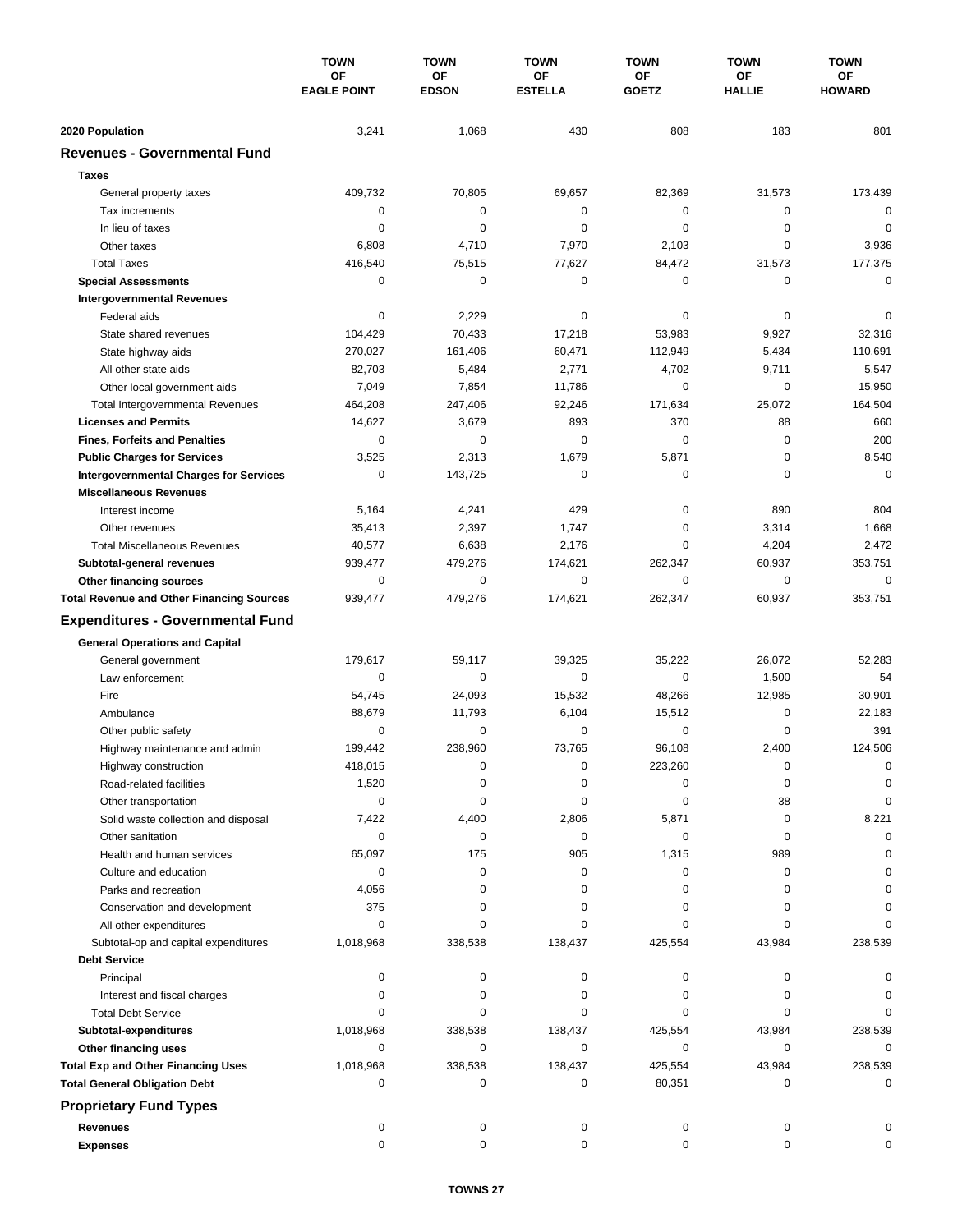|                                                  | <b>TOWN</b>      | <b>TOWN</b>             | <b>TOWN</b> | <b>TOWN</b>          | <b>TOWN</b>  | <b>TOWN</b>   |
|--------------------------------------------------|------------------|-------------------------|-------------|----------------------|--------------|---------------|
|                                                  | <b>OF</b>        | OF                      | ΟF          | ΟF<br><b>SAMPSON</b> | <b>OF</b>    | ΟF            |
|                                                  | <b>LAFAYETTE</b> | LAKE<br><b>HOLCOMBE</b> | <b>RUBY</b> |                      | <b>SIGEL</b> | <b>TILDEN</b> |
| 2020 Population                                  | 6,179            | 1,041                   | 505         | 953                  | 1,053        | 1,530         |
| <b>Revenues - Governmental Fund</b>              |                  |                         |             |                      |              |               |
| <b>Taxes</b>                                     |                  |                         |             |                      |              |               |
| General property taxes                           | 1,275,820        | 345,461                 | 50,490      | 294,099              | 93,296       | 244,755       |
| Tax increments                                   | 0                | $\mathbf 0$             | 0           | 0                    | 0            | $\mathbf 0$   |
| In lieu of taxes                                 | 0                | 0                       | $\mathbf 0$ | 0                    | $\mathbf 0$  | 0             |
| Other taxes                                      | 28,628           | 4,557                   | 8,829       | 18,119               | 7,844        | 253           |
| <b>Total Taxes</b>                               | 1,304,448        | 350,018                 | 59,319      | 312,218              | 101,140      | 245,008       |
| <b>Special Assessments</b>                       | 0                | $\mathbf 0$             | 0           | 0                    | 0            | 0             |
| <b>Intergovernmental Revenues</b>                |                  |                         |             |                      |              |               |
| Federal aids                                     | 0                | 0                       | 3,025       | 0                    | 0            | 1,408         |
| State shared revenues                            | 194,645          | 80,186                  | 23,966      | 20,255               | 46,929       | 33,637        |
| State highway aids                               | 549,280          | 124,857                 | 120,135     | 188,717              | 130,633      | 111,164       |
| All other state aids                             | 151,543          | 25,448                  | 18,430      | 15,540               | 3,583        | 8,363         |
| Other local government aids                      | 0                | 310                     | 10,931      | 7,130                | 10,550       | 6,297         |
| <b>Total Intergovernmental Revenues</b>          | 895,468          | 230,801                 | 176,487     | 231,642              | 191,695      | 160,869       |
| <b>Licenses and Permits</b>                      | 110,945          | 5,399                   | 690         | 2,376                | 4,558        | 12,038        |
| <b>Fines, Forfeits and Penalties</b>             | 50               | $\Omega$                | 0           | 0                    | 0            | 210           |
| <b>Public Charges for Services</b>               | 28,469           | 11,424                  | 3,867       | 224                  | 8,184        | 17,015        |
| <b>Intergovernmental Charges for Services</b>    | 0                | 0                       | 0           | 550                  | 0            | 14,936        |
| <b>Miscellaneous Revenues</b>                    |                  |                         |             |                      |              |               |
| Interest income                                  | 16,321           | 2,006                   | 620         | 2,902                | 496          | 2,365         |
| Other revenues                                   | 57,816           | 12,546                  | 841         | 1,693                | 1,950        | 40,837        |
| <b>Total Miscellaneous Revenues</b>              | 74,137           | 14,552                  | 1,461       | 4,595                | 2,446        | 43,202        |
| Subtotal-general revenues                        | 2,413,517        | 612,194                 | 241,824     | 551,605              | 308,023      | 493,278       |
| Other financing sources                          | 873,606          | 0                       | $\mathbf 0$ | 0                    | $\mathbf 0$  | $\mathbf 0$   |
| <b>Total Revenue and Other Financing Sources</b> | 3,287,123        | 612,194                 | 241,824     | 551,605              | 308,023      | 493,278       |
| <b>Expenditures - Governmental Fund</b>          |                  |                         |             |                      |              |               |
| <b>General Operations and Capital</b>            |                  |                         |             |                      |              |               |
| General government                               | 283,169          | 89,478                  | 39,971      | 108,480              | 53,661       | 84,267        |
| Law enforcement                                  | 6,979            | 0                       | 0           | 0                    | 0            | $\Omega$      |
| Fire                                             | 498,161          | 61,143                  | 5,690       | 105,274              | 49,223       | 121,215       |
| Ambulance                                        | 0                | 14,588                  | 12,278      | 2,909                | 21,413       | 22,551        |
| Other public safety                              | 0                | $\mathbf 0$             | 0           | 0                    | $\mathbf 0$  | 5,235         |
| Highway maintenance and admin                    | 1,518,510        | 306.993                 | 107,939     | 175,257              | 164,815      | 243,579       |
| Highway construction                             | 3,649            | 0                       | 0           | 108,891              | 174,408      | $\pmb{0}$     |
| Road-related facilities                          | 2,134            | 4,399                   | 0           | 0                    | 0            | 366           |
| Other transportation                             | 0                | 0                       | 0           | 0                    | 0            | $\mathbf 0$   |
| Solid waste collection and disposal              | 19,898           | 7,418                   | 8,940       | 4,197                | 5,527        | 12,799        |
| Other sanitation                                 | 0                | 8,850                   | 0           | 0                    | 0            | $\mathbf 0$   |
| Health and human services                        | 1,216            | 2,000                   | 354         | 8,266                | 286          | 538           |
| Culture and education                            | 0                | 0                       | 0           | 0                    | 0            | 0             |
| Parks and recreation                             | 77,050           | 14,693                  | 180         | 0                    | 0            | 0             |
| Conservation and development                     | 20,222           | 0                       | 0           | 0                    | 0            | 0             |
| All other expenditures                           | 60,451           | 0                       | 685         | 156                  | 1,300        | O             |
| Subtotal-op and capital expenditures             | 2,491,439        | 509,562                 | 176,037     | 513,430              | 470,633      | 490,550       |
| <b>Debt Service</b>                              |                  |                         |             |                      |              |               |
| Principal                                        | 826,099          | 44,543                  | 26,280      | 0                    | 0            | 14,712        |
| Interest and fiscal charges                      | 33,519           | 0                       | 0           | 0                    | 0            | 1,720         |
| <b>Total Debt Service</b>                        | 859,618          | 44,543                  | 26,280      | 0                    | 0            | 16,432        |
| Subtotal-expenditures                            | 3,351,057        | 554,105                 | 202,317     | 513,430              | 470,633      | 506,982       |
| Other financing uses                             | 0                | 0                       | 0           | 0                    | 0            | 0             |
| <b>Total Exp and Other Financing Uses</b>        | 3,351,057        | 554,105                 | 202,317     | 513,430              | 470,633      | 506,982       |
| <b>Total General Obligation Debt</b>             | 559,817          | 80,784                  | 0           | 0                    | 0            | 31,037        |
| <b>Proprietary Fund Types</b>                    |                  |                         |             |                      |              |               |
| <b>Revenues</b>                                  | 0                | 0                       | 0           | 0                    | 0            | 0             |
| <b>Expenses</b>                                  | 0                | 0                       | 0           | 0                    | 0            | 0             |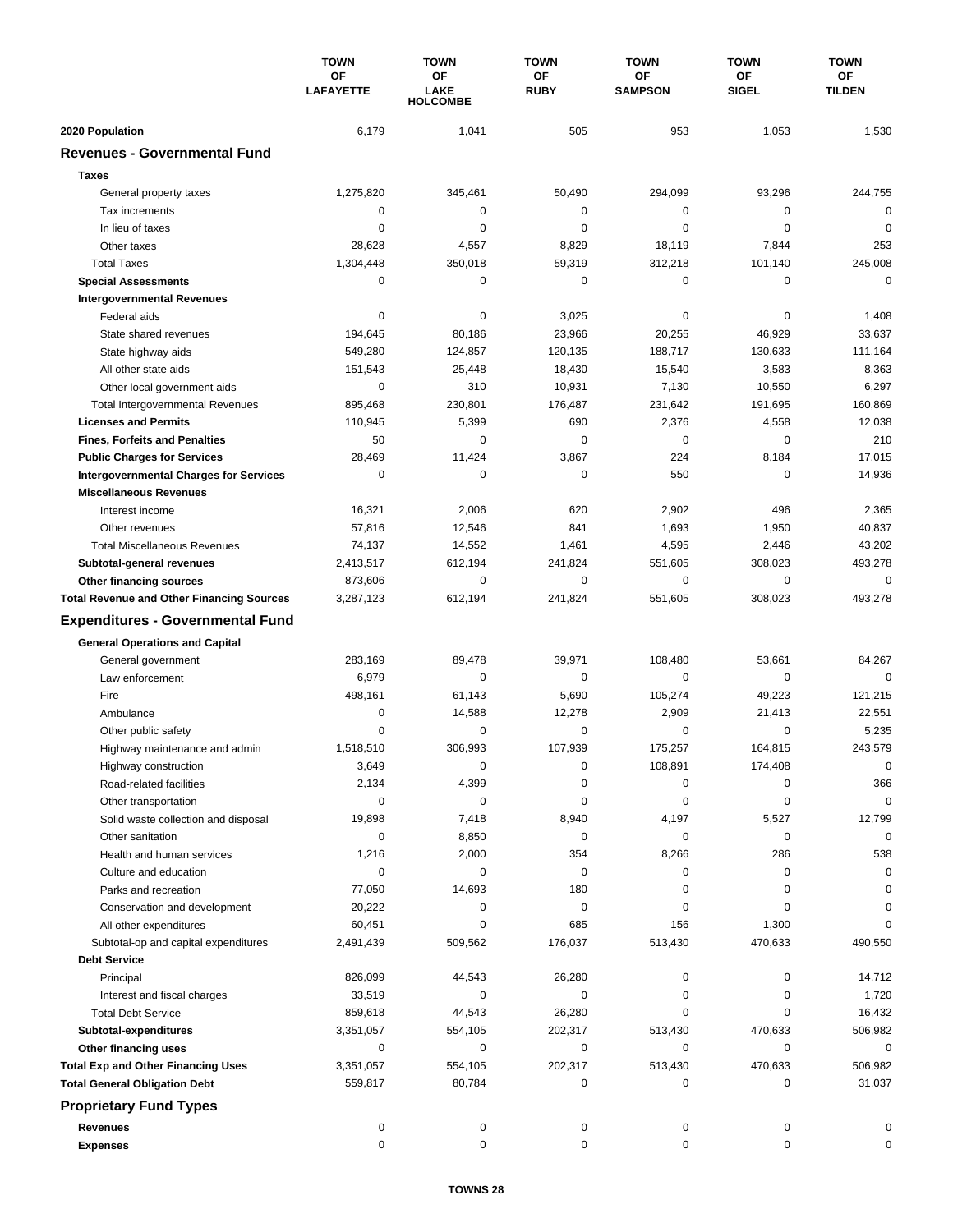|                                                  | <b>TOWN</b><br><b>OF</b><br><b>WHEATON</b> | <b>TOWN</b>                  | <b>TOWN</b><br><b>TOTAL</b><br><b>CHIPPEWA</b><br><b>COUNTY</b> | <b>TOWN</b>         | <b>TOWN</b><br><b>OF</b><br><b>BUTLER</b> | <b>TOWN</b><br>ΟF<br><b>COLBY</b> |
|--------------------------------------------------|--------------------------------------------|------------------------------|-----------------------------------------------------------------|---------------------|-------------------------------------------|-----------------------------------|
|                                                  |                                            | <b>OF</b><br><b>WOODMOHR</b> |                                                                 | ΟF<br><b>BEAVER</b> |                                           |                                   |
| 2020 Population                                  | 2,815                                      | 969                          | 30,603                                                          | 879                 | 97                                        | 897                               |
| <b>Revenues - Governmental Fund</b>              |                                            |                              |                                                                 |                     |                                           |                                   |
| <b>Taxes</b>                                     |                                            |                              |                                                                 |                     |                                           |                                   |
| General property taxes                           | 657,398                                    | 140,714                      | 4,989,467                                                       | 95,804              | 10,547                                    | 89,167                            |
| Tax increments                                   | 0                                          | 0                            | 0                                                               | 0                   | 0                                         | $\mathbf 0$                       |
| In lieu of taxes                                 | 0                                          | 0                            | 0                                                               | 0                   | $\mathbf 0$                               | $\mathbf 0$                       |
| Other taxes                                      | 3,056                                      | 415                          | 170,529                                                         | 4,372               | 13,456                                    | 4,763                             |
| <b>Total Taxes</b>                               | 660,454                                    | 141,129                      | 5,159,996                                                       | 100,176             | 24,003                                    | 93,930                            |
| <b>Special Assessments</b>                       | 0                                          | 0                            | 224                                                             | 0                   | 0                                         | $\mathbf 0$                       |
| <b>Intergovernmental Revenues</b>                |                                            |                              |                                                                 |                     |                                           |                                   |
| Federal aids                                     | 0                                          | 15,737                       | 41,799                                                          | 0                   | 935                                       | 30,959                            |
| State shared revenues                            | 358,792                                    | 59,035                       | 1,776,285                                                       | 78,647              | 18,653                                    | 99,784                            |
| State highway aids                               | 323,954                                    | 125,881                      | 3,543,971                                                       | 163,567             | 56,218                                    | 122,833                           |
| All other state aids                             | 23,733                                     | 4,340                        | 503,299                                                         | 2,648               | 14,123                                    | 4,227                             |
| Other local government aids                      | 0                                          | $\mathbf 0$                  | 124,981                                                         | 5,558               | 24,432                                    | 12,309                            |
| <b>Total Intergovernmental Revenues</b>          | 706,479                                    | 204,993                      | 5,990,335                                                       | 250,420             | 114,361                                   | 270,112                           |
| <b>Licenses and Permits</b>                      | 7,999                                      | 3,945                        | 192,681                                                         | 396                 | 67                                        | 995                               |
| <b>Fines, Forfeits and Penalties</b>             | 0                                          | 0                            | 575                                                             | 0                   | $\mathbf 0$                               | $\mathbf 0$                       |
| <b>Public Charges for Services</b>               | 53,411                                     | 4,481                        | 248,355                                                         | 23,712              | 400                                       | 12,632                            |
| <b>Intergovernmental Charges for Services</b>    | 0                                          | $\mathbf 0$                  | 169,549                                                         | 39,751              | 0                                         | $\Omega$                          |
| <b>Miscellaneous Revenues</b>                    |                                            |                              |                                                                 |                     |                                           |                                   |
| Interest income                                  | 3,860                                      | 3,754                        | 70,469                                                          | 2,211               | 1,056                                     | 280                               |
| Other revenues                                   | 1,629                                      | 18,479                       | 210,478                                                         | 46                  | 145                                       | 4,192                             |
| <b>Total Miscellaneous Revenues</b>              | 5,489                                      | 22,233                       | 280,947                                                         | 2,257               | 1,201                                     | 4,472                             |
| Subtotal-general revenues                        | 1,433,832                                  | 376,781                      | 12,042,662                                                      | 416,712             | 140,032                                   | 382,141                           |
| Other financing sources                          | 0                                          | $\mathbf 0$                  | 1,162,606                                                       | 124,000             | 179,500                                   | 30,000                            |
| <b>Total Revenue and Other Financing Sources</b> | 1,433,832                                  | 376,781                      | 13,205,268                                                      | 540,712             | 319,532                                   | 412,141                           |
| <b>Expenditures - Governmental Fund</b>          |                                            |                              |                                                                 |                     |                                           |                                   |
|                                                  |                                            |                              |                                                                 |                     |                                           |                                   |
| <b>General Operations and Capital</b>            |                                            |                              |                                                                 |                     |                                           |                                   |
| General government                               | 171,101                                    | 73,738                       | 2,051,628                                                       | 52,071              | 39,788                                    | 53,084                            |
| Law enforcement                                  | 6,568                                      | $\mathbf 0$                  | 16,716                                                          | 0                   | 0                                         | $\Omega$                          |
| Fire                                             | 444,689                                    | 20,990                       | 1,758,317                                                       | 25,300              | 3,484                                     | 35,889                            |
| Ambulance                                        | 16,339                                     | 4,195                        | 368,403                                                         | 3,400               | 800                                       | 0                                 |
| Other public safety                              | 0                                          | 0                            | 5,876                                                           | 0                   | 0                                         | 0                                 |
| Highway maintenance and admin                    | 191,073                                    | 314,696                      | 5,132,084                                                       | 608,682             | 319,408                                   | 217,936                           |
| Highway construction                             | 887,280                                    | 0                            | 2,673,674                                                       | 0                   | 0                                         | 0                                 |
| Road-related facilities                          | 0                                          | 0                            | 14,250                                                          | 0                   | 0                                         | 0                                 |
| Other transportation                             | 0                                          | 0                            | 38                                                              | 0                   | 0                                         | 0                                 |
| Solid waste collection and disposal              | 19,059                                     | 10,337                       | 181,291                                                         | 41,847              | 1,990                                     | 10,109                            |
| Other sanitation                                 | 0                                          | 1,760                        | 15,901                                                          | 0                   | 0                                         | $\mathbf 0$                       |
| Health and human services                        | 4,097                                      | 2,220                        | 101,789                                                         | 1,305               | 4,587                                     | 2,935                             |
| Culture and education                            | 0                                          | 0                            | 0                                                               | 1,700               | 0                                         | 1,000                             |
| Parks and recreation                             | 33,847                                     | 0                            | 163,588                                                         | 0                   | 0                                         | 0                                 |
| Conservation and development                     | 0                                          | 0                            | 32,005                                                          | 0                   | 0                                         | 0                                 |
| All other expenditures                           | 0                                          | 6,685                        | 75,661                                                          | 0                   | 0                                         | 212                               |
| Subtotal-op and capital expenditures             | 1,774,053                                  | 434,621                      | 12,591,221                                                      | 734,305             | 370,057                                   | 321,165                           |
| <b>Debt Service</b>                              |                                            |                              |                                                                 |                     |                                           |                                   |
| Principal                                        | 0                                          | 0                            | 1,008,805                                                       | 42,370              | 0                                         | 85,000                            |
| Interest and fiscal charges                      | 0                                          | 0                            | 51,979                                                          | 1,131               | 0                                         | 877                               |
| <b>Total Debt Service</b>                        | 0                                          | 0                            | 1,060,784                                                       | 43,501              | 0                                         | 85,877                            |
| Subtotal-expenditures                            | 1,774,053                                  | 434,621                      | 13,652,005                                                      | 777,806             | 370,057                                   | 407,042                           |
| Other financing uses                             | 0                                          | 0                            | 0                                                               | 0                   | 0                                         | 0                                 |
| <b>Total Exp and Other Financing Uses</b>        | 1,774,053                                  | 434,621                      | 13,652,005                                                      | 777,806             | 370,057                                   | 407,042                           |
| <b>Total General Obligation Debt</b>             | 0                                          | 0                            | 1,305,998                                                       | 81,630              | 179,500                                   | 15,000                            |
| <b>Proprietary Fund Types</b>                    |                                            |                              |                                                                 |                     |                                           |                                   |
| <b>Revenues</b>                                  | 0                                          | 0                            | 0                                                               | 0                   | 0                                         | 0                                 |
| <b>Expenses</b>                                  | 0                                          | 0                            | 0                                                               | 0                   | 0                                         | 0                                 |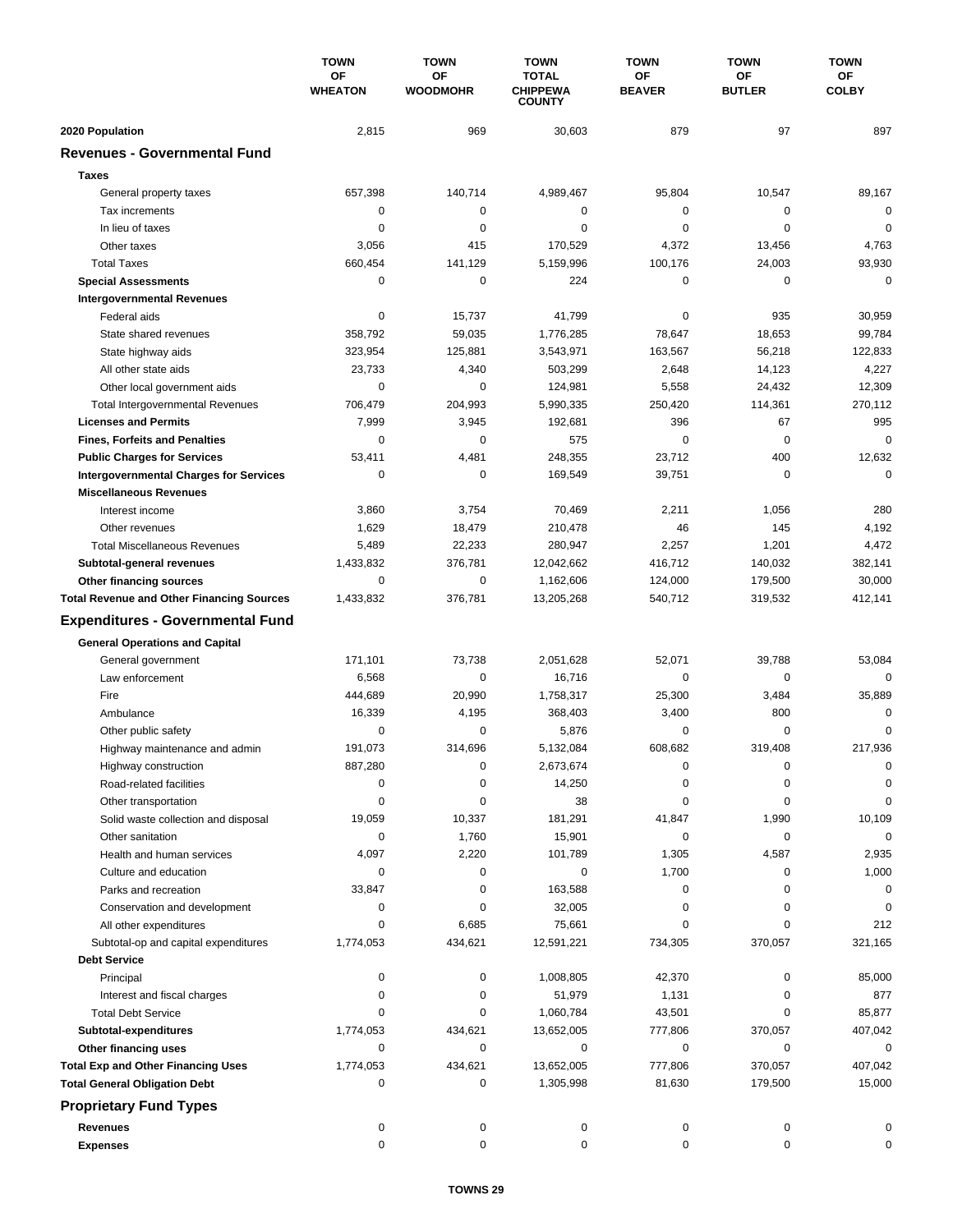|                                                  | <b>TOWN</b><br>OF<br><b>QUINCY</b> | <b>TOWN</b>            | <b>TOWN</b><br><b>OF</b><br><b>ROME</b> | <b>TOWN</b><br>OF<br><b>SPRINGVILLE</b> | <b>TOWN</b><br>ΟF<br><b>STRONGS</b><br><b>PRAIRIE</b> | <b>TOWN</b><br><b>TOTAL</b><br><b>ADAMS COUNTY</b> |
|--------------------------------------------------|------------------------------------|------------------------|-----------------------------------------|-----------------------------------------|-------------------------------------------------------|----------------------------------------------------|
|                                                  |                                    | OF<br><b>RICHFIELD</b> |                                         |                                         |                                                       |                                                    |
| 2020 Population                                  | 1,182                              | 159                    | 2,816                                   | 1,297                                   | 1,164                                                 | 17,984                                             |
| <b>Revenues - Governmental Fund</b>              |                                    |                        |                                         |                                         |                                                       |                                                    |
| <b>Taxes</b>                                     |                                    |                        |                                         |                                         |                                                       |                                                    |
| General property taxes                           | 570,311                            | 100,716                | 3,213,565                               | 180,635                                 | 276,825                                               | 6,754,451                                          |
| Tax increments                                   | 0                                  | $\mathbf 0$            | 1,079,698                               | $\pmb{0}$                               | $\mathbf 0$                                           | 1,218,814                                          |
| In lieu of taxes                                 | 0                                  | 0                      | 126,869                                 | $\mathbf 0$                             | $\mathbf 0$                                           | 126,869                                            |
| Other taxes                                      | 14,083                             | 24,199                 | 556,854                                 | 21,270                                  | 76,131                                                | 1,002,233                                          |
| <b>Total Taxes</b>                               | 584,394                            | 124,915                | 4,976,986                               | 201,905                                 | 352,956                                               | 9,102,367                                          |
| <b>Special Assessments</b>                       | 0                                  | 0                      | 3,499                                   | 0                                       | $\mathbf 0$                                           | 4,579                                              |
| <b>Intergovernmental Revenues</b>                |                                    |                        |                                         |                                         |                                                       |                                                    |
| Federal aids                                     | 16,560                             | 3,779                  | 1,007                                   | 42,683                                  | 0                                                     | 93,196                                             |
| State shared revenues                            | 40,491                             | 8,505                  | 46,395                                  | 13,334                                  | 24,334                                                | 375,176                                            |
| State highway aids                               | 304,454                            | 136,704                | 392,571                                 | 197,460                                 | 238,360                                               | 3,206,165                                          |
| All other state aids                             | 30,727                             | 32,589                 | 326,533                                 | 8,345                                   | 8,186                                                 | 744,800                                            |
| Other local government aids                      | 0                                  | $\pmb{0}$              | 0                                       | $\mathbf 0$                             | $\mathbf 0$                                           | 66,525                                             |
| <b>Total Intergovernmental Revenues</b>          | 392,232                            | 181,577                | 766,506                                 | 261,822                                 | 270,880                                               | 4,485,862                                          |
| <b>Licenses and Permits</b>                      | 1,897                              | 80                     | 184,546                                 | 1,499                                   | 7,054                                                 | 215,288                                            |
| <b>Fines, Forfeits and Penalties</b>             | 0                                  | $\mathbf 0$            | 32,445                                  | 0                                       | $\mathbf 0$                                           | 36,445                                             |
| <b>Public Charges for Services</b>               | 2,142                              | 438                    | 124,976                                 | 1,500                                   | 16,945                                                | 403,202                                            |
| <b>Intergovernmental Charges for Services</b>    | $\mathbf 0$                        | 10,872                 | 29,000                                  | $\mathbf 0$                             | 7,602                                                 | 121,139                                            |
| <b>Miscellaneous Revenues</b>                    |                                    |                        |                                         |                                         |                                                       |                                                    |
| Interest income                                  | 947                                | 2,019                  | 7,249                                   | 490                                     | 721                                                   | 21,690                                             |
| Other revenues                                   | 2,653                              | $\mathbf 0$            | 295,175                                 | 1,425                                   | 8,318                                                 | 560,439                                            |
| <b>Total Miscellaneous Revenues</b>              | 3,600                              | 2,019                  | 302,424                                 | 1,915                                   | 9,039                                                 | 582,129                                            |
| Subtotal-general revenues                        | 984,265                            | 319,901                | 6,420,382                               | 468,641                                 | 664,476                                               | 14,951,011                                         |
| Other financing sources                          | 0                                  | 0                      | 10,401,119                              | $\pmb{0}$                               | $\mathbf 0$                                           | 10,642,377                                         |
| <b>Total Revenue and Other Financing Sources</b> | 984,265                            | 319,901                | 16,821,501                              | 468,641                                 | 664,476                                               | 25,593,388                                         |
| <b>Expenditures - Governmental Fund</b>          |                                    |                        |                                         |                                         |                                                       |                                                    |
|                                                  |                                    |                        |                                         |                                         |                                                       |                                                    |
| <b>General Operations and Capital</b>            |                                    |                        |                                         |                                         |                                                       |                                                    |
| General government                               | 150,462                            | 51,149                 | 851,917                                 | 55,283                                  | 87,890                                                | 2,109,375                                          |
| Law enforcement                                  | 0                                  | 0                      | 840,463                                 | 0                                       | 0                                                     | 840,463                                            |
| Fire                                             | 59,403                             | 11,537                 | 323,480                                 | 56,063                                  | 52,813                                                | 1,131,628                                          |
| Ambulance                                        | 30,791                             | 6,104                  | 45,235                                  | 34,571                                  | 30,424                                                | 482,343                                            |
| Other public safety                              | 0                                  | 0                      | 69,049                                  | $\pmb{0}$                               | 240                                                   | 73,481                                             |
| Highway maintenance and admin                    | 206,755                            | 195,708                | 820,703                                 | 307,141                                 | 156,214                                               | 4,071,676                                          |
| Highway construction                             | 266,374                            | 0                      | 0                                       | 0                                       | 191,302                                               | 1,197,140                                          |
| Road-related facilities                          | 0                                  | 0                      | 0                                       | 0                                       | 2,740                                                 | 4,849                                              |
| Other transportation                             | 0                                  | 0                      | 0                                       | 492                                     | 0                                                     | 492                                                |
| Solid waste collection and disposal              | 37,980                             | 19,720                 | 318,754                                 | $\pmb{0}$                               | 15,196                                                | 916,135                                            |
| Other sanitation                                 | 0                                  | 0                      | 0                                       | 227                                     | $\pmb{0}$                                             | 227                                                |
| Health and human services                        | 8,119                              | 0                      | 3,116                                   | 1,795                                   | 2,500                                                 | 27,572                                             |
| Culture and education                            | 0                                  | 0                      | 221,422                                 | $\pmb{0}$                               | 0                                                     | 223,861                                            |
| Parks and recreation                             | 850                                | 0                      | 184,390                                 | 0                                       | 1,855                                                 | 189,442                                            |
| Conservation and development                     | 70                                 | 0                      | 473,484                                 | 0                                       | 44,252                                                | 594,260                                            |
| All other expenditures                           | 0                                  | 0                      | 0                                       | 0                                       | 5,828                                                 | 13,974                                             |
| Subtotal-op and capital expenditures             | 760,804                            | 284,218                | 4,152,013                               | 455,572                                 | 591,254                                               | 11,876,918                                         |
| <b>Debt Service</b>                              |                                    |                        |                                         |                                         |                                                       |                                                    |
| Principal                                        | 0                                  | 0                      | 11,570,159                              | 0                                       | 58,988                                                | 11,810,442                                         |
| Interest and fiscal charges                      | 0                                  | 0                      | 769,901                                 | 0                                       | 11,953                                                | 846,929                                            |
| <b>Total Debt Service</b>                        | 0                                  | 0                      | 12,340,060                              | 0                                       | 70,941                                                | 12,657,371                                         |
| Subtotal-expenditures                            | 760,804                            | 284,218                | 16,492,073                              | 455,572                                 | 662,195                                               | 24,534,289                                         |
| Other financing uses                             | 0                                  | 0                      | 0                                       | 0                                       | 0                                                     | 0                                                  |
| <b>Total Exp and Other Financing Uses</b>        | 760,804                            | 284,218                | 16,492,073                              | 455,572                                 | 662,195                                               | 24,534,289                                         |
| <b>Total General Obligation Debt</b>             | 0                                  | 0                      | 14,917,809                              | 0                                       | 299,448                                               | 15,831,978                                         |
| <b>Proprietary Fund Types</b>                    |                                    |                        |                                         |                                         |                                                       |                                                    |
| <b>Revenues</b>                                  | 0                                  | 0                      | 1,039,957                               | 0                                       | 0                                                     | 1,039,957                                          |
| <b>Expenses</b>                                  | 0                                  | 0                      | 913,404                                 | 0                                       | 0                                                     | 913,404                                            |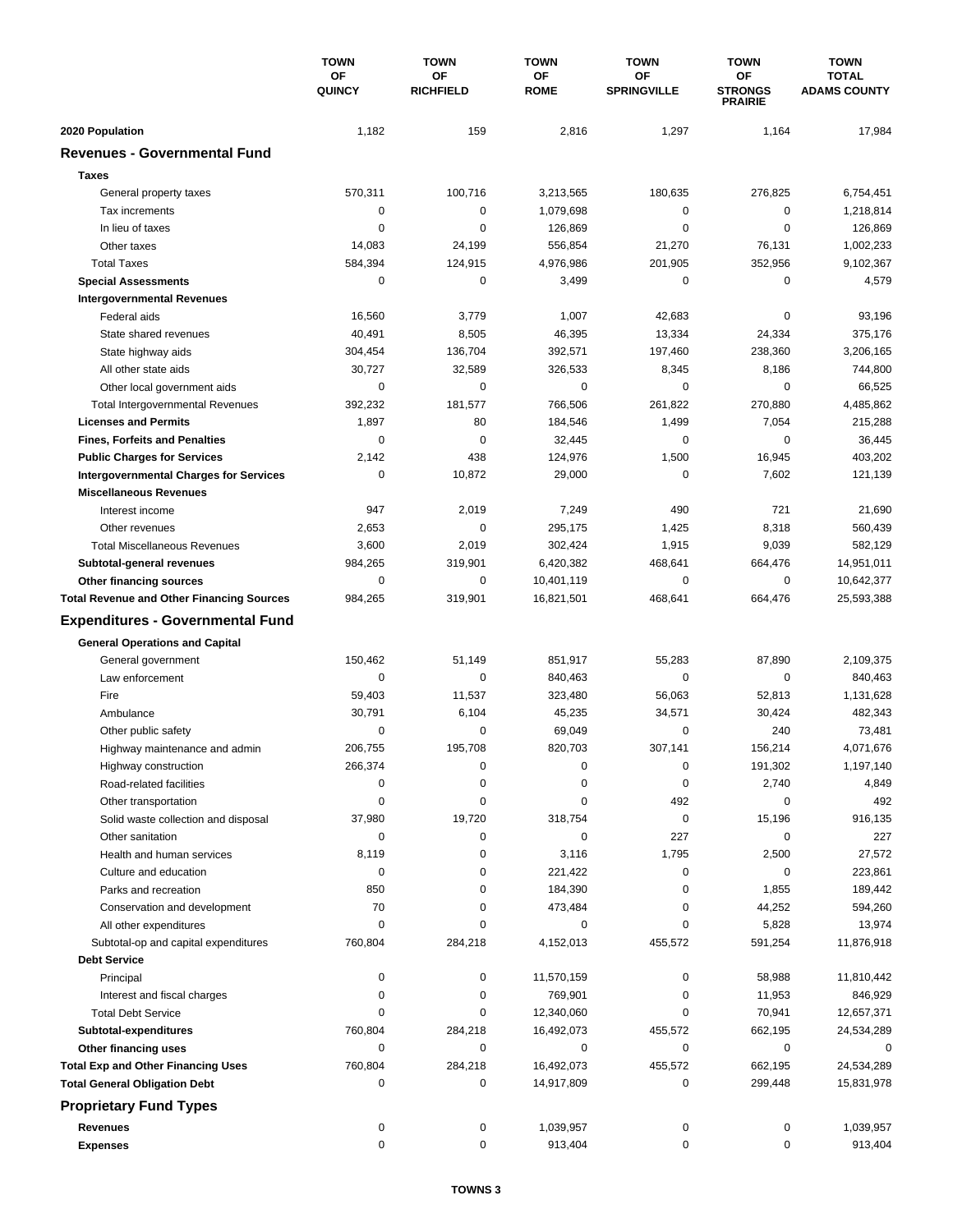|                                                  | <b>TOWN</b><br><b>OF</b><br><b>DEWHURST</b> | <b>TOWN</b>               | <b>TOWN</b>         | <b>TOWN</b>          | <b>TOWN</b>        | <b>TOWN</b>              |
|--------------------------------------------------|---------------------------------------------|---------------------------|---------------------|----------------------|--------------------|--------------------------|
|                                                  |                                             | <b>OF</b><br><b>EATON</b> | ΟF<br><b>FOSTER</b> | ΟF<br><b>FREMONT</b> | ΟF<br><b>GRANT</b> | ОF<br><b>GREEN GROVE</b> |
|                                                  |                                             |                           |                     |                      |                    |                          |
| 2020 Population                                  | 337                                         | 716                       | 96                  | 1,281                | 938                | 755                      |
| <b>Revenues - Governmental Fund</b>              |                                             |                           |                     |                      |                    |                          |
| <b>Taxes</b>                                     |                                             |                           |                     |                      |                    |                          |
| General property taxes                           | 125,958                                     | 117,406                   | 19,219              | 278,713              | 113,333            | 75,077                   |
| Tax increments                                   | $\mathbf 0$                                 | 0                         | 0                   | 0                    | 0                  | $\mathbf 0$              |
| In lieu of taxes                                 | 0                                           | $\mathbf 0$               | 0                   | $\mathbf 0$          | $\mathbf 0$        | $\mathbf 0$              |
| Other taxes                                      | $\mathbf 0$                                 | 9,212                     | 3,143               | 3,388                | 7,494              | 2,137                    |
| <b>Total Taxes</b>                               | 125,958                                     | 126,618                   | 22,362              | 282,101              | 120,827            | 77,214                   |
| <b>Special Assessments</b>                       | $\mathbf 0$                                 | $\mathbf 0$               | 0                   | 0                    | 0                  | $\mathbf 0$              |
| <b>Intergovernmental Revenues</b>                |                                             |                           |                     |                      |                    |                          |
| Federal aids                                     | 5,019                                       | 0                         | 5,034               | 0                    | 0                  | 0                        |
| State shared revenues                            | 4,140                                       | 47,957                    | 12,605              | 65,092               | 85,883             | 43,355                   |
| State highway aids                               | 105,251                                     | 114,134                   | 47,041              | 166,431              | 166,326            | 127,353                  |
| All other state aids                             | 10,168                                      | 5,205                     | 16,873              | 3,438                | 3,628              | 4,441                    |
| Other local government aids                      | 31,539                                      | 5,670                     | 78,461              | 25,763               | $\mathbf 0$        | 30,814                   |
| <b>Total Intergovernmental Revenues</b>          | 156,117                                     | 172,966                   | 160,014             | 260,724              | 255,837            | 205,963                  |
| <b>Licenses and Permits</b>                      | 1,603                                       | 616                       | 1,118               | 4,186                | 1,338              | 771                      |
| <b>Fines, Forfeits and Penalties</b>             | $\mathbf 0$                                 | $\Omega$                  | 0                   | 0                    | $\mathbf 0$        | 5,000                    |
| <b>Public Charges for Services</b>               | $\mathbf 0$                                 | 5,571                     | 1,064               | 16,554               | 21,740             | 9,301                    |
| <b>Intergovernmental Charges for Services</b>    | 0                                           | $\mathbf 0$               | 0                   | 0                    | 0                  | 1,059                    |
| <b>Miscellaneous Revenues</b>                    |                                             |                           |                     |                      |                    |                          |
| Interest income                                  | 1,610                                       | 398                       | 651                 | 1,124                | 85                 | 448                      |
| Other revenues                                   | 10,240                                      | 54                        | 4,541               | 13,529               | 573                | 2,461                    |
| <b>Total Miscellaneous Revenues</b>              | 11,850                                      | 452                       | 5,192               | 14,653               | 658                | 2,909                    |
| Subtotal-general revenues                        | 295,528                                     | 306,223                   | 189,750             | 578,218              | 400,400            | 302,217                  |
| Other financing sources                          | $\mathbf 0$                                 | $\mathbf 0$               | 0                   | 0                    | $\mathbf 0$        | $\mathbf 0$              |
| <b>Total Revenue and Other Financing Sources</b> | 295,528                                     | 306,223                   | 189,750             | 578,218              | 400,400            | 302,217                  |
| <b>Expenditures - Governmental Fund</b>          |                                             |                           |                     |                      |                    |                          |
|                                                  |                                             |                           |                     |                      |                    |                          |
| <b>General Operations and Capital</b>            |                                             |                           |                     |                      |                    |                          |
| General government                               | 49,183                                      | 46,901                    | 39,379              | 86,885               | 52,234             | 48,086                   |
| Law enforcement                                  | $\mathbf 0$                                 | 0                         | 0                   | 0                    | 0                  | $\Omega$                 |
| Fire                                             | 18,000                                      | 48,318                    | 0                   | 93,030               | 26,583             | 53,091                   |
| Ambulance                                        | 0                                           | 0                         | 20,663              | 38,738               | 5,129              | 0                        |
| Other public safety                              | $\mathbf 0$                                 | $\mathbf 0$               | 0                   | 18,903               | 2,500              | $\mathbf 0$              |
| Highway maintenance and admin                    | 144,642                                     | 140.083                   | 145,988             | 234,656              | 206,864            | 152,252                  |
| Highway construction                             | 0                                           | 0                         | 33,981              | 0                    | 0                  | 11,581                   |
| Road-related facilities                          | 0                                           | 0                         | 0                   | 3,908                | 0                  | 0                        |
| Other transportation                             | 0                                           | 0                         | 0                   | 0                    | 0                  | 0                        |
| Solid waste collection and disposal              | 20,946                                      | 7,672                     | 1,530               | 11,052               | 46,691             | 10,326                   |
| Other sanitation                                 | 0                                           | 0                         | 0                   | 300                  | 0                  | 0                        |
| Health and human services                        | 0                                           | 0                         | 0                   | 0                    | 5,888              | 0                        |
| Culture and education                            | 0                                           | 0                         | 0                   | 0                    | 300                | 0                        |
| Parks and recreation                             | 0                                           | 0                         | 0                   | 350                  | 0                  | 0                        |
| Conservation and development                     | 291                                         | 0                         | 0                   | 0                    | 0                  | 0                        |
| All other expenditures                           | 2,755                                       | 0                         | 0                   | 0                    | 0                  | 273                      |
| Subtotal-op and capital expenditures             | 235,817                                     | 242,974                   | 241,541             | 487,822              | 346,189            | 275,609                  |
| <b>Debt Service</b>                              |                                             |                           |                     |                      |                    |                          |
| Principal                                        | 84,697                                      | 26,859                    | 0                   | 100,156              | 20,521             | 0                        |
| Interest and fiscal charges                      | 0                                           | 2,571                     | 0                   | 6,069                | 4,732              | 0                        |
| <b>Total Debt Service</b>                        | 84,697                                      | 29,430                    | 0                   | 106,225              | 25,253             | $\Omega$                 |
| Subtotal-expenditures                            | 320,514                                     | 272,404                   | 241,541             | 594,047              | 371,442            | 275,609                  |
| Other financing uses                             | 0                                           | 0                         | 0                   | 0                    | 0                  | 0                        |
| <b>Total Exp and Other Financing Uses</b>        | 320,514                                     | 272,404                   | 241,541             | 594,047              | 371,442            | 275,609                  |
| <b>Total General Obligation Debt</b>             | 0                                           | 56,141                    | 0                   | 151,521              | 136,795            | $\mathbf 0$              |
| <b>Proprietary Fund Types</b>                    |                                             |                           |                     |                      |                    |                          |
| <b>Revenues</b>                                  | 0                                           | 0                         | 0                   | 0                    | 0                  |                          |
| <b>Expenses</b>                                  | 0                                           | 0                         | 0                   | 0                    | 0                  | 0                        |
|                                                  |                                             |                           |                     |                      |                    |                          |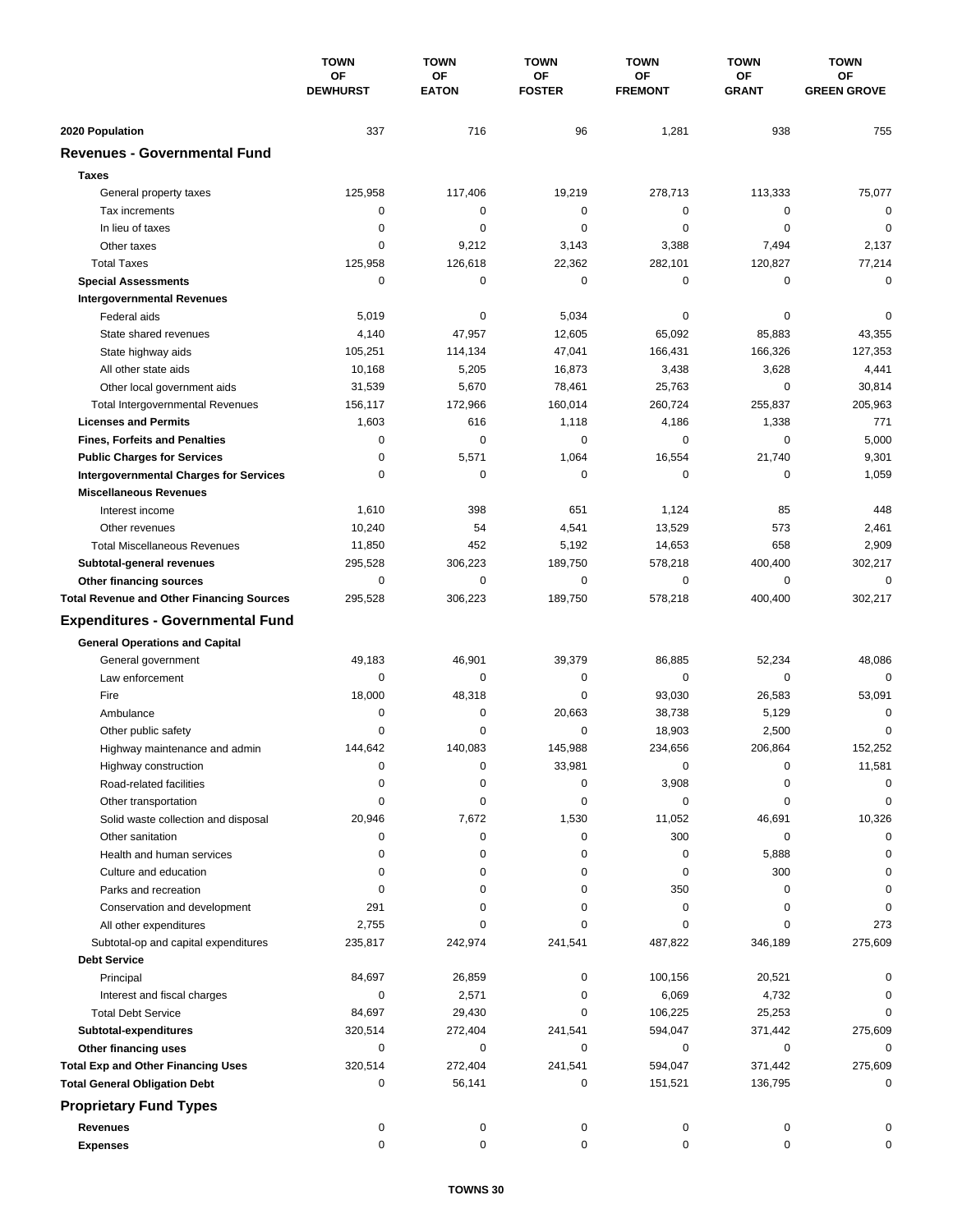|                                                        | <b>TOWN</b><br>OF<br><b>HENDREN</b> | <b>TOWN</b>                | <b>TOWN</b>        | <b>TOWN</b>        | <b>TOWN</b>        | <b>TOWN</b>           |
|--------------------------------------------------------|-------------------------------------|----------------------------|--------------------|--------------------|--------------------|-----------------------|
|                                                        |                                     | <b>OF</b><br><b>HEWETT</b> | ΟF<br><b>HIXON</b> | ОF<br><b>HOARD</b> | ΟF<br><b>LEVIS</b> | ОF<br><b>LONGWOOD</b> |
|                                                        |                                     |                            |                    |                    |                    |                       |
| 2020 Population<br><b>Revenues - Governmental Fund</b> | 503                                 | 297                        | 810                | 833                | 495                | 856                   |
|                                                        |                                     |                            |                    |                    |                    |                       |
| <b>Taxes</b>                                           |                                     |                            |                    |                    |                    |                       |
| General property taxes                                 | 67,421                              | 12,529                     | 149,010            | 41,135             | 49,475             | 154,780               |
| Tax increments                                         | 0                                   | $\mathbf 0$                | $\mathbf 0$        | 0                  | 0                  | $\mathbf 0$           |
| In lieu of taxes                                       | 0                                   | 0                          | $\mathbf 0$        | 0                  | $\mathbf 0$        | $\mathbf 0$           |
| Other taxes                                            | 22,626                              | 3,823                      | 3,267              | 5,531              | 16,049             | 4,972                 |
| <b>Total Taxes</b>                                     | 90,047                              | 16,352                     | 152,277            | 46,666             | 65,524             | 159,752               |
| <b>Special Assessments</b>                             | 0                                   | $\mathbf 0$                | 0                  | 97                 | 0                  | 0                     |
| <b>Intergovernmental Revenues</b>                      |                                     |                            |                    |                    |                    |                       |
| Federal aids                                           | 0                                   | 0                          | 13,228             | 539                | 0                  | 0                     |
| State shared revenues                                  | 38,477                              | 9,385                      | 52,864             | 49,953             | 42,976             | 38,535                |
| State highway aids                                     | 99,069                              | 64,484                     | 129,637            | 142,934            | 124,463            | 105,935               |
| All other state aids                                   | 4,352                               | 23,938                     | 36,424             | 4,656              | 6,143              | 40,074                |
| Other local government aids                            | 2,872                               | $\mathbf 0$                | $\mathbf 0$        | 0                  | 7,781              | $\mathbf 0$           |
| <b>Total Intergovernmental Revenues</b>                | 144,770                             | 97,807                     | 232,153            | 198.082            | 181,363            | 184,544               |
| <b>Licenses and Permits</b>                            | 1,096                               | 960                        | 1,062              | 529                | 917                | 1,885                 |
| <b>Fines, Forfeits and Penalties</b>                   | $\Omega$                            | $\mathbf 0$                | 0                  | $\Omega$           | $\mathbf 0$        | $\mathbf 0$           |
| <b>Public Charges for Services</b>                     | 4,096                               | 33                         | 4,347              | 40,878             | 4,563              | 40,092                |
| <b>Intergovernmental Charges for Services</b>          | 1,170                               | 0                          | 0                  | 896                | 0                  | 350                   |
| <b>Miscellaneous Revenues</b>                          |                                     |                            |                    |                    |                    |                       |
| Interest income                                        | 845                                 | 0                          | 3,800              | 662                | 0                  | 4,516                 |
| Other revenues                                         | 7,147                               | $\mathbf 0$                | 0                  | 62,823             | 7,756              | 1,555                 |
| <b>Total Miscellaneous Revenues</b>                    | 7,992                               | 0                          | 3,800              | 63,485             | 7,756              | 6,071                 |
| Subtotal-general revenues                              | 249,171                             | 115,152                    | 393,639            | 350,633            | 260,123            | 392,694               |
| Other financing sources                                | 0                                   | $\mathbf 0$                | $\mathbf 0$        | 0                  | $\mathbf 0$        | $\mathbf 0$           |
| <b>Total Revenue and Other Financing Sources</b>       | 249,171                             | 115,152                    | 393,639            | 350,633            | 260,123            | 392,694               |
| <b>Expenditures - Governmental Fund</b>                |                                     |                            |                    |                    |                    |                       |
| <b>General Operations and Capital</b>                  |                                     |                            |                    |                    |                    |                       |
| General government                                     | 43,106                              | 36,696                     | 47,333             | 56,771             | 57,737             | 52,228                |
| Law enforcement                                        | $\mathbf 0$                         | 1,000                      | 0                  | 0                  | 0                  | $\Omega$              |
| Fire                                                   | 23,037                              | 7,579                      | 54,595             | 45,397             | 14,566             | 56,285                |
| Ambulance                                              | 0                                   | 2,828                      | 0                  | 0                  | 4,408              | 0                     |
| Other public safety                                    | 0                                   | $\mathbf 0$                | $\mathbf 0$        | 390                | $\mathbf 0$        | 0                     |
| Highway maintenance and admin                          | 146.452                             | 97,600                     | 86.609             | 233,888            | 120,727            | 191,652               |
| Highway construction                                   | 0                                   | $\pmb{0}$                  | 92,050             | 0                  | 0                  | 0                     |
| Road-related facilities                                | 1,639                               | 0                          | 0                  | 0                  | 0                  | 0                     |
| Other transportation                                   | 0                                   | 0                          | 0                  | 0                  | 0                  | 0                     |
| Solid waste collection and disposal                    | 12,923                              | 6,211                      | 9,253              | 2,353              | 6,884              | 44,820                |
| Other sanitation                                       | 0                                   | 4,631                      | 0                  | 4,928              | 0                  | $\mathbf 0$           |
| Health and human services                              | 450                                 | 0                          | 3,299              | 0                  | 4,791              | 425                   |
| Culture and education                                  | 400                                 | 0                          | 500                | 0                  | 0                  | 1,516                 |
| Parks and recreation                                   | 400                                 | 0                          | 0                  | 0                  | 0                  | 0                     |
| Conservation and development                           | 0                                   | 0                          | 0                  | 0                  | 0                  | 223                   |
| All other expenditures                                 | $\Omega$                            | $\Omega$                   | 0                  | 0                  | 26                 | 0                     |
| Subtotal-op and capital expenditures                   | 228,407                             | 156,545                    | 293,639            | 343,727            | 209,139            | 347,149               |
| <b>Debt Service</b>                                    |                                     |                            |                    |                    |                    |                       |
| Principal                                              | 10,992                              | 40,000                     | 100,000            | 0                  | 38,444             | 29,979                |
| Interest and fiscal charges                            | 0                                   | 0                          | 0                  | 0                  | 6,405              | 2,788                 |
| <b>Total Debt Service</b>                              | 10,992                              | 40,000                     | 100,000            | 0                  | 44,849             | 32,767                |
| Subtotal-expenditures                                  | 239,399                             | 196,545                    | 393,639            | 343,727            | 253,988            | 379,916               |
| Other financing uses                                   | 0                                   | 0                          | 0                  | 0                  | 0                  | 0                     |
| <b>Total Exp and Other Financing Uses</b>              | 239,399                             | 196,545                    | 393,639            | 343,727            | 253,988            | 379,916               |
| <b>Total General Obligation Debt</b>                   | 20,606                              | 40,000                     | 0                  | 0                  | 101,557            | 62,697                |
| <b>Proprietary Fund Types</b>                          |                                     |                            |                    |                    |                    |                       |
| <b>Revenues</b>                                        | 0                                   | 0                          | 0                  | 0                  | 0                  | 0                     |
| <b>Expenses</b>                                        | 0                                   | 0                          | 0                  | 0                  | 0                  | 0                     |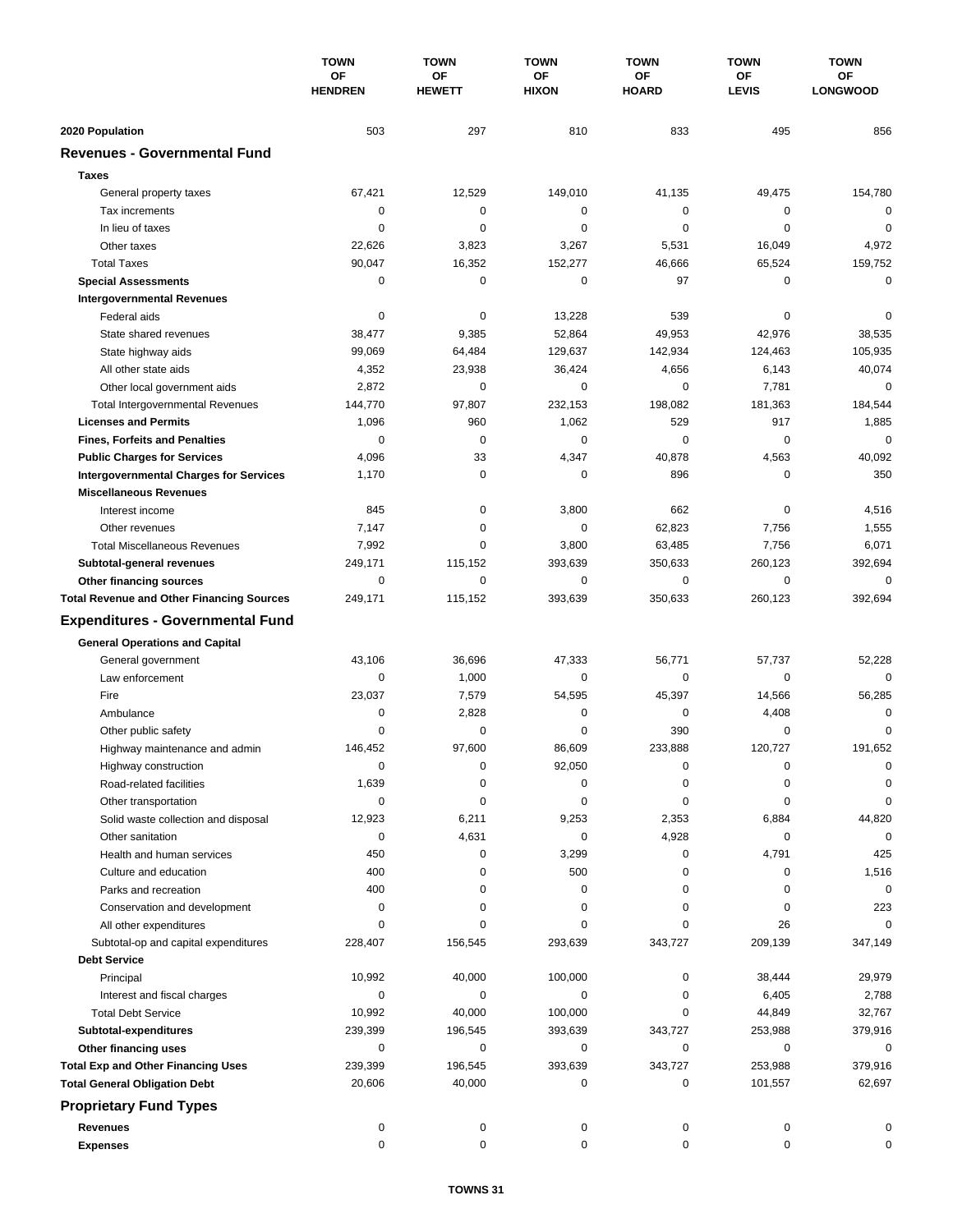|                                                  | <b>TOWN</b><br>ΟF<br>LOYAL | <b>TOWN</b>              | <b>TOWN</b><br><b>OF</b><br><b>MAYVILLE</b> | <b>TOWN</b><br><b>OF</b><br><b>MEAD</b> | <b>TOWN</b><br><b>OF</b><br><b>MENTOR</b> | <b>TOWN</b><br><b>OF</b><br><b>PINE VALLEY</b> |
|--------------------------------------------------|----------------------------|--------------------------|---------------------------------------------|-----------------------------------------|-------------------------------------------|------------------------------------------------|
|                                                  |                            | <b>OF</b><br><b>LYNN</b> |                                             |                                         |                                           |                                                |
| 2020 Population                                  | 832                        | 885                      | 935                                         | 337                                     | 577                                       | 1,160                                          |
| <b>Revenues - Governmental Fund</b>              |                            |                          |                                             |                                         |                                           |                                                |
| <b>Taxes</b>                                     |                            |                          |                                             |                                         |                                           |                                                |
| General property taxes                           | 105,317                    | 148,232                  | 196,530                                     | 130,029                                 | 148,267                                   | 140,853                                        |
| Tax increments                                   | $\mathbf 0$                | $\mathbf 0$              | $\mathbf 0$                                 | 0                                       | $\mathbf 0$                               | $\mathbf 0$                                    |
| In lieu of taxes                                 | 0                          | 0                        | $\mathbf 0$                                 | 0                                       | $\mathbf 0$                               | 0                                              |
| Other taxes                                      | 1,444                      | 23,033                   | 1,756                                       | 26,260                                  | 8,599                                     | 18,493                                         |
| <b>Total Taxes</b>                               | 106,761                    | 171,265                  | 198,286                                     | 156,289                                 | 156,866                                   | 159,346                                        |
| <b>Special Assessments</b>                       | 2,588                      | 0                        | 0                                           | 0                                       | 0                                         | $\mathbf 0$                                    |
| <b>Intergovernmental Revenues</b>                |                            |                          |                                             |                                         |                                           |                                                |
| Federal aids                                     | 0                          | 0                        | 0                                           | 0                                       | 9,429                                     | 0                                              |
| State shared revenues                            | 81,895                     | 56,551                   | 68,930                                      | 9,105                                   | 64,123                                    | 60,604                                         |
| State highway aids                               | 148,167                    | 150,739                  | 144,593                                     | 178,556                                 | 109,824                                   | 152,319                                        |
| All other state aids                             | 3,804                      | 7,914                    | 3,209                                       | 6,147                                   | 11,432                                    | 13,384                                         |
| Other local government aids                      | 10,604                     | 2,824                    | 25,398                                      | 23,463                                  | 15,134                                    | 4,067                                          |
| <b>Total Intergovernmental Revenues</b>          | 244,470                    | 218,028                  | 242,130                                     | 217,271                                 | 209,942                                   | 230,374                                        |
| <b>Licenses and Permits</b>                      | 725                        | 1,674                    | 3,113                                       | 462                                     | 707                                       | 647                                            |
| <b>Fines, Forfeits and Penalties</b>             | $\mathbf 0$                | $\Omega$                 | $\mathbf 0$                                 | 0                                       | 1,385                                     | $\mathbf 0$                                    |
| <b>Public Charges for Services</b>               | 38,683                     | 31,658                   | 10,015                                      | 5,428                                   | 10,796                                    | 47,725                                         |
| <b>Intergovernmental Charges for Services</b>    | 0                          | $\mathbf 0$              | $\mathbf 0$                                 | 0                                       | 0                                         | $\mathbf 0$                                    |
| <b>Miscellaneous Revenues</b>                    |                            |                          |                                             |                                         |                                           |                                                |
| Interest income                                  | 3,273                      | 52                       | 133                                         | 1,949                                   | 686                                       | 2,279                                          |
| Other revenues                                   | 941                        | 764                      | 1,526                                       | 475                                     | 1,099                                     | 3,448                                          |
| <b>Total Miscellaneous Revenues</b>              | 4,214                      | 816                      | 1,659                                       | 2,424                                   | 1,785                                     | 5,727                                          |
| Subtotal-general revenues                        | 397,441                    | 423,441                  | 455,203                                     | 381,874                                 | 381,481                                   | 443,819                                        |
| Other financing sources                          | 80,000                     | $\mathbf 0$              | $\mathbf 0$                                 | 0                                       | $\mathbf 0$                               | 0                                              |
| <b>Total Revenue and Other Financing Sources</b> | 477,441                    | 423,441                  | 455,203                                     | 381,874                                 | 381,481                                   | 443,819                                        |
| <b>Expenditures - Governmental Fund</b>          |                            |                          |                                             |                                         |                                           |                                                |
|                                                  |                            |                          |                                             |                                         |                                           |                                                |
| <b>General Operations and Capital</b>            |                            |                          |                                             |                                         |                                           |                                                |
| General government                               | 44,309                     | 59,545                   | 55,028                                      | 35,955                                  | 108,339                                   | 69,967                                         |
| Law enforcement                                  | 0                          | 0                        | $\mathbf 0$                                 | 0                                       | 3,369                                     | $\mathbf 0$                                    |
| Fire                                             | 29,271                     | 23,361                   | 55,342                                      | 25,029                                  | 12,042                                    | 31,030                                         |
| Ambulance                                        | 3,400                      | 5,076                    | 0                                           | 0                                       | $\mathbf 0$                               | 12,404                                         |
| Other public safety                              | 0                          | 1,500                    | 0                                           | 0                                       | 0                                         | 108                                            |
| Highway maintenance and admin                    | 485,130                    | 388,099                  | 323,038                                     | 287,032                                 | 130,262                                   | 252,348                                        |
| Highway construction                             | 4,010                      | 0                        | 0                                           | 0                                       | 0                                         | 0                                              |
| Road-related facilities                          | 0                          | 0                        | 0                                           | 0                                       | 4,790                                     | 0                                              |
| Other transportation                             | 0                          | 0                        | 0                                           | 0                                       | 0                                         | 0                                              |
| Solid waste collection and disposal              | 25,565                     | 33,011                   | 5,798                                       | 6,130                                   | 40,008                                    | 63,343                                         |
| Other sanitation                                 | 0                          | 0                        | 0                                           | 788                                     | 0                                         | $\mathbf 0$                                    |
| Health and human services                        | 4,496                      | 3,224                    | 0                                           | 0                                       | 0                                         | 2,419                                          |
| Culture and education                            | 1,000                      | 0                        | 0                                           | 200                                     | 0                                         | 0                                              |
| Parks and recreation                             | 0                          | 0                        | 0                                           | 0                                       | 3,937                                     | 0                                              |
| Conservation and development                     | 1,128                      | 0                        | 0                                           | 0                                       | 0                                         | 0                                              |
| All other expenditures                           | 0                          | 0                        | 0                                           | 0                                       | 0                                         | 88                                             |
| Subtotal-op and capital expenditures             | 598,309                    | 513,816                  | 439,206                                     | 355,134                                 | 302,747                                   | 431,707                                        |
| <b>Debt Service</b>                              |                            |                          |                                             |                                         |                                           |                                                |
| Principal                                        | 80,000                     | 24,000                   | 0                                           | 0                                       | 11,178                                    | 0                                              |
| Interest and fiscal charges                      | 0                          | 1,879                    | 0                                           | 0                                       | 7,466                                     | 0                                              |
| <b>Total Debt Service</b>                        | 80,000                     | 25,879                   | 0                                           | 0                                       | 18,644                                    | $\Omega$                                       |
| Subtotal-expenditures                            | 678,309                    | 539,695                  | 439,206                                     | 355,134                                 | 321,391                                   | 431,707                                        |
| Other financing uses                             | 0                          | 0                        | 0                                           | 0                                       | 0                                         | 0                                              |
| <b>Total Exp and Other Financing Uses</b>        | 678,309                    | 539,695                  | 439,206                                     | 355,134                                 | 321,391                                   | 431,707                                        |
| <b>Total General Obligation Debt</b>             | 0                          | 24,000                   | 0                                           | 0                                       | 174,956                                   | 0                                              |
| <b>Proprietary Fund Types</b>                    |                            |                          |                                             |                                         |                                           |                                                |
| <b>Revenues</b>                                  | 0                          | 0                        | 0                                           | 0                                       | 0                                         |                                                |
| <b>Expenses</b>                                  | 0                          | 0                        | 0                                           | 0                                       | 0                                         | 0                                              |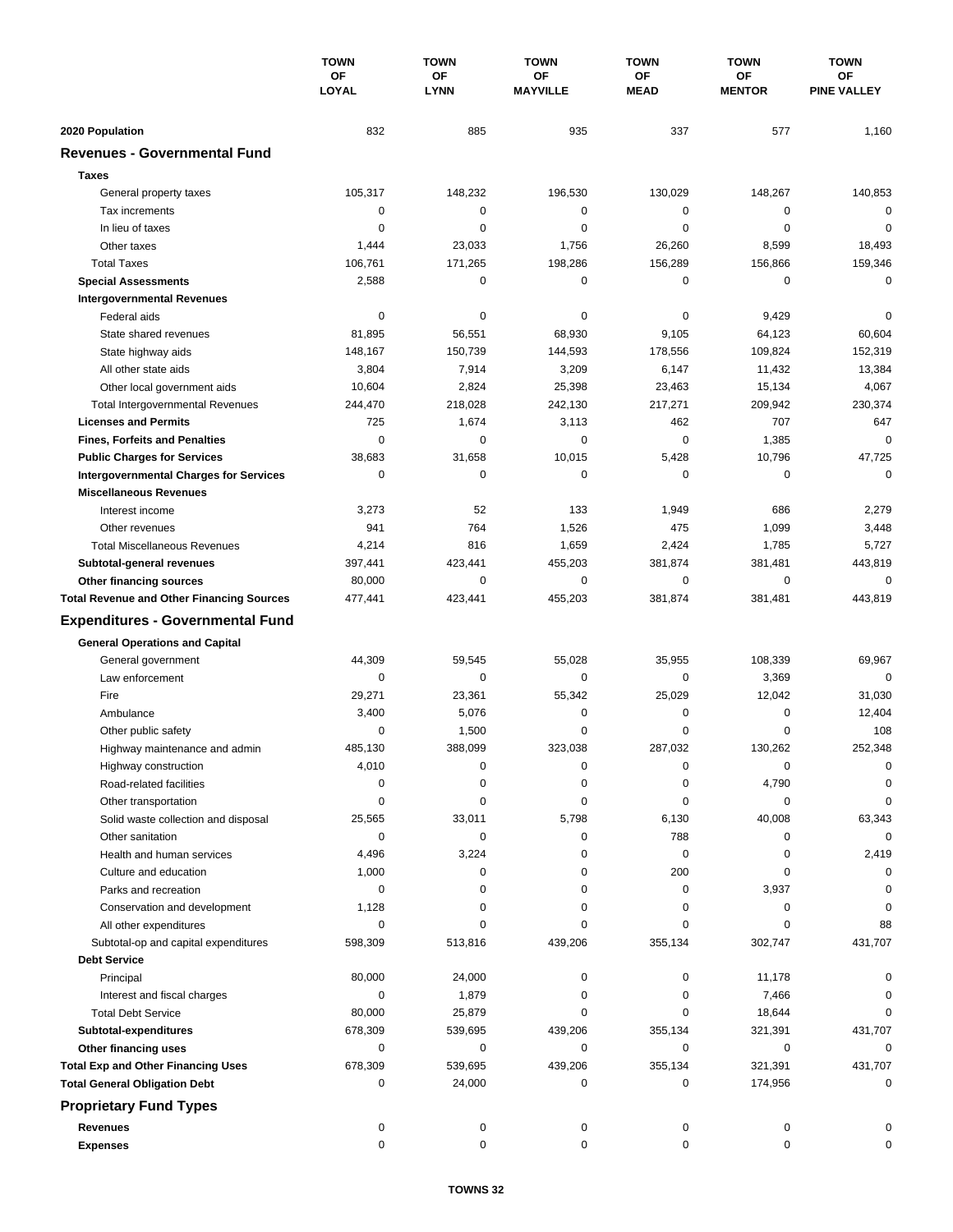|                                                  | <b>TOWN</b>                  | <b>TOWN</b>              | <b>TOWN</b>          | <b>TOWN</b>           | <b>TOWN</b>        | <b>TOWN</b>        |
|--------------------------------------------------|------------------------------|--------------------------|----------------------|-----------------------|--------------------|--------------------|
|                                                  | <b>OF</b><br><b>RESEBURG</b> | <b>OF</b><br><b>SEIF</b> | ΟF<br><b>SHERMAN</b> | ОF<br><b>SHERWOOD</b> | ΟF<br><b>THORP</b> | ОF<br><b>UNITY</b> |
| 2020 Population                                  | 784                          | 167                      | 917                  | 230                   | 824                | 888                |
| <b>Revenues - Governmental Fund</b>              |                              |                          |                      |                       |                    |                    |
| <b>Taxes</b>                                     |                              |                          |                      |                       |                    |                    |
| General property taxes                           | 126,574                      | 36,225                   | 85,425               | 25,718                | 116,545            | 130,618            |
| Tax increments                                   | 0                            | $\mathbf 0$              | $\mathbf 0$          | 0                     | 0                  | $\mathbf 0$        |
| In lieu of taxes                                 | 0                            | 0                        | $\mathbf 0$          | 0                     | $\mathbf 0$        | $\mathbf 0$        |
| Other taxes                                      | 2,784                        | 14,930                   | 5,472                | 18,306                | 1,640              | 4,398              |
| <b>Total Taxes</b>                               | 129,358                      | 51,155                   | 90,897               | 44,024                | 118,185            | 135,016            |
| <b>Special Assessments</b>                       | 0                            | $\mathbf 0$              | 716                  | 0                     | $\mathbf 0$        | 0                  |
| <b>Intergovernmental Revenues</b>                |                              |                          |                      |                       |                    |                    |
| Federal aids                                     | 0                            | 0                        | 2,498                | 1,213                 | 14,855             | 0                  |
| State shared revenues                            | 42,803                       | 19,625                   | 57,138               | 15,619                | 57,075             | 89,145             |
| State highway aids                               | 160,235                      | 56,739                   | 138,522              | 67,119                | 166,983            | 159,704            |
| All other state aids                             | 19,120                       | 32,371                   | 3,219                | 25,144                | 5,797              | 5,671              |
| Other local government aids                      | 4,448                        | 5,309                    | 5,161                | $\mathbf 0$           | 4,789              | 6,528              |
| <b>Total Intergovernmental Revenues</b>          | 226,606                      | 114,044                  | 206,538              | 109,095               | 249,499            | 261.048            |
| <b>Licenses and Permits</b>                      | 2,102                        | 256                      | 729                  | 331                   | 2,153              | 378                |
| <b>Fines, Forfeits and Penalties</b>             | 180                          | 21                       | 815                  | 0                     | 0                  | $\mathbf 0$        |
| <b>Public Charges for Services</b>               | 11,081                       | 12,006                   | 11,005               | 6,557                 | 6,879              | 47,200             |
| <b>Intergovernmental Charges for Services</b>    | 0                            | $\mathbf 0$              | $\mathbf 0$          | 250                   | 750                | $\Omega$           |
| <b>Miscellaneous Revenues</b>                    |                              |                          |                      |                       |                    |                    |
| Interest income                                  | 166                          | 733                      | 360                  | 0                     | 618                | 592                |
| Other revenues                                   | 3,446                        | 6,514                    | 5,883                | $\mathbf 0$           | 4,457              | 128,428            |
| <b>Total Miscellaneous Revenues</b>              | 3,612                        | 7,247                    | 6,243                | 0                     | 5,075              | 129,020            |
| Subtotal-general revenues                        | 372,939                      | 184,729                  | 316,943              | 160,257               | 382,541            | 572,662            |
| Other financing sources                          | $\mathbf 0$                  | $\mathbf 0$              | $\mathbf 0$          | 0                     | 200,000            | 0                  |
| <b>Total Revenue and Other Financing Sources</b> | 372,939                      | 184,729                  | 316,943              | 160,257               | 582,541            | 572,662            |
|                                                  |                              |                          |                      |                       |                    |                    |
| <b>Expenditures - Governmental Fund</b>          |                              |                          |                      |                       |                    |                    |
| <b>General Operations and Capital</b>            |                              |                          |                      |                       |                    |                    |
| General government                               | 65,656                       | 33,678                   | 47,244               | 31,001                | 62,984             | 60,797             |
| Law enforcement                                  | 0                            | $\mathbf 0$              | 0                    | 0                     | 0                  | $\Omega$           |
| Fire                                             | 16,419                       | 8,357                    | 40,119               | 9,205                 | 16,363             | 35,486             |
| Ambulance                                        | 8,061                        | 2,072                    | 0                    | 7,201                 | 3,098              | 0                  |
| Other public safety                              | 0                            | $\mathbf 0$              | $\mathbf 0$          | 0                     | 7,327              | 0                  |
| Highway maintenance and admin                    | 189,277                      | 135,435                  | 224,732              | 44,199                | 393,960            | 333,976            |
| Highway construction                             | 0                            | $\pmb{0}$                | 1,095                | 36,278                | 0                  | 0                  |
| Road-related facilities                          | 0                            | 0                        | 0                    | 0                     | 0                  | 0                  |
| Other transportation                             | 0                            | 0                        | 0                    | 0                     | 0                  | $\Omega$           |
| Solid waste collection and disposal              | 8,324                        | 10,967                   | 5,995                | 10,152                | 8,857              | 8,777              |
| Other sanitation                                 | 0                            | 0                        | 0                    | 0                     | 654                | 0                  |
| Health and human services                        | 2,145                        | 418                      | 0                    | 3,955                 | 1,891              | 0                  |
| Culture and education                            | 0                            | 250                      | 0                    | 0                     | 0                  | 0                  |
| Parks and recreation                             | 791                          | 0                        | 0                    | 0                     | 0                  | 2,300              |
| Conservation and development                     | 0                            | 0                        | 0                    | 0                     | 0                  | 0                  |
| All other expenditures                           | 275                          | 0                        | 0                    | 0                     | 2,747              | 1,609              |
| Subtotal-op and capital expenditures             | 290,948                      | 191,177                  | 319,185              | 141,991               | 497,881            | 442,945            |
| <b>Debt Service</b>                              |                              |                          |                      |                       |                    |                    |
| Principal                                        | 20,895                       | 0                        | 0                    | 36,278                | 40,805             |                    |
| Interest and fiscal charges                      | 5,174                        | 0                        | 0                    | 0                     | 2,061              | 0                  |
| <b>Total Debt Service</b>                        | 26,069                       | $\Omega$                 | 0                    | 36,278                | 42,866             | $\Omega$           |
| Subtotal-expenditures                            | 317,017                      | 191,177                  | 319,185              | 178,269               | 540,747            | 442,945            |
| Other financing uses                             | 0                            | 0                        | 0                    | 0                     | 0                  |                    |
| <b>Total Exp and Other Financing Uses</b>        | 317,017                      | 191,177                  | 319,185              | 178,269               | 540,747            | 442,945            |
| <b>Total General Obligation Debt</b>             | 117,963                      | 0                        | 0                    | 36,278                | 241,410            | 0                  |
| <b>Proprietary Fund Types</b>                    |                              |                          |                      |                       |                    |                    |
| <b>Revenues</b>                                  | 0                            | 0                        | 0                    | 0                     | 0                  |                    |
| <b>Expenses</b>                                  | 0                            | 0                        | 0                    | 0                     | 0                  | 0                  |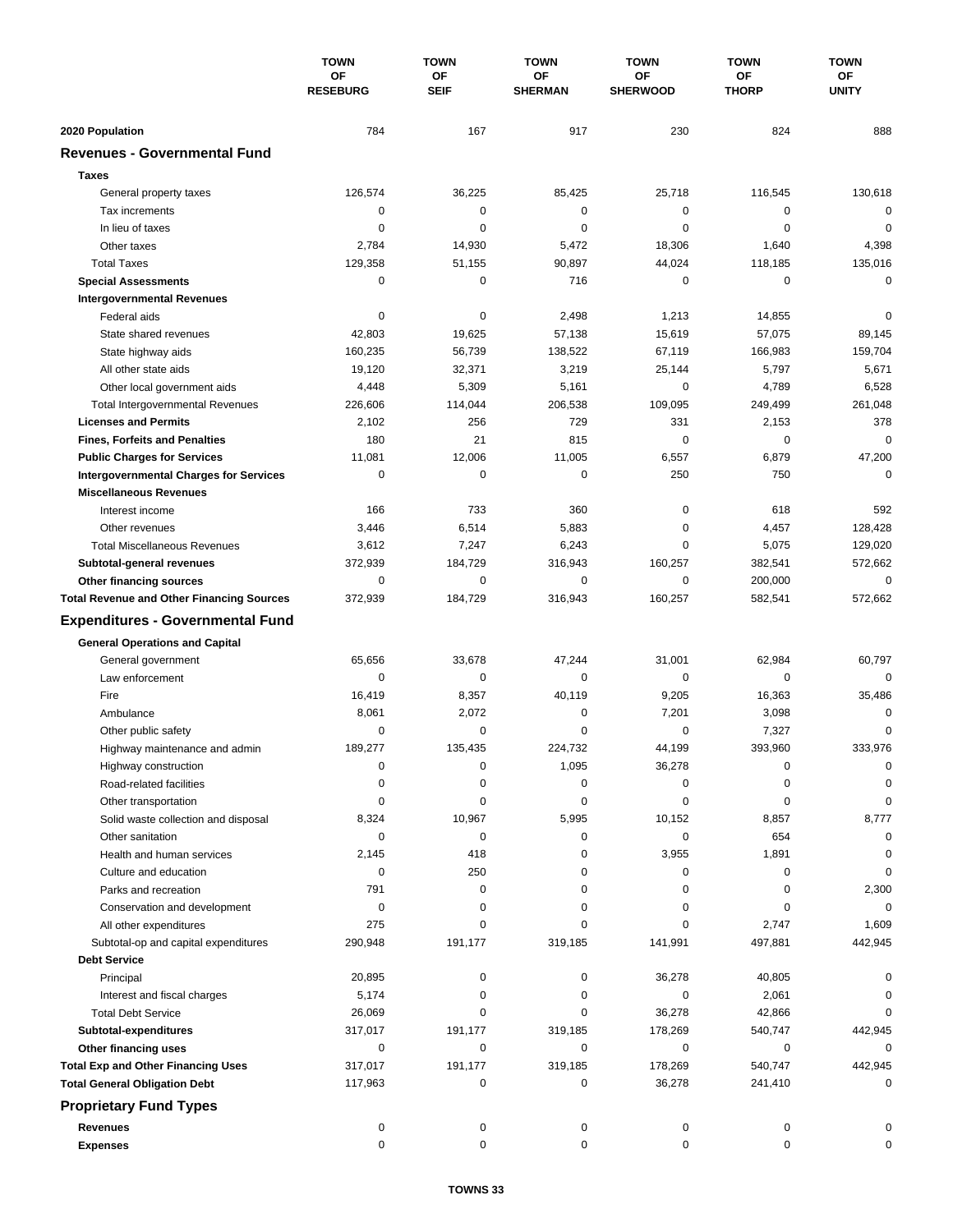|                                                  | <b>TOWN</b><br><b>OF</b><br><b>WARNER</b> | <b>TOWN</b>                  | <b>TOWN</b><br>ΟF<br><b>WESTON</b> | <b>TOWN</b>         | <b>TOWN</b>         | <b>TOWN</b><br>ОF<br><b>YORK</b> |
|--------------------------------------------------|-------------------------------------------|------------------------------|------------------------------------|---------------------|---------------------|----------------------------------|
|                                                  |                                           | <b>OF</b><br><b>WASHBURN</b> |                                    | ОF<br><b>WITHEE</b> | ΟF<br><b>WORDEN</b> |                                  |
|                                                  |                                           |                              |                                    |                     |                     |                                  |
| 2020 Population                                  | 673                                       | 285                          | 688                                | 988                 | 705                 | 871                              |
| <b>Revenues - Governmental Fund</b>              |                                           |                              |                                    |                     |                     |                                  |
| <b>Taxes</b>                                     |                                           |                              |                                    |                     |                     |                                  |
| General property taxes                           | 135,265                                   | 38,495                       | 119,050                            | 116,638             | 95,161              | 85,500                           |
| Tax increments                                   | 0                                         | 0                            | 0                                  | 0                   | 0                   | $\mathbf 0$                      |
| In lieu of taxes                                 | 0                                         | 0                            | $\mathbf 0$                        | 0                   | $\mathbf 0$         | $\mathbf 0$                      |
| Other taxes                                      | 14,203                                    | 11,659                       | 12,613                             | 2,533               | 4,498               | 2,479                            |
| <b>Total Taxes</b>                               | 149,468                                   | 50,154                       | 131,663                            | 119,171             | 99,659              | 87,979                           |
| <b>Special Assessments</b>                       | 0                                         | 0                            | 0                                  | 0                   | 0                   | 0                                |
| <b>Intergovernmental Revenues</b>                |                                           |                              |                                    |                     |                     |                                  |
| Federal aids                                     | 0                                         | 0                            | 0                                  | 16,046              | 0                   | 0                                |
| State shared revenues                            | 52,308                                    | 29,265                       | 46,494                             | 60,001              | 50,652              | 84,478                           |
| State highway aids                               | 127,431                                   | 113,502                      | 107,722                            | 151,399             | 142,675             | 174,217                          |
| All other state aids                             | 4,355                                     | 5,476                        | 4,510                              | 5,687               | 4,273               | 3,782                            |
| Other local government aids                      | 4,166                                     | 15,308                       | 2,294                              | $\mathbf 0$         | 12,941              | 7,074                            |
| <b>Total Intergovernmental Revenues</b>          | 188,260                                   | 163,551                      | 161,020                            | 233,133             | 210,541             | 269,551                          |
| <b>Licenses and Permits</b>                      | 285                                       | 777                          | 1,505                              | 452                 | 2,218               | 541                              |
| <b>Fines, Forfeits and Penalties</b>             | $\Omega$                                  | $\Omega$                     | $\Omega$                           | $\Omega$            | $\Omega$            | $\mathbf 0$                      |
| <b>Public Charges for Services</b>               | 6,820                                     | 15,102                       | 31,698                             | 748                 | 6,386               | 60,570                           |
| <b>Intergovernmental Charges for Services</b>    | 0                                         | $\mathbf 0$                  | $\mathbf 0$                        | 0                   | 0                   | 400                              |
| <b>Miscellaneous Revenues</b>                    |                                           |                              |                                    |                     |                     |                                  |
| Interest income                                  | 2,064                                     | 1,442                        | 1,308                              | 3,358               | 5,041               | 262                              |
| Other revenues                                   | 6,352                                     | 111                          | 762                                | 2,865               | 971                 | 501                              |
| <b>Total Miscellaneous Revenues</b>              | 8,416                                     | 1,553                        | 2,070                              | 6,223               | 6,012               | 763                              |
| Subtotal-general revenues                        | 353,249                                   | 231,137                      | 327,956                            | 359,727             | 324,816             | 419,804                          |
| Other financing sources                          | $\mathbf 0$                               | $\mathbf 0$                  | 0                                  | 0                   | $\mathbf 0$         | 0                                |
| <b>Total Revenue and Other Financing Sources</b> | 353,249                                   | 231,137                      | 327,956                            | 359,727             | 324,816             | 419,804                          |
| <b>Expenditures - Governmental Fund</b>          |                                           |                              |                                    |                     |                     |                                  |
| <b>General Operations and Capital</b>            |                                           |                              |                                    |                     |                     |                                  |
| General government                               | 35,140                                    | 37,975                       | 60,228                             | 46,662              | 56,539              | 63,034                           |
| Law enforcement                                  | 0                                         | 0                            | $\mathbf 0$                        | 0                   | 0                   | $\Omega$                         |
| Fire                                             | 25,032                                    | 11,309                       | 16,631                             | 21,009              | 17,865              | 21,367                           |
| Ambulance                                        | 0                                         | 2,613                        | 4,565                              | 3,701               | 11,408              | 7,044                            |
| Other public safety                              | 0                                         | $\mathbf 0$                  | 0                                  | 15,053              | $\mathbf 0$         | 0                                |
| Highway maintenance and admin                    | 42,643                                    | 210,373                      | 188,396                            | 174,531             | 204,620             | 190.454                          |
| Highway construction                             | 151,566                                   | 0                            | 0                                  | 0                   | 0                   | 0                                |
| Road-related facilities                          | 0                                         | 0                            | 0                                  | 0                   | 0                   | 0                                |
| Other transportation                             | 0                                         | 0                            | 0                                  | 0                   | 0                   | 0                                |
| Solid waste collection and disposal              | 9,533                                     | 15,958                       | 30,912                             | 8,100               | 9,051               | 39,213                           |
| Other sanitation                                 | 0                                         | 0                            | 0                                  | 0                   | 0                   | 0                                |
| Health and human services                        | 0                                         | 0                            | 4,988                              | 200                 | 14                  | 0                                |
| Culture and education                            | 2,000                                     | 0                            | 0                                  | 0                   | 0                   | 723                              |
| Parks and recreation                             | 0                                         | 0                            | 0                                  | 985                 | 0                   | 0                                |
| Conservation and development                     | 0                                         | 0                            | 0                                  | 0                   | 0                   | 0                                |
| All other expenditures                           | $\Omega$                                  | 0                            | 1,570                              | 0                   | 1,072               | $\Omega$                         |
| Subtotal-op and capital expenditures             | 265,914                                   | 278,228                      | 307,290                            | 270,241             | 300,569             | 321,835                          |
| <b>Debt Service</b>                              |                                           |                              |                                    |                     |                     |                                  |
| Principal                                        | 20,000                                    | 0                            | 0                                  | 59,828              | 0                   | 59,070                           |
| Interest and fiscal charges                      | 0                                         | 0                            | 0                                  | 7,828               | 0                   | 3,480                            |
| <b>Total Debt Service</b>                        | 20,000                                    | 0                            | 0                                  | 67,656              | 0                   | 62,550                           |
| Subtotal-expenditures                            | 285,914                                   | 278,228                      | 307,290                            | 337,897             | 300,569             | 384,385                          |
| Other financing uses                             | 0                                         | 0                            | 0                                  | 0                   | $\mathbf 0$         | 0                                |
| <b>Total Exp and Other Financing Uses</b>        | 285,914                                   | 278,228                      | 307,290                            | 337,897             | 300,569             | 384,385                          |
| <b>Total General Obligation Debt</b>             | 34,925                                    | 0                            | 0                                  | 128,690             | 0                   | 60,930                           |
| <b>Proprietary Fund Types</b>                    |                                           |                              |                                    |                     |                     |                                  |
|                                                  |                                           |                              |                                    |                     |                     |                                  |
| <b>Revenues</b><br><b>Expenses</b>               | 0<br>0                                    | 0<br>0                       | 0<br>0                             | 0<br>0              | 0<br>0              | 0<br>0                           |
|                                                  |                                           |                              |                                    |                     |                     |                                  |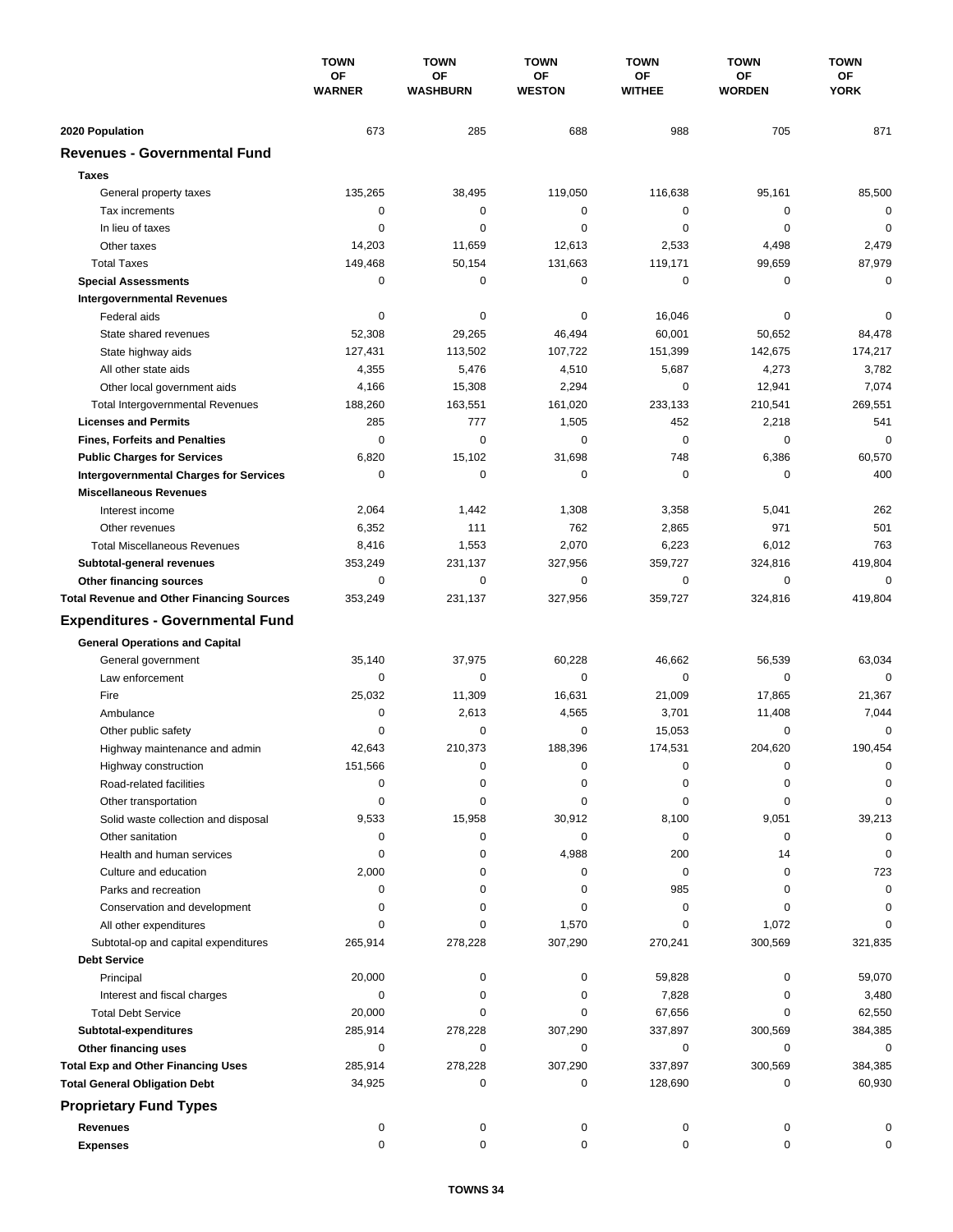|                                                  | <b>TOWN</b><br><b>TOTAL</b><br><b>CLARK COUNTY</b> | <b>TOWN</b>            | <b>TOWN</b><br>ΟF<br><b>CALEDONIA</b> | <b>TOWN</b>           | <b>TOWN</b>            | <b>TOWN</b><br>ОF<br><b>DEKORRA</b> |
|--------------------------------------------------|----------------------------------------------------|------------------------|---------------------------------------|-----------------------|------------------------|-------------------------------------|
|                                                  |                                                    | OF<br><b>ARLINGTON</b> |                                       | ОF<br><b>COLUMBUS</b> | ΟF<br><b>COURTLAND</b> |                                     |
| 2020 Population                                  | 22,536                                             | 802                    | 1,419                                 | 653                   | 532                    | 2,343                               |
| <b>Revenues - Governmental Fund</b>              |                                                    |                        |                                       |                       |                        |                                     |
| <b>Taxes</b>                                     |                                                    |                        |                                       |                       |                        |                                     |
| General property taxes                           | 3,380,016                                          | 405,115                | 245,376                               | 231,208               | 157,006                | 880,924                             |
| Tax increments                                   | 0                                                  | $\mathbf 0$            | $\mathbf 0$                           | 0                     | 0                      | $\mathbf 0$                         |
| In lieu of taxes                                 | 0                                                  | 102                    | $\mathbf 0$                           | 0                     | $\mathbf 0$            | $\mathbf 0$                         |
| Other taxes                                      | 279,333                                            | 1,828                  | 67,503                                | 23,421                | 121                    | 18,255                              |
| <b>Total Taxes</b>                               | 3,659,349                                          | 407,045                | 312,879                               | 254,629               | 157,127                | 899,179                             |
| <b>Special Assessments</b>                       | 3,401                                              | $\mathbf 0$            | 0                                     | 0                     | $\mathbf 0$            | 0                                   |
| <b>Intergovernmental Revenues</b>                |                                                    |                        |                                       |                       |                        |                                     |
| Federal aids                                     | 99,755                                             | 0                      | 424                                   | 0                     | 5,605                  | 0                                   |
| State shared revenues                            | 1,634,117                                          | 16,299                 | 27,447                                | 31,726                | 16,999                 | 32,069                              |
| State highway aids                               | 4,186,122                                          | 150,627                | 233,305                               | 131,058               | 83,166                 | 150,479                             |
| All other state aids                             | 345,633                                            | 8,807                  | 35,568                                | 5,509                 | 13,814                 | 68,647                              |
| Other local government aids                      | 374,707                                            | 10,544                 | 3,998                                 | 8,727                 | $\mathbf 0$            | 48,919                              |
| <b>Total Intergovernmental Revenues</b>          | 6,640,334                                          | 186,277                | 300,742                               | 177,020               | 119,584                | 300,114                             |
| <b>Licenses and Permits</b>                      | 36,594                                             | 1,594                  | 7,978                                 | 485                   | 1,548                  | 63,411                              |
| <b>Fines, Forfeits and Penalties</b>             | 7,401                                              | 10                     | 0                                     | $\Omega$              | 0                      | 1,145                               |
| <b>Public Charges for Services</b>               | 545,340                                            | 7,222                  | 34,277                                | 0                     | $\mathbf 0$            | 24,075                              |
| <b>Intergovernmental Charges for Services</b>    | 44,626                                             | $\mathbf 0$            | 0                                     | 0                     | 0                      | 3,256                               |
| <b>Miscellaneous Revenues</b>                    |                                                    |                        |                                       |                       |                        |                                     |
| Interest income                                  | 42,002                                             | 7,129                  | 12,195                                | 4,377                 | 0                      | 8,441                               |
| Other revenues                                   | 283,605                                            | 66,620                 | 94,504                                | 6,597                 | 0                      | 2,396                               |
| <b>Total Miscellaneous Revenues</b>              | 325,607                                            | 73,749                 | 106,699                               | 10,974                | $\mathbf 0$            | 10,837                              |
| Subtotal-general revenues                        | 11,262,652                                         | 675,897                | 762,575                               | 443,108               | 278,259                | 1,302,017                           |
| Other financing sources                          | 613,500                                            | 177,032                | $\mathbf 0$                           | 0                     | $\mathbf 0$            | 165,000                             |
| <b>Total Revenue and Other Financing Sources</b> | 11,876,152                                         | 852,929                | 762,575                               | 443,108               | 278,259                | 1,467,017                           |
| <b>Expenditures - Governmental Fund</b>          |                                                    |                        |                                       |                       |                        |                                     |
| <b>General Operations and Capital</b>            |                                                    |                        |                                       |                       |                        |                                     |
| General government                               | 1,735,563                                          | 77,766                 | 139.926                               | 99,122                | 54,576                 | 179,540                             |
| Law enforcement                                  | 4,369                                              | 0                      | $\mathbf 0$                           | 0                     | 0                      | 1,694                               |
| Fire                                             | 920,391                                            | 87,765                 | 121,279                               | 34,474                | 49,134                 | 292,417                             |
| Ambulance                                        | 146,609                                            | 45,420                 | 0                                     | 11,879                | 0                      | $\mathbf 0$                         |
| Other public safety                              | 45,781                                             | 3,784                  | $\mathbf 0$                           | 231                   | $\mathbf 0$            | 57,834                              |
| Highway maintenance and admin                    | 7,245,944                                          | 377,433                | 241,372                               | 312,031               | 195,000                | 268,696                             |
| Highway construction                             | 330,561                                            | $\pmb{0}$              | 196,433                               | 0                     | 0                      | 33,557                              |
| Road-related facilities                          | 10,337                                             | 0                      | 618                                   | 0                     | 0                      | 5,652                               |
| Other transportation                             | 0                                                  | 0                      | 0                                     | 0                     | 0                      | 0                                   |
| Solid waste collection and disposal              | 574,301                                            | 0                      | 22,615                                | 13,466                | 18,373                 | 32,867                              |
| Other sanitation                                 | 11,301                                             | 48                     | 0                                     | 0                     | 0                      | 6,512                               |
| Health and human services                        | 47,430                                             | 7,292                  | 9,201                                 | 0                     | 3,228                  | 10,042                              |
| Culture and education                            | 9,589                                              | 1,158                  | 0                                     | 0                     | 0                      | 3,000                               |
| Parks and recreation                             | 8,763                                              | 0                      | 0                                     | 0                     | 0                      | 29,885                              |
| Conservation and development                     | 1,642                                              | 1,319                  | 528                                   | 450                   | 0                      | 2,128                               |
| All other expenditures                           | 10,627                                             | 0                      | 13,604                                | 2,021                 | 0                      | 0                                   |
| Subtotal-op and capital expenditures             | 11,103,208                                         | 601,985                | 745,576                               | 473,674               | 320,311                | 923,824                             |
| <b>Debt Service</b>                              |                                                    |                        |                                       |                       |                        |                                     |
| Principal                                        | 931,072                                            | 177,032                | 0                                     | 0                     | 0                      | 405,000                             |
| Interest and fiscal charges                      | 52,461                                             | 4,266                  | 0                                     | 0                     | 0                      | 11,605                              |
| <b>Total Debt Service</b>                        | 983,533                                            | 181,298                | 0                                     | 0                     | 0                      | 416,605                             |
| Subtotal-expenditures                            | 12,086,741                                         | 783,283                | 745,576                               | 473,674               | 320,311                | 1,340,429                           |
| Other financing uses                             | 0                                                  | 0                      | 0                                     | 0                     | 0                      | 0                                   |
| <b>Total Exp and Other Financing Uses</b>        | 12,086,741                                         | 783,283                | 745,576                               | 473,674               | 320,311                | 1,340,429                           |
| <b>Total General Obligation Debt</b>             | 1,664,599                                          | 153,510                | 0                                     | 0                     | 0                      | 1,755,000                           |
| <b>Proprietary Fund Types</b>                    |                                                    |                        |                                       |                       |                        |                                     |
| <b>Revenues</b>                                  | 0                                                  | 0                      | 0                                     | 0                     | 0                      | 122,589                             |
| <b>Expenses</b>                                  | $\mathbf 0$                                        | 0                      | $\mathbf 0$                           | 0                     | 0                      | 155,311                             |
|                                                  |                                                    |                        |                                       |                       |                        |                                     |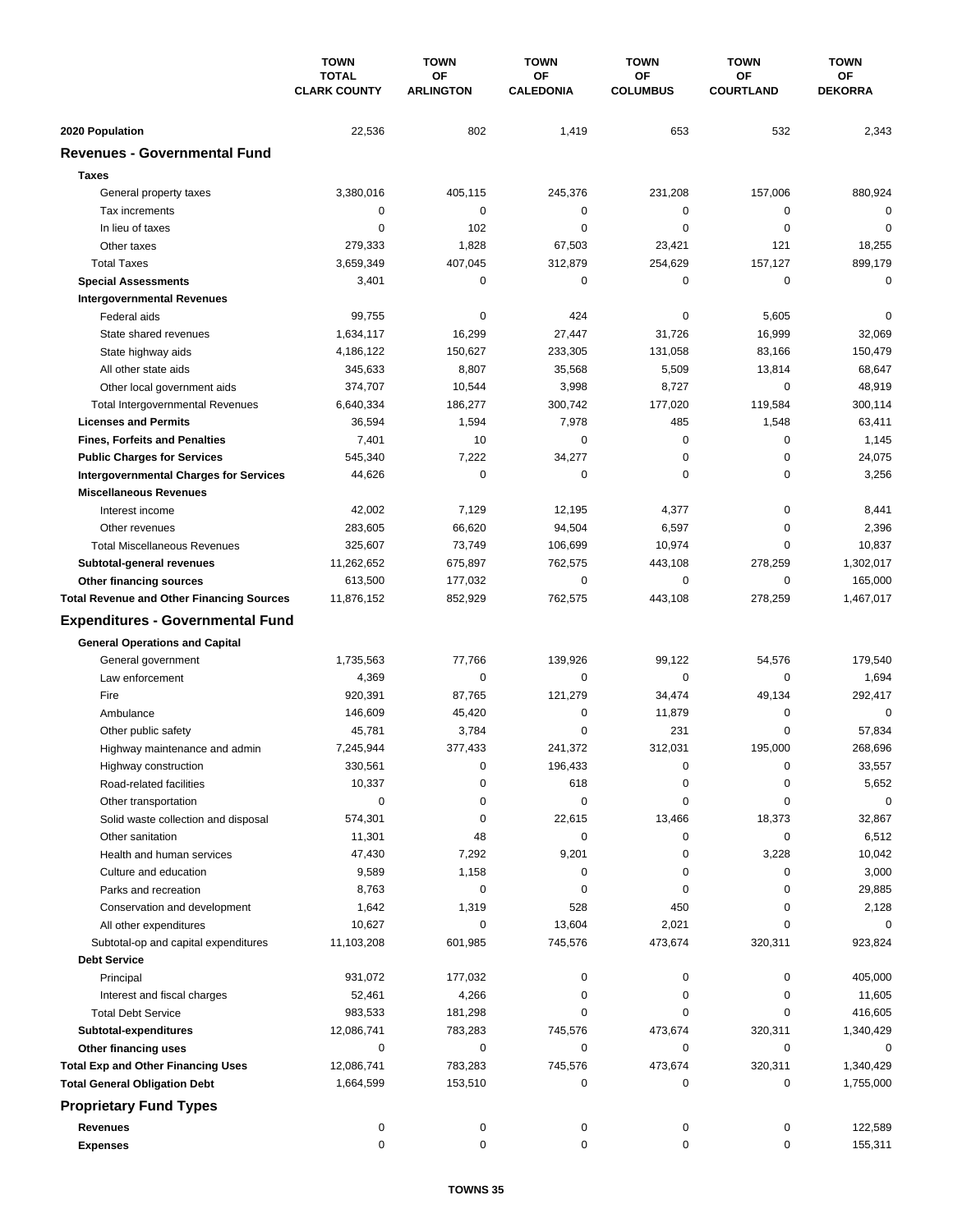|                                                  | <b>TOWN</b>                           | <b>TOWN</b>                                    | <b>TOWN</b>                 | <b>TOWN</b>        | <b>TOWN</b>                  | <b>TOWN</b>       |
|--------------------------------------------------|---------------------------------------|------------------------------------------------|-----------------------------|--------------------|------------------------------|-------------------|
|                                                  | ΟF<br><b>FORT</b><br><b>WINNEBAGO</b> | <b>OF</b><br><b>FOUNTAIN</b><br><b>PRAIRIE</b> | <b>OF</b><br><b>HAMPDEN</b> | ΟF<br><b>LEEDS</b> | <b>OF</b><br><b>LEWISTON</b> | ΟF<br><b>LODI</b> |
| 2020 Population                                  | 824                                   | 910                                            | 582                         | 765                | 1,220                        | 3,312             |
| <b>Revenues - Governmental Fund</b>              |                                       |                                                |                             |                    |                              |                   |
| <b>Taxes</b>                                     |                                       |                                                |                             |                    |                              |                   |
| General property taxes                           | 138,737                               | 428,846                                        | 186,889                     | 317,392            | 222,377                      | 749,842           |
| Tax increments                                   | $\mathbf 0$                           | 0                                              | $\mathbf 0$                 | $\mathbf 0$        | $\mathbf 0$                  | $\mathbf 0$       |
| In lieu of taxes                                 | 0                                     | 0                                              | 0                           | 575                | $\mathbf 0$                  | 0                 |
| Other taxes                                      | 5,309                                 | 8,457                                          | 1,140                       | 581                | 34,629                       | 13,669            |
| <b>Total Taxes</b>                               | 144,046                               | 437,303                                        | 188,029                     | 318,548            | 257,006                      | 763,511           |
| <b>Special Assessments</b>                       | 0                                     | 0                                              | 0                           | 0                  | 0                            | $\mathbf 0$       |
| <b>Intergovernmental Revenues</b>                |                                       |                                                |                             |                    |                              |                   |
| Federal aids                                     | 13,082                                | 5,273                                          | 0                           | 4,702              | 0                            | 0                 |
| State shared revenues                            | 11,901                                | 37,831                                         | 14,807                      | 13,017             | 20,901                       | 42,056            |
| State highway aids                               | 101,964                               | 115,921                                        | 111,322                     | 126,459            | 146,954                      | 85,568            |
| All other state aids                             | 5,772                                 | 4,587                                          | 4,188                       | 8,043              | 7,252                        | 93,423            |
|                                                  | 0                                     |                                                |                             |                    | $\mathbf 0$                  | $\mathbf 0$       |
| Other local government aids                      |                                       | 7,719<br>171.331                               | 14,906                      | 11,982             |                              |                   |
| <b>Total Intergovernmental Revenues</b>          | 132,719                               |                                                | 145,223                     | 164,203            | 175,107                      | 221,047           |
| <b>Licenses and Permits</b>                      | 1,395                                 | 919                                            | 17,705                      | 11,653             | 2,835                        | 74,523            |
| <b>Fines, Forfeits and Penalties</b>             | 0                                     | $\mathbf 0$                                    | $\mathbf 0$                 | 0                  | 0                            | 318               |
| <b>Public Charges for Services</b>               | 11,013                                | 550                                            | 6,112                       | 5,360              | 19,269                       | 26,655            |
| <b>Intergovernmental Charges for Services</b>    | 2,359                                 | $\mathbf 0$                                    | $\mathbf 0$                 | 0                  | 0                            | $\mathbf 0$       |
| <b>Miscellaneous Revenues</b>                    |                                       |                                                |                             |                    |                              |                   |
| Interest income                                  | 2,826                                 | 2,108                                          | 1,903                       | 2,889              | 159                          | 6,401             |
| Other revenues                                   | 299                                   | 2,455                                          | 5,321                       | 3,159              | 9,277                        | 4,476             |
| <b>Total Miscellaneous Revenues</b>              | 3,125                                 | 4,563                                          | 7,224                       | 6,048              | 9,436                        | 10,877            |
| Subtotal-general revenues                        | 294,657                               | 614,666                                        | 364,293                     | 505,812            | 463,653                      | 1,096,931         |
| Other financing sources                          | 0                                     | 0                                              | 0                           | 0                  | $\mathbf 0$                  | 0                 |
| <b>Total Revenue and Other Financing Sources</b> | 294,657                               | 614,666                                        | 364,293                     | 505,812            | 463,653                      | 1,096,931         |
| <b>Expenditures - Governmental Fund</b>          |                                       |                                                |                             |                    |                              |                   |
| <b>General Operations and Capital</b>            |                                       |                                                |                             |                    |                              |                   |
| General government                               | 67,803                                | 122,821                                        | 53,130                      | 108,498            | 66,104                       | 249,273           |
| Law enforcement                                  | 0                                     | $\mathbf 0$                                    | 0                           | 0                  | $\mathbf 0$                  | $\mathbf 0$       |
| Fire                                             | 22,629                                | 104,840                                        | 28,909                      | 47,773             | 47,586                       | 101,490           |
| Ambulance                                        | 0                                     | 16,313                                         | 6,970                       | 13,370             | $\mathbf 0$                  | 79,105            |
| Other public safety                              | 270                                   | 235                                            | 20,415                      | 2,088              | 371                          | 43,770            |
|                                                  | 30,693                                | 350,858                                        | 199,209                     | 78,688             | 103,751                      | 162,800           |
| Highway maintenance and admin                    |                                       |                                                |                             |                    |                              |                   |
| Highway construction                             | 163,220                               | 276,491                                        | 0                           | 158,480            | 33,412                       | 11,396            |
| Road-related facilities                          | 0                                     | 0                                              | 0                           | 126                | 168                          | 67                |
| Other transportation                             | 0                                     | 0                                              | 0                           | 0                  | 0                            | 0                 |
| Solid waste collection and disposal              | 0                                     | 26,120                                         | 6,000                       | 10,009             | 4,468                        | 119,384           |
| Other sanitation                                 | 0                                     | 0                                              | 0                           | 0                  | 0                            | $\mathbf 0$       |
| Health and human services                        | 3,100                                 | 4,940                                          | 4,179                       | 12,469             | 960                          | 5,460             |
| Culture and education                            | 0                                     | 0                                              | 0                           | 0                  | 0                            | 6,300             |
| Parks and recreation                             | 0                                     | 27,467                                         | 0                           | 0                  | 0                            | 71,647            |
| Conservation and development                     | 0                                     | 57,637                                         | 1,227                       | 474                | 0                            | 20,141            |
| All other expenditures                           | 0                                     | 0                                              | 6,147                       | 0                  | 0                            | 57,085            |
| Subtotal-op and capital expenditures             | 287,715                               | 987,722                                        | 326,186                     | 431,975            | 256,820                      | 927,918           |
| <b>Debt Service</b>                              |                                       |                                                |                             |                    |                              |                   |
| Principal                                        | 0                                     | 0                                              | 0                           | 39,811             | 0                            | 7,701             |
| Interest and fiscal charges                      | 0                                     | 0                                              | 0                           | 3,385              | 0                            | 0                 |
| <b>Total Debt Service</b>                        | 0                                     | 0                                              | 0                           | 43,196             | 0                            | 7,701             |
| Subtotal-expenditures                            | 287,715                               | 987,722                                        | 326,186                     | 475,171            | 256,820                      | 935,619           |
| Other financing uses                             | 0                                     | 0                                              | 0                           | 0                  | 0                            | 0                 |
| <b>Total Exp and Other Financing Uses</b>        | 287,715                               | 987,722                                        | 326,186                     | 475,171            | 256,820                      | 935,619           |
| <b>Total General Obligation Debt</b>             | 0                                     | 0                                              | 0                           | 82,955             | 0                            | 30,868            |
| <b>Proprietary Fund Types</b>                    |                                       |                                                |                             |                    |                              |                   |
| <b>Revenues</b>                                  | 0                                     | 0                                              | 0                           | 0                  | 0                            | 0                 |
| <b>Expenses</b>                                  | 0                                     | 0                                              | 0                           | 0                  | 0                            | 0                 |
|                                                  |                                       |                                                |                             |                    |                              |                   |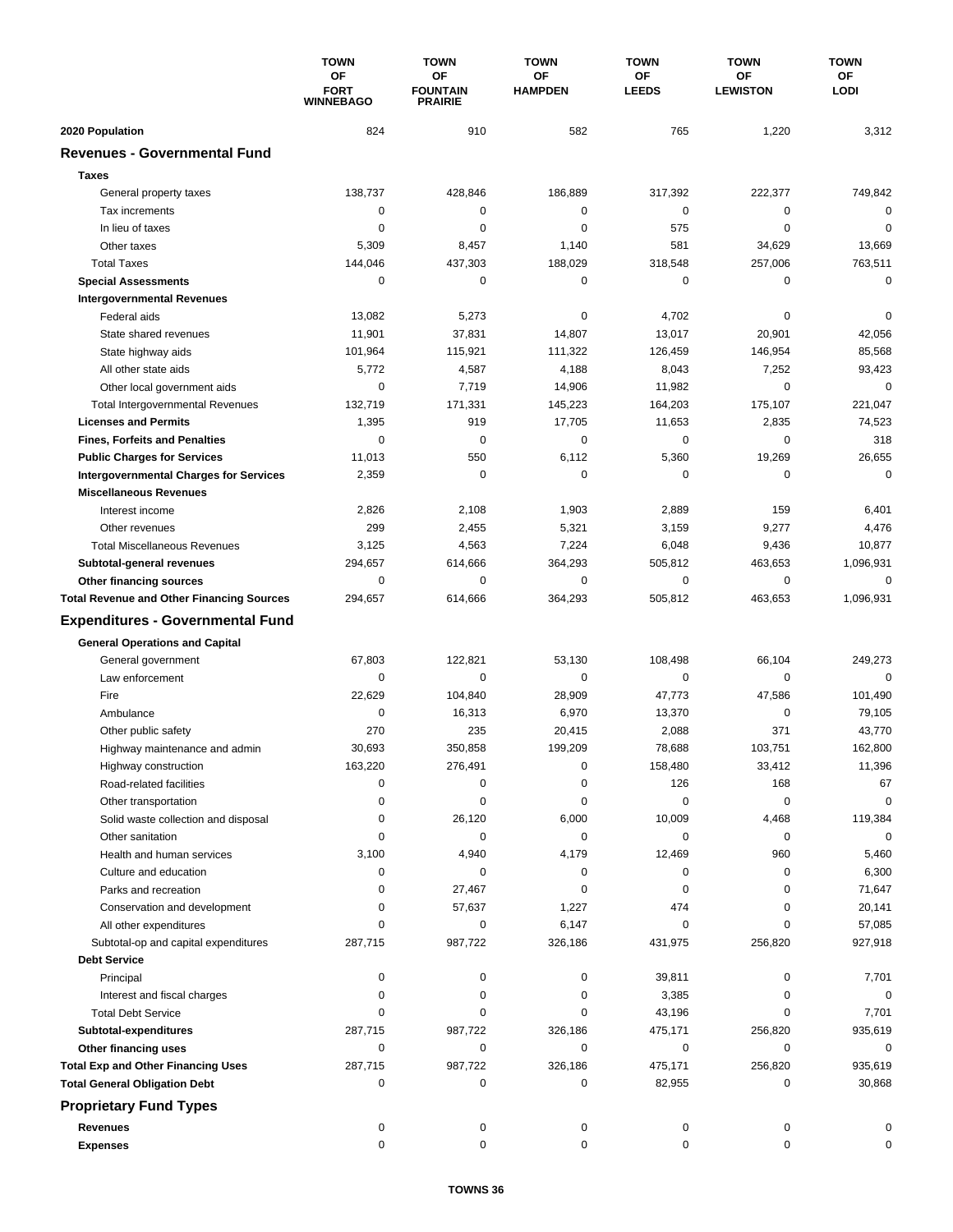|                                                  | <b>TOWN</b><br>OF<br><b>LOWVILLE</b> | <b>TOWN</b>            | <b>TOWN</b><br>OF<br><b>NEWPORT</b> | <b>TOWN</b>         | <b>TOWN</b>          | <b>TOWN</b><br>ОF<br><b>RANDOLPH</b> |
|--------------------------------------------------|--------------------------------------|------------------------|-------------------------------------|---------------------|----------------------|--------------------------------------|
|                                                  |                                      | OF<br><b>MARCELLON</b> |                                     | OF<br><b>OTSEGO</b> | ΟF<br><b>PACIFIC</b> |                                      |
| 2020 Population                                  | 1,010                                | 1,107                  | 583                                 | 690                 | 2,742                | 757                                  |
| <b>Revenues - Governmental Fund</b>              |                                      |                        |                                     |                     |                      |                                      |
| <b>Taxes</b>                                     |                                      |                        |                                     |                     |                      |                                      |
| General property taxes                           | 237,065                              | 164,395                | 207,883                             | 255,755             | $-509,870$           | 83,665                               |
| Tax increments                                   | 0                                    | $\pmb{0}$              | $\mathbf 0$                         | 0                   | 0                    | $\mathbf 0$                          |
| In lieu of taxes                                 | 0                                    | $\mathbf 0$            | 0                                   | 0                   | $\mathbf 0$          | $\mathbf 0$                          |
| Other taxes                                      | 2,234                                | 8,975                  | 7,042                               | 3,044               | 1,338                | 2,282                                |
| <b>Total Taxes</b>                               | 239,299                              | 173,370                | 214,925                             | 258,799             | $-508,532$           | 85,947                               |
| <b>Special Assessments</b>                       | 0                                    | 0                      | 0                                   | 0                   | 0                    | $\mathbf 0$                          |
| <b>Intergovernmental Revenues</b>                |                                      |                        |                                     |                     |                      |                                      |
| Federal aids                                     | 0                                    | 2,840                  | 10,340                              | 13,122              | 0                    | 4,859                                |
| State shared revenues                            | 15,652                               | 13,179                 | 7,736                               | 11,952              | 806,326              | 182,466                              |
| State highway aids                               | 129,415                              | 116,946                | 76,370                              | 123,936             | 64,596               | 106,228                              |
| All other state aids                             | 24,879                               | 30,824                 | 3,339                               | 4,262               | 25,598               | 3,578                                |
| Other local government aids                      | 1,200                                | 0                      | 5,532                               | 8,253               | 4,302                | $\mathbf 0$                          |
| <b>Total Intergovernmental Revenues</b>          | 171,146                              | 163,789                | 103,317                             | 161,525             | 900,822              | 297,131                              |
| <b>Licenses and Permits</b>                      | 1,755                                | 1,242                  | 9,722                               | 713                 | 16,822               | 483                                  |
| <b>Fines, Forfeits and Penalties</b>             | 0                                    | $\mathbf 0$            | 0                                   | 0                   | $\mathbf 0$          | $\mathbf 0$                          |
| <b>Public Charges for Services</b>               | 31,004                               | 3,267                  | 31,629                              | 0                   | 22,497               | 760                                  |
| <b>Intergovernmental Charges for Services</b>    | 0                                    | 0                      | 0                                   | 0                   | 0                    | $\mathbf 0$                          |
| <b>Miscellaneous Revenues</b>                    |                                      |                        |                                     |                     |                      |                                      |
| Interest income                                  | 958                                  | 0                      | 1,706                               | 429                 | 193,723              | 4,259                                |
| Other revenues                                   | 4,486                                | 3,935                  | 600                                 | 4,325               | 5,426                | 80,000                               |
| <b>Total Miscellaneous Revenues</b>              | 5,444                                | 3,935                  | 2,306                               | 4,754               | 199,149              | 84,259                               |
| Subtotal-general revenues                        | 448,648                              | 345,603                | 361,899                             | 425,791             | 630,758              | 468,580                              |
| Other financing sources                          | 0                                    | $\pmb{0}$              | 0                                   | 0                   | 0                    | $\mathbf 0$                          |
| <b>Total Revenue and Other Financing Sources</b> | 448,648                              | 345,603                | 361,899                             | 425,791             | 630,758              | 468,580                              |
| <b>Expenditures - Governmental Fund</b>          |                                      |                        |                                     |                     |                      |                                      |
| <b>General Operations and Capital</b>            |                                      |                        |                                     |                     |                      |                                      |
| General government                               | 63,310                               | 53,875                 | 59,934                              | 56,230              | 183,744              | 42,716                               |
| Law enforcement                                  | 0                                    | 0                      | 0                                   | $\mathbf 0$         | $\mathbf 0$          | $\mathbf 0$                          |
| Fire                                             | 78,606                               | 36,469                 | 31,122                              | 68,245              | 75,015               | 32,307                               |
| Ambulance                                        | 6,437                                | 47,717                 | 24,499                              | 1,095               | $\mathbf 0$          | 5,503                                |
| Other public safety                              | 1,747                                | 231                    | 7,547                               | 703                 | 691                  | 215                                  |
| Highway maintenance and admin                    | 246,691                              | 104,098                | 39,807                              | 233,995             | 67,407               | 87,104                               |
| Highway construction                             | 0                                    | 146,884                | 109,851                             | 0                   | 39,413               | 173,512                              |
| Road-related facilities                          | 0                                    | 0                      | 0                                   | 0                   | 0                    | 1,022                                |
| Other transportation                             | 0                                    | 0                      | 0                                   | 0                   | 0                    | $\mathbf 0$                          |
| Solid waste collection and disposal              | 12,153                               | 2,454                  | 31,272                              | 26,985              | 2,633                | 10,697                               |
| Other sanitation                                 | 0                                    | 0                      | 0                                   | 0                   | 0                    | $\mathbf 0$                          |
| Health and human services                        | 10,523                               | 300                    | 506                                 | 3,678               | 9,577                | 1,293                                |
| Culture and education                            | 5,000                                | 0                      | 0                                   | 3,000               | 0                    | 0                                    |
| Parks and recreation                             | 0                                    | 0                      | 0                                   | 0                   | 2,220                | 0                                    |
| Conservation and development                     | 0                                    | 570                    | 550                                 | 0                   | 26,995               | 1,216                                |
| All other expenditures                           | 444                                  | 1,520                  | 0                                   | 127                 | 507,263              | 0                                    |
| Subtotal-op and capital expenditures             | 424,911                              | 394,118                | 305,088                             | 394,058             | 914,958              | 355,585                              |
| <b>Debt Service</b>                              |                                      |                        |                                     |                     |                      |                                      |
| Principal                                        | 5,213                                | 0                      | 0                                   | 0                   | 0                    | 0                                    |
| Interest and fiscal charges                      | 1,655                                | 0                      | 0                                   | 0                   | 0                    | 2,332                                |
| <b>Total Debt Service</b>                        | 6,868                                | 0                      | 0                                   | 0                   | 0                    | 2,332                                |
| Subtotal-expenditures                            | 431,779                              | 394,118                | 305,088                             | 394,058             | 914,958              | 357,917                              |
| Other financing uses                             | 0                                    | 0                      | 0                                   | 0                   | 0                    | 0                                    |
| <b>Total Exp and Other Financing Uses</b>        | 431,779                              | 394,118                | 305,088                             | 394,058             | 914,958              | 357,917                              |
| <b>Total General Obligation Debt</b>             | 127,917                              | 0                      | 0                                   | 0                   | 0                    | $\mathbf 0$                          |
| <b>Proprietary Fund Types</b>                    |                                      |                        |                                     |                     |                      |                                      |
| <b>Revenues</b>                                  | 0                                    | 0                      | 0                                   | 0                   | 0                    |                                      |
| <b>Expenses</b>                                  | $\mathbf 0$                          | 0                      | 0                                   | 0                   | 0                    | 0                                    |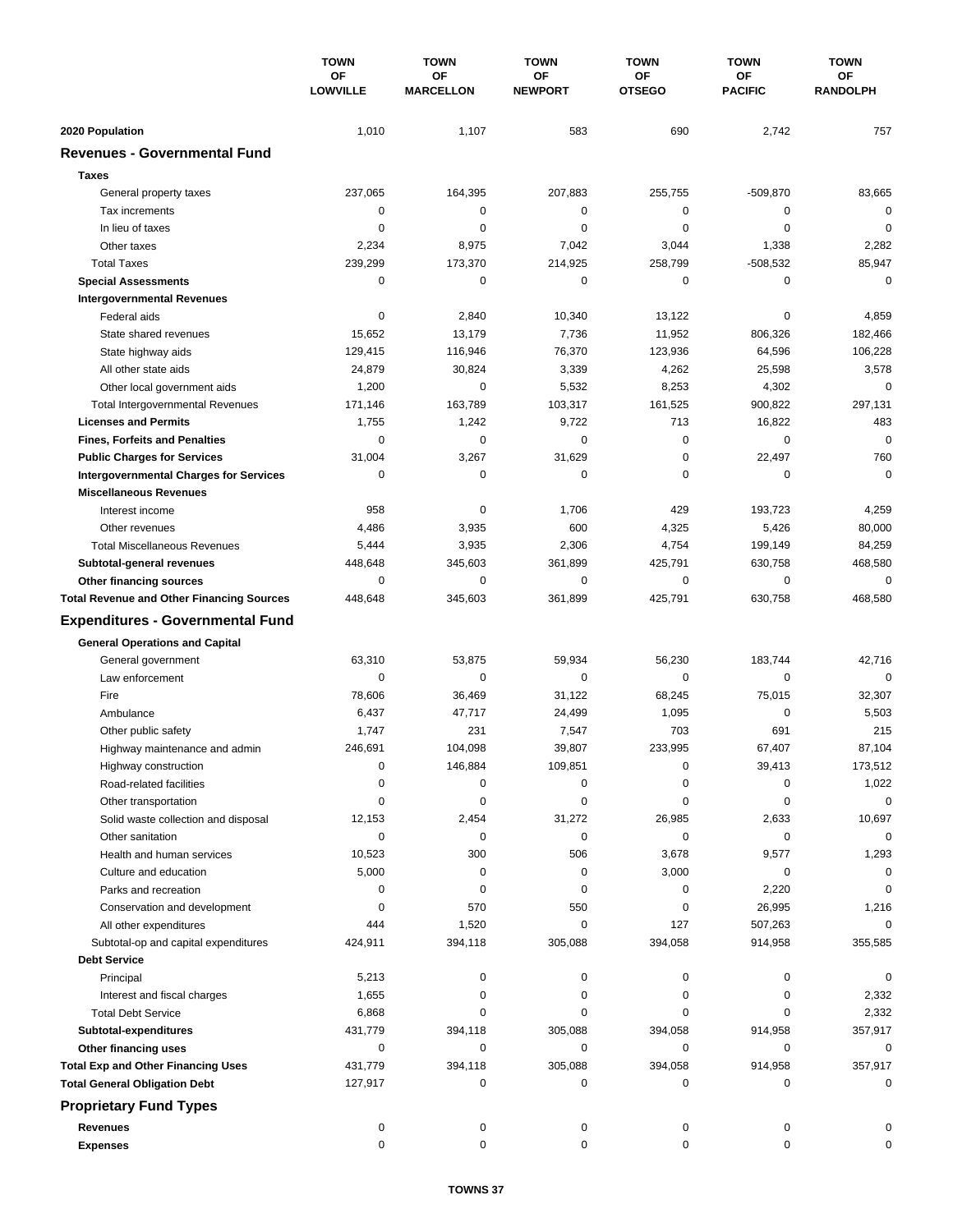|                                                  | <b>TOWN</b>        | <b>TOWN</b>             | <b>TOWN</b>             | <b>TOWN</b>          | <b>TOWN</b>                                      | <b>TOWN</b>             |
|--------------------------------------------------|--------------------|-------------------------|-------------------------|----------------------|--------------------------------------------------|-------------------------|
|                                                  | OF<br><b>SCOTT</b> | OF<br><b>SPRINGVALE</b> | ΟF<br><b>WEST POINT</b> | ΟF<br><b>WYOCENA</b> | <b>TOTAL</b><br><b>COLUMBIA</b><br><b>COUNTY</b> | ΟF<br><b>BRIDGEPORT</b> |
| 2020 Population                                  | 923                | 528                     | 2,008                   | 1,696                | 25,406                                           | 1,037                   |
| <b>Revenues - Governmental Fund</b>              |                    |                         |                         |                      |                                                  |                         |
| <b>Taxes</b>                                     |                    |                         |                         |                      |                                                  |                         |
| General property taxes                           | 92,028             | 152,072                 | 536,807                 | 327,513              | 5,511,025                                        | 199,877                 |
| Tax increments                                   | 0                  | $\mathbf 0$             | 0                       | 0                    | 0                                                | 0                       |
| In lieu of taxes                                 | 0                  | $\Omega$                | 0                       | 0                    | 677                                              | $\mathbf 0$             |
| Other taxes                                      | 3,692              | 7,480                   | 36,122                  | 5,505                | 252,627                                          | 24,409                  |
| <b>Total Taxes</b>                               | 95,720             | 159,552                 | 572,929                 | 333,018              | 5,764,329                                        | 224,286                 |
| <b>Special Assessments</b>                       | 0                  | 0                       | 0                       | 0                    | 0                                                | 0                       |
| <b>Intergovernmental Revenues</b>                |                    |                         |                         |                      |                                                  |                         |
| Federal aids                                     | 0                  | 0                       | 0                       | 0                    | 60,247                                           | 3,684                   |
| State shared revenues                            | 119,179            | 9,295                   | 22,897                  | 18,774               | 1,472,509                                        | 13,872                  |
| State highway aids                               | 93,241             | 124,462                 | 281,870                 | 147,537              | 2,701,424                                        | 67,317                  |
| All other state aids                             | 3,803              | 13,683                  | 45,326                  | 25,375               | 436,277                                          | 9,993                   |
| Other local government aids                      | 6,209              | $\mathbf 0$             | 5,670                   | 8,493                | 146,454                                          | 36                      |
| <b>Total Intergovernmental Revenues</b>          | 222,432            | 147,440                 | 355,763                 | 200,179              | 4,816,911                                        | 94,902                  |
| <b>Licenses and Permits</b>                      | 1,553              | 615                     | 121,394                 | 6,372                | 344,717                                          | 10,758                  |
| <b>Fines, Forfeits and Penalties</b>             | 0                  | $\mathbf 0$             | 0                       | 0                    | 1,473                                            | 0                       |
| <b>Public Charges for Services</b>               | 0                  | 0                       | 3,778                   | 3,489                | 230,957                                          | 9,899                   |
| <b>Intergovernmental Charges for Services</b>    | 0                  | $\mathbf 0$             | 22,614                  | $\mathbf 0$          | 28,229                                           | 3,325                   |
| <b>Miscellaneous Revenues</b>                    |                    |                         |                         |                      |                                                  |                         |
| Interest income                                  | 1,628              | 342                     | 5,840                   | 5,933                | 263,246                                          | 485                     |
| Other revenues                                   | 0                  | 33                      | 19,178                  | 11,856               | 324,943                                          | 5,367                   |
| <b>Total Miscellaneous Revenues</b>              | 1,628              | 375                     | 25,018                  | 17,789               | 588,189                                          | 5,852                   |
| Subtotal-general revenues                        | 321,333            | 307,982                 | 1,101,496               | 560,847              | 11,774,805                                       | 349,022                 |
| Other financing sources                          | 0                  | 250,000                 | 73,681                  | 0                    | 665,713                                          | $\mathbf 0$             |
| <b>Total Revenue and Other Financing Sources</b> | 321,333            | 557,982                 | 1,175,177               | 560,847              | 12,440,518                                       | 349,022                 |
| <b>Expenditures - Governmental Fund</b>          |                    |                         |                         |                      |                                                  |                         |
| <b>General Operations and Capital</b>            |                    |                         |                         |                      |                                                  |                         |
| General government                               | 35,086             | 50,002                  | 145,587                 | 100,053              | 2,009,096                                        | 67,655                  |
| Law enforcement                                  | 0                  | $\mathbf 0$             | 0                       | 0                    | 1,694                                            | $\mathbf 0$             |
| Fire                                             | 18,500             | 52,197                  | 90,938                  | 92,576               | 1,514,271                                        | 53,966                  |
| Ambulance                                        | 16,109             | 2,884                   | 26,193                  | 50,504               | 353,998                                          | 2,000                   |
| Other public safety                              | 0                  | 0                       | 51,234                  | 869                  | 192,235                                          | $\mathbf 0$             |
| Highway maintenance and admin                    | 368,221            | 20,256                  | 214,810                 | 136,091              | 3,839,011                                        | 295,352                 |
| Highway construction                             | 0                  | 646,739                 | 163,310                 | 210,405              | 2,363,103                                        | 0                       |
| Road-related facilities                          | 0                  | 0                       | 1,551                   | 1,714                | 10,918                                           | 490                     |
| Other transportation                             | 0                  | 0                       | 0                       | 0                    | 0                                                | 0                       |
| Solid waste collection and disposal              | 13,181             | 13,653                  | 33,111                  | 35,338               | 434,779                                          | 200                     |
| Other sanitation                                 | 0                  | 160                     | 0                       | 480                  | 7,200                                            | 3,646                   |
| Health and human services                        | 3,496              | 213                     | 1,585                   | 591                  | 92,633                                           | 1,640                   |
| Culture and education                            | 0                  | $\pmb{0}$               | 0                       | 0                    | 18,458                                           | 0                       |
| Parks and recreation                             | 0                  | 0                       | 8,952                   | 0                    | 140,171                                          | 0                       |
| Conservation and development                     | 0                  | 0                       | 39,482                  | 0                    | 152,717                                          | 0                       |
| All other expenditures                           | 0                  | 0                       | 12,105                  | 10,592               | 610,908                                          | 60                      |
| Subtotal-op and capital expenditures             | 454,593            | 786,104                 | 788,858                 | 639,213              | 11,741,192                                       | 425,009                 |
| <b>Debt Service</b>                              |                    |                         |                         |                      |                                                  |                         |
| Principal                                        | 0                  | 0                       | 49,621                  | 143,536              | 827,914                                          | 0                       |
| Interest and fiscal charges                      | 0                  | 0                       | 3,868                   | 10,073               | 37,184                                           | 0                       |
| <b>Total Debt Service</b>                        | 0                  | 0                       | 53,489                  | 153,609              | 865,098                                          | 0                       |
| Subtotal-expenditures                            | 454,593            | 786,104                 | 842,347                 | 792,822              | 12,606,290                                       | 425,009                 |
| Other financing uses                             | 0                  | 0                       | 0                       | 0                    | 0                                                | 0                       |
| <b>Total Exp and Other Financing Uses</b>        | 454,593            | 786,104                 | 842,347                 | 792,822              | 12,606,290                                       | 425,009                 |
| <b>Total General Obligation Debt</b>             | 0                  | 250,000                 | 92,715                  | 143,487              | 2,636,452                                        | 0                       |
| <b>Proprietary Fund Types</b>                    |                    |                         |                         |                      |                                                  |                         |
| Revenues                                         | 0                  | 0                       | 0                       | 0                    | 122,589                                          |                         |
| <b>Expenses</b>                                  | 0                  | 0                       | 0                       | 0                    | 155,311                                          | 0                       |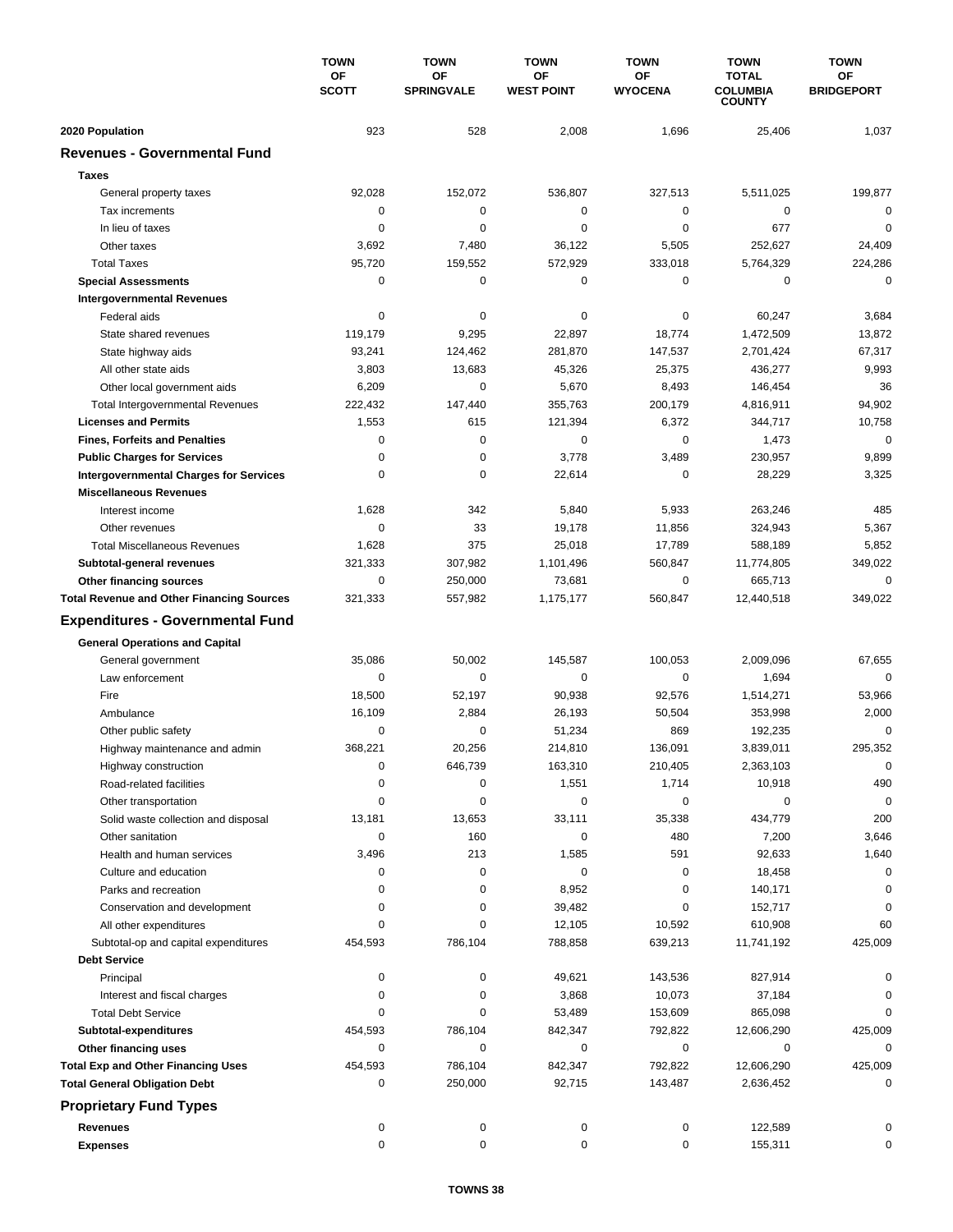|                                                  | <b>TOWN</b>                 | <b>TOWN</b>                 | <b>TOWN</b>          | <b>TOWN</b>        | <b>TOWN</b>                  | <b>TOWN</b>                      |
|--------------------------------------------------|-----------------------------|-----------------------------|----------------------|--------------------|------------------------------|----------------------------------|
|                                                  | <b>OF</b><br><b>CLAYTON</b> | <b>OF</b><br><b>EASTMAN</b> | ΟF<br><b>FREEMAN</b> | ΟF<br><b>HANEY</b> | <b>OF</b><br><b>MARIETTA</b> | ΟF<br><b>PRAIRIE DU</b><br>CHIEN |
| 2020 Population                                  | 921                         | 747                         | 715                  | 320                | 492                          | 1,058                            |
| <b>Revenues - Governmental Fund</b>              |                             |                             |                      |                    |                              |                                  |
| <b>Taxes</b>                                     |                             |                             |                      |                    |                              |                                  |
| General property taxes                           | 636,531                     | 321,419                     | 247,331              | 108,113            | 188,446                      | 205,423                          |
| Tax increments                                   | 0                           | $\mathbf 0$                 | $\mathbf 0$          | $\mathbf 0$        | 0                            | $\mathbf 0$                      |
| In lieu of taxes                                 | 0                           | 0                           | $\mathbf 0$          | 0                  | $\mathbf 0$                  | $\mathbf 0$                      |
| Other taxes                                      | 38,699                      | 31,564                      | 32,414               | 14,538             | 11,470                       | 123,025                          |
| <b>Total Taxes</b>                               | 675,230                     | 352,983                     | 279,745              | 122,651            | 199,916                      | 328,448                          |
| <b>Special Assessments</b>                       | 0                           | $\mathbf 0$                 | 0                    | 0                  | 0                            | $\mathbf 0$                      |
| <b>Intergovernmental Revenues</b>                |                             |                             |                      |                    |                              |                                  |
| Federal aids                                     | 0                           | 1,643                       | 19,414               | 0                  | 7,550                        | 0                                |
| State shared revenues                            | 37,184                      | 37,135                      | 29,417               | 44,287             | 40,987                       | 55,222                           |
| State highway aids                               | 464,359                     | 213,597                     | 234,872              | 108,195            | 189,472                      | 119,495                          |
| All other state aids                             | 4,494                       | 9,424                       | 111,492              | 6,400              | 104,819                      | 4,554                            |
| Other local government aids                      | 2,292                       | 0                           | $\mathbf 0$          | 1,118              | $\mathbf 0$                  | 16,432                           |
| <b>Total Intergovernmental Revenues</b>          | 508,329                     | 261,799                     | 395,195              | 160.000            | 342,828                      | 195,703                          |
| <b>Licenses and Permits</b>                      | 1,872                       | 1,286                       | 1,146                | 550                | 60                           | 1,452                            |
| <b>Fines, Forfeits and Penalties</b>             | $\Omega$                    | $\Omega$                    | $\Omega$             | $\Omega$           | $\Omega$                     | $\mathbf 0$                      |
| <b>Public Charges for Services</b>               | 8,982                       | 2,469                       | 17,672               | 150                | 5,224                        | 875                              |
| <b>Intergovernmental Charges for Services</b>    | 0                           | 0                           | $\mathbf 0$          | 0                  | 0                            | $\mathbf 0$                      |
| <b>Miscellaneous Revenues</b>                    |                             |                             |                      |                    |                              |                                  |
| Interest income                                  | 2,772                       | 555                         | 204                  | 66                 | 602                          | 1,423                            |
| Other revenues                                   | 22,358                      | 689                         | 2,898                | 205                | $\mathbf 0$                  | $\mathbf 0$                      |
| <b>Total Miscellaneous Revenues</b>              | 25,130                      | 1,244                       | 3,102                | 271                | 602                          | 1,423                            |
| Subtotal-general revenues                        | 1,219,543                   | 619,781                     | 696,860              | 283,622            | 548,630                      | 527,901                          |
| Other financing sources                          | 100,000                     | 0                           | 0                    | 0                  | $\mathbf 0$                  | $\mathbf 0$                      |
| <b>Total Revenue and Other Financing Sources</b> | 1,319,543                   | 619,781                     | 696,860              | 283,622            | 548,630                      | 527,901                          |
| <b>Expenditures - Governmental Fund</b>          |                             |                             |                      |                    |                              |                                  |
| <b>General Operations and Capital</b>            |                             |                             |                      |                    |                              |                                  |
| General government                               | 106,595                     | 64,620                      | 68,706               | 42,747             | 66.443                       | 63,749                           |
| Law enforcement                                  | $\mathbf 0$                 | 0                           | $\mathbf 0$          | 0                  | 0                            | $\Omega$                         |
| Fire                                             | 39,211                      | 7,354                       | 47,813               | 14,373             | 24,203                       | 32,896                           |
| Ambulance                                        | 5,500                       | 1,500                       | 4,750                | 500                | 0                            | 0                                |
| Other public safety                              | 0                           | $\mathbf 0$                 | 0                    | 0                  | $\mathbf 0$                  | 0                                |
| Highway maintenance and admin                    | 356,898                     | 596,924                     | 311,065              | 188.131            | 332,733                      | 187,737                          |
| Highway construction                             | 498,648                     | 0                           | 0                    | 0                  | 0                            | 0                                |
| Road-related facilities                          | 0                           | 0                           | 0                    | 0                  | 0                            | 1,514                            |
| Other transportation                             | 0                           | 0                           | 0                    | 0                  | 0                            | $\mathbf 0$                      |
| Solid waste collection and disposal              | 21,722                      | 15,895                      | 20,508               | 6,212              | 11,227                       | 1,621                            |
| Other sanitation                                 | 0                           | 0                           | 0                    | 15                 | 0                            | 3,287                            |
| Health and human services                        | 620                         | 890                         | 3,350                | 1,615              | 2,040                        | 599                              |
| Culture and education                            | 0                           | 0                           | 0                    | $\pmb{0}$          | 0                            | 0                                |
| Parks and recreation                             | 0                           | 0                           | 600                  | 400                | 0                            | 0                                |
| Conservation and development                     | 4,199                       | 0                           | $\pmb{0}$            | 167                | 0                            | 405                              |
| All other expenditures                           | 0                           | 0                           | 87,631               | 0                  | 0                            | $\mathbf 0$                      |
| Subtotal-op and capital expenditures             | 1,033,393                   | 687,183                     | 544,423              | 254,160            | 436,646                      | 291,808                          |
| <b>Debt Service</b>                              |                             |                             |                      |                    |                              |                                  |
| Principal                                        | 18,666                      | 0                           | 95,694               | 0                  | 0                            | 93,865                           |
| Interest and fiscal charges                      | 3,434                       | 2,789                       | 9,700                | 0                  | 5,892                        | 9,318                            |
| <b>Total Debt Service</b>                        | 22,100                      | 2,789                       | 105,394              | 0                  | 5,892                        | 103,183                          |
| Subtotal-expenditures                            | 1,055,493                   | 689,972                     | 649,817              | 254,160            | 442,538                      | 394,991                          |
| Other financing uses                             | 0                           | 0                           | 0                    | 0                  | 0                            | 0                                |
| <b>Total Exp and Other Financing Uses</b>        | 1,055,493                   | 689,972                     | 649,817              | 254,160            | 442,538                      | 394,991                          |
| <b>Total General Obligation Debt</b>             | 181,334                     | 0                           | 170,988              | 0                  | 0                            | 228,160                          |
| <b>Proprietary Fund Types</b>                    |                             |                             |                      |                    |                              |                                  |
| <b>Revenues</b>                                  | 0                           | 0                           | 0                    | 0                  | 0                            | 0                                |
| <b>Expenses</b>                                  | 0                           | 0                           | 0                    | 0                  | 0                            | 0                                |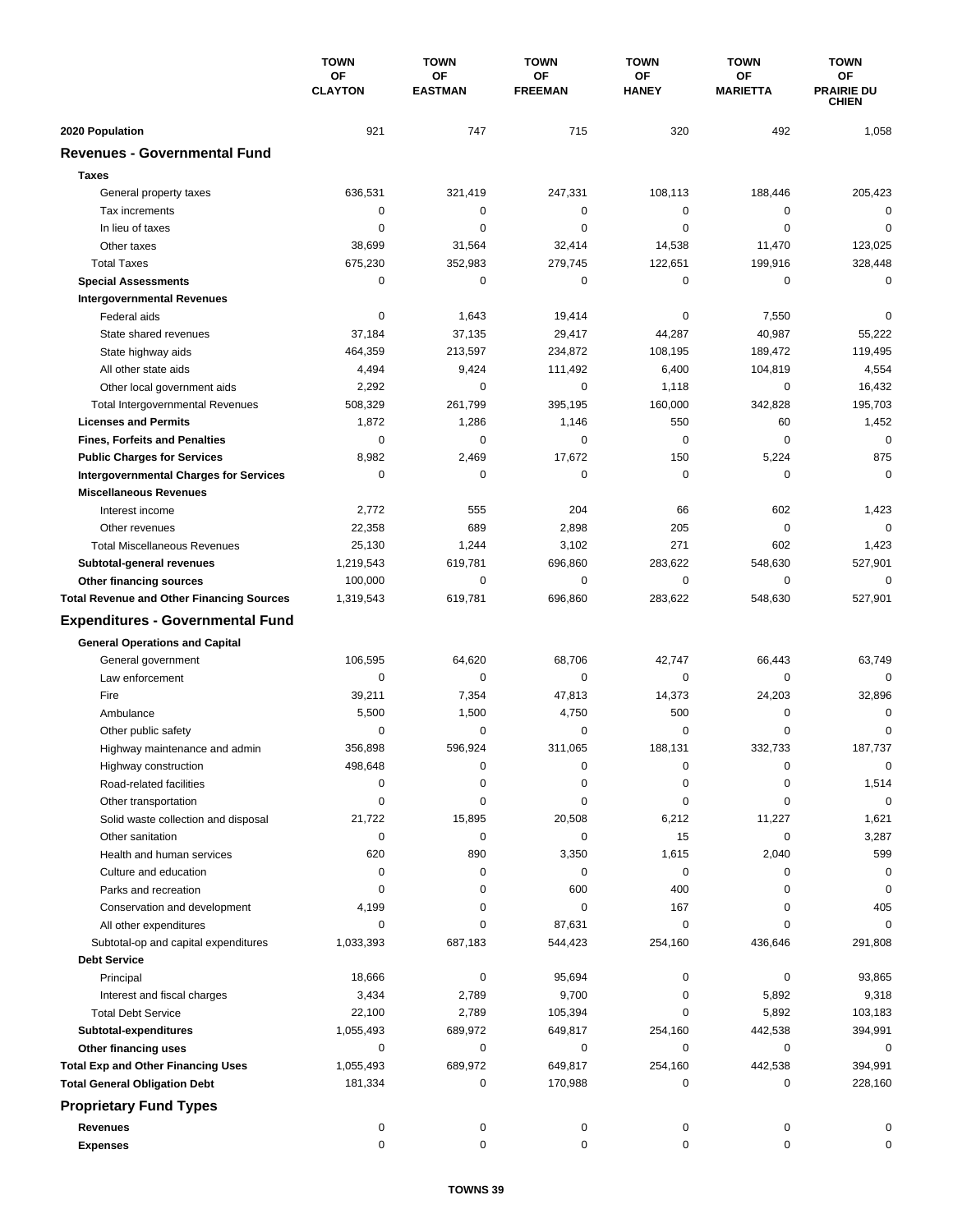|                                                  | <b>TOWN</b><br><b>OF</b><br><b>AGENDA</b> | <b>TOWN</b><br>OF<br><b>ASHLAND</b> | <b>TOWN</b><br>ΟF<br><b>CHIPPEWA</b> | <b>TOWN</b><br>ОF<br><b>GINGLES</b> | <b>TOWN</b><br>ΟF<br><b>GORDON</b> | <b>TOWN</b><br>ΟF<br><b>JACOBS</b> |
|--------------------------------------------------|-------------------------------------------|-------------------------------------|--------------------------------------|-------------------------------------|------------------------------------|------------------------------------|
|                                                  |                                           |                                     |                                      |                                     |                                    |                                    |
|                                                  |                                           |                                     |                                      |                                     |                                    |                                    |
| 2020 Population                                  | 422                                       | 581                                 | 374                                  | 781                                 | 286                                | 713                                |
| <b>Revenues - Governmental Fund</b>              |                                           |                                     |                                      |                                     |                                    |                                    |
| <b>Taxes</b>                                     |                                           |                                     |                                      |                                     |                                    |                                    |
| General property taxes                           | 121,474                                   | 80,122                              | 75,175                               | 197,463                             | 141,000                            | 183,935                            |
| Tax increments                                   | 0                                         | $\mathbf 0$                         | 0                                    | 0                                   | 0                                  | $\mathbf 0$                        |
| In lieu of taxes                                 | 0                                         | 0                                   | 0                                    | 0                                   | $\mathbf 0$                        | $\mathbf 0$                        |
| Other taxes                                      | 27,508                                    | 13,024                              | 33,963                               | 7,625                               | 4,094                              | 19,122                             |
| <b>Total Taxes</b>                               | 148,982                                   | 93,146                              | 109,138                              | 205,088                             | 145,094                            | 203,057                            |
| <b>Special Assessments</b>                       | 0                                         | $\mathbf 0$                         | 0                                    | 0                                   | 0                                  | 0                                  |
| <b>Intergovernmental Revenues</b>                |                                           |                                     |                                      |                                     |                                    |                                    |
| Federal aids                                     | 0                                         | 0                                   | 0                                    | 0                                   | 9,948                              | 0                                  |
| State shared revenues                            | 29,203                                    | 68,007                              | 14,386                               | 60,518                              | 5,326                              | 143,968                            |
| State highway aids                               | 185,369                                   | 141,938                             | 247,170                              | 81,390                              | 246,192                            | 172,371                            |
| All other state aids                             | 23,331                                    | 11,251                              | 170,764                              | 8,630                               | 143,772                            | 59,211                             |
| Other local government aids                      | 26,375                                    | $\mathbf 0$                         | $\mathbf 0$                          | 0                                   | 2,918                              | $\mathbf 0$                        |
| <b>Total Intergovernmental Revenues</b>          | 264,278                                   | 221,196                             | 432,320                              | 150,538                             | 408,156                            | 375,550                            |
| <b>Licenses and Permits</b>                      | 665                                       | 525                                 | 265                                  | 2,050                               | 2,105                              | 2,548                              |
| <b>Fines, Forfeits and Penalties</b>             | $\Omega$                                  | $\Omega$                            | $\Omega$                             | 0                                   | 0                                  | 10,075                             |
| <b>Public Charges for Services</b>               | 23,612                                    | 33,007                              | 29,567                               | 0                                   | 8,386                              | 7,856                              |
| <b>Intergovernmental Charges for Services</b>    | 7,321                                     | 0                                   | $\mathbf 0$                          | 0                                   | 8,777                              | 48,130                             |
| <b>Miscellaneous Revenues</b>                    |                                           |                                     |                                      |                                     |                                    |                                    |
| Interest income                                  | 820                                       | 0                                   | 63                                   | 789                                 | 1,199                              | 555                                |
| Other revenues                                   | 3,653                                     | 10,608                              | 40,161                               | 34,776                              | 4,887                              | 18,898                             |
| <b>Total Miscellaneous Revenues</b>              | 4,473                                     | 10,608                              | 40,224                               | 35,565                              | 6,086                              | 19,453                             |
| Subtotal-general revenues                        | 449,331                                   | 358,482                             | 611,514                              | 393,241                             | 578,604                            | 666,669                            |
| Other financing sources                          | 200,000                                   | $\mathbf 0$                         | $\mathbf 0$                          | 0                                   | $\mathbf 0$                        | 0                                  |
| <b>Total Revenue and Other Financing Sources</b> | 649,331                                   | 358,482                             | 611,514                              | 393,241                             | 578,604                            | 666,669                            |
| <b>Expenditures - Governmental Fund</b>          |                                           |                                     |                                      |                                     |                                    |                                    |
| <b>General Operations and Capital</b>            |                                           |                                     |                                      |                                     |                                    |                                    |
| General government                               | 59,232                                    | 48,270                              | 132,116                              | 89,054                              | 67,196                             | 107,081                            |
| Law enforcement                                  | $\mathbf 0$                               | 0                                   | 0                                    | 0                                   | 0                                  | $\mathbf 0$                        |
| Fire                                             | 41,502                                    | 39,223                              | 36,824                               | 60,940                              | 64,925                             | 44,574                             |
| Ambulance                                        | 0                                         | 22,000                              | 0                                    | 60,941                              | 48,900                             | 35,250                             |
| Other public safety                              | 0                                         | $\mathbf 0$                         | $\mathbf 0$                          | 2,147                               | $\mathbf 0$                        | 1,284                              |
| Highway maintenance and admin                    | 276.284                                   | 210,388                             | 385,823                              | 122,802                             | 303,425                            | 288,188                            |
| Highway construction                             | 247,876                                   | 0                                   | 0                                    | 0                                   | 0                                  | 0                                  |
| Road-related facilities                          | 0                                         | 0                                   | 552                                  | 0                                   | 897                                | 19,687                             |
| Other transportation                             | 0                                         | 0                                   | 0                                    | 0                                   | 0                                  | 0                                  |
| Solid waste collection and disposal              | 8,500                                     | 11,766                              | 15,674                               | 3,081                               | 22,734                             | 25,657                             |
| Other sanitation                                 | 0                                         | 0                                   | 0                                    | 0                                   | 0                                  | $\mathbf 0$                        |
| Health and human services                        | 1,000                                     | 2,969                               | 1,000                                | 0                                   | 1,352                              | 2,349                              |
| Culture and education                            | 250                                       | 0                                   | 250                                  | 0                                   | 300                                | 785                                |
| Parks and recreation                             | 435                                       | 100                                 | 450                                  | 0                                   | 1,360                              | 5,284                              |
| Conservation and development                     | 480                                       | 0                                   | 50                                   | 0                                   | 0                                  | 3,000                              |
| All other expenditures                           | 78                                        | 0                                   | 1,185                                | 0                                   | 0                                  | 0                                  |
| Subtotal-op and capital expenditures             | 635,637                                   | 334,716                             | 573,924                              | 338,965                             | 511,089                            | 533,139                            |
| <b>Debt Service</b>                              |                                           |                                     |                                      |                                     |                                    |                                    |
| Principal                                        | 35,640                                    | 21,054                              | 0                                    | 0                                   | 21,147                             | 85,233                             |
| Interest and fiscal charges                      | 2,177                                     | 5,817                               | 0                                    | 0                                   | 873                                | 0                                  |
| <b>Total Debt Service</b>                        | 37,817                                    | 26,871                              | 0                                    | 0                                   | 22,020                             | 85,233                             |
| Subtotal-expenditures                            | 673,454                                   | 361,587                             | 573,924                              | 338,965                             | 533,109                            | 618,372                            |
| Other financing uses                             | 0                                         | 0                                   | 0                                    | 0                                   | 0                                  | 0                                  |
| <b>Total Exp and Other Financing Uses</b>        | 673,454                                   | 361,587                             | 573,924                              | 338,965                             | 533,109                            | 618,372                            |
| <b>Total General Obligation Debt</b>             | 236,714                                   | 119,123                             | 0                                    | 0                                   | 5,343                              | 172,846                            |
| <b>Proprietary Fund Types</b>                    |                                           |                                     |                                      |                                     |                                    |                                    |
|                                                  |                                           |                                     |                                      |                                     |                                    |                                    |
| <b>Revenues</b>                                  | 0                                         | 0                                   | 0                                    | 0                                   | 0                                  | 0                                  |
| <b>Expenses</b>                                  | 0                                         | 0                                   | 0                                    | 0                                   | 0                                  | 0                                  |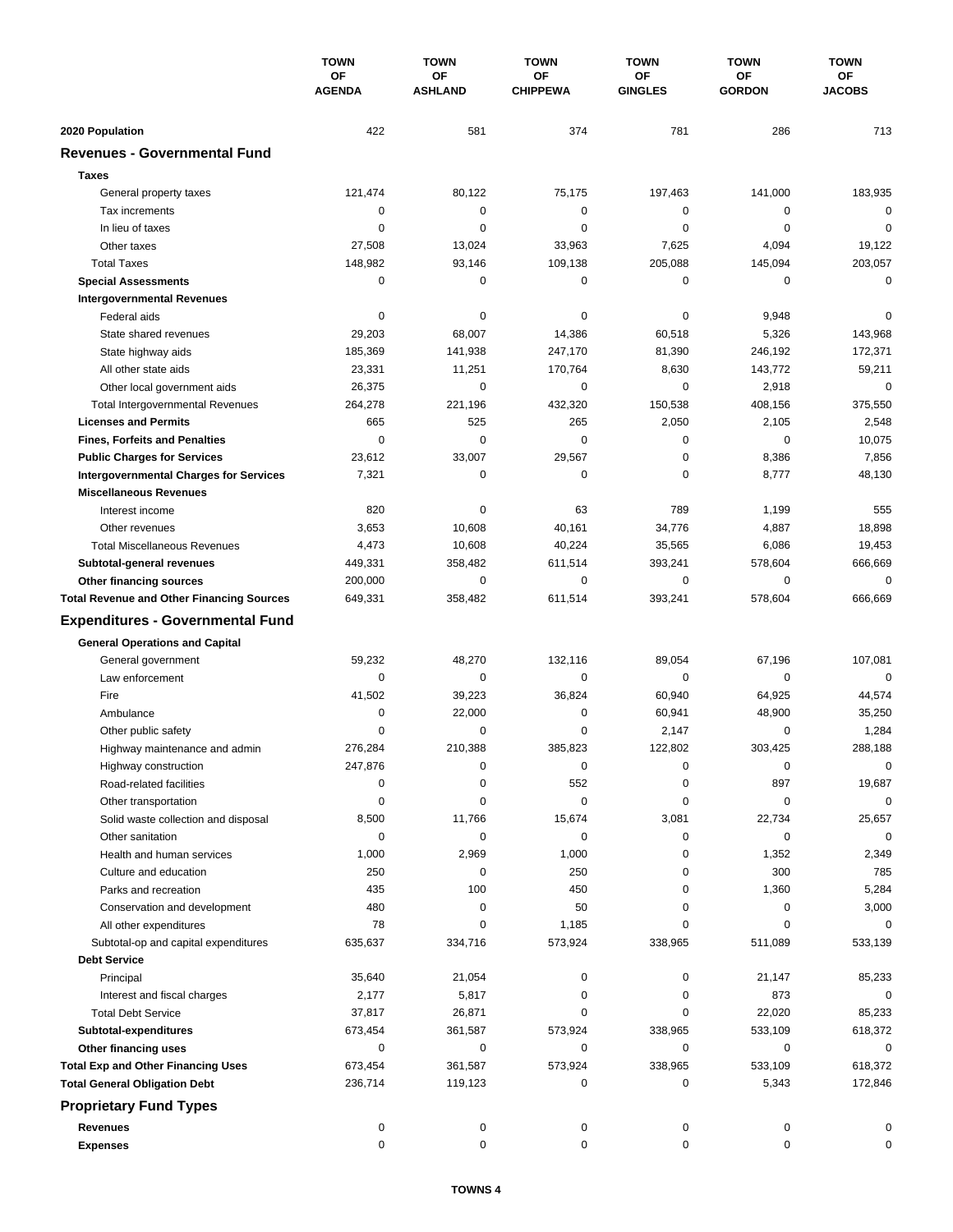|                                                  | <b>TOWN</b><br>ΟF<br><b>SCOTT</b> | <b>TOWN</b>         | <b>TOWN</b><br>ΟF<br><b>UTICA</b> | <b>TOWN</b><br>OF<br><b>WAUZEKA</b> | <b>TOWN</b><br><b>TOTAL</b><br><b>CRAWFORD</b><br><b>COUNTY</b> | <b>TOWN</b><br><b>OF</b><br><b>ALBION</b> |
|--------------------------------------------------|-----------------------------------|---------------------|-----------------------------------|-------------------------------------|-----------------------------------------------------------------|-------------------------------------------|
|                                                  |                                   | OF<br><b>SENECA</b> |                                   |                                     |                                                                 |                                           |
| 2020 Population                                  | 494                               | 938                 | 684                               | 412                                 | 7,818                                                           | 1,997                                     |
| <b>Revenues - Governmental Fund</b>              |                                   |                     |                                   |                                     |                                                                 |                                           |
| <b>Taxes</b>                                     |                                   |                     |                                   |                                     |                                                                 |                                           |
| General property taxes                           | 189,275                           | 359,798             | 199,028                           | 144,239                             | 2,799,480                                                       | 686,951                                   |
| Tax increments                                   | 0                                 | 0                   | 0                                 | 0                                   | 0                                                               | $\mathbf 0$                               |
| In lieu of taxes                                 | 0                                 | 0                   | 0                                 | 0                                   | $\mathbf 0$                                                     | $\mathbf 0$                               |
| Other taxes                                      | 23,076                            | 25,972              | 17,471                            | 15,088                              | 357,726                                                         | 7,051                                     |
| <b>Total Taxes</b>                               | 212,351                           | 385,770             | 216,499                           | 159,327                             | 3,157,206                                                       | 694,002                                   |
| <b>Special Assessments</b>                       | 0                                 | 0                   | 0                                 | 0                                   | 0                                                               | $\mathbf 0$                               |
| <b>Intergovernmental Revenues</b>                |                                   |                     |                                   |                                     |                                                                 |                                           |
| Federal aids                                     | 587                               | 10,647              | 0                                 | 0                                   | 43,525                                                          | $\mathbf 0$                               |
| State shared revenues                            | 37,429                            | 46,061              | 67,535                            | 51,583                              | 460,712                                                         | 57,530                                    |
| State highway aids                               | 158,649                           | 178,370             | 203,223                           | 180,031                             | 2,117,580                                                       | 133,134                                   |
| All other state aids                             | 4,591                             | 6,338               | 3,058                             | 7,147                               | 272,310                                                         | 126,425                                   |
| Other local government aids                      | 19,963                            | 0                   | 42                                | 462                                 | 40,345                                                          | $\mathbf 0$                               |
| <b>Total Intergovernmental Revenues</b>          | 221,219                           | 241,416             | 273,858                           | 239,223                             | 2,934,472                                                       | 317,089                                   |
| <b>Licenses and Permits</b>                      | 1,030                             | 953                 | 847                               | 732                                 | 20,686                                                          | 32,799                                    |
| <b>Fines, Forfeits and Penalties</b>             | 0                                 | 0                   | 0                                 | 0                                   | $\mathbf 0$                                                     | 2,770                                     |
| <b>Public Charges for Services</b>               | 30                                | 63                  | 368                               | 1,294                               | 47,026                                                          | 3,246                                     |
| <b>Intergovernmental Charges for Services</b>    | $\mathbf 0$                       | $\mathbf 0$         | $\mathbf 0$                       | 4,527                               | 7,852                                                           | 142,800                                   |
| <b>Miscellaneous Revenues</b>                    |                                   |                     |                                   |                                     |                                                                 |                                           |
| Interest income                                  | 867                               | 4,520               | 195                               | 497                                 | 12,186                                                          | 150                                       |
| Other revenues                                   | 3,676                             | 70                  | 1,045                             | 10                                  | 36,318                                                          | 37,358                                    |
| <b>Total Miscellaneous Revenues</b>              | 4,543                             | 4,590               | 1,240                             | 507                                 | 48,504                                                          | 37,508                                    |
| Subtotal-general revenues                        | 439,173                           | 632,792             | 492,812                           | 405,610                             | 6,215,746                                                       | 1,230,214                                 |
| Other financing sources                          | $\mathbf 0$                       | $\mathbf 0$         | 0                                 | 0                                   | 100,000                                                         | $\mathbf 0$                               |
| <b>Total Revenue and Other Financing Sources</b> | 439,173                           | 632,792             | 492,812                           | 405,610                             | 6,315,746                                                       | 1,230,214                                 |
| <b>Expenditures - Governmental Fund</b>          |                                   |                     |                                   |                                     |                                                                 |                                           |
| <b>General Operations and Capital</b>            |                                   |                     |                                   |                                     |                                                                 |                                           |
| General government                               | 56,474                            | 71,622              | 49,114                            | 40,901                              | 698,626                                                         | 164,563                                   |
| Law enforcement                                  | 0                                 | $\mathbf 0$         | 0                                 | 0                                   | $\mathbf 0$                                                     | 6,862                                     |
| Fire                                             | 23,071                            | 14,714              | 27,115                            | 20,819                              | 305,535                                                         | 195,728                                   |
| Ambulance                                        | 12,194                            | 500                 | 1,200                             | 3,400                               | 31,544                                                          | $\mathbf 0$                               |
| Other public safety                              | 0                                 | 0                   | 500                               | 0                                   | 500                                                             | 13,730                                    |
| Highway maintenance and admin                    | 278,422                           | 343,894             | 244,588                           | 191,391                             | 3,327,135                                                       | 301,784                                   |
| Highway construction                             | 0                                 | 0                   | 8,315                             | 108,754                             | 615,717                                                         | 344,503                                   |
| Road-related facilities                          | 0                                 | 4,739               | 0                                 | 0                                   | 6,743                                                           | $\Omega$                                  |
| Other transportation                             | 0                                 | 0                   | 0                                 | 0                                   | 0                                                               | 0                                         |
| Solid waste collection and disposal              | 14,999                            | 23,322              | 9,854                             | 6,341                               | 131,901                                                         | 139,570                                   |
| Other sanitation                                 | 0                                 | 0                   | 0                                 | 515                                 | 7,463                                                           | 2,884                                     |
| Health and human services                        | 1,050                             | 0                   | 5,000                             | 0                                   | 16,804                                                          | 0                                         |
| Culture and education                            | 0                                 | 0                   | 0                                 | 0                                   | 0                                                               | 0                                         |
| Parks and recreation                             | 0                                 | 2,268               | 0                                 | 0                                   | 3,268                                                           | 45,636                                    |
| Conservation and development                     | 0                                 | 0                   | 0                                 | 0                                   | 4,771                                                           | $\Omega$                                  |
| All other expenditures                           | 0                                 | 0                   | 0                                 | 0                                   | 87,691                                                          | $\Omega$                                  |
| Subtotal-op and capital expenditures             | 386,210                           | 461,059             | 345,686                           | 372,121                             | 5,237,698                                                       | 1,215,260                                 |
| <b>Debt Service</b>                              |                                   |                     |                                   |                                     |                                                                 |                                           |
| Principal                                        | 40,508                            | 0                   | 0                                 | 9,285                               | 258,018                                                         | 38,930                                    |
| Interest and fiscal charges                      | 6,846                             | 0                   | 0                                 | 3,357                               | 41,336                                                          | 13,882                                    |
| <b>Total Debt Service</b>                        | 47,354                            | 0                   | 0                                 | 12,642                              | 299,354                                                         | 52,812                                    |
| Subtotal-expenditures                            | 433,564                           | 461,059             | 345,686                           | 384,763                             | 5,537,052                                                       | 1,268,072                                 |
| Other financing uses                             | 0                                 | 0                   | 0                                 | 0                                   | 0                                                               | 0                                         |
| <b>Total Exp and Other Financing Uses</b>        | 433,564                           | 461,059             | 345,686                           | 384,763                             | 5,537,052                                                       | 1,268,072                                 |
| <b>Total General Obligation Debt</b>             | 223,492                           | 0                   | 0                                 | 60,672                              | 864,646                                                         | 363,783                                   |
| <b>Proprietary Fund Types</b>                    |                                   |                     |                                   |                                     |                                                                 |                                           |
| <b>Revenues</b>                                  | 0                                 | 0                   | 0                                 | 0                                   | 0                                                               | 0                                         |
| <b>Expenses</b>                                  | 0                                 | 0                   | 0                                 | 0                                   | 0                                                               | 0                                         |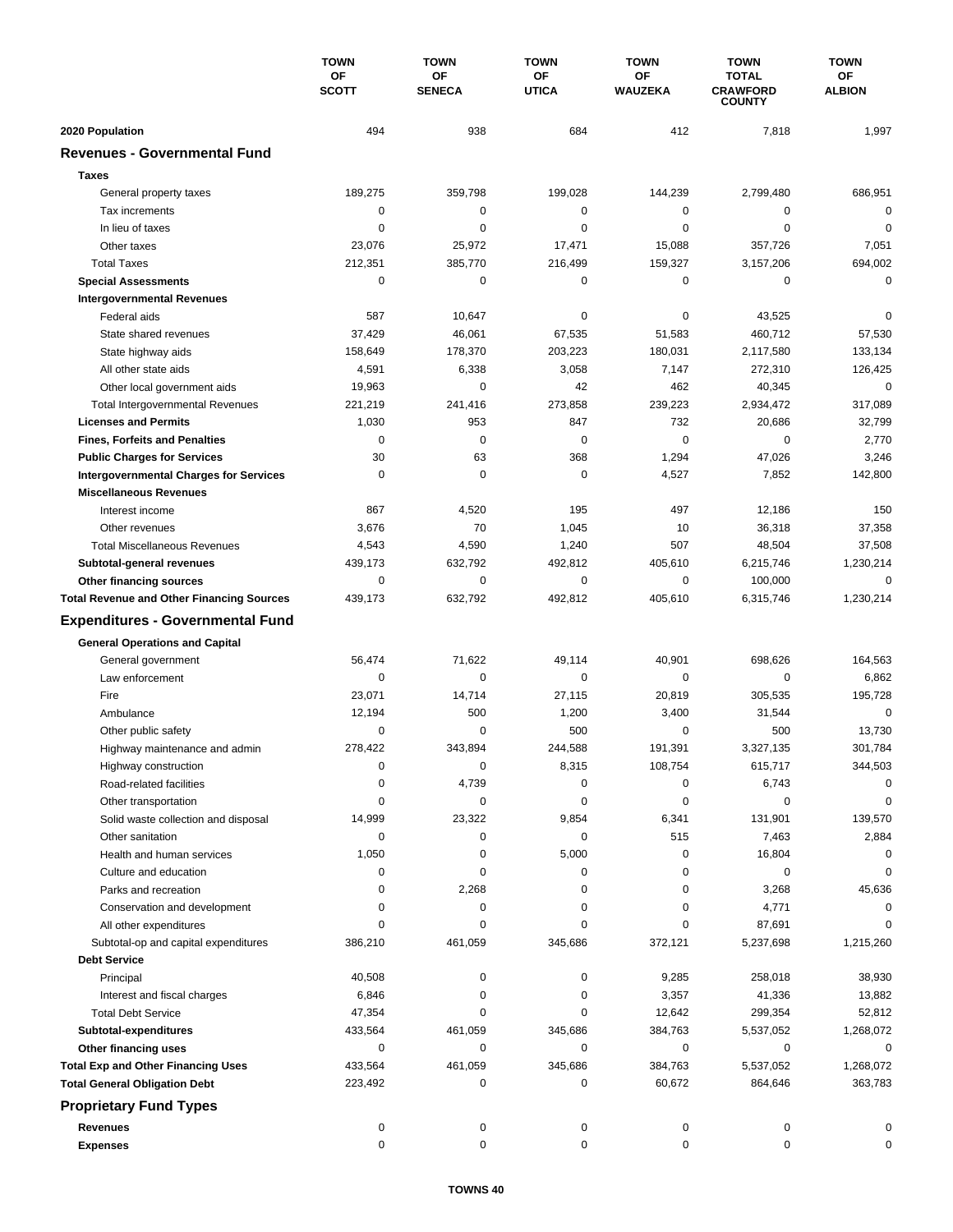|                                                  | <b>TOWN</b>        | <b>TOWN</b>              | <b>TOWN</b>                           | <b>TOWN</b>              | <b>TOWN</b>          | <b>TOWN</b>               |
|--------------------------------------------------|--------------------|--------------------------|---------------------------------------|--------------------------|----------------------|---------------------------|
|                                                  | ΟF<br><b>BERRY</b> | OF<br><b>BLACK EARTH</b> | ΟF<br><b>BLOOMING</b><br><b>GROVE</b> | OF<br><b>BLUE MOUNDS</b> | ΟF<br><b>BRISTOL</b> | <b>OF</b><br><b>BURKE</b> |
| 2020 Population                                  | 1,165              | 491                      | 1,616                                 | 1,016                    | 4,347                | 3,303                     |
| <b>Revenues - Governmental Fund</b>              |                    |                          |                                       |                          |                      |                           |
| <b>Taxes</b>                                     |                    |                          |                                       |                          |                      |                           |
| General property taxes                           | 582,939            | 327,476                  | 420,322                               | 402,950                  | 771,406              | 956,161                   |
| Tax increments                                   | 0                  | 0                        | 0                                     | 0                        | 0                    | $\mathbf 0$               |
| In lieu of taxes                                 | 0                  | 0                        | 0                                     | 0                        | 2,500                | $\mathbf 0$               |
| Other taxes                                      | 9,728              | 8,940                    | 118,242                               | 1,920                    | 6,668                | $\mathbf 0$               |
| <b>Total Taxes</b>                               | 592,667            | 336,416                  | 538,564                               | 404,870                  | 780,574              | 956,161                   |
| <b>Special Assessments</b>                       | 0                  | 0                        | 0                                     | 0                        | 0                    | 1,771                     |
| <b>Intergovernmental Revenues</b>                |                    |                          |                                       |                          |                      |                           |
| Federal aids                                     | 20,807             | 253                      | 0                                     | 0                        | 0                    | $\mathbf 0$               |
| State shared revenues                            | 20,787             | 7,827                    | 51,622                                | 6,434                    | 40,181               | 109,534                   |
| State highway aids                               | 122,341            | 136,339                  | 93,610                                | 99,470                   | 204,196              | 119,432                   |
| All other state aids                             | 13,177             | 4,266                    | 51,969                                | 10,314                   | 73,752               | 37,617                    |
| Other local government aids                      | 11,982             | 0                        | 0                                     | 0                        | $\mathbf 0$          | 8                         |
| <b>Total Intergovernmental Revenues</b>          | 189,094            | 148,685                  | 197,201                               | 116,218                  | 318,129              | 266.591                   |
| <b>Licenses and Permits</b>                      | 28,406             | 9,625                    | 65,324                                | 40,346                   | 58,072               | 119,040                   |
| <b>Fines, Forfeits and Penalties</b>             | 0                  | 0                        | 1,102                                 | 0                        | 3,457                | 3,246                     |
| <b>Public Charges for Services</b>               | 71,146             | 275                      | 128,652                               | 66,421                   | 80,566               | 435,339                   |
| <b>Intergovernmental Charges for Services</b>    | $\mathbf 0$        | $\mathbf 0$              | 22,489                                | 0                        | 1,000                | 1,900                     |
| <b>Miscellaneous Revenues</b>                    |                    |                          |                                       |                          |                      |                           |
| Interest income                                  | 3,277              | 2,462                    | 12,292                                | 3,100                    | 7,095                | 23,188                    |
| Other revenues                                   | 1,394              | 757                      | 24,600                                | 12,840                   | 188,793              | 16,198                    |
| <b>Total Miscellaneous Revenues</b>              | 4,671              | 3,219                    | 36,892                                | 15,940                   | 195,888              | 39,386                    |
| Subtotal-general revenues                        | 885,984            | 498,220                  | 990,224                               | 643,795                  | 1,437,686            | 1,823,434                 |
| Other financing sources                          | 491,063            | 0                        | 0                                     | 0                        | 0                    | $\mathbf 0$               |
| <b>Total Revenue and Other Financing Sources</b> | 1,377,047          | 498,220                  | 990,224                               | 643,795                  | 1,437,686            | 1,823,434                 |
|                                                  |                    |                          |                                       |                          |                      |                           |
| <b>Expenditures - Governmental Fund</b>          |                    |                          |                                       |                          |                      |                           |
| <b>General Operations and Capital</b>            |                    |                          |                                       |                          |                      |                           |
| General government                               | 170,843            | 79,264                   | 214,720                               | 120,918                  | 289,144              | 276,950                   |
| Law enforcement                                  | 0                  | 0                        | 0                                     | 0                        | 46,945               | 58,349                    |
| Fire                                             | 63,613             | 19,095                   | 7,601                                 | 143,236                  | 183,771              | 212,603                   |
| Ambulance                                        | 48,220             | 4,791                    | 75,000                                | 0                        | 71,915               | 60,000                    |
| Other public safety                              | 22,160             | 9,431                    | 19,339                                | 7,350                    | 59,134               | 37,784                    |
| Highway maintenance and admin                    | 189,660            | 93,998                   | 167,558                               | 262,000                  | 209,287              | 336,797                   |
| Highway construction                             | 849,984            | 224,533                  | 335,831                               | 0                        | 0                    | 684,469                   |
| Road-related facilities                          | 237                | 0                        | 32,658                                | 0                        | 21,057               | 5,943                     |
| Other transportation                             | 0                  | 0                        | 0                                     | 0                        | 0                    | $\mathbf 0$               |
| Solid waste collection and disposal              | 70,854             | 0                        | 102,423                               | 59,000                   | 53,789               | 397,480                   |
| Other sanitation                                 | 0                  | 0                        | 248                                   | 3,200                    | 0                    | 0                         |
| Health and human services                        | 6,560              | 500                      | 12,619                                | 11,802                   | 8,000                | 5,000                     |
| Culture and education                            | 0                  | $\pmb{0}$                | 0                                     | 0                        | 0                    | 0                         |
| Parks and recreation                             | 1,550              | 0                        | 18,168                                | 0                        | 27,128               | 55,907                    |
| Conservation and development                     | 0                  | 0                        | 13,028                                | 6,522                    | 15,961               | 5,314                     |
| All other expenditures                           | 169                | 119,201                  | 0                                     | 0                        | 0                    | 0                         |
| Subtotal-op and capital expenditures             | 1,423,850          | 550,813                  | 999,193                               | 614,028                  | 986,131              | 2,136,596                 |
| <b>Debt Service</b>                              |                    |                          |                                       |                          |                      |                           |
| Principal                                        | 371,985            | 16,786                   | 0                                     | 33,853                   | 82,286               | 0                         |
| Interest and fiscal charges                      | 14,510             | 6,025                    | 0                                     | 2,354                    | 4,303                | 0                         |
| <b>Total Debt Service</b>                        | 386,495            | 22,811                   | 0                                     | 36,207                   | 86,589               | 0                         |
| Subtotal-expenditures                            | 1,810,345          | 573,624                  | 999,193                               | 650,235                  | 1,072,720            | 2,136,596                 |
| Other financing uses                             | 0                  | 0                        | 0                                     | 0                        | 0                    | 0                         |
| <b>Total Exp and Other Financing Uses</b>        | 1,810,345          | 573,624                  | 999,193                               | 650,235                  | 1,072,720            | 2,136,596                 |
| <b>Total General Obligation Debt</b>             | 559,152            | 220,193                  | 0                                     | 33,853                   | 49,739               | 0                         |
| <b>Proprietary Fund Types</b>                    |                    |                          |                                       |                          |                      |                           |
| <b>Revenues</b>                                  | 0                  | 0                        | 0                                     | 0                        | 0                    | 0                         |
| <b>Expenses</b>                                  | 0                  | 0                        | 0                                     | 0                        | 0                    | 0                         |
|                                                  |                    |                          |                                       |                          |                      |                           |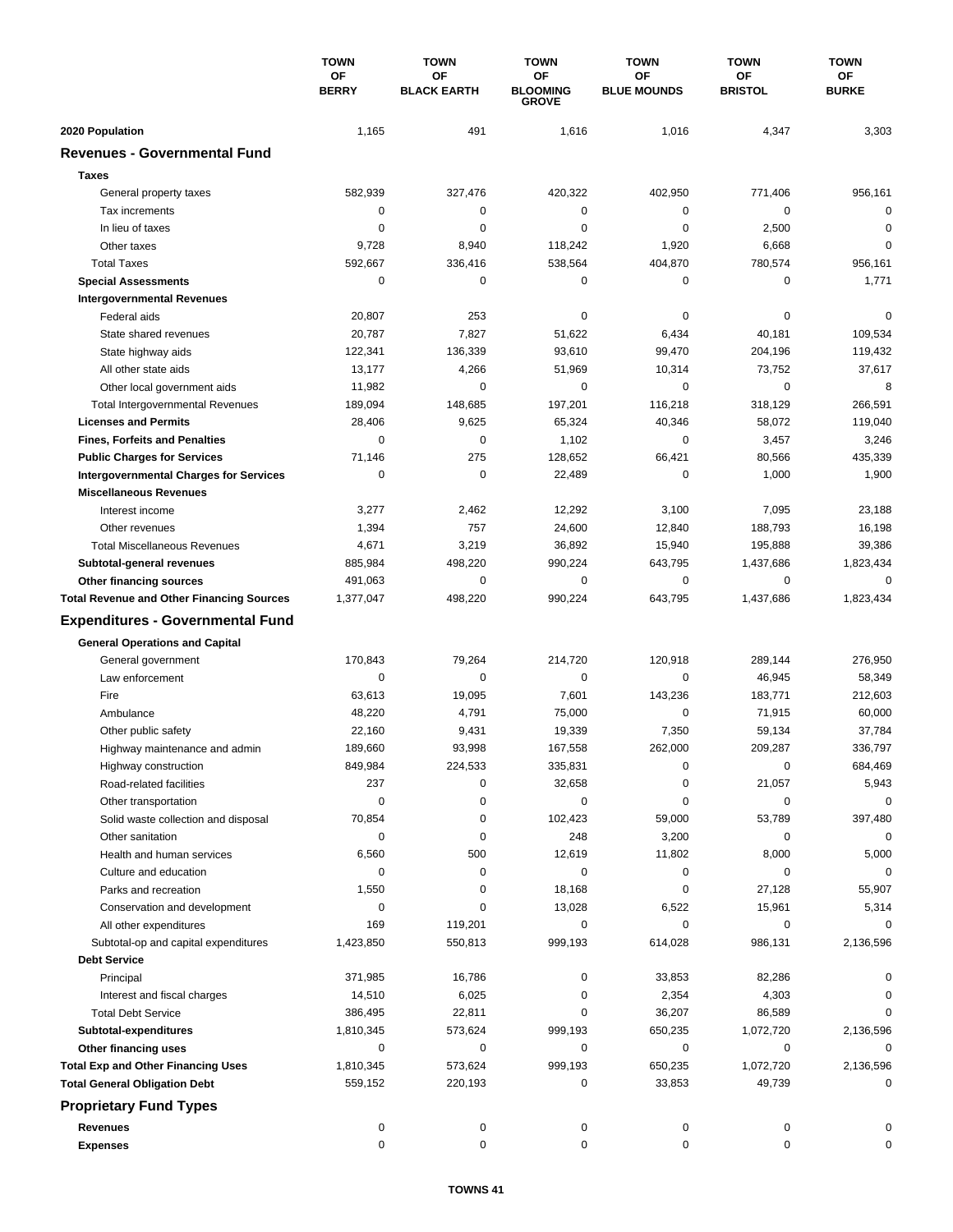|                                                  | <b>TOWN</b>                    | <b>TOWN</b>                          | <b>TOWN</b>                      | <b>TOWN</b>              | <b>TOWN</b>                   | <b>TOWN</b>                 |
|--------------------------------------------------|--------------------------------|--------------------------------------|----------------------------------|--------------------------|-------------------------------|-----------------------------|
|                                                  | <b>OF</b><br><b>CHRISTIANA</b> | OF<br><b>COTTAGE</b><br><b>GROVE</b> | <b>OF</b><br><b>CROSS PLAINS</b> | <b>OF</b><br><b>DANE</b> | <b>OF</b><br><b>DEERFIELD</b> | <b>OF</b><br><b>DUNKIRK</b> |
| 2020 Population                                  | 1,256                          | 3,889                                | 1,564                            | 997                      | 1,634                         | 1,910                       |
| <b>Revenues - Governmental Fund</b>              |                                |                                      |                                  |                          |                               |                             |
| <b>Taxes</b>                                     |                                |                                      |                                  |                          |                               |                             |
| General property taxes                           | 0                              | 1,630,428                            | 691,215                          | 298,822                  | 533,992                       | 698,095                     |
| Tax increments                                   | 0                              | 0                                    | 0                                | 0                        | 0                             | $\mathbf 0$                 |
| In lieu of taxes                                 | 0                              | 0                                    | 0                                | 0                        | 0                             | 0                           |
| Other taxes                                      | 0                              | 19,488                               | 4,043                            | 3,503                    | 951                           | 507                         |
| <b>Total Taxes</b>                               | 0                              | 1,649,916                            | 695,258                          | 302,325                  | 534,943                       | 698,602                     |
| <b>Special Assessments</b>                       | 0                              | 0                                    | 4                                | 0                        | 4,537                         | 0                           |
| <b>Intergovernmental Revenues</b>                |                                |                                      |                                  |                          |                               |                             |
| Federal aids                                     | 0                              | 0                                    | 2,987                            | 14,000                   | 0                             | 0                           |
| State shared revenues                            | 479,922                        | 95,109                               | 25,606                           | 4,812                    | 22,145                        | 31,437                      |
| State highway aids                               | 120,993                        | 200,082                              | 124,322                          | 130,638                  | 124,147                       | 136,603                     |
| All other state aids                             | 112,815                        | 98,964                               | 51,843                           | 57,379                   | 50,362                        | 52,104                      |
| Other local government aids                      | 106                            | 3,447                                | 14                               | 124                      | $\mathbf 0$                   | 5,560                       |
| <b>Total Intergovernmental Revenues</b>          | 713,836                        | 397,602                              | 204,772                          | 206,953                  | 196,654                       | 225,704                     |
| <b>Licenses and Permits</b>                      | 9,192                          | 107,796                              | 25,468                           | 9,280                    | 19,407                        | 30,745                      |
| <b>Fines, Forfeits and Penalties</b>             | 0                              | 18,873                               | 0                                | 0                        | 0                             | 1,370                       |
| <b>Public Charges for Services</b>               | 85,773                         | 273,044                              | 4,376                            | 4,863                    | 93,629                        | 176,345                     |
|                                                  | 0                              | 265,452                              | 3,357                            | 0                        | 0                             | $\mathbf 0$                 |
| <b>Intergovernmental Charges for Services</b>    |                                |                                      |                                  |                          |                               |                             |
| <b>Miscellaneous Revenues</b>                    |                                |                                      | 1,107                            | 441                      | 941                           |                             |
| Interest income                                  | 8,268                          | 25,411                               |                                  |                          |                               | 8,066                       |
| Other revenues                                   | 25,708                         | 126,854                              | 10,223                           | 11,388                   | 228                           | 15,972                      |
| <b>Total Miscellaneous Revenues</b>              | 33,976                         | 152,265                              | 11,330                           | 11,829                   | 1,169                         | 24,038                      |
| Subtotal-general revenues                        | 842,777<br>0                   | 2,864,948                            | 944,565                          | 535,250                  | 850,339<br>$\mathbf 0$        | 1,156,804                   |
| <b>Other financing sources</b>                   |                                | 161,857                              | 455,981                          | 0                        |                               | 350,000                     |
| <b>Total Revenue and Other Financing Sources</b> | 842,777                        | 3,026,805                            | 1,400,546                        | 535,250                  | 850,339                       | 1,506,804                   |
| <b>Expenditures - Governmental Fund</b>          |                                |                                      |                                  |                          |                               |                             |
| <b>General Operations and Capital</b>            |                                |                                      |                                  |                          |                               |                             |
| General government                               | 137,314                        | 380,968                              | 123,860                          | 65,542                   | 111,882                       | 147,723                     |
| Law enforcement                                  | 0                              | 467,366                              | 0                                | 0                        | $\mathbf 0$                   | 16,789                      |
| Fire                                             | 154,424                        | 317,864                              | 108,753                          | 58,944                   | 126,596                       | 83,483                      |
| Ambulance                                        | $\Omega$                       | 192,082                              | 43,043                           | 20,020                   | 46,619                        | 26,407                      |
| Other public safety                              | 6,381                          | 107,036                              | 18,683                           | 12,778                   | 30,159                        | 3,646                       |
| Highway maintenance and admin                    | 106,910                        | 899,161                              | 422,445                          | 251,081                  | 369,825                       | 511,184                     |
| Highway construction                             | 501,913                        | 254,115                              | 452,201                          | 0                        | 0                             | 278,045                     |
| Road-related facilities                          | 0                              | 1,870                                | 2,106                            | 0                        | 1,269                         | 5,471                       |
| Other transportation                             | 0                              | 0                                    | 0                                | 0                        | 0                             | 0                           |
| Solid waste collection and disposal              | 81,225                         | 290,994                              | 78,536                           | 37,267                   | 86,822                        | 176,672                     |
| Other sanitation                                 | 837                            | 0                                    | 0                                | 3,243                    | 5,317                         | $\mathbf 0$                 |
| Health and human services                        | 300                            | 7,008                                | 17,357                           | 6,608                    | 148                           | 12,100                      |
| Culture and education                            | 3,626                          | 0                                    | 0                                | 1,500                    | 0                             | 0                           |
| Parks and recreation                             | 0                              | 47,999                               | 0                                | 0                        | 19,000                        | 1,096                       |
| Conservation and development                     | 630                            | 15,855                               | 0                                | 0                        | 4,582                         | 1,899                       |
| All other expenditures                           | 0                              | 0                                    | 0                                | 0                        | 0                             | 0                           |
| Subtotal-op and capital expenditures             | 993,560                        | 2,982,318                            | 1,266,984                        | 456,983                  | 802,219                       | 1,264,515                   |
| <b>Debt Service</b>                              |                                |                                      |                                  |                          |                               |                             |
| Principal                                        | 0                              | 78,313                               | 55,906                           | 55,528                   | 86,951                        | 111,981                     |
| Interest and fiscal charges                      | 1,101                          | 20,070                               | 50,420                           | 20,554                   | 16,166                        | 15,116                      |
| <b>Total Debt Service</b>                        | 1,101                          | 98,383                               | 106,326                          | 76,082                   | 103,117                       | 127,097                     |
| Subtotal-expenditures                            | 994,661                        | 3,080,701                            | 1,373,310                        | 533,065                  | 905,336                       | 1,391,612                   |
| Other financing uses                             | 0                              | 0                                    | 0                                | 0                        | 0                             | 0                           |
| <b>Total Exp and Other Financing Uses</b>        | 994,661                        | 3,080,701                            | 1,373,310                        | 533,065                  | 905,336                       | 1,391,612                   |
| <b>Total General Obligation Debt</b>             | 0                              | 712,460                              | 1,497,652                        | 559,410                  | 368,488                       | 688,019                     |
| <b>Proprietary Fund Types</b>                    |                                |                                      |                                  |                          |                               |                             |
| <b>Revenues</b>                                  |                                |                                      |                                  |                          |                               |                             |
| <b>Expenses</b>                                  | 0<br>0                         | 0<br>0                               | 0<br>0                           | 0<br>0                   | 0<br>0                        | 0<br>0                      |
|                                                  |                                |                                      |                                  |                          |                               |                             |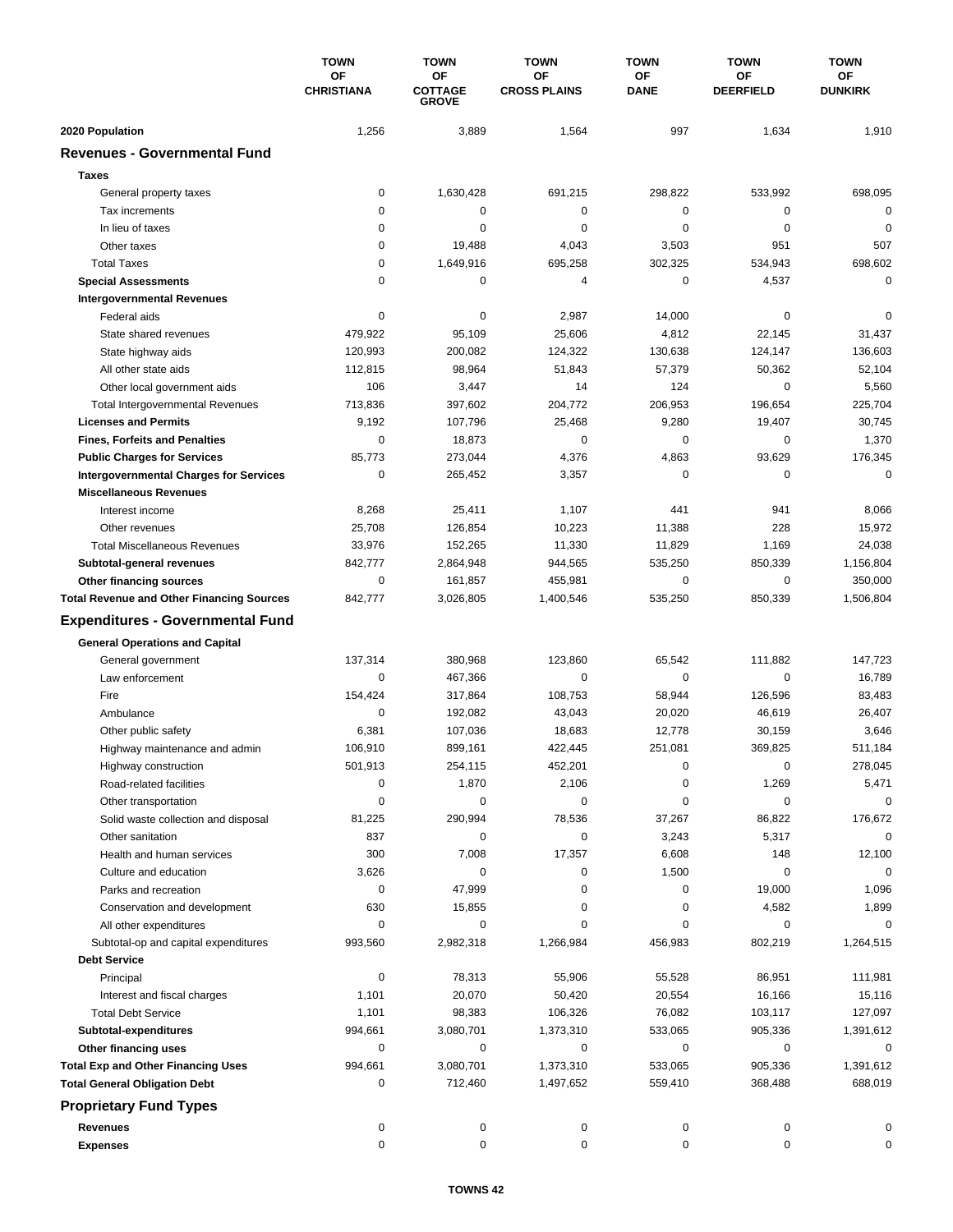|                                                  | <b>TOWN</b><br>ΟF<br><b>DUNN</b> | <b>TOWN</b>          | <b>TOWN</b><br>ΟF<br><b>MAZOMANIE</b> | <b>TOWN</b><br>ΟF<br><b>MEDINA</b> | <b>TOWN</b><br><b>OF</b><br><b>MIDDLETON</b> | <b>TOWN</b><br>OF<br><b>MONTROSE</b> |
|--------------------------------------------------|----------------------------------|----------------------|---------------------------------------|------------------------------------|----------------------------------------------|--------------------------------------|
|                                                  |                                  | OF<br><b>MADISON</b> |                                       |                                    |                                              |                                      |
| 2020 Population                                  | 4,852                            | 6,228                | 1,084                                 | 1,380                              | 6,614                                        | 1,095                                |
| <b>Revenues - Governmental Fund</b>              |                                  |                      |                                       |                                    |                                              |                                      |
|                                                  |                                  |                      |                                       |                                    |                                              |                                      |
| <b>Taxes</b>                                     |                                  |                      |                                       |                                    |                                              |                                      |
| General property taxes                           | 1,917,898                        | 2,790,884            | 231,673                               | 575,010                            | 3,186,181                                    | 418,515                              |
| Tax increments                                   | 0                                | 748.012              | 0                                     | 0                                  | 0                                            | $\mathbf 0$                          |
| In lieu of taxes                                 | 0                                | 13,021               | 0                                     | 0                                  | $\mathbf 0$                                  | $\mathbf 0$                          |
| Other taxes                                      | 29,349                           | 52,491               | 8,690                                 | 1,116                              | 54,219                                       | 712                                  |
| <b>Total Taxes</b>                               | 1,947,247                        | 3,604,408            | 240,363                               | 576,126                            | 3,240,400                                    | 419,227                              |
| <b>Special Assessments</b>                       | 0                                | 0                    | 0                                     | 9,125                              | 0                                            | 4,031                                |
| <b>Intergovernmental Revenues</b>                |                                  |                      |                                       |                                    |                                              |                                      |
| Federal aids                                     | 14,218                           | 103,048              | 1,566                                 | 0                                  | 63,567                                       | 0                                    |
| State shared revenues                            | 83,839                           | 726,197              | 15,339                                | 29,920                             | 173,989                                      | 16,386                               |
| State highway aids                               | 201,824                          | 241,274              | 78,525                                | 117,262                            | 297,233                                      | 136,098                              |
| All other state aids                             | 75,393                           | 196,966              | 62,229                                | 35,477                             | 90,898                                       | 16,140                               |
| Other local government aids                      | 15,346                           | 0                    | 0                                     | 31,206                             | 78,201                                       | 4,950                                |
| <b>Total Intergovernmental Revenues</b>          | 390,620                          | 1,267,485            | 157,659                               | 213,865                            | 703,888                                      | 173,574                              |
| <b>Licenses and Permits</b>                      | 90,853                           | 106,942              | 7,019                                 | 25,466                             | 319,707                                      | 20,004                               |
| <b>Fines, Forfeits and Penalties</b>             | 33,144                           | 102,632              | 0                                     | 0                                  | 1,817                                        | $\mathbf 0$                          |
| <b>Public Charges for Services</b>               | 346,047                          | 836,925              | 48,371                                | 26,635                             | 543,673                                      | 86,605                               |
| <b>Intergovernmental Charges for Services</b>    | 22,906                           | 3,939                | 0                                     | 5,488                              | 0                                            | $\mathbf 0$                          |
| <b>Miscellaneous Revenues</b>                    |                                  |                      |                                       |                                    |                                              |                                      |
| Interest income                                  | 27,432                           | 42,176               | 6,118                                 | 1,158                              | 63,915                                       | 4,154                                |
| Other revenues                                   | 157,580                          | 752,329              | 8,874                                 | 28,100                             | 306,452                                      | 5,915                                |
| <b>Total Miscellaneous Revenues</b>              | 185,012                          | 794,505              | 14,992                                | 29,258                             | 370,367                                      | 10,069                               |
| Subtotal-general revenues                        | 3,015,829                        | 6,716,836            | 468,404                               | 885,963                            | 5,179,852                                    | 713,510                              |
| Other financing sources                          | 400,000                          | 0                    | 20,000                                | 0                                  | 1,220,607                                    | $\mathbf 0$                          |
| <b>Total Revenue and Other Financing Sources</b> | 3,415,829                        | 6,716,836            | 488,404                               | 885,963                            | 6,400,459                                    | 713,510                              |
| <b>Expenditures - Governmental Fund</b>          |                                  |                      |                                       |                                    |                                              |                                      |
|                                                  |                                  |                      |                                       |                                    |                                              |                                      |
| <b>General Operations and Capital</b>            | 416,178                          | 674,931              | 104,760                               | 170,859                            | 759,482                                      | 101,325                              |
| General government<br>Law enforcement            |                                  |                      |                                       |                                    |                                              | $\mathbf 0$                          |
|                                                  | 116,452                          | 2,217,076            | 0                                     | 0                                  | 231,884                                      |                                      |
| Fire                                             | 454,082                          | 1,062,757            | 34,015                                | 63,920                             | 371,323                                      | 43,257                               |
| Ambulance                                        | $\mathbf 0$                      | 116,652              | 10,710                                | 49,373                             | 219,811                                      | 43,421                               |
| Other public safety                              | 37,040                           | 189,855              | 7,323                                 | 32,806                             | 184,927                                      | 4,862                                |
| Highway maintenance and admin                    | 762,282                          | 313,932              | 109,124                               | 239,184                            | 1,266,123                                    | 263,457                              |
| Highway construction                             | 169,262                          | 145,139              | 133,518                               | 0                                  | 1,106,856                                    | 0                                    |
| Road-related facilities                          | 11,798                           | 37,173               | 0                                     | 0                                  | 136,001                                      | 2,880                                |
| Other transportation                             | 0                                | 133,479              | 0                                     | 0                                  | 0                                            | $\mathbf 0$                          |
| Solid waste collection and disposal              | 308,411                          | 187,894              | 56,473                                | 15,805                             | 551,135                                      | 84,799                               |
| Other sanitation                                 | 515                              | 605,990              | 4,032                                 | 0                                  | 840                                          | $\mathbf 0$                          |
| Health and human services                        | 62,149                           | 0                    | 6,540                                 | 12,790                             | 0                                            | 27,132                               |
| Culture and education                            | 0                                | 0                    | 0                                     | 0                                  | 0                                            | 0                                    |
| Parks and recreation                             | 20,434                           | 33,020               | 1,686                                 | 0                                  | 190,416                                      | 4,308                                |
| Conservation and development                     | 344,896                          | 632,348              | 2,196                                 | 650                                | 11,687                                       | 0                                    |
| All other expenditures                           | 0                                | 0                    | 1,992                                 | 0                                  | 0                                            | 0                                    |
| Subtotal-op and capital expenditures             | 2,703,499                        | 6,350,246            | 472,369                               | 585,387                            | 5,030,485                                    | 575,441                              |
| <b>Debt Service</b>                              |                                  |                      |                                       |                                    |                                              |                                      |
| Principal                                        | 296,712                          | 302,942              | 23,087                                | 31,533                             | 914,474                                      | 37,133                               |
| Interest and fiscal charges                      | 24,764                           | 34,450               | 3,028                                 | 17,373                             | 97,349                                       | 73,344                               |
| <b>Total Debt Service</b>                        | 321,476                          | 337,392              | 26,115                                | 48,906                             | 1,011,823                                    | 110,477                              |
| Subtotal-expenditures                            | 3,024,975                        | 6,687,638            | 498,484                               | 634,293                            | 6,042,308                                    | 685,918                              |
| Other financing uses                             | 0                                | 0                    | 0                                     | 0                                  | 0                                            | 0                                    |
| <b>Total Exp and Other Financing Uses</b>        | 3,024,975                        | 6,687,638            | 498,484                               | 634,293                            | 6,042,308                                    | 685,918                              |
| <b>Total General Obligation Debt</b>             | 1,629,647                        | 1,129,436            | 118,876                               | 525,552                            | 3,243,683                                    | 76,811                               |
| <b>Proprietary Fund Types</b>                    |                                  |                      |                                       |                                    |                                              |                                      |
| <b>Revenues</b>                                  | 21,520                           | 0                    |                                       | 0                                  |                                              | 0                                    |
| <b>Expenses</b>                                  | 15,852                           | 0                    | 0<br>0                                | 0                                  | 0<br>0                                       | 0                                    |
|                                                  |                                  |                      |                                       |                                    |                                              |                                      |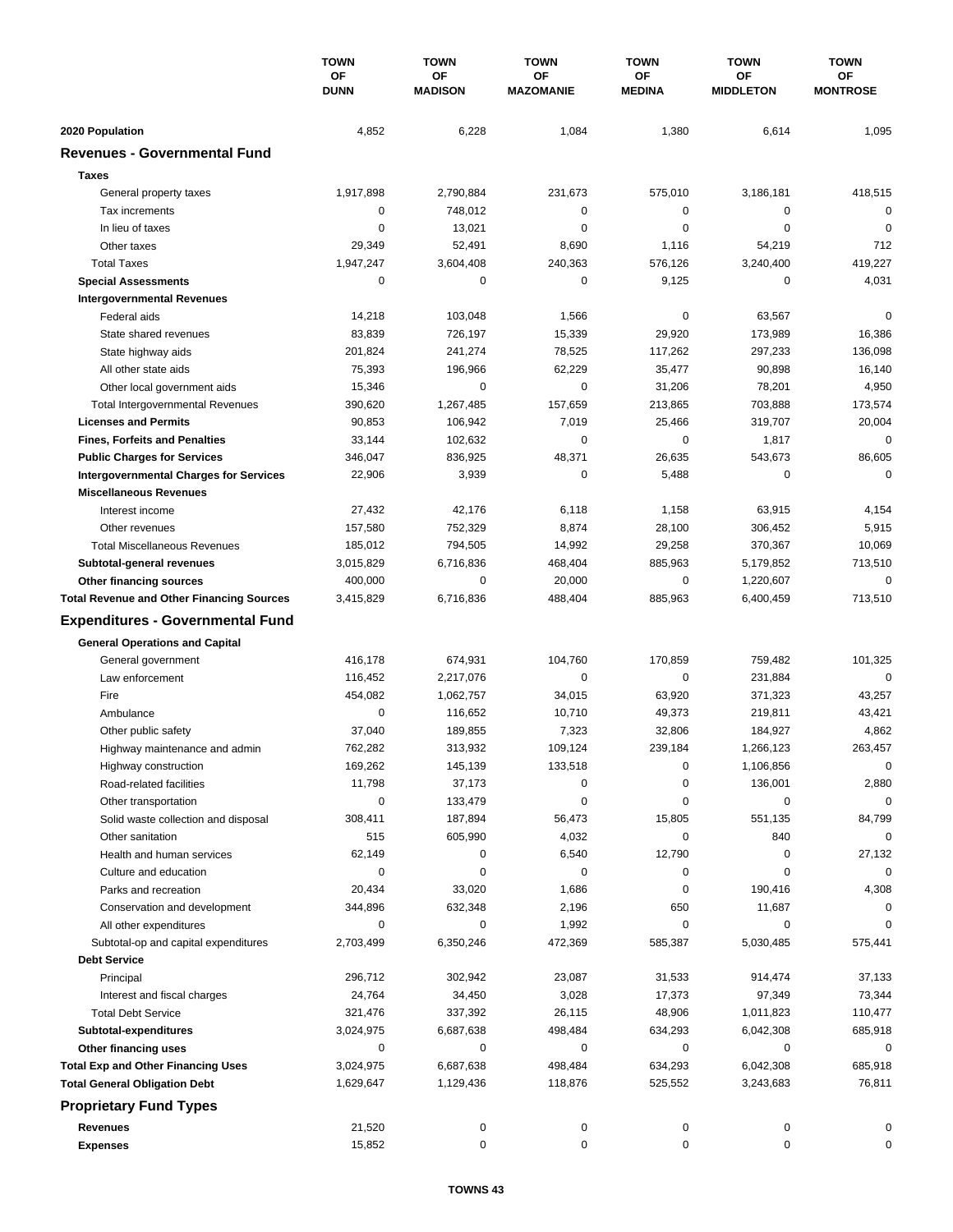|                                                  | <b>TOWN</b><br><b>OF</b><br><b>OREGON</b> | <b>TOWN</b><br><b>OF</b><br><b>PERRY</b> | <b>TOWN</b><br>OF<br><b>PLEASANT</b><br><b>SPRINGS</b> | <b>TOWN</b><br>ΟF<br><b>PRIMROSE</b> | <b>TOWN</b><br><b>OF</b><br><b>ROXBURY</b> | <b>TOWN</b><br><b>OF</b><br><b>RUTLAND</b> |
|--------------------------------------------------|-------------------------------------------|------------------------------------------|--------------------------------------------------------|--------------------------------------|--------------------------------------------|--------------------------------------------|
|                                                  |                                           |                                          |                                                        |                                      |                                            |                                            |
| 2020 Population                                  | 3,240                                     | 730                                      | 3,203                                                  | 748                                  | 1,899                                      | 2,012                                      |
| <b>Revenues - Governmental Fund</b>              |                                           |                                          |                                                        |                                      |                                            |                                            |
| <b>Taxes</b>                                     |                                           |                                          |                                                        |                                      |                                            |                                            |
| General property taxes                           | 1,052,207                                 | 366,201                                  | 929,570                                                | 306,929                              | 579,861                                    | 743,809                                    |
| Tax increments                                   | 0                                         | 0                                        | 0                                                      | 0                                    | 0                                          | 0                                          |
| In lieu of taxes                                 | 0                                         | 0                                        | 0                                                      | 0                                    | $\mathbf 0$                                | 0                                          |
| Other taxes                                      | 8,882                                     | 8,334                                    | 328                                                    | 1,881                                | 8,231                                      | 8,735                                      |
| <b>Total Taxes</b>                               | 1,061,089                                 | 374,535                                  | 929,898                                                | 308,810                              | 588,092                                    | 752,544                                    |
| <b>Special Assessments</b>                       | 0                                         | 0                                        | 0                                                      | 0                                    | 0                                          | $\mathbf 0$                                |
| <b>Intergovernmental Revenues</b>                |                                           |                                          |                                                        |                                      |                                            |                                            |
| Federal aids                                     | 0                                         | 2,698                                    | 53,994                                                 | 0                                    | 33,412                                     | 6,603                                      |
| State shared revenues                            | 49,419                                    | 11,062                                   | 151,195                                                | 8,650                                | 21,915                                     | 27,211                                     |
| State highway aids                               | 152,351                                   | 104,621                                  | 182,436                                                | 111,927                              | 129,114                                    | 134,113                                    |
| All other state aids                             | 97,506                                    | 10,519                                   | 111,011                                                | 12,448                               | 27,327                                     | 27,074                                     |
| Other local government aids                      | 24                                        | 125,000                                  | 7,292                                                  | 0                                    | 191,822                                    | 7,267                                      |
| <b>Total Intergovernmental Revenues</b>          | 299,300                                   | 253,900                                  | 505,928                                                | 133,025                              | 403,590                                    | 202,268                                    |
| <b>Licenses and Permits</b>                      | 62,276                                    | 7,409                                    | 51,533                                                 | 8,963                                | 29,006                                     | 41,286                                     |
| <b>Fines, Forfeits and Penalties</b>             | 0                                         | 0                                        | 910                                                    | 0                                    | 0                                          | 0                                          |
| <b>Public Charges for Services</b>               | 50,425                                    | 2,423                                    | 215,233                                                | 0                                    | 59,660                                     | 42,418                                     |
| <b>Intergovernmental Charges for Services</b>    | 20                                        | $\mathbf 0$                              | $\mathbf 0$                                            | 0                                    | 0                                          | $\Omega$                                   |
| <b>Miscellaneous Revenues</b>                    |                                           |                                          |                                                        |                                      |                                            |                                            |
| Interest income                                  | 1,696                                     | 2,005                                    | 30,752                                                 | 2,725                                | 566                                        | 7,738                                      |
| Other revenues                                   | 7,368                                     | 31,274                                   | 75,384                                                 | 574                                  | 3,430                                      | 71,602                                     |
| <b>Total Miscellaneous Revenues</b>              | 9,064                                     | 33,279                                   | 106,136                                                | 3,299                                | 3,996                                      | 79,340                                     |
| Subtotal-general revenues                        | 1,482,174                                 | 671,546                                  | 1,809,638                                              | 454,097                              | 1,084,344                                  | 1,117,856                                  |
| <b>Other financing sources</b>                   | 250,000                                   | 140,000                                  | 300,000                                                | 0                                    | 0                                          | 340,000                                    |
| <b>Total Revenue and Other Financing Sources</b> | 1,732,174                                 | 811,546                                  | 2,109,638                                              | 454,097                              | 1,084,344                                  | 1,457,856                                  |
| <b>Expenditures - Governmental Fund</b>          |                                           |                                          |                                                        |                                      |                                            |                                            |
|                                                  |                                           |                                          |                                                        |                                      |                                            |                                            |
| <b>General Operations and Capital</b>            |                                           |                                          |                                                        |                                      |                                            |                                            |
| General government                               | 335,738                                   | 105,594                                  | 277,222                                                | 95,422                               | 129,897                                    | 126,650                                    |
| Law enforcement                                  | 20,537                                    | 0                                        | 7,288                                                  | $\mathbf 0$                          | $\mathbf 0$                                | $\mathbf 0$                                |
| Fire                                             | 307,981                                   | 57,022                                   | 162,183                                                | 42,348                               | 77,147                                     | 157,973                                    |
| Ambulance                                        | 20,167                                    | 1,437                                    | 86,923                                                 | 15,012                               | 15,551                                     | 39,984                                     |
| Other public safety                              | 33,725                                    | 5,733                                    | 31,877                                                 | 7,717                                | 20,620                                     | 16,072                                     |
| Highway maintenance and admin                    | 290,752                                   | 396,002                                  | 801,996                                                | 108,666                              | 347,719                                    | 283,795                                    |
| Highway construction                             | 305,999                                   | 0                                        | 0                                                      | 112,370                              | 76,025                                     | 594,179                                    |
| Road-related facilities                          | 0                                         | 1,352                                    | 828                                                    | 0                                    | 1,745                                      | 4,031                                      |
| Other transportation                             | 0                                         | 0                                        | $\mathbf 0$                                            | 0                                    | 0                                          | 0                                          |
| Solid waste collection and disposal              | 105,594                                   | 23,925                                   | 209,979                                                | 38,099                               | 55,979                                     | 37,356                                     |
| Other sanitation                                 | 0                                         | 9,452                                    | 0                                                      | 0                                    | 0                                          | $\mathbf 0$                                |
| Health and human services                        | 66,741                                    | 3,274                                    | 6,233                                                  | 3,366                                | 4,500                                      | 37,780                                     |
| Culture and education                            | 7,760                                     | 0                                        | 7,000                                                  | 0                                    | 0                                          | 0                                          |
| Parks and recreation                             | 1,678                                     | 1,457                                    | 10,260                                                 | 0                                    | 14,597                                     | 0                                          |
| Conservation and development                     | 0                                         | 0                                        | 3,526                                                  | 0                                    | 0                                          | 1,211                                      |
| All other expenditures                           | 0                                         | 0                                        | 0                                                      | 0                                    | 0                                          | 15,984                                     |
| Subtotal-op and capital expenditures             | 1,496,672                                 | 605,248                                  | 1,605,315                                              | 423,000                              | 743,780                                    | 1,315,015                                  |
| <b>Debt Service</b>                              |                                           |                                          |                                                        |                                      |                                            |                                            |
| Principal                                        | 100,440                                   | 143,793                                  | 300,047                                                | 41,376                               | 26,957                                     | 67,681                                     |
| Interest and fiscal charges                      | 17,062                                    | 39,415                                   | 12,944                                                 | 12,250                               | 26,775                                     | 15,579                                     |
| <b>Total Debt Service</b>                        | 117,502                                   | 183,208                                  | 312,991                                                | 53,626                               | 53,732                                     | 83,260                                     |
| Subtotal-expenditures                            | 1,614,174                                 | 788,456                                  | 1,918,306                                              | 476,626                              | 797,512                                    | 1,398,275                                  |
| Other financing uses                             | 0                                         | 0                                        | 0                                                      | 0                                    | 0                                          | 0                                          |
| <b>Total Exp and Other Financing Uses</b>        | 1,614,174                                 | 788,456                                  | 1,918,306                                              | 476,626                              | 797,512                                    | 1,398,275                                  |
| <b>Total General Obligation Debt</b>             | 593,478                                   | 907,968                                  | 450,991                                                | 181,459                              | 682,097                                    | 709,031                                    |
| <b>Proprietary Fund Types</b>                    |                                           |                                          |                                                        |                                      |                                            |                                            |
| <b>Revenues</b>                                  | 0                                         | 0                                        | 0                                                      | 0                                    | 0                                          | 0                                          |
| <b>Expenses</b>                                  | 0                                         | 0                                        | 0                                                      | 0                                    | 0                                          | 0                                          |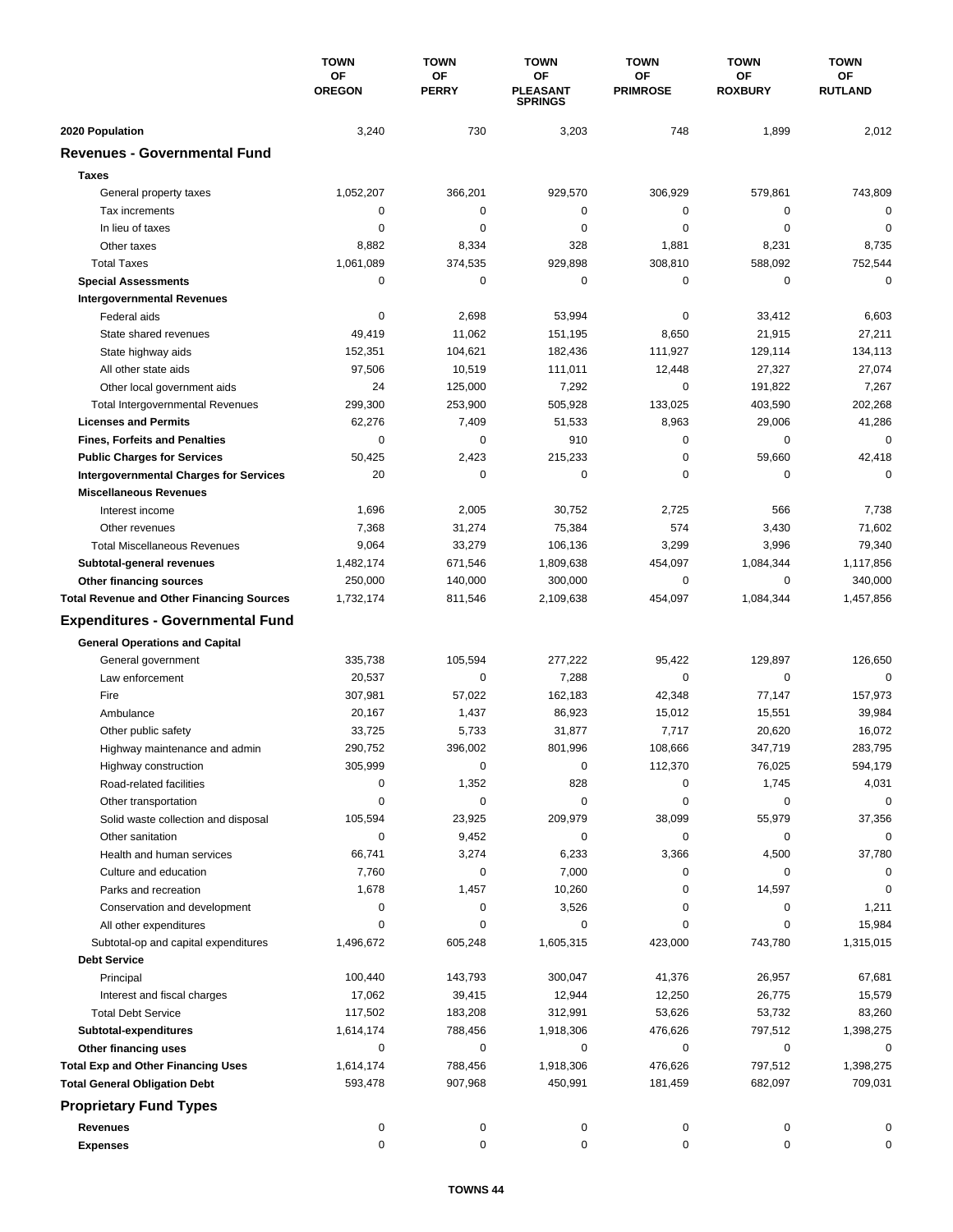|                                                  | <b>TOWN</b><br>OF<br><b>SPRINGDALE</b> | <b>TOWN</b>              | <b>TOWN</b>              | <b>TOWN</b>          | <b>TOWN</b>         | <b>TOWN</b>         |
|--------------------------------------------------|----------------------------------------|--------------------------|--------------------------|----------------------|---------------------|---------------------|
|                                                  |                                        | OF<br><b>SPRINGFIELD</b> | ΟF<br><b>SUN PRAIRIE</b> | ОF<br><b>VERMONT</b> | ΟF<br><b>VERONA</b> | ОF<br><b>VIENNA</b> |
|                                                  |                                        |                          |                          |                      |                     |                     |
| 2020 Population                                  | 2,021                                  | 2,935                    | 2,383                    | 834                  | 1,993               | 1,539               |
| <b>Revenues - Governmental Fund</b>              |                                        |                          |                          |                      |                     |                     |
| <b>Taxes</b>                                     |                                        |                          |                          |                      |                     |                     |
| General property taxes                           | 663,494                                | 862,354                  | 761,336                  | 461,855              | 1,162,049           | 612,090             |
| Tax increments                                   | $\mathbf 0$                            | 110,884                  | 0                        | 0                    | $\mathbf 0$         | $\mathbf 0$         |
| In lieu of taxes                                 | $\mathbf 0$                            | 14,721                   | 0                        | $\mathbf 0$          | 2,175               | 22,000              |
| Other taxes                                      | 3,272                                  | 17,252                   | 5,538                    | 13,877               | 8,540               | 158,091             |
| <b>Total Taxes</b>                               | 666,766                                | 1,005,211                | 766,874                  | 475,732              | 1,172,764           | 792,181             |
| <b>Special Assessments</b>                       | 7,127                                  | $\mathbf 0$              | 0                        | 0                    | $\mathbf 0$         | 4,482               |
| <b>Intergovernmental Revenues</b>                |                                        |                          |                          |                      |                     |                     |
| Federal aids                                     | 2,367                                  | 54,781                   | 0                        | 2,357                | 0                   | 360                 |
| State shared revenues                            | 21,035                                 | 41,147                   | 38,018                   | 12,873               | 58,808              | 99,643              |
| State highway aids                               | 142,614                                | 160,834                  | 117,136                  | 99,785               | 144,374             | 156,918             |
| All other state aids                             | 20,876                                 | 71,424                   | 39,847                   | 7,351                | 87,716              | 75,774              |
| Other local government aids                      | 406                                    | 5,064                    | 13,753                   | $\mathbf 0$          | 4,950               | 9,090               |
| <b>Total Intergovernmental Revenues</b>          | 187,298                                | 333,250                  | 208,754                  | 122,366              | 295,848             | 341,785             |
| <b>Licenses and Permits</b>                      | 37,580                                 | 66,247                   | 81,962                   | 23,742               | 112,556             | 39,141              |
| <b>Fines, Forfeits and Penalties</b>             | 0                                      | 0                        | 0                        | $\mathbf 0$          | 8,532               | $\mathbf 0$         |
| <b>Public Charges for Services</b>               | 99,695                                 | 209,322                  | 133,035                  | 4,177                | 126,123             | 121,147             |
| <b>Intergovernmental Charges for Services</b>    | 0                                      | 0                        | 0                        | 0                    | $\mathbf 0$         | $\mathbf 0$         |
| <b>Miscellaneous Revenues</b>                    |                                        |                          |                          |                      |                     |                     |
| Interest income                                  | 6,006                                  | 21,258                   | 5,434                    | 3,614                | 11,505              | 12,260              |
| Other revenues                                   | 62,263                                 | 11,614                   | 41,575                   | 1,854                | 4,430               | 4,192               |
| <b>Total Miscellaneous Revenues</b>              | 68,269                                 | 32,872                   | 47,009                   | 5,468                | 15,935              | 16,452              |
| Subtotal-general revenues                        | 1,066,735                              | 1,646,902                | 1,237,634                | 631,485              | 1,731,758           | 1,315,188           |
| Other financing sources                          | 1,332,100                              | 950,000                  | 0                        | 0                    | $\mathbf 0$         | 824,701             |
| <b>Total Revenue and Other Financing Sources</b> | 2,398,835                              | 2,596,902                | 1,237,634                | 631,485              | 1,731,758           | 2,139,889           |
| <b>Expenditures - Governmental Fund</b>          |                                        |                          |                          |                      |                     |                     |
| <b>General Operations and Capital</b>            |                                        |                          |                          |                      |                     |                     |
| General government                               | 168,115                                | 291,345                  | 204,414                  | 77,445               | 404,613             | 221,022             |
| Law enforcement                                  | $\mathbf 0$                            | $\mathbf 0$              | 1,478                    | 0                    | 45,285              | $\mathbf 0$         |
| Fire                                             | 1,566,116                              | 131,647                  | 113,219                  | 87,514               | 221,757             | 98,440              |
| Ambulance                                        | 0                                      | 76,617                   | 93,625                   | 4,847                | 82,646              | 150                 |
| Other public safety                              | 25,778                                 | 44,219                   | 26,561                   | 16,481               | 78,154              | 10,407              |
| Highway maintenance and admin                    | 461,741                                | 692,910                  | 310,246                  | 259,171              | 344,711             | 360,345             |
| Highway construction                             | 0                                      | 92,859                   | 171,007                  | 0                    | 340,603             | 913,815             |
| Road-related facilities                          | 2,008                                  | 2,924                    | 1,898                    | 0                    | 1,862               | 3,036               |
| Other transportation                             | 0                                      | 0                        | 0                        | 0                    | 0                   | 0                   |
| Solid waste collection and disposal              | 104,985                                | 175,878                  | 140,749                  | 0                    | 109,525             | 92,226              |
| Other sanitation                                 | 0                                      | 520                      | 0                        | 5,000                | 7,612               | 8,128               |
| Health and human services                        | 12,823                                 | 12,756                   | 3,352                    | 8,248                | 30,348              | 25,955              |
| Culture and education                            | 0                                      | 0                        | 0                        | 0                    | 0                   | 0                   |
| Parks and recreation                             | 0                                      | 1,879                    | 4,652                    | 0                    | 2,890               | 8,948               |
| Conservation and development                     | 2,850                                  | 29,472                   | 19,377                   | 13,620               | 4,990               | 144,271             |
| All other expenditures                           | 0                                      | 0                        | 553                      | 0                    | 0                   | 8,480               |
| Subtotal-op and capital expenditures             | 2,344,416                              | 1,553,026                | 1,091,131                | 472,326              | 1,674,996           | 1,895,223           |
| <b>Debt Service</b>                              |                                        |                          |                          |                      |                     |                     |
| Principal                                        | 77,122                                 | 188,966                  | 0                        | 11,255               | 0                   | 397,001             |
| Interest and fiscal charges                      | 0                                      | 27,942                   | 0                        | 1,688                | 0                   | 19,795              |
| <b>Total Debt Service</b>                        | 77,122                                 | 216,908                  | 0                        | 12,943               | 0                   | 416,796             |
| Subtotal-expenditures                            | 2,421,538                              | 1,769,934                | 1,091,131                | 485,269              | 1,674,996           | 2,312,019           |
| Other financing uses                             | 0                                      | 0                        | 0                        | 0                    | 0                   | 0                   |
| <b>Total Exp and Other Financing Uses</b>        | 2,421,538                              | 1,769,934                | 1,091,131                | 485,269              | 1,674,996           | 2,312,019           |
| <b>Total General Obligation Debt</b>             | 1,254,978                              | 1,468,996                | 0                        | 72,263               | 0                   | 824,701             |
| <b>Proprietary Fund Types</b>                    |                                        |                          |                          |                      |                     |                     |
| <b>Revenues</b>                                  | 0                                      | 2,029                    | 0                        | 0                    | 60,732              | 151,310             |
| <b>Expenses</b>                                  | 0                                      | 1,120                    | 0                        | 0                    | 42,401              | 126,816             |
|                                                  |                                        |                          |                          |                      |                     |                     |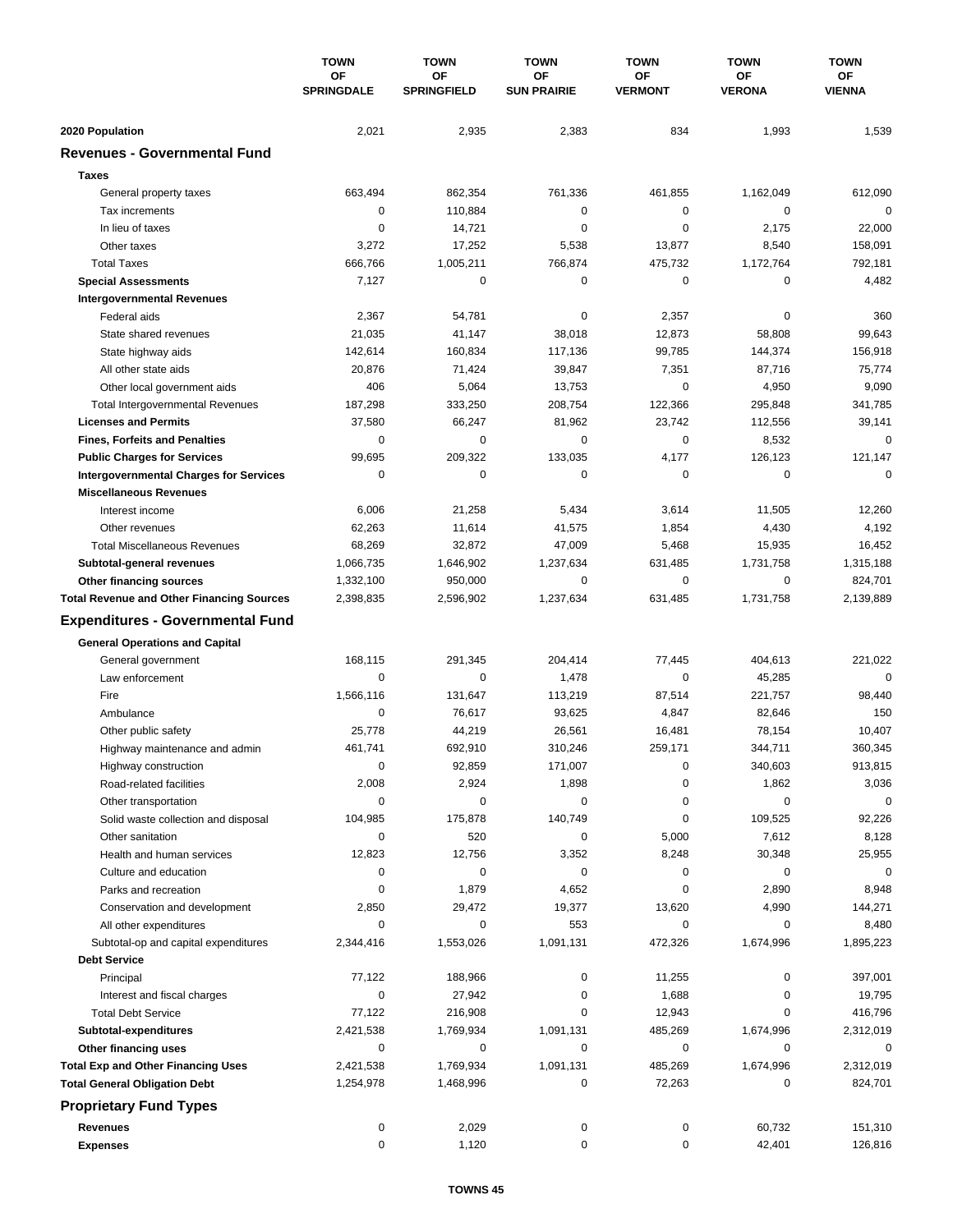|                                                                   | <b>TOWN</b><br>ΟF<br><b>WESTPORT</b> | <b>TOWN</b>       | <b>TOWN</b><br><b>TOTAL</b><br><b>DANE COUNTY</b> | <b>TOWN</b>           | <b>TOWN</b><br><b>OF</b><br><b>BEAVER DAM</b> | <b>TOWN</b><br><b>OF</b><br><b>BURNETT</b> |
|-------------------------------------------------------------------|--------------------------------------|-------------------|---------------------------------------------------|-----------------------|-----------------------------------------------|--------------------------------------------|
|                                                                   |                                      | OF<br><b>YORK</b> |                                                   | ΟF<br><b>ASHIPPUN</b> |                                               |                                            |
|                                                                   |                                      |                   |                                                   |                       |                                               |                                            |
| 2020 Population                                                   | 4,038                                | 650               | 74,663                                            | 2,644                 | 4,041                                         | 897                                        |
| <b>Revenues - Governmental Fund</b>                               |                                      |                   |                                                   |                       |                                               |                                            |
| <b>Taxes</b>                                                      |                                      |                   |                                                   |                       |                                               |                                            |
| General property taxes                                            | 2,063,150                            | 295,824           | 27,981,647                                        | 775,143               | 296,456                                       | 200,464                                    |
| Tax increments                                                    | 0                                    | 0                 | 858,896                                           | $\mathbf 0$           | 0                                             | $\mathbf 0$                                |
| In lieu of taxes                                                  | 78,000                               | 0                 | 132,417                                           | 652                   | $\mathbf 0$                                   | 1,400                                      |
| Other taxes                                                       | 9,662                                | 284               | 580,525                                           | 3,219                 | 47,420                                        | 200                                        |
| <b>Total Taxes</b>                                                | 2,150,812                            | 296,108           | 29,553,485                                        | 779,014               | 343,876                                       | 202,064                                    |
| <b>Special Assessments</b>                                        | 0                                    | 0                 | 31,077                                            | 0                     | 0                                             | $\mathbf 0$                                |
| <b>Intergovernmental Revenues</b>                                 |                                      |                   |                                                   |                       |                                               |                                            |
| Federal aids                                                      | 10,415                               | 7,729             | 395,162                                           | 0                     | 0                                             | 5,560                                      |
| State shared revenues                                             | 105,561                              | 10,374            | 2,655,527                                         | 42,939                | 23,823                                        | 25,369                                     |
| State highway aids                                                | 234,153                              | 121,755           | 4,809,654                                         | 152,818               | 151,583                                       | 75,134                                     |
| All other state aids                                              | 364,971                              | 6,079             | 2,178,013                                         | 74,334                | 20,743                                        | 12,260                                     |
| Other local government aids                                       | 1,027,475                            | 80                | 1,543,167                                         | 0                     | $\mathbf 0$                                   | 3,235                                      |
| <b>Total Intergovernmental Revenues</b>                           | 1,742,575                            | 146,017           | 11,581,523                                        | 270,091               | 196,149                                       | 121,558                                    |
| <b>Licenses and Permits</b>                                       | 199,488                              | 1,177             | 1,887,857                                         | 42,909                | 67,769                                        | 5,613                                      |
| <b>Fines, Forfeits and Penalties</b>                              | 9,087                                | 0                 | 186,940                                           | 4,082                 | 5,320                                         | $\mathbf 0$                                |
| <b>Public Charges for Services</b>                                | 312,703                              | 6,692             | 4,694,984                                         | 36,433                | 239,298                                       | 14,021                                     |
| <b>Intergovernmental Charges for Services</b>                     | 0                                    | $\mathbf 0$       | 469,351                                           | 0                     | 0                                             | 30                                         |
| <b>Miscellaneous Revenues</b>                                     |                                      |                   |                                                   |                       |                                               |                                            |
| Interest income                                                   | 67,629                               | 538               | 414,477                                           | 5,379                 | 1,039                                         | 501                                        |
| Other revenues                                                    | 94,468                               | 3,567             | 2,145,158                                         | 7,402                 | 1,414                                         | 84,932                                     |
| <b>Total Miscellaneous Revenues</b>                               | 162,097                              | 4,105             | 2,559,635                                         | 12,781                | 2,453                                         | 85,433                                     |
| Subtotal-general revenues                                         | 4,576,762                            | 454,099           | 50,964,852                                        | 1,145,310             | 854,865                                       | 428,719                                    |
| <b>Other financing sources</b>                                    | 1,500,000                            | 197,170           | 8,933,479                                         | 0                     | 2,000,000                                     | 0                                          |
| <b>Total Revenue and Other Financing Sources</b>                  | 6,076,762                            | 651,269           | 59,898,331                                        | 1,145,310             | 2,854,865                                     | 428,719                                    |
| <b>Expenditures - Governmental Fund</b>                           |                                      |                   |                                                   |                       |                                               |                                            |
| <b>General Operations and Capital</b>                             |                                      |                   |                                                   |                       |                                               |                                            |
| General government                                                | 740,233                              | 67,231            | 7,756,167                                         | 167,741               | 195,099                                       | 103,176                                    |
| Law enforcement                                                   | 54,034                               | 0                 | 3,290,345                                         | 39,181                | 35,478                                        | $\mathbf 0$                                |
| Fire                                                              | 313,543                              | 31,300            | 7,073,255                                         | 176,971               | 87,961                                        | 130,932                                    |
| Ambulance                                                         | 80,740                               | 25,190            | 1,570,953                                         | 38,782                | 192,501                                       | $\mathbf 0$                                |
| Other public safety                                               | 96,976                               | 0                 | 1,218,744                                         | 19,915                | 28,761                                        | 950                                        |
| Highway maintenance and admin                                     | 2,292,558                            | 335,721           | 14,362,125                                        | 510,489               | 223,277                                       | 141,258                                    |
| Highway construction                                              | 0                                    | 129,462           | 8,216,688                                         | 8,192                 | 1,115,968                                     | 27,082                                     |
| Road-related facilities                                           | 4,874                                | 0                 | 283,021                                           | 11,885                | 4,641                                         | 5,299                                      |
|                                                                   | 0                                    | 0                 | 133,479                                           | 0                     | 0                                             | 0                                          |
| Other transportation                                              | 242,996                              | 14,013            | 4,130,453                                         | 41,132                | 200,159                                       | 22,964                                     |
| Solid waste collection and disposal<br>Other sanitation           | 0                                    | 0                 | 657,818                                           | 0                     | 1,519                                         | $\mathbf 0$                                |
| Health and human services                                         | 18,768                               | 4,800             | 435,557                                           | 0                     | 180                                           | 8,250                                      |
| Culture and education                                             | 0                                    | 0                 | 19,886                                            | 1,000                 | 0                                             | 0                                          |
| Parks and recreation                                              | 1,351,249                            | 0                 | 1,863,958                                         | 6,325                 | 0                                             | 42,660                                     |
| Conservation and development                                      | 16,824                               | 475               | 1,292,184                                         | 0                     | 0                                             | 0                                          |
| All other expenditures                                            | 0                                    | 53,040            | 199,419                                           | 0                     | 1,674                                         |                                            |
| Subtotal-op and capital expenditures                              | 5,212,795                            | 661,232           | 52,504,052                                        | 1,021,613             | 2,087,218                                     | 482,571                                    |
| <b>Debt Service</b>                                               |                                      |                   |                                                   |                       |                                               |                                            |
| Principal                                                         | 722,000                              | 0                 | 4,615,038                                         | 26,787                | 0                                             | 29,622                                     |
| Interest and fiscal charges                                       | 44,172                               | 0                 | 632,431                                           | 8,901                 | 0                                             | 6,799                                      |
| <b>Total Debt Service</b>                                         | 766,172                              | 0                 | 5,247,469                                         | 35,688                | 0                                             | 36,421                                     |
| Subtotal-expenditures                                             | 5,978,967                            | 661,232           | 57,751,521                                        | 1,057,301             | 2,087,218                                     | 518,992                                    |
|                                                                   | 0                                    | 0                 | 0                                                 | 0                     | 0                                             | 0                                          |
| Other financing uses<br><b>Total Exp and Other Financing Uses</b> | 5,978,967                            | 661,232           | 57,751,521                                        | 1,057,301             | 2,087,218                                     | 518,992                                    |
| <b>Total General Obligation Debt</b>                              | 2,380,000                            | 197,170           | 21,499,886                                        | 209,921               | 2,000,000                                     | 172,619                                    |
|                                                                   |                                      |                   |                                                   |                       |                                               |                                            |
| <b>Proprietary Fund Types</b>                                     |                                      |                   |                                                   |                       |                                               |                                            |
| Revenues                                                          | 931,429                              | 0                 | 1,167,020                                         | 0                     | 0                                             | 0                                          |
| <b>Expenses</b>                                                   | 911,402                              | 0                 | 1,097,591                                         | 0                     | 0                                             | 0                                          |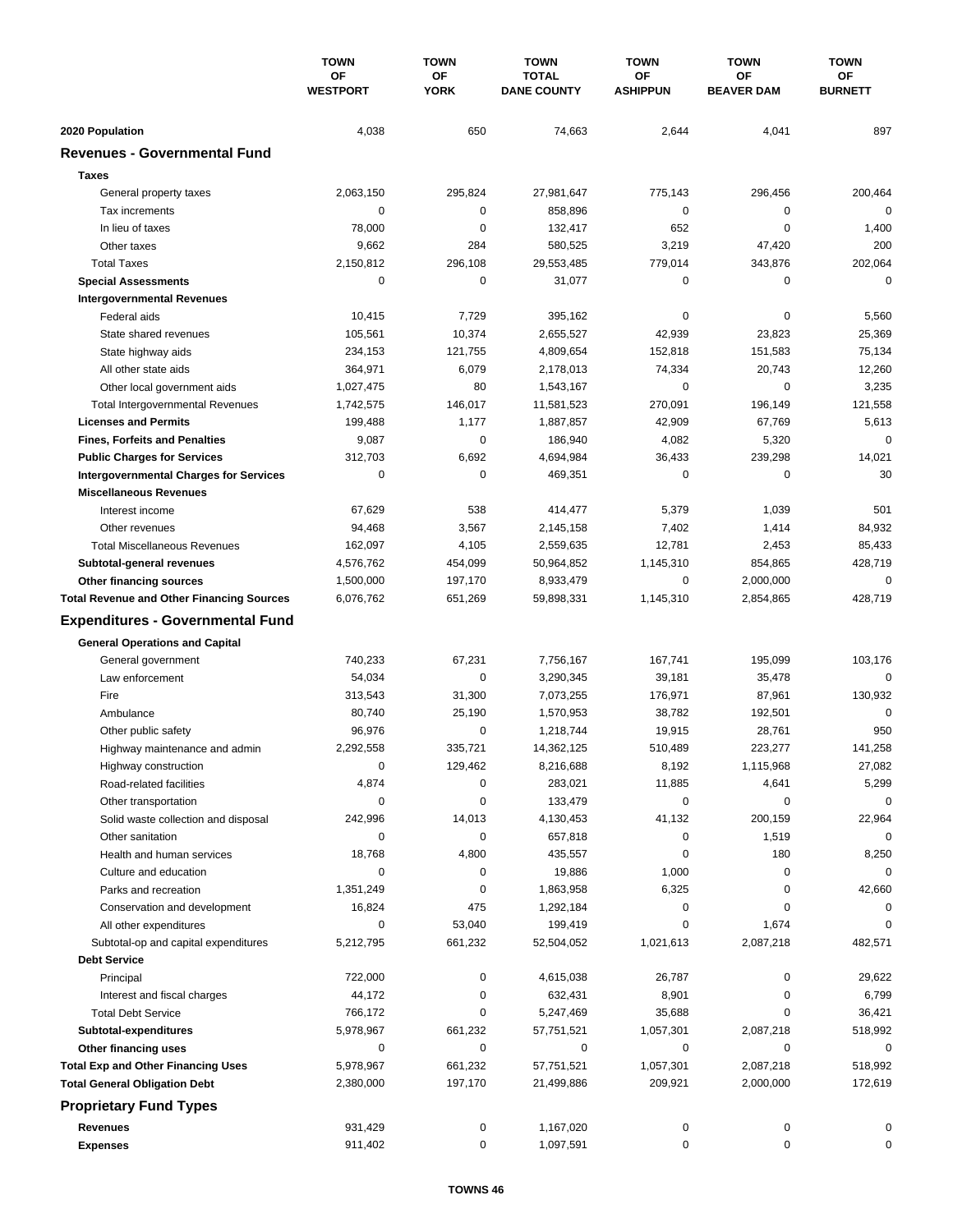|                                                         | <b>TOWN</b>          | <b>TOWN</b>          | <b>TOWN</b>         | <b>TOWN</b> | <b>TOWN</b>        | <b>TOWN</b>           |
|---------------------------------------------------------|----------------------|----------------------|---------------------|-------------|--------------------|-----------------------|
|                                                         | OF<br><b>CALAMUS</b> | OF<br><b>CHESTER</b> | ΟF<br><b>CLYMAN</b> | OF          | ΟF<br><b>EMMET</b> | ОF<br><b>FOX LAKE</b> |
|                                                         |                      |                      |                     | <b>ELBA</b> |                    |                       |
| 2020 Population                                         | 1,036                | 688                  | 784                 | 997         | 1,306              | 2,492                 |
| <b>Revenues - Governmental Fund</b>                     |                      |                      |                     |             |                    |                       |
| <b>Taxes</b>                                            |                      |                      |                     |             |                    |                       |
| General property taxes                                  | 274,223              | 95,658               | 186,277             | 287,633     | 315,613            | 614,595               |
| Tax increments                                          | 0                    | 0                    | 0                   | 12,554      | 0                  | $\mathbf 0$           |
| In lieu of taxes                                        | 0                    | $\mathbf 0$          | $\mathbf 0$         | $\mathbf 0$ | $\mathbf 0$        | $\mathbf 0$           |
| Other taxes                                             | 6,290                | 3,417                | 220                 | 333         | 2,674              | 7,977                 |
| <b>Total Taxes</b>                                      | 280,513              | 99,075               | 186,497             | 300,520     | 318,287            | 622,572               |
| <b>Special Assessments</b>                              | 0                    | 0                    | 0                   | 0           | 0                  | $\pmb{0}$             |
| <b>Intergovernmental Revenues</b>                       |                      |                      |                     |             |                    |                       |
| Federal aids                                            | 0                    | 2,287                | 0                   | 0           | 0                  | 0                     |
| State shared revenues                                   | 35,101               | 14,662               | 16,733              | 18,349      | 25,644             | 38,383                |
| State highway aids                                      | 105,357              | 45,727               | 100,623             | 120,730     | 103,333            | 96,027                |
| All other state aids                                    | 10,032               | 4,721                | 16,632              | 20,790      | 12,349             | 28,887                |
| Other local government aids                             | 856                  | $\mathbf 0$          | $\mathbf 0$         | 0           | 5,301              | 6,852                 |
| <b>Total Intergovernmental Revenues</b>                 | 151,346              | 67,397               | 133,988             | 159,869     | 146,627            | 170,149               |
| <b>Licenses and Permits</b>                             | 4,534                | 5,884                | 21,533              | 5,042       | 26,173             | 22,271                |
| <b>Fines, Forfeits and Penalties</b>                    | $\Omega$             | 0                    | $\mathbf 0$         | 170         | 5,848              | 6,681                 |
| <b>Public Charges for Services</b>                      | 4,115                | $\mathbf 0$          | 1,131               | 7,581       | 17,470             | 164,959               |
| <b>Intergovernmental Charges for Services</b>           | 0                    | 0                    | $\mathbf 0$         | $\mathbf 0$ | 37,700             | 0                     |
| <b>Miscellaneous Revenues</b>                           |                      |                      |                     |             |                    |                       |
| Interest income                                         | 114                  | 81                   | 91                  | 212         | 5,802              | 4,603                 |
| Other revenues                                          | 1,560                | 15,639               | 3,415               | 26,590      | 5,390              | 14,999                |
| <b>Total Miscellaneous Revenues</b>                     | 1,674                | 15,720               | 3,506               | 26,802      | 11,192             | 19,602                |
| Subtotal-general revenues                               | 442,182              | 188,076              | 346,655             | 499,984     | 563,297            | 1,006,234             |
| Other financing sources                                 | 200,000              | 0                    | 70,000              | 0           | 0                  | 230,000               |
| <b>Total Revenue and Other Financing Sources</b>        | 642,182              | 188,076              | 416,655             | 499,984     | 563,297            | 1,236,234             |
| <b>Expenditures - Governmental Fund</b>                 |                      |                      |                     |             |                    |                       |
|                                                         |                      |                      |                     |             |                    |                       |
| <b>General Operations and Capital</b>                   | 81,840               | 59,276               | 79,898              | 75,692      | 77,224             | 159,937               |
| General government<br>Law enforcement                   | 0                    | 0                    | 0                   | $\mathbf 0$ | 23,588             | 32,692                |
| Fire                                                    | 25,112               | 24,507               | 60,138              | 41,005      | 112,761            | 360,581               |
| Ambulance                                               | 34,657               | 0                    | 4,000               | 18,210      | 2,900              | 0                     |
|                                                         | 834                  | 0                    | 2,878               | 0           | 17,952             | 24,137                |
| Other public safety<br>Highway maintenance and admin    | 71,508               | 49,988               | 88,796              | 155,238     | 129,759            | 415,523               |
|                                                         | 397,120              | 0                    | 120,063             | 138,562     | 161,540            | 11,710                |
| Highway construction<br>Road-related facilities         | 0                    | 0                    | 0                   | 5,739       | 1,036              | 1,468                 |
|                                                         | 0                    | 0                    | 0                   | 0           | 0                  | 0                     |
| Other transportation                                    | 3,222                | 4,750                | 4,285               | 14,031      | 15,347             | 163,237               |
| Solid waste collection and disposal<br>Other sanitation | 0                    | 0                    | 0                   | 0           | 0                  | 10,858                |
| Health and human services                               | 2,953                | 35                   | 3,131               | 6,272       | 1,809              | 0                     |
| Culture and education                                   | 0                    | 0                    | 0                   | 0           | 0                  | 0                     |
| Parks and recreation                                    | $\Omega$             | 0                    | 450                 | 2,002       | 0                  | 26,876                |
| Conservation and development                            | 0                    | 285                  | 30,200              | 0           | 2,193              | 0                     |
| All other expenditures                                  | $\Omega$             | 2,418                | 0                   | 0           | 3,500              |                       |
| Subtotal-op and capital expenditures                    | 617,246              | 141,259              | 393,839             | 456,751     | 549,609            | 1,207,019             |
| <b>Debt Service</b>                                     |                      |                      |                     |             |                    |                       |
| Principal                                               | 0                    | 0                    | 36,214              | 40,000      | 0                  |                       |
| Interest and fiscal charges                             | 4,135                | 0                    | 8,236               | 3,674       | 0                  |                       |
| <b>Total Debt Service</b>                               | 4,135                | 0                    | 44,450              | 43,674      | 0                  | $\Omega$              |
| Subtotal-expenditures                                   | 621,381              | 141,259              | 438,289             | 500,425     | 549,609            | 1,207,019             |
| Other financing uses                                    | 0                    | 0                    | 0                   | 0           | 0                  | 0                     |
| <b>Total Exp and Other Financing Uses</b>               | 621,381              | 141,259              | 438,289             | 500,425     | 549,609            | 1,207,019             |
| <b>Total General Obligation Debt</b>                    | 272,360              | 0                    | 247,711             | 60,000      | 0                  | 230,000               |
|                                                         |                      |                      |                     |             |                    |                       |
| <b>Proprietary Fund Types</b>                           |                      |                      |                     |             |                    |                       |
| Revenues                                                | 0                    | 0                    | 0                   | 0           | 0                  |                       |
| <b>Expenses</b>                                         | 0                    | 0                    | 0                   | 0           | 0                  |                       |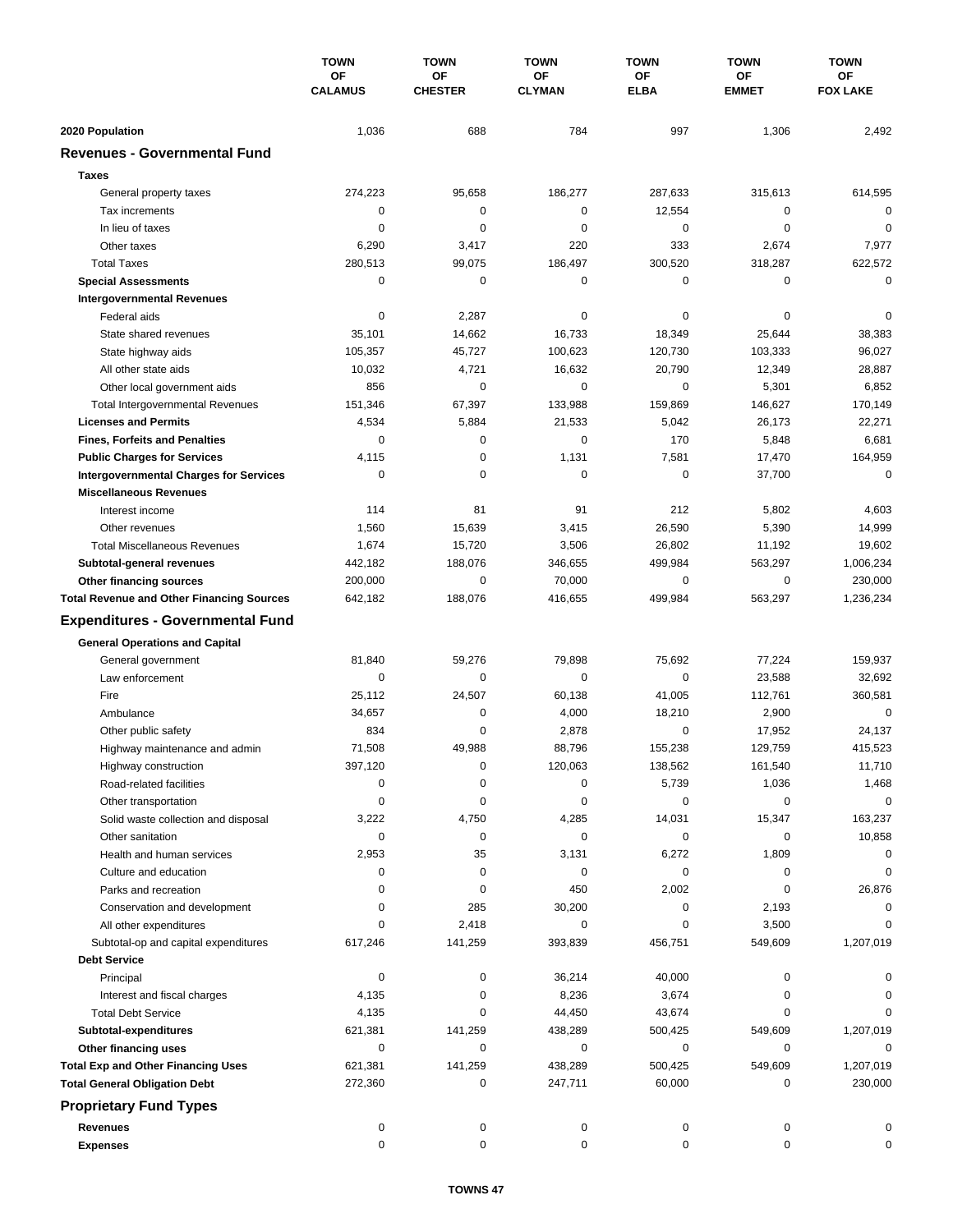|                                                  | <b>TOWN</b><br>OF<br><b>HERMAN</b> | <b>TOWN</b>          | <b>TOWN</b><br>OF<br><b>HUSTISFORD</b> | <b>TOWN</b><br>OF<br><b>LEBANON</b> | <b>TOWN</b><br>ΟF<br><b>LEROY</b> | <b>TOWN</b><br>ОF<br><b>LOMIRA</b> |
|--------------------------------------------------|------------------------------------|----------------------|----------------------------------------|-------------------------------------|-----------------------------------|------------------------------------|
|                                                  |                                    | OF<br><b>HUBBARD</b> |                                        |                                     |                                   |                                    |
|                                                  |                                    |                      |                                        |                                     |                                   |                                    |
| 2020 Population                                  | 1,130                              | 1,785                | 1,376                                  | 1,638                               | 977                               | 1,152                              |
| <b>Revenues - Governmental Fund</b>              |                                    |                      |                                        |                                     |                                   |                                    |
| <b>Taxes</b>                                     |                                    |                      |                                        |                                     |                                   |                                    |
| General property taxes                           | 226,993                            | 437,266              | 484,621                                | 544,178                             | 291,510                           | 377,538                            |
| Tax increments                                   | 0                                  | $\mathbf 0$          | 0                                      | 0                                   | 0                                 | $\mathbf 0$                        |
| In lieu of taxes                                 | 0                                  | 0                    | 0                                      | 0                                   | $\mathbf 0$                       | $\mathbf 0$                        |
| Other taxes                                      | 1,474                              | 3,885                | 167                                    | 1,425                               | 652                               | 3,936                              |
| <b>Total Taxes</b>                               | 228,467                            | 441,151              | 484,788                                | 545,603                             | 292,162                           | 381,474                            |
| <b>Special Assessments</b>                       | 0                                  | 234                  | 0                                      | 0                                   | 0                                 | $\mathbf 0$                        |
| <b>Intergovernmental Revenues</b>                |                                    |                      |                                        |                                     |                                   |                                    |
| Federal aids                                     | 0                                  | 14,992               | 22,870                                 | 0                                   | 3,822                             | 0                                  |
| State shared revenues                            | 114,099                            | 35,319               | 26,367                                 | 66,142                              | 123,373                           | 70,253                             |
| State highway aids                               | 129,376                            | 144,000              | 117,104                                | 125,224                             | 109,383                           | 96,211                             |
| All other state aids                             | 17,334                             | 15,363               | 7,068                                  | 46,202                              | 6,104                             | 29,337                             |
| Other local government aids                      | 4,213                              | 0                    | 40,503                                 | 589                                 | 0                                 | 2,648                              |
| <b>Total Intergovernmental Revenues</b>          | 265,022                            | 209,674              | 213,912                                | 238,157                             | 242,682                           | 198,449                            |
| <b>Licenses and Permits</b>                      | 28,780                             | 27,511               | 20,879                                 | 18,447                              | 5,404                             | 31,532                             |
| <b>Fines, Forfeits and Penalties</b>             | 0                                  | 0                    | 550                                    | 33                                  | 0                                 | $\mathbf 0$                        |
| <b>Public Charges for Services</b>               | 12,184                             | 27,840               | 4,882                                  | 45,291                              | 14,152                            | 19,930                             |
| <b>Intergovernmental Charges for Services</b>    | 1,860                              | 0                    | 17,960                                 | 41,329                              | 0                                 | 2,102                              |
| <b>Miscellaneous Revenues</b>                    |                                    |                      |                                        |                                     |                                   |                                    |
| Interest income                                  | 443                                | 3,253                | 862                                    | 7,073                               | 324                               | 701                                |
| Other revenues                                   | 3,093                              | 250,000              | 362,525                                | 22,727                              | 20,426                            | 4,400                              |
| <b>Total Miscellaneous Revenues</b>              | 3,536                              | 253,253              | 363,387                                | 29,800                              | 20,750                            | 5,101                              |
| Subtotal-general revenues                        | 539,849                            | 959,663              | 1,106,358                              | 918,660                             | 575,150                           | 638,588                            |
| Other financing sources                          | 0                                  | $\mathbf 0$          | 0                                      | 0                                   | $\mathbf 0$                       | 0                                  |
| <b>Total Revenue and Other Financing Sources</b> | 539,849                            | 959,663              | 1,106,358                              | 918,660                             | 575,150                           | 638,588                            |
|                                                  |                                    |                      |                                        |                                     |                                   |                                    |
| <b>Expenditures - Governmental Fund</b>          |                                    |                      |                                        |                                     |                                   |                                    |
| <b>General Operations and Capital</b>            |                                    |                      |                                        |                                     |                                   |                                    |
| General government                               | 71,627                             | 221,687              | 135,503                                | 124,809                             | 125,505                           | 109,106                            |
| Law enforcement                                  | 0                                  | 2,153                | $\mathbf 0$                            | 20,500                              | 0                                 | $\mathbf 0$                        |
| Fire                                             | 129,194                            | 218,495              | 150,473                                | 74,229                              | 99,908                            | 74,086                             |
| Ambulance                                        | 0                                  | 1,500                | 11,842                                 | 67,766                              | 6,655                             | 3,328                              |
| Other public safety                              | 8,177                              | 23,091               | 10,124                                 | 12,224                              | 5,013                             | 16,031                             |
| Highway maintenance and admin                    | 253.680                            | 381,794              | 754,728                                | 447,147                             | 106,969                           | 374,246                            |
| Highway construction                             | 33,940                             | 0                    | 0                                      | 596                                 | 103,333                           | 0                                  |
| Road-related facilities                          | 1,762                              | 2,204                | 0                                      | 13,443                              | 4,904                             | 3,610                              |
| Other transportation                             | 0                                  | 0                    | 0                                      | 0                                   | 0                                 | 0                                  |
| Solid waste collection and disposal              | 17,003                             | 10,178               | 8,588                                  | 20,250                              | 14,459                            | 16,398                             |
| Other sanitation                                 | 0                                  | 0                    | 0                                      | 526                                 | 0                                 | 7,660                              |
| Health and human services                        | 5,489                              | 10,413               | 1,500                                  | 3,012                               | 214                               | 1,248                              |
| Culture and education                            | 0                                  | 0                    | 54,150                                 | 3,000                               | 0                                 | 0                                  |
| Parks and recreation                             | 0                                  | 4,798                | 29,477                                 | 44,356                              | 1,000                             | 0                                  |
| Conservation and development                     | 1,514                              | 21,100               | 0                                      | 458                                 | 0                                 | 0                                  |
| All other expenditures                           | 0                                  | 0                    | 22,517                                 | 2,650                               | 0                                 | 2,151                              |
| Subtotal-op and capital expenditures             | 522,386                            | 897,413              | 1,178,902                              | 834,966                             | 467,960                           | 607,864                            |
| <b>Debt Service</b>                              |                                    |                      |                                        |                                     |                                   |                                    |
| Principal                                        | 0                                  | 41,477               | 0                                      | 60,515                              | 0                                 | 33,401                             |
| Interest and fiscal charges                      | 0                                  | 7,883                | 661                                    | 10,696                              | 0                                 | 1,599                              |
| <b>Total Debt Service</b>                        | 0                                  | 49,360               | 661                                    | 71,211                              | 0                                 | 35,000                             |
| Subtotal-expenditures                            | 522,386                            | 946,773              | 1,179,563                              | 906,177                             | 467,960                           | 642,864                            |
| Other financing uses                             | 0                                  | 0                    | 0                                      | 0                                   | 0                                 | 0                                  |
| <b>Total Exp and Other Financing Uses</b>        | 522,386                            | 946,773              | 1,179,563                              | 906,177                             | 467,960                           | 642,864                            |
| <b>Total General Obligation Debt</b>             | 0                                  | 82,561               | 0                                      | 193,859                             | 0                                 | 30,976                             |
| <b>Proprietary Fund Types</b>                    |                                    |                      |                                        |                                     |                                   |                                    |
| <b>Revenues</b>                                  | 0                                  | 0                    | 0                                      | 0                                   | 0                                 | 0                                  |
| <b>Expenses</b>                                  | 0                                  | 0                    | 0                                      | 0                                   | 0                                 | 0                                  |
|                                                  |                                    |                      |                                        |                                     |                                   |                                    |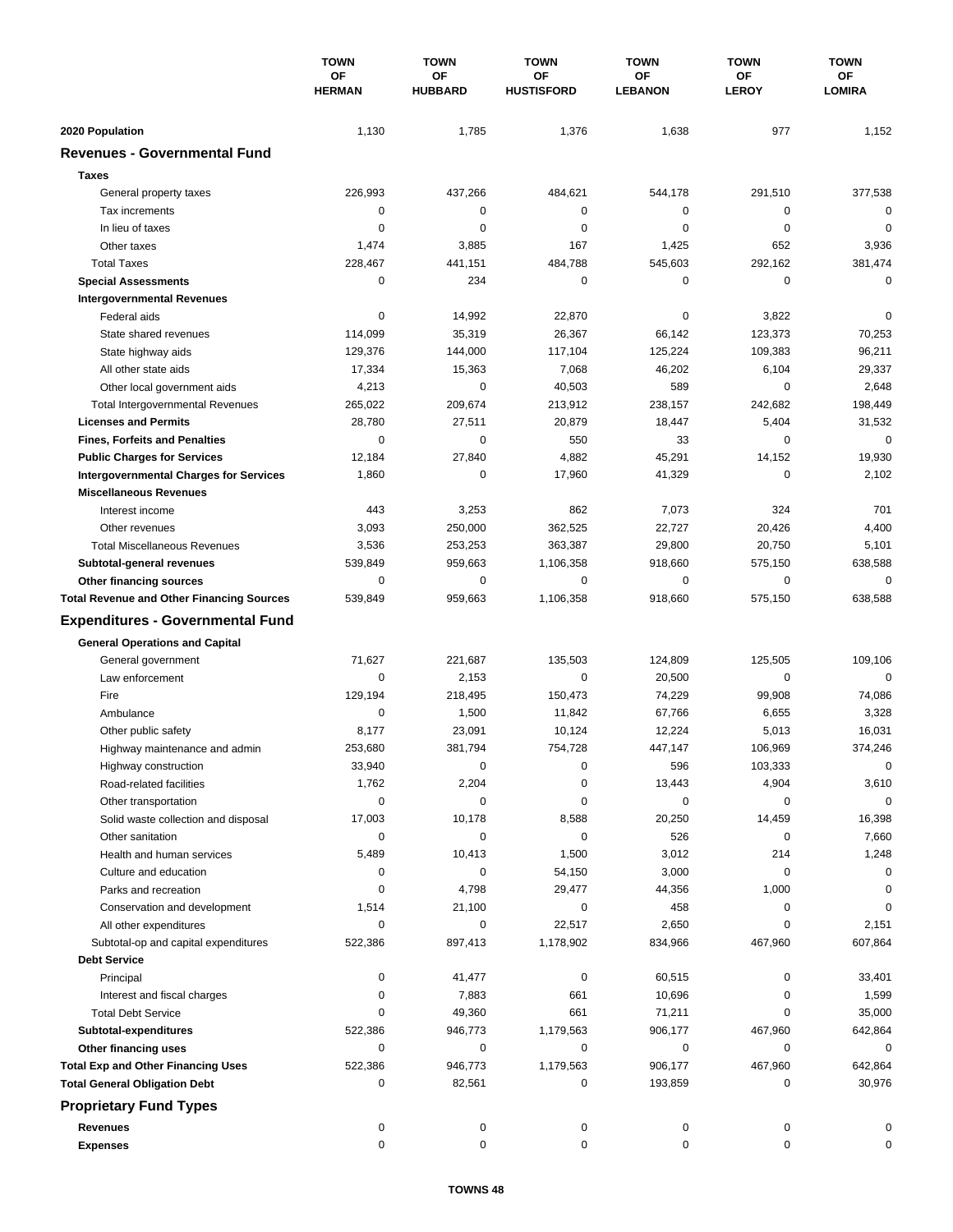|                                                  | <b>TOWN</b><br><b>OF</b><br><b>LOWELL</b> | <b>TOWN</b>                   | <b>TOWN</b><br><b>OF</b><br><b>PORTLAND</b> | <b>TOWN</b>          | <b>TOWN</b>                 | <b>TOWN</b><br>ОF<br><b>THERESA</b> |
|--------------------------------------------------|-------------------------------------------|-------------------------------|---------------------------------------------|----------------------|-----------------------------|-------------------------------------|
|                                                  |                                           | <b>OF</b><br><b>OAK GROVE</b> |                                             | ΟF<br><b>RUBICON</b> | <b>OF</b><br><b>SHIELDS</b> |                                     |
| 2020 Population                                  | 1,216                                     | 1,057                         | 1,091                                       | 2,276                | 556                         | 1,079                               |
| <b>Revenues - Governmental Fund</b>              |                                           |                               |                                             |                      |                             |                                     |
|                                                  |                                           |                               |                                             |                      |                             |                                     |
| <b>Taxes</b>                                     |                                           |                               |                                             |                      |                             |                                     |
| General property taxes                           | 330,883                                   | 199,785                       | 263,590                                     | 295,639              | 161,215                     | 345,350                             |
| Tax increments                                   | 0                                         | 0                             | 0                                           | 0                    | $\mathbf 0$                 | 0                                   |
| In lieu of taxes                                 | 0                                         | 0                             | 0                                           | 0                    | $\mathbf 0$                 | 0                                   |
| Other taxes                                      | 2,899                                     | 372                           | 2,363                                       | 441                  | 1,031                       | 3,612                               |
| <b>Total Taxes</b>                               | 333,782                                   | 200,157                       | 265,953                                     | 296,080              | 162,246                     | 348,962                             |
| <b>Special Assessments</b>                       | 0                                         | 0                             | 0                                           | 11,979               | 0                           | $\mathbf 0$                         |
| <b>Intergovernmental Revenues</b>                |                                           |                               |                                             |                      |                             |                                     |
| Federal aids                                     | 0                                         | 0                             | 0                                           | 6,671                | 0                           | 19,790                              |
| State shared revenues                            | 27,574                                    | 25,392                        | 23,765                                      | 45,755               | 12,901                      | 30,659                              |
| State highway aids                               | 130,559                                   | 67,148                        | 113,109                                     | 136,157              | 75,292                      | 122,754                             |
| All other state aids                             | 12,067                                    | 5,588                         | 9,580                                       | 19,870               | 6,460                       | 9,672                               |
| Other local government aids                      | 8,696                                     | 0                             | $\mathbf 0$                                 | 0                    | $\mathbf 0$                 | $\mathbf 0$                         |
| <b>Total Intergovernmental Revenues</b>          | 178,896                                   | 98,128                        | 146,454                                     | 208,453              | 94,653                      | 182,875                             |
| <b>Licenses and Permits</b>                      | 7,968                                     | 4,091                         | 10,766                                      | 32,642               | 7,584                       | 4,236                               |
| <b>Fines, Forfeits and Penalties</b>             | 1,470                                     | 0                             | 3,800                                       | 4,081                | 0                           | 597                                 |
| <b>Public Charges for Services</b>               | 34,000                                    | 13,309                        | 16,035                                      | 83,774               | 479                         | 21,323                              |
| <b>Intergovernmental Charges for Services</b>    | 300                                       | 3,000                         | 1,350                                       | 0                    | 0                           | 6,475                               |
| <b>Miscellaneous Revenues</b>                    |                                           |                               |                                             |                      |                             |                                     |
| Interest income                                  | 8,979                                     | 6,063                         | 1,037                                       | 4,914                | 379                         | 1,020                               |
| Other revenues                                   | 10,699                                    | 3,536                         | 21,355                                      | 18,479               | 747                         | 7,104                               |
| <b>Total Miscellaneous Revenues</b>              | 19,678                                    | 9,599                         | 22,392                                      | 23,393               | 1,126                       | 8,124                               |
| Subtotal-general revenues                        | 576,094                                   | 328,284                       | 466,750                                     | 660,402              | 266,088                     | 572,592                             |
| <b>Other financing sources</b>                   | 0                                         | 0                             | $\mathbf 0$                                 | 0                    | $\mathbf 0$                 | 0                                   |
| <b>Total Revenue and Other Financing Sources</b> | 576,094                                   | 328,284                       | 466,750                                     | 660,402              | 266,088                     | 572,592                             |
| <b>Expenditures - Governmental Fund</b>          |                                           |                               |                                             |                      |                             |                                     |
|                                                  |                                           |                               |                                             |                      |                             |                                     |
| <b>General Operations and Capital</b>            |                                           |                               |                                             |                      |                             |                                     |
| General government                               | 96,001                                    | 72,109                        | 65,142                                      | 143,905              | 62,850                      | 124,935                             |
| Law enforcement                                  | 1,471                                     | 0                             | $\mathbf 0$                                 | 39,181               | 0                           | $\mathbf 0$                         |
| Fire                                             | 48,206                                    | 95,861                        | 105,414                                     | 100,233              | 56,830                      | 47,124                              |
| Ambulance                                        | 35,768                                    | 14,600                        | 5,912                                       | 0                    | $\mathbf 0$                 | 31,798                              |
| Other public safety                              | 0                                         | 1,571                         | 4,909                                       | 26,397               | 5,633                       | 2,228                               |
| Highway maintenance and admin                    | 246,165                                   | 147,122                       | 234,425                                     | 318,402              | 36,107                      | 148,869                             |
| Highway construction                             | 74,901                                    | 0                             | 0                                           | 36,281               | 92,818                      | 106,749                             |
| Road-related facilities                          | 0                                         | 2,689                         | 2,931                                       | 2,141                | 2,397                       | 856                                 |
| Other transportation                             | 0                                         | 0                             | 0                                           | 0                    | 0                           | $\mathbf 0$                         |
| Solid waste collection and disposal              | 25,376                                    | 11,488                        | 13,154                                      | 31,756               | 15,801                      | 13,682                              |
| Other sanitation                                 | 0                                         | 18,970                        | 0                                           | 0                    | 0                           | $\mathbf 0$                         |
| Health and human services                        | 1,100                                     | 0                             | 1,451                                       | 4,965                | 1,195                       | 550                                 |
| Culture and education                            | 0                                         | 0                             | 2,500                                       | 0                    | 609                         | 32,619                              |
| Parks and recreation                             | 100                                       | 0                             | 0                                           | 832                  | 0                           | 0                                   |
| Conservation and development                     | 15,861                                    | 0                             | 1,355                                       | 0                    | 0                           | 1,853                               |
| All other expenditures                           | 6,531                                     | 0                             | 694                                         | 0                    | 0                           | 0                                   |
| Subtotal-op and capital expenditures             | 551,480                                   | 364,410                       | 437,887                                     | 704,093              | 274,240                     | 511,263                             |
| <b>Debt Service</b>                              |                                           |                               |                                             |                      |                             |                                     |
| Principal                                        | 71,330                                    | 20,000                        | 0                                           | 0                    | 0                           | 35,275                              |
| Interest and fiscal charges                      | 8,020                                     | 2,619                         | 0                                           | 0                    | 0                           | 6,125                               |
| <b>Total Debt Service</b>                        | 79,350                                    | 22,619                        | 0                                           | 0                    | 0                           | 41,400                              |
| Subtotal-expenditures                            | 630,830                                   | 387,029                       | 437,887                                     | 704,093              | 274,240                     | 552,663                             |
| Other financing uses                             | 0                                         | 0                             | 0                                           | 0                    | 0                           | 0                                   |
| <b>Total Exp and Other Financing Uses</b>        | 630,830                                   | 387,029                       | 437,887                                     | 704,093              | 274,240                     | 552,663                             |
| <b>Total General Obligation Debt</b>             | 194,708                                   | 60,000                        | 0                                           | 0                    | 0                           | 177,332                             |
| <b>Proprietary Fund Types</b>                    |                                           |                               |                                             |                      |                             |                                     |
|                                                  |                                           |                               |                                             |                      |                             |                                     |
| <b>Revenues</b>                                  | 0                                         | 0                             | 0                                           | 0                    | 0                           |                                     |
| <b>Expenses</b>                                  | 0                                         | 0                             | 0                                           | 0                    | 0                           | 0                                   |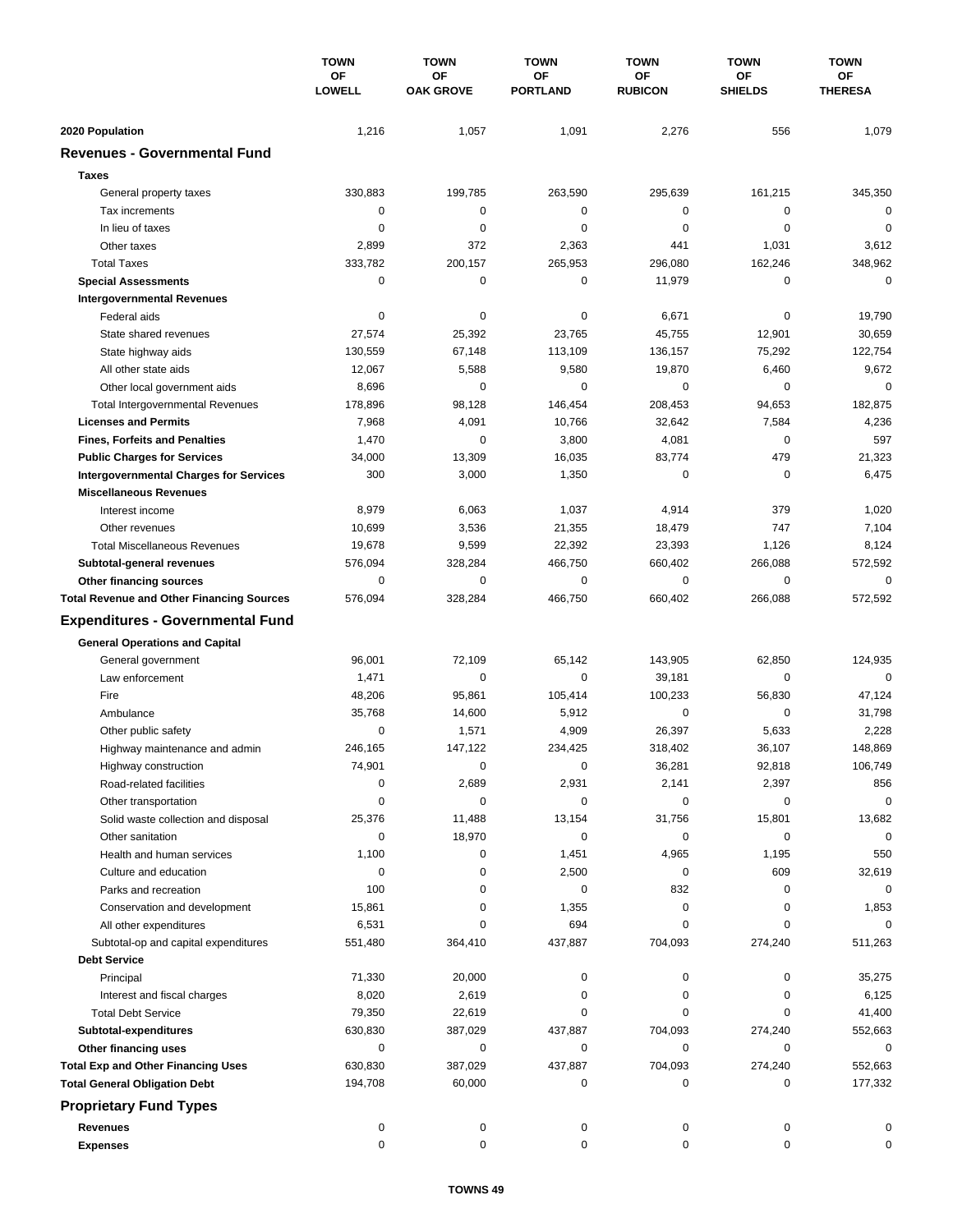|                                                        | <b>TOWN</b><br><b>OF</b><br><b>LA POINTE</b> | <b>TOWN</b>          | <b>TOWN</b>        | <b>TOWN</b>             | <b>TOWN</b>          | <b>TOWN</b>       |
|--------------------------------------------------------|----------------------------------------------|----------------------|--------------------|-------------------------|----------------------|-------------------|
|                                                        |                                              | OF<br><b>MARENGO</b> | OF<br><b>MORSE</b> | OF<br><b>PEEKSVILLE</b> | OF<br><b>SANBORN</b> | ΟF<br>SHANAGOLDEN |
|                                                        |                                              |                      |                    |                         |                      |                   |
| 2020 Population<br><b>Revenues - Governmental Fund</b> | 269                                          | 386                  | 496                | 139                     | 1,307                | 123               |
|                                                        |                                              |                      |                    |                         |                      |                   |
| <b>Taxes</b>                                           |                                              |                      |                    |                         |                      |                   |
| General property taxes                                 | 1,803,563                                    | 90,474               | 124,862            | 99,749                  | 243,056              | 48,942            |
| Tax increments                                         | $\mathbf 0$                                  | 0                    | 0                  | 0                       | 0                    | $\mathbf 0$       |
| In lieu of taxes                                       | 2,143                                        | 0                    | 0                  | 0                       | $\mathbf 0$          | $\mathbf 0$       |
| Other taxes                                            | 149,333                                      | 7,005                | 29,199             | 19,931                  | 11,687               | 15,332            |
| <b>Total Taxes</b>                                     | 1,955,039                                    | 97,479               | 154,061            | 119,680                 | 254,743              | 64,274            |
| <b>Special Assessments</b>                             | 8,013                                        | 0                    | 0                  | 0                       | 0                    | $\mathbf 0$       |
| <b>Intergovernmental Revenues</b>                      |                                              |                      |                    |                         |                      |                   |
| Federal aids                                           | 0                                            | 0                    | 7,880              | 2,023                   | 0                    | 3,466             |
| State shared revenues                                  | 35,959                                       | 33,029               | 22,872             | 15,155                  | 97,297               | 4,459             |
| State highway aids                                     | 83,097                                       | 190,688              | 207,908            | 104,542                 | 145,349              | 176,928           |
| All other state aids                                   | 1,342,243                                    | 80,175               | 40,823             | 4,708                   | 1,989                | 122,218           |
| Other local government aids                            | 1,306                                        | 0                    | 9,528              | 10,375                  | 0                    | $\mathbf 0$       |
| <b>Total Intergovernmental Revenues</b>                | 1,462,605                                    | 303,892              | 289,011            | 136,803                 | 244,635              | 307,071           |
| <b>Licenses and Permits</b>                            | 37,138                                       | 229                  | 1,115              | 25                      | 695                  | 42                |
| <b>Fines, Forfeits and Penalties</b>                   | 3,572                                        | 0                    | 0                  | 0                       | $\mathbf 0$          | $\mathbf 0$       |
| <b>Public Charges for Services</b>                     | 454,366                                      | 14,240               | 22,000             | 7,595                   | 5,375                | 4,860             |
| <b>Intergovernmental Charges for Services</b>          | 226,437                                      | 0                    | 0                  | $\pmb{0}$               | 86,886               | 350               |
| <b>Miscellaneous Revenues</b>                          |                                              |                      |                    |                         |                      |                   |
| Interest income                                        | 18,603                                       | 0                    | 278                | 961                     | 401                  | 37                |
| Other revenues                                         | 1,483,082                                    | 2,496                | 115,028            | $\pmb{0}$               | 0                    | 1,263             |
| <b>Total Miscellaneous Revenues</b>                    | 1,501,685                                    | 2,496                | 115,306            | 961                     | 401                  | 1,300             |
| Subtotal-general revenues                              | 5,648,855                                    | 418,336              | 581,493            | 265,064                 | 592,735              | 377,897           |
| Other financing sources                                | 1,211,000                                    | 0                    | 0                  | 66,000                  | $\mathbf 0$          | $\mathbf 0$       |
| <b>Total Revenue and Other Financing Sources</b>       | 6,859,855                                    | 418,336              | 581,493            | 331,064                 | 592,735              | 377,897           |
| <b>Expenditures - Governmental Fund</b>                |                                              |                      |                    |                         |                      |                   |
|                                                        |                                              |                      |                    |                         |                      |                   |
| <b>General Operations and Capital</b>                  |                                              |                      |                    |                         |                      |                   |
| General government                                     | 470,244                                      | 55,532               | 78,397             | 46,976                  | 102,480              | 53,481            |
| Law enforcement                                        | 323,975                                      | $\mathbf 0$          | 0                  | 0                       | 0                    | $\Omega$          |
| Fire                                                   | 216,290                                      | 15,201               | 48,438             | 21,642                  | 15,000               | 24,733            |
| Ambulance                                              | 314,620                                      | 16,500               | 27,729             | 11,350                  | 102,837              | 34,676            |
| Other public safety                                    | 2,020,611                                    | 0                    | 0                  | 2,023                   | $\mathbf 0$          | $\mathbf 0$       |
| Highway maintenance and admin                          | 413,120                                      | 325.796              | 269,715            | 329,860                 | 213,075              | 180,937           |
| Highway construction                                   | 35,301                                       | 0                    | 0                  | 0                       | 0                    | 0                 |
| Road-related facilities                                | 3,285                                        | 0                    | 360                | 0                       | 5,329                | 0                 |
| Other transportation                                   | 1,121,213                                    | 0                    | 0                  | 768                     | 0                    | 0                 |
| Solid waste collection and disposal                    | 307,013                                      | 9,214                | 5,000              | 10,935                  | 0                    | 11,840            |
| Other sanitation                                       | 0                                            | 0                    | 0                  | 0                       | 0                    | 0                 |
| Health and human services                              | 51,068                                       | 600                  | 2,100              | 450                     | 0                    | 1,831             |
| Culture and education                                  | 218,295                                      | 0                    | 955                | 100                     | 0                    | 0                 |
| Parks and recreation                                   | 195,568                                      | 0                    | 100                | 1,050                   | 0                    | 2,150             |
| Conservation and development                           | 133,058                                      | 0                    | 0                  | 0                       | 0                    | 0                 |
| All other expenditures                                 | 0                                            | 0                    | 0                  | 0                       | 0                    | 0                 |
| Subtotal-op and capital expenditures                   | 5,823,661                                    | 422,843              | 432,794            | 425,154                 | 438,721              | 309,648           |
| <b>Debt Service</b>                                    |                                              |                      |                    |                         |                      |                   |
| Principal                                              | 862,325                                      | 56,322               | 118,122            | 0                       | 78,240               | 54,049            |
| Interest and fiscal charges                            | 38,328                                       | 0                    | 5,582              | 0                       | 4,579                | 2,285             |
| <b>Total Debt Service</b>                              | 900,653                                      | 56,322               | 123,704            | 0                       | 82,819               | 56,334            |
| Subtotal-expenditures                                  | 6,724,314                                    | 479,165              | 556,498            | 425,154                 | 521,540              | 365,982           |
| Other financing uses                                   | 0                                            | 0                    | 0                  | 0                       | 0                    | 0                 |
| <b>Total Exp and Other Financing Uses</b>              | 6,724,314                                    | 479,165              | 556,498            | 425,154                 | 521,540              | 365,982           |
| <b>Total General Obligation Debt</b>                   | 2,018,682                                    | 121,735              | 71,513             | 66,000                  | 80,760               | 0                 |
| <b>Proprietary Fund Types</b>                          |                                              |                      |                    |                         |                      |                   |
| <b>Revenues</b>                                        | 0                                            |                      |                    |                         |                      |                   |
| <b>Expenses</b>                                        | 0                                            | 0<br>0               | 0<br>0             | 0<br>0                  | 0<br>$\mathbf 0$     | 0                 |
|                                                        |                                              |                      |                    |                         |                      |                   |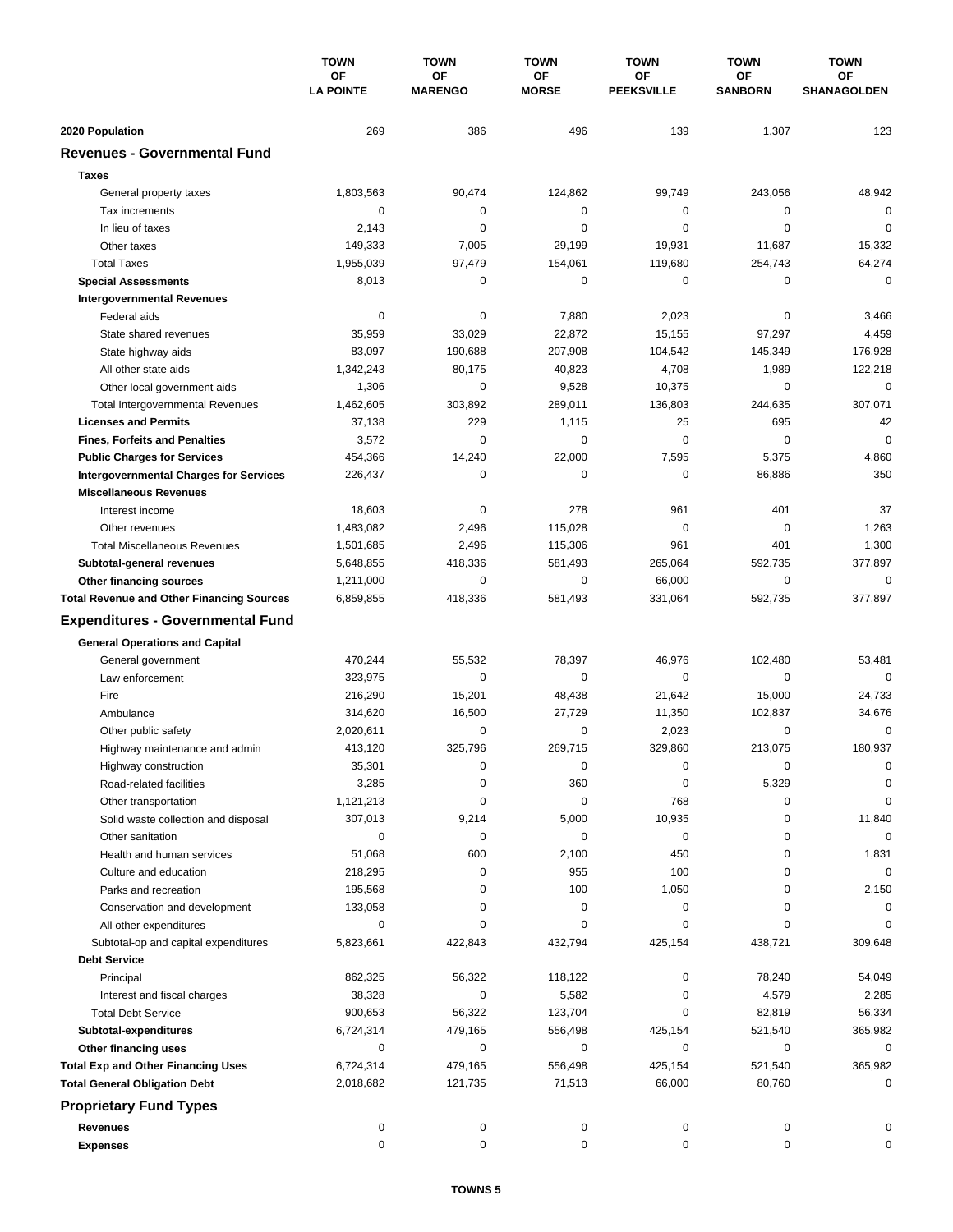|                                                                                   | <b>TOWN</b>          | <b>TOWN</b>           | <b>TOWN</b>                         | <b>TOWN</b>                           | <b>TOWN</b>           | <b>TOWN</b>             |
|-----------------------------------------------------------------------------------|----------------------|-----------------------|-------------------------------------|---------------------------------------|-----------------------|-------------------------|
|                                                                                   | OF<br><b>TRENTON</b> | OF<br><b>WESTFORD</b> | <b>TOTAL</b><br><b>DODGE COUNTY</b> | 0F<br><b>BAILEYS</b><br><b>HARBOR</b> | OF<br><b>BRUSSELS</b> | ΟF<br><b>CLAY BANKS</b> |
| 2020 Population                                                                   | 1,297                | 1,216                 | 32,731                              | 1,075                                 | 1,129                 | 388                     |
| <b>Revenues - Governmental Fund</b>                                               |                      |                       |                                     |                                       |                       |                         |
| <b>Taxes</b>                                                                      |                      |                       |                                     |                                       |                       |                         |
| General property taxes                                                            | 215,135              | 178,000               | 7,397,765                           | 1,445,548                             | 207,289               | 121,290                 |
| Tax increments                                                                    | 0                    | $\pmb{0}$             | 12,554                              | 0                                     | 0                     | 0                       |
| In lieu of taxes                                                                  | 0                    | 0                     | 2,052                               | 0                                     | $\mathbf 0$           | $\mathbf 0$             |
| Other taxes                                                                       | 76                   | $\mathbf 0$           | 94,083                              | 116,184                               | 15,495                | 3,769                   |
| <b>Total Taxes</b>                                                                | 215,211              | 178,000               | 7,506,454                           | 1,561,732                             | 222,784               | 125,059                 |
| <b>Special Assessments</b>                                                        | 0                    | 0                     | 12,213                              | 0                                     | 0                     | $\mathbf 0$             |
| <b>Intergovernmental Revenues</b>                                                 |                      |                       |                                     |                                       |                       |                         |
| Federal aids                                                                      | 3,128                | 0                     | 79,120                              | 0                                     | 18,831                | $\mathbf 0$             |
| State shared revenues                                                             | 24,037               | 16,963                | 883,602                             | 14,809                                | 33,367                | 5,675                   |
| State highway aids                                                                | 191,949              | 84,411                | 2,594,009                           | 119,977                               | 153,844               | 92,396                  |
| All other state aids                                                              | 6,479                | 19,869                | 411,741                             | 58,262                                | 7,466                 | 2,643                   |
| Other local government aids                                                       | 0                    | $\mathbf 0$           | 72,893                              | 4,252                                 | 9,390                 | $\mathbf 0$             |
| <b>Total Intergovernmental Revenues</b>                                           | 225,593              | 121,243               | 4,041,365                           | 197,300                               | 222,898               | 100,714                 |
| <b>Licenses and Permits</b>                                                       | 5,151                | 7,322                 | 414,041                             | 12,197                                | 9,902                 | 2,803                   |
| <b>Fines, Forfeits and Penalties</b>                                              | 0                    | 0                     | 32,632                              | 1,640                                 | 0                     | $\Omega$                |
| <b>Public Charges for Services</b>                                                | 23,476               | 100                   | 801,783                             | 188,336                               | 31,611                | 8,445                   |
| <b>Intergovernmental Charges for Services</b>                                     | 0                    | $\mathbf 0$           | 112,106                             | 0                                     | $\mathbf 0$           | $\mathbf 0$             |
| <b>Miscellaneous Revenues</b>                                                     |                      |                       |                                     |                                       |                       |                         |
| Interest income                                                                   | 572                  | 307                   | 53,749                              | 16,271                                | 643                   | 1,793                   |
| Other revenues                                                                    | 6,239                | 2,900                 | 895,571                             | 232,817                               | 699                   | 1,328                   |
| <b>Total Miscellaneous Revenues</b>                                               | 6,811                | 3,207                 | 949,320                             | 249,088                               | 1,342                 | 3,121                   |
| Subtotal-general revenues                                                         | 476,242              | 309,872               | 13,869,914                          | 2,210,293                             | 488,537               | 240,142                 |
| Other financing sources                                                           | 0                    | 0                     | 2,500,000                           | 7,920,000                             | 0                     | $\mathbf 0$             |
| <b>Total Revenue and Other Financing Sources</b>                                  | 476,242              | 309,872               | 16,369,914                          | 10,130,293                            | 488,537               | 240,142                 |
| <b>Expenditures - Governmental Fund</b>                                           |                      |                       |                                     |                                       |                       |                         |
| <b>General Operations and Capital</b>                                             |                      |                       |                                     |                                       |                       |                         |
| General government                                                                | 81,030               | 73,904                | 2,507,996                           | 611,295                               | 87,918                | 48,668                  |
| Law enforcement                                                                   | 0                    | $\mathbf 0$           | 194,244                             | 17,062                                | 0                     | $\mathbf 0$             |
| Fire                                                                              | 79,125               | 88,789                | 2,387,935                           | 3,908,492                             | 47,108                | 39,976                  |
| Ambulance                                                                         | 17,188               | 27,192                | 514,599                             | 26,304                                | 10,060                | $\mathbf 0$             |
| Other public safety                                                               | 0                    | $\mathbf 0$           | 210,825                             | 0                                     | 5,963                 | 2,059                   |
| Highway maintenance and admin                                                     | 12,519               | 151,799               | 5,399,808                           | 157,247                               | 144,078               | 70,125                  |
| Highway construction                                                              | 191,367              | $\pmb{0}$             | 2,620,222                           | 154,941                               | 37,162                | 68,953                  |
| Road-related facilities                                                           | 1,277                | 0                     | 68,282                              | 51,091                                | 7,630                 | $\Omega$                |
| Other transportation                                                              | 0                    | $\pmb{0}$             | 0                                   | 1,625                                 | 0                     | 0                       |
| Solid waste collection and disposal                                               | 13,235               | 7,394                 | 687,889                             | 16,625                                | 33,984                | $\mathbf 0$             |
| Other sanitation                                                                  | 0                    | 800                   | 40,333                              | 0                                     | 0                     | $\mathbf 0$             |
| Health and human services                                                         | 560                  | 650                   | 54,977                              | 3,564                                 | 613                   | 950                     |
| Culture and education                                                             | 0                    | $\pmb{0}$             | 93,878                              | 6,085                                 | 0                     | $\mathbf 0$             |
| Parks and recreation                                                              | 0                    | 0                     | 158,876                             | 573,194                               | 52,628                | 680                     |
| Conservation and development                                                      | 0                    | 0                     | 74,819                              | 58,874                                | 5,193                 | 0                       |
| All other expenditures                                                            | 7,246                | 0                     | 49,381                              | 0                                     | 0                     | 1,266                   |
| Subtotal-op and capital expenditures                                              | 403,547              | 350,528               | 15,064,064                          | 5,586,399                             | 432,337               | 232,677                 |
| <b>Debt Service</b>                                                               |                      |                       |                                     |                                       |                       |                         |
| Principal                                                                         | 21,727               | 0                     | 416,348                             | 4,315,280                             | 20,944                | 4,232                   |
| Interest and fiscal charges                                                       | 3,264                | 0                     | 72,612                              | 151,685                               | 16,719                | 520                     |
| <b>Total Debt Service</b>                                                         | 24,991               | 0                     | 488,960                             | 4,466,965                             | 37,663                | 4,752                   |
| Subtotal-expenditures                                                             | 428,538              | 350,528               | 15,553,024                          | 10,053,364                            | 470,000               | 237,429                 |
| Other financing uses                                                              | 0<br>428,538         | 0<br>350,528          | 0<br>15,553,024                     | 0                                     | 0                     | 0                       |
| <b>Total Exp and Other Financing Uses</b><br><b>Total General Obligation Debt</b> | 99,683               | 0                     | 4,031,730                           | 10,053,364<br>4,904,658               | 470,000<br>455,436    | 237,429<br>13,352       |
|                                                                                   |                      |                       |                                     |                                       |                       |                         |
| <b>Proprietary Fund Types</b>                                                     |                      |                       |                                     |                                       |                       |                         |
| <b>Revenues</b>                                                                   | 0<br>0               | 0<br>0                | 0<br>0                              | 443,400                               | 0<br>0                | 0                       |
| <b>Expenses</b>                                                                   |                      |                       |                                     | 705,725                               |                       | 0                       |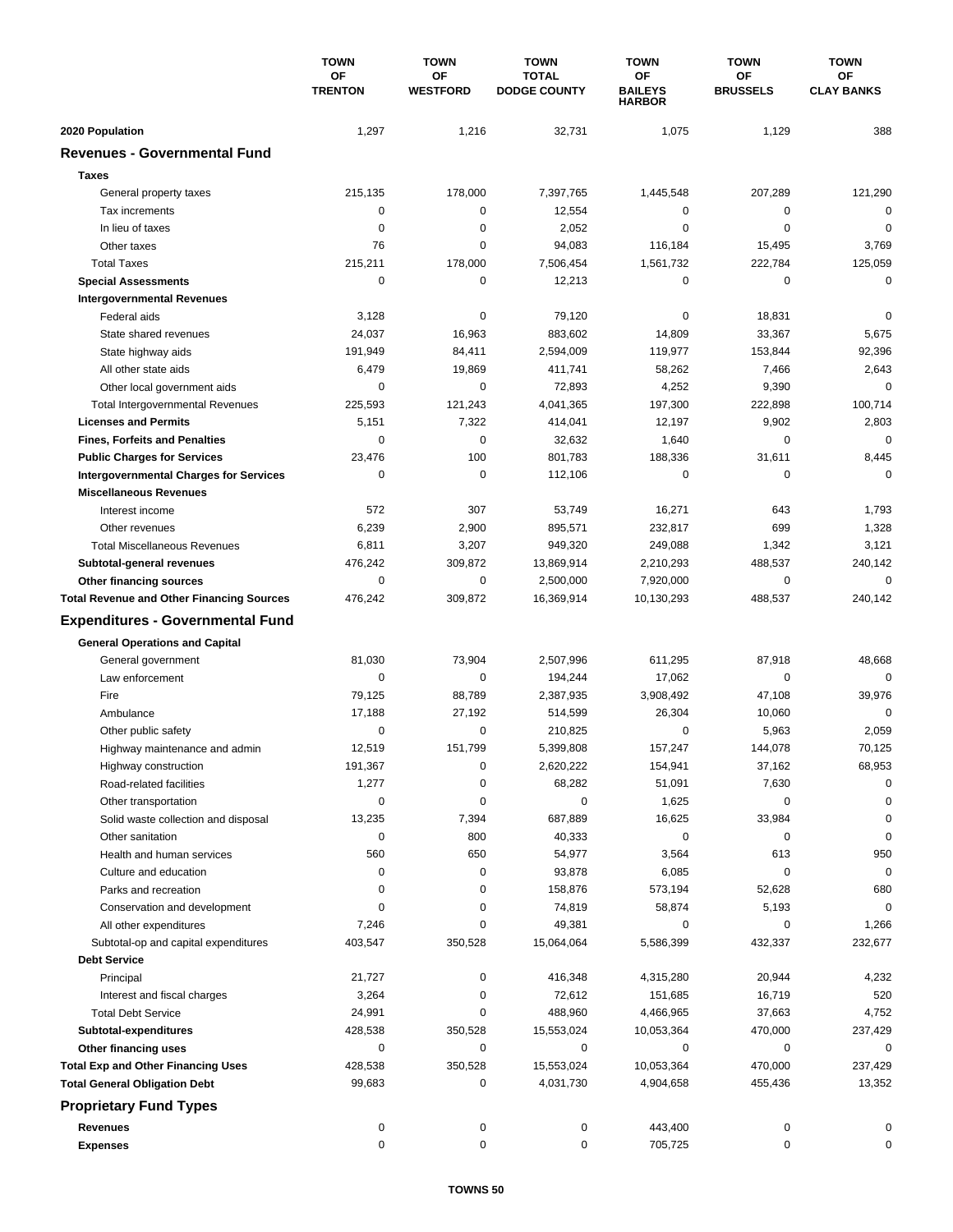|                                                  | <b>TOWN</b><br><b>OF</b><br><b>EGG HARBOR</b> | <b>TOWN</b>              | <b>TOWN</b>          | <b>TOWN</b>            | <b>TOWN</b>              | <b>TOWN</b>                |
|--------------------------------------------------|-----------------------------------------------|--------------------------|----------------------|------------------------|--------------------------|----------------------------|
|                                                  |                                               | OF<br><b>FORESTVILLE</b> | ΟF<br><b>GARDNER</b> | ΟF<br><b>GIBRALTAR</b> | OF<br><b>JACKSONPORT</b> | ΟF<br><b>LIBERTY GROVE</b> |
|                                                  |                                               |                          |                      |                        |                          |                            |
| 2020 Population                                  | 1,424                                         | 1,109                    | 1,233                | 1,068                  | 731                      | 1,786                      |
| <b>Revenues - Governmental Fund</b>              |                                               |                          |                      |                        |                          |                            |
| <b>Taxes</b>                                     |                                               |                          |                      |                        |                          |                            |
| General property taxes                           | 495,707                                       | 206,788                  | 512,451              | 2,228,248              | 459,904                  | 2,396,362                  |
| Tax increments                                   | $\mathbf 0$                                   | $\mathbf 0$              | 0                    | 0                      | 0                        | $\mathbf 0$                |
| In lieu of taxes                                 | $\mathbf 0$                                   | $\mathbf 0$              | 0                    | $\mathbf 0$            | $\mathbf 0$              | $\mathbf 0$                |
| Other taxes                                      | 126,975                                       | 3,723                    | 113,915              | 221,175                | 45,035                   | 114,248                    |
| <b>Total Taxes</b>                               | 622,682                                       | 210,511                  | 626,366              | 2,449,423              | 504,939                  | 2,510,610                  |
| <b>Special Assessments</b>                       | $\mathbf 0$                                   | 0                        | 0                    | 0                      | $\mathbf 0$              | $\mathbf 0$                |
| <b>Intergovernmental Revenues</b>                |                                               |                          |                      |                        |                          |                            |
| Federal aids                                     | 0                                             | 0                        | 0                    | 0                      | 45,000                   | 0                          |
| State shared revenues                            | 16,350                                        | 44,935                   | 12,638               | 19,409                 | 10,494                   | 27,373                     |
| State highway aids                               | 148,587                                       | 119,810                  | 141,456              | 162,614                | 123,463                  | 286,742                    |
| All other state aids                             | 47,079                                        | 13,978                   | 31,127               | 63,287                 | 13,279                   | 41,705                     |
| Other local government aids                      | $\mathbf 0$                                   | 12,046                   | $\mathbf 0$          | 1,420                  | 10,547                   | $\mathbf 0$                |
| <b>Total Intergovernmental Revenues</b>          | 212,016                                       | 190,769                  | 185,221              | 246,730                | 202,783                  | 355,820                    |
| <b>Licenses and Permits</b>                      | 45,095                                        | 2,042                    | 32,749               | 54,180                 | 13,626                   | 102,863                    |
| <b>Fines, Forfeits and Penalties</b>             | 0                                             | $\Omega$                 | 0                    | 573                    | 0                        | $\mathbf 0$                |
| <b>Public Charges for Services</b>               | 1,146                                         | 275                      | 0                    | 11,129                 | 40,684                   | 56,429                     |
| <b>Intergovernmental Charges for Services</b>    | 1,050                                         | $\mathbf 0$              | 0                    | 4,152                  | 0                        | 2,826                      |
| <b>Miscellaneous Revenues</b>                    |                                               |                          |                      |                        |                          |                            |
| Interest income                                  | 4,442                                         | 1,508                    | 6,718                | 16,826                 | 1,545                    | 5,617                      |
| Other revenues                                   | 12,502                                        | 19,917                   | 27,154               | 145,717                | 39,840                   | 20,777                     |
| <b>Total Miscellaneous Revenues</b>              | 16,944                                        | 21,425                   | 33,872               | 162,543                | 41,385                   | 26,394                     |
| Subtotal-general revenues                        | 898,933                                       | 425,022                  | 878,208              | 2,928,730              | 803,417                  | 3,054,942                  |
| Other financing sources                          | $\mathbf 0$                                   | $\mathbf 0$              | 0                    | $\mathbf 0$            | $\mathbf 0$              | 500,000                    |
| <b>Total Revenue and Other Financing Sources</b> | 898,933                                       | 425,022                  | 878,208              | 2,928,730              | 803,417                  | 3,554,942                  |
| <b>Expenditures - Governmental Fund</b>          |                                               |                          |                      |                        |                          |                            |
|                                                  |                                               |                          |                      |                        |                          |                            |
| <b>General Operations and Capital</b>            | 255,397                                       | 97,924                   | 91,424               | 501,867                | 135,872                  | 651,461                    |
| General government<br>Law enforcement            | $\mathbf 0$                                   | 0                        |                      |                        | $\mathbf 0$              | $\Omega$                   |
| Fire                                             | 103,513                                       | 50,384                   | 1,174<br>100,463     | 107,742<br>220,978     | 48,706                   | 910,767                    |
|                                                  | $\mathbf 0$                                   | 0                        | 6,216                | 32,466                 | $\mathbf 0$              | 0                          |
| Ambulance                                        | 35,131                                        | $\mathbf 0$              | 28.856               | 28,853                 | 8,697                    | 52,590                     |
| Other public safety                              | 388,256                                       | 282,826                  | 83,916               | 453,272                | 167,738                  | 699,768                    |
| Highway maintenance and admin                    | 0                                             | 0                        |                      |                        | 0                        |                            |
| Highway construction                             | 4,454                                         |                          | 212,164<br>405       | 3,722,100              |                          | 830,141                    |
| Road-related facilities                          |                                               | 2,858<br>0               |                      | 1,504                  | 5,668                    | 12,977<br>0                |
| Other transportation                             | 0                                             |                          | 0                    | 0                      | 0                        |                            |
| Solid waste collection and disposal              | 9,482                                         | 22,127                   | 123,758              | 16,355                 | 8,573                    | 21,168                     |
| Other sanitation                                 | 20,904                                        | 0                        | 0                    | 0                      | 129                      | 8,148                      |
| Health and human services                        | 4,878                                         | 617                      | 0                    | 2,281                  | 4,277                    | 11,604                     |
| Culture and education                            | 0                                             | 250<br>$\pmb{0}$         | 0                    | 33,380                 | 0                        | 35,000                     |
| Parks and recreation                             | 16,876                                        |                          | 0                    | 606,440                | 79,174                   | 122,300                    |
| Conservation and development                     | 0<br>0                                        | 0<br>0                   | 0<br>0               | 97,464<br>0            | 300<br>0                 | 95,615<br>0                |
| All other expenditures                           |                                               |                          |                      |                        |                          | 3,451,539                  |
| Subtotal-op and capital expenditures             | 838,891                                       | 456,986                  | 648,376              | 5,824,702              | 459,134                  |                            |
| <b>Debt Service</b>                              |                                               |                          |                      |                        |                          |                            |
| Principal                                        | 0                                             | 0                        | 99,491               | 681,544                | 113,848                  | 135,000                    |
| Interest and fiscal charges                      | 0                                             | 0                        | 99,491               | 250,570                | 88,046                   | 67,187                     |
| <b>Total Debt Service</b>                        | 0                                             | $\mathbf 0$              | 198,982              | 932,114                | 201,894                  | 202,187                    |
| Subtotal-expenditures                            | 838,891                                       | 456,986                  | 847,358              | 6,756,816              | 661,028                  | 3,653,726                  |
| Other financing uses                             | 0                                             | 3,500                    | 0                    | 0                      | 0                        | 0                          |
| <b>Total Exp and Other Financing Uses</b>        | 838,891                                       | 460,486                  | 847,358              | 6,756,816              | 661,028                  | 3,653,726                  |
| <b>Total General Obligation Debt</b>             | 0                                             | 0                        | 1,103,250            | 8,744,238              | 1,246,152                | 1,690,000                  |
| <b>Proprietary Fund Types</b>                    |                                               |                          |                      |                        |                          |                            |
| <b>Revenues</b>                                  | 0                                             | 5,156                    | 0                    | 345,886                | 0                        | 167,392                    |
| <b>Expenses</b>                                  | 0                                             | 2,836                    | 0                    | 319,746                | 0                        | 180,091                    |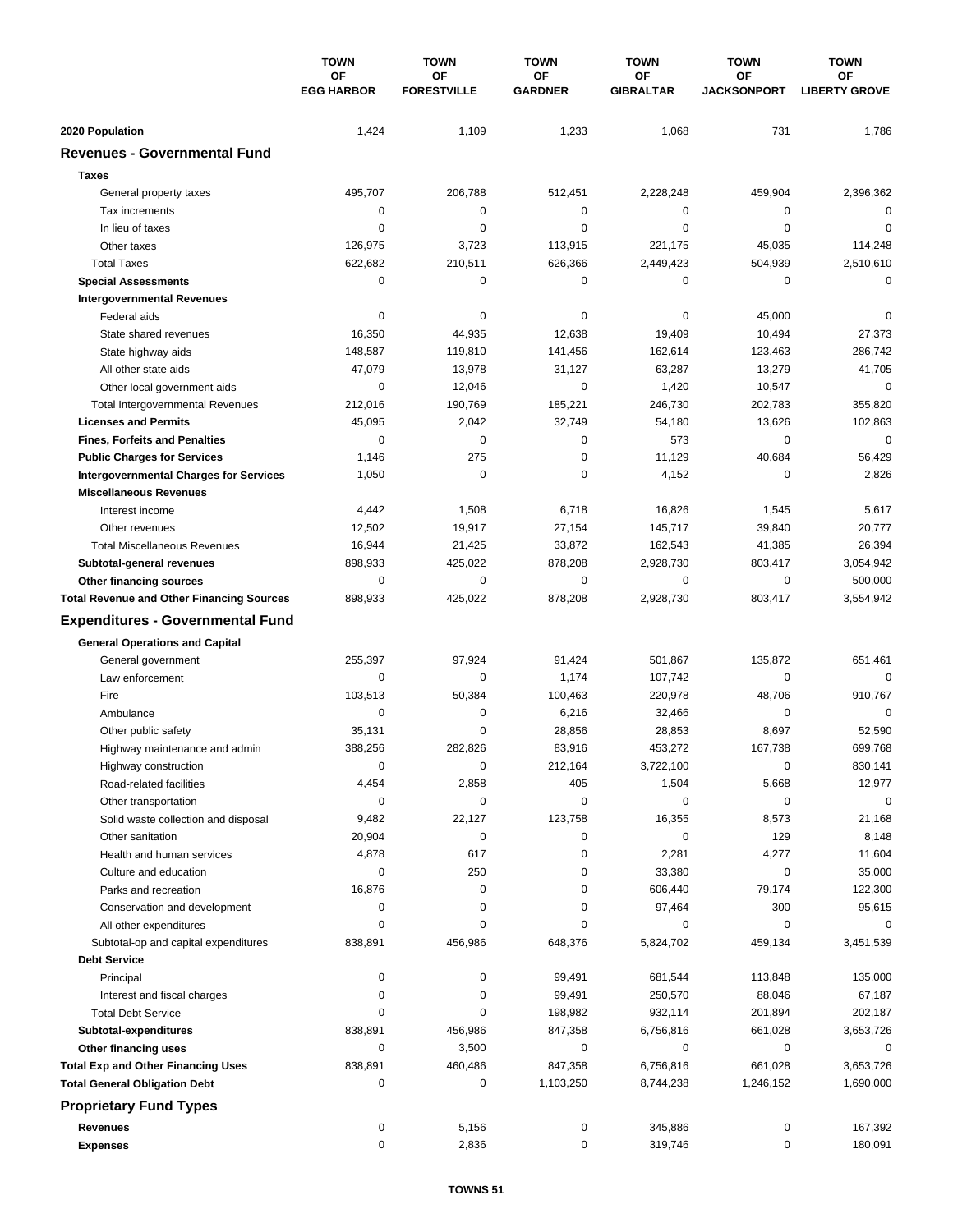|                                                  | <b>TOWN</b>             | <b>TOWN</b>             | <b>TOWN</b>               | <b>TOWN</b>        | <b>TOWN</b>             | <b>TOWN</b>                        |
|--------------------------------------------------|-------------------------|-------------------------|---------------------------|--------------------|-------------------------|------------------------------------|
|                                                  | OF<br><b>NASEWAUPEE</b> | OF<br><b>SEVASTOPOL</b> | ΟF<br><b>STURGEON BAY</b> | OF<br><b>UNION</b> | OF<br><b>WASHINGTON</b> | <b>TOTAL</b><br><b>DOOR COUNTY</b> |
| 2020 Population                                  | 2,119                   | 2,742                   | 825                       | 997                | 718                     | 17,344                             |
| <b>Revenues - Governmental Fund</b>              |                         |                         |                           |                    |                         |                                    |
| <b>Taxes</b>                                     |                         |                         |                           |                    |                         |                                    |
| General property taxes                           | 645,250                 | 626,658                 | 137,348                   | 210,802            | 1,305,369               | 10,999,014                         |
| Tax increments                                   | 0                       | 0                       | 0                         | 0                  | 0                       | $\mathbf 0$                        |
| In lieu of taxes                                 | 0                       | $\mathbf 0$             | 0                         | 0                  | $\mathbf 0$             | $\mathbf 0$                        |
| Other taxes                                      | 48,225                  | 111,550                 | 23,433                    | 10,000             | 27,851                  | 981,578                            |
| <b>Total Taxes</b>                               | 693,475                 | 738,208                 | 160,781                   | 220,802            | 1,333,220               | 11,980,592                         |
| <b>Special Assessments</b>                       | 0                       | 3,425                   | 0                         | 0                  | 0                       | 3,425                              |
| <b>Intergovernmental Revenues</b>                |                         |                         |                           |                    |                         |                                    |
| Federal aids                                     | 0                       | 0                       | 0                         | 0                  | 1,140                   | 64,971                             |
| State shared revenues                            | 27,678                  | 48,708                  | 38,440                    | 9,620              | 12,187                  | 321,683                            |
| State highway aids                               | 172,344                 | 223,249                 | 86,936                    | 138,856            | 151,136                 | 2,121,410                          |
| All other state aids                             | 55,222                  | 64,949                  | 6,059                     | 24,410             | 40,485                  | 469,951                            |
| Other local government aids                      | 1,942                   | 2,512                   | 0                         | 1,275              | 131,470                 | 174,854                            |
| <b>Total Intergovernmental Revenues</b>          | 257,186                 | 339,418                 | 131,435                   | 174,161            | 336,418                 | 3,152,869                          |
| <b>Licenses and Permits</b>                      | 19,660                  | 109,701                 | 12,694                    | 11,895             | 5,863                   | 435,270                            |
| <b>Fines, Forfeits and Penalties</b>             | 0                       | $\mathbf 0$             | 0                         | 0                  | 116                     | 2,329                              |
| <b>Public Charges for Services</b>               | 161,561                 | 3,510                   | 507                       | 87,787             | 387,117                 | 978,537                            |
| <b>Intergovernmental Charges for Services</b>    | 0                       | $\mathbf 0$             | 0                         | 0                  | 0                       | 8,028                              |
| <b>Miscellaneous Revenues</b>                    |                         |                         |                           |                    |                         |                                    |
| Interest income                                  | 2,733                   | 4,326                   | 843                       | 1,577              | 31,750                  | 96,592                             |
| Other revenues                                   | 600                     | 5,314                   | 15,039                    | 8,679              | 73,215                  | 603,598                            |
| <b>Total Miscellaneous Revenues</b>              | 3,333                   | 9,640                   | 15,882                    | 10,256             | 104,965                 | 700,190                            |
| Subtotal-general revenues                        | 1,135,215               | 1,203,902               | 321,299                   | 504,901            | 2,167,699               | 17,261,240                         |
| Other financing sources                          | 0                       | $\mathbf 0$             | 0                         | 0                  | 0                       | 8,420,000                          |
| <b>Total Revenue and Other Financing Sources</b> | 1,135,215               | 1,203,902               | 321,299                   | 504,901            | 2,167,699               | 25,681,240                         |
| <b>Expenditures - Governmental Fund</b>          |                         |                         |                           |                    |                         |                                    |
| <b>General Operations and Capital</b>            |                         |                         |                           |                    |                         |                                    |
| General government                               | 124,703                 | 335,332                 | 58,300                    | 56,793             | 253,589                 | 3,310,543                          |
| Law enforcement                                  | 0                       | $\mathbf 0$             | 0                         | 0                  | 274,506                 | 400,484                            |
| Fire                                             | 258,222                 | 361,021                 | 90,670                    | 68,012             | 169,846                 | 6,378,158                          |
| Ambulance                                        | 0                       | 9,931                   | 0                         | 6,912              | $\mathbf 0$             | 91,889                             |
| Other public safety                              | 15,218                  | 63,047                  | 0                         | 8,675              | 6,639                   | 255,728                            |
| Highway maintenance and admin                    | 527,839                 | 185,085                 | 154,232                   | 149,891            | 411,466                 | 3,875,739                          |
| Highway construction                             | 0                       | 146,441                 | 0                         | 0                  | 3,935                   | 5,175,837                          |
| Road-related facilities                          | 554                     | 11,233                  | 0                         | 0                  | 2,335                   | 100,709                            |
| Other transportation                             | 0                       | 0                       | 0                         | 0                  | 17,376                  | 19,001                             |
| Solid waste collection and disposal              | 172,190                 | 32                      | 0                         | 96,615             | 149,435                 | 670,344                            |
| Other sanitation                                 | 0                       | $\mathbf 0$             | 0                         | 0                  | 34,499                  | 63,680                             |
| Health and human services                        | 10,023                  | 3,235                   | 0                         | 14,214             | 135,522                 | 191,778                            |
| Culture and education                            | 0                       | 0                       | 0                         | 0                  | 25,992                  | 100,707                            |
| Parks and recreation                             | 3,217                   | 24,424                  | 0                         | 0                  | 319,136                 | 1,798,069                          |
| Conservation and development                     | 375                     | 9,915                   | 0                         | 1,583              | 0                       | 269,319                            |
| All other expenditures                           | 0                       | 0                       | 0                         | 7,410              | 0                       | 8,676                              |
| Subtotal-op and capital expenditures             | 1,112,341               | 1,149,696               | 303,202                   | 410,105            | 1,804,276               | 22,710,661                         |
| <b>Debt Service</b>                              |                         |                         |                           |                    |                         |                                    |
| Principal                                        | 0                       | 0                       | 0                         | 37,763             | 105,959                 | 5,514,061                          |
| Interest and fiscal charges                      | 0                       | 0                       | 0                         | 30,144             | 20,897                  | 725,259                            |
| <b>Total Debt Service</b>                        | 0                       | 0                       | 0                         | 67,907             | 126,856                 | 6,239,320                          |
| Subtotal-expenditures                            | 1,112,341               | 1,149,696               | 303,202                   | 478,012            | 1,931,132               | 28,949,981                         |
| Other financing uses                             | 0                       | 0                       | 0                         | 0                  | 0                       | 3,500                              |
| <b>Total Exp and Other Financing Uses</b>        | 1,112,341               | 1,149,696               | 303,202                   | 478,012            | 1,931,132               | 28,953,481                         |
| <b>Total General Obligation Debt</b>             | 0                       | 0                       | 0                         | 815,118            | 547,538                 | 19,519,742                         |
| <b>Proprietary Fund Types</b>                    |                         |                         |                           |                    |                         |                                    |
| <b>Revenues</b>                                  | 0                       | 0                       | 0                         | 0                  | 132,714                 | 1,094,548                          |
| <b>Expenses</b>                                  | 0                       | $\pmb{0}$               | 0                         | 0                  | 101,477                 | 1,309,875                          |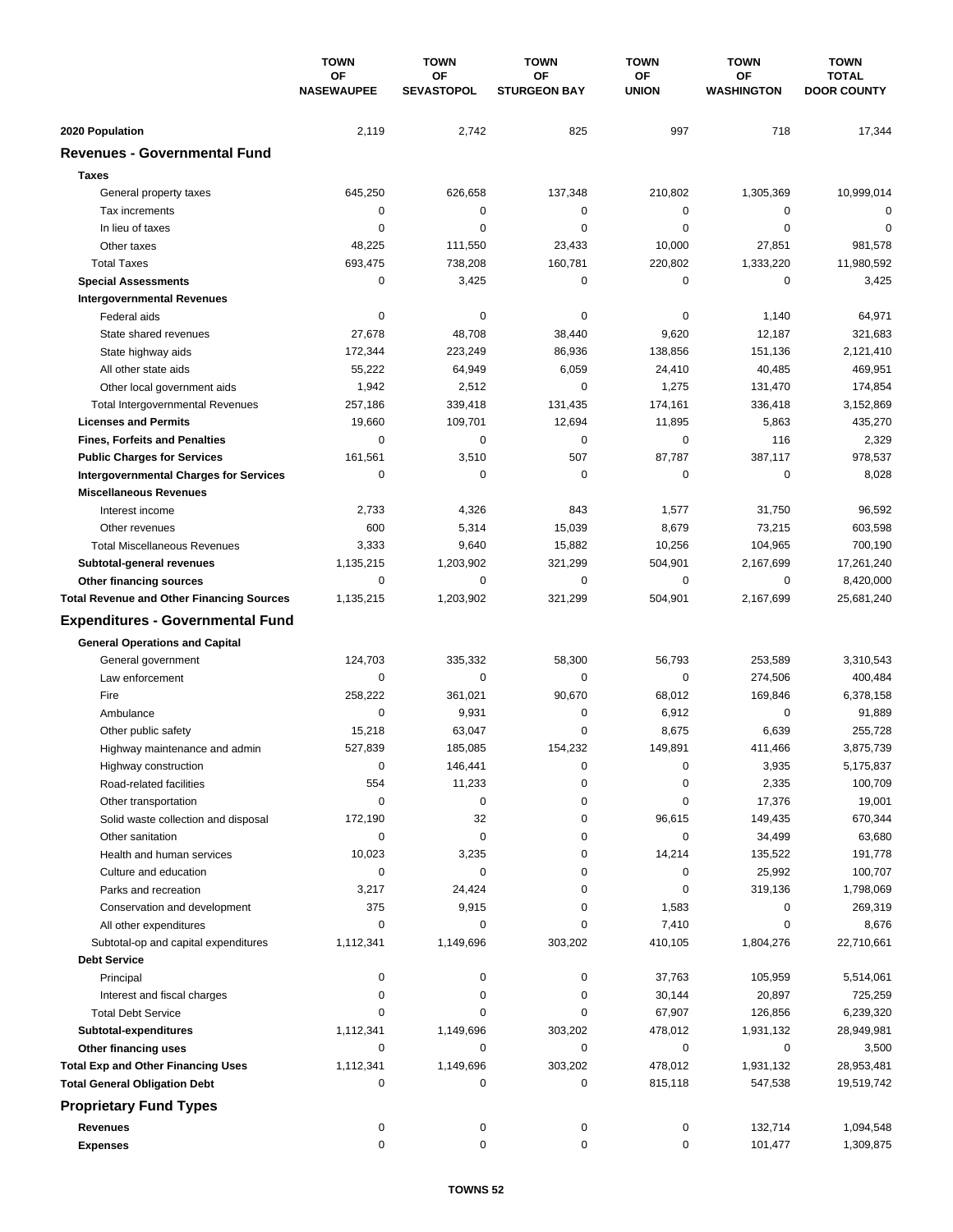|                                                  | <b>TOWN</b><br>OF<br><b>AMNICON</b> | <b>TOWN</b>          | <b>TOWN</b>        | <b>TOWN</b>             | <b>TOWN</b>                   | <b>TOWN</b>         |
|--------------------------------------------------|-------------------------------------|----------------------|--------------------|-------------------------|-------------------------------|---------------------|
|                                                  |                                     | OF<br><b>BENNETT</b> | ΟF<br><b>BRULE</b> | ΟF<br><b>CLOVERLAND</b> | <b>OF</b><br><b>DAIRYLAND</b> | ОF<br><b>GORDON</b> |
| 2020 Population                                  | 1,205                               | 624                  | 671                | 201                     | 183                           | 634                 |
| <b>Revenues - Governmental Fund</b>              |                                     |                      |                    |                         |                               |                     |
| <b>Taxes</b>                                     |                                     |                      |                    |                         |                               |                     |
| General property taxes                           | 176,074                             | 264,552              | 272,030            | 93,008                  | 35,330                        | 379,222             |
| Tax increments                                   | 0                                   | $\mathbf 0$          | $\mathbf 0$        | 0                       | 0                             | $\mathbf 0$         |
| In lieu of taxes                                 | 0                                   | 0                    | $\mathbf 0$        | 0                       | $\mathbf 0$                   | $\mathbf 0$         |
| Other taxes                                      | 2,496                               | 6,985                | 3,974              | 6,999                   | 21,067                        | 12,428              |
| <b>Total Taxes</b>                               | 178,570                             | 271,537              | 276,004            | 100,007                 | 56,397                        | 391,650             |
| <b>Special Assessments</b>                       | 0                                   | 0                    | 0                  | 0                       | 0                             | $\mathbf 0$         |
| <b>Intergovernmental Revenues</b>                |                                     |                      |                    |                         |                               |                     |
| Federal aids                                     | 0                                   | 10,925               | 0                  | 0                       | 0                             | 1,000               |
| State shared revenues                            | 46,261                              | 31,230               | 38,940             | 30,573                  | 10,838                        | 7,757               |
| State highway aids                               | 128,825                             | 115,264              | 243,011            | 161,367                 | 229,476                       | 424,388             |
| All other state aids                             | 4,484                               | 37,671               | 34,738             | 23,639                  | 27,662                        | 65,392              |
| Other local government aids                      | 1,000                               | 24,015               | 1,000              | 138,836                 | 87,054                        | 107,532             |
| <b>Total Intergovernmental Revenues</b>          | 180,570                             | 219,105              | 317,689            | 354,415                 | 355,030                       | 606,069             |
| <b>Licenses and Permits</b>                      | 1,104                               | 1,681                | 2,555              | 4                       | 327                           | 1,904               |
| <b>Fines, Forfeits and Penalties</b>             | $\Omega$                            | $\Omega$             | 0                  | $\Omega$                | $\mathbf 0$                   | $\mathbf 0$         |
| <b>Public Charges for Services</b>               | 5,639                               | 2,985                | 13,970             | 6,660                   | 3,676                         | 83,540              |
| <b>Intergovernmental Charges for Services</b>    | 0                                   | $\mathbf 0$          | 750                | 0                       | 7,464                         | $\mathbf 0$         |
| <b>Miscellaneous Revenues</b>                    |                                     |                      |                    |                         |                               |                     |
| Interest income                                  | 135                                 | 181                  | 681                | 29                      | 250                           | 2,473               |
| Other revenues                                   | 2,498                               | 10,570               | 24,379             | 2,160                   | 200                           | 29,378              |
| <b>Total Miscellaneous Revenues</b>              | 2,633                               | 10,751               | 25,060             | 2,189                   | 450                           | 31,851              |
| Subtotal-general revenues                        | 368,516                             | 506,059              | 636,028            | 463,275                 | 423,344                       | 1,115,014           |
| <b>Other financing sources</b>                   | $\mathbf 0$                         | 0                    | $\mathbf 0$        | 0                       | $\mathbf 0$                   | 0                   |
| <b>Total Revenue and Other Financing Sources</b> | 368,516                             | 506,059              | 636,028            | 463,275                 | 423,344                       | 1,115,014           |
| <b>Expenditures - Governmental Fund</b>          |                                     |                      |                    |                         |                               |                     |
| <b>General Operations and Capital</b>            |                                     |                      |                    |                         |                               |                     |
| General government                               | 69,220                              | 111,227              | 68,637             | 46,293                  | 53,797                        | 212,721             |
| Law enforcement                                  | 0                                   | 5,303                | $\mathbf 0$        | 0                       | 0                             | 51,147              |
| Fire                                             | 15,439                              | 20,754               | 72,341             | 19,063                  | 29,021                        | 67,984              |
| Ambulance                                        | 0                                   | 2,685                | 0                  | 2,000                   | 0                             | 60,174              |
| Other public safety                              | 0                                   | $\mathbf 0$          | $\mathbf 0$        | 0                       | $\mathbf 0$                   | 0                   |
| Highway maintenance and admin                    | 204,998                             | 296,282              | 327.263            | 143.818                 | 260,708                       | 439,703             |
| Highway construction                             | 0                                   | 0                    | 0                  | 141,880                 | 0                             | 78,380              |
| Road-related facilities                          | 0                                   | 0                    | 5,733              | 0                       | 0                             | 10,827              |
| Other transportation                             | 0                                   | 0                    | 0                  | 0                       | 0                             | 0                   |
| Solid waste collection and disposal              | 0                                   | 35,466               | 41,664             | 19,463                  | 16,793                        | 113,272             |
| Other sanitation                                 | 0                                   | 0                    | 0                  | 0                       | 0                             | 0                   |
| Health and human services                        | 0                                   | 7,315                | 0                  | 0                       | 7,133                         | 13,367              |
| Culture and education                            | 0                                   | 0                    | 0                  | 0                       | 0                             | 33,459              |
| Parks and recreation                             | 0                                   | 0                    | 4,692              | 0                       | 1,150                         | 6,076               |
| Conservation and development                     | 0                                   | 0                    | 0                  | 0                       | 350                           | 0                   |
| All other expenditures                           | $\Omega$                            | 0                    | 0                  | 0                       | 0                             | $\Omega$            |
| Subtotal-op and capital expenditures             | 289,657                             | 479,032              | 520,330            | 372,517                 | 368,952                       | 1,087,110           |
| <b>Debt Service</b>                              |                                     |                      |                    |                         |                               |                     |
| Principal                                        | 79,326                              | 42,977               | 30,700             | 24,849                  | 0                             | 79,552              |
| Interest and fiscal charges                      | 19,907                              | 3,689                | 9,759              | 12,334                  | 0                             | 11,264              |
| <b>Total Debt Service</b>                        | 99,233                              | 46,666               | 40,459             | 37,183                  | 0                             | 90,816              |
| Subtotal-expenditures                            | 388,890                             | 525,698              | 560,789            | 409,700                 | 368,952                       | 1,177,926           |
| Other financing uses                             | 0                                   | 0                    | 0                  | 0                       | 0                             | 0                   |
| <b>Total Exp and Other Financing Uses</b>        | 388,890                             | 525,698              | 560,789            | 409,700                 | 368,952                       | 1,177,926           |
| <b>Total General Obligation Debt</b>             | 518,993                             | 97,227               | 247,380            | 283,863                 | 0                             | 234,886             |
| <b>Proprietary Fund Types</b>                    |                                     |                      |                    |                         |                               |                     |
| <b>Revenues</b>                                  | 0                                   | 0                    | 0                  | 0                       | 0                             | 0                   |
| <b>Expenses</b>                                  | 0                                   | 0                    | 0                  | 0                       | 0                             | 0                   |
|                                                  |                                     |                      |                    |                         |                               |                     |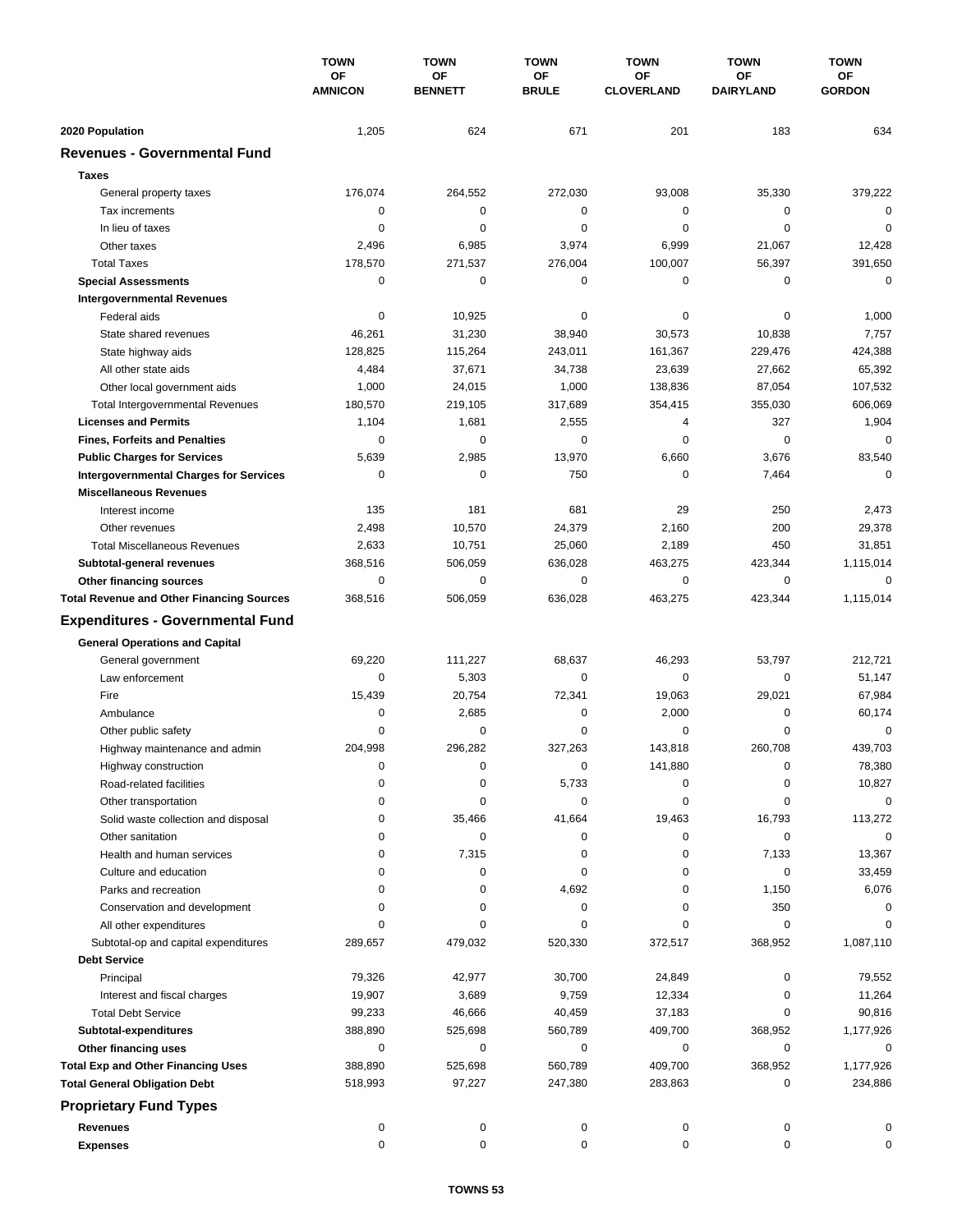|                                                        | <b>TOWN</b><br>OF<br><b>HAWTHORNE</b> | <b>TOWN</b>           | <b>TOWN</b>           | <b>TOWN</b>        | <b>TOWN</b>          | <b>TOWN</b>           |
|--------------------------------------------------------|---------------------------------------|-----------------------|-----------------------|--------------------|----------------------|-----------------------|
|                                                        |                                       | OF<br><b>HIGHLAND</b> | OF<br><b>LAKESIDE</b> | OF<br><b>MAPLE</b> | ΟF<br><b>OAKLAND</b> | ОF<br><b>PARKLAND</b> |
|                                                        |                                       |                       |                       |                    |                      |                       |
| 2020 Population<br><b>Revenues - Governmental Fund</b> | 1,098                                 | 305                   | 717                   | 762                | 1,189                | 1,235                 |
|                                                        |                                       |                       |                       |                    |                      |                       |
| <b>Taxes</b>                                           |                                       |                       |                       |                    |                      |                       |
| General property taxes                                 | 168,769                               | 176,761               | 162,639               | 169,671            | 237,650              | 93,378                |
| Tax increments                                         | 0                                     | 0                     | 0                     | 0                  | 0                    | $\mathbf 0$           |
| In lieu of taxes                                       | 0                                     | $\mathbf 0$           | 0                     | 0                  | $\mathbf 0$          | $\mathbf 0$           |
| Other taxes                                            | 1,196                                 | 40,712                | 5,546                 | 1,627              | 5,433                | 1,129                 |
| <b>Total Taxes</b>                                     | 169,965                               | 217,473               | 168,185               | 171,298            | 243,083              | 94,507                |
| <b>Special Assessments</b>                             | 9,760                                 | 0                     | 3,681                 | 0                  | 0                    | $\mathbf 0$           |
| <b>Intergovernmental Revenues</b>                      |                                       |                       |                       |                    |                      |                       |
| Federal aids                                           | 0                                     | 2,809                 | 12,875                | 0                  | 161,317              | $\mathbf 0$           |
| State shared revenues                                  | 56,051                                | 6,626                 | 50,855                | 66,553             | 73,945               | 109,202               |
| State highway aids                                     | 115,816                               | 339,413               | 130,244               | 114,772            | 160,361              | 82,782                |
| All other state aids                                   | 13,840                                | 19,661                | 3,860                 | 2,695              | 59,683               | 87,208<br>$\mathbf 0$ |
| Other local government aids                            | 0                                     | 10,303                | 54,695                | 6,695              | 1,000                |                       |
| <b>Total Intergovernmental Revenues</b>                | 185,707                               | 378,812               | 252,529               | 190,715            | 456,306              | 279,192               |
| <b>Licenses and Permits</b>                            | 1,511                                 | 550                   | 37                    | 201                | 1,310                | 1,695                 |
| <b>Fines, Forfeits and Penalties</b>                   | 0                                     | $\mathbf 0$           | 0                     | 0                  | $\mathbf 0$          | $\mathbf 0$           |
| <b>Public Charges for Services</b>                     | 14,655                                | 8,175                 | 57,695                | 28,337             | 110,011              | 105,131               |
| <b>Intergovernmental Charges for Services</b>          | 190                                   | 11,111                | 0                     | 0                  | 0                    | $\mathbf 0$           |
| <b>Miscellaneous Revenues</b>                          |                                       |                       |                       |                    |                      |                       |
| Interest income                                        | 3,226                                 | 1,069                 | 1,282                 | 537                | 1,663                | 4,124                 |
| Other revenues                                         | 5,054                                 | 6,692                 | 3,374                 | 7,612              | 12,819               | 6,200                 |
| <b>Total Miscellaneous Revenues</b>                    | 8,280                                 | 7,761                 | 4,656                 | 8,149              | 14,482               | 10,324                |
| Subtotal-general revenues                              | 390,068                               | 623,882               | 486,783               | 398,700            | 825,192              | 490,849               |
| Other financing sources                                | 192,720                               | $\pmb{0}$             | 90,000                | 183,678            | 0                    | $\mathbf 0$           |
| <b>Total Revenue and Other Financing Sources</b>       | 582,788                               | 623,882               | 576,783               | 582,378            | 825,192              | 490,849               |
| <b>Expenditures - Governmental Fund</b>                |                                       |                       |                       |                    |                      |                       |
| <b>General Operations and Capital</b>                  |                                       |                       |                       |                    |                      |                       |
| General government                                     | 85,874                                | 97,387                | 86,137                | 64,363             | 137,837              | 147,374               |
| Law enforcement                                        | 1,687                                 | 1,478                 | 0                     | 0                  | 0                    | 0                     |
| Fire                                                   | 23,711                                | 42,973                | 23,955                | 48,556             | 51,737               | 23,439                |
| Ambulance                                              | 0                                     | 6,837                 | 0                     | 0                  | 45                   | 2,000                 |
| Other public safety                                    | 13,820                                | $\pmb{0}$             | 0                     | 0                  | 0                    | $\mathbf 0$           |
| Highway maintenance and admin                          | 200,943                               | 180,437               | 265,229               | 361,093            | 354,037              | 298,192               |
| Highway construction                                   | 0                                     | 215,602               | 82,086                | 84                 | 32,528               | 0                     |
| Road-related facilities                                | 462                                   | 0                     | 0                     | 1,457              | 0                    | 0                     |
| Other transportation                                   | 0                                     | 0                     | 0                     | 0                  | 0                    | 0                     |
| Solid waste collection and disposal                    | 289                                   | 21,134                | 48,612                | 13,434             | 116,984              | 115,979               |
| Other sanitation                                       | 0                                     | 0                     | 0                     | 0                  | 0                    | 0                     |
| Health and human services                              | 2,147                                 | 772                   | 3,618                 | 78                 | 0                    | 0                     |
| Culture and education                                  | 0                                     | 0                     | 0                     | 0                  | 0                    | 0                     |
| Parks and recreation                                   | 1,485                                 | 0                     | 0                     | 5,047              | 0                    | 21,047                |
| Conservation and development                           | 0                                     | 0                     | 0                     | 0                  | 4,225                | 0                     |
| All other expenditures                                 | $\Omega$                              | 0                     | 0                     | 0                  | 0                    | 0                     |
| Subtotal-op and capital expenditures                   | 330,418                               | 566,620               | 509,637               | 494,112            | 697,393              | 608,031               |
| <b>Debt Service</b>                                    |                                       |                       |                       |                    |                      |                       |
| Principal                                              | 73,028                                | 55,826                | 47,722                | 69,313             | 28,586               | 29,971                |
| Interest and fiscal charges                            | 26,228                                | 4,277                 | 4,278                 | 10,964             | 28,057               | 3,397                 |
| <b>Total Debt Service</b>                              | 99,256                                | 60,103                | 52,000                | 80,277             | 56,643               | 33,368                |
| Subtotal-expenditures                                  | 429,674                               | 626,723               | 561,637               | 574,389            | 754,036              | 641,399               |
| Other financing uses                                   | 0                                     | 0                     | 0                     | 0                  | 0                    | 0                     |
| <b>Total Exp and Other Financing Uses</b>              | 429,674                               | 626,723               | 561,637               | 574,389            | 754,036              | 641,399               |
| <b>Total General Obligation Debt</b>                   | 380,186                               | 202,459               | 95,260                | 441,416            | 844,239              | 70,037                |
| <b>Proprietary Fund Types</b>                          |                                       |                       |                       |                    |                      |                       |
| Revenues                                               | 0                                     | 0                     | 0                     | 0                  | 0                    | 0                     |
| <b>Expenses</b>                                        | 0                                     | 0                     | 0                     | 0                  | 0                    | 0                     |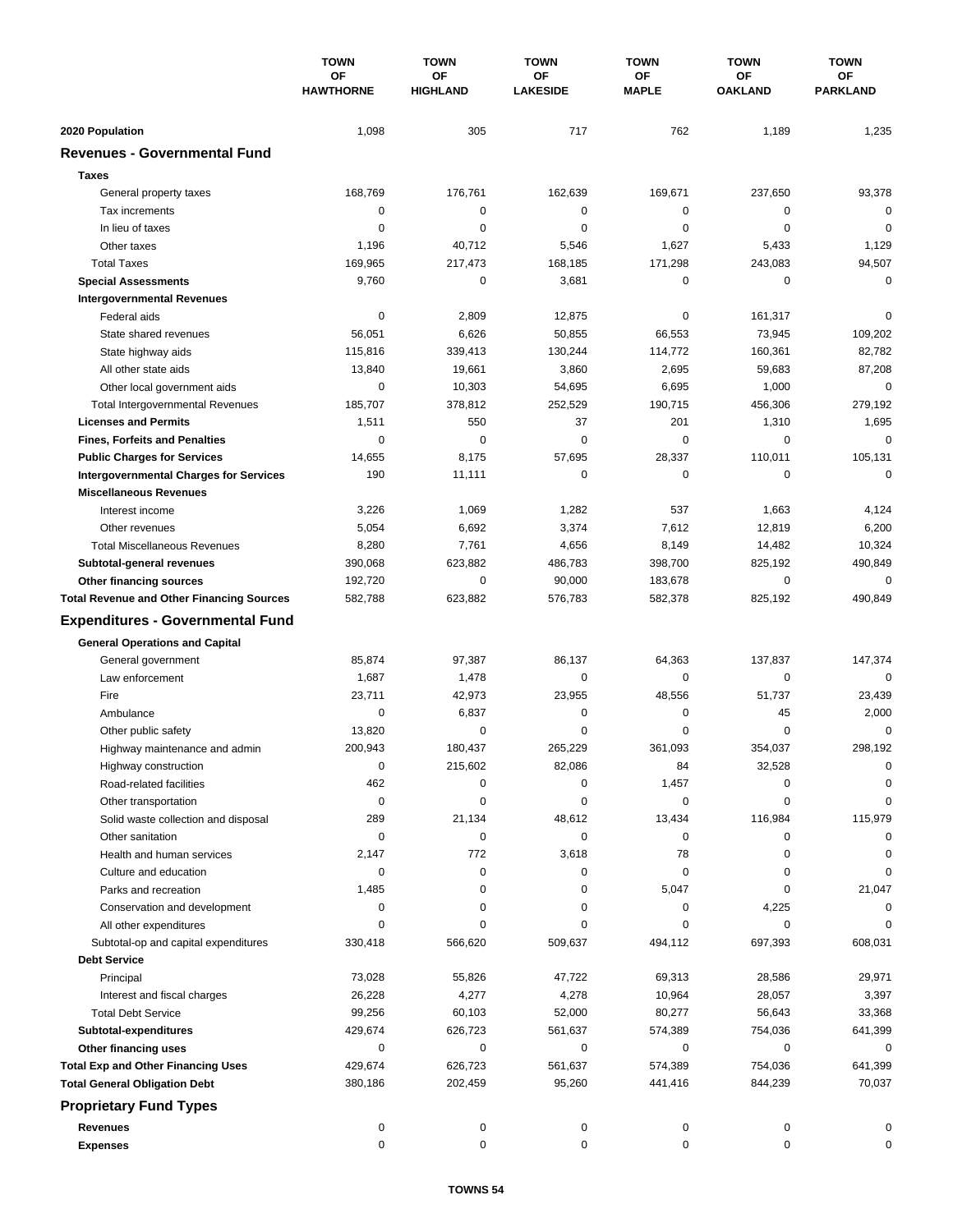|                                                  | <b>TOWN</b><br>OF<br><b>SOLON SPRINGS</b> | <b>TOWN</b>         | <b>TOWN</b>           | <b>TOWN</b>          | <b>TOWN</b>                    | <b>TOWN</b>                |
|--------------------------------------------------|-------------------------------------------|---------------------|-----------------------|----------------------|--------------------------------|----------------------------|
|                                                  |                                           | OF<br><b>SUMMIT</b> | ΟF<br><b>SUPERIOR</b> | ΟF<br><b>WASCOTT</b> | <b>TOTAL</b><br><b>DOUGLAS</b> | <b>OF</b><br><b>COLFAX</b> |
|                                                  |                                           |                     |                       |                      | <b>COUNTY</b>                  |                            |
| 2020 Population                                  | 927                                       | 1,078               | 2,235                 | 762                  | 13,826                         | 1,283                      |
| <b>Revenues - Governmental Fund</b>              |                                           |                     |                       |                      |                                |                            |
| <b>Taxes</b>                                     |                                           |                     |                       |                      |                                |                            |
| General property taxes                           | 126,101                                   | 73,716              | 180,555               | 718,799              | 3,328,255                      | 251,204                    |
| Tax increments                                   | $\mathbf 0$                               | $\mathbf 0$         | $\mathbf 0$           | 0                    | 0                              | $\mathbf 0$                |
| In lieu of taxes                                 | $\mathbf 0$                               | $\mathbf 0$         | 0                     | 0                    | $\mathbf 0$                    | $\mathbf 0$                |
| Other taxes                                      | 10,351                                    | 5,399               | 2,058                 | $\mathbf 0$          | 127,400                        | 9,920                      |
| <b>Total Taxes</b>                               | 136,452                                   | 79,115              | 182,613               | 718,799              | 3,455,655                      | 261,124                    |
| <b>Special Assessments</b>                       | $\mathbf 0$                               | $\mathbf 0$         | 0                     | $\mathbf 0$          | 13,441                         | $\mathbf 0$                |
| <b>Intergovernmental Revenues</b>                |                                           |                     |                       |                      |                                |                            |
| Federal aids                                     | 947                                       | 0                   | 4,576                 | 0                    | 194,449                        | $\mathbf 0$                |
| State shared revenues                            | 18,580                                    | 44,754              | 71,251                | 15,142               | 678,558                        | 19,652                     |
| State highway aids                               | 291,341                                   | 454,262             | 192,054               | 529,621              | 3,712,997                      | 97,735                     |
| All other state aids                             | 105,742                                   | 146,584             | 160,273               | 90,116               | 883,248                        | 23,088                     |
| Other local government aids                      | 14,039                                    | 120,084             | 1,000                 | 85,031               | 652,284                        | $\mathbf 0$                |
| <b>Total Intergovernmental Revenues</b>          | 430,649                                   | 765,684             | 429,154               | 719,910              | 6,121,536                      | 140,475                    |
| <b>Licenses and Permits</b>                      | 1,630                                     | 1,121               | 8,360                 | 9,301                | 33,291                         | 2,423                      |
| <b>Fines, Forfeits and Penalties</b>             | 0                                         | $\Omega$            | 100                   | $\Omega$             | 100                            | $\mathbf 0$                |
| <b>Public Charges for Services</b>               | 2,362                                     | 24,436              | 212,226               | 2,665                | 682,163                        | 4,018                      |
| <b>Intergovernmental Charges for Services</b>    | 0                                         | $\mathbf 0$         | 2,415                 | 0                    | 21,930                         | $\mathbf 0$                |
| <b>Miscellaneous Revenues</b>                    |                                           |                     |                       |                      |                                |                            |
| Interest income                                  | 948                                       | 342                 | 3,169                 | 2,252                | 22,361                         | 2,708                      |
| Other revenues                                   | 38,550                                    | 2,357               | 14,533                | 79,489               | 245,865                        | 1,442                      |
| <b>Total Miscellaneous Revenues</b>              | 39,498                                    | 2,699               | 17,702                | 81,741               | 268,226                        | 4,150                      |
| Subtotal-general revenues                        | 610,591                                   | 873,055             | 852,570               | 1,532,416            | 10,596,342                     | 412,190                    |
| Other financing sources                          | $\mathbf 0$                               | 76,100              | 0                     | $\mathbf 0$          | 542,498                        | $\mathbf 0$                |
| <b>Total Revenue and Other Financing Sources</b> | 610,591                                   | 949,155             | 852,570               | 1,532,416            | 11,138,840                     | 412,190                    |
| <b>Expenditures - Governmental Fund</b>          |                                           |                     |                       |                      |                                |                            |
| <b>General Operations and Capital</b>            |                                           |                     |                       |                      |                                |                            |
| General government                               | 113,801                                   | 95,041              | 144,512               | 222,313              | 1,756,534                      | 71,064                     |
| Law enforcement                                  | 0                                         | 0                   | $\mathbf 0$           | 0                    | 59,615                         | $\Omega$                   |
| Fire                                             | 41,325                                    | 38,215              | 1.778.710             | $\mathbf 0$          | 2,297,223                      | 41,388                     |
| Ambulance                                        | 0                                         | 0                   | 0                     | 77,215               | 150,956                        | 21,926                     |
| Other public safety                              | 1,000                                     | $\mathbf 0$         | 0                     | 60,582               | 75,402                         | $\mathbf 0$                |
| Highway maintenance and admin                    | 442,154                                   | 507,701             | 324,262               | 787,845              | 5,394,665                      | 268,287                    |
| Highway construction                             | 0                                         | 141,677             | 0                     | 2,651                | 694,888                        | $\pmb{0}$                  |
| Road-related facilities                          | 939                                       | 0                   | 0                     | 2,341                | 21,759                         | 533                        |
| Other transportation                             | 5,000                                     | 0                   | 0                     | 0                    | 5,000                          | $\mathbf 0$                |
| Solid waste collection and disposal              | 0                                         | 10,809              | 172,927               | 86,812               | 813,638                        | 29,371                     |
| Other sanitation                                 | 0                                         | 0                   | 0                     | 0                    | 0                              | $\mathbf 0$                |
| Health and human services                        | 2,575                                     | 1,548               | 0                     | 5,525                | 44,078                         | 4,891                      |
| Culture and education                            | 2,300                                     | 0                   | 0                     | $\pmb{0}$            | 35,759                         | 0                          |
| Parks and recreation                             | 19,101                                    | 0                   | 0                     | 7,652                | 66,250                         | 1,378                      |
| Conservation and development                     | 0                                         | 0                   | 0                     | 2,196                | 6,771                          | 0                          |
| All other expenditures                           | 564                                       | 0                   | 0                     | 18,417               | 18,981                         | 23                         |
| Subtotal-op and capital expenditures             | 628,759                                   | 794,991             | 2,420,411             | 1,273,549            | 11,441,519                     | 438,861                    |
| <b>Debt Service</b>                              |                                           |                     |                       |                      |                                |                            |
| Principal                                        | 0                                         | 0                   | 53,587                | 69,495               | 684,932                        | 0                          |
| Interest and fiscal charges                      | 0                                         | 0                   | 23,906                | 14,783               | 172,843                        | 0                          |
| <b>Total Debt Service</b>                        | 0                                         | 0                   | 77,493                | 84,278               | 857,775                        | 0                          |
| Subtotal-expenditures                            | 628,759                                   | 794,991             | 2,497,904             | 1,357,827            | 12,299,294                     | 438,861                    |
| Other financing uses                             | 0                                         | 0                   | 0                     | 0                    | 0                              | 0                          |
| <b>Total Exp and Other Financing Uses</b>        | 628,759                                   | 794,991             | 2,497,904             | 1,357,827            | 12,299,294                     | 438,861                    |
| <b>Total General Obligation Debt</b>             | 0                                         | 76,100              | 2,022,134             | 369,012              | 5,883,192                      | 0                          |
|                                                  |                                           |                     |                       |                      |                                |                            |
| <b>Proprietary Fund Types</b>                    |                                           |                     |                       |                      |                                |                            |
| <b>Revenues</b>                                  | 0                                         | 0                   | 0                     | 0                    | 0                              |                            |
| <b>Expenses</b>                                  | 0                                         | 0                   | 0                     | 0                    | 0                              | 0                          |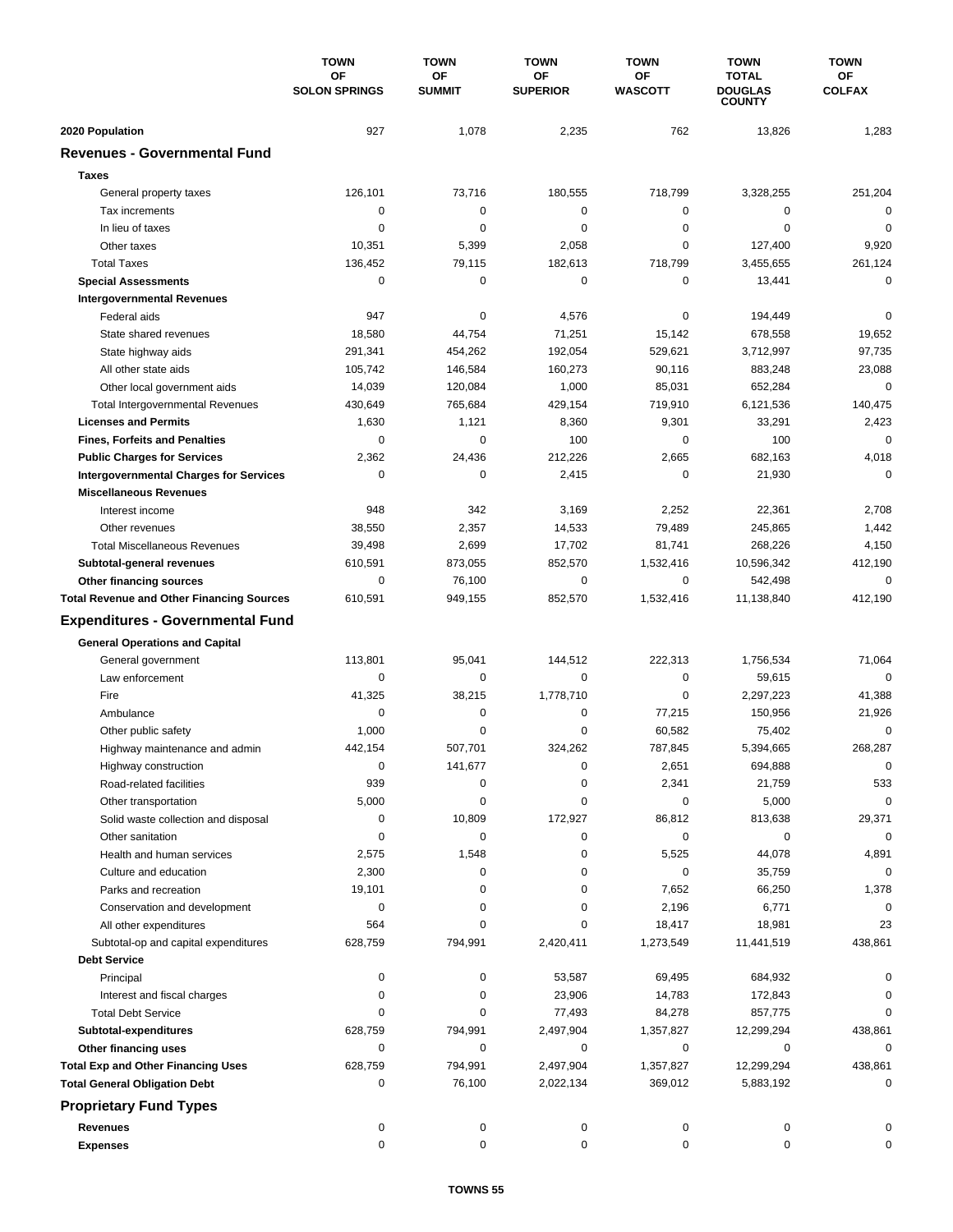|                                                  | <b>TOWN</b><br>OF<br><b>DUNN</b> | <b>TOWN</b><br>OF<br><b>EAU GALLE</b> | <b>TOWN</b><br>OF<br><b>ELK MOUND</b> | <b>TOWN</b><br>OF<br><b>GRANT</b> | <b>TOWN</b><br><b>OF</b><br><b>HAY RIVER</b> | <b>TOWN</b><br>ОF<br><b>LUCAS</b> |
|--------------------------------------------------|----------------------------------|---------------------------------------|---------------------------------------|-----------------------------------|----------------------------------------------|-----------------------------------|
|                                                  |                                  |                                       |                                       |                                   |                                              |                                   |
|                                                  |                                  |                                       |                                       |                                   |                                              |                                   |
| 2020 Population                                  | 1,515                            | 774                                   | 1,930                                 | 392                               | 561                                          | 770                               |
| <b>Revenues - Governmental Fund</b>              |                                  |                                       |                                       |                                   |                                              |                                   |
| <b>Taxes</b>                                     |                                  |                                       |                                       |                                   |                                              |                                   |
| General property taxes                           | 352,977                          | 185,759                               | 293,466                               | 129,508                           | 230,244                                      | 187,797                           |
| Tax increments                                   | 0                                | $\pmb{0}$                             | 0                                     | 0                                 | $\mathbf 0$                                  | $\mathbf 0$                       |
| In lieu of taxes                                 | 0                                | 0                                     | 0                                     | 0                                 | $\mathbf 0$                                  | 0                                 |
| Other taxes                                      | 16,549                           | 6,925                                 | 10,903                                | 5,788                             | 12,904                                       | 11,699                            |
| <b>Total Taxes</b>                               | 369,526                          | 192,684                               | 304,369                               | 135,296                           | 243,148                                      | 199,496                           |
| <b>Special Assessments</b>                       | 0                                | 0                                     | 0                                     | 0                                 | 0                                            | $\mathbf 0$                       |
| <b>Intergovernmental Revenues</b>                |                                  |                                       |                                       |                                   |                                              |                                   |
| Federal aids                                     | 5,510                            | 0                                     | 8,311                                 | 6,425                             | 0                                            | 0                                 |
| State shared revenues                            | 87,376                           | 7,947                                 | 35,178                                | 25,253                            | 32,784                                       | 38,725                            |
| State highway aids                               | 161,938                          | 118,443                               | 121,146                               | 101,310                           | 112,662                                      | 112,584                           |
| All other state aids                             | 15,222                           | 4,785                                 | 9,953                                 | 8,206                             | 5,122                                        | 4,568                             |
| Other local government aids                      | 4,812                            | $\mathbf 0$                           | 0                                     | 0                                 | $\mathbf 0$                                  | $\mathbf 0$                       |
| <b>Total Intergovernmental Revenues</b>          | 274,858                          | 131,175                               | 174,588                               | 141,194                           | 150,568                                      | 155,877                           |
| <b>Licenses and Permits</b>                      | 5,192                            | 776                                   | 8,313                                 | 37                                | 1,441                                        | 1,694                             |
| <b>Fines, Forfeits and Penalties</b>             | 0                                | $\mathbf 0$                           | 0                                     | 0                                 | 0                                            | $\mathbf 0$                       |
| <b>Public Charges for Services</b>               | 57,879                           | 200                                   | 57,924                                | 1,756                             | 27,737                                       | 4,090                             |
| <b>Intergovernmental Charges for Services</b>    | 2,140                            | $\mathbf 0$                           | 0                                     | 0                                 | 0                                            | $\mathbf 0$                       |
| <b>Miscellaneous Revenues</b>                    |                                  |                                       |                                       |                                   |                                              |                                   |
| Interest income                                  | 4,259                            | 177                                   | 710                                   | 3,406                             | 2,432                                        | 681                               |
| Other revenues                                   | 22,867                           | 5,108                                 | 2,003                                 | 97                                | 499                                          | 1,603                             |
| <b>Total Miscellaneous Revenues</b>              | 27,126                           | 5,285                                 | 2,713                                 | 3,503                             | 2,931                                        | 2,284                             |
| Subtotal-general revenues                        | 736,721                          | 330,120                               | 547,907                               | 281,786                           | 425,825                                      | 363,441                           |
| Other financing sources                          | 0                                | 90,000                                | 0                                     | 0                                 | $\mathbf 0$                                  | 600,000                           |
| <b>Total Revenue and Other Financing Sources</b> | 736,721                          | 420,120                               | 547,907                               | 281,786                           | 425,825                                      | 963,441                           |
| <b>Expenditures - Governmental Fund</b>          |                                  |                                       |                                       |                                   |                                              |                                   |
|                                                  |                                  |                                       |                                       |                                   |                                              |                                   |
| <b>General Operations and Capital</b>            |                                  |                                       |                                       |                                   |                                              |                                   |
| General government                               | 70,183                           | 47,365                                | 68,809                                | 35,037                            | 51,180                                       | 58,309                            |
| Law enforcement                                  | 0                                | $\mathbf 0$                           | 0                                     | 0                                 | 0                                            | $\mathbf 0$                       |
| Fire                                             | 23,229                           | 55,056                                | 44,389                                | 19,400                            | 39,898                                       | 13,546                            |
| Ambulance                                        | 30,552                           | 12,918                                | 33,121                                | 6,783                             | 32,560                                       | 15,869                            |
| Other public safety                              | 0                                | 0                                     | 0                                     | 0                                 | 0                                            | 0                                 |
| Highway maintenance and admin                    | 155,354                          | 93,486                                | 199,375                               | 129,734                           | 189,847                                      | 174,485                           |
| Highway construction                             | 295,342                          | 162,957                               | 0                                     | 101,826                           | 56,618                                       | 649,703                           |
| Road-related facilities                          | 4,199                            | 2,589                                 | 0                                     | 0                                 | 0                                            | 0                                 |
| Other transportation                             | 0                                | 0                                     | 0                                     | 0                                 | 0                                            | 0                                 |
| Solid waste collection and disposal              | 36,508                           | 0                                     | 44,937                                | 7,667                             | 21,079                                       | 17,664                            |
| Other sanitation                                 | 0                                | $\pmb{0}$                             | 0                                     | 989                               | 0                                            | $\mathbf 0$                       |
| Health and human services                        | 4,174                            | 1,549                                 | 4,704                                 | 0                                 | 1,215                                        | 1,528                             |
| Culture and education                            | 0                                | 0                                     | 5,000                                 | 0                                 | 0                                            | 0                                 |
| Parks and recreation                             | 0                                | 0                                     | 0                                     | 0                                 | 0                                            | 0                                 |
| Conservation and development                     | 555                              | 0                                     | 1,487                                 | 0                                 | 65                                           | 0                                 |
| All other expenditures                           | 1,939                            | 0                                     | 1,052                                 | 0                                 | 0                                            | 180                               |
| Subtotal-op and capital expenditures             | 622,035                          | 375,920                               | 402,874                               | 301,436                           | 392,462                                      | 931,284                           |
| <b>Debt Service</b>                              |                                  |                                       |                                       |                                   |                                              |                                   |
| Principal                                        | 97,433                           | 0                                     | 34,951                                | 0                                 | 9,365                                        | 0                                 |
| Interest and fiscal charges                      | 4,434                            | 24,280                                | 1,978                                 | 0                                 | 15,381                                       | 0                                 |
| <b>Total Debt Service</b>                        | 101,867                          | 24,280                                | 36,929                                | 0                                 | 24,746                                       | 0                                 |
| Subtotal-expenditures                            | 723,902                          | 400,200                               | 439,803                               | 301,436                           | 417,208                                      | 931,284                           |
| Other financing uses                             | 0                                | 0                                     | 0                                     | 0                                 | 0                                            | 0                                 |
| <b>Total Exp and Other Financing Uses</b>        | 723,902                          | 400,200                               | 439,803                               | 301,436                           | 417,208                                      | 931,284                           |
| <b>Total General Obligation Debt</b>             | 101,358                          | 90,000                                | 29,844                                | 0                                 | 345,375                                      | 600,000                           |
| <b>Proprietary Fund Types</b>                    |                                  |                                       |                                       |                                   |                                              |                                   |
| <b>Revenues</b>                                  | 0                                | 0                                     | 0                                     | 0                                 | 0                                            |                                   |
| <b>Expenses</b>                                  | 0                                | 0                                     | 0                                     | 0                                 | 0                                            | 0                                 |
|                                                  |                                  |                                       |                                       |                                   |                                              |                                   |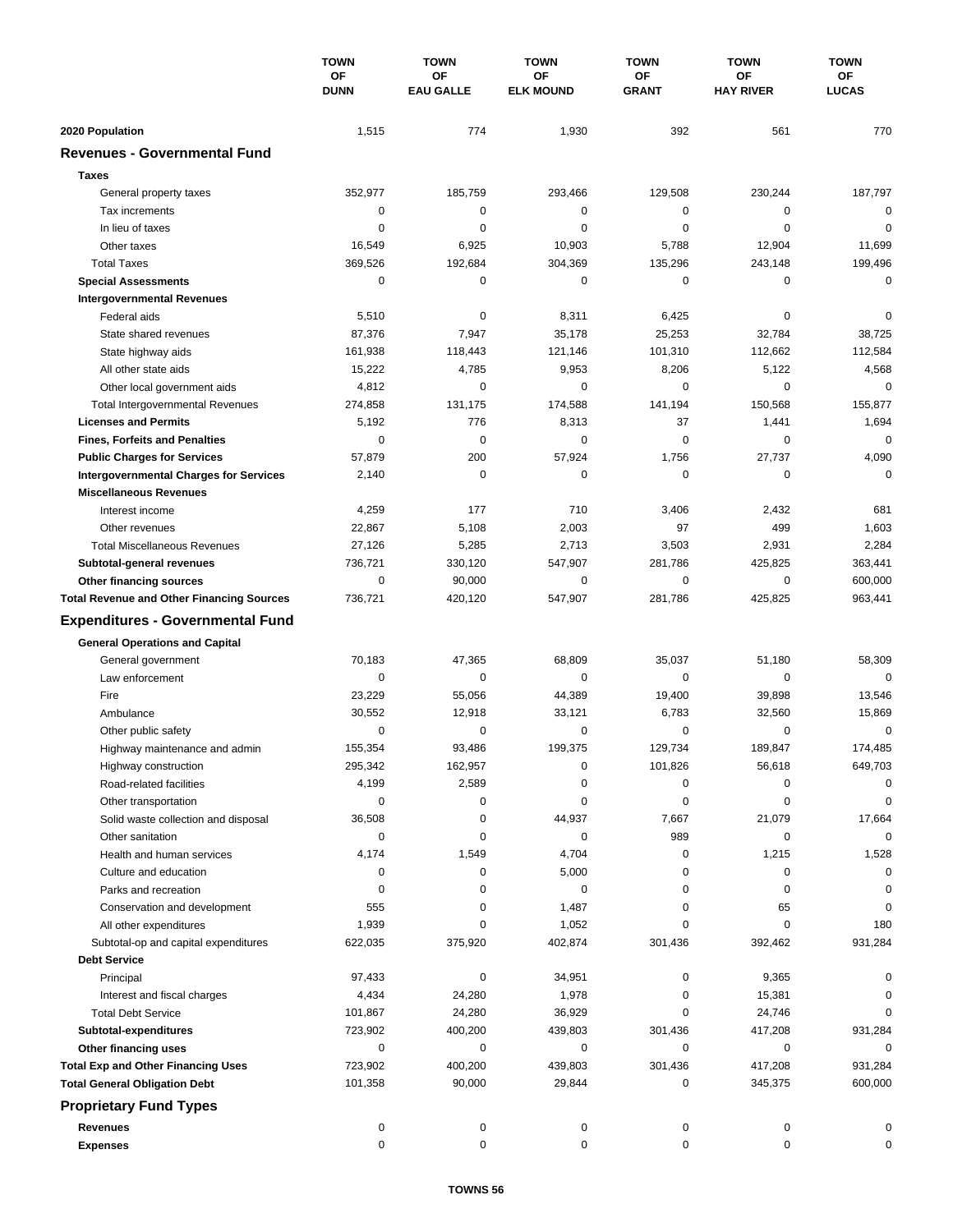|                                                  | <b>TOWN</b><br>OF<br><b>MENOMONIE</b> | <b>TOWN</b>            | <b>TOWN</b>              | <b>TOWN</b>       | <b>TOWN</b>                   | <b>TOWN</b>             |
|--------------------------------------------------|---------------------------------------|------------------------|--------------------------|-------------------|-------------------------------|-------------------------|
|                                                  |                                       | OF<br><b>NEW HAVEN</b> | ΟF<br><b>OTTER CREEK</b> | OF<br><b>PERU</b> | <b>OF</b><br><b>RED CEDAR</b> | ОF<br><b>ROCK CREEK</b> |
|                                                  |                                       |                        |                          |                   |                               |                         |
| 2020 Population                                  | 3,512                                 | 690                    | 497                      | 246               | 2,204                         | 1,023                   |
| <b>Revenues - Governmental Fund</b>              |                                       |                        |                          |                   |                               |                         |
| <b>Taxes</b>                                     |                                       |                        |                          |                   |                               |                         |
| General property taxes                           | 480,416                               | 302,181                | 112,954                  | 60,271            | 384,646                       | 148,052                 |
| Tax increments                                   | $\mathbf 0$                           | $\mathbf 0$            | 0                        | $\mathbf 0$       | 0                             | $\mathbf 0$             |
| In lieu of taxes                                 | $\mathbf 0$                           | $\mathbf 0$            | 0                        | $\mathbf 0$       | $\mathbf 0$                   | $\mathbf 0$             |
| Other taxes                                      | 26,937                                | 12,059                 | 32,055                   | 4,115             | 2,082                         | 2,705                   |
| <b>Total Taxes</b>                               | 507,353                               | 314,240                | 145,009                  | 64,386            | 386,728                       | 150,757                 |
| <b>Special Assessments</b>                       | 4,342                                 | 0                      | 0                        | 0                 | $\mathbf 0$                   | $\mathbf 0$             |
| <b>Intergovernmental Revenues</b>                |                                       |                        |                          |                   |                               |                         |
| Federal aids                                     | 0                                     | 0                      | 0                        | 0                 | 5,892                         | 252                     |
| State shared revenues                            | 161,839                               | 59,277                 | 24,595                   | 18,549            | 55,499                        | 28,232                  |
| State highway aids                               | 180,954                               | 120,862                | 154,379                  | 65,943            | 171,534                       | 114,896                 |
| All other state aids                             | 31,402                                | 53,660                 | 16,028                   | 7,585             | 13,745                        | 6,505                   |
| Other local government aids                      | 47,016                                | 6,821                  | 0                        | $\mathbf 0$       | 188                           | $\mathbf 0$             |
| <b>Total Intergovernmental Revenues</b>          | 421,211                               | 240,620                | 195,002                  | 92,077            | 246,858                       | 149,885                 |
| <b>Licenses and Permits</b>                      | 4,312                                 | 1,591                  | 1,210                    | 133               | 4,927                         | 1,402                   |
| <b>Fines, Forfeits and Penalties</b>             | $\mathbf 0$                           | $\mathbf 0$            | 0                        | $\Omega$          | 1,728                         | $\mathbf 0$             |
| <b>Public Charges for Services</b>               | 149,571                               | 5,407                  | 2,400                    | 400               | 90,717                        | 41,732                  |
| <b>Intergovernmental Charges for Services</b>    | 6,533                                 | $\mathbf{1}$           | 0                        | 350               | 0                             | 3,086                   |
| <b>Miscellaneous Revenues</b>                    |                                       |                        |                          |                   |                               |                         |
| Interest income                                  | 1,829                                 | 823                    | 1,545                    | 121               | 4,435                         | 4,994                   |
| Other revenues                                   | 378                                   | 61                     | 5,812                    | 209               | 8,973                         | 1,073                   |
| <b>Total Miscellaneous Revenues</b>              | 2,207                                 | 884                    | 7,357                    | 330               | 13,408                        | 6,067                   |
| Subtotal-general revenues                        | 1,095,529                             | 562,743                | 350,978                  | 157,676           | 744,366                       | 352,929                 |
| Other financing sources                          | $\mathbf 0$                           | $\mathbf 0$            | 0                        | $\mathbf 0$       | $\mathbf 0$                   | $\mathbf 0$             |
| <b>Total Revenue and Other Financing Sources</b> | 1,095,529                             | 562,743                | 350,978                  | 157,676           | 744,366                       | 352,929                 |
| <b>Expenditures - Governmental Fund</b>          |                                       |                        |                          |                   |                               |                         |
| <b>General Operations and Capital</b>            |                                       |                        |                          |                   |                               |                         |
| General government                               | 115,524                               | 68,371                 | 67,141                   | 27,844            | 159,213                       | 39,113                  |
| Law enforcement                                  | 0                                     | 0                      | 0                        | 0                 | $\mathbf 0$                   | $\mathbf 0$             |
| Fire                                             | 55,641                                | 24,659                 | 21,316                   | 8,764             | 46,712                        | 21,682                  |
| Ambulance                                        | 73,437                                | 34,793                 | 8,551                    | 5,612             | 45,864                        | 4,120                   |
| Other public safety                              | $\mathbf 0$                           | $\mathbf 0$            | 0                        | 0                 | 213                           | $\mathbf 0$             |
| Highway maintenance and admin                    | 275.143                               | 192,553                | 234,464                  | 30.438            | 160,897                       | 30,112                  |
| Highway construction                             | 230,424                               | 0                      | 0                        | 86,886            | 173,490                       | 210,052                 |
| Road-related facilities                          | 2,129                                 | 1,296                  | 0                        | 920               | 2,929                         | 4,184                   |
| Other transportation                             | 0                                     | 0                      | 0                        | 0                 | 0                             | 0                       |
| Solid waste collection and disposal              | 93,272                                | 15,732                 | 11,454                   | 5,589             | 50,297                        | 58,740                  |
| Other sanitation                                 | 47,474                                | 0                      | 0                        | 0                 | 0                             | 0                       |
| Health and human services                        | 9,239                                 | 2,709                  | 2,030                    | 2,643             | 4,346                         | 540                     |
| Culture and education                            | 0                                     | 0                      | 0                        | 0                 | 0                             | 0                       |
| Parks and recreation                             | 21,423                                | 6,317                  | 0                        | 0                 | 0                             | 7,751                   |
| Conservation and development                     | 229                                   | 8,427                  | 0                        | 0                 | 0                             | 0                       |
| All other expenditures                           | 0                                     | 0                      | 0                        | 0                 | 0                             | 934                     |
| Subtotal-op and capital expenditures             | 923,935                               | 354,857                | 344,956                  | 168,696           | 643,961                       | 377,228                 |
| <b>Debt Service</b>                              |                                       |                        |                          |                   |                               |                         |
| Principal                                        | 102,653                               | 17,663                 | 0                        | 0                 | 60,000                        | 0                       |
| Interest and fiscal charges                      | 6,998                                 | 9,709                  | 0                        | 0                 | 7,096                         | 0                       |
| <b>Total Debt Service</b>                        | 109,651                               | 27,372                 | 0                        | 0                 | 67,096                        | 0                       |
| Subtotal-expenditures                            | 1,033,586                             | 382,229                | 344,956                  | 168,696           | 711,057                       | 377,228                 |
| Other financing uses                             | 0                                     | 0                      | 0                        | 0                 | 0                             | 0                       |
| <b>Total Exp and Other Financing Uses</b>        | 1,033,586                             | 382,229                | 344,956                  | 168,696           | 711,057                       | 377,228                 |
| <b>Total General Obligation Debt</b>             | 143,367                               | 208,081                | 0                        | 0                 | 180,000                       | $\mathbf 0$             |
| <b>Proprietary Fund Types</b>                    |                                       |                        |                          |                   |                               |                         |
| <b>Revenues</b>                                  | 0                                     | 0                      | 0                        | 0                 | 0                             |                         |
| <b>Expenses</b>                                  | 0                                     | 0                      | 0                        | 0                 | 0                             | 0                       |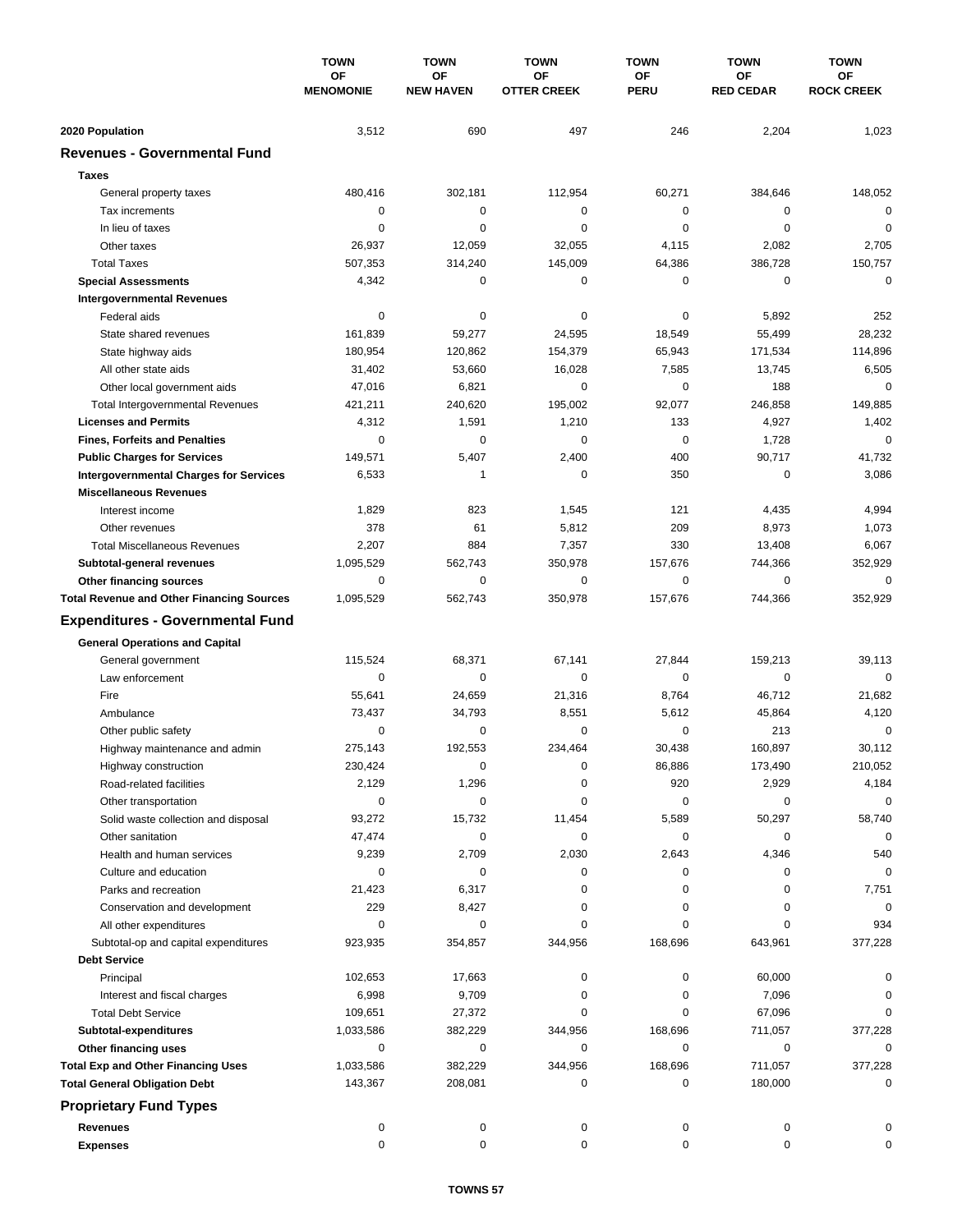|                                                  | <b>TOWN</b><br><b>OF</b><br><b>SAND CREEK</b> | <b>TOWN</b><br>OF<br><b>SHERIDAN</b> | <b>TOWN</b><br>OF<br><b>SHERMAN</b> | <b>TOWN</b><br>OF<br><b>SPRING BROOK</b> | <b>TOWN</b><br><b>OF</b><br><b>STANTON</b> | <b>TOWN</b><br><b>OF</b><br><b>TAINTER</b> |
|--------------------------------------------------|-----------------------------------------------|--------------------------------------|-------------------------------------|------------------------------------------|--------------------------------------------|--------------------------------------------|
|                                                  |                                               |                                      |                                     |                                          |                                            |                                            |
| 2020 Population                                  | 574                                           | 472                                  | 892                                 | 1,658                                    | 800                                        | 2,423                                      |
| <b>Revenues - Governmental Fund</b>              |                                               |                                      |                                     |                                          |                                            |                                            |
| <b>Taxes</b>                                     |                                               |                                      |                                     |                                          |                                            |                                            |
| General property taxes                           | 184,402                                       | 180,308                              | 189,368                             | 357,241                                  | 212,897                                    | 595,659                                    |
| Tax increments                                   | 0                                             | $\pmb{0}$                            | 0                                   | 0                                        | $\mathbf 0$                                | $\mathbf 0$                                |
| In lieu of taxes                                 | 0                                             | 0                                    | 0                                   | 0                                        | $\mathbf 0$                                | 0                                          |
| Other taxes                                      | 15,415                                        | 11,413                               | 8,263                               | 5,644                                    | 12,790                                     | 14,327                                     |
| <b>Total Taxes</b>                               | 199,817                                       | 191,721                              | 197,631                             | 362,885                                  | 225,687                                    | 609,986                                    |
| <b>Special Assessments</b>                       | 0                                             | $\mathbf 0$                          | 0                                   | 0                                        | 0                                          | $\mathbf 0$                                |
| <b>Intergovernmental Revenues</b>                |                                               |                                      |                                     |                                          |                                            |                                            |
| Federal aids                                     | 0                                             | 0                                    | 11,285                              | 8,479                                    | 0                                          | 4,405                                      |
| State shared revenues                            | 46,027                                        | 35,878                               | 30,211                              | 46,340                                   | 60,003                                     | 25,030                                     |
| State highway aids                               | 88,800                                        | 96,080                               | 101,493                             | 240,541                                  | 108,453                                    | 142,575                                    |
| All other state aids                             | 2,536                                         | 363                                  | 4,104                               | 10,246                                   | 6,813                                      | 14,210                                     |
| Other local government aids                      | 0                                             | $\mathbf 0$                          | 3,846                               | 2,869                                    | $\mathbf 0$                                | $\mathbf 0$                                |
| <b>Total Intergovernmental Revenues</b>          | 137,363                                       | 132,321                              | 150,939                             | 308,475                                  | 175,269                                    | 186,220                                    |
| <b>Licenses and Permits</b>                      | 266                                           | 337                                  | 1,372                               | 5,023                                    | 10                                         | 3,208                                      |
| <b>Fines, Forfeits and Penalties</b>             | 0                                             | $\mathbf 0$                          | 0                                   | 0                                        | $\mathbf 0$                                | 0                                          |
| <b>Public Charges for Services</b>               | 5,969                                         | 805                                  | 34,304                              | 5,926                                    | 26,416                                     | 5,187                                      |
| <b>Intergovernmental Charges for Services</b>    | 0                                             | $\mathbf 0$                          | 0                                   | 0                                        | 0                                          | $\mathbf 0$                                |
| <b>Miscellaneous Revenues</b>                    |                                               |                                      |                                     |                                          |                                            |                                            |
| Interest income                                  | 391                                           | 2,500                                | 2,450                               | 3,201                                    | 96                                         | 6,331                                      |
| Other revenues                                   | 1,425                                         | 1,696                                | 172                                 | 12,637                                   | $\mathbf 0$                                | 600                                        |
| <b>Total Miscellaneous Revenues</b>              | 1,816                                         | 4,196                                | 2,622                               | 15,838                                   | 96                                         | 6,931                                      |
| Subtotal-general revenues                        | 345,231                                       | 329,380                              | 386,868                             | 698,147                                  | 427,478                                    | 811,532                                    |
| Other financing sources                          | 0                                             | $\mathbf 0$                          | 0                                   | 93,000                                   | $\mathbf 0$                                | 558,215                                    |
| <b>Total Revenue and Other Financing Sources</b> | 345,231                                       | 329,380                              | 386,868                             | 791,147                                  | 427,478                                    | 1,369,747                                  |
|                                                  |                                               |                                      |                                     |                                          |                                            |                                            |
| <b>Expenditures - Governmental Fund</b>          |                                               |                                      |                                     |                                          |                                            |                                            |
| <b>General Operations and Capital</b>            |                                               |                                      |                                     |                                          |                                            |                                            |
| General government                               | 59,258                                        | 34,283                               | 60,844                              | 89,185                                   | 63,830                                     | 141,058                                    |
| Law enforcement                                  | 4,124                                         | $\mathbf 0$                          | 0                                   | 0                                        | 0                                          | $\mathbf 0$                                |
| Fire                                             | 21,230                                        | 20,000                               | 32,652                              | 44,233                                   | 31,236                                     | 51,803                                     |
| Ambulance                                        | 9,856                                         | 12,611                               | 36,520                              | 19,474                                   | 41,945                                     | 46,071                                     |
| Other public safety                              | 0                                             | 295                                  | 0                                   | 0                                        | 0                                          | $\mathbf 0$                                |
| Highway maintenance and admin                    | 93,808                                        | 271,100                              | 137,654                             | 401,744                                  | 217,244                                    | 229,167                                    |
| Highway construction                             | 0                                             | 174,895                              | 61,378                              | 73,422                                   | 0                                          | 957,148                                    |
| Road-related facilities                          | 11,006                                        | 0                                    | 144                                 | 0                                        | 0                                          | 0                                          |
| Other transportation                             | 0                                             | 0                                    | 0                                   | 0                                        | 0                                          | 0                                          |
| Solid waste collection and disposal              | 6,992                                         | 10,902                               | 20,493                              | 37,858                                   | 17,731                                     | 55,522                                     |
| Other sanitation                                 | 225                                           | $\pmb{0}$                            | 0                                   | 0                                        | 0                                          | $\mathbf 0$                                |
| Health and human services                        | 0                                             | 5,740                                | 6,386                               | 3,606                                    | 1,580                                      | 4,804                                      |
| Culture and education                            | 17,084                                        | 500                                  | 0                                   | 0                                        | 0                                          | 0                                          |
| Parks and recreation                             | 258                                           | 0                                    | 0                                   | 868                                      | 0                                          | 0                                          |
| Conservation and development                     | 0                                             | 0                                    | 0                                   | 233                                      | 0                                          | 6,987                                      |
| All other expenditures                           | 0                                             | 0                                    | 0                                   | 2,683                                    | 0                                          | $\Omega$                                   |
| Subtotal-op and capital expenditures             | 223,841                                       | 530,326                              | 356,071                             | 673,306                                  | 373,566                                    | 1,492,560                                  |
| <b>Debt Service</b>                              |                                               |                                      |                                     |                                          |                                            |                                            |
| Principal                                        | 0                                             | 0                                    | 23,795                              | 36,073                                   | 15,525                                     | O                                          |
| Interest and fiscal charges                      | 0                                             | 0                                    | 5,165                               | 748                                      | 8,356                                      | 0                                          |
| <b>Total Debt Service</b>                        | 0                                             | 0                                    | 28,960                              | 36,821                                   | 23,881                                     | 0                                          |
| Subtotal-expenditures                            | 223,841                                       | 530,326                              | 385,031                             | 710,127                                  | 397,447                                    | 1,492,560                                  |
| Other financing uses                             | 0                                             | 0                                    | 0                                   | 0                                        | 0                                          | 0                                          |
| <b>Total Exp and Other Financing Uses</b>        | 223,841                                       | 530,326                              | 385,031                             | 710,127                                  | 397,447                                    | 1,492,560                                  |
| <b>Total General Obligation Debt</b>             | 0                                             | 0                                    | 224,405                             | 93,000                                   | 326,407                                    | 558,215                                    |
| <b>Proprietary Fund Types</b>                    |                                               |                                      |                                     |                                          |                                            |                                            |
| <b>Revenues</b>                                  | 0                                             | 0                                    | 0                                   | 0                                        | 0                                          |                                            |
| <b>Expenses</b>                                  | 0                                             | 0                                    | 0                                   | 0                                        | 0                                          | 0                                          |
|                                                  |                                               |                                      |                                     |                                          |                                            |                                            |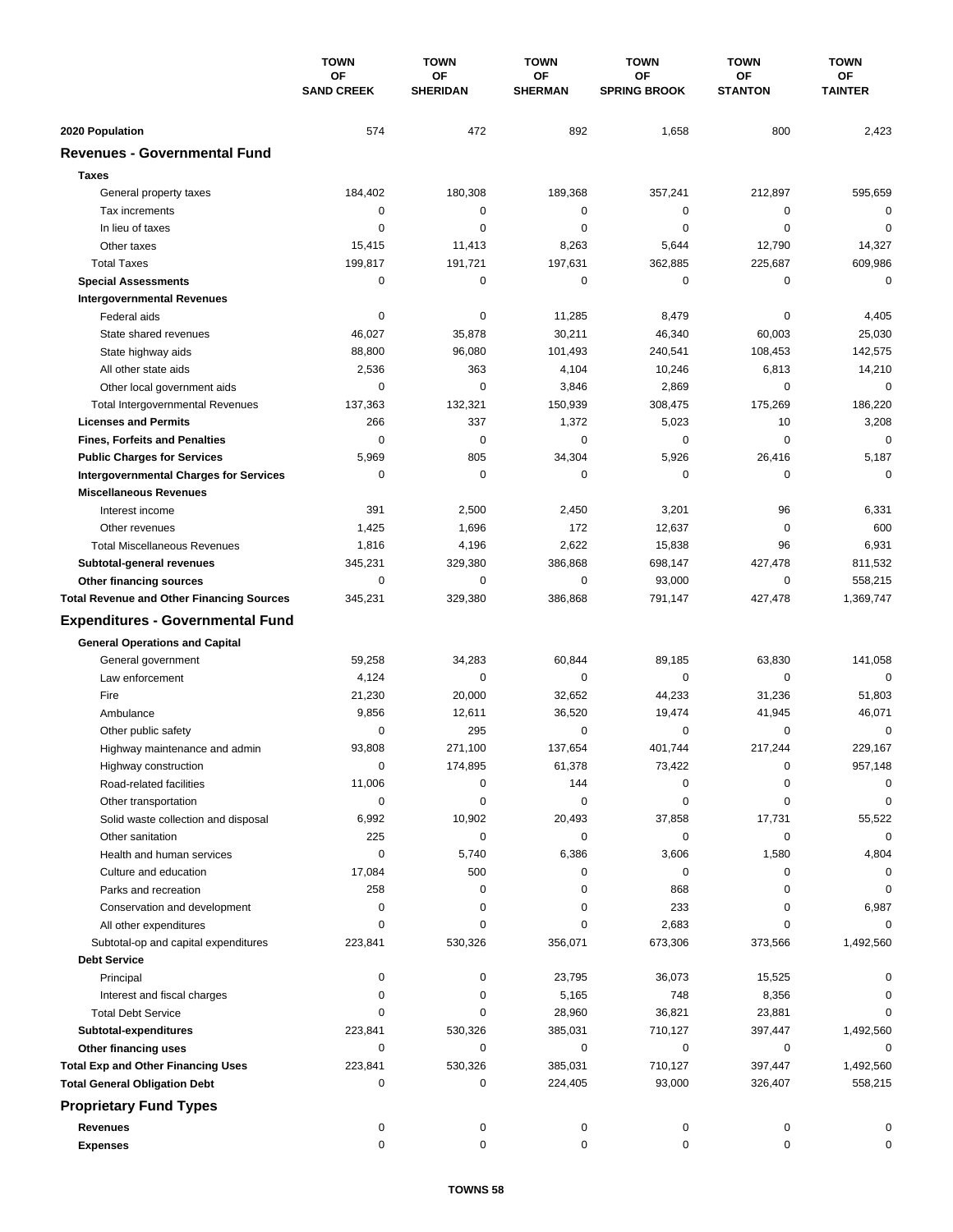|                                                       | <b>TOWN</b>           | <b>TOWN</b>            | <b>TOWN</b>           | <b>TOWN</b>                        | <b>TOWN</b>               | <b>TOWN</b>            |
|-------------------------------------------------------|-----------------------|------------------------|-----------------------|------------------------------------|---------------------------|------------------------|
|                                                       | OF<br><b>TIFFANY</b>  | OF<br><b>WESTON</b>    | ΟF<br><b>WILSON</b>   | <b>TOTAL</b><br><b>DUNN COUNTY</b> | ΟF<br><b>BRIDGE CREEK</b> | ΟF<br><b>BRUNSWICK</b> |
| 2020 Population                                       | 619                   | 589                    | 526                   | 23,950                             | 1,924                     | 1,947                  |
| <b>Revenues - Governmental Fund</b>                   |                       |                        |                       |                                    |                           |                        |
| <b>Taxes</b>                                          |                       |                        |                       |                                    |                           |                        |
| General property taxes                                | 260,116               | 221,247                | 99,053                | 5,419,766                          | 295,344                   | 314,547                |
| Tax increments                                        | 0                     | $\mathbf 0$            | $\mathbf 0$           | 0                                  | 0                         | $\mathbf 0$            |
| In lieu of taxes                                      | 0                     | 0                      | 0                     | 0                                  | $\mathbf 0$               | 525                    |
| Other taxes                                           | 9,509                 | 20,228                 | 18,008                | 270,238                            | 8,971                     | 17,415                 |
| <b>Total Taxes</b>                                    | 269,625               | 241,475                | 117,061               | 5,690,004                          | 304,315                   | 332,487                |
| <b>Special Assessments</b>                            | 0                     | $\mathbf 0$            | 0                     | 4,342                              | 0                         | $\mathbf 0$            |
| <b>Intergovernmental Revenues</b>                     |                       |                        |                       |                                    |                           |                        |
| Federal aids                                          | 0                     | 6,551                  | 8,552                 | 65,662                             | 34,336                    | 17,608                 |
| State shared revenues                                 | 56,208                | 31,505                 | 33,248                | 959,356                            | 77,196                    | 57,954                 |
| State highway aids                                    | 113,519               | 107,564                | 119,653               | 2,753,064                          | 179,729                   | 124,699                |
| All other state aids                                  | 2,170                 | 2,983                  | 2,172                 | 245,466                            | 25,618                    | 9,171                  |
| Other local government aids                           | 0                     | 0                      | 0                     | 65,552                             | 64,729                    | $\mathbf 0$            |
| <b>Total Intergovernmental Revenues</b>               | 171,897               | 148,603                | 163,625               | 4,089,100                          | 381,608                   | 209,432                |
| <b>Licenses and Permits</b>                           | 158                   | 339                    | 245                   | 44,409                             | 4,408                     | 8,050                  |
| <b>Fines, Forfeits and Penalties</b>                  | $\Omega$              | 3,345                  | $\mathbf 0$           | 5,073                              | 140                       | $\mathbf 0$            |
| <b>Public Charges for Services</b>                    | 2,840                 | 16,334                 | 222                   | 541,834                            | 56,973                    | 350                    |
| <b>Intergovernmental Charges for Services</b>         | 600                   | 0                      | $\mathbf 0$           | 12,710                             | 0                         | 1,950                  |
| <b>Miscellaneous Revenues</b>                         |                       |                        |                       |                                    |                           |                        |
| Interest income                                       | 1,346                 | 1,814                  | 2,579                 | 48,828                             | 2,338                     | 2,544                  |
| Other revenues                                        | 6,220                 | 25,474                 | $\mathbf 0$           | 98,349                             | 837                       | 436                    |
| <b>Total Miscellaneous Revenues</b>                   | 7,566                 | 27,288                 | 2,579                 | 147,177                            | 3,175                     | 2,980                  |
| Subtotal-general revenues                             | 452,686               | 437,384                | 283,732               | 10,534,649                         | 750,619                   | 555,249                |
| <b>Other financing sources</b>                        | $\mathbf 0$           | 118,250                | 0                     | 1,459,465                          | $\mathbf 0$               | 0                      |
| <b>Total Revenue and Other Financing Sources</b>      | 452,686               | 555,634                | 283,732               | 11,994,114                         | 750,619                   | 555,249                |
| <b>Expenditures - Governmental Fund</b>               |                       |                        |                       |                                    |                           |                        |
|                                                       |                       |                        |                       |                                    |                           |                        |
| <b>General Operations and Capital</b>                 |                       |                        |                       |                                    |                           |                        |
| General government                                    | 47,267                | 58,090                 | 41,863<br>$\mathbf 0$ | 1,474,831                          | 207,242                   | 101,593<br>$\mathbf 0$ |
| Law enforcement<br>Fire                               | 0<br>22.322           | 0<br>19,953            | 25,552                | 4,124<br>684,661                   | 0                         |                        |
|                                                       |                       |                        |                       |                                    | 64,441<br>0               | 54,326                 |
| Ambulance                                             | 36,359<br>$\mathbf 0$ | 126,687<br>$\mathbf 0$ | 1,815<br>0            | 657,444<br>508                     | 6,189                     | 7,684<br>0             |
| Other public safety                                   | 127,733               | 206,159                | 64,188                | 3,882,972                          | 128,788                   | 227,130                |
| Highway maintenance and admin<br>Highway construction | 84,803                | 0                      | 124,596               | 3,443,540                          | 263,604                   | 0                      |
| Road-related facilities                               | 0                     | 534                    | 0                     | 30,463                             | 0                         | 1,464                  |
| Other transportation                                  | 0                     | 0                      | 0                     | 0                                  | 0                         | $\Omega$               |
| Solid waste collection and disposal                   | 14,306                | 29,134                 | 12,167                | 597,415                            | 40,257                    | 0                      |
| Other sanitation                                      | 0                     | 0                      | 0                     | 48,688                             | 0                         | 0                      |
| Health and human services                             | 1,640                 | 1,759                  | 2,104                 | 67,187                             | 33,452                    | 3,022                  |
| Culture and education                                 | 0                     | 0                      | 1,000                 | 23,584                             | 0                         | 0                      |
| Parks and recreation                                  | 0                     | 0                      | 0                     | 37,995                             | 0                         | 0                      |
| Conservation and development                          | 0                     | 0                      | 0                     | 17,983                             | 0                         | 0                      |
| All other expenditures                                | 16                    | 1,253                  | 0                     | 8,080                              | 0                         | 435                    |
| Subtotal-op and capital expenditures                  | 334,446               | 443,569                | 273,285               | 10,979,475                         | 743,973                   | 395,654                |
| <b>Debt Service</b>                                   |                       |                        |                       |                                    |                           |                        |
| Principal                                             | 35,578                | 28,268                 | 0                     | 461,304                            | 26,420                    |                        |
| Interest and fiscal charges                           | 12,711                | 2,408                  | 0                     | 99,264                             | 1,457                     | 0                      |
| <b>Total Debt Service</b>                             | 48,289                | 30,676                 | 0                     | 560,568                            | 27,877                    | $\Omega$               |
| Subtotal-expenditures                                 | 382,735               | 474,245                | 273,285               | 11,540,043                         | 771,850                   | 395,654                |
| Other financing uses                                  | 0                     | 0                      | 0                     | 0                                  | 0                         | 0                      |
| <b>Total Exp and Other Financing Uses</b>             | 382,735               | 474,245                | 273,285               | 11,540,043                         | 771,850                   | 395,654                |
| <b>Total General Obligation Debt</b>                  | 343,722               | 206,743                | 0                     | 3,450,517                          | 27,139                    | 0                      |
|                                                       |                       |                        |                       |                                    |                           |                        |
| <b>Proprietary Fund Types</b>                         |                       |                        |                       |                                    |                           |                        |
| <b>Revenues</b>                                       | 0                     | 0                      | 0                     | 0                                  | 0                         | 0                      |
| <b>Expenses</b>                                       | 0                     | 0                      | 0                     | 0                                  | 0                         | 0                      |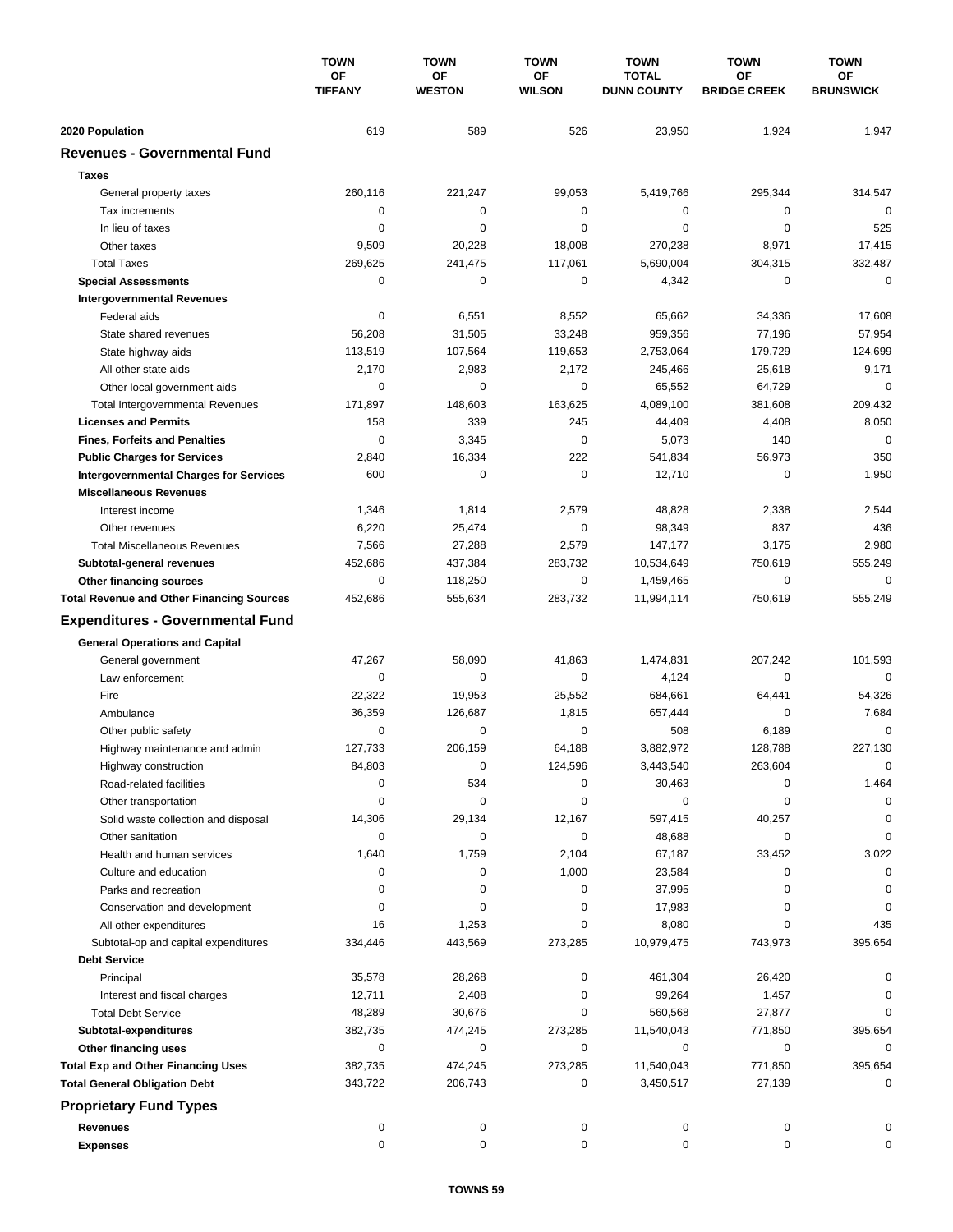|                                                  | <b>TOWN</b>              | <b>TOWN</b>                                     | <b>TOWN</b>         | <b>TOWN</b>         | <b>TOWN</b>         | <b>TOWN</b>            |
|--------------------------------------------------|--------------------------|-------------------------------------------------|---------------------|---------------------|---------------------|------------------------|
|                                                  | OF<br><b>WHITE RIVER</b> | <b>TOTAL</b><br><b>ASHLAND</b><br><b>COUNTY</b> | ΟF<br><b>ALMENA</b> | ΟF<br><b>ARLAND</b> | ΟF<br><b>BARRON</b> | ΟF<br><b>BEAR LAKE</b> |
| 2020 Population                                  | 940                      | 6,817                                           | 851                 | 819                 | 866                 | 659                    |
| <b>Revenues - Governmental Fund</b>              |                          |                                                 |                     |                     |                     |                        |
| <b>Taxes</b>                                     |                          |                                                 |                     |                     |                     |                        |
| General property taxes                           | 221,236                  | 3,431,051                                       | 339,720             | 187,675             | 325,800             | 227,172                |
| Tax increments                                   | 0                        | 0                                               | 0                   | 0                   | 0                   | $\mathbf 0$            |
| In lieu of taxes                                 | 0                        | 2,143                                           | $\mathbf 0$         | $\mathbf 0$         | $\mathbf 0$         | $\mathbf 0$            |
| Other taxes                                      | 7,011                    | 344,834                                         | 6,536               | 480                 | 446                 | 6,868                  |
| <b>Total Taxes</b>                               | 228,247                  | 3,778,028                                       | 346,256             | 188,155             | 326,246             | 234,040                |
| <b>Special Assessments</b>                       | 0                        | 8,013                                           | 21,616              | 0                   | 0                   | $\mathbf 0$            |
| <b>Intergovernmental Revenues</b>                |                          |                                                 |                     |                     |                     |                        |
| Federal aids                                     | 0                        | 23,317                                          | 0                   | 2,518               | 0                   | 6,863                  |
| State shared revenues                            | 55,628                   | 585,807                                         | 10,739              | 64,164              | 38,957              | 8,798                  |
| State highway aids                               | 148,377                  | 2,131,319                                       | 260,662             | 131,505             | 179,571             | 110,192                |
| All other state aids                             | 6,114                    | 2,015,229                                       | 13,900              | 3,885               | 2,945               | 4,984                  |
| Other local government aids                      | 0                        | 50,502                                          | $\mathbf 0$         | 0                   | $\mathbf 0$         | 18,435                 |
| <b>Total Intergovernmental Revenues</b>          | 210,119                  | 4,806,174                                       | 285,301             | 202.072             | 221,473             | 149,272                |
| <b>Licenses and Permits</b>                      | 504                      | 47,906                                          | 0                   | 295                 | 1,142               | 519                    |
| <b>Fines, Forfeits and Penalties</b>             | $\Omega$                 | 13,647                                          | 0                   | $\Omega$            | $\Omega$            | $\mathbf 0$            |
| <b>Public Charges for Services</b>               | 5,556                    | 616,420                                         | $\mathbf 0$         | 8,568               | 7,299               | $\mathbf 0$            |
| <b>Intergovernmental Charges for Services</b>    | 597                      | 378,498                                         | 0                   | 0                   | 0                   | $\mathbf 0$            |
| <b>Miscellaneous Revenues</b>                    |                          |                                                 |                     |                     |                     |                        |
| Interest income                                  | 183                      | 23,889                                          | 1,429               | 446                 | 1,043               | 793                    |
| Other revenues                                   | 4,683                    | 1,719,535                                       | 15,446              | 158,390             | 3,270               | 803                    |
| <b>Total Miscellaneous Revenues</b>              | 4,866                    | 1,743,424                                       | 16,875              | 158,836             | 4,313               | 1,596                  |
| Subtotal-general revenues                        | 449,889                  | 11,392,110                                      | 670,048             | 557,926             | 560,473             | 385,427                |
| <b>Other financing sources</b>                   | $\mathbf 0$              | 1,477,000                                       | $\mathbf 0$         | 0                   | $\mathbf 0$         | 85,000                 |
| <b>Total Revenue and Other Financing Sources</b> | 449,889                  | 12,869,110                                      | 670,048             | 557,926             | 560,473             | 470,427                |
| <b>Expenditures - Governmental Fund</b>          |                          |                                                 |                     |                     |                     |                        |
| <b>General Operations and Capital</b>            |                          |                                                 |                     |                     |                     |                        |
| General government                               | 60,240                   | 1,370,299                                       | 71,732              | 321.166             | 69,576              | 64,890                 |
| Law enforcement                                  | 0                        | 323,975                                         | $\mathbf 0$         | 0                   | 0                   | $\Omega$               |
| Fire                                             | 30,400                   | 659,692                                         | 75,854              | 36,978              | 36,935              | 43,738                 |
| Ambulance                                        | 49,500                   | 724,303                                         | 0                   | 908                 | 0                   | 0                      |
| Other public safety                              | 1,975                    | 2,028,040                                       | $\mathbf 0$         | 0                   | 254                 | 0                      |
| Highway maintenance and admin                    | 259,336                  | 3,578,749                                       | 82,705              | 222,743             | 267,971             | 325,981                |
| Highway construction                             | 0                        | 283,177                                         | 367,354             | 0                   | 12,124              | 0                      |
| Road-related facilities                          | 0                        | 30,110                                          | 0                   | 0                   | 0                   | 0                      |
| Other transportation                             | 0                        | 1,121,981                                       | 0                   | 0                   | 0                   | $\Omega$               |
| Solid waste collection and disposal              | 9,292                    | 440,706                                         | 0                   | 1,695               | 1,460               | 0                      |
| Other sanitation                                 | 5,040                    | 5,040                                           | 0                   | 0                   | 0                   | $\Omega$               |
| Health and human services                        | 0                        | 64,719                                          | 0                   | 0                   | 0                   |                        |
| Culture and education                            | 0                        | 220,935                                         | 0                   | 0                   | 0                   | $\Omega$               |
| Parks and recreation                             | 0                        | 206,497                                         | 0                   | 0                   | 0                   | 0                      |
| Conservation and development                     | 0                        | 136,588                                         | 0                   | 0                   | 0                   | 0                      |
| All other expenditures                           | ŋ                        | 1,263                                           | 0                   | 0                   | 0                   | 0                      |
| Subtotal-op and capital expenditures             | 415,783                  | 11,196,074                                      | 597,645             | 583,490             | 388,320             | 434,609                |
| <b>Debt Service</b>                              |                          |                                                 |                     |                     |                     |                        |
| Principal                                        | 11,279                   | 1,343,411                                       | 75,137              | 0                   | 0                   | 30,836                 |
| Interest and fiscal charges                      | 3,721                    | 63,362                                          | 1,233               | 0                   | 0                   | 10,422                 |
| <b>Total Debt Service</b>                        | 15,000                   | 1,406,773                                       | 76,370              | 0                   | 0                   | 41,258                 |
| Subtotal-expenditures                            | 430,783                  | 12,602,847                                      | 674,015             | 583,490             | 388,320             | 475,867                |
| Other financing uses                             | 0                        | 0                                               | 0                   | 0                   | 0                   | 0                      |
| <b>Total Exp and Other Financing Uses</b>        | 430,783                  | 12,602,847                                      | 674,015             | 583,490             | 388,320             | 475,867                |
| <b>Total General Obligation Debt</b>             | 101,953                  | 2,994,669                                       | 0                   | 0                   | 0                   | 411,401                |
| <b>Proprietary Fund Types</b>                    |                          |                                                 |                     |                     |                     |                        |
| <b>Revenues</b>                                  | 0                        | 0                                               | 0                   | 0                   | 0                   | 0                      |
| <b>Expenses</b>                                  | 0                        | 0                                               | 0                   | 0                   | 0                   | 0                      |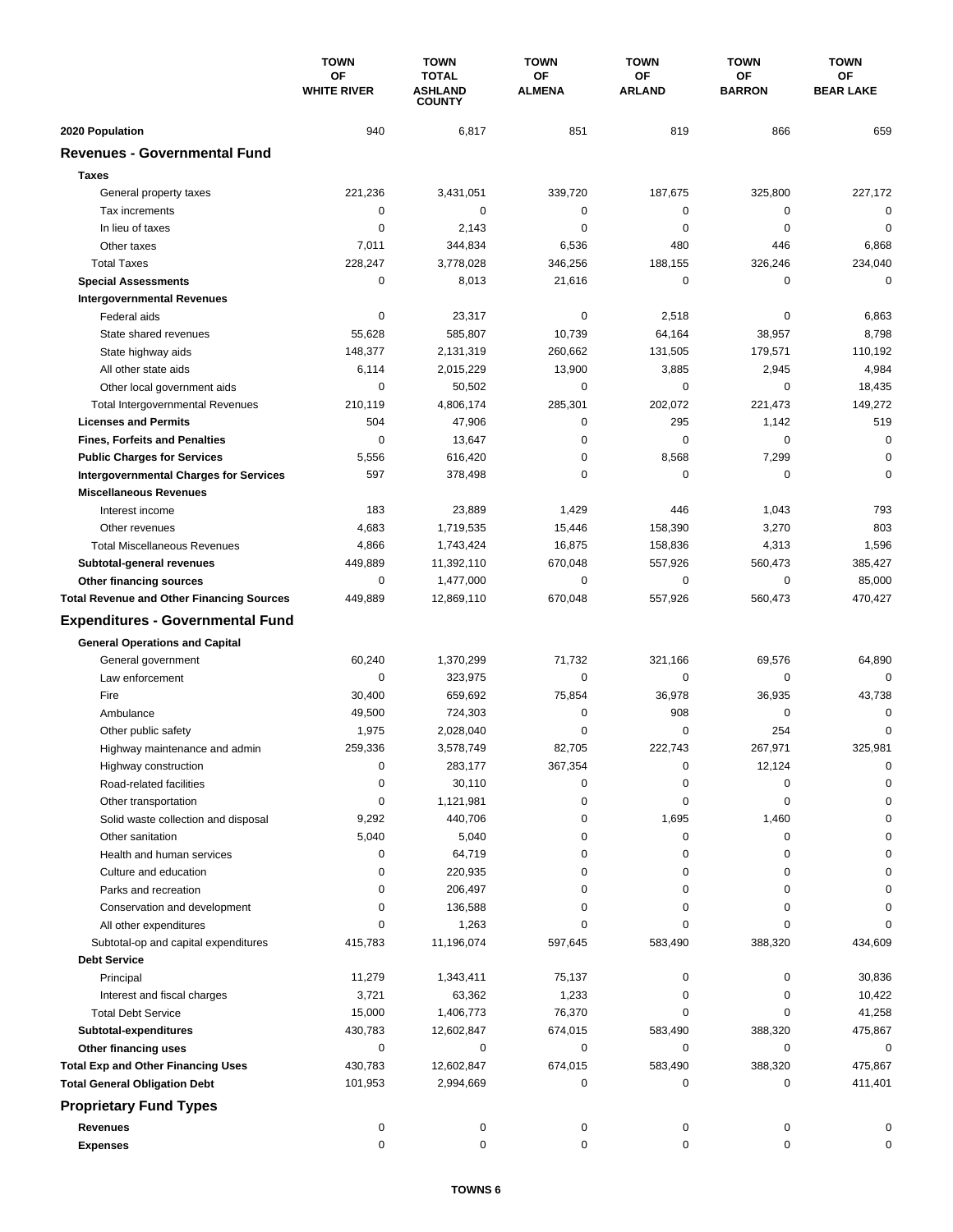|                                                                                     | <b>TOWN</b><br><b>OF</b><br><b>CLEAR CREEK</b> | <b>TOWN</b>            | <b>TOWN</b>            | <b>TOWN</b>          | <b>TOWN</b>            | <b>TOWN</b>              |
|-------------------------------------------------------------------------------------|------------------------------------------------|------------------------|------------------------|----------------------|------------------------|--------------------------|
|                                                                                     |                                                | OF<br><b>DRAMMEN</b>   | ΟF<br><b>FAIRCHILD</b> | ΟF<br><b>LINCOLN</b> | ΟF<br><b>LUDINGTON</b> | ОF<br><b>OTTER CREEK</b> |
| 2020 Population                                                                     | 844                                            | 807                    | 361                    | 1,160                | 1,077                  | 489                      |
| <b>Revenues - Governmental Fund</b>                                                 |                                                |                        |                        |                      |                        |                          |
| <b>Taxes</b>                                                                        |                                                |                        |                        |                      |                        |                          |
|                                                                                     | 86,432                                         | 93,911                 | 126,637                | 323,959              | 175,980                | 81,146                   |
| General property taxes<br>Tax increments                                            | $\mathbf 0$                                    | $\mathbf 0$            | 0                      | 0                    | 0                      | $\mathbf 0$              |
| In lieu of taxes                                                                    | $\mathbf 0$                                    | $\mathbf 0$            | 0                      | $\mathbf 0$          | $\mathbf 0$            | $\mathbf 0$              |
| Other taxes                                                                         | 2,672                                          | 11,103                 | 9,928                  | 12,890               | 22,808                 | 2,150                    |
| <b>Total Taxes</b>                                                                  | 89,104                                         | 105,014                | 136,565                | 336,849              | 198,788                | 83,296                   |
| <b>Special Assessments</b>                                                          | 0                                              | 0                      | 0                      | 0                    | 0                      | $\mathbf 0$              |
| <b>Intergovernmental Revenues</b>                                                   |                                                |                        |                        |                      |                        |                          |
| Federal aids                                                                        | 0                                              | 2,618                  | 0                      | 17,689               | 0                      | $\mathbf 0$              |
| State shared revenues                                                               | 36,331                                         | 24,327                 | 35,311                 | 50,194               | 38,245                 | 22,488                   |
| State highway aids                                                                  | 84,254                                         | 111,436                | 106,732                | 126,065              | 91,060                 | 74,065                   |
| All other state aids                                                                | 2,800                                          | 3,769                  | 10,471                 | 6,708                | 5,100                  | 9,522                    |
| Other local government aids                                                         | 0                                              | $\mathbf 0$            | 21,564                 | 16,884               | 6,853                  | $\mathbf 0$              |
| <b>Total Intergovernmental Revenues</b>                                             | 123,385                                        | 142,150                | 174,078                | 217,540              | 141,258                | 106,075                  |
| <b>Licenses and Permits</b>                                                         | 1,449                                          | 210                    | 1,049                  | 1,279                | 5,319                  | $\mathbf 0$              |
| <b>Fines, Forfeits and Penalties</b>                                                | 0                                              | 3,458                  | 0                      | 0                    | $\mathbf 0$            | $\mathbf 0$              |
|                                                                                     | 750                                            | 14,936                 | 24,141                 | 43,266               | 13,057                 | 11,563                   |
| <b>Public Charges for Services</b><br><b>Intergovernmental Charges for Services</b> | 140                                            | $\mathbf 0$            | 0                      | 8,940                | 0                      | $\mathbf 0$              |
| <b>Miscellaneous Revenues</b>                                                       |                                                |                        |                        |                      |                        |                          |
|                                                                                     | 807                                            | 489                    | 1,042                  | 2,517                | 1,385                  | 67                       |
| Interest income                                                                     |                                                |                        |                        |                      |                        | 17                       |
| Other revenues<br><b>Total Miscellaneous Revenues</b>                               | 12,887                                         | 1,745<br>2,234         | 5,819                  | 1,759<br>4,276       | 9,608                  | 84                       |
|                                                                                     | 13,694                                         |                        | 6,861                  |                      | 10,993                 | 201,018                  |
| Subtotal-general revenues                                                           | 228,522<br>$\mathbf 0$                         | 268,002<br>$\mathbf 0$ | 342,694<br>0           | 612,150<br>0         | 369,415<br>0           | $\mathbf 0$              |
| Other financing sources                                                             | 228,522                                        | 268,002                | 342,694                | 612,150              | 369,415                | 201,018                  |
| <b>Total Revenue and Other Financing Sources</b>                                    |                                                |                        |                        |                      |                        |                          |
| <b>Expenditures - Governmental Fund</b>                                             |                                                |                        |                        |                      |                        |                          |
| <b>General Operations and Capital</b>                                               |                                                |                        |                        |                      |                        |                          |
| General government                                                                  | 50,482                                         | 43,173                 | 70,189                 | 44,564               | 68,892                 | 38,749                   |
| Law enforcement                                                                     | $\mathbf 0$                                    | $\mathbf 0$            | 8,000                  | 0                    | $\mathbf 0$            | $\Omega$                 |
| Fire                                                                                | 24,600                                         | 15,210                 | 29,830                 | 60,413               | 57,496                 | 36,661                   |
| Ambulance                                                                           | 3,192                                          | 9,605                  | 0                      | 4,612                | 3,838                  | $\mathbf 0$              |
| Other public safety                                                                 | $\mathbf 0$                                    | 0                      | 0                      | 1,149                | 3,134                  | 4,311                    |
| Highway maintenance and admin                                                       | 148,432                                        | 81.501                 | 89,521                 | 208.116              | 178,177                | 0                        |
| Highway construction                                                                | 0                                              | 70,727                 | 88,562                 | 0                    | 149,841                | 70,030                   |
| Road-related facilities                                                             | 0                                              | 0                      | 0                      | 0                    | 0                      | 0                        |
| Other transportation                                                                | 0                                              | 0                      | 0                      | 1,511                | 0                      | 0                        |
| Solid waste collection and disposal                                                 | 0                                              | 7,424                  | 4,535                  | 0                    | 1,285                  | 367                      |
| Other sanitation                                                                    | 612                                            | 0                      | 0                      | 0                    | 0                      | $\mathbf 0$              |
| Health and human services                                                           | 77                                             | 1,332                  | 0                      | 300                  | 3,228                  | 2,122                    |
| Culture and education                                                               | 500                                            | 0                      | 7,828                  | 0                    | 0                      | 0                        |
| Parks and recreation                                                                | 0                                              | 0                      | 0                      | 0                    | 8,213                  | 0                        |
| Conservation and development                                                        | 0                                              | 0                      | 0                      | 0                    | 0                      | 0                        |
| All other expenditures                                                              | 0                                              | 0                      | 0                      | 131,156              | 0                      | $\Omega$                 |
| Subtotal-op and capital expenditures                                                | 227,895                                        | 228,972                | 298,465                | 451,821              | 474,104                | 152,240                  |
| <b>Debt Service</b>                                                                 |                                                |                        |                        |                      |                        |                          |
| Principal                                                                           | 5,215                                          | 1,947                  | 26,220                 | 0                    | 0                      | 0                        |
| Interest and fiscal charges                                                         | 0                                              | 814                    | 4,680                  | 0                    | 0                      | 1,073                    |
| <b>Total Debt Service</b>                                                           | 5,215                                          | 2,761                  | 30,900                 | 0                    | 0                      | 1,073                    |
| Subtotal-expenditures                                                               | 233,110                                        | 231,733                | 329,365                | 451,821              | 474,104                | 153,313                  |
| Other financing uses                                                                | 0                                              | $\pmb{0}$              | 0                      | 0                    | 0                      | 0                        |
| <b>Total Exp and Other Financing Uses</b>                                           | 233,110                                        | 231,733                | 329,365                | 451,821              | 474,104                | 153,313                  |
| <b>Total General Obligation Debt</b>                                                | 90,246                                         | 23,099                 | 106,339                | 0                    | 0                      | $\mathbf 0$              |
| <b>Proprietary Fund Types</b>                                                       |                                                |                        |                        |                      |                        |                          |
| <b>Revenues</b>                                                                     | 0                                              | 0                      | 0                      | 0                    | 0                      |                          |
| <b>Expenses</b>                                                                     | 0                                              | 0                      | 0                      | 0                    | 0                      | 0                        |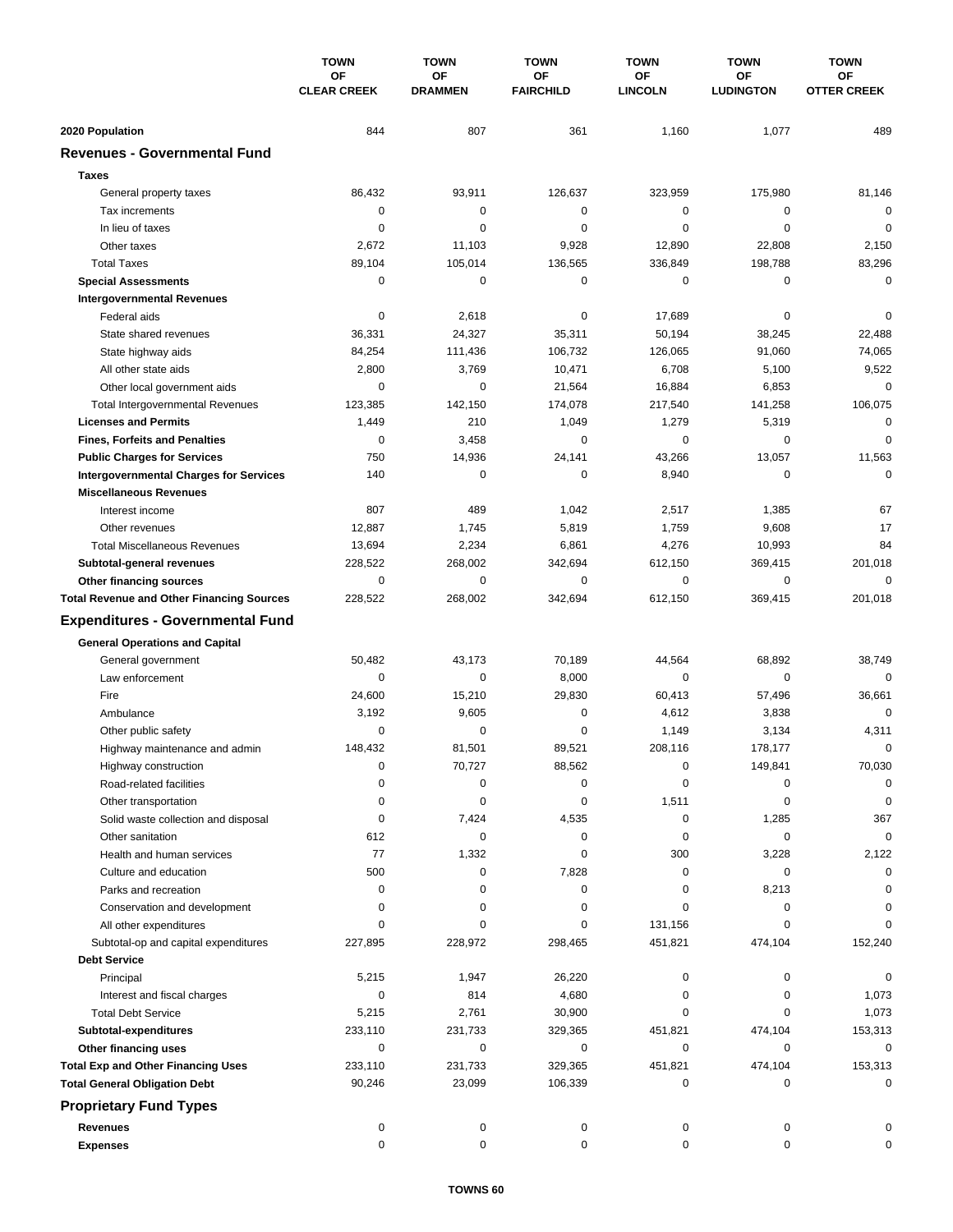|                                                  | <b>TOWN</b><br>ΟF<br><b>PLEASANT</b><br><b>VALLEY</b> | <b>TOWN</b>                 | <b>TOWN</b>        | <b>TOWN</b>             | <b>TOWN</b>                | <b>TOWN</b>                                        |
|--------------------------------------------------|-------------------------------------------------------|-----------------------------|--------------------|-------------------------|----------------------------|----------------------------------------------------|
|                                                  |                                                       | <b>OF</b><br><b>SEYMOUR</b> | ΟF<br><b>UNION</b> | ΟF<br><b>WASHINGTON</b> | <b>OF</b><br><b>WILSON</b> | <b>TOTAL</b><br><b>EAU CLAIRE</b><br><b>COUNTY</b> |
| 2020 Population                                  | 3,419                                                 | 3,361                       | 2,828              | 7,441                   | 494                        | 26,152                                             |
| <b>Revenues - Governmental Fund</b>              |                                                       |                             |                    |                         |                            |                                                    |
| <b>Taxes</b>                                     |                                                       |                             |                    |                         |                            |                                                    |
| General property taxes                           | 746,464                                               | 378,948                     | 499,792            | 1,252,000               | 27,613                     | 4,402,773                                          |
| Tax increments                                   | 0                                                     | 0                           | $\mathbf 0$        | 0                       | 0                          | 0                                                  |
| In lieu of taxes                                 | $\Omega$                                              | $\mathbf 0$                 | 0                  | 741                     | $\mathbf 0$                | 1,266                                              |
| Other taxes                                      | 9,869                                                 | 2,564                       | 88,539             | 21,529                  | 15,021                     | 225,459                                            |
| <b>Total Taxes</b>                               | 756,333                                               | 381,512                     | 588,331            | 1,274,270               | 42,634                     | 4,629,498                                          |
| <b>Special Assessments</b>                       | 0                                                     | 2,704                       | 0                  | 0                       | 0                          | 2,704                                              |
| <b>Intergovernmental Revenues</b>                |                                                       |                             |                    |                         |                            |                                                    |
| Federal aids                                     | 8,699                                                 | 0                           | 22,173             | 27,529                  | 0                          | 130,652                                            |
| State shared revenues                            | 45,097                                                | 77,720                      | 67,171             | 135,375                 | 43,796                     | 711,205                                            |
| State highway aids                               | 177,758                                               | 139,521                     | 120,468            | 259,857                 | 92,847                     | 1,688,491                                          |
| All other state aids                             | 21,281                                                | 49,609                      | 28,027             | 38,280                  | 5,537                      | 215,893                                            |
| Other local government aids                      | 6,921                                                 | 6,753                       | 0                  | 0                       | 36,212                     | 159,916                                            |
| <b>Total Intergovernmental Revenues</b>          | 259,756                                               | 273,603                     | 237,839            | 461,041                 | 178,392                    | 2,906,157                                          |
| <b>Licenses and Permits</b>                      | 26,808                                                | 58,011                      | 34,446             | 94,178                  | 668                        | 235,875                                            |
| <b>Fines, Forfeits and Penalties</b>             | 0                                                     | 1,059                       | 0                  | 7,160                   | 0                          | 11,817                                             |
| <b>Public Charges for Services</b>               | 5,630                                                 | 225,771                     | 42,201             | 100,176                 | 404                        | 539,218                                            |
| <b>Intergovernmental Charges for Services</b>    | 1,882                                                 | 630                         | $\mathbf 0$        | 5,000                   | 882                        | 19,424                                             |
| <b>Miscellaneous Revenues</b>                    |                                                       |                             |                    |                         |                            |                                                    |
| Interest income                                  | 3,834                                                 | 2,631                       | 4,570              | 21,558                  | 2,089                      | 45,871                                             |
| Other revenues                                   | 9,567                                                 | 13,057                      | 10,307             | 11,173                  | 698                        | 77,910                                             |
| <b>Total Miscellaneous Revenues</b>              | 13,401                                                | 15,688                      | 14,877             | 32,731                  | 2,787                      | 123,781                                            |
| Subtotal-general revenues                        | 1,063,810                                             | 958,978                     | 917,694            | 1,974,556               | 225,767                    | 8,468,474                                          |
| Other financing sources                          | 0                                                     | $\mathbf 0$                 | 0                  | 0                       | $\mathbf 0$                | 0                                                  |
| <b>Total Revenue and Other Financing Sources</b> | 1,063,810                                             | 958,978                     | 917,694            | 1,974,556               | 225,767                    | 8,468,474                                          |
| <b>Expenditures - Governmental Fund</b>          |                                                       |                             |                    |                         |                            |                                                    |
| <b>General Operations and Capital</b>            |                                                       |                             |                    |                         |                            |                                                    |
| General government                               | 172,473                                               | 164,264                     | 154,692            | 352,975                 | 37,138                     | 1,506,426                                          |
| Law enforcement                                  | 0                                                     | 195                         | 1,902              | 0                       | $\mathbf 0$                | 10,097                                             |
| Fire                                             | 126,964                                               | 104,592                     | 129,426            | 235,963                 | 3,456                      | 943,378                                            |
| Ambulance                                        | 12,465                                                | 13,424                      | 10,894             | 29,724                  | 6,565                      | 102,003                                            |
| Other public safety                              | $\Omega$                                              | 17,223                      | 5,628              | 356                     | $\mathbf 0$                | 37,990                                             |
| Highway maintenance and admin                    | 354,692                                               | 659,933                     | 250,117            | 606,950                 | 41,143                     | 2,974,500                                          |
| Highway construction                             | 190,519                                               | 0                           | 8,552              | 460,584                 | 75,427                     | 1,377,846                                          |
| Road-related facilities                          | 1,190                                                 | 5,117                       | 4,279              | 21,842                  | 0                          | 33,892                                             |
| Other transportation                             | 0                                                     | 0                           | 0                  | 0                       | 0                          | 1,511                                              |
| Solid waste collection and disposal              | 0                                                     | 0                           | 42,828             | 7,506                   | 12,577                     | 116,779                                            |
| Other sanitation                                 | 0                                                     | 0                           | 0                  | 0                       | 0                          | 612                                                |
| Health and human services                        | 8,124                                                 | 3,200                       | 3,428              | 88,627                  | 0                          | 146,912                                            |
| Culture and education                            | 750                                                   | 0                           | 0                  | 0                       | 0                          | 9,078                                              |
| Parks and recreation                             | 33,835                                                | 55,256                      | 9,875              | 0                       | 2,492                      | 109,671                                            |
| Conservation and development                     | 300                                                   | 2,692                       | 63,237             | 204,196                 | 0                          | 270,425                                            |
| All other expenditures                           | 0                                                     | 0                           | 0                  | 0                       | 1,820                      | 133,411                                            |
| Subtotal-op and capital expenditures             | 901,312                                               | 1,025,896                   | 684,858            | 2,008,723               | 180,618                    | 7,774,531                                          |
| <b>Debt Service</b>                              |                                                       |                             |                    |                         |                            |                                                    |
| Principal                                        | 118,283                                               | 32,278                      | 0                  | 0                       | 0                          | 210,363                                            |
| Interest and fiscal charges                      | 92,827                                                | 2,261                       | 0                  | 0                       | 0                          | 103,112                                            |
| <b>Total Debt Service</b>                        | 211,110                                               | 34,539                      | 0                  | 0                       | 0                          | 313,475                                            |
| Subtotal-expenditures                            | 1,112,422                                             | 1,060,435                   | 684,858            | 2,008,723               | 180,618                    | 8,088,006                                          |
| Other financing uses                             | 0                                                     | 0                           | 0                  | 0                       | 0                          | 0                                                  |
| <b>Total Exp and Other Financing Uses</b>        | 1,112,422                                             | 1,060,435                   | 684,858            | 2,008,723               | 180,618                    | 8,088,006                                          |
| <b>Total General Obligation Debt</b>             | 2,059,261                                             | 65,282                      | 0                  | 0                       | 0                          | 2,371,366                                          |
| <b>Proprietary Fund Types</b>                    |                                                       |                             |                    |                         |                            |                                                    |
| <b>Revenues</b>                                  | 0                                                     | 0                           | 0                  | 0                       | 0                          | 0                                                  |
| <b>Expenses</b>                                  | 0                                                     | $\pmb{0}$                   | $\mathbf 0$        | 0                       | 0                          | 0                                                  |
|                                                  |                                                       |                             |                    |                         |                            |                                                    |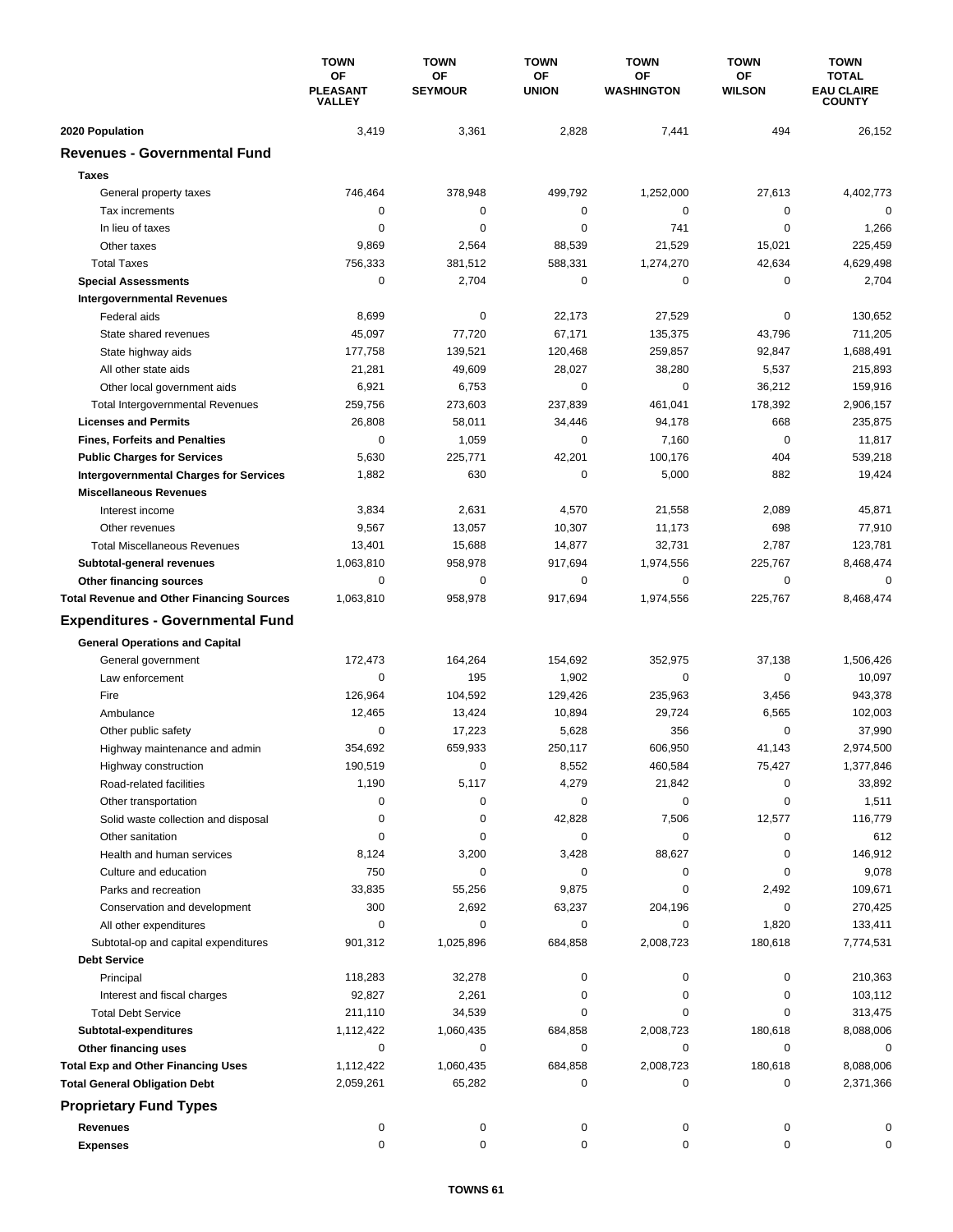|                                                  | <b>TOWN</b>         | <b>TOWN</b>           | <b>TOWN</b>        | <b>TOWN</b>              | <b>TOWN</b>                  | <b>TOWN</b>                   |
|--------------------------------------------------|---------------------|-----------------------|--------------------|--------------------------|------------------------------|-------------------------------|
|                                                  | OF<br><b>AURORA</b> | OF                    | ΟF<br><b>FENCE</b> | <b>OF</b><br><b>FERN</b> | <b>OF</b><br><b>FLORENCE</b> | <b>OF</b><br><b>HOMESTEAD</b> |
|                                                  |                     | <b>COMMONWEALTH</b>   |                    |                          |                              |                               |
| 2020 Population                                  | 1,057               | 409                   | 190                | 160                      | 2,003                        | 342                           |
| <b>Revenues - Governmental Fund</b>              |                     |                       |                    |                          |                              |                               |
| <b>Taxes</b>                                     |                     |                       |                    |                          |                              |                               |
| General property taxes                           | 88,268              | 16,632                | 274                | 88,109                   | 843,336                      | 103,870                       |
| Tax increments                                   | 0                   | 0                     | 0                  | 0                        | 0                            | $\mathbf 0$                   |
| In lieu of taxes                                 | 0                   | 0                     | 0                  | 0                        | $\mathbf 0$                  | $\mathbf 0$                   |
| Other taxes                                      | 9,904               | 18,295                | 37,335             | 27,423                   | 64,816                       | 16,031                        |
| <b>Total Taxes</b>                               | 98,172              | 34,927                | 37,609             | 115,532                  | 908,152                      | 119,901                       |
| <b>Special Assessments</b>                       | 0                   | 0                     | 0                  | 0                        | 0                            | $\mathbf 0$                   |
| <b>Intergovernmental Revenues</b>                |                     |                       |                    |                          |                              |                               |
| Federal aids                                     | 0                   | $\pmb{0}$             | 0                  | 0                        | 0                            | 5,609                         |
| State shared revenues                            | 65,710              | 19,352                | 4,180              | 5,517                    | 77,298                       | 12,768                        |
| State highway aids                               | 93,425              | 43,489                | 185,204            | 65,463                   | 315,570                      | 125,364                       |
| All other state aids                             | 14,993              | 15,178                | 80,247             | 12,202                   | 140,251                      | 10,089                        |
| Other local government aids                      | 5,945               | 19,539                | 5,476              | 10,666                   | 6,027                        | 49,038                        |
| <b>Total Intergovernmental Revenues</b>          | 180,073             | 97,558                | 275,107            | 93,848                   | 539,146                      | 202,868                       |
| <b>Licenses and Permits</b>                      | 6,560               | 2,480                 | 83                 | 18                       | 29,461                       | 1,557                         |
| <b>Fines, Forfeits and Penalties</b>             | 0                   | 0                     | 0                  | $\Omega$                 | 477                          | $\mathbf 0$                   |
| <b>Public Charges for Services</b>               | 59,897              | 30,350                | 43,803             | 12,314                   | 75,869                       | $\mathbf 0$                   |
| <b>Intergovernmental Charges for Services</b>    | $\mathbf 0$         | 60,862                | 1,340              | 1,793                    | 71,530                       | 500                           |
| <b>Miscellaneous Revenues</b>                    |                     |                       |                    |                          |                              |                               |
| Interest income                                  | 1,340               | 1,369                 | 2,980              | 298                      | 6,628                        | 213                           |
| Other revenues                                   | 15,018              | 780                   | 77                 | 647                      | 41,603                       | 21,118                        |
| <b>Total Miscellaneous Revenues</b>              | 16,358              | 2,149                 | 3,057              | 945                      | 48,231                       | 21,331                        |
| Subtotal-general revenues                        | 361,060             | 228,326               | 360,999            | 224,450                  | 1,672,866                    | 346,157                       |
| Other financing sources                          | 0                   | 0                     | 0                  | 0                        | 0                            | 221,599                       |
| <b>Total Revenue and Other Financing Sources</b> | 361,060             | 228,326               | 360,999            | 224,450                  | 1,672,866                    | 567,756                       |
| <b>Expenditures - Governmental Fund</b>          |                     |                       |                    |                          |                              |                               |
|                                                  |                     |                       |                    |                          |                              |                               |
| <b>General Operations and Capital</b>            |                     |                       |                    |                          |                              |                               |
| General government                               | 77,838<br>0         | 48,187<br>0           | 80,195<br>0        | 64,055<br>0              | 298,516<br>$\mathbf 0$       | 57,818<br>$\mathbf 0$         |
| Law enforcement<br>Fire                          | 43,286              |                       | 5,680              |                          | 133,147                      |                               |
|                                                  | 500                 | 5,098<br>1,475        | 0                  | 1,435<br>0               | 2,000                        | 29,429<br>1,000               |
| Ambulance                                        | 0                   | 0                     | $\Omega$           | 0                        | $\mathbf 0$                  | $\mathbf 0$                   |
| Other public safety                              | 72,717              | 184,157               | 134,394            | 145,381                  | 921,045                      | 444,068                       |
| Highway maintenance and admin                    |                     | $\pmb{0}$             |                    |                          |                              | $\mathbf 0$                   |
| Highway construction                             | 0                   |                       | 102,100            | 62,891                   | 375                          |                               |
| Road-related facilities                          | 8,036<br>0          | 3,342<br>0            | 1,459<br>0         | 0<br>0                   | 30,064                       | 318<br>$\mathbf 0$            |
| Other transportation                             |                     |                       | 15,752             |                          | 0                            |                               |
| Solid waste collection and disposal              | 71,579              | 40,373<br>$\mathbf 0$ | 0                  | 14,115<br>0              | 104,130<br>367               | 26,845<br>$\mathbf 0$         |
| Other sanitation                                 | 0                   |                       |                    |                          |                              |                               |
| Health and human services                        | 2,650               | 6,686                 | 1,700<br>0         | 900                      | 7,278<br>0                   | 1,000<br>$\mathbf 0$          |
| Culture and education<br>Parks and recreation    | 0                   | 100<br>900            | 50                 | 0<br>0                   |                              |                               |
|                                                  | 2,130               |                       |                    |                          | 30,716                       | 2,160                         |
| Conservation and development                     | 300<br>0            | 1,500<br>0            | 500<br>0           | 816                      | 8,142<br>0                   | 0<br>$\Omega$                 |
| All other expenditures                           |                     |                       |                    | 0                        |                              |                               |
| Subtotal-op and capital expenditures             | 279,036             | 291,818               | 341,830            | 289,593                  | 1,535,780                    | 562,638                       |
| <b>Debt Service</b>                              |                     |                       |                    |                          |                              |                               |
| Principal                                        | 19,619              | 0                     | 0                  | 9,076                    | 14,083                       | 17,083                        |
| Interest and fiscal charges                      | 6,555               | 0<br>0                | 0<br>0             | 42                       | 11,376                       | 492                           |
| <b>Total Debt Service</b>                        | 26,174              |                       |                    | 9,118                    | 25,459                       | 17,575                        |
| Subtotal-expenditures                            | 305,210<br>0        | 291,818<br>0          | 341,830<br>0       | 298,711<br>0             | 1,561,239<br>0               | 580,213<br>0                  |
| Other financing uses                             |                     |                       |                    |                          |                              |                               |
| <b>Total Exp and Other Financing Uses</b>        | 305,210             | 291,818               | 341,830            | 298,711                  | 1,561,239                    | 580,213                       |
| <b>Total General Obligation Debt</b>             | 133,786             | 0                     | 0                  | 0                        | 2,975,000                    | 204,516                       |
| <b>Proprietary Fund Types</b>                    |                     |                       |                    |                          |                              |                               |
| <b>Revenues</b>                                  | 0                   | 0                     | 0                  | 0                        | 0                            | 0                             |
| <b>Expenses</b>                                  | 0                   | 0                     | 0                  | 0                        | 0                            | 0                             |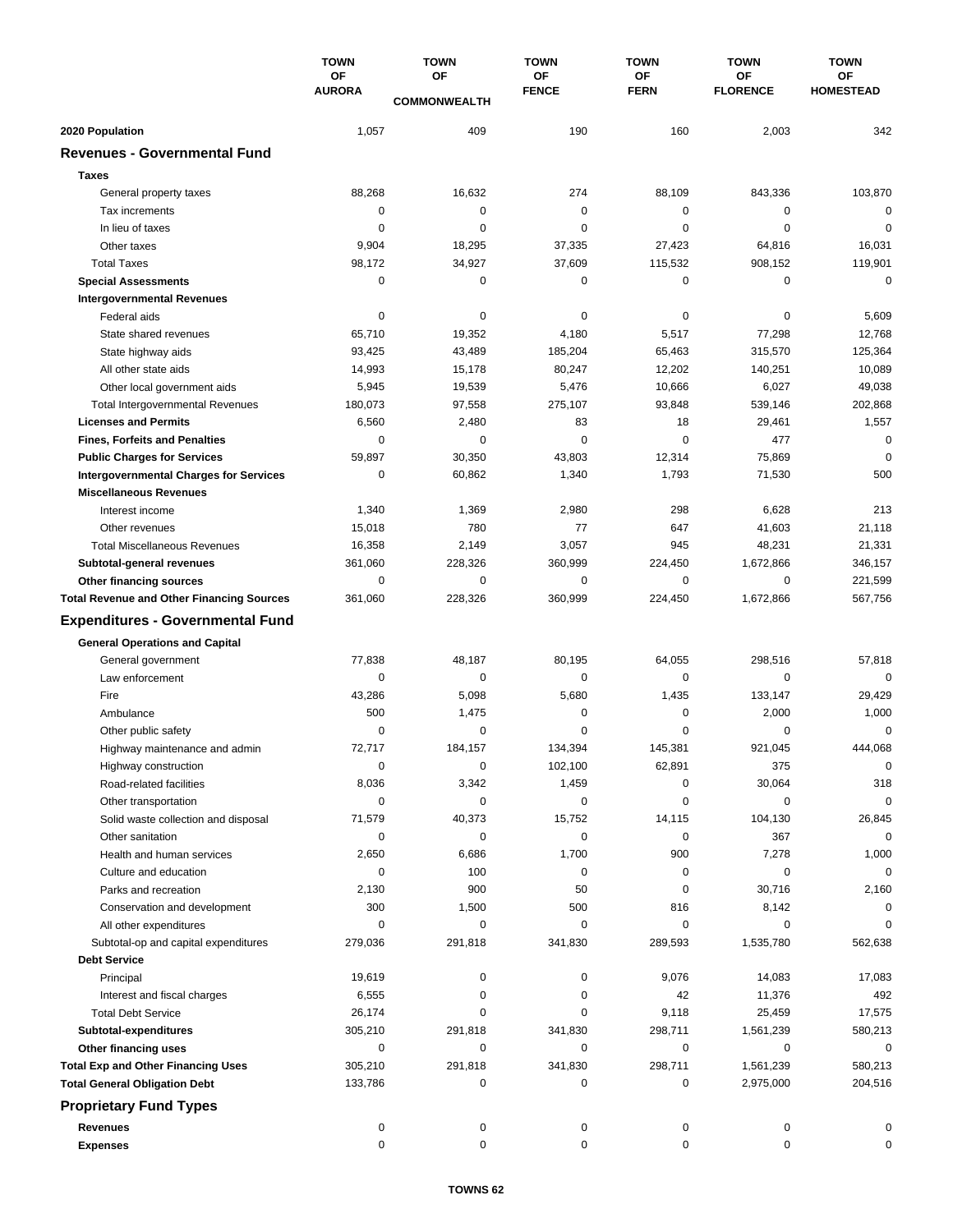|                                                  | <b>TOWN</b><br><b>OF</b><br><b>LONG LAKE</b> | <b>TOWN</b><br><b>OF</b><br><b>TIPLER</b> | <b>TOWN</b><br><b>TOTAL</b><br><b>FLORENCE</b><br><b>COUNTY</b> | <b>TOWN</b><br><b>OF</b><br><b>ALTO</b> | <b>TOWN</b>                 | <b>TOWN</b><br>ОF<br><b>AUBURN</b> |
|--------------------------------------------------|----------------------------------------------|-------------------------------------------|-----------------------------------------------------------------|-----------------------------------------|-----------------------------|------------------------------------|
|                                                  |                                              |                                           |                                                                 |                                         | <b>OF</b><br><b>ASHFORD</b> |                                    |
| 2020 Population                                  | 159                                          | 147                                       | 4,467                                                           | 1,072                                   | 1,791                       | 2,395                              |
| <b>Revenues - Governmental Fund</b>              |                                              |                                           |                                                                 |                                         |                             |                                    |
| <b>Taxes</b>                                     |                                              |                                           |                                                                 |                                         |                             |                                    |
| General property taxes                           | 76,243                                       | 24,534                                    | 1,241,266                                                       | 289,159                                 | 326,427                     | 397,384                            |
| Tax increments                                   | 0                                            | 0                                         | $\mathbf 0$                                                     | 0                                       | $\mathbf 0$                 | 0                                  |
| In lieu of taxes                                 | 0                                            | 0                                         | 0                                                               | 0                                       | $\mathbf 0$                 | 0                                  |
| Other taxes                                      | 5,430                                        | 9,022                                     | 188,256                                                         | 0                                       | 17,196                      | 859                                |
| <b>Total Taxes</b>                               | 81,673                                       | 33,556                                    | 1,429,522                                                       | 289,159                                 | 343,623                     | 398,243                            |
| <b>Special Assessments</b>                       | 0                                            | 0                                         | $\pmb{0}$                                                       | 0                                       | 0                           | $\mathbf 0$                        |
| <b>Intergovernmental Revenues</b>                |                                              |                                           |                                                                 |                                         |                             |                                    |
| Federal aids                                     | 6,931                                        | 8,493                                     | 21,033                                                          | 3,719                                   | 0                           | 2,015                              |
| State shared revenues                            | 7,319                                        | 3,909                                     | 196,053                                                         | 36,942                                  | 41,487                      | 37,738                             |
| State highway aids                               | 93,418                                       | 88,076                                    | 1,010,009                                                       | 108,615                                 | 166,379                     | 117,498                            |
| All other state aids                             | 70,053                                       | 39,072                                    | 382,085                                                         | 8,820                                   | 8,976                       | 46,502                             |
| Other local government aids                      | 0                                            | $\mathbf 0$                               | 96,691                                                          | 0                                       | $\mathbf 0$                 | $\mathbf 0$                        |
| <b>Total Intergovernmental Revenues</b>          | 177,721                                      | 139,550                                   | 1,705,871                                                       | 158,096                                 | 216,842                     | 203,753                            |
| <b>Licenses and Permits</b>                      | 747                                          | 1,270                                     | 42,176                                                          | 7,054                                   | 15,221                      | 20,532                             |
| <b>Fines, Forfeits and Penalties</b>             | $\mathbf 0$                                  | $\mathbf 0$                               | 477                                                             | 0                                       | $\mathbf 0$                 | 5,556                              |
| <b>Public Charges for Services</b>               | 22,767                                       | 15,191                                    | 260.191                                                         | 2,417                                   | 14,102                      | 1,520                              |
| <b>Intergovernmental Charges for Services</b>    | 9,313                                        | 19,373                                    | 164,711                                                         | $\mathbf 0$                             | $\mathbf 0$                 | $\mathbf 0$                        |
| <b>Miscellaneous Revenues</b>                    |                                              |                                           |                                                                 |                                         |                             |                                    |
| Interest income                                  | 161                                          | 74                                        | 13,063                                                          | 121                                     | 1,343                       | 13,662                             |
| Other revenues                                   | 79,455                                       | 3,874                                     | 162,572                                                         | 4,845                                   | 64,368                      | 17,707                             |
| <b>Total Miscellaneous Revenues</b>              | 79,616                                       | 3,948                                     | 175,635                                                         | 4,966                                   | 65,711                      | 31,369                             |
| Subtotal-general revenues                        | 371,837                                      | 212,888                                   | 3,778,583                                                       | 461,692                                 | 655,499                     | 660,973                            |
| <b>Other financing sources</b>                   | 40,000                                       | 100,000                                   | 361,599                                                         | 0                                       | $\mathbf 0$                 | 0                                  |
| <b>Total Revenue and Other Financing Sources</b> | 411,837                                      | 312,888                                   | 4,140,182                                                       | 461,692                                 | 655,499                     | 660,973                            |
| <b>Expenditures - Governmental Fund</b>          |                                              |                                           |                                                                 |                                         |                             |                                    |
|                                                  |                                              |                                           |                                                                 |                                         |                             |                                    |
| <b>General Operations and Capital</b>            |                                              |                                           |                                                                 |                                         |                             |                                    |
| General government                               | 68,482                                       | 72,850                                    | 767,941                                                         | 102,541                                 | 106,104                     | 160,317                            |
| Law enforcement                                  | 0                                            | 0                                         | 0                                                               | 0                                       | 0                           | $\mathbf 0$                        |
| Fire                                             | 21,009                                       | 18,871                                    | 257,955                                                         | 46,017                                  | 82,347                      | 140,371                            |
| Ambulance                                        | 6,280                                        | 0                                         | 11,255                                                          | 0                                       | $\mathbf 0$                 | $\mathbf 0$                        |
| Other public safety                              | 0                                            | 0                                         | 0                                                               | 4,942                                   | 0                           | 13,457                             |
| Highway maintenance and admin                    | 112,471                                      | 87,324                                    | 2,101,557                                                       | 117,171                                 | 508,049                     | 87,395                             |
| Highway construction                             | 0                                            | 0                                         | 165,366                                                         | 109,021                                 | 948                         | 138,274                            |
| Road-related facilities                          | 3,886                                        | 1,953                                     | 49,058                                                          | 2,785                                   | 0                           | 1,098                              |
| Other transportation                             | 0                                            | 0                                         | 0                                                               | 0                                       | 0                           | 3,068                              |
| Solid waste collection and disposal              | 15,343                                       | 28,401                                    | 316,538                                                         | 4,710                                   | 33,924                      | 50,912                             |
| Other sanitation                                 | 0                                            | 0                                         | 367                                                             | 0                                       | 0                           | $\mathbf 0$                        |
| Health and human services                        | 14,772                                       | 245                                       | 35,231                                                          | 0                                       | 1,232                       | 1,719                              |
| Culture and education                            | 0                                            | 0                                         | 100                                                             | 0                                       | 0                           | 0                                  |
| Parks and recreation                             | 4,481                                        | 975                                       | 41,412                                                          | 0                                       | 0                           | 0                                  |
| Conservation and development                     | 400                                          | 0                                         | 11,658                                                          | 8,003                                   | 6,812                       | 1,369                              |
| All other expenditures                           | 0                                            | 0                                         | 0                                                               | 1,385                                   | 7,807                       | 7,468                              |
| Subtotal-op and capital expenditures             | 247,124                                      | 210,619                                   | 3,758,438                                                       | 396,575                                 | 747,223                     | 605,448                            |
| <b>Debt Service</b>                              |                                              |                                           |                                                                 |                                         |                             |                                    |
| Principal                                        | 26,160                                       | 0                                         | 86,021                                                          | 30,121                                  | 0                           | 0                                  |
| Interest and fiscal charges                      | 6,876                                        | 0                                         | 25,341                                                          | 539                                     | 0                           | 0                                  |
| <b>Total Debt Service</b>                        | 33,036                                       | 0                                         | 111,362                                                         | 30,660                                  | 0                           | 0                                  |
| Subtotal-expenditures                            | 280,160                                      | 210,619                                   | 3,869,800                                                       | 427,235                                 | 747,223                     | 605,448                            |
| Other financing uses                             | 0                                            | 0                                         | 0                                                               | 0                                       | 0                           | 0                                  |
| <b>Total Exp and Other Financing Uses</b>        | 280,160                                      | 210,619                                   | 3,869,800                                                       | 427,235                                 | 747,223                     | 605,448                            |
| <b>Total General Obligation Debt</b>             | 133,253                                      | 100,000                                   | 3,546,555                                                       | 1,530                                   | 0                           | 0                                  |
| <b>Proprietary Fund Types</b>                    |                                              |                                           |                                                                 |                                         |                             |                                    |
| <b>Revenues</b>                                  | 0                                            | 0                                         | 0                                                               | 0                                       | 0                           |                                    |
| <b>Expenses</b>                                  | 0                                            | 0                                         | 0                                                               | 0                                       | 0                           | 0                                  |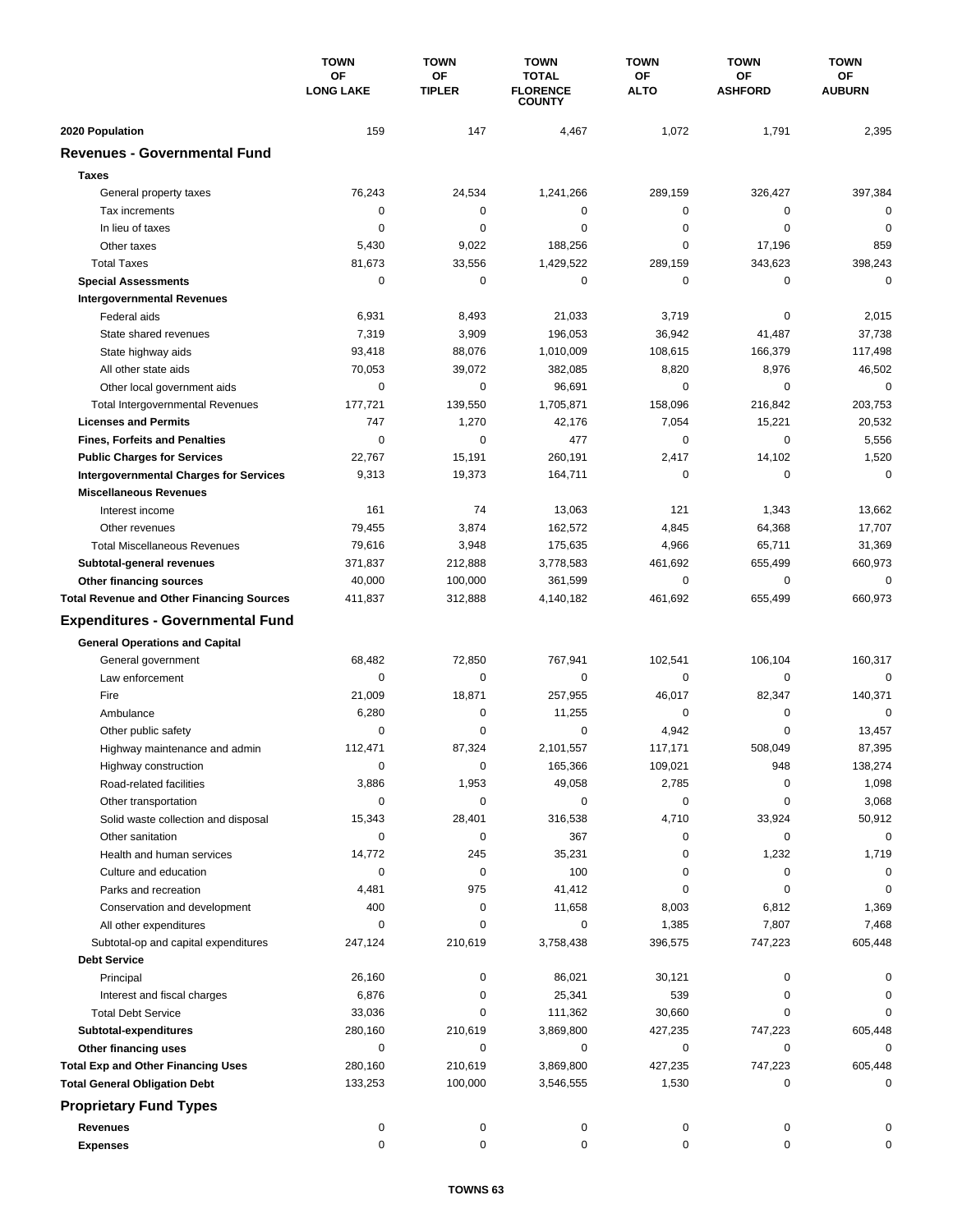|                                                  | <b>TOWN</b><br>OF<br><b>BYRON</b> | <b>TOWN</b>          | <b>TOWN</b><br>ΟF<br><b>EDEN</b> | <b>TOWN</b><br>ΟF<br><b>ELDORADO</b> | <b>TOWN</b><br><b>OF</b><br><b>EMPIRE</b> | <b>TOWN</b><br>ΟF<br><b>FOND DU LAC</b> |
|--------------------------------------------------|-----------------------------------|----------------------|----------------------------------|--------------------------------------|-------------------------------------------|-----------------------------------------|
|                                                  |                                   | OF<br><b>CALUMET</b> |                                  |                                      |                                           |                                         |
| 2020 Population                                  | 1,657                             | 1,495                | 1,042                            | 1,468                                | 2,784                                     | 3,967                                   |
| <b>Revenues - Governmental Fund</b>              |                                   |                      |                                  |                                      |                                           |                                         |
| <b>Taxes</b>                                     |                                   |                      |                                  |                                      |                                           |                                         |
| General property taxes                           | 348,033                           | 335,628              | 218,275                          | 409,512                              | 588,334                                   | 832,607                                 |
| Tax increments                                   | 0                                 | $\mathbf 0$          | 0                                | $\mathbf 0$                          | 0                                         | $\mathbf 0$                             |
| In lieu of taxes                                 | 0                                 | 0                    | 0                                | 0                                    | $\mathbf 0$                               | 0                                       |
| Other taxes                                      | 376                               | 1,770                | 1,892                            | 511                                  | 6,970                                     | 1,735                                   |
| <b>Total Taxes</b>                               | 348,409                           | 337,398              | 220,167                          | 410,023                              | 595,304                                   | 834,342                                 |
| <b>Special Assessments</b>                       | 0                                 | 0                    | 0                                | $\mathbf 0$                          | 0                                         | 125,939                                 |
| <b>Intergovernmental Revenues</b>                |                                   |                      |                                  |                                      |                                           |                                         |
| Federal aids                                     | 0                                 | 24,518               | 0                                | 0                                    | 0                                         | 53,981                                  |
| State shared revenues                            | 96,122                            | 146,004              | 102,536                          | 55,567                               | 92,824                                    | 416,922                                 |
| State highway aids                               | 122,493                           | 96,807               | 102,939                          | 139,678                              | 130,927                                   | 84,799                                  |
| All other state aids                             | 33,945                            | 15,610               | 16,585                           | 17,116                               | 17,457                                    | 22,668                                  |
| Other local government aids                      | 0                                 | 0                    | 1,501                            | 0                                    | $\mathbf 0$                               | 0                                       |
| <b>Total Intergovernmental Revenues</b>          | 252,560                           | 282,939              | 223,561                          | 212,361                              | 241,208                                   | 578,370                                 |
| <b>Licenses and Permits</b>                      | 12,723                            | 20,461               | 14,540                           | 17,707                               | 46,676                                    | 92,396                                  |
| <b>Fines, Forfeits and Penalties</b>             | 0                                 | 5                    | 0                                | 0                                    | 0                                         | 0                                       |
| <b>Public Charges for Services</b>               | 122,425                           | 700                  | $\pmb{0}$                        | 109,191                              | 6,244                                     | 220,277                                 |
| <b>Intergovernmental Charges for Services</b>    | 0                                 | 4,734                | 0                                | 0                                    | 394                                       | $\mathbf 0$                             |
| <b>Miscellaneous Revenues</b>                    |                                   |                      |                                  |                                      |                                           |                                         |
| Interest income                                  | 963                               | 2,210                | 1,162                            | 532                                  | 3,873                                     | 2,992                                   |
| Other revenues                                   | 3,524                             | 18,238               | 70,790                           | 8,557                                | 7,135                                     | 137,914                                 |
| <b>Total Miscellaneous Revenues</b>              | 4,487                             | 20,448               | 71,952                           | 9,089                                | 11,008                                    | 140,906                                 |
| Subtotal-general revenues                        | 740,604                           | 666,685              | 530,220                          | 758,371                              | 900,834                                   | 1,992,230                               |
| Other financing sources                          | 0                                 | 1,350,000            | 0                                | $\mathbf 0$                          | 0                                         | $\mathbf 0$                             |
| <b>Total Revenue and Other Financing Sources</b> | 740,604                           | 2,016,685            | 530,220                          | 758,371                              | 900,834                                   | 1,992,230                               |
|                                                  |                                   |                      |                                  |                                      |                                           |                                         |
| <b>Expenditures - Governmental Fund</b>          |                                   |                      |                                  |                                      |                                           |                                         |
| <b>General Operations and Capital</b>            |                                   |                      |                                  |                                      |                                           |                                         |
| General government                               | 151,805                           | 134,990              | 121,774                          | 136,826                              | 123,547                                   | 274,988                                 |
| Law enforcement                                  | 0                                 | 594                  | 0                                | 0                                    | 0                                         | $\mathbf 0$                             |
| Fire                                             | 75,559                            | 76,742               | 12,920                           | 59,789                               | 139,886                                   | 313,757                                 |
| Ambulance                                        | 88,033                            | 35,227               | 0                                | 41,994                               | 119,437                                   | 218,186                                 |
| Other public safety                              | 5,532                             | 10,637               | 0                                | 5,671                                | 15,504                                    | 201,411                                 |
| Highway maintenance and admin                    | 196,194                           | 192,670              | 153,368                          | 228,693                              | 146,240                                   | 282,178                                 |
| Highway construction                             | 280,844                           | 1,368,411            | 0                                | 0                                    | 140,170                                   | 0                                       |
| Road-related facilities                          | 4,662                             | 788                  | 1,235                            | 109,797                              | 0                                         | 15,221                                  |
| Other transportation                             | 0                                 | 0                    | 0                                | 0                                    | 0                                         | $\Omega$                                |
| Solid waste collection and disposal              | 112,876                           | 68,133               | 67,755                           | 90,526                               | 205,218                                   | 261,516                                 |
| Other sanitation                                 | 0                                 | 0                    | 32,256                           | 0                                    | 0                                         | 60,609                                  |
| Health and human services                        | 2,456                             | 459                  | 0                                | 832                                  | 0                                         | 0                                       |
| Culture and education                            | 0                                 | 0                    | 0                                | 0                                    | 0                                         | 0                                       |
| Parks and recreation                             | 0                                 | 0                    | 10,322                           | 5,893                                | 1,072                                     | 1,076                                   |
| Conservation and development                     | 1,834                             | 985                  | 0                                | 9,122                                | 1,443                                     | 5,309                                   |
| All other expenditures                           | 22,185                            | 0                    | 0                                | 96                                   | 8,507                                     | 0                                       |
| Subtotal-op and capital expenditures             | 941,980                           | 1,889,636            | 399,630                          | 689,239                              | 901,024                                   | 1,634,251                               |
| <b>Debt Service</b>                              |                                   |                      |                                  |                                      |                                           |                                         |
| Principal                                        | 0                                 | 77,991               | 0                                | 57,264                               | 25,785                                    | 270,286                                 |
| Interest and fiscal charges                      | 0                                 | 7,726                | 0                                | 45,778                               | 4,030                                     | 72,349                                  |
| <b>Total Debt Service</b>                        | 0                                 | 85,717               | 0                                | 103,042                              | 29,815                                    | 342,635                                 |
| Subtotal-expenditures                            | 941,980                           | 1,975,353            | 399,630                          | 792,281                              | 930,839                                   | 1,976,886                               |
| Other financing uses                             | 0                                 | 0                    | 0                                | 0                                    | 0                                         | 0                                       |
| <b>Total Exp and Other Financing Uses</b>        | 941,980                           | 1,975,353            | 399,630                          | 792,281                              | 930,839                                   | 1,976,886                               |
| <b>Total General Obligation Debt</b>             | 0                                 | 1,331,005            | 0                                | 855,810                              | 122,822                                   | 2,351,210                               |
| <b>Proprietary Fund Types</b>                    |                                   |                      |                                  |                                      |                                           |                                         |
| <b>Revenues</b>                                  | 0                                 | 0                    | 0                                | 0                                    | 0                                         |                                         |
| <b>Expenses</b>                                  | 0                                 | 0                    | 0                                | 0                                    | 0                                         | 0                                       |
|                                                  |                                   |                      |                                  |                                      |                                           |                                         |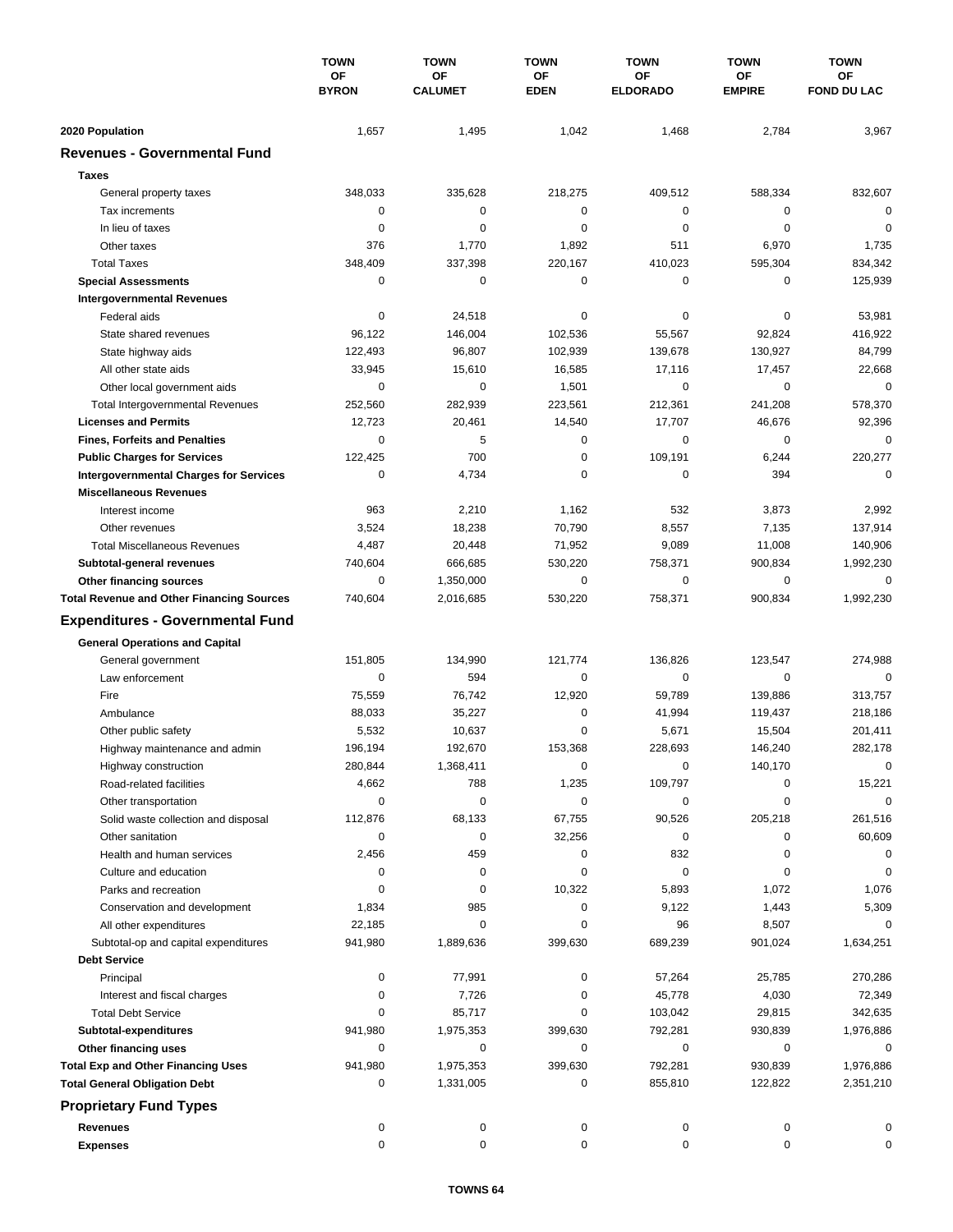|                                                                             | <b>TOWN</b><br><b>OF</b><br><b>FOREST</b> | <b>TOWN</b>             | <b>TOWN</b><br>OF<br><b>LAMARTINE</b> | <b>TOWN</b>             | <b>TOWN</b>                 | <b>TOWN</b>           |
|-----------------------------------------------------------------------------|-------------------------------------------|-------------------------|---------------------------------------|-------------------------|-----------------------------|-----------------------|
|                                                                             |                                           | OF<br><b>FRIENDSHIP</b> |                                       | ΟF<br><b>MARSHFIELD</b> | <b>OF</b><br><b>METOMEN</b> | OF<br><b>OAKFIELD</b> |
| 2020 Population                                                             | 1,069                                     | 2,675                   | 1,792                                 | 1,164                   | 736                         | 718                   |
| <b>Revenues - Governmental Fund</b>                                         |                                           |                         |                                       |                         |                             |                       |
| <b>Taxes</b>                                                                |                                           |                         |                                       |                         |                             |                       |
| General property taxes                                                      | 176,070                                   | 124,577                 | 542,221                               | 179,369                 | 254,954                     | 195,177               |
| Tax increments                                                              | 0                                         | $\mathbf 0$             | 0                                     | $\mathbf 0$             | 0                           | $\mathbf 0$           |
| In lieu of taxes                                                            | 0                                         | 0                       | 0                                     | 0                       | 0                           | $\mathbf 0$           |
| Other taxes                                                                 | 1,146                                     | 163,223                 | 1,202                                 | 1,610                   | $\mathbf 0$                 | 1,104                 |
| <b>Total Taxes</b>                                                          | 177,216                                   | 287,800                 | 543,423                               | 180,979                 | 254,954                     | 196,281               |
| <b>Special Assessments</b>                                                  | $\mathbf 0$                               | $\mathbf 0$             | 0                                     | 0                       | $\mathbf 0$                 | $\mathbf 0$           |
| <b>Intergovernmental Revenues</b>                                           |                                           |                         |                                       |                         |                             |                       |
| Federal aids                                                                | 17,422                                    | 1,862                   | 11,843                                | 0                       | 12,260                      | 1,707                 |
| State shared revenues                                                       | 24,545                                    | 118,037                 | 50,824                                | 153,460                 | 23,432                      | 73,408                |
| State highway aids                                                          | 129,560                                   | 60,181                  | 112,452                               | 106,671                 | 124,225                     | 94,371                |
| All other state aids                                                        | 9,459                                     | 17.256                  | 16,812                                | 7,755                   | 9,453                       | 13,894                |
| Other local government aids                                                 | 0                                         | $\mathbf 0$             | 0                                     | $\mathbf 0$             | $\mathbf 0$                 | $\mathbf 0$           |
| <b>Total Intergovernmental Revenues</b>                                     | 180,986                                   | 197,336                 | 191,931                               | 267,886                 | 169,370                     | 183,380               |
| <b>Licenses and Permits</b>                                                 | 12,202                                    | 38,260                  | 9,702                                 | 18,769                  | 10,669                      | 3,668                 |
| <b>Fines, Forfeits and Penalties</b>                                        | 5,685                                     | $\mathbf 0$             | 680                                   | 0                       | 0                           | $\mathbf 0$           |
| <b>Public Charges for Services</b>                                          | 73,462                                    | 192,073                 | 122,200                               | 854                     | 4,036                       | 16,606                |
| <b>Intergovernmental Charges for Services</b>                               | $\mathbf 0$                               | 4,135                   | 0                                     | 7,488                   | $\mathbf 0$                 | $\mathbf 0$           |
| <b>Miscellaneous Revenues</b>                                               |                                           |                         |                                       |                         |                             |                       |
| Interest income                                                             | 818                                       | 2,364                   | 1,794                                 | 271                     | 75                          | 333                   |
| Other revenues                                                              | 5,712                                     | 7,825                   | 35,298                                | 11,755                  | 2,366                       | 4,402                 |
| <b>Total Miscellaneous Revenues</b>                                         |                                           |                         |                                       |                         |                             |                       |
|                                                                             | 6,530<br>456,081                          | 10,189<br>729,793       | 37,092<br>905,028                     | 12,026<br>488,002       | 2,441<br>441,470            | 4,735<br>404,670      |
| Subtotal-general revenues                                                   | $\mathbf 0$                               | $\mathbf 0$             | 0                                     | $\mathbf 0$             | $\mathbf 0$                 | 135,000               |
| Other financing sources<br><b>Total Revenue and Other Financing Sources</b> | 456,081                                   | 729,793                 | 905,028                               | 488,002                 | 441,470                     | 539,670               |
|                                                                             |                                           |                         |                                       |                         |                             |                       |
| <b>Expenditures - Governmental Fund</b>                                     |                                           |                         |                                       |                         |                             |                       |
| <b>General Operations and Capital</b>                                       |                                           |                         |                                       |                         |                             |                       |
| General government                                                          | 63,653                                    | 201,776                 | 167,379                               | 81,199                  | 67,766                      | 95,782                |
| Law enforcement                                                             | 510                                       | 0                       | 0                                     | 0                       | $\mathbf 0$                 | $\mathbf 0$           |
| Fire                                                                        | 49,553                                    | 63,020                  | 82.638                                | 50,960                  | 43,121                      | 38,744                |
| Ambulance                                                                   | 28,258                                    | 70,148                  | 46,176                                | 27,760                  | $\mathbf 0$                 | $\mathbf 0$           |
| Other public safety                                                         | 785                                       | 3,083                   | 0                                     | 6,047                   | 6,975                       | 1,360                 |
| Highway maintenance and admin                                               | 180,304                                   | 90,381                  | 415,390                               | 303,924                 | 84,247                      | 352,855               |
| Highway construction                                                        | 0                                         | 0                       | 0                                     | 0                       | 140,413                     | 0                     |
| Road-related facilities                                                     | 0                                         | 6,623                   | 3,548                                 | 970                     | 0                           | 0                     |
| Other transportation                                                        | 0                                         | $\mathbf 0$             | 0                                     | 0                       | 0                           | $\mathbf 0$           |
| Solid waste collection and disposal                                         | 66,569                                    | 182,489                 | 109,711                               | 12,708                  | 13,217                      | 24,079                |
| Other sanitation                                                            | 0                                         | 211                     | 0                                     | 0                       | 1,890                       | 1,600                 |
| Health and human services                                                   | 0                                         | 3,847                   | 8,494                                 | 0                       | 1,000                       | 4,039                 |
| Culture and education                                                       | 0                                         | 0                       | 0                                     | 0                       | 0                           | 500                   |
| Parks and recreation                                                        | 0                                         | 0                       | 690                                   | 0                       | 0                           | 500                   |
| Conservation and development                                                | 1,245                                     | 53,029                  | 469                                   | 3,078                   | 773                         | 5,937                 |
| All other expenditures                                                      | 14,526                                    | 0                       | 564                                   | 5,779                   | 0                           | 1,250                 |
| Subtotal-op and capital expenditures                                        | 405,403                                   | 674,607                 | 835,059                               | 492,425                 | 359,402                     | 526,646               |
| <b>Debt Service</b>                                                         |                                           |                         |                                       |                         |                             |                       |
| Principal                                                                   | 0                                         | 0                       | 44,555                                | 0                       | 65,669                      | 0                     |
| Interest and fiscal charges                                                 | 0                                         | 538                     | 7,653                                 | 0                       | 4,331                       | 0                     |
| <b>Total Debt Service</b>                                                   | 0                                         | 538                     | 52,208                                | 0                       | 70,000                      | 0                     |
| Subtotal-expenditures                                                       | 405,403                                   | 675,145                 | 887,267                               | 492,425                 | 429,402                     | 526,646               |
| Other financing uses                                                        | 0                                         | 0                       | 0                                     | 0                       | 0                           | 0                     |
| <b>Total Exp and Other Financing Uses</b>                                   | 405,403                                   | 675,145                 | 887,267                               | 492,425                 | 429,402                     | 526,646               |
| <b>Total General Obligation Debt</b>                                        | 0                                         | 0                       | 243,943                               | 0                       | 67,851                      | 135,000               |
| <b>Proprietary Fund Types</b>                                               |                                           |                         |                                       |                         |                             |                       |
| <b>Revenues</b>                                                             | 0                                         | 0                       | 0                                     | 0                       | 0                           | 0                     |
| <b>Expenses</b>                                                             | 0                                         | 0                       | 0                                     | 0                       | 0                           | 0                     |
|                                                                             |                                           |                         |                                       |                         |                             |                       |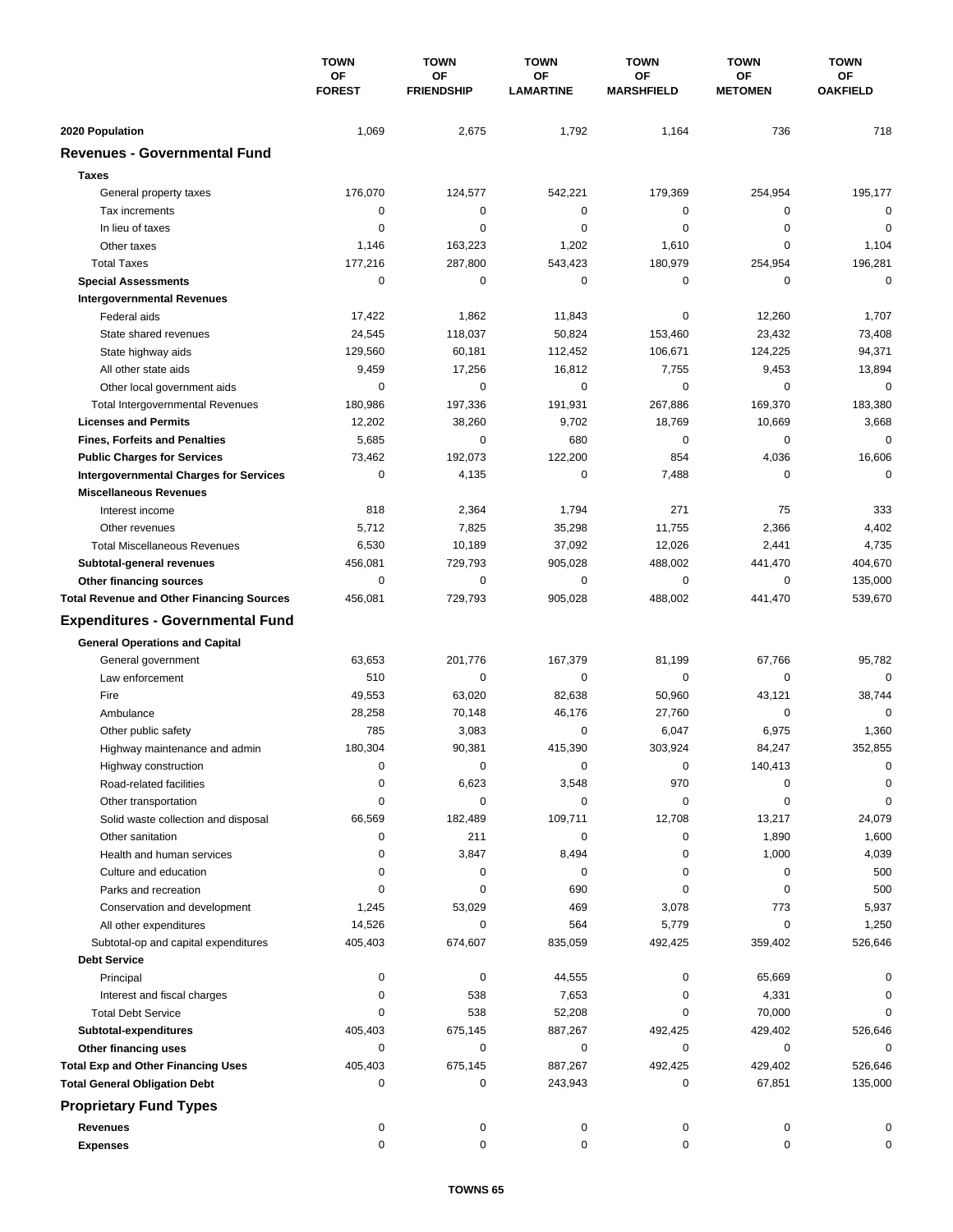|                                                  | <b>TOWN</b><br><b>OF</b><br><b>OSCEOLA</b> | <b>TOWN</b>               | <b>TOWN</b><br><b>OF</b><br><b>ROSENDALE</b> | <b>TOWN</b>             | <b>TOWN</b>                    | <b>TOWN</b>           |
|--------------------------------------------------|--------------------------------------------|---------------------------|----------------------------------------------|-------------------------|--------------------------------|-----------------------|
|                                                  |                                            | <b>OF</b><br><b>RIPON</b> |                                              | ΟF<br><b>SPRINGVALE</b> | <b>OF</b><br><b>TAYCHEEDAH</b> | ОF<br><b>WAUPUN</b>   |
| 2020 Population                                  | 1,865                                      | 1,409                     | 699                                          | 713                     | 4,591                          | 1,400                 |
| <b>Revenues - Governmental Fund</b>              |                                            |                           |                                              |                         |                                |                       |
| <b>Taxes</b>                                     |                                            |                           |                                              |                         |                                |                       |
| General property taxes                           | 359,408                                    | 511,688                   | 221,267                                      | 178,502                 | 732,268                        | 245,611               |
| Tax increments                                   | 0                                          | 0                         | $\mathbf 0$                                  | 0                       | $\mathbf 0$                    | $\mathbf 0$           |
| In lieu of taxes                                 | 0                                          | 0                         | 0                                            | 0                       | $\mathbf 0$                    | 0                     |
| Other taxes                                      | 1,923                                      | 2,835                     | 4,120                                        | 41                      | 3,130                          | $-105$                |
|                                                  |                                            |                           |                                              |                         |                                | 245,506               |
| <b>Total Taxes</b>                               | 361,331                                    | 514,523                   | 225,387                                      | 178,543<br>0            | 735,398                        | $\mathbf 0$           |
| <b>Special Assessments</b>                       | 6,702                                      | 104                       | 0                                            |                         | 0                              |                       |
| <b>Intergovernmental Revenues</b>                |                                            |                           |                                              |                         |                                |                       |
| Federal aids                                     | 0                                          | 0                         | 140                                          | 0                       | 0                              | 161                   |
| State shared revenues                            | 22,448                                     | 35,402                    | 12,309                                       | 21,494                  | 48,313                         | 25,446                |
| State highway aids                               | 191,710                                    | 111,848                   | 111,559                                      | 98,497                  | 173,474                        | 126,407               |
| All other state aids                             | 32,045                                     | 27,828                    | 8,880                                        | 6,862                   | 72,812                         | 13,439                |
| Other local government aids                      | 320                                        | $\mathbf 0$               | 0                                            | 0                       | 190                            | $\mathbf 0$           |
| <b>Total Intergovernmental Revenues</b>          | 246,523                                    | 175,078                   | 132,888                                      | 126,853                 | 294,789                        | 165,453               |
| <b>Licenses and Permits</b>                      | 13,876                                     | 25,268                    | 4,940                                        | 1,886                   | 114,183                        | 16,637                |
| <b>Fines, Forfeits and Penalties</b>             | 1,528                                      | 88,639                    | 0                                            | 0                       | 0                              | $\mathbf 0$           |
| <b>Public Charges for Services</b>               | 73,726                                     | 6,111                     | 1,775                                        | 39,257                  | 245,486                        | 1,765                 |
| <b>Intergovernmental Charges for Services</b>    | 0                                          | $\mathbf 0$               | $\mathbf 0$                                  | $\mathbf 0$             | 0                              | $\mathbf 0$           |
| <b>Miscellaneous Revenues</b>                    |                                            |                           |                                              |                         |                                |                       |
| Interest income                                  | 358                                        | 591                       | 129                                          | 569                     | 4,222                          | 1,303                 |
| Other revenues                                   | 13,184                                     | 7,899                     | 1,349                                        | 5,956                   | 16,292                         | 1,008                 |
| <b>Total Miscellaneous Revenues</b>              | 13,542                                     | 8,490                     | 1,478                                        | 6,525                   | 20,514                         | 2,311                 |
| Subtotal-general revenues                        | 717,228                                    | 818,213                   | 366,468                                      | 353,064                 | 1,410,370                      | 431,672               |
| Other financing sources                          | 0                                          | $\mathbf 0$               | $\mathbf 0$                                  | 0                       | $\mathbf 0$                    | 0                     |
| <b>Total Revenue and Other Financing Sources</b> | 717,228                                    | 818,213                   | 366,468                                      | 353,064                 | 1,410,370                      | 431,672               |
| <b>Expenditures - Governmental Fund</b>          |                                            |                           |                                              |                         |                                |                       |
| <b>General Operations and Capital</b>            |                                            |                           |                                              |                         |                                |                       |
| General government                               | 126,158                                    | 103,203                   | 66,758                                       | 63,453                  | 193,888                        | 94,815                |
| Law enforcement                                  | 14,419                                     | 144,567                   | 0                                            | $\pmb{0}$               | 1,249                          | $\Omega$              |
| Fire                                             |                                            |                           | 31,699                                       | 40,936                  | 202,725                        |                       |
|                                                  | 76,748                                     | 81,879<br>$\mathbf 0$     | 0                                            |                         |                                | 51,188<br>$\mathbf 0$ |
| Ambulance                                        | 9,310                                      |                           |                                              | 0                       | 107,465                        |                       |
| Other public safety                              | 924                                        | 19,787                    | 1,862                                        | 0                       | 34,371                         | 12,809                |
| Highway maintenance and admin                    | 258,984                                    | 260,649                   | 142,566                                      | 126,787                 | 570,967                        | 136,294               |
| Highway construction                             | 0                                          | 0                         | 0                                            | 0                       | 0                              | 0                     |
| Road-related facilities                          | 2,093                                      | 490                       | 0                                            | 0                       | 1,425                          | 0                     |
| Other transportation                             | 0                                          | 0                         | 0                                            | 0                       | 0                              | 0                     |
| Solid waste collection and disposal              | 117,093                                    | 52,642                    | 59,025                                       | 52,865                  | 243,859                        | 4,710                 |
| Other sanitation                                 | 0                                          | 0                         | 0                                            | 0                       | 0                              | 0                     |
| Health and human services                        | 0                                          | 900                       | 1,520                                        | 0                       | 312                            | $\Omega$              |
| Culture and education                            | 0                                          | 0                         | 0                                            | 0                       | 0                              | 0                     |
| Parks and recreation                             | 0                                          | 0                         | 0                                            | 0                       | 5,338                          | 0                     |
| Conservation and development                     | $\Omega$                                   | 369                       | 150                                          | 0                       | 3,892                          |                       |
| All other expenditures                           | $\Omega$                                   | 0                         | 2,018                                        | 0                       | 0                              |                       |
| Subtotal-op and capital expenditures             | 605,729                                    | 664,486                   | 305,598                                      | 284,041                 | 1,365,491                      | 299,816               |
| <b>Debt Service</b>                              |                                            |                           |                                              |                         |                                |                       |
| Principal                                        | 0                                          | 80,000                    | 0                                            | 0                       | 262,800                        | O                     |
| Interest and fiscal charges                      | 0                                          | 15,900                    | 0                                            | 0                       | 2,947                          | 0                     |
| <b>Total Debt Service</b>                        | 0                                          | 95,900                    | 0                                            | 0                       | 265,747                        | $\Omega$              |
| Subtotal-expenditures                            | 605,729                                    | 760,386                   | 305,598                                      | 284,041                 | 1,631,238                      | 299,816               |
| Other financing uses                             | 0                                          | 0                         | 0                                            | 0                       | 0                              | 0                     |
| <b>Total Exp and Other Financing Uses</b>        | 605,729                                    | 760,386                   | 305,598                                      | 284,041                 | 1,631,238                      | 299,816               |
| <b>Total General Obligation Debt</b>             | 0                                          | 560,000                   | 0                                            | 0                       | 68,697                         | 0                     |
| <b>Proprietary Fund Types</b>                    |                                            |                           |                                              |                         |                                |                       |
| <b>Revenues</b>                                  | 0                                          | 0                         | 0                                            | 0                       | 0                              |                       |
| <b>Expenses</b>                                  | 0                                          | 0                         | 0                                            | 0                       | 0                              | 0                     |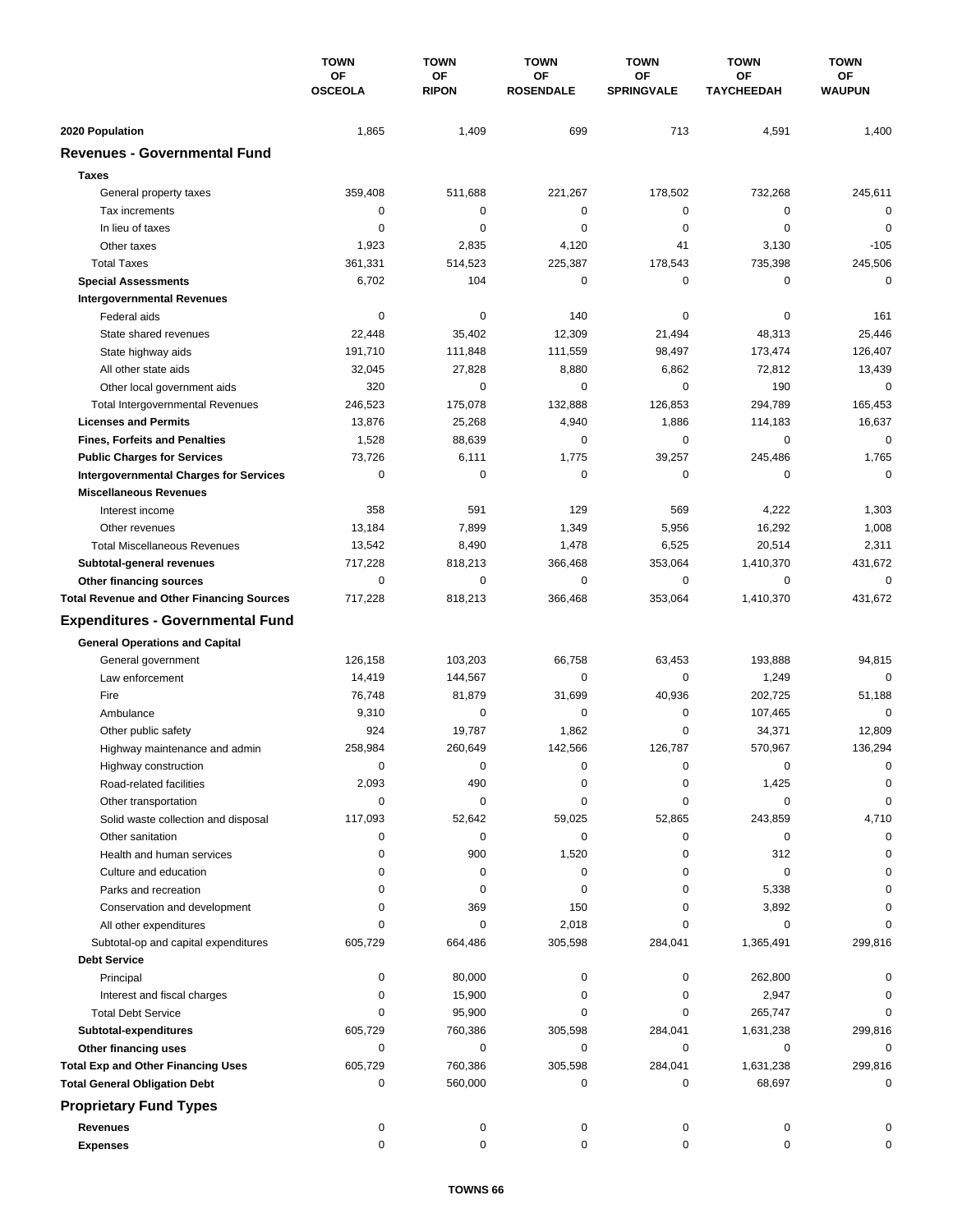|                                                         | <b>TOWN</b><br><b>TOTAL</b><br><b>FOND DU LAC</b><br><b>COUNTY</b> | <b>TOWN</b>               | <b>TOWN</b>          | <b>TOWN</b>                            | <b>TOWN</b><br><b>OF</b><br><b>BLACKWELL</b> | <b>TOWN</b><br><b>OF</b><br><b>CASWELL</b> |
|---------------------------------------------------------|--------------------------------------------------------------------|---------------------------|----------------------|----------------------------------------|----------------------------------------------|--------------------------------------------|
|                                                         |                                                                    | <b>OF</b><br><b>ALVIN</b> | ΟF<br><b>ARGONNE</b> | OF<br><b>ARMSTRONG</b><br><b>CREEK</b> |                                              |                                            |
| 2020 Population                                         | 36,502                                                             | 154                       | 519                  | 402                                    | 323                                          | 88                                         |
| <b>Revenues - Governmental Fund</b>                     |                                                                    |                           |                      |                                        |                                              |                                            |
| <b>Taxes</b>                                            |                                                                    |                           |                      |                                        |                                              |                                            |
| General property taxes                                  | 7,466,471                                                          | 792                       | 60,330               | 70,414                                 | 69,998                                       | 9,851                                      |
| Tax increments                                          | 0                                                                  | 0                         | 0                    | 0                                      | 0                                            | $\mathbf 0$                                |
| In lieu of taxes                                        | 0                                                                  | 0                         | 0                    | 0                                      | $\mathbf 0$                                  | $\mathbf 0$                                |
| Other taxes                                             | 211,538                                                            | 9,335                     | 11,474               | 16,942                                 | 8,356                                        | 15,803                                     |
| <b>Total Taxes</b>                                      | 7,678,009                                                          | 10,127                    | 71,804               | 87,356                                 | 78,354                                       | 25,654                                     |
| <b>Special Assessments</b>                              | 132,745                                                            | 0                         | 189                  | 0                                      | 0                                            | $\mathbf 0$                                |
| <b>Intergovernmental Revenues</b>                       |                                                                    |                           |                      |                                        |                                              |                                            |
| Federal aids                                            | 129,628                                                            | $\pmb{0}$                 | 0                    | 6,563                                  | 0                                            | $\mathbf 0$                                |
| State shared revenues                                   | 1,635,260                                                          | 2,437                     | 31,968               | 20,818                                 | 33,942                                       | 18,893                                     |
| State highway aids                                      | 2,511,090                                                          | 207,623                   | 133,371              | 142,806                                | 134,738                                      | 35,583                                     |
| All other state aids                                    | 424,174                                                            | 183,380                   | 109,700              | 27,413                                 | 87,192                                       | 26,914                                     |
| Other local government aids                             | 2,011                                                              | 0                         | 0                    | 0                                      | $\mathbf 0$                                  | 545                                        |
| <b>Total Intergovernmental Revenues</b>                 | 4,702,163                                                          | 393.440                   | 275.039              | 197,600                                | 255,872                                      | 81,935                                     |
| <b>Licenses and Permits</b>                             | 517,370                                                            | 850                       | 336                  | 1,055                                  | 164                                          | 207                                        |
| <b>Fines, Forfeits and Penalties</b>                    | 102,093                                                            | $\mathbf 0$               | 0                    | 0                                      | 0                                            | $\mathbf 0$                                |
| <b>Public Charges for Services</b>                      | 1,254,227                                                          | 1,747                     | 15,268               | 40,735                                 | 690                                          | 403                                        |
| <b>Intergovernmental Charges for Services</b>           | 16,751                                                             | $\mathbf 0$               | 0                    | 0                                      | $\mathbf 0$                                  | $\mathbf 0$                                |
| <b>Miscellaneous Revenues</b>                           |                                                                    |                           |                      |                                        |                                              |                                            |
| Interest income                                         | 39,685                                                             | 4,063                     | 399                  | 466                                    | 12,257                                       | 4,694                                      |
| Other revenues                                          | 446,124                                                            | 8,964                     | 3,078                | 728                                    | 6,043                                        | 2,174                                      |
| <b>Total Miscellaneous Revenues</b>                     | 485,809                                                            | 13,027                    | 3,477                | 1,194                                  | 18,300                                       | 6,868                                      |
| Subtotal-general revenues                               | 14,889,167                                                         | 419,191                   | 366,113              | 327,940                                | 353,380                                      | 115,067                                    |
| Other financing sources                                 | 1,485,000                                                          | 0                         | 0                    | 50,000                                 | $\mathbf 0$                                  | $\mathbf 0$                                |
| <b>Total Revenue and Other Financing Sources</b>        | 16,374,167                                                         | 419,191                   | 366,113              | 377,940                                | 353,380                                      | 115,067                                    |
| <b>Expenditures - Governmental Fund</b>                 |                                                                    |                           |                      |                                        |                                              |                                            |
|                                                         |                                                                    |                           |                      |                                        |                                              |                                            |
| <b>General Operations and Capital</b>                   |                                                                    |                           |                      |                                        |                                              |                                            |
| General government                                      | 2,638,722                                                          | 85,415                    | 96,332               | 70,062                                 | 55,899                                       | 64,983                                     |
| Law enforcement                                         | 161.339                                                            | 0                         | 0                    | 0                                      | 0                                            | $\mathbf 0$                                |
| Fire                                                    | 1,760,599                                                          | 43,456<br>0               | 31,531               | 16,384                                 | 9,005                                        | 12,600                                     |
| Ambulance                                               | 791,994                                                            | 0                         | 21,017<br>962        | 14,381<br>0                            | 54,000<br>$\mathbf 0$                        | 10,500<br>$\mathbf 0$                      |
| Other public safety                                     | 345,157<br>4,835,306                                               | 128,709                   | 135,314              | 117,315                                | 238,127                                      | 18,319                                     |
| Highway maintenance and admin                           |                                                                    | 0                         | 0                    | 0                                      | 0                                            | 0                                          |
| Highway construction<br>Road-related facilities         | 2,178,081<br>150,735                                               | 4,125                     | 6,938                | 5,480                                  | 3,137                                        | 2,561                                      |
| Other transportation                                    | 3,068                                                              | 0                         | 0                    | 0                                      | 0                                            | $\mathbf 0$                                |
|                                                         |                                                                    | 21,210                    | 25,049               | 21,620                                 | 12,115                                       |                                            |
| Solid waste collection and disposal<br>Other sanitation | 1,834,537                                                          | $\mathbf 0$               | 0                    | 0                                      | $\mathbf 0$                                  | 14,019<br>0                                |
|                                                         | 96,566<br>26,810                                                   | 1,580                     | 5,102                | 640                                    | 460                                          | 866                                        |
| Health and human services                               | 500                                                                | 0                         | 0                    | 0                                      | 0                                            | $\mathbf 0$                                |
| Culture and education<br>Parks and recreation           | 24,891                                                             | 0                         | 3,937                | 557                                    | 10,022                                       | $\Omega$                                   |
| Conservation and development                            | 103,819                                                            | 0                         | 0                    | 0                                      | 2,347                                        | $\Omega$                                   |
| All other expenditures                                  | 71,585                                                             | 0                         | 0                    | 0                                      | 200                                          | $\Omega$                                   |
| Subtotal-op and capital expenditures                    | 15,023,709                                                         | 284,495                   | 326,182              | 246,439                                | 385,312                                      | 123,848                                    |
| <b>Debt Service</b>                                     |                                                                    |                           |                      |                                        |                                              |                                            |
| Principal                                               | 914,471                                                            | 0                         | 22,159               | 28,747                                 | 0                                            | 0                                          |
| Interest and fiscal charges                             | 161,791                                                            | 0                         | 1,600                | 2,701                                  | 0                                            | 0                                          |
| <b>Total Debt Service</b>                               | 1,076,262                                                          | 0                         | 23,759               | 31,448                                 | 0                                            | 0                                          |
| Subtotal-expenditures                                   | 16,099,971                                                         | 284,495                   | 349,941              | 277,887                                | 385,312                                      | 123,848                                    |
| Other financing uses                                    | 0                                                                  | 0                         | 0                    | 0                                      | 0                                            | 0                                          |
| <b>Total Exp and Other Financing Uses</b>               | 16,099,971                                                         | 284,495                   | 349,941              | 277,887                                | 385,312                                      | 123,848                                    |
| <b>Total General Obligation Debt</b>                    | 5,737,868                                                          | 0                         | 29,109               | 106,749                                | 0                                            | 0                                          |
|                                                         |                                                                    |                           |                      |                                        |                                              |                                            |
| <b>Proprietary Fund Types</b>                           |                                                                    |                           |                      |                                        |                                              |                                            |
| <b>Revenues</b>                                         | 0                                                                  | 0                         | 0                    | 0                                      | 0                                            | 0                                          |
| <b>Expenses</b>                                         | 0                                                                  | 0                         | 0                    | 0                                      | 0                                            | 0                                          |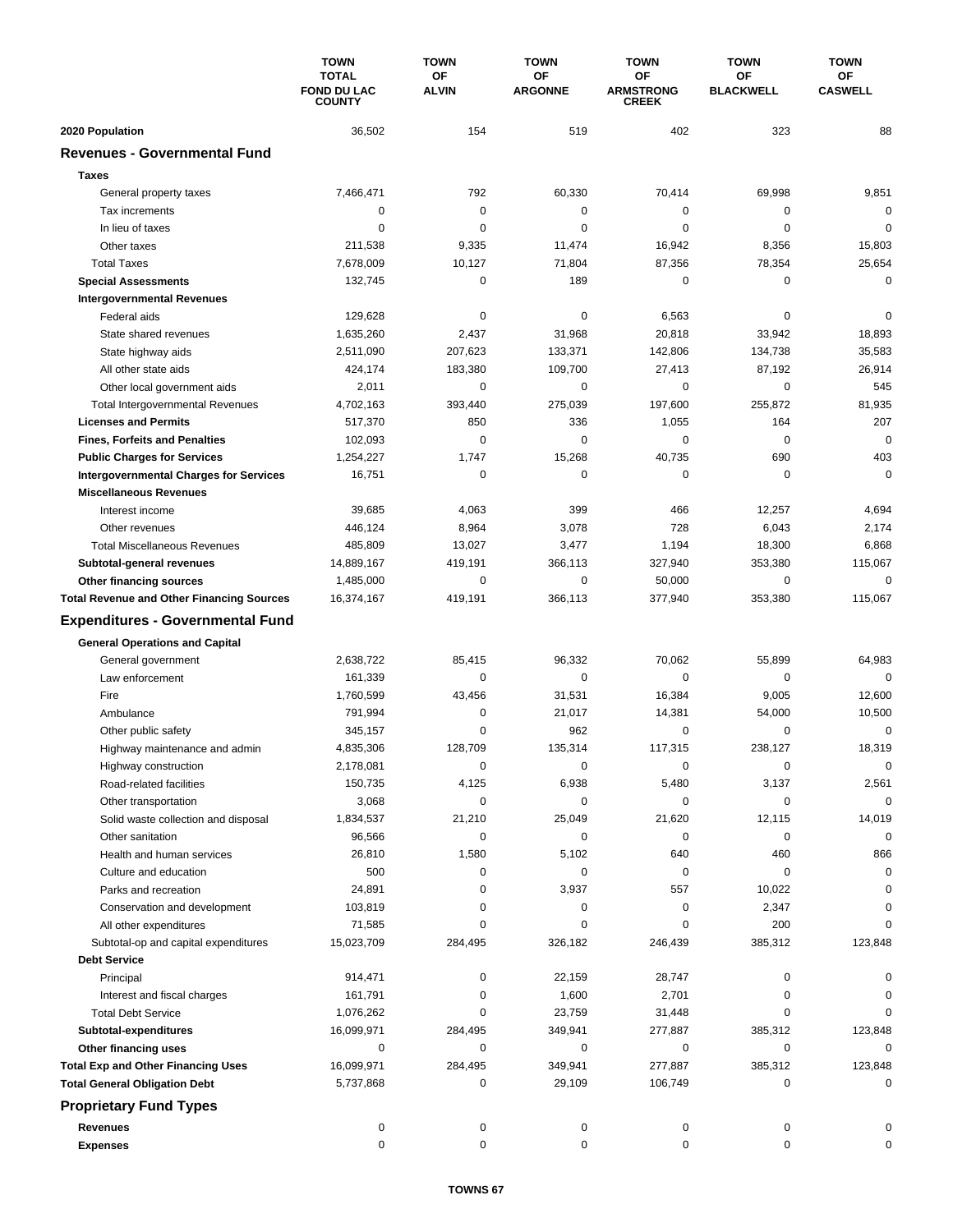|                                                  | <b>TOWN</b><br><b>OF</b><br><b>CRANDON</b> | <b>TOWN</b>          | <b>TOWN</b>        | <b>TOWN</b>        | <b>TOWN</b>          | <b>TOWN</b>            |
|--------------------------------------------------|--------------------------------------------|----------------------|--------------------|--------------------|----------------------|------------------------|
|                                                  |                                            | OF<br><b>FREEDOM</b> | ΟF<br><b>HILES</b> | OF<br><b>LAONA</b> | ОF<br><b>LINCOLN</b> | ОF<br><b>NASHVILLE</b> |
| 2020 Population                                  | 662                                        | 347                  | 315                | 1,194              | 962                  | 1,082                  |
| <b>Revenues - Governmental Fund</b>              |                                            |                      |                    |                    |                      |                        |
| <b>Taxes</b>                                     |                                            |                      |                    |                    |                      |                        |
| General property taxes                           | 180,427                                    | 187,361              | 194,018            | 518,470            | 313,656              | 307,096                |
| Tax increments                                   | 0                                          | $\mathbf 0$          | $\mathbf 0$        | 0                  | 0                    | $\mathbf 0$            |
| In lieu of taxes                                 | 0                                          | 0                    | $\mathbf 0$        | 2,400              | $\mathbf 0$          | $\mathbf 0$            |
| Other taxes                                      | 20,029                                     | 1,763                | 16,958             | 43,049             | 20,230               | 81,531                 |
| <b>Total Taxes</b>                               | 200,456                                    | 189,124              | 210,976            | 563,919            | 333,886              | 388,627                |
| <b>Special Assessments</b>                       | 0                                          | 0                    | 0                  | 0                  | 0                    | $\mathbf 0$            |
| <b>Intergovernmental Revenues</b>                |                                            |                      |                    |                    |                      |                        |
| Federal aids                                     | 0                                          | 12,000               | 0                  | 0                  | 0                    | 18,048                 |
| State shared revenues                            | 33,051                                     | 4,373                | 8,997              | 96,895             | 18,468               | 21,356                 |
| State highway aids                               | 82,545                                     | 104,463              | 290,056            | 171,372            | 207,612              | 182,252                |
| All other state aids                             | 11,674                                     | 40,007               | 177,030            | 87,987             | 27,315               | 77,811                 |
| Other local government aids                      | 0                                          | $\mathbf 0$          | 50,000             | 9,066              | 13,431               | 16,668                 |
| <b>Total Intergovernmental Revenues</b>          | 127,270                                    | 160,843              | 526,083            | 365,320            | 266,826              | 316,135                |
| <b>Licenses and Permits</b>                      | 189                                        | 541                  | 708                | 6,784              | 3,478                | 2,713                  |
| <b>Fines, Forfeits and Penalties</b>             | $\Omega$                                   | $\Omega$             | 0                  | 50                 | 0                    | $\mathbf 0$            |
| <b>Public Charges for Services</b>               | 1,211                                      | 18,788               | $\mathbf 0$        | 14,367             | 150                  | 83,650                 |
| <b>Intergovernmental Charges for Services</b>    | 0                                          | 1,541                | 0                  | 12,600             | $\mathbf 0$          | 1,908                  |
| <b>Miscellaneous Revenues</b>                    |                                            |                      |                    |                    |                      |                        |
| Interest income                                  | 203                                        | 1,909                | 966                | 6,293              | 11,470               | 10,189                 |
| Other revenues                                   | 487                                        | 778                  | 25,183             | 16,511             | 1,860                | 11,105                 |
| <b>Total Miscellaneous Revenues</b>              | 690                                        | 2,687                | 26,149             | 22,804             | 13,330               | 21,294                 |
| Subtotal-general revenues                        | 329,816                                    | 373,524              | 763,916            | 985,844            | 617,670              | 814,327                |
| <b>Other financing sources</b>                   | 100,000                                    | $\mathbf 0$          | 0                  | 5,957              | $\mathbf 0$          | 0                      |
| <b>Total Revenue and Other Financing Sources</b> | 429,816                                    | 373,524              | 763,916            | 991,801            | 617,670              | 814,327                |
| <b>Expenditures - Governmental Fund</b>          |                                            |                      |                    |                    |                      |                        |
| <b>General Operations and Capital</b>            |                                            |                      |                    |                    |                      |                        |
| General government                               | 51,675                                     | 56,990               | 98,016             | 123,608            | 119,909              | 203,505                |
| Law enforcement                                  | 0                                          | 0                    | $\mathbf 0$        | 42,457             | 0                    | $\mathbf 0$            |
| Fire                                             | 12,943                                     | 17,662               | 40,245             | 24,947             | 33,049               | 49,434                 |
| Ambulance                                        | 28,955                                     | 39,000               | 31,487             | 45,000             | 68,879               | 81,882                 |
| Other public safety                              | 0                                          | $\mathbf 0$          | 0                  | 0                  | $\mathbf 0$          | 0                      |
| Highway maintenance and admin                    | 313,231                                    | 128,938              | 189,264            | 175,274            | 348,962              | 278,944                |
| Highway construction                             | 0                                          | 105,962              | 146,200            | 118,057            | 0                    | 0                      |
| Road-related facilities                          | 1,917                                      | 0                    | 3,496              | 30,002             | 221                  | 3,642                  |
| Other transportation                             | 0                                          | 0                    | 0                  | 0                  | 0                    | 0                      |
| Solid waste collection and disposal              | 30,021                                     | 18,418               | 34,801             | 131,624            | 56,464               | 60,789                 |
| Other sanitation                                 | 0                                          | 0                    | 0                  | 4,142              | 0                    | $\mathbf 0$            |
| Health and human services                        | 10,655                                     | 0                    | 750                | 25,842             | 2,500                | 5,392                  |
| Culture and education                            | 0                                          | 1,050                | 0                  | 76,034             | 0                    | 0                      |
| Parks and recreation                             | 0                                          | 0                    | 4,689              | 37,665             | 0                    | 23,796                 |
| Conservation and development                     | 0                                          | 0                    | 56,406             | 3,542              | 3,925                | 23,753                 |
| All other expenditures                           | $\Omega$                                   | 0                    | 0                  | 0                  | 0                    | 0                      |
| Subtotal-op and capital expenditures             | 449,397                                    | 368,020              | 605,354            | 838,194            | 633,909              | 731,137                |
| <b>Debt Service</b>                              |                                            |                      |                    |                    |                      |                        |
| Principal                                        | 23,184                                     | 0                    | 16,136             | 37,324             | 0                    | 28,100                 |
| Interest and fiscal charges                      | 650                                        | 0                    | 3,037              | 5,676              | 0                    | 14,033                 |
| <b>Total Debt Service</b>                        | 23,834                                     | 0                    | 19,173             | 43,000             | 0                    | 42,133                 |
| Subtotal-expenditures                            | 473,231                                    | 368,020              | 624,527            | 881,194            | 633,909              | 773,270                |
| Other financing uses                             | 0                                          | 0                    | 0                  | 0                  | 0                    | 0                      |
| <b>Total Exp and Other Financing Uses</b>        | 473,231                                    | 368,020              | 624,527            | 881,194            | 633,909              | 773,270                |
| <b>Total General Obligation Debt</b>             | 100,000                                    | 0                    | 70,424             | 158,644            | 0                    | 346,100                |
| <b>Proprietary Fund Types</b>                    |                                            |                      |                    |                    |                      |                        |
| <b>Revenues</b>                                  | 0                                          | 0                    | 0                  | 0                  | 0                    | 0                      |
| <b>Expenses</b>                                  | 0                                          | 0                    | 0                  | 0                  | 0                    | 0                      |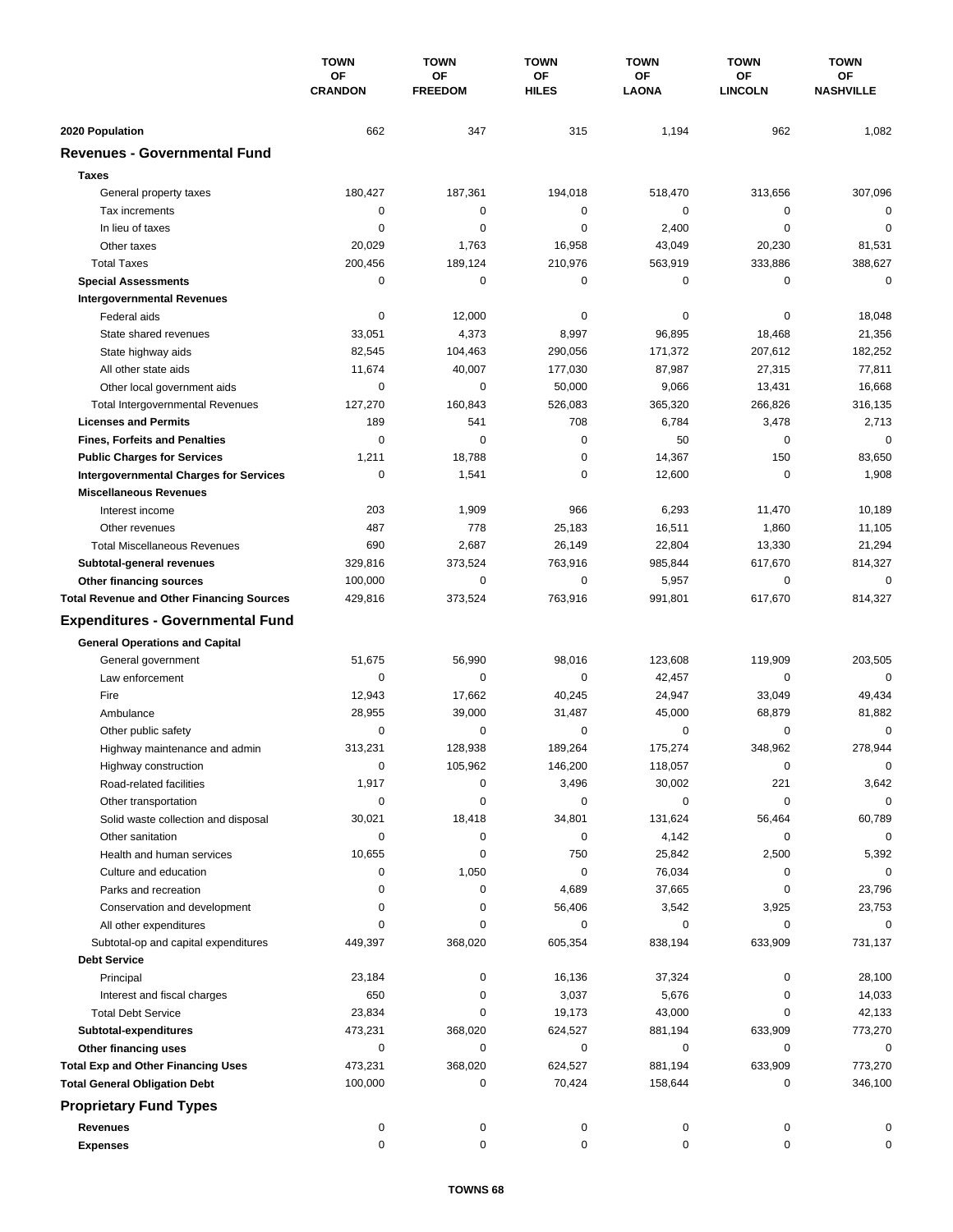|                                                  | <b>TOWN</b><br><b>OF</b><br><b>POPPLE RIVER</b> | <b>TOWN</b>              | <b>TOWN</b>         | <b>TOWN</b>                                    | <b>TOWN</b>                 | <b>TOWN</b>              |
|--------------------------------------------------|-------------------------------------------------|--------------------------|---------------------|------------------------------------------------|-----------------------------|--------------------------|
|                                                  |                                                 | <b>OF</b><br><b>ROSS</b> | OF<br><b>WABENO</b> | <b>TOTAL</b><br><b>FOREST</b><br><b>COUNTY</b> | <b>OF</b><br><b>BEETOWN</b> | OF<br><b>BLOOMINGTON</b> |
| 2020 Population                                  | 42                                              | 133                      | 1,155               | 7,378                                          | 787                         | 365                      |
| <b>Revenues - Governmental Fund</b>              |                                                 |                          |                     |                                                |                             |                          |
| <b>Taxes</b>                                     |                                                 |                          |                     |                                                |                             |                          |
| General property taxes                           | $\mathbf 0$                                     | 24,786                   | 164,801             | 2,102,000                                      | 398,201                     | 279,420                  |
| Tax increments                                   | $\mathbf 0$                                     | $\mathbf 0$              | 0                   | 0                                              | 0                           | $\mathbf 0$              |
| In lieu of taxes                                 | 0                                               | 0                        | 0                   | 2,400                                          | 0                           | $\mathbf 0$              |
| Other taxes                                      | 10,418                                          | 7,767                    | 9,215               | 272,870                                        | 675                         | 10,117                   |
| <b>Total Taxes</b>                               | 10,418                                          | 32,553                   | 174,016             | 2,377,270                                      | 398,876                     | 289,537                  |
| <b>Special Assessments</b>                       | 0                                               | 0                        | 0                   | 189                                            | $\mathbf 0$                 | $\mathbf 0$              |
| <b>Intergovernmental Revenues</b>                |                                                 |                          |                     |                                                |                             |                          |
| Federal aids                                     | 2,712                                           | 0                        | 0                   | 39,323                                         | 12,811                      | 1,757                    |
| State shared revenues                            | 606                                             | 23,764                   | 96,853              | 412,421                                        | 68,144                      | 42,056                   |
| State highway aids                               | 77,127                                          | 39,633                   | 191,397             | 2,000,578                                      | 178,972                     | 117,314                  |
| All other state aids                             | 4,825                                           | 23,413                   | 136,743             | 1,021,404                                      | 44,919                      | 4,114                    |
| Other local government aids                      | 94,802                                          | $\mathbf 0$              | 0                   | 184,512                                        | 180,785                     | 4,036                    |
| <b>Total Intergovernmental Revenues</b>          | 180,072                                         | 86,810                   | 424,993             | 3,658,238                                      | 485,631                     | 169,277                  |
| <b>Licenses and Permits</b>                      | 16                                              | 179                      | 2,886               | 20,106                                         | 574                         | 221                      |
| <b>Fines, Forfeits and Penalties</b>             | $\mathbf 0$                                     | $\mathbf 0$              | 0                   | 50                                             | 5                           | $\mathbf 0$              |
| <b>Public Charges for Services</b>               | 445                                             | $\mathbf 0$              | 15,553              | 193,007                                        | 13,977                      | 7,037                    |
| <b>Intergovernmental Charges for Services</b>    | $\mathbf 0$                                     | $\mathbf 0$              | 42,367              | 58,416                                         | 0                           | $\mathbf 0$              |
| <b>Miscellaneous Revenues</b>                    |                                                 |                          |                     |                                                |                             |                          |
| Interest income                                  | 2,076                                           | 114                      | 7,456               | 62,555                                         | 3,825                       | 525                      |
| Other revenues                                   | 5,761                                           | $\mathbf 0$              | 21,637              | 104,309                                        | 1,766                       | 3,546                    |
| <b>Total Miscellaneous Revenues</b>              | 7,837                                           | 114                      | 29,093              | 166,864                                        | 5,591                       | 4,071                    |
| Subtotal-general revenues                        | 198,788                                         | 119,656                  | 688,908             | 6,474,140                                      | 904,654                     | 470,143                  |
| Other financing sources                          | $\mathbf 0$                                     | 0                        | 0                   | 155,957                                        | $\mathbf 0$                 | 173,418                  |
| <b>Total Revenue and Other Financing Sources</b> | 198,788                                         | 119,656                  | 688,908             | 6,630,097                                      | 904,654                     | 643,561                  |
| <b>Expenditures - Governmental Fund</b>          |                                                 |                          |                     |                                                |                             |                          |
| <b>General Operations and Capital</b>            |                                                 |                          |                     |                                                |                             |                          |
| General government                               | 45,335                                          | 37,958                   | 89,613              | 1,199,300                                      | 72,414                      | 51,696                   |
| Law enforcement                                  | $\mathbf 0$                                     | $\mathbf 0$              | 0                   | 42,457                                         | $\mathbf 0$                 | $\mathbf 0$              |
| Fire                                             | 6,138                                           | 7,014                    | 158,570             | 462,978                                        | 26,133                      | 13,721                   |
| Ambulance                                        | 600                                             | 5,000                    | 107,000             | 507,701                                        | 1,574                       | 1,424                    |
| Other public safety                              | $\mathbf 0$                                     | $\mathbf 0$              | 0                   | 962                                            | 0                           | 2,480                    |
| Highway maintenance and admin                    | 94,747                                          | 25,145                   | 136,485             | 2,328,774                                      | 98,438                      | 413,866                  |
| Highway construction                             | 26,835                                          | 0                        | 5,308               | 402,362                                        | 333,890                     | 0                        |
| Road-related facilities                          | 428                                             | 3,500                    | 26,165              | 91,612                                         | 2,177                       | 0                        |
| Other transportation                             | 0                                               | 0                        | 0                   | 0                                              | 0                           | $\mathbf 0$              |
| Solid waste collection and disposal              | 0                                               | 10,729                   | 103,480             | 540,339                                        | 14,104                      | 19,581                   |
| Other sanitation                                 | 0                                               | 0                        | 0                   | 4,142                                          | 0                           | 1,003                    |
| Health and human services                        | 0                                               | 350                      | 2,900               | 57,037                                         | 3,925                       | 1,000                    |
| Culture and education                            | 0                                               | 0                        | 27,254              | 104,338                                        | 0                           | 500                      |
| Parks and recreation                             | 0                                               | 6,763                    | 30,784              | 118,213                                        | 2,043                       | 0                        |
| Conservation and development                     | 0                                               | 0                        | 0                   | 89,973                                         | 0                           | 0                        |
| All other expenditures                           | 0                                               | 0                        | 1,349               | 1,549                                          | 0                           | 1,141                    |
| Subtotal-op and capital expenditures             | 174,083                                         | 96,459                   | 688,908             | 5,951,737                                      | 554,698                     | 506,412                  |
| <b>Debt Service</b>                              |                                                 |                          |                     |                                                |                             |                          |
| Principal                                        | 0                                               | 0                        | 0                   | 155,650                                        | 214,000                     | 0                        |
| Interest and fiscal charges                      | 0                                               | 0                        | 0                   | 27,697                                         | 4,988                       | 0                        |
| <b>Total Debt Service</b>                        | 0                                               | 0                        | 0                   | 183,347                                        | 218,988                     | 0                        |
| Subtotal-expenditures                            | 174,083                                         | 96,459                   | 688,908             | 6,135,084                                      | 773,686                     | 506,412                  |
| Other financing uses                             | 2                                               | 0                        | 0                   | 2                                              | 0                           | 0                        |
| <b>Total Exp and Other Financing Uses</b>        | 174,085                                         | 96,459                   | 688,908             | 6,135,086                                      | 773,686                     | 506,412                  |
| <b>Total General Obligation Debt</b>             | 0                                               | 0                        | 0                   | 811,026                                        | 0                           | 173,418                  |
| <b>Proprietary Fund Types</b>                    |                                                 |                          |                     |                                                |                             |                          |
| <b>Revenues</b>                                  | 0                                               | 0                        | 0                   | 0                                              | 0                           | 0                        |
| <b>Expenses</b>                                  | 0                                               | 0                        | 0                   | 0                                              | 0                           | 0                        |
|                                                  |                                                 |                          |                     |                                                |                             |                          |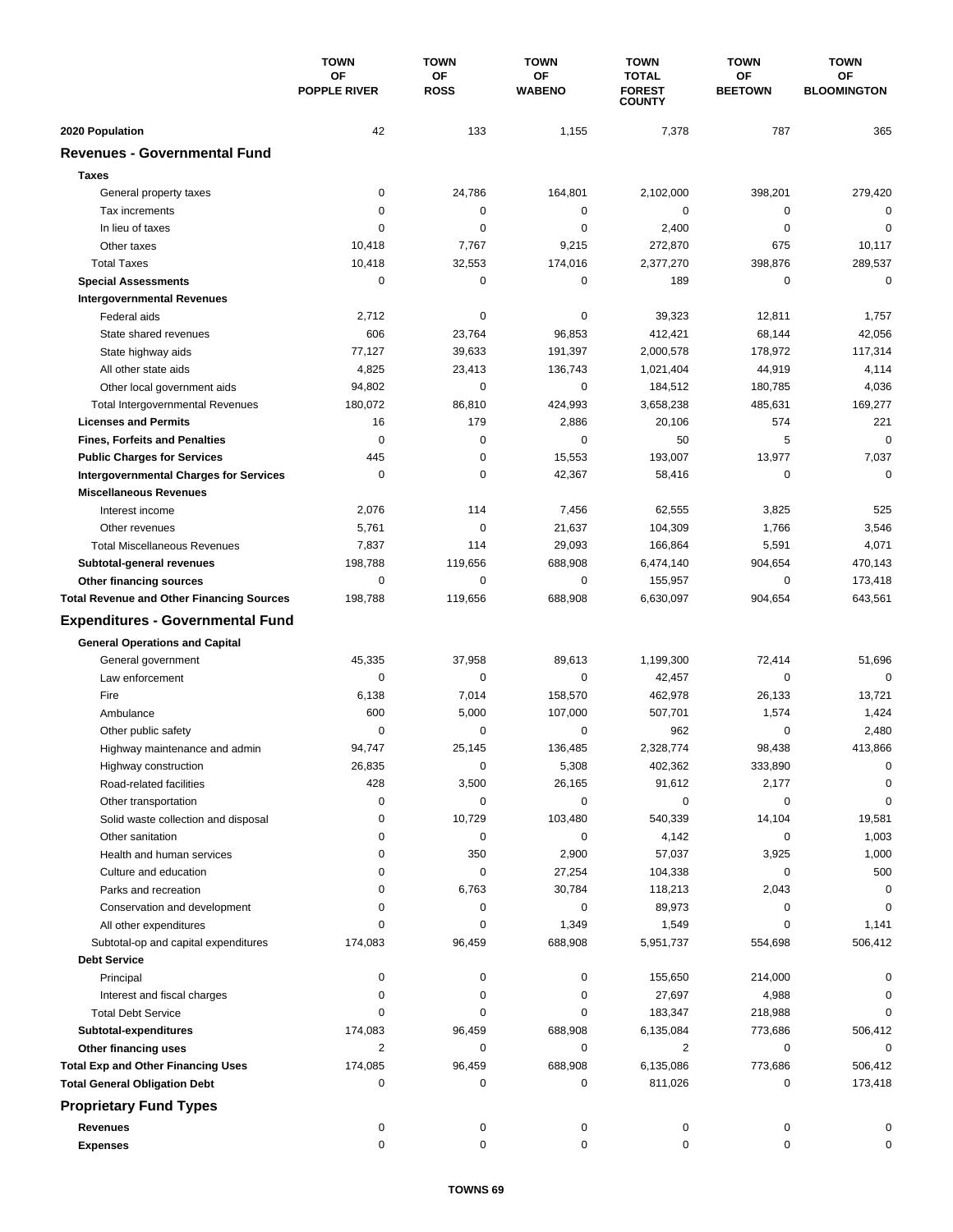|                                                             | <b>TOWN</b><br>OF<br><b>CEDAR LAKE</b> | <b>TOWN</b>              | <b>TOWN</b>          | <b>TOWN</b>               | <b>TOWN</b>                | <b>TOWN</b>                |
|-------------------------------------------------------------|----------------------------------------|--------------------------|----------------------|---------------------------|----------------------------|----------------------------|
|                                                             |                                        | OF<br><b>CHETEK</b>      | OF<br><b>CLINTON</b> | OF<br><b>CRYSTAL LAKE</b> | ОF<br><b>CUMBERLAND</b>    | ОF<br><b>DALLAS</b>        |
|                                                             |                                        |                          |                      |                           |                            |                            |
| 2020 Population<br><b>Revenues - Governmental Fund</b>      | 990                                    | 1,688                    | 899                  | 775                       | 867                        | 581                        |
|                                                             |                                        |                          |                      |                           |                            |                            |
| <b>Taxes</b>                                                |                                        |                          |                      |                           |                            |                            |
| General property taxes                                      | 519,120                                | 419,705                  | 223,748              | 340,340                   | 275,737                    | 129,476                    |
| Tax increments                                              | 0                                      | $\pmb{0}$<br>$\mathbf 0$ | 0<br>0               | 0<br>0                    | $\mathbf 0$<br>$\mathbf 0$ | $\mathbf 0$<br>$\mathbf 0$ |
| In lieu of taxes<br>Other taxes                             | 0<br>2,610                             | 7,041                    | 5,189                | 9,737                     | 5,932                      | 6,884                      |
| <b>Total Taxes</b>                                          | 521,730                                | 426,746                  | 228,937              | 350,077                   | 281,669                    | 136,360                    |
|                                                             | 0                                      | $\mathbf 0$              | 0                    | 0                         | 0                          | $\mathbf 0$                |
| <b>Special Assessments</b>                                  |                                        |                          |                      |                           |                            |                            |
| <b>Intergovernmental Revenues</b><br>Federal aids           | 0                                      | 0                        | 0                    | 0                         | 0                          | 0                          |
| State shared revenues                                       | 11,734                                 | 20,723                   | 73,455               | 27,393                    | 31,546                     | 37,226                     |
| State highway aids                                          | 210,349                                | 205,363                  | 183,897              | 284,968                   | 161,149                    | 104,121                    |
| All other state aids                                        | 28,606                                 | 67,153                   | 4,815                | 9,325                     | 3,612                      | 8,755                      |
| Other local government aids                                 | 22,388                                 | 5,000                    | 609                  | 0                         | 773                        | $\mathbf 0$                |
| <b>Total Intergovernmental Revenues</b>                     | 273,077                                | 298,239                  | 262,776              | 321,686                   | 197,080                    | 150,102                    |
| <b>Licenses and Permits</b>                                 | 5,060                                  | 9,490                    | 1,250                | 404                       | 89                         | 312                        |
| <b>Fines, Forfeits and Penalties</b>                        | 50                                     | 0                        | 0                    | $\Omega$                  | $\Omega$                   | $\mathbf 0$                |
| <b>Public Charges for Services</b>                          | 13,388                                 | 5,171                    | 11,937               | 4,764                     | 4,200                      | 11,042                     |
| <b>Intergovernmental Charges for Services</b>               | 11,710                                 | 0                        | 0                    | 0                         | 0                          | 1,500                      |
| <b>Miscellaneous Revenues</b>                               |                                        |                          |                      |                           |                            |                            |
| Interest income                                             | 3,992                                  | 4,228                    | 654                  | 1,222                     | 1,896                      | 398                        |
| Other revenues                                              | 8,574                                  | 8,254                    | 41,983               | 1,339                     | 47                         | 134                        |
| <b>Total Miscellaneous Revenues</b>                         | 12,566                                 | 12,482                   | 42,637               | 2,561                     | 1,943                      | 532                        |
| Subtotal-general revenues                                   | 837,581                                | 752,128                  | 547,537              | 679,492                   | 484,981                    | 299,848                    |
| Other financing sources                                     | 0                                      | 0                        | 0                    | 0                         | $\mathbf 0$                | 0                          |
| <b>Total Revenue and Other Financing Sources</b>            | 837,581                                | 752,128                  | 547,537              | 679,492                   | 484,981                    | 299,848                    |
| <b>Expenditures - Governmental Fund</b>                     |                                        |                          |                      |                           |                            |                            |
|                                                             |                                        |                          |                      |                           |                            |                            |
| <b>General Operations and Capital</b>                       |                                        |                          |                      |                           |                            |                            |
| General government                                          | 119,466                                | 127,006                  | 82,957               | 78,490                    | 63,098                     | 53,912                     |
| Law enforcement                                             | 0                                      | 0                        | $\mathbf 0$          | 0                         | 0                          | $\mathbf 0$                |
| Fire                                                        | 73,974                                 | 59,223                   | 91,121               | 29,820                    | 29,820                     | 21,385                     |
| Ambulance                                                   | 36,591                                 | 31,467                   | 0                    | 0                         | 9,103                      | 1,815                      |
| Other public safety                                         | 0                                      | 0<br>310.793             | 0                    | 0                         | $\mathbf 0$                | $\mathbf 0$                |
| Highway maintenance and admin                               | 339,490                                |                          | 341,623              | 277,001                   | 469.475                    | 151,354                    |
| Highway construction                                        | 0                                      | 152,118                  | 89,561               | 304,465                   | 0                          | 0                          |
| Road-related facilities                                     | 2,804                                  | 394                      | 286                  | 1,700                     | 0                          | 0                          |
| Other transportation                                        | 0                                      | 0                        | 0                    | 0                         | 0                          | 0                          |
| Solid waste collection and disposal                         | 0                                      | 0                        | 850                  | 0                         | 0                          | 0                          |
| Other sanitation                                            | 4,871                                  | 0                        | 0                    | 0                         | 0                          | 0                          |
| Health and human services                                   | 0                                      | 6,226                    | 0                    | 616                       | 800                        | 577                        |
| Culture and education                                       | 0                                      | 0                        | 0                    | 0<br>0                    | 0<br>0                     | 0                          |
| Parks and recreation                                        | 2,513                                  | 7,663                    | 0                    |                           |                            | 0                          |
| Conservation and development                                | 0                                      | 2,000                    | 0                    | 0<br>0                    | 0<br>0                     | 0<br>O                     |
| All other expenditures                                      | 464<br>580,173                         | 963<br>697,853           | 758<br>607,156       | 692,092                   | 572,296                    | 229,043                    |
| Subtotal-op and capital expenditures<br><b>Debt Service</b> |                                        |                          |                      |                           |                            |                            |
|                                                             |                                        | 0                        |                      | 22,733                    |                            |                            |
| Principal                                                   | 89,009                                 | 0                        | 0<br>0               |                           | 0                          |                            |
| Interest and fiscal charges<br><b>Total Debt Service</b>    | 5,852<br>94,861                        | 0                        | 0                    | 4,895<br>27,628           | 0<br>0                     |                            |
| Subtotal-expenditures                                       | 675,034                                | 697,853                  | 607,156              | 719,720                   | 572,296                    | 229,043                    |
| Other financing uses                                        | 0                                      | 0                        | 0                    | 0                         | 0                          | 0                          |
| <b>Total Exp and Other Financing Uses</b>                   | 675,034                                | 697,853                  | 607,156              | 719,720                   | 572,296                    | 229,043                    |
| <b>Total General Obligation Debt</b>                        | 171,222                                | 0                        | 0                    | 101,088                   | 0                          | 0                          |
|                                                             |                                        |                          |                      |                           |                            |                            |
| <b>Proprietary Fund Types</b>                               |                                        |                          |                      |                           |                            |                            |
| <b>Revenues</b>                                             | 0                                      | 0                        | 0                    | 0                         | 0                          |                            |
| <b>Expenses</b>                                             | 0                                      | 0                        | 0                    | 0                         | 0                          | 0                          |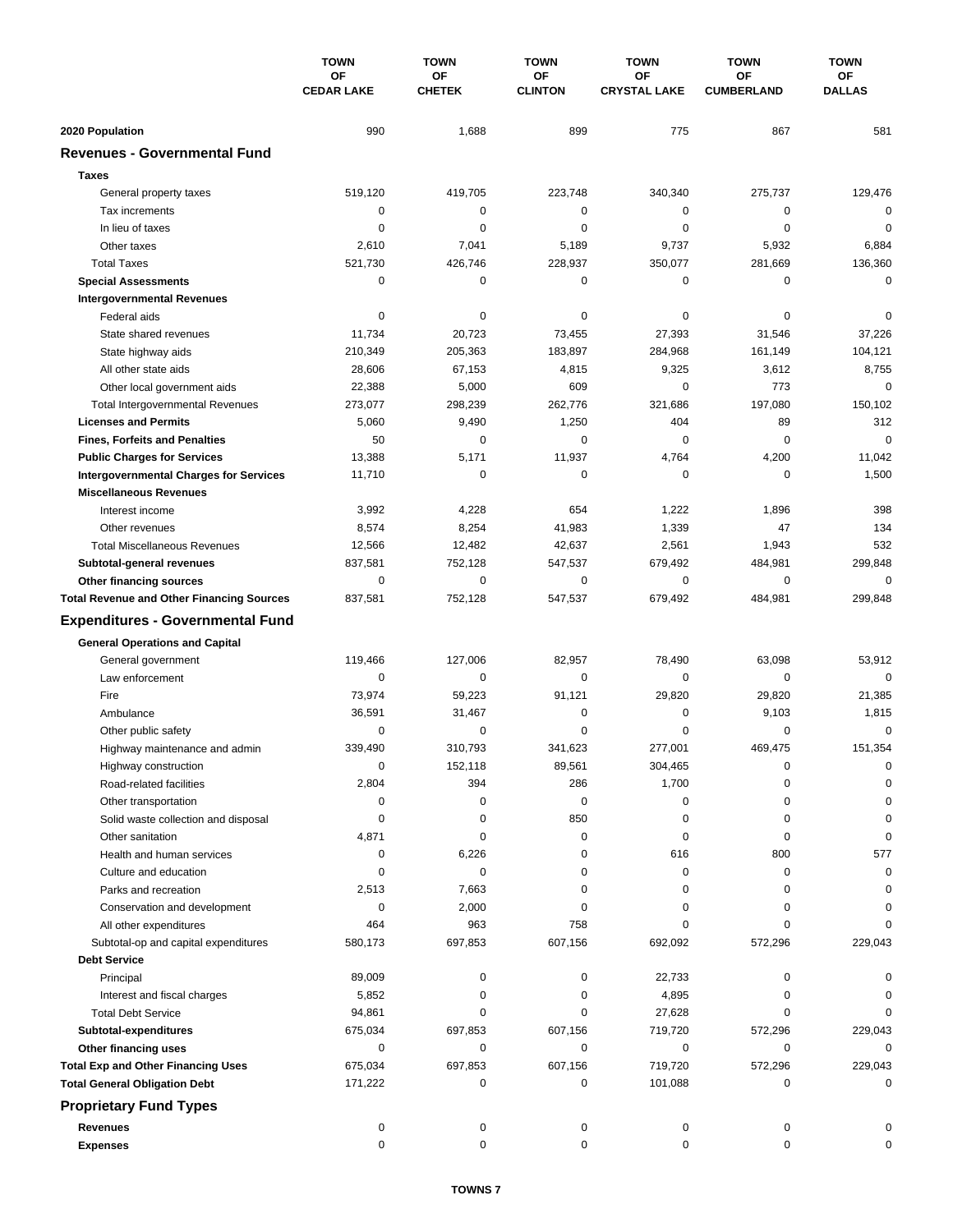|                                                  | <b>TOWN</b><br><b>OF</b><br><b>BOSCOBEL</b> | <b>TOWN</b>            | <b>TOWN</b>              | <b>TOWN</b>          | <b>TOWN</b>            | <b>TOWN</b>                   |
|--------------------------------------------------|---------------------------------------------|------------------------|--------------------------|----------------------|------------------------|-------------------------------|
|                                                  |                                             | OF<br><b>CASSVILLE</b> | OF<br><b>CASTLE ROCK</b> | ΟF<br><b>CLIFTON</b> | ОF<br><b>ELLENBORO</b> | <b>OF</b><br><b>FENNIMORE</b> |
| 2020 Population                                  | 371                                         | 403                    | 256                      | 401                  | 546                    | 601                           |
| <b>Revenues - Governmental Fund</b>              |                                             |                        |                          |                      |                        |                               |
| <b>Taxes</b>                                     |                                             |                        |                          |                      |                        |                               |
| General property taxes                           | 39,338                                      | 130,631                | 121,218                  | 215,082              | 196,264                | 209,898                       |
| Tax increments                                   | $\mathbf 0$                                 | $\mathbf 0$            | 0                        | 0                    | 0                      | $\mathbf 0$                   |
| In lieu of taxes                                 | 0                                           | 0                      | $\mathbf 0$              | 0                    | $\mathbf 0$            | 0                             |
| Other taxes                                      | 1,675                                       | 2,422                  | 0                        | 1,633                | 1,249                  | 179                           |
| <b>Total Taxes</b>                               | 41,013                                      | 133,053                | 121,218                  | 216,715              | 197,513                | 210,077                       |
| <b>Special Assessments</b>                       | 0                                           | $\mathbf 0$            | 0                        | 0                    | $\mathbf 0$            | 0                             |
| <b>Intergovernmental Revenues</b>                |                                             |                        |                          |                      |                        |                               |
| Federal aids                                     | 0                                           | 7,445                  | 0                        | 0                    | 0                      | $\mathbf 0$                   |
| State shared revenues                            | 51,085                                      | 66,495                 | 27,800                   | 20,650               | 46,216                 | 29,159                        |
| State highway aids                               | 16,425                                      | 88,805                 | 98,614                   | 121,440              | 128,228                | 104,947                       |
| All other state aids                             | 4,592                                       | 4,852                  | 9,030                    | 2,507                | 2,695                  | 2,992                         |
| Other local government aids                      | 4,000                                       | 26,873                 | 4,000                    | 0                    | 7,371                  | $\mathbf 0$                   |
| <b>Total Intergovernmental Revenues</b>          | 76,102                                      | 194,470                | 139,444                  | 144,597              | 184,510                | 137,098                       |
| <b>Licenses and Permits</b>                      | 652                                         | 50                     | 562                      | 107                  | 205                    | 885                           |
| <b>Fines, Forfeits and Penalties</b>             | 0                                           | $\mathbf 0$            | 0                        | $\Omega$             | $\Omega$               | $\mathbf 0$                   |
| <b>Public Charges for Services</b>               | 0                                           | $\mathbf 0$            | $\mathbf 0$              | 2,188                | 3,437                  | 40                            |
| <b>Intergovernmental Charges for Services</b>    | 0                                           | 0                      | 0                        | 0                    | 0                      | $\Omega$                      |
| <b>Miscellaneous Revenues</b>                    |                                             |                        |                          |                      |                        |                               |
| Interest income                                  | 160                                         | 105                    | 936                      | 73                   | $\overline{2}$         | 264                           |
| Other revenues                                   | 2,225                                       | 22                     | 1,264                    | 2,398                | 9,163                  | $\mathbf 0$                   |
| <b>Total Miscellaneous Revenues</b>              | 2,385                                       | 127                    | 2,200                    | 2,471                | 9,165                  | 264                           |
| Subtotal-general revenues                        | 120,152                                     | 327,700                | 263,424                  | 366,078              | 394,830                | 348,364                       |
| Other financing sources                          | $\mathbf 0$                                 | $\mathbf 0$            | 0                        | 0                    | $\mathbf 0$            | 24,900                        |
| <b>Total Revenue and Other Financing Sources</b> | 120,152                                     | 327,700                | 263,424                  | 366,078              | 394,830                | 373,264                       |
| <b>Expenditures - Governmental Fund</b>          |                                             |                        |                          |                      |                        |                               |
| <b>General Operations and Capital</b>            |                                             |                        |                          |                      |                        |                               |
| General government                               | 44,534                                      | 43,833                 | 32,422                   | 42.160               | 73,891                 | 31,744                        |
| Law enforcement                                  | 0                                           | 0                      | $\mathbf 0$              | 0                    | 0                      | $\Omega$                      |
| Fire                                             | 16,038                                      | 31,500                 | 16,455                   | 13,474               | 22,173                 | 25,616                        |
| Ambulance                                        | 600                                         | 0                      | 5,700                    | 2,500                | 10,945                 | 0                             |
| Other public safety                              | 0                                           | 0                      | 0                        | 0                    | $\mathbf 0$            | 0                             |
| Highway maintenance and admin                    | 33,909                                      | 90,546                 | 136,789                  | 279,756              | 135.582                | 250,492                       |
| Highway construction                             | 0                                           | 202,950                | 0                        | 0                    | 104,361                | 0                             |
| Road-related facilities                          | 2,023                                       | 0                      | 0                        | 0                    | 0                      | 1,390                         |
| Other transportation                             | 0                                           | 0                      | 0                        | 0                    | 0                      | 0                             |
| Solid waste collection and disposal              | 24,624                                      | 12,949                 | 10,476                   | 6,950                | 15,684                 | 25,500                        |
| Other sanitation                                 | 0                                           | 0                      | 0                        | 0                    | 0                      | 0                             |
| Health and human services                        | 0                                           | 3,500                  | 0                        | 0                    | 0                      | 0                             |
| Culture and education                            | 0                                           | 0                      | 0                        | 800                  | 0                      | 0                             |
| Parks and recreation                             | 0                                           | 0                      | 0                        | 0                    | 0                      | 0                             |
| Conservation and development                     | 0                                           | 0                      | 0                        | 0                    | 0                      | 0                             |
| All other expenditures                           | 53                                          | 0                      | 0                        | 2,000                | 0                      | 4,000                         |
| Subtotal-op and capital expenditures             | 121,781                                     | 385,278                | 201,842                  | 347,640              | 362,636                | 338,742                       |
| <b>Debt Service</b>                              |                                             |                        |                          |                      |                        |                               |
| Principal                                        | 5,000                                       | 12,197                 | 0                        | 13,374               | 0                      | 16,857                        |
| Interest and fiscal charges                      | 134                                         | 912                    | 0                        | 876                  | 0                      | 4,608                         |
| <b>Total Debt Service</b>                        | 5,134                                       | 13,109                 | 0                        | 14,250               | 0                      | 21,465                        |
| Subtotal-expenditures                            | 126,915                                     | 398,387                | 201,842                  | 361,890              | 362,636                | 360,207                       |
| Other financing uses                             | 0                                           | 0                      | 0                        | 0                    | $\mathbf 0$            | 0                             |
| <b>Total Exp and Other Financing Uses</b>        | 126,915                                     | 398,387                | 201,842                  | 361,890              | 362,636                | 360,207                       |
| <b>Total General Obligation Debt</b>             | 0                                           | 38,256                 | 0                        | 13,649               | 0                      | 24,900                        |
| <b>Proprietary Fund Types</b>                    |                                             |                        |                          |                      |                        |                               |
| <b>Revenues</b>                                  | 0                                           | 0                      | 0                        | 0                    | 0                      | 0                             |
| <b>Expenses</b>                                  | 0                                           | 0                      | 0                        | 0                    | 0                      | 0                             |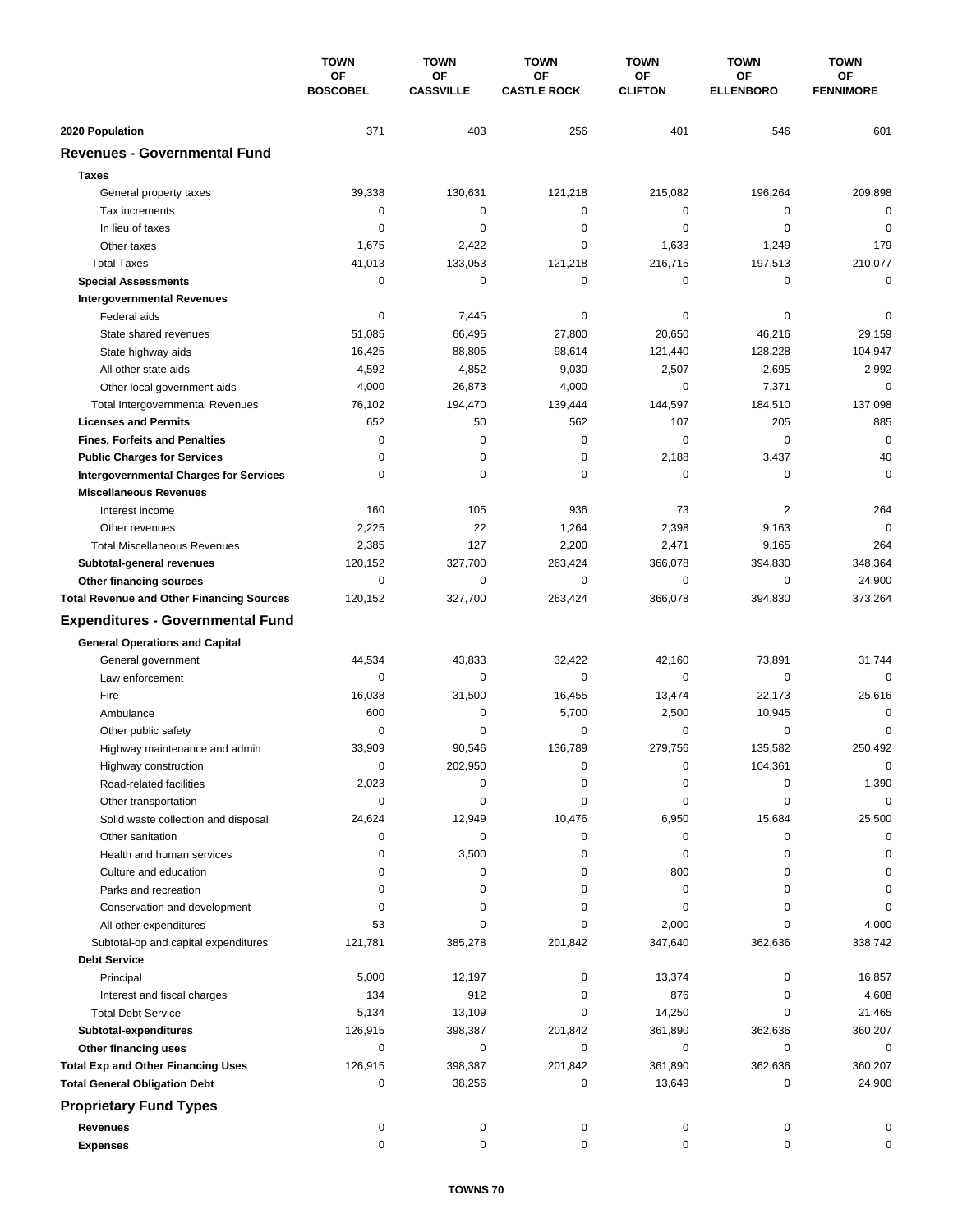|                                                                             | <b>TOWN</b>                    | <b>TOWN</b>           | <b>TOWN</b>              | <b>TOWN</b>                | <b>TOWN</b>            | <b>TOWN</b>            |
|-----------------------------------------------------------------------------|--------------------------------|-----------------------|--------------------------|----------------------------|------------------------|------------------------|
|                                                                             | <b>OF</b><br><b>GLEN HAVEN</b> | OF<br><b>HARRISON</b> | OF<br><b>HAZEL GREEN</b> | OF<br><b>HICKORY GROVE</b> | ОF<br><b>JAMESTOWN</b> | ОF<br><b>LIBERTY</b>   |
| 2020 Population                                                             | 416                            | 490                   | 1,097                    | 525                        | 2,264                  | 556                    |
| <b>Revenues - Governmental Fund</b>                                         |                                |                       |                          |                            |                        |                        |
|                                                                             |                                |                       |                          |                            |                        |                        |
| <b>Taxes</b>                                                                |                                |                       |                          |                            |                        |                        |
| General property taxes                                                      | 284,907                        | 386,020               | 220,282                  | 223,240                    | 496,570                | 152,199                |
| Tax increments                                                              | 0                              | $\pmb{0}$             | 0                        | 0                          | $\mathbf 0$            | $\mathbf 0$            |
| In lieu of taxes                                                            | 0                              | 0                     | 0                        | 0                          | $\mathbf 0$            | $\mathbf 0$            |
| Other taxes                                                                 | 1,732                          | 1,720                 | 86                       | 10,021                     | 4,704                  | 1,182                  |
| <b>Total Taxes</b>                                                          | 286,639                        | 387,740               | 220,368<br>0             | 233,261<br>0               | 501,274                | 153,381<br>$\mathbf 0$ |
| <b>Special Assessments</b>                                                  | 0                              | 0                     |                          |                            | 20,505                 |                        |
| <b>Intergovernmental Revenues</b><br>Federal aids                           | 0                              | $-5,459$              | 0                        | 0                          | 0                      | 0                      |
| State shared revenues                                                       | 30,429                         | 37,587                | 72,748                   | 36,531                     | 92,407                 | 48,448                 |
|                                                                             | 164,524                        | 285,215               | 169,569                  | 177,248                    | 140,835                | 157,217                |
| State highway aids<br>All other state aids                                  | 2,936                          | 7,039                 | 5,342                    | 7,748                      | 27,353                 | 11,940                 |
| Other local government aids                                                 | 0                              | 0                     | 23,501                   | 0                          | 2,791                  | $\mathbf 0$            |
|                                                                             | 197,889                        | 324,382               | 271,160                  | 221,527                    | 263,386                | 217,605                |
| <b>Total Intergovernmental Revenues</b><br><b>Licenses and Permits</b>      | 204                            | 191                   | 293                      | 92                         | 6,126                  | 258                    |
|                                                                             | 0                              | $\mathbf 0$           | $\mathbf 0$              | 0                          | 0                      | $\mathbf 0$            |
| <b>Fines, Forfeits and Penalties</b>                                        |                                |                       | 1,731                    |                            |                        |                        |
| <b>Public Charges for Services</b>                                          | 6,175<br>0                     | 1,950<br>$\mathbf 0$  | $\mathbf 0$              | 1,217<br>0                 | 13,695<br>0            | 15,440<br>$\Omega$     |
| <b>Intergovernmental Charges for Services</b>                               |                                |                       |                          |                            |                        |                        |
| <b>Miscellaneous Revenues</b>                                               |                                |                       |                          | 0                          |                        |                        |
| Interest income                                                             | 402                            | 2,000                 | 2,926                    |                            | 1,813                  | 924                    |
| Other revenues                                                              | 58,320                         | 6,000                 | 13,424                   | 6,217                      | 6,024                  | 13,873                 |
| <b>Total Miscellaneous Revenues</b>                                         | 58,722                         | 8,000                 | 16,350                   | 6,217<br>462,314           | 7,837                  | 14,797                 |
| Subtotal-general revenues                                                   | 549,629                        | 722,263<br>483,091    | 509,902<br>0             |                            | 812,823<br>$\mathbf 0$ | 401,481<br>$\mathbf 0$ |
| Other financing sources<br><b>Total Revenue and Other Financing Sources</b> | 149,910<br>699,539             | 1,205,354             | 509,902                  | 49,300<br>511,614          | 812,823                | 401,481                |
|                                                                             |                                |                       |                          |                            |                        |                        |
| <b>Expenditures - Governmental Fund</b>                                     |                                |                       |                          |                            |                        |                        |
| <b>General Operations and Capital</b>                                       |                                |                       |                          |                            |                        |                        |
| General government                                                          | 42,622                         | 39,759                | 55,946                   | 54,675                     | 178,595                | 38,282                 |
| Law enforcement                                                             | 0                              | $\mathbf 0$           | 0                        | 0                          | 4,543                  | $\mathbf 0$            |
| Fire                                                                        | 1,010                          | 3,492                 | 50,948                   | 23,655                     | 6,740                  | 8,831                  |
| Ambulance                                                                   | 1,944                          | 4,888                 | 22,680                   | 3,479                      | 9,550                  | 11,233                 |
| Other public safety                                                         | 0                              | 0                     | 0                        | 0                          | 0                      | $\mathbf 0$            |
| Highway maintenance and admin                                               | $\Omega$                       | 82,791                | 238,417                  | 281,897                    | 316,885                | 113,619                |
| Highway construction                                                        | 403,752                        | 499,294               | 0                        | 0                          | 242,369                | 136,089                |
| Road-related facilities                                                     | 8,922                          | 0                     | 0                        | 0                          | 6,406                  | 3,868                  |
| Other transportation                                                        | 0                              | 0                     | 0                        | 0                          | 0                      | $\mathbf 0$            |
| Solid waste collection and disposal                                         | 18,493                         | 35,193                | 52,275                   | 8,999                      | 10,655                 | 13,601                 |
| Other sanitation                                                            | 0                              | $\pmb{0}$             | 0                        | 0                          | 57,197                 | $\mathbf 0$            |
| Health and human services                                                   | 6,110                          | 2,400                 | 0                        | 2,580                      | 3,760                  | 1,850                  |
| Culture and education                                                       | 0                              | 0                     | 0                        | 0                          | 0                      | 0                      |
| Parks and recreation                                                        | 0                              | 0                     | 0                        | 0                          | 6,795                  | 3,298                  |
| Conservation and development                                                | 0                              | 0                     | 0                        | 0                          | 0                      | 0                      |
| All other expenditures                                                      | 0                              | 0                     | 0                        | 0                          | 0                      |                        |
| Subtotal-op and capital expenditures                                        | 482,853                        | 667,817               | 420,266                  | 375,285                    | 843,495                | 330,671                |
| <b>Debt Service</b>                                                         |                                |                       |                          |                            |                        |                        |
| Principal                                                                   | 212,512                        | 201,579               | 60,000                   | 47,158                     | 0                      | 12,222                 |
| Interest and fiscal charges                                                 | 10,343                         | 5,578                 | 2,564                    | 4,272                      | 0                      | 248                    |
| <b>Total Debt Service</b>                                                   | 222,855                        | 207,157               | 62,564                   | 51,430                     | 0                      | 12,470                 |
| Subtotal-expenditures                                                       | 705,708                        | 874,974               | 482,830                  | 426,715                    | 843,495                | 343,141                |
| Other financing uses                                                        | 0                              | 0                     | 0                        | 0                          | 0                      | 0                      |
| <b>Total Exp and Other Financing Uses</b>                                   | 705,708                        | 874,974               | 482,830                  | 426,715                    | 843,495                | 343,141                |
| <b>Total General Obligation Debt</b>                                        | 645,193                        | 859,997               | 0                        | 97,555                     | 0                      | 712                    |
| <b>Proprietary Fund Types</b>                                               |                                |                       |                          |                            |                        |                        |
| <b>Revenues</b>                                                             | 0                              | 0                     | 0                        | 0                          | 0                      | 0                      |
| <b>Expenses</b>                                                             | 0                              | 0                     | 0                        | 0                          | 0                      | 0                      |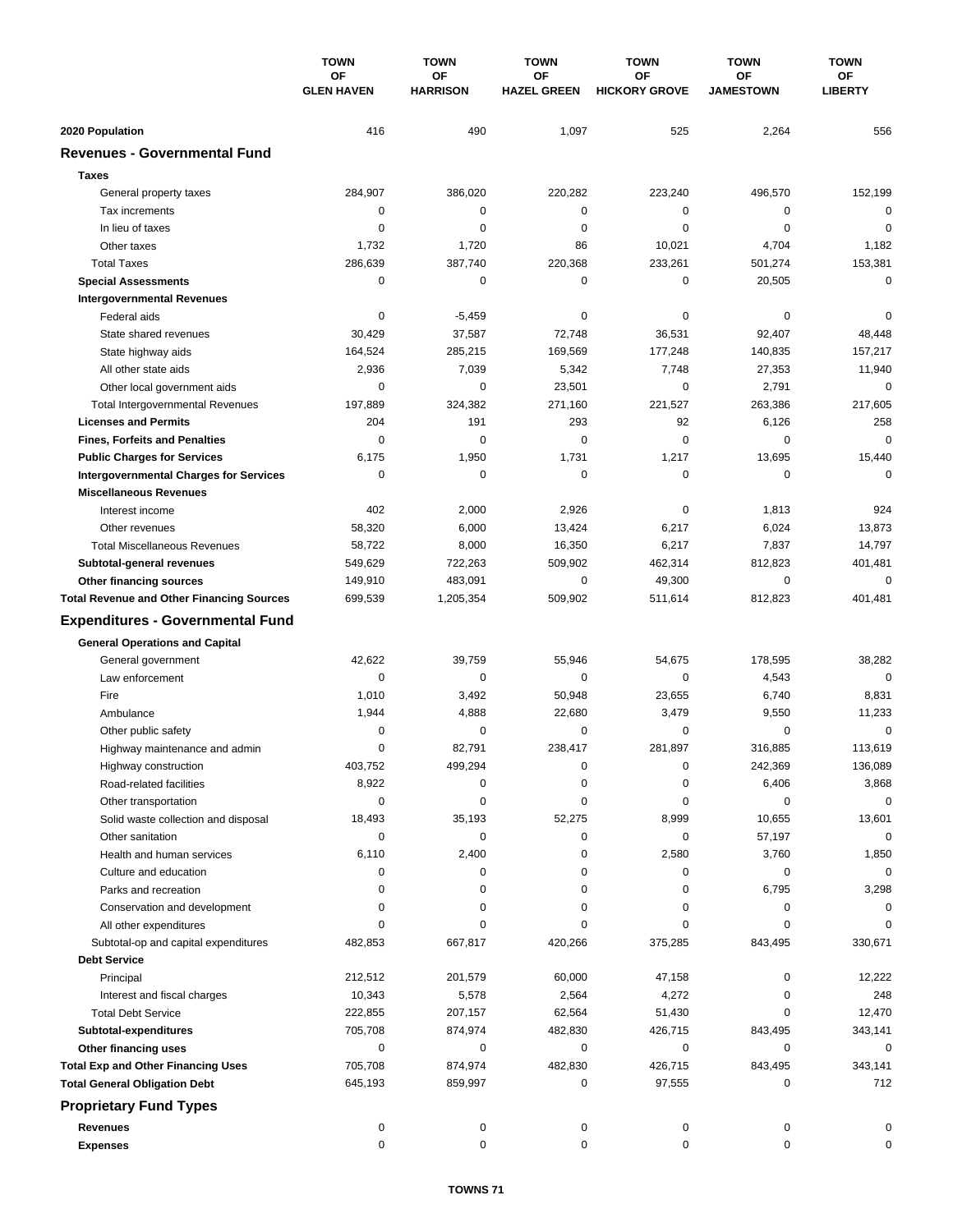|                                                                                    | <b>TOWN</b><br>ΟF<br><b>LIMA</b> | <b>TOWN</b>                      | <b>TOWN</b><br>OF<br><b>MARION</b> | <b>TOWN</b>            | <b>TOWN</b>                    | <b>TOWN</b><br><b>OF</b><br><b>MOUNT IDA</b> |
|------------------------------------------------------------------------------------|----------------------------------|----------------------------------|------------------------------------|------------------------|--------------------------------|----------------------------------------------|
|                                                                                    |                                  | <b>OF</b><br><b>LITTLE GRANT</b> |                                    | ΟF<br><b>MILLVILLE</b> | <b>OF</b><br><b>MOUNT HOPE</b> |                                              |
| 2020 Population                                                                    | 802                              | 291                              | 605                                | 169                    | 300                            | 559                                          |
| <b>Revenues - Governmental Fund</b>                                                |                                  |                                  |                                    |                        |                                |                                              |
| <b>Taxes</b>                                                                       |                                  |                                  |                                    |                        |                                |                                              |
| General property taxes                                                             | 306,322                          | 168,316                          | 282,927                            | 39,348                 | 105,448                        | 143,300                                      |
| Tax increments                                                                     | 0                                | $\mathbf 0$                      | $\mathbf 0$                        | 0                      | 0                              | $\mathbf 0$                                  |
| In lieu of taxes                                                                   | 0                                | 0                                | 0                                  | 0                      | 0                              | 0                                            |
| Other taxes                                                                        | 523                              | 1,048                            | 9,431                              | 3,416                  | $\mathbf 0$                    | 1,308                                        |
| <b>Total Taxes</b>                                                                 | 306,845                          | 169,364                          | 292,358                            | 42,764                 | 105,448                        | 144,608                                      |
| <b>Special Assessments</b>                                                         | 0                                | 0                                | 0                                  | 0                      | 0                              | 0                                            |
| <b>Intergovernmental Revenues</b>                                                  |                                  |                                  |                                    |                        |                                |                                              |
| Federal aids                                                                       | 0                                | 2,371                            | 0                                  | 0                      | 0                              | 0                                            |
| State shared revenues                                                              | 48,213                           | 26,998                           | 40,805                             | 26,654                 | 16,731                         | 43,566                                       |
| State highway aids                                                                 | 132,399                          | 112,925                          | 131,064                            | 67,581                 | 90,840                         | 152,127                                      |
| All other state aids                                                               | 4,323                            | 1,706                            | 6,881                              | 7,521                  | 2,567                          | 2,448                                        |
| Other local government aids                                                        | 0                                | 4,000                            | 2,926                              | 0                      | $\mathbf 0$                    | 7,498                                        |
| <b>Total Intergovernmental Revenues</b>                                            | 184,935                          | 148,000                          | 181,676                            | 101,756                | 110,138                        | 205,639                                      |
| <b>Licenses and Permits</b>                                                        | 721                              | 39                               | 134                                | 0                      | 5                              | 340                                          |
| <b>Fines, Forfeits and Penalties</b>                                               | $\mathbf 0$                      | $\Omega$                         | $\mathbf 0$                        | $\mathbf 0$            | $\mathbf 0$                    | $\mathbf 0$                                  |
| <b>Public Charges for Services</b>                                                 | 5,137                            | 10,708                           | $\mathbf 0$                        | 303                    | $\mathbf 0$                    | 2,068                                        |
| <b>Intergovernmental Charges for Services</b>                                      | $\mathbf 0$                      | $\mathbf 0$                      | $\mathbf 0$                        | $\mathbf 0$            | $\mathbf 0$                    | 18,690                                       |
| <b>Miscellaneous Revenues</b>                                                      |                                  |                                  |                                    |                        |                                |                                              |
| Interest income                                                                    | 251                              | 598                              | 540                                | 18                     | 216                            | 57                                           |
| Other revenues                                                                     | 8,030                            | 598                              | 2,183                              | 781                    | 5,264                          | 327                                          |
| <b>Total Miscellaneous Revenues</b>                                                | 8,281                            | 1,196                            | 2,723                              | 799                    | 5,480                          | 384                                          |
|                                                                                    | 505,919                          | 329,307                          | 476,891                            | 145,622                | 221,071                        | 371,729                                      |
| Subtotal-general revenues                                                          | 0                                | 0                                | 60,000                             | 0                      | 90,000                         | 0                                            |
| <b>Other financing sources</b><br><b>Total Revenue and Other Financing Sources</b> | 505,919                          | 329,307                          | 536,891                            | 145,622                | 311,071                        | 371,729                                      |
|                                                                                    |                                  |                                  |                                    |                        |                                |                                              |
| <b>Expenditures - Governmental Fund</b>                                            |                                  |                                  |                                    |                        |                                |                                              |
| <b>General Operations and Capital</b>                                              |                                  |                                  |                                    |                        |                                |                                              |
| General government                                                                 | 62,689                           | 41,958                           | 52,937                             | 35,314                 | 33,857                         | 59,280                                       |
| Law enforcement                                                                    | 0                                | 0                                | 0                                  | $\mathbf 0$            | 0                              | $\Omega$                                     |
| Fire                                                                               | 12,647                           | 13,067                           | 19.816                             | 4,240                  | 8,184                          | 25,716                                       |
| Ambulance                                                                          | 7,627                            | 359                              | 0                                  | 672                    | 400                            | 0                                            |
| Other public safety                                                                | 0                                | $\mathbf 0$                      | 0                                  | 0                      | $\mathbf 0$                    | 0                                            |
| Highway maintenance and admin                                                      | 156,161                          | 267,139                          | 280,752                            | 91,506                 | 205,406                        | 158,788                                      |
| Highway construction                                                               | 140,153                          | 0                                | 53,899                             | 2,000                  | 0                              | 0                                            |
| Road-related facilities                                                            | 0                                | 0                                | 0                                  | 0                      | 0                              | 0                                            |
| Other transportation                                                               | 0                                | 0                                | 0                                  | 0                      | 0                              | $\mathbf 0$                                  |
| Solid waste collection and disposal                                                | 46,912                           | 14,094                           | 9,286                              | 5,507                  | 13,080                         | 24,045                                       |
| Other sanitation                                                                   | 0                                | 0                                | 0                                  | 0                      | 0                              | $\mathbf 0$                                  |
| Health and human services                                                          | 4,650                            | 1,483                            | 2,600                              | 750                    | 2,800                          | 3,375                                        |
| Culture and education                                                              | 0                                | 0                                | 0                                  | 0                      | 0                              | 0                                            |
| Parks and recreation                                                               | 0                                | 0                                | 0                                  | 100                    | 0                              | 0                                            |
| Conservation and development                                                       | 0                                | 0                                | 0                                  | 0                      | 0                              | 0                                            |
| All other expenditures                                                             | $\Omega$                         | 0                                | 0                                  | 0                      | 0                              |                                              |
| Subtotal-op and capital expenditures                                               | 430,839                          | 338,100                          | 419,290                            | 140,089                | 263,727                        | 271,204                                      |
| <b>Debt Service</b>                                                                |                                  |                                  |                                    |                        |                                |                                              |
| Principal                                                                          | 46,690                           | 0                                | 57,905                             | 10,053                 | 0                              | 99,332                                       |
| Interest and fiscal charges                                                        | 1,295                            | 0                                | 8,190                              | 1,027                  | 0                              | 6,399                                        |
| <b>Total Debt Service</b>                                                          | 47,985                           | 0                                | 66,095                             | 11,080                 | 0                              | 105,731                                      |
| Subtotal-expenditures                                                              | 478,824                          | 338,100                          | 485,385                            | 151,169                | 263,727                        | 376,935                                      |
| Other financing uses                                                               | 0                                | 0                                | 0                                  | 0                      | 0                              | 0                                            |
| <b>Total Exp and Other Financing Uses</b>                                          | 478,824                          | 338,100                          | 485,385                            | 151,169                | 263,727                        | 376,935                                      |
| <b>Total General Obligation Debt</b>                                               | 41,724                           | 0                                | 338,661                            | 57,243                 | 90,000                         | 154,875                                      |
| <b>Proprietary Fund Types</b>                                                      |                                  |                                  |                                    |                        |                                |                                              |
| <b>Revenues</b>                                                                    | 0                                | 0                                | 0                                  | 0                      | 0                              | 0                                            |
| <b>Expenses</b>                                                                    | 0                                | 0                                | 0                                  | 0                      | 0                              | 0                                            |
|                                                                                    |                                  |                                  |                                    |                        |                                |                                              |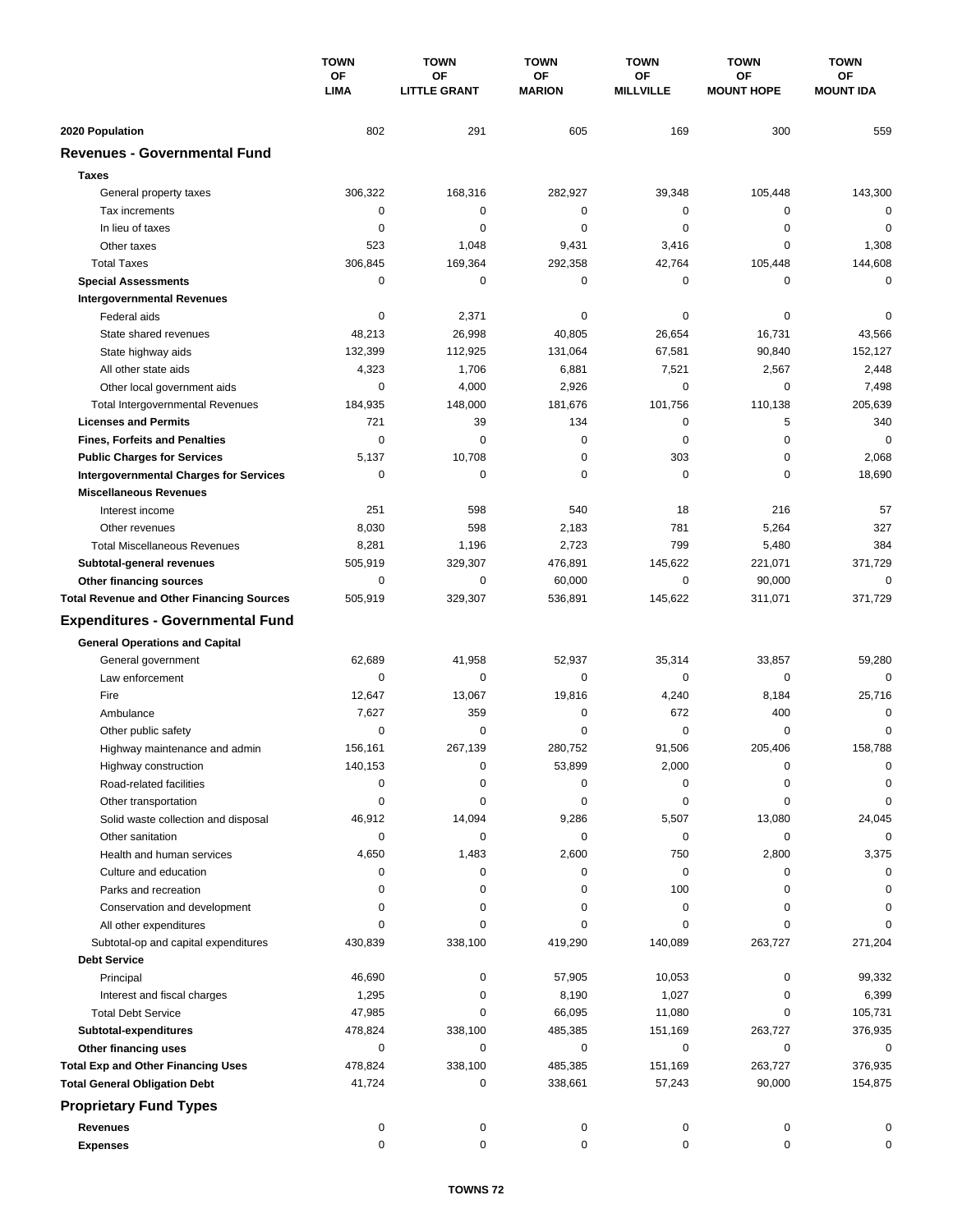|                                                         | <b>TOWN</b>          | <b>TOWN</b><br><b>TOWN</b>             |                    | <b>TOWN</b>              | <b>TOWN</b>              | <b>TOWN</b>         |
|---------------------------------------------------------|----------------------|----------------------------------------|--------------------|--------------------------|--------------------------|---------------------|
|                                                         | OF<br><b>MUSCODA</b> | OF<br><b>NORTH</b><br><b>LANCASTER</b> | OF<br><b>PARIS</b> | OF<br><b>PATCH GROVE</b> | ОF<br><b>PLATTEVILLE</b> | ОF<br><b>POTOSI</b> |
| 2020 Population                                         | 774                  | 541                                    | 734                | 347                      | 1,563                    | 855                 |
| <b>Revenues - Governmental Fund</b>                     |                      |                                        |                    |                          |                          |                     |
| <b>Taxes</b>                                            |                      |                                        |                    |                          |                          |                     |
|                                                         | 84,518               | 195,789                                | 132,361            | 156,333                  | 306,017                  | 220,881             |
| General property taxes<br>Tax increments                | 0                    | 0                                      | 0                  | 0                        | $\mathbf 0$              | $\mathbf 0$         |
| In lieu of taxes                                        | 0                    | 0                                      | 0                  | 0                        | $\mathbf 0$              | $\mathbf 0$         |
| Other taxes                                             | 11,035               | 508                                    | 2,421              | 3,139                    | 2,191                    | 1,429               |
| <b>Total Taxes</b>                                      | 95,553               | 196,297                                | 134,782            | 159,472                  | 308,208                  | 222,310             |
|                                                         | 0                    | 0                                      | 0                  | 0                        | 0                        | $\mathbf 0$         |
| <b>Special Assessments</b>                              |                      |                                        |                    |                          |                          |                     |
| <b>Intergovernmental Revenues</b><br>Federal aids       | 0                    | 0                                      | 13,052             | 0                        | 26,858                   | 721                 |
|                                                         | 36,717               | 33,334                                 | 47,233             | 33,642                   | 47,153                   | 103,769             |
| State shared revenues                                   | 85,068               | 182,703                                | 118,141            | 130,564                  | 112,005                  | 175,162             |
| State highway aids<br>All other state aids              | 10,723               | 3,435                                  | 5,914              | 2,030                    | 9,753                    | 6,538               |
|                                                         |                      | 0                                      |                    |                          | 0                        |                     |
| Other local government aids                             | 0                    |                                        | 36                 | 4,000                    |                          | 7,896               |
| <b>Total Intergovernmental Revenues</b>                 | 132,508              | 219,472                                | 184,376            | 170,236                  | 195,769                  | 294,086             |
| <b>Licenses and Permits</b>                             | 20                   | 0                                      | 0                  | 0                        | 2,410                    | 641                 |
| <b>Fines, Forfeits and Penalties</b>                    | 0                    | $\Omega$                               | 0                  | 0                        | 0                        | $\mathbf 0$         |
| <b>Public Charges for Services</b>                      | 0                    | 36,419                                 | 46,087             | 2,527                    | 80,571                   | 57,625              |
| <b>Intergovernmental Charges for Services</b>           | 1,302                | 0                                      | 0                  | 0                        | 0                        | $\mathbf 0$         |
| <b>Miscellaneous Revenues</b>                           |                      |                                        |                    |                          |                          |                     |
| Interest income                                         | 389                  | 36                                     | 707                | 422                      | 2,609                    | 2,030               |
| Other revenues                                          | 10,157               | 3,254                                  | 1,134              | 350                      | 0                        | 4,422               |
| <b>Total Miscellaneous Revenues</b>                     | 10,546               | 3,290                                  | 1,841              | 772                      | 2,609                    | 6,452               |
| Subtotal-general revenues                               | 239,929              | 455,478                                | 367,086            | 333,007                  | 589,567                  | 581,114             |
| Other financing sources                                 | 0                    | 0                                      | 50,000             | 0                        | $\mathbf 0$              | $\mathbf 0$         |
| <b>Total Revenue and Other Financing Sources</b>        | 239,929              | 455,478                                | 417,086            | 333,007                  | 589,567                  | 581,114             |
| <b>Expenditures - Governmental Fund</b>                 |                      |                                        |                    |                          |                          |                     |
| <b>General Operations and Capital</b>                   |                      |                                        |                    |                          |                          |                     |
| General government                                      | 43,480               | 38,873                                 | 62,501             | 34,828                   | 101,115                  | 57,366              |
| Law enforcement                                         | 0                    | 0                                      | $\mathbf 0$        | 0                        | 0                        | $\mathbf 0$         |
| Fire                                                    | 51,324               | 34,455                                 | 24,118             | 10,905                   | 59,817                   | 36,066              |
| Ambulance                                               | 0                    | 3,328                                  | 3,286              | 1,352                    | 14,865                   | 22,248              |
| Other public safety                                     | 0                    | 0                                      | 0                  | 0                        | 26,858                   | $\mathbf 0$         |
| Highway maintenance and admin                           | 93,391               | 89,312                                 | 261,302            | 164,008                  | 303,581                  | 214,787             |
| Highway construction                                    | 0                    | 187,648                                | 0                  | 0                        | 2,000                    | 202,000             |
| Road-related facilities                                 | 574                  | 0                                      | 0                  | 0                        | 0                        | 0                   |
|                                                         | 0                    | 0                                      | 0                  | 0                        | 0                        | 0                   |
| Other transportation                                    | 15,515               | 35,943                                 | 44,773             | 6,658                    | 82,243                   | 54,174              |
| Solid waste collection and disposal<br>Other sanitation | 0                    | 0                                      | 0                  | 0                        | 0                        | 0                   |
|                                                         | 0                    |                                        |                    |                          |                          |                     |
| Health and human services                               |                      | 770                                    | 0                  | 2,683                    | 745                      | 6,675               |
| Culture and education                                   | 1,500                | 0                                      | 0                  | 0                        | 0                        | 850                 |
| Parks and recreation                                    | 0                    | 0                                      | 0                  | 0                        | 0                        | 200                 |
| Conservation and development                            | 0                    | 0                                      | 0                  | 0                        | 0                        | 0                   |
| All other expenditures                                  | 2,000                | 792                                    | 0                  | 0                        | 0                        | $\Omega$            |
| Subtotal-op and capital expenditures                    | 207,784              | 391,121                                | 395,980            | 220,434                  | 591,224                  | 594,366             |
| <b>Debt Service</b>                                     |                      |                                        |                    |                          |                          |                     |
| Principal                                               | 0                    | 38,580                                 | 19,235             | 19,431                   | 34,387                   | 15,149              |
| Interest and fiscal charges                             | 0                    | 1,792                                  | 2,171              | 3,369                    | 7,201                    | 497                 |
| <b>Total Debt Service</b>                               | 0                    | 40,372                                 | 21,406             | 22,800                   | 41,588                   | 15,646              |
| Subtotal-expenditures                                   | 207,784              | 431,493                                | 417,386            | 243,234                  | 632,812                  | 610,012             |
| Other financing uses                                    | 0                    | 0                                      | 0                  | 0                        | 0                        | 0                   |
| <b>Total Exp and Other Financing Uses</b>               | 207,784              | 431,493                                | 417,386            | 243,234                  | 632,812                  | 610,012             |
| <b>Total General Obligation Debt</b>                    | 0                    | 32,376                                 | 123,035            | 84,772                   | 273,782                  | $\mathbf 0$         |
| <b>Proprietary Fund Types</b>                           |                      |                                        |                    |                          |                          |                     |
| <b>Revenues</b>                                         | 0                    | 0                                      | 0                  | 0                        | 0                        | 0                   |
| <b>Expenses</b>                                         | 0                    | 0                                      | 0                  | 0                        | 0                        | 0                   |
|                                                         |                      |                                        |                    |                          |                          |                     |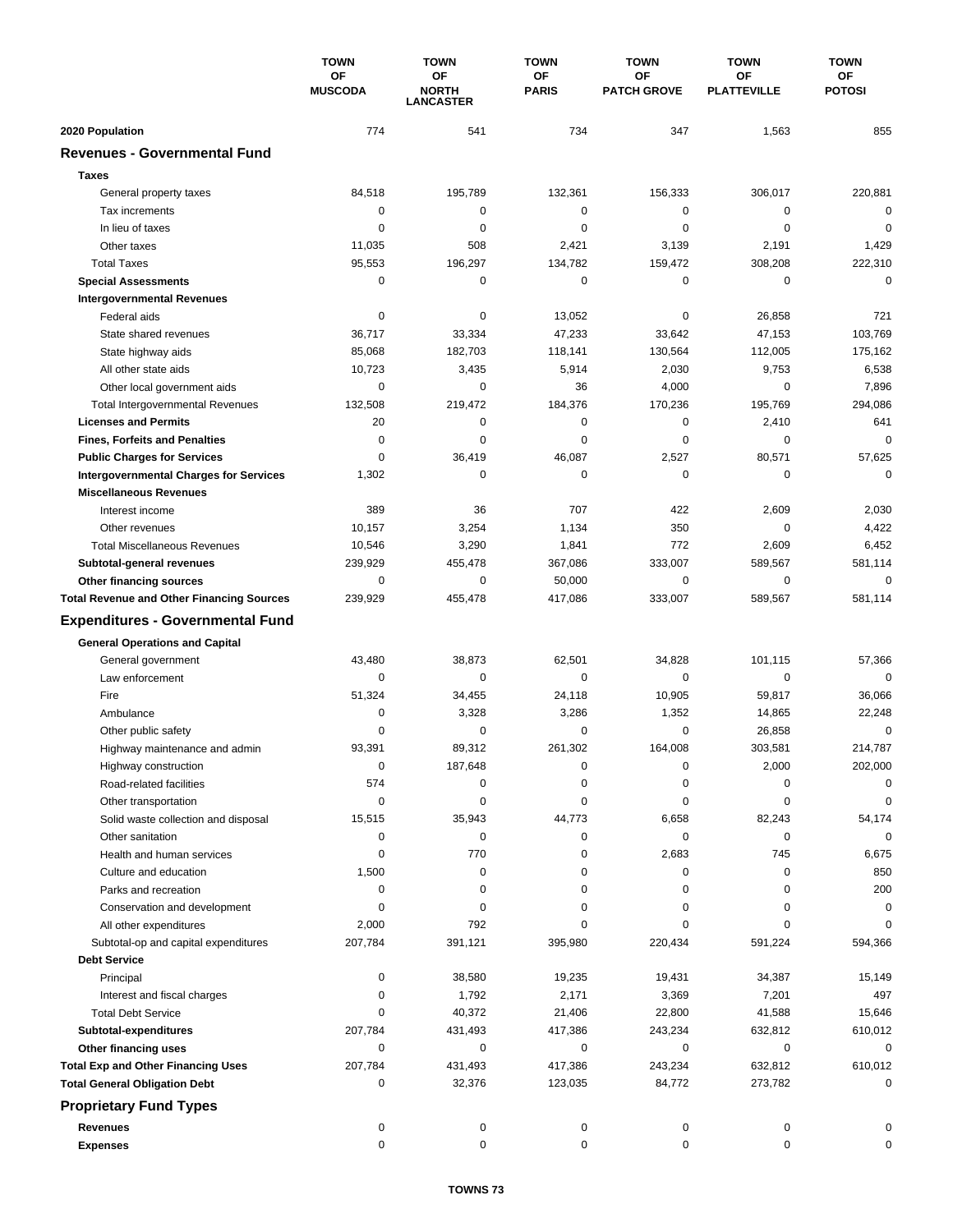|                                                  | <b>TOWN</b><br>ΟF<br><b>SMELSER</b> | <b>TOWN</b><br><b>TOWN</b><br>OF<br>OF<br><b>SOUTH</b><br><b>WATERLOO</b> |             | <b>TOWN</b><br>OF<br><b>WATTERSTOWN</b> | <b>TOWN</b><br>ΟF<br><b>WINGVILLE</b> | <b>TOWN</b><br>ОF<br><b>WOODMAN</b> |
|--------------------------------------------------|-------------------------------------|---------------------------------------------------------------------------|-------------|-----------------------------------------|---------------------------------------|-------------------------------------|
|                                                  |                                     |                                                                           |             |                                         |                                       |                                     |
|                                                  |                                     | <b>LANCASTER</b>                                                          |             |                                         |                                       |                                     |
| 2020 Population                                  | 812                                 | 846                                                                       | 590         | 349                                     | 374                                   | 199                                 |
| <b>Revenues - Governmental Fund</b>              |                                     |                                                                           |             |                                         |                                       |                                     |
| <b>Taxes</b>                                     |                                     |                                                                           |             |                                         |                                       |                                     |
| General property taxes                           | 166,195                             | 143,050                                                                   | 227,101     | 59,200                                  | 231,596                               | 98,000                              |
| Tax increments                                   | $\mathbf 0$                         | 0                                                                         | 0           | 0                                       | 0                                     | $\mathbf 0$                         |
| In lieu of taxes                                 | $\mathbf 0$                         | $\mathbf 0$                                                               | $\mathbf 0$ | 0                                       | $\mathbf 0$                           | $\mathbf 0$                         |
| Other taxes                                      | 1,180                               | 3,461                                                                     | 3,342       | 9,869                                   | 1,015                                 | 1,476                               |
| <b>Total Taxes</b>                               | 167,375                             | 146,511                                                                   | 230,443     | 69,069                                  | 232,611                               | 99,476                              |
| <b>Special Assessments</b>                       | 0                                   | 0                                                                         | 0           | 0                                       | 0                                     | 0                                   |
| <b>Intergovernmental Revenues</b>                |                                     |                                                                           |             |                                         |                                       |                                     |
| Federal aids                                     | 0                                   | 0                                                                         | 2,041       | 0                                       | 0                                     | 0                                   |
| State shared revenues                            | 22,321                              | 83,912                                                                    | 54,032      | 33,439                                  | 26,338                                | 20,916                              |
| State highway aids                               | 148,396                             | 115,974                                                                   | 134,769     | 59,919                                  | 113,535                               | 100,750                             |
| All other state aids                             | 7,633                               | 4,401                                                                     | 2,412       | 4,385                                   | 2,009                                 | 4,321                               |
| Other local government aids                      | 0                                   | 0                                                                         | 9,177       | 24,827                                  | 0                                     | $\mathbf 0$                         |
| <b>Total Intergovernmental Revenues</b>          | 178,350                             | 204,287                                                                   | 202,431     | 122,570                                 | 141,882                               | 125,987                             |
| <b>Licenses and Permits</b>                      | 508                                 | 15                                                                        | 0           | 40                                      | 0                                     | 27                                  |
| <b>Fines, Forfeits and Penalties</b>             | 1,717                               | 0                                                                         | 0           | 0                                       | 0                                     | $\mathbf 0$                         |
| <b>Public Charges for Services</b>               | 0                                   | 0                                                                         | 1,370       | $\pmb{0}$                               | 1,081                                 | 750                                 |
| <b>Intergovernmental Charges for Services</b>    | 0                                   | 34,124                                                                    | $\mathbf 0$ | 0                                       | 0                                     | $\pmb{0}$                           |
| <b>Miscellaneous Revenues</b>                    |                                     |                                                                           |             |                                         |                                       |                                     |
| Interest income                                  | 1,367                               | 0                                                                         | 604         | 230                                     | 418                                   | 0                                   |
| Other revenues                                   | 11,409                              | 10,653                                                                    | 3,102       | 1,502                                   | 431                                   | 2,345                               |
| <b>Total Miscellaneous Revenues</b>              | 12,776                              | 10,653                                                                    | 3,706       | 1,732                                   | 849                                   | 2,345                               |
| Subtotal-general revenues                        | 360,726                             | 395,590                                                                   | 437,950     | 193,411                                 | 376,423                               | 228,585                             |
| <b>Other financing sources</b>                   | 0                                   | $\mathbf 0$                                                               | $\mathbf 0$ | 0                                       | 80,000                                | $\mathbf 0$                         |
| <b>Total Revenue and Other Financing Sources</b> | 360,726                             | 395,590                                                                   | 437,950     | 193,411                                 | 456,423                               | 228,585                             |
| <b>Expenditures - Governmental Fund</b>          |                                     |                                                                           |             |                                         |                                       |                                     |
| <b>General Operations and Capital</b>            |                                     |                                                                           |             |                                         |                                       |                                     |
| General government                               | 53,346                              | 56,442                                                                    | 43,981      | 36,867                                  | 39,866                                | 44,155                              |
| Law enforcement                                  | 0                                   | 0                                                                         | 0           | 0                                       | 0                                     | $\mathbf 0$                         |
| Fire                                             | 19,924                              | 42,030                                                                    | 45,189      | 24,255                                  | 18,128                                | 5,527                               |
| Ambulance                                        | 6,055                               | 5,553                                                                     | 11,140      | 0                                       | 2,000                                 | 2,000                               |
| Other public safety                              | 0                                   | 0                                                                         | 0           | 0                                       | 0                                     | 0                                   |
| Highway maintenance and admin                    | 182,225                             | 260,518                                                                   | 307,346     | 109,227                                 | 356,879                               | 64,907                              |
| Highway construction                             | 0                                   | 0                                                                         | 0           | 0                                       | 0                                     | 0                                   |
| Road-related facilities                          | 0                                   | 0                                                                         | 0           | 0                                       | 0                                     | $\Omega$                            |
| Other transportation                             | 0                                   | 0                                                                         | 0           | 0                                       | 0                                     | $\mathbf 0$                         |
| Solid waste collection and disposal              | 12,277                              | 21,088                                                                    | 16,210      | 12,399                                  | 7,785                                 | 4,060                               |
| Other sanitation                                 | 688                                 | 0                                                                         | 0           | 0                                       | 0                                     | 200                                 |
| Health and human services                        | 575                                 | 0                                                                         | 2,975       | 1,000                                   | 1,680                                 | 531                                 |
| Culture and education                            | 0                                   | 0                                                                         | 0           | 0                                       | 0                                     | 0                                   |
| Parks and recreation                             | 0                                   | $\mathbf 0$                                                               | 1,331       | 0                                       | 0                                     | $\Omega$                            |
| Conservation and development                     | 0                                   | 0                                                                         | 0           | 0                                       | 0                                     |                                     |
| All other expenditures                           | $\Omega$                            | 2,247                                                                     | 0           | 1,084                                   | 0                                     | U                                   |
| Subtotal-op and capital expenditures             | 275,090                             | 387,878                                                                   | 428,172     | 184,832                                 | 426,338                               | 121,380                             |
| <b>Debt Service</b>                              |                                     |                                                                           |             |                                         |                                       |                                     |
| Principal                                        | 0                                   | 25,138                                                                    | 35,000      | 0                                       | 87,375                                | 62,762                              |
| Interest and fiscal charges                      | 0                                   | 4,312                                                                     | 985         | 0                                       | 3,733                                 | 2,113                               |
| <b>Total Debt Service</b>                        | 0                                   | 29,450                                                                    | 35,985      | 0                                       | 91,108                                | 64,875                              |
| Subtotal-expenditures                            | 275,090                             | 417,328                                                                   | 464,157     | 184,832                                 | 517,446                               | 186,255                             |
| Other financing uses                             | 0                                   | 0                                                                         | 0           | 0                                       | 0                                     | 0                                   |
| <b>Total Exp and Other Financing Uses</b>        | 275,090                             | 417,328                                                                   | 464,157     | 184,832                                 | 517,446                               | 186,255                             |
| <b>Total General Obligation Debt</b>             | 0                                   | 128,323                                                                   | 69,432      | 0                                       | 275,779                               | 89,393                              |
| <b>Proprietary Fund Types</b>                    |                                     |                                                                           |             |                                         |                                       |                                     |
| <b>Revenues</b>                                  | 0                                   | 0                                                                         | 0           | 0                                       | 0                                     | 0                                   |
| <b>Expenses</b>                                  | $\mathbf 0$                         | $\mathbf 0$                                                               | $\mathbf 0$ | 0                                       | $\mathbf 0$                           | $\Omega$                            |
|                                                  |                                     |                                                                           |             |                                         |                                       |                                     |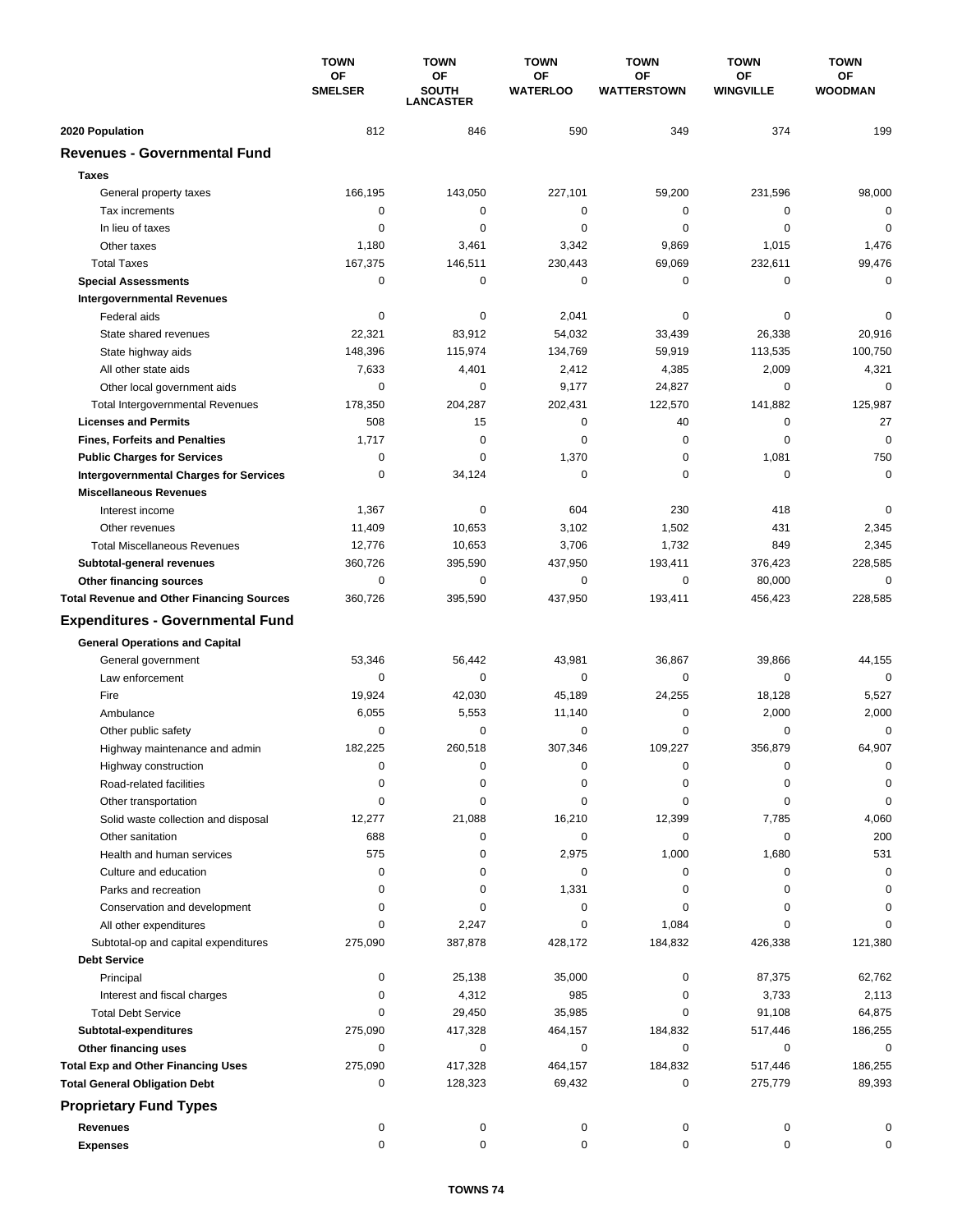|                                                         | <b>TOWN</b><br>OF<br><b>WYALUSING</b> | <b>TOWN</b>                         | <b>TOWN</b>        | <b>TOWN</b>         | <b>TOWN</b>           | <b>TOWN</b>           |
|---------------------------------------------------------|---------------------------------------|-------------------------------------|--------------------|---------------------|-----------------------|-----------------------|
|                                                         |                                       | <b>TOTAL</b><br><b>GRANT COUNTY</b> | ΟF<br><b>ADAMS</b> | OF<br><b>ALBANY</b> | ΟF<br><b>BROOKLYN</b> | ОF<br><b>CADIZ</b>    |
|                                                         |                                       |                                     |                    |                     |                       |                       |
| 2020 Population                                         | 355                                   | 20,143                              | 534                | 1,141               | 1,147                 | 797                   |
| <b>Revenues - Governmental Fund</b>                     |                                       |                                     |                    |                     |                       |                       |
| <b>Taxes</b>                                            |                                       |                                     |                    |                     |                       |                       |
| General property taxes                                  | 145,783                               | 6,565,755                           | 160,989            | 281,506             | 626,889               | 293,459               |
| Tax increments                                          | 0                                     | $\pmb{0}$                           | $\mathbf 0$        | 0                   | 0                     | $\mathbf 0$           |
| In lieu of taxes                                        | 0                                     | $\mathbf 0$                         | 0                  | 0                   | $\mathbf 0$           | $\mathbf 0$           |
| Other taxes                                             | 0                                     | 94,187                              | 8,524              | 3,947               | 4,123                 | 3,910                 |
| <b>Total Taxes</b>                                      | 145.783                               | 6,659,942                           | 169,513            | 285,453             | 631,012               | 297,369               |
| <b>Special Assessments</b>                              | 0                                     | 20,505                              | 0                  | 0                   | 1,493                 | 0                     |
| <b>Intergovernmental Revenues</b>                       |                                       |                                     |                    |                     |                       |                       |
| Federal aids                                            | 3,273                                 | 64,870                              | 0                  | 0                   | 1,482                 | 587                   |
| State shared revenues                                   | 20,794                                | 1,436,322                           | 12,802             | 8,799               | 11,506                | 32,438                |
| State highway aids                                      | 96,247                                | 4,209,522                           | 110,376            | 122,012             | 111,427               | 145,223               |
| All other state aids                                    | 5,727                                 | 232,786                             | 8,319              | 11,796              | 14,038                | 5,910                 |
| Other local government aids                             | 6,892                                 | 320,609                             | 0                  | 0                   | $\mathbf 0$           | $\mathbf 0$           |
| <b>Total Intergovernmental Revenues</b>                 | 132,933                               | 6,264,109                           | 131,497            | 142,607             | 138,453               | 184,158               |
| <b>Licenses and Permits</b>                             | 490                                   | 15,810                              | 1,433              | 19,409              | 4,206                 | 4,985                 |
| <b>Fines, Forfeits and Penalties</b>                    | 0                                     | 1,722                               | 0                  | 0                   | 0                     | 0                     |
| <b>Public Charges for Services</b>                      | 3,772                                 | 315,305                             | 12,734             | 609                 | 22,143                | 9,192<br>$\mathbf 0$  |
| <b>Intergovernmental Charges for Services</b>           | 0                                     | 54,116                              | 0                  | 0                   | 0                     |                       |
| <b>Miscellaneous Revenues</b>                           | 571                                   | 25,018                              | 238                | 531                 | 5,799                 | 454                   |
| Interest income                                         |                                       |                                     |                    |                     |                       |                       |
| Other revenues<br><b>Total Miscellaneous Revenues</b>   | 3,160<br>3,731                        | 193,344<br>218,362                  | 2,756<br>2,994     | 2,490<br>3,021      | 10,143<br>15,942      | 5,733<br>6,187        |
|                                                         | 286,709                               | 13,549,871                          | 318,171            | 451,099             | 813,249               | 501,891               |
| Subtotal-general revenues<br>Other financing sources    | 0                                     | 1,160,619                           | 0                  | 0                   | 165,000               | $\mathbf 0$           |
| <b>Total Revenue and Other Financing Sources</b>        | 286,709                               | 14,710,490                          | 318,171            | 451,099             | 978,249               | 501,891               |
|                                                         |                                       |                                     |                    |                     |                       |                       |
| <b>Expenditures - Governmental Fund</b>                 |                                       |                                     |                    |                     |                       |                       |
| <b>General Operations and Capital</b>                   |                                       |                                     |                    |                     |                       |                       |
| General government                                      | 40,335                                | 1,741,763                           | 69,684             | 76,689              | 76,505                | 46,158                |
| Law enforcement                                         | 0                                     | 4,543                               | 0                  | 0                   | 0                     | $\Omega$              |
| Fire                                                    | 9,103                                 | 724,297                             | 16,167             | 42,757              | 72,584                | 33,228                |
| Ambulance                                               | 1,408                                 | 158,810                             | 1,617              | 14,612              | 50,448                | $\mathbf 0$           |
| Other public safety                                     | 0                                     | 29,338                              | 0                  | 10,605              | 0                     | 1,535                 |
| Highway maintenance and admin                           | 211,050                               | 6,251,272                           | 143,752            | 193,799             | 335,832               | 275,226               |
| Highway construction                                    | 0                                     | 2,510,405                           | 0                  | 0                   | 235,424               | 0                     |
| Road-related facilities                                 | 0                                     | 25,360                              | 0                  | 0                   | 0                     | 153<br>$\mathbf 0$    |
| Other transportation                                    | 0                                     | 0<br>717,152                        | 0<br>12,997        | 0                   | 0                     |                       |
| Solid waste collection and disposal<br>Other sanitation | 22,019<br>0                           |                                     | 0                  | 20,594              | 25,380<br>0           | 30,299<br>263         |
|                                                         | 3,670                                 | 59,088<br>62,087                    | 960                | 4,735<br>0          | 918                   |                       |
| Health and human services<br>Culture and education      | 0                                     | 3,650                               | 0                  | 38,350              | 0                     | 12,662<br>$\mathbf 0$ |
| Parks and recreation                                    | $\Omega$                              | 13,767                              | 0                  | 0                   | 2,324                 | $\Omega$              |
| Conservation and development                            | 0                                     | 0                                   | 0                  | 0                   | 894                   |                       |
| All other expenditures                                  | 0                                     | 13,317                              | 0                  | 0                   | 0                     | O                     |
| Subtotal-op and capital expenditures                    | 287,585                               | 12,314,849                          | 245,177            | 402,141             | 800,309               | 399,524               |
| <b>Debt Service</b>                                     |                                       |                                     |                    |                     |                       |                       |
| Principal                                               | 0                                     | 1,345,936                           | 17,510             | 26,413              | 47,023                | 34,574                |
| Interest and fiscal charges                             | 0                                     | 77,607                              | 695                | 3,349               | 12,991                | 3,061                 |
| <b>Total Debt Service</b>                               | 0                                     | 1,423,543                           | 18,205             | 29,762              | 60,014                | 37,635                |
| Subtotal-expenditures                                   | 287,585                               | 13,738,392                          | 263,382            | 431,903             | 860,323               | 437,159               |
| Other financing uses                                    | 0                                     | 0                                   | 0                  | 0                   | 0                     | 0                     |
| <b>Total Exp and Other Financing Uses</b>               | 287,585                               | 13,738,392                          | 263,382            | 431,903             | 860,323               | 437,159               |
| <b>Total General Obligation Debt</b>                    | 0                                     | 3,613,075                           | 12,479             | 0                   | 490,131               | 70,854                |
| <b>Proprietary Fund Types</b>                           |                                       |                                     |                    |                     |                       |                       |
|                                                         |                                       |                                     |                    |                     |                       |                       |
| <b>Revenues</b><br><b>Expenses</b>                      | 0<br>0                                | 0<br>0                              | 0<br>0             | 0<br>0              | 0<br>0                | 0                     |
|                                                         |                                       |                                     |                    |                     |                       |                       |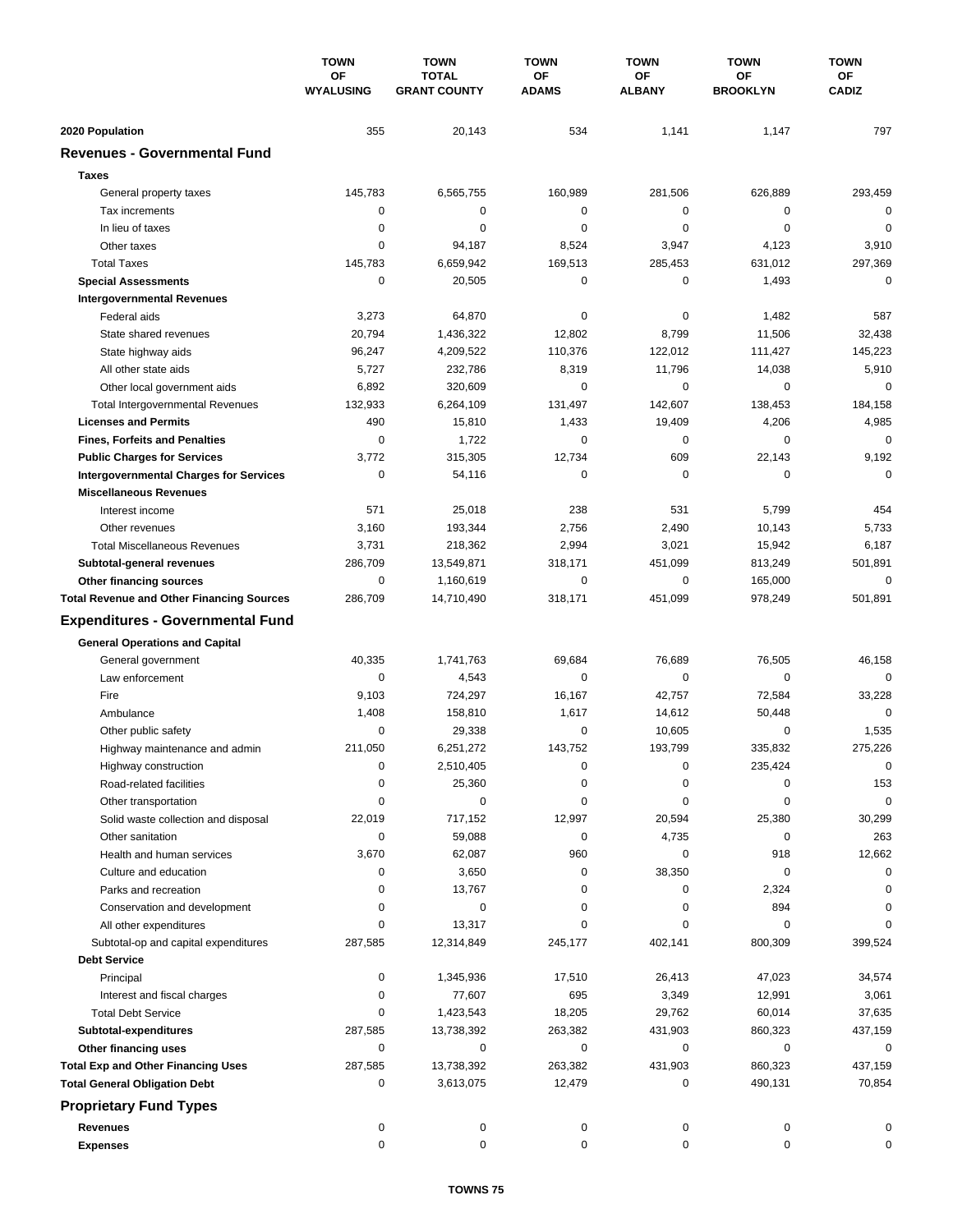|                                                  | <b>TOWN</b><br>OF<br><b>CLARNO</b> | <b>TOWN</b><br>OF<br><b>DECATUR</b> | <b>TOWN</b><br>OF<br><b>EXETER</b> | <b>TOWN</b><br>OF<br><b>JEFFERSON</b> | <b>TOWN</b><br>ΟF<br><b>JORDAN</b> | <b>TOWN</b><br>ОF<br><b>MONROE</b> |
|--------------------------------------------------|------------------------------------|-------------------------------------|------------------------------------|---------------------------------------|------------------------------------|------------------------------------|
|                                                  |                                    |                                     |                                    |                                       |                                    |                                    |
|                                                  |                                    |                                     |                                    |                                       |                                    |                                    |
| 2020 Population                                  | 1,162                              | 1,773                               | 2,159                              | 1,224                                 | 624                                | 1,286                              |
| <b>Revenues - Governmental Fund</b>              |                                    |                                     |                                    |                                       |                                    |                                    |
| <b>Taxes</b>                                     |                                    |                                     |                                    |                                       |                                    |                                    |
| General property taxes                           | 307,790                            | 282,804                             | 565,376                            | 287,778                               | 332,949                            | 253,477                            |
| Tax increments                                   | 0                                  | 0                                   | 0                                  | 0                                     | 0                                  | $\mathbf 0$                        |
| In lieu of taxes                                 | 0                                  | 0                                   | 0                                  | 0                                     | $\mathbf 0$                        | 1,033                              |
| Other taxes                                      | 882                                | 3,479                               | 6,571                              | 0                                     | 2,721                              | $\mathbf 0$                        |
| <b>Total Taxes</b>                               | 308,672                            | 286,283                             | 571,947                            | 287,778                               | 335,670                            | 254,510                            |
| <b>Special Assessments</b>                       | 0                                  | $\mathbf 0$                         | 0                                  | 0                                     | 0                                  | $\mathbf 0$                        |
| <b>Intergovernmental Revenues</b>                |                                    |                                     |                                    |                                       |                                    |                                    |
| Federal aids                                     | 12,766                             | 6,912                               | 0                                  | 0                                     | 0                                  | 16,273                             |
| State shared revenues                            | 25,080                             | 16,767                              | 14,403                             | 38,143                                | 16,644                             | 27,202                             |
| State highway aids                               | 162,778                            | 108,720                             | 144,613                            | 152,844                               | 116,105                            | 86,409                             |
| All other state aids                             | 7,251                              | 13,806                              | 46,932                             | 27,104                                | 15,654                             | 8,211                              |
| Other local government aids                      | 2,374                              | 5,873                               | 0                                  | 2,381                                 | 0                                  | 528                                |
| <b>Total Intergovernmental Revenues</b>          | 210,249                            | 152,078                             | 205,948                            | 220,472                               | 148,403                            | 138,623                            |
| <b>Licenses and Permits</b>                      | 3,025                              | 53,948                              | 64,885                             | 6,967                                 | 211                                | 9,372                              |
| <b>Fines, Forfeits and Penalties</b>             | 0                                  | 0                                   | 0                                  | 0                                     | $\Omega$                           | $\mathbf 0$                        |
| <b>Public Charges for Services</b>               | 6,451                              | 106,980                             | 116,829                            | 29,360                                | 3,883                              | 51,697                             |
| <b>Intergovernmental Charges for Services</b>    | 0                                  | $\mathbf 0$                         | 0                                  | 0                                     | 0                                  | $\mathbf 0$                        |
| <b>Miscellaneous Revenues</b>                    |                                    |                                     |                                    |                                       |                                    |                                    |
| Interest income                                  | 1,978                              | 1,289                               | 6,959                              | 249                                   | 447                                | 384                                |
| Other revenues                                   | 11,635                             | 3,453                               | 43,665                             | 350                                   | 1,769                              | 46,944                             |
| <b>Total Miscellaneous Revenues</b>              | 13,613                             | 4,742                               | 50,624                             | 599                                   | 2,216                              | 47,328                             |
| Subtotal-general revenues                        | 542,010                            | 604,031                             | 1,010,233                          | 545,176                               | 490,383                            | 501,530                            |
| Other financing sources                          | 212,000                            | 162,941                             | 0                                  | 144,000                               | $\mathbf 0$                        | 212,000                            |
| <b>Total Revenue and Other Financing Sources</b> | 754,010                            | 766,972                             | 1,010,233                          | 689,176                               | 490,383                            | 713,530                            |
| <b>Expenditures - Governmental Fund</b>          |                                    |                                     |                                    |                                       |                                    |                                    |
|                                                  |                                    |                                     |                                    |                                       |                                    |                                    |
| <b>General Operations and Capital</b>            | 299,056                            |                                     |                                    | 73,913                                |                                    |                                    |
| General government                               |                                    | 97,971                              | 125,779<br>$\mathbf 0$             |                                       | 74,577                             | 91,345<br>$\Omega$                 |
| Law enforcement<br>Fire                          | 0<br>0                             | 0<br>99,770                         |                                    | 0<br>39,342                           | 0                                  | 317,115                            |
|                                                  |                                    |                                     | 283,204                            | 0                                     | 48,570<br>471                      | $\mathbf 0$                        |
| Ambulance                                        | 68,459                             | 1,950                               | 76,472                             | 3,775                                 | $\mathbf 0$                        | 843                                |
| Other public safety                              | 2,566                              | 44,891<br>266,716                   | 31,934                             | 166,883                               | 107,153                            | 213,747                            |
| Highway maintenance and admin                    | 350,777                            |                                     | 646,927                            |                                       |                                    |                                    |
| Highway construction                             | 0                                  | 86,923                              | 0                                  | 205,495                               | 206,100                            | 0                                  |
| Road-related facilities                          | 466                                | 0                                   | 1,028                              | 7,065                                 | 0                                  | 0<br>0                             |
| Other transportation                             | 0<br>26,197                        | 0                                   | 0                                  | 0                                     | 0                                  |                                    |
| Solid waste collection and disposal              |                                    | 112,765                             | 52,193                             | 17,119                                | 16,281                             | 20,761<br>$\mathbf 0$              |
| Other sanitation                                 | 0                                  | 0                                   | 0                                  | 1,820                                 | 0                                  |                                    |
| Health and human services                        | 7,801                              | 3,500                               | 32,272                             | 6,015                                 | 1,500                              | 1,020                              |
| Culture and education                            | 0<br>0                             | 0<br>0                              | 3,000                              | 0                                     | 0<br>0                             | 0                                  |
| Parks and recreation                             |                                    |                                     | 4,781                              | 23,086                                |                                    | 0                                  |
| Conservation and development                     | 0                                  | 0<br>0                              | 440<br>0                           | 0<br>0                                | 555<br>0                           | 0<br>$\Omega$                      |
| All other expenditures                           | 10,531                             |                                     | 1,258,030                          |                                       |                                    |                                    |
| Subtotal-op and capital expenditures             | 765,853                            | 714,486                             |                                    | 544,513                               | 455,207                            | 644,831                            |
| <b>Debt Service</b>                              |                                    |                                     |                                    |                                       |                                    |                                    |
| Principal                                        | 400                                | 0                                   | 86,500                             | 56,975                                | 24,169                             | 400                                |
| Interest and fiscal charges                      | 442                                | 0                                   | 1,881                              | 2,133                                 | 0                                  | 442                                |
| <b>Total Debt Service</b>                        | 842                                | 0                                   | 88,381                             | 59,108                                | 24,169                             | 842                                |
| Subtotal-expenditures                            | 766,695                            | 714,486                             | 1,346,411                          | 603,621                               | 479,376                            | 645,673                            |
| Other financing uses                             | 0                                  | 0                                   | 0                                  | 0                                     | 0                                  | 0                                  |
| <b>Total Exp and Other Financing Uses</b>        | 766,695                            | 714,486                             | 1,346,411                          | 603,621                               | 479,376                            | 645,673                            |
| <b>Total General Obligation Debt</b>             | 211,600                            | 162,941                             | 282,500                            | 148,287                               | 0                                  | 211,600                            |
| <b>Proprietary Fund Types</b>                    |                                    |                                     |                                    |                                       |                                    |                                    |
| <b>Revenues</b>                                  | 0                                  | 0                                   | 0                                  | 0                                     | 0                                  | 0                                  |
| <b>Expenses</b>                                  | 0                                  | 0                                   | 0                                  | 0                                     | 0                                  | 0                                  |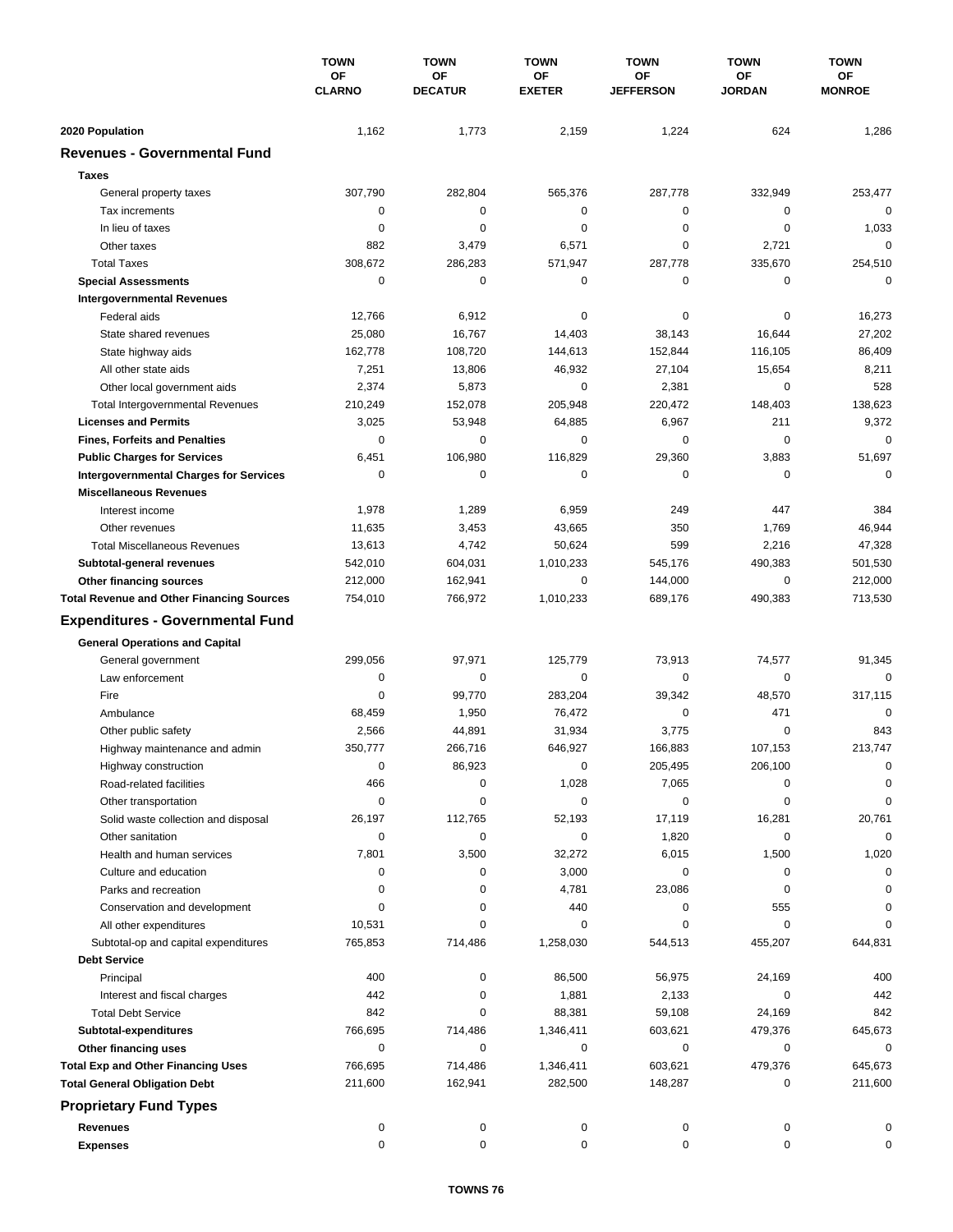|                                                  | <b>TOWN</b><br>ΟF<br><b>MOUNT</b><br><b>PLEASANT</b> | <b>TOWN</b>             | <b>TOWN</b><br>OF<br><b>SPRING GROVE</b> | <b>TOWN</b>            | <b>TOWN</b>             | <b>TOWN</b>       |
|--------------------------------------------------|------------------------------------------------------|-------------------------|------------------------------------------|------------------------|-------------------------|-------------------|
|                                                  |                                                      | OF<br><b>NEW GLARUS</b> |                                          | OF<br><b>SYLVESTER</b> | OF<br><b>WASHINGTON</b> | ОF<br><b>YORK</b> |
| 2020 Population                                  | 609                                                  | 1,402                   | 918                                      | 1,034                  | 825                     | 971               |
| <b>Revenues - Governmental Fund</b>              |                                                      |                         |                                          |                        |                         |                   |
| <b>Taxes</b>                                     |                                                      |                         |                                          |                        |                         |                   |
| General property taxes                           | 260,076                                              | 812,432                 | 233,977                                  | 182,631                | 214,472                 | 243,224           |
| Tax increments                                   | 0                                                    | 0                       | 0                                        | 0                      | 0                       | 0                 |
| In lieu of taxes                                 | 489                                                  | $\mathbf 0$             | $\mathbf 0$                              | 0                      | $\mathbf 0$             | $\mathbf 0$       |
| Other taxes                                      | 950                                                  | 5,646                   | 272                                      | 430                    | 1,556                   | 3,480             |
| <b>Total Taxes</b>                               | 261,515                                              | 818,078                 | 234,249                                  | 183,061                | 216,028                 | 246,704           |
| <b>Special Assessments</b>                       | 2,630                                                | 0                       | 0                                        | 0                      | 0                       | 0                 |
| <b>Intergovernmental Revenues</b>                |                                                      |                         |                                          |                        |                         |                   |
| Federal aids                                     | 10,880                                               | 0                       | 0                                        | 0                      | 14,818                  | 6,117             |
| State shared revenues                            | 15,014                                               | 10,252                  | 10,869                                   | 10,127                 | 8,838                   | 7,312             |
| State highway aids                               | 158,704                                              | 109,246                 | 134,554                                  | 116,184                | 113,898                 | 108,195           |
| All other state aids                             | 4,784                                                | 35,239                  | 5,237                                    | 24,555                 | 6,246                   | 7,571             |
| Other local government aids                      | 0                                                    | $\mathbf 0$             | $\mathbf 0$                              | 0                      | 3,811                   | 2,709             |
| <b>Total Intergovernmental Revenues</b>          | 189,382                                              | 154,737                 | 150,660                                  | 150,866                | 147,611                 | 131,904           |
| <b>Licenses and Permits</b>                      | 1,441                                                | 44,124                  | 10,238                                   | 2,868                  | 6,515                   | 29,917            |
| <b>Fines, Forfeits and Penalties</b>             | 0                                                    | 0                       | 0                                        | 0                      | 0                       | $\mathbf 0$       |
| <b>Public Charges for Services</b>               | 1,906                                                | 122,919                 | 3,289                                    | 571                    | 2,204                   | 2,029             |
| <b>Intergovernmental Charges for Services</b>    | $\mathbf 0$                                          | $\mathbf 0$             | 2,855                                    | $\pmb{0}$              | 0                       | $\mathbf 0$       |
| <b>Miscellaneous Revenues</b>                    |                                                      |                         |                                          |                        |                         |                   |
| Interest income                                  | 650                                                  | 6,071                   | 1,324                                    | 159                    | 250                     | 641               |
| Other revenues                                   | 0                                                    | 13,492                  | 9,867                                    | 3,532                  | 14,335                  | 2,414             |
| <b>Total Miscellaneous Revenues</b>              | 650                                                  | 19,563                  | 11,191                                   | 3,691                  | 14,585                  | 3,055             |
| Subtotal-general revenues                        | 457,524                                              | 1,159,421               | 412,482                                  | 341,057                | 386,943                 | 413,609           |
| <b>Other financing sources</b>                   | 0                                                    | 0                       | $\mathbf 0$                              | 212,000                | 0                       | 40,000            |
| <b>Total Revenue and Other Financing Sources</b> | 457,524                                              | 1,159,421               | 412,482                                  | 553,057                | 386,943                 | 453,609           |
| <b>Expenditures - Governmental Fund</b>          |                                                      |                         |                                          |                        |                         |                   |
| <b>General Operations and Capital</b>            |                                                      |                         |                                          |                        |                         |                   |
| General government                               | 54,378                                               | 201,075                 | 59,938                                   | 49,003                 | 74,387                  | 68,675            |
| Law enforcement                                  | 0                                                    | 0                       | 0                                        | 0                      | 0                       | $\mathbf 0$       |
| Fire                                             | 30,820                                               | 59,436                  | 45,324                                   | 54,542                 | 34,170                  | 49,989            |
| Ambulance                                        | 12,052                                               | 26,422                  | 0                                        | 3,818                  | 300                     | 13,169            |
| Other public safety                              | 7,037                                                | 7,776                   | 0                                        | 2,242                  | 2,083                   | 0                 |
| Highway maintenance and admin                    | 306,311                                              | 401,439                 | 101,185                                  | 80.982                 | 198,429                 | 172,928           |
| Highway construction                             | 0                                                    | 0                       | 221,587                                  | 332,752                | 0                       | 0                 |
| Road-related facilities                          | 0                                                    | 405                     | 0                                        | 0                      | 0                       | $\Omega$          |
| Other transportation                             | 0                                                    | 0                       | 0                                        | 0                      | 0                       | 0                 |
| Solid waste collection and disposal              | 4,625                                                | 116,046                 | 8,263                                    | 11,845                 | 16,459                  | 36,799            |
| Other sanitation                                 | 0                                                    | 5,463                   | 0                                        | 0                      | 0                       | 0                 |
| Health and human services                        | 150                                                  | 0                       | 6,470                                    | 10,718                 | 1,297                   | 300               |
| Culture and education                            | 0                                                    | 2,749                   | 0                                        | 0                      | 0                       | 0                 |
| Parks and recreation                             | 0                                                    | 4,789                   | 0                                        | 0                      | 0                       | $\mathbf 0$       |
| Conservation and development                     | 1,811                                                | 1,191                   | 0                                        | 0                      | 725                     | 2,890             |
| All other expenditures                           | 0                                                    | 0                       | 0                                        | 0                      | 8,851                   | 12,511            |
| Subtotal-op and capital expenditures             | 417,184                                              | 826,791                 | 442,767                                  | 545,902                | 336,701                 | 357,261           |
| <b>Debt Service</b>                              |                                                      |                         |                                          |                        |                         |                   |
| Principal                                        | 11,374                                               | 300,269                 | 0                                        | 0                      | 50,997                  | 30,357            |
| Interest and fiscal charges                      | 1,151                                                | 64,916                  | 0                                        | 0                      | 9,540                   | 1,786             |
| <b>Total Debt Service</b>                        | 12,525                                               | 365,185                 | 0                                        | 0                      | 60,537                  | 32,143            |
| Subtotal-expenditures                            | 429,709                                              | 1,191,976               | 442,767                                  | 545,902                | 397,238                 | 389,404           |
| Other financing uses                             | 0                                                    | 0                       | 0                                        | 0                      | 0                       | 0                 |
| <b>Total Exp and Other Financing Uses</b>        | 429,709<br>30,699                                    | 1,191,976<br>1,746,913  | 442,767<br>0                             | 545,902<br>212,000     | 397,238<br>263,322      | 389,404<br>33,643 |
| <b>Total General Obligation Debt</b>             |                                                      |                         |                                          |                        |                         |                   |
| <b>Proprietary Fund Types</b>                    |                                                      |                         |                                          |                        |                         |                   |
| <b>Revenues</b>                                  | 0                                                    | 0                       | 0                                        | 0                      | 0                       | 0                 |
| <b>Expenses</b>                                  | $\mathbf 0$                                          | 0                       | 0                                        | 0                      | 0                       | 0                 |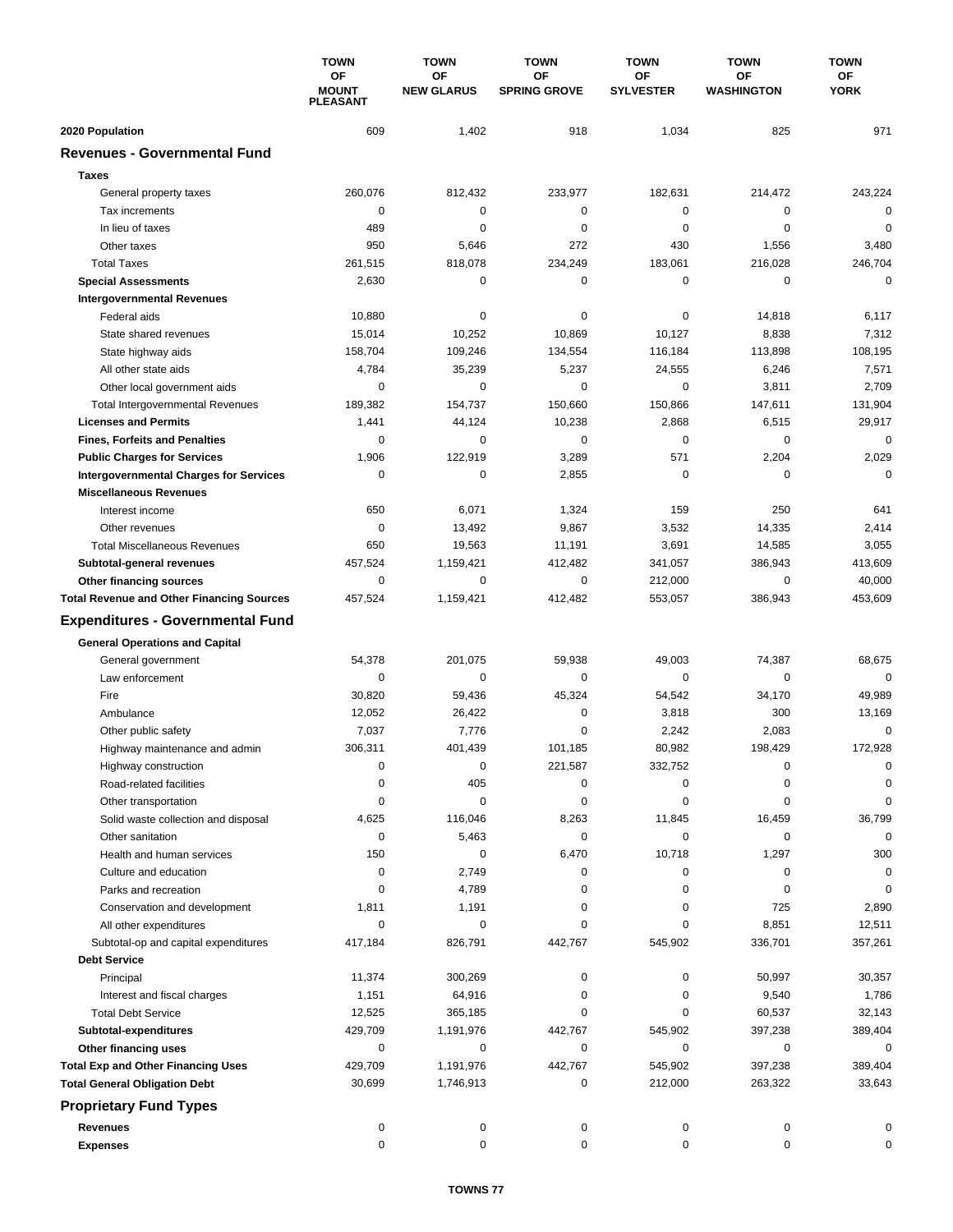|                                                  | <b>TOWN</b><br><b>TOTAL</b><br><b>GREEN COUNTY</b> | <b>TOWN</b><br>OF | <b>TOWN</b><br>OF | <b>TOWN</b><br>OF | <b>TOWN</b><br>ΟF | <b>TOWN</b><br>ОF |
|--------------------------------------------------|----------------------------------------------------|-------------------|-------------------|-------------------|-------------------|-------------------|
|                                                  |                                                    | <b>BERLIN</b>     | <b>BROOKLYN</b>   | <b>GREEN LAKE</b> | <b>KINGSTON</b>   | <b>MACKFORD</b>   |
| 2020 Population                                  | 17,606                                             | 1,133             | 1,864             | 1,152             | 1,095             | 551               |
| <b>Revenues - Governmental Fund</b>              |                                                    |                   |                   |                   |                   |                   |
| <b>Taxes</b>                                     |                                                    |                   |                   |                   |                   |                   |
| General property taxes                           | 5,339,829                                          | $-114,216$        | 1,026,751         | 621,899           | 194,402           | 165,151           |
| Tax increments                                   | 0                                                  | 0                 | $\mathbf 0$       | 0                 | 0                 | $\mathbf 0$       |
| In lieu of taxes                                 | 1,522                                              | 0                 | 0                 | 0                 | $\mathbf 0$       | 0                 |
| Other taxes                                      | 46,491                                             | $\mathbf 0$       | 71,866            | 23,351            | 3,239             | $\mathbf 0$       |
| <b>Total Taxes</b>                               | 5,387,842                                          | $-114,216$        | 1,098,617         | 645,250           | 197,641           | 165,151           |
| <b>Special Assessments</b>                       | 4,123                                              | 0                 | 14,275            | 0                 | 0                 | $\mathbf 0$       |
| <b>Intergovernmental Revenues</b>                |                                                    |                   |                   |                   |                   |                   |
| Federal aids                                     | 69,835                                             | 0                 | 0                 | 0                 | 0                 | 0                 |
| State shared revenues                            | 266,196                                            | 14,510            | 29,879            | 15,742            | 41,604            | 24,754            |
| State highway aids                               | 2,001,288                                          | 79,313            | 124,672           | 0                 | 65,987            | 88,828            |
| All other state aids                             | 242,653                                            | 15,781            | 35,305            | 29,594            | 8,144             | 3,001             |
| Other local government aids                      | 17,676                                             | $\mathbf 0$       | 19,969            | 0                 | 0                 | $\mathbf 0$       |
| <b>Total Intergovernmental Revenues</b>          | 2,597,648                                          | 109,604           | 209,825           | 45,336            | 115,735           | 116,583           |
| <b>Licenses and Permits</b>                      | 263,544                                            | 6,368             | 61,372            | 29,049            | 12,544            | 3,568             |
| <b>Fines, Forfeits and Penalties</b>             | 0                                                  | 0                 | 0                 | 0                 | 0                 | $\mathbf 0$       |
| <b>Public Charges for Services</b>               | 492,796                                            | 508,282           | 267               | 44,356            | $\mathbf 0$       | 1,500             |
| <b>Intergovernmental Charges for Services</b>    | 2,855                                              | 0                 | 2,359             | 0                 | 0                 | $\mathbf 0$       |
| <b>Miscellaneous Revenues</b>                    |                                                    |                   |                   |                   |                   |                   |
| Interest income                                  | 27,423                                             | 55,511            | 749               | 166               | 375               | 367               |
| Other revenues                                   | 172,578                                            | 7,146             | 1,601             | 15,431            | 8,625             | 798               |
| <b>Total Miscellaneous Revenues</b>              | 200,001                                            | 62,657            | 2,350             | 15,597            | 9,000             | 1,165             |
| Subtotal-general revenues                        | 8,948,809                                          | 572,695           | 1,389,065         | 779,588           | 334,920           | 287,967           |
| Other financing sources                          | 1,147,941                                          | $\pmb{0}$         | 282,682           | 0                 | 0                 | $\mathbf 0$       |
| <b>Total Revenue and Other Financing Sources</b> | 10,096,750                                         | 572,695           | 1,671,747         | 779,588           | 334,920           | 287,967           |
| <b>Expenditures - Governmental Fund</b>          |                                                    |                   |                   |                   |                   |                   |
| <b>General Operations and Capital</b>            |                                                    |                   |                   |                   |                   |                   |
| General government                               | 1,539,133                                          | 118,666           | 157,884           | 210,954           | 56,447            | 80,128            |
| Law enforcement                                  | 0                                                  | 1,000             | 0                 | 0                 | $\mathbf 0$       | $\mathbf 0$       |
| Fire                                             | 1,227,018                                          | 37,436            | 59,631            | 74,800            | 28,774            | 15,021            |
| Ambulance                                        | 269,790                                            | 11,576            | 35,453            | 15,000            | 9,750             | $\mathbf 0$       |
| Other public safety                              | 115,287                                            | 0                 | 23,586            | 0                 | 10,781            | 360               |
| Highway maintenance and admin                    | 3,962,086                                          | 91,453            | 536.290           | 171,921           | 108,283           | 118,577           |
| Highway construction                             | 1,288,281                                          | 180,323           | 237,012           | 329,473           | 0                 | 0                 |
| Road-related facilities                          | 9,117                                              | 0                 | 3,987             | 0                 | 4,425             | 0                 |
| Other transportation                             | 0                                                  | 0                 | 0                 | 0                 | 0                 | 0                 |
| Solid waste collection and disposal              | 528,623                                            | 0                 | 83,507            | 3,585             | 30,944            | 3,930             |
| Other sanitation                                 | 12,281                                             | 6,463             | 0                 | 8,021             | 0                 | 0                 |
| Health and human services                        | 85,583                                             | 1,006             | 12,500            | 10,553            | 6,990             | 0                 |
| Culture and education                            | 44,099                                             | 5,500             | 116,939           | 0                 | 6,500             | 0                 |
| Parks and recreation                             | 34,980                                             | 0                 | 16,167            | 3,269             | 1,444             | 0                 |
| Conservation and development                     | 8,506                                              | 0                 | 38,526            | 0                 | 0                 | 0                 |
| All other expenditures                           | 31,893                                             | 0                 | 0                 | 0                 | 1,191             | $\Omega$          |
| Subtotal-op and capital expenditures             | 9,156,677                                          | 453,423           | 1,321,482         | 827,576           | 265,529           | 218,016           |
| <b>Debt Service</b>                              |                                                    |                   |                   |                   |                   |                   |
| Principal                                        | 686,961                                            | 0                 | 321,856           | 0                 | 28,234            | 0                 |
| Interest and fiscal charges                      | 102,387                                            | 0                 | 12,619            | 0                 | 6,693             | 0                 |
| <b>Total Debt Service</b>                        | 789,348                                            | 0                 | 334,475           | 0                 | 34,927            | 0                 |
| Subtotal-expenditures                            | 9,946,025                                          | 453,423           | 1,655,957         | 827,576           | 300,456           | 218,016           |
| Other financing uses                             | 0                                                  | 0                 | 0                 | 0                 | 0                 | 0                 |
| <b>Total Exp and Other Financing Uses</b>        | 9,946,025                                          | 453,423           | 1,655,957         | 827,576           | 300,456           | 218,016           |
| <b>Total General Obligation Debt</b>             | 3,876,969                                          | 0                 | 261,663           | 0                 | 252,415           | 0                 |
| <b>Proprietary Fund Types</b>                    |                                                    |                   |                   |                   |                   |                   |
| <b>Revenues</b>                                  | 0                                                  | 0                 | 0                 | 0                 | 0                 |                   |
| <b>Expenses</b>                                  | 0                                                  | 0                 | 0                 | 0                 | 0                 | 0                 |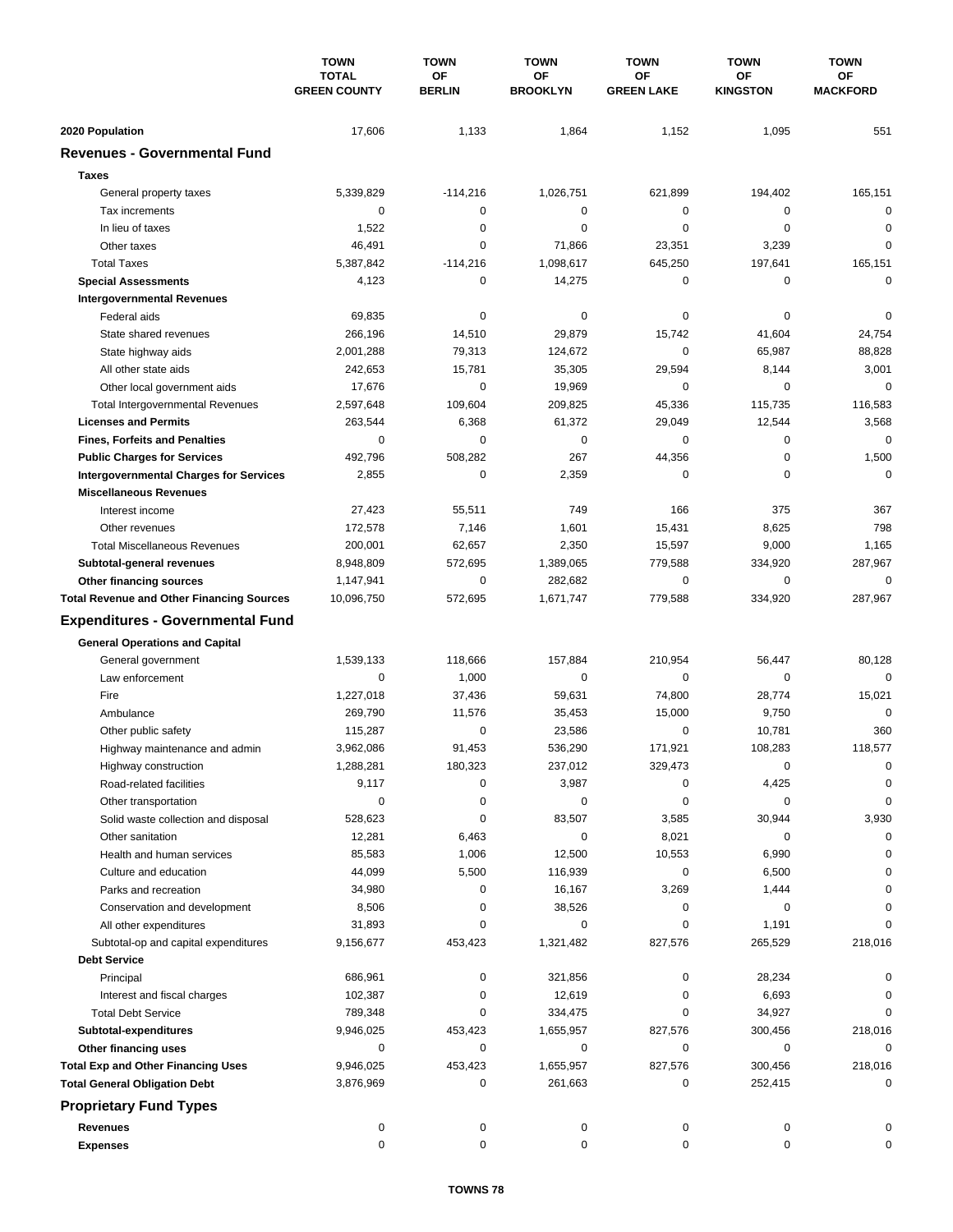|                                                  | <b>TOWN</b>             | <b>TOWN</b>            | <b>TOWN</b>            | <b>TOWN</b>              | <b>TOWN</b>         | <b>TOWN</b>                                        |
|--------------------------------------------------|-------------------------|------------------------|------------------------|--------------------------|---------------------|----------------------------------------------------|
|                                                  | OF<br><b>MANCHESTER</b> | OF<br><b>MARQUETTE</b> | OF<br><b>PRINCETON</b> | ΟF<br><b>SAINT MARIE</b> | ΟF<br><b>SENECA</b> | <b>TOTAL</b><br><b>GREEN LAKE</b><br><b>COUNTY</b> |
| 2020 Population                                  | 1,046                   | 543                    | 1,443                  | 358                      | 406                 | 9,591                                              |
| <b>Revenues - Governmental Fund</b>              |                         |                        |                        |                          |                     |                                                    |
| <b>Taxes</b>                                     |                         |                        |                        |                          |                     |                                                    |
| General property taxes                           | 145,042                 | 194,633                | 343,511                | 90,733                   | 54,301              | 2,722,207                                          |
| Tax increments                                   | 0                       | $\pmb{0}$              | $\mathbf 0$            | 0                        | 0                   | $\mathbf 0$                                        |
| In lieu of taxes                                 | 0                       | $\mathbf 0$            | 0                      | 0                        | $\mathbf 0$         | 0                                                  |
| Other taxes                                      | 1,730                   | 5,719                  | 3,802                  | 4,600                    | 677                 | 114,984                                            |
| <b>Total Taxes</b>                               | 146,772                 | 200,352                | 347,313                | 95,333                   | 54,978              | 2,837,191                                          |
| <b>Special Assessments</b>                       | 0                       | 0                      | 0                      | 0                        | 0                   | 14,275                                             |
| <b>Intergovernmental Revenues</b>                |                         |                        |                        |                          |                     |                                                    |
| Federal aids                                     | 17,388                  | 0                      | 33,282                 | 8,758                    | 0                   | 59,428                                             |
| State shared revenues                            | 33,956                  | 6,128                  | 28,520                 | 13,417                   | 16,811              | 225,321                                            |
| State highway aids                               | 97,631                  | 111,163                | 98,655                 | 64,018                   | 71,667              | 801,934                                            |
| All other state aids                             | 4,184                   | 15,132                 | 14,068                 | 7,303                    | 19,090              | 151,602                                            |
| Other local government aids                      | 2,237                   | $\pmb{0}$              | $\mathbf 0$            | 0                        | $\mathbf 0$         | 22,206                                             |
| <b>Total Intergovernmental Revenues</b>          | 155,396                 | 132,423                | 174,525                | 93,496                   | 107,568             | 1,260,491                                          |
| <b>Licenses and Permits</b>                      | 9,204                   | 20,880                 | 28,420                 | 530                      | 1,937               | 173,872                                            |
| <b>Fines, Forfeits and Penalties</b>             | 0                       | $\mathbf 0$            | 0                      | 2,732                    | 0                   | 2,732                                              |
| <b>Public Charges for Services</b>               | 3,654                   | 1,250                  | 4,687                  | 1,069                    | 140                 | 565,205                                            |
| <b>Intergovernmental Charges for Services</b>    | 0                       | 0                      | 1,470                  | 0                        | 0                   | 3,829                                              |
| <b>Miscellaneous Revenues</b>                    |                         |                        |                        |                          |                     |                                                    |
| Interest income                                  | 1,224                   | 44                     | 1,970                  | 76                       | 550                 | 61,032                                             |
| Other revenues                                   | 5,750                   | 2,222                  | 7,990                  | 1,550                    | $\mathbf 0$         | 51,113                                             |
| <b>Total Miscellaneous Revenues</b>              | 6,974                   | 2,266                  | 9,960                  | 1,626                    | 550                 | 112,145                                            |
| Subtotal-general revenues                        | 322,000                 | 357,171                | 566,375                | 194,786                  | 165,173             | 4,969,740                                          |
| Other financing sources                          | $\mathbf 0$             | $\pmb{0}$              | 0                      | 0                        | 0                   | 282,682                                            |
| <b>Total Revenue and Other Financing Sources</b> | 322,000                 | 357,171                | 566,375                | 194,786                  | 165,173             | 5,252,422                                          |
| <b>Expenditures - Governmental Fund</b>          |                         |                        |                        |                          |                     |                                                    |
| <b>General Operations and Capital</b>            |                         |                        |                        |                          |                     |                                                    |
| General government                               | 73,688                  | 55,602                 | 79,287                 | 55,194                   | 36,284              | 924,134                                            |
| Law enforcement                                  | 1,432                   | 0                      | 0                      | 0                        | $\mathbf 0$         | 2,432                                              |
| Fire                                             | 17,882                  | 28,330                 | 69.484                 | 8,519                    | 11,174              | 351,051                                            |
| Ambulance                                        | 9,000                   | 6,000                  | 19,647                 | 7,566                    | 7,146               | 121,138                                            |
| Other public safety                              | 7,445                   | 13,826                 | 12,472                 | 0                        | 396                 | 68,866                                             |
| Highway maintenance and admin                    | 43,901                  | 230,300                | 75,827                 | 79,807                   | 72,041              | 1,528,400                                          |
| Highway construction                             | 143,901                 | 0                      | 122,334                | 0                        | 0                   | 1,013,043                                          |
| Road-related facilities                          | 2,368                   | 127                    | 1,635                  | 0                        | 0                   | 12,542                                             |
| Other transportation                             | 0                       | 0                      | 0                      | 0                        | 0                   | 0                                                  |
| Solid waste collection and disposal              | 4,534                   | 2,443                  | 8,126                  | 1,583                    | 3,313               | 141,965                                            |
| Other sanitation                                 | 0                       | 0                      | 0                      | 0                        | 0                   | 14,484                                             |
| Health and human services                        | 12,255                  | 1,990                  | 600                    | 2,555                    | 0                   | 48,449                                             |
| Culture and education                            | 0                       | 1,200                  | 0                      | 0                        | 0                   | 130,139                                            |
| Parks and recreation                             | 2,000                   | 0                      | 0                      | 0                        | 0                   | 22,880                                             |
| Conservation and development                     | 0                       | 0                      | 0                      | 0                        | 0                   | 38,526                                             |
| All other expenditures                           | 265                     | 0                      | 0                      | 0                        | 0                   | 1,456                                              |
| Subtotal-op and capital expenditures             | 318,671                 | 339,818                | 389,412                | 155,224                  | 130,354             | 4,419,505                                          |
| <b>Debt Service</b>                              |                         |                        |                        |                          |                     |                                                    |
| Principal                                        | 0                       | 33,033                 | 0                      | 29,188                   | 0                   | 412,311                                            |
| Interest and fiscal charges                      | 0                       | 15,556                 | 0                      | 5,236                    | 0                   | 40,104                                             |
| <b>Total Debt Service</b>                        | 0                       | 48,589                 | 0                      | 34,424                   | 0                   | 452,415                                            |
| Subtotal-expenditures                            | 318,671                 | 388,407                | 389,412                | 189,648                  | 130,354             | 4,871,920                                          |
| Other financing uses                             | 0                       | 0                      | 0                      | 0                        | 0                   | 0                                                  |
| <b>Total Exp and Other Financing Uses</b>        | 318,671                 | 388,407                | 389,412                | 189,648                  | 130,354             | 4,871,920                                          |
| <b>Total General Obligation Debt</b>             | 0                       | 339,344                | 0                      | 135,690                  | 0                   | 989,112                                            |
| <b>Proprietary Fund Types</b>                    |                         |                        |                        |                          |                     |                                                    |
| <b>Revenues</b>                                  | 0                       | 0                      | 0                      | 0                        | 0                   | 0                                                  |
| <b>Expenses</b>                                  | 0                       | 0                      | 0                      | 0                        | 0                   | 0                                                  |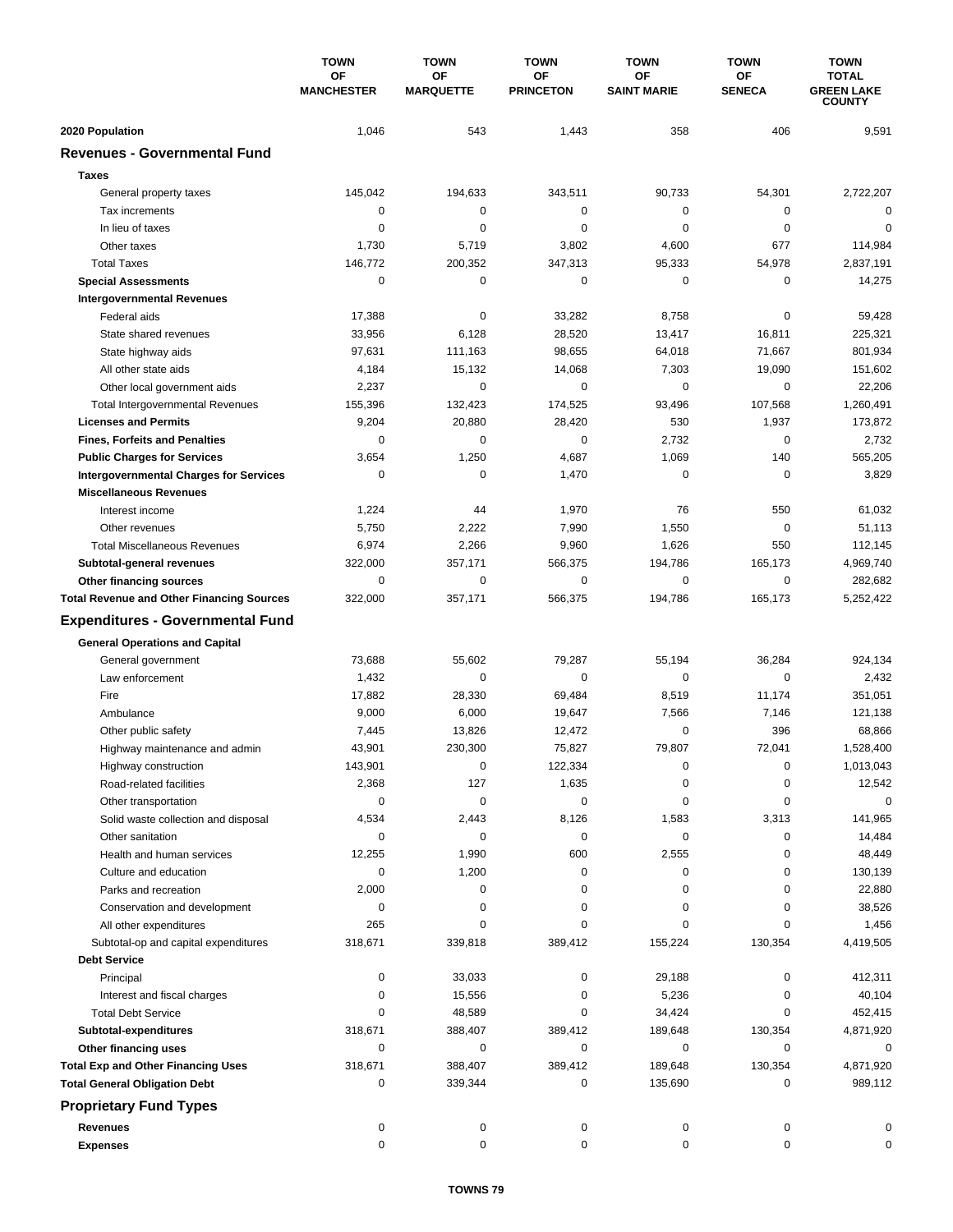|                                                  | <b>TOWN</b><br>ΟF<br><b>DOVRE</b> | <b>TOWN</b>        | <b>TOWN</b><br>OF<br><b>LAKELAND</b> | <b>TOWN</b><br>ΟF<br><b>MAPLE GROVE</b> | <b>TOWN</b><br><b>OF</b><br><b>MAPLE PLAIN</b> | <b>TOWN</b><br><b>OF</b><br><b>OAK GROVE</b> |
|--------------------------------------------------|-----------------------------------|--------------------|--------------------------------------|-----------------------------------------|------------------------------------------------|----------------------------------------------|
|                                                  |                                   | OF<br><b>DOYLE</b> |                                      |                                         |                                                |                                              |
| 2020 Population                                  | 882                               | 479                | 1,003                                | 966                                     | 833                                            | 962                                          |
| <b>Revenues - Governmental Fund</b>              |                                   |                    |                                      |                                         |                                                |                                              |
| <b>Taxes</b>                                     |                                   |                    |                                      |                                         |                                                |                                              |
| General property taxes                           | 414,605                           | 165,971            | 325,055                              | 185,744                                 | 406,149                                        | 353,194                                      |
| Tax increments                                   | 0                                 | 0                  | 0                                    | 0                                       | 0                                              | 0                                            |
| In lieu of taxes                                 | 0                                 | $\mathbf 0$        | 0                                    | 0                                       | $\mathbf 0$                                    | $\mathbf 0$                                  |
| Other taxes                                      | 23,982                            | 8,413              | 17,899                               | 4,008                                   | 12,273                                         | 2,089                                        |
| <b>Total Taxes</b>                               | 438,587                           | 174,384            | 342,954                              | 189,752                                 | 418,422                                        | 355,283                                      |
| <b>Special Assessments</b>                       | 0                                 | 0                  | 0                                    | 0                                       | 0                                              | 12,544                                       |
| <b>Intergovernmental Revenues</b>                |                                   |                    |                                      |                                         |                                                |                                              |
| Federal aids                                     | 0                                 | 8,524              | 0                                    | 0                                       | 0                                              | 0                                            |
| State shared revenues                            | 57,408                            | 29,741             | 15,635                               | 91,743                                  | 8,614                                          | 51,093                                       |
| State highway aids                               | 146,669                           | 104,384            | 160,019                              | 281,548                                 | 147,668                                        | 175,954                                      |
| All other state aids                             | 6,840                             | 4,128              | 6,934                                | 8,077                                   | 22,335                                         | 5,840                                        |
| Other local government aids                      | 0                                 | 8,160              | 0                                    | 0                                       | $\mathbf 0$                                    | $\mathbf 0$                                  |
| <b>Total Intergovernmental Revenues</b>          | 210,917                           | 154,937            | 182,588                              | 381,368                                 | 178,617                                        | 232,887                                      |
| <b>Licenses and Permits</b>                      | 1,734                             | 15                 | 3,197                                | 11,847                                  | 995                                            | 2,170                                        |
| <b>Fines, Forfeits and Penalties</b>             | 0                                 | 0                  | 0                                    | 0                                       | 0                                              | 0                                            |
| <b>Public Charges for Services</b>               | 1,698                             | 0                  | 0                                    | 485                                     | 2,310                                          | 0                                            |
| <b>Intergovernmental Charges for Services</b>    | $\mathbf 0$                       | $\mathbf 0$        | $\mathbf 0$                          | $\mathbf 0$                             | $\mathbf 0$                                    | $\Omega$                                     |
| <b>Miscellaneous Revenues</b>                    |                                   |                    |                                      |                                         |                                                |                                              |
| Interest income                                  | 10,346                            | 2,408              | 2,848                                | 2,953                                   | 3,603                                          | 2,809                                        |
| Other revenues                                   | 157,665                           | 165                | 2,864                                | $\pmb{0}$                               | 97,589                                         | 163,311                                      |
| <b>Total Miscellaneous Revenues</b>              | 168,011                           | 2,573              | 5,712                                | 2,953                                   | 101,192                                        | 166,120                                      |
| Subtotal-general revenues                        | 820,947                           | 331,909            | 534,451                              | 586,405                                 | 701,536                                        | 769,004                                      |
| Other financing sources                          | 0                                 | $\mathbf 0$        | 0                                    | 0                                       | $\mathbf 0$                                    | 0                                            |
| <b>Total Revenue and Other Financing Sources</b> | 820,947                           | 331,909            | 534,451                              | 586,405                                 | 701,536                                        | 769,004                                      |
| <b>Expenditures - Governmental Fund</b>          |                                   |                    |                                      |                                         |                                                |                                              |
| <b>General Operations and Capital</b>            |                                   |                    |                                      |                                         |                                                |                                              |
| General government                               | 155,511                           | 49,993             | 79,575                               | 46,479                                  | 101,908                                        | 60,496                                       |
| Law enforcement                                  | 0                                 | 0                  | $\mathbf 0$                          | 0                                       | $\mathbf 0$                                    | $\mathbf 0$                                  |
| Fire                                             | 53,146                            | 14,335             | 29,820                               | 26,659                                  | 29,820                                         | 63,983                                       |
| Ambulance                                        | 34,957                            | $\mathbf 0$        | 0                                    | 0                                       | 0                                              | 0                                            |
| Other public safety                              | 0                                 | 0                  | $\Omega$                             | 0                                       | $\Omega$                                       | 0                                            |
| Highway maintenance and admin                    | 588,007                           | 189,549            | 200,103                              | 404,403                                 | 211,069                                        | 629,260                                      |
| Highway construction                             | 0                                 | 0                  | 100,195                              | 12,057                                  | 220,155                                        | $\Omega$                                     |
| Road-related facilities                          | 0                                 | 0                  | 932                                  | 3,068                                   | 0                                              |                                              |
| Other transportation                             | 0                                 | 0                  | 0                                    | 0                                       | 0                                              |                                              |
| Solid waste collection and disposal              | 0                                 | 0                  | 0                                    | 0                                       | 0                                              | C                                            |
| Other sanitation                                 | 0                                 | 0                  | 0                                    | 3,328                                   | 0                                              | 0                                            |
| Health and human services                        | 0                                 | 3,273              | 0                                    | 0                                       | 0                                              | $\Omega$                                     |
| Culture and education                            | 0                                 | 0                  | 1,000                                | 0                                       | 400                                            | $\Omega$                                     |
| Parks and recreation                             | 140                               | 0                  | 0                                    | 0                                       | 0                                              | $\Omega$                                     |
| Conservation and development                     | 0                                 | 0                  | 2,468                                | 0                                       | 0                                              |                                              |
| All other expenditures                           | $\Omega$                          | 0                  | 1,251                                | 0                                       | 0                                              | $\Omega$                                     |
| Subtotal-op and capital expenditures             | 831,761                           | 257,150            | 415,344                              | 495,994                                 | 563,352                                        | 753,739                                      |
| <b>Debt Service</b>                              |                                   |                    |                                      |                                         |                                                |                                              |
| Principal                                        | 0                                 | 55,116             | 90,748                               | 0                                       | 0                                              | 20,704                                       |
| Interest and fiscal charges                      | 0                                 | 3,291              | 8,530                                | 0                                       | 0                                              | 6,420                                        |
| <b>Total Debt Service</b>                        | 0                                 | 58,407             | 99,278                               | 0                                       | 0                                              | 27,124                                       |
| Subtotal-expenditures                            | 831,761                           | 315,557            | 514,622                              | 495,994                                 | 563,352                                        | 780,863                                      |
| Other financing uses                             | 0                                 | 0                  | 0                                    | 0                                       | 0                                              | 0                                            |
| <b>Total Exp and Other Financing Uses</b>        | 831,761                           | 315,557            | 514,622                              | 495,994                                 | 563,352                                        | 780,863                                      |
| <b>Total General Obligation Debt</b>             | 0                                 | 54,023             | 133,196                              | 0                                       | 0                                              | 233,742                                      |
| <b>Proprietary Fund Types</b>                    |                                   |                    |                                      |                                         |                                                |                                              |
| <b>Revenues</b>                                  | 0                                 | 0                  | 0                                    | 0                                       | 0                                              | 0                                            |
| <b>Expenses</b>                                  | 0                                 | $\pmb{0}$          | 0                                    | 0                                       | 0                                              | 0                                            |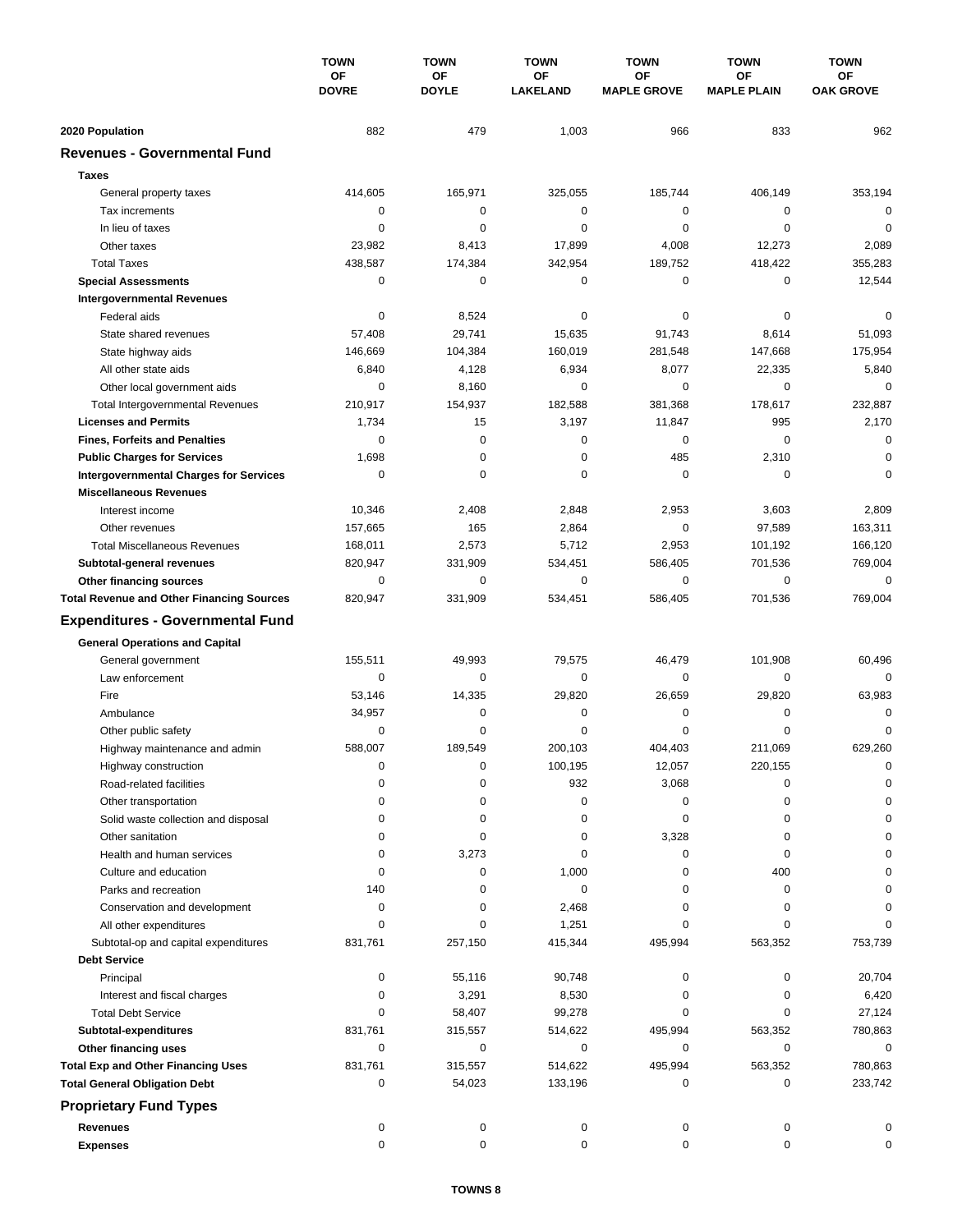|                                                                                    | <b>TOWN</b><br>ΟF<br><b>ARENA</b> | <b>TOWN</b>                 | <b>TOWN</b><br>ΟF<br><b>CLYDE</b> | <b>TOWN</b>             | <b>TOWN</b><br>ОF<br><b>EDEN</b> | <b>TOWN</b><br><b>OF</b><br><b>HIGHLAND</b> |
|------------------------------------------------------------------------------------|-----------------------------------|-----------------------------|-----------------------------------|-------------------------|----------------------------------|---------------------------------------------|
|                                                                                    |                                   | <b>OF</b><br><b>BRIGHAM</b> |                                   | ΟF<br><b>DODGEVILLE</b> |                                  |                                             |
| 2020 Population                                                                    | 1,518                             | 1,091                       | 314                               | 1,720                   | 370                              | 785                                         |
| <b>Revenues - Governmental Fund</b>                                                |                                   |                             |                                   |                         |                                  |                                             |
| <b>Taxes</b>                                                                       |                                   |                             |                                   |                         |                                  |                                             |
| General property taxes                                                             | 242,173                           | 365,097                     | 183,790                           | 464,581                 | 84,008                           | 287,465                                     |
| Tax increments                                                                     | 0                                 | 0                           | 0                                 | 0                       | $\mathbf 0$                      | $\mathbf 0$                                 |
| In lieu of taxes                                                                   | 0                                 | 0                           | 0                                 | 0                       | 510                              | 0                                           |
| Other taxes                                                                        | 36,209                            | 26,822                      | 13,389                            | 1,191                   | 4,580                            | 18,516                                      |
| <b>Total Taxes</b>                                                                 | 278,382                           | 391,919                     | 197,179                           | 465,772                 | 89,098                           | 305,981                                     |
| <b>Special Assessments</b>                                                         | 0                                 | 0                           | 0                                 | 0                       | 0                                | $\mathbf 0$                                 |
| <b>Intergovernmental Revenues</b>                                                  |                                   |                             |                                   |                         |                                  |                                             |
| Federal aids                                                                       | 0                                 | 0                           | 0                                 | 0                       | 0                                | 9,377                                       |
| State shared revenues                                                              | 24,552                            | 26,158                      | 10,358                            | 30,334                  | 121,443                          | 21,004                                      |
| State highway aids                                                                 | 101,887                           | 151,872                     | 84,279                            | 210,214                 | 93,714                           | 186,746                                     |
| All other state aids                                                               | 36,720                            | 27,963                      | 13,264                            | 72,245                  | 9,478                            | 59,926                                      |
| Other local government aids                                                        | 13,927                            | 13,343                      | $\mathbf 0$                       | 0                       | $\mathbf 0$                      | 0                                           |
| <b>Total Intergovernmental Revenues</b>                                            | 177,086                           | 219,336                     | 107,901                           | 312,793                 | 224,635                          | 277,053                                     |
| <b>Licenses and Permits</b>                                                        | 10,750                            | 15,878                      | 3,722                             | 18,972                  | 4,398                            | 2,335                                       |
| <b>Fines, Forfeits and Penalties</b>                                               | 0                                 | 0                           | $\mathbf 0$                       | 0                       | 0                                | $\mathbf 0$                                 |
| <b>Public Charges for Services</b>                                                 | 20,929                            | 58,757                      | 3,303                             | 6,698                   | 319                              | 109                                         |
| <b>Intergovernmental Charges for Services</b>                                      | 91,667                            | $\mathbf 0$                 | $\mathbf 0$                       | $\mathbf 0$             | 85                               | $\mathbf 0$                                 |
| <b>Miscellaneous Revenues</b>                                                      |                                   |                             |                                   |                         |                                  |                                             |
| Interest income                                                                    | 2,150                             | 5,019                       | 535                               | 7,339                   | 1,195                            | $\mathbf 0$                                 |
| Other revenues                                                                     | 0                                 | 8,184                       | 1,627                             | 6,918                   | 1,828                            | 161                                         |
| <b>Total Miscellaneous Revenues</b>                                                | 2,150                             | 13,203                      | 2,162                             | 14,257                  | 3,023                            | 161                                         |
|                                                                                    | 580,964                           | 699,093                     | 314,267                           | 818,492                 | 321,558                          | 585,639                                     |
| Subtotal-general revenues                                                          | 0                                 | 122,392                     | 0                                 | 73,544                  | $\mathbf 0$                      | 0                                           |
| <b>Other financing sources</b><br><b>Total Revenue and Other Financing Sources</b> | 580,964                           | 821,485                     | 314,267                           | 892,036                 | 321,558                          | 585,639                                     |
|                                                                                    |                                   |                             |                                   |                         |                                  |                                             |
| <b>Expenditures - Governmental Fund</b>                                            |                                   |                             |                                   |                         |                                  |                                             |
| <b>General Operations and Capital</b>                                              |                                   |                             |                                   |                         |                                  |                                             |
| General government                                                                 | 78,242                            | 159,620                     | 52,419                            | 155,159                 | 60,835                           | 71,215                                      |
| Law enforcement                                                                    | 0                                 | 0                           | 0                                 | 0                       | 0                                | $\mathbf 0$                                 |
| Fire                                                                               | 91,667                            | 76,269                      | 43,486                            | 60,128                  | 14,192                           | 33,399                                      |
| Ambulance                                                                          | 0                                 | 9,426                       | 0                                 | 19,500                  | 4,200                            | 7,136                                       |
| Other public safety                                                                | 0                                 | 7,826                       | 364                               | 10,824                  | $\mathbf 0$                      | 0                                           |
| Highway maintenance and admin                                                      | 356,020                           | 283,108                     | 183,146                           | 163,314                 | 241,289                          | 598,857                                     |
| Highway construction                                                               | 0                                 | 0                           | 0                                 | 371,038                 | 0                                | 0                                           |
| Road-related facilities                                                            | 0                                 | 0                           | 0                                 | 278                     | 0                                | 0                                           |
| Other transportation                                                               | 0                                 | 0                           | 0                                 | 0                       | 0                                | 0                                           |
| Solid waste collection and disposal                                                | 0                                 | 50,229                      | 17,935                            | 33,905                  | 8,693                            | 14,938                                      |
| Other sanitation                                                                   | 0                                 | 0                           | 0                                 | 0                       | 0                                | 3,393                                       |
| Health and human services                                                          | 577                               | 3,200                       | 350                               | 8,097                   | 1,100                            | 0                                           |
| Culture and education                                                              | 0                                 | 0                           | 0                                 | 0                       | 0                                | 0                                           |
| Parks and recreation                                                               | 0                                 | 0                           | 0                                 | 0                       | 0                                | 0                                           |
| Conservation and development                                                       | 0                                 | 2,429                       | 0                                 | 295                     | 3,278                            | 0                                           |
| All other expenditures                                                             | $\Omega$                          | 0                           | 0                                 | 0                       | 35                               | 882                                         |
| Subtotal-op and capital expenditures                                               | 526,506                           | 592,107                     | 297,700                           | 822,538                 | 333,622                          | 729,820                                     |
| <b>Debt Service</b>                                                                |                                   |                             |                                   |                         |                                  |                                             |
| Principal                                                                          | 72,953                            | 157,020                     | 36,454                            | 67,512                  | 20,038                           | 0                                           |
| Interest and fiscal charges                                                        | 0                                 | 5,354                       | 1,909                             | 1,421                   | 5,719                            | 0                                           |
| <b>Total Debt Service</b>                                                          | 72,953                            | 162,374                     | 38,363                            | 68,933                  | 25,757                           | $\Omega$                                    |
| Subtotal-expenditures                                                              | 599,459                           | 754,481                     | 336,063                           | 891,471                 | 359,379                          | 729,820                                     |
| Other financing uses                                                               | 0                                 | 0                           | 0                                 | 0                       | 0                                | 0                                           |
| <b>Total Exp and Other Financing Uses</b>                                          | 599,459                           | 754,481                     | 336,063                           | 891,471                 | 359,379                          | 729,820                                     |
| <b>Total General Obligation Debt</b>                                               | 88,218                            | 175,092                     | 47,291                            | 73,544                  | 204,962                          | 0                                           |
| <b>Proprietary Fund Types</b>                                                      |                                   |                             |                                   |                         |                                  |                                             |
| <b>Revenues</b>                                                                    | 0                                 | 0                           | 0                                 | 0                       | 0                                |                                             |
| <b>Expenses</b>                                                                    | 0                                 | 0                           | 0                                 | 0                       | 0                                | 0                                           |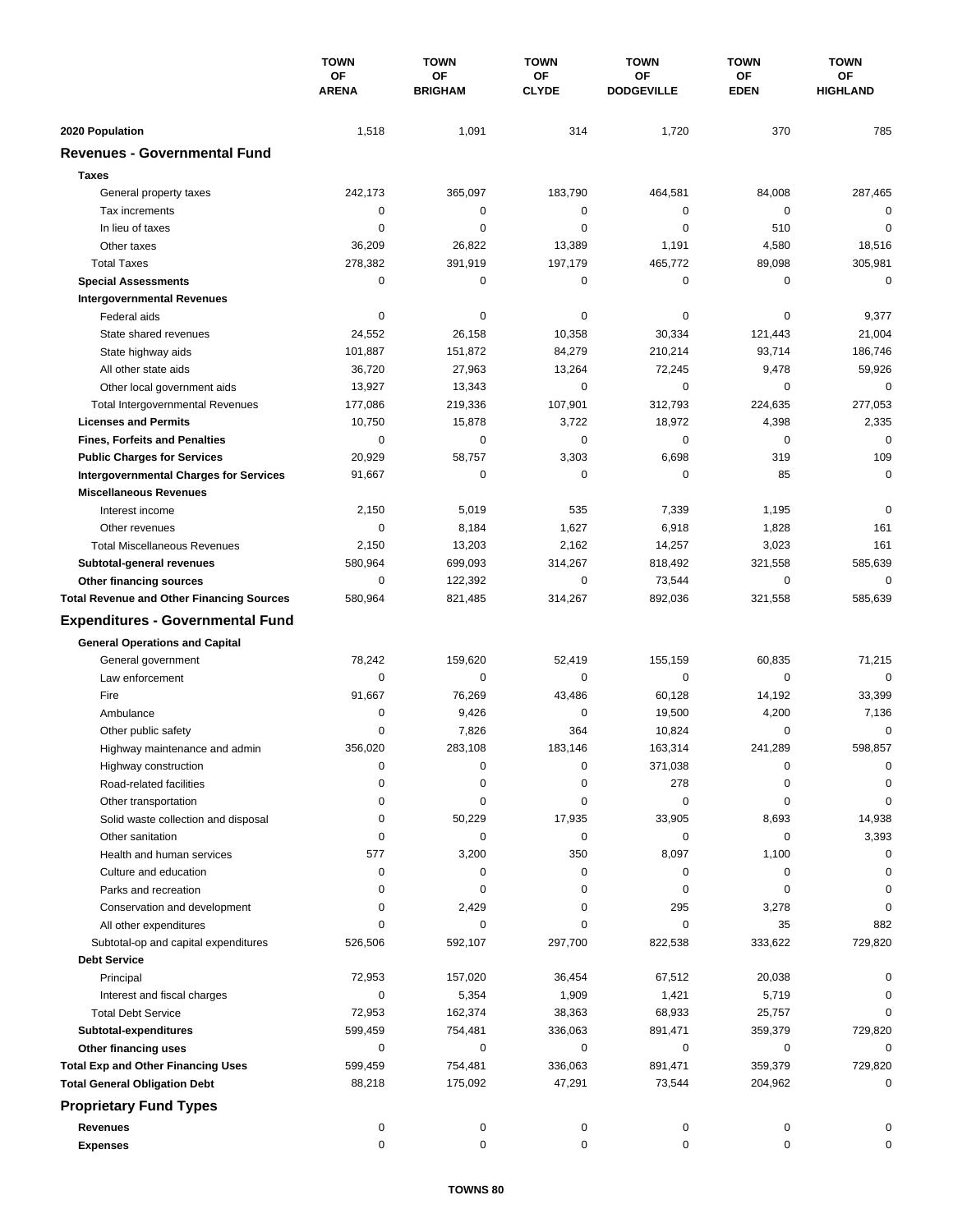|                                                  | <b>TOWN</b><br>ΟF<br><b>LINDEN</b> | <b>TOWN</b><br><b>OF</b><br><b>MIFFLIN</b> | <b>TOWN</b><br>OF<br><b>MINERAL POINT</b> | <b>TOWN</b><br>ΟF<br><b>MOSCOW</b> | <b>TOWN</b><br><b>OF</b><br><b>PULASKI</b> | <b>TOWN</b><br><b>OF</b><br><b>RIDGEWAY</b> |
|--------------------------------------------------|------------------------------------|--------------------------------------------|-------------------------------------------|------------------------------------|--------------------------------------------|---------------------------------------------|
|                                                  |                                    |                                            |                                           |                                    |                                            |                                             |
| 2020 Population                                  | 840                                | 596                                        | 1,074                                     | 608                                | 400                                        | 579                                         |
| <b>Revenues - Governmental Fund</b>              |                                    |                                            |                                           |                                    |                                            |                                             |
| <b>Taxes</b>                                     |                                    |                                            |                                           |                                    |                                            |                                             |
| General property taxes                           | 287,382                            | 289,561                                    | 251,436                                   | 364,406                            | 100,504                                    | 304,888                                     |
| Tax increments                                   | 0                                  | 0                                          | 0                                         | 0                                  | 0                                          | 0                                           |
| In lieu of taxes                                 | $\Omega$                           | $\mathbf 0$                                | 0                                         | 0                                  | $\mathbf 0$                                | $\mathbf 0$                                 |
| Other taxes                                      | 6,546                              | 1,428                                      | 4,020                                     | 7,321                              | 19,363                                     | 20,354                                      |
| <b>Total Taxes</b>                               | 293,928                            | 290,989                                    | 255,456                                   | 371,727                            | 119,867                                    | 325,242                                     |
| <b>Special Assessments</b>                       | 4,326                              | 0                                          | 300                                       | 0                                  | 0                                          | $\mathbf 0$                                 |
| <b>Intergovernmental Revenues</b>                |                                    |                                            |                                           |                                    |                                            |                                             |
| Federal aids                                     | 0                                  | 9,405                                      | $\mathbf 0$                               | 9,879                              | 0                                          | 0                                           |
| State shared revenues                            | 19,216                             | 19,755                                     | 24,766                                    | 15,357                             | 12,764                                     | 10,728                                      |
| State highway aids                               | 139,442                            | 101,861                                    | 137,944                                   | 103,123                            | 97,893                                     | 126,748                                     |
| All other state aids                             | 16,643                             | 2,930                                      | 27,000                                    | 3,977                              | 23,716                                     | 26,759                                      |
| Other local government aids                      | 0                                  | $\mathbf 0$                                | 0                                         | 0                                  | 6,438                                      | 26,064                                      |
| <b>Total Intergovernmental Revenues</b>          | 175,301                            | 133.951                                    | 189,710                                   | 132,336                            | 140,811                                    | 190,299                                     |
| <b>Licenses and Permits</b>                      | 1,486                              | 923                                        | 4,325                                     | 5,431                              | 194                                        | 13,659                                      |
| <b>Fines, Forfeits and Penalties</b>             | 0                                  | 0                                          | 0                                         | 0                                  | 0                                          | 800                                         |
| <b>Public Charges for Services</b>               | 300                                | 4,640                                      | 47,253                                    | 55,029                             | 18,935                                     | 40,771                                      |
| <b>Intergovernmental Charges for Services</b>    | $\mathbf 0$                        | $\mathbf 0$                                | $\mathbf 0$                               | $\mathbf 0$                        | $\mathbf 0$                                | $\mathbf 0$                                 |
| <b>Miscellaneous Revenues</b>                    |                                    |                                            |                                           |                                    |                                            |                                             |
| Interest income                                  | 1,288                              | 307                                        | 579                                       | 1,915                              | 321                                        | 3,243                                       |
| Other revenues                                   | 4,554                              | 669                                        | 270                                       | 1,705                              | 521                                        | 10,609                                      |
| <b>Total Miscellaneous Revenues</b>              | 5,842                              | 976                                        | 849                                       | 3,620                              | 842                                        | 13,852                                      |
| Subtotal-general revenues                        | 481,183                            | 431,479                                    | 497,893                                   | 568,143                            | 280,649                                    | 584,623                                     |
| Other financing sources                          | 100,000                            | $\mathbf 0$                                | 0                                         | 0                                  | $\mathbf 0$                                | 0                                           |
| <b>Total Revenue and Other Financing Sources</b> | 581,183                            | 431,479                                    | 497,893                                   | 568,143                            | 280,649                                    | 584,623                                     |
| <b>Expenditures - Governmental Fund</b>          |                                    |                                            |                                           |                                    |                                            |                                             |
| <b>General Operations and Capital</b>            |                                    |                                            |                                           |                                    |                                            |                                             |
| General government                               | 94,162                             | 78,688                                     | 103,143                                   | 73,376                             | 52,179                                     | 96,717                                      |
| Law enforcement                                  | $\mathbf 0$                        | 0                                          | $\mathbf 0$                               | 0                                  | $\mathbf 0$                                | $\mathbf 0$                                 |
| Fire                                             | 30,396                             | 27,554                                     | 48,345                                    | 72,219                             | 24,186                                     | 49,490                                      |
| Ambulance                                        | 7,881                              | 4,192                                      | 11,928                                    | 8,690                              | 12,902                                     | 3,007                                       |
| Other public safety                              | 1,437                              | 0                                          | 0                                         | 4,986                              | 0                                          | 6,400                                       |
| Highway maintenance and admin                    | 246,400                            | 216,778                                    | 110,590                                   | 357,423                            | 142,682                                    | 327,692                                     |
| Highway construction                             | 123,837                            | 0                                          | 133,063                                   | 0                                  | 0                                          | 0                                           |
| Road-related facilities                          | 1,038                              | 1,394                                      | 0                                         | 0                                  | 0                                          | $\Omega$                                    |
| Other transportation                             | 0                                  | 0                                          | 0                                         | 0                                  | 0                                          | 0                                           |
| Solid waste collection and disposal              | 23,592                             | 12,029                                     | 42,960                                    | 39,770                             | 9,985                                      | 35,308                                      |
| Other sanitation                                 | 4,326                              | 240                                        | 0                                         | 0                                  | 0                                          | $\mathbf 0$                                 |
| Health and human services                        | 1,760                              | 1,000                                      | 430                                       | 2,600                              | 0                                          | 5,957                                       |
| Culture and education                            | 0                                  | 0                                          | 0                                         | 0                                  | 0                                          | 0                                           |
| Parks and recreation                             | 0                                  | 0                                          | 0                                         | 0                                  | 0                                          | 800                                         |
| Conservation and development                     | 0                                  | 200                                        | 204                                       | 3,922                              | 0                                          | 1,070                                       |
| All other expenditures                           | $\Omega$                           | 0                                          | 922                                       | 0                                  | 1,477                                      | 18,642                                      |
| Subtotal-op and capital expenditures             | 534,829                            | 342,075                                    | 451,585                                   | 562,986                            | 243,411                                    | 545,083                                     |
| <b>Debt Service</b>                              |                                    |                                            |                                           |                                    |                                            |                                             |
| Principal                                        | 20,640                             | 41,353                                     | 72,415                                    | 80,468                             | 15,185                                     | 24,705                                      |
| Interest and fiscal charges                      | 311                                | 2,545                                      | 6,792                                     | 25,550                             | 759                                        | 1,858                                       |
| <b>Total Debt Service</b>                        | 20,951                             | 43,898                                     | 79,207                                    | 106,018                            | 15,944                                     | 26,563                                      |
| Subtotal-expenditures                            | 555,780                            | 385,973                                    | 530,792                                   | 669,004                            | 259,355                                    | 571,646                                     |
| Other financing uses                             | 0                                  | 0                                          | 0                                         | 0                                  | 0                                          | 0                                           |
| <b>Total Exp and Other Financing Uses</b>        | 555,780                            | 385,973                                    | 530,792                                   | 669,004                            | 259,355                                    | 571,646                                     |
| <b>Total General Obligation Debt</b>             | 100,000                            | 35,528                                     | 126,172                                   | 741,345                            | 15,388                                     | 64,258                                      |
| <b>Proprietary Fund Types</b>                    |                                    |                                            |                                           |                                    |                                            |                                             |
| <b>Revenues</b>                                  | 0                                  | 0                                          | 0                                         | 0                                  | 0                                          | 0                                           |
| <b>Expenses</b>                                  | 0                                  | 0                                          | 0                                         | 0                                  | 0                                          | 0                                           |
|                                                  |                                    |                                            |                                           |                                    |                                            |                                             |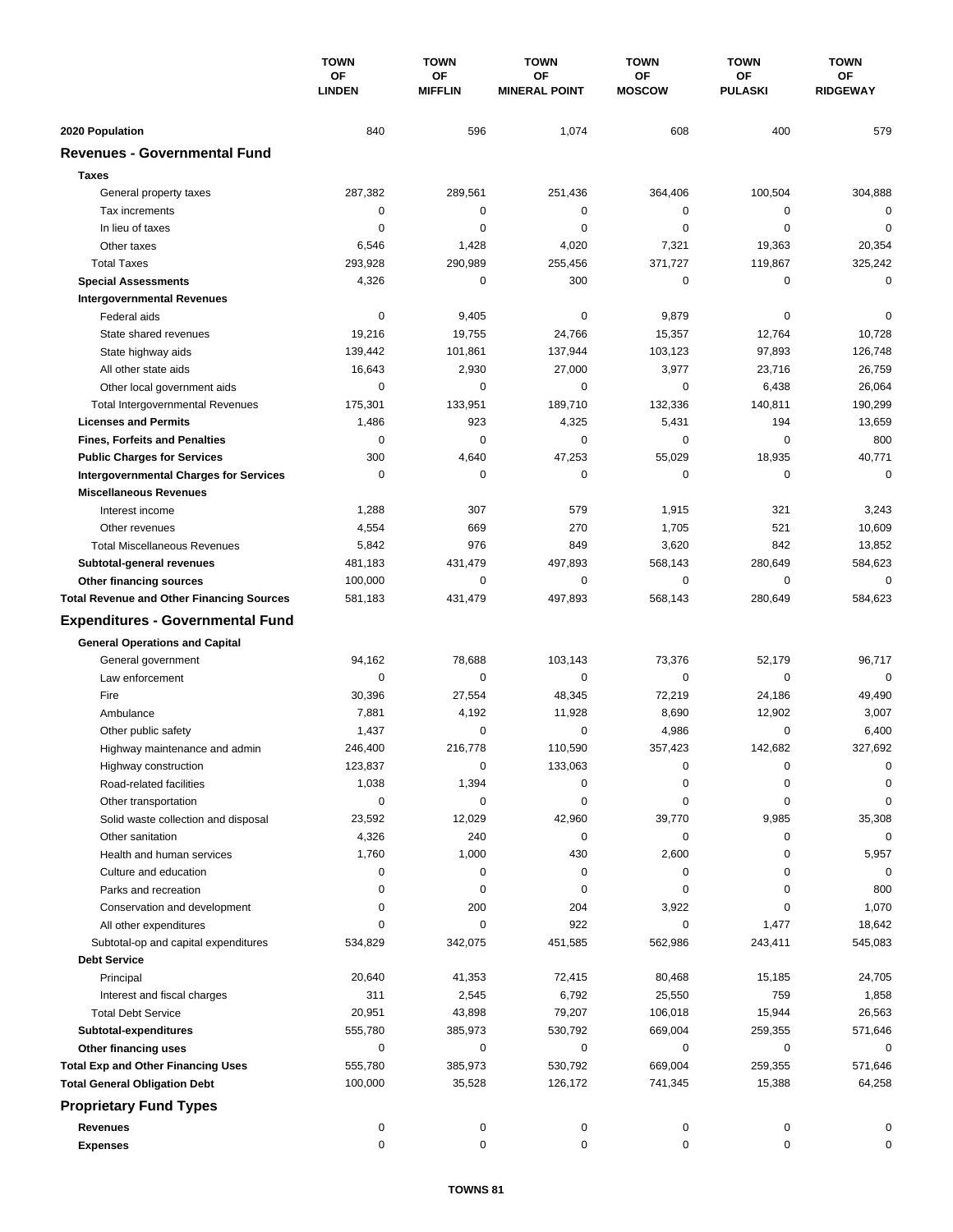|                                                  | <b>TOWN</b><br>OF<br><b>WALDWICK</b> | <b>TOWN</b>          | <b>TOWN</b>                        | <b>TOWN</b>           | <b>TOWN</b>        | <b>TOWN</b>         |
|--------------------------------------------------|--------------------------------------|----------------------|------------------------------------|-----------------------|--------------------|---------------------|
|                                                  |                                      | OF<br><b>WYOMING</b> | <b>TOTAL</b><br><b>IOWA COUNTY</b> | OF<br><b>ANDERSON</b> | ΟF<br><b>CAREY</b> | ОF<br><b>GURNEY</b> |
| 2020 Population                                  | 477                                  | 306                  | 10,678                             | 59                    | 159                | 162                 |
| <b>Revenues - Governmental Fund</b>              |                                      |                      |                                    |                       |                    |                     |
| <b>Taxes</b>                                     |                                      |                      |                                    |                       |                    |                     |
| General property taxes                           | 143,218                              | 195,357              | 3,563,866                          | 29,528                | 33,886             | 40,777              |
| Tax increments                                   | 0                                    | $\pmb{0}$            | $\mathbf 0$                        | 0                     | 0                  | $\mathbf 0$         |
| In lieu of taxes                                 | 0                                    | 2,679                | 3,189                              | 0                     | $\mathbf 0$        | $\mathbf 0$         |
| Other taxes                                      | 1,490                                | 28,029               | 189,258                            | 9,411                 | 6,180              | 5,479               |
| <b>Total Taxes</b>                               | 144,708                              | 226,065              | 3,756,313                          | 38,939                | 40,066             | 46,256              |
| <b>Special Assessments</b>                       | 0                                    | 0                    | 4,626                              | 0                     | 0                  | $\mathbf 0$         |
| <b>Intergovernmental Revenues</b>                |                                      |                      |                                    |                       |                    |                     |
| Federal aids                                     | 0                                    | 5,531                | 34,192                             | 0                     | 0                  | 0                   |
| State shared revenues                            | 16,372                               | 8,773                | 361,580                            | 11,779                | 15,308             | 25,702              |
| State highway aids                               | 84,569                               | 77,763               | 1,698,055                          | 119,461               | 91,862             | 86,882              |
| All other state aids                             | 10,540                               | 12,713               | 343,874                            | 14,864                | 6,284              | 5,542               |
| Other local government aids                      | 0                                    | $\mathbf 0$          | 59.772                             | 52,899                | 19,090             | 17,006              |
| <b>Total Intergovernmental Revenues</b>          | 111,481                              | 104,780              | 2,497,473                          | 199,003               | 132,544            | 135,132             |
| <b>Licenses and Permits</b>                      | 2,224                                | 6,465                | 90,762                             | 300                   | 665                | 113                 |
| <b>Fines, Forfeits and Penalties</b>             | 0                                    | $\mathbf 0$          | 800                                | 0                     | $\mathbf 0$        | $\mathbf 0$         |
| <b>Public Charges for Services</b>               | 490                                  | 2,316                | 259,849                            | 3,674                 | $\mathbf 0$        | 6,130               |
| <b>Intergovernmental Charges for Services</b>    | 0                                    | 0                    | 91,752                             | 0                     | 1,600              | $\mathbf 0$         |
| <b>Miscellaneous Revenues</b>                    |                                      |                      |                                    |                       |                    |                     |
| Interest income                                  | 1,077                                | 170                  | 25,138                             | 1,077                 | 483                | 1,784               |
| Other revenues                                   | 229                                  | 1,006                | 38,281                             | 2,850                 | 0                  | 106                 |
| <b>Total Miscellaneous Revenues</b>              | 1,306                                | 1,176                | 63,419                             | 3,927                 | 483                | 1,890               |
| Subtotal-general revenues                        | 260,209                              | 340,802              | 6,764,994                          | 245,843               | 175,358            | 189,521             |
| Other financing sources                          | 0                                    | $\pmb{0}$            | 295,936                            | 0                     | 0                  | 275,000             |
| <b>Total Revenue and Other Financing Sources</b> | 260,209                              | 340,802              | 7,060,930                          | 245,843               | 175,358            | 464,521             |
| <b>Expenditures - Governmental Fund</b>          |                                      |                      |                                    |                       |                    |                     |
| <b>General Operations and Capital</b>            |                                      |                      |                                    |                       |                    |                     |
| General government                               | 51,014                               | 47,353               | 1,174,122                          | 59,197                | 38,716             | 35,544              |
| Law enforcement                                  | 0                                    | 0                    | 0                                  | 0                     | 0                  | $\mathbf 0$         |
| Fire                                             | 39,929                               | 66,931               | 678,191                            | 3,560                 | 2,000              | 6,000               |
| Ambulance                                        | 6,401                                | 0                    | 95,263                             | 1,315                 | 3,697              | 3,606               |
| Other public safety                              | 1,895                                | 1,600                | 35,332                             | 0                     | 0                  | $\mathbf 0$         |
| Highway maintenance and admin                    | 198,378                              | 190,373              | 3,616,050                          | 132,367               | 104,356            | 378,646             |
| Highway construction                             | 0                                    | 0                    | 627,938                            | 0                     | 0                  | 0                   |
| Road-related facilities                          | 1,634                                | 0                    | 4,344                              | 4,464                 | 0                  | 1,504               |
| Other transportation                             | 0                                    | 0                    | 0                                  | 0                     | 0                  | $\mathbf 0$         |
| Solid waste collection and disposal              | 2,663                                | 24,173               | 316,180                            | 8,529                 | 1,585              | 360                 |
| Other sanitation                                 | 0                                    | 0                    | 7,959                              | 0                     | 0                  | $\mathbf 0$         |
| Health and human services                        | 0                                    | 236                  | 25,307                             | 235                   | 0                  | 190                 |
| Culture and education                            | 0                                    | 250                  | 250                                | 0                     | 0                  | $\pmb{0}$           |
| Parks and recreation                             | 0                                    | 0                    | 800                                | 0                     | 0                  | 150                 |
| Conservation and development                     | 0                                    | 1,157                | 12,555                             | 0                     | 0                  | $\mathbf 0$         |
| All other expenditures                           | $\Omega$                             | 0                    | 21,958                             | 0                     | 0                  | 5,361               |
| Subtotal-op and capital expenditures             | 301,914                              | 332,073              | 6,616,249                          | 209,667               | 150,354            | 431,361             |
| <b>Debt Service</b>                              |                                      |                      |                                    |                       |                    |                     |
| Principal                                        | 14,556                               | 25,285               | 648,584                            | 0                     | 23,149             | 31,439              |
| Interest and fiscal charges                      | 3,024                                | 1,026                | 56,268                             | 0                     | 6,200              | 953                 |
| <b>Total Debt Service</b>                        | 17,580                               | 26,311               | 704,852                            | 0                     | 29,349             | 32,392              |
| Subtotal-expenditures                            | 319,494                              | 358,384              | 7,321,101                          | 209,667               | 179,703            | 463,753             |
| Other financing uses                             | 0                                    | 0                    | 0                                  | 0                     | 0                  | 0                   |
| <b>Total Exp and Other Financing Uses</b>        | 319,494                              | 358,384              | 7,321,101                          | 209,667               | 179,703            | 463,753             |
| <b>Total General Obligation Debt</b>             | 135,444                              | 0                    | 1,807,242                          | 0                     | 119,983            | 275,000             |
| <b>Proprietary Fund Types</b>                    |                                      |                      |                                    |                       |                    |                     |
| <b>Revenues</b>                                  | 0                                    | 0                    | 0                                  | 0                     | 0                  | 0                   |
| <b>Expenses</b>                                  | 0                                    | 0                    | 0                                  | 0                     | 0                  | 0                   |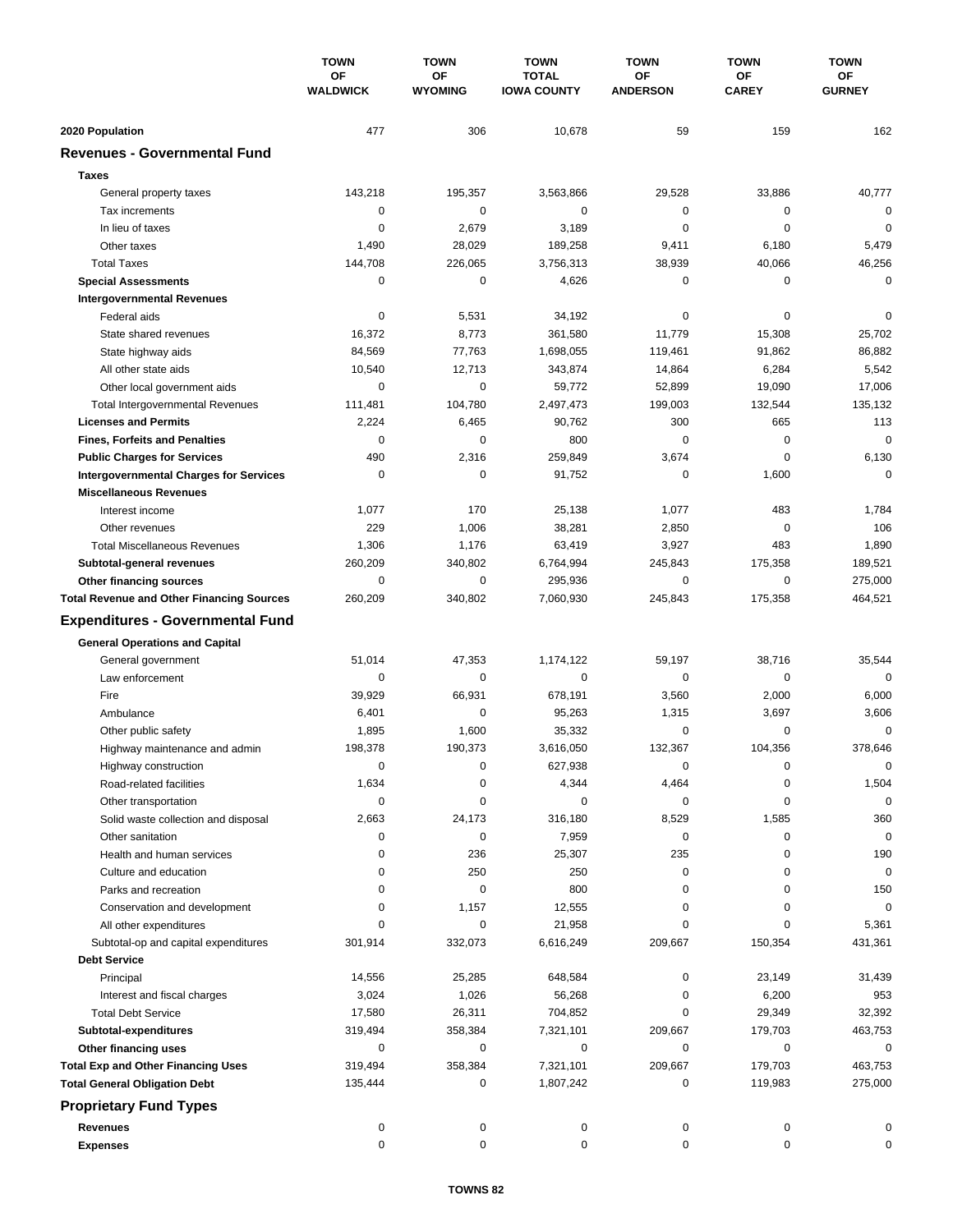|                                                   | <b>TOWN</b><br><b>OF</b><br><b>KIMBALL</b> | <b>TOWN</b>                | <b>TOWN</b>                | <b>TOWN</b>      | <b>TOWN</b>        | <b>TOWN</b>        |
|---------------------------------------------------|--------------------------------------------|----------------------------|----------------------------|------------------|--------------------|--------------------|
|                                                   |                                            | <b>OF</b><br><b>KNIGHT</b> | <b>OF</b><br><b>MERCER</b> | <b>OF</b><br>OMA | ΟF<br><b>PENCE</b> | ОF<br><b>SAXON</b> |
| 2020 Population                                   | 503                                        | 206                        | 1,445                      | 305              | 161                | 318                |
| <b>Revenues - Governmental Fund</b>               |                                            |                            |                            |                  |                    |                    |
| <b>Taxes</b>                                      |                                            |                            |                            |                  |                    |                    |
|                                                   | 216,530                                    | 19,714                     | 1,302,175                  | 262,620          | 15,701             | 170,377            |
| General property taxes                            |                                            | 0                          | 0                          | 0                |                    | 0                  |
| Tax increments<br>In lieu of taxes                | 0<br>0                                     |                            | 0                          | 0                | 0<br>0             | 0                  |
| Other taxes                                       |                                            | 33,288                     |                            | 40,534           | 268                |                    |
| <b>Total Taxes</b>                                | 45,615<br>262,145                          | 34,831<br>87,833           | 117,575<br>1,419,750       | 303,154          | 15,969             | 16,481<br>186,858  |
|                                                   | 0                                          | 0                          | 0                          | 0                | 0                  | $\mathbf 0$        |
| <b>Special Assessments</b>                        |                                            |                            |                            |                  |                    |                    |
| <b>Intergovernmental Revenues</b><br>Federal aids | 0                                          | 0                          | 0                          | 0                | 0                  | 0                  |
| State shared revenues                             | 72,138                                     | 29,639                     | 35,107                     | 7,856            | 44,252             | 49,031             |
|                                                   | 119,154                                    | 142,953                    | 422,557                    | 150,295          | 70,212             | 101,888            |
| State highway aids<br>All other state aids        | 15,897                                     | 14,022                     | 138,160                    | 13,709           | 24,940             | 12,992             |
|                                                   | 0                                          |                            | 51,329                     |                  | $\mathbf 0$        |                    |
| Other local government aids                       | 207,189                                    | 34,815                     | 647,153                    | 14,611           | 139,404            | 15,610<br>179,521  |
| <b>Total Intergovernmental Revenues</b>           |                                            | 221,429                    |                            | 186,471          |                    |                    |
| <b>Licenses and Permits</b>                       | 1,765                                      | 1,205                      | 26,318<br>$\mathbf 0$      | 2,950<br>0       | 380<br>$\mathbf 0$ | 425<br>$\mathbf 0$ |
| <b>Fines, Forfeits and Penalties</b>              | 0                                          | 0                          |                            |                  |                    |                    |
| <b>Public Charges for Services</b>                | 15,348                                     | 0                          | 79,071                     | 8,090            | 10,350             | 18,646             |
| <b>Intergovernmental Charges for Services</b>     | 0                                          | $\mathbf 0$                | 2,953                      | 28,207           | 0                  | 10,400             |
| <b>Miscellaneous Revenues</b>                     |                                            |                            |                            |                  |                    |                    |
| Interest income                                   | 740                                        | 1,243                      | 7,163                      | 1,087            | 106                | 0                  |
| Other revenues                                    | 5,762                                      | 100                        | 47,788                     | 3,615            | 310                | 2,641              |
| <b>Total Miscellaneous Revenues</b>               | 6,502                                      | 1,343                      | 54,951                     | 4,702            | 416                | 2,641              |
| Subtotal-general revenues                         | 492,949                                    | 311,810                    | 2,230,196                  | 533,574          | 166,519            | 398,491            |
| <b>Other financing sources</b>                    | 0                                          | $\mathbf 0$                | 470,611                    | 0                | $\mathbf 0$        | 120,000            |
| <b>Total Revenue and Other Financing Sources</b>  | 492,949                                    | 311,810                    | 2,700,807                  | 533,574          | 166,519            | 518,491            |
| <b>Expenditures - Governmental Fund</b>           |                                            |                            |                            |                  |                    |                    |
| <b>General Operations and Capital</b>             |                                            |                            |                            |                  |                    |                    |
| General government                                | 92,506                                     | 73,143                     | 251,794                    | 92,831           | 47,796             | 49,998             |
| Law enforcement                                   | 0                                          | $\mathbf 0$                | 0                          | 0                | 0                  | $\mathbf 0$        |
| Fire                                              | 6,691                                      | 56,709                     | 457,341                    | 24,080           | 34,019             | 19,210             |
| Ambulance                                         | 11,295                                     | 4,785                      | 29,000                     | 5,567            | 3,697              | 7,348              |
| Other public safety                               | 0                                          | $\mathbf 0$                | 0                          | 0                | $\mathbf 0$        | 0                  |
| Highway maintenance and admin                     | 219,253                                    | 163,221                    | 1,004,284                  | 546,965          | 101,401            | 343,712            |
| Highway construction                              | 71,218                                     | 0                          | 248,713                    | 25,437           | 0                  | 0                  |
| Road-related facilities                           | 2,296                                      | 6,201                      | 18,380                     | 0                | 4,176              | 3,881              |
| Other transportation                              | 0                                          | 0                          | 0                          | 0                | 0                  | $\mathbf 0$        |
| Solid waste collection and disposal               | 2,628                                      | 0                          | 62,180                     | 18,241           | 8,181              | 9,048              |
| Other sanitation                                  | 0                                          | 0                          | 0                          | 0                | 0                  | 5,617              |
| Health and human services                         | 0                                          | 3,062                      | 16,979                     | 0                | 0                  | 2,634              |
| Culture and education                             | 0                                          | 0                          | 179,476                    | 0                | 0                  | 0                  |
| Parks and recreation                              | 11,822                                     | 187                        | 77,125                     | 0                | 0                  | 0                  |
| Conservation and development                      | 27,603                                     | 0                          | 98,332                     | 0                | 0                  | 200                |
| All other expenditures                            | 0                                          | 0                          | 3,616                      | 0                | 0                  | 59                 |
| Subtotal-op and capital expenditures              | 445,312                                    | 307,308                    | 2,447,220                  | 713,121          | 199,270            | 441,707            |
| <b>Debt Service</b>                               |                                            |                            |                            |                  |                    |                    |
| Principal                                         | 21,616                                     | 15,021                     | 66,049                     | 0                | 0                  | 79,650             |
| Interest and fiscal charges                       | 63,529                                     | 538                        | 8,719                      | 0                | 0                  | 11,127             |
| <b>Total Debt Service</b>                         | 85,145                                     | 15,559                     | 74,768                     | 0                | 0                  | 90,777             |
| Subtotal-expenditures                             | 530,457                                    | 322,867                    | 2,521,988                  | 713,121          | 199,270            | 532,484            |
| Other financing uses                              | 0                                          | 0                          | 0                          | 0                | 0                  | 0                  |
| <b>Total Exp and Other Financing Uses</b>         | 530,457                                    | 322,867                    | 2,521,988                  | 713,121          | 199,270            | 532,484            |
| <b>Total General Obligation Debt</b>              | 22,534                                     | 31,564                     | 669,924                    | 0                | 86,666             | 362,825            |
| <b>Proprietary Fund Types</b>                     |                                            |                            |                            |                  |                    |                    |
| <b>Revenues</b>                                   | 0                                          | 179,033                    | 0                          | 0                | 106,821            | 0                  |
| <b>Expenses</b>                                   | 0                                          | 229,105                    | 0                          | 0                | 112,062            | 0                  |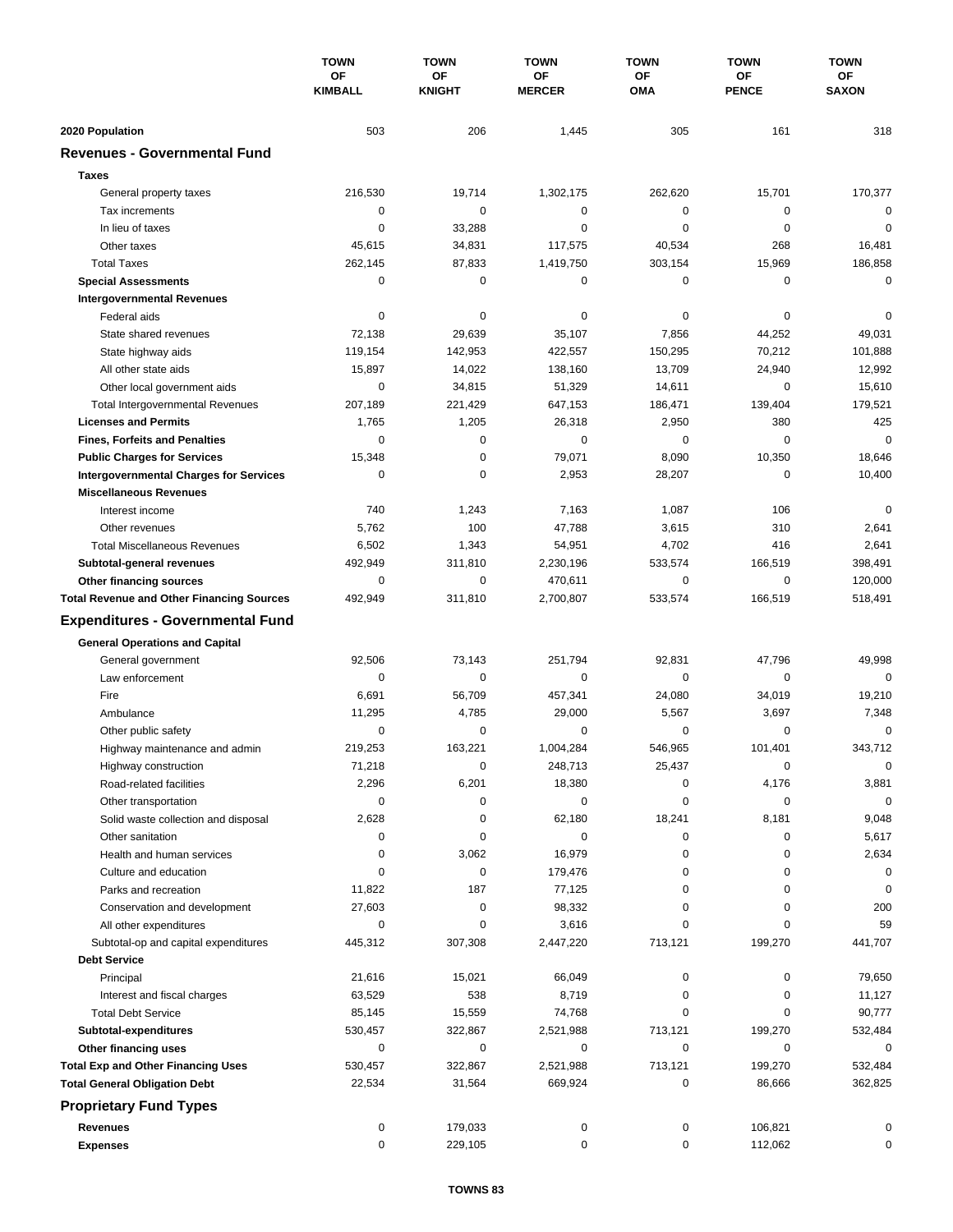|                                                      | <b>TOWN</b><br>OF<br><b>SHERMAN</b> | <b>TOWN</b>                        | <b>TOWN</b>        | <b>TOWN</b>                | <b>TOWN</b>              | <b>TOWN</b>             |
|------------------------------------------------------|-------------------------------------|------------------------------------|--------------------|----------------------------|--------------------------|-------------------------|
|                                                      |                                     | <b>TOTAL</b><br><b>IRON COUNTY</b> | OF<br><b>ADAMS</b> | <b>OF</b><br><b>ALBION</b> | <b>OF</b><br><b>ALMA</b> | ОF<br><b>BEAR BLUFF</b> |
| 2020 Population                                      | 290                                 | 3,608                              | 1,388              | 1,238                      | 1,112                    | 138                     |
| <b>Revenues - Governmental Fund</b>                  |                                     |                                    |                    |                            |                          |                         |
| <b>Taxes</b>                                         |                                     |                                    |                    |                            |                          |                         |
| General property taxes                               | 140,459                             | 2,231,767                          | 208,409            | 124,028                    | 144,394                  | 54,728                  |
| Tax increments                                       | 0                                   | 0                                  | 0                  | 0                          | 0                        | $\mathbf 0$             |
| In lieu of taxes                                     | 0                                   | 33,288                             | 0                  | 0                          | $\mathbf 0$              | $\mathbf 0$             |
| Other taxes                                          | 32,573                              | 308,947                            | 11,922             | 14,794                     | 21,839                   | 2,784                   |
| <b>Total Taxes</b>                                   | 173,032                             | 2,574,002                          | 220,331            | 138,822                    | 166,233                  | 57,512                  |
| <b>Special Assessments</b>                           | 0                                   | 0                                  | 11,755             | 0                          | 0                        | $\mathbf 0$             |
| <b>Intergovernmental Revenues</b>                    |                                     |                                    |                    |                            |                          |                         |
| Federal aids                                         | 0                                   | 0                                  | 18,852             | 5,822                      | 0                        | 0                       |
| State shared revenues                                | 8,322                               | 299,134                            | 35,755             | 22,601                     | 49,205                   | 3,527                   |
| State highway aids                                   | 117,261                             | 1,422,525                          | 140,046            | 80,372                     | 180,438                  | 99,759                  |
| All other state aids                                 | 41,672                              | 288,082                            | 45,017             | 5,377                      | 5,382                    | 18,520                  |
| Other local government aids                          | 0                                   | 205,360                            | $\mathbf 0$        | 0                          | 8,008                    | $\mathbf 0$             |
| <b>Total Intergovernmental Revenues</b>              | 167,255                             | 2,215,101                          | 239,670            | 114,172                    | 243,033                  | 121,806                 |
| <b>Licenses and Permits</b>                          | 1,824                               | 35,945                             | 24,220             | 2,117                      | 4,614                    | $\mathbf 0$             |
| <b>Fines, Forfeits and Penalties</b>                 | 0                                   | 0                                  | 0                  | 0                          | 0                        | $\mathbf 0$             |
| <b>Public Charges for Services</b>                   | 17,492                              | 158,801                            | 15,818             | 1,262                      | 5,059                    | $\mathbf 0$             |
| <b>Intergovernmental Charges for Services</b>        | 0                                   | 43,160                             | 500                | 0                          | 0                        | 0                       |
| <b>Miscellaneous Revenues</b>                        |                                     |                                    |                    |                            |                          |                         |
| Interest income                                      | 2,720                               | 16,403                             | 233                | 187                        | 643                      | 97                      |
| Other revenues                                       | 603                                 | 63,775                             | $\mathbf 0$        | 190                        | 5,859                    | $\mathbf 0$             |
| <b>Total Miscellaneous Revenues</b>                  | 3,323                               | 80,178                             | 233                | 377                        | 6,502                    | 97                      |
|                                                      | 362,926                             | 5,107,187                          | 512,527            | 256,750                    | 425,441                  | 179,415                 |
| Subtotal-general revenues<br>Other financing sources | 0                                   | 865,611                            | 0                  | 0                          | 0                        | $\mathbf 0$             |
| <b>Total Revenue and Other Financing Sources</b>     | 362,926                             | 5,972,798                          | 512,527            | 256,750                    | 425,441                  | 179,415                 |
|                                                      |                                     |                                    |                    |                            |                          |                         |
| <b>Expenditures - Governmental Fund</b>              |                                     |                                    |                    |                            |                          |                         |
| <b>General Operations and Capital</b>                |                                     |                                    |                    |                            |                          |                         |
| General government                                   | 76,997                              | 818,522                            | 115,180            | 96,892                     | 86,138                   | 37,535                  |
| Law enforcement                                      | 0                                   | 0                                  | $\mathbf 0$        | $\mathbf 0$                | $\mathbf 0$              | $\mathbf 0$             |
| Fire                                                 | 16,086                              | 625,696                            | 28,284             | 15,009                     | 17,306                   | 9,805                   |
| Ambulance                                            | 4,865                               | 75,175                             | 0                  | 1,575                      | $\mathbf 0$              | 1,013                   |
| Other public safety                                  | $\mathbf 0$                         | 0                                  | 17,799             | 0                          | 3,182                    | $\mathbf 0$             |
| Highway maintenance and admin                        | 257,209                             | 3,251,414                          | 540,110            | 22,876                     | 99,328                   | 112,055                 |
| Highway construction                                 | 0                                   | 345,368                            | 0                  | 77,849                     | 164,167                  | 0                       |
| Road-related facilities                              | 0                                   | 40,902                             | 3,359              | 0                          | 0                        | 0                       |
| Other transportation                                 | 0                                   | 0                                  | 0                  | 0                          | 0                        | 0                       |
| Solid waste collection and disposal                  | 17,619                              | 128,371                            | 0                  | 0                          | 3,109                    | 2,758                   |
| Other sanitation                                     | 0                                   | 5,617                              | 360                | 0                          | 0                        | 0                       |
| Health and human services                            | 0                                   | 23,100                             | 0                  | 300                        | 5,178                    | 0                       |
| Culture and education                                | 0                                   | 179,476                            | 0                  | 0                          | 0                        | 0                       |
| Parks and recreation                                 | 0                                   | 89,284                             | 0                  | 0                          | 0                        | 0                       |
| Conservation and development                         | 0                                   | 126,135                            | 0                  | 0                          | 0                        | 0                       |
| All other expenditures                               | $\Omega$                            | 9,036                              | 0                  | 0                          | 0                        | 0                       |
| Subtotal-op and capital expenditures                 | 372,776                             | 5,718,096                          | 705,092            | 214,501                    | 378,408                  | 163,166                 |
| <b>Debt Service</b>                                  |                                     |                                    |                    |                            |                          |                         |
| Principal                                            | 24,645                              | 261,569                            | 0                  | 0                          | 0                        | 0                       |
| Interest and fiscal charges                          | 3,721                               | 94,787                             | 0                  | 0                          | 0                        | 0                       |
| <b>Total Debt Service</b>                            | 28,366                              | 356,356                            | 0                  | 0                          | 0                        | 0                       |
| Subtotal-expenditures                                | 401,142                             | 6,074,452                          | 705,092            | 214,501                    | 378,408                  | 163,166                 |
| Other financing uses                                 | 0                                   | 0                                  | 0                  | 0                          | 0                        | 0                       |
| <b>Total Exp and Other Financing Uses</b>            | 401,142                             | 6,074,452                          | 705,092            | 214,501                    | 378,408                  | 163,166                 |
| <b>Total General Obligation Debt</b>                 | 79,660                              | 1,648,156                          | 0                  | 0                          | 0                        | $\mathbf 0$             |
| <b>Proprietary Fund Types</b>                        |                                     |                                    |                    |                            |                          |                         |
| <b>Revenues</b>                                      | 0                                   | 285,854                            | 0                  | 0                          | 0                        |                         |
| <b>Expenses</b>                                      | 0                                   | 341,167                            | 0                  | 0                          | 0                        | 0                       |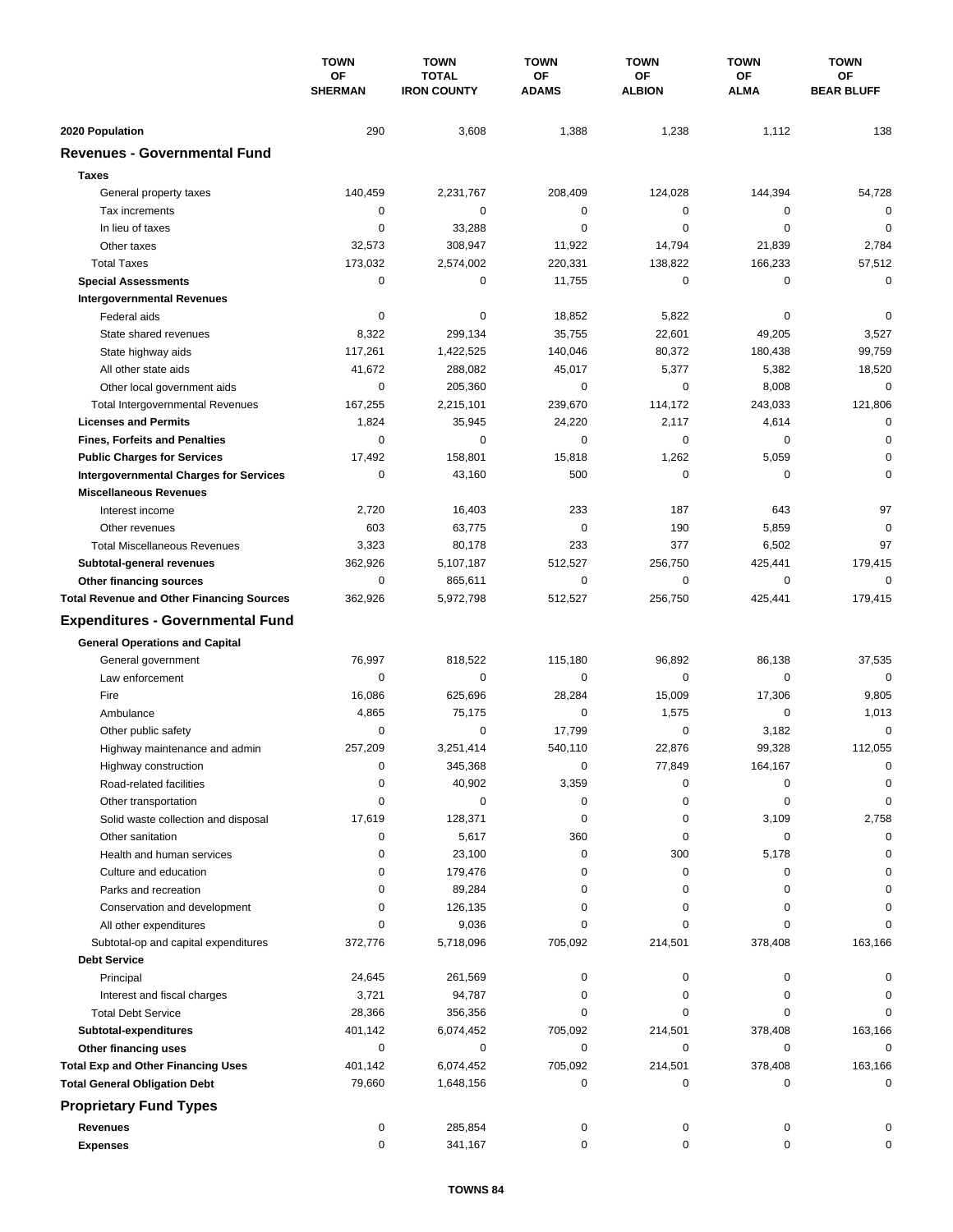|                                                      | <b>TOWN</b><br><b>OF</b><br><b>BROCKWAY</b> | <b>TOWN</b>             | <b>TOWN</b><br>ΟF<br><b>CLEVELAND</b> | <b>TOWN</b>         | <b>TOWN</b>                  | <b>TOWN</b><br>ОF<br><b>GARDEN</b><br>VALLEY |
|------------------------------------------------------|---------------------------------------------|-------------------------|---------------------------------------|---------------------|------------------------------|----------------------------------------------|
|                                                      |                                             | OF<br><b>CITY POINT</b> |                                       | ОF<br><b>CURRAN</b> | <b>OF</b><br><b>FRANKLIN</b> |                                              |
| 2020 Population                                      | 2,890                                       | 181                     | 505                                   | 309                 | 458                          | 433                                          |
| <b>Revenues - Governmental Fund</b>                  |                                             |                         |                                       |                     |                              |                                              |
| <b>Taxes</b>                                         |                                             |                         |                                       |                     |                              |                                              |
| General property taxes                               | 272,458                                     | 110,767                 | 154,281                               | 208,370             | 96,090                       | 118,496                                      |
| Tax increments                                       | 0                                           | 0                       | $\mathbf 0$                           | 0                   | 0                            | $\mathbf 0$                                  |
| In lieu of taxes                                     | 0                                           | 0                       | $\mathbf 0$                           | 0                   | $\mathbf 0$                  | 0                                            |
| Other taxes                                          | 188,314                                     | 18,127                  | 22,047                                | 8,407               | 16,425                       | 11,123                                       |
| <b>Total Taxes</b>                                   | 460,772                                     | 128,894                 | 176,328                               | 216,777             | 112,515                      | 129,619                                      |
| <b>Special Assessments</b>                           | $\mathbf 0$                                 | 0                       | 0                                     | 0                   | $\mathbf 0$                  | 0                                            |
| <b>Intergovernmental Revenues</b>                    |                                             |                         |                                       |                     |                              |                                              |
| Federal aids                                         | 0                                           | 0                       | 0                                     | 5,089               | 0                            | 0                                            |
| State shared revenues                                | 150,044                                     | 8,432                   | 36,969                                | 33,518              | 6                            | 32,022                                       |
| State highway aids                                   | 124,042                                     | 128,798                 | 132,320                               | 104,075             | 97,387                       | 140,966                                      |
| All other state aids                                 | 75,195                                      | 32,707                  | 13,077                                | 4,082               | 2,168                        | 1,995                                        |
| Other local government aids                          | 20,890                                      | 35,001                  | 9,751                                 | 0                   | $\mathbf 0$                  | 7,751                                        |
| <b>Total Intergovernmental Revenues</b>              | 370,171                                     | 204,938                 | 192,117                               | 146,764             | 99,561                       | 182,734                                      |
| <b>Licenses and Permits</b>                          | 12,514                                      | 600                     | 1,875                                 | 0                   | 4,630                        | 1,595                                        |
| <b>Fines, Forfeits and Penalties</b>                 | 473                                         | $\Omega$                | 0                                     | $\Omega$            | 100                          | $\mathbf 0$                                  |
| <b>Public Charges for Services</b>                   | 5,096                                       | 4,813                   | 3,122                                 | 1,850               | 2,594                        | 415                                          |
| <b>Intergovernmental Charges for Services</b>        | 0                                           | 0                       | $\mathbf 0$                           | 0                   | 0                            | $\Omega$                                     |
| <b>Miscellaneous Revenues</b>                        |                                             |                         |                                       |                     |                              |                                              |
| Interest income                                      | 1,896                                       | 0                       | 680                                   | 3,289               | 608                          | 352                                          |
| Other revenues                                       | 7,130                                       | 21,096                  | 4,508                                 | 35,236              | 374                          | 12,126                                       |
| <b>Total Miscellaneous Revenues</b>                  | 9,026                                       | 21,096                  | 5,188                                 | 38,525              | 982                          | 12,478                                       |
| Subtotal-general revenues                            | 858,052                                     | 360,341                 | 378,630                               | 403,916             | 220,382                      | 326,841                                      |
| <b>Other financing sources</b>                       | $\mathbf 0$                                 | $\mathbf 0$             | $\mathbf 0$                           | 0                   | $\mathbf 0$                  | $\mathbf 0$                                  |
| <b>Total Revenue and Other Financing Sources</b>     | 858,052                                     | 360,341                 | 378,630                               | 403,916             | 220,382                      | 326,841                                      |
| <b>Expenditures - Governmental Fund</b>              |                                             |                         |                                       |                     |                              |                                              |
| <b>General Operations and Capital</b>                |                                             |                         |                                       |                     |                              |                                              |
| General government                                   | 128,124                                     | 55,249                  | 60,152                                | 80,216              | 50,729                       | 67,936                                       |
| Law enforcement                                      | 0                                           | 0                       | $\mathbf 0$                           | 0                   | 0                            | $\Omega$                                     |
| Fire                                                 | 20,998                                      | 5,000                   | 30,810                                | 21,476              | 19,525                       | 8,806                                        |
| Ambulance                                            | 0                                           | 0                       | 0                                     | 0                   | 3,833                        | $\mathbf 0$                                  |
| Other public safety                                  | 8,675                                       | $\mathbf 0$             | $\mathbf 0$                           | 0                   | 3,214                        | 1,130                                        |
| Highway maintenance and admin                        | 262,129                                     | 134.602                 | 182.659                               | 133,637             | 235,925                      | 141,073                                      |
| Highway construction                                 | 78,476                                      | 107,375                 | 0                                     | 0                   | 0                            | 5,135                                        |
| Road-related facilities                              | 20,322                                      | 0                       | 0                                     | 0                   | 0                            | 0                                            |
| Other transportation                                 | 0                                           | 0                       | 0                                     | 0                   | 0                            | 0                                            |
| Solid waste collection and disposal                  | 148,476                                     | 7,655                   | 12,562                                | 9,132               | 7,462                        | 938                                          |
| Other sanitation                                     | 0                                           | 0                       | 0                                     | 0                   | 0                            | $\mathbf 0$                                  |
| Health and human services                            | 2,768                                       | 0                       | 1,493                                 | 0                   | 0<br>0                       | 4,104                                        |
| Culture and education                                | 0<br>4,099                                  | 0<br>0                  | 0<br>0                                | 0<br>0              | 0                            | 0<br>0                                       |
| Parks and recreation<br>Conservation and development | 167,368                                     | 0                       | 0                                     | 0                   | 0                            | 0                                            |
| All other expenditures                               | 0                                           | 0                       | 0                                     | 0                   | 0                            | O                                            |
| Subtotal-op and capital expenditures                 | 841,435                                     | 309,881                 | 287,676                               | 244,461             | 320,688                      | 229,122                                      |
| <b>Debt Service</b>                                  |                                             |                         |                                       |                     |                              |                                              |
| Principal                                            | 0                                           | 0                       | 51,537                                | 0                   | 0                            | 26,391                                       |
| Interest and fiscal charges                          | 0                                           | 0                       | 6,782                                 | 0                   | 0                            | 0                                            |
| <b>Total Debt Service</b>                            | $\Omega$                                    | 0                       | 58,319                                | 0                   | 0                            | 26,391                                       |
| Subtotal-expenditures                                | 841,435                                     | 309,881                 | 345,995                               | 244,461             | 320,688                      | 255,513                                      |
| Other financing uses                                 | 0                                           | 0                       | 0                                     | 0                   | $\mathbf 0$                  | 0                                            |
| <b>Total Exp and Other Financing Uses</b>            | 841,435                                     | 309,881                 | 345,995                               | 244,461             | 320,688                      | 255,513                                      |
| <b>Total General Obligation Debt</b>                 | 0                                           | 0                       | 167,802                               | 0                   | 0                            | 90,259                                       |
| <b>Proprietary Fund Types</b>                        |                                             |                         |                                       |                     |                              |                                              |
| <b>Revenues</b>                                      | 0                                           | 0                       | 0                                     | 0                   | 0                            | 0                                            |
| <b>Expenses</b>                                      | 0                                           | 0                       | 0                                     | 0                   | 0                            | 0                                            |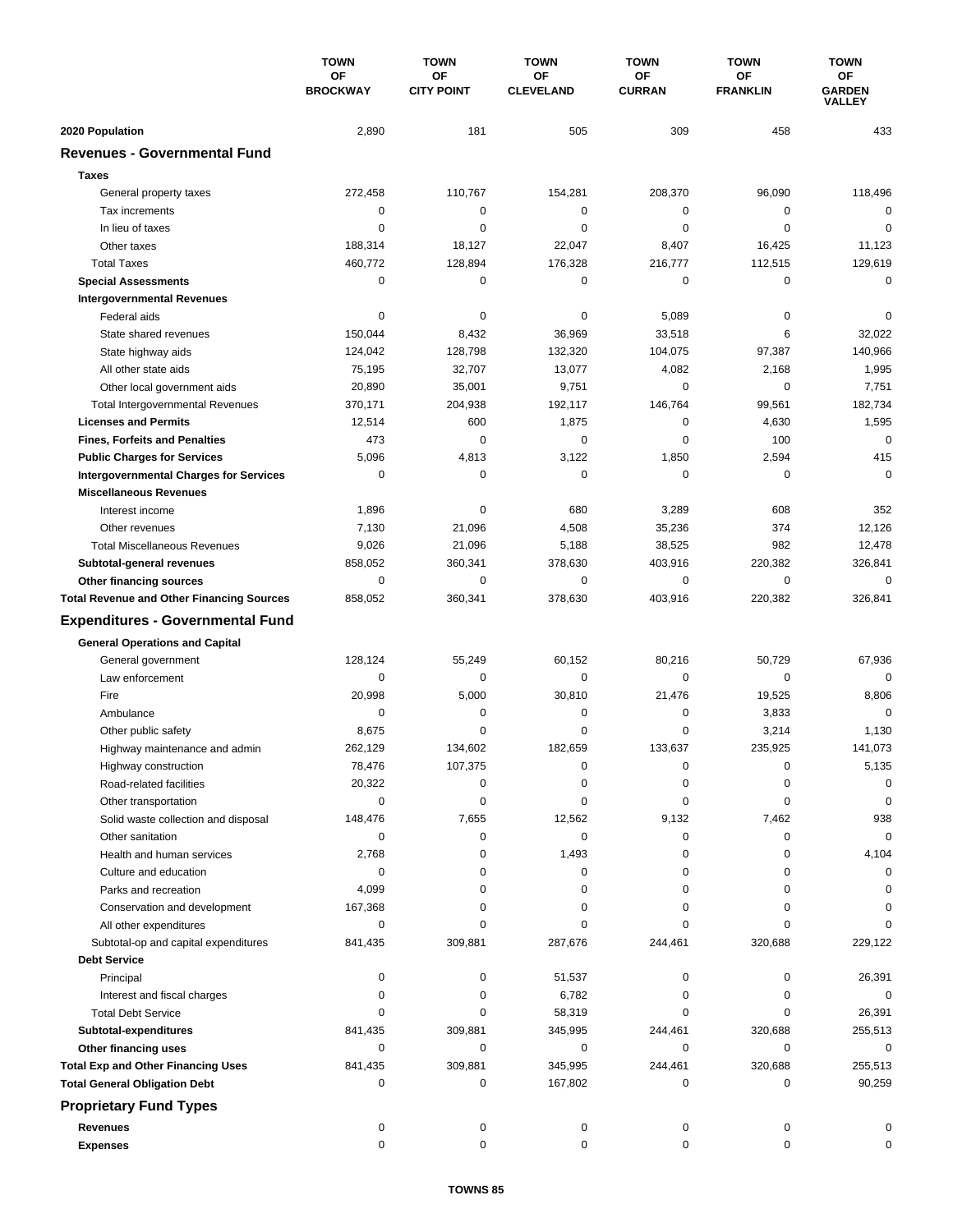|                                                  | <b>TOWN</b><br>OF<br><b>GARFIELD</b> | <b>TOWN</b>         | <b>TOWN</b>         | <b>TOWN</b>        | <b>TOWN</b>           | <b>TOWN</b>             |
|--------------------------------------------------|--------------------------------------|---------------------|---------------------|--------------------|-----------------------|-------------------------|
|                                                  |                                      | OF<br><b>HIXTON</b> | OF<br><b>IRVING</b> | OF<br><b>KNAPP</b> | OF<br><b>KOMENSKY</b> | ОF<br><b>MANCHESTER</b> |
| 2020 Population                                  | 699                                  | 672                 | 786                 | 312                | 533                   | 722                     |
| <b>Revenues - Governmental Fund</b>              |                                      |                     |                     |                    |                       |                         |
| <b>Taxes</b>                                     |                                      |                     |                     |                    |                       |                         |
| General property taxes                           | 168,800                              | 159,583             | 236,180             | 47,104             | 0                     | 50,818                  |
| Tax increments                                   | 0                                    | 0                   | 0                   | 0                  | 0                     | $\mathbf 0$             |
| In lieu of taxes                                 | 0                                    | $\mathbf 0$         | 0                   | 0                  | 35,584                | $\mathbf 0$             |
| Other taxes                                      | 16,472                               | 15,170              | 13,432              | 14,693             | 1,027                 | 23,598                  |
| <b>Total Taxes</b>                               | 185,272                              | 174,753             | 249,612             | 61,797             | 36,611                | 74,416                  |
| <b>Special Assessments</b>                       | 0                                    | 0                   | 0                   | 0                  | 0                     | $\mathbf 0$             |
| <b>Intergovernmental Revenues</b>                |                                      |                     |                     |                    |                       |                         |
| Federal aids                                     | 12,444                               | 12,085              | 0                   | 0                  | 8,220                 | 0                       |
| State shared revenues                            | 33,221                               | 85,600              | 25,357              | 8,076              | 24,274                | 20,670                  |
| State highway aids                               | 157,095                              | 119,732             | 117,156             | 148,534            | 174,179               | 188,886                 |
| All other state aids                             | 21,495                               | 3,550               | 3,383               | 43,946             | 66,306                | 41,973                  |
| Other local government aids                      | 7,247                                | $\pmb{0}$           | 21,936              | 0                  | $\mathbf 0$           | 19,301                  |
| <b>Total Intergovernmental Revenues</b>          | 231,502                              | 220,967             | 167,832             | 200,556            | 272,979               | 270,830                 |
| <b>Licenses and Permits</b>                      | 2,085                                | 575                 | 1,030               | 420                | 275                   | 4,355                   |
| <b>Fines, Forfeits and Penalties</b>             | 0                                    | $\mathbf 0$         | 0                   | 0                  | $\mathbf 0$           | $\mathbf 0$             |
| <b>Public Charges for Services</b>               | 15,776                               | 19,648              | 2,146               | 3,623              | 4,509                 | 9,817                   |
| <b>Intergovernmental Charges for Services</b>    | 250                                  | 0                   | 0                   | 3,274              | 0                     | $\mathbf 0$             |
| <b>Miscellaneous Revenues</b>                    |                                      |                     |                     |                    |                       |                         |
| Interest income                                  | 727                                  | 298                 | 1,515               | 273                | 112                   | 2,303                   |
| Other revenues                                   | 605                                  | 25,065              | 1,036               | 12,541             | 74                    | 2,232                   |
| <b>Total Miscellaneous Revenues</b>              | 1,332                                | 25,363              | 2,551               | 12,814             | 186                   | 4,535                   |
| Subtotal-general revenues                        | 436,217                              | 441,306             | 423,171             | 282,484            | 314,560               | 363,953                 |
| Other financing sources                          | 0                                    | $\pmb{0}$           | 1,660               | 0                  | 88,000                | 361,000                 |
| <b>Total Revenue and Other Financing Sources</b> | 436,217                              | 441,306             | 424,831             | 282,484            | 402,560               | 724,953                 |
| <b>Expenditures - Governmental Fund</b>          |                                      |                     |                     |                    |                       |                         |
| <b>General Operations and Capital</b>            |                                      |                     |                     |                    |                       |                         |
| General government                               | 59,823                               | 63,144              | 79,487              | 44,744             | 39,138                | 222,699                 |
| Law enforcement                                  | 0                                    | 0                   | 0                   | 0                  | 0                     | $\mathbf 0$             |
| Fire                                             | 27,005                               | 26,774              | 19,537              | 16,491             | 1,450                 | 15,032                  |
| Ambulance                                        | 0                                    | 0                   | 0                   | 2,347              | 0                     | 1,500                   |
| Other public safety                              | 0                                    | 0                   | 0                   | 0                  | 0                     | 1,112                   |
| Highway maintenance and admin                    | 287,794                              | 168,622             | 101,049             | 0                  | 288.685               | 469,669                 |
| Highway construction                             | 0                                    | 125,029             | 158,102             | 167,686            | 0                     | 217,272                 |
| Road-related facilities                          | 0                                    | 0                   | 0                   | 0                  | 0                     | 0                       |
| Other transportation                             | 0                                    | 0                   | 0                   | 0                  | 0                     | 0                       |
| Solid waste collection and disposal              | 14,871                               | 2,351               | 0                   | 6,462              | 0                     | 11,286                  |
| Other sanitation                                 | 0                                    | 0                   | 210                 | 0                  | 0                     | 0                       |
| Health and human services                        | 0                                    | 2,780               | 0                   | 3,660              | 0                     | 0                       |
| Culture and education                            | 0                                    | 0                   | 0                   | 0                  | 0                     | 0                       |
| Parks and recreation                             | $\Omega$                             | 0                   | 0                   | 0                  | 0                     | 1,150                   |
| Conservation and development                     | $\Omega$                             | 0                   | 0                   | 0                  | 96                    | 0                       |
| All other expenditures                           | 0                                    | 0                   | 19                  | 0                  | 0                     | $\Omega$                |
| Subtotal-op and capital expenditures             | 389,493                              | 388,700             | 358,404             | 241,390            | 329,369               | 939,720                 |
| <b>Debt Service</b>                              |                                      |                     |                     |                    |                       |                         |
| Principal                                        | 23,214                               | 0                   | 43,446              | 22,107             | 12,643                |                         |
| Interest and fiscal charges                      | 25,386                               | 0                   | 0                   | 5,961              | 4,716                 |                         |
| <b>Total Debt Service</b>                        | 48,600                               | 0                   | 43,446              | 28,068             | 17,359                | $\Omega$                |
| Subtotal-expenditures                            | 438,093                              | 388,700             | 401,850             | 269,458            | 346,728               | 939,720                 |
| Other financing uses                             | 0                                    | 0                   | 0                   | 0                  | 1                     | 0                       |
| <b>Total Exp and Other Financing Uses</b>        | 438,093                              | 388,700             | 401,850             | 269,458            | 346,729               | 939,720                 |
| <b>Total General Obligation Debt</b>             | 712,112                              | 0                   | 0                   | 55,786             | 131,004               | 361,000                 |
| <b>Proprietary Fund Types</b>                    |                                      |                     |                     |                    |                       |                         |
| Revenues                                         | 0                                    | 0                   | 0                   | 0                  | 0                     | 0                       |
| <b>Expenses</b>                                  | 0                                    | 0                   | 0                   | 0                  | 0                     | 0                       |
|                                                  |                                      |                     |                     |                    |                       |                         |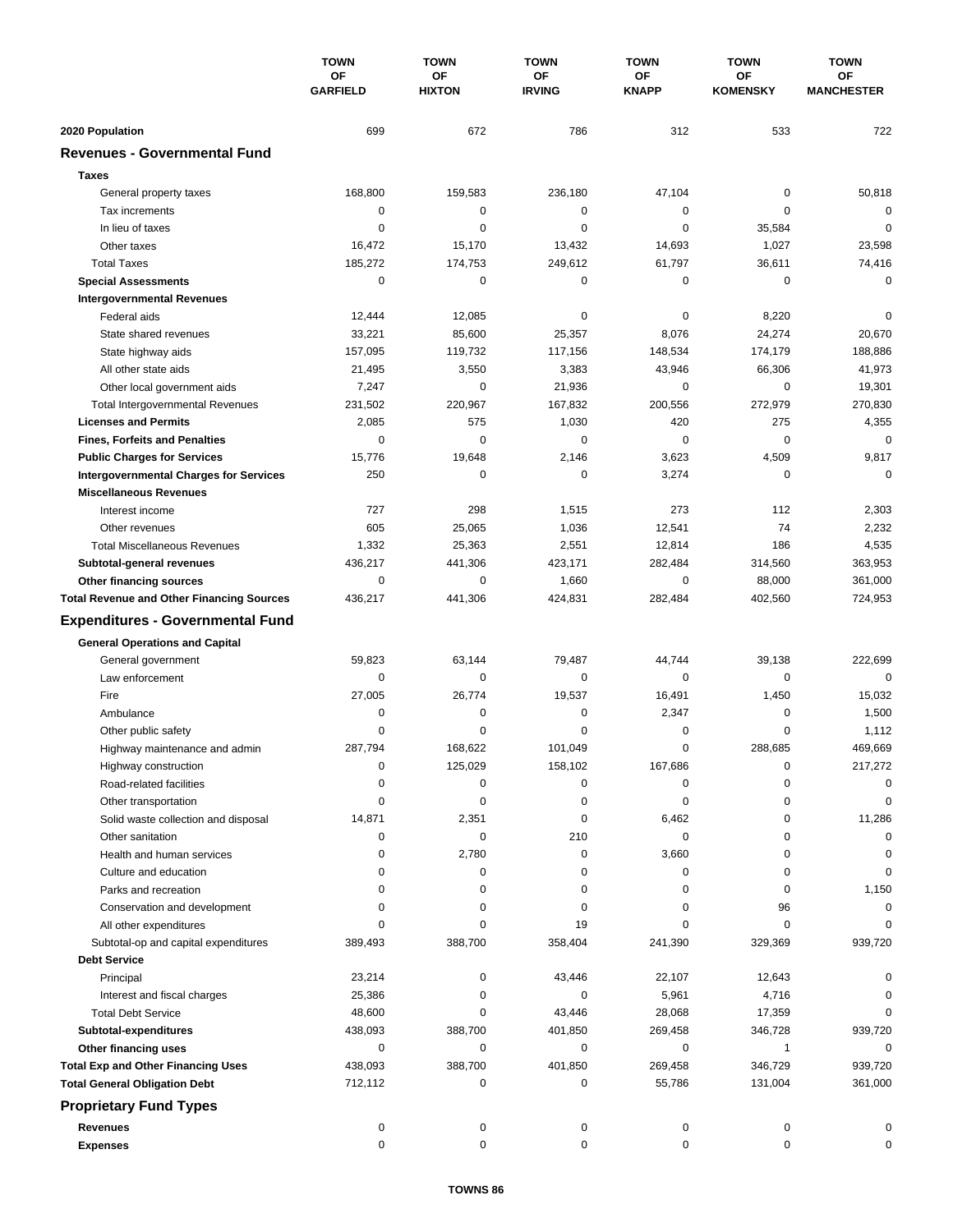|                                                                                   | <b>TOWN</b><br><b>OF</b><br><b>MELROSE</b> | <b>TOWN</b><br><b>OF</b><br><b>MILLSTON</b> | <b>TOWN</b><br><b>OF</b><br><b>NORTH BEND</b> | <b>TOWN</b><br>ΟF<br><b>NORTHFIELD</b> | <b>TOWN</b><br><b>OF</b><br><b>SPRINGFIELD</b> | <b>TOWN</b><br><b>TOTAL</b><br><b>JACKSON</b><br><b>COUNTY</b> |
|-----------------------------------------------------------------------------------|--------------------------------------------|---------------------------------------------|-----------------------------------------------|----------------------------------------|------------------------------------------------|----------------------------------------------------------------|
|                                                                                   |                                            |                                             |                                               |                                        |                                                |                                                                |
|                                                                                   |                                            |                                             |                                               |                                        |                                                |                                                                |
| 2020 Population                                                                   | 506                                        | 166                                         | 514                                           | 658                                    | 615                                            | 14,835                                                         |
| <b>Revenues - Governmental Fund</b>                                               |                                            |                                             |                                               |                                        |                                                |                                                                |
| <b>Taxes</b>                                                                      |                                            |                                             |                                               |                                        |                                                |                                                                |
| General property taxes                                                            | 121,273                                    | 16,964                                      | 99,162                                        | 88,694                                 | 117,017                                        | 2,597,616                                                      |
| Tax increments                                                                    | 0                                          | 0                                           | $\mathbf 0$                                   | 0                                      | 0                                              | $\mathbf 0$                                                    |
| In lieu of taxes                                                                  | 0                                          | 0                                           | 0                                             | 0                                      | 0                                              | 35,584                                                         |
| Other taxes                                                                       | 11,409                                     | 618                                         | 3,335                                         | 6,388                                  | $\mathbf 0$                                    | 421,924                                                        |
| <b>Total Taxes</b>                                                                | 132,682                                    | 17,582                                      | 102,497                                       | 95,082                                 | 117,017                                        | 3,055,124                                                      |
| <b>Special Assessments</b>                                                        | 0                                          | 0                                           | 0                                             | 3,998                                  | $\mathbf 0$                                    | 15,753                                                         |
| <b>Intergovernmental Revenues</b>                                                 |                                            |                                             |                                               |                                        |                                                |                                                                |
| Federal aids                                                                      | 7,597                                      | 5,531                                       | 0                                             | 11,904                                 | 7,612                                          | 95,156                                                         |
| State shared revenues                                                             | 28,291                                     | 18,610                                      | 41,070                                        | 57,876                                 | 41,349                                         | 756,473                                                        |
| State highway aids                                                                | 72,033                                     | 140,598                                     | 97,515                                        | 146,854                                | 124,541                                        | 2,715,326                                                      |
| All other state aids                                                              | 2,098                                      | 38,428                                      | 14,817                                        | 2,529                                  | 4,045                                          | 446,090                                                        |
| Other local government aids                                                       | 0                                          | 43,561                                      | 12,785                                        | 0                                      | 13,482                                         | 199,713                                                        |
| <b>Total Intergovernmental Revenues</b>                                           | 110,019                                    | 246,728                                     | 166,187                                       | 219,163                                | 191,029                                        | 4,212,758                                                      |
| <b>Licenses and Permits</b>                                                       | 1,215                                      | 1,570                                       | 2,217                                         | 2,730                                  | 700                                            | 69,337                                                         |
| <b>Fines, Forfeits and Penalties</b>                                              | 0                                          | $\mathbf 0$                                 | $\mathbf 0$                                   | $\Omega$                               | $\mathbf 0$                                    | 573                                                            |
| <b>Public Charges for Services</b>                                                | 4,606                                      | 10,492                                      | 9,787                                         | 10,680                                 | 2,316                                          | 133,429                                                        |
| <b>Intergovernmental Charges for Services</b>                                     | 0                                          | 455                                         | $\mathbf 0$                                   | 0                                      | 0                                              | 4,479                                                          |
| <b>Miscellaneous Revenues</b>                                                     |                                            |                                             |                                               |                                        |                                                |                                                                |
| Interest income                                                                   | 1,513                                      | 2,220                                       | 1,527                                         | 0                                      | 3,571                                          | 22,044                                                         |
| Other revenues                                                                    | 10                                         | 1,030                                       | 8,007                                         | 11,476                                 | 132,995                                        | 281,590                                                        |
| <b>Total Miscellaneous Revenues</b>                                               | 1,523                                      | 3,250                                       | 9,534                                         | 11,476                                 | 136,566                                        | 303,634                                                        |
| Subtotal-general revenues                                                         | 250,045                                    | 280,077                                     | 290,222                                       | 343,129                                | 447,628                                        | 7,795,087                                                      |
| <b>Other financing sources</b>                                                    | 0                                          | 0                                           | 100,000                                       | 0                                      | $\mathbf 0$                                    | 550,660                                                        |
| <b>Total Revenue and Other Financing Sources</b>                                  | 250,045                                    | 280,077                                     | 390,222                                       | 343,129                                | 447,628                                        | 8,345,747                                                      |
| <b>Expenditures - Governmental Fund</b>                                           |                                            |                                             |                                               |                                        |                                                |                                                                |
|                                                                                   |                                            |                                             |                                               |                                        |                                                |                                                                |
| <b>General Operations and Capital</b>                                             |                                            |                                             |                                               |                                        |                                                |                                                                |
| General government<br>Law enforcement                                             | 48,176<br>0                                | 74,227                                      | 69,409                                        | 46,047<br>0                            | 62,054<br>$\mathbf 0$                          | 1,587,099                                                      |
| Fire                                                                              |                                            | 2,020                                       | 0                                             | 20,123                                 |                                                | 2,020                                                          |
|                                                                                   | 17,417                                     | 3,938<br>0                                  | 16,687                                        | 0                                      | 33,490<br>0                                    | 374,963                                                        |
| Ambulance<br>Other public safety                                                  | 3,833<br>0                                 | 393                                         | 1,566<br>0                                    | 0                                      | $\mathbf 0$                                    | 15,667<br>35,505                                               |
|                                                                                   | 64,409                                     | 215,926                                     | 279,912                                       | 209,031                                | 373,330                                        | 4,322,821                                                      |
| Highway maintenance and admin                                                     | 0                                          | 0                                           | 0                                             | 0                                      | 0                                              |                                                                |
| Highway construction                                                              | 0                                          |                                             |                                               |                                        | 0                                              | 1,101,091                                                      |
| Road-related facilities                                                           | 0                                          | 3,013<br>0                                  | 2,435<br>0                                    | 2,277<br>0                             | 0                                              | 31,406<br>0                                                    |
| Other transportation                                                              | 5,640                                      | 11,752                                      | 6,187                                         | 3,802                                  |                                                |                                                                |
| Solid waste collection and disposal                                               | 0                                          | 0                                           |                                               | $\pmb{0}$                              | 6,841<br>0                                     | 261,284                                                        |
| Other sanitation                                                                  |                                            | 0                                           | 0                                             | 1,025                                  | 0                                              | 570                                                            |
| Health and human services                                                         | 2,500<br>0                                 | 0                                           | 3,200<br>0                                    | 0                                      | 0                                              | 27,008<br>0                                                    |
| Culture and education<br>Parks and recreation                                     | 0                                          | 0                                           | 0                                             | 0                                      | 0                                              |                                                                |
|                                                                                   | 0                                          | 0                                           | 0                                             | 0                                      | 0                                              | 5,249                                                          |
| Conservation and development                                                      | $\Omega$                                   | 0                                           | 0                                             | 0                                      |                                                | 167,464                                                        |
| All other expenditures                                                            |                                            |                                             | 379,396                                       |                                        | 22,507                                         | 22,526                                                         |
| Subtotal-op and capital expenditures                                              | 141,975                                    | 311,269                                     |                                               | 282,305                                | 498,222                                        | 7,954,673                                                      |
| <b>Debt Service</b>                                                               |                                            |                                             |                                               |                                        |                                                |                                                                |
| Principal                                                                         | 30,496                                     | 0                                           | 13,096                                        | 54,443                                 | 14,161                                         | 291,534                                                        |
| Interest and fiscal charges                                                       | 5,504                                      | 0<br>0                                      | 219                                           | 4,178                                  | 3,129                                          | 55,875                                                         |
| <b>Total Debt Service</b>                                                         | 36,000                                     |                                             | 13,315                                        | 58,621                                 | 17,290                                         | 347,409                                                        |
| Subtotal-expenditures                                                             | 177,975<br>0                               | 311,269<br>0                                | 392,711<br>0                                  | 340,926<br>0                           | 515,512<br>0                                   | 8,302,082<br>1                                                 |
| Other financing uses                                                              |                                            |                                             |                                               | 340,926                                |                                                | 8,302,083                                                      |
| <b>Total Exp and Other Financing Uses</b><br><b>Total General Obligation Debt</b> | 177,975<br>166,084                         | 311,269<br>0                                | 392,711<br>100,000                            | 83,941                                 | 515,512<br>62,873                              | 1,930,861                                                      |
|                                                                                   |                                            |                                             |                                               |                                        |                                                |                                                                |
| <b>Proprietary Fund Types</b>                                                     |                                            |                                             |                                               |                                        |                                                |                                                                |
| <b>Revenues</b>                                                                   | 0                                          | 0                                           | 0                                             | 0                                      | 0                                              | 0                                                              |
| <b>Expenses</b>                                                                   | 0                                          | 0                                           | 0                                             | 0                                      | 0                                              | 0                                                              |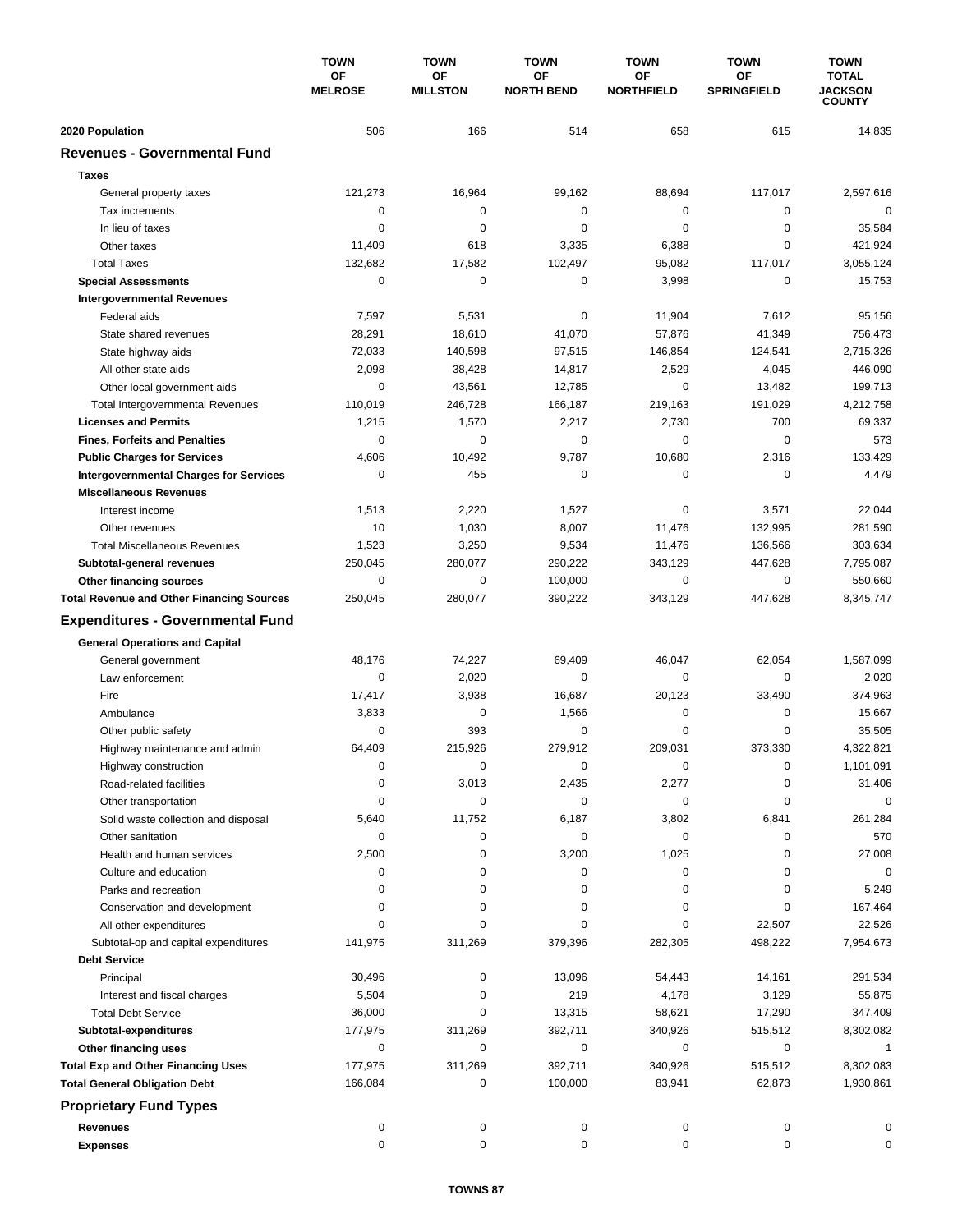|                                                  | <b>TOWN</b><br>OF<br><b>AZTALAN</b> | <b>TOWN</b>              | <b>TOWN</b>          | <b>TOWN</b>             | <b>TOWN</b>         | <b>TOWN</b>                |
|--------------------------------------------------|-------------------------------------|--------------------------|----------------------|-------------------------|---------------------|----------------------------|
|                                                  |                                     | OF<br><b>COLD SPRING</b> | OF<br><b>CONCORD</b> | OF<br><b>FARMINGTON</b> | ΟF<br><b>HEBRON</b> | <b>OF</b><br><b>IXONIA</b> |
| 2020 Population                                  | 1,453                               | 799                      | 2,063                | 1,378                   | 1,101               | 4,965                      |
| <b>Revenues - Governmental Fund</b>              |                                     |                          |                      |                         |                     |                            |
| <b>Taxes</b>                                     |                                     |                          |                      |                         |                     |                            |
| General property taxes                           | 203,844                             | 121,987                  | 348,298              | 75,782                  | 330,945             | 1,785,184                  |
| Tax increments                                   | 0                                   | 0                        | $\mathbf 0$          | 0                       | 0                   | $\mathbf 0$                |
| In lieu of taxes                                 | 0                                   | 0                        | 0                    | 0                       | $\mathbf 0$         | $\mathbf 0$                |
| Other taxes                                      | 4,988                               | 802                      | 749                  | 997                     | 861                 | 1,189                      |
| <b>Total Taxes</b>                               | 208,832                             | 122,789                  | 349,047              | 76,779                  | 331,806             | 1,786,373                  |
| <b>Special Assessments</b>                       | 0                                   | $\mathbf 0$              | 0                    | 0                       | 0                   | $\mathbf 0$                |
| <b>Intergovernmental Revenues</b>                |                                     |                          |                      |                         |                     |                            |
| Federal aids                                     | 0                                   | 0                        | 24,077               | 0                       | 1,510               | 0                          |
| State shared revenues                            | 31,977                              | 10,814                   | 34,577               | 23,057                  | 15,397              | 57,646                     |
| State highway aids                               | 92,138                              | 64,307                   | 133,161              | 143,568                 | 97,315              | 187,298                    |
| All other state aids                             | 37,386                              | 8,313                    | 9,902                | 6,123                   | 14,792              | 124,238                    |
| Other local government aids                      | 9,000                               | 0                        | 27,787               | 0                       | 953                 | 22,279                     |
| <b>Total Intergovernmental Revenues</b>          | 170,501                             | 83,434                   | 229,504              | 172,748                 | 129,967             | 391,461                    |
| <b>Licenses and Permits</b>                      | 16,973                              | 1,874                    | 18,240               | 6,424                   | 2,823               | 93,833                     |
| <b>Fines, Forfeits and Penalties</b>             | $\mathbf 0$                         | 0                        | 0                    | 200                     | 0                   | $\mathbf 0$                |
| <b>Public Charges for Services</b>               | 224,173                             | 64,257                   | 14,190               | 333,307                 | 102,785             | 195,226                    |
| <b>Intergovernmental Charges for Services</b>    | 0                                   | 0                        | 0                    | 0                       | 0                   | 66,490                     |
| <b>Miscellaneous Revenues</b>                    |                                     |                          |                      |                         |                     |                            |
| Interest income                                  | 1,596                               | 334                      | 827                  | 4,592                   | 522                 | 30,538                     |
| Other revenues                                   | 1,269                               | 3,488                    | 229                  | 0                       | 36,869              | 58,210                     |
| <b>Total Miscellaneous Revenues</b>              | 2,865                               | 3,822                    | 1,056                | 4,592                   | 37,391              | 88,748                     |
| Subtotal-general revenues                        | 623,344                             | 276,176                  | 612,037              | 594,050                 | 604,772             | 2,622,131                  |
| Other financing sources                          | 0                                   | $\pmb{0}$                | 0                    | 0                       | 0                   | 143,000                    |
| <b>Total Revenue and Other Financing Sources</b> | 623,344                             | 276,176                  | 612,037              | 594,050                 | 604,772             | 2,765,131                  |
| <b>Expenditures - Governmental Fund</b>          |                                     |                          |                      |                         |                     |                            |
| <b>General Operations and Capital</b>            |                                     |                          |                      |                         |                     |                            |
| General government                               | 79,371                              | 55,180                   | 172,534              | 95,534                  | 96,130              | 373,734                    |
| Law enforcement                                  | 0                                   | 0                        | 0                    | $\mathbf 0$             | $\mathbf 0$         | 0                          |
| Fire                                             | 127,833                             | 22,707                   | 113,140              | 129,547                 | 61,512              | 395,992                    |
| Ambulance                                        | 3,556                               | 12,780                   | 43,245               | 9,996                   | 11,229              | 55,279                     |
| Other public safety                              | $\mathbf 0$                         | 0                        | 14,037               | 0                       | 0                   | 41,981                     |
| Highway maintenance and admin                    | 184,176                             | 114,849                  | 216,545              | 116,622                 | 178,817             | 797,675                    |
| Highway construction                             | 0                                   | 0                        | 0                    | 142,582                 | 0                   | 393,025                    |
| Road-related facilities                          | 2,795                               | 0                        | 2,279                | 1,180                   | 4,146               | 19,803                     |
| Other transportation                             | 0                                   | 0                        | 0                    | 0                       | 0                   | $\mathbf 0$                |
| Solid waste collection and disposal              | 96,756                              | 61,302                   | 0                    | 4,788                   | 98,980              | 64,886                     |
| Other sanitation                                 | 0                                   | 0                        | 0                    | 0                       | 0                   | 53                         |
| Health and human services                        | 7,811                               | 2,436                    | 6,055                | 1,280                   | 14,505              | 5,794                      |
| Culture and education                            | 0                                   | 0                        | 0                    | 0                       | 0                   | 0                          |
| Parks and recreation                             | 0                                   | 10                       | 7,313                | 4,000                   | 0                   | 114,595                    |
| Conservation and development                     | 25,620                              | 0                        | 1,200                | 0                       | 0                   | 0                          |
| All other expenditures                           | 968                                 | 0                        | 0                    | 0                       | 0                   | 0                          |
| Subtotal-op and capital expenditures             | 528,886                             | 269,264                  | 576,348              | 505,529                 | 465,319             | 2,262,817                  |
| <b>Debt Service</b>                              |                                     |                          |                      |                         |                     |                            |
| Principal                                        | 0                                   | 0                        | 28,159               | 0                       | 175,000             | 755,751                    |
| Interest and fiscal charges                      | 0                                   | 0                        | 7,530                | 0                       | 7,689               | 23,250                     |
| <b>Total Debt Service</b>                        | 0                                   | 0                        | 35,689               | 0                       | 182,689             | 779,001                    |
| Subtotal-expenditures                            | 528,886                             | 269,264                  | 612,037              | 505,529                 | 648,008             | 3,041,818                  |
| Other financing uses                             | 0                                   | 0                        | 0                    | 0                       | 0                   | 0                          |
| <b>Total Exp and Other Financing Uses</b>        | 528,886                             | 269,264                  | 612,037              | 505,529                 | 648,008             | 3,041,818                  |
| <b>Total General Obligation Debt</b>             | 0                                   | 0                        | 186,540              | 0                       | 400,000             | 773,930                    |
| <b>Proprietary Fund Types</b>                    |                                     |                          |                      |                         |                     |                            |
| <b>Revenues</b>                                  | 0                                   | 0                        | 0                    | 0                       | 0                   | 974,307                    |
| <b>Expenses</b>                                  | $\mathbf 0$                         | 0                        | 0                    | 0                       | 0                   | 827,951                    |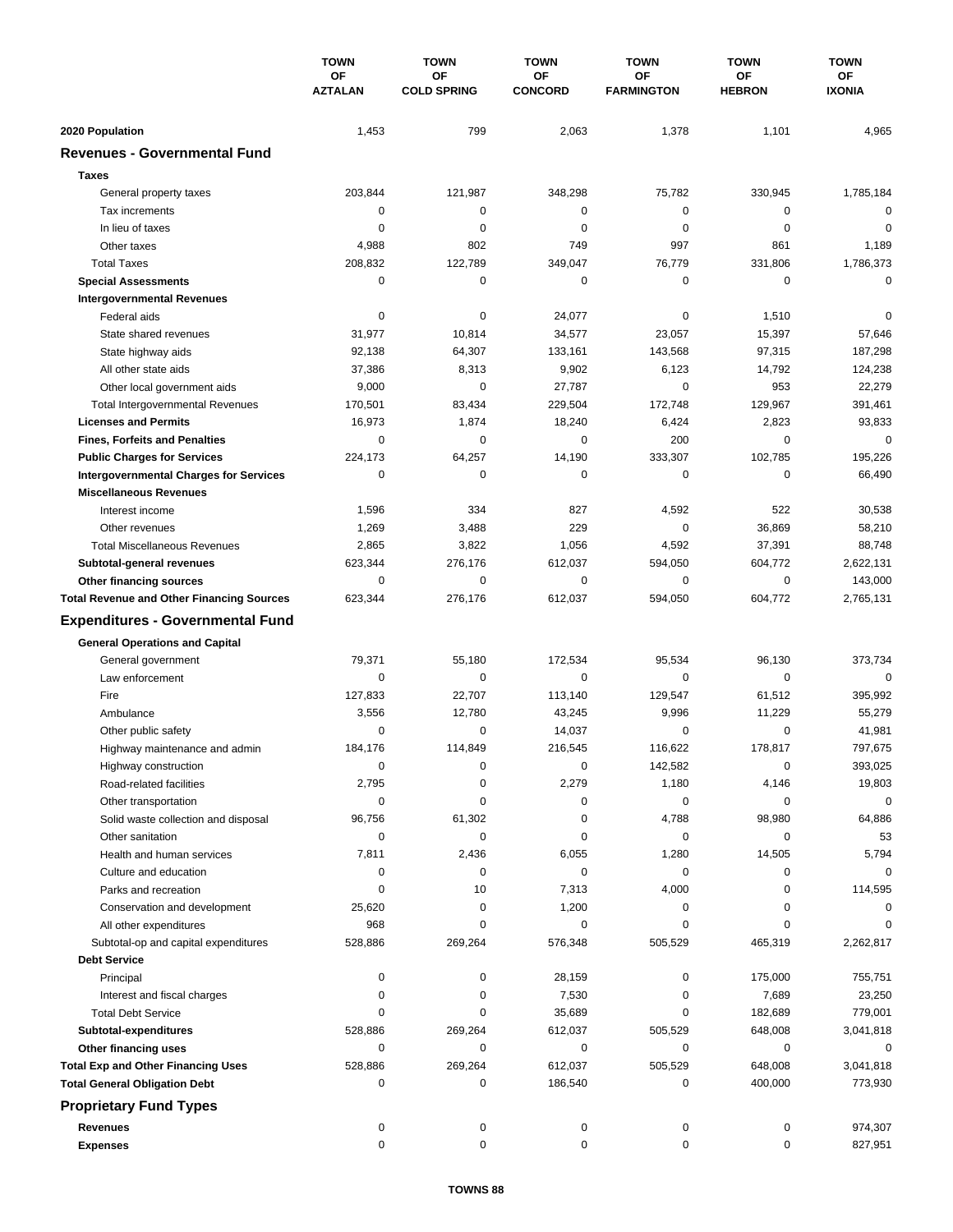|                                                  | <b>TOWN</b><br>OF<br><b>JEFFERSON</b> | <b>TOWN</b>             | <b>TOWN</b>             | <b>TOWN</b>          | <b>TOWN</b>          | <b>TOWN</b>          |
|--------------------------------------------------|---------------------------------------|-------------------------|-------------------------|----------------------|----------------------|----------------------|
|                                                  |                                       | OF<br><b>KOSHKONONG</b> | ΟF<br><b>LAKE MILLS</b> | ОF<br><b>MILFORD</b> | ΟF<br><b>OAKLAND</b> | ОF<br><b>PALMYRA</b> |
| 2020 Population                                  | 2,185                                 | 3,658                   | 2,130                   | 1,141                | 3,124                | 1,174                |
| <b>Revenues - Governmental Fund</b>              |                                       |                         |                         |                      |                      |                      |
| <b>Taxes</b>                                     |                                       |                         |                         |                      |                      |                      |
| General property taxes                           | 619,823                               | 633,723                 | 540,099                 | 131,266              | 817,706              | 362,162              |
| Tax increments                                   | 0                                     | $\mathbf 0$             | 0                       | 0                    | 0                    | $\mathbf 0$          |
| In lieu of taxes                                 | 0                                     | 0                       | $\mathbf 0$             | 0                    | $\mathbf 0$          | $\mathbf 0$          |
| Other taxes                                      | 4,216                                 | 7,086                   | 12,481                  | 2,331                | 50,508               | 5,558                |
| <b>Total Taxes</b>                               | 624,039                               | 640,809                 | 552,580                 | 133,597              | 868,214              | 367,720              |
| <b>Special Assessments</b>                       | 0                                     | 0                       | 0                       | 30                   | 0                    | 0                    |
| <b>Intergovernmental Revenues</b>                |                                       |                         |                         |                      |                      |                      |
| Federal aids                                     | 0                                     | 51,265                  | 0                       | 0                    | 1,646                | 0                    |
| State shared revenues                            | 78,582                                | 52,337                  | 26,194                  | 14,058               | 39,508               | 20,495               |
| State highway aids                               | 124,357                               | 185,563                 | 99,601                  | 61,776               | 132,057              | 97,604               |
| All other state aids                             | 26,232                                | 29,831                  | 43,143                  | 18,855               | 91,062               | 43,109               |
| Other local government aids                      | 9,437                                 | $\mathbf 0$             | 4,660                   | 0                    | 8,477                | 11,510               |
| <b>Total Intergovernmental Revenues</b>          | 238,608                               | 318,996                 | 173,598                 | 94,689               | 272,750              | 172,718              |
| <b>Licenses and Permits</b>                      | 12.574                                | 41,364                  | 89,231                  | 14,361               | 46,915               | 6,873                |
| <b>Fines, Forfeits and Penalties</b>             | 630                                   | 5                       | 14,563                  | 0                    | 13,453               | $\mathbf 0$          |
| <b>Public Charges for Services</b>               | 170,660                               | 245,587                 | 267,206                 | 86,658               | 202,258              | 141,674              |
| <b>Intergovernmental Charges for Services</b>    | 0                                     | 0                       | 4,463                   | 0                    | 0                    | $\mathbf 0$          |
| <b>Miscellaneous Revenues</b>                    |                                       |                         |                         |                      |                      |                      |
| Interest income                                  | 4,756                                 | 7,072                   | 7,444                   | 677                  | 11,051               | 627                  |
| Other revenues                                   | 6,336                                 | 5,274                   | 19,553                  | $\mathbf 0$          | 28,067               | 33,923               |
| <b>Total Miscellaneous Revenues</b>              | 11,092                                | 12,346                  | 26,997                  | 677                  | 39,118               | 34,550               |
| Subtotal-general revenues                        | 1,057,603                             | 1,259,107               | 1,128,638               | 330,012              | 1,442,708            | 723,535              |
| <b>Other financing sources</b>                   | $\mathbf 0$                           | $\mathbf 0$             | 90,000                  | 0                    | $\mathbf 0$          | 0                    |
| <b>Total Revenue and Other Financing Sources</b> | 1,057,603                             | 1,259,107               | 1,218,638               | 330,012              | 1,442,708            | 723,535              |
| <b>Expenditures - Governmental Fund</b>          |                                       |                         |                         |                      |                      |                      |
| <b>General Operations and Capital</b>            |                                       |                         |                         |                      |                      |                      |
| General government                               | 177,349                               | 192,334                 | 160,415                 | 64,777               | 237,788              | 91,231               |
| Law enforcement                                  | 0                                     | 2,517                   | 56,711                  | 0                    | 85,181               | $\mathbf 0$          |
| Fire                                             | 139,626                               | 197,066                 | 251,303                 | 113,571              | 159,827              | 51,500               |
| Ambulance                                        | 39,599                                | 25,654                  | 13,356                  | 4,606                | 225,950              | 51,500               |
| Other public safety                              | 0                                     | $\mathbf 0$             | 41,776                  | 8,801                | $\mathbf 0$          | 0                    |
| Highway maintenance and admin                    | 328,054                               | 414.553                 | 148,838                 | 99,870               | 343,293              | 337,012              |
| Highway construction                             | 76,988                                | 350                     | 668                     | 0                    | 75,572               | $\pmb{0}$            |
| Road-related facilities                          | 8,793                                 | 0                       | 2,101                   | 4,612                | 2,156                | 530                  |
| Other transportation                             | 0                                     | 0                       | 0                       | 0                    | 0                    | 28,367               |
| Solid waste collection and disposal              | 170,501                               | 230,370                 | 197,101                 | 79,494               | 210,607              | 108,821              |
| Other sanitation                                 | 400                                   | 0                       | 0                       | 355                  | 0                    | $\pmb{0}$            |
| Health and human services                        | 5,769                                 | 2,280                   | 5,668                   | 0                    | 9,826                | 3,100                |
| Culture and education                            | 0                                     | 0                       | 19,425                  | 0                    | 33,966               | 2,300                |
| Parks and recreation                             | 0                                     | 9,695                   | 20,715                  | 0                    | 3,714                | 5,000                |
| Conservation and development                     | 1,550                                 | 331                     | 0                       | 0                    | 1,978                | 0                    |
| All other expenditures                           | 4,420                                 | 0                       | 18,920                  | 0                    | 0                    | 0                    |
| Subtotal-op and capital expenditures             | 953,049                               | 1,075,150               | 936,997                 | 376,086              | 1,389,858            | 679,361              |
| <b>Debt Service</b>                              |                                       |                         |                         |                      |                      |                      |
| Principal                                        | 209,640                               | 215,647                 | 138,287                 | 0                    | 62,367               | 28,738               |
| Interest and fiscal charges                      | 10,994                                | 10,959                  | 20,910                  | 0                    | 29,087               | 4,252                |
| <b>Total Debt Service</b>                        | 220,634                               | 226,606                 | 159,197                 | 0                    | 91,454               | 32,990               |
| Subtotal-expenditures                            | 1,173,683                             | 1,301,756               | 1,096,194               | 376,086              | 1,481,312            | 712,351              |
| Other financing uses                             | 0                                     | 0                       | 0                       | 0                    | 0                    | 0                    |
| <b>Total Exp and Other Financing Uses</b>        | 1,173,683                             | 1,301,756               | 1,096,194               | 376,086              | 1,481,312            | 712,351              |
| <b>Total General Obligation Debt</b>             | 0                                     | 441,843                 | 311,712                 | 0                    | 598,748              | 92,428               |
| <b>Proprietary Fund Types</b>                    |                                       |                         |                         |                      |                      |                      |
| <b>Revenues</b>                                  | 0                                     | 0                       | 0                       | 0                    | 0                    | 0                    |
| <b>Expenses</b>                                  | 0                                     | 0                       | 0                       | 0                    | 0                    | 0                    |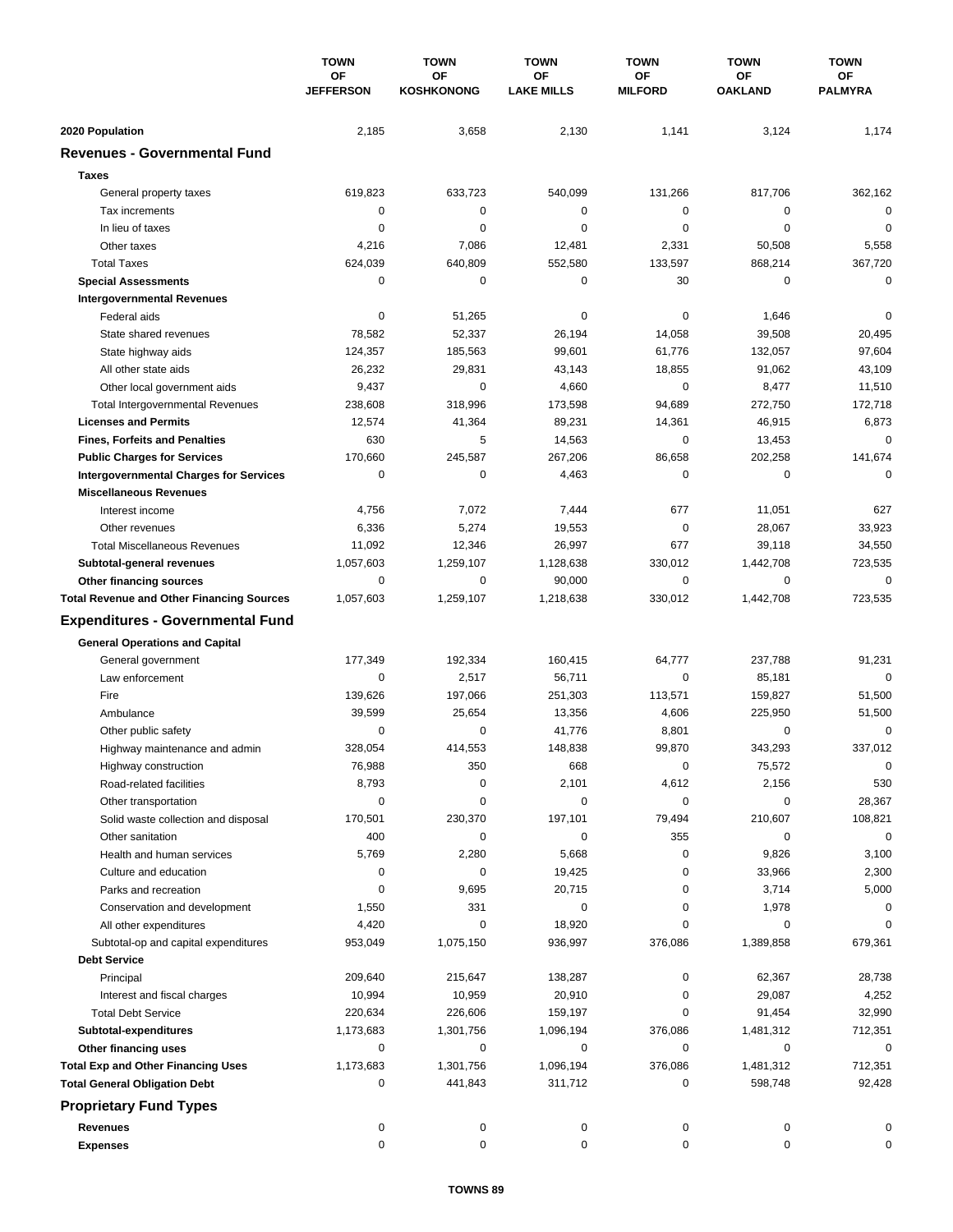|                                                  | <b>TOWN</b><br><b>OF</b><br><b>PRAIRIE FARM</b> | <b>TOWN</b>               | <b>TOWN</b>            | <b>TOWN</b>              | <b>TOWN</b>                  | <b>TOWN</b>          |
|--------------------------------------------------|-------------------------------------------------|---------------------------|------------------------|--------------------------|------------------------------|----------------------|
|                                                  |                                                 | OF<br><b>PRAIRIE LAKE</b> | ΟF<br><b>RICE LAKE</b> | ΟF<br><b>SIOUX CREEK</b> | <b>OF</b><br><b>STANFOLD</b> | ОF<br><b>STANLEY</b> |
| 2020 Population                                  | 600                                             | 1,530                     | 3,101                  | 670                      | 736                          | 2,575                |
| <b>Revenues - Governmental Fund</b>              |                                                 |                           |                        |                          |                              |                      |
| <b>Taxes</b>                                     |                                                 |                           |                        |                          |                              |                      |
| General property taxes                           | 267,242                                         | 513,754                   | 424,495                | 292,568                  | 225,668                      | 314,229              |
| Tax increments                                   | 0                                               | 0                         | 0                      | 0                        | $\mathbf 0$                  | $\mathbf 0$          |
| In lieu of taxes                                 | 0                                               | 0                         | $\mathbf 0$            | 0                        | $\mathbf 0$                  | $\mathbf 0$          |
| Other taxes                                      | 10,421                                          | 29,675                    | 8,370                  | 22,082                   | 5,974                        | 8,965                |
| <b>Total Taxes</b>                               | 277,663                                         | 543,429                   | 432,865                | 314,650                  | 231,642                      | 323,194              |
| <b>Special Assessments</b>                       | 0                                               | 0                         | 0                      | 0                        | 0                            | 0                    |
| <b>Intergovernmental Revenues</b>                |                                                 |                           |                        |                          |                              |                      |
| Federal aids                                     | 0                                               | 0                         | 13,806                 | 0                        | 0                            | 0                    |
| State shared revenues                            | 63,573                                          | 22,745                    | 65,615                 | 75,140                   | 44,196                       | 71,134               |
| State highway aids                               | 124,094                                         | 253,133                   | 142,753                | 141,781                  | 131,958                      | 205,617              |
| All other state aids                             | 2,131                                           | 8,483                     | 13,207                 | 20,355                   | 3,776                        | 26,607               |
| Other local government aids                      | 0                                               | $\mathbf 0$               | $\mathbf 0$            | $\mathbf 0$              | 5,000                        | $\mathbf 0$          |
| <b>Total Intergovernmental Revenues</b>          | 189,798                                         | 284,361                   | 235,381                | 237,276                  | 184,930                      | 303,358              |
| <b>Licenses and Permits</b>                      | 38                                              | 1,380                     | 17,336                 | 1,260                    | 175                          | 8,371                |
| <b>Fines, Forfeits and Penalties</b>             | $\mathbf 0$                                     | $\Omega$                  | 384                    | $\Omega$                 | $\mathbf 0$                  | $\mathbf 0$          |
| <b>Public Charges for Services</b>               | 0                                               | 2,717                     | 14,612                 | 14,658                   | $\mathbf 0$                  | 792                  |
| <b>Intergovernmental Charges for Services</b>    | 0                                               | 0                         | 0                      | 300                      | 0                            | $\mathbf 0$          |
| <b>Miscellaneous Revenues</b>                    |                                                 |                           |                        |                          |                              |                      |
| Interest income                                  | 2,306                                           | 1,268                     | 5,528                  | 2,910                    | 2,579                        | 1,342                |
| Other revenues                                   | 3,560                                           | 6,416                     | 17,457                 | 42,566                   | 246                          | 258                  |
| <b>Total Miscellaneous Revenues</b>              | 5,866                                           | 7,684                     | 22,985                 | 45,476                   | 2,825                        | 1,600                |
| Subtotal-general revenues                        | 473,365                                         | 839,571                   | 723,563                | 613,620                  | 419,572                      | 637,315              |
| <b>Other financing sources</b>                   | $\mathbf 0$                                     | $\mathbf 0$               | 1,330                  | 0                        | 79,891                       | 0                    |
| <b>Total Revenue and Other Financing Sources</b> | 473,365                                         | 839,571                   | 724,893                | 613,620                  | 499,463                      | 637,315              |
| <b>Expenditures - Governmental Fund</b>          |                                                 |                           |                        |                          |                              |                      |
| <b>General Operations and Capital</b>            |                                                 |                           |                        |                          |                              |                      |
| General government                               | 46,334                                          | 133,601                   | 177,432                | 137.661                  | 106,343                      | 96,011               |
| Law enforcement                                  | 0                                               | 0                         | $\mathbf 0$            | 0                        | 0                            | $\Omega$             |
| Fire                                             | 40,000                                          | 74,449                    | 157,952                | 29,455                   | 20,990                       | 57,406               |
| Ambulance                                        | 3,630                                           | 28,745                    | $\mathbf 0$            | 12,617                   | 0                            | 0                    |
| Other public safety                              | 0                                               | $\mathbf 0$               | 10.029                 | 0                        | $\mathbf 0$                  | 5,946                |
| Highway maintenance and admin                    | 194,401                                         | 264.015                   | 164,230                | 396,873                  | 314,202                      | 434,849              |
| Highway construction                             | 133,049                                         | 327,362                   | 150,624                | 164,426                  | 70,692                       | 0                    |
| Road-related facilities                          | 0                                               | 0                         | 2,034                  | 0                        | 0                            | 1,531                |
| Other transportation                             | 0                                               | 0                         | 0                      | 0                        | 0                            | 0                    |
| Solid waste collection and disposal              | 0                                               | 0                         | 9,786                  | 1,808                    | 0                            | 0                    |
| Other sanitation                                 | 0                                               | 0                         | 0                      | 0                        | 0                            | 0                    |
| Health and human services                        | 0                                               | 420                       | 1,443                  | 900                      | 0                            | 7,547                |
| Culture and education                            | 0                                               | 0                         | 0                      | 0                        | 0                            | 10,000               |
| Parks and recreation                             | 0                                               | 140                       | 15,381                 | 0                        | 0                            | 0                    |
| Conservation and development                     | 0                                               | 6,752                     | 1,725                  | 510                      | 0                            | 340                  |
| All other expenditures                           |                                                 | 0                         | 0                      | 0                        | 0                            | 0                    |
| Subtotal-op and capital expenditures             | 417,414                                         | 835,484                   | 690,636                | 744,250                  | 512,227                      | 613,630              |
| <b>Debt Service</b>                              |                                                 |                           |                        |                          |                              |                      |
| Principal                                        | 17,157                                          | 25,269                    | 40,280                 | 0                        | 119,805                      | 42,408               |
| Interest and fiscal charges                      | 2,765                                           | 3,931                     | 4,804                  | 0                        | 4,571                        | 7,992                |
| <b>Total Debt Service</b>                        | 19,922                                          | 29,200                    | 45,084                 | 0                        | 124,376                      | 50,400               |
| Subtotal-expenditures                            | 437,336                                         | 864,684                   | 735,720                | 744,250                  | 636,603                      | 664,030              |
| Other financing uses                             | 0                                               | 0                         | 0                      | 0                        | 0                            | 0                    |
| <b>Total Exp and Other Financing Uses</b>        | 437,336                                         | 864,684                   | 735,720                | 744,250                  | 636,603                      | 664,030              |
| <b>Total General Obligation Debt</b>             | 91,000                                          | 77,396                    | 160,111                | 0                        | 79,891                       | 277,947              |
| <b>Proprietary Fund Types</b>                    |                                                 |                           |                        |                          |                              |                      |
| <b>Revenues</b>                                  | 0                                               | 0                         | 0                      | 0                        | 0                            | 0                    |
| <b>Expenses</b>                                  | 0                                               | 0                         | 0                      | 0                        | 0                            | 0                    |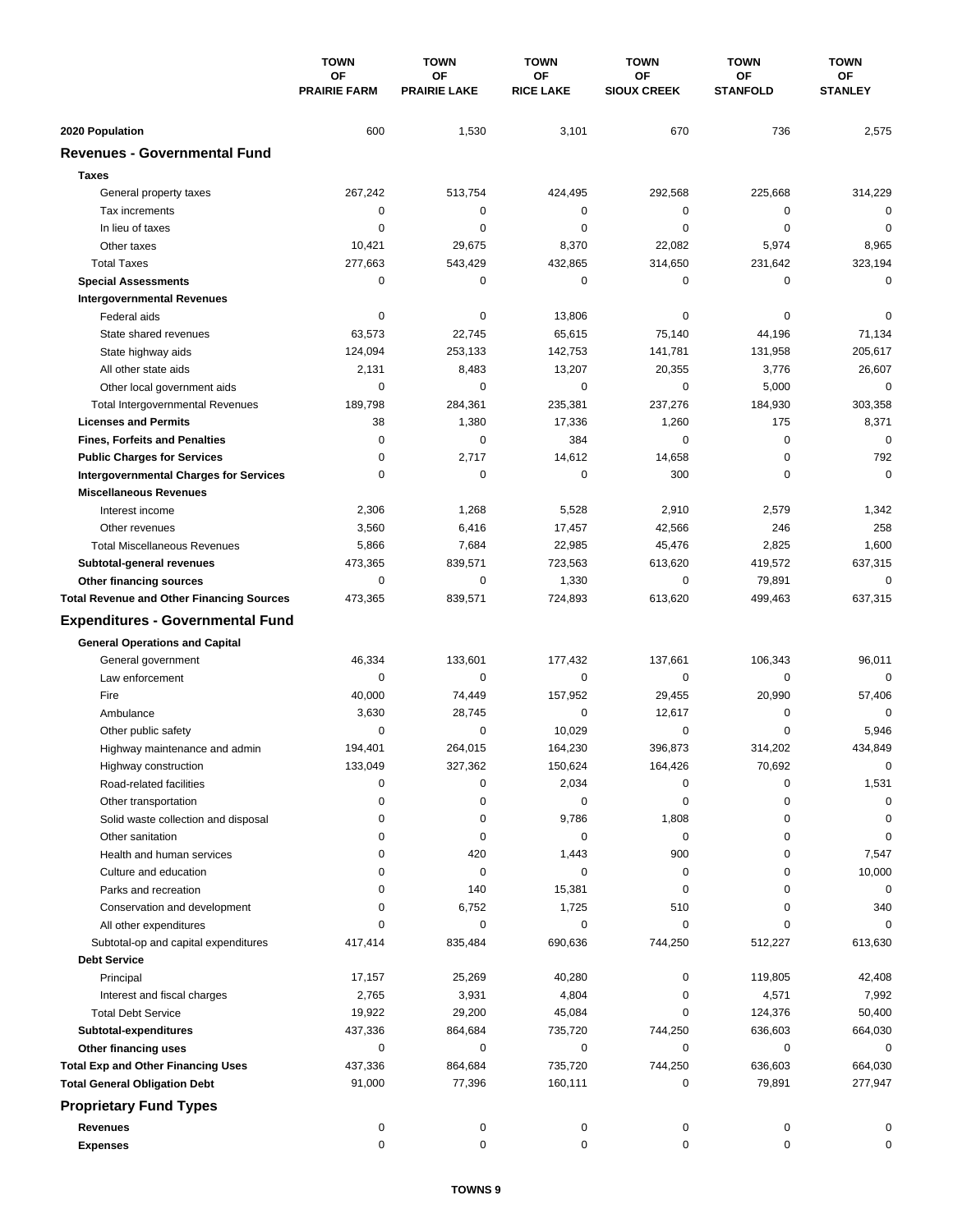|                                                  | <b>TOWN</b><br>OF<br><b>SULLIVAN</b> | <b>TOWN</b>         | <b>TOWN</b><br>ΟF<br><b>WATERLOO</b> | <b>TOWN</b>            | <b>TOWN</b><br><b>TOTAL</b><br><b>JEFFERSON</b><br><b>COUNTY</b> | <b>TOWN</b><br>ΟF<br><b>ARMENIA</b> |
|--------------------------------------------------|--------------------------------------|---------------------|--------------------------------------|------------------------|------------------------------------------------------------------|-------------------------------------|
|                                                  |                                      | OF<br><b>SUMNER</b> |                                      | ΟF<br><b>WATERTOWN</b> |                                                                  |                                     |
| 2020 Population                                  | 2,225                                | 803                 | 907                                  | 2,017                  | 31,123                                                           | 760                                 |
| <b>Revenues - Governmental Fund</b>              |                                      |                     |                                      |                        |                                                                  |                                     |
| <b>Taxes</b>                                     |                                      |                     |                                      |                        |                                                                  |                                     |
| General property taxes                           | 593,462                              | 234,477             | 244,190                              | 143,127                | 7,186,075                                                        | 264,742                             |
| Tax increments                                   | 0                                    | $\mathbf 0$         | 0                                    | $\mathbf 0$            | 0                                                                | $\mathbf 0$                         |
| In lieu of taxes                                 | 0                                    | 0                   | 0                                    | 0                      | $\mathbf 0$                                                      | 0                                   |
| Other taxes                                      | 31,690                               | 4,571               | 534                                  | 9,759                  | 138,320                                                          | 10,480                              |
| <b>Total Taxes</b>                               | 625,152                              | 239,048             | 244,724                              | 152,886                | 7,324,395                                                        | 275,222                             |
| <b>Special Assessments</b>                       | 0                                    | 0                   | 0                                    | 0                      | 30                                                               | $\mathbf 0$                         |
| <b>Intergovernmental Revenues</b>                |                                      |                     |                                      |                        |                                                                  |                                     |
| Federal aids                                     | 0                                    | 15,354              | 0                                    | 3,254                  | 97,106                                                           | 0                                   |
| State shared revenues                            | 49,785                               | 10,669              | 16,902                               | 351,306                | 833,304                                                          | 13,214                              |
| State highway aids                               | 105,383                              | 95,335              | 102,912                              | 188,012                | 1,910,387                                                        | 281,196                             |
| All other state aids                             | 55,190                               | 6,987               | 38,211                               | 15,148                 | 568,522                                                          | 12,645                              |
| Other local government aids                      | 4,115                                | 0                   | 0                                    | 7,095                  | 105,313                                                          | 0                                   |
| <b>Total Intergovernmental Revenues</b>          | 214,473                              | 128,345             | 158,025                              | 564,815                | 3,514,632                                                        | 307,055                             |
| <b>Licenses and Permits</b>                      | 20,639                               | 32,548              | 8,629                                | 32,044                 | 445,345                                                          | 6,105                               |
| <b>Fines, Forfeits and Penalties</b>             | 0                                    | 0                   | 0                                    | 0                      | 28,851                                                           | 2,143                               |
| <b>Public Charges for Services</b>               | 5,902                                | 103,345             | 63,219                               | 163,999                | 2,384,446                                                        | 64,517                              |
| <b>Intergovernmental Charges for Services</b>    | 188                                  | $\mathbf 0$         | 0                                    | 0                      | 71,141                                                           | 7,009                               |
| <b>Miscellaneous Revenues</b>                    |                                      |                     |                                      |                        |                                                                  |                                     |
| Interest income                                  | 2,325                                | 395                 | 2,728                                | 3,415                  | 78,899                                                           | 57                                  |
| Other revenues                                   | 47,528                               | 1,075               | 2,844                                | 194                    | 244,859                                                          | 38,094                              |
| <b>Total Miscellaneous Revenues</b>              | 49,853                               | 1,470               | 5,572                                | 3,609                  | 323,758                                                          | 38,151                              |
| Subtotal-general revenues                        | 916,207                              | 504,756             | 480,169                              | 917,353                | 14,092,598                                                       | 700,202                             |
| Other financing sources                          | 97,500                               | 200,000             | 0                                    | 0                      | 530,500                                                          | $\mathbf 0$                         |
| <b>Total Revenue and Other Financing Sources</b> | 1,013,707                            | 704,756             | 480,169                              | 917,353                | 14,623,098                                                       | 700,202                             |
| <b>Expenditures - Governmental Fund</b>          |                                      |                     |                                      |                        |                                                                  |                                     |
|                                                  |                                      |                     |                                      |                        |                                                                  |                                     |
| <b>General Operations and Capital</b>            |                                      |                     |                                      |                        |                                                                  |                                     |
| General government                               | 124,846                              | 130,132             | 54,496                               | 114,058                | 2,219,909                                                        | 100,681                             |
| Law enforcement                                  | 0                                    | 2,846               | $\mathbf 0$                          | 0                      | 147,255                                                          | 8,531                               |
| Fire                                             | 108,693                              | 67,123              | 108,561                              | 180,094                | 2,228,095                                                        | 56,062                              |
| Ambulance                                        | 57,750                               | 3,372               | 1,778                                | 0                      | 559,650                                                          | 13,454                              |
| Other public safety                              | 0                                    | 12,904              | 4,569                                | 20,082                 | 144,150                                                          | 0                                   |
| Highway maintenance and admin                    | 363,441                              | 209,161             | 85,918                               | 234,468                | 4,173,292                                                        | 480,031                             |
| Highway construction                             | 0                                    | $\pmb{0}$           | 32,772                               | 177,293                | 899,250                                                          | 0                                   |
| Road-related facilities                          | 22,412                               | 774                 | 0                                    | 1,159                  | 72,740                                                           | 0                                   |
| Other transportation                             | 0                                    | $\mathbf 0$         | 0                                    | 0                      | 28,367                                                           | 0                                   |
| Solid waste collection and disposal              | 132,947                              | 100,410             | 69,274                               | 169,986                | 1,796,223                                                        | 84,255                              |
| Other sanitation                                 | 0                                    | 0                   | 0                                    | 0                      | 808                                                              | 0                                   |
| Health and human services                        | 8,754                                | 3,403               | 4,824                                | 3,541                  | 85,046                                                           | 600                                 |
| Culture and education                            | 3,500                                | 0                   | 0                                    | 0                      | 59,191                                                           | 1,000                               |
| Parks and recreation                             | 3,532                                | 6,324               | 0                                    | 0                      | 174,898                                                          | 1,000                               |
| Conservation and development                     | 0                                    | 0                   | 0                                    | 5,475                  | 36,154                                                           | 0                                   |
| All other expenditures                           | 0                                    | 0                   | 0                                    | 0                      | 24,308                                                           | $\Omega$                            |
| Subtotal-op and capital expenditures             | 825,875                              | 536,449             | 362,192                              | 906,156                | 12,649,336                                                       | 745,614                             |
| <b>Debt Service</b>                              |                                      |                     |                                      |                        |                                                                  |                                     |
| Principal                                        | 54,461                               | 66,000              | 0                                    | 0                      | 1,734,050                                                        | 0                                   |
| Interest and fiscal charges                      | 17,744                               | 1,738               | 0                                    | 0                      | 134,153                                                          | 0                                   |
| <b>Total Debt Service</b>                        | 72,205                               | 67,738              | 0                                    | 0                      | 1,868,203                                                        | 0                                   |
| Subtotal-expenditures                            | 898,080                              | 604,187             | 362,192                              | 906,156                | 14,517,539                                                       | 745,614                             |
| Other financing uses                             | 0                                    | 0                   | 0                                    | 0                      | 0                                                                | 0                                   |
| <b>Total Exp and Other Financing Uses</b>        | 898,080                              | 604,187             | 362,192                              | 906,156                | 14,517,539                                                       | 745,614<br>0                        |
| <b>Total General Obligation Debt</b>             | 435,342                              | 200,000             | 0                                    | 0                      | 3,440,543                                                        |                                     |
| <b>Proprietary Fund Types</b>                    |                                      |                     |                                      |                        |                                                                  |                                     |
| <b>Revenues</b>                                  | 0                                    | 0                   | 0                                    | 0                      | 974,307                                                          |                                     |
| <b>Expenses</b>                                  | 0                                    | 0                   | 0                                    | 0                      | 827,951                                                          | 0                                   |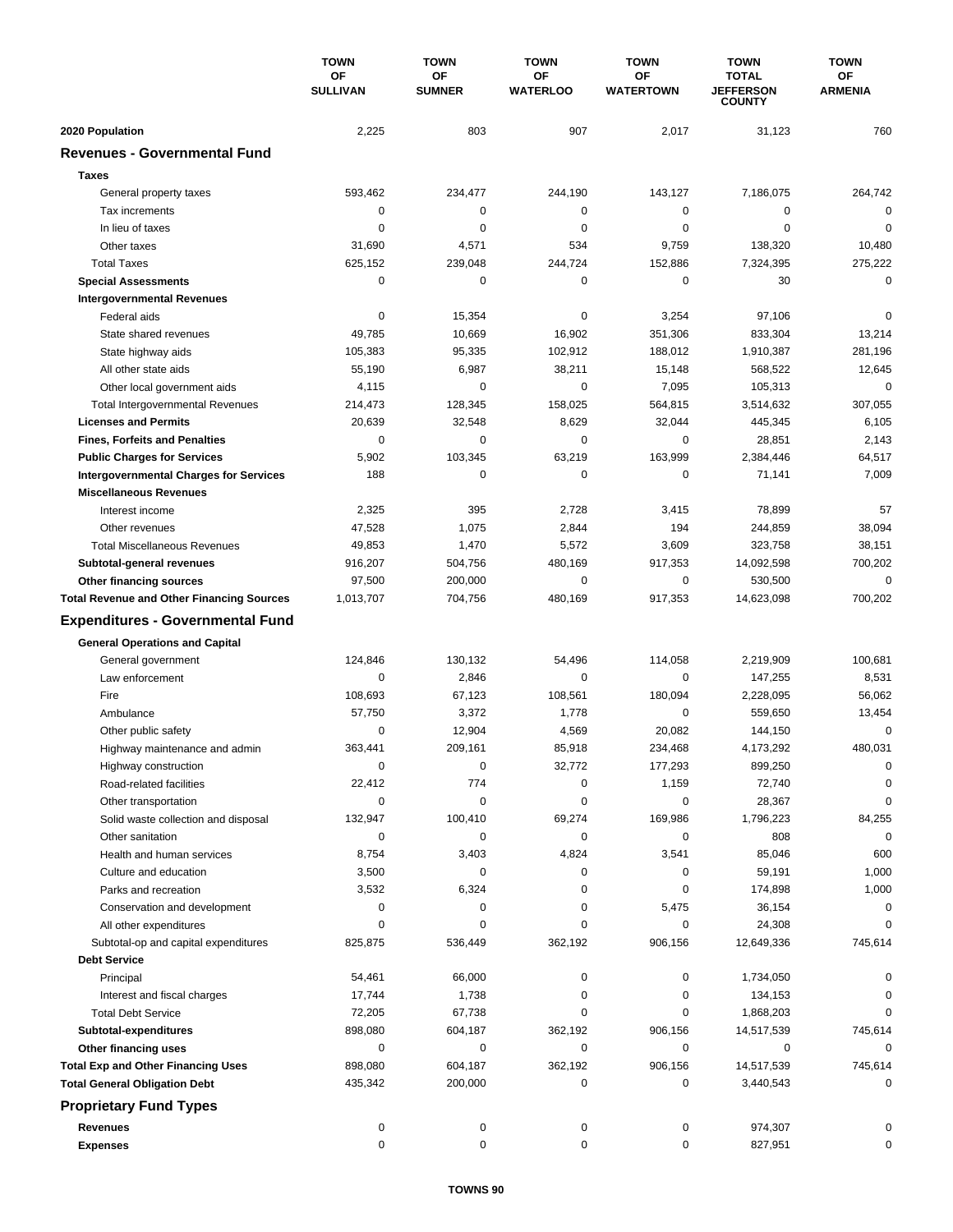|                                                  | <b>TOWN</b><br>OF<br><b>CLEARFIELD</b> | <b>TOWN</b>         | <b>TOWN</b>         | <b>TOWN</b>           | <b>TOWN</b>             | <b>TOWN</b>          |
|--------------------------------------------------|----------------------------------------|---------------------|---------------------|-----------------------|-------------------------|----------------------|
|                                                  |                                        | OF<br><b>CUTLER</b> | ΟF<br><b>FINLEY</b> | ОF<br><b>FOUNTAIN</b> | OF<br><b>GERMANTOWN</b> | ΟF<br><b>KILDARE</b> |
| 2020 Population                                  | 755                                    | 329                 | 93                  | 603                   | 1,742                   | 717                  |
| <b>Revenues - Governmental Fund</b>              |                                        |                     |                     |                       |                         |                      |
| <b>Taxes</b>                                     |                                        |                     |                     |                       |                         |                      |
| General property taxes                           | 121,530                                | 132,062             | 23,064              | 181,302               | 561,039                 | 156,499              |
| Tax increments                                   | $\mathbf 0$                            | 0                   | 0                   | 0                     | 0                       | 0                    |
| In lieu of taxes                                 | $\mathbf 0$                            | $\mathbf 0$         | $\mathbf 0$         | 0                     | $\mathbf 0$             | $\mathbf 0$          |
| Other taxes                                      | 20,701                                 | 4,401               | 13,657              | 15,338                | 9,162                   | 13,680               |
| <b>Total Taxes</b>                               | 142,231                                | 136,463             | 36,721              | 196,640               | 570,201                 | 170,179              |
| <b>Special Assessments</b>                       | 0                                      | $\mathbf 0$         | 0                   | 0                     | 40,190                  | 0                    |
| <b>Intergovernmental Revenues</b>                |                                        |                     |                     |                       |                         |                      |
| Federal aids                                     | 0                                      | 7,772               | 14,768              | 7,878                 | 1,112                   | 0                    |
| State shared revenues                            | 11,459                                 | 14,166              | 10,131              | 56,825                | 10,957                  | 9,183                |
| State highway aids                               | 118,181                                | 138,469             | 95,942              | 117,596               | 194,630                 | 135,967              |
| All other state aids                             | 5,083                                  | 11,502              | 28,813              | 2,809                 | 32,971                  | 4,720                |
| Other local government aids                      | 14,362                                 | 16,824              | 22,705              | 0                     | 1,269                   | 621                  |
| <b>Total Intergovernmental Revenues</b>          | 149,085                                | 188,733             | 172,359             | 185,108               | 240,939                 | 150,491              |
| <b>Licenses and Permits</b>                      | 4,266                                  | 3,827               | 501                 | 1,174                 | 124,037                 | 4,344                |
| <b>Fines, Forfeits and Penalties</b>             | 422                                    | $\mathbf 0$         | $\mathbf 0$         | 0                     | 150                     | 235                  |
| <b>Public Charges for Services</b>               | $\mathbf 0$                            | 359                 | $\mathbf 0$         | 1,453                 | 9,623                   | 750                  |
| <b>Intergovernmental Charges for Services</b>    | 0                                      | 0                   | 0                   | 0                     | 0                       | $\mathbf 0$          |
| <b>Miscellaneous Revenues</b>                    |                                        |                     |                     |                       |                         |                      |
| Interest income                                  | 1,537                                  | 937                 | 344                 | 1,821                 | 8,368                   | 2,796                |
| Other revenues                                   | 8,042                                  | 20,084              | 7,581               | 7,062                 | 6,655                   | 26,026               |
| <b>Total Miscellaneous Revenues</b>              | 9,579                                  | 21,021              | 7,925               | 8,883                 | 15,023                  | 28,822               |
| Subtotal-general revenues                        | 305,583                                | 350,403             | 217,506             | 393,258               | 1,000,163               | 354,821              |
| Other financing sources                          | $\mathbf 0$                            | 0                   | 40,000              | 0                     | 0                       | $\mathbf 0$          |
| <b>Total Revenue and Other Financing Sources</b> | 305,583                                | 350,403             | 257,506             | 393,258               | 1,000,163               | 354,821              |
|                                                  |                                        |                     |                     |                       |                         |                      |
| <b>Expenditures - Governmental Fund</b>          |                                        |                     |                     |                       |                         |                      |
| <b>General Operations and Capital</b>            |                                        |                     |                     |                       |                         |                      |
| General government                               | 62,029                                 | 47.723              | 20,309              | 53,601                | 208,974                 | 46,548               |
| Law enforcement                                  | 0                                      | 0                   | 0                   | 0                     | 46,896                  | 0                    |
| Fire                                             | 28,073                                 | 36,889              | 4,722               | 23,540                | 91,554                  | 31,169               |
| Ambulance                                        | 27,741                                 | 9,848               | 6,000               | 17,790                | 96,545                  | 28,651               |
| Other public safety                              | 0                                      | 0                   | 0                   | 0                     | 11,935                  | $\mathbf 0$          |
| Highway maintenance and admin                    | 178,093                                | 172,003             | 127,243             | 134,833               | 323,811                 | 44,087               |
| Highway construction                             | 0                                      | 0                   | 84,080              | 107,784               | 0                       | 174,246              |
| Road-related facilities                          | 0                                      | 0                   | 0                   | 0                     | 381                     | 0                    |
| Other transportation                             | 0                                      | 0                   | 0                   | 0                     | 0                       | 0                    |
| Solid waste collection and disposal              | 4,168                                  | 1,650               | 6,120               | 2,812                 | 11,318                  | 45,805               |
| Other sanitation                                 | 0                                      | 0                   | 0                   | 0                     | 0                       | 2,745                |
| Health and human services                        | 0                                      | 0                   | 0                   | 48                    | 32                      | 0                    |
| Culture and education                            | 0                                      | 0                   | 0                   | 0                     | 0                       | 0                    |
| Parks and recreation                             | $\Omega$                               | 0                   | 0                   | 0                     | 17,599                  | 0                    |
| Conservation and development                     | 6,045                                  | 0                   | 0                   | 0                     | 27,845                  | 375                  |
| All other expenditures                           | 0                                      | 1,295               | $\Omega$            | 0                     | 3,001                   | 0                    |
| Subtotal-op and capital expenditures             | 306,149                                | 269,408             | 248,474             | 340,408               | 839,891                 | 373,626              |
| <b>Debt Service</b>                              |                                        |                     |                     |                       |                         |                      |
| Principal                                        | 10,100                                 | 48,596              | 2,521               | 34,972                | 105,943                 | 0                    |
| Interest and fiscal charges                      | 0                                      | 4,309               | 229                 | 2,865                 | 33,959                  |                      |
| <b>Total Debt Service</b>                        | 10,100                                 | 52,905              | 2,750               | 37,837                | 139,902                 | $\Omega$             |
| Subtotal-expenditures                            | 316,249                                | 322,313             | 251,224             | 378,245               | 979,793                 | 373,626              |
| Other financing uses                             | 0                                      | 0                   | 0                   | 0                     | 0                       | 0                    |
| <b>Total Exp and Other Financing Uses</b>        | 316,249                                | 322,313             | 251,224             | 378,245               | 979,793                 | 373,626              |
| <b>Total General Obligation Debt</b>             | 26,838                                 | 68,283              | 37,479              | 107,589               | 968,887                 | 0                    |
| <b>Proprietary Fund Types</b>                    |                                        |                     |                     |                       |                         |                      |
| Revenues                                         | 0                                      | 0                   | 0                   | 0                     | 0                       |                      |
| <b>Expenses</b>                                  | 0                                      | 0                   | 0                   | 0                     | 0                       | 0                    |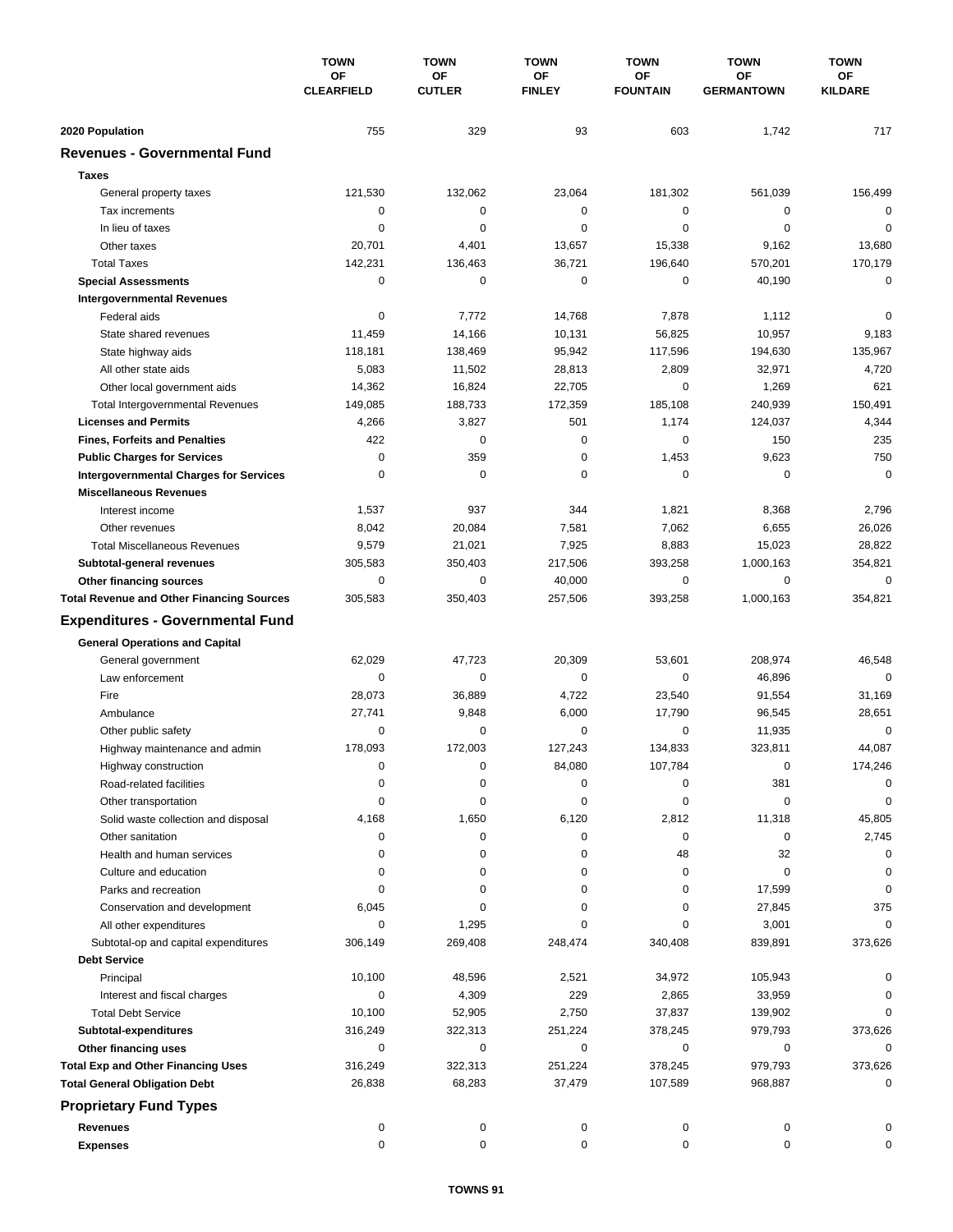|                                                                                     | <b>TOWN</b><br>OF<br><b>KINGSTON</b> | <b>TOWN</b>            | <b>TOWN</b>          | <b>TOWN</b>         | <b>TOWN</b>         | <b>TOWN</b>            |
|-------------------------------------------------------------------------------------|--------------------------------------|------------------------|----------------------|---------------------|---------------------|------------------------|
|                                                                                     |                                      | OF<br><b>LEMONWEIR</b> | ΟF<br><b>LINDINA</b> | ОF<br><b>LISBON</b> | ΟF<br><b>LYNDON</b> | ΟF<br><b>MARION</b>    |
|                                                                                     |                                      |                        |                      |                     |                     |                        |
| 2020 Population<br><b>Revenues - Governmental Fund</b>                              | 89                                   | 1,752                  | 711                  | 928                 | 1,419               | 427                    |
|                                                                                     |                                      |                        |                      |                     |                     |                        |
| <b>Taxes</b>                                                                        |                                      |                        |                      |                     |                     |                        |
| General property taxes                                                              | 0                                    | 248,171                | 96,741               | 150,043             | 261,010             | 78,218                 |
| Tax increments                                                                      | 0                                    | $\mathbf 0$            | $\pmb{0}$            | 0                   | 0                   | $\mathbf 0$            |
| In lieu of taxes                                                                    | 0                                    | 0                      | $\mathbf 0$          | 0                   | $\mathbf 0$         | $\mathbf 0$            |
| Other taxes                                                                         | 0                                    | 55,469                 | 7,153                | 16,393              | 7,100               | 15,473                 |
| <b>Total Taxes</b>                                                                  | 0<br>0                               | 303,640<br>$\mathbf 0$ | 103,894              | 166,436<br>0        | 268,110             | 93,691                 |
| <b>Special Assessments</b>                                                          |                                      |                        | 0                    |                     | 0                   | 312                    |
| <b>Intergovernmental Revenues</b>                                                   |                                      |                        |                      | 764                 |                     | 0                      |
| Federal aids                                                                        | 13,570<br>1,063                      | 0<br>91,204            | 0<br>43,165          | 31,504              | 0<br>20,385         | 12,360                 |
| State shared revenues                                                               |                                      |                        |                      |                     |                     |                        |
| State highway aids<br>All other state aids                                          | 106,650<br>39,310                    | 165,362<br>46,321      | 269,115<br>5,203     | 138,057<br>3,187    | 102,623<br>51,824   | 58,000<br>3,624        |
|                                                                                     | 0                                    | 2,239                  | 0                    | $\mathbf 0$         | 1,000               | $\mathbf 0$            |
| Other local government aids                                                         |                                      |                        | 317,483              | 173,512             | 175,832             |                        |
| <b>Total Intergovernmental Revenues</b><br><b>Licenses and Permits</b>              | 160,593<br>0                         | 305,126<br>7,189       | 666                  | 4,577               | 18,396              | 73,984<br>1,380        |
|                                                                                     | 0                                    | $\Omega$               | $\Omega$             | 0                   | 8,650               | $\mathbf 0$            |
| <b>Fines, Forfeits and Penalties</b>                                                | 0                                    |                        | 15,049               | 7,310               |                     |                        |
| <b>Public Charges for Services</b><br><b>Intergovernmental Charges for Services</b> | 0                                    | 21,320<br>1,500        | 0                    | 240                 | 110,237<br>0        | 5,437<br>$\mathbf 0$   |
| <b>Miscellaneous Revenues</b>                                                       |                                      |                        |                      |                     |                     |                        |
|                                                                                     | 229                                  | 4,497                  | 1,073                | 3,868               | 4,716               | 65                     |
| Interest income                                                                     | 0                                    |                        |                      |                     |                     | $\mathbf 0$            |
| Other revenues<br><b>Total Miscellaneous Revenues</b>                               | 229                                  | 846<br>5,343           | 1,072                | 44,013              | 4,071               | 65                     |
|                                                                                     | 160,822                              | 644,118                | 2,145<br>439,237     | 47,881<br>399,956   | 8,787<br>590,012    | 174,869                |
| Subtotal-general revenues                                                           | $\mathbf 0$                          | $\mathbf 0$            | $\mathbf 0$          | 0                   | 0                   | 0                      |
| Other financing sources<br><b>Total Revenue and Other Financing Sources</b>         | 160,822                              | 644,118                | 439,237              | 399,956             | 590,012             | 174,869                |
|                                                                                     |                                      |                        |                      |                     |                     |                        |
| <b>Expenditures - Governmental Fund</b>                                             |                                      |                        |                      |                     |                     |                        |
| <b>General Operations and Capital</b>                                               |                                      |                        |                      |                     |                     |                        |
| General government                                                                  | 16,778                               | 120,677                | 41,738               | 65,202              | 81,675              | 33,629                 |
| Law enforcement                                                                     | $\mathbf 0$                          | 0                      | 0                    | 0                   | 0                   | $\mathbf 0$            |
| Fire                                                                                | 6,123                                | 83,763                 | 33,404               | 50,953              | 58,042              | 26,436                 |
| Ambulance                                                                           | 675                                  | 65,365                 | 22,863               | 30,584              | 43,948              | 22,220                 |
| Other public safety                                                                 | 0                                    | 1,422                  | 508                  | 0                   | 9,019               | 1,385                  |
| Highway maintenance and admin                                                       | 106,534                              | 333,400                | 22.321               | 454,739             | 303,823             | 22.661                 |
| Highway construction                                                                | 0                                    | $\pmb{0}$              | 116,088              | 0                   | 0                   | 46,038                 |
| Road-related facilities                                                             | 0                                    | 0                      | 0                    | 0                   | 480                 | 0                      |
| Other transportation                                                                | 0                                    | 0                      | 0                    | 0                   | 0                   | 0                      |
| Solid waste collection and disposal                                                 | 861                                  | 8,826                  | 3,635                | 4,617               | 78,653              | 2,156                  |
| Other sanitation                                                                    | 0                                    | 0                      | 0                    | 0                   | 0                   | $\mathbf 0$            |
| Health and human services                                                           | 0                                    | 800                    | 275                  | 0                   | 0                   | 600                    |
| Culture and education                                                               | 0                                    | 0                      | 0                    | 0                   | 0                   | 0                      |
| Parks and recreation                                                                | 0                                    | 0                      | 260                  | 0                   | 12,771              | $\Omega$               |
| Conservation and development                                                        | 0                                    | 18,067                 | 910                  | 2,923               | 31,525              | 0                      |
| All other expenditures                                                              |                                      | 809                    | 152,013              | 729                 | 4,131               | O                      |
| Subtotal-op and capital expenditures                                                | 130,971                              | 633,129                | 394,015              | 609,747             | 624,067             | 155,125                |
| <b>Debt Service</b>                                                                 |                                      |                        |                      |                     |                     |                        |
| Principal                                                                           | 21,668                               | 24,594                 | 0                    | 0                   | 0                   |                        |
| Interest and fiscal charges                                                         | 0                                    | 4,108                  | 0                    | 0                   | 0                   |                        |
| <b>Total Debt Service</b>                                                           | 21,668                               | 28,702                 | 0                    | 0                   | 0                   |                        |
| Subtotal-expenditures                                                               | 152,639                              | 661,831                | 394,015              | 609,747             | 624,067             | 155,125                |
| Other financing uses                                                                | 0                                    | 0                      | 0                    | 0                   | $\mathbf 0$         | 0                      |
| <b>Total Exp and Other Financing Uses</b>                                           | 152,639<br>0                         | 661,831                | 394,015<br>0         | 609,747<br>0        | 624,067<br>0        | 155,125<br>$\mathbf 0$ |
| <b>Total General Obligation Debt</b>                                                |                                      | 133,037                |                      |                     |                     |                        |
| <b>Proprietary Fund Types</b>                                                       |                                      |                        |                      |                     |                     |                        |
| <b>Revenues</b>                                                                     | 0                                    | 0                      | 0                    | 0                   | 0                   |                        |
| <b>Expenses</b>                                                                     | 0                                    | 0                      | 0                    | 0                   | 0                   | $\Omega$               |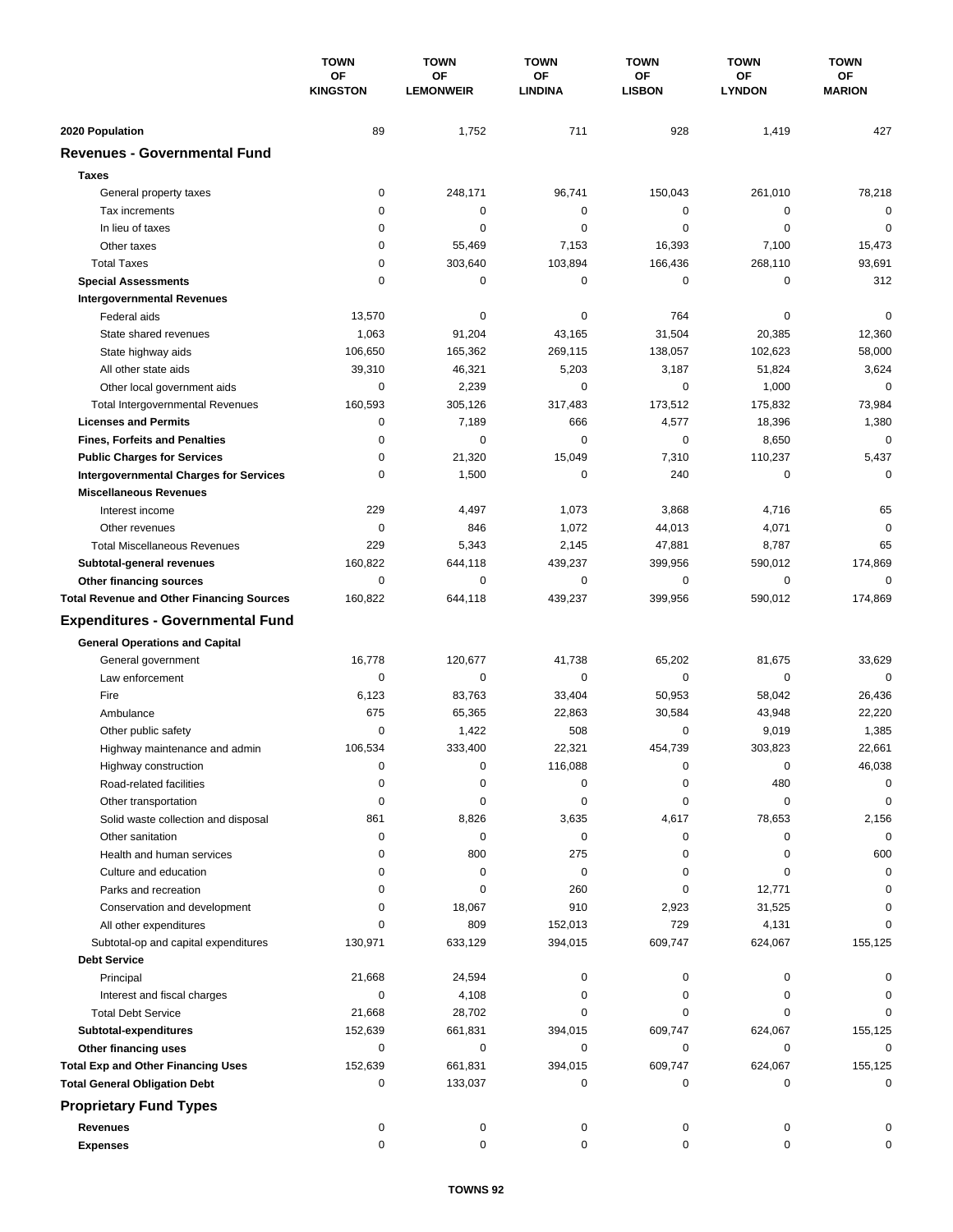|                                                  | <b>TOWN</b><br>ΟF<br><b>NECEDAH</b> | <b>TOWN</b>         | <b>TOWN</b><br>ΟF<br><b>PLYMOUTH</b> | <b>TOWN</b><br>OF<br><b>SEVEN MILE</b><br><b>CREEK</b> | <b>TOWN</b><br><b>OF</b><br><b>SUMMIT</b> | <b>TOWN</b><br><b>OF</b><br><b>WONEWOC</b> |
|--------------------------------------------------|-------------------------------------|---------------------|--------------------------------------|--------------------------------------------------------|-------------------------------------------|--------------------------------------------|
|                                                  |                                     | OF<br><b>ORANGE</b> |                                      |                                                        |                                           |                                            |
| 2020 Population                                  | 2,438                               | 565                 | 597                                  | 361                                                    | 672                                       | 691                                        |
| <b>Revenues - Governmental Fund</b>              |                                     |                     |                                      |                                                        |                                           |                                            |
| <b>Taxes</b>                                     |                                     |                     |                                      |                                                        |                                           |                                            |
| General property taxes                           | 309,709                             | 162,861             | 206,535                              | 185,551                                                | 296,361                                   | 209,210                                    |
| Tax increments                                   | 0                                   | 0                   | 0                                    | 0                                                      | $\mathbf 0$                               | $\mathbf 0$                                |
| In lieu of taxes                                 | 0                                   | 0                   | 0                                    | 0                                                      | $\mathbf 0$                               | $\mathbf 0$                                |
| Other taxes                                      | 28,152                              | 11,488              | 15,970                               | 15,197                                                 | 12,550                                    | 6,800                                      |
| <b>Total Taxes</b>                               | 337,861                             | 174,349             | 222,505                              | 200,748                                                | 308,911                                   | 216,010                                    |
| <b>Special Assessments</b>                       | 5,707                               | 0                   | 0                                    | 0                                                      | 0                                         | $\mathbf 0$                                |
| <b>Intergovernmental Revenues</b>                |                                     |                     |                                      |                                                        |                                           |                                            |
| Federal aids                                     | 29,617                              | $\pmb{0}$           | 0                                    | 0                                                      | 0                                         | $\mathbf 0$                                |
| State shared revenues                            | 106,811                             | 42,654              | 55,230                               | 20,377                                                 | 62,341                                    | 84,960                                     |
| State highway aids                               | 306,714                             | 109,822             | 133,549                              | 154,342                                                | 150,762                                   | 141,859                                    |
| All other state aids                             | 13,097                              | 54,036              | 13,280                               | 9,138                                                  | 4,814                                     | 14,980                                     |
| Other local government aids                      | 9,348                               | 0                   | 0                                    | 1,652                                                  | $\mathbf 0$                               | 1,204                                      |
| <b>Total Intergovernmental Revenues</b>          | 465,587                             | 206,512             | 202,059                              | 185,509                                                | 217,917                                   | 243,003                                    |
| <b>Licenses and Permits</b>                      | 1,853                               | 852                 | 5,926                                | 856                                                    | 957                                       | 1,190                                      |
| <b>Fines, Forfeits and Penalties</b>             | 0                                   | 0                   | 0                                    | 0                                                      | $\mathbf 0$                               | $\mathbf 0$                                |
| <b>Public Charges for Services</b>               | 4,331                               | 354                 | 24,979                               | 0                                                      | 2,620                                     | 2,369                                      |
| <b>Intergovernmental Charges for Services</b>    | 6,090                               | $\mathbf 0$         | 0                                    | 0                                                      | $\mathbf 0$                               | $\mathbf 0$                                |
| <b>Miscellaneous Revenues</b>                    |                                     |                     |                                      |                                                        |                                           |                                            |
| Interest income                                  | 9,022                               | 1,699               | 2,113                                | 736                                                    | 694                                       | 158                                        |
| Other revenues                                   | 20,223                              | 8,070               | 10,897                               | 0                                                      | 654                                       | 585                                        |
| <b>Total Miscellaneous Revenues</b>              | 29,245                              | 9,769               | 13,010                               | 736                                                    | 1,348                                     | 743                                        |
| Subtotal-general revenues                        | 850,674                             | 391,836             | 468,479                              | 387,849                                                | 531,753                                   | 463,315                                    |
| Other financing sources                          | $\mathbf 0$                         | 215,000             | 0                                    | 0                                                      | $\mathbf 0$                               | $\mathbf 0$                                |
| <b>Total Revenue and Other Financing Sources</b> | 850,674                             | 606,836             | 468,479                              | 387,849                                                | 531,753                                   | 463,315                                    |
| <b>Expenditures - Governmental Fund</b>          |                                     |                     |                                      |                                                        |                                           |                                            |
| <b>General Operations and Capital</b>            |                                     |                     |                                      |                                                        |                                           |                                            |
| General government                               | 135,720                             | 61,025              | 72,328                               | 63,729                                                 | 55,460                                    | 59,015                                     |
| Law enforcement                                  | 1,489                               | 0                   | 0                                    | 0                                                      | $\mathbf 0$                               | $\mathbf 0$                                |
| Fire                                             | 56,485                              | 33,755              | 42,140                               | 13,132                                                 | 26,730                                    | 39,269                                     |
| Ambulance                                        | 72,960                              | 17,010              | 20,463                               | 7,561                                                  | 10,944                                    | 11,014                                     |
| Other public safety                              | 0                                   | 0                   | 5,593                                | 225                                                    | 754                                       | 89                                         |
| Highway maintenance and admin                    | 611,740                             | 396,563             | 333,221                              | 264,571                                                | 465,723                                   | 229,335                                    |
| Highway construction                             | 0                                   | 0                   | 72,632                               | 0                                                      | 3,885                                     | 75,000                                     |
| Road-related facilities                          | 0                                   | 0                   | 0                                    | 0                                                      | 0                                         | 0                                          |
| Other transportation                             | 0                                   | 0                   | 0                                    | 0                                                      | 0                                         | 0                                          |
| Solid waste collection and disposal              | 6,767                               | 3,068               | 3,147                                | 1,982                                                  | 14,312                                    | 15,983                                     |
| Other sanitation                                 | 0                                   | 0                   | 0                                    | 0                                                      | $\mathbf 0$                               | 0                                          |
| Health and human services                        | 3,000                               | 0                   | 3,725                                | 0                                                      | 766                                       | 0                                          |
| Culture and education                            | 0                                   | 0                   | 2,500                                | 0                                                      | 0                                         | $\mathbf 0$                                |
| Parks and recreation                             | 2,544                               | 0                   | 0                                    | 0                                                      | 1,567                                     | 100                                        |
| Conservation and development                     | 0                                   | 0                   | 0                                    | 0                                                      | 0                                         | 0                                          |
| All other expenditures                           | 3,764                               | 600                 | 1,493                                | 0                                                      | 0                                         | $\Omega$                                   |
| Subtotal-op and capital expenditures             | 894,469                             | 512,021             | 557,242                              | 351,200                                                | 580,141                                   | 429,805                                    |
| <b>Debt Service</b>                              |                                     |                     |                                      |                                                        |                                           |                                            |
| Principal                                        | 0                                   | 56,288              | 0                                    | 6,672                                                  | 0                                         | 15,492                                     |
| Interest and fiscal charges                      | 0                                   | 1,465               | 0                                    | 10,422                                                 | 0                                         | 331                                        |
| <b>Total Debt Service</b>                        | 0                                   | 57,753              | 0                                    | 17,094                                                 | 0                                         | 15,823                                     |
| Subtotal-expenditures                            | 894,469                             | 569,774             | 557,242                              | 368,294                                                | 580,141                                   | 445,628                                    |
| Other financing uses                             | 0                                   | 0                   | 0                                    | 0                                                      | 0                                         | 0                                          |
| <b>Total Exp and Other Financing Uses</b>        | 894,469                             | 569,774             | 557,242                              | 368,294                                                | 580,141                                   | 445,628                                    |
| <b>Total General Obligation Debt</b>             | 0                                   | 191,195             | 0                                    | 273,211                                                | 0                                         | 0                                          |
| <b>Proprietary Fund Types</b>                    |                                     |                     |                                      |                                                        |                                           |                                            |
| <b>Revenues</b>                                  | 0                                   | 0                   | 0                                    | 0                                                      | 0                                         |                                            |
| <b>Expenses</b>                                  | 0                                   | 0                   | 0                                    | 0                                                      | 0                                         | 0                                          |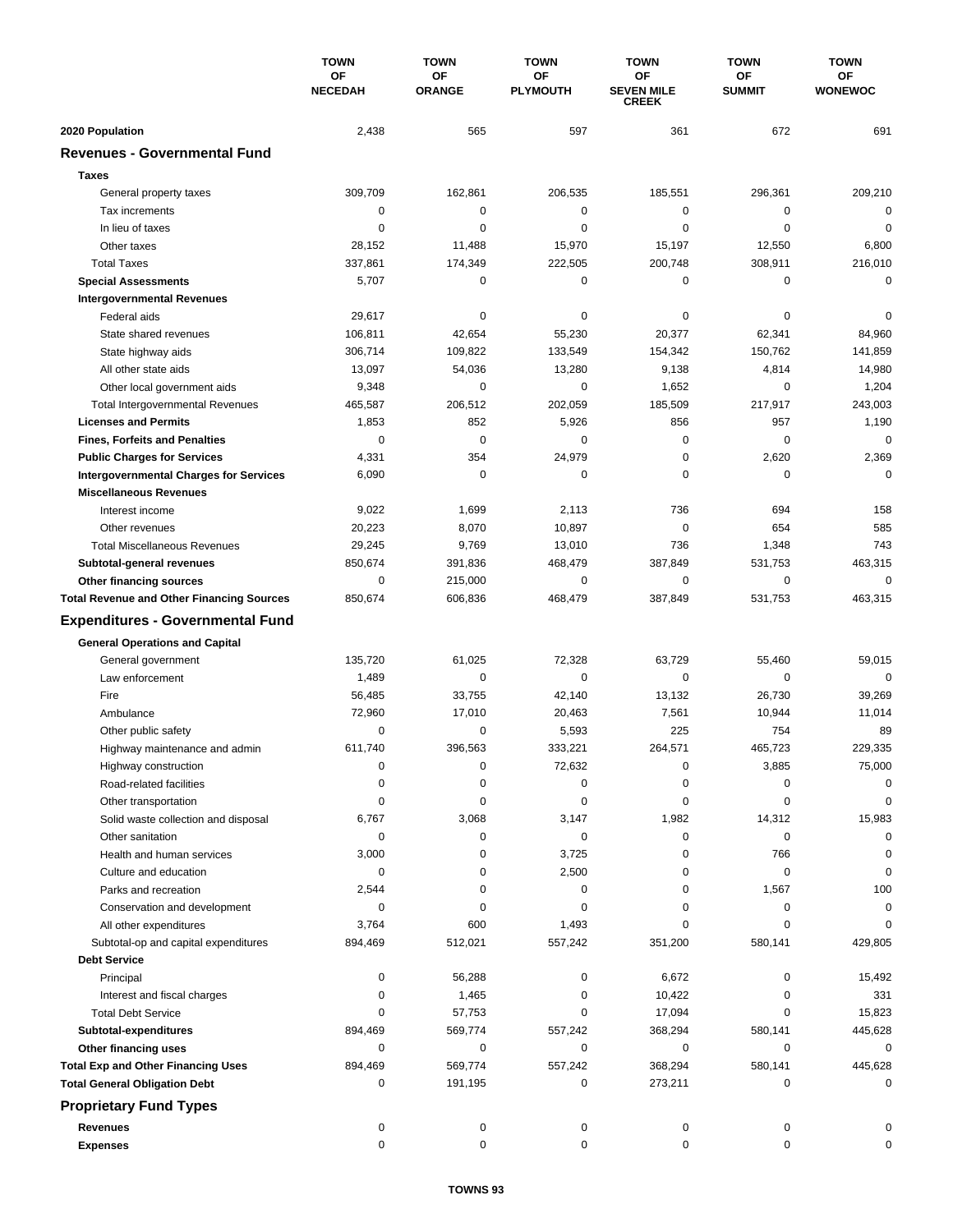|                                                                                             | <b>TOWN</b><br><b>TOTAL</b><br><b>JUNEAU</b> | <b>TOWN</b>           | <b>TOWN</b><br>ΟF<br><b>PARIS</b> | <b>TOWN</b><br>OF<br><b>RANDALL</b> | <b>TOWN</b><br>ΟF<br><b>SOMERS</b> | <b>TOWN</b><br>ОF<br>WHEATLAND |
|---------------------------------------------------------------------------------------------|----------------------------------------------|-----------------------|-----------------------------------|-------------------------------------|------------------------------------|--------------------------------|
|                                                                                             |                                              | OF<br><b>BRIGHTON</b> |                                   |                                     |                                    |                                |
|                                                                                             | <b>COUNTY</b>                                |                       |                                   |                                     |                                    |                                |
| 2020 Population<br><b>Revenues - Governmental Fund</b>                                      | 15,649                                       | 1,466                 | 1,516                             | 3,189                               | 1,263                              | 3,362                          |
|                                                                                             |                                              |                       |                                   |                                     |                                    |                                |
| <b>Taxes</b>                                                                                |                                              |                       |                                   |                                     |                                    |                                |
| General property taxes                                                                      | 3,644,648                                    | 340,214               | $\pmb{0}$                         | 920,652                             | 533,060                            | 706,303                        |
| Tax increments                                                                              | 0                                            | 0                     | 0                                 | $\mathbf 0$                         | 0                                  | 0                              |
| In lieu of taxes                                                                            | $\mathbf 0$                                  | $\mathbf 0$           | 0                                 | $\mathbf 0$                         | $\mathbf 0$                        | $\mathbf 0$                    |
| Other taxes                                                                                 | 279,164                                      | 7,621                 | 0                                 | 3,538                               | 3,345                              | 38,274                         |
| <b>Total Taxes</b>                                                                          | 3,923,812                                    | 347,835               | 0                                 | 924,190                             | 536,405                            | 744,577                        |
| <b>Special Assessments</b>                                                                  | 46,209                                       | 0                     | 0                                 | 36,388                              | 0                                  | $\mathbf 0$                    |
| <b>Intergovernmental Revenues</b>                                                           |                                              |                       |                                   |                                     |                                    |                                |
| Federal aids                                                                                | 75,481                                       | 0                     | 16,575                            | 0                                   | 554                                | $\mathbf 0$                    |
| State shared revenues                                                                       | 697,989                                      | 17,906                | 341,944                           | 62,139                              | 25,295                             | 49,684                         |
| State highway aids                                                                          | 2,918,836                                    | 42,101                | 20,025                            | 114,261                             | 15,978                             | 87,407                         |
| All other state aids                                                                        | 357,357                                      | 13,011<br>$\mathbf 0$ | 14,779<br>0                       | 49,595                              | 44,497                             | 30,204<br>$\mathbf 0$          |
| Other local government aids                                                                 | 71,224                                       |                       |                                   | 53,395                              | 0                                  |                                |
| <b>Total Intergovernmental Revenues</b>                                                     | 4,120,887                                    | 73,018                | 393,323                           | 279,390                             | 86,324                             | 167,295                        |
| <b>Licenses and Permits</b>                                                                 | 188,096                                      | 25,898<br>$\mathbf 0$ | 49,801                            | 222,353                             | 36,818                             | 80,708                         |
| <b>Fines, Forfeits and Penalties</b>                                                        | 11,600                                       |                       | 0                                 | 3,043                               | 5,088                              | 18,384                         |
| <b>Public Charges for Services</b>                                                          | 270,708                                      | 405<br>$\mathbf 0$    | 18,982<br>$\mathbf 0$             | 334,038                             | 48,992<br>$\mathbf 0$              | 139,074                        |
| <b>Intergovernmental Charges for Services</b>                                               | 14,839                                       |                       |                                   | 0                                   |                                    | 15,480                         |
| <b>Miscellaneous Revenues</b>                                                               |                                              |                       |                                   |                                     |                                    |                                |
| Interest income                                                                             | 44,730                                       | 3,810                 | 290,906                           | 21,109                              | 11,857                             | 3,182                          |
| Other revenues                                                                              | 203,975<br>248,705                           | 19,161                | 818,074                           | 8,910                               | 54,291<br>66,148                   | 5,933                          |
| <b>Total Miscellaneous Revenues</b>                                                         |                                              | 22,971                | 1,108,980                         | 30,019                              | 779,775                            | 9,115                          |
| Subtotal-general revenues                                                                   | 8,824,856<br>255,000                         | 470,127<br>$\pmb{0}$  | 1,571,086<br>0                    | 1,829,421<br>50,000                 | 93,666                             | 1,174,633<br>$\mathbf 0$       |
| Other financing sources                                                                     | 9,079,856                                    | 470,127               | 1,571,086                         | 1,879,421                           | 873,441                            | 1,174,633                      |
| <b>Total Revenue and Other Financing Sources</b><br><b>Expenditures - Governmental Fund</b> |                                              |                       |                                   |                                     |                                    |                                |
|                                                                                             |                                              |                       |                                   |                                     |                                    |                                |
| <b>General Operations and Capital</b>                                                       |                                              |                       |                                   |                                     |                                    |                                |
| General government                                                                          | 1,346,841                                    | 107,776               | 366,372                           | 254,853                             | 135,298                            | 244,499                        |
| Law enforcement                                                                             | 56,916                                       | 0                     | $\mathbf 0$                       | 36,175                              | 39,939                             | 40,392                         |
| Fire                                                                                        | 742,241                                      | 116,474               | 44,856                            | 54,475                              | 221,737                            | 72,271                         |
| Ambulance                                                                                   | 525,636                                      | 0                     | 376,185                           | 27,500                              | 4,386                              | 27,500                         |
| Other public safety                                                                         | 30,930                                       | 18,207                | 14,935                            | 185,833                             | 16,108                             | 27,749                         |
| Highway maintenance and admin                                                               | 5,004,732                                    | 45,639                | 65,364                            | 165,548                             | 60,509                             | 139,508                        |
| Highway construction                                                                        | 679,753                                      | 36,769                | 0                                 | 0                                   | 0                                  | 155,663                        |
| Road-related facilities                                                                     | 861                                          | 0                     | 0                                 | 11,977                              | 2,375                              | 24,787                         |
| Other transportation                                                                        | $\mathbf 0$                                  | $\pmb{0}$             | 0                                 | 0                                   | $\mathbf 0$                        | $\mathbf 0$                    |
| Solid waste collection and disposal                                                         | 300,135                                      | 63,712                | 5,420                             | 188,810                             | 75,986                             | 153,221                        |
| Other sanitation                                                                            | 2,745                                        | 0                     | 0                                 | 0                                   | 0                                  | 450                            |
| Health and human services                                                                   | 9,846                                        | 0                     | 6,477                             | 0                                   | 1,577                              | 7,498                          |
| Culture and education                                                                       | 3,500                                        | 0                     | 0                                 | 170,463                             | 0                                  | 0                              |
| Parks and recreation                                                                        | 35,841                                       | 2,615                 | 2,659                             | 28,627                              | 7,078                              | 29,012                         |
| Conservation and development                                                                | 87,690                                       | 0                     | 35,268                            | 0                                   | 11,291                             | 13,989                         |
| All other expenditures                                                                      | 167,835                                      | 0                     | 0                                 | 475                                 | 0                                  | 0                              |
| Subtotal-op and capital expenditures                                                        | 8,995,502                                    | 391,192               | 917,536                           | 1,124,736                           | 576,284                            | 936,539                        |
| <b>Debt Service</b>                                                                         |                                              |                       |                                   |                                     |                                    |                                |
| Principal                                                                                   | 326,846                                      | 0                     | 0                                 | 575,000                             | 206,733                            | 79,508                         |
| Interest and fiscal charges                                                                 | 57,688                                       | 0                     | 0                                 | 41,300                              | 18,118                             | 10,776                         |
| <b>Total Debt Service</b>                                                                   | 384,534                                      | 0                     | 0                                 | 616,300                             | 224,851                            | 90,284                         |
| Subtotal-expenditures                                                                       | 9,380,036                                    | 391,192               | 917,536                           | 1,741,036                           | 801,135                            | 1,026,823                      |
| Other financing uses                                                                        | 0                                            | 0                     | 834,592                           | 0                                   | 0                                  | 0                              |
| <b>Total Exp and Other Financing Uses</b>                                                   | 9,380,036<br>1,806,519                       | 391,192<br>0          | 1,752,128<br>0                    | 1,741,036<br>1,235,000              | 801,135                            | 1,026,823<br>383,780           |
| <b>Total General Obligation Debt</b><br><b>Proprietary Fund Types</b>                       |                                              |                       |                                   |                                     | 1,110,997                          |                                |
| <b>Revenues</b>                                                                             | 0                                            | 0                     | 0                                 | 0                                   | 466,931                            | 0                              |
| <b>Expenses</b>                                                                             | $\mathbf 0$                                  | 0                     | 0                                 | 0                                   | 346,202                            | 0                              |
|                                                                                             |                                              |                       |                                   |                                     |                                    |                                |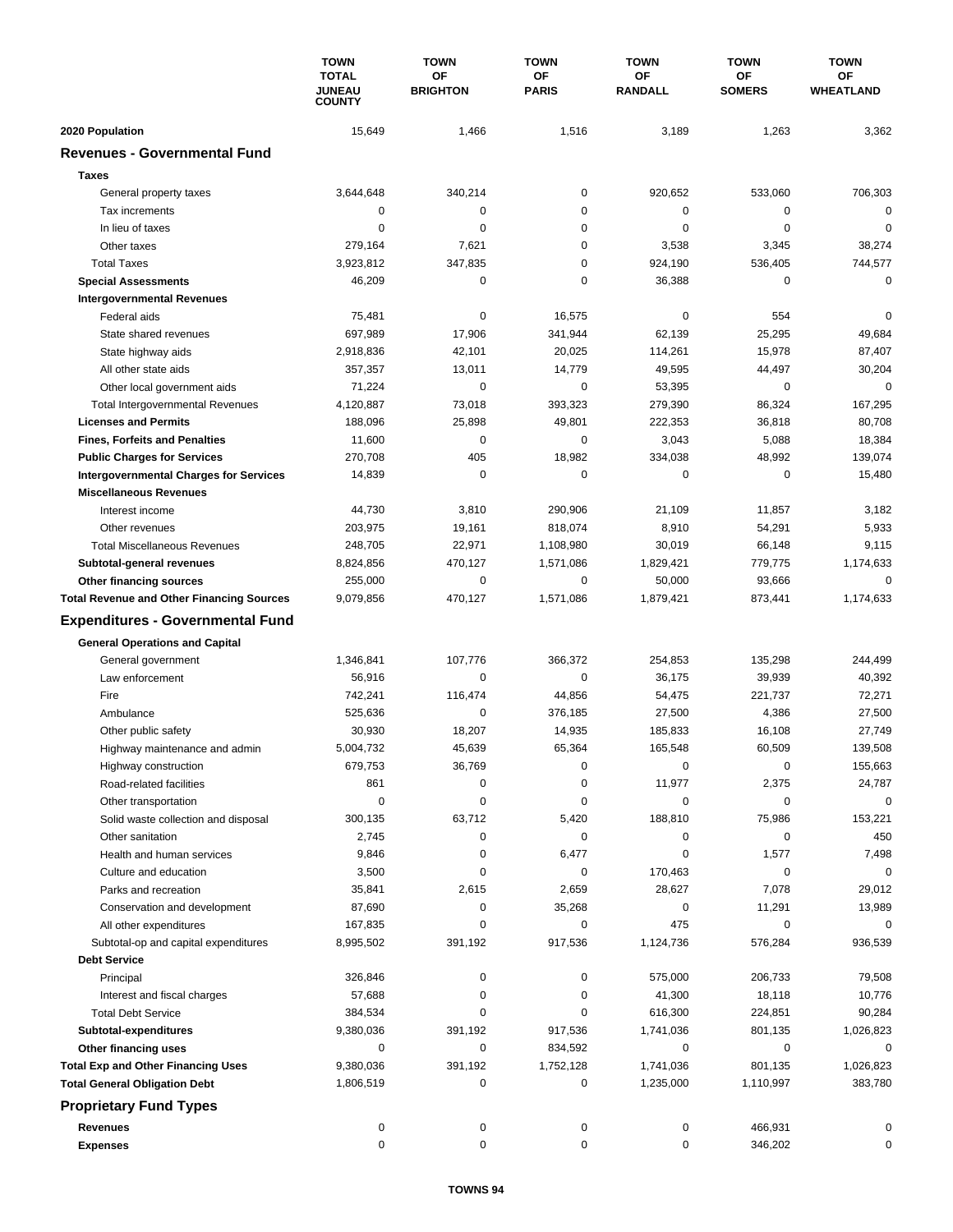|                                                  | <b>TOWN</b>                                     | <b>TOWN</b>          | <b>TOWN</b>          | <b>TOWN</b>               | <b>TOWN</b>                  | <b>TOWN</b>                 |
|--------------------------------------------------|-------------------------------------------------|----------------------|----------------------|---------------------------|------------------------------|-----------------------------|
|                                                  | <b>TOTAL</b><br><b>KENOSHA</b><br><b>COUNTY</b> | OF<br><b>AHNAPEE</b> | ΟF<br><b>CARLTON</b> | <b>OF</b><br><b>CASCO</b> | <b>OF</b><br><b>FRANKLIN</b> | <b>OF</b><br><b>LINCOLN</b> |
| 2020 Population                                  | 10,796                                          | 932                  | 1,036                | 1,212                     | 999                          | 933                         |
| <b>Revenues - Governmental Fund</b>              |                                                 |                      |                      |                           |                              |                             |
| <b>Taxes</b>                                     |                                                 |                      |                      |                           |                              |                             |
| General property taxes                           | 2,500,229                                       | 254,631              | 144,871              | 240,610                   | 163,197                      | 80,000                      |
| Tax increments                                   | 0                                               | $\mathbf 0$          | 0                    | 0                         | 0                            | $\mathbf 0$                 |
| In lieu of taxes                                 | $\mathbf 0$                                     | $\mathbf 0$          | 0                    | $\mathbf 0$               | $\mathbf 0$                  | $\mathbf 0$                 |
| Other taxes                                      | 52,778                                          | 7,746                | 1,449,676            | 9,306                     | 4,973                        | 12,418                      |
| <b>Total Taxes</b>                               | 2,553,007                                       | 262,377              | 1,594,547            | 249,916                   | 168,170                      | 92,418                      |
| <b>Special Assessments</b>                       | 36,388                                          | 0                    | 0                    | 0                         | 0                            | 47,221                      |
| <b>Intergovernmental Revenues</b>                |                                                 |                      |                      |                           |                              |                             |
| Federal aids                                     | 17,129                                          | 2,855                | 4,429                | 0                         | 0                            | 1,110                       |
| State shared revenues                            | 496,968                                         | 43,179               | 119,859              | 55,461                    | 26,556                       | 78,841                      |
| State highway aids                               | 279,772                                         | 142,328              | 136,893              | 133,777                   | 134,212                      | 132,845                     |
| All other state aids                             | 152,086                                         | 10,680               | 20,368               | 21,129                    | 5,685                        | 6,707                       |
| Other local government aids                      | 53,395                                          | $\mathbf 0$          | 6,550                | 287                       | $\mathbf 0$                  | $\mathbf 0$                 |
| <b>Total Intergovernmental Revenues</b>          | 999,350                                         | 199,042              | 288,099              | 210,654                   | 166,453                      | 219,503                     |
| <b>Licenses and Permits</b>                      | 415,578                                         | 3,406                | 7,629                | 9,098                     | 7,449                        | 6,671                       |
| <b>Fines, Forfeits and Penalties</b>             | 26,515                                          | 13,668               | 0                    | 1,558                     | 1,275                        | $\mathbf 0$                 |
| <b>Public Charges for Services</b>               | 541,491                                         | 50,929               | 4,588                | 71,064                    | 36,763                       | 48,486                      |
| <b>Intergovernmental Charges for Services</b>    | 15,480                                          | $\mathbf 0$          | $\mathbf 0$          | $\mathbf 0$               | $\mathbf 0$                  | $\Omega$                    |
| <b>Miscellaneous Revenues</b>                    |                                                 |                      |                      |                           |                              |                             |
| Interest income                                  | 330,864                                         | 1,118                | 48,227               | 268                       | 674                          | 2,495                       |
| Other revenues                                   | 906,369                                         | 438                  | 9,978                | 809                       | 26,903                       | 33,861                      |
| <b>Total Miscellaneous Revenues</b>              | 1,237,233                                       | 1,556                | 58,205               | 1,077                     | 27,577                       | 36,356                      |
| Subtotal-general revenues                        | 5,825,042                                       | 530,978              | 1,953,068            | 543,367                   | 407,687                      | 450,655                     |
| Other financing sources                          | 143,666                                         | 100,000              | 0                    | 59,270                    | $\mathbf 0$                  | 145,883                     |
| <b>Total Revenue and Other Financing Sources</b> | 5,968,708                                       | 630,978              | 1,953,068            | 602,637                   | 407,687                      | 596,538                     |
| <b>Expenditures - Governmental Fund</b>          |                                                 |                      |                      |                           |                              |                             |
| <b>General Operations and Capital</b>            |                                                 |                      |                      |                           |                              |                             |
| General government                               | 1,108,798                                       | 75,955               | 1,272,693            | 69,261                    | 56,630                       | 299,045                     |
| Law enforcement                                  | 116,506                                         | $\mathbf 0$          | 807                  | $\mathbf 0$               | 0                            | $\mathbf 0$                 |
| Fire                                             | 509,813                                         | 30,559               | 56,434               | 58,523                    | 49,628                       | 56,430                      |
| Ambulance                                        | 435,571                                         | 5,482                | 20,257               | 2,140                     | 12,657                       | 1,331                       |
| Other public safety                              | 262,832                                         | 400                  | 0                    | 1,488                     | 187                          | $\mathbf 0$                 |
| Highway maintenance and admin                    | 476,568                                         | 305,361              | 272,130              | 99,355                    | 161,542                      | 154,748                     |
| Highway construction                             | 192,432                                         | 27,587               | 29,695               | 163,012                   | 3,843                        | $\pmb{0}$                   |
| Road-related facilities                          | 39,139                                          | 0                    | 4,239                | 950                       | 649                          | 363                         |
| Other transportation                             | $\mathbf 0$                                     | 0                    | 0                    | 3,293                     | 0                            | $\mathbf 0$                 |
| Solid waste collection and disposal              | 487,149                                         | 110,112              | 4,165                | 73,585                    | 44,332                       | 73,766                      |
| Other sanitation                                 | 450                                             | 650                  | 0                    | 0                         | 0                            | $\mathbf 0$                 |
| Health and human services                        | 15,552                                          | 300                  | 2,031                | 1,450                     | 680                          | 2,826                       |
| Culture and education                            | 170,463                                         | $\pmb{0}$            | 0                    | 0                         | 0                            | 0                           |
| Parks and recreation                             | 69,991                                          | 1,087                | 0                    | 0                         | 0                            | $\mathbf 0$                 |
| Conservation and development                     | 60,548                                          | 500                  | 4,080                | 8,280                     | 2,395                        | 6,498                       |
| All other expenditures                           | 475                                             | 2,456                | 0                    | 63,425                    | 0                            | 0                           |
| Subtotal-op and capital expenditures             | 3,946,287                                       | 560,449              | 1,666,531            | 544,762                   | 332,543                      | 595,007                     |
| <b>Debt Service</b>                              |                                                 |                      |                      |                           |                              |                             |
| Principal                                        | 861,241                                         | 25,407               | 0                    | 6,053                     | 0                            | 14,656                      |
| Interest and fiscal charges                      | 70,194                                          | 0                    | 0                    | 1,568                     | 0                            | 6,289                       |
| <b>Total Debt Service</b>                        | 931,435                                         | 25,407               | 0                    | 7,621                     | 0                            | 20,945                      |
| Subtotal-expenditures                            | 4,877,722                                       | 585,856              | 1,666,531            | 552,383                   | 332,543                      | 615,952                     |
| Other financing uses                             | 834,592                                         | 0                    | 0                    | 0                         | 0                            | 0                           |
| <b>Total Exp and Other Financing Uses</b>        | 5,712,314                                       | 585,856              | 1,666,531            | 552,383                   | 332,543                      | 615,952                     |
| <b>Total General Obligation Debt</b>             | 2,729,777                                       | 208,641              | 0                    | 53,217                    | 0                            | 131,227                     |
| <b>Proprietary Fund Types</b>                    |                                                 |                      |                      |                           |                              |                             |
| <b>Revenues</b>                                  | 466,931                                         | 0                    | 0                    | 0                         | 0                            | 0                           |
| <b>Expenses</b>                                  | 346,202                                         | 0                    | 0                    | 0                         | 0                            | 0                           |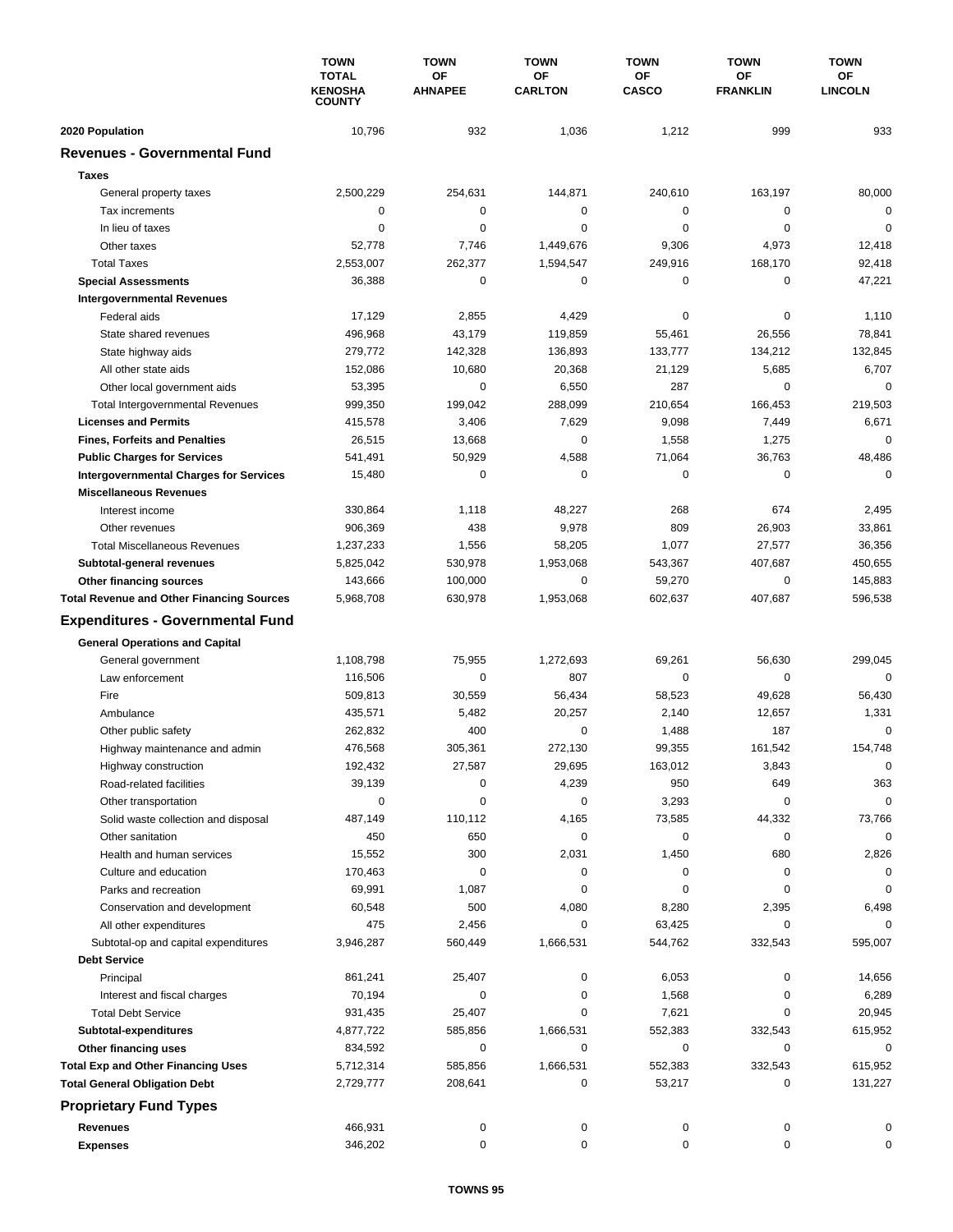|                                                          | <b>TOWN</b>            | <b>TOWN</b>             | <b>TOWN</b>         | <b>TOWN</b>            | <b>TOWN</b>                          | <b>TOWN</b>                                      |
|----------------------------------------------------------|------------------------|-------------------------|---------------------|------------------------|--------------------------------------|--------------------------------------------------|
|                                                          | OF<br><b>LUXEMBURG</b> | OF<br><b>MONTPELIER</b> | OF<br><b>PIERCE</b> | OF<br><b>RED RIVER</b> | ΟF<br><b>WEST</b><br><b>KEWAUNEE</b> | <b>TOTAL</b><br><b>KEWAUNEE</b><br><b>COUNTY</b> |
| 2020 Population                                          | 1,521                  | 1,320                   | 833                 | 1,411                  | 1,356                                | 11,553                                           |
| <b>Revenues - Governmental Fund</b>                      |                        |                         |                     |                        |                                      |                                                  |
| <b>Taxes</b>                                             |                        |                         |                     |                        |                                      |                                                  |
| General property taxes                                   | 220,687                | 267,821                 | 220,565             | 422,516                | 183,065                              | 2,197,963                                        |
| Tax increments                                           | 0                      | $\pmb{0}$               | $\mathbf 0$         | 0                      | 0                                    | $\mathbf 0$                                      |
| In lieu of taxes                                         | 0                      | $\mathbf 0$             | 3,196               | 0                      | $\mathbf 0$                          | 3,196                                            |
| Other taxes                                              | 1,715                  | 3,080                   | 4,948               | 5,993                  | 4,543                                | 1,504,398                                        |
| <b>Total Taxes</b>                                       | 222,402                | 270,901                 | 228,709             | 428,509                | 187,608                              | 3,705,557                                        |
| <b>Special Assessments</b>                               | 0                      | 0                       | 0                   | 0                      | 0                                    | 47,221                                           |
| <b>Intergovernmental Revenues</b>                        |                        |                         |                     |                        |                                      |                                                  |
| Federal aids                                             | 0                      | 0                       | 15,372              | 11,501                 | 0                                    | 35,267                                           |
| State shared revenues                                    | 42,782                 | 37,683                  | 18,898              | 47,983                 | 48,277                               | 519,519                                          |
| State highway aids                                       | 151,478                | 140,463                 | 181,479             | 156,182                | 125,836                              | 1,435,493                                        |
| All other state aids                                     | 10,657                 | 9,288                   | 9,382               | 10,517                 | 34,793                               | 139,206                                          |
| Other local government aids                              | 3,194                  | 0                       | 0                   | 0                      | 3,159                                | 13,190                                           |
| <b>Total Intergovernmental Revenues</b>                  | 208,111                | 187,434                 | 225,131             | 226,183                | 212,065                              | 2,142,675                                        |
| <b>Licenses and Permits</b>                              | 11,381                 | 9,777                   | 2,870               | 32,718                 | 6,841                                | 97,840                                           |
| <b>Fines, Forfeits and Penalties</b>                     | 0                      | 0                       | 0                   | 35                     | 0                                    | 16,536                                           |
| <b>Public Charges for Services</b>                       | 0                      | 43,108                  | 66,155              | 0                      | 67,756                               | 388,849                                          |
| <b>Intergovernmental Charges for Services</b>            | 0                      | 0                       | 0                   | 0                      | 1,500                                | 1,500                                            |
| <b>Miscellaneous Revenues</b>                            |                        |                         |                     |                        |                                      |                                                  |
| Interest income                                          | 948                    | 1,393                   | 1,041               | 1,954                  | 2,641                                | 60,759                                           |
| Other revenues                                           | 204,725                | 507                     | 45,942              | 2,761                  | 1,192                                | 327,116                                          |
| <b>Total Miscellaneous Revenues</b>                      | 205,673                | 1,900                   | 46,983              | 4,715                  | 3,833                                | 387,875                                          |
| Subtotal-general revenues                                | 647,567                | 513,120                 | 569,848             | 692,160                | 479,603                              | 6,788,053                                        |
| Other financing sources                                  | 0                      | $\pmb{0}$               | 0                   | 0                      | 0                                    | 305,153                                          |
| <b>Total Revenue and Other Financing Sources</b>         | 647,567                | 513,120                 | 569,848             | 692,160                | 479,603                              | 7,093,206                                        |
| <b>Expenditures - Governmental Fund</b>                  |                        |                         |                     |                        |                                      |                                                  |
| <b>General Operations and Capital</b>                    |                        |                         |                     |                        |                                      |                                                  |
| General government                                       | 119,547                | 61,765                  | 75,310              | 77,758                 | 78,508                               | 2,186,472                                        |
| Law enforcement                                          | 0                      | 0                       | 0                   | 0                      | 0                                    | 807                                              |
| Fire                                                     | 145,021                | 7,385                   | 54,467              | 73,563                 | 46,454                               | 578,464                                          |
| Ambulance                                                | 0                      | 1,794                   | 6,145               | 2,121                  | 22,817                               | 74,744                                           |
| Other public safety                                      | 0                      | 2,138                   | 1,639               | 0                      | 0                                    | 5,852                                            |
| Highway maintenance and admin                            | 237.230                | 299,510                 | 288,058             | 505,681                | 241,860                              | 2,565,475                                        |
| Highway construction                                     | 0                      | 0                       | 0                   | 0                      | 0                                    | 224,137                                          |
| Road-related facilities                                  | 0                      | 753                     | 1,506               | 5,351                  | 536                                  | 14,347                                           |
| Other transportation                                     | 0                      | 0                       | 0                   | 0                      | 0                                    | 3,293                                            |
| Solid waste collection and disposal                      | 65,435                 | 49,192                  | 73,179              | 59,118                 | 96,810                               | 649,694                                          |
| Other sanitation                                         | 6,906                  | 0                       | 0                   | 0                      | 0                                    | 7,556                                            |
| Health and human services                                | 695                    | 0                       | 300                 | 0                      | 161                                  | 8,443                                            |
| Culture and education                                    | 0                      | 0                       | 0                   | 0                      | 0                                    | 0                                                |
| Parks and recreation                                     | 0                      | 0                       | 0                   | 0                      | 0                                    | 1,087                                            |
| Conservation and development                             | 0                      | 4,103                   | 11,529              | 7,428                  | 4,855                                | 49,668                                           |
| All other expenditures                                   | 590                    | 0                       | 0                   | 0                      | 0                                    | 66,471                                           |
| Subtotal-op and capital expenditures                     | 575,424                | 426,640                 | 512,133             | 731,020                | 492,001                              | 6,436,510                                        |
| <b>Debt Service</b>                                      |                        |                         |                     |                        |                                      |                                                  |
| Principal                                                | 0                      | 10,802                  | 0                   | 40,000                 | 0                                    | 96,918                                           |
| Interest and fiscal charges<br><b>Total Debt Service</b> | 0<br>0                 | 685<br>11,487           | 0<br>0              | 3,367<br>43,367        | 0<br>0                               | 11,909<br>108,827                                |
| Subtotal-expenditures                                    | 575,424                | 438,127                 | 512,133             | 774,387                | 492,001                              | 6,545,337                                        |
| Other financing uses                                     | 0                      | $\pmb{0}$               | 0                   | 0                      | 0                                    | 0                                                |
| <b>Total Exp and Other Financing Uses</b>                | 575,424                | 438,127                 | 512,133             | 774,387                | 492,001                              | 6,545,337                                        |
| <b>Total General Obligation Debt</b>                     | 0                      | 16,422                  | 0                   | 40,000                 | 0                                    | 449,507                                          |
|                                                          |                        |                         |                     |                        |                                      |                                                  |
| <b>Proprietary Fund Types</b>                            |                        |                         |                     |                        |                                      |                                                  |
| <b>Revenues</b>                                          | 0                      | 0                       | 0                   | 0                      | 0                                    | 0                                                |
| <b>Expenses</b>                                          | 0                      | 0                       | 0                   | 0                      | 0                                    | 0                                                |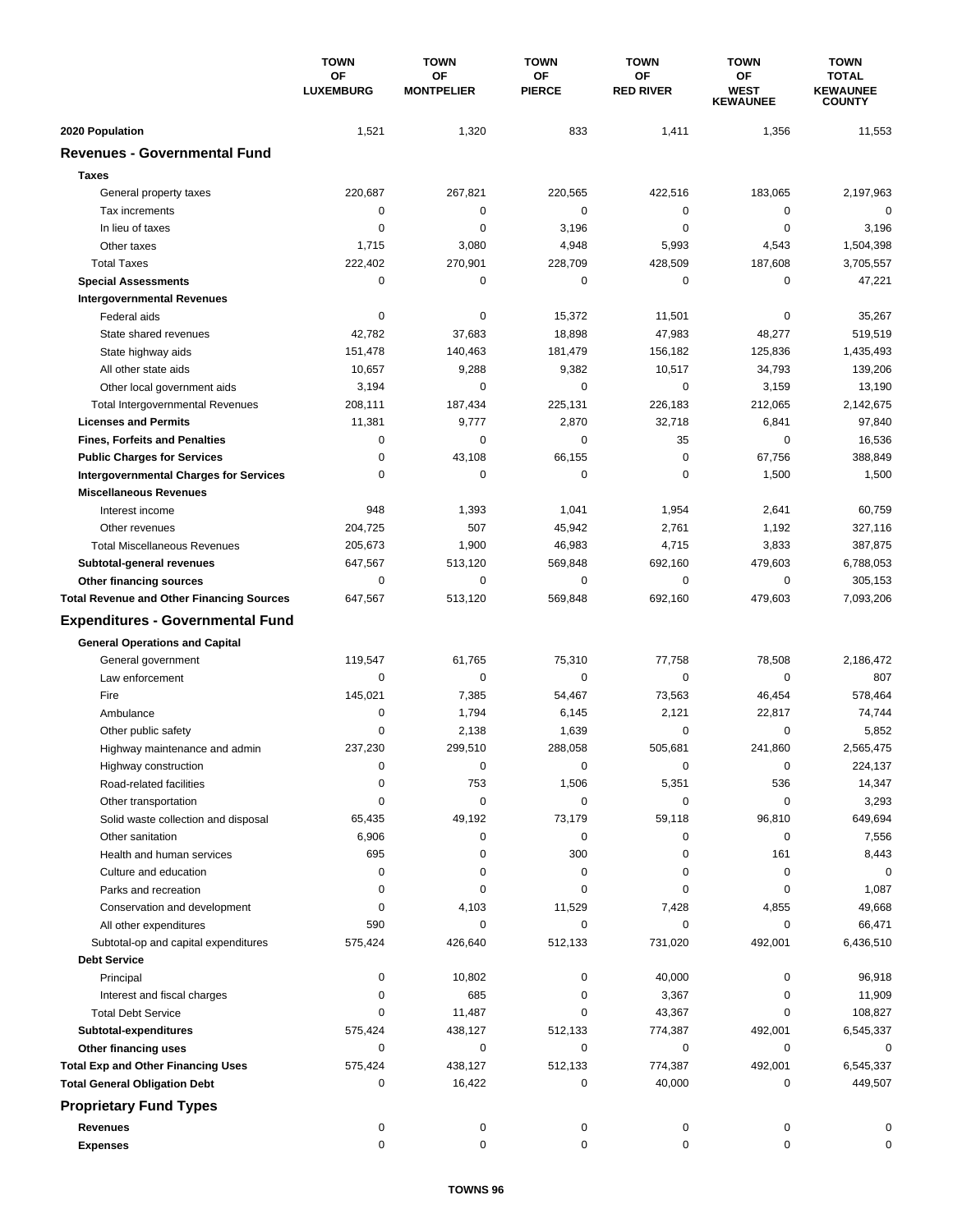|                                                  | <b>TOWN</b><br>OF<br><b>BANGOR</b> | <b>TOWN</b>        | <b>TOWN</b>        | <b>TOWN</b>           | <b>TOWN</b>             | <b>TOWN</b>             |
|--------------------------------------------------|------------------------------------|--------------------|--------------------|-----------------------|-------------------------|-------------------------|
|                                                  |                                    | OF<br><b>BARRE</b> | ΟF<br><b>BURNS</b> | ОF<br><b>CAMPBELL</b> | OF<br><b>FARMINGTON</b> | ОF<br><b>GREENFIELD</b> |
| 2020 Population                                  | 629                                | 1,350              | 955                | 4,282                 | 2,125                   | 2,155                   |
| <b>Revenues - Governmental Fund</b>              |                                    |                    |                    |                       |                         |                         |
| <b>Taxes</b>                                     |                                    |                    |                    |                       |                         |                         |
| General property taxes                           | 199,123                            | 186,938            | 175,180            | 1,295,844             | 470,414                 | 577,818                 |
| Tax increments                                   | 0                                  | 0                  | 0                  | 0                     | 0                       | $\mathbf 0$             |
| In lieu of taxes                                 | 0                                  | $\mathbf 0$        | 0                  | 6,295                 | 1,076                   | $\mathbf 0$             |
| Other taxes                                      | 15,492                             | 16,231             | 28,886             | 40,005                | 34,395                  | 41,301                  |
| <b>Total Taxes</b>                               | 214,615                            | 203,169            | 204,066            | 1,342,144             | 505,885                 | 619,119                 |
| <b>Special Assessments</b>                       | 0                                  | 0                  | 0                  | 147                   | 0                       | 3,123                   |
| <b>Intergovernmental Revenues</b>                |                                    |                    |                    |                       |                         |                         |
| Federal aids                                     | 0                                  | 0                  | 0                  | 352,024               | 0                       | 8,343                   |
| State shared revenues                            | 35,279                             | 41,282             | 55,925             | 401,137               | 65,999                  | 7,946                   |
| State highway aids                               | 63,387                             | 42,889             | 92,216             | 115,794               | 341,944                 | 80,574                  |
| All other state aids                             | 6,005                              | 9,155              | 6,190              | 34,023                | 49,870                  | 11,698                  |
| Other local government aids                      | 0                                  | $\mathbf 0$        | $\pmb{0}$          | 2,956                 | $\mathbf 0$             | $\mathbf 0$             |
| <b>Total Intergovernmental Revenues</b>          | 104,671                            | 93,326             | 154,331            | 905,934               | 457,813                 | 108,561                 |
| <b>Licenses and Permits</b>                      | 3,779                              | 4,632              | 11,488             | 69,464                | 1,328                   | 14,584                  |
| <b>Fines, Forfeits and Penalties</b>             | 0                                  | $\mathbf 0$        | 0                  | 19,481                | 0                       | $\mathbf 0$             |
| <b>Public Charges for Services</b>               | 12,871                             | 80,727             | 3,163              | 8,496                 | 42,338                  | 22,267                  |
| <b>Intergovernmental Charges for Services</b>    | 0                                  | $\mathbf 0$        | 0                  | 3,135                 | 3,056                   | $\Omega$                |
| <b>Miscellaneous Revenues</b>                    |                                    |                    |                    |                       |                         |                         |
| Interest income                                  | 567                                | 5,294              | 1,909              | 15,608                | 3,068                   | 309                     |
| Other revenues                                   | 1,266                              | 992                | 0                  | 52,615                | 13,611                  | 11,000                  |
| <b>Total Miscellaneous Revenues</b>              | 1,833                              | 6,286              | 1,909              | 68,223                | 16,679                  | 11,309                  |
| Subtotal-general revenues                        | 337,769                            | 388,140            | 374,957            | 2,417,024             | 1,027,099               | 778,963                 |
| Other financing sources                          | 300,000                            | $\mathbf 0$        | 0                  | 61,065                | 180,000                 | 122,364                 |
| <b>Total Revenue and Other Financing Sources</b> | 637,769                            | 388,140            | 374,957            | 2,478,089             | 1,207,099               | 901,327                 |
| <b>Expenditures - Governmental Fund</b>          |                                    |                    |                    |                       |                         |                         |
|                                                  |                                    |                    |                    |                       |                         |                         |
| <b>General Operations and Capital</b>            | 50,635                             | 63,206             | 66,535             | 355,167               | 141,048                 | 115,776                 |
| General government<br>Law enforcement            | 0                                  | $\mathbf 0$        | 0                  | 636,098               | 0                       | $\mathbf 0$             |
| Fire                                             | 45,365                             | 36,769             | 43,995             | 557,266               | 83,297                  | 55,976                  |
| Ambulance                                        | 5,625                              | 5,091              | 4,820              | 31,689                | 15,000                  | 5,975                   |
| Other public safety                              | 2,458                              | 300                | 5,969              | 22,029                | 569                     | 6,842                   |
| Highway maintenance and admin                    | 110,127                            | 263,865            | 131,048            | 421,504               | 319,350                 | 254.731                 |
| Highway construction                             | 317,589                            | 0                  | 0                  | 226,917               | 435,751                 | 397,856                 |
| Road-related facilities                          | 0                                  | 0                  | 0                  | 0                     | 6,381                   | 5,392                   |
| Other transportation                             | 0                                  | 0                  | 0                  | 39,292                | 0                       | 0                       |
| Solid waste collection and disposal              | 15,720                             | 85,006             | 47,067             | 235,817               | 72,489                  | 115,643                 |
| Other sanitation                                 | 0                                  | 0                  | 280                | 0                     | 2,967                   | 300                     |
| Health and human services                        | 0                                  | 0                  | 11,650             | 0                     | 13,320                  | 0                       |
| Culture and education                            | 0                                  | 0                  | 0                  | 11,481                | 79                      | 0                       |
| Parks and recreation                             | 0                                  | 4,464              | 0                  | 52,856                | 0                       | 3,323                   |
| Conservation and development                     | 0                                  | 0                  | 0                  | 0                     | 0                       | 200                     |
| All other expenditures                           | 0                                  | 554                | 0                  | 0                     | 0                       | $\mathbf 0$             |
| Subtotal-op and capital expenditures             | 547,519                            | 459,255            | 311,364            | 2,590,116             | 1,090,251               | 962,014                 |
| <b>Debt Service</b>                              |                                    |                    |                    |                       |                         |                         |
| Principal                                        | 80,000                             | 53,754             | 0                  | 360,959               | 62,280                  | 59,019                  |
| Interest and fiscal charges                      | 2,055                              | 2,487              | 0                  | 43,036                | 6,795                   | 22,668                  |
| <b>Total Debt Service</b>                        | 82,055                             | 56,241             | 0                  | 403,995               | 69,075                  | 81,687                  |
| Subtotal-expenditures                            | 629,574                            | 515,496            | 311,364            | 2,994,111             | 1,159,326               | 1,043,701               |
| Other financing uses                             | 0                                  | 0                  | 0                  | 0                     | 0                       | 0                       |
| <b>Total Exp and Other Financing Uses</b>        | 629,574                            | 515,496            | 311,364            | 2,994,111             | 1,159,326               | 1,043,701               |
| <b>Total General Obligation Debt</b>             | 300,000                            | 32,522             | 0                  | 971,176               | 497,421                 | 559,276                 |
| <b>Proprietary Fund Types</b>                    |                                    |                    |                    |                       |                         |                         |
|                                                  |                                    |                    |                    |                       |                         |                         |
| <b>Revenues</b>                                  | 0<br>0                             | 0                  | 0                  | 780,654               | 0                       |                         |
| <b>Expenses</b>                                  |                                    | $\pmb{0}$          | 0                  | 681,682               | 0                       | 0                       |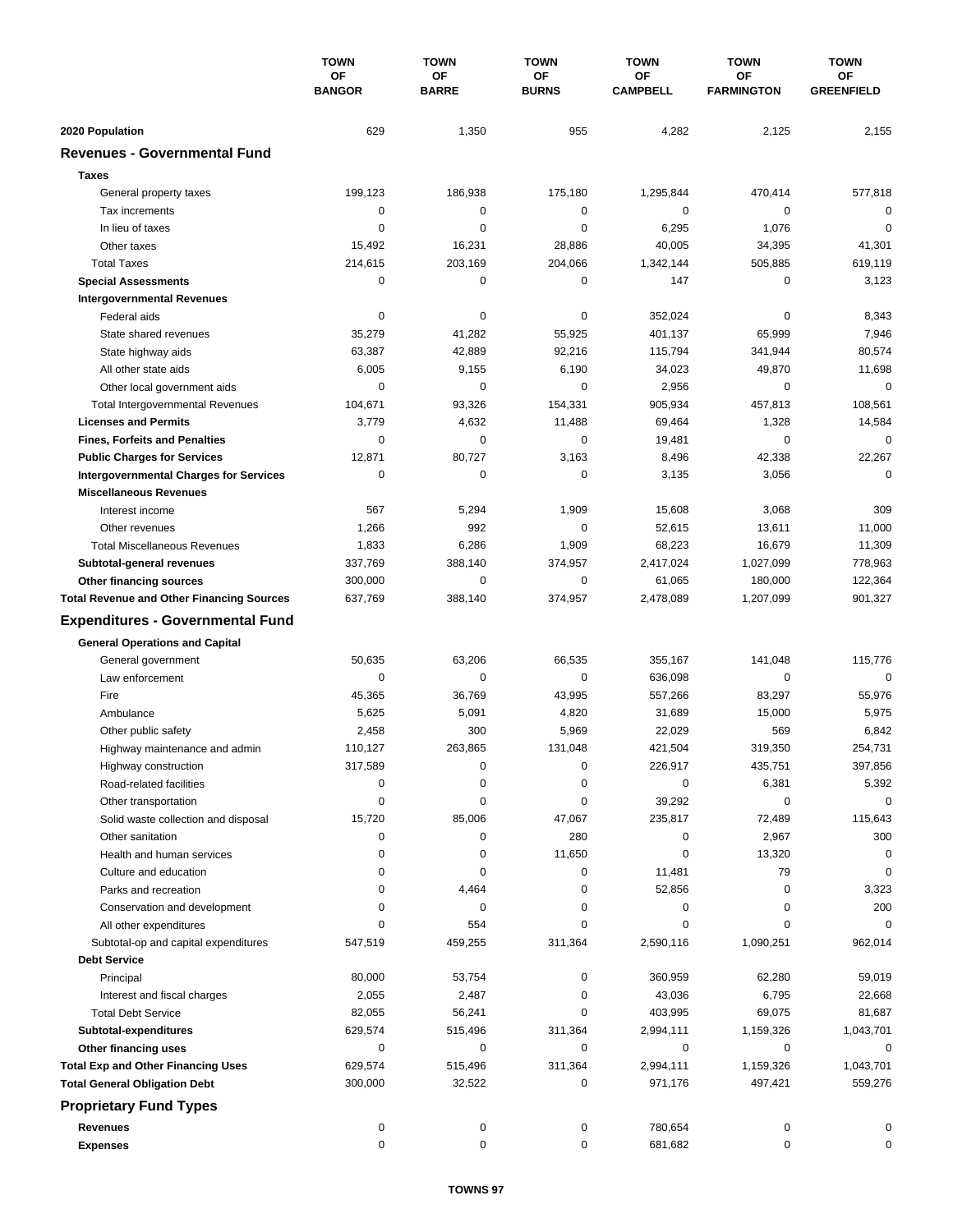|                                                  | <b>TOWN</b><br>OF<br><b>HAMILTON</b> | <b>TOWN</b><br>OF<br><b>HOLLAND</b> | <b>TOWN</b><br>OF<br><b>MEDARY</b> | <b>TOWN</b><br>OF<br><b>ONALASKA</b> | <b>TOWN</b><br>ΟF<br><b>SHELBY</b> | <b>TOWN</b><br>OF<br><b>WASHINGTON</b> |
|--------------------------------------------------|--------------------------------------|-------------------------------------|------------------------------------|--------------------------------------|------------------------------------|----------------------------------------|
|                                                  |                                      |                                     |                                    |                                      |                                    |                                        |
| 2020 Population                                  | 2,498                                | 4,266                               | 1,528                              | 5,846                                | 4,686                              | 535                                    |
| <b>Revenues - Governmental Fund</b>              |                                      |                                     |                                    |                                      |                                    |                                        |
| <b>Taxes</b>                                     |                                      |                                     |                                    |                                      |                                    |                                        |
| General property taxes                           | 652,832                              | 657,783                             | 150,519                            | 837,813                              | 1,611,200                          | 158,047                                |
| Tax increments                                   | 0                                    | $\mathbf 0$                         | 0                                  | 0                                    | 0                                  | $\mathbf 0$                            |
| In lieu of taxes                                 | 0                                    | 0                                   | 0                                  | 0                                    | $\mathbf 0$                        | 0                                      |
| Other taxes                                      | 24,300                               | 16,879                              | 9,637                              | 15,756                               | 43,374                             | 15,298                                 |
| <b>Total Taxes</b>                               | 677,132                              | 674,662                             | 160,156                            | 853,569                              | 1,654,574                          | 173,345                                |
| <b>Special Assessments</b>                       | 0                                    | 0                                   | 6,100                              | 0                                    | 1,749                              | $\mathbf 0$                            |
| <b>Intergovernmental Revenues</b>                |                                      |                                     |                                    |                                      |                                    |                                        |
| Federal aids                                     | 0                                    | 24,070                              | 0                                  | 97,532                               | 641                                | $\mathbf 0$                            |
| State shared revenues                            | 32,379                               | 67,458                              | 27,476                             | 171,203                              | 149,164                            | 26,411                                 |
| State highway aids                               | 127,248                              | 125,618                             | 48,613                             | 127,169                              | 232,699                            | 208,911                                |
| All other state aids                             | 23,439                               | 147,196                             | 40,203                             | 195,003                              | 106,155                            | 5,970                                  |
| Other local government aids                      | 0                                    | 0                                   | 0                                  | 0                                    | 7,566                              | $\mathbf 0$                            |
| <b>Total Intergovernmental Revenues</b>          | 183,066                              | 364,342                             | 116,292                            | 590,907                              | 496,225                            | 241,292                                |
| <b>Licenses and Permits</b>                      | 19,407                               | 57,444                              | 5,552                              | 66,706                               | 50,715                             | 900                                    |
| <b>Fines, Forfeits and Penalties</b>             | 0                                    | 346                                 | 0                                  | 2                                    | 2,423                              | $\mathbf 0$                            |
| <b>Public Charges for Services</b>               | 124,703                              | 225,638                             | 147,884                            | 670,368                              | 281,664                            | 4,226                                  |
| <b>Intergovernmental Charges for Services</b>    | $\mathbf 0$                          | 19,300                              | 0                                  | 0                                    | 33,150                             | 500                                    |
| <b>Miscellaneous Revenues</b>                    |                                      |                                     |                                    |                                      |                                    |                                        |
| Interest income                                  | 3,827                                | 6,741                               | 3,337                              | 10,026                               | 9,387                              | 1,155                                  |
| Other revenues                                   | 3,549                                | 429,792                             | 892                                | 36,899                               | 37,395                             | 41,443                                 |
| <b>Total Miscellaneous Revenues</b>              | 7,376                                | 436,533                             | 4,229                              | 46,925                               | 46,782                             | 42,598                                 |
| Subtotal-general revenues                        | 1,011,684                            | 1,778,265                           | 440,213                            | 2,228,477                            | 2,567,282                          | 462,861                                |
| Other financing sources                          | 0                                    | 0                                   | 0                                  | 317,600                              | 1,410,000                          | $\mathbf 0$                            |
| <b>Total Revenue and Other Financing Sources</b> | 1,011,684                            | 1,778,265                           | 440,213                            | 2,546,077                            | 3,977,282                          | 462,861                                |
|                                                  |                                      |                                     |                                    |                                      |                                    |                                        |
| <b>Expenditures - Governmental Fund</b>          |                                      |                                     |                                    |                                      |                                    |                                        |
| <b>General Operations and Capital</b>            |                                      |                                     |                                    |                                      |                                    |                                        |
| General government                               | 124,666                              | 217,720                             | 130,958                            | 446,548                              | 655,757                            | 31,500                                 |
| Law enforcement                                  | $\mathbf 0$                          | 0                                   | $\mathbf 0$                        | 0                                    | 174,342                            | $\mathbf 0$                            |
| Fire                                             | 84,010                               | 223,821                             | 55,861                             | 310,464                              | 794,596                            | 29,329                                 |
| Ambulance                                        | 9,616                                | 0                                   | 0                                  | 20,000                               | $\mathbf 0$                        | 0                                      |
| Other public safety                              | 5,756                                | 26,180                              | 671                                | 39,543                               | 16,513                             | $\mathbf 0$                            |
| Highway maintenance and admin                    | 436,698                              | 134,081                             | 159,280                            | 473,305                              | 1,091,424                          | 280,457                                |
| Highway construction                             | 0                                    | 239,458                             | 0                                  | 0                                    | 0                                  | 46,824                                 |
| Road-related facilities                          | 829                                  | 3,455                               | 2,001                              | 20,840                               | 40,842                             | 0                                      |
| Other transportation                             | 0                                    | 0                                   | 0                                  | 0                                    | 0                                  | $\mathbf 0$                            |
| Solid waste collection and disposal              | 93,831                               | 234,863                             | 96,742                             | 299,353                              | 280,876                            | 9,870                                  |
| Other sanitation                                 | 0                                    | 5,902                               | 0                                  | 8,142                                | 13,610                             | 752                                    |
| Health and human services                        | 4,000                                | 500                                 | 0                                  | 2,526                                | 0                                  | 0                                      |
| Culture and education                            | 0                                    | 0                                   | 0                                  | 0                                    | 0                                  | 0                                      |
| Parks and recreation                             | 0                                    | 74,608                              | 201                                | 43,666                               | 112,564                            | 0                                      |
| Conservation and development                     | 0                                    | 1,000                               | 0                                  | 1,025                                | 0                                  | 0                                      |
| All other expenditures                           | 4,109                                | 4,999                               | 0                                  | 0                                    | 0                                  | $\Omega$                               |
| Subtotal-op and capital expenditures             | 763,515                              | 1,166,587                           | 445,714                            | 1,665,412                            | 3,180,524                          | 398,732                                |
| <b>Debt Service</b>                              |                                      |                                     |                                    |                                      |                                    |                                        |
| Principal                                        | 102,577                              | 144,128                             | 0                                  | 333,886                              | 1,013,074                          | 0                                      |
| Interest and fiscal charges                      | 6,096                                | 5,781                               | 0                                  | 32,326                               | 47,831                             | 0                                      |
| <b>Total Debt Service</b>                        | 108,673                              | 149,909                             | 0                                  | 366,212                              | 1,060,905                          | 0                                      |
| Subtotal-expenditures                            | 872,188                              | 1,316,496                           | 445,714                            | 2,031,624                            | 4,241,429                          | 398,732                                |
| Other financing uses                             | 0                                    | 0                                   | 0                                  | 0                                    | 0                                  | 0                                      |
| <b>Total Exp and Other Financing Uses</b>        | 872,188                              | 1,316,496                           | 445,714                            | 2,031,624                            | 4,241,429                          | 398,732                                |
| <b>Total General Obligation Debt</b>             | 105,604                              | 0                                   | 0                                  | 790,052                              | 1,156,926                          | 0                                      |
| <b>Proprietary Fund Types</b>                    |                                      |                                     |                                    |                                      |                                    |                                        |
| <b>Revenues</b>                                  | 0                                    | 0                                   | 0                                  | 0                                    | 0                                  | 0                                      |
| <b>Expenses</b>                                  | 0                                    | 0                                   | 0                                  | 0                                    | 0                                  | 0                                      |
|                                                  |                                      |                                     |                                    |                                      |                                    |                                        |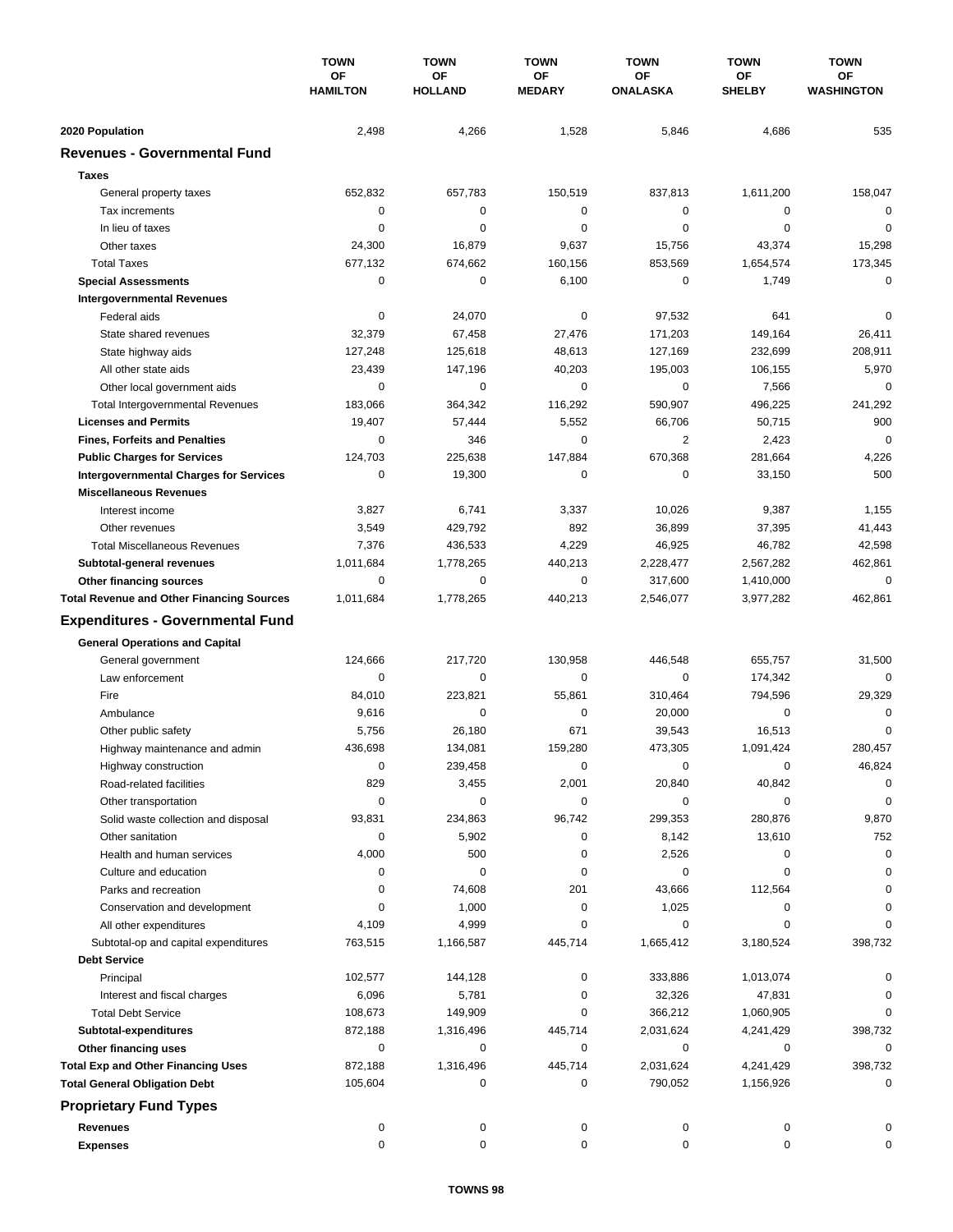|                                                  | <b>TOWN</b>                                       | <b>TOWN</b>         | <b>TOWN</b>          | <b>TOWN</b>         | <b>TOWN</b>                   | <b>TOWN</b>                    |
|--------------------------------------------------|---------------------------------------------------|---------------------|----------------------|---------------------|-------------------------------|--------------------------------|
|                                                  | <b>TOTAL</b><br><b>LA CROSSE</b><br><b>COUNTY</b> | OF<br><b>ARGYLE</b> | ΟF<br><b>BELMONT</b> | ΟF<br><b>BENTON</b> | <b>OF</b><br><b>BLANCHARD</b> | <b>OF</b><br><b>DARLINGTON</b> |
| 2020 Population                                  | 30,855                                            | 465                 | 820                  | 519                 | 287                           | 918                            |
| <b>Revenues - Governmental Fund</b>              |                                                   |                     |                      |                     |                               |                                |
| <b>Taxes</b>                                     |                                                   |                     |                      |                     |                               |                                |
| General property taxes                           | 6,973,511                                         | 141,991             | 182,740              | 97,827              | 89,997                        | 241,345                        |
| Tax increments                                   | 0                                                 | $\mathbf 0$         | 0                    | 0                   | $\mathbf 0$                   | 0                              |
| In lieu of taxes                                 | 7,371                                             | 0                   | 0                    | 0                   | $\mathbf 0$                   | $\mathbf 0$                    |
| Other taxes                                      | 301,554                                           | 6,476               | 16,669               | 743                 | 2,503                         | 2,413                          |
| <b>Total Taxes</b>                               | 7,282,436                                         | 148,467             | 199,409              | 98,570              | 92,500                        | 243,758                        |
| <b>Special Assessments</b>                       | 11,119                                            | 0                   | 0                    | 0                   | 0                             | $\mathbf 0$                    |
| <b>Intergovernmental Revenues</b>                |                                                   |                     |                      |                     |                               |                                |
| Federal aids                                     | 482,610                                           | $\pmb{0}$           | 1,717                | 0                   | $\mathbf 0$                   | $\mathbf 0$                    |
| State shared revenues                            | 1,081,659                                         | 15,200              | 33,625               | 24,134              | 14,708                        | 55,520                         |
| State highway aids                               | 1,607,062                                         | 107,896             | 127,776              | 91,346              | 55,635                        | 142,122                        |
| All other state aids                             | 634,907                                           | 3,507               | 12,469               | 2,198               | 2,274                         | 4,671                          |
| Other local government aids                      | 10,522                                            | 0                   | 814                  | 1,381               | 275                           | 913                            |
| <b>Total Intergovernmental Revenues</b>          | 3,816,760                                         | 126,603             | 176,401              | 119,059             | 72,892                        | 203,226                        |
| <b>Licenses and Permits</b>                      | 305,999                                           | 1,397               | 1,074                | 4,438               | 1,515                         | 372                            |
| <b>Fines, Forfeits and Penalties</b>             | 22,252                                            | 0                   | 0                    | 0                   | 0                             | $\mathbf 0$                    |
| <b>Public Charges for Services</b>               | 1,624,345                                         | 942                 | 2,250                | 0                   | 17,744                        | 247                            |
| <b>Intergovernmental Charges for Services</b>    | 59,141                                            | $\mathbf 0$         | 0                    | 0                   | 954                           | $\mathbf 0$                    |
| <b>Miscellaneous Revenues</b>                    |                                                   |                     |                      |                     |                               |                                |
| Interest income                                  | 61,228                                            | 197                 | 758                  | 1,300               | 159                           | 496                            |
| Other revenues                                   | 629,454                                           | 985                 | 4,221                | 553                 | 0                             | 3,696                          |
| <b>Total Miscellaneous Revenues</b>              | 690,682                                           | 1,182               | 4,979                | 1,853               | 159                           | 4,192                          |
| Subtotal-general revenues                        | 13,812,734                                        | 278,591             | 384,113              | 223,920             | 185,764                       | 451,795                        |
| Other financing sources                          | 2,391,029                                         | 0                   | 0                    | 0                   | $\mathbf 0$                   | $\mathbf 0$                    |
| <b>Total Revenue and Other Financing Sources</b> | 16,203,763                                        | 278,591             | 384,113              | 223,920             | 185,764                       | 451,795                        |
| <b>Expenditures - Governmental Fund</b>          |                                                   |                     |                      |                     |                               |                                |
| <b>General Operations and Capital</b>            |                                                   |                     |                      |                     |                               |                                |
| General government                               | 2,399,516                                         | 43,701              | 58,162               | 38,405              | 30,755                        | 66,056                         |
| Law enforcement                                  | 810,440                                           | $\mathbf 0$         | 0                    | 0                   | $\mathbf 0$                   | $\mathbf 0$                    |
| Fire                                             | 2,320,749                                         | 16,167              | 16,747               | 12,611              | 14,315                        | 43,228                         |
| Ambulance                                        | 97,816                                            | 1,308               | 1,859                | 4,684               | 3,475                         | 8,750                          |
| Other public safety                              | 126,830                                           | 0                   | 1,050                | 0                   | $\mathbf 0$                   | $\mathbf 0$                    |
| Highway maintenance and admin                    | 4,075,870                                         | 208,052             | 240,656              | 118,338             | 88,867                        | 118,532                        |
| Highway construction                             | 1,664,395                                         | 0                   | 0                    | 0                   | 0                             | 227,866                        |
| Road-related facilities                          | 79,740                                            | 0                   | 0                    | 0                   | 0                             | 136                            |
| Other transportation                             | 39,292                                            | 0                   | 9,152                | 0                   | 0                             | $\mathbf 0$                    |
| Solid waste collection and disposal              | 1,587,277                                         | 5,145               | 14,289               | 25,444              | 13,803                        | 18,107                         |
| Other sanitation                                 | 31,953                                            | 0                   | 0                    | 0                   | 0                             | 0                              |
| Health and human services                        | 31,996                                            | 0                   | 1,180                | 1,810               | 0                             | 525                            |
| Culture and education                            | 11,560                                            | 0                   | 0                    | 0                   | 0                             | $\mathbf 0$                    |
| Parks and recreation                             | 291,682                                           | 0                   | 0                    | 0                   | 0                             | 0                              |
| Conservation and development                     | 2,225                                             | 0                   | 975                  | 0                   | $\mathbf 0$                   | 1,000                          |
| All other expenditures                           | 9,662                                             | 0                   | 0                    | 753                 | 0                             | 0                              |
| Subtotal-op and capital expenditures             | 13,581,003                                        | 274,373             | 344,070              | 202,045             | 151,215                       | 484,200                        |
| <b>Debt Service</b>                              |                                                   |                     |                      |                     |                               |                                |
| Principal                                        | 2,209,677                                         | 11,272              | 81,423               | 0                   | 0                             | 24,904                         |
| Interest and fiscal charges                      | 169,075                                           | 1,414               | 6,417                | 0<br>0              | 0<br>0                        | 240                            |
| <b>Total Debt Service</b>                        | 2,378,752<br>15,959,755                           | 12,686<br>287,059   | 87,840<br>431,910    | 202,045             | 151,215                       | 25,144<br>509,344              |
| Subtotal-expenditures<br>Other financing uses    | 0                                                 | 0                   | 0                    | 0                   | 0                             | 0                              |
| <b>Total Exp and Other Financing Uses</b>        | 15,959,755                                        | 287,059             | 431,910              | 202,045             | 151,215                       | 509,344                        |
| <b>Total General Obligation Debt</b>             | 4,412,977                                         | 0                   | 163,529              | 0                   | 0                             | 0                              |
| <b>Proprietary Fund Types</b>                    |                                                   |                     |                      |                     |                               |                                |
|                                                  |                                                   |                     |                      |                     |                               |                                |
| <b>Revenues</b><br><b>Expenses</b>               | 780,654<br>681,682                                | 0<br>0              | 0<br>0               | 0<br>0              | 0<br>0                        | 0<br>0                         |
|                                                  |                                                   |                     |                      |                     |                               |                                |